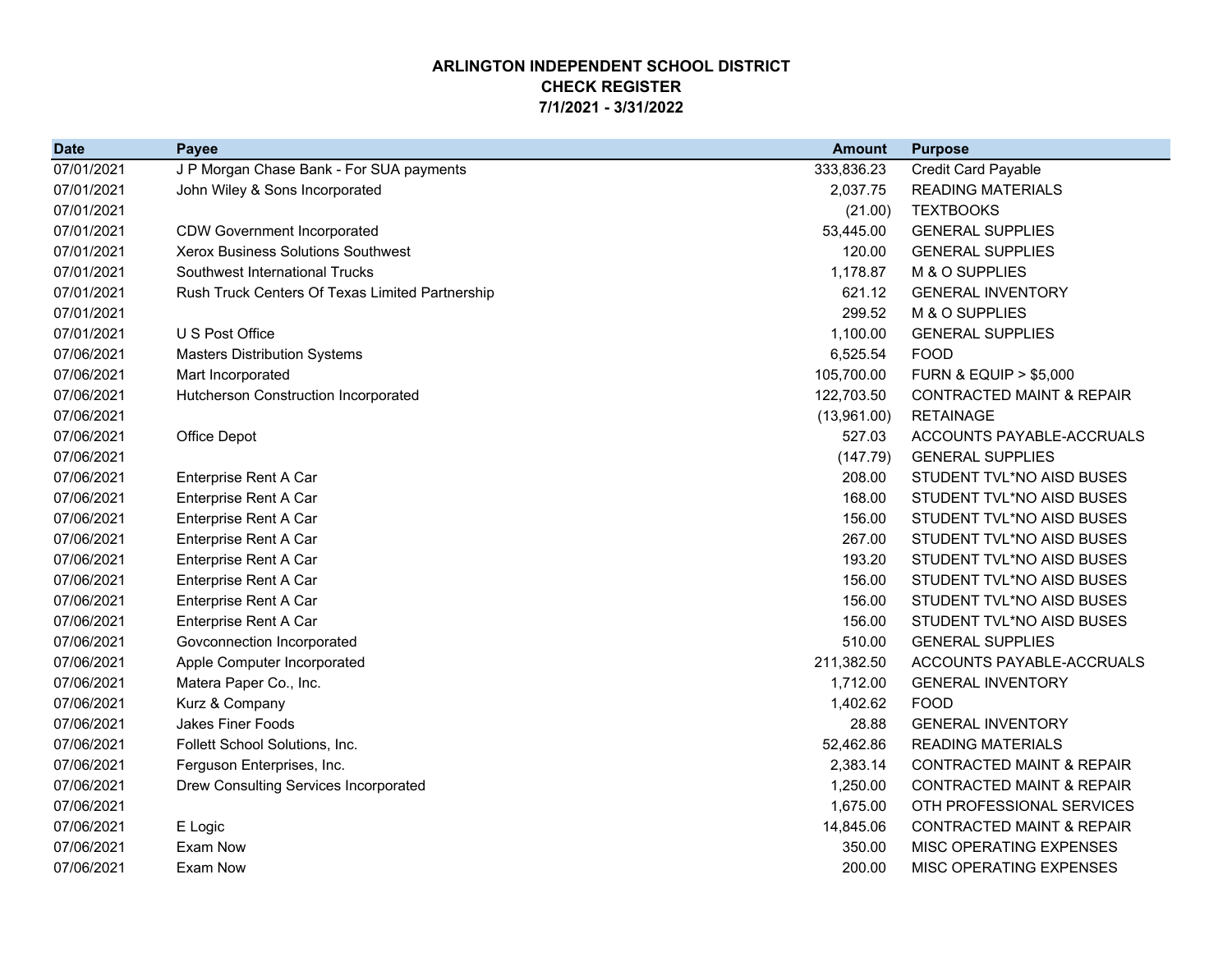| 07/06/2021 | Exam Now                                                 | 100.00         | MISC OPERATING EXPENSES              |
|------------|----------------------------------------------------------|----------------|--------------------------------------|
| 07/06/2021 | Texas Association of School Business Officials           | 525.00         | <b>MISC OPERATING EXPENSES</b>       |
| 07/06/2021 | New Dairy Opco LLC DBA Borden Dairy                      | 11,911.77      | <b>FOOD</b>                          |
| 07/06/2021 | <b>Empowering Minds Counseling Services</b>              | 1,200.00       | MISC PURCH & CONTR SERV              |
| 07/06/2021 | Flippen Group The                                        | 5,000.00       | <b>MISC PURCH &amp; CONTR SERV</b>   |
| 07/06/2021 | Music & Arts                                             | 600.00         | ACCOUNTS PAYABLE-ACCRUALS            |
| 07/06/2021 | Language Line Services Incorporated                      | 222.39         | MISC PURCH & CONTR SERV              |
| 07/06/2021 | Martin & Sons Locksmith Incorporated                     | 2,830.00       | ACCOUNTS PAYABLE-ACCRUALS            |
| 07/06/2021 | Rush Truck Centers Of Texas Limited Partnership          | 330.00         | ACCOUNTS PAYABLE-ACCRUALS            |
| 07/06/2021 |                                                          | 344.51         | M & O SUPPLIES                       |
| 07/06/2021 | <b>Education Service Center Region XI</b>                | 1,178.00       | MISC OPERATING EXPENSES              |
| 07/06/2021 | Perma Bound                                              | 3,204.73       | <b>READING MATERIALS</b>             |
| 07/06/2021 | <b>United Educators Association</b>                      | 140.29         | UNITED FUND                          |
| 07/06/2021 | Texas United School Employees Local 100                  | 34.65          | UNITED FUND                          |
| 07/06/2021 | Truman Tim Chapter 13 Trustee                            | 542.31         | UNITED FUND                          |
| 07/06/2021 | Association Of Texas Professional Teachers Local         | 2.32           | UNITED FUND                          |
| 07/06/2021 | Association Of Texas Professional Educators State        | 13.88          | UNITED FUND                          |
| 07/06/2021 | Educational Employees Credit Union - HSA                 | 169.24         | DENTAL INSURANCE                     |
| 07/06/2021 | <b>Educational Employees Credit Union</b>                | 1,100.00       | DUE TO CREDIT UNION                  |
| 07/06/2021 | <b>Texas State Teachers Association</b>                  | 38.70          | UNITED FUND                          |
| 07/07/2021 | <b>Grainger Industrial Supply</b>                        | 1,059.03       | <b>GENERAL SUPPLIES</b>              |
| 07/07/2021 | University Of Texas At Arlington Finance And Admn        | 225.00         | <b>MISC OPERATING EXPENSES</b>       |
| 07/07/2021 | National School Boards Assoc Council Of School Attorneys | 150.00         | MISC OPERATING EXPENSES              |
| 07/07/2021 | Texas Council Of Administrator Of Special Education      | 1,140.00       | MISC OPERATING EXPENSES              |
| 07/07/2021 | <b>Concentra Medical Centers</b>                         | 425.50         | MISC OPERATING EXPENSES              |
| 07/07/2021 | Office Depot                                             | 790.01         | <b>GENERAL SUPPLIES</b>              |
| 07/07/2021 | 1 A Fire & Domestic Testing                              | 5,000.00       | <b>CONTRACTED MAINT &amp; REPAIR</b> |
| 07/07/2021 | <b>Mackin Educational Resources</b>                      | 6,128.04       | <b>READING MATERIALS</b>             |
| 07/07/2021 | <b>D P S</b> General Services                            | 191.00         | MISC PURCH & CONTR SERV              |
| 07/07/2021 | C & P Pump Services Incorporated                         | 4,524.00       | <b>CONTRACTED MAINT &amp; REPAIR</b> |
| 07/07/2021 | Govconnection Incorporated                               | $\blacksquare$ | <b>GENERAL SUPPLIES</b>              |
| 07/07/2021 | <b>City Of Grand Prairie Water Utilities</b>             | 707.09         | <b>WATER</b>                         |
| 07/07/2021 | Psychological Assessment Resources Incorporated (Par)    | 758.57         | <b>TESTING MATERIALS</b>             |
| 07/07/2021 | Utpa                                                     | 262.00         | <b>MISC OPERATING EXPENSES</b>       |
| 07/07/2021 | <b>Carrier Enterprise</b>                                | 4,414.21       | M & O SUPPLIES                       |
| 07/07/2021 | Group Dynamix                                            | 931.50         | MISC PURCH & CONTR SERV              |
| 07/07/2021 | Forecast 5 Analytics, Inc.                               | 30,817.50      | MISC PURCH & CONTR SERV              |
| 07/07/2021 | Cardinal's Sport Center Incorporated                     | 3,957.80       | ACCOUNTS PAYABLE-ACCRUALS            |
| 07/07/2021 |                                                          | $\blacksquare$ | <b>GENERAL SUPPLIES</b>              |
| 07/07/2021 | Lowe's Home Centers, LLC                                 | 11,222.07      | ACCOUNTS PAYABLE-ACCRUALS            |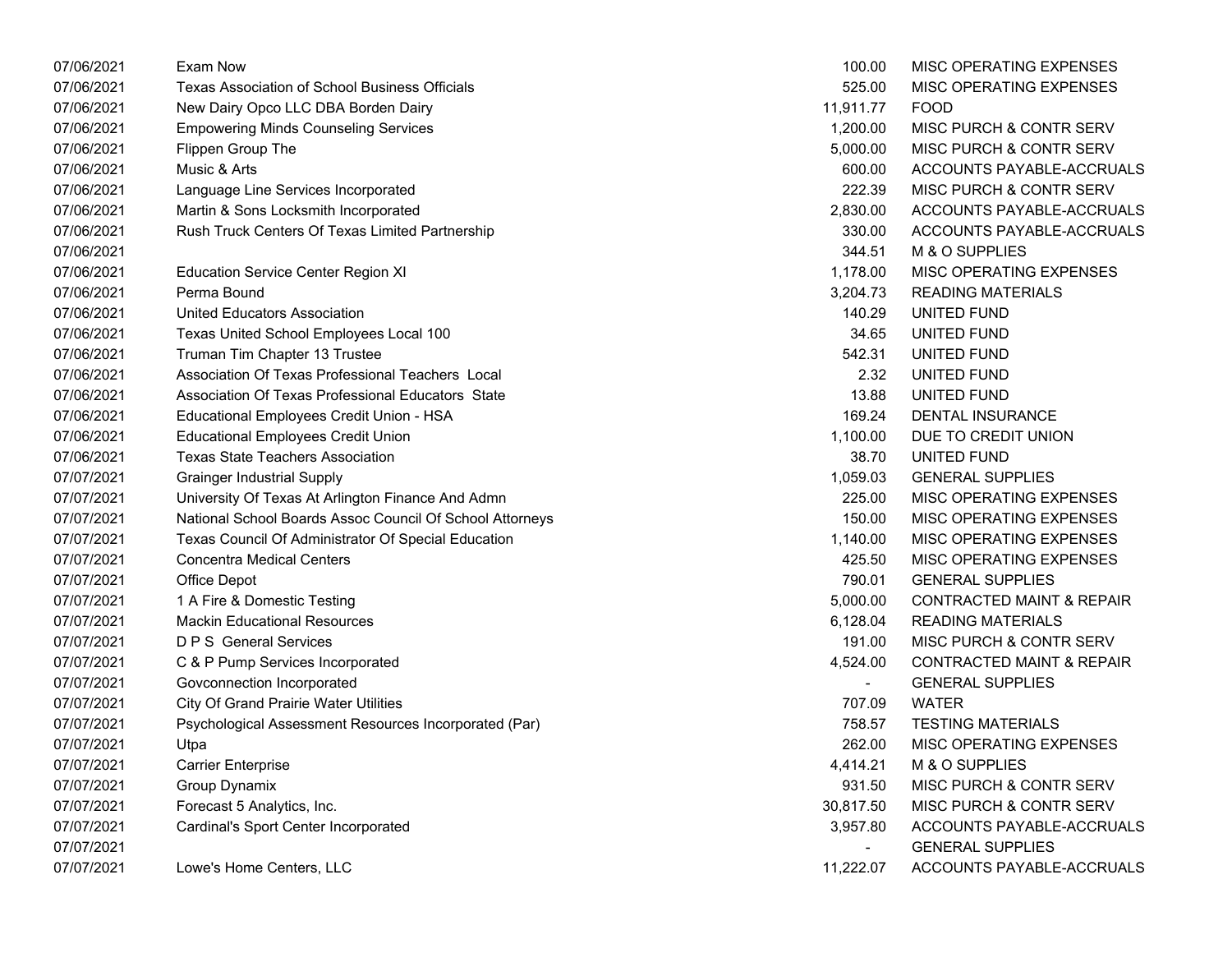| 07/07/2021 |                                           | 347.40       | <b>GENERAL INVENTORY</b>             |
|------------|-------------------------------------------|--------------|--------------------------------------|
| 07/07/2021 |                                           | 5,052.27     | <b>GENERAL SUPPLIES</b>              |
| 07/07/2021 |                                           | 0.01         | LIONS CLUB CONCESSIONS               |
| 07/07/2021 |                                           | 321.52       | M & O SUPPLIES                       |
| 07/07/2021 | <b>Hotsy Equipment Company</b>            | 305.00       | <b>CONTRACTED MAINT &amp; REPAIR</b> |
| 07/07/2021 | Sysco North Texas                         | 2,724.00     | <b>GENERAL INVENTORY</b>             |
| 07/07/2021 | <b>CableLink Solutions</b>                | 24,883.23    | MISC PURCH & CONTR SERV              |
| 07/07/2021 | PopSmart Technologies, LLC                | 6,391.56     | <b>CONTRACTED MAINT &amp; REPAIR</b> |
| 07/07/2021 | DOT Medical and Drug Testing Services Inc | 840.00       | MISC OPERATING EXPENSES              |
| 07/07/2021 | Project Lead The Way Incorporated         | 1,200.00     | MISC OPERATING EXPENSES              |
| 07/07/2021 | KickUp Incorporated                       | 100,425.00   | MISC PURCH & CONTR SERV              |
| 07/07/2021 | Miner LTD                                 | 5,055.00     | <b>CONTRACTED MAINT &amp; REPAIR</b> |
| 07/07/2021 | <b>Amplify Education Incorporated</b>     | 13,727.70    | ACCOUNTS PAYABLE-ACCRUALS            |
| 07/07/2021 |                                           |              | <b>GENERAL SUPPLIES</b>              |
| 07/07/2021 | <b>Humana Wellness</b>                    | 41,740.08    | MISC PURCH & CONTR SERV              |
| 07/07/2021 | <b>Kenneth Perkins</b>                    | 187.50       | MISC PURCH & CONTR SERV              |
| 07/07/2021 | <b>Compliance Consortium Corporation</b>  | 1,039.00     | MISC PURCH & CONTR SERV              |
| 07/07/2021 | <b>Caldwell Country Chevrolet</b>         | 41,910.00    | <b>VEHICLES</b>                      |
| 07/07/2021 | Music & Arts                              | 2,100.00     | <b>GENERAL SUPPLIES</b>              |
| 07/07/2021 | First Advantage Background Services       | 140.90       | MISC PURCH & CONTR SERV              |
| 07/07/2021 | Cengage Learning                          | 29.88        | <b>READING MATERIALS</b>             |
| 07/07/2021 | <b>Education Service Center Region XI</b> | 425.00       | <b>EMPLOYEE TRAVEL</b>               |
| 07/07/2021 | Perma Bound                               | 3,756.76     | <b>READING MATERIALS</b>             |
| 07/07/2021 | Unifirst Holdings(A/R 01550)              | 89.17        | MISC PURCH & CONTR SERV              |
| 07/07/2021 | Unifirst Holdings(A/R 01550)              | 108.70       | MISC PURCH & CONTR SERV              |
| 07/13/2021 | Ana Aldama                                | 12.04        | <b>EMPLOYEE TRAVEL</b>               |
| 07/13/2021 | <b>Tricia Alford</b>                      | 93.41        | <b>EMPLOYEE TRAVEL</b>               |
| 07/13/2021 | Christye Boyd                             | 70.62        | <b>EMPLOYEE TRAVEL</b>               |
| 07/13/2021 | Amiesha Brown                             | 9.15         | <b>EMPLOYEE TRAVEL</b>               |
| 07/13/2021 | Kevin Burgess                             | 118.34       | <b>EMPLOYEE TRAVEL</b>               |
| 07/13/2021 | Graciela Cantu                            | 48.90        | <b>EMPLOYEE TRAVEL</b>               |
| 07/13/2021 | Charmanie Evans                           | 3.26         | <b>EMPLOYEE TRAVEL</b>               |
| 07/13/2021 | Jaime Garcia                              | 235.19       | <b>EMPLOYEE TRAVEL</b>               |
| 07/13/2021 | Valerie Gray                              | 57.41        | <b>EMPLOYEE TRAVEL</b>               |
| 07/13/2021 | Maria Hortelano                           | 11.13        | <b>EMPLOYEE TRAVEL</b>               |
| 07/13/2021 | Phyllis Lanier                            | 104.33       | <b>EMPLOYEE TRAVEL</b>               |
| 07/13/2021 | <b>Tamika Powell</b>                      | 23.59        | <b>EMPLOYEE TRAVEL</b>               |
| 07/13/2021 | Catherine Strawn                          | 72.92        | <b>EMPLOYEE TRAVEL</b>               |
| 07/13/2021 | <b>Balfour Beatty Construction, LLC</b>   | 1,499,999.99 | <b>RETAINAGE</b>                     |
| 07/13/2021 | <b>Grainger Industrial Supply</b>         | 179.97       | M & O SUPPLIES                       |

| 347.40     | <b>GENERAL INVENTORY</b>             |
|------------|--------------------------------------|
| 5,052.27   | <b>GENERAL SUPPLIES</b>              |
| 0.01       | LIONS CLUB CONCESSIONS               |
| 321.52     | <b>M &amp; O SUPPLIES</b>            |
| 305.00     | <b>CONTRACTED MAINT &amp; REPAIR</b> |
| 2,724.00   | <b>GENERAL INVENTORY</b>             |
| 24,883.23  | <b>MISC PURCH &amp; CONTR SERV</b>   |
| 6,391.56   | <b>CONTRACTED MAINT &amp; REPAIR</b> |
| 840.00     | <b>MISC OPERATING EXPENSES</b>       |
| 1.200.00   | <b>MISC OPERATING EXPENSES</b>       |
| 00,425.00  | <b>MISC PURCH &amp; CONTR SERV</b>   |
| 5,055.00   | <b>CONTRACTED MAINT &amp; REPAIR</b> |
| 13,727.70  | ACCOUNTS PAYABLE-ACCRUAL             |
|            | <b>GENERAL SUPPLIES</b>              |
| 41,740.08  | MISC PURCH & CONTR SERV              |
| 187.50     | <b>MISC PURCH &amp; CONTR SERV</b>   |
| 1.039.00   | <b>MISC PURCH &amp; CONTR SERV</b>   |
| 41,910.00  | <b>VEHICLES</b>                      |
| 2,100.00   | <b>GENERAL SUPPLIES</b>              |
| 140.90     | MISC PURCH & CONTR SERV              |
| 29.88      | <b>READING MATERIALS</b>             |
| 425.00     | <b>EMPLOYEE TRAVEL</b>               |
| 3,756.76   | <b>READING MATERIALS</b>             |
| 89.17      | <b>MISC PURCH &amp; CONTR SERV</b>   |
| 108.70     | <b>MISC PURCH &amp; CONTR SERV</b>   |
| 12.04      | <b>EMPLOYEE TRAVEL</b>               |
| 93.41      | <b>EMPLOYEE TRAVEL</b>               |
| 70.62      | <b>EMPLOYEE TRAVEL</b>               |
| 9.15       | <b>EMPLOYEE TRAVEL</b>               |
| 118.34     | <b>EMPLOYEE TRAVEL</b>               |
| 48.90      | <b>EMPLOYEE TRAVEL</b>               |
| 3.26       | <b>EMPLOYEE TRAVEL</b>               |
| 235.19     | <b>EMPLOYEE TRAVEL</b>               |
| 57.41      | <b>EMPLOYEE TRAVEL</b>               |
| 11.13      | <b>EMPLOYEE TRAVEL</b>               |
| 104.33     | <b>EMPLOYEE TRAVEL</b>               |
| 23.59      | <b>EMPLOYEE TRAVEL</b>               |
| 72.92      | <b>EMPLOYEE TRAVEL</b>               |
| 199,999.99 | <b>RETAINAGE</b>                     |
| 179.97     | <b>M &amp; O SUPPLIES</b>            |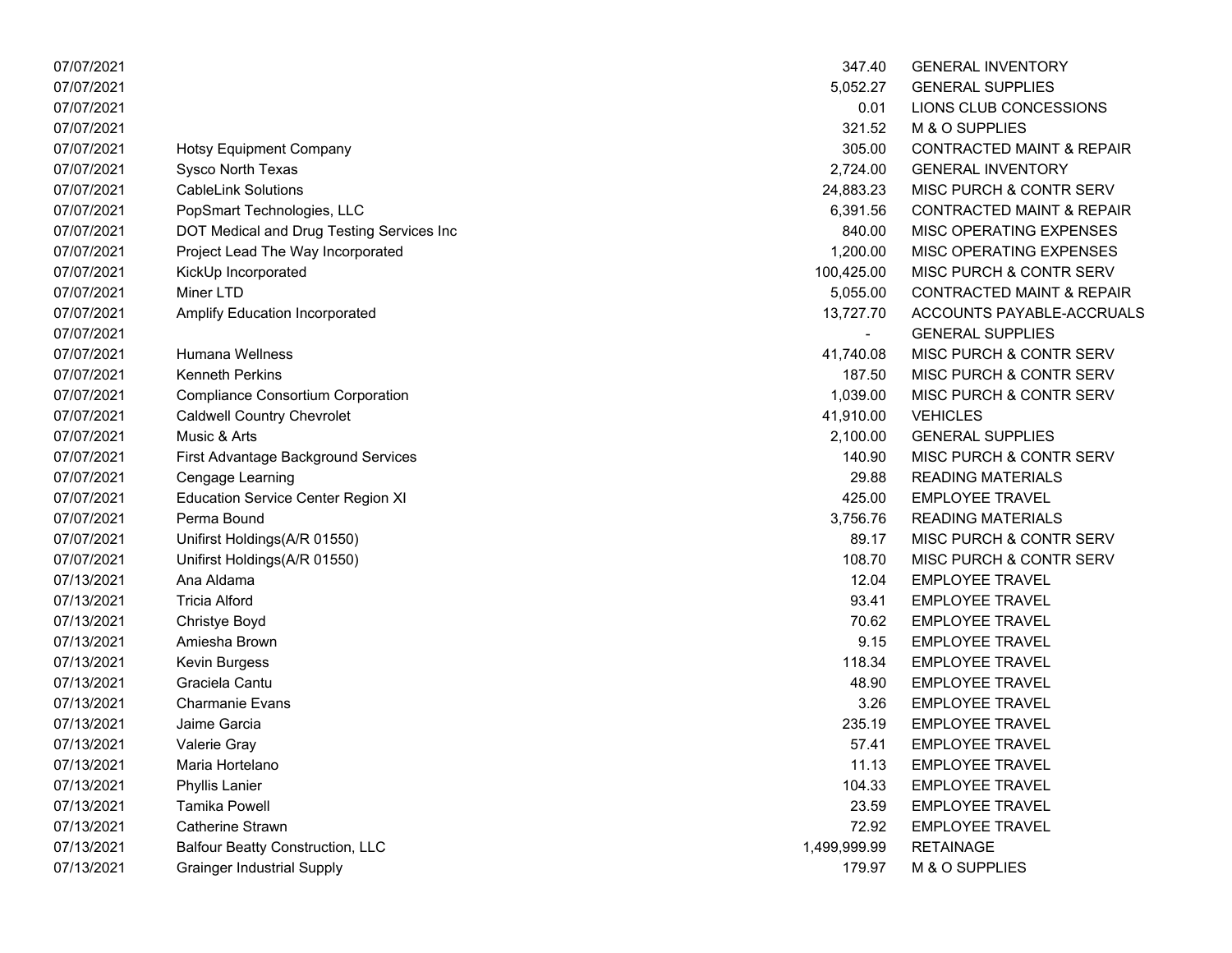| 07/13/2021 | Qep Incorporated                                      | 5,856.55   | <b>READING MATERIALS</b>             |
|------------|-------------------------------------------------------|------------|--------------------------------------|
| 07/13/2021 | Home Depot Pro                                        | 795.01     | ACCOUNTS PAYABLE-ACCRUALS            |
| 07/13/2021 |                                                       | 99.21      | M & O SUPPLIES                       |
| 07/13/2021 | Apex Supply Company                                   | 493.51     | M & O SUPPLIES                       |
| 07/13/2021 | <b>Dell Marketing</b>                                 | 6,146.85   | <b>GENERAL SUPPLIES</b>              |
| 07/13/2021 | <b>Booksource</b>                                     | 2,102.20   | <b>READING MATERIALS</b>             |
| 07/13/2021 | <b>Masters Distribution Systems</b>                   | 266.53     | <b>FOOD</b>                          |
| 07/13/2021 |                                                       | 2,170.78   | MISC OPERATING EXPENSES              |
| 07/13/2021 | Estes Mcclure & Assoc Inc                             | 9,250.00   | <b>BLDG PURCH, CONSTR, IMPROVE</b>   |
| 07/13/2021 | <b>Hearmore Division</b>                              | 1,910.32   | <b>GENERAL SUPPLIES</b>              |
| 07/13/2021 | Paradise Produce                                      | 11,660.20  | <b>FOOD</b>                          |
| 07/13/2021 | <b>Tarleton State University</b>                      | 100.00     | MISC OPERATING EXPENSES              |
| 07/13/2021 | Hutcherson Construction Incorporated                  | 37,575.00  | <b>CONTRACTED MAINT &amp; REPAIR</b> |
| 07/13/2021 |                                                       | 13,961.00  | <b>RETAINAGE</b>                     |
| 07/13/2021 | Teaching Systems Incorporated                         | 1,316.78   | <b>CONTRACTED MAINT &amp; REPAIR</b> |
| 07/13/2021 | Airgas Southwest Incorporated                         | 28.98      | <b>GENERAL SUPPLIES</b>              |
| 07/13/2021 | <b>Concentra Medical Centers</b>                      | 803.00     | MISC OPERATING EXPENSES              |
| 07/13/2021 | Office Depot                                          | 3,285.00   | <b>GENERAL SUPPLIES</b>              |
| 07/13/2021 | Marks Plumbing Parts                                  | 301.20     | <b>GENERAL INVENTORY</b>             |
| 07/13/2021 | Moak Casey & Associates Incorporated                  | 1,562.50   | MISC PURCH & CONTR SERV              |
| 07/13/2021 | Enterprise Rent A Car                                 | 336.00     | <b>EMPLOYEE TRAVEL</b>               |
| 07/13/2021 | B & H Photo Video                                     | 224.52     | <b>GENERAL SUPPLIES</b>              |
| 07/13/2021 | <b>CDW Government Incorporated</b>                    | 45,087.85  | <b>GENERAL SUPPLIES</b>              |
| 07/13/2021 | Landtec Engineers Llc                                 | 13,835.00  | <b>BLDG PURCH, CONSTR, IMPROVE</b>   |
| 07/13/2021 | <b>Tarrant County Juvenile Service</b>                | 7,482.00   | STDNT TUIT-NONPUBLIC SCHL            |
| 07/13/2021 | <b>Mackin Educational Resources</b>                   | 2,352.00   | <b>READING MATERIALS</b>             |
| 07/13/2021 | <b>Td Industries Limited</b>                          | 29,500.00  | <b>GENERAL SUPPLIES</b>              |
| 07/13/2021 | Aerowave Technologies                                 | 20,238.24  | M & O SUPPLIES                       |
| 07/13/2021 | Govconnection Incorporated                            | 186.35     | ACCOUNTS PAYABLE-ACCRUALS            |
| 07/13/2021 |                                                       | 10,864.00  | <b>GENERAL SUPPLIES</b>              |
| 07/13/2021 | <b>CMJ Engineering Incorporated</b>                   | 2,285.75   | <b>BLDG PURCH,CONSTR,IMPROVE</b>     |
| 07/13/2021 | TEXAS ASSOCIATION OF SCHOOL ADMINISTRATORS            | 150.00     | MISC OPERATING EXPENSES              |
| 07/13/2021 | Apple Computer Incorporated                           | 173,214.36 | <b>GENERAL SUPPLIES</b>              |
| 07/13/2021 | J W Pepper & Son Incorporated                         | 21.99      | <b>GENERAL SUPPLIES</b>              |
| 07/13/2021 | <b>City Of Grand Prairie Water Utilities</b>          | 2,088.95   | <b>WATER</b>                         |
| 07/13/2021 | Psychological Assessment Resources Incorporated (Par) | 40.50      | <b>TESTING MATERIALS</b>             |
| 07/13/2021 | <b>UPS</b>                                            | 135.50     | <b>GENERAL SUPPLIES</b>              |
| 07/13/2021 | Monarch Trophy Studio                                 | 8.90       | <b>GENERAL SUPPLIES</b>              |
| 07/13/2021 | Logisoft Computer Products LLC                        | 9.85       | ACCOUNTS PAYABLE-ACCRUALS            |
| 07/13/2021 |                                                       |            | <b>GENERAL SUPPLIES</b>              |

| 5,856.55   | READING MATERIALS                    |
|------------|--------------------------------------|
| 795.01     | ACCOUNTS PAYABLE-ACCRUALS            |
| 99.21      | <b>M &amp; O SUPPLIES</b>            |
| 493.51     | <b>M &amp; O SUPPLIES</b>            |
| 6,146.85   | <b>GENERAL SUPPLIES</b>              |
| 2,102.20   | <b>READING MATERIALS</b>             |
| 266.53     | <b>FOOD</b>                          |
| 2,170.78   | <b>MISC OPERATING EXPENSES</b>       |
| 9,250.00   | BLDG PURCH, CONSTR, IMPROVE          |
| 1,910.32   | <b>GENERAL SUPPLIES</b>              |
| 11,660.20  | <b>FOOD</b>                          |
| 100.00     | <b>MISC OPERATING EXPENSES</b>       |
| 37,575.00  | <b>CONTRACTED MAINT &amp; REPAIR</b> |
| 13,961.00  | RETAINAGE                            |
| 1,316.78   | <b>CONTRACTED MAINT &amp; REPAIR</b> |
| 28.98      | <b>GENERAL SUPPLIES</b>              |
| 803.00     | <b>MISC OPERATING EXPENSES</b>       |
| 3,285.00   | <b>GENERAL SUPPLIES</b>              |
| 301.20     | <b>GENERAL INVENTORY</b>             |
| 1,562.50   | <b>MISC PURCH &amp; CONTR SERV</b>   |
| 336.00     | <b>EMPLOYEE TRAVEL</b>               |
| 224.52     | <b>GENERAL SUPPLIES</b>              |
| 45,087.85  | <b>GENERAL SUPPLIES</b>              |
| 13,835.00  | BLDG PURCH, CONSTR, IMPROVE          |
| 7,482.00   | STDNT TUIT-NONPUBLIC SCHL            |
| 2,352.00   | <b>READING MATERIALS</b>             |
| 29,500.00  | <b>GENERAL SUPPLIES</b>              |
| 20,238.24  | M & O SUPPLIES                       |
| 186.35     | ACCOUNTS PAYABLE-ACCRUALS            |
| 10,864.00  | <b>GENERAL SUPPLIES</b>              |
| 2,285.75   | <b>BLDG PURCH, CONSTR, IMPROVE</b>   |
| 150.00     | <b>MISC OPERATING EXPENSES</b>       |
| 173,214.36 | <b>GENERAL SUPPLIES</b>              |
| 21.99      | <b>GENERAL SUPPLIES</b>              |
| 2,088.95   | <b>WATER</b>                         |
| 40.50      | <b>TESTING MATERIALS</b>             |
| 135.50     | <b>GENERAL SUPPLIES</b>              |
| 8.90       | <b>GENERAL SUPPLIES</b>              |
| 9.85       | <b>ACCOUNTS PAYABLE-ACCRUALS</b>     |
|            | <b>GENERAL SUPPLIES</b>              |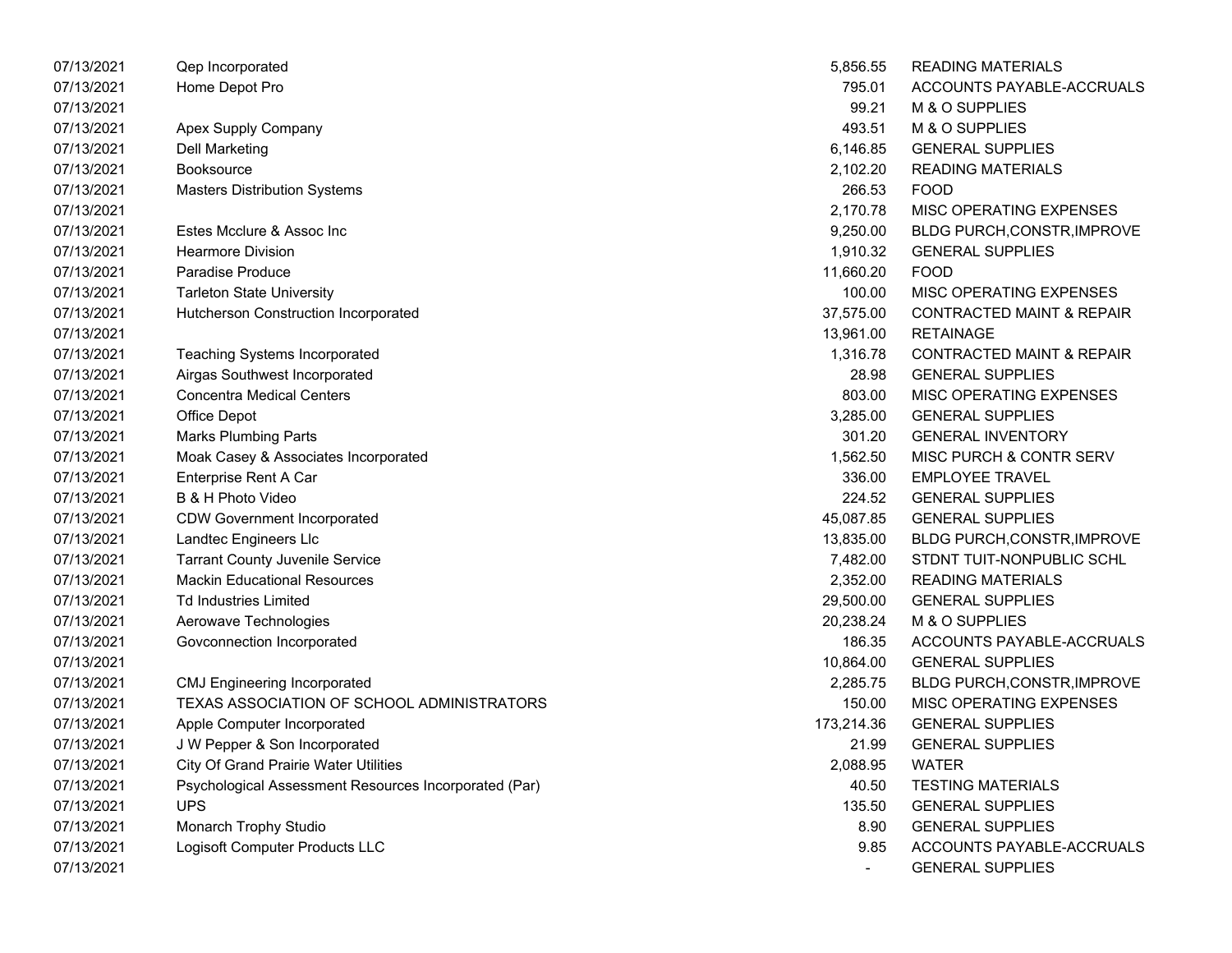| 07/13/2021 | IXL Learning                                 | 1,125.00       | <b>GENERAL SUPPLIES</b>              |
|------------|----------------------------------------------|----------------|--------------------------------------|
| 07/13/2021 | U S Bank                                     | 950.00         | OTHER DEBT FEES                      |
| 07/13/2021 | <b>SC Fuels</b>                              | 16,814.83      | <b>GENERAL INVENTORY</b>             |
| 07/13/2021 | Kurz & Company                               | 305.30         | <b>FOOD</b>                          |
| 07/13/2021 | Follett School Solutions, Inc.               | 10,340.57      | <b>READING MATERIALS</b>             |
| 07/13/2021 | <b>Crawford Electric Supply Company</b>      | 39.04          | <b>GENERAL INVENTORY</b>             |
| 07/13/2021 |                                              | 670.55         | M & O SUPPLIES                       |
| 07/13/2021 | <b>Blackboard Inc</b>                        | 103,335.00     | MISC PURCH & CONTR SERV              |
| 07/13/2021 | Cyson Technology Group LLC                   | 32,575.86      | MISC PURCH & CONTR SERV              |
| 07/13/2021 | <b>Results Coaching Global LLC</b>           | 525.00         | MISC OPERATING EXPENSES              |
| 07/13/2021 | <b>Brown Reynolds Watford Architects</b>     | 19,561.56      | BLDG PURCH, CONSTR, IMPROVE          |
| 07/13/2021 | Stantec Architecture, Inc. (SHW Group)       | 135,270.00     | BLDG PURCH, CONSTR, IMPROVE          |
| 07/13/2021 | Pogue Construction Co., LP                   | 3,018,238.05   | BLDG PURCH, CONSTR, IMPROVE          |
| 07/13/2021 |                                              | (150, 911.90)  | <b>RETAINAGE</b>                     |
| 07/13/2021 | <b>Tarrant County Tax Assessor-Collector</b> | 52.50          | MISC OPERATING EXPENSES              |
| 07/13/2021 | <b>Tarrant County Tax Assessor-Collector</b> | 24.75          | MISC OPERATING EXPENSES              |
| 07/13/2021 | <b>Tarrant County Tax Assessor-Collector</b> | 80.25          | MISC OPERATING EXPENSES              |
| 07/13/2021 | <b>Tarrant County Tax Assessor-Collector</b> | 220.00         | MISC OPERATING EXPENSES              |
| 07/13/2021 | <b>Tarrant County Tax Assessor-Collector</b> | 205.50         | MISC OPERATING EXPENSES              |
| 07/13/2021 | <b>Tarrant County Tax Assessor-Collector</b> | 71.50          | MISC OPERATING EXPENSES              |
| 07/13/2021 | <b>Tarrant County Tax Assessor-Collector</b> | 220.00         | MISC OPERATING EXPENSES              |
| 07/13/2021 | <b>Tarrant County Tax Assessor-Collector</b> | 81.00          | MISC OPERATING EXPENSES              |
| 07/13/2021 | <b>Tarrant County Tax Assessor-Collector</b> | 60.50          | MISC OPERATING EXPENSES              |
| 07/13/2021 | <b>Tarrant County Tax Assessor-Collector</b> | 220.00         | MISC OPERATING EXPENSES              |
| 07/13/2021 | <b>Tarrant County Tax Assessor-Collector</b> | 91.00          | MISC OPERATING EXPENSES              |
| 07/13/2021 | <b>Tarrant County Tax Assessor-Collector</b> | 220.00         | MISC OPERATING EXPENSES              |
| 07/13/2021 | Occupational Health Solutions                | 350.00         | MISC PURCH & CONTR SERV              |
| 07/13/2021 | Ion Wave Technologies, Inc.                  | 31,500.00      | <b>CONTRACTED MAINT &amp; REPAIR</b> |
| 07/13/2021 | Western-BRW Paper Company Incorporated       | 3,006.00       | <b>GENERAL SUPPLIES</b>              |
| 07/13/2021 | AssetGenie Inc                               | 62.85          | <b>GENERAL SUPPLIES</b>              |
| 07/13/2021 | Mavich LLC                                   | 2,243.94       | <b>GENERAL INVENTORY</b>             |
| 07/13/2021 | Zayo Group Holdings Inc                      | 10,270.34      | <b>WATER</b>                         |
| 07/13/2021 | MP2 Energy Texas LLC                         | 562,426.37     | <b>WATER</b>                         |
| 07/13/2021 | Zonar Systems Inc                            | 24,100.00      | ACCOUNTS PAYABLE-ACCRUALS            |
| 07/13/2021 |                                              | 9,576.00       | <b>GENERAL SUPPLIES</b>              |
| 07/13/2021 |                                              | $\blacksquare$ | MISC PURCH & CONTR SERV              |
| 07/13/2021 | Auto Plus Auto Parts                         | 144.84         | M & O SUPPLIES                       |
| 07/13/2021 | Sonova USA Inc.                              | 76.00          | <b>GENERAL SUPPLIES</b>              |
| 07/13/2021 | Staples Inc/Staples Business Advantage       | 2,709.50       | <b>GENERAL SUPPLIES</b>              |
| 07/13/2021 |                                              | (1,224.36)     | LIONS CLUB CONCESSIONS               |
|            |                                              |                |                                      |

| 1,125.00      | <b>GENERAL SUPPLIES</b>              |
|---------------|--------------------------------------|
| 950.00        | OTHER DEBT FEES                      |
| 16,814.83     | <b>GENERAL INVENTORY</b>             |
| 305.30        | FOOD                                 |
| 10,340.57     | <b>READING MATERIALS</b>             |
| 39.04         | <b>GENERAL INVENTORY</b>             |
| 670.55        | M & O SUPPLIES                       |
| 103,335.00    | <b>MISC PURCH &amp; CONTR SERV</b>   |
| 32,575.86     | <b>MISC PURCH &amp; CONTR SERV</b>   |
| 525.00        | <b>MISC OPERATING EXPENSES</b>       |
| 19.561.56     | <b>BLDG PURCH, CONSTR, IMPROVE</b>   |
| 135,270.00    | BLDG PURCH, CONSTR, IMPROVE          |
| 3,018,238.05  | BLDG PURCH, CONSTR, IMPROVE          |
| (150, 911.90) | <b>RETAINAGE</b>                     |
| 52.50         | <b>MISC OPERATING EXPENSES</b>       |
| 24.75         | <b>MISC OPERATING EXPENSES</b>       |
| 80.25         | <b>MISC OPERATING EXPENSES</b>       |
| 220.00        | <b>MISC OPERATING EXPENSES</b>       |
| 205.50        | <b>MISC OPERATING EXPENSES</b>       |
| 71.50         | <b>MISC OPERATING EXPENSES</b>       |
| 220.00        | MISC OPERATING EXPENSES              |
| 81.00         | <b>MISC OPERATING EXPENSES</b>       |
| 60.50         | <b>MISC OPERATING EXPENSES</b>       |
| 220.00        | <b>MISC OPERATING EXPENSES</b>       |
| 91.00         | <b>MISC OPERATING EXPENSES</b>       |
| 220.00        | <b>MISC OPERATING EXPENSES</b>       |
| 350.00        | <b>MISC PURCH &amp; CONTR SERV</b>   |
| 31,500.00     | <b>CONTRACTED MAINT &amp; REPAIR</b> |
| 3,006.00      | <b>GENERAL SUPPLIES</b>              |
| 62.85         | <b>GENERAL SUPPLIES</b>              |
| 2,243.94      | <b>GENERAL INVENTORY</b>             |
| 10,270.34     | WATER                                |
| 562,426.37    | <b>WATER</b>                         |
| 24,100.00     | ACCOUNTS PAYABLE-ACCRUALS            |
| 9,576.00      | <b>GENERAL SUPPLIES</b>              |
|               | <b>MISC PURCH &amp; CONTR SERV</b>   |
| 144.84        | M & O SUPPLIES                       |
| 76.00         | <b>GENERAL SUPPLIES</b>              |
| 2,709.50      | <b>GENERAL SUPPLIES</b>              |
| (1,224.36)    | LIONS CLUB CONCESSIONS               |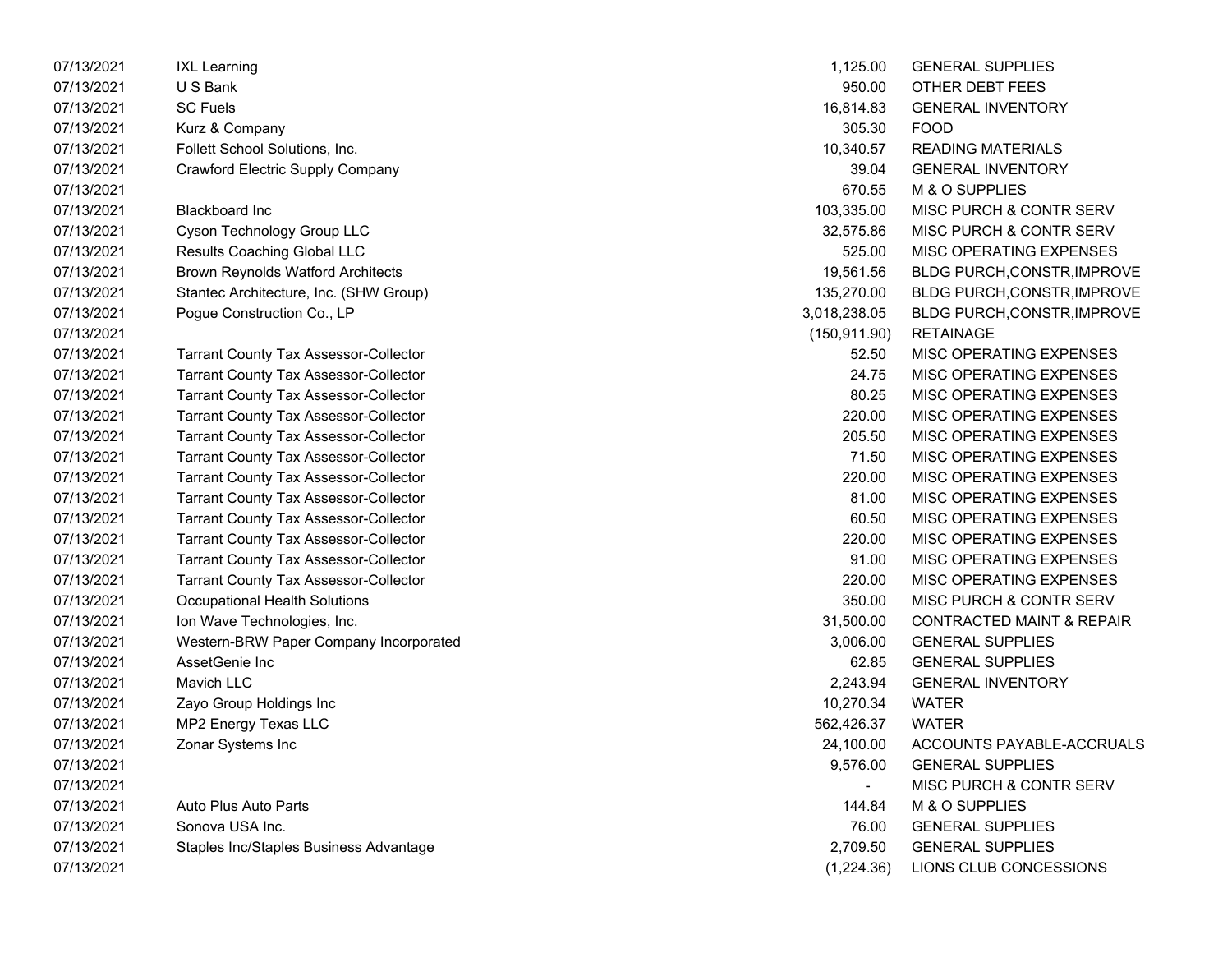| 07/13/2021 | Drew Consulting Services Incorporated                                   | 8,800.00      | BLDG PURCH, CONSTR, IMPROVE          |
|------------|-------------------------------------------------------------------------|---------------|--------------------------------------|
| 07/13/2021 | <b>Wright Express FSC</b>                                               | 32,014.71     | ACCOUNTS PAYABLE-ACCRUALS            |
| 07/13/2021 | <b>ATCO Enviroair Testing Engineers INC</b>                             | 5,652.00      | <b>BLDG PURCH, CONSTR, IMPROVE</b>   |
| 07/13/2021 | <b>RJM Contractors Inc</b>                                              | 897,283.18    | BLDG PURCH, CONSTR, IMPROVE          |
| 07/13/2021 |                                                                         | (44, 863.97)  | <b>RETAINAGE</b>                     |
| 07/13/2021 | DOT Medical and Drug Testing Services Inc                               | 3,210.00      | MISC OPERATING EXPENSES              |
| 07/13/2021 | Project Lead The Way Incorporated                                       | 53.50         | ACCOUNTS PAYABLE-ACCRUALS            |
| 07/13/2021 |                                                                         | 105.00        | <b>GENERAL SUPPLIES</b>              |
| 07/13/2021 |                                                                         | 8,400.00      | MISC OPERATING EXPENSES              |
| 07/13/2021 | CoughDrop Inc                                                           | 175.00        | <b>GENERAL SUPPLIES</b>              |
| 07/13/2021 | Savvas Learning Company LLC                                             | 158,735.27    | <b>TEXTBOOKS</b>                     |
| 07/13/2021 | Miner LTD                                                               | 10,860.00     | <b>CONTRACTED MAINT &amp; REPAIR</b> |
| 07/13/2021 | Key Construction Texas LLC                                              | 779,517.44    | CONTRACTED MAINT & REPAIR            |
| 07/13/2021 |                                                                         | (30,065.90)   | <b>RETAINAGE</b>                     |
| 07/13/2021 | TK Education Consulting LLC                                             | 9,000.00      | MISC PURCH & CONTR SERV              |
| 07/13/2021 | SureTec Information Systems, Inc.                                       | 3,750.00      | <b>LEGAL SERVICES</b>                |
| 07/13/2021 | <b>Decoded Strategies</b>                                               | 500.00        | MISC PURCH & CONTR SERV              |
| 07/13/2021 | <b>KLC Video Security</b>                                               | 52,827.95     | MISC PURCH & CONTR SERV              |
| 07/13/2021 | La Bonita Wash and Dry                                                  | 591.25        | <b>CONTRACTED MAINT &amp; REPAIR</b> |
| 07/13/2021 | <b>AT&amp;T Mobility National Accounts LLC</b>                          | 2,035.00      | <b>GENERAL SUPPLIES</b>              |
| 07/13/2021 | Upstage Center Incorporated                                             | 285.12        | MISC PURCH & CONTR SERV              |
| 07/13/2021 | Thriving Leaders Collaborative LLC                                      | 15,000.00     | MISC PURCH & CONTR SERV              |
| 07/13/2021 | C and R Services                                                        | 264,950.70    | MISC PURCH & CONTR SERV              |
| 07/13/2021 | Lee Lewis Construction Incorporated                                     | 213,213.14    | BLDG PURCH, CONSTR, IMPROVE          |
| 07/13/2021 |                                                                         | (10,660.66)   | <b>RETAINAGE</b>                     |
| 07/13/2021 | <b>Atmos Energy</b>                                                     | 1,468.06      | <b>WATER</b>                         |
| 07/13/2021 | AT&T                                                                    | 66.94         | <b>WATER</b>                         |
| 07/13/2021 | AT&T                                                                    | 13,867.30     | <b>WATER</b>                         |
| 07/13/2021 | <b>Sprint Nextel Network</b>                                            | 3,166.00      | <b>CONTRACTED MAINT &amp; REPAIR</b> |
| 07/13/2021 | Language Line Services Incorporated                                     | 525.73        | MISC PURCH & CONTR SERV              |
| 07/13/2021 | Rush Truck Centers Of Texas Limited Partnership                         | 242.50        | <b>GENERAL INVENTORY</b>             |
| 07/13/2021 |                                                                         | (13.50)       | M & O SUPPLIES                       |
| 07/13/2021 | Texas Association Of School Boards Risk Management Fund                 | 4,809.61      | INSURANCE/BOND PREMIUMS              |
| 07/13/2021 | <b>CORE Construction Services of Texas</b>                              | 2,032,780.15  | BLDG PURCH, CONSTR, IMPROVE          |
| 07/13/2021 |                                                                         | (101, 639.02) | <b>RETAINAGE</b>                     |
| 07/13/2021 | Texas Christian University-Center for Career & Professional Development | 150.00        | MISC OPERATING EXPENSES              |
| 07/13/2021 | Sas Technologies Limited                                                | 798.00        | <b>CONTRACTED MAINT &amp; REPAIR</b> |
| 07/13/2021 | <b>GTS Technology Solutions Inc</b>                                     | 1,752.30      | <b>CONTRACTED MAINT &amp; REPAIR</b> |
| 07/13/2021 | City Of Arlington Water Department                                      | 141,337.12    | <b>WATER</b>                         |
| 07/13/2021 | <b>Pyramid School Products</b>                                          | 420.00        | <b>GENERAL INVENTORY</b>             |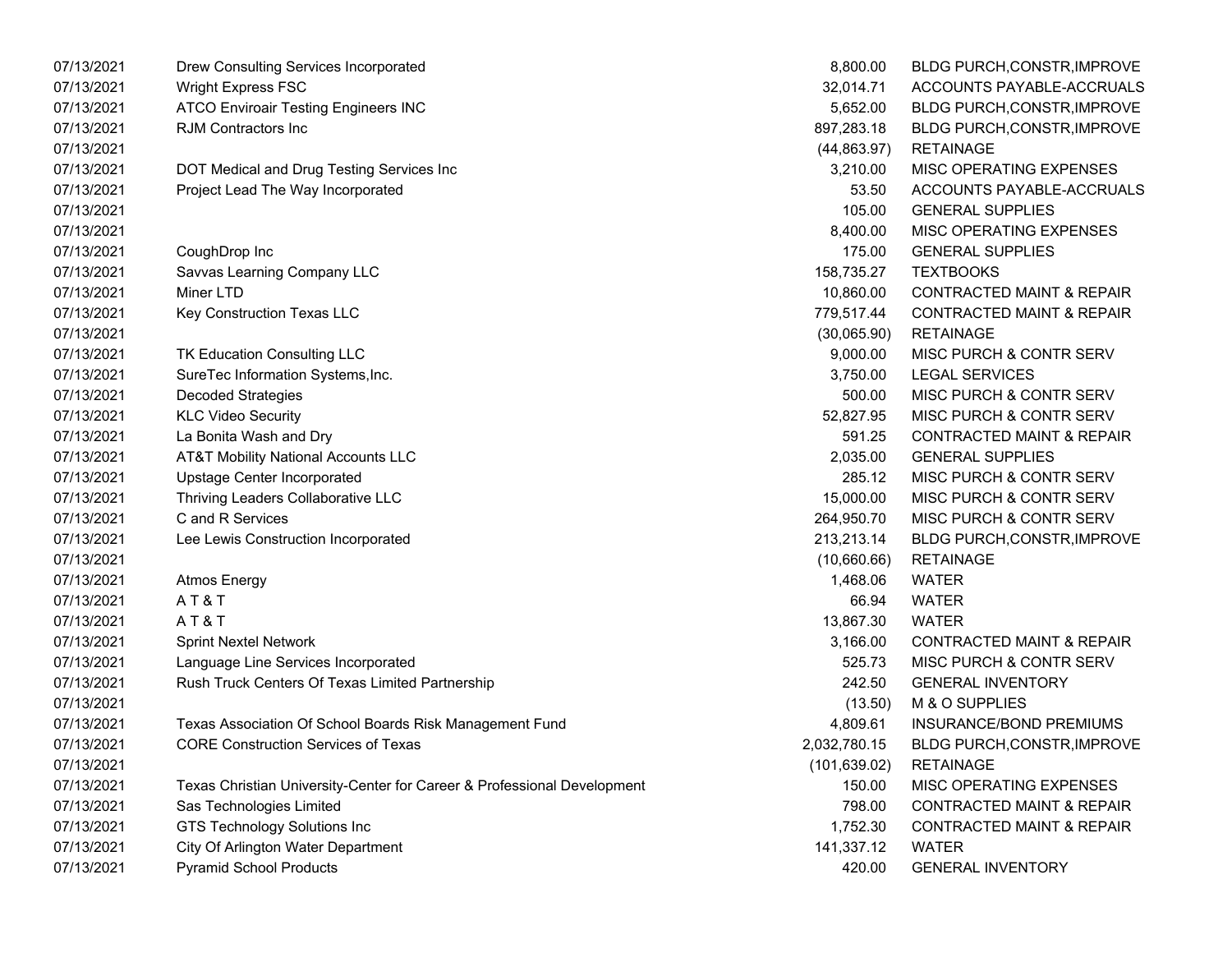| 07/13/2021 | Sargent Welch L L C                                 | 58.07     | <b>GENERAL SUPPLIES</b>              |
|------------|-----------------------------------------------------|-----------|--------------------------------------|
| 07/13/2021 | Sentinel The Alarm Company                          | 79.00     | <b>CONTRACTED MAINT &amp; REPAIR</b> |
| 07/13/2021 |                                                     | 21,744.48 | RENTALS & OPERATING LEASE            |
| 07/13/2021 | United Educators Association                        | 1,007.29  | UNITED FUND                          |
| 07/13/2021 | Texas United School Employees Local 100             | 26.67     | UNITED FUND                          |
| 07/13/2021 | Truman Tim Chapter 13 Trustee                       | 974.31    | UNITED FUND                          |
| 07/13/2021 | Association Of Texas Professional Teachers Local    | 0.58      | UNITED FUND                          |
| 07/13/2021 | Association Of Texas Professional Educators State   | 31.14     | UNITED FUND                          |
| 07/13/2021 | Mississippi Department of Human Services            | 117.70    | UNITED FUND                          |
| 07/13/2021 | Administracion para el Sustento de Menores          | 257.69    | UNITED FUND                          |
| 07/13/2021 | Powers Tom Chapter 13 Trustee                       | 950.77    | UNITED FUND                          |
| 07/13/2021 | Educational Employees Credit Union - HSA            | 919.33    | <b>DENTAL INSURANCE</b>              |
| 07/13/2021 | <b>Educational Employees Credit Union</b>           | 5,450.25  | DUE TO CREDIT UNION                  |
| 07/13/2021 | <b>Texas State Teachers Association</b>             | 70.80     | UNITED FUND                          |
| 07/15/2021 | University Of Texas At Arlington                    | 16.60     | <b>TEXTBOOKS</b>                     |
| 07/15/2021 | <b>Grainger Industrial Supply</b>                   | 6.21      | M & O SUPPLIES                       |
| 07/15/2021 | Home Depot Pro                                      | 3,224.90  | M & O SUPPLIES                       |
| 07/15/2021 | Texas Department Of Public Safety                   | 911.00    | MISC PURCH & CONTR SERV              |
| 07/15/2021 | United Refrigeration Incorporated                   | 201.51    | M & O SUPPLIES                       |
| 07/15/2021 | <b>Elliott Electric Supply</b>                      | 1,484.61  | <b>GENERAL INVENTORY</b>             |
| 07/15/2021 |                                                     | 2,256.81  | M & O SUPPLIES                       |
| 07/15/2021 | University Of Texas At Arlington Sponsored Students | 112.50    | STDNT TUIT-NONPUBLIC SCHL            |
| 07/15/2021 | <b>Booksource</b>                                   | 29.32     | <b>READING MATERIALS</b>             |
| 07/15/2021 | Barnes & Noble Booksellers, Inc                     | 51.17     | ACCOUNTS PAYABLE-ACCRUALS            |
| 07/15/2021 |                                                     | (0.80)    | <b>GENERAL SUPPLIES</b>              |
| 07/15/2021 |                                                     | 604.70    | <b>READING MATERIALS</b>             |
| 07/15/2021 | <b>VERITIV</b>                                      | 18,034.80 | <b>GENERAL INVENTORY</b>             |
| 07/15/2021 | Paradise Produce                                    | 13,027.80 | <b>FOOD</b>                          |
| 07/15/2021 | Capstone                                            | 3,720.19  | <b>READING MATERIALS</b>             |
| 07/15/2021 | <b>Bernd Mac</b>                                    | 805.96    | MISC PURCH & CONTR SERV              |
| 07/15/2021 | B & H Photo Video                                   | 297.25    | <b>GENERAL SUPPLIES</b>              |
| 07/15/2021 | <b>Mackin Educational Resources</b>                 | 2,472.00  | <b>READING MATERIALS</b>             |
| 07/15/2021 | Govconnection Incorporated                          | 8,419.60  | <b>GENERAL SUPPLIES</b>              |
| 07/15/2021 | Apple Computer Incorporated                         | 527.00    | <b>GENERAL SUPPLIES</b>              |
| 07/15/2021 | Republic Services of Texas Limited                  | 38,732.51 | <b>CONTRACTED MAINT &amp; REPAIR</b> |
| 07/15/2021 | <b>UPS</b>                                          | 58.32     | <b>GENERAL SUPPLIES</b>              |
| 07/15/2021 | Complete Book & Media Supply Inc.                   | 605.00    | <b>READING MATERIALS</b>             |
| 07/15/2021 | Defined Learning Education, Inc.                    | 1,940.00  | MISC PURCH & CONTR SERV              |
| 07/15/2021 | Kurz & Company                                      | 1,932.52  | <b>FOOD</b>                          |
| 07/15/2021 | <b>Crawford Electric Supply Company</b>             | 523.26    | M & O SUPPLIES                       |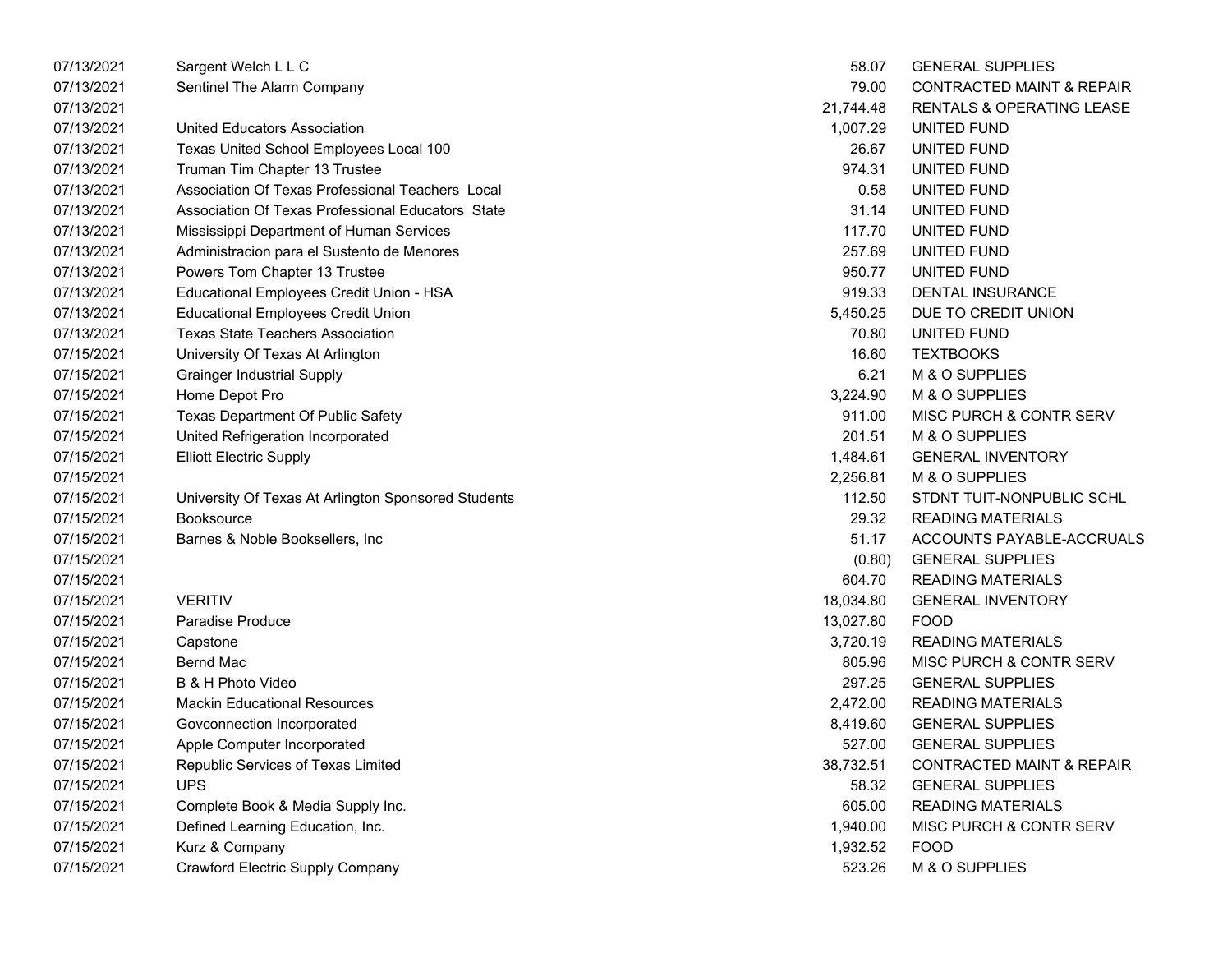| 07/15/2021 | <b>RD Lawns LLC</b>                                       | 14,020.00  | <b>CONTRACTED MAINT &amp; REPAIR</b> |
|------------|-----------------------------------------------------------|------------|--------------------------------------|
| 07/15/2021 | <b>Textbook Warehouse</b>                                 | 324.00     | <b>READING MATERIALS</b>             |
| 07/15/2021 | <b>US Games</b>                                           | 252.18     | <b>GENERAL SUPPLIES</b>              |
| 07/15/2021 | Summit K12                                                | 166,735.85 | <b>GENERAL SUPPLIES</b>              |
| 07/15/2021 | Scenario Learning, LLC                                    | 28,060.00  | MISC PURCH & CONTR SERV              |
| 07/15/2021 | Staples Inc/Staples Business Advantage                    | 148.05     | <b>GENERAL SUPPLIES</b>              |
| 07/15/2021 | National Seating & Mobility Inc                           | 26,596.56  | <b>GENERAL SUPPLIES</b>              |
| 07/15/2021 | <b>Black-eyed Pea</b>                                     | 128.56     | MISC OPERATING EXPENSES              |
| 07/15/2021 | Intermountain Lock & Security Supply Co. dba IML Security | 104.00     | <b>GENERAL INVENTORY</b>             |
| 07/15/2021 | TK Education Consulting LLC                               | 3,000.00   | MISC PURCH & CONTR SERV              |
| 07/15/2021 | Hillco Partners L L C                                     | 269.71     | <b>LOBBYING</b>                      |
| 07/15/2021 | Visual Language Professionals LLC                         | 154.75     | MISC PURCH & CONTR SERV              |
| 07/15/2021 | Cady Studios LLC                                          | 4,389.96   | MISC PURCH & CONTR SERV              |
| 07/15/2021 | Laura Locke                                               | 200.00     | MISC PURCH & CONTR SERV              |
| 07/15/2021 | Dealers Electrical Supply Company                         | 291.57     | M & O SUPPLIES                       |
| 07/15/2021 | <b>Bernd Shelley Burke</b>                                | 148.50     | MISC PURCH & CONTR SERV              |
| 07/15/2021 | Perma Bound                                               | 1,680.00   | <b>READING MATERIALS</b>             |
| 07/15/2021 | Texas Department Of Licensing And Regulation              | 1,050.00   | <b>READING MATERIALS</b>             |
| 07/15/2021 | Olen Williams Sales & Service                             | 96.00      | M & O SUPPLIES                       |
| 07/15/2021 | <b>Masters Distribution Systems</b>                       | 783.79     | <b>FOOD</b>                          |
| 07/15/2021 | <b>Masters Distribution Systems</b>                       | 33.63      | <b>FOOD</b>                          |
| 07/15/2021 | <b>Masters Distribution Systems</b>                       | 246.79     | <b>FOOD</b>                          |
| 07/15/2021 | Enterprise Rent A Car                                     | 969.22     | <b>INVOICES RECEIVABLE</b>           |
| 07/15/2021 | Medsharps LLC                                             | 200.00     | <b>GENERAL SUPPLIES</b>              |
| 07/19/2021 | J P Morgan Chase Bank - For SUA payments                  | 477,801.01 | <b>Credit Card Payable</b>           |
| 07/20/2021 | Jennifer Appleby Grunewald                                | 250.00     | <b>CHANGE FUND</b>                   |
| 07/20/2021 | James Branyan                                             | 800.00     | <b>CHANGE FUND</b>                   |
| 07/20/2021 | Debbie Clemons                                            | 250.00     | <b>CHANGE FUND</b>                   |
| 07/20/2021 | <b>Mary Findley</b>                                       | 250.00     | <b>CHANGE FUND</b>                   |
| 07/20/2021 | Shannon Friske                                            | 250.00     | <b>CHANGE FUND</b>                   |
| 07/20/2021 | Melody Haga                                               | 300.00     | <b>CHANGE FUND</b>                   |
| 07/20/2021 | Jamie Heggan                                              | 800.00     | <b>CHANGE FUND</b>                   |
| 07/20/2021 | Richard Ho                                                | 800.00     | <b>CHANGE FUND</b>                   |
| 07/20/2021 | Poppy Moore                                               | 800.00     | <b>CHANGE FUND</b>                   |
| 07/20/2021 | Alyssa Ortiz                                              | 800.00     | <b>CHANGE FUND</b>                   |
| 07/20/2021 | Alicia Parr                                               | 250.00     | <b>CHANGE FUND</b>                   |
| 07/20/2021 | Dana Powers                                               | 250.00     | <b>CHANGE FUND</b>                   |
| 07/20/2021 | <b>Wilson Rubin</b>                                       | 250.00     | <b>CHANGE FUND</b>                   |
| 07/20/2021 | Kelly Schmidt                                             | 250.00     | <b>CHANGE FUND</b>                   |
| 07/20/2021 | Jerrion Smith                                             | 800.00     | <b>CHANGE FUND</b>                   |

| 14,020.00  | <b>CONTRACTED MAINT &amp; REPAI</b> |
|------------|-------------------------------------|
| 324.00     | <b>READING MATERIALS</b>            |
| 252.18     | <b>GENERAL SUPPLIES</b>             |
| 166,735.85 | <b>GENERAL SUPPLIES</b>             |
| 28,060.00  | MISC PURCH & CONTR SERV             |
| 148.05     | <b>GENERAL SUPPLIES</b>             |
| 26,596.56  | <b>GENERAL SUPPLIES</b>             |
| 128.56     | MISC OPERATING EXPENSES             |
| 104.00     | <b>GENERAL INVENTORY</b>            |
| 3,000.00   | MISC PURCH & CONTR SERV             |
| 269.71     | <b>LOBBYING</b>                     |
| 154.75     | MISC PURCH & CONTR SERV             |
| 4,389.96   | MISC PURCH & CONTR SERV             |
| 200.00     | MISC PURCH & CONTR SERV             |
| 291.57     | M & O SUPPLIES                      |
| 148.50     | MISC PURCH & CONTR SERV             |
| 1,680.00   | <b>READING MATERIALS</b>            |
|            | 1,050.00 READING MATERIALS          |
| 96.00      | M & O SUPPLIES                      |
| 783.79     | <b>FOOD</b>                         |
| 33.63      | <b>FOOD</b>                         |
| 246.79     | <b>FOOD</b>                         |
| 969.22     | <b>INVOICES RECEIVABLE</b>          |
| 200.00     | <b>GENERAL SUPPLIES</b>             |
| 477,801.01 | <b>Credit Card Payable</b>          |
| 250.00     | <b>CHANGE FUND</b>                  |
| 800.00     | <b>CHANGE FUND</b>                  |
| 250.00     | <b>CHANGE FUND</b>                  |
| 250.00     | <b>CHANGE FUND</b>                  |
| 250.00     | <b>CHANGE FUND</b>                  |
| 300.00     | <b>CHANGE FUND</b>                  |
| 800.00     | <b>CHANGE FUND</b>                  |
| 800.00     | <b>CHANGE FUND</b>                  |
| 800.00     | <b>CHANGE FUND</b>                  |
| 800.00     | <b>CHANGE FUND</b>                  |
| 250.00     | <b>CHANGE FUND</b>                  |
| 250.00     | <b>CHANGE FUND</b>                  |
| 250.00     | <b>CHANGE FUND</b>                  |
| 250.00     | <b>CHANGE FUND</b>                  |
| 800.00     | <b>CHANGE FUND</b>                  |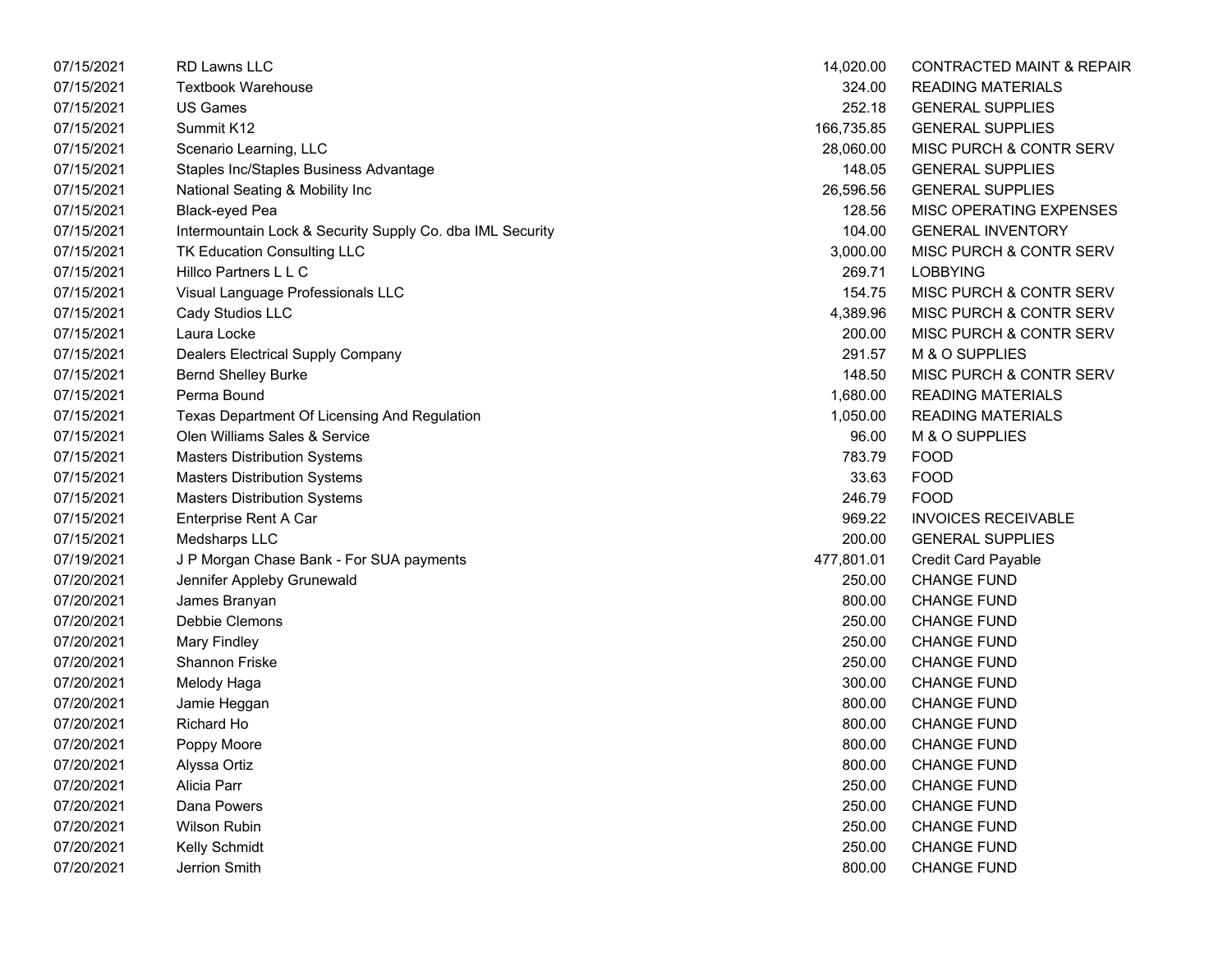| 07/20/2021 | Jeannene Young                                      | 250.00    | <b>CHANGE FUND</b>                 |
|------------|-----------------------------------------------------|-----------|------------------------------------|
| 07/21/2021 | Graciela Cantu                                      | 65.75     | <b>EMPLOYEE TRAVEL</b>             |
| 07/21/2021 | <b>United Educators Association</b>                 | 140.29    | UNITED FUND                        |
| 07/21/2021 | Texas United School Employees Local 100             | 34.65     | UNITED FUND                        |
| 07/21/2021 | Truman Tim Chapter 13 Trustee                       | 542.31    | UNITED FUND                        |
| 07/21/2021 | Association Of Texas Professional Teachers Local    | 2.32      | UNITED FUND                        |
| 07/21/2021 | Association Of Texas Professional Educators State   | 13.88     | UNITED FUND                        |
| 07/21/2021 | Educational Employees Credit Union - HSA            | 169.24    | <b>DENTAL INSURANCE</b>            |
| 07/21/2021 | <b>Educational Employees Credit Union</b>           | 1,100.00  | DUE TO CREDIT UNION                |
| 07/21/2021 | <b>Texas State Teachers Association</b>             | 38.70     | UNITED FUND                        |
| 07/21/2021 | <b>Heather Brickler</b>                             | 26.35     | LIONS CLUB CONCESSIONS             |
| 07/21/2021 | Lana Freeland                                       | 84.10     | LIONS CLUB CONCESSIONS             |
| 07/21/2021 | <b>Robin Maness</b>                                 | 69.65     | LIONS CLUB CONCESSIONS             |
| 07/21/2021 | Kimberly Moore                                      | 70.20     | LIONS CLUB CONCESSIONS             |
| 07/21/2021 | Dorothea Prince                                     | 41.75     | LIONS CLUB CONCESSIONS             |
| 07/21/2021 | <b>Heather Starnes</b>                              | 38.65     | LIONS CLUB CONCESSIONS             |
| 07/21/2021 | Mindy Venable                                       | 37.21     | LIONS CLUB CONCESSIONS             |
| 07/21/2021 | Dung Vo                                             | 37.90     | LIONS CLUB CONCESSIONS             |
| 07/22/2021 | University Of Texas At Arlington                    | 92.00     | <b>TEXTBOOKS</b>                   |
| 07/22/2021 | Bolchazy Carducci Publishers Incorporated           | 1,525.00  | <b>GENERAL SUPPLIES</b>            |
| 07/22/2021 | <b>Texas Association Of School Boards</b>           | 180.00    | MISC PURCH & CONTR SERV            |
| 07/22/2021 | Corgan Assoc Architects Incorporated                | 77,428.00 | <b>BLDG PURCH, CONSTR, IMPROVE</b> |
| 07/22/2021 | <b>Grainger Industrial Supply</b>                   | 1,793.60  | M & O SUPPLIES                     |
| 07/22/2021 |                                                     | 1,145.70  | MISC OPERATING EXPENSES            |
| 07/22/2021 | Qep Incorporated                                    | 2,460.00  | <b>READING MATERIALS</b>           |
| 07/22/2021 | Teachers Tools Incorporated                         | 379.78    | <b>GENERAL SUPPLIES</b>            |
| 07/22/2021 | Home Depot Pro                                      | 99.97     | <b>GENERAL SUPPLIES</b>            |
| 07/22/2021 |                                                     | 1,432.17  | M & O SUPPLIES                     |
| 07/22/2021 | Apex Supply Company                                 | 714.10    | M & O SUPPLIES                     |
| 07/22/2021 | College Board The                                   | 15,263.00 | <b>INVOICES RECEIVABLE</b>         |
| 07/22/2021 | Kroger                                              | 768.38    | <b>GENERAL SUPPLIES</b>            |
| 07/22/2021 |                                                     | 291.26    | MISC OPERATING EXPENSES            |
| 07/22/2021 | United Refrigeration Incorporated                   | 258.69    | M & O SUPPLIES                     |
| 07/22/2021 | <b>Elliott Electric Supply</b>                      | 556.49    | M & O SUPPLIES                     |
| 07/22/2021 | Vehicle Maintenance Program                         | 23.93     | <b>GENERAL INVENTORY</b>           |
| 07/22/2021 | University Of Texas At Arlington Sponsored Students | 5,825.00  | STDNT TUIT-NONPUBLIC SCHL          |
| 07/22/2021 | <b>Texas Education Agency Msc</b>                   | 375.00    | STDNT TUIT-NONPUBLIC SCHL          |
| 07/22/2021 | Booksource                                          | 178.34    | <b>READING MATERIALS</b>           |
| 07/22/2021 | <b>Masters Distribution Systems</b>                 | 1,247.78  | <b>FOOD</b>                        |
| 07/22/2021 | Barnes & Noble Booksellers, Inc                     | 152.55    | <b>READING MATERIALS</b>           |

| 250.00   | <b>CHANGE FUND</b>                  |
|----------|-------------------------------------|
| 65.75    | <b>EMPLOYEE TRAVEL</b>              |
|          | 140.29 UNITED FUND                  |
|          | 34.65 UNITED FUND                   |
| 542.31   | UNITED FUND                         |
| 2.32     | UNITED FUND                         |
|          | 13.88 UNITED FUND                   |
|          | 169.24 DENTAL INSURANCE             |
|          | 1,100.00 DUE TO CREDIT UNION        |
| 38.70    | UNITED FUND                         |
|          | 26.35 LIONS CLUB CONCESSIONS        |
|          | 84.10 LIONS CLUB CONCESSIONS        |
|          | 69.65 LIONS CLUB CONCESSIONS        |
|          | 70.20 LIONS CLUB CONCESSIONS        |
| 41.75    | LIONS CLUB CONCESSIONS              |
| 38.65    | LIONS CLUB CONCESSIONS              |
|          | 37.21 LIONS CLUB CONCESSIONS        |
|          | 37.90 LIONS CLUB CONCESSIONS        |
|          | 92.00 TEXTBOOKS                     |
|          | 1,525.00 GENERAL SUPPLIES           |
|          | 180.00 MISC PURCH & CONTR SERV      |
|          | 77,428.00 BLDG PURCH,CONSTR,IMPROVE |
|          | 1,793.60 M & O SUPPLIES             |
|          | 1,145.70 MISC OPERATING EXPENSES    |
|          | 2,460.00 READING MATERIALS          |
| 379.78   | <b>GENERAL SUPPLIES</b>             |
| 99.97    | <b>GENERAL SUPPLIES</b>             |
|          | 1,432.17 M & O SUPPLIES             |
| 714.10   | M & O SUPPLIES                      |
|          | 15,263.00 INVOICES RECEIVABLE       |
| 768.38   | <b>GENERAL SUPPLIES</b>             |
|          | 291.26 MISC OPERATING EXPENSES      |
|          | 258.69 M & O SUPPLIES               |
|          | 556.49 M & O SUPPLIES               |
| 23.93    | <b>GENERAL INVENTORY</b>            |
| 5,825.00 | STDNT TUIT-NONPUBLIC SCHL           |
| 375.00   | STDNT TUIT-NONPUBLIC SCHL           |
| 178.34   | <b>READING MATERIALS</b>            |
| 1,247.78 | <b>FOOD</b>                         |
| 152.55   | <b>READING MATERIALS</b>            |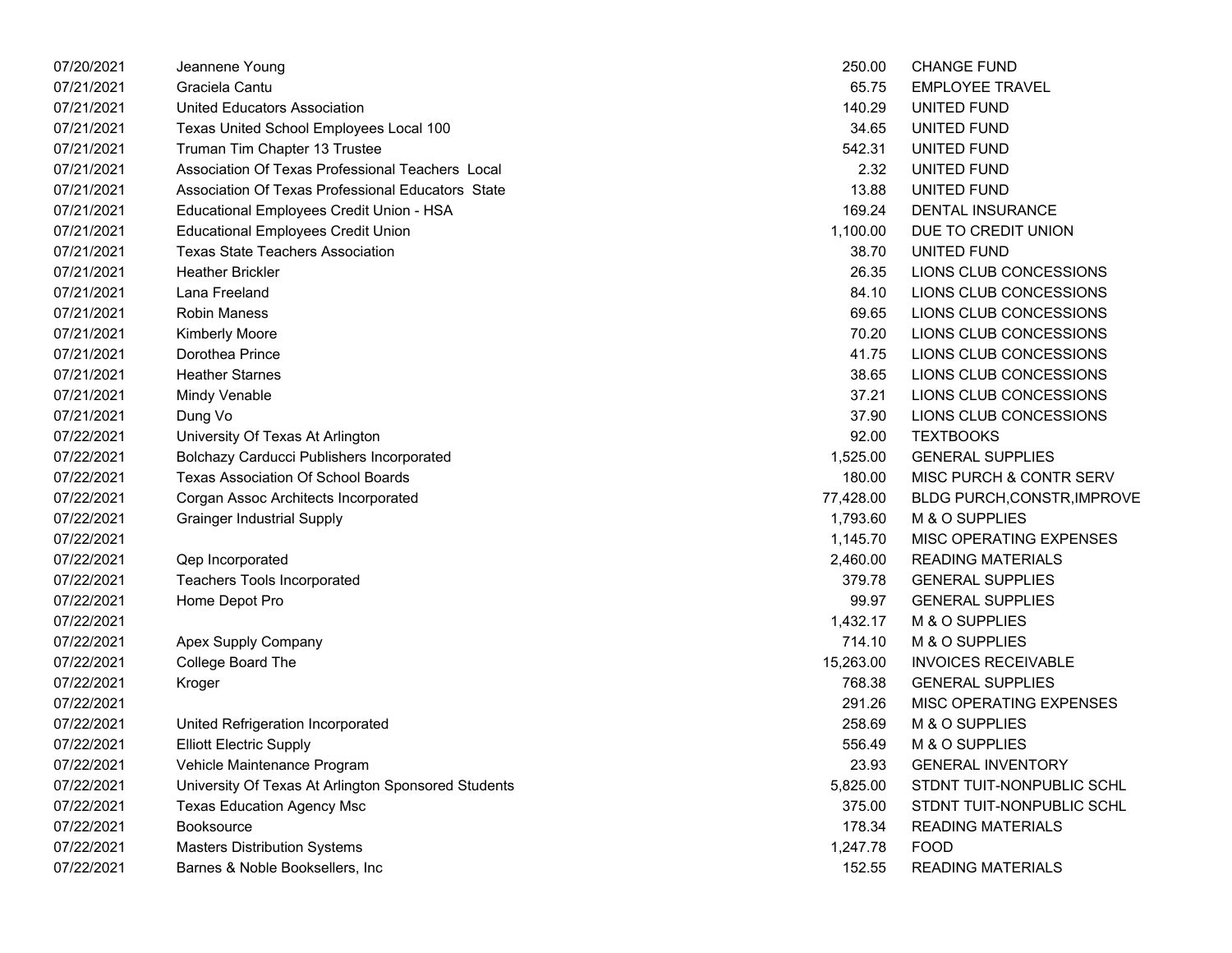| 07/22/2021 | Jason's Deli                                         | 108.75     | MISC OPERATING EXPENSES              |
|------------|------------------------------------------------------|------------|--------------------------------------|
| 07/22/2021 | Specialty Supply And Installation L L C              | 6,590.00   | M & O SUPPLIES                       |
| 07/22/2021 | Capstone                                             | 4,160.54   | <b>READING MATERIALS</b>             |
| 07/22/2021 | <b>Careys Sporting Goods</b>                         | 3,180.00   | <b>GENERAL SUPPLIES</b>              |
| 07/22/2021 | <b>Concentra Medical Centers</b>                     | 336.50     | MISC OPERATING EXPENSES              |
| 07/22/2021 | Office Depot                                         | 988.26     | ACCOUNTS PAYABLE-ACCRUALS            |
| 07/22/2021 |                                                      | 2,149.10   | <b>GENERAL SUPPLIES</b>              |
| 07/22/2021 | <b>Texas Computer Education Association</b>          | 179.00     | MISC OPERATING EXPENSES              |
| 07/22/2021 | Enterprise Rent A Car                                | 5,237.22   | RENTALS & OPERATING LEASE            |
| 07/22/2021 | Hired Hands Incorporated                             | 728.00     | MISC PURCH & CONTR SERV              |
| 07/22/2021 | B & H Photo Video                                    | 3,561.95   | <b>GENERAL SUPPLIES</b>              |
| 07/22/2021 | Ratcliff Constructors Incorporated                   | 88,821.01  | BLDG PURCH, CONSTR, IMPROVE          |
| 07/22/2021 |                                                      | (4,441.05) | <b>RETAINAGE</b>                     |
| 07/22/2021 | <b>CDW Government Incorporated</b>                   | 2,625.00   | <b>GENERAL SUPPLIES</b>              |
| 07/22/2021 | <b>Mackin Educational Resources</b>                  | 1,310.56   | <b>READING MATERIALS</b>             |
| 07/22/2021 | <b>Howard Technology Solutions</b>                   | 6,400.00   | <b>GENERAL SUPPLIES</b>              |
| 07/22/2021 | Govconnection Incorporated                           | 12,423.00  | <b>GENERAL SUPPLIES</b>              |
| 07/22/2021 | <b>CMJ Engineering Incorporated</b>                  | 1,286.50   | OTH PROFESSIONAL SERVICES            |
| 07/22/2021 | J P Morgan Chase Bank                                | 314.10     | M & O SUPPLIES                       |
| 07/22/2021 | Children's Plus Incorporated                         | 2,081.99   | <b>READING MATERIALS</b>             |
| 07/22/2021 | Pocket Nurse Enterprises Incorporated                | 566.82     | <b>GENERAL SUPPLIES</b>              |
| 07/22/2021 | <b>McKinney Office Supply</b>                        | 106.80     | ACCOUNTS PAYABLE-ACCRUALS            |
| 07/22/2021 |                                                      | 251,762.76 | <b>GENERAL SUPPLIES</b>              |
| 07/22/2021 | Wedge Supply Incorporated                            | 470.00     | <b>GENERAL INVENTORY</b>             |
| 07/22/2021 | J W Pepper & Son Incorporated                        | 2.75       | <b>GENERAL SUPPLIES</b>              |
| 07/22/2021 | <b>City Of Grand Prairie Water Utilities</b>         | 1,677.49   | <b>WATER</b>                         |
| 07/22/2021 | Saddleback Educational Publishing, Incorporated      | 171.70     | <b>GENERAL SUPPLIES</b>              |
| 07/22/2021 | Catholic Charities Translation & Interpreter Network | 8,559.19   | MISC OPERATING EXPENSES              |
| 07/22/2021 | J P Morgan Chase Bank NA                             | 500.00     | MISC OPERATING EXPENSES              |
| 07/22/2021 | <b>Carrier Enterprise</b>                            | 2,500.80   | <b>GENERAL INVENTORY</b>             |
| 07/22/2021 | Lampo Group, Inc./Dave Ramsey                        | 950.00     | MISC OPERATING EXPENSES              |
| 07/22/2021 | <b>Texas Energy Managers Association</b>             | 250.00     | <b>DUES</b>                          |
| 07/22/2021 | Texas Comptroller of Public Accounts                 | 100.00     | <b>DUES</b>                          |
| 07/22/2021 | Barilla America Inc.                                 | 4,338.00   | <b>GENERAL INVENTORY</b>             |
| 07/22/2021 | A Turtle Loves Me                                    | 16,785.00  | NON-FOOD REQUISITIONS                |
| 07/22/2021 | Arlington 4th of July Association                    | 330.00     | <b>GENERAL SUPPLIES</b>              |
| 07/22/2021 | Daxwell LLC                                          | 13,369.60  | <b>GENERAL INVENTORY</b>             |
| 07/22/2021 | Guitar Center/Arlington                              | 199.99     | <b>GENERAL SUPPLIES</b>              |
| 07/22/2021 | National Wholesale Supply                            | 920.82     | M & O SUPPLIES                       |
| 07/22/2021 | DFW Waste Oil Service, Incorporated                  | 138.00     | <b>CONTRACTED MAINT &amp; REPAIR</b> |
|            |                                                      |            |                                      |

| 108.75     | <b>MISC OPERATING EXPENSES</b>       |
|------------|--------------------------------------|
| 6.590.00   | M & O SUPPLIES                       |
| 4,160.54   | <b>READING MATERIALS</b>             |
| 3,180.00   | <b>GENERAL SUPPLIES</b>              |
| 336.50     | <b>MISC OPERATING EXPENSES</b>       |
| 988.26     | ACCOUNTS PAYABLE-ACCRUALS            |
| 2,149.10   | <b>GENERAL SUPPLIES</b>              |
| 179.00     | <b>MISC OPERATING EXPENSES</b>       |
| 5,237.22   | <b>RENTALS &amp; OPERATING LEASE</b> |
| 728.00     | MISC PURCH & CONTR SERV              |
| 3,561.95   | <b>GENERAL SUPPLIES</b>              |
| 88,821.01  | BLDG PURCH, CONSTR, IMPROVE          |
|            | (4,441.05) RETAINAGE                 |
| 2,625.00   | <b>GENERAL SUPPLIES</b>              |
| 1,310.56   | <b>READING MATERIALS</b>             |
| 6,400.00   | <b>GENERAL SUPPLIES</b>              |
| 12,423.00  | <b>GENERAL SUPPLIES</b>              |
| 1,286.50   | OTH PROFESSIONAL SERVICES            |
| 314.10     | M & O SUPPLIES                       |
| 2,081.99   | <b>READING MATERIALS</b>             |
| 566.82     | <b>GENERAL SUPPLIES</b>              |
| 106.80     | ACCOUNTS PAYABLE-ACCRUALS            |
| 251,762.76 | <b>GENERAL SUPPLIES</b>              |
| 470.00     | <b>GENERAL INVENTORY</b>             |
| 2.75       | <b>GENERAL SUPPLIES</b>              |
| 1,677.49   | WATER                                |
| 171.70     | <b>GENERAL SUPPLIES</b>              |
| 8,559.19   | <b>MISC OPERATING EXPENSES</b>       |
| 500.00     | <b>MISC OPERATING EXPENSES</b>       |
| 2,500.80   | <b>GENERAL INVENTORY</b>             |
| 950.00     | <b>MISC OPERATING EXPENSES</b>       |
| 250.00     | DUES                                 |
| 100.00     | <b>DUES</b>                          |
| 4,338.00   | <b>GENERAL INVENTORY</b>             |
| 16,785.00  | <b>NON-FOOD REQUISITIONS</b>         |
| 330.00     | <b>GENERAL SUPPLIES</b>              |
| 13,369.60  | <b>GENERAL INVENTORY</b>             |
| 199.99     | <b>GENERAL SUPPLIES</b>              |
| 920.82     | M & O SUPPLIES                       |
| 138.00     | <b>CONTRACTED MAINT &amp; REPAIR</b> |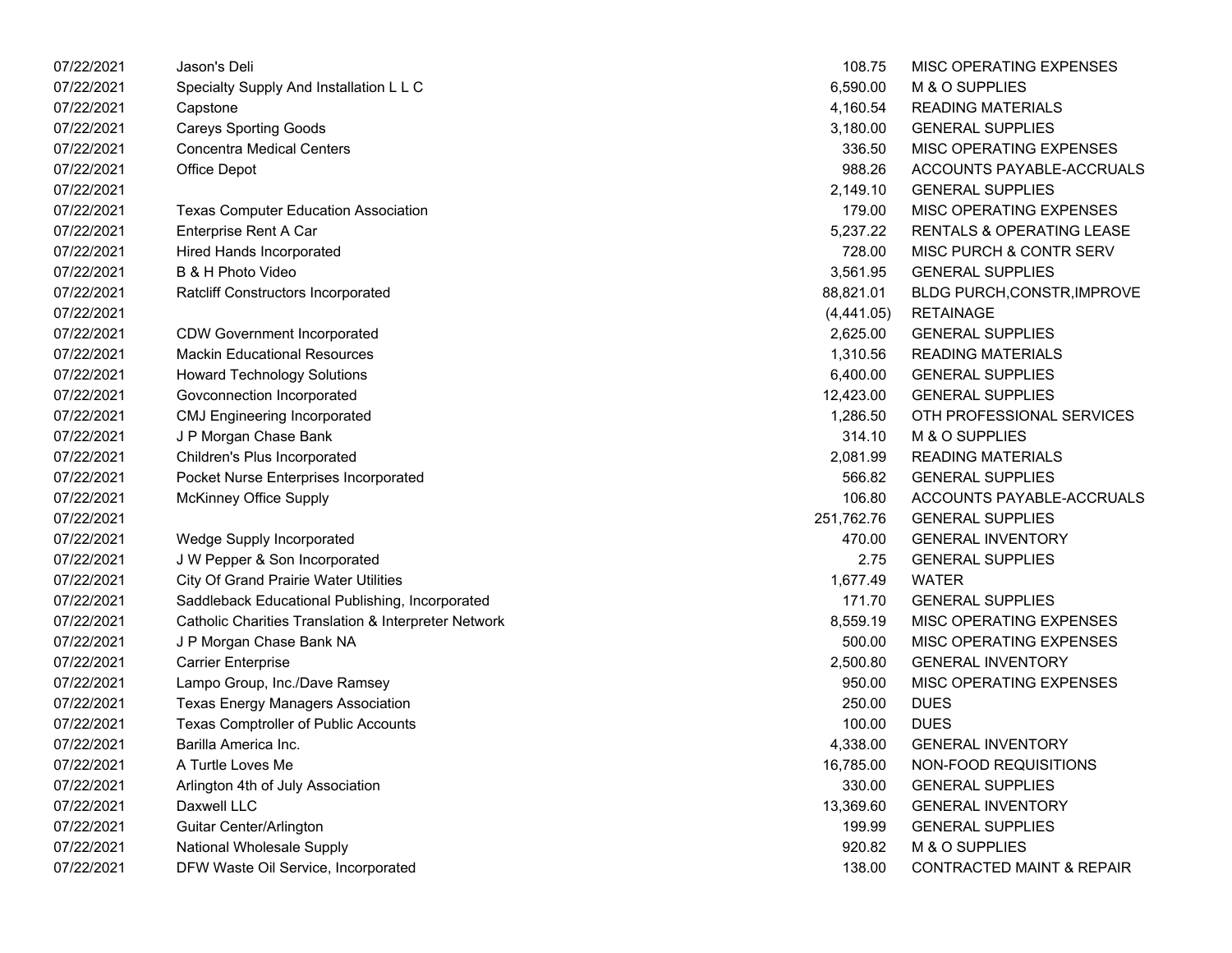| 07/22/2021 | Kurz & Company                                    | 1,258.61   | <b>FOOD</b>                          |
|------------|---------------------------------------------------|------------|--------------------------------------|
| 07/22/2021 | <b>Best Buy for Business</b>                      | 867.86     | <b>GENERAL SUPPLIES</b>              |
| 07/22/2021 | Creative Bus Sales Inc                            | 1,289.04   | <b>GENERAL INVENTORY</b>             |
| 07/22/2021 | <b>Autonation Chevrolet</b>                       | 16.61      | M & O SUPPLIES                       |
| 07/22/2021 | Follett School Solutions, Inc.                    | 8,162.82   | <b>READING MATERIALS</b>             |
| 07/22/2021 | <b>Cornerstone Staffing</b>                       | 9,000.00   | MISC PURCH & CONTR SERV              |
| 07/22/2021 | <b>Schindler Elevator Corporation</b>             | 1,167.72   | <b>CONTRACTED MAINT &amp; REPAIR</b> |
| 07/22/2021 | Crawford Electric Supply Company                  | 4,347.50   | <b>GENERAL INVENTORY</b>             |
| 07/22/2021 | RD Lawns LLC                                      | 9,778.00   | <b>CONTRACTED MAINT &amp; REPAIR</b> |
| 07/22/2021 | <b>Tarrant County Tax Assessor-Collector</b>      | 7.50       | MISC OPERATING EXPENSES              |
| 07/22/2021 | FAYHA Management LLC                              | 11,039.00  | <b>RENTALS &amp; OPERATING LEASE</b> |
| 07/22/2021 | ALL In Learning                                   | 6,250.00   | <b>GENERAL SUPPLIES</b>              |
| 07/22/2021 | Scribbles Software LLC                            | 14,900.00  | <b>CONTRACTED MAINT &amp; REPAIR</b> |
| 07/22/2021 | Council of the Great City Schools                 | 125.00     | MISC OPERATING EXPENSES              |
| 07/22/2021 | Council of the Great City Schools                 | 46,704.00  | <b>DUES</b>                          |
| 07/22/2021 | Cardinal's Sport Center Incorporated              | 3,999.40   | ACCOUNTS PAYABLE-ACCRUALS            |
| 07/22/2021 |                                                   |            | <b>GENERAL SUPPLIES</b>              |
| 07/22/2021 | <b>CableLink Solutions</b>                        | 27,310.47  | MISC PURCH & CONTR SERV              |
| 07/22/2021 | Reeder Concrete, Inc                              | 85,540.00  | <b>CONTRACTED MAINT &amp; REPAIR</b> |
| 07/22/2021 |                                                   | (4,277.00) | <b>RETAINAGE</b>                     |
| 07/22/2021 | OTC Brands, Inc.                                  | 447.60     | <b>GENERAL SUPPLIES</b>              |
| 07/22/2021 | AssetGenie Inc                                    | 83.80      | <b>GENERAL SUPPLIES</b>              |
| 07/22/2021 | Swink Air & Hydraulics                            | 15,485.00  | M & O SUPPLIES                       |
| 07/22/2021 | Mavich LLC                                        | 1,017.62   | <b>GENERAL INVENTORY</b>             |
| 07/22/2021 | The Bandwagon Music Store & Repair                | 28,882.12  | <b>CONTRACTED MAINT &amp; REPAIR</b> |
| 07/22/2021 | Steve Weiss Music, Inc.                           | 270.00     | <b>GENERAL SUPPLIES</b>              |
| 07/22/2021 | Auto Plus Auto Parts                              | 315.01     | <b>GENERAL INVENTORY</b>             |
| 07/22/2021 |                                                   | 400.00     | LIONS CLUB CONCESSIONS               |
| 07/22/2021 | EDpuzzle, Incorporated                            | 14,500.00  | <b>GENERAL SUPPLIES</b>              |
| 07/22/2021 | Staples Inc/Staples Business Advantage            | 2,963.07   | <b>GENERAL SUPPLIES</b>              |
| 07/22/2021 | <b>Frontline Education</b>                        | 290,632.00 | MISC PURCH & CONTR SERV              |
| 07/22/2021 | North Dallas A/C and Heating Company Incorporated | 15,051.00  | <b>CONTRACTED MAINT &amp; REPAIR</b> |
| 07/22/2021 | <b>MSB Consulting</b>                             | 5,672.63   | MISC PURCH & CONTR SERV              |
| 07/22/2021 | <b>Alonti Catering</b>                            | 56.25      | MISC OPERATING EXPENSES              |
| 07/22/2021 | <b>PlanGrid Inc</b>                               | 7,250.00   | <b>GENERAL SUPPLIES</b>              |
| 07/22/2021 | ATCO Enviroair Testing Engineers INC              | 1,500.00   | BLDG PURCH, CONSTR, IMPROVE          |
| 07/22/2021 | <b>Campos Engineering INC</b>                     | 6,164.00   | <b>CONTRACTED MAINT &amp; REPAIR</b> |
| 07/22/2021 | ArbiterPay Trust Account                          | 40,000.00  | <b>MISC PURCH &amp; CONTR SERV</b>   |
| 07/22/2021 | <b>Creative Designs and Embroidery</b>            | 1,011.65   | <b>INVOICES RECEIVABLE</b>           |
| 07/22/2021 | The Lamar Companies                               | 7,500.00   | MISC OPERATING EXPENSES              |
|            |                                                   |            |                                      |

| 1,258.61   | FOOD                                 |
|------------|--------------------------------------|
| 867.86     | <b>GENERAL SUPPLIES</b>              |
| 1,289.04   | <b>GENERAL INVENTORY</b>             |
| 16.61      | M & O SUPPLIES                       |
| 8,162.82   | <b>READING MATERIALS</b>             |
| 9,000.00   | <b>MISC PURCH &amp; CONTR SERV</b>   |
| 1,167.72   | <b>CONTRACTED MAINT &amp; REPAIR</b> |
| 4,347.50   | <b>GENERAL INVENTORY</b>             |
| 9,778.00   | <b>CONTRACTED MAINT &amp; REPAIR</b> |
| 7.50       | <b>MISC OPERATING EXPENSES</b>       |
| 11.039.00  | <b>RENTALS &amp; OPERATING LEASE</b> |
| 6,250.00   | <b>GENERAL SUPPLIES</b>              |
| 14,900.00  | <b>CONTRACTED MAINT &amp; REPAIR</b> |
| 125.00     | <b>MISC OPERATING EXPENSES</b>       |
| 46,704.00  | <b>DUES</b>                          |
| 3,999.40   | ACCOUNTS PAYABLE-ACCRUALS            |
|            | <b>GENERAL SUPPLIES</b>              |
| 27,310.47  | MISC PURCH & CONTR SERV              |
| 85,540.00  | <b>CONTRACTED MAINT &amp; REPAIR</b> |
| (4,277.00) | RETAINAGE                            |
| 447.60     | <b>GENERAL SUPPLIES</b>              |
| 83.80      | <b>GENERAL SUPPLIES</b>              |
| 15,485.00  | M & O SUPPLIES                       |
| 1,017.62   | <b>GENERAL INVENTORY</b>             |
| 28,882.12  | <b>CONTRACTED MAINT &amp; REPAIR</b> |
| 270.00     | <b>GENERAL SUPPLIES</b>              |
| 315.01     | <b>GENERAL INVENTORY</b>             |
| 400.00     | LIONS CLUB CONCESSIONS               |
| 14,500.00  | <b>GENERAL SUPPLIES</b>              |
| 2,963.07   | <b>GENERAL SUPPLIES</b>              |
| 290,632.00 | <b>MISC PURCH &amp; CONTR SERV</b>   |
| 15,051.00  | <b>CONTRACTED MAINT &amp; REPAIR</b> |
| 5,672.63   | <b>MISC PURCH &amp; CONTR SERV</b>   |
| 56.25      | <b>MISC OPERATING EXPENSES</b>       |
| 7,250.00   | <b>GENERAL SUPPLIES</b>              |
| 1,500.00   | BLDG PURCH, CONSTR, IMPROVE          |
| 6,164.00   | <b>CONTRACTED MAINT &amp; REPAIR</b> |
| 40,000.00  | MISC PURCH & CONTR SERV              |
| 1,011.65   | <b>INVOICES RECEIVABLE</b>           |
| 7,500.00   | MISC OPERATING EXPENSES              |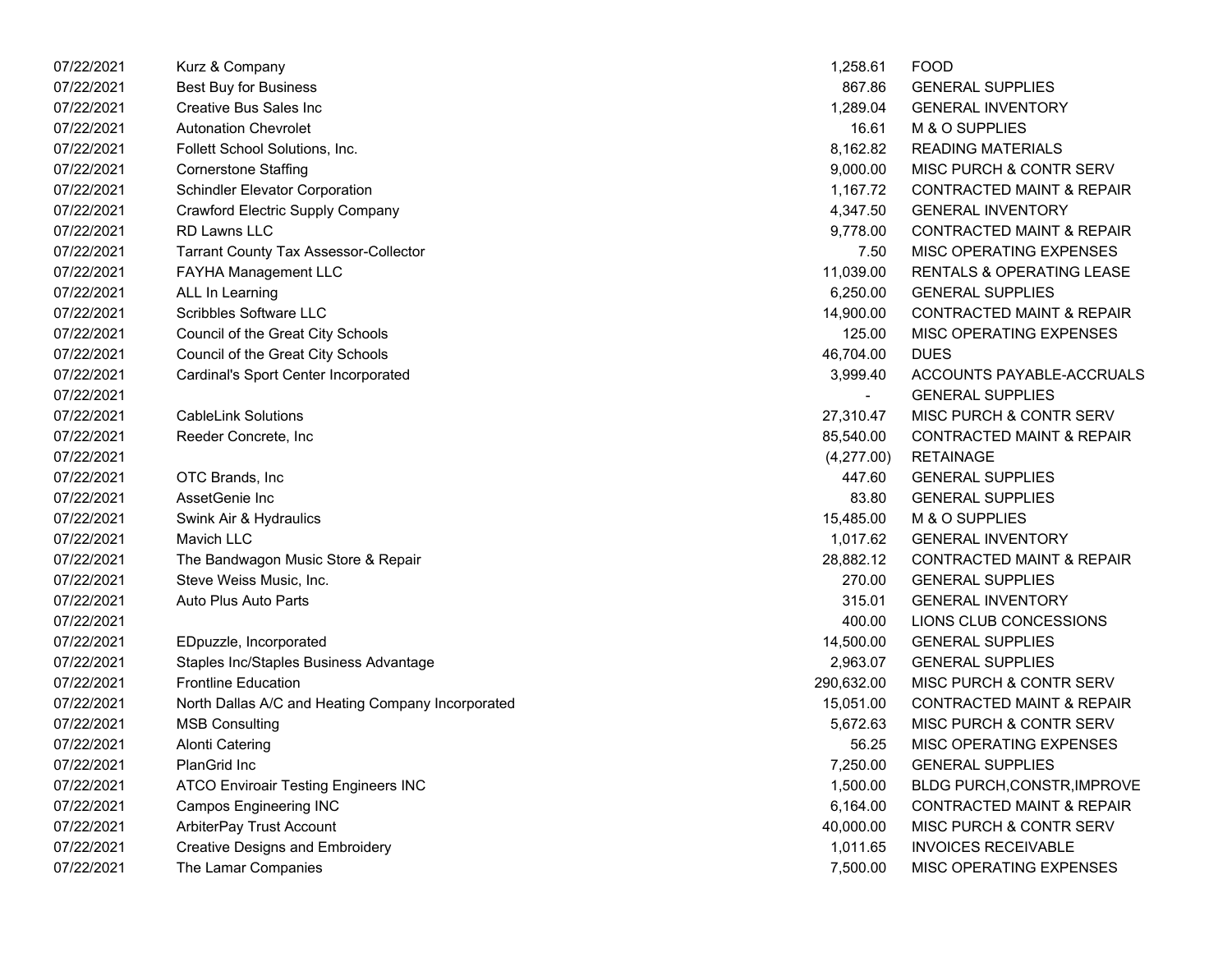| 07/22/2021 | Xtech Protective Equipment LLC                                 | 1,166.90   | ACCOUNTS PAYABLE-ACCRUALS            |
|------------|----------------------------------------------------------------|------------|--------------------------------------|
| 07/22/2021 |                                                                | 5,833.10   | <b>GENERAL SUPPLIES</b>              |
| 07/22/2021 | <b>Blick Art Materials</b>                                     | 2.94       | <b>GENERAL SUPPLIES</b>              |
| 07/22/2021 | Project Lead The Way Incorporated                              | 4,800.00   | MISC OPERATING EXPENSES              |
| 07/22/2021 | <b>Cheer Bowtique The</b>                                      | 2,370.00   | <b>INVOICES RECEIVABLE</b>           |
| 07/22/2021 | <b>Cheer Bowtique The</b>                                      | 560.00     | <b>INVOICES RECEIVABLE</b>           |
| 07/22/2021 | Texas Health Sports Medicine                                   | 7,670.01   | MISC PURCH & CONTR SERV              |
| 07/22/2021 | Garda CL Southwest Incorporated                                | 27.45      | MISC PURCH & CONTR SERV              |
| 07/22/2021 | Terry's Auto Industrial Radiator                               | 457.50     | <b>CONTRACTED MAINT &amp; REPAIR</b> |
| 07/22/2021 | El Capa LTD                                                    | 6,568.75   | <b>RENTALS &amp; OPERATING LEASE</b> |
| 07/22/2021 | <b>Texas Association of School Business Officials</b>          | 75.00      | MISC OPERATING EXPENSES              |
| 07/22/2021 | <b>Texas Association of School Business Officials</b>          | 390.00     | MISC OPERATING EXPENSES              |
| 07/22/2021 | Notable Incorporated                                           | 3,288.00   | <b>GENERAL SUPPLIES</b>              |
| 07/22/2021 | New Dairy Opco LLC DBA Borden Dairy                            | 16,992.65  | <b>FOOD</b>                          |
| 07/22/2021 | <b>VST Services LP</b>                                         | 16,000.00  | <b>CONTRACTED MAINT &amp; REPAIR</b> |
| 07/22/2021 | <b>Merakey Allos</b>                                           | 5,302.00   | <b>TUITION &amp; TRFR PMTS</b>       |
| 07/22/2021 | A-1 National Fire Co.LLC Summit Companies: Summit Companies A1 | 400.24     | <b>CONTRACTED MAINT &amp; REPAIR</b> |
| 07/22/2021 | Kathryn Ann Northcutt                                          | 1,000.00   | MISC OPERATING EXPENSES              |
| 07/22/2021 | <b>Crissy Starkey</b>                                          | 70.00      | MISC PURCH & CONTR SERV              |
| 07/22/2021 | Decorative Venturees LLC (DBA Kenmark)                         | 1,337.54   | <b>GENERAL SUPPLIES</b>              |
| 07/22/2021 | Your Tees LLC                                                  | 1,483.00   | <b>GENERAL SUPPLIES</b>              |
| 07/22/2021 | Stemfuse                                                       | 10,500.00  | <b>GENERAL SUPPLIES</b>              |
| 07/22/2021 | <b>Complete Supply Incorporated</b>                            | 2,307.20   | <b>GENERAL INVENTORY</b>             |
| 07/22/2021 | Elevator Maintenance and Repair Incorporated                   | 150.00     | <b>CONTRACTED MAINT &amp; REPAIR</b> |
| 07/22/2021 | Flippen Group The                                              | 550.00     | MISC OPERATING EXPENSES              |
| 07/22/2021 | Mad Science Of Tarrant County                                  | 26,580.00  | MISC PURCH & CONTR SERV              |
| 07/22/2021 | <b>Accredited Lock Supply Company</b>                          | 203.70     | <b>GENERAL INVENTORY</b>             |
| 07/22/2021 | <b>Atmos Energy</b>                                            | 3,618.03   | <b>WATER</b>                         |
| 07/22/2021 | Simba Industries                                               | 916.59     | <b>GENERAL INVENTORY</b>             |
| 07/22/2021 | Southwest International Trucks                                 | 997.60     | <b>CONTRACTED MAINT &amp; REPAIR</b> |
| 07/22/2021 |                                                                | 2,465.68   | M & O SUPPLIES                       |
| 07/22/2021 | Music & Arts                                                   | 10,277.20  | <b>CONTRACTED MAINT &amp; REPAIR</b> |
| 07/22/2021 | Arlington Independent School District Food & Nutrition Service | 100.63     | MISC OPERATING EXPENSES              |
| 07/22/2021 | <b>Rush Truck Centers Of Texas Limited Partnership</b>         | 1,891.35   | M & O SUPPLIES                       |
| 07/22/2021 | Red Gold Llc                                                   | 18,554.48  | <b>GENERAL INVENTORY</b>             |
| 07/22/2021 | <b>Tarrant County College - Trinity River</b>                  | 108,732.00 | STDNT TUIT-NONPUBLIC SCHL            |
| 07/22/2021 | <b>Federal Express Corporation</b>                             | 17.64      | <b>GENERAL SUPPLIES</b>              |
| 07/22/2021 | H2O Supply Incorporated                                        | 117.00     | <b>GENERAL INVENTORY</b>             |
| 07/22/2021 | SiteOne Landscape Supply Holding LLC                           | 167.36     | M & O SUPPLIES                       |
| 07/22/2021 | Arlington Chamber Of Commerce                                  | 3,900.00   | MISC OPERATING EXPENSES              |

| 1,166.90  | ACCOUNTS PAYABLE-ACCRUALS            |
|-----------|--------------------------------------|
| 5,833.10  | <b>GENERAL SUPPLIES</b>              |
| 2.94      | <b>GENERAL SUPPLIES</b>              |
| 4,800.00  | <b>MISC OPERATING EXPENSES</b>       |
| 2,370.00  | <b>INVOICES RECEIVABLE</b>           |
| 560.00    | <b>INVOICES RECEIVABLE</b>           |
| 7,670.01  | <b>MISC PURCH &amp; CONTR SERV</b>   |
| 27.45     | <b>MISC PURCH &amp; CONTR SERV</b>   |
| 457.50    | <b>CONTRACTED MAINT &amp; REPAIR</b> |
| 6,568.75  | <b>RENTALS &amp; OPERATING LEASE</b> |
| 75.00     | <b>MISC OPERATING EXPENSES</b>       |
| 390.00    | <b>MISC OPERATING EXPENSES</b>       |
| 3,288.00  | <b>GENERAL SUPPLIES</b>              |
| 16,992.65 | FOOD                                 |
| 16,000.00 | <b>CONTRACTED MAINT &amp; REPAIR</b> |
| 5,302.00  | <b>TUITION &amp; TRFR PMTS</b>       |
| 400.24    | <b>CONTRACTED MAINT &amp; REPAIR</b> |
| 1,000.00  | <b>MISC OPERATING EXPENSES</b>       |
| 70.00     | <b>MISC PURCH &amp; CONTR SERV</b>   |
| 1,337.54  | <b>GENERAL SUPPLIES</b>              |
| 1,483.00  | <b>GENERAL SUPPLIES</b>              |
| 10,500.00 | <b>GENERAL SUPPLIES</b>              |
| 2,307.20  | <b>GENERAL INVENTORY</b>             |
| 150.00    | <b>CONTRACTED MAINT &amp; REPAIR</b> |
| 550.00    | <b>MISC OPERATING EXPENSES</b>       |
| 26,580.00 | <b>MISC PURCH &amp; CONTR SERV</b>   |
| 203.70    | <b>GENERAL INVENTORY</b>             |
| 3,618.03  | WATER                                |
| 916.59    | <b>GENERAL INVENTORY</b>             |
| 997.60    | <b>CONTRACTED MAINT &amp; REPAIR</b> |
| 2.465.68  | <b>M &amp; O SUPPLIES</b>            |
| 10,277.20 | <b>CONTRACTED MAINT &amp; REPAIR</b> |
| 100.63    | <b>MISC OPERATING EXPENSES</b>       |
| 1,891.35  | M & O SUPPLIES                       |
| 18,554.48 | <b>GENERAL INVENTORY</b>             |
| 08,732.00 | STDNT TUIT-NONPUBLIC SCHL            |
| 17.64     | <b>GENERAL SUPPLIES</b>              |
| 117.00    | <b>GENERAL INVENTORY</b>             |
| 167.36    | M & O SUPPLIES                       |
| 3,900.00  | MISC OPERATING EXPENSES              |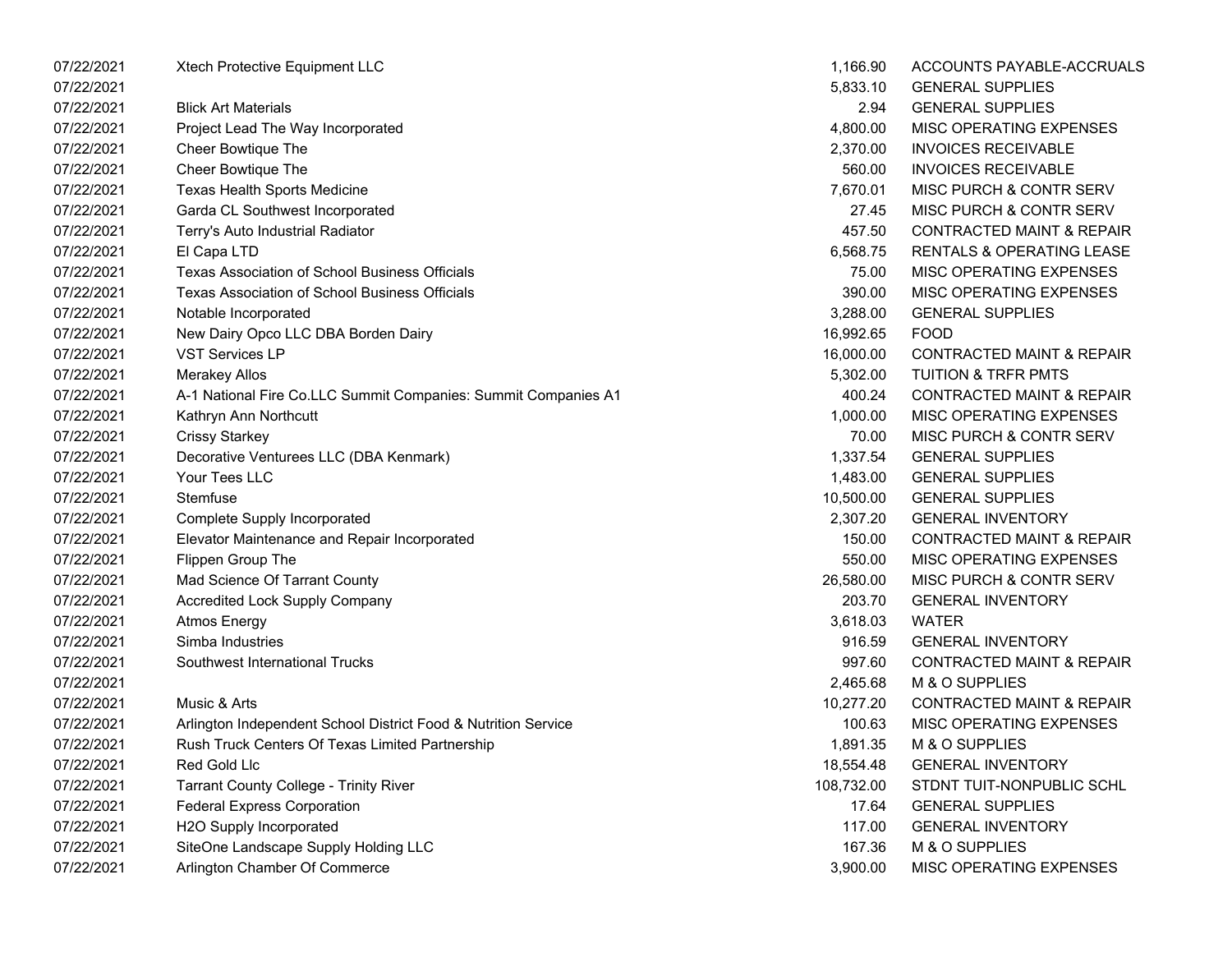| 07/22/2021 | <b>Education Service Center Region XI</b>                    | 10,000.00 | MISC PURCH & CONTR SERV              |
|------------|--------------------------------------------------------------|-----------|--------------------------------------|
| 07/22/2021 | <b>Education Service Center Region XI</b>                    | 1,150.00  | <b>EDUCATION SERVICE CENTER</b>      |
| 07/22/2021 | <b>Education Service Center Region XI</b>                    | 850.00    | <b>EDUCATION SERVICE CENTER</b>      |
| 07/22/2021 | <b>Flinn Scientific</b>                                      | 16.75     | <b>GENERAL SUPPLIES</b>              |
| 07/22/2021 | Industrial Power Isuzu Truck Incorporated                    | 515.00    | <b>CONTRACTED MAINT &amp; REPAIR</b> |
| 07/22/2021 |                                                              | 284.52    | M & O SUPPLIES                       |
| 07/22/2021 | Pro Ed Incorporated                                          | 710.60    | <b>TESTING MATERIALS</b>             |
| 07/22/2021 | Scholastic Incorporated                                      | 446.26    | <b>GENERAL SUPPLIES</b>              |
| 07/22/2021 | Unifirst Holdings(A/R 01550)                                 | 37.01     | <b>CONTRACTED MAINT &amp; REPAIR</b> |
| 07/22/2021 | Unifirst Holdings(A/R 01550)                                 | 37.01     | <b>CONTRACTED MAINT &amp; REPAIR</b> |
| 07/22/2021 |                                                              | 94.01     | MISC PURCH & CONTR SERV              |
| 07/22/2021 | Unifirst Holdings(A/R 01550)                                 | 89.17     | MISC PURCH & CONTR SERV              |
| 07/22/2021 | Unifirst Holdings(A/R 01550)                                 | 136.05    | MISC PURCH & CONTR SERV              |
| 07/22/2021 | Unifirst Holdings(A/R 01550)                                 | 37.01     | <b>CONTRACTED MAINT &amp; REPAIR</b> |
| 07/22/2021 | Vandergriff Chevrolet                                        | 10,698.67 | <b>CONTRACTED MAINT &amp; REPAIR</b> |
| 07/22/2021 |                                                              | 4,707.40  | M & O SUPPLIES                       |
| 07/22/2021 | Lamar High School 003                                        | 155.00    | <b>REG DAY SCHOOL TUITION</b>        |
| 07/22/2021 | Ousley Junior High School 055                                | 99.82     | <b>INVOICES RECEIVABLE</b>           |
| 07/22/2021 | <b>Cook Childrens Medical Center</b>                         | 50.00     | <b>EMPLOYEE TRAVEL</b>               |
| 07/22/2021 | Texas Christian University Office Of Extended Education      | 600.00    | ACCOUNTS PAYABLE-ACCRUALS            |
| 07/22/2021 | Texas Christian University Office Of Extended Education      | 550.00    | ACCOUNTS PAYABLE-ACCRUALS            |
| 07/22/2021 | Southern Methodist University Adv Placement Summer Insitiute | 1,050.00  | MISC OPERATING EXPENSES              |
| 07/22/2021 | <b>Texas Education Agency Publications Department</b>        | 75.00     | <b>READING MATERIALS</b>             |
| 07/22/2021 | Office Depot                                                 | 1,518.45  | <b>GENERAL SUPPLIES</b>              |
| 07/22/2021 | Franklin Covey Client Sales Incorporated                     | 1,570.08  | <b>GENERAL SUPPLIES</b>              |
| 07/22/2021 | <b>Tarrant County Juvenile Service</b>                       | 10,449.00 | STDNT TUIT-NONPUBLIC SCHL            |
| 07/22/2021 | J P Morgan Chase Bank                                        | 295.50    | MISC OPERATING EXPENSES              |
| 07/22/2021 | Acco Brands USA LLC (GBC)                                    | 7,485.60  | <b>GENERAL INVENTORY</b>             |
| 07/22/2021 | Just Say Yes                                                 | 190.00    | <b>GENERAL SUPPLIES</b>              |
| 07/22/2021 | DFW Waste Oil Service, Incorporated                          | 212.60    | <b>CONTRACTED MAINT &amp; REPAIR</b> |
| 07/22/2021 | Follett School Solutions, Inc.                               | 7,114.07  | <b>READING MATERIALS</b>             |
| 07/22/2021 | Chick-fil-A(Cooper/LittleRoad/CarrierPkwy)                   | 186.78    | <b>INVOICES RECEIVABLE</b>           |
| 07/22/2021 | Chick-fil-A(Cooper/LittleRoad/CarrierPkwy)                   | 169.80    | <b>INVOICES RECEIVABLE</b>           |
| 07/22/2021 | Tyler Technologies, Inc.                                     | 16,533.23 | MISC PURCH & CONTR SERV              |
| 07/22/2021 | Seesaw                                                       | 12,641.20 | <b>TEXTBOOKS</b>                     |
| 07/22/2021 | Vintage King Audio Inc                                       | 87.78     | <b>GENERAL SUPPLIES</b>              |
| 07/22/2021 | Southwest International Trucks                               | 300.00    | <b>CONTRACTED MAINT &amp; REPAIR</b> |
| 07/22/2021 |                                                              | 65.85     | M & O SUPPLIES                       |
| 07/22/2021 | Demco Incorporated                                           | 74.94     | <b>GENERAL SUPPLIES</b>              |
| 07/22/2021 | <b>Education Service Center Region XI</b>                    | 1,963.27  | MISC PURCH & CONTR SERV              |
|            |                                                              |           |                                      |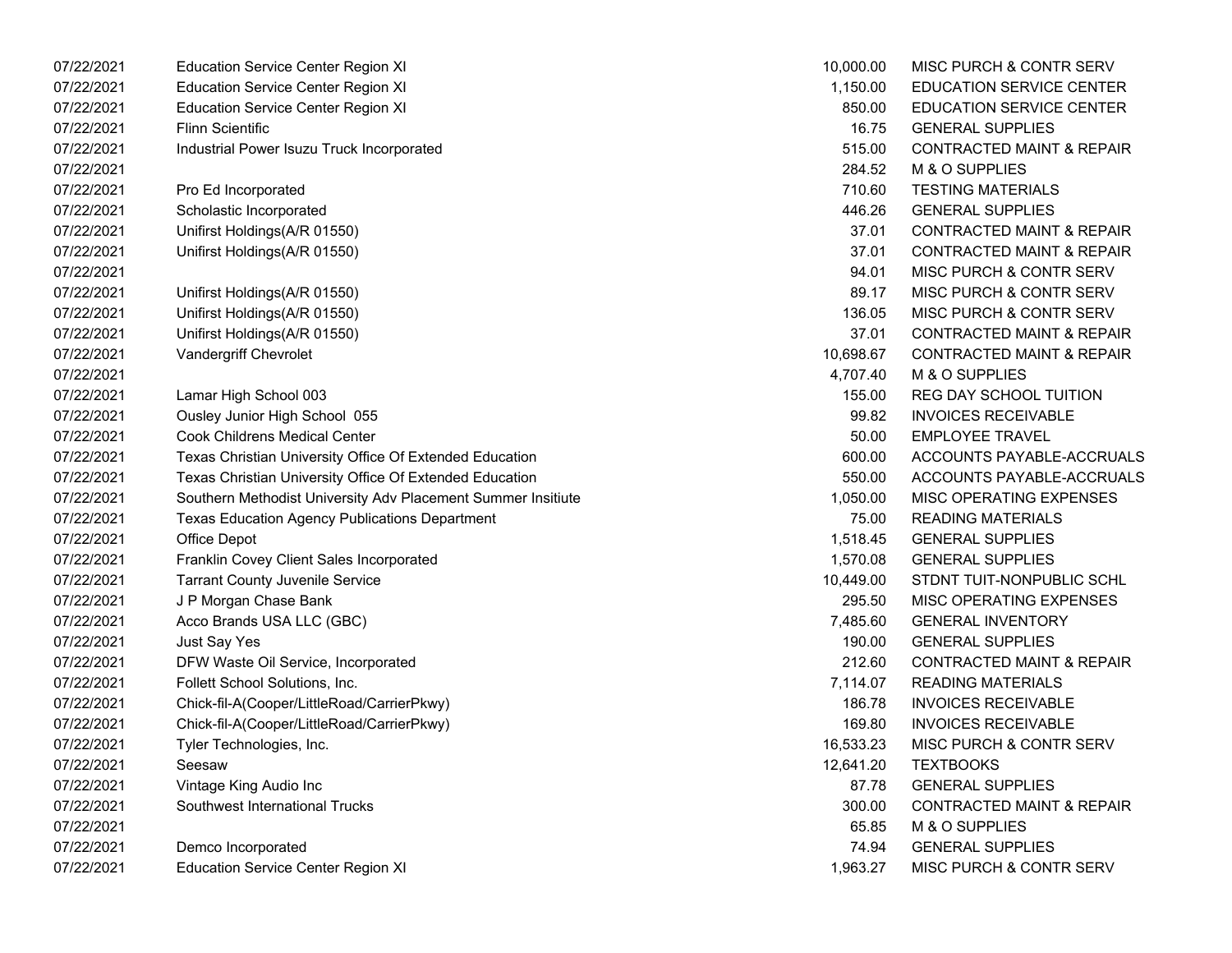| 07/22/2021 | <b>Education Service Center Region XI</b>                     | 11,937.60    | MISC PURCH & CONTR SERV              |
|------------|---------------------------------------------------------------|--------------|--------------------------------------|
| 07/23/2021 | Miracle Recreation Equipment Company/ Webuildfun Incorporated | 265,386.25   | <b>CONTRACTED MAINT &amp; REPAIR</b> |
| 07/23/2021 |                                                               | (13, 269.32) | <b>RETAINAGE</b>                     |
| 07/28/2021 | <b>Texas Classroom Teachers Association</b>                   | 240.81       | UNITED FUND                          |
| 07/28/2021 | <b>United Educators Association</b>                           | 44,301.13    | UNITED FUND                          |
| 07/28/2021 | Texas United School Employees Local 100                       | 15.00        | UNITED FUND                          |
| 07/28/2021 | Texas United School Employees Local 100                       | 14.99        | UNITED FUND                          |
| 07/28/2021 | Texas United School Employees Local 100                       | 26.67        | UNITED FUND                          |
| 07/28/2021 | Arlington Education Foundation                                | 33.00        | AISD EDUCATION FOUNDATION            |
| 07/28/2021 | Arlington Education Foundation                                | 522.00       | AISD EDUCATION FOUNDATION            |
| 07/28/2021 | Truman Tim Chapter 13 Trustee                                 | 12,641.00    | UNITED FUND                          |
| 07/28/2021 | Truman Tim Chapter 13 Trustee                                 | 165.00       | UNITED FUND                          |
| 07/28/2021 | Truman Tim Chapter 13 Trustee                                 | 974.31       | UNITED FUND                          |
| 07/28/2021 | <b>United States Treasury</b>                                 | 635.00       | FED INC TAX WITHHOLDING              |
| 07/28/2021 | Family And Consumer Sciences Teachers Association Of Texas    | 12.50        | AISD EDUCATION FOUNDATION            |
| 07/28/2021 | Region Xi Teacher Preparation Program                         | 455.00       | <b>INVOICES RECEIVABLE</b>           |
| 07/28/2021 | Texas Association Of Secondary School Principals              | 150.83       | UNITED FUND                          |
| 07/28/2021 | Association Of Texas Professional Teachers Local              | 383.25       | UNITED FUND                          |
| 07/28/2021 | Association Of Texas Professional Teachers Local              | 0.58         | UNITED FUND                          |
| 07/28/2021 | Association Of Texas Professional Teachers Local              | 10.00        | UNITED FUND                          |
| 07/28/2021 | Association Of Texas Professional Educators State             | 245.00       | UNITED FUND                          |
| 07/28/2021 | Association Of Texas Professional Educators State             | 31.14        | UNITED FUND                          |
| 07/28/2021 | Association Of Texas Professional Educators State             | 6,017.49     | UNITED FUND                          |
| 07/28/2021 | <b>Education Career Alternatives Program</b>                  | 1,170.00     | <b>INVOICES RECEIVABLE</b>           |
| 07/28/2021 | California State Disbursement Unit                            | 350.00       | UNITED FUND                          |
| 07/28/2021 | Mississippi Department of Human Services                      | 117.70       | UNITED FUND                          |
| 07/28/2021 | Pam Bassel Chapter 13 Trustee                                 | 9,735.00     | UNITED FUND                          |
| 07/28/2021 | Pam Bassel Chapter 13 Trustee                                 | 1,200.00     | UNITED FUND                          |
| 07/28/2021 | Department of Children and Family Services - Louisiana        | 943.72       | UNITED FUND                          |
| 07/28/2021 | Administracion para el Sustento de Menores                    | 257.69       | UNITED FUND                          |
| 07/28/2021 | <b>Tennessee Child Support</b>                                | 109.00       | UNITED FUND                          |
| 07/28/2021 | <b>Support Payment Clearinghouse</b>                          | 864.00       | UNITED FUND                          |
| 07/28/2021 | Powers Tom Chapter 13 Trustee                                 | 950.77       | UNITED FUND                          |
| 07/28/2021 | Powers Tom Chapter 13 Trustee                                 | 2,589.00     | UNITED FUND                          |
| 07/28/2021 | Texas Teachers Alternative Certification Program              | 6,385.00     | <b>INVOICES RECEIVABLE</b>           |
| 07/28/2021 | <b>Texas American Federation Of Teachers</b>                  | 29.16        | UNITED FUND                          |
| 07/28/2021 | Educational Employees Credit Union - HSA                      | 110,976.40   | <b>DENTAL INSURANCE</b>              |
| 07/28/2021 | <b>Educational Employees Credit Union</b>                     | 105,752.54   | DUE TO CREDIT UNION                  |
| 07/28/2021 | <b>Texas State Teachers Association</b>                       | 3,160.39     | UNITED FUND                          |
| 07/28/2021 | Ruby Caro                                                     | 102.15       | LIONS CLUB CONCESSIONS               |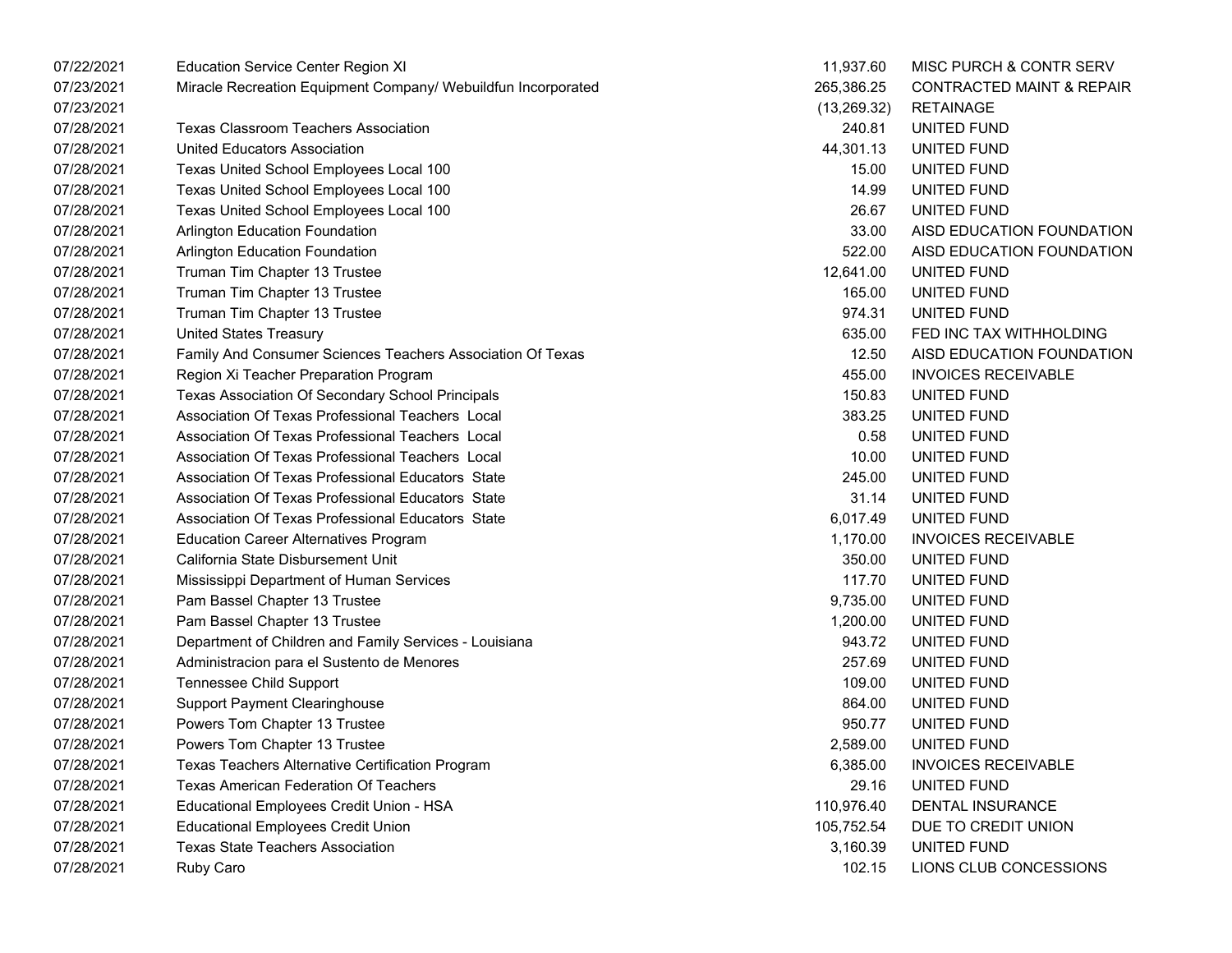| 07/28/2021 | Monique Metcalf                                  | 15.10      | LIONS CLUB CONCESSIONS               |
|------------|--------------------------------------------------|------------|--------------------------------------|
| 07/29/2021 | Steven Wurtz                                     | 5.14       | <b>EMPLOYEE TRAVEL</b>               |
| 07/29/2021 | University Of Texas At Arlington                 | 161.00     | <b>TEXTBOOKS</b>                     |
| 07/29/2021 | <b>Grainger Industrial Supply</b>                |            | <b>GENERAL SUPPLIES</b>              |
| 07/29/2021 |                                                  | 60.23      | M & O SUPPLIES                       |
| 07/29/2021 | Qep Incorporated                                 | 4,229.15   | <b>READING MATERIALS</b>             |
| 07/29/2021 | <b>Teachers Tools Incorporated</b>               | 37.98      | ACCOUNTS PAYABLE-ACCRUALS            |
| 07/29/2021 |                                                  |            | <b>GENERAL SUPPLIES</b>              |
| 07/29/2021 | Home Depot Pro                                   | 481.73     | M & O SUPPLIES                       |
| 07/29/2021 | Home Depot Pro                                   | 9,288.00   | <b>GENERAL INVENTORY</b>             |
| 07/29/2021 | Apex Supply Company                              | 1,060.00   | ACCOUNTS PAYABLE-ACCRUALS            |
| 07/29/2021 |                                                  | 209.78     | M & O SUPPLIES                       |
| 07/29/2021 | College Board The                                | 10,247.00  | <b>INVOICES RECEIVABLE</b>           |
| 07/29/2021 |                                                  | 41,007.00  | <b>TESTING MATERIALS</b>             |
| 07/29/2021 | College Board The                                | 13,890.00  | <b>INVOICES RECEIVABLE</b>           |
| 07/29/2021 |                                                  | 28,745.00  | <b>TESTING MATERIALS</b>             |
| 07/29/2021 | College Board The                                | 12,208.00  | <b>INVOICES RECEIVABLE</b>           |
| 07/29/2021 |                                                  | 46,033.00  | <b>TESTING MATERIALS</b>             |
| 07/29/2021 | College Board The                                | 9,855.00   | <b>INVOICES RECEIVABLE</b>           |
| 07/29/2021 |                                                  | 34,705.00  | <b>TESTING MATERIALS</b>             |
| 07/29/2021 | College Board The                                | 23,836.00  | <b>INVOICES RECEIVABLE</b>           |
| 07/29/2021 |                                                  | 116,774.00 | <b>TESTING MATERIALS</b>             |
| 07/29/2021 | College Board The                                | 655.00     | <b>TESTING MATERIALS</b>             |
| 07/29/2021 | College Board The                                | 18,397.00  | <b>TESTING MATERIALS</b>             |
| 07/29/2021 | <b>Texas School Public Relations Association</b> | 2,025.00   | <b>DUES</b>                          |
| 07/29/2021 | <b>Southwest Strings</b>                         | 516.60     | <b>INVOICES RECEIVABLE</b>           |
| 07/29/2021 | Kroger                                           | 23.43      | <b>FOOD</b>                          |
| 07/29/2021 |                                                  | 327.74     | <b>GENERAL SUPPLIES</b>              |
| 07/29/2021 |                                                  | 340.23     | MISC OPERATING EXPENSES              |
| 07/29/2021 | Vehicle Maintenance Program                      | 95.64      | <b>GENERAL INVENTORY</b>             |
| 07/29/2021 | Ace Mart Restaurant Supply Company               | 464.70     | <b>GENERAL SUPPLIES</b>              |
| 07/29/2021 |                                                  | 343.44     | M & O SUPPLIES                       |
| 07/29/2021 |                                                  | 51.17      | MISC OPERATING EXPENSES              |
| 07/29/2021 | Barnes & Noble Booksellers, Inc.                 | 5,506.69   | <b>READING MATERIALS</b>             |
| 07/29/2021 | International Center For Leadership In Education | 995.00     | MISC OPERATING EXPENSES              |
| 07/29/2021 | Lone Star Communications Incorporated            | 27,716.00  | MISC PURCH & CONTR SERV              |
| 07/29/2021 | Pcs Revenue Control Systems                      | 26,984.75  | <b>CONTRACTED MAINT &amp; REPAIR</b> |
| 07/29/2021 | Wes Grable Company                               | 44,413.95  | <b>CONTRACTED MAINT &amp; REPAIR</b> |
| 07/29/2021 | Sign A Rama                                      | 400.00     | MISC OPERATING EXPENSES              |
| 07/29/2021 | Office Depot                                     | 9,396.67   | <b>GENERAL SUPPLIES</b>              |
|            |                                                  |            |                                      |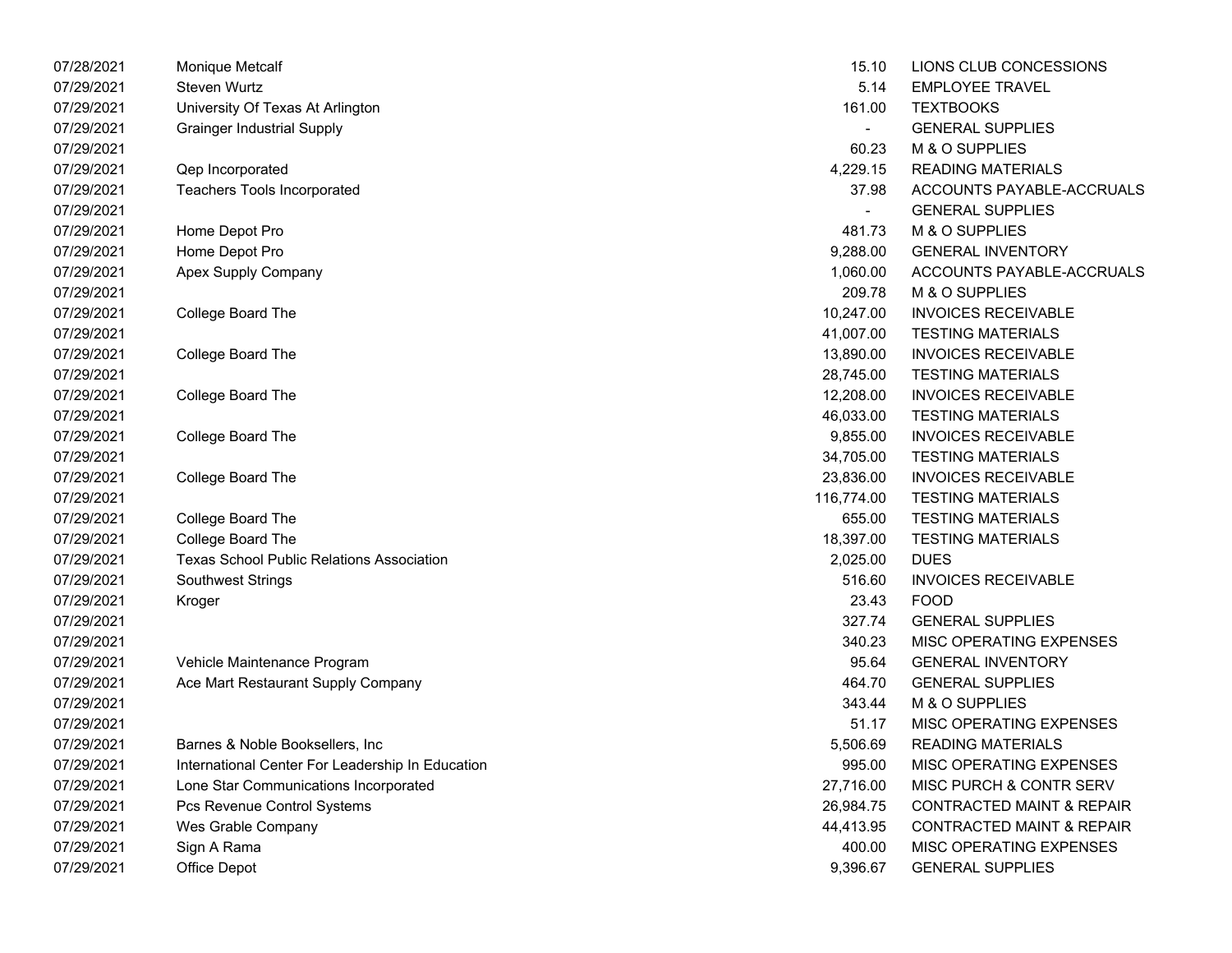| 07/29/2021 |                                                               | 470.70                   | <b>INVOICES RECEIVABLE</b>           |
|------------|---------------------------------------------------------------|--------------------------|--------------------------------------|
| 07/29/2021 | <b>Marks Plumbing Parts</b>                                   | 277.68                   | M & O SUPPLIES                       |
| 07/29/2021 | Enterprise Rent A Car                                         | 280.33                   | STUDENT TVL*NO AISD BUSES            |
| 07/29/2021 | Enterprise Rent A Car                                         | 312.00                   | <b>EMPLOYEE TRAVEL</b>               |
| 07/29/2021 | <b>CDW Government Incorporated</b>                            | 67,877.60                | ACCOUNTS PAYABLE-ACCRUALS            |
| 07/29/2021 |                                                               | 8,293.60                 | <b>GENERAL SUPPLIES</b>              |
| 07/29/2021 | Verizon Wireless Acct                                         | 61,328.18                | <b>WATER</b>                         |
| 07/29/2021 | SHI Government Solutions Incorporated                         | 125.08                   | ACCOUNTS PAYABLE-ACCRUALS            |
| 07/29/2021 |                                                               | 258.40                   | <b>GENERAL SUPPLIES</b>              |
| 07/29/2021 | <b>Cowboy Towing</b>                                          | 487.50                   | <b>CONTRACTED MAINT &amp; REPAIR</b> |
| 07/29/2021 | Genesis II Incorporated                                       | 9,836.98                 | <b>GENERAL INVENTORY</b>             |
| 07/29/2021 | Govconnection Incorporated                                    | 1,712.50                 | <b>GENERAL SUPPLIES</b>              |
| 07/29/2021 | Henry Schein Incorporated                                     | 2,747.14                 | ACCOUNTS PAYABLE-ACCRUALS            |
| 07/29/2021 |                                                               | 4,395.71                 | <b>GENERAL SUPPLIES</b>              |
| 07/29/2021 | Children's Plus Incorporated                                  | 3,204.00                 | <b>READING MATERIALS</b>             |
| 07/29/2021 | Pocket Nurse Enterprises Incorporated                         | 409.98                   | <b>GENERAL SUPPLIES</b>              |
| 07/29/2021 | Wedge Supply Incorporated                                     | 131.60                   | <b>GENERAL INVENTORY</b>             |
| 07/29/2021 | Apple Computer Incorporated                                   | 32,619.00                | <b>GENERAL SUPPLIES</b>              |
| 07/29/2021 | <b>New Readers Press</b>                                      | 936.23                   | <b>READING MATERIALS</b>             |
| 07/29/2021 | C D Hartnett Company                                          | 3,987.10                 | <b>GENERAL INVENTORY</b>             |
| 07/29/2021 | Health Occupations Students of America Texas Association Inc. | 120.00                   | MISC OPERATING EXPENSES              |
| 07/29/2021 | Sportsgrafx Incorporated                                      | 17,993.75                | ACCOUNTS PAYABLE-ACCRUALS            |
| 07/29/2021 |                                                               | 126.50                   | <b>GENERAL SUPPLIES</b>              |
| 07/29/2021 |                                                               | $\overline{\phantom{0}}$ | M & O SUPPLIES                       |
| 07/29/2021 | Spring Creek Barbeque                                         | 1,533.00                 | MISC OPERATING EXPENSES              |
| 07/29/2021 | Lundgaard Greta                                               | 4,800.00                 | MISC PURCH & CONTR SERV              |
| 07/29/2021 | Presidio Networked Solutions Group LLC                        | 954.50                   | ACCOUNTS PAYABLE-ACCRUALS            |
| 07/29/2021 |                                                               |                          | <b>GENERAL SUPPLIES</b>              |
| 07/29/2021 | Monarch Trophy Studio                                         | 291.20                   | <b>GENERAL SUPPLIES</b>              |
| 07/29/2021 | Logisoft Computer Products LLC                                | 492.50                   | <b>GENERAL SUPPLIES</b>              |
| 07/29/2021 | Independent Hardware Incorporated                             | 706.32                   | <b>GENERAL INVENTORY</b>             |
| 07/29/2021 | Career and Technology Association of Texas                    | 1,050.00                 | <b>EMPLOYEE TRAVEL</b>               |
| 07/29/2021 | Woodwind & Brasswind Inc                                      | 120.00                   | <b>GENERAL SUPPLIES</b>              |
| 07/29/2021 | National Wholesale Supply                                     | 411.80                   | M & O SUPPLIES                       |
| 07/29/2021 | Kurz & Company                                                | 1,033.97                 | <b>FOOD</b>                          |
| 07/29/2021 | Accent Awards & Trophies, LLC                                 | 88.50                    | <b>GENERAL SUPPLIES</b>              |
| 07/29/2021 | <b>Creative Bus Sales Inc</b>                                 | 1,063.72                 | <b>GENERAL INVENTORY</b>             |
| 07/29/2021 | <b>Autonation Chevrolet</b>                                   | 494.66                   | M & O SUPPLIES                       |
| 07/29/2021 | <b>Enterprise TollPass Processing Center</b>                  | 4.51                     | MISC OPERATING EXPENSES              |
| 07/29/2021 | Follett School Solutions, Inc.                                | 6,287.92                 | <b>READING MATERIALS</b>             |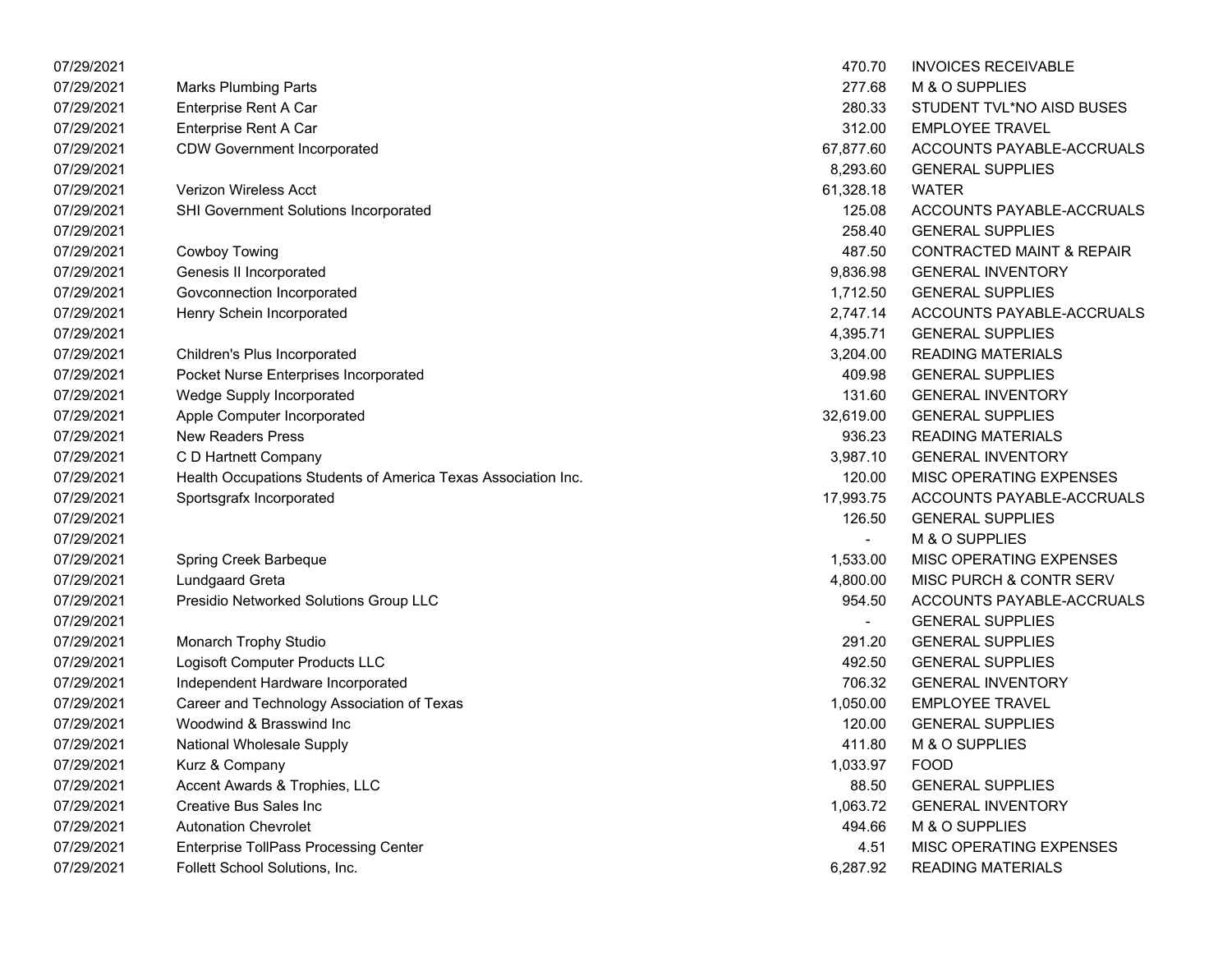| 07/29/2021 | Engage2learn                                         | 26,900.00   | MISC PURCH & CONTR SERV              |
|------------|------------------------------------------------------|-------------|--------------------------------------|
| 07/29/2021 | Kyocera Document Solutions America                   | 728.90      | <b>CONTRACTED MAINT &amp; REPAIR</b> |
| 07/29/2021 | <b>Blackboard Inc</b>                                | 2,380.00    | MISC PURCH & CONTR SERV              |
| 07/29/2021 | Fastsigns N. Arlington                               | 246.00      | <b>GENERAL SUPPLIES</b>              |
| 07/29/2021 | <b>Tarrant County Tax Assessor-Collector</b>         | 220.00      | MISC OPERATING EXPENSES              |
| 07/29/2021 | <b>Tarrant County Tax Assessor-Collector</b>         | 220.00      | MISC OPERATING EXPENSES              |
| 07/29/2021 | <b>Tarrant County Tax Assessor-Collector</b>         | 110.00      | <b>MISC OPERATING EXPENSES</b>       |
| 07/29/2021 | Teacher Innovations, Inc.                            | 472.50      | <b>GENERAL SUPPLIES</b>              |
| 07/29/2021 | Association for Supervision & Curriculum Development | 66.60       | MISC OPERATING EXPENSES              |
| 07/29/2021 | Dr Pepper Snapple Group                              | 31.80       | MISC OPERATING EXPENSES              |
| 07/29/2021 | Lowe's Home Centers, LLC                             | 3,263.58    | ACCOUNTS PAYABLE-ACCRUALS            |
| 07/29/2021 |                                                      | 36.02       | <b>GENERAL SUPPLIES</b>              |
| 07/29/2021 |                                                      | (2, 157.73) | LIONS CLUB CONCESSIONS               |
| 07/29/2021 |                                                      | (442.38)    | M & O SUPPLIES                       |
| 07/29/2021 | Western-BRW Paper Company Incorporated               | 1,518.30    | <b>GENERAL INVENTORY</b>             |
| 07/29/2021 | Western-BRW Paper Company Incorporated               | 21,420.00   | <b>GENERAL INVENTORY</b>             |
| 07/29/2021 |                                                      | 1,745.00    | <b>GENERAL SUPPLIES</b>              |
| 07/29/2021 | Sysco North Texas                                    | 6,297.60    | <b>GENERAL INVENTORY</b>             |
| 07/29/2021 | <b>CableLink Solutions</b>                           | 2,052.90    | <b>BLDG PURCH, CONSTR, IMPROVE</b>   |
| 07/29/2021 |                                                      | 58,582.68   | MISC PURCH & CONTR SERV              |
| 07/29/2021 | OTC Brands, Inc.                                     | 89.96       | ACCOUNTS PAYABLE-ACCRUALS            |
| 07/29/2021 |                                                      | 39.88       | <b>GENERAL SUPPLIES</b>              |
| 07/29/2021 | Mavich LLC                                           | 341.64      | <b>GENERAL INVENTORY</b>             |
| 07/29/2021 | Arlington ISD Dan Dipert Career + Technical Center   | 393.54      | <b>MISC OPERATING EXPENSES</b>       |
| 07/29/2021 | Auto Plus Auto Parts                                 | 40.56       | <b>GENERAL INVENTORY</b>             |
| 07/29/2021 | <b>Scott Probst</b>                                  | 800.00      | <b>INVOICES RECEIVABLE</b>           |
| 07/29/2021 | Staples Inc/Staples Business Advantage               | 3,188.84    | <b>GENERAL SUPPLIES</b>              |
| 07/29/2021 | <b>MSB Consulting</b>                                | 1.91        | MISC PURCH & CONTR SERV              |
| 07/29/2021 | <b>Alonti Catering</b>                               | 201.30      | <b>MISC OPERATING EXPENSES</b>       |
| 07/29/2021 | SHOEBOX Inc.                                         | 240.00      | <b>CONTRACTED MAINT &amp; REPAIR</b> |
| 07/29/2021 | DOT Medical and Drug Testing Services Inc            | 770.00      | MISC OPERATING EXPENSES              |
| 07/29/2021 | ValueSure Agency Inc.                                | 355.00      | MISC OPERATING EXPENSES              |
| 07/29/2021 | ValueSure Agency Inc.                                | 71.00       | <b>MISC OPERATING EXPENSES</b>       |
| 07/29/2021 | Terry's Auto Industrial Radiator                     | 290.00      | <b>CONTRACTED MAINT &amp; REPAIR</b> |
| 07/29/2021 | Navigate 360 LLC                                     | 67,687.00   | <b>GENERAL SUPPLIES</b>              |
| 07/29/2021 | American Heart Association, Inc.                     | 650.00      | <b>GENERAL SUPPLIES</b>              |
| 07/29/2021 | <b>Travel and Sports Legacy Foundation</b>           | 11,000.00   | MISC PURCH & CONTR SERV              |
| 07/29/2021 | Juliemy Johany Petit                                 | 7,500.00    | MISC OPERATING EXPENSES              |
| 07/29/2021 | The Prehab Guys LLC                                  | 1,092.00    | <b>MISC PURCH &amp; CONTR SERV</b>   |
| 07/29/2021 | SportsEngine Inc.                                    | 1,498.00    | <b>GENERAL SUPPLIES</b>              |

| 26,900.00   | <b>MISC PURCH &amp; CONTR SERV</b>   |
|-------------|--------------------------------------|
| 728.90      | CONTRACTED MAINT & REPAIR            |
| 2,380.00    | <b>MISC PURCH &amp; CONTR SERV</b>   |
| 246.00      | <b>GENERAL SUPPLIES</b>              |
| 220.00      | <b>MISC OPERATING EXPENSES</b>       |
| 220.00      | <b>MISC OPERATING EXPENSES</b>       |
| 110.00      | <b>MISC OPERATING EXPENSES</b>       |
| 472.50      | <b>GENERAL SUPPLIES</b>              |
| 66.60       | <b>MISC OPERATING EXPENSES</b>       |
| 31.80       | <b>MISC OPERATING EXPENSES</b>       |
| 3.263.58    | <b>ACCOUNTS PAYABLE-ACCRUALS</b>     |
| 36.02       | <b>GENERAL SUPPLIES</b>              |
| (2, 157.73) | LIONS CLUB CONCESSIONS               |
| (442.38)    | M & O SUPPLIES                       |
| 1,518.30    | <b>GENERAL INVENTORY</b>             |
| 21,420.00   | <b>GENERAL INVENTORY</b>             |
| 1,745.00    | <b>GENERAL SUPPLIES</b>              |
| 6,297.60    | <b>GENERAL INVENTORY</b>             |
| 2,052.90    | BLDG PURCH, CONSTR, IMPROVE          |
| 58,582.68   | <b>MISC PURCH &amp; CONTR SERV</b>   |
| 89.96       | ACCOUNTS PAYABLE-ACCRUALS            |
| 39.88       | <b>GENERAL SUPPLIES</b>              |
| 341.64      | <b>GENERAL INVENTORY</b>             |
| 393.54      | <b>MISC OPERATING EXPENSES</b>       |
| 40.56       | <b>GENERAL INVENTORY</b>             |
| 800.00      | <b>INVOICES RECEIVABLE</b>           |
| 3,188.84    | <b>GENERAL SUPPLIES</b>              |
| 1.91        | <b>MISC PURCH &amp; CONTR SERV</b>   |
| 201.30      | <b>MISC OPERATING EXPENSES</b>       |
| 240.00      | <b>CONTRACTED MAINT &amp; REPAIR</b> |
| 770.00      | <b>MISC OPERATING EXPENSES</b>       |
| 355.00      | <b>MISC OPERATING EXPENSES</b>       |
| 71.00       | <b>MISC OPERATING EXPENSES</b>       |
| 290.00      | <b>CONTRACTED MAINT &amp; REPAIR</b> |
| 67,687.00   | <b>GENERAL SUPPLIES</b>              |
| 650.00      | <b>GENERAL SUPPLIES</b>              |
| 11,000.00   | MISC PURCH & CONTR SERV              |
| 7,500.00    | MISC OPERATING EXPENSES              |
| 1,092.00    | MISC PURCH & CONTR SERV              |
| 1,498.00    | <b>GENERAL SUPPLIES</b>              |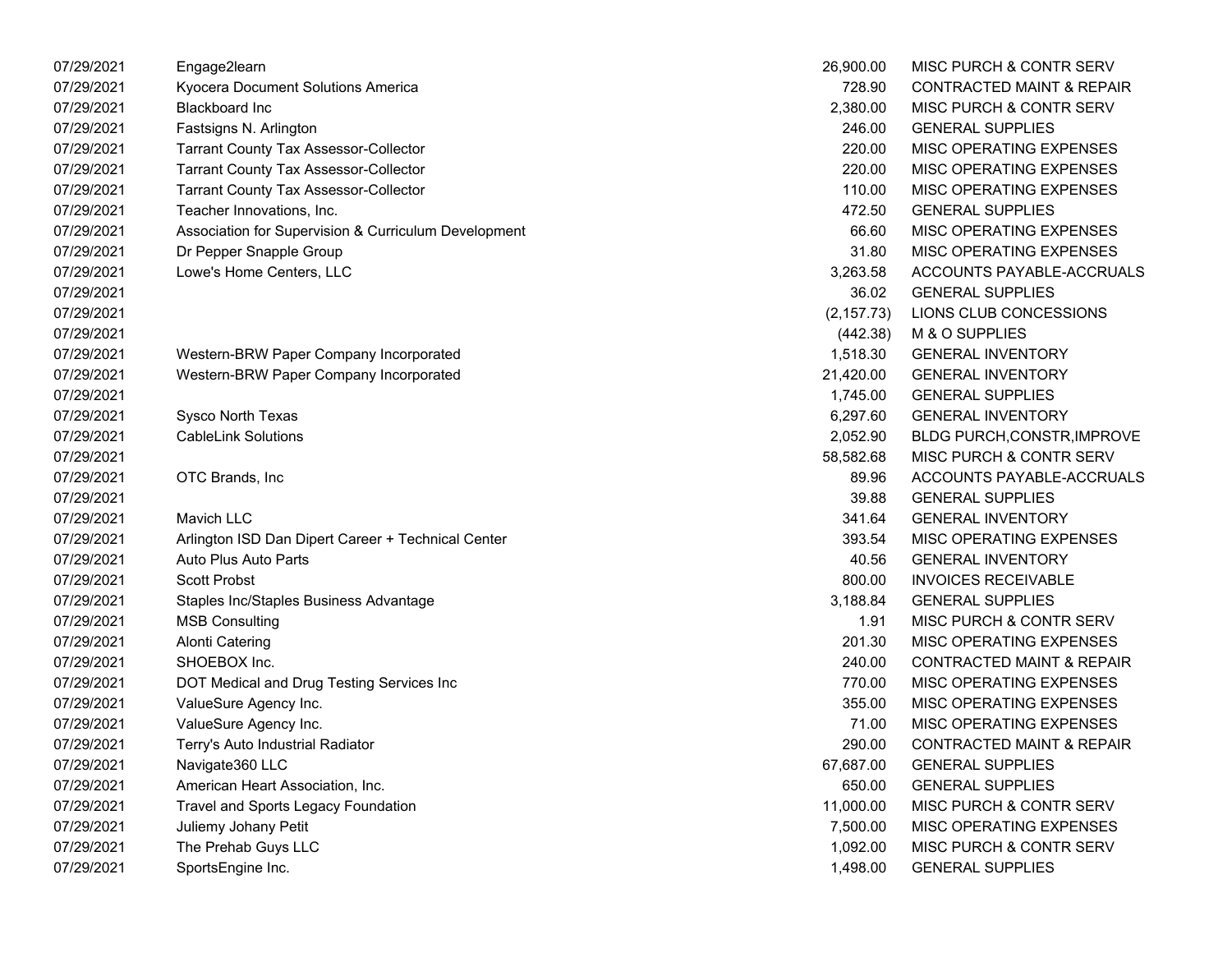| 07/29/2021 | Your Tees LLC                                                  | 1,157.00   | <b>INVOICES RECEIVABLE</b>           |
|------------|----------------------------------------------------------------|------------|--------------------------------------|
| 07/29/2021 | <b>Synced Up Products</b>                                      | 862.20     | <b>INVOICES RECEIVABLE</b>           |
| 07/29/2021 | <b>Public Consulting Group LLC</b>                             | 125,000.00 | MISC PURCH & CONTR SERV              |
| 07/29/2021 | <b>Boom Learning</b>                                           | 690.00     | <b>GENERAL SUPPLIES</b>              |
| 07/29/2021 | Estrella Media, Inc.                                           | 5,000.00   | MISC OPERATING EXPENSES              |
| 07/29/2021 | Translation and Interpretation Network LLC                     | 669.60     | MISC PURCH & CONTR SERV              |
| 07/29/2021 | Semrush Incorporated                                           | 5,639.40   | MISC PURCH & CONTR SERV              |
| 07/29/2021 | Sam's Club                                                     | 100.00     | MISC OPERATING EXPENSES              |
| 07/29/2021 | <b>Complete Supply Incorporated</b>                            | 5,079.20   | <b>GENERAL INVENTORY</b>             |
| 07/29/2021 | <b>Gomez Floor Covering</b>                                    | 37,406.05  | <b>CONTRACTED MAINT &amp; REPAIR</b> |
| 07/29/2021 | Elevator Maintenance and Repair Incorporated                   | 375.00     | <b>CONTRACTED MAINT &amp; REPAIR</b> |
| 07/29/2021 | <b>Atmos Energy</b>                                            | 6,689.49   | <b>WATER</b>                         |
| 07/29/2021 | <b>Caldwell Country Chevrolet</b>                              | 400.00     | ACCOUNTS PAYABLE-ACCRUALS            |
| 07/29/2021 |                                                                |            | <b>VEHICLES</b>                      |
| 07/29/2021 | Bucks Wheel & Equipment Company                                | 418.65     | <b>GENERAL INVENTORY</b>             |
| 07/29/2021 | Southwest International Trucks                                 | 366.24     | M & O SUPPLIES                       |
| 07/29/2021 | <b>Texas Auto Painting</b>                                     | 3,446.40   | <b>CONTRACTED MAINT &amp; REPAIR</b> |
| 07/29/2021 | Worldpoint E C C Incorporated                                  | 1,649.50   | ACCOUNTS PAYABLE-ACCRUALS            |
| 07/29/2021 |                                                                |            | M & O SUPPLIES                       |
| 07/29/2021 | Music & Arts                                                   | 81.00      | <b>CONTRACTED MAINT &amp; REPAIR</b> |
| 07/29/2021 | <b>Sprint Nextel Network</b>                                   | 382.88     | <b>WATER</b>                         |
| 07/29/2021 | Byrne Brothers Foods Incorporate                               | 13,395.20  | <b>GENERAL INVENTORY</b>             |
| 07/29/2021 | Arlington Independent School District Food & Nutrition Service | 151.80     | MISC OPERATING EXPENSES              |
| 07/29/2021 | Rush Truck Centers Of Texas Limited Partnership                | 99.80      | <b>GENERAL INVENTORY</b>             |
| 07/29/2021 |                                                                | 2,226.44   | M & O SUPPLIES                       |
| 07/29/2021 | Texas Association Of School Boards Risk Management Fund        | 4,604.42   | INSURANCE/BOND PREMIUMS              |
| 07/29/2021 | 4imprint Incorporated                                          | 321.35     | ACCOUNTS PAYABLE-ACCRUALS            |
| 07/29/2021 |                                                                |            | <b>GENERAL SUPPLIES</b>              |
| 07/29/2021 |                                                                |            | MISC OPERATING EXPENSES              |
| 07/29/2021 | Gordon Darby Incorporated                                      | 14.04      | <b>WATER</b>                         |
| 07/29/2021 | Red Gold Llc                                                   | 29,429.04  | <b>GENERAL INVENTORY</b>             |
| 07/29/2021 | North Texas Tollway Authority                                  | 2.55       | MISC OPERATING EXPENSES              |
| 07/29/2021 | North Texas Tollway Authority                                  | 12.55      | MISC OPERATING EXPENSES              |
| 07/29/2021 | North Texas Tollway Authority                                  | 2.73       | MISC OPERATING EXPENSES              |
| 07/29/2021 | North Texas Tollway Authority                                  | 24.70      | MISC OPERATING EXPENSES              |
| 07/29/2021 | <b>City Of Dalworthington Gardens</b>                          | 607.66     | <b>WATER</b>                         |
| 07/29/2021 | Demco Incorporated                                             | 611.70     | <b>GENERAL SUPPLIES</b>              |
| 07/29/2021 | <b>Education Service Center Region XI</b>                      | 8,447.35   | MISC PURCH & CONTR SERV              |
| 07/29/2021 | <b>Education Service Center Region XI</b>                      | 1,179.44   | MISC PURCH & CONTR SERV              |
| 07/29/2021 | <b>Education Service Center Region XI</b>                      | 3,440.00   | MISC PURCH & CONTR SERV              |

| 1,157.00                 | <b>INVOICES RECEIVABLE</b>           |
|--------------------------|--------------------------------------|
| 862.20                   | <b>INVOICES RECEIVABLE</b>           |
| 125.000.00               | MISC PURCH & CONTR SERV              |
| 690.00                   | <b>GENERAL SUPPLIES</b>              |
| 5,000.00                 | <b>MISC OPERATING EXPENSES</b>       |
| 669.60                   | <b>MISC PURCH &amp; CONTR SERV</b>   |
| 5,639.40                 | MISC PURCH & CONTR SERV              |
| 100.00                   | <b>MISC OPERATING EXPENSES</b>       |
| 5,079.20                 | <b>GENERAL INVENTORY</b>             |
| 37,406.05                | <b>CONTRACTED MAINT &amp; REPAIR</b> |
| 375.00                   | <b>CONTRACTED MAINT &amp; REPAIR</b> |
| 6,689.49                 | WATER                                |
| 400.00                   | ACCOUNTS PAYABLE-ACCRUALS            |
|                          | <b>VEHICLES</b>                      |
| 418.65                   | <b>GENERAL INVENTORY</b>             |
| 366.24                   | M & O SUPPLIES                       |
| 3,446.40                 | <b>CONTRACTED MAINT &amp; REPAIR</b> |
| 1,649.50                 | ACCOUNTS PAYABLE-ACCRUALS            |
| $\overline{\phantom{0}}$ | <b>M &amp; O SUPPLIES</b>            |
| 81.00                    | <b>CONTRACTED MAINT &amp; REPAIR</b> |
| 382.88                   | <b>WATFR</b>                         |
| 13,395.20                | <b>GENERAL INVENTORY</b>             |
| 151.80                   | <b>MISC OPERATING EXPENSES</b>       |
| 99.80                    | <b>GENERAL INVENTORY</b>             |
| 2,226.44                 | M & O SUPPLIES                       |
| 4,604.42                 | <b>INSURANCE/BOND PREMIUMS</b>       |
| 321.35                   | ACCOUNTS PAYABLE-ACCRUALS            |
|                          | <b>GENERAL SUPPLIES</b>              |
|                          | <b>MISC OPERATING EXPENSES</b>       |
| 14.04                    | <b>WATFR</b>                         |
| 29,429.04                | <b>GENERAL INVENTORY</b>             |
| 2.55                     | <b>MISC OPERATING EXPENSES</b>       |
| 12.55                    | <b>MISC OPERATING EXPENSES</b>       |
| 2.73                     | <b>MISC OPERATING EXPENSES</b>       |
| 24.70                    | MISC OPERATING EXPENSES              |
| 607.66                   | <b>WATER</b>                         |
| 611.70                   | <b>GENERAL SUPPLIES</b>              |
| 8,447.35                 | MISC PURCH & CONTR SERV              |
| 1,179.44                 | MISC PURCH & CONTR SERV              |
| 3,440.00                 | MISC PURCH & CONTR SERV              |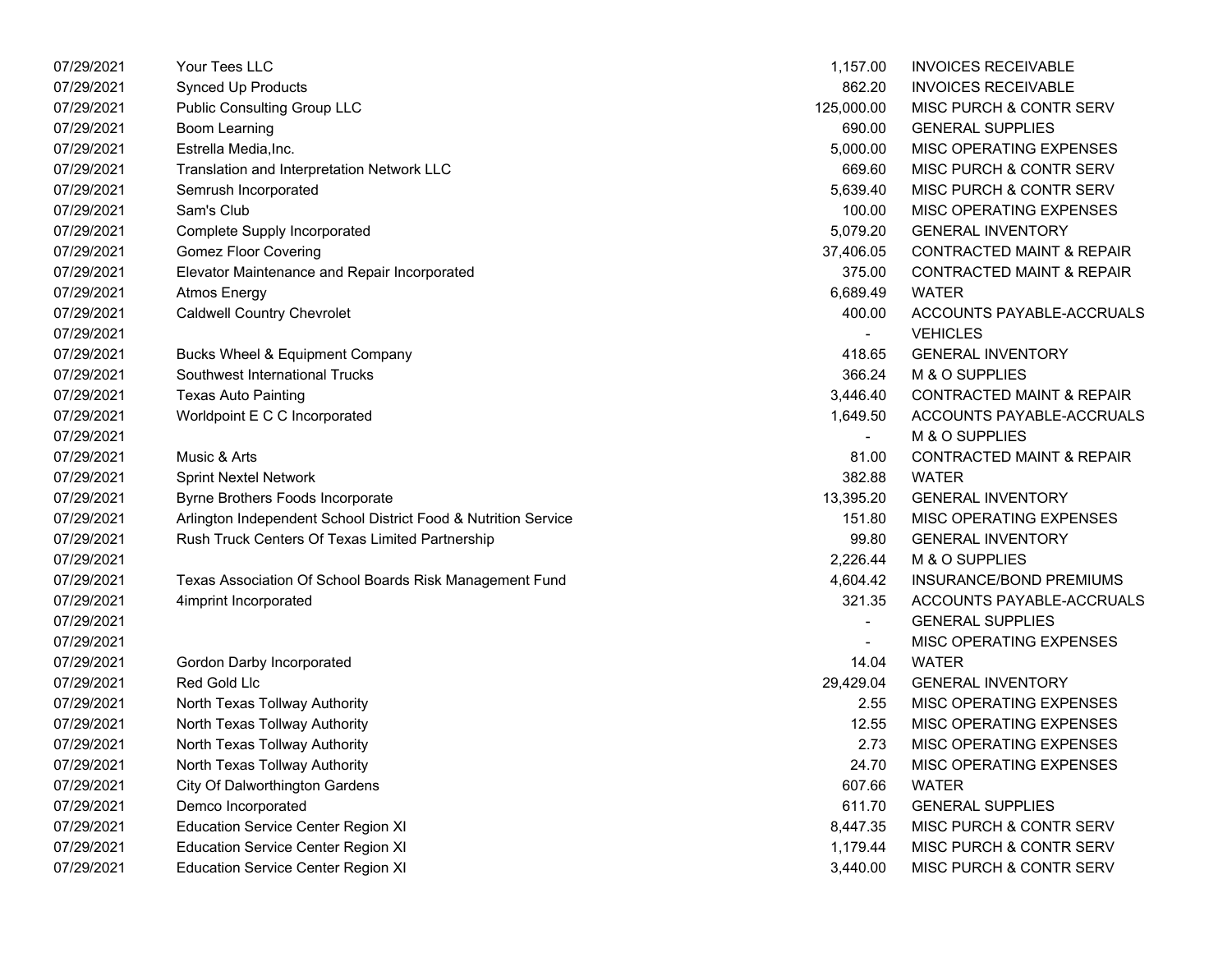| 07/29/2021 | <b>Education Service Center Region XI</b>                      | 1,178.00   | MISC OPERATING EXPENSES              |
|------------|----------------------------------------------------------------|------------|--------------------------------------|
| 07/29/2021 | <b>Flinn Scientific</b>                                        | 134.00     | <b>GENERAL SUPPLIES</b>              |
| 07/29/2021 | Midwest Technology Products Tx0025                             | 28,147.50  | <b>GENERAL SUPPLIES</b>              |
| 07/29/2021 | Paradise Produce                                               | 728.85     | <b>FOOD</b>                          |
| 07/30/2021 | Qep Incorporated                                               | 891.00     | <b>READING MATERIALS</b>             |
| 07/30/2021 | Home Depot Pro                                                 | 37.12      | M & O SUPPLIES                       |
| 07/30/2021 | <b>B W I Companies Incorporated</b>                            | 1,073.34   | M & O SUPPLIES                       |
| 07/30/2021 | <b>Elliott Electric Supply</b>                                 | 1,424.66   | M & O SUPPLIES                       |
| 07/30/2021 | City Of Arlington                                              | 50.00      | <b>CONTRACTED MAINT &amp; REPAIR</b> |
| 07/30/2021 | Texas Furniture Source Incorporated                            | 450.04     | <b>GENERAL SUPPLIES</b>              |
| 07/30/2021 | Texas Womans University Office Of The Bursar                   | 119,778.54 | STAFF TUIT/ FEES-COLLEGES            |
| 07/30/2021 | Barnes & Noble Booksellers, Inc.                               | 2,895.50   | ACCOUNTS PAYABLE-ACCRUALS            |
| 07/30/2021 | Jason's Deli                                                   | 169.82     | MISC OPERATING EXPENSES              |
| 07/30/2021 | Paradise Produce                                               | 1,823.00   | <b>FOOD</b>                          |
| 07/30/2021 | Custom Transmission And Auto Repair Incorporated               | 68.00      | <b>CONTRACTED MAINT &amp; REPAIR</b> |
| 07/30/2021 | Capstone                                                       | 85,239.42  | <b>GENERAL SUPPLIES</b>              |
| 07/30/2021 | B & H Photo Video                                              | 260.00     | <b>GENERAL SUPPLIES</b>              |
| 07/30/2021 | Verizon Wireless Acct                                          | 37.99      | <b>GENERAL SUPPLIES</b>              |
| 07/30/2021 |                                                                | 607.88     | <b>WATER</b>                         |
| 07/30/2021 | Eichelbaum Wardell Hansen Powell & Mehl P.C.                   | 96,765.52  | <b>LEGAL SERVICES</b>                |
| 07/30/2021 | <b>Autonation Chevrolet</b>                                    | 112.83     | M & O SUPPLIES                       |
| 07/30/2021 | Follett School Solutions, Inc.                                 | 1,300.35   | <b>READING MATERIALS</b>             |
| 07/30/2021 | Crawford Electric Supply Company                               | 142.40     | <b>GENERAL INVENTORY</b>             |
| 07/30/2021 | <b>RD Lawns LLC</b>                                            | 9,293.00   | <b>CONTRACTED MAINT &amp; REPAIR</b> |
| 07/30/2021 | Lowe's Home Centers, LLC                                       | 583.82     | M & O SUPPLIES                       |
| 07/30/2021 | Western-BRW Paper Company Incorporated                         | 2,400.00   | <b>GENERAL INVENTORY</b>             |
| 07/30/2021 | OTC Brands, Inc                                                | 109.99     | <b>GENERAL SUPPLIES</b>              |
| 07/30/2021 | McAlister's Deli                                               | 86.53      | MISC OPERATING EXPENSES              |
| 07/30/2021 | Nasco                                                          | 157.00     | <b>GENERAL SUPPLIES</b>              |
| 07/30/2021 | Foremost Telecommunications Corporation                        | 6,434.09   | <b>WATER</b>                         |
| 07/30/2021 | Dorian Business Systems, LLC                                   | 15,300.00  | <b>GENERAL SUPPLIES</b>              |
| 07/30/2021 | Price Right Professional Landscaping & Tree Service LLC        | 9,100.00   | <b>CONTRACTED MAINT &amp; REPAIR</b> |
| 07/30/2021 | Staples Inc/Staples Business Advantage                         | 136.00     | <b>GENERAL SUPPLIES</b>              |
| 07/30/2021 | DOT Medical and Drug Testing Services Inc                      | 470.00     | MISC OPERATING EXPENSES              |
| 07/30/2021 | <b>Texas Wholesale Plumbing</b>                                | 2,099.80   | <b>GENERAL INVENTORY</b>             |
| 07/30/2021 | New Dairy Opco LLC DBA Borden Dairy                            | 10,531.72  | <b>FOOD</b>                          |
| 07/30/2021 | Thriving Leaders Collaborative LLC                             | 2,500.00   | MISC PURCH & CONTR SERV              |
| 07/30/2021 | A-1 National Fire Co.LLC Summit Companies: Summit Companies A1 | 205.48     | <b>CONTRACTED MAINT &amp; REPAIR</b> |
| 07/30/2021 | C and R Services                                               | 6,655.00   | MISC PURCH & CONTR SERV              |
| 07/30/2021 | The Ready Athlete LLC                                          | 5,000.00   | MISC PURCH & CONTR SERV              |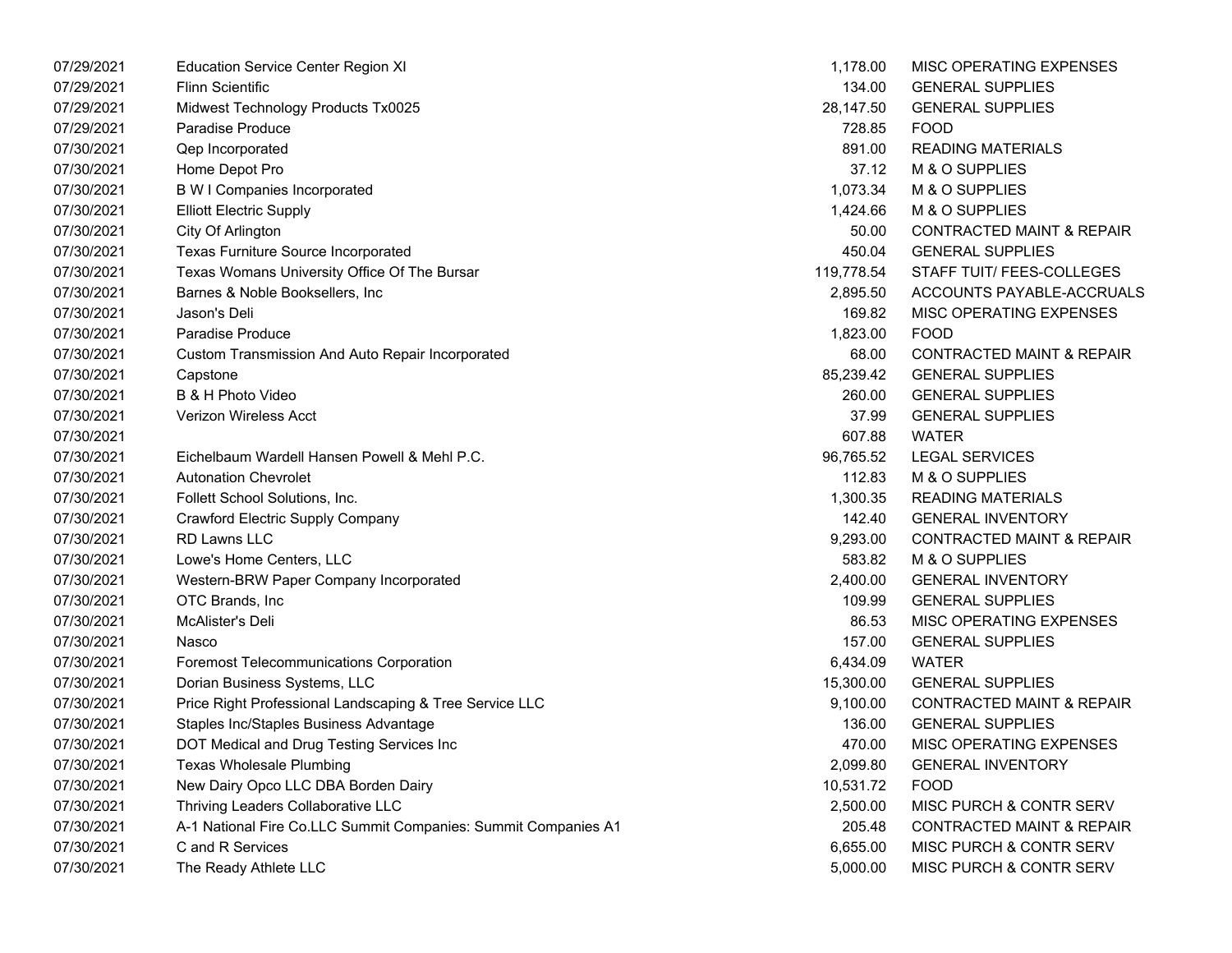| 07/30/2021 | Complete Supply Incorporated                     | 864.00     | <b>GENERAL INVENTORY</b>             |
|------------|--------------------------------------------------|------------|--------------------------------------|
| 07/30/2021 | Elevator Maintenance and Repair Incorporated     | 3,450.00   | <b>CONTRACTED MAINT &amp; REPAIR</b> |
| 07/30/2021 |                                                  | 150.00     | M & O SUPPLIES                       |
| 07/30/2021 | <b>Conscious Discipline</b>                      | 4,118.00   | EDUCATION SERVICE CENTER             |
| 07/30/2021 | <b>Bucks Wheel &amp; Equipment Company</b>       | 707.84     | M & O SUPPLIES                       |
| 07/30/2021 | Southwest International Trucks                   | 4,161.93   | <b>CONTRACTED MAINT &amp; REPAIR</b> |
| 07/30/2021 |                                                  | 4,875.00   | M & O SUPPLIES                       |
| 07/30/2021 | Alphagraphics 544                                | 75.00      | <b>GENERAL SUPPLIES</b>              |
| 07/30/2021 | J P Morgan Chase Bank - For SUA payments         | 685,385.18 | <b>Credit Card Payable</b>           |
| 07/30/2021 |                                                  | (0.20)     | <b>GENERAL SUPPLIES</b>              |
| 07/30/2021 |                                                  | (0.48)     | <b>READING MATERIALS</b>             |
| 07/30/2021 | SiteOne Landscape Supply Holding LLC             | 49.28      | M & O SUPPLIES                       |
| 07/30/2021 | <b>Education Service Center Region XI</b>        | 850.00     | <b>EDUCATION SERVICE CENTER</b>      |
| 07/30/2021 | <b>Education Service Center Region XI</b>        | 100.00     | EDUCATION SERVICE CENTER             |
| 07/30/2021 | <b>Education Service Center Region XI</b>        | 800.00     | <b>EDUCATION SERVICE CENTER</b>      |
| 07/30/2021 | Quality Audio Visual Service Incorporated        | 75.00      | <b>CONTRACTED MAINT &amp; REPAIR</b> |
| 07/30/2021 | Sentinel The Alarm Company                       | 6,069.72   | <b>RENTALS &amp; OPERATING LEASE</b> |
| 07/30/2021 | Vandergriff Chevrolet                            | 3,175.95   | <b>CONTRACTED MAINT &amp; REPAIR</b> |
| 07/30/2021 |                                                  | 3,259.10   | M & O SUPPLIES                       |
| 08/04/2021 | Forney High School                               | 350.00     | STUDENT TVL*NO AISD BUSES            |
| 08/04/2021 | Home Depot Pro                                   | 158.52     | M & O SUPPLIES                       |
| 08/04/2021 | Apex Supply Company                              | 514.82     | M & O SUPPLIES                       |
| 08/04/2021 | Kroger                                           | 513.87     | <b>FOOD</b>                          |
| 08/04/2021 |                                                  | 157.96     | <b>GENERAL SUPPLIES</b>              |
| 08/04/2021 |                                                  | 1,383.14   | MISC OPERATING EXPENSES              |
| 08/04/2021 | <b>Pitney Bowes</b>                              | 151.18     | <b>GENERAL SUPPLIES</b>              |
| 08/04/2021 | United Refrigeration Incorporated                | 8,741.89   | M & O SUPPLIES                       |
| 08/04/2021 | <b>Breaker Broker Company</b>                    | 33.00      | M & O SUPPLIES                       |
| 08/04/2021 | Berkner High School                              | 300.00     | STUDENT TVL*NO AISD BUSES            |
| 08/04/2021 | <b>Elliott Electric Supply</b>                   | 1,249.20   | <b>GENERAL INVENTORY</b>             |
| 08/04/2021 |                                                  | 2,077.27   | M & O SUPPLIES                       |
| 08/04/2021 | <b>Booksource</b>                                | 256.66     | <b>READING MATERIALS</b>             |
| 08/04/2021 | Estes Mcclure & Assoc Inc                        | 14,700.00  | <b>BLDG PURCH, CONSTR, IMPROVE</b>   |
| 08/04/2021 | Barnes & Noble Booksellers, Inc                  | 925.38     | <b>READING MATERIALS</b>             |
| 08/04/2021 | Winston Water Cooler Limited                     | 169.00     | <b>GENERAL INVENTORY</b>             |
| 08/04/2021 | Custom Transmission And Auto Repair Incorporated | 68.00      | <b>CONTRACTED MAINT &amp; REPAIR</b> |
| 08/04/2021 | Trane Company Commercial Systems Group           | 3,272.36   | M & O SUPPLIES                       |
| 08/04/2021 | Office Depot                                     | 4,685.76   | <b>GENERAL SUPPLIES</b>              |
| 08/04/2021 |                                                  | 255.72     | MISC OPERATING EXPENSES              |
| 08/04/2021 | B & H Photo Video                                | 386.00     | <b>GENERAL SUPPLIES</b>              |
|            |                                                  |            |                                      |

| 864.00     | <b>GENERAL INVENTORY</b>             |
|------------|--------------------------------------|
| 3,450.00   | <b>CONTRACTED MAINT &amp; REPAIR</b> |
| 150.00     | <b>M &amp; O SUPPLIES</b>            |
| 4,118.00   | <b>EDUCATION SERVICE CENTER</b>      |
| 707.84     | M & O SUPPLIES                       |
| 4,161.93   | <b>CONTRACTED MAINT &amp; REPAIR</b> |
| 4,875.00   | <b>M &amp; O SUPPLIES</b>            |
| 75.00      | <b>GENERAL SUPPLIES</b>              |
| 685,385.18 | <b>Credit Card Payable</b>           |
| (0.20)     | <b>GENERAL SUPPLIES</b>              |
| (0.48)     | <b>READING MATERIALS</b>             |
| 49.28      | <b>M &amp; O SUPPLIES</b>            |
| 850.00     | <b>EDUCATION SERVICE CENTER</b>      |
| 100.00     | <b>EDUCATION SERVICE CENTER</b>      |
| 800.00     | <b>EDUCATION SERVICE CENTER</b>      |
| 75.00      | <b>CONTRACTED MAINT &amp; REPAIR</b> |
| 6,069.72   | RENTALS & OPERATING LEASE            |
| 3,175.95   | <b>CONTRACTED MAINT &amp; REPAIR</b> |
| 3,259.10   | <b>M &amp; O SUPPLIES</b>            |
| 350.00     | STUDENT TVL*NO AISD BUSES            |
| 158.52     | <b>M &amp; O SUPPLIES</b>            |
| 514.82     | <b>M &amp; O SUPPLIES</b>            |
| 513.87     | <b>FOOD</b>                          |
| 157.96     | <b>GENERAL SUPPLIES</b>              |
| 1,383.14   | <b>MISC OPERATING EXPENSES</b>       |
| 151.18     | <b>GENERAL SUPPLIES</b>              |
| 8,741.89   | M & O SUPPLIES                       |
| 33.00      | <b>M &amp; O SUPPLIES</b>            |
| 300.00     | STUDENT TVL*NO AISD BUSES            |
| 1,249.20   | <b>GENERAL INVENTORY</b>             |
| 2,077.27   | M & O SUPPLIES                       |
| 256.66     | <b>READING MATERIALS</b>             |
| 14,700.00  | BLDG PURCH, CONSTR, IMPROVE          |
| 925.38     | <b>READING MATERIALS</b>             |
| 169.00     | <b>GENERAL INVENTORY</b>             |
| 68.00      | <b>CONTRACTED MAINT &amp; REPAIR</b> |
| 3,272.36   | <b>M &amp; O SUPPLIES</b>            |
| 4,685.76   | <b>GENERAL SUPPLIES</b>              |
| 255.72     | <b>MISC OPERATING EXPENSES</b>       |
| 386.00     | <b>GENERAL SUPPLIES</b>              |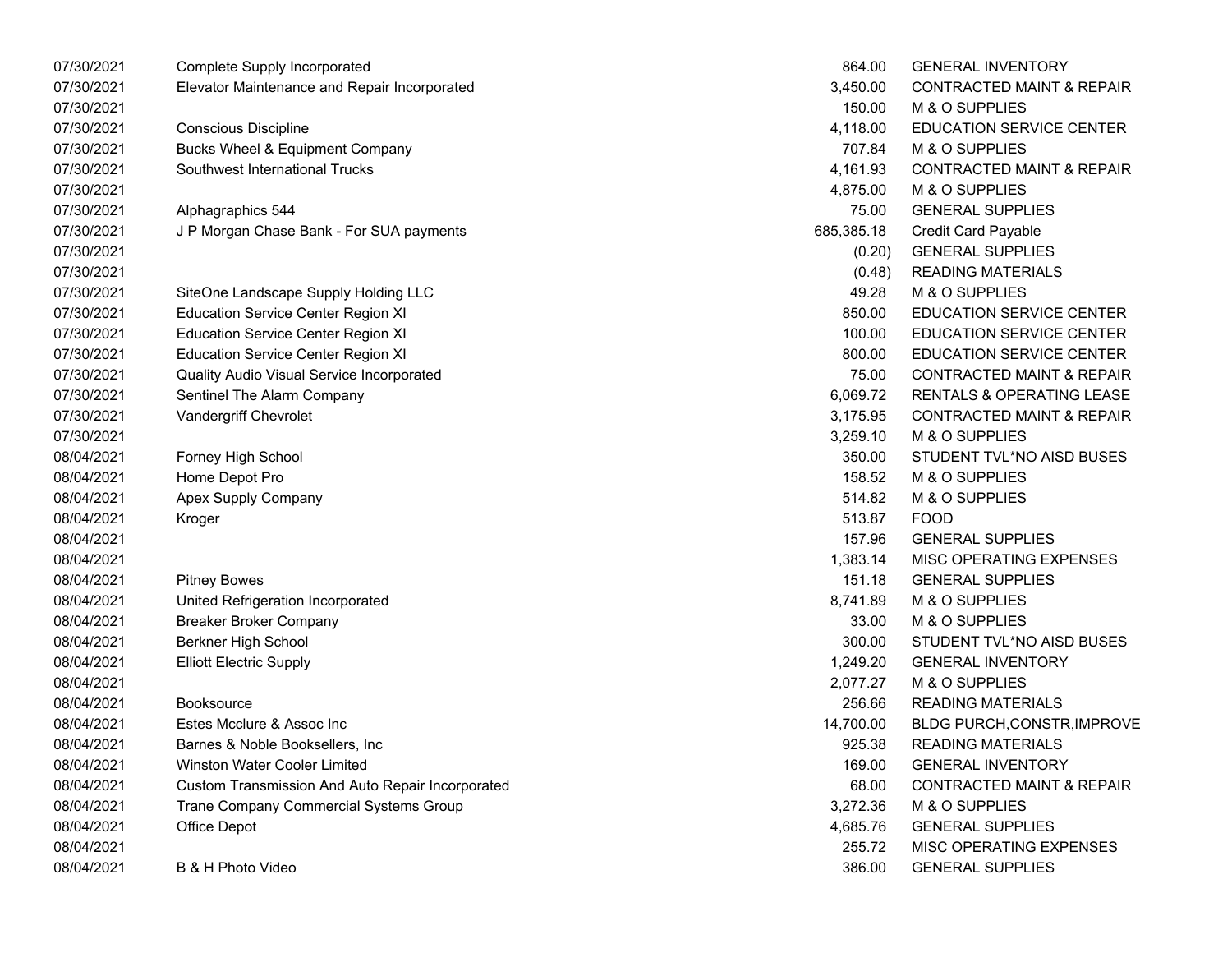| 08/04/2021 | <b>CDW Government Incorporated</b>                       | 1,738.60                 | <b>GENERAL SUPPLIES</b>              |
|------------|----------------------------------------------------------|--------------------------|--------------------------------------|
| 08/04/2021 | Landtec Engineers Llc                                    | 20,821.75                | BLDG PURCH, CONSTR, IMPROVE          |
| 08/04/2021 | Texas Department Of Insurance State Fire Marshals Office | 100.00                   | <b>DUES</b>                          |
| 08/04/2021 | 1 A Fire & Domestic Testing                              | 652.00                   | <b>CONTRACTED MAINT &amp; REPAIR</b> |
| 08/04/2021 | C & P Pump Services Incorporated                         | 80.00                    | M & O SUPPLIES                       |
| 08/04/2021 | Aerowave Technologies                                    | 1,994.12                 | <b>GENERAL SUPPLIES</b>              |
| 08/04/2021 | <b>String Connection Donald Lee Simpson</b>              | 777.50                   | <b>CONTRACTED MAINT &amp; REPAIR</b> |
| 08/04/2021 | South Hills High School Tennis                           | 400.00                   | STUDENT TVL*NO AISD BUSES            |
| 08/04/2021 | Children's Plus Incorporated                             | 2,869.48                 | <b>READING MATERIALS</b>             |
| 08/04/2021 | Pocket Nurse Enterprises Incorporated                    | 674.40                   | <b>GENERAL SUPPLIES</b>              |
| 08/04/2021 | Apple Computer Incorporated                              | 23,569.56                | ACCOUNTS PAYABLE-ACCRUALS            |
| 08/04/2021 |                                                          | 235,947.44               | <b>GENERAL SUPPLIES</b>              |
| 08/04/2021 | Lone Star Percussion                                     | 57.64                    | <b>GENERAL SUPPLIES</b>              |
| 08/04/2021 | <b>City Of Grand Prairie Water Utilities</b>             | 2,049.26                 | <b>WATER</b>                         |
| 08/04/2021 | H E Cannon Floral Company Incorporated                   | 90.95                    | MISC OPERATING EXPENSES              |
| 08/04/2021 | Complete Book & Media Supply Inc.                        | 20.25                    | <b>READING MATERIALS</b>             |
| 08/04/2021 | Sportsgrafx Incorporated                                 | 176.75                   | ACCOUNTS PAYABLE-ACCRUALS            |
| 08/04/2021 |                                                          | $\overline{\phantom{0}}$ | M & O SUPPLIES                       |
| 08/04/2021 | <b>Carrier Enterprise</b>                                | 2,133.38                 | M & O SUPPLIES                       |
| 08/04/2021 | <b>Empowering Writers</b>                                | 35,240.00                | MISC PURCH & CONTR SERV              |
| 08/04/2021 | Logisoft Computer Products LLC                           | 9.85                     | <b>GENERAL SUPPLIES</b>              |
| 08/04/2021 | <b>Heat Transfer Solutions</b>                           | 301.30                   | M & O SUPPLIES                       |
| 08/04/2021 | U S Bank                                                 | 3,130.00                 | OTHER DEBT FEES                      |
| 08/04/2021 | Coppell High School                                      | 400.00                   | STUDENT TVL*NO AISD BUSES            |
| 08/04/2021 | <b>Whitley Penn LLP</b>                                  | 3,350.00                 | <b>AUDIT SERVICES</b>                |
| 08/04/2021 | National Wholesale Supply                                | 654.35                   | M & O SUPPLIES                       |
| 08/04/2021 | 806 Technologies                                         | 200.00                   | <b>EMPLOYEE TRAVEL</b>               |
| 08/04/2021 | Accent Awards & Trophies, LLC                            | 1,691.00                 | MISC OPERATING EXPENSES              |
| 08/04/2021 | Creative Bus Sales Inc                                   | 223.00                   | <b>GENERAL INVENTORY</b>             |
| 08/04/2021 | <b>Autonation Chevrolet</b>                              | 654.05                   | M & O SUPPLIES                       |
| 08/04/2021 | Follett School Solutions, Inc.                           | 1,183.10                 | <b>READING MATERIALS</b>             |
| 08/04/2021 | Arlington Today                                          | 3,600.00                 | MISC OPERATING EXPENSES              |
| 08/04/2021 | Crawford Electric Supply Company                         | 58.78                    | M & O SUPPLIES                       |
| 08/04/2021 | <b>RD Lawns LLC</b>                                      | 9,293.00                 | <b>CONTRACTED MAINT &amp; REPAIR</b> |
| 08/04/2021 | Cyson Technology Group LLC                               | 18,656.76                | <b>MISC PURCH &amp; CONTR SERV</b>   |
| 08/04/2021 | Peyco Southwest Realty, Inc.                             | 3,850.00                 | OTH PROFESSIONAL SERVICES            |
| 08/04/2021 | KnowRe Americas Inc                                      | 1,720.00                 | <b>GENERAL SUPPLIES</b>              |
| 08/04/2021 | Chick-fil-A(Cooper/LittleRoad/CarrierPkwy)               | 35.50                    | MISC OPERATING EXPENSES              |
| 08/04/2021 | Chick-fil-A(Cooper/LittleRoad/CarrierPkwy)               | 246.80                   | MISC OPERATING EXPENSES              |
| 08/04/2021 | Accelerate Learning Inc.                                 | 234,844.70               | <b>GENERAL SUPPLIES</b>              |

| 1,738.60   | <b>GENERAL SUPPLIES</b>              |
|------------|--------------------------------------|
| 20,821.75  | BLDG PURCH, CONSTR, IMPROVE          |
| 100.00     | <b>DUES</b>                          |
| 652.00     | <b>CONTRACTED MAINT &amp; REPAIR</b> |
| 80.00      | M & O SUPPLIES                       |
| 1,994.12   | <b>GENERAL SUPPLIES</b>              |
| 777.50     | <b>CONTRACTED MAINT &amp; REPAIR</b> |
| 400.00     | STUDENT TVL*NO AISD BUSES            |
| 2,869.48   | <b>READING MATERIALS</b>             |
| 674.40     | <b>GENERAL SUPPLIES</b>              |
| 23,569.56  | ACCOUNTS PAYABLE-ACCRUALS            |
| 235,947.44 | <b>GENERAL SUPPLIES</b>              |
| 57.64      | <b>GENERAL SUPPLIES</b>              |
| 2,049.26   | <b>WATER</b>                         |
| 90.95      | MISC OPERATING EXPENSES              |
| 20.25      | <b>READING MATERIALS</b>             |
| 176.75     | ACCOUNTS PAYABLE-ACCRUALS            |
|            | M & O SUPPLIES                       |
| 2,133.38   | M & O SUPPLIES                       |
| 35,240.00  | MISC PURCH & CONTR SERV              |
| 9.85       | <b>GENERAL SUPPLIES</b>              |
| 301.30     | M & O SUPPLIES                       |
| 3,130.00   | OTHER DEBT FEES                      |
| 400.00     | STUDENT TVL*NO AISD BUSES            |
| 3,350.00   | <b>AUDIT SERVICES</b>                |
| 654.35     | M & O SUPPLIES                       |
| 200.00     | <b>EMPLOYEE TRAVEL</b>               |
| 1,691.00   | MISC OPERATING EXPENSES              |
| 223.00     | <b>GENERAL INVENTORY</b>             |
| 654.05     | M & O SUPPLIES                       |
| 1,183.10   | <b>READING MATERIALS</b>             |
| 3,600.00   | MISC OPERATING EXPENSES              |
| 58.78      | M & O SUPPLIES                       |
| 9,293.00   | <b>CONTRACTED MAINT &amp; REPAIR</b> |
| 18,656.76  | MISC PURCH & CONTR SERV              |
| 3,850.00   | OTH PROFESSIONAL SERVICES            |
| 1,720.00   | <b>GENERAL SUPPLIES</b>              |
| 35.50      | <b>MISC OPERATING EXPENSES</b>       |
| 246.80     | <b>MISC OPERATING EXPENSES</b>       |
| 234,844.70 | <b>GENERAL SUPPLIES</b>              |
|            |                                      |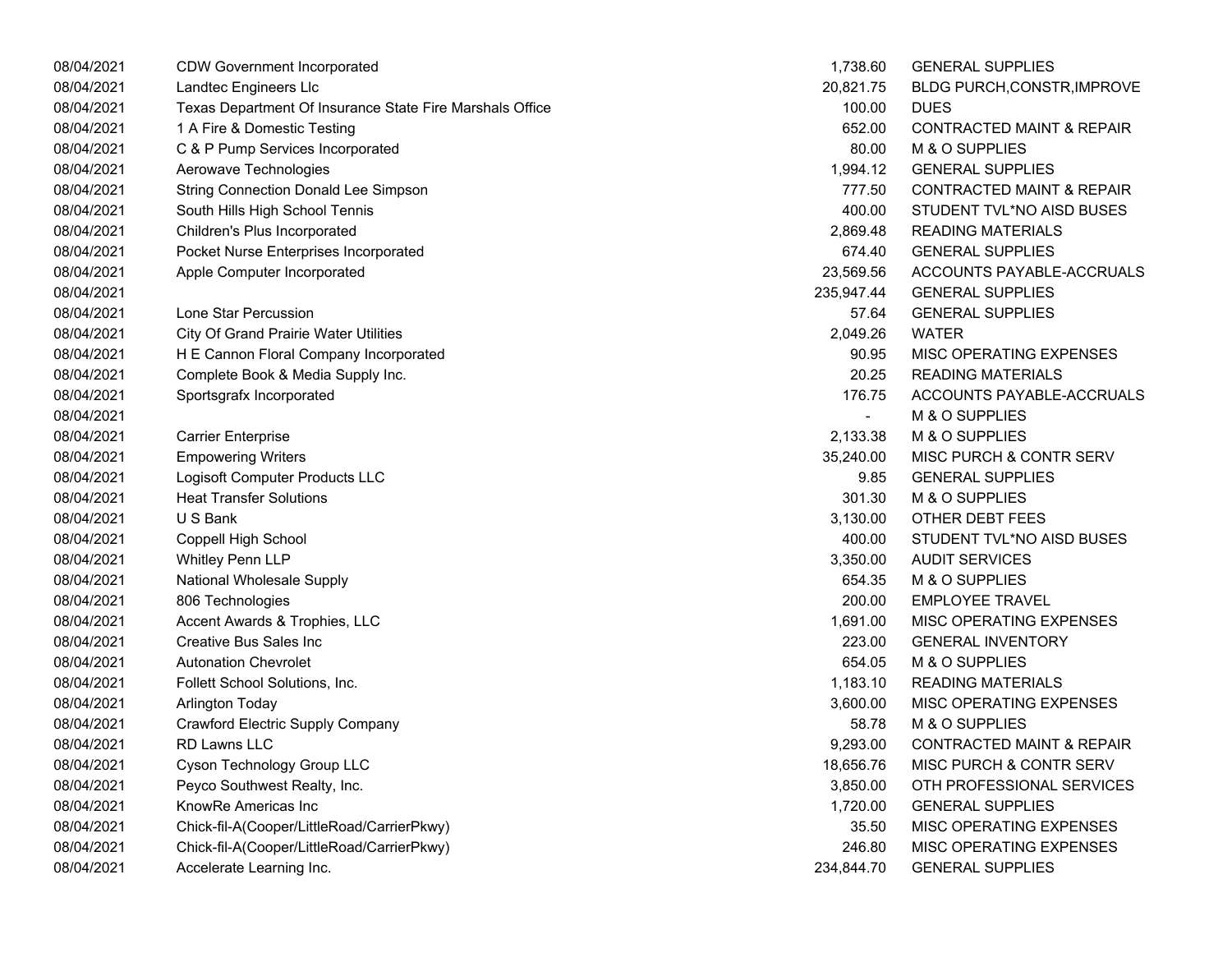| 08/04/2021 | Dr Pepper Snapple Group                                             | 1,273.20  | <b>GENERAL SUPPLIES</b>              |
|------------|---------------------------------------------------------------------|-----------|--------------------------------------|
| 08/04/2021 | Pearson Vue                                                         | 205.98    | <b>GENERAL SUPPLIES</b>              |
| 08/04/2021 | Hydrotemp LLC                                                       | 159.00    | <b>CONTRACTED MAINT &amp; REPAIR</b> |
| 08/04/2021 | Lowe's Home Centers, LLC                                            | 1,335.46  | <b>GENERAL SUPPLIES</b>              |
| 08/04/2021 |                                                                     | 476.46    | M & O SUPPLIES                       |
| 08/04/2021 | Western-BRW Paper Company Incorporated                              | 2,572.50  | <b>GENERAL SUPPLIES</b>              |
| 08/04/2021 | Nutrislice, Inc.                                                    | 32,448.00 | <b>CONTRACTED MAINT &amp; REPAIR</b> |
| 08/04/2021 | <b>CableLink Solutions</b>                                          | 230.00    | <b>CONTRACTED MAINT &amp; REPAIR</b> |
| 08/04/2021 | Northwest ISD Athletics                                             | 400.00    | STUDENT TVL*NO AISD BUSES            |
| 08/04/2021 | DFW Ink, LLC                                                        | 703.50    | <b>GENERAL SUPPLIES</b>              |
| 08/04/2021 | J Taylor Education, Inc.                                            | 2,750.00  | MISC PURCH & CONTR SERV              |
| 08/04/2021 | Moore Supply Co                                                     | 12.90     | M & O SUPPLIES                       |
| 08/04/2021 | OTC Brands, Inc                                                     | 109.44    | ACCOUNTS PAYABLE-ACCRUALS            |
| 08/04/2021 |                                                                     | 50.63     | <b>GENERAL SUPPLIES</b>              |
| 08/04/2021 | AssetGenie Inc                                                      | 26,950.00 | <b>GENERAL SUPPLIES</b>              |
| 08/04/2021 | <b>Mavich LLC</b>                                                   | 150.72    | <b>GENERAL INVENTORY</b>             |
| 08/04/2021 | Nasco                                                               | 169.92    | <b>GENERAL SUPPLIES</b>              |
| 08/04/2021 | Barnes & Noble College Booksellers LLC                              | 270.59    | <b>TEXTBOOKS</b>                     |
| 08/04/2021 | Weed Solutions Inc.                                                 | 22,729.60 | <b>CONTRACTED MAINT &amp; REPAIR</b> |
| 08/04/2021 | <b>Bright Morning Consulting</b>                                    | 695.00    | <b>EMPLOYEE TRAVEL</b>               |
| 08/04/2021 | Staples Inc/Staples Business Advantage                              | 1,770.08  | <b>GENERAL SUPPLIES</b>              |
| 08/04/2021 | Sam Houston High School Cross Country                               | 400.00    | STUDENT TVL*NO AISD BUSES            |
| 08/04/2021 | <b>Alonti Catering</b>                                              | 220.99    | MISC OPERATING EXPENSES              |
| 08/04/2021 | Wright Express FSC                                                  | 29,856.78 | ACCOUNTS PAYABLE-ACCRUALS            |
| 08/04/2021 | AT&T Texas                                                          | 13,212.10 | <b>MISC PURCH &amp; CONTR SERV</b>   |
| 08/04/2021 | All Star Letter Jackets and Balfour Dallas                          | 180.00    | <b>INVOICES RECEIVABLE</b>           |
| 08/04/2021 | Mid-America Uniforms                                                | 23,082.58 | NON-FOOD REQUISITIONS                |
| 08/04/2021 | ValueSure Agency Inc.                                               | 284.00    | MISC OPERATING EXPENSES              |
| 08/04/2021 | Dallas Child, Fort Worth Child, North Texas Child, DFW Baby, Thrive | 3,300.00  | MISC OPERATING EXPENSES              |
| 08/04/2021 | HPI International Inc                                               | 356.90    | <b>GENERAL SUPPLIES</b>              |
| 08/04/2021 | KLNO-FM, KFZO-FM, KFLC-AM, KDXX-FM, KESS-FM                         | 7,510.00  | MISC OPERATING EXPENSES              |
| 08/04/2021 | Moore Waste and Recycling Services                                  | 8,748.00  | <b>CONTRACTED MAINT &amp; REPAIR</b> |
| 08/04/2021 | <b>Examity Incorporated</b>                                         | 125.00    | <b>TESTING MATERIALS</b>             |
| 08/04/2021 | Life School of Dallas                                               | 500.00    | STUDENT TVL*NO AISD BUSES            |
| 08/04/2021 | El Capa LTD                                                         | 268.76    | <b>WATER</b>                         |
| 08/04/2021 | American Heart Association, Inc.                                    | 292.50    | MISC OPERATING EXPENSES              |
| 08/04/2021 | <b>Texas Association of School Business Officials</b>               | 125.00    | MISC OPERATING EXPENSES              |
| 08/04/2021 | Texas Association of School Business Officials                      | 135.00    | <b>EMPLOYEE TRAVEL</b>               |
| 08/04/2021 | New Dairy Opco LLC DBA Borden Dairy                                 | 4,245.84  | <b>FOOD</b>                          |
| 08/04/2021 | <b>KLC Video Security</b>                                           | 54,654.75 | MISC PURCH & CONTR SERV              |

| 1,273.20  | <b>GENERAL SUPPLIES</b>              |
|-----------|--------------------------------------|
| 205.98    | <b>GENERAL SUPPLIES</b>              |
| 159.00    | <b>CONTRACTED MAINT &amp; REPAIR</b> |
| 1,335.46  | <b>GENERAL SUPPLIES</b>              |
| 476.46    | M & O SUPPLIES                       |
| 2,572.50  | <b>GENERAL SUPPLIES</b>              |
| 32,448.00 | <b>CONTRACTED MAINT &amp; REPAIR</b> |
| 230.00    | <b>CONTRACTED MAINT &amp; REPAIR</b> |
| 400.00    | STUDENT TVL*NO AISD BUSES            |
| 703.50    | <b>GENERAL SUPPLIES</b>              |
| 2,750.00  | <b>MISC PURCH &amp; CONTR SERV</b>   |
| 12.90     | <b>M &amp; O SUPPLIES</b>            |
| 109.44    | ACCOUNTS PAYABLE-ACCRUALS            |
| 50.63     | <b>GENERAL SUPPLIES</b>              |
| 26,950.00 | <b>GENERAL SUPPLIES</b>              |
| 150.72    | <b>GENERAL INVENTORY</b>             |
| 169.92    | <b>GENERAL SUPPLIES</b>              |
| 270.59    | <b>TEXTBOOKS</b>                     |
| 22,729.60 | <b>CONTRACTED MAINT &amp; REPAIR</b> |
| 695.00    | <b>EMPLOYEE TRAVEL</b>               |
| 1,770.08  | <b>GENERAL SUPPLIES</b>              |
| 400.00    | STUDENT TVL*NO AISD BUSES            |
| 220.99    | <b>MISC OPERATING EXPENSES</b>       |
| 29,856.78 | ACCOUNTS PAYABLE-ACCRUALS            |
| 13,212.10 | <b>MISC PURCH &amp; CONTR SERV</b>   |
| 180.00    | <b>INVOICES RECEIVABLE</b>           |
| 23,082.58 | NON-FOOD REQUISITIONS                |
| 284.00    | <b>MISC OPERATING EXPENSES</b>       |
| 3,300.00  | <b>MISC OPERATING EXPENSES</b>       |
| 356.90    | <b>GENERAL SUPPLIES</b>              |
| 7.510.00  | <b>MISC OPERATING EXPENSES</b>       |
| 8,748.00  | <b>CONTRACTED MAINT &amp; REPAIR</b> |
| 125.00    | <b>TESTING MATERIALS</b>             |
| 500.00    | STUDENT TVL*NO AISD BUSES            |
| 268.76    | <b>WATER</b>                         |
| 292.50    | <b>MISC OPERATING EXPENSES</b>       |
| 125.00    | <b>MISC OPERATING EXPENSES</b>       |
| 135.00    | <b>EMPLOYEE TRAVEL</b>               |
| 4,245.84  | <b>FOOD</b>                          |
| 54,654.75 | MISC PURCH & CONTR SERV              |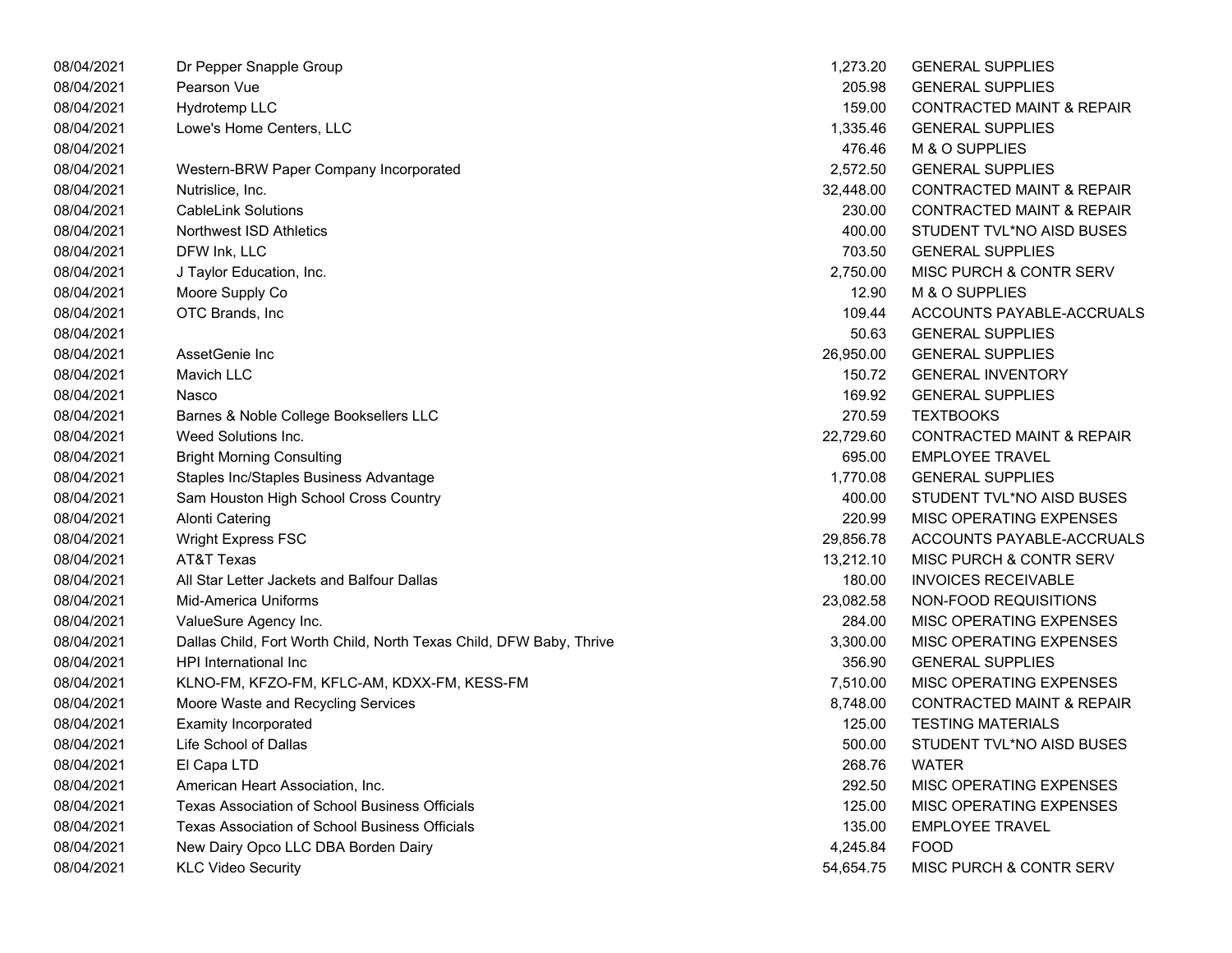| 08/04/2021 | Ommka LLC                                       | 500.00     | <b>GENERAL SUPPLIES</b>                    |
|------------|-------------------------------------------------|------------|--------------------------------------------|
| 08/04/2021 | Sunbelt Pools, Inc.                             | 40,103.40  | MISC PURCH & CONTR SERV                    |
| 08/04/2021 | Argyle Independent School District              | 300.00     | STUDENT TVL*NO AISD BUSES                  |
| 08/04/2021 | KeyWarden Systems Partners LLP                  | 48,796.16  | M & O SUPPLIES                             |
| 08/04/2021 | Kirby's Radiator Service                        | 296.00     | <b>CONTRACTED MAINT &amp; REPAIR</b>       |
| 08/04/2021 | Rank One Sport                                  | 4,800.00   | <b>GENERAL SUPPLIES</b>                    |
| 08/04/2021 | Paschal High School                             | 800.00     | STUDENT TVL*NO AISD BUSES                  |
| 08/04/2021 | <b>Complete Supply Incorporated</b>             | 6,350.52   | <b>GENERAL INVENTORY</b>                   |
| 08/04/2021 | Victory Cheer and Dance                         | 4,625.00   | STUDENT TVL*NO AISD BUSES                  |
| 08/04/2021 | Elevator Maintenance and Repair Incorporated    | 3,681.25   | <b>CONTRACTED MAINT &amp; REPAIR</b>       |
| 08/04/2021 | International Baccalaureate America             | 450.00     | MISC OPERATING EXPENSES                    |
| 08/04/2021 | International Baccalaureate America             | 450.00     | MISC OPERATING EXPENSES                    |
| 08/04/2021 | <b>Atmos Energy</b>                             | 1,306.31   | <b>WATER</b>                               |
| 08/04/2021 | <b>Stovall Corporation</b>                      | 318.61     | <b>CONTRACTED MAINT &amp; REPAIR</b>       |
| 08/04/2021 | Simba Industries                                | 370.38     | <b>GENERAL INVENTORY</b>                   |
| 08/04/2021 | University Of Texas @ Austin                    | 20,000.00  | MISC OPERATING EXPENSES                    |
| 08/04/2021 | Nutri-Link Technologies Incorporated            | 11,185.00  | <b>CONTRACTED MAINT &amp; REPAIR</b>       |
| 08/04/2021 | <b>School Datebooks</b>                         | 1,069.09   | <b>GENERAL SUPPLIES</b>                    |
| 08/04/2021 | Bucks Wheel & Equipment Company                 | 145.33     | M & O SUPPLIES                             |
| 08/04/2021 | Southwest International Trucks                  | 330.72     | M & O SUPPLIES                             |
| 08/04/2021 | <b>Texas Auto Painting</b>                      | 2,481.44   | <b>CONTRACTED MAINT &amp; REPAIR</b>       |
| 08/04/2021 | Music & Arts                                    | 2,074.65   | <b>CONTRACTED MAINT &amp; REPAIR</b>       |
| 08/04/2021 | Language Line Services Incorporated             | 315.34     | MISC PURCH & CONTR SERV                    |
| 08/04/2021 | Athletic Supply Inc dba Game One                | 35,400.00  | <b>CONTRACTED MAINT &amp; REPAIR</b>       |
| 08/04/2021 | Alphagraphics 544                               | 44.59      | <b>GENERAL SUPPLIES</b>                    |
| 08/04/2021 | Rush Truck Centers Of Texas Limited Partnership | 160.66     | M & O SUPPLIES                             |
| 08/04/2021 | <b>Tarrant County College - Trinity River</b>   | 132,473.60 | STDNT TUIT-NONPUBLIC SCHL                  |
| 08/04/2021 | SiteOne Landscape Supply Holding LLC            | 123.72     | M & O SUPPLIES                             |
| 08/04/2021 | Duncanville High School                         | 600.00     | STUDENT TVL*NO AISD BUSES                  |
| 08/04/2021 | <b>Commercial Recorder</b>                      | 52.00      | <b>Statutorily Required Public Notices</b> |
| 08/04/2021 | Industrial Power Isuzu Truck Incorporated       | 405.00     | <b>CONTRACTED MAINT &amp; REPAIR</b>       |
| 08/04/2021 |                                                 | 606.84     | M & O SUPPLIES                             |
| 08/04/2021 | Scholastic Incorporated                         | 519.67     | ACCOUNTS PAYABLE-ACCRUALS                  |
| 08/04/2021 |                                                 |            | <b>GENERAL SUPPLIES</b>                    |
| 08/04/2021 |                                                 | 6.53       | <b>READING MATERIALS</b>                   |
| 08/04/2021 | Texas Department Of Licensing And Regulation    | 630.00     | MISC OPERATING EXPENSES                    |
| 08/04/2021 | Unifirst Holdings(A/R 01550)                    | 37.01      | <b>CONTRACTED MAINT &amp; REPAIR</b>       |
| 08/04/2021 |                                                 | 224.43     | MISC PURCH & CONTR SERV                    |
| 08/04/2021 | Trinity High School Track & Field               | 250.00     | STUDENT TVL*NO AISD BUSES                  |
| 08/04/2021 | U S Post Office                                 | 550.00     | <b>GENERAL SUPPLIES</b>                    |
|            |                                                 |            |                                            |

| 500.00         | <b>GENERAL SUPPLIES</b>                    |
|----------------|--------------------------------------------|
| 40,103.40      | <b>MISC PURCH &amp; CONTR SERV</b>         |
| 300.00         | STUDENT TVL*NO AISD BUSES                  |
| 48,796.16      | <b>M &amp; O SUPPLIES</b>                  |
| 296.00         | <b>CONTRACTED MAINT &amp; REPAIR</b>       |
| 4,800.00       | <b>GENERAL SUPPLIES</b>                    |
| 800.00         | STUDENT TVL*NO AISD BUSES                  |
| 6,350.52       | <b>GENERAL INVENTORY</b>                   |
| 4,625.00       | STUDENT TVL*NO AISD BUSES                  |
| 3,681.25       | <b>CONTRACTED MAINT &amp; REPAIR</b>       |
| 450.00         | <b>MISC OPERATING EXPENSES</b>             |
| 450.00         | <b>MISC OPERATING EXPENSES</b>             |
| 1,306.31       | WATER                                      |
| 318.61         | <b>CONTRACTED MAINT &amp; REPAIR</b>       |
| 370.38         | <b>GENERAL INVENTORY</b>                   |
| 20,000.00      | <b>MISC OPERATING EXPENSES</b>             |
| 11,185.00      | <b>CONTRACTED MAINT &amp; REPAIR</b>       |
| 1,069.09       | <b>GENERAL SUPPLIES</b>                    |
| 145.33         | <b>M &amp; O SUPPLIES</b>                  |
| 330.72         | <b>M &amp; O SUPPLIES</b>                  |
| 2,481.44       | <b>CONTRACTED MAINT &amp; REPAIR</b>       |
| 2,074.65       | <b>CONTRACTED MAINT &amp; REPAIR</b>       |
| 315.34         | <b>MISC PURCH &amp; CONTR SERV</b>         |
| 35,400.00      | <b>CONTRACTED MAINT &amp; REPAIR</b>       |
| 44.59          | <b>GENERAL SUPPLIES</b>                    |
| 160.66         | <b>M &amp; O SUPPLIES</b>                  |
| 132,473.60     | STDNT TUIT-NONPUBLIC SCHL                  |
| 123.72         | M & O SUPPLIES                             |
| 600.00         | STUDENT TVL*NO AISD BUSES                  |
| 52.00          | <b>Statutorily Required Public Notices</b> |
| 405.00         | <b>CONTRACTED MAINT &amp; REPAIR</b>       |
| 606.84         | <b>M &amp; O SUPPLIES</b>                  |
| 519.67         | ACCOUNTS PAYABLE-ACCRUALS                  |
| $\overline{a}$ | <b>GENERAL SUPPLIES</b>                    |
| 6.53           | <b>READING MATERIALS</b>                   |
| 630.00         | <b>MISC OPERATING EXPENSES</b>             |
| 37.01          | <b>CONTRACTED MAINT &amp; REPAIR</b>       |
| 224.43         | <b>MISC PURCH &amp; CONTR SERV</b>         |
| 250.00         | STUDENT TVL*NO AISD BUSES                  |
| 550.00         | <b>GENERAL SUPPLIES</b>                    |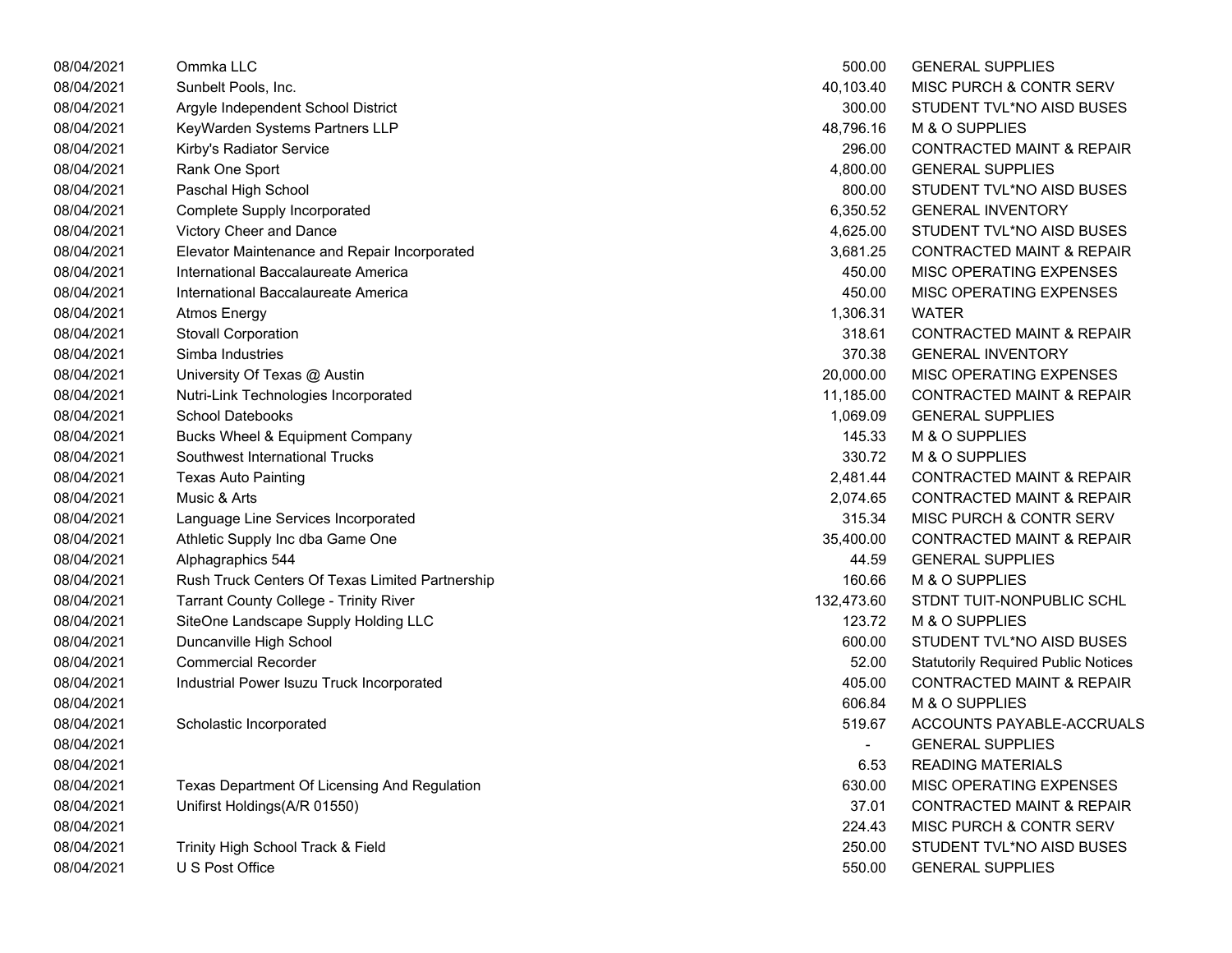| 08/04/2021 | Vandergriff Chevrolet                             | 11,459.62 | <b>CONTRACTED MAINT &amp; REPAIR</b> |
|------------|---------------------------------------------------|-----------|--------------------------------------|
| 08/04/2021 |                                                   | 972.61    | M & O SUPPLIES                       |
| 08/04/2021 | <b>Wenger Corp</b>                                | 17,141.80 | <b>FURN &amp; EQUIP &gt; \$5,000</b> |
| 08/04/2021 |                                                   | 11,967.70 | <b>GENERAL SUPPLIES</b>              |
| 08/04/2021 | Arlington High School 001                         | 1,350.00  | STUDENT TVL*NO AISD BUSES            |
| 08/04/2021 | Lamar High School 003                             | 250.00    | STUDENT TVL*NO AISD BUSES            |
| 08/04/2021 | United Educators Association                      | 140.29    | UNITED FUND                          |
| 08/04/2021 | Texas United School Employees Local 100           | 34.65     | UNITED FUND                          |
| 08/04/2021 | Truman Tim Chapter 13 Trustee                     | 542.31    | UNITED FUND                          |
| 08/04/2021 | Association Of Texas Professional Teachers Local  | 2.32      | UNITED FUND                          |
| 08/04/2021 | Association Of Texas Professional Educators State | 13.88     | UNITED FUND                          |
| 08/04/2021 | Educational Employees Credit Union - HSA          | 169.24    | DENTAL INSURANCE                     |
| 08/04/2021 | <b>Educational Employees Credit Union</b>         | 1,100.00  | DUE TO CREDIT UNION                  |
| 08/04/2021 | <b>Texas State Teachers Association</b>           | 38.70     | UNITED FUND                          |
| 08/04/2021 | Yulissa Avila                                     | 250.00    | <b>CHANGE FUND</b>                   |
| 08/06/2021 | Ana Aldama                                        | 25.00     | MISC OPERATING EXPENSES              |
| 08/06/2021 | <b>Tricia Alford</b>                              | 78.70     | <b>EMPLOYEE TRAVEL</b>               |
| 08/06/2021 | Jennifer Allen                                    | 265.20    | <b>EMPLOYEE TRAVEL</b>               |
| 08/06/2021 | Rudy Alvarado                                     | 87.58     | <b>EMPLOYEE TRAVEL</b>               |
| 08/06/2021 | Benjamin Anderson                                 | 248.24    | <b>EMPLOYEE TRAVEL</b>               |
| 08/06/2021 | Martha Beasley                                    | 196.83    | <b>EMPLOYEE TRAVEL</b>               |
| 08/06/2021 | Leilani Blair                                     | 7.49      | <b>EMPLOYEE TRAVEL</b>               |
| 08/06/2021 | Kevin Burgess                                     | 108.50    | <b>EMPLOYEE TRAVEL</b>               |
| 08/06/2021 | Diane Camfield                                    | 10.43     | <b>EMPLOYEE TRAVEL</b>               |
| 08/06/2021 | Micaela Canas                                     | 54.52     | <b>EMPLOYEE TRAVEL</b>               |
| 08/06/2021 | Graciela Cantu                                    | 68.00     | <b>EMPLOYEE TRAVEL</b>               |
| 08/06/2021 | Mireya Chavez                                     | 15.09     | <b>EMPLOYEE TRAVEL</b>               |
| 08/06/2021 | Stephanie Coffey                                  | 11.61     | <b>EMPLOYEE TRAVEL</b>               |
| 08/06/2021 | <b>Cason Corbitt</b>                              | 36.17     | <b>EMPLOYEE TRAVEL</b>               |
| 08/06/2021 | Devin Craven                                      | 20.22     | <b>EMPLOYEE TRAVEL</b>               |
| 08/06/2021 | Kathy Cummings                                    | 207.69    | <b>EMPLOYEE TRAVEL</b>               |
| 08/06/2021 | Debbie Cummins                                    | 60.00     | MISC OPERATING EXPENSES              |
| 08/06/2021 | Guadalupe Davila                                  | 5.35      | <b>EMPLOYEE TRAVEL</b>               |
| 08/06/2021 | <b>Thomas Davis</b>                               | 48.95     | <b>EMPLOYEE TRAVEL</b>               |
| 08/06/2021 | <b>Russell Dvorak</b>                             | 27.82     | <b>EMPLOYEE TRAVEL</b>               |
| 08/06/2021 | Erica Edwards                                     | 50.00     | <b>EMPLOYEE TRAVEL</b>               |
| 08/06/2021 | Dianne Forsberg                                   | 3.00      | <b>EMPLOYEE TRAVEL</b>               |
| 08/06/2021 | Alicia Fraide                                     | 19.85     | <b>EMPLOYEE TRAVEL</b>               |
| 08/06/2021 | Maria Fuentes                                     | 25.00     | MISC OPERATING EXPENSES              |
| 08/06/2021 | Patricia Fusilier                                 | 25.00     | MISC OPERATING EXPENSES              |

| 11,459.62 | CONTRACTED MAINT & REPAIR            |
|-----------|--------------------------------------|
| 972.61    | M & O SUPPLIES                       |
| 17,141.80 | <b>FURN &amp; EQUIP &gt; \$5,000</b> |
| 11,967.70 | <b>GENERAL SUPPLIES</b>              |
| 1,350.00  | STUDENT TVL*NO AISD BUSES            |
| 250.00    | STUDENT TVL*NO AISD BUSES            |
| 140.29    | UNITED FUND                          |
| 34.65     | UNITED FUND                          |
| 542.31    | UNITED FUND                          |
| 2.32      | UNITED FUND                          |
| 13.88     | UNITED FUND                          |
| 169.24    | <b>DENTAL INSURANCE</b>              |
| 1,100.00  | DUE TO CREDIT UNION                  |
| 38.70     | UNITED FUND                          |
| 250.00    | <b>CHANGE FUND</b>                   |
| 25.00     | MISC OPERATING EXPENSES              |
| 78.70     | <b>EMPLOYEE TRAVEL</b>               |
| 265.20    | <b>EMPLOYEE TRAVEL</b>               |
| 87.58     | <b>EMPLOYEE TRAVEL</b>               |
|           | 248.24 EMPLOYEE TRAVEL               |
|           | 196.83 EMPLOYEE TRAVEL               |
|           | 7.49 EMPLOYEE TRAVEL                 |
|           | 108.50 EMPLOYEE TRAVEL               |
|           | 10.43 EMPLOYEE TRAVEL                |
| 54.52     | <b>EMPLOYEE TRAVEL</b>               |
| 68.00     | <b>EMPLOYEE TRAVEL</b>               |
| 15.09     | <b>EMPLOYEE TRAVEL</b>               |
| 11.61     | <b>EMPLOYEE TRAVEL</b>               |
| 36.17     | <b>EMPLOYEE TRAVEL</b>               |
| 20.22     | <b>EMPLOYEE TRAVEL</b>               |
| 207.69    | <b>EMPLOYEE TRAVEL</b>               |
| 60.00     | MISC OPERATING EXPENSES              |
| 5.35      | <b>EMPLOYEE TRAVEL</b>               |
| 48.95     | <b>EMPLOYEE TRAVEL</b>               |
| 27.82     | <b>EMPLOYEE TRAVEL</b>               |
| 50.00     | <b>EMPLOYEE TRAVEL</b>               |
| 3.00      | <b>EMPLOYEE TRAVEL</b>               |
| 19.85     | <b>EMPLOYEE TRAVEL</b>               |
| 25.00     | <b>MISC OPERATING EXPENSES</b>       |
| 25.00     | MISC OPERATING EXPENSES              |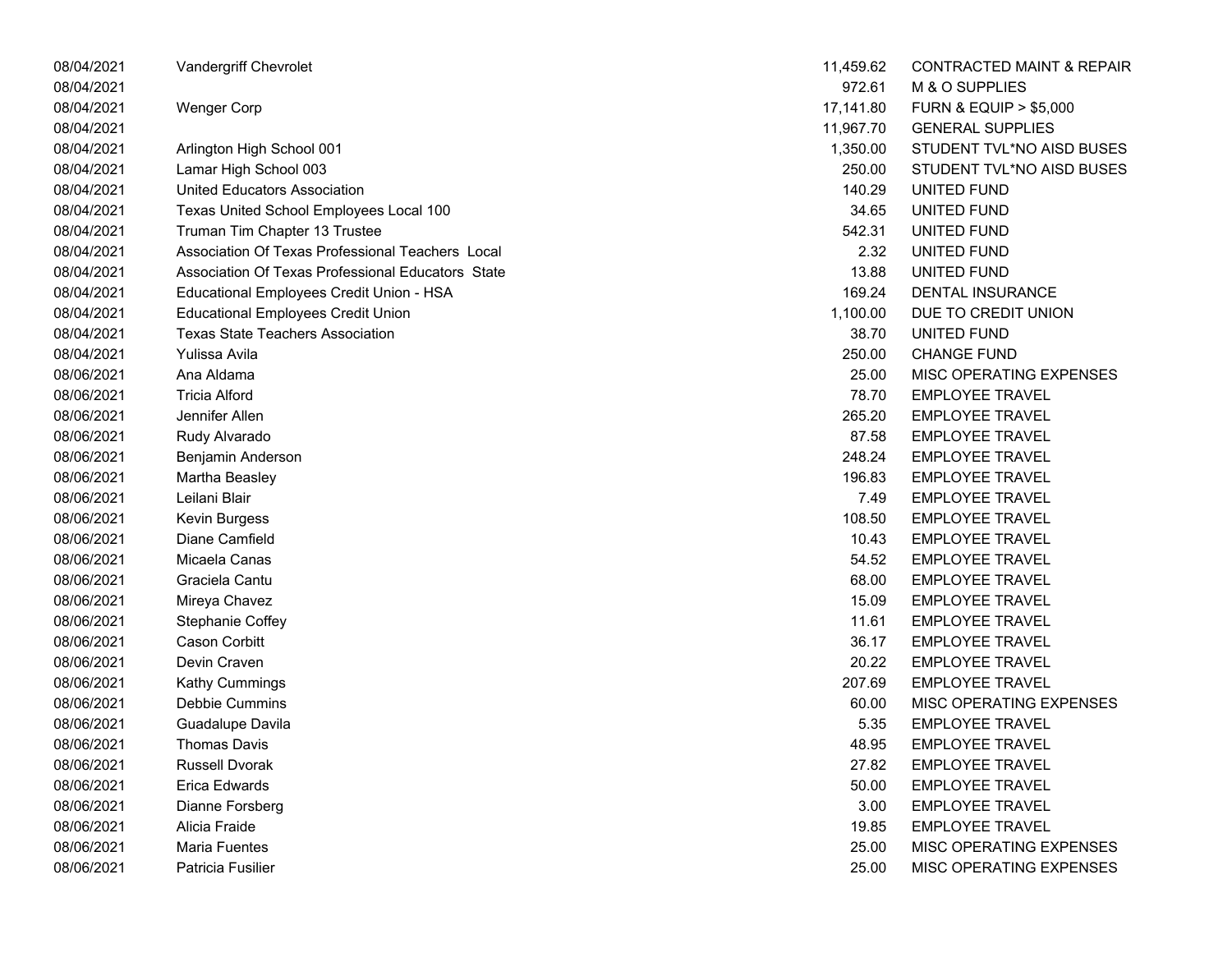| 08/06/2021 | Odnam Gallardo              | 21.51  | <b>EMPLOYEE TRAVEL</b> |
|------------|-----------------------------|--------|------------------------|
| 08/06/2021 | <b>Blanca Garza</b>         | 43.76  | <b>EMPLOYEE TRAVEL</b> |
| 08/06/2021 | Alita Goins                 | 55.32  | <b>EMPLOYEE TRAVEL</b> |
| 08/06/2021 | <b>Brittany Gregory</b>     | 53.44  | <b>EMPLOYEE TRAVEL</b> |
| 08/06/2021 | Annie Gunn                  | 76.50  | <b>EMPLOYEE TRAVEL</b> |
| 08/06/2021 | Lance Hamilton              | 67.20  | <b>EMPLOYEE TRAVEL</b> |
| 08/06/2021 | <b>Blanca Hernandez</b>     | 148.12 | <b>EMPLOYEE TRAVEL</b> |
| 08/06/2021 | Steven Higgs                | 253.60 | <b>EMPLOYEE TRAVEL</b> |
| 08/06/2021 | <b>Michael Hill</b>         | 52.48  | <b>EMPLOYEE TRAVEL</b> |
| 08/06/2021 | Carolyn Hinytzke            | 181.84 | <b>EMPLOYEE TRAVEL</b> |
| 08/06/2021 | Cheryl Hodge                | 86.40  | <b>EMPLOYEE TRAVEL</b> |
| 08/06/2021 | Maria Hortelano             | 17.33  | <b>EMPLOYEE TRAVEL</b> |
| 08/06/2021 | Zachary Huntsinger          | 94.11  | <b>EMPLOYEE TRAVEL</b> |
| 08/06/2021 | John Jackson                | 68.16  | <b>EMPLOYEE TRAVEL</b> |
| 08/06/2021 | Carolyn Jefferson           | 21.13  | <b>EMPLOYEE TRAVEL</b> |
| 08/06/2021 | Linda Jennings              | 21.72  | <b>EMPLOYEE TRAVEL</b> |
| 08/06/2021 | Lisa Jones                  | 156.17 | <b>EMPLOYEE TRAVEL</b> |
| 08/06/2021 | Bronwyn Kaminski            | 81.05  | <b>EMPLOYEE TRAVEL</b> |
| 08/06/2021 | Stephanie Lee               | 47.19  | <b>EMPLOYEE TRAVEL</b> |
| 08/06/2021 | Trey Lohr                   | 125.03 | <b>EMPLOYEE TRAVEL</b> |
| 08/06/2021 | Gretchen Maddox             | 22.26  | <b>EMPLOYEE TRAVEL</b> |
| 08/06/2021 | Stephen McCarthy            | 9.20   | <b>EMPLOYEE TRAVEL</b> |
| 08/06/2021 | Laina McDonald              | 16.48  | <b>EMPLOYEE TRAVEL</b> |
| 08/06/2021 | Claudia Morales Herrera     | 23.27  | <b>EMPLOYEE TRAVEL</b> |
| 08/06/2021 | Hadina Mucino               | 3.75   | <b>EMPLOYEE TRAVEL</b> |
| 08/06/2021 | Shahnaz Nasserfar Feldstein | 19.31  | <b>EMPLOYEE TRAVEL</b> |
| 08/06/2021 | Carol Neff                  | 213.47 | <b>EMPLOYEE TRAVEL</b> |
| 08/06/2021 | Rolando Novell              | 12.09  | <b>EMPLOYEE TRAVEL</b> |
| 08/06/2021 | Gloria Peralta              | 8.77   | <b>EMPLOYEE TRAVEL</b> |
| 08/06/2021 | Donna Poole                 | 19.85  | <b>EMPLOYEE TRAVEL</b> |
| 08/06/2021 | Lisa Priddy                 | 16.75  | <b>EMPLOYEE TRAVEL</b> |
| 08/06/2021 | Jolene Restivo              | 19.69  | <b>EMPLOYEE TRAVEL</b> |
| 08/06/2021 | Johnnie Reynolds            | 189.86 | <b>EMPLOYEE TRAVEL</b> |
| 08/06/2021 | <b>Christine Rodriguez</b>  | 22.63  | <b>EMPLOYEE TRAVEL</b> |
| 08/06/2021 | Stephanie Rodriquez         | 58.80  | <b>EMPLOYEE TRAVEL</b> |
| 08/06/2021 | Mary Ann Romero             | 35.04  | <b>EMPLOYEE TRAVEL</b> |
| 08/06/2021 | David Ross                  | 28.46  | <b>EMPLOYEE TRAVEL</b> |
| 08/06/2021 | Scott Schneider             | 174.63 | <b>EMPLOYEE TRAVEL</b> |
| 08/06/2021 | Jeremy Segovia              | 10.00  | <b>EMPLOYEE TRAVEL</b> |
| 08/06/2021 | Spenser Segovia             | 68.18  | <b>EMPLOYEE TRAVEL</b> |
|            |                             |        |                        |

| 21.51  | <b>EMPLOYEE TRAVEL</b> |
|--------|------------------------|
| 43.76  | <b>EMPLOYEE TRAVEL</b> |
| 55.32  | <b>EMPLOYEE TRAVEL</b> |
| 53.44  | <b>EMPLOYEE TRAVEL</b> |
| 76.50  | <b>EMPLOYEE TRAVEL</b> |
| 67.20  | <b>EMPLOYEE TRAVEL</b> |
| 148.12 | <b>EMPLOYEE TRAVEL</b> |
| 253.60 | <b>EMPLOYEE TRAVEL</b> |
| 52.48  | <b>EMPLOYEE TRAVEL</b> |
| 181.84 | <b>EMPLOYEE TRAVEL</b> |
| 86.40  | <b>EMPLOYEE TRAVEL</b> |
| 17.33  | <b>EMPLOYEE TRAVEL</b> |
| 94.11  | EMPLOYEE TRAVEL        |
| 68.16  | <b>EMPLOYEE TRAVEL</b> |
| 21.13  | EMPLOYEE TRAVEL        |
| 21.72  | <b>EMPLOYEE TRAVEL</b> |
| 156.17 | <b>EMPLOYEE TRAVEL</b> |
| 81.05  | <b>EMPLOYEE TRAVEL</b> |
| 47.19  | <b>EMPLOYEE TRAVEL</b> |
| 125.03 | <b>EMPLOYEE TRAVEL</b> |
| 22.26  | <b>EMPLOYEE TRAVEL</b> |
| 9.20   | <b>EMPLOYEE TRAVEL</b> |
| 16.48  | <b>EMPLOYEE TRAVEL</b> |
| 23.27  | EMPLOYEE TRAVEL        |
| 3.75   | EMPLOYEE TRAVEL        |
| 19.31  | <b>EMPLOYEE TRAVEL</b> |
| 213.47 | <b>EMPLOYEE TRAVEL</b> |
| 12.09  | <b>EMPLOYEE TRAVEL</b> |
| 8.77   | <b>EMPLOYEE TRAVEL</b> |
| 19.85  | <b>EMPLOYEE TRAVEL</b> |
| 16.75  | EMPLOYEE TRAVEL        |
| 19.69  | <b>EMPLOYEE TRAVEL</b> |
| 189.86 | <b>EMPLOYEE TRAVEL</b> |
| 22.63  | <b>EMPLOYEE TRAVEL</b> |
| 58.80  | <b>EMPLOYEE TRAVEL</b> |
| 35.04  | <b>EMPLOYEE TRAVEL</b> |
| 28.46  | <b>EMPLOYEE TRAVEL</b> |
| 174.63 | <b>EMPLOYEE TRAVEL</b> |
| 10.00  | <b>EMPLOYEE TRAVEL</b> |
| 68.18  | EMPLOYEE TRAVEL        |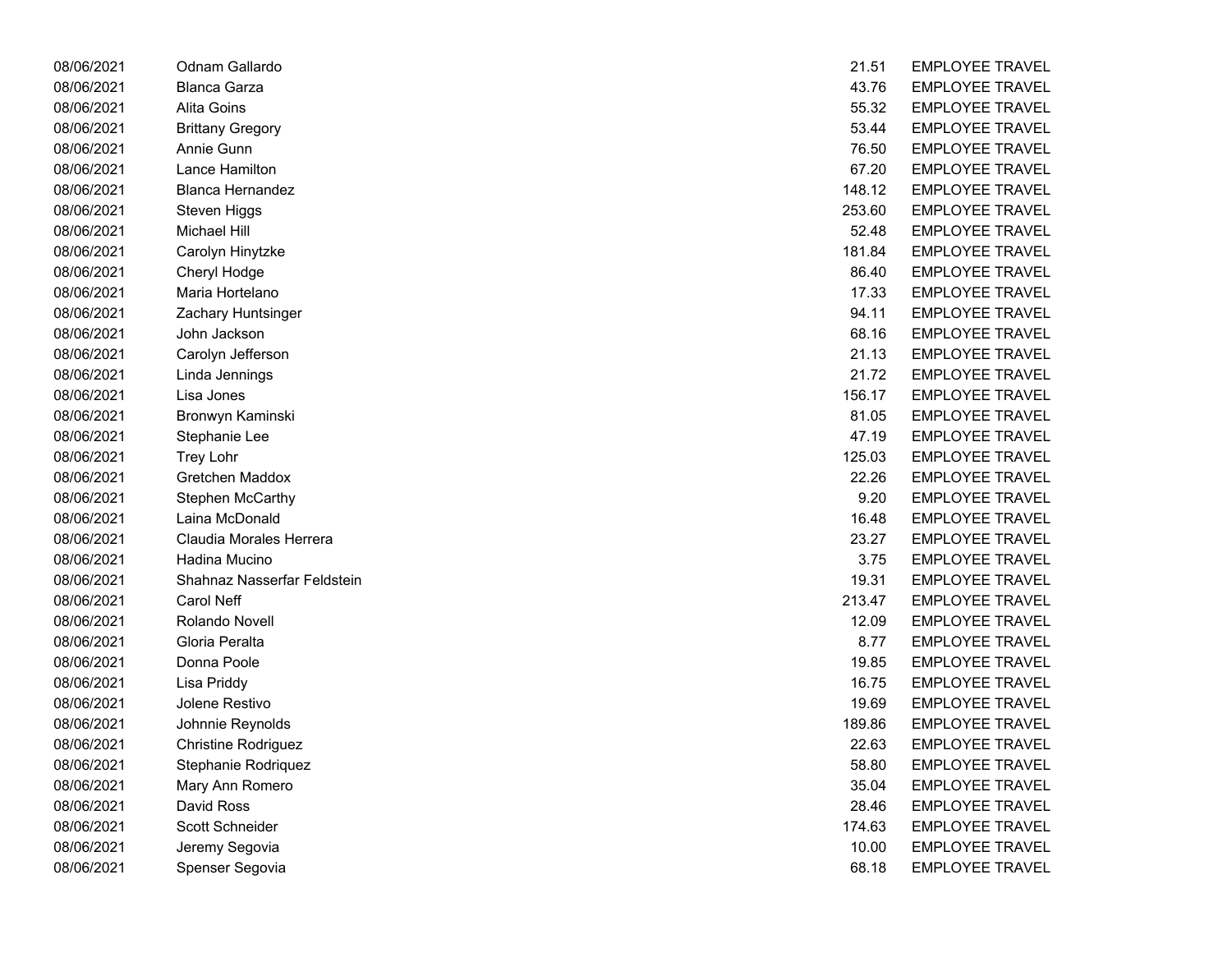| 08/06/2021 | <b>Robert Sessions</b>                           | 307.26                   | <b>EMPLOYEE TRAVEL</b>               |
|------------|--------------------------------------------------|--------------------------|--------------------------------------|
| 08/06/2021 | <b>Phillip Simoneaux</b>                         | 139.74                   | <b>EMPLOYEE TRAVEL</b>               |
| 08/06/2021 | Kyle Smith                                       | 37.50                    | <b>EMPLOYEE TRAVEL</b>               |
| 08/06/2021 | Deborah Steiner                                  | 15.73                    | <b>EMPLOYEE TRAVEL</b>               |
| 08/06/2021 | Connor Thompson                                  | 24.98                    | <b>EMPLOYEE TRAVEL</b>               |
| 08/06/2021 | Carmen Todd                                      | 49.76                    | <b>EMPLOYEE TRAVEL</b>               |
| 08/06/2021 | Grayson Toperzer                                 | 47.67                    | <b>EMPLOYEE TRAVEL</b>               |
| 08/06/2021 | Jason Trejo                                      | 42.53                    | <b>EMPLOYEE TRAVEL</b>               |
| 08/06/2021 | Kristina Turner                                  | 10.00                    | <b>EMPLOYEE TRAVEL</b>               |
| 08/06/2021 | Aaron Vaughn                                     | 97.21                    | <b>EMPLOYEE TRAVEL</b>               |
| 08/06/2021 | Raquel Vazquez                                   | 17.82                    | <b>EMPLOYEE TRAVEL</b>               |
| 08/06/2021 | LaTissah Williams                                | 19.10                    | <b>EMPLOYEE TRAVEL</b>               |
| 08/06/2021 | Ilona Wills                                      | 15.57                    | <b>EMPLOYEE TRAVEL</b>               |
| 08/06/2021 | Tanisha Woodard                                  | 10.38                    | <b>EMPLOYEE TRAVEL</b>               |
| 08/06/2021 | Patricia Wright                                  | 11.13                    | <b>EMPLOYEE TRAVEL</b>               |
| 08/06/2021 | <b>Grainger Industrial Supply</b>                | $\overline{a}$           | <b>FURN &amp; EQUIP &gt; \$5,000</b> |
| 08/06/2021 |                                                  | (298.80)                 | <b>GENERAL SUPPLIES</b>              |
| 08/06/2021 |                                                  | 326.93                   | M & O SUPPLIES                       |
| 08/06/2021 | <b>Apex Supply Company</b>                       | 2.67                     | M & O SUPPLIES                       |
| 08/06/2021 | <b>Brewer High School</b>                        | 1,000.00                 | STUDENT TVL*NO AISD BUSES            |
| 08/06/2021 | United Refrigeration Incorporated                | 4,687.91                 | M & O SUPPLIES                       |
| 08/06/2021 | <b>Breaker Broker Company</b>                    | 39.00                    | M & O SUPPLIES                       |
| 08/06/2021 | <b>Elliott Electric Supply</b>                   | 135.42                   | M & O SUPPLIES                       |
| 08/06/2021 | <b>Boswell High School</b>                       | 350.00                   | STUDENT TVL*NO AISD BUSES            |
| 08/06/2021 | Lennox Industries Incorporated                   | 1,334.86                 | M & O SUPPLIES                       |
| 08/06/2021 | <b>Booksource</b>                                | 69.92                    | <b>READING MATERIALS</b>             |
| 08/06/2021 | Jason's Deli                                     | 572.20                   | MISC OPERATING EXPENSES              |
| 08/06/2021 | Custom Transmission And Auto Repair Incorporated | 68.00                    | <b>CONTRACTED MAINT &amp; REPAIR</b> |
| 08/06/2021 | Fossil Ridge High School                         | 400.00                   | STUDENT TVL*NO AISD BUSES            |
| 08/06/2021 | <b>Concentra Medical Centers</b>                 | 1,422.50                 | MISC OPERATING EXPENSES              |
| 08/06/2021 | <b>Artex Overhead Door</b>                       | 400.00                   | <b>CONTRACTED MAINT &amp; REPAIR</b> |
| 08/06/2021 | Office Depot                                     | 238.78                   | <b>GENERAL SUPPLIES</b>              |
| 08/06/2021 | North Crowley High School Track & Field          | 850.00                   | STUDENT TVL*NO AISD BUSES            |
| 08/06/2021 | <b>Birdville High School</b>                     | 350.00                   | STUDENT TVL*NO AISD BUSES            |
| 08/06/2021 | <b>CDW Government Incorporated</b>               | 69,426.12                | MISC PURCH & CONTR SERV              |
| 08/06/2021 | Flower Mound High School                         | 400.00                   | STUDENT TVL*NO AISD BUSES            |
| 08/06/2021 | <b>Verizon Wireless Acct</b>                     | 588.98                   | ACCOUNTS PAYABLE-ACCRUALS            |
| 08/06/2021 |                                                  | $\overline{\phantom{0}}$ | <b>GENERAL SUPPLIES</b>              |
| 08/06/2021 | Cowboy Towing                                    | 2,020.50                 | <b>CONTRACTED MAINT &amp; REPAIR</b> |
| 08/06/2021 | Digital Resources Inc.                           | 625.00                   | CONTRACTED MAINT & REPAIR            |

| 08/06/2021 | <b>Robert Sessions</b>                           | 307.26                   | <b>EMPLOYEE TRAVEL</b>               |
|------------|--------------------------------------------------|--------------------------|--------------------------------------|
| 08/06/2021 | Phillip Simoneaux                                | 139.74                   | <b>EMPLOYEE TRAVEL</b>               |
| 08/06/2021 | Kyle Smith                                       | 37.50                    | <b>EMPLOYEE TRAVEL</b>               |
| 08/06/2021 | Deborah Steiner                                  | 15.73                    | <b>EMPLOYEE TRAVEL</b>               |
| 08/06/2021 | Connor Thompson                                  | 24.98                    | <b>EMPLOYEE TRAVEL</b>               |
| 08/06/2021 | Carmen Todd                                      | 49.76                    | <b>EMPLOYEE TRAVEL</b>               |
| 08/06/2021 | <b>Grayson Toperzer</b>                          | 47.67                    | <b>EMPLOYEE TRAVEL</b>               |
| 08/06/2021 | Jason Trejo                                      | 42.53                    | <b>EMPLOYEE TRAVEL</b>               |
| 08/06/2021 | Kristina Turner                                  | 10.00                    | <b>EMPLOYEE TRAVEL</b>               |
| 08/06/2021 | Aaron Vaughn                                     | 97.21                    | <b>EMPLOYEE TRAVEL</b>               |
| 08/06/2021 | Raquel Vazquez                                   | 17.82                    | <b>EMPLOYEE TRAVEL</b>               |
| 08/06/2021 | LaTissah Williams                                | 19.10                    | <b>EMPLOYEE TRAVEL</b>               |
| 08/06/2021 | Ilona Wills                                      | 15.57                    | <b>EMPLOYEE TRAVEL</b>               |
| 08/06/2021 | Tanisha Woodard                                  | 10.38                    | <b>EMPLOYEE TRAVEL</b>               |
| 08/06/2021 | Patricia Wright                                  | 11.13                    | <b>EMPLOYEE TRAVEL</b>               |
| 08/06/2021 | <b>Grainger Industrial Supply</b>                |                          | <b>FURN &amp; EQUIP &gt; \$5,000</b> |
| 08/06/2021 |                                                  | (298.80)                 | <b>GENERAL SUPPLIES</b>              |
| 08/06/2021 |                                                  | 326.93                   | M & O SUPPLIES                       |
| 08/06/2021 | Apex Supply Company                              | 2.67                     | M & O SUPPLIES                       |
| 08/06/2021 | <b>Brewer High School</b>                        | 1,000.00                 | STUDENT TVL*NO AISD BUSES            |
| 08/06/2021 | United Refrigeration Incorporated                | 4,687.91                 | M & O SUPPLIES                       |
| 08/06/2021 | <b>Breaker Broker Company</b>                    | 39.00                    | M & O SUPPLIES                       |
| 08/06/2021 | <b>Elliott Electric Supply</b>                   | 135.42                   | M & O SUPPLIES                       |
| 08/06/2021 | <b>Boswell High School</b>                       | 350.00                   | STUDENT TVL*NO AISD BUSES            |
| 08/06/2021 | Lennox Industries Incorporated                   | 1,334.86                 | M & O SUPPLIES                       |
| 08/06/2021 | <b>Booksource</b>                                | 69.92                    | <b>READING MATERIALS</b>             |
| 08/06/2021 | Jason's Deli                                     | 572.20                   | MISC OPERATING EXPENSES              |
| 08/06/2021 | Custom Transmission And Auto Repair Incorporated | 68.00                    | <b>CONTRACTED MAINT &amp; REPAIR</b> |
| 08/06/2021 | Fossil Ridge High School                         | 400.00                   | STUDENT TVL*NO AISD BUSES            |
| 08/06/2021 | <b>Concentra Medical Centers</b>                 | 1,422.50                 | MISC OPERATING EXPENSES              |
| 08/06/2021 | Artex Overhead Door                              | 400.00                   | <b>CONTRACTED MAINT &amp; REPAIR</b> |
| 08/06/2021 | Office Depot                                     | 238.78                   | <b>GENERAL SUPPLIES</b>              |
| 08/06/2021 | North Crowley High School Track & Field          | 850.00                   | STUDENT TVL*NO AISD BUSES            |
| 08/06/2021 | <b>Birdville High School</b>                     | 350.00                   | STUDENT TVL*NO AISD BUSES            |
| 08/06/2021 | <b>CDW Government Incorporated</b>               | 69,426.12                | MISC PURCH & CONTR SERV              |
| 08/06/2021 | Flower Mound High School                         | 400.00                   | STUDENT TVL*NO AISD BUSES            |
| 08/06/2021 | Verizon Wireless Acct                            | 588.98                   | ACCOUNTS PAYABLE-ACCRUALS            |
| 08/06/2021 |                                                  | $\overline{\phantom{0}}$ | <b>GENERAL SUPPLIES</b>              |
| 08/06/2021 | <b>Cowboy Towing</b>                             | 2,020.50                 | <b>CONTRACTED MAINT &amp; REPAIR</b> |
| 08/06/2021 | Digital Resources Inc                            | 625.00                   | <b>CONTRACTED MAINT &amp; REPAIR</b> |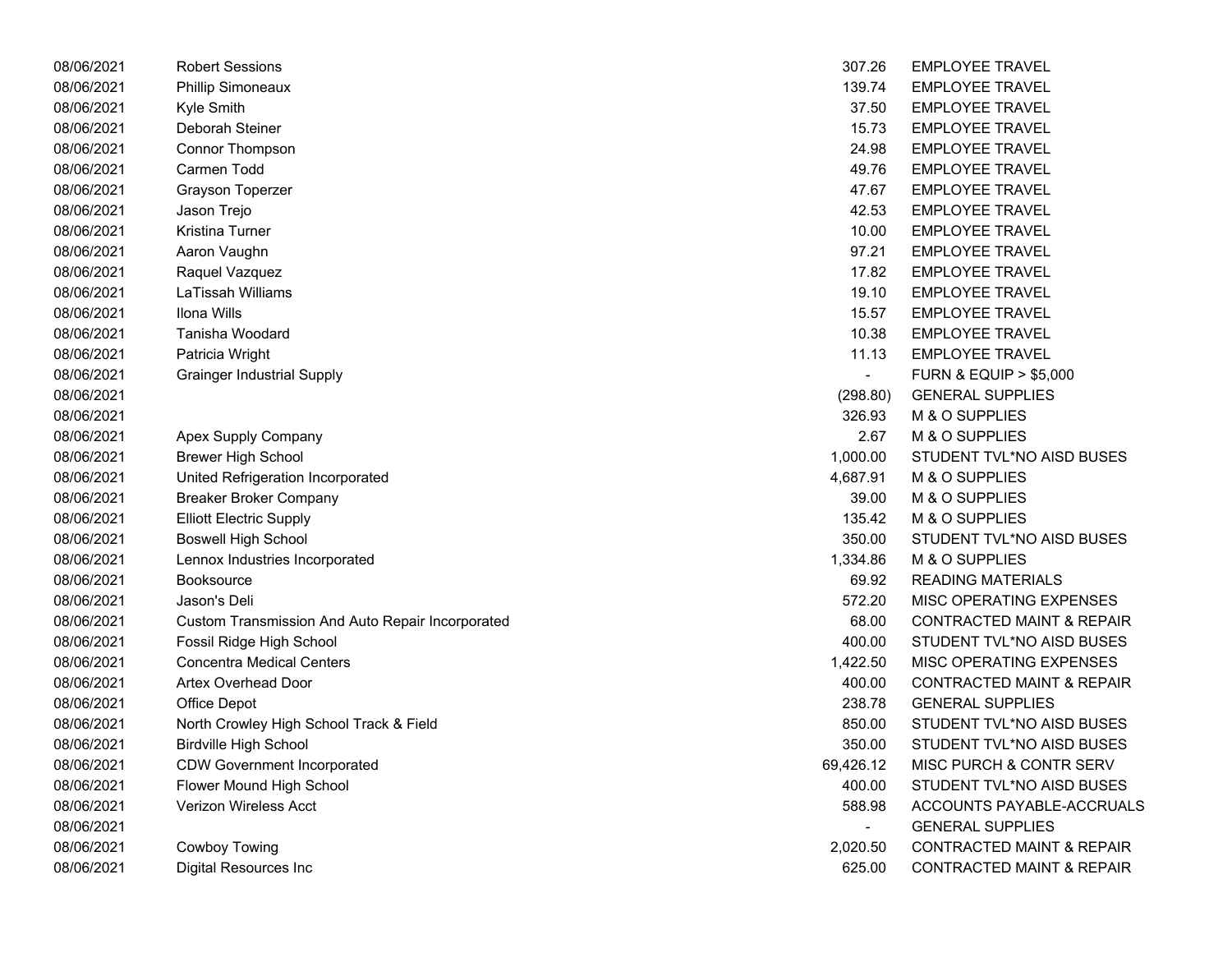| 08/06/2021 | Coppell High School                             | 500.00    | STUDENT TVL*NO AISD BUSES            |
|------------|-------------------------------------------------|-----------|--------------------------------------|
| 08/06/2021 | Kurz & Company                                  | 102.81    | <b>FOOD</b>                          |
| 08/06/2021 | <b>Best Buy for Business</b>                    | 5,558.35  | <b>GENERAL SUPPLIES</b>              |
| 08/06/2021 | Arlington Today                                 | 3,600.00  | MISC OPERATING EXPENSES              |
| 08/06/2021 | <b>LEGO Education</b>                           | 489.65    | <b>GENERAL SUPPLIES</b>              |
| 08/06/2021 | <b>Tarrant County Tax Assessor-Collector</b>    | 74.00     | MISC OPERATING EXPENSES              |
| 08/06/2021 | <b>Tarrant County Tax Assessor-Collector</b>    | 220.00    | MISC OPERATING EXPENSES              |
| 08/06/2021 | <b>Tarrant County Tax Assessor-Collector</b>    | 198.00    | MISC OPERATING EXPENSES              |
| 08/06/2021 | <b>Tarrant County Tax Assessor-Collector</b>    | 220.00    | <b>MISC OPERATING EXPENSES</b>       |
| 08/06/2021 | <b>Tarrant County Tax Assessor-Collector</b>    | 220.00    | MISC OPERATING EXPENSES              |
| 08/06/2021 | <b>Tarrant County Tax Assessor-Collector</b>    | 78.25     | MISC OPERATING EXPENSES              |
| 08/06/2021 | <b>Tarrant County Tax Assessor-Collector</b>    | 220.00    | MISC OPERATING EXPENSES              |
| 08/06/2021 | Dr Pepper Snapple Group                         | 132.80    | MISC OPERATING EXPENSES              |
| 08/06/2021 | NEDRP LLC                                       | 41,700.00 | MISC OPERATING EXPENSES              |
| 08/06/2021 | Lowe's Home Centers, LLC                        | 1,378.21  | M & O SUPPLIES                       |
| 08/06/2021 | Zayo Group Holdings Inc                         | 22,118.16 | <b>WATER</b>                         |
| 08/06/2021 | Nasco                                           | 591.96    | <b>GENERAL SUPPLIES</b>              |
| 08/06/2021 | Midlothian High School Cross Country            | 750.00    | STUDENT TVL*NO AISD BUSES            |
| 08/06/2021 | Riverside Insights                              | 4,838.09  | <b>TESTING MATERIALS</b>             |
| 08/06/2021 | The Lamar Companies                             | 7,500.00  | <b>MISC OPERATING EXPENSES</b>       |
| 08/06/2021 | <b>Blick Art Materials</b>                      | 167.24    | <b>GENERAL SUPPLIES</b>              |
| 08/06/2021 | ValueSure Agency Inc.                           | 71.00     | MISC OPERATING EXPENSES              |
| 08/06/2021 | New Dairy Opco LLC DBA Borden Dairy             | 404.23    | <b>FOOD</b>                          |
| 08/06/2021 | Mercer US Incorporated                          | 5,100.00  | <b>GENERAL SUPPLIES</b>              |
| 08/06/2021 | Extempore dba The Speaking Practice App         | 1,513.50  | <b>GENERAL SUPPLIES</b>              |
| 08/06/2021 | Paschal High School                             | 525.00    | STUDENT TVL*NO AISD BUSES            |
| 08/06/2021 | Elevator Maintenance and Repair Incorporated    | 112.50    | <b>CONTRACTED MAINT &amp; REPAIR</b> |
| 08/06/2021 | Ymca Of Arlington                               | 250.00    | MISC OPERATING EXPENSES              |
| 08/06/2021 | Southwest International Trucks                  | 430.00    | <b>CONTRACTED MAINT &amp; REPAIR</b> |
| 08/06/2021 |                                                 | 401.05    | M & O SUPPLIES                       |
| 08/06/2021 | <b>Best Plumbing Specialties Incorporated</b>   | 52.20     | <b>GENERAL INVENTORY</b>             |
| 08/06/2021 | Rush Truck Centers Of Texas Limited Partnership | 1,614.00  | M & O SUPPLIES                       |
| 08/06/2021 | 4imprint Incorporated                           | 18,287.45 | <b>GENERAL SUPPLIES</b>              |
| 08/06/2021 | Mansfield Legacy High School                    | 480.00    | STUDENT TVL*NO AISD BUSES            |
| 08/06/2021 | Flaghouse Incorporated                          | 84.10     | <b>GENERAL SUPPLIES</b>              |
| 08/06/2021 | Haltom High School                              | 500.00    | STUDENT TVL*NO AISD BUSES            |
| 08/06/2021 | Kaplan Early Learning Company                   | 20.71     | <b>GENERAL SUPPLIES</b>              |
| 08/06/2021 | <b>Pyramid School Products</b>                  | 398.87    | <b>GENERAL SUPPLIES</b>              |
| 08/06/2021 | <b>Richland High School</b>                     | 150.00    | STUDENT TVL*NO AISD BUSES            |
| 08/06/2021 | Weldon Williams And Lick Incorporated           | 1,662.55  | <b>MISC PURCH &amp; CONTR SERV</b>   |

| 500.00    | STUDENT TVL*NO AISD BUSES            |
|-----------|--------------------------------------|
| 102.81    | FOOD                                 |
| 5,558.35  | <b>GENERAL SUPPLIES</b>              |
| 3,600.00  | <b>MISC OPERATING EXPENSES</b>       |
| 489.65    | <b>GENERAL SUPPLIES</b>              |
| 74.00     | <b>MISC OPERATING EXPENSES</b>       |
| 220.00    | MISC OPERATING EXPENSES              |
| 198.00    | <b>MISC OPERATING EXPENSES</b>       |
| 220.00    | <b>MISC OPERATING EXPENSES</b>       |
| 220.00    | MISC OPERATING EXPENSES              |
| 78.25     | <b>MISC OPERATING EXPENSES</b>       |
| 220.00    | MISC OPERATING EXPENSES              |
| 132.80    | <b>MISC OPERATING EXPENSES</b>       |
| 41,700.00 | <b>MISC OPERATING EXPENSES</b>       |
| 1,378.21  | M & O SUPPLIES                       |
| 22,118.16 | <b>WATER</b>                         |
| 591.96    | <b>GENERAL SUPPLIES</b>              |
| 750.00    | STUDENT TVL*NO AISD BUSES            |
| 4,838.09  | <b>TESTING MATERIALS</b>             |
| 7,500.00  | <b>MISC OPERATING EXPENSES</b>       |
| 167.24    | <b>GENERAL SUPPLIES</b>              |
| 71.00     | <b>MISC OPERATING EXPENSES</b>       |
| 404.23    | FOOD                                 |
| 5,100.00  | <b>GENERAL SUPPLIES</b>              |
| 1,513.50  | <b>GENERAL SUPPLIES</b>              |
| 525.00    | STUDENT TVL*NO AISD BUSES            |
| 112.50    | <b>CONTRACTED MAINT &amp; REPAIR</b> |
| 250.00    | <b>MISC OPERATING EXPENSES</b>       |
| 430.00    | <b>CONTRACTED MAINT &amp; REPAIR</b> |
| 401.05    | M & O SUPPLIES                       |
| 52.20     | <b>GENERAL INVENTORY</b>             |
| 1,614.00  | M & O SUPPLIES                       |
| 18,287.45 | <b>GENERAL SUPPLIES</b>              |
| 480.00    | <b>STUDENT TVL*NO AISD BUSES</b>     |
| 84.10     | <b>GENERAL SUPPLIES</b>              |
| 500.00    | STUDENT TVL*NO AISD BUSES            |
| 20.71     | <b>GENERAL SUPPLIES</b>              |
| 398.87    | <b>GENERAL SUPPLIES</b>              |
| 150.00    | STUDENT TVL*NO AISD BUSES            |
| 1,662.55  | MISC PURCH & CONTR SERV              |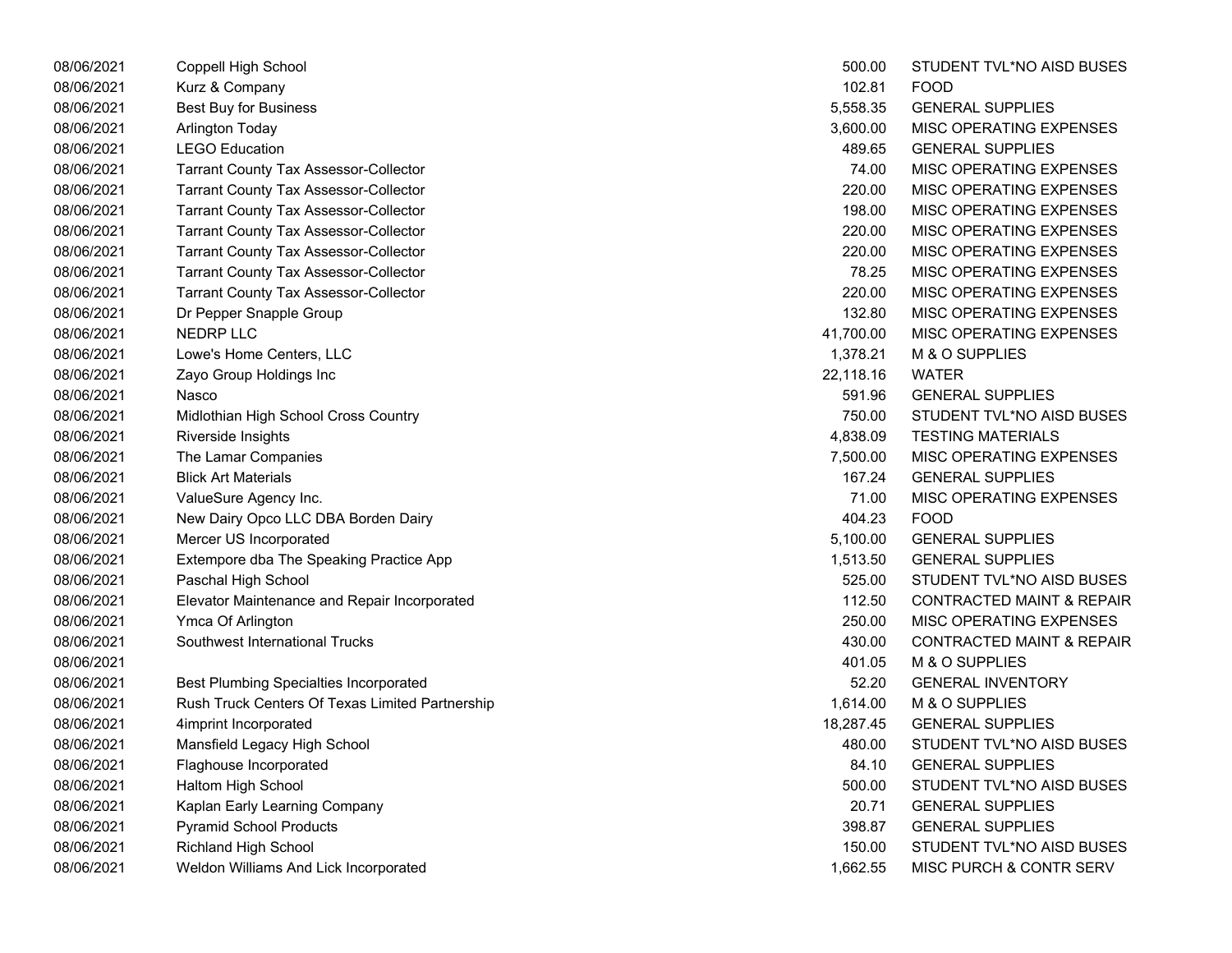| 08/06/2021 | Arlington High School 001                        | 685.00                   | STUDENT TVL*NO AISD BUSES            |
|------------|--------------------------------------------------|--------------------------|--------------------------------------|
| 08/06/2021 | Lamar High School 003                            | 100.00                   | STUDENT TVL*NO AISD BUSES            |
| 08/10/2021 | <b>Tarrant County Tax Assessor-Collector</b>     | 132.00                   | MISC OPERATING EXPENSES              |
| 08/11/2021 | Ellenbecker Randall                              | 171.00                   | <b>MISC PURCH &amp; CONTR SERV</b>   |
| 08/11/2021 | <b>Ellenbecker Randall</b>                       | 223.00                   | <b>MISC PURCH &amp; CONTR SERV</b>   |
| 08/11/2021 | Language Testing International Inc.              | 146.00                   | <b>TESTING MATERIALS</b>             |
| 08/11/2021 | Imprint Resources                                | 1,156.22                 | <b>GENERAL SUPPLIES</b>              |
| 08/11/2021 | Corgan Assoc Architects Incorporated             | 14,594.52                | <b>BLDG PURCH, CONSTR, IMPROVE</b>   |
| 08/11/2021 | Kaufman High School                              | 150.00                   | STUDENT TVL*NO AISD BUSES            |
| 08/11/2021 | <b>Grainger Industrial Supply</b>                | 2,076.64                 | M & O SUPPLIES                       |
| 08/11/2021 | <b>Grainger Industrial Supply</b>                | 107.07                   | M & O SUPPLIES                       |
| 08/11/2021 | Qep Incorporated                                 | 135.00                   | <b>READING MATERIALS</b>             |
| 08/11/2021 | Home Depot Pro                                   | 296.37                   | M & O SUPPLIES                       |
| 08/11/2021 | Home Depot Pro                                   | 2,335.20                 | <b>GENERAL INVENTORY</b>             |
| 08/11/2021 | Home Depot Pro                                   | 3,002.40                 | <b>GENERAL INVENTORY</b>             |
| 08/11/2021 |                                                  | $\overline{\phantom{0}}$ | <b>GENERAL SUPPLIES</b>              |
| 08/11/2021 |                                                  | (572.88)                 | LIONS CLUB CONCESSIONS               |
| 08/11/2021 | Home Depot Pro                                   | 76.35                    | M & O SUPPLIES                       |
| 08/11/2021 | A Photo Identification Incorporated              | 490.00                   | <b>GENERAL SUPPLIES</b>              |
| 08/11/2021 | Kroger                                           | 638.53                   | <b>GENERAL SUPPLIES</b>              |
| 08/11/2021 |                                                  | 281.05                   | MISC OPERATING EXPENSES              |
| 08/11/2021 | TEXAS ASSOCIATION OF SCHOOL ADMINISTRATORS       | 1,391.00                 | <b>DUES</b>                          |
| 08/11/2021 | <b>Elliott Electric Supply</b>                   | 1,951.10                 | <b>GENERAL INVENTORY</b>             |
| 08/11/2021 |                                                  | 516.37                   | M & O SUPPLIES                       |
| 08/11/2021 | Portfolio Studio                                 | 300.00                   | MISC PURCH & CONTR SERV              |
| 08/11/2021 | <b>Booksource</b>                                | 16,942.62                | <b>READING MATERIALS</b>             |
| 08/11/2021 | Barnes & Noble Booksellers, Inc.                 | 252.62                   | <b>GENERAL SUPPLIES</b>              |
| 08/11/2021 |                                                  | 873.00                   | <b>READING MATERIALS</b>             |
| 08/11/2021 | <b>Winston Water Cooler Limited</b>              | 224.00                   | M & O SUPPLIES                       |
| 08/11/2021 | Jason's Deli                                     | 2,283.75                 | MISC OPERATING EXPENSES              |
| 08/11/2021 | Paradise Produce                                 | 1,149.25                 | <b>FOOD</b>                          |
| 08/11/2021 | Custom Transmission And Auto Repair Incorporated | 68.00                    | <b>CONTRACTED MAINT &amp; REPAIR</b> |
| 08/11/2021 | <b>Blackmon Mooring</b>                          | 291,128.92               | <b>CONTRACTED MAINT &amp; REPAIR</b> |
| 08/11/2021 | Office Depot                                     | 7,423.04                 | <b>GENERAL SUPPLIES</b>              |
| 08/11/2021 | Enterprise Rent A Car                            | 623.00                   | STUDENT TVL*NO AISD BUSES            |
| 08/11/2021 | Enterprise Rent A Car                            | 6,454.48                 | <b>RENTALS &amp; OPERATING LEASE</b> |
| 08/11/2021 | Enterprise Rent A Car                            | 468.00                   | <b>EMPLOYEE TRAVEL</b>               |
| 08/11/2021 | North Crowley High School Track & Field          | 200.00                   | STUDENT TVL*NO AISD BUSES            |
| 08/11/2021 | <b>Birdville High School</b>                     | 200.00                   | STUDENT TVL*NO AISD BUSES            |
| 08/11/2021 | B & H Photo Video                                | 40.38                    | <b>GENERAL SUPPLIES</b>              |

| 685.00                       | STUDENT TVL*NO AISD BUSES             |
|------------------------------|---------------------------------------|
| 100.00                       | STUDENT TVL*NO AISD BUSES             |
| 132.00                       | <b>MISC OPERATING EXPENSES</b>        |
| 171.00                       | MISC PURCH & CONTR SERV               |
| 223.00                       | MISC PURCH & CONTR SERV               |
| 146.00                       | <b>TESTING MATERIALS</b>              |
|                              | 1,156.22 GENERAL SUPPLIES             |
|                              | 14,594.52 BLDG PURCH, CONSTR, IMPROVE |
|                              | 150.00 STUDENT TVL*NO AISD BUSES      |
| 2,076.64                     | <b>M &amp; O SUPPLIES</b>             |
| 107.07                       | M & O SUPPLIES                        |
| 135.00                       | <b>READING MATERIALS</b>              |
|                              | 296.37 M & O SUPPLIES                 |
| 2,335.20                     | <b>GENERAL INVENTORY</b>              |
| 3,002.40                     | <b>GENERAL INVENTORY</b>              |
| $\qquad \qquad \blacksquare$ | <b>GENERAL SUPPLIES</b>               |
|                              | (572.88) LIONS CLUB CONCESSIONS       |
|                              | 76.35 M & O SUPPLIES                  |
| 490.00                       | <b>GENERAL SUPPLIES</b>               |
| 638.53                       | <b>GENERAL SUPPLIES</b>               |
| 281.05                       | MISC OPERATING EXPENSES               |
| 1,391.00                     | <b>DUES</b>                           |
|                              | 1,951.10 GENERAL INVENTORY            |
|                              | 516.37 M & O SUPPLIES                 |
| 300.00                       | MISC PURCH & CONTR SERV               |
| 16,942.62                    | <b>READING MATERIALS</b>              |
|                              | 252.62 GENERAL SUPPLIES               |
|                              | 873.00 READING MATERIALS              |
|                              | 224.00 M & O SUPPLIES                 |
| 2,283.75                     | <b>MISC OPERATING EXPENSES</b>        |
| 1,149.25                     | FOOD                                  |
| 68.00                        | <b>CONTRACTED MAINT &amp; REPAIR</b>  |
|                              | 291,128.92 CONTRACTED MAINT & REPAIR  |
| 7,423.04                     | <b>GENERAL SUPPLIES</b>               |
| 623.00                       | STUDENT TVL*NO AISD BUSES             |
| 6,454.48                     | RENTALS & OPERATING LEASE             |
| 468.00                       | <b>EMPLOYEE TRAVEL</b>                |
| 200.00                       | STUDENT TVL*NO AISD BUSES             |
| 200.00                       | STUDENT TVL*NO AISD BUSES             |
| 40.38                        | <b>GENERAL SUPPLIES</b>               |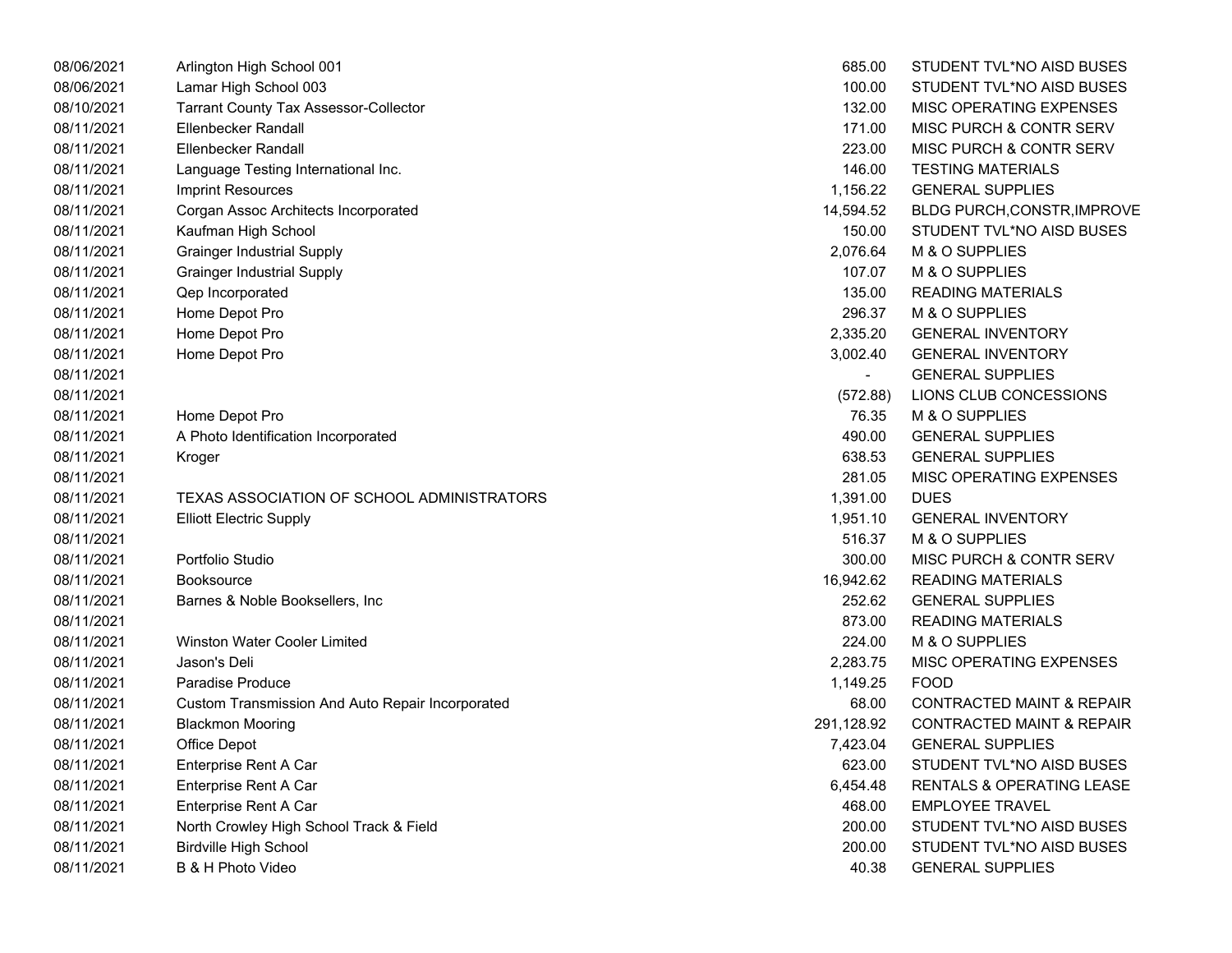| 08/11/2021 | <b>CDW Government Incorporated</b>           | 21,916.30  | <b>GENERAL SUPPLIES</b>              |
|------------|----------------------------------------------|------------|--------------------------------------|
| 08/11/2021 | Landtec Engineers Llc                        | 26,685.85  | BLDG PURCH, CONSTR, IMPROVE          |
| 08/11/2021 | <b>Mackin Educational Resources</b>          | 158.29     | <b>READING MATERIALS</b>             |
| 08/11/2021 | <b>Cowboy Towing</b>                         | 503.50     | <b>CONTRACTED MAINT &amp; REPAIR</b> |
| 08/11/2021 | Aerowave Technologies                        | 46,937.28  | <b>CONTRACTED MAINT &amp; REPAIR</b> |
| 08/11/2021 |                                              | 3,780.00   | M & O SUPPLIES                       |
| 08/11/2021 | Delcom Group                                 | 2,174.50   | MISC PURCH & CONTR SERV              |
| 08/11/2021 | <b>ProComputing Corporation</b>              | 311.00     | <b>CONTRACTED MAINT &amp; REPAIR</b> |
| 08/11/2021 | J P Morgan Chase Bank                        | 6,201.80   | M & O SUPPLIES                       |
| 08/11/2021 |                                              | 541.75     | MISC OPERATING EXPENSES              |
| 08/11/2021 | Library Store Incorporated The               | 2,075.50   | <b>GENERAL SUPPLIES</b>              |
| 08/11/2021 | ETA hand2mind                                | 509.94     | <b>GENERAL SUPPLIES</b>              |
| 08/11/2021 | J W Pepper & Son Incorporated                | 1,286.61   | <b>GENERAL SUPPLIES</b>              |
| 08/11/2021 | Lone Star Percussion                         | 340.91     | <b>GENERAL SUPPLIES</b>              |
| 08/11/2021 | <b>City Of Grand Prairie Water Utilities</b> | 1,942.05   | <b>WATER</b>                         |
| 08/11/2021 | Zimmerer Kubota Incorporated                 | 680.22     | M & O SUPPLIES                       |
| 08/11/2021 | Molina High School                           | 680.00     | STUDENT TVL*NO AISD BUSES            |
| 08/11/2021 | Northside High School                        | 200.00     | STUDENT TVL*NO AISD BUSES            |
| 08/11/2021 | Arlington Independent School District        | 830.00     | STUDENT TVL*NO AISD BUSES            |
| 08/11/2021 | Republic Services of Texas Limited           | 27,915.28  | <b>CONTRACTED MAINT &amp; REPAIR</b> |
| 08/11/2021 | <b>UPS</b>                                   | 132.00     | <b>GENERAL SUPPLIES</b>              |
| 08/11/2021 | News-2-You, Inc.                             | 74,658.00  | <b>GENERAL SUPPLIES</b>              |
| 08/11/2021 | Sportsgrafx Incorporated                     | 403.35     | M & O SUPPLIES                       |
| 08/11/2021 | Henry John C                                 | 467.50     | MISC PURCH & CONTR SERV              |
| 08/11/2021 | <b>Federal Express</b>                       | 2,045.52   | <b>GENERAL SUPPLIES</b>              |
| 08/11/2021 | <b>Alpha Testing</b>                         | 1,374.00   | BLDG PURCH, CONSTR, IMPROVE          |
| 08/11/2021 | Monarch Trophy Studio                        | 391.10     | <b>GENERAL SUPPLIES</b>              |
| 08/11/2021 |                                              | 4.55       | <b>INVOICES RECEIVABLE</b>           |
| 08/11/2021 | Logisoft Computer Products LLC               | 206.85     | ACCOUNTS PAYABLE-ACCRUALS            |
| 08/11/2021 | <b>Burleson ISD Athletics</b>                | 160.00     | STUDENT TVL*NO AISD BUSES            |
| 08/11/2021 | <b>Mansfield ISD Athletics</b>               | 250.00     | STUDENT TVL*NO AISD BUSES            |
| 08/11/2021 | Ferrellgas, Incorporated                     | 12,199.34  | <b>GENERAL INVENTORY</b>             |
| 08/11/2021 | David Hinson                                 | 467.50     | MISC PURCH & CONTR SERV              |
| 08/11/2021 | Washington Varandas                          | 770.00     | MISC PURCH & CONTR SERV              |
| 08/11/2021 | Camper Marcus                                | 302.50     | MISC PURCH & CONTR SERV              |
| 08/11/2021 | Edgenuity                                    | 197,061.50 | <b>GENERAL SUPPLIES</b>              |
| 08/11/2021 | <b>Binswanger Glass</b>                      | 157.95     | <b>CONTRACTED MAINT &amp; REPAIR</b> |
| 08/11/2021 | <b>SC Fuels</b>                              | 15,930.05  | <b>GENERAL INVENTORY</b>             |
| 08/11/2021 | Grant-Brooks Jonathan Lee                    | 552.50     | MISC PURCH & CONTR SERV              |
| 08/11/2021 | Lake Ridge HS Golf Booster Club              | 1,050.00   | STUDENT TVL*NO AISD BUSES            |
|            |                                              |            |                                      |

| 21,916.30  | <b>GENERAL SUPPLIES</b>              |
|------------|--------------------------------------|
| 26,685.85  | BLDG PURCH, CONSTR, IMPROVE          |
| 158.29     | <b>READING MATERIALS</b>             |
| 503.50     | <b>CONTRACTED MAINT &amp; REPAIR</b> |
| 46,937.28  | <b>CONTRACTED MAINT &amp; REPAIR</b> |
| 3,780.00   | <b>M &amp; O SUPPLIES</b>            |
| 2,174.50   | MISC PURCH & CONTR SERV              |
| 311.00     | <b>CONTRACTED MAINT &amp; REPAIR</b> |
| 6,201.80   | M & O SUPPLIES                       |
| 541.75     | <b>MISC OPERATING EXPENSES</b>       |
| 2,075.50   | <b>GENERAL SUPPLIES</b>              |
| 509.94     | <b>GENERAL SUPPLIES</b>              |
| 1,286.61   | <b>GENERAL SUPPLIES</b>              |
| 340.91     | <b>GENERAL SUPPLIES</b>              |
| 1,942.05   | <b>WATER</b>                         |
| 680.22     | <b>M &amp; O SUPPLIES</b>            |
| 680.00     | STUDENT TVL*NO AISD BUSES            |
| 200.00     | STUDENT TVL*NO AISD BUSES            |
| 830.00     | STUDENT TVL*NO AISD BUSES            |
| 27,915.28  | <b>CONTRACTED MAINT &amp; REPAIR</b> |
| 132.00     | <b>GENERAL SUPPLIES</b>              |
| 74,658.00  | <b>GENERAL SUPPLIES</b>              |
| 403.35     | M & O SUPPLIES                       |
| 467.50     | <b>MISC PURCH &amp; CONTR SERV</b>   |
| 2,045.52   | <b>GENERAL SUPPLIES</b>              |
| 1,374.00   | <b>BLDG PURCH, CONSTR, IMPROVE</b>   |
| 391.10     | <b>GENERAL SUPPLIES</b>              |
| 4.55       | <b>INVOICES RECEIVABLE</b>           |
| 206.85     | ACCOUNTS PAYABLE-ACCRUALS            |
| 160.00     | STUDENT TVL*NO AISD BUSES            |
| 250.00     | STUDENT TVL*NO AISD BUSES            |
| 12,199.34  | <b>GENERAL INVENTORY</b>             |
| 467.50     | MISC PURCH & CONTR SERV              |
| 770.00     | MISC PURCH & CONTR SERV              |
| 302.50     | MISC PURCH & CONTR SERV              |
| 197,061.50 | <b>GENERAL SUPPLIES</b>              |
| 157.95     | <b>CONTRACTED MAINT &amp; REPAIR</b> |
| 15,930.05  | <b>GENERAL INVENTORY</b>             |
| 552.50     | <b>MISC PURCH &amp; CONTR SERV</b>   |
| 1.050.00   | STUDENT TVL*NO AISD BUSES            |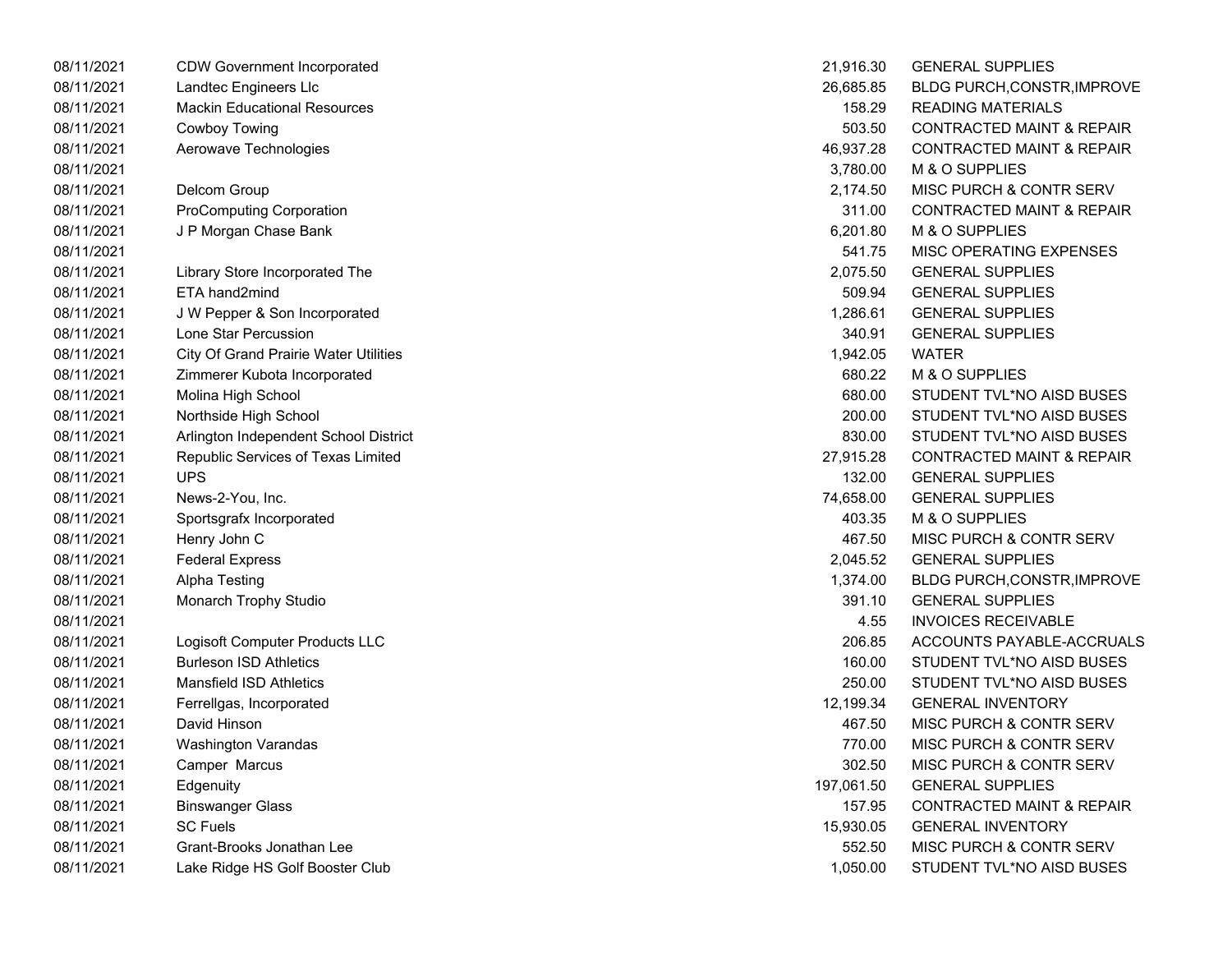| 08/11/2021 | Brown John                                 | 682.50        | MISC PURCH & CONTR SERV              |
|------------|--------------------------------------------|---------------|--------------------------------------|
| 08/11/2021 | National Wholesale Supply                  | 296.62        | M & O SUPPLIES                       |
| 08/11/2021 | DFW Waste Oil Service, Incorporated        | 1,939.60      | <b>CONTRACTED MAINT &amp; REPAIR</b> |
| 08/11/2021 | <b>WRA Architects Incorporated</b>         | 16,197.53     | BLDG PURCH, CONSTR, IMPROVE          |
| 08/11/2021 | Edmentum Incorporated                      | 5,593.80      | <b>GENERAL SUPPLIES</b>              |
| 08/11/2021 | Seon Systems Sales Incorporated            | 10,260.00     | <b>MISC PURCH &amp; CONTR SERV</b>   |
| 08/11/2021 | 806 Technologies                           | 1,200.00      | <b>EMPLOYEE TRAVEL</b>               |
| 08/11/2021 | Accent Awards & Trophies, LLC              | 33.00         | <b>GENERAL SUPPLIES</b>              |
| 08/11/2021 | <b>Burleson Centennial High School</b>     | 200.00        | STUDENT TVL*NO AISD BUSES            |
| 08/11/2021 | Creative Bus Sales Inc                     | 75.86         | <b>GENERAL INVENTORY</b>             |
| 08/11/2021 | Follett School Solutions, Inc.             | 6,011.77      | <b>READING MATERIALS</b>             |
| 08/11/2021 | Crawford Electric Supply Company           | 17.25         | M & O SUPPLIES                       |
| 08/11/2021 | <b>LEGO Education</b>                      | 2,728.05      | <b>GENERAL SUPPLIES</b>              |
| 08/11/2021 | RD Lawns LLC                               | 9,293.00      | <b>CONTRACTED MAINT &amp; REPAIR</b> |
| 08/11/2021 | Tracey Lynn Dixon                          | 467.50        | <b>MISC PURCH &amp; CONTR SERV</b>   |
| 08/11/2021 | HKS, Inc.                                  | 2,817.61      | BLDG PURCH, CONSTR, IMPROVE          |
| 08/11/2021 | Fastsigns N. Arlington                     | 295.53        | <b>GENERAL SUPPLIES</b>              |
| 08/11/2021 | Chick-fil-A(Cooper/LittleRoad/CarrierPkwy) | 293.46        | <b>MISC OPERATING EXPENSES</b>       |
| 08/11/2021 | HP Inc.                                    | 155.80        | <b>GENERAL SUPPLIES</b>              |
| 08/11/2021 | Dr Pepper Snapple Group                    | 231.90        | MISC OPERATING EXPENSES              |
| 08/11/2021 | iHeart Media & Entertainment, Inc.         | 30,000.00     | MISC OPERATING EXPENSES              |
| 08/11/2021 | Lowe's Home Centers, LLC                   | 32.08         | M & O SUPPLIES                       |
| 08/11/2021 | Lowe's Home Centers, LLC                   | 40.49         | M & O SUPPLIES                       |
| 08/11/2021 | Lowe's Home Centers, LLC                   | 1,302.24      | <b>CONTRACTED MAINT &amp; REPAIR</b> |
| 08/11/2021 |                                            | 963.25        | <b>GENERAL SUPPLIES</b>              |
| 08/11/2021 |                                            | 3,776.77      | M & O SUPPLIES                       |
| 08/11/2021 | Lowe's Home Centers, LLC                   | 894.12        | M & O SUPPLIES                       |
| 08/11/2021 | Western-BRW Paper Company Incorporated     | 1,132.50      | <b>GENERAL SUPPLIES</b>              |
| 08/11/2021 | <b>ExploreLearning LLC</b>                 | 81,604.50     | <b>GENERAL SUPPLIES</b>              |
| 08/11/2021 | <b>CableLink Solutions</b>                 | 25,875.92     | <b>MISC PURCH &amp; CONTR SERV</b>   |
| 08/11/2021 | <b>Carroll Cross Country</b>               | 200.00        | STUDENT TVL*NO AISD BUSES            |
| 08/11/2021 | DFW Ink, LLC                               | 1,919.50      | <b>GENERAL SUPPLIES</b>              |
| 08/11/2021 | <b>Mulholland Custom Imprints</b>          | 1,108.50      | <b>GENERAL SUPPLIES</b>              |
| 08/11/2021 | OTC Brands, Inc                            | 358.85        | <b>GENERAL SUPPLIES</b>              |
| 08/11/2021 |                                            | 154.96        | <b>INVOICES RECEIVABLE</b>           |
| 08/11/2021 | Mighty Auto Parts of DFW                   | 1,438.40      | <b>GENERAL INVENTORY</b>             |
| 08/11/2021 | Green Light Group, LLC                     | $\frac{1}{2}$ | <b>CONTRACTED MAINT &amp; REPAIR</b> |
| 08/11/2021 | AssetGenie Inc                             | 31,480.00     | <b>GENERAL SUPPLIES</b>              |
| 08/11/2021 | McAlister's Deli                           | 387.84        | MISC OPERATING EXPENSES              |
| 08/11/2021 | Hilltop Securities Inc.                    | 38,653.98     | <b>MISC PURCH &amp; CONTR SERV</b>   |

| 682.50    | MISC PURCH & CONTR SERV              |
|-----------|--------------------------------------|
| 296.62    | <b>M &amp; O SUPPLIES</b>            |
| 1,939.60  | <b>CONTRACTED MAINT &amp; REPAIR</b> |
| 16,197.53 | BLDG PURCH, CONSTR, IMPROVE          |
| 5,593.80  | <b>GENERAL SUPPLIES</b>              |
| 10,260.00 | <b>MISC PURCH &amp; CONTR SERV</b>   |
| 1,200.00  | <b>EMPLOYEE TRAVEL</b>               |
|           | 33.00 GENERAL SUPPLIES               |
| 200.00    | STUDENT TVL*NO AISD BUSES            |
| 75.86     | <b>GENERAL INVENTORY</b>             |
| 6,011.77  | <b>READING MATERIALS</b>             |
| 17.25     | M & O SUPPLIES                       |
| 2,728.05  | <b>GENERAL SUPPLIES</b>              |
| 9,293.00  | <b>CONTRACTED MAINT &amp; REPAIR</b> |
| 467.50    | <b>MISC PURCH &amp; CONTR SERV</b>   |
| 2,817.61  | BLDG PURCH, CONSTR, IMPROVE          |
| 295.53    | <b>GENERAL SUPPLIES</b>              |
| 293.46    | <b>MISC OPERATING EXPENSES</b>       |
| 155.80    | <b>GENERAL SUPPLIES</b>              |
| 231.90    | <b>MISC OPERATING EXPENSES</b>       |
| 30,000.00 | MISC OPERATING EXPENSES              |
| 32.08     | <b>M &amp; O SUPPLIES</b>            |
| 40.49     | <b>M &amp; O SUPPLIES</b>            |
| 1,302.24  | <b>CONTRACTED MAINT &amp; REPAIR</b> |
| 963.25    | <b>GENERAL SUPPLIES</b>              |
| 3,776.77  | <b>M &amp; O SUPPLIES</b>            |
| 894.12    | M & O SUPPLIES                       |
| 1,132.50  | <b>GENERAL SUPPLIES</b>              |
| 81,604.50 | <b>GENERAL SUPPLIES</b>              |
| 25,875.92 | <b>MISC PURCH &amp; CONTR SERV</b>   |
| 200.00    | STUDENT TVL*NO AISD BUSES            |
| 1,919.50  | <b>GENERAL SUPPLIES</b>              |
| 1,108.50  | <b>GENERAL SUPPLIES</b>              |
| 358.85    | <b>GENERAL SUPPLIES</b>              |
| 154.96    | <b>INVOICES RECEIVABLE</b>           |
| 1,438.40  | <b>GENERAL INVENTORY</b>             |
|           | <b>CONTRACTED MAINT &amp; REPAIR</b> |
| 31,480.00 | <b>GENERAL SUPPLIES</b>              |
| 387.84    | <b>MISC OPERATING EXPENSES</b>       |
| 38,653.98 | MISC PURCH & CONTR SERV              |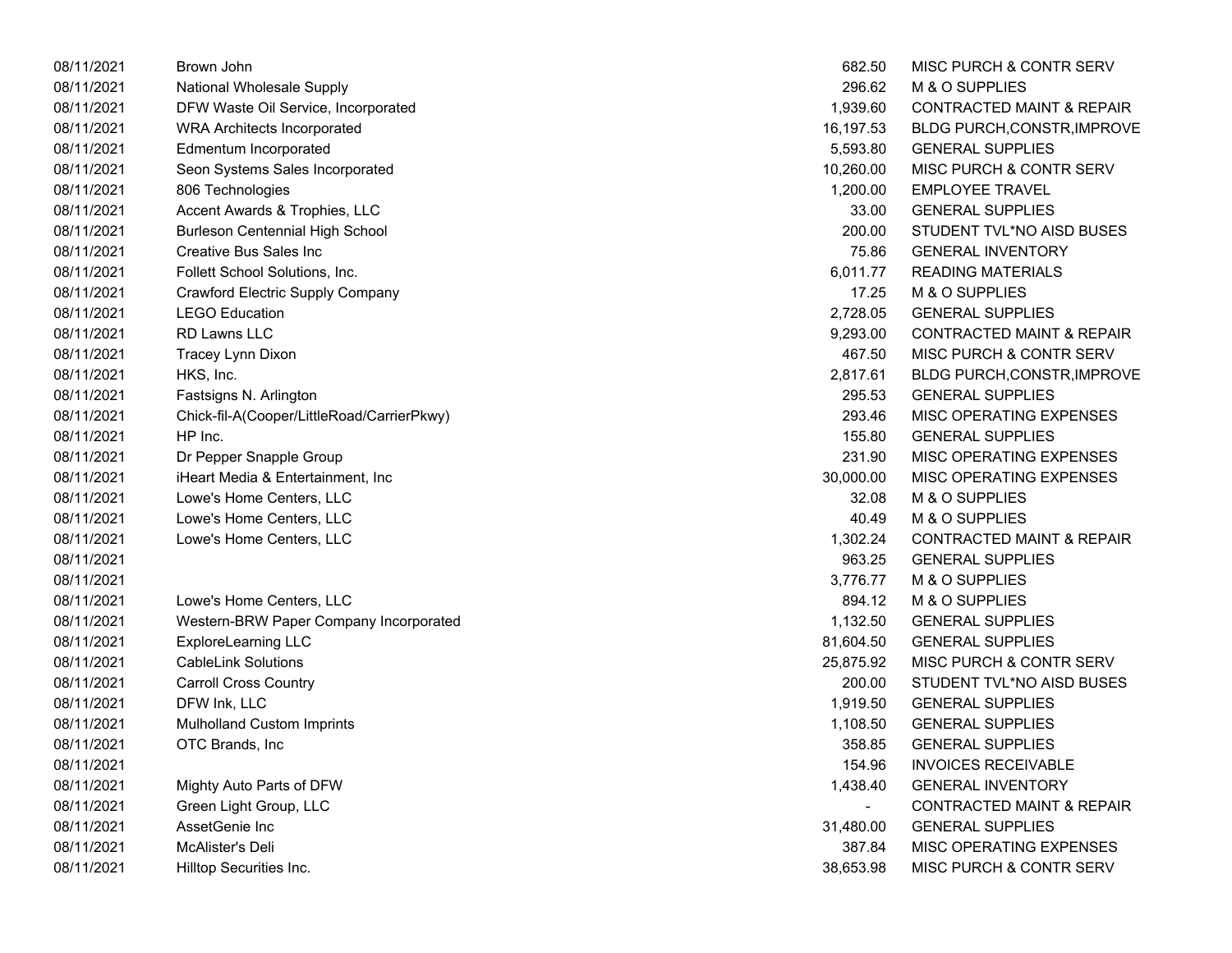| 08/11/2021 | Love Joy ISD                                                                  | 200.00     | STUDENT TVL*NO AISD BUSES            |
|------------|-------------------------------------------------------------------------------|------------|--------------------------------------|
| 08/11/2021 | Steve Weiss Music, Inc.                                                       | 23,450.00  | <b>GENERAL SUPPLIES</b>              |
| 08/11/2021 | MP2 Energy Texas LLC                                                          | 633,953.16 | <b>WATER</b>                         |
| 08/11/2021 | Staples Inc/Staples Business Advantage                                        | (68.40)    | ACCOUNTS PAYABLE-ACCRUALS            |
| 08/11/2021 |                                                                               | 770.79     | <b>GENERAL SUPPLIES</b>              |
| 08/11/2021 | <b>Frontline Education</b>                                                    | 295,640.93 | <b>GENERAL SUPPLIES</b>              |
| 08/11/2021 |                                                                               | 59,365.02  | MISC PURCH & CONTR SERV              |
| 08/11/2021 | Waxahachie Cross Country Booster Club                                         | 350.00     | STUDENT TVL*NO AISD BUSES            |
| 08/11/2021 | Sam Houston High School Cross Country                                         | 800.00     | STUDENT TVL*NO AISD BUSES            |
| 08/11/2021 | Kennedale High School Cross Country                                           | 400.00     | STUDENT TVL*NO AISD BUSES            |
| 08/11/2021 | Midlothian High School Cross Country                                          | 1,125.00   | STUDENT TVL*NO AISD BUSES            |
| 08/11/2021 | <b>SAGU Cross Country</b>                                                     | 320.00     | STUDENT TVL*NO AISD BUSES            |
| 08/11/2021 | PowerSchool Group LLC                                                         | 31,531.50  | <b>CONTRACTED MAINT &amp; REPAIR</b> |
| 08/11/2021 | Bayes Achievement Center, Inc.                                                | 18,787.86  | <b>TUITION &amp; TRFR PMTS</b>       |
| 08/11/2021 | Lindenmeyr Munroe                                                             | 1,473.00   | <b>GENERAL SUPPLIES</b>              |
| 08/11/2021 | Kristene Z Smith                                                              | 3,750.00   | MISC PURCH & CONTR SERV              |
| 08/11/2021 | PopSmart Technologies, LLC                                                    | 4,088.45   | <b>CONTRACTED MAINT &amp; REPAIR</b> |
| 08/11/2021 | DOT Medical and Drug Testing Services Inc                                     | 630.00     | MISC OPERATING EXPENSES              |
| 08/11/2021 | Project Lead The Way Incorporated                                             | 7,600.00   | MISC OPERATING EXPENSES              |
| 08/11/2021 | 3Strand GC LLC (Texas Golf Center)                                            | 3,500.00   | RENTALS & OPERATING LEASE            |
| 08/11/2021 | Damien Gary                                                                   | 467.50     | <b>MISC PURCH &amp; CONTR SERV</b>   |
| 08/11/2021 | <b>Price of Greatness</b>                                                     | 100.00     | <b>GENERAL SUPPLIES</b>              |
| 08/11/2021 | <b>Examity Incorporated</b>                                                   | 25.00      | <b>TESTING MATERIALS</b>             |
| 08/11/2021 | Life School of Dallas                                                         | 200.00     | STUDENT TVL*NO AISD BUSES            |
| 08/11/2021 | Omnigo Software LLC                                                           | 30,999.99  | <b>GENERAL SUPPLIES</b>              |
| 08/11/2021 | Dallas Lite and Barricade                                                     | 715.00     | MISC PURCH & CONTR SERV              |
| 08/11/2021 | Key Construction Texas LLC                                                    | 57,353.59  | BLDG PURCH, CONSTR, IMPROVE          |
| 08/11/2021 |                                                                               | (2,867.68) | <b>RETAINAGE</b>                     |
| 08/11/2021 | <b>Texas Association of School Business Officials</b>                         | 315.00     | <b>DUES</b>                          |
| 08/11/2021 | New Dairy Opco LLC DBA Borden Dairy                                           | 2,888.14   | <b>FOOD</b>                          |
| 08/11/2021 | Rhithm Incorporated                                                           | 65,000.00  | MISC PURCH & CONTR SERV              |
| 08/11/2021 | AT&T Mobility National Accounts LLC                                           | 2,035.00   | <b>GENERAL SUPPLIES</b>              |
| 08/11/2021 | Mobile Modular Management Corporation dba Mobile Modular Portable Storage dba | 14,338.00  | <b>RENTALS &amp; OPERATING LEASE</b> |
| 08/11/2021 | <b>Empowering Minds Counseling Services</b>                                   | 600.00     | <b>MISC PURCH &amp; CONTR SERV</b>   |
| 08/11/2021 | Your Tees LLC                                                                 | 2,429.00   | <b>GENERAL SUPPLIES</b>              |
| 08/11/2021 | MasteryPrep                                                                   | 3,593.00   | MISC PURCH & CONTR SERV              |
| 08/11/2021 | Kenneth Perkins                                                               | 112.50     | MISC PURCH & CONTR SERV              |
| 08/11/2021 | Yellowstone Landscape - Central Inc.                                          | 10,858.02  | <b>CONTRACTED MAINT &amp; REPAIR</b> |
| 08/11/2021 | Chad Porter Organization LLC                                                  | 20,000.00  | MISC PURCH & CONTR SERV              |
| 08/11/2021 | <b>CT Physical Education</b>                                                  | 300.00     | MISC PURCH & CONTR SERV              |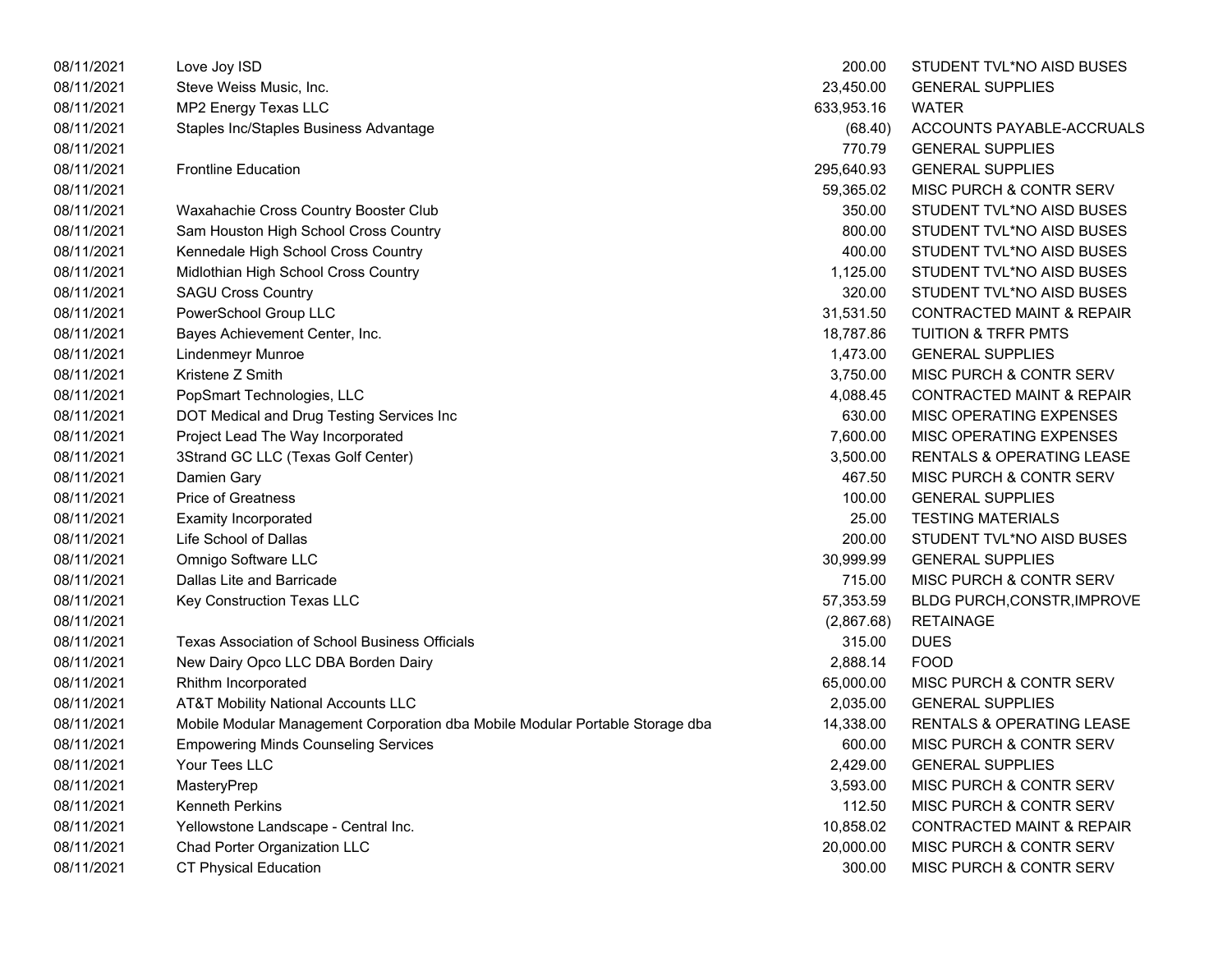| 08/11/2021 | Garden of English                               | 1,500.00     | <b>EMPLOYEE TRAVEL</b>               |
|------------|-------------------------------------------------|--------------|--------------------------------------|
| 08/11/2021 | <b>Chris Overhoff</b>                           | 3,200.00     | <b>MISC PURCH &amp; CONTR SERV</b>   |
| 08/11/2021 | Paschal High School                             | 400.00       | STUDENT TVL*NO AISD BUSES            |
| 08/11/2021 | Spartan Cross Country Booster Club              | 300.00       | STUDENT TVL*NO AISD BUSES            |
| 08/11/2021 | <b>Wallace Robert Cochran</b>                   | 385.00       | <b>MISC PURCH &amp; CONTR SERV</b>   |
| 08/11/2021 | Michael D Smith                                 | 467.50       | <b>MISC PURCH &amp; CONTR SERV</b>   |
| 08/11/2021 | Hilltop Securities Asset Management, LLC        | 19,445.00    | OTH PROFESSIONAL SERVICES            |
| 08/11/2021 | Andrew Loyd Anthony                             | 467.50       | <b>MISC PURCH &amp; CONTR SERV</b>   |
| 08/11/2021 | <b>Christopher Mark Barney</b>                  | 467.50       | <b>MISC PURCH &amp; CONTR SERV</b>   |
| 08/11/2021 | James C. Rhodes                                 | 467.50       | <b>MISC PURCH &amp; CONTR SERV</b>   |
| 08/11/2021 | James Moore                                     | 467.50       | <b>MISC PURCH &amp; CONTR SERV</b>   |
| 08/11/2021 | Roseann Lynn Sears                              | 467.50       | <b>MISC PURCH &amp; CONTR SERV</b>   |
| 08/11/2021 | William Alan Ray                                | 467.50       | <b>MISC PURCH &amp; CONTR SERV</b>   |
| 08/11/2021 | Realityworks                                    | 12,687.30    | <b>GENERAL SUPPLIES</b>              |
| 08/11/2021 | Universal Cheerleaders Associates               | 4,835.00     | STUDENT TVL*NO AISD BUSES            |
| 08/11/2021 | Complete Supply Incorporated                    | 1,749.08     | <b>GENERAL INVENTORY</b>             |
| 08/11/2021 | Elevator Maintenance and Repair Incorporated    | 3,175.00     | <b>CONTRACTED MAINT &amp; REPAIR</b> |
| 08/11/2021 | Elevator Maintenance and Repair Incorporated    | 140,121.45   | BLDG PURCH, CONSTR, IMPROVE          |
| 08/11/2021 |                                                 | 1,209.00     | <b>CONTRACTED MAINT &amp; REPAIR</b> |
| 08/11/2021 | Flippen Group The                               | 22,500.00    | <b>MISC PURCH &amp; CONTR SERV</b>   |
| 08/11/2021 | <b>Atmos Energy</b>                             | 2,131.66     | <b>WATER</b>                         |
| 08/11/2021 | <b>Compliance Consortium Corporation</b>        | 890.00       | <b>MISC PURCH &amp; CONTR SERV</b>   |
| 08/11/2021 | <b>Star Roofing And Sheet Metal</b>             | 2,175.00     | <b>CONTRACTED MAINT &amp; REPAIR</b> |
| 08/11/2021 | <b>VLK Architects</b>                           | 28,341.29    | BLDG PURCH, CONSTR, IMPROVE          |
| 08/11/2021 | Bucks Wheel & Equipment Company                 | 498.33       | M & O SUPPLIES                       |
| 08/11/2021 | Careersafe                                      | 1,875.00     | MISC OPERATING EXPENSES              |
| 08/11/2021 | Southwest International Trucks                  | 510.40       | M & O SUPPLIES                       |
| 08/11/2021 | AT&T                                            | 33.12        | <b>WATER</b>                         |
| 08/11/2021 | Music & Arts                                    | 12,474.70    | <b>CONTRACTED MAINT &amp; REPAIR</b> |
| 08/11/2021 | Learning.Com                                    | 288,000.00   | <b>TEXTBOOKS</b>                     |
| 08/11/2021 | <b>Prairie Lakes Golf Club</b>                  | 3,500.00     | <b>RENTALS &amp; OPERATING LEASE</b> |
| 08/11/2021 | Language Line Services Incorporated             | 91.45        | <b>MISC PURCH &amp; CONTR SERV</b>   |
| 08/11/2021 | Rush Truck Centers Of Texas Limited Partnership | 3,787.79     | M & O SUPPLIES                       |
| 08/11/2021 | Mansfield Legacy High School                    | 390.00       | STUDENT TVL*NO AISD BUSES            |
| 08/11/2021 | <b>Federal Express Corporation</b>              | 30.01        | <b>GENERAL SUPPLIES</b>              |
| 08/11/2021 | <b>CORE Construction Services of Texas</b>      | 1,230,741.42 | <b>BLDG PURCH, CONSTR, IMPROVE</b>   |
| 08/11/2021 |                                                 | (61, 537.06) | <b>RETAINAGE</b>                     |
| 08/11/2021 | City Of Grand Prairie - Lynn Creek              | 1,200.00     | MISC PURCH & CONTR SERV              |
| 08/11/2021 | Pearson                                         | 2,076.92     | <b>GENERAL SUPPLIES</b>              |
| 08/11/2021 |                                                 | 3.232.35     | <b>TESTING MATERIALS</b>             |

| 1,500.00     | EMPLOYEE TRAVEL                      |
|--------------|--------------------------------------|
| 3.200.00     | <b>MISC PURCH &amp; CONTR SERV</b>   |
| 400.00       | STUDENT TVL*NO AISD BUSES            |
| 300.00       | STUDENT TVL*NO AISD BUSES            |
| 385.00       | <b>MISC PURCH &amp; CONTR SERV</b>   |
| 467.50       | <b>MISC PURCH &amp; CONTR SERV</b>   |
| 19,445.00    | OTH PROFESSIONAL SERVICES            |
| 467.50       | <b>MISC PURCH &amp; CONTR SERV</b>   |
| 467.50       | <b>MISC PURCH &amp; CONTR SERV</b>   |
| 467.50       | <b>MISC PURCH &amp; CONTR SERV</b>   |
| 467.50       | MISC PURCH & CONTR SERV              |
| 467.50       | <b>MISC PURCH &amp; CONTR SERV</b>   |
| 467.50       | <b>MISC PURCH &amp; CONTR SERV</b>   |
| 12,687.30    | <b>GENERAL SUPPLIES</b>              |
| 4,835.00     | STUDENT TVL*NO AISD BUSES            |
| 1,749.08     | <b>GENERAL INVENTORY</b>             |
| 3,175.00     | <b>CONTRACTED MAINT &amp; REPAIR</b> |
| 140,121.45   | BLDG PURCH, CONSTR, IMPROVE          |
| 1,209.00     | <b>CONTRACTED MAINT &amp; REPAIR</b> |
| 22,500.00    | <b>MISC PURCH &amp; CONTR SERV</b>   |
| 2,131.66     | WATER                                |
| 890.00       | <b>MISC PURCH &amp; CONTR SERV</b>   |
| 2,175.00     | <b>CONTRACTED MAINT &amp; REPAIR</b> |
| 28,341.29    | BLDG PURCH, CONSTR, IMPROVE          |
| 498.33       | <b>M &amp; O SUPPLIES</b>            |
| 1,875.00     | <b>MISC OPERATING EXPENSES</b>       |
| 510.40       | M & O SUPPLIES                       |
| 33.12        | WATER                                |
| 12,474.70    | <b>CONTRACTED MAINT &amp; REPAIR</b> |
| 288,000.00   | <b>TEXTBOOKS</b>                     |
| 3,500.00     | <b>RENTALS &amp; OPERATING LEASE</b> |
| 91.45        | <b>MISC PURCH &amp; CONTR SERV</b>   |
| 3,787.79     | <b>M &amp; O SUPPLIES</b>            |
| 390.00       | STUDENT TVL*NO AISD BUSES            |
| 30.01        | <b>GENERAL SUPPLIES</b>              |
| ,230,741.42  | BLDG PURCH, CONSTR, IMPROVE          |
| (61, 537.06) | <b>RETAINAGE</b>                     |
| 1,200.00     | <b>MISC PURCH &amp; CONTR SERV</b>   |
| 2,076.92     | <b>GENERAL SUPPLIES</b>              |
| 3,232.35     | <b>TESTING MATERIALS</b>             |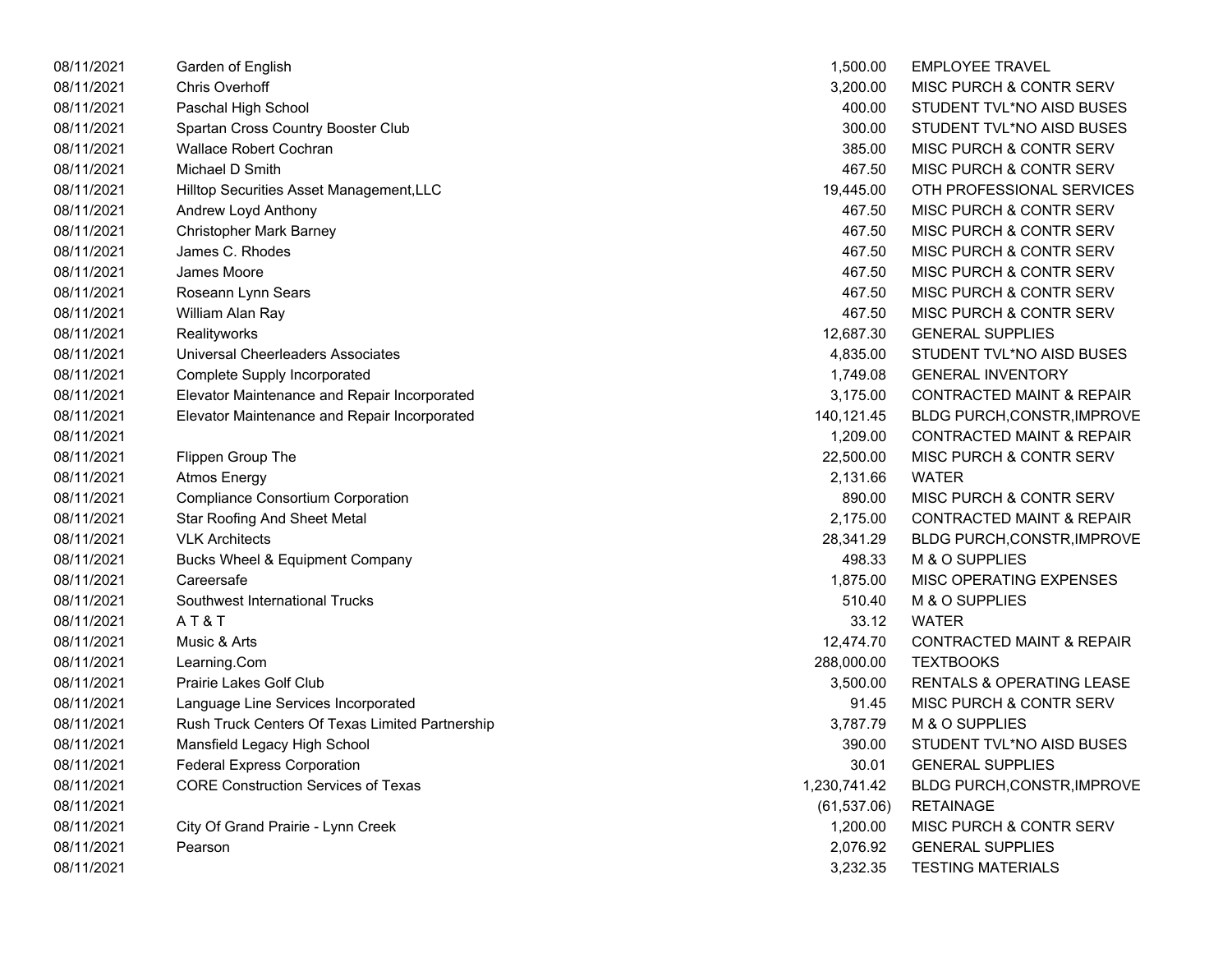| 08/11/2021 | City Of Arlington Water Department                | 155,501.43 | <b>WATER</b>                         |
|------------|---------------------------------------------------|------------|--------------------------------------|
| 08/11/2021 | <b>Education Service Center Region XI</b>         | 4,500.00   | MISC PURCH & CONTR SERV              |
| 08/11/2021 | <b>Education Service Center Region XI</b>         | 400.00     | MISC PURCH & CONTR SERV              |
| 08/11/2021 | <b>Education Service Center Region XI</b>         | 200.00     | EDUCATION SERVICE CENTER             |
| 08/11/2021 | <b>Education Service Center Region XI</b>         | 850.00     | EDUCATION SERVICE CENTER             |
| 08/11/2021 | Hancock Sign Company                              | 33,066.50  | LAND PURCH, IMPR, & FEES             |
| 08/11/2021 |                                                   | 962.50     | MISC PURCH & CONTR SERV              |
| 08/11/2021 | Moore Rental Service Incorporated                 | 591.25     | MISC PURCH & CONTR SERV              |
| 08/11/2021 | Quality Audio Visual Service Incorporated         | 75.00      | <b>GENERAL SUPPLIES</b>              |
| 08/11/2021 | Richland High School                              | 300.00     | STUDENT TVL*NO AISD BUSES            |
| 08/11/2021 | Sargent Welch L L C                               | 11.87      | <b>GENERAL SUPPLIES</b>              |
| 08/11/2021 | Unifirst Holdings(A/R 01550)                      | 225.25     | <b>CONTRACTED MAINT &amp; REPAIR</b> |
| 08/11/2021 | Unifirst Holdings(A/R 01550)                      | 93.58      | <b>CONTRACTED MAINT &amp; REPAIR</b> |
| 08/11/2021 | Unifirst Holdings(A/R 01550)                      | 120.81     | <b>CONTRACTED MAINT &amp; REPAIR</b> |
| 08/11/2021 | Unifirst Holdings(A/R 01550)                      | 93.58      | <b>CONTRACTED MAINT &amp; REPAIR</b> |
| 08/11/2021 | Unifirst Holdings(A/R 01550)                      | 177.07     | <b>CONTRACTED MAINT &amp; REPAIR</b> |
| 08/11/2021 | Unifirst Holdings(A/R 01550)                      | 121.41     | <b>CONTRACTED MAINT &amp; REPAIR</b> |
| 08/11/2021 | Arlington High School 001                         | 1,880.00   | STUDENT TVL*NO AISD BUSES            |
| 08/11/2021 | Sam Houston High School 002                       | 225.00     | STUDENT TVL*NO AISD BUSES            |
| 08/11/2021 | Lamar High School 003                             | 220.00     | STUDENT TVL*NO AISD BUSES            |
| 08/11/2021 | United Educators Association                      | 976.15     | UNITED FUND                          |
| 08/11/2021 | Texas United School Employees Local 100           | 26.67      | UNITED FUND                          |
| 08/11/2021 | Truman Tim Chapter 13 Trustee                     | 974.31     | UNITED FUND                          |
| 08/11/2021 | Association Of Texas Professional Teachers Local  | 0.58       | UNITED FUND                          |
| 08/11/2021 | Association Of Texas Professional Educators State | 31.14      | UNITED FUND                          |
| 08/11/2021 | Mississippi Department of Human Services          | 117.70     | UNITED FUND                          |
| 08/11/2021 | Administracion para el Sustento de Menores        | 257.69     | UNITED FUND                          |
| 08/11/2021 | Powers Tom Chapter 13 Trustee                     | 950.77     | UNITED FUND                          |
| 08/11/2021 | Educational Employees Credit Union - HSA          | 925.10     | DENTAL INSURANCE                     |
| 08/11/2021 | <b>Educational Employees Credit Union</b>         | 5,300.25   | DUE TO CREDIT UNION                  |
| 08/11/2021 | <b>Texas State Teachers Association</b>           | 64.35      | UNITED FUND                          |
| 08/13/2021 | Kroger                                            | 114.71     | <b>FOOD</b>                          |
| 08/13/2021 |                                                   | 1,231.45   | <b>GENERAL SUPPLIES</b>              |
| 08/13/2021 |                                                   | 961.21     | MISC OPERATING EXPENSES              |
| 08/13/2021 | Home Depot Pro                                    | 308.57     | M & O SUPPLIES                       |
| 08/13/2021 | Apex Supply Company                               | 393.20     | M & O SUPPLIES                       |
| 08/13/2021 | United Refrigeration Incorporated                 | 575.62     | M & O SUPPLIES                       |
| 08/13/2021 | <b>Elliott Electric Supply</b>                    | 71.40      | <b>GENERAL INVENTORY</b>             |
| 08/13/2021 |                                                   | 669.10     | M & O SUPPLIES                       |
| 08/13/2021 | Custom Transmission And Auto Repair Incorporated  | 68.00      | <b>CONTRACTED MAINT &amp; REPAIR</b> |

| 155,501.43 | <b>WATER</b>                         |
|------------|--------------------------------------|
| 4,500.00   | MISC PURCH & CONTR SERV              |
| 400.00     | MISC PURCH & CONTR SERV              |
| 200.00     | <b>EDUCATION SERVICE CENTER</b>      |
| 850.00     | <b>EDUCATION SERVICE CENTER</b>      |
| 33,066.50  | LAND PURCH, IMPR, & FEES             |
| 962.50     | MISC PURCH & CONTR SERV              |
| 591.25     | MISC PURCH & CONTR SERV              |
| 75.00      | <b>GENERAL SUPPLIES</b>              |
| 300.00     | STUDENT TVL*NO AISD BUSES            |
| 11.87      | <b>GENERAL SUPPLIES</b>              |
| 225.25     | <b>CONTRACTED MAINT &amp; REPAIR</b> |
| 93.58      | <b>CONTRACTED MAINT &amp; REPAIR</b> |
| 120.81     | <b>CONTRACTED MAINT &amp; REPAIR</b> |
| 93.58      | <b>CONTRACTED MAINT &amp; REPAIR</b> |
| 177.07     | <b>CONTRACTED MAINT &amp; REPAIR</b> |
| 121.41     | <b>CONTRACTED MAINT &amp; REPAIR</b> |
| 1.880.00   | STUDENT TVL*NO AISD BUSES            |
| 225.00     | STUDENT TVL*NO AISD BUSES            |
| 220.00     | STUDENT TVL*NO AISD BUSES            |
| 976.15     | UNITED FUND                          |
| 26.67      | UNITED FUND                          |
| 974.31     | UNITED FUND                          |
| 0.58       | UNITED FUND                          |
| 31.14      | UNITED FUND                          |
| 117.70     | UNITED FUND                          |
| 257.69     | UNITED FUND                          |
| 950.77     | UNITED FUND                          |
| 925.10     | <b>DENTAL INSURANCE</b>              |
| 5,300.25   | DUE TO CREDIT UNION                  |
| 64.35      | UNITED FUND                          |
| 114.71     | <b>FOOD</b>                          |
| 1,231.45   | <b>GENERAL SUPPLIES</b>              |
| 961.21     | <b>MISC OPERATING EXPENSES</b>       |
| 308.57     | M & O SUPPLIES                       |
| 393.20     | M & O SUPPLIES                       |
| 575.62     | M & O SUPPLIES                       |
| 71.40      | <b>GENERAL INVENTORY</b>             |
| 669.10     | M & O SUPPLIES                       |
| 68.00      | <b>CONTRACTED MAINT &amp; REPAIR</b> |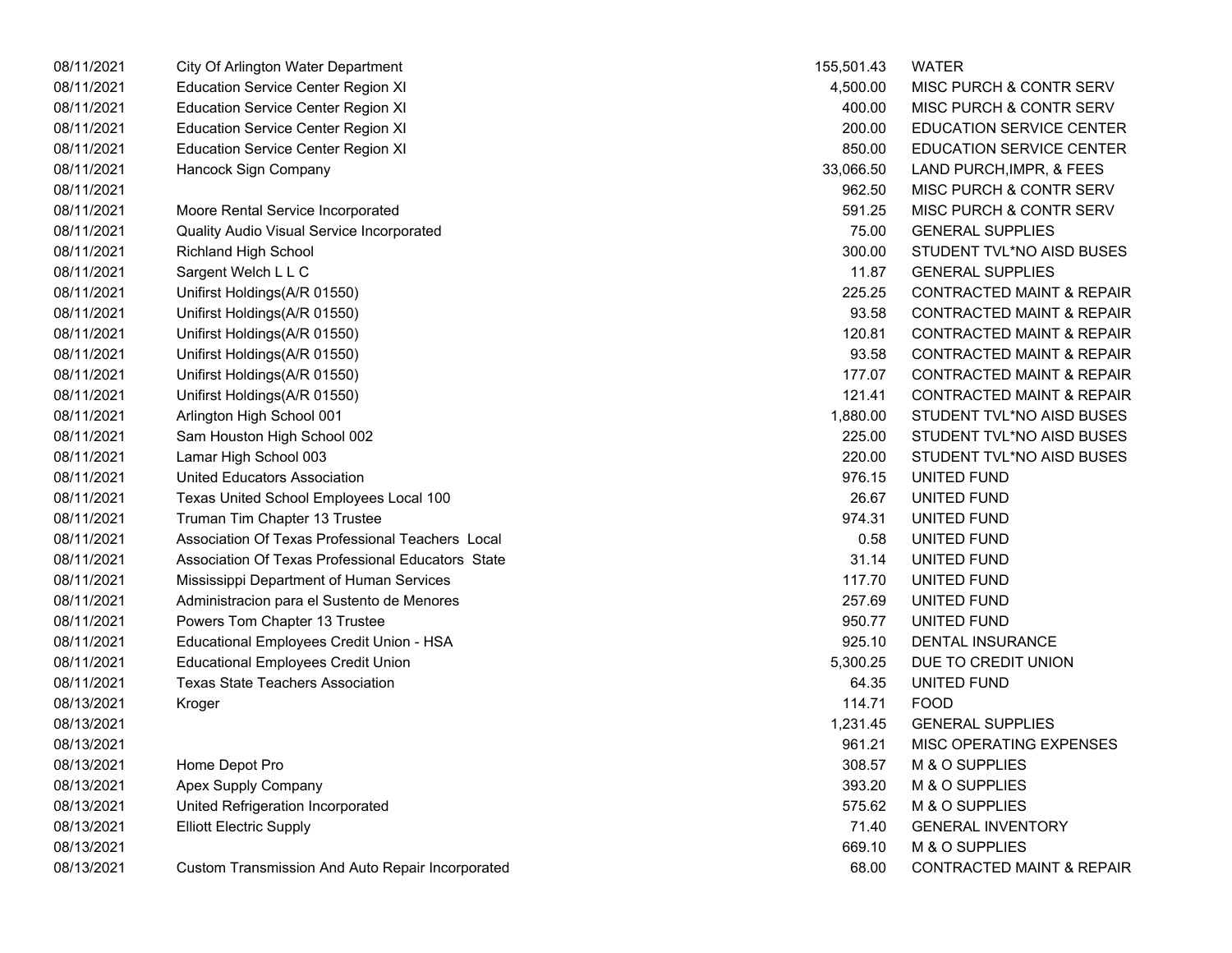| 08/13/2021 | Trane Company Commercial Systems Group       | 1.744.56       | M & O SUPPLIES                       |
|------------|----------------------------------------------|----------------|--------------------------------------|
| 08/13/2021 | Sign A Rama                                  | 1,310.00       | <b>BLDG PURCH, CONSTR, IMPROVE</b>   |
| 08/13/2021 | <b>Careys Sporting Goods</b>                 | 549.75         | <b>GENERAL SUPPLIES</b>              |
| 08/13/2021 | <b>Artex Overhead Door</b>                   | 4,500.00       | <b>CONTRACTED MAINT &amp; REPAIR</b> |
| 08/13/2021 | Office Depot                                 | 721.07         | <b>GENERAL SUPPLIES</b>              |
| 08/13/2021 | <b>Bernd Mac</b>                             | 805.96         | MISC PURCH & CONTR SERV              |
| 08/13/2021 | B & H Photo Video                            | 1,121.84       | <b>GENERAL SUPPLIES</b>              |
| 08/13/2021 | <b>CDW Government Incorporated</b>           | 1,468.30       | <b>GENERAL SUPPLIES</b>              |
| 08/13/2021 |                                              | 7,555.48       | MISC PURCH & CONTR SERV              |
| 08/13/2021 | <b>Mackin Educational Resources</b>          | 508.51         | <b>READING MATERIALS</b>             |
| 08/13/2021 | Aerowave Technologies                        | 27,330.00      | M & O SUPPLIES                       |
| 08/13/2021 | Aerowave Technologies                        | 168.12         | M & O SUPPLIES                       |
| 08/13/2021 | Key Poulan Music                             | 2,000.00       | <b>INVOICES RECEIVABLE</b>           |
| 08/13/2021 | R & H Parts And Service                      | 2,952.05       | M & O SUPPLIES                       |
| 08/13/2021 | Pocket Nurse Enterprises Incorporated        | 28,995.00      | <b>FURN &amp; EQUIP &gt; \$5,000</b> |
| 08/13/2021 | Dallas Independent School District           | 200.00         | STUDENT TVL*NO AISD BUSES            |
| 08/13/2021 | Arlington Independent School District        | 2,235.00       | STUDENT TVL*NO AISD BUSES            |
| 08/13/2021 | <b>Total Maintenance Solutions-South</b>     | 44.81          | M & O SUPPLIES                       |
| 08/13/2021 | Sportsgrafx Incorporated                     | 2,751.00       | ACCOUNTS PAYABLE-ACCRUALS            |
| 08/13/2021 |                                              | $\blacksquare$ | M & O SUPPLIES                       |
| 08/13/2021 | <b>Empowering Writers</b>                    | 10,350.00      | MISC PURCH & CONTR SERV              |
| 08/13/2021 | Presidio Networked Solutions Group LLC       | 258,758.37     | <b>GENERAL SUPPLIES</b>              |
| 08/13/2021 | Monarch Trophy Studio                        | 9.10           | <b>GENERAL SUPPLIES</b>              |
| 08/13/2021 | istation.com                                 | 6,600.00       | MISC PURCH & CONTR SERV              |
| 08/13/2021 | IdentiSys Incorporated                       | 874.50         | <b>GENERAL SUPPLIES</b>              |
| 08/13/2021 | Ryan Cross Country                           | 450.00         | STUDENT TVL*NO AISD BUSES            |
| 08/13/2021 | Taco Cabana                                  | 597.82         | MISC OPERATING EXPENSES              |
| 08/13/2021 | Crawford Electric Supply Company             | 850.63         | <b>GENERAL INVENTORY</b>             |
| 08/13/2021 | <b>SNO Sites</b>                             | 312.50         | <b>INVOICES RECEIVABLE</b>           |
| 08/13/2021 | <b>LEGO Education</b>                        | 559.60         | <b>GENERAL SUPPLIES</b>              |
| 08/13/2021 | Fastsigns N. Arlington                       | 371.83         | <b>GENERAL SUPPLIES</b>              |
| 08/13/2021 | <b>Tarrant County Tax Assessor-Collector</b> | 22.00          | MISC OPERATING EXPENSES              |
| 08/13/2021 | <b>Tarrant County Tax Assessor-Collector</b> | 8.25           | MISC OPERATING EXPENSES              |
| 08/13/2021 | Chick-fil-A(Cooper/LittleRoad/CarrierPkwy)   | 245.01         | MISC OPERATING EXPENSES              |
| 08/13/2021 | <b>SkillPath NST Training</b>                | 199.00         | <b>EMPLOYEE TRAVEL</b>               |
| 08/13/2021 | <b>NEDRP LLC</b>                             | 9,375.00       | MISC OPERATING EXPENSES              |
| 08/13/2021 | Lowe's Home Centers, LLC                     | 372.40         | <b>GENERAL SUPPLIES</b>              |
| 08/13/2021 |                                              | 10.13          | M & O SUPPLIES                       |
| 08/13/2021 |                                              | 34.14          | MISC PURCH & CONTR SERV              |
| 08/13/2021 | Western-BRW Paper Company Incorporated       | 900.00         | <b>GENERAL SUPPLIES</b>              |
|            |                                              |                |                                      |

| 1,744.56   | M & O SUPPLIES                       |
|------------|--------------------------------------|
| 1,310.00   | BLDG PURCH, CONSTR, IMPROVE          |
| 549.75     | <b>GENERAL SUPPLIES</b>              |
| 4,500.00   | <b>CONTRACTED MAINT &amp; REPAIR</b> |
| 721.07     | <b>GENERAL SUPPLIES</b>              |
| 805.96     | MISC PURCH & CONTR SERV              |
| 1,121.84   | <b>GENERAL SUPPLIES</b>              |
| 1,468.30   | <b>GENERAL SUPPLIES</b>              |
| 7,555.48   | <b>MISC PURCH &amp; CONTR SERV</b>   |
| 508.51     | <b>READING MATERIALS</b>             |
| 27.330.00  | M & O SUPPLIES                       |
| 168.12     | M & O SUPPLIES                       |
| 2,000.00   | <b>INVOICES RECEIVABLE</b>           |
| 2,952.05   | M & O SUPPLIES                       |
| 28,995.00  | <b>FURN &amp; EQUIP &gt; \$5,000</b> |
| 200.00     | STUDENT TVL*NO AISD BUSES            |
| 2,235.00   | STUDENT TVL*NO AISD BUSES            |
|            | 44.81 M & O SUPPLIES                 |
| 2,751.00   | ACCOUNTS PAYABLE-ACCRUALS            |
|            | <b>M &amp; O SUPPLIES</b>            |
| 10,350.00  | <b>MISC PURCH &amp; CONTR SERV</b>   |
| 258,758.37 | <b>GENERAL SUPPLIES</b>              |
| 9.10       | <b>GENERAL SUPPLIES</b>              |
| 6,600.00   | <b>MISC PURCH &amp; CONTR SERV</b>   |
| 874.50     | <b>GENERAL SUPPLIES</b>              |
| 450.00     | STUDENT TVL*NO AISD BUSES            |
| 597.82     | <b>MISC OPERATING EXPENSES</b>       |
| 850.63     | <b>GENERAL INVENTORY</b>             |
| 312.50     | <b>INVOICES RECEIVABLE</b>           |
| 559.60     | <b>GENERAL SUPPLIES</b>              |
| 371.83     | <b>GENERAL SUPPLIES</b>              |
| 22.00      | <b>MISC OPERATING EXPENSES</b>       |
| 8.25       | <b>MISC OPERATING EXPENSES</b>       |
| 245.01     | <b>MISC OPERATING EXPENSES</b>       |
| 199.00     | <b>EMPLOYEE TRAVEL</b>               |
| 9.375.00   | MISC OPERATING EXPENSES              |
| 372.40     | <b>GENERAL SUPPLIES</b>              |
| 10.13      | M & O SUPPLIES                       |
| 34.14      | <b>MISC PURCH &amp; CONTR SERV</b>   |
| 900.00     | <b>GENERAL SUPPLIES</b>              |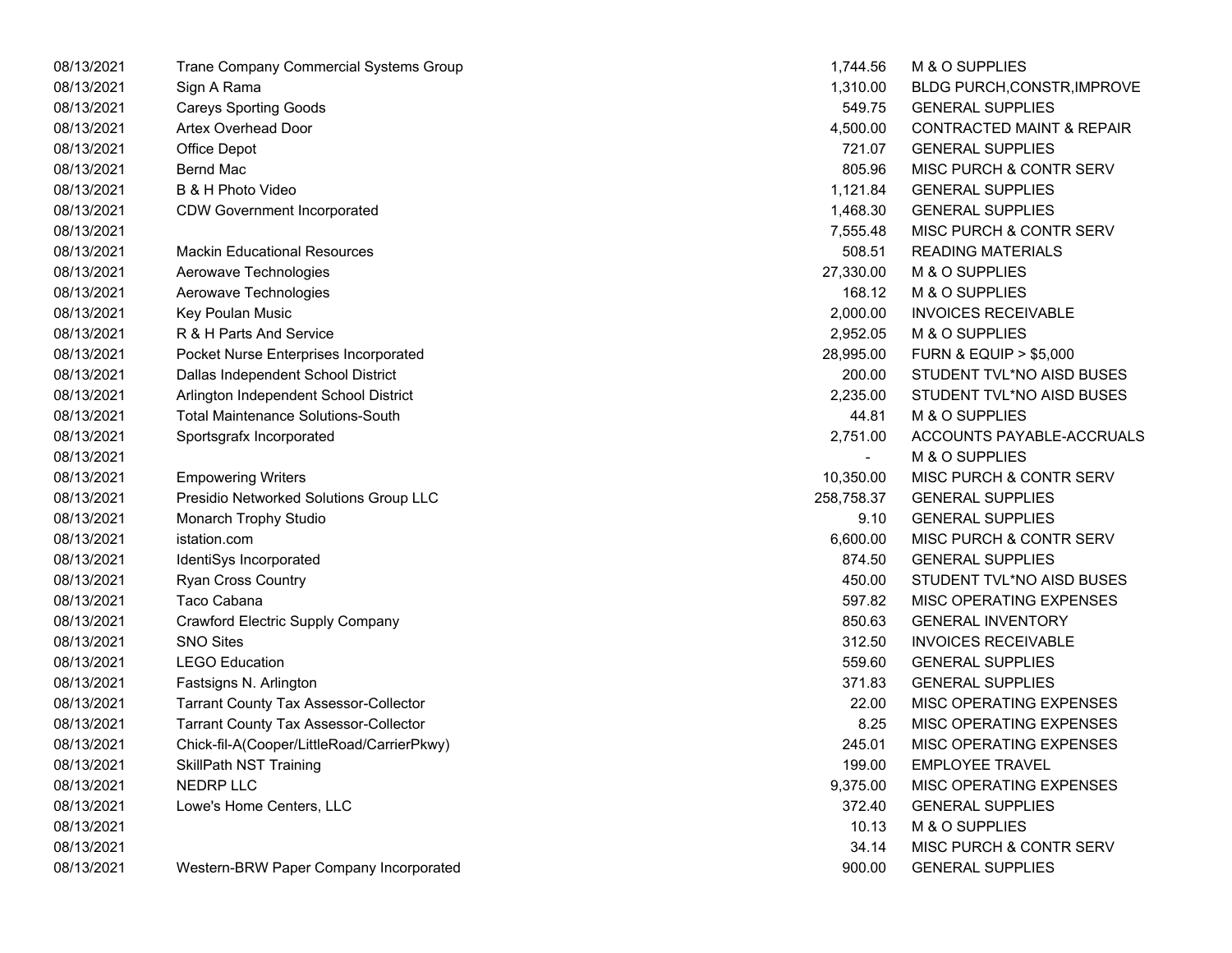| 08/13/2021 | Southern Lock & Supply, Co.                                    | 556.80                   | <b>GENERAL INVENTORY</b>             |
|------------|----------------------------------------------------------------|--------------------------|--------------------------------------|
| 08/13/2021 | J Taylor Education, Inc.                                       | $\overline{\phantom{a}}$ | <b>MISC PURCH &amp; CONTR SERV</b>   |
| 08/13/2021 | Moore Supply Co                                                | 81.19                    | M & O SUPPLIES                       |
| 08/13/2021 | OTC Brands, Inc.                                               | 177.81                   | <b>GENERAL SUPPLIES</b>              |
| 08/13/2021 | Mavich LLC                                                     | 869.38                   | <b>GENERAL INVENTORY</b>             |
| 08/13/2021 | <b>Midlothian Band Boosters</b>                                | 400.00                   | <b>INVOICES RECEIVABLE</b>           |
| 08/13/2021 | Active Impressions LP                                          | 1,250.00                 | <b>GENERAL SUPPLIES</b>              |
| 08/13/2021 | Zonar Systems Inc                                              | 33,768.00                | <b>GENERAL SUPPLIES</b>              |
| 08/13/2021 | Bowie High School Basketball                                   | 500.00                   | STUDENT TVL*NO AISD BUSES            |
| 08/13/2021 | Price Right Professional Landscaping & Tree Service LLC        | 6,450.00                 | <b>CONTRACTED MAINT &amp; REPAIR</b> |
| 08/13/2021 | Seguin High School Girls Basketball                            | 250.00                   | STUDENT TVL*NO AISD BUSES            |
| 08/13/2021 | Midlothian High School Cross Country                           | 225.00                   | STUDENT TVL*NO AISD BUSES            |
| 08/13/2021 | <b>Alonti Catering</b>                                         | 639.17                   | MISC OPERATING EXPENSES              |
| 08/13/2021 | Lindenmeyr Munroe                                              | 184.00                   | <b>GENERAL SUPPLIES</b>              |
| 08/13/2021 | <b>Price of Greatness</b>                                      | 1,000.00                 | <b>GENERAL SUPPLIES</b>              |
| 08/13/2021 | <b>Educational Foundations Services</b>                        | 3,600.00                 | MISC PURCH & CONTR SERV              |
| 08/13/2021 | El Capa LTD                                                    | 6,568.75                 | <b>RENTALS &amp; OPERATING LEASE</b> |
| 08/13/2021 | North Texas Swimming Inc                                       | 3,123.00                 | <b>DUES</b>                          |
| 08/13/2021 | <b>KLC Video Security</b>                                      | 51,068.65                | MISC PURCH & CONTR SERV              |
| 08/13/2021 | <b>VST Services LP</b>                                         | 4,000.00                 | <b>CONTRACTED MAINT &amp; REPAIR</b> |
| 08/13/2021 | <b>Merakey Allos</b>                                           | 4,338.00                 | <b>TUITION &amp; TRFR PMTS</b>       |
| 08/13/2021 | Medsharps LLC                                                  | 20.00                    | <b>GENERAL SUPPLIES</b>              |
| 08/13/2021 | Medsharps LLC                                                  | 150.00                   | <b>GENERAL SUPPLIES</b>              |
| 08/13/2021 | <b>Starks Janitorial Services</b>                              | 1,200.00                 | <b>GENERAL INVENTORY</b>             |
| 08/13/2021 | Kathryn Ann Northcutt                                          | 1,000.00                 | MISC OPERATING EXPENSES              |
| 08/13/2021 | Translation and Interpretation Network LLC                     | 4,351.00                 | MISC PURCH & CONTR SERV              |
| 08/13/2021 | <b>Edward Karl Schultz</b>                                     | 2,150.00                 | <b>MISC PURCH &amp; CONTR SERV</b>   |
| 08/13/2021 | Tagboard Incorporated                                          | 5,500.00                 | <b>MISC PURCH &amp; CONTR SERV</b>   |
| 08/13/2021 | Spartan Cross Country Booster Club                             | 470.00                   | STUDENT TVL*NO AISD BUSES            |
| 08/13/2021 | Bethesda Christian School                                      | 200.00                   | STUDENT TVL*NO AISD BUSES            |
| 08/13/2021 | <b>Parker County Track Club</b>                                | 500.00                   | STUDENT TVL*NO AISD BUSES            |
| 08/13/2021 | Complete Supply Incorporated                                   | 15,589.08                | <b>GENERAL INVENTORY</b>             |
| 08/13/2021 | <b>VLK Architects</b>                                          | 387,295.79               | BLDG PURCH, CONSTR, IMPROV           |
| 08/13/2021 | <b>Bucks Wheel &amp; Equipment Company</b>                     | 741.42                   | M & O SUPPLIES                       |
| 08/13/2021 | Southwest International Trucks                                 | 296.00                   | <b>CONTRACTED MAINT &amp; REPAIR</b> |
| 08/13/2021 | Moses Palmer Howell Llp Attorneys At Law                       | 2,735.50                 | <b>LEGAL SERVICES</b>                |
| 08/13/2021 | <b>Best Plumbing Specialties Incorporated</b>                  | 141.60                   | <b>GENERAL INVENTORY</b>             |
| 08/13/2021 | Music & Arts                                                   | 7,863.65                 | <b>CONTRACTED MAINT &amp; REPAIR</b> |
| 08/13/2021 | Arlington Independent School District Food & Nutrition Service | 2,435.13                 | MISC OPERATING EXPENSES              |
| 08/13/2021 | Gordon Darby Incorporated                                      | 9.18                     | <b>WATER</b>                         |

| 556.80     | <b>GENERAL INVENTORY</b>             |
|------------|--------------------------------------|
|            | <b>MISC PURCH &amp; CONTR SERV</b>   |
| 81.19      | M & O SUPPLIES                       |
| 177.81     | <b>GENERAL SUPPLIES</b>              |
| 869.38     | <b>GENERAL INVENTORY</b>             |
| 400.00     | <b>INVOICES RECEIVABLE</b>           |
| 1,250.00   | <b>GENERAL SUPPLIES</b>              |
| 33,768.00  | <b>GENERAL SUPPLIES</b>              |
| 500.00     | STUDENT TVL*NO AISD BUSES            |
| 6,450.00   | <b>CONTRACTED MAINT &amp; REPAIR</b> |
| 250.00     | STUDENT TVL*NO AISD BUSES            |
| 225.00     | STUDENT TVL*NO AISD BUSES            |
| 639.17     | <b>MISC OPERATING EXPENSES</b>       |
| 184.00     | <b>GENERAL SUPPLIES</b>              |
| 1,000.00   | <b>GENERAL SUPPLIES</b>              |
| 3,600.00   | MISC PURCH & CONTR SERV              |
| 6,568.75   | <b>RENTALS &amp; OPERATING LEASE</b> |
| 3,123.00   | <b>DUES</b>                          |
| 51,068.65  | <b>MISC PURCH &amp; CONTR SERV</b>   |
| 4,000.00   | <b>CONTRACTED MAINT &amp; REPAIR</b> |
| 4,338.00   | <b>TUITION &amp; TRFR PMTS</b>       |
| 20.00      | <b>GENERAL SUPPLIES</b>              |
| 150.00     | <b>GENERAL SUPPLIES</b>              |
| 1,200.00   | <b>GENERAL INVENTORY</b>             |
| 1,000.00   | <b>MISC OPERATING EXPENSES</b>       |
| 4,351.00   | MISC PURCH & CONTR SERV              |
| 2,150.00   | <b>MISC PURCH &amp; CONTR SERV</b>   |
| 5,500.00   | <b>MISC PURCH &amp; CONTR SERV</b>   |
| 470.00     | STUDENT TVL*NO AISD BUSES            |
| 200.00     | STUDENT TVL*NO AISD BUSES            |
| 500.00     | STUDENT TVL*NO AISD BUSES            |
| 15,589.08  | <b>GENERAL INVENTORY</b>             |
| 387,295.79 | BLDG PURCH, CONSTR, IMPROVE          |
| 741.42     | M & O SUPPLIES                       |
| 296.00     | <b>CONTRACTED MAINT &amp; REPAIR</b> |
| 2,735.50   | <b>LEGAL SERVICES</b>                |
| 141.60     | <b>GENERAL INVENTORY</b>             |
| 7,863.65   | <b>CONTRACTED MAINT &amp; REPAIR</b> |
| 2,435.13   | <b>MISC OPERATING EXPENSES</b>       |
| 9.18       | <b>WATER</b>                         |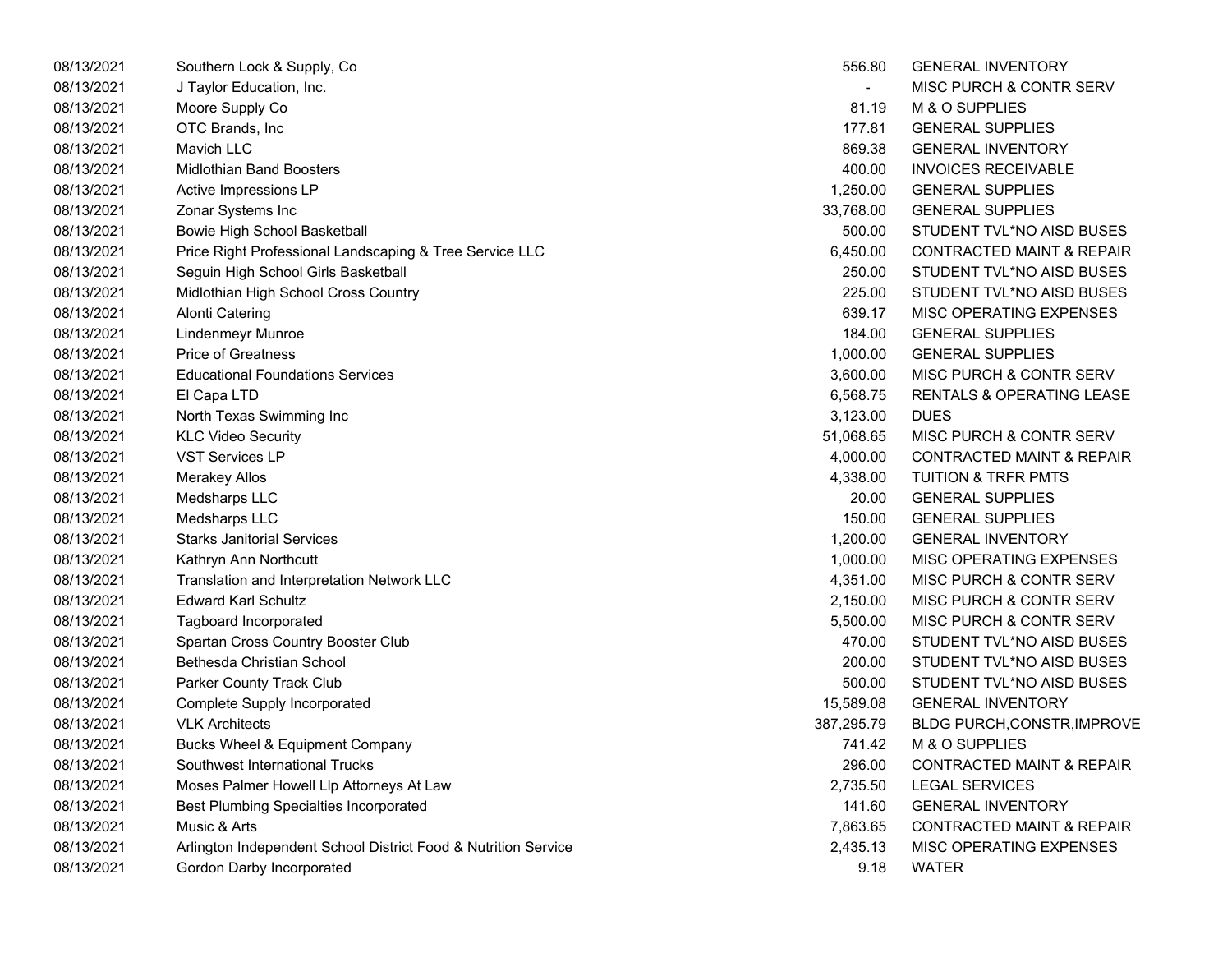| 08/13/2021 | <b>Bernd Shelley Burke</b>                              | 148.50     | MISC PURCH & CONTR SERV              |
|------------|---------------------------------------------------------|------------|--------------------------------------|
| 08/13/2021 | Colleyville Heritage High School Girls Basketball       | 400.00     | STUDENT TVL*NO AISD BUSES            |
| 08/13/2021 | SiteOne Landscape Supply Holding LLC                    | 374.54     | M & O SUPPLIES                       |
| 08/13/2021 | Demco Incorporated                                      | 702.57     | <b>GENERAL SUPPLIES</b>              |
| 08/13/2021 | Midwest Technology Products Tx0025                      | 92,250.00  | <b>GENERAL SUPPLIES</b>              |
| 08/13/2021 | Perma Bound                                             | 2,893.73   | <b>READING MATERIALS</b>             |
| 08/13/2021 | Unifirst Holdings(A/R 01550)                            | 93.40      | <b>CONTRACTED MAINT &amp; REPAIR</b> |
| 08/13/2021 | Unifirst Holdings(A/R 01550)                            | 112.93     | <b>CONTRACTED MAINT &amp; REPAIR</b> |
| 08/13/2021 | Unifirst Holdings(A/R 01550)                            | 121.23     | <b>CONTRACTED MAINT &amp; REPAIR</b> |
| 08/13/2021 | Unifirst Holdings(A/R 01550)                            | 89.17      | <b>CONTRACTED MAINT &amp; REPAIR</b> |
| 08/13/2021 | Trinity High School Track & Field                       | 245.00     | STUDENT TVL*NO AISD BUSES            |
| 08/13/2021 | Vandergriff Chevrolet                                   | 874.80     | <b>CONTRACTED MAINT &amp; REPAIR</b> |
| 08/13/2021 |                                                         | 724.95     | M & O SUPPLIES                       |
| 08/13/2021 | Arlington High School 001                               | 545.00     | STUDENT TVL*NO AISD BUSES            |
| 08/13/2021 | Sam Houston High School 002                             | 3,080.00   | STUDENT TVL*NO AISD BUSES            |
| 08/16/2021 | Texas Association Of School Boards Risk Management Fund | 443,557.00 | INSURANCE/BOND PREMIUMS              |
| 08/19/2021 | Corgan Assoc Architects Incorporated                    | 35,840.71  | <b>BLDG PURCH, CONSTR, IMPROV</b>    |
| 08/19/2021 | <b>Grainger Industrial Supply</b>                       | (190.95)   | <b>GENERAL SUPPLIES</b>              |
| 08/19/2021 |                                                         | 1,941.70   | M & O SUPPLIES                       |
| 08/19/2021 | Hoshizaki South Central Distribution Center             | 17.03      | M & O SUPPLIES                       |
| 08/19/2021 | Home Depot Pro                                          | 1,053.73   | M & O SUPPLIES                       |
| 08/19/2021 | Apex Supply Company                                     | 815.06     | M & O SUPPLIES                       |
| 08/19/2021 | Kroger                                                  | 182.07     | <b>FOOD</b>                          |
| 08/19/2021 |                                                         | 242.10     | <b>GENERAL SUPPLIES</b>              |
| 08/19/2021 |                                                         | 395.44     | MISC OPERATING EXPENSES              |
| 08/19/2021 | <b>Pitney Bowes</b>                                     | 180.00     | <b>GENERAL SUPPLIES</b>              |
| 08/19/2021 | Really Good Stuff                                       | 125.80     | <b>GENERAL SUPPLIES</b>              |
| 08/19/2021 | <b>Elliott Electric Supply</b>                          | 718.39     | <b>GENERAL INVENTORY</b>             |
| 08/19/2021 |                                                         | 2,670.86   | M & O SUPPLIES                       |
| 08/19/2021 | <b>River Legacy Foundation</b>                          | 400.00     | MISC PURCH & CONTR SERV              |
| 08/19/2021 | Ace Mart Restaurant Supply Company                      | 118.10     | M & O SUPPLIES                       |
| 08/19/2021 | Lennox Industries Incorporated                          | 311.00     | M & O SUPPLIES                       |
| 08/19/2021 | <b>Booksource</b>                                       | 52,477.21  | <b>READING MATERIALS</b>             |
| 08/19/2021 | Texas Furniture Source Incorporated                     | 44,512.56  | <b>GENERAL SUPPLIES</b>              |
| 08/19/2021 | <b>Masters Distribution Systems</b>                     | 11,110.20  | <b>GENERAL INVENTORY</b>             |
| 08/19/2021 | Barnes & Noble Booksellers, Inc                         | 64.98      | <b>GENERAL SUPPLIES</b>              |
| 08/19/2021 |                                                         | 204.48     | <b>READING MATERIALS</b>             |
| 08/19/2021 | Winston Water Cooler Limited                            | 144.00     | M & O SUPPLIES                       |
| 08/19/2021 | Jason's Deli                                            | 1,203.81   | MISC OPERATING EXPENSES              |
| 08/19/2021 | Riddell All American                                    | 2,992.70   | <b>CONTRACTED MAINT &amp; REPAIR</b> |

| 148.50    | <b>MISC PURCH &amp; CONTR SERV</b>   |
|-----------|--------------------------------------|
| 400.00    | STUDENT TVL*NO AISD BUSES            |
| 374.54    | <b>M &amp; O SUPPLIES</b>            |
| 702.57    | <b>GENERAL SUPPLIES</b>              |
| 92,250.00 | <b>GENERAL SUPPLIES</b>              |
| 2,893.73  | <b>READING MATERIALS</b>             |
| 93.40     | <b>CONTRACTED MAINT &amp; REPAIR</b> |
| 112.93    | <b>CONTRACTED MAINT &amp; REPAIR</b> |
| 121.23    | <b>CONTRACTED MAINT &amp; REPAIR</b> |
| 89.17     | <b>CONTRACTED MAINT &amp; REPAIR</b> |
| 245.00    | STUDENT TVL*NO AISD BUSES            |
| 874.80    | <b>CONTRACTED MAINT &amp; REPAIR</b> |
| 724.95    | <b>M &amp; O SUPPLIES</b>            |
| 545.00    | STUDENT TVL*NO AISD BUSES            |
| 3,080.00  | STUDENT TVL*NO AISD BUSES            |
| 43,557.00 | <b>INSURANCE/BOND PREMIUMS</b>       |
| 35,840.71 | <b>BLDG PURCH, CONSTR, IMPROVE</b>   |
|           | (190.95) GENERAL SUPPLIES            |
| 1,941.70  | M & O SUPPLIES                       |
| 17.03     | M & O SUPPLIES                       |
| 1,053.73  | M & O SUPPLIES                       |
| 815.06    | M & O SUPPLIES                       |
| 182.07    | <b>FOOD</b>                          |
| 242.10    | <b>GENERAL SUPPLIES</b>              |
| 395.44    | <b>MISC OPERATING EXPENSES</b>       |
| 180.00    | <b>GENERAL SUPPLIES</b>              |
| 125.80    | <b>GENERAL SUPPLIES</b>              |
| 718.39    | <b>GENERAL INVENTORY</b>             |
| 2,670.86  | M & O SUPPLIES                       |
| 400.00    | <b>MISC PURCH &amp; CONTR SERV</b>   |
| 118.10    | M & O SUPPLIES                       |
| 311.00    | M & O SUPPLIES                       |
| 52,477.21 | <b>READING MATERIALS</b>             |
| 44,512.56 | <b>GENERAL SUPPLIES</b>              |
| 11,110.20 | <b>GENERAL INVENTORY</b>             |
| 64.98     | <b>GENERAL SUPPLIES</b>              |
| 204.48    | <b>READING MATERIALS</b>             |
| 144.00    | M & O SUPPLIES                       |
| 1,203.81  | <b>MISC OPERATING EXPENSES</b>       |
| 2,992.70  | <b>CONTRACTED MAINT &amp; REPAIR</b> |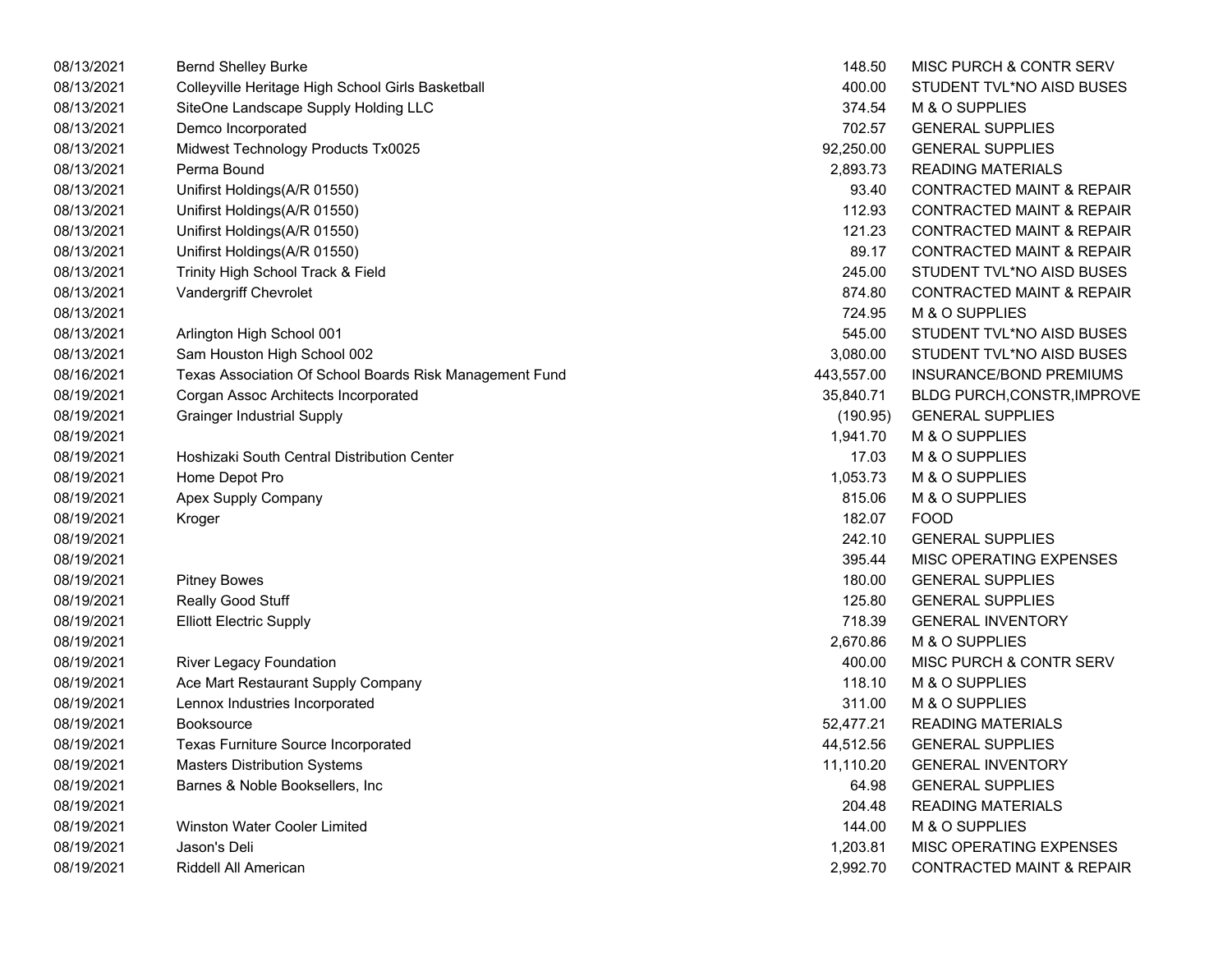| 08/19/2021 |                                                  | 4,043.78   | <b>RENTALS &amp; OPERATING LEASE</b> |
|------------|--------------------------------------------------|------------|--------------------------------------|
| 08/19/2021 | <b>Continental Book Company Western Division</b> | 633.96     | <b>GENERAL SUPPLIES</b>              |
| 08/19/2021 | Trane Company Commercial Systems Group           | 294.38     | M & O SUPPLIES                       |
| 08/19/2021 | <b>Careys Sporting Goods</b>                     | 1,300.00   | <b>GENERAL SUPPLIES</b>              |
| 08/19/2021 | <b>Purchase Power</b>                            | 976.55     | <b>GENERAL SUPPLIES</b>              |
| 08/19/2021 | <b>Blackmon Mooring</b>                          | 212,163.65 | <b>CONTRACTED MAINT &amp; REPAIR</b> |
| 08/19/2021 | Mica Crane Service Inc                           | 640.00     | <b>CONTRACTED MAINT &amp; REPAIR</b> |
| 08/19/2021 | <b>Concentra Medical Centers</b>                 | 1,039.00   | MISC OPERATING EXPENSES              |
| 08/19/2021 | Office Depot                                     | 6,443.25   | <b>GENERAL SUPPLIES</b>              |
| 08/19/2021 |                                                  | 284.97     | M & O SUPPLIES                       |
| 08/19/2021 | Enterprise Rent A Car                            | 312.00     | STUDENT TVL*NO AISD BUSES            |
| 08/19/2021 | Land O Lakes Incorporated                        | 6,013.96   | <b>GENERAL INVENTORY</b>             |
| 08/19/2021 | B & H Photo Video                                | 28.00      | <b>GENERAL SUPPLIES</b>              |
| 08/19/2021 | <b>CDW Government Incorporated</b>               | 27,232.59  | <b>GENERAL SUPPLIES</b>              |
| 08/19/2021 | C & P Pump Services Incorporated                 | 786.00     | M & O SUPPLIES                       |
| 08/19/2021 | <b>Td Industries Limited</b>                     | 195,670.00 | <b>CONTRACTED MAINT &amp; REPAIR</b> |
| 08/19/2021 | Cowboy Towing                                    | 492.50     | <b>CONTRACTED MAINT &amp; REPAIR</b> |
| 08/19/2021 | Govconnection Incorporated                       | 8,950.00   | <b>GENERAL SUPPLIES</b>              |
| 08/19/2021 | Down Patt                                        | 660.00     | <b>GENERAL SUPPLIES</b>              |
| 08/19/2021 | Children's Plus Incorporated                     | 53.93      | <b>READING MATERIALS</b>             |
| 08/19/2021 | <b>Chase Bank Of Texas</b>                       | 207.54     | MISC OPERATING EXPENSES              |
| 08/19/2021 | Apple Computer Incorporated                      | 150,296.00 | <b>GENERAL SUPPLIES</b>              |
| 08/19/2021 | J W Pepper & Son Incorporated                    | 17.99      | <b>GENERAL SUPPLIES</b>              |
| 08/19/2021 | Marco Products Incorporated                      | 87.40      | <b>GENERAL SUPPLIES</b>              |
| 08/19/2021 | Asel Art Supply                                  | 197.66     | <b>GENERAL SUPPLIES</b>              |
| 08/19/2021 | Johnson Controls Incorporate                     | 6,207.24   | M & O SUPPLIES                       |
| 08/19/2021 | Mardel Incorporated                              | 573.49     | <b>GENERAL SUPPLIES</b>              |
| 08/19/2021 | <b>Education Career Alternatives Program</b>     | 1,220.00   | <b>MISC OPERATING EXPENSES</b>       |
| 08/19/2021 | <b>Texas Department Of Agriculture</b>           | 125.00     | MISC OPERATING EXPENSES              |
| 08/19/2021 | <b>Constant Contact</b>                          | 1,080.00   | <b>MISC OPERATING EXPENSES</b>       |
| 08/19/2021 | J P Morgan Chase Bank NA                         | 999.00     | <b>CONTRACTED MAINT &amp; REPAIR</b> |
| 08/19/2021 |                                                  | 620.00     | <b>EMPLOYEE TRAVEL</b>               |
| 08/19/2021 |                                                  | 32,480.00  | <b>GENERAL SUPPLIES</b>              |
| 08/19/2021 |                                                  | 140.95     | <b>INVOICES RECEIVABLE</b>           |
| 08/19/2021 |                                                  | 3,058.40   | <b>MISC OPERATING EXPENSES</b>       |
| 08/19/2021 |                                                  | 301.07     | MISC PURCH & CONTR SERV              |
| 08/19/2021 |                                                  | 3,279.18   | <b>READING MATERIALS</b>             |
| 08/19/2021 |                                                  | 206.80     | <b>Travel Request Payable</b>        |
| 08/19/2021 | Arlington Independent School District            | 490.00     | STUDENT TVL*NO AISD BUSES            |
| 08/19/2021 | Arlington Independent School District            | 390.00     | STUDENT TVL*NO AISD BUSES            |

| 4,043.78   | <b>RENTALS &amp; OPERATING LEASE</b> |
|------------|--------------------------------------|
| 633.96     | <b>GENERAL SUPPLIES</b>              |
| 294.38     | M & O SUPPLIES                       |
| 1,300.00   | <b>GENERAL SUPPLIES</b>              |
| 976.55     | <b>GENERAL SUPPLIES</b>              |
| 212,163.65 | <b>CONTRACTED MAINT &amp; REPAIR</b> |
| 640.00     | <b>CONTRACTED MAINT &amp; REPAIR</b> |
| 1,039.00   | <b>MISC OPERATING EXPENSES</b>       |
| 6,443.25   | <b>GENERAL SUPPLIES</b>              |
| 284.97     | M & O SUPPLIES                       |
| 312.00     | STUDENT TVL*NO AISD BUSES            |
| 6,013.96   | <b>GENERAL INVENTORY</b>             |
| 28.00      | <b>GENERAL SUPPLIES</b>              |
| 27,232.59  | <b>GENERAL SUPPLIES</b>              |
| 786.00     | M & O SUPPLIES                       |
| 195,670.00 | <b>CONTRACTED MAINT &amp; REPAIR</b> |
| 492.50     | <b>CONTRACTED MAINT &amp; REPAIR</b> |
| 8,950.00   | <b>GENERAL SUPPLIES</b>              |
| 660.00     | <b>GENERAL SUPPLIES</b>              |
| 53.93      | <b>READING MATERIALS</b>             |
| 207.54     | MISC OPERATING EXPENSES              |
| 150.296.00 | <b>GENERAL SUPPLIES</b>              |
| 17.99      | <b>GENERAL SUPPLIES</b>              |
| 87.40      | <b>GENERAL SUPPLIES</b>              |
| 197.66     | <b>GENERAL SUPPLIES</b>              |
| 6,207.24   | M & O SUPPLIES                       |
| 573.49     | <b>GENERAL SUPPLIES</b>              |
| 1,220.00   | <b>MISC OPERATING EXPENSES</b>       |
| 125.00     | <b>MISC OPERATING EXPENSES</b>       |
| 1,080.00   | <b>MISC OPERATING EXPENSES</b>       |
| 999.00     | <b>CONTRACTED MAINT &amp; REPAIR</b> |
| 620.00     | <b>EMPLOYEE TRAVEL</b>               |
| 32,480.00  | <b>GENERAL SUPPLIES</b>              |
| 140.95     | <b>INVOICES RECEIVABLE</b>           |
| 3,058.40   | MISC OPERATING EXPENSES              |
| 301.07     | <b>MISC PURCH &amp; CONTR SERV</b>   |
| 3,279.18   | <b>READING MATERIALS</b>             |
| 206.80     | <b>Travel Request Payable</b>        |
| 490.00     | STUDENT TVL*NO AISD BUSES            |
| 390.00     | STUDENT TVL*NO AISD BUSES            |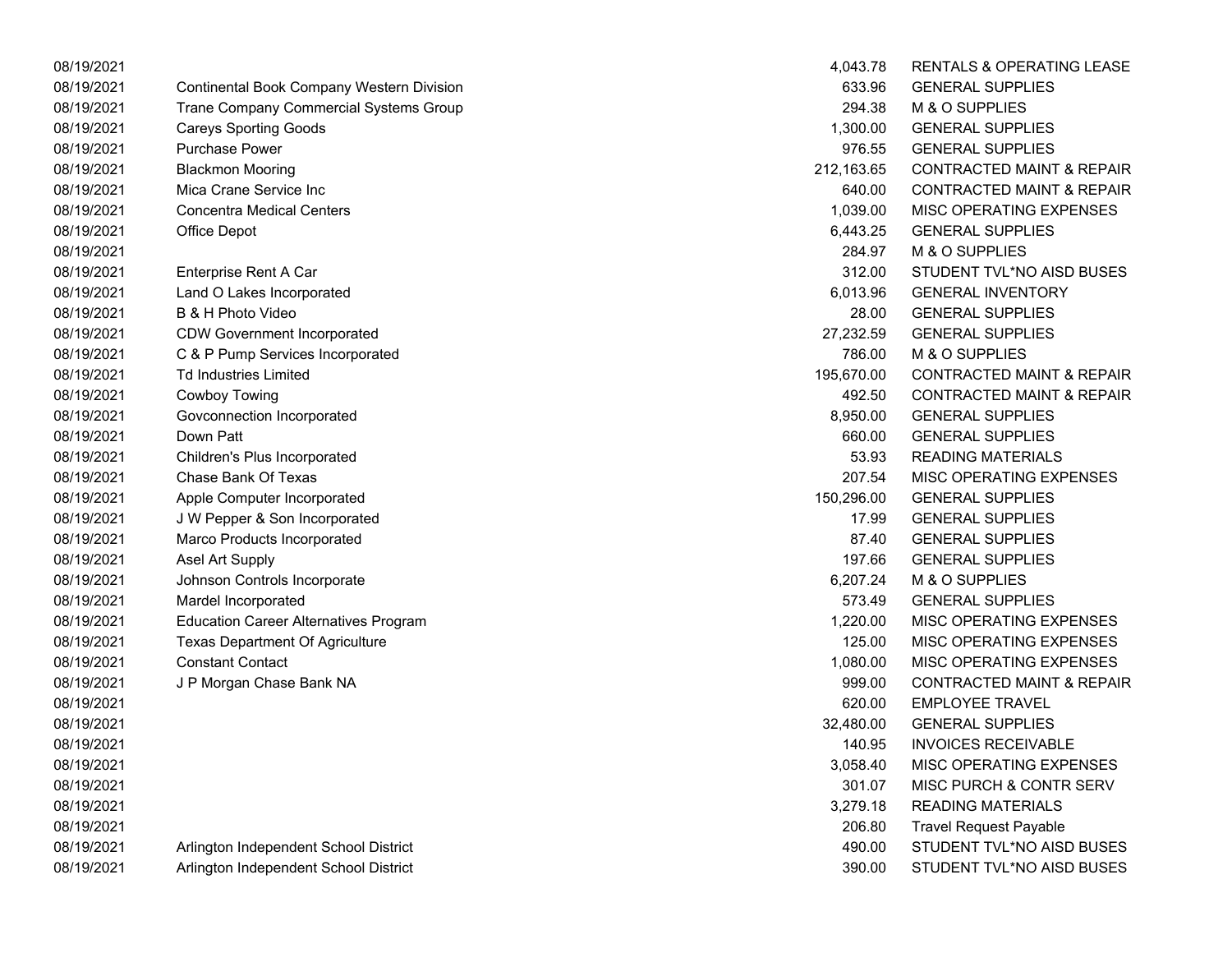| 08/19/2021 | FORT WORTH METRO VOLLEYBALL ASSOCIATION       | 100.00         | MISC PURCH & CONTR SERV              |
|------------|-----------------------------------------------|----------------|--------------------------------------|
| 08/19/2021 | <b>Total Maintenance Solutions-South</b>      | 181.96         | M & O SUPPLIES                       |
| 08/19/2021 | Complete Book & Media Supply Inc.             | 18.55          | <b>READING MATERIALS</b>             |
| 08/19/2021 | Monarch Trophy Studio                         | 59.15          | <b>GENERAL SUPPLIES</b>              |
| 08/19/2021 | <b>Mansfield ISD Athletics</b>                | 250.00         | STUDENT TVL*NO AISD BUSES            |
| 08/19/2021 | Texas Pottery Supply and Clay Company         | 205.00         | <b>CONTRACTED MAINT &amp; REPAIR</b> |
| 08/19/2021 | <b>Heat Transfer Solutions</b>                | 1,168.13       | M & O SUPPLIES                       |
| 08/19/2021 | McCain Foods USA Inc.                         | 11,877.33      | <b>GENERAL INVENTORY</b>             |
| 08/19/2021 | Phillips Lawn Sprinkler Co. Inc.              | 1,877.84       | <b>CONTRACTED MAINT &amp; REPAIR</b> |
| 08/19/2021 | Automatic Sprinkler of Texas Incorporated     | 39,450.00      | CONTRACTED MAINT & REPAIR            |
| 08/19/2021 | Whitley Penn LLP                              | 2,800.00       | <b>AUDIT SERVICES</b>                |
| 08/19/2021 | Guitar Center/Arlington                       | 149.99         | <b>GENERAL SUPPLIES</b>              |
| 08/19/2021 | Lake Ridge HS Golf Booster Club               | 300.00         | STUDENT TVL*NO AISD BUSES            |
| 08/19/2021 | <b>Beard's Towing</b>                         | 590.00         | <b>CONTRACTED MAINT &amp; REPAIR</b> |
| 08/19/2021 | IdentiSys Incorporated                        | 1,944.50       | <b>GENERAL SUPPLIES</b>              |
| 08/19/2021 |                                               | 607.50         | <b>INVOICES RECEIVABLE</b>           |
| 08/19/2021 | <b>WRA Architects Incorporated</b>            | 4,602.75       | <b>BLDG PURCH, CONSTR, IMPROVE</b>   |
| 08/19/2021 | Canon Solutions America (formerly Oce V#8259) | 514.28         | <b>CONTRACTED MAINT &amp; REPAIR</b> |
| 08/19/2021 | Cosenza & Associates, LLC                     | 1,500.00       | MISC PURCH & CONTR SERV              |
| 08/19/2021 | Accent Awards & Trophies, LLC                 | 37.00          | <b>GENERAL SUPPLIES</b>              |
| 08/19/2021 | <b>Best Buy for Business</b>                  | $\blacksquare$ | <b>INVOICES RECEIVABLE</b>           |
| 08/19/2021 | Jorgensen Theresa Anne                        | 3,400.00       | MISC PURCH & CONTR SERV              |
| 08/19/2021 | <b>Mansfield Invitational Tournament</b>      | 500.00         | STUDENT TVL*NO AISD BUSES            |
| 08/19/2021 | Creative Bus Sales Inc                        | 162.64         | <b>GENERAL INVENTORY</b>             |
| 08/19/2021 | <b>Autonation Chevrolet</b>                   | 402.06         | M & O SUPPLIES                       |
| 08/19/2021 | AlphaGraphics                                 | 37.50          | <b>GENERAL SUPPLIES</b>              |
| 08/19/2021 |                                               | 105.00         | MISC PURCH & CONTR SERV              |
| 08/19/2021 | Follett School Solutions, Inc.                | 10,806.66      | <b>READING MATERIALS</b>             |
| 08/19/2021 | Lone Star Furnishings LLC                     | 33,374.00      | <b>GENERAL SUPPLIES</b>              |
| 08/19/2021 | Preferred Shipping, Inc.                      | 186.89         | <b>GENERAL SUPPLIES</b>              |
| 08/19/2021 | Crawford Electric Supply Company              | 794.48         | M & O SUPPLIES                       |
| 08/19/2021 | <b>LEGO Education</b>                         | 55,980.74      | <b>GENERAL SUPPLIES</b>              |
| 08/19/2021 | Cyson Technology Group LLC                    | 4,755.00       | MISC PURCH & CONTR SERV              |
| 08/19/2021 | Chick-fil-A North Collins Street              | 49.92          | MISC OPERATING EXPENSES              |
| 08/19/2021 | Chick-fil-A(Cooper/LittleRoad/CarrierPkwy)    | 66.00          | MISC OPERATING EXPENSES              |
| 08/19/2021 | Chick-fil-A(Cooper/LittleRoad/CarrierPkwy)    | 1,382.00       | <b>INVOICES RECEIVABLE</b>           |
| 08/19/2021 | Chick-fil-A(Cooper/LittleRoad/CarrierPkwy)    | 186.36         | MISC OPERATING EXPENSES              |
| 08/19/2021 | Cool Tech A/C Heat & Refrigeration            | 1,234.50       | <b>CONTRACTED MAINT &amp; REPAIR</b> |
| 08/19/2021 | Specialty Bulb Company Inc                    | 6,860.00       | <b>GENERAL SUPPLIES</b>              |
| 08/19/2021 | Council of the Great City Schools             | 2,550.00       | NON-EMPLOYEE TRAVEL                  |
|            |                                               |                |                                      |

| 100.00    | MISC PURCH & CONTR SERV              |
|-----------|--------------------------------------|
| 181.96    | <b>M &amp; O SUPPLIES</b>            |
| 18.55     | <b>READING MATERIALS</b>             |
| 59.15     | <b>GENERAL SUPPLIES</b>              |
| 250.00    | STUDENT TVL*NO AISD BUSES            |
| 205.00    | <b>CONTRACTED MAINT &amp; REPAIR</b> |
| 1,168.13  | M & O SUPPLIES                       |
| 11,877.33 | <b>GENERAL INVENTORY</b>             |
| 1,877.84  | <b>CONTRACTED MAINT &amp; REPAIR</b> |
| 39,450.00 | <b>CONTRACTED MAINT &amp; REPAIR</b> |
| 2.800.00  | <b>AUDIT SERVICES</b>                |
| 149.99    | <b>GENERAL SUPPLIES</b>              |
| 300.00    | STUDENT TVL*NO AISD BUSES            |
| 590.00    | <b>CONTRACTED MAINT &amp; REPAIR</b> |
| 1,944.50  | <b>GENERAL SUPPLIES</b>              |
| 607.50    | <b>INVOICES RECEIVABLE</b>           |
| 4,602.75  | <b>BLDG PURCH, CONSTR, IMPROVE</b>   |
| 514.28    | <b>CONTRACTED MAINT &amp; REPAIR</b> |
| 1,500.00  | <b>MISC PURCH &amp; CONTR SERV</b>   |
| 37.00     | <b>GENERAL SUPPLIES</b>              |
|           | <b>INVOICES RECEIVABLE</b>           |
| 3,400.00  | <b>MISC PURCH &amp; CONTR SERV</b>   |
| 500.00    | STUDENT TVL*NO AISD BUSES            |
| 162.64    | <b>GENERAL INVENTORY</b>             |
| 402.06    | M & O SUPPLIES                       |
| 37.50     | <b>GENERAL SUPPLIES</b>              |
| 105.00    | <b>MISC PURCH &amp; CONTR SERV</b>   |
| 10,806.66 | <b>READING MATERIALS</b>             |
| 33,374.00 | <b>GENERAL SUPPLIES</b>              |
| 186.89    | <b>GENERAL SUPPLIES</b>              |
| 794.48    | M & O SUPPLIES                       |
| 55,980.74 | <b>GENERAL SUPPLIES</b>              |
| 4,755.00  | <b>MISC PURCH &amp; CONTR SERV</b>   |
| 49.92     | <b>MISC OPERATING EXPENSES</b>       |
| 66.00     | <b>MISC OPERATING EXPENSES</b>       |
| 1,382.00  | <b>INVOICES RECEIVABLE</b>           |
| 186.36    | <b>MISC OPERATING EXPENSES</b>       |
| 1,234.50  | <b>CONTRACTED MAINT &amp; REPAIR</b> |
| 6,860.00  | <b>GENERAL SUPPLIES</b>              |
| 2,550.00  | NON-EMPLOYEE TRAVEL                  |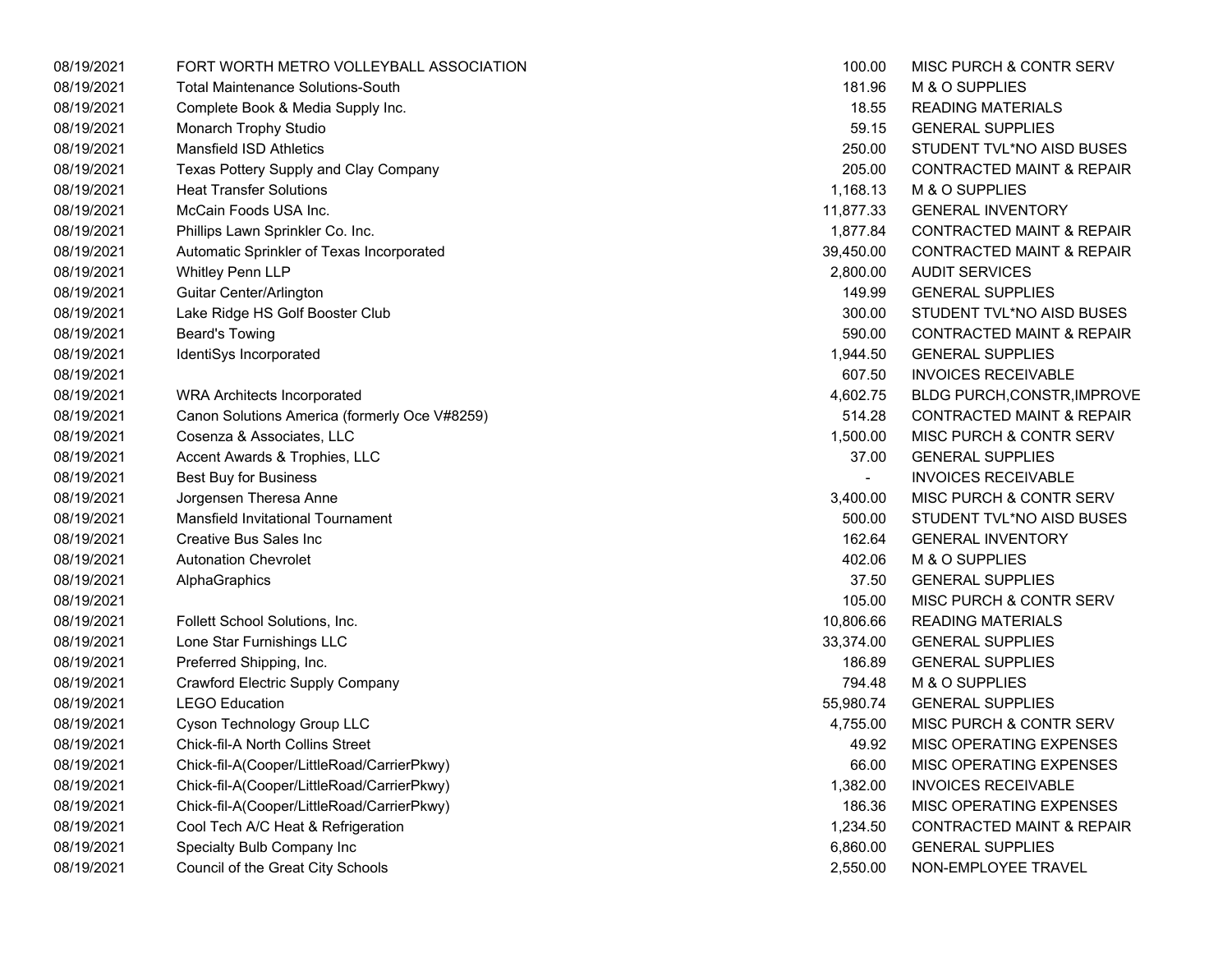| 08/19/2021 | Accelerate Learning Inc.                                            | 14,800.00 | MISC PURCH & CONTR SERV              |
|------------|---------------------------------------------------------------------|-----------|--------------------------------------|
| 08/19/2021 | Kleen-Air Filter Service & Sales                                    | 2,610.00  | <b>GENERAL INVENTORY</b>             |
| 08/19/2021 | KE2 Therm. Solutions, Inc.                                          | 2,730.00  | <b>GENERAL SUPPLIES</b>              |
| 08/19/2021 | Finishing and Shredder Systems (FS Systems)                         | 262.00    | <b>GENERAL SUPPLIES</b>              |
| 08/19/2021 | Lowe's Home Centers, LLC                                            | 910.10    | <b>GENERAL SUPPLIES</b>              |
| 08/19/2021 |                                                                     | 1,286.03  | M & O SUPPLIES                       |
| 08/19/2021 | Western-BRW Paper Company Incorporated                              | 800.50    | <b>GENERAL SUPPLIES</b>              |
| 08/19/2021 | <b>Teacher Direct</b>                                               | 130.22    | ACCOUNTS PAYABLE-ACCRUALS            |
| 08/19/2021 |                                                                     |           | <b>GENERAL SUPPLIES</b>              |
| 08/19/2021 | <b>CableLink Solutions</b>                                          | 5,141.91  | <b>CONTRACTED MAINT &amp; REPAIR</b> |
| 08/19/2021 |                                                                     | 14,692.48 | MISC PURCH & CONTR SERV              |
| 08/19/2021 | DFW Ink, LLC                                                        | 1,506.00  | <b>GENERAL SUPPLIES</b>              |
| 08/19/2021 | Reeder Concrete, Inc                                                | 7,650.00  | <b>CONTRACTED MAINT &amp; REPAIR</b> |
| 08/19/2021 |                                                                     | (382.50)  | <b>RETAINAGE</b>                     |
| 08/19/2021 | Big Ass Solutions, Haiku Home                                       | 99.00     | M & O SUPPLIES                       |
| 08/19/2021 | Mavich LLC                                                          | 318.00    | <b>GENERAL INVENTORY</b>             |
| 08/19/2021 | Perry Weather Consulting Inc                                        | 11,500.00 | MISC PURCH & CONTR SERV              |
| 08/19/2021 | <b>C&amp;S Trailers</b>                                             | 289.65    | M & O SUPPLIES                       |
| 08/19/2021 | Nasco                                                               | 7,482.03  | <b>GENERAL SUPPLIES</b>              |
| 08/19/2021 | Rethink Autism Inc.                                                 | 28,500.00 | <b>GENERAL SUPPLIES</b>              |
| 08/19/2021 | Active Impressions LP                                               | 460.00    | <b>GENERAL SUPPLIES</b>              |
| 08/19/2021 | Price Right Professional Landscaping & Tree Service LLC             | 51,018.00 | <b>CONTRACTED MAINT &amp; REPAIR</b> |
| 08/19/2021 | Staples Inc/Staples Business Advantage                              | 22.17     | <b>GENERAL SUPPLIES</b>              |
| 08/19/2021 | Midlothian High School Cross Country                                | 225.00    | STUDENT TVL*NO AISD BUSES            |
| 08/19/2021 | Oil Price Information Service, LLC                                  | 1,068.00  | MISC OPERATING EXPENSES              |
| 08/19/2021 | AT&T Acct #817 164-0068 536 1                                       | 336.52    | <b>WATER</b>                         |
| 08/19/2021 | National Seating & Mobility Inc                                     | 3,906.90  | <b>GENERAL SUPPLIES</b>              |
| 08/19/2021 | WBAP-KSCS Assets LLC DBA WBAP-AM, KSCS-FM                           | 5,000.00  | MISC OPERATING EXPENSES              |
| 08/19/2021 | DOT Medical and Drug Testing Services Inc                           | 210.00    | MISC OPERATING EXPENSES              |
| 08/19/2021 | ValueSure Agency Inc.                                               | 71.00     | MISC OPERATING EXPENSES              |
| 08/19/2021 | Dallas Child, Fort Worth Child, North Texas Child, DFW Baby, Thrive | 3,850.00  | MISC OPERATING EXPENSES              |
| 08/19/2021 | Peerless Events and Tents LLC                                       | 4,149.27  | MISC PURCH & CONTR SERV              |
| 08/19/2021 | CoughDrop Inc                                                       | 1,000.00  | <b>GENERAL SUPPLIES</b>              |
| 08/19/2021 | IE Class Incorporated                                               | 2,375.00  | MISC OPERATING EXPENSES              |
| 08/19/2021 | Shultz House Moving, LLC                                            | 21,476.00 | <b>CONTRACTED MAINT &amp; REPAIR</b> |
| 08/19/2021 | Texas Health Sports Medicine                                        | 3,940.63  | MISC PURCH & CONTR SERV              |
| 08/19/2021 | Media West Incorporated                                             | 17,678.00 | RENTALS & OPERATING LEASE            |
| 08/19/2021 | Intermountain Lock & Security Supply Co. dba IML Security           | 1,929.36  | <b>GENERAL INVENTORY</b>             |
| 08/19/2021 | El Capa LTD                                                         | 137.51    | <b>WATER</b>                         |
| 08/19/2021 | Remind101 Incorporated                                              | 3,300.00  | <b>GENERAL SUPPLIES</b>              |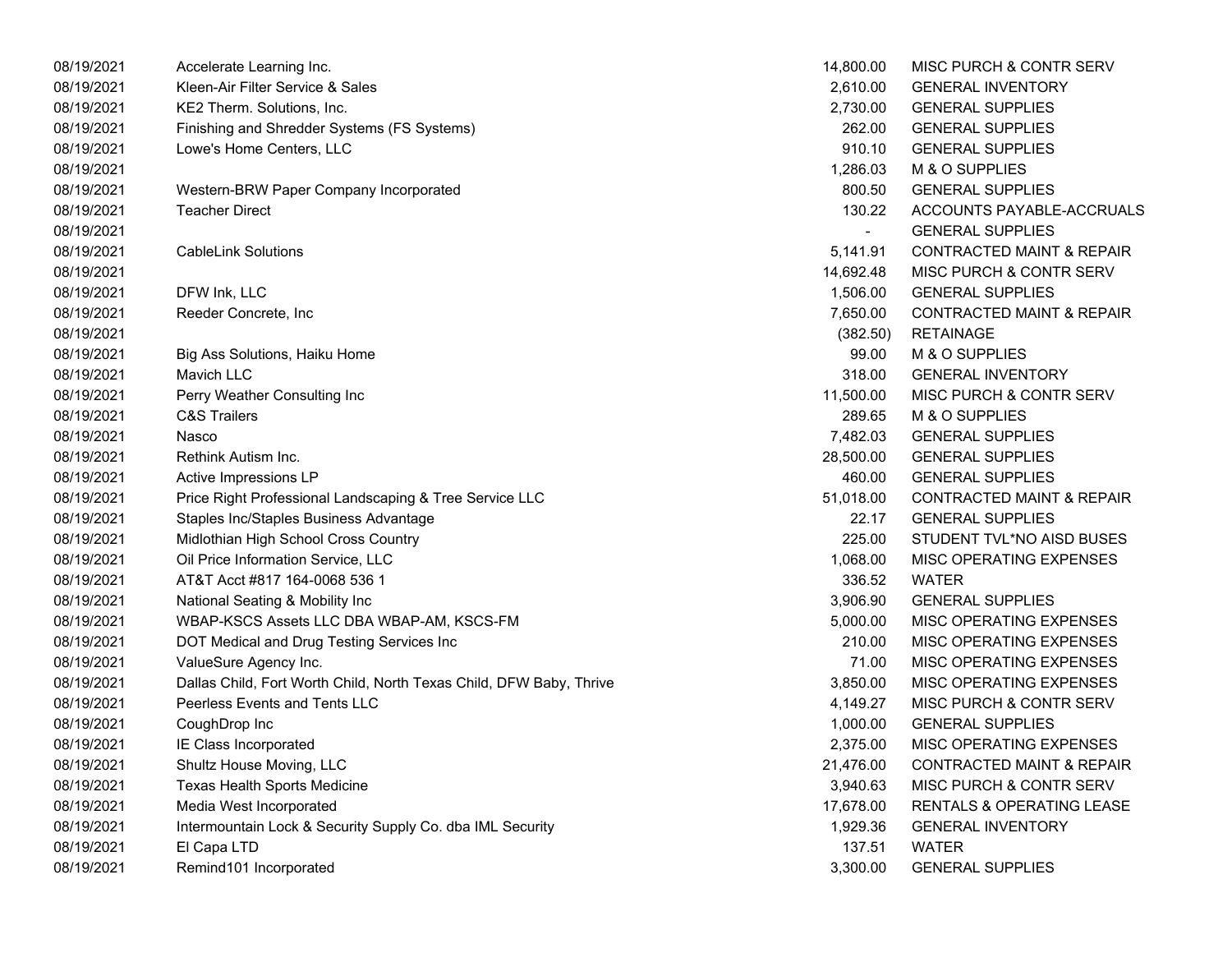| 08/19/2021 | <b>Texas Association of School Business Officials</b>          | 100.00    | MISC OPERATING EXPENSES              |
|------------|----------------------------------------------------------------|-----------|--------------------------------------|
| 08/19/2021 | <b>KLC Video Security</b>                                      | 53,836.65 | <b>MISC PURCH &amp; CONTR SERV</b>   |
| 08/19/2021 | <b>Dixie Ross</b>                                              | 750.00    | MISC PURCH & CONTR SERV              |
| 08/19/2021 | Your Tees LLC                                                  | 2,042.00  | <b>INVOICES RECEIVABLE</b>           |
| 08/19/2021 | Your Tees LLC                                                  | 1,136.00  | <b>INVOICES RECEIVABLE</b>           |
| 08/19/2021 | <b>Arlington Valley Farms</b>                                  | 13,824.00 | <b>GENERAL INVENTORY</b>             |
| 08/19/2021 | Quizizz Incorporated                                           | 1,125.00  | <b>GENERAL SUPPLIES</b>              |
| 08/19/2021 | Chad Porter Organization LLC                                   | 700.00    | MISC PURCH & CONTR SERV              |
| 08/19/2021 | Feldman and Feldman PC                                         | 1,925.00  | MISC PURCH & CONTR SERV              |
| 08/19/2021 | Daryl Flood Workplace Services, Inc.                           | 2,520.00  | <b>CONTRACTED MAINT &amp; REPAIR</b> |
| 08/19/2021 | The NROC Project                                               | 3,000.00  | <b>GENERAL SUPPLIES</b>              |
| 08/19/2021 | Joseph Aaron Capers                                            | 500.00    | <b>INVOICES RECEIVABLE</b>           |
| 08/19/2021 | FloSports Inc                                                  | 500.00    | STUDENT TVL*NO AISD BUSES            |
| 08/19/2021 | The Child Safety Collaborative LLC                             | 1,500.00  | MISC PURCH & CONTR SERV              |
| 08/19/2021 | Girl Scouts of Texas Oklahoma Plains Incorporated              | 1,200.00  | MISC OPERATING EXPENSES              |
| 08/19/2021 | Fort Worth Football Officials                                  | 150.00    | MISC PURCH & CONTR SERV              |
| 08/19/2021 | <b>Complete Supply Incorporated</b>                            | 32,331.32 | <b>GENERAL INVENTORY</b>             |
| 08/19/2021 |                                                                | 3,933.90  | M & O SUPPLIES                       |
| 08/19/2021 | <b>Empire Paper Company</b>                                    | 729.30    | <b>GENERAL INVENTORY</b>             |
| 08/19/2021 | Elevator Maintenance and Repair Incorporated                   | 5,664.60  | <b>CONTRACTED MAINT &amp; REPAIR</b> |
| 08/19/2021 | International Baccalaureate America                            | 11,650.00 | MISC OPERATING EXPENSES              |
| 08/19/2021 | <b>Accredited Lock Supply Company</b>                          | 839.50    | <b>GENERAL INVENTORY</b>             |
| 08/19/2021 | <b>Atmos Energy</b>                                            | 5,024.23  | <b>WATER</b>                         |
| 08/19/2021 | <b>EAI Education</b>                                           | 320.33    | <b>GENERAL SUPPLIES</b>              |
| 08/19/2021 | Jack Rasmussen (Luthier)                                       | 6,490.00  | <b>CONTRACTED MAINT &amp; REPAIR</b> |
| 08/19/2021 | <b>Newcomers Center</b><br>#008                                | 614.35    | <b>Other Assets</b>                  |
| 08/19/2021 | Hagar Restaurant Service L L C                                 | 263.89    | M & O SUPPLIES                       |
| 08/19/2021 | Horizon Software International L L C                           | 23,199.87 | <b>CONTRACTED MAINT &amp; REPAIR</b> |
| 08/19/2021 | Bucks Wheel & Equipment Company                                | 118.21    | M & O SUPPLIES                       |
| 08/19/2021 | Southwest International Trucks                                 | 820.12    | M & O SUPPLIES                       |
| 08/19/2021 | <b>Texas Auto Painting</b>                                     | 273.00    | <b>CONTRACTED MAINT &amp; REPAIR</b> |
| 08/19/2021 |                                                                | 139.40    | M & O SUPPLIES                       |
| 08/19/2021 | Music & Arts                                                   | 1,350.00  | ACCOUNTS PAYABLE-ACCRUALS            |
| 08/19/2021 |                                                                |           | <b>GENERAL SUPPLIES</b>              |
| 08/19/2021 | AT&T                                                           | 13,971.54 | <b>WATER</b>                         |
| 08/19/2021 | First Advantage Background Services                            | 109.18    | MISC PURCH & CONTR SERV              |
| 08/19/2021 | Arlington Independent School District Food & Nutrition Service | 972.90    | MISC OPERATING EXPENSES              |
| 08/19/2021 | Warren Instructional Network                                   | 3,250.00  | EDUCATION SERVICE CENTER             |
| 08/19/2021 | Rush Truck Centers Of Texas Limited Partnership                | 1,586.66  | M & O SUPPLIES                       |
| 08/19/2021 | Mansfield Legacy High School                                   | 640.00    | STUDENT TVL*NO AISD BUSES            |

| 100.00    | MISC OPERATING EXPENSES              |
|-----------|--------------------------------------|
| 53,836.65 | MISC PURCH & CONTR SERV              |
| 750.00    | <b>MISC PURCH &amp; CONTR SERV</b>   |
| 2,042.00  | <b>INVOICES RECEIVABLE</b>           |
| 1,136.00  | <b>INVOICES RECEIVABLE</b>           |
| 13,824.00 | <b>GENERAL INVENTORY</b>             |
| 1,125.00  | <b>GENERAL SUPPLIES</b>              |
| 700.00    | <b>MISC PURCH &amp; CONTR SERV</b>   |
| 1,925.00  | MISC PURCH & CONTR SERV              |
| 2,520.00  | <b>CONTRACTED MAINT &amp; REPAIR</b> |
| 3,000.00  | <b>GENERAL SUPPLIES</b>              |
| 500.00    | <b>INVOICES RECEIVABLE</b>           |
| 500.00    | STUDENT TVL*NO AISD BUSES            |
| 1,500.00  | MISC PURCH & CONTR SERV              |
| 1,200.00  | MISC OPERATING EXPENSES              |
| 150.00    | <b>MISC PURCH &amp; CONTR SERV</b>   |
| 32,331.32 | <b>GENERAL INVENTORY</b>             |
| 3,933.90  | M & O SUPPLIES                       |
| 729.30    | <b>GENERAL INVENTORY</b>             |
| 5,664.60  | <b>CONTRACTED MAINT &amp; REPAIR</b> |
| 11,650.00 | MISC OPERATING EXPENSES              |
| 839.50    | <b>GENERAL INVENTORY</b>             |
| 5,024.23  | <b>WATER</b>                         |
| 320.33    | <b>GENERAL SUPPLIES</b>              |
| 6,490.00  | <b>CONTRACTED MAINT &amp; REPAIR</b> |
| 614.35    | <b>Other Assets</b>                  |
| 263.89    | <b>M &amp; O SUPPLIES</b>            |
| 23.199.87 | <b>CONTRACTED MAINT &amp; REPAIR</b> |
| 118.21    | M & O SUPPLIES                       |
| 820.12    | M & O SUPPLIES                       |
| 273.00    | <b>CONTRACTED MAINT &amp; REPAIR</b> |
| 139.40    | <b>M &amp; O SUPPLIES</b>            |
| 1,350.00  | ACCOUNTS PAYABLE-ACCRUALS            |
|           | <b>GENERAL SUPPLIES</b>              |
| 13,971.54 | <b>WATER</b>                         |
| 109.18    | <b>MISC PURCH &amp; CONTR SERV</b>   |
| 972.90    | MISC OPERATING EXPENSES              |
| 3.250.00  | <b>EDUCATION SERVICE CENTER</b>      |
| 1,586.66  | M & O SUPPLIES                       |
| 640.00    | STUDENT TVL*NO AISD BUSES            |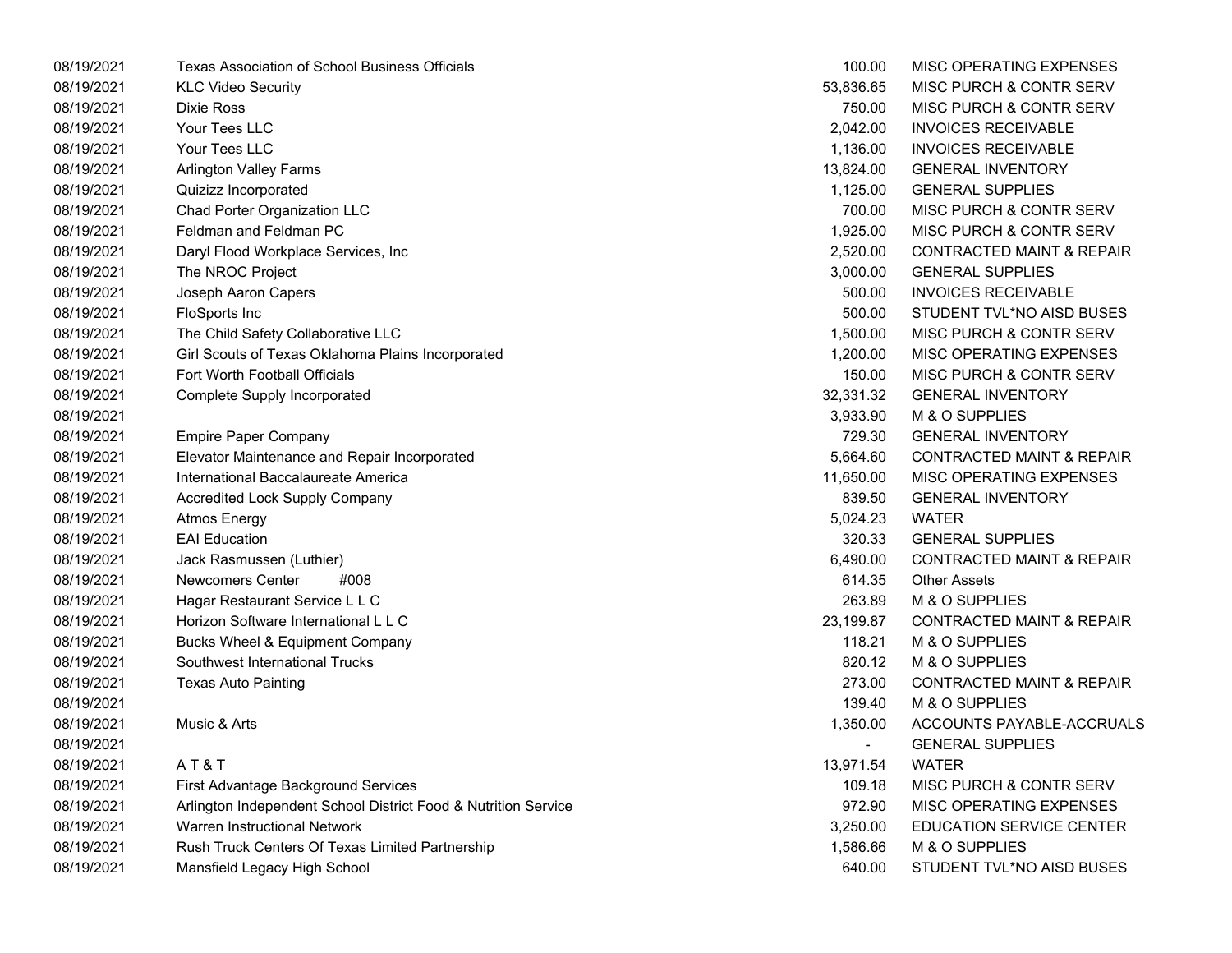| 08/19/2021 | <b>LEAF Engineers</b>                                         | 3,300.00   | OTH PROFESSIONAL SERVICES            |
|------------|---------------------------------------------------------------|------------|--------------------------------------|
| 08/19/2021 | Pearson                                                       |            | <b>TESTING MATERIALS</b>             |
| 08/19/2021 | SiteOne Landscape Supply Holding LLC                          | 345.46     | M & O SUPPLIES                       |
| 08/19/2021 | Demco Incorporated                                            | 258.53     | <b>GENERAL SUPPLIES</b>              |
| 08/19/2021 | <b>Education Service Center Region XI</b>                     | 3,075.00   | MISC OPERATING EXPENSES              |
| 08/19/2021 | <b>Education Service Center Region XI</b>                     | 950.00     | <b>EDUCATION SERVICE CENTER</b>      |
| 08/19/2021 | <b>Education Service Center Region XI</b>                     | 1,900.00   | MISC PURCH & CONTR SERV              |
| 08/19/2021 | Miracle Recreation Equipment Company/ Webuildfun Incorporated | 152,065.69 | <b>CONTRACTED MAINT &amp; REPAIR</b> |
| 08/19/2021 |                                                               | (7,603.28) | <b>RETAINAGE</b>                     |
| 08/19/2021 | Moore Rental Service Incorporated                             | 117.00     | RENTALS & OPERATING LEASE            |
| 08/19/2021 | Music In Motion Incorporated                                  | 14.90      | <b>GENERAL SUPPLIES</b>              |
| 08/19/2021 | <b>Pollock Paper Distributors</b>                             | 856.80     | <b>GENERAL INVENTORY</b>             |
| 08/19/2021 | Quality Audio Visual Service Incorporated                     | 225.00     | <b>CONTRACTED MAINT &amp; REPAIR</b> |
| 08/19/2021 | Arlington High School 001                                     | 640.00     | STUDENT TVL*NO AISD BUSES            |
| 08/19/2021 | Sam Houston High School 002                                   | 1,000.00   | STUDENT TVL*NO AISD BUSES            |
| 08/19/2021 | Lamar High School 003                                         | 300.00     | STUDENT TVL*NO AISD BUSES            |
| 08/19/2021 | <b>United Educators Association</b>                           | 135.10     | UNITED FUND                          |
| 08/19/2021 | Texas United School Employees Local 100                       | 34.65      | UNITED FUND                          |
| 08/19/2021 | Truman Tim Chapter 13 Trustee                                 | 542.31     | UNITED FUND                          |
| 08/19/2021 | Association Of Texas Professional Teachers Local              | 2.32       | UNITED FUND                          |
| 08/19/2021 | Association Of Texas Professional Educators State             | 13.88      | UNITED FUND                          |
| 08/19/2021 | Educational Employees Credit Union - HSA                      | 169.24     | DENTAL INSURANCE                     |
| 08/19/2021 | <b>Educational Employees Credit Union</b>                     | 1,100.00   | DUE TO CREDIT UNION                  |
| 08/19/2021 | <b>Texas State Teachers Association</b>                       | 38.70      | UNITED FUND                          |
| 08/19/2021 | <b>Trina McRuffin</b>                                         | 50.85      | LIONS CLUB CONCESSIONS               |
| 08/19/2021 | Revonna Stuart                                                | 65.65      | LIONS CLUB CONCESSIONS               |
| 08/20/2021 | Laura Avalos                                                  | 35.00      | MISC OPERATING EXPENSES              |
| 08/20/2021 | Vera Bailey                                                   | 58.42      | <b>EMPLOYEE TRAVEL</b>               |
| 08/20/2021 | Amiesha Brown                                                 | 2.89       | <b>EMPLOYEE TRAVEL</b>               |
| 08/20/2021 | Jennifer Browne                                               | 8.03       | <b>EMPLOYEE TRAVEL</b>               |
| 08/20/2021 | Laura Correa                                                  | 35.00      | MISC OPERATING EXPENSES              |
| 08/20/2021 | <b>Thomas Davis</b>                                           | 83.09      | <b>EMPLOYEE TRAVEL</b>               |
| 08/20/2021 | Shahveer Dhalla                                               | 42.00      | <b>EMPLOYEE TRAVEL</b>               |
| 08/20/2021 | Jennifer Ezell                                                | 50.00      | <b>EMPLOYEE TRAVEL</b>               |
| 08/20/2021 | Andrew Filewood                                               | 27.71      | <b>EMPLOYEE TRAVEL</b>               |
| 08/20/2021 | <b>Richard Flores</b>                                         | 94.21      | <b>EMPLOYEE TRAVEL</b>               |
| 08/20/2021 | Johnathane Gaffney                                            | 12.09      | <b>EMPLOYEE TRAVEL</b>               |
| 08/20/2021 | Carisa Gonzales                                               | 3.42       | <b>EMPLOYEE TRAVEL</b>               |
| 08/20/2021 | Lance Hamilton                                                | 85.81      | <b>EMPLOYEE TRAVEL</b>               |
| 08/20/2021 | Dean Hardin                                                   | 191.00     | <b>EMPLOYEE TRAVEL</b>               |

| 3,300.00  | OTH PROFESSIONAL SERVICES            |
|-----------|--------------------------------------|
|           | TESTING MATERIALS                    |
| 345.46    | M & O SUPPLIES                       |
| 258.53    | <b>GENERAL SUPPLIES</b>              |
| 3,075.00  | <b>MISC OPERATING EXPENSES</b>       |
| 950.00    | <b>EDUCATION SERVICE CENTER</b>      |
| 1,900.00  | MISC PURCH & CONTR SERV              |
| 52,065.69 | CONTRACTED MAINT & REPAIR            |
|           | (7,603.28) RETAINAGE                 |
| 117.00    | <b>RENTALS &amp; OPERATING LEASE</b> |
| 14.90     | <b>GENERAL SUPPLIES</b>              |
| 856.80    | <b>GENERAL INVENTORY</b>             |
| 225.00    | <b>CONTRACTED MAINT &amp; REPAIR</b> |
| 640.00    | STUDENT TVL*NO AISD BUSES            |
| 1,000.00  | STUDENT TVL*NO AISD BUSES            |
| 300.00    | STUDENT TVL*NO AISD BUSES            |
| 135.10    | UNITED FUND                          |
| 34.65     | UNITED FUND                          |
| 542.31    | UNITED FUND                          |
| 2.32      | UNITED FUND                          |
| 13.88     | UNITED FUND                          |
| 169.24    | <b>DENTAL INSURANCE</b>              |
| 1,100.00  | DUE TO CREDIT UNION                  |
| 38.70     | UNITED FUND                          |
| 50.85     | LIONS CLUB CONCESSIONS               |
| 65.65     | LIONS CLUB CONCESSIONS               |
| 35.00     | <b>MISC OPERATING EXPENSES</b>       |
| 58.42     | <b>EMPLOYEE TRAVEL</b>               |
| 2.89      | <b>EMPLOYEE TRAVEL</b>               |
| 8.03      | <b>EMPLOYEE TRAVEL</b>               |
| 35.00     | <b>MISC OPERATING EXPENSES</b>       |
| 83.09     | <b>EMPLOYEE TRAVEL</b>               |
| 42.00     | <b>EMPLOYEE TRAVEL</b>               |
| 50.00     | EMPLOYEE TRAVEL                      |
| 27.71     | <b>EMPLOYEE TRAVEL</b>               |
| 94.21     | <b>EMPLOYEE TRAVEL</b>               |
| 12.09     | <b>EMPLOYEE TRAVEL</b>               |
| 3.42      | <b>EMPLOYEE TRAVEL</b>               |
| 85.81     | <b>EMPLOYEE TRAVEL</b>               |
| 191.00    | <b>EMPLOYEE TRAVEL</b>               |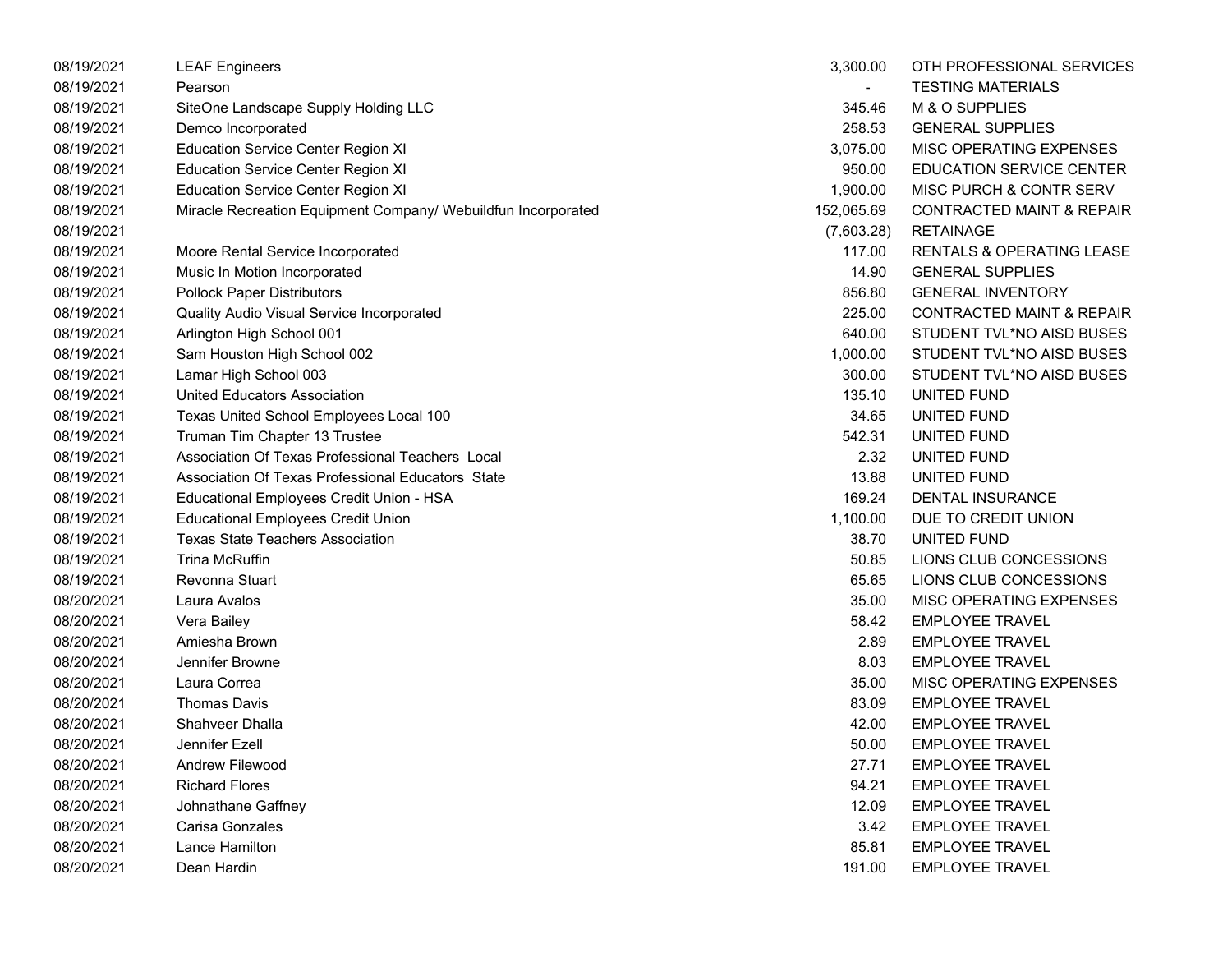| 08/20/2021 | Reola Harris                       | 19.37  | <b>EMPLOYEE TRAVEL</b>    |
|------------|------------------------------------|--------|---------------------------|
| 08/20/2021 | <b>Blanca Hernandez</b>            | 130.95 | <b>EMPLOYEE TRAVEL</b>    |
| 08/20/2021 | <b>Michael Hill</b>                | 19.80  | <b>EMPLOYEE TRAVEL</b>    |
| 08/20/2021 | Cheryl Hodge                       | 80.79  | <b>EMPLOYEE TRAVEL</b>    |
| 08/20/2021 | William Horn                       | 444.00 | <b>EMPLOYEE TRAVEL</b>    |
| 08/20/2021 | John Jackson                       | 97.10  | <b>EMPLOYEE TRAVEL</b>    |
| 08/20/2021 | Theodore Jarchow                   | 35.74  | <b>EMPLOYEE TRAVEL</b>    |
| 08/20/2021 | <b>Billy Jenkins</b>               | 26.70  | <b>EMPLOYEE TRAVEL</b>    |
| 08/20/2021 | Kenneth Johnson                    | 35.74  | <b>EMPLOYEE TRAVEL</b>    |
| 08/20/2021 | Bronwyn Kaminski                   | 97.58  | <b>EMPLOYEE TRAVEL</b>    |
| 08/20/2021 | Diane Luttrell                     | 7.92   | <b>EMPLOYEE TRAVEL</b>    |
| 08/20/2021 | Parker Mathias                     | 5.35   | <b>EMPLOYEE TRAVEL</b>    |
| 08/20/2021 | Myra McGlothen-Sutton              | 10.70  | <b>EMPLOYEE TRAVEL</b>    |
| 08/20/2021 | <b>Vincent Meza</b>                | 17.82  | <b>EMPLOYEE TRAVEL</b>    |
| 08/20/2021 | <b>Tamika Powell</b>               | 27.66  | <b>EMPLOYEE TRAVEL</b>    |
| 08/20/2021 | Sergio Recio                       | 9.58   | <b>EMPLOYEE TRAVEL</b>    |
| 08/20/2021 | Corey Robinson                     | 236.63 | <b>EMPLOYEE TRAVEL</b>    |
| 08/20/2021 | Gerri Rodriguez                    | 7.22   | <b>EMPLOYEE TRAVEL</b>    |
| 08/20/2021 | <b>Thomas Rushing</b>              | 15.41  | <b>EMPLOYEE TRAVEL</b>    |
| 08/20/2021 | <b>Scott Schneider</b>             | 128.94 | <b>EMPLOYEE TRAVEL</b>    |
| 08/20/2021 | Daniel Serrano                     | 7.76   | <b>EMPLOYEE TRAVEL</b>    |
| 08/20/2021 | Katoya Shelby                      | 46.01  | EMPLOYEE TRAVEL           |
| 08/20/2021 | <b>Brandie Sparks</b>              | 15.90  | <b>EMPLOYEE TRAVEL</b>    |
| 08/20/2021 | Catherine Strawn                   | 17.44  | <b>EMPLOYEE TRAVEL</b>    |
| 08/20/2021 | <b>Derrick Talton</b>              | 8.03   | <b>EMPLOYEE TRAVEL</b>    |
| 08/20/2021 | Sarah Taylor                       | 6.31   | <b>EMPLOYEE TRAVEL</b>    |
| 08/20/2021 | Jason Trejo                        | 84.00  | <b>EMPLOYEE TRAVEL</b>    |
| 08/20/2021 | Lydia Vasquez                      | 8.61   | <b>EMPLOYEE TRAVEL</b>    |
| 08/20/2021 | Sametra Wingate                    | 5.19   | <b>EMPLOYEE TRAVEL</b>    |
| 08/20/2021 | <b>Annaliese Wink</b>              | 50.00  | <b>EMPLOYEE TRAVEL</b>    |
| 08/20/2021 | Steven Wurtz                       | 3.05   | <b>EMPLOYEE TRAVEL</b>    |
| 08/20/2021 | Christian Zaragoza                 | 11.56  | <b>EMPLOYEE TRAVEL</b>    |
| 08/20/2021 | <b>Grainger Industrial Supply</b>  | 211.96 | <b>GENERAL SUPPLIES</b>   |
| 08/20/2021 |                                    | 30.66  | M & O SUPPLIES            |
| 08/20/2021 | Home Depot Pro                     | 451.64 | M & O SUPPLIES            |
| 08/20/2021 | Ace Mart Restaurant Supply Company | 665.34 | <b>GENERAL SUPPLIES</b>   |
| 08/20/2021 | <b>Careys Sporting Goods</b>       | 207.00 | <b>GENERAL SUPPLIES</b>   |
| 08/20/2021 | Office Depot                       | 44.19  | ACCOUNTS PAYABLE-ACCRUALS |
| 08/20/2021 |                                    | 26.58  | <b>GENERAL SUPPLIES</b>   |
| 08/20/2021 | <b>Birdville High School</b>       | 200.00 | STUDENT TVL*NO AISD BUSES |

| Harris                        | 19.37  | <b>EMPLOYEE TRAVEL</b>    |
|-------------------------------|--------|---------------------------|
| Hernandez                     | 130.95 | <b>EMPLOYEE TRAVEL</b>    |
| ll Hill                       | 19.80  | <b>EMPLOYEE TRAVEL</b>    |
| Hodge                         | 80.79  | <b>EMPLOYEE TRAVEL</b>    |
| ı Horn                        | 444.00 | <b>EMPLOYEE TRAVEL</b>    |
| ackson                        | 97.10  | <b>EMPLOYEE TRAVEL</b>    |
| ore Jarchow                   | 35.74  | <b>EMPLOYEE TRAVEL</b>    |
| nkins                         | 26.70  | <b>EMPLOYEE TRAVEL</b>    |
| h Johnson                     | 35.74  | <b>EMPLOYEE TRAVEL</b>    |
| ⁄n Kaminski                   | 97.58  | <b>EMPLOYEE TRAVEL</b>    |
| Luttrell                      | 7.92   | <b>EMPLOYEE TRAVEL</b>    |
| Mathias                       | 5.35   | <b>EMPLOYEE TRAVEL</b>    |
| <b>IcGlothen-Sutton</b>       | 10.70  | <b>EMPLOYEE TRAVEL</b>    |
| t Meza                        | 17.82  | <b>EMPLOYEE TRAVEL</b>    |
| <b>Powell</b>                 | 27.66  | <b>EMPLOYEE TRAVEL</b>    |
| Recio                         | 9.58   | <b>EMPLOYEE TRAVEL</b>    |
| Robinson                      | 236.63 | <b>EMPLOYEE TRAVEL</b>    |
| odriguez!                     | 7.22   | <b>EMPLOYEE TRAVEL</b>    |
| s Rushing                     | 15.41  | <b>EMPLOYEE TRAVEL</b>    |
| ichneider                     | 128.94 | <b>EMPLOYEE TRAVEL</b>    |
| Serrano                       | 7.76   | <b>EMPLOYEE TRAVEL</b>    |
| Shelby                        | 46.01  | <b>EMPLOYEE TRAVEL</b>    |
| e Sparks                      | 15.90  | <b>EMPLOYEE TRAVEL</b>    |
| ine Strawn                    | 17.44  | <b>EMPLOYEE TRAVEL</b>    |
| ∶ Talton                      | 8.03   | <b>EMPLOYEE TRAVEL</b>    |
| Taylor                        | 6.31   | <b>EMPLOYEE TRAVEL</b>    |
| Trejo                         | 84.00  | <b>EMPLOYEE TRAVEL</b>    |
| /asquez                       | 8.61   | <b>EMPLOYEE TRAVEL</b>    |
| a Wingate <sup>-</sup>        | 5.19   | <b>EMPLOYEE TRAVEL</b>    |
| ese Wink                      | 50.00  | <b>EMPLOYEE TRAVEL</b>    |
| Wurtz                         | 3.05   | <b>EMPLOYEE TRAVEL</b>    |
| an Zaragoza                   | 11.56  | <b>EMPLOYEE TRAVEL</b>    |
| er Industrial Supply          | 211.96 | <b>GENERAL SUPPLIES</b>   |
|                               | 30.66  | M & O SUPPLIES            |
| Depot Pro                     | 451.64 | M & O SUPPLIES            |
| art Restaurant Supply Company | 665.34 | <b>GENERAL SUPPLIES</b>   |
| Sporting Goods                | 207.00 | <b>GENERAL SUPPLIES</b>   |
| Depot                         | 44.19  | ACCOUNTS PAYABLE-ACCRUAL  |
|                               | 26.58  | <b>GENERAL SUPPLIES</b>   |
| e High School                 | 200.00 | STUDENT TVL*NO AISD BUSES |
|                               |        |                           |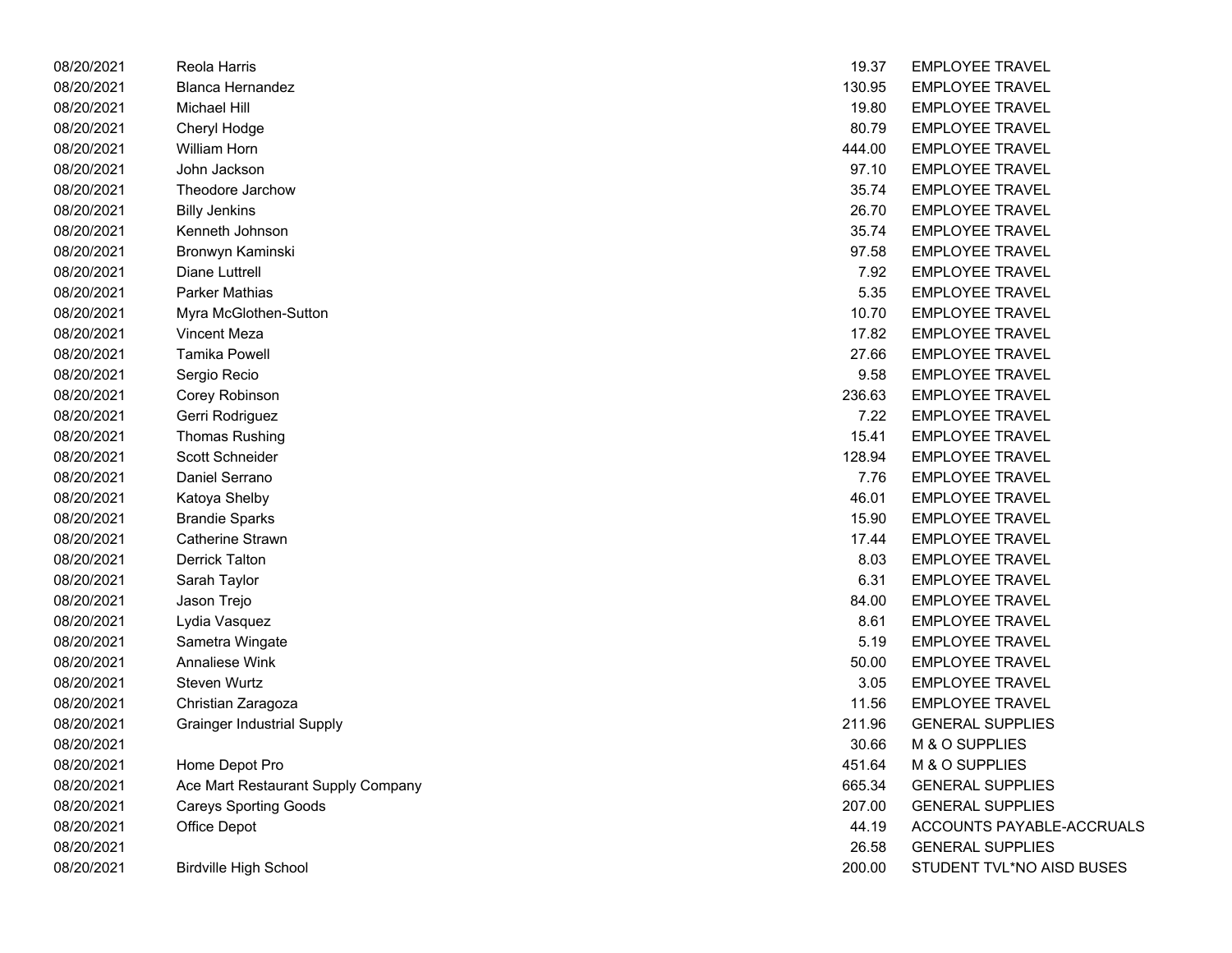| 08/20/2021 | <b>Mackin Educational Resources</b>               | 3,171.75   | <b>READING MATERIALS</b>             |
|------------|---------------------------------------------------|------------|--------------------------------------|
| 08/20/2021 | Govconnection Incorporated                        | 510.00     | <b>GENERAL SUPPLIES</b>              |
| 08/20/2021 | <b>TASB</b>                                       | 325.00     | <b>EMPLOYEE TRAVEL</b>               |
| 08/20/2021 |                                                   | 1,950.00   | NON-EMPLOYEE TRAVEL                  |
| 08/20/2021 | Johnson Controls Incorporate                      | 9,394.25   | <b>CONTRACTED MAINT &amp; REPAIR</b> |
| 08/20/2021 | Molina High School                                | 320.00     | STUDENT TVL*NO AISD BUSES            |
| 08/20/2021 | <b>Carrier Enterprise</b>                         | 853.46     | M & O SUPPLIES                       |
| 08/20/2021 | J-8 Equipment Company                             | 572.45     | <b>CONTRACTED MAINT &amp; REPAIR</b> |
| 08/20/2021 | Presidio Networked Solutions Group LLC            | 97,524.60  | <b>GENERAL SUPPLIES</b>              |
| 08/20/2021 | <b>Tennison James</b>                             | 170.00     | MISC PURCH & CONTR SERV              |
| 08/20/2021 | National Wholesale Supply                         | 1,292.29   | M & O SUPPLIES                       |
| 08/20/2021 | <b>Enviromatic Systems Services</b>               | 923.12     | <b>CONTRACTED MAINT &amp; REPAIR</b> |
| 08/20/2021 | Mansfield Invitational Tournament                 | 250.00     | STUDENT TVL*NO AISD BUSES            |
| 08/20/2021 | Follett School Solutions, Inc.                    | 1,952.10   | <b>READING MATERIALS</b>             |
| 08/20/2021 | <b>LEGO Education</b>                             | 1,119.20   | <b>GENERAL SUPPLIES</b>              |
| 08/20/2021 | Interviewstream Incorporated                      | 18,115.00  | MISC PURCH & CONTR SERV              |
| 08/20/2021 | Safehaven Pest Control, LLC                       | 8,850.00   | <b>CONTRACTED MAINT &amp; REPAIR</b> |
| 08/20/2021 | Chick-fil-A(Cooper/LittleRoad/CarrierPkwy)        | 132.50     | <b>MISC OPERATING EXPENSES</b>       |
| 08/20/2021 | Lowe's Home Centers, LLC                          | 283.02     | M & O SUPPLIES                       |
| 08/20/2021 | <b>Big Nerd Software LLC</b>                      | 10,080.00  | <b>GENERAL SUPPLIES</b>              |
| 08/20/2021 | Fixi Shop The                                     | 3,296.00   | <b>GENERAL SUPPLIES</b>              |
| 08/20/2021 | <b>C&amp;S Trailers</b>                           | 269.28     | M & O SUPPLIES                       |
| 08/20/2021 | Shay Calvert                                      | 170.00     | <b>MISC PURCH &amp; CONTR SERV</b>   |
| 08/20/2021 | Staples Inc/Staples Business Advantage            | 34.80      | <b>GENERAL SUPPLIES</b>              |
| 08/20/2021 | E Logic                                           | 627,100.08 | <b>CONTRACTED MAINT &amp; REPAIR</b> |
| 08/20/2021 | Lady Eagle Booster Club                           | 300.00     | STUDENT TVL*NO AISD BUSES            |
| 08/20/2021 | <b>Blick Art Materials</b>                        | 734.96     | <b>INVOICES RECEIVABLE</b>           |
| 08/20/2021 | Project Lead The Way Incorporated                 | 1,900.00   | MISC OPERATING EXPENSES              |
| 08/20/2021 | P L Grant and Associates LLC                      | 150.00     | <b>MISC PURCH &amp; CONTR SERV</b>   |
| 08/20/2021 | Elevator Maintenance and Repair Incorporated      | 450.00     | <b>CONTRACTED MAINT &amp; REPAIR</b> |
| 08/20/2021 | <b>Temperature Control Systems</b>                | 257.16     | M & O SUPPLIES                       |
| 08/20/2021 | <b>Bucks Wheel &amp; Equipment Company</b>        | 15.17      | M & O SUPPLIES                       |
| 08/20/2021 | Rush Truck Centers Of Texas Limited Partnership   | 259.43     | M & O SUPPLIES                       |
| 08/20/2021 | Colleyville Heritage High School Girls Basketball | 650.00     | STUDENT TVL*NO AISD BUSES            |
| 08/20/2021 | Pearson                                           | 1,707.84   | <b>TESTING MATERIALS</b>             |
| 08/20/2021 | <b>Fisher Science Education</b>                   | 3,952.55   | <b>GENERAL SUPPLIES</b>              |
| 08/20/2021 | Haltom High School                                | 200.00     | STUDENT TVL*NO AISD BUSES            |
| 08/20/2021 | Unifirst Holdings(A/R 01550)                      | 98.39      | <b>CONTRACTED MAINT &amp; REPAIR</b> |
| 08/20/2021 | Sam Houston High School 002                       | 275.00     | STUDENT TVL*NO AISD BUSES            |
| 08/20/2021 | City Of Arlington Ms 01 0241                      | 4,000.00   | BLDG PURCH, CONSTR, IMPROVE          |

| 3,171.75  | READING MATERIALS                    |
|-----------|--------------------------------------|
| 510.00    | <b>GENERAL SUPPLIES</b>              |
|           | 325.00 EMPLOYEE TRAVEL               |
| 1,950.00  | NON-EMPLOYEE TRAVEL                  |
| 9.394.25  | <b>CONTRACTED MAINT &amp; REPAIR</b> |
| 320.00    | STUDENT TVL*NO AISD BUSES            |
|           | 853.46 M & O SUPPLIES                |
| 572.45    | CONTRACTED MAINT & REPAIR            |
| 97.524.60 | <b>GENERAL SUPPLIES</b>              |
| 170.00    | MISC PURCH & CONTR SERV              |
| 1.292.29  | M & O SUPPLIES                       |
| 923.12    | <b>CONTRACTED MAINT &amp; REPAIR</b> |
| 250.00    | STUDENT TVL*NO AISD BUSES            |
| 1,952.10  | READING MATERIALS                    |
| 1,119.20  | <b>GENERAL SUPPLIES</b>              |
| 18,115.00 | <b>MISC PURCH &amp; CONTR SERV</b>   |
|           | 8,850.00 CONTRACTED MAINT & REPAIR   |
|           | 132.50 MISC OPERATING EXPENSES       |
| 283.02    | M & O SUPPLIES                       |
| 10,080.00 | <b>GENERAL SUPPLIES</b>              |
| 3.296.00  | <b>GENERAL SUPPLIES</b>              |
|           | 269.28 M & O SUPPLIES                |
| 170.00    | MISC PURCH & CONTR SERV              |
| 34.80     | <b>GENERAL SUPPLIES</b>              |
| 27,100.08 | <b>CONTRACTED MAINT &amp; REPAIR</b> |
| 300.00    | STUDENT TVL*NO AISD BUSES            |
|           | 734.96 INVOICES RECEIVABLE           |
| 1,900.00  | MISC OPERATING EXPENSES              |
| 150.00    | <b>MISC PURCH &amp; CONTR SERV</b>   |
| 450.00    | <b>CONTRACTED MAINT &amp; REPAIR</b> |
| 257.16    | M & O SUPPLIES                       |
| 15.17     | <b>M &amp; O SUPPLIES</b>            |
| 259.43    | M & O SUPPLIES                       |
| 650.00    | STUDENT TVL*NO AISD BUSES            |
| 1,707.84  | <b>TESTING MATERIALS</b>             |
| 3,952.55  | <b>GENERAL SUPPLIES</b>              |
| 200.00    | STUDENT TVL*NO AISD BUSES            |
| 98.39     | <b>CONTRACTED MAINT &amp; REPAIR</b> |
| 275.00    | STUDENT TVL*NO AISD BUSES            |
| 4,000.00  | BLDG PURCH, CONSTR, IMPROVE          |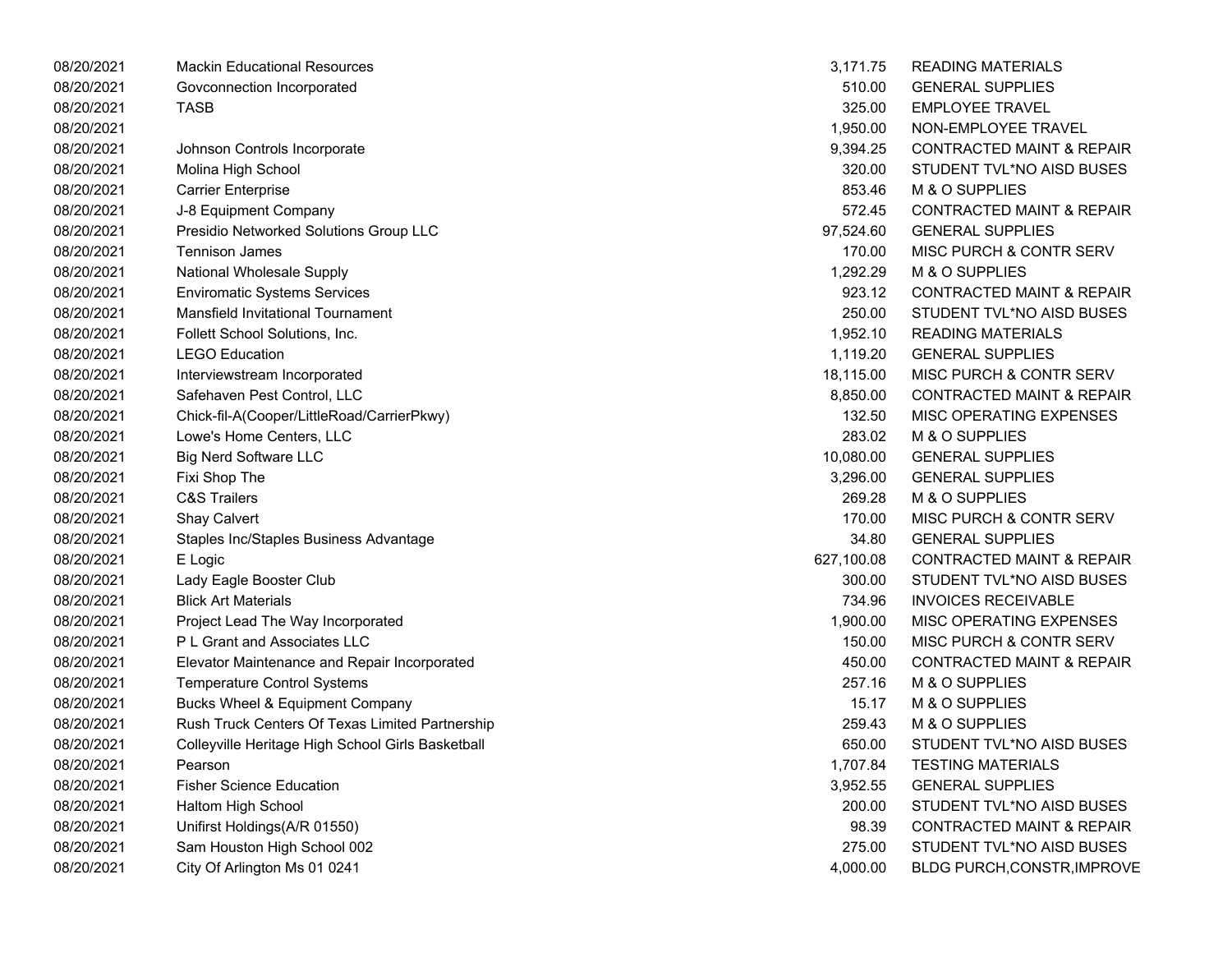| 08/23/2021 | Julie Ann Herlihy                                 | 467.50         | MISC PURCH & CONTR SERV   |
|------------|---------------------------------------------------|----------------|---------------------------|
| 08/25/2021 | Greg Almendarez                                   | 425.00         | <b>EMPLOYEE TRAVEL</b>    |
| 08/25/2021 | Jonathan Cook                                     | 16.99          | <b>EMPLOYEE TRAVEL</b>    |
| 08/25/2021 | Jaime Garcia                                      | 148.77         | <b>EMPLOYEE TRAVEL</b>    |
| 08/25/2021 | <b>Caitlin Least</b>                              | 50.00          | <b>EMPLOYEE TRAVEL</b>    |
| 08/25/2021 | Sara Mahoney                                      | 51.36          | <b>EMPLOYEE TRAVEL</b>    |
| 08/25/2021 | <b>Becky Volk</b>                                 | 99.00          | <b>EMPLOYEE TRAVEL</b>    |
| 08/25/2021 | <b>Education Logistics Incorporated</b>           | 3,028.96       | <b>GENERAL SUPPLIES</b>   |
| 08/25/2021 | <b>Texas Association Of School Boards</b>         | 3,305.00       | MISC OPERATING EXPENSES   |
| 08/25/2021 | Nassp                                             | 95.00          | <b>DUES</b>               |
| 08/25/2021 | Texas Air Systems Incorporated                    | 26,286.56      | M & O SUPPLIES            |
| 08/25/2021 | <b>Grainger Industrial Supply</b>                 | 2,103.37       | M & O SUPPLIES            |
| 08/25/2021 | Qep Incorporated                                  | 3,544.20       | <b>READING MATERIALS</b>  |
| 08/25/2021 | Hoshizaki South Central Distribution Center       | 100.67         | M & O SUPPLIES            |
| 08/25/2021 | <b>Texas Association For Pupil Transportation</b> | 175.00         | MISC OPERATING EXPENSES   |
| 08/25/2021 | Texas Association For Pupil Transportation        | 175.00         | MISC OPERATING EXPENSES   |
| 08/25/2021 | Texas Association For Pupil Transportation        | 175.00         | MISC OPERATING EXPENSES   |
| 08/25/2021 | Home Depot Pro                                    | 546.07         | M & O SUPPLIES            |
| 08/25/2021 | Home Depot Pro                                    | 724.32         | M & O SUPPLIES            |
| 08/25/2021 | Home Depot Pro                                    | 24,729.30      | <b>GENERAL INVENTORY</b>  |
| 08/25/2021 |                                                   | $\blacksquare$ | <b>GENERAL SUPPLIES</b>   |
| 08/25/2021 |                                                   | $\blacksquare$ | LIONS CLUB CONCESSIONS    |
| 08/25/2021 | Home Depot Pro                                    | 785.03         | M & O SUPPLIES            |
| 08/25/2021 | Apex Supply Company                               | 247.32         | M & O SUPPLIES            |
| 08/25/2021 | Kroger                                            | 290.53         | <b>GENERAL SUPPLIES</b>   |
| 08/25/2021 |                                                   | 554.77         | MISC OPERATING EXPENSES   |
| 08/25/2021 | <b>Pitney Bowes</b>                               | 477.00         | RENTALS & OPERATING LEASE |
| 08/25/2021 | United Refrigeration Incorporated                 | 3,766.36       | M & O SUPPLIES            |
| 08/25/2021 | <b>Elliott Electric Supply</b>                    | 894.52         | <b>GENERAL INVENTORY</b>  |
| 08/25/2021 |                                                   | 92.63          | M & O SUPPLIES            |
| 08/25/2021 | Round Rock Independent School District            | 150.00         | MISC OPERATING EXPENSES   |
| 08/25/2021 | <b>Boswell High School</b>                        | 125.00         | STUDENT TVL*NO AISD BUSES |
| 08/25/2021 | Cedar Hill High School                            | 250.00         | STUDENT TVL*NO AISD BUSES |
| 08/25/2021 | <b>Dell Marketing</b>                             | 9.99           | <b>GENERAL SUPPLIES</b>   |
| 08/25/2021 | Lennox Industries Incorporated                    | 2,392.50       | M & O SUPPLIES            |
| 08/25/2021 | <b>Booksource</b>                                 | 3,817.80       | <b>READING MATERIALS</b>  |
| 08/25/2021 | <b>Masters Distribution Systems</b>               | 6,231.83       | <b>FOOD</b>               |
| 08/25/2021 | Barnes & Noble Booksellers, Inc.                  | 391.76         | <b>READING MATERIALS</b>  |
| 08/25/2021 | Winston Water Cooler Limited                      | 150.72         | <b>GENERAL INVENTORY</b>  |
| 08/25/2021 | Jason's Deli                                      | 355.26         | MISC OPERATING EXPENSES   |

| 467.50    | MISC PURCH & CONTR SERV              |
|-----------|--------------------------------------|
| 425.00    | <b>EMPLOYEE TRAVEL</b>               |
| 16.99     | <b>EMPLOYEE TRAVEL</b>               |
| 148.77    | <b>EMPLOYEE TRAVEL</b>               |
| 50.00     | <b>EMPLOYEE TRAVEL</b>               |
| 51.36     | <b>EMPLOYEE TRAVEL</b>               |
| 99.00     | <b>EMPLOYEE TRAVEL</b>               |
| 3,028.96  | <b>GENERAL SUPPLIES</b>              |
| 3,305.00  | <b>MISC OPERATING EXPENSES</b>       |
| 95.00     | <b>DUES</b>                          |
| 26.286.56 | M & O SUPPLIES                       |
| 2,103.37  | M & O SUPPLIES                       |
| 3,544.20  | <b>READING MATERIALS</b>             |
| 100.67    | M & O SUPPLIES                       |
| 175.00    | <b>MISC OPERATING EXPENSES</b>       |
| 175.00    | <b>MISC OPERATING EXPENSES</b>       |
| 175.00    | <b>MISC OPERATING EXPENSES</b>       |
| 546.07    | M & O SUPPLIES                       |
| 724.32    | <b>M &amp; O SUPPLIES</b>            |
| 24,729.30 | <b>GENERAL INVENTORY</b>             |
|           | <b>GENERAL SUPPLIES</b>              |
|           | LIONS CLUB CONCESSIONS               |
| 785.03    | M & O SUPPLIES                       |
| 247.32    | M & O SUPPLIES                       |
| 290.53    | <b>GENERAL SUPPLIES</b>              |
| 554.77    | <b>MISC OPERATING EXPENSES</b>       |
| 477.00    | <b>RENTALS &amp; OPERATING LEASE</b> |
| 3,766.36  | M & O SUPPLIES                       |
| 894.52    | <b>GENERAL INVENTORY</b>             |
| 92.63     | M & O SUPPLIES                       |
| 150.00    | <b>MISC OPERATING EXPENSES</b>       |
| 125.00    | STUDENT TVL*NO AISD BUSES            |
| 250.00    | STUDENT TVL*NO AISD BUSES            |
| 9.99      | <b>GENERAL SUPPLIES</b>              |
| 2,392.50  | M & O SUPPLIES                       |
| 3,817.80  | <b>READING MATERIALS</b>             |
| 6,231.83  | <b>FOOD</b>                          |
| 391.76    | <b>READING MATERIALS</b>             |
| 150.72    | <b>GENERAL INVENTORY</b>             |
| 355.26    | MISC OPERATING EXPENSES              |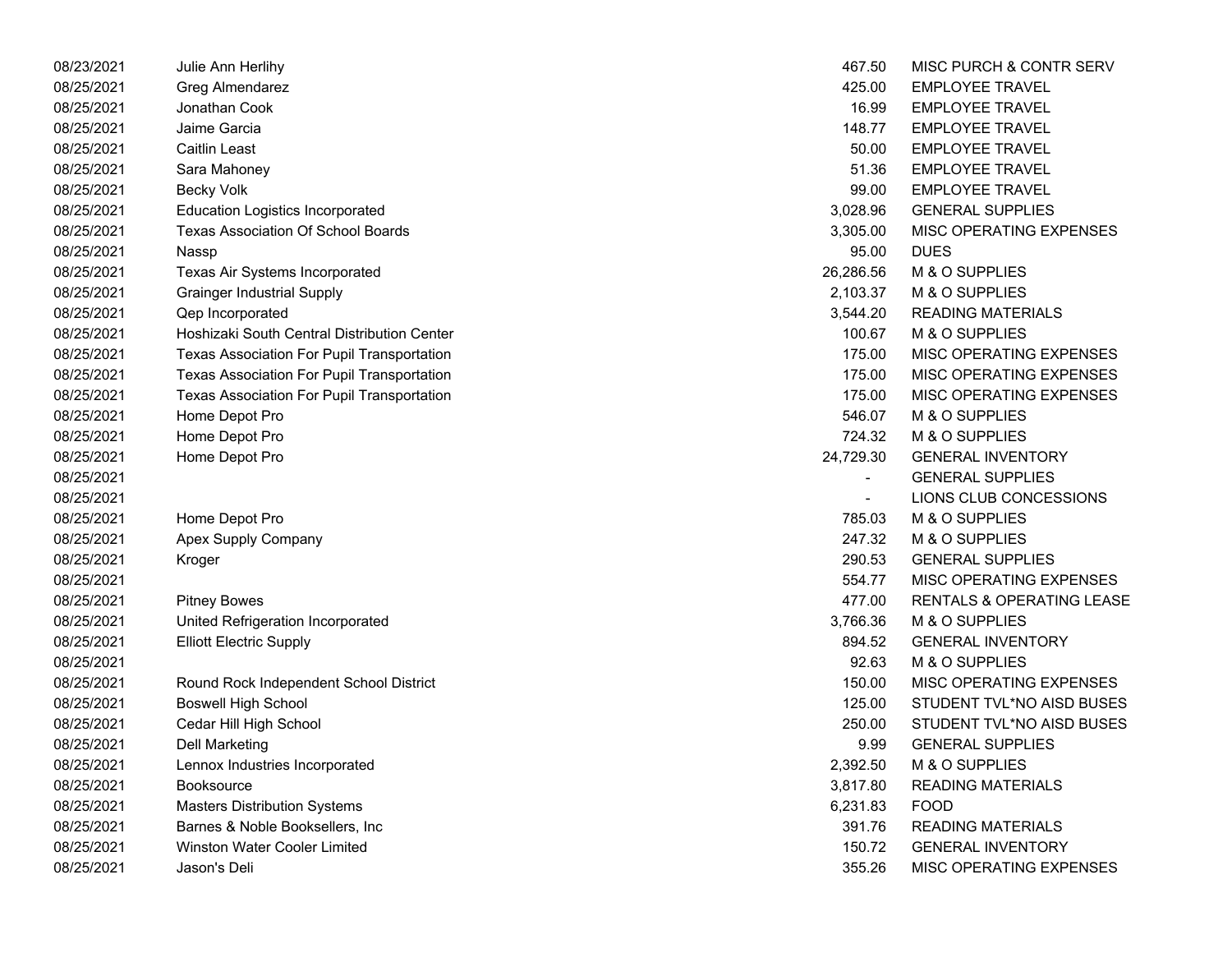| 08/25/2021 | Paradise Produce                                 | 237.25     | <b>FOOD</b>                          |
|------------|--------------------------------------------------|------------|--------------------------------------|
| 08/25/2021 | Custom Transmission And Auto Repair Incorporated | 136.00     | <b>CONTRACTED MAINT &amp; REPAIR</b> |
| 08/25/2021 | Lone Star Communications Incorporated            | 216.00     | <b>CONTRACTED MAINT &amp; REPAIR</b> |
| 08/25/2021 |                                                  | 6,598.50   | MISC PURCH & CONTR SERV              |
| 08/25/2021 | Multi Health Systems Incorporated                | 1,650.00   | <b>TESTING MATERIALS</b>             |
| 08/25/2021 | Artex Overhead Door                              | 2,200.00   | <b>CONTRACTED MAINT &amp; REPAIR</b> |
| 08/25/2021 | Office Depot                                     | 4,809.39   | <b>GENERAL SUPPLIES</b>              |
| 08/25/2021 |                                                  | 459.80     | <b>INVOICES RECEIVABLE</b>           |
| 08/25/2021 | B & H Photo Video                                | 1,009.25   | <b>GENERAL SUPPLIES</b>              |
| 08/25/2021 | <b>CDW Government Incorporated</b>               | 6,957.60   | ACCOUNTS PAYABLE-ACCRUALS            |
| 08/25/2021 |                                                  | 1,828.83   | <b>CONTRACTED MAINT &amp; REPAIR</b> |
| 08/25/2021 |                                                  | 16,473.45  | <b>GENERAL SUPPLIES</b>              |
| 08/25/2021 | Space Center Houston                             | 9,592.00   | STUDENT TVL*NO AISD BUSES            |
| 08/25/2021 | 1 A Fire & Domestic Testing                      | 426.50     | <b>CONTRACTED MAINT &amp; REPAIR</b> |
| 08/25/2021 | <b>Verizon Wireless Acct</b>                     | 40.37      | MISC PURCH & CONTR SERV              |
| 08/25/2021 | SHI Government Solutions Incorporated            | 295,973.35 | <b>CONTRACTED MAINT &amp; REPAIR</b> |
| 08/25/2021 | C & P Pump Services Incorporated                 | 3,582.00   | <b>CONTRACTED MAINT &amp; REPAIR</b> |
| 08/25/2021 | <b>Td Industries Limited</b>                     | 22,668.00  | <b>CONTRACTED MAINT &amp; REPAIR</b> |
| 08/25/2021 | <b>Cowboy Towing</b>                             | 723.25     | <b>CONTRACTED MAINT &amp; REPAIR</b> |
| 08/25/2021 | Aerowave Technologies                            | 6,120.00   | <b>CONTRACTED MAINT &amp; REPAIR</b> |
| 08/25/2021 | Govconnection Incorporated                       | 595.00     | <b>GENERAL SUPPLIES</b>              |
| 08/25/2021 | <b>String Connection Donald Lee Simpson</b>      | 882.75     | <b>CONTRACTED MAINT &amp; REPAIR</b> |
| 08/25/2021 | Landmark Equipment                               |            | LIONS CLUB CONCESSIONS               |
| 08/25/2021 | <b>ProComputing Corporation</b>                  | 2,504.00   | <b>CONTRACTED MAINT &amp; REPAIR</b> |
| 08/25/2021 | R & H Parts And Service                          | 77.61      | M & O SUPPLIES                       |
| 08/25/2021 | J P Morgan Chase Bank                            | 16.56      | M & O SUPPLIES                       |
| 08/25/2021 | Apple Computer Incorporated                      | 1,302.00   | <b>GENERAL SUPPLIES</b>              |
| 08/25/2021 | ETA hand2mind                                    | 339.96     | <b>GENERAL SUPPLIES</b>              |
| 08/25/2021 | <b>Texas Association Of Student Council</b>      | 85.00      | <b>DUES</b>                          |
| 08/25/2021 | J W Pepper & Son Incorporated                    | 45.00      | <b>GENERAL SUPPLIES</b>              |
| 08/25/2021 | <b>City Of Grand Prairie Water Utilities</b>     | 1,612.58   | <b>WATER</b>                         |
| 08/25/2021 | <b>Bond Cleaners</b>                             | 270.00     | <b>CONTRACTED MAINT &amp; REPAIR</b> |
| 08/25/2021 | Mardel Incorporated                              | 298.46     | <b>GENERAL SUPPLIES</b>              |
| 08/25/2021 | Welch John                                       | 412.50     | MISC PURCH & CONTR SERV              |
| 08/25/2021 | J P Morgan Chase Bank NA                         | 4,659.09   | MISC OPERATING EXPENSES              |
| 08/25/2021 |                                                  | 1,258.23   | STUDENT TVL*NO AISD BUSES            |
| 08/25/2021 | Arlington Independent School District            | 440.00     | STUDENT TVL*NO AISD BUSES            |
| 08/25/2021 | Arlington Independent School District            | 195.00     | STUDENT TVL*NO AISD BUSES            |
| 08/25/2021 | <b>Total Maintenance Solutions-South</b>         | 295.65     | M & O SUPPLIES                       |
| 08/25/2021 | <b>Texas IB Schools</b>                          | 300.00     | <b>MISC OPERATING EXPENSES</b>       |
|            |                                                  |            |                                      |

| 237.25         | <b>FOOD</b>                          |
|----------------|--------------------------------------|
| 136.00         | <b>CONTRACTED MAINT &amp; REPAIR</b> |
| 216.00         | <b>CONTRACTED MAINT &amp; REPAIR</b> |
| 6,598.50       | <b>MISC PURCH &amp; CONTR SERV</b>   |
| 1,650.00       | <b>TESTING MATERIALS</b>             |
| 2,200.00       | <b>CONTRACTED MAINT &amp; REPAIR</b> |
| 4,809.39       | <b>GENERAL SUPPLIES</b>              |
| 459.80         | <b>INVOICES RECEIVABLE</b>           |
| 1,009.25       | <b>GENERAL SUPPLIES</b>              |
| 6,957.60       | ACCOUNTS PAYABLE-ACCRUALS            |
| 1,828.83       | <b>CONTRACTED MAINT &amp; REPAIR</b> |
| 16,473.45      | <b>GENERAL SUPPLIES</b>              |
| 9,592.00       | STUDENT TVL*NO AISD BUSES            |
| 426.50         | <b>CONTRACTED MAINT &amp; REPAIR</b> |
| 40.37          | <b>MISC PURCH &amp; CONTR SERV</b>   |
| 95.973.35      | <b>CONTRACTED MAINT &amp; REPAIR</b> |
| 3,582.00       | <b>CONTRACTED MAINT &amp; REPAIR</b> |
| 22,668.00      | <b>CONTRACTED MAINT &amp; REPAIR</b> |
| 723.25         | <b>CONTRACTED MAINT &amp; REPAIR</b> |
| 6,120.00       | <b>CONTRACTED MAINT &amp; REPAIR</b> |
| 595.00         | <b>GENERAL SUPPLIES</b>              |
| 882.75         | <b>CONTRACTED MAINT &amp; REPAIR</b> |
| $\overline{a}$ | LIONS CLUB CONCESSIONS               |
| 2,504.00       | <b>CONTRACTED MAINT &amp; REPAIR</b> |
| 77.61          | M & O SUPPLIES                       |
| 16.56          | M & O SUPPLIES                       |
| 1.302.00       | <b>GENERAL SUPPLIES</b>              |
| 339.96         | <b>GENERAL SUPPLIES</b>              |
| 85.00          | DUES                                 |
| 45.00          | <b>GENERAL SUPPLIES</b>              |
| 1,612.58       | WATER                                |
| 270.00         | <b>CONTRACTED MAINT &amp; REPAIR</b> |
| 298.46         | <b>GENERAL SUPPLIES</b>              |
| 412.50         | MISC PURCH & CONTR SERV              |
| 4,659.09       | MISC OPERATING EXPENSES              |
| 1.258.23       | STUDENT TVL*NO AISD BUSES            |
| 440.00         | STUDENT TVL*NO AISD BUSES            |
| 195.00         | STUDENT TVL*NO AISD BUSES            |
| 295.65         | M & O SUPPLIES                       |
| 300.00         | MISC OPERATING EXPENSES              |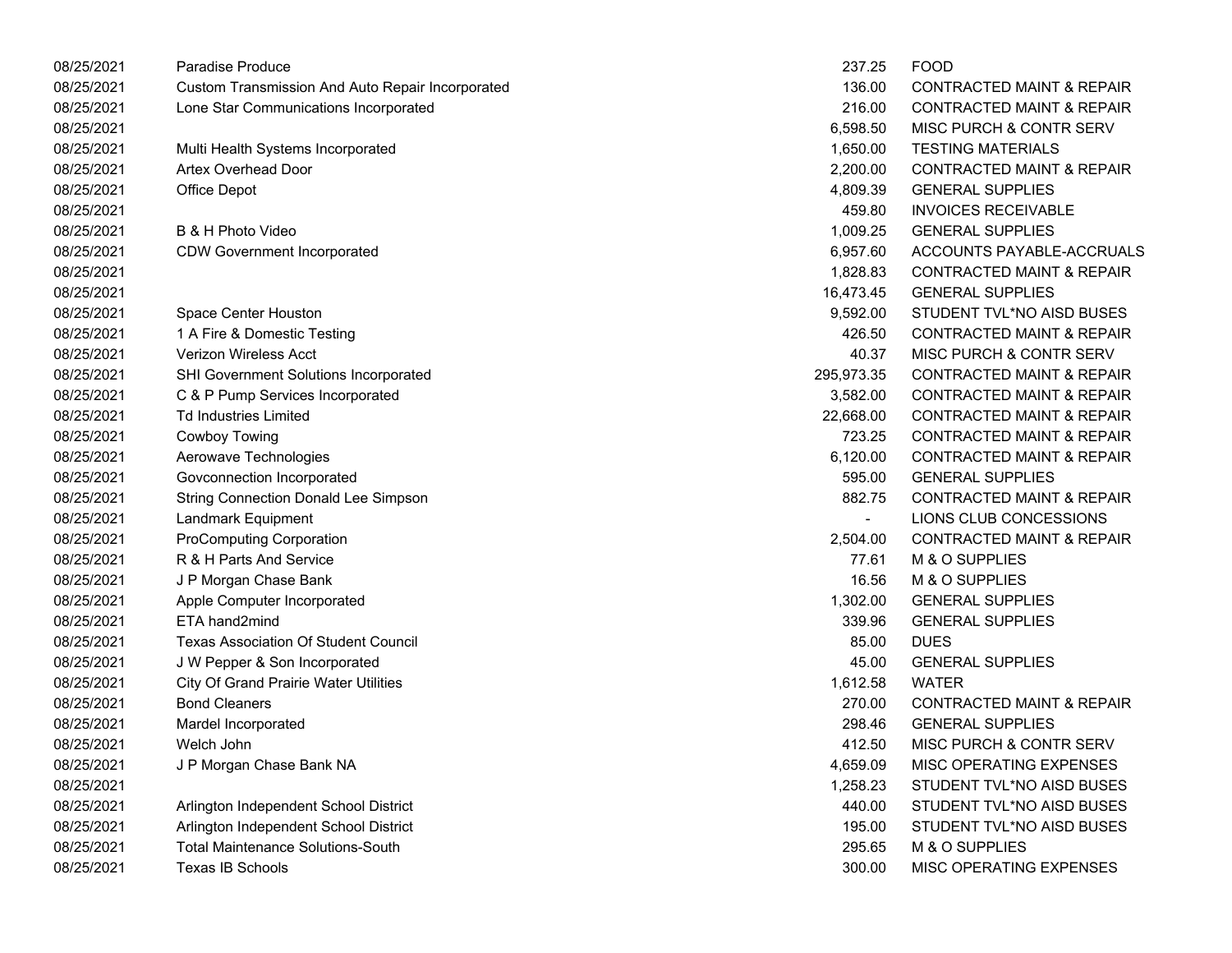| 08/25/2021 | <b>Reddehase Steve</b>                   | 105.00        | MISC PURCH & CONTR SERV              |
|------------|------------------------------------------|---------------|--------------------------------------|
| 08/25/2021 | <b>Gibson Cornelius</b>                  | 412.50        | <b>MISC PURCH &amp; CONTR SERV</b>   |
| 08/25/2021 | Monarch Trophy Studio                    | 136.50        | <b>GENERAL SUPPLIES</b>              |
| 08/25/2021 | Logisoft Computer Products LLC           | 55,748.00     | <b>GENERAL SUPPLIES</b>              |
| 08/25/2021 | <b>Burleson ISD Athletics</b>            | 220.00        | STUDENT TVL*NO AISD BUSES            |
| 08/25/2021 | McKinney Kenneth                         | 155.00        | MISC PURCH & CONTR SERV              |
| 08/25/2021 | McKinney Kenneth                         | 105.00        | MISC PURCH & CONTR SERV              |
| 08/25/2021 | Ellenbecker Randall                      | 104.00        | <b>MISC PURCH &amp; CONTR SERV</b>   |
| 08/25/2021 | Olson Tim                                | 125.00        | MISC PURCH & CONTR SERV              |
| 08/25/2021 | Borne Kyle                               | 115.00        | MISC PURCH & CONTR SERV              |
| 08/25/2021 | David Hinson                             | 412.50        | MISC PURCH & CONTR SERV              |
| 08/25/2021 | Peterson David L                         | 125.00        | <b>MISC PURCH &amp; CONTR SERV</b>   |
| 08/25/2021 | <b>Washington Varandas</b>               | 990.00        | <b>MISC PURCH &amp; CONTR SERV</b>   |
| 08/25/2021 | Robert D. Lee                            | 412.50        | MISC PURCH & CONTR SERV              |
| 08/25/2021 | Durham Dustin J                          | 412.50        | MISC PURCH & CONTR SERV              |
| 08/25/2021 | Rhodes Jennifer                          | 220.00        | MISC PURCH & CONTR SERV              |
| 08/25/2021 | Anthony Retha                            | 95.00         | <b>MISC PURCH &amp; CONTR SERV</b>   |
| 08/25/2021 | IdentiSys Incorporated                   | 1,030.00      | <b>GENERAL SUPPLIES</b>              |
| 08/25/2021 | National Wholesale Supply                | 250.58        | M & O SUPPLIES                       |
| 08/25/2021 | Matera Paper Co., Inc.                   | 442.00        | <b>GENERAL INVENTORY</b>             |
| 08/25/2021 |                                          | 0.20          | LIONS CLUB CONCESSIONS               |
| 08/25/2021 | Lead4Ward LLC                            | 450.00        | <b>GENERAL SUPPLIES</b>              |
| 08/25/2021 | Accent Awards & Trophies, LLC            | 216.50        | <b>GENERAL SUPPLIES</b>              |
| 08/25/2021 | <b>William Gee</b>                       | 125.00        | MISC PURCH & CONTR SERV              |
| 08/25/2021 | Mansfield Invitational Tournament        | 350.00        | STUDENT TVL*NO AISD BUSES            |
| 08/25/2021 | Crowe Drafford                           | 155.00        | MISC PURCH & CONTR SERV              |
| 08/25/2021 | Follett School Solutions, Inc.           | 11,935.66     | <b>READING MATERIALS</b>             |
| 08/25/2021 | Preferred Shipping, Inc.                 | 196.82        | <b>GENERAL SUPPLIES</b>              |
| 08/25/2021 | Crawford Electric Supply Company         | 22.99         | <b>GENERAL INVENTORY</b>             |
| 08/25/2021 | <b>LEGO Education</b>                    | 769.45        | <b>GENERAL SUPPLIES</b>              |
| 08/25/2021 | <b>RD Lawns LLC</b>                      | 9,293.00      | <b>CONTRACTED MAINT &amp; REPAIR</b> |
| 08/25/2021 | <b>STEMfinity</b>                        | 308.00        | <b>GENERAL SUPPLIES</b>              |
| 08/25/2021 | Cyson Technology Group LLC               | 225.00        | MISC PURCH & CONTR SERV              |
| 08/25/2021 | <b>Brown Reynolds Watford Architects</b> | 27,940.48     | <b>BLDG PURCH, CONSTR, IMPROVE</b>   |
| 08/25/2021 | Stantec Architecture, Inc. (SHW Group)   | 37,500.00     | BLDG PURCH, CONSTR, IMPROVE          |
| 08/25/2021 | Pogue Construction Co., LP               | 3,743,152.76  | BLDG PURCH, CONSTR, IMPROVE          |
| 08/25/2021 |                                          | (187, 157.54) | <b>RETAINAGE</b>                     |
| 08/25/2021 | MASTERWORD SERVICES, INC.                | 156.00        | MISC PURCH & CONTR SERV              |
| 08/25/2021 | Davis, Regan                             | 467.50        | MISC PURCH & CONTR SERV              |
| 08/25/2021 | Fastsigns N. Arlington                   | 123.00        | <b>GENERAL SUPPLIES</b>              |

| 105.00        | MISC PURCH & CONTR SERV               |
|---------------|---------------------------------------|
| 412.50        | <b>MISC PURCH &amp; CONTR SERV</b>    |
| 136.50        | <b>GENERAL SUPPLIES</b>               |
|               | 55,748.00 GENERAL SUPPLIES            |
| 220.00        | STUDENT TVL*NO AISD BUSES             |
| 155.00        | MISC PURCH & CONTR SERV               |
| 105.00        | MISC PURCH & CONTR SERV               |
| 104.00        | MISC PURCH & CONTR SERV               |
| 125.00        | MISC PURCH & CONTR SERV               |
| 115.00        | MISC PURCH & CONTR SERV               |
| 412.50        | MISC PURCH & CONTR SERV               |
| 125.00        | MISC PURCH & CONTR SERV               |
|               | 990.00 MISC PURCH & CONTR SERV        |
| 412.50        | MISC PURCH & CONTR SERV               |
| 412.50        | MISC PURCH & CONTR SERV               |
| 220.00        | MISC PURCH & CONTR SERV               |
|               | 95.00 MISC PURCH & CONTR SERV         |
|               | 1,030.00 GENERAL SUPPLIES             |
|               | 250.58 M & O SUPPLIES                 |
| 442.00        | <b>GENERAL INVENTORY</b>              |
| 0.20          | LIONS CLUB CONCESSIONS                |
|               | 450.00 GENERAL SUPPLIES               |
|               | 216.50 GENERAL SUPPLIES               |
| 125.00        | MISC PURCH & CONTR SERV               |
| 350.00        | STUDENT TVL*NO AISD BUSES             |
| 155.00        | MISC PURCH & CONTR SERV               |
| 11,935.66     | <b>READING MATERIALS</b>              |
|               | 196.82 GENERAL SUPPLIES               |
|               | 22.99 GENERAL INVENTORY               |
| 769.45        | <b>GENERAL SUPPLIES</b>               |
| 9,293.00      | <b>CONTRACTED MAINT &amp; REPAIR</b>  |
| 308.00        | <b>GENERAL SUPPLIES</b>               |
|               | 225.00 MISC PURCH & CONTR SERV        |
|               | 27,940.48 BLDG PURCH, CONSTR, IMPROVE |
| 37,500.00     | BLDG PURCH, CONSTR, IMPROVE           |
| ,743,152.76   | <b>BLDG PURCH, CONSTR, IMPROVE</b>    |
| (187, 157.54) | <b>RETAINAGE</b>                      |
| 156.00        | MISC PURCH & CONTR SERV               |
| 467.50        | MISC PURCH & CONTR SERV               |
| 123.00        | <b>GENERAL SUPPLIES</b>               |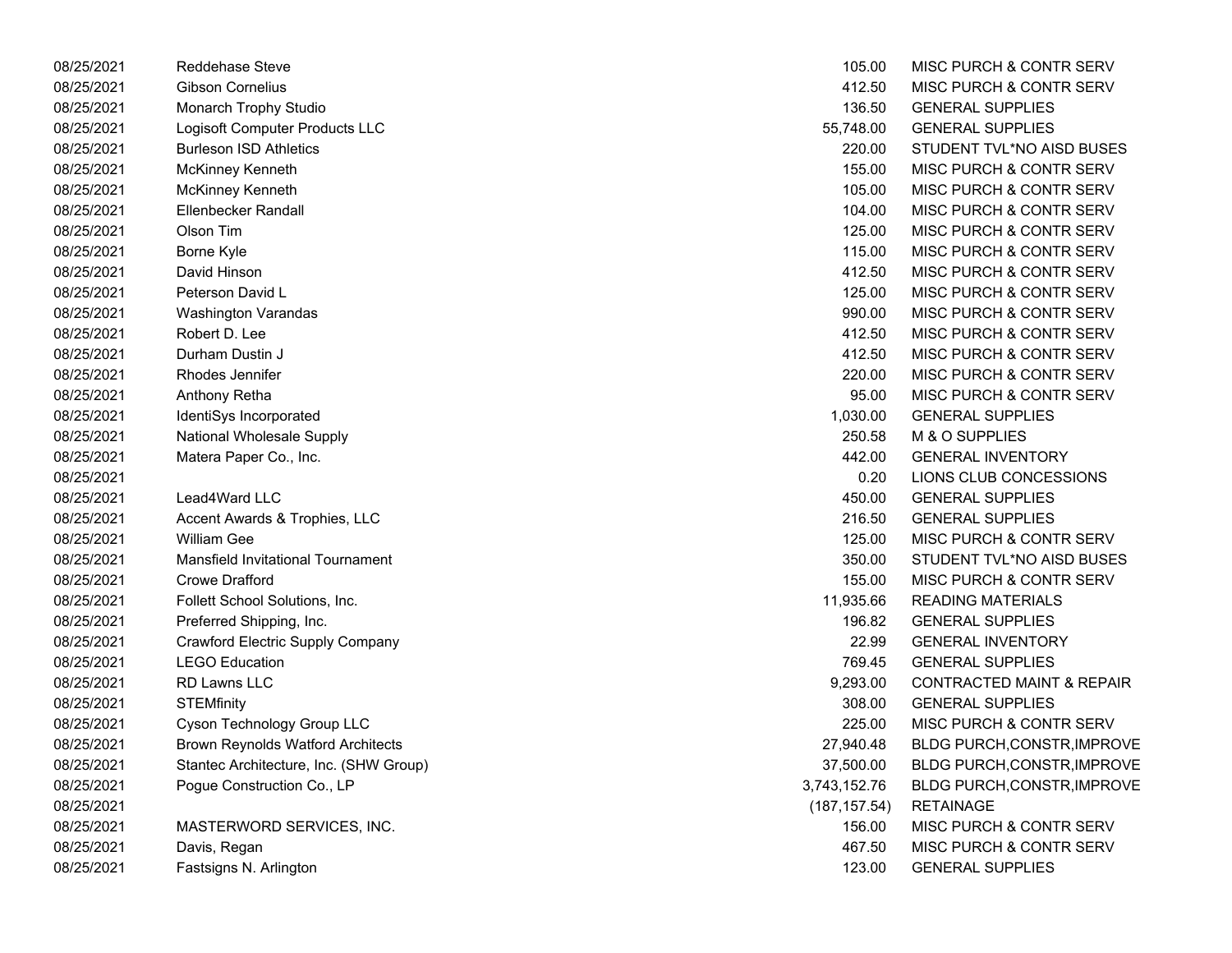| 08/25/2021 | <b>FAYHA Management LLC</b>                             | 11,039.00      | RENTALS & OPERATING LEASE            |
|------------|---------------------------------------------------------|----------------|--------------------------------------|
| 08/25/2021 | Siteimprove, Inc.                                       | 9,750.84       | MISC PURCH & CONTR SERV              |
| 08/25/2021 | HP Inc.                                                 | 5,217.28       | <b>GENERAL SUPPLIES</b>              |
| 08/25/2021 | <b>Betancourt Raymond</b>                               | 125.00         | MISC PURCH & CONTR SERV              |
| 08/25/2021 | Dr Pepper Snapple Group                                 | 1,616.00       | MISC OPERATING EXPENSES              |
| 08/25/2021 | Kleen-Air Filter Service & Sales                        | 2,001.36       | <b>GENERAL INVENTORY</b>             |
| 08/25/2021 | iHeart Media & Entertainment, Inc                       | 30,000.00      | MISC OPERATING EXPENSES              |
| 08/25/2021 | Cardinal's Sport Center Incorporated                    | 2,642.00       | <b>GENERAL SUPPLIES</b>              |
| 08/25/2021 | Summit K12                                              | 8,579.00       | <b>GENERAL SUPPLIES</b>              |
| 08/25/2021 | AAA Glass & Mirror Co., INC.                            | 450.00         | <b>CONTRACTED MAINT &amp; REPAIR</b> |
| 08/25/2021 | Lowe's Home Centers, LLC                                | 212.79         | <b>GENERAL SUPPLIES</b>              |
| 08/25/2021 |                                                         | 147.78         | M & O SUPPLIES                       |
| 08/25/2021 | Western-BRW Paper Company Incorporated                  | 1,012.20       | <b>GENERAL INVENTORY</b>             |
| 08/25/2021 | Western-BRW Paper Company Incorporated                  | 21,420.00      | <b>GENERAL INVENTORY</b>             |
| 08/25/2021 | Minority Authority Uniform LLC                          | 12,973.95      | M & O SUPPLIES                       |
| 08/25/2021 | M-F Athletic/Perform Better                             | 659.00         | <b>GENERAL SUPPLIES</b>              |
| 08/25/2021 | Klement Distribution, Inc.                              | 2,805.74       | <b>FOOD</b>                          |
| 08/25/2021 | Damron Christopher                                      | 125.00         | MISC PURCH & CONTR SERV              |
| 08/25/2021 | Sanchez Oscar                                           | 115.00         | MISC PURCH & CONTR SERV              |
| 08/25/2021 | <b>CableLink Solutions</b>                              | 1,190.00       | MISC PURCH & CONTR SERV              |
| 08/25/2021 | Fixi Shop The                                           | 4,608.80       | <b>GENERAL SUPPLIES</b>              |
| 08/25/2021 | Engineered Air Balance Co, Inc                          | 4,280.00       | <b>BLDG PURCH, CONSTR, IMPROVE</b>   |
| 08/25/2021 | Mavich LLC                                              | 8,496.92       | <b>GENERAL INVENTORY</b>             |
| 08/25/2021 | Nasco                                                   | 667.09         | <b>GENERAL SUPPLIES</b>              |
| 08/25/2021 | Weed Solutions Inc.                                     | 19,419.60      | <b>CONTRACTED MAINT &amp; REPAIR</b> |
| 08/25/2021 | Advanced Blending, Inc. DBA Last Group Enterprises Inc. | 1,198.56       | <b>GENERAL INVENTORY</b>             |
| 08/25/2021 | Chu, Brian Wenyi                                        | 412.50         | MISC PURCH & CONTR SERV              |
| 08/25/2021 | Staples Inc/Staples Business Advantage                  | 290.64         | <b>GENERAL SUPPLIES</b>              |
| 08/25/2021 | E Logic                                                 | 945,027.29     | <b>BLDG PURCH, CONSTR, IMPROVE</b>   |
| 08/25/2021 | <b>Frontline Education</b>                              | 813,220.59     | <b>CONTRACTED MAINT &amp; REPAIR</b> |
| 08/25/2021 | Sam Houston High School Cross Country                   | 75.00          | STUDENT TVL*NO AISD BUSES            |
| 08/25/2021 | Midlothian High School Cross Country                    | 225.00         | STUDENT TVL*NO AISD BUSES            |
| 08/25/2021 | <b>SAGU Cross Country</b>                               | 250.00         | STUDENT TVL*NO AISD BUSES            |
| 08/25/2021 | Lindenmeyr Munroe                                       | 40.00          | <b>GENERAL SUPPLIES</b>              |
| 08/25/2021 | DOT Medical and Drug Testing Services Inc               | 140.00         | MISC OPERATING EXPENSES              |
| 08/25/2021 | Student Conductor, Inc.                                 | 2,150.00       | <b>GENERAL SUPPLIES</b>              |
| 08/25/2021 | Project Lead The Way Incorporated                       | $\blacksquare$ | MISC OPERATING EXPENSES              |
| 08/25/2021 | Tiwuana Askey                                           | 155.00         | MISC PURCH & CONTR SERV              |
| 08/25/2021 | Colorado Time Systems                                   | 351.50         | <b>GENERAL SUPPLIES</b>              |
| 08/25/2021 | Top 2 Bottom Marketing Inc                              | 204.80         | <b>GENERAL SUPPLIES</b>              |
|            |                                                         |                |                                      |

| 11,039.00  | <b>RENTALS &amp; OPERATING LEASE</b> |
|------------|--------------------------------------|
| 9,750.84   | <b>MISC PURCH &amp; CONTR SERV</b>   |
| 5,217.28   | <b>GENERAL SUPPLIES</b>              |
| 125.00     | <b>MISC PURCH &amp; CONTR SERV</b>   |
| 1,616.00   | <b>MISC OPERATING EXPENSES</b>       |
| 2,001.36   | <b>GENERAL INVENTORY</b>             |
| 30,000.00  | <b>MISC OPERATING EXPENSES</b>       |
| 2,642.00   | <b>GENERAL SUPPLIES</b>              |
| 8,579.00   | <b>GENERAL SUPPLIES</b>              |
| 450.00     | <b>CONTRACTED MAINT &amp; REPAIR</b> |
| 212.79     | <b>GENERAL SUPPLIES</b>              |
| 147.78     | M & O SUPPLIES                       |
| 1,012.20   | <b>GENERAL INVENTORY</b>             |
| 21,420.00  | <b>GENERAL INVENTORY</b>             |
| 12,973.95  | M & O SUPPLIES                       |
| 659.00     | <b>GENERAL SUPPLIES</b>              |
| 2,805.74   | <b>FOOD</b>                          |
| 125.00     | MISC PURCH & CONTR SERV              |
| 115.00     | <b>MISC PURCH &amp; CONTR SERV</b>   |
| 1,190.00   | <b>MISC PURCH &amp; CONTR SERV</b>   |
| 4,608.80   | <b>GENERAL SUPPLIES</b>              |
| 4,280.00   | BLDG PURCH, CONSTR, IMPROVE          |
| 8,496.92   | <b>GENERAL INVENTORY</b>             |
| 667.09     | <b>GENERAL SUPPLIES</b>              |
| 19,419.60  | <b>CONTRACTED MAINT &amp; REPAIR</b> |
| 1,198.56   | <b>GENERAL INVENTORY</b>             |
| 412.50     | <b>MISC PURCH &amp; CONTR SERV</b>   |
| 290.64     | <b>GENERAL SUPPLIES</b>              |
| 945,027.29 | BLDG PURCH, CONSTR, IMPROVE          |
| 813,220.59 | <b>CONTRACTED MAINT &amp; REPAIR</b> |
| 75.00      | STUDENT TVL*NO AISD BUSES            |
| 225.00     | STUDENT TVL*NO AISD BUSES            |
| 250.00     | STUDENT TVL*NO AISD BUSES            |
| 40.00      | <b>GENERAL SUPPLIES</b>              |
| 140.00     | MISC OPERATING EXPENSES              |
| 2,150.00   | <b>GENERAL SUPPLIES</b>              |
|            | <b>MISC OPERATING EXPENSES</b>       |
| 155.00     | <b>MISC PURCH &amp; CONTR SERV</b>   |
| 351.50     | <b>GENERAL SUPPLIES</b>              |
| 204.80     | <b>GENERAL SUPPLIES</b>              |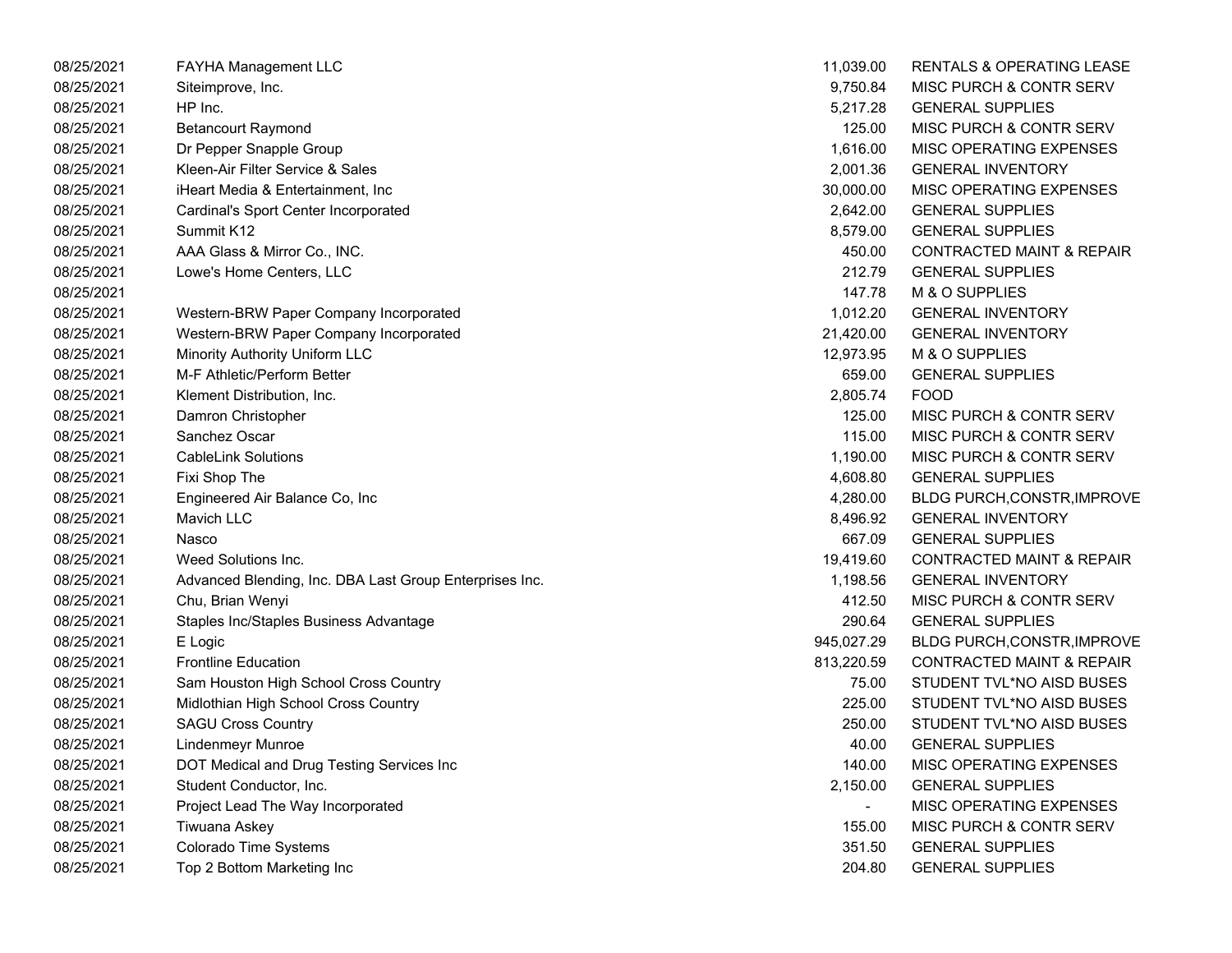| 08/25/2021 | Key Construction Texas LLC                                     | 83,012.57                | <b>BLDG PURCH, CONSTR, IMPROVE</b>   |
|------------|----------------------------------------------------------------|--------------------------|--------------------------------------|
| 08/25/2021 |                                                                | (4, 150.63)              | <b>RETAINAGE</b>                     |
| 08/25/2021 | Texas Association of School Business Officials                 | 270.00                   | <b>DUES</b>                          |
| 08/25/2021 |                                                                | 100.00                   | MISC OPERATING EXPENSES              |
| 08/25/2021 | New Dairy Opco LLC DBA Borden Dairy                            | 36,007.72                | <b>FOOD</b>                          |
| 08/25/2021 | <b>Brian Borski</b>                                            | 125.00                   | MISC PURCH & CONTR SERV              |
| 08/25/2021 | Sunbelt Pools, Inc.                                            | 13,633.38                | ACCOUNTS PAYABLE-ACCRUALS            |
| 08/25/2021 |                                                                | 13,684.00                | <b>CONTRACTED MAINT &amp; REPAIR</b> |
| 08/25/2021 |                                                                | $\overline{\phantom{0}}$ | <b>GENERAL SUPPLIES</b>              |
| 08/25/2021 | Your Tees LLC                                                  | 1,819.00                 | <b>INVOICES RECEIVABLE</b>           |
| 08/25/2021 | <b>Kenneth Perkins</b>                                         | 375.00                   | MISC PURCH & CONTR SERV              |
| 08/25/2021 | Star Autism Support Incorporated                               | 16,997.81                | <b>GENERAL SUPPLIES</b>              |
| 08/25/2021 | Paschal High School                                            | 100.00                   | STUDENT TVL*NO AISD BUSES            |
| 08/25/2021 | Spartan Cross Country Booster Club                             | 300.00                   | STUDENT TVL*NO AISD BUSES            |
| 08/25/2021 | Michael D Smith                                                | 247.50                   | MISC PURCH & CONTR SERV              |
| 08/25/2021 | A+ Computer Science                                            | 2,403.00                 | <b>GENERAL SUPPLIES</b>              |
| 08/25/2021 | Kyle Mac Music                                                 | 250.00                   | <b>GENERAL SUPPLIES</b>              |
| 08/25/2021 | <b>Daniel Allen</b>                                            | 500.00                   | <b>INVOICES RECEIVABLE</b>           |
| 08/25/2021 | Summit High School Athletic Booster Club                       | 450.00                   | STUDENT TVL*NO AISD BUSES            |
| 08/25/2021 | Legacy High School Athletic Booster Club Inc                   | 195.00                   | STUDENT TVL*NO AISD BUSES            |
| 08/25/2021 | Gage Sursa                                                     | 105.00                   | MISC PURCH & CONTR SERV              |
| 08/25/2021 | Infobase                                                       | 18,853.00                | MISC PURCH & CONTR SERV              |
| 08/25/2021 |                                                                | 75,412.60                | <b>TEXTBOOKS</b>                     |
| 08/25/2021 | Realityworks                                                   | 3,978.00                 | <b>GENERAL SUPPLIES</b>              |
| 08/25/2021 | Fort Worth Football Officials                                  | 150.00                   | MISC PURCH & CONTR SERV              |
| 08/25/2021 | <b>Complete Supply Incorporated</b>                            | 25,077.12                | <b>GENERAL INVENTORY</b>             |
| 08/25/2021 |                                                                | 10,526.44                | M & O SUPPLIES                       |
| 08/25/2021 | Elevator Maintenance and Repair Incorporated                   | 1,736.35                 | <b>CONTRACTED MAINT &amp; REPAIR</b> |
| 08/25/2021 |                                                                | (150.00)                 | LIONS CLUB CONCESSIONS               |
| 08/25/2021 | <b>Atmos Energy</b>                                            | 4,375.35                 | <b>WATER</b>                         |
| 08/25/2021 | <b>Temperature Control Systems</b>                             | 173.91                   | M & O SUPPLIES                       |
| 08/25/2021 | <b>VLK Architects</b>                                          | 404,820.25               | BLDG PURCH, CONSTR, IMPROVE          |
| 08/25/2021 | Southwest International Trucks                                 | 1,823.73                 | <b>CONTRACTED MAINT &amp; REPAIR</b> |
| 08/25/2021 |                                                                | 291.25                   | M & O SUPPLIES                       |
| 08/25/2021 | <b>Texas Auto Painting</b>                                     | 7,525.75                 | <b>CONTRACTED MAINT &amp; REPAIR</b> |
| 08/25/2021 | Music & Arts                                                   | 49.30                    | <b>GENERAL SUPPLIES</b>              |
| 08/25/2021 | Arlington Independent School District Food & Nutrition Service | 1,415.65                 | MISC OPERATING EXPENSES              |
| 08/25/2021 | Texas Comptroller of Public Accounts                           | 13,141.86                | INTEREST ON DEBT (LOAN)              |
| 08/25/2021 |                                                                | 134,148.87               | LONG-TERM DEBT PRINCIPAL             |
| 08/25/2021 | Rush Truck Centers Of Texas Limited Partnership                | 448.22                   | M & O SUPPLIES                       |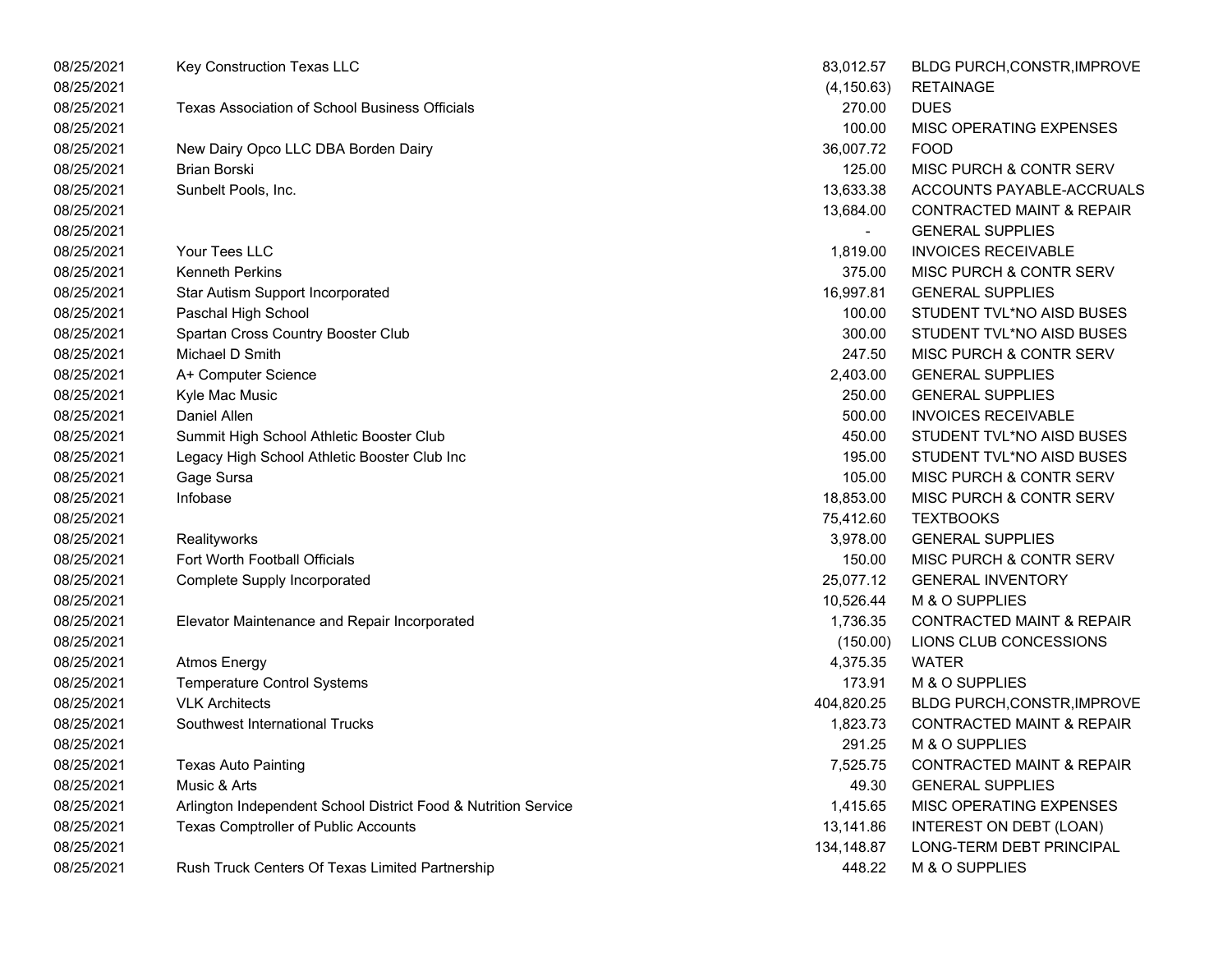| 08/25/2021 | 4imprint Incorporated                             | 2,037.45  | <b>GENERAL SUPPLIES</b>                    |
|------------|---------------------------------------------------|-----------|--------------------------------------------|
| 08/25/2021 | Rush Bus Center Of Texas                          | 647.50    | M & O SUPPLIES                             |
| 08/25/2021 | <b>Federal Express Corporation</b>                | 11.56     | <b>GENERAL SUPPLIES</b>                    |
| 08/25/2021 | Dude Solutions Inc.                               | 87,149.19 | <b>GENERAL SUPPLIES</b>                    |
| 08/25/2021 | Pearson                                           | 1,142.50  | <b>TESTING MATERIALS</b>                   |
| 08/25/2021 | SiteOne Landscape Supply Holding LLC              | 28.21     | M & O SUPPLIES                             |
| 08/25/2021 | City Of Dalworthington Gardens                    | 823.03    | <b>WATER</b>                               |
| 08/25/2021 | Tennis Shop                                       | 2,145.00  | <b>GENERAL SUPPLIES</b>                    |
| 08/25/2021 | <b>Education Service Center Region XI</b>         | 15,500.00 | <b>EDUCATION SERVICE CENTER</b>            |
| 08/25/2021 | Flinn Scientific                                  | 24.72     | <b>GENERAL SUPPLIES</b>                    |
| 08/25/2021 | <b>Commercial Recorder</b>                        | 262.60    | <b>Statutorily Required Public Notices</b> |
| 08/25/2021 | Lowery Sand & Gravel Co Inc                       | 7,414.00  | M & O SUPPLIES                             |
| 08/25/2021 | Scholastic Incorporated                           | 305.10    | <b>GENERAL SUPPLIES</b>                    |
| 08/25/2021 | Swim Shops Of The Southwest                       | 675.00    | <b>EMPLOYEE TRAVEL</b>                     |
| 08/25/2021 | Vandergriff Chevrolet                             | 4,238.00  | <b>CONTRACTED MAINT &amp; REPAIR</b>       |
| 08/25/2021 |                                                   | 3,143.10  | M & O SUPPLIES                             |
| 08/25/2021 | Olen Williams Sales & Service                     | 139.00    | M & O SUPPLIES                             |
| 08/25/2021 | Arlington High School 001                         | 495.00    | STUDENT TVL*NO AISD BUSES                  |
| 08/25/2021 | Sam Houston High School 002                       | 675.00    | STUDENT TVL*NO AISD BUSES                  |
| 08/25/2021 | Lamar High School 003                             | 260.00    | STUDENT TVL*NO AISD BUSES                  |
| 08/25/2021 | Martin High School<br>005                         | 6,548.00  | <b>INVOICES RECEIVABLE</b>                 |
| 08/25/2021 | United Educators Association                      | 981.34    | UNITED FUND                                |
| 08/25/2021 | Texas United School Employees Local 100           | 26.67     | UNITED FUND                                |
| 08/25/2021 | Truman Tim Chapter 13 Trustee                     | 974.31    | UNITED FUND                                |
| 08/25/2021 | Association Of Texas Professional Teachers Local  | 0.58      | UNITED FUND                                |
| 08/25/2021 | Association Of Texas Professional Educators State | 31.14     | UNITED FUND                                |
| 08/25/2021 | Administracion para el Sustento de Menores        | 257.69    | UNITED FUND                                |
| 08/25/2021 | Powers Tom Chapter 13 Trustee                     | 950.77    | UNITED FUND                                |
| 08/25/2021 | Educational Employees Credit Union - HSA          | 907.79    | <b>DENTAL INSURANCE</b>                    |
| 08/25/2021 | <b>Educational Employees Credit Union</b>         | 5,300.25  | DUE TO CREDIT UNION                        |
| 08/25/2021 | <b>Texas State Teachers Association</b>           | 64.35     | UNITED FUND                                |
| 08/25/2021 | Jodi Anderson                                     | 1.45      | LIONS CLUB CONCESSIONS                     |
| 08/25/2021 | Angelica Cisero                                   | 56.90     | LIONS CLUB CONCESSIONS                     |
| 08/25/2021 | Karla Galvan                                      | 65.70     | LIONS CLUB CONCESSIONS                     |
| 08/25/2021 | Jennifer Hampson                                  | 86.45     | LIONS CLUB CONCESSIONS                     |
| 08/25/2021 | Andrea Martinez                                   | 49.10     | LIONS CLUB CONCESSIONS                     |
| 08/25/2021 | <b>Isaac Martinez</b>                             | 27.75     | LIONS CLUB CONCESSIONS                     |
| 08/25/2021 | Sarah McMurrough                                  | 707.89    | NON-EMPLOYEE TRAVEL                        |
| 08/25/2021 | <b>Lauren Morris</b>                              | 30.00     | LIONS CLUB CONCESSIONS                     |
| 08/25/2021 | Dianne Nelson                                     | 56.15     | LIONS CLUB CONCESSIONS                     |

| 2,037.45  | <b>GENERAL SUPPLIES</b>                    |
|-----------|--------------------------------------------|
| 647.50    | M & O SUPPLIES                             |
| 11.56     | <b>GENERAL SUPPLIES</b>                    |
| 87,149.19 | <b>GENERAL SUPPLIES</b>                    |
| 1,142.50  | <b>TESTING MATERIALS</b>                   |
|           | 28.21 M & O SUPPLIES                       |
|           | 823.03 WATER                               |
|           | 2,145.00 GENERAL SUPPLIES                  |
| 15,500.00 | <b>EDUCATION SERVICE CENTER</b>            |
| 24.72     | <b>GENERAL SUPPLIES</b>                    |
| 262.60    | <b>Statutorily Required Public Notices</b> |
| 7,414.00  | <b>M &amp; O SUPPLIES</b>                  |
| 305.10    | <b>GENERAL SUPPLIES</b>                    |
| 675.00    | <b>EMPLOYEE TRAVEL</b>                     |
| 4,238.00  | <b>CONTRACTED MAINT &amp; REPAIR</b>       |
|           | 3,143.10 M & O SUPPLIES                    |
| 139.00    | M & O SUPPLIES                             |
| 495.00    | STUDENT TVL*NO AISD BUSES                  |
| 675.00    | STUDENT TVL*NO AISD BUSES                  |
| 260.00    | STUDENT TVL*NO AISD BUSES                  |
|           | 6,548.00 INVOICES RECEIVABLE               |
| 981.34    | <b>UNITED FUND</b>                         |
| 26.67     | UNITED FUND                                |
| 974.31    | UNITED FUND                                |
| 0.58      | UNITED FUND                                |
|           | 31.14 UNITED FUND                          |
|           | 257.69 UNITED FUND                         |
| 950.77    | UNITED FUND                                |
| 907.79    | <b>DENTAL INSURANCE</b>                    |
| 5,300.25  | DUE TO CREDIT UNION                        |
| 64.35     | UNITED FUND                                |
| 1.45      | LIONS CLUB CONCESSIONS                     |
| 56.90     | LIONS CLUB CONCESSIONS                     |
| 65.70     | LIONS CLUB CONCESSIONS                     |
| 86.45     | LIONS CLUB CONCESSIONS                     |
| 49.10     | LIONS CLUB CONCESSIONS                     |
| 27.75     | LIONS CLUB CONCESSIONS                     |
| 707.89    | NON-EMPLOYEE TRAVEL                        |
| 30.00     | LIONS CLUB CONCESSIONS                     |
| 56.15     | LIONS CLUB CONCESSIONS                     |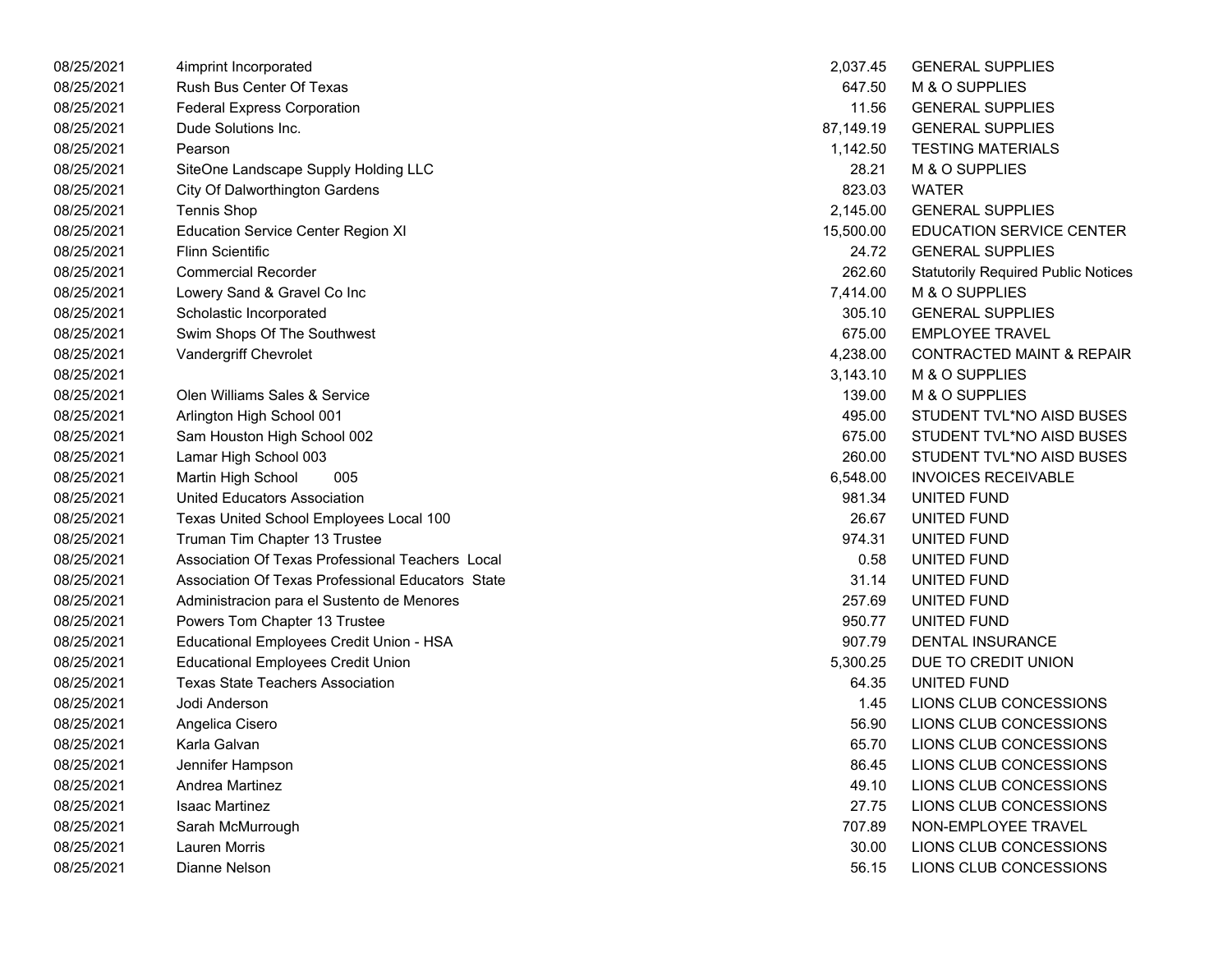| 08/25/2021 | Lorean Rivera                               | 27.40     | LIONS CLUB CONCESSIONS               |
|------------|---------------------------------------------|-----------|--------------------------------------|
| 08/25/2021 | Kara Stephens                               | 30.00     | LIONS CLUB CONCESSIONS               |
| 08/25/2021 | Amanda Wenzel                               | 481.05    | LIONS CLUB CONCESSIONS               |
| 08/27/2021 | <b>Thomas Davis</b>                         | 48.95     | <b>EMPLOYEE TRAVEL</b>               |
| 08/27/2021 | Bronwyn Kaminski                            | 81.05     | <b>EMPLOYEE TRAVEL</b>               |
| 08/27/2021 | <b>Grainger Industrial Supply</b>           | 75.31     | M & O SUPPLIES                       |
| 08/27/2021 | Hoshizaki South Central Distribution Center | 23.32     | M & O SUPPLIES                       |
| 08/27/2021 | Home Depot Pro                              | 110.46    | M & O SUPPLIES                       |
| 08/27/2021 | Home Depot Pro                              | 572.88    | LIONS CLUB CONCESSIONS               |
| 08/27/2021 |                                             | (76.35)   | M & O SUPPLIES                       |
| 08/27/2021 | Home Depot Pro                              | 45.91     | MISC OPERATING EXPENSES              |
| 08/27/2021 | <b>Southwest Strings</b>                    | 1,983.18  | <b>GENERAL SUPPLIES</b>              |
| 08/27/2021 | Kroger                                      | 120.62    | <b>INVOICES RECEIVABLE</b>           |
| 08/27/2021 |                                             | 316.75    | MISC OPERATING EXPENSES              |
| 08/27/2021 | B W I Companies Incorporated                | 676.50    | <b>GENERAL SUPPLIES</b>              |
| 08/27/2021 | United Refrigeration Incorporated           | 533.62    | M & O SUPPLIES                       |
| 08/27/2021 | <b>Breaker Broker Company</b>               | 258.35    | M & O SUPPLIES                       |
| 08/27/2021 | <b>Elliott Electric Supply</b>              | 810.54    | M & O SUPPLIES                       |
| 08/27/2021 | Scholastic Book Fair Warehouse              | 2,092.50  | <b>GENERAL SUPPLIES</b>              |
| 08/27/2021 |                                             | 459.00    | <b>READING MATERIALS</b>             |
| 08/27/2021 | Vehicle Maintenance Program                 | 160.20    | <b>GENERAL INVENTORY</b>             |
| 08/27/2021 | <b>Masters Distribution Systems</b>         | 94.95     | <b>FOOD</b>                          |
| 08/27/2021 | Barnes & Noble Booksellers, Inc.            | 79.84     | <b>READING MATERIALS</b>             |
| 08/27/2021 | D & J Sports Incorporated                   | 1,741.00  | <b>GENERAL SUPPLIES</b>              |
| 08/27/2021 | <b>Winston Water Cooler Limited</b>         | 78.04     | <b>GENERAL INVENTORY</b>             |
| 08/27/2021 | Jason's Deli                                | 227.00    | MISC OPERATING EXPENSES              |
| 08/27/2021 | Visual Impact                               | 400.00    | <b>GENERAL SUPPLIES</b>              |
| 08/27/2021 | Trane Company Commercial Systems Group      | 104.08    | M & O SUPPLIES                       |
| 08/27/2021 | <b>Teaching Systems Incorporated</b>        | 18,665.00 | <b>GENERAL SUPPLIES</b>              |
| 08/27/2021 |                                             | 800.00    | <b>MISC PURCH &amp; CONTR SERV</b>   |
| 08/27/2021 | <b>Careys Sporting Goods</b>                | 997.96    | <b>GENERAL SUPPLIES</b>              |
| 08/27/2021 | Office Depot                                | 972.35    | <b>GENERAL SUPPLIES</b>              |
| 08/27/2021 | <b>B &amp; H Photo Video</b>                | 166.39    | <b>GENERAL SUPPLIES</b>              |
| 08/27/2021 | 1 A Fire & Domestic Testing                 | 1,280.00  | <b>CONTRACTED MAINT &amp; REPAIR</b> |
| 08/27/2021 | C & P Pump Services Incorporated            | 538.00    | M & O SUPPLIES                       |
| 08/27/2021 | Govconnection Incorporated                  | 1,683.25  | <b>GENERAL SUPPLIES</b>              |
| 08/27/2021 | <b>String Connection Donald Lee Simpson</b> | 2,506.75  | <b>CONTRACTED MAINT &amp; REPAIR</b> |
| 08/27/2021 | Delcom Group                                | 785.43    | <b>CONTRACTED MAINT &amp; REPAIR</b> |
| 08/27/2021 | <b>ProComputing Corporation</b>             | 5,299.00  | <b>CONTRACTED MAINT &amp; REPAIR</b> |
| 08/27/2021 | McKinney Office Supply                      | 6,928.80  | <b>GENERAL SUPPLIES</b>              |

| 27.40    | LIONS CLUB CONCESSIONS               |
|----------|--------------------------------------|
| 30.00    | LIONS CLUB CONCESSIONS               |
|          | 481.05 LIONS CLUB CONCESSIONS        |
|          | 48.95 EMPLOYEE TRAVEL                |
| 81.05    | <b>EMPLOYEE TRAVEL</b>               |
| 75.31    | M & O SUPPLIES                       |
|          | 23.32 M & O SUPPLIES                 |
|          | 110.46 M & O SUPPLIES                |
| 572.88   | LIONS CLUB CONCESSIONS               |
|          | (76.35) M & O SUPPLIES               |
| 45.91    | MISC OPERATING EXPENSES              |
|          | 1,983.18 GENERAL SUPPLIES            |
|          | 120.62 INVOICES RECEIVABLE           |
|          | 316.75 MISC OPERATING EXPENSES       |
| 676.50   | <b>GENERAL SUPPLIES</b>              |
| 533.62   | M & O SUPPLIES                       |
|          | 258.35 M & O SUPPLIES                |
|          | 810.54 M & O SUPPLIES                |
|          | 2,092.50 GENERAL SUPPLIES            |
| 459.00   | <b>READING MATERIALS</b>             |
| 160.20   | <b>GENERAL INVENTORY</b>             |
|          | 94.95 FOOD                           |
|          | 79.84 READING MATERIALS              |
|          | 1,741.00 GENERAL SUPPLIES            |
| 78.04    | <b>GENERAL INVENTORY</b>             |
| 227.00   | MISC OPERATING EXPENSES              |
|          | 400.00 GENERAL SUPPLIES              |
|          | 104.08 M & O SUPPLIES                |
|          | 18,665.00 GENERAL SUPPLIES           |
| 800.00   | <b>MISC PURCH &amp; CONTR SERV</b>   |
| 997.96   | <b>GENERAL SUPPLIES</b>              |
|          | 972.35 GENERAL SUPPLIES              |
|          | 166.39 GENERAL SUPPLIES              |
|          | 1,280.00 CONTRACTED MAINT & REPAIR   |
| 538.00   | <b>M &amp; O SUPPLIES</b>            |
| 1,683.25 | <b>GENERAL SUPPLIES</b>              |
| 2,506.75 | <b>CONTRACTED MAINT &amp; REPAIR</b> |
| 785.43   | <b>CONTRACTED MAINT &amp; REPAIR</b> |
| 5,299.00 | <b>CONTRACTED MAINT &amp; REPAIR</b> |
| 6,928.80 | <b>GENERAL SUPPLIES</b>              |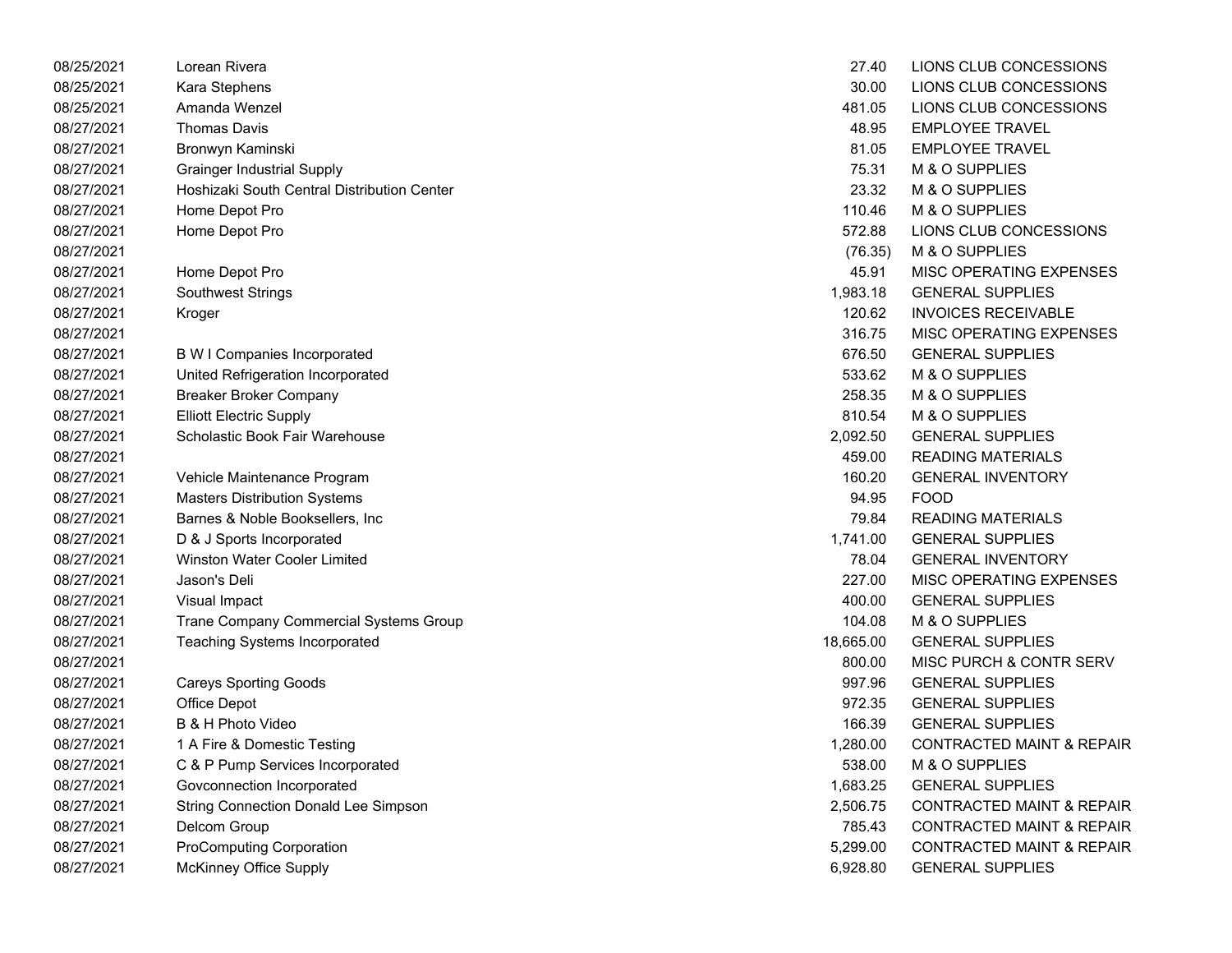| 08/27/2021 | Library Store Incorporated The                          | 1,253.85                 | <b>GENERAL SUPPLIES</b>              |
|------------|---------------------------------------------------------|--------------------------|--------------------------------------|
| 08/27/2021 | Theatre Arlington                                       | 25,200.00                | STUDENT TVL*NO AISD BUSES            |
| 08/27/2021 | United States Academic Decathlon                        | 1,543.75                 | <b>GENERAL SUPPLIES</b>              |
| 08/27/2021 | Asel Art Supply                                         | 259.56                   | <b>GENERAL SUPPLIES</b>              |
| 08/27/2021 | J P Morgan Chase Bank NA                                | 85.55                    | <b>INVOICES RECEIVABLE</b>           |
| 08/27/2021 | Monarch Trophy Studio                                   | 91.00                    | <b>GENERAL SUPPLIES</b>              |
| 08/27/2021 | Texas Pottery Supply and Clay Company                   | 95.00                    | <b>CONTRACTED MAINT &amp; REPAIR</b> |
| 08/27/2021 | Crawford Electric Supply Company                        | 4.98                     | M & O SUPPLIES                       |
| 08/27/2021 | <b>LEGO Education</b>                                   | 209.85                   | <b>GENERAL SUPPLIES</b>              |
| 08/27/2021 | <b>Chick-fil-A North Collins Street</b>                 | 139.35                   | MISC OPERATING EXPENSES              |
| 08/27/2021 | <b>US Games</b>                                         | 1,029.21                 | <b>GENERAL SUPPLIES</b>              |
| 08/27/2021 | HP Inc.                                                 | 1,787.05                 | <b>GENERAL SUPPLIES</b>              |
| 08/27/2021 | GradeCam LLC                                            | 8,914.00                 | <b>GENERAL SUPPLIES</b>              |
| 08/27/2021 | Fixi Shop The                                           | 1,192.00                 | <b>GENERAL SUPPLIES</b>              |
| 08/27/2021 | Stukent Inc                                             | 3,570.00                 | MISC OPERATING EXPENSES              |
| 08/27/2021 | Steve Weiss Music, Inc.                                 | 482.17                   | <b>GENERAL SUPPLIES</b>              |
| 08/27/2021 | Mohawk USA LLC                                          | 248.90                   | ACCOUNTS PAYABLE-ACCRUALS            |
| 08/27/2021 |                                                         | 1,919.40                 | <b>GENERAL SUPPLIES</b>              |
| 08/27/2021 | Auto Plus Auto Parts                                    | 110.36                   | <b>GENERAL INVENTORY</b>             |
| 08/27/2021 | Price Right Professional Landscaping & Tree Service LLC | 26,614.00                | <b>CONTRACTED MAINT &amp; REPAIR</b> |
| 08/27/2021 | <b>Frontline Education</b>                              | 40,800.00                | <b>GENERAL SUPPLIES</b>              |
| 08/27/2021 | GraceNotes LLC                                          | 449.35                   | <b>INVOICES RECEIVABLE</b>           |
| 08/27/2021 | Bayes Achievement Center, Inc.                          | 19,066.86                | <b>TUITION &amp; TRFR PMTS</b>       |
| 08/27/2021 | Audrey Bragg Consulting LLC                             | 1,800.00                 | MISC PURCH & CONTR SERV              |
| 08/27/2021 | Progressive Powersports- Arlington                      | 5,268.31                 | ACCOUNTS PAYABLE-ACCRUALS            |
| 08/27/2021 |                                                         | $\overline{\phantom{0}}$ | <b>GENERAL SUPPLIES</b>              |
| 08/27/2021 | Lindenmeyr Munroe                                       | 2,740.00                 | <b>GENERAL INVENTORY</b>             |
| 08/27/2021 | Kristene Z Smith                                        | 7,400.00                 | MISC PURCH & CONTR SERV              |
| 08/27/2021 | <b>IN2 Architecture</b>                                 | 52,970.97                | <b>BLDG PURCH, CONSTR, IMPROVE</b>   |
| 08/27/2021 | ValueSure Agency Inc.                                   | 71.00                    | MISC OPERATING EXPENSES              |
| 08/27/2021 | <b>Comet Cleaners</b>                                   | 681.98                   | <b>INVOICES RECEIVABLE</b>           |
| 08/27/2021 | <b>Comet Cleaners</b>                                   | 81.04                    | <b>INVOICES RECEIVABLE</b>           |
| 08/27/2021 | Project Lead The Way Incorporated                       | 37,800.00                | MISC OPERATING EXPENSES              |
| 08/27/2021 | P L Grant and Associates LLC                            | 450.00                   | MISC PURCH & CONTR SERV              |
| 08/27/2021 | Terry's Auto Industrial Radiator                        | 890.00                   | <b>CONTRACTED MAINT &amp; REPAIR</b> |
| 08/27/2021 | Hillco Partners L L C                                   | 11,200.00                | <b>LOBBYING</b>                      |
| 08/27/2021 | Thriving Leaders Collaborative LLC                      | 2,500.00                 | MISC PURCH & CONTR SERV              |
| 08/27/2021 | Visual Language Professionals LLC                       | 4,691.50                 | MISC PURCH & CONTR SERV              |
| 08/27/2021 | Texas Multi-Chem Ltd                                    | 8,043.84                 | M & O SUPPLIES                       |
| 08/27/2021 | Lee Lewis Construction Incorporated                     | 1,703,400.01             | <b>BLDG PURCH, CONSTR, IMPROVE</b>   |
|            |                                                         |                          |                                      |

| 1,253.85       | <b>GENERAL SUPPLIES</b>              |
|----------------|--------------------------------------|
| 25.200.00      | STUDENT TVL*NO AISD BUSES            |
| 1,543.75       | <b>GENERAL SUPPLIES</b>              |
| 259.56         | <b>GENERAL SUPPLIES</b>              |
| 85.55          | <b>INVOICES RECEIVABLE</b>           |
| 91.00          | <b>GENERAL SUPPLIES</b>              |
| 95.00          | <b>CONTRACTED MAINT &amp; REPAIR</b> |
| 4.98           | M & O SUPPLIES                       |
| 209.85         | <b>GENERAL SUPPLIES</b>              |
| 139.35         | <b>MISC OPERATING EXPENSES</b>       |
| 1,029.21       | <b>GENERAL SUPPLIES</b>              |
| 1,787.05       | <b>GENERAL SUPPLIES</b>              |
| 8,914.00       | <b>GENERAL SUPPLIES</b>              |
| 1,192.00       | <b>GENERAL SUPPLIES</b>              |
| 3,570.00       | <b>MISC OPERATING EXPENSES</b>       |
| 482.17         | <b>GENERAL SUPPLIES</b>              |
| 248.90         | <b>ACCOUNTS PAYABLE-ACCRUALS</b>     |
| 1,919.40       | <b>GENERAL SUPPLIES</b>              |
| 110.36         | <b>GENERAL INVENTORY</b>             |
| 26,614.00      | <b>CONTRACTED MAINT &amp; REPAIR</b> |
| 40,800.00      | <b>GENERAL SUPPLIES</b>              |
| 449.35         | <b>INVOICES RECEIVABLE</b>           |
| 19,066.86      | <b>TUITION &amp; TRFR PMTS</b>       |
| 1,800.00       | <b>MISC PURCH &amp; CONTR SERV</b>   |
| 5,268.31       | ACCOUNTS PAYABLE-ACCRUALS            |
| $\overline{a}$ | <b>GENERAL SUPPLIES</b>              |
| 2,740.00       | <b>GENERAL INVENTORY</b>             |
| 7,400.00       | <b>MISC PURCH &amp; CONTR SERV</b>   |
| 52,970.97      | BLDG PURCH, CONSTR, IMPROVE          |
| 71.00          | <b>MISC OPERATING EXPENSES</b>       |
| 681.98         | <b>INVOICES RECEIVABLE</b>           |
| 81.04          | <b>INVOICES RECEIVABLE</b>           |
| 37,800.00      | <b>MISC OPERATING EXPENSES</b>       |
| 450.00         | <b>MISC PURCH &amp; CONTR SERV</b>   |
| 890.00         | <b>CONTRACTED MAINT &amp; REPAIR</b> |
| 11,200.00      | <b>LOBBYING</b>                      |
| 2,500.00       | <b>MISC PURCH &amp; CONTR SERV</b>   |
| 4,691.50       | MISC PURCH & CONTR SERV              |
| 8,043.84       | M & O SUPPLIES                       |
| 703,400.01     | BLDG PURCH, CONSTR, IMPROVE          |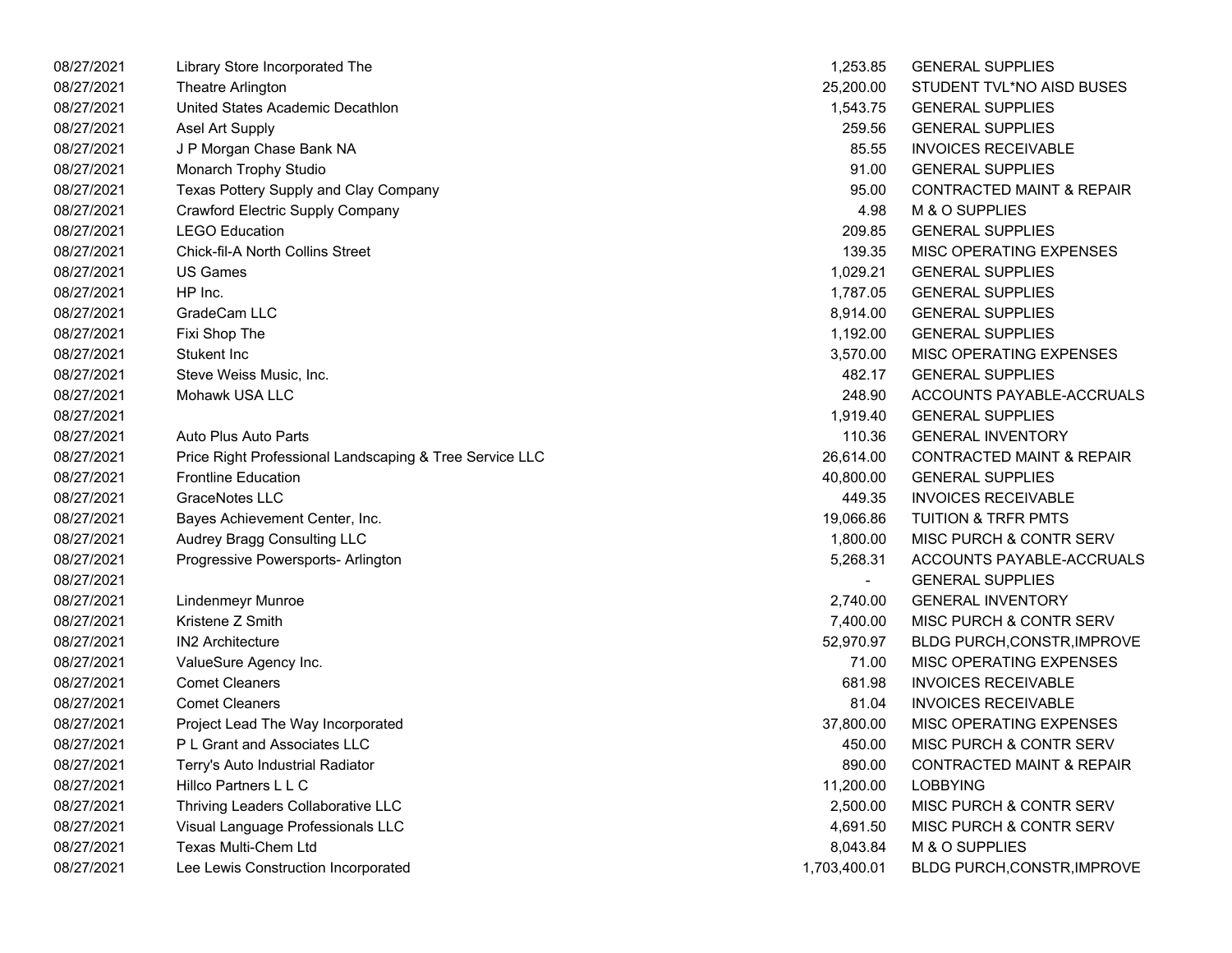| 08/27/2021 |                                                                | (85, 170.01) | <b>RETAINAGE</b>                     |
|------------|----------------------------------------------------------------|--------------|--------------------------------------|
| 08/27/2021 | Wedgeworth Enterprises, Inc                                    | 20,922.00    | MISC PURCH & CONTR SERV              |
| 08/27/2021 | Realityworks                                                   | 1,998.00     | <b>GENERAL SUPPLIES</b>              |
| 08/27/2021 | <b>Complete Supply Incorporated</b>                            | 118.08       | <b>INVOICES RECEIVABLE</b>           |
| 08/27/2021 | <b>Complete Supply Incorporated</b>                            | 8,644.78     | <b>GENERAL INVENTORY</b>             |
| 08/27/2021 | <b>Temperature Control Systems</b>                             | 1,058.23     | M & O SUPPLIES                       |
| 08/27/2021 | <b>School Datebooks</b>                                        | 2,184.02     | <b>GENERAL SUPPLIES</b>              |
| 08/27/2021 | Bucks Wheel & Equipment Company                                | 205.89       | <b>GENERAL INVENTORY</b>             |
| 08/27/2021 | Arlington Independent School District Food & Nutrition Service | 2,714.02     | MISC OPERATING EXPENSES              |
| 08/27/2021 | J P Morgan Chase Bank - For SUA payments                       | 431,309.72   | <b>Credit Card Payable</b>           |
| 08/27/2021 |                                                                | (66.60)      | MISC OPERATING EXPENSES              |
| 08/27/2021 | SiteOne Landscape Supply Holding LLC                           | 1,359.82     | M & O SUPPLIES                       |
| 08/27/2021 | International Baccalaureate                                    | 11,650.00    | MISC OPERATING EXPENSES              |
| 08/27/2021 | <b>Education Service Center Region XI</b>                      | 3,100.00     | <b>EMPLOYEE TRAVEL</b>               |
| 08/27/2021 |                                                                | 950.00       | <b>READING MATERIALS</b>             |
| 08/27/2021 | <b>Pyramid School Products</b>                                 | 36,129.42    | <b>GENERAL INVENTORY</b>             |
| 08/27/2021 |                                                                | 144.20       | <b>GENERAL SUPPLIES</b>              |
| 08/27/2021 | Quality Audio Visual Service Incorporated                      | 75.00        | <b>CONTRACTED MAINT &amp; REPAIR</b> |
| 08/31/2021 | Hoshizaki South Central Distribution Center                    | 43.84        | M & O SUPPLIES                       |
| 08/31/2021 | Texas Christian University Office Of Extended Education        | 458.32       | ACCOUNTS PAYABLE-ACCRUALS            |
| 08/31/2021 |                                                                | 91.69        | MISC OPERATING EXPENSES              |
| 08/31/2021 | Texas Christian University Office Of Extended Education        | 458.32       | ACCOUNTS PAYABLE-ACCRUALS            |
| 08/31/2021 |                                                                | 91.69        | MISC OPERATING EXPENSES              |
| 08/31/2021 | Texas Christian University Office Of Extended Education        | 458.32       | ACCOUNTS PAYABLE-ACCRUALS            |
| 08/31/2021 |                                                                | 91.69        | MISC OPERATING EXPENSES              |
| 08/31/2021 | Texas Christian University Office Of Extended Education        | 458.32       | ACCOUNTS PAYABLE-ACCRUALS            |
| 08/31/2021 |                                                                | 91.69        | MISC OPERATING EXPENSES              |
| 08/31/2021 | Texas Christian University Office Of Extended Education        | 458.32       | ACCOUNTS PAYABLE-ACCRUALS            |
| 08/31/2021 |                                                                | 91.69        | MISC OPERATING EXPENSES              |
| 08/31/2021 | Texas Christian University Office Of Extended Education        | 458.32       | ACCOUNTS PAYABLE-ACCRUALS            |
| 08/31/2021 |                                                                | 91.69        | MISC OPERATING EXPENSES              |
| 08/31/2021 | Texas Christian University Office Of Extended Education        | 458.32       | ACCOUNTS PAYABLE-ACCRUALS            |
| 08/31/2021 |                                                                | 91.69        | MISC OPERATING EXPENSES              |
| 08/31/2021 | Texas Christian University Office Of Extended Education        | 458.32       | ACCOUNTS PAYABLE-ACCRUALS            |
| 08/31/2021 |                                                                | 91.69        | MISC OPERATING EXPENSES              |
| 08/31/2021 | Texas Christian University Office Of Extended Education        | 458.32       | ACCOUNTS PAYABLE-ACCRUALS            |
| 08/31/2021 |                                                                | 91.69        | MISC OPERATING EXPENSES              |
| 08/31/2021 | Texas Christian University Office Of Extended Education        | 458.32       | ACCOUNTS PAYABLE-ACCRUALS            |
| 08/31/2021 |                                                                | 91.69        | MISC OPERATING EXPENSES              |
| 08/31/2021 | Texas Christian University Office Of Extended Education        | 458.32       | ACCOUNTS PAYABLE-ACCRUALS            |

| (85, 170.01) | <b>RETAINAGE</b>                     |
|--------------|--------------------------------------|
| 20,922.00    | MISC PURCH & CONTR SERV              |
| 1,998.00     | <b>GENERAL SUPPLIES</b>              |
| 118.08       | <b>INVOICES RECEIVABLE</b>           |
| 8,644.78     | <b>GENERAL INVENTORY</b>             |
| 1,058.23     | M & O SUPPLIES                       |
| 2,184.02     | <b>GENERAL SUPPLIES</b>              |
| 205.89       | <b>GENERAL INVENTORY</b>             |
| 2,714.02     | MISC OPERATING EXPENSES              |
| 431,309.72   | <b>Credit Card Payable</b>           |
|              | (66.60) MISC OPERATING EXPENSES      |
| 1,359.82     | M & O SUPPLIES                       |
| 11,650.00    | MISC OPERATING EXPENSES              |
| 3,100.00     | <b>EMPLOYEE TRAVEL</b>               |
|              | 950.00 READING MATERIALS             |
| 36,129.42    | <b>GENERAL INVENTORY</b>             |
| 144.20       | <b>GENERAL SUPPLIES</b>              |
| 75.00        | <b>CONTRACTED MAINT &amp; REPAIR</b> |
| 43.84        | M & O SUPPLIES                       |
| 458.32       | ACCOUNTS PAYABLE-ACCRUALS            |
| 91.69        | <b>MISC OPERATING EXPENSES</b>       |
| 458.32       | ACCOUNTS PAYABLE-ACCRUALS            |
| 91.69        | <b>MISC OPERATING EXPENSES</b>       |
| 458.32       | ACCOUNTS PAYABLE-ACCRUALS            |
| 91.69        | <b>MISC OPERATING EXPENSES</b>       |
| 458.32       | ACCOUNTS PAYABLE-ACCRUALS            |
| 91.69        | <b>MISC OPERATING EXPENSES</b>       |
| 458.32       | ACCOUNTS PAYABLE-ACCRUALS            |
| 91.69        | <b>MISC OPERATING EXPENSES</b>       |
| 458.32       | ACCOUNTS PAYABLE-ACCRUALS            |
| 91.69        | <b>MISC OPERATING EXPENSES</b>       |
| 458.32       | ACCOUNTS PAYABLE-ACCRUALS            |
| 91.69        | MISC OPERATING EXPENSES              |
| 458.32       | ACCOUNTS PAYABLE-ACCRUALS            |
| 91.69        | <b>MISC OPERATING EXPENSES</b>       |
| 458.32       | ACCOUNTS PAYABLE-ACCRUALS            |
| 91.69        | <b>MISC OPERATING EXPENSES</b>       |
| 458.32       | ACCOUNTS PAYABLE-ACCRUALS            |
| 91.69        | <b>MISC OPERATING EXPENSES</b>       |
| 458.32       | ACCOUNTS PAYABLE-ACCRUALS            |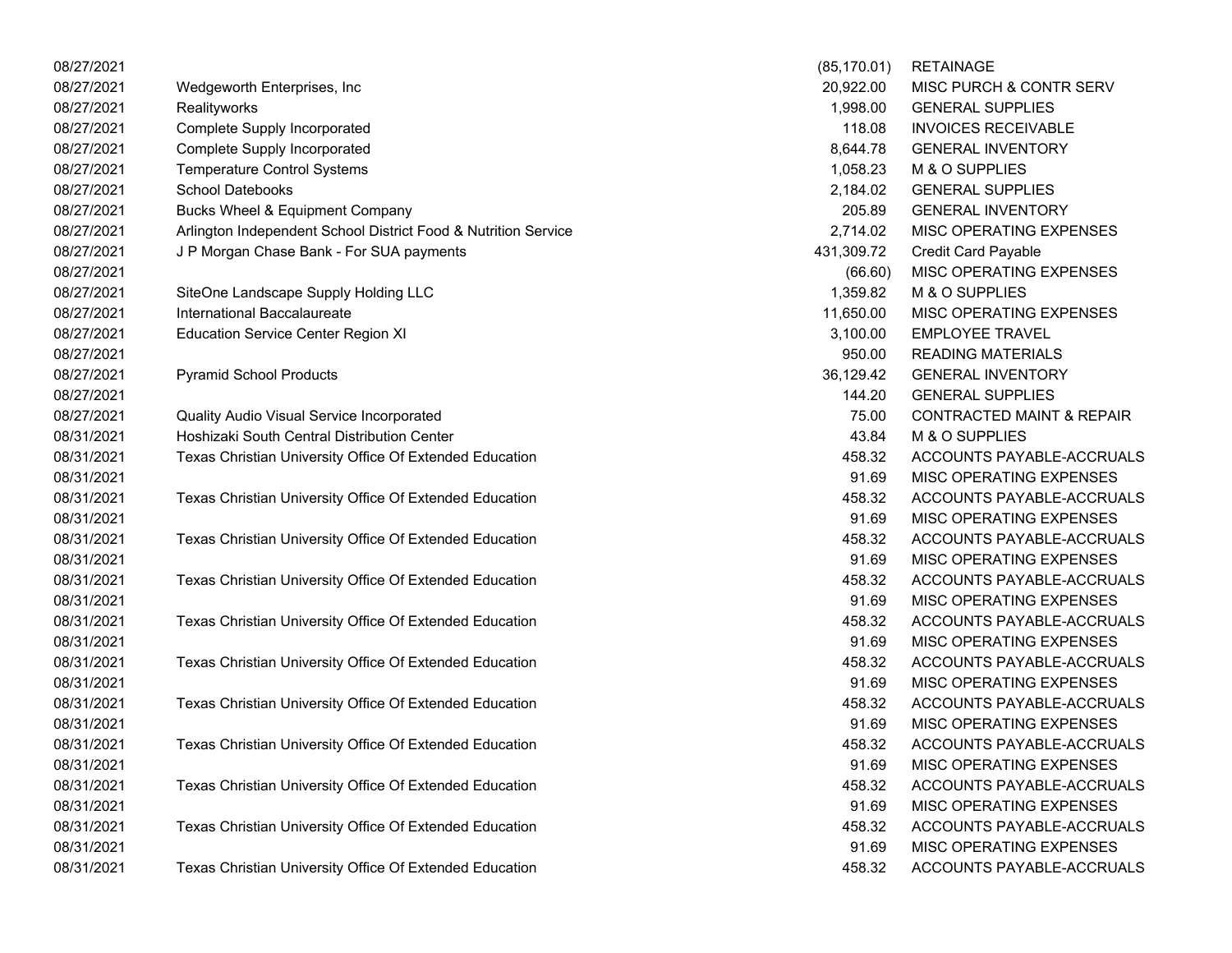| 08/31/2021 |                                                            | 91.69        | MISC OPERATING EXPENSES              |
|------------|------------------------------------------------------------|--------------|--------------------------------------|
| 08/31/2021 | Texas Christian University Office Of Extended Education    | 458.32       | ACCOUNTS PAYABLE-ACCRUALS            |
| 08/31/2021 |                                                            | 91.69        | MISC OPERATING EXPENSES              |
| 08/31/2021 | Texas Christian University Office Of Extended Education    | 458.32       | ACCOUNTS PAYABLE-ACCRUALS            |
| 08/31/2021 |                                                            | 91.69        | MISC OPERATING EXPENSES              |
| 08/31/2021 | Texas Christian University Office Of Extended Education    | 458.32       | ACCOUNTS PAYABLE-ACCRUALS            |
| 08/31/2021 |                                                            | 91.69        | MISC OPERATING EXPENSES              |
| 08/31/2021 | Home Depot Pro                                             | 261.55       | M & O SUPPLIES                       |
| 08/31/2021 | Home Depot Pro                                             | 21,944.00    | <b>GENERAL INVENTORY</b>             |
| 08/31/2021 | College Board The                                          | 70.00        | <b>TESTING MATERIALS</b>             |
| 08/31/2021 | Kroger                                                     | 938.09       | <b>FOOD</b>                          |
| 08/31/2021 |                                                            | 298.33       | <b>GENERAL SUPPLIES</b>              |
| 08/31/2021 | United Refrigeration Incorporated                          | 369.84       | M & O SUPPLIES                       |
| 08/31/2021 | Really Good Stuff                                          | 88.68        | <b>GENERAL SUPPLIES</b>              |
| 08/31/2021 | <b>Elliott Electric Supply</b>                             | 10,098.00    | <b>GENERAL INVENTORY</b>             |
| 08/31/2021 |                                                            | 719.48       | M & O SUPPLIES                       |
| 08/31/2021 | Vehicle Maintenance Program                                | 740.40       | <b>GENERAL INVENTORY</b>             |
| 08/31/2021 | Lennox Industries Incorporated                             | 3,043.89     | M & O SUPPLIES                       |
| 08/31/2021 | <b>Masters Distribution Systems</b>                        | 2,777.90     | <b>FOOD</b>                          |
| 08/31/2021 |                                                            | 22,364.09    | <b>GENERAL INVENTORY</b>             |
| 08/31/2021 | Custom Transmission And Auto Repair Incorporated           | 68.00        | <b>CONTRACTED MAINT &amp; REPAIR</b> |
| 08/31/2021 | Office Depot                                               | 2,222.29     | <b>GENERAL SUPPLIES</b>              |
| 08/31/2021 | <b>CDW Government Incorporated</b>                         | 2,583,889.28 | <b>GENERAL SUPPLIES</b>              |
| 08/31/2021 | University Of Texas At Arlington Advanced Placement (APSI) | 575.00       | MISC OPERATING EXPENSES              |
| 08/31/2021 | University Of Texas At Arlington Advanced Placement (APSI) | 575.00       | MISC OPERATING EXPENSES              |
| 08/31/2021 | University Of Texas At Arlington Advanced Placement (APSI) | 575.00       | MISC OPERATING EXPENSES              |
| 08/31/2021 | University Of Texas At Arlington Advanced Placement (APSI) | 575.00       | MISC OPERATING EXPENSES              |
| 08/31/2021 | University Of Texas At Arlington Advanced Placement (APSI) | 575.00       | MISC OPERATING EXPENSES              |
| 08/31/2021 | 1 A Fire & Domestic Testing                                | 6,212.14     | <b>CONTRACTED MAINT &amp; REPAIR</b> |
| 08/31/2021 | Lone Star Learning                                         | 1,175.00     | <b>GENERAL SUPPLIES</b>              |
| 08/31/2021 | C & P Pump Services Incorporated                           | 898.88       | M & O SUPPLIES                       |
| 08/31/2021 | <b>Td Industries Limited</b>                               | 9,983.00     | <b>CONTRACTED MAINT &amp; REPAIR</b> |
| 08/31/2021 | Cowboy Towing                                              | 589.00       | <b>CONTRACTED MAINT &amp; REPAIR</b> |
| 08/31/2021 | Govconnection Incorporated                                 | 376.50       | <b>GENERAL SUPPLIES</b>              |
| 08/31/2021 | Henry Schein Incorporated                                  | 173.99       | <b>GENERAL SUPPLIES</b>              |
| 08/31/2021 | <b>City Of Grand Prairie Water Utilities</b>               | 2,808.24     | <b>WATER</b>                         |
| 08/31/2021 | Arlington Hardware Incorporated #53                        | 5.56         | M & O SUPPLIES                       |
| 08/31/2021 | Johnson Controls Incorporate                               | 9,394.25     | M & O SUPPLIES                       |
| 08/31/2021 | First Place Foods LLC                                      | 2,592.00     | <b>GENERAL INVENTORY</b>             |
| 08/31/2021 | Par Way Tryson Company                                     | 2,430.00     | <b>GENERAL INVENTORY</b>             |

| 91.69     | MISC OPERATING EXPENSES              |
|-----------|--------------------------------------|
| 458.32    | ACCOUNTS PAYABLE-ACCRUALS            |
| 91.69     | <b>MISC OPERATING EXPENSES</b>       |
| 458.32    | ACCOUNTS PAYABLE-ACCRUALS            |
| 91.69     | MISC OPERATING EXPENSES              |
| 458.32    | ACCOUNTS PAYABLE-ACCRUALS            |
| 91.69     | <b>MISC OPERATING EXPENSES</b>       |
| 261.55    | M & O SUPPLIES                       |
| 21,944.00 | <b>GENERAL INVENTORY</b>             |
| 70.00     | <b>TESTING MATERIALS</b>             |
| 938.09    | FOOD                                 |
| 298.33    | <b>GENERAL SUPPLIES</b>              |
| 369.84    | M & O SUPPLIES                       |
| 88.68     | <b>GENERAL SUPPLIES</b>              |
| 10,098.00 | <b>GENERAL INVENTORY</b>             |
| 719.48    | M & O SUPPLIES                       |
| 740.40    | <b>GENERAL INVENTORY</b>             |
| 3,043.89  | M & O SUPPLIES                       |
| 2,777.90  | <b>FOOD</b>                          |
| 22,364.09 | <b>GENERAL INVENTORY</b>             |
| 68.00     | <b>CONTRACTED MAINT &amp; REPAIR</b> |
| 2,222.29  | <b>GENERAL SUPPLIES</b>              |
|           | 83,889.28 GENERAL SUPPLIES           |
| 575.00    | MISC OPERATING EXPENSES              |
| 575.00    | <b>MISC OPERATING EXPENSES</b>       |
| 575.00    | <b>MISC OPERATING EXPENSES</b>       |
| 575.00    | <b>MISC OPERATING EXPENSES</b>       |
| 575.00    | <b>MISC OPERATING EXPENSES</b>       |
| 6,212.14  | <b>CONTRACTED MAINT &amp; REPAIR</b> |
| 1,175.00  | <b>GENERAL SUPPLIES</b>              |
| 898.88    | M & O SUPPLIES                       |
| 9,983.00  | <b>CONTRACTED MAINT &amp; REPAIR</b> |
| 589.00    | <b>CONTRACTED MAINT &amp; REPAIR</b> |
| 376.50    | <b>GENERAL SUPPLIES</b>              |
| 173.99    | <b>GENERAL SUPPLIES</b>              |
| 2,808.24  | <b>WATER</b>                         |
| 5.56      | M & O SUPPLIES                       |
| 9,394.25  | M & O SUPPLIES                       |
| 2,592.00  | <b>GENERAL INVENTORY</b>             |
| 2,430.00  | <b>GENERAL INVENTORY</b>             |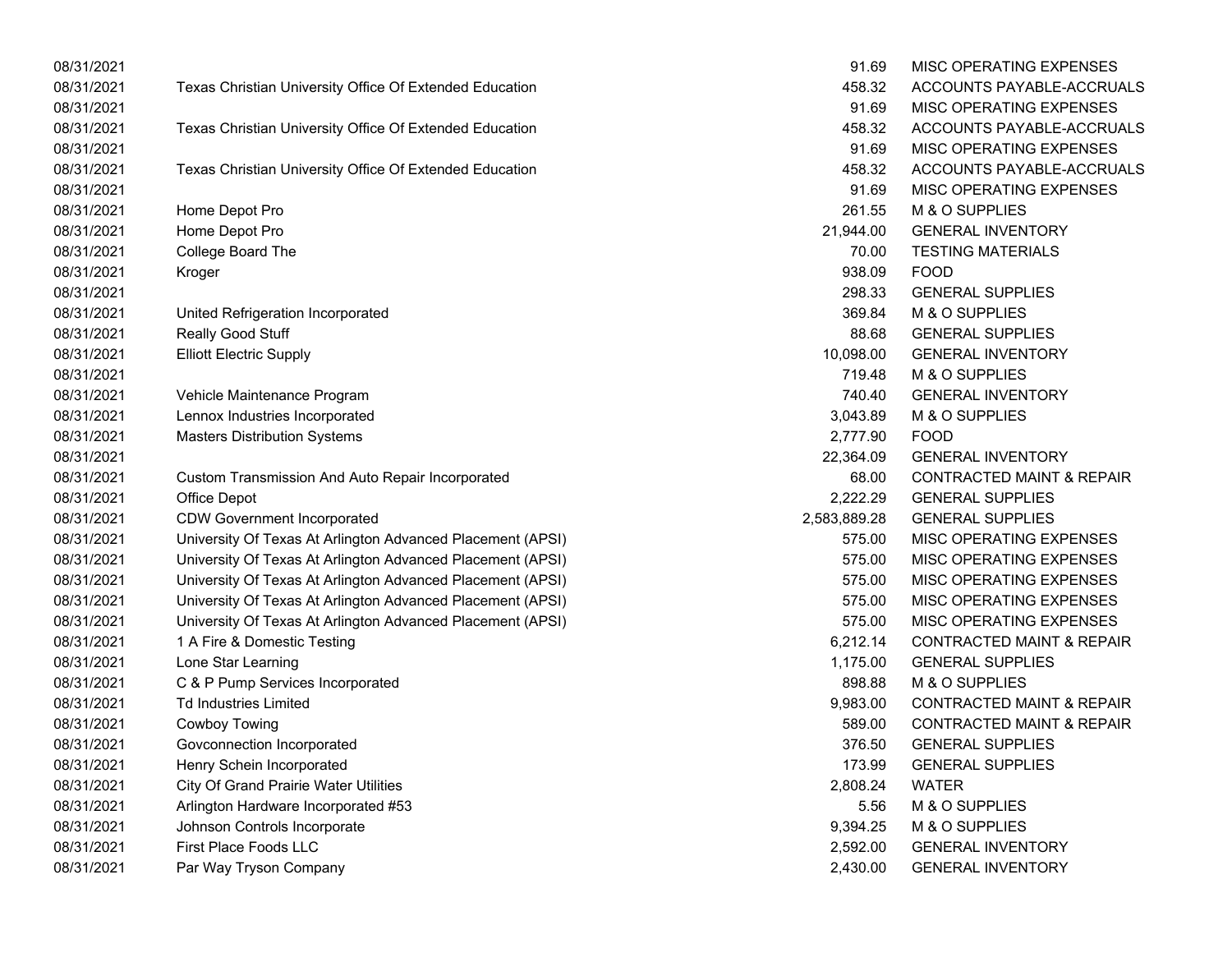| 08/31/2021 | <b>Total Maintenance Solutions-South</b> | 26.43      | M & O SUPPLIES                       |
|------------|------------------------------------------|------------|--------------------------------------|
| 08/31/2021 | <b>Foster Poultry Farms</b>              | 9,990.00   | <b>GENERAL INVENTORY</b>             |
| 08/31/2021 | <b>National Restaurant Association</b>   | 2,400.00   | <b>GENERAL SUPPLIES</b>              |
| 08/31/2021 | Monarch Trophy Studio                    | 95.55      | <b>GENERAL SUPPLIES</b>              |
| 08/31/2021 | ManageBac Incorporated                   | 800.00     | <b>GENERAL SUPPLIES</b>              |
| 08/31/2021 | Ferrellgas, Incorporated                 | 12,486.45  | <b>GENERAL INVENTORY</b>             |
| 08/31/2021 | A Turtle Loves Me                        | 6,887.00   | NON-FOOD REQUISITIONS                |
| 08/31/2021 | One Source Staffing Corporation          | 2,646.00   | MISC PURCH & CONTR SERV              |
| 08/31/2021 | <b>National Wholesale Supply</b>         | 89.95      | M & O SUPPLIES                       |
| 08/31/2021 | <b>VWR International LLC</b>             | 52,697.88  | <b>GENERAL SUPPLIES</b>              |
| 08/31/2021 | AlphaGraphics                            | 75.00      | <b>GENERAL SUPPLIES</b>              |
| 08/31/2021 | Taco Cabana                              | 802.08     | MISC OPERATING EXPENSES              |
| 08/31/2021 | <b>Arlington Today</b>                   | 3,600.00   | MISC OPERATING EXPENSES              |
| 08/31/2021 | <b>Crawford Electric Supply Company</b>  | 309.54     | M & O SUPPLIES                       |
| 08/31/2021 | <b>LEGO Education</b>                    | 2,098.50   | <b>GENERAL SUPPLIES</b>              |
| 08/31/2021 | <b>RD Lawns LLC</b>                      | 9,293.00   | <b>CONTRACTED MAINT &amp; REPAIR</b> |
| 08/31/2021 | <b>Textbook Warehouse</b>                | 1,826.50   | <b>READING MATERIALS</b>             |
| 08/31/2021 | Simplot J R Company                      | 23,825.20  | <b>GENERAL INVENTORY</b>             |
| 08/31/2021 | HKS, Inc.                                | 605,760.76 | <b>BLDG PURCH, CONSTR, IMPROVE</b>   |
| 08/31/2021 | <b>Chick-fil-A North Collins Street</b>  | 227.25     | MISC OPERATING EXPENSES              |
| 08/31/2021 | <b>MCI Foods</b>                         | 15,720.75  | <b>GENERAL INVENTORY</b>             |
| 08/31/2021 | Ferguson Enterprises, Inc.               | 18,100.20  | <b>GENERAL INVENTORY</b>             |
| 08/31/2021 |                                          | 75.02      | M & O SUPPLIES                       |
| 08/31/2021 | Specialty Bulb Company Inc               | 6,440.00   | <b>GENERAL SUPPLIES</b>              |
| 08/31/2021 | <b>Spirit Monkey</b>                     | 500.00     | <b>GENERAL SUPPLIES</b>              |
| 08/31/2021 | <b>SkillPath NST Training</b>            | 499.00     | <b>EMPLOYEE TRAVEL</b>               |
| 08/31/2021 | <b>NEDRP LLC</b>                         | 11,000.00  | MISC OPERATING EXPENSES              |
| 08/31/2021 | AAA Glass & Mirror Co., INC.             | 2,953.54   | <b>BLDG PURCH, CONSTR, IMPROVE</b>   |
| 08/31/2021 | Lowe's Home Centers, LLC                 | 455.52     | <b>GENERAL INVENTORY</b>             |
| 08/31/2021 |                                          | 292.85     | M & O SUPPLIES                       |
| 08/31/2021 | Western-BRW Paper Company Incorporated   | 21,420.00  | <b>GENERAL INVENTORY</b>             |
| 08/31/2021 |                                          | 790.00     | <b>GENERAL SUPPLIES</b>              |
| 08/31/2021 | <b>CableLink Solutions</b>               | 2,732.64   | <b>CONTRACTED MAINT &amp; REPAIR</b> |
| 08/31/2021 |                                          | 23,113.07  | MISC PURCH & CONTR SERV              |
| 08/31/2021 | Nearpod                                  | 3,283.34   | <b>GENERAL SUPPLIES</b>              |
| 08/31/2021 | Priority Resources & Solutions LLC       | 669.04     | <b>GENERAL SUPPLIES</b>              |
| 08/31/2021 | <b>C&amp;S Trailers</b>                  | 23,350.00  | <b>FURN &amp; EQUIP &gt; \$5,000</b> |
| 08/31/2021 | Nasco                                    | 490.03     | <b>GENERAL SUPPLIES</b>              |
| 08/31/2021 | Weed Solutions Inc.                      | 960.00     | <b>CONTRACTED MAINT &amp; REPAIR</b> |
| 08/31/2021 | Auto Plus Auto Parts                     | 651.68     | M & O SUPPLIES                       |

| 26.43      | M & O SUPPLIES                       |
|------------|--------------------------------------|
| 9,990.00   | <b>GENERAL INVENTORY</b>             |
| 2,400.00   | <b>GENERAL SUPPLIES</b>              |
| 95.55      | <b>GENERAL SUPPLIES</b>              |
| 800.00     | <b>GENERAL SUPPLIES</b>              |
| 12,486.45  | <b>GENERAL INVENTORY</b>             |
| 6,887.00   | NON-FOOD REQUISITIONS                |
| 2,646.00   | MISC PURCH & CONTR SERV              |
| 89.95      | M & O SUPPLIES                       |
| 52,697.88  | <b>GENERAL SUPPLIES</b>              |
| 75.00      | <b>GENERAL SUPPLIES</b>              |
| 802.08     | MISC OPERATING EXPENSES              |
| 3,600.00   | MISC OPERATING EXPENSES              |
| 309.54     | M & O SUPPLIES                       |
| 2,098.50   | <b>GENERAL SUPPLIES</b>              |
| 9,293.00   | <b>CONTRACTED MAINT &amp; REPAIR</b> |
| 1,826.50   | <b>READING MATERIALS</b>             |
| 23,825.20  | <b>GENERAL INVENTORY</b>             |
| 605,760.76 | BLDG PURCH, CONSTR, IMPROVE          |
| 227.25     | <b>MISC OPERATING EXPENSES</b>       |
| 15,720.75  | <b>GENERAL INVENTORY</b>             |
| 18,100.20  | <b>GENERAL INVENTORY</b>             |
| 75.02      | M & O SUPPLIES                       |
| 6,440.00   | <b>GENERAL SUPPLIES</b>              |
| 500.00     | <b>GENERAL SUPPLIES</b>              |
| 499.00     | <b>EMPLOYEE TRAVEL</b>               |
| 11,000.00  | MISC OPERATING EXPENSES              |
| 2,953.54   | BLDG PURCH, CONSTR, IMPROVE          |
| 455.52     | <b>GENERAL INVENTORY</b>             |
| 292.85     | M & O SUPPLIES                       |
| 21,420.00  | <b>GENERAL INVENTORY</b>             |
| 790.00     | <b>GENERAL SUPPLIES</b>              |
| 2,732.64   | <b>CONTRACTED MAINT &amp; REPAIR</b> |
| 23,113.07  | MISC PURCH & CONTR SERV              |
| 3,283.34   | <b>GENERAL SUPPLIES</b>              |
| 669.04     | <b>GENERAL SUPPLIES</b>              |
| 23,350.00  | <b>FURN &amp; EQUIP &gt; \$5,000</b> |
| 490.03     | <b>GENERAL SUPPLIES</b>              |
| 960.00     | <b>CONTRACTED MAINT &amp; REPAIR</b> |
| 651.68     | M & O SUPPLIES                       |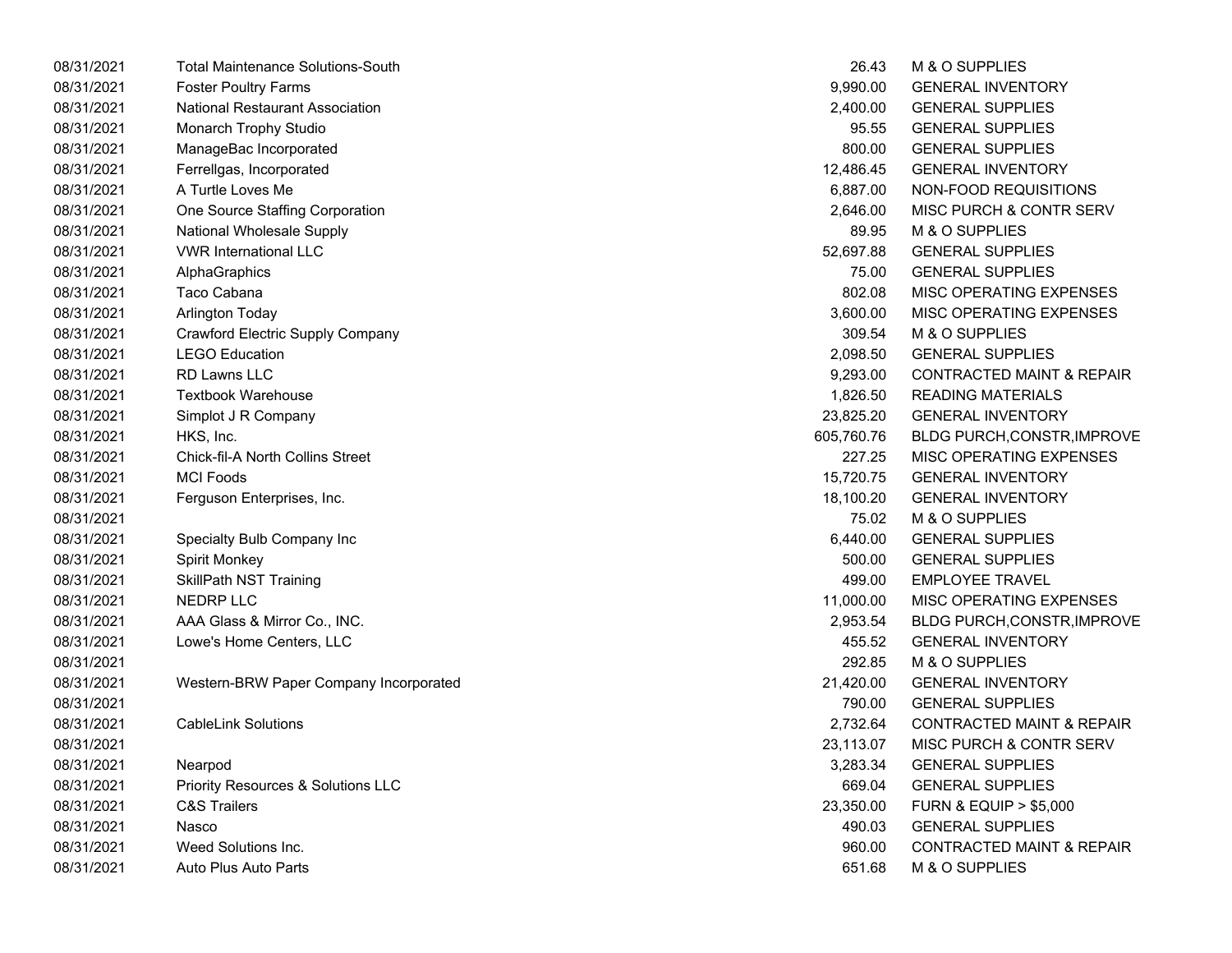| 08/31/2021 | Price Right Professional Landscaping & Tree Service LLC        | 44,758.00 | <b>CONTRACTED MAINT &amp; REPAIR</b> |
|------------|----------------------------------------------------------------|-----------|--------------------------------------|
| 08/31/2021 | Staples Inc/Staples Business Advantage                         | 131.94    | <b>GENERAL SUPPLIES</b>              |
| 08/31/2021 | <b>Battery Systems Inc</b>                                     | 5,211.47  | <b>GENERAL INVENTORY</b>             |
| 08/31/2021 | <b>Lindenmeyr Munroe</b>                                       | 1,254.00  | <b>GENERAL SUPPLIES</b>              |
| 08/31/2021 | Marathon Staffing Group Inc                                    | 1,090.50  | MISC PURCH & CONTR SERV              |
| 08/31/2021 | <b>Bake Crafters Food Company</b>                              | 17,199.90 | <b>GENERAL INVENTORY</b>             |
| 08/31/2021 | <b>STOPit Solutions</b>                                        | 25,700.00 | <b>GENERAL SUPPLIES</b>              |
| 08/31/2021 | Terry's Auto Industrial Radiator                               | 706.25    | <b>CONTRACTED MAINT &amp; REPAIR</b> |
| 08/31/2021 | Infinity Supply and Service Incorporated                       | 960.84    | <b>GENERAL INVENTORY</b>             |
| 08/31/2021 | Parts Town LLC                                                 | 1,248.56  | M & O SUPPLIES                       |
| 08/31/2021 | <b>Empowering Minds Counseling Services</b>                    | 960.00    | MISC PURCH & CONTR SERV              |
| 08/31/2021 | Your Tees LLC                                                  | 272.00    | <b>GENERAL SUPPLIES</b>              |
| 08/31/2021 | Strategy and Grace LLC                                         | 2,500.00  | MISC PURCH & CONTR SERV              |
| 08/31/2021 | Muro Kimberly                                                  | 250.00    | MISC PURCH & CONTR SERV              |
| 08/31/2021 | <b>Complete Supply Incorporated</b>                            | 5,923.30  | <b>GENERAL INVENTORY</b>             |
| 08/31/2021 | <b>Braun Beef Company Incorporated</b>                         | 7,560.20  | <b>GENERAL INVENTORY</b>             |
| 08/31/2021 | <b>Empire Paper Company</b>                                    | 928.20    | <b>GENERAL INVENTORY</b>             |
| 08/31/2021 | <b>Accredited Lock Supply Company</b>                          | 135.80    | <b>GENERAL INVENTORY</b>             |
| 08/31/2021 | <b>Star Roofing And Sheet Metal</b>                            | 815.00    | <b>CONTRACTED MAINT &amp; REPAIR</b> |
| 08/31/2021 | Hagar Restaurant Service L L C                                 | 923.95    | M & O SUPPLIES                       |
| 08/31/2021 | Nema 3 Electric Incorporated                                   | 1,623.75  | M & O SUPPLIES                       |
| 08/31/2021 | Southwest International Trucks                                 | 289.40    | M & O SUPPLIES                       |
| 08/31/2021 | Music & Arts                                                   | 7,680.20  | <b>CONTRACTED MAINT &amp; REPAIR</b> |
| 08/31/2021 |                                                                | 134.60    | <b>GENERAL SUPPLIES</b>              |
| 08/31/2021 | AT&T                                                           | 13,534.29 | <b>WATER</b>                         |
| 08/31/2021 | <b>Sprint Nextel Network</b>                                   | 382.88    | <b>WATER</b>                         |
| 08/31/2021 | Arlington Kid To Kid                                           | 4,898.57  | <b>GENERAL SUPPLIES</b>              |
| 08/31/2021 | Arlington Independent School District Food & Nutrition Service | 1,035.00  | MISC OPERATING EXPENSES              |
| 08/31/2021 | Herff Jones/Nystrom                                            | 2,246.59  | <b>GENERAL SUPPLIES</b>              |
| 08/31/2021 | Sas Technologies Limited                                       | 3,992.00  | <b>CONTRACTED MAINT &amp; REPAIR</b> |
| 08/31/2021 | SiteOne Landscape Supply Holding LLC                           | 167.12    | M & O SUPPLIES                       |
| 08/31/2021 | <b>Education Service Center Region XI</b>                      | 600.00    | <b>EDUCATION SERVICE CENTER</b>      |
| 08/31/2021 | <b>Flinn Scientific</b>                                        | 549.33    | <b>GENERAL SUPPLIES</b>              |
| 08/31/2021 | Lowery Sand & Gravel Co Inc                                    | 7,350.00  | M & O SUPPLIES                       |
| 08/31/2021 | Vandergriff Chevrolet                                          | 1,000.00  | M & O SUPPLIES                       |
| 08/31/2021 | Olen Williams Sales & Service                                  | 48.00     | M & O SUPPLIES                       |
| 08/31/2021 | Office Depot                                                   | 378.95    | <b>GENERAL SUPPLIES</b>              |
| 08/31/2021 | Mardel Incorporated                                            | 99.62     | <b>GENERAL SUPPLIES</b>              |
| 08/31/2021 | <b>Star Roofing And Sheet Metal</b>                            | 7,635.00  | <b>CONTRACTED MAINT &amp; REPAIR</b> |
| 09/01/2021 | J & J Snack Food Corporation                                   | 7,200.00  | <b>GENERAL INVENTORY</b>             |
|            |                                                                |           |                                      |

| 44,758.00 | <b>CONTRACTED MAINT &amp; REPAIR</b> |
|-----------|--------------------------------------|
| 131.94    | <b>GENERAL SUPPLIES</b>              |
| 5,211.47  | <b>GENERAL INVENTORY</b>             |
| 1,254.00  | <b>GENERAL SUPPLIES</b>              |
| 1,090.50  | <b>MISC PURCH &amp; CONTR SERV</b>   |
| 17,199.90 | <b>GENERAL INVENTORY</b>             |
| 25,700.00 | <b>GENERAL SUPPLIES</b>              |
| 706.25    | <b>CONTRACTED MAINT &amp; REPAIR</b> |
| 960.84    | <b>GENERAL INVENTORY</b>             |
| 1,248.56  | <b>M &amp; O SUPPLIES</b>            |
| 960.00    | MISC PURCH & CONTR SERV              |
| 272.00    | <b>GENERAL SUPPLIES</b>              |
| 2,500.00  | MISC PURCH & CONTR SERV              |
| 250.00    | <b>MISC PURCH &amp; CONTR SERV</b>   |
| 5,923.30  | <b>GENERAL INVENTORY</b>             |
| 7,560.20  | <b>GENERAL INVENTORY</b>             |
| 928.20    | <b>GENERAL INVENTORY</b>             |
| 135.80    | <b>GENERAL INVENTORY</b>             |
| 815.00    | <b>CONTRACTED MAINT &amp; REPAIR</b> |
| 923.95    | <b>M &amp; O SUPPLIES</b>            |
| 1,623.75  | <b>M &amp; O SUPPLIES</b>            |
| 289.40    | <b>M &amp; O SUPPLIES</b>            |
| 7,680.20  | <b>CONTRACTED MAINT &amp; REPAIR</b> |
| 134.60    | <b>GENERAL SUPPLIES</b>              |
| 13,534.29 | <b>WATER</b>                         |
| 382.88    | <b>WATER</b>                         |
| 4,898.57  | <b>GENERAL SUPPLIES</b>              |
| 1,035.00  | <b>MISC OPERATING EXPENSES</b>       |
| 2,246.59  | <b>GENERAL SUPPLIES</b>              |
| 3,992.00  | <b>CONTRACTED MAINT &amp; REPAIR</b> |
| 167.12    | <b>M &amp; O SUPPLIES</b>            |
| 600.00    | <b>EDUCATION SERVICE CENTER</b>      |
| 549.33    | <b>GENERAL SUPPLIES</b>              |
| 7,350.00  | M & O SUPPLIES                       |
| 1,000.00  | M & O SUPPLIES                       |
| 48.00     | <b>M &amp; O SUPPLIES</b>            |
| 378.95    | <b>GENERAL SUPPLIES</b>              |
| 99.62     | <b>GENERAL SUPPLIES</b>              |
| 7,635.00  | <b>CONTRACTED MAINT &amp; REPAIR</b> |
| 7.200.00  | <b>GENERAL INVENTORY</b>             |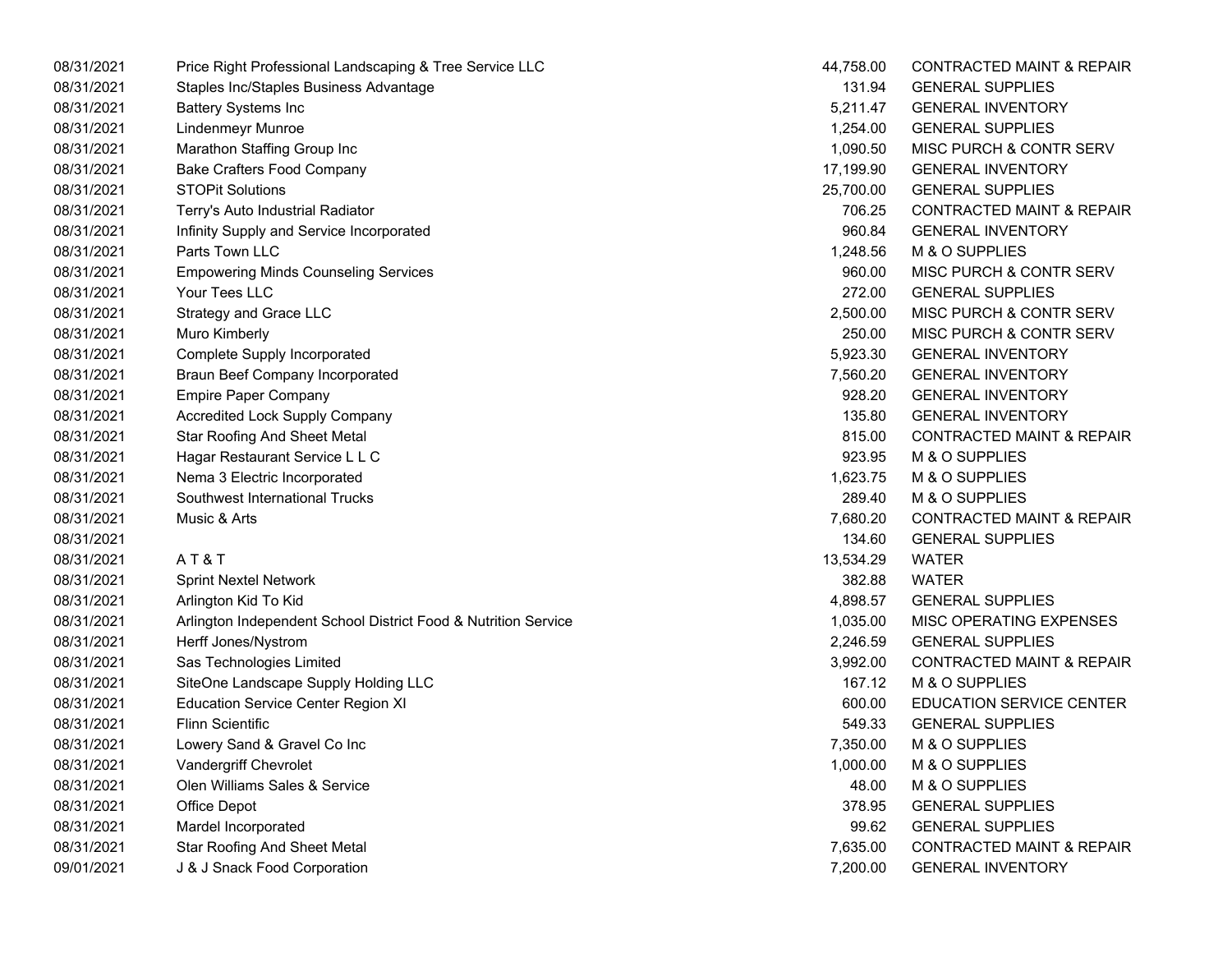| 09/01/2021 | <b>Grainger Industrial Supply</b>                        | 379.32    | M & O SUPPLIES                       |
|------------|----------------------------------------------------------|-----------|--------------------------------------|
| 09/01/2021 | Qep Incorporated                                         | 456.00    | <b>READING MATERIALS</b>             |
| 09/01/2021 | Home Depot Pro                                           | 525.75    | <b>GENERAL SUPPLIES</b>              |
| 09/01/2021 |                                                          | 1,168.36  | M & O SUPPLIES                       |
| 09/01/2021 | Apex Supply Company                                      | 682.29    | M & O SUPPLIES                       |
| 09/01/2021 | Kroger                                                   | 94.32     | MISC OPERATING EXPENSES              |
| 09/01/2021 | Jennie O Foods Incorporated                              | 17,478.89 | <b>GENERAL INVENTORY</b>             |
| 09/01/2021 | <b>Breaker Broker Company</b>                            | 192.80    | M & O SUPPLIES                       |
| 09/01/2021 | <b>Really Good Stuff</b>                                 | 521.18    | <b>GENERAL SUPPLIES</b>              |
| 09/01/2021 | <b>Elliott Electric Supply</b>                           | 117.13    | M & O SUPPLIES                       |
| 09/01/2021 | <b>Texas Furniture Source Incorporated</b>               | 9,275.56  | <b>GENERAL SUPPLIES</b>              |
| 09/01/2021 | Lone Star Coaches Incorporated                           | 5,220.00  | MISC OPERATING EXPENSES              |
| 09/01/2021 |                                                          | 1,566.00  | STUDENT TVL*NO AISD BUSES            |
| 09/01/2021 | City Of Arlington Parks And Recreation Mail Stop 05-0150 | 525.00    | <b>RENTALS &amp; OPERATING LEASE</b> |
| 09/01/2021 | <b>Careys Sporting Goods</b>                             | 2,370.32  | <b>GENERAL SUPPLIES</b>              |
| 09/01/2021 | Office Depot                                             | 258.95    | <b>GENERAL SUPPLIES</b>              |
| 09/01/2021 | B & H Photo Video                                        | 3,170.17  | <b>GENERAL SUPPLIES</b>              |
| 09/01/2021 | <b>CDW Government Incorporated</b>                       | 28,480.00 | <b>GENERAL SUPPLIES</b>              |
| 09/01/2021 |                                                          | 262.50    | <b>INVOICES RECEIVABLE</b>           |
| 09/01/2021 |                                                          | 5,250.00  | MISC PURCH & CONTR SERV              |
| 09/01/2021 | Landtec Engineers Llc                                    | 1,617.50  | BLDG PURCH,CONSTR, IMPROVE           |
| 09/01/2021 | C & P Pump Services Incorporated                         | 9,640.00  | <b>CONTRACTED MAINT &amp; REPAIR</b> |
| 09/01/2021 | <b>String Connection Donald Lee Simpson</b>              | 1,664.75  | <b>CONTRACTED MAINT &amp; REPAIR</b> |
| 09/01/2021 | J W Pepper & Son Incorporated                            | 250.79    | <b>GENERAL SUPPLIES</b>              |
| 09/01/2021 | <b>City Of Grand Prairie Water Utilities</b>             | 1,739.14  | WATER                                |
| 09/01/2021 | Arlington Hardware Incorporated #53                      | 397.66    | M & O SUPPLIES                       |
| 09/01/2021 | Welch John                                               | 412.50    | MISC PURCH & CONTR SERV              |
| 09/01/2021 | Vaccaro Peter                                            | 70.00     | MISC PURCH & CONTR SERV              |
| 09/01/2021 | <b>Vines Maurice</b>                                     | 70.00     | MISC PURCH & CONTR SERV              |
| 09/01/2021 | Alford Allen                                             | 233.75    | MISC PURCH & CONTR SERV              |
| 09/01/2021 | Smith Kendrick                                           | 481.25    | MISC PURCH & CONTR SERV              |
| 09/01/2021 | Texas IB Schools                                         | 300.00    | MISC OPERATING EXPENSES              |
| 09/01/2021 | <b>Carrier Enterprise</b>                                | 293.47    | M & O SUPPLIES                       |
| 09/01/2021 | Presidio Networked Solutions Group LLC                   | 21,864.36 | <b>CONTRACTED MAINT &amp; REPAIR</b> |
| 09/01/2021 | Coon Chuck                                               | 105.00    | MISC PURCH & CONTR SERV              |
| 09/01/2021 | Cook Christopher                                         | 1,000.00  | MISC PURCH & CONTR SERV              |
| 09/01/2021 | Morrison Richard R                                       | 585.00    | MISC PURCH & CONTR SERV              |
| 09/01/2021 | David Hinson                                             | 1,058.75  | <b>MISC PURCH &amp; CONTR SERV</b>   |
| 09/01/2021 | Peterson David L                                         | 125.00    | <b>MISC PURCH &amp; CONTR SERV</b>   |
| 09/01/2021 | <b>Washington Varandas</b>                               | 536.25    | MISC PURCH & CONTR SERV              |

| 379.32    | <b>M &amp; O SUPPLIES</b>            |
|-----------|--------------------------------------|
| 456.00    | <b>READING MATERIALS</b>             |
| 525.75    | <b>GENERAL SUPPLIES</b>              |
| 1,168.36  | M & O SUPPLIES                       |
| 682.29    | M & O SUPPLIES                       |
| 94.32     | <b>MISC OPERATING EXPENSES</b>       |
| 17,478.89 | <b>GENERAL INVENTORY</b>             |
| 192.80    | M & O SUPPLIES                       |
| 521.18    | <b>GENERAL SUPPLIES</b>              |
| 117.13    | M & O SUPPLIES                       |
| 9,275.56  | <b>GENERAL SUPPLIES</b>              |
| 5,220.00  | <b>MISC OPERATING EXPENSES</b>       |
| 1,566.00  | STUDENT TVL*NO AISD BUSES            |
| 525.00    | RENTALS & OPERATING LEASE            |
| 2,370.32  | <b>GENERAL SUPPLIES</b>              |
| 258.95    | <b>GENERAL SUPPLIES</b>              |
| 3,170.17  | <b>GENERAL SUPPLIES</b>              |
| 28,480.00 | <b>GENERAL SUPPLIES</b>              |
| 262.50    | <b>INVOICES RECEIVABLE</b>           |
| 5,250.00  | <b>MISC PURCH &amp; CONTR SERV</b>   |
| 1.617.50  | <b>BLDG PURCH, CONSTR, IMPROVE</b>   |
| 9,640.00  | <b>CONTRACTED MAINT &amp; REPAIR</b> |
| 1,664.75  | <b>CONTRACTED MAINT &amp; REPAIR</b> |
| 250.79    | <b>GENERAL SUPPLIES</b>              |
| 1,739.14  | <b>WATER</b>                         |
| 397.66    | M & O SUPPLIES                       |
| 412.50    | <b>MISC PURCH &amp; CONTR SERV</b>   |
| 70.00     | <b>MISC PURCH &amp; CONTR SERV</b>   |
| 70.00     | <b>MISC PURCH &amp; CONTR SERV</b>   |
| 233.75    | MISC PURCH & CONTR SERV              |
| 481.25    | <b>MISC PURCH &amp; CONTR SERV</b>   |
| 300.00    | <b>MISC OPERATING EXPENSES</b>       |
| 293.47    | M & O SUPPLIES                       |
| 21,864.36 | <b>CONTRACTED MAINT &amp; REPAIR</b> |
| 105.00    | MISC PURCH & CONTR SERV              |
| 1,000.00  | <b>MISC PURCH &amp; CONTR SERV</b>   |
| 585.00    | <b>MISC PURCH &amp; CONTR SERV</b>   |
| 1,058.75  | MISC PURCH & CONTR SERV              |
| 125.00    | <b>MISC PURCH &amp; CONTR SERV</b>   |
| 536.25    | MISC PURCH & CONTR SERV              |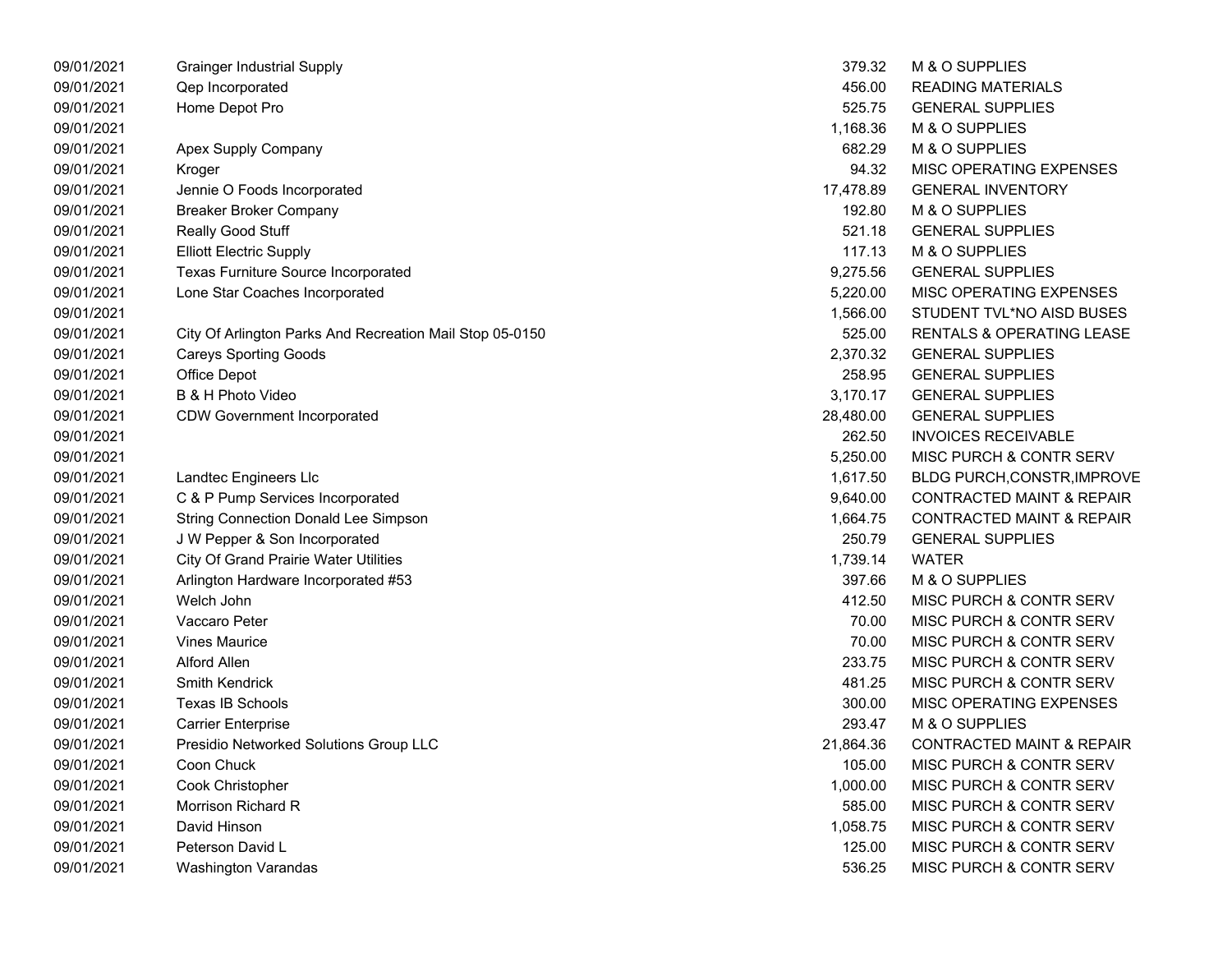| 09/01/2021 | Camper Marcus                                          | 536.25    | MISC PURCH & CONTR SERV              |
|------------|--------------------------------------------------------|-----------|--------------------------------------|
| 09/01/2021 | Robert D. Lee                                          | 1,292.50  | MISC PURCH & CONTR SERV              |
| 09/01/2021 | Durham Dustin J                                        | 412.50    | MISC PURCH & CONTR SERV              |
| 09/01/2021 | Smith Paul                                             | 115.00    | MISC PURCH & CONTR SERV              |
| 09/01/2021 | Rhodes Jennifer                                        | 255.00    | MISC PURCH & CONTR SERV              |
| 09/01/2021 | <b>SC Fuels</b>                                        | 15,867.47 | <b>GENERAL INVENTORY</b>             |
| 09/01/2021 | Eichelbaum Wardell Hansen Powell & Mehl P.C.           | 38,848.00 | <b>LEGAL SERVICES</b>                |
| 09/01/2021 | Williams Arthur                                        | 115.00    | MISC PURCH & CONTR SERV              |
| 09/01/2021 | <b>Bennett Thomas</b>                                  | 115.00    | MISC PURCH & CONTR SERV              |
| 09/01/2021 | Rogers James                                           | 115.00    | MISC PURCH & CONTR SERV              |
| 09/01/2021 | Le Alex                                                | 115.00    | MISC PURCH & CONTR SERV              |
| 09/01/2021 | <b>Brian Simpson</b>                                   | 115.00    | MISC PURCH & CONTR SERV              |
| 09/01/2021 | <b>Hinton Sue</b>                                      | 125.00    | MISC PURCH & CONTR SERV              |
| 09/01/2021 | IdentiSys Incorporated                                 | 1,344.00  | <b>GENERAL SUPPLIES</b>              |
| 09/01/2021 | <b>Jackson Dalton</b>                                  | 70.00     | MISC PURCH & CONTR SERV              |
| 09/01/2021 | Lead4Ward LLC                                          | 250.00    | <b>GENERAL SUPPLIES</b>              |
| 09/01/2021 | Kurz & Company                                         | 1,635.76  | <b>FOOD</b>                          |
| 09/01/2021 | Jakes Finer Foods                                      | 21,756.00 | <b>GENERAL INVENTORY</b>             |
| 09/01/2021 | Accent Awards & Trophies, LLC                          | 44.00     | <b>GENERAL SUPPLIES</b>              |
| 09/01/2021 |                                                        | 430.00    | MISC OPERATING EXPENSES              |
| 09/01/2021 | <b>Texas Department of Motor Vehicles</b>              | 5.45      | MISC OPERATING EXPENSES              |
| 09/01/2021 | <b>Ward's Science</b>                                  | 78.90     | <b>GENERAL SUPPLIES</b>              |
| 09/01/2021 | Johnson Gerald II                                      | 125.00    | MISC PURCH & CONTR SERV              |
| 09/01/2021 | <b>Robotics Education &amp; Competition Foundation</b> | 4,000.00  | STUDENT TVL*NO AISD BUSES            |
| 09/01/2021 | <b>Schindler Elevator Corporation</b>                  | 1,167.72  | <b>CONTRACTED MAINT &amp; REPAIR</b> |
| 09/01/2021 | Cyson Technology Group LLC                             | 6,055.50  | MISC PURCH & CONTR SERV              |
| 09/01/2021 | Davis, Regan                                           | 481.25    | MISC PURCH & CONTR SERV              |
| 09/01/2021 | <b>Tarrant County Tax Assessor-Collector</b>           | 220.00    | MISC OPERATING EXPENSES              |
| 09/01/2021 | <b>Tarrant County Tax Assessor-Collector</b>           | 137.50    | MISC OPERATING EXPENSES              |
| 09/01/2021 | <b>Tarrant County Tax Assessor-Collector</b>           | 110.00    | MISC OPERATING EXPENSES              |
| 09/01/2021 | <b>Tarrant County Tax Assessor-Collector</b>           | 220.00    | MISC OPERATING EXPENSES              |
| 09/01/2021 | <b>Tarrant County Tax Assessor-Collector</b>           | 220.00    | MISC OPERATING EXPENSES              |
| 09/01/2021 | <b>Tarrant County Tax Assessor-Collector</b>           | 132.00    | MISC OPERATING EXPENSES              |
| 09/01/2021 | <b>Tarrant County Tax Assessor-Collector</b>           | 7.50      | MISC OPERATING EXPENSES              |
| 09/01/2021 | Tarrant County Tax Assessor-Collector                  | 7.50      | MISC OPERATING EXPENSES              |
| 09/01/2021 | <b>Tarrant County Tax Assessor-Collector</b>           | 8.25      | MISC OPERATING EXPENSES              |
| 09/01/2021 | <b>Tarrant County Tax Assessor-Collector</b>           | 220.00    | MISC OPERATING EXPENSES              |
| 09/01/2021 | Daktronics, Inc.                                       | 275.00    | MISC PURCH & CONTR SERV              |
| 09/01/2021 | Parks Tommy                                            | 65.00     | MISC PURCH & CONTR SERV              |
| 09/01/2021 | Mathis Lonnie                                          | 65.00     | MISC PURCH & CONTR SERV              |

| 536.25    | <b>MISC PURCH &amp; CONTR SERV</b>   |
|-----------|--------------------------------------|
| 1,292.50  | MISC PURCH & CONTR SERV              |
| 412.50    | MISC PURCH & CONTR SERV              |
| 115.00    | <b>MISC PURCH &amp; CONTR SERV</b>   |
| 255.00    | <b>MISC PURCH &amp; CONTR SERV</b>   |
| 15,867.47 | <b>GENERAL INVENTORY</b>             |
| 38.848.00 | <b>LEGAL SERVICES</b>                |
| 115.00    | <b>MISC PURCH &amp; CONTR SERV</b>   |
| 115.00    | <b>MISC PURCH &amp; CONTR SERV</b>   |
| 115.00    | <b>MISC PURCH &amp; CONTR SERV</b>   |
| 115.00    | <b>MISC PURCH &amp; CONTR SERV</b>   |
| 115.00    | <b>MISC PURCH &amp; CONTR SERV</b>   |
| 125.00    | <b>MISC PURCH &amp; CONTR SERV</b>   |
| 1,344.00  | <b>GENERAL SUPPLIES</b>              |
| 70.00     | <b>MISC PURCH &amp; CONTR SERV</b>   |
| 250.00    | <b>GENERAL SUPPLIES</b>              |
| 1,635.76  | FOOD                                 |
| 21,756.00 | <b>GENERAL INVENTORY</b>             |
| 44.00     | <b>GENERAL SUPPLIES</b>              |
| 430.00    | <b>MISC OPERATING EXPENSES</b>       |
| 5.45      | <b>MISC OPERATING EXPENSES</b>       |
| 78.90     | <b>GENERAL SUPPLIES</b>              |
| 125.00    | <b>MISC PURCH &amp; CONTR SERV</b>   |
| 4,000.00  | STUDENT TVL*NO AISD BUSES            |
| 1,167.72  | <b>CONTRACTED MAINT &amp; REPAIR</b> |
| 6,055.50  | <b>MISC PURCH &amp; CONTR SERV</b>   |
| 481.25    | MISC PURCH & CONTR SERV              |
| 220.00    | <b>MISC OPERATING EXPENSES</b>       |
| 137.50    | <b>MISC OPERATING EXPENSES</b>       |
| 110.00    | <b>MISC OPERATING EXPENSES</b>       |
| 220.00    | <b>MISC OPERATING EXPENSES</b>       |
| 220.00    | <b>MISC OPERATING EXPENSES</b>       |
| 132.00    | <b>MISC OPERATING EXPENSES</b>       |
| 7.50      | <b>MISC OPERATING EXPENSES</b>       |
| 7.50      | MISC OPERATING EXPENSES              |
| 8.25      | <b>MISC OPERATING EXPENSES</b>       |
| 220.00    | <b>MISC OPERATING EXPENSES</b>       |
| 275.00    | MISC PURCH & CONTR SERV              |
| 65.00     | MISC PURCH & CONTR SERV              |
| 65.00     | <b>MISC PURCH &amp; CONTR SERV</b>   |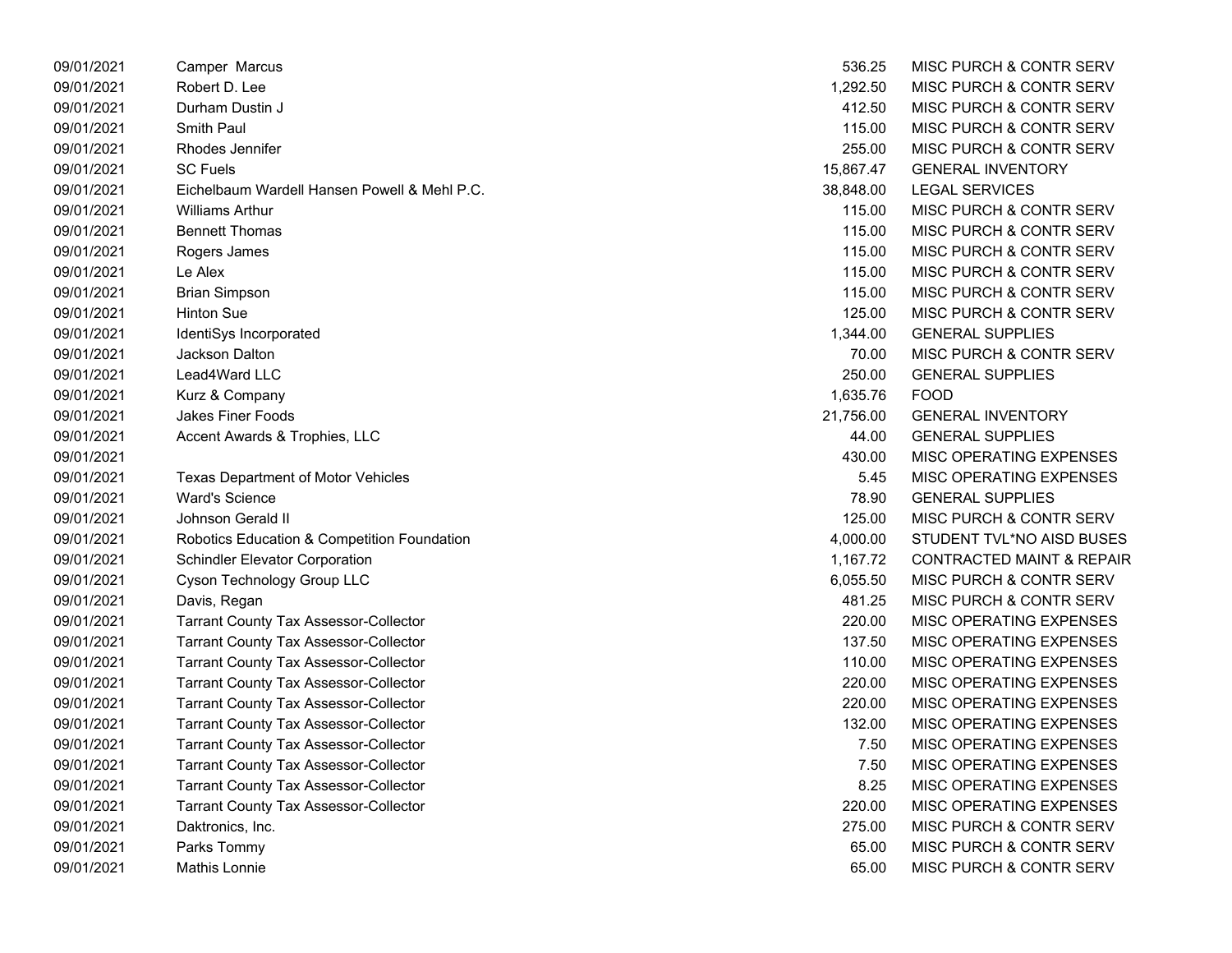| 09/01/2021 | Lowe's Home Centers, LLC                                  | 858.47       | <b>GENERAL SUPPLIES</b>              |
|------------|-----------------------------------------------------------|--------------|--------------------------------------|
| 09/01/2021 |                                                           | 6.54         | M & O SUPPLIES                       |
| 09/01/2021 | On The Border Mexican Grill and Cantina                   | 153.11       | MISC OPERATING EXPENSES              |
| 09/01/2021 | <b>Shay Calvert</b>                                       | 105.00       | MISC PURCH & CONTR SERV              |
| 09/01/2021 | Safeway Supply, Incorporated                              | 779.90       | <b>GENERAL INVENTORY</b>             |
| 09/01/2021 | 2W International LLC                                      | 15,000.00    | <b>GENERAL SUPPLIES</b>              |
| 09/01/2021 |                                                           | 3,000.00     | M & O SUPPLIES                       |
| 09/01/2021 | <b>Rhoades Debra</b>                                      | 125.00       | MISC PURCH & CONTR SERV              |
| 09/01/2021 | <b>Benson Anthony</b>                                     | 250.00       | MISC PURCH & CONTR SERV              |
| 09/01/2021 | <b>Hinson David</b>                                       | 65.00        | MISC PURCH & CONTR SERV              |
| 09/01/2021 | <b>Aguilar Steve</b>                                      | 170.00       | MISC PURCH & CONTR SERV              |
| 09/01/2021 | Coleman Samuel                                            | 70.00        | MISC PURCH & CONTR SERV              |
| 09/01/2021 | Parks Joseph                                              | 115.00       | MISC PURCH & CONTR SERV              |
| 09/01/2021 | RJM Contractors Inc                                       | 1,309,229.66 | <b>BLDG PURCH, CONSTR, IMPROVE</b>   |
| 09/01/2021 |                                                           | (65, 461.48) | <b>RETAINAGE</b>                     |
| 09/01/2021 | IDN ACME INCORPORATED                                     | 90.00        | <b>GENERAL INVENTORY</b>             |
| 09/01/2021 | Cortes Michael                                            | 536.25       | MISC PURCH & CONTR SERV              |
| 09/01/2021 | Garden Reginald                                           | 105.00       | MISC PURCH & CONTR SERV              |
| 09/01/2021 | <b>Hawkins Charles</b>                                    | 115.00       | MISC PURCH & CONTR SERV              |
| 09/01/2021 | Damien Gary                                               | 536.25       | MISC PURCH & CONTR SERV              |
| 09/01/2021 | Savvas Learning Company LLC                               | 500.00       | MISC PURCH & CONTR SERV              |
| 09/01/2021 | Intermountain Lock & Security Supply Co. dba IML Security | 28.35        | <b>GENERAL INVENTORY</b>             |
| 09/01/2021 | Techmedia LLC                                             | 2,504.25     | <b>EMPLOYEE TRAVEL</b>               |
| 09/01/2021 | Rangers Baseball LLC                                      | 34,377.50    | RENTALS & OPERATING LEASE            |
| 09/01/2021 | Jernard Griggs                                            | 115.00       | MISC PURCH & CONTR SERV              |
| 09/01/2021 | <b>Thurman Moore</b>                                      | 70.00        | MISC PURCH & CONTR SERV              |
| 09/01/2021 | New Dairy Opco LLC DBA Borden Dairy                       | 71,855.22    | <b>FOOD</b>                          |
| 09/01/2021 | <b>Brendon Curt Thomas</b>                                | 125.00       | MISC PURCH & CONTR SERV              |
| 09/01/2021 | <b>Bradley Vick</b>                                       | 115.00       | MISC PURCH & CONTR SERV              |
| 09/01/2021 | <b>Michael Martin</b>                                     | 115.00       | MISC PURCH & CONTR SERV              |
| 09/01/2021 | <b>Bill Theodore</b>                                      | 115.00       | MISC PURCH & CONTR SERV              |
| 09/01/2021 | <b>Mark Watkins</b>                                       | 125.00       | MISC PURCH & CONTR SERV              |
| 09/01/2021 | D&L Entertainment Services Incorporated                   | 492.00       | MISC PURCH & CONTR SERV              |
| 09/01/2021 | C and R Services                                          | 21,326.72    | MISC PURCH & CONTR SERV              |
| 09/01/2021 | Kirby's Radiator Service                                  | 828.00       | CONTRACTED MAINT & REPAIR            |
| 09/01/2021 |                                                           | 1,261.36     | M & O SUPPLIES                       |
| 09/01/2021 | <b>Gold Creek Foods LLC</b>                               | 51,453.92    | <b>GENERAL INVENTORY</b>             |
| 09/01/2021 | On Guard Transport LLC                                    | 5,786.00     | <b>RENTALS &amp; OPERATING LEASE</b> |
| 09/01/2021 | <b>Travis Rosales</b>                                     | 65.00        | MISC PURCH & CONTR SERV              |
| 09/01/2021 | Michael Heaslet                                           | 65.00        | MISC PURCH & CONTR SERV              |
|            |                                                           |              |                                      |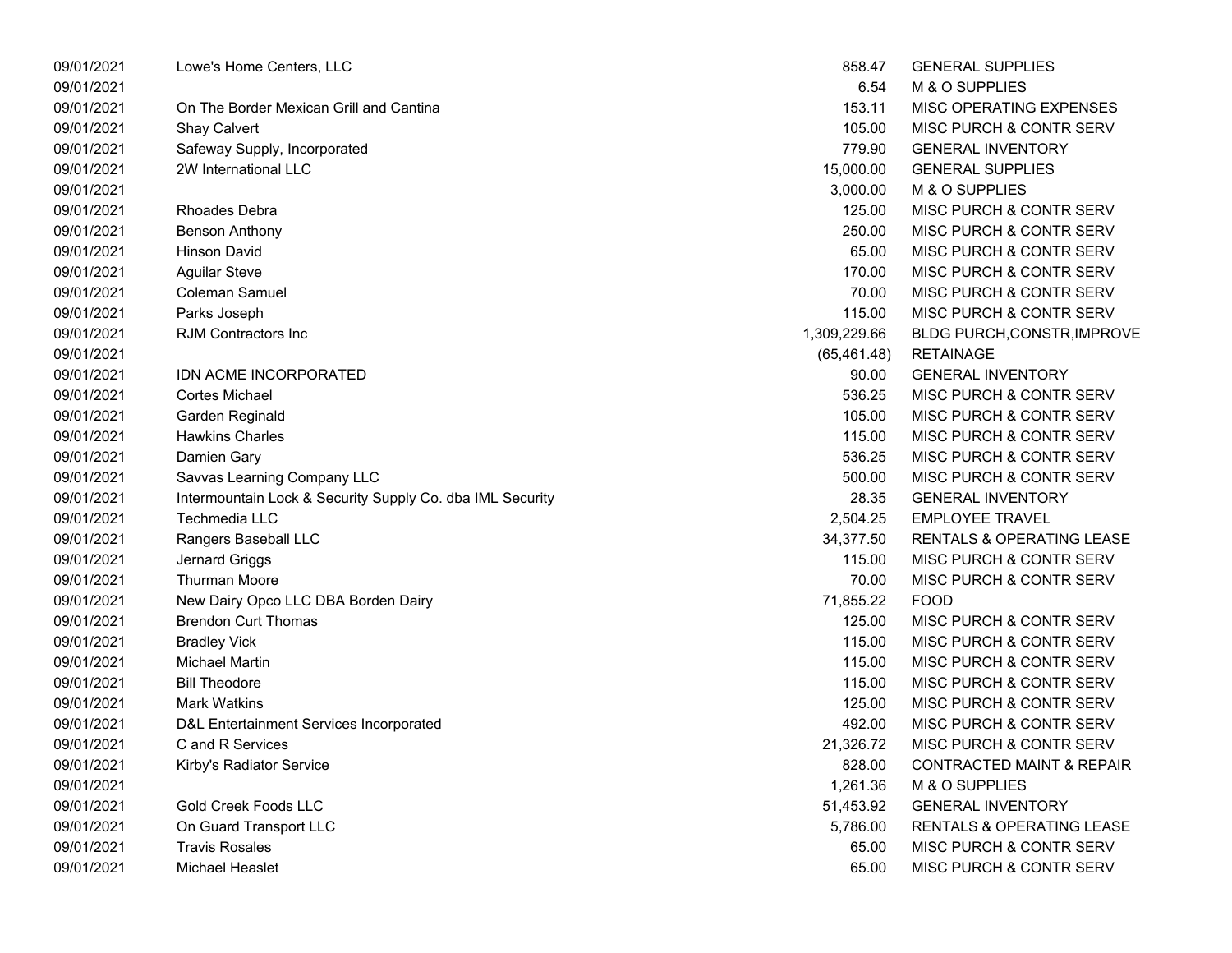| 09/01/2021 | Jorge Rosales                                   | 70.00     | MISC PURCH & CONTR SERV              |
|------------|-------------------------------------------------|-----------|--------------------------------------|
| 09/01/2021 | Alex Le                                         | 125.00    | MISC PURCH & CONTR SERV              |
| 09/01/2021 | Reid Jackson                                    | 115.00    | MISC PURCH & CONTR SERV              |
| 09/01/2021 | Fort Worth Football Officials                   | 300.00    | MISC PURCH & CONTR SERV              |
| 09/01/2021 | Complete Supply Incorporated                    | 1,908.60  | M & O SUPPLIES                       |
| 09/01/2021 | <b>Braun Beef Company Incorporated</b>          | 258.30    | <b>GENERAL INVENTORY</b>             |
| 09/01/2021 | International Baccalaureate America             | 11,650.00 | MISC OPERATING EXPENSES              |
| 09/01/2021 | <b>Atmos Energy</b>                             | 1,019.72  | <b>WATER</b>                         |
| 09/01/2021 | <b>Temperature Control Systems</b>              | 878.62    | M & O SUPPLIES                       |
| 09/01/2021 | Jack Rasmussen (Luthier)                        | 6,769.00  | <b>CONTRACTED MAINT &amp; REPAIR</b> |
| 09/01/2021 | Dealers Electrical Supply Company               | 47.58     | <b>GENERAL INVENTORY</b>             |
| 09/01/2021 | Bucks Wheel & Equipment Company                 | 382.82    | <b>GENERAL INVENTORY</b>             |
| 09/01/2021 |                                                 | 16.00     | M & O SUPPLIES                       |
| 09/01/2021 | Southwest International Trucks                  | 13.27     | M & O SUPPLIES                       |
| 09/01/2021 | Southwest International Trucks                  | 104.85    | M & O SUPPLIES                       |
| 09/01/2021 | Romeo Music                                     | 350.00    | <b>GENERAL SUPPLIES</b>              |
| 09/01/2021 | <b>Sprint Nextel Network</b>                    | 382.88    | <b>WATER</b>                         |
| 09/01/2021 | Rush Truck Centers Of Texas Limited Partnership | 1,188.31  | M & O SUPPLIES                       |
| 09/01/2021 | 4imprint Incorporated                           | 701.08    | <b>GENERAL SUPPLIES</b>              |
| 09/01/2021 | Sas Technologies Limited                        | 1,320.00  | <b>CONTRACTED MAINT &amp; REPAIR</b> |
| 09/01/2021 | Perfection Learning Corporation                 | 744.51    | <b>READING MATERIALS</b>             |
| 09/01/2021 | Sargent Welch L L C                             | 47.48     | <b>GENERAL SUPPLIES</b>              |
| 09/01/2021 | Unifirst Holdings(A/R 01550)                    | 37.01     | <b>CONTRACTED MAINT &amp; REPAIR</b> |
| 09/01/2021 |                                                 | 180.30    | <b>MISC PURCH &amp; CONTR SERV</b>   |
| 09/01/2021 | Arlington High School 001                       | 311.00    | <b>REG DAY SCHOOL TUITION</b>        |
| 09/01/2021 | <b>Bowie High School</b><br>004                 | 67.00     | <b>REG DAY SCHOOL TUITION</b>        |
| 09/01/2021 | City Of Arlington Ms 01 0241                    | 30,130.65 | <b>BLDG PURCH, CONSTR, IMPROVE</b>   |
| 09/01/2021 | City Of Arlington Ms 01 0241                    | 29,658.25 | <b>BLDG PURCH, CONSTR, IMPROVE</b>   |
| 09/01/2021 | City Of Arlington Ms 01 0241                    | 6,000.00  | <b>BLDG PURCH, CONSTR, IMPROVE</b>   |
| 09/01/2021 | City Of Arlington Ms 01 0241                    | 150.00    | MISC OPERATING EXPENSES              |
| 09/01/2021 | <b>Texas Classroom Teachers Association</b>     | 210.81    | UNITED FUND                          |
| 09/01/2021 | <b>United Educators Association</b>             | 43,647.20 | UNITED FUND                          |
| 09/01/2021 | Texas United School Employees Local 100         | 57.72     | UNITED FUND                          |
| 09/01/2021 | Texas United School Employees Local 100         | 15.00     | UNITED FUND                          |
| 09/01/2021 | Texas United School Employees Local 100         | 14.99     | UNITED FUND                          |
| 09/01/2021 | Arlington Education Foundation                  | 522.00    | AISD EDUCATION FOUNDATION            |
| 09/01/2021 | Arlington Education Foundation                  | 30.00     | AISD EDUCATION FOUNDATION            |
| 09/01/2021 | Truman Tim Chapter 13 Trustee                   | 165.00    | UNITED FUND                          |
| 09/01/2021 | Truman Tim Chapter 13 Trustee                   | 12,641.00 | UNITED FUND                          |
| 09/01/2021 | Truman Tim Chapter 13 Trustee                   | 542.31    | UNITED FUND                          |

| 70.00     | MISC PURCH & CONTR SERV              |
|-----------|--------------------------------------|
| 125.00    | MISC PURCH & CONTR SERV              |
| 115.00    | MISC PURCH & CONTR SERV              |
| 300.00    | <b>MISC PURCH &amp; CONTR SERV</b>   |
| 1,908.60  | M & O SUPPLIES                       |
| 258.30    | <b>GENERAL INVENTORY</b>             |
| 11,650.00 | <b>MISC OPERATING EXPENSES</b>       |
| 1,019.72  | <b>WATER</b>                         |
| 878.62    | M & O SUPPLIES                       |
| 6,769.00  | <b>CONTRACTED MAINT &amp; REPAIR</b> |
| 47.58     | <b>GENERAL INVENTORY</b>             |
| 382.82    | <b>GENERAL INVENTORY</b>             |
| 16.00     | M & O SUPPLIES                       |
| 13.27     | M & O SUPPLIES                       |
| 104.85    | M & O SUPPLIES                       |
| 350.00    | <b>GENERAL SUPPLIES</b>              |
| 382.88    | <b>WATER</b>                         |
| 1,188.31  | M & O SUPPLIES                       |
| 701.08    | <b>GENERAL SUPPLIES</b>              |
| 1,320.00  | <b>CONTRACTED MAINT &amp; REPAIR</b> |
| 744.51    | <b>READING MATERIALS</b>             |
| 47.48     | <b>GENERAL SUPPLIES</b>              |
| 37.01     | <b>CONTRACTED MAINT &amp; REPAIR</b> |
| 180.30    | <b>MISC PURCH &amp; CONTR SERV</b>   |
| 311.00    | <b>REG DAY SCHOOL TUITION</b>        |
| 67.00     | <b>REG DAY SCHOOL TUITION</b>        |
| 30,130.65 | BLDG PURCH, CONSTR, IMPROVE          |
| 29,658.25 | BLDG PURCH, CONSTR, IMPROVE          |
| 6,000.00  | BLDG PURCH, CONSTR, IMPROVE          |
| 150.00    | MISC OPERATING EXPENSES              |
| 210.81    | <b>UNITED FUND</b>                   |
| 43,647.20 | <b>UNITED FUND</b>                   |
|           | 57.72 UNITED FUND                    |
| 15.00     | <b>UNITED FUND</b>                   |
| 14.99     | UNITED FUND                          |
| 522.00    | AISD EDUCATION FOUNDATION            |
| 30.00     | AISD EDUCATION FOUNDATION            |
| 165.00    | UNITED FUND                          |
| 12,641.00 | <b>UNITED FUND</b>                   |
| 542.31    | UNITED FUND                          |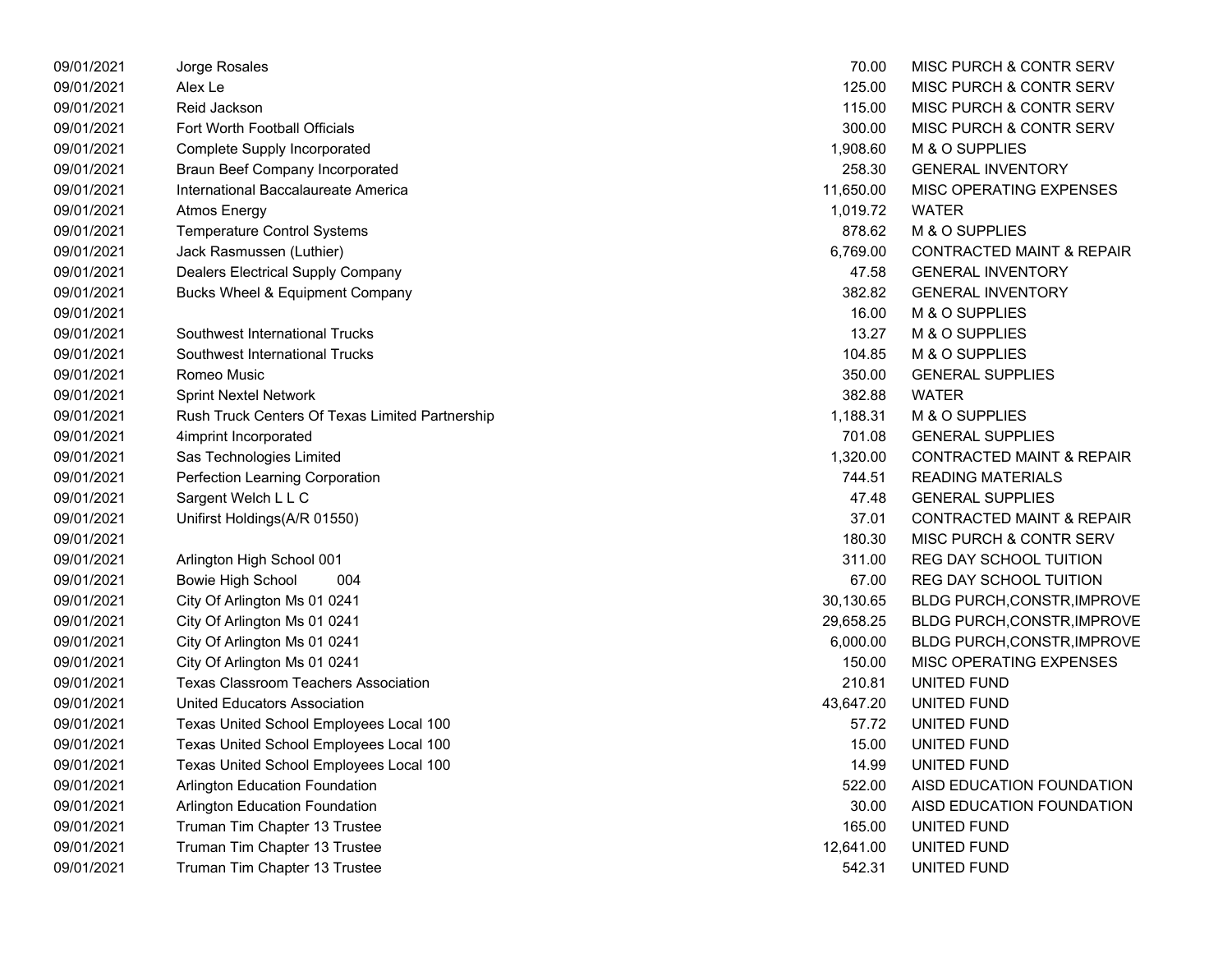| 09/01/2021 | <b>United States Treasury</b>                              | 635.00     | FED INC TAX WITHHOLDING              |
|------------|------------------------------------------------------------|------------|--------------------------------------|
| 09/01/2021 | Family And Consumer Sciences Teachers Association Of Texas | 12.50      | AISD EDUCATION FOUNDATION            |
| 09/01/2021 | Region Xi Teacher Preparation Program                      | 455.00     | <b>INVOICES RECEIVABLE</b>           |
| 09/01/2021 | Texas Association Of Secondary School Principals           | 150.83     | UNITED FUND                          |
| 09/01/2021 | Association Of Texas Professional Teachers Local           | 368.25     | UNITED FUND                          |
| 09/01/2021 | Association Of Texas Professional Teachers Local           | 10.04      | UNITED FUND                          |
| 09/01/2021 | Association Of Texas Professional Teachers Local           | 10.00      | UNITED FUND                          |
| 09/01/2021 | Association Of Texas Professional Educators State          | 20.00      | UNITED FUND                          |
| 09/01/2021 | Association Of Texas Professional Educators State          | 75.41      | UNITED FUND                          |
| 09/01/2021 | Association Of Texas Professional Educators State          | 5,813.37   | UNITED FUND                          |
| 09/01/2021 | Association Of Texas Professional Educators State          | 245.00     | UNITED FUND                          |
| 09/01/2021 | California State Disbursement Unit                         | 350.00     | UNITED FUND                          |
| 09/01/2021 | Pam Bassel Chapter 13 Trustee                              | 1,200.00   | UNITED FUND                          |
| 09/01/2021 | Pam Bassel Chapter 13 Trustee                              | 9,735.00   | UNITED FUND                          |
| 09/01/2021 | Department of Children and Family Services - Louisiana     | 943.72     | UNITED FUND                          |
| 09/01/2021 | <b>Tennessee Child Support</b>                             | 109.00     | UNITED FUND                          |
| 09/01/2021 | <b>Support Payment Clearinghouse</b>                       | 864.00     | UNITED FUND                          |
| 09/01/2021 | Powers Tom Chapter 13 Trustee                              | 2,589.00   | UNITED FUND                          |
| 09/01/2021 | Texas Teachers Alternative Certification Program           | 4,295.00   | <b>INVOICES RECEIVABLE</b>           |
| 09/01/2021 | <b>Texas American Federation Of Teachers</b>               | 29.16      | UNITED FUND                          |
| 09/01/2021 | Educational Employees Credit Union - HSA                   | 106,795.82 | <b>DENTAL INSURANCE</b>              |
| 09/01/2021 | <b>Educational Employees Credit Union</b>                  | 103,912.36 | DUE TO CREDIT UNION                  |
| 09/01/2021 | <b>Texas State Teachers Association</b>                    | 3,194.47   | UNITED FUND                          |
| 09/01/2021 | Meagan Castrillo                                           | 27.80      | LIONS CLUB CONCESSIONS               |
| 09/01/2021 | Dianne Nelson                                              | 250.00     | LIONS CLUB CONCESSIONS               |
| 09/01/2021 | Eugena Newton                                              | 40.00      | LIONS CLUB CONCESSIONS               |
| 09/01/2021 | <b>Jill Rankin</b>                                         | 67.65      | LIONS CLUB CONCESSIONS               |
| 09/03/2021 | Texas Christian University Office Of Extended Education    | 600.00     | <b>MISC OPERATING EXPENSES</b>       |
| 09/03/2021 | Jason's Deli                                               | 214.49     | <b>MISC OPERATING EXPENSES</b>       |
| 09/03/2021 | Office Depot                                               | 2,635.84   | <b>GENERAL SUPPLIES</b>              |
| 09/03/2021 | <b>CDW Government Incorporated</b>                         | 1,344.00   | <b>GENERAL SUPPLIES</b>              |
| 09/03/2021 | <b>Td Industries Limited</b>                               | 5,183.00   | <b>FURN &amp; EQUIP &gt; \$5,000</b> |
| 09/03/2021 | Junior Library Guild                                       | 1,350.20   | <b>READING MATERIALS</b>             |
| 09/03/2021 | J W Pepper & Son Incorporated                              | 683.47     | <b>GENERAL SUPPLIES</b>              |
| 09/03/2021 | Vaccaro Peter                                              | 125.00     | <b>MISC PURCH &amp; CONTR SERV</b>   |
| 09/03/2021 | <b>Wooley Archie</b>                                       | 170.00     | MISC PURCH & CONTR SERV              |
| 09/03/2021 | Washington Varandas                                        | 165.00     | <b>MISC PURCH &amp; CONTR SERV</b>   |
| 09/03/2021 | Eichelbaum Wardell Hansen Powell & Mehl P.C.               | 31,736.04  | <b>LEGAL SERVICES</b>                |
| 09/03/2021 | Grant-Brooks Jonathan Lee                                  | 165.00     | <b>MISC PURCH &amp; CONTR SERV</b>   |
| 09/03/2021 | Small Greg                                                 | 125.00     | MISC PURCH & CONTR SERV              |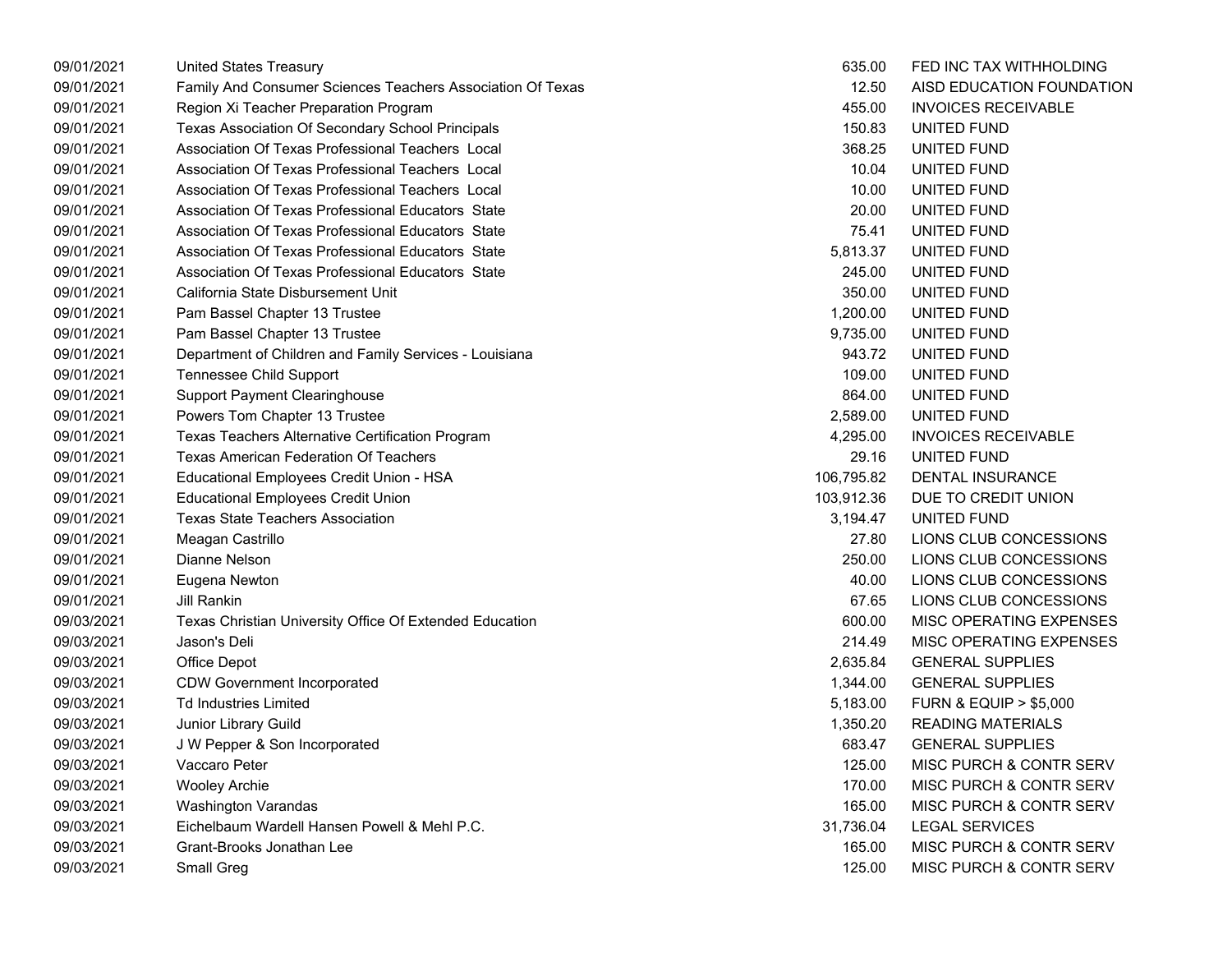| 09/03/2021 | Horn Joe                                        | 115.00     | MISC PURCH & CONTR SERV              |
|------------|-------------------------------------------------|------------|--------------------------------------|
| 09/03/2021 | Stepina Bill                                    | 125.00     | <b>MISC PURCH &amp; CONTR SERV</b>   |
| 09/03/2021 | Lemmons Marlon                                  | 65.00      | MISC PURCH & CONTR SERV              |
| 09/03/2021 | <b>Wasiak Doug</b>                              | 65.00      | MISC PURCH & CONTR SERV              |
| 09/03/2021 | IdentiSys Incorporated                          | 607.50     | <b>INVOICES RECEIVABLE</b>           |
| 09/03/2021 | Kurz & Company                                  | 15,134.62  | <b>FOOD</b>                          |
| 09/03/2021 | <b>Franklin Phillip</b>                         | 65.00      | MISC PURCH & CONTR SERV              |
| 09/03/2021 | Youth Advocate Programs, Inc.                   | 8,469.51   | MISC PURCH & CONTR SERV              |
| 09/03/2021 | <b>LEGO Education</b>                           | 279.80     | <b>GENERAL SUPPLIES</b>              |
| 09/03/2021 | <b>Hendrix Tim</b>                              | 115.00     | MISC PURCH & CONTR SERV              |
| 09/03/2021 | Mathis Lonnie                                   | 65.00      | MISC PURCH & CONTR SERV              |
| 09/03/2021 | Dr Pepper Snapple Group                         | 175.10     | MISC OPERATING EXPENSES              |
| 09/03/2021 | Lowe's Home Centers, LLC                        | 7.22       | <b>GENERAL SUPPLIES</b>              |
| 09/03/2021 |                                                 | 56.97      | M & O SUPPLIES                       |
| 09/03/2021 | DFW Ink, LLC                                    | 1,456.75   | <b>GENERAL SUPPLIES</b>              |
| 09/03/2021 | OTC Brands, Inc                                 | (49.45)    | <b>GENERAL SUPPLIES</b>              |
| 09/03/2021 |                                                 | 580.24     | <b>INVOICES RECEIVABLE</b>           |
| 09/03/2021 |                                                 | (44.93)    | LIONS CLUB CONCESSIONS               |
| 09/03/2021 | <b>Colwell Shawn</b>                            | 115.00     | MISC PURCH & CONTR SERV              |
| 09/03/2021 | Gardner Sha                                     | 105.00     | SAL & WAGES-SUPPORT PERS             |
| 09/03/2021 | Noblin Jim                                      | 70.00      | MISC PURCH & CONTR SERV              |
| 09/03/2021 | <b>Sievers Chris</b>                            | 125.00     | MISC PURCH & CONTR SERV              |
| 09/03/2021 | Pierce Mike                                     | 115.00     | MISC PURCH & CONTR SERV              |
| 09/03/2021 | Moore Waste and Recycling Services              | 9,178.35   | <b>CONTRACTED MAINT &amp; REPAIR</b> |
| 09/03/2021 | Kevin Yarbrough                                 | 115.00     | MISC PURCH & CONTR SERV              |
| 09/03/2021 | Armando Alvarado                                | 125.00     | MISC PURCH & CONTR SERV              |
| 09/03/2021 | Dominic Anaya                                   | 65.00      | MISC PURCH & CONTR SERV              |
| 09/03/2021 | <b>Brian Burkeen</b>                            | 65.00      | MISC PURCH & CONTR SERV              |
| 09/03/2021 | <b>Bryant Warren</b>                            | 115.00     | MISC PURCH & CONTR SERV              |
| 09/03/2021 | Braun Beef Company Incorporated                 | 18,083.50  | <b>GENERAL INVENTORY</b>             |
| 09/03/2021 | Jack Rasmussen (Luthier)                        | 1,464.00   | <b>CONTRACTED MAINT &amp; REPAIR</b> |
| 09/03/2021 | <b>VLK Architects</b>                           | 166,395.24 | BLDG PURCH, CONSTR, IMPROVE          |
| 09/03/2021 | Rush Truck Centers Of Texas Limited Partnership | 44.76      | M & O SUPPLIES                       |
| 09/03/2021 | Flinn Scientific                                | 261.90     | <b>GENERAL SUPPLIES</b>              |
| 09/03/2021 | Safety-Kleen Corporation                        | 506.99     | <b>CONTRACTED MAINT &amp; REPAIR</b> |
| 09/03/2021 | Arriaga Joshua Aaron                            | 175.00     | MISC PURCH & CONTR SERV              |
| 09/03/2021 | Arriaga Joshua Aaron                            | 175.00     | MISC PURCH & CONTR SERV              |
| 09/08/2021 | Justin Dean                                     | 250.00     | <b>CHANGE FUND</b>                   |
| 09/08/2021 | Angelica Solis                                  | 250.00     | <b>CHANGE FUND</b>                   |
| 09/09/2021 | United Educators Association                    | 1,020.76   | UNITED FUND                          |

| 115.00     | MISC PURCH & CONTR SERV              |
|------------|--------------------------------------|
| 125.00     | MISC PURCH & CONTR SERV              |
| 65.00      | MISC PURCH & CONTR SERV              |
| 65.00      | <b>MISC PURCH &amp; CONTR SERV</b>   |
| 607.50     | <b>INVOICES RECEIVABLE</b>           |
| 15,134.62  | FOOD                                 |
| 65.00      | <b>MISC PURCH &amp; CONTR SERV</b>   |
| 8,469.51   | <b>MISC PURCH &amp; CONTR SERV</b>   |
| 279.80     | <b>GENERAL SUPPLIES</b>              |
| 115.00     | <b>MISC PURCH &amp; CONTR SERV</b>   |
| 65.00      | <b>MISC PURCH &amp; CONTR SERV</b>   |
| 175.10     | <b>MISC OPERATING EXPENSES</b>       |
| 7.22       | <b>GENERAL SUPPLIES</b>              |
| 56.97      | M & O SUPPLIES                       |
| 1,456.75   | <b>GENERAL SUPPLIES</b>              |
| (49.45)    | <b>GENERAL SUPPLIES</b>              |
| 580.24     | <b>INVOICES RECEIVABLE</b>           |
| (44.93)    | LIONS CLUB CONCESSIONS               |
| 115.00     | <b>MISC PURCH &amp; CONTR SERV</b>   |
| 105.00     | SAL & WAGES-SUPPORT PERS             |
| 70.00      | <b>MISC PURCH &amp; CONTR SERV</b>   |
| 125.00     | <b>MISC PURCH &amp; CONTR SERV</b>   |
| 115.00     | <b>MISC PURCH &amp; CONTR SERV</b>   |
| 9,178.35   | <b>CONTRACTED MAINT &amp; REPAIR</b> |
| 115.00     | <b>MISC PURCH &amp; CONTR SERV</b>   |
| 125.00     | <b>MISC PURCH &amp; CONTR SERV</b>   |
| 65.00      | <b>MISC PURCH &amp; CONTR SERV</b>   |
| 65.00      | <b>MISC PURCH &amp; CONTR SERV</b>   |
| 115.00     | <b>MISC PURCH &amp; CONTR SERV</b>   |
| 18,083.50  | <b>GENERAL INVENTORY</b>             |
| 1,464.00   | <b>CONTRACTED MAINT &amp; REPAIR</b> |
| 166,395.24 | <b>BLDG PURCH, CONSTR, IMPROVE</b>   |
| 44.76      | M & O SUPPLIES                       |
| 261.90     | <b>GENERAL SUPPLIES</b>              |
| 506.99     | <b>CONTRACTED MAINT &amp; REPAIR</b> |
| 175.00     | <b>MISC PURCH &amp; CONTR SERV</b>   |
| 175.00     | MISC PURCH & CONTR SERV              |
| 250.00     | <b>CHANGE FUND</b>                   |
| 250.00     | <b>CHANGE FUND</b>                   |
| 1,020.76   | UNITED FUND                          |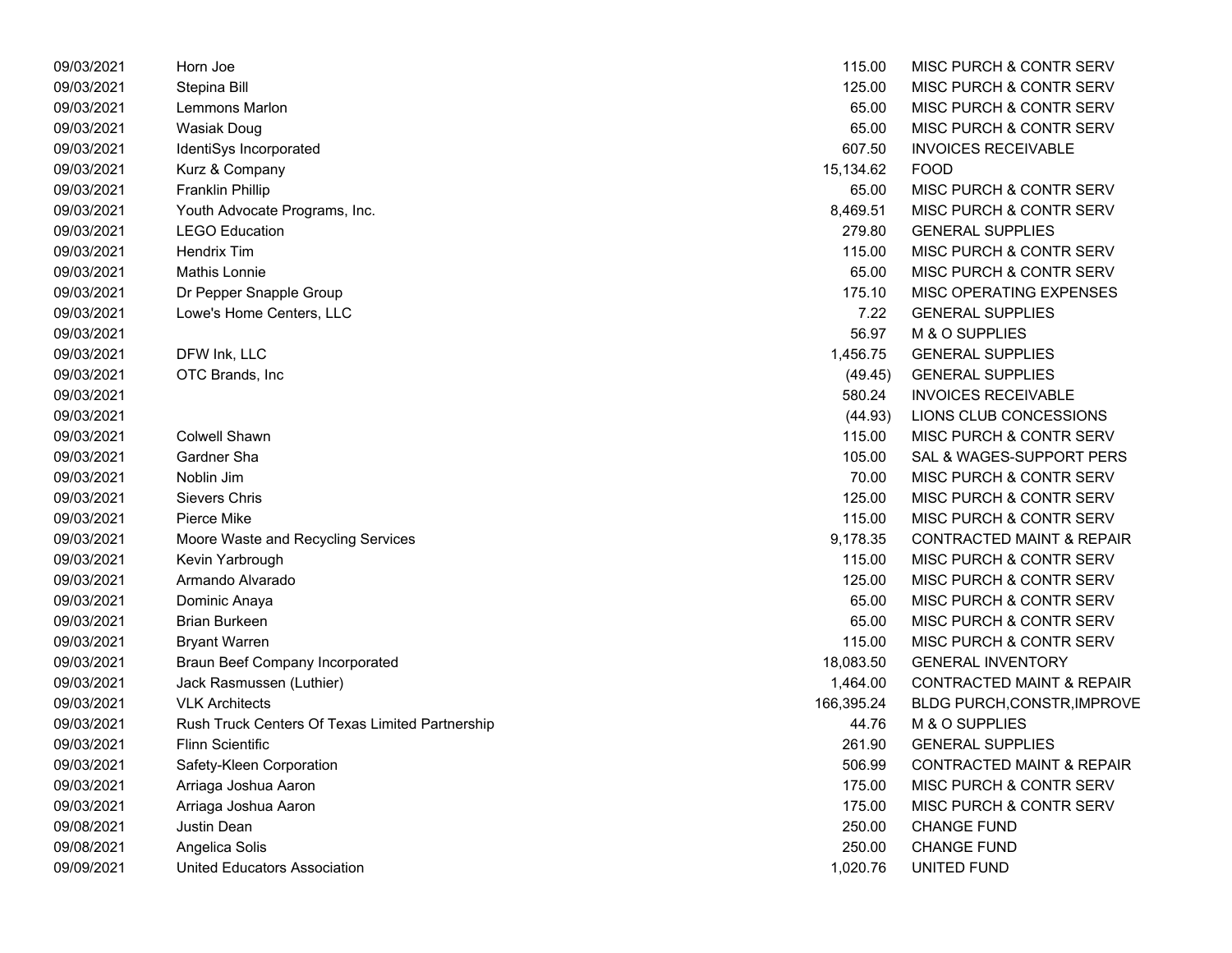| 09/09/2021 | Texas United School Employees Local 100                 | 26.67      | UNITED FUND                          |
|------------|---------------------------------------------------------|------------|--------------------------------------|
| 09/09/2021 | Truman Tim Chapter 13 Trustee                           | 974.31     | UNITED FUND                          |
| 09/09/2021 | Association Of Texas Professional Teachers Local        | 0.58       | UNITED FUND                          |
| 09/09/2021 | Association Of Texas Professional Educators State       | 31.14      | UNITED FUND                          |
| 09/09/2021 | Administracion para el Sustento de Menores              | 257.69     | UNITED FUND                          |
| 09/09/2021 | Powers Tom Chapter 13 Trustee                           | 950.77     | UNITED FUND                          |
| 09/09/2021 | Educational Employees Credit Union - HSA                | 940.09     | DENTAL INSURANCE                     |
| 09/09/2021 | <b>Educational Employees Credit Union</b>               | 5,300.25   | DUE TO CREDIT UNION                  |
| 09/09/2021 | <b>Texas State Teachers Association</b>                 | 65.29      | UNITED FUND                          |
| 09/09/2021 | <b>Texas Association Of School Boards</b>               | 3,125.00   | <b>MISC OPERATING EXPENSES</b>       |
| 09/09/2021 | <b>Grainger Industrial Supply</b>                       | 682.17     | M & O SUPPLIES                       |
| 09/09/2021 | Texas Christian University Office Of Extended Education | 600.00     | MISC OPERATING EXPENSES              |
| 09/09/2021 | Texas Christian University Office Of Extended Education | 600.00     | MISC OPERATING EXPENSES              |
| 09/09/2021 | Texas Christian University Office Of Extended Education | 600.00     | <b>MISC OPERATING EXPENSES</b>       |
| 09/09/2021 | Apex Supply Company                                     | 121.40     | M & O SUPPLIES                       |
| 09/09/2021 | Kroger                                                  | 252.37     | <b>GENERAL SUPPLIES</b>              |
| 09/09/2021 |                                                         | 121.44     | MISC OPERATING EXPENSES              |
| 09/09/2021 | B W I Companies Incorporated                            | 580.20     | M & O SUPPLIES                       |
| 09/09/2021 | Breaker Broker Company                                  | 110.60     | M & O SUPPLIES                       |
| 09/09/2021 | Berkner High School                                     | 50.00      | STUDENT TVL*NO AISD BUSES            |
| 09/09/2021 | <b>Elliott Electric Supply</b>                          | 1,989.54   | M & O SUPPLIES                       |
| 09/09/2021 | Interquest Detection Canines Of North Texas             | 3,010.00   | <b>MISC PURCH &amp; CONTR SERV</b>   |
| 09/09/2021 | Ace Mart Restaurant Supply Company                      | 33.28      | <b>GENERAL SUPPLIES</b>              |
| 09/09/2021 | Dell Marketing                                          | 517.45     | <b>CONTRACTED MAINT &amp; REPAIR</b> |
| 09/09/2021 | Lennox Industries Incorporated                          | 614.00     | M & O SUPPLIES                       |
| 09/09/2021 | <b>Booksource</b>                                       | 216.65     | <b>READING MATERIALS</b>             |
| 09/09/2021 | D & J Sports Incorporated                               | 745.95     | <b>GENERAL SUPPLIES</b>              |
| 09/09/2021 | <b>Winston Water Cooler Limited</b>                     | 720.00     | <b>GENERAL INVENTORY</b>             |
| 09/09/2021 | Jason's Deli                                            | 151.31     | MISC OPERATING EXPENSES              |
| 09/09/2021 | Mart Incorporated                                       | 261,300.00 | <b>CONTRACTED MAINT &amp; REPAIR</b> |
| 09/09/2021 | Hutcherson Construction Incorporated                    | 95,261.00  | <b>CONTRACTED MAINT &amp; REPAIR</b> |
| 09/09/2021 | Airgas Southwest Incorporated                           | 577.44     | <b>GENERAL SUPPLIES</b>              |
| 09/09/2021 | <b>Demidec Resources</b>                                | 875.00     | <b>GENERAL SUPPLIES</b>              |
| 09/09/2021 | Office Depot                                            | 19,139.55  | <b>GENERAL SUPPLIES</b>              |
| 09/09/2021 |                                                         | 86.45      | M & O SUPPLIES                       |
| 09/09/2021 | <b>Marks Plumbing Parts</b>                             | 2,115.20   | <b>GENERAL INVENTORY</b>             |
| 09/09/2021 |                                                         | 206.61     | M & O SUPPLIES                       |
| 09/09/2021 | Bernd Mac                                               | 805.96     | MISC PURCH & CONTR SERV              |
| 09/09/2021 | Enterprise Rent A Car                                   | 210.00     | DIST TRANS FOR STDNT TRAV            |
| 09/09/2021 | B & H Photo Video                                       | 2,646.18   | <b>GENERAL SUPPLIES</b>              |

| 26.67      | UNITED FUND                          |
|------------|--------------------------------------|
| 974.31     | UNITED FUND                          |
| 0.58       | UNITED FUND                          |
| 31.14      | UNITED FUND                          |
| 257.69     | UNITED FUND                          |
| 950.77     | UNITED FUND                          |
| 940.09     | <b>DENTAL INSURANCE</b>              |
| 5,300.25   | DUE TO CREDIT UNION                  |
| 65.29      | UNITED FUND                          |
| 3,125.00   | <b>MISC OPERATING EXPENSES</b>       |
| 682.17     | <b>M &amp; O SUPPLIES</b>            |
| 600.00     | <b>MISC OPERATING EXPENSES</b>       |
| 600.00     | <b>MISC OPERATING EXPENSES</b>       |
| 600.00     | <b>MISC OPERATING EXPENSES</b>       |
| 121.40     | M & O SUPPLIES                       |
| 252.37     | <b>GENERAL SUPPLIES</b>              |
| 121.44     | MISC OPERATING EXPENSES              |
| 580.20     | <b>M &amp; O SUPPLIES</b>            |
| 110.60     | <b>M &amp; O SUPPLIES</b>            |
| 50.00      | STUDENT TVL*NO AISD BUSES            |
| 1,989.54   | M & O SUPPLIES                       |
| 3,010.00   | <b>MISC PURCH &amp; CONTR SERV</b>   |
| 33.28      | <b>GENERAL SUPPLIES</b>              |
| 517.45     | <b>CONTRACTED MAINT &amp; REPAIR</b> |
| 614.00     | M & O SUPPLIES                       |
| 216.65     | <b>READING MATERIALS</b>             |
| 745.95     | <b>GENERAL SUPPLIES</b>              |
| 720.00     | <b>GENERAL INVENTORY</b>             |
| 151.31     | <b>MISC OPERATING EXPENSES</b>       |
| 261,300.00 | <b>CONTRACTED MAINT &amp; REPAIR</b> |
| 95,261.00  | <b>CONTRACTED MAINT &amp; REPAIR</b> |
| 577.44     | <b>GENERAL SUPPLIES</b>              |
| 875.00     | <b>GENERAL SUPPLIES</b>              |
| 19,139.55  | <b>GENERAL SUPPLIES</b>              |
| 86.45      | <b>M &amp; O SUPPLIES</b>            |
| 2,115.20   | <b>GENERAL INVENTORY</b>             |
| 206.61     | <b>M &amp; O SUPPLIES</b>            |
| 805.96     | MISC PURCH & CONTR SERV              |
| 210.00     | DIST TRANS FOR STDNT TRAV            |
| 2 646 18   | <b>GENERAL SUPPLIES</b>              |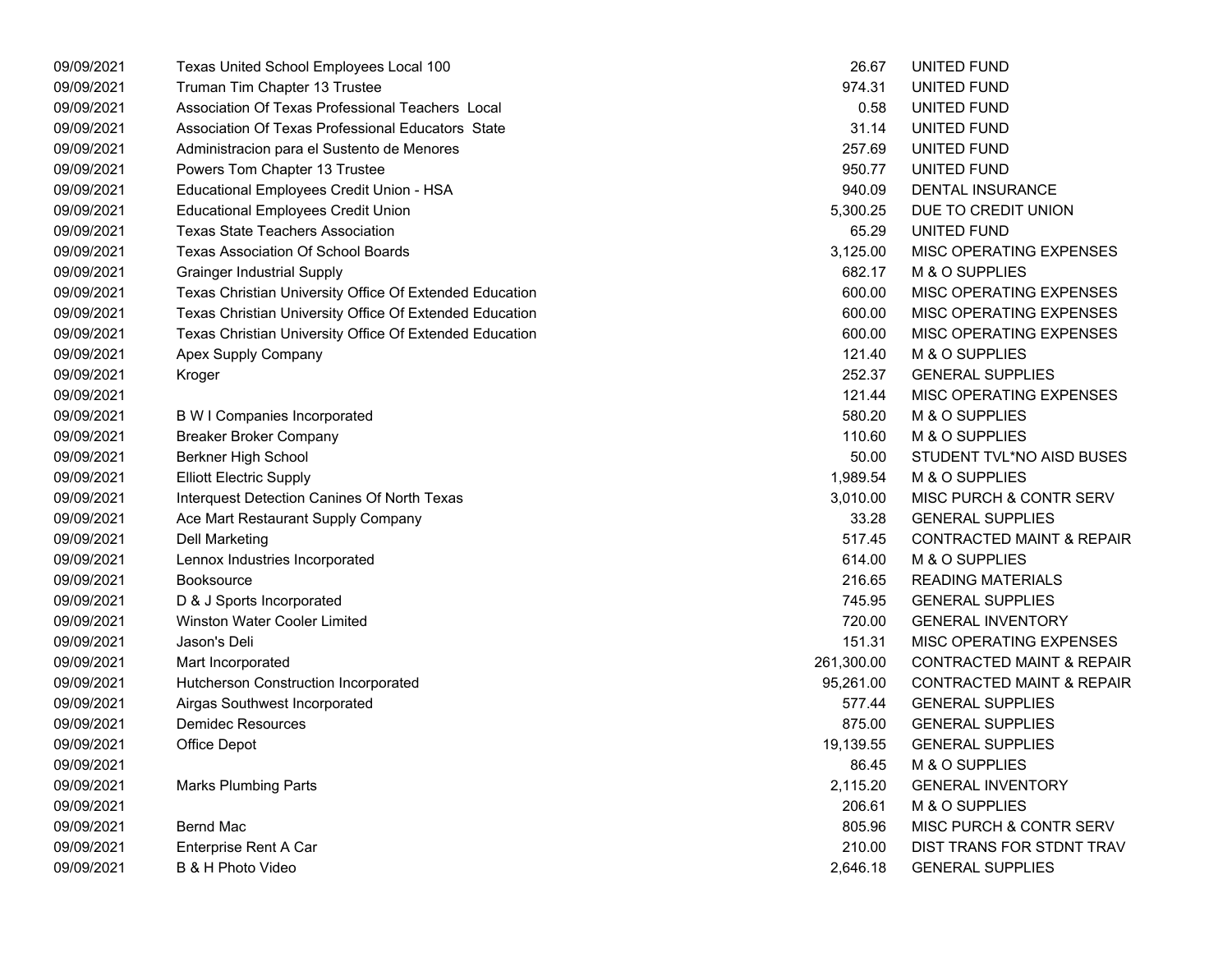| 09/09/2021 | <b>CDW Government Incorporated</b>           | 5,474.00  | <b>GENERAL SUPPLIES</b>              |
|------------|----------------------------------------------|-----------|--------------------------------------|
| 09/09/2021 | C & P Pump Services Incorporated             | 98.00     | M & O SUPPLIES                       |
| 09/09/2021 | Cowboy Towing                                | 1,144.50  | <b>CONTRACTED MAINT &amp; REPAIR</b> |
| 09/09/2021 | Aerowave Technologies                        | 1,308.00  | <b>CONTRACTED MAINT &amp; REPAIR</b> |
| 09/09/2021 | Govconnection Incorporated                   | 800.00    | <b>GENERAL SUPPLIES</b>              |
| 09/09/2021 | <b>ProComputing Corporation</b>              | 575.00    | MISC PURCH & CONTR SERV              |
| 09/09/2021 | J P Morgan Chase Bank                        | 6,096.66  | M & O SUPPLIES                       |
| 09/09/2021 | Pocket Nurse Enterprises Incorporated        | 2,878.11  | <b>GENERAL SUPPLIES</b>              |
| 09/09/2021 | ETA hand2mind                                | 285.57    | <b>GENERAL SUPPLIES</b>              |
| 09/09/2021 | All American Awards & Gifts                  | 39.00     | <b>GENERAL SUPPLIES</b>              |
| 09/09/2021 | J W Pepper & Son Incorporated                | 1,376.71  | <b>GENERAL SUPPLIES</b>              |
| 09/09/2021 | <b>City Of Grand Prairie Water Utilities</b> | 2,044.45  | <b>WATER</b>                         |
| 09/09/2021 | Arlington Hardware Incorporated #53          | 358.13    | M & O SUPPLIES                       |
| 09/09/2021 | Johnson Controls Incorporate                 | 2,579.15  | <b>CONTRACTED MAINT &amp; REPAIR</b> |
| 09/09/2021 | Mardel Incorporated                          | 95.11     | <b>GENERAL SUPPLIES</b>              |
| 09/09/2021 | <b>Walsh Robert</b>                          | 531.25    | MISC PURCH & CONTR SERV              |
| 09/09/2021 | Arlington Independent School District        | 250.00    | STUDENT TVL*NO AISD BUSES            |
| 09/09/2021 | <b>UPS</b>                                   | 132.00    | <b>GENERAL SUPPLIES</b>              |
| 09/09/2021 | <b>TEAMS Users Group</b>                     | 500.00    | <b>DUES</b>                          |
| 09/09/2021 | <b>Selner Steve</b>                          | 65.00     | MISC PURCH & CONTR SERV              |
| 09/09/2021 | <b>Baldys Stanley</b>                        | 95.00     | MISC PURCH & CONTR SERV              |
| 09/09/2021 | News-2-You, Inc.                             | 5,668.80  | <b>GENERAL SUPPLIES</b>              |
| 09/09/2021 | Fred J. Miller Inc                           | 1,510.00  | <b>GENERAL SUPPLIES</b>              |
| 09/09/2021 | Alford Allen                                 | 495.00    | MISC PURCH & CONTR SERV              |
| 09/09/2021 | Smith Kendrick                               | 467.50    | MISC PURCH & CONTR SERV              |
| 09/09/2021 | <b>Carrier Enterprise</b>                    | 1,944.32  | M & O SUPPLIES                       |
| 09/09/2021 | Monarch Trophy Studio                        | 518.70    | <b>GENERAL SUPPLIES</b>              |
| 09/09/2021 | Acco Brands USA LLC (GBC)                    | 7,485.60  | <b>GENERAL INVENTORY</b>             |
| 09/09/2021 |                                              | 255.68    | <b>GENERAL SUPPLIES</b>              |
| 09/09/2021 | Alvarado Armando                             | 115.00    | MISC PURCH & CONTR SERV              |
| 09/09/2021 | ManageBac Incorporated                       | 446.25    | <b>GENERAL SUPPLIES</b>              |
| 09/09/2021 | <b>Texas Energy Managers Association</b>     | 500.00    | MISC PURCH & CONTR SERV              |
| 09/09/2021 | Moore Mark                                   | 125.00    | MISC PURCH & CONTR SERV              |
| 09/09/2021 | <b>Durany Daniel</b>                         | 95.00     | MISC PURCH & CONTR SERV              |
| 09/09/2021 | <b>ESGILLC</b>                               | 1,704.00  | <b>READING MATERIALS</b>             |
| 09/09/2021 | Ferrellgas, Incorporated                     | 25,318.36 | <b>GENERAL INVENTORY</b>             |
| 09/09/2021 | U S Bank                                     | 500.00    | OTHER DEBT FEES                      |
| 09/09/2021 | McKinney Kenneth                             | 95.00     | MISC PURCH & CONTR SERV              |
| 09/09/2021 | Duke Katrina                                 | 95.00     | MISC PURCH & CONTR SERV              |
| 09/09/2021 | Gardner Lori                                 | 170.00    | MISC PURCH & CONTR SERV              |

| 5,474.00  | <b>GENERAL SUPPLIES</b>              |
|-----------|--------------------------------------|
| 98.00     | <b>M &amp; O SUPPLIES</b>            |
| 1,144.50  | <b>CONTRACTED MAINT &amp; REPAIR</b> |
| 1,308.00  | <b>CONTRACTED MAINT &amp; REPAIR</b> |
| 800.00    | <b>GENERAL SUPPLIES</b>              |
| 575.00    | MISC PURCH & CONTR SERV              |
| 6,096.66  | <b>M &amp; O SUPPLIES</b>            |
| 2,878.11  | <b>GENERAL SUPPLIES</b>              |
| 285.57    | <b>GENERAL SUPPLIES</b>              |
| 39.00     | <b>GENERAL SUPPLIES</b>              |
| 1,376.71  | <b>GENERAL SUPPLIES</b>              |
| 2,044.45  | WATER                                |
| 358.13    | M & O SUPPLIES                       |
| 2,579.15  | <b>CONTRACTED MAINT &amp; REPAIR</b> |
| 95.11     | <b>GENERAL SUPPLIES</b>              |
| 531.25    | MISC PURCH & CONTR SERV              |
| 250.00    | STUDENT TVL*NO AISD BUSES            |
| 132.00    | <b>GENERAL SUPPLIES</b>              |
| 500.00    | <b>DUES</b>                          |
| 65.00     | MISC PURCH & CONTR SERV              |
| 95.00     | <b>MISC PURCH &amp; CONTR SERV</b>   |
| 5,668.80  | <b>GENERAL SUPPLIES</b>              |
| 1,510.00  | <b>GENERAL SUPPLIES</b>              |
| 495.00    | <b>MISC PURCH &amp; CONTR SERV</b>   |
| 467.50    | <b>MISC PURCH &amp; CONTR SERV</b>   |
| 1,944.32  | <b>M &amp; O SUPPLIES</b>            |
| 518.70    | <b>GENERAL SUPPLIES</b>              |
| 7,485.60  | <b>GENERAL INVENTORY</b>             |
| 255.68    | <b>GENERAL SUPPLIES</b>              |
| 115.00    | <b>MISC PURCH &amp; CONTR SERV</b>   |
| 446.25    | <b>GENERAL SUPPLIES</b>              |
| 500.00    | MISC PURCH & CONTR SERV              |
| 125.00    | <b>MISC PURCH &amp; CONTR SERV</b>   |
| 95.00     | <b>MISC PURCH &amp; CONTR SERV</b>   |
| 1,704.00  | <b>READING MATERIALS</b>             |
| 25,318.36 | <b>GENERAL INVENTORY</b>             |
| 500.00    | OTHER DEBT FEES                      |
| 95.00     | <b>MISC PURCH &amp; CONTR SERV</b>   |
| 95.00     | <b>MISC PURCH &amp; CONTR SERV</b>   |
| 170.00    | MISC PURCH & CONTR SERV              |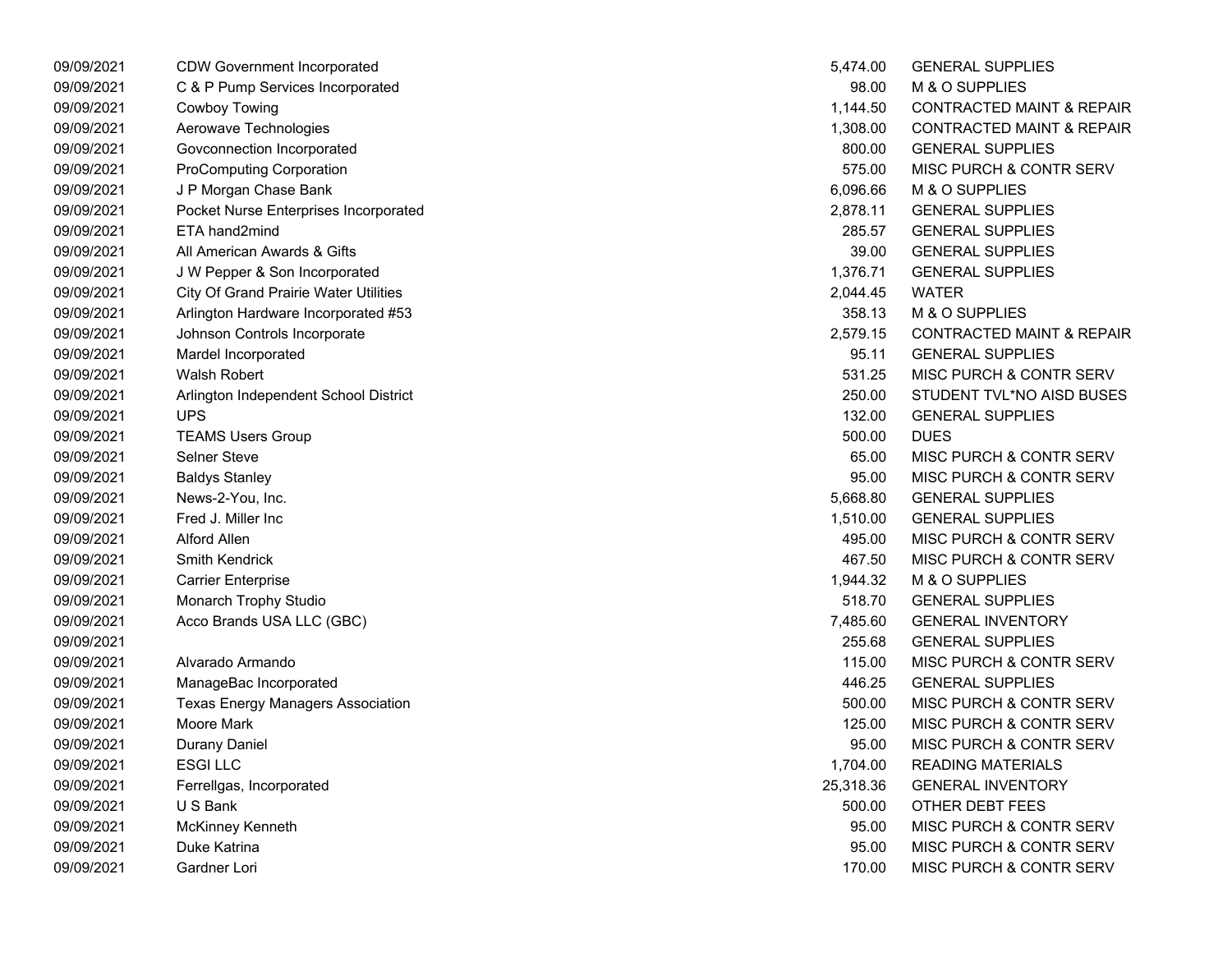| 09/09/2021 | <b>Spears Stuart</b>                    | 95.00     | MISC PURCH & CONTR SERV              |
|------------|-----------------------------------------|-----------|--------------------------------------|
| 09/09/2021 | Swoope James Landry                     | 270.00    | MISC PURCH & CONTR SERV              |
| 09/09/2021 | Dunlap Kirk D                           | 976.25    | MISC PURCH & CONTR SERV              |
| 09/09/2021 | Morrison Richard R                      | 495.00    | MISC PURCH & CONTR SERV              |
| 09/09/2021 | Borne Kyle                              | 125.00    | MISC PURCH & CONTR SERV              |
| 09/09/2021 | David Hinson                            | 220.00    | MISC PURCH & CONTR SERV              |
| 09/09/2021 | Wesley Mark A                           | 280.00    | MISC PURCH & CONTR SERV              |
| 09/09/2021 | Peterson David L                        | 125.00    | MISC PURCH & CONTR SERV              |
| 09/09/2021 | Washington Varandas                     | 514.75    | MISC PURCH & CONTR SERV              |
| 09/09/2021 | Camper Marcus                           | 247.50    | MISC PURCH & CONTR SERV              |
| 09/09/2021 | <b>Binswanger Glass</b>                 | 82.00     | <b>CONTRACTED MAINT &amp; REPAIR</b> |
| 09/09/2021 | Rhodes Jennifer                         | 285.00    | MISC PURCH & CONTR SERV              |
| 09/09/2021 | <b>Atkins Sue</b>                       | 95.00     | MISC PURCH & CONTR SERV              |
| 09/09/2021 | <b>Williams Arthur</b>                  | 115.00    | MISC PURCH & CONTR SERV              |
| 09/09/2021 | Stepina Bill                            | 125.00    | MISC PURCH & CONTR SERV              |
| 09/09/2021 | Jasper Rob                              | 125.00    | MISC PURCH & CONTR SERV              |
| 09/09/2021 | Anthony Retha                           | 95.00     | SAL & WAGES-SUPPORT PERS             |
| 09/09/2021 | Burt John H                             | 125.00    | MISC PURCH & CONTR SERV              |
| 09/09/2021 | <b>McClain Gerald</b>                   | 125.00    | MISC PURCH & CONTR SERV              |
| 09/09/2021 | Dixon Glen                              | 125.00    | MISC PURCH & CONTR SERV              |
| 09/09/2021 | <b>Wasiak Doug</b>                      | 65.00     | MISC PURCH & CONTR SERV              |
| 09/09/2021 | IdentiSys Incorporated                  | 190.00    | <b>GENERAL SUPPLIES</b>              |
| 09/09/2021 |                                         | 2,480.00  | M & O SUPPLIES                       |
| 09/09/2021 | <b>National Wholesale Supply</b>        | 180.01    | M & O SUPPLIES                       |
| 09/09/2021 | DFW Waste Oil Service, Incorporated     | 317.00    | <b>CONTRACTED MAINT &amp; REPAIR</b> |
| 09/09/2021 | DFW Waste Oil Service, Incorporated     | 607.10    | <b>CONTRACTED MAINT &amp; REPAIR</b> |
| 09/09/2021 | Matera Paper Co., Inc.                  | 112.50    | <b>GENERAL INVENTORY</b>             |
| 09/09/2021 | Kurz & Company                          | 7,152.30  | <b>FOOD</b>                          |
| 09/09/2021 | Accent Awards & Trophies, LLC           | 863.70    | <b>INVOICES RECEIVABLE</b>           |
| 09/09/2021 | <b>Enviromatic Systems Services</b>     | 1,548.39  | <b>CONTRACTED MAINT &amp; REPAIR</b> |
| 09/09/2021 | Mansfield Invitational Tournament       | 250.00    | STUDENT TVL*NO AISD BUSES            |
| 09/09/2021 | <b>Rebstock Kenneth</b>                 | 95.00     | MISC PURCH & CONTR SERV              |
| 09/09/2021 | <b>Creative Bus Sales Inc</b>           | 496.69    | <b>GENERAL INVENTORY</b>             |
| 09/09/2021 | <b>Autonation Chevrolet</b>             | 154.26    | M & O SUPPLIES                       |
| 09/09/2021 | <b>Texas School Alliance</b>            | 24,635.52 | <b>DUES</b>                          |
| 09/09/2021 |                                         | 564.48    | <b>LOBBYING</b>                      |
| 09/09/2021 | Follett School Solutions, Inc.          | 1,178.96  | <b>GENERAL SUPPLIES</b>              |
| 09/09/2021 |                                         | 2,478.57  | <b>READING MATERIALS</b>             |
| 09/09/2021 | <b>Duerson Mike</b>                     | 65.00     | MISC PURCH & CONTR SERV              |
| 09/09/2021 | <b>Crawford Electric Supply Company</b> | 157.70    | <b>GENERAL INVENTORY</b>             |
|            |                                         |           |                                      |

| 95.00     | <b>MISC PURCH &amp; CONTR SERV</b>   |
|-----------|--------------------------------------|
| 270.00    | <b>MISC PURCH &amp; CONTR SERV</b>   |
| 976.25    | MISC PURCH & CONTR SERV              |
| 495.00    | <b>MISC PURCH &amp; CONTR SERV</b>   |
| 125.00    | <b>MISC PURCH &amp; CONTR SERV</b>   |
| 220.00    | <b>MISC PURCH &amp; CONTR SERV</b>   |
| 280.00    | <b>MISC PURCH &amp; CONTR SERV</b>   |
| 125.00    | <b>MISC PURCH &amp; CONTR SERV</b>   |
| 514.75    | MISC PURCH & CONTR SERV              |
| 247.50    | <b>MISC PURCH &amp; CONTR SERV</b>   |
| 82.00     | <b>CONTRACTED MAINT &amp; REPAIR</b> |
| 285.00    | <b>MISC PURCH &amp; CONTR SERV</b>   |
| 95.00     | <b>MISC PURCH &amp; CONTR SERV</b>   |
| 115.00    | <b>MISC PURCH &amp; CONTR SERV</b>   |
| 125.00    | <b>MISC PURCH &amp; CONTR SERV</b>   |
| 125.00    | <b>MISC PURCH &amp; CONTR SERV</b>   |
| 95.00     | SAL & WAGES-SUPPORT PERS             |
| 125.00    | MISC PURCH & CONTR SERV              |
| 125.00    | <b>MISC PURCH &amp; CONTR SERV</b>   |
| 125.00    | <b>MISC PURCH &amp; CONTR SERV</b>   |
| 65.00     | <b>MISC PURCH &amp; CONTR SERV</b>   |
| 190.00    | <b>GENERAL SUPPLIES</b>              |
| 2,480.00  | M & O SUPPLIES                       |
| 180.01    | M & O SUPPLIES                       |
| 317.00    | <b>CONTRACTED MAINT &amp; REPAIR</b> |
| 607.10    | <b>CONTRACTED MAINT &amp; REPAIR</b> |
| 112.50    | <b>GENERAL INVENTORY</b>             |
| 7,152.30  | FOOD                                 |
| 863.70    | <b>INVOICES RECEIVABLE</b>           |
| 1,548.39  | <b>CONTRACTED MAINT &amp; REPAIR</b> |
| 250.00    | STUDENT TVL*NO AISD BUSES            |
| 95.00     | MISC PURCH & CONTR SERV              |
| 496.69    | GENERAL INVENTORY                    |
| 154.26    | <b>M &amp; O SUPPLIES</b>            |
| 24,635.52 | DUES                                 |
| 564.48    | <b>LOBBYING</b>                      |
| 1,178.96  | <b>GENERAL SUPPLIES</b>              |
| 2,478.57  | <b>READING MATERIALS</b>             |
| 65.00     | <b>MISC PURCH &amp; CONTR SERV</b>   |
| 157.70    | <b>GENERAL INVENTORY</b>             |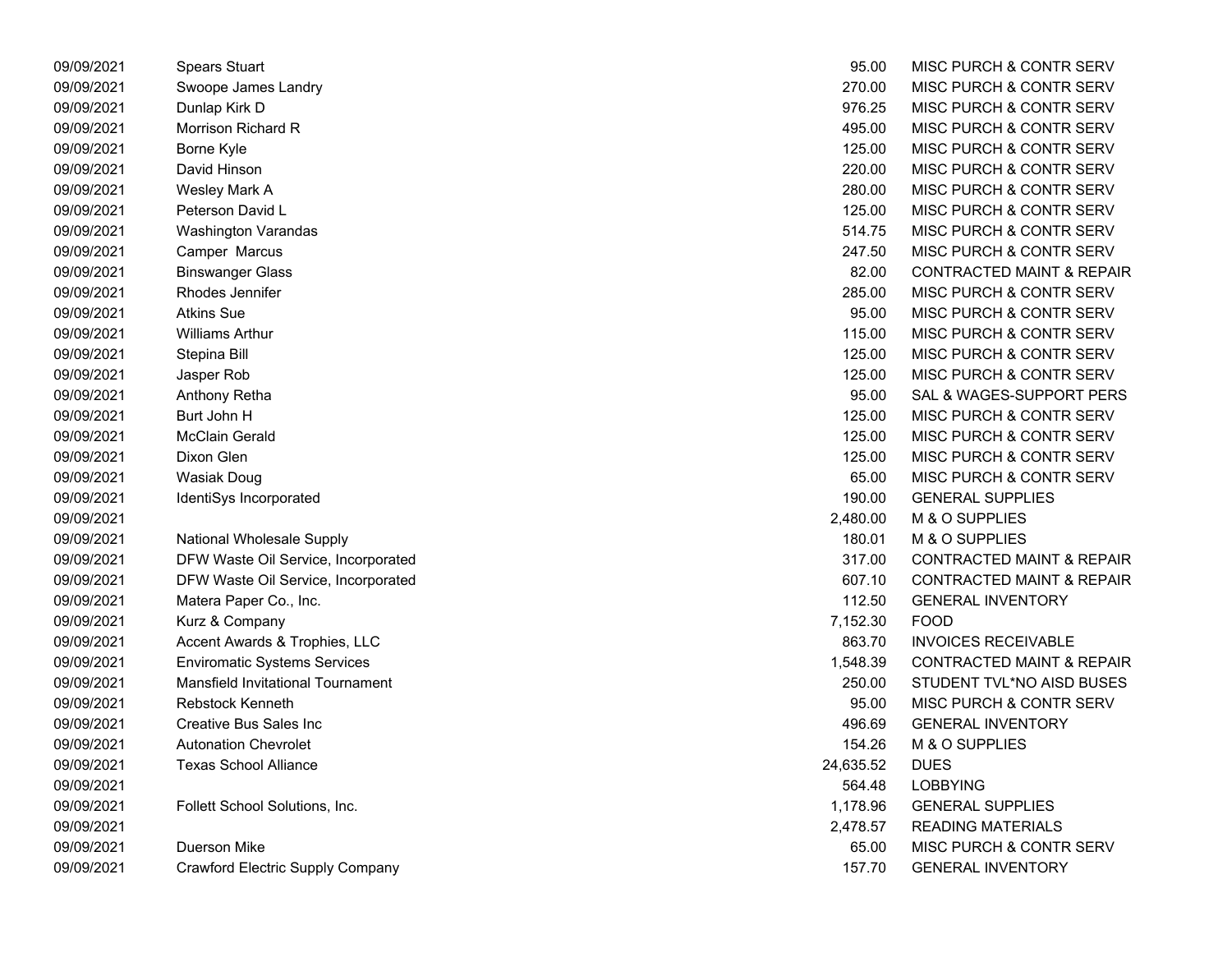| 09/09/2021 |                                            | 135.89    | M & O SUPPLIES                       |
|------------|--------------------------------------------|-----------|--------------------------------------|
| 09/09/2021 | <b>SNO Sites</b>                           | 466.00    | <b>INVOICES RECEIVABLE</b>           |
| 09/09/2021 | <b>LEGO Education</b>                      | 349.75    | <b>GENERAL SUPPLIES</b>              |
| 09/09/2021 | <b>RD Lawns LLC</b>                        | 9,293.00  | <b>CONTRACTED MAINT &amp; REPAIR</b> |
| 09/09/2021 | Broccoli Jerry L                           | 195.00    | MISC PURCH & CONTR SERV              |
| 09/09/2021 | Davis, Regan                               | 508.75    | MISC PURCH & CONTR SERV              |
| 09/09/2021 | Newman Dana                                | 95.00     | MISC PURCH & CONTR SERV              |
| 09/09/2021 | <b>Chick-fil-A North Collins Street</b>    | 366.60    | MISC OPERATING EXPENSES              |
| 09/09/2021 | Chick-fil-A(Cooper/LittleRoad/CarrierPkwy) | 183.84    | MISC OPERATING EXPENSES              |
| 09/09/2021 | Raptor Technologies, LLC                   | 495.00    | <b>GENERAL SUPPLIES</b>              |
| 09/09/2021 | Teacher Innovations, Inc.                  | 612.00    | <b>GENERAL SUPPLIES</b>              |
| 09/09/2021 |                                            | 540.00    | MISC PURCH & CONTR SERV              |
| 09/09/2021 | HP Inc.                                    | 208.80    | <b>GENERAL SUPPLIES</b>              |
| 09/09/2021 | <b>Occupational Health Solutions</b>       | 465.00    | MISC PURCH & CONTR SERV              |
| 09/09/2021 | Seals Rodney                               | 115.00    | MISC PURCH & CONTR SERV              |
| 09/09/2021 | Dr Pepper Snapple Group                    | 125.60    | MISC OPERATING EXPENSES              |
| 09/09/2021 | Pearson Vue                                | 49,531.76 | MISC OPERATING EXPENSES              |
| 09/09/2021 | Cardinal's Sport Center Incorporated       | 1,510.00  | <b>GENERAL SUPPLIES</b>              |
| 09/09/2021 | Lowe's Home Centers, LLC                   | 259.60    | <b>GENERAL INVENTORY</b>             |
| 09/09/2021 |                                            | 1,934.72  | <b>GENERAL SUPPLIES</b>              |
| 09/09/2021 |                                            | 1,612.51  | M & O SUPPLIES                       |
| 09/09/2021 | AJL International                          | 16,000.00 | STUDENT TVL*NO AISD BUSES            |
| 09/09/2021 | <b>Williamson Music 1st</b>                | 13,396.64 | <b>CONTRACTED MAINT &amp; REPAIR</b> |
| 09/09/2021 | Fixi Shop The                              | 834.40    | <b>GENERAL SUPPLIES</b>              |
| 09/09/2021 | OTC Brands, Inc                            | 92.08     | <b>GENERAL SUPPLIES</b>              |
| 09/09/2021 |                                            | 56.04     | <b>INVOICES RECEIVABLE</b>           |
| 09/09/2021 | Mighty Auto Parts of DFW                   | 1,233.10  | <b>GENERAL INVENTORY</b>             |
| 09/09/2021 |                                            | 537.65    | M & O SUPPLIES                       |
| 09/09/2021 | CICI's Pizza #99 @ Little Road & I-20      | 220.00    | MISC OPERATING EXPENSES              |
| 09/09/2021 | Mavich LLC                                 | 497.00    | <b>GENERAL INVENTORY</b>             |
| 09/09/2021 | <b>C&amp;S Trailers</b>                    | 23,350.00 | <b>FURN &amp; EQUIP &gt; \$5,000</b> |
| 09/09/2021 |                                            | 104.28    | M & O SUPPLIES                       |
| 09/09/2021 | Nasco                                      | 3,131.35  | <b>GENERAL SUPPLIES</b>              |
| 09/09/2021 | N Tune Music & Sound, Inc.                 | 2,722.00  | <b>CONTRACTED MAINT &amp; REPAIR</b> |
| 09/09/2021 | Learning A-Z LLC                           | 6,506.68  | <b>GENERAL SUPPLIES</b>              |
| 09/09/2021 | Cassie Noll                                | 110.00    | MISC PURCH & CONTR SERV              |
| 09/09/2021 | Charles, Damiete                           | 220.00    | MISC PURCH & CONTR SERV              |
| 09/09/2021 | Auto Plus Auto Parts                       | 1,630.11  | <b>GENERAL INVENTORY</b>             |
| 09/09/2021 |                                            | 815.50    | M & O SUPPLIES                       |
| 09/09/2021 | Chu, Brian Wenyi                           | 412.50    | MISC PURCH & CONTR SERV              |
|            |                                            |           |                                      |

| 135.89    | <b>M &amp; O SUPPLIES</b>            |
|-----------|--------------------------------------|
| 466.00    | INVOICES RECEIVABLE                  |
| 349.75    | <b>GENERAL SUPPLIES</b>              |
| 9,293.00  | <b>CONTRACTED MAINT &amp; REPAIR</b> |
| 195.00    | MISC PURCH & CONTR SERV              |
| 508.75    | <b>MISC PURCH &amp; CONTR SERV</b>   |
| 95.00     | <b>MISC PURCH &amp; CONTR SERV</b>   |
| 366.60    | <b>MISC OPERATING EXPENSES</b>       |
| 183.84    | <b>MISC OPERATING EXPENSES</b>       |
| 495.00    | <b>GENERAL SUPPLIES</b>              |
| 612.00    | <b>GENERAL SUPPLIES</b>              |
| 540.00    | MISC PURCH & CONTR SERV              |
| 208.80    | <b>GENERAL SUPPLIES</b>              |
| 465.00    | MISC PURCH & CONTR SERV              |
| 115.00    | MISC PURCH & CONTR SERV              |
| 125.60    | <b>MISC OPERATING EXPENSES</b>       |
| 49,531.76 | MISC OPERATING EXPENSES              |
| 1,510.00  | <b>GENERAL SUPPLIES</b>              |
| 259.60    | <b>GENERAL INVENTORY</b>             |
| 1,934.72  | <b>GENERAL SUPPLIES</b>              |
| 1,612.51  | <b>M &amp; O SUPPLIES</b>            |
| 16,000.00 | STUDENT TVL*NO AISD BUSES            |
| 13,396.64 | <b>CONTRACTED MAINT &amp; REPAIR</b> |
| 834.40    | <b>GENERAL SUPPLIES</b>              |
| 92.08     | <b>GENERAL SUPPLIES</b>              |
| 56.04     | <b>INVOICES RECEIVABLE</b>           |
| 1,233.10  | <b>GENERAL INVENTORY</b>             |
| 537.65    | M & O SUPPLIES                       |
| 220.00    | <b>MISC OPERATING EXPENSES</b>       |
| 497.00    | <b>GENERAL INVENTORY</b>             |
| 23,350.00 | <b>FURN &amp; EQUIP &gt; \$5,000</b> |
| 104.28    | <b>M &amp; O SUPPLIES</b>            |
| 3,131.35  | <b>GENERAL SUPPLIES</b>              |
| 2,722.00  | <b>CONTRACTED MAINT &amp; REPAIR</b> |
| 6.506.68  | <b>GENERAL SUPPLIES</b>              |
| 110.00    | MISC PURCH & CONTR SERV              |
| 220.00    | <b>MISC PURCH &amp; CONTR SERV</b>   |
| 1,630.11  | <b>GENERAL INVENTORY</b>             |
| 815.50    | <b>M &amp; O SUPPLIES</b>            |
| 412.50    | <b>MISC PURCH &amp; CONTR SERV</b>   |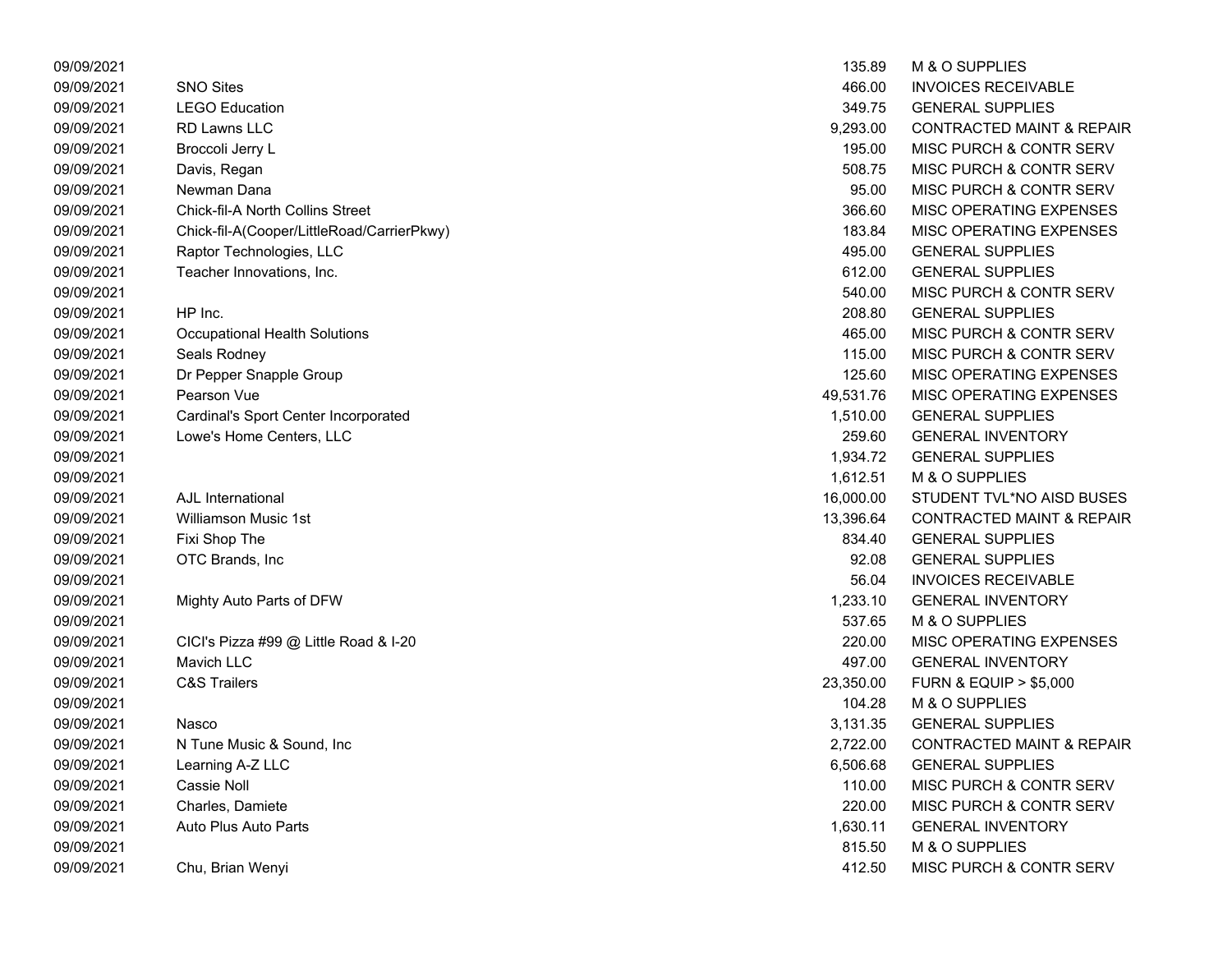| 09/09/2021 | <b>Maxfield Michael</b>                                 | 115.00    | MISC PURCH & CONTR SERV              |
|------------|---------------------------------------------------------|-----------|--------------------------------------|
| 09/09/2021 | Price Right Professional Landscaping & Tree Service LLC | 10,388.00 | <b>CONTRACTED MAINT &amp; REPAIR</b> |
| 09/09/2021 | Staples Inc/Staples Business Advantage                  | 110.82    | <b>GENERAL SUPPLIES</b>              |
| 09/09/2021 | Education Advanced, Inc.                                | 62,524.00 | <b>GENERAL SUPPLIES</b>              |
| 09/09/2021 | Jesica Clay Photography                                 | 850.00    | <b>INVOICES RECEIVABLE</b>           |
| 09/09/2021 | Bayes Achievement Center, Inc.                          | 31.25     | <b>TUITION &amp; TRFR PMTS</b>       |
| 09/09/2021 | <b>Aguilar Steve</b>                                    | 125.00    | MISC PURCH & CONTR SERV              |
| 09/09/2021 | <b>Richardson Eric</b>                                  | 125.00    | MISC PURCH & CONTR SERV              |
| 09/09/2021 | <b>Tomme Matthew</b>                                    | 110.00    | MISC PURCH & CONTR SERV              |
| 09/09/2021 | Owens Cecilia                                           | 110.00    | MISC PURCH & CONTR SERV              |
| 09/09/2021 | Wright Express FSC                                      | 44,927.96 | ACCOUNTS PAYABLE-ACCRUALS            |
| 09/09/2021 | Riverside Insights                                      | 24,463.24 | <b>TESTING MATERIALS</b>             |
| 09/09/2021 | Affinity Insurance Services, Inc.                       | 1,170.00  | INSURANCE/BOND PREMIUMS              |
| 09/09/2021 | <b>MTS Publications</b>                                 | 41,649.70 | <b>GENERAL SUPPLIES</b>              |
| 09/09/2021 | PopSmart Technologies, LLC                              | 1,595.07  | <b>CONTRACTED MAINT &amp; REPAIR</b> |
| 09/09/2021 | <b>Blick Art Materials</b>                              | 85.20     | <b>GENERAL SUPPLIES</b>              |
| 09/09/2021 | ValueSure Agency Inc.                                   | 71.00     | MISC OPERATING EXPENSES              |
| 09/09/2021 | Jaroy Carpenter                                         | 500.00    | MISC PURCH & CONTR SERV              |
| 09/09/2021 | Project Lead The Way Incorporated                       | 1,118.00  | <b>GENERAL SUPPLIES</b>              |
| 09/09/2021 | <b>Cortes Michael</b>                                   | 495.00    | MISC PURCH & CONTR SERV              |
| 09/09/2021 | Tresona Multimedia, LLC                                 | 1,860.00  | <b>MISC OPERATING EXPENSES</b>       |
| 09/09/2021 | CoughDrop Inc                                           | 1,750.00  | <b>GENERAL SUPPLIES</b>              |
| 09/09/2021 | Sievers Chris                                           | 65.00     | MISC PURCH & CONTR SERV              |
| 09/09/2021 | <b>Howard Tracy</b>                                     | 110.00    | MISC PURCH & CONTR SERV              |
| 09/09/2021 | Roark Joshua                                            | 115.00    | MISC PURCH & CONTR SERV              |
| 09/09/2021 | Damien Gary                                             | 330.00    | MISC PURCH & CONTR SERV              |
| 09/09/2021 | <b>Almand David</b>                                     | 250.00    | MISC PURCH & CONTR SERV              |
| 09/09/2021 | <b>Price of Greatness</b>                               | 240.00    | <b>INVOICES RECEIVABLE</b>           |
| 09/09/2021 | Goodman Food Products dba Don Lee Farms                 | 15,989.40 | <b>GENERAL INVENTORY</b>             |
| 09/09/2021 | Texas Association of School Business Officials          | 405.00    | <b>DUES</b>                          |
| 09/09/2021 | Hillco Partners L L C                                   | 5,600.00  | <b>LOBBYING</b>                      |
| 09/09/2021 | <b>KLC Video Security</b>                               | 43,618.15 | MISC PURCH & CONTR SERV              |
| 09/09/2021 | Live! By Loews Arlington                                | 9,125.00  | <b>INVOICES RECEIVABLE</b>           |
| 09/09/2021 | Armadillo Tennis, LLC                                   | 1,418.00  | <b>GENERAL SUPPLIES</b>              |
| 09/09/2021 | Timothy L. Baldwin                                      | 250.00    | MISC PURCH & CONTR SERV              |
| 09/09/2021 | Your Tees LLC                                           | 660.00    | <b>GENERAL SUPPLIES</b>              |
| 09/09/2021 |                                                         | 385.00    | MISC OPERATING EXPENSES              |
| 09/09/2021 | On Guard Transport LLC                                  | 4,970.00  | RENTALS & OPERATING LEASE            |
| 09/09/2021 | Gage Sursa                                              | 95.00     | MISC PURCH & CONTR SERV              |
| 09/09/2021 | TEZ JONES Training Solutions LLC                        | 3,975.00  | MISC PURCH & CONTR SERV              |

| 115.00    | <b>MISC PURCH &amp; CONTR SERV</b>   |
|-----------|--------------------------------------|
| 10,388.00 | <b>CONTRACTED MAINT &amp; REPAIR</b> |
| 110.82    | <b>GENERAL SUPPLIES</b>              |
| 62,524.00 | <b>GENERAL SUPPLIES</b>              |
| 850.00    | <b>INVOICES RECEIVABLE</b>           |
| 31.25     | <b>TUITION &amp; TRFR PMTS</b>       |
| 125.00    | <b>MISC PURCH &amp; CONTR SERV</b>   |
| 125.00    | MISC PURCH & CONTR SERV              |
| 110.00    | <b>MISC PURCH &amp; CONTR SERV</b>   |
| 110.00    | <b>MISC PURCH &amp; CONTR SERV</b>   |
| 44,927.96 | ACCOUNTS PAYABLE-ACCRUALS            |
| 24,463.24 | <b>TESTING MATERIALS</b>             |
| 1,170.00  | <b>INSURANCE/BOND PREMIUMS</b>       |
| 41,649.70 | <b>GENERAL SUPPLIES</b>              |
| 1,595.07  | CONTRACTED MAINT & REPAIR            |
| 85.20     | <b>GENERAL SUPPLIES</b>              |
| 71.00     | <b>MISC OPERATING EXPENSES</b>       |
| 500.00    | <b>MISC PURCH &amp; CONTR SERV</b>   |
| 1,118.00  | <b>GENERAL SUPPLIES</b>              |
| 495.00    | MISC PURCH & CONTR SERV              |
| 1,860.00  | MISC OPERATING EXPENSES              |
| 1,750.00  | <b>GENERAL SUPPLIES</b>              |
| 65.00     | <b>MISC PURCH &amp; CONTR SERV</b>   |
| 110.00    | <b>MISC PURCH &amp; CONTR SERV</b>   |
| 115.00    | <b>MISC PURCH &amp; CONTR SERV</b>   |
| 330.00    | MISC PURCH & CONTR SERV              |
| 250.00    | <b>MISC PURCH &amp; CONTR SERV</b>   |
| 240.00    | <b>INVOICES RECEIVABLE</b>           |
| 15,989.40 | <b>GENERAL INVENTORY</b>             |
| 405.00    | DUES                                 |
| 5,600.00  | LOBBYING                             |
| 43,618.15 | MISC PURCH & CONTR SERV              |
| 9,125.00  | <b>INVOICES RECEIVABLE</b>           |
| 1,418.00  | <b>GENERAL SUPPLIES</b>              |
| 250.00    | MISC PURCH & CONTR SERV              |
| 660.00    | <b>GENERAL SUPPLIES</b>              |
| 385.00    | <b>MISC OPERATING EXPENSES</b>       |
| 4,970.00  | <b>RENTALS &amp; OPERATING LEASE</b> |
| 95.00     | MISC PURCH & CONTR SERV              |
| 3,975.00  | MISC PURCH & CONTR SERV              |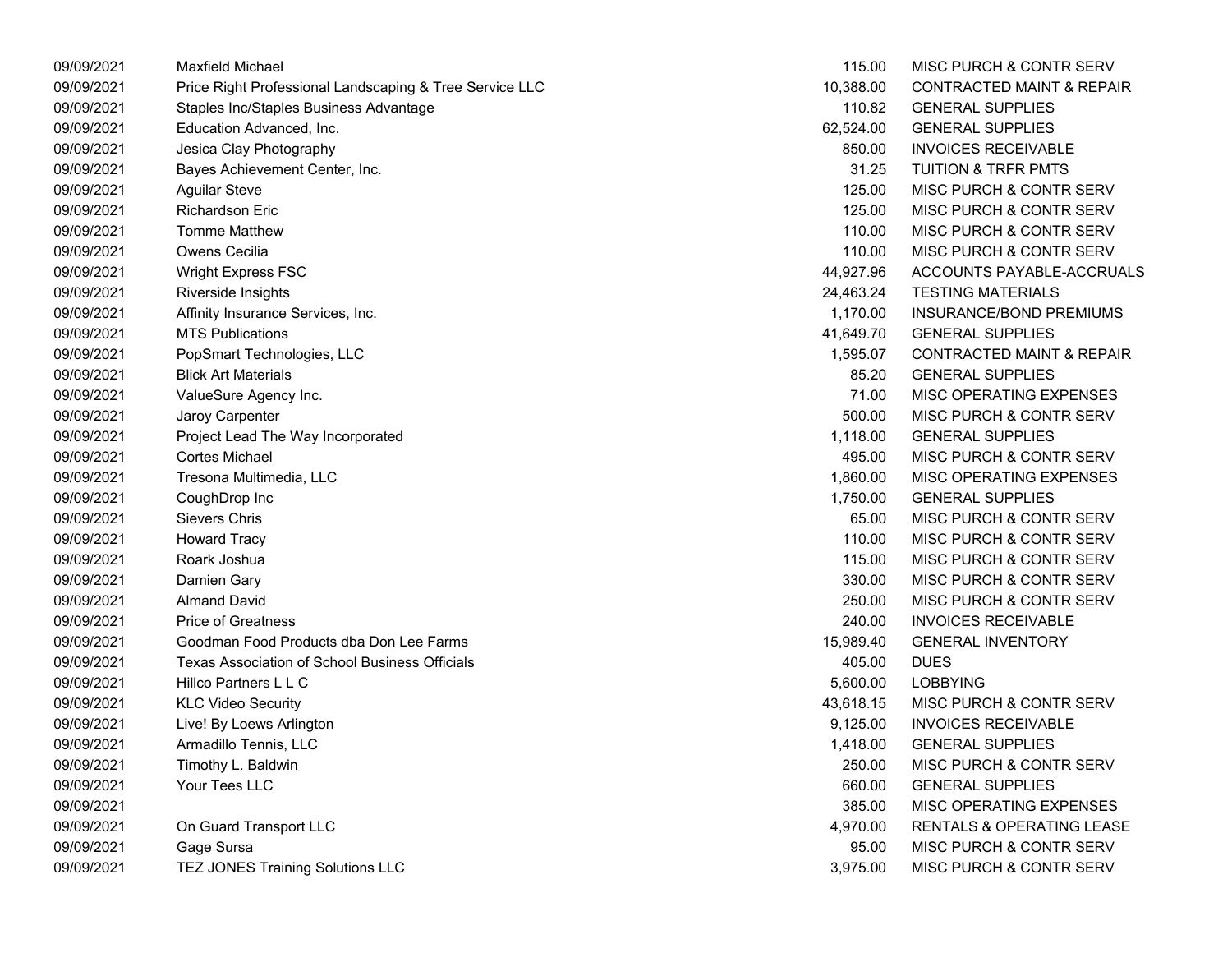| 09/09/2021 | David Carbone Music LLC                                        | 8,400.00   | MISC PURCH & CONTR SERV              |
|------------|----------------------------------------------------------------|------------|--------------------------------------|
| 09/09/2021 | Addison Pellegrino                                             | 500.00     | <b>INVOICES RECEIVABLE</b>           |
| 09/09/2021 | Mogotu Matoke Cyrene                                           | 250.00     | MISC PURCH & CONTR SERV              |
| 09/09/2021 | Melinda Dian Powell                                            | 220.00     | MISC PURCH & CONTR SERV              |
| 09/09/2021 | Turner, Nate                                                   | 95.00      | MISC PURCH & CONTR SERV              |
| 09/09/2021 | VandeBerg Rani                                                 | 110.00     | MISC PURCH & CONTR SERV              |
| 09/09/2021 | Realityworks                                                   | 251.00     | <b>GENERAL SUPPLIES</b>              |
| 09/09/2021 | Complete Supply Incorporated                                   | 12,506.10  | <b>GENERAL INVENTORY</b>             |
| 09/09/2021 | Jack Rasmussen (Luthier)                                       | 76.00      | <b>CONTRACTED MAINT &amp; REPAIR</b> |
| 09/09/2021 | <b>Bucks Wheel &amp; Equipment Company</b>                     | 2,386.16   | <b>GENERAL INVENTORY</b>             |
| 09/09/2021 |                                                                | 251.65     | M & O SUPPLIES                       |
| 09/09/2021 | <b>Carahsoft Technology Corporation</b>                        | 188,315.79 | <b>GENERAL SUPPLIES</b>              |
| 09/09/2021 | Moses Palmer Howell Llp Attorneys At Law                       | 1,223.50   | <b>LEGAL SERVICES</b>                |
| 09/09/2021 | Music & Arts                                                   | 279.20     | <b>GENERAL SUPPLIES</b>              |
| 09/09/2021 | <b>Burmax Company Incorporated</b>                             | 431.10     | <b>GENERAL SUPPLIES</b>              |
| 09/09/2021 | Bishop Lynch High School                                       | 300.00     | STUDENT TVL*NO AISD BUSES            |
| 09/09/2021 | First Advantage Background Services                            | 143.54     | MISC PURCH & CONTR SERV              |
| 09/09/2021 | Language Line Services Incorporated                            | 953.39     | MISC PURCH & CONTR SERV              |
| 09/09/2021 | Arlington Kid To Kid                                           | 2,087.95   | <b>GENERAL SUPPLIES</b>              |
| 09/09/2021 | Arlington Independent School District Food & Nutrition Service | 349.40     | MISC OPERATING EXPENSES              |
| 09/09/2021 | Rush Truck Centers Of Texas Limited Partnership                | 2,008.27   | M & O SUPPLIES                       |
| 09/09/2021 | Texas Association Of School Boards Risk Management Fund        | 4,654.04   | INSURANCE/BOND PREMIUMS              |
| 09/09/2021 | M Benjamin Designs                                             | 236.40     | MISC OPERATING EXPENSES              |
| 09/09/2021 | <b>Bernd Shelley Burke</b>                                     | 148.50     | MISC PURCH & CONTR SERV              |
| 09/09/2021 | H2O Supply Incorporated                                        | 35.70      | <b>GENERAL INVENTORY</b>             |
| 09/09/2021 | City Of Arlington Water Department                             | 194,826.32 | <b>WATER</b>                         |
| 09/09/2021 | <b>Education Service Center Region XI</b>                      | 800.00     | <b>EDUCATION SERVICE CENTER</b>      |
| 09/09/2021 | <b>Education Service Center Region XI</b>                      | 9,069.75   | <b>CONTRACTED MAINT &amp; REPAIR</b> |
| 09/09/2021 | <b>Education Service Center Region XI</b>                      | 600.00     | MISC PURCH & CONTR SERV              |
| 09/09/2021 | <b>Education Service Center Region XI</b>                      | 31,242.75  | <b>CONTRACTED MAINT &amp; REPAIR</b> |
| 09/09/2021 | <b>Flinn Scientific</b>                                        | 28.50      | <b>GENERAL SUPPLIES</b>              |
| 09/09/2021 | <b>Lucks Music Library</b>                                     | 111.40     | <b>GENERAL SUPPLIES</b>              |
| 09/09/2021 | TMEA Region V Vocal Division                                   | 240.00     | STUDENT TVL*NO AISD BUSES            |
| 09/09/2021 | Sports Imports Incorporated                                    | 2,847.35   | <b>GENERAL SUPPLIES</b>              |
| 09/09/2021 | Olen Williams Sales & Service                                  | 115.00     | M & O SUPPLIES                       |
| 09/09/2021 | Paul Dang                                                      | 362.15     | LIONS CLUB CONCESSIONS               |
| 09/09/2021 | <b>Brittany Davis</b>                                          | 35.00      | LIONS CLUB CONCESSIONS               |
| 09/09/2021 | Kelly Hunter                                                   | 51.95      | LIONS CLUB CONCESSIONS               |
| 09/09/2021 | <b>Wendy Mccreery</b>                                          | 53.05      | LIONS CLUB CONCESSIONS               |
| 09/09/2021 | <b>Whitney Moon</b>                                            | 73.00      | LIONS CLUB CONCESSIONS               |

| 8,400.00   | <b>MISC PURCH &amp; CONTR SERV</b>   |
|------------|--------------------------------------|
| 500.00     | <b>INVOICES RECEIVABLE</b>           |
| 250.00     | MISC PURCH & CONTR SERV              |
| 220.00     | MISC PURCH & CONTR SERV              |
| 95.00      | <b>MISC PURCH &amp; CONTR SERV</b>   |
| 110.00     | <b>MISC PURCH &amp; CONTR SERV</b>   |
| 251.00     | <b>GENERAL SUPPLIES</b>              |
| 12,506.10  | <b>GENERAL INVENTORY</b>             |
| 76.00      | <b>CONTRACTED MAINT &amp; REPAIR</b> |
| 2.386.16   | <b>GENERAL INVENTORY</b>             |
| 251.65     | M & O SUPPLIES                       |
| 188,315.79 | <b>GENERAL SUPPLIES</b>              |
| 1,223.50   | <b>LEGAL SERVICES</b>                |
| 279.20     | <b>GENERAL SUPPLIES</b>              |
| 431.10     | <b>GENERAL SUPPLIES</b>              |
| 300.00     | STUDENT TVL*NO AISD BUSES            |
| 143.54     | MISC PURCH & CONTR SERV              |
| 953.39     | MISC PURCH & CONTR SERV              |
| 2,087.95   | <b>GENERAL SUPPLIES</b>              |
| 349.40     | <b>MISC OPERATING EXPENSES</b>       |
| 2,008.27   | M & O SUPPLIES                       |
| 4,654.04   | <b>INSURANCE/BOND PREMIUMS</b>       |
| 236.40     | <b>MISC OPERATING EXPENSES</b>       |
| 148.50     | MISC PURCH & CONTR SERV              |
| 35.70      | <b>GENERAL INVENTORY</b>             |
| 194,826.32 | <b>WATER</b>                         |
| 800.00     | <b>EDUCATION SERVICE CENTER</b>      |
| 9,069.75   | <b>CONTRACTED MAINT &amp; REPAIR</b> |
| 600.00     | MISC PURCH & CONTR SERV              |
| 31,242.75  | <b>CONTRACTED MAINT &amp; REPAIR</b> |
| 28.50      | <b>GENERAL SUPPLIES</b>              |
| 111.40     | <b>GENERAL SUPPLIES</b>              |
| 240.00     | STUDENT TVL*NO AISD BUSES            |
| 2,847.35   | <b>GENERAL SUPPLIES</b>              |
| 115.00     | M & O SUPPLIES                       |
| 362.15     | LIONS CLUB CONCESSIONS               |
| 35.00      | LIONS CLUB CONCESSIONS               |
| 51.95      | LIONS CLUB CONCESSIONS               |
| 53.05      | LIONS CLUB CONCESSIONS               |
| 73.00      | LIONS CLUB CONCESSIONS               |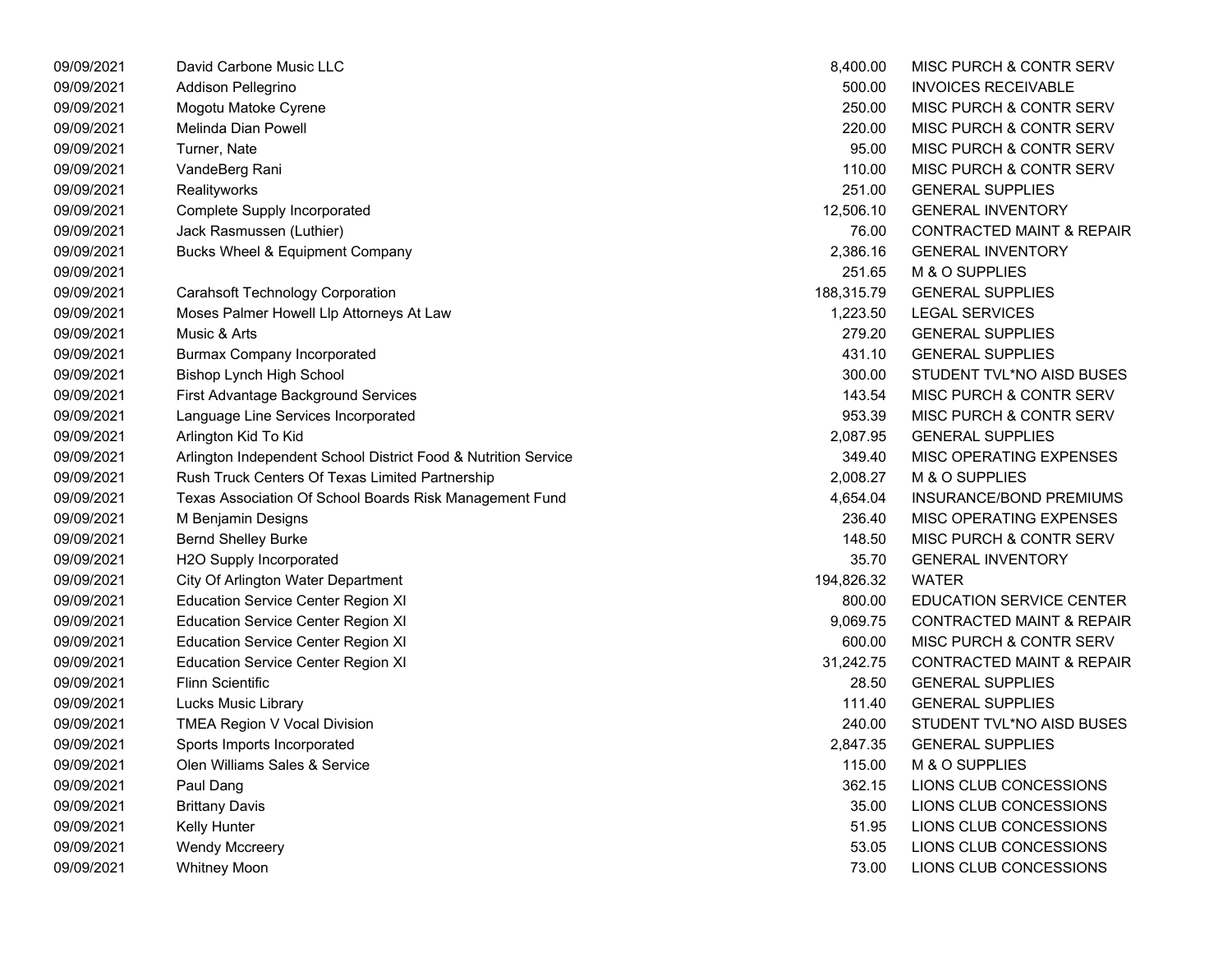| 09/09/2021 | <b>Billy Shedd</b>                                | 70.45      | LIONS CLUB CONCESSIONS               |
|------------|---------------------------------------------------|------------|--------------------------------------|
| 09/10/2021 | Qep Incorporated                                  | 108.00     | <b>READING MATERIALS</b>             |
| 09/10/2021 | Home Depot Pro                                    | 1,581.27   | M & O SUPPLIES                       |
| 09/10/2021 | Apex Supply Company                               | 144.60     | <b>GENERAL INVENTORY</b>             |
| 09/10/2021 |                                                   | 25.79      | M & O SUPPLIES                       |
| 09/10/2021 | Kroger                                            | 290.95     | <b>GENERAL SUPPLIES</b>              |
| 09/10/2021 | <b>Elliott Electric Supply</b>                    | 20.03      | M & O SUPPLIES                       |
| 09/10/2021 | <b>Masters Distribution Systems</b>               | 932.56     | <b>FOOD</b>                          |
| 09/10/2021 | D & J Sports Incorporated                         | 165.95     | <b>GENERAL SUPPLIES</b>              |
| 09/10/2021 | Jason's Deli                                      | 80.36      | MISC OPERATING EXPENSES              |
| 09/10/2021 | Office Depot                                      | 2,108.97   | <b>GENERAL SUPPLIES</b>              |
| 09/10/2021 |                                                   | 39.27      | <b>INVOICES RECEIVABLE</b>           |
| 09/10/2021 | College Board The                                 | 150.00     | <b>EMPLOYEE TRAVEL</b>               |
| 09/10/2021 | <b>CDW Government Incorporated</b>                | 3,263.42   | <b>GENERAL SUPPLIES</b>              |
| 09/10/2021 | Apple Computer Incorporated                       | 755.00     | <b>GENERAL SUPPLIES</b>              |
| 09/10/2021 | Arlington Independent School District             | 605.00     | STUDENT TVL*NO AISD BUSES            |
| 09/10/2021 | <b>Dawson Marcus</b>                              | 65.00      | MISC PURCH & CONTR SERV              |
| 09/10/2021 | Republic Services of Texas Limited                | 72,368.88  | <b>CONTRACTED MAINT &amp; REPAIR</b> |
| 09/10/2021 | <b>Vines Maurice</b>                              | 125.00     | MISC PURCH & CONTR SERV              |
| 09/10/2021 | Castillo Santos                                   | 170.00     | MISC PURCH & CONTR SERV              |
| 09/10/2021 | McLeod, Thomas E.                                 | 247.50     | MISC PURCH & CONTR SERV              |
| 09/10/2021 | AlphaGraphics                                     | 112.50     | <b>GENERAL SUPPLIES</b>              |
| 09/10/2021 | Follett School Solutions, Inc.                    | 144.60     | <b>READING MATERIALS</b>             |
| 09/10/2021 | <b>Carrick Charles</b>                            | 247.50     | MISC PURCH & CONTR SERV              |
| 09/10/2021 | Cyson Technology Group LLC                        | 19,132.30  | MISC PURCH & CONTR SERV              |
| 09/10/2021 | Teacher Innovations, Inc.                         | 630.00     | <b>GENERAL SUPPLIES</b>              |
| 09/10/2021 | Minority Authority Uniform LLC                    | 206.40     | M & O SUPPLIES                       |
| 09/10/2021 | <b>Final Graphic</b>                              | 520.23     | MISC PURCH & CONTR SERV              |
| 09/10/2021 | <b>Colwell Shawn</b>                              | 65.00      | MISC PURCH & CONTR SERV              |
| 09/10/2021 | Mavich LLC                                        | 322.45     | <b>GENERAL INVENTORY</b>             |
| 09/10/2021 | N Tune Music & Sound, Inc.                        | 902.00     | <b>CONTRACTED MAINT &amp; REPAIR</b> |
| 09/10/2021 | Learning A-Z LLC                                  | 432.00     | <b>INVOICES RECEIVABLE</b>           |
| 09/10/2021 | Zonar Systems Inc                                 | 101,340.25 | MISC PURCH & CONTR SERV              |
| 09/10/2021 | Auto Plus Auto Parts                              | 69.60      | M & O SUPPLIES                       |
| 09/10/2021 | Staples Inc/Staples Business Advantage            | 606.57     | <b>GENERAL SUPPLIES</b>              |
| 09/10/2021 | <b>Educational Consulting and Evaluations LLC</b> | 800.00     | MISC PURCH & CONTR SERV              |
| 09/10/2021 | <b>Lindenmeyr Munroe</b>                          | 2,353.60   | <b>GENERAL INVENTORY</b>             |
| 09/10/2021 |                                                   | 2,538.00   | LIONS CLUB CONCESSIONS               |
| 09/10/2021 | DOT Medical and Drug Testing Services Inc         | 210.00     | MISC OPERATING EXPENSES              |
| 09/10/2021 | KLNO-FM, KFZO-FM, KFLC-AM, KDXX-FM, KESS-FM       | 9,590.00   | MISC OPERATING EXPENSES              |

|        | 70.45      | LIONS CLUB CONCESSIONS               |
|--------|------------|--------------------------------------|
|        | 108.00     | <b>READING MATERIALS</b>             |
|        | 1,581.27   | M & O SUPPLIES                       |
|        | 144.60     | <b>GENERAL INVENTORY</b>             |
|        | 25.79      | M & O SUPPLIES                       |
|        | 290.95     | <b>GENERAL SUPPLIES</b>              |
|        | 20.03      | M & O SUPPLIES                       |
|        | 932.56     | <b>FOOD</b>                          |
|        | 165.95     | <b>GENERAL SUPPLIES</b>              |
|        | 80.36      | MISC OPERATING EXPENSES              |
|        | 2,108.97   | <b>GENERAL SUPPLIES</b>              |
|        | 39.27      | <b>INVOICES RECEIVABLE</b>           |
|        | 150.00     | <b>EMPLOYEE TRAVEL</b>               |
|        | 3,263.42   | <b>GENERAL SUPPLIES</b>              |
|        | 755.00     | <b>GENERAL SUPPLIES</b>              |
|        | 605.00     | STUDENT TVL*NO AISD BUSES            |
|        | 65.00      | MISC PURCH & CONTR SERV              |
|        | 72,368.88  | <b>CONTRACTED MAINT &amp; REPAIR</b> |
|        | 125.00     | MISC PURCH & CONTR SERV              |
|        | 170.00     | <b>MISC PURCH &amp; CONTR SERV</b>   |
|        | 247.50     | <b>MISC PURCH &amp; CONTR SERV</b>   |
|        | 112.50     | <b>GENERAL SUPPLIES</b>              |
|        | 144.60     | <b>READING MATERIALS</b>             |
|        | 247.50     | MISC PURCH & CONTR SERV              |
|        | 19,132.30  | MISC PURCH & CONTR SERV              |
|        | 630.00     | <b>GENERAL SUPPLIES</b>              |
|        | 206.40     | M & O SUPPLIES                       |
|        | 520.23     | MISC PURCH & CONTR SERV              |
|        | 65.00      | MISC PURCH & CONTR SERV              |
|        | 322.45     | <b>GENERAL INVENTORY</b>             |
|        | 902.00     | <b>CONTRACTED MAINT &amp; REPAIR</b> |
|        | 432.00     | <b>INVOICES RECEIVABLE</b>           |
|        | 101,340.25 | MISC PURCH & CONTR SERV              |
|        | 69.60      | M & O SUPPLIES                       |
|        | 606.57     | <b>GENERAL SUPPLIES</b>              |
|        | 800.00     | <b>MISC PURCH &amp; CONTR SERV</b>   |
|        | 2,353.60   | <b>GENERAL INVENTORY</b>             |
|        | 2,538.00   | LIONS CLUB CONCESSIONS               |
|        | 210.00     | MISC OPERATING EXPENSES              |
| ESS-FM | 9,590.00   | MISC OPERATING EXPENSES              |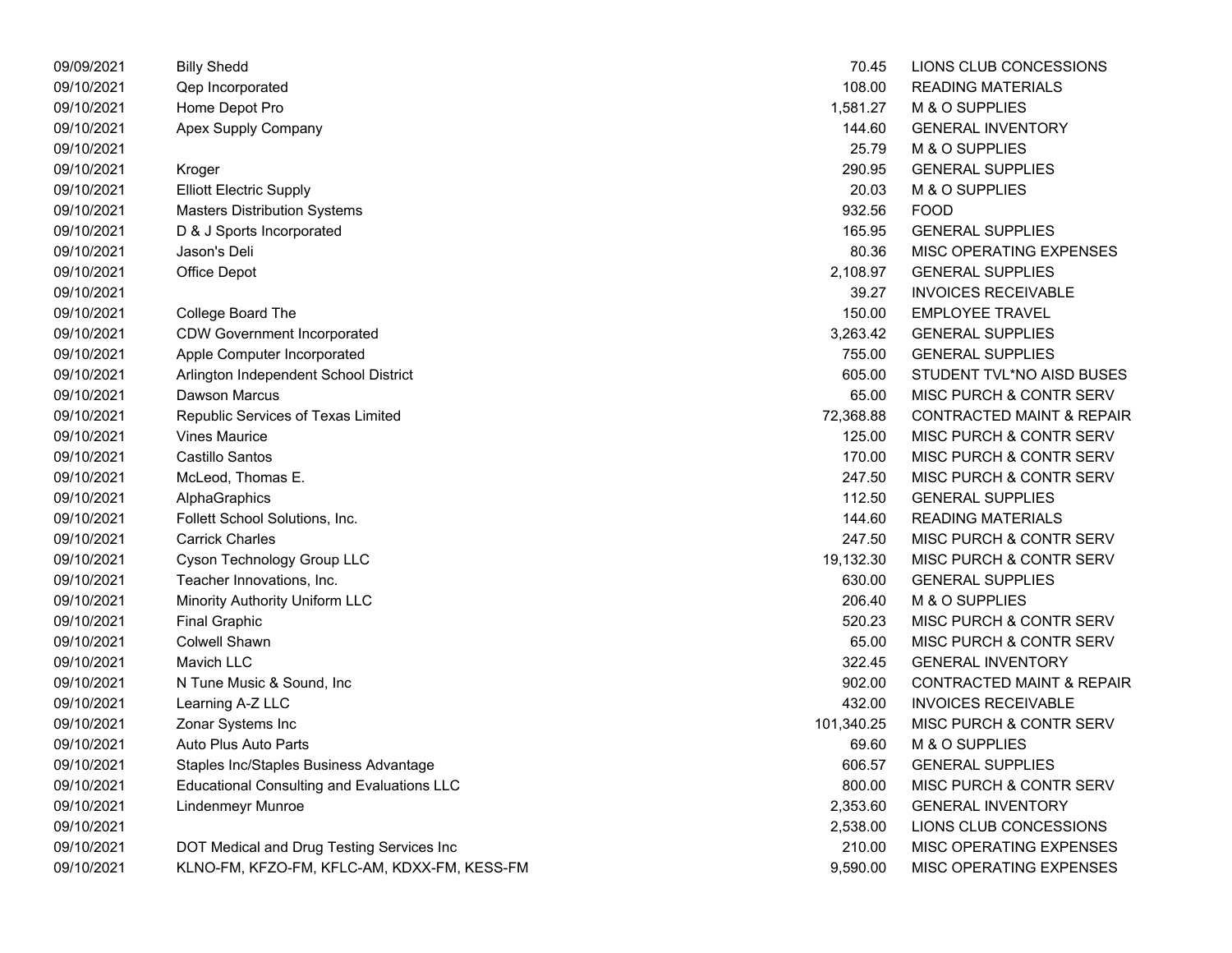| 09/10/2021 | Carter Alphonso                                   | 65.00      | <b>MISC PURCH &amp; CONTR SERV</b>   |
|------------|---------------------------------------------------|------------|--------------------------------------|
| 09/10/2021 | <b>Bobby Ledbetter</b>                            | 95.00      | <b>MISC PURCH &amp; CONTR SERV</b>   |
| 09/10/2021 | <b>Decoded Strategies</b>                         | 6,250.00   | <b>MISC PURCH &amp; CONTR SERV</b>   |
| 09/10/2021 | Matt Hartwell Design                              | 7,500.00   | <b>MISC PURCH &amp; CONTR SERV</b>   |
| 09/10/2021 | New Dairy Opco LLC DBA Borden Dairy               | 67,858.71  | <b>FOOD</b>                          |
| 09/10/2021 | Parker Bagg                                       | 115.00     | <b>MISC PURCH &amp; CONTR SERV</b>   |
| 09/10/2021 | Mark Stance                                       | 65.00      | <b>MISC PURCH &amp; CONTR SERV</b>   |
| 09/10/2021 | <b>Ryan Porter</b>                                | 65.00      | <b>MISC PURCH &amp; CONTR SERV</b>   |
| 09/10/2021 | Realityworks                                      | 21,267.00  | <b>FURN &amp; EQUIP &gt; \$5,000</b> |
| 09/10/2021 | <b>Complete Supply Incorporated</b>               | 1,697.16   | <b>GENERAL INVENTORY</b>             |
| 09/10/2021 | <b>Best Plumbing Specialties Incorporated</b>     | 848.20     | <b>GENERAL INVENTORY</b>             |
| 09/10/2021 | Rush Truck Centers Of Texas Limited Partnership   | 45.48      | M & O SUPPLIES                       |
| 09/10/2021 | <b>Rush Bus Center Of Texas</b>                   | 37.42      | <b>GENERAL INVENTORY</b>             |
| 09/10/2021 | H2O Supply Incorporated                           | 3.57       | <b>GENERAL INVENTORY</b>             |
| 09/10/2021 | SiteOne Landscape Supply Holding LLC              | 3,174.09   | M & O SUPPLIES                       |
| 09/10/2021 | <b>GTS Technology Solutions Inc</b>               | 2,459.37   | <b>CONTRACTED MAINT &amp; REPAIR</b> |
| 09/10/2021 | Demco Incorporated                                | 182.02     | <b>GENERAL SUPPLIES</b>              |
| 09/10/2021 | <b>Pollock Paper Distributors</b>                 | 987.36     | <b>GENERAL INVENTORY</b>             |
| 09/10/2021 | Unifirst Holdings(A/R 01550)                      | 37.01      | <b>CONTRACTED MAINT &amp; REPAIR</b> |
| 09/10/2021 | Sam Houston High School 002                       | 475.00     | STUDENT TVL*NO AISD BUSES            |
| 09/10/2021 | Landtec Engineers Llc                             | 12,888.00  | BLDG PURCH, CONSTR, IMPROVE          |
| 09/10/2021 | AlphaGraphics                                     | 37.50      | <b>GENERAL SUPPLIES</b>              |
| 09/10/2021 | Stantec Architecture, Inc. (SHW Group)            | 37,500.00  | BLDG PURCH,CONSTR, IMPROVE           |
| 09/10/2021 | E Logic                                           | 785,059.37 | <b>BLDG PURCH,CONSTR,IMPROVE</b>     |
| 09/10/2021 | Office Depot                                      | 77.44      | <b>GENERAL SUPPLIES</b>              |
| 09/10/2021 | Kurz & Company                                    | 12,050.65  | <b>FOOD</b>                          |
| 09/10/2021 | Ameenah Montgomery                                | 57.14      | NON-EMPLOYEE TRAVEL                  |
| 09/10/2021 | Jenny Nguyen                                      | 76.00      | LIONS CLUB CONCESSIONS               |
| 09/10/2021 | <b>Jonathon Perkins</b>                           | 36.00      | LIONS CLUB CONCESSIONS               |
| 09/10/2021 | Joey Smith                                        | 16.70      | LIONS CLUB CONCESSIONS               |
| 09/15/2021 | Rangers Baseball LLC                              | 4,285.00   | <b>INVOICES RECEIVABLE</b>           |
| 09/16/2021 | United Educators Association                      | 1,165.26   | UNITED FUND                          |
| 09/16/2021 | Texas United School Employees Local 100           | 64.65      | UNITED FUND                          |
| 09/16/2021 | Truman Tim Chapter 13 Trustee                     | 542.31     | UNITED FUND                          |
| 09/16/2021 | Association Of Texas Professional Teachers Local  | 10.62      | UNITED FUND                          |
| 09/16/2021 | Association Of Texas Professional Educators State | 78.88      | UNITED FUND                          |
| 09/16/2021 | Association Of Texas Professional Educators State | 20.00      | UNITED FUND                          |
| 09/16/2021 | Educational Employees Credit Union - HSA          | 516.18     | <b>DENTAL INSURANCE</b>              |
| 09/16/2021 | <b>Educational Employees Credit Union</b>         | 4,815.00   | DUE TO CREDIT UNION                  |
| 09/16/2021 | Texas State Teachers Association                  | 144.85     | UNITED FUND                          |

| 65.00      | MISC PURCH & CONTR SERV              |
|------------|--------------------------------------|
| 95.00      | <b>MISC PURCH &amp; CONTR SERV</b>   |
| 6,250.00   | <b>MISC PURCH &amp; CONTR SERV</b>   |
| 7,500.00   | <b>MISC PURCH &amp; CONTR SERV</b>   |
| 67,858.71  | FOOD                                 |
| 115.00     | <b>MISC PURCH &amp; CONTR SERV</b>   |
| 65.00      | <b>MISC PURCH &amp; CONTR SERV</b>   |
| 65.00      | <b>MISC PURCH &amp; CONTR SERV</b>   |
| 21,267.00  | <b>FURN &amp; EQUIP &gt; \$5,000</b> |
| 1,697.16   | <b>GENERAL INVENTORY</b>             |
| 848.20     | <b>GENERAL INVENTORY</b>             |
| 45.48      | <b>M &amp; O SUPPLIES</b>            |
| 37.42      | <b>GENERAL INVENTORY</b>             |
| 3.57       | <b>GENERAL INVENTORY</b>             |
| 3,174.09   | <b>M &amp; O SUPPLIES</b>            |
| 2,459.37   | <b>CONTRACTED MAINT &amp; REPAIR</b> |
| 182.02     | <b>GENERAL SUPPLIES</b>              |
| 987.36     | <b>GENERAL INVENTORY</b>             |
| 37.01      | <b>CONTRACTED MAINT &amp; REPAIR</b> |
| 475.00     | STUDENT TVL*NO AISD BUSES            |
| 12,888.00  | <b>BLDG PURCH, CONSTR, IMPROV</b>    |
| 37.50      | <b>GENERAL SUPPLIES</b>              |
| 37,500.00  | <b>BLDG PURCH, CONSTR, IMPROV</b>    |
| 785,059.37 | <b>BLDG PURCH, CONSTR, IMPROV</b>    |
| 77.44      | <b>GENERAL SUPPLIES</b>              |
| 12,050.65  | <b>FOOD</b>                          |
| 57.14      | <b>NON-EMPLOYEE TRAVEL</b>           |
| 76.00      | LIONS CLUB CONCESSIONS               |
| 36.00      | LIONS CLUB CONCESSIONS               |
| 16.70      | LIONS CLUB CONCESSIONS               |
| 4,285.00   | <b>INVOICES RECEIVABLE</b>           |
| 1,165.26   | UNITED FUND                          |
| 64.65      | UNITED FUND                          |
| 542.31     | UNITED FUND                          |
| 10.62      | UNITED FUND                          |
| 78.88      | UNITED FUND                          |
| 20.00      | UNITED FUND                          |
| 516.18     | <b>DENTAL INSURANCE</b>              |
| 4,815.00   | DUE TO CREDIT UNION                  |
| 144.85     | UNITED FUND                          |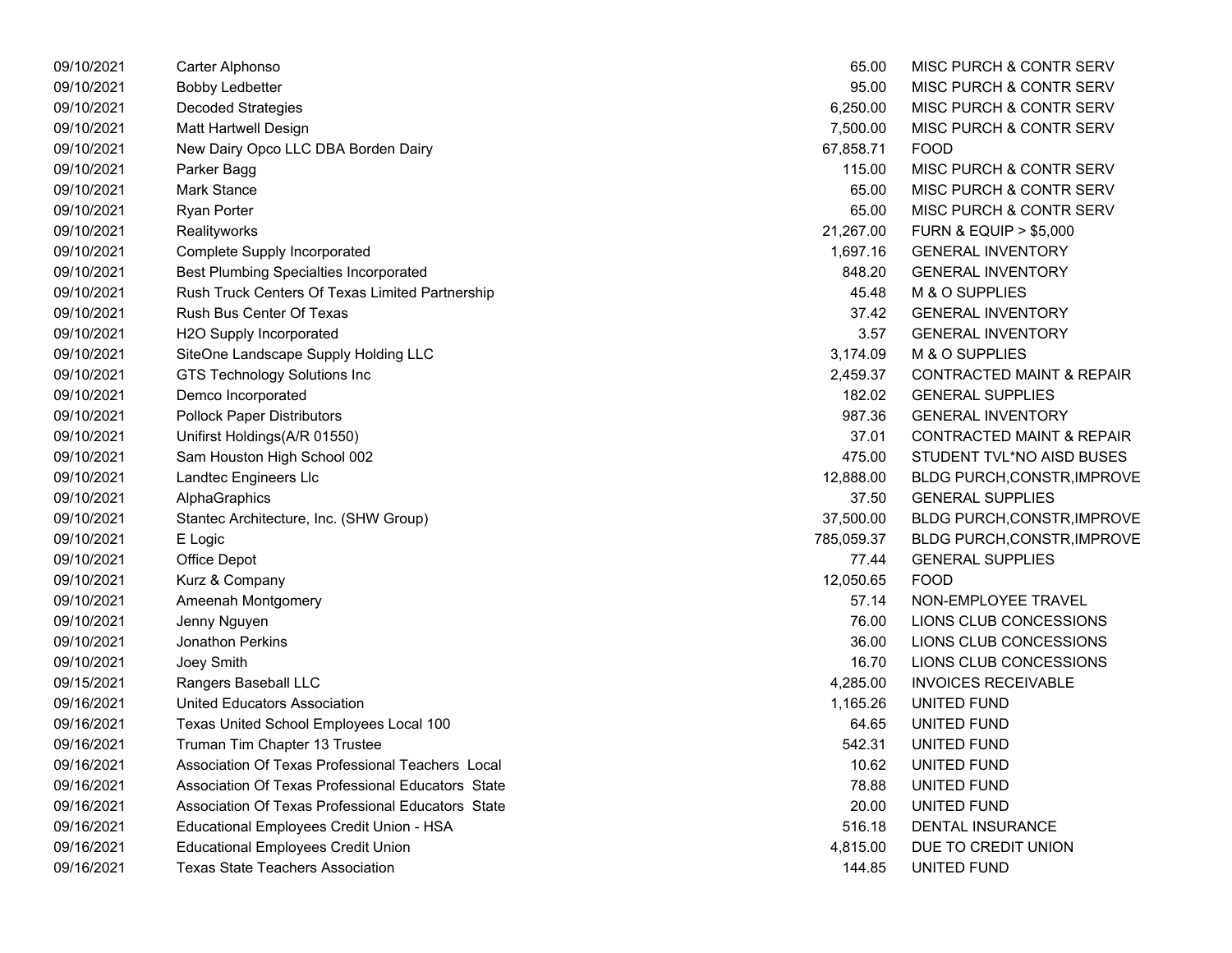| 09/16/2021 | <b>Earley Tim</b>                      | 125.00    | <b>MISC PURCH &amp; CONTR SERV</b>   |
|------------|----------------------------------------|-----------|--------------------------------------|
| 09/16/2021 | Anderson Sigfrid Marty                 | 95.00     | MISC PURCH & CONTR SERV              |
| 09/16/2021 | City Of Arlington Parks And Recreation | 4,800.00  | MISC OPERATING EXPENSES              |
| 09/16/2021 | <b>Grainger Industrial Supply</b>      | 564.85    | <b>GENERAL SUPPLIES</b>              |
| 09/16/2021 |                                        | 1,788.03  | M & O SUPPLIES                       |
| 09/16/2021 | Home Depot Pro                         | (226.81)  | LIONS CLUB CONCESSIONS               |
| 09/16/2021 |                                        | 284.61    | M & O SUPPLIES                       |
| 09/16/2021 | South Oak Cliff High School            | 560.00    | STUDENT TVL*NO AISD BUSES            |
| 09/16/2021 | Apex Supply Company                    | 896.01    | M & O SUPPLIES                       |
| 09/16/2021 | Kroger                                 | 160.13    | <b>FOOD</b>                          |
| 09/16/2021 |                                        | 590.63    | <b>GENERAL SUPPLIES</b>              |
| 09/16/2021 |                                        | 61.61     | MISC OPERATING EXPENSES              |
| 09/16/2021 | United Refrigeration Incorporated      | 4,963.28  | M & O SUPPLIES                       |
| 09/16/2021 | United Refrigeration Incorporated      | 13.94     | M & O SUPPLIES                       |
| 09/16/2021 | Really Good Stuff                      | 1,150.55  | <b>GENERAL SUPPLIES</b>              |
| 09/16/2021 | <b>Elliott Electric Supply</b>         | 970.50    | <b>GENERAL INVENTORY</b>             |
| 09/16/2021 |                                        | 4,010.18  | M & O SUPPLIES                       |
| 09/16/2021 | Vehicle Maintenance Program            | 397.10    | <b>GENERAL INVENTORY</b>             |
| 09/16/2021 | Cedar Hill High School                 | 300.00    | STUDENT TVL*NO AISD BUSES            |
| 09/16/2021 | <b>Masters Distribution Systems</b>    | 6,486.28  | <b>FOOD</b>                          |
| 09/16/2021 |                                        | 3,899.00  | <b>GENERAL INVENTORY</b>             |
| 09/16/2021 | Lake Arlington Golf Course             | 546.00    | <b>GENERAL SUPPLIES</b>              |
| 09/16/2021 | Barnes & Noble Booksellers, Inc        | 1,439.41  | <b>READING MATERIALS</b>             |
| 09/16/2021 | D & J Sports Incorporated              | 3,117.40  | <b>GENERAL SUPPLIES</b>              |
| 09/16/2021 | Mission Arlington/Mission Metroplex    | 1,076.00  | MISC PURCH & CONTR SERV              |
| 09/16/2021 | Lone Star Coaches Incorporated         | 3,127.00  | STUDENT TVL*NO AISD BUSES            |
| 09/16/2021 | Lone Star Communications Incorporated  | 852.00    | MISC PURCH & CONTR SERV              |
| 09/16/2021 | Fastsigns                              | 705.03    | <b>GENERAL SUPPLIES</b>              |
| 09/16/2021 | Music Theatre International            | 910.00    | MISC OPERATING EXPENSES              |
| 09/16/2021 | <b>Teaching Systems Incorporated</b>   | 1,849.00  | <b>GENERAL SUPPLIES</b>              |
| 09/16/2021 | <b>Careys Sporting Goods</b>           | 3,414.00  | <b>GENERAL SUPPLIES</b>              |
| 09/16/2021 | Airgas Southwest Incorporated          | 1,760.24  | <b>GENERAL SUPPLIES</b>              |
| 09/16/2021 | Schwans Food Service Incorporated      | 68,283.52 | <b>GENERAL INVENTORY</b>             |
| 09/16/2021 | <b>Office Depot</b>                    | 7,965.80  | <b>GENERAL SUPPLIES</b>              |
| 09/16/2021 |                                        | 303.00    | <b>INVOICES RECEIVABLE</b>           |
| 09/16/2021 | Land O Lakes Incorporated              | 18,919.25 | <b>GENERAL INVENTORY</b>             |
| 09/16/2021 | B & H Photo Video                      | 213.00    | <b>GENERAL SUPPLIES</b>              |
| 09/16/2021 | <b>CDW Government Incorporated</b>     | 553.95    | <b>GENERAL SUPPLIES</b>              |
| 09/16/2021 | 1 A Fire & Domestic Testing            | 2,375.00  | <b>CONTRACTED MAINT &amp; REPAIR</b> |
| 09/16/2021 | Cowboy Towing                          | 461.00    | <b>CONTRACTED MAINT &amp; REPAIR</b> |

| 125.00    | MISC PURCH & CONTR SERV              |
|-----------|--------------------------------------|
| 95.00     | <b>MISC PURCH &amp; CONTR SERV</b>   |
| 4,800.00  | <b>MISC OPERATING EXPENSES</b>       |
| 564.85    | <b>GENERAL SUPPLIES</b>              |
| 1.788.03  | M & O SUPPLIES                       |
| (226.81)  | LIONS CLUB CONCESSIONS               |
| 284.61    | M & O SUPPLIES                       |
| 560.00    | STUDENT TVL*NO AISD BUSES            |
| 896.01    | <b>M &amp; O SUPPLIES</b>            |
| 160.13    | FOOD                                 |
| 590.63    | <b>GENERAL SUPPLIES</b>              |
| 61.61     | <b>MISC OPERATING EXPENSES</b>       |
| 4,963.28  | M & O SUPPLIES                       |
| 13.94     | M & O SUPPLIES                       |
| 1,150.55  | <b>GENERAL SUPPLIES</b>              |
| 970.50    | <b>GENERAL INVENTORY</b>             |
| 4,010.18  | M & O SUPPLIES                       |
| 397.10    | <b>GENERAL INVENTORY</b>             |
| 300.00    | STUDENT TVL*NO AISD BUSES            |
| 6,486.28  | FOOD                                 |
| 3,899.00  | <b>GENERAL INVENTORY</b>             |
| 546.00    | <b>GENERAL SUPPLIES</b>              |
| 1,439.41  | <b>READING MATERIALS</b>             |
| 3,117.40  | <b>GENERAL SUPPLIES</b>              |
| 1,076.00  | <b>MISC PURCH &amp; CONTR SERV</b>   |
| 3,127.00  | STUDENT TVL*NO AISD BUSES            |
| 852.00    | <b>MISC PURCH &amp; CONTR SERV</b>   |
| 705.03    | <b>GENERAL SUPPLIES</b>              |
| 910.00    | <b>MISC OPERATING EXPENSES</b>       |
| 1,849.00  | <b>GENERAL SUPPLIES</b>              |
| 3,414.00  | <b>GENERAL SUPPLIES</b>              |
| 1,760.24  | <b>GENERAL SUPPLIES</b>              |
| 68,283.52 | <b>GENERAL INVENTORY</b>             |
| 7,965.80  | <b>GENERAL SUPPLIES</b>              |
| 303.00    | <b>INVOICES RECEIVABLE</b>           |
| 18,919.25 | <b>GENERAL INVENTORY</b>             |
| 213.00    | <b>GENERAL SUPPLIES</b>              |
| 553.95    | <b>GENERAL SUPPLIES</b>              |
| 2,375.00  | <b>CONTRACTED MAINT &amp; REPAIR</b> |
| 461.00    | CONTRACTED MAINT & REPAIR            |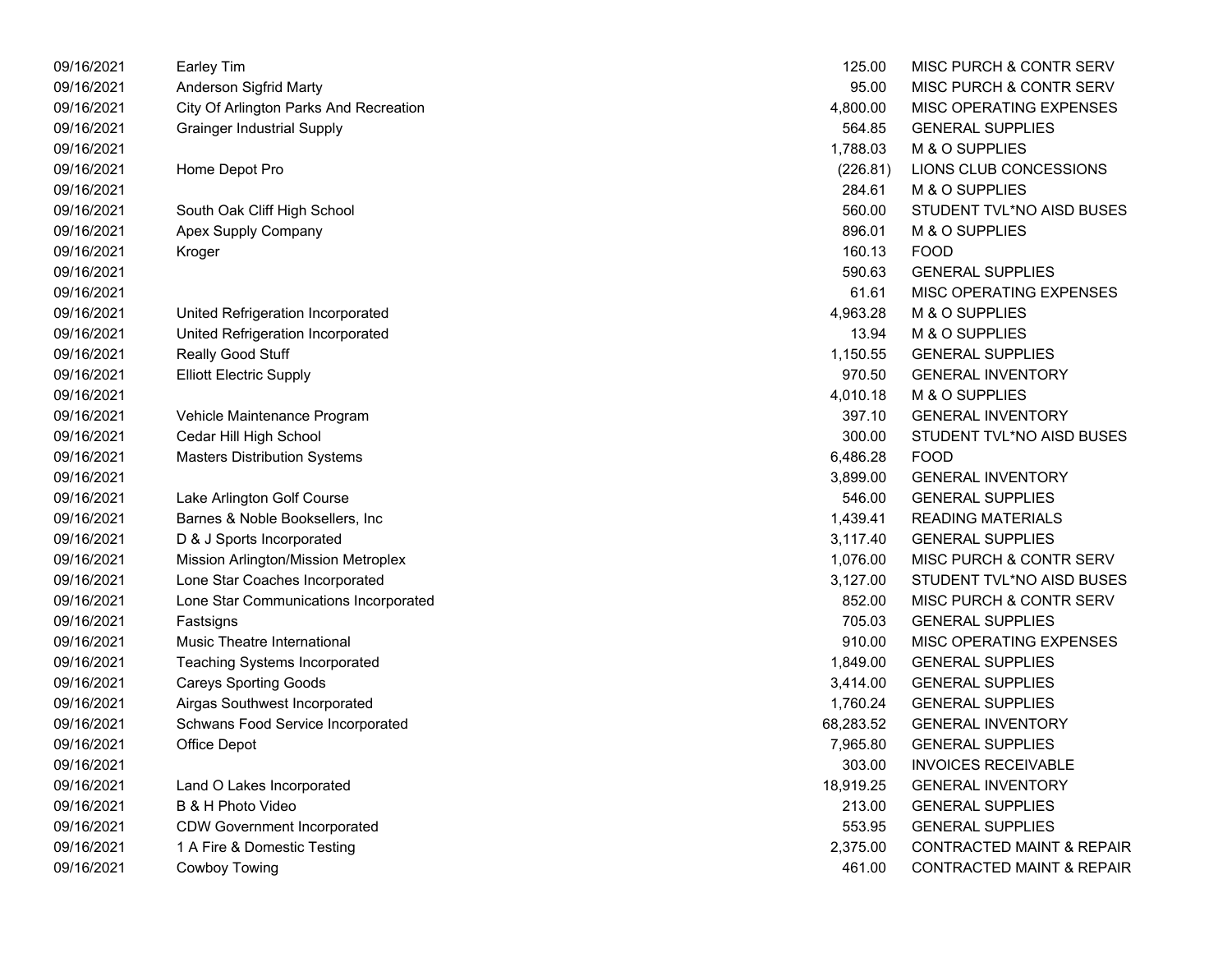| 09/16/2021 | Aerowave Technologies                        | 86,142.90  | <b>CONTRACTED MAINT &amp; REPAIR</b> |
|------------|----------------------------------------------|------------|--------------------------------------|
| 09/16/2021 |                                              | 1,078.04   | M & O SUPPLIES                       |
| 09/16/2021 | Govconnection Incorporated                   | 337.00     | <b>GENERAL SUPPLIES</b>              |
| 09/16/2021 | <b>CMJ Engineering Incorporated</b>          | 13,494.26  | <b>BLDG PURCH, CONSTR, IMPROVE</b>   |
| 09/16/2021 | <b>ProComputing Corporation</b>              | 230.04     | <b>CONTRACTED MAINT &amp; REPAIR</b> |
| 09/16/2021 |                                              | 5,662.00   | <b>GENERAL SUPPLIES</b>              |
| 09/16/2021 | Won Door Corporation                         | 2,982.00   | <b>CONTRACTED MAINT &amp; REPAIR</b> |
| 09/16/2021 | College Board (PSAT Material)                | 516.00     | <b>TESTING MATERIALS</b>             |
| 09/16/2021 | College Board (PSAT Material)                | 1,668.00   | <b>TESTING MATERIALS</b>             |
| 09/16/2021 | College Board (PSAT Material)                | 528.00     | <b>TESTING MATERIALS</b>             |
| 09/16/2021 | Apple Computer Incorporated                  | 3,494.95   | <b>GENERAL SUPPLIES</b>              |
| 09/16/2021 | ETA hand2mind                                | 169.98     | <b>GENERAL SUPPLIES</b>              |
| 09/16/2021 | <b>Dipert Coaches Incorporated</b>           | 1,827.00   | STUDENT TVL*NO AISD BUSES            |
| 09/16/2021 | Anixter Incorporated                         | 2,777.65   | <b>CONTRACTED MAINT &amp; REPAIR</b> |
| 09/16/2021 | <b>City Of Grand Prairie Water Utilities</b> | 1,365.75   | <b>WATER</b>                         |
| 09/16/2021 | Arlington Hardware Incorporated #53          | 375.26     | M & O SUPPLIES                       |
| 09/16/2021 | Lancaster Softball                           | 500.00     | STUDENT TVL*NO AISD BUSES            |
| 09/16/2021 | Child Care Associates Incorporated           | 2,438.04   | MISC PURCH & CONTR SERV              |
| 09/16/2021 | Mardel Incorporated                          | 426.83     | <b>GENERAL SUPPLIES</b>              |
| 09/16/2021 | Canyon High School                           | 500.00     | STUDENT TVL*NO AISD BUSES            |
| 09/16/2021 | Welch John                                   | 412.50     | MISC PURCH & CONTR SERV              |
| 09/16/2021 | Dawson Marcus                                | 120.00     | MISC PURCH & CONTR SERV              |
| 09/16/2021 | <b>UPS</b>                                   | 68.95      | <b>GENERAL SUPPLIES</b>              |
| 09/16/2021 | <b>Vines Maurice</b>                         | 115.00     | MISC PURCH & CONTR SERV              |
| 09/16/2021 | <b>Total Maintenance Solutions-South</b>     | 366.42     | M & O SUPPLIES                       |
| 09/16/2021 | Alford Allen                                 | 247.50     | MISC PURCH & CONTR SERV              |
| 09/16/2021 | <b>Carrier Enterprise</b>                    | 89.65      | M & O SUPPLIES                       |
| 09/16/2021 | Henry John C                                 | 283.25     | MISC PURCH & CONTR SERV              |
| 09/16/2021 | Spring Creek Barbeque                        | 3,781.00   | MISC OPERATING EXPENSES              |
| 09/16/2021 | Castillo Santos                              | 95.00      | MISC PURCH & CONTR SERV              |
| 09/16/2021 | J-8 Equipment Company                        | 340.85     | <b>CONTRACTED MAINT &amp; REPAIR</b> |
| 09/16/2021 | <b>Express Booksellers</b>                   | 586.85     | <b>READING MATERIALS</b>             |
| 09/16/2021 | Monarch Trophy Studio                        | 122.85     | <b>GENERAL SUPPLIES</b>              |
| 09/16/2021 |                                              | 100.10     | <b>INVOICES RECEIVABLE</b>           |
| 09/16/2021 | <b>Pucci Chris</b>                           | 120.00     | <b>MISC PURCH &amp; CONTR SERV</b>   |
| 09/16/2021 | Alvarado Armando                             | 125.00     | MISC PURCH & CONTR SERV              |
| 09/16/2021 | Mach B                                       | 130,000.00 | <b>GENERAL SUPPLIES</b>              |
| 09/16/2021 | Moore Mark                                   | 240.00     | <b>MISC PURCH &amp; CONTR SERV</b>   |
| 09/16/2021 | <b>IXL Learning</b>                          | 699.00     | <b>GENERAL SUPPLIES</b>              |
| 09/16/2021 | Fergus Danny                                 | 115.00     | MISC PURCH & CONTR SERV              |

| 86,142.90  | <b>CONTRACTED MAINT &amp; REPAIR</b> |
|------------|--------------------------------------|
| 1,078.04   | M & O SUPPLIES                       |
| 337.00     | <b>GENERAL SUPPLIES</b>              |
| 13,494.26  | <b>BLDG PURCH, CONSTR, IMPROVE</b>   |
| 230.04     | <b>CONTRACTED MAINT &amp; REPAIR</b> |
| 5,662.00   | <b>GENERAL SUPPLIES</b>              |
|            | 2,982.00 CONTRACTED MAINT & REPAIR   |
| 516.00     | <b>TESTING MATERIALS</b>             |
| 1,668.00   | <b>TESTING MATERIALS</b>             |
| 528.00     | <b>TESTING MATERIALS</b>             |
| 3,494.95   | <b>GENERAL SUPPLIES</b>              |
|            | 169.98 GENERAL SUPPLIES              |
| 1,827.00   | STUDENT TVL*NO AISD BUSES            |
| 2,777.65   | <b>CONTRACTED MAINT &amp; REPAIR</b> |
| 1,365.75   | WATER                                |
|            | 375.26 M & O SUPPLIES                |
|            | 500.00 STUDENT TVL*NO AISD BUSES     |
| 2,438.04   | MISC PURCH & CONTR SERV              |
| 426.83     | <b>GENERAL SUPPLIES</b>              |
| 500.00     | STUDENT TVL*NO AISD BUSES            |
| 412.50     | MISC PURCH & CONTR SERV              |
| 120.00     | MISC PURCH & CONTR SERV              |
| 68.95      | <b>GENERAL SUPPLIES</b>              |
| 115.00     | MISC PURCH & CONTR SERV              |
| 366.42     | M & O SUPPLIES                       |
| 247.50     | MISC PURCH & CONTR SERV              |
| 89.65      | M & O SUPPLIES                       |
| 283.25     | <b>MISC PURCH &amp; CONTR SERV</b>   |
| 3,781.00   | <b>MISC OPERATING EXPENSES</b>       |
| 95.00      | <b>MISC PURCH &amp; CONTR SERV</b>   |
| 340.85     | <b>CONTRACTED MAINT &amp; REPAIR</b> |
| 586.85     | <b>READING MATERIALS</b>             |
| 122.85     | <b>GENERAL SUPPLIES</b>              |
| 100.10     | <b>INVOICES RECEIVABLE</b>           |
| 120.00     | <b>MISC PURCH &amp; CONTR SERV</b>   |
| 125.00     | <b>MISC PURCH &amp; CONTR SERV</b>   |
| 130,000.00 | <b>GENERAL SUPPLIES</b>              |
| 240.00     | MISC PURCH & CONTR SERV              |
| 699.00     | <b>GENERAL SUPPLIES</b>              |
| 115.00     | MISC PURCH & CONTR SERV              |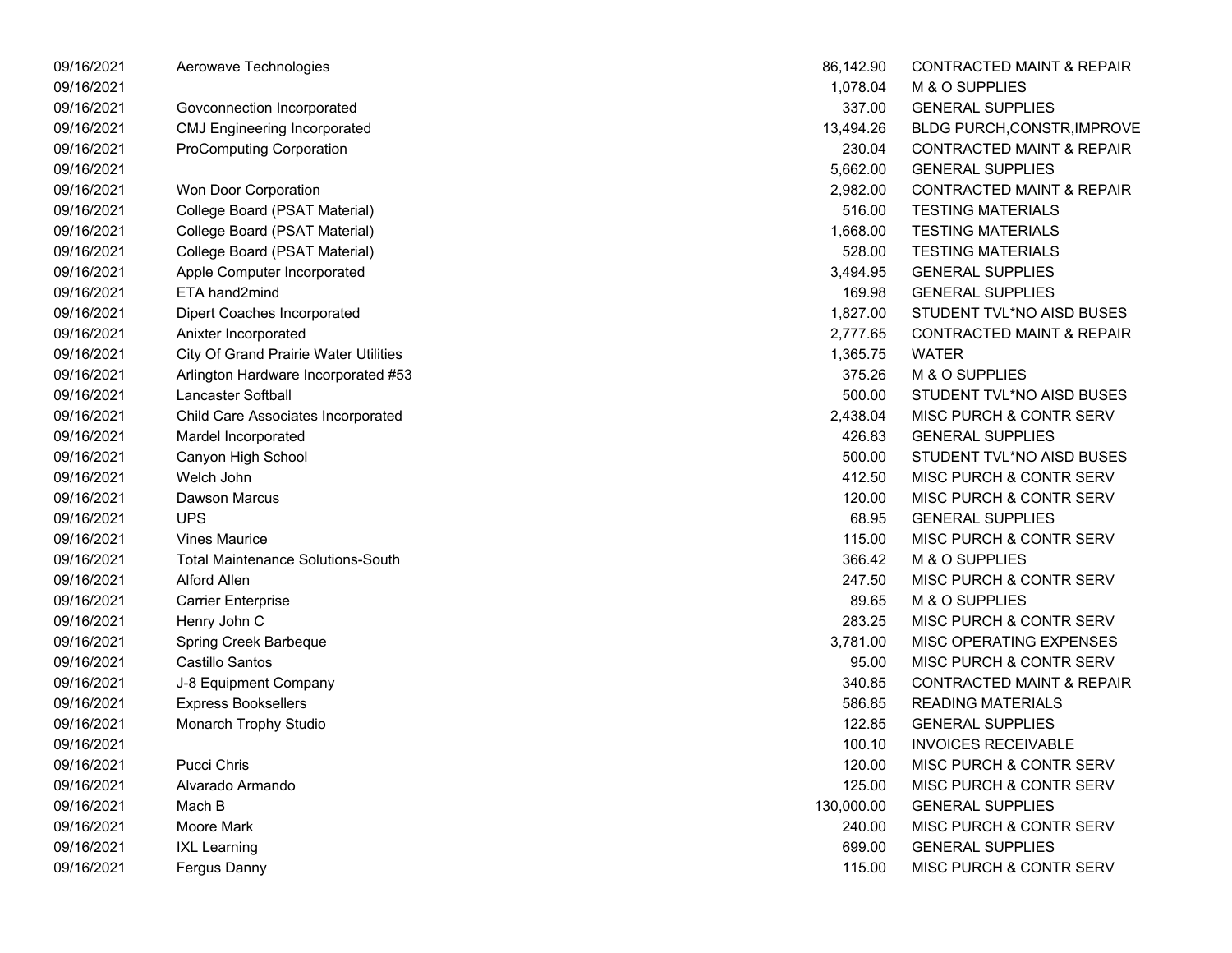| 09/16/2021 | Churchfield Trading Company                        | 23,955.19  | <b>GENERAL INVENTORY</b>             |
|------------|----------------------------------------------------|------------|--------------------------------------|
| 09/16/2021 | Imagine Learning Incorporated                      | 405,000.00 | <b>GENERAL SUPPLIES</b>              |
| 09/16/2021 | Coppell High School                                | 500.00     | STUDENT TVL*NO AISD BUSES            |
| 09/16/2021 | McKinney Kenneth                                   | 125.00     | MISC PURCH & CONTR SERV              |
| 09/16/2021 | Teal Roy                                           | 115.00     | MISC PURCH & CONTR SERV              |
| 09/16/2021 | Texas Interpreting Services, LLC                   | 6,656.00   | MISC PURCH & CONTR SERV              |
| 09/16/2021 | <b>Spears Stuart</b>                               | 95.00      | MISC PURCH & CONTR SERV              |
| 09/16/2021 | Swoope James Landry                                | 247.50     | MISC PURCH & CONTR SERV              |
| 09/16/2021 | Morrison Richard R                                 | 247.50     | MISC PURCH & CONTR SERV              |
| 09/16/2021 | Patience Kevin                                     | 115.00     | MISC PURCH & CONTR SERV              |
| 09/16/2021 | <b>Bradrick Mark</b>                               | 125.00     | MISC PURCH & CONTR SERV              |
| 09/16/2021 | David Hinson                                       | 1,485.00   | MISC PURCH & CONTR SERV              |
| 09/16/2021 | <b>Dunsworth Matthew</b>                           | 95.00      | MISC PURCH & CONTR SERV              |
| 09/16/2021 | <b>Carroll Percy</b>                               | 220.00     | <b>MISC PURCH &amp; CONTR SERV</b>   |
| 09/16/2021 | Camper Marcus                                      | 247.50     | MISC PURCH & CONTR SERV              |
| 09/16/2021 | Robert D. Lee                                      | 880.00     | MISC PURCH & CONTR SERV              |
| 09/16/2021 | Durham Dustin J                                    | 825.00     | MISC PURCH & CONTR SERV              |
| 09/16/2021 | One Source Staffing Corporation                    | 9,602.78   | MISC PURCH & CONTR SERV              |
| 09/16/2021 | Eichelbaum Wardell Hansen Powell & Mehl P.C.       | 92,577.80  | <b>LEGAL SERVICES</b>                |
| 09/16/2021 | <b>Williams Arthur</b>                             | 115.00     | MISC PURCH & CONTR SERV              |
| 09/16/2021 | Evans Jimmy                                        | 115.00     | MISC PURCH & CONTR SERV              |
| 09/16/2021 | <b>Vessels Chris</b>                               | 115.00     | MISC PURCH & CONTR SERV              |
| 09/16/2021 | Darrow Gary                                        | 105.00     | MISC PURCH & CONTR SERV              |
| 09/16/2021 | <b>Flint Chuck</b>                                 | 120.00     | MISC PURCH & CONTR SERV              |
| 09/16/2021 | IdentiSys Incorporated                             | 40.00      | <b>GENERAL SUPPLIES</b>              |
| 09/16/2021 | Arrington Brian P                                  | 115.00     | MISC PURCH & CONTR SERV              |
| 09/16/2021 | National Wholesale Supply                          | 44.63      | M & O SUPPLIES                       |
| 09/16/2021 | Manning Gretchen D                                 | 115.00     | MISC PURCH & CONTR SERV              |
| 09/16/2021 | <b>Edwards Doug</b>                                | 125.00     | MISC PURCH & CONTR SERV              |
| 09/16/2021 | 806 Technologies                                   | 39,000.00  | <b>GENERAL SUPPLIES</b>              |
| 09/16/2021 | Coronado Patricia                                  | 95.00      | MISC PURCH & CONTR SERV              |
| 09/16/2021 | Jacket Backers                                     | 250.00     | STUDENT TVL*NO AISD BUSES            |
| 09/16/2021 | Main Street Installers, LLC                        | 1,927.50   | <b>CONTRACTED MAINT &amp; REPAIR</b> |
| 09/16/2021 | National Registry of Emergency Medical Technicians | 980.00     | MISC OPERATING EXPENSES              |
| 09/16/2021 | Kurz & Company                                     | 4,469.79   | <b>FOOD</b>                          |
| 09/16/2021 | Jakes Finer Foods                                  | 45,124.94  | <b>GENERAL INVENTORY</b>             |
| 09/16/2021 | Accent Awards & Trophies, LLC                      | 110.00     | <b>GENERAL SUPPLIES</b>              |
| 09/16/2021 | Seal Tex, Incorporated                             | 1,705.50   | <b>CONTRACTED MAINT &amp; REPAIR</b> |
| 09/16/2021 | <b>Burleson Centennial High School</b>             | 150.00     | STUDENT TVL*NO AISD BUSES            |
| 09/16/2021 | Johnson Gerald II                                  | 250.00     | MISC PURCH & CONTR SERV              |

| 23,955.19  | <b>GENERAL INVENTORY</b>             |
|------------|--------------------------------------|
| 405.000.00 | <b>GENERAL SUPPLIES</b>              |
| 500.00     | STUDENT TVL*NO AISD BUSES            |
| 125.00     | <b>MISC PURCH &amp; CONTR SERV</b>   |
| 115.00     | <b>MISC PURCH &amp; CONTR SERV</b>   |
| 6,656.00   | <b>MISC PURCH &amp; CONTR SERV</b>   |
| 95.00      | MISC PURCH & CONTR SERV              |
| 247.50     | <b>MISC PURCH &amp; CONTR SERV</b>   |
| 247.50     | <b>MISC PURCH &amp; CONTR SERV</b>   |
| 115.00     | <b>MISC PURCH &amp; CONTR SERV</b>   |
| 125.00     | MISC PURCH & CONTR SERV              |
| 1,485.00   | <b>MISC PURCH &amp; CONTR SERV</b>   |
| 95.00      | <b>MISC PURCH &amp; CONTR SERV</b>   |
| 220.00     | <b>MISC PURCH &amp; CONTR SERV</b>   |
| 247.50     | <b>MISC PURCH &amp; CONTR SERV</b>   |
| 880.00     | <b>MISC PURCH &amp; CONTR SERV</b>   |
| 825.00     | <b>MISC PURCH &amp; CONTR SERV</b>   |
| 9,602.78   | <b>MISC PURCH &amp; CONTR SERV</b>   |
| 92,577.80  | LEGAL SERVICES                       |
| 115.00     | <b>MISC PURCH &amp; CONTR SERV</b>   |
| 115.00     | MISC PURCH & CONTR SERV              |
| 115.00     | <b>MISC PURCH &amp; CONTR SERV</b>   |
| 105.00     | <b>MISC PURCH &amp; CONTR SERV</b>   |
| 120.00     | <b>MISC PURCH &amp; CONTR SERV</b>   |
| 40.00      | <b>GENERAL SUPPLIES</b>              |
| 115.00     | <b>MISC PURCH &amp; CONTR SERV</b>   |
| 44.63      | <b>M &amp; O SUPPLIES</b>            |
| 115.00     | <b>MISC PURCH &amp; CONTR SERV</b>   |
| 125.00     | <b>MISC PURCH &amp; CONTR SERV</b>   |
| 39,000.00  | <b>GENERAL SUPPLIES</b>              |
| 95.00      | MISC PURCH & CONTR SERV              |
| 250.00     | STUDENT TVL*NO AISD BUSES            |
| 1,927.50   | <b>CONTRACTED MAINT &amp; REPAIR</b> |
| 980.00     | <b>MISC OPERATING EXPENSES</b>       |
| 4,469.79   | <b>FOOD</b>                          |
| 45,124.94  | <b>GENERAL INVENTORY</b>             |
| 110.00     | <b>GENERAL SUPPLIES</b>              |
| 1,705.50   | <b>CONTRACTED MAINT &amp; REPAIR</b> |
| 150.00     | STUDENT TVL*NO AISD BUSES            |
| 250.00     | <b>MISC PURCH &amp; CONTR SERV</b>   |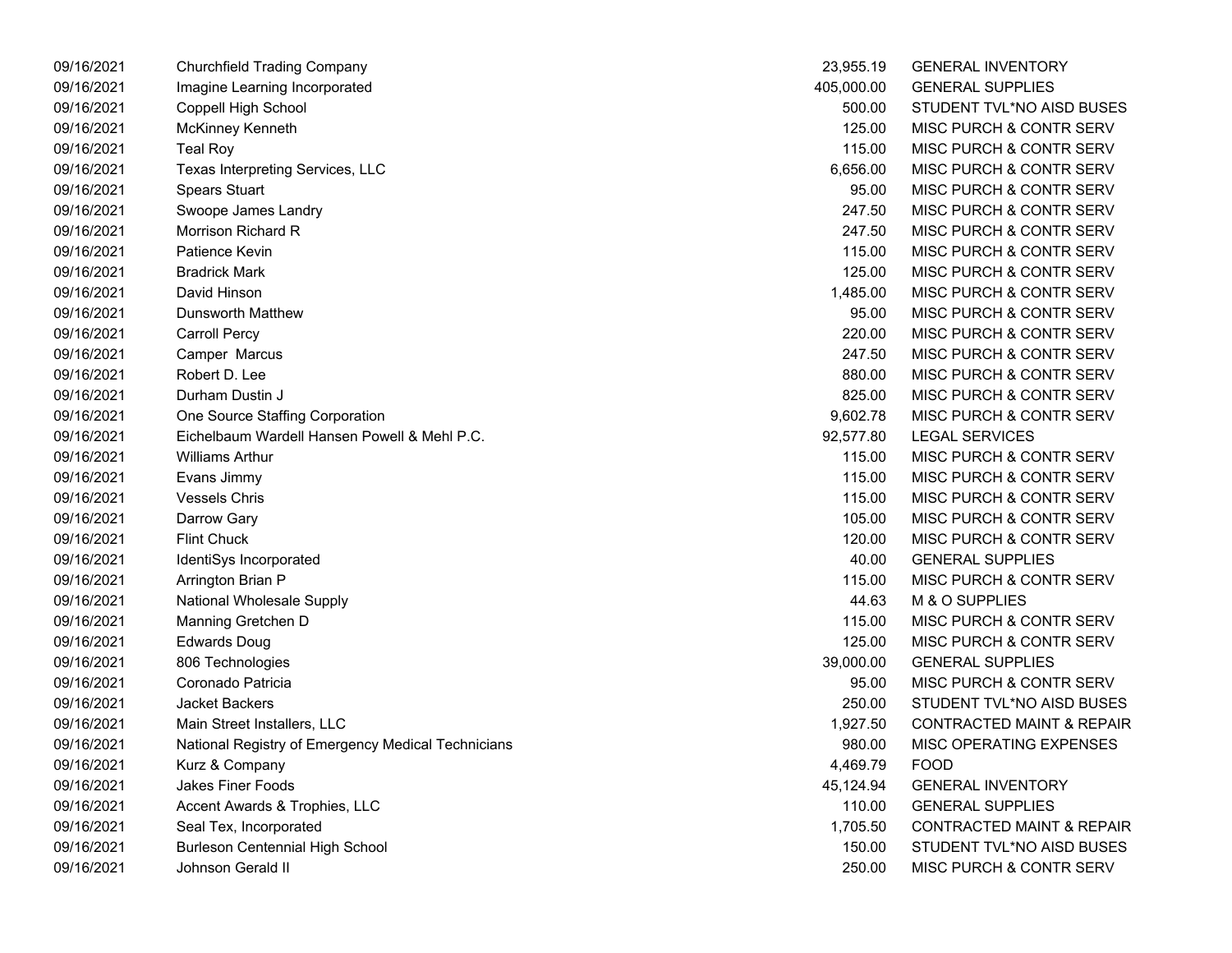| 09/16/2021 | Creative Bus Sales Inc                       | 568.87     | <b>GENERAL INVENTORY</b>             |
|------------|----------------------------------------------|------------|--------------------------------------|
| 09/16/2021 | <b>Autonation Chevrolet</b>                  | 312.61     | M & O SUPPLIES                       |
| 09/16/2021 | Burns Joshua L                               | 115.00     | MISC PURCH & CONTR SERV              |
| 09/16/2021 | Lindsey Jack A                               | 110.00     | MISC PURCH & CONTR SERV              |
| 09/16/2021 | Follett School Solutions, Inc.               | 5,823.88   | <b>READING MATERIALS</b>             |
| 09/16/2021 | <b>Crawford Electric Supply Company</b>      | 68.00      | <b>GENERAL INVENTORY</b>             |
| 09/16/2021 |                                              | 633.88     | M & O SUPPLIES                       |
| 09/16/2021 | <b>RD Lawns LLC</b>                          | 9,293.00   | <b>CONTRACTED MAINT &amp; REPAIR</b> |
| 09/16/2021 | Broccoli Jerry L                             | 125.00     | MISC PURCH & CONTR SERV              |
| 09/16/2021 | Cyson Technology Group LLC                   | 1,517.00   | MISC PURCH & CONTR SERV              |
| 09/16/2021 | Peyco Southwest Realty, Inc.                 | 2,000.00   | OTH PROFESSIONAL SERVICES            |
| 09/16/2021 | <b>Tarrant County Tax Assessor-Collector</b> | 7.50       | MISC OPERATING EXPENSES              |
| 09/16/2021 | Chick-fil-A North Collins Street             | 139.35     | MISC OPERATING EXPENSES              |
| 09/16/2021 | Council of the Great City Schools            | 150.00     | <b>EMPLOYEE TRAVEL</b>               |
| 09/16/2021 | <b>Hill Roger</b>                            | 125.00     | MISC PURCH & CONTR SERV              |
| 09/16/2021 | <b>Walton-Stanley Carl</b>                   | 115.00     | MISC PURCH & CONTR SERV              |
| 09/16/2021 | <b>Mathis Lonnie</b>                         | 65.00      | MISC PURCH & CONTR SERV              |
| 09/16/2021 | <b>Bull Market Promotions, LLC</b>           | 553.00     | <b>INVOICES RECEIVABLE</b>           |
| 09/16/2021 | <b>SkillPath NST Training</b>                | 299.00     | <b>EMPLOYEE TRAVEL</b>               |
| 09/16/2021 | Cardinal's Sport Center Incorporated         | 2,570.00   | <b>GENERAL SUPPLIES</b>              |
| 09/16/2021 | Finishing and Shredder Systems (FS Systems)  | 1,215.00   | <b>CONTRACTED MAINT &amp; REPAIR</b> |
| 09/16/2021 | Lowe's Home Centers, LLC                     | 112.62     | <b>GENERAL SUPPLIES</b>              |
| 09/16/2021 |                                              | 491.90     | M & O SUPPLIES                       |
| 09/16/2021 | Western-BRW Paper Company Incorporated       | 2,382.00   | <b>GENERAL INVENTORY</b>             |
| 09/16/2021 | Tennis Outlet Inc.                           | 7,130.43   | <b>GENERAL SUPPLIES</b>              |
| 09/16/2021 | Klement Distribution, Inc.                   | 2,164.54   | <b>FOOD</b>                          |
| 09/16/2021 | Sysco North Texas                            | 3,595.00   | <b>GENERAL INVENTORY</b>             |
| 09/16/2021 | Damron Christopher                           | 95.00      | MISC PURCH & CONTR SERV              |
| 09/16/2021 | GradeCam LLC                                 | 1,999.00   | <b>GENERAL SUPPLIES</b>              |
| 09/16/2021 |                                              | 700.00     | MISC PURCH & CONTR SERV              |
| 09/16/2021 | <b>CableLink Solutions</b>                   | 40,637.82  | MISC PURCH & CONTR SERV              |
| 09/16/2021 | Crowley Volleyball Booster Club              | 250.00     | STUDENT TVL*NO AISD BUSES            |
| 09/16/2021 | Moore Supply Co                              | 56.73      | M & O SUPPLIES                       |
| 09/16/2021 | OTC Brands, Inc                              | 430.12     | <b>GENERAL SUPPLIES</b>              |
| 09/16/2021 | Nasco                                        | 1,816.68   | <b>GENERAL SUPPLIES</b>              |
| 09/16/2021 | N Tune Music & Sound, Inc.                   | 8,720.80   | <b>CONTRACTED MAINT &amp; REPAIR</b> |
| 09/16/2021 | Barnes & Noble College Booksellers LLC       | 1,276.64   | <b>READING MATERIALS</b>             |
| 09/16/2021 | MP2 Energy Texas LLC                         | 779,992.45 | <b>WATER</b>                         |
| 09/16/2021 | Foremost Telecommunications Corporation      | 12,923.10  | <b>WATER</b>                         |
| 09/16/2021 | Weed Solutions Inc.                          | 3,600.00   | <b>CONTRACTED MAINT &amp; REPAIR</b> |

| 568.87     | <b>GENERAL INVENTORY</b>             |
|------------|--------------------------------------|
| 312.61     | <b>M &amp; O SUPPLIES</b>            |
| 115.00     | MISC PURCH & CONTR SERV              |
| 110.00     | MISC PURCH & CONTR SERV              |
| 5,823.88   | <b>READING MATERIALS</b>             |
| 68.00      | <b>GENERAL INVENTORY</b>             |
| 633.88     | M & O SUPPLIES                       |
| 9,293.00   | <b>CONTRACTED MAINT &amp; REPAIR</b> |
| 125.00     | MISC PURCH & CONTR SERV              |
| 1,517.00   | MISC PURCH & CONTR SERV              |
| 2,000.00   | OTH PROFESSIONAL SERVICES            |
| 7.50       | <b>MISC OPERATING EXPENSES</b>       |
| 139.35     | MISC OPERATING EXPENSES              |
| 150.00     | <b>EMPLOYEE TRAVEL</b>               |
| 125.00     | MISC PURCH & CONTR SERV              |
| 115.00     | MISC PURCH & CONTR SERV              |
| 65.00      | MISC PURCH & CONTR SERV              |
| 553.00     | <b>INVOICES RECEIVABLE</b>           |
| 299.00     | <b>EMPLOYEE TRAVEL</b>               |
| 2,570.00   | <b>GENERAL SUPPLIES</b>              |
| 1,215.00   | <b>CONTRACTED MAINT &amp; REPAIR</b> |
| 112.62     | <b>GENERAL SUPPLIES</b>              |
| 491.90     | M & O SUPPLIES                       |
| 2,382.00   | <b>GENERAL INVENTORY</b>             |
| 7,130.43   | <b>GENERAL SUPPLIES</b>              |
| 2,164.54   | <b>FOOD</b>                          |
| 3,595.00   | <b>GENERAL INVENTORY</b>             |
| 95.00      | MISC PURCH & CONTR SERV              |
| 1,999.00   | <b>GENERAL SUPPLIES</b>              |
| 700.00     | MISC PURCH & CONTR SERV              |
| 40,637.82  | MISC PURCH & CONTR SERV              |
| 250.00     | STUDENT TVL*NO AISD BUSES            |
| 56.73      | M & O SUPPLIES                       |
| 430.12     | <b>GENERAL SUPPLIES</b>              |
| 1,816.68   | <b>GENERAL SUPPLIES</b>              |
| 8,720.80   | <b>CONTRACTED MAINT &amp; REPAIR</b> |
| 1,276.64   | <b>READING MATERIALS</b>             |
| 779,992.45 | <b>WATER</b>                         |
| 12,923.10  | <b>WATER</b>                         |
| 3,600.00   | <b>CONTRACTED MAINT &amp; REPAIR</b> |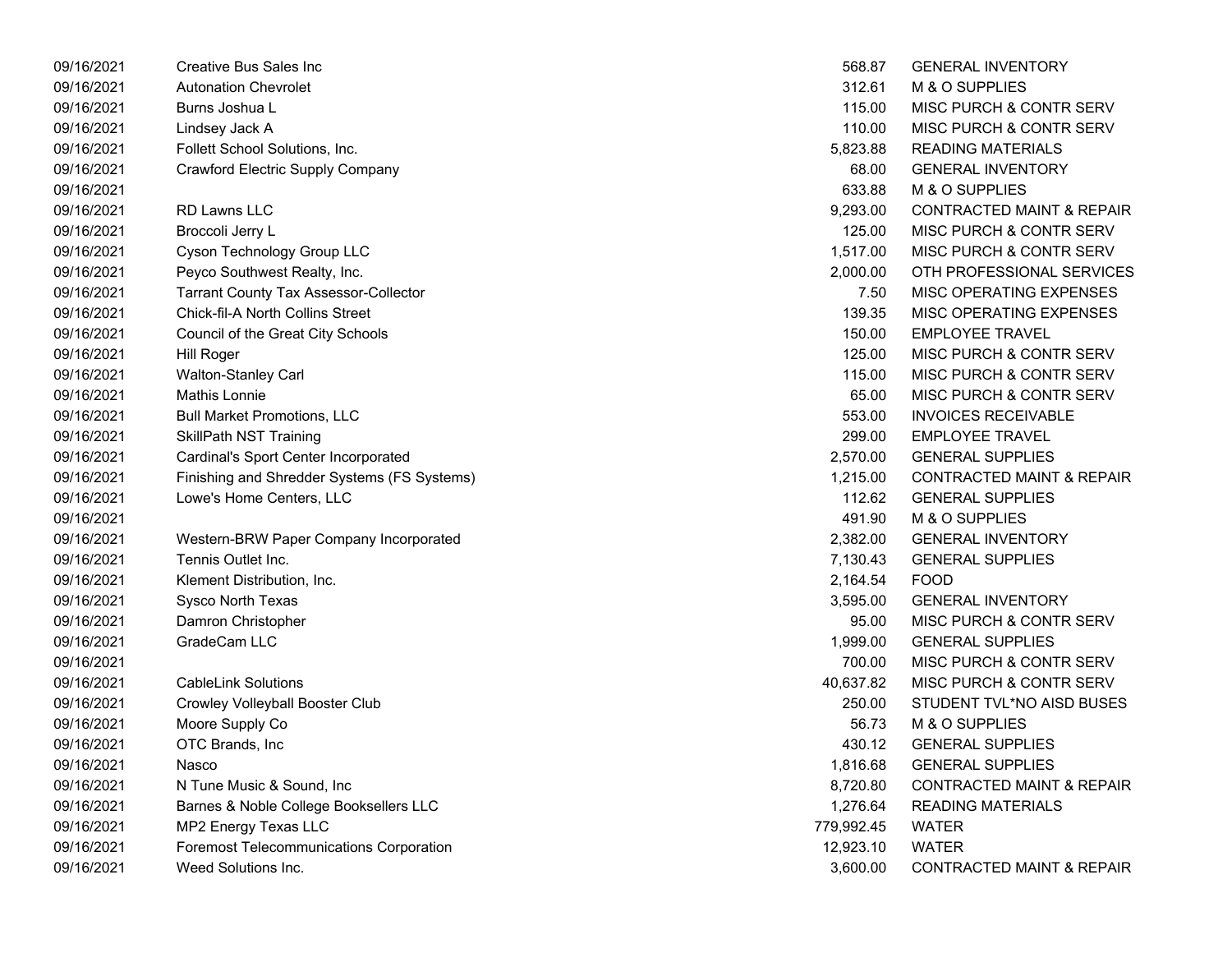| 09/16/2021 | Zonar Systems Inc                                       | 178.20    | MISC PURCH & CONTR SERV              |
|------------|---------------------------------------------------------|-----------|--------------------------------------|
| 09/16/2021 | Gardner Sha                                             | 115.00    | MISC PURCH & CONTR SERV              |
| 09/16/2021 | PRN Uniforms, LLC                                       | 518.50    | <b>INVOICES RECEIVABLE</b>           |
| 09/16/2021 | Auto Plus Auto Parts                                    | 252.27    | <b>GENERAL INVENTORY</b>             |
| 09/16/2021 |                                                         | 43.43     | M & O SUPPLIES                       |
| 09/16/2021 | Advanced Blending, Inc. DBA Last Group Enterprises Inc. | 7,341.28  | <b>GENERAL INVENTORY</b>             |
| 09/16/2021 | Chu, Brian Wenyi                                        | 412.50    | MISC PURCH & CONTR SERV              |
| 09/16/2021 | <b>Maxfield Michael</b>                                 | 65.00     | MISC PURCH & CONTR SERV              |
| 09/16/2021 | <b>Target Specialty Products</b>                        | 522.05    | M & O SUPPLIES                       |
| 09/16/2021 | Staples Inc/Staples Business Advantage                  | 6,915.95  | <b>GENERAL SUPPLIES</b>              |
| 09/16/2021 | E Logic                                                 | 768.29    | <b>CONTRACTED MAINT &amp; REPAIR</b> |
| 09/16/2021 | Sam Houston High School Cross Country                   | 900.00    | STUDENT TVL*NO AISD BUSES            |
| 09/16/2021 | <b>Wright Corey</b>                                     | 95.00     | MISC PURCH & CONTR SERV              |
| 09/16/2021 | Oasis Golf Center                                       | 2,000.00  | <b>CONTRACTED MAINT &amp; REPAIR</b> |
| 09/16/2021 | <b>Banks James</b>                                      | 65.00     | MISC PURCH & CONTR SERV              |
| 09/16/2021 | <b>Hillcrest Cleaners</b>                               | 22.00     | MISC PURCH & CONTR SERV              |
| 09/16/2021 | Legend Insurance Agency, LLC                            | 16,528.00 | INSURANCE/BOND PREMIUMS              |
| 09/16/2021 | <b>Aguilar Steve</b>                                    | 95.00     | MISC PURCH & CONTR SERV              |
| 09/16/2021 | Perry Carla                                             | 95.00     | MISC PURCH & CONTR SERV              |
| 09/16/2021 | Vance Ryan                                              | 120.00    | MISC PURCH & CONTR SERV              |
| 09/16/2021 | <b>Owens Cecilia</b>                                    | 110.00    | MISC PURCH & CONTR SERV              |
| 09/16/2021 | <b>Battery Systems Inc</b>                              | 210.80    | <b>GENERAL SUPPLIES</b>              |
| 09/16/2021 | R.L. Townsend & Associates, LLC                         | 3,630.00  | <b>AUDIT SERVICES</b>                |
| 09/16/2021 | Ogunbameru Courage                                      | 105.00    | MISC PURCH & CONTR SERV              |
| 09/16/2021 | Lindenmeyr Munroe                                       | 10,674.50 | <b>GENERAL SUPPLIES</b>              |
| 09/16/2021 | DOT Medical and Drug Testing Services Inc               | 500.00    | MISC OPERATING EXPENSES              |
| 09/16/2021 | <b>IDN ACME INCORPORATED</b>                            | 120.00    | <b>GENERAL INVENTORY</b>             |
| 09/16/2021 | Asian Food Solutions/ Comida Vida                       | 14,375.00 | <b>GENERAL INVENTORY</b>             |
| 09/16/2021 | ValueSure Agency Inc.                                   | 142.00    | MISC OPERATING EXPENSES              |
| 09/16/2021 | Marathon Staffing Group Inc                             | 545.25    | MISC PURCH & CONTR SERV              |
| 09/16/2021 | Project Lead The Way Incorporated                       | 465.00    | <b>GENERAL SUPPLIES</b>              |
| 09/16/2021 | Kornegay Jermaine                                       | 115.00    | MISC PURCH & CONTR SERV              |
| 09/16/2021 | Cox Braden                                              | 120.00    | MISC PURCH & CONTR SERV              |
| 09/16/2021 | Tiwuana Askey                                           | 105.00    | MISC PURCH & CONTR SERV              |
| 09/16/2021 | Liz Parke Photography                                   | 220.00    | <b>INVOICES RECEIVABLE</b>           |
| 09/16/2021 | Terry's Auto Industrial Radiator                        | 260.00    | <b>CONTRACTED MAINT &amp; REPAIR</b> |
| 09/16/2021 | Infinity Supply and Service Incorporated                | 644.98    | <b>GENERAL INVENTORY</b>             |
| 09/16/2021 | Goodman Food Products dba Don Lee Farms                 | 15,989.40 | <b>GENERAL INVENTORY</b>             |
| 09/16/2021 | Continental Battery Company                             | 4,467.88  | M & O SUPPLIES                       |
| 09/16/2021 | Life School of Dallas                                   | 225.00    | STUDENT TVL*NO AISD BUSES            |

| 178.20    | MISC PURCH & CONTR SERV              |
|-----------|--------------------------------------|
| 115.00    | MISC PURCH & CONTR SERV              |
| 518.50    | <b>INVOICES RECEIVABLE</b>           |
| 252.27    | <b>GENERAL INVENTORY</b>             |
| 43.43     | <b>M &amp; O SUPPLIES</b>            |
| 7,341.28  | <b>GENERAL INVENTORY</b>             |
| 412.50    | <b>MISC PURCH &amp; CONTR SERV</b>   |
| 65.00     | <b>MISC PURCH &amp; CONTR SERV</b>   |
| 522.05    | M & O SUPPLIES                       |
| 6,915.95  | <b>GENERAL SUPPLIES</b>              |
| 768.29    | <b>CONTRACTED MAINT &amp; REPAIR</b> |
| 900.00    | STUDENT TVL*NO AISD BUSES            |
| 95.00     | <b>MISC PURCH &amp; CONTR SERV</b>   |
| 2,000.00  | <b>CONTRACTED MAINT &amp; REPAIR</b> |
| 65.00     | MISC PURCH & CONTR SERV              |
| 22.00     | MISC PURCH & CONTR SERV              |
| 16,528.00 | <b>INSURANCE/BOND PREMIUMS</b>       |
| 95.00     | MISC PURCH & CONTR SERV              |
| 95.00     | <b>MISC PURCH &amp; CONTR SERV</b>   |
| 120.00    | <b>MISC PURCH &amp; CONTR SERV</b>   |
| 110.00    | <b>MISC PURCH &amp; CONTR SERV</b>   |
| 210.80    | <b>GENERAL SUPPLIES</b>              |
| 3,630.00  | <b>AUDIT SERVICES</b>                |
| 105.00    | <b>MISC PURCH &amp; CONTR SERV</b>   |
| 10,674.50 | <b>GENERAL SUPPLIES</b>              |
| 500.00    | <b>MISC OPERATING EXPENSES</b>       |
| 120.00    | <b>GENERAL INVENTORY</b>             |
| 14,375.00 | <b>GENERAL INVENTORY</b>             |
| 142.00    | <b>MISC OPERATING EXPENSES</b>       |
| 545.25    | MISC PURCH & CONTR SERV              |
| 465.00    | <b>GENERAL SUPPLIES</b>              |
| 115.00    | <b>MISC PURCH &amp; CONTR SERV</b>   |
| 120.00    | <b>MISC PURCH &amp; CONTR SERV</b>   |
| 105.00    | MISC PURCH & CONTR SERV              |
| 220.00    | <b>INVOICES RECEIVABLE</b>           |
| 260.00    | <b>CONTRACTED MAINT &amp; REPAIR</b> |
| 644.98    | <b>GENERAL INVENTORY</b>             |
| 15,989.40 | <b>GENERAL INVENTORY</b>             |
| 4,467.88  | M & O SUPPLIES                       |
| 225.00    | STUDENT TVL*NO AISD BUSES            |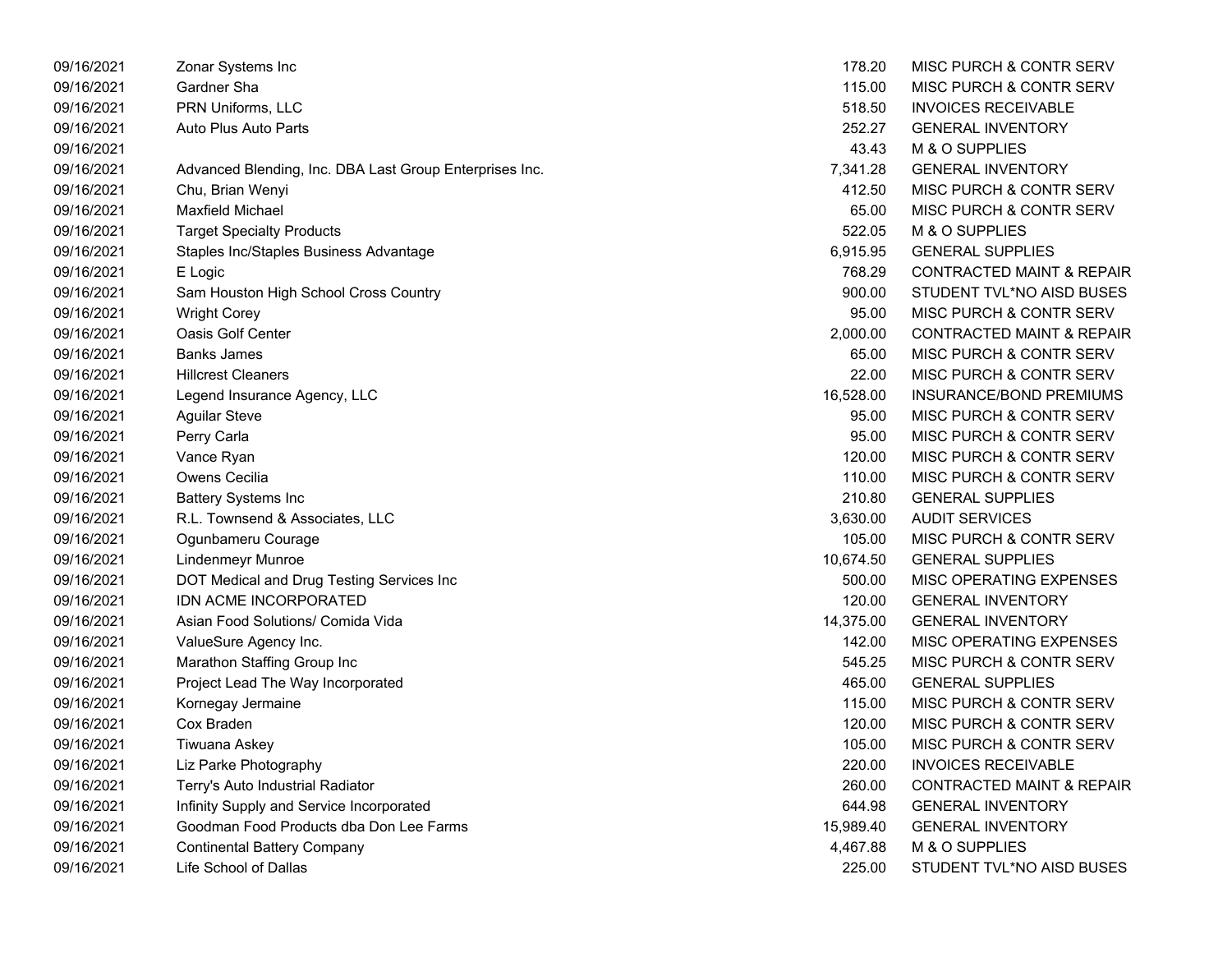| 09/16/2021 | Lux Bakery Incorporated                        | 8,154.00  | <b>GENERAL INVENTORY</b>             |
|------------|------------------------------------------------|-----------|--------------------------------------|
| 09/16/2021 | <b>TK Education Consulting LLC</b>             | 3,000.00  | MISC PURCH & CONTR SERV              |
| 09/16/2021 | <b>Patrick Howell</b>                          | 65.00     | MISC PURCH & CONTR SERV              |
| 09/16/2021 | Michael Molinar                                | 65.00     | MISC PURCH & CONTR SERV              |
| 09/16/2021 | Cedric Tisby                                   | 115.00    | MISC PURCH & CONTR SERV              |
| 09/16/2021 | <b>KLC Video Security</b>                      | 73,362.05 | <b>GENERAL SUPPLIES</b>              |
| 09/16/2021 | <b>Merakey Allos</b>                           | 11,927.00 | <b>TUITION &amp; TRFR PMTS</b>       |
| 09/16/2021 | <b>AT&amp;T Mobility National Accounts LLC</b> | 2,035.00  | <b>GENERAL SUPPLIES</b>              |
| 09/16/2021 | <b>Mark Watkins</b>                            | 125.00    | MISC PURCH & CONTR SERV              |
| 09/16/2021 | Visual Language Professionals LLC              | 20,524.25 | MISC PURCH & CONTR SERV              |
| 09/16/2021 | Medsharps LLC                                  | 200.00    | <b>GENERAL SUPPLIES</b>              |
| 09/16/2021 | Dream Ranch Office Supplies                    | 250.00    | <b>INVOICES RECEIVABLE</b>           |
| 09/16/2021 | Kirby Restaurant and Chemical Supply           | 1,357.54  | <b>GENERAL SUPPLIES</b>              |
| 09/16/2021 | Amagine Technologies LLC                       | 4,054.67  | MISC PURCH & CONTR SERV              |
| 09/16/2021 | Your Tees LLC                                  | 228.00    | <b>GENERAL SUPPLIES</b>              |
| 09/16/2021 | <b>REV Entertainment LLC</b>                   | 5,517.20  | <b>INVOICES RECEIVABLE</b>           |
| 09/16/2021 | Ruthe Jackson Center                           | 4,720.00  | <b>INVOICES RECEIVABLE</b>           |
| 09/16/2021 | Translation and Interpretation Network LLC     | 328.40    | MISC PURCH & CONTR SERV              |
| 09/16/2021 | Bongards Premium Cheese                        | 10,160.00 | <b>GENERAL INVENTORY</b>             |
| 09/16/2021 | <b>Rich Chicks LLC</b>                         | 19,874.40 | <b>GENERAL INVENTORY</b>             |
| 09/16/2021 | <b>BrowserStack Incorporated</b>               | 468.00    | MISC PURCH & CONTR SERV              |
| 09/16/2021 | Paschal High School                            | 200.00    | STUDENT TVL*NO AISD BUSES            |
| 09/16/2021 | Lakeshore Learning Materials                   | 319.57    | <b>GENERAL SUPPLIES</b>              |
| 09/16/2021 | On Guard Transport LLC                         | 4,905.00  | RENTALS & OPERATING LEASE            |
| 09/16/2021 | Legacy High School Athletic Booster Club Inc   | 195.00    | STUDENT TVL*NO AISD BUSES            |
| 09/16/2021 | Office Depot, Inc                              | 2,810.78  | <b>GENERAL SUPPLIES</b>              |
| 09/16/2021 |                                                | 64.58     | <b>INVOICES RECEIVABLE</b>           |
| 09/16/2021 | <b>Tiff's Treats</b>                           | 189.00    | <b>INVOICES RECEIVABLE</b>           |
| 09/16/2021 | David Thomas                                   | 65.00     | MISC PURCH & CONTR SERV              |
| 09/16/2021 | <b>Trevor Easton</b>                           | 65.00     | MISC PURCH & CONTR SERV              |
| 09/16/2021 | Cody Carroll                                   | 115.00    | MISC PURCH & CONTR SERV              |
| 09/16/2021 | <b>Allie Miller</b>                            | 110.00    | MISC PURCH & CONTR SERV              |
| 09/16/2021 | Marcus Stephen                                 | 155.00    | MISC PURCH & CONTR SERV              |
| 09/16/2021 | <b>Indira Martinez</b>                         | 110.00    | MISC PURCH & CONTR SERV              |
| 09/16/2021 | Dewayne Barbee                                 | 120.00    | MISC PURCH & CONTR SERV              |
| 09/16/2021 | <b>Keith Bibbs</b>                             | 65.00     | MISC PURCH & CONTR SERV              |
| 09/16/2021 | <b>Complete Supply Incorporated</b>            | 6,048.85  | <b>GENERAL INVENTORY</b>             |
| 09/16/2021 |                                                | 5,658.00  | M & O SUPPLIES                       |
| 09/16/2021 | <b>Wallace Packaging</b>                       | 24,180.00 | <b>GENERAL INVENTORY</b>             |
| 09/16/2021 | Elevator Maintenance and Repair Incorporated   | 3,800.00  | <b>CONTRACTED MAINT &amp; REPAIR</b> |
|            |                                                |           |                                      |

| 8,154.00  | <b>GENERAL INVENTORY</b>             |
|-----------|--------------------------------------|
| 3,000.00  | MISC PURCH & CONTR SERV              |
| 65.00     | <b>MISC PURCH &amp; CONTR SERV</b>   |
| 65.00     | MISC PURCH & CONTR SERV              |
| 115.00    | MISC PURCH & CONTR SERV              |
| 73,362.05 | <b>GENERAL SUPPLIES</b>              |
| 11,927.00 | <b>TUITION &amp; TRFR PMTS</b>       |
| 2,035.00  | <b>GENERAL SUPPLIES</b>              |
| 125.00    | <b>MISC PURCH &amp; CONTR SERV</b>   |
| 20,524.25 | MISC PURCH & CONTR SERV              |
| 200.00    | <b>GENERAL SUPPLIES</b>              |
| 250.00    | <b>INVOICES RECEIVABLE</b>           |
| 1,357.54  | <b>GENERAL SUPPLIES</b>              |
| 4,054.67  | MISC PURCH & CONTR SERV              |
| 228.00    | <b>GENERAL SUPPLIES</b>              |
| 5,517.20  | <b>INVOICES RECEIVABLE</b>           |
| 4,720.00  | <b>INVOICES RECEIVABLE</b>           |
| 328.40    | <b>MISC PURCH &amp; CONTR SERV</b>   |
| 10,160.00 | <b>GENERAL INVENTORY</b>             |
| 19,874.40 | <b>GENERAL INVENTORY</b>             |
| 468.00    | <b>MISC PURCH &amp; CONTR SERV</b>   |
| 200.00    | STUDENT TVL*NO AISD BUSES            |
| 319.57    | <b>GENERAL SUPPLIES</b>              |
| 4,905.00  | <b>RENTALS &amp; OPERATING LEASE</b> |
| 195.00    | STUDENT TVL*NO AISD BUSES            |
| 2,810.78  | <b>GENERAL SUPPLIES</b>              |
| 64.58     | <b>INVOICES RECEIVABLE</b>           |
| 189.00    | <b>INVOICES RECEIVABLE</b>           |
| 65.00     | <b>MISC PURCH &amp; CONTR SERV</b>   |
| 65.00     | MISC PURCH & CONTR SERV              |
| 115.00    | <b>MISC PURCH &amp; CONTR SERV</b>   |
| 110.00    | <b>MISC PURCH &amp; CONTR SERV</b>   |
| 155.00    | MISC PURCH & CONTR SERV              |
| 110.00    | <b>MISC PURCH &amp; CONTR SERV</b>   |
| 120.00    | <b>MISC PURCH &amp; CONTR SERV</b>   |
| 65.00     | MISC PURCH & CONTR SERV              |
| 6,048.85  | <b>GENERAL INVENTORY</b>             |
| 5,658.00  | M & O SUPPLIES                       |
| 24,180.00 | <b>GENERAL INVENTORY</b>             |
| 3.800.00  | <b>CONTRACTED MAINT &amp; REPAIR</b> |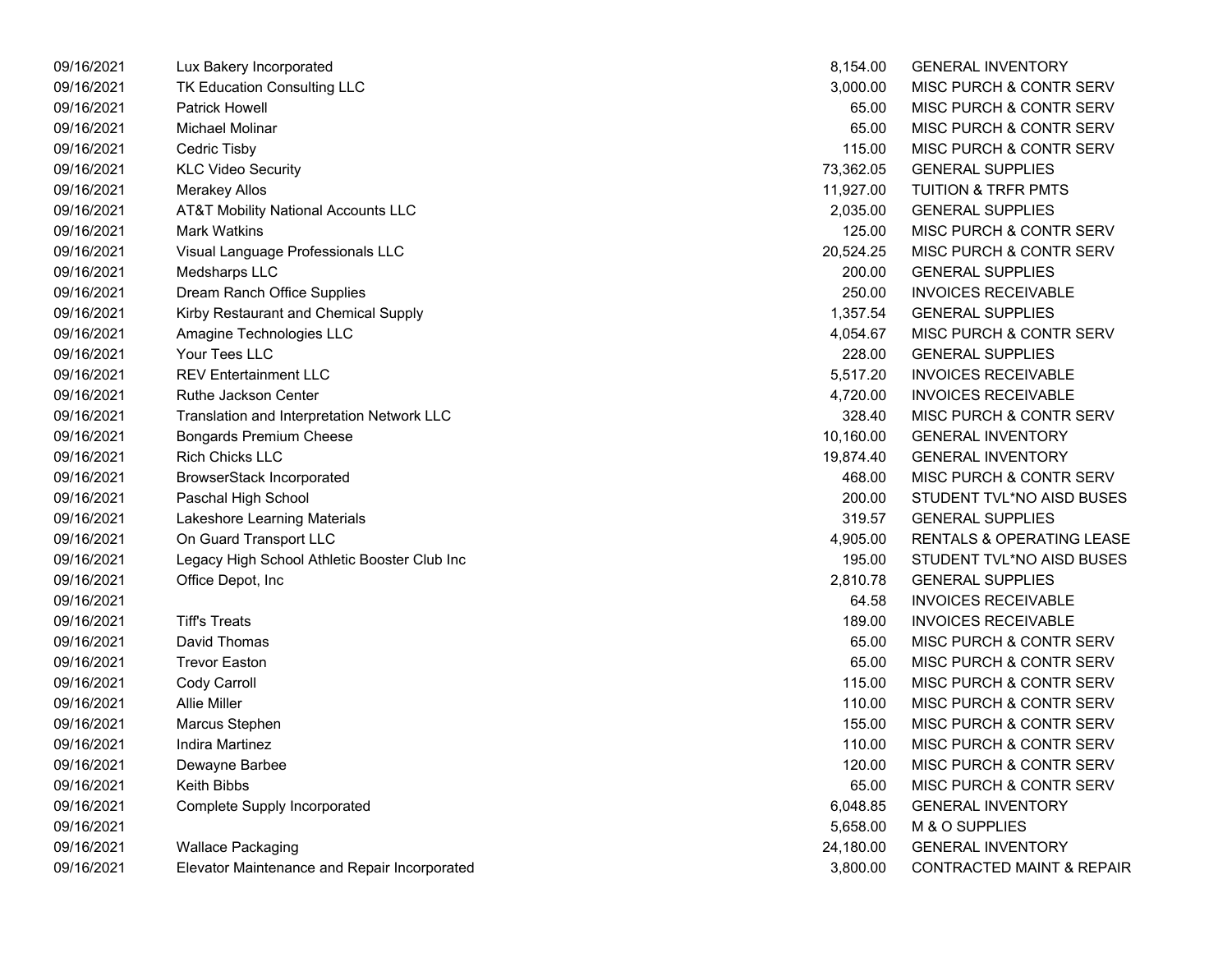| 09/16/2021 | <b>Atmos Energy</b>                                            | 4,028.82  | <b>WATER</b>                         |
|------------|----------------------------------------------------------------|-----------|--------------------------------------|
| 09/16/2021 | Bucks Wheel & Equipment Company                                | 1,471.01  | <b>GENERAL INVENTORY</b>             |
| 09/16/2021 |                                                                | 299.63    | M & O SUPPLIES                       |
| 09/16/2021 | Southwest International Trucks                                 | 712.50    | <b>CONTRACTED MAINT &amp; REPAIR</b> |
| 09/16/2021 |                                                                | 143.40    | <b>GENERAL INVENTORY</b>             |
| 09/16/2021 |                                                                | 388.00    | M & O SUPPLIES                       |
| 09/16/2021 | AT&T                                                           | 33.51     | <b>WATER</b>                         |
| 09/16/2021 | Music & Arts                                                   | 217.40    | <b>CONTRACTED MAINT &amp; REPAIR</b> |
| 09/16/2021 | <b>Burmax Company Incorporated</b>                             | 1,247.40  | <b>GENERAL SUPPLIES</b>              |
| 09/16/2021 | <b>Sprint Nextel Network</b>                                   | 3,966.20  | CONTRACTED MAINT & REPAIR            |
| 09/16/2021 | Alpha Foods Company                                            | 18,468.00 | <b>GENERAL INVENTORY</b>             |
| 09/16/2021 | Language Line Services Incorporated                            | 1,992.69  | MISC PURCH & CONTR SERV              |
| 09/16/2021 | Conagra Food Sales Incorporated                                | 6,876.00  | <b>GENERAL INVENTORY</b>             |
| 09/16/2021 | Arlington Independent School District Food & Nutrition Service | 740.60    | MISC OPERATING EXPENSES              |
| 09/16/2021 | Carl Hilmer Guenther & Sons Incorporated                       | 12,322.80 | <b>GENERAL INVENTORY</b>             |
| 09/16/2021 | Rush Truck Centers Of Texas Limited Partnership                | 865.45    | <b>CONTRACTED MAINT &amp; REPAIR</b> |
| 09/16/2021 |                                                                | 758.46    | M & O SUPPLIES                       |
| 09/16/2021 | Gordon Darby Incorporated                                      | 5.94      | <b>WATER</b>                         |
| 09/16/2021 | University Of Texas @ Austin-Office of Strategy and Policy     | 6,100.00  | STDNT TUIT-NONPUBLIC SCHL            |
| 09/16/2021 | Garland ISD Boys' Athletics                                    | 350.00    | STUDENT TVL*NO AISD BUSES            |
| 09/16/2021 | Midlothian High School Golf Booster                            | 450.00    | STUDENT TVL*NO AISD BUSES            |
| 09/16/2021 | R L Turner Wrestling                                           | 150.00    | STUDENT TVL*NO AISD BUSES            |
| 09/16/2021 | South Grand Prairie Wrestling                                  | 150.00    | STUDENT TVL*NO AISD BUSES            |
| 09/16/2021 | Richardson HS Wrestling Booster Club                           | 200.00    | STUDENT TVL*NO AISD BUSES            |
| 09/16/2021 | Lamar High School Wrestling                                    | 200.00    | STUDENT TVL*NO AISD BUSES            |
| 09/16/2021 | Demco Incorporated                                             | 83.25     | <b>GENERAL SUPPLIES</b>              |
| 09/16/2021 | Gopher Sport Equipment                                         | 20.72     | <b>GENERAL SUPPLIES</b>              |
| 09/16/2021 |                                                                | 30.56     | <b>INVOICES RECEIVABLE</b>           |
| 09/16/2021 | Jostens Incorporated Diplomas Awards Tropheys                  | 1,297.70  | <b>GENERAL SUPPLIES</b>              |
| 09/16/2021 | Korney Board Aids Incorporated                                 | 1,266.23  | <b>GENERAL SUPPLIES</b>              |
| 09/16/2021 | Hal Leonard Publication Corporation                            | 549.00    | <b>READING MATERIALS</b>             |
| 09/16/2021 | <b>Pyramid School Products</b>                                 | 239.40    | <b>GENERAL INVENTORY</b>             |
| 09/16/2021 | Sargent Welch L L C                                            | 11,280.24 | <b>GENERAL SUPPLIES</b>              |
| 09/16/2021 | Texas Department Of Licensing And Regulation Cosmetology       | 2,500.00  | MISC OPERATING EXPENSES              |
| 09/16/2021 | Unifirst Holdings(A/R 01550)                                   | 37.01     | MISC PURCH & CONTR SERV              |
| 09/16/2021 | Trinity High School Track & Field                              | 300.00    | STUDENT TVL*NO AISD BUSES            |
| 09/16/2021 | Vandergriff Chevrolet                                          | 1,637.00  | <b>CONTRACTED MAINT &amp; REPAIR</b> |
| 09/16/2021 |                                                                | 735.35    | M & O SUPPLIES                       |
| 09/16/2021 | Olen Williams Sales & Service                                  | 115.00    | M & O SUPPLIES                       |
| 09/16/2021 | Arlington High School 001                                      | 875.00    | STUDENT TVL*NO AISD BUSES            |
|            |                                                                |           |                                      |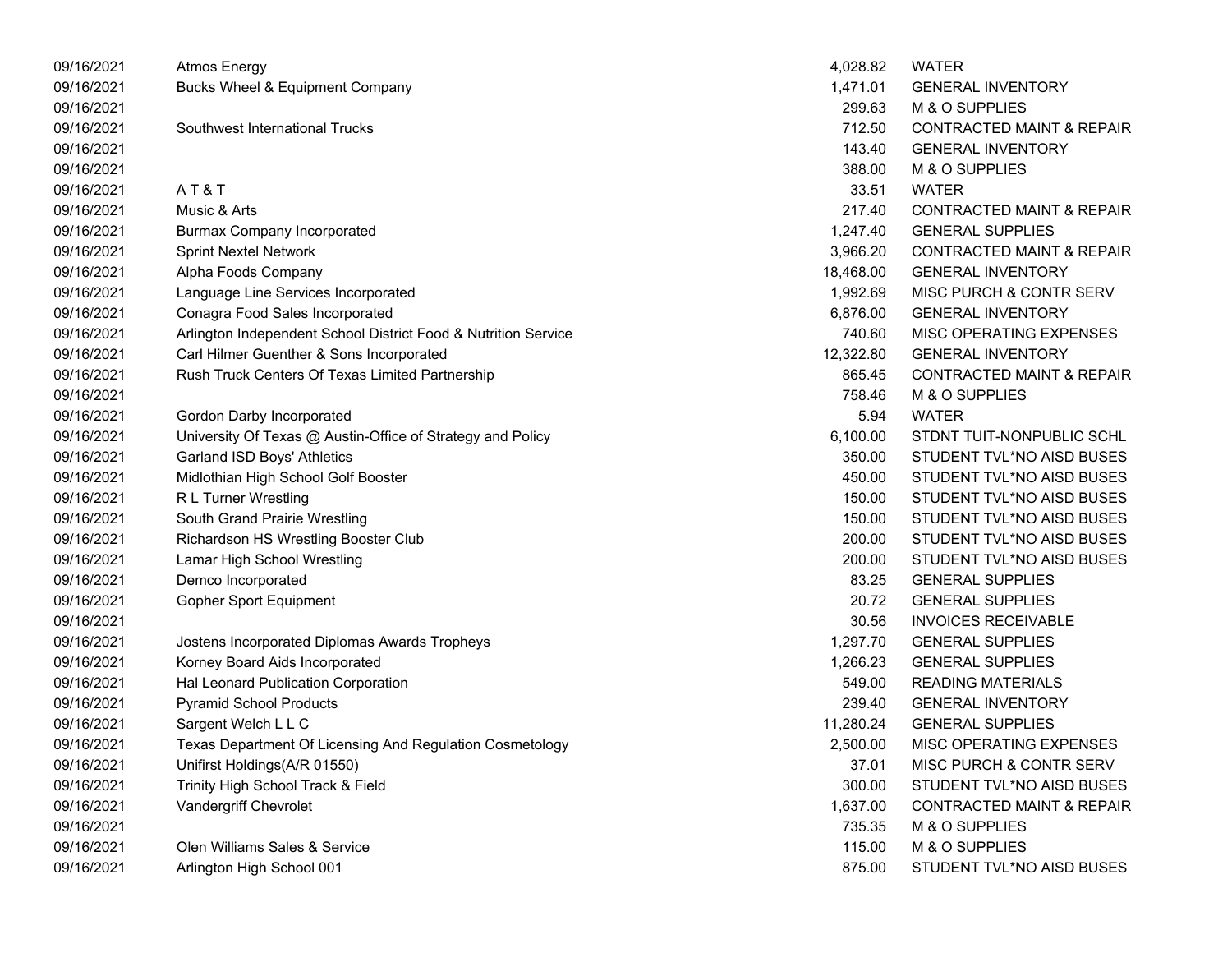| 09/16/2021 | Lamar High School 003   | 120.00   | STUDENT TVL*NO A       |
|------------|-------------------------|----------|------------------------|
| 09/16/2021 | Houng Hogan-Tekin       | 95.61    | LIONS CLUB CONCE       |
| 09/16/2021 | Morgana Wilborn         | 350.00   | MISC PURCH & CON       |
| 09/16/2021 | Jill M Siler Consulting | 2,500.00 | MISC PURCH & CON       |
| 09/17/2021 | Priscilla Acosta        | 11.40    | <b>EMPLOYEE TRAVEL</b> |
| 09/17/2021 | Johanna Alfeche         | 50.00    | <b>EMPLOYEE TRAVEL</b> |
| 09/17/2021 | Margaret Andersen       | 20.22    | <b>EMPLOYEE TRAVEL</b> |
| 09/17/2021 | Anthony Andro           | 46.76    | <b>EMPLOYEE TRAVEL</b> |
| 09/17/2021 | Elvia Barrera           | 16.00    | <b>EMPLOYEE TRAVEL</b> |
| 09/17/2021 | <b>Amber Bellew</b>     | 32.47    | <b>EMPLOYEE TRAVEL</b> |
| 09/17/2021 | Heather Blanco          | 17.98    | <b>EMPLOYEE TRAVEL</b> |
| 09/17/2021 | Cheryl Boyland          | 58.32    | <b>EMPLOYEE TRAVEL</b> |
| 09/17/2021 | Kevin Burgess           | 166.92   | <b>EMPLOYEE TRAVEL</b> |
| 09/17/2021 | Rebecca Burton          | 86.03    | <b>EMPLOYEE TRAVEL</b> |
| 09/17/2021 | Moises Carmona-Morales  | 37.34    | <b>EMPLOYEE TRAVEL</b> |
| 09/17/2021 | Zoe Carvajal            | 103.74   | <b>EMPLOYEE TRAVEL</b> |
| 09/17/2021 | Mireya Chavez           | 15.30    | <b>EMPLOYEE TRAVEL</b> |
| 09/17/2021 | <b>Terri Cheek</b>      | 11.02    | <b>EMPLOYEE TRAVEL</b> |
| 09/17/2021 | <b>Terry Childress</b>  | 16.37    | <b>EMPLOYEE TRAVEL</b> |
| 09/17/2021 | Roderic Cockhern        | 32.64    | <b>EMPLOYEE TRAVEL</b> |
| 09/17/2021 | Sandra Correa           | 36.97    | <b>EMPLOYEE TRAVEL</b> |
| 09/17/2021 | Minh Cu                 | 45.10    | <b>EMPLOYEE TRAVEL</b> |
| 09/17/2021 | <b>Colby Davis</b>      | 214.00   | <b>EMPLOYEE TRAVEL</b> |
| 09/17/2021 | TreiVontai Doggett      | 62.01    | <b>EMPLOYEE TRAVEL</b> |
| 09/17/2021 | Carla Egyed             | 113.15   | <b>EMPLOYEE TRAVEL</b> |
| 09/17/2021 | Donna Faucett           | 20.97    | <b>EMPLOYEE TRAVEL</b> |
| 09/17/2021 | <b>Linda Fetters</b>    | 8.29     | SALARIES-TEACH &       |
| 09/17/2021 | <b>Richard Flores</b>   | 111.07   | <b>EMPLOYEE TRAVEL</b> |
| 09/17/2021 | Chelsea Galbraith       | 52.54    | <b>EMPLOYEE TRAVEL</b> |
| 09/17/2021 | Lesly Galeana           | 24.93    | <b>EMPLOYEE TRAVEL</b> |
| 09/17/2021 | Gina Glidewell          | 40.18    | <b>EMPLOYEE TRAVEL</b> |
| 09/17/2021 | <b>Sherry Hall</b>      | 30.17    | <b>EMPLOYEE TRAVEL</b> |
| 09/17/2021 | Dean Hardin             | 70.78    | <b>EMPLOYEE TRAVEL</b> |
| 09/17/2021 | Angela Hernandez        | 23.01    | <b>EMPLOYEE TRAVEL</b> |
| 09/17/2021 | Nathan Hervey           | 47.08    | <b>EMPLOYEE TRAVEL</b> |
| 09/17/2021 | Hannah Hightower        | 35.85    | <b>EMPLOYEE TRAVEL</b> |
| 09/17/2021 | Angela Holiday          | 101.44   | <b>EMPLOYEE TRAVEL</b> |
| 09/17/2021 | Kendra Holmes           | 165.10   | <b>EMPLOYEE TRAVEL</b> |
| 09/17/2021 | Omeko Irigo             | 54.25    | <b>EMPLOYEE TRAVEL</b> |
| 09/17/2021 | Erika Jamison           | 119.95   | <b>EMPLOYEE TRAVEL</b> |

| 09/16/2021 | Lamar High School 003   | 120.00   | STUDENT TVL*NO AISD BUSES |
|------------|-------------------------|----------|---------------------------|
| 09/16/2021 | Houng Hogan-Tekin       | 95.61    | LIONS CLUB CONCESSIONS    |
| 09/16/2021 | Morgana Wilborn         | 350.00   | MISC PURCH & CONTR SERV   |
| 09/16/2021 | Jill M Siler Consulting | 2,500.00 | MISC PURCH & CONTR SERV   |
| 09/17/2021 | Priscilla Acosta        | 11.40    | <b>EMPLOYEE TRAVEL</b>    |
| 09/17/2021 | Johanna Alfeche         | 50.00    | <b>EMPLOYEE TRAVEL</b>    |
| 09/17/2021 | Margaret Andersen       | 20.22    | <b>EMPLOYEE TRAVEL</b>    |
| 09/17/2021 | Anthony Andro           | 46.76    | <b>EMPLOYEE TRAVEL</b>    |
| 09/17/2021 | Elvia Barrera           | 16.00    | <b>EMPLOYEE TRAVEL</b>    |
| 09/17/2021 | <b>Amber Bellew</b>     | 32.47    | <b>EMPLOYEE TRAVEL</b>    |
| 09/17/2021 | Heather Blanco          | 17.98    | <b>EMPLOYEE TRAVEL</b>    |
| 09/17/2021 | Cheryl Boyland          | 58.32    | <b>EMPLOYEE TRAVEL</b>    |
| 09/17/2021 | Kevin Burgess           | 166.92   | <b>EMPLOYEE TRAVEL</b>    |
| 09/17/2021 | Rebecca Burton          | 86.03    | <b>EMPLOYEE TRAVEL</b>    |
| 09/17/2021 | Moises Carmona-Morales  | 37.34    | <b>EMPLOYEE TRAVEL</b>    |
| 09/17/2021 | Zoe Carvajal            | 103.74   | <b>EMPLOYEE TRAVEL</b>    |
| 09/17/2021 | Mireya Chavez           | 15.30    | <b>EMPLOYEE TRAVEL</b>    |
| 09/17/2021 | Terri Cheek             | 11.02    | <b>EMPLOYEE TRAVEL</b>    |
| 09/17/2021 | <b>Terry Childress</b>  | 16.37    | <b>EMPLOYEE TRAVEL</b>    |
| 09/17/2021 | Roderic Cockhern        | 32.64    | <b>EMPLOYEE TRAVEL</b>    |
| 09/17/2021 | Sandra Correa           | 36.97    | <b>EMPLOYEE TRAVEL</b>    |
| 09/17/2021 | Minh Cu                 | 45.10    | <b>EMPLOYEE TRAVEL</b>    |
| 09/17/2021 | <b>Colby Davis</b>      | 214.00   | <b>EMPLOYEE TRAVEL</b>    |
| 09/17/2021 | TreiVontai Doggett      | 62.01    | <b>EMPLOYEE TRAVEL</b>    |
| 09/17/2021 | Carla Egyed             | 113.15   | <b>EMPLOYEE TRAVEL</b>    |
| 09/17/2021 | Donna Faucett           | 20.97    | <b>EMPLOYEE TRAVEL</b>    |
| 09/17/2021 | <b>Linda Fetters</b>    | 8.29     | SALARIES-TEACH & OTH PROF |
| 09/17/2021 | <b>Richard Flores</b>   | 111.07   | <b>EMPLOYEE TRAVEL</b>    |
| 09/17/2021 | Chelsea Galbraith       | 52.54    | <b>EMPLOYEE TRAVEL</b>    |
| 09/17/2021 | Lesly Galeana           | 24.93    | <b>EMPLOYEE TRAVEL</b>    |
| 09/17/2021 | Gina Glidewell          | 40.18    | <b>EMPLOYEE TRAVEL</b>    |
| 09/17/2021 | <b>Sherry Hall</b>      | 30.17    | <b>EMPLOYEE TRAVEL</b>    |
| 09/17/2021 | Dean Hardin             | 70.78    | <b>EMPLOYEE TRAVEL</b>    |
| 09/17/2021 | Angela Hernandez        | 23.01    | <b>EMPLOYEE TRAVEL</b>    |
| 09/17/2021 | Nathan Hervey           | 47.08    | <b>EMPLOYEE TRAVEL</b>    |
| 09/17/2021 | Hannah Hightower        | 35.85    | <b>EMPLOYEE TRAVEL</b>    |
| 09/17/2021 | Angela Holiday          | 101.44   | <b>EMPLOYEE TRAVEL</b>    |
| 09/17/2021 | Kendra Holmes           | 165.10   | <b>EMPLOYEE TRAVEL</b>    |
| 09/17/2021 | Omeko Irigo             | 54.25    | <b>EMPLOYEE TRAVEL</b>    |
| 09/17/2021 | Erika Jamison           | 119.95   | <b>EMPLOYEE TRAVEL</b>    |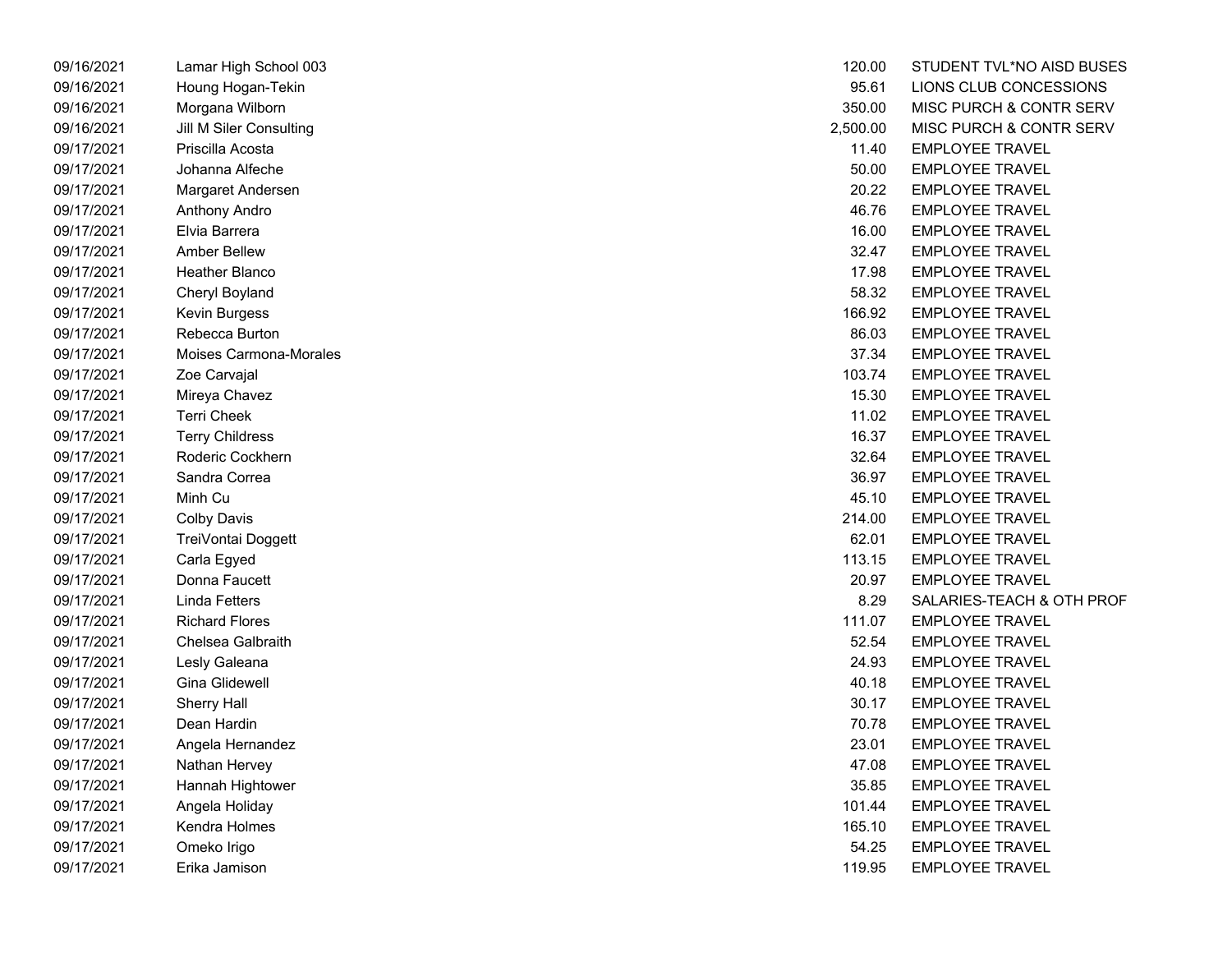| 09/17/2021 | Scott Kahl             | 30.93  | MISC PURCH & CON       |
|------------|------------------------|--------|------------------------|
| 09/17/2021 | Karin Kliemann         | 74.20  | <b>EMPLOYEE TRAVEL</b> |
| 09/17/2021 | Natalie Lopez          | 56.87  | <b>EMPLOYEE TRAVEL</b> |
| 09/17/2021 | Gretchen Maddox        | 5.51   | <b>EMPLOYEE TRAVEL</b> |
| 09/17/2021 | Kevin McKinney         | 125.93 | <b>EMPLOYEE TRAVEL</b> |
| 09/17/2021 | Danna McWilliams       | 59.81  | <b>EMPLOYEE TRAVEL</b> |
| 09/17/2021 | <b>Heather Merritt</b> | 34.94  | <b>EMPLOYEE TRAVEL</b> |
| 09/17/2021 | Karla Mingo            | 69.66  | <b>EMPLOYEE TRAVEL</b> |
| 09/17/2021 | Darrine Molina         | 58.37  | <b>EMPLOYEE TRAVEL</b> |
| 09/17/2021 | <b>Frederick Moore</b> | 88.22  | <b>EMPLOYEE TRAVEL</b> |
| 09/17/2021 | Lori Mosley            | 20.01  | <b>EMPLOYEE TRAVEL</b> |
| 09/17/2021 | <b>Teah Nason</b>      | 229.94 | <b>EMPLOYEE TRAVEL</b> |
| 09/17/2021 | Kristina Neira         | 76.77  | <b>EMPLOYEE TRAVEL</b> |
| 09/17/2021 | <b>Chablif Nichols</b> | 19.05  | <b>EMPLOYEE TRAVEL</b> |
| 09/17/2021 | Jamie Nickols          | 17.12  | <b>EMPLOYEE TRAVEL</b> |
| 09/17/2021 | <b>Randy Nyhus</b>     | 21.88  | <b>EMPLOYEE TRAVEL</b> |
| 09/17/2021 | <b>Gabriel Paredes</b> | 61.20  | <b>EMPLOYEE TRAVEL</b> |
| 09/17/2021 | <b>Michael Parkos</b>  | 121.98 | <b>EMPLOYEE TRAVEL</b> |
| 09/17/2021 | <b>Steven Pettes</b>   | 72.65  | <b>EMPLOYEE TRAVEL</b> |
| 09/17/2021 | LaToya Pierre          | 59.97  | <b>EMPLOYEE TRAVEL</b> |
| 09/17/2021 | Marla Pollan           | 8.24   | <b>EMPLOYEE TRAVEL</b> |
| 09/17/2021 | Jerod Reeves           | 46.97  | <b>EMPLOYEE TRAVEL</b> |
| 09/17/2021 | Taliesha Reliford      | 73.83  | <b>EMPLOYEE TRAVEL</b> |
| 09/17/2021 | Mary Roddy             | 26.22  | <b>EMPLOYEE TRAVEL</b> |
| 09/17/2021 | Jessica Rodriguez      | 29.48  | <b>EMPLOYEE TRAVEL</b> |
| 09/17/2021 | Patricia Ruhnke        | 15.41  | <b>EMPLOYEE TRAVEL</b> |
| 09/17/2021 | Donald Sibley          | 182.49 | <b>EMPLOYEE TRAVEL</b> |
| 09/17/2021 | Gay Sierra             | 18.83  | <b>EMPLOYEE TRAVEL</b> |
| 09/17/2021 | <b>Kathy Sowell</b>    | 67.41  | <b>EMPLOYEE TRAVEL</b> |
| 09/17/2021 | Deborah Steiner        | 25.04  | <b>EMPLOYEE TRAVEL</b> |
| 09/17/2021 | Natalie Strand         | 31.93  | <b>EMPLOYEE TRAVEL</b> |
| 09/17/2021 |                        | 5.63   | SALARIES-TEACH &       |
| 09/17/2021 | Tammy Thain            | 20.33  | <b>EMPLOYEE TRAVEL</b> |
| 09/17/2021 | <b>Ileene Thomas</b>   | 21.40  | <b>EMPLOYEE TRAVEL</b> |
| 09/17/2021 | <b>Mandine Trousil</b> | 31.35  | <b>EMPLOYEE TRAVEL</b> |
| 09/17/2021 | Ashley Walker          | 70.67  | <b>EMPLOYEE TRAVEL</b> |
| 09/17/2021 | Jennifer Wells         | 68.85  | <b>EMPLOYEE TRAVEL</b> |
| 09/17/2021 | Tamika White           | 15.14  | <b>EMPLOYEE TRAVEL</b> |
| 09/17/2021 | <b>Charity Woods</b>   | 41.78  | <b>EMPLOYEE TRAVEL</b> |
| 09/17/2021 | Laura Wooldridge       | 105.23 | <b>EMPLOYEE TRAVEL</b> |

| 09/17/2021 | Scott Kahl             | 30.93  | MISC PURCH & CONTR SERV   |
|------------|------------------------|--------|---------------------------|
| 09/17/2021 | Karin Kliemann         | 74.20  | <b>EMPLOYEE TRAVEL</b>    |
| 09/17/2021 | Natalie Lopez          | 56.87  | <b>EMPLOYEE TRAVEL</b>    |
| 09/17/2021 | Gretchen Maddox        | 5.51   | <b>EMPLOYEE TRAVEL</b>    |
| 09/17/2021 | Kevin McKinney         | 125.93 | <b>EMPLOYEE TRAVEL</b>    |
| 09/17/2021 | Danna McWilliams       | 59.81  | <b>EMPLOYEE TRAVEL</b>    |
| 09/17/2021 | <b>Heather Merritt</b> | 34.94  | <b>EMPLOYEE TRAVEL</b>    |
| 09/17/2021 | Karla Mingo            | 69.66  | <b>EMPLOYEE TRAVEL</b>    |
| 09/17/2021 | Darrine Molina         | 58.37  | <b>EMPLOYEE TRAVEL</b>    |
| 09/17/2021 | Frederick Moore        | 88.22  | <b>EMPLOYEE TRAVEL</b>    |
| 09/17/2021 | Lori Mosley            | 20.01  | <b>EMPLOYEE TRAVEL</b>    |
| 09/17/2021 | Teah Nason             | 229.94 | <b>EMPLOYEE TRAVEL</b>    |
| 09/17/2021 | Kristina Neira         | 76.77  | <b>EMPLOYEE TRAVEL</b>    |
| 09/17/2021 | <b>Chablif Nichols</b> | 19.05  | <b>EMPLOYEE TRAVEL</b>    |
| 09/17/2021 | Jamie Nickols          | 17.12  | <b>EMPLOYEE TRAVEL</b>    |
| 09/17/2021 | <b>Randy Nyhus</b>     | 21.88  | <b>EMPLOYEE TRAVEL</b>    |
| 09/17/2021 | <b>Gabriel Paredes</b> | 61.20  | <b>EMPLOYEE TRAVEL</b>    |
| 09/17/2021 | <b>Michael Parkos</b>  | 121.98 | <b>EMPLOYEE TRAVEL</b>    |
| 09/17/2021 | <b>Steven Pettes</b>   | 72.65  | <b>EMPLOYEE TRAVEL</b>    |
| 09/17/2021 | LaToya Pierre          | 59.97  | <b>EMPLOYEE TRAVEL</b>    |
| 09/17/2021 | Marla Pollan           | 8.24   | <b>EMPLOYEE TRAVEL</b>    |
| 09/17/2021 | Jerod Reeves           | 46.97  | <b>EMPLOYEE TRAVEL</b>    |
| 09/17/2021 | Taliesha Reliford      | 73.83  | <b>EMPLOYEE TRAVEL</b>    |
| 09/17/2021 | Mary Roddy             | 26.22  | <b>EMPLOYEE TRAVEL</b>    |
| 09/17/2021 | Jessica Rodriguez      | 29.48  | <b>EMPLOYEE TRAVEL</b>    |
| 09/17/2021 | Patricia Ruhnke        | 15.41  | <b>EMPLOYEE TRAVEL</b>    |
| 09/17/2021 | Donald Sibley          | 182.49 | <b>EMPLOYEE TRAVEL</b>    |
| 09/17/2021 | Gay Sierra             | 18.83  | <b>EMPLOYEE TRAVEL</b>    |
| 09/17/2021 | <b>Kathy Sowell</b>    | 67.41  | <b>EMPLOYEE TRAVEL</b>    |
| 09/17/2021 | Deborah Steiner        | 25.04  | <b>EMPLOYEE TRAVEL</b>    |
| 09/17/2021 | <b>Natalie Strand</b>  | 31.93  | <b>EMPLOYEE TRAVEL</b>    |
| 09/17/2021 |                        | 5.63   | SALARIES-TEACH & OTH PROF |
| 09/17/2021 | <b>Tammy Thain</b>     | 20.33  | <b>EMPLOYEE TRAVEL</b>    |
| 09/17/2021 | <b>Ileene Thomas</b>   | 21.40  | <b>EMPLOYEE TRAVEL</b>    |
| 09/17/2021 | <b>Mandine Trousil</b> | 31.35  | <b>EMPLOYEE TRAVEL</b>    |
| 09/17/2021 | Ashley Walker          | 70.67  | <b>EMPLOYEE TRAVEL</b>    |
| 09/17/2021 | Jennifer Wells         | 68.85  | <b>EMPLOYEE TRAVEL</b>    |
| 09/17/2021 | Tamika White           | 15.14  | <b>EMPLOYEE TRAVEL</b>    |
| 09/17/2021 | <b>Charity Woods</b>   | 41.78  | <b>EMPLOYEE TRAVEL</b>    |
| 09/17/2021 | Laura Wooldridge       | 105.23 | <b>EMPLOYEE TRAVEL</b>    |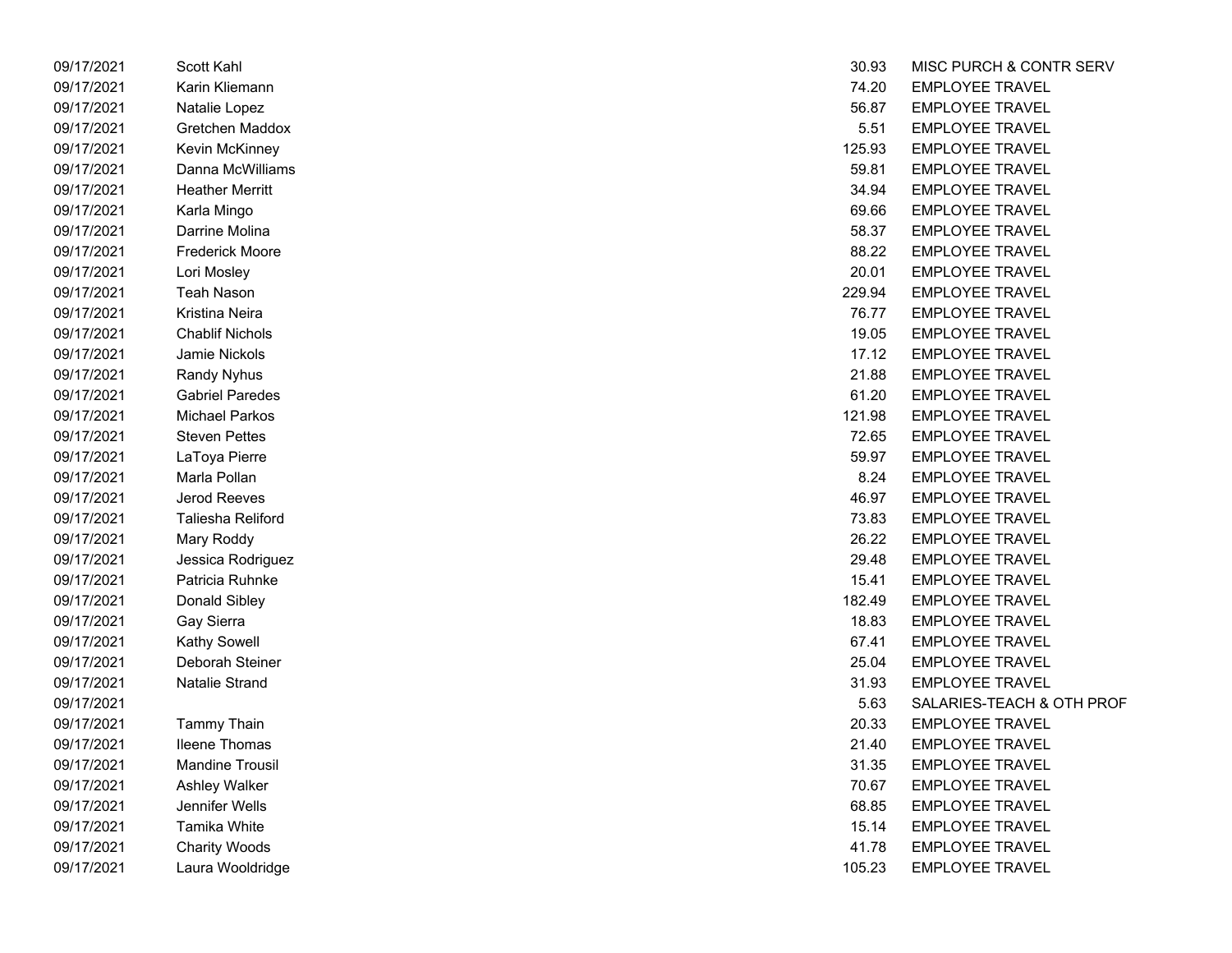| 09/17/2021 | <b>Steven Wurtz</b>                         | 22.52      | <b>EMPLOYEE TRAVEL</b>               |
|------------|---------------------------------------------|------------|--------------------------------------|
| 09/17/2021 | Texas Association Of School Boards          |            | MISC OPERATING EXPENSES              |
| 09/17/2021 | <b>Grainger Industrial Supply</b>           | 177.97     | M & O SUPPLIES                       |
| 09/17/2021 | Qep Incorporated                            | 87.25      | <b>GENERAL SUPPLIES</b>              |
| 09/17/2021 |                                             | 542.25     | <b>READING MATERIALS</b>             |
| 09/17/2021 | Home Depot Pro                              | 199.56     | M & O SUPPLIES                       |
| 09/17/2021 | Kroger                                      | 1,373.56   | <b>GENERAL SUPPLIES</b>              |
| 09/17/2021 |                                             | 229.17     | <b>INVOICES RECEIVABLE</b>           |
| 09/17/2021 |                                             | 478.65     | MISC OPERATING EXPENSES              |
| 09/17/2021 | United Refrigeration Incorporated           | 9,131.48   | M & O SUPPLIES                       |
| 09/17/2021 | Really Good Stuff                           | 85.34      | <b>GENERAL SUPPLIES</b>              |
| 09/17/2021 | School Health Corporated                    | 571.68     | <b>GENERAL SUPPLIES</b>              |
| 09/17/2021 | Texas Furniture Source Incorporated         | 2,163.45   | <b>GENERAL SUPPLIES</b>              |
| 09/17/2021 | Barnes & Noble Booksellers, Inc             | 393.41     | <b>READING MATERIALS</b>             |
| 09/17/2021 | Jason's Deli                                | 1,739.25   | MISC OPERATING EXPENSES              |
| 09/17/2021 | Trane Company Commercial Systems Group      | 930.14     | M & O SUPPLIES                       |
| 09/17/2021 | Mart Incorporated                           | 56,250.00  | <b>CONTRACTED MAINT &amp; REPAIR</b> |
| 09/17/2021 | <b>Office Depot</b>                         | 111.86     | <b>GENERAL SUPPLIES</b>              |
| 09/17/2021 | S & S Worldwide                             | 184.24     | <b>GENERAL SUPPLIES</b>              |
| 09/17/2021 | B & H Photo Video                           | 616.65     | <b>GENERAL SUPPLIES</b>              |
| 09/17/2021 | <b>CDW Government Incorporated</b>          | 76,608.00  | <b>GENERAL SUPPLIES</b>              |
| 09/17/2021 | 1 A Fire & Domestic Testing                 | 948.00     | <b>CONTRACTED MAINT &amp; REPAIR</b> |
| 09/17/2021 | Govconnection Incorporated                  | 571.50     | <b>GENERAL SUPPLIES</b>              |
| 09/17/2021 | <b>String Connection Donald Lee Simpson</b> | 2,908.00   | <b>CONTRACTED MAINT &amp; REPAIR</b> |
| 09/17/2021 | Delcom Group                                | 191,391.38 | <b>CONTRACTED MAINT &amp; REPAIR</b> |
| 09/17/2021 | <b>School Nurse Supply</b>                  | 313.20     | <b>GENERAL SUPPLIES</b>              |
| 09/17/2021 | Ben E Keith                                 | 1,847.73   | <b>GENERAL SUPPLIES</b>              |
| 09/17/2021 | <b>Texas Library Association</b>            | 780.00     | MISC OPERATING EXPENSES              |
| 09/17/2021 | <b>Texas Academic Decathlon</b>             | 7,800.00   | MISC OPERATING EXPENSES              |
| 09/17/2021 | Dallas Independent School District          | 60.00      | STUDENT TVL*NO AISD BUSES            |
| 09/17/2021 | J P Morgan Chase Bank NA                    | 330.01     | DIST TRANS FOR STDNT TRAV            |
| 09/17/2021 |                                             | 486.77     | <b>EMPLOYEE TRAVEL</b>               |
| 09/17/2021 |                                             | 28.68      | <b>INVOICES RECEIVABLE</b>           |
| 09/17/2021 |                                             | 40.00      | MISC OPERATING EXPENSES              |
| 09/17/2021 | <b>Bruck Jason</b>                          | 105.00     | MISC PURCH & CONTR SERV              |
| 09/17/2021 | <b>Total Maintenance Solutions-South</b>    | 1,061.82   | M & O SUPPLIES                       |
| 09/17/2021 | <b>Avant Assessment</b>                     | 35,490.00  | <b>TESTING MATERIALS</b>             |
| 09/17/2021 | <b>Miller Dwight</b>                        | 105.00     | MISC PURCH & CONTR SERV              |
| 09/17/2021 | Ferrellgas, Incorporated                    | 13,401.00  | <b>GENERAL INVENTORY</b>             |
| 09/17/2021 | Hudl/Agile Sports Technologies              | 69,600.00  | MISC PURCH & CONTR SERV              |

| 22.52      | <b>EMPLOYEE TRAVEL</b>               |
|------------|--------------------------------------|
|            | <b>MISC OPERATING EXPENSES</b>       |
| 177.97     | M & O SUPPLIES                       |
| 87.25      | <b>GENERAL SUPPLIES</b>              |
| 542.25     | <b>READING MATERIALS</b>             |
| 199.56     | M & O SUPPLIES                       |
|            | 1,373.56 GENERAL SUPPLIES            |
|            | 229.17 INVOICES RECEIVABLE           |
| 478.65     | MISC OPERATING EXPENSES              |
| 9,131.48   | M & O SUPPLIES                       |
| 85.34      | <b>GENERAL SUPPLIES</b>              |
| 571.68     | <b>GENERAL SUPPLIES</b>              |
| 2,163.45   | <b>GENERAL SUPPLIES</b>              |
| 393.41     | <b>READING MATERIALS</b>             |
| 1,739.25   | MISC OPERATING EXPENSES              |
|            | 930.14 M & O SUPPLIES                |
|            | 56,250.00 CONTRACTED MAINT & REPAIR  |
| 111.86     | <b>GENERAL SUPPLIES</b>              |
| 184.24     | <b>GENERAL SUPPLIES</b>              |
| 616.65     | <b>GENERAL SUPPLIES</b>              |
| 76,608.00  | <b>GENERAL SUPPLIES</b>              |
| 948.00     | <b>CONTRACTED MAINT &amp; REPAIR</b> |
| 571.50     | <b>GENERAL SUPPLIES</b>              |
| 2,908.00   | <b>CONTRACTED MAINT &amp; REPAIR</b> |
| 191,391.38 | <b>CONTRACTED MAINT &amp; REPAIR</b> |
| 313.20     | <b>GENERAL SUPPLIES</b>              |
| 1,847.73   | <b>GENERAL SUPPLIES</b>              |
| 780.00     | MISC OPERATING EXPENSES              |
| 7,800.00   | MISC OPERATING EXPENSES              |
| 60.00      | STUDENT TVL*NO AISD BUSES            |
| 330.01     | DIST TRANS FOR STDNT TRAV            |
| 486.77     | <b>EMPLOYEE TRAVEL</b>               |
| 28.68      | <b>INVOICES RECEIVABLE</b>           |
| 40.00      | <b>MISC OPERATING EXPENSES</b>       |
| 105.00     | <b>MISC PURCH &amp; CONTR SERV</b>   |
| 1,061.82   | M & O SUPPLIES                       |
| 35,490.00  | <b>TESTING MATERIALS</b>             |
| 105.00     | MISC PURCH & CONTR SERV              |
| 13,401.00  | <b>GENERAL INVENTORY</b>             |
| 69,600.00  | MISC PURCH & CONTR SERV              |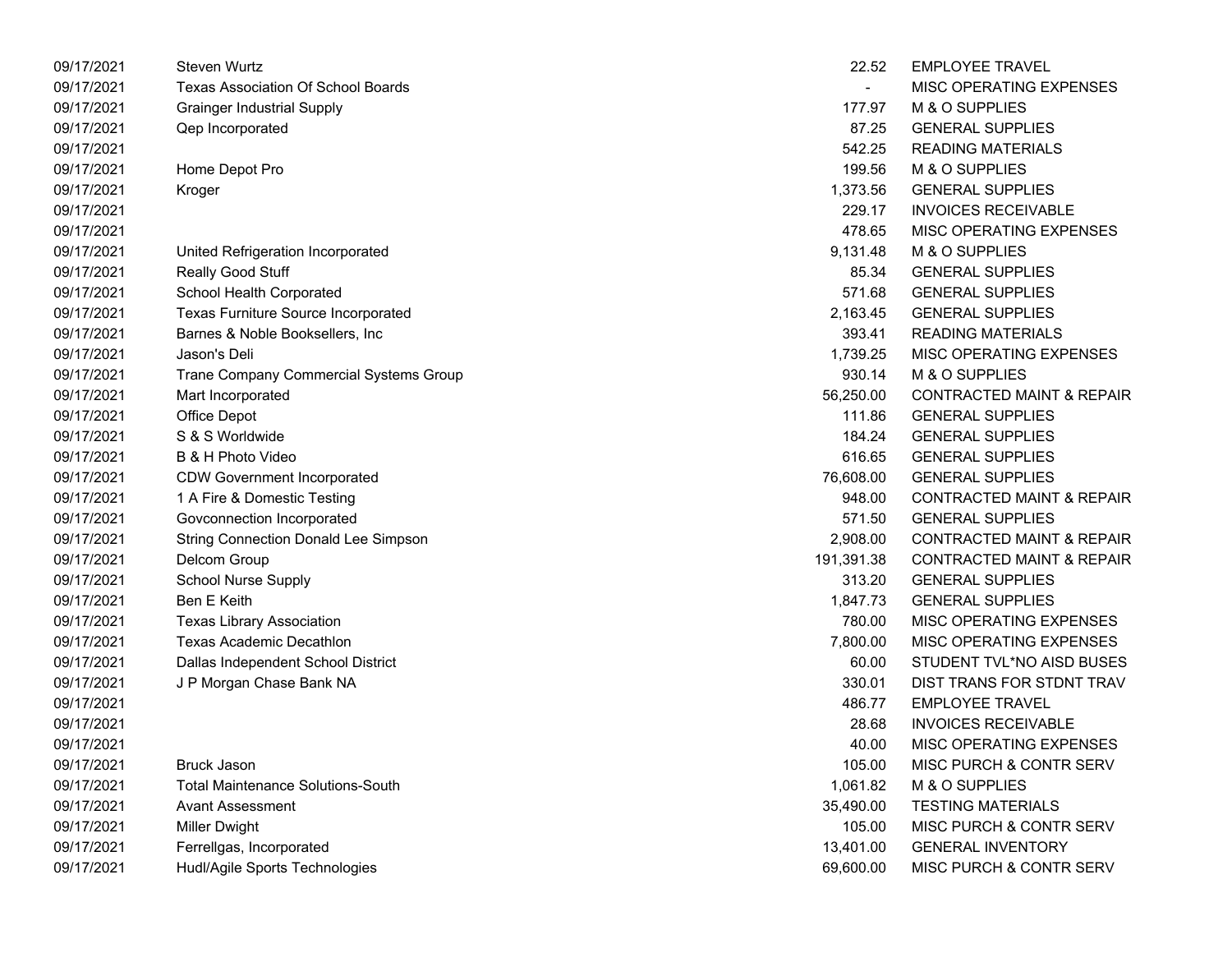| 09/17/2021 | <b>Dilldine Robert</b>                 | 125.00    | <b>MISC PURCH &amp; CONTR SERV</b>   |
|------------|----------------------------------------|-----------|--------------------------------------|
| 09/17/2021 | <b>Teal Roy</b>                        | 105.00    | MISC PURCH & CONTR SERV              |
| 09/17/2021 | Manley Durwood                         | 125.00    | MISC PURCH & CONTR SERV              |
| 09/17/2021 | <b>SC Fuels</b>                        | 16,569.94 | <b>GENERAL INVENTORY</b>             |
| 09/17/2021 | Tyer Logan                             | 70.00     | MISC PURCH & CONTR SERV              |
| 09/17/2021 | <b>Bell Kevin</b>                      | 105.00    | MISC PURCH & CONTR SERV              |
| 09/17/2021 | Lemmons Marlon                         | 180.00    | MISC PURCH & CONTR SERV              |
| 09/17/2021 | <b>Vessels Chris</b>                   | 125.00    | MISC PURCH & CONTR SERV              |
| 09/17/2021 | <b>Brock Drew</b>                      | 240.00    | MISC PURCH & CONTR SERV              |
| 09/17/2021 | Berry Jermone                          | 125.00    | MISC PURCH & CONTR SERV              |
| 09/17/2021 | Karl Wright                            | 115.00    | MISC PURCH & CONTR SERV              |
| 09/17/2021 | IdentiSys Incorporated                 | 70.00     | <b>GENERAL SUPPLIES</b>              |
| 09/17/2021 | Warila Shannon                         | 115.00    | MISC PURCH & CONTR SERV              |
| 09/17/2021 | <b>Ward's Science</b>                  | 804.55    | <b>GENERAL SUPPLIES</b>              |
| 09/17/2021 | <b>Edmiston Cecil</b>                  | 125.00    | MISC PURCH & CONTR SERV              |
| 09/17/2021 | Creative Bus Sales Inc                 | 5,069.62  | <b>GENERAL INVENTORY</b>             |
| 09/17/2021 | Youth Advocate Programs, Inc.          | 2,382.06  | MISC PURCH & CONTR SERV              |
| 09/17/2021 | RD Lawns LLC                           | 9,293.00  | <b>CONTRACTED MAINT &amp; REPAIR</b> |
| 09/17/2021 | Jason Glover                           | 125.00    | MISC PURCH & CONTR SERV              |
| 09/17/2021 | Lambert Jason                          | 220.00    | MISC PURCH & CONTR SERV              |
| 09/17/2021 | Parks Tommy                            | 170.00    | MISC PURCH & CONTR SERV              |
| 09/17/2021 | Dr Pepper Snapple Group                | 450.05    | <b>GENERAL INVENTORY</b>             |
| 09/17/2021 |                                        | 132.40    | MISC OPERATING EXPENSES              |
| 09/17/2021 | Kleen-Air Filter Service & Sales       | 2,948.40  | <b>GENERAL INVENTORY</b>             |
| 09/17/2021 | Lowe's Home Centers, LLC               | 76.97     | M & O SUPPLIES                       |
| 09/17/2021 | Southern Lock & Supply, Co             | 1,113.60  | <b>GENERAL INVENTORY</b>             |
| 09/17/2021 | Klement Distribution, Inc.             | 2,167.65  | <b>FOOD</b>                          |
| 09/17/2021 | Sysco North Texas                      | 12,785.00 | <b>GENERAL INVENTORY</b>             |
| 09/17/2021 | Sysco North Texas                      | 31,851.00 | <b>GENERAL INVENTORY</b>             |
| 09/17/2021 | Bill's Upholstery & Glass Shop Inc     | 180.00    | <b>CONTRACTED MAINT &amp; REPAIR</b> |
| 09/17/2021 | GradeCam LLC                           | 7,650.00  | MISC PURCH & CONTR SERV              |
| 09/17/2021 | Big Ass Solutions, Haiku Home          | 99.00     | M & O SUPPLIES                       |
| 09/17/2021 | Safeway Supply, Incorporated           | 13,754.60 | <b>GENERAL INVENTORY</b>             |
| 09/17/2021 | Staples Inc/Staples Business Advantage | 786.95    | <b>GENERAL SUPPLIES</b>              |
| 09/17/2021 | Benson Anthony                         | 115.00    | MISC PURCH & CONTR SERV              |
| 09/17/2021 | <b>Hinson David</b>                    | 65.00     | MISC PURCH & CONTR SERV              |
| 09/17/2021 | Givens Elmer Ray                       | 115.00    | MISC PURCH & CONTR SERV              |
| 09/17/2021 | Payne Jeff                             | 115.00    | MISC PURCH & CONTR SERV              |
| 09/17/2021 | Corso Michael                          | 125.00    | MISC PURCH & CONTR SERV              |
| 09/17/2021 | <b>TestOut Corporation</b>             | 14,518.80 | <b>GENERAL SUPPLIES</b>              |

| 125.00    | <b>MISC PURCH &amp; CONTR SERV</b>   |
|-----------|--------------------------------------|
| 105.00    | <b>MISC PURCH &amp; CONTR SERV</b>   |
| 125.00    | <b>MISC PURCH &amp; CONTR SERV</b>   |
| 16,569.94 | <b>GENERAL INVENTORY</b>             |
| 70.00     | <b>MISC PURCH &amp; CONTR SERV</b>   |
| 105.00    | MISC PURCH & CONTR SERV              |
| 180.00    | <b>MISC PURCH &amp; CONTR SERV</b>   |
| 125.00    | MISC PURCH & CONTR SERV              |
| 240.00    | <b>MISC PURCH &amp; CONTR SERV</b>   |
| 125.00    | <b>MISC PURCH &amp; CONTR SERV</b>   |
| 115.00    | MISC PURCH & CONTR SERV              |
| 70.00     | <b>GENERAL SUPPLIES</b>              |
| 115.00    | <b>MISC PURCH &amp; CONTR SERV</b>   |
| 804.55    | <b>GENERAL SUPPLIES</b>              |
| 125.00    | <b>MISC PURCH &amp; CONTR SERV</b>   |
| 5,069.62  | <b>GENERAL INVENTORY</b>             |
| 2,382.06  | MISC PURCH & CONTR SERV              |
| 9,293.00  | <b>CONTRACTED MAINT &amp; REPAIR</b> |
| 125.00    | <b>MISC PURCH &amp; CONTR SERV</b>   |
| 220.00    | <b>MISC PURCH &amp; CONTR SERV</b>   |
| 170.00    | MISC PURCH & CONTR SERV              |
| 450.05    | <b>GENERAL INVENTORY</b>             |
| 132.40    | MISC OPERATING EXPENSES              |
| 2,948.40  | <b>GENERAL INVENTORY</b>             |
| 76.97     | <b>M &amp; O SUPPLIES</b>            |
| 1,113.60  | <b>GENERAL INVENTORY</b>             |
| 2,167.65  | <b>FOOD</b>                          |
| 12,785.00 | <b>GENERAL INVENTORY</b>             |
| 31,851.00 | <b>GENERAL INVENTORY</b>             |
| 180.00    | <b>CONTRACTED MAINT &amp; REPAIR</b> |
| 7,650.00  | <b>MISC PURCH &amp; CONTR SERV</b>   |
| 99.00     | <b>M &amp; O SUPPLIES</b>            |
| 13,754.60 | <b>GENERAL INVENTORY</b>             |
| 786.95    | <b>GENERAL SUPPLIES</b>              |
| 115.00    | <b>MISC PURCH &amp; CONTR SERV</b>   |
| 65.00     | MISC PURCH & CONTR SERV              |
| 115.00    | <b>MISC PURCH &amp; CONTR SERV</b>   |
| 115.00    | <b>MISC PURCH &amp; CONTR SERV</b>   |
| 125.00    | MISC PURCH & CONTR SERV              |
| 14,518.80 | <b>GENERAL SUPPLIES</b>              |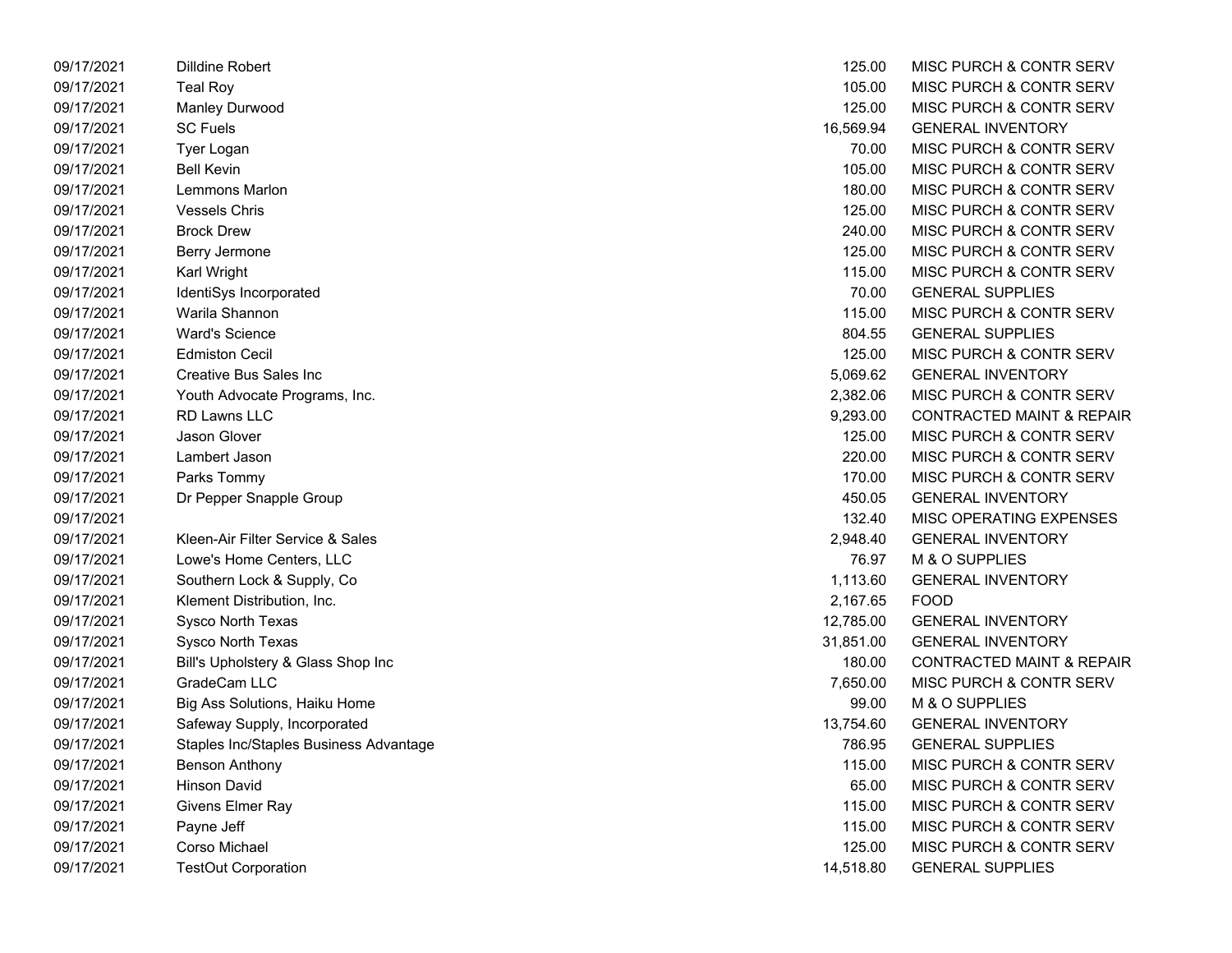| 09/17/2021 | <b>West Kevin</b>                               | 115.00     | MISC PURCH & CONTR SERV                    |
|------------|-------------------------------------------------|------------|--------------------------------------------|
| 09/17/2021 | Davis George                                    | 115.00     | MISC PURCH & CONTR SERV                    |
| 09/17/2021 | King Jim                                        | 65.00      | MISC PURCH & CONTR SERV                    |
| 09/17/2021 | Thermo King of Dallas LLC                       | 491.00     | <b>CONTRACTED MAINT &amp; REPAIR</b>       |
| 09/17/2021 |                                                 | 502.70     | M & O SUPPLIES                             |
| 09/17/2021 | Infinity Supply and Service Incorporated        | 4,538.91   | <b>GENERAL INVENTORY</b>                   |
| 09/17/2021 | American Heart Association, Inc.                | 1,428.48   | <b>GENERAL SUPPLIES</b>                    |
| 09/17/2021 | Antonio Young                                   | 150.00     | MISC PURCH & CONTR SERV                    |
| 09/17/2021 | <b>Tyler Sievert</b>                            | 105.00     | MISC PURCH & CONTR SERV                    |
| 09/17/2021 | Thriving Leaders Collaborative LLC              | 2,500.00   | MISC PURCH & CONTR SERV                    |
| 09/17/2021 | Translation and Interpretation Network LLC      | 4,736.70   | MISC PURCH & CONTR SERV                    |
| 09/17/2021 | Lakeshore Learning Materials                    | 78.84      | <b>GENERAL SUPPLIES</b>                    |
| 09/17/2021 | Office Depot, Inc                               | 66.80      | <b>GENERAL SUPPLIES</b>                    |
| 09/17/2021 | <b>Travis Rosales</b>                           | 65.00      | MISC PURCH & CONTR SERV                    |
| 09/17/2021 | <b>Bryson Britten</b>                           | 105.00     | MISC PURCH & CONTR SERV                    |
| 09/17/2021 | <b>Clint Surratt</b>                            | 70.00      | MISC PURCH & CONTR SERV                    |
| 09/17/2021 | Zorobabel Gomez Jr.                             | 115.00     | MISC PURCH & CONTR SERV                    |
| 09/17/2021 | Mentoring Minds Limited Partnership             | 218.63     | <b>GENERAL SUPPLIES</b>                    |
| 09/17/2021 | <b>Atmos Energy</b>                             | 556.77     | <b>WATER</b>                               |
| 09/17/2021 | <b>School Datebooks</b>                         | 2,446.14   | <b>GENERAL SUPPLIES</b>                    |
| 09/17/2021 | Southwest International Trucks                  | 177.06     | M & O SUPPLIES                             |
| 09/17/2021 | Romeo Music                                     | 699.00     | <b>GENERAL SUPPLIES</b>                    |
| 09/17/2021 | Alphagraphics 544                               | 136.00     | <b>GENERAL SUPPLIES</b>                    |
| 09/17/2021 | Rush Truck Centers Of Texas Limited Partnership | 632.88     | <b>GENERAL INVENTORY</b>                   |
| 09/17/2021 |                                                 | 44.76      | M & O SUPPLIES                             |
| 09/17/2021 | University Of Texas High School                 | 250.00     | <b>TESTING MATERIALS</b>                   |
| 09/17/2021 | <b>Commercial Recorder</b>                      | 54.60      | <b>Statutorily Required Public Notices</b> |
| 09/17/2021 | Gopher Sport Equipment                          | 656.88     | <b>GENERAL SUPPLIES</b>                    |
| 09/17/2021 | <b>Pyramid School Products</b>                  | 404.46     | <b>GENERAL INVENTORY</b>                   |
| 09/17/2021 | Unifirst Holdings(A/R 01550)                    | 74.58      | <b>CONTRACTED MAINT &amp; REPAIR</b>       |
| 09/17/2021 |                                                 | 61.65      | MISC PURCH & CONTR SERV                    |
| 09/17/2021 | Vandergriff Chevrolet                           | 408.92     | <b>CONTRACTED MAINT &amp; REPAIR</b>       |
| 09/17/2021 |                                                 | 185.50     | M & O SUPPLIES                             |
| 09/17/2021 | J P Morgan Chase Bank                           | 2,629.82   | M & O SUPPLIES                             |
| 09/17/2021 | City Of Arlington Finance Department            | 62,679.02  | MISC PURCH & CONTR SERV                    |
| 09/20/2021 | Frost Insurance Agency Inc.                     | 101,310.00 | <b>WORKERS' COMPENSATION</b>               |
| 09/22/2021 | Corgan Assoc Architects Incorporated            | 71,690.53  | BLDG PURCH, CONSTR, IMPROVE                |
| 09/22/2021 | <b>Pavement Services Corporation</b>            | 16,423.00  | <b>CONTRACTED MAINT &amp; REPAIR</b>       |
| 09/22/2021 | <b>Grainger Industrial Supply</b>               | 47.08      | M & O SUPPLIES                             |
| 09/22/2021 | Attainment Company Incorporated                 | 5,245.85   | <b>GENERAL SUPPLIES</b>                    |

| 115.00    | MISC PURCH & CONTR SERV                    |
|-----------|--------------------------------------------|
| 115.00    | MISC PURCH & CONTR SERV                    |
| 65.00     | MISC PURCH & CONTR SERV                    |
| 491.00    | <b>CONTRACTED MAINT &amp; REPAIR</b>       |
| 502.70    | M & O SUPPLIES                             |
| 4,538.91  | <b>GENERAL INVENTORY</b>                   |
| 1,428.48  | <b>GENERAL SUPPLIES</b>                    |
|           | 150.00 MISC PURCH & CONTR SERV             |
| 105.00    | MISC PURCH & CONTR SERV                    |
| 2,500.00  | MISC PURCH & CONTR SERV                    |
| 4,736.70  | MISC PURCH & CONTR SERV                    |
|           | 78.84 GENERAL SUPPLIES                     |
|           | 66.80 GENERAL SUPPLIES                     |
| 65.00     | MISC PURCH & CONTR SERV                    |
| 105.00    | MISC PURCH & CONTR SERV                    |
| 70.00     | MISC PURCH & CONTR SERV                    |
|           | 115.00 MISC PURCH & CONTR SERV             |
|           | 218.63 GENERAL SUPPLIES                    |
| 556.77    | WATER                                      |
| 2,446.14  | <b>GENERAL SUPPLIES</b>                    |
|           | 177.06 M & O SUPPLIES                      |
|           | 699.00 GENERAL SUPPLIES                    |
|           | 136.00 GENERAL SUPPLIES                    |
| 632.88    | GENERAL INVENTORY                          |
| 44.76     | M & O SUPPLIES                             |
| 250.00    | <b>TESTING MATERIALS</b>                   |
| 54.60     | <b>Statutorily Required Public Notices</b> |
| 656.88    | <b>GENERAL SUPPLIES</b>                    |
| 404.46    | <b>GENERAL INVENTORY</b>                   |
| 74.58     | <b>CONTRACTED MAINT &amp; REPAIR</b>       |
| 61.65     | MISC PURCH & CONTR SERV                    |
| 408.92    | <b>CONTRACTED MAINT &amp; REPAIR</b>       |
|           | 185.50 M & O SUPPLIES                      |
| 2,629.82  | M & O SUPPLIES                             |
| 62,679.02 | MISC PURCH & CONTR SERV                    |
| 01,310.00 | <b>WORKERS' COMPENSATION</b>               |
| 71,690.53 | BLDG PURCH, CONSTR, IMPROVE                |
| 16,423.00 | <b>CONTRACTED MAINT &amp; REPAIR</b>       |
| 47.08     | M & O SUPPLIES                             |
| 5,245.85  | <b>GENERAL SUPPLIES</b>                    |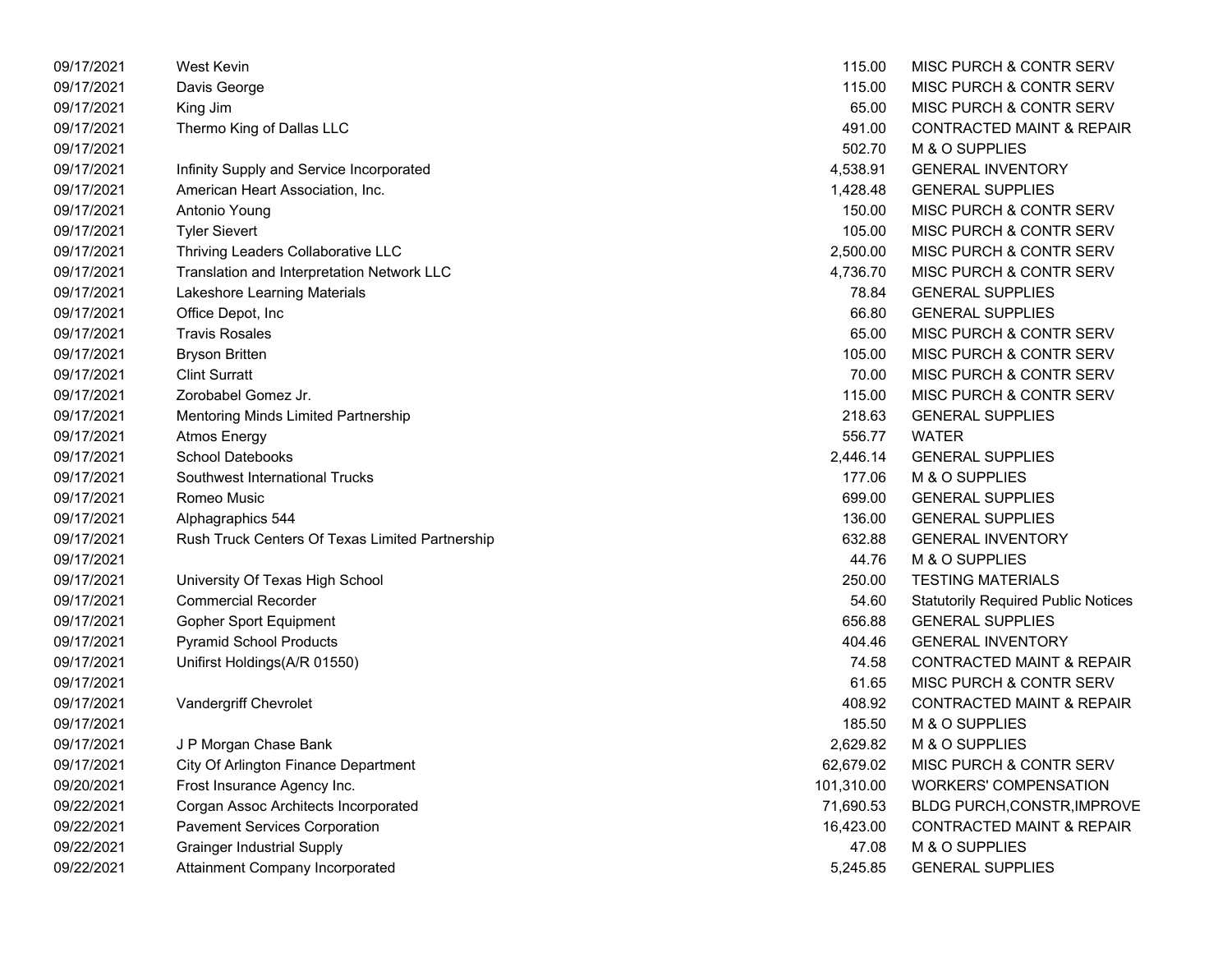| 09/22/2021 | Home Depot Pro                                             | 1,064.94       | <b>GENERAL SUPPLIES</b>              |
|------------|------------------------------------------------------------|----------------|--------------------------------------|
| 09/22/2021 |                                                            | 1,140.28       | M & O SUPPLIES                       |
| 09/22/2021 | Home Depot Pro                                             | 1,964.16       | <b>GENERAL INVENTORY</b>             |
| 09/22/2021 | Home Depot Pro                                             | 8,453.04       | <b>GENERAL INVENTORY</b>             |
| 09/22/2021 |                                                            |                | LIONS CLUB CONCESSIONS               |
| 09/22/2021 | A Photo Identification Incorporated                        | 316.00         | <b>GENERAL SUPPLIES</b>              |
| 09/22/2021 | Apex Supply Company                                        | 727.81         | M & O SUPPLIES                       |
| 09/22/2021 | Kroger                                                     | 939.91         | <b>GENERAL SUPPLIES</b>              |
| 09/22/2021 |                                                            | 177.58         | <b>INVOICES RECEIVABLE</b>           |
| 09/22/2021 |                                                            | 508.94         | MISC OPERATING EXPENSES              |
| 09/22/2021 | United Refrigeration Incorporated                          | 6,294.28       | M & O SUPPLIES                       |
| 09/22/2021 | <b>Rifton Equipment</b>                                    | 12,596.25      | <b>GENERAL SUPPLIES</b>              |
| 09/22/2021 | Really Good Stuff                                          | 403.14         | <b>GENERAL SUPPLIES</b>              |
| 09/22/2021 |                                                            | 78.99          | <b>INVOICES RECEIVABLE</b>           |
| 09/22/2021 | <b>Elliott Electric Supply</b>                             | 272.40         | <b>GENERAL INVENTORY</b>             |
| 09/22/2021 |                                                            | 2,298.62       | M & O SUPPLIES                       |
| 09/22/2021 | Southern Tire Mart L L C                                   | 2,450.00       | <b>GENERAL INVENTORY</b>             |
| 09/22/2021 | Ace Mart Restaurant Supply Company                         | 26,373.16      | <b>GENERAL SUPPLIES</b>              |
| 09/22/2021 | Lennox Industries Incorporated                             | 3,697.79       | M & O SUPPLIES                       |
| 09/22/2021 | Texas Furniture Source Incorporated                        | 19,491.39      | <b>GENERAL SUPPLIES</b>              |
| 09/22/2021 | <b>Masters Distribution Systems</b>                        | 30,057.27      | <b>FOOD</b>                          |
| 09/22/2021 | Lake Arlington Golf Course                                 | 1,628.50       | <b>GENERAL SUPPLIES</b>              |
| 09/22/2021 | Barnes & Noble Booksellers, Inc                            | 872.73         | <b>TEXTBOOKS</b>                     |
| 09/22/2021 | Lone Star Coaches Incorporated                             | 9,420.00       | MISC OPERATING EXPENSES              |
| 09/22/2021 | Continental Book Company Western Division                  | 65.95          | <b>READING MATERIALS</b>             |
| 09/22/2021 | Trane Company Commercial Systems Group                     | 21.53          | M & O SUPPLIES                       |
| 09/22/2021 | Mart Incorporated                                          | 34,445.00      | <b>CONTRACTED MAINT &amp; REPAIR</b> |
| 09/22/2021 | Rice University School Of Continuing Studies               | 1,650.00       | <b>EMPLOYEE TRAVEL</b>               |
| 09/22/2021 | Capstone                                                   | 156,419.23     | <b>GENERAL SUPPLIES</b>              |
| 09/22/2021 | Airgas Southwest Incorporated                              | 1,503.12       | <b>GENERAL SUPPLIES</b>              |
| 09/22/2021 |                                                            | 342.23         | <b>RENTALS &amp; OPERATING LEASE</b> |
| 09/22/2021 | <b>Artex Overhead Door</b>                                 | 225.00         | <b>CONTRACTED MAINT &amp; REPAIR</b> |
| 09/22/2021 | Office Depot                                               | 6,731.63       | <b>GENERAL SUPPLIES</b>              |
| 09/22/2021 |                                                            | 303.57         | <b>INVOICES RECEIVABLE</b>           |
| 09/22/2021 |                                                            | $\blacksquare$ | MISC OPERATING EXPENSES              |
| 09/22/2021 | <b>Marks Plumbing Parts</b>                                | 134.25         | <b>GENERAL INVENTORY</b>             |
| 09/22/2021 | <b>Council Of Educators For Students With Disabilities</b> | 3,040.00       | <b>EMPLOYEE TRAVEL</b>               |
| 09/22/2021 | Enterprise Rent A Car                                      | 5.68           | MISC OPERATING EXPENSES              |
| 09/22/2021 | <b>Hired Hands Incorporated</b>                            | 468.00         | MISC PURCH & CONTR SERV              |
| 09/22/2021 | North Crowley High School Track & Field                    | 650.00         | STUDENT TVL*NO AISD BUSES            |

| 1,064.94   | <b>GENERAL SUPPLIES</b>              |
|------------|--------------------------------------|
| 1,140.28   | M & O SUPPLIES                       |
| 1,964.16   | <b>GENERAL INVENTORY</b>             |
| 8,453.04   | <b>GENERAL INVENTORY</b>             |
|            | LIONS CLUB CONCESSIONS               |
| 316.00     | <b>GENERAL SUPPLIES</b>              |
| 727.81     | M & O SUPPLIES                       |
| 939.91     | <b>GENERAL SUPPLIES</b>              |
| 177.58     | <b>INVOICES RECEIVABLE</b>           |
| 508.94     | MISC OPERATING EXPENSES              |
| 6,294.28   | M & O SUPPLIES                       |
| 12,596.25  | <b>GENERAL SUPPLIES</b>              |
| 403.14     | <b>GENERAL SUPPLIES</b>              |
| 78.99      | <b>INVOICES RECEIVABLE</b>           |
| 272.40     | <b>GENERAL INVENTORY</b>             |
| 2,298.62   | M & O SUPPLIES                       |
| 2,450.00   | <b>GENERAL INVENTORY</b>             |
| 26,373.16  | <b>GENERAL SUPPLIES</b>              |
| 3,697.79   | M & O SUPPLIES                       |
| 19,491.39  | <b>GENERAL SUPPLIES</b>              |
| 30,057.27  | <b>FOOD</b>                          |
| 1,628.50   | <b>GENERAL SUPPLIES</b>              |
| 872.73     | <b>TEXTBOOKS</b>                     |
| 9,420.00   | MISC OPERATING EXPENSES              |
| 65.95      | <b>READING MATERIALS</b>             |
| 21.53      | M & O SUPPLIES                       |
| 34,445.00  | <b>CONTRACTED MAINT &amp; REPAIR</b> |
| 1,650.00   | <b>EMPLOYEE TRAVEL</b>               |
| 156,419.23 | <b>GENERAL SUPPLIES</b>              |
| 1,503.12   | <b>GENERAL SUPPLIES</b>              |
| 342.23     | <b>RENTALS &amp; OPERATING LEASE</b> |
| 225.00     | <b>CONTRACTED MAINT &amp; REPAIR</b> |
| 6,731.63   | <b>GENERAL SUPPLIES</b>              |
| 303.57     | <b>INVOICES RECEIVABLE</b>           |
|            | MISC OPERATING EXPENSES              |
| 134.25     | <b>GENERAL INVENTORY</b>             |
| 3,040.00   | <b>EMPLOYEE TRAVEL</b>               |
| 5.68       | <b>MISC OPERATING EXPENSES</b>       |
| 468.00     | <b>MISC PURCH &amp; CONTR SERV</b>   |
| 650.00     | STUDENT TVL*NO AISD BUSES            |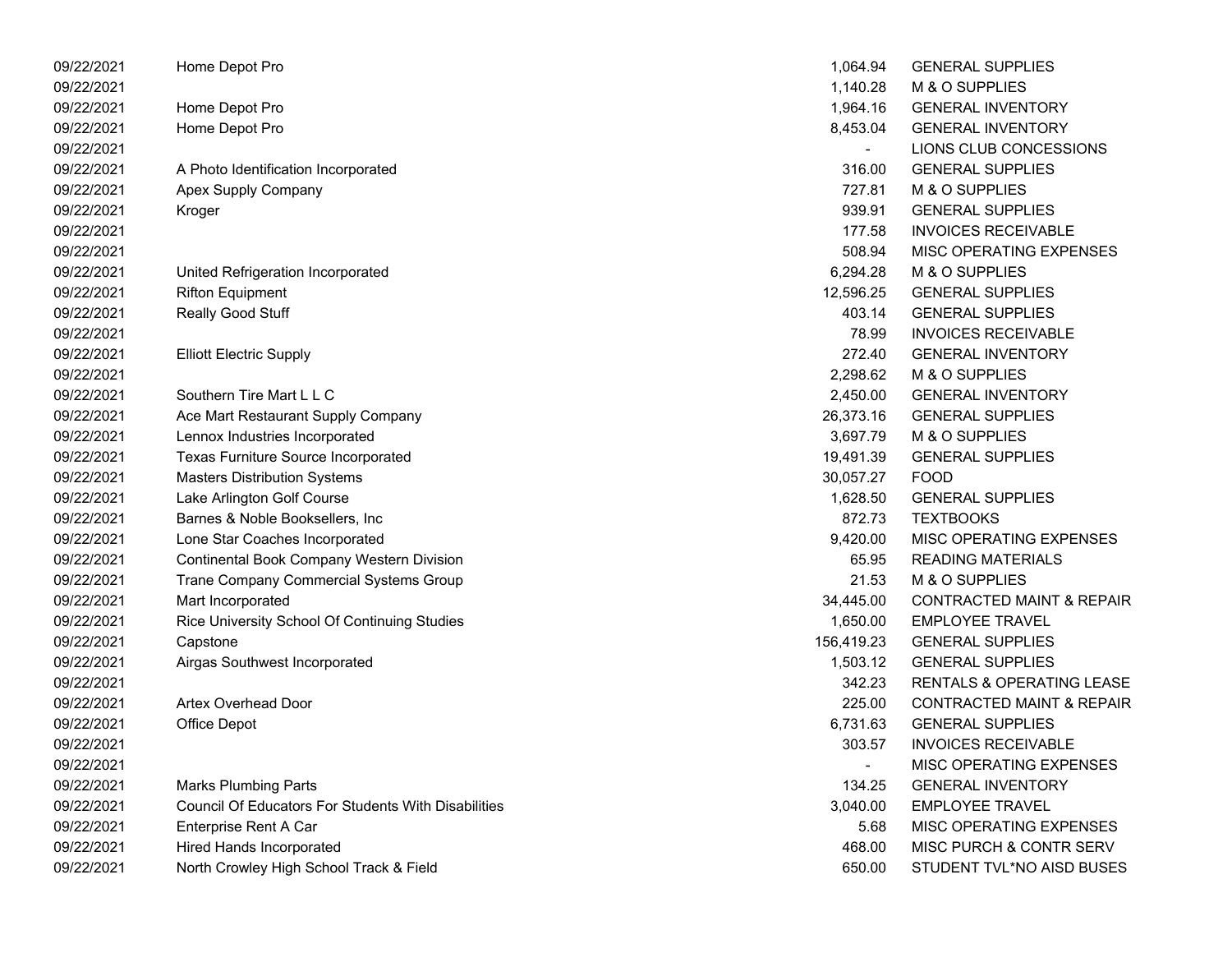| 09/22/2021 | <b>Birdville High School</b>                     | 200.00                   | STUDENT TVL*NO AISD BUSES            |
|------------|--------------------------------------------------|--------------------------|--------------------------------------|
| 09/22/2021 | B & H Photo Video                                | 3,300.17                 | <b>GENERAL SUPPLIES</b>              |
| 09/22/2021 | <b>CDW Government Incorporated</b>               | 2,233.00                 | <b>GENERAL SUPPLIES</b>              |
| 09/22/2021 | 1 A Fire & Domestic Testing                      | 9,717.20                 | <b>CONTRACTED MAINT &amp; REPAIR</b> |
| 09/22/2021 | <b>Td Industries Limited</b>                     | 125,567.00               | <b>CONTRACTED MAINT &amp; REPAIR</b> |
| 09/22/2021 | Govconnection Incorporated                       | 19,568.75                | <b>GENERAL SUPPLIES</b>              |
| 09/22/2021 | Delcom Group                                     | 51.51                    | <b>GENERAL SUPPLIES</b>              |
| 09/22/2021 | South Hills High School Tennis                   | 150.00                   | STUDENT TVL*NO AISD BUSES            |
| 09/22/2021 | Landmark Equipment                               | 1,450.70                 | M & O SUPPLIES                       |
| 09/22/2021 | <b>Equipment Depot LTD</b>                       | 11,495.00                | <b>FURN &amp; EQUIP &gt; \$5,000</b> |
| 09/22/2021 | Won Door Corporation                             | $\overline{\phantom{0}}$ | <b>CONTRACTED MAINT &amp; REPAIR</b> |
| 09/22/2021 | <b>School Nurse Supply</b>                       | 117.45                   | <b>GENERAL SUPPLIES</b>              |
| 09/22/2021 | Pocket Nurse Enterprises Incorporated            | 1,331.10                 | <b>GENERAL SUPPLIES</b>              |
| 09/22/2021 | Apple Computer Incorporated                      | 399.00                   | <b>GENERAL SUPPLIES</b>              |
| 09/22/2021 | ETA hand2mind                                    | 108.72                   | <b>INVOICES RECEIVABLE</b>           |
| 09/22/2021 | Anixter Incorporated                             | 270.60                   | <b>CONTRACTED MAINT &amp; REPAIR</b> |
| 09/22/2021 | <b>City Of Grand Prairie Water Utilities</b>     | 2,771.64                 | <b>WATER</b>                         |
| 09/22/2021 | <b>National Cheerleaders Association</b>         | 1,116.00                 | STUDENT TVL*NO AISD BUSES            |
| 09/22/2021 | Arlington Hardware Incorporated #53              | 47.54                    | M & O SUPPLIES                       |
| 09/22/2021 | Zimmerer Kubota Incorporated                     | 1,024.40                 | M & O SUPPLIES                       |
| 09/22/2021 | Child Care Associates Incorporated               | 1,791.86                 | MISC PURCH & CONTR SERV              |
| 09/22/2021 | Welch John                                       | 412.50                   | MISC PURCH & CONTR SERV              |
| 09/22/2021 | J P Morgan Chase Bank NA                         | 7,598.10                 | <b>GENERAL SUPPLIES</b>              |
| 09/22/2021 |                                                  | 2,568.00                 | <b>INVOICES RECEIVABLE</b>           |
| 09/22/2021 |                                                  | 7,197.75                 | MISC OPERATING EXPENSES              |
| 09/22/2021 |                                                  | 3,898.05                 | <b>READING MATERIALS</b>             |
| 09/22/2021 | OCLC Online Computer Library Center Incorporated | 760.84                   | <b>GENERAL SUPPLIES</b>              |
| 09/22/2021 | <b>Total Maintenance Solutions-South</b>         | 2,757.23                 | M & O SUPPLIES                       |
| 09/22/2021 | Alford Allen                                     | 233.75                   | MISC PURCH & CONTR SERV              |
| 09/22/2021 | Smith Kendrick                                   | 233.75                   | MISC PURCH & CONTR SERV              |
| 09/22/2021 | Texas IB Schools                                 | 300.00                   | <b>DUES</b>                          |
| 09/22/2021 |                                                  | 300.00                   | MISC OPERATING EXPENSES              |
| 09/22/2021 | Gibson Cornelius                                 | 357.50                   | MISC PURCH & CONTR SERV              |
| 09/22/2021 | Monarch Trophy Studio                            | 382.20                   | <b>GENERAL SUPPLIES</b>              |
| 09/22/2021 |                                                  | 9.10                     | MISC PURCH & CONTR SERV              |
| 09/22/2021 | ManageBac Incorporated                           | 630.00                   | <b>GENERAL SUPPLIES</b>              |
| 09/22/2021 | Mansfield High School Tennis Boosters            | 700.00                   | STUDENT TVL*NO AISD BUSES            |
| 09/22/2021 | Bilingual Dictionaries, Inc.                     | 1,700.40                 | <b>GENERAL SUPPLIES</b>              |
| 09/22/2021 | <b>Burleson ISD Athletics</b>                    | 160.00                   | STUDENT TVL*NO AISD BUSES            |
| 09/22/2021 | Ferrellgas, Incorporated                         | 13,952.29                | <b>GENERAL INVENTORY</b>             |
|            |                                                  |                          |                                      |

| 200.00     | STUDENT TVL*NO AISD BUSES            |
|------------|--------------------------------------|
| 3,300.17   | <b>GENERAL SUPPLIES</b>              |
| 2,233.00   | <b>GENERAL SUPPLIES</b>              |
| 9,717.20   | <b>CONTRACTED MAINT &amp; REPAIR</b> |
| 125,567.00 | <b>CONTRACTED MAINT &amp; REPAIR</b> |
| 19,568.75  | <b>GENERAL SUPPLIES</b>              |
| 51.51      | <b>GENERAL SUPPLIES</b>              |
| 150.00     | STUDENT TVL*NO AISD BUSES            |
| 1,450.70   | M & O SUPPLIES                       |
| 11,495.00  | <b>FURN &amp; EQUIP &gt; \$5,000</b> |
|            | <b>CONTRACTED MAINT &amp; REPAIR</b> |
| 117.45     | <b>GENERAL SUPPLIES</b>              |
| 1,331.10   | <b>GENERAL SUPPLIES</b>              |
| 399.00     | <b>GENERAL SUPPLIES</b>              |
| 108.72     | <b>INVOICES RECEIVABLE</b>           |
| 270.60     | <b>CONTRACTED MAINT &amp; REPAIR</b> |
| 2,771.64   | WATER                                |
| 1,116.00   | STUDENT TVL*NO AISD BUSES            |
| 47.54      | <b>M &amp; O SUPPLIES</b>            |
| 1,024.40   | <b>M &amp; O SUPPLIES</b>            |
| 1,791.86   | <b>MISC PURCH &amp; CONTR SERV</b>   |
| 412.50     | MISC PURCH & CONTR SERV              |
| 7,598.10   | <b>GENERAL SUPPLIES</b>              |
| 2,568.00   | <b>INVOICES RECEIVABLE</b>           |
| 7,197.75   | <b>MISC OPERATING EXPENSES</b>       |
| 3,898.05   | <b>READING MATERIALS</b>             |
| 760.84     | <b>GENERAL SUPPLIES</b>              |
| 2,757.23   | M & O SUPPLIES                       |
| 233.75     | <b>MISC PURCH &amp; CONTR SERV</b>   |
| 233.75     | <b>MISC PURCH &amp; CONTR SERV</b>   |
| 300.00     | <b>DUES</b>                          |
| 300.00     | <b>MISC OPERATING EXPENSES</b>       |
| 357.50     | <b>MISC PURCH &amp; CONTR SERV</b>   |
| 382.20     | <b>GENERAL SUPPLIES</b>              |
| 9.10       | <b>MISC PURCH &amp; CONTR SERV</b>   |
| 630.00     | <b>GENERAL SUPPLIES</b>              |
| 700.00     | STUDENT TVL*NO AISD BUSES            |
| 1,700.40   | <b>GENERAL SUPPLIES</b>              |
| 160.00     | STUDENT TVL*NO AISD BUSES            |
| 13,952.29  | <b>GENERAL INVENTORY</b>             |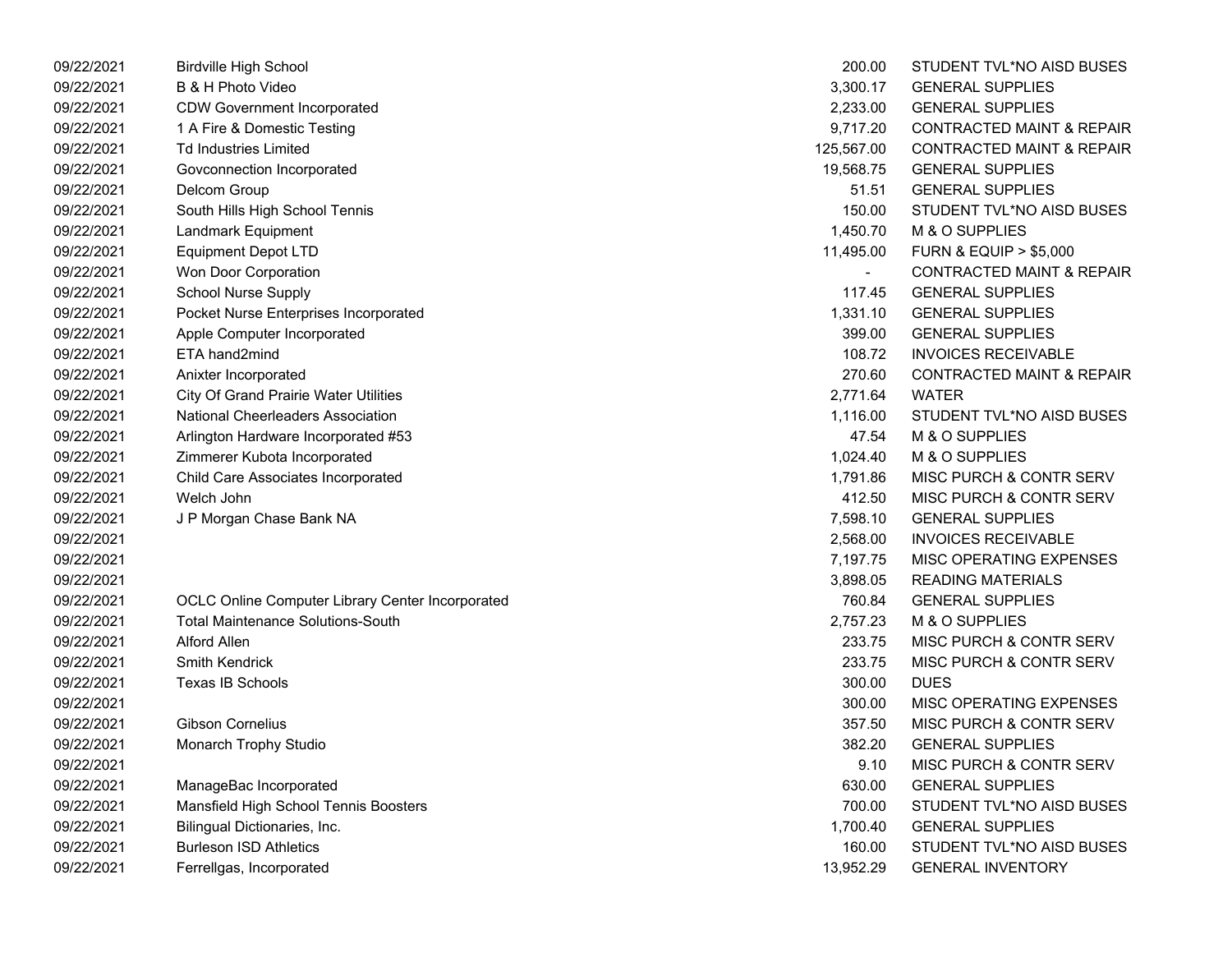| 09/22/2021 | Imagine Learning Incorporated                     | 211,700.00               | <b>GENERAL SUPPLIES</b>              |
|------------|---------------------------------------------------|--------------------------|--------------------------------------|
| 09/22/2021 | Automatic Sprinkler of Texas Incorporated         | 3,785.00                 | CONTRACTED MAINT & REPAIR            |
| 09/22/2021 | Coppell High School                               | 250.00                   | STUDENT TVL*NO AISD BUSES            |
| 09/22/2021 | Texas Interpreting Services, LLC                  | 7,423.00                 | <b>MISC PURCH &amp; CONTR SERV</b>   |
| 09/22/2021 | istation.com                                      | 619,054.20               | <b>GENERAL SUPPLIES</b>              |
| 09/22/2021 | Morrison Richard R                                | 285.00                   | MISC PURCH & CONTR SERV              |
| 09/22/2021 | David Hinson                                      | 673.75                   | MISC PURCH & CONTR SERV              |
| 09/22/2021 | International Society for Technology in Education | 75.00                    | <b>EMPLOYEE TRAVEL</b>               |
| 09/22/2021 | <b>Carroll Percy</b>                              | 233.75                   | <b>MISC PURCH &amp; CONTR SERV</b>   |
| 09/22/2021 | <b>Washington Varandas</b>                        | 591.25                   | MISC PURCH & CONTR SERV              |
| 09/22/2021 | Camper Marcus                                     | 866.25                   | <b>MISC PURCH &amp; CONTR SERV</b>   |
| 09/22/2021 | Robert D. Lee                                     | 1,086.25                 | <b>MISC PURCH &amp; CONTR SERV</b>   |
| 09/22/2021 | Durham Dustin J                                   | 412.50                   | <b>MISC PURCH &amp; CONTR SERV</b>   |
| 09/22/2021 | <b>Aquatic Solutions</b>                          | 550.00                   | <b>INVOICES RECEIVABLE</b>           |
| 09/22/2021 | Woodwind & Brasswind Inc                          | 57.50                    | <b>GENERAL SUPPLIES</b>              |
| 09/22/2021 | Rhodes Jennifer                                   | 165.00                   | <b>MISC PURCH &amp; CONTR SERV</b>   |
| 09/22/2021 | <b>SC Fuels</b>                                   | 18,177.98                | <b>GENERAL INVENTORY</b>             |
| 09/22/2021 | Grant-Brooks Jonathan Lee                         | 270.00                   | MISC PURCH & CONTR SERV              |
| 09/22/2021 | Wasiak Doug                                       | 65.00                    | <b>MISC PURCH &amp; CONTR SERV</b>   |
| 09/22/2021 | National Wholesale Supply                         | 644.80                   | M & O SUPPLIES                       |
| 09/22/2021 | <b>WRA Architects Incorporated</b>                | 41,600.55                | <b>BLDG PURCH, CONSTR, IMPROVE</b>   |
| 09/22/2021 | McLeod, Thomas E.                                 | 233.75                   | <b>MISC PURCH &amp; CONTR SERV</b>   |
| 09/22/2021 | <b>MPS Bedford Freeman and Worth</b>              | 2,040.00                 | <b>TEXTBOOKS</b>                     |
| 09/22/2021 | Kurz & Company                                    | 9,204.62                 | <b>FOOD</b>                          |
| 09/22/2021 | Accent Awards & Trophies, LLC                     | 76.00                    | <b>INVOICES RECEIVABLE</b>           |
| 09/22/2021 | Accent Awards & Trophies, LLC                     | 16.50                    | <b>GENERAL SUPPLIES</b>              |
| 09/22/2021 | 1st Choice Restaurant Equipment                   | 10,272.19                | <b>FURN &amp; EQUIP &gt; \$5,000</b> |
| 09/22/2021 | <b>Best Buy for Business</b>                      | 99.99                    | <b>GENERAL SUPPLIES</b>              |
| 09/22/2021 | Seidlitz Education, LLC                           | 241.54                   | <b>READING MATERIALS</b>             |
| 09/22/2021 | Estrellita Inc.                                   | 15,356.50                | <b>READING MATERIALS</b>             |
| 09/22/2021 | <b>Creative Bus Sales Inc.</b>                    | 1,574.23                 | <b>GENERAL INVENTORY</b>             |
| 09/22/2021 | <b>Autonation Chevrolet</b>                       | 427.77                   | M & O SUPPLIES                       |
| 09/22/2021 | AlphaGraphics                                     | 37.50                    | <b>GENERAL SUPPLIES</b>              |
| 09/22/2021 | Youth Advocate Programs, Inc.                     | $\overline{\phantom{a}}$ | MISC PURCH & CONTR SERV              |
| 09/22/2021 | <b>RD Lawns LLC</b>                               | 9,293.00                 | <b>CONTRACTED MAINT &amp; REPAIR</b> |
| 09/22/2021 | <b>Textbook Warehouse</b>                         | 1,379.95                 | <b>READING MATERIALS</b>             |
| 09/22/2021 | Cyson Technology Group LLC                        | 5,258.20                 | <b>MISC PURCH &amp; CONTR SERV</b>   |
| 09/22/2021 | Kenneth Vincent                                   | 350.00                   | <b>INVOICES RECEIVABLE</b>           |
| 09/22/2021 | <b>Leaverton Patrick</b>                          | 200.00                   | <b>MISC PURCH &amp; CONTR SERV</b>   |
| 09/22/2021 | Davis, Regan                                      | 398.75                   | MISC PURCH & CONTR SERV              |

| 211,700.00 | <b>GENERAL SUPPLIES</b>              |
|------------|--------------------------------------|
| 3,785.00   | <b>CONTRACTED MAINT &amp; REPAIR</b> |
| 250.00     | STUDENT TVL*NO AISD BUSES            |
| 7,423.00   | MISC PURCH & CONTR SERV              |
| 619,054.20 | <b>GENERAL SUPPLIES</b>              |
| 285.00     | MISC PURCH & CONTR SERV              |
| 673.75     | <b>MISC PURCH &amp; CONTR SERV</b>   |
| 75.00      | <b>EMPLOYEE TRAVEL</b>               |
| 233.75     | <b>MISC PURCH &amp; CONTR SERV</b>   |
| 591.25     | <b>MISC PURCH &amp; CONTR SERV</b>   |
| 866.25     | <b>MISC PURCH &amp; CONTR SERV</b>   |
| 1,086.25   | <b>MISC PURCH &amp; CONTR SERV</b>   |
| 412.50     | <b>MISC PURCH &amp; CONTR SERV</b>   |
| 550.00     | <b>INVOICES RECEIVABLE</b>           |
| 57.50      | <b>GENERAL SUPPLIES</b>              |
| 165.00     | MISC PURCH & CONTR SERV              |
| 18,177.98  | <b>GENERAL INVENTORY</b>             |
| 270.00     | <b>MISC PURCH &amp; CONTR SERV</b>   |
| 65.00      | <b>MISC PURCH &amp; CONTR SERV</b>   |
| 644.80     | M & O SUPPLIES                       |
| 41,600.55  | <b>BLDG PURCH, CONSTR, IMPROVE</b>   |
| 233.75     | <b>MISC PURCH &amp; CONTR SERV</b>   |
| 2,040.00   | <b>TEXTBOOKS</b>                     |
| 9,204.62   | <b>FOOD</b>                          |
| 76.00      | <b>INVOICES RECEIVABLE</b>           |
| 16.50      | <b>GENERAL SUPPLIES</b>              |
| 10,272.19  | <b>FURN &amp; EQUIP &gt; \$5,000</b> |
| 99.99      | <b>GENERAL SUPPLIES</b>              |
| 241.54     | <b>READING MATERIALS</b>             |
| 15,356.50  | <b>READING MATERIALS</b>             |
| 1,574.23   | <b>GENERAL INVENTORY</b>             |
| 427.77     | <b>M &amp; O SUPPLIES</b>            |
| 37.50      | <b>GENERAL SUPPLIES</b>              |
|            | <b>MISC PURCH &amp; CONTR SERV</b>   |
| 9,293.00   | <b>CONTRACTED MAINT &amp; REPAIR</b> |
| 1,379.95   | <b>READING MATERIALS</b>             |
| 5,258.20   | MISC PURCH & CONTR SERV              |
| 350.00     | <b>INVOICES RECEIVABLE</b>           |
| 200.00     | <b>MISC PURCH &amp; CONTR SERV</b>   |
| 398.75     | MISC PURCH & CONTR SERV              |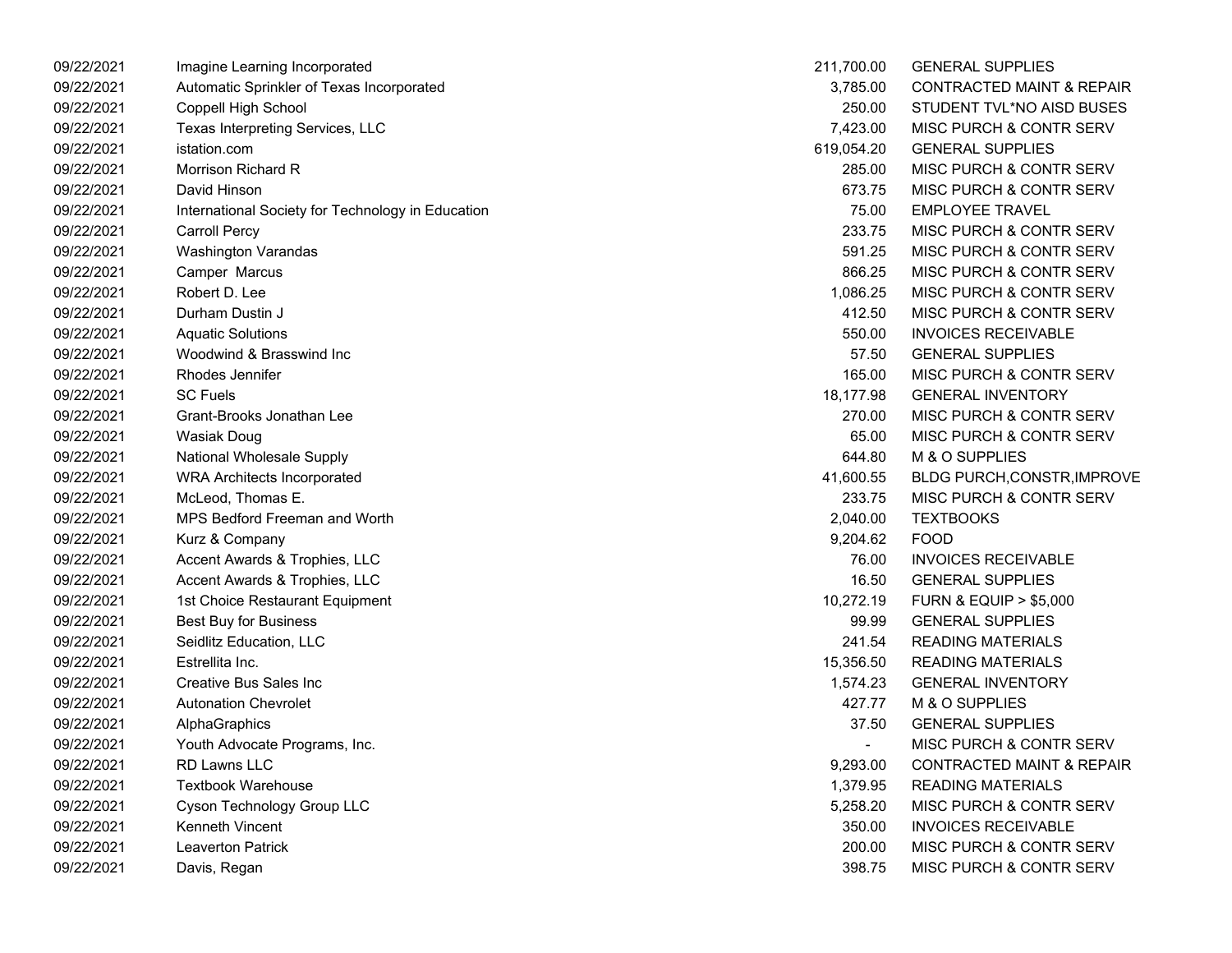| 09/22/2021 | <b>FAYHA Management LLC</b>                             | 11,039.00 | <b>RENTALS &amp; OPERATING LEASE</b> |
|------------|---------------------------------------------------------|-----------|--------------------------------------|
| 09/22/2021 | Safehaven Pest Control, LLC                             | 2,950.00  | <b>CONTRACTED MAINT &amp; REPAIR</b> |
| 09/22/2021 | <b>Chick-fil-A North Collins Street</b>                 | 463.35    | MISC OPERATING EXPENSES              |
| 09/22/2021 | Raptor Technologies, LLC                                | 634.00    | <b>GENERAL SUPPLIES</b>              |
| 09/22/2021 | <b>Tyson Prepared Foods</b>                             | 22,986.00 | <b>GENERAL INVENTORY</b>             |
| 09/22/2021 | Elliott Staffing Services, Inc.                         | 8,757.00  | <b>MISC PURCH &amp; CONTR SERV</b>   |
| 09/22/2021 |                                                         | 207.30    | SAL & WAGES-SUPPORT PERS             |
| 09/22/2021 | <b>Grant Professionals Association</b>                  | 598.00    | <b>EMPLOYEE TRAVEL</b>               |
| 09/22/2021 | Dr Pepper Snapple Group                                 | 456.00    | MISC OPERATING EXPENSES              |
| 09/22/2021 | Pear Deck                                               | 42,000.00 | <b>GENERAL SUPPLIES</b>              |
| 09/22/2021 | Pearson Vue                                             | 770.00    | MISC OPERATING EXPENSES              |
| 09/22/2021 | Lowe's Home Centers, LLC                                | 965.92    | <b>GENERAL SUPPLIES</b>              |
| 09/22/2021 |                                                         | 962.42    | M & O SUPPLIES                       |
| 09/22/2021 | Lowe's Home Centers, LLC                                | 37.66     | <b>GENERAL SUPPLIES</b>              |
| 09/22/2021 | Western-BRW Paper Company Incorporated                  | 1,682.00  | <b>GENERAL SUPPLIES</b>              |
| 09/22/2021 | <b>Hotsy Equipment Company</b>                          | 1,343.72  | M & O SUPPLIES                       |
| 09/22/2021 | Klement Distribution, Inc.                              | 2,403.90  | <b>FOOD</b>                          |
| 09/22/2021 | GradeCam LLC                                            | 2,505.00  | <b>GENERAL SUPPLIES</b>              |
| 09/22/2021 | <b>CableLink Solutions</b>                              | 21,809.10 | <b>MISC PURCH &amp; CONTR SERV</b>   |
| 09/22/2021 | Fixi Shop The                                           | 2,224.80  | <b>GENERAL SUPPLIES</b>              |
| 09/22/2021 | OTC Brands, Inc                                         | 756.53    | <b>GENERAL SUPPLIES</b>              |
| 09/22/2021 | Monogramming Mammas                                     | 1,619.25  | <b>GENERAL SUPPLIES</b>              |
| 09/22/2021 | <b>Monogramming Mammas</b>                              | 534.50    | <b>INVOICES RECEIVABLE</b>           |
| 09/22/2021 | <b>SPARK</b>                                            | 1,300.00  | <b>MISC PURCH &amp; CONTR SERV</b>   |
| 09/22/2021 | Lincoln Electric Company                                | 304.11    | <b>GENERAL SUPPLIES</b>              |
| 09/22/2021 | Global Equipment Company Inc                            | 3,163.12  | <b>GENERAL SUPPLIES</b>              |
| 09/22/2021 | <b>Mavich LLC</b>                                       | 434.20    | <b>GENERAL INVENTORY</b>             |
| 09/22/2021 | OverDrive, Inc                                          | 500.00    | <b>READING MATERIALS</b>             |
| 09/22/2021 | Nasco                                                   | 104.09    | <b>GENERAL SUPPLIES</b>              |
| 09/22/2021 | Steve Weiss Music, Inc.                                 | 656.37    | <b>GENERAL SUPPLIES</b>              |
| 09/22/2021 | Nicole Newton                                           | 233.75    | <b>MISC PURCH &amp; CONTR SERV</b>   |
| 09/22/2021 | National Association of Social Work                     | 259.00    | <b>EMPLOYEE TRAVEL</b>               |
| 09/22/2021 | Charles, Damiete                                        | 233.75    | MISC PURCH & CONTR SERV              |
| 09/22/2021 | Auto Plus Auto Parts                                    | 67.10     | M & O SUPPLIES                       |
| 09/22/2021 | Chu, Brian Wenyi                                        | 412.50    | MISC PURCH & CONTR SERV              |
| 09/22/2021 | Price Right Professional Landscaping & Tree Service LLC | 7,200.00  | <b>CONTRACTED MAINT &amp; REPAIR</b> |
| 09/22/2021 | Staples Inc/Staples Business Advantage                  | 8,477.31  | <b>GENERAL SUPPLIES</b>              |
| 09/22/2021 |                                                         | 150.04    | M & O SUPPLIES                       |
| 09/22/2021 | <b>Arlington Strings</b>                                | 295.00    | <b>CONTRACTED MAINT &amp; REPAIR</b> |
| 09/22/2021 |                                                         | 197.10    | <b>GENERAL SUPPLIES</b>              |

| 11,039.00 | <b>RENTALS &amp; OPERATING LEASE</b> |
|-----------|--------------------------------------|
| 2,950.00  | <b>CONTRACTED MAINT &amp; REPAIR</b> |
| 463.35    | <b>MISC OPERATING EXPENSES</b>       |
| 634.00    | <b>GENERAL SUPPLIES</b>              |
| 22,986.00 | <b>GENERAL INVENTORY</b>             |
| 8,757.00  | <b>MISC PURCH &amp; CONTR SERV</b>   |
| 207.30    | SAL & WAGES-SUPPORT PERS             |
| 598.00    | <b>EMPLOYEE TRAVEL</b>               |
| 456.00    | <b>MISC OPERATING EXPENSES</b>       |
| 42,000.00 | <b>GENERAL SUPPLIES</b>              |
| 770.00    | <b>MISC OPERATING EXPENSES</b>       |
| 965.92    | <b>GENERAL SUPPLIES</b>              |
| 962.42    | M & O SUPPLIES                       |
| 37.66     | <b>GENERAL SUPPLIES</b>              |
| 1,682.00  | <b>GENERAL SUPPLIES</b>              |
| 1,343.72  | M & O SUPPLIES                       |
| 2,403.90  | <b>FOOD</b>                          |
| 2,505.00  | <b>GENERAL SUPPLIES</b>              |
| 21,809.10 | <b>MISC PURCH &amp; CONTR SERV</b>   |
| 2,224.80  | <b>GENERAL SUPPLIES</b>              |
| 756.53    | <b>GENERAL SUPPLIES</b>              |
| 1.619.25  | <b>GENERAL SUPPLIES</b>              |
| 534.50    | <b>INVOICES RECEIVABLE</b>           |
| 1,300.00  | <b>MISC PURCH &amp; CONTR SERV</b>   |
| 304.11    | <b>GENERAL SUPPLIES</b>              |
| 3,163.12  | <b>GENERAL SUPPLIES</b>              |
| 434.20    | <b>GENERAL INVENTORY</b>             |
| 500.00    | <b>READING MATERIALS</b>             |
| 104.09    | <b>GENERAL SUPPLIES</b>              |
| 656.37    | <b>GENERAL SUPPLIES</b>              |
| 233.75    | <b>MISC PURCH &amp; CONTR SERV</b>   |
| 259.00    | <b>EMPLOYEE TRAVEL</b>               |
| 233.75    | <b>MISC PURCH &amp; CONTR SERV</b>   |
| 67.10     | <b>M &amp; O SUPPLIES</b>            |
| 412.50    | MISC PURCH & CONTR SERV              |
| 7,200.00  | <b>CONTRACTED MAINT &amp; REPAIR</b> |
| 8,477.31  | <b>GENERAL SUPPLIES</b>              |
| 150.04    | <b>M &amp; O SUPPLIES</b>            |
| 295.00    | <b>CONTRACTED MAINT &amp; REPAIR</b> |
| 197.10    | <b>GENERAL SUPPLIES</b>              |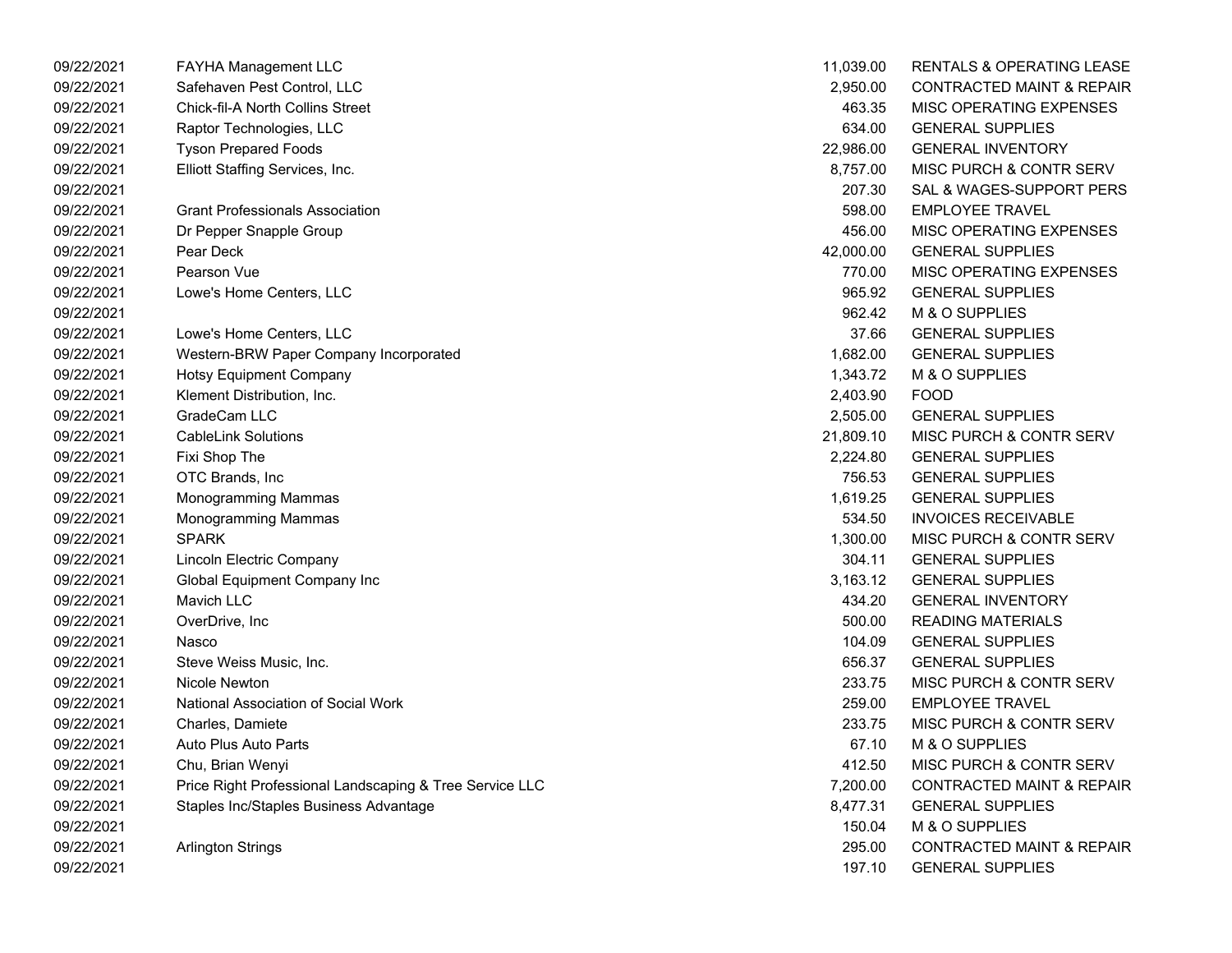| 09/22/2021 | Midlothian High School Cross Country         | 175.00     | STUDENT TVL*NO AISD BUSES            |
|------------|----------------------------------------------|------------|--------------------------------------|
| 09/22/2021 | Lone Star State School Counselor Association | 30.00      | <b>DUES</b>                          |
| 09/22/2021 | <b>Alonti Catering</b>                       | 204.99     | MISC OPERATING EXPENSES              |
| 09/22/2021 | Taylor Smith Consulting LLC                  | 3,147.22   | MISC PURCH & CONTR SERV              |
| 09/22/2021 | <b>Brice Brandon</b>                         | 125.00     | MISC PURCH & CONTR SERV              |
| 09/22/2021 | Riverside Insights                           | 3,531.42   | <b>TESTING MATERIALS</b>             |
| 09/22/2021 | Affinity Insurance Services, Inc.            | 15.00      | INSURANCE/BOND PREMIUMS              |
| 09/22/2021 | All Star Letter Jackets and Balfour Dallas   | 50.00      | <b>INVOICES RECEIVABLE</b>           |
| 09/22/2021 | All Star Letter Jackets and Balfour Dallas   | 150.00     | <b>INVOICES RECEIVABLE</b>           |
| 09/22/2021 | <b>Blick Art Materials</b>                   | 820.61     | <b>GENERAL SUPPLIES</b>              |
| 09/22/2021 | Padilla Poll LLC                             | 1,200.00   | <b>GENERAL SUPPLIES</b>              |
| 09/22/2021 | Cortes Michael                               | 233.75     | MISC PURCH & CONTR SERV              |
| 09/22/2021 | Damien Gary                                  | 247.50     | MISC PURCH & CONTR SERV              |
| 09/22/2021 | Insight Public Sector Inc                    | 2,800.00   | <b>CONTRACTED MAINT &amp; REPAIR</b> |
| 09/22/2021 | <b>Balloons With A Twist</b>                 | 540.00     | <b>INVOICES RECEIVABLE</b>           |
| 09/22/2021 | Brady Industries of Texas LLC                | 402.22     | <b>GENERAL INVENTORY</b>             |
| 09/22/2021 | DeltaMath Solutions Incorporated             | 800.00     | <b>GENERAL SUPPLIES</b>              |
| 09/22/2021 | New Dairy Opco LLC DBA Borden Dairy          | 112,086.64 | <b>FOOD</b>                          |
| 09/22/2021 | Your Tees LLC                                | 3,438.00   | <b>GENERAL SUPPLIES</b>              |
| 09/22/2021 | Star Autism Support Incorporated             | 3,012.45   | <b>GENERAL SUPPLIES</b>              |
| 09/22/2021 | Lowman Consulting LLC                        | 150.00     | MISC OPERATING EXPENSES              |
| 09/22/2021 | Feldman and Feldman PC                       | 4,949.70   | MISC PURCH & CONTR SERV              |
| 09/22/2021 | Lakeshore Learning Materials                 | 648.61     | <b>GENERAL SUPPLIES</b>              |
| 09/22/2021 | <b>AEI Speakers Bureau</b>                   | 3,000.00   | MISC PURCH & CONTR SERV              |
| 09/22/2021 | Be Well, Lead Well LLC                       | 200.00     | MISC PURCH & CONTR SERV              |
| 09/22/2021 | On Guard Transport LLC                       | 5,060.00   | RENTALS & OPERATING LEASE            |
| 09/22/2021 |                                              | 485.00     | STUDENT TVL*NO AISD BUSES            |
| 09/22/2021 | Office Depot, Inc                            | 6,007.87   | <b>GENERAL SUPPLIES</b>              |
| 09/22/2021 | Tools to Grow                                | 245.00     | MISC OPERATING EXPENSES              |
| 09/22/2021 | <b>Premier Transportation Services LLC</b>   | 1,890.00   | STUDENT TVL*NO AISD BUSES            |
| 09/22/2021 | <b>Mark Stance</b>                           | 65.00      | MISC PURCH & CONTR SERV              |
| 09/22/2021 | <b>Sunset Bison Softball Booster Club</b>    | 650.00     | STUDENT TVL*NO AISD BUSES            |
| 09/22/2021 | Legacy High School Cross Country             | 160.00     | STUDENT TVL*NO AISD BUSES            |
| 09/22/2021 | Christian Schools Athletic Fellowship Inc    | 200.00     | STUDENT TVL*NO AISD BUSES            |
| 09/22/2021 | Mineral Wells High School                    | 225.00     | <b>INVOICES RECEIVABLE</b>           |
| 09/22/2021 | Complete Supply Incorporated                 | 5,180.97   | <b>GENERAL INVENTORY</b>             |
| 09/22/2021 | <b>Atmos Energy</b>                          | 4,924.63   | <b>WATER</b>                         |
| 09/22/2021 | <b>Temperature Control Systems</b>           | 1,435.21   | M & O SUPPLIES                       |
| 09/22/2021 | Simba Industries                             | 935.52     | <b>GENERAL INVENTORY</b>             |
| 09/22/2021 | <b>Bucks Wheel &amp; Equipment Company</b>   | 60.78      | <b>GENERAL INVENTORY</b>             |
|            |                                              |            |                                      |

| 175.00     | STUDENT TVL*NO AISD BUSES            |
|------------|--------------------------------------|
| 30.00      | DUES                                 |
| 204.99     | <b>MISC OPERATING EXPENSES</b>       |
| 3,147.22   | <b>MISC PURCH &amp; CONTR SERV</b>   |
| 125.00     | <b>MISC PURCH &amp; CONTR SERV</b>   |
| 3,531.42   | <b>TESTING MATERIALS</b>             |
| 15.00      | <b>INSURANCE/BOND PREMIUMS</b>       |
| 50.00      | <b>INVOICES RECEIVABLE</b>           |
| 150.00     | <b>INVOICES RECEIVABLE</b>           |
| 820.61     | <b>GENERAL SUPPLIES</b>              |
| 1,200.00   | <b>GENERAL SUPPLIES</b>              |
| 233.75     | MISC PURCH & CONTR SERV              |
| 247.50     | MISC PURCH & CONTR SERV              |
| 2,800.00   | <b>CONTRACTED MAINT &amp; REPAIR</b> |
| 540.00     | <b>INVOICES RECEIVABLE</b>           |
| 402.22     | <b>GENERAL INVENTORY</b>             |
| 800.00     | <b>GENERAL SUPPLIES</b>              |
| 112,086.64 | <b>FOOD</b>                          |
| 3,438.00   | <b>GENERAL SUPPLIES</b>              |
| 3,012.45   | <b>GENERAL SUPPLIES</b>              |
| 150.00     | MISC OPERATING EXPENSES              |
| 4,949.70   | <b>MISC PURCH &amp; CONTR SERV</b>   |
| 648.61     | <b>GENERAL SUPPLIES</b>              |
| 3,000.00   | <b>MISC PURCH &amp; CONTR SERV</b>   |
| 200.00     | MISC PURCH & CONTR SERV              |
| 5,060.00   | <b>RENTALS &amp; OPERATING LEASE</b> |
| 485.00     | STUDENT TVL*NO AISD BUSES            |
| 6,007.87   | <b>GENERAL SUPPLIES</b>              |
| 245.00     | <b>MISC OPERATING EXPENSES</b>       |
| 1,890.00   | STUDENT TVL*NO AISD BUSES            |
| 65.00      | <b>MISC PURCH &amp; CONTR SERV</b>   |
| 650.00     | STUDENT TVL*NO AISD BUSES            |
| 160.00     | STUDENT TVL*NO AISD BUSES            |
| 200.00     | STUDENT TVL*NO AISD BUSES            |
| 225.00     | <b>INVOICES RECEIVABLE</b>           |
| 5,180.97   | <b>GENERAL INVENTORY</b>             |
| 4,924.63   | <b>WATER</b>                         |
| 1,435.21   | M & O SUPPLIES                       |
| 935.52     | <b>GENERAL INVENTORY</b>             |
| 60.78      | <b>GENERAL INVENTORY</b>             |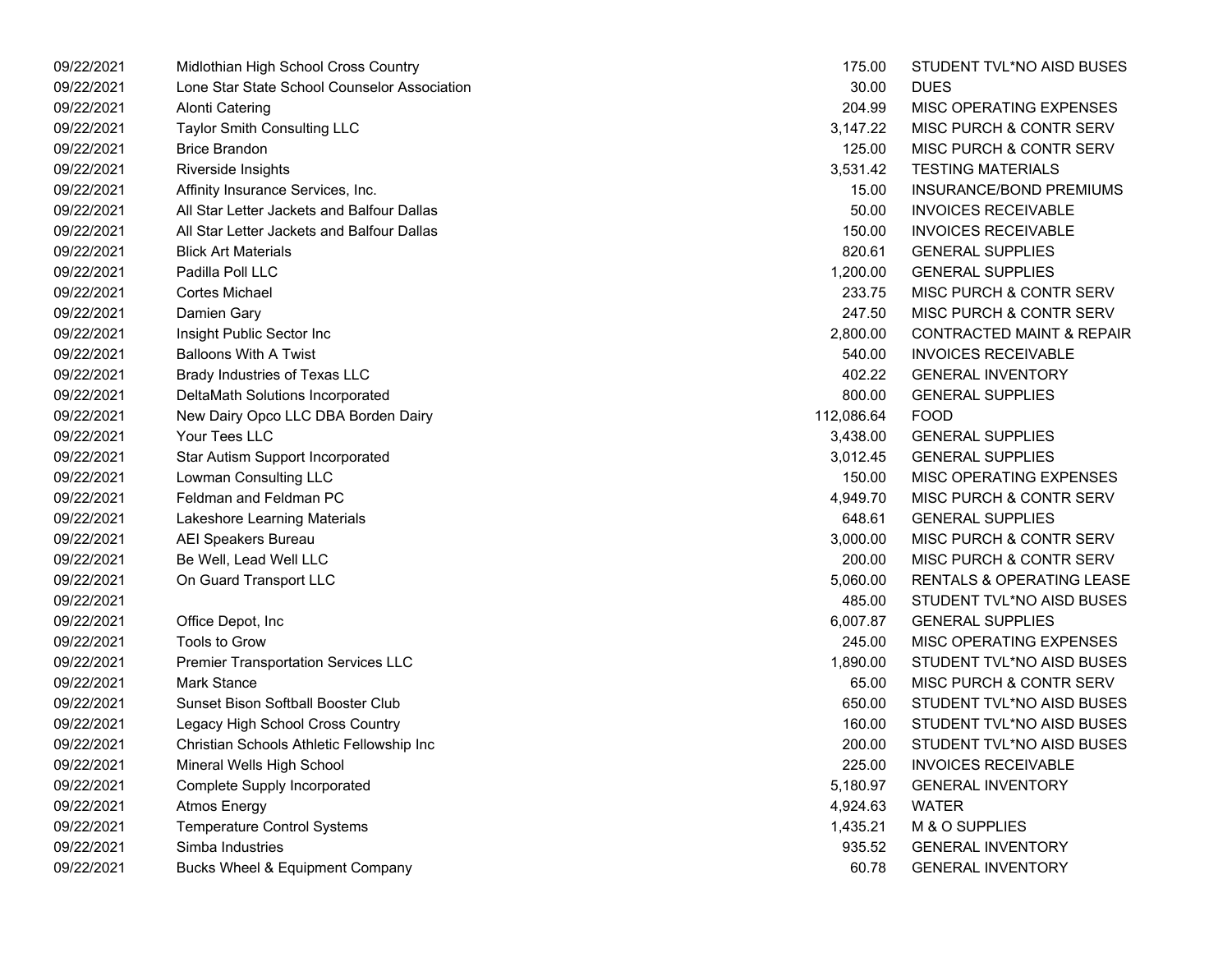| 09/22/2021 | Southwest International Trucks                                | 296.00       | <b>CONTRACTED MAINT &amp; REPAIR</b>       |
|------------|---------------------------------------------------------------|--------------|--------------------------------------------|
| 09/22/2021 |                                                               | 204.01       | M & O SUPPLIES                             |
| 09/22/2021 | Texas Auto Painting                                           | 21,660.66    | <b>CONTRACTED MAINT &amp; REPAIR</b>       |
| 09/22/2021 | Music & Arts                                                  | 705.60       | <b>GENERAL SUPPLIES</b>                    |
| 09/22/2021 | Castro Roofing Of Texas L P                                   | 2,871.12     | <b>CONTRACTED MAINT &amp; REPAIR</b>       |
| 09/22/2021 | Rush Truck Centers Of Texas Limited Partnership               | 2,972.53     | M & O SUPPLIES                             |
| 09/22/2021 | 4imprint Incorporated                                         | 355.60       | <b>GENERAL SUPPLIES</b>                    |
| 09/22/2021 | Red Gold Llc                                                  | 29,548.26    | <b>GENERAL INVENTORY</b>                   |
| 09/22/2021 | Rush Bus Center Of Texas                                      | 182.34       | <b>GENERAL INVENTORY</b>                   |
| 09/22/2021 | <b>Texas Womans University Career Services</b>                | 175.00       | MISC OPERATING EXPENSES                    |
| 09/22/2021 | <b>Federal Express Corporation</b>                            | 212.89       | <b>GENERAL SUPPLIES</b>                    |
| 09/22/2021 | H2O Supply Incorporated                                       | 760.00       | <b>GENERAL INVENTORY</b>                   |
| 09/22/2021 | University Of Texas High School                               | 475.00       | <b>TESTING MATERIALS</b>                   |
| 09/22/2021 | R L Turner Wrestling                                          | 300.00       | STUDENT TVL*NO AISD BUSES                  |
| 09/22/2021 | South Grand Prairie Wrestling                                 | 200.00       | STUDENT TVL*NO AISD BUSES                  |
| 09/22/2021 | Pearson                                                       | 14,587.00    | <b>TESTING MATERIALS</b>                   |
| 09/22/2021 | SiteOne Landscape Supply Holding LLC                          | 1,935.73     | M & O SUPPLIES                             |
| 09/22/2021 | Arlington Chamber Of Commerce                                 | 1,300.00     | MISC OPERATING EXPENSES                    |
| 09/22/2021 | <b>City Of Dalworthington Gardens</b>                         | 1,073.63     | <b>WATER</b>                               |
| 09/22/2021 | U S Toy/ Constructive Playthings                              | 348.13       | <b>GENERAL SUPPLIES</b>                    |
| 09/22/2021 | <b>Education Service Center Region XI</b>                     | 800.00       | <b>EDUCATION SERVICE CENTER</b>            |
| 09/22/2021 | <b>Fisher Science Education</b>                               | 82.95        | <b>GENERAL SUPPLIES</b>                    |
| 09/22/2021 | <b>Flinn Scientific</b>                                       | 50.65        | <b>GENERAL SUPPLIES</b>                    |
| 09/22/2021 | <b>Commercial Recorder</b>                                    | 75.40        | <b>Statutorily Required Public Notices</b> |
| 09/22/2021 | <b>Gopher Sport Equipment</b>                                 | 71.96        | <b>GENERAL SUPPLIES</b>                    |
| 09/22/2021 |                                                               | 341.84       | <b>INVOICES RECEIVABLE</b>                 |
| 09/22/2021 | Haltom High School                                            | 160.00       | STUDENT TVL*NO AISD BUSES                  |
| 09/22/2021 | Industrial Power Isuzu Truck Incorporated                     | 1,548.00     | <b>CONTRACTED MAINT &amp; REPAIR</b>       |
| 09/22/2021 |                                                               | 1,790.03     | M & O SUPPLIES                             |
| 09/22/2021 | Miracle Recreation Equipment Company/ Webuildfun Incorporated | 310,719.12   | <b>CONTRACTED MAINT &amp; REPAIR</b>       |
| 09/22/2021 |                                                               | (15, 535.95) | <b>RETAINAGE</b>                           |
| 09/22/2021 | Perma Bound                                                   | 1,920.27     | <b>READING MATERIALS</b>                   |
| 09/22/2021 | <b>Pollock Paper Distributors</b>                             | 3,344.60     | <b>GENERAL INVENTORY</b>                   |
| 09/22/2021 | <b>Pyramid School Products</b>                                | 7,415.36     | <b>GENERAL INVENTORY</b>                   |
| 09/22/2021 |                                                               | 303.48       | <b>GENERAL SUPPLIES</b>                    |
| 09/22/2021 | Quality Audio Visual Service Incorporated                     | 421.13       | <b>CONTRACTED MAINT &amp; REPAIR</b>       |
| 09/22/2021 | <b>Richland High School</b>                                   | 300.00       | STUDENT TVL*NO AISD BUSES                  |
| 09/22/2021 | Sentinel The Alarm Company                                    | 532.00       | <b>GENERAL SUPPLIES</b>                    |
| 09/22/2021 | <b>Tarrant Appraisal District</b>                             | 522,732.43   | <b>TARRANT APPRAISAL DIST</b>              |
| 09/22/2021 | Unifirst Holdings(A/R 01550)                                  | 37.01        | <b>CONTRACTED MAINT &amp; REPAIR</b>       |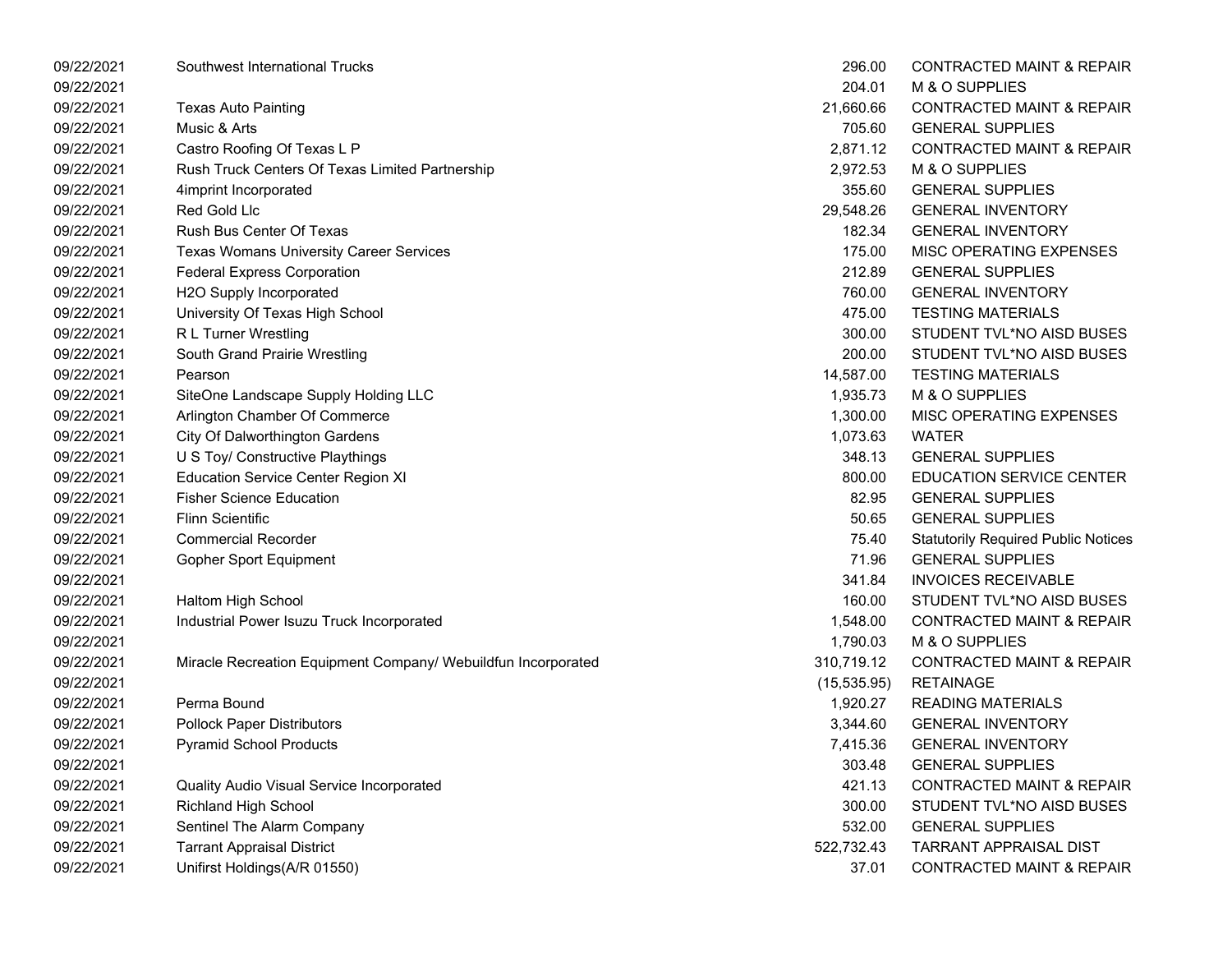| 09/22/2021 |                                                   | 97.74    | MISC PURCH & CONTR SERV              |
|------------|---------------------------------------------------|----------|--------------------------------------|
| 09/22/2021 | Vandergriff Chevrolet                             | 492.93   | <b>CONTRACTED MAINT &amp; REPAIR</b> |
| 09/22/2021 |                                                   | 980.10   | M & O SUPPLIES                       |
| 09/22/2021 | Arlington High School 001                         | 50.00    | STUDENT TVL*NO AISD BUSES            |
| 09/22/2021 | Sam Houston High School 002                       | 200.00   | STUDENT TVL*NO AISD BUSES            |
| 09/22/2021 | Lamar High School 003                             | 350.00   | STUDENT TVL*NO AISD BUSES            |
| 09/22/2021 | United Educators Association                      | 1,010.38 | UNITED FUND                          |
| 09/22/2021 | Texas United School Employees Local 100           | 26.67    | UNITED FUND                          |
| 09/22/2021 | Truman Tim Chapter 13 Trustee                     | 974.31   | UNITED FUND                          |
| 09/22/2021 | Association Of Texas Professional Teachers Local  | 0.58     | UNITED FUND                          |
| 09/22/2021 | Association Of Texas Professional Educators State | 31.14    | UNITED FUND                          |
| 09/22/2021 | Administracion para el Sustento de Menores        | 257.69   | UNITED FUND                          |
| 09/22/2021 | Powers Tom Chapter 13 Trustee                     | 950.77   | UNITED FUND                          |
| 09/22/2021 | Educational Employees Credit Union - HSA          | 917.01   | <b>DENTAL INSURANCE</b>              |
| 09/22/2021 | <b>Educational Employees Credit Union</b>         | 5,250.25 | DUE TO CREDIT UNION                  |
| 09/22/2021 | <b>Texas State Teachers Association</b>           | 65.29    | UNITED FUND                          |
| 09/24/2021 | Jennifer Allen                                    | 98.12    | <b>EMPLOYEE TRAVEL</b>               |
| 09/24/2021 | Rudy Alvarado                                     | 106.20   | <b>EMPLOYEE TRAVEL</b>               |
| 09/24/2021 | Benjamin Anderson                                 | 81.86    | <b>EMPLOYEE TRAVEL</b>               |
| 09/24/2021 | Laura Andrade                                     | 65.22    | <b>EMPLOYEE TRAVEL</b>               |
| 09/24/2021 | Lorena Ballou                                     | 16.32    | <b>EMPLOYEE TRAVEL</b>               |
| 09/24/2021 | Julie Barganier                                   | 36.65    | <b>EMPLOYEE TRAVEL</b>               |
| 09/24/2021 | Ahshionna Beaman                                  | 81.00    | MISC OPERATING EXPENSES              |
| 09/24/2021 | <b>Amber Bellew</b>                               | 32.47    | <b>EMPLOYEE TRAVEL</b>               |
| 09/24/2021 | Sherri Bielefeld                                  | 49.38    | <b>EMPLOYEE TRAVEL</b>               |
| 09/24/2021 | Leilani Blair                                     | 48.10    | <b>EMPLOYEE TRAVEL</b>               |
| 09/24/2021 | Susan Borton                                      | 73.83    | <b>EMPLOYEE TRAVEL</b>               |
| 09/24/2021 | <b>Wendy Bostick</b>                              | 69.98    | <b>EMPLOYEE TRAVEL</b>               |
| 09/24/2021 | Amanda Boyd                                       | 81.96    | <b>EMPLOYEE TRAVEL</b>               |
| 09/24/2021 | Amiesha Brown                                     | 23.17    | <b>EMPLOYEE TRAVEL</b>               |
| 09/24/2021 | Jennifer Browne                                   | 88.65    | <b>EMPLOYEE TRAVEL</b>               |
| 09/24/2021 | Linda Buckner                                     | 41.73    | <b>EMPLOYEE TRAVEL</b>               |
| 09/24/2021 | <b>Christi Buell</b>                              | 39.54    | <b>EMPLOYEE TRAVEL</b>               |
| 09/24/2021 | Graciela Cantu                                    | 21.45    | <b>EMPLOYEE TRAVEL</b>               |
| 09/24/2021 | Julio Castillo                                    | 41.94    | <b>EMPLOYEE TRAVEL</b>               |
| 09/24/2021 | Rhonda Ceaser                                     | 44.18    | <b>EMPLOYEE TRAVEL</b>               |
| 09/24/2021 | Marcy Chesebro                                    | 52.22    | <b>EMPLOYEE TRAVEL</b>               |
| 09/24/2021 | <b>Mark Clemmons</b>                              | 85.00    | MISC OPERATING EXPENSES              |
| 09/24/2021 | <b>Stephanie Coffey</b>                           | 15.68    | <b>EMPLOYEE TRAVEL</b>               |
| 09/24/2021 | Jill Coker                                        | 110.10   | <b>EMPLOYEE TRAVEL</b>               |

| 97.74    | <b>MISC PURCH &amp; CONTR SERV</b>   |
|----------|--------------------------------------|
| 492.93   | <b>CONTRACTED MAINT &amp; REPAIR</b> |
| 980.10   | M & O SUPPLIES                       |
| 50.00    | STUDENT TVL*NO AISD BUSES            |
| 200.00   | STUDENT TVL*NO AISD BUSES            |
| 350.00   | STUDENT TVL*NO AISD BUSES            |
| 1,010.38 | UNITED FUND                          |
| 26.67    | UNITED FUND                          |
| 974.31   | UNITED FUND                          |
| 0.58     | UNITED FUND                          |
| 31.14    | UNITED FUND                          |
| 257.69   | UNITED FUND                          |
| 950.77   | UNITED FUND                          |
| 917.01   | DENTAL INSURANCE                     |
| 5,250.25 | DUE TO CREDIT UNION                  |
| 65.29    | UNITED FUND                          |
| 98.12    | <b>EMPLOYEE TRAVEL</b>               |
| 106.20   | <b>EMPLOYEE TRAVEL</b>               |
| 81.86    | <b>EMPLOYEE TRAVEL</b>               |
| 65.22    | <b>EMPLOYEE TRAVEL</b>               |
| 16.32    | <b>FMPI OYFF TRAVEL</b>              |
| 36.65    | <b>EMPLOYEE TRAVEL</b>               |
| 81.00    | <b>MISC OPERATING EXPENSES</b>       |
| 32.47    | <b>EMPLOYEE TRAVEL</b>               |
| 49.38    | <b>EMPLOYEE TRAVEL</b>               |
| 48.10    | <b>EMPLOYEE TRAVEL</b>               |
| 73.83    | <b>EMPLOYEE TRAVEL</b>               |
| 69.98    | <b>EMPLOYEE TRAVEL</b>               |
| 81.96    | <b>EMPLOYEE TRAVEL</b>               |
| 23.17    | <b>EMPLOYEE TRAVEL</b>               |
| 88.65    | <b>EMPLOYEE TRAVEL</b>               |
| 41.73    | <b>EMPLOYEE TRAVEL</b>               |
| 39.54    | <b>EMPLOYEE TRAVEL</b>               |
| 21.45    | <b>EMPLOYEE TRAVEL</b>               |
| 41.94    | <b>EMPLOYEE TRAVEL</b>               |
| 44.18    | <b>EMPLOYEE TRAVEL</b>               |
| 52.22    | <b>EMPLOYEE TRAVEL</b>               |
| 85.00    | <b>MISC OPERATING EXPENSES</b>       |
| 15.68    | <b>EMPLOYEE TRAVEL</b>               |
| 110.10   | <b>EMPLOYEE TRAVEL</b>               |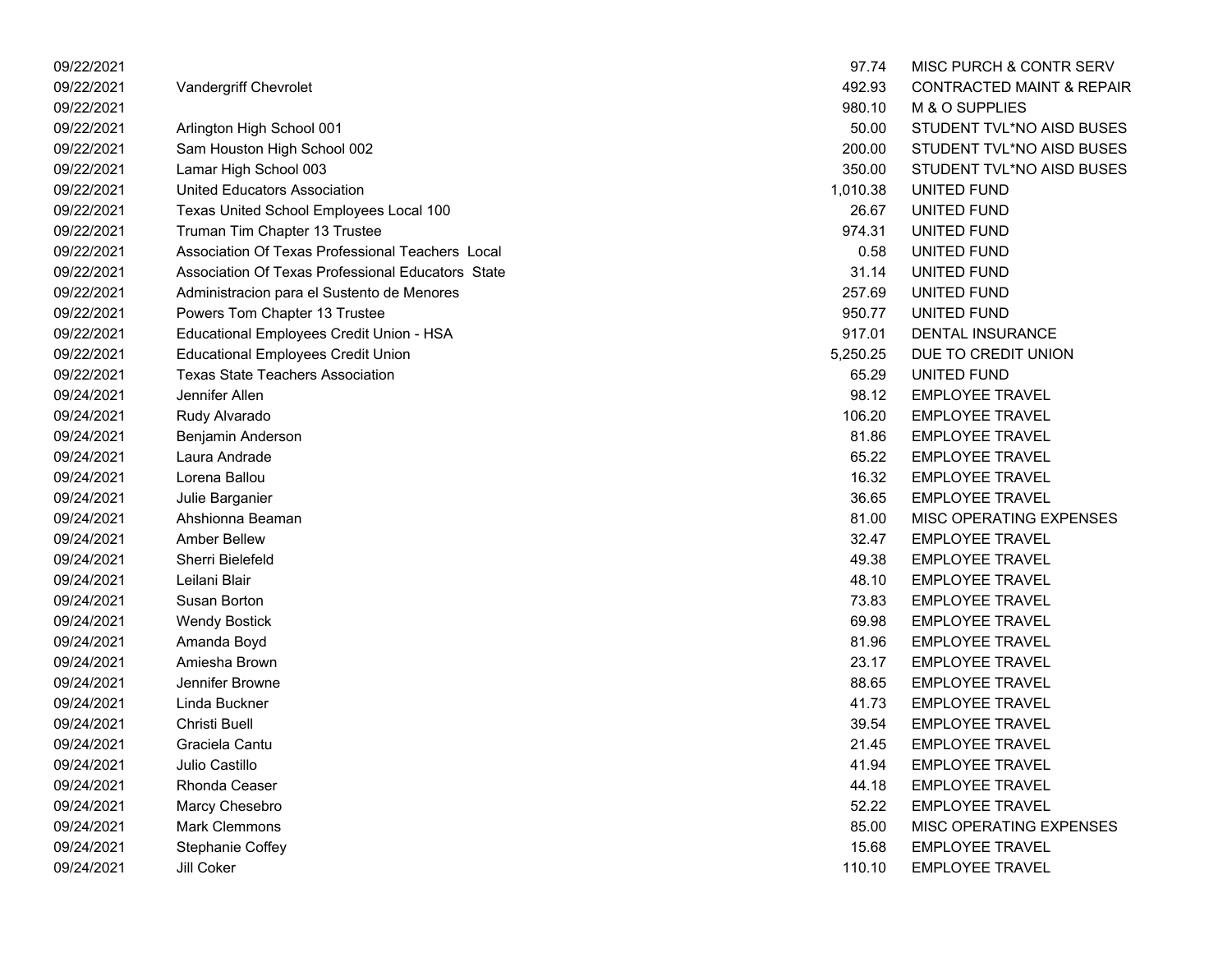| 09/24/2021 | Devin Craven           | 18.59  | EMPLUYEE IRAVEL         |
|------------|------------------------|--------|-------------------------|
| 09/24/2021 | Katherine Crosby       | 17.28  | <b>EMPLOYEE TRAVEL</b>  |
| 09/24/2021 | Karina Cruz            | 82.39  | <b>EMPLOYEE TRAVEL</b>  |
| 09/24/2021 | Kathy Cummings         | 48.42  | <b>EMPLOYEE TRAVEL</b>  |
| 09/24/2021 | Shahveer Dhalla        | 131.56 | <b>EMPLOYEE TRAVEL</b>  |
| 09/24/2021 | <b>Russell Dvorak</b>  | 66.98  | <b>EMPLOYEE TRAVEL</b>  |
| 09/24/2021 | Donna Faucett          | 25.00  | <b>MISC OPERATING E</b> |
| 09/24/2021 | Andrew Filewood        | 78.97  | <b>EMPLOYEE TRAVEL</b>  |
| 09/24/2021 | <b>Tracy Fiorito</b>   | 55.32  | <b>EMPLOYEE TRAVEL</b>  |
| 09/24/2021 | Dianne Forsberg        | 7.28   | <b>EMPLOYEE TRAVEL</b>  |
| 09/24/2021 | Gretchen Foster        | 124.71 | <b>EMPLOYEE TRAVEL</b>  |
| 09/24/2021 | Eva Fraire             | 25.00  | <b>MISC OPERATING E</b> |
| 09/24/2021 | Marisol Garcia         | 96.35  | <b>EMPLOYEE TRAVEL</b>  |
| 09/24/2021 | Noemi Garcia           | 25.63  | <b>EMPLOYEE TRAVEL</b>  |
| 09/24/2021 | Laura Garrett          | 46.97  | <b>EMPLOYEE TRAVEL</b>  |
| 09/24/2021 | <b>Blanca Garza</b>    | 22.31  | <b>EMPLOYEE TRAVEL</b>  |
| 09/24/2021 | <b>Becky Geisel</b>    | 21.19  | <b>EMPLOYEE TRAVEL</b>  |
| 09/24/2021 | <b>Brittany Gibson</b> | 87.04  | <b>EMPLOYEE TRAVEL</b>  |
| 09/24/2021 | <b>Blanca Gonzalez</b> | 19.42  | <b>EMPLOYEE TRAVEL</b>  |
| 09/24/2021 | Claudia Gonzalez       | 35.20  | <b>EMPLOYEE TRAVEL</b>  |
| 09/24/2021 | Kim Greenberg          | 88.70  | <b>EMPLOYEE TRAVEL</b>  |
| 09/24/2021 | Amy Gresham            | 6.10   | <b>EMPLOYEE TRAVEL</b>  |
| 09/24/2021 | Victoria Guadian       | 15.19  | <b>EMPLOYEE TRAVEL</b>  |
| 09/24/2021 | Karin Haesemeyer       | 100.47 | <b>EMPLOYEE TRAVEL</b>  |
| 09/24/2021 | Lance Hamilton         | 140.44 | <b>EMPLOYEE TRAVEL</b>  |
| 09/24/2021 | Dean Hardin            | 31.78  | <b>EMPLOYEE TRAVEL</b>  |
| 09/24/2021 | Reola Harris           | 31.51  | <b>EMPLOYEE TRAVEL</b>  |
| 09/24/2021 | Wendy Harvey           | 65.27  | <b>EMPLOYEE TRAVEL</b>  |
| 09/24/2021 | Paula Henderson Frost  | 64.74  | <b>EMPLOYEE TRAVEL</b>  |
| 09/24/2021 | Sarah Heroman          | 38.04  | <b>EMPLOYEE TRAVEL</b>  |
| 09/24/2021 | Steven Higgs           | 96.78  | <b>EMPLOYEE TRAVEL</b>  |
| 09/24/2021 | Michael Hill           | 31.94  | <b>EMPLOYEE TRAVEL</b>  |
| 09/24/2021 | Carolyn Hinytzke       | 163.66 | <b>EMPLOYEE TRAVEL</b>  |
| 09/24/2021 | Sandra Hitt            | 37.61  | <b>EMPLOYEE TRAVEL</b>  |
| 09/24/2021 | Cheryl Hodge           | 49.27  | <b>EMPLOYEE TRAVEL</b>  |
| 09/24/2021 | Jeremy Houghton        | 76.13  | <b>EMPLOYEE TRAVEL</b>  |
| 09/24/2021 | Zachary Huntsinger     | 81.69  | <b>EMPLOYEE TRAVEL</b>  |
| 09/24/2021 | Rachelle Ivanova       | 43.39  | <b>EMPLOYEE TRAVEL</b>  |
| 09/24/2021 | John Jackson           | 100.21 | <b>EMPLOYEE TRAVEL</b>  |
| 09/24/2021 | Theodore Jarchow       | 204.40 | <b>EMPLOYEE TRAVEL</b>  |

| 09/24/2021 | Devin Craven           | 78.59  | <b>EMPLOYEE TRAVEL</b>  |
|------------|------------------------|--------|-------------------------|
| 09/24/2021 | Katherine Crosby       | 17.28  | <b>EMPLOYEE TRAVEL</b>  |
| 09/24/2021 | Karina Cruz            | 82.39  | <b>EMPLOYEE TRAVEL</b>  |
| 09/24/2021 | Kathy Cummings         | 48.42  | <b>EMPLOYEE TRAVEL</b>  |
| 09/24/2021 | Shahveer Dhalla        | 131.56 | <b>EMPLOYEE TRAVEL</b>  |
| 09/24/2021 | <b>Russell Dvorak</b>  | 66.98  | <b>EMPLOYEE TRAVEL</b>  |
| 09/24/2021 | Donna Faucett          | 25.00  | MISC OPERATING EXPENSES |
| 09/24/2021 | Andrew Filewood        | 78.97  | <b>EMPLOYEE TRAVEL</b>  |
| 09/24/2021 | <b>Tracy Fiorito</b>   | 55.32  | <b>EMPLOYEE TRAVEL</b>  |
| 09/24/2021 | Dianne Forsberg        | 7.28   | <b>EMPLOYEE TRAVEL</b>  |
| 09/24/2021 | Gretchen Foster        | 124.71 | <b>EMPLOYEE TRAVEL</b>  |
| 09/24/2021 | Eva Fraire             | 25.00  | MISC OPERATING EXPENSES |
| 09/24/2021 | <b>Marisol Garcia</b>  | 96.35  | <b>EMPLOYEE TRAVEL</b>  |
| 09/24/2021 | Noemi Garcia           | 25.63  | <b>EMPLOYEE TRAVEL</b>  |
| 09/24/2021 | Laura Garrett          | 46.97  | <b>EMPLOYEE TRAVEL</b>  |
| 09/24/2021 | <b>Blanca Garza</b>    | 22.31  | <b>EMPLOYEE TRAVEL</b>  |
| 09/24/2021 | <b>Becky Geisel</b>    | 21.19  | <b>EMPLOYEE TRAVEL</b>  |
| 09/24/2021 | <b>Brittany Gibson</b> | 87.04  | <b>EMPLOYEE TRAVEL</b>  |
| 09/24/2021 | <b>Blanca Gonzalez</b> | 19.42  | <b>EMPLOYEE TRAVEL</b>  |
| 09/24/2021 | Claudia Gonzalez       | 35.20  | <b>EMPLOYEE TRAVEL</b>  |
| 09/24/2021 | Kim Greenberg          | 88.70  | <b>EMPLOYEE TRAVEL</b>  |
| 09/24/2021 | Amy Gresham            | 6.10   | <b>EMPLOYEE TRAVEL</b>  |
| 09/24/2021 | Victoria Guadian       | 15.19  | <b>EMPLOYEE TRAVEL</b>  |
| 09/24/2021 | Karin Haesemeyer       | 100.47 | <b>EMPLOYEE TRAVEL</b>  |
| 09/24/2021 | Lance Hamilton         | 140.44 | <b>EMPLOYEE TRAVEL</b>  |
| 09/24/2021 | Dean Hardin            | 31.78  | <b>EMPLOYEE TRAVEL</b>  |
| 09/24/2021 | Reola Harris           | 31.51  | <b>EMPLOYEE TRAVEL</b>  |
| 09/24/2021 | Wendy Harvey           | 65.27  | <b>EMPLOYEE TRAVEL</b>  |
| 09/24/2021 | Paula Henderson Frost  | 64.74  | <b>EMPLOYEE TRAVEL</b>  |
| 09/24/2021 | Sarah Heroman          | 38.04  | <b>EMPLOYEE TRAVEL</b>  |
| 09/24/2021 | Steven Higgs           | 96.78  | <b>EMPLOYEE TRAVEL</b>  |
| 09/24/2021 | <b>Michael Hill</b>    | 31.94  | <b>EMPLOYEE TRAVEL</b>  |
| 09/24/2021 | Carolyn Hinytzke       | 163.66 | <b>EMPLOYEE TRAVEL</b>  |
| 09/24/2021 | Sandra Hitt            | 37.61  | <b>EMPLOYEE TRAVEL</b>  |
| 09/24/2021 | Cheryl Hodge           | 49.27  | <b>EMPLOYEE TRAVEL</b>  |
| 09/24/2021 | Jeremy Houghton        | 76.13  | <b>EMPLOYEE TRAVEL</b>  |
| 09/24/2021 | Zachary Huntsinger     | 81.69  | <b>EMPLOYEE TRAVEL</b>  |
| 09/24/2021 | Rachelle Ivanova       | 43.39  | <b>EMPLOYEE TRAVEL</b>  |
| 09/24/2021 | John Jackson           | 100.21 | <b>EMPLOYEE TRAVEL</b>  |
| 09/24/2021 | Theodore Jarchow       | 204.40 | <b>EMPLOYEE TRAVEL</b>  |
|            |                        |        |                         |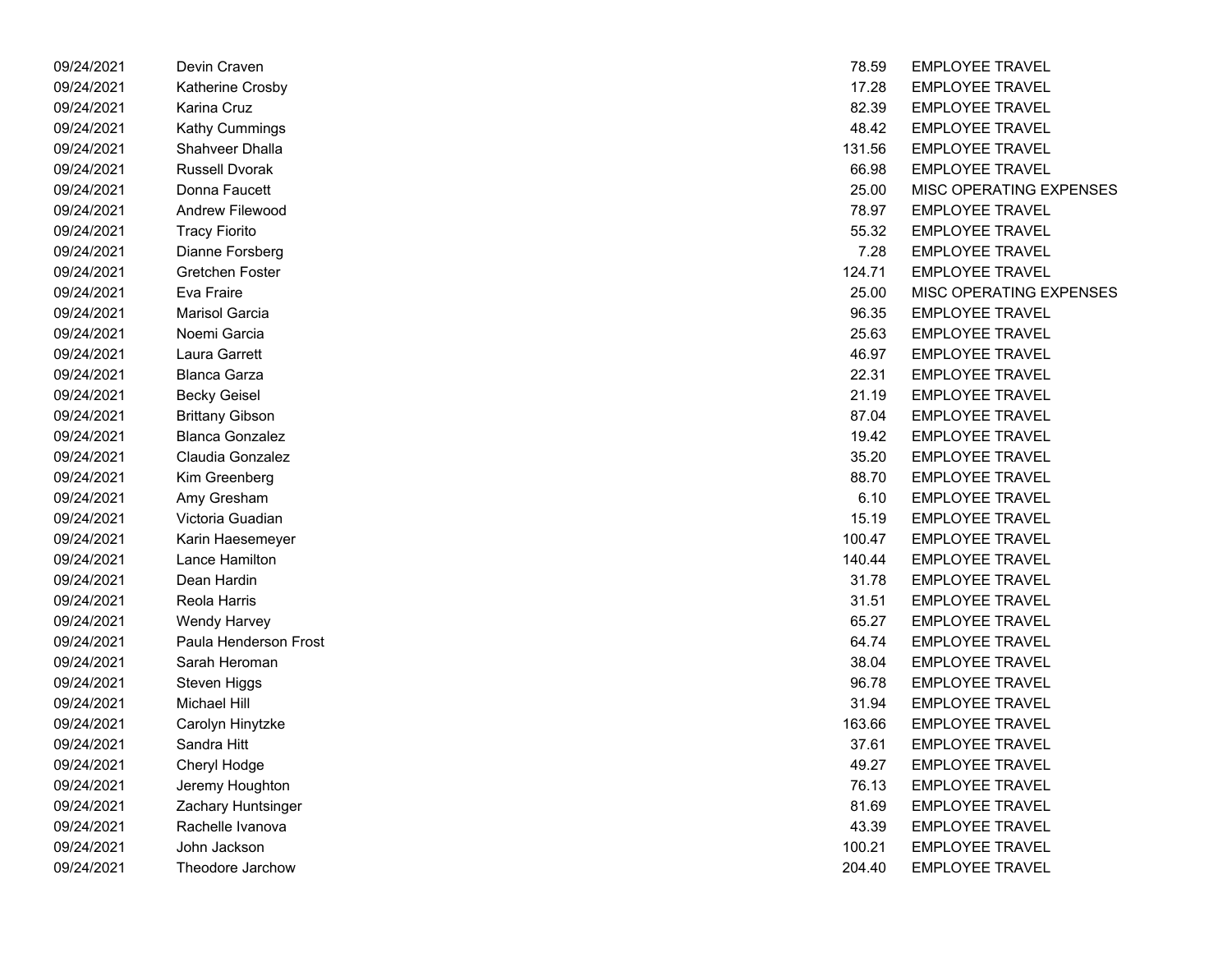| 09/24/2021 | Carolyn Jefferson           | 25.73  | <b>EMPLOYEE TRAVEL</b> |
|------------|-----------------------------|--------|------------------------|
| 09/24/2021 | <b>Billy Jenkins</b>        | 125.40 | <b>EMPLOYEE TRAVEL</b> |
| 09/24/2021 | Lisa Jones                  | 105.45 | <b>EMPLOYEE TRAVEL</b> |
| 09/24/2021 | Bronwyn Kaminski            | 218.81 | <b>EMPLOYEE TRAVEL</b> |
| 09/24/2021 | Khanh Le                    | 40.55  | <b>EMPLOYEE TRAVEL</b> |
| 09/24/2021 | Regina Leffingwell          | 157.18 | <b>EMPLOYEE TRAVEL</b> |
| 09/24/2021 | Penny Little                | 17.44  | <b>EMPLOYEE TRAVEL</b> |
| 09/24/2021 | Trey Lohr                   | 91.54  | <b>EMPLOYEE TRAVEL</b> |
| 09/24/2021 | Diane Luttrell              | 34.29  | <b>EMPLOYEE TRAVEL</b> |
| 09/24/2021 | Sharon Lyman                | 74.53  | <b>EMPLOYEE TRAVEL</b> |
| 09/24/2021 | <b>Charles Mann</b>         | 52.80  | <b>EMPLOYEE TRAVEL</b> |
| 09/24/2021 | Angela Martin               | 50.00  | <b>EMPLOYEE TRAVEL</b> |
| 09/24/2021 | Jennifer Martin             | 4.76   | <b>EMPLOYEE TRAVEL</b> |
| 09/24/2021 | <b>Parker Mathias</b>       | 34.19  | <b>EMPLOYEE TRAVEL</b> |
| 09/24/2021 | Jeanne Maxwell              | 7.01   | <b>EMPLOYEE TRAVEL</b> |
| 09/24/2021 | Stephen McCarthy            | 31.35  | <b>EMPLOYEE TRAVEL</b> |
| 09/24/2021 | Laina McDonald              | 62.70  | <b>EMPLOYEE TRAVEL</b> |
| 09/24/2021 | Jane Meeks                  | 58.31  | <b>EMPLOYEE TRAVEL</b> |
| 09/24/2021 | <b>Whitley Molinar</b>      | 20.70  | <b>EMPLOYEE TRAVEL</b> |
| 09/24/2021 | <b>Candice Moore</b>        | 65.32  | <b>EMPLOYEE TRAVEL</b> |
| 09/24/2021 | Claudia Morales Herrera     | 84.90  | <b>EMPLOYEE TRAVEL</b> |
| 09/24/2021 | Hadina Mucino               | 31.99  | <b>EMPLOYEE TRAVEL</b> |
| 09/24/2021 | Carla Mullen                | 18.99  | <b>EMPLOYEE TRAVEL</b> |
| 09/24/2021 | Shahnaz Nasserfar Feldstein | 23.86  | <b>EMPLOYEE TRAVEL</b> |
| 09/24/2021 | Michelle Nedd               | 59.28  | <b>EMPLOYEE TRAVEL</b> |
| 09/24/2021 | Carol Neff                  | 204.96 | <b>EMPLOYEE TRAVEL</b> |
| 09/24/2021 | <b>Tammy Norberg</b>        | 30.17  | <b>EMPLOYEE TRAVEL</b> |
| 09/24/2021 | Rolando Novell              | 39.75  | <b>EMPLOYEE TRAVEL</b> |
| 09/24/2021 | Claudia Orta Martinez       | 17.33  | <b>EMPLOYEE TRAVEL</b> |
| 09/24/2021 | Gloria Peralta              | 107.16 | <b>EMPLOYEE TRAVEL</b> |
| 09/24/2021 | Carolyn Peterson            | 31.78  | <b>EMPLOYEE TRAVEL</b> |
| 09/24/2021 | Donna Poole                 | 141.61 | <b>EMPLOYEE TRAVEL</b> |
| 09/24/2021 | <b>Richard Posner</b>       | 24.88  | <b>EMPLOYEE TRAVEL</b> |
| 09/24/2021 | Tamika Powell               | 22.58  | <b>EMPLOYEE TRAVEL</b> |
| 09/24/2021 | Sergio Recio                | 38.09  | <b>EMPLOYEE TRAVEL</b> |
| 09/24/2021 | Sandra Redding              | 3.26   | <b>EMPLOYEE TRAVEL</b> |
| 09/24/2021 | Johnnie Reynolds            | 181.69 | <b>EMPLOYEE TRAVEL</b> |
| 09/24/2021 | Laura Rhodes                | 8.45   | <b>EMPLOYEE TRAVEL</b> |
| 09/24/2021 | Hermila Rios                | 61.74  | <b>EMPLOYEE TRAVEL</b> |
| 09/24/2021 | Gerri Rodriguez             | 82.60  | <b>EMPLOYEE TRAVEL</b> |

| 25.73  | EMPLOYEE TRAVEL        |
|--------|------------------------|
| 125.40 | <b>EMPLOYEE TRAVEL</b> |
| 105.45 | <b>EMPLOYEE TRAVEL</b> |
| 218.81 | EMPLOYEE TRAVEL        |
| 40.55  | EMPLOYEE TRAVEL        |
| 157.18 | <b>EMPLOYEE TRAVEL</b> |
| 17.44  | <b>EMPLOYEE TRAVEL</b> |
| 91.54  | <b>EMPLOYEE TRAVEL</b> |
| 34.29  | <b>EMPLOYEE TRAVEL</b> |
| 74.53  | <b>EMPLOYEE TRAVEL</b> |
| 52.80  | <b>EMPLOYEE TRAVEL</b> |
| 50.00  | <b>EMPLOYEE TRAVEL</b> |
| 4.76   | <b>EMPLOYEE TRAVEL</b> |
| 34.19  | EMPLOYEE TRAVEL        |
| 7.01   | EMPLOYEE TRAVEL        |
| 31.35  | <b>EMPLOYEE TRAVEL</b> |
| 62.70  | <b>EMPLOYEE TRAVEL</b> |
| 58.31  | <b>EMPLOYEE TRAVEL</b> |
| 20.70  | <b>EMPLOYEE TRAVEL</b> |
| 65.32  | <b>EMPLOYEE TRAVEL</b> |
| 84.90  | <b>EMPLOYEE TRAVEL</b> |
| 31.99  | <b>EMPLOYEE TRAVEL</b> |
| 18.99  | <b>EMPLOYEE TRAVEL</b> |
| 23.86  | EMPLOYEE TRAVEL        |
| 59.28  | EMPLOYEE TRAVEL        |
| 204.96 | EMPLOYEE TRAVEL        |
| 30.17  | <b>EMPLOYEE TRAVEL</b> |
| 39.75  | <b>EMPLOYEE TRAVEL</b> |
| 17.33  | <b>EMPLOYEE TRAVEL</b> |
| 107.16 | <b>EMPLOYEE TRAVEL</b> |
| 31.78  | EMPLOYEE TRAVEL        |
| 141.61 | <b>EMPLOYEE TRAVEL</b> |
| 24.88  | <b>EMPLOYEE TRAVEL</b> |
| 22.58  | EMPLOYEE TRAVEL        |
| 38.09  | EMPLOYEE TRAVEL        |
| 3.26   | <b>EMPLOYEE TRAVEL</b> |
| 181.69 | <b>EMPLOYEE TRAVEL</b> |
| 8.45   | <b>EMPLOYEE TRAVEL</b> |
| 61.74  | <b>EMPLOYEE TRAVEL</b> |
| 82.60  | <b>EMPLOYEE TRAVEL</b> |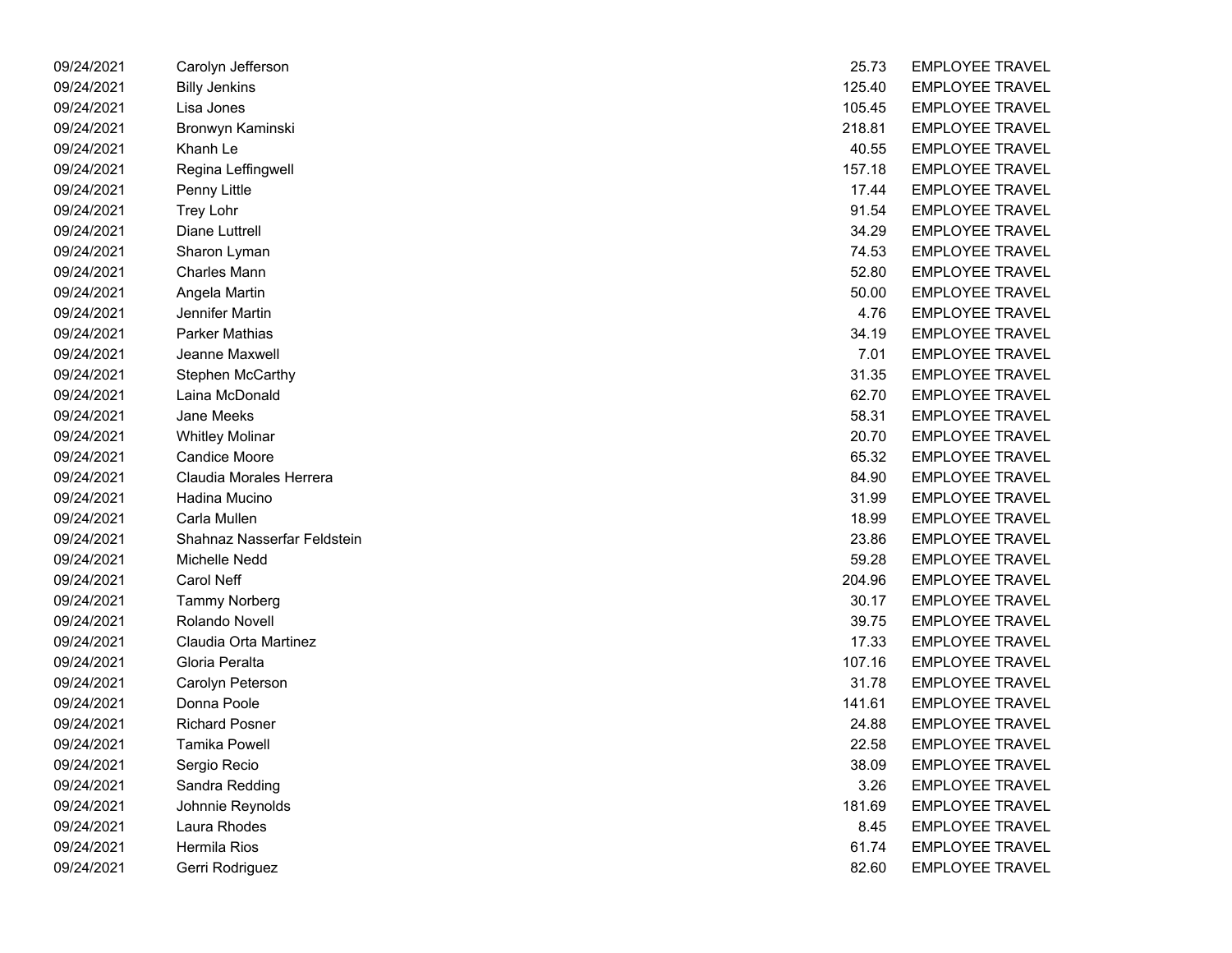| 09/24/2021 | Mayte Rojo                        | 41.68    | <b>EMPLOYEE TRAVEL</b>         |
|------------|-----------------------------------|----------|--------------------------------|
| 09/24/2021 | Mary Ann Romero                   | 54.89    | <b>EMPLOYEE TRAVEL</b>         |
| 09/24/2021 | Carole Rule Gannaway              | 36.27    | <b>EMPLOYEE TRAVEL</b>         |
| 09/24/2021 | Scott Schneider                   | 97.32    | <b>EMPLOYEE TRAVEL</b>         |
| 09/24/2021 | Jeremy Segovia                    | 52.54    | <b>EMPLOYEE TRAVEL</b>         |
| 09/24/2021 | <b>Robert Sessions</b>            | 156.81   | <b>EMPLOYEE TRAVEL</b>         |
| 09/24/2021 | <b>Stacy Shannon</b>              | 5.78     | <b>EMPLOYEE TRAVEL</b>         |
| 09/24/2021 | Katoya Shelby                     | 27.29    | <b>EMPLOYEE TRAVEL</b>         |
| 09/24/2021 | Angela Smith                      | 25.15    | <b>EMPLOYEE TRAVEL</b>         |
| 09/24/2021 | Aquilla Smith                     | 71.85    | <b>EMPLOYEE TRAVEL</b>         |
| 09/24/2021 | Kyle Smith                        | 25.15    | <b>EMPLOYEE TRAVEL</b>         |
| 09/24/2021 | Lynn Smith-Nienhaus               | 96.30    | SALARIES-TEACH & OTH PROF      |
| 09/24/2021 | Angelica Solis                    | 43.87    | <b>EMPLOYEE TRAVEL</b>         |
| 09/24/2021 | Jennifer Stein                    | 41.80    | <b>EMPLOYEE TRAVEL</b>         |
| 09/24/2021 | <b>Derrick Talton</b>             | 10.70    | <b>EMPLOYEE TRAVEL</b>         |
| 09/24/2021 | <b>Christopher Thayer</b>         | 45.64    | <b>EMPLOYEE TRAVEL</b>         |
| 09/24/2021 | Connor Thompson                   | 79.23    | <b>EMPLOYEE TRAVEL</b>         |
| 09/24/2021 | Shardonnay Thompson               | 129.90   | <b>EMPLOYEE TRAVEL</b>         |
| 09/24/2021 | Jason Trejo                       | 84.10    | <b>EMPLOYEE TRAVEL</b>         |
| 09/24/2021 | Kristina Turner                   | 74.63    | <b>EMPLOYEE TRAVEL</b>         |
| 09/24/2021 | <b>Yvette Turner</b>              | 29.69    | <b>EMPLOYEE TRAVEL</b>         |
| 09/24/2021 | Aaron Vaughn                      | 63.83    | <b>EMPLOYEE TRAVEL</b>         |
| 09/24/2021 | Raquel Vazquez                    | 36.49    | <b>EMPLOYEE TRAVEL</b>         |
| 09/24/2021 | <b>Ashley Walker</b>              | 30.01    | <b>EMPLOYEE TRAVEL</b>         |
| 09/24/2021 | Lori Walsh                        | 152.53   | <b>EMPLOYEE TRAVEL</b>         |
| 09/24/2021 | Eniko Walter-Howard               | 64.41    | <b>EMPLOYEE TRAVEL</b>         |
| 09/24/2021 | <b>Krystal Weathers</b>           | 69.00    | MISC OPERATING EXPENSES        |
| 09/24/2021 | LaTissah Williams                 | 53.50    | <b>EMPLOYEE TRAVEL</b>         |
| 09/24/2021 | Tanisha Woodard                   | 24.88    | <b>EMPLOYEE TRAVEL</b>         |
| 09/24/2021 | Patricia Wright                   | 73.88    | <b>EMPLOYEE TRAVEL</b>         |
| 09/24/2021 | Christian Zaragoza                | 162.75   | <b>EMPLOYEE TRAVEL</b>         |
| 09/24/2021 | Maria Zarate                      | 30.92    | <b>EMPLOYEE TRAVEL</b>         |
| 09/24/2021 | <b>Grainger Industrial Supply</b> | 1,016.78 | M & O SUPPLIES                 |
| 09/24/2021 | Home Depot Pro                    | 1,046.20 | M & O SUPPLIES                 |
| 09/24/2021 | Apex Supply Company               | 11.27    | M & O SUPPLIES                 |
| 09/24/2021 | Kroger                            | 94.53    | <b>GENERAL SUPPLIES</b>        |
| 09/24/2021 |                                   | 24.84    | <b>INVOICES RECEIVABLE</b>     |
| 09/24/2021 |                                   | 191.24   | <b>MISC OPERATING EXPENSES</b> |
| 09/24/2021 | United Refrigeration Incorporated | 167.41   | M & O SUPPLIES                 |
| 09/24/2021 | <b>Elliott Electric Supply</b>    | 271.72   | M & O SUPPLIES                 |

| 41.68  | EMPLOYEE TRAVEL            |
|--------|----------------------------|
| 54.89  | <b>EMPLOYEE TRAVEL</b>     |
|        | 36.27 EMPLOYEE TRAVEL      |
|        | 97.32 EMPLOYEE TRAVEL      |
| 52.54  | <b>EMPLOYEE TRAVEL</b>     |
| 156.81 | <b>EMPLOYEE TRAVEL</b>     |
|        | 5.78 EMPLOYEE TRAVEL       |
|        | 27.29 EMPLOYEE TRAVEL      |
|        | 25.15 EMPLOYEE TRAVEL      |
| 71.85  | <b>EMPLOYEE TRAVEL</b>     |
| 25.15  | <b>EMPLOYEE TRAVEL</b>     |
| 96.30  | SALARIES-TEACH & OTH PROF  |
|        | 43.87 EMPLOYEE TRAVEL      |
|        | 41.80 EMPLOYEE TRAVEL      |
| 10.70  | <b>EMPLOYEE TRAVEL</b>     |
| 45.64  | <b>EMPLOYEE TRAVEL</b>     |
|        | 79.23 EMPLOYEE TRAVEL      |
|        | 129.90 EMPLOYEE TRAVEL     |
|        | 84.10 EMPLOYEE TRAVEL      |
| 74.63  | <b>EMPLOYEE TRAVEL</b>     |
| 29.69  | <b>EMPLOYEE TRAVEL</b>     |
|        | 63.83 EMPLOYEE TRAVEL      |
|        | 36.49 EMPLOYEE TRAVEL      |
|        | 30.01 EMPLOYEE TRAVEL      |
| 152.53 | <b>EMPLOYEE TRAVEL</b>     |
| 64.41  | <b>EMPLOYEE TRAVEL</b>     |
| 69.00  | MISC OPERATING EXPENSES    |
|        | 53.50 EMPLOYEE TRAVEL      |
|        | 24.88 EMPLOYEE TRAVEL      |
| 73.88  | <b>EMPLOYEE TRAVEL</b>     |
| 162.75 | <b>EMPLOYEE TRAVEL</b>     |
|        | 30.92 EMPLOYEE TRAVEL      |
|        | 1,016.78 M & O SUPPLIES    |
|        | 1,046.20 M & O SUPPLIES    |
| 11.27  | M & O SUPPLIES             |
| 94.53  | <b>GENERAL SUPPLIES</b>    |
| 24.84  | <b>INVOICES RECEIVABLE</b> |
| 191.24 | MISC OPERATING EXPENSES    |
| 167.41 | M & O SUPPLIES             |
| 271.72 | M & O SUPPLIES             |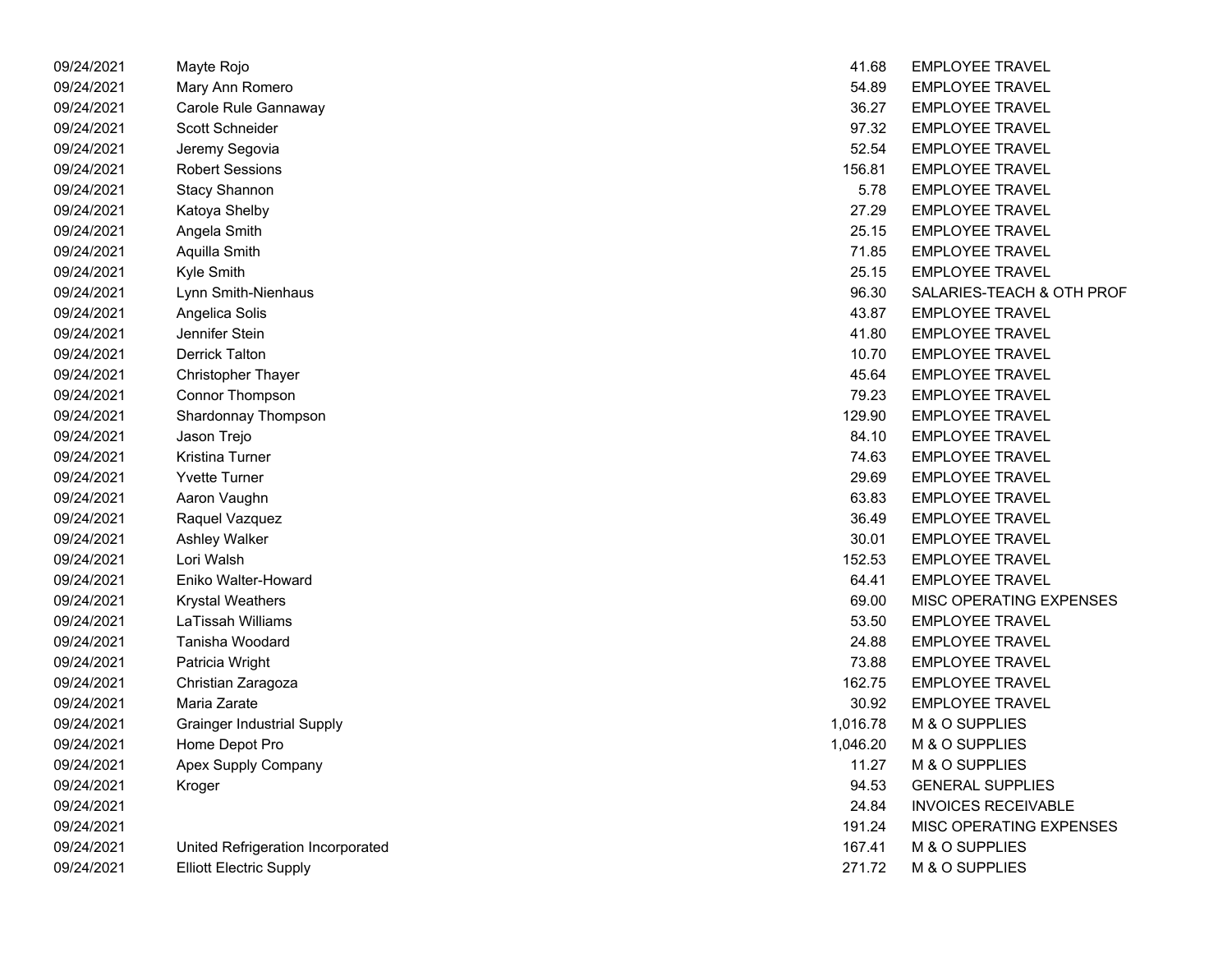09/24/2021 Winston Water Cooler Limited 09/24/2021 Jason's Deli 614.80 MISC OPERATING EXPENSES 09/24/2021 Office Depot 1,165.53 GENERAL SUPPLIES 09/24/2021 B & H Photo Video 09/24/2021 CDW Government Incorporated 09/24/2021 Verizon Wireless Acct 09/24/2021 Govconnection Incorporated 09/24/2021 ProComputing Corporation 09/24/2021 Equipment Depot LTD 09/24/2021 Won Door Corporation 09/24/2021 Apple Computer Incorporated 09/24/2021 Arlington Hardware Incorporated #53 09/24/2021 Johnson Controls Incorporate 09/24/2021 VEX Robotics Inc. 09/24/2021 Acco Brands USA LLC (GBC) 09/24/2021 DeSoto Band Boosters 09/24/2021 Ryder Transportation Services 09/24/2021 Camper Marcus 302.50 MISC PURCH & CONTR SERV 09/24/2021 University of Texas @ Austin - College of Education 09/24/2021 IdentiSys Incorporated 09/24/2021 Edmentum Incorporated 09/24/2021 Kyocera Document Solutions America 09/24/2021 Brown Reynolds Watford Architects 09/24/2021 HKS, Inc. 2,395.10 BLDG PURCH,CONSTR,IMPROVE 09/24/2021 Raptor Technologies, LLC 09/24/2021 Varsity Spirit LLC 625.00 STUDENT TVL\*NO AISD BUSES 09/24/2021 Cardinal's Sport Center Incorporated 09/24/2021 Lowe's Home Centers, LLC 09/24/2021 CableLink Solutions 09/24/2021 DFW Ink, LLC GENERAL SUPPLIES 845.00 09/24/2021 Fixi Shop The Georgia Superintent in the Georgia Superintent in the General Superintent in the G 09/24/2021 Reeder Concrete, Inc 09/24/2021 RETAINAGE09/24/2021 South Hills High School Softball Booster 09/24/2021 Engineered Air Balance Co, Inc 09/24/2021 Washing Equipment of Texas - WET Inc 09/24/2021 Cole Williams 1.500.00 INVOICES RECEIVABLE 09/24/2021 Nasco GENERAL SUPPLIES09/24/2021 Barnes & Noble College Booksellers LLC 09/24/2021 Barnes & Noble College Booksellers LLC

| 1,165.40   | <b>GENERAL INVENTORY</b>             |
|------------|--------------------------------------|
| 614.80     | MISC OPERATING EXPENSES              |
| 1,165.53   | <b>GENERAL SUPPLIES</b>              |
| 199.02     | <b>GENERAL SUPPLIES</b>              |
| 7,225.72   | <b>GENERAL SUPPLIES</b>              |
| 120,103.66 | WATFR                                |
| 3,336.00   | <b>GENERAL SUPPLIES</b>              |
| 9,249.00   | <b>CONTRACTED MAINT &amp; REPAIR</b> |
| 7,964.84   | BLDG PURCH, CONSTR, IMPROVE          |
| 869.00     | <b>CONTRACTED MAINT &amp; REPAIR</b> |
| 49,259.00  | <b>GENERAL SUPPLIES</b>              |
| 86.95      | <b>M &amp; O SUPPLIES</b>            |
| 12,161.47  | <b>CONTRACTED MAINT &amp; REPAIR</b> |
| 1,312.51   | <b>GENERAL SUPPLIES</b>              |
| 235.20     | <b>GENERAL SUPPLIES</b>              |
| 400.00     | STUDENT TVL*NO AISD BUSES            |
| 4,343.64   | <b>RENTALS &amp; OPERATING LEASE</b> |
| 302.50     | <b>MISC PURCH &amp; CONTR SERV</b>   |
| 125.00     | <b>MISC OPERATING EXPENSES</b>       |
| 1,982.30   | <b>GENERAL SUPPLIES</b>              |
| 240.00     | <b>GENERAL SUPPLIES</b>              |
| 165.00     | <b>CONTRACTED MAINT &amp; REPAIR</b> |
| 22,597.43  | BLDG PURCH, CONSTR, IMPROVE          |
| 2,395.10   | BLDG PURCH, CONSTR, IMPROVE          |
| 495.00     | <b>GENERAL SUPPLIES</b>              |
| 625.00     | STUDENT TVL*NO AISD BUSES            |
| 21,475.00  | <b>GENERAL SUPPLIES</b>              |
| 140.19     | M & O SUPPLIES                       |
| 19,593.70  | BLDG PURCH, CONSTR, IMPROVE          |
| 845.00     | <b>GENERAL SUPPLIES</b>              |
| 119.20     | <b>GENERAL SUPPLIES</b>              |
| 33,100.00  | <b>CONTRACTED MAINT &amp; REPAIR</b> |
| (780.00)   | <b>RETAINAGE</b>                     |
| 250.00     | <b>GENERAL SUPPLIES</b>              |
| 31,400.00  | BLDG PURCH, CONSTR, IMPROVE          |
| 777.57     | <b>CONTRACTED MAINT &amp; REPAIR</b> |
| 1,500.00   | <b>INVOICES RECEIVABLE</b>           |
| 1,021.08   | <b>GENERAL SUPPLIES</b>              |
| 25,448.25  | <b>TEXTBOOKS</b>                     |
| 20,291.96  | <b>TEXTBOOKS</b>                     |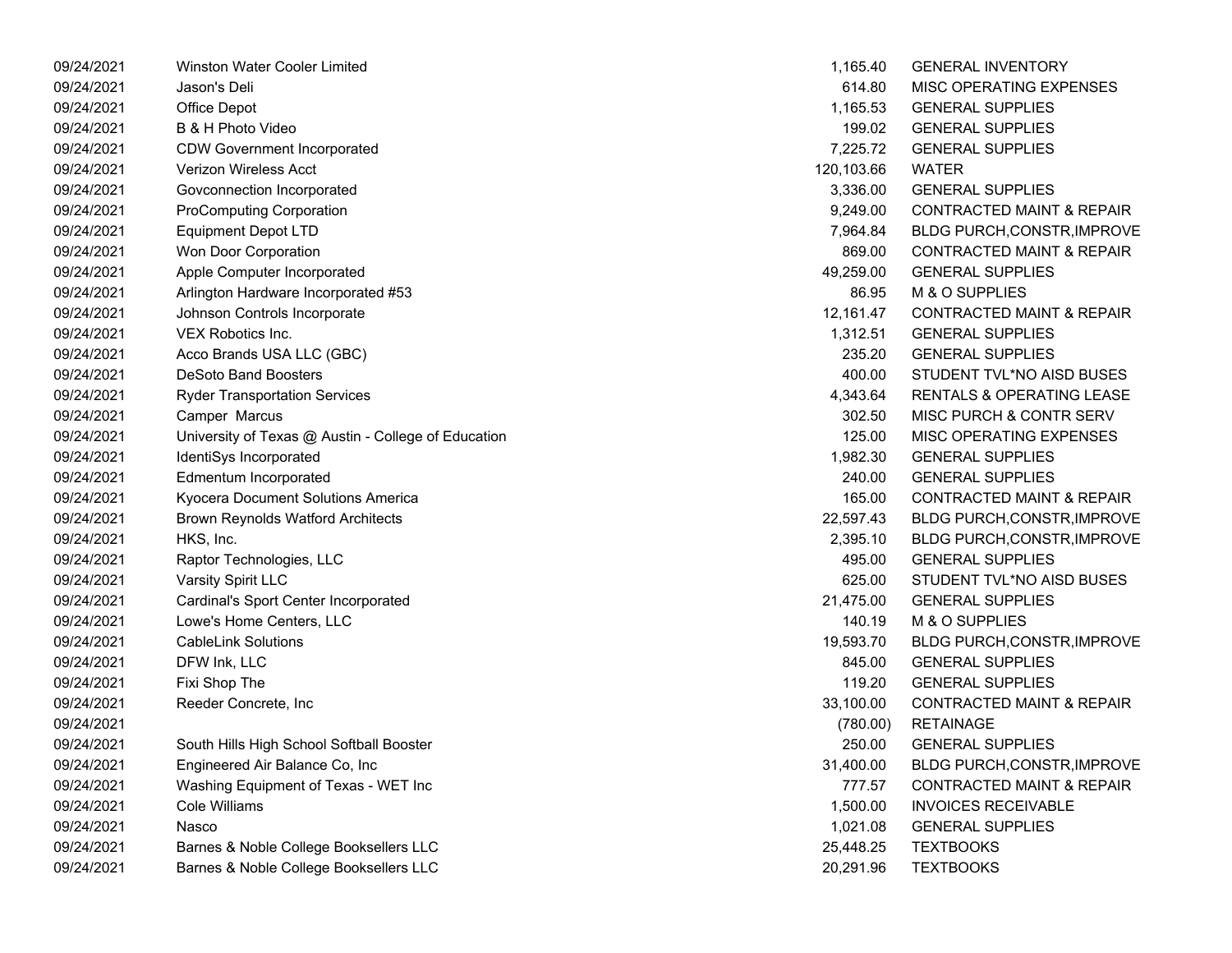| 09/24/2021 | Safeway Supply, Incorporated                            | 13,471.00 | <b>GENERAL INVENTORY</b>             |
|------------|---------------------------------------------------------|-----------|--------------------------------------|
| 09/24/2021 | Price Right Professional Landscaping & Tree Service LLC | 8,718.98  | LAND PURCH, IMPR, & FEES             |
| 09/24/2021 | Staples Inc/Staples Business Advantage                  | 236.88    | <b>GENERAL SUPPLIES</b>              |
| 09/24/2021 | Jesuit College Prep School                              | 400.00    | STUDENT TVL*NO AISD BUSES            |
| 09/24/2021 | UIL Region 5 Music                                      | 2,250.00  | STUDENT TVL*NO AISD BUSES            |
| 09/24/2021 | Hope Squad LLC                                          | 13,000.00 | MISC PURCH & CONTR SERV              |
| 09/24/2021 | <b>Lindenmeyr Munroe</b>                                | 85.50     | <b>GENERAL SUPPLIES</b>              |
| 09/24/2021 | <b>Blick Art Materials</b>                              | 76.74     | <b>GENERAL SUPPLIES</b>              |
| 09/24/2021 | Project Lead The Way Incorporated                       | 2,000.00  | MISC OPERATING EXPENSES              |
| 09/24/2021 | P L Grant and Associates LLC                            | 3,750.00  | <b>EMPLOYEE TRAVEL</b>               |
| 09/24/2021 |                                                         | 450.00    | MISC PURCH & CONTR SERV              |
| 09/24/2021 | Phoenix Tree Publishing Incorporated                    | 1,043.76  | <b>READING MATERIALS</b>             |
| 09/24/2021 | Visible Body                                            | 10,000.00 | <b>GENERAL SUPPLIES</b>              |
| 09/24/2021 | New Dairy Opco LLC DBA Borden Dairy                     | 492.29    | <b>FOOD</b>                          |
| 09/24/2021 | <b>UWorld LLC</b>                                       | 48,659.00 | <b>GENERAL SUPPLIES</b>              |
| 09/24/2021 | UNIT SETS, LLC                                          | 6,100.00  | <b>GENERAL SUPPLIES</b>              |
| 09/24/2021 | Office Depot, Inc.                                      | 785.53    | <b>GENERAL SUPPLIES</b>              |
| 09/24/2021 | <b>Complete Supply Incorporated</b>                     | 6,810.10  | <b>GENERAL INVENTORY</b>             |
| 09/24/2021 | <b>Temperature Control Systems</b>                      | 1,116.76  | M & O SUPPLIES                       |
| 09/24/2021 | Jack Rasmussen (Luthier)                                | 68.00     | <b>CONTRACTED MAINT &amp; REPAIR</b> |
| 09/24/2021 |                                                         | 300.00    | <b>GENERAL SUPPLIES</b>              |
| 09/24/2021 | <b>Bucks Wheel &amp; Equipment Company</b>              | 303.52    | <b>GENERAL INVENTORY</b>             |
| 09/24/2021 | Rush Truck Centers Of Texas Limited Partnership         | 170.50    | <b>GENERAL INVENTORY</b>             |
| 09/24/2021 |                                                         | 42.66     | M & O SUPPLIES                       |
| 09/24/2021 | <b>GPHS Golf Booster Club</b>                           | 150.00    | STUDENT TVL*NO AISD BUSES            |
| 09/24/2021 | Richardson HS Wrestling Booster Club                    | 350.00    | STUDENT TVL*NO AISD BUSES            |
| 09/24/2021 | Arlington Chamber Of Commerce                           | 23,750.00 | MISC PURCH & CONTR SERV              |
| 09/24/2021 | Quality Audio Visual Service Incorporated               | 429.95    | <b>CONTRACTED MAINT &amp; REPAIR</b> |
| 09/24/2021 | Scholastic Incorporated                                 | 5,225.46  | <b>READING MATERIALS</b>             |
| 09/24/2021 | Kim Blacklock                                           | 111.00    | LIONS CLUB CONCESSIONS               |
| 09/24/2021 | Stephanie Castillo                                      | 49.40     | LIONS CLUB CONCESSIONS               |
| 09/24/2021 | Kelly Fears                                             | 24.25     | LIONS CLUB CONCESSIONS               |
| 09/24/2021 | Leigh Kapsos                                            | 50.00     | LIONS CLUB CONCESSIONS               |
| 09/24/2021 | Tonya Martinez                                          | 100.15    | LIONS CLUB CONCESSIONS               |
| 09/24/2021 | Kroger                                                  | 190.37    | <b>GENERAL INVENTORY</b>             |
| 09/24/2021 | <b>Careys Sporting Goods</b>                            | 175.96    | <b>GENERAL SUPPLIES</b>              |
| 09/24/2021 | <b>DWR Fence</b>                                        | 21,027.00 | <b>CONTRACTED MAINT &amp; REPAIR</b> |
| 09/24/2021 | Preferred Shipping, Inc.                                | 937.08    | <b>GENERAL SUPPLIES</b>              |
| 09/24/2021 | Lowe's Home Centers, LLC                                | 859.96    | <b>GENERAL SUPPLIES</b>              |
| 09/24/2021 | <b>FINMO Group LLC</b>                                  | 3,000.00  | MISC PURCH & CONTR SERV              |

| 13,471.00 | <b>GENERAL INVENTORY</b>             |
|-----------|--------------------------------------|
| 8,718.98  | LAND PURCH, IMPR, & FEES             |
| 236.88    | <b>GENERAL SUPPLIES</b>              |
| 400.00    | STUDENT TVL*NO AISD BUSES            |
| 2,250.00  | STUDENT TVL*NO AISD BUSES            |
| 13,000.00 | MISC PURCH & CONTR SERV              |
| 85.50     | <b>GENERAL SUPPLIES</b>              |
| 76.74     | <b>GENERAL SUPPLIES</b>              |
| 2,000.00  | <b>MISC OPERATING EXPENSES</b>       |
| 3,750.00  | <b>EMPLOYEE TRAVEL</b>               |
| 450.00    | <b>MISC PURCH &amp; CONTR SERV</b>   |
| 1,043.76  | <b>READING MATERIALS</b>             |
| 10,000.00 | <b>GENERAL SUPPLIES</b>              |
| 492.29    | <b>FOOD</b>                          |
| 48,659.00 | <b>GENERAL SUPPLIES</b>              |
| 6,100.00  | <b>GENERAL SUPPLIES</b>              |
| 785.53    | <b>GENERAL SUPPLIES</b>              |
| 6,810.10  | <b>GENERAL INVENTORY</b>             |
| 1,116.76  | M & O SUPPLIES                       |
| 68.00     | <b>CONTRACTED MAINT &amp; REPAIR</b> |
| 300.00    | <b>GENERAL SUPPLIES</b>              |
| 303.52    | <b>GENERAL INVENTORY</b>             |
| 170.50    | <b>GENERAL INVENTORY</b>             |
| 42.66     | <b>M &amp; O SUPPLIES</b>            |
| 150.00    | STUDENT TVL*NO AISD BUSES            |
| 350.00    | STUDENT TVL*NO AISD BUSES            |
| 23,750.00 | <b>MISC PURCH &amp; CONTR SERV</b>   |
| 429.95    | <b>CONTRACTED MAINT &amp; REPAIR</b> |
| 5,225.46  | <b>READING MATERIALS</b>             |
| 111.00    | LIONS CLUB CONCESSIONS               |
| 49.40     | LIONS CLUB CONCESSIONS               |
| 24.25     | LIONS CLUB CONCESSIONS               |
| 50.00     | LIONS CLUB CONCESSIONS               |
| 100.15    | LIONS CLUB CONCESSIONS               |
| 190.37    | <b>GENERAL INVENTORY</b>             |
| 175.96    | <b>GENERAL SUPPLIES</b>              |
| 21,027.00 | <b>CONTRACTED MAINT &amp; REPAIR</b> |
| 937.08    | <b>GENERAL SUPPLIES</b>              |
| 859.96    | <b>GENERAL SUPPLIES</b>              |
| 3,000.00  | MISC PURCH & CONTR SERV              |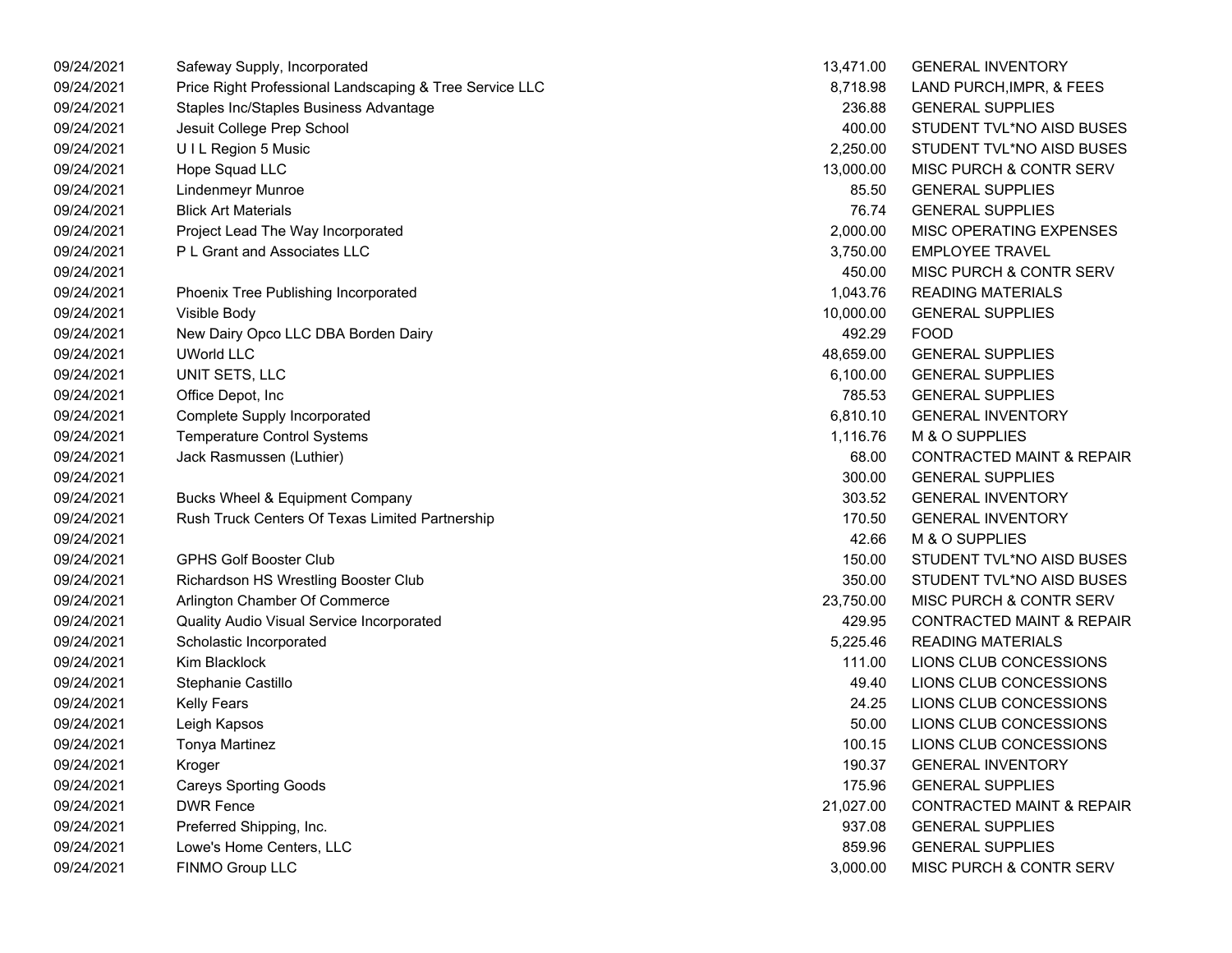| 09/24/2021 | Southwest International Trucks                                | 651.47    | <b>GENERAL INVENTORY</b>             |
|------------|---------------------------------------------------------------|-----------|--------------------------------------|
| 09/24/2021 | Music & Arts                                                  | 1,514.90  | <b>CONTRACTED MAINT &amp; REPAIR</b> |
| 09/24/2021 | Miracle Recreation Equipment Company/ Webuildfun Incorporated | 2,310.00  | CONTRACTED MAINT & REPAIR            |
| 09/24/2021 |                                                               | (115.50)  | <b>RETAINAGE</b>                     |
| 09/24/2021 | Quality Audio Visual Service Incorporated                     |           | <b>GENERAL SUPPLIES</b>              |
| 09/28/2021 | FINMO Group LLC                                               | 3,000.00  | MISC PURCH & CONTR SERV              |
| 09/28/2021 | Garda CL Southwest Incorporated                               | 21,660.62 | MISC PURCH & CONTR SERV              |
| 09/28/2021 | <b>Td Industries Limited</b>                                  | 12,596.84 | <b>CONTRACTED MAINT &amp; REPAIR</b> |
| 09/29/2021 | Garda CL Southwest Incorporated                               | 8,207.98  | MISC PURCH & CONTR SERV              |
| 09/29/2021 | Nassp                                                         | 385.00    | <b>DUES</b>                          |
| 09/29/2021 | <b>Grainger Industrial Supply</b>                             | 2,926.42  | M & O SUPPLIES                       |
| 09/29/2021 | Home Depot Pro                                                | 429.08    | <b>GENERAL SUPPLIES</b>              |
| 09/29/2021 |                                                               | 578.76    | M & O SUPPLIES                       |
| 09/29/2021 | <b>Preferred Office Products</b>                              | 265.07    | <b>GENERAL SUPPLIES</b>              |
| 09/29/2021 | Apex Supply Company                                           | 1,187.47  | M & O SUPPLIES                       |
| 09/29/2021 | <b>Southwest Strings</b>                                      | 208.00    | <b>GENERAL SUPPLIES</b>              |
| 09/29/2021 | Kroger                                                        | 352.57    | <b>GENERAL SUPPLIES</b>              |
| 09/29/2021 |                                                               | 49.91     | MISC OPERATING EXPENSES              |
| 09/29/2021 | Alternator Service, Inc.                                      | 475.00    | M & O SUPPLIES                       |
| 09/29/2021 | <b>Pitney Bowes</b>                                           | 180.00    | <b>RENTALS &amp; OPERATING LEASE</b> |
| 09/29/2021 | Texas Department Of Public Safety                             | 967.00    | MISC PURCH & CONTR SERV              |
| 09/29/2021 | United Refrigeration Incorporated                             | 886.29    | M & O SUPPLIES                       |
| 09/29/2021 | Really Good Stuff                                             | 6,400.00  | <b>GENERAL SUPPLIES</b>              |
| 09/29/2021 | <b>Elliott Electric Supply</b>                                | 86.00     | <b>GENERAL INVENTORY</b>             |
| 09/29/2021 |                                                               | 2,457.76  | M & O SUPPLIES                       |
| 09/29/2021 | Vehicle Maintenance Program                                   | 41.82     | <b>GENERAL INVENTORY</b>             |
| 09/29/2021 | Ace Mart Restaurant Supply Company                            | 1,331.06  | <b>GENERAL SUPPLIES</b>              |
| 09/29/2021 | Lennox Industries Incorporated                                | 860.10    | M & O SUPPLIES                       |
| 09/29/2021 | Lake Arlington Golf Course                                    | 4,770.00  | <b>GENERAL SUPPLIES</b>              |
| 09/29/2021 | Estes Mcclure & Assoc Inc                                     | 17,700.00 | <b>BLDG PURCH, CONSTR, IMPROVE</b>   |
| 09/29/2021 | Barnes & Noble Booksellers, Inc                               | 49.57     | <b>GENERAL SUPPLIES</b>              |
| 09/29/2021 |                                                               | 3,531.08  | <b>READING MATERIALS</b>             |
| 09/29/2021 | Winston Water Cooler Limited                                  | 1,741.65  | <b>GENERAL INVENTORY</b>             |
| 09/29/2021 | Jason's Deli                                                  | 663.78    | MISC OPERATING EXPENSES              |
| 09/29/2021 | Visual Impact                                                 | 560.60    | <b>GENERAL SUPPLIES</b>              |
| 09/29/2021 | Trane Company Commercial Systems Group                        | 1,548.40  | M & O SUPPLIES                       |
| 09/29/2021 | Fastsigns                                                     | 300.00    | <b>CONTRACTED MAINT &amp; REPAIR</b> |
| 09/29/2021 | <b>Concentra Medical Centers</b>                              | 3,771.50  | MISC OPERATING EXPENSES              |
| 09/29/2021 | Office Depot                                                  | 935.18    | <b>GENERAL SUPPLIES</b>              |
| 09/29/2021 | S & S Worldwide                                               | 6,719.13  | <b>GENERAL SUPPLIES</b>              |
|            |                                                               |           |                                      |

| 651.47    | GENERAL INVENTORY                    |
|-----------|--------------------------------------|
| 1,514.90  | <b>CONTRACTED MAINT &amp; REPAIR</b> |
| 2,310.00  | <b>CONTRACTED MAINT &amp; REPAIR</b> |
| (115.50)  | <b>RETAINAGE</b>                     |
|           | <b>GENERAL SUPPLIES</b>              |
| 3,000.00  | <b>MISC PURCH &amp; CONTR SERV</b>   |
| 21,660.62 | <b>MISC PURCH &amp; CONTR SERV</b>   |
| 12,596.84 | <b>CONTRACTED MAINT &amp; REPAIR</b> |
| 8,207.98  | MISC PURCH & CONTR SERV              |
| 385.00    | <b>DUES</b>                          |
| 2,926.42  | M & O SUPPLIES                       |
| 429.08    | <b>GENERAL SUPPLIES</b>              |
| 578.76    | M & O SUPPLIES                       |
| 265.07    | <b>GENERAL SUPPLIES</b>              |
| 1,187.47  | M & O SUPPLIES                       |
| 208.00    | <b>GENERAL SUPPLIES</b>              |
| 352.57    | <b>GENERAL SUPPLIES</b>              |
| 49.91     | <b>MISC OPERATING EXPENSES</b>       |
| 475.00    | <b>M &amp; O SUPPLIES</b>            |
| 180.00    | <b>RENTALS &amp; OPERATING LEASE</b> |
| 967.00    | MISC PURCH & CONTR SERV              |
| 886.29    | <b>M &amp; O SUPPLIES</b>            |
| 6,400.00  | <b>GENERAL SUPPLIES</b>              |
| 86.00     | <b>GENERAL INVENTORY</b>             |
| 2,457.76  | M & O SUPPLIES                       |
| 41.82     | <b>GENERAL INVENTORY</b>             |
| 1,331.06  | <b>GENERAL SUPPLIES</b>              |
| 860.10    | M & O SUPPLIES                       |
| 4,770.00  | <b>GENERAL SUPPLIES</b>              |
| 17,700.00 | BLDG PURCH, CONSTR, IMPROVE          |
| 49.57     | <b>GENERAL SUPPLIES</b>              |
| 3,531.08  | <b>READING MATERIALS</b>             |
| 1,741.65  | <b>GENERAL INVENTORY</b>             |
| 663.78    | <b>MISC OPERATING EXPENSES</b>       |
| 560.60    | <b>GENERAL SUPPLIES</b>              |
| 1,548.40  | M & O SUPPLIES                       |
| 300.00    | <b>CONTRACTED MAINT &amp; REPAIR</b> |
| 3,771.50  | <b>MISC OPERATING EXPENSES</b>       |
| 935.18    | <b>GENERAL SUPPLIES</b>              |
| 6,719.13  | <b>GENERAL SUPPLIES</b>              |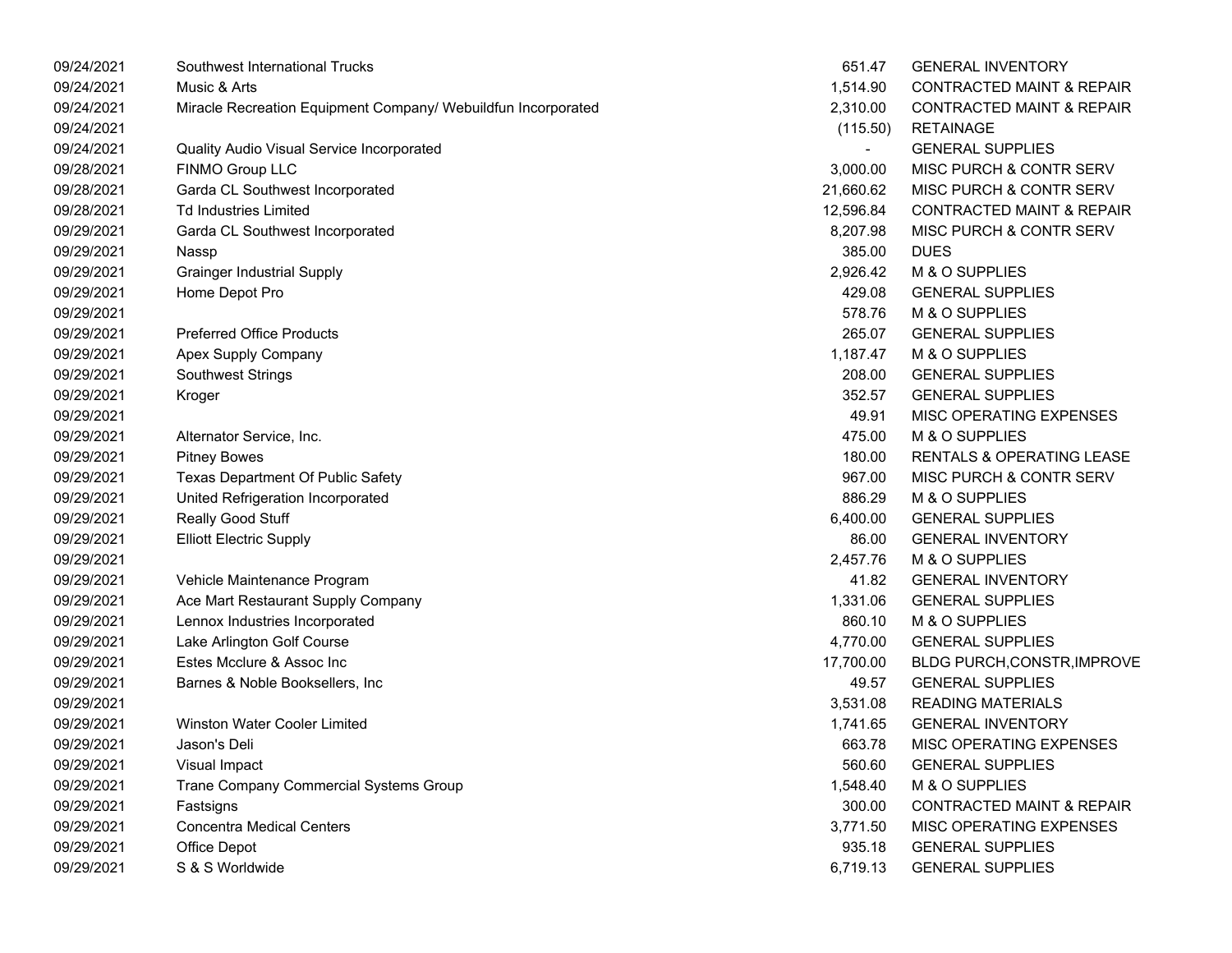| 09/29/2021 | Hayes Software Systems                                                          | 29,307.41 | <b>CONTRACTED MAINT &amp; REPAIR</b> |
|------------|---------------------------------------------------------------------------------|-----------|--------------------------------------|
| 09/29/2021 | Enterprise Rent A Car                                                           | 65.90     | <b>INVOICES RECEIVABLE</b>           |
| 09/29/2021 |                                                                                 | 43.79     | MISC OPERATING EXPENSES              |
| 09/29/2021 | Enterprise Rent A Car                                                           | 1,200.00  | <b>INVOICES RECEIVABLE</b>           |
| 09/29/2021 | <b>CDW Government Incorporated</b>                                              | 3,745.00  | <b>GENERAL SUPPLIES</b>              |
| 09/29/2021 | Landtec Engineers Llc                                                           | 1,995.00  | <b>BLDG PURCH, CONSTR, IMPROVE</b>   |
| 09/29/2021 | 1 A Fire & Domestic Testing                                                     | 488.00    | <b>CONTRACTED MAINT &amp; REPAIR</b> |
| 09/29/2021 | Cowboy Towing                                                                   | 271.25    | <b>CONTRACTED MAINT &amp; REPAIR</b> |
| 09/29/2021 | Govconnection Incorporated                                                      | 379.00    | <b>GENERAL SUPPLIES</b>              |
| 09/29/2021 | Landmark Equipment                                                              | 138.27    | M & O SUPPLIES                       |
| 09/29/2021 | Green Planet Incorporated                                                       | 1,154.00  | <b>CONTRACTED MAINT &amp; REPAIR</b> |
| 09/29/2021 | Apple Computer Incorporated                                                     | 2,696.95  | <b>GENERAL SUPPLIES</b>              |
| 09/29/2021 | J W Pepper & Son Incorporated                                                   | 3.35      | <b>GENERAL SUPPLIES</b>              |
| 09/29/2021 | Lee's School Supplies                                                           | 91.50     | <b>GENERAL SUPPLIES</b>              |
| 09/29/2021 | <b>City Of Grand Prairie Water Utilities</b>                                    | 6,384.02  | <b>WATER</b>                         |
| 09/29/2021 | Arlington Hardware Incorporated #53                                             | 312.92    | M & O SUPPLIES                       |
| 09/29/2021 | Psychological Assessment Resources Incorporated (Par)                           | 250.87    | <b>TESTING MATERIALS</b>             |
| 09/29/2021 | Centerline Supply Limited                                                       | 571.65    | M & O SUPPLIES                       |
| 09/29/2021 | Child Care Associates Incorporated                                              | 1,973.70  | MISC PURCH & CONTR SERV              |
| 09/29/2021 | Welch John                                                                      | 412.50    | MISC PURCH & CONTR SERV              |
| 09/29/2021 | <b>Dawson Marcus</b>                                                            | 120.00    | MISC PURCH & CONTR SERV              |
| 09/29/2021 | Vaccaro Peter                                                                   | 140.00    | MISC PURCH & CONTR SERV              |
| 09/29/2021 | Gordon Bobbie                                                                   | 370.00    | <b>INVOICES RECEIVABLE</b>           |
| 09/29/2021 | <b>Vines Maurice</b>                                                            | 355.00    | MISC PURCH & CONTR SERV              |
| 09/29/2021 | <b>Baldys Stanley</b>                                                           | 95.00     | MISC PURCH & CONTR SERV              |
| 09/29/2021 | <b>Total Maintenance Solutions-South</b>                                        | 1,658.36  | M & O SUPPLIES                       |
| 09/29/2021 | <b>Alford Allen</b>                                                             | 233.75    | MISC PURCH & CONTR SERV              |
| 09/29/2021 | Smith Kendrick                                                                  | 233.75    | MISC PURCH & CONTR SERV              |
| 09/29/2021 | <b>Wagner Tom</b>                                                               | 95.00     | MISC PURCH & CONTR SERV              |
| 09/29/2021 | Pearce Danny                                                                    | 110.00    | MISC PURCH & CONTR SERV              |
| 09/29/2021 | Heritage One Roofing, Inc.                                                      | 830.00    | <b>CONTRACTED MAINT &amp; REPAIR</b> |
| 09/29/2021 | Safe and Civil Schools                                                          | 2,000.00  | <b>MISC PURCH &amp; CONTR SERV</b>   |
| 09/29/2021 | <b>McQuiston Michael</b>                                                        | 220.00    | <b>MISC PURCH &amp; CONTR SERV</b>   |
| 09/29/2021 | Anderson Ben                                                                    | 115.00    | MISC PURCH & CONTR SERV              |
| 09/29/2021 | Pucci Chris                                                                     | 120.00    | MISC PURCH & CONTR SERV              |
| 09/29/2021 | Alvarado Armando                                                                | 230.00    | MISC PURCH & CONTR SERV              |
| 09/29/2021 | Texas Association for Health, Physical Education, Recreation and Dance (TAHPERD | 750.00    | <b>EMPLOYEE TRAVEL</b>               |
| 09/29/2021 | Musser Amanda                                                                   | 570.00    | MISC PURCH & CONTR SERV              |
| 09/29/2021 | <b>ESGILLC</b>                                                                  | 2,769.00  | <b>GENERAL SUPPLIES</b>              |
| 09/29/2021 | Ferrellgas, Incorporated                                                        | 29,184.16 | <b>GENERAL INVENTORY</b>             |
|            |                                                                                 |           |                                      |

| 9,307.41 | CONTRACTED MAINT & REPAIR            |
|----------|--------------------------------------|
| 65.90    | <b>INVOICES RECEIVABLE</b>           |
| 43.79    | <b>MISC OPERATING EXPENSES</b>       |
| 1,200.00 | <b>INVOICES RECEIVABLE</b>           |
| 3,745.00 | <b>GENERAL SUPPLIES</b>              |
| 1,995.00 | <b>BLDG PURCH, CONSTR, IMPROVE</b>   |
| 488.00   | <b>CONTRACTED MAINT &amp; REPAIR</b> |
| 271.25   | <b>CONTRACTED MAINT &amp; REPAIR</b> |
| 379.00   | <b>GENERAL SUPPLIES</b>              |
| 138.27   | <b>M &amp; O SUPPLIES</b>            |
| 1,154.00 | <b>CONTRACTED MAINT &amp; REPAIR</b> |
| 2,696.95 | <b>GENERAL SUPPLIES</b>              |
| 3.35     | <b>GENERAL SUPPLIES</b>              |
| 91.50    | <b>GENERAL SUPPLIES</b>              |
| 6,384.02 | WATER                                |
| 312.92   | M & O SUPPLIES                       |
| 250.87   | <b>TESTING MATERIALS</b>             |
| 571.65   | <b>M &amp; O SUPPLIES</b>            |
| 1.973.70 | <b>MISC PURCH &amp; CONTR SERV</b>   |
| 412.50   | <b>MISC PURCH &amp; CONTR SERV</b>   |
| 120.00   | <b>MISC PURCH &amp; CONTR SERV</b>   |
| 140.00   | MISC PURCH & CONTR SERV              |
| 370.00   | <b>INVOICES RECEIVABLE</b>           |
| 355.00   | MISC PURCH & CONTR SERV              |
| 95.00    | <b>MISC PURCH &amp; CONTR SERV</b>   |
| 1,658.36 | <b>M &amp; O SUPPLIES</b>            |
| 233.75   | <b>MISC PURCH &amp; CONTR SERV</b>   |
| 233.75   | <b>MISC PURCH &amp; CONTR SERV</b>   |
| 95.00    | <b>MISC PURCH &amp; CONTR SERV</b>   |
| 110.00   | MISC PURCH & CONTR SERV              |
| 830.00   | <b>CONTRACTED MAINT &amp; REPAIR</b> |
| 2.000.00 | MISC PURCH & CONTR SERV              |
| 220.00   | <b>MISC PURCH &amp; CONTR SERV</b>   |
| 115.00   | MISC PURCH & CONTR SERV              |
| 120.00   | MISC PURCH & CONTR SERV              |
| 230.00   | MISC PURCH & CONTR SERV              |
| 750.00   | <b>EMPLOYEE TRAVEL</b>               |
| 570.00   | MISC PURCH & CONTR SERV              |
| 2,769.00 | <b>GENERAL SUPPLIES</b>              |
| 9,184.16 | <b>GENERAL INVENTORY</b>             |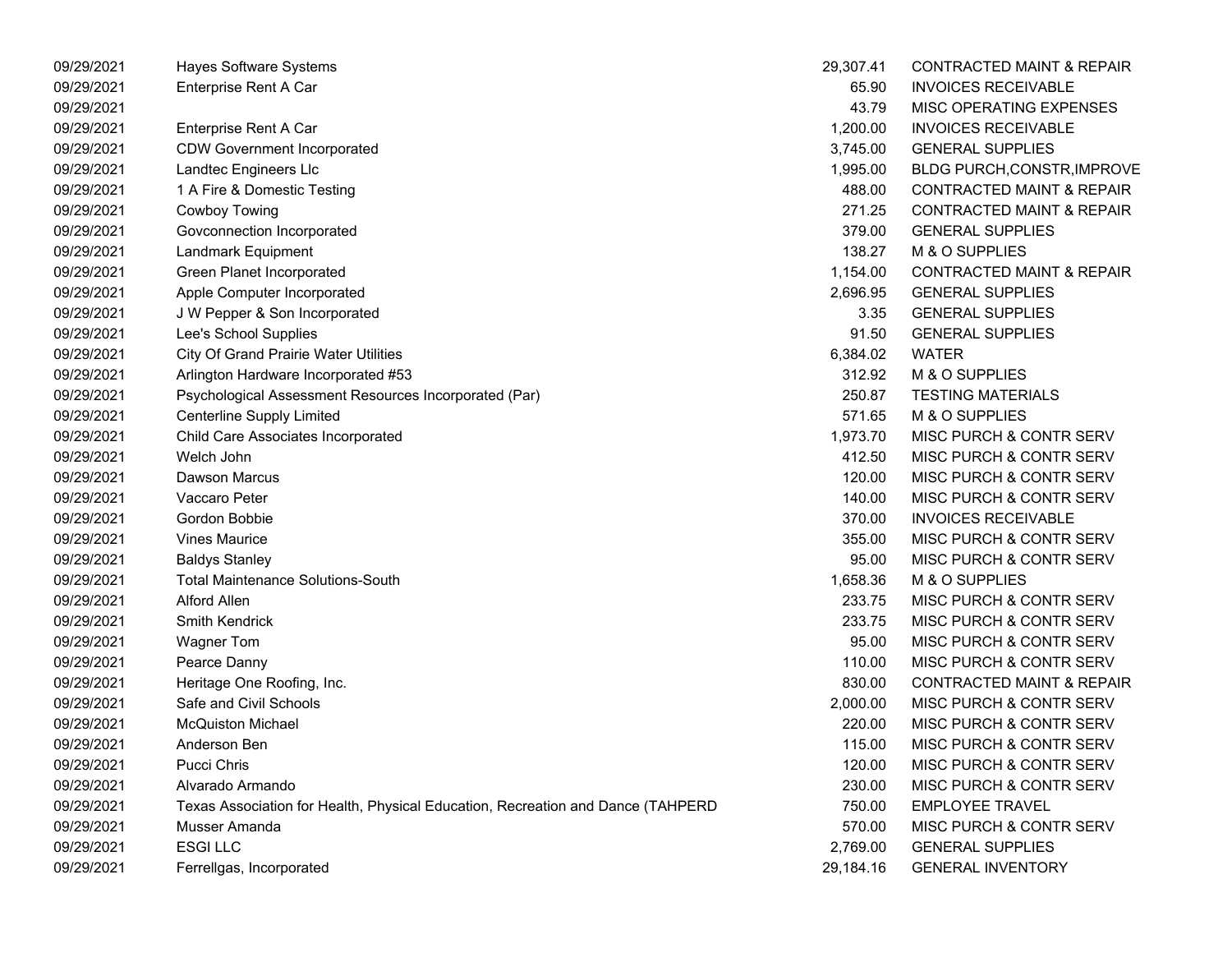| 09/29/2021 | Barilla America Inc.                 | 11,440.00 | <b>GENERAL INVENTORY</b>             |
|------------|--------------------------------------|-----------|--------------------------------------|
| 09/29/2021 | Dilldine Robert                      | 115.00    | MISC PURCH & CONTR SERV              |
| 09/29/2021 | McCauley Cori                        | 335.00    | <b>INVOICES RECEIVABLE</b>           |
| 09/29/2021 | <b>Ryder Transportation Services</b> | 1,549.75  | <b>RENTALS &amp; OPERATING LEASE</b> |
| 09/29/2021 | Texas Interpreting Services, LLC     | 2,964.00  | MISC PURCH & CONTR SERV              |
| 09/29/2021 | Swoope James Landry                  | 255.00    | MISC PURCH & CONTR SERV              |
| 09/29/2021 | Dunlap Kirk D                        | 736.25    | MISC PURCH & CONTR SERV              |
| 09/29/2021 | Morrison Richard R                   | 233.75    | MISC PURCH & CONTR SERV              |
| 09/29/2021 | Perry Derrick                        | 95.00     | MISC PURCH & CONTR SERV              |
| 09/29/2021 | Dierke Michael                       | 95.00     | MISC PURCH & CONTR SERV              |
| 09/29/2021 | David Hinson                         | 646.25    | MISC PURCH & CONTR SERV              |
| 09/29/2021 | Wesley Mark A                        | 110.00    | MISC PURCH & CONTR SERV              |
| 09/29/2021 | <b>Washington Varandas</b>           | 481.25    | MISC PURCH & CONTR SERV              |
| 09/29/2021 | Camper Marcus                        | 233.75    | MISC PURCH & CONTR SERV              |
| 09/29/2021 | Robert D. Lee                        | 412.50    | MISC PURCH & CONTR SERV              |
| 09/29/2021 | <b>Binswanger Glass</b>              | 102.23    | M & O SUPPLIES                       |
| 09/29/2021 | Woodwind & Brasswind Inc             | 46.00     | <b>GENERAL SUPPLIES</b>              |
| 09/29/2021 | Rhodes Jennifer                      | 233.75    | MISC PURCH & CONTR SERV              |
| 09/29/2021 | <b>Williams Arthur</b>               | 115.00    | MISC PURCH & CONTR SERV              |
| 09/29/2021 | Shantz Randy                         | 190.00    | MISC PURCH & CONTR SERV              |
| 09/29/2021 | <b>Crawford Melvin</b>               | 95.00     | MISC PURCH & CONTR SERV              |
| 09/29/2021 | Nugent David Jr                      | 185.00    | MISC PURCH & CONTR SERV              |
| 09/29/2021 | <b>Thames Chris</b>                  | 115.00    | MISC PURCH & CONTR SERV              |
| 09/29/2021 | Jasper Rob                           | 70.00     | MISC PURCH & CONTR SERV              |
| 09/29/2021 | Anthony Retha                        | 95.00     | MISC PURCH & CONTR SERV              |
| 09/29/2021 | Tyer Logan                           | 115.00    | MISC PURCH & CONTR SERV              |
| 09/29/2021 | Burt John H                          | 70.00     | MISC PURCH & CONTR SERV              |
| 09/29/2021 | Rogers James                         | 115.00    | MISC PURCH & CONTR SERV              |
| 09/29/2021 | Dixon Glen                           | 125.00    | MISC PURCH & CONTR SERV              |
| 09/29/2021 | <b>Vessels Chris</b>                 | 115.00    | MISC PURCH & CONTR SERV              |
| 09/29/2021 | Berry Jermone                        | 115.00    | MISC PURCH & CONTR SERV              |
| 09/29/2021 | <b>Taylor Richard</b>                | 185.00    | MISC PURCH & CONTR SERV              |
| 09/29/2021 | <b>Flint Chuck</b>                   | 120.00    | MISC PURCH & CONTR SERV              |
| 09/29/2021 | <b>Almon Geary</b>                   | 65.00     | MISC PURCH & CONTR SERV              |
| 09/29/2021 | National Wholesale Supply            | 165.29    | M & O SUPPLIES                       |
| 09/29/2021 | Matera Paper Co., Inc.               | 325.00    | <b>GENERAL INVENTORY</b>             |
| 09/29/2021 | Kurz & Company                       | 9,364.96  | <b>FOOD</b>                          |
| 09/29/2021 | <b>Best Buy for Business</b>         | 249.90    | <b>GENERAL SUPPLIES</b>              |
| 09/29/2021 | Seidlitz Education, LLC              | 1,762.86  | <b>READING MATERIALS</b>             |
| 09/29/2021 | <b>Autonation Chevrolet</b>          | 104.83    | M & O SUPPLIES                       |

| 11,440.00 | <b>GENERAL INVENTORY</b>           |
|-----------|------------------------------------|
| 115.00    | <b>MISC PURCH &amp; CONTR SERV</b> |
| 335.00    | <b>INVOICES RECEIVABLE</b>         |
| 1,549.75  | RENTALS & OPERATING LEASE          |
| 2,964.00  | MISC PURCH & CONTR SERV            |
| 255.00    | <b>MISC PURCH &amp; CONTR SERV</b> |
| 736.25    | <b>MISC PURCH &amp; CONTR SERV</b> |
| 233.75    | <b>MISC PURCH &amp; CONTR SERV</b> |
| 95.00     | <b>MISC PURCH &amp; CONTR SERV</b> |
| 95.00     | <b>MISC PURCH &amp; CONTR SERV</b> |
| 646.25    | <b>MISC PURCH &amp; CONTR SERV</b> |
| 110.00    | MISC PURCH & CONTR SERV            |
| 481.25    | MISC PURCH & CONTR SERV            |
| 233.75    | MISC PURCH & CONTR SERV            |
| 412.50    | MISC PURCH & CONTR SERV            |
| 102.23    | M & O SUPPLIES                     |
| 46.00     | <b>GENERAL SUPPLIES</b>            |
| 233.75    | MISC PURCH & CONTR SERV            |
| 115.00    | <b>MISC PURCH &amp; CONTR SERV</b> |
| 190.00    | MISC PURCH & CONTR SERV            |
| 95.00     | MISC PURCH & CONTR SERV            |
| 185.00    | <b>MISC PURCH &amp; CONTR SERV</b> |
| 115.00    | <b>MISC PURCH &amp; CONTR SERV</b> |
| 70.00     | <b>MISC PURCH &amp; CONTR SERV</b> |
| 95.00     | <b>MISC PURCH &amp; CONTR SERV</b> |
| 115.00    | <b>MISC PURCH &amp; CONTR SERV</b> |
| 70.00     | <b>MISC PURCH &amp; CONTR SERV</b> |
| 115.00    | <b>MISC PURCH &amp; CONTR SERV</b> |
| 125.00    | <b>MISC PURCH &amp; CONTR SERV</b> |
| 115.00    | <b>MISC PURCH &amp; CONTR SERV</b> |
| 115.00    | <b>MISC PURCH &amp; CONTR SERV</b> |
| 185.00    | <b>MISC PURCH &amp; CONTR SERV</b> |
| 120.00    | <b>MISC PURCH &amp; CONTR SERV</b> |
| 65.00     | <b>MISC PURCH &amp; CONTR SERV</b> |
| 165.29    | <b>M &amp; O SUPPLIES</b>          |
| 325.00    | <b>GENERAL INVENTORY</b>           |
| 9,364.96  | <b>FOOD</b>                        |
| 249.90    | <b>GENERAL SUPPLIES</b>            |
| 1,762.86  | <b>READING MATERIALS</b>           |
| 104.83    | M & O SUPPLIES                     |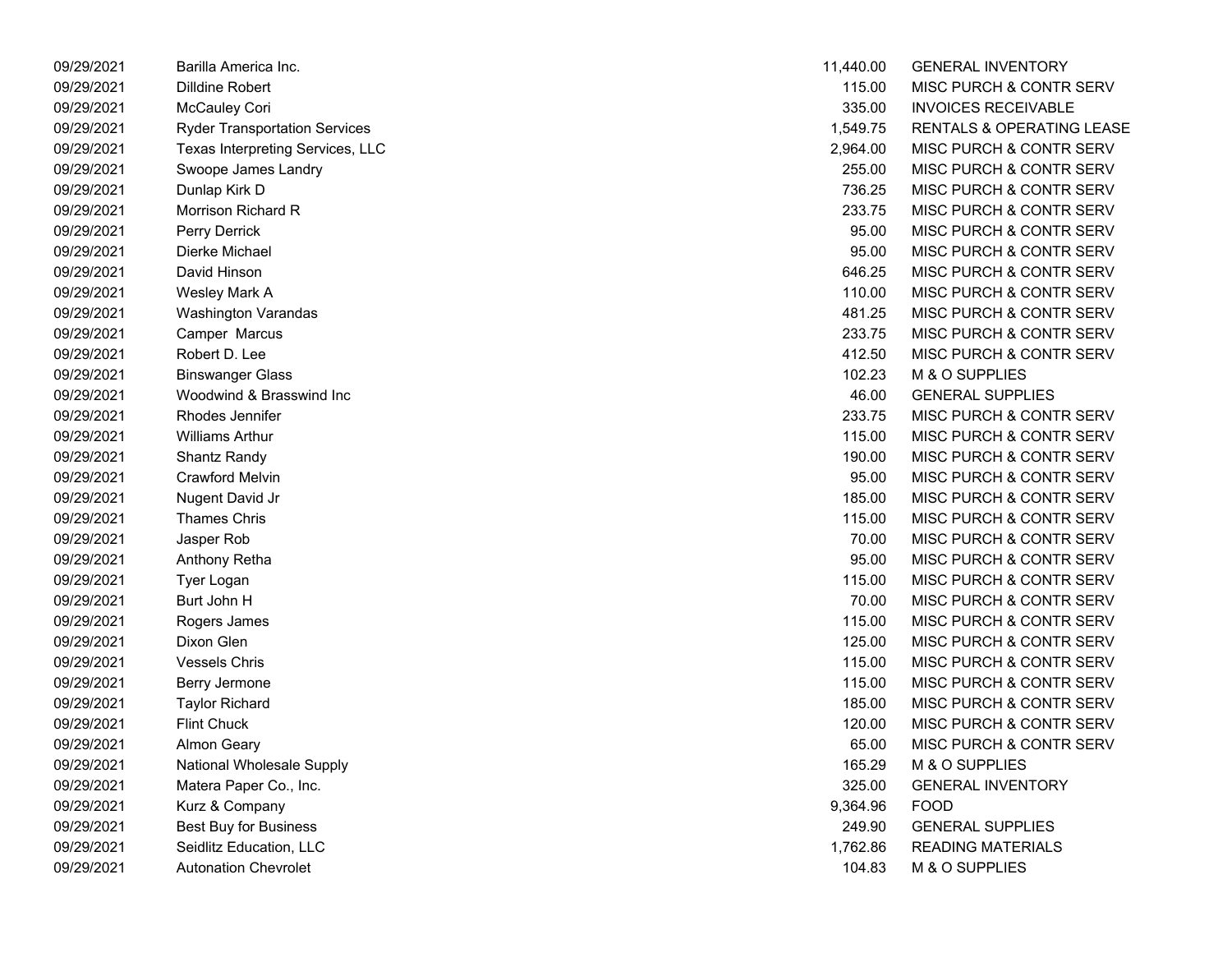| 09/29/2021 | Thompson Trevor R                          | 95.00         | <b>MISC PURCH &amp; CONTR SERV</b>   |
|------------|--------------------------------------------|---------------|--------------------------------------|
| 09/29/2021 | AlphaGraphics                              | 37.50         | <b>GENERAL SUPPLIES</b>              |
| 09/29/2021 | School Life                                | 108.20        | <b>INVOICES RECEIVABLE</b>           |
| 09/29/2021 | RD Lawns LLC                               | 9,293.00      | <b>CONTRACTED MAINT &amp; REPAIR</b> |
| 09/29/2021 | <b>Breaux Daniel</b>                       | 95.00         | <b>MISC PURCH &amp; CONTR SERV</b>   |
| 09/29/2021 | Tracey Lynn Dixon                          | 233.75        | <b>MISC PURCH &amp; CONTR SERV</b>   |
| 09/29/2021 | Broccoli Jerry L                           | 240.00        | <b>MISC PURCH &amp; CONTR SERV</b>   |
| 09/29/2021 | <b>Dixon Marcus</b>                        | 233.75        | MISC PURCH & CONTR SERV              |
| 09/29/2021 | <b>Jackson Willie</b>                      | 105.00        | MISC PURCH & CONTR SERV              |
| 09/29/2021 | Shaylor Smith                              | 125.00        | MISC PURCH & CONTR SERV              |
| 09/29/2021 | Pogue Construction Co., LP                 | 2,883,263.58  | BLDG PURCH, CONSTR, IMPROVE          |
| 09/29/2021 |                                            | (144, 163.18) | <b>RETAINAGE</b>                     |
| 09/29/2021 | <b>Chick-fil-A North Collins Street</b>    | 139.35        | MISC OPERATING EXPENSES              |
| 09/29/2021 | Chick-fil-A(Cooper/LittleRoad/CarrierPkwy) | 165.84        | MISC OPERATING EXPENSES              |
| 09/29/2021 | HP Inc.                                    | 1,010.17      | <b>GENERAL SUPPLIES</b>              |
| 09/29/2021 | <b>Tennell Dexter</b>                      | 335.00        | <b>INVOICES RECEIVABLE</b>           |
| 09/29/2021 | <b>Walton-Stanley Carl</b>                 | 115.00        | <b>MISC PURCH &amp; CONTR SERV</b>   |
| 09/29/2021 | <b>Sirius Education Solutions LLC</b>      | 26,775.00     | <b>GENERAL SUPPLIES</b>              |
| 09/29/2021 | <b>Mathis Lonnie</b>                       | 65.00         | <b>MISC PURCH &amp; CONTR SERV</b>   |
| 09/29/2021 | <b>Education Galaxy LLC</b>                | 4,750.00      | <b>GENERAL SUPPLIES</b>              |
| 09/29/2021 | Gipson James                               | 95.00         | <b>MISC PURCH &amp; CONTR SERV</b>   |
| 09/29/2021 | Cardinal's Sport Center Incorporated       | 614.00        | <b>GENERAL SUPPLIES</b>              |
| 09/29/2021 | Lowe's Home Centers, LLC                   | 166.14        | M & O SUPPLIES                       |
| 09/29/2021 | Western-BRW Paper Company Incorporated     | 1,327.04      | <b>GENERAL SUPPLIES</b>              |
| 09/29/2021 | Southern Lock & Supply, Co.                | 1,113.60      | <b>GENERAL INVENTORY</b>             |
| 09/29/2021 | Klement Distribution, Inc.                 | 4,262.86      | <b>FOOD</b>                          |
| 09/29/2021 | Bill's Upholstery & Glass Shop Inc         | 180.00        | <b>CONTRACTED MAINT &amp; REPAIR</b> |
| 09/29/2021 | Fixi Shop The                              | 1,807.60      | <b>GENERAL SUPPLIES</b>              |
| 09/29/2021 | J Taylor Education, Inc.                   | 134.00        | <b>GENERAL SUPPLIES</b>              |
| 09/29/2021 | Moore Supply Co                            | 246.48        | M & O SUPPLIES                       |
| 09/29/2021 | OTC Brands, Inc                            | 273.71        | <b>GENERAL SUPPLIES</b>              |
| 09/29/2021 | CICI's Pizza #99 @ Little Road & I-20      | 220.00        | <b>MISC OPERATING EXPENSES</b>       |
| 09/29/2021 | Nearpod                                    | 3,000.00      | <b>GENERAL SUPPLIES</b>              |
| 09/29/2021 | Altec Industries, Inc.                     | 621.00        | <b>CONTRACTED MAINT &amp; REPAIR</b> |
| 09/29/2021 | Mavich LLC                                 | 959.40        | <b>GENERAL INVENTORY</b>             |
| 09/29/2021 | American Legacy Publishing- Studies Weekly | 101,298.90    | <b>TEXTBOOKS</b>                     |
| 09/29/2021 | Steve Weiss Music, Inc.                    | 64.85         | <b>GENERAL SUPPLIES</b>              |
| 09/29/2021 | Nicole Newton                              | 233.75        | <b>MISC PURCH &amp; CONTR SERV</b>   |
| 09/29/2021 | Cassie Noll                                | 155.00        | <b>MISC PURCH &amp; CONTR SERV</b>   |
| 09/29/2021 | Chu, Brian Wenyi                           | 412.50        | <b>MISC PURCH &amp; CONTR SERV</b>   |

| 95.00       | <b>MISC PURCH &amp; CONTR SERV</b>   |
|-------------|--------------------------------------|
| 37.50       | <b>GENERAL SUPPLIES</b>              |
| 108.20      | <b>INVOICES RECEIVABLE</b>           |
| 9,293.00    | <b>CONTRACTED MAINT &amp; REPAIR</b> |
| 95.00       | MISC PURCH & CONTR SERV              |
| 233.75      | MISC PURCH & CONTR SERV              |
| 240.00      | MISC PURCH & CONTR SERV              |
| 233.75      | <b>MISC PURCH &amp; CONTR SERV</b>   |
| 105.00      | MISC PURCH & CONTR SERV              |
| 125.00      | MISC PURCH & CONTR SERV              |
| ,883,263.58 | BLDG PURCH, CONSTR, IMPROVE          |
|             | (144,163.18) RETAINAGE               |
| 139.35      | <b>MISC OPERATING EXPENSES</b>       |
| 165.84      | <b>MISC OPERATING EXPENSES</b>       |
| 1,010.17    | <b>GENERAL SUPPLIES</b>              |
| 335.00      | <b>INVOICES RECEIVABLE</b>           |
| 115.00      | MISC PURCH & CONTR SERV              |
|             | 26,775.00 GENERAL SUPPLIES           |
|             | 65.00 MISC PURCH & CONTR SERV        |
| 4,750.00    | <b>GENERAL SUPPLIES</b>              |
| 95.00       | MISC PURCH & CONTR SERV              |
| 614.00      | <b>GENERAL SUPPLIES</b>              |
| 166.14      | M & O SUPPLIES                       |
| 1,327.04    | <b>GENERAL SUPPLIES</b>              |
| 1,113.60    | <b>GENERAL INVENTORY</b>             |
| 4,262.86    | <b>FOOD</b>                          |
| 180.00      | <b>CONTRACTED MAINT &amp; REPAIR</b> |
|             | 1,807.60 GENERAL SUPPLIES            |
| 134.00      | <b>GENERAL SUPPLIES</b>              |
| 246.48      | M & O SUPPLIES                       |
| 273.71      | <b>GENERAL SUPPLIES</b>              |
| 220.00      | <b>MISC OPERATING EXPENSES</b>       |
| 3,000.00    | <b>GENERAL SUPPLIES</b>              |
| 621.00      | <b>CONTRACTED MAINT &amp; REPAIR</b> |
| 959.40      | <b>GENERAL INVENTORY</b>             |
| 101,298.90  | <b>TEXTBOOKS</b>                     |
| 64.85       | <b>GENERAL SUPPLIES</b>              |
| 233.75      | MISC PURCH & CONTR SERV              |
| 155.00      | <b>MISC PURCH &amp; CONTR SERV</b>   |
| 412.50      | MISC PURCH & CONTR SERV              |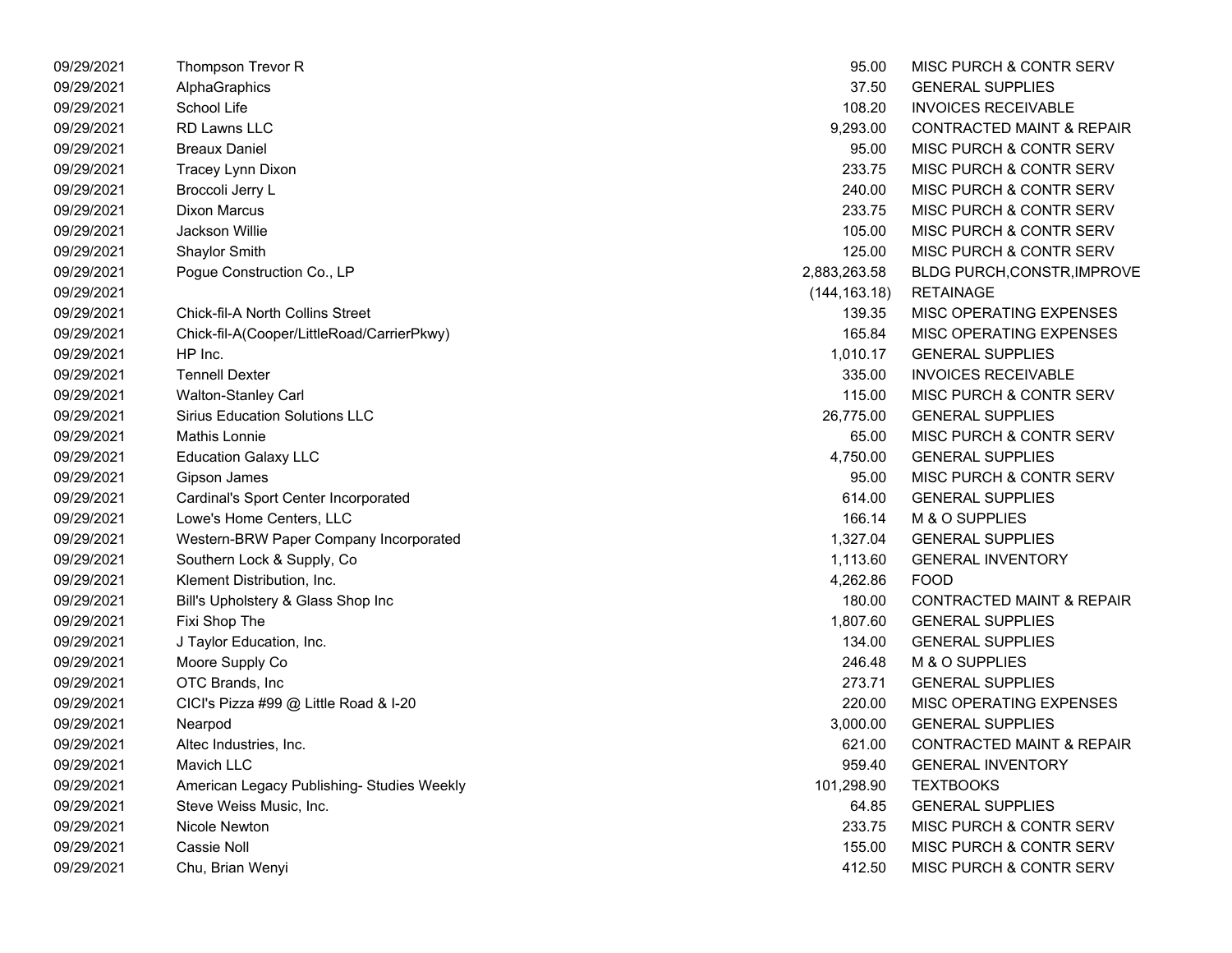| 09/29/2021 | Kodo Kids                                                        | 550.00    | <b>GENERAL SUPPLIES</b>              |
|------------|------------------------------------------------------------------|-----------|--------------------------------------|
| 09/29/2021 | Price Right Professional Landscaping & Tree Service LLC          | 11,126.00 | <b>CONTRACTED MAINT &amp; REPAIR</b> |
| 09/29/2021 | Staples Inc/Staples Business Advantage                           | 2,252.20  | <b>GENERAL SUPPLIES</b>              |
| 09/29/2021 |                                                                  | 74.53     | <b>INVOICES RECEIVABLE</b>           |
| 09/29/2021 | <b>Wright Corey</b>                                              | 335.00    | <b>INVOICES RECEIVABLE</b>           |
| 09/29/2021 |                                                                  | 145.00    | MISC PURCH & CONTR SERV              |
| 09/29/2021 | <b>NRH2O Music Festivals</b>                                     | 100.00    | STUDENT TVL*NO AISD BUSES            |
| 09/29/2021 | <b>Benson Anthony</b>                                            | 115.00    | MISC PURCH & CONTR SERV              |
| 09/29/2021 | Givens Elmer Ray                                                 | 70.00     | MISC PURCH & CONTR SERV              |
| 09/29/2021 | <b>Terracon Consultants</b>                                      | 5,599.00  | <b>BLDG PURCH, CONSTR, IMPROVE</b>   |
| 09/29/2021 | Bayes Achievement Center, Inc.                                   | 18,451.80 | <b>TUITION &amp; TRFR PMTS</b>       |
| 09/29/2021 | Perry Carla                                                      | 95.00     | MISC PURCH & CONTR SERV              |
| 09/29/2021 | Noblin Jim                                                       | 115.00    | MISC PURCH & CONTR SERV              |
| 09/29/2021 | <b>Alonti Catering</b>                                           | 281.97    | MISC OPERATING EXPENSES              |
| 09/29/2021 | Vance Ryan                                                       | 120.00    | MISC PURCH & CONTR SERV              |
| 09/29/2021 | Audrey Bragg Consulting LLC                                      | 1,800.00  | MISC PURCH & CONTR SERV              |
| 09/29/2021 | Riverside Insights                                               | 193.82    | <b>TESTING MATERIALS</b>             |
| 09/29/2021 | PopSmart Technologies, LLC                                       | 278.82    | <b>CONTRACTED MAINT &amp; REPAIR</b> |
| 09/29/2021 | <b>RMA Toll Processing</b>                                       | 22.26     | MISC OPERATING EXPENSES              |
| 09/29/2021 | DOT Medical and Drug Testing Services Inc                        | 210.00    | MISC OPERATING EXPENSES              |
| 09/29/2021 | Collaborative for Academic Social and Emotional Learning (CASEL) | 600.00    | <b>EMPLOYEE TRAVEL</b>               |
| 09/29/2021 | ValueSure Agency Inc.                                            | 71.00     | MISC OPERATING EXPENSES              |
| 09/29/2021 | T & G Identification Systems Incorporated                        | 50.75     | <b>GENERAL SUPPLIES</b>              |
| 09/29/2021 | Kornegay Jermaine                                                | 115.00    | MISC PURCH & CONTR SERV              |
| 09/29/2021 | Carter Alphonso                                                  | 70.00     | MISC PURCH & CONTR SERV              |
| 09/29/2021 | <b>Hammond Bruce</b>                                             | 95.00     | MISC PURCH & CONTR SERV              |
| 09/29/2021 | Cox Braden                                                       | 120.00    | MISC PURCH & CONTR SERV              |
| 09/29/2021 | <b>Sievers Chris</b>                                             | 310.00    | MISC PURCH & CONTR SERV              |
| 09/29/2021 | <b>Howard Tracy</b>                                              | 95.00     | MISC PURCH & CONTR SERV              |
| 09/29/2021 | Garden Reginald                                                  | 95.00     | MISC PURCH & CONTR SERV              |
| 09/29/2021 | Tiwuana Askey                                                    | 95.00     | MISC PURCH & CONTR SERV              |
| 09/29/2021 | <b>Brown Tiffany</b>                                             | 270.00    | MISC PURCH & CONTR SERV              |
| 09/29/2021 | Farrar Kelly                                                     | 290.00    | <b>INVOICES RECEIVABLE</b>           |
| 09/29/2021 | Libbers Timlan J                                                 | 125.00    | <b>MISC PURCH &amp; CONTR SERV</b>   |
| 09/29/2021 | Texas Music Educators Association Inc                            | 81.00     | STUDENT TVL*NO AISD BUSES            |
| 09/29/2021 | Menefee Barry                                                    | 155.00    | MISC PURCH & CONTR SERV              |
| 09/29/2021 | Damien Gary                                                      | 233.75    | MISC PURCH & CONTR SERV              |
| 09/29/2021 | <b>Almand David</b>                                              | 115.00    | MISC PURCH & CONTR SERV              |
| 09/29/2021 | <b>K&amp;D Designs</b>                                           | 4,242.50  | <b>GENERAL SUPPLIES</b>              |
| 09/29/2021 | Terry's Auto Industrial Radiator                                 | 563.00    | <b>CONTRACTED MAINT &amp; REPAIR</b> |
|            |                                                                  |           |                                      |

| 550.00    | <b>GENERAL SUPPLIES</b>              |
|-----------|--------------------------------------|
| 11,126.00 | <b>CONTRACTED MAINT &amp; REPAIR</b> |
| 2,252.20  | <b>GENERAL SUPPLIES</b>              |
| 74.53     | <b>INVOICES RECEIVABLE</b>           |
| 335.00    | <b>INVOICES RECEIVABLE</b>           |
| 145.00    | MISC PURCH & CONTR SERV              |
| 100.00    | STUDENT TVL*NO AISD BUSES            |
| 115.00    | <b>MISC PURCH &amp; CONTR SERV</b>   |
| 70.00     | <b>MISC PURCH &amp; CONTR SERV</b>   |
| 5,599.00  | BLDG PURCH, CONSTR, IMPROVE          |
| 18,451.80 | <b>TUITION &amp; TRFR PMTS</b>       |
| 95.00     | <b>MISC PURCH &amp; CONTR SERV</b>   |
| 115.00    | MISC PURCH & CONTR SERV              |
| 281.97    | MISC OPERATING EXPENSES              |
| 120.00    | MISC PURCH & CONTR SERV              |
| 1,800.00  | MISC PURCH & CONTR SERV              |
| 193.82    | <b>TESTING MATERIALS</b>             |
| 278.82    | <b>CONTRACTED MAINT &amp; REPAIR</b> |
| 22.26     | MISC OPERATING EXPENSES              |
| 210.00    | MISC OPERATING EXPENSES              |
| 600.00    | <b>EMPLOYEE TRAVEL</b>               |
| 71.00     | MISC OPERATING EXPENSES              |
| 50.75     | <b>GENERAL SUPPLIES</b>              |
| 115.00    | <b>MISC PURCH &amp; CONTR SERV</b>   |
| 70.00     | <b>MISC PURCH &amp; CONTR SERV</b>   |
| 95.00     | MISC PURCH & CONTR SERV              |
| 120.00    | <b>MISC PURCH &amp; CONTR SERV</b>   |
| 310.00    | <b>MISC PURCH &amp; CONTR SERV</b>   |
| 95.00     | <b>MISC PURCH &amp; CONTR SERV</b>   |
| 95.00     | <b>MISC PURCH &amp; CONTR SERV</b>   |
| 95.00     | <b>MISC PURCH &amp; CONTR SERV</b>   |
| 270.00    | <b>MISC PURCH &amp; CONTR SERV</b>   |
| 290.00    | <b>INVOICES RECEIVABLE</b>           |
| 125.00    | MISC PURCH & CONTR SERV              |
| 81.00     | STUDENT TVL*NO AISD BUSES            |
| 155.00    | <b>MISC PURCH &amp; CONTR SERV</b>   |
| 233.75    | <b>MISC PURCH &amp; CONTR SERV</b>   |
| 115.00    | MISC PURCH & CONTR SERV              |
| 4,242.50  | <b>GENERAL SUPPLIES</b>              |
| 563.00    | <b>CONTRACTED MAINT &amp; REPAIR</b> |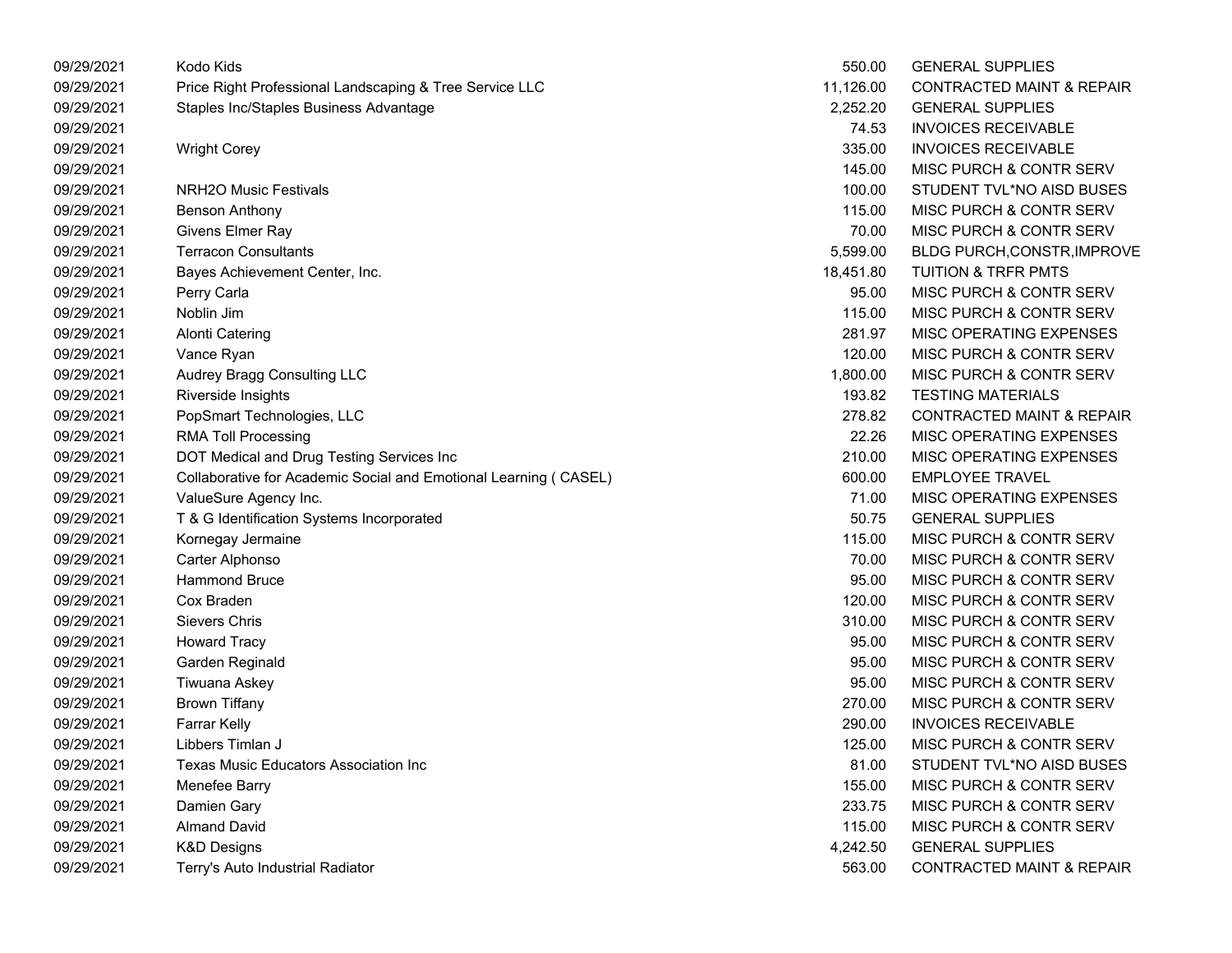| 09/29/2021 | <b>Texas School Coalition</b>                       | 11,812.00    | <b>DUES</b>                          |
|------------|-----------------------------------------------------|--------------|--------------------------------------|
| 09/29/2021 |                                                     | 688.00       | <b>LOBBYING</b>                      |
| 09/29/2021 | <b>Troy Perkins</b>                                 | 130.00       | <b>MISC PURCH &amp; CONTR SERV</b>   |
| 09/29/2021 | New Dairy Opco LLC DBA Borden Dairy                 | 84,621.28    | <b>FOOD</b>                          |
| 09/29/2021 | Cedric Tisby                                        | 240.00       | MISC PURCH & CONTR SERV              |
| 09/29/2021 | Don Mosely                                          | 70.00        | <b>MISC PURCH &amp; CONTR SERV</b>   |
| 09/29/2021 | <b>Brendon Curt Thomas</b>                          | 115.00       | MISC PURCH & CONTR SERV              |
| 09/29/2021 | Lee Sanders Gunn                                    | 115.00       | MISC PURCH & CONTR SERV              |
| 09/29/2021 | <b>Brian Borski</b>                                 | 95.00        | MISC PURCH & CONTR SERV              |
| 09/29/2021 | High School E-Sports League Incorporated            | 1,500.00     | STUDENT TVL*NO AISD BUSES            |
| 09/29/2021 | C and R Services                                    | 6,035.00     | <b>CONTRACTED MAINT &amp; REPAIR</b> |
| 09/29/2021 | Amagine Technologies LLC                            | 80,530.90    | <b>GENERAL SUPPLIES</b>              |
| 09/29/2021 |                                                     | 77,027.12    | MISC PURCH & CONTR SERV              |
| 09/29/2021 | Lee Lewis Construction Incorporated                 | 1,404,014.88 | BLDG PURCH, CONSTR, IMPROVE          |
| 09/29/2021 |                                                     | (70, 200.75) | <b>RETAINAGE</b>                     |
| 09/29/2021 | Star Autism Support Incorporated                    | 1,750.00     | <b>GENERAL SUPPLIES</b>              |
| 09/29/2021 | Lakeshore Learning Materials                        | 766.96       | <b>GENERAL SUPPLIES</b>              |
| 09/29/2021 | On Guard Transport LLC                              | 11,985.00    | STUDENT TVL*NO AISD BUSES            |
| 09/29/2021 | Office Depot, Inc                                   | 7,910.57     | <b>GENERAL SUPPLIES</b>              |
| 09/29/2021 |                                                     | 4.90         | <b>INVOICES RECEIVABLE</b>           |
| 09/29/2021 |                                                     | 156.00       | MISC OPERATING EXPENSES              |
| 09/29/2021 | <b>Preferred Business Solutions</b>                 | 1,958.54     | <b>GENERAL SUPPLIES</b>              |
| 09/29/2021 | <b>ORIGO Education</b>                              | 49,984.13    | <b>READING MATERIALS</b>             |
| 09/29/2021 | Penguin Random House LLC                            | 5,000.00     | MISC PURCH & CONTR SERV              |
| 09/29/2021 | <b>Mark Stance</b>                                  | 70.00        | <b>MISC PURCH &amp; CONTR SERV</b>   |
| 09/29/2021 | <b>Ryan Porter</b>                                  | 115.00       | <b>MISC PURCH &amp; CONTR SERV</b>   |
| 09/29/2021 | <b>Allie Miller</b>                                 | 95.00        | MISC PURCH & CONTR SERV              |
| 09/29/2021 | <b>Clint Surratt</b>                                | 115.00       | MISC PURCH & CONTR SERV              |
| 09/29/2021 | <b>Bobby Ramirez</b>                                | 100.00       | MISC PURCH & CONTR SERV              |
| 09/29/2021 | California Association for Bilingual Education      | 3,050.00     | <b>EMPLOYEE TRAVEL</b>               |
| 09/29/2021 | <b>Willie Jones</b>                                 | 155.00       | <b>MISC PURCH &amp; CONTR SERV</b>   |
| 09/29/2021 | Daiveyn Barbee                                      | 65.00        | MISC PURCH & CONTR SERV              |
| 09/29/2021 | Joshua Bannerman                                    | 120.00       | MISC PURCH & CONTR SERV              |
| 09/29/2021 | <b>Cameron Daniel</b>                               | 65.00        | <b>MISC PURCH &amp; CONTR SERV</b>   |
| 09/29/2021 | Joseph Williams III                                 | 150.00       | <b>INVOICES RECEIVABLE</b>           |
| 09/29/2021 | <b>Terrance Scott Spraags</b>                       | 1,600.00     | <b>INVOICES RECEIVABLE</b>           |
| 09/29/2021 | <b>Complete Supply Incorporated</b>                 | 5,956.33     | <b>GENERAL INVENTORY</b>             |
| 09/29/2021 | Hobby Lobby Store #175                              | 435.91       | <b>GENERAL SUPPLIES</b>              |
| 09/29/2021 | <b>Atmos Energy</b>                                 | 9,802.05     | <b>WATER</b>                         |
| 09/29/2021 | Pioneer Manufacturing Company dba Pioneer Athletics | 6,733.68     | <b>GENERAL INVENTORY</b>             |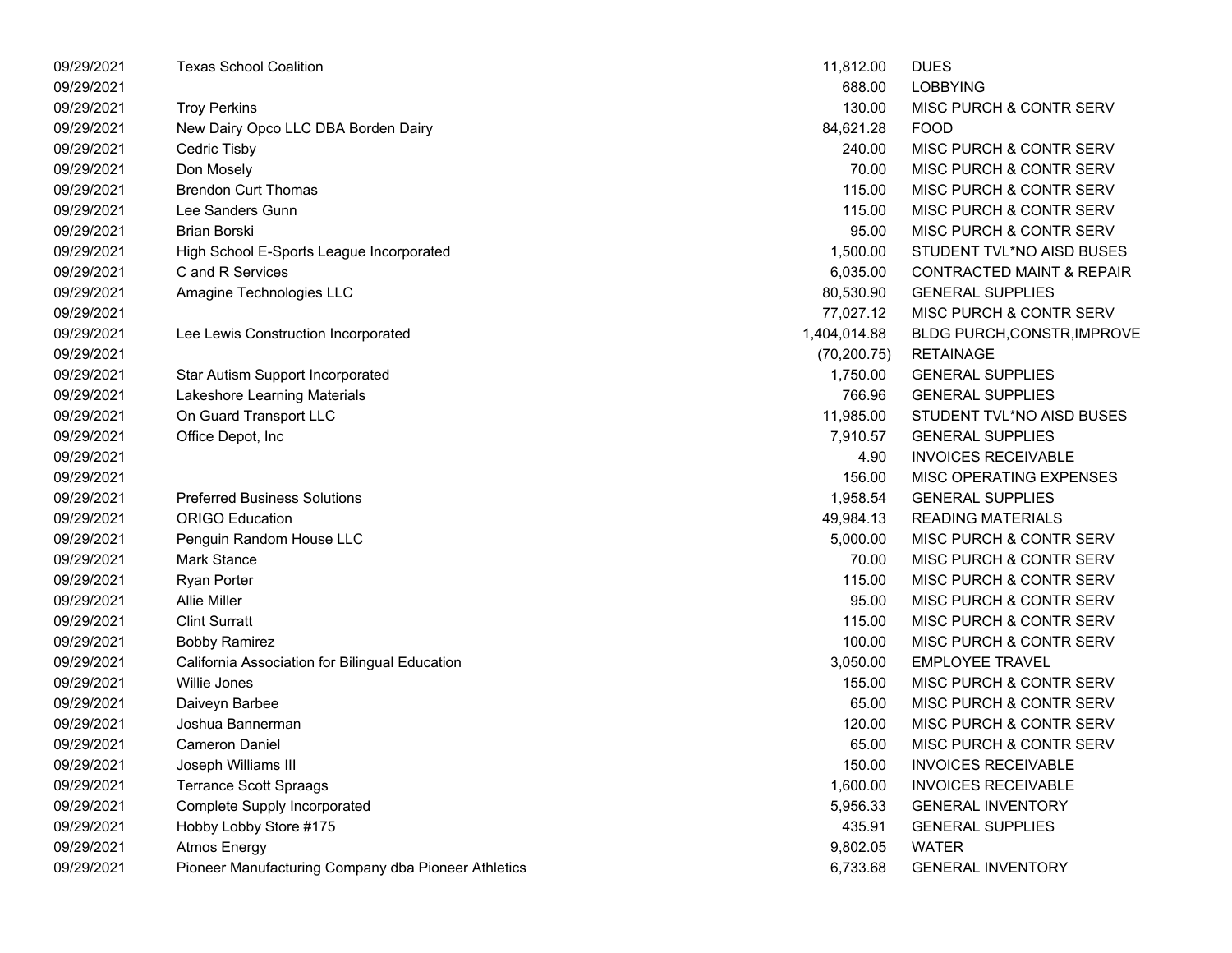| 09/29/2021 | <b>Stovall Corporation</b>                      | 358.25       | <b>CONTRACTED MAINT &amp; REPAIR</b> |
|------------|-------------------------------------------------|--------------|--------------------------------------|
| 09/29/2021 | Jack Rasmussen (Luthier)                        | 1,102.00     | <b>CONTRACTED MAINT &amp; REPAIR</b> |
| 09/29/2021 |                                                 | 103.00       | <b>GENERAL SUPPLIES</b>              |
| 09/29/2021 | Bucks Wheel & Equipment Company                 | 313.48       | M & O SUPPLIES                       |
| 09/29/2021 | Southwest International Trucks                  | 4,837.50     | <b>CONTRACTED MAINT &amp; REPAIR</b> |
| 09/29/2021 |                                                 | 95.60        | <b>GENERAL INVENTORY</b>             |
| 09/29/2021 |                                                 | 4,064.75     | M & O SUPPLIES                       |
| 09/29/2021 | <b>Carahsoft Technology Corporation</b>         | 200,262.00   | <b>GENERAL SUPPLIES</b>              |
| 09/29/2021 | Romeo Music                                     | 3,608.85     | <b>CONTRACTED MAINT &amp; REPAIR</b> |
| 09/29/2021 | Music & Arts                                    | 74.00        | <b>GENERAL SUPPLIES</b>              |
| 09/29/2021 | AT&T                                            | 13,745.98    | <b>WATER</b>                         |
| 09/29/2021 | <b>Texas Association Of Future Educators</b>    | 80.00        | <b>DUES</b>                          |
| 09/29/2021 | <b>Scripps National Spelling Bee</b>            | 10,857.50    | STUDENT TVL*NO AISD BUSES            |
| 09/29/2021 | Cengage Learning                                | 28,119.48    | <b>GENERAL SUPPLIES</b>              |
| 09/29/2021 | Rush Truck Centers Of Texas Limited Partnership | 2,232.89     | M & O SUPPLIES                       |
| 09/29/2021 | 4imprint Incorporated                           | 4,013.89     | <b>GENERAL SUPPLIES</b>              |
| 09/29/2021 | <b>Pittsburgh Paints</b>                        | 545.49       | M & O SUPPLIES                       |
| 09/29/2021 | <b>CORE Construction Services of Texas</b>      | 896,075.77   | BLDG PURCH, CONSTR, IMPROVE          |
| 09/29/2021 |                                                 | (44, 803.79) | <b>RETAINAGE</b>                     |
| 09/29/2021 | Sas Technologies Limited                        | 4,825.00     | <b>CONTRACTED MAINT &amp; REPAIR</b> |
| 09/29/2021 | North Texas Tollway Authority                   | 8.25         | MISC OPERATING EXPENSES              |
| 09/29/2021 | North Texas Tollway Authority                   | 88.68        | MISC OPERATING EXPENSES              |
| 09/29/2021 | North Texas Tollway Authority                   | 3.15         | MISC OPERATING EXPENSES              |
| 09/29/2021 | North Texas Tollway Authority                   | 40.04        | MISC OPERATING EXPENSES              |
| 09/29/2021 | North Texas Tollway Authority                   | 37.88        | MISC OPERATING EXPENSES              |
| 09/29/2021 | North Texas Tollway Authority                   | 299.49       | MISC OPERATING EXPENSES              |
| 09/29/2021 | North Texas Tollway Authority                   | 69.84        | MISC OPERATING EXPENSES              |
| 09/29/2021 | North Texas Tollway Authority                   | 90.36        | MISC OPERATING EXPENSES              |
| 09/29/2021 | Demco Incorporated                              | 162.21       | <b>GENERAL SUPPLIES</b>              |
| 09/29/2021 | Dramatists Play Service Acct                    | 260.00       | <b>GENERAL SUPPLIES</b>              |
| 09/29/2021 | <b>Education Service Center Region XI</b>       | 11,847.69    | MISC PURCH & CONTR SERV              |
| 09/29/2021 | <b>Education Service Center Region XI</b>       | 8,212.26     | MISC PURCH & CONTR SERV              |
| 09/29/2021 | <b>Education Service Center Region XI</b>       | 3,746.87     | MISC PURCH & CONTR SERV              |
| 09/29/2021 | <b>Education Service Center Region XI</b>       | 28,386.11    | MISC PURCH & CONTR SERV              |
| 09/29/2021 | <b>Education Service Center Region XI</b>       | 37,367.72    | <b>GENERAL SUPPLIES</b>              |
| 09/29/2021 | <b>Education Service Center Region XI</b>       | 870.00       | <b>EDUCATION SERVICE CENTER</b>      |
| 09/29/2021 | <b>Fisher Science Education</b>                 | 16.20        | <b>GENERAL SUPPLIES</b>              |
| 09/29/2021 | Flinn Scientific                                | 19.20        | <b>GENERAL SUPPLIES</b>              |
| 09/29/2021 | <b>Gopher Sport Equipment</b>                   | 610.04       | <b>GENERAL SUPPLIES</b>              |
| 09/29/2021 | Graybar Electric Company Incorporated           | 3,916.50     | <b>GENERAL SUPPLIES</b>              |

| 358.25       | <b>CONTRACTED MAINT &amp; REPAIR</b> |
|--------------|--------------------------------------|
| 1,102.00     | <b>CONTRACTED MAINT &amp; REPAIR</b> |
| 103.00       | <b>GENERAL SUPPLIES</b>              |
| 313.48       | <b>M &amp; O SUPPLIES</b>            |
| 4,837.50     | <b>CONTRACTED MAINT &amp; REPAIR</b> |
| 95.60        | <b>GENERAL INVENTORY</b>             |
| 4,064.75     | M & O SUPPLIES                       |
| 200,262.00   | <b>GENERAL SUPPLIES</b>              |
| 3,608.85     | <b>CONTRACTED MAINT &amp; REPAIR</b> |
| 74.00        | <b>GENERAL SUPPLIES</b>              |
| 13,745.98    | <b>WATER</b>                         |
| 80.00        | <b>DUES</b>                          |
| 10,857.50    | STUDENT TVL*NO AISD BUSES            |
| 28,119.48    | <b>GENERAL SUPPLIES</b>              |
| 2,232.89     | M & O SUPPLIES                       |
| 4,013.89     | <b>GENERAL SUPPLIES</b>              |
| 545.49       | <b>M &amp; O SUPPLIES</b>            |
| 896,075.77   | <b>BLDG PURCH, CONSTR, IMPROVE</b>   |
| (44, 803.79) | <b>RETAINAGE</b>                     |
| 4,825.00     | <b>CONTRACTED MAINT &amp; REPAIR</b> |
| 8.25         | <b>MISC OPERATING EXPENSES</b>       |
| 88.68        | <b>MISC OPERATING EXPENSES</b>       |
| 3.15         | <b>MISC OPERATING EXPENSES</b>       |
| 40.04        | <b>MISC OPERATING EXPENSES</b>       |
| 37.88        | <b>MISC OPERATING EXPENSES</b>       |
| 299.49       | <b>MISC OPERATING EXPENSES</b>       |
| 69.84        | <b>MISC OPERATING EXPENSES</b>       |
| 90.36        | <b>MISC OPERATING EXPENSES</b>       |
| 162.21       | <b>GENERAL SUPPLIES</b>              |
| 260.00       | <b>GENERAL SUPPLIES</b>              |
| 11,847.69    | <b>MISC PURCH &amp; CONTR SERV</b>   |
| 8,212.26     | <b>MISC PURCH &amp; CONTR SERV</b>   |
| 3,746.87     | <b>MISC PURCH &amp; CONTR SERV</b>   |
| 28,386.11    | MISC PURCH & CONTR SERV              |
| 37,367.72    | <b>GENERAL SUPPLIES</b>              |
| 870.00       | <b>EDUCATION SERVICE CENTER</b>      |
| 16.20        | <b>GENERAL SUPPLIES</b>              |
| 19.20        | <b>GENERAL SUPPLIES</b>              |
| 610.04       | <b>GENERAL SUPPLIES</b>              |
| 3,916.50     | <b>GENERAL SUPPLIES</b>              |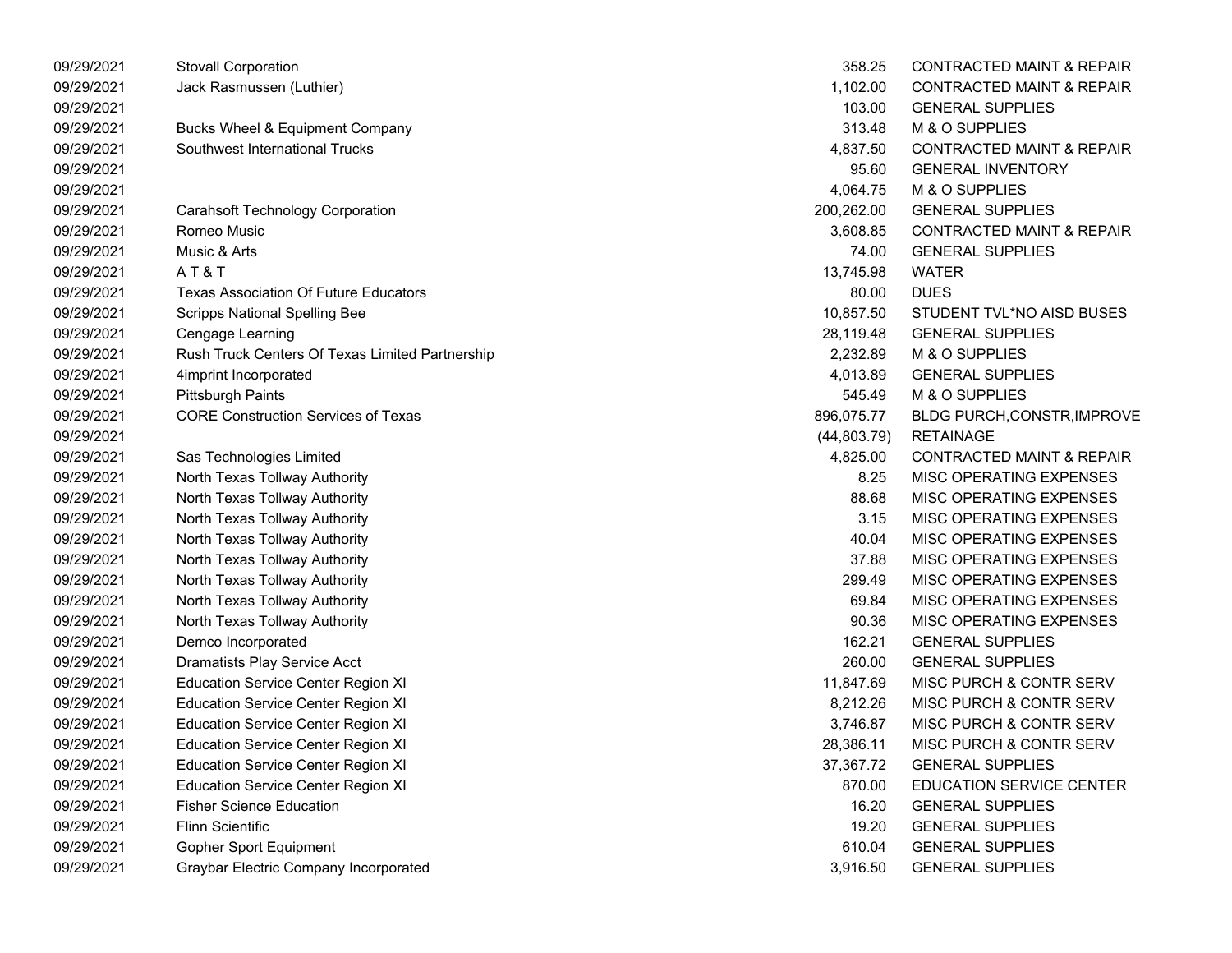| 09/29/2021 | Industrial Power Isuzu Truck Incorporated                  | 1,548.00  | <b>CONTRACTED MAINT &amp; REPAIR</b> |
|------------|------------------------------------------------------------|-----------|--------------------------------------|
| 09/29/2021 |                                                            | 1,441.37  | M & O SUPPLIES                       |
| 09/29/2021 | Jostens Incorporated Diplomas Awards Tropheys              | 620.36    | <b>GENERAL SUPPLIES</b>              |
| 09/29/2021 | Perma Bound                                                | 333.39    | <b>READING MATERIALS</b>             |
| 09/29/2021 | <b>Pollock Paper Distributors</b>                          | 5,334.40  | <b>GENERAL INVENTORY</b>             |
| 09/29/2021 | Quality Audio Visual Service Incorporated                  | 75.00     | <b>CONTRACTED MAINT &amp; REPAIR</b> |
| 09/29/2021 | TMEA Region V Vocal Division                               | 135.00    | <b>INVOICES RECEIVABLE</b>           |
| 09/29/2021 |                                                            | 120.00    | STUDENT TVL*NO AISD BUSES            |
| 09/29/2021 | U I L Region V Music Contests Band                         | 405.00    | STUDENT TVL*NO AISD BUSES            |
| 09/29/2021 | Sargent Welch L L C                                        | 33.58     | <b>GENERAL SUPPLIES</b>              |
| 09/29/2021 | Unifirst Holdings(A/R 01550)                               | 37.01     | <b>CONTRACTED MAINT &amp; REPAIR</b> |
| 09/29/2021 |                                                            | 94.01     | MISC PURCH & CONTR SERV              |
| 09/29/2021 | Texas Wesleyan University                                  | 2,800.00  | STDNT TUIT-NONPUBLIC SCHL            |
| 09/29/2021 | Vandergriff Chevrolet                                      | 151.45    | <b>CONTRACTED MAINT &amp; REPAIR</b> |
| 09/29/2021 | <b>Texas Classroom Teachers Association</b>                | 244.55    | UNITED FUND                          |
| 09/29/2021 | United Educators Association                               | 42,361.23 | UNITED FUND                          |
| 09/29/2021 | Texas United School Employees Local 100                    | 15.00     | UNITED FUND                          |
| 09/29/2021 | Texas United School Employees Local 100                    | 64.65     | UNITED FUND                          |
| 09/29/2021 | Texas United School Employees Local 100                    | 14.99     | UNITED FUND                          |
| 09/29/2021 | Arlington Education Foundation                             | 30.00     | AISD EDUCATION FOUNDATION            |
| 09/29/2021 | Arlington Education Foundation                             | 462.00    | AISD EDUCATION FOUNDATION            |
| 09/29/2021 | Truman Tim Chapter 13 Trustee                              | 13,423.00 | UNITED FUND                          |
| 09/29/2021 | Truman Tim Chapter 13 Trustee                              | 542.31    | UNITED FUND                          |
| 09/29/2021 | Truman Tim Chapter 13 Trustee                              | 165.00    | UNITED FUND                          |
| 09/29/2021 | <b>United States Treasury</b>                              | 635.00    | FED INC TAX WITHHOLDING              |
| 09/29/2021 | Family And Consumer Sciences Teachers Association Of Texas | 12.50     | AISD EDUCATION FOUNDATION            |
| 09/29/2021 | Region Xi Teacher Preparation Program                      | 455.00    | <b>INVOICES RECEIVABLE</b>           |
| 09/29/2021 | Texas Association Of Secondary School Principals           | 150.83    | UNITED FUND                          |
| 09/29/2021 | Association Of Texas Professional Teachers Local           | 345.75    | UNITED FUND                          |
| 09/29/2021 | Association Of Texas Professional Teachers Local           | 10.62     | UNITED FUND                          |
| 09/29/2021 | Association Of Texas Professional Teachers Local           | 10.00     | UNITED FUND                          |
| 09/29/2021 | Association Of Texas Professional Educators State          | 260.00    | UNITED FUND                          |
| 09/29/2021 | Association Of Texas Professional Educators State          | 5,470.62  | UNITED FUND                          |
| 09/29/2021 | Association Of Texas Professional Educators State          | 78.88     | UNITED FUND                          |
| 09/29/2021 | Association Of Texas Professional Educators State          | 20.00     | UNITED FUND                          |
| 09/29/2021 | <b>Education Career Alternatives Program</b>               | 3,120.00  | <b>INVOICES RECEIVABLE</b>           |
| 09/29/2021 | California State Disbursement Unit                         | 350.00    | UNITED FUND                          |
| 09/29/2021 | Pam Bassel Chapter 13 Trustee                              | 9,735.00  | UNITED FUND                          |
| 09/29/2021 | Pam Bassel Chapter 13 Trustee                              | 1,200.00  | UNITED FUND                          |
| 09/29/2021 | Department of Children and Family Services - Louisiana     | 943.72    | UNITED FUND                          |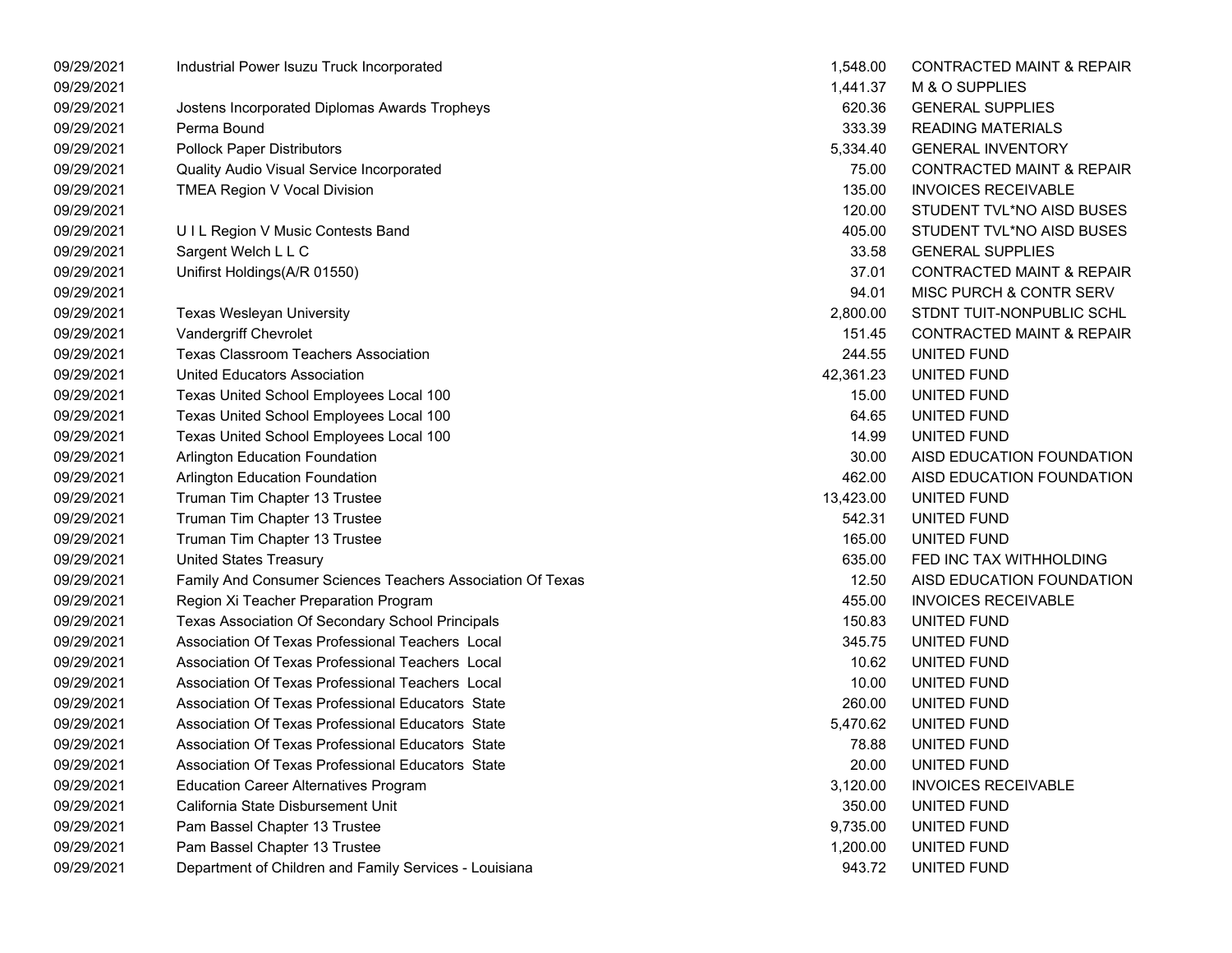| 09/29/2021 | Tennessee Child Support                          | 109.00     | UNITED FUND                          |
|------------|--------------------------------------------------|------------|--------------------------------------|
| 09/29/2021 | <b>Support Payment Clearinghouse</b>             | 864.00     | UNITED FUND                          |
| 09/29/2021 | Powers Tom Chapter 13 Trustee                    | 2,958.00   | UNITED FUND                          |
| 09/29/2021 | <b>ACT Houston At Dallas</b>                     | 428.00     | <b>INVOICES RECEIVABLE</b>           |
| 09/29/2021 | Texas Teachers Alternative Certification Program | 2,130.00   | <b>INVOICES RECEIVABLE</b>           |
| 09/29/2021 | Texas American Federation Of Teachers            | 29.16      | UNITED FUND                          |
| 09/29/2021 | Educational Employees Credit Union - HSA         | 110,005.73 | <b>DENTAL INSURANCE</b>              |
| 09/29/2021 | <b>Educational Employees Credit Union</b>        | 96,430.19  | DUE TO CREDIT UNION                  |
| 09/29/2021 | <b>Texas State Teachers Association</b>          | 3,348.51   | UNITED FUND                          |
| 09/29/2021 | Mansfield ISD                                    | 370.00     | STUDENT TVL*NO AISD BUSES            |
| 09/30/2021 | J P Morgan Chase Bank - For SUA payments         | 566,408.11 | Credit Card Payable                  |
| 10/01/2021 | Leah Brady                                       | 13.40      | LIONS CLUB CONCESSIONS               |
| 10/01/2021 | Melodey Campbell                                 | 20.80      | LIONS CLUB CONCESSIONS               |
| 10/01/2021 | Danielle Fitch                                   | 84.65      | LIONS CLUB CONCESSIONS               |
| 10/01/2021 | Andrea Morrow                                    | 17.75      | LIONS CLUB CONCESSIONS               |
| 10/01/2021 | Karren Washington                                | 32.76      | LIONS CLUB CONCESSIONS               |
| 10/01/2021 | Imprint Resources                                | 393.94     | <b>GENERAL SUPPLIES</b>              |
| 10/01/2021 |                                                  | 1,470.00   | MISC OPERATING EXPENSES              |
| 10/01/2021 | <b>Grainger Industrial Supply</b>                | 52.80      | M & O SUPPLIES                       |
| 10/01/2021 | Home Depot Pro                                   | 128.82     | M & O SUPPLIES                       |
| 10/01/2021 | South Oak Cliff High School                      | 100.00     | STUDENT TVL*NO AISD BUSES            |
| 10/01/2021 | United Refrigeration Incorporated                | 68.43      | M & O SUPPLIES                       |
| 10/01/2021 | Barnes & Noble Booksellers, Inc                  | 106.52     | <b>READING MATERIALS</b>             |
| 10/01/2021 | <b>Practical Parent Education</b>                | 118.00     | <b>READING MATERIALS</b>             |
| 10/01/2021 | Capstone                                         | 1,800.00   | <b>READING MATERIALS</b>             |
| 10/01/2021 | Office Depot                                     | 24.99      | <b>GENERAL SUPPLIES</b>              |
| 10/01/2021 | <b>Marks Plumbing Parts</b>                      | 251.00     | <b>GENERAL INVENTORY</b>             |
| 10/01/2021 | Pearson Education Inc                            | 609.54     | <b>GENERAL SUPPLIES</b>              |
| 10/01/2021 | Govconnection Incorporated                       | 250.00     | M & O SUPPLIES                       |
| 10/01/2021 | <b>ProComputing Corporation</b>                  | 2,356.87   | <b>CONTRACTED MAINT &amp; REPAIR</b> |
| 10/01/2021 | Anixter Incorporated                             | 133.17     | <b>CONTRACTED MAINT &amp; REPAIR</b> |
| 10/01/2021 | Plano Independent School District                | 150.00     | STUDENT TVL*NO AISD BUSES            |
| 10/01/2021 | Breckenridge Independent School District         | 300.00     | STUDENT TVL*NO AISD BUSES            |
| 10/01/2021 | Vista Higher Learning, Inc.                      | 101,897.30 | <b>READING MATERIALS</b>             |
| 10/01/2021 | Vista Higher Learning, Inc.                      | 146,384.00 | <b>READING MATERIALS</b>             |
| 10/01/2021 | Boxes 4U                                         | 4,702.80   | <b>GENERAL INVENTORY</b>             |
| 10/01/2021 | <b>Binswanger Glass</b>                          | 54.47      | M & O SUPPLIES                       |
| 10/01/2021 | <b>SC Fuels</b>                                  | 17,690.79  | <b>GENERAL INVENTORY</b>             |
| 10/01/2021 | Smith Rodney                                     | 70.00      | <b>MISC PURCH &amp; CONTR SERV</b>   |
| 10/01/2021 | Estrellita Inc.                                  | 35.267.18  | READING MATERIALS                    |

| 109.00     | UNITED FUND                          |
|------------|--------------------------------------|
| 864.00     | UNITED FUND                          |
|            | 2,958.00 UNITED FUND                 |
|            | 428.00 INVOICES RECEIVABLE           |
| 2,130.00   | <b>INVOICES RECEIVABLE</b>           |
| 29.16      | UNITED FUND                          |
|            | 110,005.73 DENTAL INSURANCE          |
|            | 96,430.19 DUE TO CREDIT UNION        |
|            | 3,348.51 UNITED FUND                 |
| 370.00     | STUDENT TVL*NO AISD BUSES            |
| 566,408.11 | <b>Credit Card Payable</b>           |
| 13.40      | LIONS CLUB CONCESSIONS               |
| 20.80      | LIONS CLUB CONCESSIONS               |
| 84.65      | LIONS CLUB CONCESSIONS               |
| 17.75      | LIONS CLUB CONCESSIONS               |
| 32.76      | LIONS CLUB CONCESSIONS               |
|            | 393.94 GENERAL SUPPLIES              |
|            | 1,470.00 MISC OPERATING EXPENSES     |
| 52.80      | M & O SUPPLIES                       |
| 128.82     | M & O SUPPLIES                       |
| 100.00     | STUDENT TVL*NO AISD BUSES            |
| 68.43      | M & O SUPPLIES                       |
|            | 106.52 READING MATERIALS             |
|            | 118.00 READING MATERIALS             |
| 1,800.00   | READING MATERIALS                    |
| 24.99      | <b>GENERAL SUPPLIES</b>              |
| 251.00     | <b>GENERAL INVENTORY</b>             |
|            | 609.54 GENERAL SUPPLIES              |
| 250.00     | M & O SUPPLIES                       |
| 2,356.87   | <b>CONTRACTED MAINT &amp; REPAIR</b> |
| 133.17     | <b>CONTRACTED MAINT &amp; REPAIR</b> |
| 150.00     | STUDENT TVL*NO AISD BUSES            |
|            | 300.00 STUDENT TVL*NO AISD BUSES     |
| 101,897.30 | READING MATERIALS                    |
| 146,384.00 | <b>READING MATERIALS</b>             |
| 4,702.80   | <b>GENERAL INVENTORY</b>             |
| 54.47      | M & O SUPPLIES                       |
| 17,690.79  | <b>GENERAL INVENTORY</b>             |
| 70.00      | MISC PURCH & CONTR SERV              |
| 35,267.18  | <b>READING MATERIALS</b>             |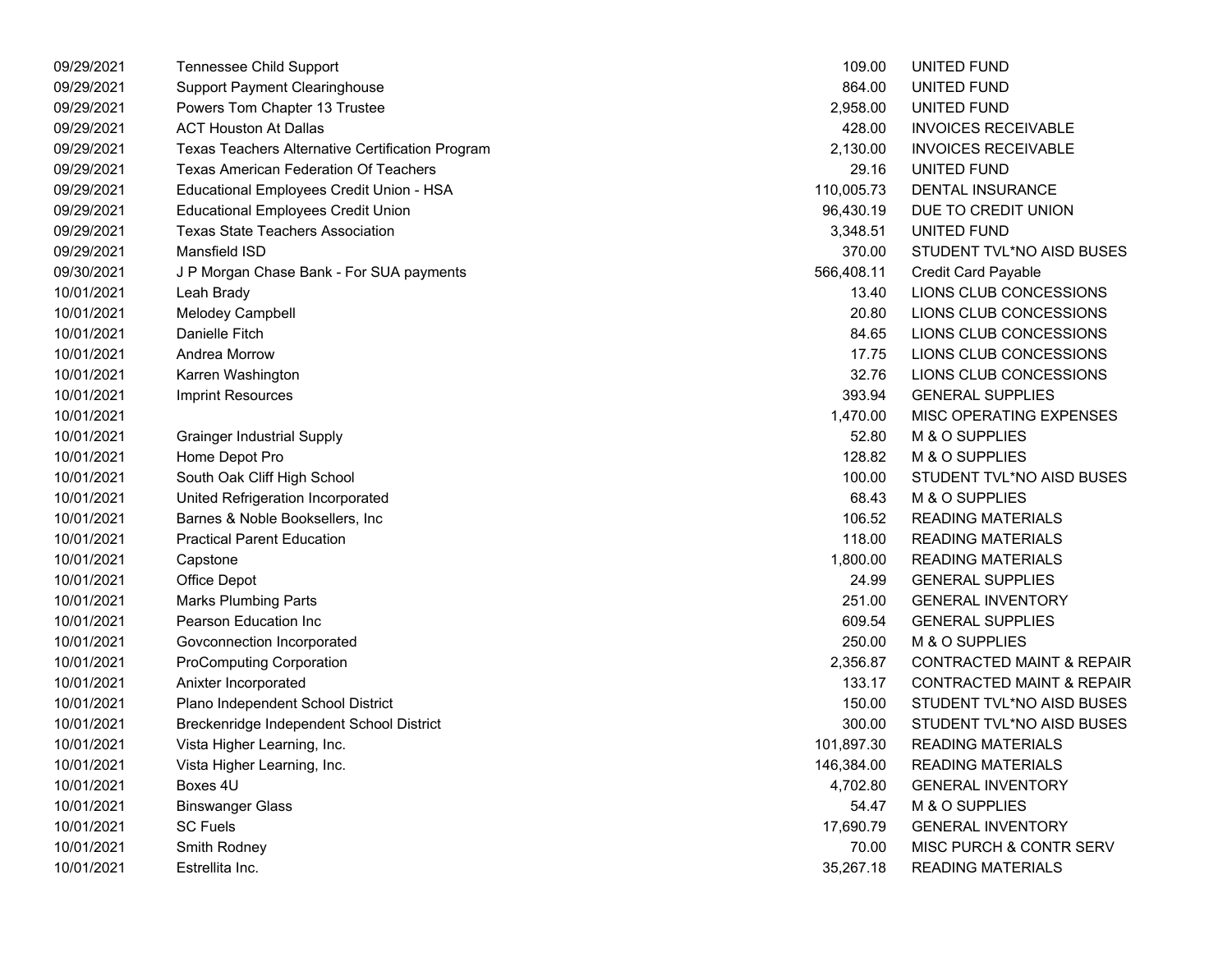| 10/01/2021 | Safehaven Pest Control, LLC                                    | 350.00     | M & O SUPPLIES                       |
|------------|----------------------------------------------------------------|------------|--------------------------------------|
| 10/01/2021 | <b>US Games</b>                                                | 440.64     | <b>GENERAL SUPPLIES</b>              |
| 10/01/2021 | Lowe's Home Centers, LLC                                       | 499.02     | M & O SUPPLIES                       |
| 10/01/2021 | <b>BrainPOP LLC</b>                                            | 3,250.00   | <b>GENERAL SUPPLIES</b>              |
| 10/01/2021 | Bill's Upholstery & Glass Shop Inc                             | 350.00     | <b>CONTRACTED MAINT &amp; REPAIR</b> |
| 10/01/2021 | Learning Farm, LLC                                             | 499.00     | <b>GENERAL SUPPLIES</b>              |
| 10/01/2021 | Nearpod                                                        | 2,600.00   | <b>GENERAL SUPPLIES</b>              |
| 10/01/2021 | Staples Inc/Staples Business Advantage                         | 292.55     | <b>GENERAL SUPPLIES</b>              |
| 10/01/2021 | E Logic                                                        | 390,604.33 | <b>CONTRACTED MAINT &amp; REPAIR</b> |
| 10/01/2021 |                                                                | 5,432.90   | M & O SUPPLIES                       |
| 10/01/2021 | E Logic                                                        | 847,797.20 | <b>CONTRACTED MAINT &amp; REPAIR</b> |
| 10/01/2021 | Lewisville High School Wrestling                               | 295.00     | STUDENT TVL*NO AISD BUSES            |
| 10/01/2021 | <b>TCHS ABC - Wrestling</b>                                    | 200.00     | STUDENT TVL*NO AISD BUSES            |
| 10/01/2021 | <b>Battery Systems Inc</b>                                     | 7,131.38   | <b>GENERAL INVENTORY</b>             |
| 10/01/2021 |                                                                | (216.00)   | LIONS CLUB CONCESSIONS               |
| 10/01/2021 |                                                                | 926.65     | M & O SUPPLIES                       |
| 10/01/2021 | <b>Blick Art Materials</b>                                     | 106.46     | <b>GENERAL SUPPLIES</b>              |
| 10/01/2021 | Harper-Wilson Dimitris                                         | 165.00     | MISC PURCH & CONTR SERV              |
| 10/01/2021 | Omnigo Software LLC                                            | 1,200.00   | <b>GENERAL SUPPLIES</b>              |
| 10/01/2021 | Hillco Partners L L C                                          | 5,600.00   | <b>LOBBYING</b>                      |
| 10/01/2021 | Yellowstone Landscape - Central Inc.                           | 13,796.79  | <b>CONTRACTED MAINT &amp; REPAIR</b> |
| 10/01/2021 | Lakeshore Learning Materials                                   | 480.55     | <b>GENERAL SUPPLIES</b>              |
| 10/01/2021 | Dewayne Barbee                                                 | 120.00     | MISC PURCH & CONTR SERV              |
| 10/01/2021 | <b>GCISD Aquatics Booster Club</b>                             | 120.00     | STUDENT TVL*NO AISD BUSES            |
| 10/01/2021 | <b>GCISD Aquatics Booster Club</b>                             | 360.00     | STUDENT TVL*NO AISD BUSES            |
| 10/01/2021 | <b>GCISD Aquatics Booster Club</b>                             | 224.00     | STUDENT TVL*NO AISD BUSES            |
| 10/01/2021 | Oak Cliff Office Products                                      | 9,439.56   | <b>GENERAL SUPPLIES</b>              |
| 10/01/2021 | <b>Bucks Wheel &amp; Equipment Company</b>                     | 192.47     | M & O SUPPLIES                       |
| 10/01/2021 | Southwest International Trucks                                 | 580.80     | M & O SUPPLIES                       |
| 10/01/2021 | SurveyMonkey.com                                               | 3,500.00   | <b>GENERAL SUPPLIES</b>              |
| 10/01/2021 | Arlington Independent School District Food & Nutrition Service | 97.75      | MISC OPERATING EXPENSES              |
| 10/01/2021 | Rush Truck Centers Of Texas Limited Partnership                | 1,778.45   | M & O SUPPLIES                       |
| 10/01/2021 | <b>Pittsburgh Paints</b>                                       | 93.06      | M & O SUPPLIES                       |
| 10/01/2021 | Texas Christian Univ-Karyn Purvis Institute Child Dev          | 7,500.00   | MISC OPERATING EXPENSES              |
| 10/01/2021 | <b>GPHS Golf Booster Club</b>                                  | 150.00     | STUDENT TVL*NO AISD BUSES            |
| 10/01/2021 | Demco Incorporated                                             | 232.75     | <b>INVOICES RECEIVABLE</b>           |
| 10/01/2021 | Haltom High School                                             | 200.00     | STUDENT TVL*NO AISD BUSES            |
| 10/01/2021 | <b>Pollock Paper Distributors</b>                              | 131.40     | <b>GENERAL INVENTORY</b>             |
| 10/01/2021 | Sargent Welch L L C                                            | 43.33      | <b>GENERAL SUPPLIES</b>              |
| 10/01/2021 | Trinity High School Track & Field                              | 880.00     | STUDENT TVL*NO AISD BUSES            |

| 350.00    | M & O SUPPLIES                       |
|-----------|--------------------------------------|
| 440.64    | <b>GENERAL SUPPLIES</b>              |
| 499.02    | <b>M &amp; O SUPPLIES</b>            |
| 3,250.00  | <b>GENERAL SUPPLIES</b>              |
| 350.00    | <b>CONTRACTED MAINT &amp; REPAIR</b> |
| 499.00    | <b>GENERAL SUPPLIES</b>              |
| 2,600.00  | <b>GENERAL SUPPLIES</b>              |
| 292.55    | <b>GENERAL SUPPLIES</b>              |
| 90,604.33 | <b>CONTRACTED MAINT &amp; REPAIR</b> |
| 5,432.90  | <b>M &amp; O SUPPLIES</b>            |
| 47,797.20 | <b>CONTRACTED MAINT &amp; REPAIR</b> |
| 295.00    | STUDENT TVL*NO AISD BUSES            |
| 200.00    | STUDENT TVL*NO AISD BUSES            |
| 7,131.38  | <b>GENERAL INVENTORY</b>             |
| (216.00)  | LIONS CLUB CONCESSIONS               |
| 926.65    | M & O SUPPLIES                       |
| 106.46    | <b>GENERAL SUPPLIES</b>              |
| 165.00    | MISC PURCH & CONTR SERV              |
| 1,200.00  | <b>GENERAL SUPPLIES</b>              |
| 5,600.00  | <b>LOBBYING</b>                      |
| 13,796.79 | <b>CONTRACTED MAINT &amp; REPAIR</b> |
| 480.55    | <b>GENERAL SUPPLIES</b>              |
| 120.00    | <b>MISC PURCH &amp; CONTR SERV</b>   |
| 120.00    | STUDENT TVL*NO AISD BUSES            |
| 360.00    | STUDENT TVL*NO AISD BUSES            |
| 224.00    | STUDENT TVL*NO AISD BUSES            |
| 9,439.56  | <b>GENERAL SUPPLIES</b>              |
| 192.47    | <b>M &amp; O SUPPLIES</b>            |
| 580.80    | <b>M &amp; O SUPPLIES</b>            |
| 3,500.00  | <b>GENERAL SUPPLIES</b>              |
| 97.75     | MISC OPERATING EXPENSES              |
| 1,778.45  | M & O SUPPLIES                       |
| 93.06     | M & O SUPPLIES                       |
| 7,500.00  | MISC OPERATING EXPENSES              |
| 150.00    | STUDENT TVL*NO AISD BUSES            |
| 232.75    | <b>INVOICES RECEIVABLE</b>           |
| 200.00    | STUDENT TVL*NO AISD BUSES            |
| 131.40    | <b>GENERAL INVENTORY</b>             |
| 43.33     | <b>GENERAL SUPPLIES</b>              |
| 880.00    | STUDENT TVL*NO AISD BUSES            |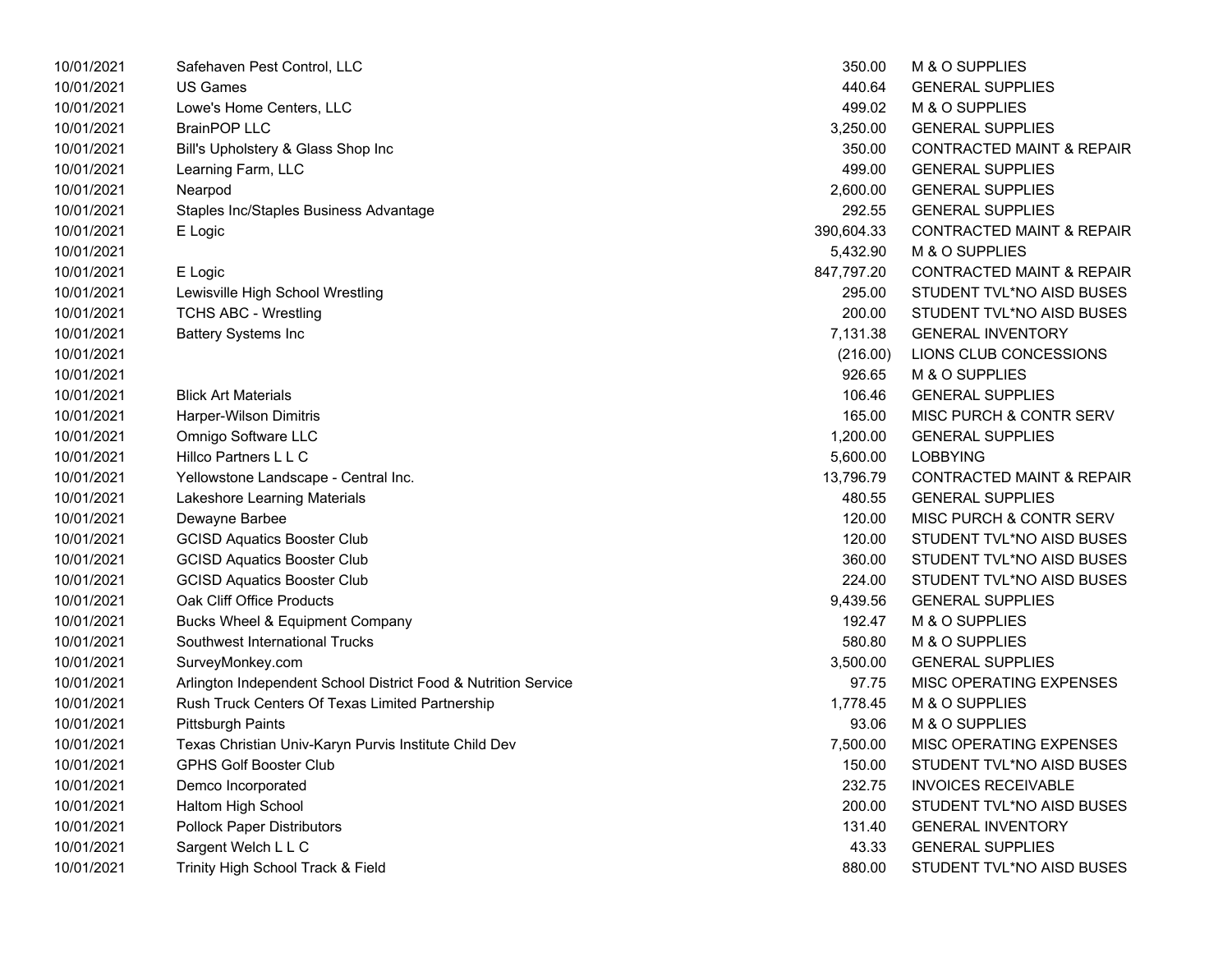| 10/01/2021 | West Music Company                | 192.69 | <b>GENERAL SUPPLIES</b> |
|------------|-----------------------------------|--------|-------------------------|
| 10/01/2021 | Arlington High School 001         | 255.00 | STUDENT TVL*NO AI       |
| 10/01/2021 | Lamar High School 003             | 200.00 | STUDENT TVL*NO AI       |
| 10/04/2021 | United Refrigeration Incorporated | 297.14 | M & O SUPPLIES          |
| 10/05/2021 | Shanna Allen                      | 116.15 | <b>EMPLOYEE TRAVEL</b>  |
| 10/05/2021 | Vera Bailey                       | 35.42  | <b>EMPLOYEE TRAVEL</b>  |
| 10/05/2021 | Deborah Blackner                  | 27.55  | <b>EMPLOYEE TRAVEL</b>  |
| 10/05/2021 | Vennessa Brown                    | 180.00 | MISC OPERATING EX       |
| 10/05/2021 | Kevin Burgess                     | 95.66  | <b>EMPLOYEE TRAVEL</b>  |
| 10/05/2021 | Micaela Canas                     | 7.97   | <b>EMPLOYEE TRAVEL</b>  |
| 10/05/2021 | Michelle Carone                   | 13.16  | <b>EMPLOYEE TRAVEL</b>  |
| 10/05/2021 | Patricia Chargois Spears          | 15.89  | <b>EMPLOYEE TRAVEL</b>  |
| 10/05/2021 | <b>Robin Clauser</b>              | 100.00 | <b>EMPLOYEE TRAVEL</b>  |
| 10/05/2021 | Jonathan Cook                     | 12.00  | MISC OPERATING EX       |
| 10/05/2021 | Laura Correa                      | 25.00  | MISC OPERATING EX       |
| 10/05/2021 | <b>Thomas Davis</b>               | 214.70 | <b>EMPLOYEE TRAVEL</b>  |
| 10/05/2021 | Sherrie Dean                      | 32.31  | <b>EMPLOYEE TRAVEL</b>  |
| 10/05/2021 | Stephen Dillard                   | 70.78  | <b>EMPLOYEE TRAVEL</b>  |
| 10/05/2021 | Susie Feshold                     | 60.72  | <b>EMPLOYEE TRAVEL</b>  |
| 10/05/2021 | Eva Fraire                        | 19.15  | <b>EMPLOYEE TRAVEL</b>  |
| 10/05/2021 |                                   | 35.00  | MISC OPERATING EX       |
| 10/05/2021 | Patricia Fusilier                 | 24.08  | <b>EMPLOYEE TRAVEL</b>  |
| 10/05/2021 | <b>Sherrill Giddens</b>           | 91.54  | <b>EMPLOYEE TRAVEL</b>  |
| 10/05/2021 | <b>Catherine Gordon</b>           | 100.00 | <b>EMPLOYEE TRAVEL</b>  |
| 10/05/2021 | <b>Brittany Gregory</b>           | 58.53  | <b>EMPLOYEE TRAVEL</b>  |
| 10/05/2021 | Jamie Grimaldo                    | 2.35   | <b>EMPLOYEE TRAVEL</b>  |
| 10/05/2021 | Kimberly Hein                     | 100.00 | <b>EMPLOYEE TRAVEL</b>  |
| 10/05/2021 | David Herbst                      | 35.68  | <b>EMPLOYEE TRAVEL</b>  |
| 10/05/2021 | Ana Hernandez                     | 58.10  | <b>EMPLOYEE TRAVEL</b>  |
| 10/05/2021 | Darhl Hicks                       | 10.21  | MISC OPERATING EX       |
| 10/05/2021 | Elizabeth Higgens                 | 47.08  | <b>EMPLOYEE TRAVEL</b>  |
| 10/05/2021 | <b>Brandy Hodges</b>              | 172.86 | <b>EMPLOYEE TRAVEL</b>  |
| 10/05/2021 | Ramon Hodges                      | 34.83  | <b>EMPLOYEE TRAVEL</b>  |
| 10/05/2021 | Kendra Holmes                     | 18.03  | <b>EMPLOYEE TRAVEL</b>  |
| 10/05/2021 | William Horn                      | 153.97 | <b>EMPLOYEE TRAVEL</b>  |
| 10/05/2021 | Stephanie Hudson                  | 41.57  | <b>EMPLOYEE TRAVEL</b>  |
| 10/05/2021 | Keijuanna Jackson                 | 52.16  | <b>EMPLOYEE TRAVEL</b>  |
| 10/05/2021 | Linda Jennings                    | 56.34  | <b>EMPLOYEE TRAVEL</b>  |
| 10/05/2021 | Jason Johnson                     | 101.81 | <b>EMPLOYEE TRAVEL</b>  |
| 10/05/2021 | Tiffany Johnson                   | 214.00 | FMPI OYFF TRAVFI        |

| 10/01/2021 | West Music Company                | 192.69 | <b>GENERAL SUPPLIES</b>   |
|------------|-----------------------------------|--------|---------------------------|
| 10/01/2021 | Arlington High School 001         | 255.00 | STUDENT TVL*NO AISD BUSES |
| 10/01/2021 | Lamar High School 003             | 200.00 | STUDENT TVL*NO AISD BUSES |
| 10/04/2021 | United Refrigeration Incorporated | 297.14 | M & O SUPPLIES            |
| 10/05/2021 | Shanna Allen                      | 116.15 | <b>EMPLOYEE TRAVEL</b>    |
| 10/05/2021 | Vera Bailey                       | 35.42  | <b>EMPLOYEE TRAVEL</b>    |
| 10/05/2021 | Deborah Blackner                  | 27.55  | <b>EMPLOYEE TRAVEL</b>    |
| 10/05/2021 | Vennessa Brown                    | 180.00 | MISC OPERATING EXPENSES   |
| 10/05/2021 | Kevin Burgess                     | 95.66  | <b>EMPLOYEE TRAVEL</b>    |
| 10/05/2021 | Micaela Canas                     | 7.97   | <b>EMPLOYEE TRAVEL</b>    |
| 10/05/2021 | Michelle Carone                   | 13.16  | <b>EMPLOYEE TRAVEL</b>    |
| 10/05/2021 | Patricia Chargois Spears          | 15.89  | <b>EMPLOYEE TRAVEL</b>    |
| 10/05/2021 | Robin Clauser                     | 100.00 | <b>EMPLOYEE TRAVEL</b>    |
| 10/05/2021 | Jonathan Cook                     | 12.00  | MISC OPERATING EXPENSES   |
| 10/05/2021 | Laura Correa                      | 25.00  | MISC OPERATING EXPENSES   |
| 10/05/2021 | <b>Thomas Davis</b>               | 214.70 | <b>EMPLOYEE TRAVEL</b>    |
| 10/05/2021 | Sherrie Dean                      | 32.31  | <b>EMPLOYEE TRAVEL</b>    |
| 10/05/2021 | Stephen Dillard                   | 70.78  | <b>EMPLOYEE TRAVEL</b>    |
| 10/05/2021 | Susie Feshold                     | 60.72  | <b>EMPLOYEE TRAVEL</b>    |
| 10/05/2021 | Eva Fraire                        | 19.15  | <b>EMPLOYEE TRAVEL</b>    |
| 10/05/2021 |                                   | 35.00  | MISC OPERATING EXPENSES   |
| 10/05/2021 | Patricia Fusilier                 | 24.08  | <b>EMPLOYEE TRAVEL</b>    |
| 10/05/2021 | <b>Sherrill Giddens</b>           | 91.54  | <b>EMPLOYEE TRAVEL</b>    |
| 10/05/2021 | <b>Catherine Gordon</b>           | 100.00 | <b>EMPLOYEE TRAVEL</b>    |
| 10/05/2021 | <b>Brittany Gregory</b>           | 58.53  | <b>EMPLOYEE TRAVEL</b>    |
| 10/05/2021 | Jamie Grimaldo                    | 2.35   | <b>EMPLOYEE TRAVEL</b>    |
| 10/05/2021 | Kimberly Hein                     | 100.00 | <b>EMPLOYEE TRAVEL</b>    |
| 10/05/2021 | David Herbst                      | 35.68  | <b>EMPLOYEE TRAVEL</b>    |
| 10/05/2021 | Ana Hernandez                     | 58.10  | <b>EMPLOYEE TRAVEL</b>    |
| 10/05/2021 | Darhl Hicks                       | 10.21  | MISC OPERATING EXPENSES   |
| 10/05/2021 | Elizabeth Higgens                 | 47.08  | <b>EMPLOYEE TRAVEL</b>    |
| 10/05/2021 | <b>Brandy Hodges</b>              | 172.86 | <b>EMPLOYEE TRAVEL</b>    |
| 10/05/2021 | Ramon Hodges                      | 34.83  | <b>EMPLOYEE TRAVEL</b>    |
| 10/05/2021 | Kendra Holmes                     | 18.03  | <b>EMPLOYEE TRAVEL</b>    |
| 10/05/2021 | William Horn                      | 153.97 | <b>EMPLOYEE TRAVEL</b>    |
| 10/05/2021 | Stephanie Hudson                  | 41.57  | <b>EMPLOYEE TRAVEL</b>    |
| 10/05/2021 | Keijuanna Jackson                 | 52.16  | <b>EMPLOYEE TRAVEL</b>    |
| 10/05/2021 | Linda Jennings                    | 56.34  | <b>EMPLOYEE TRAVEL</b>    |
| 10/05/2021 | Jason Johnson                     | 101.81 | <b>EMPLOYEE TRAVEL</b>    |
| 10/05/2021 | Tiffany Johnson                   | 214.00 | <b>EMPLOYEE TRAVEL</b>    |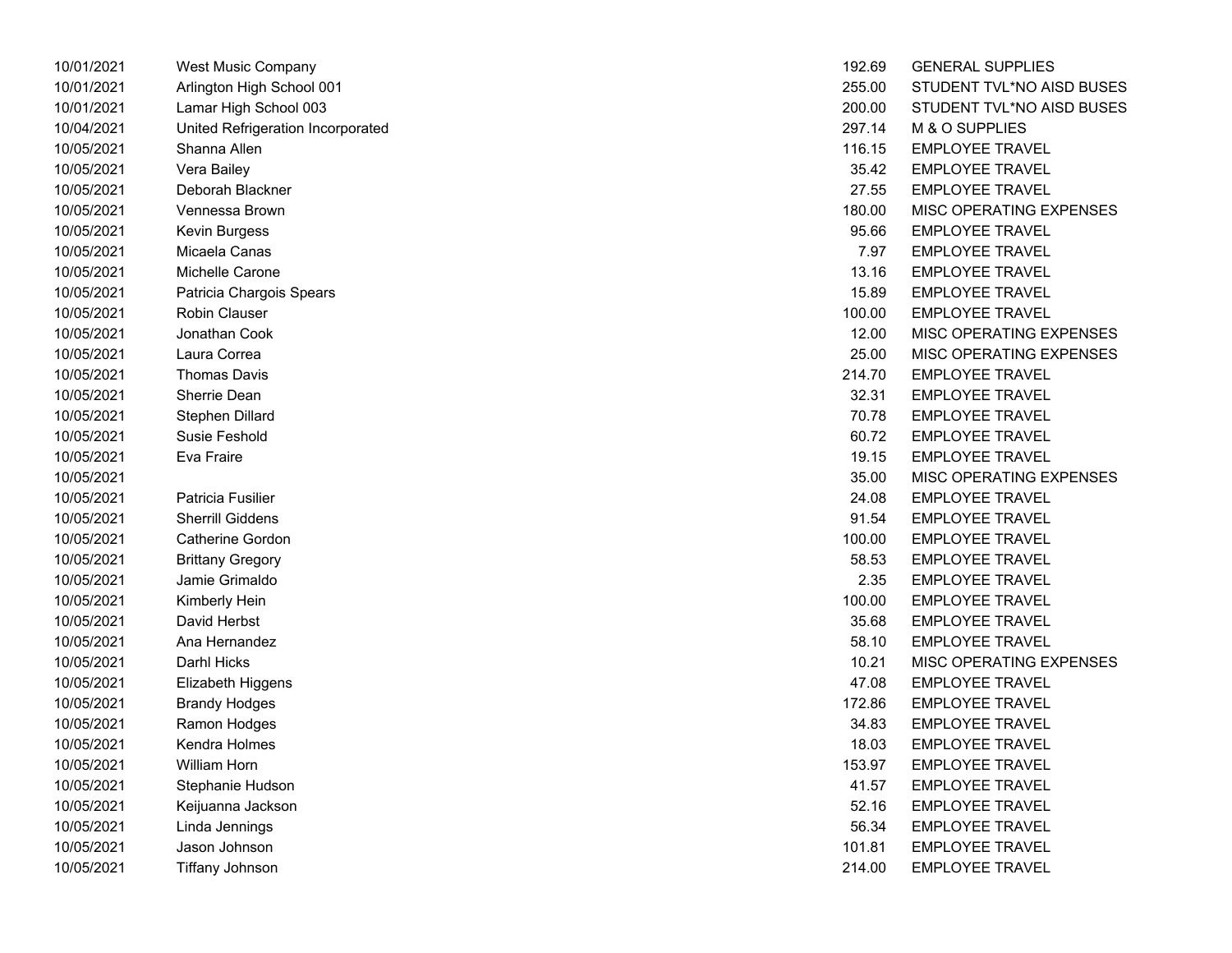| 10/05/2021 | Tina Lawson                                 | 100.00   | <b>EMPLOYEE TRAVEL</b>    |
|------------|---------------------------------------------|----------|---------------------------|
| 10/05/2021 | My Le                                       | 116.00   | MISC OPERATING EXPENSES   |
| 10/05/2021 | Anna Lee                                    | 39.06    | <b>EMPLOYEE TRAVEL</b>    |
| 10/05/2021 | Deana Lee                                   | 100.00   | <b>EMPLOYEE TRAVEL</b>    |
| 10/05/2021 | Karen McCarthy                              | 40.55    | <b>EMPLOYEE TRAVEL</b>    |
| 10/05/2021 | Kevin McKinney                              | 79.24    | <b>EMPLOYEE TRAVEL</b>    |
| 10/05/2021 | Jordanna Mckinney                           | 100.00   | <b>EMPLOYEE TRAVEL</b>    |
| 10/05/2021 | Olimpia Mendoza                             | 61.74    | <b>EMPLOYEE TRAVEL</b>    |
| 10/05/2021 | <b>Heather Merritt</b>                      | 48.88    | <b>EMPLOYEE TRAVEL</b>    |
| 10/05/2021 |                                             | 8.63     | SALARIES-TEACH & OTH PROF |
| 10/05/2021 | Giselle Morales                             | 7.97     | <b>EMPLOYEE TRAVEL</b>    |
| 10/05/2021 | <b>Tammy Norberg</b>                        | 30.17    | <b>EMPLOYEE TRAVEL</b>    |
| 10/05/2021 | Ellen Elizabeth Page                        | 11.98    | <b>EMPLOYEE TRAVEL</b>    |
| 10/05/2021 | <b>Jerod Reeves</b>                         | 94.91    | <b>EMPLOYEE TRAVEL</b>    |
| 10/05/2021 | Darla Richmond                              | 100.00   | <b>EMPLOYEE TRAVEL</b>    |
| 10/05/2021 | Fernando Rico                               | 70.00    | MISC OPERATING EXPENSES   |
| 10/05/2021 | <b>Colleen Scott</b>                        | 44.41    | <b>EMPLOYEE TRAVEL</b>    |
| 10/05/2021 | <b>Robert Sessions</b>                      | 156.81   | <b>EMPLOYEE TRAVEL</b>    |
| 10/05/2021 | Melinda Skarbek                             | 57.67    | <b>EMPLOYEE TRAVEL</b>    |
| 10/05/2021 | <b>Wendy Smith</b>                          | 79.29    | <b>EMPLOYEE TRAVEL</b>    |
| 10/05/2021 | <b>Brandie Sparks</b>                       | 77.31    | <b>EMPLOYEE TRAVEL</b>    |
| 10/05/2021 | <b>Robert Stone</b>                         | 100.00   | <b>EMPLOYEE TRAVEL</b>    |
| 10/05/2021 | Sarah Taylor                                | 72.65    | <b>EMPLOYEE TRAVEL</b>    |
| 10/05/2021 | Nina Thomas                                 | 5.83     | <b>EMPLOYEE TRAVEL</b>    |
| 10/05/2021 | <b>Holly Willis</b>                         | 2.25     | <b>EMPLOYEE TRAVEL</b>    |
| 10/05/2021 | Devin Craven                                | 28.94    | <b>EMPLOYEE TRAVEL</b>    |
| 10/05/2021 | <b>Grainger Industrial Supply</b>           | 665.46   | M & O SUPPLIES            |
| 10/05/2021 | Lectorum Publications Incorporated          | 244.00   | <b>READING MATERIALS</b>  |
| 10/05/2021 | Home Depot Pro                              | 1,525.54 | M & O SUPPLIES            |
| 10/05/2021 | Apex Supply Company                         | 663.79   | M & O SUPPLIES            |
| 10/05/2021 | Kroger                                      | 8.00     | <b>FOOD</b>               |
| 10/05/2021 |                                             | 631.11   | <b>GENERAL SUPPLIES</b>   |
| 10/05/2021 |                                             | 204.70   | MISC OPERATING EXPENSES   |
| 10/05/2021 | United Refrigeration Incorporated           | 773.19   | M & O SUPPLIES            |
| 10/05/2021 | <b>Breaker Broker Company</b>               | 1,146.80 | M & O SUPPLIES            |
| 10/05/2021 | Really Good Stuff                           | 192.64   | <b>GENERAL SUPPLIES</b>   |
| 10/05/2021 | Interquest Detection Canines Of North Texas | 7,095.00 | MISC PURCH & CONTR SERV   |
| 10/05/2021 | Cedar Hill High School                      | 300.00   | STUDENT TVL*NO AISD BUSES |
| 10/05/2021 | Ace Mart Restaurant Supply Company          | 1,708.74 | M & O SUPPLIES            |
| 10/05/2021 | Lennox Industries Incorporated              | 1,250.00 | M & O SUPPLIES            |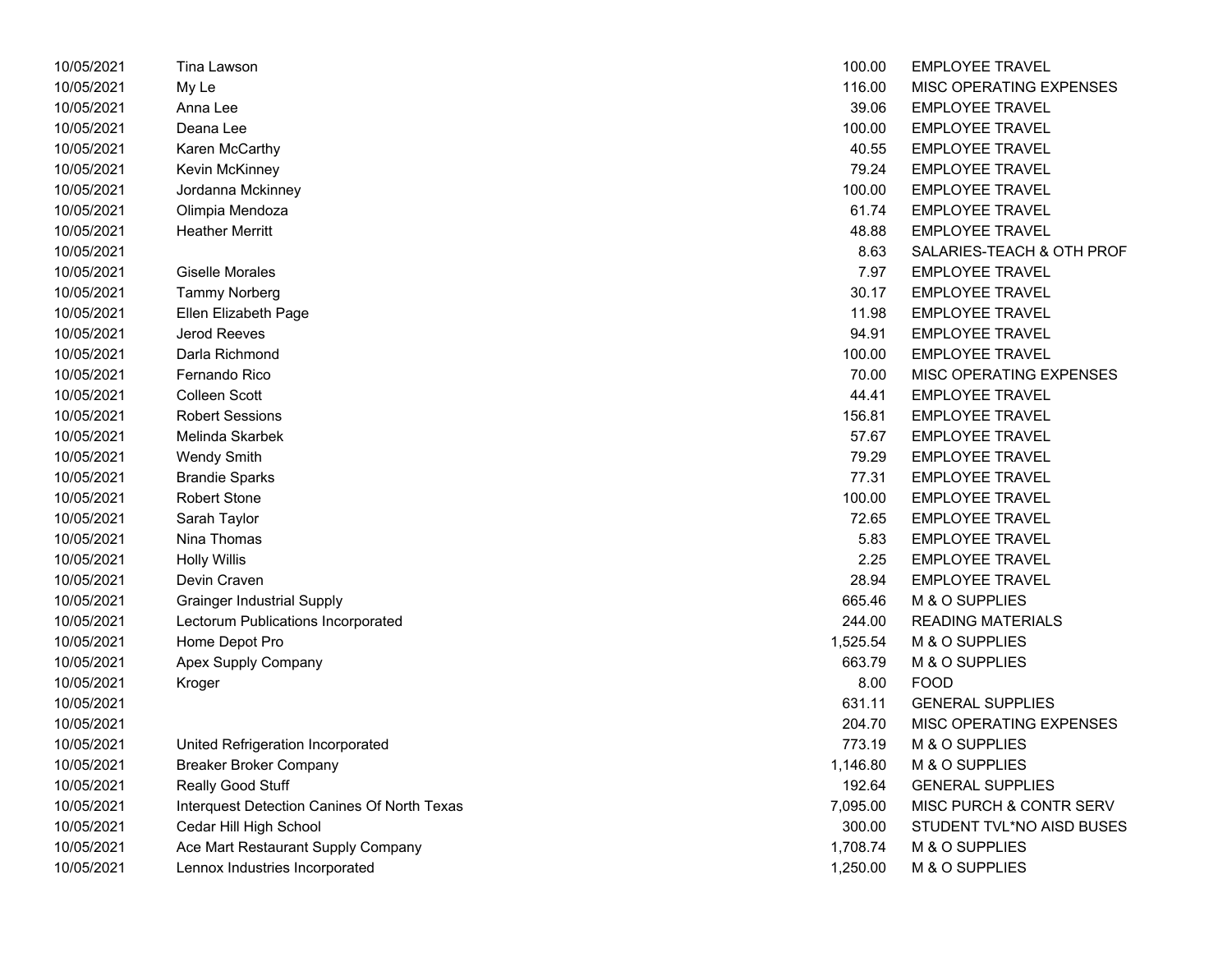| 10/05/2021 | <b>Masters Distribution Systems</b>                      | 10,230.97                         | <b>FOOD</b>                          |  |
|------------|----------------------------------------------------------|-----------------------------------|--------------------------------------|--|
| 10/05/2021 | Lake Arlington Golf Course                               | 84.00                             | <b>GENERAL SUPPLIES</b>              |  |
| 10/05/2021 | Barnes & Noble Booksellers, Inc                          | 139.75<br><b>GENERAL SUPPLIES</b> |                                      |  |
| 10/05/2021 |                                                          | 1,656.02                          | READING MATERIALS                    |  |
| 10/05/2021 | D & J Sports Incorporated                                | 5,668.00                          | <b>GENERAL SUPPLIES</b>              |  |
| 10/05/2021 | <b>Winston Water Cooler Limited</b>                      | 98.64                             | M & O SUPPLIES                       |  |
| 10/05/2021 | Jason's Deli                                             | 1,042.17                          | MISC OPERATING EXPENSES              |  |
| 10/05/2021 | City Of Arlington Parks And Recreation Mail Stop 05-0150 | 487.50                            | RENTALS & OPERATING LEASE            |  |
| 10/05/2021 | Grapevine High School                                    | 350.00                            | STUDENT TVL*NO AISD BUSES            |  |
| 10/05/2021 | Top Cut Mower Sales And Service                          | 46.97                             | M & O SUPPLIES                       |  |
| 10/05/2021 | <b>Careys Sporting Goods</b>                             | 933.30                            | <b>GENERAL SUPPLIES</b>              |  |
| 10/05/2021 | Log Cabin Village                                        | 200.00                            | STUDENT TVL*NO AISD BUSES            |  |
| 10/05/2021 | Airgas Southwest Incorporated                            | 28.02                             | <b>GENERAL SUPPLIES</b>              |  |
| 10/05/2021 | Mica Crane Service Inc                                   | 345.00                            | <b>CONTRACTED MAINT &amp; REPAIR</b> |  |
| 10/05/2021 | Schwans Food Service Incorporated                        | 24,364.80                         | <b>GENERAL INVENTORY</b>             |  |
| 10/05/2021 | <b>Artex Overhead Door</b>                               | 275.00                            | <b>CONTRACTED MAINT &amp; REPAIR</b> |  |
| 10/05/2021 | Enterprise Rent A Car                                    | 763.34                            | RENTALS & OPERATING LEASE            |  |
| 10/05/2021 | B & H Photo Video                                        | 1,228.50                          | <b>GENERAL SUPPLIES</b>              |  |
| 10/05/2021 | Landtec Engineers Llc                                    | 5,830.00                          | <b>BLDG PURCH, CONSTR, IMPROVE</b>   |  |
| 10/05/2021 | Lone Star Learning                                       | 85.00                             | <b>GENERAL SUPPLIES</b>              |  |
| 10/05/2021 | <b>SHI Government Solutions Incorporated</b>             | 9,689.14                          | <b>CONTRACTED MAINT &amp; REPAIR</b> |  |
| 10/05/2021 |                                                          | 393,632.32                        | <b>GENERAL SUPPLIES</b>              |  |
| 10/05/2021 | Cowboy Towing                                            | 750.00                            | <b>CONTRACTED MAINT &amp; REPAIR</b> |  |
| 10/05/2021 | Aerowave Technologies                                    | 998.38                            | <b>GENERAL SUPPLIES</b>              |  |
| 10/05/2021 | Govconnection Incorporated                               | 16,905.00                         | <b>GENERAL SUPPLIES</b>              |  |
| 10/05/2021 | Junior Library Guild                                     | 842.40                            | <b>READING MATERIALS</b>             |  |
| 10/05/2021 | <b>CMJ Engineering Incorporated</b>                      | 8,941.18                          | <b>BLDG PURCH, CONSTR, IMPROVE</b>   |  |
| 10/05/2021 | Children's Plus Incorporated                             | 3,893.85                          | <b>INVOICES RECEIVABLE</b>           |  |
| 10/05/2021 | Pocket Nurse Enterprises Incorporated                    | 8,878.86                          | <b>GENERAL SUPPLIES</b>              |  |
| 10/05/2021 | Apple Computer Incorporated                              | 993,517.00                        | <b>GENERAL SUPPLIES</b>              |  |
| 10/05/2021 | City Of Arlington Planning & Zoning                      | 123.00                            | <b>BLDG PURCH, CONSTR, IMPROVE</b>   |  |
| 10/05/2021 | J W Pepper & Son Incorporated                            | 156.59                            | <b>GENERAL SUPPLIES</b>              |  |
| 10/05/2021 | <b>City Of Grand Prairie Water Utilities</b>             | 1,238.03                          | WATER                                |  |
| 10/05/2021 | Dallas Independent School District                       | 350.00                            | STUDENT TVL*NO AISD BUSES            |  |
| 10/05/2021 | <b>Super Duper Publications</b>                          | 49.90                             | <b>GENERAL SUPPLIES</b>              |  |
| 10/05/2021 | Mardel Incorporated                                      | 1,148.70                          | <b>GENERAL SUPPLIES</b>              |  |
| 10/05/2021 | Mardel Incorporated                                      | 150.00                            | <b>GENERAL SUPPLIES</b>              |  |
| 10/05/2021 | Camp Thurman                                             | 2,750.00                          | STUDENT TVL*NO AISD BUSES            |  |
| 10/05/2021 | Ramos Robert                                             | 115.00                            | <b>MISC PURCH &amp; CONTR SERV</b>   |  |
| 10/05/2021 | Vaccaro Peter                                            | 240.00                            | <b>MISC PURCH &amp; CONTR SERV</b>   |  |

| 10,230.97  | FOOD                                 |
|------------|--------------------------------------|
| 84.00      | <b>GENERAL SUPPLIES</b>              |
| 139.75     | <b>GENERAL SUPPLIES</b>              |
| 1,656.02   | <b>READING MATERIALS</b>             |
| 5,668.00   | <b>GENERAL SUPPLIES</b>              |
| 98.64      | M & O SUPPLIES                       |
| 1,042.17   | MISC OPERATING EXPENSES              |
| 487.50     | <b>RENTALS &amp; OPERATING LEASE</b> |
| 350.00     | STUDENT TVL*NO AISD BUSES            |
| 46.97      | M & O SUPPLIES                       |
| 933.30     | <b>GENERAL SUPPLIES</b>              |
| 200.00     | STUDENT TVL*NO AISD BUSES            |
| 28.02      | <b>GENERAL SUPPLIES</b>              |
| 345.00     | <b>CONTRACTED MAINT &amp; REPAIR</b> |
| 24,364.80  | <b>GENERAL INVENTORY</b>             |
| 275.00     | <b>CONTRACTED MAINT &amp; REPAIR</b> |
| 763.34     | <b>RENTALS &amp; OPERATING LEASE</b> |
| 1,228.50   | <b>GENERAL SUPPLIES</b>              |
| 5,830.00   | BLDG PURCH, CONSTR, IMPROVE          |
| 85.00      | <b>GENERAL SUPPLIES</b>              |
| 9,689.14   | <b>CONTRACTED MAINT &amp; REPAIR</b> |
| 393,632.32 | <b>GENERAL SUPPLIES</b>              |
| 750.00     | <b>CONTRACTED MAINT &amp; REPAIR</b> |
| 998.38     | <b>GENERAL SUPPLIES</b>              |
| 16,905.00  | <b>GENERAL SUPPLIES</b>              |
| 842.40     | <b>READING MATERIALS</b>             |
| 8,941.18   | BLDG PURCH, CONSTR, IMPROVE          |
| 3,893.85   | <b>INVOICES RECEIVABLE</b>           |
| 8,878.86   | <b>GENERAL SUPPLIES</b>              |
| 993,517.00 | <b>GENERAL SUPPLIES</b>              |
| 123.00     | BLDG PURCH, CONSTR, IMPROVE          |
| 156.59     | <b>GENERAL SUPPLIES</b>              |
| 1,238.03   | WATER                                |
| 350.00     | STUDENT TVL*NO AISD BUSES            |
| 49.90      | <b>GENERAL SUPPLIES</b>              |
| 1,148.70   | <b>GENERAL SUPPLIES</b>              |
| 150.00     | <b>GENERAL SUPPLIES</b>              |
| 2,750.00   | STUDENT TVL*NO AISD BUSES            |
| 115.00     | MISC PURCH & CONTR SERV              |
| 240.00     | MISC PURCH & CONTR SERV              |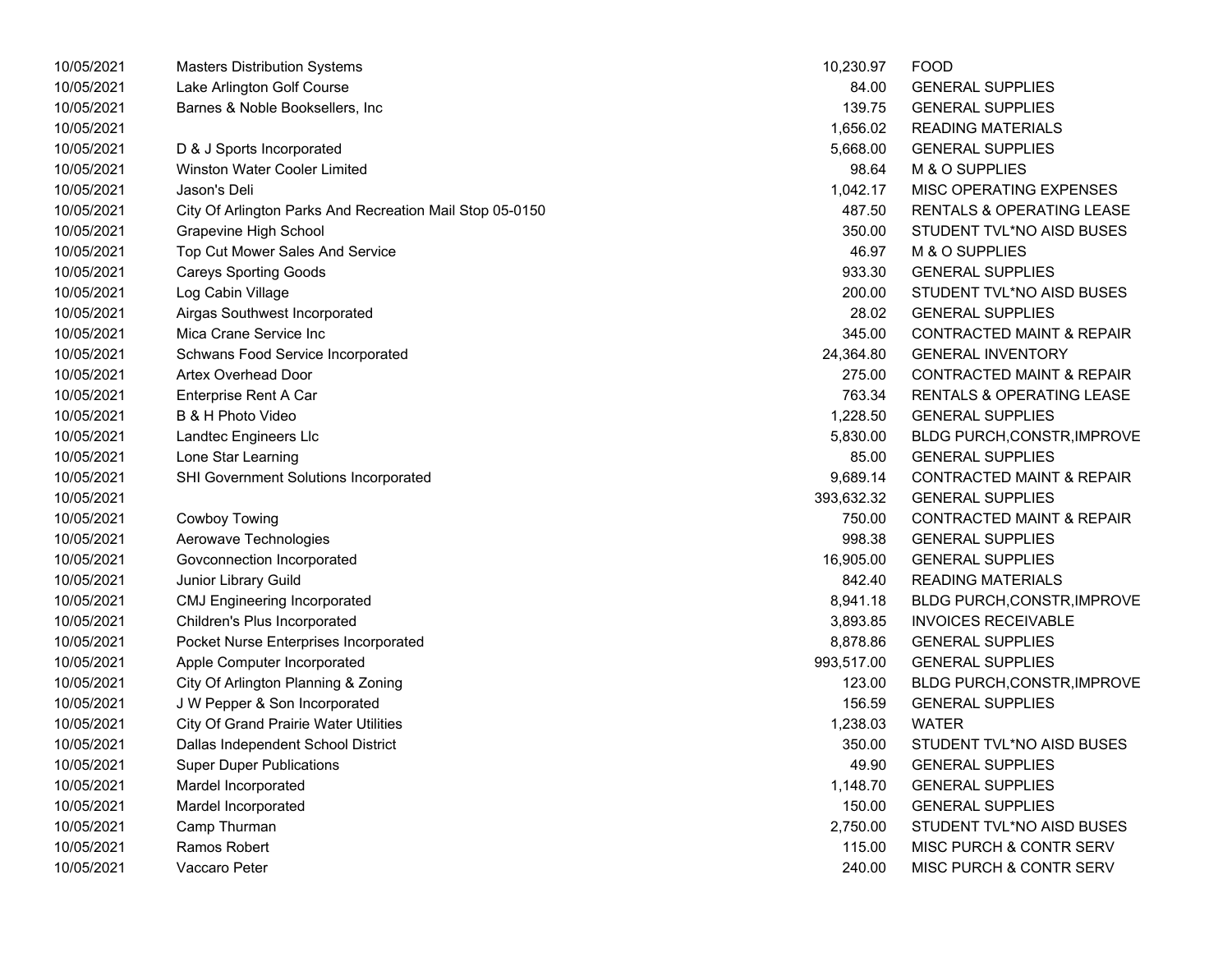| 10/05/2021 | Gordon Bobbie                                     | 175.00    | MISC PURCH & CONTR SERV              |
|------------|---------------------------------------------------|-----------|--------------------------------------|
| 10/05/2021 | <b>Vines Maurice</b>                              | 250.00    | MISC PURCH & CONTR SERV              |
| 10/05/2021 | <b>Baldys Stanley</b>                             | 80.00     | <b>INVOICES RECEIVABLE</b>           |
| 10/05/2021 | <b>Total Maintenance Solutions-South</b>          | 33.10     | M & O SUPPLIES                       |
| 10/05/2021 | <b>Smith Kendrick</b>                             | 247.50    | MISC PURCH & CONTR SERV              |
| 10/05/2021 | Reddehase Steve                                   | 95.00     | MISC PURCH & CONTR SERV              |
| 10/05/2021 | <b>Wagner Tom</b>                                 | 95.00     | MISC PURCH & CONTR SERV              |
| 10/05/2021 | Castillo Santos                                   | 240.00    | MISC PURCH & CONTR SERV              |
| 10/05/2021 | <b>Wooley Archie</b>                              | 190.00    | MISC PURCH & CONTR SERV              |
| 10/05/2021 | Gibson Cornelius                                  | 236.50    | MISC PURCH & CONTR SERV              |
| 10/05/2021 | Pearce Danny                                      | 190.00    | MISC PURCH & CONTR SERV              |
| 10/05/2021 | Monarch Trophy Studio                             | 286.65    | <b>GENERAL SUPPLIES</b>              |
| 10/05/2021 | Weatherford Kangaroo Boys Basketball Booster Club | 500.00    | STUDENT TVL*NO AISD BUSES            |
| 10/05/2021 | <b>ESGILLC</b>                                    | 4,899.00  | <b>GENERAL SUPPLIES</b>              |
| 10/05/2021 | Ferrellgas, Incorporated                          | 15,906.35 | <b>GENERAL INVENTORY</b>             |
| 10/05/2021 | Texas Pottery Supply and Clay Company             | 135.00    | <b>CONTRACTED MAINT &amp; REPAIR</b> |
| 10/05/2021 | Automatic Sprinkler of Texas Incorporated         | 1,415.00  | <b>CONTRACTED MAINT &amp; REPAIR</b> |
| 10/05/2021 | Oates Cathy A                                     | 275.00    | <b>INVOICES RECEIVABLE</b>           |
| 10/05/2021 | RhythmBee Incorporated                            | 175.00    | <b>GENERAL SUPPLIES</b>              |
| 10/05/2021 | Johnson Quincy L                                  | 125.00    | MISC PURCH & CONTR SERV              |
| 10/05/2021 | <b>Teal Roy</b>                                   | 115.00    | MISC PURCH & CONTR SERV              |
| 10/05/2021 | Texas Science Education Leadership Association    | 160.00    | <b>DUES</b>                          |
| 10/05/2021 | <b>Tolley Allen</b>                               | 95.00     | MISC PURCH & CONTR SERV              |
| 10/05/2021 | Ramirez Becky                                     | 210.00    | <b>INVOICES RECEIVABLE</b>           |
| 10/05/2021 | <b>Hayes Donald</b>                               | 95.00     | MISC PURCH & CONTR SERV              |
| 10/05/2021 | Gardner Lori                                      | 555.00    | <b>INVOICES RECEIVABLE</b>           |
| 10/05/2021 | <b>Griffin Ricky</b>                              | 145.00    | <b>INVOICES RECEIVABLE</b>           |
| 10/05/2021 |                                                   | 125.00    | MISC PURCH & CONTR SERV              |
| 10/05/2021 | Morrison Richard R                                | 255.00    | MISC PURCH & CONTR SERV              |
| 10/05/2021 | Dierke Michael                                    | 420.00    | <b>INVOICES RECEIVABLE</b>           |
| 10/05/2021 | Borne Kyle                                        | 125.00    | MISC PURCH & CONTR SERV              |
| 10/05/2021 | David Hinson                                      | 412.50    | MISC PURCH & CONTR SERV              |
| 10/05/2021 | Peterson David L                                  | 210.00    | <b>INVOICES RECEIVABLE</b>           |
| 10/05/2021 | <b>Carroll Percy</b>                              | 467.50    | MISC PURCH & CONTR SERV              |
| 10/05/2021 | Washington Varandas                               | 233.75    | MISC PURCH & CONTR SERV              |
| 10/05/2021 | Camper Marcus                                     | 247.50    | MISC PURCH & CONTR SERV              |
| 10/05/2021 | Robert D. Lee                                     | 412.50    | MISC PURCH & CONTR SERV              |
| 10/05/2021 | L A Cheer                                         | 65.00     | <b>GENERAL SUPPLIES</b>              |
| 10/05/2021 | Rhodes Jennifer                                   | 270.00    | MISC PURCH & CONTR SERV              |
| 10/05/2021 | <b>Atkins Sue</b>                                 | 420.00    | <b>INVOICES RECEIVABLE</b>           |

| 175.00    | MISC PURCH & CONTR SERV              |
|-----------|--------------------------------------|
| 250.00    | MISC PURCH & CONTR SERV              |
| 80.00     | <b>INVOICES RECEIVABLE</b>           |
| 33.10     | M & O SUPPLIES                       |
| 247.50    | <b>MISC PURCH &amp; CONTR SERV</b>   |
| 95.00     | MISC PURCH & CONTR SERV              |
| 95.00     | MISC PURCH & CONTR SERV              |
| 240.00    | MISC PURCH & CONTR SERV              |
| 190.00    | MISC PURCH & CONTR SERV              |
| 236.50    | MISC PURCH & CONTR SERV              |
| 190.00    | MISC PURCH & CONTR SERV              |
| 286.65    | <b>GENERAL SUPPLIES</b>              |
| 500.00    | STUDENT TVL*NO AISD BUSES            |
| 4,899.00  | <b>GENERAL SUPPLIES</b>              |
| 15,906.35 | <b>GENERAL INVENTORY</b>             |
| 135.00    | <b>CONTRACTED MAINT &amp; REPAIR</b> |
| 1,415.00  | <b>CONTRACTED MAINT &amp; REPAIR</b> |
| 275.00    | <b>INVOICES RECEIVABLE</b>           |
| 175.00    | <b>GENERAL SUPPLIES</b>              |
| 125.00    | <b>MISC PURCH &amp; CONTR SERV</b>   |
| 115.00    | MISC PURCH & CONTR SERV              |
| 160.00    | <b>DUES</b>                          |
| 95.00     | <b>MISC PURCH &amp; CONTR SERV</b>   |
| 210.00    | <b>INVOICES RECEIVABLE</b>           |
| 95.00     | MISC PURCH & CONTR SERV              |
| 555.00    | <b>INVOICES RECEIVABLE</b>           |
| 145.00    | <b>INVOICES RECEIVABLE</b>           |
| 125.00    | MISC PURCH & CONTR SERV              |
| 255.00    | MISC PURCH & CONTR SERV              |
| 420.00    | <b>INVOICES RECEIVABLE</b>           |
| 125.00    | MISC PURCH & CONTR SERV              |
| 412.50    | MISC PURCH & CONTR SERV              |
| 210.00    | <b>INVOICES RECEIVABLE</b>           |
| 467.50    | MISC PURCH & CONTR SERV              |
| 233.75    | <b>MISC PURCH &amp; CONTR SERV</b>   |
| 247.50    | MISC PURCH & CONTR SERV              |
| 412.50    | MISC PURCH & CONTR SERV              |
| 65.00     | <b>GENERAL SUPPLIES</b>              |
| 270.00    | MISC PURCH & CONTR SERV              |
| 420.00    | <b>INVOICES RECEIVABLE</b>           |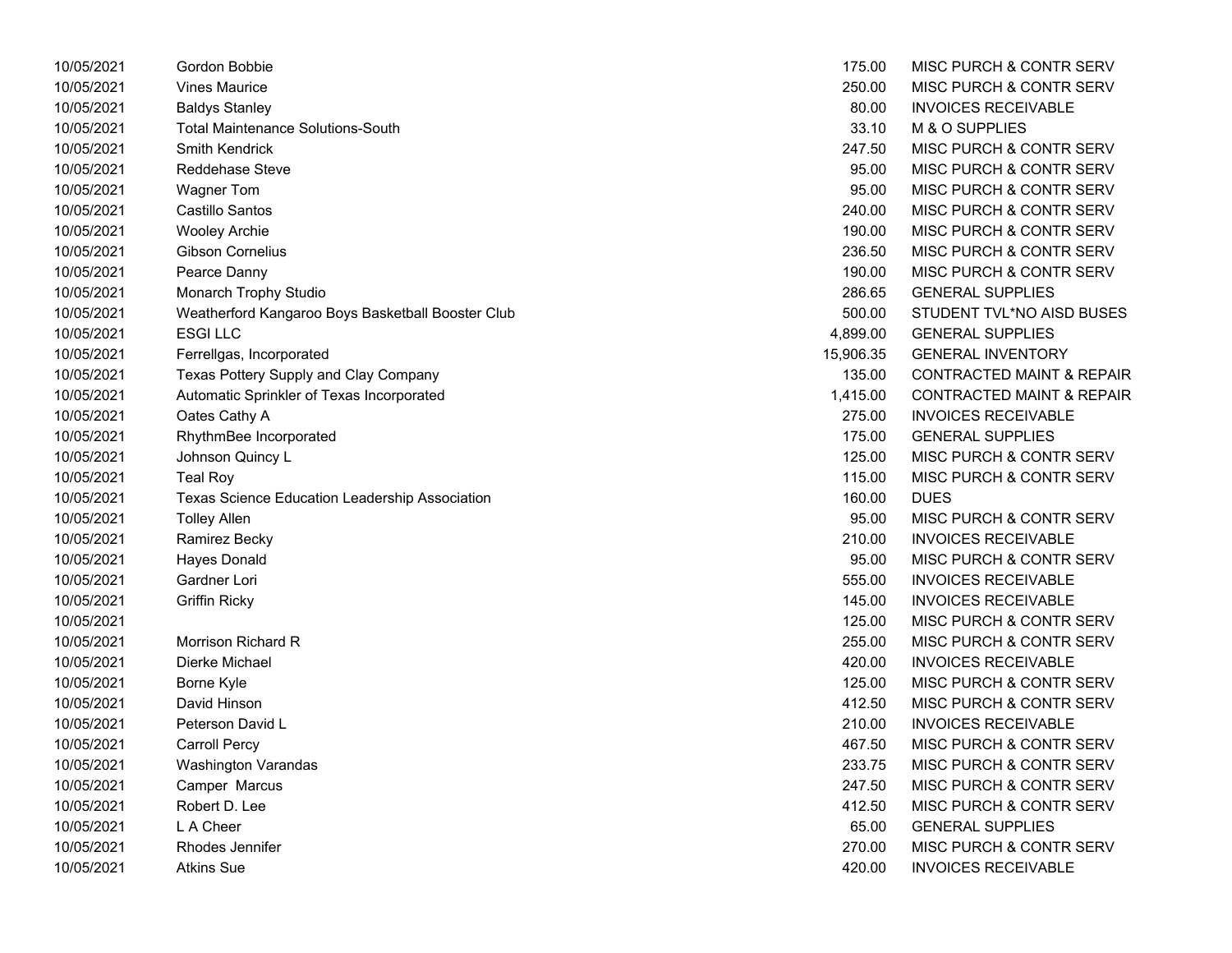| 10/05/2021 | Leake Patrick                                | 210.00    | <b>INVOICES RECEIVABLE</b>         |  |
|------------|----------------------------------------------|-----------|------------------------------------|--|
| 10/05/2021 | Eichelbaum Wardell Hansen Powell & Mehl P.C. | 500.00    | <b>EMPLOYEE TRAVEL</b>             |  |
| 10/05/2021 | Grant-Brooks Jonathan Lee                    | 255.00    | <b>MISC PURCH &amp; CONTR SERV</b> |  |
| 10/05/2021 | <b>Williams Arthur</b>                       | 115.00    | MISC PURCH & CONTR SERV            |  |
| 10/05/2021 | Shantz Randy                                 | 275.00    | <b>INVOICES RECEIVABLE</b>         |  |
| 10/05/2021 | Small Greg                                   | 125.00    | <b>MISC PURCH &amp; CONTR SERV</b> |  |
| 10/05/2021 | Crawford Melvin                              | 95.00     | <b>MISC PURCH &amp; CONTR SERV</b> |  |
| 10/05/2021 | Davis Kevin                                  | 95.00     | <b>MISC PURCH &amp; CONTR SERV</b> |  |
| 10/05/2021 | Stepina Bill                                 | 125.00    | <b>MISC PURCH &amp; CONTR SERV</b> |  |
| 10/05/2021 | Jasper Rob                                   | 125.00    | <b>MISC PURCH &amp; CONTR SERV</b> |  |
| 10/05/2021 | Davis Julie K                                | 125.00    | <b>MISC PURCH &amp; CONTR SERV</b> |  |
| 10/05/2021 | Tyer Logan                                   | 230.00    | <b>MISC PURCH &amp; CONTR SERV</b> |  |
| 10/05/2021 | Thomas O Ladine                              | 355.00    | <b>INVOICES RECEIVABLE</b>         |  |
| 10/05/2021 | Burt John H                                  | 240.00    | <b>MISC PURCH &amp; CONTR SERV</b> |  |
| 10/05/2021 | Milhollon David                              | 115.00    | <b>MISC PURCH &amp; CONTR SERV</b> |  |
| 10/05/2021 | <b>McClain Gerald</b>                        | 125.00    | <b>MISC PURCH &amp; CONTR SERV</b> |  |
| 10/05/2021 | Dixon Glen                                   | 355.00    | <b>MISC PURCH &amp; CONTR SERV</b> |  |
| 10/05/2021 | Lemmons Marlon                               | 115.00    | <b>MISC PURCH &amp; CONTR SERV</b> |  |
| 10/05/2021 | Wasiak Doug                                  | 180.00    | <b>MISC PURCH &amp; CONTR SERV</b> |  |
| 10/05/2021 | <b>Vessels Chris</b>                         | 230.00    | <b>MISC PURCH &amp; CONTR SERV</b> |  |
| 10/05/2021 | <b>Brock Drew</b>                            | 115.00    | <b>MISC PURCH &amp; CONTR SERV</b> |  |
| 10/05/2021 | Smith Rodney                                 | 115.00    | <b>MISC PURCH &amp; CONTR SERV</b> |  |
| 10/05/2021 | <b>Bedford Carter S</b>                      | 125.00    | <b>MISC PURCH &amp; CONTR SERV</b> |  |
| 10/05/2021 | Darrow Gary                                  | 105.00    | <b>MISC PURCH &amp; CONTR SERV</b> |  |
| 10/05/2021 | National Wholesale Supply                    | 61.83     | M & O SUPPLIES                     |  |
| 10/05/2021 | Jackson Dalton                               | 240.00    | MISC PURCH & CONTR SERV            |  |
| 10/05/2021 | Edwards Doug                                 | 550.00    | <b>INVOICES RECEIVABLE</b>         |  |
| 10/05/2021 | <b>WRA Architects Incorporated</b>           | 36,400.48 | <b>BLDG PURCH, CONSTR, IMPROVE</b> |  |
| 10/05/2021 | Atchison Don A                               | 95.00     | <b>MISC PURCH &amp; CONTR SERV</b> |  |
| 10/05/2021 | McLeod, Thomas E.                            | 247.50    | <b>MISC PURCH &amp; CONTR SERV</b> |  |
| 10/05/2021 | Lead4Ward LLC                                | 250.00    | <b>GENERAL SUPPLIES</b>            |  |
| 10/05/2021 | Coronado Patricia                            | 400.00    | <b>INVOICES RECEIVABLE</b>         |  |
| 10/05/2021 | Kurz & Company                               | 12,533.43 | <b>FOOD</b>                        |  |
| 10/05/2021 | Accent Awards & Trophies, LLC                | 67.00     | <b>GENERAL SUPPLIES</b>            |  |
| 10/05/2021 | <b>Wagler Keith</b>                          | 400.00    | <b>INVOICES RECEIVABLE</b>         |  |
| 10/05/2021 | William Gee                                  | 105.00    | <b>MISC PURCH &amp; CONTR SERV</b> |  |
| 10/05/2021 | Burleson Centennial High School              | 100.00    | STUDENT TVL*NO AISD BUSES          |  |
| 10/05/2021 | <b>Rebstock Kenneth</b>                      | 95.00     | <b>MISC PURCH &amp; CONTR SERV</b> |  |
| 10/05/2021 | Johnson Gerald II                            | 275.00    | <b>INVOICES RECEIVABLE</b>         |  |
| 10/05/2021 | <b>Autonation Chevrolet</b>                  | 74.80     | M & O SUPPLIES                     |  |

| 210.00    | <b>INVOICES RECEIVABLE</b>         |
|-----------|------------------------------------|
| 500.00    | <b>EMPLOYEE TRAVEL</b>             |
| 255.00    | MISC PURCH & CONTR SERV            |
| 115.00    | MISC PURCH & CONTR SERV            |
| 275.00    | <b>INVOICES RECEIVABLE</b>         |
| 125.00    | <b>MISC PURCH &amp; CONTR SERV</b> |
| 95.00     | <b>MISC PURCH &amp; CONTR SERV</b> |
| 95.00     | <b>MISC PURCH &amp; CONTR SERV</b> |
| 125.00    | <b>MISC PURCH &amp; CONTR SERV</b> |
| 125.00    | MISC PURCH & CONTR SERV            |
| 125.00    | <b>MISC PURCH &amp; CONTR SERV</b> |
| 230.00    | <b>MISC PURCH &amp; CONTR SERV</b> |
| 355.00    | <b>INVOICES RECEIVABLE</b>         |
| 240.00    | <b>MISC PURCH &amp; CONTR SERV</b> |
| 115.00    | <b>MISC PURCH &amp; CONTR SERV</b> |
| 125.00    | <b>MISC PURCH &amp; CONTR SERV</b> |
| 355.00    | <b>MISC PURCH &amp; CONTR SERV</b> |
| 115.00    | <b>MISC PURCH &amp; CONTR SERV</b> |
| 180.00    | <b>MISC PURCH &amp; CONTR SERV</b> |
| 230.00    | <b>MISC PURCH &amp; CONTR SERV</b> |
| 115.00    | <b>MISC PURCH &amp; CONTR SERV</b> |
| 115.00    | <b>MISC PURCH &amp; CONTR SERV</b> |
| 125.00    | MISC PURCH & CONTR SERV            |
| 105.00    | <b>MISC PURCH &amp; CONTR SERV</b> |
| 61.83     | <b>M &amp; O SUPPLIES</b>          |
| 240.00    | <b>MISC PURCH &amp; CONTR SERV</b> |
| 550.00    | <b>INVOICES RECEIVABLE</b>         |
| 36,400.48 | <b>BLDG PURCH, CONSTR, IMPROVE</b> |
| 95.00     | MISC PURCH & CONTR SERV            |
| 247.50    | <b>MISC PURCH &amp; CONTR SERV</b> |
| 250.00    | <b>GENERAL SUPPLIES</b>            |
| 400.00    | <b>INVOICES RECEIVABLE</b>         |
| 12,533.43 | <b>FOOD</b>                        |
| 67.00     | <b>GENERAL SUPPLIES</b>            |
| 400.00    | <b>INVOICES RECEIVABLE</b>         |
| 105.00    | <b>MISC PURCH &amp; CONTR SERV</b> |
| 100.00    | STUDENT TVL*NO AISD BUSES          |
| 95.00     | MISC PURCH & CONTR SERV            |
| 275.00    | <b>INVOICES RECEIVABLE</b>         |
| 74.80     | M & O SUPPLIES                     |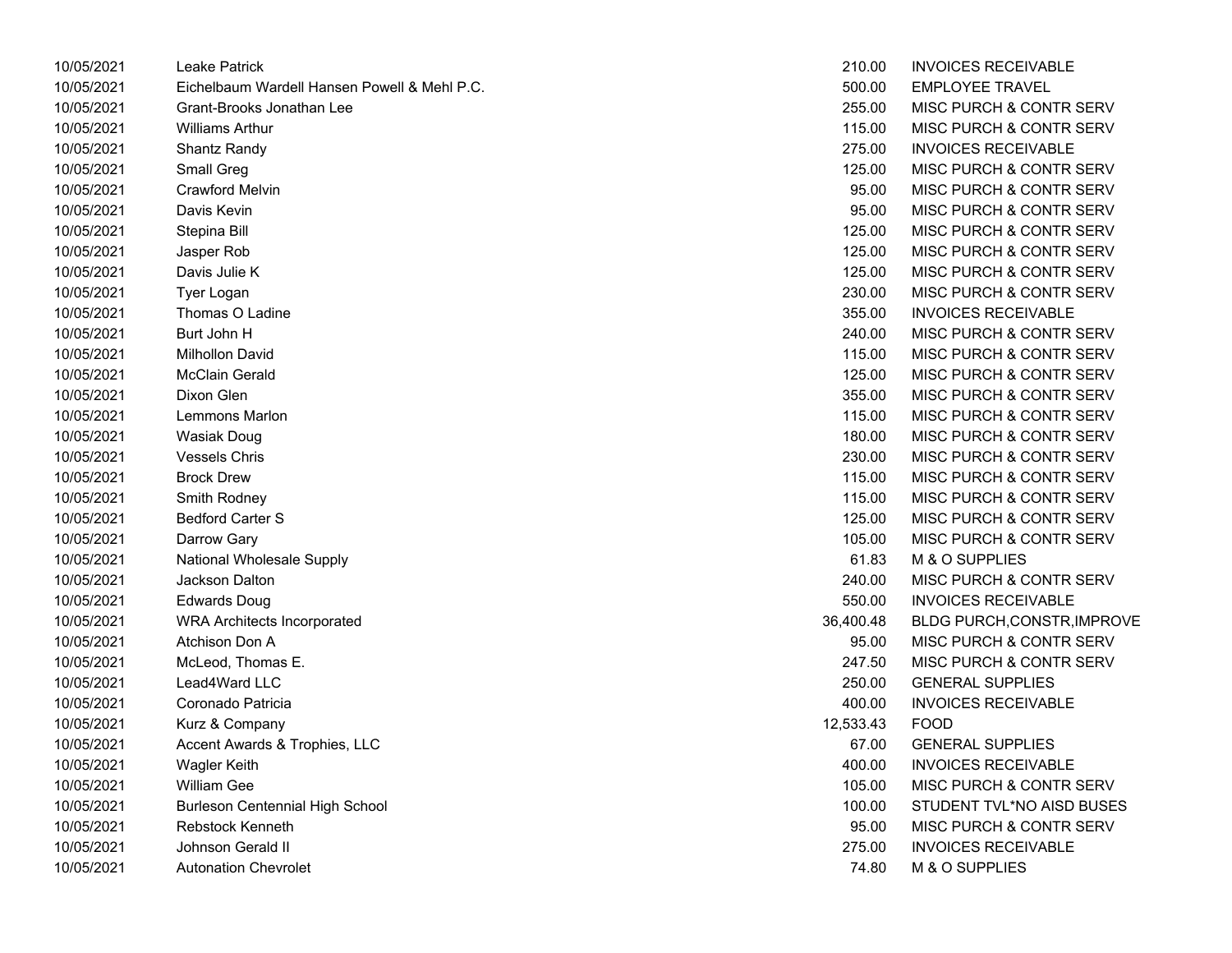| 10/05/2021 | AlphaGraphics                                     | 75.00     | <b>GENERAL SUPPLIES</b>              |
|------------|---------------------------------------------------|-----------|--------------------------------------|
| 10/05/2021 | Professional Education Solutions Inc (PESI, Inc.) | 399.99    | <b>EMPLOYEE TRAVEL</b>               |
| 10/05/2021 | <b>RD Lawns LLC</b>                               | 9,293.00  | <b>CONTRACTED MAINT &amp; REPAIR</b> |
| 10/05/2021 | Stallins David A                                  | 95.00     | MISC PURCH & CONTR SERV              |
| 10/05/2021 | <b>Breaux Daniel</b>                              | 95.00     | MISC PURCH & CONTR SERV              |
| 10/05/2021 | Broccoli Jerry L                                  | 470.00    | MISC PURCH & CONTR SERV              |
| 10/05/2021 | <b>Swihart Alan</b>                               | 420.00    | <b>INVOICES RECEIVABLE</b>           |
| 10/05/2021 | <b>Carrick Charles</b>                            | 233.75    | MISC PURCH & CONTR SERV              |
| 10/05/2021 | Davis, Regan                                      | 481.25    | MISC PURCH & CONTR SERV              |
| 10/05/2021 | National Healthcareer Association                 | 5,180.00  | <b>READING MATERIALS</b>             |
| 10/05/2021 | <b>Tarrant County Tax Assessor-Collector</b>      | 109.25    | MISC OPERATING EXPENSES              |
| 10/05/2021 | <b>Tarrant County Tax Assessor-Collector</b>      | 220.00    | MISC OPERATING EXPENSES              |
| 10/05/2021 | <b>Tarrant County Tax Assessor-Collector</b>      | 115.50    | MISC OPERATING EXPENSES              |
| 10/05/2021 | Newman Dana                                       | 255.00    | MISC PURCH & CONTR SERV              |
| 10/05/2021 | <b>Chick-fil-A North Collins Street</b>           | 139.35    | MISC OPERATING EXPENSES              |
| 10/05/2021 | <b>Equal Opportunity Schools</b>                  | 48,750.00 | MISC PURCH & CONTR SERV              |
| 10/05/2021 | Council of the Great City Schools                 | 150.00    | <b>EMPLOYEE TRAVEL</b>               |
| 10/05/2021 | Jenkins Kendall                                   | 125.00    | MISC PURCH & CONTR SERV              |
| 10/05/2021 | <b>Hubbard Kera</b>                               | 80.00     | <b>INVOICES RECEIVABLE</b>           |
| 10/05/2021 | Kleen-Air Filter Service & Sales                  | 1,200.24  | <b>GENERAL INVENTORY</b>             |
| 10/05/2021 | Gipson James                                      | 380.00    | MISC PURCH & CONTR SERV              |
| 10/05/2021 | Lowe's Home Centers, LLC                          | 1,671.28  | <b>GENERAL SUPPLIES</b>              |
| 10/05/2021 |                                                   | 2,799.34  | M & O SUPPLIES                       |
| 10/05/2021 | Western-BRW Paper Company Incorporated            | 21,420.00 | <b>GENERAL INVENTORY</b>             |
| 10/05/2021 |                                                   | 750.00    | <b>GENERAL SUPPLIES</b>              |
| 10/05/2021 | Tennis Outlet Inc.                                | 668.95    | <b>GENERAL SUPPLIES</b>              |
| 10/05/2021 | <b>Hotsy Equipment Company</b>                    | 265.00    | <b>CONTRACTED MAINT &amp; REPAIR</b> |
| 10/05/2021 | <b>BrainPOP LLC</b>                               | 9,125.00  | <b>GENERAL SUPPLIES</b>              |
| 10/05/2021 | Bone Pam J                                        | 210.00    | <b>INVOICES RECEIVABLE</b>           |
| 10/05/2021 | <b>CableLink Solutions</b>                        | 19,358.70 | <b>CONTRACTED MAINT &amp; REPAIR</b> |
| 10/05/2021 |                                                   | 2,875.12  | MISC PURCH & CONTR SERV              |
| 10/05/2021 | DFW Ink, LLC                                      | 4,103.75  | <b>INVOICES RECEIVABLE</b>           |
| 10/05/2021 | Turnitin, LLC                                     | 6,575.00  | <b>GENERAL SUPPLIES</b>              |
| 10/05/2021 | Moore Supply Co                                   | 154.48    | M & O SUPPLIES                       |
| 10/05/2021 | OTC Brands, Inc                                   | 1,107.77  | <b>GENERAL SUPPLIES</b>              |
| 10/05/2021 |                                                   | 617.98    | MISC OPERATING EXPENSES              |
| 10/05/2021 | Nearpod                                           | 4,600.00  | <b>GENERAL SUPPLIES</b>              |
| 10/05/2021 | AssetGenie Inc                                    | 7,500.00  | <b>GENERAL SUPPLIES</b>              |
| 10/05/2021 | <b>Lincoln Electric Company</b>                   | 11,500.00 | <b>GENERAL SUPPLIES</b>              |
| 10/05/2021 | Nasco                                             | 173.16    | <b>GENERAL SUPPLIES</b>              |

| 75.00     | <b>GENERAL SUPPLIES</b>              |
|-----------|--------------------------------------|
| 399.99    | <b>EMPLOYEE TRAVEL</b>               |
| 9,293.00  | <b>CONTRACTED MAINT &amp; REPAIR</b> |
| 95.00     | <b>MISC PURCH &amp; CONTR SERV</b>   |
| 95.00     | <b>MISC PURCH &amp; CONTR SERV</b>   |
| 470.00    | <b>MISC PURCH &amp; CONTR SERV</b>   |
| 420.00    | <b>INVOICES RECEIVABLE</b>           |
| 233.75    | <b>MISC PURCH &amp; CONTR SERV</b>   |
| 481.25    | MISC PURCH & CONTR SERV              |
| 5,180.00  | <b>READING MATERIALS</b>             |
| 109.25    | <b>MISC OPERATING EXPENSES</b>       |
| 220.00    | <b>MISC OPERATING EXPENSES</b>       |
| 115.50    | <b>MISC OPERATING EXPENSES</b>       |
| 255.00    | MISC PURCH & CONTR SERV              |
| 139.35    | <b>MISC OPERATING EXPENSES</b>       |
| 48,750.00 | <b>MISC PURCH &amp; CONTR SERV</b>   |
| 150.00    | <b>EMPLOYEE TRAVEL</b>               |
| 125.00    | MISC PURCH & CONTR SERV              |
| 80.00     | <b>INVOICES RECEIVABLE</b>           |
| 1,200.24  | <b>GENERAL INVENTORY</b>             |
| 380.00    | <b>MISC PURCH &amp; CONTR SERV</b>   |
| 1,671.28  | <b>GENERAL SUPPLIES</b>              |
| 2,799.34  | M & O SUPPLIES                       |
| 21,420.00 | <b>GENERAL INVENTORY</b>             |
| 750.00    | <b>GENERAL SUPPLIES</b>              |
| 668.95    | <b>GENERAL SUPPLIES</b>              |
| 265.00    | <b>CONTRACTED MAINT &amp; REPAIR</b> |
| 9,125.00  | <b>GENERAL SUPPLIES</b>              |
| 210.00    | <b>INVOICES RECEIVABLE</b>           |
| 19,358.70 | <b>CONTRACTED MAINT &amp; REPAIR</b> |
| 2,875.12  | MISC PURCH & CONTR SERV              |
| 4,103.75  | <b>INVOICES RECEIVABLE</b>           |
| 6,575.00  | <b>GENERAL SUPPLIES</b>              |
| 154.48    | <b>M &amp; O SUPPLIES</b>            |
| 1,107.77  | <b>GENERAL SUPPLIES</b>              |
| 617.98    | MISC OPERATING EXPENSES              |
| 4,600.00  | <b>GENERAL SUPPLIES</b>              |
| 7,500.00  | <b>GENERAL SUPPLIES</b>              |
| 11,500.00 | <b>GENERAL SUPPLIES</b>              |
| 173.16    | <b>GENERAL SUPPLIES</b>              |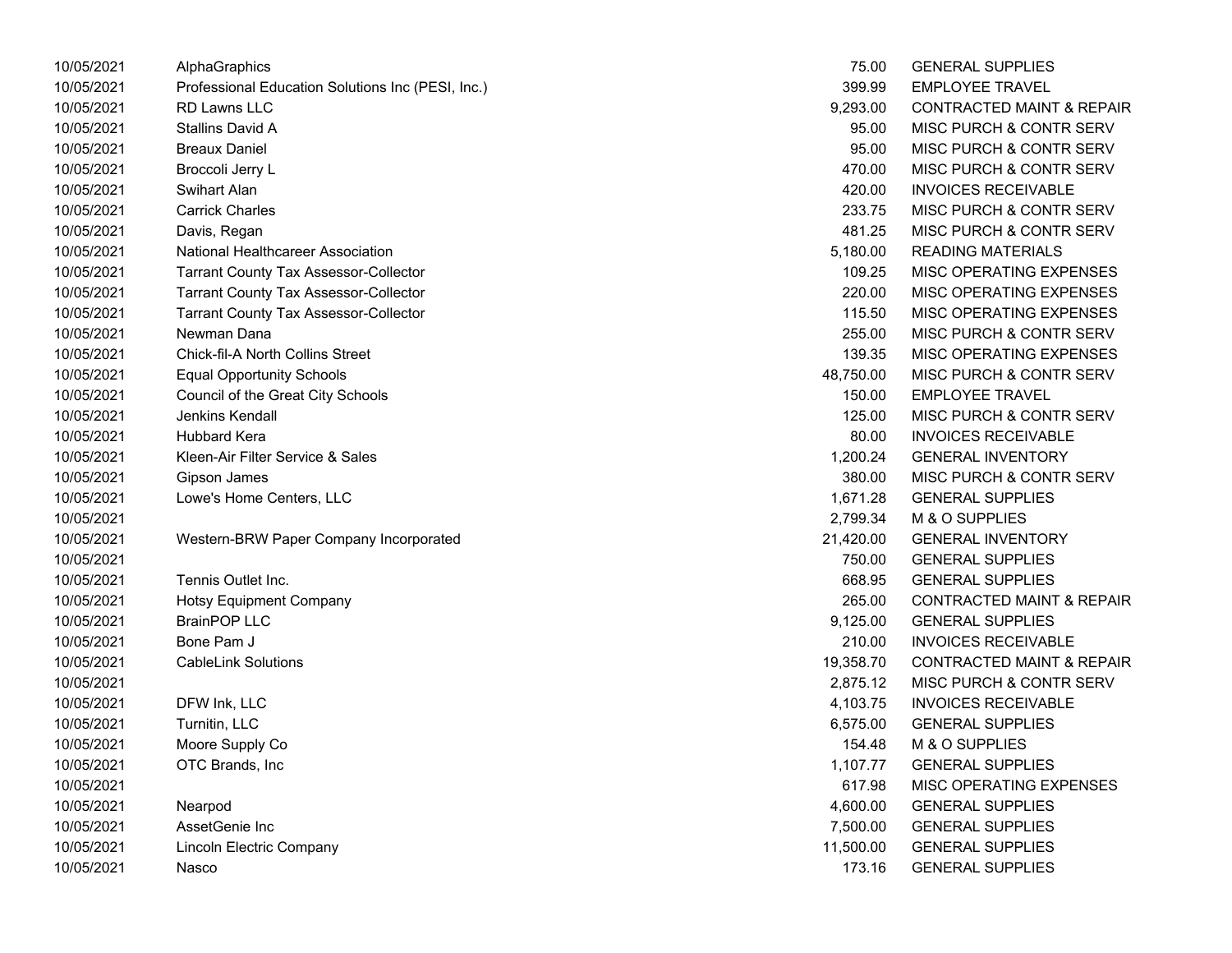| 10/05/2021 | Barnes & Noble College Booksellers LLC            | 540.92    | <b>GENERAL SUPPLIES</b>              |
|------------|---------------------------------------------------|-----------|--------------------------------------|
| 10/05/2021 |                                                   | 443.40    | <b>READING MATERIALS</b>             |
| 10/05/2021 |                                                   | 15,194.00 | <b>TEXTBOOKS</b>                     |
| 10/05/2021 | Learning A-Z LLC                                  | 2,970.00  | <b>GENERAL SUPPLIES</b>              |
| 10/05/2021 | Weed Solutions Inc.                               | 17,929.60 | <b>CONTRACTED MAINT &amp; REPAIR</b> |
| 10/05/2021 | Owens Doug                                        | 65.00     | MISC PURCH & CONTR SERV              |
| 10/05/2021 | <b>Barker Brent</b>                               | 110.00    | MISC PURCH & CONTR SERV              |
| 10/05/2021 | Gardner Sha                                       | 95.00     | MISC PURCH & CONTR SERV              |
| 10/05/2021 | Chu, Brian Wenyi                                  | 412.50    | MISC PURCH & CONTR SERV              |
| 10/05/2021 | <b>Target Specialty Products</b>                  | 322.07    | M & O SUPPLIES                       |
| 10/05/2021 | Staples Inc/Staples Business Advantage            | 212.22    | <b>GENERAL SUPPLIES</b>              |
| 10/05/2021 | <b>Arlington Strings</b>                          | 299.14    | <b>GENERAL SUPPLIES</b>              |
| 10/05/2021 | Rhoades Debra                                     | 210.00    | <b>INVOICES RECEIVABLE</b>           |
| 10/05/2021 |                                                   | 95.00     | MISC PURCH & CONTR SERV              |
| 10/05/2021 | <b>Wright Corey</b>                               | 350.00    | MISC PURCH & CONTR SERV              |
| 10/05/2021 | <b>Benson Anthony</b>                             | 125.00    | MISC PURCH & CONTR SERV              |
| 10/05/2021 | <b>Hinson David</b>                               | 65.00     | MISC PURCH & CONTR SERV              |
| 10/05/2021 | <b>Banks James</b>                                | 115.00    | MISC PURCH & CONTR SERV              |
| 10/05/2021 | <b>Hillcrest Cleaners</b>                         | 220.00    | MISC PURCH & CONTR SERV              |
| 10/05/2021 | Givens Elmer Ray                                  | 115.00    | MISC PURCH & CONTR SERV              |
| 10/05/2021 | Rosal Romeo                                       | 110.00    | MISC PURCH & CONTR SERV              |
| 10/05/2021 | GraceNotes LLC                                    | 35.00     | <b>GENERAL SUPPLIES</b>              |
| 10/05/2021 | Wills Beth                                        | 125.00    | MISC PURCH & CONTR SERV              |
| 10/05/2021 | Jackson Barry                                     | 115.00    | MISC PURCH & CONTR SERV              |
| 10/05/2021 | <b>Oswalt Mike</b>                                | 345.00    | <b>INVOICES RECEIVABLE</b>           |
| 10/05/2021 | <b>Educational Consulting and Evaluations LLC</b> | 4,475.00  | MISC PURCH & CONTR SERV              |
| 10/05/2021 | Callahan Jimmy                                    | 400.00    | <b>INVOICES RECEIVABLE</b>           |
| 10/05/2021 | Bowens Johniffer                                  | 345.00    | <b>INVOICES RECEIVABLE</b>           |
| 10/05/2021 |                                                   | 390.00    | MISC PURCH & CONTR SERV              |
| 10/05/2021 | Kincheloe Cynthia                                 | 95.00     | MISC PURCH & CONTR SERV              |
| 10/05/2021 | <b>Hill David</b>                                 | 125.00    | MISC PURCH & CONTR SERV              |
| 10/05/2021 | <b>Wright Express FSC</b>                         | 47,647.11 | ACCOUNTS PAYABLE-ACCRUALS            |
| 10/05/2021 | Colleyville Heritage Wrestling Booster Club       | 150.00    | STUDENT TVL*NO AISD BUSES            |
| 10/05/2021 | Audrey Bragg Consulting LLC                       | 3,600.00  | MISC PURCH & CONTR SERV              |
| 10/05/2021 | Ogunbameru Courage                                | 95.00     | MISC PURCH & CONTR SERV              |
| 10/05/2021 | <b>Lindenmeyr Munroe</b>                          | 1,562.66  | <b>GENERAL SUPPLIES</b>              |
| 10/05/2021 | IDN ACME INCORPORATED                             | 332.50    | <b>GENERAL INVENTORY</b>             |
| 10/05/2021 | <b>Blick Art Materials</b>                        | 253.74    | <b>GENERAL SUPPLIES</b>              |
| 10/05/2021 | Sievers Chris                                     | 125.00    | MISC PURCH & CONTR SERV              |
| 10/05/2021 | King Jim                                          | 65.00     | MISC PURCH & CONTR SERV              |

| 540.92    | <b>GENERAL SUPPLIES</b>              |
|-----------|--------------------------------------|
| 443.40    | <b>READING MATERIALS</b>             |
| 15,194.00 | <b>TEXTBOOKS</b>                     |
| 2,970.00  | <b>GENERAL SUPPLIES</b>              |
| 17,929.60 | <b>CONTRACTED MAINT &amp; REPAIR</b> |
| 65.00     | MISC PURCH & CONTR SERV              |
| 110.00    | MISC PURCH & CONTR SERV              |
| 95.00     | MISC PURCH & CONTR SERV              |
| 412.50    | MISC PURCH & CONTR SERV              |
| 322.07    | M & O SUPPLIES                       |
| 212.22    | <b>GENERAL SUPPLIES</b>              |
| 299.14    | <b>GENERAL SUPPLIES</b>              |
| 210.00    | <b>INVOICES RECEIVABLE</b>           |
| 95.00     | MISC PURCH & CONTR SERV              |
| 350.00    | <b>MISC PURCH &amp; CONTR SERV</b>   |
| 125.00    | MISC PURCH & CONTR SERV              |
| 65.00     | MISC PURCH & CONTR SERV              |
| 115.00    | MISC PURCH & CONTR SERV              |
| 220.00    | MISC PURCH & CONTR SERV              |
| 115.00    | MISC PURCH & CONTR SERV              |
| 110.00    | MISC PURCH & CONTR SERV              |
| 35.00     | <b>GENERAL SUPPLIES</b>              |
| 125.00    | <b>MISC PURCH &amp; CONTR SERV</b>   |
| 115.00    | <b>MISC PURCH &amp; CONTR SERV</b>   |
| 345.00    | <b>INVOICES RECEIVABLE</b>           |
| 4.475.00  | MISC PURCH & CONTR SERV              |
| 400.00    | <b>INVOICES RECEIVABLE</b>           |
| 345.00    | <b>INVOICES RECEIVABLE</b>           |
| 390.00    | MISC PURCH & CONTR SERV              |
| 95.00     | <b>MISC PURCH &amp; CONTR SERV</b>   |
| 125.00    | <b>MISC PURCH &amp; CONTR SERV</b>   |
| 47,647.11 | ACCOUNTS PAYABLE-ACCRUALS            |
| 150.00    | STUDENT TVL*NO AISD BUSES            |
| 3,600.00  | MISC PURCH & CONTR SERV              |
| 95.00     | MISC PURCH & CONTR SERV              |
| 1,562.66  | <b>GENERAL SUPPLIES</b>              |
| 332.50    | <b>GENERAL INVENTORY</b>             |
| 253.74    | <b>GENERAL SUPPLIES</b>              |
| 125.00    | <b>MISC PURCH &amp; CONTR SERV</b>   |
| 65.00     | MISC PURCH & CONTR SERV              |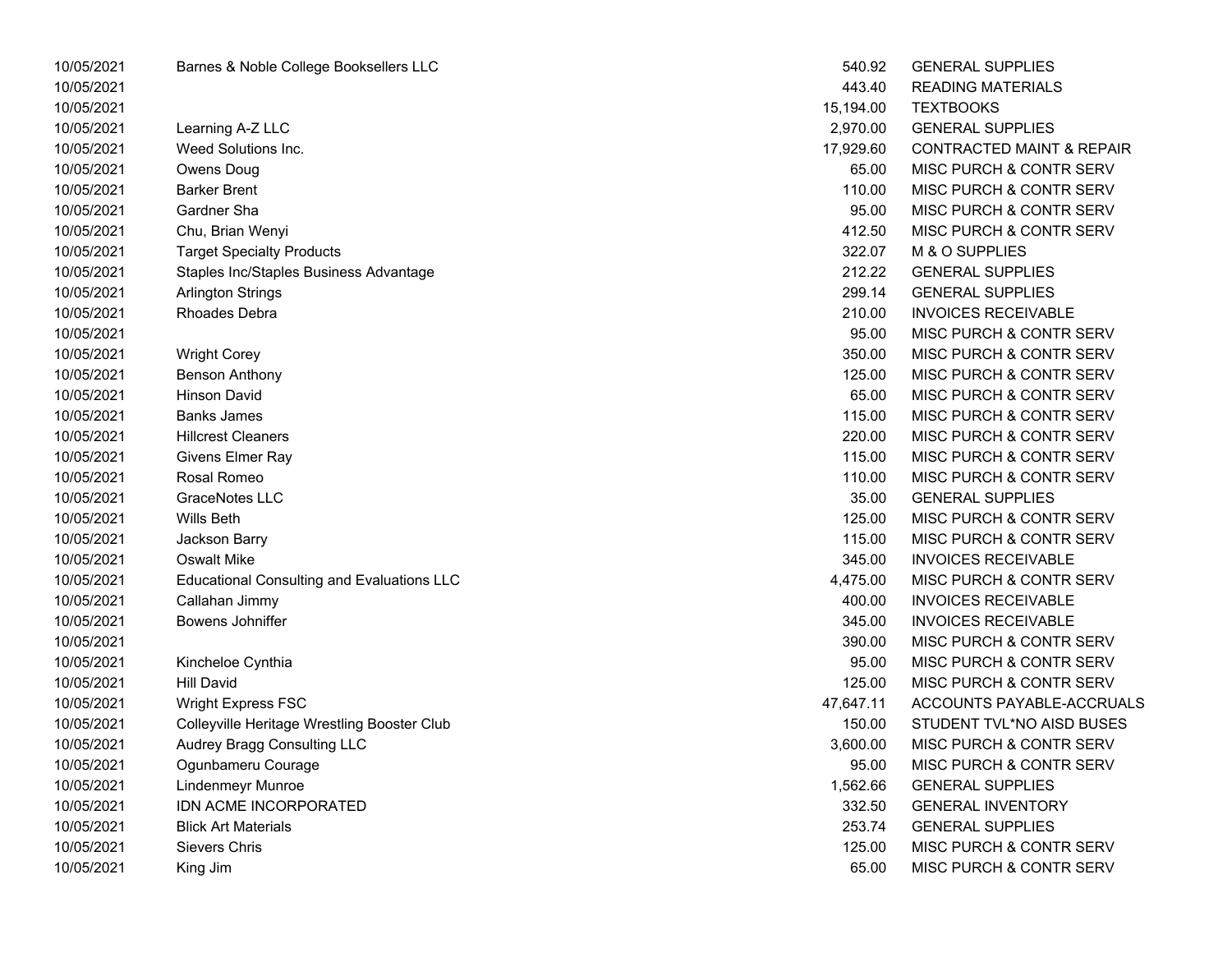| 10/05/2021 | Flores Arabella                                                               | 200.00    | MISC PURCH & CONTR SERV              |
|------------|-------------------------------------------------------------------------------|-----------|--------------------------------------|
| 10/05/2021 | Weston Malcolm Sr                                                             | 420.00    | <b>INVOICES RECEIVABLE</b>           |
| 10/05/2021 | Tiwuana Askey                                                                 | 125.00    | <b>MISC PURCH &amp; CONTR SERV</b>   |
| 10/05/2021 | <b>Brown Tiffany</b>                                                          | 105.00    | MISC PURCH & CONTR SERV              |
| 10/05/2021 | Libbers Timlan J                                                              | 120.00    | MISC PURCH & CONTR SERV              |
| 10/05/2021 | <b>Thornton William</b>                                                       | 125.00    | MISC PURCH & CONTR SERV              |
| 10/05/2021 | Moore Waste and Recycling Services                                            | 8,812.80  | <b>CONTRACTED MAINT &amp; REPAIR</b> |
| 10/05/2021 | Thermo King of Dallas LLC                                                     | 1,837.81  | <b>CONTRACTED MAINT &amp; REPAIR</b> |
| 10/05/2021 |                                                                               | 818.72    | M & O SUPPLIES                       |
| 10/05/2021 | Texas Association of School Business Officials                                | 660.00    | <b>DUES</b>                          |
| 10/05/2021 | <b>KLC Video Security</b>                                                     | 805.30    | <b>CONTRACTED MAINT &amp; REPAIR</b> |
| 10/05/2021 | <b>Spectrum Consulting</b>                                                    | 4,547.50  | MISC PURCH & CONTR SERV              |
| 10/05/2021 | Vector Psychometric Group LLC                                                 | 4,500.00  | <b>GENERAL SUPPLIES</b>              |
| 10/05/2021 | <b>Brendon Curt Thomas</b>                                                    | 125.00    | MISC PURCH & CONTR SERV              |
| 10/05/2021 | <b>AT&amp;T Mobility National Accounts LLC</b>                                | 2,035.00  | <b>GENERAL SUPPLIES</b>              |
| 10/05/2021 | <b>Mark Watkins</b>                                                           | 125.00    | MISC PURCH & CONTR SERV              |
| 10/05/2021 | Mobile Modular Management Corporation dba Mobile Modular Portable Storage dba | 14,338.00 | <b>RENTALS &amp; OPERATING LEASE</b> |
| 10/05/2021 | Texas Multi-Chem Ltd                                                          | 6,803.38  | M & O SUPPLIES                       |
| 10/05/2021 | Competitive Choice Inc.                                                       | 628.32    | <b>GENERAL INVENTORY</b>             |
| 10/05/2021 | <b>Arlington Valley Farms</b>                                                 | 13,824.00 | <b>GENERAL INVENTORY</b>             |
| 10/05/2021 | Kati L Grimmer                                                                | 350.00    | MISC PURCH & CONTR SERV              |
| 10/05/2021 | Lakeshore Learning Materials                                                  | 144.27    | <b>GENERAL SUPPLIES</b>              |
| 10/05/2021 | On Guard Transport LLC                                                        | 9,192.00  | STUDENT TVL*NO AISD BUSES            |
| 10/05/2021 | Gage Sursa                                                                    | 95.00     | MISC PURCH & CONTR SERV              |
| 10/05/2021 | Office Depot, Inc                                                             | 6,156.67  | <b>GENERAL SUPPLIES</b>              |
| 10/05/2021 |                                                                               | 319.99    | <b>INVOICES RECEIVABLE</b>           |
| 10/05/2021 | TEZ JONES Training Solutions LLC                                              | 6,375.00  | <b>MISC PURCH &amp; CONTR SERV</b>   |
| 10/05/2021 | <b>Preferred Business Solutions</b>                                           | 69.38     | <b>GENERAL SUPPLIES</b>              |
| 10/05/2021 | Alex Le                                                                       | 180.00    | MISC PURCH & CONTR SERV              |
| 10/05/2021 | <b>Premier Transportation Services LLC</b>                                    | 6,335.00  | STUDENT TVL*NO AISD BUSES            |
| 10/05/2021 | Turner, Nate                                                                  | 95.00     | MISC PURCH & CONTR SERV              |
| 10/05/2021 | VandeBerg Rani                                                                | 95.00     | MISC PURCH & CONTR SERV              |
| 10/05/2021 | TalkAbroad Incorporated                                                       | 1,995.00  | <b>GENERAL SUPPLIES</b>              |
| 10/05/2021 | <b>Ryan Porter</b>                                                            | 65.00     | MISC PURCH & CONTR SERV              |
| 10/05/2021 | Marcus Stephen                                                                | 200.00    | MISC PURCH & CONTR SERV              |
| 10/05/2021 | Willie Jones                                                                  | 95.00     | MISC PURCH & CONTR SERV              |
| 10/05/2021 | Daiveyn Barbee                                                                | 65.00     | MISC PURCH & CONTR SERV              |
| 10/05/2021 | <b>Cameron Daniel</b>                                                         | 65.00     | MISC PURCH & CONTR SERV              |
| 10/05/2021 | Veseris                                                                       | 258.75    | M & O SUPPLIES                       |
| 10/05/2021 | Texas Associations for Language Supervision                                   | 100.00    | <b>EMPLOYEE TRAVEL</b>               |

| 200.00    | <b>MISC PURCH &amp; CONTR SERV</b>   |
|-----------|--------------------------------------|
| 420.00    | <b>INVOICES RECEIVABLE</b>           |
| 125.00    | <b>MISC PURCH &amp; CONTR SERV</b>   |
| 105.00    | <b>MISC PURCH &amp; CONTR SERV</b>   |
| 120.00    | <b>MISC PURCH &amp; CONTR SERV</b>   |
| 125.00    | <b>MISC PURCH &amp; CONTR SERV</b>   |
| 8,812.80  | <b>CONTRACTED MAINT &amp; REPAIR</b> |
| 1,837.81  | <b>CONTRACTED MAINT &amp; REPAIR</b> |
| 818.72    | M & O SUPPLIES                       |
| 660.00    | <b>DUES</b>                          |
| 805.30    | <b>CONTRACTED MAINT &amp; REPAIR</b> |
| 4,547.50  | MISC PURCH & CONTR SERV              |
| 4,500.00  | <b>GENERAL SUPPLIES</b>              |
| 125.00    | <b>MISC PURCH &amp; CONTR SERV</b>   |
| 2,035.00  | <b>GENERAL SUPPLIES</b>              |
| 125.00    | <b>MISC PURCH &amp; CONTR SERV</b>   |
| 14,338.00 | <b>RENTALS &amp; OPERATING LEASE</b> |
| 6,803.38  | M & O SUPPLIES                       |
| 628.32    | <b>GENERAL INVENTORY</b>             |
| 13,824.00 | <b>GENERAL INVENTORY</b>             |
| 350.00    | <b>MISC PURCH &amp; CONTR SERV</b>   |
| 144.27    | <b>GENERAL SUPPLIES</b>              |
| 9,192.00  | STUDENT TVL*NO AISD BUSES            |
| 95.00     | <b>MISC PURCH &amp; CONTR SERV</b>   |
| 6,156.67  | <b>GENERAL SUPPLIES</b>              |
| 319.99    | <b>INVOICES RECEIVABLE</b>           |
| 6,375.00  | MISC PURCH & CONTR SERV              |
| 69.38     | <b>GENERAL SUPPLIES</b>              |
| 180.00    | <b>MISC PURCH &amp; CONTR SERV</b>   |
| 6,335.00  | STUDENT TVL*NO AISD BUSES            |
| 95.00     | MISC PURCH & CONTR SERV              |
| 95.00     | <b>MISC PURCH &amp; CONTR SERV</b>   |
| 1,995.00  | <b>GENERAL SUPPLIES</b>              |
| 65.00     | MISC PURCH & CONTR SERV              |
| 200.00    | MISC PURCH & CONTR SERV              |
| 95.00     | <b>MISC PURCH &amp; CONTR SERV</b>   |
| 65.00     | MISC PURCH & CONTR SERV              |
| 65.00     | <b>MISC PURCH &amp; CONTR SERV</b>   |
| 258.75    | <b>M &amp; O SUPPLIES</b>            |
| 100.00    | <b>EMPLOYEE TRAVEL</b>               |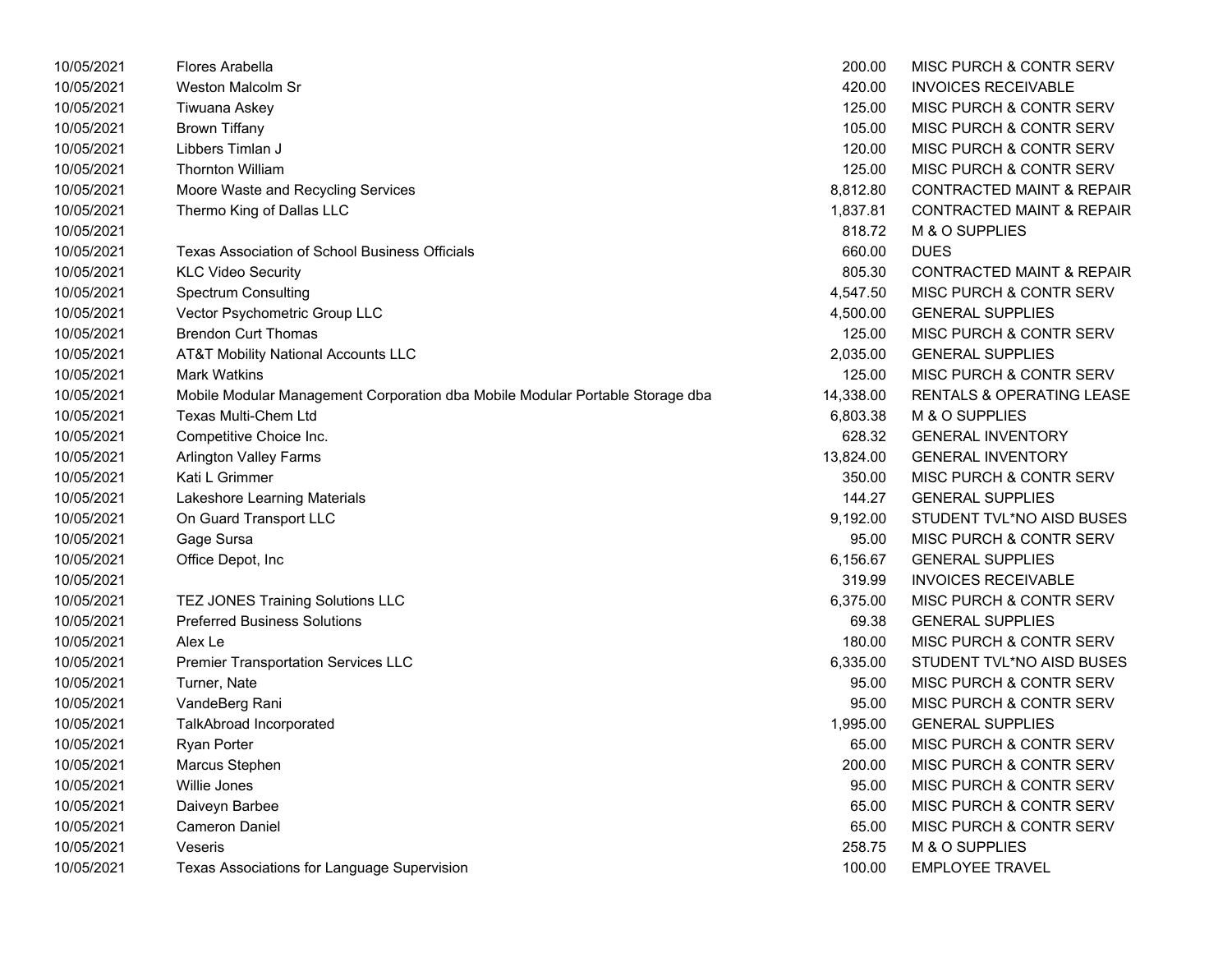| 10/05/2021 | <b>Mark Allison</b>                                            | 125.00    | MISC PURCH & CONTR SERV              |
|------------|----------------------------------------------------------------|-----------|--------------------------------------|
| 10/05/2021 | Robin Langley                                                  | 270.00    | MISC PURCH & CONTR SERV              |
| 10/05/2021 | David C. Morgan                                                | 295.00    | MISC PURCH & CONTR SERV              |
| 10/05/2021 | Dee Anderson                                                   | 115.00    | MISC PURCH & CONTR SERV              |
| 10/05/2021 | Erik Dichiara                                                  | 65.00     | MISC PURCH & CONTR SERV              |
| 10/05/2021 | <b>Yvonne Yaniz</b>                                            | 95.00     | MISC PURCH & CONTR SERV              |
| 10/05/2021 | Charyl Morgan                                                  | 95.00     | MISC PURCH & CONTR SERV              |
| 10/05/2021 | <b>SWANK Movie Licensing USA</b>                               | 34,928.00 | MISC OPERATING EXPENSES              |
| 10/05/2021 | <b>Complete Supply Incorporated</b>                            | 3,114.80  | <b>GENERAL INVENTORY</b>             |
| 10/05/2021 |                                                                | 2,495.00  | M & O SUPPLIES                       |
| 10/05/2021 | International Baccalaureate America                            | 91.00     | MISC OPERATING EXPENSES              |
| 10/05/2021 | International Baccalaureate America                            | 137.00    | MISC OPERATING EXPENSES              |
| 10/05/2021 | International Baccalaureate America                            | 300.00    | MISC OPERATING EXPENSES              |
| 10/05/2021 | Flippen Group The                                              | 3,000.00  | MISC PURCH & CONTR SERV              |
| 10/05/2021 | Austin Turf & Tractor                                          | 5,285.97  | M & O SUPPLIES                       |
| 10/05/2021 | Atmos Energy                                                   | 878.93    | <b>WATER</b>                         |
| 10/05/2021 | Pioneer Manufacturing Company dba Pioneer Athletics            | 1,932.00  | <b>GENERAL INVENTORY</b>             |
| 10/05/2021 | <b>Temperature Control Systems</b>                             | 1,265.68  | M & O SUPPLIES                       |
| 10/05/2021 | Jack Rasmussen (Luthier)                                       | 282.50    | <b>CONTRACTED MAINT &amp; REPAIR</b> |
| 10/05/2021 | Simba Industries                                               | 1,428.00  | <b>GENERAL INVENTORY</b>             |
| 10/05/2021 | Dealers Electrical Supply Company                              | 308.00    | <b>GENERAL INVENTORY</b>             |
| 10/05/2021 |                                                                | 256.11    | M & O SUPPLIES                       |
| 10/05/2021 | <b>Bucks Wheel &amp; Equipment Company</b>                     | 491.03    | M & O SUPPLIES                       |
| 10/05/2021 | Southwest International Trucks                                 | 328.45    | M & O SUPPLIES                       |
| 10/05/2021 | <b>Best Plumbing Specialties Incorporated</b>                  | 833.80    | <b>GENERAL INVENTORY</b>             |
| 10/05/2021 | Music & Arts                                                   | 156.45    | ACCOUNTS PAYABLE-ACCRUALS            |
| 10/05/2021 |                                                                | 104.00    | <b>CONTRACTED MAINT &amp; REPAIR</b> |
| 10/05/2021 |                                                                | 198.40    | <b>GENERAL SUPPLIES</b>              |
| 10/05/2021 | A C P Direct                                                   | 430.00    | <b>INVOICES RECEIVABLE</b>           |
| 10/05/2021 | <b>Burmax Company Incorporated</b>                             | 3,182.66  | <b>GENERAL SUPPLIES</b>              |
| 10/05/2021 | Alpha Foods Company                                            | 25,208.82 | <b>GENERAL INVENTORY</b>             |
| 10/05/2021 | Arlington Independent School District Food & Nutrition Service | 42.84     | MISC OPERATING EXPENSES              |
| 10/05/2021 | Carl Hilmer Guenther & Sons Incorporated                       | 30,190.86 | <b>GENERAL INVENTORY</b>             |
| 10/05/2021 | Rush Truck Centers Of Texas Limited Partnership                | 812.49    | M & O SUPPLIES                       |
| 10/05/2021 | <b>Pittsburgh Paints</b>                                       | 73.23     | M & O SUPPLIES                       |
| 10/05/2021 | <b>Federal Express Corporation</b>                             | 256.58    | <b>GENERAL SUPPLIES</b>              |
| 10/05/2021 | Electude USA LLC                                               | 6,498.00  | <b>GENERAL SUPPLIES</b>              |
| 10/05/2021 | <b>GPHS Golf Booster Club</b>                                  | 200.00    | STUDENT TVL*NO AISD BUSES            |
| 10/05/2021 | Varsity Spirit LLC                                             | 575.00    | STUDENT TVL*NO AISD BUSES            |
| 10/05/2021 | Pearson                                                        | 7.073.04  | <b>TESTING MATERIALS</b>             |

| 125.00    | MISC PURCH & CONTR SERV              |
|-----------|--------------------------------------|
| 270.00    | MISC PURCH & CONTR SERV              |
| 295.00    | <b>MISC PURCH &amp; CONTR SERV</b>   |
| 115.00    | MISC PURCH & CONTR SERV              |
| 65.00     | MISC PURCH & CONTR SERV              |
| 95.00     | <b>MISC PURCH &amp; CONTR SERV</b>   |
| 95.00     | <b>MISC PURCH &amp; CONTR SERV</b>   |
| 34,928.00 | <b>MISC OPERATING EXPENSES</b>       |
| 3,114.80  | <b>GENERAL INVENTORY</b>             |
| 2,495.00  | M & O SUPPLIES                       |
| 91.00     | <b>MISC OPERATING EXPENSES</b>       |
| 137.00    | <b>MISC OPERATING EXPENSES</b>       |
| 300.00    | <b>MISC OPERATING EXPENSES</b>       |
| 3,000.00  | <b>MISC PURCH &amp; CONTR SERV</b>   |
| 5,285.97  | M & O SUPPLIES                       |
| 878.93    | <b>WATER</b>                         |
| 1,932.00  | <b>GENERAL INVENTORY</b>             |
| 1,265.68  | <b>M &amp; O SUPPLIES</b>            |
| 282.50    | <b>CONTRACTED MAINT &amp; REPAIR</b> |
| 1,428.00  | <b>GENERAL INVENTORY</b>             |
| 308.00    | <b>GENERAL INVENTORY</b>             |
| 256.11    | <b>M &amp; O SUPPLIES</b>            |
| 491.03    | <b>M &amp; O SUPPLIES</b>            |
| 328.45    | <b>M &amp; O SUPPLIES</b>            |
| 833.80    | <b>GENERAL INVENTORY</b>             |
| 156.45    | ACCOUNTS PAYABLE-ACCRUALS            |
| 104.00    | <b>CONTRACTED MAINT &amp; REPAIR</b> |
| 198.40    | <b>GENERAL SUPPLIES</b>              |
| 430.00    | <b>INVOICES RECEIVABLE</b>           |
| 3,182.66  | <b>GENERAL SUPPLIES</b>              |
| 25,208.82 | <b>GENERAL INVENTORY</b>             |
| 42.84     | <b>MISC OPERATING EXPENSES</b>       |
| 30,190.86 | <b>GENERAL INVENTORY</b>             |
| 812.49    | <b>M &amp; O SUPPLIES</b>            |
| 73.23     | <b>M &amp; O SUPPLIES</b>            |
| 256.58    | <b>GENERAL SUPPLIES</b>              |
| 6,498.00  | <b>GENERAL SUPPLIES</b>              |
| 200.00    | STUDENT TVL*NO AISD BUSES            |
| 575.00    | STUDENT TVL*NO AISD BUSES            |
| 7,073.04  | <b>TESTING MATERIALS</b>             |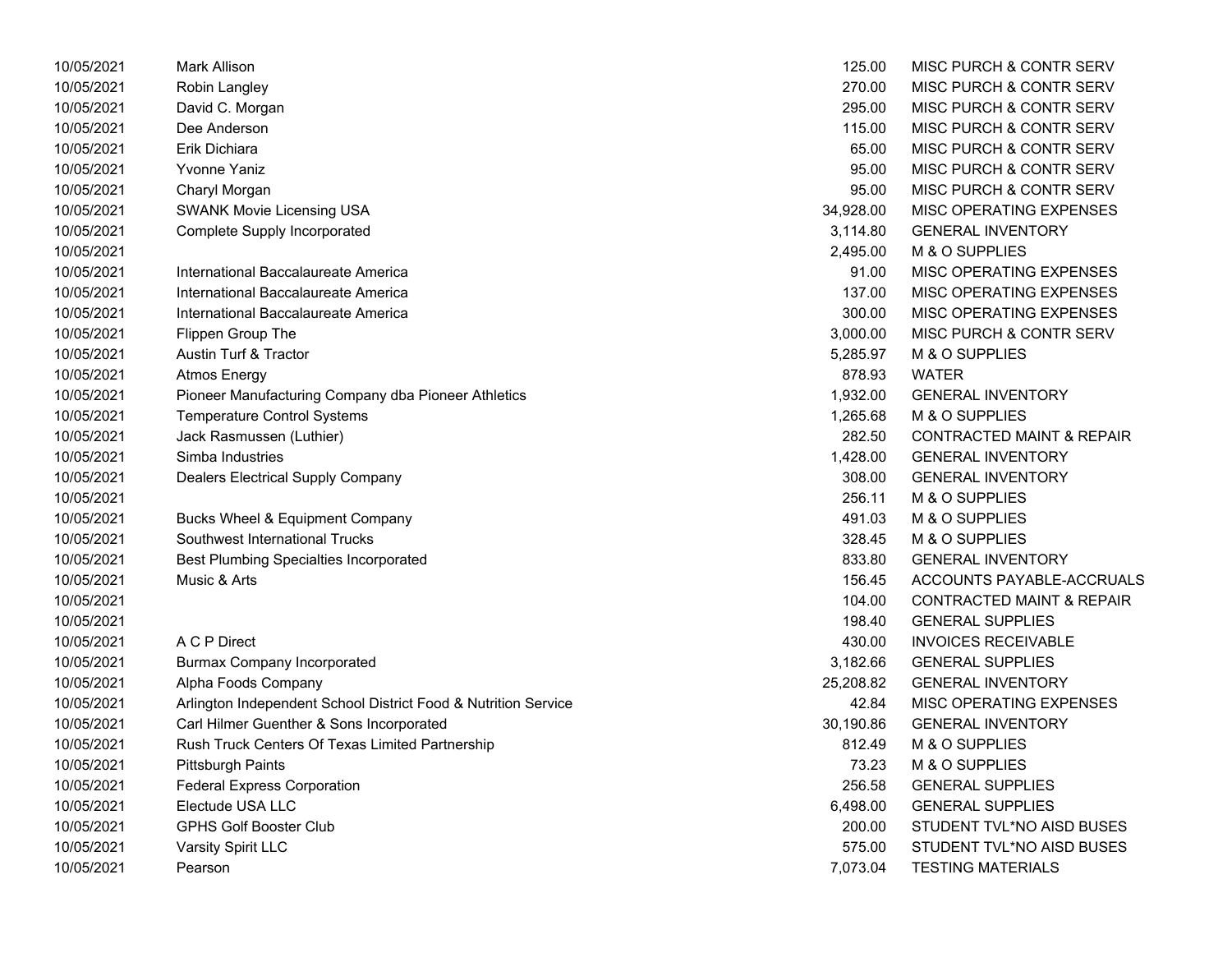| 10/05/2021 | Demco Incorporated                                | 79.30     | <b>GENERAL SUPPLIES</b>                    |
|------------|---------------------------------------------------|-----------|--------------------------------------------|
| 10/05/2021 | <b>Education Service Center Region XI</b>         | 4,302.75  | <b>MISC PURCH &amp; CONTR SERV</b>         |
| 10/05/2021 | <b>Education Service Center Region XI</b>         | 11,932.00 | MISC PURCH & CONTR SERV                    |
| 10/05/2021 | <b>Commercial Recorder</b>                        | 205.40    | <b>Statutorily Required Public Notices</b> |
| 10/05/2021 | <b>Gopher Sport Equipment</b>                     | 206.02    | <b>GENERAL SUPPLIES</b>                    |
| 10/05/2021 | Industrial Power Isuzu Truck Incorporated         | 519.75    | <b>CONTRACTED MAINT &amp; REPAIR</b>       |
| 10/05/2021 | <b>Pyramid School Products</b>                    | 1,369.95  | <b>INVOICES RECEIVABLE</b>                 |
| 10/05/2021 | TMEA Region V Vocal Division                      | 45.00     | <b>INVOICES RECEIVABLE</b>                 |
| 10/05/2021 |                                                   | 375.00    | STUDENT TVL*NO AISD BUSES                  |
| 10/05/2021 | <b>Richland High School</b>                       | 300.00    | STUDENT TVL*NO AISD BUSES                  |
| 10/05/2021 | Arlington High School 001                         | 600.00    | STUDENT TVL*NO AISD BUSES                  |
| 10/05/2021 | 004<br>Bowie High School                          | 250.00    | STUDENT TVL*NO AISD BUSES                  |
| 10/05/2021 | <b>United Educators Association</b>               | 1,005.19  | UNITED FUND                                |
| 10/05/2021 | Texas United School Employees Local 100           | 26.67     | UNITED FUND                                |
| 10/05/2021 | Truman Tim Chapter 13 Trustee                     | 974.31    | UNITED FUND                                |
| 10/05/2021 | Association Of Texas Professional Teachers Local  | 0.58      | UNITED FUND                                |
| 10/05/2021 | Association Of Texas Professional Educators State | 31.14     | UNITED FUND                                |
| 10/05/2021 | Administracion para el Sustento de Menores        | 257.69    | UNITED FUND                                |
| 10/05/2021 | Powers Tom Chapter 13 Trustee                     | 950.77    | UNITED FUND                                |
| 10/05/2021 | Educational Employees Credit Union - HSA          | 870.86    | <b>DENTAL INSURANCE</b>                    |
| 10/05/2021 | <b>Educational Employees Credit Union</b>         | 5,250.25  | DUE TO CREDIT UNION                        |
| 10/05/2021 | <b>Texas State Teachers Association</b>           | 65.29     | UNITED FUND                                |
| 10/06/2021 | <b>Grainger Industrial Supply</b>                 | 362.14    | M & O SUPPLIES                             |
| 10/06/2021 | Hoshizaki South Central Distribution Center       | 134.69    | M & O SUPPLIES                             |
| 10/06/2021 | United Refrigeration Incorporated                 | 2,293.79  | M & O SUPPLIES                             |
| 10/06/2021 | Really Good Stuff                                 | 75.95     | <b>INVOICES RECEIVABLE</b>                 |
| 10/06/2021 | <b>Elliott Electric Supply</b>                    | 544.80    | <b>GENERAL INVENTORY</b>                   |
| 10/06/2021 |                                                   | (760.50)  | LIONS CLUB CONCESSIONS                     |
| 10/06/2021 |                                                   | 354.60    | M & O SUPPLIES                             |
| 10/06/2021 | Lennox Industries Incorporated                    | 448.19    | M & O SUPPLIES                             |
| 10/06/2021 | Barnes & Noble Booksellers, Inc                   | 1,109.50  | <b>READING MATERIALS</b>                   |
| 10/06/2021 | Trane Company Commercial Systems Group            | 658.25    | M & O SUPPLIES                             |
| 10/06/2021 | <b>Careys Sporting Goods</b>                      | 499.82    | <b>GENERAL SUPPLIES</b>                    |
| 10/06/2021 | Mica Crane Service Inc                            | 774.00    | <b>CONTRACTED MAINT &amp; REPAIR</b>       |
| 10/06/2021 | Office Depot                                      | 1,810.44  | <b>GENERAL SUPPLIES</b>                    |
| 10/06/2021 | <b>Marks Plumbing Parts</b>                       | 200.80    | <b>GENERAL INVENTORY</b>                   |
| 10/06/2021 |                                                   | (0.00)    | LIONS CLUB CONCESSIONS                     |
| 10/06/2021 | 1 A Fire & Domestic Testing                       | 10,374.80 | <b>CONTRACTED MAINT &amp; REPAIR</b>       |
| 10/06/2021 | C & P Pump Services Incorporated                  | 1,058.00  | M & O SUPPLIES                             |
| 10/06/2021 | <b>Cowboy Towing</b>                              | 197.75    | <b>CONTRACTED MAINT &amp; REPAIR</b>       |
|            |                                                   |           |                                            |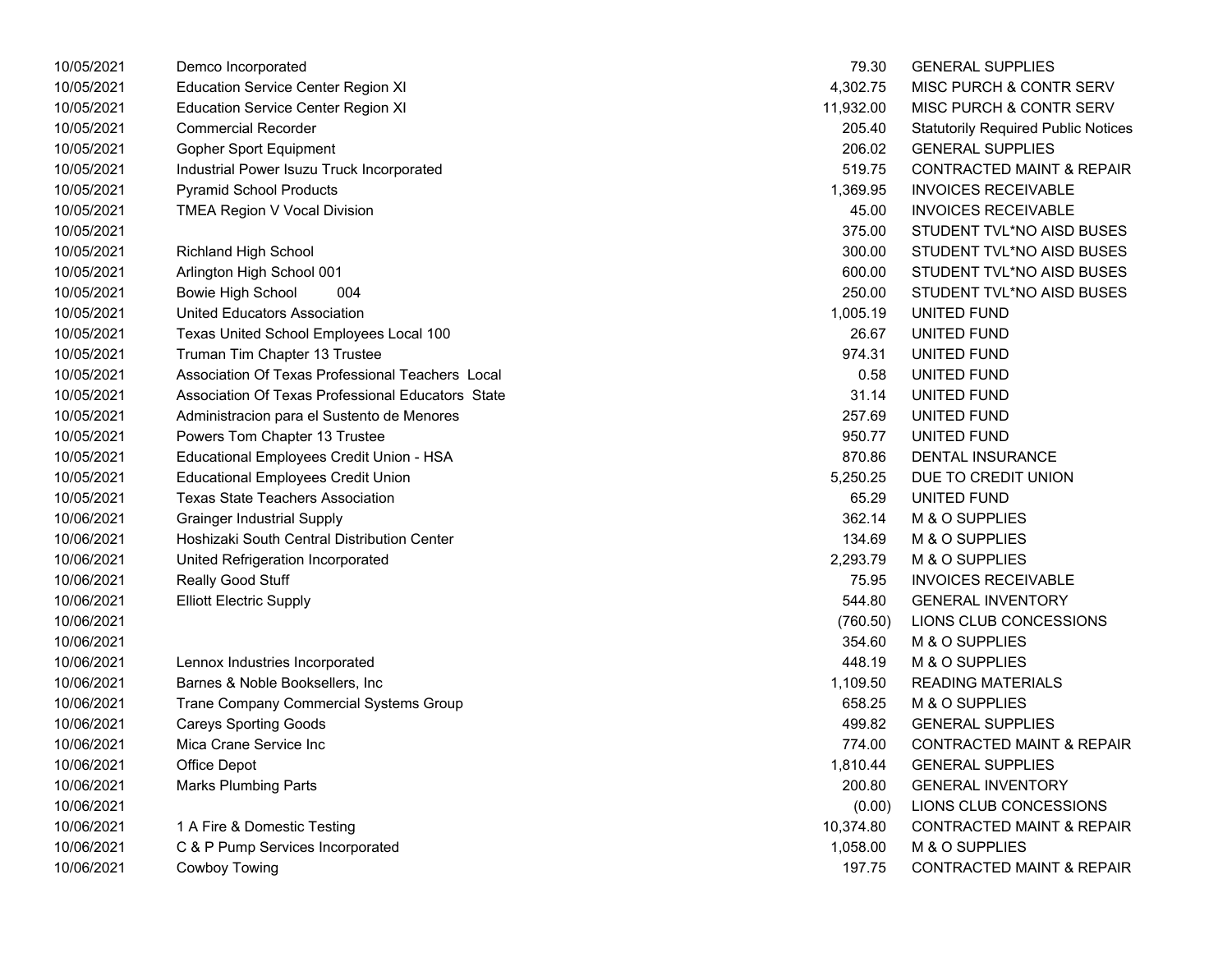| 10/06/2021 | R & H Parts And Service             | 2,691.69  | M & O SUPPLIES                       |
|------------|-------------------------------------|-----------|--------------------------------------|
| 10/06/2021 | J P Morgan Chase Bank               | 4,482.62  | M & O SUPPLIES                       |
| 10/06/2021 | Arlington Hardware Incorporated #53 | 142.59    | M & O SUPPLIES                       |
| 10/06/2021 | Johnson Controls Incorporate        | 6,381.64  | <b>CONTRACTED MAINT &amp; REPAIR</b> |
| 10/06/2021 |                                     | 37,815.75 | M & O SUPPLIES                       |
| 10/06/2021 | Child Care Associates Incorporated  | 2,034.90  | MISC PURCH & CONTR SERV              |
| 10/06/2021 | Republic Services of Texas Limited  | 86,809.67 | <b>CONTRACTED MAINT &amp; REPAIR</b> |
| 10/06/2021 | Ramos Robert                        | 125.00    | <b>MISC PURCH &amp; CONTR SERV</b>   |
| 10/06/2021 | <b>Tilley Bill</b>                  | 130.00    | <b>MISC PURCH &amp; CONTR SERV</b>   |
| 10/06/2021 | <b>Vines Maurice</b>                | 115.00    | <b>MISC PURCH &amp; CONTR SERV</b>   |
| 10/06/2021 | <b>Robertson Darrell W</b>          | 195.00    | <b>MISC PURCH &amp; CONTR SERV</b>   |
| 10/06/2021 | Reddehase Steve                     | 110.00    | <b>MISC PURCH &amp; CONTR SERV</b>   |
| 10/06/2021 | Wooley Archie                       | 125.00    | <b>MISC PURCH &amp; CONTR SERV</b>   |
| 10/06/2021 | Huffman Scott                       | 130.00    | MISC PURCH & CONTR SERV              |
| 10/06/2021 | Oates Cathy A                       | 275.00    | <b>INVOICES RECEIVABLE</b>           |
| 10/06/2021 | McKinney Kenneth                    | 255.00    | <b>MISC PURCH &amp; CONTR SERV</b>   |
| 10/06/2021 | <b>Griffin Ricky</b>                | 125.00    | <b>MISC PURCH &amp; CONTR SERV</b>   |
| 10/06/2021 | <b>Spears Stuart</b>                | 285.00    | <b>INVOICES RECEIVABLE</b>           |
| 10/06/2021 | Patience Kevin                      | 115.00    | <b>MISC PURCH &amp; CONTR SERV</b>   |
| 10/06/2021 | <b>Bradrick Mark</b>                | 125.00    | <b>MISC PURCH &amp; CONTR SERV</b>   |
| 10/06/2021 | Cole Scott                          | 115.00    | <b>MISC PURCH &amp; CONTR SERV</b>   |
| 10/06/2021 | <b>Crawford Melvin</b>              | 95.00     | MISC PURCH & CONTR SERV              |
| 10/06/2021 | Horn Joe                            | 145.00    | <b>MISC PURCH &amp; CONTR SERV</b>   |
| 10/06/2021 | Nugent David Jr                     | 115.00    | <b>MISC PURCH &amp; CONTR SERV</b>   |
| 10/06/2021 | Chavez Kelli                        | 685.00    | <b>INVOICES RECEIVABLE</b>           |
| 10/06/2021 | Wakefield Chad                      | 130.00    | <b>MISC PURCH &amp; CONTR SERV</b>   |
| 10/06/2021 | Wilson Larry L                      | 130.00    | MISC PURCH & CONTR SERV              |
| 10/06/2021 | Anthony Retha                       | 330.00    | <b>INVOICES RECEIVABLE</b>           |
| 10/06/2021 | <b>McClain Gerald</b>               | 115.00    | <b>MISC PURCH &amp; CONTR SERV</b>   |
| 10/06/2021 | Lemmons Marlon                      | 65.00     | MISC PURCH & CONTR SERV              |
| 10/06/2021 | <b>Brock Drew</b>                   | 125.00    | MISC PURCH & CONTR SERV              |
| 10/06/2021 | <b>Ward's Science</b>               | 568.40    | <b>GENERAL INVENTORY</b>             |
| 10/06/2021 | Smith Julie                         | 210.00    | INVOICES RECEIVABLE                  |
| 10/06/2021 | Johnson Jeffrey L                   | 420.00    | <b>INVOICES RECEIVABLE</b>           |
| 10/06/2021 | Cox Charles                         | 115.00    | <b>MISC PURCH &amp; CONTR SERV</b>   |
| 10/06/2021 | Kamp Michael                        | 130.00    | <b>MISC PURCH &amp; CONTR SERV</b>   |
| 10/06/2021 | Follett School Solutions, Inc.      | 1,847.85  | <b>READING MATERIALS</b>             |
| 10/06/2021 | Duerson Mike                        | 70.00     | <b>MISC PURCH &amp; CONTR SERV</b>   |
| 10/06/2021 | Youth Advocate Programs, Inc.       | 2,675.09  | <b>MISC PURCH &amp; CONTR SERV</b>   |
| 10/06/2021 | Crawford Electric Supply Company    | 1,552.18  | M & O SUPPLIES                       |

| 2,691.69  | M & O SUPPLIES                       |
|-----------|--------------------------------------|
| 4,482.62  | M & O SUPPLIES                       |
| 142.59    | M & O SUPPLIES                       |
| 6,381.64  | <b>CONTRACTED MAINT &amp; REPAIR</b> |
| 37,815.75 | M & O SUPPLIES                       |
| 2,034.90  | <b>MISC PURCH &amp; CONTR SERV</b>   |
| 86,809.67 | <b>CONTRACTED MAINT &amp; REPAIR</b> |
| 125.00    | <b>MISC PURCH &amp; CONTR SERV</b>   |
| 130.00    | <b>MISC PURCH &amp; CONTR SERV</b>   |
| 115.00    | <b>MISC PURCH &amp; CONTR SERV</b>   |
| 195.00    | MISC PURCH & CONTR SERV              |
| 110.00    | <b>MISC PURCH &amp; CONTR SERV</b>   |
| 125.00    | MISC PURCH & CONTR SERV              |
| 130.00    | <b>MISC PURCH &amp; CONTR SERV</b>   |
| 275.00    | <b>INVOICES RECEIVABLE</b>           |
| 255.00    | MISC PURCH & CONTR SERV              |
| 125.00    | <b>MISC PURCH &amp; CONTR SERV</b>   |
| 285.00    | <b>INVOICES RECEIVABLE</b>           |
| 115.00    | <b>MISC PURCH &amp; CONTR SERV</b>   |
| 125.00    | <b>MISC PURCH &amp; CONTR SERV</b>   |
| 115.00    | MISC PURCH & CONTR SERV              |
| 95.00     | MISC PURCH & CONTR SERV              |
| 145.00    | <b>MISC PURCH &amp; CONTR SERV</b>   |
| 115.00    | <b>MISC PURCH &amp; CONTR SERV</b>   |
| 685.00    | <b>INVOICES RECEIVABLE</b>           |
| 130.00    | <b>MISC PURCH &amp; CONTR SERV</b>   |
| 130.00    | <b>MISC PURCH &amp; CONTR SERV</b>   |
| 330.00    | <b>INVOICES RECEIVABLE</b>           |
| 115.00    | <b>MISC PURCH &amp; CONTR SERV</b>   |
| 65.00     | <b>MISC PURCH &amp; CONTR SERV</b>   |
| 125.00    | <b>MISC PURCH &amp; CONTR SERV</b>   |
| 568.40    | <b>GENERAL INVENTORY</b>             |
| 210.00    | <b>INVOICES RECEIVABLE</b>           |
| 420.00    | <b>INVOICES RECEIVABLE</b>           |
| 115.00    | MISC PURCH & CONTR SERV              |
| 130.00    | <b>MISC PURCH &amp; CONTR SERV</b>   |
| 1,847.85  | <b>READING MATERIALS</b>             |
| 70.00     | <b>MISC PURCH &amp; CONTR SERV</b>   |
| 2,675.09  | <b>MISC PURCH &amp; CONTR SERV</b>   |
| 1,552.18  | M & O SUPPLIES                       |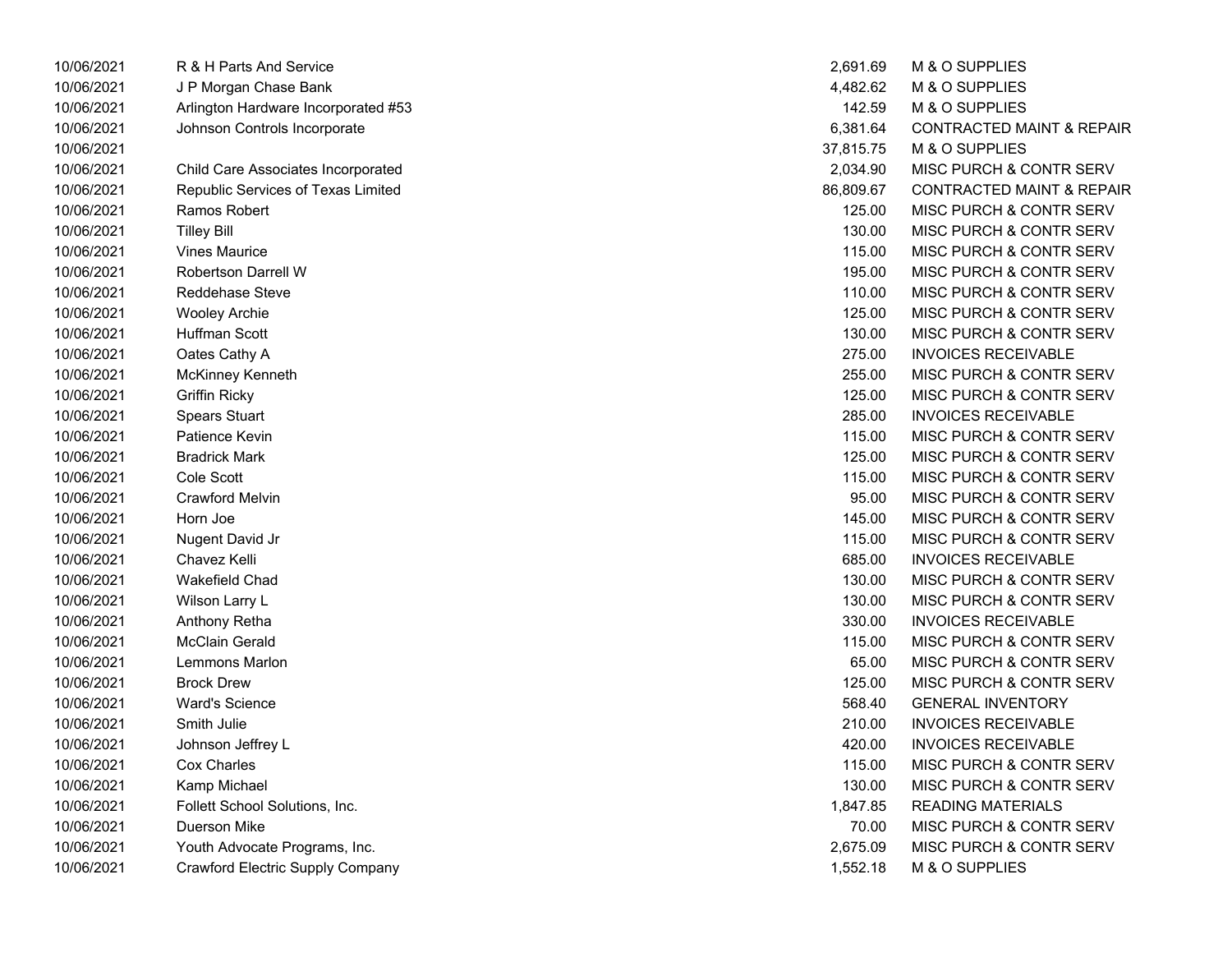| 10/06/2021 | Breaux Daniel                   | 105.00   | MISC PURCH & CONTR            |
|------------|---------------------------------|----------|-------------------------------|
| 10/06/2021 | Hendrix Tim                     | 145.00   | MISC PURCH & CONTR            |
| 10/06/2021 | <b>Zukevich Mark</b>            | 330.00   | <b>INVOICES RECEIVABLE</b>    |
| 10/06/2021 | Cyson Technology Group LLC      | 270.00   | <b>MISC PURCH &amp; CONTR</b> |
| 10/06/2021 | The Breakthrough Coach          | 825.00   | <b>EMPLOYEE TRAVEL</b>        |
| 10/06/2021 | Elliott Staffing Services, Inc. | 3,534.75 | MISC PURCH & CONTR            |
| 10/06/2021 | Groce DeJuan                    | 130.00   | MISC PURCH & CONTR            |
| 10/06/2021 | <b>Tennell Dexter</b>           | 195.00   | <b>INVOICES RECEIVABLE</b>    |
| 10/06/2021 | Easley Sabrina                  | 210.00   | <b>INVOICES RECEIVABLE</b>    |
| 10/06/2021 | Hubbard Kera                    | 470.00   | <b>INVOICES RECEIVABLE</b>    |
| 10/06/2021 | Lowe's Home Centers, LLC        | 1,079.10 | <b>GENERAL SUPPLIES</b>       |
| 10/06/2021 | OTC Brands, Inc                 | 92.12    | <b>GENERAL SUPPLIES</b>       |
| 10/06/2021 | Cassie Noll                     | 125.00   | MISC PURCH & CONTR            |
| 10/06/2021 | <b>Shay Calvert</b>             | 330.00   | <b>INVOICES RECEIVABLE</b>    |
| 10/06/2021 | <b>Barker Brent</b>             | 330.00   | <b>INVOICES RECEIVABLE</b>    |
| 10/06/2021 | <b>Trotter Michael</b>          | 115.00   | <b>MISC PURCH &amp; CONTR</b> |
| 10/06/2021 | <b>Aguilar Steve</b>            | 95.00    | MISC PURCH & CONTR            |
| 10/06/2021 | <b>Oswalt Mike</b>              | 240.00   | <b>INVOICES RECEIVABLE</b>    |
| 10/06/2021 | <b>Alonti Catering</b>          | 494.34   | MISC OPERATING EXPI           |
| 10/06/2021 | Lee Lisa                        | 255.00   | MISC PURCH & CONTR            |
| 10/06/2021 | Bowens Johniffer                | 95.00    | MISC PURCH & CONTR            |
| 10/06/2021 | Kincheloe Cynthia               | 95.00    | MISC PURCH & CONTR            |
| 10/06/2021 | Owens Cecilia                   | 345.00   | <b>INVOICES RECEIVABLE</b>    |
| 10/06/2021 | Parks Joseph                    | 145.00   | MISC PURCH & CONTR            |
| 10/06/2021 | Image Maker 4U Inc              | 1,590.00 | <b>GENERAL SUPPLIES</b>       |
| 10/06/2021 | <b>Blick Art Materials</b>      | 746.02   | <b>GENERAL SUPPLIES</b>       |
| 10/06/2021 | Rutherford-Odom Rhonda          | 1,500.00 | <b>MISC PURCH &amp; CONTR</b> |
| 10/06/2021 | <b>Hatton Hannah</b>            | 150.00   | <b>INVOICES RECEIVABLE</b>    |
| 10/06/2021 | Sievers Chris                   | 230.00   | MISC PURCH & CONTR            |
| 10/06/2021 | Tiwuana Askey                   | 400.00   | <b>INVOICES RECEIVABLE</b>    |
| 10/06/2021 |                                 | 220.00   | MISC PURCH & CONTR            |
| 10/06/2021 | <b>Brown Tiffany</b>            | 95.00    | MISC PURCH & CONTR            |
| 10/06/2021 | <b>Turley Paul</b>              | 125.00   | MISC PURCH & CONTR            |
| 10/06/2021 | <b>Thornton William</b>         | 285.00   | <b>INVOICES RECEIVABLE</b>    |
| 10/06/2021 | <b>Almand David</b>             | 115.00   | MISC PURCH & CONTR            |
| 10/06/2021 | Kyler Dverson                   | 70.00    | MISC PURCH & CONTR            |
| 10/06/2021 | Jernard Griggs                  | 145.00   | <b>MISC PURCH &amp; CONTR</b> |
| 10/06/2021 | Pat Golden Jr.                  | 125.00   | MISC PURCH & CONTR            |
| 10/06/2021 | Cedric Tisby                    | 70.00    | MISC PURCH & CONTR            |
| 10/06/2021 | Dewayne Keith                   | 130.00   | MISC PURCH & CONTR            |

| 10/06/2021 | <b>Breaux Daniel</b>            | 105.00   | MISC PURCH & CONTR SERV            |
|------------|---------------------------------|----------|------------------------------------|
| 10/06/2021 | <b>Hendrix Tim</b>              | 145.00   | <b>MISC PURCH &amp; CONTR SERV</b> |
| 10/06/2021 | <b>Zukevich Mark</b>            | 330.00   | <b>INVOICES RECEIVABLE</b>         |
| 10/06/2021 | Cyson Technology Group LLC      | 270.00   | MISC PURCH & CONTR SERV            |
| 10/06/2021 | The Breakthrough Coach          | 825.00   | <b>EMPLOYEE TRAVEL</b>             |
| 10/06/2021 | Elliott Staffing Services, Inc. | 3,534.75 | MISC PURCH & CONTR SERV            |
| 10/06/2021 | Groce DeJuan                    | 130.00   | MISC PURCH & CONTR SERV            |
| 10/06/2021 | <b>Tennell Dexter</b>           | 195.00   | <b>INVOICES RECEIVABLE</b>         |
| 10/06/2021 | Easley Sabrina                  | 210.00   | <b>INVOICES RECEIVABLE</b>         |
| 10/06/2021 | <b>Hubbard Kera</b>             | 470.00   | <b>INVOICES RECEIVABLE</b>         |
| 10/06/2021 | Lowe's Home Centers, LLC        | 1,079.10 | <b>GENERAL SUPPLIES</b>            |
| 10/06/2021 | OTC Brands, Inc.                | 92.12    | <b>GENERAL SUPPLIES</b>            |
| 10/06/2021 | Cassie Noll                     | 125.00   | MISC PURCH & CONTR SERV            |
| 10/06/2021 | Shay Calvert                    | 330.00   | <b>INVOICES RECEIVABLE</b>         |
| 10/06/2021 | <b>Barker Brent</b>             | 330.00   | <b>INVOICES RECEIVABLE</b>         |
| 10/06/2021 | <b>Trotter Michael</b>          | 115.00   | MISC PURCH & CONTR SERV            |
| 10/06/2021 | <b>Aguilar Steve</b>            | 95.00    | MISC PURCH & CONTR SERV            |
| 10/06/2021 | <b>Oswalt Mike</b>              | 240.00   | <b>INVOICES RECEIVABLE</b>         |
| 10/06/2021 | <b>Alonti Catering</b>          | 494.34   | MISC OPERATING EXPENSES            |
| 10/06/2021 | Lee Lisa                        | 255.00   | MISC PURCH & CONTR SERV            |
| 10/06/2021 | Bowens Johniffer                | 95.00    | MISC PURCH & CONTR SERV            |
| 10/06/2021 | Kincheloe Cynthia               | 95.00    | MISC PURCH & CONTR SERV            |
| 10/06/2021 | Owens Cecilia                   | 345.00   | <b>INVOICES RECEIVABLE</b>         |
| 10/06/2021 | Parks Joseph                    | 145.00   | MISC PURCH & CONTR SERV            |
| 10/06/2021 | Image Maker 4U Inc              | 1,590.00 | <b>GENERAL SUPPLIES</b>            |
| 10/06/2021 | <b>Blick Art Materials</b>      | 746.02   | <b>GENERAL SUPPLIES</b>            |
| 10/06/2021 | Rutherford-Odom Rhonda          | 1,500.00 | MISC PURCH & CONTR SERV            |
| 10/06/2021 | Hatton Hannah                   | 150.00   | <b>INVOICES RECEIVABLE</b>         |
| 10/06/2021 | <b>Sievers Chris</b>            | 230.00   | MISC PURCH & CONTR SERV            |
| 10/06/2021 | Tiwuana Askey                   | 400.00   | <b>INVOICES RECEIVABLE</b>         |
| 10/06/2021 |                                 | 220.00   | MISC PURCH & CONTR SERV            |
| 10/06/2021 | <b>Brown Tiffany</b>            | 95.00    | MISC PURCH & CONTR SERV            |
| 10/06/2021 | <b>Turley Paul</b>              | 125.00   | MISC PURCH & CONTR SERV            |
| 10/06/2021 | <b>Thornton William</b>         | 285.00   | <b>INVOICES RECEIVABLE</b>         |
| 10/06/2021 | <b>Almand David</b>             | 115.00   | MISC PURCH & CONTR SERV            |
| 10/06/2021 | Kyler Dverson                   | 70.00    | MISC PURCH & CONTR SERV            |
| 10/06/2021 | Jernard Griggs                  | 145.00   | MISC PURCH & CONTR SERV            |
| 10/06/2021 | Pat Golden Jr.                  | 125.00   | MISC PURCH & CONTR SERV            |
| 10/06/2021 | Cedric Tisby                    | 70.00    | MISC PURCH & CONTR SERV            |
| 10/06/2021 | Dewayne Keith                   | 130.00   | MISC PURCH & CONTR SERV            |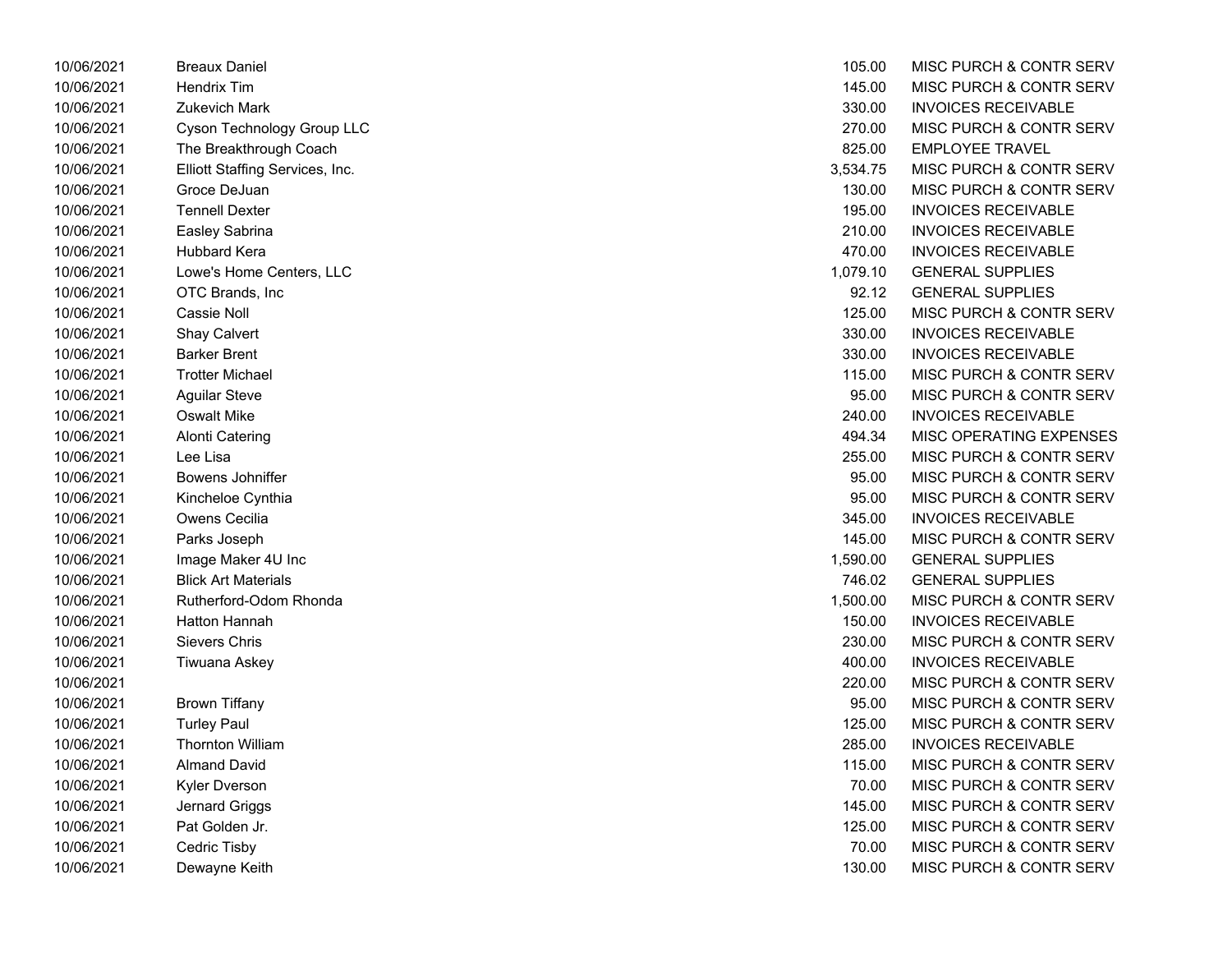| 10/06/2021 | Roderick L. Jones                                        | 125.00    | MISC PURCH & CONTR SERV              |
|------------|----------------------------------------------------------|-----------|--------------------------------------|
| 10/06/2021 | <b>Mark Watkins</b>                                      | 125.00    | MISC PURCH & CONTR SERV              |
| 10/06/2021 | Dream Ranch Office Supplies                              | 241.67    | <b>GENERAL SUPPLIES</b>              |
| 10/06/2021 | Gage Sursa                                               | 105.00    | MISC PURCH & CONTR SERV              |
| 10/06/2021 | Office Depot, Inc                                        | 1.744.43  | <b>GENERAL SUPPLIES</b>              |
| 10/06/2021 | Reid Jackson                                             | 145.00    | MISC PURCH & CONTR SERV              |
| 10/06/2021 | Marcus Stephen                                           | 95.00     | MISC PURCH & CONTR SERV              |
| 10/06/2021 | Joshua Bannerman                                         | 145.00    | MISC PURCH & CONTR SERV              |
| 10/06/2021 | Hobby Lobby Store #175                                   | 234.12    | MISC OPERATING EXPENSES              |
| 10/06/2021 | <b>Temperature Control Systems</b>                       | 661.88    | M & O SUPPLIES                       |
| 10/06/2021 | Simba Industries                                         | 551.20    | <b>GENERAL INVENTORY</b>             |
| 10/06/2021 | First Advantage Background Services                      | 116.68    | MISC PURCH & CONTR SERV              |
| 10/06/2021 | Rush Truck Centers Of Texas Limited Partnership          | 1,704.77  | M & O SUPPLIES                       |
| 10/06/2021 | <b>Pittsburgh Paints</b>                                 | 66.82     | M & O SUPPLIES                       |
| 10/06/2021 | GTS Technology Solutions Inc                             |           | <b>CONTRACTED MAINT &amp; REPAIR</b> |
| 10/06/2021 | Perma Bound                                              | 449.14    | <b>READING MATERIALS</b>             |
| 10/06/2021 | Quality Audio Visual Service Incorporated                | 1,338.50  | <b>CONTRACTED MAINT &amp; REPAIR</b> |
| 10/06/2021 | Texas Department Of Licensing And Regulation Cosmetology | 3,000.00  | MISC OPERATING EXPENSES              |
| 10/06/2021 | Olen Williams Sales & Service                            | 175.00    | M & O SUPPLIES                       |
| 10/06/2021 | <b>Bowie High School</b><br>004                          | 500.00    | STUDENT TVL*NO AISD BUSES            |
| 10/15/2021 | United Educators Association                             | 1,218.33  | UNITED FUND                          |
| 10/15/2021 | Texas United School Employees Local 100                  | 57.72     | UNITED FUND                          |
| 10/15/2021 | Truman Tim Chapter 13 Trustee                            | 542.31    | UNITED FUND                          |
| 10/15/2021 | Association Of Texas Professional Teachers Local         | 10.04     | UNITED FUND                          |
| 10/15/2021 | Association Of Texas Professional Educators State        | 75.41     | UNITED FUND                          |
| 10/15/2021 | Association Of Texas Professional Educators State        | 20.00     | UNITED FUND                          |
| 10/15/2021 | Educational Employees Credit Union - HSA                 | 532.85    | <b>DENTAL INSURANCE</b>              |
| 10/15/2021 | <b>Educational Employees Credit Union</b>                | 4,815.00  | DUE TO CREDIT UNION                  |
| 10/15/2021 | <b>Texas State Teachers Association</b>                  | 144.85    | UNITED FUND                          |
| 10/15/2021 | Corgan Assoc Architects Incorporated                     | 17,141.75 | <b>BLDG PURCH, CONSTR, IMPROVE</b>   |
| 10/15/2021 | <b>Grainger Industrial Supply</b>                        | 1,888.75  | M & O SUPPLIES                       |
| 10/15/2021 | McGraw-Hill School Education, LLC                        | 9,680.97  | <b>TEXTBOOKS</b>                     |
| 10/15/2021 | Home Depot Pro                                           | 293.95    | M & O SUPPLIES                       |
| 10/15/2021 | Apex Supply Company                                      | 195.09    | M & O SUPPLIES                       |
| 10/15/2021 | College Board The                                        | 400.00    | <b>DUES</b>                          |
| 10/15/2021 |                                                          | 26,250.00 | <b>TESTING MATERIALS</b>             |
| 10/15/2021 | Kroger                                                   | 1,737.52  | <b>GENERAL SUPPLIES</b>              |
| 10/15/2021 |                                                          | 304.78    | MISC OPERATING EXPENSES              |
| 10/15/2021 | <b>Plank Road Publishing</b>                             | 80.84     | <b>GENERAL SUPPLIES</b>              |
| 10/15/2021 | <b>Tarrant County Election Administration</b>            | 23,768.77 | <b>ELECTION COSTS</b>                |
|            |                                                          |           |                                      |

| 125.00    | <b>MISC PURCH &amp; CONTR SERV</b>    |
|-----------|---------------------------------------|
| 125.00    | MISC PURCH & CONTR SERV               |
| 241.67    | <b>GENERAL SUPPLIES</b>               |
| 105.00    | <b>MISC PURCH &amp; CONTR SERV</b>    |
| 1,744.43  | <b>GENERAL SUPPLIES</b>               |
| 145.00    | MISC PURCH & CONTR SERV               |
| 95.00     | <b>MISC PURCH &amp; CONTR SERV</b>    |
| 145.00    | MISC PURCH & CONTR SERV               |
| 234.12    | <b>MISC OPERATING EXPENSES</b>        |
| 661.88    | M & O SUPPLIES                        |
| 551.20    | <b>GENERAL INVENTORY</b>              |
| 116.68    | MISC PURCH & CONTR SERV               |
| 1,704.77  | <b>M &amp; O SUPPLIES</b>             |
| 66.82     | M & O SUPPLIES                        |
|           | <b>CONTRACTED MAINT &amp; REPAIR</b>  |
|           | 449.14 READING MATERIALS              |
| 1,338.50  | <b>CONTRACTED MAINT &amp; REPAIR</b>  |
| 3,000.00  | MISC OPERATING EXPENSES               |
|           | 175.00 M & O SUPPLIES                 |
|           | 500.00 STUDENT TVL*NO AISD BUSES      |
| 1,218.33  | UNITED FUND                           |
| 57.72     | UNITED FUND                           |
| 542.31    | UNITED FUND                           |
|           | 10.04 UNITED FUND                     |
| 75.41     | UNITED FUND                           |
| 20.00     | UNITED FUND                           |
| 532.85    | <b>DENTAL INSURANCE</b>               |
| 4,815.00  | DUE TO CREDIT UNION                   |
|           | 144.85 UNITED FUND                    |
|           | 17,141.75 BLDG PURCH, CONSTR, IMPROVE |
|           | 1,888.75 M & O SUPPLIES               |
| 9,680.97  | <b>TEXTBOOKS</b>                      |
|           | 293.95 M & O SUPPLIES                 |
|           | 195.09 M & O SUPPLIES                 |
| 400.00    | <b>DUES</b>                           |
| 26,250.00 | <b>TESTING MATERIALS</b>              |
| 1,737.52  | <b>GENERAL SUPPLIES</b>               |
| 304.78    | <b>MISC OPERATING EXPENSES</b>        |
| 80.84     | <b>GENERAL SUPPLIES</b>               |
| 23,768.77 | <b>ELECTION COSTS</b>                 |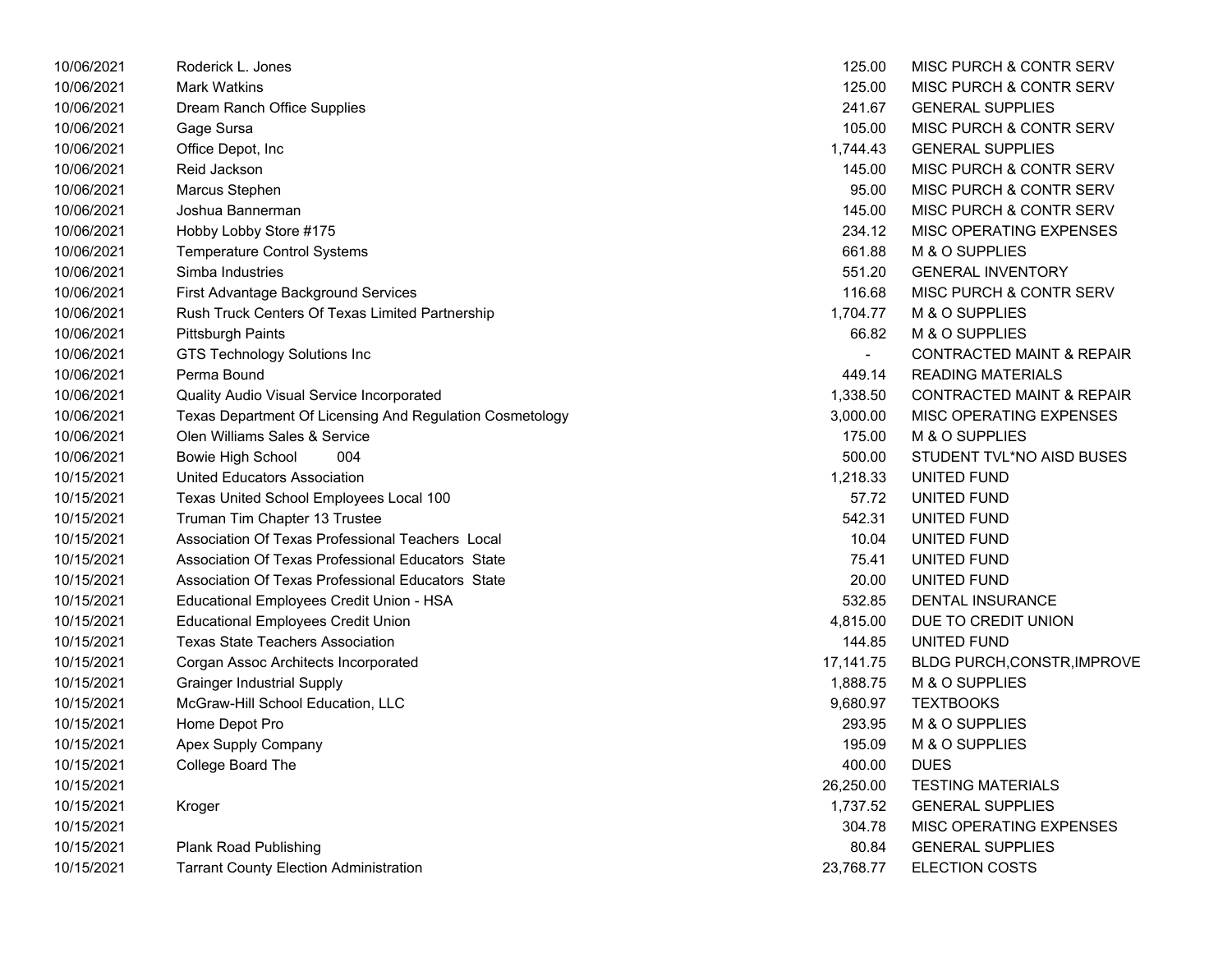| 10/15/2021 | <b>Breaker Broker Company</b>                              | 7.00       | M & O SUPPLIES                       |
|------------|------------------------------------------------------------|------------|--------------------------------------|
| 10/15/2021 | <b>Elliott Electric Supply</b>                             | 685.44     | <b>GENERAL INVENTORY</b>             |
| 10/15/2021 |                                                            | 760.50     | LIONS CLUB CONCESSIONS               |
| 10/15/2021 |                                                            | 69.23      | M & O SUPPLIES                       |
| 10/15/2021 | <b>Winston Water Cooler Limited</b>                        | 682.01     | M & O SUPPLIES                       |
| 10/15/2021 | Jason's Deli                                               | 773.59     | MISC OPERATING EXPENSES              |
| 10/15/2021 | Instructional Materials Coordinators' Association of Texas | 345.00     | <b>EMPLOYEE TRAVEL</b>               |
| 10/15/2021 | Airgas Southwest Incorporated                              | 56.04      | <b>GENERAL SUPPLIES</b>              |
| 10/15/2021 | Office Depot                                               | 7.81       | <b>GENERAL SUPPLIES</b>              |
| 10/15/2021 |                                                            | 66.48      | <b>INVOICES RECEIVABLE</b>           |
| 10/15/2021 | <b>Bernd Mac</b>                                           | 805.96     | MISC PURCH & CONTR SERV              |
| 10/15/2021 | B & H Photo Video                                          | 520.70     | <b>GENERAL SUPPLIES</b>              |
| 10/15/2021 | <b>CDW Government Incorporated</b>                         | 302,060.04 | <b>CONTRACTED MAINT &amp; REPAIR</b> |
| 10/15/2021 | Texas Department Of Insurance State Fire Marshals Office   | 1,000.00   | <b>DUES</b>                          |
| 10/15/2021 | Cowboy Towing                                              | 197.00     | <b>CONTRACTED MAINT &amp; REPAIR</b> |
| 10/15/2021 | Govconnection Incorporated                                 | 8,832.50   | <b>GENERAL SUPPLIES</b>              |
| 10/15/2021 | <b>ProComputing Corporation</b>                            | 775.00     | <b>CONTRACTED MAINT &amp; REPAIR</b> |
| 10/15/2021 |                                                            | 165.00     | <b>GENERAL SUPPLIES</b>              |
| 10/15/2021 | R & H Parts And Service                                    | 1,102.28   | M & O SUPPLIES                       |
| 10/15/2021 | School Nurse Supply                                        | 78.61      | <b>GENERAL SUPPLIES</b>              |
| 10/15/2021 | J W Pepper & Son Incorporated                              | 199.50     | <b>GENERAL SUPPLIES</b>              |
| 10/15/2021 | <b>City Of Grand Prairie Water Utilities</b>               | 4,714.07   | <b>WATER</b>                         |
| 10/15/2021 | Arlington Hardware Incorporated #53                        | 1,533.59   | M & O SUPPLIES                       |
| 10/15/2021 | Zimmerer Kubota Incorporated                               | 1,132.65   | M & O SUPPLIES                       |
| 10/15/2021 | <b>Centerline Supply Limited</b>                           | 2,201.06   | M & O SUPPLIES                       |
| 10/15/2021 | Child Care Associates Incorporated                         | 2,386.54   | MISC PURCH & CONTR SERV              |
| 10/15/2021 | Welch John                                                 | 412.50     | MISC PURCH & CONTR SERV              |
| 10/15/2021 | Vaccaro Peter                                              | 115.00     | MISC PURCH & CONTR SERV              |
| 10/15/2021 | <b>UPS</b>                                                 | 231.00     | <b>GENERAL SUPPLIES</b>              |
| 10/15/2021 | <b>Tilley Bill</b>                                         | 155.00     | MISC PURCH & CONTR SERV              |
| 10/15/2021 | <b>Vines Maurice</b>                                       | 355.00     | MISC PURCH & CONTR SERV              |
| 10/15/2021 | <b>Total Maintenance Solutions-South</b>                   | 249.85     | M & O SUPPLIES                       |
| 10/15/2021 | <b>Alford Allen</b>                                        | 220.00     | MISC PURCH & CONTR SERV              |
| 10/15/2021 | Pearce Danny                                               | 85.00      | <b>MISC PURCH &amp; CONTR SERV</b>   |
| 10/15/2021 | Inspired Imaging                                           | 350.00     | <b>INVOICES RECEIVABLE</b>           |
| 10/15/2021 | Monarch Trophy Studio                                      | 163.80     | <b>GENERAL SUPPLIES</b>              |
| 10/15/2021 |                                                            | 68.25      | <b>INVOICES RECEIVABLE</b>           |
| 10/15/2021 | Huffman Scott                                              | 155.00     | MISC PURCH & CONTR SERV              |
| 10/15/2021 | Anderson Ben                                               | 105.00     | MISC PURCH & CONTR SERV              |
| 10/15/2021 | Pucci Chris                                                | 70.00      | MISC PURCH & CONTR SERV              |

| 685.44   | <b>GENERAL INVENTORY</b>             |
|----------|--------------------------------------|
| 760.50   | LIONS CLUB CONCESSIONS               |
| 69.23    | <b>M &amp; O SUPPLIES</b>            |
| 682.01   | <b>M &amp; O SUPPLIES</b>            |
| 773.59   | MISC OPERATING EXPENSES              |
| 345.00   | <b>EMPLOYEE TRAVEL</b>               |
| 56.04    | <b>GENERAL SUPPLIES</b>              |
| 7.81     | <b>GENERAL SUPPLIES</b>              |
| 66.48    | <b>INVOICES RECEIVABLE</b>           |
| 805.96   | <b>MISC PURCH &amp; CONTR SERV</b>   |
| 520.70   | <b>GENERAL SUPPLIES</b>              |
| 2,060.04 | <b>CONTRACTED MAINT &amp; REPAIF</b> |
| 1,000.00 | <b>DUES</b>                          |
| 197.00   | <b>CONTRACTED MAINT &amp; REPAIR</b> |
| 8.832.50 | <b>GENERAL SUPPLIES</b>              |
| 775.00   | <b>CONTRACTED MAINT &amp; REPAIF</b> |
| 165.00   | <b>GENERAL SUPPLIES</b>              |
| 1,102.28 | M & O SUPPLIES                       |
| 78.61    | <b>GENERAL SUPPLIES</b>              |
| 199.50   | <b>GENERAL SUPPLIES</b>              |
| 4,714.07 | <b>WATER</b>                         |
| 1.533.59 | <b>M &amp; O SUPPLIES</b>            |
| 1,132.65 | M & O SUPPLIES                       |
| 2,201.06 | M & O SUPPLIES                       |
| 2,386.54 | <b>MISC PURCH &amp; CONTR SERV</b>   |
| 412.50   | <b>MISC PURCH &amp; CONTR SERV</b>   |
| 115.00   | <b>MISC PURCH &amp; CONTR SERV</b>   |
| 231.00   | <b>GENERAL SUPPLIES</b>              |
| 155.00   | <b>MISC PURCH &amp; CONTR SERV</b>   |
| 355.00   | <b>MISC PURCH &amp; CONTR SERV</b>   |
| 249.85   | M & O SUPPLIES                       |
| 220.00   | <b>MISC PURCH &amp; CONTR SERV</b>   |
| 85.00    | MISC PURCH & CONTR SERV              |
| 350.00   | <b>INVOICES RECEIVABLE</b>           |
| 163.80   | <b>GENERAL SUPPLIES</b>              |
| 68.25    | <b>INVOICES RECEIVABLE</b>           |
| 155.00   | <b>MISC PURCH &amp; CONTR SERV</b>   |
| 105.00   | <b>MISC PURCH &amp; CONTR SERV</b>   |
| 70.00    | MISC PURCH & CONTR SERV              |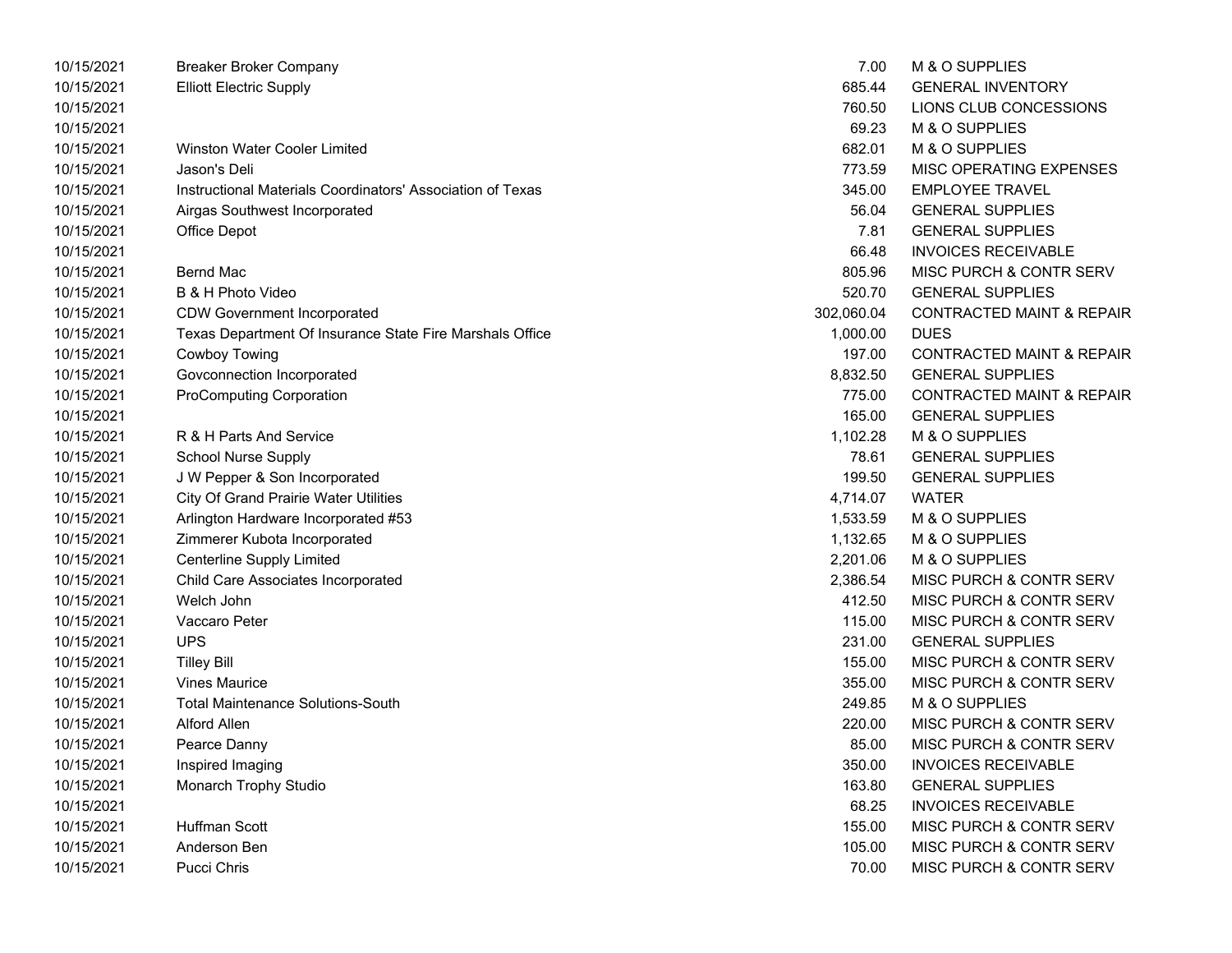| 10/15/2021 | Lommel Donald                    | 95.00     | <b>MISC PURCH &amp; CONTE</b> |
|------------|----------------------------------|-----------|-------------------------------|
| 10/15/2021 | Alvarado Armando                 | 230.00    | <b>MISC PURCH &amp; CONTF</b> |
| 10/15/2021 | <b>IXL Learning</b>              | 8,625.00  | <b>GENERAL SUPPLIES</b>       |
| 10/15/2021 | Zaragoza Bryan                   | 105.00    | <b>MISC PURCH &amp; CONTF</b> |
| 10/15/2021 | Ferrellgas, Incorporated         | 31,386.16 | <b>GENERAL INVENTORY</b>      |
| 10/15/2021 | Dilldine Robert                  | 115.00    | MISC PURCH & CONTF            |
| 10/15/2021 | McKinney Kenneth                 | 255.00    | <b>MISC PURCH &amp; CONTF</b> |
| 10/15/2021 | Duke Katrina                     | 95.00     | <b>MISC PURCH &amp; CONTF</b> |
| 10/15/2021 | <b>Teal Roy</b>                  | 115.00    | MISC PURCH & CONTF            |
| 10/15/2021 | Texas Interpreting Services, LLC | 2,574.00  | <b>MISC PURCH &amp; CONTF</b> |
| 10/15/2021 | Lopez Pedro                      | 95.00     | <b>MISC PURCH &amp; CONTF</b> |
| 10/15/2021 | <b>Griffin Ricky</b>             | 205.00    | <b>MISC PURCH &amp; CONTF</b> |
| 10/15/2021 | <b>Ball Eric</b>                 | 220.00    | <b>MISC PURCH &amp; CONTF</b> |
| 10/15/2021 | Patience Kevin                   | 115.00    | <b>MISC PURCH &amp; CONTF</b> |
| 10/15/2021 | Perry Derrick                    | 190.00    | <b>MISC PURCH &amp; CONTF</b> |
| 10/15/2021 | Williams Kenneth D               | 70.00     | <b>MISC PURCH &amp; CONTF</b> |
| 10/15/2021 | <b>Bradrick Mark</b>             | 175.00    | <b>MISC PURCH &amp; CONTF</b> |
| 10/15/2021 | Manley Durwood                   | 155.00    | <b>MISC PURCH &amp; CONTF</b> |
| 10/15/2021 | David Hinson                     | 632.50    | MISC PURCH & CONTF            |
| 10/15/2021 | Cole Scott                       | 105.00    | <b>MISC PURCH &amp; CONTF</b> |
| 10/15/2021 | Sarap Michael                    | 175.00    | MISC PURCH & CONTF            |
| 10/15/2021 | <b>Carroll Percy</b>             | 220.00    | MISC PURCH & CONTF            |
| 10/15/2021 | <b>Washington Varandas</b>       | 220.00    | <b>MISC PURCH &amp; CONTF</b> |
| 10/15/2021 | Robert D. Lee                    | 825.00    | <b>MISC PURCH &amp; CONTF</b> |
| 10/15/2021 | Durham Dustin J                  | 412.50    | <b>MISC PURCH &amp; CONTF</b> |
| 10/15/2021 | <b>Binswanger Glass</b>          | 538.63    | <b>CONTRACTED MAINT &amp;</b> |
| 10/15/2021 | Rhodes Jennifer                  | 240.00    | <b>MISC PURCH &amp; CONTF</b> |
| 10/15/2021 | Leake Patrick                    | 125.00    | <b>MISC PURCH &amp; CONTF</b> |
| 10/15/2021 | Grant-Brooks Jonathan Lee        | 240.00    | <b>MISC PURCH &amp; CONTF</b> |
| 10/15/2021 | <b>Williams Arthur</b>           | 220.00    | MISC PURCH & CONTF            |
| 10/15/2021 | McFadden Mike                    | 255.00    | <b>MISC PURCH &amp; CONTF</b> |
| 10/15/2021 | Wilson Larry L                   | 155.00    | <b>MISC PURCH &amp; CONTF</b> |
| 10/15/2021 | Burt John H                      | 125.00    | <b>MISC PURCH &amp; CONTF</b> |
| 10/15/2021 | <b>Milhollon David</b>           | 115.00    | <b>MISC PURCH &amp; CONTF</b> |
| 10/15/2021 | McClain Gerald                   | 240.00    | <b>MISC PURCH &amp; CONTF</b> |
| 10/15/2021 | Wasiak Doug                      | 65.00     | <b>MISC PURCH &amp; CONTF</b> |
| 10/15/2021 | <b>Vessels Chris</b>             | 115.00    | <b>MISC PURCH &amp; CONTF</b> |
| 10/15/2021 | <b>Brock Drew</b>                | 240.00    | MISC PURCH & CONTF            |
| 10/15/2021 | <b>Brian Simpson</b>             | 145.00    | <b>MISC PURCH &amp; CONTF</b> |
| 10/15/2021 | <b>Tavlor Richard</b>            | 105.00    | <b>MISC PURCH &amp; CONTF</b> |

| 10/15/2021 | Lommel Donald                    | 95.00     | MISC PURCH & CONTR SERV              |
|------------|----------------------------------|-----------|--------------------------------------|
| 10/15/2021 | Alvarado Armando                 | 230.00    | MISC PURCH & CONTR SERV              |
| 10/15/2021 | <b>IXL Learning</b>              | 8,625.00  | <b>GENERAL SUPPLIES</b>              |
| 10/15/2021 | Zaragoza Bryan                   | 105.00    | MISC PURCH & CONTR SERV              |
| 10/15/2021 | Ferrellgas, Incorporated         | 31,386.16 | <b>GENERAL INVENTORY</b>             |
| 10/15/2021 | <b>Dilldine Robert</b>           | 115.00    | MISC PURCH & CONTR SERV              |
| 10/15/2021 | McKinney Kenneth                 | 255.00    | MISC PURCH & CONTR SERV              |
| 10/15/2021 | Duke Katrina                     | 95.00     | MISC PURCH & CONTR SERV              |
| 10/15/2021 | <b>Teal Roy</b>                  | 115.00    | MISC PURCH & CONTR SERV              |
| 10/15/2021 | Texas Interpreting Services, LLC | 2,574.00  | MISC PURCH & CONTR SERV              |
| 10/15/2021 | Lopez Pedro                      | 95.00     | MISC PURCH & CONTR SERV              |
| 10/15/2021 | <b>Griffin Ricky</b>             | 205.00    | MISC PURCH & CONTR SERV              |
| 10/15/2021 | <b>Ball Eric</b>                 | 220.00    | MISC PURCH & CONTR SERV              |
| 10/15/2021 | Patience Kevin                   | 115.00    | MISC PURCH & CONTR SERV              |
| 10/15/2021 | Perry Derrick                    | 190.00    | MISC PURCH & CONTR SERV              |
| 10/15/2021 | Williams Kenneth D               | 70.00     | MISC PURCH & CONTR SERV              |
| 10/15/2021 | <b>Bradrick Mark</b>             | 175.00    | MISC PURCH & CONTR SERV              |
| 10/15/2021 | Manley Durwood                   | 155.00    | MISC PURCH & CONTR SERV              |
| 10/15/2021 | David Hinson                     | 632.50    | MISC PURCH & CONTR SERV              |
| 10/15/2021 | Cole Scott                       | 105.00    | <b>MISC PURCH &amp; CONTR SERV</b>   |
| 10/15/2021 | Sarap Michael                    | 175.00    | MISC PURCH & CONTR SERV              |
| 10/15/2021 | <b>Carroll Percy</b>             | 220.00    | MISC PURCH & CONTR SERV              |
| 10/15/2021 | <b>Washington Varandas</b>       | 220.00    | MISC PURCH & CONTR SERV              |
| 10/15/2021 | Robert D. Lee                    | 825.00    | MISC PURCH & CONTR SERV              |
| 10/15/2021 | Durham Dustin J                  | 412.50    | MISC PURCH & CONTR SERV              |
| 10/15/2021 | <b>Binswanger Glass</b>          | 538.63    | <b>CONTRACTED MAINT &amp; REPAIR</b> |
| 10/15/2021 | Rhodes Jennifer                  | 240.00    | MISC PURCH & CONTR SERV              |
| 10/15/2021 | Leake Patrick                    | 125.00    | MISC PURCH & CONTR SERV              |
| 10/15/2021 | Grant-Brooks Jonathan Lee        | 240.00    | MISC PURCH & CONTR SERV              |
| 10/15/2021 | <b>Williams Arthur</b>           | 220.00    | MISC PURCH & CONTR SERV              |
| 10/15/2021 | McFadden Mike                    | 255.00    | MISC PURCH & CONTR SERV              |
| 10/15/2021 | Wilson Larry L                   | 155.00    | MISC PURCH & CONTR SERV              |
| 10/15/2021 | Burt John H                      | 125.00    | MISC PURCH & CONTR SERV              |
| 10/15/2021 | Milhollon David                  | 115.00    | MISC PURCH & CONTR SERV              |
| 10/15/2021 | McClain Gerald                   | 240.00    | MISC PURCH & CONTR SERV              |
| 10/15/2021 | <b>Wasiak Doug</b>               | 65.00     | <b>MISC PURCH &amp; CONTR SERV</b>   |
| 10/15/2021 | <b>Vessels Chris</b>             | 115.00    | <b>MISC PURCH &amp; CONTR SERV</b>   |
| 10/15/2021 | <b>Brock Drew</b>                | 240.00    | MISC PURCH & CONTR SERV              |
| 10/15/2021 | <b>Brian Simpson</b>             | 145.00    | MISC PURCH & CONTR SERV              |
| 10/15/2021 | <b>Taylor Richard</b>            | 105.00    | MISC PURCH & CONTR SERV              |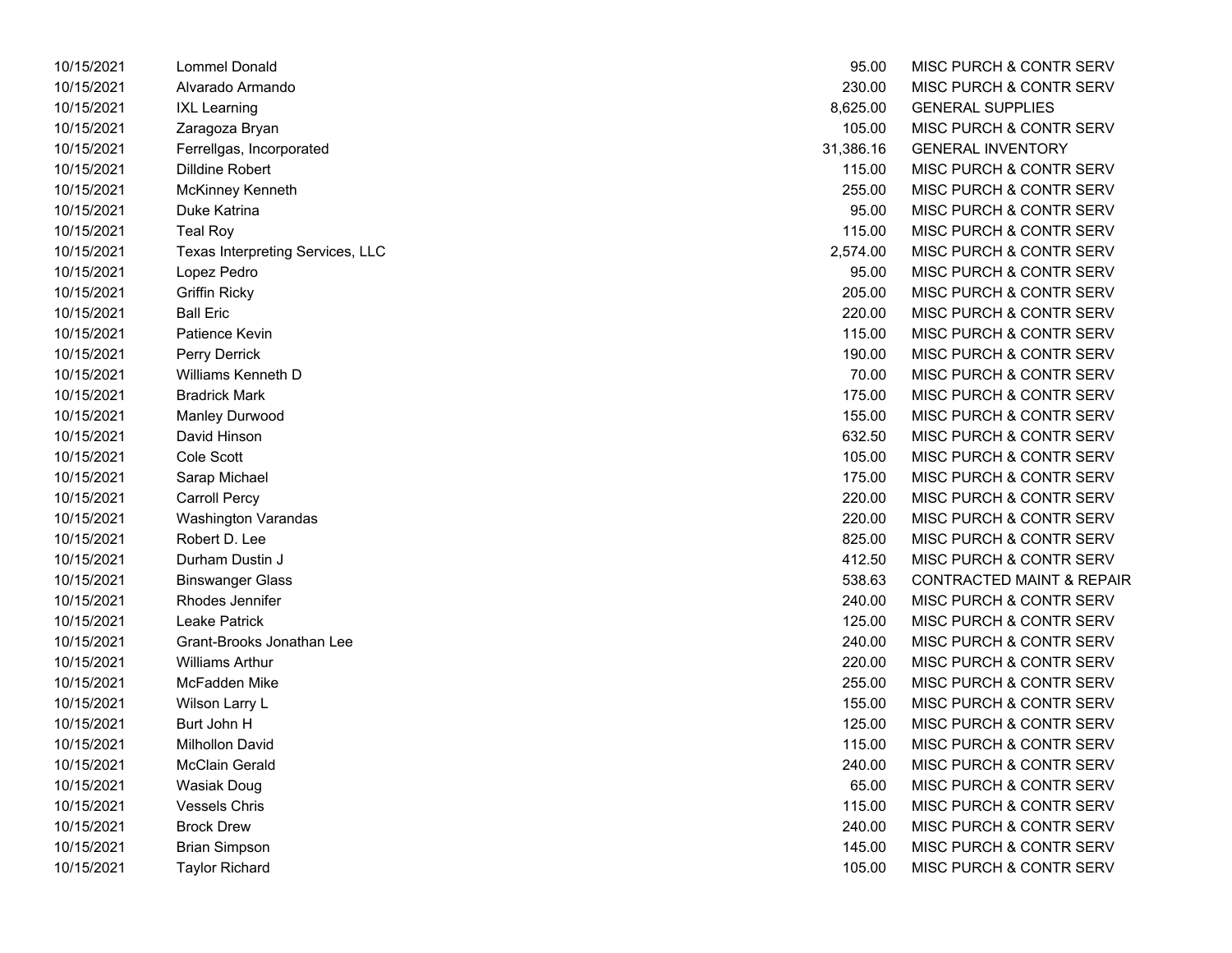| 10/15/2021 | IdentiSys Incorporated                       | 436.00     | <b>GENERAL SUPPLIES</b>              |
|------------|----------------------------------------------|------------|--------------------------------------|
| 10/15/2021 | National Wholesale Supply                    | 698.86     | M & O SUPPLIES                       |
| 10/15/2021 | Jackson Dalton                               | 115.00     | MISC PURCH & CONTR SERV              |
| 10/15/2021 | <b>Discount School Supply</b>                | 180.92     | <b>GENERAL SUPPLIES</b>              |
| 10/15/2021 | Atchison Don A                               | 95.00      | MISC PURCH & CONTR SERV              |
| 10/15/2021 | Matera Paper Co., Inc.                       | 1,540.80   | <b>GENERAL INVENTORY</b>             |
| 10/15/2021 | Coronado Patricia                            | 255.00     | MISC PURCH & CONTR SERV              |
| 10/15/2021 | Kurz & Company                               | 6,674.24   | <b>FOOD</b>                          |
| 10/15/2021 | Accent Awards & Trophies, LLC                | 44.00      | MISC OPERATING EXPENSES              |
| 10/15/2021 | General Body Manufacturing, Inc.             | 130.50     | M & O SUPPLIES                       |
| 10/15/2021 | <b>Burleson Centennial High School</b>       | 320.00     | STUDENT TVL*NO AISD BUSES            |
| 10/15/2021 | <b>Cox Charles</b>                           | 115.00     | MISC PURCH & CONTR SERV              |
| 10/15/2021 | <b>Mansfield Invitational Tournament</b>     | 250.00     | STUDENT TVL*NO AISD BUSES            |
| 10/15/2021 | Kamp Michael                                 | 65.00      | MISC PURCH & CONTR SERV              |
| 10/15/2021 | Washington Alix J                            | 115.00     | <b>MISC PURCH &amp; CONTR SERV</b>   |
| 10/15/2021 | Johnson Gerald II                            | 190.00     | <b>MISC PURCH &amp; CONTR SERV</b>   |
| 10/15/2021 | Creative Bus Sales Inc                       | 1,776.41   | <b>GENERAL INVENTORY</b>             |
| 10/15/2021 | <b>Autonation Chevrolet</b>                  | 47.56      | M & O SUPPLIES                       |
| 10/15/2021 | <b>Franklin Phillip</b>                      | 95.00      | <b>MISC PURCH &amp; CONTR SERV</b>   |
| 10/15/2021 | Robotics Education & Competition Foundation  | 499.00     | <b>GENERAL SUPPLIES</b>              |
| 10/15/2021 | AlphaGraphics                                | 26.00      | <b>GENERAL SUPPLIES</b>              |
| 10/15/2021 | Follett School Solutions, Inc.               | 4,230.75   | <b>READING MATERIALS</b>             |
| 10/15/2021 | Lone Star Furnishings LLC                    | 230,345.29 | <b>GENERAL SUPPLIES</b>              |
| 10/15/2021 | Duerson Mike                                 | 115.00     | MISC PURCH & CONTR SERV              |
| 10/15/2021 | Crawford Electric Supply Company             | 439.55     | M & O SUPPLIES                       |
| 10/15/2021 | <b>RD Lawns LLC</b>                          | 23,090.40  | <b>CONTRACTED MAINT &amp; REPAIR</b> |
| 10/15/2021 | <b>Stallins David A</b>                      | 220.00     | MISC PURCH & CONTR SERV              |
| 10/15/2021 | <b>Breaux Daniel</b>                         | 95.00      | MISC PURCH & CONTR SERV              |
| 10/15/2021 | Tracey Lynn Dixon                            | 220.00     | <b>MISC PURCH &amp; CONTR SERV</b>   |
| 10/15/2021 | Broccoli Jerry L                             | 105.00     | <b>MISC PURCH &amp; CONTR SERV</b>   |
| 10/15/2021 | <b>Carrick Charles</b>                       | 178.75     | <b>MISC PURCH &amp; CONTR SERV</b>   |
| 10/15/2021 | <b>Dixon Marcus</b>                          | 220.00     | <b>MISC PURCH &amp; CONTR SERV</b>   |
| 10/15/2021 | Cyson Technology Group LLC                   | 20,525.43  | MISC PURCH & CONTR SERV              |
| 10/15/2021 | <b>Tarrant County Tax Assessor-Collector</b> | 22.00      | MISC OPERATING EXPENSES              |
| 10/15/2021 | <b>Chick-fil-A North Collins Street</b>      | 139.35     | MISC OPERATING EXPENSES              |
| 10/15/2021 | Raptor Technologies, LLC                     | 495.00     | <b>GENERAL SUPPLIES</b>              |
| 10/15/2021 | Groce DeJuan                                 | 155.00     | MISC PURCH & CONTR SERV              |
| 10/15/2021 | <b>Tennell Dexter</b>                        | 190.00     | MISC PURCH & CONTR SERV              |
| 10/15/2021 | <b>Occupational Health Solutions</b>         | 270.00     | MISC OPERATING EXPENSES              |
| 10/15/2021 | Education America Network                    | 2.995.00   | MISC PURCH & CONTR SERV              |

| 436.00     | <b>GENERAL SUPPLIES</b>              |
|------------|--------------------------------------|
| 698.86     | <b>M &amp; O SUPPLIES</b>            |
| 115.00     | <b>MISC PURCH &amp; CONTR SERV</b>   |
| 180.92     | <b>GENERAL SUPPLIES</b>              |
| 95.00      | <b>MISC PURCH &amp; CONTR SERV</b>   |
| 1,540.80   | <b>GENERAL INVENTORY</b>             |
| 255.00     | <b>MISC PURCH &amp; CONTR SERV</b>   |
| 6,674.24   | FOOD                                 |
| 44.00      | <b>MISC OPERATING EXPENSES</b>       |
| 130.50     | M & O SUPPLIES                       |
| 320.00     | STUDENT TVL*NO AISD BUSES            |
| 115.00     | <b>MISC PURCH &amp; CONTR SERV</b>   |
| 250.00     | STUDENT TVL*NO AISD BUSES            |
| 65.00      | <b>MISC PURCH &amp; CONTR SERV</b>   |
| 115.00     | <b>MISC PURCH &amp; CONTR SERV</b>   |
| 190.00     | <b>MISC PURCH &amp; CONTR SERV</b>   |
| 1,776.41   | <b>GENERAL INVENTORY</b>             |
| 47.56      | <b>M &amp; O SUPPLIES</b>            |
| 95.00      | MISC PURCH & CONTR SERV              |
| 499.00     | <b>GENERAL SUPPLIES</b>              |
| 26.00      | <b>GENERAL SUPPLIES</b>              |
| 4,230.75   | READING MATERIALS                    |
| 230,345.29 | <b>GENERAL SUPPLIES</b>              |
| 115.00     | <b>MISC PURCH &amp; CONTR SERV</b>   |
| 439.55     | M & O SUPPLIES                       |
| 23,090.40  | <b>CONTRACTED MAINT &amp; REPAIR</b> |
| 220.00     | <b>MISC PURCH &amp; CONTR SERV</b>   |
| 95.00      | <b>MISC PURCH &amp; CONTR SERV</b>   |
| 220.00     | <b>MISC PURCH &amp; CONTR SERV</b>   |
| 105.00     | MISC PURCH & CONTR SERV              |
| 178.75     | MISC PURCH & CONTR SERV              |
| 220.00     | <b>MISC PURCH &amp; CONTR SERV</b>   |
| 20,525.43  | <b>MISC PURCH &amp; CONTR SERV</b>   |
| 22.00      | MISC OPERATING EXPENSES              |
| 139.35     | <b>MISC OPERATING EXPENSES</b>       |
| 495.00     | <b>GENERAL SUPPLIES</b>              |
| 155.00     | <b>MISC PURCH &amp; CONTR SERV</b>   |
| 190.00     | MISC PURCH & CONTR SERV              |
| 270.00     | <b>MISC OPERATING EXPENSES</b>       |
| 2,995.00   | MISC PURCH & CONTR SERV              |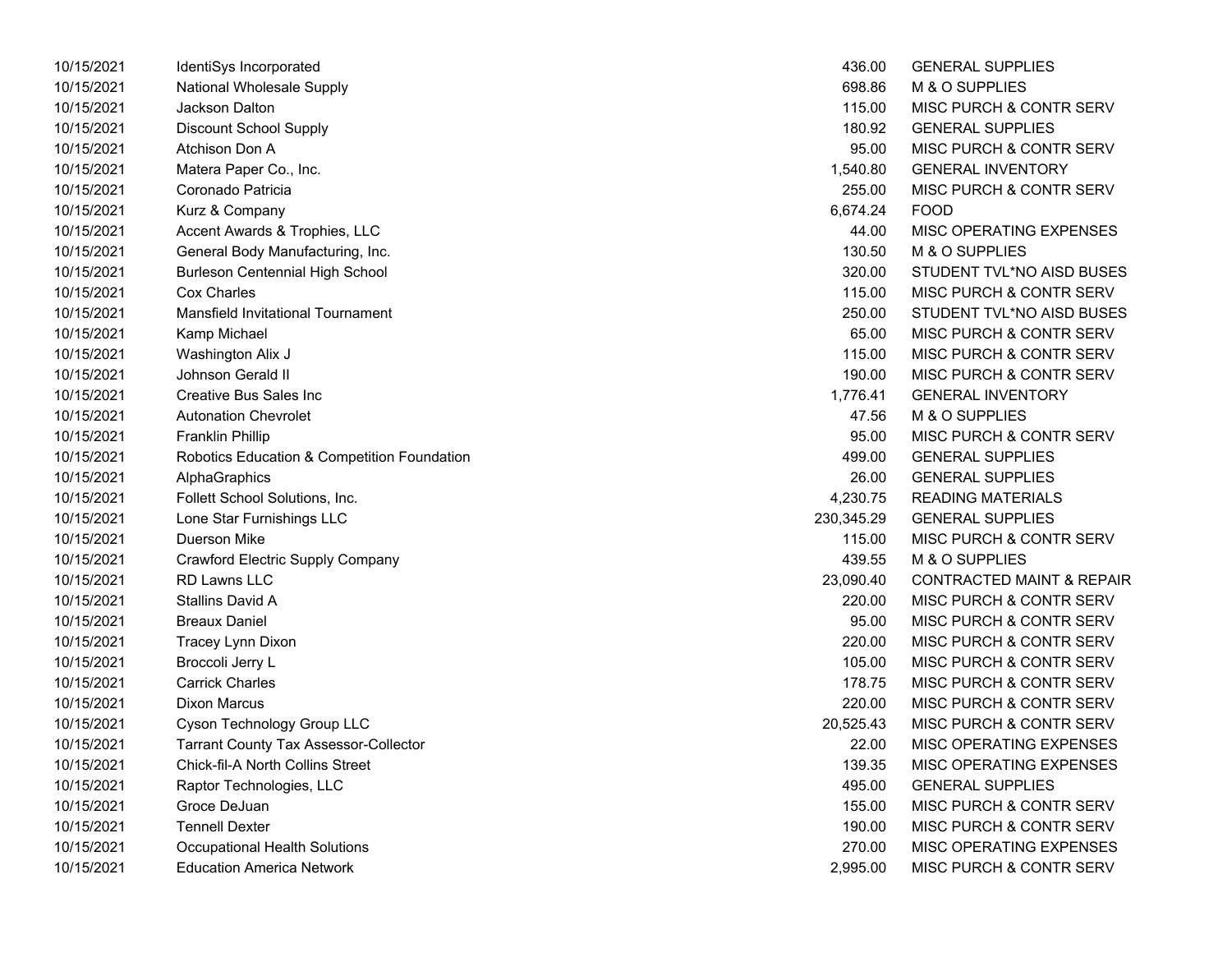| 10/15/2021 | Mathis Lonnie                                           | 80.00     | MISC PURCH & CONTR SERV              |
|------------|---------------------------------------------------------|-----------|--------------------------------------|
| 10/15/2021 | <b>Education Galaxy LLC</b>                             | 4,750.00  | <b>GENERAL SUPPLIES</b>              |
| 10/15/2021 | <b>NEDRP LLC</b>                                        | 3,000.00  | MISC PURCH & CONTR SERV              |
| 10/15/2021 | Manning Jasper E                                        | 115.00    | MISC PURCH & CONTR SERV              |
| 10/15/2021 | Lowe's Home Centers, LLC                                | 284.78    | <b>GENERAL SUPPLIES</b>              |
| 10/15/2021 |                                                         | 12.87     | M & O SUPPLIES                       |
| 10/15/2021 | Western-BRW Paper Company Incorporated                  | 21,420.00 | <b>GENERAL INVENTORY</b>             |
| 10/15/2021 | <b>ExploreLearning LLC</b>                              | 6,590.00  | <b>GENERAL SUPPLIES</b>              |
| 10/15/2021 | <b>CableLink Solutions</b>                              | 9,376.20  | MISC PURCH & CONTR SERV              |
| 10/15/2021 | Reeder Concrete, Inc.                                   | 19,750.00 | <b>CONTRACTED MAINT &amp; REPAIR</b> |
| 10/15/2021 |                                                         | 52,000.00 | <b>RETAINAGE</b>                     |
| 10/15/2021 | OTC Brands, Inc                                         | 190.94    | <b>GENERAL SUPPLIES</b>              |
| 10/15/2021 |                                                         | 456.18    | <b>INVOICES RECEIVABLE</b>           |
| 10/15/2021 | Global Equipment Company Inc                            | 3,163.12  | <b>GENERAL SUPPLIES</b>              |
| 10/15/2021 | OverDrive, Inc                                          | 300.00    | <b>READING MATERIALS</b>             |
| 10/15/2021 | Nasco                                                   | 52.40     | <b>GENERAL SUPPLIES</b>              |
| 10/15/2021 | Magic Etc                                               | 55.60     | <b>GENERAL SUPPLIES</b>              |
| 10/15/2021 | Pikes Peak of Dallas                                    | 639.50    | <b>GENERAL SUPPLIES</b>              |
| 10/15/2021 | Shay Calvert                                            | 95.00     | MISC PURCH & CONTR SERV              |
| 10/15/2021 | Charles, Damiete                                        | 412.50    | MISC PURCH & CONTR SERV              |
| 10/15/2021 | Zonar Systems Inc                                       | 211.07    | M & O SUPPLIES                       |
| 10/15/2021 | Timberview Boys Basketball                              | 300.00    | STUDENT TVL*NO AISD BUSES            |
| 10/15/2021 | Gardner Sha                                             | 95.00     | MISC PURCH & CONTR SERV              |
| 10/15/2021 | Texas Irrigation Supply LLC                             | 620.21    | M & O SUPPLIES                       |
| 10/15/2021 | Price Right Professional Landscaping & Tree Service LLC | 35,700.00 | <b>CONTRACTED MAINT &amp; REPAIR</b> |
| 10/15/2021 | Staples Inc/Staples Business Advantage                  | 680.38    | ACCOUNTS PAYABLE-ACCRUALS            |
| 10/15/2021 |                                                         | 2,296.07  | <b>GENERAL SUPPLIES</b>              |
| 10/15/2021 | <b>Banks James</b>                                      | 115.00    | MISC PURCH & CONTR SERV              |
| 10/15/2021 | Linscott John                                           | 95.00     | MISC PURCH & CONTR SERV              |
| 10/15/2021 | Givens Elmer Ray                                        | 345.00    | MISC PURCH & CONTR SERV              |
| 10/15/2021 | Rosal Romeo                                             | 205.00    | MISC PURCH & CONTR SERV              |
| 10/15/2021 | AT&T Acct #817 164-0068 536 1                           | 1,668.38  | <b>WATER</b>                         |
| 10/15/2021 | Bayes Achievement Center, Inc.                          | 31.25     | <b>TUITION &amp; TRFR PMTS</b>       |
| 10/15/2021 | Wills Beth                                              | 125.00    | MISC PURCH & CONTR SERV              |
| 10/15/2021 | Perry Carla                                             | 95.00     | MISC PURCH & CONTR SERV              |
| 10/15/2021 | <b>Alonti Catering</b>                                  | 1,935.39  | MISC OPERATING EXPENSES              |
| 10/15/2021 | Callahan Jimmy                                          | 95.00     | MISC PURCH & CONTR SERV              |
| 10/15/2021 | <b>Coleman Chris</b>                                    | 125.00    | MISC PURCH & CONTR SERV              |
| 10/15/2021 | <b>Brice Brandon</b>                                    | 105.00    | MISC PURCH & CONTR SERV              |
| 10/15/2021 | <b>Tomme Matthew</b>                                    | 95.00     | <b>MISC PURCH &amp; CONTR SERV</b>   |

| 80.00     | MISC PURCH & CONTR SERV              |
|-----------|--------------------------------------|
| 4,750.00  | <b>GENERAL SUPPLIES</b>              |
|           | 3,000.00 MISC PURCH & CONTR SERV     |
|           | 115.00 MISC PURCH & CONTR SERV       |
| 284.78    | <b>GENERAL SUPPLIES</b>              |
|           | 12.87 M & O SUPPLIES                 |
|           | 21,420.00 GENERAL INVENTORY          |
|           | 6,590.00 GENERAL SUPPLIES            |
|           | 9,376.20 MISC PURCH & CONTR SERV     |
| 19,750.00 | CONTRACTED MAINT & REPAIR            |
| 52.000.00 | <b>RETAINAGE</b>                     |
|           | 190.94 GENERAL SUPPLIES              |
|           | 456.18 INVOICES RECEIVABLE           |
|           | 3,163.12 GENERAL SUPPLIES            |
| 300.00    | READING MATERIALS                    |
| 52.40     | <b>GENERAL SUPPLIES</b>              |
|           | 55.60 GENERAL SUPPLIES               |
|           | 639.50 GENERAL SUPPLIES              |
|           | 95.00 MISC PURCH & CONTR SERV        |
| 412.50    | MISC PURCH & CONTR SERV              |
| 211.07    | M & O SUPPLIES                       |
| 300.00    | STUDENT TVL*NO AISD BUSES            |
|           | 95.00 MISC PURCH & CONTR SERV        |
| 620.21    | M & O SUPPLIES                       |
| 35,700.00 | <b>CONTRACTED MAINT &amp; REPAIR</b> |
| 680.38    | ACCOUNTS PAYABLE-ACCRUALS            |
|           | 2,296.07 GENERAL SUPPLIES            |
|           | 115.00 MISC PURCH & CONTR SERV       |
| 95.00     | MISC PURCH & CONTR SERV              |
| 345.00    | MISC PURCH & CONTR SERV              |
| 205.00    | <b>MISC PURCH &amp; CONTR SERV</b>   |
| 1,668.38  | WATER                                |
|           | 31.25 TUITION & TRFR PMTS            |
|           | 125.00 MISC PURCH & CONTR SERV       |
| 95.00     | <b>MISC PURCH &amp; CONTR SERV</b>   |
| 1,935.39  | <b>MISC OPERATING EXPENSES</b>       |
| 95.00     | MISC PURCH & CONTR SERV              |
| 125.00    | <b>MISC PURCH &amp; CONTR SERV</b>   |
| 105.00    | <b>MISC PURCH &amp; CONTR SERV</b>   |
| 95.00     | <b>MISC PURCH &amp; CONTR SERV</b>   |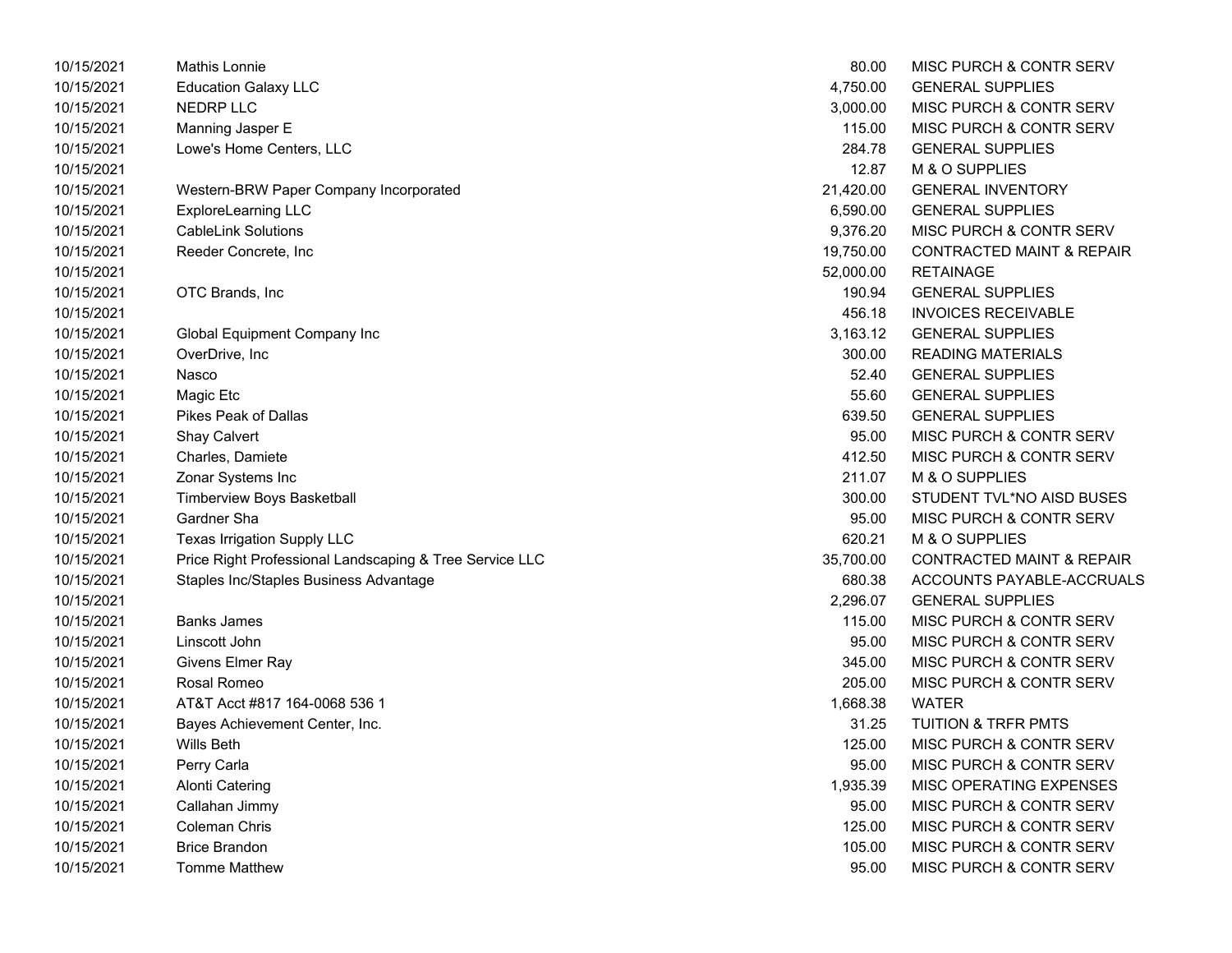| 10/15/2021 | <b>Hill David</b>                                         | 65.00      | MISC PURCH & CONTR SERV              |
|------------|-----------------------------------------------------------|------------|--------------------------------------|
| 10/15/2021 | Marisa Reeves                                             | 247.50     | <b>MISC PURCH &amp; CONTR SERV</b>   |
| 10/15/2021 | <b>MTS Publications</b>                                   | 3,543.80   | <b>GENERAL SUPPLIES</b>              |
| 10/15/2021 | <b>Lindenmeyr Munroe</b>                                  | 1,249.60   | <b>GENERAL SUPPLIES</b>              |
| 10/15/2021 | Xerox Business Solutions Southwest                        | 42.88      | ACCOUNTS PAYABLE-ACCRUALS            |
| 10/15/2021 |                                                           | 682.23     | <b>GENERAL SUPPLIES</b>              |
| 10/15/2021 | ValueSure Agency Inc.                                     | 71.00      | MISC OPERATING EXPENSES              |
| 10/15/2021 | Project Lead The Way Incorporated                         | 2,601.25   | <b>GENERAL SUPPLIES</b>              |
| 10/15/2021 | Sievers Chris                                             | 230.00     | MISC PURCH & CONTR SERV              |
| 10/15/2021 | <b>Brown Tiffany</b>                                      | 95.00      | MISC PURCH & CONTR SERV              |
| 10/15/2021 | Andrew Ankney                                             | 95.00      | MISC PURCH & CONTR SERV              |
| 10/15/2021 | <b>Basher Dante</b>                                       | 125.00     | <b>MISC PURCH &amp; CONTR SERV</b>   |
| 10/15/2021 | Menefee Barry                                             | 95.00      | <b>MISC PURCH &amp; CONTR SERV</b>   |
| 10/15/2021 | Damien Gary                                               | 255.00     | MISC PURCH & CONTR SERV              |
| 10/15/2021 | <b>Almand David</b>                                       | 115.00     | MISC PURCH & CONTR SERV              |
| 10/15/2021 | Garda CL Southwest Incorporated                           | 8,380.37   | MISC PURCH & CONTR SERV              |
| 10/15/2021 | <b>Kyler Dverson</b>                                      | 115.00     | <b>MISC PURCH &amp; CONTR SERV</b>   |
| 10/15/2021 | Intermountain Lock & Security Supply Co. dba IML Security | 210.00     | <b>GENERAL INVENTORY</b>             |
| 10/15/2021 | <b>Troy Perkins</b>                                       | 65.00      | MISC PURCH & CONTR SERV              |
| 10/15/2021 | <b>Thurman Moore</b>                                      | 115.00     | MISC PURCH & CONTR SERV              |
| 10/15/2021 | New Dairy Opco LLC DBA Borden Dairy                       | 77,918.68  | <b>FOOD</b>                          |
| 10/15/2021 | Dewayne Keith                                             | 155.00     | <b>MISC PURCH &amp; CONTR SERV</b>   |
| 10/15/2021 | Parker Bagg                                               | 105.00     | MISC PURCH & CONTR SERV              |
| 10/15/2021 | <b>Brendon Curt Thomas</b>                                | 115.00     | MISC PURCH & CONTR SERV              |
| 10/15/2021 | <b>Brian Borski</b>                                       | 95.00      | MISC PURCH & CONTR SERV              |
| 10/15/2021 | Workplace Resource Group                                  | 322,778.37 | <b>GENERAL SUPPLIES</b>              |
| 10/15/2021 | <b>Starks Janitorial Services</b>                         | 623.00     | <b>GENERAL INVENTORY</b>             |
| 10/15/2021 | Dream Ranch Office Supplies                               | 79.90      | <b>GENERAL SUPPLIES</b>              |
| 10/15/2021 | Aspire Bakeries Holdco LLC                                | 17,161.75  | <b>GENERAL INVENTORY</b>             |
| 10/15/2021 | Yellowstone Landscape - Central Inc.                      | 18,096.69  | <b>CONTRACTED MAINT &amp; REPAIR</b> |
| 10/15/2021 | Steven D Morris                                           | 500.00     | MISC PURCH & CONTR SERV              |
| 10/15/2021 | Lakeshore Learning Materials                              | 351.84     | <b>GENERAL SUPPLIES</b>              |
| 10/15/2021 | <b>Transformation Leaders Network</b>                     | 2,250.00   | MISC PURCH & CONTR SERV              |
| 10/15/2021 | <b>Liberty Office Products</b>                            | 28,265.16  | <b>GENERAL INVENTORY</b>             |
| 10/15/2021 | On Guard Transport LLC                                    | 9,966.00   | STUDENT TVL*NO AISD BUSES            |
| 10/15/2021 | Gage Sursa                                                | 95.00      | MISC PURCH & CONTR SERV              |
| 10/15/2021 | Office Depot, Inc                                         | 4,584.25   | <b>GENERAL SUPPLIES</b>              |
| 10/15/2021 |                                                           | 11.68      | <b>INVOICES RECEIVABLE</b>           |
| 10/15/2021 | <b>Preferred Business Solutions</b>                       | 182.88     | <b>GENERAL SUPPLIES</b>              |
| 10/15/2021 | Alex Le                                                   | 230.00     | MISC PURCH & CONTR SERV              |
|            |                                                           |            |                                      |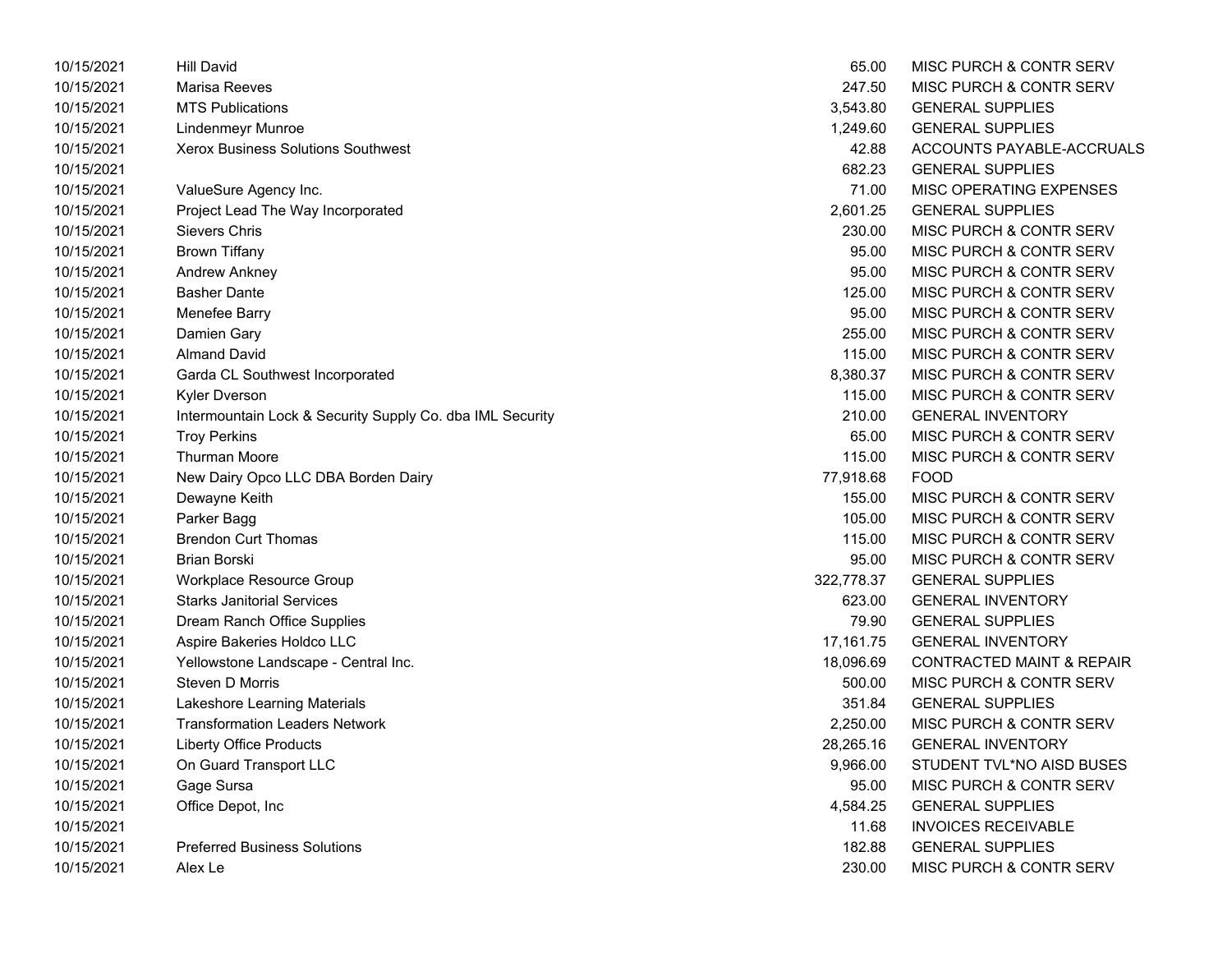| 10/15/2021 | Dominic Anaya                                               | 65.00      | MISC PURCH & CONTR SERV              |
|------------|-------------------------------------------------------------|------------|--------------------------------------|
| 10/15/2021 | Turner, Nate                                                | 95.00      | MISC PURCH & CONTR SERV              |
| 10/15/2021 | <b>Allie Miller</b>                                         | 95.00      | MISC PURCH & CONTR SERV              |
| 10/15/2021 | Marcus Stephen                                              | 110.00     | MISC PURCH & CONTR SERV              |
| 10/15/2021 | Indira Martinez                                             | 270.00     | MISC PURCH & CONTR SERV              |
| 10/15/2021 | Kognity USA Incorporated                                    | 1,000.00   | <b>TEXTBOOKS</b>                     |
| 10/15/2021 | Karcher James                                               | 125.00     | MISC PURCH & CONTR SERV              |
| 10/15/2021 | Lucas Chris                                                 | 65.00      | MISC PURCH & CONTR SERV              |
| 10/15/2021 | Nicolas Silvas                                              | 65.00      | MISC PURCH & CONTR SERV              |
| 10/15/2021 | Smith Ryan                                                  | 255.00     | MISC PURCH & CONTR SERV              |
| 10/15/2021 | Lacy Shanette                                               | 255.00     | MISC PURCH & CONTR SERV              |
| 10/15/2021 | Reyes Jason                                                 | 95.00      | MISC PURCH & CONTR SERV              |
| 10/15/2021 | West40 Intermediate Service Center dba Midwest PBIS Network | 200.00     | <b>EMPLOYEE TRAVEL</b>               |
| 10/15/2021 | <b>Brandon Baxter</b>                                       | 65.00      | MISC PURCH & CONTR SERV              |
| 10/15/2021 | Lawanda Christopher Gills                                   | 175.00     | MISC PURCH & CONTR SERV              |
| 10/15/2021 | <b>Complete Supply Incorporated</b>                         | 10,157.00  | <b>GENERAL INVENTORY</b>             |
| 10/15/2021 | Elevator Maintenance and Repair Incorporated                | 150.00     | <b>CONTRACTED MAINT &amp; REPAIR</b> |
| 10/15/2021 | Austin Turf & Tractor                                       | 97.35      | M & O SUPPLIES                       |
| 10/15/2021 | <b>BE Publishing</b>                                        | 249.50     | <b>GENERAL SUPPLIES</b>              |
| 10/15/2021 | <b>Atmos Energy</b>                                         | 5,601.31   | <b>WATER</b>                         |
| 10/15/2021 | Pioneer Manufacturing Company dba Pioneer Athletics         | 3,523.20   | <b>GENERAL INVENTORY</b>             |
| 10/15/2021 | <b>Temperature Control Systems</b>                          | 1,002.45   | M & O SUPPLIES                       |
| 10/15/2021 | Bucks Wheel & Equipment Company                             | 207.00     | <b>GENERAL INVENTORY</b>             |
| 10/15/2021 |                                                             | 518.71     | M & O SUPPLIES                       |
| 10/15/2021 | Southwest International Trucks                              | 347.54     | M & O SUPPLIES                       |
| 10/15/2021 | <b>Texas Auto Painting</b>                                  | 1,168.00   | <b>CONTRACTED MAINT &amp; REPAIR</b> |
| 10/15/2021 | AT&T                                                        | 33.04      | <b>WATER</b>                         |
| 10/15/2021 | Moses Palmer Howell Llp Attorneys At Law                    | 1,437.50   | <b>LEGAL SERVICES</b>                |
| 10/15/2021 | Romeo Music                                                 | 132,319.98 | <b>GENERAL SUPPLIES</b>              |
| 10/15/2021 | Music & Arts                                                | 310.95     | <b>GENERAL SUPPLIES</b>              |
| 10/15/2021 | Language Line Services Incorporated                         | 3,802.65   | MISC PURCH & CONTR SERV              |
| 10/15/2021 | Carl Hilmer Guenther & Sons Incorporated                    | 2,053.50   | <b>GENERAL INVENTORY</b>             |
| 10/15/2021 | Alphagraphics 544                                           | 783.00     | <b>GENERAL SUPPLIES</b>              |
| 10/15/2021 | Rush Truck Centers Of Texas Limited Partnership             | 1,859.75   | M & O SUPPLIES                       |
| 10/15/2021 | Texas Association Of School Boards Risk Management Fund     | 8,000.00   | MISC PURCH & CONTR SERV              |
| 10/15/2021 | <b>Pittsburgh Paints</b>                                    | 50.38      | M & O SUPPLIES                       |
| 10/15/2021 | <b>Federal Express Corporation</b>                          | 11.42      | <b>GENERAL SUPPLIES</b>              |
| 10/15/2021 | <b>Bernd Shelley Burke</b>                                  | 148.50     | MISC PURCH & CONTR SERV              |
| 10/15/2021 | <b>Career Cruising</b>                                      | 82,115.00  | <b>GENERAL SUPPLIES</b>              |
| 10/15/2021 | SiteOne Landscape Supply Holding LLC                        | 8,717.65   | M & O SUPPLIES                       |

| 65.00      | MISC PURCH & CONTR SERV              |
|------------|--------------------------------------|
| 95.00      | <b>MISC PURCH &amp; CONTR SERV</b>   |
| 95.00      | MISC PURCH & CONTR SERV              |
| 110.00     | <b>MISC PURCH &amp; CONTR SERV</b>   |
| 270.00     | <b>MISC PURCH &amp; CONTR SERV</b>   |
| 1,000.00   | <b>TEXTBOOKS</b>                     |
| 125.00     | <b>MISC PURCH &amp; CONTR SERV</b>   |
| 65.00      | <b>MISC PURCH &amp; CONTR SERV</b>   |
| 65.00      | <b>MISC PURCH &amp; CONTR SERV</b>   |
| 255.00     | <b>MISC PURCH &amp; CONTR SERV</b>   |
| 255.00     | MISC PURCH & CONTR SERV              |
| 95.00      | <b>MISC PURCH &amp; CONTR SERV</b>   |
| 200.00     | <b>EMPLOYEE TRAVEL</b>               |
| 65.00      | <b>MISC PURCH &amp; CONTR SERV</b>   |
| 175.00     | <b>MISC PURCH &amp; CONTR SERV</b>   |
| 10,157.00  | <b>GENERAL INVENTORY</b>             |
| 150.00     | <b>CONTRACTED MAINT &amp; REPAIR</b> |
| 97.35      | <b>M &amp; O SUPPLIES</b>            |
| 249.50     | <b>GENERAL SUPPLIES</b>              |
| 5,601.31   | WATER                                |
| 3,523.20   | <b>GENERAL INVENTORY</b>             |
| 1,002.45   | M & O SUPPLIES                       |
| 207.00     | <b>GENERAL INVENTORY</b>             |
| 518.71     | M & O SUPPLIES                       |
| 347.54     | M & O SUPPLIES                       |
| 1,168.00   | <b>CONTRACTED MAINT &amp; REPAIR</b> |
| 33.04      | <b>WATER</b>                         |
| 1,437.50   | <b>LEGAL SERVICES</b>                |
| 132,319.98 | <b>GENERAL SUPPLIES</b>              |
| 310.95     | <b>GENERAL SUPPLIES</b>              |
| 3,802.65   | MISC PURCH & CONTR SERV              |
| 2,053.50   | <b>GENERAL INVENTORY</b>             |
| 783.00     | <b>GENERAL SUPPLIES</b>              |
| 1,859.75   | M & O SUPPLIES                       |
| 8,000.00   | <b>MISC PURCH &amp; CONTR SERV</b>   |
| 50.38      | <b>M &amp; O SUPPLIES</b>            |
| 11.42      | <b>GENERAL SUPPLIES</b>              |
| 148.50     | MISC PURCH & CONTR SERV              |
| 82,115.00  | <b>GENERAL SUPPLIES</b>              |
| 8,717.65   | M & O SUPPLIES                       |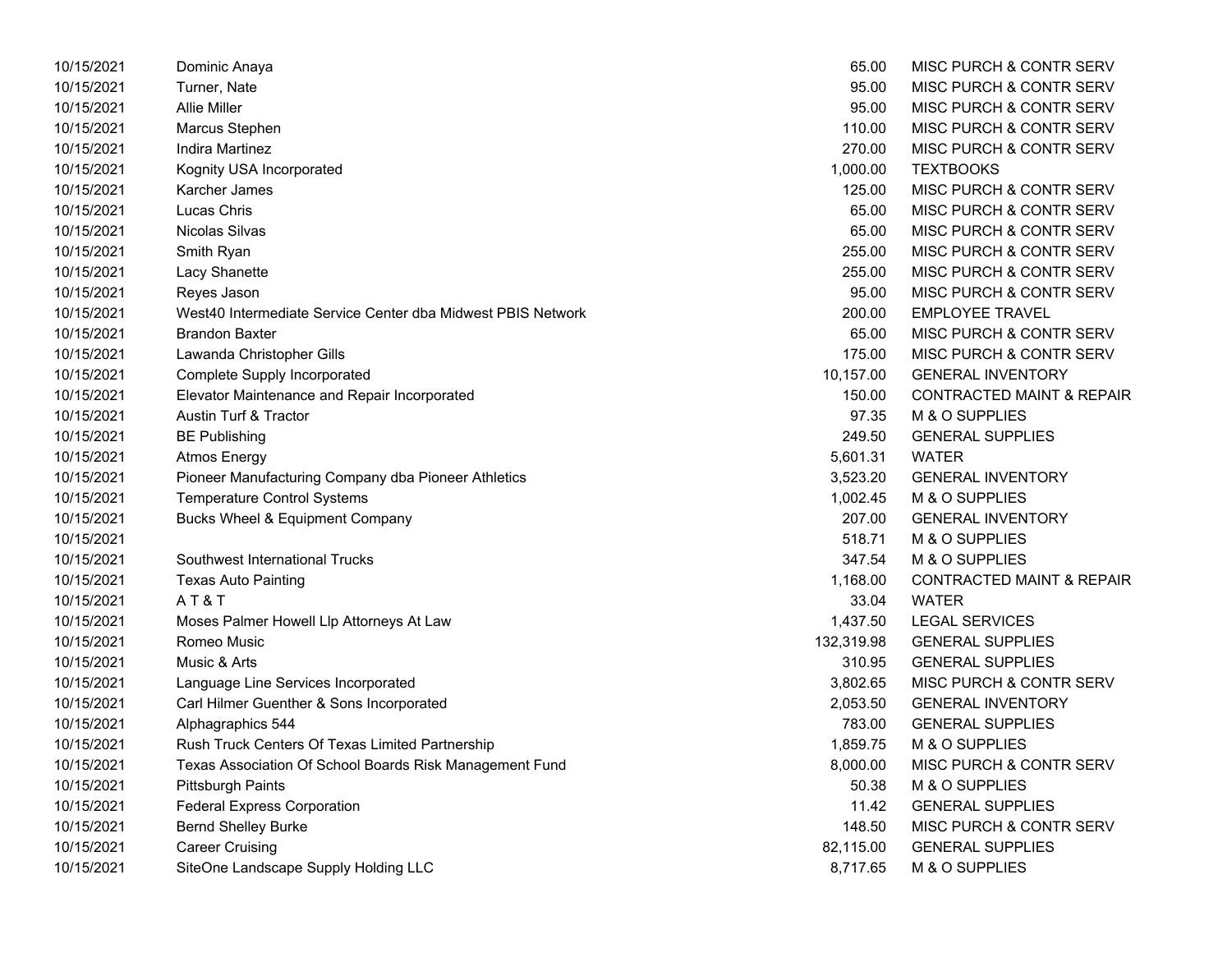| 10/15/2021 | North Texas Tollway Authority                    | 10.00      | MISC OPERATING EXPENSES                    |
|------------|--------------------------------------------------|------------|--------------------------------------------|
| 10/15/2021 | City Of Arlington Water Department               | 266,472.80 | WATER                                      |
| 10/15/2021 | Demco Incorporated                               | 726.04     | <b>GENERAL SUPPLIES</b>                    |
| 10/15/2021 | <b>Commercial Recorder</b>                       | 179.40     | <b>Statutorily Required Public Notices</b> |
| 10/15/2021 | <b>Gopher Sport Equipment</b>                    | 461.82     | <b>GENERAL SUPPLIES</b>                    |
| 10/15/2021 | Music In Motion Incorporated                     | 339.97     | <b>GENERAL SUPPLIES</b>                    |
| 10/15/2021 | <b>Pollock Paper Distributors</b>                | 14,227.20  | <b>GENERAL INVENTORY</b>                   |
| 10/15/2021 | <b>Pyramid School Products</b>                   | 11,404.44  | <b>GENERAL INVENTORY</b>                   |
| 10/15/2021 |                                                  | 288.40     | <b>GENERAL SUPPLIES</b>                    |
| 10/15/2021 | <b>Quality Audio Visual Service Incorporated</b> | 695.51     | <b>CONTRACTED MAINT &amp; REPAIR</b>       |
| 10/15/2021 |                                                  | 157.47     | <b>GENERAL SUPPLIES</b>                    |
| 10/15/2021 | TMEA Region V Vocal Division                     | 150.00     | STUDENT TVL*NO AISD BUSES                  |
| 10/15/2021 | Unifirst Holdings(A/R 01550)                     | 37.01      | <b>CONTRACTED MAINT &amp; REPAIR</b>       |
| 10/15/2021 |                                                  | 163.34     | MISC PURCH & CONTR SERV                    |
| 10/15/2021 | Trinity High School Track & Field                | 310.00     | STUDENT TVL*NO AISD BUSES                  |
| 10/15/2021 | Vandergriff Chevrolet                            | 2,337.50   | <b>CONTRACTED MAINT &amp; REPAIR</b>       |
| 10/15/2021 |                                                  | 4,437.25   | M & O SUPPLIES                             |
| 10/15/2021 | <b>Terri Bader</b>                               | 31.45      | LIONS CLUB CONCESSIONS                     |
| 10/15/2021 | Amy Forbes                                       | 50.00      | LIONS CLUB CONCESSIONS                     |
| 10/15/2021 | Valarie Henry                                    | 252.10     | LIONS CLUB CONCESSIONS                     |
| 10/15/2021 | Xin Liu                                          | 78.45      | LIONS CLUB CONCESSIONS                     |
| 10/15/2021 | <b>Billy Shedd</b>                               | 64.60      | LIONS CLUB CONCESSIONS                     |
| 10/15/2021 | Texas Department Of Public Safety                | 2,669.00   | MISC PURCH & CONTR SERV                    |
| 10/15/2021 | IdentiSys Incorporated                           | 112.00     | <b>GENERAL SUPPLIES</b>                    |
| 10/15/2021 | Demco Incorporated                               | 27.94      | <b>GENERAL SUPPLIES</b>                    |
| 10/15/2021 | Sargent Welch L L C                              | 55.92      | <b>GENERAL SUPPLIES</b>                    |
| 10/20/2021 | Science Teachers Association Of Texas            | 2,040.00   | <b>EMPLOYEE TRAVEL</b>                     |
| 10/20/2021 | Corgan Assoc Architects Incorporated             | 5,716.72   | CONTRACTED MAINT & REPAIR                  |
| 10/20/2021 | <b>Grainger Industrial Supply</b>                | 533.22     | M & O SUPPLIES                             |
| 10/20/2021 | Attainment Company Incorporated                  | 1,137.15   | <b>GENERAL SUPPLIES</b>                    |
| 10/20/2021 | Casa Manana                                      | 1,040.00   | STUDENT TVL*NO AISD BUSES                  |
| 10/20/2021 | Home Depot Pro                                   | 1,075.81   | <b>GENERAL SUPPLIES</b>                    |
| 10/20/2021 |                                                  | 226.81     | LIONS CLUB CONCESSIONS                     |
| 10/20/2021 |                                                  | 1,121.98   | M & O SUPPLIES                             |
| 10/20/2021 | Apex Supply Company                              | 26.94      | M & O SUPPLIES                             |
| 10/20/2021 | Jennie O Foods Incorporated                      | 6,680.00   | <b>GENERAL INVENTORY</b>                   |
| 10/20/2021 | Dell Marketing                                   | 7,258.69   | <b>GENERAL SUPPLIES</b>                    |
| 10/20/2021 | <b>Masters Distribution Systems</b>              | 10,188.56  | <b>FOOD</b>                                |
| 10/20/2021 |                                                  | 50,765.30  | <b>GENERAL INVENTORY</b>                   |
| 10/20/2021 | Estes Mcclure & Assoc Inc                        | 500.00     | BLDG PURCH, CONSTR, IMPROV                 |

| 10.00      | <b>MISC OPERATING EXPENSES</b>             |
|------------|--------------------------------------------|
| 266,472.80 | WATER                                      |
| 726.04     | <b>GENERAL SUPPLIES</b>                    |
| 179.40     | <b>Statutorily Required Public Notices</b> |
| 461.82     | <b>GENERAL SUPPLIES</b>                    |
| 339.97     | <b>GENERAL SUPPLIES</b>                    |
| 14,227.20  | <b>GENERAL INVENTORY</b>                   |
| 11,404.44  | <b>GENERAL INVENTORY</b>                   |
| 288.40     | <b>GENERAL SUPPLIES</b>                    |
| 695.51     | <b>CONTRACTED MAINT &amp; REPAIR</b>       |
| 157.47     | <b>GENERAL SUPPLIES</b>                    |
| 150.00     | STUDENT TVL*NO AISD BUSES                  |
| 37.01      | <b>CONTRACTED MAINT &amp; REPAIR</b>       |
| 163.34     | <b>MISC PURCH &amp; CONTR SERV</b>         |
| 310.00     | STUDENT TVL*NO AISD BUSES                  |
| 2,337.50   | <b>CONTRACTED MAINT &amp; REPAIR</b>       |
| 4,437.25   | M & O SUPPLIES                             |
| 31.45      | LIONS CLUB CONCESSIONS                     |
| 50.00      | LIONS CLUB CONCESSIONS                     |
| 252.10     | LIONS CLUB CONCESSIONS                     |
| 78.45      | LIONS CLUB CONCESSIONS                     |
| 64.60      | LIONS CLUB CONCESSIONS                     |
| 2,669.00   | <b>MISC PURCH &amp; CONTR SERV</b>         |
| 112.00     | <b>GENERAL SUPPLIES</b>                    |
| 27.94      | <b>GENERAL SUPPLIES</b>                    |
| 55.92      | <b>GENERAL SUPPLIES</b>                    |
| 2,040.00   | <b>EMPLOYEE TRAVEL</b>                     |
| 5,716.72   | <b>CONTRACTED MAINT &amp; REPAIR</b>       |
| 533.22     | M & O SUPPLIES                             |
| 1,137.15   | <b>GENERAL SUPPLIES</b>                    |
| 1,040.00   | STUDENT TVL*NO AISD BUSES                  |
| 1,075.81   | <b>GENERAL SUPPLIES</b>                    |
| 226.81     | LIONS CLUB CONCESSIONS                     |
| 1,121.98   | M & O SUPPLIES                             |
| 26.94      | <b>M &amp; O SUPPLIES</b>                  |
| 6,680.00   | <b>GENERAL INVENTORY</b>                   |
| 7,258.69   | <b>GENERAL SUPPLIES</b>                    |
| 10,188.56  | <b>FOOD</b>                                |
| 50,765.30  | <b>GENERAL INVENTORY</b>                   |
| 500.00     | BLDG PURCH, CONSTR, IMPROVE                |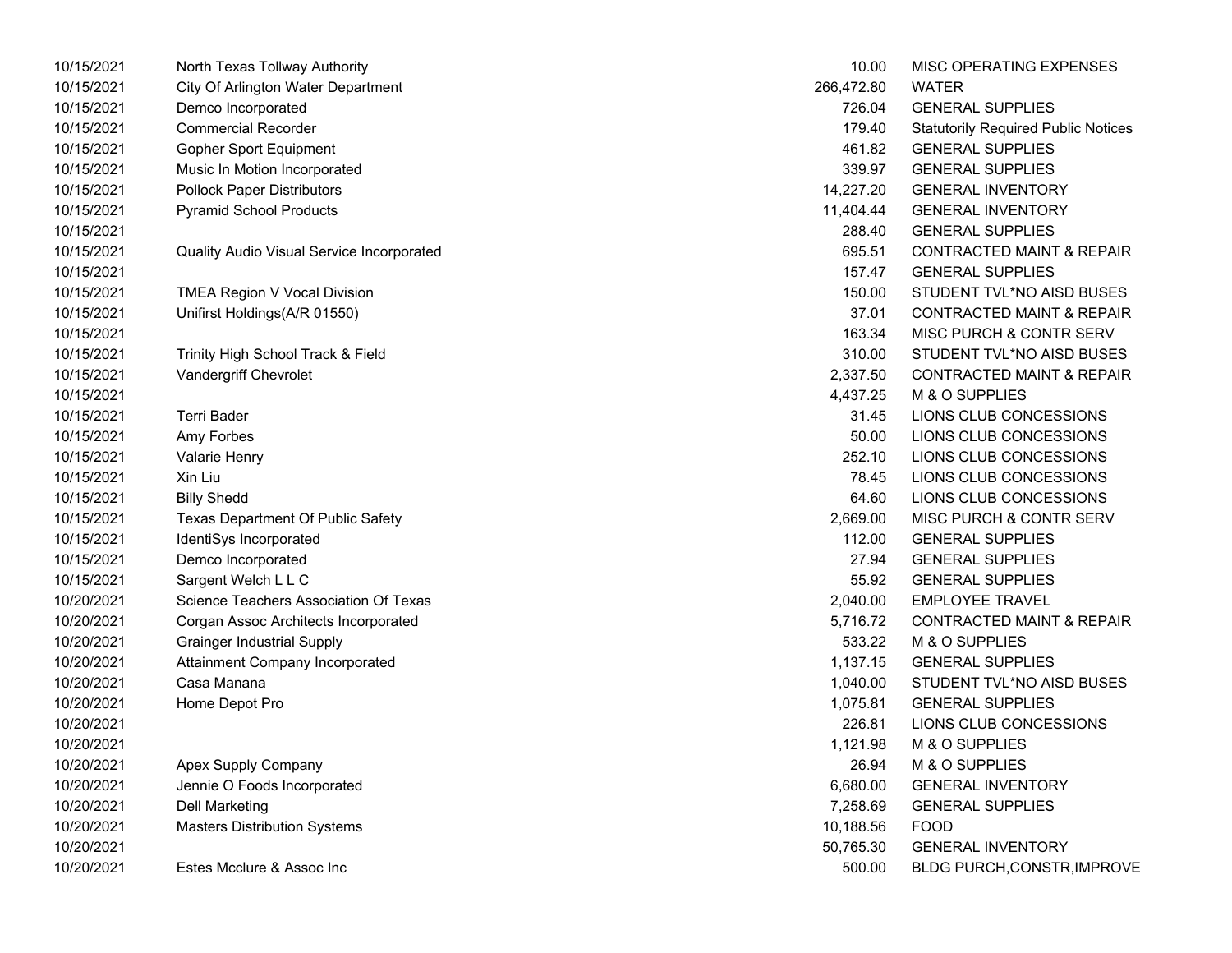| 10/20/2021 | Cowtown Bus Charters Incorporated                | 11,124.12 | STUDENT TVL*NO AISD BUSES            |
|------------|--------------------------------------------------|-----------|--------------------------------------|
| 10/20/2021 | Visual Impact                                    | 1,080.00  | <b>GENERAL SUPPLIES</b>              |
| 10/20/2021 | Lone Star Communications Incorporated            | 648.00    | MISC PURCH & CONTR SERV              |
| 10/20/2021 | <b>Texas Art Education Association</b>           | 3,770.00  | MISC OPERATING EXPENSES              |
| 10/20/2021 | Trane Company Commercial Systems Group           | 76.85     | M & O SUPPLIES                       |
| 10/20/2021 | Wes Grable Company                               | 450.00    | <b>CONTRACTED MAINT &amp; REPAIR</b> |
| 10/20/2021 | <b>Careys Sporting Goods</b>                     | 28,071.00 | <b>GENERAL SUPPLIES</b>              |
| 10/20/2021 | Airgas Southwest Incorporated                    | 19,796.00 | <b>GENERAL SUPPLIES</b>              |
| 10/20/2021 |                                                  | 81.98     | <b>RENTALS &amp; OPERATING LEASE</b> |
| 10/20/2021 | <b>Concentra Medical Centers</b>                 | 1,935.50  | MISC OPERATING EXPENSES              |
| 10/20/2021 | Schwans Food Service Incorporated                | 59,690.93 | <b>GENERAL INVENTORY</b>             |
| 10/20/2021 | Learning Without Tears                           | 187.00    | <b>GENERAL SUPPLIES</b>              |
| 10/20/2021 | Oticon Incorporated                              | 3,607.00  | <b>GENERAL SUPPLIES</b>              |
| 10/20/2021 | Office Depot                                     | 33,149.00 | <b>GENERAL INVENTORY</b>             |
| 10/20/2021 |                                                  | 2,233.47  | <b>GENERAL SUPPLIES</b>              |
| 10/20/2021 | Land O Lakes Incorporated                        | 38,740.16 | <b>GENERAL INVENTORY</b>             |
| 10/20/2021 | B & H Photo Video                                | 3,496.75  | <b>GENERAL SUPPLIES</b>              |
| 10/20/2021 | <b>CDW Government Incorporated</b>               | 44,657.50 | <b>GENERAL SUPPLIES</b>              |
| 10/20/2021 | 1 A Fire & Domestic Testing                      | 488.00    | <b>CONTRACTED MAINT &amp; REPAIR</b> |
| 10/20/2021 | <b>Tarrant County Juvenile Service</b>           | 5,160.00  | STDNT TUIT-NONPUBLIC SCHL            |
| 10/20/2021 | SHI Government Solutions Incorporated            | 125.65    | <b>GENERAL SUPPLIES</b>              |
| 10/20/2021 | Cowboy Towing                                    | 669.00    | <b>CONTRACTED MAINT &amp; REPAIR</b> |
| 10/20/2021 | <b>Howard Technology Solutions</b>               | 3,840.00  | <b>GENERAL SUPPLIES</b>              |
| 10/20/2021 | Aerowave Technologies                            | 1,001.68  | <b>GENERAL SUPPLIES</b>              |
| 10/20/2021 |                                                  | 375.00    | M & O SUPPLIES                       |
| 10/20/2021 | Govconnection Incorporated                       | 276.78    | <b>GENERAL SUPPLIES</b>              |
| 10/20/2021 | <b>String Connection Donald Lee Simpson</b>      | 1,949.50  | <b>CONTRACTED MAINT &amp; REPAIR</b> |
| 10/20/2021 | Advancement Via Individual Determination Center  | 90,870.00 | <b>DUES</b>                          |
| 10/20/2021 | Advancement Via Individual Determination Center  | 1,130.00  | <b>EMPLOYEE TRAVEL</b>               |
| 10/20/2021 | South Hills High School Tennis                   | 150.00    | STUDENT TVL*NO AISD BUSES            |
| 10/20/2021 | <b>ProComputing Corporation</b>                  | 2,177.19  | <b>GENERAL SUPPLIES</b>              |
| 10/20/2021 | <b>School Nurse Supply</b>                       | 405.17    | <b>GENERAL SUPPLIES</b>              |
| 10/20/2021 | <b>McKinney Office Supply</b>                    | 4,564.01  | <b>CONTRACTED MAINT &amp; REPAIR</b> |
| 10/20/2021 |                                                  | 41,733.92 | <b>GENERAL SUPPLIES</b>              |
| 10/20/2021 | Wedge Supply Incorporated                        | 1,977.84  | <b>GENERAL INVENTORY</b>             |
| 10/20/2021 | TEXAS ASSOCIATION OF SCHOOL ADMINISTRATORS       | 445.00    | <b>EMPLOYEE TRAVEL</b>               |
| 10/20/2021 | Apple Computer Incorporated                      | 1,347.96  | <b>GENERAL SUPPLIES</b>              |
| 10/20/2021 | National School Public Relations Association     | 295.00    | <b>DUES</b>                          |
| 10/20/2021 | Barrow Electrical & Lighting Supply Incorporated | 137.31    | <b>GENERAL SUPPLIES</b>              |
| 10/20/2021 | <b>Texas Association Of Student Council</b>      | 145.00    | <b>EMPLOYEE TRAVEL</b>               |

| 11,124.12 | STUDENT TVL*NO AISD BUSES            |
|-----------|--------------------------------------|
| 1,080.00  | <b>GENERAL SUPPLIES</b>              |
| 648.00    | MISC PURCH & CONTR SERV              |
| 3,770.00  | <b>MISC OPERATING EXPENSES</b>       |
| 76.85     | M & O SUPPLIES                       |
| 450.00    | <b>CONTRACTED MAINT &amp; REPAIR</b> |
| 28,071.00 | <b>GENERAL SUPPLIES</b>              |
| 19,796.00 | <b>GENERAL SUPPLIES</b>              |
| 81.98     | <b>RENTALS &amp; OPERATING LEASE</b> |
| 1,935.50  | <b>MISC OPERATING EXPENSES</b>       |
| 59,690.93 | <b>GENERAL INVENTORY</b>             |
| 187.00    | <b>GENERAL SUPPLIES</b>              |
| 3,607.00  | <b>GENERAL SUPPLIES</b>              |
| 33,149.00 | <b>GENERAL INVENTORY</b>             |
| 2,233.47  | <b>GENERAL SUPPLIES</b>              |
| 38,740.16 | <b>GENERAL INVENTORY</b>             |
| 3,496.75  | <b>GENERAL SUPPLIES</b>              |
| 44,657.50 | <b>GENERAL SUPPLIES</b>              |
| 488.00    | <b>CONTRACTED MAINT &amp; REPAIR</b> |
| 5.160.00  | STDNT TUIT-NONPUBLIC SCHL            |
| 125.65    | <b>GENERAL SUPPLIES</b>              |
| 669.00    | <b>CONTRACTED MAINT &amp; REPAIR</b> |
| 3,840.00  | <b>GENERAL SUPPLIES</b>              |
| 1,001.68  | <b>GENERAL SUPPLIES</b>              |
| 375.00    | M & O SUPPLIES                       |
| 276.78    | <b>GENERAL SUPPLIES</b>              |
| 1,949.50  | <b>CONTRACTED MAINT &amp; REPAIR</b> |
| 90,870.00 | DUES                                 |
| 1,130.00  | <b>EMPLOYEE TRAVEL</b>               |
| 150.00    | STUDENT TVL*NO AISD BUSES            |
| 2,177.19  | <b>GENERAL SUPPLIES</b>              |
| 405.17    | <b>GENERAL SUPPLIES</b>              |
| 4,564.01  | <b>CONTRACTED MAINT &amp; REPAIR</b> |
| 41,733.92 | <b>GENERAL SUPPLIES</b>              |
| 1,977.84  | <b>GENERAL INVENTORY</b>             |
| 445.00    | <b>EMPLOYEE TRAVEL</b>               |
| 1,347.96  | <b>GENERAL SUPPLIES</b>              |
| 295.00    | <b>DUES</b>                          |
| 137.31    | <b>GENERAL SUPPLIES</b>              |
| 145.00    | <b>EMPLOYEE TRAVEL</b>               |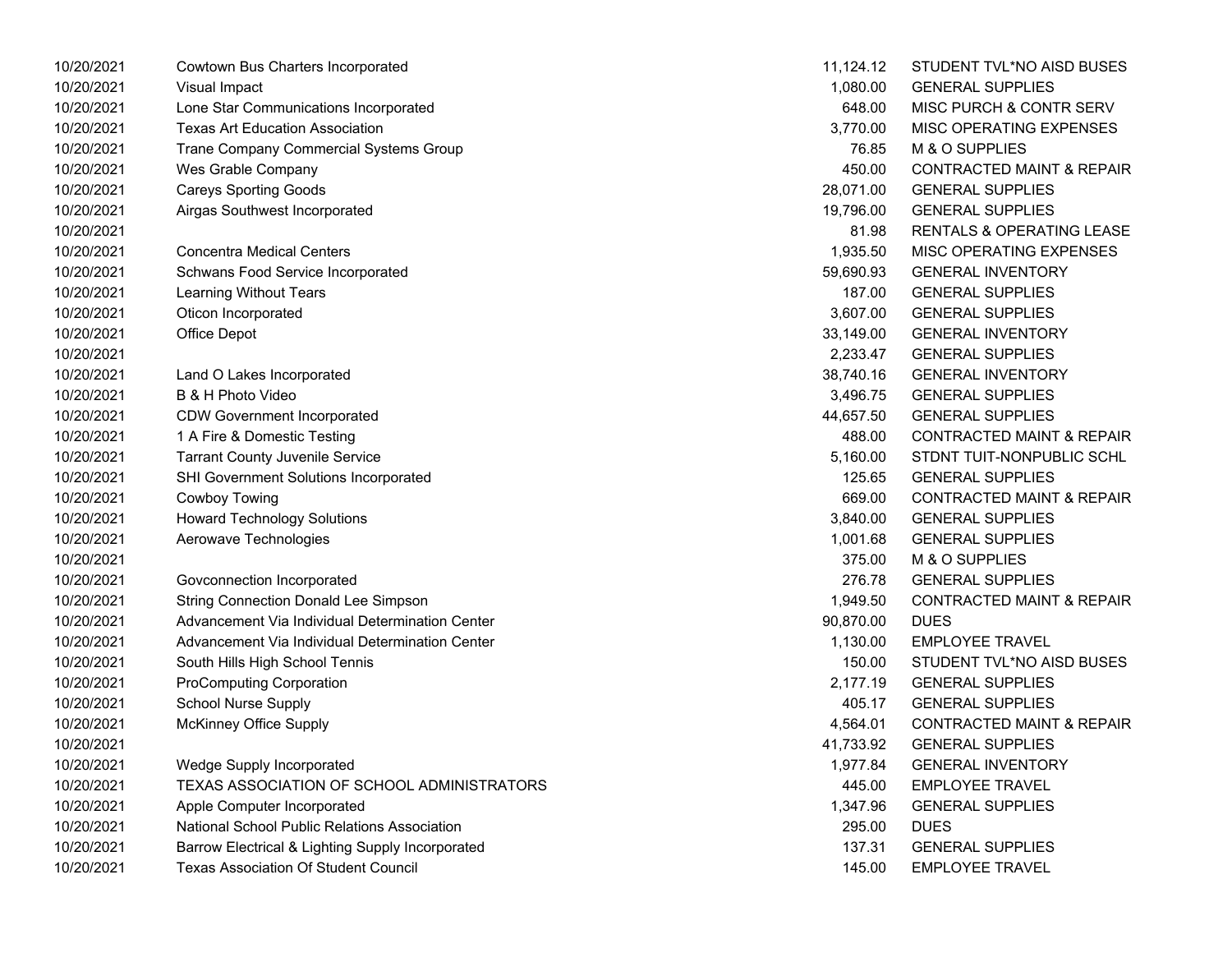| 10/20/2021 | Texas Library Association                        | 7.50      | <b>GENERAL SUPPLIES</b>            |
|------------|--------------------------------------------------|-----------|------------------------------------|
| 10/20/2021 | J W Pepper & Son Incorporated                    | 498.49    | <b>GENERAL SUPPLIES</b>            |
| 10/20/2021 | St Marks School Of Texas                         | 300.00    | STUDENT TVL*NO AISD BUSES          |
| 10/20/2021 | Arlington Hardware Incorporated #53              | 293.41    | M & O SUPPLIES                     |
| 10/20/2021 | Asel Art Supply                                  | 384.04    | <b>GENERAL SUPPLIES</b>            |
| 10/20/2021 | <b>Super Duper Publications</b>                  | 329.66    | <b>GENERAL SUPPLIES</b>            |
| 10/20/2021 | Child Care Associates Incorporated               | 1,843.76  | <b>MISC PURCH &amp; CONTR SERV</b> |
| 10/20/2021 | Mardel Incorporated                              | 511.06    | <b>GENERAL SUPPLIES</b>            |
| 10/20/2021 | Association For Compensatory Educators Of Texas  | 600.00    | MISC OPERATING EXPENSES            |
| 10/20/2021 | Plano Independent School District                | 200.00    | STUDENT TVL*NO AISD BUSES          |
| 10/20/2021 | <b>Walsh Robert</b>                              | 240.00    | MISC PURCH & CONTR SERV            |
| 10/20/2021 | Dawson Marcus                                    | 70.00     | MISC PURCH & CONTR SERV            |
| 10/20/2021 | Metroplex Tennis Officials Association           | 215.00    | MISC OPERATING EXPENSES            |
| 10/20/2021 | Hanover Uniform Company                          | 444.00    | NON-FOOD REQUISITIONS              |
| 10/20/2021 | Ramos Robert                                     | 125.00    | <b>MISC PURCH &amp; CONTR SERV</b> |
| 10/20/2021 | <b>UPS</b>                                       | 82.93     | <b>GENERAL SUPPLIES</b>            |
| 10/20/2021 | <b>Vines Maurice</b>                             | 115.00    | <b>MISC PURCH &amp; CONTR SERV</b> |
| 10/20/2021 | <b>Texas Association of Journalism Educators</b> | 245.00    | <b>INVOICES RECEIVABLE</b>         |
| 10/20/2021 | <b>Total Maintenance Solutions-South</b>         | 7.10      | M & O SUPPLIES                     |
| 10/20/2021 | Alford Allen                                     | 453.75    | MISC PURCH & CONTR SERV            |
| 10/20/2021 | <b>Smith Kendrick</b>                            | 673.75    | MISC PURCH & CONTR SERV            |
| 10/20/2021 | <b>Robertson Darrell W</b>                       | 125.00    | MISC PURCH & CONTR SERV            |
| 10/20/2021 | <b>Cole Russell</b>                              | 70.00     | MISC PURCH & CONTR SERV            |
| 10/20/2021 | <b>Reddehase Steve</b>                           | 95.00     | MISC PURCH & CONTR SERV            |
| 10/20/2021 | <b>Empowering Writers</b>                        | 3,143.75  | <b>MISC PURCH &amp; CONTR SERV</b> |
| 10/20/2021 | <b>Gibson Cornelius</b>                          | 330.00    | MISC PURCH & CONTR SERV            |
| 10/20/2021 | <b>Luxor Staffing</b>                            | 4,286.43  | <b>MISC PURCH &amp; CONTR SERV</b> |
| 10/20/2021 | Monarch Trophy Studio                            | 213.85    | <b>GENERAL SUPPLIES</b>            |
| 10/20/2021 | Anderson Ben                                     | 230.00    | MISC PURCH & CONTR SERV            |
| 10/20/2021 | <b>IXL Learning</b>                              | 1,000.00  | <b>GENERAL SUPPLIES</b>            |
| 10/20/2021 | Ferrellgas, Incorporated                         | 17,681.19 | <b>GENERAL INVENTORY</b>           |
| 10/20/2021 | Imagine Learning Incorporated                    | 1,800.00  | <b>GENERAL SUPPLIES</b>            |
| 10/20/2021 | <b>Dilldine Robert</b>                           | 115.00    | MISC PURCH & CONTR SERV            |
| 10/20/2021 | A Turtle Loves Me                                | 510.00    | NON-FOOD REQUISITIONS              |
| 10/20/2021 | Texas Interpreting Services, LLC                 | 1,768.00  | MISC PURCH & CONTR SERV            |
| 10/20/2021 | <b>Tolley Allen</b>                              | 125.00    | MISC PURCH & CONTR SERV            |
| 10/20/2021 | Lopez Pedro                                      | 95.00     | MISC PURCH & CONTR SERV            |
| 10/20/2021 | Swoope James Landry                              | 255.00    | MISC PURCH & CONTR SERV            |
| 10/20/2021 | Dunlap Kirk D                                    | 921.25    | <b>MISC PURCH &amp; CONTR SERV</b> |
| 10/20/2021 | Morrison Richard R                               | 233.75    | MISC PURCH & CONTR SERV            |

| 7.50     | <b>GENERAL SUPPLIES</b>            |
|----------|------------------------------------|
| 498.49   | <b>GENERAL SUPPLIES</b>            |
| 300.00   | STUDENT TVL*NO AISD BUSES          |
| 293.41   | M & O SUPPLIES                     |
| 384.04   | <b>GENERAL SUPPLIES</b>            |
| 329.66   | <b>GENERAL SUPPLIES</b>            |
| 1,843.76 | <b>MISC PURCH &amp; CONTR SERV</b> |
| 511.06   | <b>GENERAL SUPPLIES</b>            |
| 600.00   | MISC OPERATING EXPENSES            |
| 200.00   | STUDENT TVL*NO AISD BUSES          |
| 240.00   | MISC PURCH & CONTR SERV            |
| 70.00    | MISC PURCH & CONTR SERV            |
| 215.00   | <b>MISC OPERATING EXPENSES</b>     |
| 444.00   | NON-FOOD REQUISITIONS              |
| 125.00   | MISC PURCH & CONTR SERV            |
| 82.93    | <b>GENERAL SUPPLIES</b>            |
| 115.00   | MISC PURCH & CONTR SERV            |
| 245.00   | <b>INVOICES RECEIVABLE</b>         |
| 7.10     | M & O SUPPLIES                     |
| 453.75   | <b>MISC PURCH &amp; CONTR SERV</b> |
| 673.75   | <b>MISC PURCH &amp; CONTR SERV</b> |
| 125.00   | MISC PURCH & CONTR SERV            |
| 70.00    | <b>MISC PURCH &amp; CONTR SERV</b> |
| 95.00    | MISC PURCH & CONTR SERV            |
| 3,143.75 | <b>MISC PURCH &amp; CONTR SERV</b> |
| 330.00   | <b>MISC PURCH &amp; CONTR SERV</b> |
| 4,286.43 | <b>MISC PURCH &amp; CONTR SERV</b> |
| 213.85   | <b>GENERAL SUPPLIES</b>            |
| 230.00   | <b>MISC PURCH &amp; CONTR SERV</b> |
| 1,000.00 | <b>GENERAL SUPPLIES</b>            |
| 7.681.19 | <b>GENERAL INVENTORY</b>           |
| 1,800.00 | <b>GENERAL SUPPLIES</b>            |
| 115.00   | <b>MISC PURCH &amp; CONTR SERV</b> |
| 510.00   | NON-FOOD REQUISITIONS              |
| 1,768.00 | MISC PURCH & CONTR SERV            |
| 125.00   | <b>MISC PURCH &amp; CONTR SERV</b> |
| 95.00    | <b>MISC PURCH &amp; CONTR SERV</b> |
| 255.00   | MISC PURCH & CONTR SERV            |
| 921.25   | <b>MISC PURCH &amp; CONTR SERV</b> |
| 233.75   | MISC PURCH & CONTR SERV            |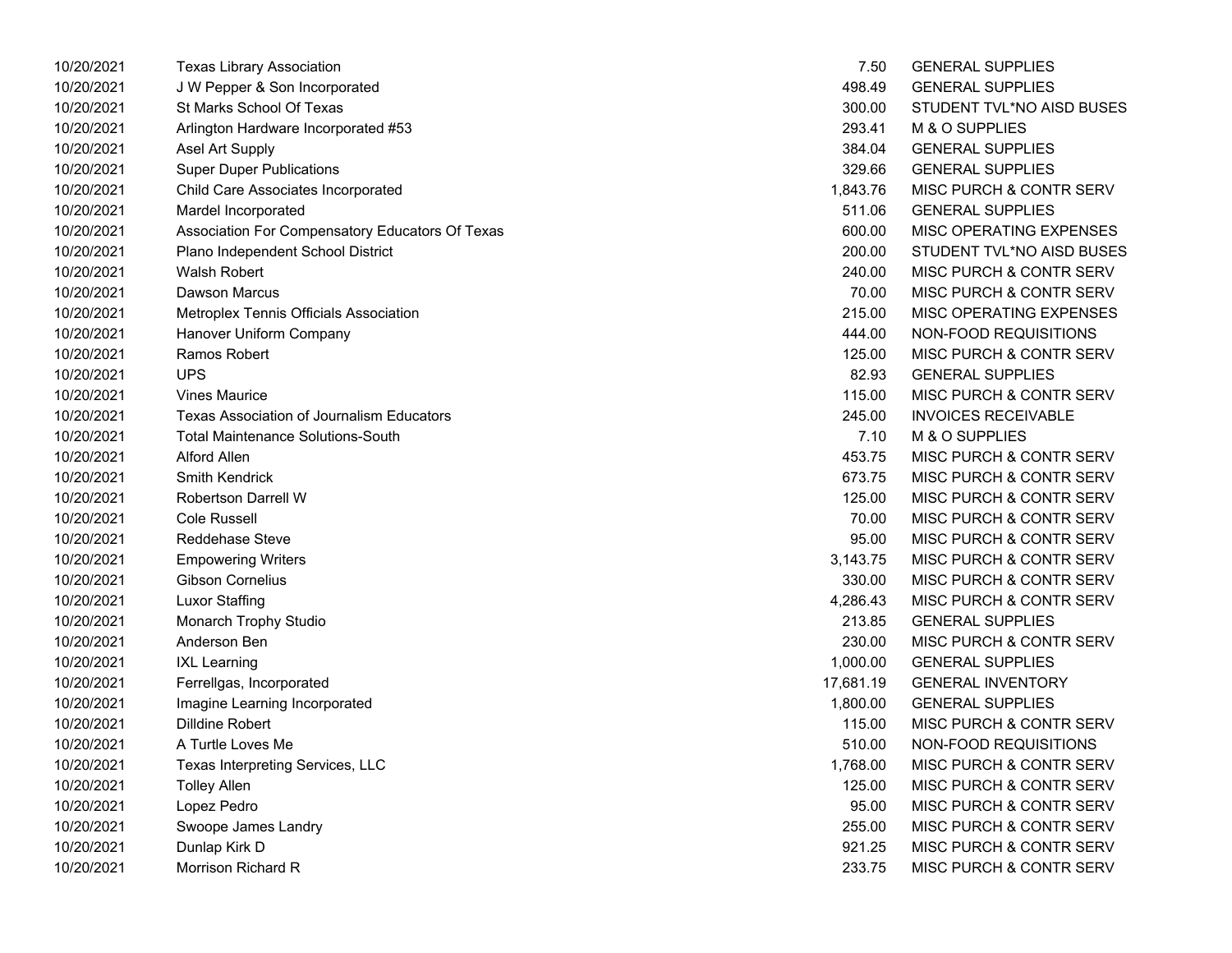| 10/20/2021 | Olson Tim                                    | 95.00      | MISC PURCH & CONTR SERV              |
|------------|----------------------------------------------|------------|--------------------------------------|
| 10/20/2021 | <b>Bradrick Mark</b>                         | 255.00     | <b>MISC PURCH &amp; CONTR SERV</b>   |
| 10/20/2021 | Borne Kyle                                   | 95.00      | <b>MISC PURCH &amp; CONTR SERV</b>   |
| 10/20/2021 | Manley Durwood                               | 70.00      | MISC PURCH & CONTR SERV              |
| 10/20/2021 | David Hinson                                 | 646.25     | MISC PURCH & CONTR SERV              |
| 10/20/2021 | Davis Michael                                | 105.00     | MISC PURCH & CONTR SERV              |
| 10/20/2021 | Cole Scott                                   | 185.00     | MISC PURCH & CONTR SERV              |
| 10/20/2021 | <b>Bradburry David</b>                       | 115.00     | MISC PURCH & CONTR SERV              |
| 10/20/2021 | Carroll Percy                                | 220.00     | MISC PURCH & CONTR SERV              |
| 10/20/2021 | <b>Washington Varandas</b>                   | 550.00     | <b>MISC PURCH &amp; CONTR SERV</b>   |
| 10/20/2021 | Camper Marcus                                | 440.00     | MISC PURCH & CONTR SERV              |
| 10/20/2021 | Durham Dustin J                              | 412.50     | <b>MISC PURCH &amp; CONTR SERV</b>   |
| 10/20/2021 | One Source Staffing Corporation              | 31,104.25  | MISC PURCH & CONTR SERV              |
| 10/20/2021 | <b>Whitley Penn LLP</b>                      | 46,000.00  | <b>AUDIT SERVICES</b>                |
| 10/20/2021 | Rhodes Jennifer                              | 240.00     | MISC PURCH & CONTR SERV              |
| 10/20/2021 | Eichelbaum Wardell Hansen Powell & Mehl P.C. | 105,736.44 | <b>LEGAL SERVICES</b>                |
| 10/20/2021 | Nugent David Jr                              | 115.00     | MISC PURCH & CONTR SERV              |
| 10/20/2021 | Stepina Bill                                 | 125.00     | MISC PURCH & CONTR SERV              |
| 10/20/2021 | GF Educators, Inc.                           | 1,056.50   | <b>INVOICES RECEIVABLE</b>           |
| 10/20/2021 | Jasper Rob                                   | 70.00      | MISC PURCH & CONTR SERV              |
| 10/20/2021 | Anthony Retha                                | 125.00     | <b>MISC PURCH &amp; CONTR SERV</b>   |
| 10/20/2021 | Burt John H                                  | 195.00     | MISC PURCH & CONTR SERV              |
| 10/20/2021 | <b>Vessels Chris</b>                         | 115.00     | MISC PURCH & CONTR SERV              |
| 10/20/2021 | Berry Jermone                                | 230.00     | MISC PURCH & CONTR SERV              |
| 10/20/2021 | Discount School Supply                       | 3,045.63   | <b>GENERAL SUPPLIES</b>              |
| 10/20/2021 | North Texas Commission                       | 6,375.00   | <b>DUES</b>                          |
| 10/20/2021 |                                              | 1,125.00   | <b>LOBBYING</b>                      |
| 10/20/2021 | Coronado Patricia                            | 190.00     | MISC PURCH & CONTR SERV              |
| 10/20/2021 | Mann Robert W                                | 1,800.00   | OTH PROFESSIONAL SERVICES            |
| 10/20/2021 | Accent Awards & Trophies, LLC                | 445.20     | MISC OPERATING EXPENSES              |
| 10/20/2021 | <b>Ward's Science</b>                        | 187.21     | <b>GENERAL SUPPLIES</b>              |
| 10/20/2021 | Seal Tex, Incorporated                       | 2,540.75   | <b>CONTRACTED MAINT &amp; REPAIR</b> |
| 10/20/2021 | Burleson Centennial High School              | 320.00     | STUDENT TVL*NO AISD BUSES            |
| 10/20/2021 | Creative Bus Sales Inc                       | 291.02     | <b>GENERAL INVENTORY</b>             |
| 10/20/2021 | <b>Franklin Phillip</b>                      | 190.00     | MISC PURCH & CONTR SERV              |
| 10/20/2021 | Marenem Inc.                                 | 434.50     | <b>GENERAL SUPPLIES</b>              |
| 10/20/2021 | Lindsey Jack A                               | 105.00     | MISC PURCH & CONTR SERV              |
| 10/20/2021 | Follett School Solutions, Inc.               | 7,291.99   | <b>READING MATERIALS</b>             |
| 10/20/2021 | Arlington Today                              | 7,200.00   | MISC OPERATING EXPENSES              |
| 10/20/2021 | Crawford Electric Supply Company             | 179.13     | M & O SUPPLIES                       |

| 95.00      | <b>MISC PURCH &amp; CONTR SERV</b>   |
|------------|--------------------------------------|
| 255.00     | <b>MISC PURCH &amp; CONTR SERV</b>   |
| 95.00      | <b>MISC PURCH &amp; CONTR SERV</b>   |
| 70.00      | <b>MISC PURCH &amp; CONTR SERV</b>   |
| 646.25     | MISC PURCH & CONTR SERV              |
| 105.00     | <b>MISC PURCH &amp; CONTR SERV</b>   |
| 185.00     | MISC PURCH & CONTR SERV              |
| 115.00     | <b>MISC PURCH &amp; CONTR SERV</b>   |
| 220.00     | <b>MISC PURCH &amp; CONTR SERV</b>   |
| 550.00     | <b>MISC PURCH &amp; CONTR SERV</b>   |
| 440.00     | <b>MISC PURCH &amp; CONTR SERV</b>   |
| 412.50     | <b>MISC PURCH &amp; CONTR SERV</b>   |
| 31,104.25  | <b>MISC PURCH &amp; CONTR SERV</b>   |
| 46,000.00  | <b>AUDIT SERVICES</b>                |
| 240.00     | <b>MISC PURCH &amp; CONTR SERV</b>   |
| 105,736.44 | <b>LEGAL SERVICES</b>                |
| 115.00     | <b>MISC PURCH &amp; CONTR SERV</b>   |
| 125.00     | <b>MISC PURCH &amp; CONTR SERV</b>   |
| 1,056.50   | <b>INVOICES RECEIVABLE</b>           |
| 70.00      | <b>MISC PURCH &amp; CONTR SERV</b>   |
| 125.00     | <b>MISC PURCH &amp; CONTR SERV</b>   |
| 195.00     | <b>MISC PURCH &amp; CONTR SERV</b>   |
| 115.00     | <b>MISC PURCH &amp; CONTR SERV</b>   |
| 230.00     | <b>MISC PURCH &amp; CONTR SERV</b>   |
| 3,045.63   | <b>GENERAL SUPPLIES</b>              |
| 6,375.00   | DUES                                 |
| 1,125.00   | <b>LOBBYING</b>                      |
| 190.00     | <b>MISC PURCH &amp; CONTR SERV</b>   |
| 1,800.00   | OTH PROFESSIONAL SERVICES            |
| 445.20     | <b>MISC OPERATING EXPENSES</b>       |
| 187.21     | <b>GENERAL SUPPLIES</b>              |
| 2,540.75   | <b>CONTRACTED MAINT &amp; REPAIR</b> |
| 320.00     | STUDENT TVL*NO AISD BUSES            |
| 291.02     | <b>GENERAL INVENTORY</b>             |
| 190.00     | <b>MISC PURCH &amp; CONTR SERV</b>   |
| 434.50     | <b>GENERAL SUPPLIES</b>              |
| 105.00     | MISC PURCH & CONTR SERV              |
| 7,291.99   | <b>READING MATERIALS</b>             |
| 7,200.00   | MISC OPERATING EXPENSES              |
| 179.13     | M & O SUPPLIES                       |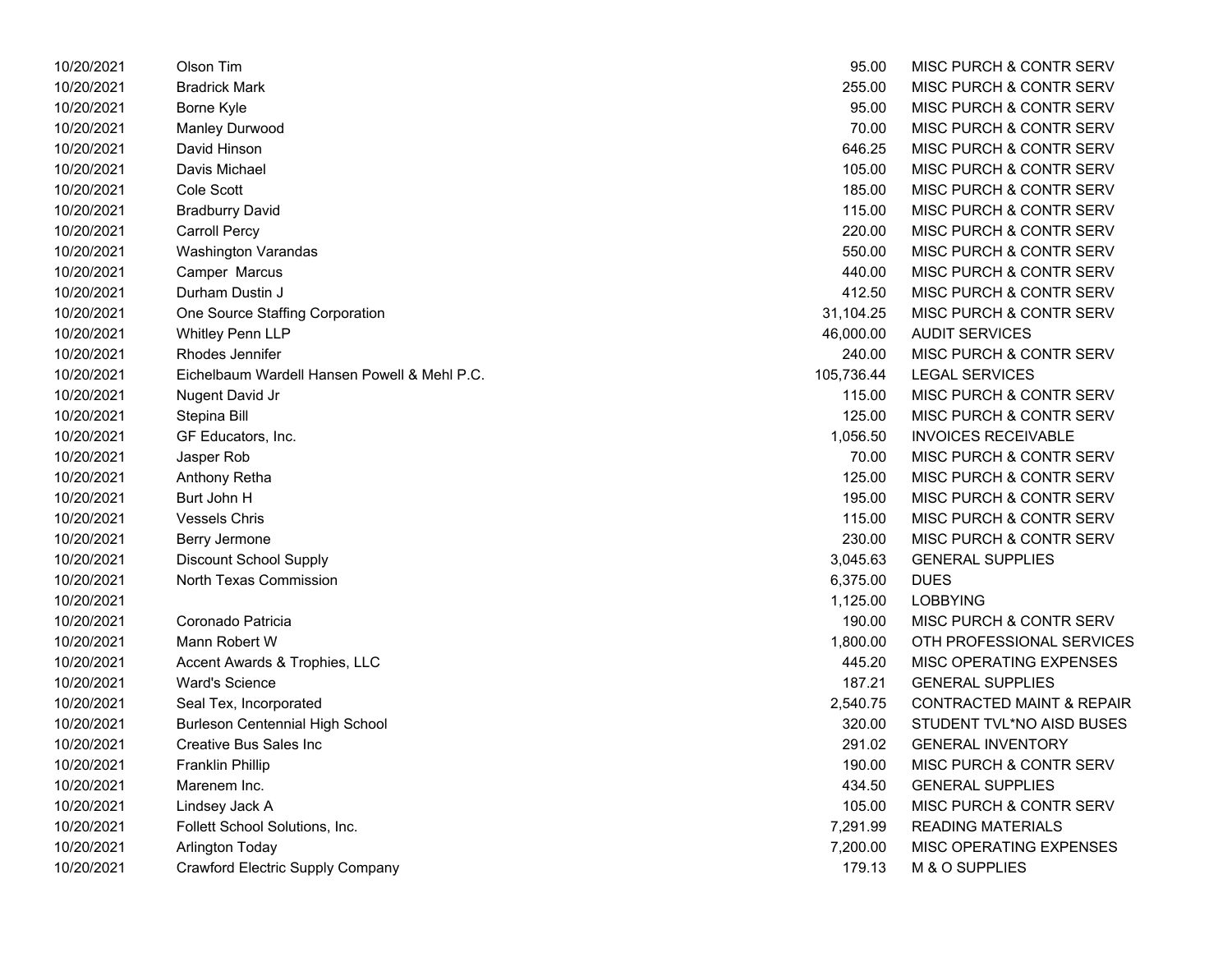| 10/20/2021 | Engage2learn                                            | 249,424.24     | MISC PURCH & CONTR SERV              |
|------------|---------------------------------------------------------|----------------|--------------------------------------|
| 10/20/2021 | <b>Carrick Charles</b>                                  | 233.75         | MISC PURCH & CONTR SERV              |
| 10/20/2021 | Cyson Technology Group LLC                              | 90.00          | <b>MISC PURCH &amp; CONTR SERV</b>   |
| 10/20/2021 | Stantec Architecture, Inc. (SHW Group)                  | 37,500.00      | <b>BLDG PURCH, CONSTR, IMPROVE</b>   |
| 10/20/2021 | Davis, Regan                                            | 605.00         | MISC PURCH & CONTR SERV              |
| 10/20/2021 | <b>Tyson Prepared Foods</b>                             | 23,870.10      | <b>GENERAL INVENTORY</b>             |
| 10/20/2021 | Cool Tech A/C Heat & Refrigeration                      | 22,350.50      | <b>CONTRACTED MAINT &amp; REPAIR</b> |
| 10/20/2021 | Elliott Staffing Services, Inc.                         | 3,642.76       | MISC PURCH & CONTR SERV              |
| 10/20/2021 | HP Inc.                                                 | 4,198.41       | <b>GENERAL SUPPLIES</b>              |
| 10/20/2021 | Dr Pepper Snapple Group                                 | 51.60          | MISC OPERATING EXPENSES              |
| 10/20/2021 | <b>Education Galaxy LLC</b>                             | 9,500.00       | <b>GENERAL SUPPLIES</b>              |
| 10/20/2021 | Gipson James                                            | 445.00         | MISC PURCH & CONTR SERV              |
| 10/20/2021 | iHeart Media & Entertainment, Inc                       | 4,500.00       | MISC OPERATING EXPENSES              |
| 10/20/2021 | Lowe's Home Centers, LLC                                | 3,692.00       | <b>GENERAL SUPPLIES</b>              |
| 10/20/2021 |                                                         | 510.38         | M & O SUPPLIES                       |
| 10/20/2021 | Hotsy Equipment Company                                 | $\overline{a}$ | LIONS CLUB CONCESSIONS               |
| 10/20/2021 | <b>Heartland School Solutions</b>                       | 846.00         | <b>CONTRACTED MAINT &amp; REPAIR</b> |
| 10/20/2021 | Klement Distribution, Inc.                              | 5,319.29       | <b>FOOD</b>                          |
| 10/20/2021 | Damron Christopher                                      | 95.00          | MISC PURCH & CONTR SERV              |
| 10/20/2021 | Langston Stanley P                                      | 95.00          | MISC PURCH & CONTR SERV              |
| 10/20/2021 | ExploreLearning LLC                                     | 3,295.00       | <b>GENERAL SUPPLIES</b>              |
| 10/20/2021 | Turnitin, LLC                                           | 19,670.90      | <b>GENERAL SUPPLIES</b>              |
| 10/20/2021 | CICI's Pizza #99 @ Little Road & I-20                   | 220.00         | MISC OPERATING EXPENSES              |
| 10/20/2021 | <b>Priority Dispatch</b>                                | 196.00         | <b>GENERAL SUPPLIES</b>              |
| 10/20/2021 | <b>Priority Resources &amp; Solutions LLC</b>           | 36,937.50      | <b>FURN &amp; EQUIP &gt; \$5,000</b> |
| 10/20/2021 | <b>Mavich LLC</b>                                       | 4,264.42       | <b>GENERAL INVENTORY</b>             |
| 10/20/2021 | Nasco                                                   | 1,011.34       | <b>GENERAL SUPPLIES</b>              |
| 10/20/2021 | N Tune Music & Sound, Inc                               | 88.00          | <b>CONTRACTED MAINT &amp; REPAIR</b> |
| 10/20/2021 | Learning A-Z LLC                                        | 7,616.49       | <b>GENERAL SUPPLIES</b>              |
| 10/20/2021 | <b>Foremost Telecommunications Corporation</b>          | 6,473.56       | <b>WATER</b>                         |
| 10/20/2021 | Gardner Sha                                             | 95.00          | <b>MISC PURCH &amp; CONTR SERV</b>   |
| 10/20/2021 | Chu, Brian Wenyi                                        | 412.50         | MISC PURCH & CONTR SERV              |
| 10/20/2021 | Price Right Professional Landscaping & Tree Service LLC | 3,480.00       | <b>CONTRACTED MAINT &amp; REPAIR</b> |
| 10/20/2021 | Staples Inc/Staples Business Advantage                  | 37.08          | <b>GENERAL SUPPLIES</b>              |
| 10/20/2021 | <b>Frontline Education</b>                              | 395.00         | <b>EMPLOYEE TRAVEL</b>               |
| 10/20/2021 | <b>Banks James</b>                                      | 230.00         | <b>MISC PURCH &amp; CONTR SERV</b>   |
| 10/20/2021 | <b>Trotter Michael</b>                                  | 70.00          | MISC PURCH & CONTR SERV              |
| 10/20/2021 | Linscott John                                           | 255.00         | MISC PURCH & CONTR SERV              |
| 10/20/2021 | Givens Elmer Ray                                        | 185.00         | MISC PURCH & CONTR SERV              |
| 10/20/2021 | Rosal Romeo                                             | 125.00         | MISC PURCH & CONTR SERV              |

| 249,424.24 | MISC PURCH & CONTR SERV              |
|------------|--------------------------------------|
| 233.75     | MISC PURCH & CONTR SERV              |
| 90.00      | MISC PURCH & CONTR SERV              |
| 37,500.00  | <b>BLDG PURCH,CONSTR,IMPROVE</b>     |
| 605.00     | <b>MISC PURCH &amp; CONTR SERV</b>   |
| 23,870.10  | <b>GENERAL INVENTORY</b>             |
| 22,350.50  | <b>CONTRACTED MAINT &amp; REPAIR</b> |
| 3,642.76   | <b>MISC PURCH &amp; CONTR SERV</b>   |
| 4,198.41   | <b>GENERAL SUPPLIES</b>              |
| 51.60      | <b>MISC OPERATING EXPENSES</b>       |
| 9,500.00   | <b>GENERAL SUPPLIES</b>              |
| 445.00     | <b>MISC PURCH &amp; CONTR SERV</b>   |
| 4,500.00   | <b>MISC OPERATING EXPENSES</b>       |
| 3,692.00   | <b>GENERAL SUPPLIES</b>              |
| 510.38     | <b>M &amp; O SUPPLIES</b>            |
|            | LIONS CLUB CONCESSIONS               |
| 846.00     | <b>CONTRACTED MAINT &amp; REPAIR</b> |
| 5,319.29   | <b>FOOD</b>                          |
| 95.00      | <b>MISC PURCH &amp; CONTR SERV</b>   |
| 95.00      | <b>MISC PURCH &amp; CONTR SERV</b>   |
| 3,295.00   | <b>GENERAL SUPPLIES</b>              |
| 19,670.90  | <b>GENERAL SUPPLIES</b>              |
| 220.00     | <b>MISC OPERATING EXPENSES</b>       |
| 196.00     | <b>GENERAL SUPPLIES</b>              |
| 36,937.50  | <b>FURN &amp; EQUIP &gt; \$5,000</b> |
| 4,264.42   | <b>GENERAL INVENTORY</b>             |
| 1,011.34   | <b>GENERAL SUPPLIES</b>              |
| 88.00      | <b>CONTRACTED MAINT &amp; REPAIR</b> |
| 7,616.49   | <b>GENERAL SUPPLIES</b>              |
| 6,473.56   | WATER                                |
| 95.00      | <b>MISC PURCH &amp; CONTR SERV</b>   |
| 412.50     | MISC PURCH & CONTR SERV              |
| 3,480.00   | <b>CONTRACTED MAINT &amp; REPAIR</b> |
| 37.08      | <b>GENERAL SUPPLIES</b>              |
| 395.00     | <b>EMPLOYEE TRAVEL</b>               |
| 230.00     | MISC PURCH & CONTR SERV              |
| 70.00      | <b>MISC PURCH &amp; CONTR SERV</b>   |
| 255.00     | MISC PURCH & CONTR SERV              |
| 185.00     | MISC PURCH & CONTR SERV              |
| 125.00     | MISC PURCH & CONTR SERV              |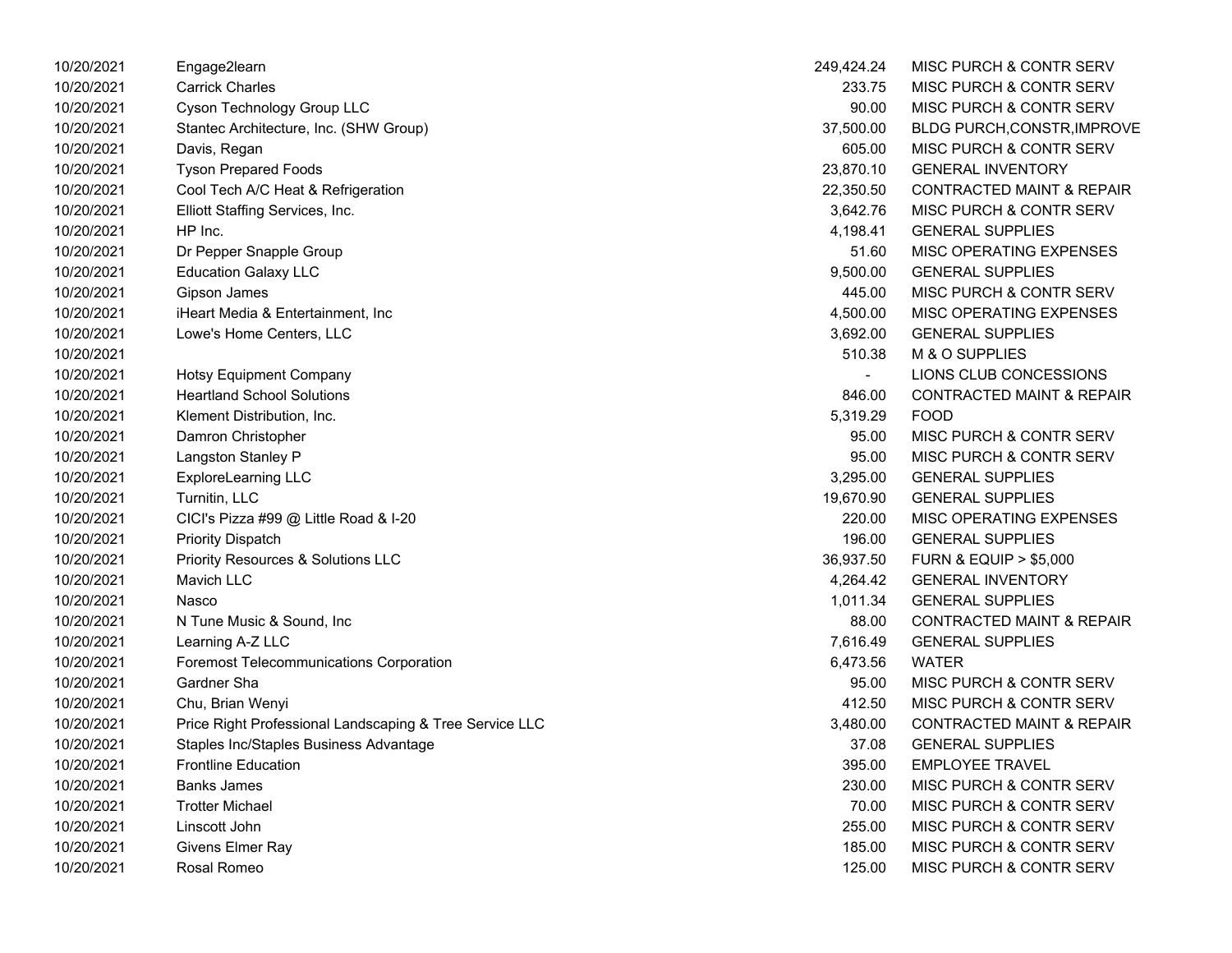| 10/20/2021 | <b>Wills Beth</b>                                     | 95.00     | MISC PURCH & CONTR SERV              |
|------------|-------------------------------------------------------|-----------|--------------------------------------|
| 10/20/2021 | <b>Alonti Catering</b>                                | 611.93    | MISC OPERATING EXPENSES              |
| 10/20/2021 | Callahan Jimmy                                        | 350.00    | MISC PURCH & CONTR SERV              |
| 10/20/2021 | Bowens Johniffer                                      | 95.00     | MISC PURCH & CONTR SERV              |
| 10/20/2021 | Varela Miguel                                         | 115.00    | MISC PURCH & CONTR SERV              |
| 10/20/2021 | Taylor Smith Consulting LLC                           | 8,685.75  | MISC PURCH & CONTR SERV              |
| 10/20/2021 | <b>Hill David</b>                                     | 70.00     | MISC PURCH & CONTR SERV              |
| 10/20/2021 | Nothing Bundt Cakes                                   | 355.00    | MISC OPERATING EXPENSES              |
| 10/20/2021 | Colleyville Heritage Wrestling Booster Club           | 520.00    | STUDENT TVL*NO AISD BUSES            |
| 10/20/2021 | Mowry Advertising and Design                          | 300.00    | MISC PURCH & CONTR SERV              |
| 10/20/2021 | Riverside Insights                                    | 24,697.86 | <b>TESTING MATERIALS</b>             |
| 10/20/2021 | <b>Century Resources LLC</b>                          | 2,847.39  | <b>INVOICES RECEIVABLE</b>           |
| 10/20/2021 | Ogunbameru Courage                                    | 95.00     | MISC PURCH & CONTR SERV              |
| 10/20/2021 | Zum Services, Inc.                                    | 8,181.50  | MISC PURCH & CONTR SERV              |
| 10/20/2021 | Mid-America Uniforms                                  | 9,258.84  | NON-FOOD REQUISITIONS                |
| 10/20/2021 | <b>Blick Art Materials</b>                            | 989.04    | <b>GENERAL SUPPLIES</b>              |
| 10/20/2021 | Exam Now                                              | 50.00     | MISC OPERATING EXPENSES              |
| 10/20/2021 | Project Lead The Way Incorporated                     | 180.00    | <b>GENERAL SUPPLIES</b>              |
| 10/20/2021 | <b>Cortes Michael</b>                                 | 220.00    | MISC PURCH & CONTR SERV              |
| 10/20/2021 | Got You Covered Work Wear & Uniforms                  | 161.97    | M & O SUPPLIES                       |
| 10/20/2021 | Kornegay Jermaine                                     | 70.00     | MISC PURCH & CONTR SERV              |
| 10/20/2021 | Sievers Chris                                         | 300.00    | MISC PURCH & CONTR SERV              |
| 10/20/2021 | King Jim                                              | 65.00     | MISC PURCH & CONTR SERV              |
| 10/20/2021 | <b>Woods Charles</b>                                  | 115.00    | <b>MISC PURCH &amp; CONTR SERV</b>   |
| 10/20/2021 | Mom's Alterations                                     | 155.00    | <b>INVOICES RECEIVABLE</b>           |
| 10/20/2021 | <b>Turley Paul</b>                                    | 125.00    | MISC PURCH & CONTR SERV              |
| 10/20/2021 | <b>Texas Music Educators Association Inc</b>          | 81.00     | STUDENT TVL*NO AISD BUSES            |
| 10/20/2021 | <b>Texas Music Educators Association Inc</b>          | 761.00    | <b>INVOICES RECEIVABLE</b>           |
| 10/20/2021 | Damien Gary                                           | 673.75    | MISC PURCH & CONTR SERV              |
| 10/20/2021 | Liz Parke Photography                                 | 600.00    | <b>INVOICES RECEIVABLE</b>           |
| 10/20/2021 | <b>Price of Greatness</b>                             | 1,100.00  | <b>INVOICES RECEIVABLE</b>           |
| 10/20/2021 | <b>Texas Health Sports Medicine</b>                   | 1,454.39  | MISC PURCH & CONTR SERV              |
| 10/20/2021 | Ronda Cooper                                          | 150.00    | <b>INVOICES RECEIVABLE</b>           |
| 10/20/2021 | <b>Continental Battery Company</b>                    | 4,965.00  | M & O SUPPLIES                       |
| 10/20/2021 | Speak Agent Inc                                       | 16,587.50 | <b>CONTRACTED MAINT &amp; REPAIR</b> |
| 10/20/2021 |                                                       | 16,587.50 | <b>READING MATERIALS</b>             |
| 10/20/2021 | <b>Texas Association of School Business Officials</b> | 325.00    | <b>EMPLOYEE TRAVEL</b>               |
| 10/20/2021 | Parts Town LLC                                        | 875.58    | M & O SUPPLIES                       |
| 10/20/2021 | <b>Tuxedo Connect LLC</b>                             | 216.00    | <b>INVOICES RECEIVABLE</b>           |
| 10/20/2021 | <b>Merakey Allos</b>                                  | 18,180.00 | TUITION & TRFR PMTS                  |

| 95.00     | <b>MISC PURCH &amp; CONTR SERV</b>   |
|-----------|--------------------------------------|
| 611.93    | <b>MISC OPERATING EXPENSES</b>       |
| 350.00    | <b>MISC PURCH &amp; CONTR SERV</b>   |
| 95.00     | <b>MISC PURCH &amp; CONTR SERV</b>   |
| 115.00    | <b>MISC PURCH &amp; CONTR SERV</b>   |
| 8,685.75  | MISC PURCH & CONTR SERV              |
| 70.00     | <b>MISC PURCH &amp; CONTR SERV</b>   |
| 355.00    | <b>MISC OPERATING EXPENSES</b>       |
| 520.00    | STUDENT TVL*NO AISD BUSES            |
| 300.00    | MISC PURCH & CONTR SERV              |
| 24,697.86 | <b>TESTING MATERIALS</b>             |
| 2,847.39  | <b>INVOICES RECEIVABLE</b>           |
| 95.00     | <b>MISC PURCH &amp; CONTR SERV</b>   |
| 8,181.50  | MISC PURCH & CONTR SERV              |
| 9,258.84  | NON-FOOD REQUISITIONS                |
| 989.04    | <b>GENERAL SUPPLIES</b>              |
| 50.00     | MISC OPERATING EXPENSES              |
| 180.00    | <b>GENERAL SUPPLIES</b>              |
| 220.00    | <b>MISC PURCH &amp; CONTR SERV</b>   |
| 161.97    | <b>M &amp; O SUPPLIES</b>            |
| 70.00     | <b>MISC PURCH &amp; CONTR SERV</b>   |
| 300.00    | MISC PURCH & CONTR SERV              |
| 65.00     | MISC PURCH & CONTR SERV              |
| 115.00    | <b>MISC PURCH &amp; CONTR SERV</b>   |
| 155.00    | <b>INVOICES RECEIVABLE</b>           |
| 125.00    | <b>MISC PURCH &amp; CONTR SERV</b>   |
| 81.00     | STUDENT TVL*NO AISD BUSES            |
| 761.00    | <b>INVOICES RECEIVABLE</b>           |
| 673.75    | <b>MISC PURCH &amp; CONTR SERV</b>   |
| 600.00    | <b>INVOICES RECEIVABLE</b>           |
| 1,100.00  | <b>INVOICES RECEIVABLE</b>           |
| 1,454.39  | MISC PURCH & CONTR SERV              |
| 150.00    | <b>INVOICES RECEIVABLE</b>           |
| 4,965.00  | M & O SUPPLIES                       |
| 16,587.50 | <b>CONTRACTED MAINT &amp; REPAIR</b> |
| 16,587.50 | <b>READING MATERIALS</b>             |
| 325.00    | <b>EMPLOYEE TRAVEL</b>               |
| 875.58    | M & O SUPPLIES                       |
| 216.00    | <b>INVOICES RECEIVABLE</b>           |
| 18,180.00 | <b>TUITION &amp; TRFR PMTS</b>       |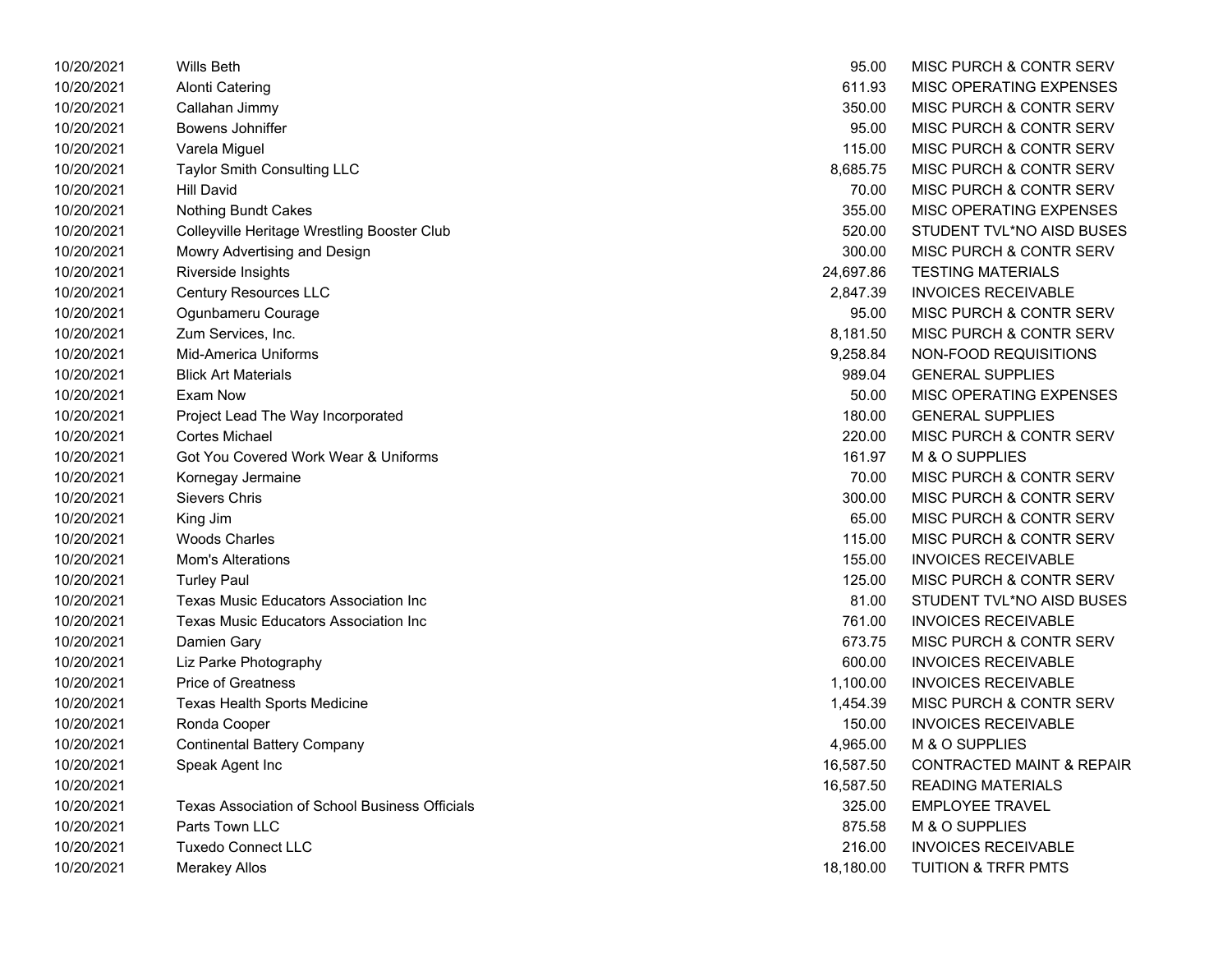| 10/20/2021 | Workplace Resource Group                   | 276,040.27 | <b>GENERAL SUPPLIES</b>            |
|------------|--------------------------------------------|------------|------------------------------------|
| 10/20/2021 | Visual Language Professionals LLC          | 59,823.75  | <b>MISC PURCH &amp; CONTR SERV</b> |
| 10/20/2021 | Medsharps LLC                              | 150.00     | <b>GENERAL SUPPLIES</b>            |
| 10/20/2021 | Dream Ranch Office Supplies                | 84.00      | <b>GENERAL SUPPLIES</b>            |
| 10/20/2021 | Kirby Restaurant and Chemical Supply       | 317.88     | <b>GENERAL SUPPLIES</b>            |
| 10/20/2021 | Your Tees LLC                              | 350.00     | <b>INVOICES RECEIVABLE</b>         |
| 10/20/2021 | Your Tees LLC                              | 455.00     | <b>INVOICES RECEIVABLE</b>         |
| 10/20/2021 | Your Tees LLC                              | 284.00     | <b>INVOICES RECEIVABLE</b>         |
| 10/20/2021 | Translation and Interpretation Network LLC | 15,055.16  | MISC PURCH & CONTR SERV            |
| 10/20/2021 | <b>Bongards Premium Cheese</b>             | 6,776.00   | <b>GENERAL INVENTORY</b>           |
| 10/20/2021 | Lakeshore Learning Materials               | 3,139.50   | <b>GENERAL SUPPLIES</b>            |
| 10/20/2021 | <b>Liberty Office Products</b>             | 60.55      | <b>GENERAL SUPPLIES</b>            |
| 10/20/2021 | On Guard Transport LLC                     | 6,889.00   | STUDENT TVL*NO AISD BUSES          |
| 10/20/2021 | Gage Sursa                                 | 95.00      | MISC PURCH & CONTR SERV            |
| 10/20/2021 | Office Depot, Inc                          | 5,437.27   | <b>GENERAL SUPPLIES</b>            |
| 10/20/2021 |                                            | 28.99      | <b>INVOICES RECEIVABLE</b>         |
| 10/20/2021 | <b>Preferred Business Solutions</b>        | 502.43     | <b>GENERAL SUPPLIES</b>            |
| 10/20/2021 | Alex Le                                    | 115.00     | <b>MISC PURCH &amp; CONTR SERV</b> |
| 10/20/2021 | <b>Bryant Warren</b>                       | 70.00      | MISC PURCH & CONTR SERV            |
| 10/20/2021 | Riverside Technologies Incorporated        | 122.74     | <b>GENERAL SUPPLIES</b>            |
| 10/20/2021 | Turner, Nate                               | 95.00      | MISC PURCH & CONTR SERV            |
| 10/20/2021 | <b>Ryan Porter</b>                         | 290.00     | MISC PURCH & CONTR SERV            |
| 10/20/2021 | Marcus Stephen                             | 95.00      | MISC PURCH & CONTR SERV            |
| 10/20/2021 | Indira Martinez                            | 95.00      | MISC PURCH & CONTR SERV            |
| 10/20/2021 | <b>Clint Surratt</b>                       | 115.00     | <b>MISC PURCH &amp; CONTR SERV</b> |
| 10/20/2021 | Joseph Williams III                        | 150.00     | <b>INVOICES RECEIVABLE</b>         |
| 10/20/2021 | Robin Langley                              | 95.00      | <b>MISC PURCH &amp; CONTR SERV</b> |
| 10/20/2021 | Texas Foreign Language Association         | 200.00     | <b>EMPLOYEE TRAVEL</b>             |
| 10/20/2021 | Humble Hands Creations, LLC                | 1,500.00   | <b>INVOICES RECEIVABLE</b>         |
| 10/20/2021 | John F. Collins                            | 115.00     | <b>MISC PURCH &amp; CONTR SERV</b> |
| 10/20/2021 | James Randall Baas                         | 1,500.00   | <b>INVOICES RECEIVABLE</b>         |
| 10/20/2021 | Kevin Korges II                            | 210.00     | MISC PURCH & CONTR SERV            |
| 10/20/2021 | Shane Reinwand                             | 65.00      | MISC PURCH & CONTR SERV            |
| 10/20/2021 | Jeremy Branstetter                         | 65.00      | MISC PURCH & CONTR SERV            |
| 10/20/2021 | Armando Alvarado                           | 115.00     | SAL & WAGES-SUPPORT PERS           |
| 10/20/2021 | Leslie Bradley                             | 255.00     | MISC PURCH & CONTR SERV            |
| 10/20/2021 | Jose A. Deleon                             | 115.00     | MISC PURCH & CONTR SERV            |
| 10/20/2021 | Complete Supply Incorporated               | 2,053.43   | <b>GENERAL INVENTORY</b>           |
| 10/20/2021 |                                            | 2,631.12   | M & O SUPPLIES                     |
| 10/20/2021 | <b>Braun Beef Company Incorporated</b>     | 1,361.00   | <b>GENERAL INVENTORY</b>           |

| 276,040.27 | <b>GENERAL SUPPLIES</b>            |
|------------|------------------------------------|
| 59,823.75  | <b>MISC PURCH &amp; CONTR SERV</b> |
| 150.00     | <b>GENERAL SUPPLIES</b>            |
| 84.00      | <b>GENERAL SUPPLIES</b>            |
| 317.88     | <b>GENERAL SUPPLIES</b>            |
| 350.00     | <b>INVOICES RECEIVABLE</b>         |
| 455.00     | <b>INVOICES RECEIVABLE</b>         |
| 284.00     | <b>INVOICES RECEIVABLE</b>         |
| 15,055.16  | <b>MISC PURCH &amp; CONTR SERV</b> |
| 6,776.00   | <b>GENERAL INVENTORY</b>           |
| 3,139.50   | <b>GENERAL SUPPLIES</b>            |
| 60.55      | <b>GENERAL SUPPLIES</b>            |
| 6,889.00   | STUDENT TVL*NO AISD BUSES          |
| 95.00      | MISC PURCH & CONTR SERV            |
| 5,437.27   | <b>GENERAL SUPPLIES</b>            |
| 28.99      | <b>INVOICES RECEIVABLE</b>         |
| 502.43     | <b>GENERAL SUPPLIES</b>            |
| 115.00     | <b>MISC PURCH &amp; CONTR SERV</b> |
| 70.00      | MISC PURCH & CONTR SERV            |
| 122.74     | <b>GENERAL SUPPLIES</b>            |
| 95.00      | MISC PURCH & CONTR SERV            |
| 290.00     | <b>MISC PURCH &amp; CONTR SERV</b> |
| 95.00      | <b>MISC PURCH &amp; CONTR SERV</b> |
| 95.00      | MISC PURCH & CONTR SERV            |
| 115.00     | <b>MISC PURCH &amp; CONTR SERV</b> |
| 150.00     | <b>INVOICES RECEIVABLE</b>         |
| 95.00      | <b>MISC PURCH &amp; CONTR SERV</b> |
| 200.00     | <b>EMPLOYEE TRAVEL</b>             |
| 1,500.00   | <b>INVOICES RECEIVABLE</b>         |
| 115.00     | <b>MISC PURCH &amp; CONTR SERV</b> |
| 1,500.00   | <b>INVOICES RECEIVABLE</b>         |
| 210.00     | MISC PURCH & CONTR SERV            |
| 65.00      | <b>MISC PURCH &amp; CONTR SERV</b> |
| 65.00      | <b>MISC PURCH &amp; CONTR SERV</b> |
| 115.00     | SAL & WAGES-SUPPORT PERS           |
| 255.00     | <b>MISC PURCH &amp; CONTR SERV</b> |
| 115.00     | MISC PURCH & CONTR SERV            |
| 2,053.43   | <b>GENERAL INVENTORY</b>           |
| 2,631.12   | M & O SUPPLIES                     |
| 1,361.00   | <b>GENERAL INVENTORY</b>           |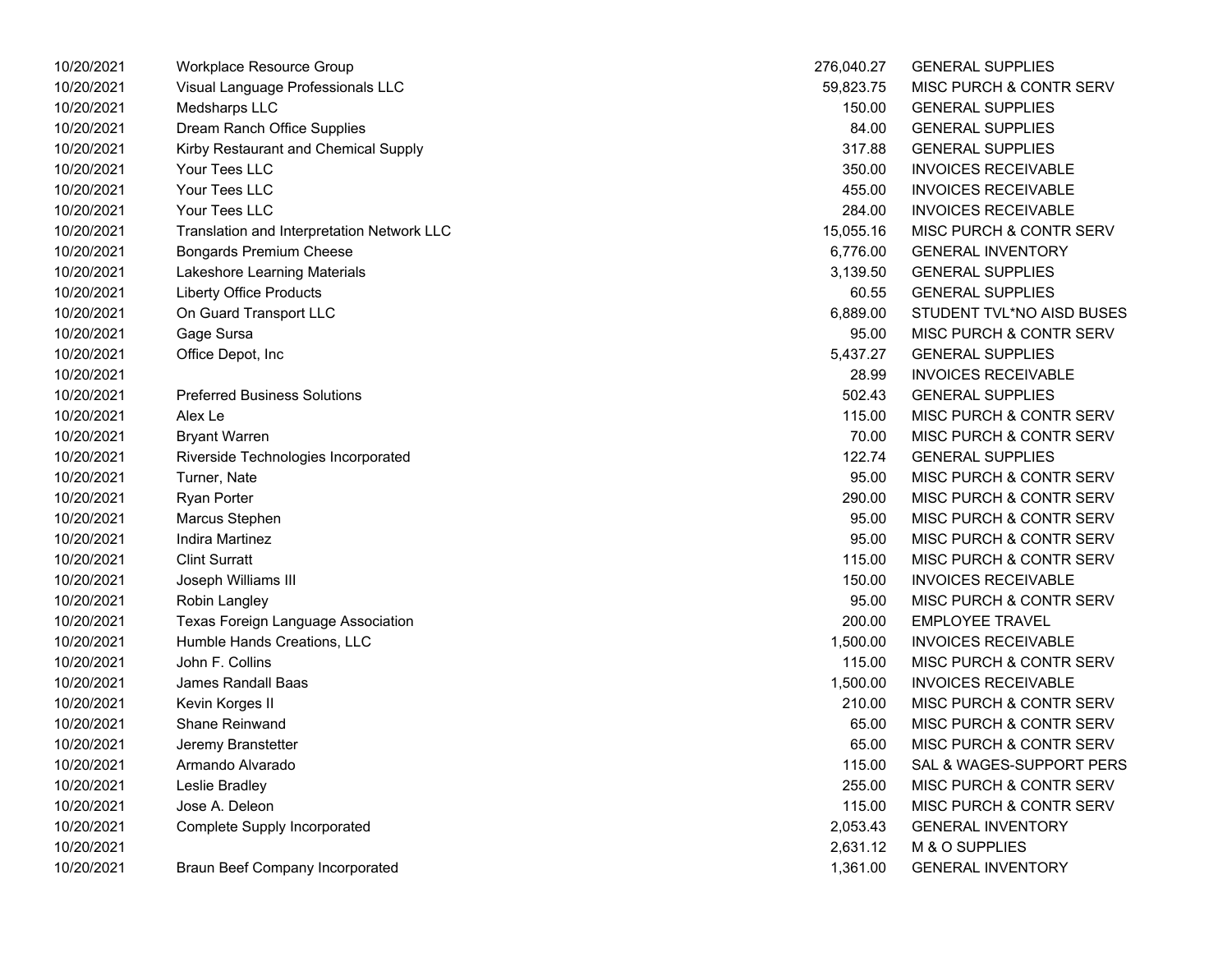| 10/20/2021 | <b>Tarrant County Public Health</b>                            | 5,925.00   | MISC PURCH & CONTR SERV              |
|------------|----------------------------------------------------------------|------------|--------------------------------------|
| 10/20/2021 | Hobby Lobby Store #175                                         | 261.84     | <b>GENERAL SUPPLIES</b>              |
| 10/20/2021 | <b>Atmos Energy</b>                                            | 3,802.07   | <b>WATER</b>                         |
| 10/20/2021 | Stovall Corporation                                            | 234.50     | <b>CONTRACTED MAINT &amp; REPAIR</b> |
| 10/20/2021 | Hagar Restaurant Service L L C                                 | 1,786.94   | M & O SUPPLIES                       |
| 10/20/2021 | Simba Industries                                               | 3,663.36   | <b>GENERAL INVENTORY</b>             |
| 10/20/2021 | Southwest International Trucks                                 | 106.83     | M & O SUPPLIES                       |
| 10/20/2021 | <b>Texas Auto Painting</b>                                     | 1,852.25   | <b>CONTRACTED MAINT &amp; REPAIR</b> |
| 10/20/2021 | North Texas Colorguard Association                             | 525.00     | <b>DUES</b>                          |
| 10/20/2021 | <b>Sprint Nextel Network</b>                                   | 3,966.20   | <b>CONTRACTED MAINT &amp; REPAIR</b> |
| 10/20/2021 |                                                                | 791.74     | <b>WATER</b>                         |
| 10/20/2021 | Arlington Kid To Kid                                           | 837.76     | <b>GENERAL SUPPLIES</b>              |
| 10/20/2021 | Arlington Independent School District Food & Nutrition Service | 83.38      | MISC OPERATING EXPENSES              |
| 10/20/2021 | Rush Truck Centers Of Texas Limited Partnership                | 2,535.10   | M & O SUPPLIES                       |
| 10/20/2021 | Armko Industries, Inc.                                         | 9,212.03   | <b>CONTRACTED MAINT &amp; REPAIR</b> |
| 10/20/2021 | Gordon Darby Incorporated                                      | 8.08       | <b>WATER</b>                         |
| 10/20/2021 | Mansfield Legacy High School                                   | 250.00     | STUDENT TVL*NO AISD BUSES            |
| 10/20/2021 | Summit Boys Basketball                                         | 300.00     | STUDENT TVL*NO AISD BUSES            |
| 10/20/2021 | University Of Texas High School                                | 165.00     | <b>TESTING MATERIALS</b>             |
| 10/20/2021 | Texas Association Of Student Council-District 3                | 60.00      | STUDENT TVL*NO AISD BUSES            |
| 10/20/2021 | Sas Technologies Limited                                       | 138.00     | <b>BLDG PURCH, CONSTR, IMPROVE</b>   |
| 10/20/2021 | Demco Incorporated                                             | 149.21     | <b>GENERAL SUPPLIES</b>              |
| 10/20/2021 | <b>Education Service Center Region XI</b>                      | 170,500.00 | <b>EDUCATION SERVICE CENTER</b>      |
| 10/20/2021 | <b>Fisher Science Education</b>                                | 10.56      | <b>GENERAL SUPPLIES</b>              |
| 10/20/2021 | <b>Flinn Scientific</b>                                        | 18.95      | <b>GENERAL SUPPLIES</b>              |
| 10/20/2021 | <b>Pyramid School Products</b>                                 | 315.36     | <b>GENERAL INVENTORY</b>             |
| 10/20/2021 | Quality Audio Visual Service Incorporated                      | 104.00     | <b>CONTRACTED MAINT &amp; REPAIR</b> |
| 10/20/2021 | TMEA Region V Vocal Division                                   | 210.00     | <b>INVOICES RECEIVABLE</b>           |
| 10/20/2021 | Unifirst Holdings(A/R 01550)                                   | 92.44      | <b>CONTRACTED MAINT &amp; REPAIR</b> |
| 10/20/2021 | Trinity High School Track & Field                              | 300.00     | STUDENT TVL*NO AISD BUSES            |
| 10/20/2021 | Vandergriff Chevrolet                                          | 3,167.25   | <b>CONTRACTED MAINT &amp; REPAIR</b> |
| 10/20/2021 |                                                                | 898.13     | M & O SUPPLIES                       |
| 10/20/2021 | Arlington High School 001                                      | 620.00     | STUDENT TVL*NO AISD BUSES            |
| 10/20/2021 | 004<br><b>Bowie High School</b>                                | 400.00     | STUDENT TVL*NO AISD BUSES            |
| 10/20/2021 | Lamar High School 003                                          | 50.00      | <b>GENERAL SUPPLIES</b>              |
| 10/20/2021 |                                                                | 270.00     | STUDENT TVL*NO AISD BUSES            |
| 10/20/2021 | United Educators Association                                   | 988.23     | UNITED FUND                          |
| 10/20/2021 | Texas United School Employees Local 100                        | 26.67      | UNITED FUND                          |
| 10/20/2021 | Truman Tim Chapter 13 Trustee                                  | 974.31     | UNITED FUND                          |
| 10/20/2021 | Association Of Texas Professional Teachers Local               | 0.58       | UNITED FUND                          |

| 5,925.00  | <b>MISC PURCH &amp; CONTR SERV</b>   |
|-----------|--------------------------------------|
| 261.84    | <b>GENERAL SUPPLIES</b>              |
| 3,802.07  | WATER                                |
| 234.50    | <b>CONTRACTED MAINT &amp; REPAIR</b> |
| 1,786.94  | M & O SUPPLIES                       |
| 3,663.36  | <b>GENERAL INVENTORY</b>             |
| 106.83    | <b>M &amp; O SUPPLIES</b>            |
| 1,852.25  | <b>CONTRACTED MAINT &amp; REPAIR</b> |
| 525.00    | <b>DUES</b>                          |
| 3,966.20  | <b>CONTRACTED MAINT &amp; REPAIR</b> |
| 791.74    | WATER                                |
| 837.76    | <b>GENERAL SUPPLIES</b>              |
| 83.38     | <b>MISC OPERATING EXPENSES</b>       |
| 2,535.10  | M & O SUPPLIES                       |
| 9,212.03  | <b>CONTRACTED MAINT &amp; REPAIR</b> |
| 8.08      | <b>WATER</b>                         |
| 250.00    | STUDENT TVL*NO AISD BUSES            |
| 300.00    | STUDENT TVL*NO AISD BUSES            |
| 165.00    | <b>TESTING MATERIALS</b>             |
| 60.00     | STUDENT TVL*NO AISD BUSES            |
| 138.00    | <b>BLDG PURCH, CONSTR, IMPROVE</b>   |
| 149.21    | <b>GENERAL SUPPLIES</b>              |
| 70,500.00 | <b>EDUCATION SERVICE CENTER</b>      |
| 10.56     | <b>GENERAL SUPPLIES</b>              |
| 18.95     | <b>GENERAL SUPPLIES</b>              |
| 315.36    | <b>GENERAL INVENTORY</b>             |
| 104.00    | <b>CONTRACTED MAINT &amp; REPAIR</b> |
| 210.00    | <b>INVOICES RECEIVABLE</b>           |
| 92.44     | <b>CONTRACTED MAINT &amp; REPAIR</b> |
| 300.00    | STUDENT TVL*NO AISD BUSES            |
| 3,167.25  | <b>CONTRACTED MAINT &amp; REPAIR</b> |
| 898.13    | M & O SUPPLIES                       |
| 620.00    | STUDENT TVL*NO AISD BUSES            |
| 400.00    | STUDENT TVL*NO AISD BUSES            |
| 50.00     | <b>GENERAL SUPPLIES</b>              |
| 270.00    | STUDENT TVL*NO AISD BUSES            |
| 988.23    | UNITED FUND                          |
| 26.67     | UNITED FUND                          |
| 974.31    | UNITED FUND                          |
| 0.58      | UNITED FUND                          |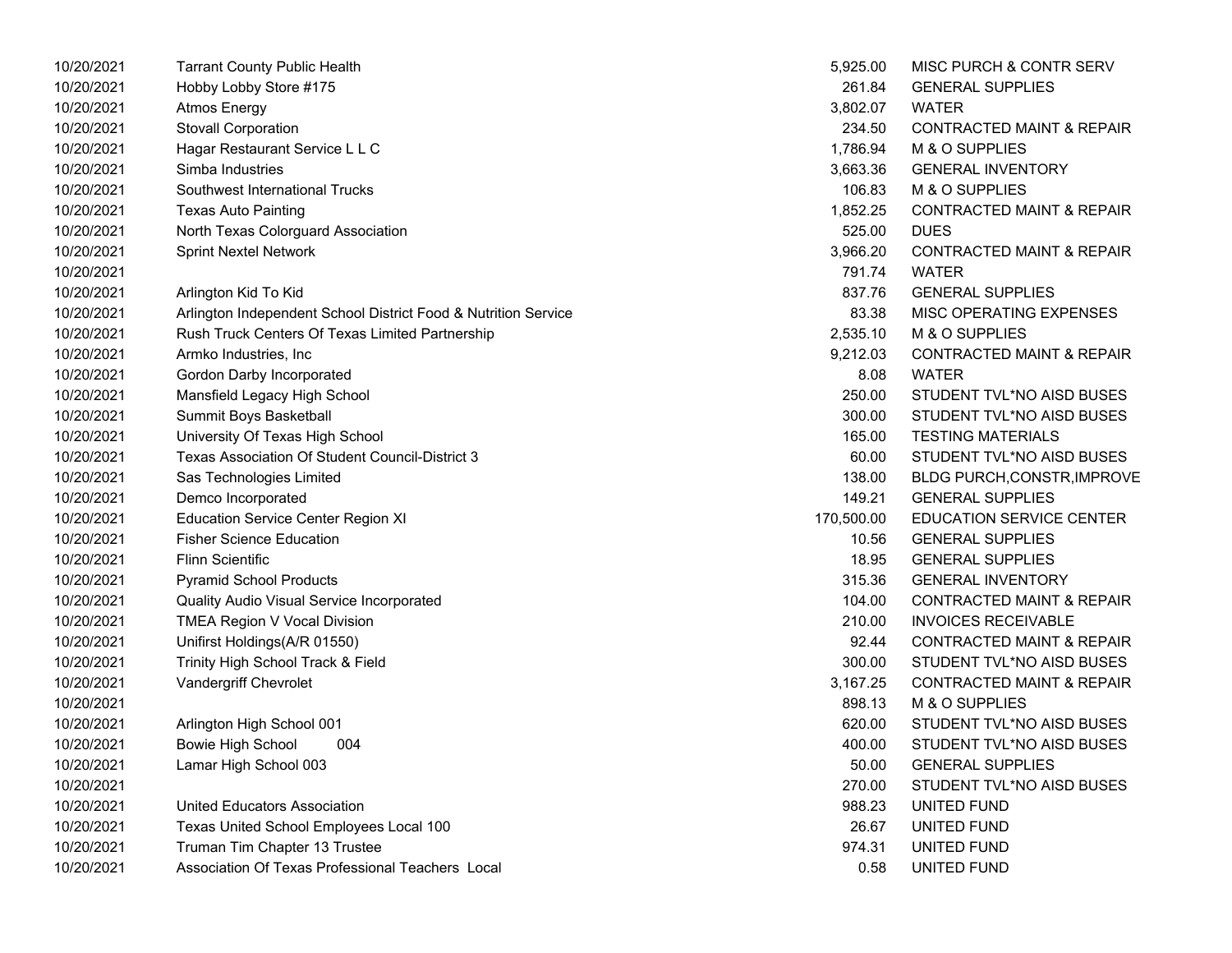| 10/20/2021 | Association Of Texas Professional Educators State | 31.14    | UNITED FUND            |
|------------|---------------------------------------------------|----------|------------------------|
| 10/20/2021 | Administracion para el Sustento de Menores        | 257.69   | UNITED FUND            |
| 10/20/2021 | Powers Tom Chapter 13 Trustee                     | 950.77   | UNITED FUND            |
| 10/20/2021 | Educational Employees Credit Union - HSA          | 870.86   | DENTAL INSURANCE       |
| 10/20/2021 | <b>Educational Employees Credit Union</b>         | 5,250.25 | DUE TO CREDIT UNION    |
| 10/20/2021 | <b>Texas State Teachers Association</b>           | 65.29    | UNITED FUND            |
| 10/21/2021 | Priscilla Acosta                                  | 45.05    | <b>EMPLOYEE TRAVEL</b> |
| 10/21/2021 | Jennifer Allen                                    | 86.40    | <b>EMPLOYEE TRAVEL</b> |
| 10/21/2021 | Mary Allen-Buxman                                 | 100.00   | <b>EMPLOYEE TRAVEL</b> |
| 10/21/2021 | Ravonne Allmon-Smith                              | 43.44    | <b>EMPLOYEE TRAVEL</b> |
| 10/21/2021 | Rudy Alvarado                                     | 89.56    | <b>EMPLOYEE TRAVEL</b> |
| 10/21/2021 | Benjamin Anderson                                 | 35.85    | <b>EMPLOYEE TRAVEL</b> |
| 10/21/2021 | Evelyn Arbaiza                                    | 330.36   | <b>EMPLOYEE TRAVEL</b> |
| 10/21/2021 | Crysol Arreola                                    | 22.68    | <b>EMPLOYEE TRAVEL</b> |
| 10/21/2021 | Vera Bailey                                       | 33.28    | <b>EMPLOYEE TRAVEL</b> |
| 10/21/2021 | Lorena Ballou                                     | 30.01    | <b>EMPLOYEE TRAVEL</b> |
| 10/21/2021 | Marybell Barriga                                  | 38.63    | <b>EMPLOYEE TRAVEL</b> |
| 10/21/2021 | Martha Beasley                                    | 133.64   | <b>EMPLOYEE TRAVEL</b> |
| 10/21/2021 | <b>Amber Bellew</b>                               | 52.06    | <b>EMPLOYEE TRAVEL</b> |
| 10/21/2021 | Sherri Bielefeld                                  | 52.75    | <b>EMPLOYEE TRAVEL</b> |
| 10/21/2021 | Kelli Billups                                     | 103.09   | <b>EMPLOYEE TRAVEL</b> |
| 10/21/2021 | Deborah Blackner                                  | 64.57    | <b>EMPLOYEE TRAVEL</b> |
| 10/21/2021 | Leilani Blair                                     | 88.97    | <b>EMPLOYEE TRAVEL</b> |
| 10/21/2021 | <b>Wendy Bostick</b>                              | 100.79   | <b>EMPLOYEE TRAVEL</b> |
| 10/21/2021 | Cheryl Boyland                                    | 34.78    | <b>EMPLOYEE TRAVEL</b> |
| 10/21/2021 | Rachel Brezina Burton                             | 58.58    | <b>EMPLOYEE TRAVEL</b> |
| 10/21/2021 | Amiesha Brown                                     | 16.85    | <b>EMPLOYEE TRAVEL</b> |
| 10/21/2021 | Cynthia Brown                                     | 214.00   | <b>EMPLOYEE TRAVEL</b> |
| 10/21/2021 | Christi Buell                                     | 33.28    | <b>EMPLOYEE TRAVEL</b> |
| 10/21/2021 | Rebecca Burton                                    | 98.76    | <b>EMPLOYEE TRAVEL</b> |
| 10/21/2021 | Lana Cairns                                       | 57.35    | <b>EMPLOYEE TRAVEL</b> |
| 10/21/2021 | Diane Camfield                                    | 24.77    | <b>EMPLOYEE TRAVEL</b> |
| 10/21/2021 | Micaela Canas                                     | 14.50    | <b>EMPLOYEE TRAVEL</b> |
| 10/21/2021 | Graciela Cantu                                    | 29.43    | <b>EMPLOYEE TRAVEL</b> |
| 10/21/2021 | Moises Carmona-Morales                            | 88.22    | <b>EMPLOYEE TRAVEL</b> |
| 10/21/2021 | Julio Castillo                                    | 42.64    | <b>EMPLOYEE TRAVEL</b> |
| 10/21/2021 | Kirsten Cervini                                   | 103.20   | <b>EMPLOYEE TRAVEL</b> |
| 10/21/2021 | Terri Chapa                                       | 25.47    | <b>EMPLOYEE TRAVEL</b> |
| 10/21/2021 | Marcy Chesebro                                    | 63.34    | <b>EMPLOYEE TRAVEL</b> |
| 10/21/2021 | <b>Terry Childress</b>                            | 50.99    | <b>EMPLOYEE TRAVEL</b> |
|            |                                                   |          |                        |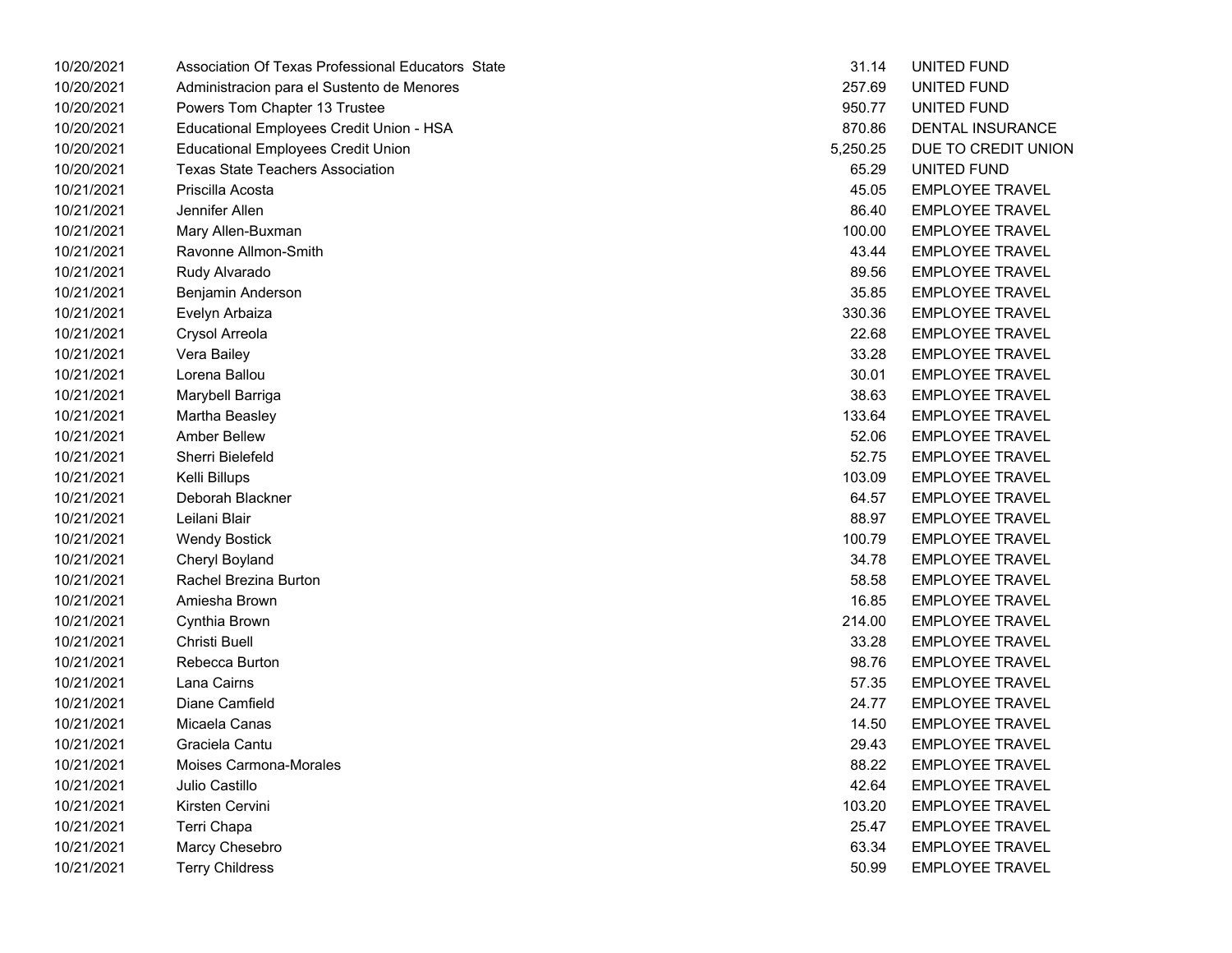| 10/21/2021 | JIII COKEI              | 111.17 | EMPLOYEE IRAVEL        |
|------------|-------------------------|--------|------------------------|
| 10/21/2021 | <b>Tanisha Collins</b>  | 13.80  | <b>EMPLOYEE TRAVEL</b> |
| 10/21/2021 | Jeffrey Cowman          | 34.35  | <b>EMPLOYEE TRAVEL</b> |
| 10/21/2021 | Minh Cu                 | 55.69  | <b>EMPLOYEE TRAVEL</b> |
| 10/21/2021 | Kathy Cummings          | 73.35  | <b>EMPLOYEE TRAVEL</b> |
| 10/21/2021 | <b>Alison Davis</b>     | 100.00 | <b>EMPLOYEE TRAVEL</b> |
| 10/21/2021 | <b>Lauren Davis</b>     | 100.00 | <b>EMPLOYEE TRAVEL</b> |
| 10/21/2021 | <b>Thomas Davis</b>     | 198.81 | <b>EMPLOYEE TRAVEL</b> |
| 10/21/2021 | Eli Delgado Perez       | 110.37 | <b>EMPLOYEE TRAVEL</b> |
| 10/21/2021 | Shahveer Dhalla         | 71.53  | <b>EMPLOYEE TRAVEL</b> |
| 10/21/2021 | TreiVontai Doggett      | 162.05 | <b>EMPLOYEE TRAVEL</b> |
| 10/21/2021 | Jon Drury               | 10.17  | <b>EMPLOYEE TRAVEL</b> |
| 10/21/2021 | Jodie Dunn              | 12.47  | <b>EMPLOYEE TRAVEL</b> |
| 10/21/2021 | <b>Russell Dvorak</b>   | 76.72  | <b>EMPLOYEE TRAVEL</b> |
| 10/21/2021 | Carla Egyed             | 119.63 | <b>EMPLOYEE TRAVEL</b> |
| 10/21/2021 | Jessica Estillette      | 44.83  | <b>EMPLOYEE TRAVEL</b> |
| 10/21/2021 | Jordan Ferguson         | 39.59  | <b>EMPLOYEE TRAVEL</b> |
| 10/21/2021 | Linda Fetters           | 28.94  | <b>EMPLOYEE TRAVEL</b> |
| 10/21/2021 | <b>Andrew Filewood</b>  | 48.04  | <b>EMPLOYEE TRAVEL</b> |
| 10/21/2021 | <b>Tracy Fiorito</b>    | 63.18  | <b>EMPLOYEE TRAVEL</b> |
| 10/21/2021 | Sarah Fitzer            | 19.21  | <b>EMPLOYEE TRAVEL</b> |
| 10/21/2021 | Dianne Forsberg         | 9.10   | <b>EMPLOYEE TRAVEL</b> |
| 10/21/2021 | <b>Barry Fox</b>        | 16.16  | <b>EMPLOYEE TRAVEL</b> |
| 10/21/2021 | Patricia Fusilier       | 16.05  | <b>EMPLOYEE TRAVEL</b> |
| 10/21/2021 | Joanna Fye              | 29.75  | <b>EMPLOYEE TRAVEL</b> |
| 10/21/2021 | Johnathane Gaffney      | 131.18 | <b>EMPLOYEE TRAVEL</b> |
| 10/21/2021 | Lesly Galeana           | 26.59  | <b>EMPLOYEE TRAVEL</b> |
| 10/21/2021 | <b>Marisol Garcia</b>   | 36.33  | <b>EMPLOYEE TRAVEL</b> |
| 10/21/2021 | Noemi Garcia            | 27.71  | <b>EMPLOYEE TRAVEL</b> |
| 10/21/2021 | Laura Garrett           | 56.34  | <b>EMPLOYEE TRAVEL</b> |
| 10/21/2021 | <b>Brittany Gibson</b>  | 92.77  | <b>EMPLOYEE TRAVEL</b> |
| 10/21/2021 | Jennifer Girouard       | 49.49  | <b>EMPLOYEE TRAVEL</b> |
| 10/21/2021 | Gina Glidewell          | 80.84  | <b>EMPLOYEE TRAVEL</b> |
| 10/21/2021 | <b>Brittany Gregory</b> | 95.02  | <b>EMPLOYEE TRAVEL</b> |
| 10/21/2021 | Amy Gresham             | 11.50  | <b>EMPLOYEE TRAVEL</b> |
| 10/21/2021 | Jamie Grimaldo          | 21.45  | <b>EMPLOYEE TRAVEL</b> |
| 10/21/2021 | Annie Gunn              | 29.53  | <b>EMPLOYEE TRAVEL</b> |
| 10/21/2021 | Dean Hardin             | 45.69  | <b>EMPLOYEE TRAVEL</b> |
| 10/21/2021 | Lauren Heimburger       | 63.56  | <b>EMPLOYEE TRAVEL</b> |
| 10/21/2021 | David Herbst            | 138.62 | <b>EMPLOYEE TRAVEL</b> |

| 10/21/2021 | Jill Coker              | 111.17 | <b>EMPLOYEE TRAVEL</b> |
|------------|-------------------------|--------|------------------------|
| 10/21/2021 | Tanisha Collins         | 13.80  | <b>EMPLOYEE TRAVEL</b> |
| 10/21/2021 | Jeffrey Cowman          | 34.35  | <b>EMPLOYEE TRAVEL</b> |
| 10/21/2021 | Minh Cu                 | 55.69  | <b>EMPLOYEE TRAVEL</b> |
| 10/21/2021 | Kathy Cummings          | 73.35  | <b>EMPLOYEE TRAVEL</b> |
| 10/21/2021 | <b>Alison Davis</b>     | 100.00 | <b>EMPLOYEE TRAVEL</b> |
| 10/21/2021 | Lauren Davis            | 100.00 | <b>EMPLOYEE TRAVEL</b> |
| 10/21/2021 | <b>Thomas Davis</b>     | 198.81 | <b>EMPLOYEE TRAVEL</b> |
| 10/21/2021 | Eli Delgado Perez       | 110.37 | <b>EMPLOYEE TRAVEL</b> |
| 10/21/2021 | Shahveer Dhalla         | 71.53  | <b>EMPLOYEE TRAVEL</b> |
| 10/21/2021 | TreiVontai Doggett      | 162.05 | <b>EMPLOYEE TRAVEL</b> |
| 10/21/2021 | Jon Drury               | 10.17  | <b>EMPLOYEE TRAVEL</b> |
| 10/21/2021 | Jodie Dunn              | 12.47  | <b>EMPLOYEE TRAVEL</b> |
| 10/21/2021 | <b>Russell Dvorak</b>   | 76.72  | <b>EMPLOYEE TRAVEL</b> |
| 10/21/2021 | Carla Egyed             | 119.63 | <b>EMPLOYEE TRAVEL</b> |
| 10/21/2021 | Jessica Estillette      | 44.83  | <b>EMPLOYEE TRAVEL</b> |
| 10/21/2021 | Jordan Ferguson         | 39.59  | <b>EMPLOYEE TRAVEL</b> |
| 10/21/2021 | Linda Fetters           | 28.94  | <b>EMPLOYEE TRAVEL</b> |
| 10/21/2021 | Andrew Filewood         | 48.04  | <b>EMPLOYEE TRAVEL</b> |
| 10/21/2021 | <b>Tracy Fiorito</b>    | 63.18  | <b>EMPLOYEE TRAVEL</b> |
| 10/21/2021 | Sarah Fitzer            | 19.21  | <b>EMPLOYEE TRAVEL</b> |
| 10/21/2021 | Dianne Forsberg         | 9.10   | <b>EMPLOYEE TRAVEL</b> |
| 10/21/2021 | <b>Barry Fox</b>        | 16.16  | <b>EMPLOYEE TRAVEL</b> |
| 10/21/2021 | Patricia Fusilier       | 16.05  | <b>EMPLOYEE TRAVEL</b> |
| 10/21/2021 | Joanna Fye              | 29.75  | <b>EMPLOYEE TRAVEL</b> |
| 10/21/2021 | Johnathane Gaffney      | 131.18 | <b>EMPLOYEE TRAVEL</b> |
| 10/21/2021 | Lesly Galeana           | 26.59  | <b>EMPLOYEE TRAVEL</b> |
| 10/21/2021 | Marisol Garcia          | 36.33  | <b>EMPLOYEE TRAVEL</b> |
| 10/21/2021 | Noemi Garcia            | 27.71  | <b>EMPLOYEE TRAVEL</b> |
| 10/21/2021 | Laura Garrett           | 56.34  | <b>EMPLOYEE TRAVEL</b> |
| 10/21/2021 | <b>Brittany Gibson</b>  | 92.77  | <b>EMPLOYEE TRAVEL</b> |
| 10/21/2021 | Jennifer Girouard       | 49.49  | <b>EMPLOYEE TRAVEL</b> |
| 10/21/2021 | Gina Glidewell          | 80.84  | <b>EMPLOYEE TRAVEL</b> |
| 10/21/2021 | <b>Brittany Gregory</b> | 95.02  | <b>EMPLOYEE TRAVEL</b> |
| 10/21/2021 | Amy Gresham             | 11.50  | <b>EMPLOYEE TRAVEL</b> |
| 10/21/2021 | Jamie Grimaldo          | 21.45  | <b>EMPLOYEE TRAVEL</b> |
| 10/21/2021 | Annie Gunn              | 29.53  | <b>EMPLOYEE TRAVEL</b> |
| 10/21/2021 | Dean Hardin             | 45.69  | <b>EMPLOYEE TRAVEL</b> |
| 10/21/2021 | Lauren Heimburger       | 63.56  | <b>EMPLOYEE TRAVEL</b> |
| 10/21/2021 | David Herbst            | 138.62 | <b>EMPLOYEE TRAVEL</b> |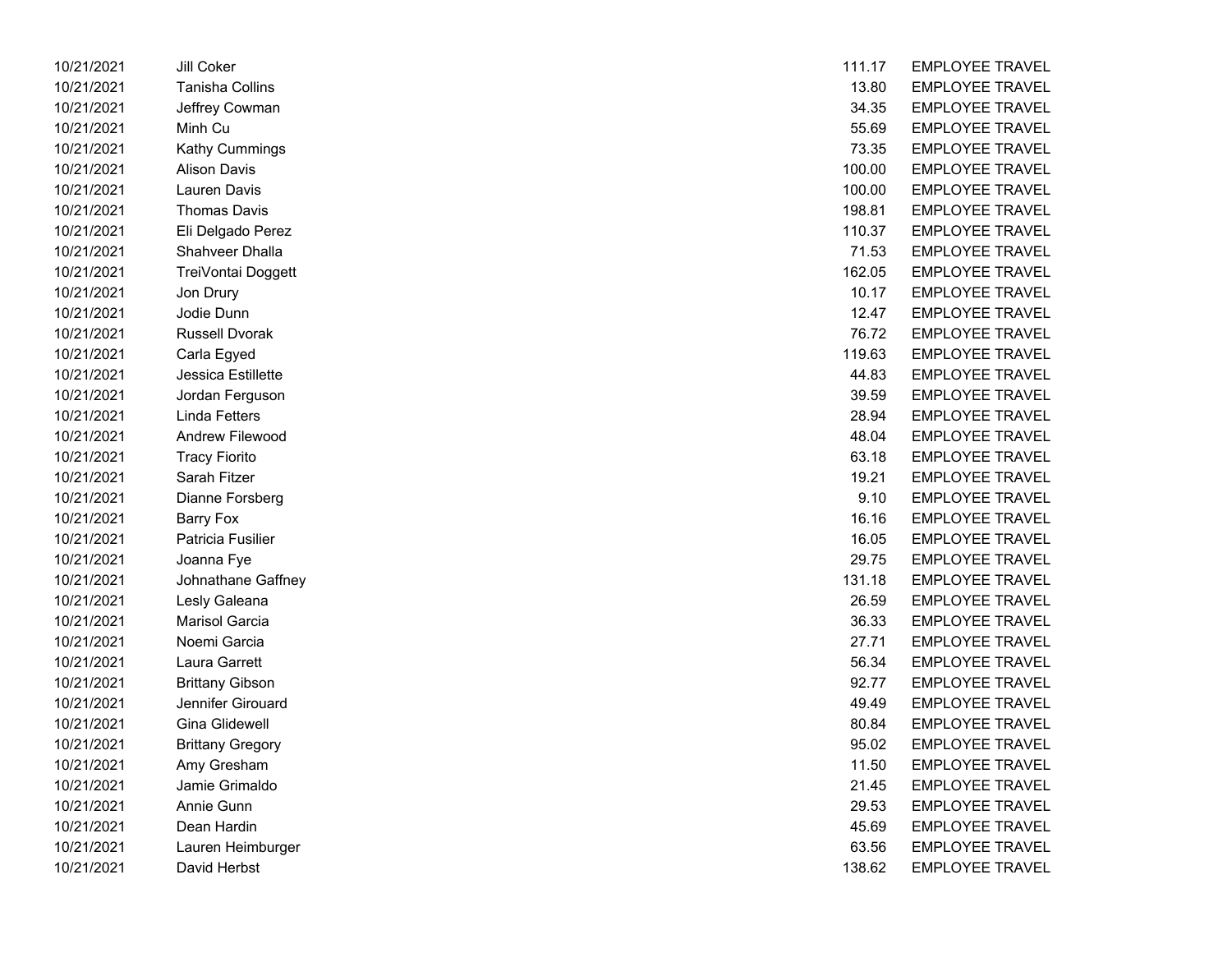| 10/21/2021 | Petra Herrera        | 110.16 | EMPLOYEE IRAVEL        |
|------------|----------------------|--------|------------------------|
| 10/21/2021 | Nathan Hervey        | 59.94  | <b>EMPLOYEE TRAVEL</b> |
| 10/21/2021 | Steven Higgs         | 54.46  | <b>EMPLOYEE TRAVEL</b> |
| 10/21/2021 | Hannah Hightower     | 89.93  | <b>EMPLOYEE TRAVEL</b> |
| 10/21/2021 | Carolyn Hinytzke     | 180.99 | <b>EMPLOYEE TRAVEL</b> |
| 10/21/2021 | Sandra Hitt          | 43.23  | <b>EMPLOYEE TRAVEL</b> |
| 10/21/2021 | Kendra Holmes        | 144.02 | <b>EMPLOYEE TRAVEL</b> |
| 10/21/2021 | William Horn         | 60.29  | <b>EMPLOYEE TRAVEL</b> |
| 10/21/2021 | Karen Howell-Chapman | 129.90 | <b>EMPLOYEE TRAVEL</b> |
| 10/21/2021 | Elizabeth Huebner    | 98.87  | <b>EMPLOYEE TRAVEL</b> |
| 10/21/2021 | Zachary Huntsinger   | 88.81  | <b>EMPLOYEE TRAVEL</b> |
| 10/21/2021 | Lisa Hurley          | 101.06 | <b>EMPLOYEE TRAVEL</b> |
| 10/21/2021 | Omeko Irigo          | 30.17  | <b>EMPLOYEE TRAVEL</b> |
| 10/21/2021 | Rachelle Ivanova     | 54.14  | <b>EMPLOYEE TRAVEL</b> |
| 10/21/2021 | John Jackson         | 71.64  | <b>EMPLOYEE TRAVEL</b> |
| 10/21/2021 | Erika Jamison        | 58.10  | <b>EMPLOYEE TRAVEL</b> |
| 10/21/2021 | Theodore Jarchow     | 72.65  | <b>EMPLOYEE TRAVEL</b> |
| 10/21/2021 | <b>Billy Jenkins</b> | 66.82  | <b>EMPLOYEE TRAVEL</b> |
| 10/21/2021 | Jason Johnson        | 95.28  | <b>EMPLOYEE TRAVEL</b> |
| 10/21/2021 | Kenneth Johnson      | 55.85  | <b>EMPLOYEE TRAVEL</b> |
| 10/21/2021 | Tamara Johnson       | 60.94  | <b>EMPLOYEE TRAVEL</b> |
| 10/21/2021 | Lisa Jones           | 82.23  | <b>EMPLOYEE TRAVEL</b> |
| 10/21/2021 | Bronwyn Kaminski     | 218.23 | <b>EMPLOYEE TRAVEL</b> |
| 10/21/2021 | Alison Larance       | 28.25  | <b>EMPLOYEE TRAVEL</b> |
| 10/21/2021 | Khanh Le             | 50.40  | <b>EMPLOYEE TRAVEL</b> |
| 10/21/2021 | Stephanie Lee        | 190.51 | <b>EMPLOYEE TRAVEL</b> |
| 10/21/2021 | Adriana Lopez        | 73.88  | <b>EMPLOYEE TRAVEL</b> |
| 10/21/2021 | Virginia Lowe        | 75.01  | <b>EMPLOYEE TRAVEL</b> |
| 10/21/2021 | Diane Luttrell       | 60.46  | <b>EMPLOYEE TRAVEL</b> |
| 10/21/2021 | Sharon Lyman         | 60.35  | <b>EMPLOYEE TRAVEL</b> |
| 10/21/2021 | Jennifer Macgowan    | 6.47   | <b>EMPLOYEE TRAVEL</b> |
| 10/21/2021 | Gretchen Maddox      | 8.93   | <b>EMPLOYEE TRAVEL</b> |
| 10/21/2021 | Sara Mahoney         | 18.56  | <b>EMPLOYEE TRAVEL</b> |
| 10/21/2021 | <b>Charles Mann</b>  | 106.73 | <b>EMPLOYEE TRAVEL</b> |
| 10/21/2021 | Pamela Mann          | 95.93  | <b>EMPLOYEE TRAVEL</b> |
| 10/21/2021 | Jennifer Martin      | 5.24   | <b>EMPLOYEE TRAVEL</b> |
| 10/21/2021 | Katina Martinez      | 214.00 | <b>EMPLOYEE TRAVEL</b> |
| 10/21/2021 | Jeanne Maxwell       | 17.44  | <b>EMPLOYEE TRAVEL</b> |
| 10/21/2021 | Stephen McCarthy     | 15.41  | <b>EMPLOYEE TRAVEL</b> |
| 10/21/2021 | JoAnn McDonald       | 100.00 | EMPLOYEE TRAVEL        |

| 10/21/2021 | Petra Herrera        | 110.16 | <b>EMPLOYEE TRAVEL</b> |
|------------|----------------------|--------|------------------------|
| 10/21/2021 | Nathan Hervey        | 59.94  | <b>EMPLOYEE TRAVEL</b> |
| 10/21/2021 | <b>Steven Higgs</b>  | 54.46  | <b>EMPLOYEE TRAVEL</b> |
| 10/21/2021 | Hannah Hightower     | 89.93  | <b>EMPLOYEE TRAVEL</b> |
| 10/21/2021 | Carolyn Hinytzke     | 180.99 | <b>EMPLOYEE TRAVEL</b> |
| 10/21/2021 | Sandra Hitt          | 43.23  | <b>EMPLOYEE TRAVEL</b> |
| 10/21/2021 | Kendra Holmes        | 144.02 | <b>EMPLOYEE TRAVEL</b> |
| 10/21/2021 | <b>William Horn</b>  | 60.29  | <b>EMPLOYEE TRAVEL</b> |
| 10/21/2021 | Karen Howell-Chapman | 129.90 | <b>EMPLOYEE TRAVEL</b> |
| 10/21/2021 | Elizabeth Huebner    | 98.87  | <b>EMPLOYEE TRAVEL</b> |
| 10/21/2021 | Zachary Huntsinger   | 88.81  | <b>EMPLOYEE TRAVEL</b> |
| 10/21/2021 | Lisa Hurley          | 101.06 | <b>EMPLOYEE TRAVEL</b> |
| 10/21/2021 | Omeko Irigo          | 30.17  | <b>EMPLOYEE TRAVEL</b> |
| 10/21/2021 | Rachelle Ivanova     | 54.14  | <b>EMPLOYEE TRAVEL</b> |
| 10/21/2021 | John Jackson         | 71.64  | <b>EMPLOYEE TRAVEL</b> |
| 10/21/2021 | Erika Jamison        | 58.10  | <b>EMPLOYEE TRAVEL</b> |
| 10/21/2021 | Theodore Jarchow     | 72.65  | <b>EMPLOYEE TRAVEL</b> |
| 10/21/2021 | <b>Billy Jenkins</b> | 66.82  | <b>EMPLOYEE TRAVEL</b> |
| 10/21/2021 | Jason Johnson        | 95.28  | <b>EMPLOYEE TRAVEL</b> |
| 10/21/2021 | Kenneth Johnson      | 55.85  | <b>EMPLOYEE TRAVEL</b> |
| 10/21/2021 | Tamara Johnson       | 60.94  | <b>EMPLOYEE TRAVEL</b> |
| 10/21/2021 | Lisa Jones           | 82.23  | <b>EMPLOYEE TRAVEL</b> |
| 10/21/2021 | Bronwyn Kaminski     | 218.23 | <b>EMPLOYEE TRAVEL</b> |
| 10/21/2021 | Alison Larance       | 28.25  | <b>EMPLOYEE TRAVEL</b> |
| 10/21/2021 | Khanh Le             | 50.40  | <b>EMPLOYEE TRAVEL</b> |
| 10/21/2021 | Stephanie Lee        | 190.51 | <b>EMPLOYEE TRAVEL</b> |
| 10/21/2021 | Adriana Lopez        | 73.88  | <b>EMPLOYEE TRAVEL</b> |
| 10/21/2021 | Virginia Lowe        | 75.01  | <b>EMPLOYEE TRAVEL</b> |
| 10/21/2021 | Diane Luttrell       | 60.46  | <b>EMPLOYEE TRAVEL</b> |
| 10/21/2021 | Sharon Lyman         | 60.35  | <b>EMPLOYEE TRAVEL</b> |
| 10/21/2021 | Jennifer Macgowan    | 6.47   | <b>EMPLOYEE TRAVEL</b> |
| 10/21/2021 | Gretchen Maddox      | 8.93   | <b>EMPLOYEE TRAVEL</b> |
| 10/21/2021 | Sara Mahoney         | 18.56  | <b>EMPLOYEE TRAVEL</b> |
| 10/21/2021 | <b>Charles Mann</b>  | 106.73 | <b>EMPLOYEE TRAVEL</b> |
| 10/21/2021 | Pamela Mann          | 95.93  | <b>EMPLOYEE TRAVEL</b> |
| 10/21/2021 | Jennifer Martin      | 5.24   | <b>EMPLOYEE TRAVEL</b> |
| 10/21/2021 | Katina Martinez      | 214.00 | <b>EMPLOYEE TRAVEL</b> |
| 10/21/2021 | Jeanne Maxwell       | 17.44  | <b>EMPLOYEE TRAVEL</b> |
| 10/21/2021 | Stephen McCarthy     | 15.41  | <b>EMPLOYEE TRAVEL</b> |
| 10/21/2021 | JoAnn McDonald       | 100.00 | EMPLOYEE TRAVEL        |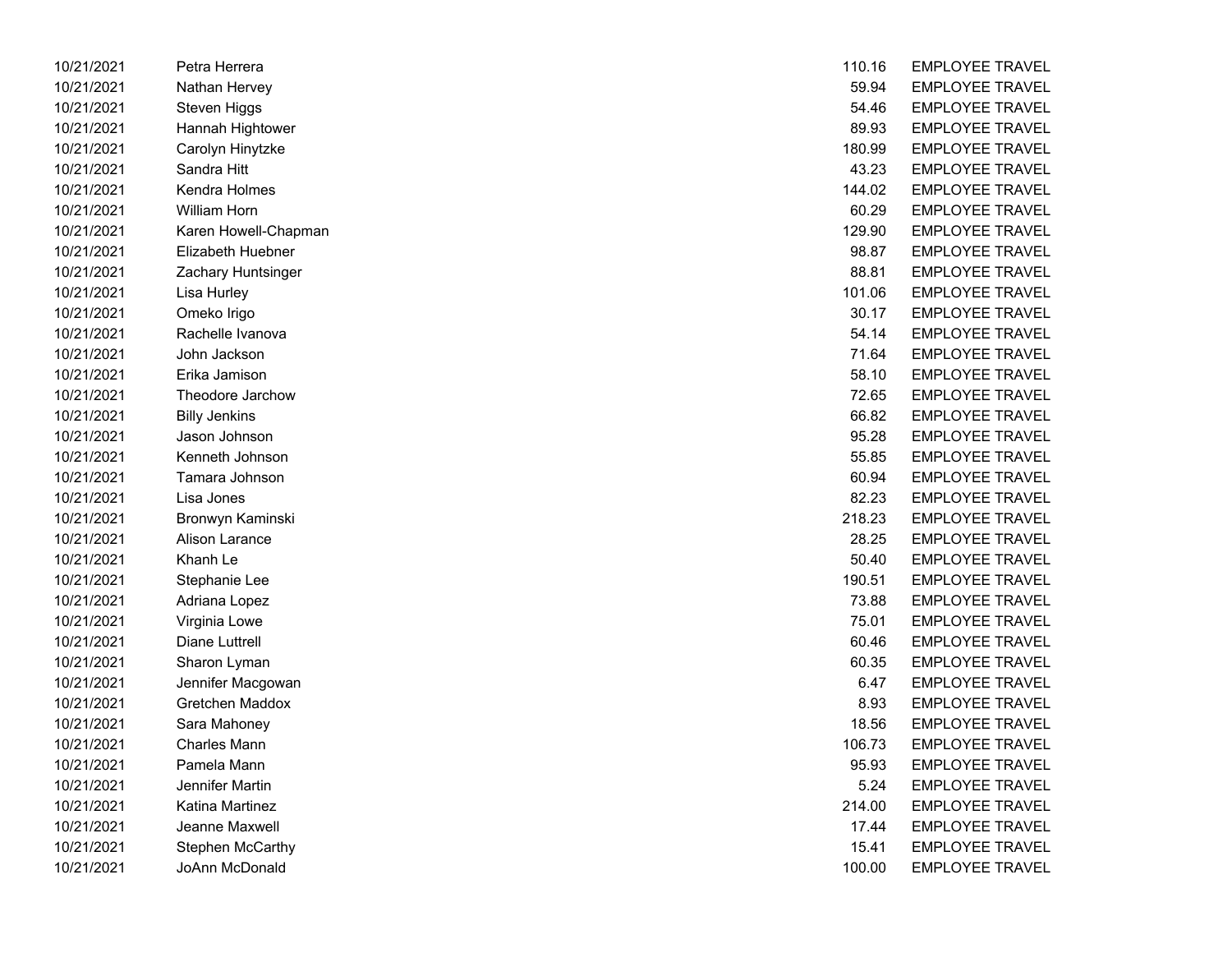| 10/21/2021 | Kevin McKinney          | 79.24  | <b>EMPLOYEE TRAVEL</b> |
|------------|-------------------------|--------|------------------------|
| 10/21/2021 | Consuelo Mendoza        | 38.57  | <b>EMPLOYEE TRAVEL</b> |
| 10/21/2021 | Guadalupe Mendoza       | 100.00 | <b>EMPLOYEE TRAVEL</b> |
| 10/21/2021 | Karla Mingo             | 67.57  | <b>EMPLOYEE TRAVEL</b> |
| 10/21/2021 | Rasheeda Mohammed       | 26.16  | <b>EMPLOYEE TRAVEL</b> |
| 10/21/2021 | Darrine Molina          | 52.64  | <b>EMPLOYEE TRAVEL</b> |
| 10/21/2021 | <b>Whitley Molinar</b>  | 20.17  | <b>EMPLOYEE TRAVEL</b> |
| 10/21/2021 | Giselle Morales         | 17.07  | <b>EMPLOYEE TRAVEL</b> |
| 10/21/2021 | Claudia Morales Herrera | 70.30  | <b>EMPLOYEE TRAVEL</b> |
| 10/21/2021 | Lori Mosley             | 61.79  | <b>EMPLOYEE TRAVEL</b> |
| 10/21/2021 | Leah Mueller            | 17.71  | <b>EMPLOYEE TRAVEL</b> |
| 10/21/2021 | Carla Mullen            | 20.33  | <b>EMPLOYEE TRAVEL</b> |
| 10/21/2021 | <b>Teah Nason</b>       | 140.76 | <b>EMPLOYEE TRAVEL</b> |
| 10/21/2021 | Michelle Nedd           | 77.74  | <b>EMPLOYEE TRAVEL</b> |
| 10/21/2021 | Kristina Neira          | 65.27  | <b>EMPLOYEE TRAVEL</b> |
| 10/21/2021 | <b>Chablif Nichols</b>  | 4.76   | <b>EMPLOYEE TRAVEL</b> |
| 10/21/2021 | Rolando Novell          | 15.41  | <b>EMPLOYEE TRAVEL</b> |
| 10/21/2021 | Randy Nyhus             | 64.68  | <b>EMPLOYEE TRAVEL</b> |
| 10/21/2021 | <b>Shelly Osten</b>     | 87.31  | <b>EMPLOYEE TRAVEL</b> |
| 10/21/2021 | <b>Gabriel Paredes</b>  | 148.84 | <b>EMPLOYEE TRAVEL</b> |
| 10/21/2021 | <b>Steven Pettes</b>    | 69.39  | <b>EMPLOYEE TRAVEL</b> |
| 10/21/2021 | Geralyn Pichon-Medlin   | 65.06  | <b>EMPLOYEE TRAVEL</b> |
| 10/21/2021 | LaToya Pierre           | 71.37  | <b>EMPLOYEE TRAVEL</b> |
| 10/21/2021 | Marla Pollan            | 21.19  | <b>EMPLOYEE TRAVEL</b> |
| 10/21/2021 | Donna Poole             | 116.23 | <b>EMPLOYEE TRAVEL</b> |
| 10/21/2021 | Lydia Ramos             | 77.84  | <b>EMPLOYEE TRAVEL</b> |
| 10/21/2021 | Rebecca Raplinger       | 100.00 | <b>EMPLOYEE TRAVEL</b> |
| 10/21/2021 | Laura Reilly-Martinez   | 100.00 | <b>EMPLOYEE TRAVEL</b> |
| 10/21/2021 | Taliesha Reliford       | 108.82 | <b>EMPLOYEE TRAVEL</b> |
| 10/21/2021 | Johnnie Reynolds        | 93.84  | <b>EMPLOYEE TRAVEL</b> |
| 10/21/2021 | Laura Rhodes            | 46.12  | <b>EMPLOYEE TRAVEL</b> |
| 10/21/2021 | Aida Riehle             | 49.76  | <b>EMPLOYEE TRAVEL</b> |
| 10/21/2021 | Mary Roddy              | 39.16  | <b>EMPLOYEE TRAVEL</b> |
| 10/21/2021 | Eric Rodriguez          | 64.63  | <b>EMPLOYEE TRAVEL</b> |
| 10/21/2021 | Frank Sack              | 64.41  | <b>EMPLOYEE TRAVEL</b> |
| 10/21/2021 | Paul Sack               | 23.33  | <b>EMPLOYEE TRAVEL</b> |
| 10/21/2021 | Scott Schneider         | 97.16  | <b>EMPLOYEE TRAVEL</b> |
| 10/21/2021 | Colleen Scott           | 20.65  | <b>EMPLOYEE TRAVEL</b> |
| 10/21/2021 | Jeremy Segovia          | 10.86  | <b>EMPLOYEE TRAVEL</b> |
| 10/21/2021 | Spenser Segovia         | 54.62  | <b>EMPLOYEE TRAVEL</b> |
|            |                         |        |                        |

| 79.24  | <b>EMPLOYEE TRAVEL</b> |
|--------|------------------------|
| 38.57  | <b>EMPLOYEE TRAVEL</b> |
| 100.00 | <b>EMPLOYEE TRAVEL</b> |
| 67.57  | EMPLOYEE TRAVEL        |
| 26.16  | <b>EMPLOYEE TRAVEL</b> |
| 52.64  | <b>EMPLOYEE TRAVEL</b> |
| 20.17  | <b>EMPLOYEE TRAVEL</b> |
| 17.07  | <b>EMPLOYEE TRAVEL</b> |
| 70.30  | <b>EMPLOYEE TRAVEL</b> |
| 61.79  | <b>EMPLOYEE TRAVEL</b> |
| 17.71  | <b>EMPLOYEE TRAVEL</b> |
| 20.33  | <b>EMPLOYEE TRAVEL</b> |
| 140.76 | EMPLOYEE TRAVEL        |
| 77.74  | EMPLOYEE TRAVEL        |
| 65.27  | <b>EMPLOYEE TRAVEL</b> |
| 4.76   | <b>EMPLOYEE TRAVEL</b> |
| 15.41  | <b>EMPLOYEE TRAVEL</b> |
| 64.68  | EMPLOYEE TRAVEL        |
| 87.31  | <b>EMPLOYEE TRAVEL</b> |
| 148.84 | <b>EMPLOYEE TRAVEL</b> |
| 69.39  | <b>EMPLOYEE TRAVEL</b> |
| 65.06  | <b>EMPLOYEE TRAVEL</b> |
| 71.37  | EMPLOYEE TRAVEL        |
| 21.19  | EMPLOYEE TRAVEL        |
| 116.23 | <b>EMPLOYEE TRAVEL</b> |
| 77.84  | <b>EMPLOYEE TRAVEL</b> |
| 100.00 | <b>EMPLOYEE TRAVEL</b> |
| 100.00 | EMPLOYEE TRAVEL        |
| 108.82 | <b>EMPLOYEE TRAVEL</b> |
| 93.84  | EMPLOYEE TRAVEL        |
| 46.12  | <b>EMPLOYEE TRAVEL</b> |
| 49.76  | <b>EMPLOYEE TRAVEL</b> |
| 39.16  | EMPLOYEE TRAVEL        |
| 64.63  | EMPLOYEE TRAVEL        |
| 64.41  | <b>EMPLOYEE TRAVEL</b> |
| 23.33  | <b>EMPLOYEE TRAVEL</b> |
| 97.16  | <b>EMPLOYEE TRAVEL</b> |
| 20.65  | <b>EMPLOYEE TRAVEL</b> |
| 10.86  | <b>EMPLOYEE TRAVEL</b> |
| 54.62  | <b>EMPLOYEE TRAVEL</b> |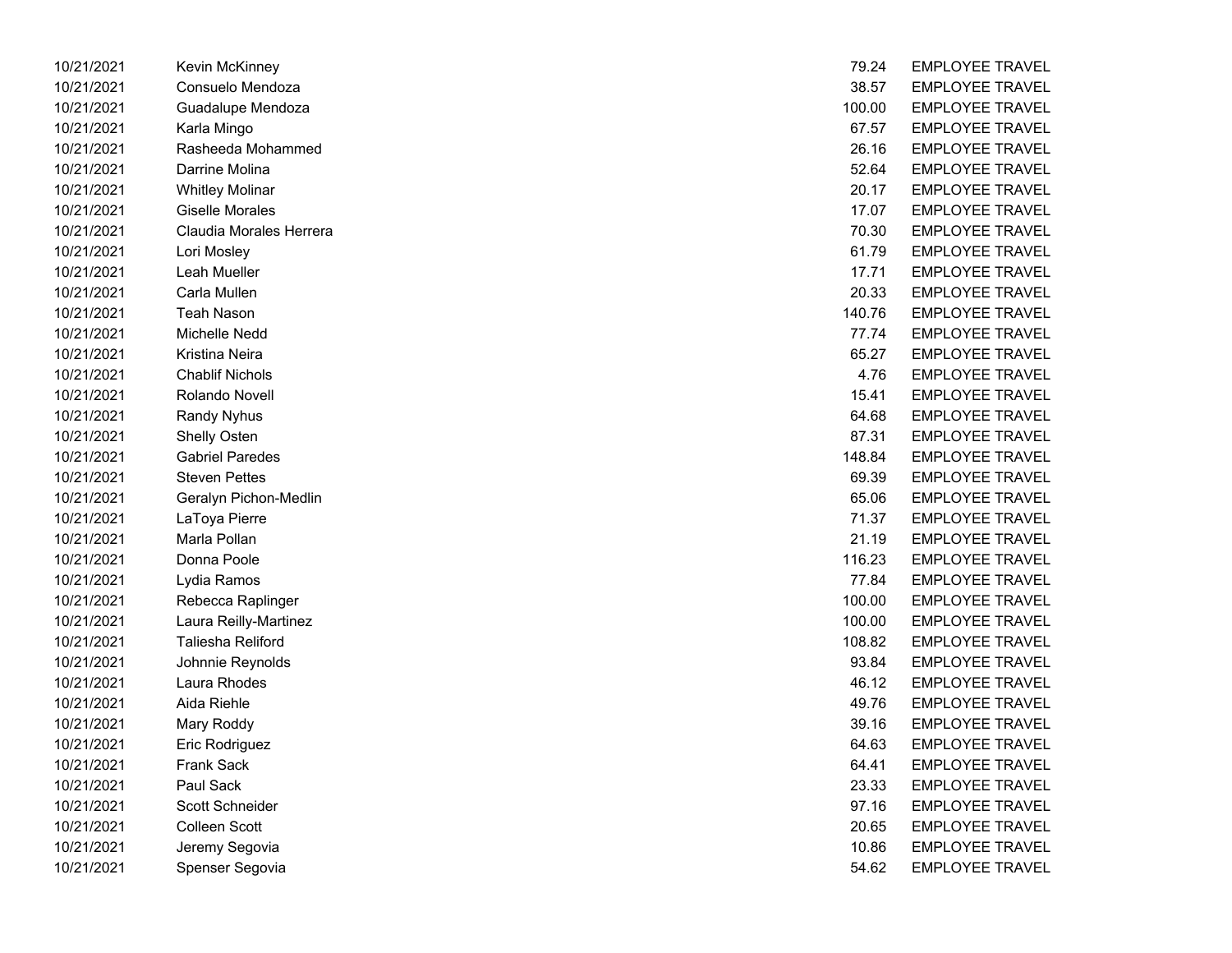| 10/21/2021 | Robert Sessions           | 149.37 | <b>EMPLOYEE TRAVEL</b> |
|------------|---------------------------|--------|------------------------|
| 10/21/2021 | <b>Stacy Shannon</b>      | 13.05  | <b>EMPLOYEE TRAVEL</b> |
| 10/21/2021 | Robie Skari               | 55.59  | <b>EMPLOYEE TRAVEL</b> |
| 10/21/2021 | Sunny Slaughter           | 100.00 | <b>EMPLOYEE TRAVEL</b> |
| 10/21/2021 | Angela Smith              | 25.40  | <b>EMPLOYEE TRAVEL</b> |
| 10/21/2021 | Kyle Smith                | 42.32  | <b>EMPLOYEE TRAVEL</b> |
| 10/21/2021 | Stephanie Smith           | 14.28  | <b>EMPLOYEE TRAVEL</b> |
| 10/21/2021 | Angelica Solis            | 18.51  | <b>EMPLOYEE TRAVEL</b> |
| 10/21/2021 | Kathy Sowell              | 25.25  | <b>EMPLOYEE TRAVEL</b> |
| 10/21/2021 | <b>Brandie Sparks</b>     | 135.68 | <b>EMPLOYEE TRAVEL</b> |
| 10/21/2021 | Shay Stavenhagen          | 7.70   | <b>EMPLOYEE TRAVEL</b> |
| 10/21/2021 | Jennifer Stein            | 59.39  | <b>EMPLOYEE TRAVEL</b> |
| 10/21/2021 | <b>Natalie Strand</b>     | 28.25  | <b>EMPLOYEE TRAVEL</b> |
| 10/21/2021 | Sandra Tapia              | 19.05  | <b>EMPLOYEE TRAVEL</b> |
| 10/21/2021 | Mark Taylor               | 31.35  | <b>EMPLOYEE TRAVEL</b> |
| 10/21/2021 | Sarah Taylor              | 118.29 | <b>EMPLOYEE TRAVEL</b> |
| 10/21/2021 | <b>Christopher Thayer</b> | 15.94  | <b>EMPLOYEE TRAVEL</b> |
| 10/21/2021 | Nina Thomas               | 7.54   | <b>EMPLOYEE TRAVEL</b> |
| 10/21/2021 | <b>Grayson Toperzer</b>   | 200.47 | <b>EMPLOYEE TRAVEL</b> |
| 10/21/2021 | Lesly Trevino             | 22.04  | <b>EMPLOYEE TRAVEL</b> |
| 10/21/2021 | <b>Yvette Turner</b>      | 6.47   | <b>EMPLOYEE TRAVEL</b> |
| 10/21/2021 | Vanessa Vasquez           | 60.24  | <b>EMPLOYEE TRAVEL</b> |
| 10/21/2021 | Aaron Vaughn              | 77.31  | <b>EMPLOYEE TRAVEL</b> |
| 10/21/2021 | <b>Robert Wager</b>       | 214.05 | <b>EMPLOYEE TRAVEL</b> |
| 10/21/2021 | Ashley Walker             | 61.74  | <b>EMPLOYEE TRAVEL</b> |
| 10/21/2021 | Tonia Walker              | 18.24  | <b>EMPLOYEE TRAVEL</b> |
| 10/21/2021 | Lori Walsh                | 195.06 | <b>EMPLOYEE TRAVEL</b> |
| 10/21/2021 | Eniko Walter-Howard       | 95.18  | <b>EMPLOYEE TRAVEL</b> |
| 10/21/2021 | Michelle Webb             | 93.20  | <b>EMPLOYEE TRAVEL</b> |
| 10/21/2021 | Jennifer Wells            | 89.00  | <b>EMPLOYEE TRAVEL</b> |
| 10/21/2021 | <b>Sherry West</b>        | 100.00 | <b>EMPLOYEE TRAVEL</b> |
| 10/21/2021 | Tamika White              | 14.55  | <b>EMPLOYEE TRAVEL</b> |
| 10/21/2021 | Sue Wilhide               | 29.48  | <b>EMPLOYEE TRAVEL</b> |
| 10/21/2021 | Regina Williams           | 3.00   | <b>EMPLOYEE TRAVEL</b> |
| 10/21/2021 | Sebastian Williams        | 55.21  | <b>EMPLOYEE TRAVEL</b> |
| 10/21/2021 | <b>Holly Willis</b>       | 66.23  | <b>EMPLOYEE TRAVEL</b> |
| 10/21/2021 | <b>Tracey Wittmayer</b>   | 133.64 | <b>EMPLOYEE TRAVEL</b> |
| 10/21/2021 | Tanisha Woodard           | 14.23  | <b>EMPLOYEE TRAVEL</b> |
| 10/21/2021 | <b>Charity Woods</b>      | 18.67  | <b>EMPLOYEE TRAVEL</b> |
| 10/21/2021 | Patricia Wright           | 61.74  | <b>EMPLOYEE TRAVEL</b> |

| 10/21/2021 | <b>Robert Sessions</b>    | 149.37 | <b>EMPLOYEE TRAVEL</b> |
|------------|---------------------------|--------|------------------------|
| 10/21/2021 | <b>Stacy Shannon</b>      | 13.05  | <b>EMPLOYEE TRAVEL</b> |
| 10/21/2021 | Robie Skari               | 55.59  | <b>EMPLOYEE TRAVEL</b> |
| 10/21/2021 | Sunny Slaughter           | 100.00 | <b>EMPLOYEE TRAVEL</b> |
| 10/21/2021 | Angela Smith              | 25.40  | <b>EMPLOYEE TRAVEL</b> |
| 10/21/2021 | Kyle Smith                | 42.32  | <b>EMPLOYEE TRAVEL</b> |
| 10/21/2021 | Stephanie Smith           | 14.28  | <b>EMPLOYEE TRAVEL</b> |
| 10/21/2021 | Angelica Solis            | 18.51  | <b>EMPLOYEE TRAVEL</b> |
| 10/21/2021 | Kathy Sowell              | 25.25  | <b>EMPLOYEE TRAVEL</b> |
| 10/21/2021 | <b>Brandie Sparks</b>     | 135.68 | <b>EMPLOYEE TRAVEL</b> |
| 10/21/2021 | Shay Stavenhagen          | 7.70   | <b>EMPLOYEE TRAVEL</b> |
| 10/21/2021 | Jennifer Stein            | 59.39  | <b>EMPLOYEE TRAVEL</b> |
| 10/21/2021 | <b>Natalie Strand</b>     | 28.25  | <b>EMPLOYEE TRAVEL</b> |
| 10/21/2021 | Sandra Tapia              | 19.05  | <b>EMPLOYEE TRAVEL</b> |
| 10/21/2021 | Mark Taylor               | 31.35  | <b>EMPLOYEE TRAVEL</b> |
| 10/21/2021 | Sarah Taylor              | 118.29 | <b>EMPLOYEE TRAVEL</b> |
| 10/21/2021 | <b>Christopher Thayer</b> | 15.94  | <b>EMPLOYEE TRAVEL</b> |
| 10/21/2021 | Nina Thomas               | 7.54   | <b>EMPLOYEE TRAVEL</b> |
| 10/21/2021 | Grayson Toperzer          | 200.47 | <b>EMPLOYEE TRAVEL</b> |
| 10/21/2021 | Lesly Trevino             | 22.04  | <b>EMPLOYEE TRAVEL</b> |
| 10/21/2021 | <b>Yvette Turner</b>      | 6.47   | <b>EMPLOYEE TRAVEL</b> |
| 10/21/2021 | Vanessa Vasquez           | 60.24  | <b>EMPLOYEE TRAVEL</b> |
| 10/21/2021 | Aaron Vaughn              | 77.31  | <b>EMPLOYEE TRAVEL</b> |
| 10/21/2021 | Robert Wager              | 214.05 | <b>EMPLOYEE TRAVEL</b> |
| 10/21/2021 | Ashley Walker             | 61.74  | <b>EMPLOYEE TRAVEL</b> |
| 10/21/2021 | <b>Tonia Walker</b>       | 18.24  | <b>EMPLOYEE TRAVEL</b> |
| 10/21/2021 | Lori Walsh                | 195.06 | <b>EMPLOYEE TRAVEL</b> |
| 10/21/2021 | Eniko Walter-Howard       | 95.18  | <b>EMPLOYEE TRAVEL</b> |
| 10/21/2021 | Michelle Webb             | 93.20  | <b>EMPLOYEE TRAVEL</b> |
| 10/21/2021 | Jennifer Wells            | 89.00  | <b>EMPLOYEE TRAVEL</b> |
| 10/21/2021 | <b>Sherry West</b>        | 100.00 | <b>EMPLOYEE TRAVEL</b> |
| 10/21/2021 | Tamika White              | 14.55  | <b>EMPLOYEE TRAVEL</b> |
| 10/21/2021 | Sue Wilhide               | 29.48  | <b>EMPLOYEE TRAVEL</b> |
| 10/21/2021 | Regina Williams           | 3.00   | <b>EMPLOYEE TRAVEL</b> |
| 10/21/2021 | Sebastian Williams        | 55.21  | <b>EMPLOYEE TRAVEL</b> |
| 10/21/2021 | <b>Holly Willis</b>       | 66.23  | <b>EMPLOYEE TRAVEL</b> |
| 10/21/2021 | <b>Tracey Wittmayer</b>   | 133.64 | <b>EMPLOYEE TRAVEL</b> |
| 10/21/2021 | Tanisha Woodard           | 14.23  | <b>EMPLOYEE TRAVEL</b> |
| 10/21/2021 | <b>Charity Woods</b>      | 18.67  | <b>EMPLOYEE TRAVEL</b> |
| 10/21/2021 | Patricia Wright           | 61.74  | EMPLOYEE TRAVEL        |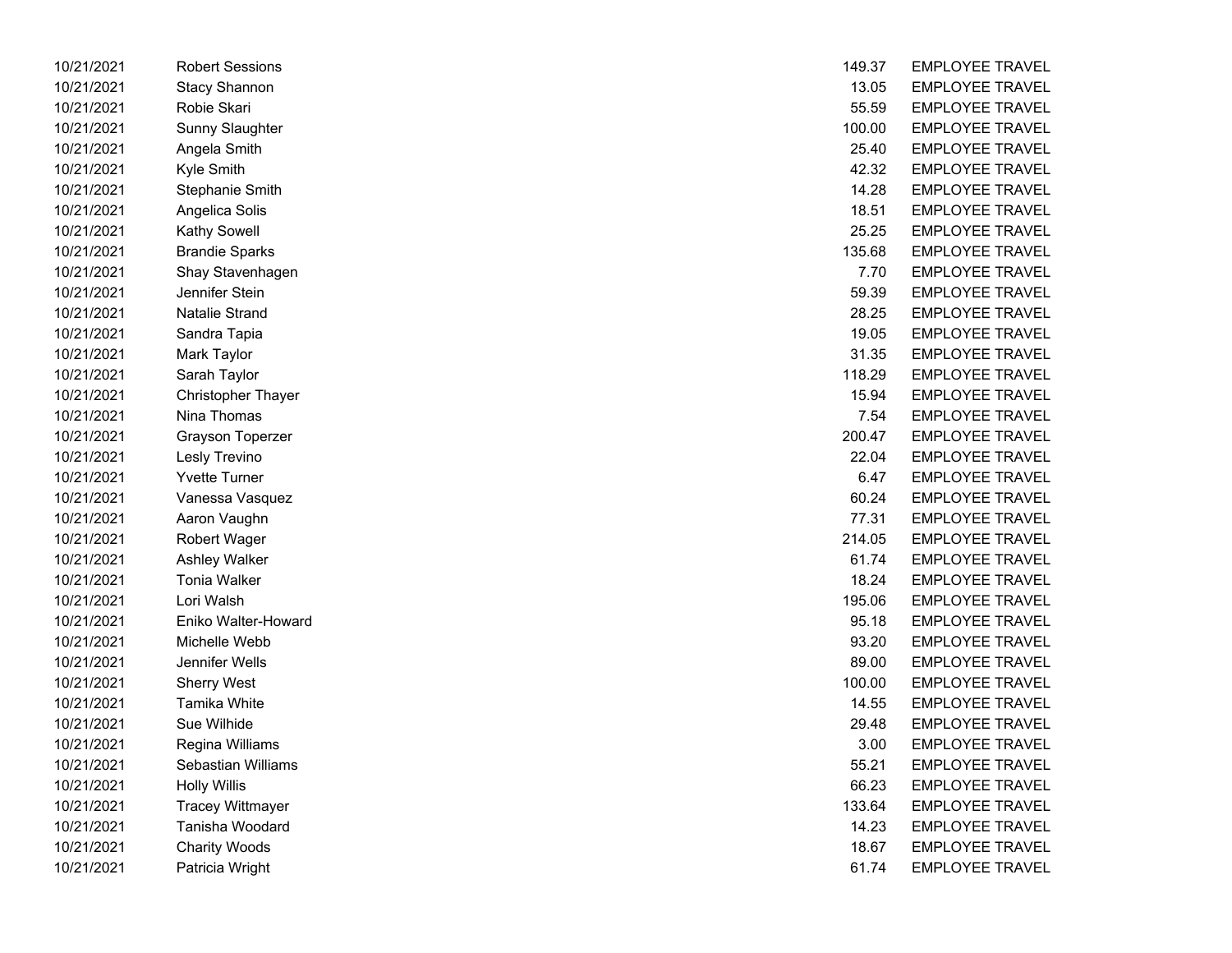| 10/21/2021 | <b>Steven Wurtz</b>                               | 33.97     | <b>EMPLOYEE TRAVEL</b>               |
|------------|---------------------------------------------------|-----------|--------------------------------------|
| 10/21/2021 | <b>Kimberly Young</b>                             | 15.25     | <b>EMPLOYEE TRAVEL</b>               |
| 10/21/2021 | Lisa Young                                        | 34.67     | <b>EMPLOYEE TRAVEL</b>               |
| 10/21/2021 | Stacy Zamarripa                                   | 100.00    | <b>EMPLOYEE TRAVEL</b>               |
| 10/21/2021 | Christian Zaragoza                                | 173.29    | <b>EMPLOYEE TRAVEL</b>               |
| 10/21/2021 | Karen Zeske                                       | 38.63     | <b>EMPLOYEE TRAVEL</b>               |
| 10/21/2021 | <b>Grainger Industrial Supply</b>                 | 907.08    | M & O SUPPLIES                       |
| 10/21/2021 | McGraw-Hill School Education, LLC                 | 4,417.53  | <b>TEXTBOOKS</b>                     |
| 10/21/2021 | Home Depot Pro                                    | 88.64     | M & O SUPPLIES                       |
| 10/21/2021 | Kroger                                            | 227.98    | <b>FOOD</b>                          |
| 10/21/2021 |                                                   | 271.60    | <b>GENERAL SUPPLIES</b>              |
| 10/21/2021 | United Refrigeration Incorporated                 | 2,303.72  | M & O SUPPLIES                       |
| 10/21/2021 | <b>Elliott Electric Supply</b>                    | 1,619.49  | M & O SUPPLIES                       |
| 10/21/2021 | Ace Mart Restaurant Supply Company                | 349.92    | <b>GENERAL SUPPLIES</b>              |
| 10/21/2021 | <b>Masters Distribution Systems</b>               | 106.75    | <b>FOOD</b>                          |
| 10/21/2021 | Mart Incorporated                                 | 7,890.00  | <b>CONTRACTED MAINT &amp; REPAIR</b> |
| 10/21/2021 | Office Depot                                      | 492.75    | <b>GENERAL SUPPLIES</b>              |
| 10/21/2021 | Enterprise Rent A Car                             | 14.80     | <b>INVOICES RECEIVABLE</b>           |
| 10/21/2021 | B & H Photo Video                                 | 89.90     | <b>GENERAL SUPPLIES</b>              |
| 10/21/2021 | 1 A Fire & Domestic Testing                       | 132.00    | <b>CONTRACTED MAINT &amp; REPAIR</b> |
| 10/21/2021 | Verizon Wireless Acct                             | 9.62      | MISC PURCH & CONTR SERV              |
| 10/21/2021 | Govconnection Incorporated                        | 190.00    | <b>GENERAL SUPPLIES</b>              |
| 10/21/2021 | <b>ProComputing Corporation</b>                   | 775.00    | <b>GENERAL SUPPLIES</b>              |
| 10/21/2021 | Pocket Nurse Enterprises Incorporated             | 683.60    | <b>GENERAL SUPPLIES</b>              |
| 10/21/2021 | Apple Computer Incorporated                       | 55,751.80 | <b>GENERAL SUPPLIES</b>              |
| 10/21/2021 | <b>Centerline Supply Limited</b>                  | 1,045.50  | M & O SUPPLIES                       |
| 10/21/2021 | Kuta Software LLC                                 | 1,211.00  | <b>GENERAL SUPPLIES</b>              |
| 10/21/2021 | <b>Carrier Enterprise</b>                         | 220.16    | M & O SUPPLIES                       |
| 10/21/2021 | Claris International Inc (formerly FileMaker Inc) | 10,944.00 | <b>CONTRACTED MAINT &amp; REPAIR</b> |
| 10/21/2021 | Phillips Lawn Sprinkler Co. Inc.                  | 317.50    | <b>CONTRACTED MAINT &amp; REPAIR</b> |
| 10/21/2021 | <b>Ryder Transportation Services</b>              | 3,148.50  | <b>RENTALS &amp; OPERATING LEASE</b> |
| 10/21/2021 | <b>Binswanger Glass</b>                           | 469.28    | M & O SUPPLIES                       |
| 10/21/2021 | Accent Awards & Trophies, LLC                     | 2,385.00  | <b>GENERAL SUPPLIES</b>              |
| 10/21/2021 | <b>Ward's Science</b>                             | 1,426.55  | <b>GENERAL SUPPLIES</b>              |
| 10/21/2021 | Crawford Electric Supply Company                  | 975.04    | M & O SUPPLIES                       |
| 10/21/2021 | <b>LEGO Education</b>                             | 279.80    | <b>GENERAL SUPPLIES</b>              |
| 10/21/2021 | <b>RD Lawns LLC</b>                               | 9,293.00  | <b>CONTRACTED MAINT &amp; REPAIR</b> |
| 10/21/2021 | Cyson Technology Group LLC                        | 225.00    | MISC PURCH & CONTR SERV              |
| 10/21/2021 | <b>Tarrant County Tax Assessor-Collector</b>      | 7.50      | MISC OPERATING EXPENSES              |
| 10/21/2021 | Teacher Innovations. Inc.                         | 357.00    | <b>READING MATERIALS</b>             |

| 33.97     | <b>EMPLOYEE TRAVEL</b>               |
|-----------|--------------------------------------|
| 15.25     | <b>EMPLOYEE TRAVEL</b>               |
| 34.67     | <b>EMPLOYEE TRAVEL</b>               |
| 100.00    | <b>EMPLOYEE TRAVEL</b>               |
| 173.29    | <b>EMPLOYEE TRAVEL</b>               |
|           | 38.63 EMPLOYEE TRAVEL                |
|           | 907.08 M & O SUPPLIES                |
| 4,417.53  | <b>TEXTBOOKS</b>                     |
| 88.64     | M & O SUPPLIES                       |
| 227.98    | <b>FOOD</b>                          |
|           | 271.60 GENERAL SUPPLIES              |
|           | 2,303.72 M & O SUPPLIES              |
| 1,619.49  | M & O SUPPLIES                       |
| 349.92    | <b>GENERAL SUPPLIES</b>              |
| 106.75    | <b>FOOD</b>                          |
|           | 7,890.00 CONTRACTED MAINT & REPAIR   |
|           | 492.75 GENERAL SUPPLIES              |
| 14.80     | <b>INVOICES RECEIVABLE</b>           |
| 89.90     | <b>GENERAL SUPPLIES</b>              |
| 132.00    | <b>CONTRACTED MAINT &amp; REPAIR</b> |
| 9.62      | MISC PURCH & CONTR SERV              |
| 190.00    | <b>GENERAL SUPPLIES</b>              |
| 775.00    | <b>GENERAL SUPPLIES</b>              |
| 683.60    | <b>GENERAL SUPPLIES</b>              |
| 55,751.80 | <b>GENERAL SUPPLIES</b>              |
| 1,045.50  | M & O SUPPLIES                       |
|           | 1,211.00 GENERAL SUPPLIES            |
| 220.16    | M & O SUPPLIES                       |
| 10,944.00 | <b>CONTRACTED MAINT &amp; REPAIR</b> |
| 317.50    | <b>CONTRACTED MAINT &amp; REPAIR</b> |
| 3,148.50  | <b>RENTALS &amp; OPERATING LEASE</b> |
| 469.28    | M & O SUPPLIES                       |
| 2,385.00  | <b>GENERAL SUPPLIES</b>              |
| 1,426.55  | <b>GENERAL SUPPLIES</b>              |
| 975.04    | <b>M &amp; O SUPPLIES</b>            |
| 279.80    | <b>GENERAL SUPPLIES</b>              |
| 9,293.00  | <b>CONTRACTED MAINT &amp; REPAIR</b> |
| 225.00    | <b>MISC PURCH &amp; CONTR SERV</b>   |
| 7.50      | <b>MISC OPERATING EXPENSES</b>       |
| 357.00    | <b>READING MATERIALS</b>             |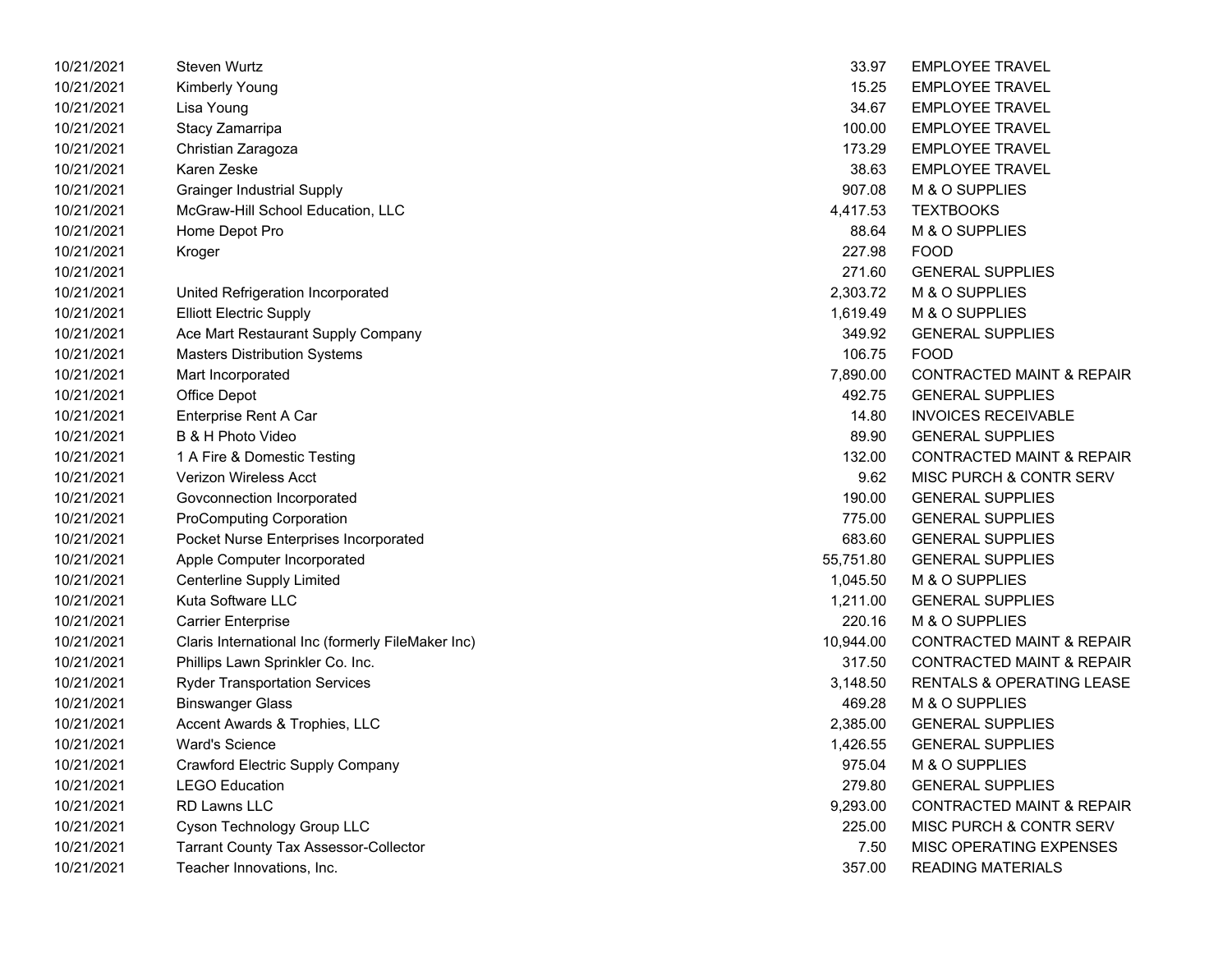| 10/21/2021 | Dr Pepper Snapple Group                            | 51.60     | MISC OPERATING EXPENSES              |
|------------|----------------------------------------------------|-----------|--------------------------------------|
| 10/21/2021 | ChinaSprout Inc.                                   | 726.73    | <b>READING MATERIALS</b>             |
| 10/21/2021 | OTC Brands, Inc                                    | 436.02    | <b>GENERAL SUPPLIES</b>              |
| 10/21/2021 |                                                    | 1,073.37  | <b>INVOICES RECEIVABLE</b>           |
| 10/21/2021 | Mavich LLC                                         | 239.04    | <b>GENERAL INVENTORY</b>             |
| 10/21/2021 | Winn Innovations LLC                               | 892.20    | <b>GENERAL INVENTORY</b>             |
| 10/21/2021 | <b>Pikes Peak of Dallas</b>                        | 523.40    | <b>GENERAL SUPPLIES</b>              |
| 10/21/2021 | <b>Texas Irrigation Supply LLC</b>                 | 1,015.05  | M & O SUPPLIES                       |
| 10/21/2021 | Staples Inc/Staples Business Advantage             | 459.06    | <b>GENERAL SUPPLIES</b>              |
| 10/21/2021 | All Star Letter Jackets and Balfour Dallas         | 300.00    | <b>INVOICES RECEIVABLE</b>           |
| 10/21/2021 | William Sprinkle                                   | 250.00    | <b>INVOICES RECEIVABLE</b>           |
| 10/21/2021 | <b>Blick Art Materials</b>                         | 1,341.11  | <b>GENERAL SUPPLIES</b>              |
| 10/21/2021 | Marathon Staffing Group Inc                        | 3,053.40  | <b>MISC PURCH &amp; CONTR SERV</b>   |
| 10/21/2021 | Got You Covered Work Wear & Uniforms               | 31.50     | M & O SUPPLIES                       |
| 10/21/2021 | <b>Texas Track &amp; Field Coaches Association</b> | 500.00    | <b>INVOICES RECEIVABLE</b>           |
| 10/21/2021 | North Texas Swimming Inc                           | 1,806.00  | <b>DUES</b>                          |
| 10/21/2021 | Star Autism Support Incorporated                   | 1,750.00  | <b>GENERAL SUPPLIES</b>              |
| 10/21/2021 | Translation and Interpretation Network LLC         | 6,492.81  | MISC PURCH & CONTR SERV              |
| 10/21/2021 | Lakeshore Learning Materials                       | 46.52     | <b>GENERAL SUPPLIES</b>              |
| 10/21/2021 | Office Depot, Inc                                  | 493.48    | <b>GENERAL SUPPLIES</b>              |
| 10/21/2021 | Riverside Technologies Incorporated                | 7,153.03  | <b>GENERAL SUPPLIES</b>              |
| 10/21/2021 | SustainED Leaders                                  | 16,000.00 | MISC PURCH & CONTR SERV              |
| 10/21/2021 | James Randall Baas                                 | 306.25    | <b>INVOICES RECEIVABLE</b>           |
| 10/21/2021 | Complete Supply Incorporated                       | 12,957.50 | <b>GENERAL INVENTORY</b>             |
| 10/21/2021 | Hobby Lobby Store #175                             | 134.50    | <b>GENERAL SUPPLIES</b>              |
| 10/21/2021 | <b>Bucks Wheel &amp; Equipment Company</b>         | 136.95    | M & O SUPPLIES                       |
| 10/21/2021 | <b>Nicol Scales</b>                                | 697.50    | <b>CONTRACTED MAINT &amp; REPAIR</b> |
| 10/21/2021 | Rush Bus Center Of Texas                           | 24.66     | <b>GENERAL INVENTORY</b>             |
| 10/21/2021 | <b>Pittsburgh Paints</b>                           | 137.38    | M & O SUPPLIES                       |
| 10/21/2021 | <b>LEAF Engineers</b>                              | 3,300.00  | BLDG PURCH,CONSTR, IMPROVE           |
| 10/21/2021 | Knowsys Educational Services LLC                   | 4,882.50  | <b>GENERAL SUPPLIES</b>              |
| 10/21/2021 | Olen Williams Sales & Service                      | 120.00    | M & O SUPPLIES                       |
| 10/21/2021 | 005<br>Martin High School                          | 380.00    | STUDENT TVL*NO AISD BUSES            |
| 10/22/2021 | Lauren Davis                                       | 100.00    | <b>EMPLOYEE TRAVEL</b>               |
| 10/22/2021 | Kathryn Escott                                     | 100.00    | <b>EMPLOYEE TRAVEL</b>               |
| 10/22/2021 | Kim Harris                                         | 100.00    | <b>EMPLOYEE TRAVEL</b>               |
| 10/22/2021 | Daisy Holguin                                      | 100.00    | <b>EMPLOYEE TRAVEL</b>               |
| 10/22/2021 | Michelle Mccoy                                     | 100.00    | <b>EMPLOYEE TRAVEL</b>               |
| 10/22/2021 | <b>Chablif Nichols</b>                             | 25.00     | <b>MISC OPERATING EXPENSES</b>       |
| 10/22/2021 | Carol Nickelson                                    | 100.00    | <b>EMPLOYEE TRAVEL</b>               |

| 51.60     | MISC OPERATING EXPENSES              |
|-----------|--------------------------------------|
| 726.73    | <b>READING MATERIALS</b>             |
| 436.02    | <b>GENERAL SUPPLIES</b>              |
| 1,073.37  | <b>INVOICES RECEIVABLE</b>           |
| 239.04    | <b>GENERAL INVENTORY</b>             |
| 892.20    | <b>GENERAL INVENTORY</b>             |
| 523.40    | <b>GENERAL SUPPLIES</b>              |
| 1,015.05  | M & O SUPPLIES                       |
| 459.06    | <b>GENERAL SUPPLIES</b>              |
| 300.00    | <b>INVOICES RECEIVABLE</b>           |
| 250.00    | <b>INVOICES RECEIVABLE</b>           |
| 1,341.11  | <b>GENERAL SUPPLIES</b>              |
|           | 3,053.40 MISC PURCH & CONTR SERV     |
| 31.50     | M & O SUPPLIES                       |
| 500.00    | <b>INVOICES RECEIVABLE</b>           |
| 1,806.00  | <b>DUES</b>                          |
|           | 1,750.00 GENERAL SUPPLIES            |
|           | 6,492.81 MISC PURCH & CONTR SERV     |
| 46.52     | <b>GENERAL SUPPLIES</b>              |
| 493.48    | <b>GENERAL SUPPLIES</b>              |
| 7,153.03  | <b>GENERAL SUPPLIES</b>              |
|           | 16,000.00 MISC PURCH & CONTR SERV    |
|           | 306.25 INVOICES RECEIVABLE           |
| 12,957.50 | <b>GENERAL INVENTORY</b>             |
| 134.50    | <b>GENERAL SUPPLIES</b>              |
| 136.95    | M & O SUPPLIES                       |
| 697.50    | <b>CONTRACTED MAINT &amp; REPAIR</b> |
| 24.66     | <b>GENERAL INVENTORY</b>             |
| 137.38    | M & O SUPPLIES                       |
| 3,300.00  | <b>BLDG PURCH, CONSTR, IMPROVE</b>   |
| 4,882.50  | <b>GENERAL SUPPLIES</b>              |
| 120.00    | M & O SUPPLIES                       |
| 380.00    | STUDENT TVL*NO AISD BUSES            |
| 100.00    | <b>EMPLOYEE TRAVEL</b>               |
| 100.00    | <b>EMPLOYEE TRAVEL</b>               |
| 100.00    | <b>EMPLOYEE TRAVEL</b>               |
| 100.00    | <b>EMPLOYEE TRAVEL</b>               |
| 100.00    | <b>EMPLOYEE TRAVEL</b>               |
| 25.00     | MISC OPERATING EXPENSES              |
| 100.00    | <b>EMPLOYEE TRAVEL</b>               |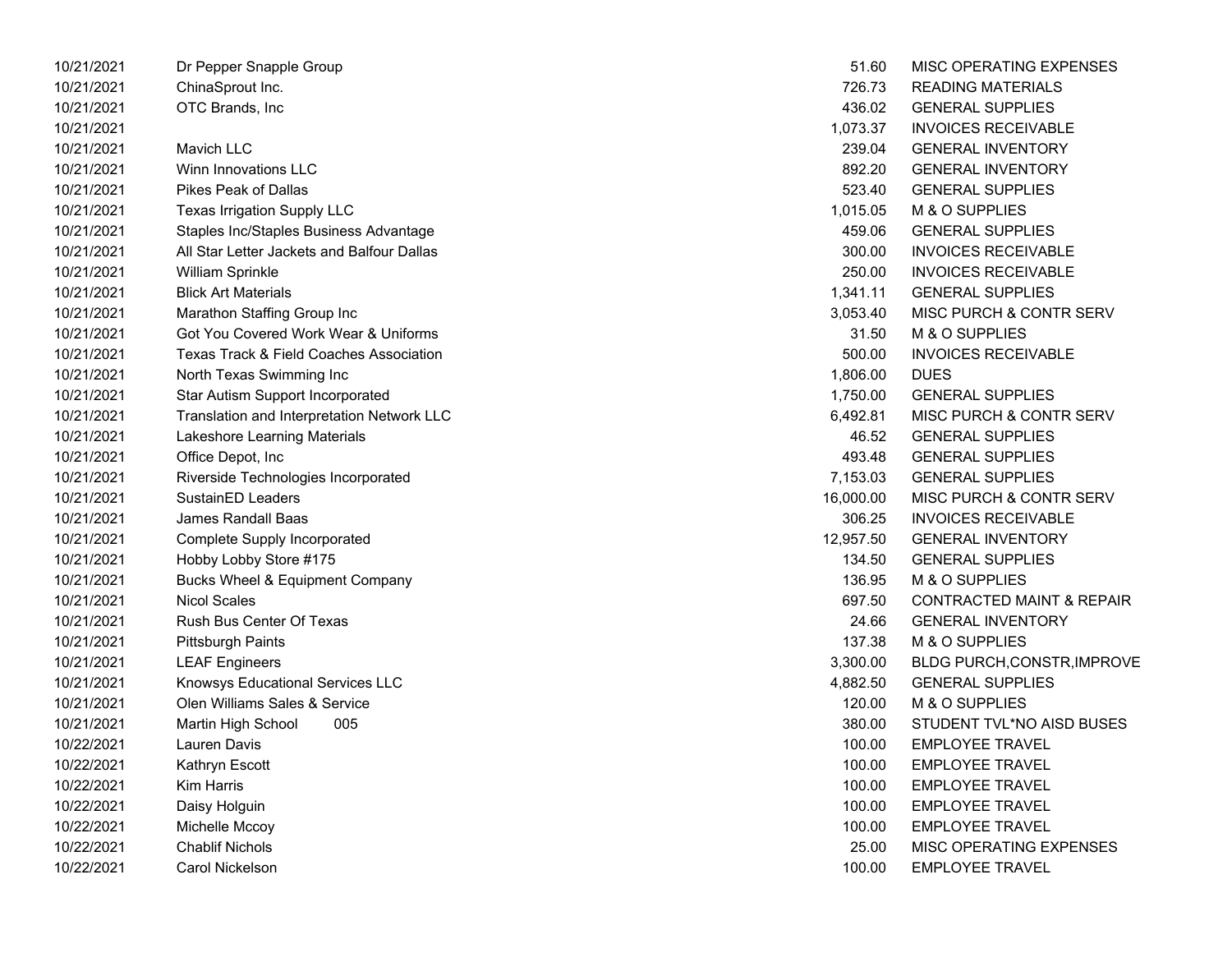| 10/22/2021 | <b>Victor Perales</b>                                   | 45.69      | <b>EMPLOYEE TRAVEL</b>               |
|------------|---------------------------------------------------------|------------|--------------------------------------|
| 10/22/2021 | Andrea Rice                                             | 100.00     | <b>EMPLOYEE TRAVEL</b>               |
| 10/22/2021 | Johnny Stephens                                         | 90.00      | MISC OPERATING EXPENSES              |
| 10/22/2021 | Patrick Dunn                                            | 290.00     | MISC OPERATING EXPENSES              |
| 10/22/2021 | <b>Ethan Gardiner</b>                                   | 110.00     | MISC OPERATING EXPENSES              |
| 10/22/2021 | Joshua Sturgill                                         | 155.00     | MISC OPERATING EXPENSES              |
| 10/22/2021 | Amy McNease                                             | 95.00      | MISC OPERATING EXPENSES              |
| 10/22/2021 | <b>Charles Bryant</b>                                   | 265.00     | MISC OPERATING EXPENSES              |
| 10/22/2021 | Ivan Loya                                               | 255.00     | MISC OPERATING EXPENSES              |
| 10/22/2021 | <b>Troy Collins</b>                                     | 240.00     | MISC OPERATING EXPENSES              |
| 10/25/2021 | Jeffrey Hall                                            | 330.00     | MISC OPERATING EXPENSES              |
| 10/26/2021 | <b>RJ Construction</b>                                  | 179,520.54 | M & O SUPPLIES                       |
| 10/28/2021 | Diane Camfield                                          | 14.93      | <b>EMPLOYEE TRAVEL</b>               |
| 10/28/2021 | Larry Gibson                                            | 18.24      | <b>EMPLOYEE TRAVEL</b>               |
| 10/28/2021 | Michael Hill                                            | 63.99      | <b>EMPLOYEE TRAVEL</b>               |
| 10/28/2021 | Angela Holiday                                          | 112.35     | <b>EMPLOYEE TRAVEL</b>               |
| 10/28/2021 | <b>Tiffany Johnson</b>                                  | 214.00     | <b>EMPLOYEE TRAVEL</b>               |
| 10/28/2021 | Natalie Lopez                                           | 48.95      | <b>EMPLOYEE TRAVEL</b>               |
| 10/28/2021 | Laina McDonald                                          | 64.74      | <b>EMPLOYEE TRAVEL</b>               |
| 10/28/2021 | Monica Mitchell-Darko                                   | 28.73      | <b>EMPLOYEE TRAVEL</b>               |
| 10/28/2021 | Donald Sibley                                           | 212.72     | <b>EMPLOYEE TRAVEL</b>               |
| 10/28/2021 | Corgan Assoc Architects Incorporated                    | 28,242.85  | <b>BLDG PURCH, CONSTR, IMPROVE</b>   |
| 10/28/2021 | Texas Air Systems Incorporated                          | 1,996.54   | M & O SUPPLIES                       |
| 10/28/2021 | <b>Pavement Services Corporation</b>                    | 39,888.00  | <b>CONTRACTED MAINT &amp; REPAIR</b> |
| 10/28/2021 | <b>Grainger Industrial Supply</b>                       | 1,088.76   | <b>GENERAL SUPPLIES</b>              |
| 10/28/2021 |                                                         | 2,355.87   | M & O SUPPLIES                       |
| 10/28/2021 | Qep Incorporated                                        | 137.05     | <b>READING MATERIALS</b>             |
| 10/28/2021 | Hoshizaki South Central Distribution Center             | 412.58     | M & O SUPPLIES                       |
| 10/28/2021 | Texas Christian University Office Of Extended Education | 200.00     | <b>EMPLOYEE TRAVEL</b>               |
| 10/28/2021 | Casa Manana                                             | 1,030.00   | STUDENT TVL*NO AISD BUSES            |
| 10/28/2021 | Home Depot Pro                                          | 2,555.37   | <b>GENERAL SUPPLIES</b>              |
| 10/28/2021 |                                                         | 1,207.77   | M & O SUPPLIES                       |
| 10/28/2021 | Home Depot Pro                                          | 11,610.00  | <b>GENERAL INVENTORY</b>             |
| 10/28/2021 |                                                         | (226.81)   | LIONS CLUB CONCESSIONS               |
| 10/28/2021 | Kroger                                                  | 501.01     | <b>FOOD</b>                          |
| 10/28/2021 |                                                         | 2,932.46   | <b>GENERAL SUPPLIES</b>              |
| 10/28/2021 |                                                         | 359.48     | <b>INVOICES RECEIVABLE</b>           |
| 10/28/2021 |                                                         | 1,399.05   | MISC OPERATING EXPENSES              |
| 10/28/2021 | Jennie O Foods Incorporated                             | 96,751.75  | <b>GENERAL INVENTORY</b>             |
| 10/28/2021 | <b>B W I Companies Incorporated</b>                     | 199.11     | <b>GENERAL SUPPLIES</b>              |
|            |                                                         |            |                                      |

| 45.69     | <b>EMPLOYEE TRAVEL</b>                |
|-----------|---------------------------------------|
| 100.00    | <b>EMPLOYEE TRAVEL</b>                |
| 90.00     | MISC OPERATING EXPENSES               |
| 290.00    | <b>MISC OPERATING EXPENSES</b>        |
| 110.00    | MISC OPERATING EXPENSES               |
|           | 155.00 MISC OPERATING EXPENSES        |
|           | 95.00 MISC OPERATING EXPENSES         |
| 265.00    | <b>MISC OPERATING EXPENSES</b>        |
| 255.00    | MISC OPERATING EXPENSES               |
| 240.00    | <b>MISC OPERATING EXPENSES</b>        |
|           | 330.00 MISC OPERATING EXPENSES        |
|           | 179,520.54 M & O SUPPLIES             |
| 14.93     | <b>EMPLOYEE TRAVEL</b>                |
| 18.24     | <b>EMPLOYEE TRAVEL</b>                |
|           | 63.99 EMPLOYEE TRAVEL                 |
|           | 112.35 EMPLOYEE TRAVEL                |
|           | 214.00 EMPLOYEE TRAVEL                |
| 48.95     | <b>EMPLOYEE TRAVEL</b>                |
| 64.74     | <b>EMPLOYEE TRAVEL</b>                |
|           | 28.73 EMPLOYEE TRAVEL                 |
|           | 212.72 EMPLOYEE TRAVEL                |
|           | 28,242.85 BLDG PURCH, CONSTR, IMPROVE |
| 1,996.54  | <b>M &amp; O SUPPLIES</b>             |
| 39,888.00 | <b>CONTRACTED MAINT &amp; REPAIR</b>  |
|           | 1,088.76 GENERAL SUPPLIES             |
|           | 2,355.87 M & O SUPPLIES               |
|           | 137.05 READING MATERIALS              |
| 412.58    | M & O SUPPLIES                        |
| 200.00    | <b>EMPLOYEE TRAVEL</b>                |
| 1,030.00  | STUDENT TVL*NO AISD BUSES             |
|           | 2,555.37 GENERAL SUPPLIES             |
| 1,207.77  | M & O SUPPLIES                        |
| 11,610.00 | <b>GENERAL INVENTORY</b>              |
| (226.81)  | LIONS CLUB CONCESSIONS                |
| 501.01    | FOOD                                  |
| 2,932.46  | <b>GENERAL SUPPLIES</b>               |
| 359.48    | <b>INVOICES RECEIVABLE</b>            |
| 1,399.05  | <b>MISC OPERATING EXPENSES</b>        |
| 96,751.75 | <b>GENERAL INVENTORY</b>              |
| 199.11    | <b>GENERAL SUPPLIES</b>               |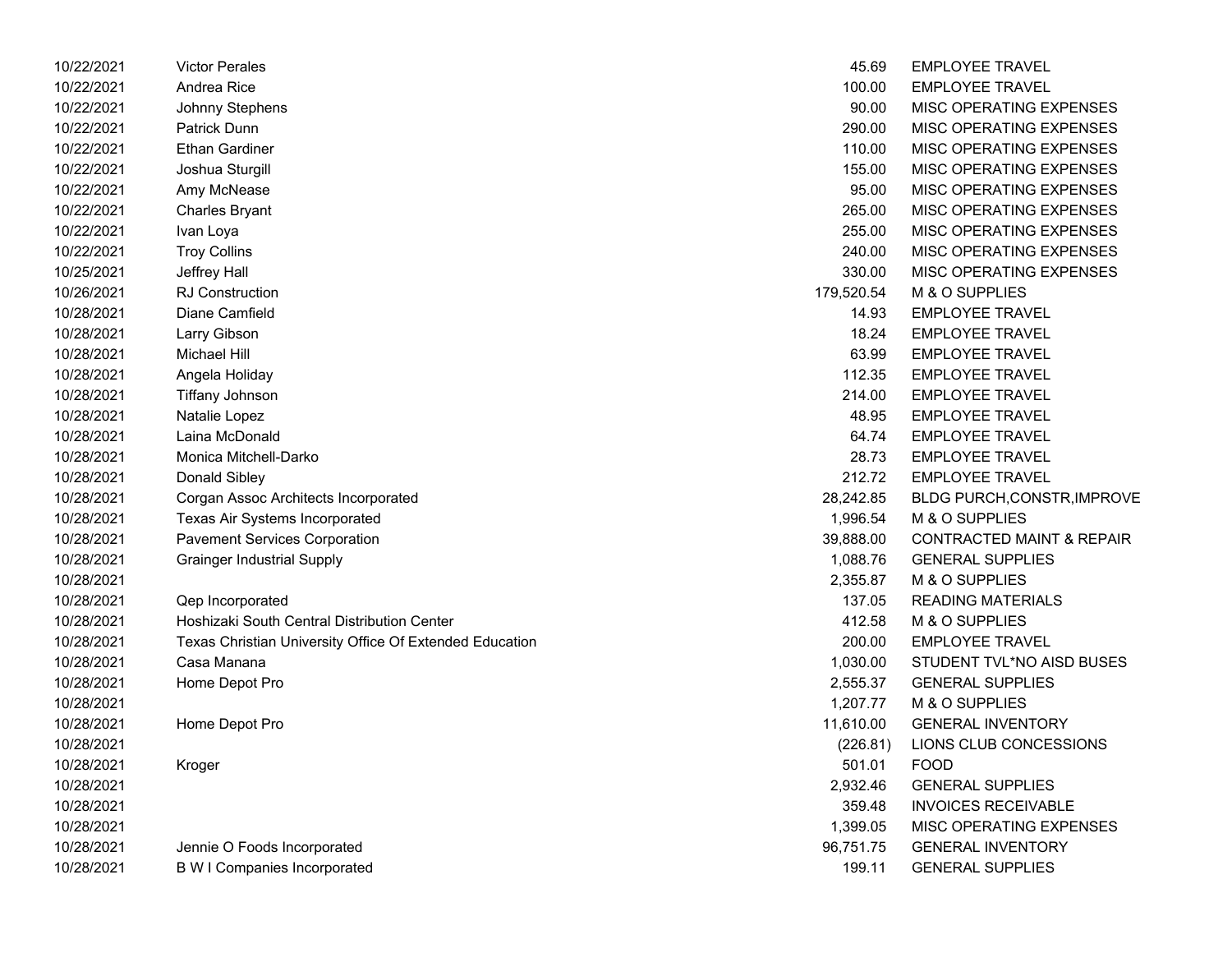| 10/28/2021 |                                     | 10,240.00      | M & O SUPPLIES                       |
|------------|-------------------------------------|----------------|--------------------------------------|
| 10/28/2021 | United Refrigeration Incorporated   | 287.60         | <b>M &amp; O SUPPLIES</b>            |
| 10/28/2021 | <b>Elliott Electric Supply</b>      | 2,854.20       | <b>GENERAL INVENTORY</b>             |
| 10/28/2021 |                                     | 4,516.73       | M & O SUPPLIES                       |
| 10/28/2021 | Ace Mart Restaurant Supply Company  | 613.57         | <b>GENERAL SUPPLIES</b>              |
| 10/28/2021 | Lennox Industries Incorporated      | 1,374.78       | M & O SUPPLIES                       |
| 10/28/2021 | Texas Furniture Source Incorporated | 5,048.05       | <b>GENERAL SUPPLIES</b>              |
| 10/28/2021 | <b>Masters Distribution Systems</b> | 247.38         | DEFERRED EXPENDITURES                |
| 10/28/2021 | Arbor Scientific                    | 38.85          | <b>GENERAL SUPPLIES</b>              |
| 10/28/2021 | Estes Mcclure & Assoc Inc           | 3,000.00       | BLDG PURCH,CONSTR,IMPROVE            |
| 10/28/2021 | Barnes & Noble Booksellers, Inc     | 28.76          | <b>GENERAL SUPPLIES</b>              |
| 10/28/2021 |                                     | 1,810.63       | <b>READING MATERIALS</b>             |
| 10/28/2021 | <b>Winston Water Cooler Limited</b> | 1,345.02       | <b>GENERAL INVENTORY</b>             |
| 10/28/2021 | <b>Country Critters</b>             | 752.00         | STUDENT TVL*NO AISD BUSES            |
| 10/28/2021 | Jason's Deli                        | 211.16         | MISC OPERATING EXPENSES              |
| 10/28/2021 | <b>Paradise Produce</b>             | 9,358.50       | <b>FOOD</b>                          |
| 10/28/2021 | Visual Impact                       | 1,812.00       | <b>GENERAL SUPPLIES</b>              |
| 10/28/2021 | <b>Crisis Prevention Institute</b>  | 5,651.87       | <b>GENERAL SUPPLIES</b>              |
| 10/28/2021 | <b>EBSCO Information Services</b>   | 2,048.00       | <b>GENERAL SUPPLIES</b>              |
| 10/28/2021 | Mart Incorporated                   | 7,425.00       | <b>CONTRACTED MAINT &amp; REPAIR</b> |
| 10/28/2021 | Mica Crane Service Inc              | 692.00         | <b>CONTRACTED MAINT &amp; REPAIR</b> |
| 10/28/2021 | <b>Demidec Resources</b>            | 600.00         | <b>GENERAL SUPPLIES</b>              |
| 10/28/2021 | Schwans Food Service Incorporated   | 55,718.20      | <b>GENERAL INVENTORY</b>             |
| 10/28/2021 | Learning Without Tears              | 589.05         | <b>GENERAL SUPPLIES</b>              |
| 10/28/2021 | Oticon Incorporated                 | $\blacksquare$ | <b>GENERAL SUPPLIES</b>              |
| 10/28/2021 | <b>Artex Overhead Door</b>          | 850.00         | <b>CONTRACTED MAINT &amp; REPAIR</b> |
| 10/28/2021 | Office Depot                        | 3,807.71       | <b>GENERAL SUPPLIES</b>              |
| 10/28/2021 |                                     | 201.37         | M & O SUPPLIES                       |
| 10/28/2021 | <b>Marks Plumbing Parts</b>         | 1,980.30       | <b>GENERAL INVENTORY</b>             |
| 10/28/2021 | S & S Worldwide                     | 191.41         | <b>GENERAL SUPPLIES</b>              |
| 10/28/2021 | Enterprise Rent A Car               | 2,607.94       | RENTALS & OPERATING LEASE            |
| 10/28/2021 | Land O Lakes Incorporated           | 1,127.65       | <b>GENERAL INVENTORY</b>             |
| 10/28/2021 | B & H Photo Video                   | 1,838.07       | <b>GENERAL SUPPLIES</b>              |
| 10/28/2021 | 1 A Fire & Domestic Testing         | 189.00         | <b>CONTRACTED MAINT &amp; REPAIR</b> |
| 10/28/2021 | Verizon Wireless Acct               | 40.34          | <b>MISC PURCH &amp; CONTR SERV</b>   |
| 10/28/2021 | Renaissance Learning Incorporated   | 2,500.00       | <b>CONTRACTED MAINT &amp; REPAIR</b> |
| 10/28/2021 | C & P Pump Services Incorporated    | 550.00         | M & O SUPPLIES                       |
| 10/28/2021 | <b>Td Industries Limited</b>        | 103,510.34     | CONTRACTED MAINT & REPAIR            |
| 10/28/2021 | Aerowave Technologies               | 2,530.00       | BLDG PURCH,CONSTR, IMPROVE           |
| 10/28/2021 |                                     | 161.60         | M & O SUPPLIES                       |

| 10,240.00     | <b>M &amp; O SUPPLIES</b>            |
|---------------|--------------------------------------|
| 287.60        | <b>M &amp; O SUPPLIES</b>            |
| 2,854.20      | <b>GENERAL INVENTORY</b>             |
| 4,516.73      | <b>M &amp; O SUPPLIES</b>            |
| 613.57        | <b>GENERAL SUPPLIES</b>              |
| 1,374.78      | M & O SUPPLIES                       |
| 5,048.05      | <b>GENERAL SUPPLIES</b>              |
| 247.38        | DEFERRED EXPENDITURES                |
| 38.85         | <b>GENERAL SUPPLIES</b>              |
| 3,000.00      | BLDG PURCH, CONSTR, IMPROVE          |
| 28.76         | <b>GENERAL SUPPLIES</b>              |
| 1,810.63      | READING MATERIALS                    |
| 1,345.02      | <b>GENERAL INVENTORY</b>             |
| 752.00        | STUDENT TVL*NO AISD BUSES            |
| 211.16        | <b>MISC OPERATING EXPENSES</b>       |
| 9,358.50 FOOD |                                      |
| 1,812.00      | <b>GENERAL SUPPLIES</b>              |
| 5,651.87      | <b>GENERAL SUPPLIES</b>              |
| 2,048.00      | <b>GENERAL SUPPLIES</b>              |
| 7,425.00      | CONTRACTED MAINT & REPAIR            |
| 692.00        | <b>CONTRACTED MAINT &amp; REPAIR</b> |
| 600.00        | <b>GENERAL SUPPLIES</b>              |
| 55,718.20     | <b>GENERAL INVENTORY</b>             |
| 589.05        | <b>GENERAL SUPPLIES</b>              |
|               | <b>GENERAL SUPPLIES</b>              |
| 850.00        | <b>CONTRACTED MAINT &amp; REPAIR</b> |
| 3,807.71      | <b>GENERAL SUPPLIES</b>              |
| 201.37        | M & O SUPPLIES                       |
| 1,980.30      | <b>GENERAL INVENTORY</b>             |
| 191.41        | <b>GENERAL SUPPLIES</b>              |
|               | 2,607.94 RENTALS & OPERATING LEASE   |
| 1,127.65      | <b>GENERAL INVENTORY</b>             |
| 1,838.07      | <b>GENERAL SUPPLIES</b>              |
| 189.00        | <b>CONTRACTED MAINT &amp; REPAIR</b> |
| 40.34         | <b>MISC PURCH &amp; CONTR SERV</b>   |
| 2,500.00      | <b>CONTRACTED MAINT &amp; REPAIR</b> |
| 550.00        | <b>M &amp; O SUPPLIES</b>            |
| 103,510.34    | <b>CONTRACTED MAINT &amp; REPAIR</b> |
| 2,530.00      | BLDG PURCH, CONSTR, IMPROVE          |
| 161.60        | M & O SUPPLIES                       |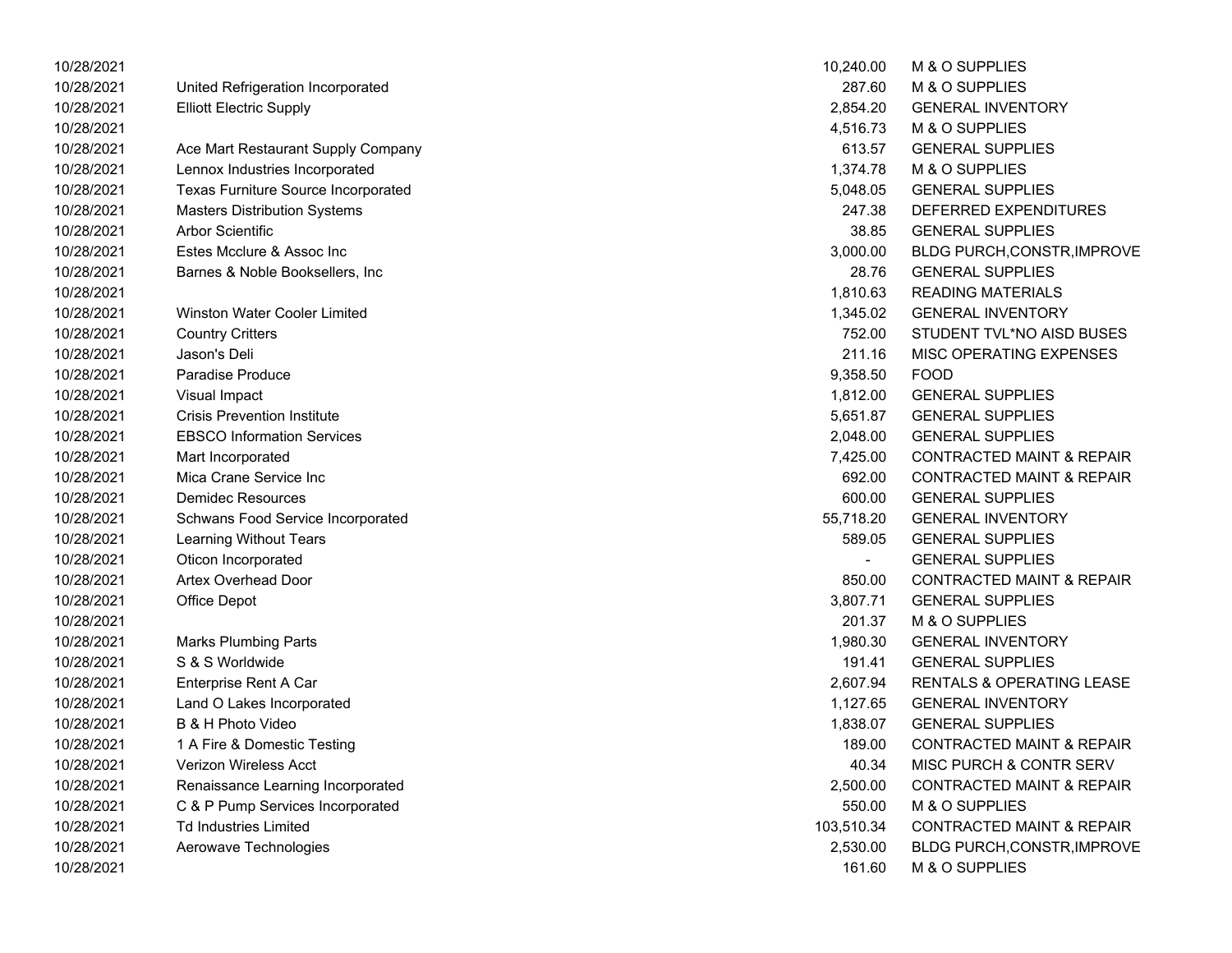| 10/28/2021 | Govconnection Incorporated                   | 375.00     | <b>GENERAL SUPPLIES</b>            |
|------------|----------------------------------------------|------------|------------------------------------|
| 10/28/2021 | <b>School Nurse Supply</b>                   | 429.92     | <b>GENERAL SUPPLIES</b>            |
| 10/28/2021 | J P Morgan Chase Bank                        | 40.00      | <b>EMPLOYEE TRAVEL</b>             |
| 10/28/2021 |                                              | 46.07      | <b>INVOICES RECEIVABLE</b>         |
| 10/28/2021 |                                              | 1,579.28   | NON-EMPLOYEE TRAVEL                |
| 10/28/2021 |                                              | 212.80     | <b>Travel Request Payable</b>      |
| 10/28/2021 | Read Naturally Incorporated                  | 2,300.00   | <b>GENERAL SUPPLIES</b>            |
| 10/28/2021 | Pocket Nurse Enterprises Incorporated        | 957.25     | <b>GENERAL SUPPLIES</b>            |
| 10/28/2021 | McKinney Office Supply                       | 260,493.64 | <b>GENERAL SUPPLIES</b>            |
| 10/28/2021 | Wedge Supply Incorporated                    | 2,262.00   | <b>GENERAL INVENTORY</b>           |
| 10/28/2021 | TEXAS ASSOCIATION OF SCHOOL ADMINISTRATORS   | 445.00     | <b>EMPLOYEE TRAVEL</b>             |
| 10/28/2021 | Apple Computer Incorporated                  | 573.50     | <b>GENERAL SUPPLIES</b>            |
| 10/28/2021 | Library Store Incorporated The               | 100.10     | <b>GENERAL SUPPLIES</b>            |
| 10/28/2021 | ETA hand2mind                                | 62.00      | <b>GENERAL INVENTORY</b>           |
| 10/28/2021 | J W Pepper & Son Incorporated                | 17.50      | <b>GENERAL SUPPLIES</b>            |
| 10/28/2021 | J W Pepper & Son Incorporated                | 1,527.43   | <b>GENERAL SUPPLIES</b>            |
| 10/28/2021 | Lee's School Supplies                        | 157.00     | <b>GENERAL SUPPLIES</b>            |
| 10/28/2021 | Theatre Arlington                            | 250.00     | MISC OPERATING EXPENSES            |
| 10/28/2021 | <b>City Of Grand Prairie Water Utilities</b> | 4,019.92   | <b>WATER</b>                       |
| 10/28/2021 | Arlington Hardware Incorporated #53          | 33.95      | M & O SUPPLIES                     |
| 10/28/2021 | Child Care Associates Incorporated           | 2,055.77   | <b>MISC PURCH &amp; CONTR SERV</b> |
| 10/28/2021 | Spirit Of Texas Cheer And Gymnastics         | 3,262.50   | STUDENT TVL*NO AISD BUSES          |
| 10/28/2021 | <b>Oncor Electric Delivery</b>               | 5,460.00   | <b>BLDG PURCH, CONSTR, IMPROVE</b> |
| 10/28/2021 | Camp Thurman                                 | 2,200.00   | STUDENT TVL*NO AISD BUSES          |
| 10/28/2021 | Knowledge Matters Incorporated               | 795.00     | <b>GENERAL SUPPLIES</b>            |
| 10/28/2021 | Welch John                                   | 412.50     | <b>MISC PURCH &amp; CONTR SERV</b> |
| 10/28/2021 | <b>First Place Foods LLC</b>                 | 2,592.00   | <b>GENERAL INVENTORY</b>           |
| 10/28/2021 | <b>Digital Press</b>                         | 4,395.98   | <b>GENERAL SUPPLIES</b>            |
| 10/28/2021 | Par Way Tryson Company                       | 6,300.00   | <b>GENERAL INVENTORY</b>           |
| 10/28/2021 | Vaccaro Peter                                | 255.00     | <b>MISC PURCH &amp; CONTR SERV</b> |
| 10/28/2021 | <b>UPS</b>                                   | 40.92      | <b>GENERAL SUPPLIES</b>            |
| 10/28/2021 | FORT WORTH METRO VOLLEYBALL ASSOCIATION      | 300.00     | MISC PURCH & CONTR SERV            |
| 10/28/2021 | <b>Vines Maurice</b>                         | 115.00     | <b>MISC PURCH &amp; CONTR SERV</b> |
| 10/28/2021 | <b>Owens Carlos</b>                          | 120.00     | MISC PURCH & CONTR SERV            |
| 10/28/2021 | <b>Total Maintenance Solutions-South</b>     | 2.88       | M & O SUPPLIES                     |
| 10/28/2021 | <b>Alford Allen</b>                          | 233.75     | <b>MISC PURCH &amp; CONTR SERV</b> |
| 10/28/2021 | Smith Kendrick                               | 247.50     | <b>MISC PURCH &amp; CONTR SERV</b> |
| 10/28/2021 | Carrier Enterprise                           | 2,356.40   | M & O SUPPLIES                     |
| 10/28/2021 | <b>Robertson Darrell W</b>                   | 310.00     | <b>MISC PURCH &amp; CONTR SERV</b> |
| 10/28/2021 | Reddehase Steve                              | 105.00     | MISC PURCH & CONTR SERV            |

| 375.00    | <b>GENERAL SUPPLIES</b>            |
|-----------|------------------------------------|
| 429.92    | <b>GENERAL SUPPLIES</b>            |
| 40.00     | <b>EMPLOYEE TRAVEL</b>             |
| 46.07     | <b>INVOICES RECEIVABLE</b>         |
| 1.579.28  | NON-EMPLOYEE TRAVEL                |
| 212.80    | <b>Travel Request Payable</b>      |
| 2,300.00  | <b>GENERAL SUPPLIES</b>            |
| 957.25    | <b>GENERAL SUPPLIES</b>            |
| 60.493.64 | <b>GENERAL SUPPLIES</b>            |
| 2,262.00  | <b>GENERAL INVENTORY</b>           |
| 445.00    | <b>EMPLOYEE TRAVEL</b>             |
| 573.50    | <b>GENERAL SUPPLIES</b>            |
| 100.10    | <b>GENERAL SUPPLIES</b>            |
| 62.00     | <b>GENERAL INVENTORY</b>           |
| 17.50     | <b>GENERAL SUPPLIES</b>            |
| 1,527.43  | <b>GENERAL SUPPLIES</b>            |
|           | 157.00 GENERAL SUPPLIES            |
| 250.00    | MISC OPERATING EXPENSES            |
| 4,019.92  | <b>WATER</b>                       |
| 33.95     | M & O SUPPLIES                     |
| 2,055.77  | MISC PURCH & CONTR SERV            |
| 3,262.50  | STUDENT TVL*NO AISD BUSES          |
| 5,460.00  | <b>BLDG PURCH, CONSTR, IMPROVE</b> |
| 2,200.00  | STUDENT TVL*NO AISD BUSES          |
| 795.00    | <b>GENERAL SUPPLIES</b>            |
| 412.50    | <b>MISC PURCH &amp; CONTR SERV</b> |
| 2,592.00  | <b>GENERAL INVENTORY</b>           |
| 4,395.98  | <b>GENERAL SUPPLIES</b>            |
| 6,300.00  | <b>GENERAL INVENTORY</b>           |
| 255.00    | MISC PURCH & CONTR SERV            |
| 40.92     | <b>GENERAL SUPPLIES</b>            |
| 300.00    | MISC PURCH & CONTR SERV            |
| 115.00    | MISC PURCH & CONTR SERV            |
| 120.00    | <b>MISC PURCH &amp; CONTR SERV</b> |
| 2.88      | M & O SUPPLIES                     |
| 233.75    | <b>MISC PURCH &amp; CONTR SERV</b> |
| 247.50    | <b>MISC PURCH &amp; CONTR SERV</b> |
| 2,356.40  | M & O SUPPLIES                     |
| 310.00    | <b>MISC PURCH &amp; CONTR SERV</b> |
| 105.00    | MISC PURCH & CONTR SERV            |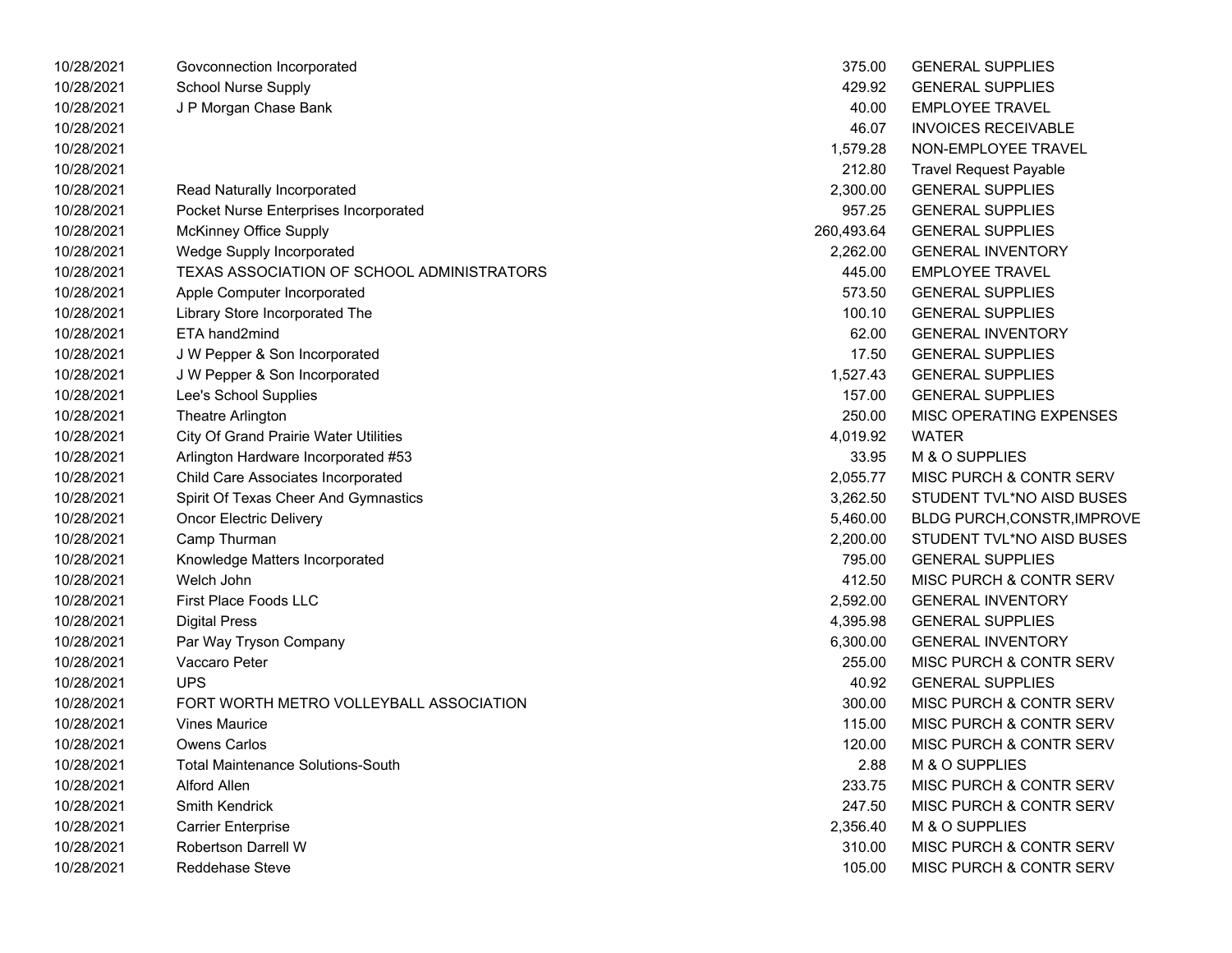| 10/28/2021 | Wagner Tom                                     | 95.00     | MISC PURCH & CONTR SERV              |
|------------|------------------------------------------------|-----------|--------------------------------------|
| 10/28/2021 | Castillo Santos                                | 250.00    | MISC PURCH & CONTR SERV              |
| 10/28/2021 | <b>Wooley Archie</b>                           | 125.00    | MISC PURCH & CONTR SERV              |
| 10/28/2021 | Gibson Cornelius                               | 302.50    | MISC PURCH & CONTR SERV              |
| 10/28/2021 | Pearce Danny                                   | 220.00    | MISC PURCH & CONTR SERV              |
| 10/28/2021 | Lampo Group, Inc./Dave Ramsey                  | 47,019.84 | <b>GENERAL SUPPLIES</b>              |
| 10/28/2021 | Inspired Imaging                               | 350.00    | <b>INVOICES RECEIVABLE</b>           |
| 10/28/2021 | Inspired Imaging                               | 350.00    | <b>INVOICES RECEIVABLE</b>           |
| 10/28/2021 | <b>Luxor Staffing</b>                          | 2,862.60  | MISC PURCH & CONTR SERV              |
| 10/28/2021 | Alvarado Armando                               | 535.00    | MISC PURCH & CONTR SERV              |
| 10/28/2021 | Speech Corner LLC                              | 60.92     | <b>GENERAL SUPPLIES</b>              |
| 10/28/2021 | Godley High School Baseball                    | 300.00    | <b>INVOICES RECEIVABLE</b>           |
| 10/28/2021 | Jones Anthony D                                | 315.00    | MISC PURCH & CONTR SERV              |
| 10/28/2021 | Debbie Bertrand                                | 450.00    | <b>INVOICES RECEIVABLE</b>           |
| 10/28/2021 | <b>IXL Learning</b>                            | 1,650.00  | <b>GENERAL SUPPLIES</b>              |
| 10/28/2021 | Zaragoza Bryan                                 | 345.00    | MISC PURCH & CONTR SERV              |
| 10/28/2021 | Ferrellgas, Incorporated                       | 17,006.41 | <b>GENERAL INVENTORY</b>             |
| 10/28/2021 | <b>Heat Transfer Solutions</b>                 | 3,258.70  | M & O SUPPLIES                       |
| 10/28/2021 | McCain Foods USA Inc.                          | 19,926.30 | <b>GENERAL INVENTORY</b>             |
| 10/28/2021 | American Red Cross Chisholm Trail Chapter      | 240.00    | MISC PURCH & CONTR SERV              |
| 10/28/2021 | A Turtle Loves Me                              | 6,816.00  | NON-FOOD REQUISITIONS                |
| 10/28/2021 | Oates Cathy A                                  | 125.00    | MISC PURCH & CONTR SERV              |
| 10/28/2021 | McKinney Kenneth                               | 205.00    | MISC PURCH & CONTR SERV              |
| 10/28/2021 | Shaw Carwin D                                  | 190.00    | MISC PURCH & CONTR SERV              |
| 10/28/2021 | <b>Ryder Transportation Services</b>           | 2,907.74  | <b>RENTALS &amp; OPERATING LEASE</b> |
| 10/28/2021 | Jackson Duane L                                | 180.00    | MISC PURCH & CONTR SERV              |
| 10/28/2021 | Texas Science Education Leadership Association | 280.00    | MISC OPERATING EXPENSES              |
| 10/28/2021 | Armour Anthony M                               | 120.00    | MISC PURCH & CONTR SERV              |
| 10/28/2021 | Davis Scott                                    | 250.00    | MISC PURCH & CONTR SERV              |
| 10/28/2021 | Swoope James Landry                            | 270.00    | MISC PURCH & CONTR SERV              |
| 10/28/2021 | Morrison Richard R                             | 233.75    | MISC PURCH & CONTR SERV              |
| 10/28/2021 | Patience Kevin                                 | 115.00    | MISC PURCH & CONTR SERV              |
| 10/28/2021 | David Hinson                                   | 646.25    | MISC PURCH & CONTR SERV              |
| 10/28/2021 | Wesley Mark A                                  | 235.00    | MISC PURCH & CONTR SERV              |
| 10/28/2021 | Davis Michael                                  | 110.00    | MISC PURCH & CONTR SERV              |
| 10/28/2021 | <b>Bradburry David</b>                         | 70.00     | MISC PURCH & CONTR SERV              |
| 10/28/2021 | <b>Carroll Percy</b>                           | 240.00    | MISC PURCH & CONTR SERV              |
| 10/28/2021 | <b>Washington Varandas</b>                     | 233.75    | MISC PURCH & CONTR SERV              |
| 10/28/2021 | Camper Marcus                                  | 247.50    | MISC PURCH & CONTR SERV              |
| 10/28/2021 | Robert D. Lee                                  | 412.50    | MISC PURCH & CONTR SERV              |

| 95.00     | <b>MISC PURCH &amp; CONTR SERV</b>   |
|-----------|--------------------------------------|
| 250.00    | <b>MISC PURCH &amp; CONTR SERV</b>   |
| 125.00    | MISC PURCH & CONTR SERV              |
| 302.50    | <b>MISC PURCH &amp; CONTR SERV</b>   |
| 220.00    | <b>MISC PURCH &amp; CONTR SERV</b>   |
| 47,019.84 | <b>GENERAL SUPPLIES</b>              |
| 350.00    | <b>INVOICES RECEIVABLE</b>           |
| 350.00    | <b>INVOICES RECEIVABLE</b>           |
| 2,862.60  | <b>MISC PURCH &amp; CONTR SERV</b>   |
| 535.00    | <b>MISC PURCH &amp; CONTR SERV</b>   |
| 60.92     | <b>GENERAL SUPPLIES</b>              |
| 300.00    | <b>INVOICES RECEIVABLE</b>           |
| 315.00    | MISC PURCH & CONTR SERV              |
| 450.00    | <b>INVOICES RECEIVABLE</b>           |
| 1,650.00  | <b>GENERAL SUPPLIES</b>              |
| 345.00    | <b>MISC PURCH &amp; CONTR SERV</b>   |
| 17,006.41 | <b>GENERAL INVENTORY</b>             |
| 3,258.70  | M & O SUPPLIES                       |
| 19,926.30 | <b>GENERAL INVENTORY</b>             |
| 240.00    | <b>MISC PURCH &amp; CONTR SERV</b>   |
| 6,816.00  | <b>NON-FOOD REQUISITIONS</b>         |
| 125.00    | MISC PURCH & CONTR SERV              |
| 205.00    | MISC PURCH & CONTR SERV              |
| 190.00    | MISC PURCH & CONTR SERV              |
| 2,907.74  | <b>RENTALS &amp; OPERATING LEASE</b> |
| 180.00    | <b>MISC PURCH &amp; CONTR SERV</b>   |
| 280.00    | <b>MISC OPERATING EXPENSES</b>       |
| 120.00    | <b>MISC PURCH &amp; CONTR SERV</b>   |
| 250.00    | <b>MISC PURCH &amp; CONTR SERV</b>   |
| 270.00    | <b>MISC PURCH &amp; CONTR SERV</b>   |
| 233.75    | <b>MISC PURCH &amp; CONTR SERV</b>   |
| 115.00    | MISC PURCH & CONTR SERV              |
| 646.25    | MISC PURCH & CONTR SERV              |
| 235.00    | <b>MISC PURCH &amp; CONTR SERV</b>   |
| 110.00    | MISC PURCH & CONTR SERV              |
| 70.00     | <b>MISC PURCH &amp; CONTR SERV</b>   |
| 240.00    | <b>MISC PURCH &amp; CONTR SERV</b>   |
| 233.75    | <b>MISC PURCH &amp; CONTR SERV</b>   |
| 247.50    | MISC PURCH & CONTR SERV              |
| 412.50    | MISC PURCH & CONTR SERV              |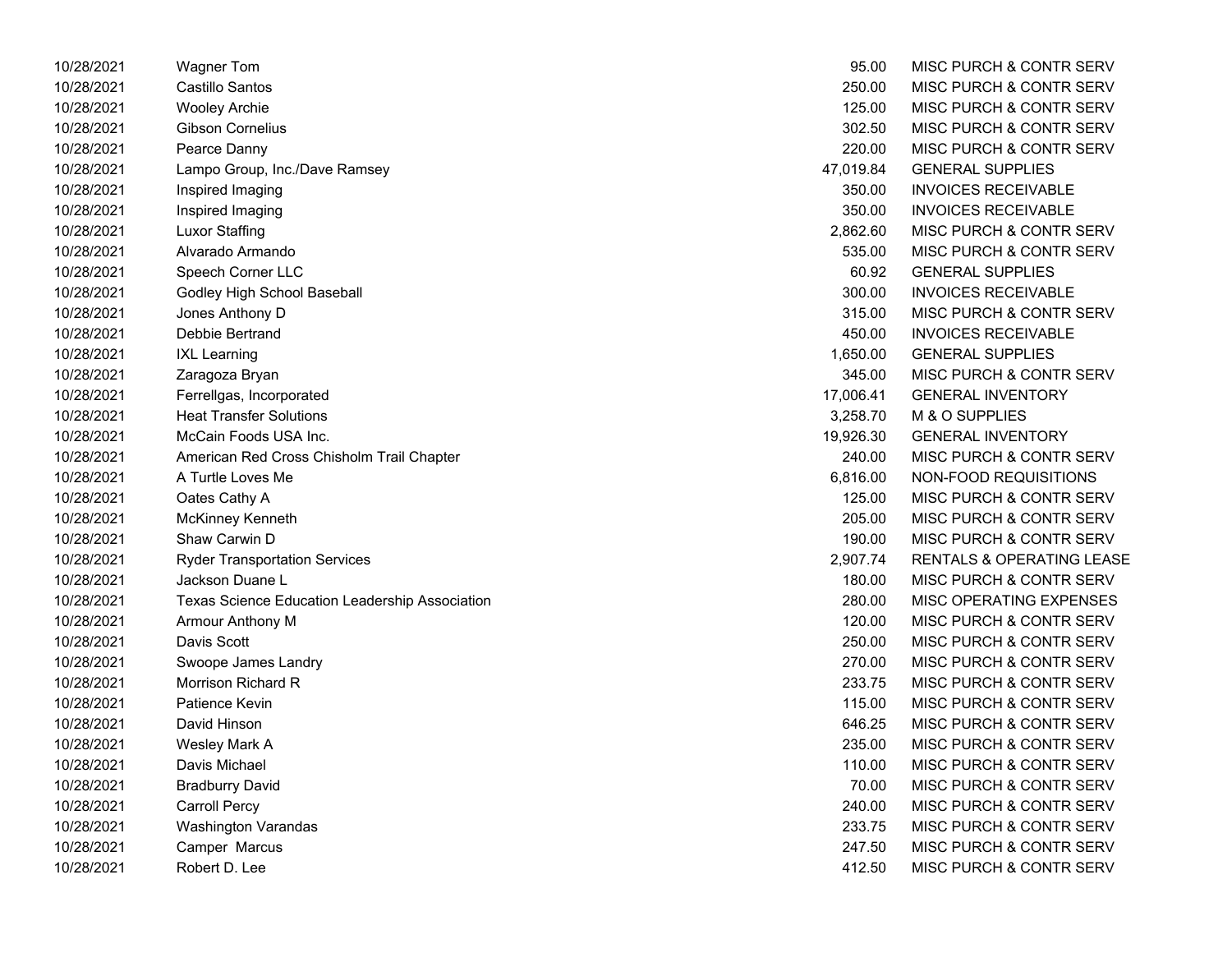| 10/28/2021 | Durham Dustin J                 | 412.50    | MISC PURCH & CONTF            |
|------------|---------------------------------|-----------|-------------------------------|
| 10/28/2021 | <b>Binswanger Glass</b>         | 180.00    | <b>CONTRACTED MAINT &amp;</b> |
| 10/28/2021 | Linda Susan Metcalf             | 585.00    | <b>EMPLOYEE TRAVEL</b>        |
| 10/28/2021 | Rhodes Jennifer                 | 247.50    | <b>MISC PURCH &amp; CONTF</b> |
| 10/28/2021 | <b>SC Fuels</b>                 | 19,308.94 | <b>GENERAL INVENTORY</b>      |
| 10/28/2021 | <b>Williams Arthur</b>          | 525.00    | <b>MISC PURCH &amp; CONTF</b> |
| 10/28/2021 | Shantz Randy                    | 125.00    | <b>MISC PURCH &amp; CONTF</b> |
| 10/28/2021 | <b>Crawford Melvin</b>          | 230.00    | <b>MISC PURCH &amp; CONTF</b> |
| 10/28/2021 | Davis Kevin                     | 125.00    | MISC PURCH & CONTF            |
| 10/28/2021 | Stepina Bill                    | 605.00    | <b>MISC PURCH &amp; CONTF</b> |
| 10/28/2021 | Jasper Rob                      | 70.00     | MISC PURCH & CONTF            |
| 10/28/2021 | <b>Bennett Thomas</b>           | 120.00    | <b>MISC PURCH &amp; CONTF</b> |
| 10/28/2021 | Anthony Retha                   | 125.00    | <b>MISC PURCH &amp; CONTF</b> |
| 10/28/2021 | Tyer Logan                      | 355.00    | <b>MISC PURCH &amp; CONTF</b> |
| 10/28/2021 | <b>Milhollon David</b>          | 115.00    | <b>MISC PURCH &amp; CONTF</b> |
| 10/28/2021 | Rogers James                    | 70.00     | <b>MISC PURCH &amp; CONTF</b> |
| 10/28/2021 | McClain Gerald                  | 295.00    | <b>MISC PURCH &amp; CONTF</b> |
| 10/28/2021 | <b>Farmer Dustin</b>            | 190.00    | <b>MISC PURCH &amp; CONTF</b> |
| 10/28/2021 | Dixon Glen                      | 250.00    | <b>MISC PURCH &amp; CONTF</b> |
| 10/28/2021 | Lemmons Marlon                  | 115.00    | <b>MISC PURCH &amp; CONTF</b> |
| 10/28/2021 | <b>Wasiak Doug</b>              | 130.00    | MISC PURCH & CONTF            |
| 10/28/2021 | <b>Vessels Chris</b>            | 355.00    | <b>MISC PURCH &amp; CONTF</b> |
| 10/28/2021 | <b>Brock Drew</b>               | 230.00    | MISC PURCH & CONTF            |
| 10/28/2021 | Smith Rodney                    | 185.00    | MISC PURCH & CONTF            |
| 10/28/2021 | <b>Beard's Towing</b>           | 347.20    | <b>CONTRACTED MAINT &amp;</b> |
| 10/28/2021 | <b>Cluck Rick</b>               | 120.00    | <b>MISC PURCH &amp; CONTF</b> |
| 10/28/2021 | <b>Bedford Carter S</b>         | 190.00    | <b>MISC PURCH &amp; CONTF</b> |
| 10/28/2021 | Vorpahl Kyle                    | 120.00    | MISC PURCH & CONTF            |
| 10/28/2021 | <b>Taylor Richard</b>           | 340.00    | <b>MISC PURCH &amp; CONTF</b> |
| 10/28/2021 | <b>Hinton Sue</b>               | 125.00    | <b>MISC PURCH &amp; CONTF</b> |
| 10/28/2021 | <b>Almon Geary</b>              | 65.00     | <b>MISC PURCH &amp; CONTF</b> |
| 10/28/2021 | <b>Back Porch Custom Frames</b> | 15,230.00 | <b>GENERAL SUPPLIES</b>       |
| 10/28/2021 | McLeod, Thomas E.               | 467.50    | <b>MISC PURCH &amp; CONTF</b> |
| 10/28/2021 | 806 Technologies                | 28,025.00 | <b>GENERAL SUPPLIES</b>       |
| 10/28/2021 | Coronado Patricia               | 110.00    | <b>MISC PURCH &amp; CONTF</b> |
| 10/28/2021 | Cosenza & Associates, LLC       | 795.00    | <b>GENERAL SUPPLIES</b>       |
| 10/28/2021 | Kurz & Company                  | 13,514.69 | <b>FOOD</b>                   |
| 10/28/2021 | Jakes Finer Foods               | 40,835.46 | <b>GENERAL INVENTORY</b>      |
| 10/28/2021 | Best Buy for Business           | 206.51    | <b>GENERAL SUPPLIES</b>       |
| 10/28/2021 | Enviromatic Svstems Services    | 11.320.00 | <b>CONTRACTED MAINT &amp;</b> |

| 10/28/2021 | Durham Dustin J                     | 412.50    | MISC PURCH & CONTR SERV              |
|------------|-------------------------------------|-----------|--------------------------------------|
| 10/28/2021 | <b>Binswanger Glass</b>             | 180.00    | <b>CONTRACTED MAINT &amp; REPAIR</b> |
| 10/28/2021 | Linda Susan Metcalf                 | 585.00    | <b>EMPLOYEE TRAVEL</b>               |
| 10/28/2021 | Rhodes Jennifer                     | 247.50    | <b>MISC PURCH &amp; CONTR SERV</b>   |
| 10/28/2021 | <b>SC Fuels</b>                     | 19,308.94 | <b>GENERAL INVENTORY</b>             |
| 10/28/2021 | <b>Williams Arthur</b>              | 525.00    | MISC PURCH & CONTR SERV              |
| 10/28/2021 | Shantz Randy                        | 125.00    | MISC PURCH & CONTR SERV              |
| 10/28/2021 | <b>Crawford Melvin</b>              | 230.00    | MISC PURCH & CONTR SERV              |
| 10/28/2021 | Davis Kevin                         | 125.00    | MISC PURCH & CONTR SERV              |
| 10/28/2021 | Stepina Bill                        | 605.00    | MISC PURCH & CONTR SERV              |
| 10/28/2021 | Jasper Rob                          | 70.00     | MISC PURCH & CONTR SERV              |
| 10/28/2021 | <b>Bennett Thomas</b>               | 120.00    | <b>MISC PURCH &amp; CONTR SERV</b>   |
| 10/28/2021 | Anthony Retha                       | 125.00    | MISC PURCH & CONTR SERV              |
| 10/28/2021 | Tyer Logan                          | 355.00    | MISC PURCH & CONTR SERV              |
| 10/28/2021 | <b>Milhollon David</b>              | 115.00    | MISC PURCH & CONTR SERV              |
| 10/28/2021 | Rogers James                        | 70.00     | MISC PURCH & CONTR SERV              |
| 10/28/2021 | <b>McClain Gerald</b>               | 295.00    | <b>MISC PURCH &amp; CONTR SERV</b>   |
| 10/28/2021 | <b>Farmer Dustin</b>                | 190.00    | MISC PURCH & CONTR SERV              |
| 10/28/2021 | Dixon Glen                          | 250.00    | MISC PURCH & CONTR SERV              |
| 10/28/2021 | Lemmons Marlon                      | 115.00    | MISC PURCH & CONTR SERV              |
| 10/28/2021 | <b>Wasiak Doug</b>                  | 130.00    | MISC PURCH & CONTR SERV              |
| 10/28/2021 | <b>Vessels Chris</b>                | 355.00    | <b>MISC PURCH &amp; CONTR SERV</b>   |
| 10/28/2021 | <b>Brock Drew</b>                   | 230.00    | <b>MISC PURCH &amp; CONTR SERV</b>   |
| 10/28/2021 | Smith Rodney                        | 185.00    | <b>MISC PURCH &amp; CONTR SERV</b>   |
| 10/28/2021 | <b>Beard's Towing</b>               | 347.20    | <b>CONTRACTED MAINT &amp; REPAIR</b> |
| 10/28/2021 | <b>Cluck Rick</b>                   | 120.00    | MISC PURCH & CONTR SERV              |
| 10/28/2021 | <b>Bedford Carter S</b>             | 190.00    | MISC PURCH & CONTR SERV              |
| 10/28/2021 | Vorpahl Kyle                        | 120.00    | MISC PURCH & CONTR SERV              |
| 10/28/2021 | <b>Taylor Richard</b>               | 340.00    | MISC PURCH & CONTR SERV              |
| 10/28/2021 | <b>Hinton Sue</b>                   | 125.00    | MISC PURCH & CONTR SERV              |
| 10/28/2021 | <b>Almon Geary</b>                  | 65.00     | MISC PURCH & CONTR SERV              |
| 10/28/2021 | <b>Back Porch Custom Frames</b>     | 15,230.00 | <b>GENERAL SUPPLIES</b>              |
| 10/28/2021 | McLeod, Thomas E.                   | 467.50    | <b>MISC PURCH &amp; CONTR SERV</b>   |
| 10/28/2021 | 806 Technologies                    | 28,025.00 | <b>GENERAL SUPPLIES</b>              |
| 10/28/2021 | Coronado Patricia                   | 110.00    | MISC PURCH & CONTR SERV              |
| 10/28/2021 | Cosenza & Associates, LLC           | 795.00    | <b>GENERAL SUPPLIES</b>              |
| 10/28/2021 | Kurz & Company                      | 13,514.69 | <b>FOOD</b>                          |
| 10/28/2021 | Jakes Finer Foods                   | 40,835.46 | <b>GENERAL INVENTORY</b>             |
| 10/28/2021 | <b>Best Buy for Business</b>        | 206.51    | <b>GENERAL SUPPLIES</b>              |
| 10/28/2021 | <b>Enviromatic Systems Services</b> | 11,320.00 | <b>CONTRACTED MAINT &amp; REPAIR</b> |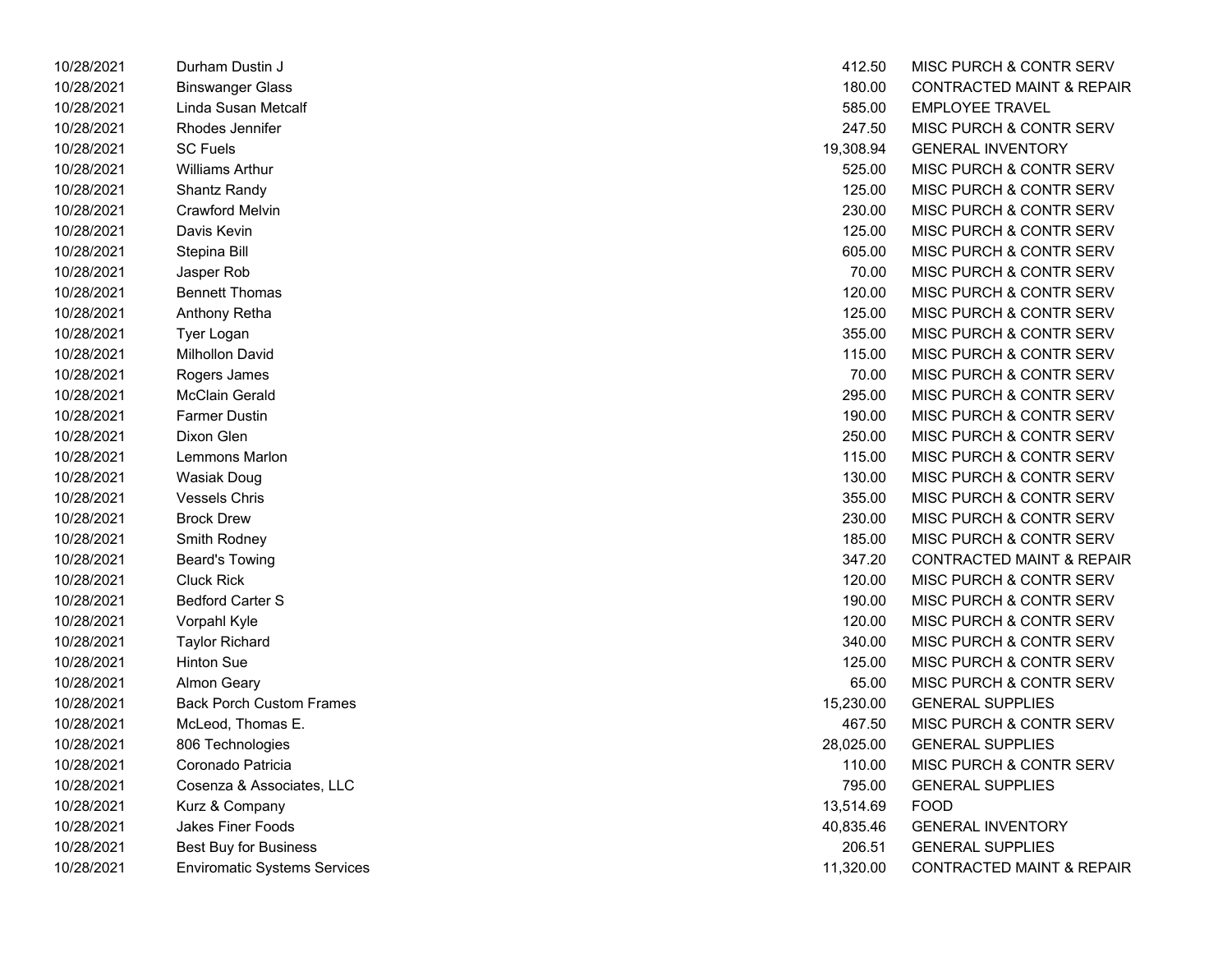| 10/28/2021 | Cox Charles                                 | 230.00       | MISC PURCH & CONTR SERV              |
|------------|---------------------------------------------|--------------|--------------------------------------|
| 10/28/2021 | Seidlitz Education, LLC                     | 271.95       | <b>GENERAL SUPPLIES</b>              |
| 10/28/2021 | Washington Alix J                           | 185.00       | MISC PURCH & CONTR SERV              |
| 10/28/2021 | <b>Crowe Drafford</b>                       | 205.00       | MISC PURCH & CONTR SERV              |
| 10/28/2021 | Johnson Gerald II                           | 250.00       | MISC PURCH & CONTR SERV              |
| 10/28/2021 | Creative Bus Sales Inc                      | 1,852.37     | <b>GENERAL INVENTORY</b>             |
| 10/28/2021 | <b>Autonation Chevrolet</b>                 | 83.62        | M & O SUPPLIES                       |
| 10/28/2021 | <b>Franklin Phillip</b>                     | 270.00       | <b>MISC PURCH &amp; CONTR SERV</b>   |
| 10/28/2021 | AlphaGraphics                               | 189.50       | <b>GENERAL SUPPLIES</b>              |
| 10/28/2021 | <b>Kent Precision Foods</b>                 | 17,329.50    | <b>GENERAL INVENTORY</b>             |
| 10/28/2021 | Crawford Electric Supply Company            | 644.92       | M & O SUPPLIES                       |
| 10/28/2021 | <b>RD Lawns LLC</b>                         | 9,293.00     | <b>CONTRACTED MAINT &amp; REPAIR</b> |
| 10/28/2021 | <b>Stallins David A</b>                     | 250.00       | MISC PURCH & CONTR SERV              |
| 10/28/2021 | <b>Breaux Daniel</b>                        | 140.00       | MISC PURCH & CONTR SERV              |
| 10/28/2021 | Worbington Thomas M                         | 95.00        | MISC PURCH & CONTR SERV              |
| 10/28/2021 | Simplot J R Company                         | 29,434.44    | <b>GENERAL INVENTORY</b>             |
| 10/28/2021 | Broccoli Jerry L                            | 640.00       | MISC PURCH & CONTR SERV              |
| 10/28/2021 | <b>Wilcox James</b>                         | 120.00       | MISC PURCH & CONTR SERV              |
| 10/28/2021 | <b>Shaylor Smith</b>                        | 125.00       | MISC PURCH & CONTR SERV              |
| 10/28/2021 | Cooper Jeff                                 | 190.00       | MISC PURCH & CONTR SERV              |
| 10/28/2021 | <b>Brown Reynolds Watford Architects</b>    | 13,810.57    | BLDG PURCH, CONSTR, IMPROVE          |
| 10/28/2021 | LBL Architects, Inc.                        | 99,183.64    | <b>BLDG PURCH, CONSTR, IMPROVE</b>   |
| 10/28/2021 | Pogue Construction Co., LP                  | 1,090,872.10 | <b>BLDG PURCH, CONSTR, IMPROVE</b>   |
| 10/28/2021 |                                             | (54, 543.61) | <b>RETAINAGE</b>                     |
| 10/28/2021 | <b>Rinn Thomas</b>                          | 150.00       | <b>INVOICES RECEIVABLE</b>           |
| 10/28/2021 | Newman Dana                                 | 95.00        | MISC PURCH & CONTR SERV              |
| 10/28/2021 | FAYHA Management LLC                        | 11,039.00    | <b>RENTALS &amp; OPERATING LEASE</b> |
| 10/28/2021 | <b>Chick-fil-A North Collins Street</b>     | 139.35       | MISC OPERATING EXPENSES              |
| 10/28/2021 | Chick-fil-A(Cooper/LittleRoad/CarrierPkwy)  | 85.00        | MISC OPERATING EXPENSES              |
| 10/28/2021 | CiCi's Pizza #32                            | 120.00       | <b>INVOICES RECEIVABLE</b>           |
| 10/28/2021 | <b>Tyson Prepared Foods</b>                 | 11,520.00    | <b>GENERAL INVENTORY</b>             |
| 10/28/2021 | <b>MCI Foods</b>                            | 18,495.00    | <b>GENERAL INVENTORY</b>             |
| 10/28/2021 | <b>iNACOL</b>                               | 450.00       | MISC OPERATING EXPENSES              |
| 10/28/2021 | <b>Tennell Dexter</b>                       | 175.00       | MISC PURCH & CONTR SERV              |
| 10/28/2021 | <b>MURRAY CHRIS</b>                         | 125.00       | MISC PURCH & CONTR SERV              |
| 10/28/2021 | <b>Betancourt Raymond</b>                   | 125.00       | <b>MISC PURCH &amp; CONTR SERV</b>   |
| 10/28/2021 | Walton-Stanley Carl                         | 125.00       | MISC PURCH & CONTR SERV              |
| 10/28/2021 | Wortham Tracy                               | 105.00       | MISC PURCH & CONTR SERV              |
| 10/28/2021 | Mathis Lonnie                               | 65.00        | MISC PURCH & CONTR SERV              |
| 10/28/2021 | Mansfield High School Athletic Booster Club | 320.00       | STUDENT TVL*NO AISD BUSES            |

| 230.00       | MISC PURCH & CONTR SERV              |
|--------------|--------------------------------------|
| 271.95       | <b>GENERAL SUPPLIES</b>              |
| 185.00       | <b>MISC PURCH &amp; CONTR SERV</b>   |
| 205.00       | <b>MISC PURCH &amp; CONTR SERV</b>   |
| 250.00       | <b>MISC PURCH &amp; CONTR SERV</b>   |
| 1,852.37     | <b>GENERAL INVENTORY</b>             |
| 83.62        | <b>M &amp; O SUPPLIES</b>            |
| 270.00       | <b>MISC PURCH &amp; CONTR SERV</b>   |
| 189.50       | <b>GENERAL SUPPLIES</b>              |
| 17.329.50    | <b>GENERAL INVENTORY</b>             |
| 644.92       | <b>M &amp; O SUPPLIES</b>            |
| 9,293.00     | <b>CONTRACTED MAINT &amp; REPAIR</b> |
| 250.00       | <b>MISC PURCH &amp; CONTR SERV</b>   |
| 140.00       | <b>MISC PURCH &amp; CONTR SERV</b>   |
| 95.00        | <b>MISC PURCH &amp; CONTR SERV</b>   |
| 29,434.44    | <b>GENERAL INVENTORY</b>             |
| 640.00       | <b>MISC PURCH &amp; CONTR SERV</b>   |
| 120.00       | <b>MISC PURCH &amp; CONTR SERV</b>   |
| 125.00       | MISC PURCH & CONTR SERV              |
| 190.00       | <b>MISC PURCH &amp; CONTR SERV</b>   |
| 13,810.57    | <b>BLDG PURCH, CONSTR, IMPROVE</b>   |
| 99,183.64    | BLDG PURCH, CONSTR, IMPROVE          |
| 090,872.10   | <b>BLDG PURCH, CONSTR, IMPROVE</b>   |
| (54, 543.61) | <b>RETAINAGE</b>                     |
| 150.00       | <b>INVOICES RECEIVABLE</b>           |
| 95.00        | <b>MISC PURCH &amp; CONTR SERV</b>   |
| 11,039.00    | RENTALS & OPERATING LEASE            |
| 139.35       | <b>MISC OPERATING EXPENSES</b>       |
| 85.00        | <b>MISC OPERATING EXPENSES</b>       |
| 120.00       | <b>INVOICES RECEIVABLE</b>           |
| 11,520.00    | <b>GENERAL INVENTORY</b>             |
| 18,495.00    | <b>GENERAL INVENTORY</b>             |
| 450.00       | <b>MISC OPERATING EXPENSES</b>       |
| 175.00       | <b>MISC PURCH &amp; CONTR SERV</b>   |
| 125.00       | <b>MISC PURCH &amp; CONTR SERV</b>   |
| 125.00       | <b>MISC PURCH &amp; CONTR SERV</b>   |
| 125.00       | MISC PURCH & CONTR SERV              |
| 105.00       | <b>MISC PURCH &amp; CONTR SERV</b>   |
| 65.00        | <b>MISC PURCH &amp; CONTR SERV</b>   |
| 320.00       | STUDENT TVL*NO AISD BUSES            |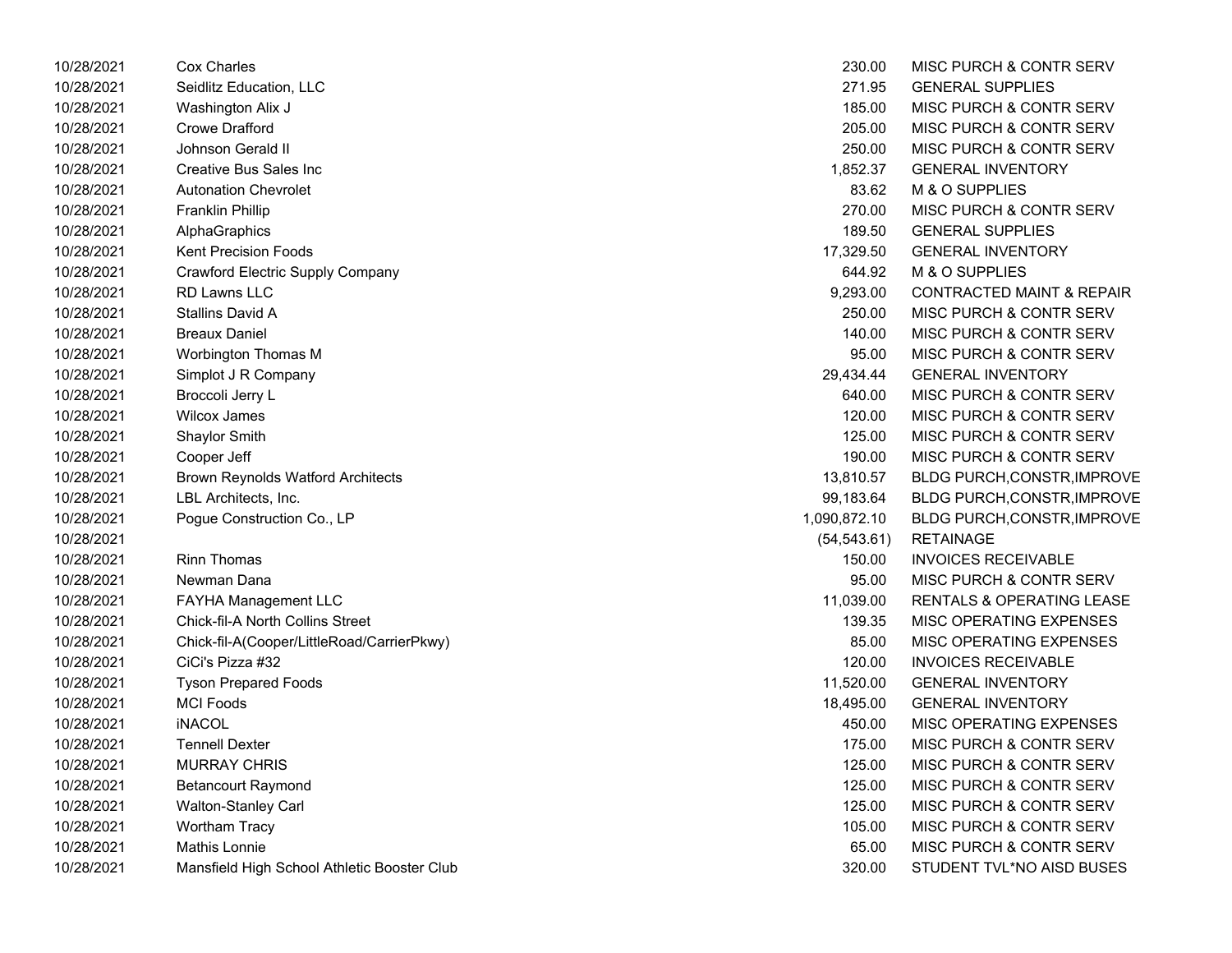| 10/28/2021 | Lowe's Home Centers, LLC                                | 191.28     | <b>GENERAL SUPPLIES</b>              |
|------------|---------------------------------------------------------|------------|--------------------------------------|
| 10/28/2021 |                                                         | 1,191.61   | M & O SUPPLIES                       |
| 10/28/2021 | Western-BRW Paper Company Incorporated                  | 952.00     | <b>GENERAL INVENTORY</b>             |
| 10/28/2021 | Southern Lock & Supply, Co                              | 2,227.20   | <b>GENERAL INVENTORY</b>             |
| 10/28/2021 | Klement Distribution, Inc.                              | 10,299.61  | <b>FOOD</b>                          |
| 10/28/2021 | <b>BrainPOP LLC</b>                                     | 2,306.14   | <b>GENERAL SUPPLIES</b>              |
| 10/28/2021 | <b>CableLink Solutions</b>                              | 3,108.04   | <b>BLDG PURCH, CONSTR, IMPROVE</b>   |
| 10/28/2021 |                                                         | 2,230.00   | <b>CONTRACTED MAINT &amp; REPAIR</b> |
| 10/28/2021 |                                                         | 89,754.74  | MISC PURCH & CONTR SERV              |
| 10/28/2021 | OTC Brands, Inc                                         | 277.02     | <b>GENERAL SUPPLIES</b>              |
| 10/28/2021 | CICI's Pizza #99 @ Little Road & I-20                   | 220.00     | MISC OPERATING EXPENSES              |
| 10/28/2021 | Nearpod                                                 | 10,000.00  | <b>GENERAL SUPPLIES</b>              |
| 10/28/2021 | Crowley High School Baseball Booster Club               | 350.00     | <b>INVOICES RECEIVABLE</b>           |
| 10/28/2021 | McAlister's Deli                                        | 130.07     | MISC OPERATING EXPENSES              |
| 10/28/2021 | Global Equipment Company Inc                            | 2,530.51   | <b>GENERAL SUPPLIES</b>              |
| 10/28/2021 | <b>Mavich LLC</b>                                       | 818.24     | <b>GENERAL INVENTORY</b>             |
| 10/28/2021 |                                                         | 191.74     | <b>GENERAL SUPPLIES</b>              |
| 10/28/2021 | <b>C&amp;S Trailers</b>                                 | 202.48     | M & O SUPPLIES                       |
| 10/28/2021 | Nasco                                                   | 2,863.03   | <b>GENERAL SUPPLIES</b>              |
| 10/28/2021 | Nasco                                                   | 3,110.54   | <b>GENERAL SUPPLIES</b>              |
| 10/28/2021 | N Tune Music & Sound, Inc.                              | 1,326.00   | <b>CONTRACTED MAINT &amp; REPAIR</b> |
| 10/28/2021 | Steve Weiss Music, Inc.                                 | 30.00      | <b>GENERAL SUPPLIES</b>              |
| 10/28/2021 | Learning A-Z LLC                                        | 12,699.50  | <b>GENERAL SUPPLIES</b>              |
| 10/28/2021 | <b>Mighty Music Publishing</b>                          | 429.99     | <b>GENERAL SUPPLIES</b>              |
| 10/28/2021 | Shay Calvert                                            | 630.00     | MISC PURCH & CONTR SERV              |
| 10/28/2021 | Weed Solutions Inc.                                     | 3,600.00   | <b>CONTRACTED MAINT &amp; REPAIR</b> |
| 10/28/2021 | Zonar Systems Inc                                       | 126.00     | <b>GENERAL SUPPLIES</b>              |
| 10/28/2021 |                                                         | 3,465.00   | MISC PURCH & CONTR SERV              |
| 10/28/2021 | Gardner Sha                                             | 110.00     | MISC PURCH & CONTR SERV              |
| 10/28/2021 | Auto Plus Auto Parts                                    | 199.18     | <b>GENERAL INVENTORY</b>             |
| 10/28/2021 | Advanced Blending, Inc. DBA Last Group Enterprises Inc. | 14,545.00  | <b>GENERAL INVENTORY</b>             |
| 10/28/2021 | Safeway Supply, Incorporated                            | 19,852.00  | <b>GENERAL INVENTORY</b>             |
| 10/28/2021 | Perkins+Will, Inc.                                      | 89,641.66  | BLDG PURCH, CONSTR, IMPROVE          |
| 10/28/2021 | Chu, Brian Wenyi                                        | 412.50     | MISC PURCH & CONTR SERV              |
| 10/28/2021 | Staples Inc/Staples Business Advantage                  | 6,645.78   | <b>GENERAL SUPPLIES</b>              |
| 10/28/2021 |                                                         | 117.28     | <b>INVOICES RECEIVABLE</b>           |
| 10/28/2021 |                                                         | 148.12     | M & O SUPPLIES                       |
| 10/28/2021 | <b>MSB Consulting</b>                                   | 199,417.66 | MISC PURCH & CONTR SERV              |
| 10/28/2021 | <b>Hinson David</b>                                     | 65.00      | MISC PURCH & CONTR SERV              |
| 10/28/2021 | Linscott John                                           | 205.00     | MISC PURCH & CONTR SERV              |
|            |                                                         |            |                                      |

| 191.28    | <b>GENERAL SUPPLIES</b>              |
|-----------|--------------------------------------|
| 1,191.61  | <b>M &amp; O SUPPLIES</b>            |
| 952.00    | <b>GENERAL INVENTORY</b>             |
| 2,227.20  | <b>GENERAL INVENTORY</b>             |
| 10,299.61 | <b>FOOD</b>                          |
| 2,306.14  | <b>GENERAL SUPPLIES</b>              |
| 3,108.04  | <b>BLDG PURCH, CONSTR, IMPROVE</b>   |
| 2,230.00  | <b>CONTRACTED MAINT &amp; REPAIR</b> |
| 89.754.74 | <b>MISC PURCH &amp; CONTR SERV</b>   |
| 277.02    | <b>GENERAL SUPPLIES</b>              |
| 220.00    | <b>MISC OPERATING EXPENSES</b>       |
| 10,000.00 | <b>GENERAL SUPPLIES</b>              |
| 350.00    | <b>INVOICES RECEIVABLE</b>           |
| 130.07    | <b>MISC OPERATING EXPENSES</b>       |
| 2,530.51  | <b>GENERAL SUPPLIES</b>              |
| 818.24    | <b>GENERAL INVENTORY</b>             |
| 191.74    | <b>GENERAL SUPPLIES</b>              |
| 202.48    | <b>M &amp; O SUPPLIES</b>            |
| 2,863.03  | <b>GENERAL SUPPLIES</b>              |
| 3,110.54  | <b>GENERAL SUPPLIES</b>              |
| 1,326.00  | <b>CONTRACTED MAINT &amp; REPAIR</b> |
| 30.00     | <b>GENERAL SUPPLIES</b>              |
| 12,699.50 | <b>GENERAL SUPPLIES</b>              |
| 429.99    | <b>GENERAL SUPPLIES</b>              |
| 630.00    | MISC PURCH & CONTR SERV              |
| 3,600.00  | <b>CONTRACTED MAINT &amp; REPAIR</b> |
| 126.00    | <b>GENERAL SUPPLIES</b>              |
| 3,465.00  | <b>MISC PURCH &amp; CONTR SERV</b>   |
| 110.00    | MISC PURCH & CONTR SERV              |
| 199.18    | <b>GENERAL INVENTORY</b>             |
| 14,545.00 | <b>GENERAL INVENTORY</b>             |
| 19.852.00 | <b>GENERAL INVENTORY</b>             |
| 89,641.66 | BLDG PURCH, CONSTR, IMPROVE          |
| 412.50    | MISC PURCH & CONTR SERV              |
| 6,645.78  | <b>GENERAL SUPPLIES</b>              |
| 117.28    | <b>INVOICES RECEIVABLE</b>           |
| 148.12    | M & O SUPPLIES                       |
| 99,417.66 | MISC PURCH & CONTR SERV              |
| 65.00     | <b>MISC PURCH &amp; CONTR SERV</b>   |
| 205.00 L  | MISC PHRCH & CONTR SERV              |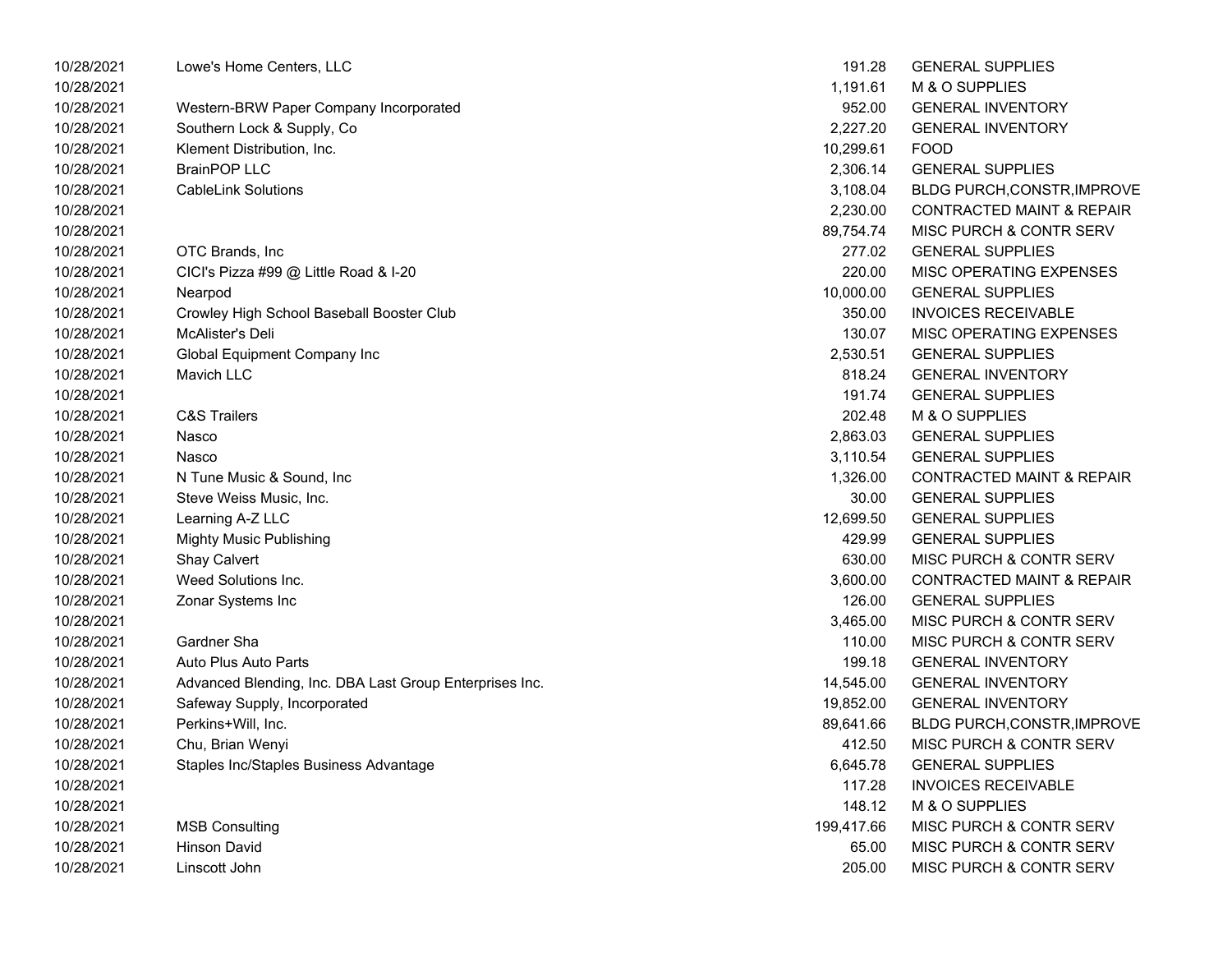| 10/28/2021 | <b>Hillcrest Cleaners</b>                  | 176.00    | <b>MISC PURCH &amp; CONTR SERV</b>   |
|------------|--------------------------------------------|-----------|--------------------------------------|
| 10/28/2021 | Givens Elmer Ray                           | 340.00    | <b>MISC PURCH &amp; CONTR SERV</b>   |
| 10/28/2021 | Rosal Romeo                                | 105.00    | <b>MISC PURCH &amp; CONTR SERV</b>   |
| 10/28/2021 | Bayes Achievement Center, Inc.             | 19,066.86 | <b>TUITION &amp; TRFR PMTS</b>       |
| 10/28/2021 | <b>Aguilar Steve</b>                       | 125.00    | <b>MISC PURCH &amp; CONTR SERV</b>   |
| 10/28/2021 | Loveless Anna                              | 155.00    | <b>MISC PURCH &amp; CONTR SERV</b>   |
| 10/28/2021 | Wills Beth                                 | 250.00    | MISC PURCH & CONTR SERV              |
| 10/28/2021 | Jackson Barry                              | 175.00    | <b>MISC PURCH &amp; CONTR SERV</b>   |
| 10/28/2021 | <b>Alonti Catering</b>                     | 2,093.87  | MISC OPERATING EXPENSES              |
| 10/28/2021 | Kincheloe Cynthia                          | 95.00     | <b>MISC PURCH &amp; CONTR SERV</b>   |
| 10/28/2021 | Vance Ryan                                 | 70.00     | <b>MISC PURCH &amp; CONTR SERV</b>   |
| 10/28/2021 | <b>Brice Brandon</b>                       | 110.00    | <b>MISC PURCH &amp; CONTR SERV</b>   |
| 10/28/2021 | Owens Cecilia                              | 205.00    | <b>MISC PURCH &amp; CONTR SERV</b>   |
| 10/28/2021 | UIL Area B Marching Contest                | 900.00    | STUDENT TVL*NO AISD BUSES            |
| 10/28/2021 | Noodle Tools Inc                           | 660.00    | <b>GENERAL SUPPLIES</b>              |
| 10/28/2021 | Reaves James                               | 125.00    | <b>MISC PURCH &amp; CONTR SERV</b>   |
| 10/28/2021 | Riverside Insights                         | 3,737.82  | <b>TESTING MATERIALS</b>             |
| 10/28/2021 | <b>Battery Systems Inc</b>                 | 444.64    | <b>GENERAL SUPPLIES</b>              |
| 10/28/2021 | <b>Battery Systems Inc</b>                 | 281.52    | <b>GENERAL INVENTORY</b>             |
| 10/28/2021 |                                            | (519.24)  | LIONS CLUB CONCESSIONS               |
| 10/28/2021 |                                            | 1,235.53  | <b>M &amp; O SUPPLIES</b>            |
| 10/28/2021 | All Star Letter Jackets and Balfour Dallas | 100.00    | <b>INVOICES RECEIVABLE</b>           |
| 10/28/2021 | All Star Letter Jackets and Balfour Dallas | 300.00    | <b>INVOICES RECEIVABLE</b>           |
| 10/28/2021 | All Star Letter Jackets and Balfour Dallas | 100.00    | <b>INVOICES RECEIVABLE</b>           |
| 10/28/2021 | Compu-Data International LLC               | 21,866.00 | <b>MISC PURCH &amp; CONTR SERV</b>   |
| 10/28/2021 | Ogunbameru Courage                         | 95.00     | <b>MISC PURCH &amp; CONTR SERV</b>   |
| 10/28/2021 | PopSmart Technologies, LLC                 | 643.40    | <b>CONTRACTED MAINT &amp; REPAIR</b> |
| 10/28/2021 | Project Lead The Way Incorporated          | 950.00    | <b>GENERAL SUPPLIES</b>              |
| 10/28/2021 | HPI International Inc                      | 2,830.10  | <b>GENERAL SUPPLIES</b>              |
| 10/28/2021 | <b>Bake Crafters Food Company</b>          | 17,677.50 | <b>GENERAL INVENTORY</b>             |
| 10/28/2021 | Carter Alphonso                            | 135.00    | <b>MISC PURCH &amp; CONTR SERV</b>   |
| 10/28/2021 | <b>Sievers Chris</b>                       | 345.00    | <b>MISC PURCH &amp; CONTR SERV</b>   |
| 10/28/2021 | King Jim                                   | 65.00     | <b>MISC PURCH &amp; CONTR SERV</b>   |
| 10/28/2021 | <b>Howard Tracy</b>                        | 95.00     | <b>MISC PURCH &amp; CONTR SERV</b>   |
| 10/28/2021 | Tiwuana Askey                              | 115.00    | <b>MISC PURCH &amp; CONTR SERV</b>   |
| 10/28/2021 | <b>Brian Buford</b>                        | 190.00    | <b>MISC PURCH &amp; CONTR SERV</b>   |
| 10/28/2021 | <b>Brown Tiffany</b>                       | 95.00     | <b>MISC PURCH &amp; CONTR SERV</b>   |
| 10/28/2021 | <b>Turley Paul</b>                         | 65.00     | MISC PURCH & CONTR SERV              |
| 10/28/2021 | Terry IP Photography LLC                   | 277.00    | <b>INVOICES RECEIVABLE</b>           |
| 10/28/2021 | Almand David                               | 115.00    | MISC PURCH & CONTR SERV              |

| 176.00    | MISC PURCH & CONTR SERV              |
|-----------|--------------------------------------|
| 340.00    | MISC PURCH & CONTR SERV              |
| 105.00    | <b>MISC PURCH &amp; CONTR SERV</b>   |
| 19,066.86 | <b>TUITION &amp; TRFR PMTS</b>       |
| 125.00    | <b>MISC PURCH &amp; CONTR SERV</b>   |
| 155.00    | <b>MISC PURCH &amp; CONTR SERV</b>   |
| 250.00    | <b>MISC PURCH &amp; CONTR SERV</b>   |
| 175.00    | <b>MISC PURCH &amp; CONTR SERV</b>   |
| 2,093.87  | <b>MISC OPERATING EXPENSES</b>       |
| 95.00     | MISC PURCH & CONTR SERV              |
| 70.00     | <b>MISC PURCH &amp; CONTR SERV</b>   |
| 110.00    | <b>MISC PURCH &amp; CONTR SERV</b>   |
| 205.00    | <b>MISC PURCH &amp; CONTR SERV</b>   |
| 900.00    | STUDENT TVL*NO AISD BUSES            |
| 660.00    | <b>GENERAL SUPPLIES</b>              |
| 125.00    | <b>MISC PURCH &amp; CONTR SERV</b>   |
| 3,737.82  | <b>TESTING MATERIALS</b>             |
| 444.64    | <b>GENERAL SUPPLIES</b>              |
| 281.52    | <b>GENERAL INVENTORY</b>             |
| (519.24)  | LIONS CLUB CONCESSIONS               |
| 1,235.53  | <b>M &amp; O SUPPLIES</b>            |
| 100.00    | <b>INVOICES RECEIVABLE</b>           |
| 300.00    | <b>INVOICES RECEIVABLE</b>           |
| 100.00    | <b>INVOICES RECEIVABLE</b>           |
| 21,866.00 | <b>MISC PURCH &amp; CONTR SERV</b>   |
| 95.00     | <b>MISC PURCH &amp; CONTR SERV</b>   |
| 643.40    | <b>CONTRACTED MAINT &amp; REPAIR</b> |
| 950.00    | <b>GENERAL SUPPLIES</b>              |
| 2,830.10  | <b>GENERAL SUPPLIES</b>              |
| 17,677.50 | <b>GENERAL INVENTORY</b>             |
| 135.00    | <b>MISC PURCH &amp; CONTR SERV</b>   |
| 345.00    | MISC PURCH & CONTR SERV              |
| 65.00     | <b>MISC PURCH &amp; CONTR SERV</b>   |
| 95.00     | <b>MISC PURCH &amp; CONTR SERV</b>   |
| 115.00    | MISC PURCH & CONTR SERV              |
| 190.00    | <b>MISC PURCH &amp; CONTR SERV</b>   |
| 95.00     | <b>MISC PURCH &amp; CONTR SERV</b>   |
| 65.00     | MISC PURCH & CONTR SERV              |
| 277.00    | <b>INVOICES RECEIVABLE</b>           |
| 115.00    | MISC PURCH & CONTR SERV              |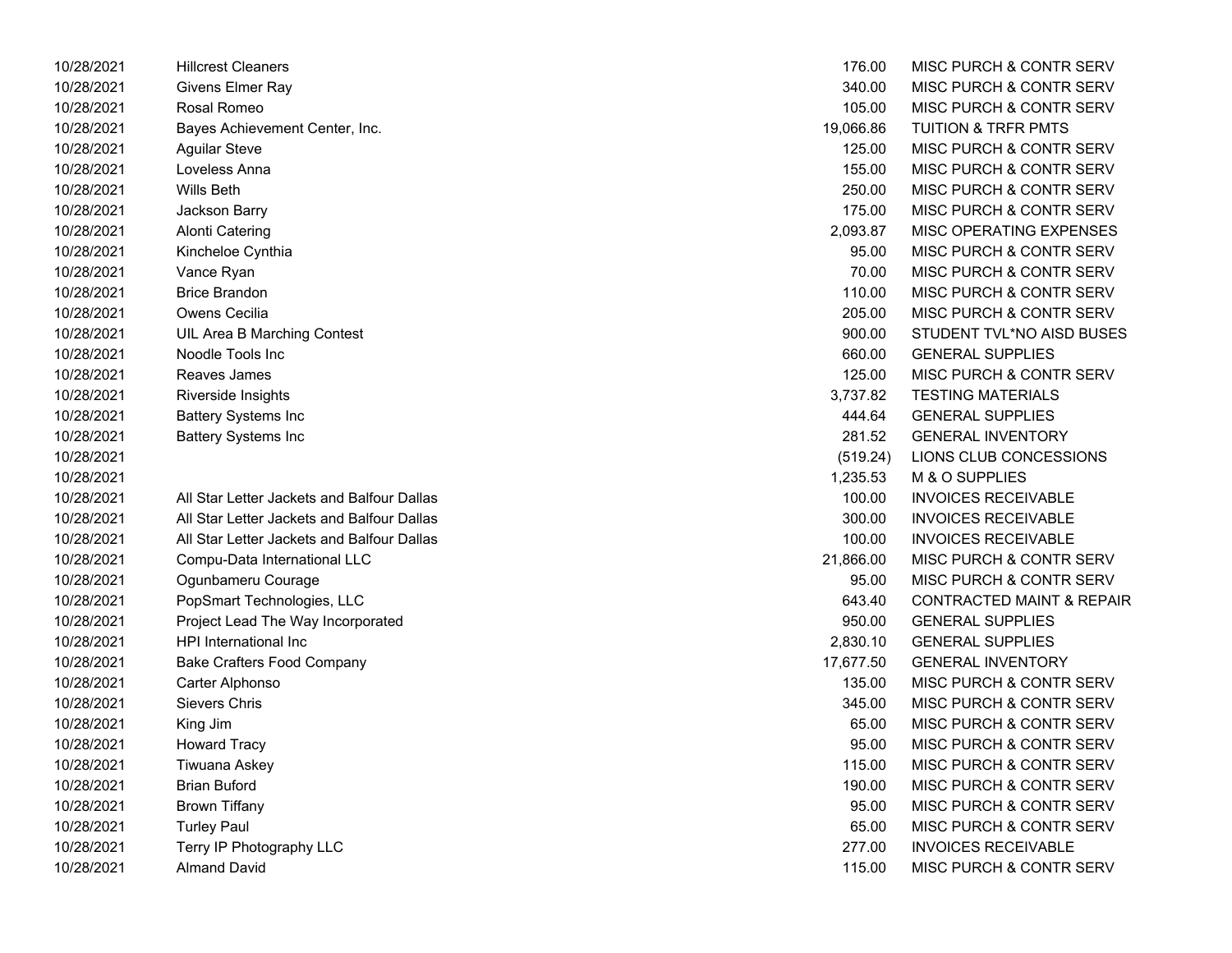| 10/28/2021 | Wroe Dan                                                                      | 190.00     | <b>MISC PURCH &amp; CONTR SERV</b>   |
|------------|-------------------------------------------------------------------------------|------------|--------------------------------------|
| 10/28/2021 | Insight Public Sector Inc                                                     | 2,311.40   | <b>GENERAL SUPPLIES</b>              |
| 10/28/2021 | Garda CL Southwest Incorporated                                               | 905.25     | <b>MISC PURCH &amp; CONTR SERV</b>   |
| 10/28/2021 | Infinity Supply and Service Incorporated                                      | 4,173.40   | <b>GENERAL INVENTORY</b>             |
| 10/28/2021 | Brandon J Bonner                                                              | 525.00     | <b>INVOICES RECEIVABLE</b>           |
| 10/28/2021 | Parts Town LLC                                                                | 264.79     | M & O SUPPLIES                       |
| 10/28/2021 | Jernard Griggs                                                                | 115.00     | <b>MISC PURCH &amp; CONTR SERV</b>   |
| 10/28/2021 | <b>Troy Perkins</b>                                                           | 65.00      | <b>MISC PURCH &amp; CONTR SERV</b>   |
| 10/28/2021 | New Dairy Opco LLC DBA Borden Dairy                                           | 77,141.53  | <b>FOOD</b>                          |
| 10/28/2021 | Cedric Tisby                                                                  | 140.00     | MISC PURCH & CONTR SERV              |
| 10/28/2021 | Parker Bagg                                                                   | 110.00     | <b>MISC PURCH &amp; CONTR SERV</b>   |
| 10/28/2021 | <b>KLC Video Security</b>                                                     | 1,000.00   | <b>CONTRACTED MAINT &amp; REPAIR</b> |
| 10/28/2021 | Lee Sanders Gunn                                                              | 180.00     | <b>MISC PURCH &amp; CONTR SERV</b>   |
| 10/28/2021 | La Bonita Wash and Dry                                                        | 822.25     | M & O SUPPLIES                       |
| 10/28/2021 | National Association for Gifted Children                                      | 1,098.00   | <b>EMPLOYEE TRAVEL</b>               |
| 10/28/2021 | <b>Bradley Vick</b>                                                           | 120.00     | <b>MISC PURCH &amp; CONTR SERV</b>   |
| 10/28/2021 | <b>Michael Martin</b>                                                         | 120.00     | <b>MISC PURCH &amp; CONTR SERV</b>   |
| 10/28/2021 | <b>Bill Theodore</b>                                                          | 120.00     | <b>MISC PURCH &amp; CONTR SERV</b>   |
| 10/28/2021 | Kevin Yarbrough                                                               | 120.00     | <b>MISC PURCH &amp; CONTR SERV</b>   |
| 10/28/2021 | Thomas Beene                                                                  | 120.00     | <b>MISC PURCH &amp; CONTR SERV</b>   |
| 10/28/2021 | Derek Tyre                                                                    | 95.00      | <b>MISC PURCH &amp; CONTR SERV</b>   |
| 10/28/2021 | Ommka LLC                                                                     | 500.00     | <b>GENERAL SUPPLIES</b>              |
| 10/28/2021 | Workplace Resource Group                                                      | 231,469.79 | <b>GENERAL SUPPLIES</b>              |
| 10/28/2021 | Mobile Modular Management Corporation dba Mobile Modular Portable Storage dba | 28,676.00  | RENTALS & OPERATING LEASE            |
| 10/28/2021 | Dream Ranch Office Supplies                                                   | 6,803.75   | <b>GENERAL SUPPLIES</b>              |
| 10/28/2021 | Lloyd D Nabors Demolition LLC                                                 | 50,000.00  | BLDG PURCH, CONSTR, IMPROVE          |
| 10/28/2021 |                                                                               | (2,500.00) | <b>RETAINAGE</b>                     |
| 10/28/2021 | Lee Lewis Construction Incorporated                                           | 851,163.02 | BLDG PURCH, CONSTR, IMPROVE          |
| 10/28/2021 | Your Tees LLC                                                                 | 262.00     | <b>INVOICES RECEIVABLE</b>           |
| 10/28/2021 | Your Tees LLC                                                                 | 195.00     | <b>INVOICES RECEIVABLE</b>           |
| 10/28/2021 | Weissman                                                                      | 3,279.87   | <b>GENERAL SUPPLIES</b>              |
| 10/28/2021 | <b>Kenneth Perkins</b>                                                        | 206.25     | <b>MISC PURCH &amp; CONTR SERV</b>   |
| 10/28/2021 | <b>Bongards Premium Cheese</b>                                                | 10,945.00  | <b>GENERAL INVENTORY</b>             |
| 10/28/2021 | <b>Gold Creek Foods LLC</b>                                                   | 99,916.64  | <b>GENERAL INVENTORY</b>             |
| 10/28/2021 | Feldman and Feldman PC                                                        | 3,062.50   | <b>MISC PURCH &amp; CONTR SERV</b>   |
| 10/28/2021 | Lakeshore Learning Materials                                                  | 1,149.49   | <b>GENERAL SUPPLIES</b>              |
| 10/28/2021 | On Guard Transport LLC                                                        | 10,242.00  | STUDENT TVL*NO AISD BUSES            |
| 10/28/2021 | Gage Sursa                                                                    | 305.00     | <b>MISC PURCH &amp; CONTR SERV</b>   |
| 10/28/2021 | Office Depot, Inc                                                             | 6,119.35   | <b>GENERAL SUPPLIES</b>              |
| 10/28/2021 |                                                                               | 158.95     | M & O SUPPLIES                       |

| 190.00     | MISC PURCH & CONTR SERV              |
|------------|--------------------------------------|
| 2,311.40   | <b>GENERAL SUPPLIES</b>              |
| 905.25     | MISC PURCH & CONTR SERV              |
| 4,173.40   | <b>GENERAL INVENTORY</b>             |
| 525.00     | <b>INVOICES RECEIVABLE</b>           |
| 264.79     | M & O SUPPLIES                       |
| 115.00     | <b>MISC PURCH &amp; CONTR SERV</b>   |
| 65.00      | MISC PURCH & CONTR SERV              |
| 77,141.53  | <b>FOOD</b>                          |
| 140.00     | MISC PURCH & CONTR SERV              |
| 110.00     | MISC PURCH & CONTR SERV              |
| 1,000.00   | <b>CONTRACTED MAINT &amp; REPAIR</b> |
| 180.00     | <b>MISC PURCH &amp; CONTR SERV</b>   |
| 822.25     | M & O SUPPLIES                       |
| 1,098.00   | <b>EMPLOYEE TRAVEL</b>               |
| 120.00     | MISC PURCH & CONTR SERV              |
| 120.00     | <b>MISC PURCH &amp; CONTR SERV</b>   |
| 120.00     | MISC PURCH & CONTR SERV              |
| 120.00     | <b>MISC PURCH &amp; CONTR SERV</b>   |
| 120.00     | MISC PURCH & CONTR SERV              |
| 95.00      | MISC PURCH & CONTR SERV              |
| 500.00     | <b>GENERAL SUPPLIES</b>              |
| 31,469.79  | <b>GENERAL SUPPLIES</b>              |
| 28,676.00  | <b>RENTALS &amp; OPERATING LEASE</b> |
| 6,803.75   | <b>GENERAL SUPPLIES</b>              |
| 50,000.00  | BLDG PURCH, CONSTR, IMPROVE          |
| (2,500.00) | <b>RETAINAGE</b>                     |
| 51,163.02  | BLDG PURCH, CONSTR, IMPROVE          |
| 262.00     | <b>INVOICES RECEIVABLE</b>           |
| 195.00     | <b>INVOICES RECEIVABLE</b>           |
| 3,279.87   | <b>GENERAL SUPPLIES</b>              |
| 206.25     | MISC PURCH & CONTR SERV              |
| 10,945.00  | <b>GENERAL INVENTORY</b>             |
| 99,916.64  | <b>GENERAL INVENTORY</b>             |
| 3,062.50   | <b>MISC PURCH &amp; CONTR SERV</b>   |
| 1,149.49   | <b>GENERAL SUPPLIES</b>              |
| 10,242.00  | STUDENT TVL*NO AISD BUSES            |
| 305.00     | MISC PURCH & CONTR SERV              |
| 6,119.35   | <b>GENERAL SUPPLIES</b>              |
| 158.95     | M & O SUPPLIES                       |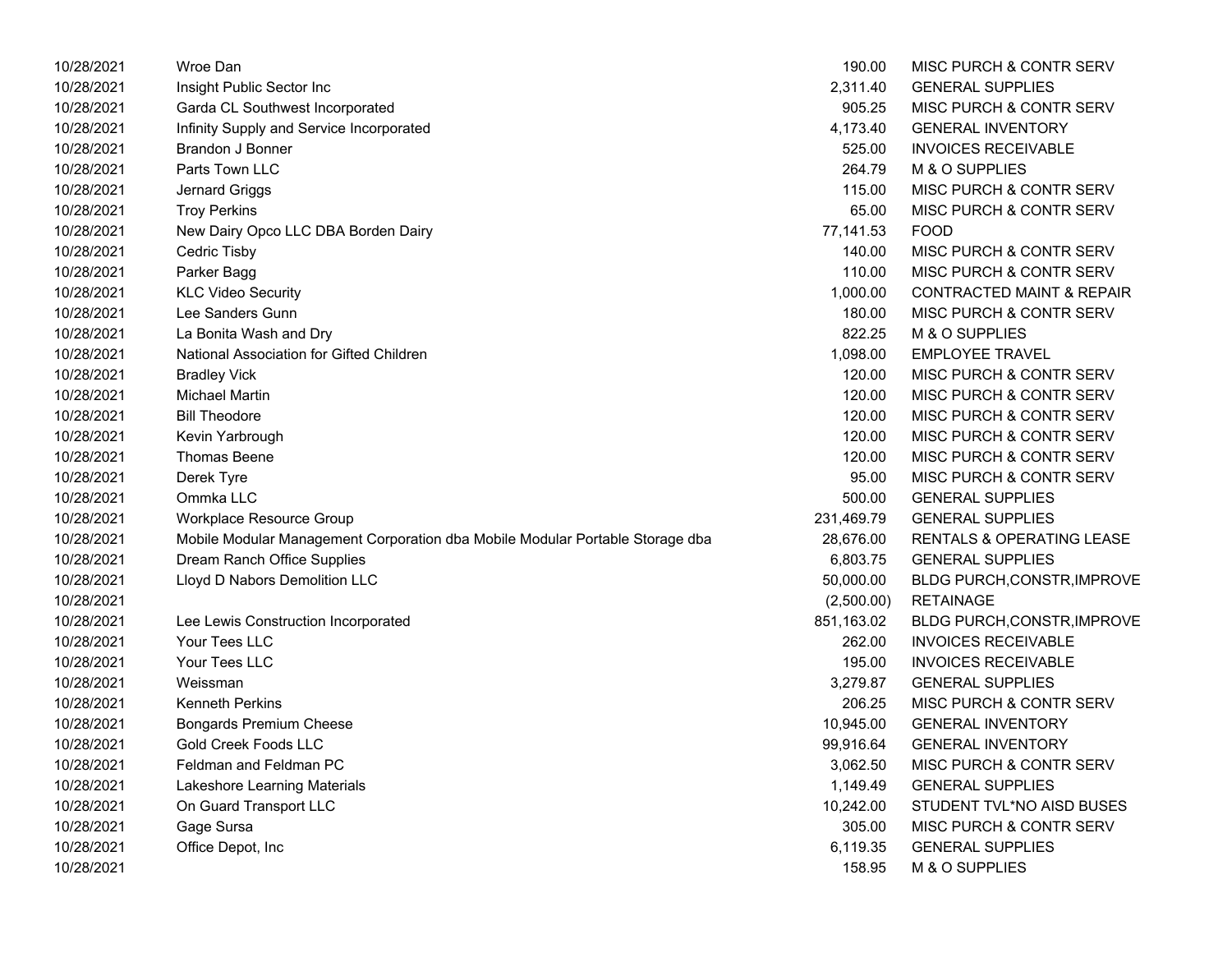| <b>Preferred Business Solutions</b> | 1,570.50  | <b>GENERAL SUPPLIES</b>            |
|-------------------------------------|-----------|------------------------------------|
|                                     | 36.22     | <b>INVOICES RECEIVABLE</b>         |
| Don Lee Farms                       | 15,989.40 | <b>GENERAL INVENTORY</b>           |
| Turner, Nate                        | 95.00     | MISC PURCH & CONTR SERV            |
| VandeBerg Rani                      | 250.00    | MISC PURCH & CONTR SERV            |
| Mark Stance                         | 70.00     | MISC PURCH & CONTR SERV            |
| <b>Ryan Porter</b>                  | 120.00    | MISC PURCH & CONTR SERV            |
| <b>Allie Miller</b>                 | 115.00    | MISC PURCH & CONTR SERV            |
| Indira Martinez                     | 220.00    | MISC PURCH & CONTR SERV            |
| <b>Clint Surratt</b>                | 240.00    | MISC PURCH & CONTR SERV            |
| <b>Bobby Ramirez</b>                | 410.00    | MISC PURCH & CONTR SERV            |
| FINMO Group LLC                     | 7,500.00  | <b>MISC PURCH &amp; CONTR SERV</b> |
| Willie Jones                        | 105.00    | MISC PURCH & CONTR SERV            |
| Joshua Bannerman                    | 120.00    | MISC PURCH & CONTR SERV            |
| Veseris                             | 225.00    | <b>DUES</b>                        |
| <b>Yvonne Yaniz</b>                 | 155.00    | MISC PURCH & CONTR SERV            |
| Charyl Morgan                       | 95.00     | MISC PURCH & CONTR SERV            |
| Lucas Chris                         | 65.00     | MISC PURCH & CONTR SERV            |
| Lacy Shanette                       | 365.00    | MISC PURCH & CONTR SERV            |
| Reyes Jason                         | 190.00    | MISC PURCH & CONTR SERV            |
| Lawanda Christopher Gills           | 95.00     | MISC PURCH & CONTR SERV            |
| PREMIER MUSIC TEACHING AIDS LLC     | 459.70    | <b>INVOICES RECEIVABLE</b>         |
| Kevin Korges II                     | 95.00     | MISC PURCH & CONTR SERV            |
| Jeremy Branstetter                  | 65.00     | MISC PURCH & CONTR SERV            |
| Leslie Bradley                      | 175.00    | MISC PURCH & CONTR SERV            |
| Kathleen Meyers                     | 95.00     | MISC PURCH & CONTR SERV            |
| Jerry Clayton                       | 115.00    | MISC PURCH & CONTR SERV            |
| Rasheedah Cherry                    | 55.00     | MISC PURCH & CONTR SERV            |
| Nicole Dorsey                       | 175.00    | MISC PURCH & CONTR SERV            |
| Dan Mosely                          | 70.00     | MISC PURCH & CONTR SERV            |
| David Beck                          | 95.00     | MISC PURCH & CONTR SERV            |
| Tom Bessant                         | 95.00     | MISC PURCH & CONTR SERV            |
| Keilen Jackson                      | 65.00     | <b>MISC PURCH &amp; CONTR SERV</b> |
| Calvin McGill                       | 125.00    | <b>MISC PURCH &amp; CONTR SERV</b> |
| Danielle Liu                        | 65.00     | MISC PURCH & CONTR SERV            |
| <b>Complete Supply Incorporated</b> | 25,849.60 | <b>GENERAL INVENTORY</b>           |
|                                     | 1,234.96  | <b>GENERAL SUPPLIES</b>            |
|                                     | 25,324.84 | M & O SUPPLIES                     |
| Victory Cheer and Dance             | 1,365.00  | <b>INVOICES RECEIVABLE</b>         |
| Victory Cheer and Dance             | 6,735.00  | STUDENT TVL*NO AISD BUSES          |
|                                     |           |                                    |

| 1,570.50  | <b>GENERAL SUPPLIES</b>            |
|-----------|------------------------------------|
| 36.22     | <b>INVOICES RECEIVABLE</b>         |
| 15,989.40 | <b>GENERAL INVENTORY</b>           |
| 95.00     | <b>MISC PURCH &amp; CONTR SERV</b> |
| 250.00    | MISC PURCH & CONTR SERV            |
| 70.00     | <b>MISC PURCH &amp; CONTR SERV</b> |
| 120.00    | <b>MISC PURCH &amp; CONTR SERV</b> |
| 115.00    | MISC PURCH & CONTR SERV            |
| 220.00    | MISC PURCH & CONTR SERV            |
| 240.00    | <b>MISC PURCH &amp; CONTR SERV</b> |
| 410.00    | <b>MISC PURCH &amp; CONTR SERV</b> |
| 7,500.00  | <b>MISC PURCH &amp; CONTR SERV</b> |
| 105.00    | <b>MISC PURCH &amp; CONTR SERV</b> |
| 120.00    | MISC PURCH & CONTR SERV            |
| 225.00    | <b>DUES</b>                        |
| 155.00    | <b>MISC PURCH &amp; CONTR SERV</b> |
| 95.00     | <b>MISC PURCH &amp; CONTR SERV</b> |
| 65.00     | MISC PURCH & CONTR SERV            |
| 365.00    | MISC PURCH & CONTR SERV            |
| 190.00    | MISC PURCH & CONTR SERV            |
| 95.00     | <b>MISC PURCH &amp; CONTR SERV</b> |
| 459.70    | <b>INVOICES RECEIVABLE</b>         |
| 95.00     | MISC PURCH & CONTR SERV            |
| 65.00     | MISC PURCH & CONTR SERV            |
| 175.00    | MISC PURCH & CONTR SERV            |
| 95.00     | <b>MISC PURCH &amp; CONTR SERV</b> |
| 115.00    | <b>MISC PURCH &amp; CONTR SERV</b> |
| 55.00     | <b>MISC PURCH &amp; CONTR SERV</b> |
| 175.00    | MISC PURCH & CONTR SERV            |
| 70.00     | <b>MISC PURCH &amp; CONTR SERV</b> |
| 95.00     | <b>MISC PURCH &amp; CONTR SERV</b> |
| 95.00     | <b>MISC PURCH &amp; CONTR SERV</b> |
| 65.00     | MISC PURCH & CONTR SERV            |
| 125.00    | MISC PURCH & CONTR SERV            |
| 65.00     | MISC PURCH & CONTR SERV            |
| 25,849.60 | <b>GENERAL INVENTORY</b>           |
| 1,234.96  | <b>GENERAL SUPPLIES</b>            |
| 25,324.84 | M & O SUPPLIES                     |
| 1,365.00  | <b>INVOICES RECEIVABLE</b>         |
| 6,735.00  | STUDENT TVL*NO AISD BUSES          |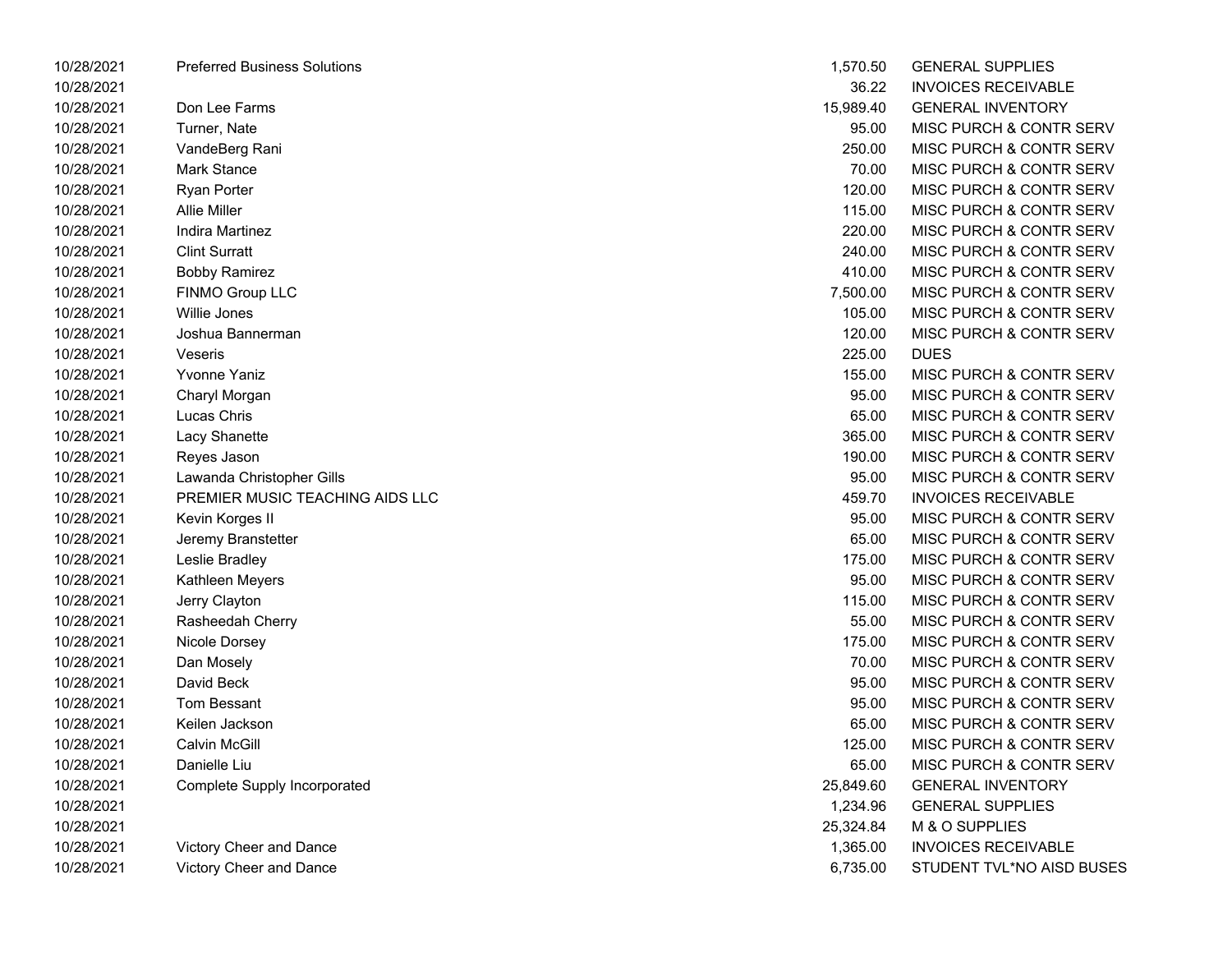| 10/28/2021 | <b>Wallace Packaging</b>                                       | 34,712.00    | <b>GENERAL INVENTORY</b>                   |
|------------|----------------------------------------------------------------|--------------|--------------------------------------------|
| 10/28/2021 | <b>Empire Paper Company</b>                                    | 241.00       | <b>GENERAL INVENTORY</b>                   |
| 10/28/2021 | <b>Atmos Energy</b>                                            | 11,751.99    | <b>WATER</b>                               |
| 10/28/2021 | <b>Temperature Control Systems</b>                             | 2,252.78     | M & O SUPPLIES                             |
| 10/28/2021 | <b>VLK Architects</b>                                          | 3,212.17     | <b>BLDG PURCH, CONSTR, IMPROVE</b>         |
| 10/28/2021 | Bucks Wheel & Equipment Company                                | 674.45       | M & O SUPPLIES                             |
| 10/28/2021 | Music & Arts                                                   | 2,799.05     | <b>CONTRACTED MAINT &amp; REPAIR</b>       |
| 10/28/2021 |                                                                | 741.08       | <b>GENERAL SUPPLIES</b>                    |
| 10/28/2021 | AT&T                                                           | 13,777.10    | <b>WATER</b>                               |
| 10/28/2021 | <b>Burmax Company Incorporated</b>                             | 1,533.20     | <b>GENERAL SUPPLIES</b>                    |
| 10/28/2021 | <b>Business Interiors</b>                                      | 16,463.60    | <b>GENERAL SUPPLIES</b>                    |
| 10/28/2021 | Conagra Food Sales Incorporated                                | 15,329.75    | <b>GENERAL INVENTORY</b>                   |
| 10/28/2021 | Arlington Independent School District Food & Nutrition Service | 1,496.73     | MISC OPERATING EXPENSES                    |
| 10/28/2021 | Warren Instructional Network                                   | 5,000.00     | MISC PURCH & CONTR SERV                    |
| 10/28/2021 | <b>Warren Instructional Network</b>                            | 9,000.00     | MISC PURCH & CONTR SERV                    |
| 10/28/2021 | Carl Hilmer Guenther & Sons Incorporated                       | 30,190.86    | <b>GENERAL INVENTORY</b>                   |
| 10/28/2021 | Rush Truck Centers Of Texas Limited Partnership                | 2,544.65     | M & O SUPPLIES                             |
| 10/28/2021 | Zero To Three                                                  | 1,198.00     | <b>EMPLOYEE TRAVEL</b>                     |
| 10/28/2021 | <b>Pittsburgh Paints</b>                                       | 407.32       | M & O SUPPLIES                             |
| 10/28/2021 | <b>Federal Express Corporation</b>                             | 36.94        | <b>GENERAL SUPPLIES</b>                    |
| 10/28/2021 | <b>CORE Construction Services of Texas</b>                     | 531,465.22   | <b>BLDG PURCH, CONSTR, IMPROVE</b>         |
| 10/28/2021 |                                                                | (26, 573.26) | <b>RETAINAGE</b>                           |
| 10/28/2021 | H2O Supply Incorporated                                        | 23.80        | <b>GENERAL INVENTORY</b>                   |
| 10/28/2021 | Pearson                                                        | 214.68       | <b>GENERAL SUPPLIES</b>                    |
| 10/28/2021 |                                                                | 4,867.20     | <b>TESTING MATERIALS</b>                   |
| 10/28/2021 | <b>City Of Dalworthington Gardens</b>                          | 1,022.03     | <b>WATER</b>                               |
| 10/28/2021 | <b>Education Service Center Region XI</b>                      | 600.00       | <b>EDUCATION SERVICE CENTER</b>            |
| 10/28/2021 | <b>Education Service Center Region XI</b>                      | 7,944.00     | <b>GENERAL SUPPLIES</b>                    |
| 10/28/2021 | <b>Bolners Fiesta Products Incorporated</b>                    | 2,854.20     | <b>GENERAL INVENTORY</b>                   |
| 10/28/2021 | <b>Commercial Recorder</b>                                     | 52.00        | <b>Statutorily Required Public Notices</b> |
| 10/28/2021 | Gopher Sport Equipment                                         | 33.54        | <b>INVOICES RECEIVABLE</b>                 |
| 10/28/2021 | Lucks Music Library                                            | 373.27       | <b>GENERAL SUPPLIES</b>                    |
| 10/28/2021 | Midwest Technology Products Tx0025                             | 137.18       | <b>GENERAL SUPPLIES</b>                    |
| 10/28/2021 | Moore Rental Service Incorporated                              | 272.50       | <b>GENERAL SUPPLIES</b>                    |
| 10/28/2021 |                                                                | 40.50        | <b>INVOICES RECEIVABLE</b>                 |
| 10/28/2021 | <b>Pollock Paper Distributors</b>                              | 180.00       | <b>GENERAL INVENTORY</b>                   |
| 10/28/2021 | <b>Pyramid School Products</b>                                 | 2,721.60     | <b>GENERAL INVENTORY</b>                   |
| 10/28/2021 | Quality Audio Visual Service Incorporated                      | 1,168.52     | <b>CONTRACTED MAINT &amp; REPAIR</b>       |
| 10/28/2021 | Sargent Welch L L C                                            | 736.31       | <b>GENERAL SUPPLIES</b>                    |
| 10/28/2021 |                                                                | 34.34        | <b>INVOICES RECEIVABLE</b>                 |

| 34,712.00  | <b>GENERAL INVENTORY</b>                   |
|------------|--------------------------------------------|
| 241.00     | <b>GENERAL INVENTORY</b>                   |
| 11,751.99  | WATER                                      |
| 2,252.78   | M & O SUPPLIES                             |
| 3,212.17   | BLDG PURCH, CONSTR, IMPROVE                |
| 674.45     | M & O SUPPLIES                             |
| 2,799.05   | <b>CONTRACTED MAINT &amp; REPAIR</b>       |
| 741.08     | <b>GENERAL SUPPLIES</b>                    |
| 13,777.10  | <b>WATER</b>                               |
| 1,533.20   | <b>GENERAL SUPPLIES</b>                    |
| 16,463.60  | <b>GENERAL SUPPLIES</b>                    |
| 15,329.75  | <b>GENERAL INVENTORY</b>                   |
| 1,496.73   | MISC OPERATING EXPENSES                    |
| 5,000.00   | MISC PURCH & CONTR SERV                    |
| 9,000.00   | MISC PURCH & CONTR SERV                    |
| 30,190.86  | <b>GENERAL INVENTORY</b>                   |
|            | 2,544.65 M & O SUPPLIES                    |
|            | 1,198.00 EMPLOYEE TRAVEL                   |
| 407.32     | M & O SUPPLIES                             |
| 36.94      | <b>GENERAL SUPPLIES</b>                    |
| 531,465.22 | BLDG PURCH,CONSTR, IMPROVE                 |
|            | (26,573.26) RETAINAGE                      |
|            | 23.80 GENERAL INVENTORY                    |
| 214.68     | <b>GENERAL SUPPLIES</b>                    |
| 4,867.20   | <b>TESTING MATERIALS</b>                   |
| 1,022.03   | <b>WATER</b>                               |
|            | 600.00 EDUCATION SERVICE CENTER            |
| 7,944.00   | <b>GENERAL SUPPLIES</b>                    |
| 2,854.20   | <b>GENERAL INVENTORY</b>                   |
| 52.00      | <b>Statutorily Required Public Notices</b> |
| 33.54      | <b>INVOICES RECEIVABLE</b>                 |
| 373.27     | <b>GENERAL SUPPLIES</b>                    |
| 137.18     | <b>GENERAL SUPPLIES</b>                    |
| 272.50     | <b>GENERAL SUPPLIES</b>                    |
| 40.50      | <b>INVOICES RECEIVABLE</b>                 |
| 180.00     | <b>GENERAL INVENTORY</b>                   |
| 2,721.60   | <b>GENERAL INVENTORY</b>                   |
| 1,168.52   | <b>CONTRACTED MAINT &amp; REPAIR</b>       |
| 736.31     | <b>GENERAL SUPPLIES</b>                    |
| 34.34      | <b>INVOICES RECEIVABLE</b>                 |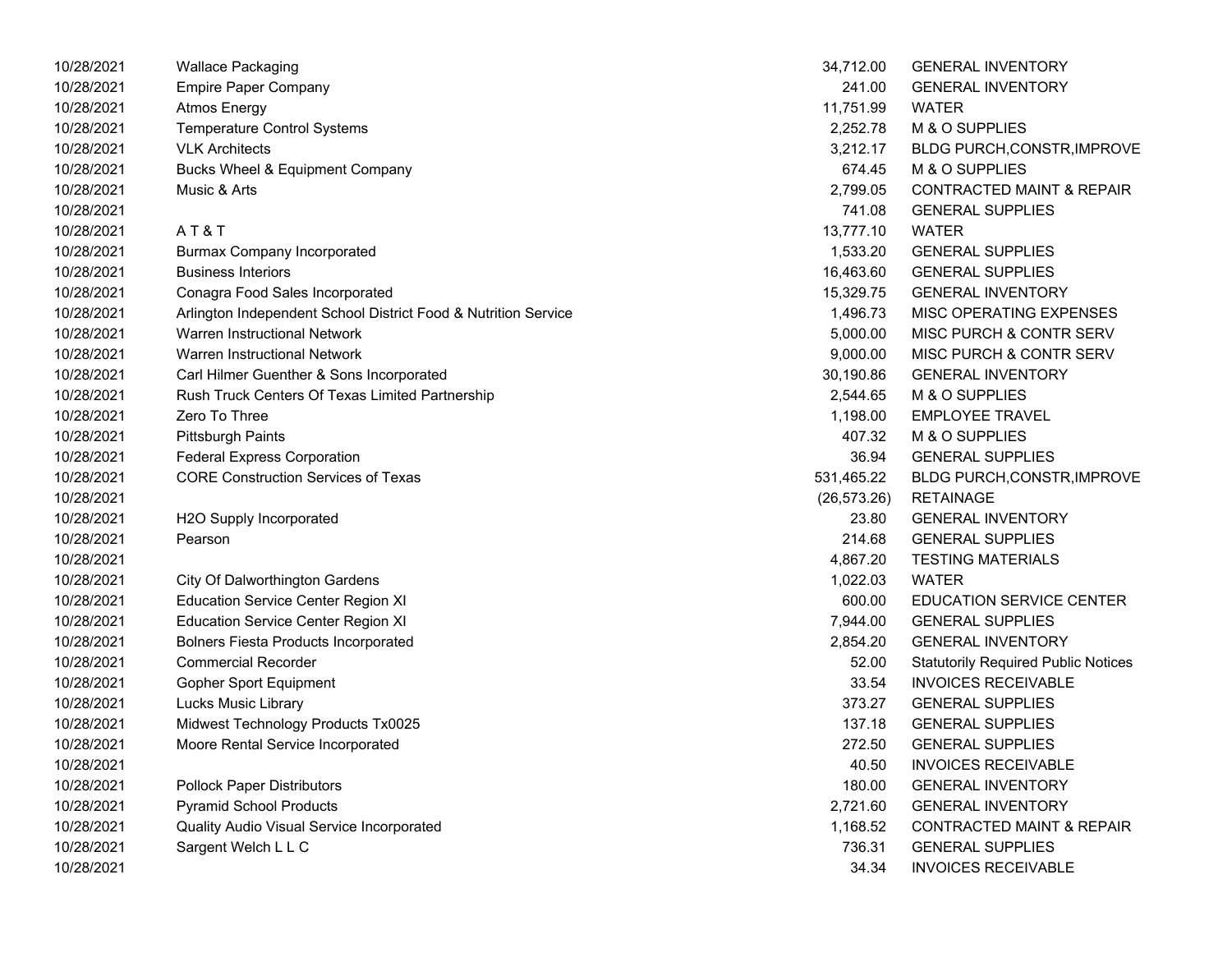| 10/28/2021 | Unifirst Holdings(A/R 01550)                                    | 347.35     | MISC PURCH & CONTR SERV    |
|------------|-----------------------------------------------------------------|------------|----------------------------|
| 10/28/2021 | Lamar High School 003                                           | 60.00      | <b>GENERAL SUPPLIES</b>    |
| 10/28/2021 | <b>Texas Classroom Teachers Association</b>                     | 278.71     | UNITED FUND                |
| 10/28/2021 | <b>United Educators Association</b>                             | 42,543.81  | UNITED FUND                |
| 10/28/2021 | Texas United School Employees Local 100                         | 57.72      | UNITED FUND                |
| 10/28/2021 | Texas United School Employees Local 100                         | 15.00      | UNITED FUND                |
| 10/28/2021 | Texas United School Employees Local 100                         | 14.99      | UNITED FUND                |
| 10/28/2021 | Arlington Education Foundation                                  | 30.00      | AISD EDUCATION FOUNDATION  |
| 10/28/2021 | <b>Arlington Education Foundation</b>                           | 462.00     | AISD EDUCATION FOUNDATION  |
| 10/28/2021 | Truman Tim Chapter 13 Trustee                                   | 165.00     | UNITED FUND                |
| 10/28/2021 | Truman Tim Chapter 13 Trustee                                   | 13,423.00  | UNITED FUND                |
| 10/28/2021 | Truman Tim Chapter 13 Trustee                                   | 542.31     | UNITED FUND                |
| 10/28/2021 | <b>United States Treasury</b>                                   | 635.00     | FED INC TAX WITHHOLDING    |
| 10/28/2021 | Family And Consumer Sciences Teachers Association Of Texas      | 12.50      | AISD EDUCATION FOUNDATION  |
| 10/28/2021 | Region Xi Teacher Preparation Program                           | 455.00     | <b>INVOICES RECEIVABLE</b> |
| 10/28/2021 | Texas Association Of Secondary School Principals                | 150.83     | UNITED FUND                |
| 10/28/2021 | Association Of Texas Professional Teachers Local                | 10.00      | UNITED FUND                |
| 10/28/2021 | Association Of Texas Professional Teachers Local                | 9.46       | UNITED FUND                |
| 10/28/2021 | Association Of Texas Professional Teachers Local                | 343.25     | UNITED FUND                |
| 10/28/2021 | Association Of Texas Professional Educators State               | 5,441.46   | UNITED FUND                |
| 10/28/2021 | Association Of Texas Professional Educators State               | 20.00      | UNITED FUND                |
| 10/28/2021 | Association Of Texas Professional Educators State               | 71.94      | UNITED FUND                |
| 10/28/2021 | Association Of Texas Professional Educators State               | 245.00     | UNITED FUND                |
| 10/28/2021 | <b>Education Career Alternatives Program</b>                    | 3,900.00   | <b>INVOICES RECEIVABLE</b> |
| 10/28/2021 | California State Disbursement Unit                              | 350.00     | UNITED FUND                |
| 10/28/2021 | United States Department of Treasury - Debt Management Services | 583.13     | UNITED FUND                |
| 10/28/2021 | Pam Bassel Chapter 13 Trustee                                   | 9,735.00   | UNITED FUND                |
| 10/28/2021 | Pam Bassel Chapter 13 Trustee                                   | 1,200.00   | UNITED FUND                |
| 10/28/2021 | Department of Children and Family Services - Louisiana          | 943.72     | UNITED FUND                |
| 10/28/2021 | <b>Tennessee Child Support</b>                                  | 109.00     | UNITED FUND                |
| 10/28/2021 | <b>Support Payment Clearinghouse</b>                            | 864.00     | UNITED FUND                |
| 10/28/2021 | Powers Tom Chapter 13 Trustee                                   | 2,958.00   | UNITED FUND                |
| 10/28/2021 | <b>ACT Houston At Dallas</b>                                    | 428.00     | <b>INVOICES RECEIVABLE</b> |
| 10/28/2021 | Texas Teachers Alternative Certification Program                | 2,130.00   | <b>INVOICES RECEIVABLE</b> |
| 10/28/2021 | <b>Texas American Federation Of Teachers</b>                    | 29.16      | UNITED FUND                |
| 10/28/2021 | Educational Employees Credit Union - HSA                        | 109,812.40 | <b>DENTAL INSURANCE</b>    |
| 10/28/2021 | <b>Educational Employees Credit Union</b>                       | 96,705.19  | DUE TO CREDIT UNION        |
| 10/28/2021 | <b>Texas State Teachers Association</b>                         | 3,396.38   | UNITED FUND                |
| 10/28/2021 | Jessica Campbell                                                | 105.95     | LIONS CLUB CONCESSIONS     |
| 10/28/2021 | Mary Dibben                                                     | 43.95      | LIONS CLUB CONCESSIONS     |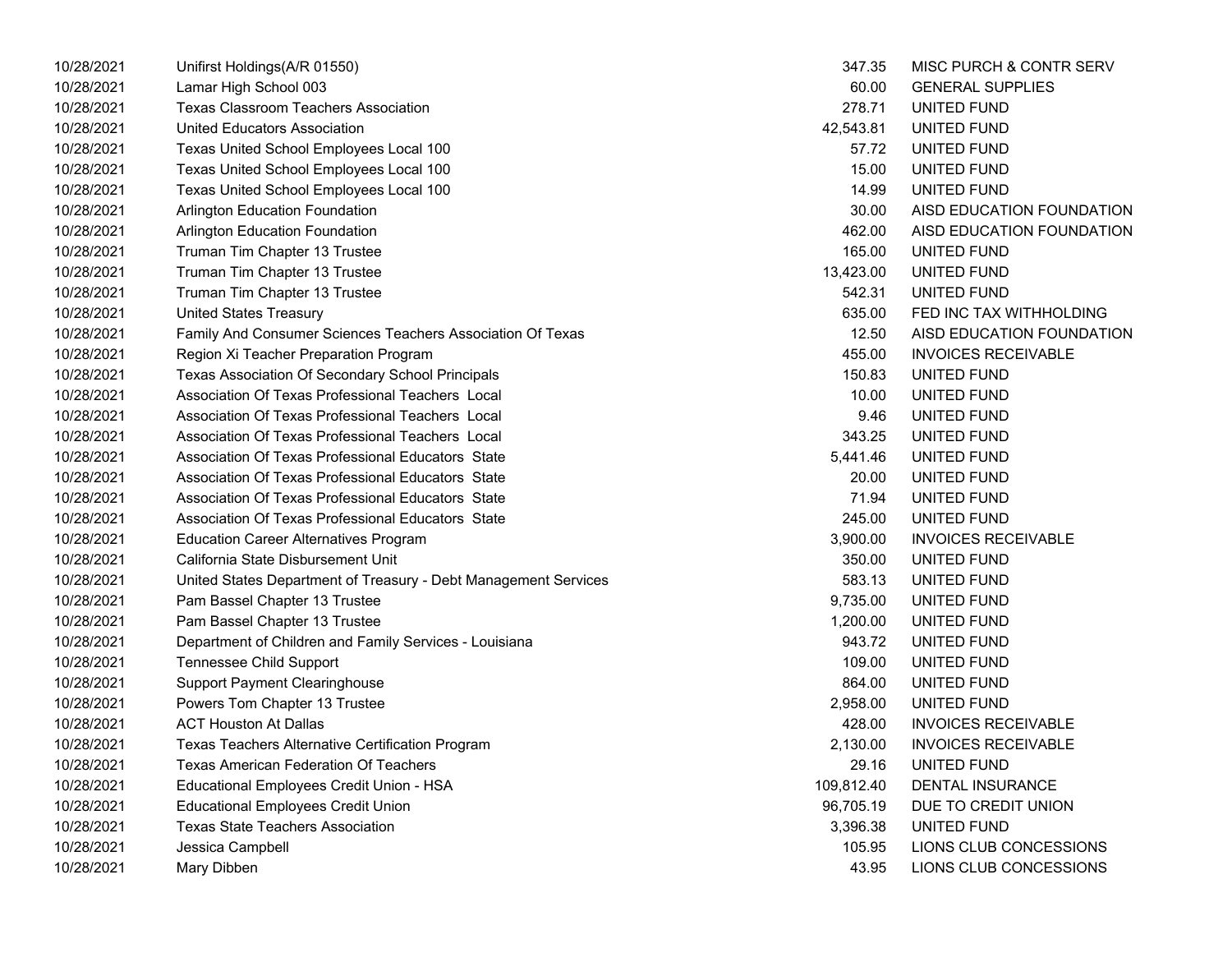| 10/28/2021 | Stacy Feeley                                     | 12.30     | LIONS CLUB CONCESSIONS               |
|------------|--------------------------------------------------|-----------|--------------------------------------|
| 10/28/2021 | Sebrena Garcia                                   | 44.60     | LIONS CLUB CONCESSIONS               |
| 10/28/2021 | Batan McCullough                                 | 32.55     | LIONS CLUB CONCESSIONS               |
| 10/29/2021 | Laura Ebanks                                     | 214.00    | <b>EMPLOYEE TRAVEL</b>               |
| 10/29/2021 | Sally Hansen                                     | 17.87     | <b>EMPLOYEE TRAVEL</b>               |
| 10/29/2021 | Sandra Hitt                                      | 18.46     | <b>EMPLOYEE TRAVEL</b>               |
| 10/29/2021 | Karen Hooper                                     | 65.16     | <b>EMPLOYEE TRAVEL</b>               |
| 10/29/2021 | Texas Air Systems Incorporated                   | 10,635.32 | M & O SUPPLIES                       |
| 10/29/2021 | <b>Grainger Industrial Supply</b>                | 6,086.94  | M & O SUPPLIES                       |
| 10/29/2021 | Apex Supply Company                              | 795.79    | M & O SUPPLIES                       |
| 10/29/2021 | Kroger                                           | 548.93    | MISC OPERATING EXPENSES              |
| 10/29/2021 | Breaker Broker Company                           | 692.85    | M & O SUPPLIES                       |
| 10/29/2021 | Really Good Stuff                                | 375.63    | <b>INVOICES RECEIVABLE</b>           |
| 10/29/2021 | <b>Elliott Electric Supply</b>                   | 2,443.24  | M & O SUPPLIES                       |
| 10/29/2021 | <b>Masters Distribution Systems</b>              | 7,682.50  | <b>GENERAL INVENTORY</b>             |
| 10/29/2021 | Winston Water Cooler Limited                     | 136.31    | M & O SUPPLIES                       |
| 10/29/2021 | Jason's Deli                                     | 135.00    | MISC OPERATING EXPENSES              |
| 10/29/2021 | Custom Transmission And Auto Repair Incorporated | 75.00     | <b>CONTRACTED MAINT &amp; REPAIR</b> |
| 10/29/2021 | Mart Incorporated                                | 3,875.00  | <b>CONTRACTED MAINT &amp; REPAIR</b> |
| 10/29/2021 | Office Depot                                     | 346.78    | <b>GENERAL SUPPLIES</b>              |
| 10/29/2021 | B & H Photo Video                                | 303.80    | <b>GENERAL SUPPLIES</b>              |
| 10/29/2021 | Aerowave Technologies                            | 55.00     | M & O SUPPLIES                       |
| 10/29/2021 | Govconnection Incorporated                       | 124.00    | <b>GENERAL SUPPLIES</b>              |
| 10/29/2021 | Junior Library Guild                             | 550.20    | <b>READING MATERIALS</b>             |
| 10/29/2021 | J P Morgan Chase Bank                            | 41.06     | M & O SUPPLIES                       |
| 10/29/2021 | <b>City Of Grand Prairie Water Utilities</b>     | 7,330.05  | <b>WATER</b>                         |
| 10/29/2021 | Arlington Hardware Incorporated #53              | 234.81    | M & O SUPPLIES                       |
| 10/29/2021 | <b>Vines Maurice</b>                             | 115.00    | <b>MISC PURCH &amp; CONTR SERV</b>   |
| 10/29/2021 | <b>Total Maintenance Solutions-South</b>         | 212.24    | M & O SUPPLIES                       |
| 10/29/2021 | <b>Robertson Darrell W</b>                       | 70.00     | MISC PURCH & CONTR SERV              |
| 10/29/2021 | EAN Holdings LLC Enterprise Rent A Car           | 34.39     | STUDENT TVL*NO AISD BUSES            |
| 10/29/2021 | Fergus Danny                                     | 115.00    | MISC PURCH & CONTR SERV              |
| 10/29/2021 | Gardner Lori                                     | 95.00     | MISC PURCH & CONTR SERV              |
| 10/29/2021 | Patience Kevin                                   | 115.00    | MISC PURCH & CONTR SERV              |
| 10/29/2021 | Rhodes Stephen C                                 | 70.00     | MISC PURCH & CONTR SERV              |
| 10/29/2021 | <b>Dunsworth Matthew</b>                         | 175.00    | MISC PURCH & CONTR SERV              |
| 10/29/2021 | Davis Michael                                    | 115.00    | MISC PURCH & CONTR SERV              |
| 10/29/2021 | Cole Scott                                       | 115.00    | <b>MISC PURCH &amp; CONTR SERV</b>   |
| 10/29/2021 | <b>Thames Chris</b>                              | 115.00    | <b>MISC PURCH &amp; CONTR SERV</b>   |
| 10/29/2021 | Tyer Logan                                       | 230.00    | MISC PURCH & CONTR SERV              |

| 12.30    | LIONS CLUB CONCESSIONS               |
|----------|--------------------------------------|
| 44.60    | LIONS CLUB CONCESSIONS               |
| 32.55    | LIONS CLUB CONCESSIONS               |
| 214.00   | <b>EMPLOYEE TRAVEL</b>               |
| 17.87    | <b>EMPLOYEE TRAVEL</b>               |
| 18.46    | <b>EMPLOYEE TRAVEL</b>               |
|          | 65.16 EMPLOYEE TRAVEL                |
|          | 10,635.32 M & O SUPPLIES             |
| 6,086.94 | M & O SUPPLIES                       |
| 795.79   | M & O SUPPLIES                       |
| 548.93   | MISC OPERATING EXPENSES              |
| 692.85   | M & O SUPPLIES                       |
|          | 375.63 INVOICES RECEIVABLE           |
| 2,443.24 | M & O SUPPLIES                       |
| 7,682.50 | <b>GENERAL INVENTORY</b>             |
| 136.31   | M & O SUPPLIES                       |
| 135.00   | MISC OPERATING EXPENSES              |
| 75.00    | <b>CONTRACTED MAINT &amp; REPAIR</b> |
| 3,875.00 | <b>CONTRACTED MAINT &amp; REPAIR</b> |
| 346.78   | <b>GENERAL SUPPLIES</b>              |
| 303.80   | <b>GENERAL SUPPLIES</b>              |
| 55.00    | M & O SUPPLIES                       |
| 124.00   | <b>GENERAL SUPPLIES</b>              |
| 550.20   | READING MATERIALS                    |
| 41.06    | M & O SUPPLIES                       |
| 7,330.05 | <b>WATER</b>                         |
| 234.81   | M & O SUPPLIES                       |
| 115.00   | MISC PURCH & CONTR SERV              |
| 212.24   | M & O SUPPLIES                       |
| 70.00    | <b>MISC PURCH &amp; CONTR SERV</b>   |
| 34.39    | STUDENT TVL*NO AISD BUSES            |
| 115.00   | MISC PURCH & CONTR SERV              |
| 95.00    | MISC PURCH & CONTR SERV              |
| 115.00   | MISC PURCH & CONTR SERV              |
| 70.00    | <b>MISC PURCH &amp; CONTR SERV</b>   |
| 175.00   | <b>MISC PURCH &amp; CONTR SERV</b>   |
| 115.00   | <b>MISC PURCH &amp; CONTR SERV</b>   |
| 115.00   | <b>MISC PURCH &amp; CONTR SERV</b>   |
| 115.00   | <b>MISC PURCH &amp; CONTR SERV</b>   |
| 230.00   | <b>MISC PURCH &amp; CONTR SERV</b>   |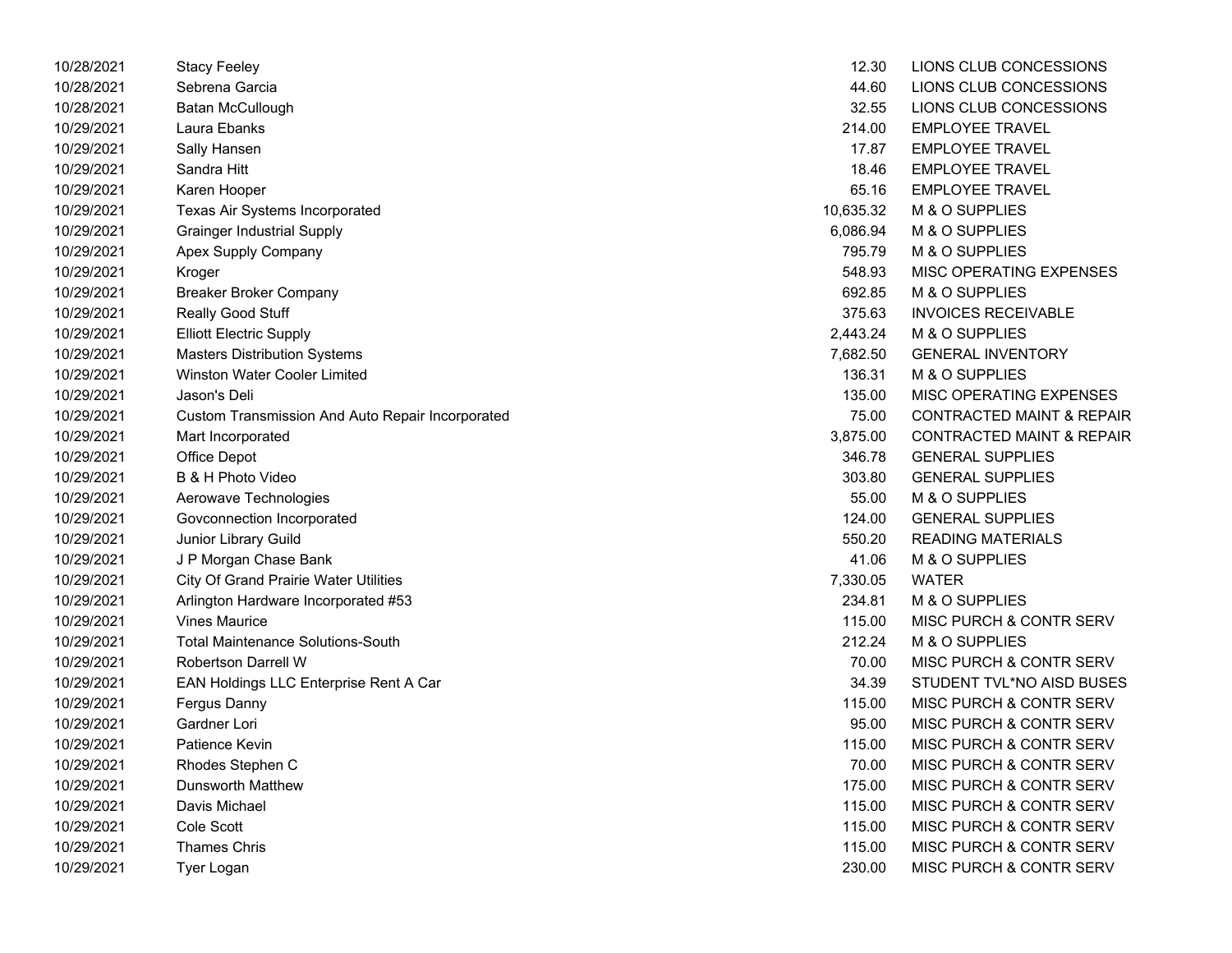| 10/29/2021 | Burt John H                                  | 70.00        | MISC PURCH & CONTR SERV              |
|------------|----------------------------------------------|--------------|--------------------------------------|
| 10/29/2021 | Milhollon David                              | 115.00       | MISC PURCH & CONTR SERV              |
| 10/29/2021 | <b>Vessels Chris</b>                         | 345.00       | MISC PURCH & CONTR SERV              |
| 10/29/2021 | <b>Taylor Preston</b>                        | 115.00       | MISC PURCH & CONTR SERV              |
| 10/29/2021 | Darrow Gary                                  | 95.00        | MISC PURCH & CONTR SERV              |
| 10/29/2021 | <b>Jackson Dalton</b>                        | 300.00       | MISC PURCH & CONTR SERV              |
| 10/29/2021 | Coronado Patricia                            | 95.00        | MISC PURCH & CONTR SERV              |
| 10/29/2021 | Kurz & Company                               | 6,301.21     | <b>FOOD</b>                          |
| 10/29/2021 | <b>Best Buy for Business</b>                 | 974.87       | <b>INVOICES RECEIVABLE</b>           |
| 10/29/2021 | Pogue Construction Co., LP                   | 493,426.71   | BLDG PURCH, CONSTR, IMPROVE          |
| 10/29/2021 |                                              | (24, 671.33) | <b>RETAINAGE</b>                     |
| 10/29/2021 | Ferguson Enterprises, Inc.                   | 663.00       | M & O SUPPLIES                       |
| 10/29/2021 | Dr Pepper Snapple Group                      | 86.00        | MISC OPERATING EXPENSES              |
| 10/29/2021 | Gipson James                                 | 95.00        | MISC PURCH & CONTR SERV              |
| 10/29/2021 | Lowe's Home Centers, LLC                     | 12.33        | M & O SUPPLIES                       |
| 10/29/2021 | Klement Distribution, Inc.                   | 551.03       | <b>FOOD</b>                          |
| 10/29/2021 | OTC Brands, Inc.                             | 179.38       | <b>GENERAL SUPPLIES</b>              |
| 10/29/2021 |                                              | 57.97        | <b>INVOICES RECEIVABLE</b>           |
| 10/29/2021 | <b>Banks James</b>                           | 115.00       | MISC PURCH & CONTR SERV              |
| 10/29/2021 | Noblin Jim                                   | 115.00       | MISC PURCH & CONTR SERV              |
| 10/29/2021 | DOT Medical and Drug Testing Services Inc    | 70.00        | MISC OPERATING EXPENSES              |
| 10/29/2021 | <b>Blick Art Materials</b>                   | 1,657.09     | <b>GENERAL SUPPLIES</b>              |
| 10/29/2021 | <b>Sievers Chris</b>                         | 115.00       | MISC PURCH & CONTR SERV              |
| 10/29/2021 | <b>Brian Buford</b>                          | 115.00       | MISC PURCH & CONTR SERV              |
| 10/29/2021 | Infinity Supply and Service Incorporated     | 2,875.72     | <b>GENERAL INVENTORY</b>             |
| 10/29/2021 | <b>UWorld LLC</b>                            | 19,539.00    | <b>GENERAL SUPPLIES</b>              |
| 10/29/2021 | <b>Brendon Curt Thomas</b>                   | 115.00       | MISC PURCH & CONTR SERV              |
| 10/29/2021 | <b>Brian Borski</b>                          | 95.00        | MISC PURCH & CONTR SERV              |
| 10/29/2021 | Wedgeworth Enterprises, Inc                  | 459.50       | MISC PURCH & CONTR SERV              |
| 10/29/2021 | Office Depot, Inc                            | 117.94       | <b>GENERAL SUPPLIES</b>              |
| 10/29/2021 | <b>Bryant Warren</b>                         | 65.00        | MISC PURCH & CONTR SERV              |
| 10/29/2021 | Mark Stance                                  | 70.00        | MISC PURCH & CONTR SERV              |
| 10/29/2021 | <b>Clint Surratt</b>                         | 230.00       | MISC PURCH & CONTR SERV              |
| 10/29/2021 | Reyes Jason                                  | 95.00        | MISC PURCH & CONTR SERV              |
| 10/29/2021 | Community Coffee Company, LLC                | 1,132.90     | MISC OPERATING EXPENSES              |
| 10/29/2021 | Kevin Korges II                              | 95.00        | MISC PURCH & CONTR SERV              |
| 10/29/2021 | Complete Supply Incorporated                 | 7,991.25     | <b>GENERAL INVENTORY</b>             |
| 10/29/2021 |                                              | 191.73       | M & O SUPPLIES                       |
| 10/29/2021 | Elevator Maintenance and Repair Incorporated | 4,343.38     | <b>CONTRACTED MAINT &amp; REPAIR</b> |
| 10/29/2021 | <b>VLK Architects</b>                        | 22,914.00    | BLDG PURCH,CONSTR, IMPROVE           |

| 70.00        | <b>MISC PURCH &amp; CONTR SERV</b>   |
|--------------|--------------------------------------|
| 115.00       | <b>MISC PURCH &amp; CONTR SERV</b>   |
| 345.00       | MISC PURCH & CONTR SERV              |
| 115.00       | <b>MISC PURCH &amp; CONTR SERV</b>   |
| 95.00        | <b>MISC PURCH &amp; CONTR SERV</b>   |
| 300.00       | <b>MISC PURCH &amp; CONTR SERV</b>   |
| 95.00        | <b>MISC PURCH &amp; CONTR SERV</b>   |
| 6,301.21     | FOOD                                 |
| 974.87       | <b>INVOICES RECEIVABLE</b>           |
| 493,426.71   | BLDG PURCH, CONSTR, IMPROVE          |
| (24, 671.33) | <b>RETAINAGE</b>                     |
| 663.00       | M & O SUPPLIES                       |
| 86.00        | <b>MISC OPERATING EXPENSES</b>       |
| 95.00        | <b>MISC PURCH &amp; CONTR SERV</b>   |
| 12.33        | <b>M &amp; O SUPPLIES</b>            |
| 551.03       | FOOD                                 |
| 179.38       | <b>GENERAL SUPPLIES</b>              |
| 57.97        | <b>INVOICES RECEIVABLE</b>           |
| 115.00       | <b>MISC PURCH &amp; CONTR SERV</b>   |
| 115.00       | <b>MISC PURCH &amp; CONTR SERV</b>   |
| 70.00        | <b>MISC OPERATING EXPENSES</b>       |
| 1,657.09     | <b>GENERAL SUPPLIES</b>              |
| 115.00       | <b>MISC PURCH &amp; CONTR SERV</b>   |
| 115.00       | <b>MISC PURCH &amp; CONTR SERV</b>   |
| 2,875.72     | <b>GENERAL INVENTORY</b>             |
| 19,539.00    | <b>GENERAL SUPPLIES</b>              |
| 115.00       | <b>MISC PURCH &amp; CONTR SERV</b>   |
| 95.00        | <b>MISC PURCH &amp; CONTR SERV</b>   |
| 459.50       | <b>MISC PURCH &amp; CONTR SERV</b>   |
| 117.94       | <b>GENERAL SUPPLIES</b>              |
| 65.00        | <b>MISC PURCH &amp; CONTR SERV</b>   |
| 70.00        | <b>MISC PURCH &amp; CONTR SERV</b>   |
| 230.00       | <b>MISC PURCH &amp; CONTR SERV</b>   |
| 95.00        | <b>MISC PURCH &amp; CONTR SERV</b>   |
| 1,132.90     | <b>MISC OPERATING EXPENSES</b>       |
| 95.00        | MISC PURCH & CONTR SERV              |
| 7,991.25     | <b>GENERAL INVENTORY</b>             |
| 191.73       | M & O SUPPLIES                       |
| 4,343.38     | <b>CONTRACTED MAINT &amp; REPAIR</b> |
| 22,914.00    | BLDG PURCH, CONSTR, IMPROVE          |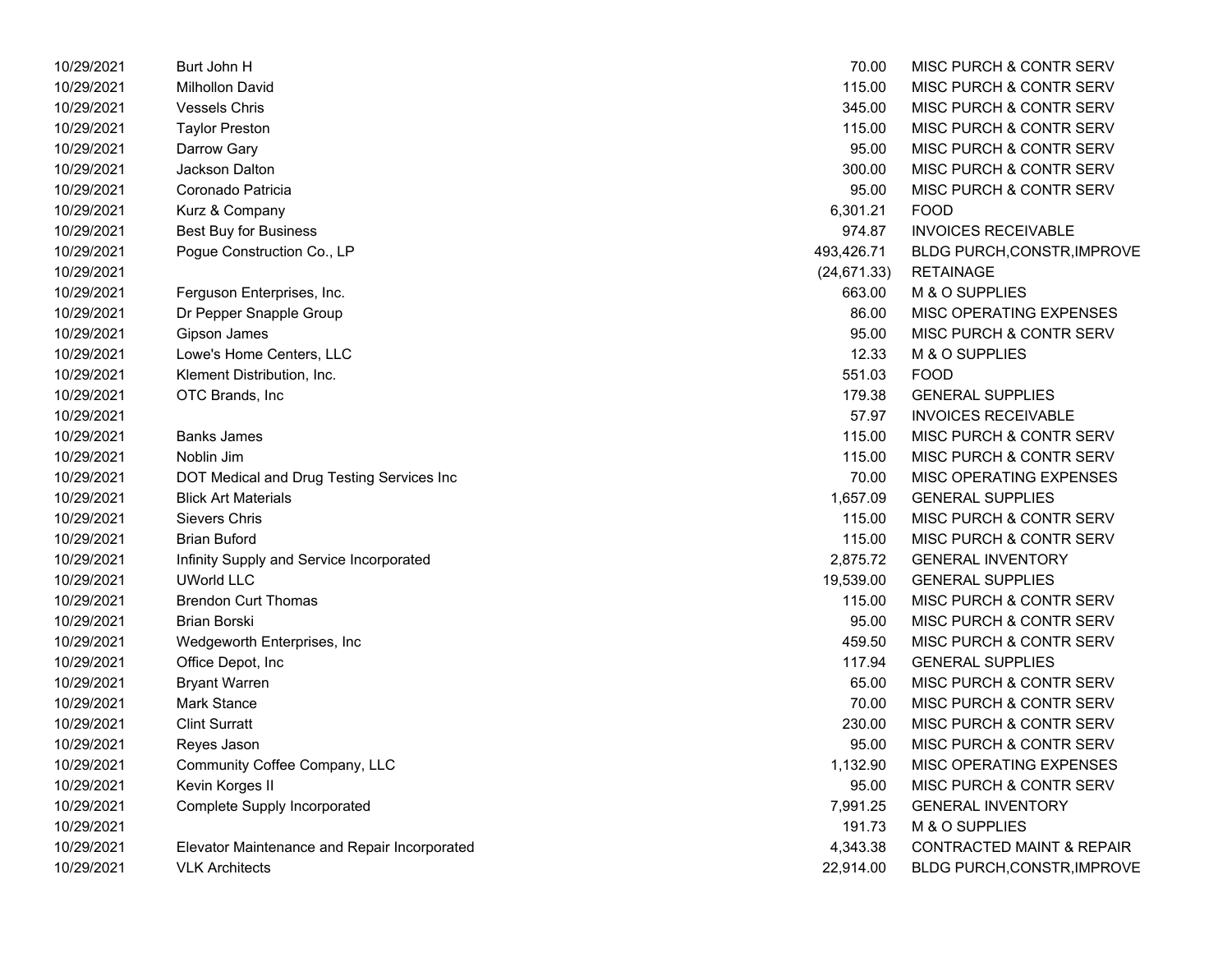| 10/29/2021 | Hancock Sign Company                 | 2,448.00  | MISC PURCH & CONTR SERV              |
|------------|--------------------------------------|-----------|--------------------------------------|
| 10/29/2021 | Olen Williams Sales & Service        | 140.00    | M & O SUPPLIES                       |
| 10/29/2021 | Nichols Junior High 053              | 8.99      | <b>INVOICES RECEIVABLE</b>           |
| 11/01/2021 | <b>MSB Consulting</b>                | 87,669.36 | <b>MISC PURCH &amp; CONTR SERV</b>   |
| 11/04/2021 | <b>Teachers Discovery</b>            | 167.70    | <b>GENERAL SUPPLIES</b>              |
| 11/04/2021 | Corgan Assoc Architects Incorporated | 25,256.72 | BLDG PURCH, CONSTR, IMPROVE          |
| 11/04/2021 | <b>Pavement Services Corporation</b> | 5,815.00  | <b>CONTRACTED MAINT &amp; REPAIR</b> |
| 11/04/2021 | <b>Grainger Industrial Supply</b>    | 2,063.86  | M & O SUPPLIES                       |
| 11/04/2021 | Home Depot Pro                       | 479.48    | <b>GENERAL SUPPLIES</b>              |
| 11/04/2021 |                                      | 800.97    | M & O SUPPLIES                       |
| 11/04/2021 | Apex Supply Company                  | 30.55     | M & O SUPPLIES                       |
| 11/04/2021 | College Board The                    | 805.00    | <b>TESTING MATERIALS</b>             |
| 11/04/2021 | <b>Award Center</b>                  | 3,600.00  | <b>GENERAL INVENTORY</b>             |
| 11/04/2021 | Kroger                               | 199.42    | <b>GENERAL SUPPLIES</b>              |
| 11/04/2021 | Kroger                               | 2,131.98  | <b>GENERAL SUPPLIES</b>              |
| 11/04/2021 |                                      | 51.47     | <b>INVOICES RECEIVABLE</b>           |
| 11/04/2021 |                                      | 504.06    | MISC OPERATING EXPENSES              |
| 11/04/2021 | <b>Pitney Bowes</b>                  | 123.18    | <b>GENERAL SUPPLIES</b>              |
| 11/04/2021 |                                      | 450.00    | <b>MISC PURCH &amp; CONTR SERV</b>   |
| 11/04/2021 | <b>Pitney Bowes</b>                  | 2,037.84  | <b>RENTALS &amp; OPERATING LEASE</b> |
| 11/04/2021 | United Refrigeration Incorporated    | 7,303.08  | M & O SUPPLIES                       |
| 11/04/2021 | <b>Elliott Electric Supply</b>       | 965.27    | M & O SUPPLIES                       |
| 11/04/2021 | Vehicle Maintenance Program          | 56.70     | <b>GENERAL INVENTORY</b>             |
| 11/04/2021 | Ace Mart Restaurant Supply Company   | 242.61    | <b>GENERAL SUPPLIES</b>              |
| 11/04/2021 | <b>Masters Distribution Systems</b>  | 24,751.78 | <b>FOOD</b>                          |
| 11/04/2021 | Project Wisdom                       | 299.00    | <b>GENERAL SUPPLIES</b>              |
| 11/04/2021 | Barnes & Noble Booksellers, Inc.     | 420.37    | <b>READING MATERIALS</b>             |
| 11/04/2021 | D & J Sports Incorporated            | 3,688.95  | <b>GENERAL SUPPLIES</b>              |
| 11/04/2021 | Jason's Deli                         | 107.28    | MISC OPERATING EXPENSES              |
| 11/04/2021 | Paradise Produce                     | 10,657.50 | <b>FOOD</b>                          |
| 11/04/2021 | Pioneer Drama Service Incorporated   | 208.00    | <b>GENERAL SUPPLIES</b>              |
| 11/04/2021 |                                      | 120.00    | <b>MISC OPERATING EXPENSES</b>       |
| 11/04/2021 | Fastsigns                            | 430.13    | <b>GENERAL SUPPLIES</b>              |
| 11/04/2021 |                                      | 1,845.80  | M & O SUPPLIES                       |
| 11/04/2021 | Castleberry High School Softball     | 375.00    | STUDENT TVL*NO AISD BUSES            |
| 11/04/2021 | <b>Careys Sporting Goods</b>         | 8,989.75  | <b>GENERAL SUPPLIES</b>              |
| 11/04/2021 | Airgas Southwest Incorporated        | 3,389.58  | <b>GENERAL SUPPLIES</b>              |
| 11/04/2021 | <b>Artex Overhead Door</b>           | 2,165.00  | <b>CONTRACTED MAINT &amp; REPAIR</b> |
| 11/04/2021 | Office Depot                         | 3,186.28  | <b>GENERAL SUPPLIES</b>              |
| 11/04/2021 | <b>Benchmark Education Company</b>   | 5,580.00  | <b>READING MATERIALS</b>             |

| 2,448.00  | <b>MISC PURCH &amp; CONTR SERV</b>   |
|-----------|--------------------------------------|
| 140.00    | M & O SUPPLIES                       |
| 8.99      | <b>INVOICES RECEIVABLE</b>           |
| 87,669.36 | <b>MISC PURCH &amp; CONTR SERV</b>   |
| 167.70    | <b>GENERAL SUPPLIES</b>              |
| 25,256.72 | <b>BLDG PURCH, CONSTR, IMPROVE</b>   |
| 5,815.00  | <b>CONTRACTED MAINT &amp; REPAIR</b> |
| 2,063.86  | M & O SUPPLIES                       |
| 479.48    | <b>GENERAL SUPPLIES</b>              |
| 800.97    | M & O SUPPLIES                       |
| 30.55     | M & O SUPPLIES                       |
| 805.00    | <b>TESTING MATERIALS</b>             |
| 3,600.00  | <b>GENERAL INVENTORY</b>             |
| 199.42    | <b>GENERAL SUPPLIES</b>              |
| 2,131.98  | <b>GENERAL SUPPLIES</b>              |
|           | 51.47 INVOICES RECEIVABLE            |
| 504.06    | <b>MISC OPERATING EXPENSES</b>       |
| 123.18    | <b>GENERAL SUPPLIES</b>              |
| 450.00    | MISC PURCH & CONTR SERV              |
| 2,037.84  | <b>RENTALS &amp; OPERATING LEASE</b> |
| 7,303.08  | M & O SUPPLIES                       |
| 965.27    | M & O SUPPLIES                       |
| 56.70     | <b>GENERAL INVENTORY</b>             |
| 242.61    | <b>GENERAL SUPPLIES</b>              |
| 24,751.78 | <b>FOOD</b>                          |
| 299.00    | <b>GENERAL SUPPLIES</b>              |
|           | 420.37 READING MATERIALS             |
| 3,688.95  | <b>GENERAL SUPPLIES</b>              |
| 107.28    | <b>MISC OPERATING EXPENSES</b>       |
| 10,657.50 | <b>FOOD</b>                          |
| 208.00    | <b>GENERAL SUPPLIES</b>              |
| 120.00    | MISC OPERATING EXPENSES              |
| 430.13    | <b>GENERAL SUPPLIES</b>              |
| 1,845.80  | M & O SUPPLIES                       |
| 375.00    | STUDENT TVL*NO AISD BUSES            |
| 8,989.75  | <b>GENERAL SUPPLIES</b>              |
| 3,389.58  | <b>GENERAL SUPPLIES</b>              |
| 2,165.00  | <b>CONTRACTED MAINT &amp; REPAIR</b> |
| 3,186.28  | <b>GENERAL SUPPLIES</b>              |
| 5,580.00  | <b>READING MATERIALS</b>             |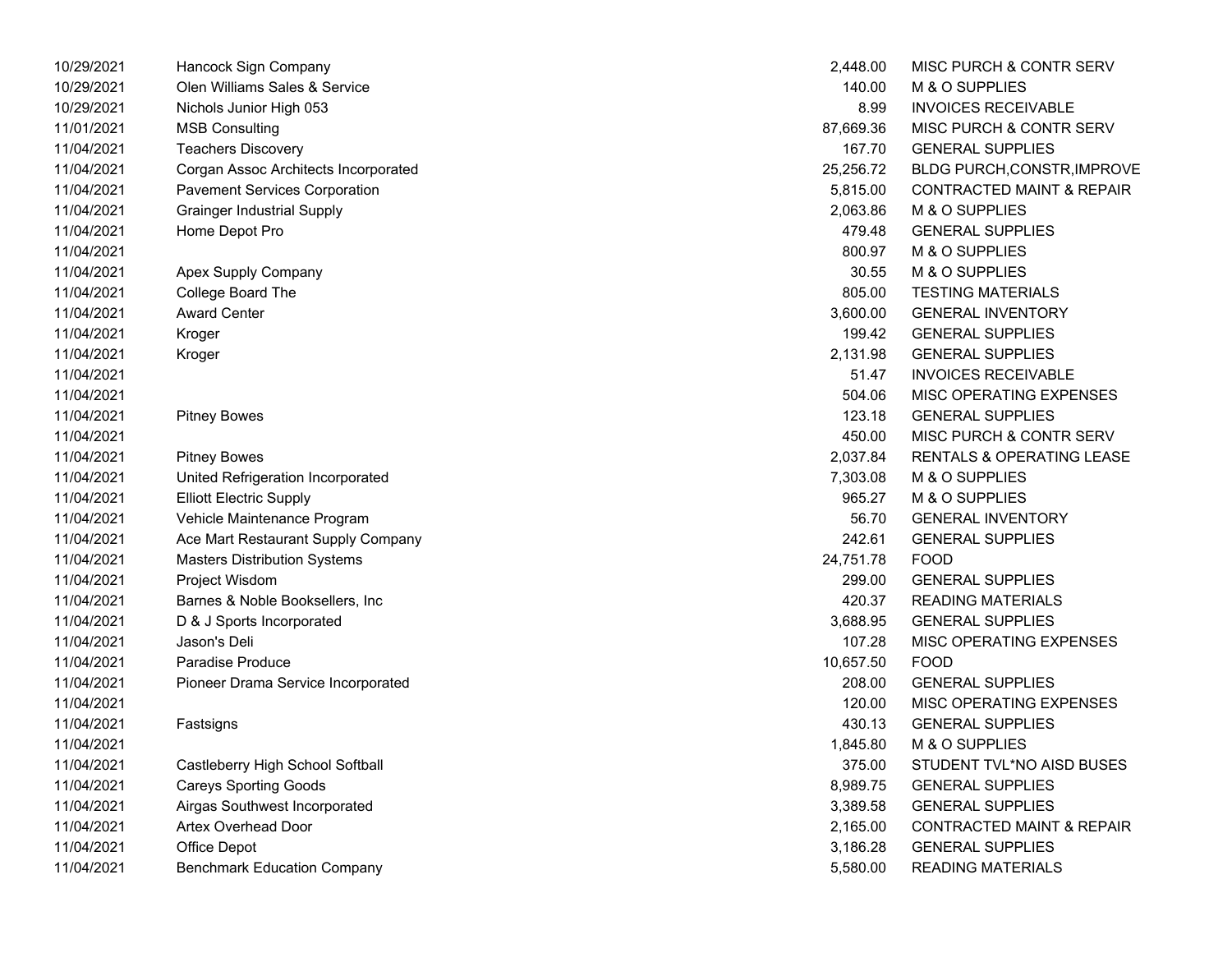| 11/04/2021 | B & H Photo Video                                         | 1,407.56  | <b>GENERAL SUPPLIES</b>              |
|------------|-----------------------------------------------------------|-----------|--------------------------------------|
| 11/04/2021 | <b>CDW Government Incorporated</b>                        | 44,845.92 | <b>GENERAL SUPPLIES</b>              |
| 11/04/2021 | 1 A Fire & Domestic Testing                               | 2,231.40  | <b>CONTRACTED MAINT &amp; REPAIR</b> |
| 11/04/2021 | Pearson Education Inc                                     | 806.40    | <b>GENERAL SUPPLIES</b>              |
| 11/04/2021 | Aerowave Technologies                                     | 2,100.00  | M & O SUPPLIES                       |
| 11/04/2021 | Govconnection Incorporated                                | 865.00    | <b>GENERAL SUPPLIES</b>              |
| 11/04/2021 | Delcom Group                                              | 21,291.42 | <b>GENERAL SUPPLIES</b>              |
| 11/04/2021 | <b>ProComputing Corporation</b>                           | 452.93    | CONTRACTED MAINT & REPAIR            |
| 11/04/2021 |                                                           | 628.75    | <b>GENERAL SUPPLIES</b>              |
| 11/04/2021 | R & H Parts And Service                                   | 3,385.40  | M & O SUPPLIES                       |
| 11/04/2021 | J P Morgan Chase Bank                                     | 467.43    | <b>EMPLOYEE TRAVEL</b>               |
| 11/04/2021 |                                                           | 276.50    | <b>GENERAL SUPPLIES</b>              |
| 11/04/2021 |                                                           | 3,657.20  | M & O SUPPLIES                       |
| 11/04/2021 |                                                           | 1,650.03  | MISC OPERATING EXPENSES              |
| 11/04/2021 |                                                           | 99.00     | MISC PURCH & CONTR SERV              |
| 11/04/2021 |                                                           | 2,995.00  | <b>Travel Request Payable</b>        |
| 11/04/2021 | Children's Plus Incorporated                              | 106.15    | <b>INVOICES RECEIVABLE</b>           |
| 11/04/2021 | Pocket Nurse Enterprises Incorporated                     | 20.69     | <b>GENERAL SUPPLIES</b>              |
| 11/04/2021 | McKinney Office Supply                                    | 5,175.36  | <b>GENERAL SUPPLIES</b>              |
| 11/04/2021 | TEXAS ASSOCIATION OF SCHOOL ADMINISTRATORS                | 445.00    | <b>EMPLOYEE TRAVEL</b>               |
| 11/04/2021 | TEXAS ASSOCIATION OF SCHOOL ADMINISTRATORS                | 445.00    | <b>EMPLOYEE TRAVEL</b>               |
| 11/04/2021 | TEXAS ASSOCIATION OF SCHOOL ADMINISTRATORS                | 445.00    | <b>EMPLOYEE TRAVEL</b>               |
| 11/04/2021 | TEXAS ASSOCIATION OF SCHOOL ADMINISTRATORS                | 445.00    | <b>EMPLOYEE TRAVEL</b>               |
| 11/04/2021 | TEXAS ASSOCIATION OF SCHOOL ADMINISTRATORS                | 445.00    | <b>EMPLOYEE TRAVEL</b>               |
| 11/04/2021 | ETA hand2mind                                             | 220.87    | <b>GENERAL SUPPLIES</b>              |
| 11/04/2021 | Barrow Electrical & Lighting Supply Incorporated          | 249.01    | <b>GENERAL SUPPLIES</b>              |
| 11/04/2021 | Ben E Keith                                               | 1,631.48  | <b>GENERAL SUPPLIES</b>              |
| 11/04/2021 | J W Pepper & Son Incorporated                             | 50.00     | <b>GENERAL SUPPLIES</b>              |
| 11/04/2021 | Trimble Tech High School                                  | 250.00    | STUDENT TVL*NO AISD BUSES            |
| 11/04/2021 | <b>Accurate Tune</b>                                      | 198.00    | <b>CONTRACTED MAINT &amp; REPAIR</b> |
| 11/04/2021 | Arlington Hardware Incorporated #53                       | 165.65    | M & O SUPPLIES                       |
| 11/04/2021 | Zimmerer Kubota Incorporated                              | 5,457.67  | M & O SUPPLIES                       |
| 11/04/2021 | <b>Centerline Supply Limited</b>                          | 3,579.90  | M & O SUPPLIES                       |
| 11/04/2021 | Child Care Associates Incorporated                        | 1,992.25  | MISC PURCH & CONTR SERV              |
| 11/04/2021 | Vaccaro Peter                                             | 185.00    | MISC PURCH & CONTR SERV              |
| 11/04/2021 | <b>Vines Maurice</b>                                      | 115.00    | MISC PURCH & CONTR SERV              |
| 11/04/2021 | For Inspiration and Recognition of Science and Technology | 5,000.00  | STUDENT TVL*NO AISD BUSES            |
| 11/04/2021 | <b>Total Maintenance Solutions-South</b>                  | 225.37    | M & O SUPPLIES                       |
| 11/04/2021 | <b>Alford Allen</b>                                       | 453.75    | MISC PURCH & CONTR SERV              |
| 11/04/2021 | Smith Kendrick                                            | 453.75    | MISC PURCH & CONTR SERV              |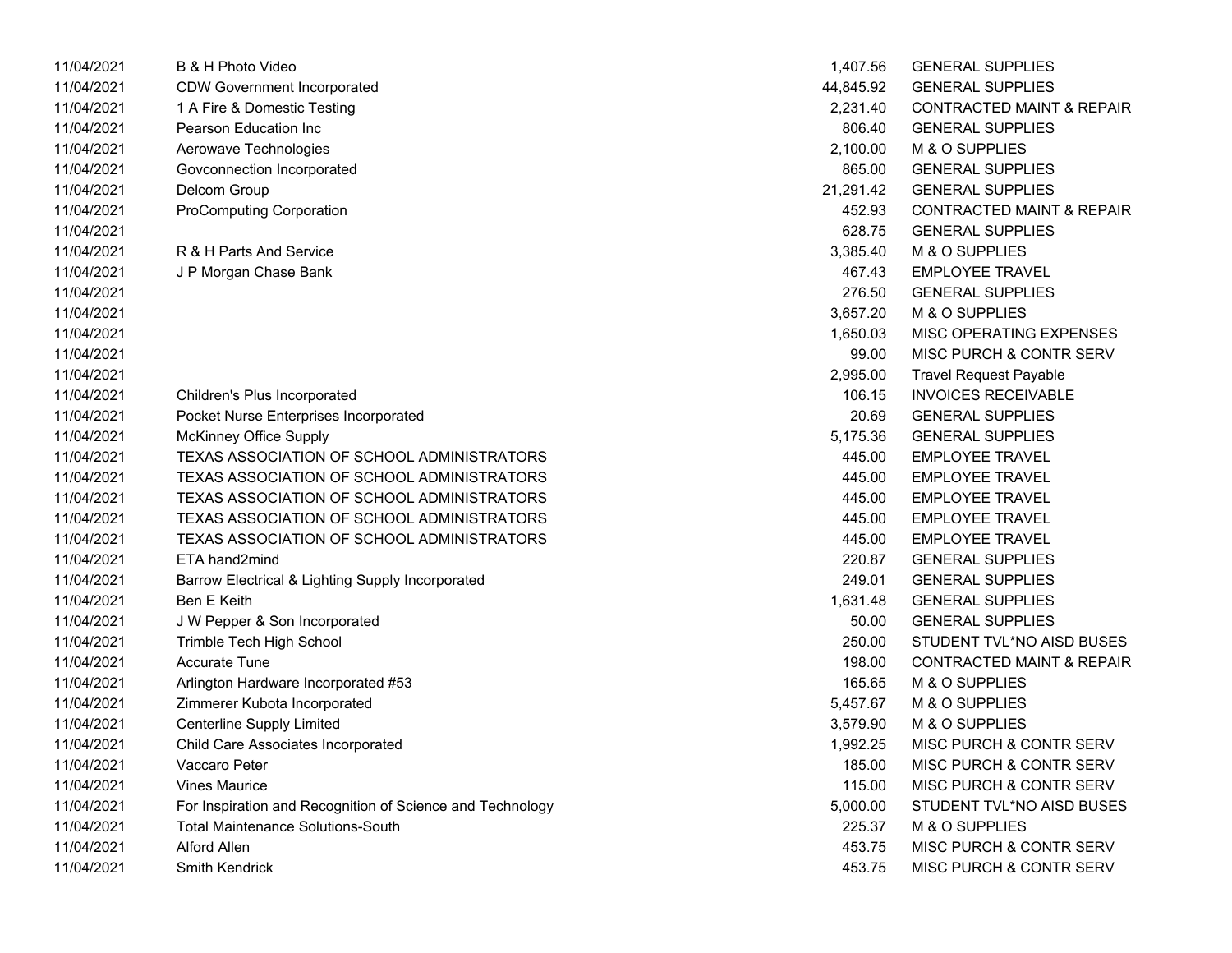| 11/04/2021 | Reddehase Steve                                | 155.00    | MISC PURCH & CONTR SERV              |
|------------|------------------------------------------------|-----------|--------------------------------------|
| 11/04/2021 | Lampo Group, Inc./Dave Ramsey                  | 5,250.53  | <b>GENERAL SUPPLIES</b>              |
| 11/04/2021 | Safe and Civil Schools                         | 8,000.00  | MISC PURCH & CONTR SERV              |
| 11/04/2021 | Monarch Trophy Studio                          | 532.35    | <b>GENERAL SUPPLIES</b>              |
| 11/04/2021 | <b>Lommel Donald</b>                           | 95.00     | MISC PURCH & CONTR SERV              |
| 11/04/2021 | Alvarado Armando                               | 230.00    | <b>MISC PURCH &amp; CONTR SERV</b>   |
| 11/04/2021 | Speech Corner LLC                              | 178.90    | <b>GENERAL SUPPLIES</b>              |
| 11/04/2021 |                                                | 29.99     | <b>READING MATERIALS</b>             |
| 11/04/2021 | <b>Clay Ewell Educational Services</b>         | 75.00     | <b>GENERAL SUPPLIES</b>              |
| 11/04/2021 | Jones Anthony D                                | 220.00    | MISC PURCH & CONTR SERV              |
| 11/04/2021 | <b>Durany Daniel</b>                           | 225.00    | MISC PURCH & CONTR SERV              |
| 11/04/2021 | <b>Mansfield ISD Athletics</b>                 | 250.00    | STUDENT TVL*NO AISD BUSES            |
| 11/04/2021 | Fergus Danny                                   | 180.00    | <b>MISC PURCH &amp; CONTR SERV</b>   |
| 11/04/2021 | Zaragoza Bryan                                 | 230.00    | MISC PURCH & CONTR SERV              |
| 11/04/2021 | Ferrellgas, Incorporated                       | 33,447.54 | <b>GENERAL INVENTORY</b>             |
| 11/04/2021 | Vocational Agriculture Teachers Association    | 50.00     | <b>EMPLOYEE TRAVEL</b>               |
| 11/04/2021 | Phillips Lawn Sprinkler Co. Inc.               | 39,628.00 | BLDG PURCH, CONSTR, IMPROVE          |
| 11/04/2021 | Automatic Sprinkler of Texas Incorporated      | 20,640.00 | <b>CONTRACTED MAINT &amp; REPAIR</b> |
| 11/04/2021 | <b>Dilldine Robert</b>                         | 235.00    | MISC PURCH & CONTR SERV              |
| 11/04/2021 | Johnson Quincy L                               | 70.00     | <b>MISC PURCH &amp; CONTR SERV</b>   |
| 11/04/2021 | Texas Science Education Leadership Association | 40.00     | <b>DUES</b>                          |
| 11/04/2021 | Texas Interpreting Services, LLC               | 2,555.50  | MISC PURCH & CONTR SERV              |
| 11/04/2021 | Gardner Lori                                   | 95.00     | MISC PURCH & CONTR SERV              |
| 11/04/2021 | <b>Griffin Ricky</b>                           | 125.00    | MISC PURCH & CONTR SERV              |
| 11/04/2021 | <b>Ball Eric</b>                               | 467.50    | MISC PURCH & CONTR SERV              |
| 11/04/2021 | Swoope James Landry                            | 285.00    | MISC PURCH & CONTR SERV              |
| 11/04/2021 | Morrison Richard R                             | 261.25    | MISC PURCH & CONTR SERV              |
| 11/04/2021 | Patience Kevin                                 | 310.00    | MISC PURCH & CONTR SERV              |
| 11/04/2021 | <b>Bradrick Mark</b>                           | 250.00    | <b>MISC PURCH &amp; CONTR SERV</b>   |
| 11/04/2021 | Manley Durwood                                 | 120.00    | MISC PURCH & CONTR SERV              |
| 11/04/2021 | <b>Singer Cory</b>                             | 956.00    | <b>INVOICES RECEIVABLE</b>           |
| 11/04/2021 | David Hinson                                   | 495.00    | MISC PURCH & CONTR SERV              |
| 11/04/2021 | Davis Michael                                  | 70.00     | MISC PURCH & CONTR SERV              |
| 11/04/2021 | Cole Scott                                     | 115.00    | <b>MISC PURCH &amp; CONTR SERV</b>   |
| 11/04/2021 | <b>Bradburry David</b>                         | 230.00    | MISC PURCH & CONTR SERV              |
| 11/04/2021 | Peterson David L                               | 220.00    | MISC PURCH & CONTR SERV              |
| 11/04/2021 | Davenport Ned                                  | 70.00     | MISC PURCH & CONTR SERV              |
| 11/04/2021 | Sarap Michael                                  | 105.00    | MISC PURCH & CONTR SERV              |
| 11/04/2021 | <b>Carroll Percy</b>                           | 261.25    | <b>MISC PURCH &amp; CONTR SERV</b>   |
| 11/04/2021 | Washington Varandas                            | 487.50    | MISC PURCH & CONTR SERV              |

| 155.00    | <b>MISC PURCH &amp; CONTR SERV</b>   |
|-----------|--------------------------------------|
| 5,250.53  | <b>GENERAL SUPPLIES</b>              |
| 8,000.00  | <b>MISC PURCH &amp; CONTR SERV</b>   |
| 532.35    | <b>GENERAL SUPPLIES</b>              |
| 95.00     | MISC PURCH & CONTR SERV              |
| 230.00    | <b>MISC PURCH &amp; CONTR SERV</b>   |
| 178.90    | <b>GENERAL SUPPLIES</b>              |
| 29.99     | <b>READING MATERIALS</b>             |
| 75.00     | <b>GENERAL SUPPLIES</b>              |
| 220.00    | <b>MISC PURCH &amp; CONTR SERV</b>   |
| 225.00    | <b>MISC PURCH &amp; CONTR SERV</b>   |
| 250.00    | STUDENT TVL*NO AISD BUSES            |
| 180.00    | MISC PURCH & CONTR SERV              |
| 230.00    | MISC PURCH & CONTR SERV              |
| 33,447.54 | <b>GENERAL INVENTORY</b>             |
| 50.00     | <b>FMPI OYFF TRAVEL</b>              |
| 39,628.00 | <b>BLDG PURCH, CONSTR, IMPROV</b>    |
| 20.640.00 | <b>CONTRACTED MAINT &amp; REPAIR</b> |
| 235.00    | MISC PURCH & CONTR SERV              |
| 70.00     | MISC PURCH & CONTR SERV              |
| 40.00     | <b>DUES</b>                          |
| 2,555.50  | <b>MISC PURCH &amp; CONTR SERV</b>   |
| 95.00     | <b>MISC PURCH &amp; CONTR SERV</b>   |
| 125.00    | MISC PURCH & CONTR SERV              |
| 467.50    | <b>MISC PURCH &amp; CONTR SERV</b>   |
| 285.00    | <b>MISC PURCH &amp; CONTR SERV</b>   |
| 261.25    | <b>MISC PURCH &amp; CONTR SERV</b>   |
| 310.00    | <b>MISC PURCH &amp; CONTR SERV</b>   |
| 250.00    | <b>MISC PURCH &amp; CONTR SERV</b>   |
| 120.00    | <b>MISC PURCH &amp; CONTR SERV</b>   |
| 956.00    | <b>INVOICES RECEIVABLE</b>           |
| 495.00    | MISC PURCH & CONTR SERV              |
| 70.00     | <b>MISC PURCH &amp; CONTR SERV</b>   |
| 115.00    | <b>MISC PURCH &amp; CONTR SERV</b>   |
| 230.00    | <b>MISC PURCH &amp; CONTR SERV</b>   |
| 220.00    | <b>MISC PURCH &amp; CONTR SERV</b>   |
| 70.00     | <b>MISC PURCH &amp; CONTR SERV</b>   |
| 105.00    | <b>MISC PURCH &amp; CONTR SERV</b>   |
| 261.25    | <b>MISC PURCH &amp; CONTR SERV</b>   |
| 487.50    | MISC PURCH & CONTR SERV              |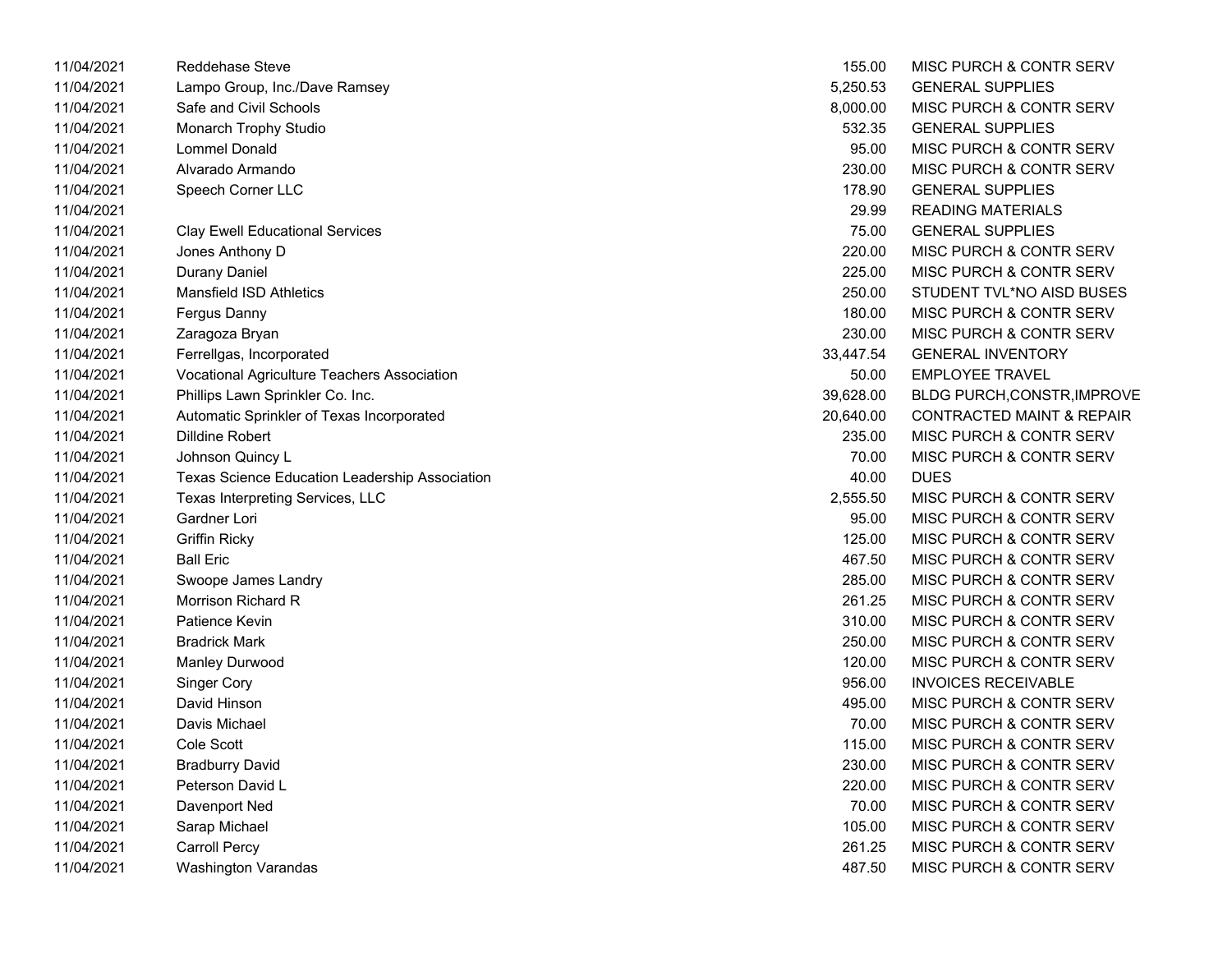| 11/04/2021 | Camper Marcus                          | 261.25    | MISC PURCH & CONTR SERV              |
|------------|----------------------------------------|-----------|--------------------------------------|
| 11/04/2021 | <b>Binswanger Glass</b>                | 855.05    | <b>CONTRACTED MAINT &amp; REPAIR</b> |
| 11/04/2021 |                                        | 572.28    | M & O SUPPLIES                       |
| 11/04/2021 | Rhodes Jennifer                        | 255.00    | MISC PURCH & CONTR SERV              |
| 11/04/2021 | SC Fuels                               | 19,501.29 | <b>GENERAL INVENTORY</b>             |
| 11/04/2021 | Allen Brent                            | 110.00    | MISC PURCH & CONTR SERV              |
| 11/04/2021 | <b>Williams Arthur</b>                 | 115.00    | MISC PURCH & CONTR SERV              |
| 11/04/2021 | Crawford Melvin                        | 270.00    | MISC PURCH & CONTR SERV              |
| 11/04/2021 | Davis Kevin                            | 95.00     | MISC PURCH & CONTR SERV              |
| 11/04/2021 | Stepina Bill                           | 125.00    | MISC PURCH & CONTR SERV              |
| 11/04/2021 | Anthony Retha                          | 95.00     | MISC PURCH & CONTR SERV              |
| 11/04/2021 | Tyer Logan                             | 110.00    | MISC PURCH & CONTR SERV              |
| 11/04/2021 | Burt John H                            | 185.00    | MISC PURCH & CONTR SERV              |
| 11/04/2021 | Milhollon David                        | 110.00    | MISC PURCH & CONTR SERV              |
| 11/04/2021 | Rogers James                           | 115.00    | MISC PURCH & CONTR SERV              |
| 11/04/2021 | <b>McClain Gerald</b>                  | 125.00    | MISC PURCH & CONTR SERV              |
| 11/04/2021 | Dixon Glen                             | 95.00     | MISC PURCH & CONTR SERV              |
| 11/04/2021 | Wasiak Doug                            | 65.00     | MISC PURCH & CONTR SERV              |
| 11/04/2021 | <b>Vessels Chris</b>                   | 175.00    | MISC PURCH & CONTR SERV              |
| 11/04/2021 | <b>Brock Drew</b>                      | 370.00    | MISC PURCH & CONTR SERV              |
| 11/04/2021 | <b>Beard's Towing</b>                  | 295.00    | MISC PURCH & CONTR SERV              |
| 11/04/2021 | Berry Jermone                          | 235.00    | MISC PURCH & CONTR SERV              |
| 11/04/2021 | <b>Taylor Richard</b>                  | 300.00    | MISC PURCH & CONTR SERV              |
| 11/04/2021 | Cochran Gary                           | 110.00    | MISC PURCH & CONTR SERV              |
| 11/04/2021 | National Wholesale Supply              | 770.38    | M & O SUPPLIES                       |
| 11/04/2021 | Jackson Dalton                         | 70.00     | MISC PURCH & CONTR SERV              |
| 11/04/2021 | <b>Edwards Doug</b>                    | 125.00    | MISC PURCH & CONTR SERV              |
| 11/04/2021 | DFW Waste Oil Service, Incorporated    | 356.00    | <b>CONTRACTED MAINT &amp; REPAIR</b> |
| 11/04/2021 | Matera Paper Co., Inc.                 | 291.40    | <b>GENERAL INVENTORY</b>             |
| 11/04/2021 | Coronado Patricia                      | 95.00     | MISC PURCH & CONTR SERV              |
| 11/04/2021 | Martin Richard                         | 60.00     | MISC PURCH & CONTR SERV              |
| 11/04/2021 | Accent Awards & Trophies, LLC          | 616.70    | <b>INVOICES RECEIVABLE</b>           |
| 11/04/2021 | Accent Awards & Trophies, LLC          | 18.50     | <b>GENERAL SUPPLIES</b>              |
| 11/04/2021 | <b>Best Buy for Business</b>           | 2,589.76  | <b>GENERAL SUPPLIES</b>              |
| 11/04/2021 | General Body Manufacturing, Inc.       | 238.17    | M & O SUPPLIES                       |
| 11/04/2021 | <b>Wagler Keith</b>                    | 95.00     | MISC PURCH & CONTR SERV              |
| 11/04/2021 | Acosta Tony                            | 120.00    | MISC PURCH & CONTR SERV              |
| 11/04/2021 | <b>Edmiston Cecil</b>                  | 120.00    | MISC PURCH & CONTR SERV              |
| 11/04/2021 | <b>Burleson Centennial High School</b> | 200.00    | STUDENT TVL*NO AISD BUSES            |
| 11/04/2021 | Cox Charles                            | 115.00    | <b>MISC PURCH &amp; CONTR SERV</b>   |

| 261.25    | <b>MISC PURCH &amp; CONTR SERV</b>   |
|-----------|--------------------------------------|
| 855.05    | <b>CONTRACTED MAINT &amp; REPAIR</b> |
| 572.28    | M & O SUPPLIES                       |
| 255.00    | <b>MISC PURCH &amp; CONTR SERV</b>   |
| 19,501.29 | <b>GENERAL INVENTORY</b>             |
| 110.00    | <b>MISC PURCH &amp; CONTR SERV</b>   |
| 115.00    | <b>MISC PURCH &amp; CONTR SERV</b>   |
| 270.00    | <b>MISC PURCH &amp; CONTR SERV</b>   |
| 95.00     | <b>MISC PURCH &amp; CONTR SERV</b>   |
| 125.00    | MISC PURCH & CONTR SERV              |
| 95.00     | MISC PURCH & CONTR SERV              |
| 110.00    | <b>MISC PURCH &amp; CONTR SERV</b>   |
| 185.00    | <b>MISC PURCH &amp; CONTR SERV</b>   |
| 110.00    | MISC PURCH & CONTR SERV              |
| 115.00    | <b>MISC PURCH &amp; CONTR SERV</b>   |
| 125.00    | <b>MISC PURCH &amp; CONTR SERV</b>   |
| 95.00     | <b>MISC PURCH &amp; CONTR SERV</b>   |
| 65.00     | <b>MISC PURCH &amp; CONTR SERV</b>   |
| 175.00    | <b>MISC PURCH &amp; CONTR SERV</b>   |
| 370.00    | MISC PURCH & CONTR SERV              |
| 295.00    | <b>MISC PURCH &amp; CONTR SERV</b>   |
| 235.00    | <b>MISC PURCH &amp; CONTR SERV</b>   |
| 300.00    | <b>MISC PURCH &amp; CONTR SERV</b>   |
| 110.00    | <b>MISC PURCH &amp; CONTR SERV</b>   |
| 770.38    | <b>M &amp; O SUPPLIES</b>            |
| 70.00     | <b>MISC PURCH &amp; CONTR SERV</b>   |
| 125.00    | <b>MISC PURCH &amp; CONTR SERV</b>   |
| 356.00    | <b>CONTRACTED MAINT &amp; REPAIR</b> |
| 291.40    | <b>GENERAL INVENTORY</b>             |
| 95.00     | <b>MISC PURCH &amp; CONTR SERV</b>   |
| 60.00     | <b>MISC PURCH &amp; CONTR SERV</b>   |
| 616.70    | <b>INVOICES RECEIVABLE</b>           |
| 18.50     | <b>GENERAL SUPPLIES</b>              |
| 2,589.76  | <b>GENERAL SUPPLIES</b>              |
| 238.17    | <b>M &amp; O SUPPLIES</b>            |
| 95.00     | <b>MISC PURCH &amp; CONTR SERV</b>   |
| 120.00    | <b>MISC PURCH &amp; CONTR SERV</b>   |
| 120.00    | MISC PURCH & CONTR SERV              |
| 200.00    | STUDENT TVL*NO AISD BUSES            |
| 115.00    | MISC PURCH & CONTR SERV              |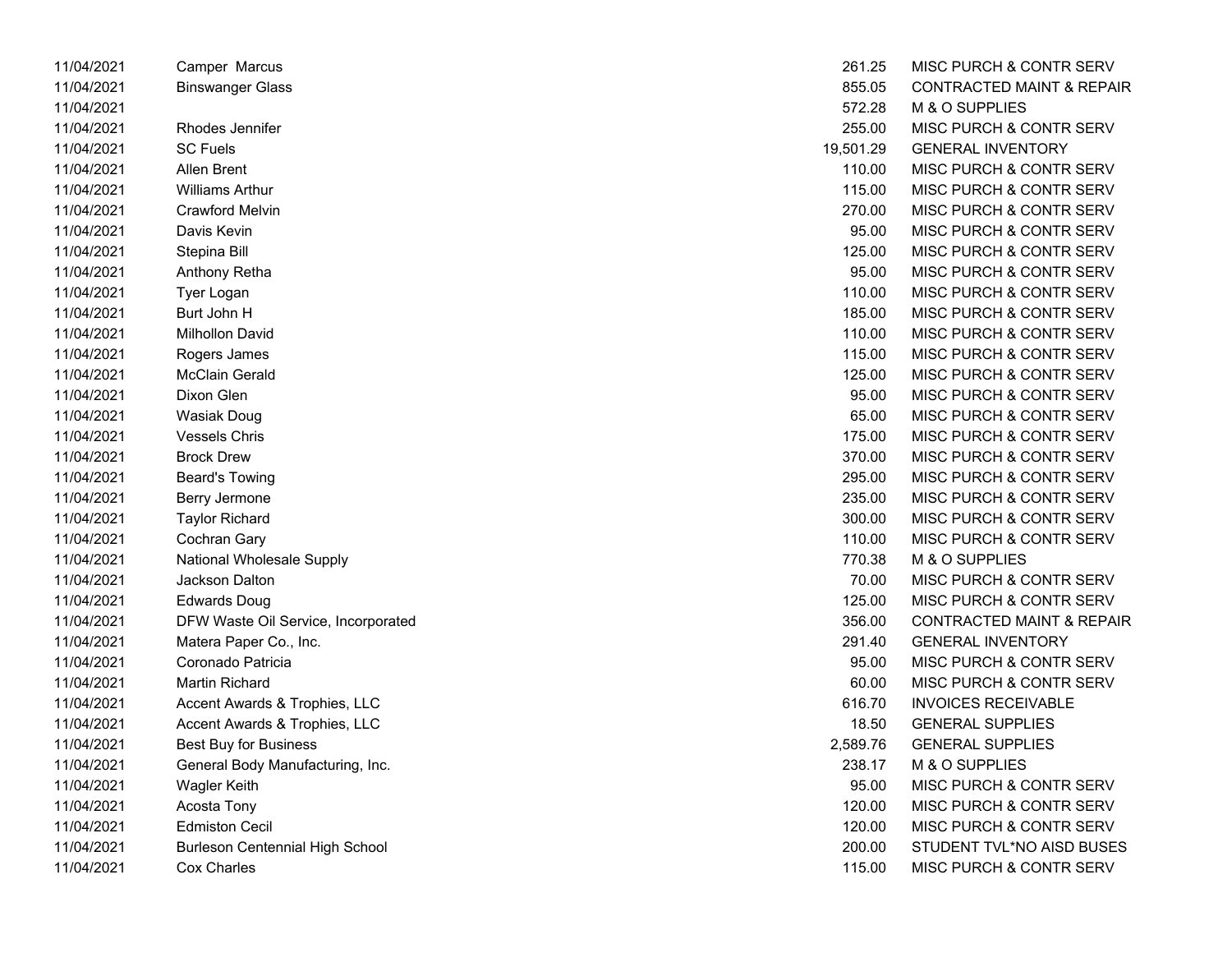| 11/04/2021 | Kamp Michael                                 | 90.00     | MISC PURCH & CONTR SERV              |
|------------|----------------------------------------------|-----------|--------------------------------------|
| 11/04/2021 | Washington Alix J                            | 125.00    | MISC PURCH & CONTR SERV              |
| 11/04/2021 | Creative Bus Sales Inc                       | 109.56    | <b>GENERAL INVENTORY</b>             |
| 11/04/2021 | <b>Autonation Chevrolet</b>                  | 33.70     | M & O SUPPLIES                       |
| 11/04/2021 | Lakota Philip                                | 125.00    | MISC PURCH & CONTR SERV              |
| 11/04/2021 | <b>Franklin Phillip</b>                      | 125.00    | MISC PURCH & CONTR SERV              |
| 11/04/2021 | Lindsey Jack A                               | 95.00     | MISC PURCH & CONTR SERV              |
| 11/04/2021 | Lindsey Jack A                               | 215.00    | MISC PURCH & CONTR SERV              |
| 11/04/2021 | Follett School Solutions, Inc.               | 3,899.87  | <b>READING MATERIALS</b>             |
| 11/04/2021 | <b>Schindler Elevator Corporation</b>        | 936.13    | <b>CONTRACTED MAINT &amp; REPAIR</b> |
| 11/04/2021 | <b>Crawford Electric Supply Company</b>      | 629.52    | M & O SUPPLIES                       |
| 11/04/2021 | RD Lawns LLC                                 | 9,293.00  | <b>CONTRACTED MAINT &amp; REPAIR</b> |
| 11/04/2021 | <b>Clark Timothy</b>                         | 65.00     | <b>MISC PURCH &amp; CONTR SERV</b>   |
| 11/04/2021 | Broccoli Jerry L                             | 345.00    | <b>MISC PURCH &amp; CONTR SERV</b>   |
| 11/04/2021 | Moore Russell S                              | 120.00    | MISC PURCH & CONTR SERV              |
| 11/04/2021 | Jason Glover                                 | 120.00    | MISC PURCH & CONTR SERV              |
| 11/04/2021 | Davis, Regan                                 | 701.25    | <b>MISC PURCH &amp; CONTR SERV</b>   |
| 11/04/2021 | Miller Lee                                   | 50.00     | <b>MISC PURCH &amp; CONTR SERV</b>   |
| 11/04/2021 | <b>Rinn Thomas</b>                           | 700.00    | <b>MISC PURCH &amp; CONTR SERV</b>   |
| 11/04/2021 | National Healthcareer Association            | 36,225.00 | <b>READING MATERIALS</b>             |
| 11/04/2021 | <b>Tarrant County Tax Assessor-Collector</b> | 82.50     | MISC OPERATING EXPENSES              |
| 11/04/2021 | <b>Tarrant County Tax Assessor-Collector</b> | 132.00    | MISC OPERATING EXPENSES              |
| 11/04/2021 | <b>Tarrant County Tax Assessor-Collector</b> | 24.75     | MISC OPERATING EXPENSES              |
| 11/04/2021 | <b>Tarrant County Tax Assessor-Collector</b> | 205.50    | MISC OPERATING EXPENSES              |
| 11/04/2021 | <b>Tarrant County Tax Assessor-Collector</b> | 67.00     | MISC OPERATING EXPENSES              |
| 11/04/2021 | Ferguson Enterprises, Inc.                   | 180.20    | <b>CONTRACTED MAINT &amp; REPAIR</b> |
| 11/04/2021 |                                              | 1,116.40  | M & O SUPPLIES                       |
| 11/04/2021 | <b>Tennell Dexter</b>                        | 105.00    | MISC PURCH & CONTR SERV              |
| 11/04/2021 | Occupational Health Solutions                | 200.00    | MISC OPERATING EXPENSES              |
| 11/04/2021 | Kleen-Air Filter Service & Sales             | 3,526.56  | <b>GENERAL INVENTORY</b>             |
| 11/04/2021 | Class A Products                             | 783.32    | <b>GENERAL SUPPLIES</b>              |
| 11/04/2021 | Chin Henry                                   | 75.00     | MISC PURCH & CONTR SERV              |
| 11/04/2021 | Pearson Vue                                  | 3,744.00  | MISC OPERATING EXPENSES              |
| 11/04/2021 | Lowe's Home Centers, LLC                     | 2,488.58  | <b>GENERAL SUPPLIES</b>              |
| 11/04/2021 |                                              | 926.62    | M & O SUPPLIES                       |
| 11/04/2021 | Western-BRW Paper Company Incorporated       | 302.50    | <b>GENERAL SUPPLIES</b>              |
| 11/04/2021 | Tennis Outlet Inc.                           | 1,975.00  | <b>GENERAL SUPPLIES</b>              |
| 11/04/2021 | <b>Hotsy Equipment Company</b>               | 1,750.89  | <b>CONTRACTED MAINT &amp; REPAIR</b> |
| 11/04/2021 | <b>Braun Intertec Corporation</b>            | 7,680.00  | BLDG PURCH, CONSTR, IMPROVE          |
| 11/04/2021 | Klement Distribution, Inc.                   | 5,066.69  | <b>FOOD</b>                          |

| 90.00     | MISC PURCH & CONTR SERV              |
|-----------|--------------------------------------|
| 125.00    | <b>MISC PURCH &amp; CONTR SERV</b>   |
| 109.56    | <b>GENERAL INVENTORY</b>             |
| 33.70     | <b>M &amp; O SUPPLIES</b>            |
| 125.00    | <b>MISC PURCH &amp; CONTR SERV</b>   |
| 125.00    | MISC PURCH & CONTR SERV              |
| 95.00     | <b>MISC PURCH &amp; CONTR SERV</b>   |
| 215.00    | MISC PURCH & CONTR SERV              |
| 3,899.87  | <b>READING MATERIALS</b>             |
| 936.13    | <b>CONTRACTED MAINT &amp; REPAIR</b> |
| 629.52    | M & O SUPPLIES                       |
| 9,293.00  | CONTRACTED MAINT & REPAIR            |
| 65.00     | <b>MISC PURCH &amp; CONTR SERV</b>   |
| 345.00    | <b>MISC PURCH &amp; CONTR SERV</b>   |
| 120.00    | <b>MISC PURCH &amp; CONTR SERV</b>   |
| 120.00    | <b>MISC PURCH &amp; CONTR SERV</b>   |
| 701.25    | MISC PURCH & CONTR SERV              |
| 50.00     | MISC PURCH & CONTR SERV              |
| 700.00    | <b>MISC PURCH &amp; CONTR SERV</b>   |
| 36,225.00 | <b>READING MATERIALS</b>             |
| 82.50     | <b>MISC OPERATING EXPENSES</b>       |
| 132.00    | <b>MISC OPERATING EXPENSES</b>       |
| 24.75     | <b>MISC OPERATING EXPENSES</b>       |
| 205.50    | <b>MISC OPERATING EXPENSES</b>       |
| 67.00     | <b>MISC OPERATING EXPENSES</b>       |
| 180.20    | <b>CONTRACTED MAINT &amp; REPAIR</b> |
| 1,116.40  | <b>M &amp; O SUPPLIES</b>            |
| 105.00    | <b>MISC PURCH &amp; CONTR SERV</b>   |
| 200.00    | <b>MISC OPERATING EXPENSES</b>       |
| 3,526.56  | <b>GENERAL INVENTORY</b>             |
| 783.32    | <b>GENERAL SUPPLIES</b>              |
| 75.00     | <b>MISC PURCH &amp; CONTR SERV</b>   |
| 3,744.00  | MISC OPERATING EXPENSES              |
| 2,488.58  | <b>GENERAL SUPPLIES</b>              |
| 926.62    | <b>M &amp; O SUPPLIES</b>            |
| 302.50    | <b>GENERAL SUPPLIES</b>              |
| 1,975.00  | <b>GENERAL SUPPLIES</b>              |
| 1,750.89  | <b>CONTRACTED MAINT &amp; REPAIR</b> |
| 7,680.00  | <b>BLDG PURCH, CONSTR, IMPROVE</b>   |
| 5,066.69  | <b>FOOD</b>                          |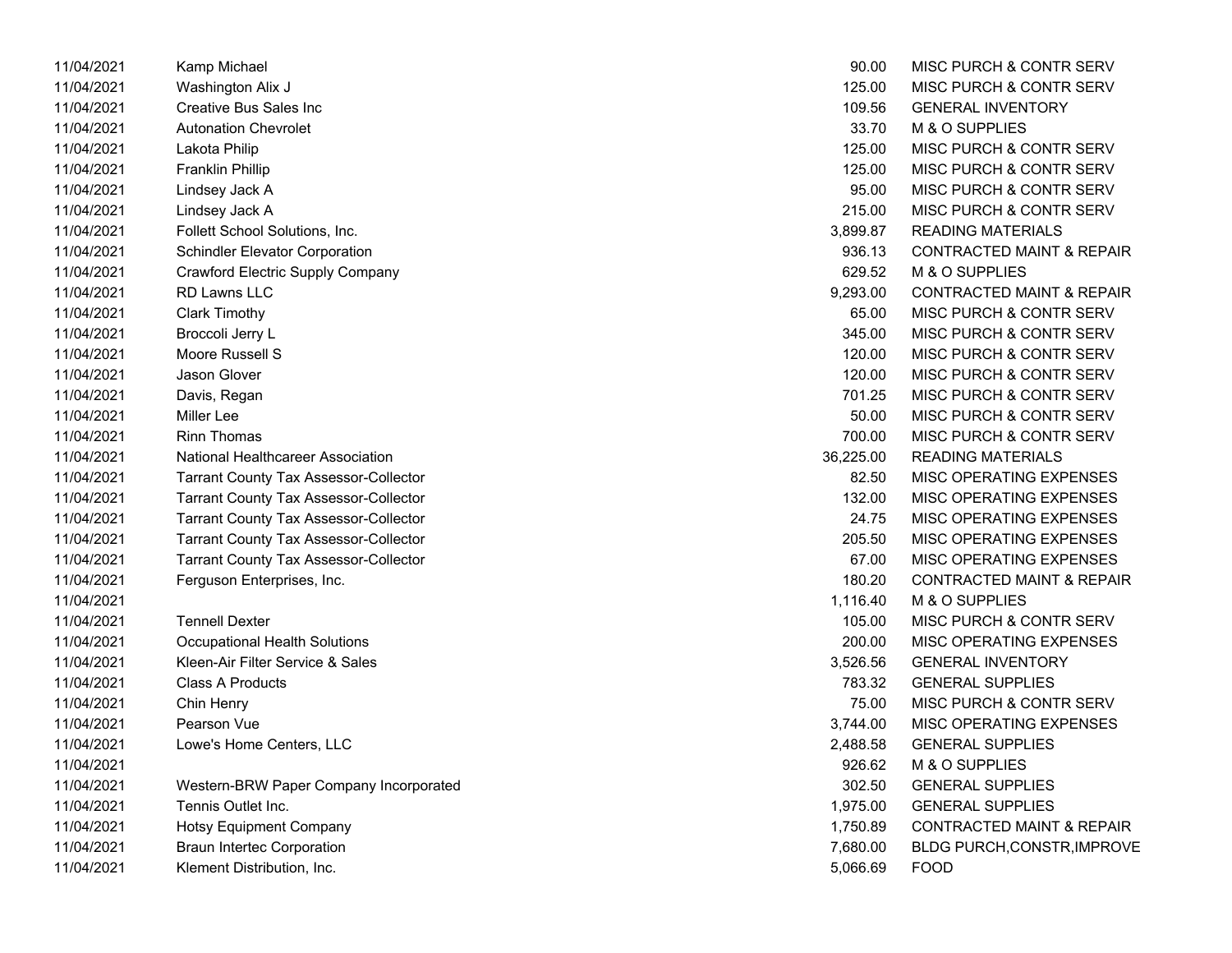| 11/04/2021 | Damron Christopher                                      | 95.00     | <b>MISC PURCH &amp; CONTR SERV</b> |
|------------|---------------------------------------------------------|-----------|------------------------------------|
| 11/04/2021 | OTC Brands, Inc                                         | 536.83    | <b>GENERAL SUPPLIES</b>            |
| 11/04/2021 | Mighty Auto Parts of DFW                                | 1,168.20  | <b>GENERAL INVENTORY</b>           |
| 11/04/2021 |                                                         | 537.65    | M & O SUPPLIES                     |
| 11/04/2021 | <b>PABC Softball</b>                                    | 350.00    | STUDENT TVL*NO AISD BUSES          |
| 11/04/2021 | <b>Colwell Shawn</b>                                    | 70.00     | MISC PURCH & CONTR SERV            |
| 11/04/2021 | AssetGenie Inc                                          | 17,990.00 | <b>GENERAL SUPPLIES</b>            |
| 11/04/2021 | Mavich LLC                                              | 2,567.70  | <b>GENERAL INVENTORY</b>           |
| 11/04/2021 | OverDrive, Inc                                          | 4,500.00  | <b>READING MATERIALS</b>           |
| 11/04/2021 | Zayo Group Holdings Inc                                 | 2,754.32  | <b>WATER</b>                       |
| 11/04/2021 | Nasco                                                   | 629.30    | <b>GENERAL SUPPLIES</b>            |
| 11/04/2021 | Learning A-Z LLC                                        | 8,483.00  | <b>GENERAL SUPPLIES</b>            |
| 11/04/2021 | AASA (School Superintendents Association)               | 470.00    | <b>DUES</b>                        |
| 11/04/2021 | Cassie Noll                                             | 190.00    | MISC PURCH & CONTR SERV            |
| 11/04/2021 | Shay Calvert                                            | 270.00    | MISC PURCH & CONTR SERV            |
| 11/04/2021 | Charles, Damiete                                        | 233.75    | MISC PURCH & CONTR SERV            |
| 11/04/2021 | Central Boys Soccer                                     | 600.00    | STUDENT TVL*NO AISD BUSES          |
| 11/04/2021 | Auto Plus Auto Parts                                    | 11.60     | M & O SUPPLIES                     |
| 11/04/2021 | EDpuzzle, Incorporated                                  | 1,358.50  | <b>GENERAL SUPPLIES</b>            |
| 11/04/2021 | Advanced Blending, Inc. DBA Last Group Enterprises Inc. | 3,876.84  | <b>GENERAL INVENTORY</b>           |
| 11/04/2021 | Staples Inc/Staples Business Advantage                  | 634.98    | <b>GENERAL SUPPLIES</b>            |
| 11/04/2021 | Rhoades Debra                                           | 95.00     | MISC PURCH & CONTR SERV            |
| 11/04/2021 | <b>Wright Corey</b>                                     | 430.00    | MISC PURCH & CONTR SERV            |
| 11/04/2021 | NRH2O Music Festivals                                   | 100.00    | STUDENT TVL*NO AISD BUSES          |
| 11/04/2021 | Center for Teaching for Biliteracy LLC                  | 2,250.00  | <b>EMPLOYEE TRAVEL</b>             |
| 11/04/2021 | <b>Benson Anthony</b>                                   | 70.00     | MISC PURCH & CONTR SERV            |
| 11/04/2021 | <b>Banks James</b>                                      | 185.00    | MISC PURCH & CONTR SERV            |
| 11/04/2021 | <b>Trotter Michael</b>                                  | 65.00     | MISC PURCH & CONTR SERV            |
| 11/04/2021 | Linscott John                                           | 190.00    | <b>MISC PURCH &amp; CONTR SERV</b> |
| 11/04/2021 | Bettis Aljay III                                        | 125.00    | MISC PURCH & CONTR SERV            |
| 11/04/2021 | Perry Carla                                             | 95.00     | MISC PURCH & CONTR SERV            |
| 11/04/2021 | Corso Michael                                           | 120.00    | MISC PURCH & CONTR SERV            |
| 11/04/2021 | <b>Tallant Kirk</b>                                     | 210.00    | MISC PURCH & CONTR SERV            |
| 11/04/2021 | <b>Alonti Catering</b>                                  | 816.39    | MISC OPERATING EXPENSES            |
| 11/04/2021 | Bowens Johniffer                                        | 95.00     | MISC PURCH & CONTR SERV            |
| 11/04/2021 | Amador Francisco                                        | 120.00    | MISC PURCH & CONTR SERV            |
| 11/04/2021 | Varela Miguel                                           | 120.00    | MISC PURCH & CONTR SERV            |
| 11/04/2021 | Vance Ryan                                              | 70.00     | MISC PURCH & CONTR SERV            |
| 11/04/2021 | <b>Tomme Matthew</b>                                    | 95.00     | MISC PURCH & CONTR SERV            |
| 11/04/2021 | Owens Cecilia                                           | 95.00     | <b>MISC PURCH &amp; CONTR SERV</b> |

| 95.00     | <b>MISC PURCH &amp; CONTR SERV</b> |
|-----------|------------------------------------|
| 536.83    | <b>GENERAL SUPPLIES</b>            |
| 1,168.20  | <b>GENERAL INVENTORY</b>           |
| 537.65    | M & O SUPPLIES                     |
| 350.00    | STUDENT TVL*NO AISD BUSES          |
| 70.00     | <b>MISC PURCH &amp; CONTR SERV</b> |
| 17,990.00 | <b>GENERAL SUPPLIES</b>            |
| 2,567.70  | <b>GENERAL INVENTORY</b>           |
| 4,500.00  | <b>READING MATERIALS</b>           |
| 2,754.32  | <b>WATER</b>                       |
| 629.30    | <b>GENERAL SUPPLIES</b>            |
| 8,483.00  | <b>GENERAL SUPPLIES</b>            |
| 470.00    | DUES                               |
| 190.00    | <b>MISC PURCH &amp; CONTR SERV</b> |
| 270.00    | <b>MISC PURCH &amp; CONTR SERV</b> |
| 233.75    | <b>MISC PURCH &amp; CONTR SERV</b> |
| 600.00    | STUDENT TVL*NO AISD BUSES          |
| 11.60     | M & O SUPPLIES                     |
| 1.358.50  | <b>GENERAL SUPPLIES</b>            |
| 3,876.84  | <b>GENERAL INVENTORY</b>           |
| 634.98    | <b>GENERAL SUPPLIES</b>            |
| 95.00     | <b>MISC PURCH &amp; CONTR SERV</b> |
| 430.00    | <b>MISC PURCH &amp; CONTR SERV</b> |
| 100.00    | STUDENT TVL*NO AISD BUSES          |
| 2,250.00  | <b>EMPLOYEE TRAVEL</b>             |
| 70.00     | <b>MISC PURCH &amp; CONTR SERV</b> |
| 185.00    | <b>MISC PURCH &amp; CONTR SERV</b> |
| 65.00     | <b>MISC PURCH &amp; CONTR SERV</b> |
| 190.00    | <b>MISC PURCH &amp; CONTR SERV</b> |
| 125.00    | <b>MISC PURCH &amp; CONTR SERV</b> |
| 95.00     | <b>MISC PURCH &amp; CONTR SERV</b> |
| 120.00    | <b>MISC PURCH &amp; CONTR SERV</b> |
| 210.00    | <b>MISC PURCH &amp; CONTR SERV</b> |
| 816.39    | <b>MISC OPERATING EXPENSES</b>     |
| 95.00     | MISC PURCH & CONTR SERV            |
| 120.00    | <b>MISC PURCH &amp; CONTR SERV</b> |
| 120.00    | MISC PURCH & CONTR SERV            |
| 70.00     | <b>MISC PURCH &amp; CONTR SERV</b> |
| 95.00     | <b>MISC PURCH &amp; CONTR SERV</b> |
| 95.00     | <b>MISC PURCH &amp; CONTR SERV</b> |
|           |                                    |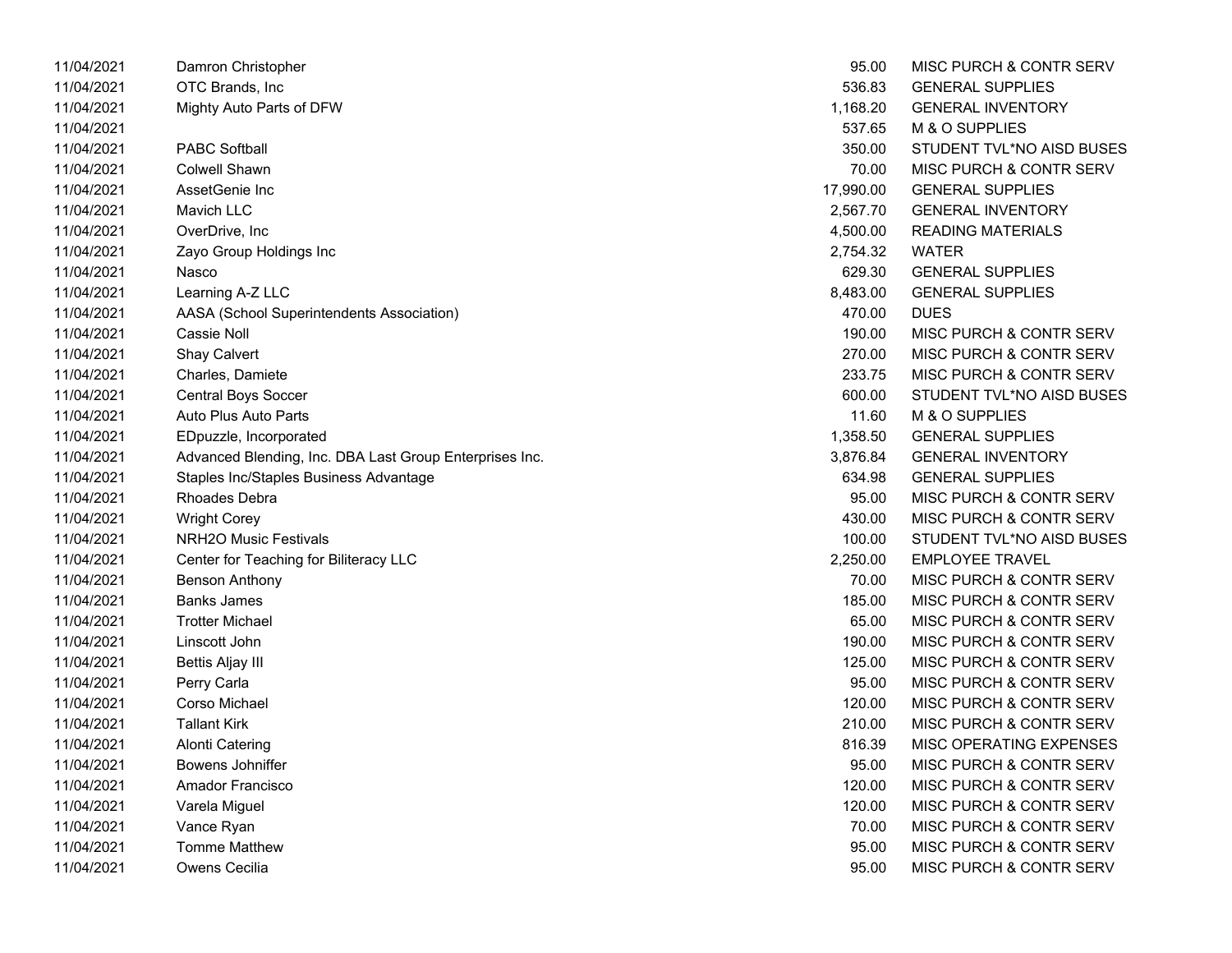| 11/04/2021 | <b>Hill David</b>                            | 185.00     | MISC PURCH & CONTR SERV              |
|------------|----------------------------------------------|------------|--------------------------------------|
| 11/04/2021 | <b>Wright Express FSC</b>                    | 46,363.01  | ACCOUNTS PAYABLE-ACCRUALS            |
| 11/04/2021 | Smith Sam M.                                 | 75.00      | MISC PURCH & CONTR SERV              |
| 11/04/2021 | <b>Lindenmeyr Munroe</b>                     | 230.00     | <b>GENERAL SUPPLIES</b>              |
| 11/04/2021 | DOT Medical and Drug Testing Services Inc    | 595.00     | MISC OPERATING EXPENSES              |
| 11/04/2021 | Game Time Transportation, LLC                | 2,500.00   | DIST TRANS FOR STDNT TRAV            |
| 11/04/2021 | <b>Blick Art Materials</b>                   | 10,548.58  | <b>GENERAL SUPPLIES</b>              |
| 11/04/2021 | ValueSure Agency Inc.                        | 142.00     | MISC OPERATING EXPENSES              |
| 11/04/2021 | <b>Comet Cleaners</b>                        | 1,380.00   | <b>INVOICES RECEIVABLE</b>           |
| 11/04/2021 | Sideline Power LLC                           | 4,750.00   | <b>GENERAL SUPPLIES</b>              |
| 11/04/2021 | Project Lead The Way Incorporated            | 1,686.00   | <b>EMPLOYEE TRAVEL</b>               |
| 11/04/2021 |                                              | 1,960.75   | <b>GENERAL SUPPLIES</b>              |
| 11/04/2021 |                                              | 1,000.00   | MISC OPERATING EXPENSES              |
| 11/04/2021 | Cortes Michael                               | 233.75     | MISC PURCH & CONTR SERV              |
| 11/04/2021 | <b>Hammond Bruce</b>                         | 95.00      | MISC PURCH & CONTR SERV              |
| 11/04/2021 | <b>Hatton Hannah</b>                         | 215.00     | MISC PURCH & CONTR SERV              |
| 11/04/2021 | <b>Sievers Chris</b>                         | 375.00     | MISC PURCH & CONTR SERV              |
| 11/04/2021 | <b>Howard Tracy</b>                          | 110.00     | MISC PURCH & CONTR SERV              |
| 11/04/2021 | Goodpasture Ron                              | 95.00      | MISC PURCH & CONTR SERV              |
| 11/04/2021 | Tiwuana Askey                                | 300.00     | MISC PURCH & CONTR SERV              |
| 11/04/2021 | Texas Thespians - Denison                    | 615.00     | <b>INVOICES RECEIVABLE</b>           |
| 11/04/2021 | <b>Brown Tiffany</b>                         | 95.00      | MISC PURCH & CONTR SERV              |
| 11/04/2021 | <b>Bradford Tommy</b>                        | 100.00     | MISC PURCH & CONTR SERV              |
| 11/04/2021 | <b>Texas Music Educators Association Inc</b> | 285.00     | <b>INVOICES RECEIVABLE</b>           |
| 11/04/2021 | Moore Waste and Recycling Services           | 8,667.00   | <b>CONTRACTED MAINT &amp; REPAIR</b> |
| 11/04/2021 | P L Grant and Associates LLC                 | 150.00     | MISC PURCH & CONTR SERV              |
| 11/04/2021 | Haas Tech Inc. dba Advanced Starter Service  | 2,598.14   | <b>GENERAL SUPPLIES</b>              |
| 11/04/2021 | Terry's Auto Industrial Radiator             | 290.00     | <b>CONTRACTED MAINT &amp; REPAIR</b> |
| 11/04/2021 | DeltaMath Solutions Incorporated             | 570.00     | <b>GENERAL SUPPLIES</b>              |
| 11/04/2021 | Remind101 Incorporated                       | 224.56     | <b>GENERAL SUPPLIES</b>              |
| 11/04/2021 | <b>Critical Start Incorporated</b>           | 48,565.70  | <b>FURN &amp; EQUIP &gt; \$5,000</b> |
| 11/04/2021 | Hillco Partners L L C                        | 5,600.00   | <b>LOBBYING</b>                      |
| 11/04/2021 | Lucid/ LocusLabs/ DG Logik                   | 49,990.00  | <b>GENERAL SUPPLIES</b>              |
| 11/04/2021 | Joseph Brhlik                                | 120.00     | MISC PURCH & CONTR SERV              |
| 11/04/2021 | Kenneth Chung                                | 100.00     | MISC PURCH & CONTR SERV              |
| 11/04/2021 | <b>Troy Perkins</b>                          | 65.00      | MISC PURCH & CONTR SERV              |
| 11/04/2021 | Thurman Moore                                | 70.00      | MISC PURCH & CONTR SERV              |
| 11/04/2021 | <b>Ricky Balthrop</b>                        | 95.00      | MISC PURCH & CONTR SERV              |
| 11/04/2021 | New Dairy Opco LLC DBA Borden Dairy          | 123,158.41 | <b>FOOD</b>                          |
| 11/04/2021 | Cedric Tisby                                 | 70.00      | MISC PURCH & CONTR SERV              |

| 185.00     | <b>MISC PURCH &amp; CONTR SERV</b>   |
|------------|--------------------------------------|
| 46,363.01  | ACCOUNTS PAYABLE-ACCRUALS            |
| 75.00      | <b>MISC PURCH &amp; CONTR SERV</b>   |
| 230.00     | <b>GENERAL SUPPLIES</b>              |
| 595.00     | <b>MISC OPERATING EXPENSES</b>       |
| 2,500.00   | DIST TRANS FOR STDNT TRAV            |
| 10,548.58  | <b>GENERAL SUPPLIES</b>              |
| 142.00     | <b>MISC OPERATING EXPENSES</b>       |
| 1.380.00   | <b>INVOICES RECEIVABLE</b>           |
| 4,750.00   | <b>GENERAL SUPPLIES</b>              |
| 1,686.00   | <b>EMPLOYEE TRAVEL</b>               |
| 1,960.75   | <b>GENERAL SUPPLIES</b>              |
| 1,000.00   | <b>MISC OPERATING EXPENSES</b>       |
| 233.75     | <b>MISC PURCH &amp; CONTR SERV</b>   |
| 95.00      | MISC PURCH & CONTR SERV              |
| 215.00     | MISC PURCH & CONTR SERV              |
| 375.00     | MISC PURCH & CONTR SERV              |
| 110.00     | MISC PURCH & CONTR SERV              |
| 95.00      | <b>MISC PURCH &amp; CONTR SERV</b>   |
| 300.00     | <b>MISC PURCH &amp; CONTR SERV</b>   |
| 615.00     | <b>INVOICES RECEIVABLE</b>           |
| 95.00      | MISC PURCH & CONTR SERV              |
| 100.00     | MISC PURCH & CONTR SERV              |
| 285.00     | <b>INVOICES RECEIVABLE</b>           |
| 8,667.00   | <b>CONTRACTED MAINT &amp; REPAIR</b> |
| 150.00     | <b>MISC PURCH &amp; CONTR SERV</b>   |
| 2,598.14   | <b>GENERAL SUPPLIES</b>              |
| 290.00     | <b>CONTRACTED MAINT &amp; REPAIR</b> |
| 570.00     | <b>GENERAL SUPPLIES</b>              |
| 224.56     | <b>GENERAL SUPPLIES</b>              |
| 48,565.70  | <b>FURN &amp; EQUIP &gt; \$5,000</b> |
| 5,600.00   | LOBBYING                             |
| 49,990.00  | <b>GENERAL SUPPLIES</b>              |
| 120.00     | MISC PURCH & CONTR SERV              |
| 100.00     | MISC PURCH & CONTR SERV              |
| 65.00      | <b>MISC PURCH &amp; CONTR SERV</b>   |
| 70.00      | <b>MISC PURCH &amp; CONTR SERV</b>   |
| 95.00      | MISC PURCH & CONTR SERV              |
| 123,158.41 | <b>FOOD</b>                          |
| 70.00      | MISC PURCH & CONTR SERV              |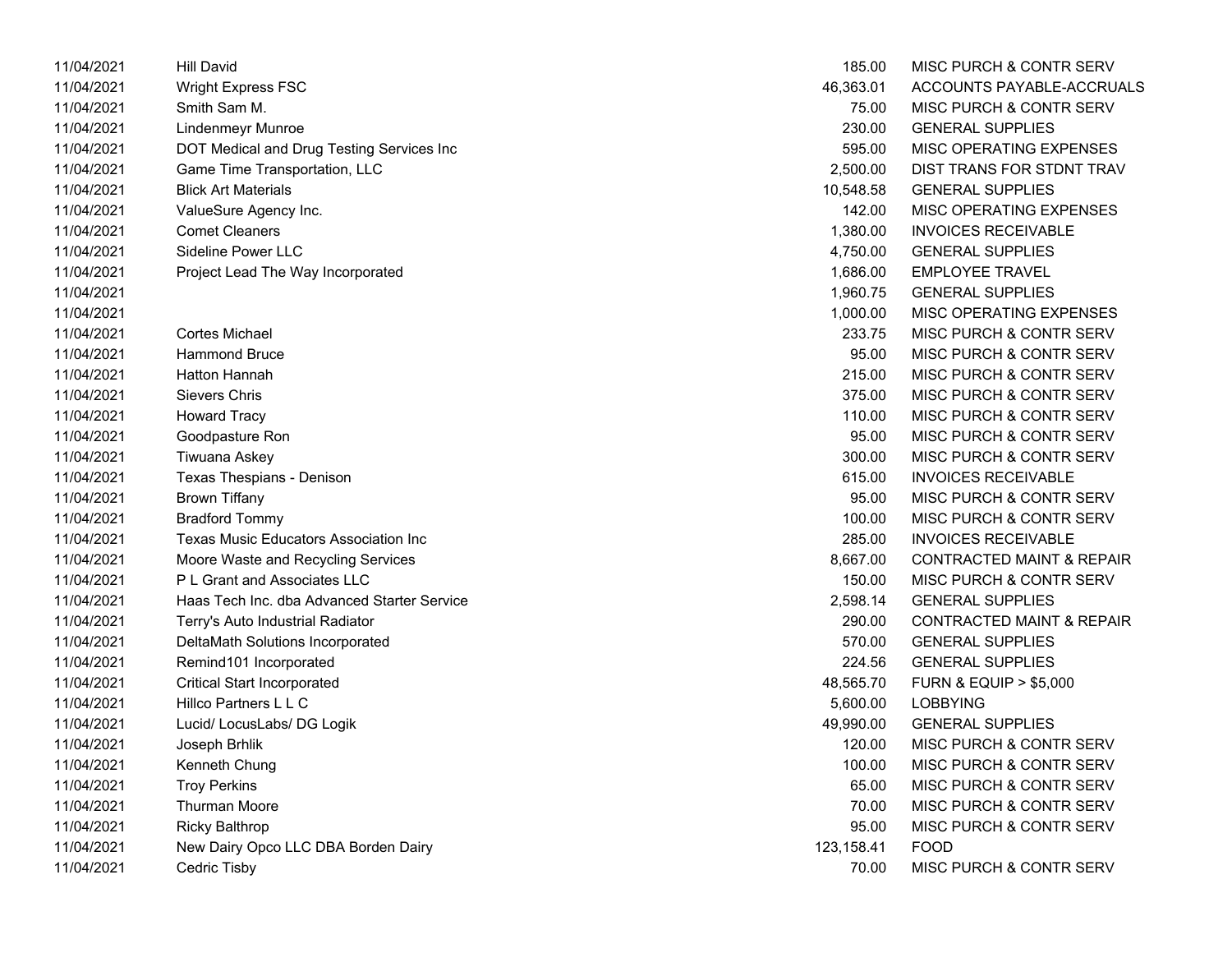| 11/04/2021 | Corey Dixon                               | 120.00    | MISC PURCH & CONTR SERV    |
|------------|-------------------------------------------|-----------|----------------------------|
| 11/04/2021 | Don Mosely                                | 115.00    | MISC PURCH & CONTR SERV    |
| 11/04/2021 | <b>Spectrum Consulting</b>                | 3,357.50  | MISC PURCH & CONTR SERV    |
| 11/04/2021 | <b>Brendon Curt Thomas</b>                | 70.00     | MISC PURCH & CONTR SERV    |
| 11/04/2021 | Kevin Yarbrough                           | 110.00    | MISC PURCH & CONTR SERV    |
| 11/04/2021 | Chuys                                     | 730.50    | MISC OPERATING EXPENSES    |
| 11/04/2021 | Upstage Center Incorporated               | 5,060.88  | MISC PURCH & CONTR SERV    |
| 11/04/2021 | Mary Beth O'Neill                         | 2,937.00  | MISC PURCH & CONTR SERV    |
| 11/04/2021 | Dream Ranch Office Supplies               | 208.65    | <b>GENERAL SUPPLIES</b>    |
| 11/04/2021 | <b>AmeriPress</b>                         | 1,819.00  | <b>GENERAL SUPPLIES</b>    |
| 11/04/2021 | Your Tees LLC                             | 1,063.00  | <b>INVOICES RECEIVABLE</b> |
| 11/04/2021 | Your Tees LLC                             | 396.00    | <b>INVOICES RECEIVABLE</b> |
| 11/04/2021 | Weissman                                  | 293.12    | <b>GENERAL SUPPLIES</b>    |
| 11/04/2021 | Lowman Consulting LLC                     | 4,500.00  | <b>GENERAL SUPPLIES</b>    |
| 11/04/2021 | <b>Midlothian Band Boosters</b>           | 400.00    | STUDENT TVL*NO AISD BUSES  |
| 11/04/2021 | Lakeshore Learning Materials              | 2,907.84  | <b>GENERAL SUPPLIES</b>    |
| 11/04/2021 |                                           | 37.99     | <b>READING MATERIALS</b>   |
| 11/04/2021 | Michael D Smith                           | 220.00    | MISC PURCH & CONTR SERV    |
| 11/04/2021 | Hilltop Securities Asset Management, LLC  | 33,858.13 | MISC PURCH & CONTR SERV    |
| 11/04/2021 | <b>Liberty Office Products</b>            | 4,023.98  | <b>GENERAL SUPPLIES</b>    |
| 11/04/2021 | Gage Sursa                                | 155.00    | MISC PURCH & CONTR SERV    |
| 11/04/2021 | Office Depot, Inc                         | 268.88    | <b>GENERAL SUPPLIES</b>    |
| 11/04/2021 | Office Depot, Inc                         | 8,007.97  | <b>GENERAL SUPPLIES</b>    |
| 11/04/2021 | Alex Le                                   | 115.00    | MISC PURCH & CONTR SERV    |
| 11/04/2021 | The IRIS Companies                        | 1,180.00  | <b>GENERAL SUPPLIES</b>    |
| 11/04/2021 | Turner, Nate                              | 405.00    | MISC PURCH & CONTR SERV    |
| 11/04/2021 | <b>Allie Miller</b>                       | 95.00     | MISC PURCH & CONTR SERV    |
| 11/04/2021 | Indira Martinez                           | 95.00     | MISC PURCH & CONTR SERV    |
| 11/04/2021 | <b>Clint Surratt</b>                      | 130.00    | MISC PURCH & CONTR SERV    |
| 11/04/2021 | <b>Bobby Ramirez</b>                      | 65.00     | MISC PURCH & CONTR SERV    |
| 11/04/2021 | Nicolas Silvas                            | 65.00     | MISC PURCH & CONTR SERV    |
| 11/04/2021 | Lacy Shanette                             | 95.00     | MISC PURCH & CONTR SERV    |
| 11/04/2021 | James Randall Baas                        | 175.00    | <b>GENERAL SUPPLIES</b>    |
| 11/04/2021 | Kevin Korges II                           | 95.00     | MISC PURCH & CONTR SERV    |
| 11/04/2021 | <b>Shane Reinwand</b>                     | 130.00    | MISC PURCH & CONTR SERV    |
| 11/04/2021 | Mansfield High School Tiger Band Boosters | 300.00    | STUDENT TVL*NO AISD BUSES  |
| 11/04/2021 | dba S/P2                                  | 299.00    | <b>GENERAL SUPPLIES</b>    |
| 11/04/2021 | <b>Tom Bessant</b>                        | 95.00     | MISC PURCH & CONTR SERV    |
| 11/04/2021 | <b>Blake Jenkins</b>                      | 210.00    | MISC PURCH & CONTR SERV    |
| 11/04/2021 | Donna Patterson                           | 200.00    | MISC PURCH & CONTR SERV    |

| 120.00    | MISC PURCH & CONTR SERV            |
|-----------|------------------------------------|
| 115.00    | MISC PURCH & CONTR SERV            |
| 3,357.50  | <b>MISC PURCH &amp; CONTR SERV</b> |
| 70.00     | <b>MISC PURCH &amp; CONTR SERV</b> |
| 110.00    | MISC PURCH & CONTR SERV            |
| 730.50    | MISC OPERATING EXPENSES            |
| 5,060.88  | <b>MISC PURCH &amp; CONTR SERV</b> |
| 2,937.00  | <b>MISC PURCH &amp; CONTR SERV</b> |
| 208.65    | <b>GENERAL SUPPLIES</b>            |
| 1,819.00  | <b>GENERAL SUPPLIES</b>            |
| 1,063.00  | INVOICES RECEIVABLE                |
| 396.00    | <b>INVOICES RECEIVABLE</b>         |
| 293.12    | <b>GENERAL SUPPLIES</b>            |
| 4,500.00  | <b>GENERAL SUPPLIES</b>            |
| 400.00    | STUDENT TVL*NO AISD BUSES          |
| 2,907.84  | <b>GENERAL SUPPLIES</b>            |
| 37.99     | <b>READING MATERIALS</b>           |
| 220.00    | <b>MISC PURCH &amp; CONTR SERV</b> |
| 33.858.13 | MISC PURCH & CONTR SERV            |
| 4,023.98  | <b>GENERAL SUPPLIES</b>            |
| 155.00    | <b>MISC PURCH &amp; CONTR SERV</b> |
| 268.88    | <b>GENERAL SUPPLIES</b>            |
| 8,007.97  | <b>GENERAL SUPPLIES</b>            |
| 115.00    | <b>MISC PURCH &amp; CONTR SERV</b> |
| 1,180.00  | <b>GENERAL SUPPLIES</b>            |
| 405.00    | MISC PURCH & CONTR SERV            |
| 95.00     | <b>MISC PURCH &amp; CONTR SERV</b> |
| 95.00     | <b>MISC PURCH &amp; CONTR SERV</b> |
| 130.00    | <b>MISC PURCH &amp; CONTR SERV</b> |
| 65.00     | <b>MISC PURCH &amp; CONTR SERV</b> |
| 65.00     | MISC PURCH & CONTR SERV            |
| 95.00     | <b>MISC PURCH &amp; CONTR SERV</b> |
| 175.00    | <b>GENERAL SUPPLIES</b>            |
| 95.00     | <b>MISC PURCH &amp; CONTR SERV</b> |
| 130.00    | <b>MISC PURCH &amp; CONTR SERV</b> |
| 300.00    | STUDENT TVL*NO AISD BUSES          |
| 299.00    | <b>GENERAL SUPPLIES</b>            |
| 95.00     | MISC PURCH & CONTR SERV            |
| 210.00    | MISC PURCH & CONTR SERV            |
| 200.00    | MISC PURCH & CONTR SERV            |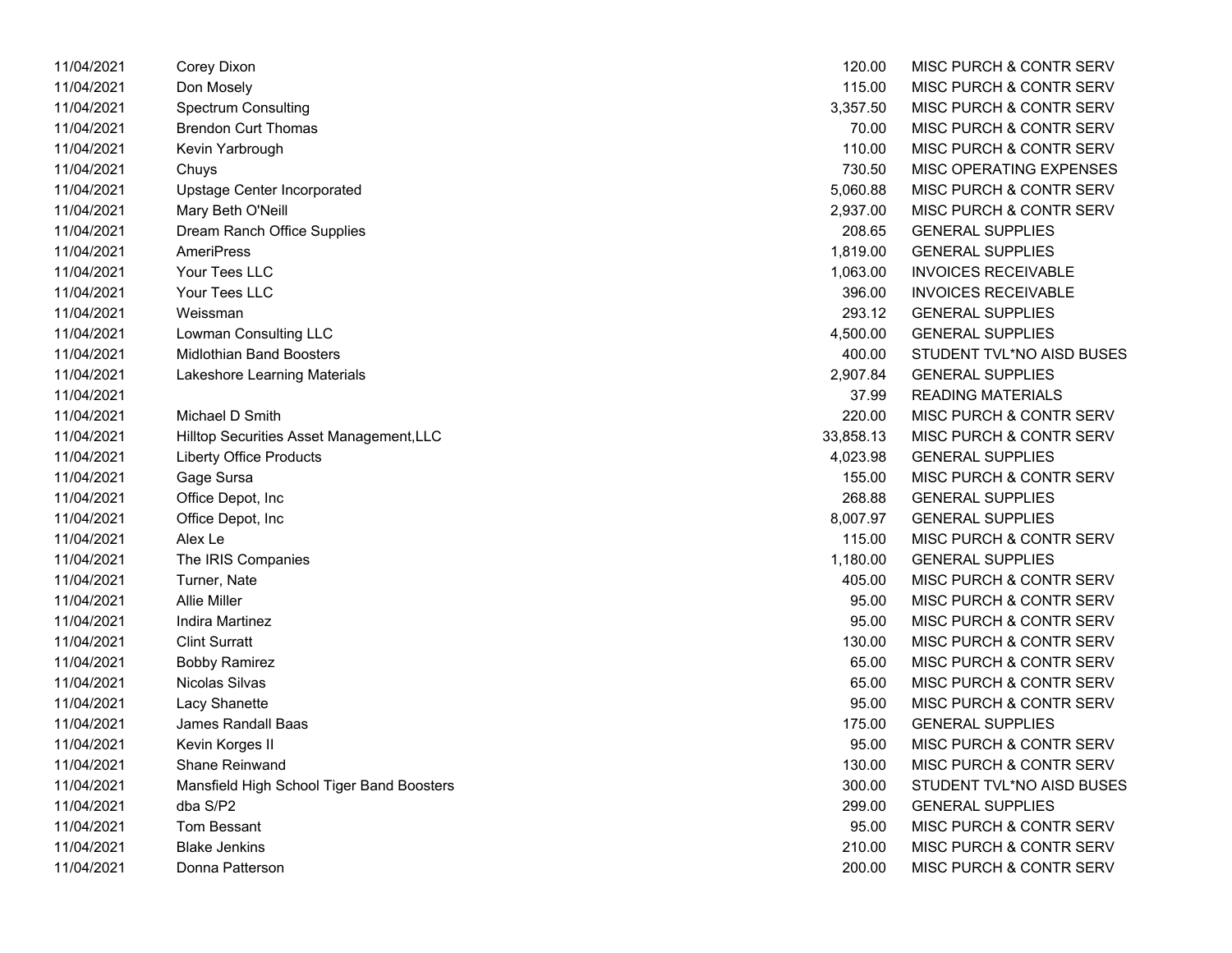| 11/04/2021 | Joseph M. Silvas                                               | 110.00    | MISC PURCH & CONTR SERV              |
|------------|----------------------------------------------------------------|-----------|--------------------------------------|
| 11/04/2021 | Elijah Banks                                                   | 65.00     | <b>MISC PURCH &amp; CONTR SERV</b>   |
| 11/04/2021 | Thomas Spann II                                                | 65.00     | MISC PURCH & CONTR SERV              |
| 11/04/2021 | Kholbye Walker                                                 | 115.00    | MISC PURCH & CONTR SERV              |
| 11/04/2021 | <b>WIII Gee</b>                                                | 255.00    | MISC PURCH & CONTR SERV              |
| 11/04/2021 | Realityworks                                                   | 74.00     | <b>GENERAL SUPPLIES</b>              |
| 11/04/2021 | International Baccalaureate America                            | 137.00    | MISC OPERATING EXPENSES              |
| 11/04/2021 | International Baccalaureate America                            | 300.00    | MISC OPERATING EXPENSES              |
| 11/04/2021 | International Baccalaureate America                            | 91.00     | MISC OPERATING EXPENSES              |
| 11/04/2021 | <b>Austin Turf &amp; Tractor</b>                               | 1,282.98  | M & O SUPPLIES                       |
| 11/04/2021 | Hobby Lobby Store #175                                         | 314.65    | <b>GENERAL SUPPLIES</b>              |
| 11/04/2021 | BE Publishing                                                  | 498.99    | <b>GENERAL SUPPLIES</b>              |
| 11/04/2021 | <b>Atmos Energy</b>                                            | 2,548.71  | <b>WATER</b>                         |
| 11/04/2021 | <b>Temperature Control Systems</b>                             | 611.96    | M & O SUPPLIES                       |
| 11/04/2021 | Newcomers Center<br>#008                                       | 4,495.27  | <b>Other Assets</b>                  |
| 11/04/2021 | <b>Bucks Wheel &amp; Equipment Company</b>                     | 380.74    | M & O SUPPLIES                       |
| 11/04/2021 | <b>Southwest International Trucks</b>                          | 317.78    | M & O SUPPLIES                       |
| 11/04/2021 | <b>Texas Auto Painting</b>                                     | 15,684.95 | <b>CONTRACTED MAINT &amp; REPAIR</b> |
| 11/04/2021 | North Texas Colorguard Association                             | 1,050.00  | STUDENT TVL*NO AISD BUSES            |
| 11/04/2021 | Music & Arts                                                   | 509.20    | <b>CONTRACTED MAINT &amp; REPAIR</b> |
| 11/04/2021 |                                                                | (300.00)  | <b>GENERAL SUPPLIES</b>              |
| 11/04/2021 | Arlington Independent School District Food & Nutrition Service | 150.00    | MISC OPERATING EXPENSES              |
| 11/04/2021 | Warren Instructional Network                                   | 190.00    | <b>EMPLOYEE TRAVEL</b>               |
| 11/04/2021 | American Council On The Teaching Of Foreign Language           | 1,260.00  | <b>EMPLOYEE TRAVEL</b>               |
| 11/04/2021 | Rush Truck Centers Of Texas Limited Partnership                | 502.28    | M & O SUPPLIES                       |
| 11/04/2021 | F & H Consulting L L C                                         | 17,250.00 | <b>INVOICES RECEIVABLE</b>           |
| 11/04/2021 | Pittsburgh Paints                                              | 230.92    | M & O SUPPLIES                       |
| 11/04/2021 | Southern Methodist University - Simmons School of Education    | 59,400.00 | <b>MISC PURCH &amp; CONTR SERV</b>   |
| 11/04/2021 | University Of Texas High School                                | 480.00    | <b>TESTING MATERIALS</b>             |
| 11/04/2021 | North Texas Tollway Authority                                  | 43.46     | MISC OPERATING EXPENSES              |
| 11/04/2021 | North Texas Tollway Authority                                  | 6.88      | MISC OPERATING EXPENSES              |
| 11/04/2021 | Demco Incorporated                                             | 2,731.98  | <b>GENERAL SUPPLIES</b>              |
| 11/04/2021 | <b>Education Service Center Region XI</b>                      | 6,319.40  | MISC PURCH & CONTR SERV              |
| 11/04/2021 | <b>Education Service Center Region XI</b>                      | 30,000.00 | MISC PURCH & CONTR SERV              |
| 11/04/2021 | <b>Education Service Center Region XI</b>                      | 7,500.00  | MISC PURCH & CONTR SERV              |
| 11/04/2021 | <b>Education Service Center Region XI</b>                      | 10,000.00 | MISC PURCH & CONTR SERV              |
| 11/04/2021 | <b>Education Service Center Region XI</b>                      | 1,800.00  | <b>EDUCATION SERVICE CENTER</b>      |
| 11/04/2021 | <b>Education Service Center Region XI</b>                      | 1,025.00  | EDUCATION SERVICE CENTER             |
| 11/04/2021 | <b>Education Service Center Region XI</b>                      | 4,050.00  | MISC PURCH & CONTR SERV              |
| 11/04/2021 | <b>Education Service Center Region XI</b>                      | 350.00    | EDUCATION SERVICE CENTER             |

| 110.00    | <b>MISC PURCH &amp; CONTR SERV</b>   |
|-----------|--------------------------------------|
| 65.00     | MISC PURCH & CONTR SERV              |
| 65.00     | <b>MISC PURCH &amp; CONTR SERV</b>   |
| 115.00    | <b>MISC PURCH &amp; CONTR SERV</b>   |
| 255.00    | <b>MISC PURCH &amp; CONTR SERV</b>   |
| 74.00     | <b>GENERAL SUPPLIES</b>              |
| 137.00    | <b>MISC OPERATING EXPENSES</b>       |
| 300.00    | <b>MISC OPERATING EXPENSES</b>       |
| 91.00     | MISC OPERATING EXPENSES              |
| 1,282.98  | <b>M &amp; O SUPPLIES</b>            |
| 314.65    | <b>GENERAL SUPPLIES</b>              |
| 498.99    | <b>GENERAL SUPPLIES</b>              |
| 2,548.71  | <b>WATER</b>                         |
| 611.96    | <b>M &amp; O SUPPLIES</b>            |
| 4,495.27  | <b>Other Assets</b>                  |
| 380.74    | <b>M &amp; O SUPPLIES</b>            |
| 317.78    | <b>M &amp; O SUPPLIES</b>            |
| 15,684.95 | <b>CONTRACTED MAINT &amp; REPAIR</b> |
| 1,050.00  | STUDENT TVL*NO AISD BUSES            |
| 509.20    | <b>CONTRACTED MAINT &amp; REPAIR</b> |
| (300.00)  | <b>GENERAL SUPPLIES</b>              |
| 150.00    | <b>MISC OPERATING EXPENSES</b>       |
| 190.00    | <b>EMPLOYEE TRAVEL</b>               |
| 1,260.00  | <b>EMPLOYEE TRAVEL</b>               |
| 502.28    | <b>M &amp; O SUPPLIES</b>            |
| 17,250.00 | <b>INVOICES RECEIVABLE</b>           |
| 230.92    | M & O SUPPLIES                       |
| 59,400.00 | MISC PURCH & CONTR SERV              |
| 480.00    | <b>TESTING MATERIALS</b>             |
| 43.46     | <b>MISC OPERATING EXPENSES</b>       |
| 6.88      | <b>MISC OPERATING EXPENSES</b>       |
| 2,731.98  | <b>GENERAL SUPPLIES</b>              |
| 6,319.40  | <b>MISC PURCH &amp; CONTR SERV</b>   |
| 30,000.00 | <b>MISC PURCH &amp; CONTR SERV</b>   |
| 7,500.00  | MISC PURCH & CONTR SERV              |
| 10,000.00 | <b>MISC PURCH &amp; CONTR SERV</b>   |
| 1,800.00  | <b>EDUCATION SERVICE CENTER</b>      |
| 1,025.00  | <b>EDUCATION SERVICE CENTER</b>      |
| 4,050.00  | MISC PURCH & CONTR SERV              |
| 350.00    | <b>EDUCATION SERVICE CENTER</b>      |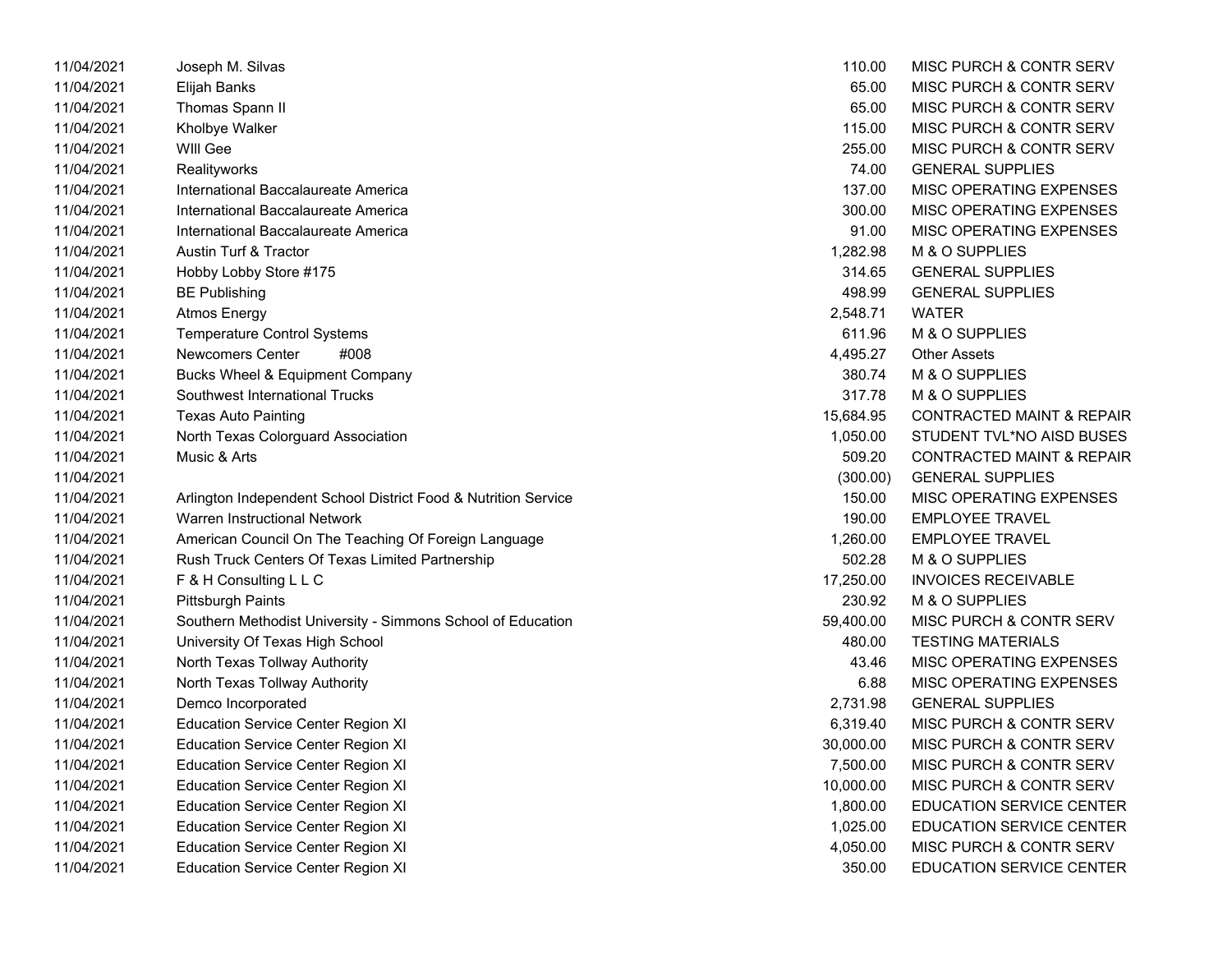| 11/04/2021 | <b>Fisher Science Education</b>                   | 10.99      | <b>GENERAL SUPPLIES</b>                    |
|------------|---------------------------------------------------|------------|--------------------------------------------|
| 11/04/2021 | Flaghouse Incorporated                            | 37.00      | <b>GENERAL SUPPLIES</b>                    |
| 11/04/2021 | <b>Commercial Recorder</b>                        | 52.00      | <b>Statutorily Required Public Notices</b> |
| 11/04/2021 | <b>Gopher Sport Equipment</b>                     | 3,372.10   | <b>GENERAL SUPPLIES</b>                    |
| 11/04/2021 | Lowery Sand & Gravel Co Inc                       | 1,530.00   | M & O SUPPLIES                             |
| 11/04/2021 | <b>Pollock Paper Distributors</b>                 | 2,361.12   | <b>GENERAL INVENTORY</b>                   |
| 11/04/2021 | <b>Pyramid School Products</b>                    | 630.72     | <b>GENERAL INVENTORY</b>                   |
| 11/04/2021 | Sargent Welch L L C                               | 2,855.66   | <b>GENERAL SUPPLIES</b>                    |
| 11/04/2021 | Unifirst Holdings(A/R 01550)                      | 75.70      | <b>CONTRACTED MAINT &amp; REPAIR</b>       |
| 11/04/2021 |                                                   | 121.84     | MISC PURCH & CONTR SERV                    |
| 11/04/2021 | Chas F Williams Company Incorporated              | 1,971.00   | M & O SUPPLIES                             |
| 11/04/2021 | Olen Williams Sales & Service                     | 379.40     | M & O SUPPLIES                             |
| 11/04/2021 | Arlington High School 001                         | 225.00     | STUDENT TVL*NO AISD BUSES                  |
| 11/04/2021 | Sam Houston High School 002                       | 350.00     | STUDENT TVL*NO AISD BUSES                  |
| 11/04/2021 | Lamar High School 003                             | 50.00      | <b>GENERAL SUPPLIES</b>                    |
| 11/04/2021 | Martin High School<br>005                         | 200.00     | STUDENT TVL*NO AISD BUSES                  |
| 11/04/2021 | <b>United Educators Association</b>               | 979.24     | UNITED FUND                                |
| 11/04/2021 | Texas United School Employees Local 100           | 26.67      | UNITED FUND                                |
| 11/04/2021 | Truman Tim Chapter 13 Trustee                     | 974.31     | UNITED FUND                                |
| 11/04/2021 | Association Of Texas Professional Teachers Local  | 0.58       | UNITED FUND                                |
| 11/04/2021 | Association Of Texas Professional Educators State | 31.14      | UNITED FUND                                |
| 11/04/2021 | Administracion para el Sustento de Menores        | 257.69     | UNITED FUND                                |
| 11/04/2021 | Powers Tom Chapter 13 Trustee                     | 950.77     | UNITED FUND                                |
| 11/04/2021 | Educational Employees Credit Union - HSA          | 870.86     | DENTAL INSURANCE                           |
| 11/04/2021 | <b>Educational Employees Credit Union</b>         | 5,250.25   | DUE TO CREDIT UNION                        |
| 11/04/2021 | <b>Texas State Teachers Association</b>           | 65.29      | UNITED FUND                                |
| 11/05/2021 | <b>Southwest Strings</b>                          | 527.63     | <b>GENERAL SUPPLIES</b>                    |
| 11/05/2021 | Kroger                                            | 154.26     | <b>GENERAL SUPPLIES</b>                    |
| 11/05/2021 | <b>Plank Road Publishing</b>                      | 147.45     | <b>GENERAL SUPPLIES</b>                    |
| 11/05/2021 | Really Good Stuff                                 | 33.94      | <b>GENERAL SUPPLIES</b>                    |
| 11/05/2021 | <b>Booksource</b>                                 | 1,280.00   | <b>GENERAL SUPPLIES</b>                    |
| 11/05/2021 | <b>Masters Distribution Systems</b>               | 1,428.10   | <b>FOOD</b>                                |
| 11/05/2021 | Jason's Deli                                      | 78.75      | MISC OPERATING EXPENSES                    |
| 11/05/2021 | Lone Star Communications Incorporated             | 101,811.00 | MISC PURCH & CONTR SERV                    |
| 11/05/2021 | <b>Careys Sporting Goods</b>                      | 499.75     | <b>GENERAL SUPPLIES</b>                    |
| 11/05/2021 | Institute Of Internal Auditors                    | 175.00     | <b>DUES</b>                                |
| 11/05/2021 | <b>Association Of Certified Fraud Examiners</b>   | 225.00     | <b>DUES</b>                                |
| 11/05/2021 | B & H Photo Video                                 | 1,281.82   | <b>GENERAL SUPPLIES</b>                    |
| 11/05/2021 | <b>CDW Government Incorporated</b>                | 46.20      | <b>GENERAL SUPPLIES</b>                    |
| 11/05/2021 | Texas Association For Gifted And Talented         | 3,500.00   | <b>EMPLOYEE TRAVEL</b>                     |

| 10.99      | <b>GENERAL SUPPLIES</b>                    |
|------------|--------------------------------------------|
| 37.00      | <b>GENERAL SUPPLIES</b>                    |
| 52.00      | <b>Statutorily Required Public Notices</b> |
| 3,372.10   | <b>GENERAL SUPPLIES</b>                    |
| 1,530.00   | M & O SUPPLIES                             |
| 2,361.12   | <b>GENERAL INVENTORY</b>                   |
| 630.72     | <b>GENERAL INVENTORY</b>                   |
| 2,855.66   | <b>GENERAL SUPPLIES</b>                    |
| 75.70      | <b>CONTRACTED MAINT &amp; REPAIR</b>       |
| 121.84     | MISC PURCH & CONTR SERV                    |
| 1,971.00   | M & O SUPPLIES                             |
| 379.40     | M & O SUPPLIES                             |
| 225.00     | STUDENT TVL*NO AISD BUSES                  |
| 350.00     | STUDENT TVL*NO AISD BUSES                  |
| 50.00      | <b>GENERAL SUPPLIES</b>                    |
| 200.00     | STUDENT TVL*NO AISD BUSES                  |
| 979.24     | UNITED FUND                                |
| 26.67      | UNITED FUND                                |
| 974.31     | UNITED FUND                                |
| 0.58       | UNITED FUND                                |
| 31.14      | UNITED FUND                                |
| 257.69     | UNITED FUND                                |
| 950.77     | UNITED FUND                                |
| 870.86     | <b>DENTAL INSURANCE</b>                    |
| 5,250.25   | DUE TO CREDIT UNION                        |
| 65.29      | UNITED FUND                                |
| 527.63     | <b>GENERAL SUPPLIES</b>                    |
| 154.26     | <b>GENERAL SUPPLIES</b>                    |
| 147.45     | <b>GENERAL SUPPLIES</b>                    |
| 33.94      | <b>GENERAL SUPPLIES</b>                    |
| 1,280.00   | <b>GENERAL SUPPLIES</b>                    |
| 1,428.10   | <b>FOOD</b>                                |
| 78.75      | <b>MISC OPERATING EXPENSES</b>             |
| 101,811.00 | <b>MISC PURCH &amp; CONTR SERV</b>         |
| 499.75     | <b>GENERAL SUPPLIES</b>                    |
| 175.00     | <b>DUES</b>                                |
| 225.00     | <b>DUES</b>                                |
| 1,281.82   | <b>GENERAL SUPPLIES</b>                    |
| 46.20      | <b>GENERAL SUPPLIES</b>                    |
| 3,500.00   | <b>EMPLOYEE TRAVEL</b>                     |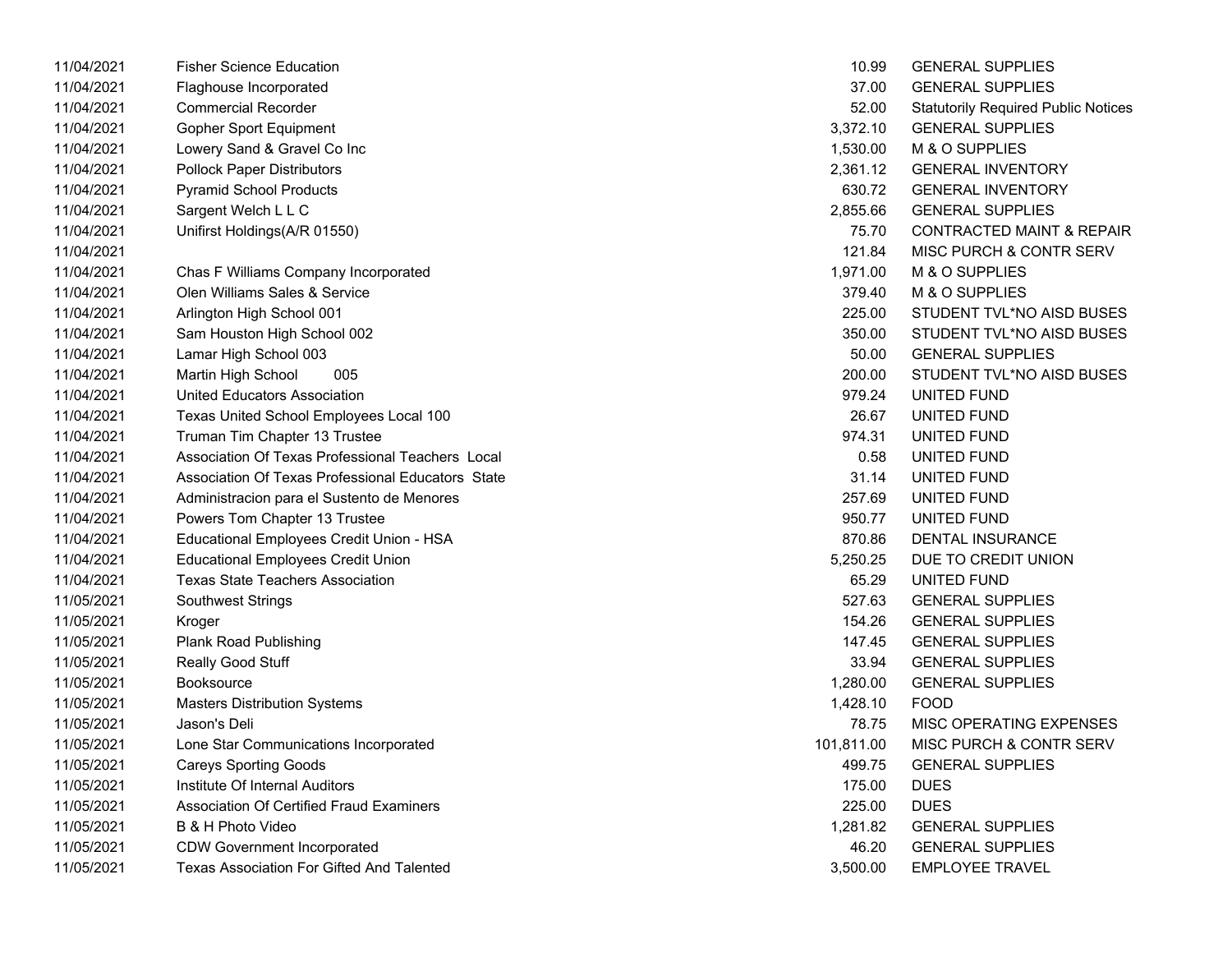| 11/05/2021 | Aerowave Technologies                             | 2,530.00   | BLDG PURCH,CONSTR,IMPROVE            |
|------------|---------------------------------------------------|------------|--------------------------------------|
| 11/05/2021 | Govconnection Incorporated                        | 2,793.00   | <b>GENERAL SUPPLIES</b>              |
| 11/05/2021 | <b>Centerline Supply Limited</b>                  | 1,868.00   | M & O SUPPLIES                       |
| 11/05/2021 | Proquest Information And Learning                 | 2,113.44   | <b>GENERAL SUPPLIES</b>              |
| 11/05/2021 | <b>Total Maintenance Solutions-South</b>          | 262.02     | M & O SUPPLIES                       |
| 11/05/2021 | Spring Creek Barbeque                             | 194.50     | MISC OPERATING EXPENSES              |
| 11/05/2021 | Monarch Trophy Studio                             | 59.15      | <b>GENERAL SUPPLIES</b>              |
| 11/05/2021 | Harrison Richard L                                | 115.00     | MISC PURCH & CONTR SERV              |
| 11/05/2021 | Moore Mark                                        | 95.00      | MISC PURCH & CONTR SERV              |
| 11/05/2021 | <b>Mansfield ISD Athletics</b>                    | 250.00     | STUDENT TVL*NO AISD BUSES            |
| 11/05/2021 | <b>Ryder Transportation Services</b>              | 1,152.95   | <b>RENTALS &amp; OPERATING LEASE</b> |
| 11/05/2021 | Texas Interpreting Services, LLC                  | 1,434.00   | MISC PURCH & CONTR SERV              |
| 11/05/2021 | Stepina Bill                                      | 115.00     | <b>MISC PURCH &amp; CONTR SERV</b>   |
| 11/05/2021 | Farmer Thomas A                                   | 115.00     | MISC PURCH & CONTR SERV              |
| 11/05/2021 | Seidlitz Education, LLC                           | 1,800.00   | MISC PURCH & CONTR SERV              |
| 11/05/2021 | Seidlitz Education, LLC                           | 1,800.00   | MISC PURCH & CONTR SERV              |
| 11/05/2021 | <b>Autonation Chevrolet</b>                       | 93.91      | M & O SUPPLIES                       |
| 11/05/2021 | Lone Star Furnishings LLC                         | 49,334.82  | <b>GENERAL SUPPLIES</b>              |
| 11/05/2021 | Miller Lee                                        | 50.00      | MISC PURCH & CONTR SERV              |
| 11/05/2021 | Ferguson Enterprises, Inc.                        | (42.96)    | LIONS CLUB CONCESSIONS               |
| 11/05/2021 |                                                   | 4,012.97   | M & O SUPPLIES                       |
| 11/05/2021 | <b>Education Galaxy LLC</b>                       | 4,513.00   | <b>GENERAL SUPPLIES</b>              |
| 11/05/2021 | <b>Mansfield ISD Aquatics</b>                     | 896.00     | <b>DUES</b>                          |
| 11/05/2021 | Lowe's Home Centers, LLC                          | 132.52     | <b>GENERAL SUPPLIES</b>              |
| 11/05/2021 | Durham School Services LP                         | 5,597.00   | STUDENT TVL*NO AISD BUSES            |
| 11/05/2021 | Klement Distribution, Inc.                        | 3,448.12   | <b>FOOD</b>                          |
| 11/05/2021 | Winn Innovations LLC                              | 4,005.40   | <b>GENERAL INVENTORY</b>             |
| 11/05/2021 | MP2 Energy Texas LLC                              | 893,302.99 | <b>WATER</b>                         |
| 11/05/2021 | Staples Inc/Staples Business Advantage            | 49.87      | <b>GENERAL SUPPLIES</b>              |
| 11/05/2021 | <b>Educational Consulting and Evaluations LLC</b> | 2,375.00   | MISC PURCH & CONTR SERV              |
| 11/05/2021 | Arlington ISD Swimming                            | 1,595.00   | STUDENT TVL*NO AISD BUSES            |
| 11/05/2021 | <b>Blick Art Materials</b>                        | 88.95      | <b>GENERAL SUPPLIES</b>              |
| 11/05/2021 | Language Line Translation Solutions               | 1,717.51   | MISC PURCH & CONTR SERV              |
| 11/05/2021 | Texas Association of School Business Officials    | 185.00     | <b>DUES</b>                          |
| 11/05/2021 | Translation and Interpretation Network LLC        | 11,839.71  | MISC PURCH & CONTR SERV              |
| 11/05/2021 | Lakeshore Learning Materials                      | 90.20      | <b>GENERAL SUPPLIES</b>              |
| 11/05/2021 | On Guard Transport LLC                            | 8,736.00   | STUDENT TVL*NO AISD BUSES            |
| 11/05/2021 | Office Depot, Inc                                 | 582.53     | <b>GENERAL SUPPLIES</b>              |
| 11/05/2021 | Office Depot, Inc                                 | 1,281.78   | <b>GENERAL SUPPLIES</b>              |
| 11/05/2021 | Marcus Stephen                                    | 95.00      | <b>MISC PURCH &amp; CONTR SERV</b>   |

| 2,530.00   | BLDG PURCH, CONSTR, IMPROVE          |
|------------|--------------------------------------|
| 2,793.00   | <b>GENERAL SUPPLIES</b>              |
| 1,868.00   | <b>M &amp; O SUPPLIES</b>            |
| 2,113.44   | <b>GENERAL SUPPLIES</b>              |
| 262.02     | <b>M &amp; O SUPPLIES</b>            |
| 194.50     | <b>MISC OPERATING EXPENSES</b>       |
| 59.15      | <b>GENERAL SUPPLIES</b>              |
| 115.00     | MISC PURCH & CONTR SERV              |
| 95.00      | <b>MISC PURCH &amp; CONTR SERV</b>   |
| 250.00     | STUDENT TVL*NO AISD BUSES            |
| 1,152.95   | <b>RENTALS &amp; OPERATING LEASE</b> |
| 1,434.00   | MISC PURCH & CONTR SERV              |
| 115.00     | <b>MISC PURCH &amp; CONTR SERV</b>   |
| 115.00     | <b>MISC PURCH &amp; CONTR SERV</b>   |
| 1,800.00   | MISC PURCH & CONTR SERV              |
| 1,800.00   | MISC PURCH & CONTR SERV              |
| 93.91      | <b>M &amp; O SUPPLIES</b>            |
| 49,334.82  | <b>GENERAL SUPPLIES</b>              |
| 50.00      | MISC PURCH & CONTR SERV              |
| (42.96)    | LIONS CLUB CONCESSIONS               |
| 4,012.97   | M & O SUPPLIES                       |
| 4,513.00   | <b>GENERAL SUPPLIES</b>              |
| 896.00     | <b>DUES</b>                          |
| 132.52     | <b>GENERAL SUPPLIES</b>              |
| 5,597.00   | STUDENT TVL*NO AISD BUSES            |
| 3.448.12   | FOOD                                 |
| 4,005.40   | <b>GENERAL INVENTORY</b>             |
| 893,302.99 | <b>WATER</b>                         |
| 49.87      | <b>GENERAL SUPPLIES</b>              |
| 2,375.00   | MISC PURCH & CONTR SERV              |
| 1,595.00   | STUDENT TVL*NO AISD BUSES            |
| 88.95      | <b>GENERAL SUPPLIES</b>              |
| 1,717.51   | MISC PURCH & CONTR SERV              |
| 185.00     | DUES                                 |
| 11,839.71  | <b>MISC PURCH &amp; CONTR SERV</b>   |
| 90.20      | <b>GENERAL SUPPLIES</b>              |
| 8,736.00   | STUDENT TVL*NO AISD BUSES            |
| 582.53     | <b>GENERAL SUPPLIES</b>              |
| 1,281.78   | <b>GENERAL SUPPLIES</b>              |
| 95.00      | MISC PURCH & CONTR SERV              |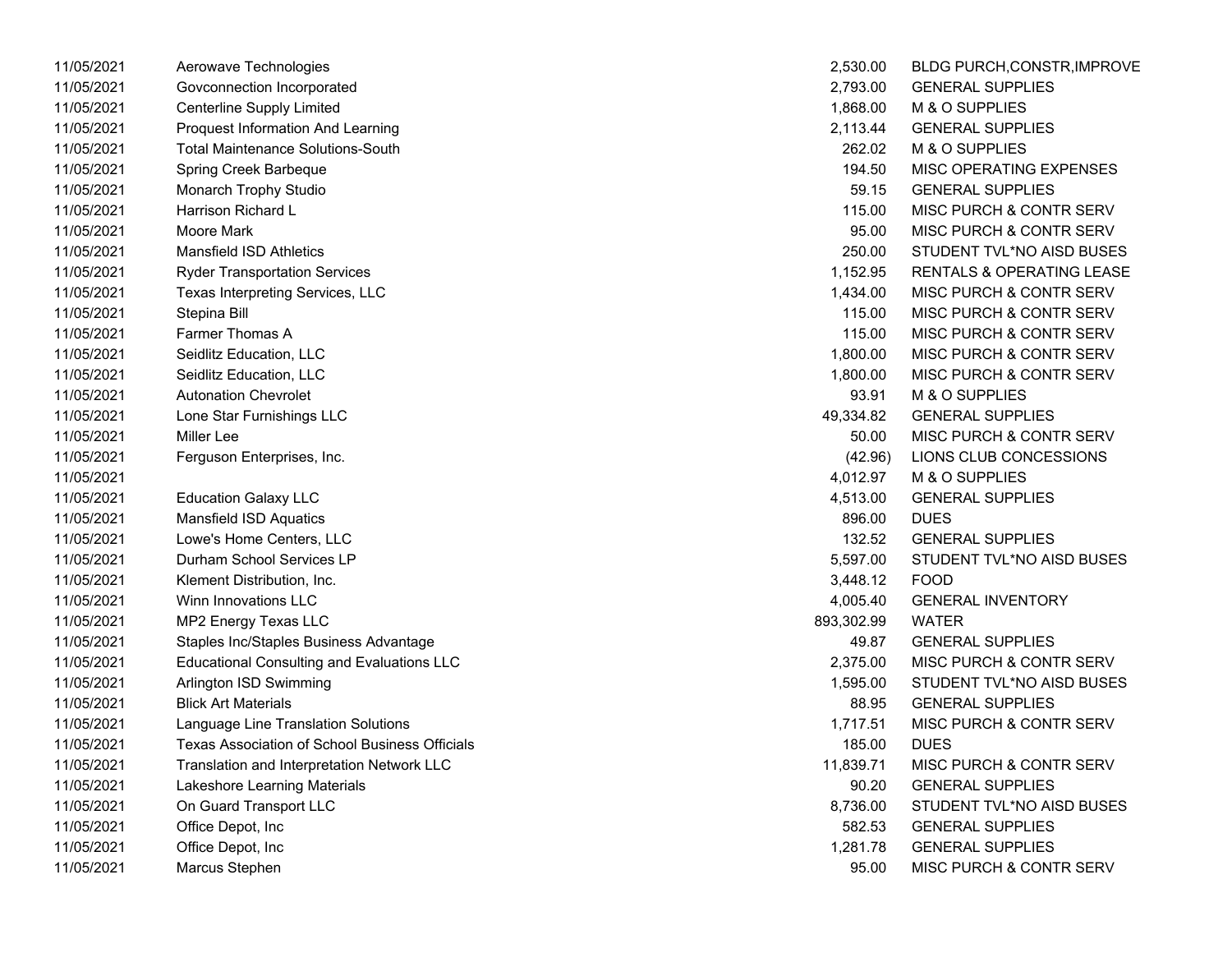| 11/05/2021 | <b>Priest Waun</b>                                             | 115.00     | MISC PURCH & CONTR SERV              |
|------------|----------------------------------------------------------------|------------|--------------------------------------|
| 11/05/2021 | WIII Gee                                                       | 95.00      | MISC PURCH & CONTR SERV              |
| 11/05/2021 | <b>Complete Supply Incorporated</b>                            | 6,943.65   | <b>GENERAL INVENTORY</b>             |
| 11/05/2021 | Fantasy Of Lights Basketball                                   | 250.00     | STUDENT TVL*NO AISD BUSES            |
| 11/05/2021 | Hobby Lobby Store #175                                         | 1,077.06   | <b>GENERAL SUPPLIES</b>              |
| 11/05/2021 | Southwest International Trucks                                 | 58.20      | M & O SUPPLIES                       |
| 11/05/2021 | <b>Texas Auto Painting</b>                                     | 11,532.25  | <b>CONTRACTED MAINT &amp; REPAIR</b> |
| 11/05/2021 | <b>Best Plumbing Specialties Incorporated</b>                  | 833.80     | <b>GENERAL INVENTORY</b>             |
| 11/05/2021 | Arlington Independent School District Food & Nutrition Service | 499.68     | MISC OPERATING EXPENSES              |
| 11/05/2021 | Warren Instructional Network                                   | 2,090.00   | <b>EMPLOYEE TRAVEL</b>               |
| 11/05/2021 | Rush Truck Centers Of Texas Limited Partnership                | 88.70      | M & O SUPPLIES                       |
| 11/05/2021 | <b>Education Service Center Region XI</b>                      | 75.00      | <b>EMPLOYEE TRAVEL</b>               |
| 11/05/2021 | 004<br><b>Bowie High School</b>                                | 400.00     | STUDENT TVL*NO AISD BUSES            |
| 11/05/2021 | Arlington Kid To Kid                                           | 3,476.35   | <b>GENERAL SUPPLIES</b>              |
| 11/08/2021 | Texas Thespians - Denison                                      | 3,627.00   | <b>INVOICES RECEIVABLE</b>           |
| 11/09/2021 | Texas Department Of Licensing And Regulation Cosmetology       | 75.00      | MISC OPERATING EXPENSES              |
| 11/09/2021 | <b>Country Critters</b>                                        | 350.00     | STUDENT TVL*NO AISD BUSES            |
| 11/09/2021 | Ratcliff Constructors Incorporated                             | 400,297.07 | <b>RETAINAGE</b>                     |
| 11/09/2021 | International Baccalaureate America                            | 11,650.00  | MISC OPERATING EXPENSES              |
| 11/10/2021 | United Refrigeration Incorporated                              | 11,278.02  | M & O SUPPLIES                       |
| 11/11/2021 | <b>United Educators Association</b>                            | 1,220.64   | UNITED FUND                          |
| 11/11/2021 | Texas United School Employees Local 100                        | 57.72      | UNITED FUND                          |
| 11/11/2021 | Truman Tim Chapter 13 Trustee                                  | 542.31     | UNITED FUND                          |
| 11/11/2021 | Association Of Texas Professional Teachers Local               | 9.46       | UNITED FUND                          |
| 11/11/2021 | Association Of Texas Professional Educators State              | 20.00      | UNITED FUND                          |
| 11/11/2021 | Association Of Texas Professional Educators State              | 71.94      | UNITED FUND                          |
| 11/11/2021 | Educational Employees Credit Union - HSA                       | 439.52     | <b>DENTAL INSURANCE</b>              |
| 11/11/2021 | <b>Educational Employees Credit Union</b>                      | 4,815.00   | DUE TO CREDIT UNION                  |
| 11/11/2021 | <b>Texas State Teachers Association</b>                        | 145.39     | UNITED FUND                          |
| 11/11/2021 | Anderson Sigfrid Marty                                         | 105.00     | MISC PURCH & CONTR SERV              |
| 11/11/2021 | <b>Texas Association Of School Boards</b>                      | (2,595.00) | MISC OPERATING EXPENSES              |
| 11/11/2021 |                                                                | 4,392.92   | MISC PURCH & CONTR SERV              |
| 11/11/2021 | <b>Grainger Industrial Supply</b>                              | 917.09     | M & O SUPPLIES                       |
| 11/11/2021 | <b>Qep Incorporated</b>                                        | 32.60      | <b>READING MATERIALS</b>             |
| 11/11/2021 | Attainment Company Incorporated                                | 3,120.75   | <b>GENERAL SUPPLIES</b>              |
| 11/11/2021 | Home Depot Pro                                                 | 345.78     | M & O SUPPLIES                       |
| 11/11/2021 | Home Depot Pro                                                 | 15,480.00  | <b>GENERAL INVENTORY</b>             |
| 11/11/2021 | Apex Supply Company                                            | 504.97     | M & O SUPPLIES                       |
| 11/11/2021 | <b>Texas School Public Relations Association</b>               | 565.00     | <b>DUES</b>                          |
| 11/11/2021 |                                                                | 45.00      | <b>EMPLOYEE TRAVEL</b>               |
|            |                                                                |            |                                      |

| 115.00    | MISC PURCH & CONTR SERV              |
|-----------|--------------------------------------|
| 95.00     | MISC PURCH & CONTR SERV              |
| 6.943.65  | <b>GENERAL INVENTORY</b>             |
| 250.00    | STUDENT TVL*NO AISD BUSES            |
| 1,077.06  | <b>GENERAL SUPPLIES</b>              |
| 58.20     | M & O SUPPLIES                       |
| 1,532.25  | <b>CONTRACTED MAINT &amp; REPAIR</b> |
| 833.80    | <b>GENERAL INVENTORY</b>             |
| 499.68    | MISC OPERATING EXPENSES              |
| 2,090.00  | <b>EMPLOYEE TRAVEL</b>               |
| 88.70     | M & O SUPPLIES                       |
| 75.00     | <b>EMPLOYEE TRAVEL</b>               |
| 400.00    | STUDENT TVL*NO AISD BUSES            |
|           | 3,476.35 GENERAL SUPPLIES            |
| 3.627.00  | <b>INVOICES RECEIVABLE</b>           |
| 75.00     | MISC OPERATING EXPENSES              |
| 350.00    | STUDENT TVL*NO AISD BUSES            |
| 0,297.07  | <b>RETAINAGE</b>                     |
| 1,650.00  | MISC OPERATING EXPENSES              |
| 1,278.02  | M & O SUPPLIES                       |
| 1,220.64  | UNITED FUND                          |
| 57.72     | <b>UNITED FUND</b>                   |
| 542.31    | UNITED FUND                          |
| 9.46      | UNITED FUND                          |
| 20.00     | UNITED FUND                          |
| 71.94     | UNITED FUND                          |
| 439.52    | <b>DENTAL INSURANCE</b>              |
| 4,815.00  | DUE TO CREDIT UNION                  |
| 145.39    | UNITED FUND                          |
| 105.00    | MISC PURCH & CONTR SERV              |
| 2,595.00) | MISC OPERATING EXPENSES              |
| 4.392.92  | MISC PURCH & CONTR SERV              |
| 917.09    | M & O SUPPLIES                       |
|           | 32.60 READING MATERIALS              |
| 3,120.75  | <b>GENERAL SUPPLIES</b>              |
| 345.78    | M & O SUPPLIES                       |
| 5,480.00  | <b>GENERAL INVENTORY</b>             |
| 504.97    | <b>M &amp; O SUPPLIES</b>            |
| 565.00    | <b>DUES</b>                          |
| 45.00     | <b>EMPLOYEE TRAVEL</b>               |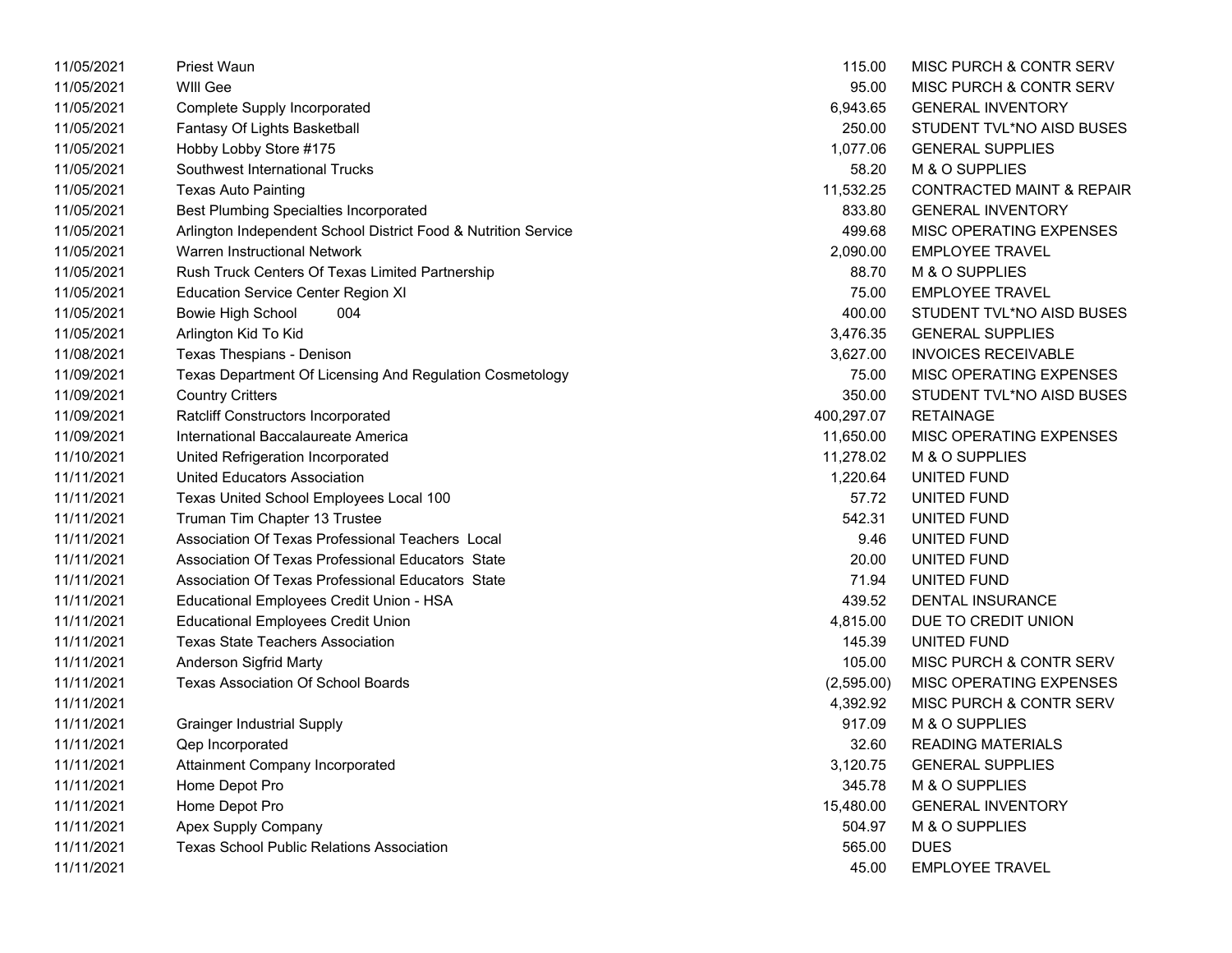| 11/11/2021 | Kroger                                              | 136.35    | <b>FOOD</b>                          |
|------------|-----------------------------------------------------|-----------|--------------------------------------|
| 11/11/2021 |                                                     | 2,754.60  | <b>GENERAL SUPPLIES</b>              |
| 11/11/2021 |                                                     | 162.29    | <b>INVOICES RECEIVABLE</b>           |
| 11/11/2021 |                                                     | 181.02    | MISC OPERATING EXPENSES              |
| 11/11/2021 | <b>Pitney Bowes</b>                                 | 249.00    | RENTALS & OPERATING LEASE            |
| 11/11/2021 | <b>Texas Department Of Public Safety</b>            | 1,516.00  | MISC PURCH & CONTR SERV              |
| 11/11/2021 | <b>Rifton Equipment</b>                             | 1,912.50  | <b>GENERAL SUPPLIES</b>              |
| 11/11/2021 | Really Good Stuff                                   | 42.89     | <b>GENERAL SUPPLIES</b>              |
| 11/11/2021 | <b>Elliott Electric Supply</b>                      | 287.77    | M & O SUPPLIES                       |
| 11/11/2021 | University Of Texas At Arlington Sponsored Students | 5,350.00  | STDNT TUIT-NONPUBLIC SCHL            |
| 11/11/2021 | Interquest Detection Canines Of North Texas         | 4,730.00  | MISC PURCH & CONTR SERV              |
| 11/11/2021 | Ace Mart Restaurant Supply Company                  | 292.85    | <b>GENERAL SUPPLIES</b>              |
| 11/11/2021 | School Health Corporated                            | 498.00    | <b>GENERAL SUPPLIES</b>              |
| 11/11/2021 | Texas Furniture Source Incorporated                 | 106.50    | <b>GENERAL SUPPLIES</b>              |
| 11/11/2021 | <b>Masters Distribution Systems</b>                 | 15,282.06 | <b>FOOD</b>                          |
| 11/11/2021 | Lake Arlington Golf Course                          | 2,646.00  | <b>GENERAL SUPPLIES</b>              |
| 11/11/2021 | Estes Mcclure & Assoc Inc                           | 3,500.00  | <b>BLDG PURCH, CONSTR, IMPROVE</b>   |
| 11/11/2021 | Barnes & Noble Booksellers, Inc.                    | 34.38     | <b>READING MATERIALS</b>             |
| 11/11/2021 | D & J Sports Incorporated                           | 504.00    | <b>GENERAL SUPPLIES</b>              |
| 11/11/2021 | Jason's Deli                                        | 236.25    | MISC OPERATING EXPENSES              |
| 11/11/2021 | Lone Star Communications Incorporated               | 88,017.00 | MISC PURCH & CONTR SERV              |
| 11/11/2021 | <b>Trane Company Commercial Systems Group</b>       | 1,991.13  | M & O SUPPLIES                       |
| 11/11/2021 | Mart Incorporated                                   | 23,200.00 | <b>CONTRACTED MAINT &amp; REPAIR</b> |
| 11/11/2021 | Uline Incorporated                                  | 275.35    | <b>GENERAL SUPPLIES</b>              |
| 11/11/2021 | Wes Grable Company                                  | 500.00    | <b>BLDG PURCH, CONSTR, IMPROVE</b>   |
| 11/11/2021 | <b>Careys Sporting Goods</b>                        | 664.00    | <b>GENERAL SUPPLIES</b>              |
| 11/11/2021 | <b>Concentra Medical Centers</b>                    | 981.00    | MISC OPERATING EXPENSES              |
| 11/11/2021 | Artex Overhead Door                                 | 275.00    | <b>CONTRACTED MAINT &amp; REPAIR</b> |
| 11/11/2021 | <b>Marks Plumbing Parts</b>                         | 98.18     | M & O SUPPLIES                       |
| 11/11/2021 | <b>Texas Computer Education Association</b>         | 159.00    | <b>EMPLOYEE TRAVEL</b>               |
| 11/11/2021 | Enterprise Rent A Car                               | 474.88    | STUDENT TVL*NO AISD BUSES            |
| 11/11/2021 | Enterprise Rent A Car                               | 297.00    | <b>EMPLOYEE TRAVEL</b>               |
| 11/11/2021 | Enterprise Rent A Car                               | 5.80      | <b>EMPLOYEE TRAVEL</b>               |
| 11/11/2021 | B & H Photo Video                                   | 524.12    | <b>GENERAL SUPPLIES</b>              |
| 11/11/2021 | Texas Association For Gifted And Talented           | 900.00    | <b>EMPLOYEE TRAVEL</b>               |
| 11/11/2021 | Lone Star Learning                                  | 130.00    | <b>GENERAL SUPPLIES</b>              |
| 11/11/2021 | Renaissance Learning Incorporated                   | 5,730.00  | <b>GENERAL SUPPLIES</b>              |
| 11/11/2021 |                                                     | 2,200.00  | <b>READING MATERIALS</b>             |
| 11/11/2021 | SHI Government Solutions Incorporated               | 525.08    | <b>GENERAL SUPPLIES</b>              |
| 11/11/2021 | Aadvantage Laundry Systems                          | 5,745.15  | <b>CONTRACTED MAINT &amp; REPAIR</b> |
|            |                                                     |           |                                      |

| 136.35    | FOOD                                 |
|-----------|--------------------------------------|
| 2,754.60  | <b>GENERAL SUPPLIES</b>              |
|           | 162.29 INVOICES RECEIVABLE           |
| 181.02    | MISC OPERATING EXPENSES              |
| 249.00    | <b>RENTALS &amp; OPERATING LEASE</b> |
| 1,516.00  | MISC PURCH & CONTR SERV              |
| 1,912.50  | <b>GENERAL SUPPLIES</b>              |
|           | 42.89 GENERAL SUPPLIES               |
|           | 287.77 M & O SUPPLIES                |
| 5,350.00  | STDNT TUIT-NONPUBLIC SCHL            |
| 4,730.00  | MISC PURCH & CONTR SERV              |
| 292.85    | <b>GENERAL SUPPLIES</b>              |
|           | 498.00 GENERAL SUPPLIES              |
|           | 106.50 GENERAL SUPPLIES              |
| 15,282.06 | FOOD                                 |
| 2,646.00  | <b>GENERAL SUPPLIES</b>              |
|           | 3,500.00 BLDG PURCH, CONSTR, IMPROVE |
|           | 34.38 READING MATERIALS              |
|           | 504.00 GENERAL SUPPLIES              |
| 236.25    | MISC OPERATING EXPENSES              |
| 88.017.00 | MISC PURCH & CONTR SERV              |
| 1,991.13  | M & O SUPPLIES                       |
| 23.200.00 | <b>CONTRACTED MAINT &amp; REPAIR</b> |
| 275.35    | <b>GENERAL SUPPLIES</b>              |
| 500.00    | BLDG PURCH, CONSTR, IMPROVE          |
| 664.00    | <b>GENERAL SUPPLIES</b>              |
| 981.00    | <b>MISC OPERATING EXPENSES</b>       |
|           | 275.00 CONTRACTED MAINT & REPAIR     |
| 98.18     | M & O SUPPLIES                       |
| 159.00    | <b>EMPLOYEE TRAVEL</b>               |
| 474.88    | STUDENT TVL*NO AISD BUSES            |
|           | 297.00 EMPLOYEE TRAVEL               |
|           | 5.80 EMPLOYEE TRAVEL                 |
| 524.12    | GENERAL SUPPLIES                     |
| 900.00    | <b>EMPLOYEE TRAVEL</b>               |
| 130.00    | <b>GENERAL SUPPLIES</b>              |
| 5,730.00  | <b>GENERAL SUPPLIES</b>              |
| 2,200.00  | <b>READING MATERIALS</b>             |
| 525.08    | <b>GENERAL SUPPLIES</b>              |
| 5,745.15  | <b>CONTRACTED MAINT &amp; REPAIR</b> |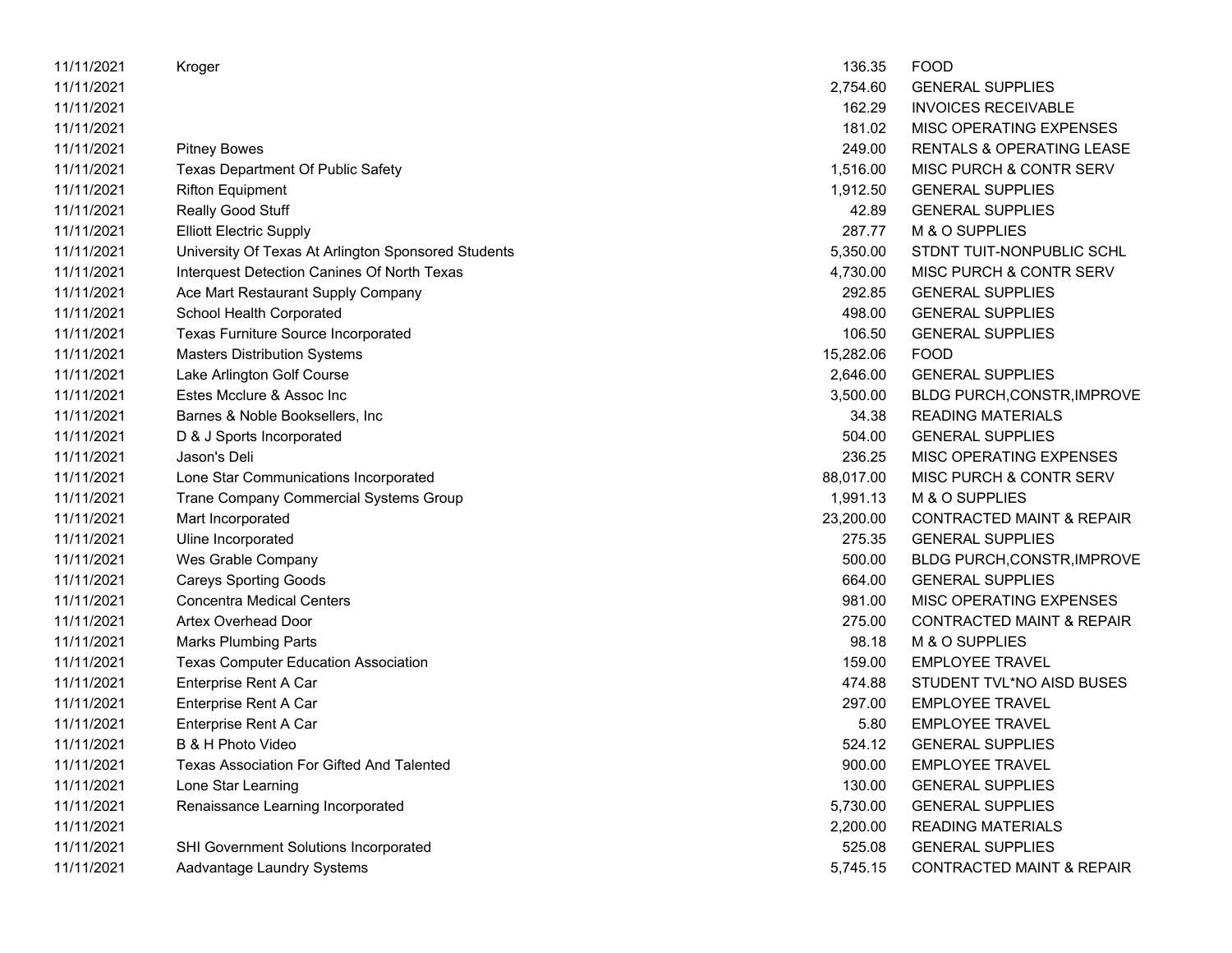| 11/11/2021 | C & P Pump Services Incorporated             | 4,192.00  | M & O SUPPLIES                       |
|------------|----------------------------------------------|-----------|--------------------------------------|
| 11/11/2021 | <b>Td Industries Limited</b>                 | 461.10    | <b>CONTRACTED MAINT &amp; REPAIR</b> |
| 11/11/2021 | Cowboy Towing                                | 435.50    | <b>CONTRACTED MAINT &amp; REPAIR</b> |
| 11/11/2021 | Aerowave Technologies                        | 55.00     | M & O SUPPLIES                       |
| 11/11/2021 | Govconnection Incorporated                   | 1,401.50  | <b>GENERAL SUPPLIES</b>              |
| 11/11/2021 | R & H Parts And Service                      | 1,325.46  | M & O SUPPLIES                       |
| 11/11/2021 | <b>National Center For Youth Issues</b>      | 2,040.00  | <b>EMPLOYEE TRAVEL</b>               |
| 11/11/2021 | J P Morgan Chase Bank                        | 130.06    | M & O SUPPLIES                       |
| 11/11/2021 | Green Planet Incorporated                    | 750.00    | <b>CONTRACTED MAINT &amp; REPAIR</b> |
| 11/11/2021 | Pocket Nurse Enterprises Incorporated        | 2,433.60  | <b>GENERAL SUPPLIES</b>              |
| 11/11/2021 | North Central Texas Council Of Governments   | 100.00    | <b>DUES</b>                          |
| 11/11/2021 | Irving Independent School District           | 435.00    | STUDENT TVL*NO AISD BUSES            |
| 11/11/2021 | Ben E Keith                                  | 2,426.49  | <b>GENERAL SUPPLIES</b>              |
| 11/11/2021 | J W Pepper & Son Incorporated                | 540.66    | <b>GENERAL SUPPLIES</b>              |
| 11/11/2021 | Lone Star Percussion                         | 26,254.84 | <b>GENERAL SUPPLIES</b>              |
| 11/11/2021 | <b>City Of Grand Prairie Water Utilities</b> | 3,412.45  | <b>WATER</b>                         |
| 11/11/2021 | Arlington Hardware Incorporated #53          | 229.25    | M & O SUPPLIES                       |
| 11/11/2021 | UIL Region V Music Contests Orchestra        | 315.00    | STUDENT TVL*NO AISD BUSES            |
| 11/11/2021 | Frisco Independent School District           | 475.00    | STUDENT TVL*NO AISD BUSES            |
| 11/11/2021 | <b>Super Duper Publications</b>              | 376.65    | <b>GENERAL SUPPLIES</b>              |
| 11/11/2021 |                                              | 38.30     | <b>READING MATERIALS</b>             |
| 11/11/2021 | <b>Centerline Supply Limited</b>             | 199.97    | M & O SUPPLIES                       |
| 11/11/2021 | Johnson Controls Incorporate                 | 11,855.65 | <b>CONTRACTED MAINT &amp; REPAIR</b> |
| 11/11/2021 | <b>LD Bell Girls Soccer</b>                  | 600.00    | STUDENT TVL*NO AISD BUSES            |
| 11/11/2021 | University Interscholastic League            | 68.00     | <b>READING MATERIALS</b>             |
| 11/11/2021 | Welch John                                   | 1,265.00  | MISC PURCH & CONTR SERV              |
| 11/11/2021 | Republic Services of Texas Limited           | 88,725.67 | <b>CONTRACTED MAINT &amp; REPAIR</b> |
| 11/11/2021 | <b>Vines Maurice</b>                         | 185.00    | MISC PURCH & CONTR SERV              |
| 11/11/2021 | <b>Baldys Stanley</b>                        | 95.00     | <b>MISC PURCH &amp; CONTR SERV</b>   |
| 11/11/2021 | Arlington Christmas Parade                   | 75.00     | M & O SUPPLIES                       |
| 11/11/2021 | <b>Alford Allen</b>                          | 206.25    | MISC PURCH & CONTR SERV              |
| 11/11/2021 | <b>Smith Kendrick</b>                        | 220.00    | <b>MISC PURCH &amp; CONTR SERV</b>   |
| 11/11/2021 | <b>Carrier Enterprise</b>                    | 55.12     | M & O SUPPLIES                       |
| 11/11/2021 | <b>Wooley Archie</b>                         | 125.00    | <b>MISC PURCH &amp; CONTR SERV</b>   |
| 11/11/2021 | Pearce Danny                                 | 95.00     | MISC PURCH & CONTR SERV              |
| 11/11/2021 | Eduphoria! Incorporated                      | 78,780.00 | MISC PURCH & CONTR SERV              |
| 11/11/2021 | Luxor Staffing                               | 5,617.95  | MISC PURCH & CONTR SERV              |
| 11/11/2021 | Monarch Trophy Studio                        | $\sim$    | <b>GENERAL SUPPLIES</b>              |
| 11/11/2021 | Lommel Donald                                | 205.00    | MISC PURCH & CONTR SERV              |
| 11/11/2021 | Alvarado Armando                             | 230.00    | MISC PURCH & CONTR SERV              |

| 4,192.00  | M & O SUPPLIES                       |
|-----------|--------------------------------------|
| 461.10    | <b>CONTRACTED MAINT &amp; REPAIR</b> |
| 435.50    | <b>CONTRACTED MAINT &amp; REPAIR</b> |
| 55.00     | M & O SUPPLIES                       |
| 1,401.50  | <b>GENERAL SUPPLIES</b>              |
| 1,325.46  | <b>M &amp; O SUPPLIES</b>            |
| 2,040.00  | <b>EMPLOYEE TRAVEL</b>               |
| 130.06    | M & O SUPPLIES                       |
| 750.00    | <b>CONTRACTED MAINT &amp; REPAIR</b> |
| 2,433.60  | <b>GENERAL SUPPLIES</b>              |
| 100.00    | DUES                                 |
| 435.00    | STUDENT TVL*NO AISD BUSES            |
| 2,426.49  | <b>GENERAL SUPPLIES</b>              |
| 540.66    | <b>GENERAL SUPPLIES</b>              |
| 26,254.84 | <b>GENERAL SUPPLIES</b>              |
| 3,412.45  | <b>WATER</b>                         |
| 229.25    | M & O SUPPLIES                       |
| 315.00    | STUDENT TVL*NO AISD BUSES            |
| 475.00    | STUDENT TVL*NO AISD BUSES            |
| 376.65    | <b>GENERAL SUPPLIES</b>              |
| 38.30     | <b>READING MATERIALS</b>             |
| 199.97    | M & O SUPPLIFS                       |
| 11,855.65 | <b>CONTRACTED MAINT &amp; REPAIR</b> |
| 600.00    | STUDENT TVL*NO AISD BUSES            |
| 68.00     | READING MATERIALS                    |
| 1,265.00  | <b>MISC PURCH &amp; CONTR SERV</b>   |
| 88,725.67 | <b>CONTRACTED MAINT &amp; REPAIR</b> |
| 185.00    | <b>MISC PURCH &amp; CONTR SERV</b>   |
| 95.00     | <b>MISC PURCH &amp; CONTR SERV</b>   |
| 75.00     | <b>M &amp; O SUPPLIES</b>            |
| 206.25    | MISC PURCH & CONTR SERV              |
| 220.00    | MISC PURCH & CONTR SERV              |
| 55.12     | M & O SUPPLIES                       |
| 125.00    | MISC PURCH & CONTR SERV              |
| 95.00     | MISC PURCH & CONTR SERV              |
| 78,780.00 | <b>MISC PURCH &amp; CONTR SERV</b>   |
| 5,617.95  | MISC PURCH & CONTR SERV              |
|           | <b>GENERAL SUPPLIES</b>              |
| 205.00    | <b>MISC PURCH &amp; CONTR SERV</b>   |
| 230.00    | MISC PURCH & CONTR SERV              |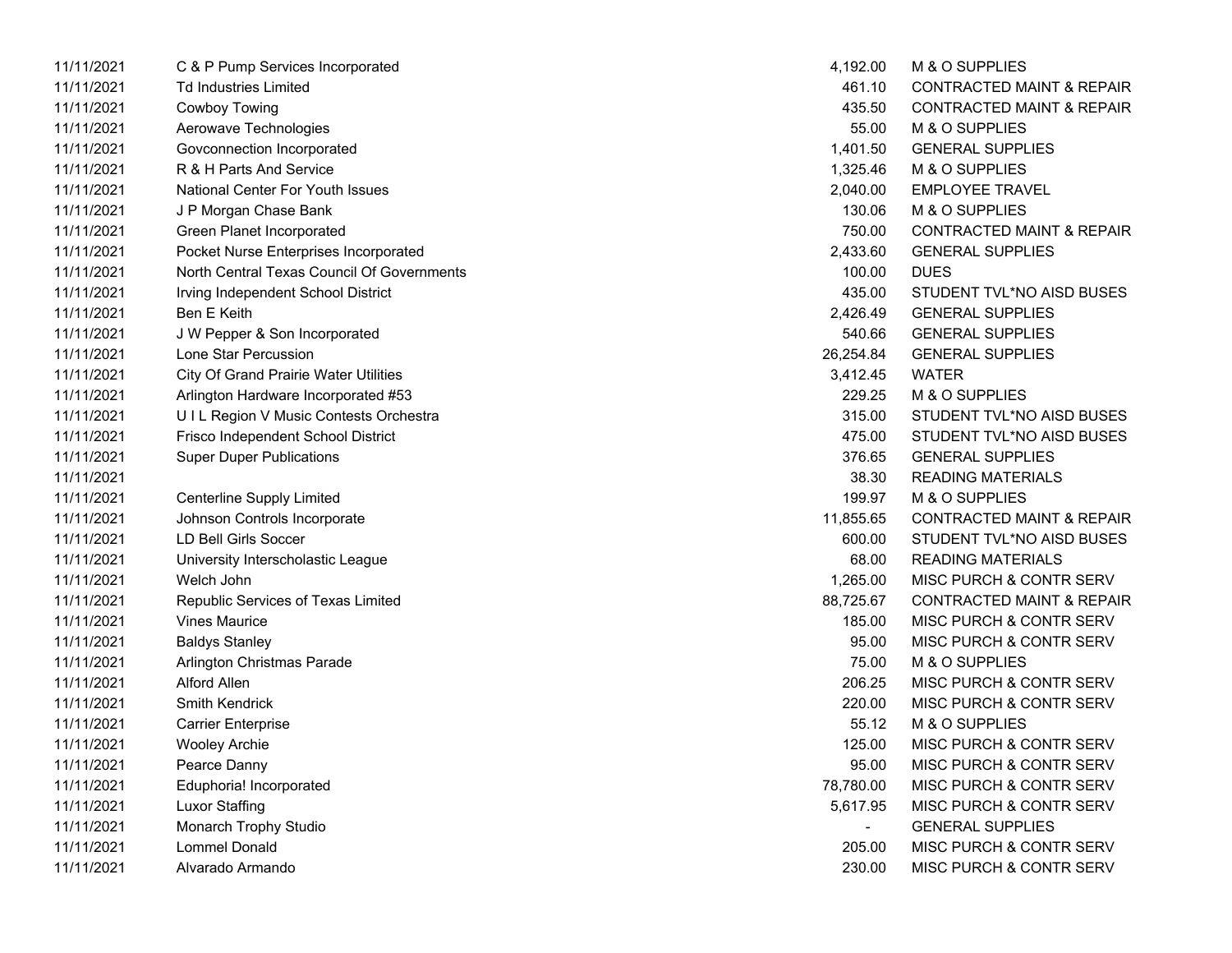| 11/11/2021 | <b>Clay Ewell Educational Services</b>       | 185.00    | STUDENT TVL*NO AISD BUSES            |
|------------|----------------------------------------------|-----------|--------------------------------------|
| 11/11/2021 | Musser Amanda                                | 750.00    | <b>MISC PURCH &amp; CONTR SERV</b>   |
| 11/11/2021 | <b>ESGILLC</b>                               | 1,453.00  | <b>GENERAL SUPPLIES</b>              |
| 11/11/2021 | Fergus Danny                                 | 115.00    | MISC PURCH & CONTR SERV              |
| 11/11/2021 | Texas Pottery Supply and Clay Company        | 3,500.00  | <b>GENERAL INVENTORY</b>             |
| 11/11/2021 | Phillips Lawn Sprinkler Co. Inc.             | 27,347.00 | BLDG PURCH,CONSTR,IMPROVE            |
| 11/11/2021 | Dilldine Robert                              | 115.00    | <b>MISC PURCH &amp; CONTR SERV</b>   |
| 11/11/2021 | <b>Magazine Subscriptions PTP</b>            | 519.66    | <b>READING MATERIALS</b>             |
| 11/11/2021 | <b>Traemus Books</b>                         | 998.75    | <b>GENERAL SUPPLIES</b>              |
| 11/11/2021 | <b>Ryder Transportation Services</b>         | 6,160.91  | RENTALS & OPERATING LEASE            |
| 11/11/2021 | Rockwall Heath High School -Wrestling        | 300.00    | STUDENT TVL*NO AISD BUSES            |
| 11/11/2021 | Dunlap Kirk D                                | 941.25    | <b>MISC PURCH &amp; CONTR SERV</b>   |
| 11/11/2021 | Morrison Richard R                           | 225.00    | <b>MISC PURCH &amp; CONTR SERV</b>   |
| 11/11/2021 | Patience Kevin                               | 115.00    | MISC PURCH & CONTR SERV              |
| 11/11/2021 | Rhodes Stephen C                             | 70.00     | MISC PURCH & CONTR SERV              |
| 11/11/2021 | Borne Kyle                                   | 470.00    | <b>MISC PURCH &amp; CONTR SERV</b>   |
| 11/11/2021 | David Hinson                                 | 1,512.50  | MISC PURCH & CONTR SERV              |
| 11/11/2021 | <b>Dunsworth Matthew</b>                     | 95.00     | <b>MISC PURCH &amp; CONTR SERV</b>   |
| 11/11/2021 | <b>ONeal Kathryn</b>                         | 250.00    | <b>INVOICES RECEIVABLE</b>           |
| 11/11/2021 | Cole Scott                                   | 125.00    | <b>MISC PURCH &amp; CONTR SERV</b>   |
| 11/11/2021 | Edwards Ron                                  | 125.00    | <b>MISC PURCH &amp; CONTR SERV</b>   |
| 11/11/2021 | <b>Carroll Percy</b>                         | 220.00    | <b>MISC PURCH &amp; CONTR SERV</b>   |
| 11/11/2021 | Robert D. Lee                                | 2,557.50  | <b>MISC PURCH &amp; CONTR SERV</b>   |
| 11/11/2021 | Durham Dustin J                              | 440.00    | MISC PURCH & CONTR SERV              |
| 11/11/2021 | <b>Aquatic Solutions</b>                     | 365.00    | <b>INVOICES RECEIVABLE</b>           |
| 11/11/2021 | Binswanger Glass                             | 68.00     | <b>CONTRACTED MAINT &amp; REPAIR</b> |
| 11/11/2021 |                                              | 1,526.64  | <b>M &amp; O SUPPLIES</b>            |
| 11/11/2021 | <b>SC Fuels</b>                              | 19,310.80 | <b>GENERAL INVENTORY</b>             |
| 11/11/2021 | Eichelbaum Wardell Hansen Powell & Mehl P.C. | 1,000.00  | <b>EMPLOYEE TRAVEL</b>               |
| 11/11/2021 | Grant-Brooks Jonathan Lee                    | 255.00    | <b>MISC PURCH &amp; CONTR SERV</b>   |
| 11/11/2021 | <b>Williams Arthur</b>                       | 115.00    | <b>MISC PURCH &amp; CONTR SERV</b>   |
| 11/11/2021 | Shantz Randy                                 | 95.00     | <b>MISC PURCH &amp; CONTR SERV</b>   |
| 11/11/2021 | Small Greg                                   | 70.00     | MISC PURCH & CONTR SERV              |
| 11/11/2021 | <b>Crawford Melvin</b>                       | 350.00    | MISC PURCH & CONTR SERV              |
| 11/11/2021 | Stepina Bill                                 | 240.00    | MISC PURCH & CONTR SERV              |
| 11/11/2021 | Jasper Rob                                   | 125.00    | MISC PURCH & CONTR SERV              |
| 11/11/2021 | Anthony Retha                                | 345.00    | <b>MISC PURCH &amp; CONTR SERV</b>   |
| 11/11/2021 | Tyer Logan                                   | 125.00    | <b>MISC PURCH &amp; CONTR SERV</b>   |
| 11/11/2021 | Burt John H                                  | 125.00    | <b>MISC PURCH &amp; CONTR SERV</b>   |
| 11/11/2021 | Milhollon David                              | 125.00    | MISC PURCH & CONTR SERV              |

| 185.00    | STUDENT TVL*NO AISD BUSES            |
|-----------|--------------------------------------|
| 750.00    | <b>MISC PURCH &amp; CONTR SERV</b>   |
| 1,453.00  | <b>GENERAL SUPPLIES</b>              |
| 115.00    | <b>MISC PURCH &amp; CONTR SERV</b>   |
| 3,500.00  | <b>GENERAL INVENTORY</b>             |
| 27,347.00 | <b>BLDG PURCH, CONSTR, IMPROVE</b>   |
| 115.00    | <b>MISC PURCH &amp; CONTR SERV</b>   |
| 519.66    | <b>READING MATERIALS</b>             |
| 998.75    | <b>GENERAL SUPPLIES</b>              |
| 6,160.91  | <b>RENTALS &amp; OPERATING LEASE</b> |
| 300.00    | STUDENT TVL*NO AISD BUSES            |
| 941.25    | <b>MISC PURCH &amp; CONTR SERV</b>   |
| 225.00    | <b>MISC PURCH &amp; CONTR SERV</b>   |
| 115.00    | <b>MISC PURCH &amp; CONTR SERV</b>   |
| 70.00     | <b>MISC PURCH &amp; CONTR SERV</b>   |
| 470.00    | <b>MISC PURCH &amp; CONTR SERV</b>   |
| 1,512.50  | <b>MISC PURCH &amp; CONTR SERV</b>   |
| 95.00     | <b>MISC PURCH &amp; CONTR SERV</b>   |
| 250.00    | <b>INVOICES RECEIVABLE</b>           |
| 125.00    | <b>MISC PURCH &amp; CONTR SERV</b>   |
| 125.00    | <b>MISC PURCH &amp; CONTR SERV</b>   |
| 220.00    | <b>MISC PURCH &amp; CONTR SERV</b>   |
| 2,557.50  | <b>MISC PURCH &amp; CONTR SERV</b>   |
| 440.00    | <b>MISC PURCH &amp; CONTR SERV</b>   |
| 365.00    | <b>INVOICES RECEIVABLE</b>           |
| 68.00     | <b>CONTRACTED MAINT &amp; REPAIR</b> |
| 1,526.64  | M & O SUPPLIES                       |
| 19,310.80 | <b>GENERAL INVENTORY</b>             |
| 1,000.00  | <b>EMPLOYEE TRAVEL</b>               |
| 255.00    | MISC PURCH & CONTR SERV              |
| 115.00    | <b>MISC PURCH &amp; CONTR SERV</b>   |
| 95.00     | MISC PURCH & CONTR SERV              |
| 70.00     | <b>MISC PURCH &amp; CONTR SERV</b>   |
| 350.00    | MISC PURCH & CONTR SERV              |
| 240.00    | <b>MISC PURCH &amp; CONTR SERV</b>   |
| 125.00    | <b>MISC PURCH &amp; CONTR SERV</b>   |
| 345.00    | MISC PURCH & CONTR SERV              |
| 125.00    | <b>MISC PURCH &amp; CONTR SERV</b>   |
| 125.00    | <b>MISC PURCH &amp; CONTR SERV</b>   |
| 125.00    | <b>MISC PURCH &amp; CONTR SERV</b>   |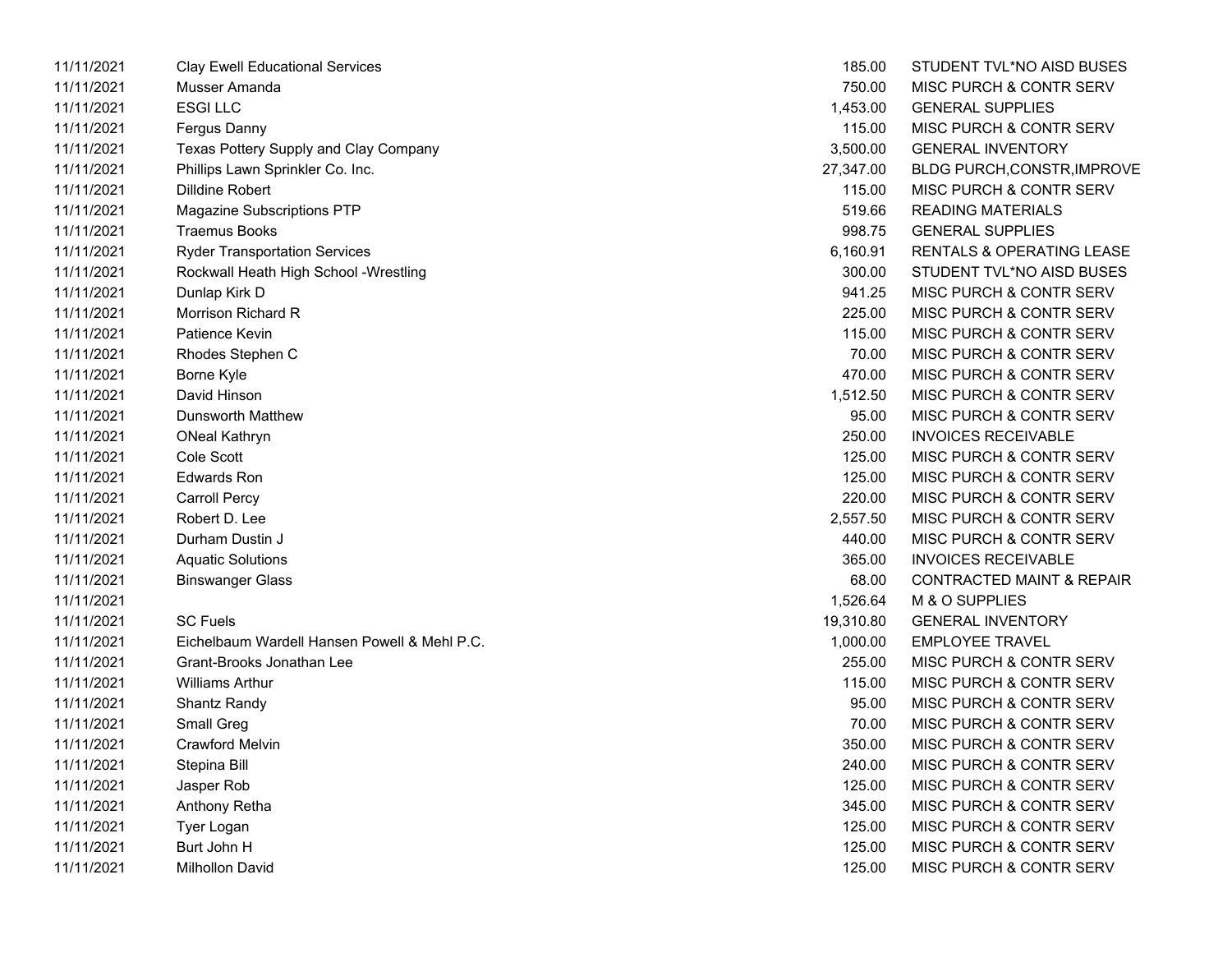| 11/11/2021 | McClain Gerald                               | 125.00     | MISC PURCH & CONTR SERV              |
|------------|----------------------------------------------|------------|--------------------------------------|
| 11/11/2021 | Wasiak Doug                                  | 65.00      | MISC PURCH & CONTR SERV              |
| 11/11/2021 | <b>Vessels Chris</b>                         | 240.00     | MISC PURCH & CONTR SERV              |
| 11/11/2021 | <b>Brock Drew</b>                            | 115.00     | MISC PURCH & CONTR SERV              |
| 11/11/2021 | Berry Jermone                                | 115.00     | MISC PURCH & CONTR SERV              |
| 11/11/2021 | <b>Taylor Richard</b>                        | 115.00     | MISC PURCH & CONTR SERV              |
| 11/11/2021 | Simank David                                 | 65.00      | MISC PURCH & CONTR SERV              |
| 11/11/2021 | IdentiSys Incorporated                       | 252.00     | <b>GENERAL SUPPLIES</b>              |
| 11/11/2021 | <b>National Wholesale Supply</b>             | 178.00     | M & O SUPPLIES                       |
| 11/11/2021 | Jackson Dalton                               | 70.00      | MISC PURCH & CONTR SERV              |
| 11/11/2021 | <b>Discount School Supply</b>                | 85.31      | <b>GENERAL SUPPLIES</b>              |
| 11/11/2021 | <b>Edwards Doug</b>                          | 125.00     | MISC PURCH & CONTR SERV              |
| 11/11/2021 | DFW Waste Oil Service, Incorporated          | 234.00     | <b>CONTRACTED MAINT &amp; REPAIR</b> |
| 11/11/2021 | Staten Jules                                 | 70.00      | MISC PURCH & CONTR SERV              |
| 11/11/2021 | Lead4Ward LLC                                | 235.00     | MISC PURCH & CONTR SERV              |
| 11/11/2021 | Coronado Patricia                            | 255.00     | MISC PURCH & CONTR SERV              |
| 11/11/2021 | Atlantic Beverage Company Inc                | 22,438.64  | <b>GENERAL INVENTORY</b>             |
| 11/11/2021 | <b>Jakes Finer Foods</b>                     | 17,769.60  | <b>GENERAL INVENTORY</b>             |
| 11/11/2021 | Accent Awards & Trophies, LLC                | 747.85     | <b>GENERAL SUPPLIES</b>              |
| 11/11/2021 | General Body Manufacturing, Inc.             | 240.00     | M & O SUPPLIES                       |
| 11/11/2021 | Johnson Jeffrey L                            | 205.00     | MISC PURCH & CONTR SERV              |
| 11/11/2021 | Cox Charles                                  | 180.00     | MISC PURCH & CONTR SERV              |
| 11/11/2021 | Creative Bus Sales Inc                       | 77.44      | <b>GENERAL INVENTORY</b>             |
| 11/11/2021 | <b>Autonation Chevrolet</b>                  | 56.41      | M & O SUPPLIES                       |
| 11/11/2021 | AndyMark                                     | 219.00     | <b>GENERAL SUPPLIES</b>              |
| 11/11/2021 | Thompson Trevor R                            | 95.00      | MISC PURCH & CONTR SERV              |
| 11/11/2021 | AlphaGraphics                                | 30.00      | <b>GENERAL SUPPLIES</b>              |
| 11/11/2021 | <b>Crawford Electric Supply Company</b>      | 644.50     | M & O SUPPLIES                       |
| 11/11/2021 | Engage2learn                                 | 352,454.24 | MISC PURCH & CONTR SERV              |
| 11/11/2021 | <b>RD Lawns LLC</b>                          | 10,035.54  | <b>CONTRACTED MAINT &amp; REPAIR</b> |
| 11/11/2021 | <b>Textbook Warehouse</b>                    | 9,742.50   | <b>READING MATERIALS</b>             |
| 11/11/2021 | Stallins David A                             | 105.00     | MISC PURCH & CONTR SERV              |
| 11/11/2021 | <b>Breaux Daniel</b>                         | 95.00      | MISC PURCH & CONTR SERV              |
| 11/11/2021 | Tracey Lynn Dixon                            | 206.25     | MISC PURCH & CONTR SERV              |
| 11/11/2021 | Broccoli Jerry L                             | 230.00     | MISC PURCH & CONTR SERV              |
| 11/11/2021 | <b>Carrick Charles</b>                       | 206.25     | <b>MISC PURCH &amp; CONTR SERV</b>   |
| 11/11/2021 | LBL Architects, Inc.                         | 99,183.63  | <b>BLDG PURCH, CONSTR, IMPROV</b>    |
| 11/11/2021 | Miller Lee                                   | 50.00      | MISC PURCH & CONTR SERV              |
| 11/11/2021 | National Healthcareer Association            | 11,055.00  | MISC OPERATING EXPENSES              |
| 11/11/2021 | <b>Tarrant County Tax Assessor-Collector</b> | 8.25       | MISC OPERATING EXPENSES              |
|            |                                              |            |                                      |

| 125.00     | MISC PURCH & CONTR SERV              |
|------------|--------------------------------------|
| 65.00      | MISC PURCH & CONTR SERV              |
| 240.00     | MISC PURCH & CONTR SERV              |
| 115.00     | MISC PURCH & CONTR SERV              |
| 115.00     | MISC PURCH & CONTR SERV              |
| 115.00     | MISC PURCH & CONTR SERV              |
| 65.00      | MISC PURCH & CONTR SERV              |
| 252.00     | <b>GENERAL SUPPLIES</b>              |
| 178.00     | M & O SUPPLIES                       |
| 70.00      | MISC PURCH & CONTR SERV              |
| 85.31      | <b>GENERAL SUPPLIES</b>              |
| 125.00     | MISC PURCH & CONTR SERV              |
| 234.00     | <b>CONTRACTED MAINT &amp; REPAIR</b> |
| 70.00      | MISC PURCH & CONTR SERV              |
| 235.00     | MISC PURCH & CONTR SERV              |
| 255.00     | MISC PURCH & CONTR SERV              |
| 22,438.64  | <b>GENERAL INVENTORY</b>             |
| 17,769.60  | <b>GENERAL INVENTORY</b>             |
| 747.85     | <b>GENERAL SUPPLIES</b>              |
| 240.00     | M & O SUPPLIES                       |
| 205.00     | MISC PURCH & CONTR SERV              |
| 180.00     | MISC PURCH & CONTR SERV              |
| 77.44      | <b>GENERAL INVENTORY</b>             |
| 56.41      | M & O SUPPLIES                       |
| 219.00     | <b>GENERAL SUPPLIES</b>              |
| 95.00      | MISC PURCH & CONTR SERV              |
| 30.00      | <b>GENERAL SUPPLIES</b>              |
| 644.50     | M & O SUPPLIES                       |
| 352,454.24 | MISC PURCH & CONTR SERV              |
| 10,035.54  | <b>CONTRACTED MAINT &amp; REPAIR</b> |
| 9,742.50   | <b>READING MATERIALS</b>             |
| 105.00     | MISC PURCH & CONTR SERV              |
| 95.00      | MISC PURCH & CONTR SERV              |
| 206.25     | MISC PURCH & CONTR SERV              |
| 230.00     | <b>MISC PURCH &amp; CONTR SERV</b>   |
| 206.25     | MISC PURCH & CONTR SERV              |
| 99,183.63  | BLDG PURCH, CONSTR, IMPROVE          |
| 50.00      | MISC PURCH & CONTR SERV              |
| 11,055.00  | MISC OPERATING EXPENSES              |
| 8.25       | MISC OPERATING EXPENSES              |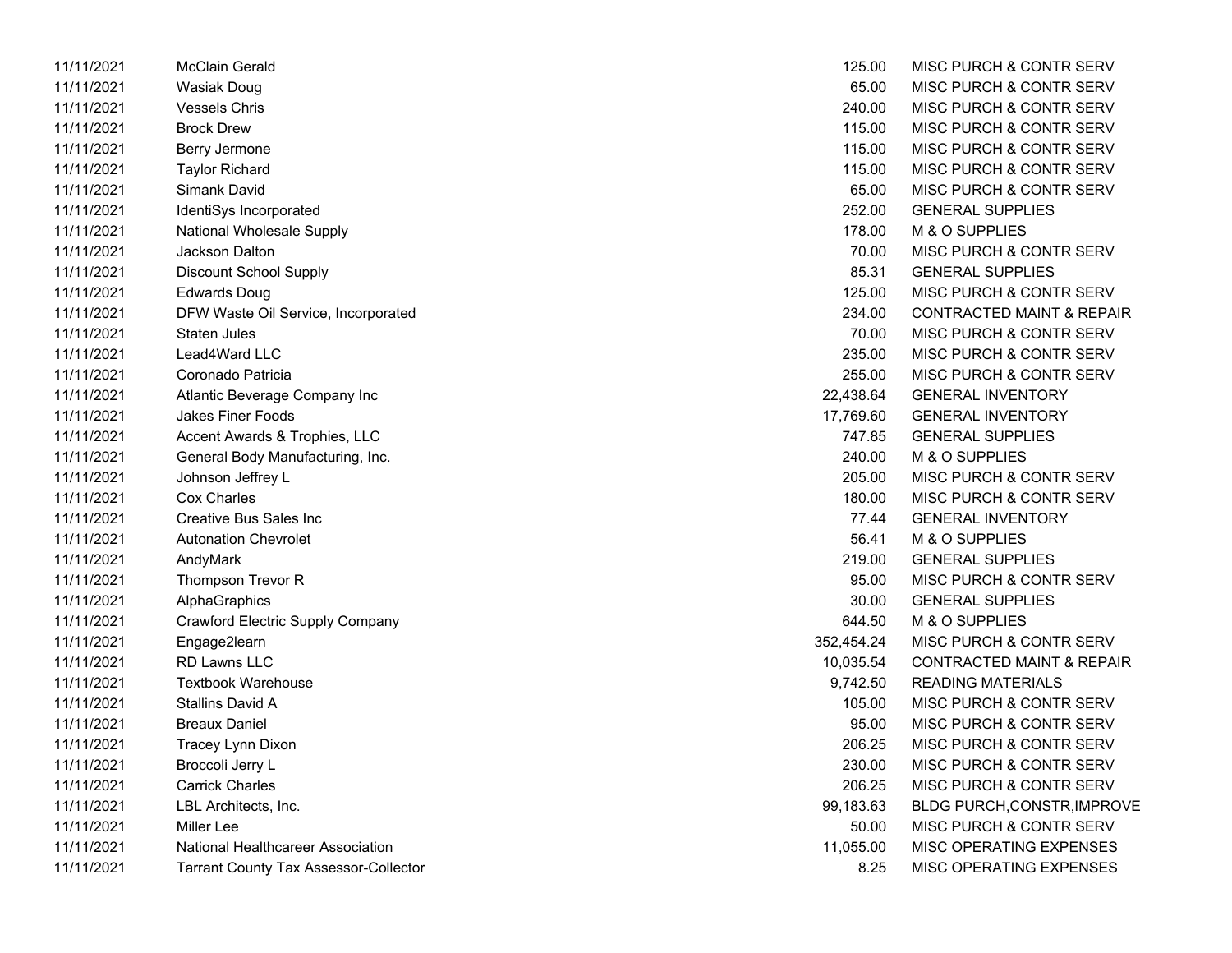| 11/11/2021 | Newman Dana                                     | 95.00      | MISC PURCH & CONTR SERV              |
|------------|-------------------------------------------------|------------|--------------------------------------|
| 11/11/2021 | Safehaven Pest Control, LLC                     | 2,950.00   | <b>CONTRACTED MAINT &amp; REPAIR</b> |
| 11/11/2021 | <b>Chick-fil-A North Collins Street</b>         | 366.60     | MISC OPERATING EXPENSES              |
| 11/11/2021 | ALL In Learning                                 | 12,000.00  | <b>GENERAL SUPPLIES</b>              |
| 11/11/2021 | Ferguson Enterprises, Inc.                      | 2,706.20   | <b>GENERAL INVENTORY</b>             |
| 11/11/2021 |                                                 | (378.16)   | LIONS CLUB CONCESSIONS               |
| 11/11/2021 |                                                 | 3,494.41   | M & O SUPPLIES                       |
| 11/11/2021 | HP Inc.                                         | 112.52     | <b>GENERAL SUPPLIES</b>              |
| 11/11/2021 | Data Recognition Corporation                    | 481.25     | <b>TESTING MATERIALS</b>             |
| 11/11/2021 | Parks Tommy                                     | 215.00     | MISC PURCH & CONTR SERV              |
| 11/11/2021 | <b>MURRAY CHRIS</b>                             | 125.00     | MISC PURCH & CONTR SERV              |
| 11/11/2021 | Dean Mariah                                     | 125.00     | MISC PURCH & CONTR SERV              |
| 11/11/2021 | Dr Pepper Snapple Group                         | 101.00     | <b>GENERAL INVENTORY</b>             |
| 11/11/2021 | Gipson James                                    | 445.00     | MISC PURCH & CONTR SERV              |
| 11/11/2021 | <b>Class A Products</b>                         | 65.16      | <b>GENERAL SUPPLIES</b>              |
| 11/11/2021 | Cardinal's Sport Center Incorporated            | 1,467.76   | <b>GENERAL SUPPLIES</b>              |
| 11/11/2021 | Lowe's Home Centers, LLC                        | 101.13     | M & O SUPPLIES                       |
| 11/11/2021 | Western-BRW Paper Company Incorporated          | 4,764.00   | <b>GENERAL INVENTORY</b>             |
| 11/11/2021 | Minority Authority Uniform LLC                  | 723.15     | <b>GENERAL SUPPLIES</b>              |
| 11/11/2021 | Klement Distribution, Inc.                      | 131.59     | <b>FOOD</b>                          |
| 11/11/2021 | NC Department of Natural and Cultural Resources | 19,500.00  | MISC PURCH & CONTR SERV              |
| 11/11/2021 | Bill's Upholstery & Glass Shop Inc              | 400.00     | <b>CONTRACTED MAINT &amp; REPAIR</b> |
| 11/11/2021 | <b>CableLink Solutions</b>                      | 42,236.07  | MISC PURCH & CONTR SERV              |
| 11/11/2021 | Saginaw Athletic Booster Club                   | 150.00     | STUDENT TVL*NO AISD BUSES            |
| 11/11/2021 | Fixi Shop The                                   | 715.20     | <b>GENERAL SUPPLIES</b>              |
| 11/11/2021 | Mulholland Custom Imprints                      | 187.50     | <b>GENERAL SUPPLIES</b>              |
| 11/11/2021 | Moore Supply Co                                 | 8.35       | M & O SUPPLIES                       |
| 11/11/2021 | OTC Brands, Inc                                 | 343.25     | <b>GENERAL SUPPLIES</b>              |
| 11/11/2021 |                                                 | 592.58     | <b>INVOICES RECEIVABLE</b>           |
| 11/11/2021 |                                                 | 70.28      | MISC OPERATING EXPENSES              |
| 11/11/2021 | CICI's Pizza #99 @ Little Road & I-20           | 340.00     | MISC OPERATING EXPENSES              |
| 11/11/2021 | Global Equipment Company Inc                    | 208.01     | <b>GENERAL SUPPLIES</b>              |
| 11/11/2021 | <b>C&amp;S Trailers</b>                         | 134.95     | M & O SUPPLIES                       |
| 11/11/2021 | Barnes & Noble College Booksellers LLC          | 2,541.38   | <b>TEXTBOOKS</b>                     |
| 11/11/2021 | Learning A-Z LLC                                | 7,286.95   | <b>GENERAL SUPPLIES</b>              |
| 11/11/2021 | Nicole Newton                                   | 206.25     | MISC PURCH & CONTR SERV              |
| 11/11/2021 | Charles, Damiete                                | 440.00     | MISC PURCH & CONTR SERV              |
| 11/11/2021 | MP2 Energy Texas LLC                            | 793,186.12 | <b>WATER</b>                         |
| 11/11/2021 | Gardner Sha                                     | 110.00     | MISC PURCH & CONTR SERV              |
| 11/11/2021 | Texas Irrigation Supply LLC                     | 146.94     | M & O SUPPLIES                       |
|            |                                                 |            |                                      |

| 95.00      | MISC PURCH & CONTR SERV              |
|------------|--------------------------------------|
| 2,950.00   | <b>CONTRACTED MAINT &amp; REPAIR</b> |
| 366.60     | <b>MISC OPERATING EXPENSES</b>       |
| 12,000.00  | <b>GENERAL SUPPLIES</b>              |
| 2,706.20   | <b>GENERAL INVENTORY</b>             |
| (378.16)   | LIONS CLUB CONCESSIONS               |
| 3,494.41   | M & O SUPPLIES                       |
| 112.52     | <b>GENERAL SUPPLIES</b>              |
| 481.25     | <b>TESTING MATERIALS</b>             |
| 215.00     | MISC PURCH & CONTR SERV              |
| 125.00     | MISC PURCH & CONTR SERV              |
| 125.00     | MISC PURCH & CONTR SERV              |
| 101.00     | <b>GENERAL INVENTORY</b>             |
| 445.00     | MISC PURCH & CONTR SERV              |
| 65.16      | <b>GENERAL SUPPLIES</b>              |
| 1,467.76   | <b>GENERAL SUPPLIES</b>              |
| 101.13     | M & O SUPPLIES                       |
| 4,764.00   | <b>GENERAL INVENTORY</b>             |
| 723.15     | <b>GENERAL SUPPLIES</b>              |
| 131.59     | <b>FOOD</b>                          |
| 19,500.00  | <b>MISC PURCH &amp; CONTR SERV</b>   |
| 400.00     | <b>CONTRACTED MAINT &amp; REPAIR</b> |
| 42,236.07  | <b>MISC PURCH &amp; CONTR SERV</b>   |
| 150.00     | STUDENT TVL*NO AISD BUSES            |
| 715.20     | <b>GENERAL SUPPLIES</b>              |
| 187.50     | <b>GENERAL SUPPLIES</b>              |
| 8.35       | M & O SUPPLIES                       |
| 343.25     | <b>GENERAL SUPPLIES</b>              |
| 592.58     | <b>INVOICES RECEIVABLE</b>           |
| 70.28      | MISC OPERATING EXPENSES              |
| 340.00     | <b>MISC OPERATING EXPENSES</b>       |
| 208.01     | <b>GENERAL SUPPLIES</b>              |
| 134.95     | M & O SUPPLIES                       |
| 2,541.38   | <b>TEXTBOOKS</b>                     |
| 7,286.95   | <b>GENERAL SUPPLIES</b>              |
| 206.25     | <b>MISC PURCH &amp; CONTR SERV</b>   |
| 440.00     | <b>MISC PURCH &amp; CONTR SERV</b>   |
| 793,186.12 | <b>WATER</b>                         |
| 110.00     | <b>MISC PURCH &amp; CONTR SERV</b>   |
| 146.94     | M & O SUPPLIES                       |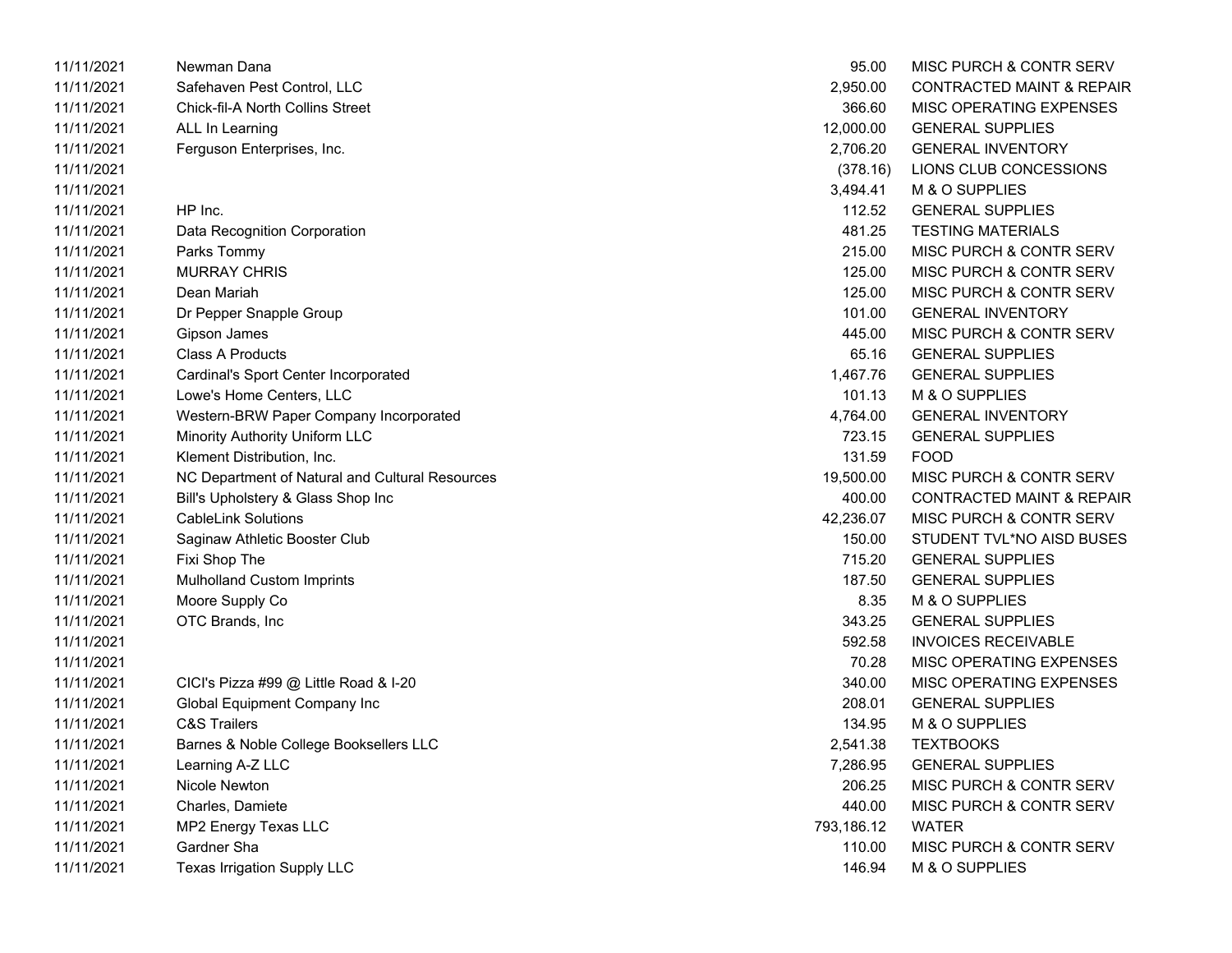| 11/11/2021 | PRN Uniforms, LLC                                    | 3,364.55     | <b>GENERAL SUPPLIES</b>              |
|------------|------------------------------------------------------|--------------|--------------------------------------|
| 11/11/2021 | Sonova USA Inc.                                      | 58.99        | ACCOUNTS PAYABLE-ACCRUALS            |
| 11/11/2021 |                                                      | 41,458.00    | <b>GENERAL SUPPLIES</b>              |
| 11/11/2021 | Arlington Music Enrichment Program                   | 100.00       | <b>DUES</b>                          |
| 11/11/2021 | Chu, Brian Wenyi                                     | 412.50       | MISC PURCH & CONTR SERV              |
| 11/11/2021 | Staples Inc/Staples Business Advantage               | 2,880.86     | <b>GENERAL SUPPLIES</b>              |
| 11/11/2021 | Drew Consulting Services Incorporated                | 17,125.00    | <b>CONTRACTED MAINT &amp; REPAIR</b> |
| 11/11/2021 | E Logic                                              | 2,711.45     | BLDG PURCH, CONSTR, IMPROVE          |
| 11/11/2021 | <b>Rhoades Debra</b>                                 | 175.00       | MISC PURCH & CONTR SERV              |
| 11/11/2021 | <b>Benson Anthony</b>                                | 310.00       | MISC PURCH & CONTR SERV              |
| 11/11/2021 | <b>Hinson David</b>                                  | 130.00       | MISC PURCH & CONTR SERV              |
| 11/11/2021 | <b>Banks James</b>                                   | 115.00       | MISC PURCH & CONTR SERV              |
| 11/11/2021 | Linscott John                                        | 95.00        | MISC PURCH & CONTR SERV              |
| 11/11/2021 | <b>Hillcrest Cleaners</b>                            | 209.00       | MISC PURCH & CONTR SERV              |
| 11/11/2021 | Givens Elmer Ray                                     | 115.00       | MISC PURCH & CONTR SERV              |
| 11/11/2021 | Bayes Achievement Center, Inc.                       | 93.75        | <b>TUITION &amp; TRFR PMTS</b>       |
| 11/11/2021 | <b>Aguilar Steve</b>                                 | 95.00        | MISC PURCH & CONTR SERV              |
| 11/11/2021 | Loveless Anna                                        | 125.00       | MISC PURCH & CONTR SERV              |
| 11/11/2021 | Bobby Dorans Plumbers Continuing Education Inc       | 180.00       | MISC OPERATING EXPENSES              |
| 11/11/2021 | Jackson Barry                                        | 115.00       | MISC PURCH & CONTR SERV              |
| 11/11/2021 | <b>Alonti Catering</b>                               | 1,777.26     | MISC OPERATING EXPENSES              |
| 11/11/2021 | Callahan Jimmy                                       | 175.00       | MISC PURCH & CONTR SERV              |
| 11/11/2021 | Colleyville Heritage High School Girls Soccer        | 300.00       | STUDENT TVL*NO AISD BUSES            |
| 11/11/2021 | Frost Insurance Agency Inc.                          | 3,374,807.04 | INSURANCE/BOND PREMIUMS              |
| 11/11/2021 | American College of Sports Medicine Inc              | 160.00       | <b>DUES</b>                          |
| 11/11/2021 | <b>RJM Contractors Inc.</b>                          | 318,649.96   | BLDG PURCH, CONSTR, IMPROVE          |
| 11/11/2021 |                                                      | (15,932.50)  | <b>RETAINAGE</b>                     |
| 11/11/2021 | National Institute for Automotive Service Excellence | 3,390.00     | <b>GENERAL SUPPLIES</b>              |
| 11/11/2021 | Ogunbameru Courage                                   | 105.00       | MISC PURCH & CONTR SERV              |
| 11/11/2021 | <b>Blick Art Materials</b>                           | 367.67       | <b>GENERAL SUPPLIES</b>              |
| 11/11/2021 | <b>IN2 Architecture</b>                              | 86,751.73    | BLDG PURCH, CONSTR, IMPROVE          |
| 11/11/2021 | Marathon Staffing Group Inc                          | 2,825.70     | <b>MISC PURCH &amp; CONTR SERV</b>   |
| 11/11/2021 | Project Lead The Way Incorporated                    | 1,020.50     | <b>GENERAL SUPPLIES</b>              |
| 11/11/2021 | <b>Cortes Michael</b>                                | 206.25       | <b>MISC PURCH &amp; CONTR SERV</b>   |
| 11/11/2021 | Got You Covered Work Wear & Uniforms                 | 65.18        | M & O SUPPLIES                       |
| 11/11/2021 | Sievers Chris                                        | 115.00       | MISC PURCH & CONTR SERV              |
| 11/11/2021 | King Jim                                             | 65.00        | MISC PURCH & CONTR SERV              |
| 11/11/2021 | Goodpasture Ron                                      | 175.00       | MISC PURCH & CONTR SERV              |
| 11/11/2021 | Tiwuana Askey                                        | 95.00        | MISC PURCH & CONTR SERV              |
| 11/11/2021 | <b>Bobby Ledbetter</b>                               | 110.00       | MISC PURCH & CONTR SERV              |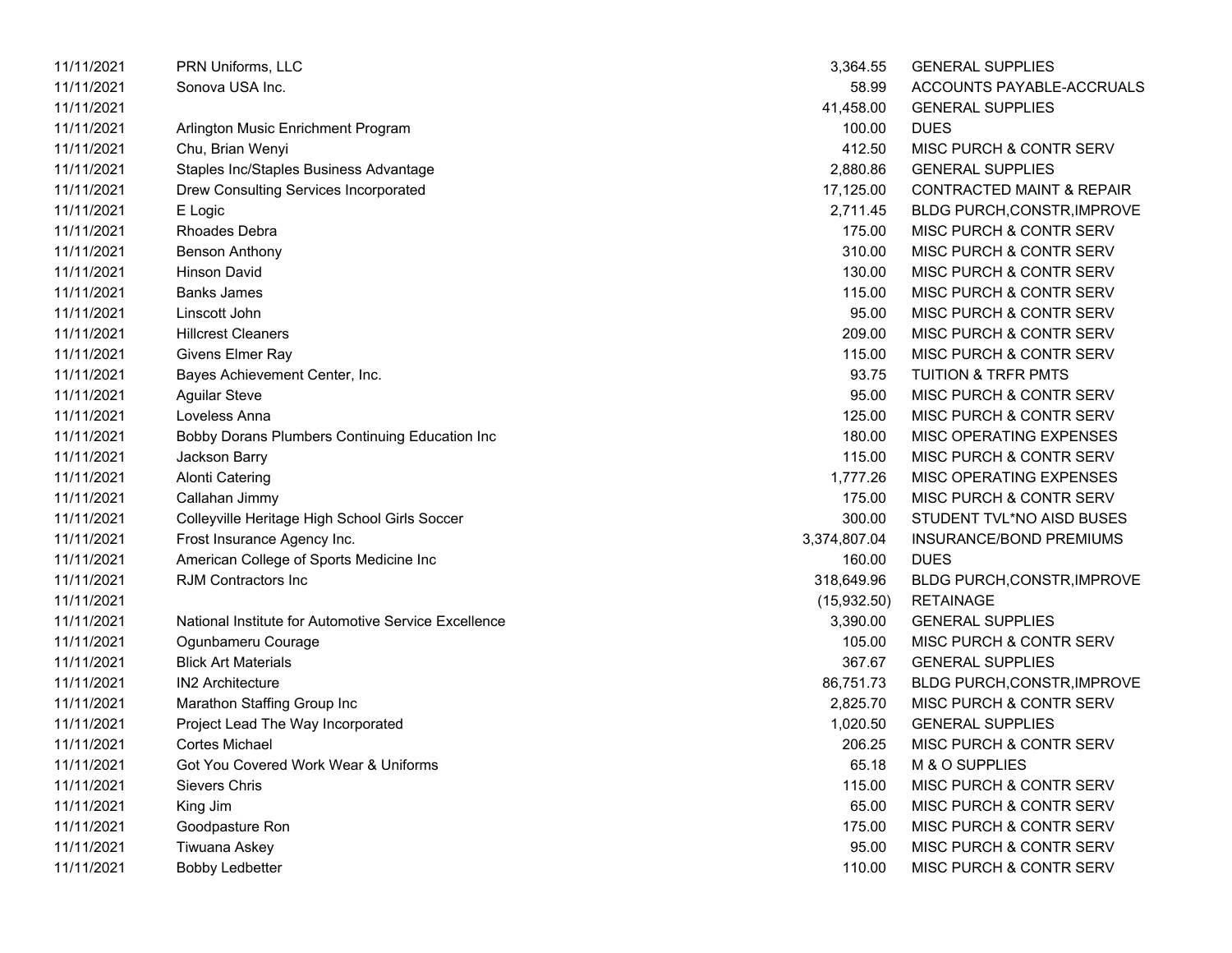| 11/11/2021 | Damien Gary                                           | 495.00     | <b>MISC PURCH &amp; CONTR SERV</b>   |
|------------|-------------------------------------------------------|------------|--------------------------------------|
| 11/11/2021 | <b>Almand David</b>                                   | 240.00     | <b>MISC PURCH &amp; CONTR SERV</b>   |
| 11/11/2021 | Garda CL Southwest Incorporated                       | 8,380.37   | MISC PURCH & CONTR SERV              |
| 11/11/2021 | Language Line Translation Solutions                   | 2,880.38   | MISC PURCH & CONTR SERV              |
| 11/11/2021 | Language Line Translation Solutions                   | 3,130.12   | <b>MISC PURCH &amp; CONTR SERV</b>   |
| 11/11/2021 | <b>Texas Association of School Business Officials</b> | 100.00     | <b>DUES</b>                          |
| 11/11/2021 |                                                       | 975.00     | <b>EMPLOYEE TRAVEL</b>               |
| 11/11/2021 | Jernard Griggs                                        | 105.00     | MISC PURCH & CONTR SERV              |
| 11/11/2021 | <b>Ricky Balthrop</b>                                 | 95.00      | MISC PURCH & CONTR SERV              |
| 11/11/2021 | <b>Brendon Curt Thomas</b>                            | 115.00     | <b>MISC PURCH &amp; CONTR SERV</b>   |
| 11/11/2021 | Workplace Resource Group                              | 78,340.76  | <b>GENERAL SUPPLIES</b>              |
| 11/11/2021 | C and R Services                                      | 540.00     | M & O SUPPLIES                       |
| 11/11/2021 | Dream Ranch Office Supplies                           | 146.90     | <b>GENERAL SUPPLIES</b>              |
| 11/11/2021 | van der Merwe Tiffany                                 | 607.60     | <b>MISC PURCH &amp; CONTR SERV</b>   |
| 11/11/2021 | <b>REV Entertainment LLC</b>                          | 15,000.00  | RENTALS & OPERATING LEASE            |
| 11/11/2021 | Yellowstone Landscape - Central Inc.                  | 7,238.68   | <b>CONTRACTED MAINT &amp; REPAIR</b> |
| 11/11/2021 | Paschal High School                                   | 400.00     | STUDENT TVL*NO AISD BUSES            |
| 11/11/2021 | Lakeshore Learning Materials                          | 2,002.02   | <b>GENERAL SUPPLIES</b>              |
| 11/11/2021 |                                                       | 56.99      | <b>READING MATERIALS</b>             |
| 11/11/2021 | On Guard Transport LLC                                | 8,063.00   | STUDENT TVL*NO AISD BUSES            |
| 11/11/2021 | Summit High School Athletic Booster Club              | 300.00     | STUDENT TVL*NO AISD BUSES            |
| 11/11/2021 | Gage Sursa                                            | 525.00     | MISC PURCH & CONTR SERV              |
| 11/11/2021 | Office Depot, Inc                                     | 6,933.21   | <b>GENERAL SUPPLIES</b>              |
| 11/11/2021 | <b>Garrett Demolition Incorporated</b>                | 101,444.25 | <b>BLDG PURCH, CONSTR, IMPROVE</b>   |
| 11/11/2021 |                                                       | (5,072.22) | <b>RETAINAGE</b>                     |
| 11/11/2021 | <b>Preferred Business Solutions</b>                   | 392.88     | <b>GENERAL SUPPLIES</b>              |
| 11/11/2021 | <b>ShredAmerica Texas LLC</b>                         | 3,378.96   | MISC PURCH & CONTR SERV              |
| 11/11/2021 | Riverside Technologies Incorporated                   | 22.56      | <b>GENERAL SUPPLIES</b>              |
| 11/11/2021 | Turner, Nate                                          | 380.00     | <b>MISC PURCH &amp; CONTR SERV</b>   |
| 11/11/2021 | <b>Allie Miller</b>                                   | 95.00      | MISC PURCH & CONTR SERV              |
| 11/11/2021 | <b>Clint Surratt</b>                                  | 240.00     | <b>MISC PURCH &amp; CONTR SERV</b>   |
| 11/11/2021 | Kognity USA Incorporated                              | 560.00     | <b>TEXTBOOKS</b>                     |
| 11/11/2021 | Mark Allison                                          | 70.00      | <b>MISC PURCH &amp; CONTR SERV</b>   |
| 11/11/2021 | Lawanda Christopher Gills                             | 255.00     | <b>MISC PURCH &amp; CONTR SERV</b>   |
| 11/11/2021 | James Randall Baas                                    | 280.00     | <b>INVOICES RECEIVABLE</b>           |
| 11/11/2021 | Rasheedah Cherry                                      | 95.00      | <b>MISC PURCH &amp; CONTR SERV</b>   |
| 11/11/2021 | Nicole Dorsey                                         | 125.00     | MISC PURCH & CONTR SERV              |
| 11/11/2021 | John Lane Media                                       | 700.00     | MISC PURCH & CONTR SERV              |
| 11/11/2021 | Hannah Mae Michel                                     | 165.00     | <b>MISC PURCH &amp; CONTR SERV</b>   |
| 11/11/2021 | <b>Blake Jenkins</b>                                  | 70.00      | <b>MISC PURCH &amp; CONTR SERV</b>   |

| 495.00     | MISC PURCH & CONTR SERV              |
|------------|--------------------------------------|
| 240.00     | <b>MISC PURCH &amp; CONTR SERV</b>   |
| 8,380.37   | <b>MISC PURCH &amp; CONTR SERV</b>   |
| 2,880.38   | <b>MISC PURCH &amp; CONTR SERV</b>   |
| 3,130.12   | <b>MISC PURCH &amp; CONTR SERV</b>   |
| 100.00     | <b>DUES</b>                          |
| 975.00     | <b>EMPLOYEE TRAVEL</b>               |
| 105.00     | <b>MISC PURCH &amp; CONTR SERV</b>   |
| 95.00      | <b>MISC PURCH &amp; CONTR SERV</b>   |
| 115.00     | <b>MISC PURCH &amp; CONTR SERV</b>   |
| 78,340.76  | <b>GENERAL SUPPLIES</b>              |
| 540.00     | M & O SUPPLIES                       |
| 146.90     | <b>GENERAL SUPPLIES</b>              |
| 607.60     | <b>MISC PURCH &amp; CONTR SERV</b>   |
| 15,000.00  | <b>RENTALS &amp; OPERATING LEASE</b> |
| 7,238.68   | <b>CONTRACTED MAINT &amp; REPAIR</b> |
| 400.00     | STUDENT TVL*NO AISD BUSES            |
|            | 2,002.02 GENERAL SUPPLIES            |
| 56.99      | <b>READING MATERIALS</b>             |
| 8,063.00   | STUDENT TVL*NO AISD BUSES            |
| 300.00     | STUDENT TVL*NO AISD BUSES            |
|            | 525.00 MISC PURCH & CONTR SERV       |
| 6,933.21   | <b>GENERAL SUPPLIES</b>              |
| 01,444.25  | <b>BLDG PURCH, CONSTR, IMPROV</b>    |
| (5,072.22) | <b>RETAINAGE</b>                     |
| 392.88     | <b>GENERAL SUPPLIES</b>              |
| 3,378.96   | MISC PURCH & CONTR SERV              |
| 22.56      | <b>GENERAL SUPPLIES</b>              |
| 380.00     | <b>MISC PURCH &amp; CONTR SERV</b>   |
| 95.00      | <b>MISC PURCH &amp; CONTR SERV</b>   |
| 240.00     | MISC PURCH & CONTR SERV              |
| 560.00     | TEXTBOOKS                            |
| 70.00      | <b>MISC PURCH &amp; CONTR SERV</b>   |
| 255.00     | <b>MISC PURCH &amp; CONTR SERV</b>   |
| 280.00     | <b>INVOICES RECEIVABLE</b>           |
| 95.00      | <b>MISC PURCH &amp; CONTR SERV</b>   |
| 125.00     | MISC PURCH & CONTR SERV              |
| 700.00     | MISC PURCH & CONTR SERV              |
| 165.00     | <b>MISC PURCH &amp; CONTR SERV</b>   |
| 70.00      | MISC PURCH & CONTR SERV              |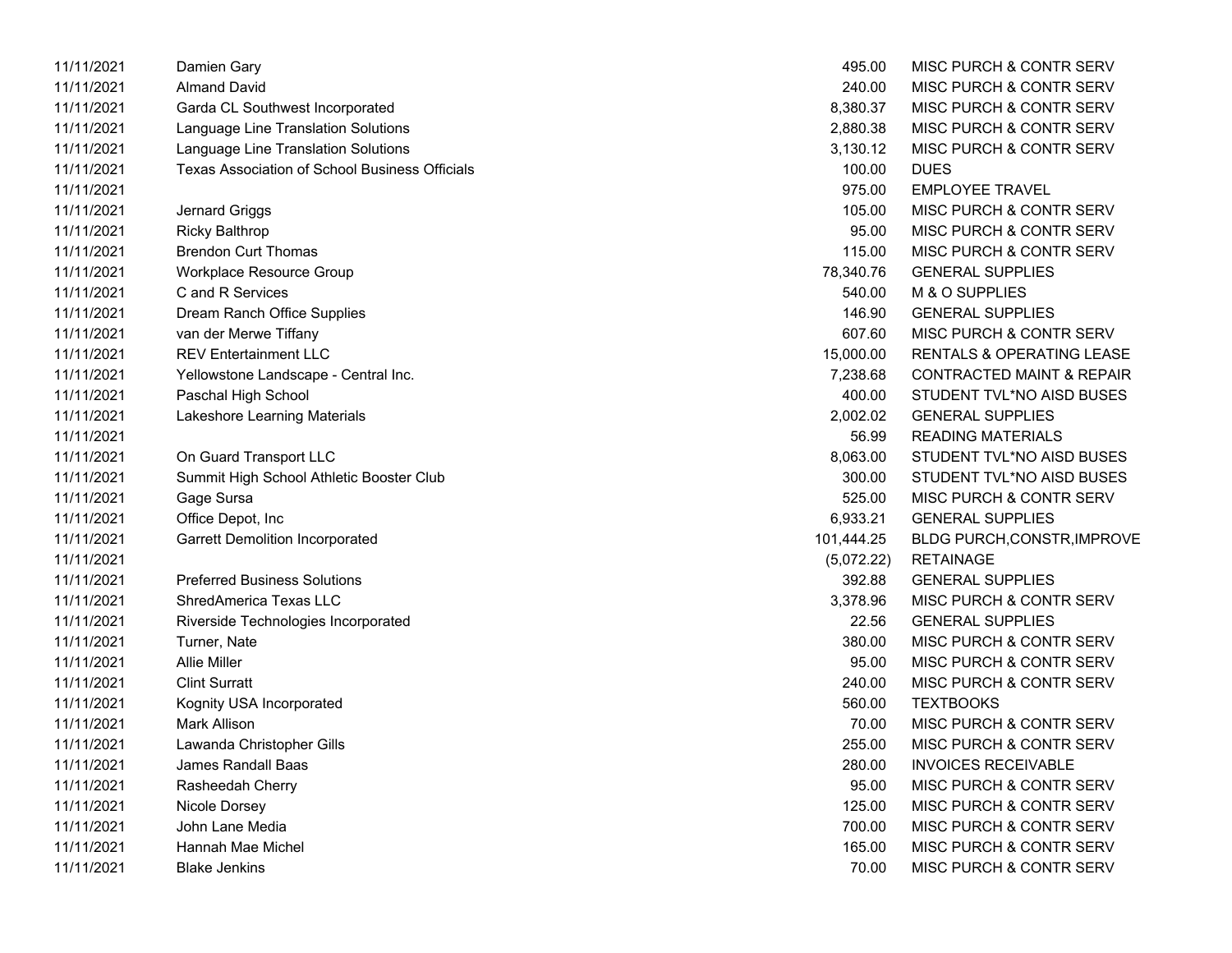| 11/11/2021 | <b>Philip Cupples</b>                                          | 165.00    | MISC PURCH & CONTR SERV              |
|------------|----------------------------------------------------------------|-----------|--------------------------------------|
| 11/11/2021 | <b>WIII Gee</b>                                                | 95.00     | MISC PURCH & CONTR SERV              |
| 11/11/2021 | Evan Schwarzbach                                               | 165.00    | MISC PURCH & CONTR SERV              |
| 11/11/2021 | Christopher L. Taylor                                          | 65.00     | MISC PURCH & CONTR SERV              |
| 11/11/2021 | <b>Christian Bennett</b>                                       | 140.00    | MISC PURCH & CONTR SERV              |
| 11/11/2021 | Lorraine Temple                                                | 100.00    | MISC PURCH & CONTR SERV              |
| 11/11/2021 | Emery Aime Ngatcha                                             | 215.00    | MISC PURCH & CONTR SERV              |
| 11/11/2021 | <b>Tyler Duggh</b>                                             | 65.00     | MISC PURCH & CONTR SERV              |
| 11/11/2021 | <b>Marcus Williams</b>                                         | 65.00     | MISC PURCH & CONTR SERV              |
| 11/11/2021 | Willie Jackson                                                 | 70.00     | MISC PURCH & CONTR SERV              |
| 11/11/2021 | <b>Michael Clear</b>                                           | 65.00     | <b>MISC PURCH &amp; CONTR SERV</b>   |
| 11/11/2021 | <b>Pitsco Education LLC</b>                                    | 968.00    | <b>INVOICES RECEIVABLE</b>           |
| 11/11/2021 | Realityworks                                                   | 2,963.02  | <b>GENERAL SUPPLIES</b>              |
| 11/11/2021 | Walker Tool Company Incorporated                               | 206.75    | M & O SUPPLIES                       |
| 11/11/2021 | <b>Complete Supply Incorporated</b>                            | 34,900.26 | <b>GENERAL INVENTORY</b>             |
| 11/11/2021 |                                                                | 3,379.79  | M & O SUPPLIES                       |
| 11/11/2021 | Austin Turf & Tractor                                          | 568.31    | M & O SUPPLIES                       |
| 11/11/2021 | Hobby Lobby Store #175                                         | 367.01    | <b>GENERAL SUPPLIES</b>              |
| 11/11/2021 | <b>Accredited Lock Supply Company</b>                          | 1,944.00  | <b>GENERAL INVENTORY</b>             |
| 11/11/2021 | Atmos Energy                                                   | 5,381.69  | <b>WATER</b>                         |
| 11/11/2021 | <b>EAI Education</b>                                           | 483.72    | <b>GENERAL SUPPLIES</b>              |
| 11/11/2021 | <b>Temperature Control Systems</b>                             | 438.56    | M & O SUPPLIES                       |
| 11/11/2021 | <b>Star Roofing And Sheet Metal</b>                            | 16,725.90 | <b>CONTRACTED MAINT &amp; REPAIR</b> |
| 11/11/2021 | <b>VLK Architects</b>                                          | 29,093.33 | <b>BLDG PURCH, CONSTR, IMPROVE</b>   |
| 11/11/2021 | Hagar Restaurant Service L L C                                 | 2,469.38  | M & O SUPPLIES                       |
| 11/11/2021 | <b>Dealers Electrical Supply Company</b>                       | 8,119.74  | <b>GENERAL INVENTORY</b>             |
| 11/11/2021 |                                                                | 295.70    | M & O SUPPLIES                       |
| 11/11/2021 | Southwest International Trucks                                 | 131.37    | M & O SUPPLIES                       |
| 11/11/2021 | Mitinet Incorporated                                           | 8,343.00  | <b>GENERAL SUPPLIES</b>              |
| 11/11/2021 | AT&T                                                           | 32.81     | <b>WATER</b>                         |
| 11/11/2021 | Moses Palmer Howell Llp Attorneys At Law                       | 1,490.00  | <b>LEGAL SERVICES</b>                |
| 11/11/2021 | Music & Arts                                                   | 539.10    | <b>CONTRACTED MAINT &amp; REPAIR</b> |
| 11/11/2021 | <b>Danceline Productions</b>                                   | 550.00    | STUDENT TVL*NO AISD BUSES            |
| 11/11/2021 | Arlington Independent School District Food & Nutrition Service | 298.00    | MISC OPERATING EXPENSES              |
| 11/11/2021 | <b>Fitness Finders Incorporated</b>                            | 698.86    | <b>GENERAL SUPPLIES</b>              |
| 11/11/2021 | Rush Truck Centers Of Texas Limited Partnership                | 3,148.05  | <b>CONTRACTED MAINT &amp; REPAIR</b> |
| 11/11/2021 |                                                                | 936.14    | M & O SUPPLIES                       |
| 11/11/2021 | 4imprint Incorporated                                          | 665.43    | <b>GENERAL SUPPLIES</b>              |
| 11/11/2021 | Gordon Darby Incorporated                                      | 9.73      | <b>WATER</b>                         |
| 11/11/2021 | Marcus HS Swimming & Diving Booster Club                       | 15.00     | STUDENT TVL*NO AISD BUSES            |

| 165.00    | MISC PURCH & CONTR SERV              |
|-----------|--------------------------------------|
| 95.00     | <b>MISC PURCH &amp; CONTR SERV</b>   |
| 165.00    | <b>MISC PURCH &amp; CONTR SERV</b>   |
| 65.00     | <b>MISC PURCH &amp; CONTR SERV</b>   |
| 140.00    | <b>MISC PURCH &amp; CONTR SERV</b>   |
| 100.00    | <b>MISC PURCH &amp; CONTR SERV</b>   |
| 215.00    | <b>MISC PURCH &amp; CONTR SERV</b>   |
| 65.00     | <b>MISC PURCH &amp; CONTR SERV</b>   |
| 65.00     | <b>MISC PURCH &amp; CONTR SERV</b>   |
| 70.00     | <b>MISC PURCH &amp; CONTR SERV</b>   |
| 65.00     | <b>MISC PURCH &amp; CONTR SERV</b>   |
| 968.00    | <b>INVOICES RECEIVABLE</b>           |
| 2,963.02  | <b>GENERAL SUPPLIES</b>              |
| 206.75    | M & O SUPPLIES                       |
| 34,900.26 | <b>GENERAL INVENTORY</b>             |
| 3,379.79  | <b>M &amp; O SUPPLIES</b>            |
| 568.31    | M & O SUPPLIES                       |
| 367.01    | <b>GENERAL SUPPLIES</b>              |
| 1,944.00  | <b>GENERAL INVENTORY</b>             |
| 5,381.69  | <b>WATFR</b>                         |
| 483.72    | <b>GENERAL SUPPLIES</b>              |
| 438.56    | M & O SUPPLIES                       |
| 16,725.90 | <b>CONTRACTED MAINT &amp; REPAIR</b> |
| 29,093.33 | BLDG PURCH, CONSTR, IMPROVE          |
| 2,469.38  | <b>M &amp; O SUPPLIES</b>            |
| 8,119.74  | <b>GENERAL INVENTORY</b>             |
| 295.70    | M & O SUPPLIES                       |
| 131.37    | M & O SUPPLIES                       |
| 8,343.00  | <b>GENERAL SUPPLIES</b>              |
| 32.81     | WATER                                |
| 1,490.00  | <b>LEGAL SERVICES</b>                |
| 539.10    | <b>CONTRACTED MAINT &amp; REPAIR</b> |
| 550.00    | STUDENT TVL*NO AISD BUSES            |
| 298.00    | MISC OPERATING EXPENSES              |
| 698.86    | <b>GENERAL SUPPLIES</b>              |
| 3,148.05  | <b>CONTRACTED MAINT &amp; REPAIR</b> |
| 936.14    | M & O SUPPLIES                       |
| 665.43    | <b>GENERAL SUPPLIES</b>              |
| 9.73      | <b>WATER</b>                         |
| 15.00     | STUDENT TVL*NO AISD BUSES            |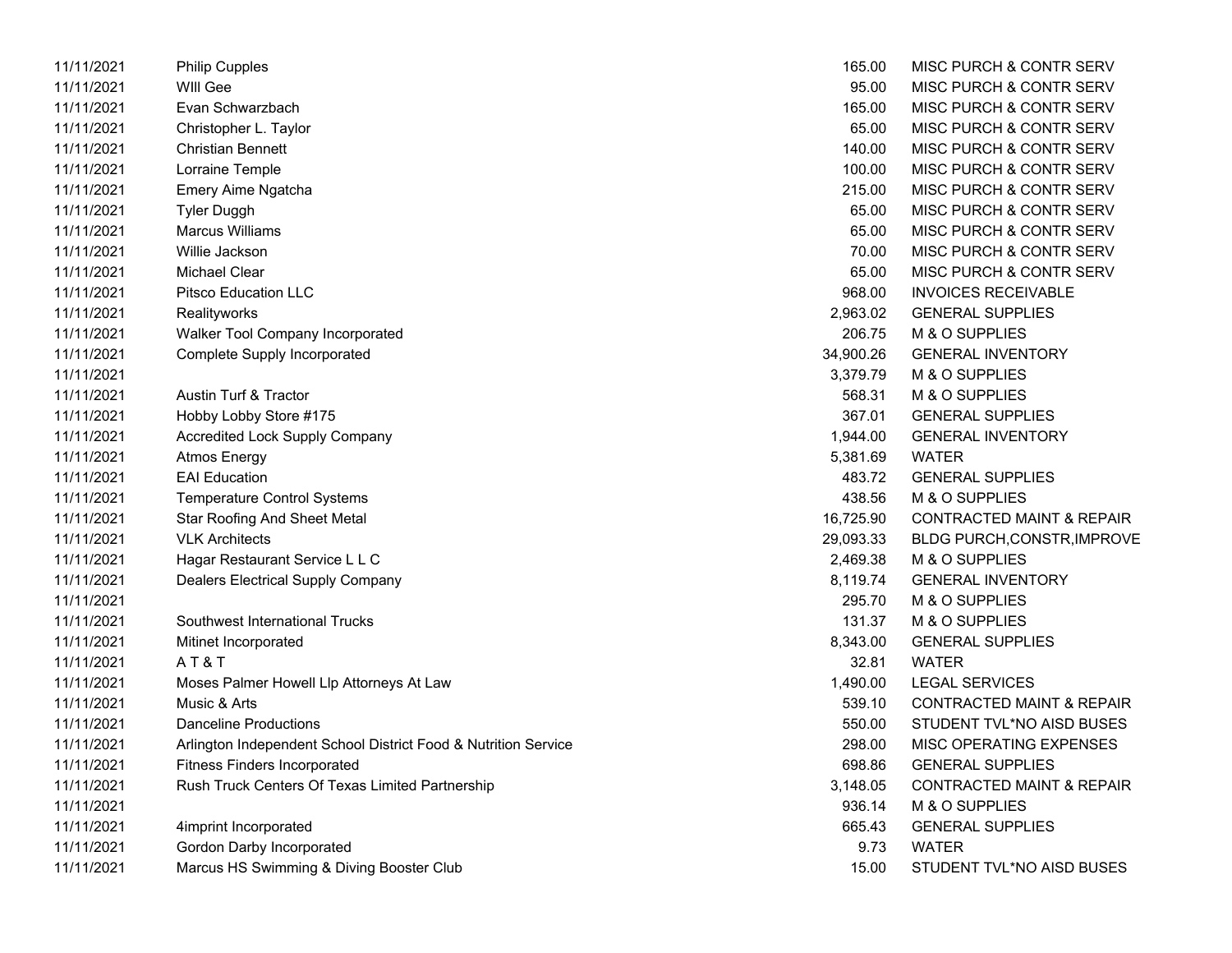| 11/11/2021 | Pittsburgh Paints                            | 259.00       | M & O SUPPLIES                             |
|------------|----------------------------------------------|--------------|--------------------------------------------|
| 11/11/2021 | <b>Federal Express Corporation</b>           | 24.74        | <b>GENERAL SUPPLIES</b>                    |
| 11/11/2021 | University Of Texas High School              | 300.00       | <b>TESTING MATERIALS</b>                   |
| 11/11/2021 | Lamar High School Wrestling                  | 200.00       | STUDENT TVL*NO AISD BUSES                  |
| 11/11/2021 | City Of Arlington Water Department           | 192,961.77   | WATER                                      |
| 11/11/2021 | Demco Incorporated                           | 197.30       | <b>GENERAL SUPPLIES</b>                    |
| 11/11/2021 | <b>Education Service Center Region XI</b>    | 127,500.00   | <b>EDUCATION SERVICE CENTER</b>            |
| 11/11/2021 | <b>Commercial Recorder</b>                   | 294.20       | <b>Statutorily Required Public Notices</b> |
| 11/11/2021 | Perma Bound                                  | 355.18       | <b>READING MATERIALS</b>                   |
| 11/11/2021 | <b>Pollock Paper Distributors</b>            | 5,675.64     | <b>GENERAL INVENTORY</b>                   |
| 11/11/2021 | Scholastic Incorporated                      | 428.00       | <b>READING MATERIALS</b>                   |
| 11/11/2021 | Texas Department Of Licensing And Regulation | 200.00       | MISC OPERATING EXPENSES                    |
| 11/11/2021 | Unifirst Holdings(A/R 01550)                 | 92.44        | MISC PURCH & CONTR SERV                    |
| 11/11/2021 | Trinity High School Track & Field            | 550.00       | STUDENT TVL*NO AISD BUSES                  |
| 11/11/2021 | Olen Williams Sales & Service                | 350.00       | M & O SUPPLIES                             |
| 11/11/2021 | Arlington High School 001                    | 550.00       | STUDENT TVL*NO AISD BUSES                  |
| 11/11/2021 | Lamar High School 003                        | 570.00       | STUDENT TVL*NO AISD BUSES                  |
| 11/11/2021 | NaTosha Allen                                | 39.40        | LIONS CLUB CONCESSIONS                     |
| 11/11/2021 | <b>Monica Gonzales</b>                       | 20.00        | LIONS CLUB CONCESSIONS                     |
| 11/11/2021 | Jenise Hall                                  | 22.80        | LIONS CLUB CONCESSIONS                     |
| 11/11/2021 | Linda Lancaster                              | 6.60         | LIONS CLUB CONCESSIONS                     |
| 11/11/2021 | Olivia Salvatierra                           | 15.75        | LIONS CLUB CONCESSIONS                     |
| 11/11/2021 | J P Morgan Chase Bank - For SUA payments     | 1,137,666.65 | <b>Credit Card Payable</b>                 |
| 11/12/2021 | Dawn Adams                                   | 31.40        | <b>EMPLOYEE TRAVEL</b>                     |
| 11/12/2021 | Adebola Adesina                              | 17.66        | <b>EMPLOYEE TRAVEL</b>                     |
| 11/12/2021 | Julia Alkire                                 | 13.05        | <b>EMPLOYEE TRAVEL</b>                     |
| 11/12/2021 | Shanna Allen                                 | 293.82       | <b>EMPLOYEE TRAVEL</b>                     |
| 11/12/2021 | Ravonne Allmon-Smith                         | 33.49        | <b>EMPLOYEE TRAVEL</b>                     |
| 11/12/2021 | Rudy Alvarado                                | 78.81        | <b>EMPLOYEE TRAVEL</b>                     |
| 11/12/2021 | Margaret Andersen                            | 66.77        | <b>EMPLOYEE TRAVEL</b>                     |
| 11/12/2021 | Laura Andrade                                | 38.04        | <b>EMPLOYEE TRAVEL</b>                     |
| 11/12/2021 | Anthony Andro                                | 58.26        | <b>EMPLOYEE TRAVEL</b>                     |
| 11/12/2021 | Crysol Arreola                               | 25.73        | <b>EMPLOYEE TRAVEL</b>                     |
| 11/12/2021 | Vera Bailey                                  | 30.23        | <b>EMPLOYEE TRAVEL</b>                     |
| 11/12/2021 | Lorena Ballou                                | 91.38        | <b>EMPLOYEE TRAVEL</b>                     |
| 11/12/2021 | Julie Barganier                              | 28.14        | <b>EMPLOYEE TRAVEL</b>                     |
| 11/12/2021 | Marybell Barriga                             | 87.63        | EMPLOYEE TRAVEL                            |
| 11/12/2021 | Martha Beasley                               | 143.59       | <b>EMPLOYEE TRAVEL</b>                     |
| 11/12/2021 | <b>Amber Bellew</b>                          | 84.32        | <b>EMPLOYEE TRAVEL</b>                     |
| 11/12/2021 | Sherri Bielefeld                             | 52.43        | <b>EMPLOYEE TRAVEL</b>                     |

| 259.00       | M & O SUPPLIES                            |
|--------------|-------------------------------------------|
| 24.74        | <b>GENERAL SUPPLIES</b>                   |
| 300.00       | <b>TESTING MATERIALS</b>                  |
| 200.00       | STUDENT TVL*NO AISD BUSES                 |
| 192,961.77   | WATER                                     |
| 197.30       | <b>GENERAL SUPPLIES</b>                   |
| 127,500.00   | <b>EDUCATION SERVICE CENTER</b>           |
| 294.20       | <b>Statutorily Required Public Notice</b> |
| 355.18       | <b>READING MATERIALS</b>                  |
| 5,675.64     | <b>GENERAL INVENTORY</b>                  |
| 428.00       | <b>READING MATERIALS</b>                  |
| 200.00       | MISC OPERATING EXPENSES                   |
| 92.44        | MISC PURCH & CONTR SERV                   |
| 550.00       | STUDENT TVL*NO AISD BUSES                 |
| 350.00       | M & O SUPPLIES                            |
| 550.00       | STUDENT TVL*NO AISD BUSES                 |
| 570.00       | STUDENT TVL*NO AISD BUSES                 |
| 39.40        | LIONS CLUB CONCESSIONS                    |
| 20.00        | LIONS CLUB CONCESSIONS                    |
| 22.80        | LIONS CLUB CONCESSIONS                    |
| 6.60         | LIONS CLUB CONCESSIONS                    |
| 15.75        | LIONS CLUB CONCESSIONS                    |
| 1,137,666.65 | <b>Credit Card Payable</b>                |
| 31.40        | <b>EMPLOYEE TRAVEL</b>                    |
| 17.66        | <b>EMPLOYEE TRAVEL</b>                    |
| 13.05        | <b>EMPLOYEE TRAVEL</b>                    |
| 293.82       | <b>EMPLOYEE TRAVEL</b>                    |
| 33.49        | <b>EMPLOYEE TRAVEL</b>                    |
| 78.81        | <b>EMPLOYEE TRAVEL</b>                    |
| 66.77        | <b>EMPLOYEE TRAVEL</b>                    |
| 38.04        | <b>EMPLOYEE TRAVEL</b>                    |
| 58.26        | <b>EMPLOYEE TRAVEL</b>                    |
|              | 25.73 EMPLOYEE TRAVEL                     |
| 30.23        | <b>EMPLOYEE TRAVEL</b>                    |
| 91.38        | <b>EMPLOYEE TRAVEL</b>                    |
| 28.14        | <b>EMPLOYEE TRAVEL</b>                    |
| 87.63        | <b>EMPLOYEE TRAVEL</b>                    |
| 143.59       | <b>EMPLOYEE TRAVEL</b>                    |
| 84.32        | <b>EMPLOYEE TRAVEL</b>                    |
| 52.43        | <b>EMPLOYEE TRAVEL</b>                    |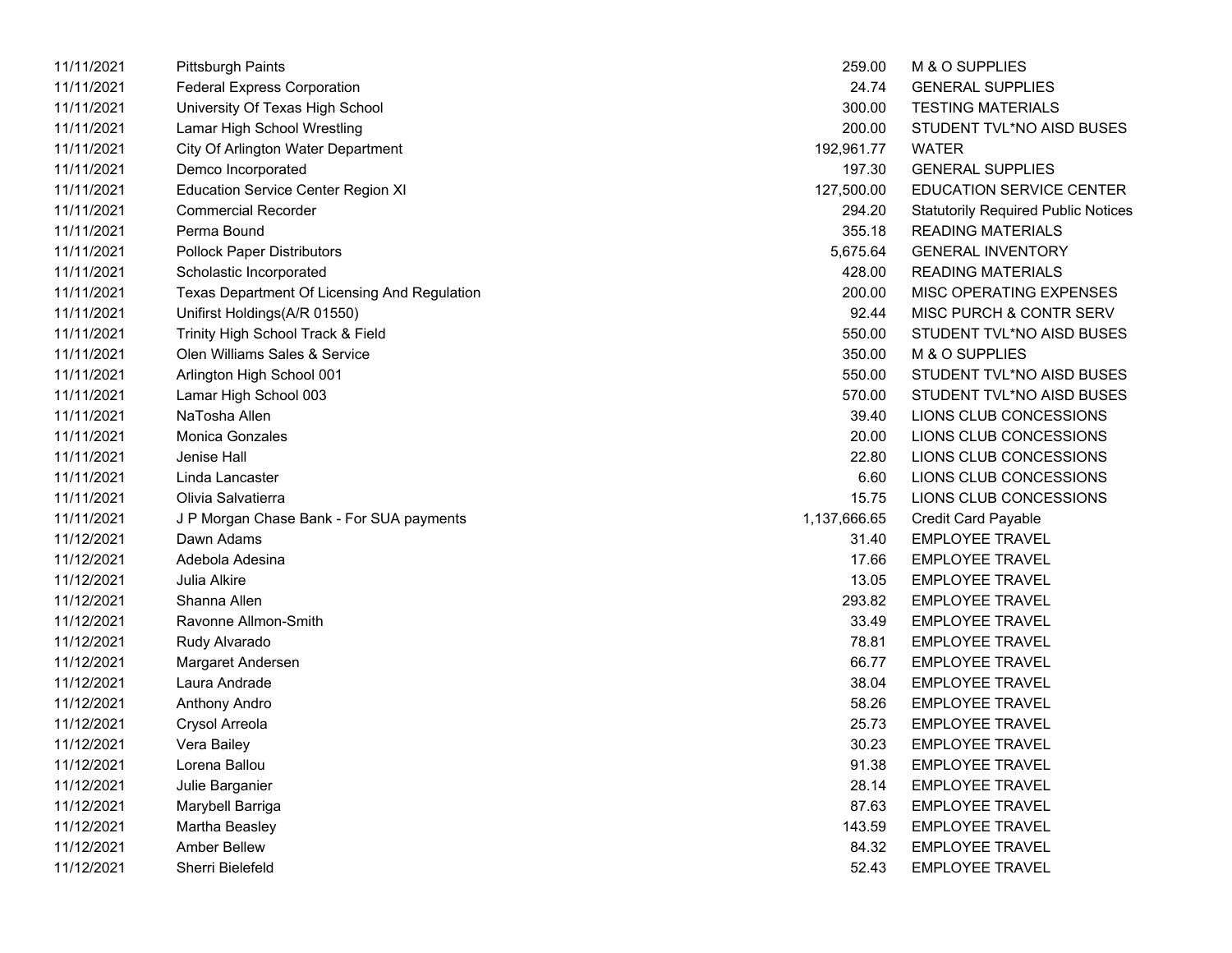| 11/12/2021 | Kelli Billups            | 104.38 | <b>EMPLOYEE TRAVEL</b> |
|------------|--------------------------|--------|------------------------|
| 11/12/2021 | Leilani Blair            | 10.00  | <b>EMPLOYEE TRAVEL</b> |
| 11/12/2021 | Heather Blanco           | 51.47  | <b>EMPLOYEE TRAVEL</b> |
| 11/12/2021 | Susan Borton             | 121.18 | <b>EMPLOYEE TRAVEL</b> |
| 11/12/2021 | <b>Wendy Bostick</b>     | 90.84  | <b>EMPLOYEE TRAVEL</b> |
| 11/12/2021 | Amanda Boyd              | 130.22 | <b>EMPLOYEE TRAVEL</b> |
| 11/12/2021 | Amiesha Brown            | 25.79  | <b>EMPLOYEE TRAVEL</b> |
| 11/12/2021 | Linda Buckner            | 12.73  | <b>EMPLOYEE TRAVEL</b> |
| 11/12/2021 | Christi Buell            | 59.33  | <b>EMPLOYEE TRAVEL</b> |
| 11/12/2021 | <b>Kevin Burgess</b>     | 114.28 | <b>EMPLOYEE TRAVEL</b> |
| 11/12/2021 | Rebecca Burton           | 78.81  | <b>EMPLOYEE TRAVEL</b> |
| 11/12/2021 | Nathan Burum             | 133.48 | <b>EMPLOYEE TRAVEL</b> |
| 11/12/2021 | Hazel Byrd               | 39.80  | <b>EMPLOYEE TRAVEL</b> |
| 11/12/2021 | Lana Cairns              | 95.60  | SALARIES-TEACH &       |
| 11/12/2021 | Micaela Canas            | 9.84   | <b>EMPLOYEE TRAVEL</b> |
| 11/12/2021 | Lesley Cano              | 28.30  | <b>EMPLOYEE TRAVEL</b> |
| 11/12/2021 | Graciela Cantu           | 21.94  | <b>EMPLOYEE TRAVEL</b> |
| 11/12/2021 | Moises Carmona-Morales   | 75.76  | <b>EMPLOYEE TRAVEL</b> |
| 11/12/2021 | Zoe Carvajal             | 123.16 | <b>EMPLOYEE TRAVEL</b> |
| 11/12/2021 | Julio Castillo           | 45.96  | <b>EMPLOYEE TRAVEL</b> |
| 11/12/2021 | <b>Chris Channing</b>    | 114.00 | MISC OPERATING E       |
| 11/12/2021 | Terri Chapa              | 65.91  | <b>EMPLOYEE TRAVEL</b> |
| 11/12/2021 | Patricia Chargois Spears | 8.40   | <b>EMPLOYEE TRAVEL</b> |
| 11/12/2021 | Elia Chavez              | 16.42  | <b>EMPLOYEE TRAVEL</b> |
| 11/12/2021 | Mireya Chavez            | 25.00  | MISC OPERATING E       |
| 11/12/2021 | Marcy Chesebro           | 59.01  | <b>EMPLOYEE TRAVEL</b> |
| 11/12/2021 | <b>Terry Childress</b>   | 12.95  | <b>EMPLOYEE TRAVEL</b> |
| 11/12/2021 | Stephanie Coffey         | 37.93  | <b>EMPLOYEE TRAVEL</b> |
| 11/12/2021 | Vedrana Conan            | 59.87  | SALARIES-TEACH &       |
| 11/12/2021 | Sandra Correa            | 30.44  | <b>EMPLOYEE TRAVEL</b> |
| 11/12/2021 | <b>Karina Cruz</b>       | 59.33  | <b>EMPLOYEE TRAVEL</b> |
| 11/12/2021 | Minh Cu                  | 53.07  | <b>EMPLOYEE TRAVEL</b> |
| 11/12/2021 | Devin Cummings           | 8.83   | <b>EMPLOYEE TRAVEL</b> |
| 11/12/2021 | Kristen Czudak           | 233.26 | <b>EMPLOYEE TRAVEL</b> |
| 11/12/2021 | Kendra Davis             | 100.42 | <b>EMPLOYEE TRAVEL</b> |
| 11/12/2021 | Robert DeAnda            | 116.00 | M & O SUPPLIES         |
| 11/12/2021 | Luke DeFilippis          | 210.79 | <b>EMPLOYEE TRAVEL</b> |
| 11/12/2021 | Pamela Defilippo         | 46.38  | <b>EMPLOYEE TRAVEL</b> |
| 11/12/2021 | TreiVontai Doggett       | 194.42 | <b>EMPLOYEE TRAVEL</b> |
| 11/12/2021 | Elita Driskill           | 12.04  | EMPLOYEE TRAVEL        |

| 11/12/2021 | Kelli Billups            | 104.38 | <b>EMPLOYEE TRAVEL</b>    |
|------------|--------------------------|--------|---------------------------|
| 11/12/2021 | Leilani Blair            | 10.00  | <b>EMPLOYEE TRAVEL</b>    |
| 11/12/2021 | Heather Blanco           | 51.47  | <b>EMPLOYEE TRAVEL</b>    |
| 11/12/2021 | Susan Borton             | 121.18 | <b>EMPLOYEE TRAVEL</b>    |
| 11/12/2021 | <b>Wendy Bostick</b>     | 90.84  | <b>EMPLOYEE TRAVEL</b>    |
| 11/12/2021 | Amanda Boyd              | 130.22 | <b>EMPLOYEE TRAVEL</b>    |
| 11/12/2021 | Amiesha Brown            | 25.79  | <b>EMPLOYEE TRAVEL</b>    |
| 11/12/2021 | Linda Buckner            | 12.73  | <b>EMPLOYEE TRAVEL</b>    |
| 11/12/2021 | Christi Buell            | 59.33  | <b>EMPLOYEE TRAVEL</b>    |
| 11/12/2021 | Kevin Burgess            | 114.28 | <b>EMPLOYEE TRAVEL</b>    |
| 11/12/2021 | Rebecca Burton           | 78.81  | <b>EMPLOYEE TRAVEL</b>    |
| 11/12/2021 | Nathan Burum             | 133.48 | <b>EMPLOYEE TRAVEL</b>    |
| 11/12/2021 | Hazel Byrd               | 39.80  | <b>EMPLOYEE TRAVEL</b>    |
| 11/12/2021 | Lana Cairns              | 95.60  | SALARIES-TEACH & OTH PROF |
| 11/12/2021 | Micaela Canas            | 9.84   | <b>EMPLOYEE TRAVEL</b>    |
| 11/12/2021 | Lesley Cano              | 28.30  | <b>EMPLOYEE TRAVEL</b>    |
| 11/12/2021 | Graciela Cantu           | 21.94  | <b>EMPLOYEE TRAVEL</b>    |
| 11/12/2021 | Moises Carmona-Morales   | 75.76  | <b>EMPLOYEE TRAVEL</b>    |
| 11/12/2021 | Zoe Carvajal             | 123.16 | <b>EMPLOYEE TRAVEL</b>    |
| 11/12/2021 | Julio Castillo           | 45.96  | <b>EMPLOYEE TRAVEL</b>    |
| 11/12/2021 | Chris Channing           | 114.00 | MISC OPERATING EXPENSES   |
| 11/12/2021 | Terri Chapa              | 65.91  | <b>EMPLOYEE TRAVEL</b>    |
| 11/12/2021 | Patricia Chargois Spears | 8.40   | <b>EMPLOYEE TRAVEL</b>    |
| 11/12/2021 | Elia Chavez              | 16.42  | <b>EMPLOYEE TRAVEL</b>    |
| 11/12/2021 | Mireya Chavez            | 25.00  | MISC OPERATING EXPENSES   |
| 11/12/2021 | Marcy Chesebro           | 59.01  | <b>EMPLOYEE TRAVEL</b>    |
| 11/12/2021 | <b>Terry Childress</b>   | 12.95  | <b>EMPLOYEE TRAVEL</b>    |
| 11/12/2021 | Stephanie Coffey         | 37.93  | <b>EMPLOYEE TRAVEL</b>    |
| 11/12/2021 | Vedrana Conan            | 59.87  | SALARIES-TEACH & OTH PROF |
| 11/12/2021 | Sandra Correa            | 30.44  | <b>EMPLOYEE TRAVEL</b>    |
| 11/12/2021 | Karina Cruz              | 59.33  | <b>EMPLOYEE TRAVEL</b>    |
| 11/12/2021 | Minh Cu                  | 53.07  | <b>EMPLOYEE TRAVEL</b>    |
| 11/12/2021 | Devin Cummings           | 8.83   | <b>EMPLOYEE TRAVEL</b>    |
| 11/12/2021 | Kristen Czudak           | 233.26 | <b>EMPLOYEE TRAVEL</b>    |
| 11/12/2021 | Kendra Davis             | 100.42 | <b>EMPLOYEE TRAVEL</b>    |
| 11/12/2021 | Robert DeAnda            | 116.00 | M & O SUPPLIES            |
| 11/12/2021 | Luke DeFilippis          | 210.79 | <b>EMPLOYEE TRAVEL</b>    |
| 11/12/2021 | Pamela Defilippo         | 46.38  | <b>EMPLOYEE TRAVEL</b>    |
| 11/12/2021 | TreiVontai Doggett       | 194.42 | <b>EMPLOYEE TRAVEL</b>    |
| 11/12/2021 | Elita Driskill           | 12.04  | <b>EMPLOYEE TRAVEL</b>    |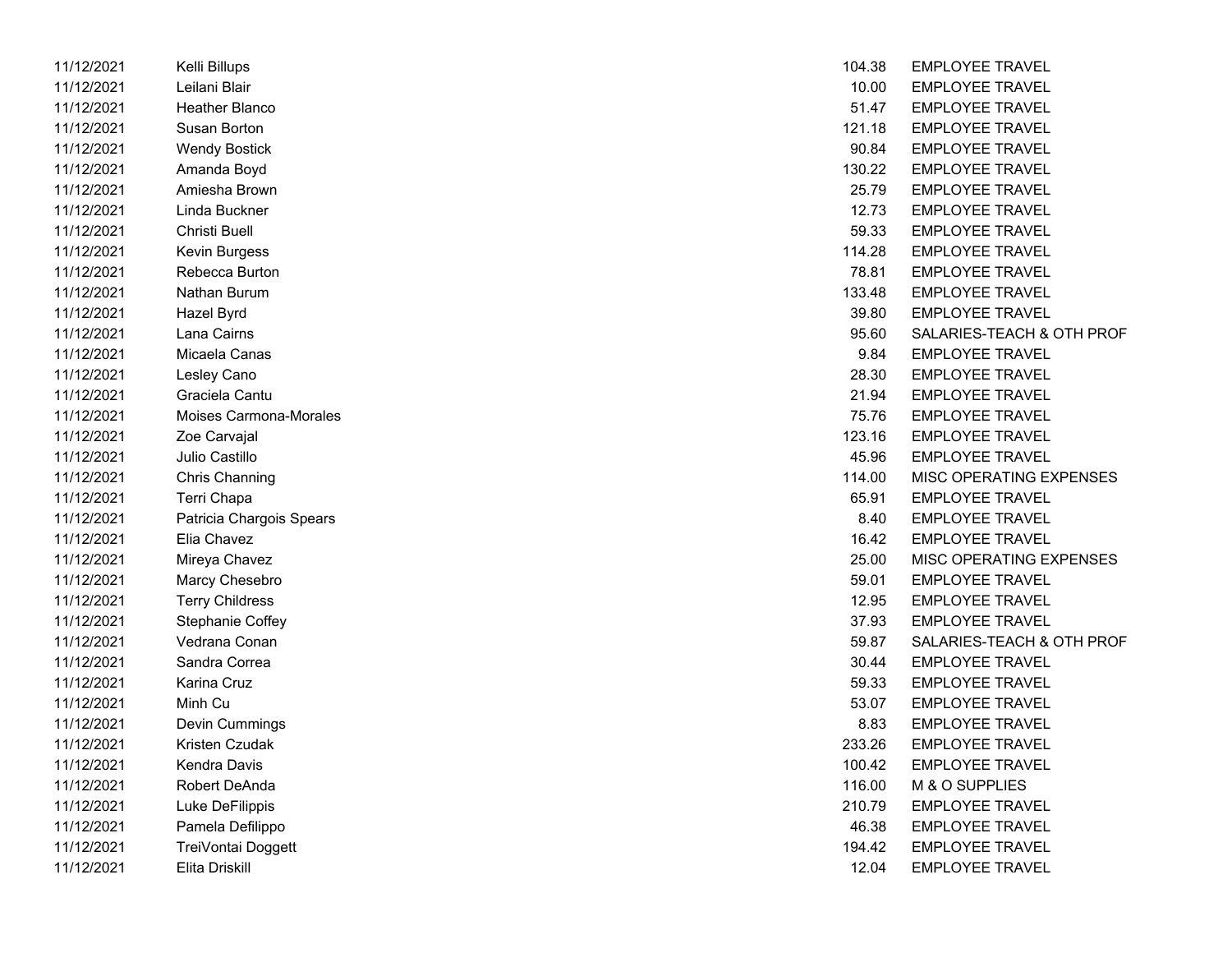| 11/12/2021 | Carla Egyed             | 90.25  | <b>EMPLOYEE TRAVEL</b> |
|------------|-------------------------|--------|------------------------|
| 11/12/2021 | Donna Faucett           | 7.06   | <b>EMPLOYEE TRAVEL</b> |
| 11/12/2021 | Linda Fetters           | 14.34  | <b>EMPLOYEE TRAVEL</b> |
| 11/12/2021 | <b>Andrew Filewood</b>  | 27.93  | <b>EMPLOYEE TRAVEL</b> |
| 11/12/2021 | <b>Clara Flores</b>     | 16.96  | <b>EMPLOYEE TRAVEL</b> |
| 11/12/2021 | Dianne Forsberg         | 9.79   | <b>EMPLOYEE TRAVEL</b> |
| 11/12/2021 | Gretchen Foster         | 154.45 | <b>EMPLOYEE TRAVEL</b> |
| 11/12/2021 | <b>Robert Foulks</b>    | 116.00 | MISC OPERATING E       |
| 11/12/2021 | Barry Fox               | 20.60  | <b>EMPLOYEE TRAVEL</b> |
| 11/12/2021 | Eva Fraire              | 22.42  | <b>EMPLOYEE TRAVEL</b> |
| 11/12/2021 | <b>Philip Friend</b>    | 24.93  | <b>EMPLOYEE TRAVEL</b> |
| 11/12/2021 | Patricia Fusilier       | 22.26  | <b>EMPLOYEE TRAVEL</b> |
| 11/12/2021 | Chelsea Galbraith       | 103.63 | <b>EMPLOYEE TRAVEL</b> |
| 11/12/2021 | Jaime Garcia            | 294.76 | <b>EMPLOYEE TRAVEL</b> |
| 11/12/2021 | Noemi Garcia            | 23.54  | <b>EMPLOYEE TRAVEL</b> |
| 11/12/2021 | Laura Garrett           | 60.56  | <b>EMPLOYEE TRAVEL</b> |
| 11/12/2021 | <b>Sherrill Giddens</b> | 51.36  | <b>EMPLOYEE TRAVEL</b> |
| 11/12/2021 | Gina Glidewell          | 93.46  | <b>EMPLOYEE TRAVEL</b> |
| 11/12/2021 | Claudia Gonzalez        | 127.33 | <b>EMPLOYEE TRAVEL</b> |
| 11/12/2021 | Nilsa Gonzalez          | 52.22  | <b>EMPLOYEE TRAVEL</b> |
| 11/12/2021 | Kim Greenberg           | 204.26 | <b>EMPLOYEE TRAVEL</b> |
| 11/12/2021 | <b>Brittany Gregory</b> | 46.65  | <b>EMPLOYEE TRAVEL</b> |
| 11/12/2021 | Amy Gresham             | 53.34  | <b>EMPLOYEE TRAVEL</b> |
| 11/12/2021 | <b>Sherry Hall</b>      | 12.20  | SALARIES-TEACH &       |
| 11/12/2021 | Lance Hamilton          | 133.00 | <b>EMPLOYEE TRAVEL</b> |
| 11/12/2021 | Becky Hansbro           | 92.39  | <b>EMPLOYEE TRAVEL</b> |
| 11/12/2021 | Dean Hardin             | 4.71   | <b>EMPLOYEE TRAVEL</b> |
| 11/12/2021 | <b>Earl Harris</b>      | 61.42  | <b>EMPLOYEE TRAVEL</b> |
| 11/12/2021 | Wendy Harvey            | 65.81  | <b>EMPLOYEE TRAVEL</b> |
| 11/12/2021 | Stephen Hayes           | 77.41  | <b>EMPLOYEE TRAVEL</b> |
| 11/12/2021 | Lori Heaton             | 30.87  | <b>EMPLOYEE TRAVEL</b> |
| 11/12/2021 | Paula Henderson Frost   | 73.83  | <b>EMPLOYEE TRAVEL</b> |
| 11/12/2021 | David Herbst            | 101.54 | <b>EMPLOYEE TRAVEL</b> |
| 11/12/2021 | <b>Blanca Hernandez</b> | 693.30 | <b>EMPLOYEE TRAVEL</b> |
| 11/12/2021 | Petra Herrera           | 56.71  | <b>EMPLOYEE TRAVEL</b> |
| 11/12/2021 | Nathan Hervey           | 70.62  | <b>EMPLOYEE TRAVEL</b> |
| 11/12/2021 | Steven Higgs            | 58.85  | <b>EMPLOYEE TRAVEL</b> |
| 11/12/2021 | Michael Hill            | 36.59  | <b>EMPLOYEE TRAVEL</b> |
| 11/12/2021 | Carolyn Hinytzke        | 183.61 | <b>EMPLOYEE TRAVEL</b> |
| 11/12/2021 | Angela Holiday          | 54.46  | <b>EMPLOYEE TRAVEL</b> |
|            |                         |        |                        |

| 11/12/2021 | Carla Egyed             | 90.25  | <b>EMPLOYEE TRAVEL</b>    |
|------------|-------------------------|--------|---------------------------|
| 11/12/2021 | Donna Faucett           | 7.06   | <b>EMPLOYEE TRAVEL</b>    |
| 11/12/2021 | Linda Fetters           | 14.34  | <b>EMPLOYEE TRAVEL</b>    |
| 11/12/2021 | Andrew Filewood         | 27.93  | <b>EMPLOYEE TRAVEL</b>    |
| 11/12/2021 | Clara Flores            | 16.96  | <b>EMPLOYEE TRAVEL</b>    |
| 11/12/2021 | Dianne Forsberg         | 9.79   | <b>EMPLOYEE TRAVEL</b>    |
| 11/12/2021 | Gretchen Foster         | 154.45 | <b>EMPLOYEE TRAVEL</b>    |
| 11/12/2021 | <b>Robert Foulks</b>    | 116.00 | MISC OPERATING EXPENSES   |
| 11/12/2021 | Barry Fox               | 20.60  | <b>EMPLOYEE TRAVEL</b>    |
| 11/12/2021 | Eva Fraire              | 22.42  | <b>EMPLOYEE TRAVEL</b>    |
| 11/12/2021 | <b>Philip Friend</b>    | 24.93  | <b>EMPLOYEE TRAVEL</b>    |
| 11/12/2021 | Patricia Fusilier       | 22.26  | <b>EMPLOYEE TRAVEL</b>    |
| 11/12/2021 | Chelsea Galbraith       | 103.63 | <b>EMPLOYEE TRAVEL</b>    |
| 11/12/2021 | Jaime Garcia            | 294.76 | <b>EMPLOYEE TRAVEL</b>    |
| 11/12/2021 | Noemi Garcia            | 23.54  | <b>EMPLOYEE TRAVEL</b>    |
| 11/12/2021 | Laura Garrett           | 60.56  | <b>EMPLOYEE TRAVEL</b>    |
| 11/12/2021 | <b>Sherrill Giddens</b> | 51.36  | <b>EMPLOYEE TRAVEL</b>    |
| 11/12/2021 | <b>Gina Glidewell</b>   | 93.46  | <b>EMPLOYEE TRAVEL</b>    |
| 11/12/2021 | Claudia Gonzalez        | 127.33 | <b>EMPLOYEE TRAVEL</b>    |
| 11/12/2021 | Nilsa Gonzalez          | 52.22  | <b>EMPLOYEE TRAVEL</b>    |
| 11/12/2021 | Kim Greenberg           | 204.26 | <b>EMPLOYEE TRAVEL</b>    |
| 11/12/2021 | <b>Brittany Gregory</b> | 46.65  | <b>EMPLOYEE TRAVEL</b>    |
| 11/12/2021 | Amy Gresham             | 53.34  | <b>EMPLOYEE TRAVEL</b>    |
| 11/12/2021 | <b>Sherry Hall</b>      | 12.20  | SALARIES-TEACH & OTH PROF |
| 11/12/2021 | Lance Hamilton          | 133.00 | <b>EMPLOYEE TRAVEL</b>    |
| 11/12/2021 | Becky Hansbro           | 92.39  | <b>EMPLOYEE TRAVEL</b>    |
| 11/12/2021 | Dean Hardin             | 4.71   | <b>EMPLOYEE TRAVEL</b>    |
| 11/12/2021 | Earl Harris             | 61.42  | <b>EMPLOYEE TRAVEL</b>    |
| 11/12/2021 | Wendy Harvey            | 65.81  | <b>EMPLOYEE TRAVEL</b>    |
| 11/12/2021 | <b>Stephen Hayes</b>    | 77.41  | <b>EMPLOYEE TRAVEL</b>    |
| 11/12/2021 | Lori Heaton             | 30.87  | <b>EMPLOYEE TRAVEL</b>    |
| 11/12/2021 | Paula Henderson Frost   | 73.83  | <b>EMPLOYEE TRAVEL</b>    |
| 11/12/2021 | David Herbst            | 101.54 | <b>EMPLOYEE TRAVEL</b>    |
| 11/12/2021 | <b>Blanca Hernandez</b> | 693.30 | <b>EMPLOYEE TRAVEL</b>    |
| 11/12/2021 | Petra Herrera           | 56.71  | <b>EMPLOYEE TRAVEL</b>    |
| 11/12/2021 | Nathan Hervey           | 70.62  | <b>EMPLOYEE TRAVEL</b>    |
| 11/12/2021 | Steven Higgs            | 58.85  | <b>EMPLOYEE TRAVEL</b>    |
| 11/12/2021 | Michael Hill            | 36.59  | <b>EMPLOYEE TRAVEL</b>    |
| 11/12/2021 | Carolyn Hinytzke        | 183.61 | <b>EMPLOYEE TRAVEL</b>    |
| 11/12/2021 | Angela Holiday          | 54.46  | <b>EMPLOYEE TRAVEL</b>    |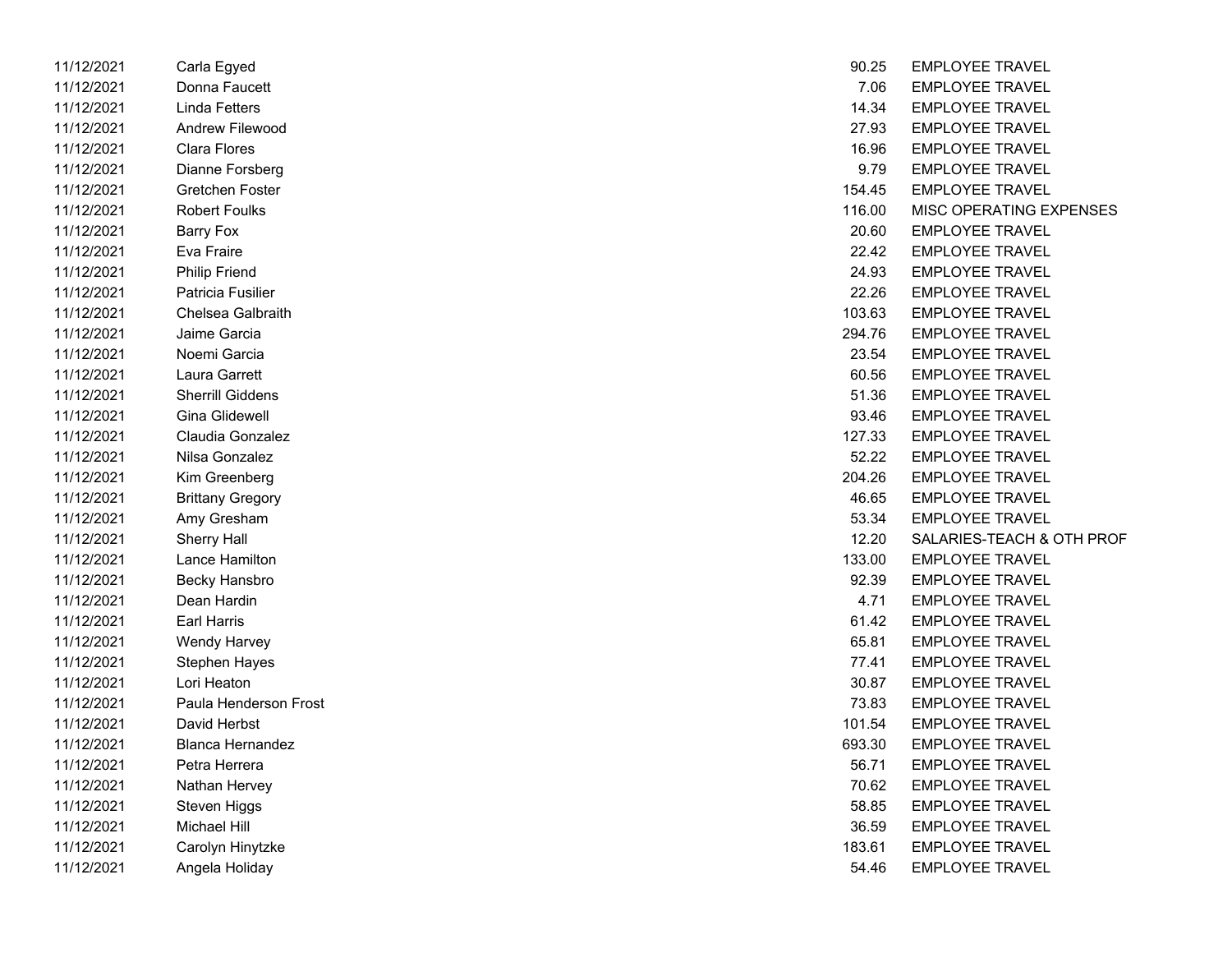| TI/TZ/ZUZT | Kendra Holmes           | 119.08 | EMPLOYEE IRAVEL        |
|------------|-------------------------|--------|------------------------|
| 11/12/2021 | Stephanie Hudson        | 182.92 | <b>EMPLOYEE TRAVEL</b> |
| 11/12/2021 | Zachary Huntsinger      | 69.44  | <b>EMPLOYEE TRAVEL</b> |
| 11/12/2021 | Omeko Irigo             | 40.39  | <b>EMPLOYEE TRAVEL</b> |
| 11/12/2021 | Keijuanna Jackson       | 54.09  | <b>EMPLOYEE TRAVEL</b> |
| 11/12/2021 | Erika Jamison           | 34.03  | <b>EMPLOYEE TRAVEL</b> |
| 11/12/2021 | Jorge Justiniano        | 114.17 | <b>EMPLOYEE TRAVEL</b> |
| 11/12/2021 | Bibi Kadri              | 10.86  | <b>EMPLOYEE TRAVEL</b> |
| 11/12/2021 | Karin Kliemann          | 109.67 | <b>EMPLOYEE TRAVEL</b> |
| 11/12/2021 | <b>Phyllis Lanier</b>   | 25.00  | MISC OPERATING E       |
| 11/12/2021 | Debra Lantz             | 16.85  | <b>EMPLOYEE TRAVEL</b> |
| 11/12/2021 | Alison Larance          | 60.19  | <b>EMPLOYEE TRAVEL</b> |
| 11/12/2021 | Hai Le                  | 39.05  | MISC PURCH & CON       |
| 11/12/2021 | Khanh Le                | 48.90  | <b>EMPLOYEE TRAVEL</b> |
| 11/12/2021 | Kimberly Ledbetter      | 15.62  | <b>EMPLOYEE TRAVEL</b> |
| 11/12/2021 | Anna Lee                | 25.09  | <b>EMPLOYEE TRAVEL</b> |
| 11/12/2021 | Stephanie Lee           | 43.50  | <b>EMPLOYEE TRAVEL</b> |
| 11/12/2021 | Erica Littlejohn        | 152.96 | <b>EMPLOYEE TRAVEL</b> |
| 11/12/2021 | <b>Trey Lohr</b>        | 63.18  | <b>EMPLOYEE TRAVEL</b> |
| 11/12/2021 | Adriana Lopez           | 92.82  | <b>EMPLOYEE TRAVEL</b> |
| 11/12/2021 | Natalie Lopez           | 18.99  | <b>EMPLOYEE TRAVEL</b> |
| 11/12/2021 | Virginia Lowe           | 52.64  | <b>EMPLOYEE TRAVEL</b> |
| 11/12/2021 | <b>Gretchen Maddox</b>  | 31.40  | <b>EMPLOYEE TRAVEL</b> |
| 11/12/2021 | Sara Mahoney            | 43.98  | <b>EMPLOYEE TRAVEL</b> |
| 11/12/2021 | Lakheisha Manning       | 39.05  | MISC PURCH & CON       |
| 11/12/2021 | Jennifer Martin         | 6.15   | <b>EMPLOYEE TRAVEL</b> |
| 11/12/2021 | Karen McCarthy          | 49.54  | <b>EMPLOYEE TRAVEL</b> |
| 11/12/2021 | Stephen McCarthy        | 26.96  | <b>EMPLOYEE TRAVEL</b> |
| 11/12/2021 | Kelly McCollough        | 214.00 | <b>EMPLOYEE TRAVEL</b> |
| 11/12/2021 | Laina McDonald          | 85.87  | <b>EMPLOYEE TRAVEL</b> |
| 11/12/2021 | Kevin McKinney          | 67.04  | <b>EMPLOYEE TRAVEL</b> |
| 11/12/2021 | <b>Gregory Meeks</b>    | 425.86 | <b>EMPLOYEE TRAVEL</b> |
| 11/12/2021 | Jane Meeks              | 45.96  | <b>EMPLOYEE TRAVEL</b> |
| 11/12/2021 | <b>Heather Merritt</b>  | 79.40  | <b>EMPLOYEE TRAVEL</b> |
| 11/12/2021 |                         | 14.01  | SALARIES-TEACH &       |
| 11/12/2021 | <b>Annette Minnerly</b> | 28.84  | <b>EMPLOYEE TRAVEL</b> |
| 11/12/2021 | Monica Mitchell-Darko   | 44.19  | <b>EMPLOYEE TRAVEL</b> |
| 11/12/2021 | Rasheeda Mohammed       | 42.10  | <b>EMPLOYEE TRAVEL</b> |
| 11/12/2021 | <b>Candice Moore</b>    | 71.90  | <b>EMPLOYEE TRAVEL</b> |
| 11/12/2021 | <b>Frederick Moore</b>  | 84.37  | <b>EMPLOYEE TRAVEL</b> |

| 11/12/2021 | Kendra Holmes           | 119.68 | <b>EMPLOYEE TRAVEL</b>             |
|------------|-------------------------|--------|------------------------------------|
| 11/12/2021 | Stephanie Hudson        | 182.92 | <b>EMPLOYEE TRAVEL</b>             |
| 11/12/2021 | Zachary Huntsinger      | 69.44  | <b>EMPLOYEE TRAVEL</b>             |
| 11/12/2021 | Omeko Irigo             | 40.39  | <b>EMPLOYEE TRAVEL</b>             |
| 11/12/2021 | Keijuanna Jackson       | 54.09  | <b>EMPLOYEE TRAVEL</b>             |
| 11/12/2021 | Erika Jamison           | 34.03  | <b>EMPLOYEE TRAVEL</b>             |
| 11/12/2021 | Jorge Justiniano        | 114.17 | <b>EMPLOYEE TRAVEL</b>             |
| 11/12/2021 | Bibi Kadri              | 10.86  | <b>EMPLOYEE TRAVEL</b>             |
| 11/12/2021 | Karin Kliemann          | 109.67 | <b>EMPLOYEE TRAVEL</b>             |
| 11/12/2021 | <b>Phyllis Lanier</b>   | 25.00  | MISC OPERATING EXPENSES            |
| 11/12/2021 | Debra Lantz             | 16.85  | <b>EMPLOYEE TRAVEL</b>             |
| 11/12/2021 | Alison Larance          | 60.19  | <b>EMPLOYEE TRAVEL</b>             |
| 11/12/2021 | Hai Le                  | 39.05  | <b>MISC PURCH &amp; CONTR SERV</b> |
| 11/12/2021 | Khanh Le                | 48.90  | <b>EMPLOYEE TRAVEL</b>             |
| 11/12/2021 | Kimberly Ledbetter      | 15.62  | <b>EMPLOYEE TRAVEL</b>             |
| 11/12/2021 | Anna Lee                | 25.09  | <b>EMPLOYEE TRAVEL</b>             |
| 11/12/2021 | Stephanie Lee           | 43.50  | <b>EMPLOYEE TRAVEL</b>             |
| 11/12/2021 | Erica Littlejohn        | 152.96 | <b>EMPLOYEE TRAVEL</b>             |
| 11/12/2021 | Trey Lohr               | 63.18  | <b>EMPLOYEE TRAVEL</b>             |
| 11/12/2021 | Adriana Lopez           | 92.82  | <b>EMPLOYEE TRAVEL</b>             |
| 11/12/2021 | Natalie Lopez           | 18.99  | <b>EMPLOYEE TRAVEL</b>             |
| 11/12/2021 | Virginia Lowe           | 52.64  | <b>EMPLOYEE TRAVEL</b>             |
| 11/12/2021 | Gretchen Maddox         | 31.40  | <b>EMPLOYEE TRAVEL</b>             |
| 11/12/2021 | Sara Mahoney            | 43.98  | <b>EMPLOYEE TRAVEL</b>             |
| 11/12/2021 | Lakheisha Manning       | 39.05  | MISC PURCH & CONTR SERV            |
| 11/12/2021 | Jennifer Martin         | 6.15   | <b>EMPLOYEE TRAVEL</b>             |
| 11/12/2021 | Karen McCarthy          | 49.54  | <b>EMPLOYEE TRAVEL</b>             |
| 11/12/2021 | Stephen McCarthy        | 26.96  | <b>EMPLOYEE TRAVEL</b>             |
| 11/12/2021 | Kelly McCollough        | 214.00 | <b>EMPLOYEE TRAVEL</b>             |
| 11/12/2021 | Laina McDonald          | 85.87  | <b>EMPLOYEE TRAVEL</b>             |
| 11/12/2021 | Kevin McKinney          | 67.04  | <b>EMPLOYEE TRAVEL</b>             |
| 11/12/2021 | <b>Gregory Meeks</b>    | 425.86 | <b>EMPLOYEE TRAVEL</b>             |
| 11/12/2021 | <b>Jane Meeks</b>       | 45.96  | <b>EMPLOYEE TRAVEL</b>             |
| 11/12/2021 | <b>Heather Merritt</b>  | 79.40  | <b>EMPLOYEE TRAVEL</b>             |
| 11/12/2021 |                         | 14.01  | SALARIES-TEACH & OTH PROF          |
| 11/12/2021 | <b>Annette Minnerly</b> | 28.84  | <b>EMPLOYEE TRAVEL</b>             |
| 11/12/2021 | Monica Mitchell-Darko   | 44.19  | <b>EMPLOYEE TRAVEL</b>             |
| 11/12/2021 | Rasheeda Mohammed       | 42.10  | <b>EMPLOYEE TRAVEL</b>             |
| 11/12/2021 | <b>Candice Moore</b>    | 71.90  | <b>EMPLOYEE TRAVEL</b>             |
| 11/12/2021 | <b>Frederick Moore</b>  | 84.37  | <b>EMPLOYEE TRAVEL</b>             |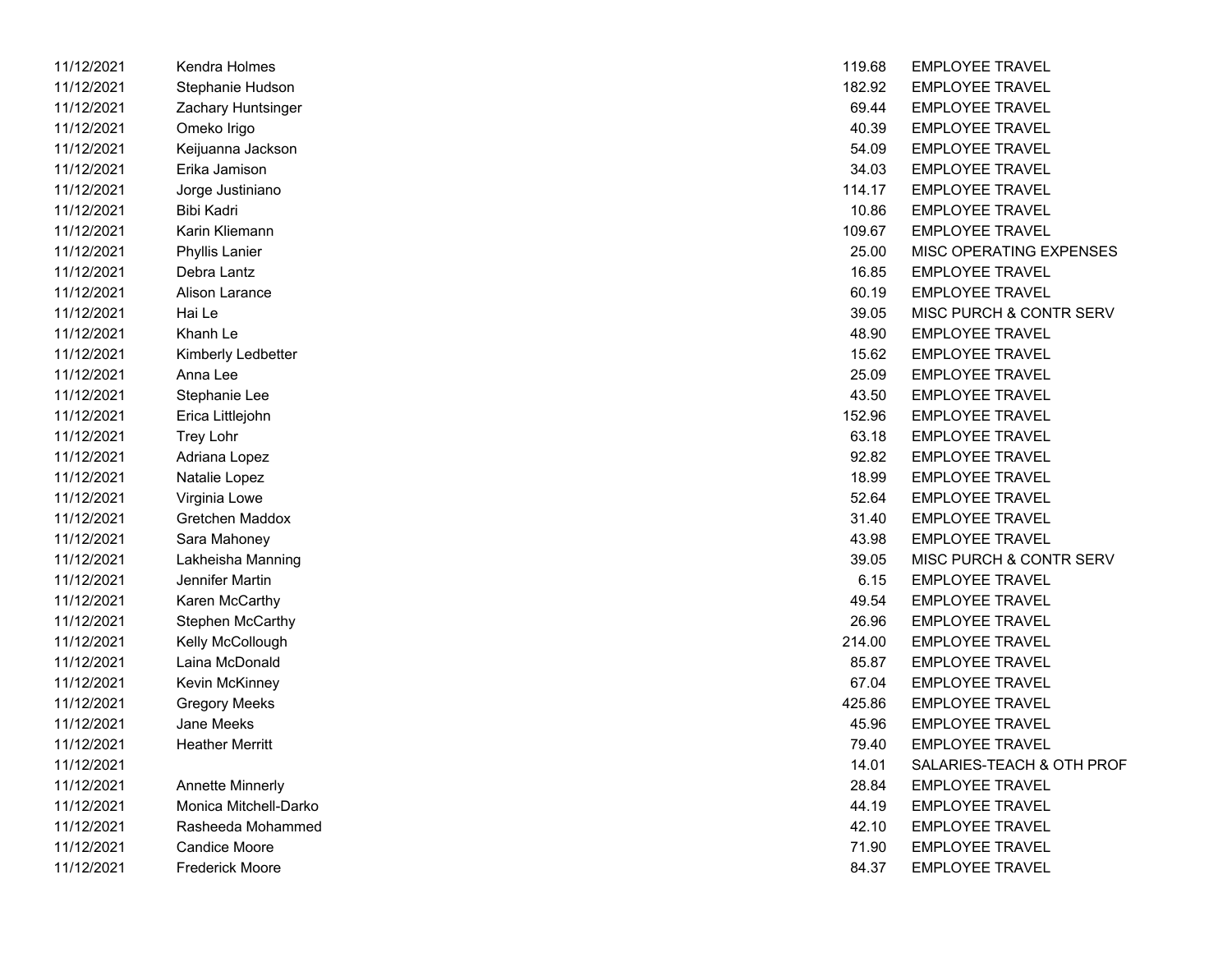| 11/12/2021 | Lori Mosley              | 27.66  | <b>EMPLOYEE TRAVEL</b> |
|------------|--------------------------|--------|------------------------|
| 11/12/2021 | Leah Mueller             | 15.03  | <b>EMPLOYEE TRAVEL</b> |
| 11/12/2021 | Carla Mullen             | 18.24  | <b>EMPLOYEE TRAVEL</b> |
| 11/12/2021 | <b>Michelle Nedd</b>     | 63.40  | <b>EMPLOYEE TRAVEL</b> |
| 11/12/2021 | Carol Neff               | 493.27 | <b>EMPLOYEE TRAVEL</b> |
| 11/12/2021 | Kristi Otto              | 120.00 | <b>EMPLOYEE TRAVEL</b> |
| 11/12/2021 | Ellen Elizabeth Page     | 18.62  | <b>EMPLOYEE TRAVEL</b> |
| 11/12/2021 | Jacqueline Parsons       | 425.86 | <b>EMPLOYEE TRAVEL</b> |
| 11/12/2021 | <b>Victor Perales</b>    | 31.99  | <b>EMPLOYEE TRAVEL</b> |
| 11/12/2021 | Gloria Peralta           | 141.56 | <b>EMPLOYEE TRAVEL</b> |
| 11/12/2021 | Carolyn Peterson         | 69.92  | <b>EMPLOYEE TRAVEL</b> |
| 11/12/2021 | LaToya Pierre            | 39.75  | <b>EMPLOYEE TRAVEL</b> |
| 11/12/2021 | Kristin Pordash          | 32.05  | <b>EMPLOYEE TRAVEL</b> |
| 11/12/2021 | <b>Richard Posner</b>    | 21.29  | <b>EMPLOYEE TRAVEL</b> |
| 11/12/2021 | <b>Tamika Powell</b>     | 46.12  | <b>EMPLOYEE TRAVEL</b> |
| 11/12/2021 | Diana Quintanilla        | 63.08  | <b>EMPLOYEE TRAVEL</b> |
| 11/12/2021 | Lydia Ramos              | 81.32  | <b>EMPLOYEE TRAVEL</b> |
| 11/12/2021 | Daniel Reese             | 21.40  | <b>EMPLOYEE TRAVEL</b> |
| 11/12/2021 | Jerod Reeves             | 56.23  | <b>EMPLOYEE TRAVEL</b> |
| 11/12/2021 | <b>Taliesha Reliford</b> | 239.84 | <b>EMPLOYEE TRAVEL</b> |
| 11/12/2021 | Laura Rhodes             | 6.79   | <b>EMPLOYEE TRAVEL</b> |
| 11/12/2021 | Eric Rodriguez           | 66.98  | <b>EMPLOYEE TRAVEL</b> |
| 11/12/2021 | David Ross               | 52.05  | <b>EMPLOYEE TRAVEL</b> |
| 11/12/2021 | Patricia Ruhnke          | 3.42   | <b>EMPLOYEE TRAVEL</b> |
| 11/12/2021 | Carole Rule Gannaway     | 93.25  | <b>EMPLOYEE TRAVEL</b> |
| 11/12/2021 | <b>Frank Sack</b>        | 39.16  | <b>EMPLOYEE TRAVEL</b> |
| 11/12/2021 | Paul Sack                | 37.02  | <b>EMPLOYEE TRAVEL</b> |
| 11/12/2021 | Madeline Saltzman        | 148.73 | SALARIES-TEACH &       |
| 11/12/2021 | Colleen Scott            | 24.18  | <b>EMPLOYEE TRAVEL</b> |
| 11/12/2021 | <b>Twila Scott</b>       | 38.84  | <b>EMPLOYEE TRAVEL</b> |
| 11/12/2021 | <b>Stacy Shannon</b>     | 25.36  | <b>EMPLOYEE TRAVEL</b> |
| 11/12/2021 | Reesha Sharda            | 39.05  | MISC PURCH & CON       |
| 11/12/2021 | Katoya Shelby            | 12.41  | <b>EMPLOYEE TRAVEL</b> |
| 11/12/2021 | <b>Tammy Singleton</b>   | 44.62  | <b>EMPLOYEE TRAVEL</b> |
| 11/12/2021 | <b>Tori Sisk</b>         | 9.47   | <b>EMPLOYEE TRAVEL</b> |
| 11/12/2021 | Melinda Skarbek          | 37.45  | <b>EMPLOYEE TRAVEL</b> |
| 11/12/2021 | Darla Sloan              | 12.63  | <b>EMPLOYEE TRAVEL</b> |
| 11/12/2021 | Stephanie Smith          | 11.34  | <b>EMPLOYEE TRAVEL</b> |
| 11/12/2021 | <b>Wendy Smith</b>       | 114.70 | <b>EMPLOYEE TRAVEL</b> |
| 11/12/2021 | Angelica Solis           | 19.15  | <b>EMPLOYEE TRAVEL</b> |

| 11/12/2021 | Lori Mosley            | 27.66  | <b>EMPLOYEE TRAVEL</b>    |
|------------|------------------------|--------|---------------------------|
| 11/12/2021 | Leah Mueller           | 15.03  | <b>EMPLOYEE TRAVEL</b>    |
| 11/12/2021 | Carla Mullen           | 18.24  | <b>EMPLOYEE TRAVEL</b>    |
| 11/12/2021 | Michelle Nedd          | 63.40  | <b>EMPLOYEE TRAVEL</b>    |
| 11/12/2021 | Carol Neff             | 493.27 | <b>EMPLOYEE TRAVEL</b>    |
| 11/12/2021 | Kristi Otto            | 120.00 | <b>EMPLOYEE TRAVEL</b>    |
| 11/12/2021 | Ellen Elizabeth Page   | 18.62  | <b>EMPLOYEE TRAVEL</b>    |
| 11/12/2021 | Jacqueline Parsons     | 425.86 | <b>EMPLOYEE TRAVEL</b>    |
| 11/12/2021 | <b>Victor Perales</b>  | 31.99  | <b>EMPLOYEE TRAVEL</b>    |
| 11/12/2021 | Gloria Peralta         | 141.56 | <b>EMPLOYEE TRAVEL</b>    |
| 11/12/2021 | Carolyn Peterson       | 69.92  | <b>EMPLOYEE TRAVEL</b>    |
| 11/12/2021 | LaToya Pierre          | 39.75  | <b>EMPLOYEE TRAVEL</b>    |
| 11/12/2021 | Kristin Pordash        | 32.05  | <b>EMPLOYEE TRAVEL</b>    |
| 11/12/2021 | <b>Richard Posner</b>  | 21.29  | <b>EMPLOYEE TRAVEL</b>    |
| 11/12/2021 | <b>Tamika Powell</b>   | 46.12  | <b>EMPLOYEE TRAVEL</b>    |
| 11/12/2021 | Diana Quintanilla      | 63.08  | <b>EMPLOYEE TRAVEL</b>    |
| 11/12/2021 | Lydia Ramos            | 81.32  | <b>EMPLOYEE TRAVEL</b>    |
| 11/12/2021 | Daniel Reese           | 21.40  | <b>EMPLOYEE TRAVEL</b>    |
| 11/12/2021 | <b>Jerod Reeves</b>    | 56.23  | <b>EMPLOYEE TRAVEL</b>    |
| 11/12/2021 | Taliesha Reliford      | 239.84 | <b>EMPLOYEE TRAVEL</b>    |
| 11/12/2021 | Laura Rhodes           | 6.79   | <b>EMPLOYEE TRAVEL</b>    |
| 11/12/2021 | Eric Rodriguez         | 66.98  | <b>EMPLOYEE TRAVEL</b>    |
| 11/12/2021 | David Ross             | 52.05  | <b>EMPLOYEE TRAVEL</b>    |
| 11/12/2021 | Patricia Ruhnke        | 3.42   | <b>EMPLOYEE TRAVEL</b>    |
| 11/12/2021 | Carole Rule Gannaway   | 93.25  | <b>EMPLOYEE TRAVEL</b>    |
| 11/12/2021 | <b>Frank Sack</b>      | 39.16  | <b>EMPLOYEE TRAVEL</b>    |
| 11/12/2021 | Paul Sack              | 37.02  | <b>EMPLOYEE TRAVEL</b>    |
| 11/12/2021 | Madeline Saltzman      | 148.73 | SALARIES-TEACH & OTH PROF |
| 11/12/2021 | <b>Colleen Scott</b>   | 24.18  | <b>EMPLOYEE TRAVEL</b>    |
| 11/12/2021 | <b>Twila Scott</b>     | 38.84  | <b>EMPLOYEE TRAVEL</b>    |
| 11/12/2021 | <b>Stacy Shannon</b>   | 25.36  | <b>EMPLOYEE TRAVEL</b>    |
| 11/12/2021 | Reesha Sharda          | 39.05  | MISC PURCH & CONTR SERV   |
| 11/12/2021 | Katoya Shelby          | 12.41  | <b>EMPLOYEE TRAVEL</b>    |
| 11/12/2021 | <b>Tammy Singleton</b> | 44.62  | <b>EMPLOYEE TRAVEL</b>    |
| 11/12/2021 | <b>Tori Sisk</b>       | 9.47   | <b>EMPLOYEE TRAVEL</b>    |
| 11/12/2021 | Melinda Skarbek        | 37.45  | <b>EMPLOYEE TRAVEL</b>    |
| 11/12/2021 | Darla Sloan            | 12.63  | <b>EMPLOYEE TRAVEL</b>    |
| 11/12/2021 | Stephanie Smith        | 11.34  | <b>EMPLOYEE TRAVEL</b>    |
| 11/12/2021 | <b>Wendy Smith</b>     | 114.70 | <b>EMPLOYEE TRAVEL</b>    |
| 11/12/2021 | Angelica Solis         | 19.15  | <b>EMPLOYEE TRAVEL</b>    |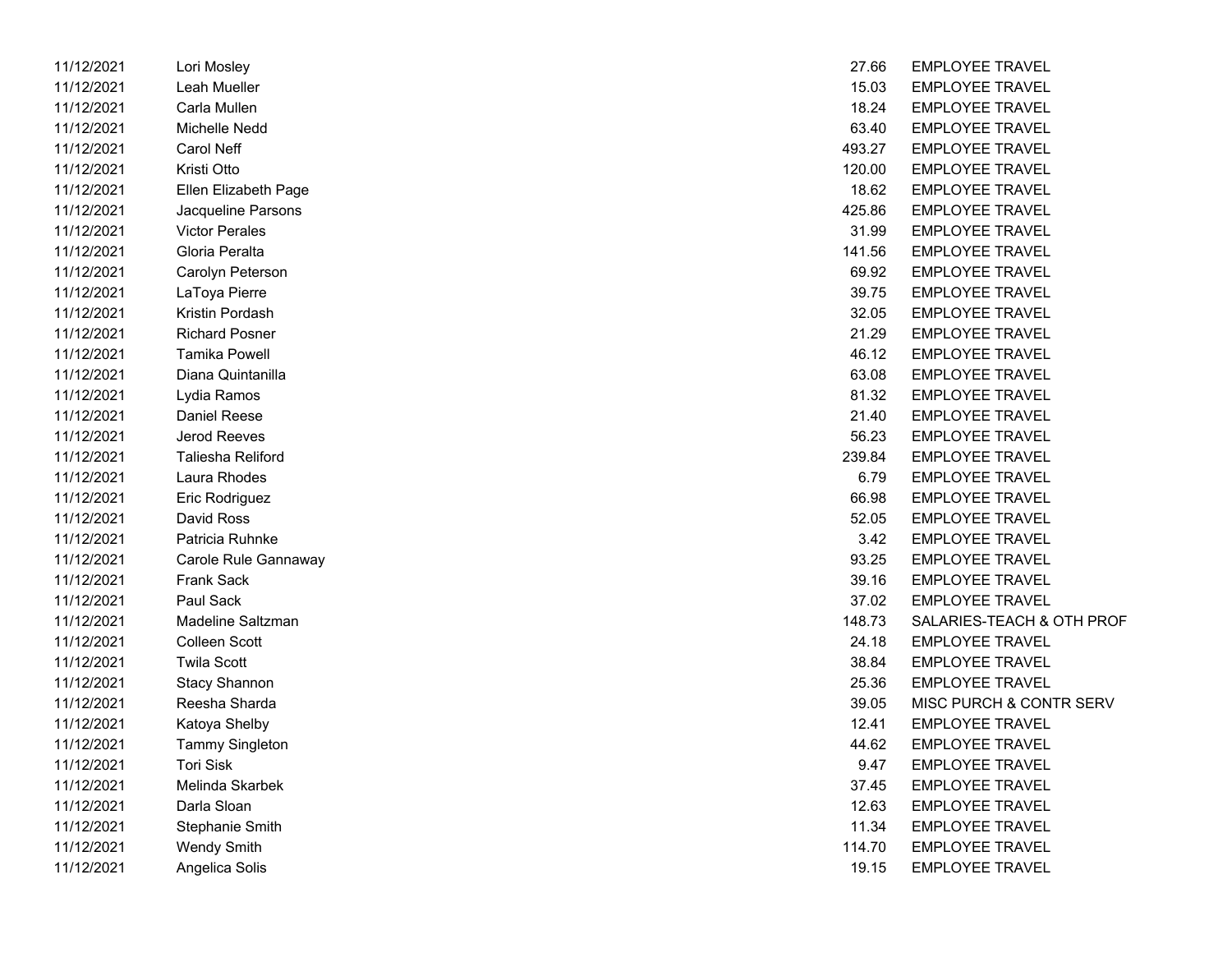| 11/12/2021 | Kathy Sowell                       | 55.69      | <b>EMPLOYEE TRAVEL</b>               |
|------------|------------------------------------|------------|--------------------------------------|
| 11/12/2021 | Jennifer Stein                     | 62.01      | <b>EMPLOYEE TRAVEL</b>               |
| 11/12/2021 | Suzanne Stevenson                  | 37.72      | <b>EMPLOYEE TRAVEL</b>               |
| 11/12/2021 | <b>Natalie Strand</b>              | 19.15      | <b>EMPLOYEE TRAVEL</b>               |
| 11/12/2021 | Catherine Strawn                   | 25.00      | MISC OPERATING EXPENSES              |
| 11/12/2021 | Sarah Taylor                       | 37.88      | <b>EMPLOYEE TRAVEL</b>               |
| 11/12/2021 | <b>Sherry Taylor</b>               | 18.40      | <b>EMPLOYEE TRAVEL</b>               |
| 11/12/2021 | Nina Thomas                        | 4.65       | <b>EMPLOYEE TRAVEL</b>               |
| 11/12/2021 | Deann Thompson                     | 28.94      | <b>EMPLOYEE TRAVEL</b>               |
| 11/12/2021 | Lesly Trevino                      | 18.19      | <b>EMPLOYEE TRAVEL</b>               |
| 11/12/2021 | <b>Mandine Trousil</b>             | 57.51      | <b>EMPLOYEE TRAVEL</b>               |
| 11/12/2021 | Aaron Vaughn                       | 71.05      | <b>EMPLOYEE TRAVEL</b>               |
| 11/12/2021 | Raquel Vazquez                     | 24.88      | <b>EMPLOYEE TRAVEL</b>               |
| 11/12/2021 | <b>Robert Wager</b>                | 106.68     | <b>EMPLOYEE TRAVEL</b>               |
| 11/12/2021 | <b>Tonia Walker</b>                | 46.38      | <b>EMPLOYEE TRAVEL</b>               |
| 11/12/2021 | Lori Walsh                         | 141.13     | <b>EMPLOYEE TRAVEL</b>               |
| 11/12/2021 | <b>Grainger Industrial Supply</b>  | 325.92     | <b>GENERAL SUPPLIES</b>              |
| 11/12/2021 | Qep Incorporated                   | 345.75     | <b>READING MATERIALS</b>             |
| 11/12/2021 | Kroger                             | 134.29     | <b>GENERAL SUPPLIES</b>              |
| 11/12/2021 | Lennox Industries Incorporated     | 376.55     | M & O SUPPLIES                       |
| 11/12/2021 | Mart Incorporated                  | 13,470.00  | <b>CONTRACTED MAINT &amp; REPAIR</b> |
| 11/12/2021 | Top Cut Mower Sales And Service    | 148.83     | M & O SUPPLIES                       |
| 11/12/2021 | Airgas Southwest Incorporated      | 40.48      | <b>GENERAL SUPPLIES</b>              |
| 11/12/2021 | <b>Marks Plumbing Parts</b>        | 96.00      | <b>GENERAL INVENTORY</b>             |
| 11/12/2021 | Enterprise Rent A Car              | 457.74     | <b>INVOICES RECEIVABLE</b>           |
| 11/12/2021 | B & H Photo Video                  | 27.93      | <b>GENERAL SUPPLIES</b>              |
| 11/12/2021 | <b>CDW Government Incorporated</b> | 32,737.10  | MISC PURCH & CONTR SERV              |
| 11/12/2021 | <b>Verizon Wireless Acct</b>       | 120,560.90 | <b>WATER</b>                         |
| 11/12/2021 | Renaissance Learning Incorporated  | 306.50     | <b>GENERAL SUPPLIES</b>              |
| 11/12/2021 | Genesis II Incorporated            | 993.72     | <b>GENERAL INVENTORY</b>             |
| 11/12/2021 | Equipment Depot LTD                | 65.00      | <b>CONTRACTED MAINT &amp; REPAIR</b> |
| 11/12/2021 | Apple Computer Incorporated        | 203,412.00 | <b>GENERAL SUPPLIES</b>              |
| 11/12/2021 | <b>ASW Enterprises</b>             | 150.00     | <b>READING MATERIALS</b>             |
| 11/12/2021 | <b>Burleson ISD Athletics</b>      | 200.00     | STUDENT TVL*NO AISD BUSES            |
| 11/12/2021 | One Source Staffing Corporation    | 15,556.84  | MISC PURCH & CONTR SERV              |
| 11/12/2021 | <b>Binswanger Glass</b>            | 150.00     | <b>CONTRACTED MAINT &amp; REPAIR</b> |
| 11/12/2021 | Dixon Glen                         | 220.00     | MISC PURCH & CONTR SERV              |
| 11/12/2021 | Beard's Towing                     | 426.33     | <b>CONTRACTED MAINT &amp; REPAIR</b> |
| 11/12/2021 | UTA Bookstore #0812                | 175.00     | <b>GENERAL SUPPLIES</b>              |
| 11/12/2021 | Follett School Solutions, Inc.     | 569.89     | <b>READING MATERIALS</b>             |

| 55.69      | <b>EMPLOYEE TRAVEL</b>               |
|------------|--------------------------------------|
| 62.01      | <b>EMPLOYEE TRAVEL</b>               |
| 37.72      | <b>EMPLOYEE TRAVEL</b>               |
| 19.15      | <b>EMPLOYEE TRAVEL</b>               |
| 25.00      | MISC OPERATING EXPENSES              |
| 37.88      | <b>EMPLOYEE TRAVEL</b>               |
| 18.40      | <b>EMPLOYEE TRAVEL</b>               |
| 4.65       | <b>EMPLOYEE TRAVEL</b>               |
| 28.94      | <b>EMPLOYEE TRAVEL</b>               |
| 18.19      | <b>EMPLOYEE TRAVEL</b>               |
| 57.51      | <b>EMPLOYEE TRAVEL</b>               |
| 71.05      | <b>EMPLOYEE TRAVEL</b>               |
| 24.88      | <b>EMPLOYEE TRAVEL</b>               |
| 106.68     | <b>EMPLOYEE TRAVEL</b>               |
| 46.38      | <b>EMPLOYEE TRAVEL</b>               |
| 141.13     | <b>EMPLOYEE TRAVEL</b>               |
| 325.92     | <b>GENERAL SUPPLIES</b>              |
| 345.75     | READING MATERIALS                    |
| 134.29     | <b>GENERAL SUPPLIES</b>              |
| 376.55     | M & O SUPPLIES                       |
| 13,470.00  | <b>CONTRACTED MAINT &amp; REPAIR</b> |
| 148.83     | M & O SUPPLIES                       |
| 40.48      | <b>GENERAL SUPPLIES</b>              |
| 96.00      | <b>GENERAL INVENTORY</b>             |
| 457.74     | <b>INVOICES RECEIVABLE</b>           |
| 27.93      | <b>GENERAL SUPPLIES</b>              |
| 32,737.10  | MISC PURCH & CONTR SERV              |
| 120.560.90 | <b>WATER</b>                         |
| 306.50     | <b>GENERAL SUPPLIES</b>              |
| 993.72     | <b>GENERAL INVENTORY</b>             |
| 65.00      | <b>CONTRACTED MAINT &amp; REPAIR</b> |
| 203,412.00 | <b>GENERAL SUPPLIES</b>              |
|            | 150.00 READING MATERIALS             |
| 200.00     | STUDENT TVL*NO AISD BUSES            |
| 15,556.84  | MISC PURCH & CONTR SERV              |
| 150.00     | <b>CONTRACTED MAINT &amp; REPAIR</b> |
| 220.00     | <b>MISC PURCH &amp; CONTR SERV</b>   |
| 426.33     | <b>CONTRACTED MAINT &amp; REPAIR</b> |
| 175.00     | <b>GENERAL SUPPLIES</b>              |
| 569.89     | <b>READING MATERIALS</b>             |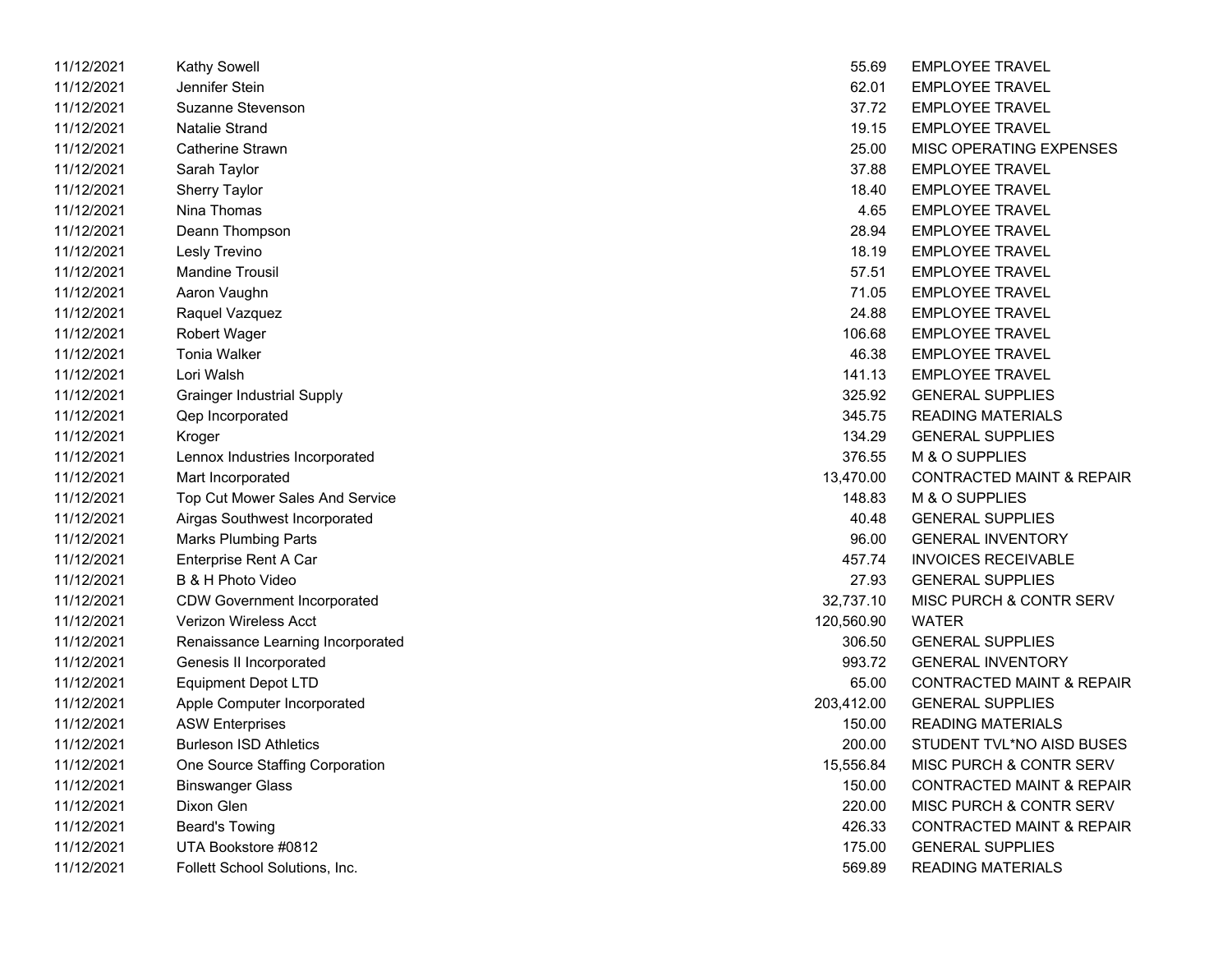| 11/12/2021 | Mathis Lonnie                                       | 65.00     | SAL & WAGES-SUPPORT PERS             |
|------------|-----------------------------------------------------|-----------|--------------------------------------|
| 11/12/2021 | <b>Final Graphic</b>                                | 11,086.65 | MISC PURCH & CONTR SERV              |
| 11/12/2021 | Damron Christopher                                  | 125.00    | SAL & WAGES-SUPPORT PERS             |
| 11/12/2021 | Nasco                                               | 284.93    | <b>GENERAL SUPPLIES</b>              |
| 11/12/2021 | Nasco                                               | 9.06      | <b>GENERAL SUPPLIES</b>              |
| 11/12/2021 | PRN Uniforms, LLC                                   | 126.10    | <b>GENERAL SUPPLIES</b>              |
| 11/12/2021 | Sonova USA Inc.                                     | 900.00    | <b>GENERAL SUPPLIES</b>              |
| 11/12/2021 | Lambert Glenn                                       | 250.00    | MISC PURCH & CONTR SERV              |
| 11/12/2021 | Alonti Catering                                     | 65.50     | MISC OPERATING EXPENSES              |
| 11/12/2021 | Sievers Chris                                       | 70.00     | MISC PURCH & CONTR SERV              |
| 11/12/2021 | Thriving Leaders Collaborative LLC                  | 13,500.00 | MISC PURCH & CONTR SERV              |
| 11/12/2021 | MasteryPrep                                         | 4,045.00  | MISC PURCH & CONTR SERV              |
| 11/12/2021 | Rockford Systems LLC                                | 8,750.00  | <b>CONTRACTED MAINT &amp; REPAIR</b> |
| 11/12/2021 | Office Depot, Inc.                                  | 605.99    | <b>GENERAL SUPPLIES</b>              |
| 11/12/2021 | Alex Le                                             | 115.00    | MISC PURCH & CONTR SERV              |
| 11/12/2021 | <b>Premier Transportation Services LLC</b>          | 2,640.00  | STUDENT TVL*NO AISD BUSES            |
| 11/12/2021 | Indira Martinez                                     | 350.00    | MISC PURCH & CONTR SERV              |
| 11/12/2021 | <b>Keith Bibbs</b>                                  | 115.00    | MISC PURCH & CONTR SERV              |
| 11/12/2021 | <b>Willie Jones</b>                                 | 70.00     | MISC OPERATING EXPENSES              |
| 11/12/2021 |                                                     | 190.00    | MISC PURCH & CONTR SERV              |
| 11/12/2021 | Zanoni Flores                                       | 114.31    | SAL & WAGES-SUPPORT PERS             |
| 11/12/2021 | Complete Supply Incorporated                        | 2,925.00  | <b>GENERAL INVENTORY</b>             |
| 11/12/2021 | Elevator Maintenance and Repair Incorporated        | 3,075.00  | <b>CONTRACTED MAINT &amp; REPAIR</b> |
| 11/12/2021 | Soccer Corner The                                   | 4,556.00  | <b>GENERAL SUPPLIES</b>              |
| 11/12/2021 | <b>EAI Education</b>                                | 126.08    | <b>GENERAL SUPPLIES</b>              |
| 11/12/2021 | Pioneer Manufacturing Company dba Pioneer Athletics | 5,813.28  | <b>GENERAL INVENTORY</b>             |
| 11/12/2021 | John Wiley & Sons Incorporated                      | 820.44    | <b>TESTING MATERIALS</b>             |
| 11/12/2021 | Music & Arts                                        | 5,752.50  | <b>CONTRACTED MAINT &amp; REPAIR</b> |
| 11/12/2021 |                                                     | 106.00    | <b>GENERAL SUPPLIES</b>              |
| 11/12/2021 | Byrne Brothers Foods Incorporate                    | 12,365.28 | <b>GENERAL INVENTORY</b>             |
| 11/12/2021 | <b>National School Products</b>                     | 91.77     | <b>GENERAL SUPPLIES</b>              |
| 11/12/2021 |                                                     | 161.88    | <b>READING MATERIALS</b>             |
| 11/12/2021 | UIL Region V Music Contests Band                    | 225.00    | STUDENT TVL*NO AISD BUSES            |
| 11/12/2021 | Vandergriff Chevrolet                               | 1,155.60  | <b>CONTRACTED MAINT &amp; REPAIR</b> |
| 11/12/2021 |                                                     | 2,324.30  | M & O SUPPLIES                       |
| 11/12/2021 | Virco Incorporated                                  | 6,388.52  | <b>GENERAL SUPPLIES</b>              |
| 11/15/2021 | Julia Alkire                                        | 13.05     | <b>EMPLOYEE TRAVEL</b>               |
| 11/15/2021 | <b>Blanca Hernandez</b>                             | 150.01    | <b>EMPLOYEE TRAVEL</b>               |
| 11/15/2021 | <b>William Horn</b>                                 | 67.30     | <b>EMPLOYEE TRAVEL</b>               |
| 11/15/2021 | Bryan Johnson                                       | 28.14     | EMPLOYEE TRAVEL                      |

| 65.00     | SAL & WAGES-SUPPORT PERS             |
|-----------|--------------------------------------|
| 11,086.65 | MISC PURCH & CONTR SERV              |
| 125.00    | <b>SAL &amp; WAGES-SUPPORT PERS</b>  |
| 284.93    | GENERAL SUPPLIES                     |
| 9.06      | <b>GENERAL SUPPLIES</b>              |
| 126.10    | <b>GENERAL SUPPLIES</b>              |
| 900.00    | <b>GENERAL SUPPLIES</b>              |
| 250.00    | <b>MISC PURCH &amp; CONTR SERV</b>   |
| 65.50     | <b>MISC OPERATING EXPENSES</b>       |
| 70.00     | MISC PURCH & CONTR SERV              |
| 13,500.00 | <b>MISC PURCH &amp; CONTR SERV</b>   |
| 4,045.00  | <b>MISC PURCH &amp; CONTR SERV</b>   |
| 8,750.00  | <b>CONTRACTED MAINT &amp; REPAIR</b> |
| 605.99    | <b>GENERAL SUPPLIES</b>              |
| 115.00    | <b>MISC PURCH &amp; CONTR SERV</b>   |
| 2,640.00  | <b>STUDENT TVL*NO AISD BUSES</b>     |
| 350.00    | <b>MISC PURCH &amp; CONTR SERV</b>   |
| 115.00    | <b>MISC PURCH &amp; CONTR SERV</b>   |
| 70.00     | <b>MISC OPERATING EXPENSES</b>       |
| 190.00    | MISC PURCH & CONTR SERV              |
| 114.31    | SAL & WAGES-SUPPORT PERS             |
| 2,925.00  | <b>GENERAL INVENTORY</b>             |
| 3,075.00  | CONTRACTED MAINT & REPAIR            |
| 4,556.00  | <b>GENERAL SUPPLIES</b>              |
| 126.08    | <b>GENERAL SUPPLIES</b>              |
| 5,813.28  | <b>GENERAL INVENTORY</b>             |
| 820.44    | <b>TESTING MATERIALS</b>             |
| 5,752.50  | <b>CONTRACTED MAINT &amp; REPAIR</b> |
| 106.00    | <b>GENERAL SUPPLIES</b>              |
| 12.365.28 | <b>GENERAL INVENTORY</b>             |
| 91.77     | <b>GENERAL SUPPLIES</b>              |
| 161.88    | <b>READING MATERIALS</b>             |
| 225.00    | STUDENT TVL*NO AISD BUSES            |
| 1,155.60  | <b>CONTRACTED MAINT &amp; REPAIR</b> |
| 2,324.30  | M & O SUPPLIES                       |
| 6,388.52  | <b>GENERAL SUPPLIES</b>              |
| 13.05     | <b>EMPLOYEE TRAVEL</b>               |
| 150.01    | <b>EMPLOYEE TRAVEL</b>               |
| 67.30     | <b>EMPLOYEE TRAVEL</b>               |
| 28.14     | <b>EMPLOYEE TRAVEL</b>               |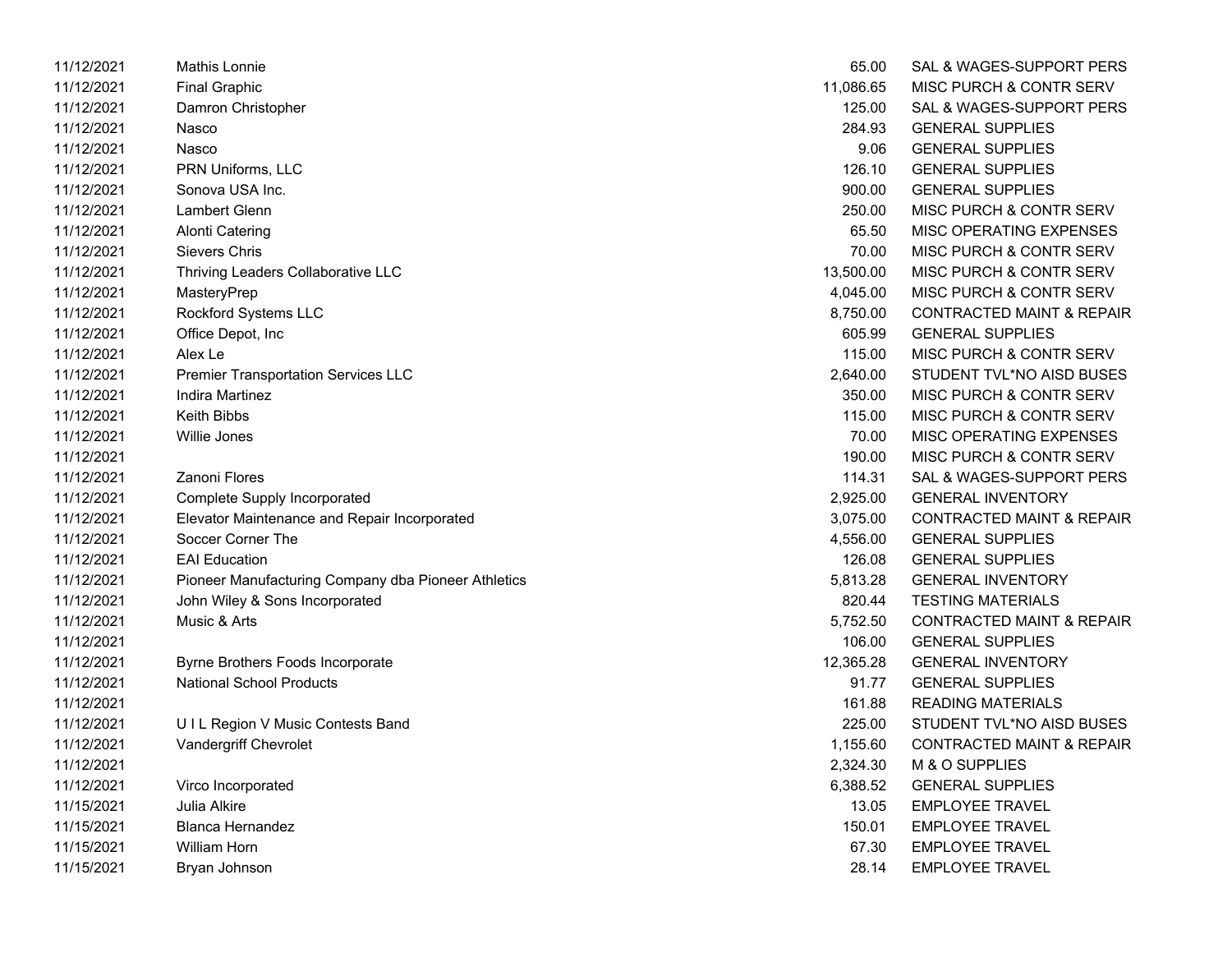| 11/15/2021 | Guy Jones                         | 15.50     | CONTRACTED MAINT & REPA  |
|------------|-----------------------------------|-----------|--------------------------|
| 11/15/2021 | <b>Emily McCray</b>               | 116.00    | MISC OPERATING EXPENSES  |
| 11/15/2021 | Danna McWilliams                  | 73.78     | <b>EMPLOYEE TRAVEL</b>   |
| 11/15/2021 | Karla Mingo                       | 14.07     | <b>EMPLOYEE TRAVEL</b>   |
| 11/15/2021 | <b>Julie Moore</b>                | 71.10     | <b>EMPLOYEE TRAVEL</b>   |
| 11/15/2021 | Shahnaz Nasserfar Feldstein       | 9.52      | <b>EMPLOYEE TRAVEL</b>   |
| 11/15/2021 | Jrefugio Palacio Rojas            | 28.14     | <b>EMPLOYEE TRAVEL</b>   |
| 11/15/2021 | Kimberly Paylor                   | 11.34     | <b>EMPLOYEE TRAVEL</b>   |
| 11/15/2021 | Mary Ann Romero                   | 26.54     | <b>EMPLOYEE TRAVEL</b>   |
| 11/15/2021 | Felicia Scruggs                   | 86.51     | <b>EMPLOYEE TRAVEL</b>   |
| 11/15/2021 | Spenser Segovia                   | 60.62     | <b>EMPLOYEE TRAVEL</b>   |
| 11/15/2021 | Gwendolyn Smart                   | 214.00    | <b>EMPLOYEE TRAVEL</b>   |
| 11/15/2021 | <b>Wendy Smith</b>                | 80.46     | <b>EMPLOYEE TRAVEL</b>   |
| 11/15/2021 | Lynn Smith-Nienhaus               | 107.00    | <b>EMPLOYEE TRAVEL</b>   |
| 11/15/2021 | Catherine Strawn                  | 14.28     | <b>EMPLOYEE TRAVEL</b>   |
| 11/15/2021 | <b>Derrick Talton</b>             | 59.39     | <b>EMPLOYEE TRAVEL</b>   |
| 11/15/2021 | Mark Taylor                       | 32.69     | <b>EMPLOYEE TRAVEL</b>   |
| 11/15/2021 | Carmen Todd                       | 23.91     | <b>EMPLOYEE TRAVEL</b>   |
| 11/15/2021 | Grayson Toperzer                  | 123.96    | <b>EMPLOYEE TRAVEL</b>   |
| 11/15/2021 | <b>Yvette Turner</b>              | 23.27     | <b>EMPLOYEE TRAVEL</b>   |
| 11/15/2021 | <b>Matthew Varnell</b>            | 214.00    | <b>EMPLOYEE TRAVEL</b>   |
| 11/15/2021 | Vanessa Vasquez                   | 46.28     | <b>EMPLOYEE TRAVEL</b>   |
| 11/15/2021 | Ashley Walker                     | 101.92    | SALARIES-TEACH & OTH PRC |
| 11/15/2021 | Christopher Whitten               | 90.90     | <b>EMPLOYEE TRAVEL</b>   |
| 11/15/2021 | Sue Wilhide                       | 28.68     | <b>EMPLOYEE TRAVEL</b>   |
| 11/15/2021 | Rebecca Wilke                     | 25.36     | <b>EMPLOYEE TRAVEL</b>   |
| 11/15/2021 | <b>James Wilkes</b>               | 129.68    | <b>EMPLOYEE TRAVEL</b>   |
| 11/15/2021 | Isabelle Williams                 | 32.26     | <b>EMPLOYEE TRAVEL</b>   |
| 11/15/2021 | Sebastian Williams                | 61.58     | <b>EMPLOYEE TRAVEL</b>   |
| 11/15/2021 | Holly Willis                      | 81.86     | <b>EMPLOYEE TRAVEL</b>   |
| 11/15/2021 | Steven Wurtz                      | 6.21      | <b>EMPLOYEE TRAVEL</b>   |
| 11/15/2021 | Jerod Zahn                        | 70.57     | <b>EMPLOYEE TRAVEL</b>   |
| 11/15/2021 | Maria Zarate                      | 77.79     | <b>EMPLOYEE TRAVEL</b>   |
| 11/15/2021 | Karen Zeske                       | 36.86     | <b>EMPLOYEE TRAVEL</b>   |
| 11/15/2021 | FINMO Group LLC                   | 7,500.00  | MISC PURCH & CONTR SERV  |
| 11/16/2021 | Dean Mariah                       | 465.00    | MISC PURCH & CONTR SERV  |
| 11/16/2021 | Aisd Activity Fund                | 35,000.00 | MISC OPERATING EXPENSES  |
| 11/16/2021 | <b>Teachers Discovery</b>         | 43.90     | <b>GENERAL SUPPLIES</b>  |
| 11/16/2021 | L R P Publications Incorporated   | 40.45     | <b>READING MATERIALS</b> |
| 11/16/2021 | <b>Grainger Industrial Supply</b> | 326.52    | M & O SUPPLIES           |

| 11/15/2021 | Guy Jones                         | 15.50     | <b>CONTRACTED MAINT &amp; REPAIR</b> |
|------------|-----------------------------------|-----------|--------------------------------------|
| 11/15/2021 | <b>Emily McCray</b>               | 116.00    | MISC OPERATING EXPENSES              |
| 11/15/2021 | Danna McWilliams                  | 73.78     | <b>EMPLOYEE TRAVEL</b>               |
| 11/15/2021 | Karla Mingo                       | 14.07     | <b>EMPLOYEE TRAVEL</b>               |
| 11/15/2021 | Julie Moore                       | 71.10     | <b>EMPLOYEE TRAVEL</b>               |
| 11/15/2021 | Shahnaz Nasserfar Feldstein       | 9.52      | <b>EMPLOYEE TRAVEL</b>               |
| 11/15/2021 | Jrefugio Palacio Rojas            | 28.14     | <b>EMPLOYEE TRAVEL</b>               |
| 11/15/2021 | Kimberly Paylor                   | 11.34     | <b>EMPLOYEE TRAVEL</b>               |
| 11/15/2021 | Mary Ann Romero                   | 26.54     | <b>EMPLOYEE TRAVEL</b>               |
| 11/15/2021 | Felicia Scruggs                   | 86.51     | <b>EMPLOYEE TRAVEL</b>               |
| 11/15/2021 | Spenser Segovia                   | 60.62     | <b>EMPLOYEE TRAVEL</b>               |
| 11/15/2021 | Gwendolyn Smart                   | 214.00    | <b>EMPLOYEE TRAVEL</b>               |
| 11/15/2021 | <b>Wendy Smith</b>                | 80.46     | <b>EMPLOYEE TRAVEL</b>               |
| 11/15/2021 | Lynn Smith-Nienhaus               | 107.00    | <b>EMPLOYEE TRAVEL</b>               |
| 11/15/2021 | Catherine Strawn                  | 14.28     | <b>EMPLOYEE TRAVEL</b>               |
| 11/15/2021 | <b>Derrick Talton</b>             | 59.39     | <b>EMPLOYEE TRAVEL</b>               |
| 11/15/2021 | Mark Taylor                       | 32.69     | <b>EMPLOYEE TRAVEL</b>               |
| 11/15/2021 | Carmen Todd                       | 23.91     | <b>EMPLOYEE TRAVEL</b>               |
| 11/15/2021 | Grayson Toperzer                  | 123.96    | <b>EMPLOYEE TRAVEL</b>               |
| 11/15/2021 | <b>Yvette Turner</b>              | 23.27     | <b>EMPLOYEE TRAVEL</b>               |
| 11/15/2021 | <b>Matthew Varnell</b>            | 214.00    | <b>EMPLOYEE TRAVEL</b>               |
| 11/15/2021 | Vanessa Vasquez                   | 46.28     | <b>EMPLOYEE TRAVEL</b>               |
| 11/15/2021 | Ashley Walker                     | 101.92    | SALARIES-TEACH & OTH PROF            |
| 11/15/2021 | <b>Christopher Whitten</b>        | 90.90     | <b>EMPLOYEE TRAVEL</b>               |
| 11/15/2021 | Sue Wilhide                       | 28.68     | <b>EMPLOYEE TRAVEL</b>               |
| 11/15/2021 | Rebecca Wilke                     | 25.36     | <b>EMPLOYEE TRAVEL</b>               |
| 11/15/2021 | James Wilkes                      | 129.68    | <b>EMPLOYEE TRAVEL</b>               |
| 11/15/2021 | Isabelle Williams                 | 32.26     | <b>EMPLOYEE TRAVEL</b>               |
| 11/15/2021 | Sebastian Williams                | 61.58     | <b>EMPLOYEE TRAVEL</b>               |
| 11/15/2021 | <b>Holly Willis</b>               | 81.86     | <b>EMPLOYEE TRAVEL</b>               |
| 11/15/2021 | Steven Wurtz                      | 6.21      | <b>EMPLOYEE TRAVEL</b>               |
| 11/15/2021 | Jerod Zahn                        | 70.57     | <b>EMPLOYEE TRAVEL</b>               |
| 11/15/2021 | Maria Zarate                      | 77.79     | <b>EMPLOYEE TRAVEL</b>               |
| 11/15/2021 | Karen Zeske                       | 36.86     | <b>EMPLOYEE TRAVEL</b>               |
| 11/15/2021 | FINMO Group LLC                   | 7,500.00  | MISC PURCH & CONTR SERV              |
| 11/16/2021 | Dean Mariah                       | 465.00    | MISC PURCH & CONTR SERV              |
| 11/16/2021 | Aisd Activity Fund                | 35,000.00 | MISC OPERATING EXPENSES              |
| 11/16/2021 | <b>Teachers Discovery</b>         | 43.90     | <b>GENERAL SUPPLIES</b>              |
| 11/16/2021 | L R P Publications Incorporated   | 40.45     | <b>READING MATERIALS</b>             |
| 11/16/2021 | <b>Grainger Industrial Supply</b> | 326.52    | M & O SUPPLIES                       |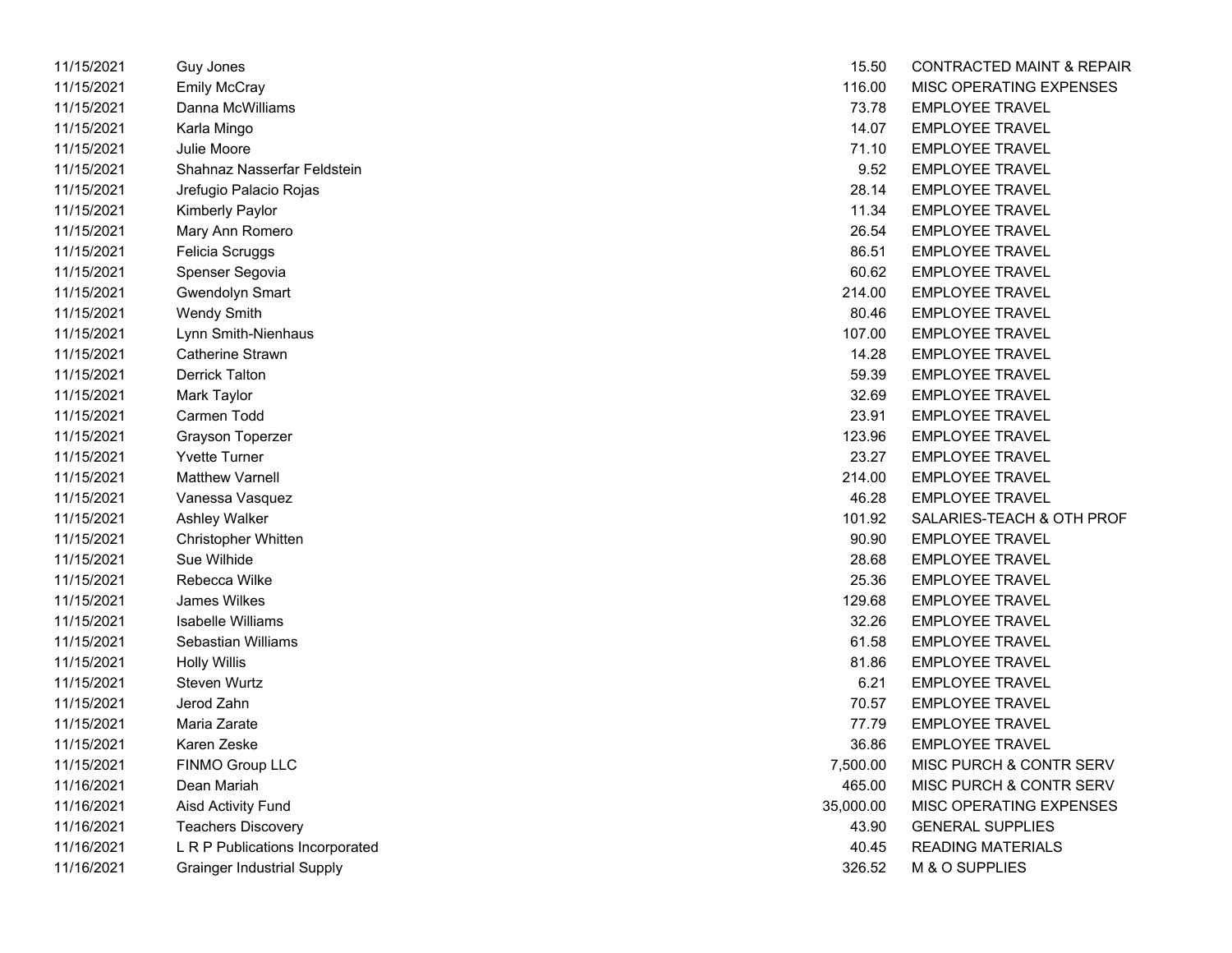| 11/16/2021 | Qep Incorporated                                 | 23.95      | <b>GENERAL SUPPLIES</b>              |
|------------|--------------------------------------------------|------------|--------------------------------------|
| 11/16/2021 |                                                  | 2,496.20   | <b>READING MATERIALS</b>             |
| 11/16/2021 | Apex Supply Company                              | 50.88      | M & O SUPPLIES                       |
| 11/16/2021 | Kroger                                           | 1,606.01   | <b>GENERAL SUPPLIES</b>              |
| 11/16/2021 |                                                  | 293.78     | <b>INVOICES RECEIVABLE</b>           |
| 11/16/2021 |                                                  | 1,189.24   | MISC OPERATING EXPENSES              |
| 11/16/2021 | United Refrigeration Incorporated                | 212.95     | M & O SUPPLIES                       |
| 11/16/2021 | <b>Rifton Equipment</b>                          | 382.50     | <b>GENERAL SUPPLIES</b>              |
| 11/16/2021 | Texas High School Gymnastics Coaches Association | 800.00     | STUDENT TVL*NO AISD BUSES            |
| 11/16/2021 | Really Good Stuff                                | 249.31     | <b>GENERAL SUPPLIES</b>              |
| 11/16/2021 | Vehicle Maintenance Program                      | 452.90     | <b>GENERAL INVENTORY</b>             |
| 11/16/2021 | Fort Worth Zoo                                   | 784.00     | STUDENT TVL*NO AISD BUSES            |
| 11/16/2021 | Lennox Industries Incorporated                   | 141.99     | M & O SUPPLIES                       |
| 11/16/2021 | <b>Booksource</b>                                | 65,567.80  | <b>READING MATERIALS</b>             |
| 11/16/2021 | <b>Masters Distribution Systems</b>              | 6,827.56   | <b>FOOD</b>                          |
| 11/16/2021 | Lake Arlington Golf Course                       | 408.00     | <b>GENERAL SUPPLIES</b>              |
| 11/16/2021 | Cowtown Bus Charters Incorporated                | 2,152.50   | STUDENT TVL*NO AISD BUSES            |
| 11/16/2021 | Jason's Deli                                     | 230.33     | MISC OPERATING EXPENSES              |
| 11/16/2021 | <b>Crisis Prevention Institute</b>               | 25,893.00  | <b>EMPLOYEE TRAVEL</b>               |
| 11/16/2021 | Six Flags Over Texas                             | 3,500.00   | <b>INVOICES RECEIVABLE</b>           |
| 11/16/2021 | Grapevine High School                            | 285.00     | STUDENT TVL*NO AISD BUSES            |
| 11/16/2021 | Capstone                                         | 258.86     | <b>READING MATERIALS</b>             |
| 11/16/2021 | Castleberry High School Softball                 | 375.00     | STUDENT TVL*NO AISD BUSES            |
| 11/16/2021 | <b>Music Theatre International</b>               | 3,231.25   | <b>INVOICES RECEIVABLE</b>           |
| 11/16/2021 | Airgas Southwest Incorporated                    | 367.86     | <b>GENERAL SUPPLIES</b>              |
| 11/16/2021 | Schwans Food Service Incorporated                | 24,850.56  | <b>GENERAL INVENTORY</b>             |
| 11/16/2021 | <b>Office Depot</b>                              | (145.78)   | <b>GENERAL INVENTORY</b>             |
| 11/16/2021 |                                                  | 2,509.61   | <b>GENERAL SUPPLIES</b>              |
| 11/16/2021 | <b>Tote Unlimited</b>                            | 693.96     | <b>GENERAL SUPPLIES</b>              |
| 11/16/2021 | Mansfield ISD                                    | 8,000.00   | MISC OPERATING EXPENSES              |
| 11/16/2021 | <b>Bernd Mac</b>                                 | 805.96     | MISC PURCH & CONTR SERV              |
| 11/16/2021 | <b>Benchmark Education Company</b>               | 5,580.00   | <b>READING MATERIALS</b>             |
| 11/16/2021 | B & H Photo Video                                | 987.49     | <b>GENERAL SUPPLIES</b>              |
| 11/16/2021 | <b>CDW Government Incorporated</b>               | 367,655.68 | <b>GENERAL SUPPLIES</b>              |
| 11/16/2021 | Landtec Engineers Llc                            | 33,110.00  | BLDG PURCH, CONSTR, IMPROVE          |
| 11/16/2021 | <b>Td Industries Limited</b>                     | 29,742.75  | <b>CONTRACTED MAINT &amp; REPAIR</b> |
| 11/16/2021 | Aerowave Technologies                            | 245.29     | M & O SUPPLIES                       |
| 11/16/2021 | Genesis II Incorporated                          | 1,834.56   | <b>GENERAL INVENTORY</b>             |
| 11/16/2021 | Govconnection Incorporated                       | 135.00     | <b>GENERAL SUPPLIES</b>              |
| 11/16/2021 | Apple Computer Incorporated                      | 4,754.00   | <b>GENERAL SUPPLIES</b>              |

| 23.95      | <b>GENERAL SUPPLIES</b>              |
|------------|--------------------------------------|
| 2,496.20   | <b>READING MATERIALS</b>             |
| 50.88      | <b>M &amp; O SUPPLIES</b>            |
| 1,606.01   | <b>GENERAL SUPPLIES</b>              |
| 293.78     | <b>INVOICES RECEIVABLE</b>           |
| 1,189.24   | <b>MISC OPERATING EXPENSES</b>       |
| 212.95     | <b>M &amp; O SUPPLIES</b>            |
| 382.50     | <b>GENERAL SUPPLIES</b>              |
| 800.00     | STUDENT TVL*NO AISD BUSES            |
| 249.31     | <b>GENERAL SUPPLIES</b>              |
| 452.90     | <b>GENERAL INVENTORY</b>             |
| 784.00     | STUDENT TVL*NO AISD BUSES            |
| 141.99     | M & O SUPPLIES                       |
| 65,567.80  | <b>READING MATERIALS</b>             |
| 6,827.56   | <b>FOOD</b>                          |
| 408.00     | <b>GENERAL SUPPLIES</b>              |
| 2,152.50   | STUDENT TVL*NO AISD BUSES            |
| 230.33     | <b>MISC OPERATING EXPENSES</b>       |
| 25,893.00  | <b>EMPLOYEE TRAVEL</b>               |
| 3,500.00   | <b>INVOICES RECEIVABLE</b>           |
| 285.00     | STUDENT TVL*NO AISD BUSES            |
| 258.86     | <b>READING MATERIALS</b>             |
| 375.00     | STUDENT TVL*NO AISD BUSES            |
| 3.231.25   | <b>INVOICES RECEIVABLE</b>           |
| 367.86     | <b>GENERAL SUPPLIES</b>              |
| 24,850.56  | <b>GENERAL INVENTORY</b>             |
| (145.78)   | <b>GENERAL INVENTORY</b>             |
| 2,509.61   | <b>GENERAL SUPPLIES</b>              |
| 693.96     | <b>GENERAL SUPPLIES</b>              |
| 8,000.00   | <b>MISC OPERATING EXPENSES</b>       |
| 805.96     | <b>MISC PURCH &amp; CONTR SERV</b>   |
| 5,580.00   | <b>READING MATERIALS</b>             |
| 987.49     | <b>GENERAL SUPPLIES</b>              |
| 367,655.68 | <b>GENERAL SUPPLIES</b>              |
| 33,110.00  | <b>BLDG PURCH, CONSTR, IMPROVE</b>   |
| 29,742.75  | <b>CONTRACTED MAINT &amp; REPAIR</b> |
| 245.29     | <b>M &amp; O SUPPLIES</b>            |
| 1,834.56   | <b>GENERAL INVENTORY</b>             |
| 135.00     | <b>GENERAL SUPPLIES</b>              |
| 4.754.00   | <b>GENERAL SUPPLIES</b>              |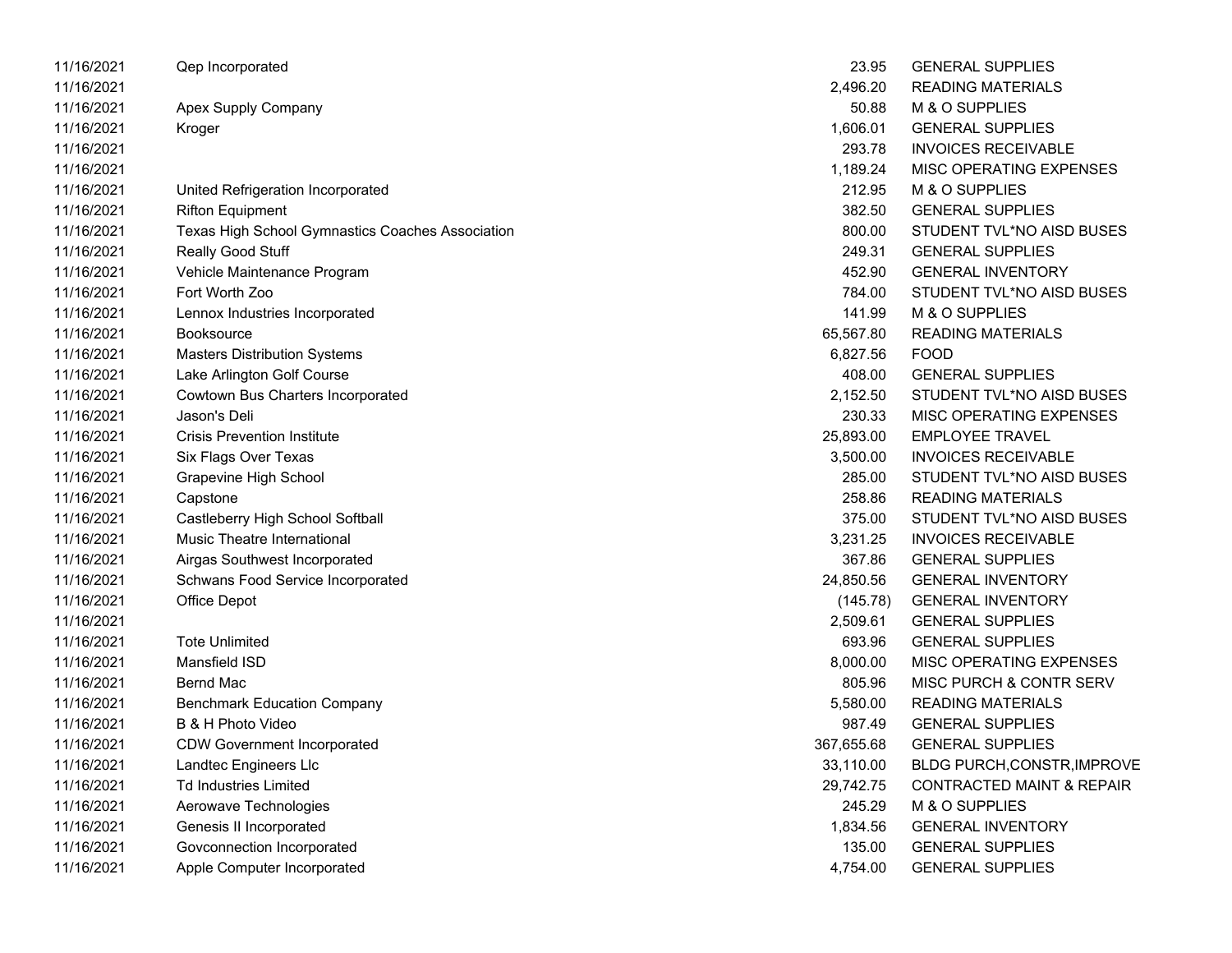| 11/16/2021 | ETA hand2mind                              | 220.87    | <b>GENERAL SUPPLIES</b>              |
|------------|--------------------------------------------|-----------|--------------------------------------|
| 11/16/2021 | Arlington Hardware Incorporated #53        | 236.18    | M & O SUPPLIES                       |
| 11/16/2021 | <b>LD Bell Girls Soccer</b>                | 650.00    | STUDENT TVL*NO AISD BUSES            |
| 11/16/2021 | Mardel Incorporated                        | 96.78     | <b>GENERAL SUPPLIES</b>              |
| 11/16/2021 | Welch John                                 | 440.00    | <b>MISC PURCH &amp; CONTR SERV</b>   |
| 11/16/2021 | ABC CLIO L L C                             | 89.00     | <b>READING MATERIALS</b>             |
| 11/16/2021 | Vaccaro Peter                              | 70.00     | <b>MISC PURCH &amp; CONTR SERV</b>   |
| 11/16/2021 | <b>Total Maintenance Solutions-South</b>   | 350.79    | M & O SUPPLIES                       |
| 11/16/2021 | Alford Allen                               | 1,196.25  | <b>MISC PURCH &amp; CONTR SERV</b>   |
| 11/16/2021 | <b>Carrier Enterprise</b>                  | 114.56    | M & O SUPPLIES                       |
| 11/16/2021 | <b>Gibson Cornelius</b>                    | 401.50    | <b>MISC PURCH &amp; CONTR SERV</b>   |
| 11/16/2021 | J-8 Equipment Company                      | 1,126.64  | <b>CONTRACTED MAINT &amp; REPAIR</b> |
| 11/16/2021 | Monarch Trophy Studio                      | 95.55     | <b>GENERAL SUPPLIES</b>              |
| 11/16/2021 | Grissom Mike                               | 115.00    | MISC PURCH & CONTR SERV              |
| 11/16/2021 | <b>Clay Ewell Educational Services</b>     | 80.00     | <b>GENERAL SUPPLIES</b>              |
| 11/16/2021 | Moore Mark                                 | 95.00     | MISC PURCH & CONTR SERV              |
| 11/16/2021 | Texas Department of Licensing & Regulation | 120.00    | <b>CONTRACTED MAINT &amp; REPAIR</b> |
| 11/16/2021 | Ferrellgas, Incorporated                   | 197.00    | <b>CONTRACTED MAINT &amp; REPAIR</b> |
| 11/16/2021 |                                            | 32,729.93 | <b>GENERAL INVENTORY</b>             |
| 11/16/2021 | Automatic Sprinkler of Texas Incorporated  | 2,897.00  | <b>CONTRACTED MAINT &amp; REPAIR</b> |
| 11/16/2021 | Sauvage James                              | 115.00    | <b>MISC PURCH &amp; CONTR SERV</b>   |
| 11/16/2021 | <b>Ryder Transportation Services</b>       | 2,699.50  | RENTALS & OPERATING LEASE            |
| 11/16/2021 | Rockwall Heath High School - Wrestling     | 175.00    | STUDENT TVL*NO AISD BUSES            |
| 11/16/2021 | Cook Christopher                           | 500.00    | MISC PURCH & CONTR SERV              |
| 11/16/2021 | Dunlap Kirk D                              | 1,265.00  | MISC PURCH & CONTR SERV              |
| 11/16/2021 | Morrison Richard R                         | 300.00    | MISC PURCH & CONTR SERV              |
| 11/16/2021 | David Hinson                               | 742.50    | MISC PURCH & CONTR SERV              |
| 11/16/2021 | <b>Washington Varandas</b>                 | 1,265.00  | <b>MISC PURCH &amp; CONTR SERV</b>   |
| 11/16/2021 | Camper Marcus                              | 385.00    | MISC PURCH & CONTR SERV              |
| 11/16/2021 | Robert D. Lee                              | 880.00    | MISC PURCH & CONTR SERV              |
| 11/16/2021 | Smith Paul                                 | 115.00    | <b>MISC PURCH &amp; CONTR SERV</b>   |
| 11/16/2021 | <b>Whitley Penn LLP</b>                    | 22,000.00 | <b>AUDIT SERVICES</b>                |
| 11/16/2021 | <b>Binswanger Glass</b>                    | 92.20     | M & O SUPPLIES                       |
| 11/16/2021 | Grant-Brooks Jonathan Lee                  | 192.50    | MISC PURCH & CONTR SERV              |
| 11/16/2021 | <b>Crawford Melvin</b>                     | 95.00     | MISC PURCH & CONTR SERV              |
| 11/16/2021 | Evans Jimmy                                | 110.00    | MISC PURCH & CONTR SERV              |
| 11/16/2021 | <b>Martinez Kelly</b>                      | 115.00    | MISC PURCH & CONTR SERV              |
| 11/16/2021 | <b>Brock Drew</b>                          | 70.00     | MISC PURCH & CONTR SERV              |
| 11/16/2021 | <b>Taylor Preston</b>                      | 115.00    | <b>MISC PURCH &amp; CONTR SERV</b>   |
| 11/16/2021 | Karl Wright                                | 125.00    | <b>MISC PURCH &amp; CONTR SERV</b>   |

| 220.87    | <b>GENERAL SUPPLIES</b>              |
|-----------|--------------------------------------|
| 236.18    | M & O SUPPLIES                       |
| 650.00    | STUDENT TVL*NO AISD BUSES            |
| 96.78     | <b>GENERAL SUPPLIES</b>              |
| 440.00    | MISC PURCH & CONTR SERV              |
| 89.00     | <b>READING MATERIALS</b>             |
| 70.00     | <b>MISC PURCH &amp; CONTR SERV</b>   |
| 350.79    | M & O SUPPLIES                       |
| 1,196.25  | <b>MISC PURCH &amp; CONTR SERV</b>   |
| 114.56    | <b>M &amp; O SUPPLIES</b>            |
| 401.50    | <b>MISC PURCH &amp; CONTR SERV</b>   |
| 1,126.64  | <b>CONTRACTED MAINT &amp; REPAIR</b> |
| 95.55     | <b>GENERAL SUPPLIES</b>              |
| 115.00    | MISC PURCH & CONTR SERV              |
| 80.00     | <b>GENERAL SUPPLIES</b>              |
| 95.00     | <b>MISC PURCH &amp; CONTR SERV</b>   |
| 120.00    | <b>CONTRACTED MAINT &amp; REPAIR</b> |
| 197.00    | <b>CONTRACTED MAINT &amp; REPAIR</b> |
| 32,729.93 | <b>GENERAL INVENTORY</b>             |
| 2,897.00  | <b>CONTRACTED MAINT &amp; REPAIR</b> |
| 115.00    | MISC PURCH & CONTR SERV              |
| 2.699.50  | <b>RENTALS &amp; OPERATING LEASE</b> |
| 175.00    | STUDENT TVL*NO AISD BUSES            |
| 500.00    | MISC PURCH & CONTR SERV              |
| 1,265.00  | <b>MISC PURCH &amp; CONTR SERV</b>   |
| 300.00    | <b>MISC PURCH &amp; CONTR SERV</b>   |
| 742.50    | <b>MISC PURCH &amp; CONTR SERV</b>   |
| 1,265.00  | <b>MISC PURCH &amp; CONTR SERV</b>   |
| 385.00    | <b>MISC PURCH &amp; CONTR SERV</b>   |
| 880.00    | <b>MISC PURCH &amp; CONTR SERV</b>   |
| 115.00    | <b>MISC PURCH &amp; CONTR SERV</b>   |
| 22,000.00 | <b>AUDIT SERVICES</b>                |
| 92.20     | M & O SUPPLIES                       |
| 192.50    | <b>MISC PURCH &amp; CONTR SERV</b>   |
| 95.00     | <b>MISC PURCH &amp; CONTR SERV</b>   |
| 110.00    | <b>MISC PURCH &amp; CONTR SERV</b>   |
| 115.00    | MISC PURCH & CONTR SERV              |
| 70.00     | <b>MISC PURCH &amp; CONTR SERV</b>   |
| 115.00    | <b>MISC PURCH &amp; CONTR SERV</b>   |
| 125.00    | MISC PURCH & CONTR SERV              |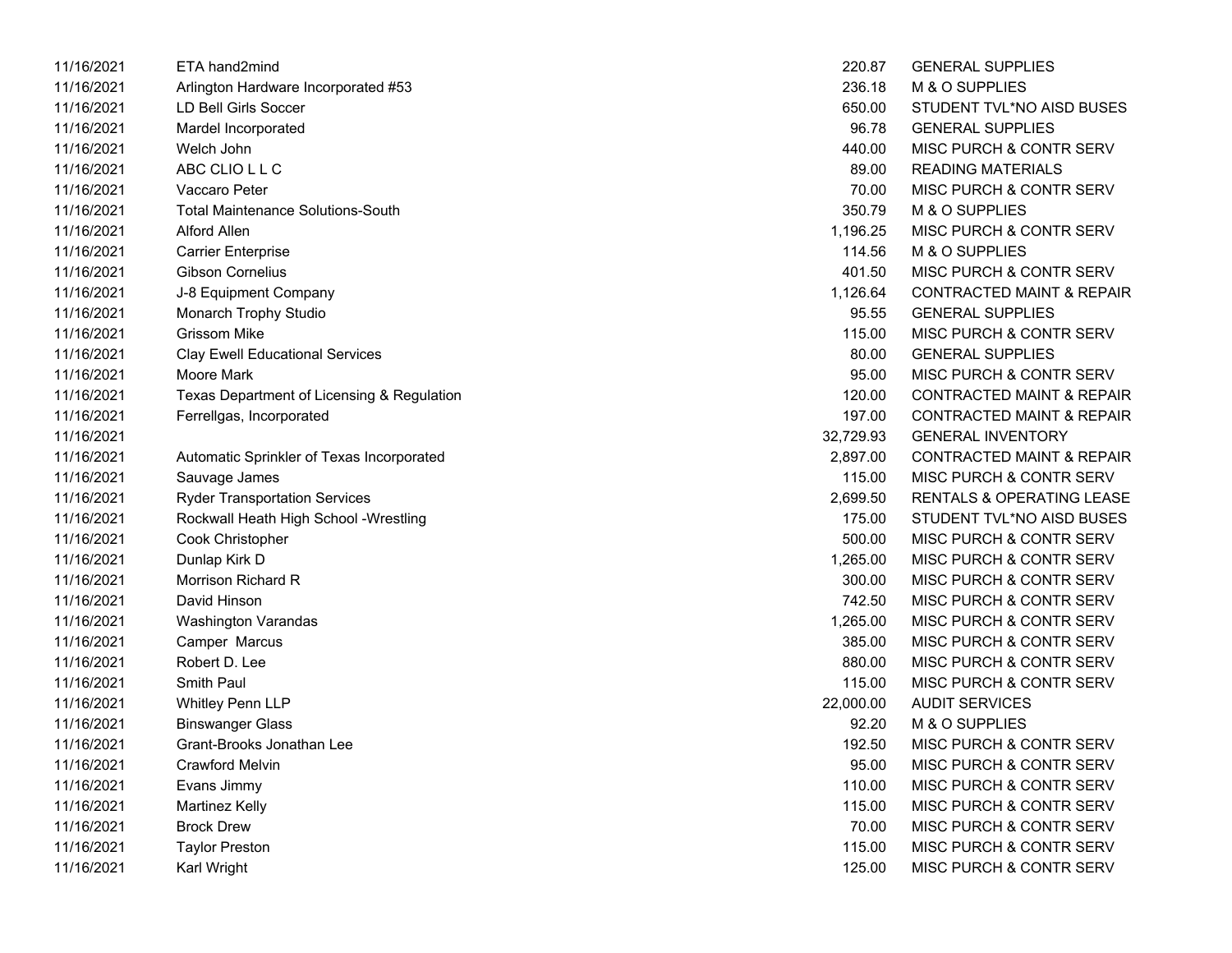| 11/16/2021 | Arrington Brian P                          | 115.00       | MISC PURCH & CONTR SERV              |
|------------|--------------------------------------------|--------------|--------------------------------------|
| 11/16/2021 | Warila Shannon                             | 125.00       | <b>MISC PURCH &amp; CONTR SERV</b>   |
| 11/16/2021 | <b>WRA Architects Incorporated</b>         | 188,935.83   | BLDG PURCH,CONSTR, IMPROVE           |
| 11/16/2021 | McLeod, Thomas E.                          | 487.50       | <b>MISC PURCH &amp; CONTR SERV</b>   |
| 11/16/2021 | <b>Jacket Backers</b>                      | 250.00       | STUDENT TVL*NO AISD BUSES            |
| 11/16/2021 | Kurz & Company                             | 18,728.81    | <b>FOOD</b>                          |
| 11/16/2021 | <b>Jakes Finer Foods</b>                   | 17,769.60    | <b>GENERAL INVENTORY</b>             |
| 11/16/2021 | <b>VWR International LLC</b>               | 6,400.00     | <b>GENERAL SUPPLIES</b>              |
| 11/16/2021 | Accent Awards & Trophies, LLC              | 364.00       | MISC OPERATING EXPENSES              |
| 11/16/2021 | Seal Tex, Incorporated                     | 285.05       | <b>CONTRACTED MAINT &amp; REPAIR</b> |
| 11/16/2021 | <b>Autonation Chevrolet</b>                | 275.90       | M & O SUPPLIES                       |
| 11/16/2021 | AlphaGraphics                              | 30.00        | <b>GENERAL SUPPLIES</b>              |
| 11/16/2021 | Follett School Solutions, Inc.             | 505.01       | <b>READING MATERIALS</b>             |
| 11/16/2021 | Crawford Electric Supply Company           | 12,173.00    | <b>GENERAL INVENTORY</b>             |
| 11/16/2021 | <b>RD Lawns LLC</b>                        | 1,373.60     | <b>CONTRACTED MAINT &amp; REPAIR</b> |
| 11/16/2021 | Lambert Jason                              | 125.00       | MISC PURCH & CONTR SERV              |
| 11/16/2021 | Pogue Construction Co., LP                 | 1,474,574.05 | <b>BLDG PURCH, CONSTR, IMPROVE</b>   |
| 11/16/2021 |                                            | (73, 728.70) | <b>RETAINAGE</b>                     |
| 11/16/2021 | Davis, Regan                               | 1,292.50     | MISC PURCH & CONTR SERV              |
| 11/16/2021 | National Healthcareer Association          | 5,760.00     | MISC OPERATING EXPENSES              |
| 11/16/2021 | ALL In Learning                            | 8,750.00     | <b>GENERAL SUPPLIES</b>              |
| 11/16/2021 | The Breakthrough Coach                     | 825.00       | <b>EMPLOYEE TRAVEL</b>               |
| 11/16/2021 | Administracion para el Sustento de Menores | 722.80       | UNITED FUND                          |
| 11/16/2021 | Ferguson Enterprises, Inc.                 | 3,415.00     | <b>GENERAL INVENTORY</b>             |
| 11/16/2021 |                                            | 1,675.83     | M & O SUPPLIES                       |
| 11/16/2021 | Specialty Bulb Company Inc                 | 6,687.00     | <b>GENERAL SUPPLIES</b>              |
| 11/16/2021 | Roan Ken                                   | 110.00       | MISC PURCH & CONTR SERV              |
| 11/16/2021 | Pearson Vue                                | 3,450.00     | MISC OPERATING EXPENSES              |
| 11/16/2021 | Cardinal's Sport Center Incorporated       | 4,902.00     | <b>GENERAL SUPPLIES</b>              |
| 11/16/2021 | Lowe's Home Centers, LLC                   | 854.40       | <b>GENERAL INVENTORY</b>             |
| 11/16/2021 |                                            | 3,748.19     | <b>GENERAL SUPPLIES</b>              |
| 11/16/2021 |                                            | 913.91       | M & O SUPPLIES                       |
| 11/16/2021 | Western-BRW Paper Company Incorporated     | 210.00       | <b>GENERAL SUPPLIES</b>              |
| 11/16/2021 | <b>Teacher Direct</b>                      | 59.64        | <b>GENERAL SUPPLIES</b>              |
| 11/16/2021 | Klement Distribution, Inc.                 | 3,811.21     | <b>FOOD</b>                          |
| 11/16/2021 | <b>BrainPOP LLC</b>                        | 3,250.00     | <b>GENERAL SUPPLIES</b>              |
| 11/16/2021 | <b>CableLink Solutions</b>                 | 320.00       | MISC PURCH & CONTR SERV              |
| 11/16/2021 | Saginaw Athletic Booster Club              | 250.00       | STUDENT TVL*NO AISD BUSES            |
| 11/16/2021 | On The Border Mexican Grill and Cantina    | 168.63       | MISC OPERATING EXPENSES              |
| 11/16/2021 | OTC Brands, Inc.                           | 899.88       | <b>GENERAL SUPPLIES</b>              |

| 115.00       | MISC PURCH & CONTR SERV              |
|--------------|--------------------------------------|
| 125.00       | MISC PURCH & CONTR SERV              |
| 188,935.83   | BLDG PURCH, CONSTR, IMPROVE          |
| 487.50       | <b>MISC PURCH &amp; CONTR SERV</b>   |
| 250.00       | STUDENT TVL*NO AISD BUSES            |
| 18.728.81    | FOOD                                 |
| 17,769.60    | <b>GENERAL INVENTORY</b>             |
| 6,400.00     | <b>GENERAL SUPPLIES</b>              |
| 364.00       | <b>MISC OPERATING EXPENSES</b>       |
| 285.05       | <b>CONTRACTED MAINT &amp; REPAIR</b> |
| 275.90       | M & O SUPPLIES                       |
| 30.00        | <b>GENERAL SUPPLIES</b>              |
| 505.01       | <b>READING MATERIALS</b>             |
| 12,173.00    | <b>GENERAL INVENTORY</b>             |
| 1,373.60     | <b>CONTRACTED MAINT &amp; REPAIR</b> |
| 125.00       | <b>MISC PURCH &amp; CONTR SERV</b>   |
| ,474,574.05  | BLDG PURCH, CONSTR, IMPROVE          |
| (73, 728.70) | <b>RETAINAGE</b>                     |
| 1,292.50     | MISC PURCH & CONTR SERV              |
| 5,760.00     | <b>MISC OPERATING EXPENSES</b>       |
| 8,750.00     | <b>GENERAL SUPPLIES</b>              |
| 825.00       | <b>FMPI OYFF TRAVEL</b>              |
| 722.80       | UNITED FUND                          |
| 3,415.00     | <b>GENERAL INVENTORY</b>             |
| 1,675.83     | M & O SUPPLIES                       |
| 6,687.00     | <b>GENERAL SUPPLIES</b>              |
| 110.00       | <b>MISC PURCH &amp; CONTR SERV</b>   |
| 3,450.00     | <b>MISC OPERATING EXPENSES</b>       |
| 4,902.00     | <b>GENERAL SUPPLIES</b>              |
| 854.40       | <b>GENERAL INVENTORY</b>             |
| 3,748.19     | <b>GENERAL SUPPLIES</b>              |
| 913.91       | M & O SUPPLIES                       |
| 210.00       | <b>GENERAL SUPPLIES</b>              |
| 59.64        | <b>GENERAL SUPPLIES</b>              |
| 3,811.21     | <b>FOOD</b>                          |
| 3,250.00     | <b>GENERAL SUPPLIES</b>              |
| 320.00       | MISC PURCH & CONTR SERV              |
| 250.00       | STUDENT TVL*NO AISD BUSES            |
| 168.63       | <b>MISC OPERATING EXPENSES</b>       |
| 899.88       | <b>GENERAL SUPPLIES</b>              |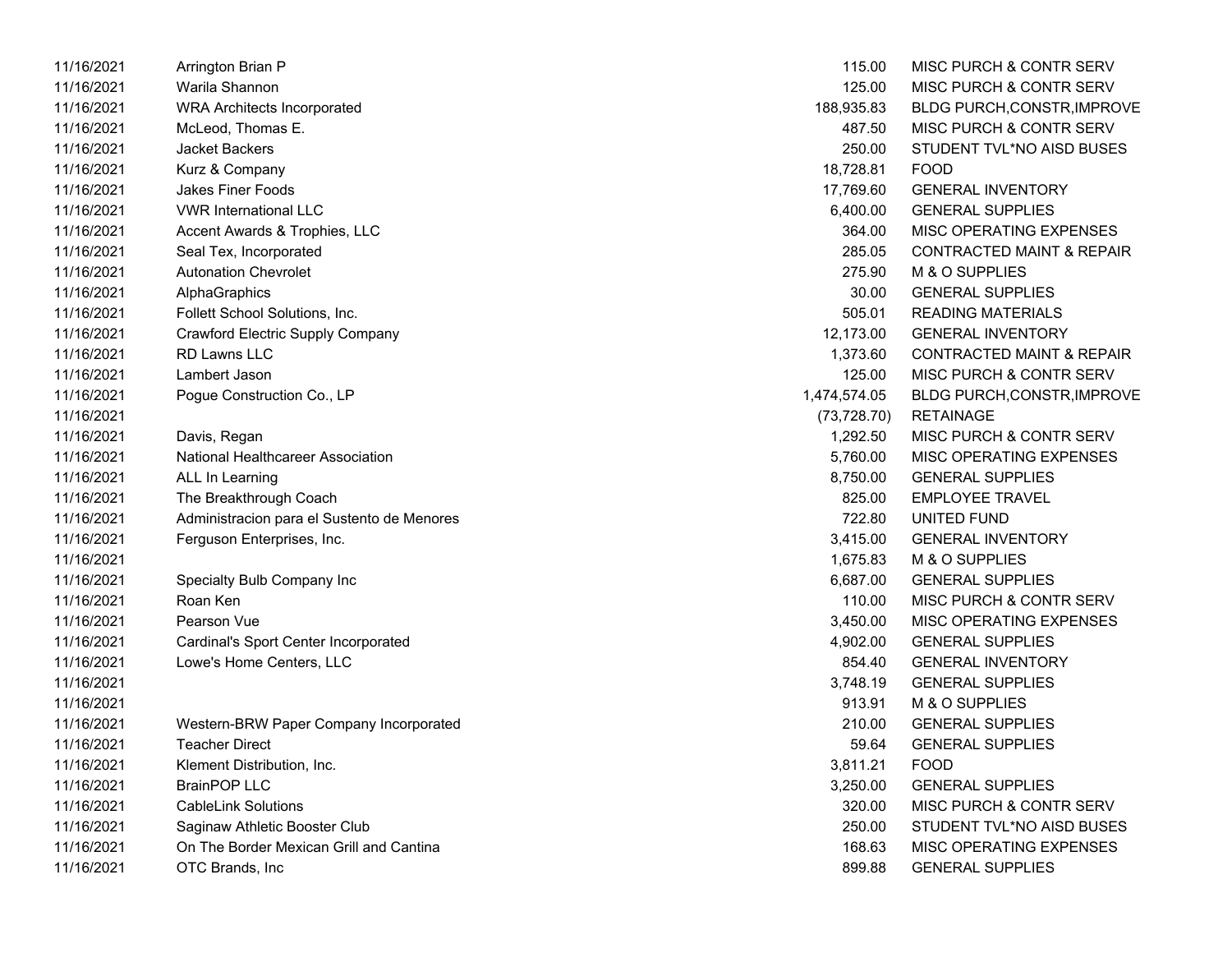| 11/16/2021 | <b>Colwell Shawn</b>                           | 115.00     | MISC PURCH & CONTR SERV              |
|------------|------------------------------------------------|------------|--------------------------------------|
| 11/16/2021 | <b>C&amp;S Trailers</b>                        | 14.50      | <b>CONTRACTED MAINT &amp; REPAIR</b> |
| 11/16/2021 |                                                | 7,295.00   | <b>FURN &amp; EQUIP &gt; \$5,000</b> |
| 11/16/2021 | Charles, Damiete                               | 440.00     | <b>MISC PURCH &amp; CONTR SERV</b>   |
| 11/16/2021 | MP2 Energy Texas LLC                           | 49.88      | <b>WATER</b>                         |
| 11/16/2021 | <b>Foremost Telecommunications Corporation</b> | 6,424.37   | <b>WATER</b>                         |
| 11/16/2021 | <b>Sports Officials Unlimited</b>              | 3,940.00   | <b>MISC PURCH &amp; CONTR SERV</b>   |
| 11/16/2021 | Chu, Brian Wenyi                               | 440.00     | <b>MISC PURCH &amp; CONTR SERV</b>   |
| 11/16/2021 | Staples Inc/Staples Business Advantage         | 233.53     | <b>GENERAL SUPPLIES</b>              |
| 11/16/2021 | Drew Consulting Services Incorporated          | 120,275.00 | <b>BLDG PURCH,CONSTR,IMPROVE</b>     |
| 11/16/2021 | <b>Wright Corey</b>                            | 95.00      | MISC PURCH & CONTR SERV              |
| 11/16/2021 | Payne Jeff                                     | 125.00     | <b>MISC PURCH &amp; CONTR SERV</b>   |
| 11/16/2021 | AT&T Acct #817 164-0068 536 1                  | 1,668.38   | <b>WATER</b>                         |
| 11/16/2021 | Alonti Catering                                | 871.10     | MISC OPERATING EXPENSES              |
| 11/16/2021 | Davis Jim                                      | 110.00     | MISC PURCH & CONTR SERV              |
| 11/16/2021 | Taylor Smith Consulting LLC                    | 2,407.22   | <b>MISC PURCH &amp; CONTR SERV</b>   |
| 11/16/2021 | <b>West Kevin</b>                              | 125.00     | <b>MISC PURCH &amp; CONTR SERV</b>   |
| 11/16/2021 | Davis George                                   | 125.00     | <b>MISC PURCH &amp; CONTR SERV</b>   |
| 11/16/2021 | Lewisville High School Wrestling               | 330.00     | STUDENT TVL*NO AISD BUSES            |
| 11/16/2021 | <b>TCHS ABC - Wrestling</b>                    | 200.00     | STUDENT TVL*NO AISD BUSES            |
| 11/16/2021 | Colleyville Heritage Wrestling Booster Club    | 150.00     | STUDENT TVL*NO AISD BUSES            |
| 11/16/2021 | Audrey Bragg Consulting LLC                    | 1,800.00   | <b>MISC PURCH &amp; CONTR SERV</b>   |
| 11/16/2021 | Riverside Insights                             | 14,055.84  | <b>TESTING MATERIALS</b>             |
| 11/16/2021 | <b>Battery Systems Inc</b>                     | 18.46      | <b>GENERAL INVENTORY</b>             |
| 11/16/2021 | All Star Letter Jackets and Balfour Dallas     | 200.00     | <b>INVOICES RECEIVABLE</b>           |
| 11/16/2021 | IN2 Architecture                               | 19,800.00  | <b>BLDG PURCH, CONSTR, IMPROVE</b>   |
| 11/16/2021 | ValueSure Agency Inc.                          | 71.00      | MISC OPERATING EXPENSES              |
| 11/16/2021 | Project Lead The Way Incorporated              | 950.00     | <b>GENERAL SUPPLIES</b>              |
| 11/16/2021 | <b>Cortes Michael</b>                          | 302.50     | <b>MISC PURCH &amp; CONTR SERV</b>   |
| 11/16/2021 | Got You Covered Work Wear & Uniforms           | 95.98      | M & O SUPPLIES                       |
| 11/16/2021 | Tiwuana Askey                                  | 95.00      | <b>MISC PURCH &amp; CONTR SERV</b>   |
| 11/16/2021 | Pierce Jason                                   | 110.00     | <b>MISC PURCH &amp; CONTR SERV</b>   |
| 11/16/2021 | <b>Hawkins Charles</b>                         | 115.00     | <b>MISC PURCH &amp; CONTR SERV</b>   |
| 11/16/2021 | <b>BloomBoard Incorporated</b>                 | 46,620.00  | <b>MISC PURCH &amp; CONTR SERV</b>   |
| 11/16/2021 | <b>Continental Battery Company</b>             | 4,348.30   | M & O SUPPLIES                       |
| 11/16/2021 | American Heart Association, Inc.               | 1,103.25   | <b>GENERAL SUPPLIES</b>              |
| 11/16/2021 | Brady Industries of Texas LLC                  | 741.60     | <b>GENERAL INVENTORY</b>             |
| 11/16/2021 | Key Construction Texas LLC                     | 160,000.00 | <b>BLDG PURCH,CONSTR,IMPROVE</b>     |
| 11/16/2021 |                                                | (9,561.41) | <b>RETAINAGE</b>                     |
| 11/16/2021 | <b>Thurman Moore</b>                           | 115.00     | MISC PURCH & CONTR SERV              |

| 115.00      | <b>MISC PURCH &amp; CONTR SERV</b>   |
|-------------|--------------------------------------|
| 14.50       | CONTRACTED MAINT & REPAIR            |
| 7,295.00    | <b>FURN &amp; EQUIP &gt; \$5,000</b> |
| 440.00      | <b>MISC PURCH &amp; CONTR SERV</b>   |
| 49.88       | WATER                                |
| 6,424.37    | <b>WATER</b>                         |
| 3,940.00    | <b>MISC PURCH &amp; CONTR SERV</b>   |
| 440.00      | <b>MISC PURCH &amp; CONTR SERV</b>   |
| 233.53      | <b>GENERAL SUPPLIES</b>              |
| 120,275.00  | BLDG PURCH, CONSTR, IMPROVE          |
| 95.00       | <b>MISC PURCH &amp; CONTR SERV</b>   |
| 125.00      | <b>MISC PURCH &amp; CONTR SERV</b>   |
| 1,668.38    | WATER                                |
| 871.10      | <b>MISC OPERATING EXPENSES</b>       |
| 110.00      | <b>MISC PURCH &amp; CONTR SERV</b>   |
| 2,407.22    | <b>MISC PURCH &amp; CONTR SERV</b>   |
| 125.00      | <b>MISC PURCH &amp; CONTR SERV</b>   |
| 125.00      | <b>MISC PURCH &amp; CONTR SERV</b>   |
| 330.00      | STUDENT TVL*NO AISD BUSES            |
| 200.00      | STUDENT TVL*NO AISD BUSES            |
| 150.00      | STUDENT TVL*NO AISD BUSES            |
| 1,800.00    | <b>MISC PURCH &amp; CONTR SERV</b>   |
| 14,055.84   | <b>TESTING MATERIALS</b>             |
| 18.46       | <b>GENERAL INVENTORY</b>             |
| 200.00      | <b>INVOICES RECEIVABLE</b>           |
| 19,800.00   | <b>BLDG PURCH, CONSTR, IMPROVE</b>   |
| 71.00       | <b>MISC OPERATING EXPENSES</b>       |
| 950.00      | <b>GENERAL SUPPLIES</b>              |
| 302.50      | <b>MISC PURCH &amp; CONTR SERV</b>   |
| 95.98       | M & O SUPPLIES                       |
| 95.00       | <b>MISC PURCH &amp; CONTR SERV</b>   |
| 110.00      | <b>MISC PURCH &amp; CONTR SERV</b>   |
| 115.00      | <b>MISC PURCH &amp; CONTR SERV</b>   |
| 46,620.00   | <b>MISC PURCH &amp; CONTR SERV</b>   |
| 4,348.30    | <b>M &amp; O SUPPLIES</b>            |
| 1,103.25    | <b>GENERAL SUPPLIES</b>              |
| 741.60      | <b>GENERAL INVENTORY</b>             |
| 160,000.00  | BLDG PURCH, CONSTR, IMPROVE          |
| (9, 561.41) | <b>RETAINAGE</b>                     |
| 115.00      | MISC PURCH & CONTR SERV              |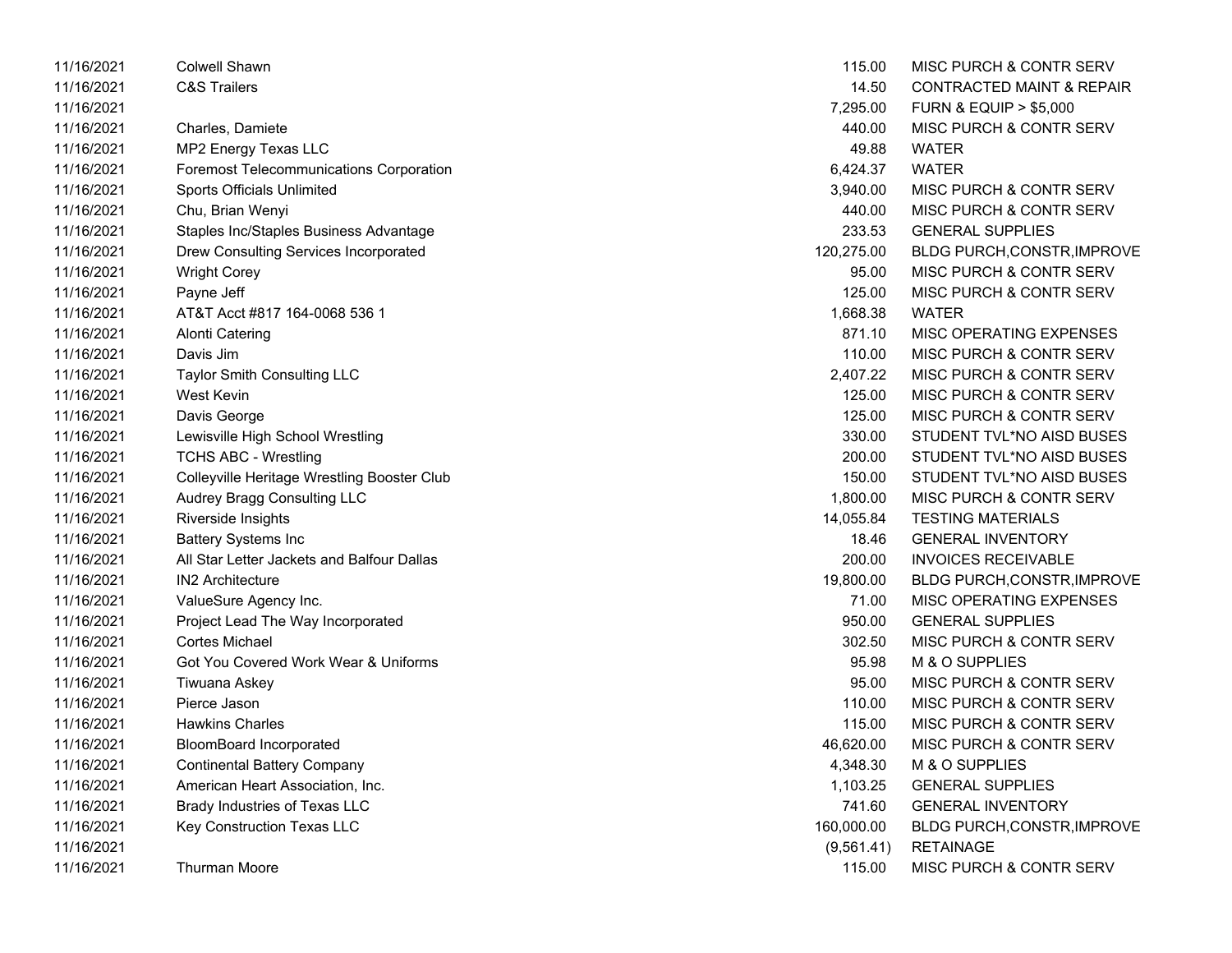| 11/16/2021 | New Dairy Opco LLC DBA Borden Dairy          | 74,987.73 | <b>FOOD</b>                          |
|------------|----------------------------------------------|-----------|--------------------------------------|
| 11/16/2021 | <b>SXSW LLC</b>                              | 258.00    | <b>EMPLOYEE TRAVEL</b>               |
| 11/16/2021 | C and R Services                             | 510.00    | <b>CONTRACTED MAINT &amp; REPAIR</b> |
| 11/16/2021 |                                              | 16,081.04 | MISC PURCH & CONTR SERV              |
| 11/16/2021 | Your Tees LLC                                | 156.00    | <b>INVOICES RECEIVABLE</b>           |
| 11/16/2021 | <b>Kenneth Perkins</b>                       | 187.50    | MISC PURCH & CONTR SERV              |
| 11/16/2021 | Star Autism Support Incorporated             | 3,000.00  | <b>GENERAL SUPPLIES</b>              |
| 11/16/2021 | <b>BDO USA LLP</b>                           | 35,612.05 | <b>AUDIT SERVICES</b>                |
| 11/16/2021 | <b>Glenna Tabor Consulting LLC</b>           | 11,250.00 | MISC PURCH & CONTR SERV              |
| 11/16/2021 | Lakeshore Learning Materials                 | 1,611.61  | <b>GENERAL SUPPLIES</b>              |
| 11/16/2021 |                                              | 56.99     | <b>READING MATERIALS</b>             |
| 11/16/2021 | PayK12                                       | 8,590.00  | <b>GENERAL SUPPLIES</b>              |
| 11/16/2021 | Gage Sursa                                   | 95.00     | MISC PURCH & CONTR SERV              |
| 11/16/2021 | Office Depot, Inc                            | 8,876.51  | <b>GENERAL SUPPLIES</b>              |
| 11/16/2021 |                                              | 313.02    | <b>INVOICES RECEIVABLE</b>           |
| 11/16/2021 |                                              | 41.95     | M & O SUPPLIES                       |
| 11/16/2021 |                                              | 114.95    | <b>READING MATERIALS</b>             |
| 11/16/2021 | <b>Preferred Business Solutions</b>          | 101.95    | <b>GENERAL SUPPLIES</b>              |
| 11/16/2021 | Alex Le                                      | 115.00    | MISC PURCH & CONTR SERV              |
| 11/16/2021 | <b>Premier Transportation Services LLC</b>   | 9,670.00  | STUDENT TVL*NO AISD BUSES            |
| 11/16/2021 | Riverside Technologies Incorporated          | 225.60    | <b>GENERAL SUPPLIES</b>              |
| 11/16/2021 | Zorobabel Gomez Jr.                          | 125.00    | MISC PURCH & CONTR SERV              |
| 11/16/2021 | <b>Mark Allison</b>                          | 110.00    | MISC PURCH & CONTR SERV              |
| 11/16/2021 | American Classic Tours & Music Festivals LLC | 1,080.00  | STUDENT TVL*NO AISD BUSES            |
| 11/16/2021 | <b>KDAA Network Solutions LLC</b>            | 1,612.50  | MISC PURCH & CONTR SERV              |
| 11/16/2021 | Joe Langford                                 | 110.00    | MISC PURCH & CONTR SERV              |
| 11/16/2021 | Complete Supply Incorporated                 | 8,377.16  | <b>GENERAL INVENTORY</b>             |
| 11/16/2021 |                                              | 2,222.11  | M & O SUPPLIES                       |
| 11/16/2021 | Elevator Maintenance and Repair Incorporated | 150.00    | <b>CONTRACTED MAINT &amp; REPAIR</b> |
| 11/16/2021 | Elevator Maintenance and Repair Incorporated | 1,052.78  | <b>CONTRACTED MAINT &amp; REPAIR</b> |
| 11/16/2021 | Soccer Corner The                            | 2,345.00  | <b>GENERAL SUPPLIES</b>              |
| 11/16/2021 | Austin Turf & Tractor                        | 50.33     | M & O SUPPLIES                       |
| 11/16/2021 | Hobby Lobby Store #175                       | 953.92    | <b>GENERAL SUPPLIES</b>              |
| 11/16/2021 | <b>Temperature Control Systems</b>           | 244.78    | M & O SUPPLIES                       |
| 11/16/2021 | <b>Star Roofing And Sheet Metal</b>          | 1,455.00  | <b>CONTRACTED MAINT &amp; REPAIR</b> |
| 11/16/2021 | Dealers Electrical Supply Company            | 2,675.26  | <b>GENERAL INVENTORY</b>             |
| 11/16/2021 | Bucks Wheel & Equipment Company              | 789.18    | <b>GENERAL INVENTORY</b>             |
| 11/16/2021 |                                              | 25.05     | M & O SUPPLIES                       |
| 11/16/2021 | Southwest International Trucks               | 900.00    | <b>CONTRACTED MAINT &amp; REPAIR</b> |
| 11/16/2021 |                                              | 2,627.32  | M & O SUPPLIES                       |

| 74,987.73 | FOOD                                 |
|-----------|--------------------------------------|
| 258.00    | <b>EMPLOYEE TRAVEL</b>               |
| 510.00    | <b>CONTRACTED MAINT &amp; REPAIR</b> |
| 16,081.04 | MISC PURCH & CONTR SERV              |
| 156.00    | <b>INVOICES RECEIVABLE</b>           |
| 187.50    | MISC PURCH & CONTR SERV              |
| 3,000.00  | <b>GENERAL SUPPLIES</b>              |
| 35,612.05 | <b>AUDIT SERVICES</b>                |
| 11,250.00 | MISC PURCH & CONTR SERV              |
| 1,611.61  | <b>GENERAL SUPPLIES</b>              |
| 56.99     | <b>READING MATERIALS</b>             |
| 8,590.00  | <b>GENERAL SUPPLIES</b>              |
|           | 95.00 MISC PURCH & CONTR SERV        |
| 8,876.51  | <b>GENERAL SUPPLIES</b>              |
| 313.02    | <b>INVOICES RECEIVABLE</b>           |
| 41.95     | M & O SUPPLIES                       |
| 114.95    | <b>READING MATERIALS</b>             |
| 101.95    | <b>GENERAL SUPPLIES</b>              |
| 115.00    | MISC PURCH & CONTR SERV              |
| 9,670.00  | STUDENT TVL*NO AISD BUSES            |
| 225.60    | <b>GENERAL SUPPLIES</b>              |
| 125.00    | MISC PURCH & CONTR SERV              |
| 110.00    | MISC PURCH & CONTR SERV              |
| 1,080.00  | STUDENT TVL*NO AISD BUSES            |
| 1,612.50  | MISC PURCH & CONTR SERV              |
| 110.00    | MISC PURCH & CONTR SERV              |
| 8,377.16  | <b>GENERAL INVENTORY</b>             |
| 2,222.11  | M & O SUPPLIES                       |
| 150.00    | <b>CONTRACTED MAINT &amp; REPAIR</b> |
| 1,052.78  | <b>CONTRACTED MAINT &amp; REPAIR</b> |
| 2,345.00  | <b>GENERAL SUPPLIES</b>              |
| 50.33     | M & O SUPPLIES                       |
| 953.92    | <b>GENERAL SUPPLIES</b>              |
| 244.78    | M & O SUPPLIES                       |
| 1,455.00  | <b>CONTRACTED MAINT &amp; REPAIR</b> |
| 2,675.26  | <b>GENERAL INVENTORY</b>             |
| 789.18    | <b>GENERAL INVENTORY</b>             |
| 25.05     | M & O SUPPLIES                       |
| 900.00    | <b>CONTRACTED MAINT &amp; REPAIR</b> |
| 2,627.32  | M & O SUPPLIES                       |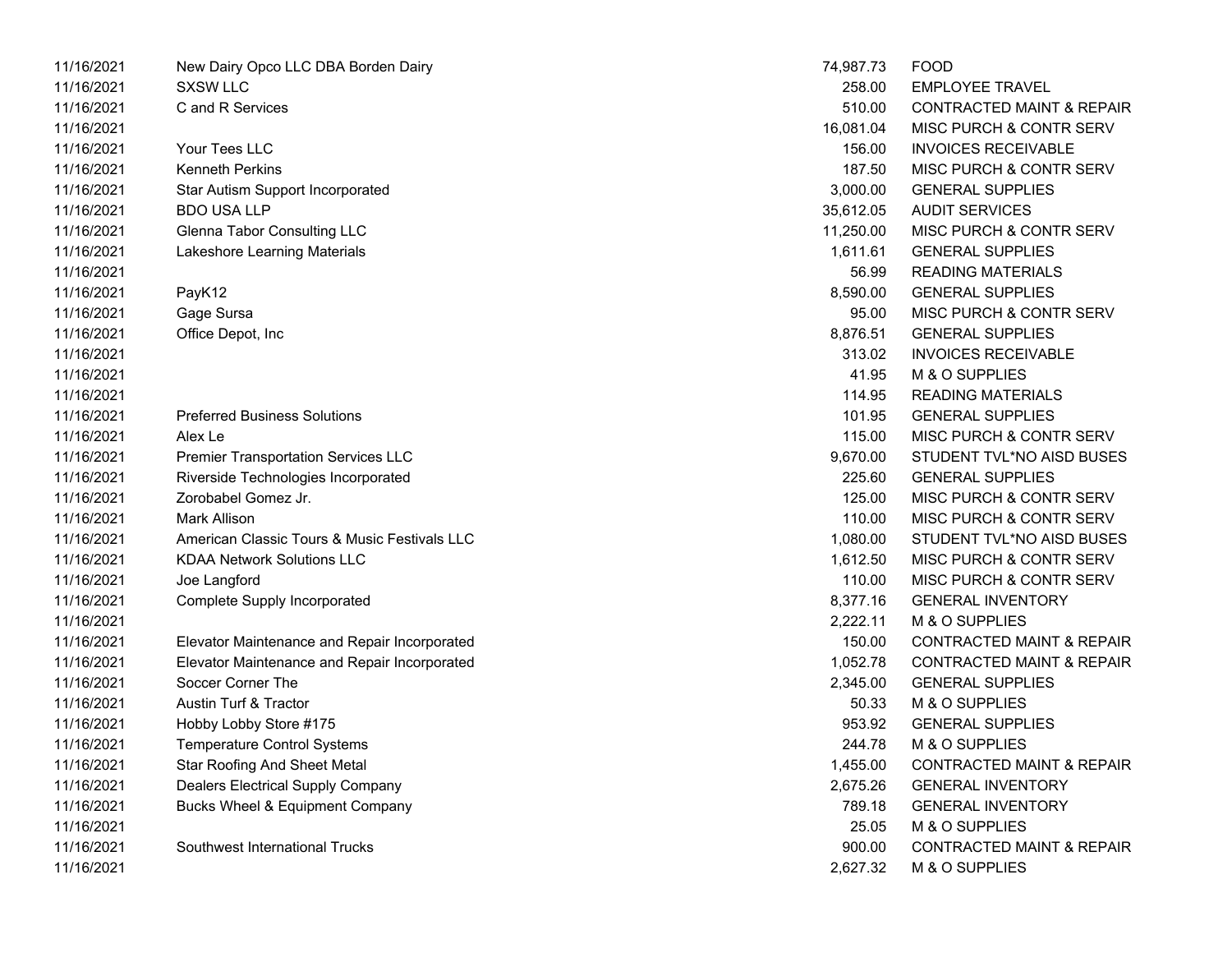| 11/16/2021 | American Medical Response                         | 8,228.75     | MISC PURCH & CONTR SERV              |
|------------|---------------------------------------------------|--------------|--------------------------------------|
| 11/16/2021 | Music & Arts                                      | 12,235.80    | <b>CONTRACTED MAINT &amp; REPAIR</b> |
| 11/16/2021 | <b>Sprint Nextel Network</b>                      | 395.54       | <b>WATER</b>                         |
| 11/16/2021 | Rush Truck Centers Of Texas Limited Partnership   | 464.39       | M & O SUPPLIES                       |
| 11/16/2021 | Marcus HS Swimming & Diving Booster Club          | 75.00        | STUDENT TVL*NO AISD BUSES            |
| 11/16/2021 | Pittsburgh Paints                                 | 2,342.14     | M & O SUPPLIES                       |
| 11/16/2021 | <b>CORE Construction Services of Texas</b>        | 472,623.94   | <b>BLDG PURCH, CONSTR, IMPROVE</b>   |
| 11/16/2021 |                                                   | (23, 631.20) | <b>RETAINAGE</b>                     |
| 11/16/2021 | <b>Bernd Shelley Burke</b>                        | 148.50       | MISC PURCH & CONTR SERV              |
| 11/16/2021 | Pearson                                           | 158.50       | <b>TESTING MATERIALS</b>             |
| 11/16/2021 | SiteOne Landscape Supply Holding LLC              | 164.81       | M & O SUPPLIES                       |
| 11/16/2021 | <b>Curriculum Associates Incorporated</b>         | 2,204.40     | <b>GENERAL SUPPLIES</b>              |
| 11/16/2021 | <b>Education Service Center Region XI</b>         | 1,120.00     | <b>EDUCATION SERVICE CENTER</b>      |
| 11/16/2021 | <b>Education Service Center Region XI</b>         | 70.00        | <b>EDUCATION SERVICE CENTER</b>      |
| 11/16/2021 | <b>Education Service Center Region XI</b>         | 25.00        | <b>EMPLOYEE TRAVEL</b>               |
| 11/16/2021 | <b>Education Service Center Region XI</b>         | 25.00        | <b>EMPLOYEE TRAVEL</b>               |
| 11/16/2021 | <b>Education Service Center Region XI</b>         | 100.00       | MISC PURCH & CONTR SERV              |
| 11/16/2021 | <b>Education Service Center Region XI</b>         | 20.00        | <b>EDUCATION SERVICE CENTER</b>      |
| 11/16/2021 | <b>Fisher Science Education</b>                   | 50.60        | <b>GENERAL SUPPLIES</b>              |
| 11/16/2021 | <b>Pyramid School Products</b>                    | 171.36       | <b>GENERAL INVENTORY</b>             |
| 11/16/2021 | <b>TMEA Region V Vocal Division</b>               | 135.00       | <b>INVOICES RECEIVABLE</b>           |
| 11/16/2021 | Unifirst Holdings(A/R 01550)                      | 148.04       | <b>CONTRACTED MAINT &amp; REPAIR</b> |
| 11/16/2021 |                                                   | 222.86       | MISC PURCH & CONTR SERV              |
| 11/16/2021 | Trinity High School Track & Field                 | 580.00       | STUDENT TVL*NO AISD BUSES            |
| 11/16/2021 | Sam Houston High School 002                       | 100.00       | STUDENT TVL*NO AISD BUSES            |
| 11/16/2021 | Seguin High School                                | 150.00       | STUDENT TVL*NO AISD BUSES            |
| 11/16/2021 | Seguin High School                                | 200.00       | STUDENT TVL*NO AISD BUSES            |
| 11/16/2021 | United Educators Association                      | 988.18       | UNITED FUND                          |
| 11/16/2021 | Texas United School Employees Local 100           | 26.67        | UNITED FUND                          |
| 11/16/2021 | Truman Tim Chapter 13 Trustee                     | 974.31       | UNITED FUND                          |
| 11/16/2021 | Association Of Texas Professional Teachers Local  | 0.58         | UNITED FUND                          |
| 11/16/2021 | Association Of Texas Professional Educators State | 27.68        | UNITED FUND                          |
| 11/16/2021 | Administracion para el Sustento de Menores        | 257.69       | UNITED FUND                          |
| 11/16/2021 | Powers Tom Chapter 13 Trustee                     | 950.77       | UNITED FUND                          |
| 11/16/2021 | Educational Employees Credit Union - HSA          | 870.86       | <b>DENTAL INSURANCE</b>              |
| 11/16/2021 | <b>Educational Employees Credit Union</b>         | 5,250.25     | DUE TO CREDIT UNION                  |
| 11/16/2021 | <b>Texas State Teachers Association</b>           | 65.29        | UNITED FUND                          |
| 11/16/2021 | <b>Tracey Doan</b>                                | 7.08         | LIONS CLUB CONCESSIONS               |
| 11/16/2021 | <b>Osman Sattiy</b>                               | 155.00       | REG DAY SCHOOL TUITION               |
| 11/17/2021 | Wendy Harvey                                      | 375.00       | STUDENT TVL*NO AISD BUSES            |

| 8,228.75     | <b>MISC PURCH &amp; CONTR SERV</b>   |
|--------------|--------------------------------------|
| 12,235.80    | <b>CONTRACTED MAINT &amp; REPAIR</b> |
| 395.54       | <b>WATFR</b>                         |
| 464.39       | M & O SUPPLIES                       |
| 75.00        | STUDENT TVL*NO AISD BUSES            |
| 2,342.14     | M & O SUPPLIES                       |
| 472,623.94   | BLDG PURCH, CONSTR, IMPROVE          |
| (23, 631.20) | RETAINAGE                            |
| 148.50       | <b>MISC PURCH &amp; CONTR SERV</b>   |
| 158.50       | <b>TESTING MATERIALS</b>             |
| 164.81       | M & O SUPPLIES                       |
| 2,204.40     | <b>GENERAL SUPPLIES</b>              |
| 1,120.00     | <b>EDUCATION SERVICE CENTER</b>      |
| 70.00        | <b>EDUCATION SERVICE CENTER</b>      |
| 25.00        | <b>EMPLOYEE TRAVEL</b>               |
| 25.00        | <b>EMPLOYEE TRAVEL</b>               |
| 100.00       | MISC PURCH & CONTR SERV              |
| 20.00        | <b>EDUCATION SERVICE CENTER</b>      |
| 50.60        | <b>GENERAL SUPPLIES</b>              |
| 171.36       | <b>GENERAL INVENTORY</b>             |
| 135.00       | <b>INVOICES RECEIVABLE</b>           |
| 148.04       | <b>CONTRACTED MAINT &amp; REPAIR</b> |
| 222.86       | <b>MISC PURCH &amp; CONTR SERV</b>   |
| 580.00       | STUDENT TVL*NO AISD BUSES            |
| 100.00       | STUDENT TVL*NO AISD BUSES            |
| 150.00       | STUDENT TVL*NO AISD BUSES            |
| 200.00       | STUDENT TVL*NO AISD BUSES            |
| 988.18       | UNITED FUND                          |
| 26.67        | UNITED FUND                          |
| 974.31       | UNITED FUND                          |
| 0.58         | UNITED FUND                          |
| 27.68        | UNITED FUND                          |
| 257.69       | UNITED FUND                          |
| 950.77       | UNITED FUND                          |
| 870.86       | <b>DENTAL INSURANCE</b>              |
| 5,250.25     | DUE TO CREDIT UNION                  |
| 65.29        | <b>UNITED FUND</b>                   |
| 7.08         | LIONS CLUB CONCESSIONS               |
| 155.00       | REG DAY SCHOOL TUITION               |
| 375.00       | STUDENT TVL*NO AISD BUSES            |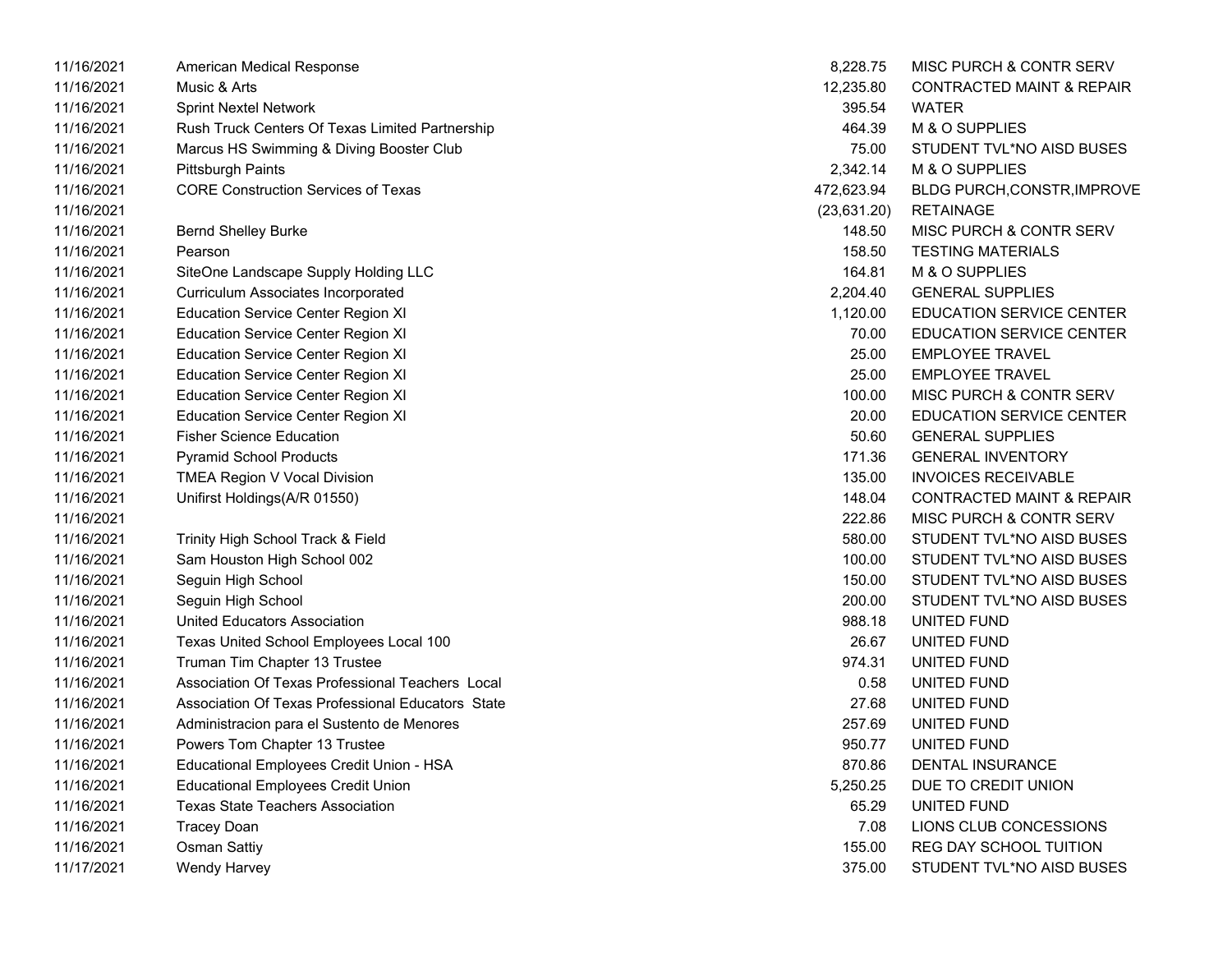| 11/18/2021 | Science Teachers Association Of Texas                    | 255.00     | <b>EMPLOYEE TRAVEL</b>               |
|------------|----------------------------------------------------------|------------|--------------------------------------|
| 11/18/2021 | <b>Pavement Services Corporation</b>                     | 5,985.00   | <b>CONTRACTED MAINT &amp; REPAIR</b> |
| 11/18/2021 | <b>Grainger Industrial Supply</b>                        | 207.87     | M & O SUPPLIES                       |
| 11/18/2021 | Home Depot Pro                                           | 143.76     | <b>GENERAL SUPPLIES</b>              |
| 11/18/2021 |                                                          | 108.75     | M & O SUPPLIES                       |
| 11/18/2021 | Kroger                                                   | 285.45     | <b>GENERAL SUPPLIES</b>              |
| 11/18/2021 |                                                          | 17.94      | <b>INVOICES RECEIVABLE</b>           |
| 11/18/2021 |                                                          | 205.29     | MISC OPERATING EXPENSES              |
| 11/18/2021 | <b>B W I Companies Incorporated</b>                      | 81.12      | M & O SUPPLIES                       |
| 11/18/2021 | United Refrigeration Incorporated                        | 730.12     | M & O SUPPLIES                       |
| 11/18/2021 | <b>Elliott Electric Supply</b>                           | 130.65     | M & O SUPPLIES                       |
| 11/18/2021 | Booksource                                               | 42,086.18  | <b>READING MATERIALS</b>             |
| 11/18/2021 | Mission Arlington/Mission Metroplex                      | 2,060.00   | MISC PURCH & CONTR SERV              |
| 11/18/2021 | Jason's Deli                                             | 309.37     | MISC OPERATING EXPENSES              |
| 11/18/2021 | Lone Star Communications Incorporated                    | 173,601.00 | MISC PURCH & CONTR SERV              |
| 11/18/2021 | Trane Company Commercial Systems Group                   | 787.37     | M & O SUPPLIES                       |
| 11/18/2021 | <b>Blackmon Mooring</b>                                  | 46,892.46  | <b>CONTRACTED MAINT &amp; REPAIR</b> |
| 11/18/2021 | <b>Blackmon Mooring</b>                                  | 34,141.49  | <b>CONTRACTED MAINT &amp; REPAIR</b> |
| 11/18/2021 | Airgas Southwest Incorporated                            | 2.40       | <b>GENERAL SUPPLIES</b>              |
| 11/18/2021 | Office Depot                                             | 77.24      | <b>GENERAL SUPPLIES</b>              |
| 11/18/2021 | Joshua High School                                       | 300.00     | STUDENT TVL*NO AISD BUSES            |
| 11/18/2021 | <b>Birdville High School</b>                             | 600.00     | STUDENT TVL*NO AISD BUSES            |
| 11/18/2021 | B & H Photo Video                                        | 1,384.34   | <b>GENERAL SUPPLIES</b>              |
| 11/18/2021 | <b>CDW Government Incorporated</b>                       | 56,882.22  | <b>GENERAL SUPPLIES</b>              |
| 11/18/2021 | Texas Department Of Insurance State Fire Marshals Office | 200.00     | <b>DUES</b>                          |
| 11/18/2021 | <b>SHI Government Solutions Incorporated</b>             | 340.96     | <b>GENERAL SUPPLIES</b>              |
| 11/18/2021 | Aerowave Technologies                                    | 55.00      | M & O SUPPLIES                       |
| 11/18/2021 | Govconnection Incorporated                               | 191.25     | <b>GENERAL SUPPLIES</b>              |
| 11/18/2021 | <b>String Connection Donald Lee Simpson</b>              | 330.00     | <b>CONTRACTED MAINT &amp; REPAIR</b> |
| 11/18/2021 | R & H Parts And Service                                  | 1,545.92   | M & O SUPPLIES                       |
| 11/18/2021 | <b>School Nurse Supply</b>                               | 42.61      | <b>GENERAL SUPPLIES</b>              |
| 11/18/2021 | <b>National Center For Youth Issues</b>                  | 170.00     | <b>EMPLOYEE TRAVEL</b>               |
| 11/18/2021 | J P Morgan Chase Bank                                    | 985.00     | MISC PURCH & CONTR SERV              |
| 11/18/2021 | <b>TEXAS ASSOCIATION OF SCHOOL ADMINISTRATORS</b>        | 445.00     | <b>EMPLOYEE TRAVEL</b>               |
| 11/18/2021 | J W Pepper & Son Incorporated                            | 182.73     | <b>GENERAL SUPPLIES</b>              |
| 11/18/2021 | Arlington Hardware Incorporated #53                      | 37.77      | M & O SUPPLIES                       |
| 11/18/2021 | Psychological Assessment Resources Incorporated (Par)    | 189.95     | <b>TESTING MATERIALS</b>             |
| 11/18/2021 | National Educators Law Institute                         | 245.00     | <b>EMPLOYEE TRAVEL</b>               |
| 11/18/2021 | Welch John                                               | 440.00     | MISC PURCH & CONTR SERV              |
| 11/18/2021 | Dawson Marcus                                            | 115.00     | MISC PURCH & CONTR SERV              |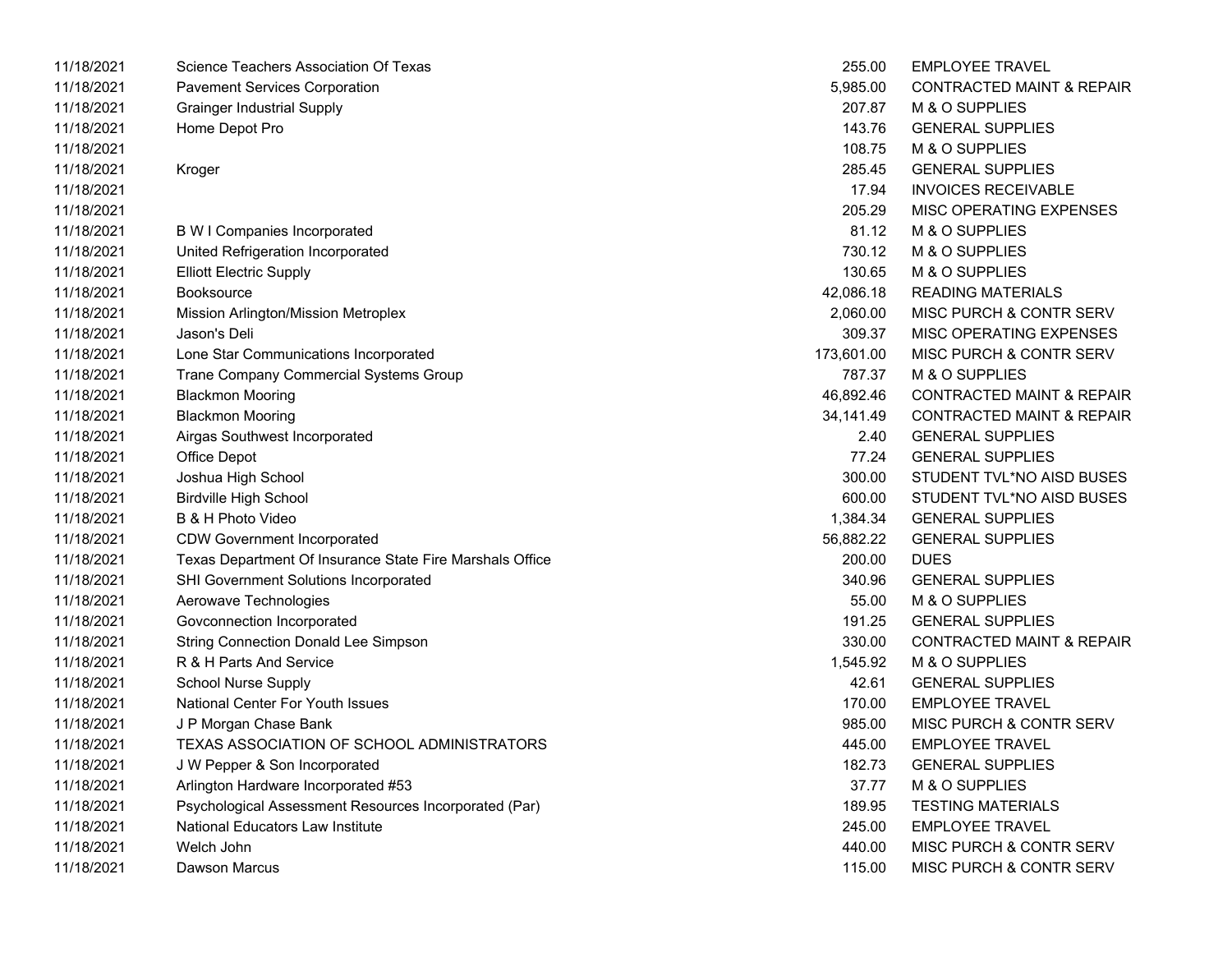| 11/18/2021 | International Meeting Planners Inc                                              | 175.00    | <b>EMPLOYEE TRAVEL</b>             |
|------------|---------------------------------------------------------------------------------|-----------|------------------------------------|
| 11/18/2021 | Mesquite ISD Athletics Office                                                   | 250.00    | STUDENT TVL*NO AISD BUSES          |
| 11/18/2021 | <b>Carrier Enterprise</b>                                                       | 226.10    | M & O SUPPLIES                     |
| 11/18/2021 | Spring Creek Barbeque                                                           | 194.50    | MISC OPERATING EXPENSES            |
| 11/18/2021 | Inspired Imaging                                                                | 350.00    | <b>INVOICES RECEIVABLE</b>         |
| 11/18/2021 | Safe and Civil Schools                                                          | 8,000.00  | MISC PURCH & CONTR SERV            |
| 11/18/2021 | Monarch Trophy Studio                                                           | 4.55      | <b>GENERAL SUPPLIES</b>            |
| 11/18/2021 | Acco Brands USA LLC (GBC)                                                       | 7,485.60  | <b>GENERAL INVENTORY</b>           |
| 11/18/2021 | Pucci Chris                                                                     | 115.00    | MISC PURCH & CONTR SERV            |
| 11/18/2021 | Alvarado Armando                                                                | 115.00    | <b>MISC PURCH &amp; CONTR SERV</b> |
| 11/18/2021 | Texas Association for Health, Physical Education, Recreation and Dance (TAHPERD | 150.00    | <b>INVOICES RECEIVABLE</b>         |
| 11/18/2021 | Mansfield High School Tennis Boosters                                           | 350.00    | STUDENT TVL*NO AISD BUSES          |
| 11/18/2021 | Logisoft Computer Products LLC                                                  | 6,372.95  | <b>GENERAL SUPPLIES</b>            |
| 11/18/2021 | <b>Tri-County Officials Association</b>                                         | 5,940.00  | <b>INVOICES RECEIVABLE</b>         |
| 11/18/2021 | Boxes 4U                                                                        | 739.20    | <b>GENERAL INVENTORY</b>           |
| 11/18/2021 | <b>IXL Learning</b>                                                             | 10,020.00 | <b>GENERAL SUPPLIES</b>            |
| 11/18/2021 | Oates Cathy A                                                                   | 275.00    | MISC OPERATING EXPENSES            |
| 11/18/2021 | Texas Interpreting Services, LLC                                                | 1,612.00  | MISC PURCH & CONTR SERV            |
| 11/18/2021 | Armour Anthony M                                                                | 115.00    | MISC PURCH & CONTR SERV            |
| 11/18/2021 | Lyons Clarence                                                                  | 110.00    | MISC PURCH & CONTR SERV            |
| 11/18/2021 | <b>King Ernest</b>                                                              | 110.00    | MISC PURCH & CONTR SERV            |
| 11/18/2021 | Patience Kevin                                                                  | 70.00     | MISC PURCH & CONTR SERV            |
| 11/18/2021 | Olson Tim                                                                       | 190.00    | MISC OPERATING EXPENSES            |
| 11/18/2021 | David Hinson                                                                    | 440.00    | MISC PURCH & CONTR SERV            |
| 11/18/2021 | Davenport Ned                                                                   | 115.00    | MISC PURCH & CONTR SERV            |
| 11/18/2021 | Sarap Michael                                                                   | 70.00     | MISC OPERATING EXPENSES            |
| 11/18/2021 | Hauptmann Randall                                                               | 70.00     | MISC OPERATING EXPENSES            |
| 11/18/2021 | Robert D. Lee                                                                   | 440.00    | MISC PURCH & CONTR SERV            |
| 11/18/2021 | Durham Dustin J                                                                 | 440.00    | <b>MISC PURCH &amp; CONTR SERV</b> |
| 11/18/2021 | <b>Binswanger Glass</b>                                                         | 407.45    | M & O SUPPLIES                     |
| 11/18/2021 | <b>Williams Arthur</b>                                                          | 125.00    | MISC PURCH & CONTR SERV            |
| 11/18/2021 | Evans Jimmy                                                                     | 115.00    | MISC PURCH & CONTR SERV            |
| 11/18/2021 | <b>Fields David</b>                                                             | 115.00    | MISC PURCH & CONTR SERV            |
| 11/18/2021 | Thomas O Ladine                                                                 | 110.00    | MISC OPERATING EXPENSES            |
| 11/18/2021 | Lemmons Marlon                                                                  | 135.00    | MISC PURCH & CONTR SERV            |
| 11/18/2021 | <b>Millett Curtis A</b>                                                         | 115.00    | MISC PURCH & CONTR SERV            |
| 11/18/2021 | <b>Cluck Rick</b>                                                               | 115.00    | MISC PURCH & CONTR SERV            |
| 11/18/2021 | Vorpahl Kyle                                                                    | 115.00    | MISC PURCH & CONTR SERV            |
| 11/18/2021 | Simank David                                                                    | 125.00    | MISC PURCH & CONTR SERV            |
| 11/18/2021 | <b>Flint Chuck</b>                                                              | 115.00    | <b>MISC PURCH &amp; CONTR SERV</b> |

|   | 175.00    | <b>EMPLOYEE TRAVEL</b>             |
|---|-----------|------------------------------------|
|   | 250.00    | STUDENT TVL*NO AISD BUSES          |
|   | 226.10    | M & O SUPPLIES                     |
|   | 194.50    | <b>MISC OPERATING EXPENSES</b>     |
|   | 350.00    | <b>INVOICES RECEIVABLE</b>         |
|   | 8,000.00  | MISC PURCH & CONTR SERV            |
|   | 4.55      | <b>GENERAL SUPPLIES</b>            |
|   | 7,485.60  | <b>GENERAL INVENTORY</b>           |
|   | 115.00    | <b>MISC PURCH &amp; CONTR SERV</b> |
|   | 115.00    | <b>MISC PURCH &amp; CONTR SERV</b> |
| כ | 150.00    | <b>INVOICES RECEIVABLE</b>         |
|   | 350.00    | STUDENT TVL*NO AISD BUSES          |
|   | 6,372.95  | <b>GENERAL SUPPLIES</b>            |
|   | 5,940.00  | <b>INVOICES RECEIVABLE</b>         |
|   | 739.20    | <b>GENERAL INVENTORY</b>           |
|   | 10,020.00 | <b>GENERAL SUPPLIES</b>            |
|   | 275.00    | <b>MISC OPERATING EXPENSES</b>     |
|   | 1,612.00  | MISC PURCH & CONTR SERV            |
|   | 115.00    | <b>MISC PURCH &amp; CONTR SERV</b> |
|   | 110.00    | <b>MISC PURCH &amp; CONTR SERV</b> |
|   | 110.00    | <b>MISC PURCH &amp; CONTR SERV</b> |
|   | 70.00     | MISC PURCH & CONTR SERV            |
|   | 190.00    | <b>MISC OPERATING EXPENSES</b>     |
|   | 440.00    | <b>MISC PURCH &amp; CONTR SERV</b> |
|   | 115.00    | <b>MISC PURCH &amp; CONTR SERV</b> |
|   | 70.00     | <b>MISC OPERATING EXPENSES</b>     |
|   | 70.00     | <b>MISC OPERATING EXPENSES</b>     |
|   | 440.00    | MISC PURCH & CONTR SERV            |
|   | 440.00    | <b>MISC PURCH &amp; CONTR SERV</b> |
|   | 407.45    | M & O SUPPLIES                     |
|   | 125.00    | <b>MISC PURCH &amp; CONTR SERV</b> |
|   | 115.00    | MISC PURCH & CONTR SERV            |
|   | 115.00    | MISC PURCH & CONTR SERV            |
|   | 110.00    | <b>MISC OPERATING EXPENSES</b>     |
|   | 135.00    | MISC PURCH & CONTR SERV            |
|   | 115.00    | <b>MISC PURCH &amp; CONTR SERV</b> |
|   | 115.00    | <b>MISC PURCH &amp; CONTR SERV</b> |
|   | 115.00    | <b>MISC PURCH &amp; CONTR SERV</b> |
|   | 125.00    | <b>MISC PURCH &amp; CONTR SERV</b> |
|   | 115.00    | MISC PURCH & CONTR SERV            |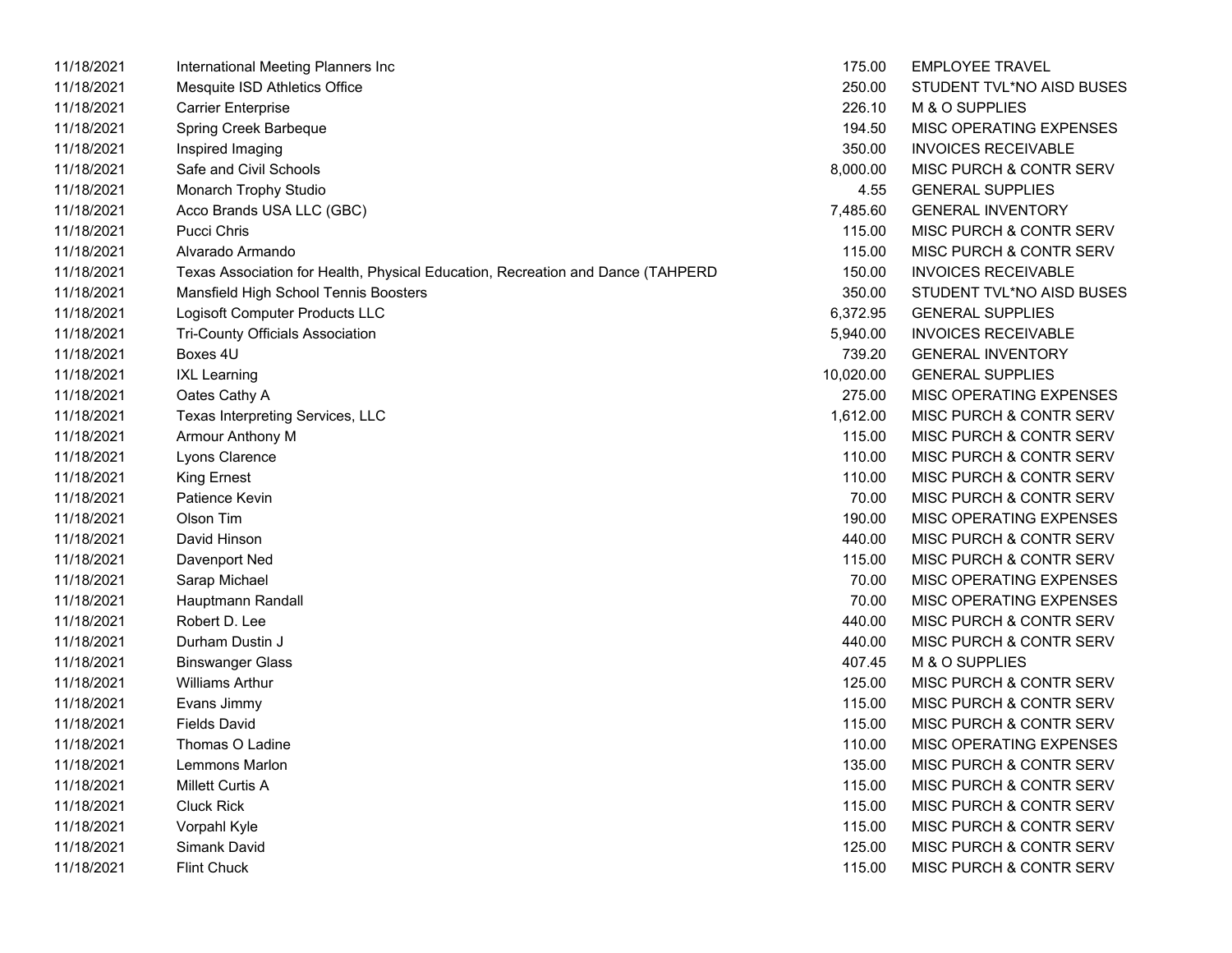| 11/18/2021 | Hinton Sue                                   | 275.00    | MISC OPERATING EXPENSES              |
|------------|----------------------------------------------|-----------|--------------------------------------|
| 11/18/2021 | Jackson Dalton                               | 70.00     | MISC PURCH & CONTR SERV              |
| 11/18/2021 | <b>Wiggins Brian</b>                         | 115.00    | MISC PURCH & CONTR SERV              |
| 11/18/2021 | Edwards Doug                                 | 100.00    | MISC OPERATING EXPENSES              |
| 11/18/2021 | <b>Jakes Finer Foods</b>                     | 19,192.50 | <b>GENERAL INVENTORY</b>             |
| 11/18/2021 | Johnson Jeffrey L                            | 90.00     | MISC OPERATING EXPENSES              |
| 11/18/2021 | Johnson Gerald II                            | 90.00     | MISC OPERATING EXPENSES              |
| 11/18/2021 |                                              | 80.00     | SAL & WAGES-SUPPORT PERS             |
| 11/18/2021 | Small Anthony                                | 110.00    | MISC OPERATING EXPENSES              |
| 11/18/2021 | Lone Star Furnishings LLC                    | 620.74    | <b>GENERAL SUPPLIES</b>              |
| 11/18/2021 | <b>Northstar Equipment Solutions</b>         | 453.00    | <b>CONTRACTED MAINT &amp; REPAIR</b> |
| 11/18/2021 | <b>LEGO Education</b>                        | 1,167.75  | <b>READING MATERIALS</b>             |
| 11/18/2021 | Broccoli Jerry L                             | 125.00    | MISC PURCH & CONTR SERV              |
| 11/18/2021 | Miller Lee                                   | 50.00     | MISC PURCH & CONTR SERV              |
| 11/18/2021 | FAYHA Management LLC                         | 11,039.00 | <b>RENTALS &amp; OPERATING LEASE</b> |
| 11/18/2021 | Chick-fil-A North Collins Street             | 447.00    | MISC OPERATING EXPENSES              |
| 11/18/2021 | ALL In Learning                              | 9,100.00  | <b>GENERAL SUPPLIES</b>              |
| 11/18/2021 | Ferguson Enterprises, Inc.                   | 583.20    | <b>GENERAL INVENTORY</b>             |
| 11/18/2021 |                                              | 1,003.14  | M & O SUPPLIES                       |
| 11/18/2021 | Easley Sabrina                               | 70.00     | MISC OPERATING EXPENSES              |
| 11/18/2021 | <b>Hubbard Kera</b>                          | 100.00    | MISC OPERATING EXPENSES              |
| 11/18/2021 | Dibble Institute for Marriage Education, The | 350.00    | <b>EMPLOYEE TRAVEL</b>               |
| 11/18/2021 | Rasberry Shawn                               | 115.00    | MISC PURCH & CONTR SERV              |
| 11/18/2021 | Dean Mariah                                  | 70.00     | MISC OPERATING EXPENSES              |
| 11/18/2021 | <b>Mathis Lonnie</b>                         | 130.00    | MISC PURCH & CONTR SERV              |
| 11/18/2021 | Varsity Spirit LLC                           | 625.00    | STUDENT TVL*NO AISD BUSES            |
| 11/18/2021 | <b>Education Galaxy LLC</b>                  | 3,760.00  | <b>GENERAL SUPPLIES</b>              |
| 11/18/2021 | iHeart Media & Entertainment, Inc.           | 9,667.40  | MISC OPERATING EXPENSES              |
| 11/18/2021 | Lowe's Home Centers, LLC                     | 1,895.77  | <b>GENERAL SUPPLIES</b>              |
| 11/18/2021 |                                              | 551.23    | M & O SUPPLIES                       |
| 11/18/2021 | <b>Final Graphic</b>                         | 24,428.46 | MISC PURCH & CONTR SERV              |
| 11/18/2021 | Identity Automation, LP                      | 18,000.00 | <b>CONTRACTED MAINT &amp; REPAIR</b> |
| 11/18/2021 | <b>BrainPOP LLC</b>                          | 4,087.50  | <b>GENERAL SUPPLIES</b>              |
| 11/18/2021 | Turnitin, LLC                                | 2,000.00  | <b>GENERAL SUPPLIES</b>              |
| 11/18/2021 | Ogburn Robert                                | 70.00     | MISC OPERATING EXPENSES              |
| 11/18/2021 | Moore Supply Co                              | 56.73     | M & O SUPPLIES                       |
| 11/18/2021 | Nearpod                                      | 2,100.00  | <b>GENERAL SUPPLIES</b>              |
| 11/18/2021 | Mavich LLC                                   | 1,981.64  | <b>GENERAL INVENTORY</b>             |
| 11/18/2021 | Nasco                                        | 20.83     | <b>GENERAL SUPPLIES</b>              |
| 11/18/2021 | Learning A-Z LLC                             | 4,956.19  | <b>GENERAL SUPPLIES</b>              |

| 275.00    | <b>MISC OPERATING EXPENSES</b>       |
|-----------|--------------------------------------|
| 70.00     | <b>MISC PURCH &amp; CONTR SERV</b>   |
| 115.00    | <b>MISC PURCH &amp; CONTR SERV</b>   |
| 100.00    | <b>MISC OPERATING EXPENSES</b>       |
| 19,192.50 | <b>GENERAL INVENTORY</b>             |
| 90.00     | <b>MISC OPERATING EXPENSES</b>       |
| 90.00     | <b>MISC OPERATING EXPENSES</b>       |
| 80.00     | SAL & WAGES-SUPPORT PERS             |
| 110.00    | <b>MISC OPERATING EXPENSES</b>       |
| 620.74    | <b>GENERAL SUPPLIES</b>              |
| 453.00    | <b>CONTRACTED MAINT &amp; REPAIR</b> |
| 1,167.75  | <b>READING MATERIALS</b>             |
| 125.00    | <b>MISC PURCH &amp; CONTR SERV</b>   |
| 50.00     | <b>MISC PURCH &amp; CONTR SERV</b>   |
| 11,039.00 | <b>RENTALS &amp; OPERATING LEASE</b> |
| 447.00    | <b>MISC OPERATING EXPENSES</b>       |
| 9,100.00  | <b>GENERAL SUPPLIES</b>              |
| 583.20    | <b>GENERAL INVENTORY</b>             |
| 1,003.14  | M & O SUPPLIES                       |
| 70.00     | <b>MISC OPERATING EXPENSES</b>       |
| 100.00    | MISC OPERATING EXPENSES              |
| 350.00    | <b>EMPLOYEE TRAVEL</b>               |
| 115.00    | <b>MISC PURCH &amp; CONTR SERV</b>   |
| 70.00     | <b>MISC OPERATING EXPENSES</b>       |
| 130.00    | <b>MISC PURCH &amp; CONTR SERV</b>   |
| 625.00    | STUDENT TVL*NO AISD BUSES            |
| 3,760.00  | <b>GENERAL SUPPLIES</b>              |
| 9,667.40  | <b>MISC OPERATING EXPENSES</b>       |
| 1,895.77  | <b>GENERAL SUPPLIES</b>              |
| 551.23    | M & O SUPPLIES                       |
| 24.428.46 | <b>MISC PURCH &amp; CONTR SERV</b>   |
| 18,000.00 | <b>CONTRACTED MAINT &amp; REPAIR</b> |
| 4,087.50  | <b>GENERAL SUPPLIES</b>              |
| 2,000.00  | <b>GENERAL SUPPLIES</b>              |
| 70.00     | <b>MISC OPERATING EXPENSES</b>       |
| 56.73     | <b>M &amp; O SUPPLIES</b>            |
| 2,100.00  | <b>GENERAL SUPPLIES</b>              |
| 1,981.64  | <b>GENERAL INVENTORY</b>             |
| 20.83     | <b>GENERAL SUPPLIES</b>              |
| 4,956.19  | <b>GENERAL SUPPLIES</b>              |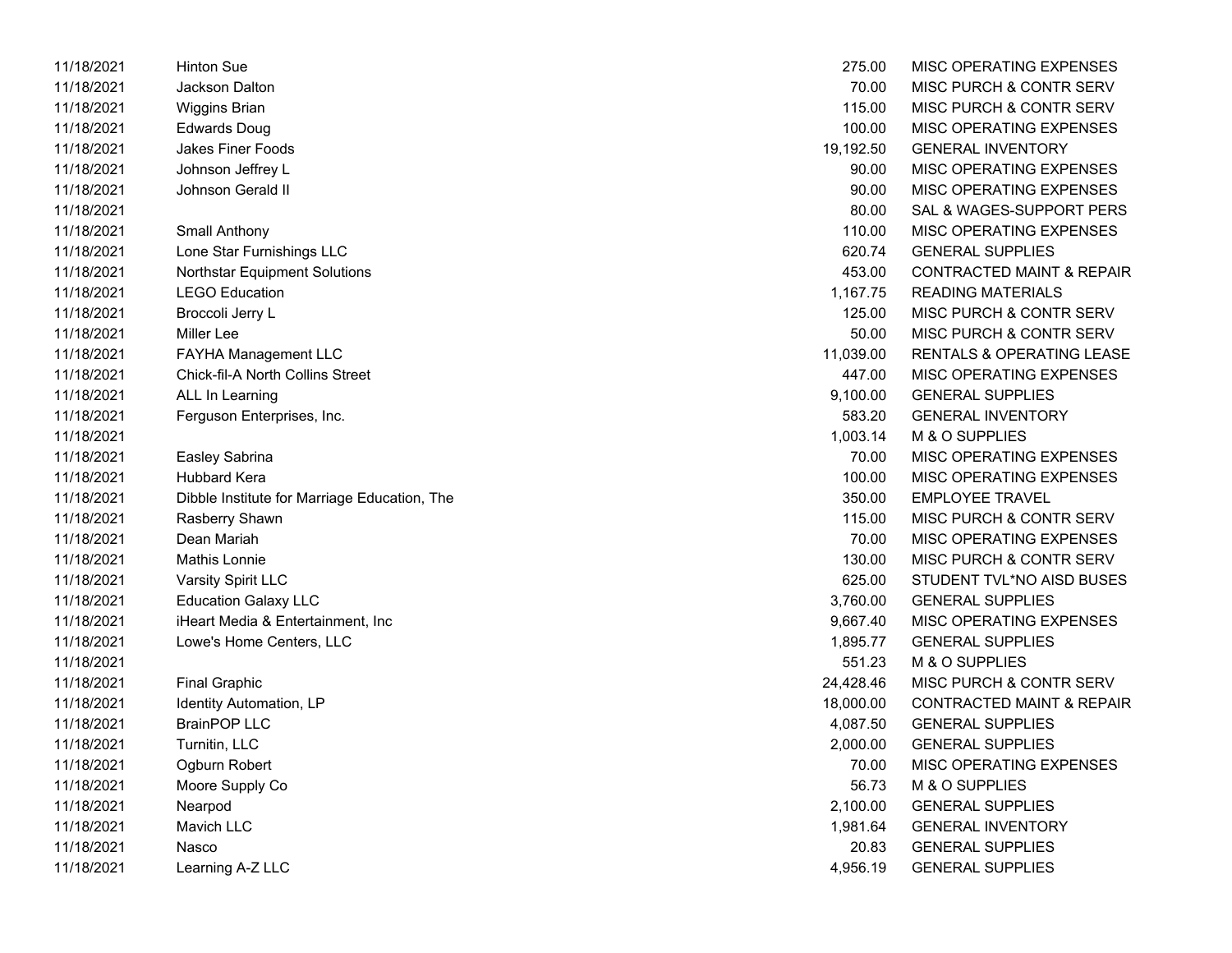| 11/18/2021 | <b>Central Girls Soccer</b>               | 500.00     | STUDENT TVL*NO AISD BUSES            |
|------------|-------------------------------------------|------------|--------------------------------------|
| 11/18/2021 | Auto Plus Auto Parts                      | 308.52     | M & O SUPPLIES                       |
| 11/18/2021 | Staples Inc/Staples Business Advantage    | 249.38     | <b>GENERAL SUPPLIES</b>              |
| 11/18/2021 | Benson Anthony                            | 125.00     | MISC PURCH & CONTR SERV              |
| 11/18/2021 | <b>Banks James</b>                        | 65.00      | MISC PURCH & CONTR SERV              |
| 11/18/2021 | <b>Alonti Catering</b>                    | 331.10     | MISC OPERATING EXPENSES              |
| 11/18/2021 | Davis Jim                                 | 115.00     | MISC PURCH & CONTR SERV              |
| 11/18/2021 | Vance Ryan                                | 115.00     | MISC PURCH & CONTR SERV              |
| 11/18/2021 | Coleman Samuel                            | 70.00      | MISC PURCH & CONTR SERV              |
| 11/18/2021 | West Kevin                                | 115.00     | MISC PURCH & CONTR SERV              |
| 11/18/2021 | <b>Hill David</b>                         | 70.00      | MISC PURCH & CONTR SERV              |
| 11/18/2021 | McLain Rod                                | 115.00     | MISC PURCH & CONTR SERV              |
| 11/18/2021 | <b>Rusty Bowden</b>                       | 115.00     | MISC PURCH & CONTR SERV              |
| 11/18/2021 | Reaves James                              | 70.00      | MISC OPERATING EXPENSES              |
| 11/18/2021 | <b>Richter Adam</b>                       | 115.00     | MISC PURCH & CONTR SERV              |
| 11/18/2021 | Smith Sam M.                              | 100.00     | MISC PURCH & CONTR SERV              |
| 11/18/2021 | <b>Battery Systems Inc</b>                | 368.90     | <b>GENERAL SUPPLIES</b>              |
| 11/18/2021 | <b>Lindenmeyr Munroe</b>                  | 2,538.00   | LIONS CLUB CONCESSIONS               |
| 11/18/2021 | <b>Lindenmeyr Munroe</b>                  | 6,921.42   | <b>GENERAL INVENTORY</b>             |
| 11/18/2021 |                                           | 4,599.10   | <b>GENERAL SUPPLIES</b>              |
| 11/18/2021 |                                           | (2,538.00) | LIONS CLUB CONCESSIONS               |
| 11/18/2021 | Zum Services, Inc.                        | 20,489.50  | MISC PURCH & CONTR SERV              |
| 11/18/2021 | DOT Medical and Drug Testing Services Inc | 235.00     | MISC OPERATING EXPENSES              |
| 11/18/2021 | <b>Blick Art Materials</b>                | 1,626.94   | <b>GENERAL SUPPLIES</b>              |
| 11/18/2021 | HPI International Inc                     | 346.50     | <b>GENERAL SUPPLIES</b>              |
| 11/18/2021 | Cox Braden                                | 115.00     | MISC PURCH & CONTR SERV              |
| 11/18/2021 | <b>Sievers Chris</b>                      | 65.00      | MISC PURCH & CONTR SERV              |
| 11/18/2021 | Haile James                               | 230.00     | MISC PURCH & CONTR SERV              |
| 11/18/2021 | King Jim                                  | 65.00      | MISC PURCH & CONTR SERV              |
| 11/18/2021 | Pierce Jason                              | 115.00     | MISC PURCH & CONTR SERV              |
| 11/18/2021 | <b>Bobby Ledbetter</b>                    | 125.00     | MISC OPERATING EXPENSES              |
| 11/18/2021 | <b>Almand David</b>                       | 185.00     | MISC PURCH & CONTR SERV              |
| 11/18/2021 | <b>K&amp;D Designs</b>                    | 487.50     | <b>GENERAL SUPPLIES</b>              |
| 11/18/2021 | Insight Public Sector Inc                 | 21,199.56  | <b>GENERAL SUPPLIES</b>              |
| 11/18/2021 | Terry's Auto Industrial Radiator          | 290.00     | <b>CONTRACTED MAINT &amp; REPAIR</b> |
| 11/18/2021 | Infinity Supply and Service Incorporated  | 334.20     | <b>GENERAL INVENTORY</b>             |
| 11/18/2021 | The LETCO Group LLC dba Living Earth      | 2,500.00   | <b>GENERAL SUPPLIES</b>              |
| 11/18/2021 | Phoenix Tree Publishing Incorporated      | 807.30     | <b>READING MATERIALS</b>             |
| 11/18/2021 | DeltaMath Solutions Incorporated          | 700.00     | <b>GENERAL SUPPLIES</b>              |
| 11/18/2021 | Key Construction Texas LLC                | 425,496.87 | <b>RETAINAGE</b>                     |

| 500.00     | STUDENT TVL*NO AISD BUSES            |
|------------|--------------------------------------|
| 308.52     | <b>M &amp; O SUPPLIES</b>            |
| 249.38     | <b>GENERAL SUPPLIES</b>              |
| 125.00     | MISC PURCH & CONTR SERV              |
| 65.00      | MISC PURCH & CONTR SERV              |
| 331.10     | <b>MISC OPERATING EXPENSES</b>       |
| 115.00     | <b>MISC PURCH &amp; CONTR SERV</b>   |
| 115.00     | <b>MISC PURCH &amp; CONTR SERV</b>   |
| 70.00      | <b>MISC PURCH &amp; CONTR SERV</b>   |
| 115.00     | <b>MISC PURCH &amp; CONTR SERV</b>   |
| 70.00      | <b>MISC PURCH &amp; CONTR SERV</b>   |
| 115.00     | <b>MISC PURCH &amp; CONTR SERV</b>   |
| 115.00     | <b>MISC PURCH &amp; CONTR SERV</b>   |
| 70.00      | <b>MISC OPERATING EXPENSES</b>       |
| 115.00     | MISC PURCH & CONTR SERV              |
| 100.00     | MISC PURCH & CONTR SERV              |
| 368.90     | <b>GENERAL SUPPLIES</b>              |
| 2,538.00   | LIONS CLUB CONCESSIONS               |
| 6,921.42   | <b>GENERAL INVENTORY</b>             |
| 4,599.10   | <b>GENERAL SUPPLIES</b>              |
| (2,538.00) | LIONS CLUB CONCESSIONS               |
| 20,489.50  | MISC PURCH & CONTR SERV              |
| 235.00     | MISC OPERATING EXPENSES              |
| 1,626.94   | <b>GENERAL SUPPLIES</b>              |
| 346.50     | <b>GENERAL SUPPLIES</b>              |
| 115.00     | <b>MISC PURCH &amp; CONTR SERV</b>   |
| 65.00      | <b>MISC PURCH &amp; CONTR SERV</b>   |
| 230.00     | <b>MISC PURCH &amp; CONTR SERV</b>   |
| 65.00      | <b>MISC PURCH &amp; CONTR SERV</b>   |
| 115.00     | <b>MISC PURCH &amp; CONTR SERV</b>   |
| 125.00     | <b>MISC OPERATING EXPENSES</b>       |
| 185.00     | MISC PURCH & CONTR SERV              |
| 487.50     | <b>GENERAL SUPPLIES</b>              |
| 21,199.56  | <b>GENERAL SUPPLIES</b>              |
| 290.00     | <b>CONTRACTED MAINT &amp; REPAIR</b> |
| 334.20     | <b>GENERAL INVENTORY</b>             |
| 2,500.00   | <b>GENERAL SUPPLIES</b>              |
| 807.30     | <b>READING MATERIALS</b>             |
| 700.00     | <b>GENERAL SUPPLIES</b>              |
| 425,496.87 | <b>RETAINAGE</b>                     |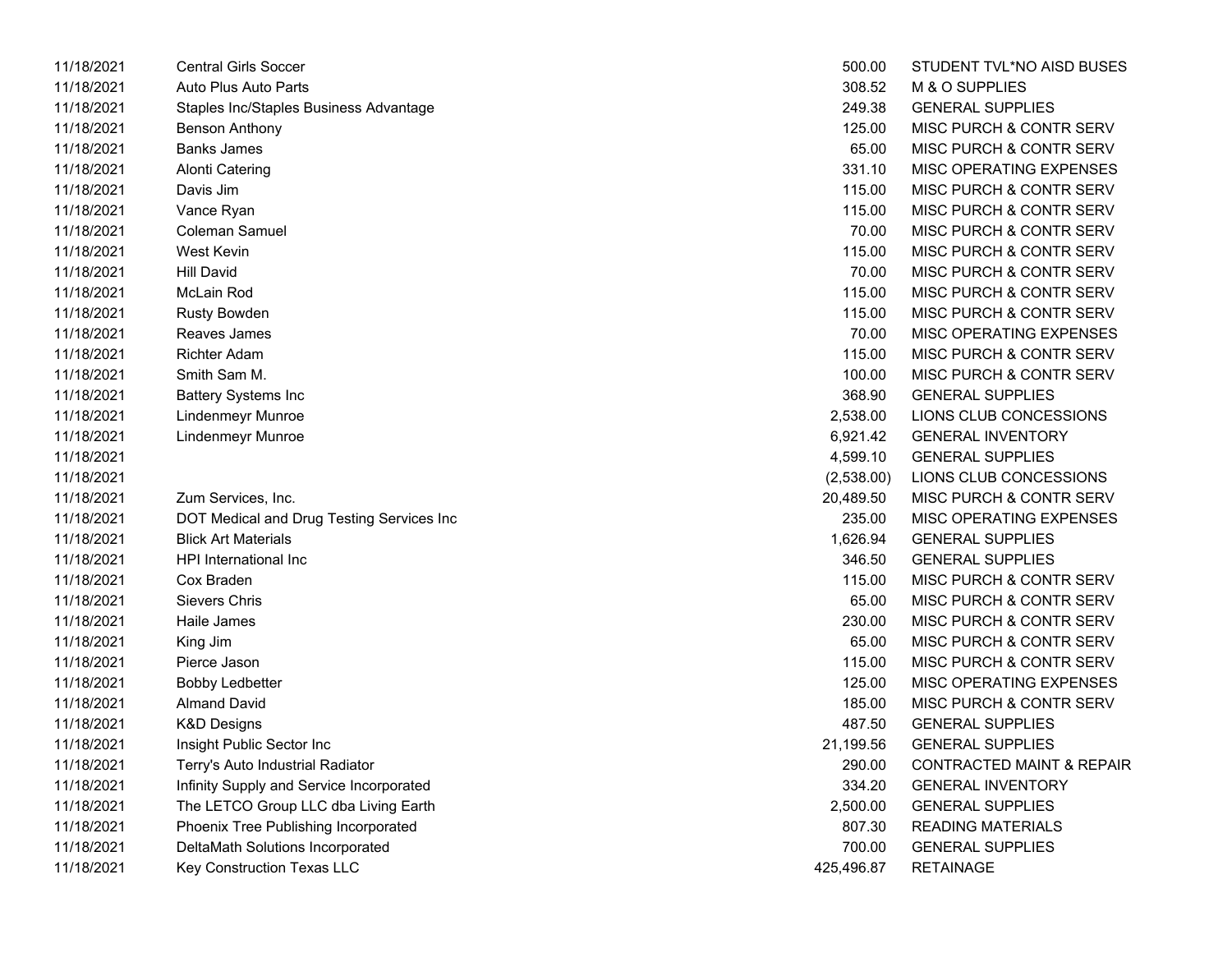| 11/18/2021 | Kenneth Chung                               | 100.00     | MISC PURCH & CONTR SERV              |
|------------|---------------------------------------------|------------|--------------------------------------|
| 11/18/2021 | Rhithm Incorporated                         | 35,000.00  | MISC PURCH & CONTR SERV              |
| 11/18/2021 | <b>Teachers First LLC</b>                   | 6,750.00   | MISC PURCH & CONTR SERV              |
| 11/18/2021 | Fornine Music LLC                           | 4,500.00   | <b>INVOICES RECEIVABLE</b>           |
| 11/18/2021 | <b>John Pritchett</b>                       | 80.00      | MISC OPERATING EXPENSES              |
| 11/18/2021 | Your Tees LLC                               | 400.00     | MISC OPERATING EXPENSES              |
| 11/18/2021 | Lakeshore Learning Materials                | 1,834.27   | <b>GENERAL SUPPLIES</b>              |
| 11/18/2021 | CharacterStrong LLC                         | 121,057.80 | MISC PURCH & CONTR SERV              |
| 11/18/2021 | <b>Liberty Office Products</b>              | 44.10      | <b>GENERAL SUPPLIES</b>              |
| 11/18/2021 | Office Depot, Inc                           | 3,626.03   | <b>GENERAL SUPPLIES</b>              |
| 11/18/2021 | <b>Garrett Demolition Incorporated</b>      | 124,732.35 | <b>BLDG PURCH, CONSTR, IMPROV</b>    |
| 11/18/2021 |                                             | (6,236.61) | <b>RETAINAGE</b>                     |
| 11/18/2021 | <b>Preferred Business Solutions</b>         | 1,685.75   | <b>GENERAL SUPPLIES</b>              |
| 11/18/2021 | <b>Bryant Warren</b>                        | 115.00     | MISC PURCH & CONTR SERV              |
| 11/18/2021 | Joshua Bannerman                            | 115.00     | MISC PURCH & CONTR SERV              |
| 11/18/2021 | John F. Collins                             | 80.00      | MISC PURCH & CONTR SERV              |
| 11/18/2021 | Leslie Bradley                              | 70.00      | MISC OPERATING EXPENSES              |
| 11/18/2021 | Elijah Banks                                | 65.00      | MISC PURCH & CONTR SERV              |
| 11/18/2021 | Derek Tyra                                  | 95.00      | MISC PURCH & CONTR SERV              |
| 11/18/2021 | Dunbar High School Girls Track & Field      | 175.00     | STUDENT TVL*NO AISD BUSES            |
| 11/18/2021 | Wiley C. Payne Jr.                          | 65.00      | MISC PURCH & CONTR SERV              |
| 11/18/2021 | Patrick Clayton                             | 115.00     | MISC PURCH & CONTR SERV              |
| 11/18/2021 | Jarvis Stewart                              | 65.00      | MISC PURCH & CONTR SERV              |
| 11/18/2021 | <b>Garren Morris</b>                        | 110.00     | MISC PURCH & CONTR SERV              |
| 11/18/2021 | Dan Rosendahl                               | 110.00     | MISC PURCH & CONTR SERV              |
| 11/18/2021 | <b>Robert Vidal</b>                         | 110.00     | MISC PURCH & CONTR SERV              |
| 11/18/2021 | <b>Timothy Duggin</b>                       | 225.00     | MISC PURCH & CONTR SERV              |
| 11/18/2021 | Jeremy Boyd                                 | 115.00     | MISC PURCH & CONTR SERV              |
| 11/18/2021 | <b>Complete Supply Incorporated</b>         | 2,169.10   | <b>GENERAL INVENTORY</b>             |
| 11/18/2021 | <b>Gomez Floor Covering</b>                 | 100.00     | M & O SUPPLIES                       |
| 11/18/2021 | Drum Cafe Texas                             | 3,500.00   | MISC PURCH & CONTR SERV              |
| 11/18/2021 | Mainstay Farm                               | 305.00     | <b>INVOICES RECEIVABLE</b>           |
| 11/18/2021 |                                             | 305.00     | STUDENT TVL*NO AISD BUSES            |
| 11/18/2021 | University Of Texas @ Tyler                 | 200.00     | MISC OPERATING EXPENSES              |
| 11/18/2021 | <b>Temperature Control Systems</b>          | 2,700.99   | M & O SUPPLIES                       |
| 11/18/2021 | <b>Bucks Wheel &amp; Equipment Company</b>  | 200.00     | <b>GENERAL INVENTORY</b>             |
| 11/18/2021 |                                             | 54.85      | M & O SUPPLIES                       |
| 11/18/2021 | Romeo Music                                 | 22,194.00  | <b>GENERAL SUPPLIES</b>              |
| 11/18/2021 | Music & Arts                                | 78.45      | <b>CONTRACTED MAINT &amp; REPAIR</b> |
| 11/18/2021 | <b>Texas Comptroller of Public Accounts</b> | 12,303.43  | INTEREST ON DEBT (LOAN)              |

| 100.00      | <b>MISC PURCH &amp; CONTR SERV</b>   |
|-------------|--------------------------------------|
| 35,000.00   | MISC PURCH & CONTR SERV              |
| 6,750.00    | <b>MISC PURCH &amp; CONTR SERV</b>   |
| 4,500.00    | <b>INVOICES RECEIVABLE</b>           |
| 80.00       | MISC OPERATING EXPENSES              |
| 400.00      | MISC OPERATING EXPENSES              |
| 1,834.27    | <b>GENERAL SUPPLIES</b>              |
| 121,057.80  | <b>MISC PURCH &amp; CONTR SERV</b>   |
| 44.10       | <b>GENERAL SUPPLIES</b>              |
| 3,626.03    | <b>GENERAL SUPPLIES</b>              |
| 124,732.35  | <b>BLDG PURCH, CONSTR, IMPROVE</b>   |
| (6, 236.61) | <b>RETAINAGE</b>                     |
| 1,685.75    | <b>GENERAL SUPPLIES</b>              |
| 115.00      | MISC PURCH & CONTR SERV              |
| 115.00      | MISC PURCH & CONTR SERV              |
| 80.00       | MISC PURCH & CONTR SERV              |
| 70.00       | <b>MISC OPERATING EXPENSES</b>       |
| 65.00       | <b>MISC PURCH &amp; CONTR SERV</b>   |
| 95.00       | <b>MISC PURCH &amp; CONTR SERV</b>   |
| 175.00      | STUDENT TVL*NO AISD BUSES            |
| 65.00       | MISC PURCH & CONTR SERV              |
| 115.00      | MISC PURCH & CONTR SERV              |
| 65.00       | <b>MISC PURCH &amp; CONTR SERV</b>   |
| 110.00      | MISC PURCH & CONTR SERV              |
| 110.00      | MISC PURCH & CONTR SERV              |
| 110.00      | <b>MISC PURCH &amp; CONTR SERV</b>   |
| 225.00      | <b>MISC PURCH &amp; CONTR SERV</b>   |
| 115.00      | <b>MISC PURCH &amp; CONTR SERV</b>   |
| 2,169.10    | <b>GENERAL INVENTORY</b>             |
| 100.00      | M & O SUPPLIES                       |
| 3,500.00    | <b>MISC PURCH &amp; CONTR SERV</b>   |
| 305.00      | <b>INVOICES RECEIVABLE</b>           |
| 305.00      | STUDENT TVL*NO AISD BUSES            |
| 200.00      | <b>MISC OPERATING EXPENSES</b>       |
| 2,700.99    | <b>M &amp; O SUPPLIES</b>            |
| 200.00      | <b>GENERAL INVENTORY</b>             |
| 54.85       | M & O SUPPLIES                       |
| 22,194.00   | <b>GENERAL SUPPLIES</b>              |
| 78.45       | <b>CONTRACTED MAINT &amp; REPAIR</b> |
| 12,303.43   | INTEREST ON DEBT (LOAN)              |
|             |                                      |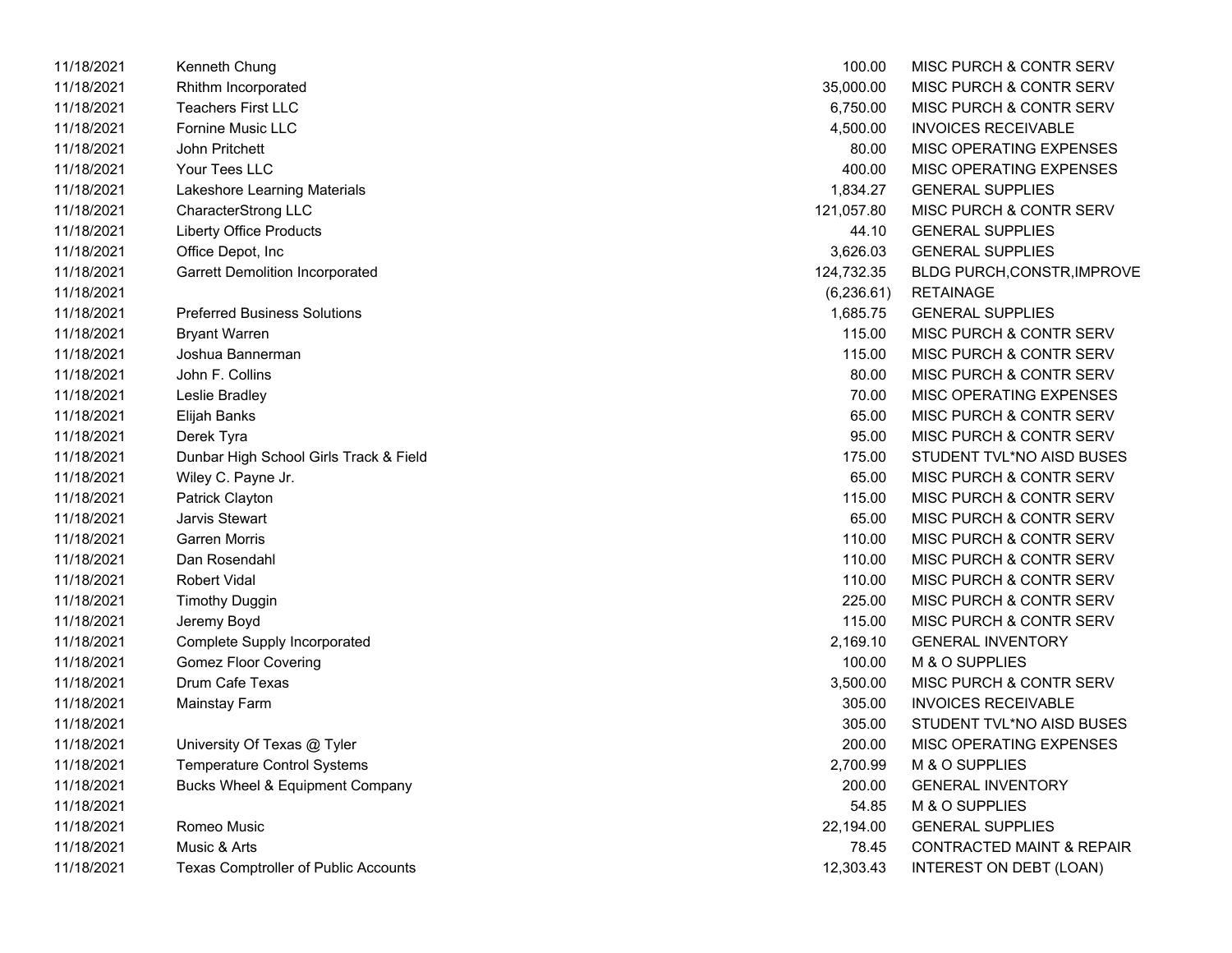| 11/18/2021 |                                                 | 134,987.30 | LONG-TERM DEBT PRINCIPAL             |
|------------|-------------------------------------------------|------------|--------------------------------------|
| 11/18/2021 | Rush Truck Centers Of Texas Limited Partnership | 3,255.00   | <b>CONTRACTED MAINT &amp; REPAIR</b> |
| 11/18/2021 |                                                 | 2,227.05   | M & O SUPPLIES                       |
| 11/18/2021 | Marcus HS Swimming & Diving Booster Club        | 270.00     | STUDENT TVL*NO AISD BUSES            |
| 11/18/2021 | <b>Pittsburgh Paints</b>                        | 351.93     | M & O SUPPLIES                       |
| 11/18/2021 | Mansfield Summit High School Golf Booster Club  | 250.00     | STUDENT TVL*NO AISD BUSES            |
| 11/18/2021 | University Of Texas High School                 | 125.00     | <b>TESTING MATERIALS</b>             |
| 11/18/2021 | <b>Weston Malcolm Sr</b>                        | 90.00      | MISC OPERATING EXPENSES              |
| 11/18/2021 | <b>Ryan Flowers</b>                             | 115.00     | MISC PURCH & CONTR SERV              |
| 11/18/2021 | Houghton Mifflin Harcourt Publishing Company    | 4,233.44   | ACCOUNTS PAYABLE-ACCRUALS            |
| 11/18/2021 |                                                 | 901.96     | <b>GENERAL SUPPLIES</b>              |
| 11/18/2021 |                                                 | 49,280.00  | MISC PURCH & CONTR SERV              |
| 11/18/2021 |                                                 |            | <b>READING MATERIALS</b>             |
| 11/18/2021 | Demco Incorporated                              | 6,608.55   | <b>GENERAL SUPPLIES</b>              |
| 11/18/2021 | <b>Tennis Shop</b>                              | 2,874.00   | <b>GENERAL SUPPLIES</b>              |
| 11/18/2021 | <b>Gopher Sport Equipment</b>                   | 301.40     | <b>GENERAL SUPPLIES</b>              |
| 11/18/2021 |                                                 | 727.44     | <b>INVOICES RECEIVABLE</b>           |
| 11/18/2021 | Perma Bound                                     | 564.72     | <b>READING MATERIALS</b>             |
| 11/18/2021 | <b>Pyramid School Products</b>                  | 3,099.40   | <b>GENERAL INVENTORY</b>             |
| 11/18/2021 | Sam Houston High School 002                     | 450.00     | STUDENT TVL*NO AISD BUSES            |
| 11/19/2021 | Priscilla Acosta                                | 14.98      | <b>EMPLOYEE TRAVEL</b>               |
| 11/19/2021 | <b>Tricia Alford</b>                            | 35.90      | <b>EMPLOYEE TRAVEL</b>               |
| 11/19/2021 | Jennifer Allen                                  | 68.96      | <b>EMPLOYEE TRAVEL</b>               |
| 11/19/2021 | Shanna Allen                                    | 139.58     | <b>EMPLOYEE TRAVEL</b>               |
| 11/19/2021 | Margaret Andersen                               | 56.01      | <b>EMPLOYEE TRAVEL</b>               |
| 11/19/2021 | Benjamin Anderson                               | 51.84      | <b>EMPLOYEE TRAVEL</b>               |
| 11/19/2021 | Susan Anderson                                  | 49.59      | <b>EMPLOYEE TRAVEL</b>               |
| 11/19/2021 | Wendy Baker                                     | 303.35     | <b>EMPLOYEE TRAVEL</b>               |
| 11/19/2021 | Julie Barganier                                 | 58.90      | <b>EMPLOYEE TRAVEL</b>               |
| 11/19/2021 | Martha Beasley                                  | 105.13     | <b>EMPLOYEE TRAVEL</b>               |
| 11/19/2021 | Kelli Billups                                   | 35.00      | <b>EMPLOYEE TRAVEL</b>               |
| 11/19/2021 | Deborah Blackner                                | 100.15     | <b>EMPLOYEE TRAVEL</b>               |
| 11/19/2021 | Heather Blanco                                  | 20.49      | <b>EMPLOYEE TRAVEL</b>               |
| 11/19/2021 | Susan Borton                                    | 212.45     | <b>EMPLOYEE TRAVEL</b>               |
| 11/19/2021 | Cheryl Boyland                                  | 14.45      | <b>EMPLOYEE TRAVEL</b>               |
| 11/19/2021 | Cynthia Brown                                   | 214.00     | <b>EMPLOYEE TRAVEL</b>               |
| 11/19/2021 | Zoe Carvajal                                    | 259.32     | <b>EMPLOYEE TRAVEL</b>               |
| 11/19/2021 | Rhonda Ceaser                                   | 62.38      | <b>EMPLOYEE TRAVEL</b>               |
| 11/19/2021 | Kirsten Cervini                                 | 132.89     | <b>EMPLOYEE TRAVEL</b>               |
| 11/19/2021 | Elia Chavez                                     | 19.37      | <b>EMPLOYEE TRAVEL</b>               |

| 134,987.30 | <b>LONG-TERM DEBT PRINCIPAL</b>      |
|------------|--------------------------------------|
| 3,255.00   | <b>CONTRACTED MAINT &amp; REPAIR</b> |
| 2,227.05   | M & O SUPPLIES                       |
| 270.00     | STUDENT TVL*NO AISD BUSES            |
| 351.93     | <b>M &amp; O SUPPLIES</b>            |
| 250.00     | STUDENT TVL*NO AISD BUSES            |
| 125.00     | <b>TESTING MATERIALS</b>             |
| 90.00      | MISC OPERATING EXPENSES              |
| 115.00     | MISC PURCH & CONTR SERV              |
| 4.233.44   | ACCOUNTS PAYABLE-ACCRUAL             |
| 901.96     | <b>GENERAL SUPPLIES</b>              |
|            | 49,280.00 MISC PURCH & CONTR SERV    |
|            | READING MATERIALS                    |
| 6,608.55   | <b>GENERAL SUPPLIES</b>              |
| 2,874.00   | <b>GENERAL SUPPLIES</b>              |
|            | 301.40 GENERAL SUPPLIES              |
|            | 727.44 INVOICES RECEIVABLE           |
|            | 564.72 READING MATERIALS             |
| 3,099.40   | <b>GENERAL INVENTORY</b>             |
| 450.00     | STUDENT TVL*NO AISD BUSES            |
| 14.98      | EMPLOYEE TRAVEL                      |
|            | 35.90 EMPLOYEE TRAVEL                |
| 68.96      | <b>EMPLOYEE TRAVEL</b>               |
| 139.58     | <b>EMPLOYEE TRAVEL</b>               |
| 56.01      | <b>EMPLOYEE TRAVEL</b>               |
|            | 51.84 EMPLOYEE TRAVEL                |
|            | 49.59 EMPLOYEE TRAVEL                |
| 303.35     | <b>EMPLOYEE TRAVEL</b>               |
| 58.90      | <b>EMPLOYEE TRAVEL</b>               |
| 105.13     | <b>EMPLOYEE TRAVEL</b>               |
|            | 35.00 EMPLOYEE TRAVEL                |
|            | 100.15 EMPLOYEE TRAVEL               |
|            | 20.49 EMPLOYEE TRAVEL                |
| 212.45     | <b>EMPLOYEE TRAVEL</b>               |
| 14.45      | <b>EMPLOYEE TRAVEL</b>               |
| 214.00     | <b>EMPLOYEE TRAVEL</b>               |
| 259.32     | <b>EMPLOYEE TRAVEL</b>               |
| 62.38      | <b>EMPLOYEE TRAVEL</b>               |
| 132.89     | <b>EMPLOYEE TRAVEL</b>               |
| 19.37      | <b>EMPLOYEE TRAVEL</b>               |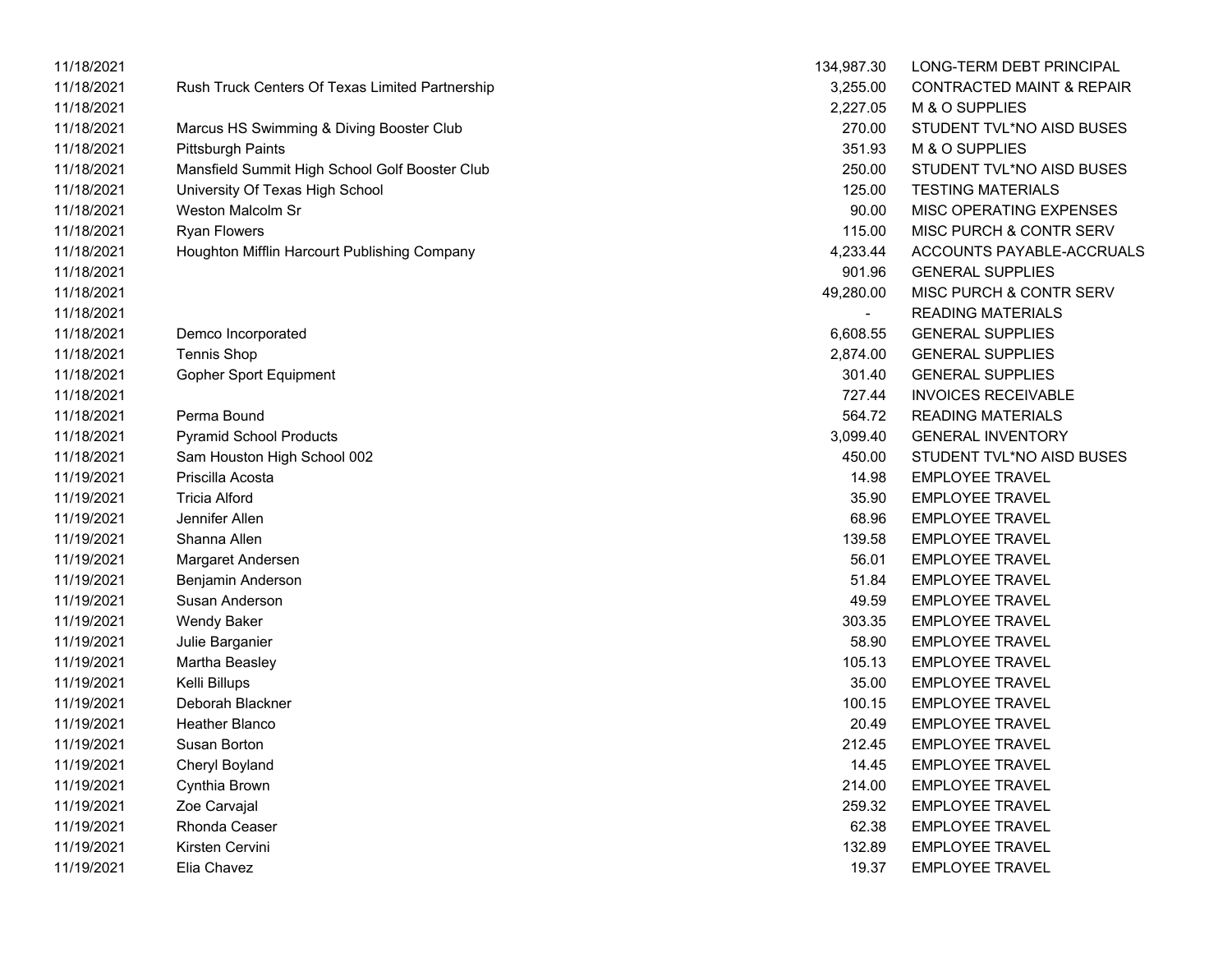| 11/19/2021 | Terri Cheek            | 13.96  | <b>EMPLOYEE TRAVEL</b> |
|------------|------------------------|--------|------------------------|
| 11/19/2021 | <b>Terry Childress</b> | 7.86   | <b>EMPLOYEE TRAVEL</b> |
| 11/19/2021 | Jill Coker             | 141.03 | <b>EMPLOYEE TRAVEL</b> |
| 11/19/2021 | Devin Craven           | 15.57  | <b>EMPLOYEE TRAVEL</b> |
| 11/19/2021 | Karina Cruz            | 35.00  | <b>EMPLOYEE TRAVEL</b> |
| 11/19/2021 | Kristen Czudak         | 129.52 | <b>EMPLOYEE TRAVEL</b> |
| 11/19/2021 | Eli Delgado Perez      | 67.78  | <b>EMPLOYEE TRAVEL</b> |
| 11/19/2021 | Shahveer Dhalla        | 127.12 | <b>EMPLOYEE TRAVEL</b> |
| 11/19/2021 | Stephen Dillard        | 70.57  | <b>EMPLOYEE TRAVEL</b> |
| 11/19/2021 | Jon Drury              | 29.48  | <b>EMPLOYEE TRAVEL</b> |
| 11/19/2021 | <b>Russell Dvorak</b>  | 82.50  | <b>EMPLOYEE TRAVEL</b> |
| 11/19/2021 | <b>Tammy Edwards</b>   | 107.91 | <b>EMPLOYEE TRAVEL</b> |
| 11/19/2021 | Jordan Ferguson        | 77.04  | <b>EMPLOYEE TRAVEL</b> |
| 11/19/2021 | <b>Tracy Fiorito</b>   | 86.24  | <b>EMPLOYEE TRAVEL</b> |
| 11/19/2021 | Sarah Fitzer           | 22.26  | <b>EMPLOYEE TRAVEL</b> |
| 11/19/2021 | <b>Clara Flores</b>    | 28.62  | <b>EMPLOYEE TRAVEL</b> |
| 11/19/2021 | Gretchen Foster        | 123.32 | <b>EMPLOYEE TRAVEL</b> |
| 11/19/2021 | Lesly Galeana          | 20.87  | <b>EMPLOYEE TRAVEL</b> |
| 11/19/2021 | Jaime Garcia           | 151.73 | <b>EMPLOYEE TRAVEL</b> |
| 11/19/2021 | <b>Marisol Garcia</b>  | 99.40  | <b>EMPLOYEE TRAVEL</b> |
| 11/19/2021 | <b>Brittany Gibson</b> | 85.28  | <b>EMPLOYEE TRAVEL</b> |
| 11/19/2021 | Jennifer Girouard      | 17.55  | <b>EMPLOYEE TRAVEL</b> |
| 11/19/2021 | Karin Haesemeyer       | 102.72 | <b>EMPLOYEE TRAVEL</b> |
| 11/19/2021 | Wendy Harvey           | 78.86  | <b>EMPLOYEE TRAVEL</b> |
| 11/19/2021 | Paula Henderson Frost  | 48.31  | <b>EMPLOYEE TRAVEL</b> |
| 11/19/2021 | Ana Hidalgo            | 30.17  | <b>EMPLOYEE TRAVEL</b> |
| 11/19/2021 | Hannah Hightower       | 62.17  | <b>EMPLOYEE TRAVEL</b> |
| 11/19/2021 | Tiahesha Hill          | 6.37   | <b>EMPLOYEE TRAVEL</b> |
| 11/19/2021 | <b>Brandy Hodges</b>   | 108.30 | <b>EMPLOYEE TRAVEL</b> |
| 11/19/2021 | Gary Holycross         | 116.00 | MISC OPERATING E       |
| 11/19/2021 | Stephanie Hudson       | 231.23 | <b>EMPLOYEE TRAVEL</b> |
| 11/19/2021 | Lisa Hurley            | 74.47  | <b>EMPLOYEE TRAVEL</b> |
| 11/19/2021 | Rachelle Ivanova       | 15.73  | <b>EMPLOYEE TRAVEL</b> |
| 11/19/2021 | John Jackson           | 55.37  | <b>EMPLOYEE TRAVEL</b> |
| 11/19/2021 | Theodore Jarchow       | 170.94 | <b>EMPLOYEE TRAVEL</b> |
| 11/19/2021 | <b>Billy Jenkins</b>   | 90.20  | <b>EMPLOYEE TRAVEL</b> |
| 11/19/2021 | Jason Johnson          | 83.14  | <b>EMPLOYEE TRAVEL</b> |
| 11/19/2021 | Tamara Johnson         | 66.23  | <b>EMPLOYEE TRAVEL</b> |
| 11/19/2021 | Lisa Jones             | 61.63  | <b>EMPLOYEE TRAVEL</b> |
| 11/19/2021 | Bronwyn Kaminski       | 202.82 | <b>EMPLOYEE TRAVEL</b> |

| 11/19/2021 | <b>Terri Cheek</b>     | 13.96  | <b>EMPLOYEE TRAVEL</b>         |
|------------|------------------------|--------|--------------------------------|
| 11/19/2021 | <b>Terry Childress</b> | 7.86   | <b>EMPLOYEE TRAVEL</b>         |
| 11/19/2021 | Jill Coker             | 141.03 | <b>EMPLOYEE TRAVEL</b>         |
| 11/19/2021 | Devin Craven           | 15.57  | <b>EMPLOYEE TRAVEL</b>         |
| 11/19/2021 | Karina Cruz            | 35.00  | <b>EMPLOYEE TRAVEL</b>         |
| 11/19/2021 | Kristen Czudak         | 129.52 | <b>EMPLOYEE TRAVEL</b>         |
| 11/19/2021 | Eli Delgado Perez      | 67.78  | <b>EMPLOYEE TRAVEL</b>         |
| 11/19/2021 | Shahveer Dhalla        | 127.12 | <b>EMPLOYEE TRAVEL</b>         |
| 11/19/2021 | Stephen Dillard        | 70.57  | <b>EMPLOYEE TRAVEL</b>         |
| 11/19/2021 | Jon Drury              | 29.48  | <b>EMPLOYEE TRAVEL</b>         |
| 11/19/2021 | <b>Russell Dvorak</b>  | 82.50  | <b>EMPLOYEE TRAVEL</b>         |
| 11/19/2021 | <b>Tammy Edwards</b>   | 107.91 | <b>EMPLOYEE TRAVEL</b>         |
| 11/19/2021 | Jordan Ferguson        | 77.04  | <b>EMPLOYEE TRAVEL</b>         |
| 11/19/2021 | <b>Tracy Fiorito</b>   | 86.24  | <b>EMPLOYEE TRAVEL</b>         |
| 11/19/2021 | Sarah Fitzer           | 22.26  | <b>EMPLOYEE TRAVEL</b>         |
| 11/19/2021 | Clara Flores           | 28.62  | <b>EMPLOYEE TRAVEL</b>         |
| 11/19/2021 | Gretchen Foster        | 123.32 | <b>EMPLOYEE TRAVEL</b>         |
| 11/19/2021 | Lesly Galeana          | 20.87  | <b>EMPLOYEE TRAVEL</b>         |
| 11/19/2021 | Jaime Garcia           | 151.73 | <b>EMPLOYEE TRAVEL</b>         |
| 11/19/2021 | Marisol Garcia         | 99.40  | <b>EMPLOYEE TRAVEL</b>         |
| 11/19/2021 | <b>Brittany Gibson</b> | 85.28  | <b>EMPLOYEE TRAVEL</b>         |
| 11/19/2021 | Jennifer Girouard      | 17.55  | <b>EMPLOYEE TRAVEL</b>         |
| 11/19/2021 | Karin Haesemeyer       | 102.72 | <b>EMPLOYEE TRAVEL</b>         |
| 11/19/2021 | Wendy Harvey           | 78.86  | <b>EMPLOYEE TRAVEL</b>         |
| 11/19/2021 | Paula Henderson Frost  | 48.31  | <b>EMPLOYEE TRAVEL</b>         |
| 11/19/2021 | Ana Hidalgo            | 30.17  | <b>EMPLOYEE TRAVEL</b>         |
| 11/19/2021 | Hannah Hightower       | 62.17  | <b>EMPLOYEE TRAVEL</b>         |
| 11/19/2021 | Tiahesha Hill          | 6.37   | <b>EMPLOYEE TRAVEL</b>         |
| 11/19/2021 | <b>Brandy Hodges</b>   | 108.30 | <b>EMPLOYEE TRAVEL</b>         |
| 11/19/2021 | Gary Holycross         | 116.00 | <b>MISC OPERATING EXPENSES</b> |
| 11/19/2021 | Stephanie Hudson       | 231.23 | <b>EMPLOYEE TRAVEL</b>         |
| 11/19/2021 | Lisa Hurley            | 74.47  | <b>EMPLOYEE TRAVEL</b>         |
| 11/19/2021 | Rachelle Ivanova       | 15.73  | <b>EMPLOYEE TRAVEL</b>         |
| 11/19/2021 | John Jackson           | 55.37  | <b>EMPLOYEE TRAVEL</b>         |
| 11/19/2021 | Theodore Jarchow       | 170.94 | <b>EMPLOYEE TRAVEL</b>         |
| 11/19/2021 | <b>Billy Jenkins</b>   | 90.20  | <b>EMPLOYEE TRAVEL</b>         |
| 11/19/2021 | Jason Johnson          | 83.14  | <b>EMPLOYEE TRAVEL</b>         |
| 11/19/2021 | Tamara Johnson         | 66.23  | <b>EMPLOYEE TRAVEL</b>         |
| 11/19/2021 | Lisa Jones             | 61.63  | <b>EMPLOYEE TRAVEL</b>         |
| 11/19/2021 | Bronwyn Kaminski       | 202.82 | <b>EMPLOYEE TRAVEL</b>         |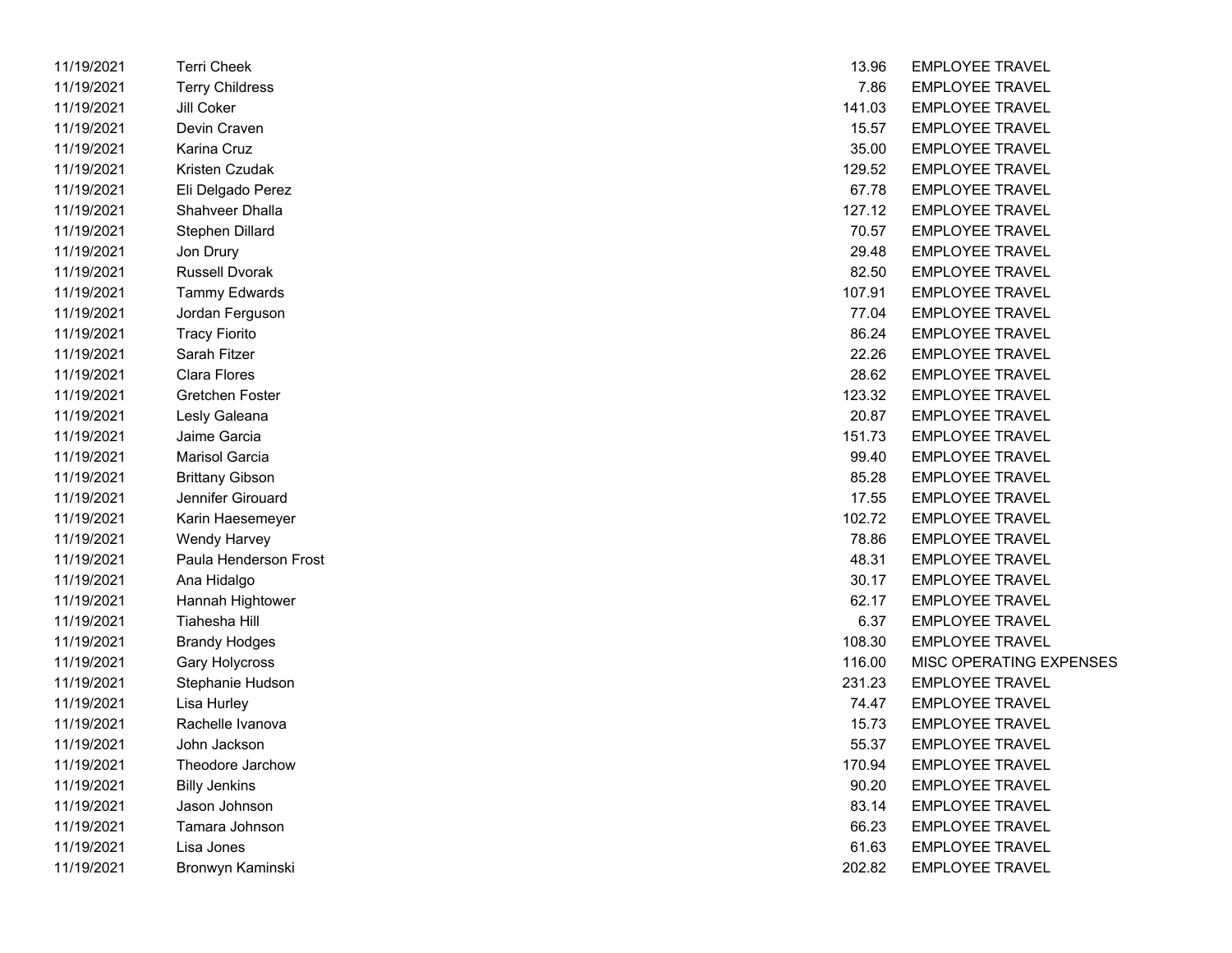| 11/19/2021 | Patricia Kirkpatrick     | 25.00  | MISC OPERATING E       |
|------------|--------------------------|--------|------------------------|
| 11/19/2021 | <b>Phyllis Lanier</b>    | 108.18 | <b>EMPLOYEE TRAVEL</b> |
| 11/19/2021 | Felicia Livingston       | 30.39  | <b>EMPLOYEE TRAVEL</b> |
| 11/19/2021 | <b>Charles Mann</b>      | 198.16 | SALARIES-TEACH &       |
| 11/19/2021 | Jeanne Maxwell           | 61.24  | <b>EMPLOYEE TRAVEL</b> |
| 11/19/2021 | Myra McGlothen-Sutton    | 15.03  | <b>EMPLOYEE TRAVEL</b> |
| 11/19/2021 | Danna McWilliams         | 121.61 | <b>EMPLOYEE TRAVEL</b> |
| 11/19/2021 | Darrine Molina           | 70.67  | <b>EMPLOYEE TRAVEL</b> |
| 11/19/2021 | <b>Frederick Moore</b>   | 94.91  | <b>EMPLOYEE TRAVEL</b> |
| 11/19/2021 | Julie Moore              | 6.42   | <b>EMPLOYEE TRAVEL</b> |
| 11/19/2021 | <b>Giselle Morales</b>   | 21.77  | <b>EMPLOYEE TRAVEL</b> |
| 11/19/2021 | Claudia Morales Herrera  | 70.30  | <b>EMPLOYEE TRAVEL</b> |
| 11/19/2021 | <b>Teah Nason</b>        | 159.22 | <b>EMPLOYEE TRAVEL</b> |
| 11/19/2021 | <b>Kristina Neira</b>    | 78.59  | <b>EMPLOYEE TRAVEL</b> |
| 11/19/2021 | Michele Newton           | 19.26  | <b>EMPLOYEE TRAVEL</b> |
| 11/19/2021 | <b>Jamie Nickols</b>     | 20.01  | <b>EMPLOYEE TRAVEL</b> |
| 11/19/2021 | Rolando Novell           | 14.12  | <b>EMPLOYEE TRAVEL</b> |
| 11/19/2021 | Shelly Osten             | 92.67  | <b>EMPLOYEE TRAVEL</b> |
| 11/19/2021 | Carolyn Peterson         | 30.33  | <b>EMPLOYEE TRAVEL</b> |
| 11/19/2021 | <b>Steven Pettes</b>     | 40.18  | <b>EMPLOYEE TRAVEL</b> |
| 11/19/2021 | <b>Kenneth Pinkerton</b> | 15.78  | <b>EMPLOYEE TRAVEL</b> |
| 11/19/2021 | Donna Poole              | 169.70 | <b>EMPLOYEE TRAVEL</b> |
| 11/19/2021 | Sandra Redding           | 8.45   | <b>EMPLOYEE TRAVEL</b> |
| 11/19/2021 | Johnnie Reynolds         | 129.52 | <b>EMPLOYEE TRAVEL</b> |
| 11/19/2021 | Aida Riehle              | 93.36  | <b>EMPLOYEE TRAVEL</b> |
| 11/19/2021 | Chris Salaam             | 14.82  | <b>EMPLOYEE TRAVEL</b> |
| 11/19/2021 | Scott Schneider          | 63.56  | <b>EMPLOYEE TRAVEL</b> |
| 11/19/2021 | Felicia Scruggs          | 56.01  | <b>EMPLOYEE TRAVEL</b> |
| 11/19/2021 | Stephen Simpson          | 50.40  | <b>EMPLOYEE TRAVEL</b> |
| 11/19/2021 | <b>Tammy Singleton</b>   | 13.16  | <b>EMPLOYEE TRAVEL</b> |
| 11/19/2021 | Aquilla Smith            | 192.82 | <b>EMPLOYEE TRAVEL</b> |
| 11/19/2021 | Kyle Smith               | 63.67  | <b>EMPLOYEE TRAVEL</b> |
| 11/19/2021 | Lynn Smith-Nienhaus      | 65.38  | <b>EMPLOYEE TRAVEL</b> |
| 11/19/2021 | <b>Brandie Sparks</b>    | 121.98 | <b>EMPLOYEE TRAVEL</b> |
| 11/19/2021 | <b>Tricia Stahl</b>      | 66.23  | <b>EMPLOYEE TRAVEL</b> |
| 11/19/2021 | Suzanne Stevenson        | 38.31  | <b>EMPLOYEE TRAVEL</b> |
| 11/19/2021 | Catherine Strawn         | 45.74  | <b>EMPLOYEE TRAVEL</b> |
| 11/19/2021 | <b>Tammy Thain</b>       | 16.91  | <b>EMPLOYEE TRAVEL</b> |
| 11/19/2021 | <b>Barbara Thomas</b>    | 13.91  | <b>EMPLOYEE TRAVEL</b> |
| 11/19/2021 | Carmen Todd              | 15.73  | <b>EMPLOYEE TRAVEL</b> |

| 11/19/2021 | Patricia Kirkpatrick    | 25.00  | MISC OPERATING EXPENSES   |
|------------|-------------------------|--------|---------------------------|
| 11/19/2021 | Phyllis Lanier          | 108.18 | <b>EMPLOYEE TRAVEL</b>    |
| 11/19/2021 | Felicia Livingston      | 30.39  | <b>EMPLOYEE TRAVEL</b>    |
| 11/19/2021 | <b>Charles Mann</b>     | 198.16 | SALARIES-TEACH & OTH PROF |
| 11/19/2021 | Jeanne Maxwell          | 61.24  | <b>EMPLOYEE TRAVEL</b>    |
| 11/19/2021 | Myra McGlothen-Sutton   | 15.03  | <b>EMPLOYEE TRAVEL</b>    |
| 11/19/2021 | Danna McWilliams        | 121.61 | <b>EMPLOYEE TRAVEL</b>    |
| 11/19/2021 | Darrine Molina          | 70.67  | <b>EMPLOYEE TRAVEL</b>    |
| 11/19/2021 | <b>Frederick Moore</b>  | 94.91  | <b>EMPLOYEE TRAVEL</b>    |
| 11/19/2021 | Julie Moore             | 6.42   | <b>EMPLOYEE TRAVEL</b>    |
| 11/19/2021 | <b>Giselle Morales</b>  | 21.77  | <b>EMPLOYEE TRAVEL</b>    |
| 11/19/2021 | Claudia Morales Herrera | 70.30  | <b>EMPLOYEE TRAVEL</b>    |
| 11/19/2021 | <b>Teah Nason</b>       | 159.22 | <b>EMPLOYEE TRAVEL</b>    |
| 11/19/2021 | Kristina Neira          | 78.59  | <b>EMPLOYEE TRAVEL</b>    |
| 11/19/2021 | Michele Newton          | 19.26  | <b>EMPLOYEE TRAVEL</b>    |
| 11/19/2021 | <b>Jamie Nickols</b>    | 20.01  | <b>EMPLOYEE TRAVEL</b>    |
| 11/19/2021 | Rolando Novell          | 14.12  | <b>EMPLOYEE TRAVEL</b>    |
| 11/19/2021 | Shelly Osten            | 92.67  | <b>EMPLOYEE TRAVEL</b>    |
| 11/19/2021 | Carolyn Peterson        | 30.33  | <b>EMPLOYEE TRAVEL</b>    |
| 11/19/2021 | <b>Steven Pettes</b>    | 40.18  | <b>EMPLOYEE TRAVEL</b>    |
| 11/19/2021 | Kenneth Pinkerton       | 15.78  | <b>EMPLOYEE TRAVEL</b>    |
| 11/19/2021 | Donna Poole             | 169.70 | <b>EMPLOYEE TRAVEL</b>    |
| 11/19/2021 | Sandra Redding          | 8.45   | <b>EMPLOYEE TRAVEL</b>    |
| 11/19/2021 | Johnnie Reynolds        | 129.52 | <b>EMPLOYEE TRAVEL</b>    |
| 11/19/2021 | Aida Riehle             | 93.36  | <b>EMPLOYEE TRAVEL</b>    |
| 11/19/2021 | Chris Salaam            | 14.82  | <b>EMPLOYEE TRAVEL</b>    |
| 11/19/2021 | Scott Schneider         | 63.56  | <b>EMPLOYEE TRAVEL</b>    |
| 11/19/2021 | Felicia Scruggs         | 56.01  | <b>EMPLOYEE TRAVEL</b>    |
| 11/19/2021 | Stephen Simpson         | 50.40  | <b>EMPLOYEE TRAVEL</b>    |
| 11/19/2021 | <b>Tammy Singleton</b>  | 13.16  | <b>EMPLOYEE TRAVEL</b>    |
| 11/19/2021 | Aquilla Smith           | 192.82 | <b>EMPLOYEE TRAVEL</b>    |
| 11/19/2021 | Kyle Smith              | 63.67  | <b>EMPLOYEE TRAVEL</b>    |
| 11/19/2021 | Lynn Smith-Nienhaus     | 65.38  | <b>EMPLOYEE TRAVEL</b>    |
| 11/19/2021 | <b>Brandie Sparks</b>   | 121.98 | <b>EMPLOYEE TRAVEL</b>    |
| 11/19/2021 | <b>Tricia Stahl</b>     | 66.23  | <b>EMPLOYEE TRAVEL</b>    |
| 11/19/2021 | Suzanne Stevenson       | 38.31  | <b>EMPLOYEE TRAVEL</b>    |
| 11/19/2021 | Catherine Strawn        | 45.74  | <b>EMPLOYEE TRAVEL</b>    |
| 11/19/2021 | <b>Tammy Thain</b>      | 16.91  | <b>EMPLOYEE TRAVEL</b>    |
| 11/19/2021 | <b>Barbara Thomas</b>   | 13.91  | <b>EMPLOYEE TRAVEL</b>    |
| 11/19/2021 | Carmen Todd             | 15.73  | <b>EMPLOYEE TRAVEL</b>    |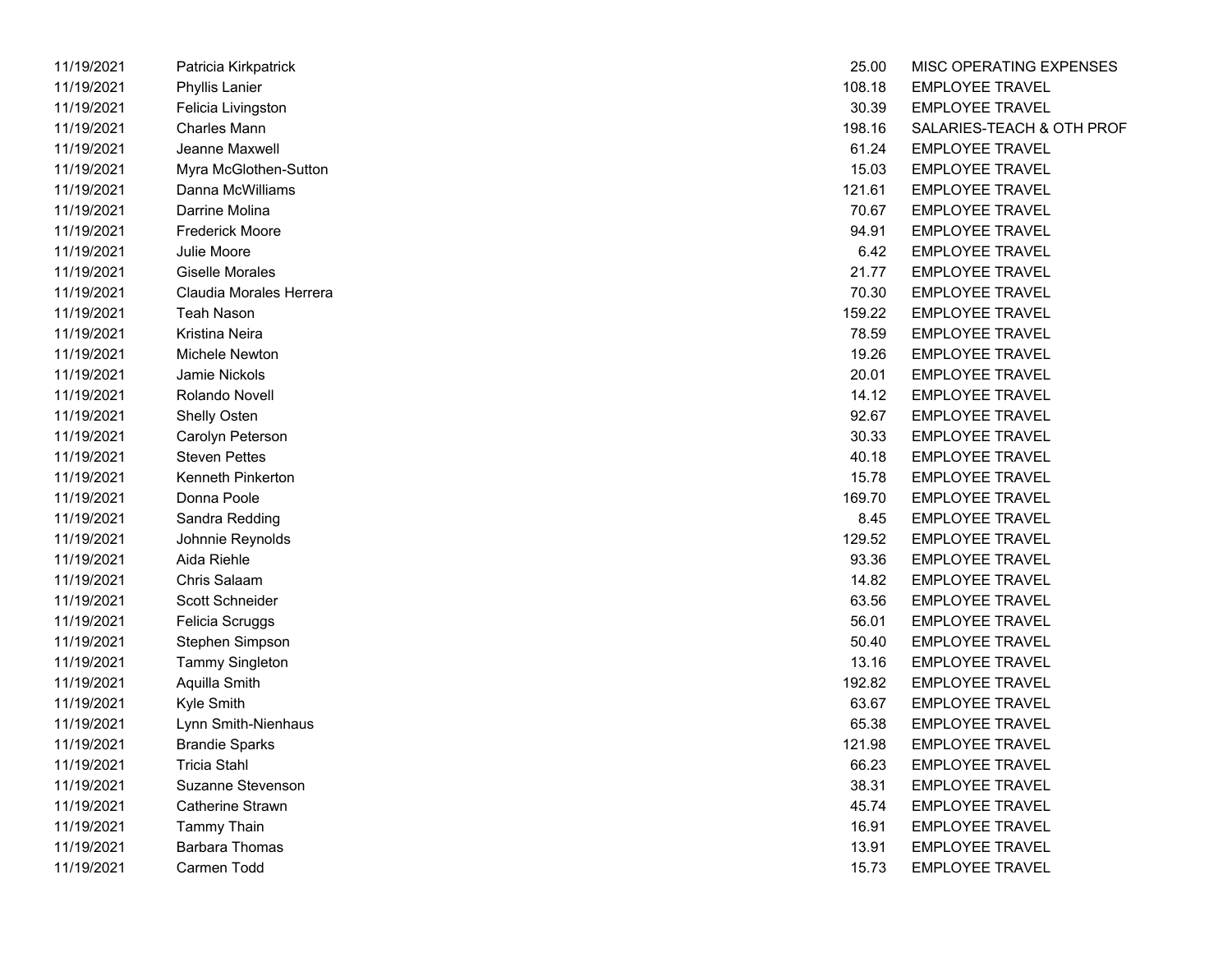| 11/19/2021 | <b>Grayson Toperzer</b>                                         | 26.75     | <b>EMPLOYEE TRAVEL</b>     |
|------------|-----------------------------------------------------------------|-----------|----------------------------|
| 11/19/2021 | Vanessa Valadez                                                 | 29.21     | <b>EMPLOYEE TRAVEL</b>     |
| 11/19/2021 | Lydia Vasquez                                                   | 34.72     | <b>EMPLOYEE TRAVEL</b>     |
| 11/19/2021 | Juan Villarreal                                                 | 212.93    | <b>EMPLOYEE TRAVEL</b>     |
| 11/19/2021 | Eniko Walter-Howard                                             | 74.20     | <b>EMPLOYEE TRAVEL</b>     |
| 11/19/2021 | Michelle Webb                                                   | 80.46     | <b>EMPLOYEE TRAVEL</b>     |
| 11/19/2021 | Jennifer Wells                                                  | 66.45     | <b>EMPLOYEE TRAVEL</b>     |
| 11/19/2021 | Tamika White                                                    | 9.84      | <b>EMPLOYEE TRAVEL</b>     |
| 11/19/2021 | <b>Tracey Wittmayer</b>                                         | 45.21     | <b>EMPLOYEE TRAVEL</b>     |
| 11/19/2021 | <b>Charity Woods</b>                                            | 18.73     | <b>EMPLOYEE TRAVEL</b>     |
| 11/19/2021 | Kimberly Young                                                  | 7.60      | <b>EMPLOYEE TRAVEL</b>     |
| 11/19/2021 | Lisa Young                                                      | 59.87     | <b>EMPLOYEE TRAVEL</b>     |
| 11/19/2021 | Christian Zaragoza                                              | 130.86    | <b>EMPLOYEE TRAVEL</b>     |
| 11/19/2021 | Maria Zarate                                                    | 79.07     | <b>EMPLOYEE TRAVEL</b>     |
| 11/30/2021 | Space Center Houston                                            | 8,512.90  | STUDENT TVL*NO AISD BUSES  |
| 11/30/2021 | Infinity Supply and Service Incorporated                        | 695.40    | <b>GENERAL INVENTORY</b>   |
| 12/01/2021 | <b>Texas Classroom Teachers Association</b>                     | 278.71    | UNITED FUND                |
| 12/01/2021 | United Educators Association                                    | 43,842.74 | UNITED FUND                |
| 12/01/2021 | Texas United School Employees Local 100                         | 26.67     | UNITED FUND                |
| 12/01/2021 | Texas United School Employees Local 100                         | 14.99     | UNITED FUND                |
| 12/01/2021 | Texas United School Employees Local 100                         | 57.72     | UNITED FUND                |
| 12/01/2021 | Arlington Education Foundation                                  | 30.00     | AISD EDUCATION FOUNDATION  |
| 12/01/2021 | Arlington Education Foundation                                  | 452.00    | AISD EDUCATION FOUNDATION  |
| 12/01/2021 | Truman Tim Chapter 13 Trustee                                   | 974.31    | UNITED FUND                |
| 12/01/2021 | Truman Tim Chapter 13 Trustee                                   | 165.00    | UNITED FUND                |
| 12/01/2021 | Truman Tim Chapter 13 Trustee                                   | 542.31    | UNITED FUND                |
| 12/01/2021 | Truman Tim Chapter 13 Trustee                                   | 13,423.00 | UNITED FUND                |
| 12/01/2021 | <b>United States Treasury</b>                                   | 635.00    | FED INC TAX WITHHOLDING    |
| 12/01/2021 | Family And Consumer Sciences Teachers Association Of Texas      | 12.50     | AISD EDUCATION FOUNDATION  |
| 12/01/2021 | Region Xi Teacher Preparation Program                           | 455.00    | <b>INVOICES RECEIVABLE</b> |
| 12/01/2021 | Texas Association Of Secondary School Principals                | 150.83    | UNITED FUND                |
| 12/01/2021 | Association Of Texas Professional Educators State               | 71.94     | UNITED FUND                |
| 12/01/2021 | Association Of Texas Professional Educators State               | 20.00     | UNITED FUND                |
| 12/01/2021 | Association Of Texas Professional Educators State               | 31.14     | UNITED FUND                |
| 12/01/2021 | Association Of Texas Professional Educators State               | 230.00    | UNITED FUND                |
| 12/01/2021 | Association Of Texas Professional Educators State               | 5,368.56  | UNITED FUND                |
| 12/01/2021 | <b>Education Career Alternatives Program</b>                    | 3,900.00  | <b>INVOICES RECEIVABLE</b> |
| 12/01/2021 | California State Disbursement Unit                              | 350.00    | UNITED FUND                |
| 12/01/2021 | United States Department of Treasury - Debt Management Services | 596.92    | UNITED FUND                |
| 12/01/2021 | Pam Bassel Chapter 13 Trustee                                   | 1,200.00  | UNITED FUND                |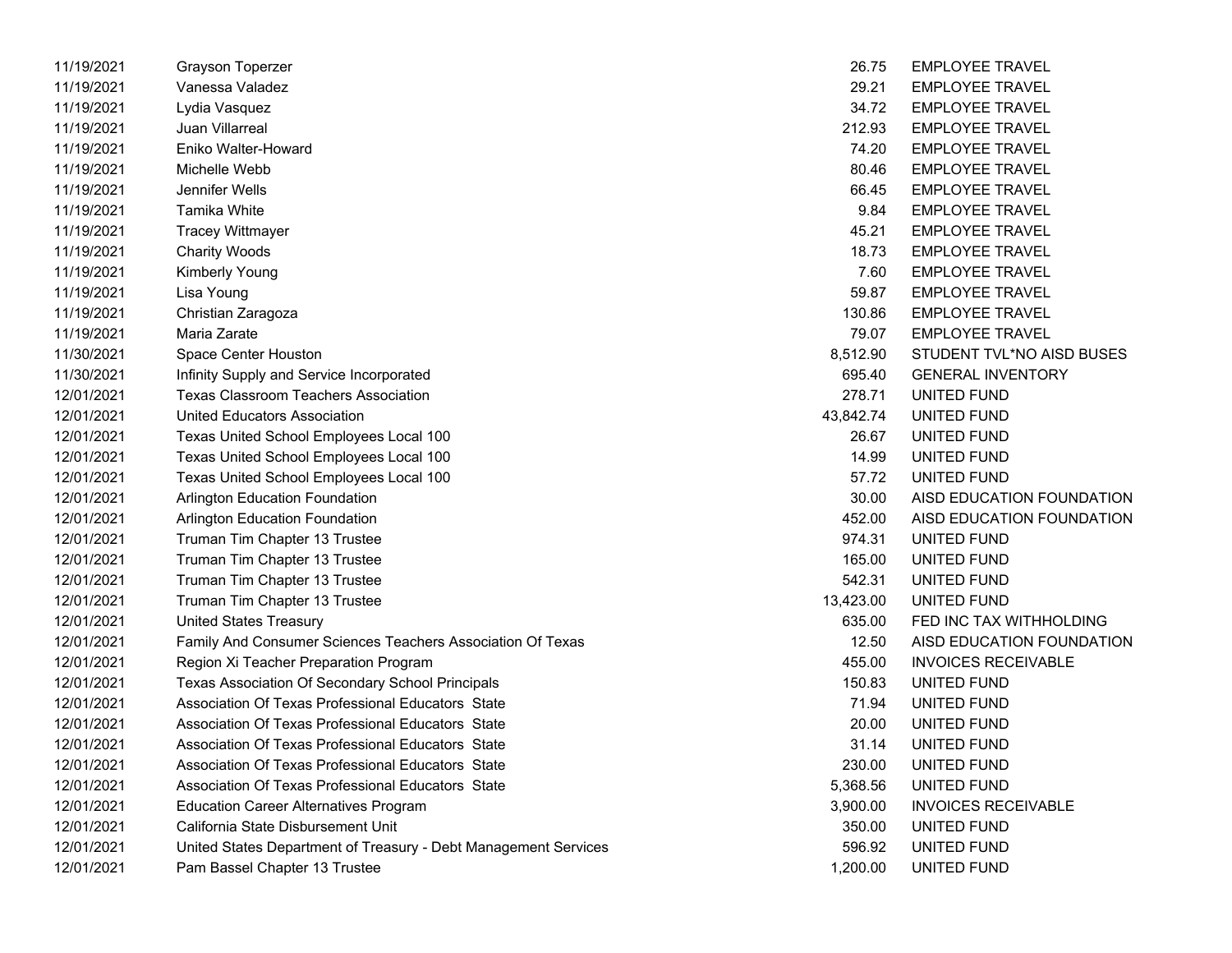| 12/01/2021 | Pam Bassel Chapter 13 Trustee                          | 6,128.00   | UNITED FUND                |
|------------|--------------------------------------------------------|------------|----------------------------|
| 12/01/2021 | Department of Children and Family Services - Louisiana | 943.72     | UNITED FUND                |
| 12/01/2021 | Administracion para el Sustento de Menores             | 257.69     | UNITED FUND                |
| 12/01/2021 | Tennessee Child Support                                | 413.36     | UNITED FUND                |
| 12/01/2021 | <b>Support Payment Clearinghouse</b>                   | 864.00     | UNITED FUND                |
| 12/01/2021 | Arlington ATPE                                         | 359.54     | UNITED FUND                |
| 12/01/2021 | Powers Tom Chapter 13 Trustee                          | 2,958.00   | UNITED FUND                |
| 12/01/2021 | Powers Tom Chapter 13 Trustee                          | 950.77     | UNITED FUND                |
| 12/01/2021 | <b>ACT Houston At Dallas</b>                           | 428.00     | <b>INVOICES RECEIVABLE</b> |
| 12/01/2021 | Texas Teachers Alternative Certification Program       | 1,305.00   | <b>INVOICES RECEIVABLE</b> |
| 12/01/2021 | <b>Texas American Federation Of Teachers</b>           | 29.16      | UNITED FUND                |
| 12/01/2021 | Educational Employees Credit Union - HSA               | 111,094.09 | DENTAL INSURANCE           |
| 12/01/2021 | <b>Educational Employees Credit Union</b>              | 101,630.44 | DUE TO CREDIT UNION        |
| 12/01/2021 | <b>Texas State Teachers Association</b>                | 3,461.67   | UNITED FUND                |
| 12/01/2021 | Golf Driving Range Of Texas Incorporated               | 3,500.00   | RENTALS & OPERATING LEASE  |
| 12/01/2021 | <b>Grainger Industrial Supply</b>                      | 1,824.27   | M & O SUPPLIES             |
| 12/01/2021 | Qep Incorporated                                       | 1,125.00   | <b>GENERAL SUPPLIES</b>    |
| 12/01/2021 |                                                        | 307.60     | <b>READING MATERIALS</b>   |
| 12/01/2021 | Texas Womans University Askew Literacy Institute       | 4,255.00   | <b>EMPLOYEE TRAVEL</b>     |
| 12/01/2021 | Home Depot Pro                                         | 169.76     | <b>GENERAL SUPPLIES</b>    |
| 12/01/2021 |                                                        | 45.42      | M & O SUPPLIES             |
| 12/01/2021 | Apex Supply Company                                    | 893.15     | M & O SUPPLIES             |
| 12/01/2021 | Kroger                                                 | 119.03     | <b>FOOD</b>                |
| 12/01/2021 |                                                        | 916.50     | <b>GENERAL SUPPLIES</b>    |
| 12/01/2021 |                                                        | 282.23     | <b>INVOICES RECEIVABLE</b> |
| 12/01/2021 |                                                        | 837.67     | MISC OPERATING EXPENSES    |
| 12/01/2021 | United Refrigeration Incorporated                      | 365.71     | M & O SUPPLIES             |
| 12/01/2021 | <b>Breaker Broker Company</b>                          | 11.78      | M & O SUPPLIES             |
| 12/01/2021 | Really Good Stuff                                      | 154.11     | <b>GENERAL SUPPLIES</b>    |
| 12/01/2021 | <b>Elliott Electric Supply</b>                         | 31,563.84  | <b>GENERAL INVENTORY</b>   |
| 12/01/2021 |                                                        | 6,803.81   | M & O SUPPLIES             |
| 12/01/2021 | Ace Mart Restaurant Supply Company                     | 24.17      | MISC OPERATING EXPENSES    |
| 12/01/2021 | <b>Booksource</b>                                      | 119.96     | <b>READING MATERIALS</b>   |
| 12/01/2021 | <b>Masters Distribution Systems</b>                    | 15,461.69  | <b>FOOD</b>                |
| 12/01/2021 | Barnes & Noble Booksellers, Inc                        | 27.16      | <b>READING MATERIALS</b>   |
| 12/01/2021 | Winston Water Cooler Limited                           | 365.28     | <b>GENERAL INVENTORY</b>   |
| 12/01/2021 |                                                        | 57.04      | M & O SUPPLIES             |
| 12/01/2021 | Mission Arlington/Mission Metroplex                    | 2,110.50   | MISC PURCH & CONTR SERV    |
| 12/01/2021 | Jason's Deli                                           | 31.74      | MISC OPERATING EXPENSES    |
| 12/01/2021 | Jason's Deli                                           | 3,370.80   | MISC OPERATING EXPENSES    |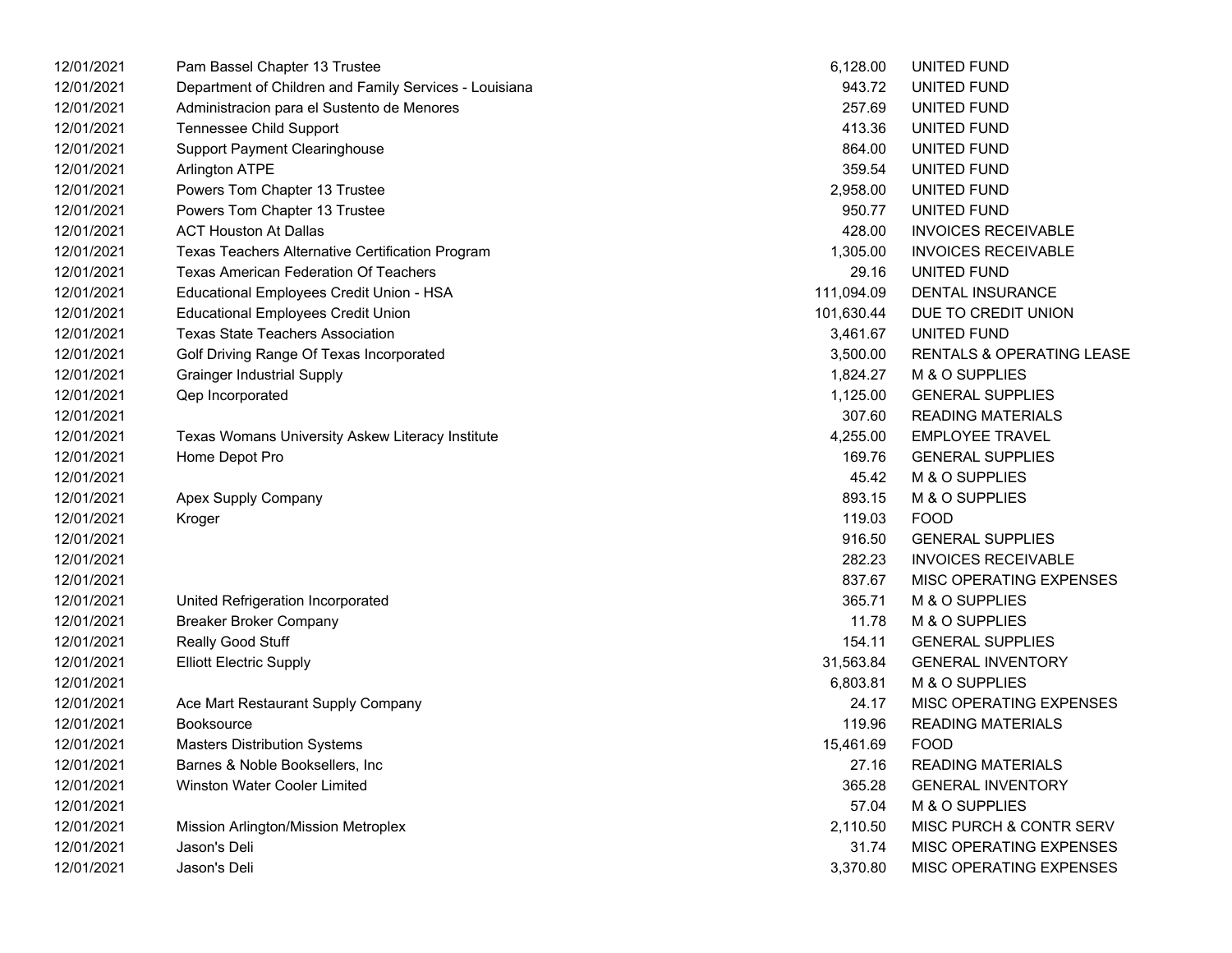| 12/01/2021 | School Mate                                      | 506.00    | <b>GENERAL SUPPLIES</b>              |
|------------|--------------------------------------------------|-----------|--------------------------------------|
| 12/01/2021 | Mart Incorporated                                | 6,870.00  | <b>CONTRACTED MAINT &amp; REPAIR</b> |
| 12/01/2021 | Fastsigns                                        | 66.67     | M & O SUPPLIES                       |
| 12/01/2021 | Capstone                                         | 631.67    | <b>READING MATERIALS</b>             |
| 12/01/2021 | <b>Purchase Power</b>                            | 4,929.16  | <b>GENERAL SUPPLIES</b>              |
| 12/01/2021 | Airgas Southwest Incorporated                    | 2,385.64  | <b>GENERAL SUPPLIES</b>              |
| 12/01/2021 | Northern Speech Services Incorporated            | 322.53    | <b>TESTING MATERIALS</b>             |
| 12/01/2021 | Schwans Food Service Incorporated                | 56,759.20 | <b>GENERAL INVENTORY</b>             |
| 12/01/2021 | Office Depot                                     | 276.27    | <b>GENERAL SUPPLIES</b>              |
| 12/01/2021 | <b>Birdville High School</b>                     | 300.00    | STUDENT TVL*NO AISD BUSES            |
| 12/01/2021 | B & H Photo Video                                | 1,105.23  | <b>GENERAL SUPPLIES</b>              |
| 12/01/2021 | 1 A Fire & Domestic Testing                      | 1,350.50  | <b>CONTRACTED MAINT &amp; REPAIR</b> |
| 12/01/2021 | <b>Tarrant County Juvenile Service</b>           | 11,868.00 | STDNT TUIT-NONPUBLIC SCHL            |
| 12/01/2021 | Lone Star Learning                               | 190.00    | <b>READING MATERIALS</b>             |
| 12/01/2021 | Renaissance Learning Incorporated                | 4,630.80  | <b>GENERAL SUPPLIES</b>              |
| 12/01/2021 | <b>SHI Government Solutions Incorporated</b>     | 285.02    | <b>GENERAL SUPPLIES</b>              |
| 12/01/2021 | Pearson Education Inc                            | 483.68    | <b>GENERAL SUPPLIES</b>              |
| 12/01/2021 | <b>Cowboy Towing</b>                             | 214.75    | <b>CONTRACTED MAINT &amp; REPAIR</b> |
| 12/01/2021 | Govconnection Incorporated                       | 5,698.15  | <b>GENERAL SUPPLIES</b>              |
| 12/01/2021 | Junior Library Guild                             | 2,467.90  | <b>READING MATERIALS</b>             |
| 12/01/2021 | South Hills High School Tennis                   | 325.00    | STUDENT TVL*NO AISD BUSES            |
| 12/01/2021 | Landmark Equipment                               | 103.68    | M & O SUPPLIES                       |
| 12/01/2021 | <b>LSS Digital Incorporated</b>                  | 325.00    | <b>CONTRACTED MAINT &amp; REPAIR</b> |
| 12/01/2021 | Wawona Frozen Foods                              | 12,725.44 | <b>GENERAL INVENTORY</b>             |
| 12/01/2021 | <b>School Nurse Supply</b>                       | 554.12    | <b>GENERAL SUPPLIES</b>              |
| 12/01/2021 | McKinney Office Supply                           | 23,708.08 | <b>GENERAL SUPPLIES</b>              |
| 12/01/2021 | A C Printing Incorporated                        | 23,428.46 | <b>MISC PURCH &amp; CONTR SERV</b>   |
| 12/01/2021 | Phillips Welding Supply Incorporated - Id #Arisd | 1,289.18  | <b>GENERAL SUPPLIES</b>              |
| 12/01/2021 | All American Awards & Gifts                      | 46.22     | <b>GENERAL SUPPLIES</b>              |
| 12/01/2021 | <b>Cornish Medical Electronics</b>               | 3,300.00  | <b>CONTRACTED MAINT &amp; REPAIR</b> |
| 12/01/2021 | <b>Texas Academic Decathlon</b>                  | 100.00    | MISC OPERATING EXPENSES              |
| 12/01/2021 | J W Pepper & Son Incorporated                    | 209.99    | <b>GENERAL SUPPLIES</b>              |
| 12/01/2021 | Lone Star Percussion                             | 231.65    | <b>GENERAL SUPPLIES</b>              |
| 12/01/2021 | Anixter Incorporated                             | 175.88    | <b>CONTRACTED MAINT &amp; REPAIR</b> |
| 12/01/2021 | Texas School For The Blind And Visually Impaired | 100.00    | <b>EMPLOYEE TRAVEL</b>               |
| 12/01/2021 | Arlington Hardware Incorporated #53              | 231.31    | M & O SUPPLIES                       |
| 12/01/2021 | Zimmerer Kubota Incorporated                     | 1,159.38  | M & O SUPPLIES                       |
| 12/01/2021 | <b>Super Duper Publications</b>                  | 377.38    | <b>GENERAL SUPPLIES</b>              |
| 12/01/2021 |                                                  | 92.85     | <b>READING MATERIALS</b>             |
| 12/01/2021 | <b>Centerline Supply Limited</b>                 | 85.00     | M & O SUPPLIES                       |

| 506.00    | <b>GENERAL SUPPLIES</b>              |
|-----------|--------------------------------------|
| 6,870.00  | <b>CONTRACTED MAINT &amp; REPAIR</b> |
| 66.67     | M & O SUPPLIES                       |
| 631.67    | <b>READING MATERIALS</b>             |
| 4,929.16  | <b>GENERAL SUPPLIES</b>              |
| 2,385.64  | <b>GENERAL SUPPLIES</b>              |
| 322.53    | <b>TESTING MATERIALS</b>             |
| 56,759.20 | <b>GENERAL INVENTORY</b>             |
| 276.27    | <b>GENERAL SUPPLIES</b>              |
| 300.00    | STUDENT TVL*NO AISD BUSES            |
| 1,105.23  | <b>GENERAL SUPPLIES</b>              |
| 1,350.50  | <b>CONTRACTED MAINT &amp; REPAIR</b> |
| 11,868.00 | STDNT TUIT-NONPUBLIC SCHL            |
| 190.00    | READING MATERIALS                    |
| 4,630.80  | <b>GENERAL SUPPLIES</b>              |
| 285.02    | <b>GENERAL SUPPLIES</b>              |
| 483.68    | <b>GENERAL SUPPLIES</b>              |
| 214.75    | <b>CONTRACTED MAINT &amp; REPAIR</b> |
| 5,698.15  | <b>GENERAL SUPPLIES</b>              |
| 2,467.90  | <b>READING MATERIALS</b>             |
| 325.00    | STUDENT TVL*NO AISD BUSES            |
| 103.68    | M & O SUPPLIES                       |
| 325.00    | <b>CONTRACTED MAINT &amp; REPAIR</b> |
| 12,725.44 | <b>GENERAL INVENTORY</b>             |
| 554.12    | <b>GENERAL SUPPLIES</b>              |
| 23,708.08 | <b>GENERAL SUPPLIES</b>              |
| 23,428.46 | <b>MISC PURCH &amp; CONTR SERV</b>   |
| 1,289.18  | <b>GENERAL SUPPLIES</b>              |
| 46.22     | <b>GENERAL SUPPLIES</b>              |
| 3,300.00  | <b>CONTRACTED MAINT &amp; REPAIR</b> |
| 100.00    | <b>MISC OPERATING EXPENSES</b>       |
| 209.99    | <b>GENERAL SUPPLIES</b>              |
| 231.65    | <b>GENERAL SUPPLIES</b>              |
| 175.88    | <b>CONTRACTED MAINT &amp; REPAIR</b> |
| 100.00    | <b>EMPLOYEE TRAVEL</b>               |
| 231.31    | <b>M &amp; O SUPPLIES</b>            |
| 1,159.38  | <b>M &amp; O SUPPLIES</b>            |
| 377.38    | <b>GENERAL SUPPLIES</b>              |
| 92.85     | <b>READING MATERIALS</b>             |
| 85.00     | M & O SUPPLIES                       |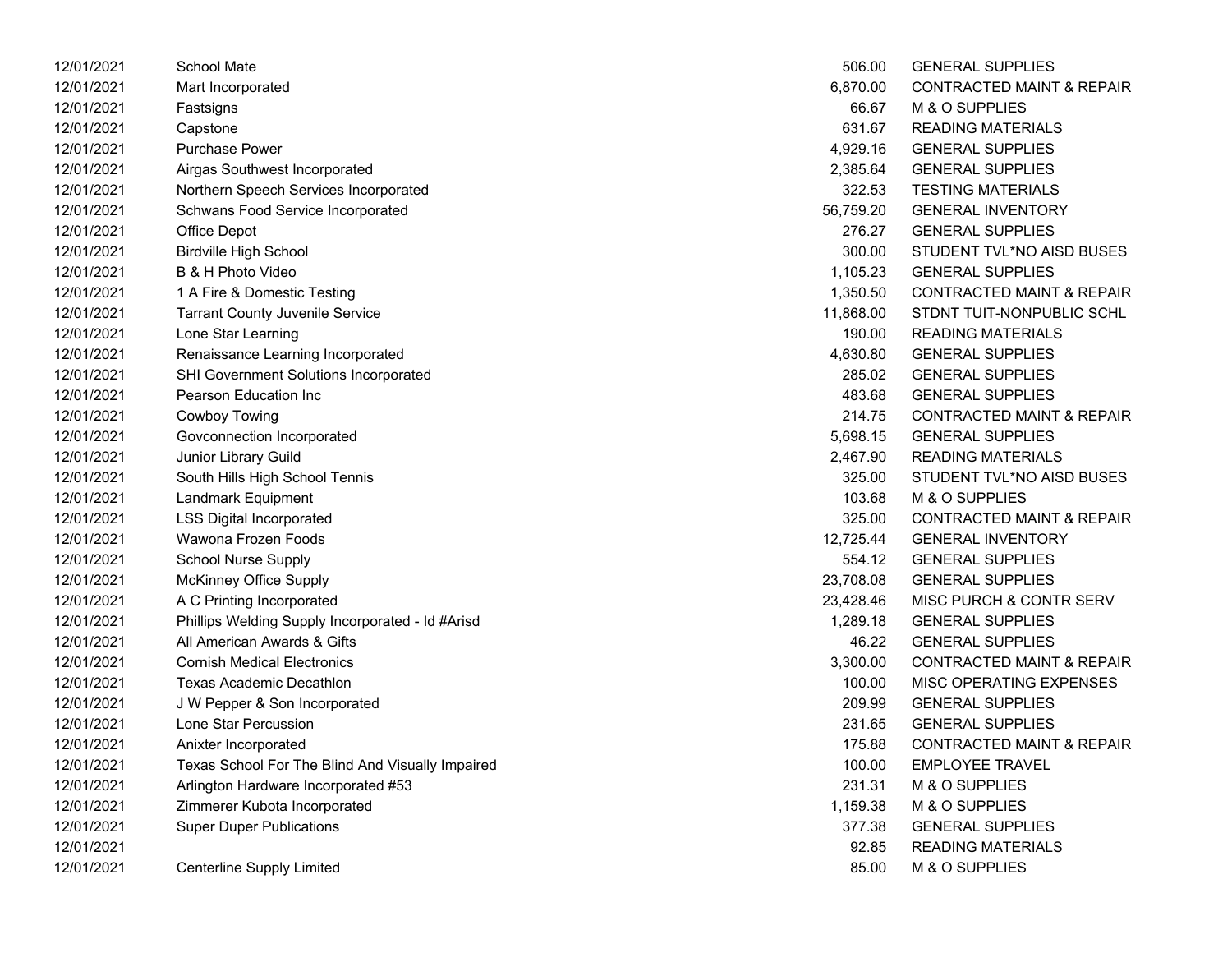| 12/01/2021 | Child Care Associates Incorporated                                              | 3,761.64 | <b>MISC PURCH &amp; CONTR SERV</b>   |
|------------|---------------------------------------------------------------------------------|----------|--------------------------------------|
| 12/01/2021 | University Interscholastic League                                               | 49.00    | MISC OPERATING EXPENSES              |
| 12/01/2021 | Destination Imagination Incorporated                                            | 1,360.00 | <b>DUES</b>                          |
| 12/01/2021 | Utpa                                                                            | 440.00   | MISC OPERATING EXPENSES              |
| 12/01/2021 | Welch John                                                                      | 880.00   | MISC PURCH & CONTR SERV              |
| 12/01/2021 | Mid-Cities Arlington Swimming                                                   | 1,522.00 | <b>DUES</b>                          |
| 12/01/2021 | <b>GARLAND ISD Athletics</b>                                                    | 300.00   | STUDENT TVL*NO AISD BUSES            |
| 12/01/2021 | <b>Total Maintenance Solutions-South</b>                                        | 357.46   | M & O SUPPLIES                       |
| 12/01/2021 | <b>Alford Allen</b>                                                             | 440.00   | MISC PURCH & CONTR SERV              |
| 12/01/2021 | <b>Smith Kendrick</b>                                                           | 1,223.75 | MISC PURCH & CONTR SERV              |
| 12/01/2021 | <b>Avant Assessment</b>                                                         | 3,582.00 | MISC PURCH & CONTR SERV              |
| 12/01/2021 | <b>Gibson Cornelius</b>                                                         | 522.50   | MISC PURCH & CONTR SERV              |
| 12/01/2021 | <b>Express Booksellers</b>                                                      | 339.90   | <b>READING MATERIALS</b>             |
| 12/01/2021 | <b>Luxor Staffing</b>                                                           | 7,349.23 | MISC PURCH & CONTR SERV              |
| 12/01/2021 | Alvarado Armando                                                                | 125.00   | MISC PURCH & CONTR SERV              |
| 12/01/2021 | Texas Association for Health, Physical Education, Recreation and Dance (TAHPERD | 190.00   | <b>EMPLOYEE TRAVEL</b>               |
| 12/01/2021 | Speech Corner LLC                                                               | 559.58   | <b>GENERAL SUPPLIES</b>              |
| 12/01/2021 |                                                                                 | 132.08   | <b>READING MATERIALS</b>             |
| 12/01/2021 | Logisoft Computer Products LLC                                                  | 105.48   | <b>GENERAL SUPPLIES</b>              |
| 12/01/2021 | <b>Coppell Boys Soccer</b>                                                      | 350.00   | STUDENT TVL*NO AISD BUSES            |
| 12/01/2021 | <b>Williams Terence</b>                                                         | 75.00    | MISC PURCH & CONTR SERV              |
| 12/01/2021 | Moore Mark                                                                      | 70.00    | MISC OPERATING EXPENSES              |
| 12/01/2021 | Texas Department of Licensing & Regulation                                      | 60.00    | <b>CONTRACTED MAINT &amp; REPAIR</b> |
| 12/01/2021 | <b>ESGILLC</b>                                                                  | 976.25   | <b>GENERAL SUPPLIES</b>              |
| 12/01/2021 | Grapevine/Colleyville ISD                                                       | 43.50    | MISC OPERATING EXPENSES              |
| 12/01/2021 | RhythmBee Incorporated                                                          | 175.00   | <b>GENERAL SUPPLIES</b>              |
| 12/01/2021 | <b>Ryder Transportation Services</b>                                            | 3,514.21 | <b>RENTALS &amp; OPERATING LEASE</b> |
| 12/01/2021 | Texas Interpreting Services, LLC                                                | 436.00   | MISC PURCH & CONTR SERV              |
| 12/01/2021 | Piper Gregory N                                                                 | 320.00   | <b>INVOICES RECEIVABLE</b>           |
| 12/01/2021 | Woodman Tom                                                                     | 690.00   | <b>INVOICES RECEIVABLE</b>           |
| 12/01/2021 | <b>Spears Stuart</b>                                                            | 95.00    | MISC PURCH & CONTR SERV              |
| 12/01/2021 | Dunlap Kirk D                                                                   | 2,557.50 | MISC PURCH & CONTR SERV              |
| 12/01/2021 | Morrison Richard R                                                              | 2,667.50 | <b>MISC PURCH &amp; CONTR SERV</b>   |
| 12/01/2021 | Purcell John                                                                    | 370.00   | <b>INVOICES RECEIVABLE</b>           |
| 12/01/2021 | Ellenbecker Randall                                                             | 320.00   | <b>INVOICES RECEIVABLE</b>           |
| 12/01/2021 | David Hinson                                                                    | 880.00   | MISC PURCH & CONTR SERV              |
| 12/01/2021 | <b>Washington Varandas</b>                                                      | 2,769.00 | <b>MISC PURCH &amp; CONTR SERV</b>   |
| 12/01/2021 | Camper Marcus                                                                   | 1,237.50 | <b>MISC PURCH &amp; CONTR SERV</b>   |
| 12/01/2021 | Robert D. Lee                                                                   | 1,320.00 | <b>MISC PURCH &amp; CONTR SERV</b>   |
| 12/01/2021 | Durham Dustin J                                                                 | 440.00   | MISC PURCH & CONTR SERV              |

| 3,761.64 | <b>MISC PURCH &amp; CONTR SERV</b>   |
|----------|--------------------------------------|
| 49.00    | <b>MISC OPERATING EXPENSES</b>       |
| 1.360.00 | DUES                                 |
| 440.00   | <b>MISC OPERATING EXPENSES</b>       |
| 880.00   | <b>MISC PURCH &amp; CONTR SERV</b>   |
| 1,522.00 | <b>DUES</b>                          |
| 300.00   | STUDENT TVL*NO AISD BUSES            |
| 357.46   | M & O SUPPLIES                       |
| 440.00   | <b>MISC PURCH &amp; CONTR SERV</b>   |
| 1,223.75 | MISC PURCH & CONTR SERV              |
| 3,582.00 | <b>MISC PURCH &amp; CONTR SERV</b>   |
| 522.50   | MISC PURCH & CONTR SERV              |
| 339.90   | <b>READING MATERIALS</b>             |
| 7,349.23 | MISC PURCH & CONTR SERV              |
| 125.00   | MISC PURCH & CONTR SERV              |
| 190.00   | <b>EMPLOYEE TRAVEL</b>               |
| 559.58   | <b>GENERAL SUPPLIES</b>              |
| 132.08   | <b>READING MATERIALS</b>             |
| 105.48   | <b>GENERAL SUPPLIES</b>              |
| 350.00   | STUDENT TVL*NO AISD BUSES            |
| 75.00    | <b>MISC PURCH &amp; CONTR SERV</b>   |
| 70.00    | <b>MISC OPERATING EXPENSES</b>       |
| 60.00    | <b>CONTRACTED MAINT &amp; REPAIR</b> |
| 976.25   | GENERAL SUPPLIES                     |
| 43.50    | <b>MISC OPERATING EXPENSES</b>       |
| 175.00   | <b>GENERAL SUPPLIES</b>              |
| 3,514.21 | <b>RENTALS &amp; OPERATING LEASE</b> |
| 436.00   | <b>MISC PURCH &amp; CONTR SERV</b>   |
| 320.00   | <b>INVOICES RECEIVABLE</b>           |
| 690.00   | <b>INVOICES RECEIVABLE</b>           |
| 95.00    | <b>MISC PURCH &amp; CONTR SERV</b>   |
| 2,557.50 | <b>MISC PURCH &amp; CONTR SERV</b>   |
| 2,667.50 | MISC PURCH & CONTR SERV              |
| 370.00   | <b>INVOICES RECEIVABLE</b>           |
| 320.00   | <b>INVOICES RECEIVABLE</b>           |
| 880.00   | <b>MISC PURCH &amp; CONTR SERV</b>   |
| 2,769.00 | <b>MISC PURCH &amp; CONTR SERV</b>   |
| 1,237.50 | <b>MISC PURCH &amp; CONTR SERV</b>   |
| 1,320.00 | MISC PURCH & CONTR SERV              |
| 440.00   | <b>MISC PURCH &amp; CONTR SERV</b>   |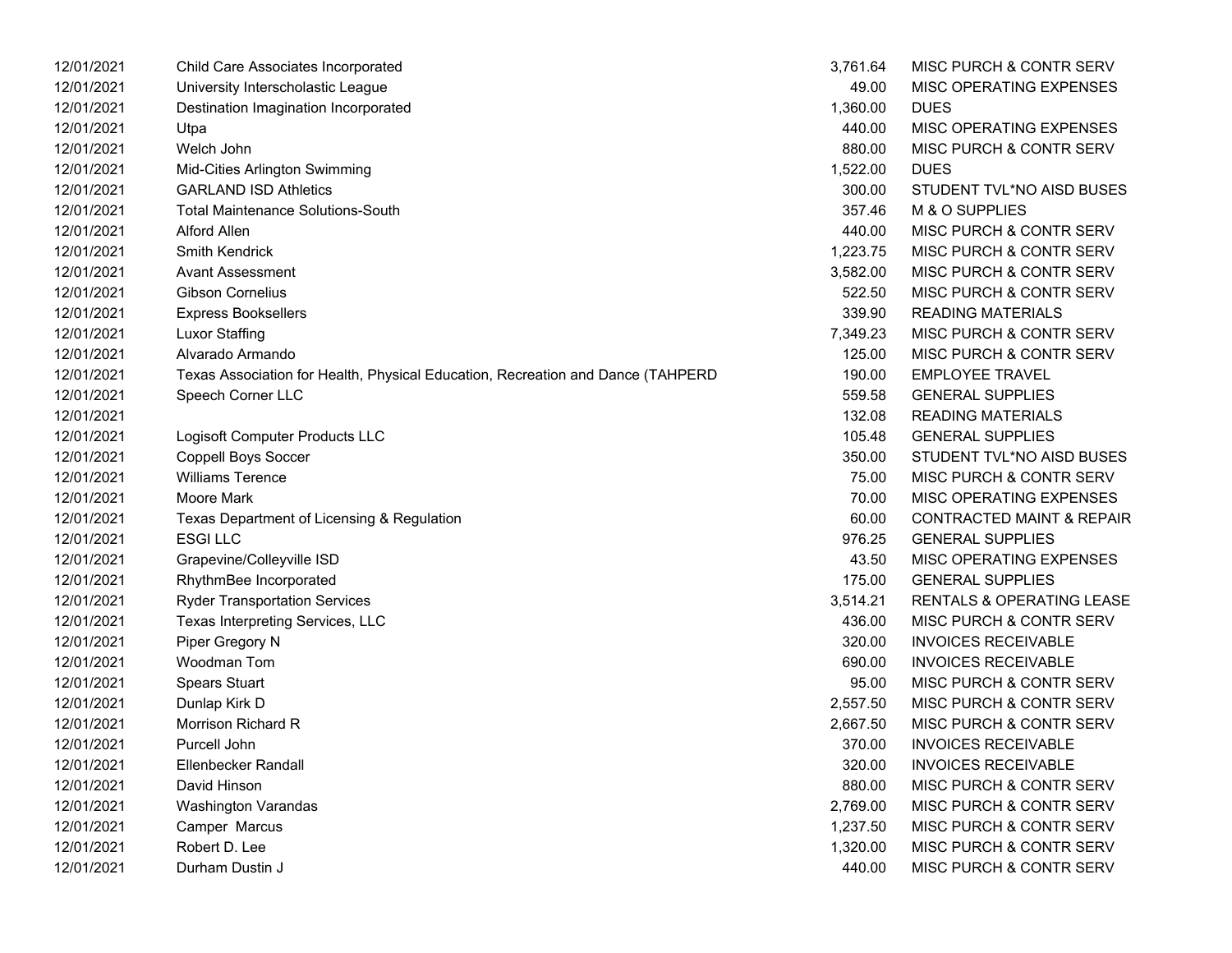| 12/01/2021 | One Source Staffing Corporation         | 137.60       | <b>MISC PURCH &amp; CONTR SERV</b>   |
|------------|-----------------------------------------|--------------|--------------------------------------|
| 12/01/2021 | <b>Binswanger Glass</b>                 | 135.66       | M & O SUPPLIES                       |
| 12/01/2021 | National Archery in the Schools Program | 4,732.00     | <b>GENERAL SUPPLIES</b>              |
| 12/01/2021 | <b>Williams Arthur</b>                  | 125.00       | <b>MISC PURCH &amp; CONTR SERV</b>   |
| 12/01/2021 | <b>Ivy Randy</b>                        | 125.00       | <b>MISC PURCH &amp; CONTR SERV</b>   |
| 12/01/2021 | Chavez Kelli                            | 100.00       | MISC OPERATING EXPENSES              |
| 12/01/2021 | Keller High School Wrestling            | 150.00       | STUDENT TVL*NO AISD BUSES            |
| 12/01/2021 | IdentiSys Incorporated                  | 370.00       | <b>GENERAL SUPPLIES</b>              |
| 12/01/2021 | <b>National Wholesale Supply</b>        | 653.00       | <b>GENERAL INVENTORY</b>             |
| 12/01/2021 |                                         | 12,348.97    | M & O SUPPLIES                       |
| 12/01/2021 | <b>Edwards Doug</b>                     | 100.00       | MISC OPERATING EXPENSES              |
| 12/01/2021 | Staten Jules                            | 70.00        | <b>MISC PURCH &amp; CONTR SERV</b>   |
| 12/01/2021 | <b>Jakes Finer Foods</b>                | 18,694.50    | <b>GENERAL INVENTORY</b>             |
| 12/01/2021 | Accent Awards & Trophies, LLC           | 139.95       | <b>GENERAL SUPPLIES</b>              |
| 12/01/2021 | Accent Awards & Trophies, LLC           | 99.50        | <b>INVOICES RECEIVABLE</b>           |
| 12/01/2021 | <b>Ward's Science</b>                   | 49.65        | <b>GENERAL SUPPLIES</b>              |
| 12/01/2021 | <b>Best Buy for Business</b>            | 1,589.90     | <b>GENERAL SUPPLIES</b>              |
| 12/01/2021 | General Body Manufacturing, Inc.        | 650.00       | <b>M &amp; O SUPPLIES</b>            |
| 12/01/2021 | <b>Autonation Chevrolet</b>             | 233.27       | <b>M &amp; O SUPPLIES</b>            |
| 12/01/2021 | J. Frank Dobie High School Tennis       | 60.00        | STUDENT TVL*NO AISD BUSES            |
| 12/01/2021 | <b>Waxahachie Tennis Club</b>           | 175.00       | STUDENT TVL*NO AISD BUSES            |
| 12/01/2021 | Follett School Solutions, Inc.          | 2,073.75     | <b>READING MATERIALS</b>             |
| 12/01/2021 | Lone Star Furnishings LLC               | 4,264.80     | <b>FURN &amp; EQUIP &gt; \$5,000</b> |
| 12/01/2021 |                                         | 264,710.53   | <b>GENERAL SUPPLIES</b>              |
| 12/01/2021 |                                         | 2,791.13     | M & O SUPPLIES                       |
| 12/01/2021 | Arlington Today                         | 9,510.00     | <b>MISC OPERATING EXPENSES</b>       |
| 12/01/2021 | Crawford Electric Supply Company        | 5,576.18     | M & O SUPPLIES                       |
| 12/01/2021 | Engage2learn                            | 2,387,436.00 | <b>MISC PURCH &amp; CONTR SERV</b>   |
| 12/01/2021 | Tracey Lynn Dixon                       | 385.00       | MISC PURCH & CONTR SERV              |
| 12/01/2021 | Broccoli Jerry L                        | 125.00       | <b>MISC PURCH &amp; CONTR SERV</b>   |
| 12/01/2021 | <b>Dixon Marcus</b>                     | 385.00       | <b>MISC PURCH &amp; CONTR SERV</b>   |
| 12/01/2021 | Davis, Regan                            | 1,141.25     | <b>MISC PURCH &amp; CONTR SERV</b>   |
| 12/01/2021 | National Healthcareer Association       | 63,882.00    | MISC OPERATING EXPENSES              |
| 12/01/2021 | <b>Chick-fil-A North Collins Street</b> | 227.25       | MISC OPERATING EXPENSES              |
| 12/01/2021 | <b>Tyson Prepared Foods</b>             | 138,917.34   | <b>GENERAL INVENTORY</b>             |
| 12/01/2021 | Elliott Staffing Services, Inc.         | 2,146.98     | MISC PURCH & CONTR SERV              |
| 12/01/2021 | Ferguson Enterprises, Inc.              | 1,392.35     | M & O SUPPLIES                       |
| 12/01/2021 | Teacher Innovations, Inc.               | 525.00       | <b>GENERAL SUPPLIES</b>              |
| 12/01/2021 | Vento Music and Visual Designs          | 4,000.00     | <b>MISC PURCH &amp; CONTR SERV</b>   |
| 12/01/2021 | Mathis Lonnie                           | 65.00        | MISC OPERATING EXPENSES              |

| 137.60      | MISC PURCH & CONTR SERV              |
|-------------|--------------------------------------|
| 135.66      | <b>M &amp; O SUPPLIES</b>            |
| 4,732.00    | <b>GENERAL SUPPLIES</b>              |
| 125.00      | <b>MISC PURCH &amp; CONTR SERV</b>   |
| 125.00      | <b>MISC PURCH &amp; CONTR SERV</b>   |
| 100.00      | <b>MISC OPERATING EXPENSES</b>       |
| 150.00      | STUDENT TVL*NO AISD BUSES            |
| 370.00      | <b>GENERAL SUPPLIES</b>              |
| 653.00      | <b>GENERAL INVENTORY</b>             |
| 12,348.97   | <b>M &amp; O SUPPLIES</b>            |
| 100.00      | <b>MISC OPERATING EXPENSES</b>       |
| 70.00       | <b>MISC PURCH &amp; CONTR SERV</b>   |
| 18,694.50   | <b>GENERAL INVENTORY</b>             |
| 139.95      | <b>GENERAL SUPPLIES</b>              |
| 99.50       | <b>INVOICES RECEIVABLE</b>           |
| 49.65       | <b>GENERAL SUPPLIES</b>              |
| 1,589.90    | <b>GENERAL SUPPLIES</b>              |
| 650.00      | M & O SUPPLIES                       |
| 233.27      | M & O SUPPLIES                       |
| 60.00       | STUDENT TVL*NO AISD BUSES            |
| 175.00      | STUDENT TVL*NO AISD BUSES            |
| 2,073.75    | <b>READING MATERIALS</b>             |
| 4,264.80    | <b>FURN &amp; EQUIP &gt; \$5,000</b> |
| 264,710.53  | <b>GENERAL SUPPLIES</b>              |
| 2,791.13    | M & O SUPPLIES                       |
| 9,510.00    | <b>MISC OPERATING EXPENSES</b>       |
| 5,576.18    | <b>M &amp; O SUPPLIES</b>            |
| ,387,436.00 | <b>MISC PURCH &amp; CONTR SERV</b>   |
| 385.00      | <b>MISC PURCH &amp; CONTR SERV</b>   |
| 125.00      | <b>MISC PURCH &amp; CONTR SERV</b>   |
| 385.00      | MISC PURCH & CONTR SERV              |
| 1,141.25    | <b>MISC PURCH &amp; CONTR SERV</b>   |
| 63,882.00   | <b>MISC OPERATING EXPENSES</b>       |
| 227.25      | <b>MISC OPERATING EXPENSES</b>       |
| 138,917.34  | <b>GENERAL INVENTORY</b>             |
| 2,146.98    | MISC PURCH & CONTR SERV              |
| 1,392.35    | <b>M &amp; O SUPPLIES</b>            |
| 525.00      | <b>GENERAL SUPPLIES</b>              |
| 4,000.00    | MISC PURCH & CONTR SERV              |
| 65.00       | <b>MISC OPERATING EXPENSES</b>       |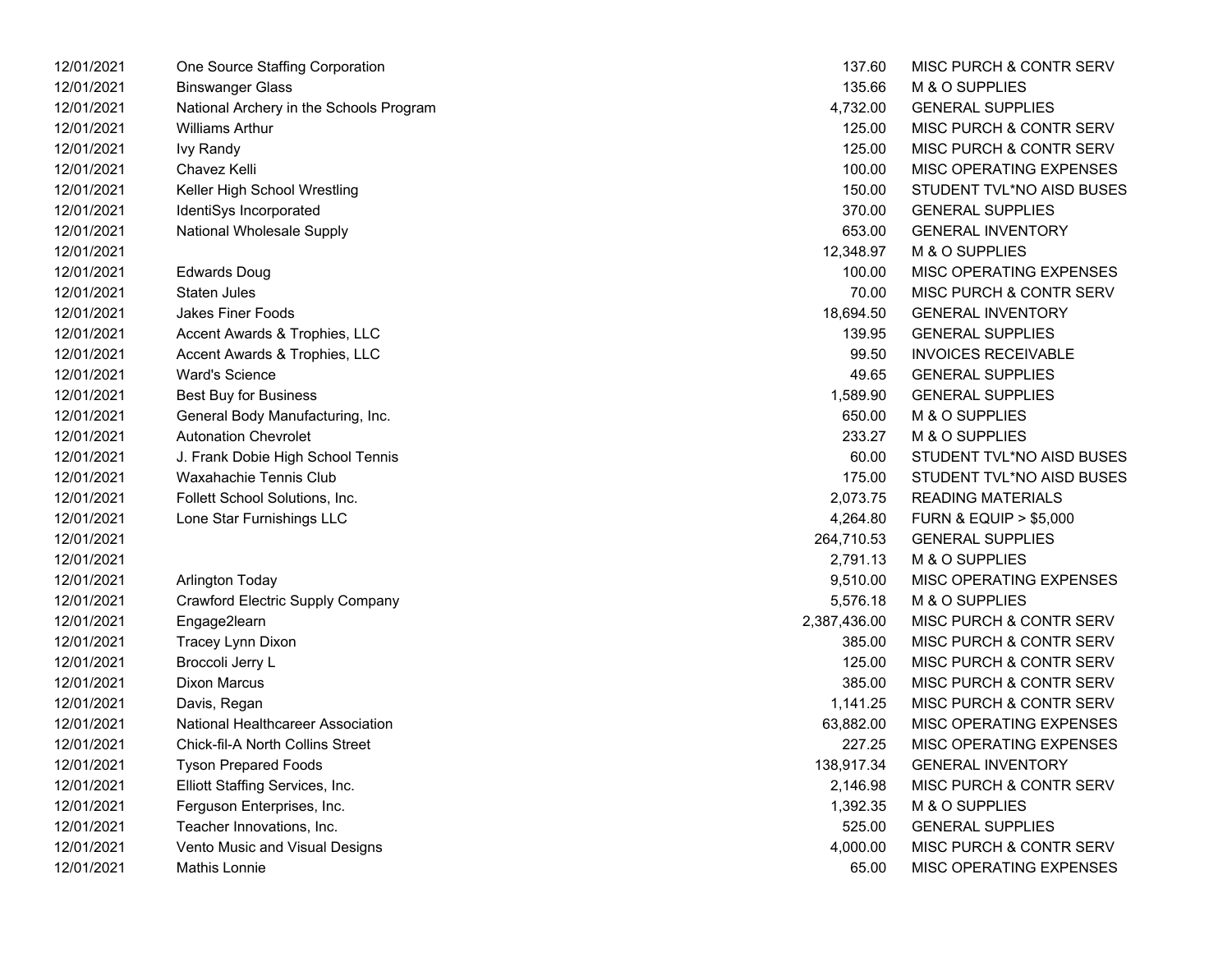| 12/01/2021 | Dr Pepper Shapple Group                | 95.60     | MISC OPERATING EXPENSES              |
|------------|----------------------------------------|-----------|--------------------------------------|
| 12/01/2021 | Varsity Spirit LLC                     | 1,875.00  | STUDENT TVL*NO AISD BUSES            |
| 12/01/2021 | <b>Halstead Patrise</b>                | 320.00    | <b>INVOICES RECEIVABLE</b>           |
| 12/01/2021 | <b>Education Galaxy LLC</b>            | 14,013.00 | <b>GENERAL SUPPLIES</b>              |
| 12/01/2021 |                                        | 4,400.00  | READING MATERIALS                    |
| 12/01/2021 | Kleen-Air Filter Service & Sales       | 1,611.84  | <b>GENERAL INVENTORY</b>             |
| 12/01/2021 | Ion Wave Technologies, Inc.            | 750.00    | <b>EMPLOYEE TRAVEL</b>               |
| 12/01/2021 | Cardinal's Sport Center Incorporated   | 984.00    | <b>GENERAL SUPPLIES</b>              |
| 12/01/2021 | Lowe's Home Centers, LLC               | 815.93    | <b>GENERAL SUPPLIES</b>              |
| 12/01/2021 |                                        | 27.50     | M & O SUPPLIES                       |
| 12/01/2021 | Tennis Outlet Inc.                     | 1,957.50  | <b>GENERAL SUPPLIES</b>              |
| 12/01/2021 | Minority Authority Uniform LLC         | 67.50     | M & O SUPPLIES                       |
| 12/01/2021 | M-F Athletic/Perform Better            | 908.00    | <b>GENERAL SUPPLIES</b>              |
| 12/01/2021 | Klement Distribution, Inc.             | 8,218.86  | <b>FOOD</b>                          |
| 12/01/2021 | Sysco North Texas                      | 30,625.00 | <b>GENERAL INVENTORY</b>             |
| 12/01/2021 | Standback, Karen Denise                | 385.00    | MISC PURCH & CONTR SERV              |
| 12/01/2021 | <b>BrainPOP LLC</b>                    | 3,250.00  | <b>GENERAL SUPPLIES</b>              |
| 12/01/2021 | <b>Eaton Wrestling</b>                 | 250.00    | STUDENT TVL*NO AISD BUSES            |
| 12/01/2021 | DFW Ink, LLC                           | 388.50    | <b>INVOICES RECEIVABLE</b>           |
| 12/01/2021 | <b>Skelton Laurie</b>                  | 95.00     | <b>MISC PURCH &amp; CONTR SERV</b>   |
| 12/01/2021 | OTC Brands, Inc                        | 1,081.18  | <b>GENERAL SUPPLIES</b>              |
| 12/01/2021 | <b>Clever Items LLC</b>                | 14,373.56 | <b>GENERAL SUPPLIES</b>              |
| 12/01/2021 | Nasco                                  | 1,989.47  | <b>GENERAL SUPPLIES</b>              |
| 12/01/2021 | N Tune Music & Sound, Inc.             | 935.50    | CONTRACTED MAINT & REPAIR            |
| 12/01/2021 | Steve Weiss Music, Inc.                | 119.95    | <b>GENERAL SUPPLIES</b>              |
| 12/01/2021 | Learning A-Z LLC                       | 10,825.20 | <b>GENERAL SUPPLIES</b>              |
| 12/01/2021 | Nicole Newton                          | 330.00    | <b>MISC PURCH &amp; CONTR SERV</b>   |
| 12/01/2021 | Charles, Damiete                       | 440.00    | <b>MISC PURCH &amp; CONTR SERV</b>   |
| 12/01/2021 | <b>Brewer High School Soccer</b>       | 550.00    | STUDENT TVL*NO AISD BUSES            |
| 12/01/2021 | <b>Sports Officials Unlimited</b>      | 14,310.00 | MISC PURCH & CONTR SERV              |
| 12/01/2021 | Drew Medford Memorial Tournament       | 400.00    | STUDENT TVL*NO AISD BUSES            |
| 12/01/2021 | Chu, Brian Wenyi                       | 440.00    | <b>MISC PURCH &amp; CONTR SERV</b>   |
| 12/01/2021 | Maxfield Michael                       | 115.00    | <b>MISC PURCH &amp; CONTR SERV</b>   |
| 12/01/2021 | Jessica Carrion                        | 192.50    | MISC PURCH & CONTR SERV              |
| 12/01/2021 | Staples Inc/Staples Business Advantage | 930.76    | <b>GENERAL SUPPLIES</b>              |
| 12/01/2021 | Drew Consulting Services Incorporated  | 85,715.00 | BLDG PURCH, CONSTR, IMPROVE          |
| 12/01/2021 | <b>Arlington Strings</b>               | 225.00    | <b>CONTRACTED MAINT &amp; REPAIR</b> |
| 12/01/2021 |                                        | 249.96    | <b>GENERAL SUPPLIES</b>              |
| 12/01/2021 | <b>Hinson David</b>                    | 65.00     | <b>MISC PURCH &amp; CONTR SERV</b>   |
| 12/01/2021 | <b>Hillcrest Cleaners</b>              | 143.00    | <b>MISC PURCH &amp; CONTR SERV</b>   |

| 12/01/2021 | Dr Pepper Snapple Group                 | 95.60     | MISC OPERATING EXPENSES              |
|------------|-----------------------------------------|-----------|--------------------------------------|
| 12/01/2021 | <b>Varsity Spirit LLC</b>               | 1,875.00  | STUDENT TVL*NO AISD BUSES            |
| 12/01/2021 | <b>Halstead Patrise</b>                 | 320.00    | <b>INVOICES RECEIVABLE</b>           |
| 12/01/2021 | <b>Education Galaxy LLC</b>             | 14,013.00 | <b>GENERAL SUPPLIES</b>              |
| 12/01/2021 |                                         | 4,400.00  | <b>READING MATERIALS</b>             |
| 12/01/2021 | Kleen-Air Filter Service & Sales        | 1,611.84  | <b>GENERAL INVENTORY</b>             |
| 12/01/2021 | Ion Wave Technologies, Inc.             | 750.00    | <b>EMPLOYEE TRAVEL</b>               |
| 12/01/2021 | Cardinal's Sport Center Incorporated    | 984.00    | <b>GENERAL SUPPLIES</b>              |
| 12/01/2021 | Lowe's Home Centers, LLC                | 815.93    | <b>GENERAL SUPPLIES</b>              |
| 12/01/2021 |                                         | 27.50     | M & O SUPPLIES                       |
| 12/01/2021 | Tennis Outlet Inc.                      | 1,957.50  | <b>GENERAL SUPPLIES</b>              |
| 12/01/2021 | Minority Authority Uniform LLC          | 67.50     | M & O SUPPLIES                       |
| 12/01/2021 | M-F Athletic/Perform Better             | 908.00    | <b>GENERAL SUPPLIES</b>              |
| 12/01/2021 | Klement Distribution, Inc.              | 8,218.86  | <b>FOOD</b>                          |
| 12/01/2021 | Sysco North Texas                       | 30,625.00 | <b>GENERAL INVENTORY</b>             |
| 12/01/2021 | Standback, Karen Denise                 | 385.00    | MISC PURCH & CONTR SERV              |
| 12/01/2021 | <b>BrainPOP LLC</b>                     | 3,250.00  | <b>GENERAL SUPPLIES</b>              |
| 12/01/2021 | <b>Eaton Wrestling</b>                  | 250.00    | STUDENT TVL*NO AISD BUSES            |
| 12/01/2021 | DFW Ink, LLC                            | 388.50    | <b>INVOICES RECEIVABLE</b>           |
| 12/01/2021 | <b>Skelton Laurie</b>                   | 95.00     | MISC PURCH & CONTR SERV              |
| 12/01/2021 | OTC Brands, Inc                         | 1,081.18  | <b>GENERAL SUPPLIES</b>              |
| 12/01/2021 | Clever Items LLC                        | 14,373.56 | <b>GENERAL SUPPLIES</b>              |
| 12/01/2021 | Nasco                                   | 1,989.47  | <b>GENERAL SUPPLIES</b>              |
| 12/01/2021 | N Tune Music & Sound, Inc               | 935.50    | <b>CONTRACTED MAINT &amp; REPAIR</b> |
| 12/01/2021 | Steve Weiss Music, Inc.                 | 119.95    | <b>GENERAL SUPPLIES</b>              |
| 12/01/2021 | Learning A-Z LLC                        | 10,825.20 | <b>GENERAL SUPPLIES</b>              |
| 12/01/2021 | Nicole Newton                           | 330.00    | MISC PURCH & CONTR SERV              |
| 12/01/2021 | Charles, Damiete                        | 440.00    | MISC PURCH & CONTR SERV              |
| 12/01/2021 | <b>Brewer High School Soccer</b>        | 550.00    | STUDENT TVL*NO AISD BUSES            |
| 12/01/2021 | <b>Sports Officials Unlimited</b>       | 14,310.00 | MISC PURCH & CONTR SERV              |
| 12/01/2021 | <b>Drew Medford Memorial Tournament</b> | 400.00    | STUDENT TVL*NO AISD BUSES            |
| 12/01/2021 | Chu, Brian Wenyi                        | 440.00    | MISC PURCH & CONTR SERV              |
| 12/01/2021 | <b>Maxfield Michael</b>                 | 115.00    | MISC PURCH & CONTR SERV              |
| 12/01/2021 | Jessica Carrion                         | 192.50    | MISC PURCH & CONTR SERV              |
| 12/01/2021 | Staples Inc/Staples Business Advantage  | 930.76    | <b>GENERAL SUPPLIES</b>              |
| 12/01/2021 | Drew Consulting Services Incorporated   | 85,715.00 | BLDG PURCH, CONSTR, IMPROVE          |
| 12/01/2021 | <b>Arlington Strings</b>                | 225.00    | <b>CONTRACTED MAINT &amp; REPAIR</b> |
| 12/01/2021 |                                         | 249.96    | <b>GENERAL SUPPLIES</b>              |
| 12/01/2021 | <b>Hinson David</b>                     | 65.00     | MISC PURCH & CONTR SERV              |
| 12/01/2021 | <b>Hillcrest Cleaners</b>               | 143.00    | MISC PURCH & CONTR SERV              |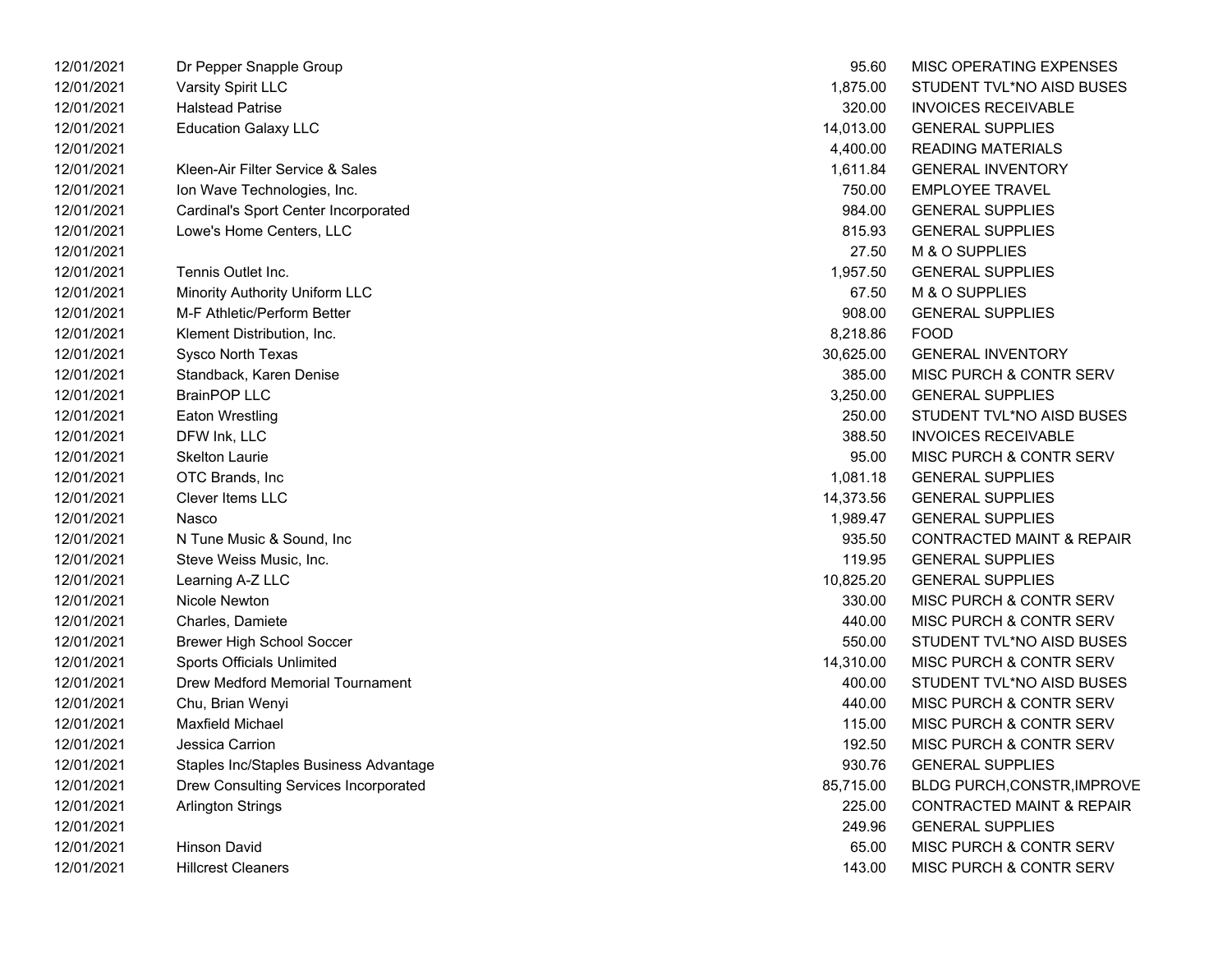| 12/01/2021 | Tallant Kirk                                          | 70.00        | MISC OPERATING EXPENSES            |
|------------|-------------------------------------------------------|--------------|------------------------------------|
| 12/01/2021 | <b>Alonti Catering</b>                                | 496.49       | MISC OPERATING EXPENSES            |
| 12/01/2021 | <b>Hill David</b>                                     | 65.00        | MISC OPERATING EXPENSES            |
| 12/01/2021 | <b>Hawkins Connor</b>                                 | 282.00       | <b>INVOICES RECEIVABLE</b>         |
| 12/01/2021 | Timberview High School Mens Soccer                    | 300.00       | STUDENT TVL*NO AISD BUSES          |
| 12/01/2021 | North Crowley Softball Booster Club                   | 300.00       | STUDENT TVL*NO AISD BUSES          |
| 12/01/2021 | Lindenmeyr Munroe                                     | 732.30       | <b>GENERAL SUPPLIES</b>            |
| 12/01/2021 | Kristene Z Smith                                      | 2,400.00     | <b>MISC PURCH &amp; CONTR SERV</b> |
| 12/01/2021 | <b>Xerox Business Solutions Southwest</b>             | 166.16       | <b>GENERAL SUPPLIES</b>            |
| 12/01/2021 | DOT Medical and Drug Testing Services Inc             | 95.00        | MISC OPERATING EXPENSES            |
| 12/01/2021 | <b>Mid-America Uniforms</b>                           | 699.00       | NON-FOOD REQUISITIONS              |
| 12/01/2021 | <b>Blick Art Materials</b>                            | 553.39       | <b>GENERAL SUPPLIES</b>            |
| 12/01/2021 | ValueSure Agency Inc.                                 | 142.00       | MISC OPERATING EXPENSES            |
| 12/01/2021 | Marathon Staffing Group Inc                           | 1,080.00     | MISC PURCH & CONTR SERV            |
| 12/01/2021 | Tri-Lam Roofing & Waterproofing Inc                   | 703,090.00   | <b>BLDG PURCH, CONSTR, IMPROVE</b> |
| 12/01/2021 |                                                       | (35, 154.50) | <b>RETAINAGE</b>                   |
| 12/01/2021 | Project Lead The Way Incorporated                     | 465.00       | <b>GENERAL SUPPLIES</b>            |
| 12/01/2021 | <b>Cortes Michael</b>                                 | 1,292.52     | MISC PURCH & CONTR SERV            |
| 12/01/2021 | <b>Sievers Chris</b>                                  | 70.00        | MISC PURCH & CONTR SERV            |
| 12/01/2021 | Martin Laura                                          | 75.00        | MISC PURCH & CONTR SERV            |
| 12/01/2021 | Damien Gary                                           | 1,402.50     | MISC PURCH & CONTR SERV            |
| 12/01/2021 | Sciandra Sascha                                       | 370.00       | <b>INVOICES RECEIVABLE</b>         |
| 12/01/2021 | <b>Christopher Whittle</b>                            | 370.00       | <b>INVOICES RECEIVABLE</b>         |
| 12/01/2021 | <b>Ace Educational Supplies</b>                       | 70.99        | <b>GENERAL SUPPLIES</b>            |
| 12/01/2021 | Remind101 Incorporated                                | 1,197.65     | <b>GENERAL SUPPLIES</b>            |
| 12/01/2021 | <b>Texas Association of School Business Officials</b> | 1,055.00     | <b>EMPLOYEE TRAVEL</b>             |
| 12/01/2021 | Hillco Partners L L C                                 | 5,600.00     | <b>LOBBYING</b>                    |
| 12/01/2021 | Parts Town LLC                                        | 1,038.90     | M & O SUPPLIES                     |
| 12/01/2021 | Jernard Griggs                                        | 10.00        | MISC PURCH & CONTR SERV            |
| 12/01/2021 | Kenneth Chung                                         | 125.00       | MISC PURCH & CONTR SERV            |
| 12/01/2021 | New Dairy Opco LLC DBA Borden Dairy                   | 152,416.25   | <b>FOOD</b>                        |
| 12/01/2021 | <b>Matt Conlin</b>                                    | 65.00        | MISC PURCH & CONTR SERV            |
| 12/01/2021 | Hometown Sports Photography                           | 480.00       | <b>INVOICES RECEIVABLE</b>         |
| 12/01/2021 | <b>AT&amp;T Mobility National Accounts LLC</b>        | 2,035.00     | <b>GENERAL SUPPLIES</b>            |
| 12/01/2021 | Chuys                                                 | 213.18       | MISC OPERATING EXPENSES            |
| 12/01/2021 | Thriving Leaders Collaborative LLC                    | 2,500.00     | MISC PURCH & CONTR SERV            |
| 12/01/2021 | Medsharps LLC                                         | 150.00       | <b>GENERAL SUPPLIES</b>            |
| 12/01/2021 | <b>Empowering Minds Counseling Services</b>           | 4,440.00     | OTH PROFESSIONAL SERVICES          |
| 12/01/2021 | D&L Entertainment Services Incorporated               | 2,821.38     | MISC PURCH & CONTR SERV            |
| 12/01/2021 | Dream Ranch Office Supplies                           | 162.00       | <b>GENERAL SUPPLIES</b>            |

| 70.00        | <b>MISC OPERATING EXPENSES</b>     |
|--------------|------------------------------------|
| 496.49       | <b>MISC OPERATING EXPENSES</b>     |
| 65.00        | <b>MISC OPERATING EXPENSES</b>     |
| 282.00       | <b>INVOICES RECEIVABLE</b>         |
| 300.00       | STUDENT TVL*NO AISD BUSES          |
| 300.00       | STUDENT TVL*NO AISD BUSES          |
| 732.30       | <b>GENERAL SUPPLIES</b>            |
| 2,400.00     | <b>MISC PURCH &amp; CONTR SERV</b> |
| 166.16       | <b>GENERAL SUPPLIES</b>            |
| 95.00        | <b>MISC OPERATING EXPENSES</b>     |
| 699.00       | NON-FOOD REQUISITIONS              |
| 553.39       | <b>GENERAL SUPPLIES</b>            |
| 142.00       | <b>MISC OPERATING EXPENSES</b>     |
| 1,080.00     | <b>MISC PURCH &amp; CONTR SERV</b> |
| 703,090.00   | <b>BLDG PURCH, CONSTR, IMPROVE</b> |
| (35, 154.50) | RETAINAGE                          |
| 465.00       | <b>GENERAL SUPPLIES</b>            |
| 1,292.52     | <b>MISC PURCH &amp; CONTR SERV</b> |
| 70.00        | <b>MISC PURCH &amp; CONTR SERV</b> |
| 75.00        | <b>MISC PURCH &amp; CONTR SERV</b> |
| 1,402.50     | <b>MISC PURCH &amp; CONTR SERV</b> |
| 370.00       | <b>INVOICES RECEIVABLE</b>         |
| 370.00       | <b>INVOICES RECEIVABLE</b>         |
| 70.99        | <b>GENERAL SUPPLIES</b>            |
| 1,197.65     | <b>GENERAL SUPPLIES</b>            |
| 1,055.00     | <b>EMPLOYEE TRAVEL</b>             |
| 5,600.00     | <b>LOBBYING</b>                    |
| 1,038.90     | M & O SUPPLIES                     |
| 10.00        | <b>MISC PURCH &amp; CONTR SERV</b> |
| 125.00       | <b>MISC PURCH &amp; CONTR SERV</b> |
| 152,416.25   | FOOD                               |
| 65.00        | MISC PURCH & CONTR SERV            |
| 480.00       | <b>INVOICES RECEIVABLE</b>         |
| 2,035.00     | <b>GENERAL SUPPLIES</b>            |
| 213.18       | <b>MISC OPERATING EXPENSES</b>     |
| 2,500.00     | <b>MISC PURCH &amp; CONTR SERV</b> |
| 150.00       | <b>GENERAL SUPPLIES</b>            |
| 4,440.00     | OTH PROFESSIONAL SERVICES          |
| 2,821.38     | MISC PURCH & CONTR SERV            |
| 162.00       | <b>GENERAL SUPPLIES</b>            |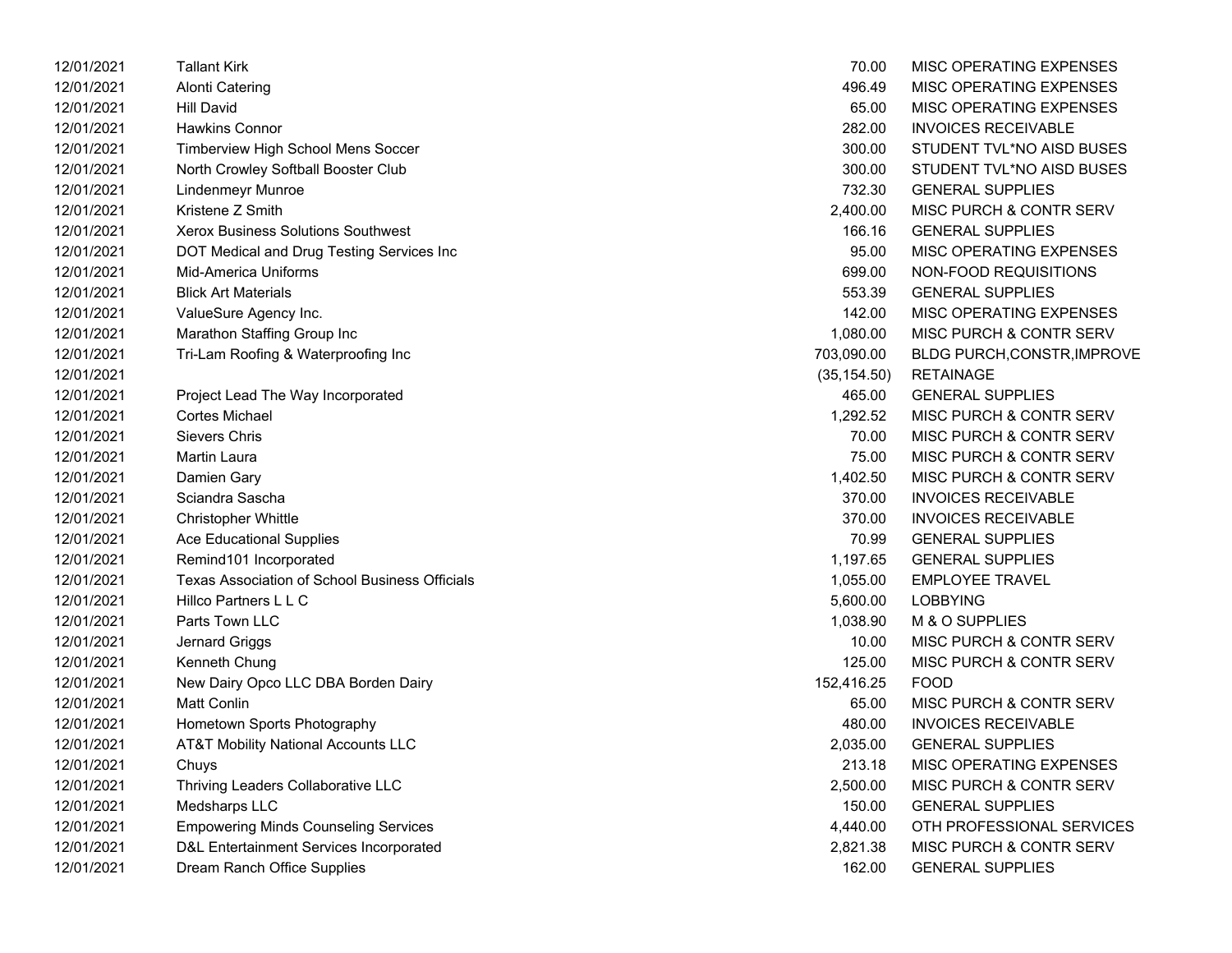| 12/01/2021 | Kirby Restaurant and Chemical Supply                                         | 389.68    | <b>GENERAL SUPPLIES</b>              |
|------------|------------------------------------------------------------------------------|-----------|--------------------------------------|
| 12/01/2021 | Your Tees LLC                                                                | 1,774.50  | <b>GENERAL SUPPLIES</b>              |
| 12/01/2021 | Your Tees LLC                                                                | 686.00    | <b>INVOICES RECEIVABLE</b>           |
| 12/01/2021 | Humana Wellness                                                              | 53,701.80 | MISC PURCH & CONTR SERV              |
| 12/01/2021 | <b>REV Entertainment LLC</b>                                                 | 2,622.50  | MISC OPERATING EXPENSES              |
| 12/01/2021 |                                                                              | 88,167.15 | <b>RENTALS &amp; OPERATING LEASE</b> |
| 12/01/2021 | Demarcus Jones                                                               | 282.00    | <b>INVOICES RECEIVABLE</b>           |
| 12/01/2021 | <b>Bongards Premium Cheese</b>                                               | 24,750.00 | <b>GENERAL INVENTORY</b>             |
| 12/01/2021 | Lakeshore Learning Materials                                                 | 751.83    | <b>GENERAL SUPPLIES</b>              |
| 12/01/2021 |                                                                              | 94.95     | <b>INVOICES RECEIVABLE</b>           |
| 12/01/2021 | <b>Liberty Office Products</b>                                               | 243.00    | <b>GENERAL SUPPLIES</b>              |
| 12/01/2021 | Legacy High School Athletic Booster Club Inc                                 | 350.00    | STUDENT TVL*NO AISD BUSES            |
| 12/01/2021 | Office Depot, Inc                                                            | 4,727.44  | <b>GENERAL SUPPLIES</b>              |
| 12/01/2021 |                                                                              | 69.98     | M & O SUPPLIES                       |
| 12/01/2021 | Alex Le                                                                      | 70.00     | MISC PURCH & CONTR SERV              |
| 12/01/2021 | Reed Hunt Services Incorporated dba Reed's Services                          | 466.00    | <b>CONTRACTED MAINT &amp; REPAIR</b> |
| 12/01/2021 | Ryan Porter                                                                  | 65.00     | MISC OPERATING EXPENSES              |
| 12/01/2021 | Cal Interpreting and Translations Incorporated                               | 460.50    | MISC PURCH & CONTR SERV              |
| 12/01/2021 | Lucas Chris                                                                  | 125.00    | MISC PURCH & CONTR SERV              |
| 12/01/2021 | Nicole Dorsey                                                                | 70.00     | MISC OPERATING EXPENSES              |
| 12/01/2021 | <b>Blake Jenkins</b>                                                         | 70.00     | SAL & WAGES-SUPPORT PERS             |
| 12/01/2021 | Literacy Resources, LLC                                                      | 869.29    | <b>GENERAL SUPPLIES</b>              |
| 12/01/2021 | <b>KDAA Network Solutions LLC</b>                                            | 220.00    | MISC PURCH & CONTR SERV              |
| 12/01/2021 | <b>Christian Bennett</b>                                                     | 70.00     | SAL & WAGES-SUPPORT PERS             |
| 12/01/2021 | Northwest High School Wrestling                                              | 50.00     | STUDENT TVL*NO AISD BUSES            |
| 12/01/2021 | Life School - Waxahachie                                                     | 350.00    | STUDENT TVL*NO AISD BUSES            |
| 12/01/2021 | Shawn Freeman Sr.                                                            | 65.00     | MISC PURCH & CONTR SERV              |
| 12/01/2021 | Lauren Swanson                                                               | 70.00     | MISC PURCH & CONTR SERV              |
| 12/01/2021 | Lynze Schaefer                                                               | 467.50    | <b>MISC PURCH &amp; CONTR SERV</b>   |
| 12/01/2021 | Kristi Michele King                                                          | 467.50    | <b>MISC PURCH &amp; CONTR SERV</b>   |
| 12/01/2021 | <b>Brenden Keany</b>                                                         | 467.50    | <b>MISC PURCH &amp; CONTR SERV</b>   |
| 12/01/2021 | Cody Abraham                                                                 | 467.50    | MISC PURCH & CONTR SERV              |
| 12/01/2021 | The Success Club "El Club Del Exito"                                         | 800.00    | MISC OPERATING EXPENSES              |
| 12/01/2021 | Aeron Hill                                                                   | 467.50    | MISC PURCH & CONTR SERV              |
| 12/01/2021 | Aeron Hill                                                                   | 467.50    | MISC PURCH & CONTR SERV              |
| 12/01/2021 | <b>William Shelton</b>                                                       | 75.00     | <b>MISC PURCH &amp; CONTR SERV</b>   |
| 12/01/2021 | <b>Brett Schneider</b>                                                       | 320.00    | <b>INVOICES RECEIVABLE</b>           |
| 12/01/2021 | Hunter Hemontolor                                                            | 282.00    | <b>INVOICES RECEIVABLE</b>           |
| 12/01/2021 | Haltom Senior High School Boys Soccer                                        | 200.00    | STUDENT TVL*NO AISD BUSES            |
| 12/01/2021 | Centers for Medicare and Medicaid Services/CMS Lab Services/CLIA Lab Program | 180.00    | <b>GENERAL SUPPLIES</b>              |

| 389.68    | <b>GENERAL SUPPLIES</b>              |
|-----------|--------------------------------------|
| 1.774.50  | <b>GENERAL SUPPLIES</b>              |
| 686.00    | INVOICES RECEIVABLE                  |
| 53.701.80 | <b>MISC PURCH &amp; CONTR SERV</b>   |
| 2,622.50  | MISC OPERATING EXPENSES              |
| 88.167.15 | <b>RENTALS &amp; OPERATING LEASE</b> |
| 282.00    | <b>INVOICES RECEIVABLE</b>           |
| 24.750.00 | <b>GENERAL INVENTORY</b>             |
| 751.83    | <b>GENERAL SUPPLIES</b>              |
| 94.95     | INVOICES RECEIVABLE                  |
| 243.00    | <b>GENERAL SUPPLIES</b>              |
| 350.00    | STUDENT TVL*NO AISD BUSES            |
| 4,727.44  | GENERAL SUPPLIES                     |
| 69.98     | M & O SUPPLIES                       |
| 70.00     | MISC PURCH & CONTR SERV              |
| 466.00    | <b>CONTRACTED MAINT &amp; REPAIR</b> |
| 65.00     | <b>MISC OPERATING EXPENSES</b>       |
| 460.50    | MISC PURCH & CONTR SERV              |
| 125.00    | MISC PURCH & CONTR SERV              |
| 70.00     | <b>MISC OPERATING EXPENSES</b>       |
| 70.00     | SAL & WAGES-SUPPORT PERS             |
| 869.29    | <b>GENERAL SUPPLIES</b>              |
| 220.00    | MISC PURCH & CONTR SERV              |
| 70.00     | SAL & WAGES-SUPPORT PERS             |
| 50.00     | STUDENT TVL*NO AISD BUSES            |
| 350.00    | STUDENT TVL*NO AISD BUSES            |
| 65.00     | <b>MISC PURCH &amp; CONTR SERV</b>   |
| 70.00     | MISC PURCH & CONTR SERV              |
| 467.50    | MISC PURCH & CONTR SERV              |
| 467.50    | <b>MISC PURCH &amp; CONTR SERV</b>   |
| 467.50    | <b>MISC PURCH &amp; CONTR SERV</b>   |
| 467.50    | MISC PURCH & CONTR SERV              |
| 800.00    | MISC OPERATING EXPENSES              |
| 467.50    | <b>MISC PURCH &amp; CONTR SERV</b>   |
| 467.50    | MISC PURCH & CONTR SERV              |
| 75.00     | MISC PURCH & CONTR SERV              |
| 320.00    | <b>INVOICES RECEIVABLE</b>           |
| 282.00    | <b>INVOICES RECEIVABLE</b>           |
| 200.00    | STUDENT TVL*NO AISD BUSES            |
| 180.00    | <b>GENERAL SUPPLIES</b>              |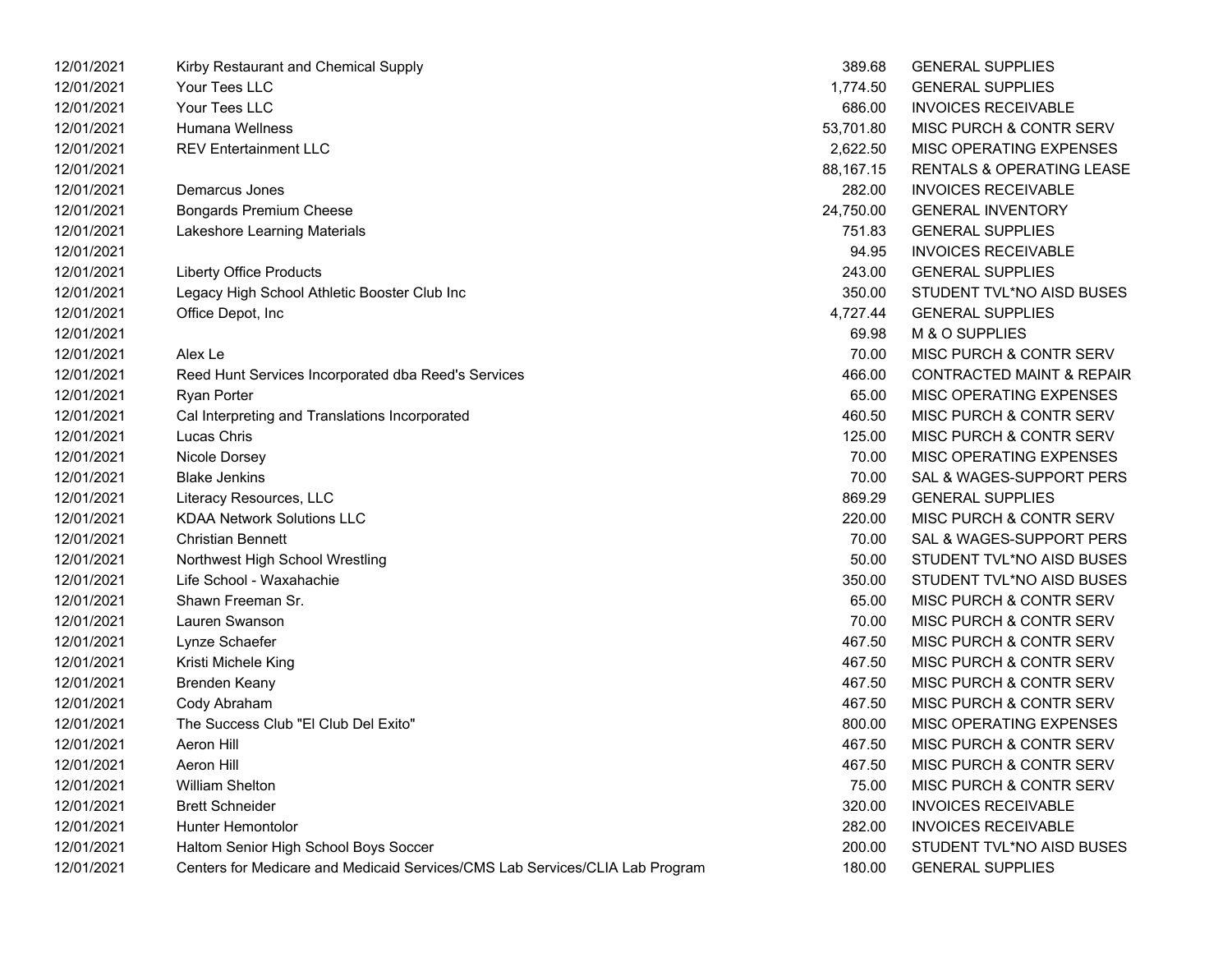| 12/01/2021 | Realityworks                                                   | 74.00     | <b>GENERAL SUPPLIES</b>              |
|------------|----------------------------------------------------------------|-----------|--------------------------------------|
| 12/01/2021 | Walker Tool Company Incorporated                               | 2,043.50  | <b>CONTRACTED MAINT &amp; REPAIR</b> |
| 12/01/2021 | <b>Complete Supply Incorporated</b>                            | 19,776.52 | <b>GENERAL INVENTORY</b>             |
| 12/01/2021 |                                                                | 1,287.18  | <b>GENERAL SUPPLIES</b>              |
| 12/01/2021 |                                                                | 3,147.12  | M & O SUPPLIES                       |
| 12/01/2021 | Austin Turf & Tractor                                          | 1,040.48  | M & O SUPPLIES                       |
| 12/01/2021 | <b>BE Publishing</b>                                           | 234.03    | <b>GENERAL SUPPLIES</b>              |
| 12/01/2021 | Hagar Restaurant Service L L C                                 | 126.26    | M & O SUPPLIES                       |
| 12/01/2021 | <b>Caldwell Country Chevrolet</b>                              | 48,400.00 | <b>VEHICLES</b>                      |
| 12/01/2021 | Bucks Wheel & Equipment Company                                | 434.93    | M & O SUPPLIES                       |
| 12/01/2021 | Southwest International Trucks                                 | 592.00    | <b>CONTRACTED MAINT &amp; REPAIR</b> |
| 12/01/2021 |                                                                | 95.60     | <b>GENERAL INVENTORY</b>             |
| 12/01/2021 |                                                                | 265.80    | M & O SUPPLIES                       |
| 12/01/2021 | Southwest International Trucks                                 | 1,754.40  | <b>CONTRACTED MAINT &amp; REPAIR</b> |
| 12/01/2021 |                                                                | 4,926.97  | M & O SUPPLIES                       |
| 12/01/2021 | <b>Carahsoft Technology Corporation</b>                        | 17,858.44 | <b>GENERAL SUPPLIES</b>              |
| 12/01/2021 | Templeton Demographics L L C                                   | 45,000.00 | MISC PURCH & CONTR SERV              |
| 12/01/2021 | Romeo Music                                                    | 8,027.00  | <b>GENERAL SUPPLIES</b>              |
| 12/01/2021 | Music & Arts                                                   | 328.86    | <b>GENERAL SUPPLIES</b>              |
| 12/01/2021 | <b>Sprint Nextel Network</b>                                   | 3,966.00  | <b>CONTRACTED MAINT &amp; REPAIR</b> |
| 12/01/2021 |                                                                | 395.54    | <b>WATER</b>                         |
| 12/01/2021 | Alpha Foods Company                                            | 32,965.38 | <b>GENERAL INVENTORY</b>             |
| 12/01/2021 | Arlington Kid To Kid                                           | 350.17    | <b>GENERAL SUPPLIES</b>              |
| 12/01/2021 | <b>Ennis Tennis Team</b>                                       | 225.00    | STUDENT TVL*NO AISD BUSES            |
| 12/01/2021 | Arlington Independent School District Food & Nutrition Service | 279.62    | <b>GENERAL SUPPLIES</b>              |
| 12/01/2021 |                                                                | 166.75    | MISC OPERATING EXPENSES              |
| 12/01/2021 | American Council On The Teaching Of Foreign Language           | 134.53    | <b>READING MATERIALS</b>             |
| 12/01/2021 | Rush Truck Centers Of Texas Limited Partnership                | 430.25    | <b>CONTRACTED MAINT &amp; REPAIR</b> |
| 12/01/2021 |                                                                | 2,412.97  | M & O SUPPLIES                       |
| 12/01/2021 | Texas Association Of School Boards Risk Management Fund        | 25,000.00 | <b>INSURANCE/BOND PREMIUMS</b>       |
| 12/01/2021 | 4imprint Incorporated                                          | 993.88    | <b>GENERAL SUPPLIES</b>              |
| 12/01/2021 | <b>Pittsburgh Paints</b>                                       | 465.72    | M & O SUPPLIES                       |
| 12/01/2021 | Texas Christian Univ-Karyn Purvis Institute Child Dev          | 250.00    | <b>EMPLOYEE TRAVEL</b>               |
| 12/01/2021 | LD Bell Gymnastics                                             | 180.00    | STUDENT TVL*NO AISD BUSES            |
| 12/01/2021 | Lake Travis ISD                                                | 375.00    | STUDENT TVL*NO AISD BUSES            |
| 12/01/2021 | SiteOne Landscape Supply Holding LLC                           | 186.85    | M & O SUPPLIES                       |
| 12/01/2021 | Demco Incorporated                                             | 123.41    | <b>GENERAL SUPPLIES</b>              |
| 12/01/2021 |                                                                | 151.74    | <b>INVOICES RECEIVABLE</b>           |
| 12/01/2021 | Duncanville High School                                        | 200.00    | STUDENT TVL*NO AISD BUSES            |
| 12/01/2021 | Kaplan Early Learning Company                                  | 134.43    | <b>GENERAL SUPPLIES</b>              |
|            |                                                                |           |                                      |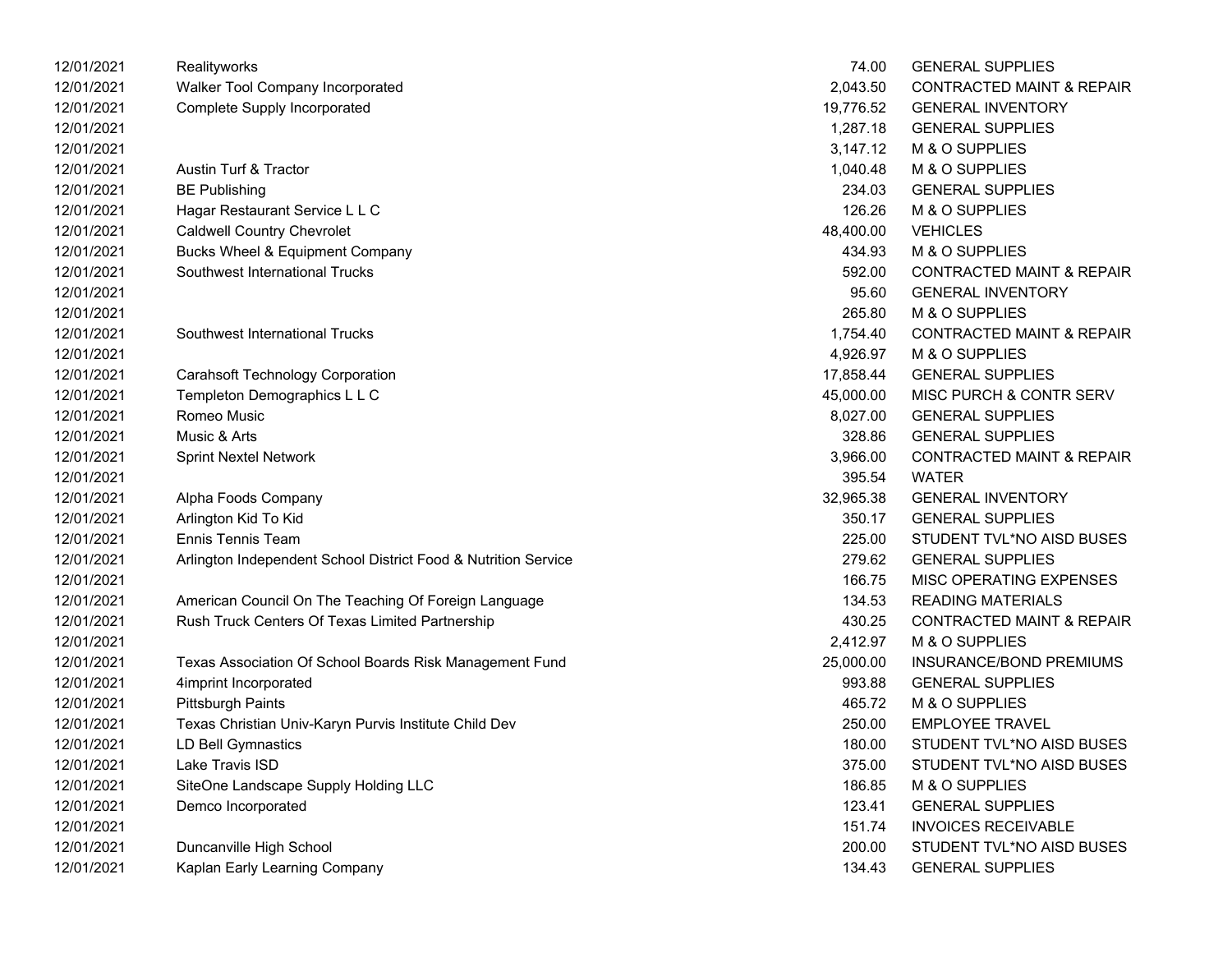| 12/01/2021 | <b>Pyramid School Products</b>                           | 84.00        | <b>GENERAL INVENTORY</b>             |
|------------|----------------------------------------------------------|--------------|--------------------------------------|
| 12/01/2021 | Sargent Welch L L C                                      | 506.40       | <b>GENERAL INVENTORY</b>             |
| 12/01/2021 | Texas Department Of Licensing And Regulation Cosmetology | 400.00       | MISC OPERATING EXPENSES              |
| 12/01/2021 | Unifirst Holdings(A/R 01550)                             | 37.01        | <b>CONTRACTED MAINT &amp; REPAIR</b> |
| 12/01/2021 |                                                          | 184.88       | MISC PURCH & CONTR SERV              |
| 12/01/2021 | Weldon Williams And Lick Incorporated                    | 1,458.28     | <b>GENERAL SUPPLIES</b>              |
| 12/01/2021 | Olen Williams Sales & Service                            | 485.00       | M & O SUPPLIES                       |
| 12/01/2021 | Arlington High School 001                                | 1,500.00     | STUDENT TVL*NO AISD BUSES            |
| 12/01/2021 | 004<br>Bowie High School                                 | 300.00       | STUDENT TVL*NO AISD BUSES            |
| 12/01/2021 | Stephanie Posner                                         | 310.00       | REG DAY SCHOOL TUITION               |
| 12/01/2021 | Dau Tran                                                 | 49.10        | LIONS CLUB CONCESSIONS               |
| 12/01/2021 | Bettyanne Xanders                                        | 94.50        | LIONS CLUB CONCESSIONS               |
| 12/02/2021 | Fort Worth Zoo                                           | 432.00       | STUDENT TVL*NO AISD BUSES            |
| 12/02/2021 | J P Morgan Chase Bank - For SUA payments                 | 1,161,496.90 | <b>Credit Card Payable</b>           |
| 12/03/2021 | Priscilla Acosta                                         | 11.24        | <b>EMPLOYEE TRAVEL</b>               |
| 12/03/2021 | John Atchison                                            | 34.67        | <b>EMPLOYEE TRAVEL</b>               |
| 12/03/2021 | Diane Camfield                                           | 13.70        | <b>EMPLOYEE TRAVEL</b>               |
| 12/03/2021 | Terri Chapa                                              | 129.42       | <b>EMPLOYEE TRAVEL</b>               |
| 12/03/2021 | <b>Terri Cheek</b>                                       | 39.75        | <b>EMPLOYEE TRAVEL</b>               |
| 12/03/2021 | Kendra Davis                                             | 61.69        | <b>EMPLOYEE TRAVEL</b>               |
| 12/03/2021 | Elita Driskill                                           | 28.84        | <b>EMPLOYEE TRAVEL</b>               |
| 12/03/2021 | Jodie Dunn                                               | 25.09        | <b>EMPLOYEE TRAVEL</b>               |
| 12/03/2021 | Johanna Franco                                           | 214.00       | <b>EMPLOYEE TRAVEL</b>               |
| 12/03/2021 | Janis Garner                                             | 18.78        | <b>EMPLOYEE TRAVEL</b>               |
| 12/03/2021 | Kimberly Ledbetter                                       | 24.24        | <b>EMPLOYEE TRAVEL</b>               |
| 12/03/2021 | Stephanie Lee                                            | 81.91        | <b>EMPLOYEE TRAVEL</b>               |
| 12/03/2021 | <b>Julie Moore</b>                                       | 14.66        | <b>EMPLOYEE TRAVEL</b>               |
| 12/03/2021 | Elizabeth NarvaezDeMier                                  | 26.75        | <b>EMPLOYEE TRAVEL</b>               |
| 12/03/2021 | Jrefugio Palacio Rojas                                   | 37.66        | <b>EMPLOYEE TRAVEL</b>               |
| 12/03/2021 | Susan Patterson                                          | 17.33        | <b>EMPLOYEE TRAVEL</b>               |
| 12/03/2021 | <b>Princess Rockwell</b>                                 | 31.03        | <b>EMPLOYEE TRAVEL</b>               |
| 12/03/2021 | Mary Roddy                                               | 137.50       | <b>EMPLOYEE TRAVEL</b>               |
| 12/03/2021 | Donald Sibley                                            | 157.83       | <b>EMPLOYEE TRAVEL</b>               |
| 12/03/2021 | Sherry Taylor                                            | 9.47         | <b>EMPLOYEE TRAVEL</b>               |
| 12/03/2021 | <b>Timothy Thompson</b>                                  | 169.97       | <b>EMPLOYEE TRAVEL</b>               |
| 12/03/2021 | Grayson Toperzer                                         | 104.43       | <b>EMPLOYEE TRAVEL</b>               |
| 12/03/2021 | <b>Matthew Varnell</b>                                   | 263.86       | <b>EMPLOYEE TRAVEL</b>               |
| 12/03/2021 | <b>Marie Villarreal</b>                                  | 35.00        | MISC OPERATING EXPENSES              |
| 12/03/2021 | <b>Steven Wurtz</b>                                      | 18.51        | <b>EMPLOYEE TRAVEL</b>               |
| 12/03/2021 | Jerod Zahn                                               | 46.65        | <b>EMPLOYEE TRAVEL</b>               |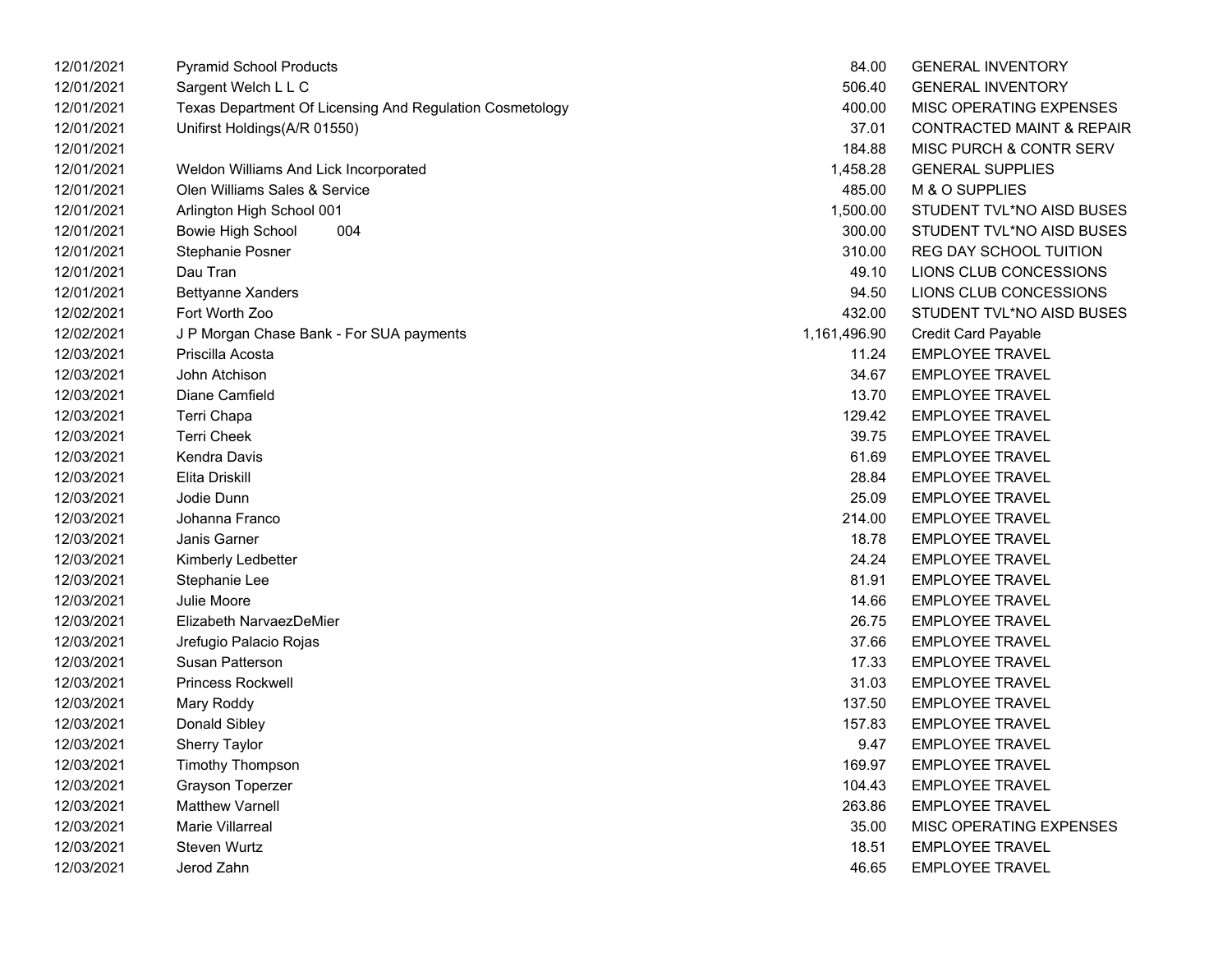| 12/03/2021 | <b>Labatt Food Service</b>                                                      | 4,091.25  | <b>GENERAL INVENTORY</b>             |
|------------|---------------------------------------------------------------------------------|-----------|--------------------------------------|
| 12/03/2021 | <b>Grainger Industrial Supply</b>                                               | 520.92    | M & O SUPPLIES                       |
| 12/03/2021 | Home Depot Pro                                                                  | 1,256.66  | M & O SUPPLIES                       |
| 12/03/2021 | Apex Supply Company                                                             | 55.11     | M & O SUPPLIES                       |
| 12/03/2021 | <b>Technology Student Association</b>                                           | 860.00    | <b>DUES</b>                          |
| 12/03/2021 | Kroger                                                                          | 126.19    | <b>FOOD</b>                          |
| 12/03/2021 |                                                                                 | 395.86    | <b>GENERAL SUPPLIES</b>              |
| 12/03/2021 | Round Rock Independent School District                                          | 150.00    | MISC OPERATING EXPENSES              |
| 12/03/2021 | Ace Mart Restaurant Supply Company                                              | 20,360.00 | <b>GENERAL INVENTORY</b>             |
| 12/03/2021 |                                                                                 | 4,011.54  | M & O SUPPLIES                       |
| 12/03/2021 | <b>Booksource</b>                                                               | 21.64     | <b>READING MATERIALS</b>             |
| 12/03/2021 | Jason's Deli                                                                    | 322.90    | MISC OPERATING EXPENSES              |
| 12/03/2021 | Visual Impact                                                                   | 426.00    | <b>GENERAL SUPPLIES</b>              |
| 12/03/2021 | Custom Transmission And Auto Repair Incorporated                                | 68.00     | <b>CONTRACTED MAINT &amp; REPAIR</b> |
| 12/03/2021 | Continental Book Company Western Division                                       | 291.14    | <b>READING MATERIALS</b>             |
| 12/03/2021 | <b>Careys Sporting Goods</b>                                                    | 564.30    | <b>GENERAL SUPPLIES</b>              |
| 12/03/2021 | Airgas Southwest Incorporated                                                   | 400.50    | <b>GENERAL SUPPLIES</b>              |
| 12/03/2021 |                                                                                 | 243.41    | RENTALS & OPERATING LEASE            |
| 12/03/2021 | <b>Marks Plumbing Parts</b>                                                     | 594.40    | <b>GENERAL INVENTORY</b>             |
| 12/03/2021 | <b>Texas Computer Education Association</b>                                     | 2,712.00  | <b>EMPLOYEE TRAVEL</b>               |
| 12/03/2021 | B & H Photo Video                                                               | 1,917.45  | <b>GENERAL SUPPLIES</b>              |
| 12/03/2021 | <b>CDW Government Incorporated</b>                                              | 58,299.85 | <b>GENERAL SUPPLIES</b>              |
| 12/03/2021 | <b>Tarrant County Juvenile Service</b>                                          | 5,031.00  | STDNT TUIT-NONPUBLIC SCHL            |
| 12/03/2021 | C & P Pump Services Incorporated                                                | 5,788.00  | M & O SUPPLIES                       |
| 12/03/2021 | Aerowave Technologies                                                           | 75.00     | CONTRACTED MAINT & REPAIR            |
| 12/03/2021 |                                                                                 | 955.00    | <b>GENERAL SUPPLIES</b>              |
| 12/03/2021 | <b>School Nurse Supply</b>                                                      | 69.30     | <b>GENERAL SUPPLIES</b>              |
| 12/03/2021 | Apple Computer Incorporated                                                     | 590.00    | <b>GENERAL SUPPLIES</b>              |
| 12/03/2021 | Arlington Hardware Incorporated #53                                             | 28.07     | M & O SUPPLIES                       |
| 12/03/2021 | <b>Total Maintenance Solutions-South</b>                                        | 55.70     | M & O SUPPLIES                       |
| 12/03/2021 | <b>Foster Poultry Farms</b>                                                     | 9,990.00  | <b>GENERAL INVENTORY</b>             |
| 12/03/2021 | <b>Carrier Enterprise</b>                                                       | 268.09    | M & O SUPPLIES                       |
| 12/03/2021 | <b>Express Booksellers</b>                                                      | 442.55    | <b>READING MATERIALS</b>             |
| 12/03/2021 | Texas Association for Health, Physical Education, Recreation and Dance (TAHPERD | 150.00    | <b>EMPLOYEE TRAVEL</b>               |
| 12/03/2021 | Musser Amanda                                                                   | 637.50    | MISC PURCH & CONTR SERV              |
| 12/03/2021 | <b>Burleson ISD Athletics</b>                                                   | 525.00    | STUDENT TVL*NO AISD BUSES            |
| 12/03/2021 | <b>Heat Transfer Solutions</b>                                                  | 767.64    | M & O SUPPLIES                       |
| 12/03/2021 | Automatic Sprinkler of Texas Incorporated                                       | 1,615.00  | <b>CONTRACTED MAINT &amp; REPAIR</b> |
| 12/03/2021 | <b>Stevens Learning Systems</b>                                                 | 360.00    | <b>CONTRACTED MAINT &amp; REPAIR</b> |
| 12/03/2021 | <b>Binswanger Glass</b>                                                         | 639.41    | M & O SUPPLIES                       |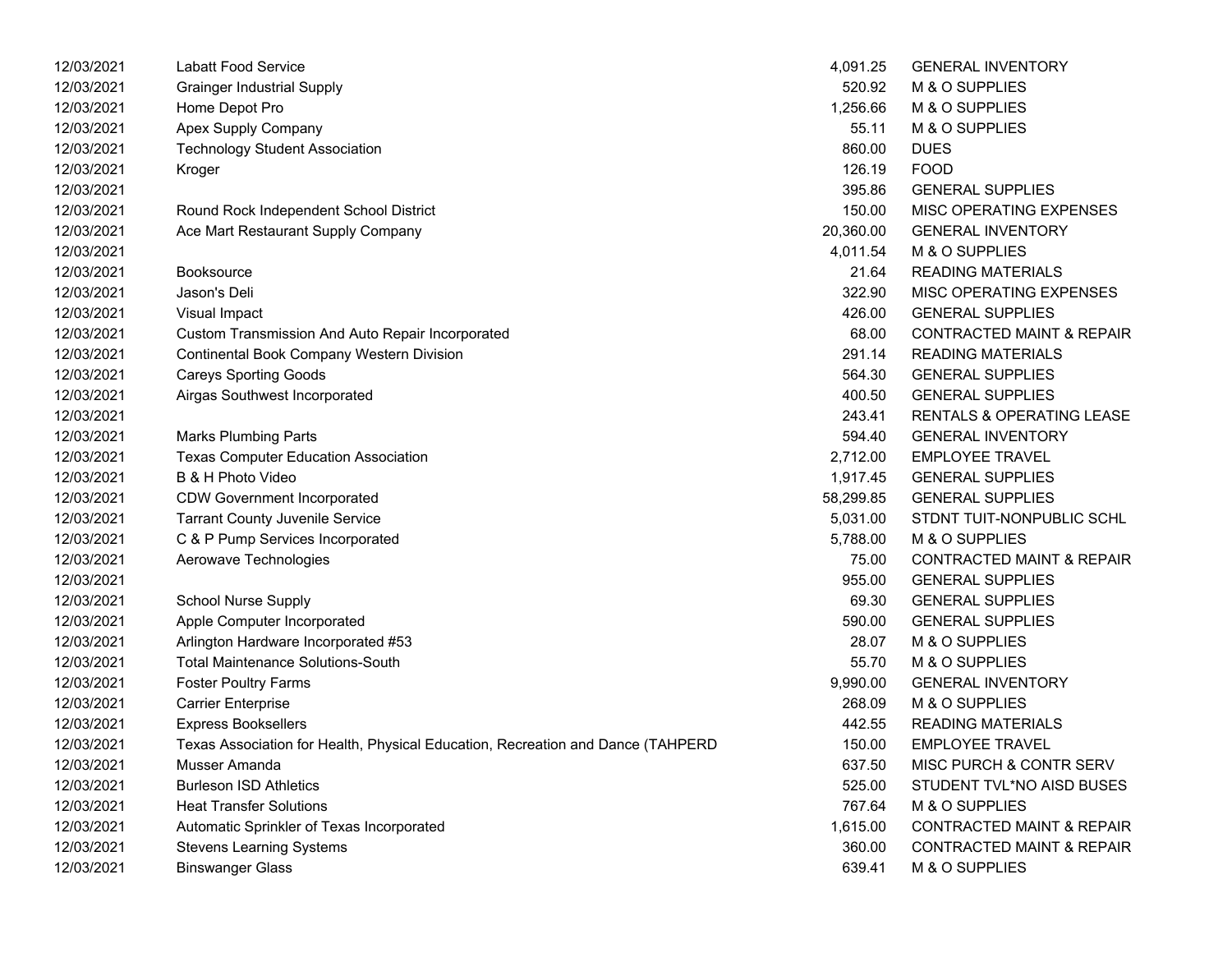| 12/03/2021 | Shantz Randy                                          | 95.00          | MISC PURCH & CONTR SERV              |
|------------|-------------------------------------------------------|----------------|--------------------------------------|
| 12/03/2021 | <b>Thames Chris</b>                                   | 225.00         | <b>MISC PURCH &amp; CONTR SERV</b>   |
| 12/03/2021 | Tyer Logan                                            | 115.00         | <b>MISC PURCH &amp; CONTR SERV</b>   |
| 12/03/2021 | <b>Autonation Chevrolet</b>                           | $\overline{a}$ | M & O SUPPLIES                       |
| 12/03/2021 | Lone Star Furnishings LLC                             | 43,431.03      | <b>GENERAL SUPPLIES</b>              |
| 12/03/2021 | <b>Schindler Elevator Corporation</b>                 | 1,206.03       | <b>CONTRACTED MAINT &amp; REPAIR</b> |
| 12/03/2021 | Engage2learn                                          | 25,200.00      | MISC PURCH & CONTR SERV              |
| 12/03/2021 | Swihart Alan                                          | 70.00          | SAL & WAGES-SUPPORT PERS             |
| 12/03/2021 | Stantec Architecture, Inc. (SHW Group)                | 29,139.52      | <b>BLDG PURCH, CONSTR, IMPROVE</b>   |
| 12/03/2021 | Ferguson Enterprises, Inc.                            | 122.62         | <b>GENERAL INVENTORY</b>             |
| 12/03/2021 | <b>Sirius Education Solutions LLC</b>                 | 1,020.00       | <b>GENERAL SUPPLIES</b>              |
| 12/03/2021 | <b>SkillPath NST Training</b>                         | 398.00         | <b>MISC PURCH &amp; CONTR SERV</b>   |
| 12/03/2021 | Klement Distribution, Inc.                            | 4,761.60       | <b>FOOD</b>                          |
| 12/03/2021 | OTC Brands, Inc                                       | 992.90         | <b>GENERAL SUPPLIES</b>              |
| 12/03/2021 | Tyler Technologies, Inc.                              | 1,985.00       | MISC OPERATING EXPENSES              |
| 12/03/2021 | McAlister's Deli                                      | 265.63         | MISC OPERATING EXPENSES              |
| 12/03/2021 | Mavich LLC                                            | 572.80         | <b>GENERAL INVENTORY</b>             |
| 12/03/2021 | <b>C&amp;S Trailers</b>                               | 341.93         | <b>GENERAL SUPPLIES</b>              |
| 12/03/2021 | Steve Weiss Music, Inc.                               | 109.93         | <b>GENERAL SUPPLIES</b>              |
| 12/03/2021 | Arlington ISD Dan Dipert Career + Technical Center    | 150.00         | MISC OPERATING EXPENSES              |
| 12/03/2021 | Staples Inc/Staples Business Advantage                | 606.70         | <b>GENERAL SUPPLIES</b>              |
| 12/03/2021 | Seguin High School Girls Basketball                   | 500.00         | STUDENT TVL*NO AISD BUSES            |
| 12/03/2021 | Colleyville Heritage Wrestling Booster Club           | 150.00         | STUDENT TVL*NO AISD BUSES            |
| 12/03/2021 | <b>MTS Publications</b>                               | 4,662.14       | <b>GENERAL SUPPLIES</b>              |
| 12/03/2021 | Haas Tech Inc. dba Advanced Starter Service           | 927.00         | <b>GENERAL SUPPLIES</b>              |
| 12/03/2021 | Terry's Auto Industrial Radiator                      | 290.00         | <b>CONTRACTED MAINT &amp; REPAIR</b> |
| 12/03/2021 | <b>Continental Battery Company</b>                    | 1,264.64       | M & O SUPPLIES                       |
| 12/03/2021 | <b>Texas Association of School Business Officials</b> | 1,535.00       | <b>EMPLOYEE TRAVEL</b>               |
| 12/03/2021 | <b>Troy Perkins</b>                                   | 65.00          | <b>MISC PURCH &amp; CONTR SERV</b>   |
| 12/03/2021 | <b>Spectrum Consulting</b>                            | 3,081.25       | <b>MISC PURCH &amp; CONTR SERV</b>   |
| 12/03/2021 | Hometown Sports Photography                           | 30.00          | <b>INVOICES RECEIVABLE</b>           |
| 12/03/2021 | C and R Services                                      | 3,882.58       | <b>CONTRACTED MAINT &amp; REPAIR</b> |
| 12/03/2021 | Dream Ranch Office Supplies                           | 564.00         | <b>GENERAL SUPPLIES</b>              |
| 12/03/2021 |                                                       | (250.00)       | <b>INVOICES RECEIVABLE</b>           |
| 12/03/2021 | <b>Kenneth Perkins</b>                                | 187.50         | <b>MISC PURCH &amp; CONTR SERV</b>   |
| 12/03/2021 | Estrella Media, Inc.                                  | 2,520.00       | MISC OPERATING EXPENSES              |
| 12/03/2021 | Lakeshore Learning Materials                          | 901.74         | <b>GENERAL SUPPLIES</b>              |
| 12/03/2021 | Office Depot, Inc.                                    | 12.87          | <b>GENERAL SUPPLIES</b>              |
| 12/03/2021 | <b>Sunset Bison Softball Booster Club</b>             | 300.00         | STUDENT TVL*NO AISD BUSES            |
| 12/03/2021 | <b>Marcus Williams</b>                                | 65.00          | <b>MISC PURCH &amp; CONTR SERV</b>   |

| 95.00     | MISC PURCH & CONTR SERV              |
|-----------|--------------------------------------|
| 225.00    | MISC PURCH & CONTR SERV              |
| 115.00    | MISC PURCH & CONTR SERV              |
|           | M & O SUPPLIES                       |
| 43,431.03 | <b>GENERAL SUPPLIES</b>              |
| 1,206.03  | <b>CONTRACTED MAINT &amp; REPAIR</b> |
| 25,200.00 | <b>MISC PURCH &amp; CONTR SERV</b>   |
| 70.00     | SAL & WAGES-SUPPORT PERS             |
| 29,139.52 | <b>BLDG PURCH, CONSTR, IMPROVE</b>   |
| 122.62    | <b>GENERAL INVENTORY</b>             |
| 1.020.00  | <b>GENERAL SUPPLIES</b>              |
| 398.00    | <b>MISC PURCH &amp; CONTR SERV</b>   |
| 4,761.60  | FOOD                                 |
| 992.90    | <b>GENERAL SUPPLIES</b>              |
| 1,985.00  | <b>MISC OPERATING EXPENSES</b>       |
| 265.63    | <b>MISC OPERATING EXPENSES</b>       |
| 572.80    | <b>GENERAL INVENTORY</b>             |
| 341.93    | <b>GENERAL SUPPLIES</b>              |
| 109.93    | <b>GENERAL SUPPLIES</b>              |
| 150.00    | <b>MISC OPERATING EXPENSES</b>       |
| 606.70    | <b>GENERAL SUPPLIES</b>              |
| 500.00    | STUDENT TVL*NO AISD BUSES            |
| 150.00    | STUDENT TVL*NO AISD BUSES            |
| 4,662.14  | <b>GENERAL SUPPLIES</b>              |
| 927.00    | <b>GENERAL SUPPLIES</b>              |
| 290.00    | <b>CONTRACTED MAINT &amp; REPAIR</b> |
| 1,264.64  | <b>M &amp; O SUPPLIES</b>            |
| 1,535.00  | <b>EMPLOYEE TRAVEL</b>               |
| 65.00     | <b>MISC PURCH &amp; CONTR SERV</b>   |
| 3,081.25  | <b>MISC PURCH &amp; CONTR SERV</b>   |
| 30.00     | <b>INVOICES RECEIVABLE</b>           |
| 3,882.58  | <b>CONTRACTED MAINT &amp; REPAIR</b> |
| 564.00    | <b>GENERAL SUPPLIES</b>              |
| (250.00)  | <b>INVOICES RECEIVABLE</b>           |
| 187.50    | <b>MISC PURCH &amp; CONTR SERV</b>   |
| 2,520.00  | MISC OPERATING EXPENSES              |
| 901.74    | <b>GENERAL SUPPLIES</b>              |
| 12.87     | <b>GENERAL SUPPLIES</b>              |
| 300.00    | STUDENT TVL*NO AISD BUSES            |
| 65.00     | <b>MISC PURCH &amp; CONTR SERV</b>   |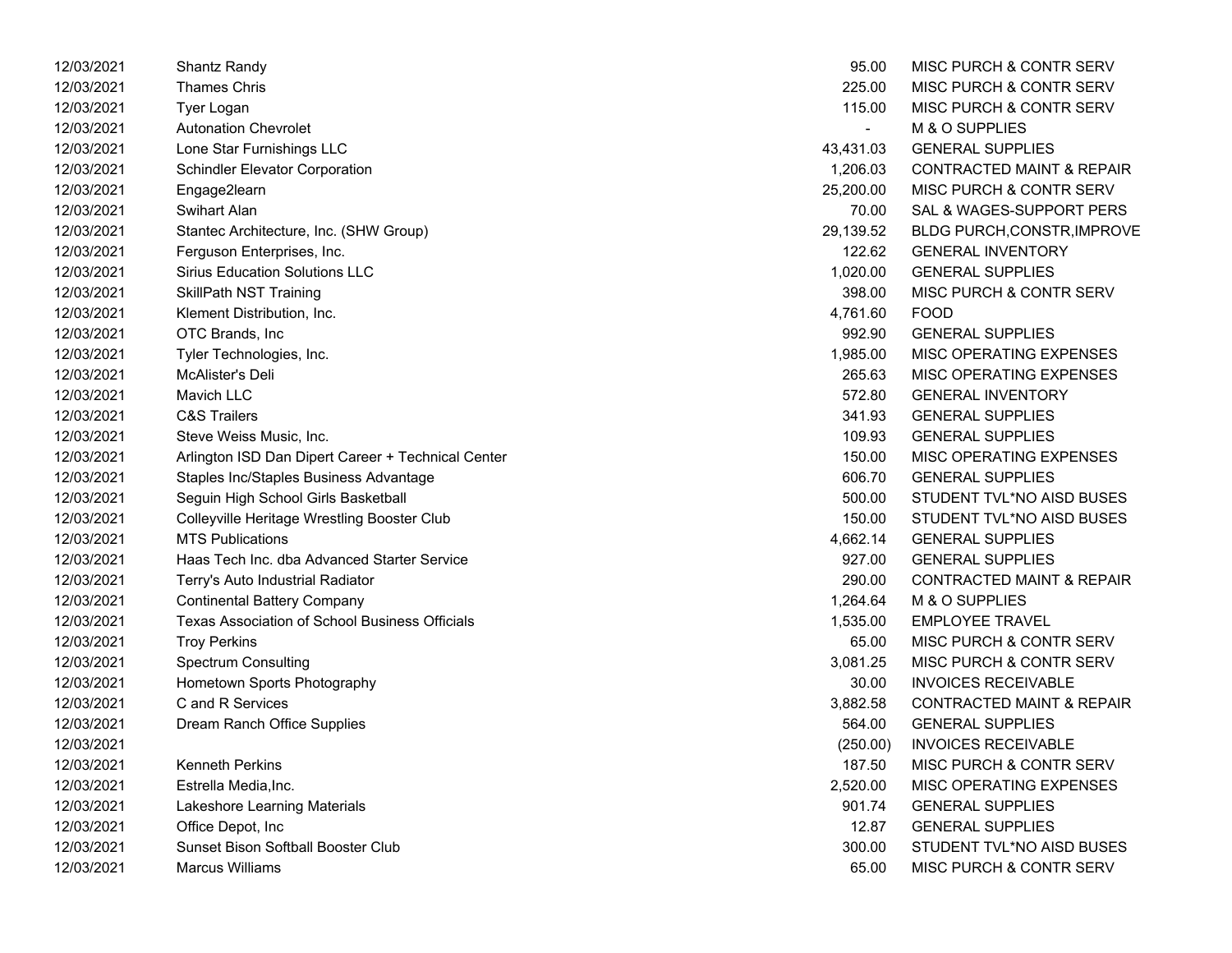| 12/03/2021 | Jerry Fernandez                                     | 110.00     | MISC PURCH & CONTR SERV              |
|------------|-----------------------------------------------------|------------|--------------------------------------|
| 12/03/2021 | <b>Peak Music Festivals</b>                         | 450.00     | <b>INVOICES RECEIVABLE</b>           |
| 12/03/2021 | Reserve Account - Aisd Admin Pitney Bowes           | 30,000.00  | <b>GENERAL SUPPLIES</b>              |
| 12/03/2021 | Complete Supply Incorporated                        | 34,895.39  | <b>GENERAL INVENTORY</b>             |
| 12/03/2021 |                                                     | 4,194.00   | NON-FOOD REQUISITIONS                |
| 12/03/2021 | Hobby Lobby Store #175                              | 667.44     | <b>GENERAL SUPPLIES</b>              |
| 12/03/2021 | <b>Star Roofing And Sheet Metal</b>                 | 2,800.55   | <b>CONTRACTED MAINT &amp; REPAIR</b> |
| 12/03/2021 | Bucks Wheel & Equipment Company                     | 291.14     | M & O SUPPLIES                       |
| 12/03/2021 | Southwest International Trucks                      | 2,773.38   | <b>CONTRACTED MAINT &amp; REPAIR</b> |
| 12/03/2021 |                                                     | 758.47     | M & O SUPPLIES                       |
| 12/03/2021 | <b>Texas Auto Painting</b>                          | 5,145.25   | <b>CONTRACTED MAINT &amp; REPAIR</b> |
| 12/03/2021 | Cengage Learning                                    | 879.45     | <b>READING MATERIALS</b>             |
| 12/03/2021 | Rush Truck Centers Of Texas Limited Partnership     | 98.21      | M & O SUPPLIES                       |
| 12/03/2021 | Administration For Child Support Enforcement /Asume | 361.40     | UNITED FUND                          |
| 12/03/2021 | <b>Pittsburgh Paints</b>                            | 3,181.28   | M & O SUPPLIES                       |
| 12/03/2021 | National Cheerleader Asso (NCA)                     | 1,598.00   | STUDENT TVL*NO AISD BUSES            |
| 12/03/2021 | Demco Incorporated                                  | 320.01     | <b>GENERAL SUPPLIES</b>              |
| 12/03/2021 | William V Macgill & Company                         | 38.60      | <b>GENERAL SUPPLIES</b>              |
| 12/03/2021 | Scholastic Incorporated                             | 1,862.71   | <b>GENERAL SUPPLIES</b>              |
| 12/09/2021 | <b>Texas Association Of School Boards</b>           | 11,000.00  | <b>DUES</b>                          |
| 12/09/2021 |                                                     | 185.00     | <b>EMPLOYEE TRAVEL</b>               |
| 12/09/2021 | <b>Grainger Industrial Supply</b>                   | 119.00     | <b>GENERAL SUPPLIES</b>              |
| 12/09/2021 |                                                     | 2,871.37   | M & O SUPPLIES                       |
| 12/09/2021 | Qep Incorporated                                    | 105.00     | <b>GENERAL SUPPLIES</b>              |
| 12/09/2021 | Home Depot Pro                                      | 251.95     | M & O SUPPLIES                       |
| 12/09/2021 | Apex Supply Company                                 | 760.02     | M & O SUPPLIES                       |
| 12/09/2021 | Kroger                                              | 2,801.41   | <b>GENERAL SUPPLIES</b>              |
| 12/09/2021 |                                                     | 1,207.95   | MISC OPERATING EXPENSES              |
| 12/09/2021 | United Refrigeration Incorporated                   | (700.00)   | LIONS CLUB CONCESSIONS               |
| 12/09/2021 |                                                     | 1,568.70   | M & O SUPPLIES                       |
| 12/09/2021 | Really Good Stuff                                   | 182.56     | <b>GENERAL SUPPLIES</b>              |
| 12/09/2021 | <b>Elliott Electric Supply</b>                      | 350.64     | <b>GENERAL INVENTORY</b>             |
| 12/09/2021 | Therapro Incorporated                               | 115.34     | <b>GENERAL SUPPLIES</b>              |
| 12/09/2021 | <b>River Legacy Foundation</b>                      | 60,966.00  | STUDENT TVL*NO AISD BUSES            |
| 12/09/2021 | Ace Mart Restaurant Supply Company                  | 1,342.08   | <b>GENERAL SUPPLIES</b>              |
| 12/09/2021 | Lennox Industries Incorporated                      | 1,056.71   | M & O SUPPLIES                       |
| 12/09/2021 | Booksource                                          | 707.47     | <b>READING MATERIALS</b>             |
| 12/09/2021 | <b>Masters Distribution Systems</b>                 | 21,497.74  | <b>FOOD</b>                          |
| 12/09/2021 |                                                     | 161,321.35 | <b>GENERAL INVENTORY</b>             |
| 12/09/2021 | D & J Sports Incorporated                           | 2,479.95   | <b>GENERAL SUPPLIES</b>              |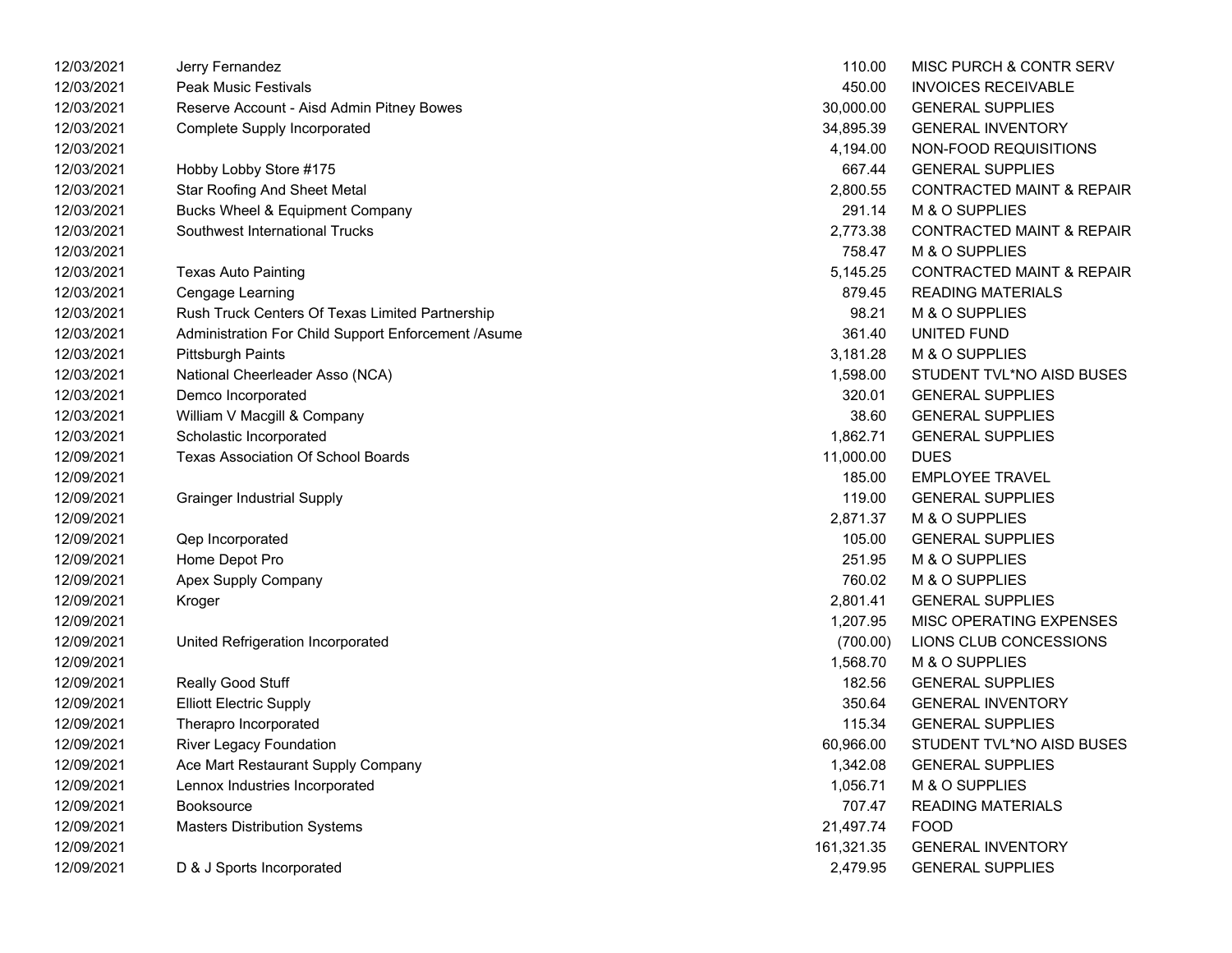| 12/09/2021 | Jason's Deli                                      | 1,650.00  | <b>MISC OPERATING EXPENSES</b>       |
|------------|---------------------------------------------------|-----------|--------------------------------------|
| 12/09/2021 | University Of Texas @ Austin TSSEC and UIL        | 1,975.68  | MISC OPERATING EXPENSES              |
| 12/09/2021 | Fastsigns                                         | 67.77     | <b>GENERAL SUPPLIES</b>              |
| 12/09/2021 | Top Cut Mower Sales And Service                   | 41.23     | M & O SUPPLIES                       |
| 12/09/2021 | <b>Careys Sporting Goods</b>                      | 2,598.59  | <b>GENERAL SUPPLIES</b>              |
| 12/09/2021 | <b>Blackmon Mooring</b>                           | 4,013.00  | <b>CONTRACTED MAINT &amp; REPAIR</b> |
| 12/09/2021 | Airgas Southwest Incorporated                     | 738.21    | <b>GENERAL SUPPLIES</b>              |
| 12/09/2021 |                                                   | 137.48    | <b>RENTALS &amp; OPERATING LEASE</b> |
| 12/09/2021 | Office Depot                                      | 379.52    | <b>GENERAL SUPPLIES</b>              |
| 12/09/2021 | Laerdal Medical Corporation                       | 3,235.48  | <b>GENERAL SUPPLIES</b>              |
| 12/09/2021 | <b>Benchmark Education Company</b>                | 2,790.00  | <b>READING MATERIALS</b>             |
| 12/09/2021 | B & H Photo Video                                 | 682.35    | <b>GENERAL SUPPLIES</b>              |
| 12/09/2021 | Lone Star Learning                                | 665.00    | <b>GENERAL SUPPLIES</b>              |
| 12/09/2021 | <b>SHI Government Solutions Incorporated</b>      | 795.90    | <b>GENERAL SUPPLIES</b>              |
| 12/09/2021 | <b>Mackin Educational Resources</b>               | 391.26    | <b>READING MATERIALS</b>             |
| 12/09/2021 | Govconnection Incorporated                        | 17.00     | <b>GENERAL SUPPLIES</b>              |
| 12/09/2021 |                                                   | 474.00    | <b>INVOICES RECEIVABLE</b>           |
| 12/09/2021 | Junior Library Guild                              | 2,068.50  | <b>READING MATERIALS</b>             |
| 12/09/2021 | South Hills High School Tennis                    | 750.00    | STUDENT TVL*NO AISD BUSES            |
| 12/09/2021 | <b>ProComputing Corporation</b>                   | 2,175.00  | <b>CONTRACTED MAINT &amp; REPAIR</b> |
| 12/09/2021 | R & H Parts And Service                           | 2,382.54  | M & O SUPPLIES                       |
| 12/09/2021 | <b>School Nurse Supply</b>                        | 48.88     | <b>GENERAL SUPPLIES</b>              |
| 12/09/2021 | Green Planet Incorporated                         | 649.00    | M & O SUPPLIES                       |
| 12/09/2021 | A C Printing Incorporated                         | 16,571.54 | <b>MISC PURCH &amp; CONTR SERV</b>   |
| 12/09/2021 | Apple Computer Incorporated                       | 2,430.00  | <b>GENERAL SUPPLIES</b>              |
| 12/09/2021 | J W Pepper & Son Incorporated                     | 113.91    | <b>GENERAL SUPPLIES</b>              |
| 12/09/2021 | Grapevine Colleyville Independent School District | 350.00    | STUDENT TVL*NO AISD BUSES            |
| 12/09/2021 | Arlington Hardware Incorporated #53               | 1,107.18  | <b>M &amp; O SUPPLIES</b>            |
| 12/09/2021 | Molina High School                                | 300.00    | STUDENT TVL*NO AISD BUSES            |
| 12/09/2021 | Welch John                                        | 1,320.00  | <b>MISC PURCH &amp; CONTR SERV</b>   |
| 12/09/2021 | Mid-Cities Arlington Swimming                     | 1,146.00  | <b>DUES</b>                          |
| 12/09/2021 | <b>UPS</b>                                        | 49.64     | <b>GENERAL SUPPLIES</b>              |
| 12/09/2021 | <b>Wooten Thomas</b>                              | 125.00    | MISC OPERATING EXPENSES              |
| 12/09/2021 | <b>Total Maintenance Solutions-South</b>          | 798.13    | M & O SUPPLIES                       |
| 12/09/2021 | <b>Smith Kendrick</b>                             | 220.00    | <b>MISC PURCH &amp; CONTR SERV</b>   |
| 12/09/2021 | <b>Texas IB Schools</b>                           | 300.00    | MISC OPERATING EXPENSES              |
| 12/09/2021 | <b>Carrier Enterprise</b>                         | 2,466.80  | M & O SUPPLIES                       |
| 12/09/2021 | Henry John C                                      | 1,402.50  | <b>MISC PURCH &amp; CONTR SERV</b>   |
| 12/09/2021 | <b>Brumley Brandon</b>                            | 165.00    | <b>MISC PURCH &amp; CONTR SERV</b>   |
| 12/09/2021 | Spring Creek Barbeque                             | 245.35    | <b>MISC OPERATING EXPENSES</b>       |

| 1,650.00  | <b>MISC OPERATING EXPENSES</b>       |
|-----------|--------------------------------------|
| 1,975.68  | <b>MISC OPERATING EXPENSES</b>       |
| 67.77     | <b>GENERAL SUPPLIES</b>              |
| 41.23     | M & O SUPPLIES                       |
| 2,598.59  | <b>GENERAL SUPPLIES</b>              |
| 4,013.00  | <b>CONTRACTED MAINT &amp; REPAIR</b> |
| 738.21    | <b>GENERAL SUPPLIES</b>              |
| 137.48    | <b>RENTALS &amp; OPERATING LEASE</b> |
| 379.52    | <b>GENERAL SUPPLIES</b>              |
| 3,235.48  | <b>GENERAL SUPPLIES</b>              |
| 2,790.00  | <b>READING MATERIALS</b>             |
| 682.35    | <b>GENERAL SUPPLIES</b>              |
| 665.00    | <b>GENERAL SUPPLIES</b>              |
| 795.90    | <b>GENERAL SUPPLIES</b>              |
| 391.26    | <b>READING MATERIALS</b>             |
| 17.00     | <b>GENERAL SUPPLIES</b>              |
| 474.00    | <b>INVOICES RECEIVABLE</b>           |
| 2,068.50  | <b>READING MATERIALS</b>             |
| 750.00    | STUDENT TVL*NO AISD BUSES            |
| 2,175.00  | <b>CONTRACTED MAINT &amp; REPAIR</b> |
| 2,382.54  | <b>M &amp; O SUPPLIES</b>            |
| 48.88     | <b>GENERAL SUPPLIES</b>              |
| 649.00    | M & O SUPPLIES                       |
| 16,571.54 | <b>MISC PURCH &amp; CONTR SERV</b>   |
| 2,430.00  | <b>GENERAL SUPPLIES</b>              |
| 113.91    | <b>GENERAL SUPPLIES</b>              |
| 350.00    | STUDENT TVL*NO AISD BUSES            |
| 1,107.18  | <b>M &amp; O SUPPLIES</b>            |
| 300.00    | STUDENT TVL*NO AISD BUSES            |
| 1,320.00  | MISC PURCH & CONTR SERV              |
| 1,146.00  | DUES                                 |
| 49.64     | <b>GENERAL SUPPLIES</b>              |
| 125.00    | <b>MISC OPERATING EXPENSES</b>       |
| 798.13    | <b>M &amp; O SUPPLIES</b>            |
| 220.00    | <b>MISC PURCH &amp; CONTR SERV</b>   |
| 300.00    | <b>MISC OPERATING EXPENSES</b>       |
| 2,466.80  | <b>M &amp; O SUPPLIES</b>            |
| 1,402.50  | <b>MISC PURCH &amp; CONTR SERV</b>   |
| 165.00    | <b>MISC PURCH &amp; CONTR SERV</b>   |
| 245.35    | <b>MISC OPERATING EXPENSES</b>       |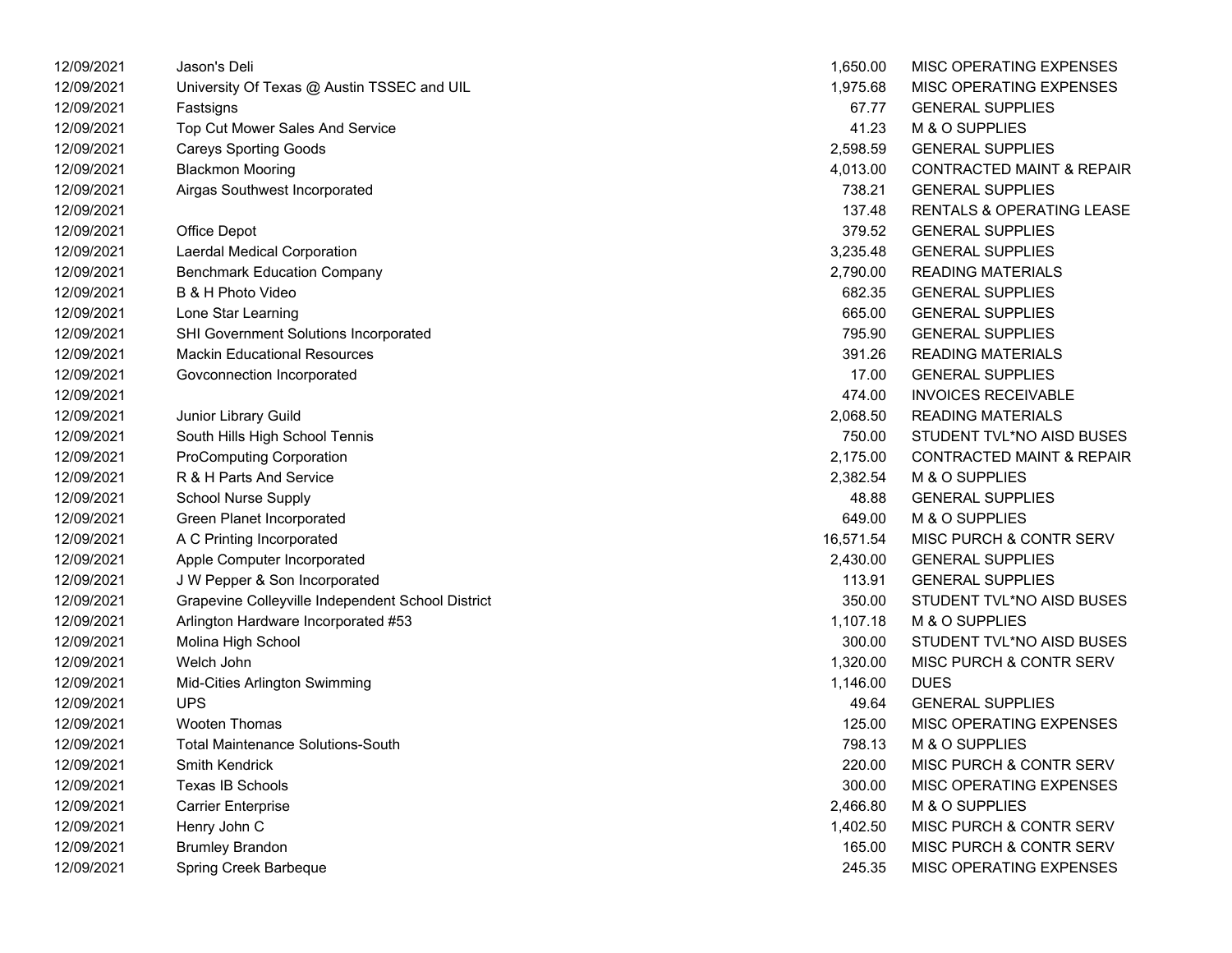| 1 <i>2</i> /09/2021 | Luxor Stamng                            | 3,543.15 | MISC PURCH & CONTR SERV              |
|---------------------|-----------------------------------------|----------|--------------------------------------|
| 12/09/2021          | Monarch Trophy Studio                   | 63.70    | <b>GENERAL SUPPLIES</b>              |
| 12/09/2021          | Speech Corner LLC                       | 212.89   | <b>GENERAL SUPPLIES</b>              |
| 12/09/2021          | ManageBac Incorporated                  | 630.00   | <b>GENERAL SUPPLIES</b>              |
| 12/09/2021          | <b>Tri-County Officials Association</b> | 7,920.00 | <b>INVOICES RECEIVABLE</b>           |
| 12/09/2021          | Lea Park & Play Incorporated            | 1,736.00 | M & O SUPPLIES                       |
| 12/09/2021          | Gomez Aaron                             | 90.00    | MISC PURCH & CONTR SERV              |
| 12/09/2021          | Independent Hardware Incorporated       | 264.00   | <b>GENERAL INVENTORY</b>             |
| 12/09/2021          | Coke, Hill Jodi                         | 200.00   | <b>INVOICES RECEIVABLE</b>           |
| 12/09/2021          | Magazine Subscriptions PTP              | 185.95   | <b>READING MATERIALS</b>             |
| 12/09/2021          | Texas Interpreting Services, LLC        | 2,496.00 | <b>MISC PURCH &amp; CONTR SERV</b>   |
| 12/09/2021          | Majors Andre                            | 165.00   | MISC PURCH & CONTR SERV              |
| 12/09/2021          | <b>Ezmerlian Gary</b>                   | 165.00   | MISC PURCH & CONTR SERV              |
| 12/09/2021          | <b>Griffin Ricky</b>                    | 165.00   | MISC PURCH & CONTR SERV              |
| 12/09/2021          | Opper Darrell                           | 165.00   | MISC PURCH & CONTR SERV              |
| 12/09/2021          | Smotherman Kevin                        | 90.00    | MISC PURCH & CONTR SERV              |
| 12/09/2021          | McDougal Alan                           | 165.00   | MISC PURCH & CONTR SERV              |
| 12/09/2021          | Way Terry                               | 165.00   | MISC PURCH & CONTR SERV              |
| 12/09/2021          | Dierke Michael                          | 255.00   | MISC PURCH & CONTR SERV              |
| 12/09/2021          | Johnson Vernon G                        | 165.00   | MISC PURCH & CONTR SERV              |
| 12/09/2021          | <b>Singer Cory</b>                      | 742.00   | <b>INVOICES RECEIVABLE</b>           |
| 12/09/2021          | David Hinson                            | 880.00   | MISC PURCH & CONTR SERV              |
| 12/09/2021          | <b>Carroll Percy</b>                    | 550.00   | MISC PURCH & CONTR SERV              |
| 12/09/2021          | Camper Marcus                           | 165.00   | MISC PURCH & CONTR SERV              |
| 12/09/2021          | Robert D. Lee                           | 1,760.00 | MISC PURCH & CONTR SERV              |
| 12/09/2021          | Durham Dustin J                         | 440.00   | MISC PURCH & CONTR SERV              |
| 12/09/2021          | One Source Staffing Corporation         | 7,254.10 | MISC PURCH & CONTR SERV              |
| 12/09/2021          | <b>Binswanger Glass</b>                 | 180.00   | <b>CONTRACTED MAINT &amp; REPAIR</b> |
| 12/09/2021          |                                         | 692.70   | M & O SUPPLIES                       |
| 12/09/2021          | Lanpheare Cathy                         | 2,312.50 | MISC PURCH & CONTR SERV              |
| 12/09/2021          | Johnson Rodney                          | 125.00   | MISC OPERATING EXPENSES              |
| 12/09/2021          | Wilson Larry L                          | 125.00   | MISC OPERATING EXPENSES              |
| 12/09/2021          | Dixon Glen                              | 165.00   | MISC PURCH & CONTR SERV              |
| 12/09/2021          | Simank David                            | 125.00   | <b>MISC OPERATING EXPENSES</b>       |
| 12/09/2021          | IdentiSys Incorporated                  | 328.00   | <b>GENERAL SUPPLIES</b>              |
| 12/09/2021          | IdentiSys Incorporated                  | 60.00    | <b>GENERAL SUPPLIES</b>              |
| 12/09/2021          | <b>Gray Bernard</b>                     | 125.00   | MISC OPERATING EXPENSES              |
| 12/09/2021          | Reichenstein Kurt                       | 225.00   | MISC PURCH & CONTR SERV              |
| 12/09/2021          | Alvord Richard                          | 190.00   | MISC PURCH & CONTR SERV              |
| 12/09/2021          | Furlough Steven                         | 165.00   | MISC PURCH & CONTR SERV              |

| 12/09/2021 | <b>Luxor Staffing</b>             | 3,543.15 | <b>MISC PURCH &amp; CONTR SERV</b>   |
|------------|-----------------------------------|----------|--------------------------------------|
| 12/09/2021 | Monarch Trophy Studio             | 63.70    | <b>GENERAL SUPPLIES</b>              |
| 12/09/2021 | Speech Corner LLC                 | 212.89   | <b>GENERAL SUPPLIES</b>              |
| 12/09/2021 | ManageBac Incorporated            | 630.00   | <b>GENERAL SUPPLIES</b>              |
| 12/09/2021 | Tri-County Officials Association  | 7,920.00 | <b>INVOICES RECEIVABLE</b>           |
| 12/09/2021 | Lea Park & Play Incorporated      | 1,736.00 | M & O SUPPLIES                       |
| 12/09/2021 | Gomez Aaron                       | 90.00    | MISC PURCH & CONTR SERV              |
| 12/09/2021 | Independent Hardware Incorporated | 264.00   | <b>GENERAL INVENTORY</b>             |
| 12/09/2021 | Coke, Hill Jodi                   | 200.00   | <b>INVOICES RECEIVABLE</b>           |
| 12/09/2021 | Magazine Subscriptions PTP        | 185.95   | <b>READING MATERIALS</b>             |
| 12/09/2021 | Texas Interpreting Services, LLC  | 2,496.00 | MISC PURCH & CONTR SERV              |
| 12/09/2021 | Majors Andre                      | 165.00   | MISC PURCH & CONTR SERV              |
| 12/09/2021 | <b>Ezmerlian Gary</b>             | 165.00   | MISC PURCH & CONTR SERV              |
| 12/09/2021 | <b>Griffin Ricky</b>              | 165.00   | MISC PURCH & CONTR SERV              |
| 12/09/2021 | <b>Opper Darrell</b>              | 165.00   | MISC PURCH & CONTR SERV              |
| 12/09/2021 | Smotherman Kevin                  | 90.00    | MISC PURCH & CONTR SERV              |
| 12/09/2021 | McDougal Alan                     | 165.00   | MISC PURCH & CONTR SERV              |
| 12/09/2021 | <b>Way Terry</b>                  | 165.00   | MISC PURCH & CONTR SERV              |
| 12/09/2021 | Dierke Michael                    | 255.00   | MISC PURCH & CONTR SERV              |
| 12/09/2021 | Johnson Vernon G                  | 165.00   | MISC PURCH & CONTR SERV              |
| 12/09/2021 | <b>Singer Cory</b>                | 742.00   | <b>INVOICES RECEIVABLE</b>           |
| 12/09/2021 | David Hinson                      | 880.00   | MISC PURCH & CONTR SERV              |
| 12/09/2021 | <b>Carroll Percy</b>              | 550.00   | MISC PURCH & CONTR SERV              |
| 12/09/2021 | Camper Marcus                     | 165.00   | MISC PURCH & CONTR SERV              |
| 12/09/2021 | Robert D. Lee                     | 1,760.00 | MISC PURCH & CONTR SERV              |
| 12/09/2021 | Durham Dustin J                   | 440.00   | MISC PURCH & CONTR SERV              |
| 12/09/2021 | One Source Staffing Corporation   | 7,254.10 | MISC PURCH & CONTR SERV              |
| 12/09/2021 | <b>Binswanger Glass</b>           | 180.00   | <b>CONTRACTED MAINT &amp; REPAIR</b> |
| 12/09/2021 |                                   | 692.70   | M & O SUPPLIES                       |
| 12/09/2021 | Lanpheare Cathy                   | 2,312.50 | MISC PURCH & CONTR SERV              |
| 12/09/2021 | Johnson Rodney                    | 125.00   | MISC OPERATING EXPENSES              |
| 12/09/2021 | Wilson Larry L                    | 125.00   | MISC OPERATING EXPENSES              |
| 12/09/2021 | Dixon Glen                        | 165.00   | MISC PURCH & CONTR SERV              |
| 12/09/2021 | Simank David                      | 125.00   | MISC OPERATING EXPENSES              |
| 12/09/2021 | IdentiSys Incorporated            | 328.00   | <b>GENERAL SUPPLIES</b>              |
| 12/09/2021 | IdentiSys Incorporated            | 60.00    | <b>GENERAL SUPPLIES</b>              |
| 12/09/2021 | <b>Gray Bernard</b>               | 125.00   | MISC OPERATING EXPENSES              |
| 12/09/2021 | Reichenstein Kurt                 | 225.00   | MISC PURCH & CONTR SERV              |
| 12/09/2021 | <b>Alvord Richard</b>             | 190.00   | MISC PURCH & CONTR SERV              |
| 12/09/2021 | Furlough Steven                   | 165.00   | MISC PURCH & CONTR SERV              |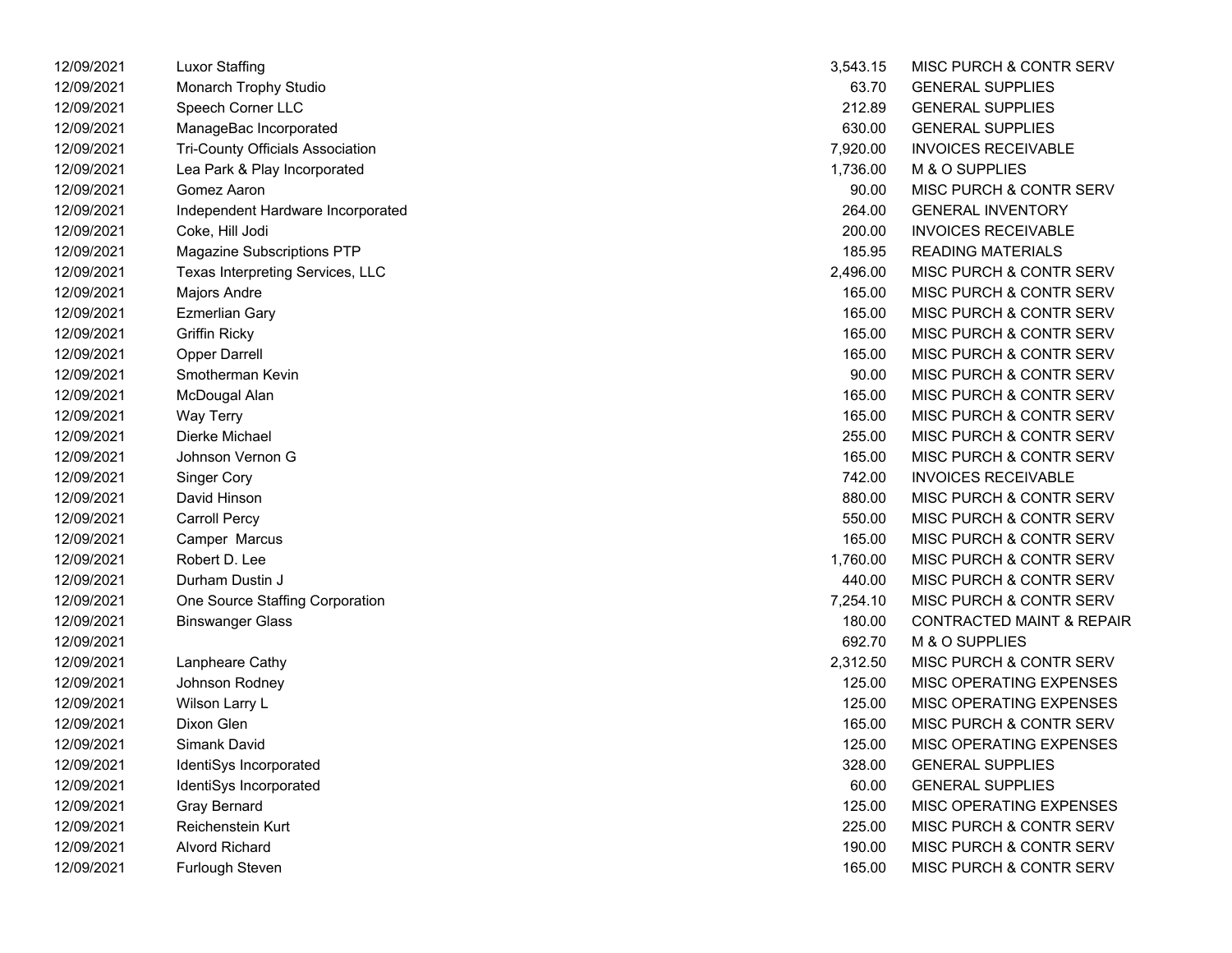| 12/09/2021 | <b>Barfield Drew</b>                     | 165.00     | MISC PURCH & CONTR SERV            |
|------------|------------------------------------------|------------|------------------------------------|
| 12/09/2021 | <b>Woodard Michael</b>                   | 90.00      | MISC PURCH & CONTR SERV            |
| 12/09/2021 | Jimenez Chris                            | 165.00     | MISC PURCH & CONTR SERV            |
| 12/09/2021 | Kurz & Company                           | 11,843.15  | <b>FOOD</b>                        |
| 12/09/2021 | Jakes Finer Foods                        | 11,625.00  | <b>GENERAL INVENTORY</b>           |
| 12/09/2021 | <b>Ward's Science</b>                    | 45.22      | <b>GENERAL SUPPLIES</b>            |
| 12/09/2021 | Mansfield Invitational Tournament        | 250.00     | STUDENT TVL*NO AISD BUSES          |
| 12/09/2021 | Seidlitz Education, LLC                  | 1,800.00   | MISC PURCH & CONTR SERV            |
| 12/09/2021 | <b>Autonation Chevrolet</b>              | 136.54     | M & O SUPPLIES                     |
| 12/09/2021 | <b>Brown Delton</b>                      | 90.00      | <b>MISC PURCH &amp; CONTR SERV</b> |
| 12/09/2021 | AlphaGraphics                            | 37.50      | <b>GENERAL SUPPLIES</b>            |
| 12/09/2021 | Waxahachie Tennis Club                   | 400.00     | STUDENT TVL*NO AISD BUSES          |
| 12/09/2021 | Lone Star Furnishings LLC                | 118,348.35 | <b>GENERAL SUPPLIES</b>            |
| 12/09/2021 | Duerson Mike                             | 115.00     | MISC PURCH & CONTR SERV            |
| 12/09/2021 | Taco Cabana                              | 67.18      | MISC OPERATING EXPENSES            |
| 12/09/2021 | Engage2learn                             | 24,000.00  | MISC PURCH & CONTR SERV            |
| 12/09/2021 | <b>Beam Larry</b>                        | 125.00     | MISC OPERATING EXPENSES            |
| 12/09/2021 | Tracey Lynn Dixon                        | 165.00     | MISC PURCH & CONTR SERV            |
| 12/09/2021 | <b>National Healthcareer Association</b> | 1,600.00   | <b>MISC OPERATING EXPENSES</b>     |
| 12/09/2021 | <b>SMITH ERIC</b>                        | 165.00     | MISC PURCH & CONTR SERV            |
| 12/09/2021 | Chick-fil-A North Collins Street         | 196.99     | <b>MISC OPERATING EXPENSES</b>     |
| 12/09/2021 | <b>Tyson Prepared Foods</b>              | 51,772.95  | <b>GENERAL INVENTORY</b>           |
| 12/09/2021 | Siteimprove, Inc.                        | 30,304.10  | MISC PURCH & CONTR SERV            |
| 12/09/2021 | Specialty Bulb Company Inc               | 153.00     | <b>GENERAL SUPPLIES</b>            |
| 12/09/2021 | Dr Pepper Snapple Group                  | 288.00     | MISC OPERATING EXPENSES            |
| 12/09/2021 | <b>Mansfield ISD Aquatics</b>            | 504.00     | STUDENT TVL*NO AISD BUSES          |
| 12/09/2021 | <b>Starnes Kevin</b>                     | 165.00     | MISC PURCH & CONTR SERV            |
| 12/09/2021 | Manning Jasper E                         | 150.00     | <b>MISC PURCH &amp; CONTR SERV</b> |
| 12/09/2021 | Lowe's Home Centers, LLC                 | 142.30     | <b>GENERAL SUPPLIES</b>            |
| 12/09/2021 |                                          | 1,057.83   | M & O SUPPLIES                     |
| 12/09/2021 | Western-BRW Paper Company Incorporated   | 1,879.50   | <b>GENERAL SUPPLIES</b>            |
| 12/09/2021 | Southern Lock & Supply, Co               | 1,113.60   | <b>GENERAL INVENTORY</b>           |
| 12/09/2021 | GradeCam LLC                             | 10,700.00  | <b>GENERAL SUPPLIES</b>            |
| 12/09/2021 |                                          | 700.00     | <b>MISC PURCH &amp; CONTR SERV</b> |
| 12/09/2021 | <b>CableLink Solutions</b>               | 39,846.44  | MISC PURCH & CONTR SERV            |
| 12/09/2021 | OTC Brands, Inc.                         | 74.77      | <b>GENERAL SUPPLIES</b>            |
| 12/09/2021 |                                          | 188.92     | <b>INVOICES RECEIVABLE</b>         |
| 12/09/2021 | Nearpod                                  | 2,600.00   | <b>GENERAL SUPPLIES</b>            |
| 12/09/2021 | Mitchell 1                               | 1,498.38   | <b>GENERAL SUPPLIES</b>            |
| 12/09/2021 | Monogramming Mammas                      | 1,082.00   | <b>GENERAL SUPPLIES</b>            |

| 12/09/2021 | <b>Barfield Drew</b>                    | 165.00     | MISC PURCH & CONTR SERV            |
|------------|-----------------------------------------|------------|------------------------------------|
| 12/09/2021 | <b>Woodard Michael</b>                  | 90.00      | <b>MISC PURCH &amp; CONTR SERV</b> |
| 12/09/2021 | Jimenez Chris                           | 165.00     | MISC PURCH & CONTR SERV            |
| 12/09/2021 | Kurz & Company                          | 11,843.15  | <b>FOOD</b>                        |
| 12/09/2021 | <b>Jakes Finer Foods</b>                | 11,625.00  | <b>GENERAL INVENTORY</b>           |
| 12/09/2021 | <b>Ward's Science</b>                   | 45.22      | <b>GENERAL SUPPLIES</b>            |
| 12/09/2021 | Mansfield Invitational Tournament       | 250.00     | STUDENT TVL*NO AISD BUSES          |
| 12/09/2021 | Seidlitz Education, LLC                 | 1,800.00   | <b>MISC PURCH &amp; CONTR SERV</b> |
| 12/09/2021 | <b>Autonation Chevrolet</b>             | 136.54     | M & O SUPPLIES                     |
| 12/09/2021 | <b>Brown Delton</b>                     | 90.00      | MISC PURCH & CONTR SERV            |
| 12/09/2021 | AlphaGraphics                           | 37.50      | <b>GENERAL SUPPLIES</b>            |
| 12/09/2021 | Waxahachie Tennis Club                  | 400.00     | STUDENT TVL*NO AISD BUSES          |
| 12/09/2021 | Lone Star Furnishings LLC               | 118,348.35 | <b>GENERAL SUPPLIES</b>            |
| 12/09/2021 | Duerson Mike                            | 115.00     | MISC PURCH & CONTR SERV            |
| 12/09/2021 | Taco Cabana                             | 67.18      | MISC OPERATING EXPENSES            |
| 12/09/2021 | Engage2learn                            | 24,000.00  | <b>MISC PURCH &amp; CONTR SERV</b> |
| 12/09/2021 | <b>Beam Larry</b>                       | 125.00     | MISC OPERATING EXPENSES            |
| 12/09/2021 | Tracey Lynn Dixon                       | 165.00     | MISC PURCH & CONTR SERV            |
| 12/09/2021 | National Healthcareer Association       | 1,600.00   | MISC OPERATING EXPENSES            |
| 12/09/2021 | <b>SMITH ERIC</b>                       | 165.00     | MISC PURCH & CONTR SERV            |
| 12/09/2021 | <b>Chick-fil-A North Collins Street</b> | 196.99     | MISC OPERATING EXPENSES            |
| 12/09/2021 | <b>Tyson Prepared Foods</b>             | 51,772.95  | <b>GENERAL INVENTORY</b>           |
| 12/09/2021 | Siteimprove, Inc.                       | 30,304.10  | MISC PURCH & CONTR SERV            |
| 12/09/2021 | Specialty Bulb Company Inc              | 153.00     | <b>GENERAL SUPPLIES</b>            |
| 12/09/2021 | Dr Pepper Snapple Group                 | 288.00     | MISC OPERATING EXPENSES            |
| 12/09/2021 | <b>Mansfield ISD Aquatics</b>           | 504.00     | STUDENT TVL*NO AISD BUSES          |
| 12/09/2021 | <b>Starnes Kevin</b>                    | 165.00     | MISC PURCH & CONTR SERV            |
| 12/09/2021 | Manning Jasper E                        | 150.00     | MISC PURCH & CONTR SERV            |
| 12/09/2021 | Lowe's Home Centers, LLC                | 142.30     | <b>GENERAL SUPPLIES</b>            |
| 12/09/2021 |                                         | 1,057.83   | M & O SUPPLIES                     |
| 12/09/2021 | Western-BRW Paper Company Incorporated  | 1,879.50   | <b>GENERAL SUPPLIES</b>            |
| 12/09/2021 | Southern Lock & Supply, Co              | 1,113.60   | <b>GENERAL INVENTORY</b>           |
| 12/09/2021 | GradeCam LLC                            | 10,700.00  | <b>GENERAL SUPPLIES</b>            |
| 12/09/2021 |                                         | 700.00     | <b>MISC PURCH &amp; CONTR SERV</b> |
| 12/09/2021 | <b>CableLink Solutions</b>              | 39,846.44  | MISC PURCH & CONTR SERV            |
| 12/09/2021 | OTC Brands, Inc                         | 74.77      | <b>GENERAL SUPPLIES</b>            |
| 12/09/2021 |                                         | 188.92     | <b>INVOICES RECEIVABLE</b>         |
| 12/09/2021 | Nearpod                                 | 2,600.00   | <b>GENERAL SUPPLIES</b>            |
| 12/09/2021 | Mitchell 1                              | 1,498.38   | <b>GENERAL SUPPLIES</b>            |
| 12/09/2021 | Monogramming Mammas                     | 1,082.00   | <b>GENERAL SUPPLIES</b>            |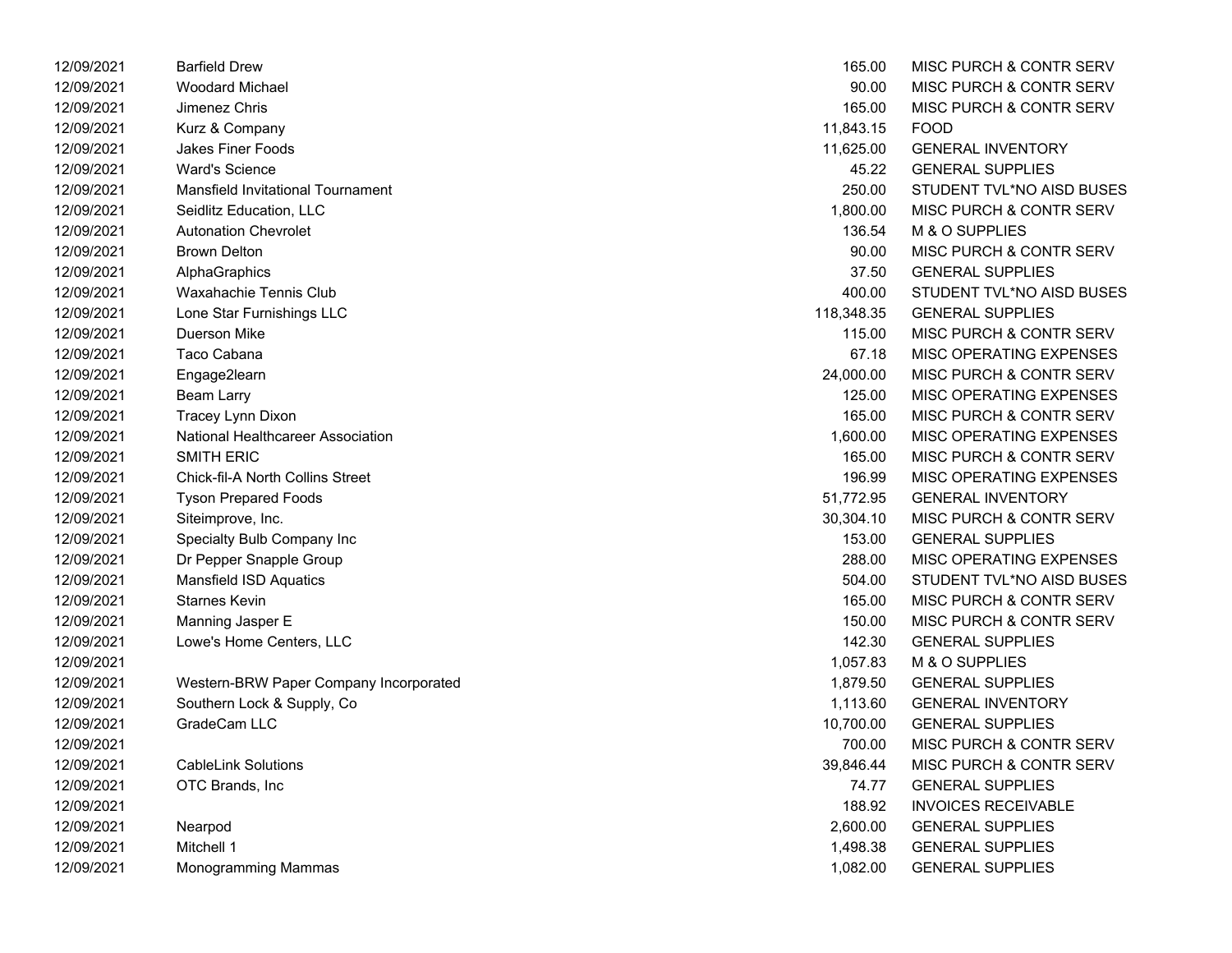| 12/09/2021 | <b>Cobblestone Graphic Equipment LLC</b>       | 346.18    | <b>CONTRACTED MAINT &amp; REPAIR</b> |
|------------|------------------------------------------------|-----------|--------------------------------------|
| 12/09/2021 | School Planner Company The                     | 5,483.25  | <b>GENERAL SUPPLIES</b>              |
| 12/09/2021 | Lincoln Electric Company                       | 146.00    | <b>GENERAL SUPPLIES</b>              |
| 12/09/2021 | Mavich LLC                                     | 458.24    | <b>GENERAL INVENTORY</b>             |
| 12/09/2021 | OverDrive, Inc                                 | 1,500.00  | <b>READING MATERIALS</b>             |
| 12/09/2021 | Nasco                                          | 29.68     | <b>GENERAL SUPPLIES</b>              |
| 12/09/2021 | Steve Weiss Music, Inc.                        | 534.95    | <b>GENERAL SUPPLIES</b>              |
| 12/09/2021 | Learning A-Z LLC                               | 396.00    | <b>GENERAL SUPPLIES</b>              |
| 12/09/2021 | Charles, Damiete                               | 440.00    | MISC PURCH & CONTR SERV              |
| 12/09/2021 | Sports Officials Unlimited                     | 7,940.00  | MISC PURCH & CONTR SERV              |
| 12/09/2021 | Foreman Jace                                   | 165.00    | MISC PURCH & CONTR SERV              |
| 12/09/2021 | Texas Irrigation Supply LLC                    | 1,811.46  | M & O SUPPLIES                       |
| 12/09/2021 | Chu, Brian Wenyi                               | 440.00    | MISC PURCH & CONTR SERV              |
| 12/09/2021 | Staples Inc/Staples Business Advantage         | 4,478.40  | <b>GENERAL INVENTORY</b>             |
| 12/09/2021 |                                                | 1,457.93  | <b>GENERAL SUPPLIES</b>              |
| 12/09/2021 | <b>Taylor Smith Consulting LLC</b>             | 1,419.32  | MISC PURCH & CONTR SERV              |
| 12/09/2021 | Northwest Girls Soccer                         | 600.00    | STUDENT TVL*NO AISD BUSES            |
| 12/09/2021 | Riverside Insights                             | 8,888.44  | <b>TESTING MATERIALS</b>             |
| 12/09/2021 | Lindenmeyr Munroe                              | 415.10    | <b>GENERAL SUPPLIES</b>              |
| 12/09/2021 | Lindenmeyr Munroe                              | 5,104.00  | <b>GENERAL INVENTORY</b>             |
| 12/09/2021 |                                                | 300.00    | <b>GENERAL SUPPLIES</b>              |
| 12/09/2021 | PopSmart Technologies, LLC                     | 1,211.65  | <b>CONTRACTED MAINT &amp; REPAIR</b> |
| 12/09/2021 | <b>Blick Art Materials</b>                     | 1,583.63  | <b>GENERAL SUPPLIES</b>              |
| 12/09/2021 | ValueSure Agency Inc.                          | 71.00     | MISC OPERATING EXPENSES              |
| 12/09/2021 | Marathon Staffing Group Inc                    | 810.00    | MISC PURCH & CONTR SERV              |
| 12/09/2021 | Project Lead The Way Incorporated              | 26.00     | <b>GENERAL SUPPLIES</b>              |
| 12/09/2021 | HPI International Inc                          | 120.25    | <b>GENERAL SUPPLIES</b>              |
| 12/09/2021 | <b>Bobby Ledbetter</b>                         | 115.00    | MISC PURCH & CONTR SERV              |
| 12/09/2021 | Charles E Smith II                             | 550.00    | MISC PURCH & CONTR SERV              |
| 12/09/2021 | <b>Educational Foundations Services</b>        | 15,000.00 | MISC PURCH & CONTR SERV              |
| 12/09/2021 | K&D Designs                                    | 107.50    | <b>GENERAL SUPPLIES</b>              |
| 12/09/2021 | <b>Trio Education LLC</b>                      | 20,000.00 | MISC PURCH & CONTR SERV              |
| 12/09/2021 | Main Event Entertainment Inc.                  | 900.12    | <b>INVOICES RECEIVABLE</b>           |
| 12/09/2021 | Garda CL Southwest Incorporated                | 568.13    | MISC PURCH & CONTR SERV              |
| 12/09/2021 | <b>Continental Battery Company</b>             | 5,213.25  | M & O SUPPLIES                       |
| 12/09/2021 | North Texas Swimming Inc                       | 2,031.00  | <b>DUES</b>                          |
| 12/09/2021 | Language Line Translation Solutions            | 3,083.43  | MISC PURCH & CONTR SERV              |
| 12/09/2021 | Antonio Young                                  | 150.00    | MISC PURCH & CONTR SERV              |
| 12/09/2021 | TK Education Consulting LLC                    | 45,000.00 | MISC PURCH & CONTR SERV              |
| 12/09/2021 | Texas Association of School Business Officials | 135.00    | <b>DUES</b>                          |

| 346.18    | <b>CONTRACTED MAINT &amp; REPAIR</b> |
|-----------|--------------------------------------|
| 5,483.25  | <b>GENERAL SUPPLIES</b>              |
| 146.00    | <b>GENERAL SUPPLIES</b>              |
| 458.24    | <b>GENERAL INVENTORY</b>             |
| 1,500.00  | <b>READING MATERIALS</b>             |
| 29.68     | <b>GENERAL SUPPLIES</b>              |
| 534.95    | <b>GENERAL SUPPLIES</b>              |
| 396.00    | <b>GENERAL SUPPLIES</b>              |
| 440.00    | MISC PURCH & CONTR SERV              |
| 7,940.00  | <b>MISC PURCH &amp; CONTR SERV</b>   |
| 165.00    | MISC PURCH & CONTR SERV              |
| 1,811.46  | M & O SUPPLIES                       |
| 440.00    | MISC PURCH & CONTR SERV              |
| 4,478.40  | <b>GENERAL INVENTORY</b>             |
| 1,457.93  | <b>GENERAL SUPPLIES</b>              |
| 1,419.32  | MISC PURCH & CONTR SERV              |
| 600.00    | STUDENT TVL*NO AISD BUSES            |
| 8,888.44  | <b>TESTING MATERIALS</b>             |
| 415.10    | <b>GENERAL SUPPLIES</b>              |
| 5,104.00  | <b>GENERAL INVENTORY</b>             |
| 300.00    | <b>GENERAL SUPPLIES</b>              |
| 1,211.65  | <b>CONTRACTED MAINT &amp; REPAIR</b> |
| 1,583.63  | <b>GENERAL SUPPLIES</b>              |
| 71.00     | <b>MISC OPERATING EXPENSES</b>       |
| 810.00    | MISC PURCH & CONTR SERV              |
| 26.00     | <b>GENERAL SUPPLIES</b>              |
| 120.25    | <b>GENERAL SUPPLIES</b>              |
| 115.00    | <b>MISC PURCH &amp; CONTR SERV</b>   |
| 550.00    | <b>MISC PURCH &amp; CONTR SERV</b>   |
| 15,000.00 | <b>MISC PURCH &amp; CONTR SERV</b>   |
| 107.50    | <b>GENERAL SUPPLIES</b>              |
| 20,000.00 | MISC PURCH & CONTR SERV              |
|           | 900.12 INVOICES RECEIVABLE           |
| 568.13    | MISC PURCH & CONTR SERV              |
| 5,213.25  | M & O SUPPLIES                       |
| 2,031.00  | <b>DUES</b>                          |
| 3,083.43  | MISC PURCH & CONTR SERV              |
| 150.00    | MISC PURCH & CONTR SERV              |
| 45,000.00 | <b>MISC PURCH &amp; CONTR SERV</b>   |
| 135.00    | <b>DUES</b>                          |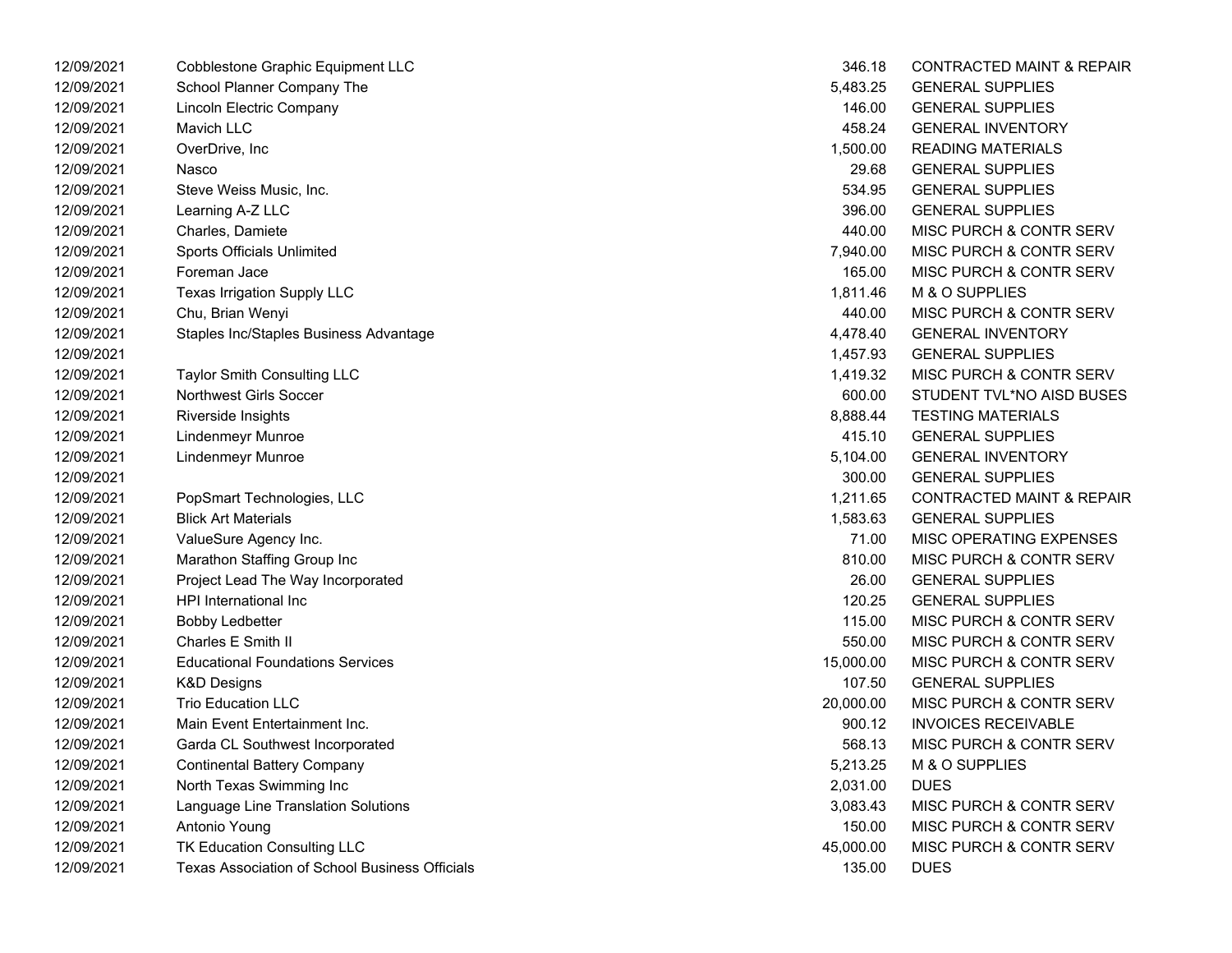| 12/09/2021 |                                            | 980.00     | <b>EMPLOYEE TRAVEL</b>             |
|------------|--------------------------------------------|------------|------------------------------------|
| 12/09/2021 | New Dairy Opco LLC DBA Borden Dairy        | 81,944.09  | <b>FOOD</b>                        |
| 12/09/2021 | Jason Niemela                              | 125.00     | MISC OPERATING EXPENSES            |
| 12/09/2021 | <b>KLC Video Security</b>                  | 160,772.40 | <b>MISC PURCH &amp; CONTR SERV</b> |
| 12/09/2021 | <b>Brendon Curt Thomas</b>                 | 115.00     | MISC PURCH & CONTR SERV            |
| 12/09/2021 | <b>Mastercraft Printed Products</b>        | 1,634.84   | <b>GENERAL SUPPLIES</b>            |
| 12/09/2021 | Kevin Patrick McDonald                     | 550.00     | MISC PURCH & CONTR SERV            |
| 12/09/2021 | Chuys                                      | 213.18     | MISC OPERATING EXPENSES            |
| 12/09/2021 | Workplace Resource Group                   | 183,195.13 | <b>GENERAL SUPPLIES</b>            |
| 12/09/2021 | Medsharps LLC                              | 150.00     | <b>GENERAL SUPPLIES</b>            |
| 12/09/2021 | Your Tees LLC                              | 3,468.00   | <b>GENERAL SUPPLIES</b>            |
| 12/09/2021 | National Food Group Incorporated           | 19,992.00  | <b>GENERAL INVENTORY</b>           |
| 12/09/2021 | Translation and Interpretation Network LLC | 11,281.54  | <b>MISC PURCH &amp; CONTR SERV</b> |
| 12/09/2021 | UNIT SETS, LLC                             | 12,200.00  | <b>GENERAL SUPPLIES</b>            |
| 12/09/2021 | Feldman and Feldman PC                     | 15,462.22  | <b>MISC PURCH &amp; CONTR SERV</b> |
| 12/09/2021 | Lakeshore Learning Materials               | 211.75     | <b>GENERAL SUPPLIES</b>            |
| 12/09/2021 | Lakeshore Learning Materials               | 20,161.57  | <b>GENERAL SUPPLIES</b>            |
| 12/09/2021 | <b>Liberty Office Products</b>             | 30,819.60  | <b>GENERAL INVENTORY</b>           |
| 12/09/2021 | Michaels Stores INC & SUBS                 | 370.06     | <b>GENERAL SUPPLIES</b>            |
| 12/09/2021 | Office Depot, Inc                          | 3,105.28   | <b>GENERAL SUPPLIES</b>            |
| 12/09/2021 | <b>Preferred Business Solutions</b>        | 58.75      | <b>GENERAL SUPPLIES</b>            |
| 12/09/2021 | Dewayne Barbee                             | 115.00     | MISC PURCH & CONTR SERV            |
| 12/09/2021 | Hannah Mae Michel                          | 467.50     | MISC PURCH & CONTR SERV            |
| 12/09/2021 | <b>Pivot Interactives SBC</b>              | 1,125.00   | <b>GENERAL SUPPLIES</b>            |
| 12/09/2021 | Evan Schwarzbach                           | 467.50     | MISC PURCH & CONTR SERV            |
| 12/09/2021 | Kathleen Beeson                            | 550.00     | MISC PURCH & CONTR SERV            |
| 12/09/2021 | Ray Leon Polk                              | 165.00     | MISC PURCH & CONTR SERV            |
| 12/09/2021 | Lynze Schaefer                             | 467.50     | MISC PURCH & CONTR SERV            |
| 12/09/2021 | Kristi Michele King                        | 467.50     | <b>MISC PURCH &amp; CONTR SERV</b> |
| 12/09/2021 | Aeron Hill                                 | 467.50     | <b>MISC PURCH &amp; CONTR SERV</b> |
| 12/09/2021 | <b>Aeron Hill</b>                          | 440.00     | MISC PURCH & CONTR SERV            |
| 12/09/2021 | Allison Allen                              | 440.00     | MISC PURCH & CONTR SERV            |
| 12/09/2021 | Lady Royal Soccer                          | 300.00     | STUDENT TVL*NO AISD BUSES          |
| 12/09/2021 | Alan Pena                                  | 467.50     | MISC PURCH & CONTR SERV            |
| 12/09/2021 | Lauren Oatman                              | 165.00     | MISC PURCH & CONTR SERV            |
| 12/09/2021 | <b>Marcus Allen</b>                        | 88.00      | SAL & WAGES-SUPPORT PERS           |
| 12/09/2021 | Joshua Williams                            | 165.00     | MISC PURCH & CONTR SERV            |
| 12/09/2021 | Joshua Williams                            | 90.00      | MISC PURCH & CONTR SERV            |
| 12/09/2021 | <b>Complete Supply Incorporated</b>        | 7,931.04   | <b>GENERAL INVENTORY</b>           |
| 12/09/2021 | <b>Gomez Floor Covering</b>                | 1,274.00   | M & O SUPPLIES                     |

| 980.00     | <b>EMPLOYEE TRAVEL</b>             |
|------------|------------------------------------|
| 81,944.09  | FOOD                               |
| 125.00     | <b>MISC OPERATING EXPENSES</b>     |
| 160,772.40 | <b>MISC PURCH &amp; CONTR SERV</b> |
| 115.00     | <b>MISC PURCH &amp; CONTR SERV</b> |
| 1,634.84   | <b>GENERAL SUPPLIES</b>            |
| 550.00     | <b>MISC PURCH &amp; CONTR SERV</b> |
| 213.18     | <b>MISC OPERATING EXPENSES</b>     |
| 183,195.13 | <b>GENERAL SUPPLIES</b>            |
| 150.00     | <b>GENERAL SUPPLIES</b>            |
| 3,468.00   | <b>GENERAL SUPPLIES</b>            |
| 19,992.00  | <b>GENERAL INVENTORY</b>           |
| 11,281.54  | <b>MISC PURCH &amp; CONTR SERV</b> |
| 12,200.00  | <b>GENERAL SUPPLIES</b>            |
| 15,462.22  | <b>MISC PURCH &amp; CONTR SERV</b> |
| 211.75     | <b>GENERAL SUPPLIES</b>            |
| 20,161.57  | <b>GENERAL SUPPLIES</b>            |
| 30,819.60  | <b>GENERAL INVENTORY</b>           |
| 370.06     | <b>GENERAL SUPPLIES</b>            |
| 3,105.28   | <b>GENERAL SUPPLIES</b>            |
| 58.75      | <b>GENERAL SUPPLIES</b>            |
| 115.00     | <b>MISC PURCH &amp; CONTR SERV</b> |
| 467.50     | <b>MISC PURCH &amp; CONTR SERV</b> |
| 1,125.00   | <b>GENERAL SUPPLIES</b>            |
| 467.50     | <b>MISC PURCH &amp; CONTR SERV</b> |
| 550.00     | <b>MISC PURCH &amp; CONTR SERV</b> |
| 165.00     | <b>MISC PURCH &amp; CONTR SERV</b> |
| 467.50     | <b>MISC PURCH &amp; CONTR SERV</b> |
| 467.50     | <b>MISC PURCH &amp; CONTR SERV</b> |
| 467.50     | MISC PURCH & CONTR SERV            |
| 440.00     | MISC PURCH & CONTR SERV            |
| 440.00     | <b>MISC PURCH &amp; CONTR SERV</b> |
| 300.00     | STUDENT TVL*NO AISD BUSES          |
| 467.50     | <b>MISC PURCH &amp; CONTR SERV</b> |
| 165.00     | <b>MISC PURCH &amp; CONTR SERV</b> |
| 88.00      | SAL & WAGES-SUPPORT PERS           |
| 165.00     | <b>MISC PURCH &amp; CONTR SERV</b> |
| 90.00      | MISC PURCH & CONTR SERV            |
| 7,931.04   | <b>GENERAL INVENTORY</b>           |
| 1,274.00   | M & O SUPPLIES                     |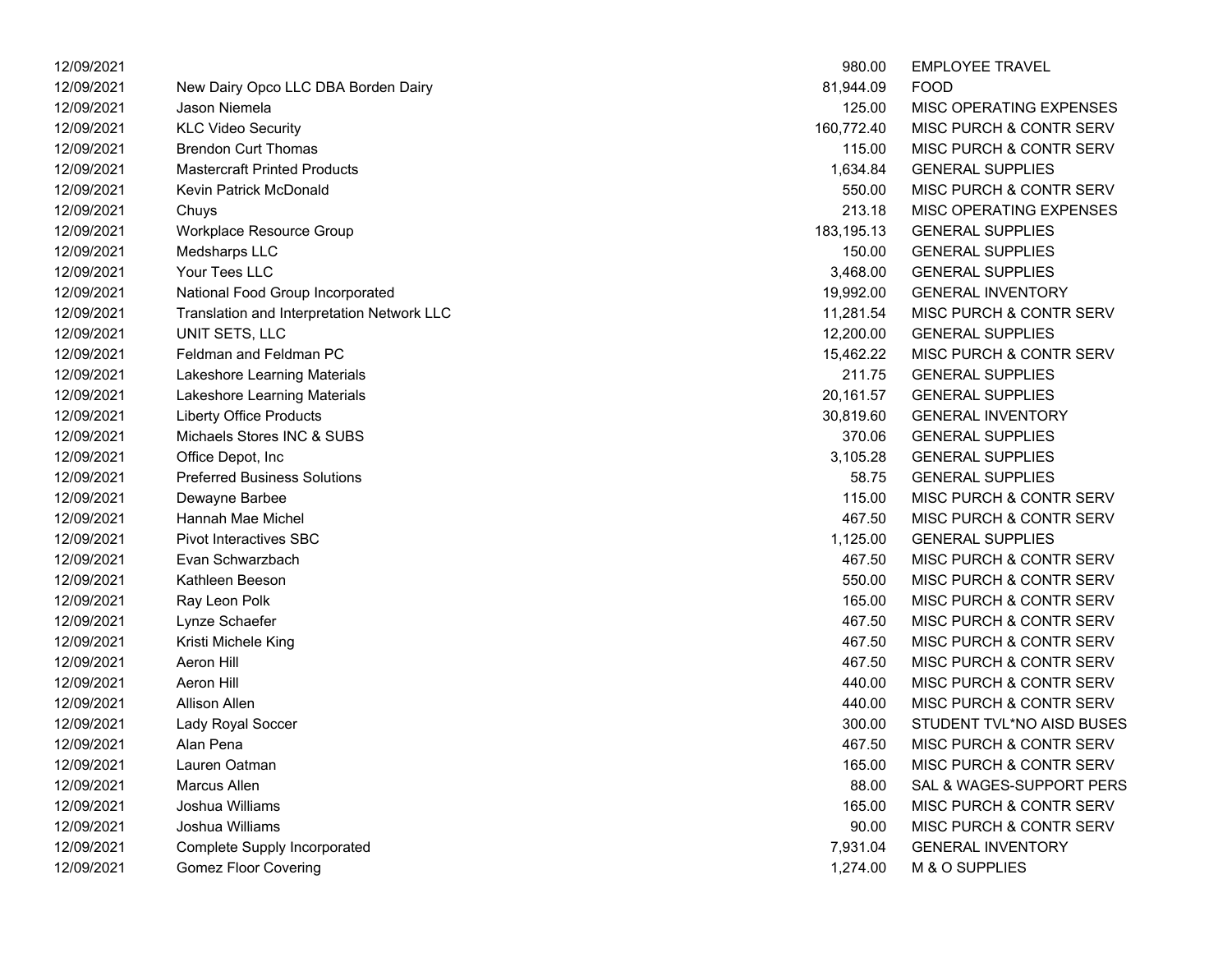| 12/09/2021 | <b>Wallace Packaging</b>                             | 750.00    | <b>GENERAL INVENTORY</b>             |
|------------|------------------------------------------------------|-----------|--------------------------------------|
| 12/09/2021 | <b>Tarrant County Public Health</b>                  | 3,750.00  | <b>MISC PURCH &amp; CONTR SERV</b>   |
| 12/09/2021 | Soccer Corner The                                    | 4,400.00  | <b>GENERAL SUPPLIES</b>              |
| 12/09/2021 | Hobby Lobby Store #175                               | 531.43    | <b>GENERAL SUPPLIES</b>              |
| 12/09/2021 |                                                      | 87.59     | <b>INVOICES RECEIVABLE</b>           |
| 12/09/2021 |                                                      | 187.04    | MISC OPERATING EXPENSES              |
| 12/09/2021 | Jack Rasmussen (Luthier)                             | 50.00     | <b>CONTRACTED MAINT &amp; REPAIR</b> |
| 12/09/2021 | Sommer Associates L L C                              | 1,025.49  | <b>READING MATERIALS</b>             |
| 12/09/2021 | Bucks Wheel & Equipment Company                      | 90.29     | M & O SUPPLIES                       |
| 12/09/2021 | Southwest International Trucks                       | 2,512.50  | <b>CONTRACTED MAINT &amp; REPAIR</b> |
| 12/09/2021 |                                                      | 3,425.41  | M & O SUPPLIES                       |
| 12/09/2021 | <b>Best Plumbing Specialties Incorporated</b>        | 55.75     | <b>GENERAL INVENTORY</b>             |
| 12/09/2021 | AT&T                                                 | 13,694.39 | <b>WATER</b>                         |
| 12/09/2021 | American Council On The Teaching Of Foreign Language | 375.00    | <b>DUES</b>                          |
| 12/09/2021 | <b>Fitness Finders Incorporated</b>                  | 179.95    | <b>GENERAL SUPPLIES</b>              |
| 12/09/2021 | Rush Truck Centers Of Texas Limited Partnership      | 569.58    | M & O SUPPLIES                       |
| 12/09/2021 | 4imprint Incorporated                                | 671.18    | <b>GENERAL SUPPLIES</b>              |
| 12/09/2021 |                                                      | 1,385.24  | MISC OPERATING EXPENSES              |
| 12/09/2021 | Armko Industries, Inc.                               | 67,080.00 | <b>BLDG PURCH, CONSTR, IMPROVE</b>   |
| 12/09/2021 | University Of North Texas - Health Science Center    | 13,725.00 | MISC PURCH & CONTR SERV              |
| 12/09/2021 | Pittsburgh Paints                                    | 65.04     | M & O SUPPLIES                       |
| 12/09/2021 | Woods Brian                                          | 165.00    | MISC PURCH & CONTR SERV              |
| 12/09/2021 | H2O Supply Incorporated                              | 41.80     | <b>GENERAL INVENTORY</b>             |
| 12/09/2021 | <b>GPHS Golf Booster Club</b>                        | 200.00    | STUDENT TVL*NO AISD BUSES            |
| 12/09/2021 | Texas Wesleyan University Bookstore                  | 795.25    | <b>TEXTBOOKS</b>                     |
| 12/09/2021 | Sas Technologies Limited                             | 2,040.00  | <b>CONTRACTED MAINT &amp; REPAIR</b> |
| 12/09/2021 | Demco Incorporated                                   | 331.34    | <b>GENERAL SUPPLIES</b>              |
| 12/09/2021 | Duncanville High School                              | 375.00    | STUDENT TVL*NO AISD BUSES            |
| 12/09/2021 | <b>Flinn Scientific</b>                              | 6,208.23  | <b>GENERAL SUPPLIES</b>              |
| 12/09/2021 | Music In Motion Incorporated                         | 209.65    | <b>GENERAL SUPPLIES</b>              |
| 12/09/2021 | Perma Bound                                          | 110.83    | <b>READING MATERIALS</b>             |
| 12/09/2021 | Safety-Kleen Corporation                             | 516.42    | <b>CONTRACTED MAINT &amp; REPAIR</b> |
| 12/09/2021 | Unifirst Holdings(A/R 01550)                         | 37.01     | <b>CONTRACTED MAINT &amp; REPAIR</b> |
| 12/09/2021 |                                                      | 152.33    | <b>MISC PURCH &amp; CONTR SERV</b>   |
| 12/09/2021 | Virco Incorporated                                   | 19,604.87 | <b>GENERAL SUPPLIES</b>              |
| 12/09/2021 | Olen Williams Sales & Service                        | 241.35    | M & O SUPPLIES                       |
| 12/09/2021 | Arlington High School 001                            | 420.00    | STUDENT TVL*NO AISD BUSES            |
| 12/09/2021 | Bowie High School<br>004                             | 250.00    | <b>INVOICES RECEIVABLE</b>           |
| 12/09/2021 | Sam Houston High School 002                          | 405.00    | STUDENT TVL*NO AISD BUSES            |
| 12/09/2021 | Lamar High School 003                                | 750.00    | STUDENT TVL*NO AISD BUSES            |
|            |                                                      |           |                                      |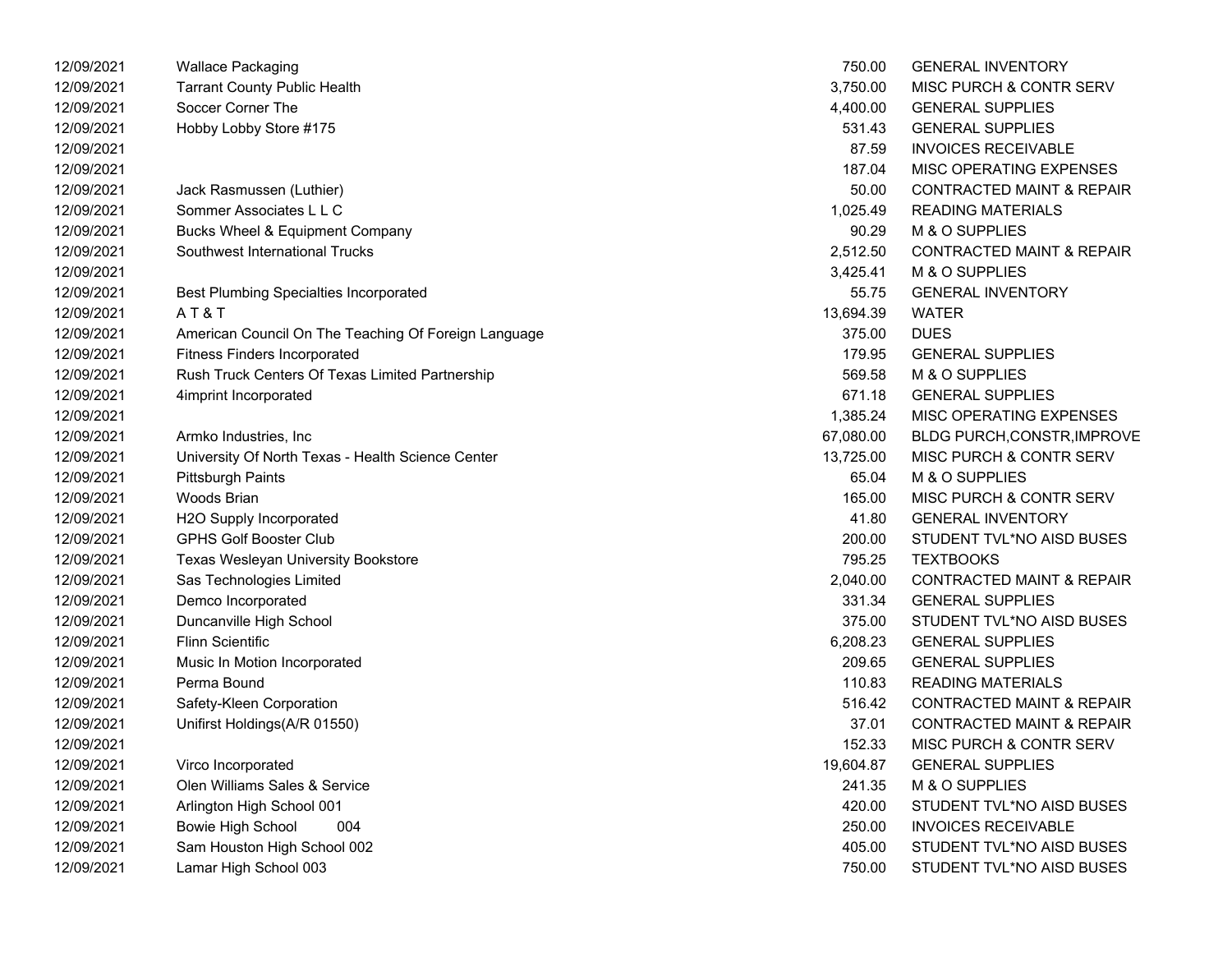| 12/09/2021 | Seguin High School                                | 150.00    | STUDENT TVL*NO AISD BUSES  |
|------------|---------------------------------------------------|-----------|----------------------------|
| 12/09/2021 | Seguin High School                                | 500.00    | STUDENT TVL*NO AISD BUSES  |
| 12/09/2021 | Ousley Junior High School 055                     | 720.74    | <b>INVOICES RECEIVABLE</b> |
| 12/09/2021 | United Educators Association                      | 171.45    | UNITED FUND                |
| 12/09/2021 | Texas United School Employees Local 100           | 34.65     | UNITED FUND                |
| 12/09/2021 | Truman Tim Chapter 13 Trustee                     | 542.31    | UNITED FUND                |
| 12/09/2021 | Association Of Texas Professional Educators State | 10.41     | UNITED FUND                |
| 12/09/2021 | Arlington ATPE                                    | 1.74      | UNITED FUND                |
| 12/09/2021 | Educational Employees Credit Union - HSA          | 46.16     | DENTAL INSURANCE           |
| 12/09/2021 | <b>Educational Employees Credit Union</b>         | 1,100.00  | DUE TO CREDIT UNION        |
| 12/09/2021 | <b>Texas State Teachers Association</b>           | 50.99     | <b>UNITED FUND</b>         |
| 12/09/2021 | J P Morgan Chase Bank                             | 1,002.00  | M & O SUPPLIES             |
| 12/09/2021 | Western-BRW Paper Company Incorporated            | 25,788.00 | <b>GENERAL INVENTORY</b>   |
| 12/09/2021 | <b>Blanca Gallegos</b>                            | 50.00     | LIONS CLUB CONCESSIONS     |
| 12/10/2021 | Priscilla Acosta                                  | 30.33     | <b>EMPLOYEE TRAVEL</b>     |
| 12/10/2021 | LaTonya Aidoo                                     | 93.09     | <b>EMPLOYEE TRAVEL</b>     |
| 12/10/2021 | Ravonne Allmon-Smith                              | 9.31      | <b>EMPLOYEE TRAVEL</b>     |
| 12/10/2021 | Susan Anderson                                    | 6.79      | <b>EMPLOYEE TRAVEL</b>     |
| 12/10/2021 | Stephanie Arceneaux                               | 46.11     | <b>EMPLOYEE TRAVEL</b>     |
| 12/10/2021 | Melissa Arvizu                                    | 30.60     | <b>EMPLOYEE TRAVEL</b>     |
| 12/10/2021 | Lorena Ballou                                     | 12.31     | <b>EMPLOYEE TRAVEL</b>     |
| 12/10/2021 | <b>Ashley Bartlett</b>                            | 89.88     | <b>EMPLOYEE TRAVEL</b>     |
| 12/10/2021 | Mayra Becerra                                     | 93.09     | <b>EMPLOYEE TRAVEL</b>     |
| 12/10/2021 | Kelli Billups                                     | 121.02    | <b>EMPLOYEE TRAVEL</b>     |
| 12/10/2021 | <b>Wendy Bostick</b>                              | 85.28     | <b>EMPLOYEE TRAVEL</b>     |
| 12/10/2021 | Amanda Boyd                                       | 113.10    | <b>EMPLOYEE TRAVEL</b>     |
| 12/10/2021 | Janet Brand                                       | 93.09     | <b>EMPLOYEE TRAVEL</b>     |
| 12/10/2021 | Amiesha Brown                                     | 15.57     | <b>EMPLOYEE TRAVEL</b>     |
| 12/10/2021 | <b>Bettye Bruton</b>                              | 47.19     | <b>EMPLOYEE TRAVEL</b>     |
| 12/10/2021 | Christi Buell                                     | 22.10     | <b>EMPLOYEE TRAVEL</b>     |
| 12/10/2021 | Lana Cairns                                       | 23.91     | <b>EMPLOYEE TRAVEL</b>     |
| 12/10/2021 | Micaela Canas                                     | 7.28      | <b>EMPLOYEE TRAVEL</b>     |
| 12/10/2021 | Julio Castillo                                    | 52.75     | <b>EMPLOYEE TRAVEL</b>     |
| 12/10/2021 | <b>Terri Cheek</b>                                | 93.09     | <b>EMPLOYEE TRAVEL</b>     |
| 12/10/2021 | Marcy Chesebro                                    | 57.94     | <b>EMPLOYEE TRAVEL</b>     |
| 12/10/2021 | <b>Terry Childress</b>                            | 29.10     | <b>EMPLOYEE TRAVEL</b>     |
| 12/10/2021 | Karina Cruz                                       | 33.97     | <b>EMPLOYEE TRAVEL</b>     |
| 12/10/2021 | <b>Rene Demaree</b>                               | 91.81     | <b>EMPLOYEE TRAVEL</b>     |
| 12/10/2021 | <b>Shahveer Dhalla</b>                            | 111.82    | <b>EMPLOYEE TRAVEL</b>     |
| 12/10/2021 | <b>Bettina Dixon</b>                              | 39.06     | <b>EMPLOYEE TRAVEL</b>     |

| 150.00   | STUDENT TVL*NO AISD BUS    |
|----------|----------------------------|
| 500.00   | STUDENT TVL*NO AISD BUS    |
| 720.74   | <b>INVOICES RECEIVABLE</b> |
| 171.45   | UNITED FUND                |
| 34.65    | UNITED FUND                |
| 542.31   | <b>UNITED FUND</b>         |
| 10.41    | UNITED FUND                |
| 1.74     | UNITED FUND                |
| 46.16    | <b>DENTAL INSURANCE</b>    |
| 1,100.00 | DUE TO CREDIT UNION        |
| 50.99    | UNITED FUND                |
| 1,002.00 | M & O SUPPLIES             |
| 5.788.00 | <b>GENERAL INVENTORY</b>   |
| 50.00    | LIONS CLUB CONCESSIONS     |
| 30.33    | <b>EMPLOYEE TRAVEL</b>     |
| 93.09    | <b>EMPLOYEE TRAVEL</b>     |
|          | 9.31 EMPLOYEE TRAVEL       |
|          | 6.79 EMPLOYEE TRAVEL       |
| 46.11    | <b>EMPLOYEE TRAVEL</b>     |
| 30.60    | <b>EMPLOYEE TRAVEL</b>     |
| 12.31    | <b>EMPLOYEE TRAVEL</b>     |
| 89.88    | <b>EMPLOYEE TRAVEL</b>     |
| 93.09    | <b>EMPLOYEE TRAVEL</b>     |
| 121.02   | <b>EMPLOYEE TRAVEL</b>     |
| 85.28    | <b>EMPLOYEE TRAVEL</b>     |
| 113.10   | <b>EMPLOYEE TRAVEL</b>     |
| 93.09    | <b>EMPLOYEE TRAVEL</b>     |
| 15.57    | <b>EMPLOYEE TRAVEL</b>     |
| 47.19    | <b>EMPLOYEE TRAVEL</b>     |
| 22.10    | <b>EMPLOYEE TRAVEL</b>     |
| 23.91    | <b>EMPLOYEE TRAVEL</b>     |
| 7.28     | <b>EMPLOYEE TRAVEL</b>     |
|          | 52.75 EMPLOYEE TRAVEL      |
| 93.09    | <b>EMPLOYEE TRAVEL</b>     |
| 57.94    | <b>EMPLOYEE TRAVEL</b>     |
| 29.10    | <b>EMPLOYEE TRAVEL</b>     |
| 33.97    | EMPLOYEE TRAVEL            |
| 91.81    | <b>EMPLOYEE TRAVEL</b>     |
| 111.82   | <b>EMPLOYEE TRAVEL</b>     |
| 39.06    | <b>EMPLOYEE TRAVEL</b>     |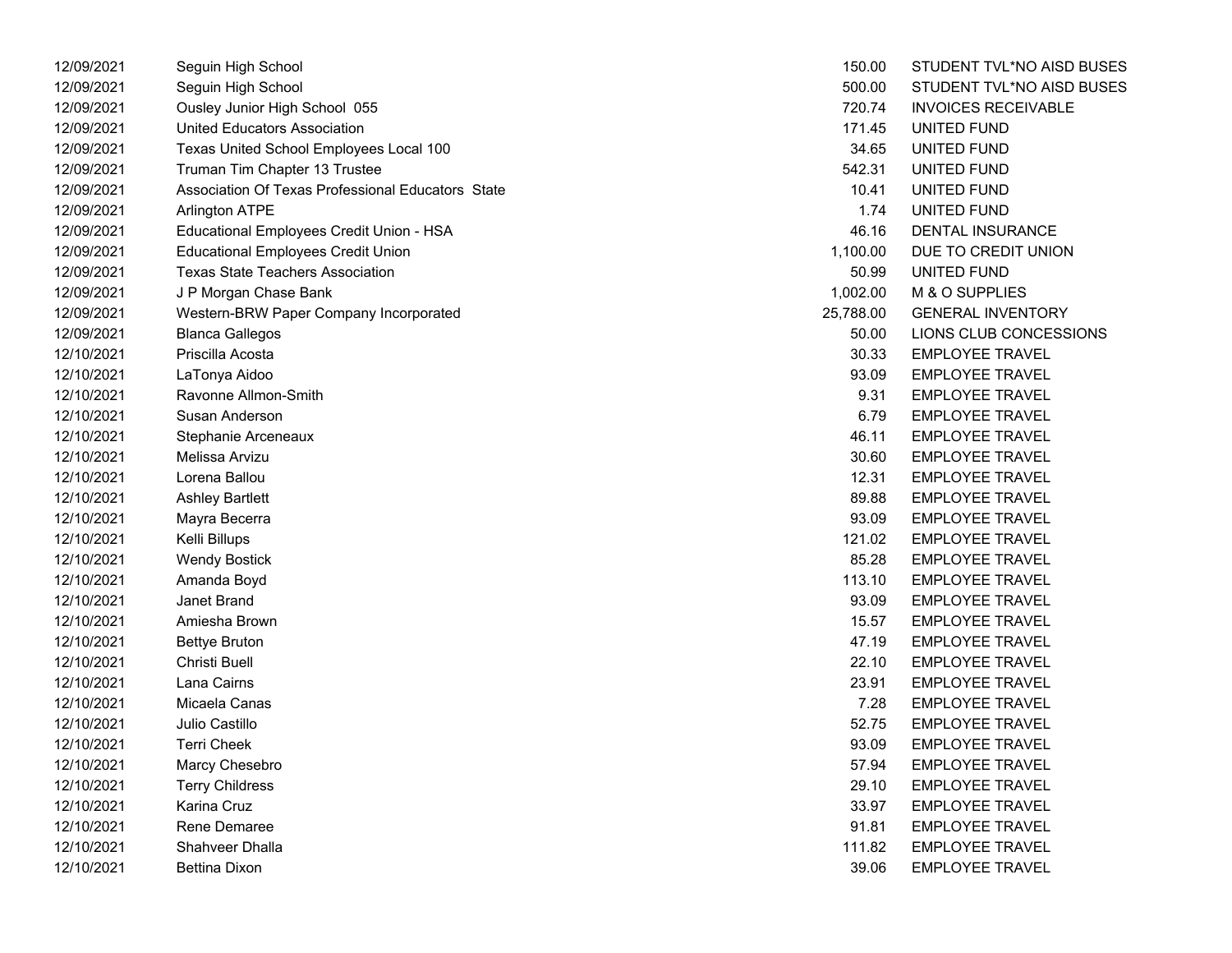| 12/10/2021 | TreiVontai Doggett           | 206.78 | <b>EMPLOYEE TRAVEL</b> |
|------------|------------------------------|--------|------------------------|
| 12/10/2021 | Jon Drury                    | 13.27  | <b>EMPLOYEE TRAVEL</b> |
| 12/10/2021 | Jodie Dunn                   | 94.37  | <b>EMPLOYEE TRAVEL</b> |
| 12/10/2021 | Jessica Estillette           | 15.52  | <b>EMPLOYEE TRAVEL</b> |
| 12/10/2021 | Jordan Ferguson              | 21.51  | <b>EMPLOYEE TRAVEL</b> |
| 12/10/2021 | Andrew Filewood              | 11.45  | <b>EMPLOYEE TRAVEL</b> |
| 12/10/2021 | <b>Mary Findley</b>          | 15.57  | <b>EMPLOYEE TRAVEL</b> |
| 12/10/2021 | Danielle Fitch               | 93.09  | <b>EMPLOYEE TRAVEL</b> |
| 12/10/2021 | Sarah Fitzer                 | 11.88  | <b>EMPLOYEE TRAVEL</b> |
| 12/10/2021 | Alma Flores-Cook             | 93.09  | <b>EMPLOYEE TRAVEL</b> |
| 12/10/2021 | Dianne Forsberg              | 21.51  | <b>EMPLOYEE TRAVEL</b> |
| 12/10/2021 | Jennifer Girouard            | 35.42  | <b>EMPLOYEE TRAVEL</b> |
| 12/10/2021 | Gina Glidewell               | 88.44  | <b>EMPLOYEE TRAVEL</b> |
| 12/10/2021 | Lani Gordon                  | 91.49  | <b>EMPLOYEE TRAVEL</b> |
| 12/10/2021 | <b>Brittany Gregory</b>      | 37.08  | <b>EMPLOYEE TRAVEL</b> |
| 12/10/2021 | Amy Gresham                  | 26.32  | <b>EMPLOYEE TRAVEL</b> |
| 12/10/2021 | Jamie Grimaldo               | 15.94  | <b>EMPLOYEE TRAVEL</b> |
| 12/10/2021 | <b>Sherry Hall</b>           | 21.13  | <b>EMPLOYEE TRAVEL</b> |
| 12/10/2021 | Lance Hamilton               | 67.14  | <b>EMPLOYEE TRAVEL</b> |
| 12/10/2021 | Dean Hardin                  | 6.63   | <b>EMPLOYEE TRAVEL</b> |
| 12/10/2021 | Kristi Harding               | 93.09  | <b>EMPLOYEE TRAVEL</b> |
| 12/10/2021 | Stephen Hayes                | 22.79  | <b>EMPLOYEE TRAVEL</b> |
| 12/10/2021 | Lauren Heimburger            | 37.40  | <b>EMPLOYEE TRAVEL</b> |
| 12/10/2021 | Petra Herrera                | 62.92  | <b>EMPLOYEE TRAVEL</b> |
| 12/10/2021 | Keri Heskett                 | 81.32  | <b>EMPLOYEE TRAVEL</b> |
| 12/10/2021 | Michael Hill                 | 26.32  | <b>EMPLOYEE TRAVEL</b> |
| 12/10/2021 | Tiahesha Hill                | 26.75  | <b>EMPLOYEE TRAVEL</b> |
| 12/10/2021 | Carolyn Hinytzke             | 150.60 | <b>EMPLOYEE TRAVEL</b> |
| 12/10/2021 | Sandra Hitt                  | 59.97  | <b>EMPLOYEE TRAVEL</b> |
| 12/10/2021 | <b>Brandy Hodges</b>         | 122.52 | <b>EMPLOYEE TRAVEL</b> |
| 12/10/2021 | Kristen Hogan                | 46.54  | <b>EMPLOYEE TRAVEL</b> |
| 12/10/2021 | Meggan Horne                 | 41.73  | <b>EMPLOYEE TRAVEL</b> |
| 12/10/2021 | Jeremy Houghton              | 131.93 | <b>EMPLOYEE TRAVEL</b> |
| 12/10/2021 | Shenita Irving               | 93.09  | <b>EMPLOYEE TRAVEL</b> |
| 12/10/2021 | Keijuanna Jackson            | 77.58  | <b>EMPLOYEE TRAVEL</b> |
| 12/10/2021 | Theodore Jarchow             | 94.32  | <b>EMPLOYEE TRAVEL</b> |
| 12/10/2021 | Amber Jarden                 | 21.40  | <b>EMPLOYEE TRAVEL</b> |
| 12/10/2021 | <b>Beverly Jenkins-McGee</b> | 93.09  | <b>EMPLOYEE TRAVEL</b> |
| 12/10/2021 | Rolunda Jones-Woodson        | 93.09  | <b>EMPLOYEE TRAVEL</b> |
| 12/10/2021 | Stephanie Lee                | 64.57  | <b>EMPLOYEE TRAVEL</b> |

| 12/10/2021 | TreiVontai Doggett      | 206.78 | <b>EMPLOYEE TRAVEL</b> |
|------------|-------------------------|--------|------------------------|
| 12/10/2021 | Jon Drury               | 13.27  | <b>EMPLOYEE TRAVEL</b> |
| 12/10/2021 | Jodie Dunn              | 94.37  | <b>EMPLOYEE TRAVEL</b> |
| 12/10/2021 | Jessica Estillette      | 15.52  | <b>EMPLOYEE TRAVEL</b> |
| 12/10/2021 | Jordan Ferguson         | 21.51  | <b>EMPLOYEE TRAVEL</b> |
| 12/10/2021 | Andrew Filewood         | 11.45  | <b>EMPLOYEE TRAVEL</b> |
| 12/10/2021 | <b>Mary Findley</b>     | 15.57  | <b>EMPLOYEE TRAVEL</b> |
| 12/10/2021 | Danielle Fitch          | 93.09  | <b>EMPLOYEE TRAVEL</b> |
| 12/10/2021 | Sarah Fitzer            | 11.88  | <b>EMPLOYEE TRAVEL</b> |
| 12/10/2021 | Alma Flores-Cook        | 93.09  | <b>EMPLOYEE TRAVEL</b> |
| 12/10/2021 | Dianne Forsberg         | 21.51  | <b>EMPLOYEE TRAVEL</b> |
| 12/10/2021 | Jennifer Girouard       | 35.42  | <b>EMPLOYEE TRAVEL</b> |
| 12/10/2021 | Gina Glidewell          | 88.44  | <b>EMPLOYEE TRAVEL</b> |
| 12/10/2021 | Lani Gordon             | 91.49  | <b>EMPLOYEE TRAVEL</b> |
| 12/10/2021 | <b>Brittany Gregory</b> | 37.08  | <b>EMPLOYEE TRAVEL</b> |
| 12/10/2021 | Amy Gresham             | 26.32  | <b>EMPLOYEE TRAVEL</b> |
| 12/10/2021 | Jamie Grimaldo          | 15.94  | <b>EMPLOYEE TRAVEL</b> |
| 12/10/2021 | Sherry Hall             | 21.13  | <b>EMPLOYEE TRAVEL</b> |
| 12/10/2021 | Lance Hamilton          | 67.14  | <b>EMPLOYEE TRAVEL</b> |
| 12/10/2021 | Dean Hardin             | 6.63   | <b>EMPLOYEE TRAVEL</b> |
| 12/10/2021 | Kristi Harding          | 93.09  | <b>EMPLOYEE TRAVEL</b> |
| 12/10/2021 | Stephen Hayes           | 22.79  | <b>EMPLOYEE TRAVEL</b> |
| 12/10/2021 | Lauren Heimburger       | 37.40  | <b>EMPLOYEE TRAVEL</b> |
| 12/10/2021 | Petra Herrera           | 62.92  | <b>EMPLOYEE TRAVEL</b> |
| 12/10/2021 | Keri Heskett            | 81.32  | <b>EMPLOYEE TRAVEL</b> |
| 12/10/2021 | <b>Michael Hill</b>     | 26.32  | <b>EMPLOYEE TRAVEL</b> |
| 12/10/2021 | Tiahesha Hill           | 26.75  | <b>EMPLOYEE TRAVEL</b> |
| 12/10/2021 | Carolyn Hinytzke        | 150.60 | <b>EMPLOYEE TRAVEL</b> |
| 12/10/2021 | Sandra Hitt             | 59.97  | <b>EMPLOYEE TRAVEL</b> |
| 12/10/2021 | <b>Brandy Hodges</b>    | 122.52 | <b>EMPLOYEE TRAVEL</b> |
| 12/10/2021 | Kristen Hogan           | 46.54  | <b>EMPLOYEE TRAVEL</b> |
| 12/10/2021 | Meggan Horne            | 41.73  | <b>EMPLOYEE TRAVEL</b> |
| 12/10/2021 | Jeremy Houghton         | 131.93 | <b>EMPLOYEE TRAVEL</b> |
| 12/10/2021 | Shenita Irving          | 93.09  | <b>EMPLOYEE TRAVEL</b> |
| 12/10/2021 | Keijuanna Jackson       | 77.58  | <b>EMPLOYEE TRAVEL</b> |
| 12/10/2021 | Theodore Jarchow        | 94.32  | <b>EMPLOYEE TRAVEL</b> |
| 12/10/2021 | Amber Jarden            | 21.40  | <b>EMPLOYEE TRAVEL</b> |
| 12/10/2021 | Beverly Jenkins-McGee   | 93.09  | <b>EMPLOYEE TRAVEL</b> |
| 12/10/2021 | Rolunda Jones-Woodson   | 93.09  | <b>EMPLOYEE TRAVEL</b> |
| 12/10/2021 | Stephanie Lee           | 64.57  | <b>EMPLOYEE TRAVEL</b> |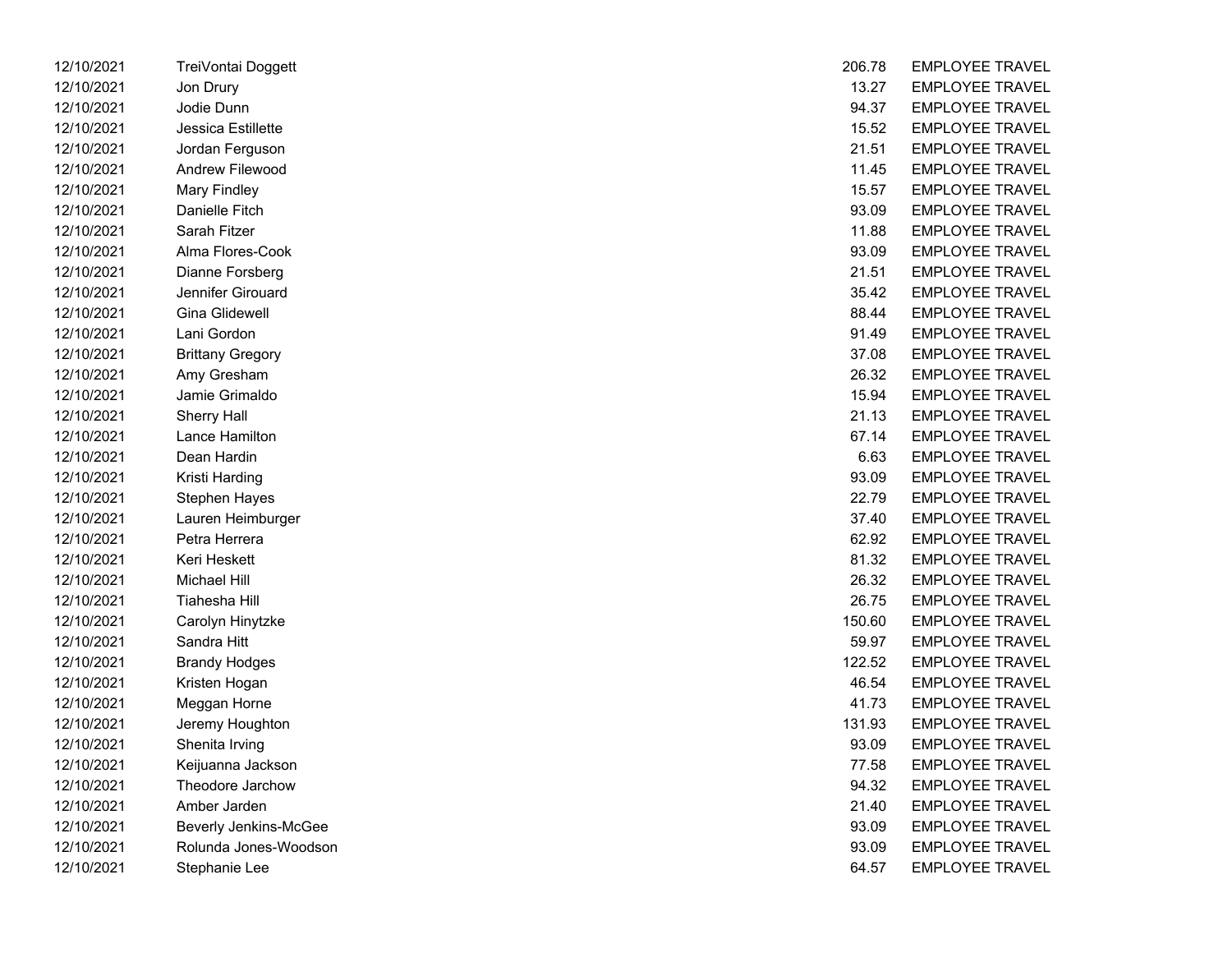| 12/10/2021 | Adriana Lopez           | 16.64  | <b>EMPLOYEE TRAVEL</b> |
|------------|-------------------------|--------|------------------------|
| 12/10/2021 | Virginia Lowe           | 68.21  | <b>EMPLOYEE TRAVEL</b> |
| 12/10/2021 | Sharon Lyman            | 56.82  | <b>EMPLOYEE TRAVEL</b> |
| 12/10/2021 | Gretchen Maddox         | 7.28   | <b>EMPLOYEE TRAVEL</b> |
| 12/10/2021 | <b>Mary Manley</b>      | 17.92  | <b>EMPLOYEE TRAVEL</b> |
| 12/10/2021 | Michelle Mann-Clemmer   | 428.00 | <b>EMPLOYEE TRAVEL</b> |
| 12/10/2021 | Jeanne Maxwell          | 19.58  | <b>EMPLOYEE TRAVEL</b> |
| 12/10/2021 | Laina McDonald          | 78.06  | <b>EMPLOYEE TRAVEL</b> |
| 12/10/2021 | Kevin McKinney          | 121.12 | <b>EMPLOYEE TRAVEL</b> |
| 12/10/2021 | Danna McWilliams        | 105.02 | <b>EMPLOYEE TRAVEL</b> |
| 12/10/2021 | Consuelo Mendoza        | 44.78  | <b>EMPLOYEE TRAVEL</b> |
| 12/10/2021 | Karla Mingo             | 56.50  | <b>EMPLOYEE TRAVEL</b> |
| 12/10/2021 | <b>Annette Minnerly</b> | 30.23  | <b>EMPLOYEE TRAVEL</b> |
| 12/10/2021 | Dawn Mitchell           | 93.09  | <b>EMPLOYEE TRAVEL</b> |
| 12/10/2021 | Monica Mitchell-Darko   | 6.47   | <b>EMPLOYEE TRAVEL</b> |
| 12/10/2021 | <b>Giselle Morales</b>  | 13.43  | <b>EMPLOYEE TRAVEL</b> |
| 12/10/2021 | Claudia Morales Herrera | 44.51  | <b>EMPLOYEE TRAVEL</b> |
| 12/10/2021 | Lori Mosley             | 57.14  | <b>EMPLOYEE TRAVEL</b> |
| 12/10/2021 | Amanda Murry            | 428.00 | <b>EMPLOYEE TRAVEL</b> |
| 12/10/2021 | Michelle Nedd           | 83.78  | <b>EMPLOYEE TRAVEL</b> |
| 12/10/2021 | Carol Neff              | 225.13 | <b>EMPLOYEE TRAVEL</b> |
| 12/10/2021 | <b>Carmen Nephew</b>    | 93.09  | <b>EMPLOYEE TRAVEL</b> |
| 12/10/2021 | Osamegbe Origho         | 93.09  | <b>EMPLOYEE TRAVEL</b> |
| 12/10/2021 | Walter Ortega           | 26.86  | <b>EMPLOYEE TRAVEL</b> |
| 12/10/2021 | Shelly Osten            | 93.14  | <b>EMPLOYEE TRAVEL</b> |
| 12/10/2021 | Sandra Palmer           | 16.10  | <b>EMPLOYEE TRAVEL</b> |
| 12/10/2021 | Susan Patterson         | 35.04  | <b>EMPLOYEE TRAVEL</b> |
| 12/10/2021 | Gloria Peralta          | 90.04  | <b>EMPLOYEE TRAVEL</b> |
| 12/10/2021 | Ana Ramirez             | 13.16  | <b>EMPLOYEE TRAVEL</b> |
| 12/10/2021 | Lydia Ramos             | 50.08  | <b>EMPLOYEE TRAVEL</b> |
| 12/10/2021 | Eric Rodriguez          | 29.43  | <b>EMPLOYEE TRAVEL</b> |
| 12/10/2021 | <b>Frank Sack</b>       | 66.88  | <b>EMPLOYEE TRAVEL</b> |
| 12/10/2021 | Melinda Schweig         | 51.41  | <b>EMPLOYEE TRAVEL</b> |
| 12/10/2021 | Denese Scott            | 93.09  | <b>EMPLOYEE TRAVEL</b> |
| 12/10/2021 | <b>Twila Scott</b>      | 52.32  | <b>EMPLOYEE TRAVEL</b> |
| 12/10/2021 | <b>Stacy Shannon</b>    | 13.27  | <b>EMPLOYEE TRAVEL</b> |
| 12/10/2021 | Glenda Simmons          | 93.09  | <b>EMPLOYEE TRAVEL</b> |
| 12/10/2021 | Stephen Simpson         | 13.96  | <b>EMPLOYEE TRAVEL</b> |
| 12/10/2021 | Stephanie Smith         | 13.59  | <b>EMPLOYEE TRAVEL</b> |
| 12/10/2021 | Nina Thomas             | 32.53  | <b>EMPLOYEE TRAVEL</b> |

| 16.64  | <b>EMPLOYEE TRAVEL</b> |
|--------|------------------------|
| 68.21  | <b>EMPLOYEE TRAVEL</b> |
| 56.82  | <b>EMPLOYEE TRAVEL</b> |
| 7.28   | EMPLOYEE TRAVEL        |
| 17.92  | <b>EMPLOYEE TRAVEL</b> |
| 428.00 | <b>EMPLOYEE TRAVEL</b> |
| 19.58  | <b>EMPLOYEE TRAVEL</b> |
| 78.06  | <b>EMPLOYEE TRAVEL</b> |
| 121.12 | EMPLOYEE TRAVEL        |
| 105.02 | <b>EMPLOYEE TRAVEL</b> |
| 44.78  | <b>EMPLOYEE TRAVEL</b> |
| 56.50  | <b>EMPLOYEE TRAVEL</b> |
| 30.23  | <b>EMPLOYEE TRAVEL</b> |
| 93.09  | EMPLOYEE TRAVEL        |
| 6.47   | <b>EMPLOYEE TRAVEL</b> |
| 13.43  | <b>EMPLOYEE TRAVEL</b> |
| 44.51  | <b>EMPLOYEE TRAVEL</b> |
| 57.14  | <b>EMPLOYEE TRAVEL</b> |
| 428.00 | <b>EMPLOYEE TRAVEL</b> |
| 83.78  | <b>EMPLOYEE TRAVEL</b> |
| 225.13 | <b>EMPLOYEE TRAVEL</b> |
| 93.09  | <b>EMPLOYEE TRAVEL</b> |
| 93.09  | <b>EMPLOYEE TRAVEL</b> |
| 26.86  | EMPLOYEE TRAVEL        |
| 93.14  | <b>EMPLOYEE TRAVEL</b> |
| 16.10  | <b>EMPLOYEE TRAVEL</b> |
| 35.04  | <b>EMPLOYEE TRAVEL</b> |
| 90.04  | <b>EMPLOYEE TRAVEL</b> |
| 13.16  | EMPLOYEE TRAVEL        |
| 50.08  | <b>EMPLOYEE TRAVEL</b> |
| 29.43  | <b>EMPLOYEE TRAVEL</b> |
| 66.88  | <b>EMPLOYEE TRAVEL</b> |
| 51.41  | EMPLOYEE TRAVEL        |
| 93.09  | <b>EMPLOYEE TRAVEL</b> |
| 52.32  | <b>EMPLOYEE TRAVEL</b> |
| 13.27  | <b>EMPLOYEE TRAVEL</b> |
| 93.09  | <b>EMPLOYEE TRAVEL</b> |
| 13.96  | <b>EMPLOYEE TRAVEL</b> |
| 13.59  | EMPLOYEE TRAVEL        |
| 32.53  | <b>EMPLOYEE TRAVEL</b> |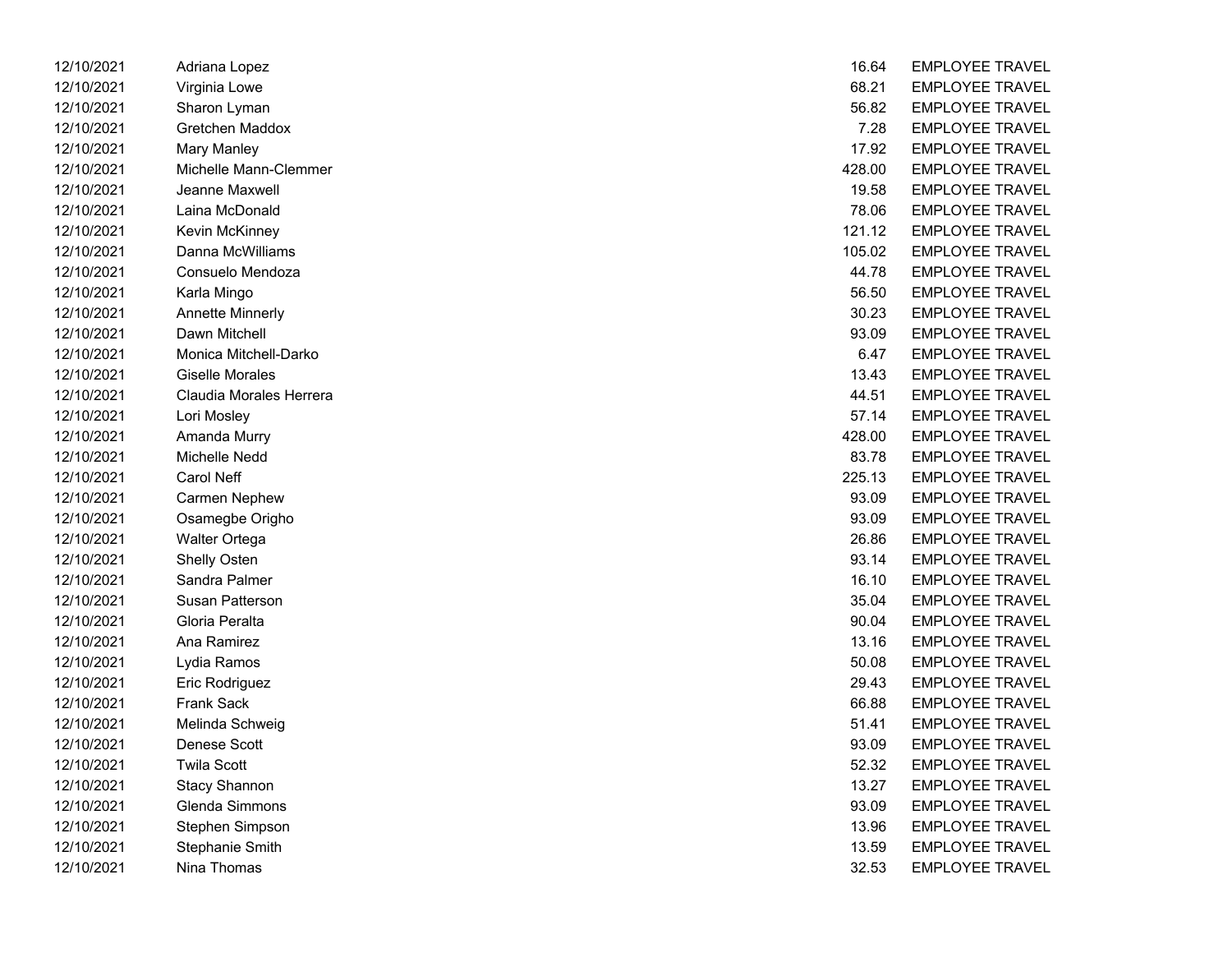| 12/10/2021 | Grayson Toperzer                                 | 88.44     | <b>EMPLOYEE TRAVEL</b>               |
|------------|--------------------------------------------------|-----------|--------------------------------------|
| 12/10/2021 | Lesly Trevino                                    | 30.82     | <b>EMPLOYEE TRAVEL</b>               |
| 12/10/2021 | Ashley Walker                                    | 45.69     | <b>EMPLOYEE TRAVEL</b>               |
| 12/10/2021 | <b>Tracey Wittmayer</b>                          | 51.90     | <b>EMPLOYEE TRAVEL</b>               |
| 12/10/2021 | <b>Grainger Industrial Supply</b>                | 238.60    | M & O SUPPLIES                       |
| 12/10/2021 | Qep Incorporated                                 | 1,411.80  | <b>READING MATERIALS</b>             |
| 12/10/2021 | Home Depot Pro                                   | 135.26    | M & O SUPPLIES                       |
| 12/10/2021 | Apex Supply Company                              | 687.72    | M & O SUPPLIES                       |
| 12/10/2021 | Kroger                                           | 181.31    | <b>GENERAL SUPPLIES</b>              |
| 12/10/2021 | Jennie O Foods Incorporated                      | 1,743.52  | <b>GENERAL INVENTORY</b>             |
| 12/10/2021 |                                                  | 0.01      | LIONS CLUB CONCESSIONS               |
| 12/10/2021 | United Refrigeration Incorporated                | 12.29     | M & O SUPPLIES                       |
| 12/10/2021 | Really Good Stuff                                | 47.42     | <b>GENERAL SUPPLIES</b>              |
| 12/10/2021 | Ace Mart Restaurant Supply Company               | 4,104.29  | <b>GENERAL SUPPLIES</b>              |
| 12/10/2021 |                                                  | 45.95     | <b>INVOICES RECEIVABLE</b>           |
| 12/10/2021 | Barnes & Noble Booksellers, Inc.                 | 318.31    | <b>READING MATERIALS</b>             |
| 12/10/2021 | <b>Winston Water Cooler Limited</b>              | 78.04     | <b>GENERAL INVENTORY</b>             |
| 12/10/2021 | Jason's Deli                                     | 177.37    | MISC OPERATING EXPENSES              |
| 12/10/2021 | <b>Careys Sporting Goods</b>                     | 28,454.40 | <b>GENERAL SUPPLIES</b>              |
| 12/10/2021 | Airgas Southwest Incorporated                    | 166.86    | <b>GENERAL INVENTORY</b>             |
| 12/10/2021 | Youthlight Incorporated                          | 97.73     | <b>GENERAL SUPPLIES</b>              |
| 12/10/2021 | Oticon Incorporated                              | 1,500.00  | <b>GENERAL SUPPLIES</b>              |
| 12/10/2021 | Office Depot                                     | 27.62     | <b>GENERAL SUPPLIES</b>              |
| 12/10/2021 | <b>Bernd Mac</b>                                 | 805.96    | MISC PURCH & CONTR SERV              |
| 12/10/2021 | Midlothian High School Tennis Boosters           | 225.00    | STUDENT TVL*NO AISD BUSES            |
| 12/10/2021 | B & H Photo Video                                | 808.98    | <b>GENERAL SUPPLIES</b>              |
| 12/10/2021 | <b>CDW Government Incorporated</b>               | 366.20    | <b>GENERAL SUPPLIES</b>              |
| 12/10/2021 | Landtec Engineers Llc                            | 11,930.00 | BLDG PURCH, CONSTR, IMPROVE          |
| 12/10/2021 | 1 A Fire & Domestic Testing                      | 638.00    | <b>CONTRACTED MAINT &amp; REPAIR</b> |
| 12/10/2021 | Renaissance Learning Incorporated                | 5,742.09  | <b>GENERAL SUPPLIES</b>              |
| 12/10/2021 | SHI Government Solutions Incorporated            | 162.02    | <b>GENERAL SUPPLIES</b>              |
| 12/10/2021 | Pearson Education Inc                            | 171.00    | <b>GENERAL SUPPLIES</b>              |
| 12/10/2021 | Aerowave Technologies                            | 2,790.00  | <b>GENERAL SUPPLIES</b>              |
| 12/10/2021 | Govconnection Incorporated                       | 325.00    | <b>GENERAL SUPPLIES</b>              |
| 12/10/2021 | <b>CMJ Engineering Incorporated</b>              | 21,065.65 | <b>BLDG PURCH, CONSTR, IMPROVE</b>   |
| 12/10/2021 | <b>ProComputing Corporation</b>                  | 715.00    | <b>GENERAL SUPPLIES</b>              |
| 12/10/2021 | National Center For Youth Issues                 | 170.00    | <b>EMPLOYEE TRAVEL</b>               |
| 12/10/2021 | Wedge Supply Incorporated                        | 6,545.44  | <b>GENERAL INVENTORY</b>             |
| 12/10/2021 | Phillips Welding Supply Incorporated - Id #Arisd | 2,228.69  | <b>GENERAL SUPPLIES</b>              |
| 12/10/2021 | TEXAS ASSOCIATION OF SCHOOL ADMINISTRATORS       | 445.00    | <b>EMPLOYEE TRAVEL</b>               |

| 88.44     | <b>EMPLOYEE TRAVEL</b>                |
|-----------|---------------------------------------|
|           | 30.82 EMPLOYEE TRAVEL                 |
|           | 45.69 EMPLOYEE TRAVEL                 |
| 51.90     | EMPLOYEE TRAVEL                       |
| 238.60    | M & O SUPPLIES                        |
|           | 1,411.80 READING MATERIALS            |
|           | 135.26 M & O SUPPLIES                 |
|           | 687.72 M & O SUPPLIES                 |
| 181.31    | <b>GENERAL SUPPLIES</b>               |
| 1,743.52  | <b>GENERAL INVENTORY</b>              |
|           | 0.01 LIONS CLUB CONCESSIONS           |
|           | 12.29 M & O SUPPLIES                  |
|           | 47.42 GENERAL SUPPLIES                |
| 4,104.29  | <b>GENERAL SUPPLIES</b>               |
|           | 45.95 INVOICES RECEIVABLE             |
|           | 318.31 READING MATERIALS              |
|           | 78.04 GENERAL INVENTORY               |
|           | 177.37 MISC OPERATING EXPENSES        |
| 28,454.40 | <b>GENERAL SUPPLIES</b>               |
| 166.86    | <b>GENERAL INVENTORY</b>              |
|           | 97.73 GENERAL SUPPLIES                |
|           | 1,500.00 GENERAL SUPPLIES             |
|           | 27.62 GENERAL SUPPLIES                |
| 805.96    | MISC PURCH & CONTR SERV               |
| 225.00    | STUDENT TVL*NO AISD BUSES             |
|           | 808.98 GENERAL SUPPLIES               |
|           | 366.20 GENERAL SUPPLIES               |
|           | 11,930.00 BLDG PURCH, CONSTR, IMPROVE |
|           | 638.00 CONTRACTED MAINT & REPAIR      |
| 5,742.09  | <b>GENERAL SUPPLIES</b>               |
|           | 162.02 GENERAL SUPPLIES               |
|           | 171.00 GENERAL SUPPLIES               |
|           | 2,790.00 GENERAL SUPPLIES             |
| 325.00    | <b>GENERAL SUPPLIES</b>               |
| 21,065.65 | BLDG PURCH,CONSTR, IMPROVE            |
| 715.00    | <b>GENERAL SUPPLIES</b>               |
| 170.00    | <b>EMPLOYEE TRAVEL</b>                |
| 6,545.44  | <b>GENERAL INVENTORY</b>              |
| 2,228.69  | <b>GENERAL SUPPLIES</b>               |
| 445.00    | <b>EMPLOYEE TRAVEL</b>                |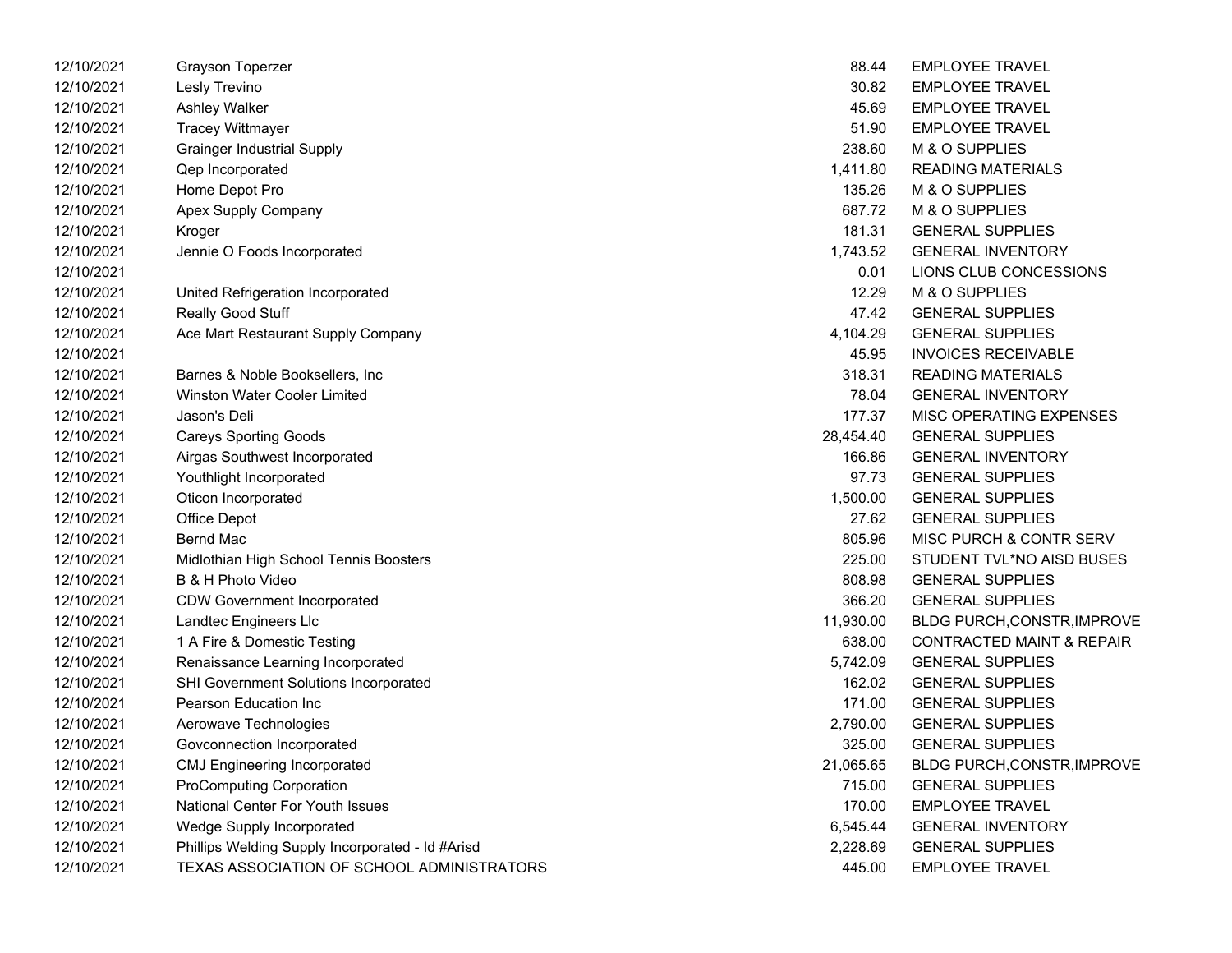| 12/10/2021 | Badge A Minit Ltd                            | 252.95    | <b>INVOICES RECEIVABLE</b>           |
|------------|----------------------------------------------|-----------|--------------------------------------|
| 12/10/2021 | Everman High School                          | 875.00    | STUDENT TVL*NO AISD BUSES            |
| 12/10/2021 | J W Pepper & Son Incorporated                | 351.48    | <b>GENERAL SUPPLIES</b>              |
| 12/10/2021 | Zimmerer Kubota Incorporated                 | 348.30    | M & O SUPPLIES                       |
| 12/10/2021 | <b>Total Maintenance Solutions-South</b>     | 480.20    | M & O SUPPLIES                       |
| 12/10/2021 | Speech Corner LLC                            | 314.56    | <b>GENERAL SUPPLIES</b>              |
| 12/10/2021 | Independent Hardware Incorporated            | 1,177.20  | <b>GENERAL INVENTORY</b>             |
| 12/10/2021 | Ferrellgas, Incorporated                     | 47,196.40 | <b>GENERAL INVENTORY</b>             |
| 12/10/2021 | <b>Bassham Foods</b>                         | 49,989.50 | <b>GENERAL INVENTORY</b>             |
| 12/10/2021 | Phillips Lawn Sprinkler Co. Inc.             | 4,105.48  | <b>CONTRACTED MAINT &amp; REPAIR</b> |
| 12/10/2021 | Majors Andre                                 | 165.00    | <b>MISC PURCH &amp; CONTR SERV</b>   |
| 12/10/2021 | Moreland Robert Jr                           | 255.00    | <b>MISC PURCH &amp; CONTR SERV</b>   |
| 12/10/2021 | One Source Staffing Corporation              | 10,990.80 | <b>MISC PURCH &amp; CONTR SERV</b>   |
| 12/10/2021 | Whitley Penn LLP                             | 2,200.00  | <b>AUDIT SERVICES</b>                |
| 12/10/2021 | <b>Binswanger Glass</b>                      | 136.00    | <b>CONTRACTED MAINT &amp; REPAIR</b> |
| 12/10/2021 | Eichelbaum Wardell Hansen Powell & Mehl P.C. | 95,727.58 | <b>LEGAL SERVICES</b>                |
| 12/10/2021 | <b>WRA Architects Incorporated</b>           | 55,467.40 | BLDG PURCH, CONSTR, IMPROVE          |
| 12/10/2021 | Jacket Backers                               | 200.00    | STUDENT TVL*NO AISD BUSES            |
| 12/10/2021 | Kurz & Company                               | 6,286.28  | <b>FOOD</b>                          |
| 12/10/2021 | Accent Awards & Trophies, LLC                | 94.00     | <b>MISC OPERATING EXPENSES</b>       |
| 12/10/2021 | Seidlitz Education, LLC                      | 2,300.00  | <b>EMPLOYEE TRAVEL</b>               |
| 12/10/2021 | <b>Textbook Warehouse</b>                    | 3,944.38  | READING MATERIALS                    |
| 12/10/2021 | HKS, Inc.                                    | 30,599.20 | BLDG PURCH,CONSTR, IMPROVE           |
| 12/10/2021 | ALL In Learning                              | 16,600.00 | <b>GENERAL SUPPLIES</b>              |
| 12/10/2021 | Ferguson Enterprises, Inc.                   | 383.10    | <b>GENERAL INVENTORY</b>             |
| 12/10/2021 | Mansfield Timberview Tennis Booster Club     | 950.00    | STUDENT TVL*NO AISD BUSES            |
| 12/10/2021 | Mansfield High School Athletic Booster Club  | 885.00    | STUDENT TVL*NO AISD BUSES            |
| 12/10/2021 | Lake Ridge High School                       | 300.00    | STUDENT TVL*NO AISD BUSES            |
| 12/10/2021 | Lowe's Home Centers, LLC                     | 676.39    | <b>GENERAL SUPPLIES</b>              |
| 12/10/2021 |                                              | 314.94    | M & O SUPPLIES                       |
| 12/10/2021 | Western-BRW Paper Company Incorporated       | 3,530.00  | <b>GENERAL INVENTORY</b>             |
| 12/10/2021 | <b>American Solutions for Business</b>       | 7,800.00  | <b>GENERAL INVENTORY</b>             |
| 12/10/2021 | Klement Distribution, Inc.                   | 5,395.49  | <b>FOOD</b>                          |
| 12/10/2021 | <b>BrainPOP LLC</b>                          | 3,250.00  | <b>GENERAL SUPPLIES</b>              |
| 12/10/2021 | <b>CableLink Solutions</b>                   | 813.00    | <b>MISC PURCH &amp; CONTR SERV</b>   |
| 12/10/2021 | Reeder Concrete, Inc                         | 4,000.00  | <b>CONTRACTED MAINT &amp; REPAIR</b> |
| 12/10/2021 | OTC Brands, Inc                              | 257.07    | <b>GENERAL SUPPLIES</b>              |
| 12/10/2021 | <b>BlueBeam Inc</b>                          | 447.00    | <b>GENERAL SUPPLIES</b>              |
| 12/10/2021 | OverDrive, Inc                               | 3,000.00  | <b>READING MATERIALS</b>             |
| 12/10/2021 | Nasco                                        | 1.001.11  | <b>GENERAL SUPPLIES</b>              |

| 252.95    | <b>INVOICES RECEIVABLE</b>           |
|-----------|--------------------------------------|
| 875.00    | STUDENT TVL*NO AISD BUSES            |
| 351.48    | <b>GENERAL SUPPLIES</b>              |
| 348.30    | <b>M &amp; O SUPPLIES</b>            |
| 480.20    | M & O SUPPLIES                       |
| 314.56    | <b>GENERAL SUPPLIES</b>              |
| 1,177.20  | <b>GENERAL INVENTORY</b>             |
| 47,196.40 | <b>GENERAL INVENTORY</b>             |
| 49,989.50 | <b>GENERAL INVENTORY</b>             |
| 4,105.48  | <b>CONTRACTED MAINT &amp; REPAIR</b> |
| 165.00    | <b>MISC PURCH &amp; CONTR SERV</b>   |
| 255.00    | <b>MISC PURCH &amp; CONTR SERV</b>   |
| 10,990.80 | <b>MISC PURCH &amp; CONTR SERV</b>   |
| 2,200.00  | <b>AUDIT SERVICES</b>                |
| 136.00    | <b>CONTRACTED MAINT &amp; REPAIR</b> |
| 95,727.58 | <b>LEGAL SERVICES</b>                |
| 55,467.40 | BLDG PURCH, CONSTR, IMPROVE          |
| 200.00    | STUDENT TVL*NO AISD BUSES            |
| 6,286.28  | <b>FOOD</b>                          |
| 94.00     | <b>MISC OPERATING EXPENSES</b>       |
| 2,300.00  | <b>EMPLOYEE TRAVEL</b>               |
| 3,944.38  | <b>READING MATERIALS</b>             |
| 30,599.20 | BLDG PURCH, CONSTR, IMPROVE          |
| 16,600.00 | <b>GENERAL SUPPLIES</b>              |
| 383.10    | <b>GENERAL INVENTORY</b>             |
| 950.00    | STUDENT TVL*NO AISD BUSES            |
| 885.00    | STUDENT TVL*NO AISD BUSES            |
| 300.00    | STUDENT TVL*NO AISD BUSES            |
| 676.39    | <b>GENERAL SUPPLIES</b>              |
| 314.94    | M & O SUPPLIES                       |
| 3,530.00  | <b>GENERAL INVENTORY</b>             |
| 7,800.00  | <b>GENERAL INVENTORY</b>             |
| 5,395.49  | <b>FOOD</b>                          |
| 3,250.00  | <b>GENERAL SUPPLIES</b>              |
| 813.00    | MISC PURCH & CONTR SERV              |
| 4,000.00  | <b>CONTRACTED MAINT &amp; REPAIR</b> |
| 257.07    | <b>GENERAL SUPPLIES</b>              |
| 447.00    | <b>GENERAL SUPPLIES</b>              |
| 3,000.00  | <b>READING MATERIALS</b>             |
| 1,001.11  | <b>GENERAL SUPPLIES</b>              |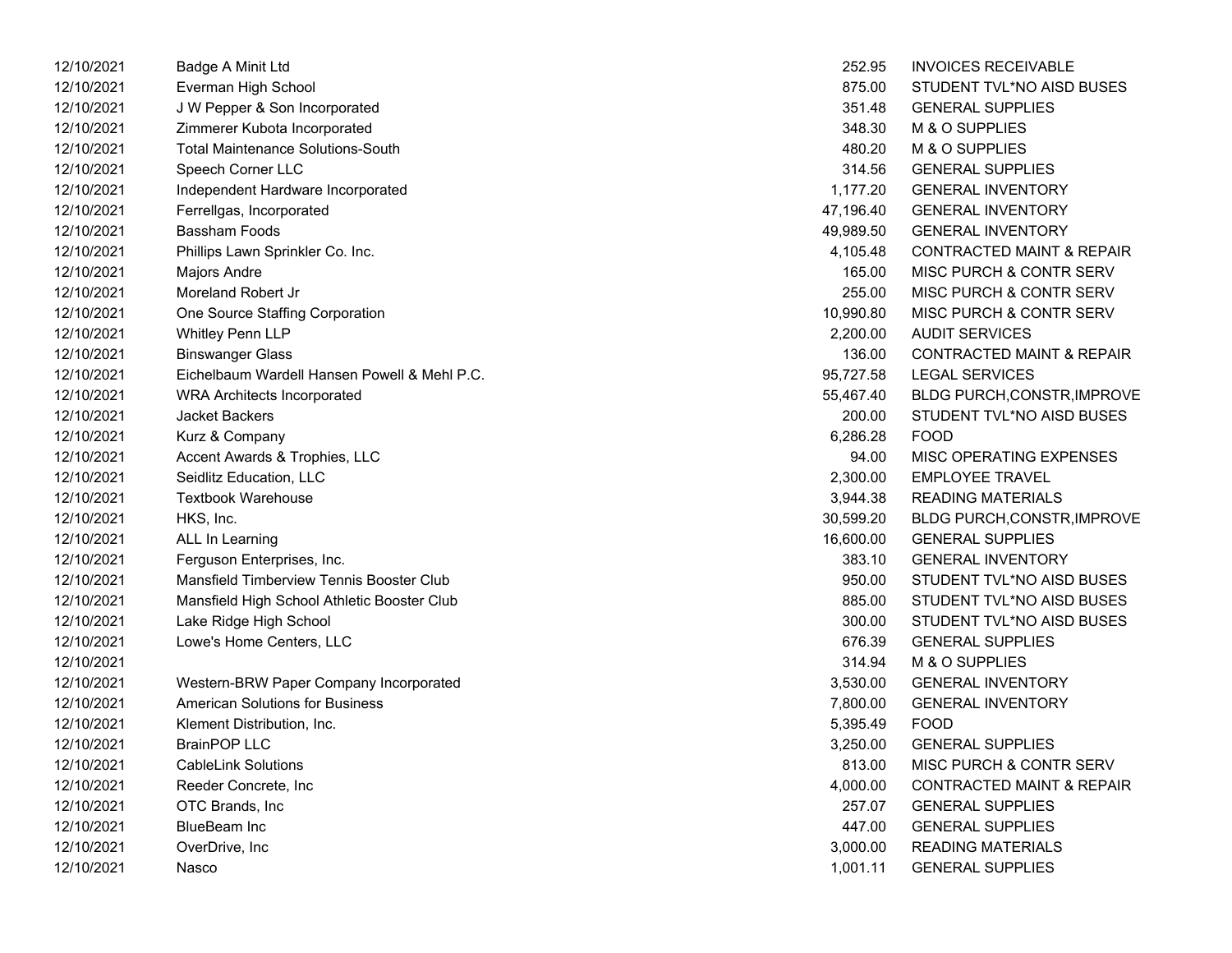| 12/10/2021 | Charles, Damiete                                        | 440.00       | MISC PURCH & CONTR SERV              |
|------------|---------------------------------------------------------|--------------|--------------------------------------|
| 12/10/2021 | Chu, Brian Wenyi                                        | 440.00       | MISC PURCH & CONTR SERV              |
| 12/10/2021 | Gray, Timothy Brian                                     | 4,000.00     | MISC PURCH & CONTR SERV              |
| 12/10/2021 | Price Right Professional Landscaping & Tree Service LLC | 16,510.00    | CONTRACTED MAINT & REPAIR            |
| 12/10/2021 | Drew Consulting Services Incorporated                   | 119,900.00   | BLDG PURCH, CONSTR, IMPROVE          |
| 12/10/2021 | E Logic                                                 | 846,641.00   | <b>BLDG PURCH, CONSTR, IMPROVE</b>   |
| 12/10/2021 | <b>Alonti Catering</b>                                  | 702.10       | MISC OPERATING EXPENSES              |
| 12/10/2021 | <b>Battery Systems Inc</b>                              | 376.50       | <b>GENERAL INVENTORY</b>             |
| 12/10/2021 | Knomadix Corporation                                    | 5,000.00     | <b>GENERAL SUPPLIES</b>              |
| 12/10/2021 | IDN ACME INCORPORATED                                   | 100.00       | <b>GENERAL INVENTORY</b>             |
| 12/10/2021 | <b>Blick Art Materials</b>                              | 645.05       | <b>GENERAL SUPPLIES</b>              |
| 12/10/2021 | <b>IN2 Architecture</b>                                 | 13,665.48    | OTH PROFESSIONAL SERVICES            |
| 12/10/2021 | Project Lead The Way Incorporated                       | 82.98        | <b>GENERAL SUPPLIES</b>              |
| 12/10/2021 | Texas Music Educators Association Inc                   | 887.50       | STUDENT TVL*NO AISD BUSES            |
| 12/10/2021 | Moore Waste and Recycling Services                      | 8,667.00     | <b>CONTRACTED MAINT &amp; REPAIR</b> |
| 12/10/2021 | Savvas Learning Company LLC                             | 2,495.28     | <b>READING MATERIALS</b>             |
| 12/10/2021 | <b>VST Services LP</b>                                  | 8,000.00     | <b>EDUCATION SERVICE CENTER</b>      |
| 12/10/2021 | <b>VST Services LP</b>                                  | 4,000.00     | <b>EDUCATION SERVICE CENTER</b>      |
| 12/10/2021 | Dixie Ross                                              | 550.00       | MISC PURCH & CONTR SERV              |
| 12/10/2021 | Workplace Resource Group                                | 110,947.77   | <b>GENERAL SUPPLIES</b>              |
| 12/10/2021 | <b>Texas Multi-Chem Ltd</b>                             | 4,483.44     | M & O SUPPLIES                       |
| 12/10/2021 | Lloyd D Nabors Demolition LLC                           | 112,500.00   | <b>BLDG PURCH, CONSTR, IMPROVE</b>   |
| 12/10/2021 |                                                         | (5,625.00)   | <b>RETAINAGE</b>                     |
| 12/10/2021 | Lee Lewis Construction Incorporated                     | 1,177,414.48 | <b>BLDG PURCH, CONSTR, IMPROVE</b>   |
| 12/10/2021 |                                                         | (58, 870.67) | <b>RETAINAGE</b>                     |
| 12/10/2021 | Lakeshore Learning Materials                            | 1,411.62     | <b>GENERAL SUPPLIES</b>              |
| 12/10/2021 | <b>Liberty Office Products</b>                          | 196.24       | <b>GENERAL SUPPLIES</b>              |
| 12/10/2021 | Legacy High School Athletic Booster Club Inc            | 350.00       | STUDENT TVL*NO AISD BUSES            |
| 12/10/2021 | Office Depot, Inc                                       | 2,791.30     | <b>GENERAL SUPPLIES</b>              |
| 12/10/2021 | <b>Emmanuel Silveryra</b>                               | 1,000.00     | MISC PURCH & CONTR SERV              |
| 12/10/2021 | Literacy Resources, LLC                                 | 1,197.60     | <b>GENERAL SUPPLIES</b>              |
| 12/10/2021 | <b>KDAA Network Solutions LLC</b>                       | 6,558.75     | MISC PURCH & CONTR SERV              |
| 12/10/2021 | University of California, San Diego                     | 1,175.00     | <b>EMPLOYEE TRAVEL</b>               |
| 12/10/2021 | Complete Supply Incorporated                            | 7,824.96     | <b>GENERAL INVENTORY</b>             |
| 12/10/2021 |                                                         | 1,013.54     | M & O SUPPLIES                       |
| 12/10/2021 | Elevator Maintenance and Repair Incorporated            | 102,086.10   | BLDG PURCH, CONSTR, IMPROVE          |
| 12/10/2021 | <b>Atmos Energy</b>                                     | 16,348.20    | <b>WATER</b>                         |
| 12/10/2021 | <b>Star Roofing And Sheet Metal</b>                     | 1,270.00     | <b>CONTRACTED MAINT &amp; REPAIR</b> |
| 12/10/2021 | Simba Industries                                        | 530.88       | <b>GENERAL INVENTORY</b>             |
| 12/10/2021 | <b>Bucks Wheel &amp; Equipment Company</b>              | 697.54       | <b>GENERAL INVENTORY</b>             |

| 440.00           | MISC PURCH & CONTR SERV              |
|------------------|--------------------------------------|
| 440.00           | <b>MISC PURCH &amp; CONTR SERV</b>   |
| 4,000.00         | <b>MISC PURCH &amp; CONTR SERV</b>   |
| 16,510.00        | <b>CONTRACTED MAINT &amp; REPAIR</b> |
| 119,900.00       | BLDG PURCH, CONSTR, IMPROVE          |
| 846,641.00       | <b>BLDG PURCH, CONSTR, IMPROVE</b>   |
| 702.10           | <b>MISC OPERATING EXPENSES</b>       |
| 376.50           | <b>GENERAL INVENTORY</b>             |
| 5,000.00         | <b>GENERAL SUPPLIES</b>              |
| 100.00           | <b>GENERAL INVENTORY</b>             |
| 645.05           | <b>GENERAL SUPPLIES</b>              |
| 13,665.48        | OTH PROFESSIONAL SERVICES            |
| 82.98            | <b>GENERAL SUPPLIES</b>              |
| 887.50           | STUDENT TVL*NO AISD BUSES            |
| 8,667.00         | <b>CONTRACTED MAINT &amp; REPAIR</b> |
| 2,495.28         | <b>READING MATERIALS</b>             |
| 8,000.00         | <b>EDUCATION SERVICE CENTER</b>      |
| 4,000.00         | <b>EDUCATION SERVICE CENTER</b>      |
| 550.00           | MISC PURCH & CONTR SERV              |
| 110,947.77       | <b>GENERAL SUPPLIES</b>              |
|                  |                                      |
| 4,483.44         | <b>M &amp; O SUPPLIES</b>            |
| 112,500.00       | BLDG PURCH, CONSTR, IMPROVE          |
| (5,625.00)       | RETAINAGE                            |
| ,177,414.48      | BLDG PURCH, CONSTR, IMPROVE          |
| (58, 870.67)     | RETAINAGE                            |
| 1,411.62         | <b>GENERAL SUPPLIES</b>              |
| 196.24           | <b>GENERAL SUPPLIES</b>              |
| 350.00           | STUDENT TVL*NO AISD BUSES            |
| 2,791.30         | <b>GENERAL SUPPLIES</b>              |
| 1,000.00         | <b>MISC PURCH &amp; CONTR SERV</b>   |
| 1,197.60         | <b>GENERAL SUPPLIES</b>              |
| 6,558.75         | <b>MISC PURCH &amp; CONTR SERV</b>   |
| 1,175.00         | <b>EMPLOYEE TRAVEL</b>               |
| 7,824.96         | <b>GENERAL INVENTORY</b>             |
| 1,013.54         | M & O SUPPLIES                       |
| 102,086.10       | BLDG PURCH, CONSTR, IMPROVE          |
| 16,348.20        | WATER                                |
| 1,270.00         | <b>CONTRACTED MAINT &amp; REPAIR</b> |
| 530.88<br>697.54 | <b>GENERAL INVENTORY</b>             |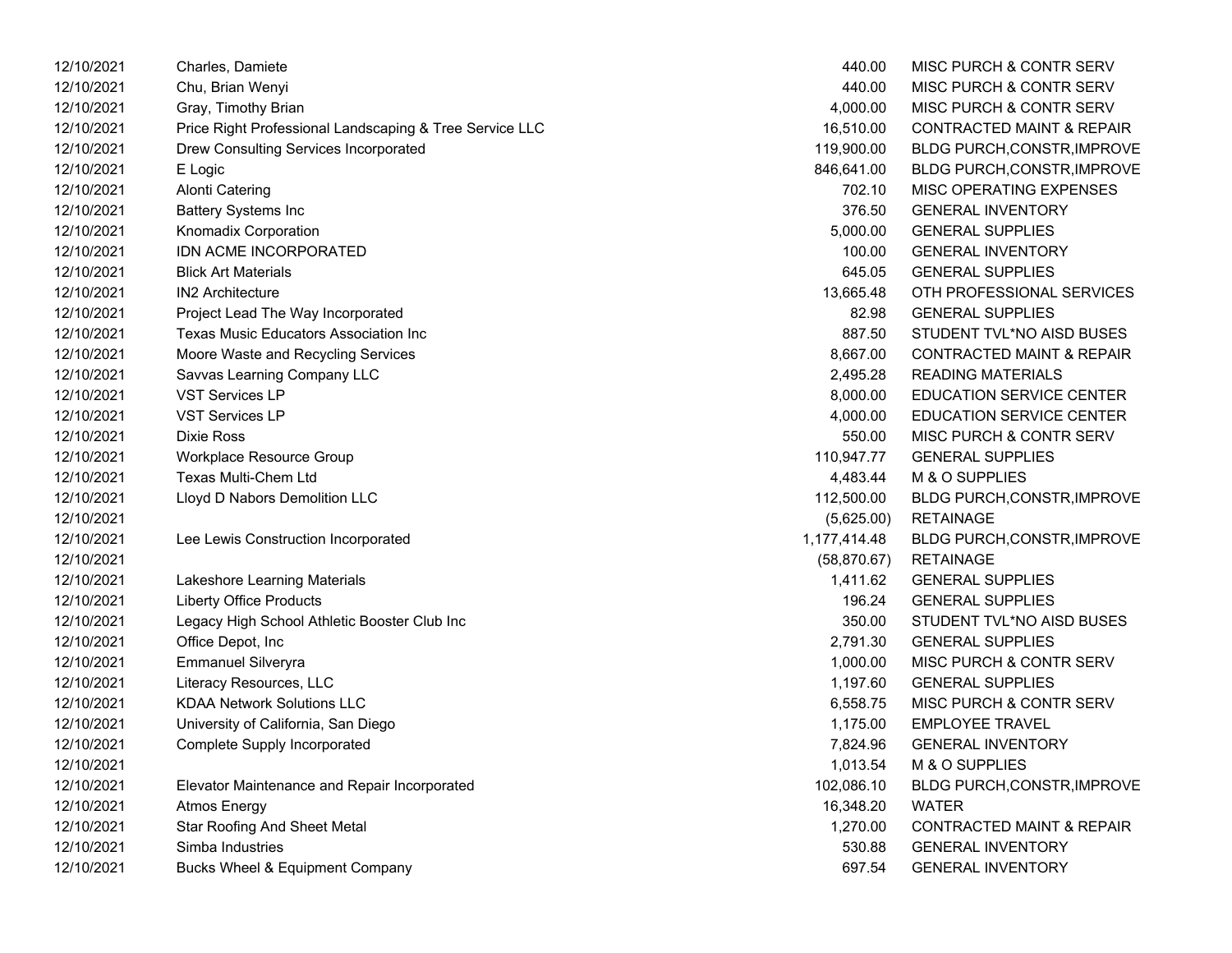| 12/10/2021 |                                                          | 1,441.68   | M & O SUPPLIES                       |
|------------|----------------------------------------------------------|------------|--------------------------------------|
| 12/10/2021 | Southwest International Trucks                           | 296.00     | M & O SUPPLIES                       |
| 12/10/2021 | Music & Arts                                             | 920.75     | <b>GENERAL SUPPLIES</b>              |
| 12/10/2021 | <b>Burmax Company Incorporated</b>                       | 1,680.26   | <b>GENERAL SUPPLIES</b>              |
| 12/10/2021 | First Advantage Background Services                      | 192.80     | MISC PURCH & CONTR SERV              |
| 12/10/2021 | Rush Truck Centers Of Texas Limited Partnership          | 285.30     | M & O SUPPLIES                       |
| 12/10/2021 | <b>Pittsburgh Paints</b>                                 | 147.01     | M & O SUPPLIES                       |
| 12/10/2021 | Texas Christian University - College of Education        | 40,000.00  | MISC PURCH & CONTR SERV              |
| 12/10/2021 | <b>Bernd Shelley Burke</b>                               | 148.50     | MISC PURCH & CONTR SERV              |
| 12/10/2021 | Fort Worth Basketball Chapter                            | 1,200.00   | MISC PURCH & CONTR SERV              |
| 12/10/2021 | <b>Flinn Scientific</b>                                  | 1,195.49   | <b>GENERAL SUPPLIES</b>              |
| 12/10/2021 | <b>Pollock Paper Distributors</b>                        | 1,013.74   | <b>GENERAL INVENTORY</b>             |
| 12/10/2021 | Texas Department Of Licensing And Regulation Cosmetology | 25.00      | MISC OPERATING EXPENSES              |
| 12/10/2021 | Unifirst Holdings(A/R 01550)                             | 38.13      | <b>CONTRACTED MAINT &amp; REPAIR</b> |
| 12/10/2021 |                                                          | 88.74      | MISC PURCH & CONTR SERV              |
| 12/10/2021 | <b>Wenger Corp</b>                                       | 113,073.00 | <b>FURN &amp; EQUIP &gt; \$5,000</b> |
| 12/10/2021 | Lamar High School 003                                    | 225.00     | STUDENT TVL*NO AISD BUSES            |
| 12/15/2021 | Long Ivan                                                | 115.00     | MISC PURCH & CONTR SERV              |
| 12/15/2021 | <b>Brandon Owens</b>                                     | 935.00     | MISC PURCH & CONTR SERV              |
| 12/15/2021 | <b>Brandon Owens</b>                                     | 935.00     | MISC PURCH & CONTR SERV              |
| 12/15/2021 | Stallins David A                                         | 70.00      | MISC OPERATING EXPENSES              |
| 12/15/2021 | <b>Grainger Industrial Supply</b>                        | 1,140.46   | M & O SUPPLIES                       |
| 12/15/2021 | Home Depot Pro                                           | 399.23     | <b>GENERAL SUPPLIES</b>              |
| 12/15/2021 |                                                          | 148.53     | M & O SUPPLIES                       |
| 12/15/2021 | Home Depot Pro                                           | 119.52     | <b>GENERAL SUPPLIES</b>              |
| 12/15/2021 | Apex Supply Company                                      | 120.89     | M & O SUPPLIES                       |
| 12/15/2021 | Kroger                                                   | 909.24     | <b>GENERAL SUPPLIES</b>              |
| 12/15/2021 |                                                          | 573.13     | <b>INVOICES RECEIVABLE</b>           |
| 12/15/2021 |                                                          | 484.04     | MISC OPERATING EXPENSES              |
| 12/15/2021 | Jennie O Foods Incorporated                              | 26,190.53  | <b>GENERAL INVENTORY</b>             |
| 12/15/2021 | <b>B W I Companies Incorporated</b>                      | 200.92     | M & O SUPPLIES                       |
| 12/15/2021 | Dominos Pizza                                            | 335.84     | MISC OPERATING EXPENSES              |
| 12/15/2021 | United Refrigeration Incorporated                        | 879.57     | M & O SUPPLIES                       |
| 12/15/2021 | University Of Texas At Arlington Sponsored Students      | 20,002.50  | STDNT TUIT-NONPUBLIC SCHL            |
| 12/15/2021 | Interquest Detection Canines Of North Texas              | 3,870.00   | MISC PURCH & CONTR SERV              |
| 12/15/2021 | Booksource                                               | 103.40     | <b>READING MATERIALS</b>             |
| 12/15/2021 | Mission Arlington/Mission Metroplex                      | 1,424.50   | MISC PURCH & CONTR SERV              |
| 12/15/2021 | Jason's Deli                                             | 431.75     | MISC OPERATING EXPENSES              |
| 12/15/2021 | Mart Incorporated                                        | 88,365.00  | LAND PURCH, IMPR, & FEES             |
| 12/15/2021 | City Of Arlington Parks And Recreation Mail Stop 05-0150 | 125.00     | <b>GENERAL SUPPLIES</b>              |

| 1,441.68  | M & O SUPPLIES                       |
|-----------|--------------------------------------|
| 296.00    | <b>M &amp; O SUPPLIES</b>            |
| 920.75    | <b>GENERAL SUPPLIES</b>              |
| 1,680.26  | <b>GENERAL SUPPLIES</b>              |
| 192.80    | MISC PURCH & CONTR SERV              |
| 285.30    | <b>M &amp; O SUPPLIES</b>            |
| 147.01    | <b>M &amp; O SUPPLIES</b>            |
| 40,000.00 | MISC PURCH & CONTR SERV              |
| 148.50    | MISC PURCH & CONTR SERV              |
| 1,200.00  | MISC PURCH & CONTR SERV              |
| 1,195.49  | <b>GENERAL SUPPLIES</b>              |
| 1,013.74  | <b>GENERAL INVENTORY</b>             |
| 25.00     | <b>MISC OPERATING EXPENSES</b>       |
| 38.13     | <b>CONTRACTED MAINT &amp; REPAIR</b> |
| 88.74     | <b>MISC PURCH &amp; CONTR SERV</b>   |
| 13,073.00 | <b>FURN &amp; EQUIP &gt; \$5,000</b> |
| 225.00    | STUDENT TVL*NO AISD BUSES            |
| 115.00    | <b>MISC PURCH &amp; CONTR SERV</b>   |
| 935.00    | <b>MISC PURCH &amp; CONTR SERV</b>   |
| 935.00    | MISC PURCH & CONTR SERV              |
| 70.00     | MISC OPERATING EXPENSES              |
| 1,140.46  | M & O SUPPLIES                       |
| 399.23    | <b>GENERAL SUPPLIES</b>              |
| 148.53    | M & O SUPPLIES                       |
| 119.52    | <b>GENERAL SUPPLIES</b>              |
| 120.89    | <b>M &amp; O SUPPLIES</b>            |
| 909.24    | <b>GENERAL SUPPLIES</b>              |
| 573.13    | <b>INVOICES RECEIVABLE</b>           |
| 484.04    | <b>MISC OPERATING EXPENSES</b>       |
| 26,190.53 | <b>GENERAL INVENTORY</b>             |
| 200.92    | M & O SUPPLIES                       |
| 335.84    | <b>MISC OPERATING EXPENSES</b>       |
| 879.57    | <b>M &amp; O SUPPLIES</b>            |
| 20,002.50 | STDNT TUIT-NONPUBLIC SCHL            |
| 3,870.00  | <b>MISC PURCH &amp; CONTR SERV</b>   |
| 103.40    | <b>READING MATERIALS</b>             |
| 1,424.50  | <b>MISC PURCH &amp; CONTR SERV</b>   |
| 431.75    | <b>MISC OPERATING EXPENSES</b>       |
| 88,365.00 | LAND PURCH, IMPR, & FEES             |
| 125.00    | <b>GENERAL SUPPLIES</b>              |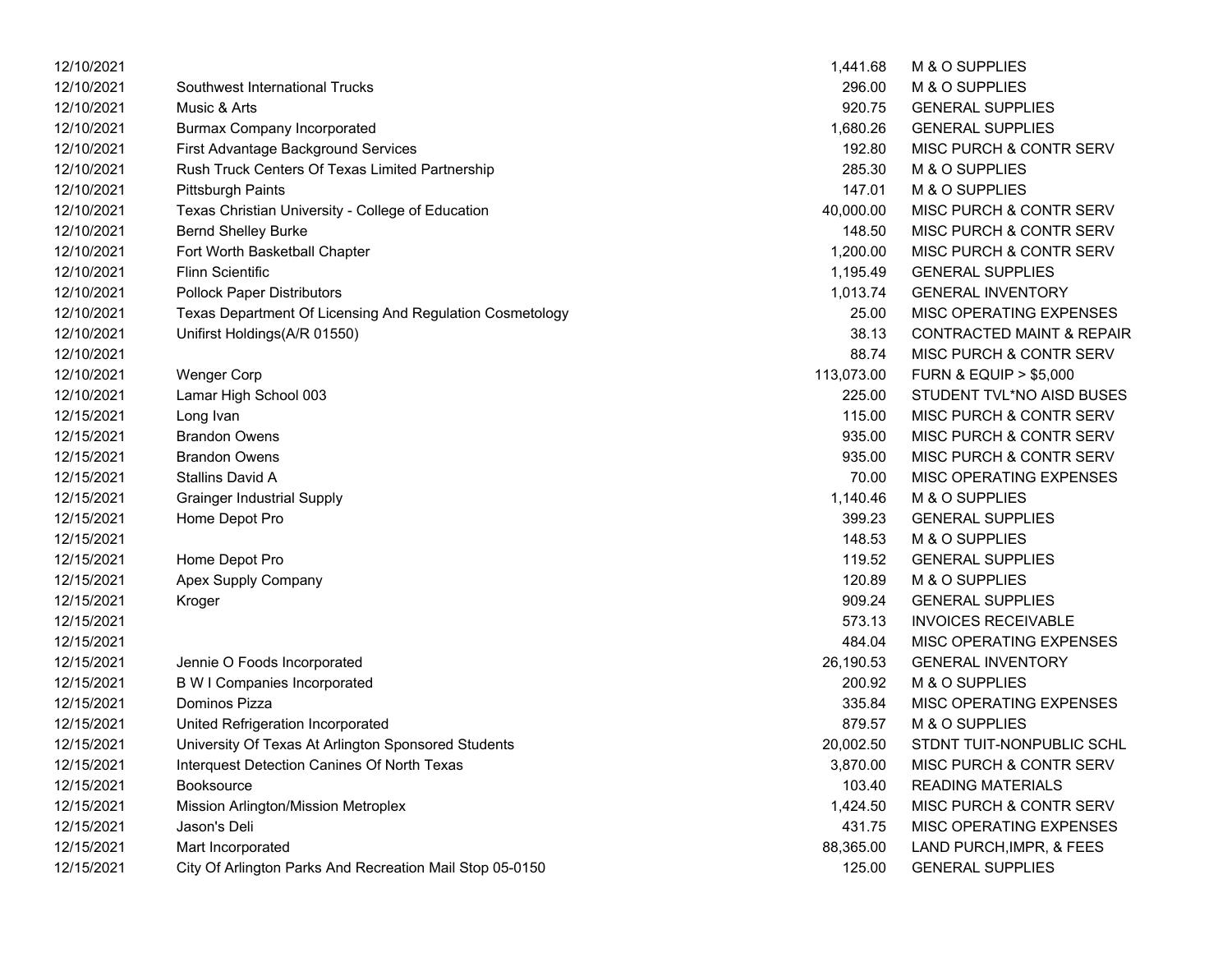| 12/15/2021 | Rice University School Of Continuing Studies              | 825.00     | <b>EMPLOYEE TRAVEL</b>               |
|------------|-----------------------------------------------------------|------------|--------------------------------------|
| 12/15/2021 | Sign A Rama                                               | 2,620.00   | <b>BLDG PURCH, CONSTR, IMPROVE</b>   |
| 12/15/2021 | <b>Teaching Strategies Incorporated</b>                   | 43,000.00  | <b>GENERAL SUPPLIES</b>              |
| 12/15/2021 | <b>Careys Sporting Goods</b>                              | 999.66     | <b>GENERAL SUPPLIES</b>              |
| 12/15/2021 | <b>Texas Education Agency Publications Department</b>     | 75.00      | <b>READING MATERIALS</b>             |
| 12/15/2021 | Office Depot                                              | 951.95     | <b>GENERAL SUPPLIES</b>              |
| 12/15/2021 |                                                           | 85.13      | <b>INVOICES RECEIVABLE</b>           |
| 12/15/2021 | <b>Marks Plumbing Parts</b>                               | 202.40     | <b>GENERAL INVENTORY</b>             |
| 12/15/2021 | B & H Photo Video                                         | 357.19     | <b>GENERAL SUPPLIES</b>              |
| 12/15/2021 | Renaissance Learning Incorporated                         | 3,383.50   | <b>GENERAL SUPPLIES</b>              |
| 12/15/2021 | SHI Government Solutions Incorporated                     | 341.83     | <b>GENERAL SUPPLIES</b>              |
| 12/15/2021 | Oaktree Products                                          | 1,186.38   | <b>GENERAL SUPPLIES</b>              |
| 12/15/2021 | Cowboy Towing                                             | 359.75     | <b>CONTRACTED MAINT &amp; REPAIR</b> |
| 12/15/2021 | Aerowave Technologies                                     | 204,311.10 | MISC PURCH & CONTR SERV              |
| 12/15/2021 | Govconnection Incorporated                                | 510.00     | <b>GENERAL SUPPLIES</b>              |
| 12/15/2021 | <b>TASB</b>                                               | 500.00     | MISC OPERATING EXPENSES              |
| 12/15/2021 | <b>ProComputing Corporation</b>                           | 659.00     | <b>CONTRACTED MAINT &amp; REPAIR</b> |
| 12/15/2021 |                                                           | 543.70     | <b>GENERAL SUPPLIES</b>              |
| 12/15/2021 | <b>School Nurse Supply</b>                                | 189.54     | <b>GENERAL SUPPLIES</b>              |
| 12/15/2021 | TEXAS ASSOCIATION OF SCHOOL ADMINISTRATORS                | 445.00     | <b>EMPLOYEE TRAVEL</b>               |
| 12/15/2021 | Apple Computer Incorporated                               | 429.00     | <b>GENERAL SUPPLIES</b>              |
| 12/15/2021 | Sherwin Williams Company                                  | 282.86     | <b>GENERAL SUPPLIES</b>              |
| 12/15/2021 | All American Awards & Gifts                               | 28.00      | <b>GENERAL SUPPLIES</b>              |
| 12/15/2021 | <b>Teacher Created Materials</b>                          | 5,500.00   | MISC PURCH & CONTR SERV              |
| 12/15/2021 | Nimitz High School - Tennis                               | 325.00     | STUDENT TVL*NO AISD BUSES            |
| 12/15/2021 | J W Pepper & Son Incorporated                             | 27.65      | <b>GENERAL SUPPLIES</b>              |
| 12/15/2021 | Grapevine Colleyville Independent School District         | 100.00     | MISC OPERATING EXPENSES              |
| 12/15/2021 | Arlington Hardware Incorporated #53                       | 1,015.17   | M & O SUPPLIES                       |
| 12/15/2021 | <b>Super Duper Publications</b>                           | 1,633.00   | <b>GENERAL SUPPLIES</b>              |
| 12/15/2021 |                                                           | 138.75     | <b>READING MATERIALS</b>             |
| 12/15/2021 | Carroll Independent School District                       | 463.00     | MISC OPERATING EXPENSES              |
| 12/15/2021 | <b>LD Bell Girls Soccer</b>                               | 950.00     | STUDENT TVL*NO AISD BUSES            |
| 12/15/2021 | Child Care Associates Incorporated                        | 1,830.94   | MISC PURCH & CONTR SERV              |
| 12/15/2021 | Mansfield Track Booster Club                              | 200.00     | STUDENT TVL*NO AISD BUSES            |
| 12/15/2021 | J P Morgan Chase Bank NA                                  | 220.00     | <b>GENERAL SUPPLIES</b>              |
| 12/15/2021 |                                                           | 167.60     | <b>INVOICES RECEIVABLE</b>           |
| 12/15/2021 | Republic Services of Texas Limited                        | 87,120.09  | <b>CONTRACTED MAINT &amp; REPAIR</b> |
| 12/15/2021 | <b>UPS</b>                                                | 16.18      | <b>GENERAL SUPPLIES</b>              |
| 12/15/2021 | For Inspiration and Recognition of Science and Technology | 5,000.00   | STUDENT TVL*NO AISD BUSES            |
| 12/15/2021 | <b>Think Social Publishing</b>                            | 209.08     | <b>READING MATERIALS</b>             |

| 825.00   | <b>EMPLOYEE TRAVEL</b>               |
|----------|--------------------------------------|
| 2,620.00 | <b>BLDG PURCH, CONSTR, IMPROVE</b>   |
| 3,000.00 | <b>GENERAL SUPPLIES</b>              |
| 999.66   | <b>GENERAL SUPPLIES</b>              |
| 75.00    | <b>READING MATERIALS</b>             |
| 951.95   | <b>GENERAL SUPPLIES</b>              |
| 85.13    | <b>INVOICES RECEIVABLE</b>           |
| 202.40   | <b>GENERAL INVENTORY</b>             |
| 357.19   | <b>GENERAL SUPPLIES</b>              |
| 3.383.50 | <b>GENERAL SUPPLIES</b>              |
| 341.83   | <b>GENERAL SUPPLIES</b>              |
| 1,186.38 | <b>GENERAL SUPPLIES</b>              |
| 359.75   | CONTRACTED MAINT & REPAIR            |
| 4,311.10 | <b>MISC PURCH &amp; CONTR SERV</b>   |
| 510.00   | <b>GENERAL SUPPLIES</b>              |
| 500.00   | <b>MISC OPERATING EXPENSES</b>       |
| 659.00   | <b>CONTRACTED MAINT &amp; REPAIR</b> |
| 543.70   | <b>GENERAL SUPPLIES</b>              |
| 189.54   | <b>GENERAL SUPPLIES</b>              |
| 445.00   | <b>EMPLOYEE TRAVEL</b>               |
| 429.00   | <b>GENERAL SUPPLIES</b>              |
| 282.86   | <b>GENERAL SUPPLIES</b>              |
| 28.00    | <b>GENERAL SUPPLIES</b>              |
| 5.500.00 | <b>MISC PURCH &amp; CONTR SERV</b>   |
| 325.00   | STUDENT TVL*NO AISD BUSES            |
| 27.65    | <b>GENERAL SUPPLIES</b>              |
| 100.00   | <b>MISC OPERATING EXPENSES</b>       |
| 1,015.17 | <b>M &amp; O SUPPLIES</b>            |
| 1,633.00 | <b>GENERAL SUPPLIES</b>              |
| 138.75   | <b>READING MATERIALS</b>             |
| 463.00   | <b>MISC OPERATING EXPENSES</b>       |
| 950.00   | STUDENT TVL*NO AISD BUSES            |
| 1,830.94 | <b>MISC PURCH &amp; CONTR SERV</b>   |
| 200.00   | STUDENT TVL*NO AISD BUSES            |
| 220.00   | <b>GENERAL SUPPLIES</b>              |
| 167.60   | <b>INVOICES RECEIVABLE</b>           |
| 7,120.09 | <b>CONTRACTED MAINT &amp; REPAIR</b> |
|          | 16.18 GENERAL SUPPLIES               |
| 5.000.00 | STUDENT TVL*NO AISD BUSES            |
| 209.08   | READING MATERIALS                    |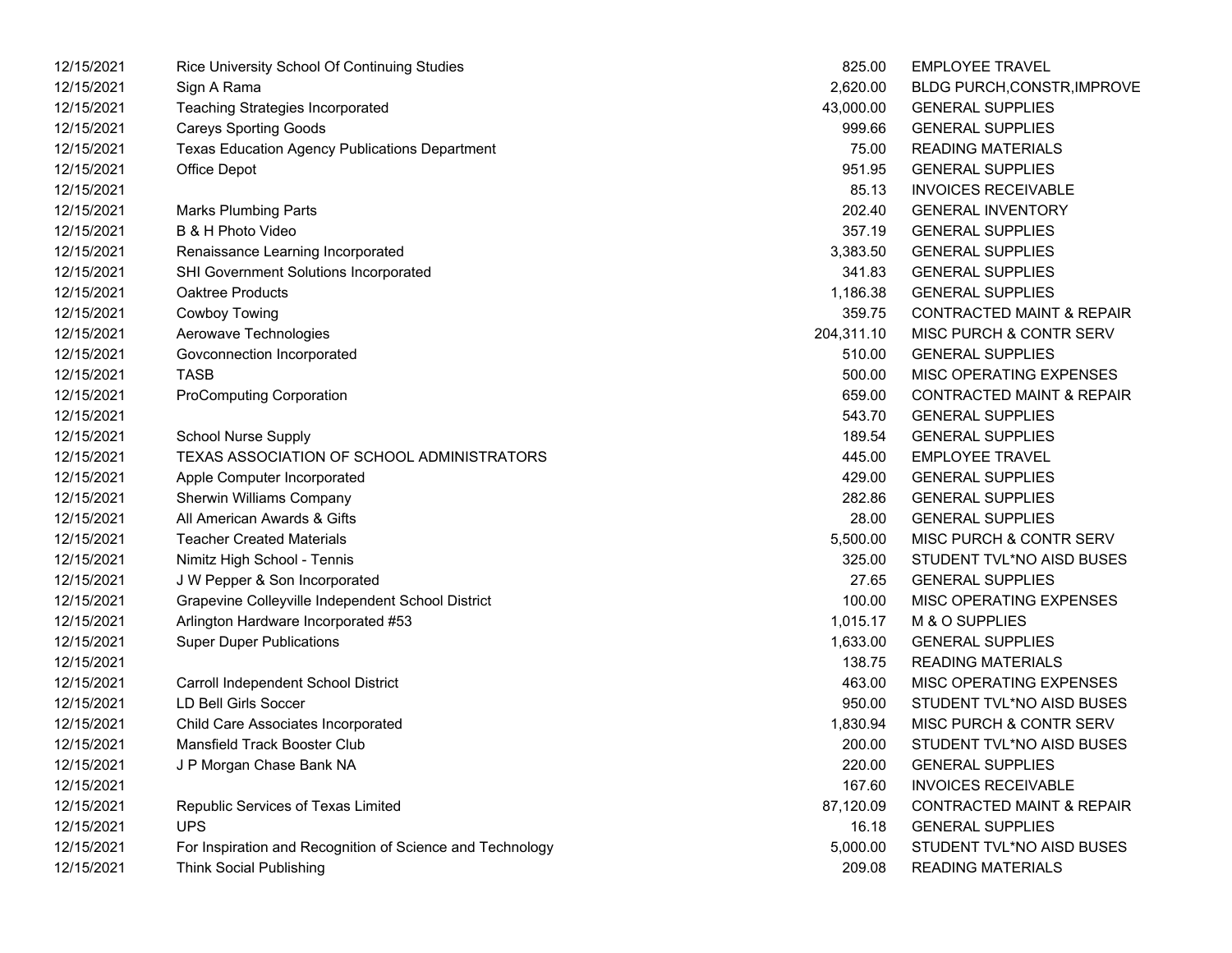| 12/15/2021 | <b>Total Maintenance Solutions-South</b> | 127.86     | M & O SUPPLIES                       |
|------------|------------------------------------------|------------|--------------------------------------|
| 12/15/2021 | International Meeting Planners Inc       | 5,600.00   | <b>EMPLOYEE TRAVEL</b>               |
| 12/15/2021 |                                          | 100.00     | NON-EMPLOYEE TRAVEL                  |
| 12/15/2021 | Cope Wes                                 | 90.00      | <b>MISC PURCH &amp; CONTR SERV</b>   |
| 12/15/2021 | Colomb Harold M                          | 165.00     | MISC PURCH & CONTR SERV              |
| 12/15/2021 | Henry John C                             | 880.00     | <b>MISC PURCH &amp; CONTR SERV</b>   |
| 12/15/2021 | <b>Brumley Brandon</b>                   | 165.00     | <b>MISC PURCH &amp; CONTR SERV</b>   |
| 12/15/2021 | Gibson Cornelius                         | 330.00     | <b>MISC PURCH &amp; CONTR SERV</b>   |
| 12/15/2021 | Monarch Trophy Studio                    | 54.60      | <b>GENERAL SUPPLIES</b>              |
| 12/15/2021 | Speech Corner LLC                        | 1,017.50   | <b>GENERAL SUPPLIES</b>              |
| 12/15/2021 |                                          | 204.96     | <b>READING MATERIALS</b>             |
| 12/15/2021 | Miller Dwight                            | 165.00     | <b>MISC PURCH &amp; CONTR SERV</b>   |
| 12/15/2021 | Debbie Bertrand                          | 780.00     | <b>INVOICES RECEIVABLE</b>           |
| 12/15/2021 | Gomez Aaron                              | 90.00      | <b>MISC PURCH &amp; CONTR SERV</b>   |
| 12/15/2021 | Musser Amanda                            | 195.00     | <b>MISC PURCH &amp; CONTR SERV</b>   |
| 12/15/2021 | <b>ESGILLC</b>                           | 852.00     | <b>INVOICES RECEIVABLE</b>           |
| 12/15/2021 | <b>Mansfield ISD Athletics</b>           | 1,713.00   | <b>MISC OPERATING EXPENSES</b>       |
| 12/15/2021 | Ferrellgas, Incorporated                 | 14,009.69  | <b>GENERAL INVENTORY</b>             |
| 12/15/2021 | Phillips Lawn Sprinkler Co. Inc.         | 125,100.00 | BLDG PURCH, CONSTR, IMPROVE          |
| 12/15/2021 | Magazine Subscriptions PTP               | 358.51     | <b>READING MATERIALS</b>             |
| 12/15/2021 | Coppell High School                      | 350.00     | STUDENT TVL*NO AISD BUSES            |
| 12/15/2021 | Texas Interpreting Services, LLC         | 1,359.50   | <b>MISC PURCH &amp; CONTR SERV</b>   |
| 12/15/2021 | <b>Tolley Allen</b>                      | 165.00     | MISC PURCH & CONTR SERV              |
| 12/15/2021 | Majors Andre                             | 165.00     | MISC PURCH & CONTR SERV              |
| 12/15/2021 | Ezmerlian Gary                           | 165.00     | MISC PURCH & CONTR SERV              |
| 12/15/2021 | Woodman Tom                              | 171.00     | <b>MISC PURCH &amp; CONTR SERV</b>   |
| 12/15/2021 | <b>Griffin Ricky</b>                     | 165.00     | MISC PURCH & CONTR SERV              |
| 12/15/2021 | <b>Opper Darrell</b>                     | 165.00     | MISC PURCH & CONTR SERV              |
| 12/15/2021 | Powers Kirk                              | 255.00     | MISC PURCH & CONTR SERV              |
| 12/15/2021 | <b>King Ernest</b>                       | 90.00      | MISC PURCH & CONTR SERV              |
| 12/15/2021 | <b>McDowell William</b>                  | 90.00      | <b>MISC PURCH &amp; CONTR SERV</b>   |
| 12/15/2021 | Nickols Eric                             | 90.00      | MISC PURCH & CONTR SERV              |
| 12/15/2021 | Way Terry                                | 165.00     | MISC PURCH & CONTR SERV              |
| 12/15/2021 | Johnson Vernon G                         | 165.00     | MISC PURCH & CONTR SERV              |
| 12/15/2021 | Ray Dustin                               | 165.00     | MISC PURCH & CONTR SERV              |
| 12/15/2021 | David Hinson                             | 880.00     | MISC PURCH & CONTR SERV              |
| 12/15/2021 | Davis Michael                            | 165.00     | MISC PURCH & CONTR SERV              |
| 12/15/2021 | <b>Stevens Learning Systems</b>          | 664.04     | <b>CONTRACTED MAINT &amp; REPAIR</b> |
| 12/15/2021 | <b>Carroll Percy</b>                     | 165.00     | <b>MISC PURCH &amp; CONTR SERV</b>   |
| 12/15/2021 | Washington Varandas                      | 275.00     | MISC PURCH & CONTR SERV              |

| 127.86    | M & O SUPPLIES                       |
|-----------|--------------------------------------|
| 5,600.00  | <b>FMPI OYFF TRAVFL</b>              |
| 100.00    | NON-EMPLOYEE TRAVEL                  |
| 90.00     | <b>MISC PURCH &amp; CONTR SERV</b>   |
| 165.00    | <b>MISC PURCH &amp; CONTR SERV</b>   |
| 880.00    | <b>MISC PURCH &amp; CONTR SERV</b>   |
| 165.00    | MISC PURCH & CONTR SERV              |
| 330.00    | MISC PURCH & CONTR SERV              |
| 54.60     | <b>GENERAL SUPPLIES</b>              |
| 1,017.50  | <b>GENERAL SUPPLIES</b>              |
| 204.96    | <b>READING MATERIALS</b>             |
| 165.00    | <b>MISC PURCH &amp; CONTR SERV</b>   |
| 780.00    | INVOICES RECEIVABLE                  |
| 90.00     | <b>MISC PURCH &amp; CONTR SERV</b>   |
| 195.00    | <b>MISC PURCH &amp; CONTR SERV</b>   |
| 852.00    | <b>INVOICES RECEIVABLE</b>           |
| 1,713.00  | <b>MISC OPERATING EXPENSES</b>       |
| 4,009.69  | <b>GENERAL INVENTORY</b>             |
| 25,100.00 | <b>BLDG PURCH, CONSTR, IMPROVE</b>   |
| 358.51    | READING MATERIALS                    |
| 350.00    | STUDENT TVL*NO AISD BUSES            |
| 1,359.50  | <b>MISC PURCH &amp; CONTR SERV</b>   |
| 165.00    | MISC PURCH & CONTR SERV              |
| 165.00    | <b>MISC PURCH &amp; CONTR SERV</b>   |
| 165.00    | <b>MISC PURCH &amp; CONTR SERV</b>   |
| 171.00    | <b>MISC PURCH &amp; CONTR SERV</b>   |
| 165.00    | MISC PURCH & CONTR SERV              |
| 165.00    | MISC PURCH & CONTR SERV              |
| 255.00    | MISC PURCH & CONTR SERV              |
| 90.00     | MISC PURCH & CONTR SERV              |
| 90.00     | MISC PURCH & CONTR SERV              |
| 90.00     | <b>MISC PURCH &amp; CONTR SERV</b>   |
| 165.00    | MISC PURCH & CONTR SERV              |
| 165.00    | MISC PURCH & CONTR SERV              |
| 165.00    | MISC PURCH & CONTR SERV              |
| 880.00    | <b>MISC PURCH &amp; CONTR SERV</b>   |
| 165.00    | <b>MISC PURCH &amp; CONTR SERV</b>   |
| 664.04    | <b>CONTRACTED MAINT &amp; REPAIR</b> |
| 165.00    | <b>MISC PURCH &amp; CONTR SERV</b>   |
| 275.00    | MISC PURCH & CONTR SERV              |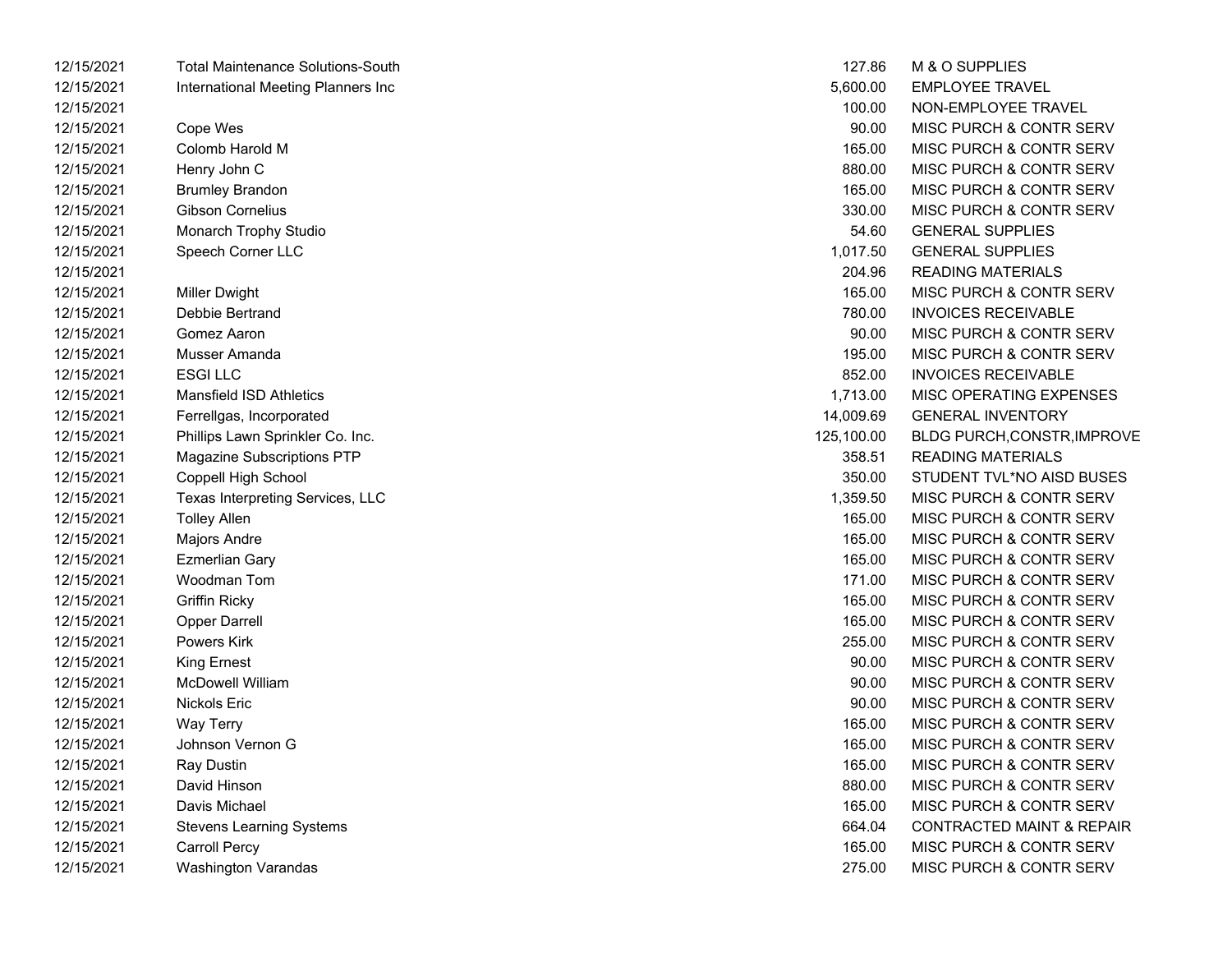| 12/15/2021 | Camper Marcus                                | 165.00     | MISC PURCH & CONTR SERV              |
|------------|----------------------------------------------|------------|--------------------------------------|
| 12/15/2021 | Robert D. Lee                                | 880.00     | <b>MISC PURCH &amp; CONTR SERV</b>   |
| 12/15/2021 | Durham Dustin J                              | 440.00     | MISC PURCH & CONTR SERV              |
| 12/15/2021 | <b>Binswanger Glass</b>                      | 89.95      | CONTRACTED MAINT & REPAIR            |
| 12/15/2021 | <b>SC Fuels</b>                              | 17,281.21  | <b>GENERAL INVENTORY</b>             |
| 12/15/2021 | Eichelbaum Wardell Hansen Powell & Mehl P.C. | 200.00     | <b>EMPLOYEE TRAVEL</b>               |
| 12/15/2021 | Stepina Bill                                 | 70.00      | MISC PURCH & CONTR SERV              |
| 12/15/2021 | DeSoto Independent School District           | 1,513.00   | MISC OPERATING EXPENSES              |
| 12/15/2021 | IdentiSys Incorporated                       | 280.00     | <b>GENERAL SUPPLIES</b>              |
| 12/15/2021 | Furlough Steven                              | 90.00      | MISC PURCH & CONTR SERV              |
| 12/15/2021 | <b>Woodard Michael</b>                       | 330.00     | <b>MISC PURCH &amp; CONTR SERV</b>   |
| 12/15/2021 | UTA Bookstore #0812                          | 3,944.27   | <b>TEXTBOOKS</b>                     |
| 12/15/2021 | Kurz & Company                               | 8,917.45   | <b>FOOD</b>                          |
| 12/15/2021 | Accent Awards & Trophies, LLC                | 72.00      | <b>GENERAL SUPPLIES</b>              |
| 12/15/2021 | Seidlitz Education, LLC                      | 38,000.00  | <b>READING MATERIALS</b>             |
| 12/15/2021 | <b>Autonation Chevrolet</b>                  | 138.50     | M & O SUPPLIES                       |
| 12/15/2021 | Marks Johnathan                              | 174.00     | MISC PURCH & CONTR SERV              |
| 12/15/2021 | <b>Brown Delton</b>                          | 165.00     | <b>MISC PURCH &amp; CONTR SERV</b>   |
| 12/15/2021 | AlphaGraphics                                | 37.50      | <b>GENERAL SUPPLIES</b>              |
| 12/15/2021 | Learning Forward Texas                       | 5,299.00   | <b>MISC PURCH &amp; CONTR SERV</b>   |
| 12/15/2021 | <b>Cornerstone Staffing</b>                  | 3,000.00   | MISC PURCH & CONTR SERV              |
| 12/15/2021 | Engage2learn                                 | 670,350.00 | <b>MISC PURCH &amp; CONTR SERV</b>   |
| 12/15/2021 | <b>Cochlear Americas</b>                     | 5,212.00   | <b>GENERAL SUPPLIES</b>              |
| 12/15/2021 | <b>Brown Reynolds Watford Architects</b>     | 19,157.97  | BLDG PURCH, CONSTR, IMPROVE          |
| 12/15/2021 | LBL Architects, Inc.                         | 2,551.96   | OTH PROFESSIONAL SERVICES            |
| 12/15/2021 | Pogue Construction Co., LP                   | 840,862.19 | BLDG PURCH, CONSTR, IMPROVE          |
| 12/15/2021 |                                              | 130,289.33 | <b>RETAINAGE</b>                     |
| 12/15/2021 | MASTERWORD SERVICES, INC.                    | 112.50     | MISC PURCH & CONTR SERV              |
| 12/15/2021 | Miller Lee                                   | 50.00      | <b>MISC PURCH &amp; CONTR SERV</b>   |
| 12/15/2021 | <b>Tarrant County Tax Assessor-Collector</b> | 82.50      | MISC OPERATING EXPENSES              |
| 12/15/2021 | <b>Tarrant County Tax Assessor-Collector</b> | 74.25      | MISC OPERATING EXPENSES              |
| 12/15/2021 | <b>Tarrant County Tax Assessor-Collector</b> | 123.00     | MISC OPERATING EXPENSES              |
| 12/15/2021 | <b>Tarrant County Tax Assessor-Collector</b> | 41.00      | MISC OPERATING EXPENSES              |
| 12/15/2021 | FAYHA Management LLC                         | 11,039.00  | RENTALS & OPERATING LEASE            |
| 12/15/2021 | Safehaven Pest Control, LLC                  | 5,120.00   | <b>CONTRACTED MAINT &amp; REPAIR</b> |
| 12/15/2021 | ALL In Learning                              | 8,100.00   | <b>GENERAL SUPPLIES</b>              |
| 12/15/2021 | Elliott Staffing Services, Inc.              | 3,960.00   | <b>MISC PURCH &amp; CONTR SERV</b>   |
| 12/15/2021 | <b>US Games</b>                              | 1,677.60   | <b>GENERAL SUPPLIES</b>              |
| 12/15/2021 | <b>Sirius Education Solutions LLC</b>        | 25,500.00  | <b>GENERAL SUPPLIES</b>              |
| 12/15/2021 | Dr Pepper Snapple Group                      | 136.80     | <b>MISC OPERATING EXPENSES</b>       |

| 165.00     | MISC PURCH & CONTR SERV              |
|------------|--------------------------------------|
| 880.00     | <b>MISC PURCH &amp; CONTR SERV</b>   |
| 440.00     | MISC PURCH & CONTR SERV              |
| 89.95      | <b>CONTRACTED MAINT &amp; REPAIR</b> |
| 17,281.21  | <b>GENERAL INVENTORY</b>             |
| 200.00     | <b>EMPLOYEE TRAVEL</b>               |
| 70.00      | <b>MISC PURCH &amp; CONTR SERV</b>   |
| 1,513.00   | <b>MISC OPERATING EXPENSES</b>       |
| 280.00     | <b>GENERAL SUPPLIES</b>              |
| 90.00      | <b>MISC PURCH &amp; CONTR SERV</b>   |
| 330.00     | <b>MISC PURCH &amp; CONTR SERV</b>   |
| 3,944.27   | <b>TEXTBOOKS</b>                     |
| 8,917.45   | FOOD                                 |
| 72.00      | <b>GENERAL SUPPLIES</b>              |
| 38,000.00  | <b>READING MATERIALS</b>             |
| 138.50     | M & O SUPPLIES                       |
| 174.00     | <b>MISC PURCH &amp; CONTR SERV</b>   |
| 165.00     | <b>MISC PURCH &amp; CONTR SERV</b>   |
| 37.50      | <b>GENERAL SUPPLIES</b>              |
| 5,299.00   | <b>MISC PURCH &amp; CONTR SERV</b>   |
| 3,000.00   | <b>MISC PURCH &amp; CONTR SERV</b>   |
| 370,350.00 | <b>MISC PURCH &amp; CONTR SERV</b>   |
| 5,212.00   | <b>GENERAL SUPPLIES</b>              |
| 19,157.97  | <b>BLDG PURCH, CONSTR, IMPROVE</b>   |
| 2,551.96   | OTH PROFESSIONAL SERVICES            |
| 840,862.19 | BLDG PURCH, CONSTR, IMPROVE          |
| 130,289.33 | <b>RETAINAGE</b>                     |
| 112.50     | <b>MISC PURCH &amp; CONTR SERV</b>   |
| 50.00      | <b>MISC PURCH &amp; CONTR SERV</b>   |
| 82.50      | <b>MISC OPERATING EXPENSES</b>       |
| 74.25      | <b>MISC OPERATING EXPENSES</b>       |
| 123.00     | <b>MISC OPERATING EXPENSES</b>       |
| 41.00      | <b>MISC OPERATING EXPENSES</b>       |
| 11,039.00  | RENTALS & OPERATING LEASE            |
| 5,120.00   | <b>CONTRACTED MAINT &amp; REPAIR</b> |
| 8,100.00   | <b>GENERAL SUPPLIES</b>              |
| 3,960.00   | MISC PURCH & CONTR SERV              |
| 1,677.60   | <b>GENERAL SUPPLIES</b>              |
| 25,500.00  | <b>GENERAL SUPPLIES</b>              |
| 136.80     | MISC OPERATING EXPENSES              |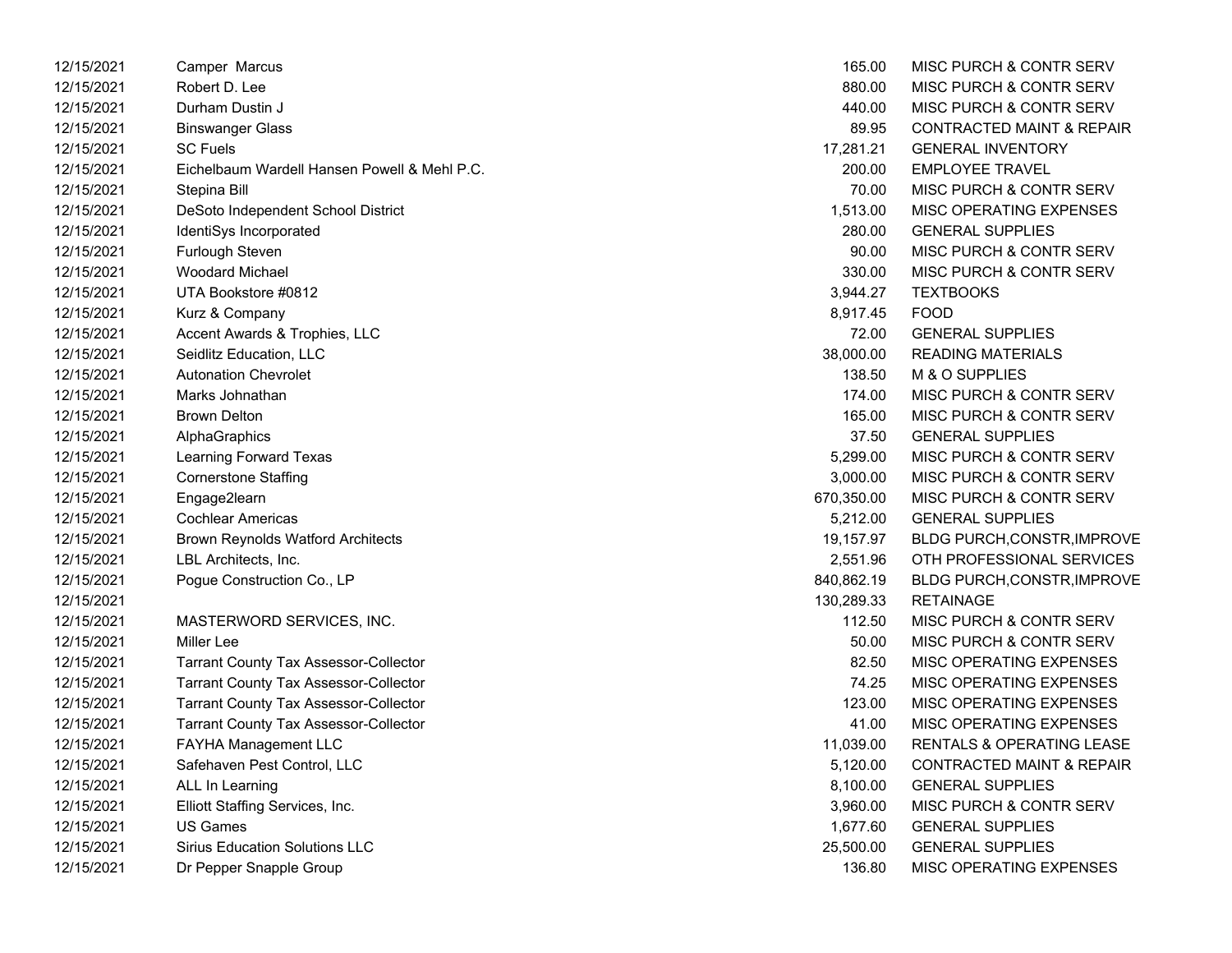| 12/15/2021 | Nanny Clint                                             | 100.00     | <b>MISC OPERATING EXPENSES</b>       |
|------------|---------------------------------------------------------|------------|--------------------------------------|
| 12/15/2021 | <b>Education Galaxy LLC</b>                             | 10,330.00  | <b>GENERAL SUPPLIES</b>              |
| 12/15/2021 | Boswell HS Sports Booster Club - Tennis                 | 175.00     | STUDENT TVL*NO AISD BUSES            |
| 12/15/2021 | Chin Henry                                              | 50.00      | MISC PURCH & CONTR SERV              |
| 12/15/2021 | Delgado Guitars                                         | 2,500.00   | <b>GENERAL SUPPLIES</b>              |
| 12/15/2021 | Pearson Vue                                             | 2,304.00   | MISC OPERATING EXPENSES              |
| 12/15/2021 | Western-BRW Paper Company Incorporated                  | 3,390.00   | <b>GENERAL SUPPLIES</b>              |
| 12/15/2021 | <b>American Solutions for Business</b>                  | 4,200.00   | <b>GENERAL INVENTORY</b>             |
| 12/15/2021 | <b>BrainPOP LLC</b>                                     | 3,250.00   | <b>GENERAL SUPPLIES</b>              |
| 12/15/2021 | <b>CableLink Solutions</b>                              | 7,908.25   | <b>CONTRACTED MAINT &amp; REPAIR</b> |
| 12/15/2021 | Northwest ISD Athletics                                 | 463.00     | MISC OPERATING EXPENSES              |
| 12/15/2021 | Reeder Concrete, Inc.                                   | 12,200.00  | <b>CONTRACTED MAINT &amp; REPAIR</b> |
| 12/15/2021 | Director's Assistant LLC                                | 514.70     | <b>GENERAL SUPPLIES</b>              |
| 12/15/2021 | OTC Brands, Inc.                                        | 932.52     | <b>GENERAL SUPPLIES</b>              |
| 12/15/2021 | Nearpod                                                 | 2,600.00   | <b>GENERAL SUPPLIES</b>              |
| 12/15/2021 | Engineered Air Balance Co, Inc                          | 8,420.00   | <b>BLDG PURCH,CONSTR,IMPROVE</b>     |
| 12/15/2021 | Priority Resources & Solutions LLC                      | 1,618.36   | <b>GENERAL SUPPLIES</b>              |
| 12/15/2021 | Mavich LLC                                              | 239.04     | <b>GENERAL INVENTORY</b>             |
| 12/15/2021 | OverDrive, Inc                                          | 1,446.15   | <b>READING MATERIALS</b>             |
| 12/15/2021 | <b>C&amp;S Trailers</b>                                 | 8,999.00   | <b>FURN &amp; EQUIP &gt; \$5,000</b> |
| 12/15/2021 | Clever Items LLC                                        | 3,459.44   | <b>GENERAL SUPPLIES</b>              |
| 12/15/2021 | Nasco                                                   | 237.60     | <b>GENERAL SUPPLIES</b>              |
| 12/15/2021 | Steve Weiss Music, Inc.                                 | 246.00     | <b>GENERAL SUPPLIES</b>              |
| 12/15/2021 | Learning A-Z LLC                                        | 4,574.31   | <b>GENERAL SUPPLIES</b>              |
| 12/15/2021 | MP2 Energy Texas LLC                                    | 163.74     | <b>WATER</b>                         |
| 12/15/2021 | <b>Foremost Telecommunications Corporation</b>          | 6,364.61   | <b>WATER</b>                         |
| 12/15/2021 | Michele De Bellis, ED.D.                                | 1,812.50   | <b>MISC PURCH &amp; CONTR SERV</b>   |
| 12/15/2021 | <b>Central Boys Soccer</b>                              | 300.00     | STUDENT TVL*NO AISD BUSES            |
| 12/15/2021 | Sports Officials Unlimited                              | 11,970.00  | <b>MISC PURCH &amp; CONTR SERV</b>   |
| 12/15/2021 | Auto Plus Auto Parts                                    | 592.72     | <b>GENERAL INVENTORY</b>             |
| 12/15/2021 |                                                         | 272.00     | LIONS CLUB CONCESSIONS               |
| 12/15/2021 | Cloud Ingenuity LLC                                     | 173,283.68 | <b>CONTRACTED MAINT &amp; REPAIR</b> |
| 12/15/2021 | Fat Brain Toys LLC                                      | 113.79     | <b>GENERAL SUPPLIES</b>              |
| 12/15/2021 | Price Right Professional Landscaping & Tree Service LLC | 3,480.00   | <b>CONTRACTED MAINT &amp; REPAIR</b> |
| 12/15/2021 | Staples Inc/Staples Business Advantage                  | 47,023.20  | <b>GENERAL INVENTORY</b>             |
| 12/15/2021 | Staples Inc/Staples Business Advantage                  | 3,415.10   | <b>GENERAL SUPPLIES</b>              |
| 12/15/2021 | Drew Consulting Services Incorporated                   | 59,025.00  | <b>BLDG PURCH, CONSTR, IMPROVE</b>   |
| 12/15/2021 |                                                         | 10,150.00  | <b>CONTRACTED MAINT &amp; REPAIR</b> |
| 12/15/2021 |                                                         | 14,075.00  | M & O SUPPLIES                       |
| 12/15/2021 |                                                         | 7.750.00   | OTH PROFESSIONAL SERVICES            |

| 100.00     | MISC OPFRATING FXPFNSFS              |
|------------|--------------------------------------|
| 10,330.00  | <b>GENERAL SUPPLIES</b>              |
| 175.00     | STUDENT TVL*NO AISD BUSES            |
| 50.00      | MISC PURCH & CONTR SERV              |
| 2,500.00   | <b>GENERAL SUPPLIES</b>              |
| 2,304.00   | <b>MISC OPERATING EXPENSES</b>       |
| 3,390.00   | <b>GENERAL SUPPLIES</b>              |
| 4,200.00   | <b>GENERAL INVENTORY</b>             |
| 3,250.00   | <b>GENERAL SUPPLIES</b>              |
| 7,908.25   | <b>CONTRACTED MAINT &amp; REPAIR</b> |
| 463.00     | <b>MISC OPERATING EXPENSES</b>       |
| 12,200.00  | <b>CONTRACTED MAINT &amp; REPAIR</b> |
| 514.70     | <b>GENERAL SUPPLIES</b>              |
| 932.52     | <b>GENERAL SUPPLIES</b>              |
| 2,600.00   | <b>GENERAL SUPPLIES</b>              |
| 8,420.00   | BLDG PURCH, CONSTR, IMPROVE          |
| 1,618.36   | <b>GENERAL SUPPLIES</b>              |
| 239.04     | <b>GENERAL INVENTORY</b>             |
| 1,446.15   | <b>READING MATERIALS</b>             |
| 8,999.00   | <b>FURN &amp; EQUIP &gt; \$5,000</b> |
| 3,459.44   | <b>GENERAL SUPPLIES</b>              |
| 237.60     | <b>GENERAL SUPPLIES</b>              |
| 246.00     | <b>GENERAL SUPPLIES</b>              |
| 4,574.31   | <b>GENERAL SUPPLIES</b>              |
| 163.74     | <b>WATER</b>                         |
| 6,364.61   | <b>WATER</b>                         |
| 1,812.50   | <b>MISC PURCH &amp; CONTR SERV</b>   |
| 300.00     | STUDENT TVL*NO AISD BUSES            |
| 11,970.00  | <b>MISC PURCH &amp; CONTR SERV</b>   |
| 592.72     | <b>GENERAL INVENTORY</b>             |
| 272.00     | LIONS CLUB CONCESSIONS               |
| 173,283.68 | <b>CONTRACTED MAINT &amp; REPAIR</b> |
| 113.79     | <b>GENERAL SUPPLIES</b>              |
| 3,480.00   | <b>CONTRACTED MAINT &amp; REPAIR</b> |
| 47,023.20  | <b>GENERAL INVENTORY</b>             |
| 3,415.10   | <b>GENERAL SUPPLIES</b>              |
| 59,025.00  | BLDG PURCH, CONSTR, IMPROVE          |
| 10,150.00  | <b>CONTRACTED MAINT &amp; REPAIR</b> |
| 14,075.00  | M & O SUPPLIES                       |
| 7,750.00   | OTH PROFESSIONAL SERVICES            |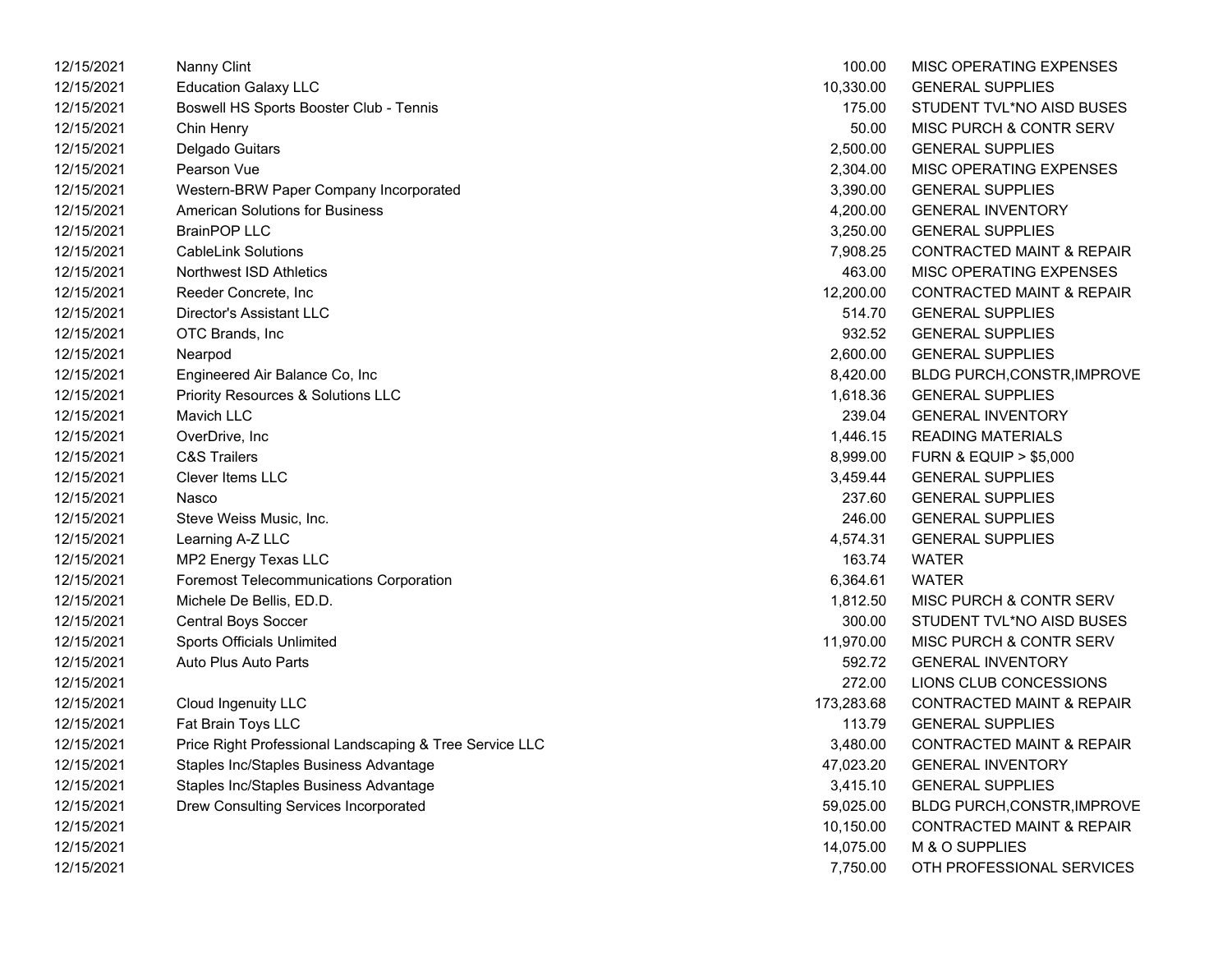| 12/15/2021 | E Logic                                          | 125,484.41 | <b>CONTRACTED MAINT &amp; REPAIR</b> |
|------------|--------------------------------------------------|------------|--------------------------------------|
| 12/15/2021 |                                                  | 24,654.18  | M & O SUPPLIES                       |
| 12/15/2021 | E Logic                                          | 16,107.38  | BLDG PURCH, CONSTR, IMPROVE          |
| 12/15/2021 |                                                  | 14,861.03  | OTH PROFESSIONAL SERVICES            |
| 12/15/2021 | <b>Frog Street Press LLC</b>                     | 3,199.99   | <b>GENERAL SUPPLIES</b>              |
| 12/15/2021 | <b>Benson Anthony</b>                            | 70.00      | MISC PURCH & CONTR SERV              |
| 12/15/2021 | Bayes Achievement Center, Inc.                   | 18,576.80  | <b>TUITION &amp; TRFR PMTS</b>       |
| 12/15/2021 | <b>ATCO Enviroair Testing Engineers INC</b>      | 32,025.00  | <b>BLDG PURCH, CONSTR, IMPROVE</b>   |
| 12/15/2021 | Audrey Bragg Consulting LLC                      | 14,400.00  | MISC PURCH & CONTR SERV              |
| 12/15/2021 | Patterson Quinten                                | 491.00     | MISC PURCH & CONTR SERV              |
| 12/15/2021 | <b>Battery Systems Inc</b>                       | 1,939.74   | <b>GENERAL INVENTORY</b>             |
| 12/15/2021 | R.L. Townsend & Associates, LLC                  | 9,100.00   | <b>AUDIT SERVICES</b>                |
| 12/15/2021 | <b>Lindenmeyr Munroe</b>                         | 176.00     | <b>GENERAL SUPPLIES</b>              |
| 12/15/2021 | Lindenmeyr Munroe                                | 352.00     | <b>GENERAL SUPPLIES</b>              |
| 12/15/2021 | DOT Medical and Drug Testing Services Inc        | 70.00      | MISC OPERATING EXPENSES              |
| 12/15/2021 | <b>Blick Art Materials</b>                       | 471.32     | <b>GENERAL SUPPLIES</b>              |
| 12/15/2021 | ValueSure Agency Inc.                            | 71.00      | MISC OPERATING EXPENSES              |
| 12/15/2021 | GlenSource LLC                                   | 458.00     | RENTALS & OPERATING LEASE            |
| 12/15/2021 | Pianotex, Inc.                                   | 290.00     | <b>GENERAL SUPPLIES</b>              |
| 12/15/2021 | <b>Rush Douglas</b>                              | 320.00     | MISC PURCH & CONTR SERV              |
| 12/15/2021 | Gimkit Inc                                       | 1,000.00   | <b>GENERAL SUPPLIES</b>              |
| 12/15/2021 | Insight Public Sector Inc                        | 1,821.80   | <b>GENERAL SUPPLIES</b>              |
| 12/15/2021 | Terry's Auto Industrial Radiator                 | 433.62     | <b>CONTRACTED MAINT &amp; REPAIR</b> |
| 12/15/2021 | DeltaMath Solutions Incorporated                 | 760.00     | <b>GENERAL SUPPLIES</b>              |
| 12/15/2021 | Key Construction Texas LLC                       | 228,226.16 | <b>RETAINAGE</b>                     |
| 12/15/2021 | Texas Association of School Business Officials   | 135.00     | <b>DUES</b>                          |
| 12/15/2021 |                                                  | 370.00     | <b>EMPLOYEE TRAVEL</b>               |
| 12/15/2021 | Parts Town LLC                                   | 634.20     | M & O SUPPLIES                       |
| 12/15/2021 | <b>Merakey Allos</b>                             | 18,180.00  | TUITION & TRFR PMTS                  |
| 12/15/2021 | <b>AT&amp;T Mobility National Accounts LLC</b>   | 2,035.00   | <b>GENERAL SUPPLIES</b>              |
| 12/15/2021 | Chuys                                            | 530.50     | MISC OPERATING EXPENSES              |
| 12/15/2021 | Upstage Center Incorporated                      | 3,564.00   | MISC PURCH & CONTR SERV              |
| 12/15/2021 | Nets of Texas                                    | 7,000.00   | <b>CONTRACTED MAINT &amp; REPAIR</b> |
| 12/15/2021 | Michelle Anne Iskra                              | 550.00     | MISC PURCH & CONTR SERV              |
| 12/15/2021 | <b>Empowering Minds Counseling Services</b>      | 840.00     | OTH PROFESSIONAL SERVICES            |
| 12/15/2021 | D&L Entertainment Services Incorporated          | 356.25     | MISC PURCH & CONTR SERV              |
| 12/15/2021 | Amagine Technologies LLC                         | 67.00      | <b>GENERAL SUPPLIES</b>              |
| 12/15/2021 | Texas Association for Bilingual Education (TABE) | 900.00     | <b>EMPLOYEE TRAVEL</b>               |
| 12/15/2021 | <b>Blue Box LLC</b>                              | 3,131.24   | <b>CONTRACTED MAINT &amp; REPAIR</b> |
| 12/15/2021 | Wedgeworth Enterprises, Inc                      | 969.00     | MISC PURCH & CONTR SERV              |
|            |                                                  |            |                                      |

| 125,484.41 | CONTRACTED MAINT & REPAIR            |
|------------|--------------------------------------|
| 24,654.18  | <b>M &amp; O SUPPLIES</b>            |
| 16,107.38  | BLDG PURCH, CONSTR, IMPROVE          |
| 14,861.03  | OTH PROFESSIONAL SERVICES            |
| 3,199.99   | <b>GENERAL SUPPLIES</b>              |
| 70.00      | <b>MISC PURCH &amp; CONTR SERV</b>   |
| 18,576.80  | <b>TUITION &amp; TRFR PMTS</b>       |
| 32,025.00  | BLDG PURCH, CONSTR, IMPROVE          |
| 14,400.00  | <b>MISC PURCH &amp; CONTR SERV</b>   |
| 491.00     | <b>MISC PURCH &amp; CONTR SERV</b>   |
| 1,939.74   | <b>GENERAL INVENTORY</b>             |
| 9,100.00   | <b>AUDIT SERVICES</b>                |
| 176.00     | <b>GENERAL SUPPLIES</b>              |
| 352.00     | <b>GENERAL SUPPLIES</b>              |
| 70.00      | <b>MISC OPERATING EXPENSES</b>       |
| 471.32     | <b>GENERAL SUPPLIES</b>              |
| 71.00      | <b>MISC OPERATING EXPENSES</b>       |
| 458.00     | <b>RENTALS &amp; OPERATING LEASE</b> |
| 290.00     | <b>GENERAL SUPPLIES</b>              |
| 320.00     | MISC PURCH & CONTR SERV              |
| 1,000.00   | <b>GENERAL SUPPLIES</b>              |
| 1,821.80   | <b>GENERAL SUPPLIES</b>              |
| 433.62     | <b>CONTRACTED MAINT &amp; REPAIR</b> |
| 760.00     | <b>GENERAL SUPPLIES</b>              |
| 228,226.16 | <b>RETAINAGE</b>                     |
| 135.00     | <b>DUES</b>                          |
| 370.00     | <b>EMPLOYEE TRAVEL</b>               |
| 634.20     | M & O SUPPLIES                       |
| 18,180.00  | <b>TUITION &amp; TRFR PMTS</b>       |
| 2,035.00   | <b>GENERAL SUPPLIES</b>              |
| 530.50     | <b>MISC OPERATING EXPENSES</b>       |
| 3,564.00   | <b>MISC PURCH &amp; CONTR SERV</b>   |
| 7,000.00   | <b>CONTRACTED MAINT &amp; REPAIR</b> |
| 550.00     | MISC PURCH & CONTR SERV              |
| 840.00     | OTH PROFESSIONAL SERVICES            |
| 356.25     | <b>MISC PURCH &amp; CONTR SERV</b>   |
| 67.00      | <b>GENERAL SUPPLIES</b>              |
| 900.00     | <b>EMPLOYEE TRAVEL</b>               |
| 3,131.24   | <b>CONTRACTED MAINT &amp; REPAIR</b> |
| 969.00     | <b>MISC PURCH &amp; CONTR SERV</b>   |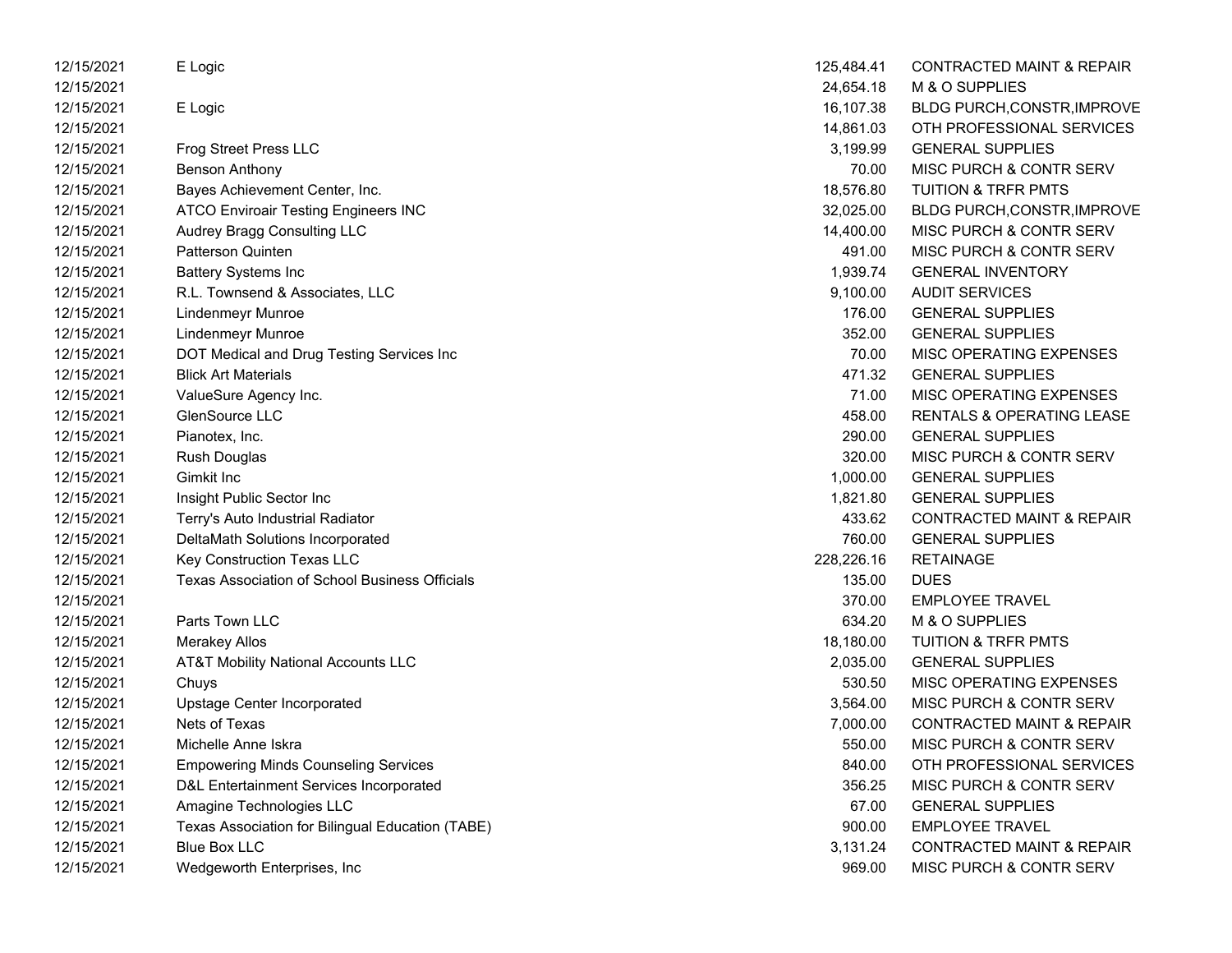| 12/15/2021 | <b>Bongards Premium Cheese</b>                                | 18,410.00  | <b>GENERAL INVENTORY</b>             |
|------------|---------------------------------------------------------------|------------|--------------------------------------|
| 12/15/2021 | Lakeshore Learning Materials                                  | 1,755.71   | <b>GENERAL SUPPLIES</b>              |
| 12/15/2021 | <b>UDT: UDT Financial Services</b>                            | 134.09     | <b>GENERAL SUPPLIES</b>              |
| 12/15/2021 | Lucid Software Inc                                            | 799.92     | <b>GENERAL SUPPLIES</b>              |
| 12/15/2021 | FINMO Group LLC                                               | 5,775.00   | <b>MISC PURCH &amp; CONTR SERV</b>   |
| 12/15/2021 | Cal Interpreting and Translations Incorporated                | 4,890.40   | <b>MISC PURCH &amp; CONTR SERV</b>   |
| 12/15/2021 | <b>VN Coach LLC</b>                                           | 15,000.00  | <b>INVOICES RECEIVABLE</b>           |
| 12/15/2021 |                                                               | 23,550.00  | STUDENT TVL*NO AISD BUSES            |
| 12/15/2021 | Hannah Mae Michel                                             | 467.50     | MISC PURCH & CONTR SERV              |
| 12/15/2021 | Evan Schwarzbach                                              | 467.50     | <b>MISC PURCH &amp; CONTR SERV</b>   |
| 12/15/2021 | <b>KDAA Network Solutions LLC</b>                             | 12,461.25  | <b>MISC PURCH &amp; CONTR SERV</b>   |
| 12/15/2021 | The Global Life Coach and Entrepreneur Institute Incorporated | 25,000.00  | <b>MISC PURCH &amp; CONTR SERV</b>   |
| 12/15/2021 | Ready Bodies, Learning Minds, LLC                             | 350.00     | <b>EMPLOYEE TRAVEL</b>               |
| 12/15/2021 | Kaleb Cameron                                                 | 1,402.50   | MISC PURCH & CONTR SERV              |
| 12/15/2021 | Kristi Michele King                                           | 467.50     | MISC PURCH & CONTR SERV              |
| 12/15/2021 | <b>Brett Schneider</b>                                        | 320.00     | MISC PURCH & CONTR SERV              |
| 12/15/2021 | Yasmin Hernandez                                              | 220.00     | MISC PURCH & CONTR SERV              |
| 12/15/2021 | Fine Arts Travel                                              | 11,280.00  | <b>INVOICES RECEIVABLE</b>           |
| 12/15/2021 | Lynnola's Craft Kitchen                                       | 1,025.00   | <b>MISC OPERATING EXPENSES</b>       |
| 12/15/2021 | Alan Pena                                                     | 467.50     | MISC PURCH & CONTR SERV              |
| 12/15/2021 | Allen Archery                                                 | 1,710.00   | STUDENT TVL*NO AISD BUSES            |
| 12/15/2021 | TVEyes Inc.                                                   | 2,400.00   | <b>GENERAL SUPPLIES</b>              |
| 12/15/2021 | Aaron Ellis                                                   | 600.00     | MISC PURCH & CONTR SERV              |
| 12/15/2021 | <b>Tiffany Hearsley</b>                                       | 162.50     | MISC PURCH & CONTR SERV              |
| 12/15/2021 | Jarrett Howell                                                | 165.00     | MISC PURCH & CONTR SERV              |
| 12/15/2021 | Joshua Ko                                                     | 440.00     | MISC PURCH & CONTR SERV              |
| 12/15/2021 | Adam Lee Garcia                                               | 467.50     | <b>MISC PURCH &amp; CONTR SERV</b>   |
| 12/15/2021 | <b>Brian Woods</b>                                            | 165.00     | MISC PURCH & CONTR SERV              |
| 12/15/2021 | Summit High School                                            | 300.00     | STUDENT TVL*NO AISD BUSES            |
| 12/15/2021 | Fort Worth Football Officials                                 | 850.00     | MISC PURCH & CONTR SERV              |
| 12/15/2021 | Complete Supply Incorporated                                  | 18,038.12  | <b>GENERAL INVENTORY</b>             |
| 12/15/2021 |                                                               | 4,632.24   | M & O SUPPLIES                       |
| 12/15/2021 | International Baccalaureate America                           | 4,046.00   | MISC OPERATING EXPENSES              |
| 12/15/2021 | Hobby Lobby Store #175                                        | 463.10     | <b>GENERAL SUPPLIES</b>              |
| 12/15/2021 | Hobby Lobby Store #175                                        | 478.31     | <b>GENERAL SUPPLIES</b>              |
| 12/15/2021 | <b>Atmos Energy</b>                                           | 13,590.13  | <b>WATER</b>                         |
| 12/15/2021 | <b>VLK Architects</b>                                         | 339,726.64 | BLDG PURCH,CONSTR,IMPROVE            |
| 12/15/2021 | Simba Industries                                              | 249.84     | <b>GENERAL INVENTORY</b>             |
| 12/15/2021 | Bucks Wheel & Equipment Company                               | 1,219.78   | M & O SUPPLIES                       |
| 12/15/2021 | Southwest International Trucks                                | 2,801.74   | <b>CONTRACTED MAINT &amp; REPAIR</b> |

| 18,410.00  | <b>GENERAL INVENTORY</b>             |
|------------|--------------------------------------|
| 1,755.71   | <b>GENERAL SUPPLIES</b>              |
| 134.09     | <b>GENERAL SUPPLIES</b>              |
| 799.92     | <b>GENERAL SUPPLIES</b>              |
| 5,775.00   | MISC PURCH & CONTR SERV              |
| 4,890.40   | <b>MISC PURCH &amp; CONTR SERV</b>   |
| 15,000.00  | <b>INVOICES RECEIVABLE</b>           |
| 23,550.00  | STUDENT TVL*NO AISD BUSES            |
| 467.50     | MISC PURCH & CONTR SERV              |
| 467.50     | MISC PURCH & CONTR SERV              |
| 12,461.25  | <b>MISC PURCH &amp; CONTR SERV</b>   |
| 25,000.00  | <b>MISC PURCH &amp; CONTR SERV</b>   |
| 350.00     | <b>EMPLOYEE TRAVEL</b>               |
| 1,402.50   | <b>MISC PURCH &amp; CONTR SERV</b>   |
| 467.50     | <b>MISC PURCH &amp; CONTR SERV</b>   |
| 320.00     | <b>MISC PURCH &amp; CONTR SERV</b>   |
| 220.00     | <b>MISC PURCH &amp; CONTR SERV</b>   |
| 11,280.00  | <b>INVOICES RECEIVABLE</b>           |
| 1,025.00   | <b>MISC OPERATING EXPENSES</b>       |
| 467.50     | <b>MISC PURCH &amp; CONTR SERV</b>   |
| 1,710.00   | STUDENT TVL*NO AISD BUSES            |
| 2,400.00   | <b>GENERAL SUPPLIES</b>              |
| 600.00     | <b>MISC PURCH &amp; CONTR SERV</b>   |
| 162.50     | <b>MISC PURCH &amp; CONTR SERV</b>   |
| 165.00     | <b>MISC PURCH &amp; CONTR SERV</b>   |
| 440.00     | <b>MISC PURCH &amp; CONTR SERV</b>   |
| 467.50     | <b>MISC PURCH &amp; CONTR SERV</b>   |
| 165.00     | <b>MISC PURCH &amp; CONTR SERV</b>   |
| 300.00     | STUDENT TVL*NO AISD BUSES            |
| 850.00     | <b>MISC PURCH &amp; CONTR SERV</b>   |
| 18,038.12  | <b>GENERAL INVENTORY</b>             |
| 4,632.24   | M & O SUPPLIES                       |
| 4,046.00   | <b>MISC OPERATING EXPENSES</b>       |
| 463.10     | <b>GENERAL SUPPLIES</b>              |
| 478.31     | <b>GENERAL SUPPLIES</b>              |
| 13,590.13  | <b>WATER</b>                         |
| 339,726.64 | BLDG PURCH, CONSTR, IMPROVE          |
| 249.84     | <b>GENERAL INVENTORY</b>             |
| 1,219.78   | M & O SUPPLIES                       |
| 2,801.74   | <b>CONTRACTED MAINT &amp; REPAIR</b> |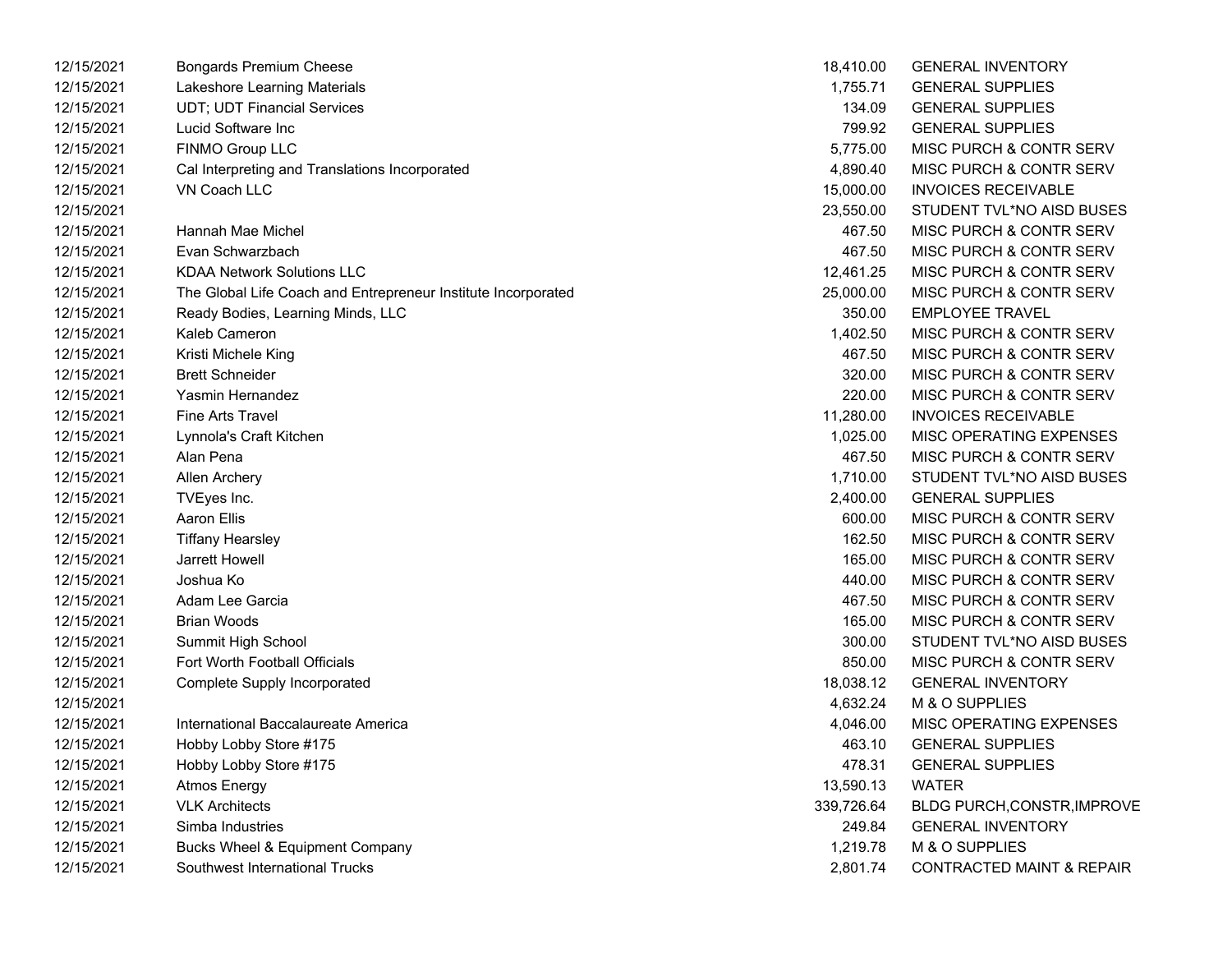| 12/15/2021 |                                                               | 1,641.57     | M & O SUPPLIES                       |
|------------|---------------------------------------------------------------|--------------|--------------------------------------|
| 12/15/2021 | <b>Texas Auto Painting</b>                                    | 7,548.50     | <b>CONTRACTED MAINT &amp; REPAIR</b> |
| 12/15/2021 | AT&T                                                          | 33.27        | <b>WATER</b>                         |
| 12/15/2021 | Moses Palmer Howell Llp Attorneys At Law                      | 1,398.00     | <b>LEGAL SERVICES</b>                |
| 12/15/2021 | Alpha Foods Company                                           | 29,087.10    | <b>GENERAL INVENTORY</b>             |
| 12/15/2021 | Northeast Richland Lions Foundation                           | 200.00       | STUDENT TVL*NO AISD BUSES            |
| 12/15/2021 | MathWarm-Ups.Com                                              | 1,335.00     | <b>GENERAL SUPPLIES</b>              |
| 12/15/2021 | Carl Hilmer Guenther & Sons Incorporated                      | 2,053.50     | <b>GENERAL INVENTORY</b>             |
| 12/15/2021 | Rush Truck Centers Of Texas Limited Partnership               | 225.50       | M & O SUPPLIES                       |
| 12/15/2021 | Texas Association Of School Boards Risk Management Fund       | 1,388.66     | INSURANCE/BOND PREMIUMS              |
| 12/15/2021 | Administration For Child Support Enforcement /Asume           | 361.40       | UNITED FUND                          |
| 12/15/2021 | Red Gold Llc                                                  | 30,363.96    | <b>GENERAL INVENTORY</b>             |
| 12/15/2021 | <b>Pittsburgh Paints</b>                                      | 704.03       | M & O SUPPLIES                       |
| 12/15/2021 | <b>Tarrant County College - Trinity River</b>                 | 93,200.00    | STDNT TUIT-NONPUBLIC SCHL            |
| 12/15/2021 | <b>Federal Express Corporation</b>                            | 40.06        | <b>GENERAL SUPPLIES</b>              |
| 12/15/2021 | <b>CORE Construction Services of Texas</b>                    | 212,946.94   | BLDG PURCH, CONSTR, IMPROVE          |
| 12/15/2021 |                                                               | (10, 647.35) | <b>RETAINAGE</b>                     |
| 12/15/2021 | Pearson                                                       | 171.00       | <b>GENERAL SUPPLIES</b>              |
| 12/15/2021 |                                                               | 5,959.20     | <b>TESTING MATERIALS</b>             |
| 12/15/2021 | SiteOne Landscape Supply Holding LLC                          | 161.33       | M & O SUPPLIES                       |
| 12/15/2021 | International Baccalaureate                                   | 5,950.00     | MISC OPERATING EXPENSES              |
| 12/15/2021 | City Of Arlington Water Department                            | 116,232.00   | <b>WATER</b>                         |
| 12/15/2021 | Demco Incorporated                                            | 179.22       | <b>GENERAL SUPPLIES</b>              |
| 12/15/2021 | <b>Flinn Scientific</b>                                       | 207.90       | <b>GENERAL SUPPLIES</b>              |
| 12/15/2021 | <b>Gopher Sport Equipment</b>                                 | 1,644.14     | <b>GENERAL SUPPLIES</b>              |
| 12/15/2021 |                                                               | 103.16       | <b>INVOICES RECEIVABLE</b>           |
| 12/15/2021 | Miracle Recreation Equipment Company/ Webuildfun Incorporated | 107,598.39   | <b>CONTRACTED MAINT &amp; REPAIR</b> |
| 12/15/2021 |                                                               | (5,379.92)   | <b>RETAINAGE</b>                     |
| 12/15/2021 | Sargent Welch L L C                                           | 485.31       | <b>GENERAL SUPPLIES</b>              |
| 12/15/2021 | <b>Tarrant Appraisal District</b>                             | 530,271.06   | <b>TARRANT APPRAISAL DIST</b>        |
| 12/15/2021 | Olen Williams Sales & Service                                 | 363.00       | M & O SUPPLIES                       |
| 12/15/2021 | Arlington High School 001                                     | 700.00       | STUDENT TVL*NO AISD BUSES            |
| 12/15/2021 | <b>Bowie High School</b><br>004                               | 250.00       | STUDENT TVL*NO AISD BUSES            |
| 12/15/2021 | Sam Houston High School 002                                   | 270.00       | STUDENT TVL*NO AISD BUSES            |
| 12/15/2021 | Lamar High School 003                                         | 1,115.00     | STUDENT TVL*NO AISD BUSES            |
| 12/15/2021 | Martin High School<br>005                                     | 250.00       | STUDENT TVL*NO AISD BUSES            |
| 12/15/2021 | <b>Texas Classroom Teachers Association</b>                   | 278.71       | UNITED FUND                          |
| 12/15/2021 | <b>United Educators Association</b>                           | 42,965.94    | UNITED FUND                          |
| 12/15/2021 | Texas United School Employees Local 100                       | 26.67        | UNITED FUND                          |
| 12/15/2021 | Texas United School Employees Local 100                       | 14.99        | UNITED FUND                          |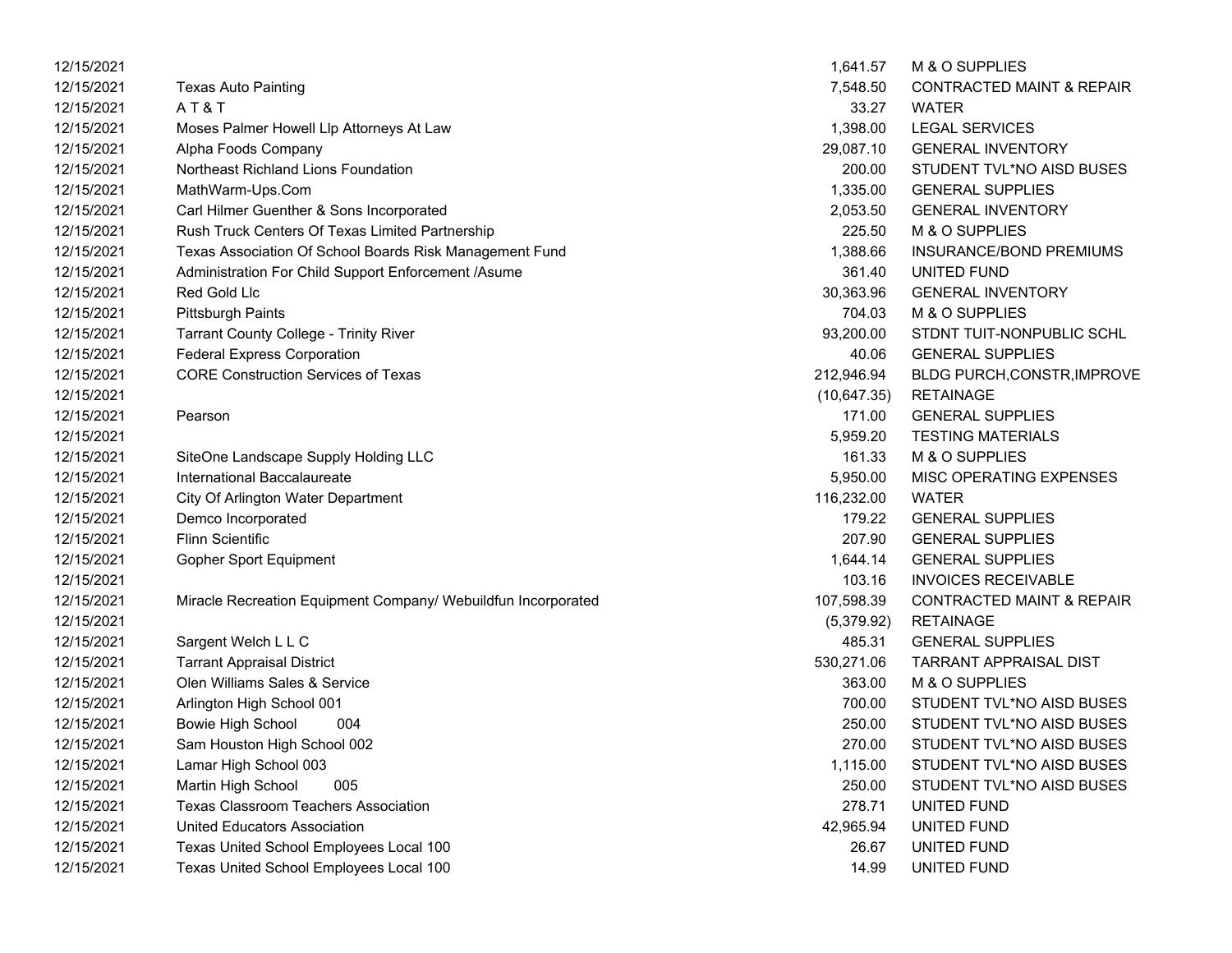| 12/15/2021 | Arlington Education Foundation                                  | 392.00     | AISD EDUCATION FOUNDATION  |
|------------|-----------------------------------------------------------------|------------|----------------------------|
| 12/15/2021 | <b>Arlington Education Foundation</b>                           | 4,229.00   | AISD EDUCATION FOUNDATION  |
| 12/15/2021 | Truman Tim Chapter 13 Trustee                                   | 13,423.00  | UNITED FUND                |
| 12/15/2021 | Truman Tim Chapter 13 Trustee                                   | 974.31     | UNITED FUND                |
| 12/15/2021 | <b>United States Treasury</b>                                   | 635.00     | FED INC TAX WITHHOLDING    |
| 12/15/2021 | Family And Consumer Sciences Teachers Association Of Texas      | 12.50      | AISD EDUCATION FOUNDATION  |
| 12/15/2021 | Texas Association Of Secondary School Principals                | 150.83     | UNITED FUND                |
| 12/15/2021 | Association Of Texas Professional Educators State               | 230.00     | UNITED FUND                |
| 12/15/2021 | Association Of Texas Professional Educators State               | 5,353.98   | UNITED FUND                |
| 12/15/2021 | Association Of Texas Professional Educators State               | 27.68      | UNITED FUND                |
| 12/15/2021 | <b>Education Career Alternatives Program</b>                    | 3,900.00   | <b>INVOICES RECEIVABLE</b> |
| 12/15/2021 | California State Disbursement Unit                              | 350.00     | UNITED FUND                |
| 12/15/2021 | United States Department of Treasury - Debt Management Services | 583.13     | UNITED FUND                |
| 12/15/2021 | Pam Bassel Chapter 13 Trustee                                   | 4,128.00   | UNITED FUND                |
| 12/15/2021 | Department of Children and Family Services - Louisiana          | 943.72     | UNITED FUND                |
| 12/15/2021 | Administracion para el Sustento de Menores                      | 257.69     | UNITED FUND                |
| 12/15/2021 | <b>Tennessee Child Support</b>                                  | 413.36     | UNITED FUND                |
| 12/15/2021 | <b>Support Payment Clearinghouse</b>                            | 864.00     | UNITED FUND                |
| 12/15/2021 | <b>Arlington ATPE</b>                                           | 348.83     | UNITED FUND                |
| 12/15/2021 | Transworld Systems, Inc                                         | 650.11     | <b>UNITED FUND</b>         |
| 12/15/2021 | Powers Tom Chapter 13 Trustee                                   | 950.77     | UNITED FUND                |
| 12/15/2021 | Powers Tom Chapter 13 Trustee                                   | 2,958.00   | UNITED FUND                |
| 12/15/2021 | <b>ACT Houston At Dallas</b>                                    | 428.00     | <b>INVOICES RECEIVABLE</b> |
| 12/15/2021 | Texas Teachers Alternative Certification Program                | 1,305.00   | <b>INVOICES RECEIVABLE</b> |
| 12/15/2021 | <b>Texas American Federation Of Teachers</b>                    | 29.16      | UNITED FUND                |
| 12/15/2021 | Educational Employees Credit Union - HSA                        | 111,010.41 | <b>DENTAL INSURANCE</b>    |
| 12/15/2021 | <b>Educational Employees Credit Union</b>                       | 97,440.44  | DUE TO CREDIT UNION        |
| 12/15/2021 | <b>Texas State Teachers Association</b>                         | 3,304.53   | UNITED FUND                |
| 12/16/2021 | <b>Tricia Alford</b>                                            | 38.25      | <b>EMPLOYEE TRAVEL</b>     |
| 12/16/2021 | Shanna Allen                                                    | 110.96     | <b>EMPLOYEE TRAVEL</b>     |
| 12/16/2021 | Rudy Alvarado                                                   | 78.65      | <b>EMPLOYEE TRAVEL</b>     |
| 12/16/2021 | Margaret Andersen                                               | 29.26      | <b>EMPLOYEE TRAVEL</b>     |
| 12/16/2021 | Benjamin Anderson                                               | 57.30      | <b>EMPLOYEE TRAVEL</b>     |
| 12/16/2021 | Julie Barganier                                                 | 102.08     | <b>EMPLOYEE TRAVEL</b>     |
| 12/16/2021 | Susan Borton                                                    | 189.06     | <b>EMPLOYEE TRAVEL</b>     |
| 12/16/2021 | <b>Tracy Brinkley</b>                                           | 93.06      | <b>EMPLOYEE TRAVEL</b>     |
| 12/16/2021 | Alex Cabrera                                                    | 46.01      | <b>EMPLOYEE TRAVEL</b>     |
| 12/16/2021 | Moises Carmona-Morales                                          | 71.64      | <b>EMPLOYEE TRAVEL</b>     |
| 12/16/2021 | Lisa Clark                                                      | 7.49       | <b>EMPLOYEE TRAVEL</b>     |
| 12/16/2021 | Jill Coker                                                      | 39.64      | <b>EMPLOYEE TRAVEL</b>     |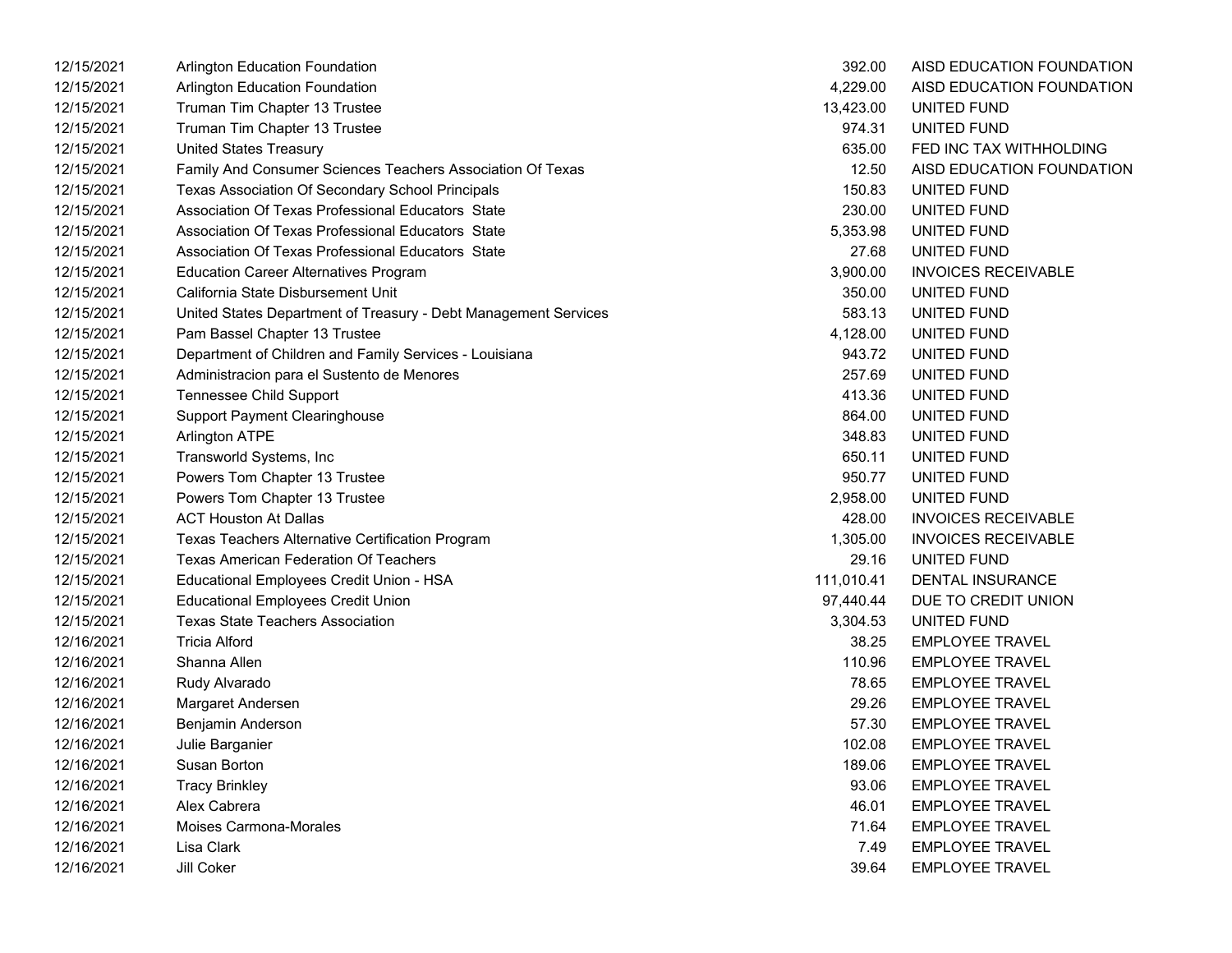| 12/16/2021 | Devin Cummings          | 8.11   | EMPLOYEE TRAVEL        |
|------------|-------------------------|--------|------------------------|
| 12/16/2021 | Kristen Czudak          | 75.11  | <b>EMPLOYEE TRAVEL</b> |
| 12/16/2021 | <b>Thomas Davis</b>     | 101.60 | <b>EMPLOYEE TRAVEL</b> |
| 12/16/2021 | Eli Delgado Perez       | 101.60 | <b>EMPLOYEE TRAVEL</b> |
| 12/16/2021 | <b>Charmanie Evans</b>  | 7.17   | <b>EMPLOYEE TRAVEL</b> |
| 12/16/2021 | <b>Linda Fetters</b>    | 49.97  | <b>EMPLOYEE TRAVEL</b> |
| 12/16/2021 | Jason Forsythe          | 214.00 | <b>EMPLOYEE TRAVEL</b> |
| 12/16/2021 | Alicia Fraide           | 22.26  | <b>EMPLOYEE TRAVEL</b> |
| 12/16/2021 | <b>Odnam Gallardo</b>   | 58.15  | <b>EMPLOYEE TRAVEL</b> |
| 12/16/2021 | Tamra Garcia            | 15.57  | <b>EMPLOYEE TRAVEL</b> |
| 12/16/2021 | <b>Brittany Gibson</b>  | 31.51  | <b>EMPLOYEE TRAVEL</b> |
| 12/16/2021 | <b>Sherrill Giddens</b> | 75.33  | <b>EMPLOYEE TRAVEL</b> |
| 12/16/2021 | Claudia Gonzalez        | 63.45  | <b>EMPLOYEE TRAVEL</b> |
| 12/16/2021 | Nathan Hervey           | 59.71  | <b>EMPLOYEE TRAVEL</b> |
| 12/16/2021 | Hannah Hightower        | 55.85  | <b>EMPLOYEE TRAVEL</b> |
| 12/16/2021 | Kendra Holmes           | 52.54  | <b>EMPLOYEE TRAVEL</b> |
| 12/16/2021 | Jeremy Houghton         | 122.68 | <b>EMPLOYEE TRAVEL</b> |
| 12/16/2021 | Stephanie Hudson        | 186.23 | <b>EMPLOYEE TRAVEL</b> |
| 12/16/2021 | Zachary Huntsinger      | 67.36  | <b>EMPLOYEE TRAVEL</b> |
| 12/16/2021 | Lisa Hurley             | 38.09  | <b>EMPLOYEE TRAVEL</b> |
| 12/16/2021 | Erika Jamison           | 8.77   | <b>EMPLOYEE TRAVEL</b> |
| 12/16/2021 | Jason Johnson           | 78.65  | <b>EMPLOYEE TRAVEL</b> |
| 12/16/2021 | Kenneth Johnson         | 50.13  | <b>EMPLOYEE TRAVEL</b> |
| 12/16/2021 | Tamara Johnson          | 44.19  | <b>EMPLOYEE TRAVEL</b> |
| 12/16/2021 | Stephanie Jurgens       | 24.02  | <b>EMPLOYEE TRAVEL</b> |
| 12/16/2021 | Bronwyn Kaminski        | 202.39 | <b>EMPLOYEE TRAVEL</b> |
| 12/16/2021 | Karin Kliemann          | 76.93  | <b>EMPLOYEE TRAVEL</b> |
| 12/16/2021 | Kaitlyn Krohmer         | 18.83  | <b>EMPLOYEE TRAVEL</b> |
| 12/16/2021 | Alison Larance          | 4.55   | <b>EMPLOYEE TRAVEL</b> |
| 12/16/2021 | Elizabeth Lawrence      | 93.09  | <b>EMPLOYEE TRAVEL</b> |
| 12/16/2021 | Khanh Le                | 45.64  | <b>EMPLOYEE TRAVEL</b> |
| 12/16/2021 | Diane Luttrell          | 24.29  | <b>EMPLOYEE TRAVEL</b> |
| 12/16/2021 | Jeanne Maxwell          | 122.14 | <b>EMPLOYEE TRAVEL</b> |
| 12/16/2021 | Stephen McCarthy        | 77.95  | <b>EMPLOYEE TRAVEL</b> |
| 12/16/2021 | Maria Mercado           | 24.18  | <b>EMPLOYEE TRAVEL</b> |
| 12/16/2021 | <b>Heather Merritt</b>  | 50.66  | <b>EMPLOYEE TRAVEL</b> |
| 12/16/2021 | Rasheeda Mohammed       | 45.05  | <b>EMPLOYEE TRAVEL</b> |
| 12/16/2021 | Darrine Molina          | 41.56  | <b>EMPLOYEE TRAVEL</b> |
| 12/16/2021 | <b>Teah Nason</b>       | 120.00 | <b>EMPLOYEE TRAVEL</b> |
| 12/16/2021 | Heidi Newcomb           | 56.71  | <b>EMPLOYEE TRAVEL</b> |

| 12/16/2021 | Devin Cummings          | 8.77   | <b>EMPLOYEE TRAVEL</b> |
|------------|-------------------------|--------|------------------------|
| 12/16/2021 | Kristen Czudak          | 75.11  | <b>EMPLOYEE TRAVEL</b> |
| 12/16/2021 | <b>Thomas Davis</b>     | 101.60 | <b>EMPLOYEE TRAVEL</b> |
| 12/16/2021 | Eli Delgado Perez       | 101.60 | <b>EMPLOYEE TRAVEL</b> |
| 12/16/2021 | Charmanie Evans         | 7.17   | <b>EMPLOYEE TRAVEL</b> |
| 12/16/2021 | Linda Fetters           | 49.97  | <b>EMPLOYEE TRAVEL</b> |
| 12/16/2021 | Jason Forsythe          | 214.00 | <b>EMPLOYEE TRAVEL</b> |
| 12/16/2021 | Alicia Fraide           | 22.26  | <b>EMPLOYEE TRAVEL</b> |
| 12/16/2021 | Odnam Gallardo          | 58.15  | <b>EMPLOYEE TRAVEL</b> |
| 12/16/2021 | Tamra Garcia            | 15.57  | <b>EMPLOYEE TRAVEL</b> |
| 12/16/2021 | <b>Brittany Gibson</b>  | 31.51  | <b>EMPLOYEE TRAVEL</b> |
| 12/16/2021 | <b>Sherrill Giddens</b> | 75.33  | <b>EMPLOYEE TRAVEL</b> |
| 12/16/2021 | Claudia Gonzalez        | 63.45  | <b>EMPLOYEE TRAVEL</b> |
| 12/16/2021 | Nathan Hervey           | 59.71  | <b>EMPLOYEE TRAVEL</b> |
| 12/16/2021 | Hannah Hightower        | 55.85  | <b>EMPLOYEE TRAVEL</b> |
| 12/16/2021 | Kendra Holmes           | 52.54  | <b>EMPLOYEE TRAVEL</b> |
| 12/16/2021 | Jeremy Houghton         | 122.68 | <b>EMPLOYEE TRAVEL</b> |
| 12/16/2021 | Stephanie Hudson        | 186.23 | <b>EMPLOYEE TRAVEL</b> |
| 12/16/2021 | Zachary Huntsinger      | 67.36  | <b>EMPLOYEE TRAVEL</b> |
| 12/16/2021 | Lisa Hurley             | 38.09  | <b>EMPLOYEE TRAVEL</b> |
| 12/16/2021 | Erika Jamison           | 8.77   | <b>EMPLOYEE TRAVEL</b> |
| 12/16/2021 | Jason Johnson           | 78.65  | <b>EMPLOYEE TRAVEL</b> |
| 12/16/2021 | Kenneth Johnson         | 50.13  | <b>EMPLOYEE TRAVEL</b> |
| 12/16/2021 | Tamara Johnson          | 44.19  | <b>EMPLOYEE TRAVEL</b> |
| 12/16/2021 | Stephanie Jurgens       | 24.02  | <b>EMPLOYEE TRAVEL</b> |
| 12/16/2021 | Bronwyn Kaminski        | 202.39 | <b>EMPLOYEE TRAVEL</b> |
| 12/16/2021 | Karin Kliemann          | 76.93  | <b>EMPLOYEE TRAVEL</b> |
| 12/16/2021 | Kaitlyn Krohmer         | 18.83  | <b>EMPLOYEE TRAVEL</b> |
| 12/16/2021 | Alison Larance          | 4.55   | <b>EMPLOYEE TRAVEL</b> |
| 12/16/2021 | Elizabeth Lawrence      | 93.09  | <b>EMPLOYEE TRAVEL</b> |
| 12/16/2021 | Khanh Le                | 45.64  | <b>EMPLOYEE TRAVEL</b> |
| 12/16/2021 | Diane Luttrell          | 24.29  | <b>EMPLOYEE TRAVEL</b> |
| 12/16/2021 | Jeanne Maxwell          | 122.14 | <b>EMPLOYEE TRAVEL</b> |
| 12/16/2021 | Stephen McCarthy        | 77.95  | <b>EMPLOYEE TRAVEL</b> |
| 12/16/2021 | Maria Mercado           | 24.18  | <b>EMPLOYEE TRAVEL</b> |
| 12/16/2021 | <b>Heather Merritt</b>  | 50.66  | <b>EMPLOYEE TRAVEL</b> |
| 12/16/2021 | Rasheeda Mohammed       | 45.05  | <b>EMPLOYEE TRAVEL</b> |
| 12/16/2021 | Darrine Molina          | 41.56  | <b>EMPLOYEE TRAVEL</b> |
| 12/16/2021 | <b>Teah Nason</b>       | 120.00 | <b>EMPLOYEE TRAVEL</b> |
| 12/16/2021 | Heidi Newcomb           | 56.71  | <b>EMPLOYEE TRAVEL</b> |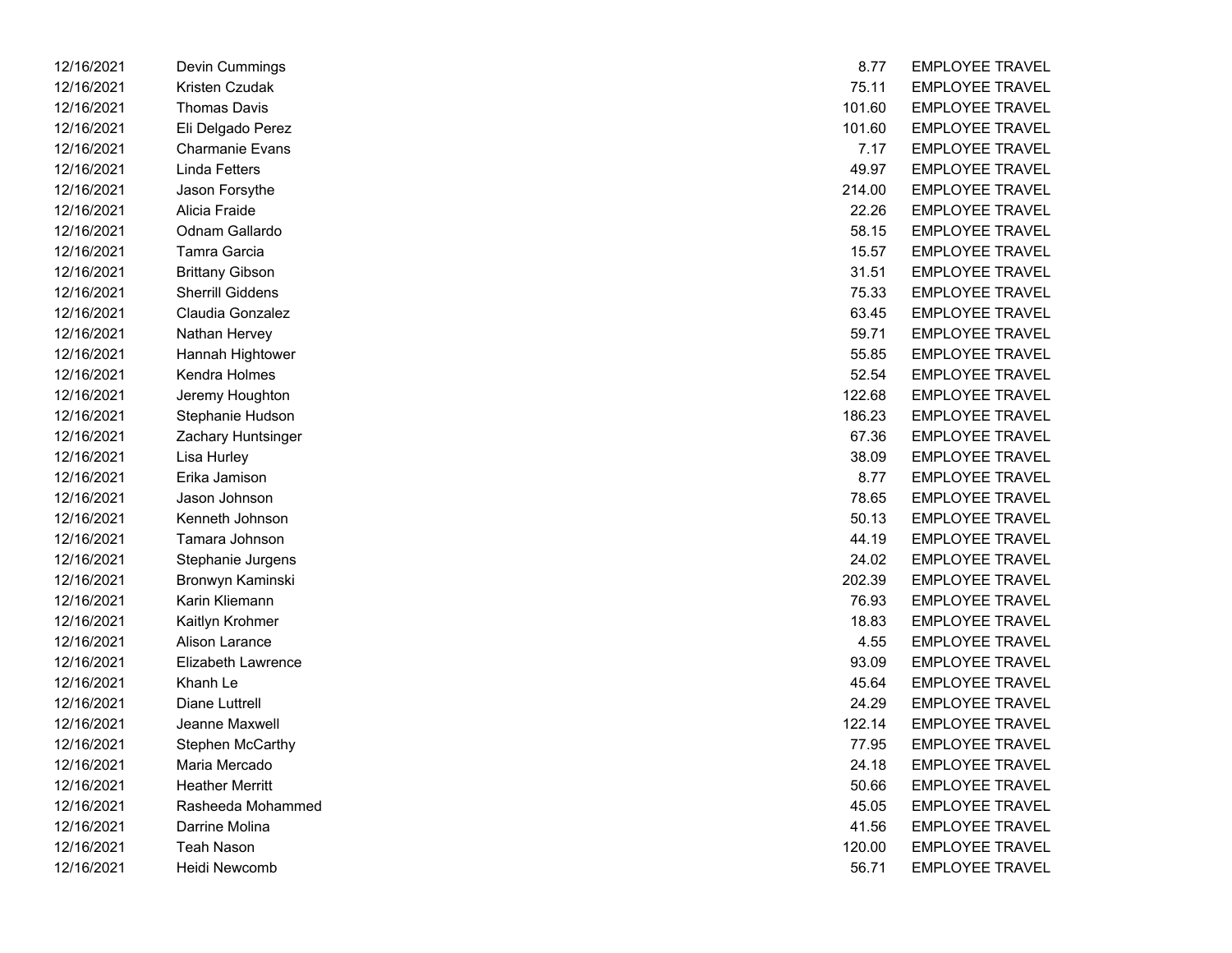| 12/16/2021 | Rolando Novell           | 27.66  | EMPLOYEE TRAVEL         |
|------------|--------------------------|--------|-------------------------|
| 12/16/2021 | Randy Nyhus              | 63.72  | <b>EMPLOYEE TRAVEL</b>  |
| 12/16/2021 | Jordyn Patton            | 93.09  | <b>EMPLOYEE TRAVEL</b>  |
| 12/16/2021 | Donna Poole              | 105.98 | <b>EMPLOYEE TRAVEL</b>  |
| 12/16/2021 | Lydia Ramos              | 17.01  | <b>EMPLOYEE TRAVEL</b>  |
| 12/16/2021 | Sandra Redding           | 42.16  | <b>EMPLOYEE TRAVEL</b>  |
| 12/16/2021 | Jerod Reeves             | 80.52  | <b>EMPLOYEE TRAVEL</b>  |
| 12/16/2021 | <b>Taliesha Reliford</b> | 93.57  | <b>EMPLOYEE TRAVEL</b>  |
| 12/16/2021 | Johnnie Reynolds         | 70.83  | <b>EMPLOYEE TRAVEL</b>  |
| 12/16/2021 | Mary Roddy               | 39.16  | <b>EMPLOYEE TRAVEL</b>  |
| 12/16/2021 | Scott Schneider          | 16.42  | <b>EMPLOYEE TRAVEL</b>  |
| 12/16/2021 | Spenser Segovia          | 38.41  | <b>EMPLOYEE TRAVEL</b>  |
| 12/16/2021 | <b>Robert Sessions</b>   | 156.06 | <b>EMPLOYEE TRAVEL</b>  |
| 12/16/2021 | Melinda Skarbek          | 56.18  | <b>EMPLOYEE TRAVEL</b>  |
| 12/16/2021 | Angela Smith             | 290.40 | <b>EMPLOYEE TRAVEL</b>  |
| 12/16/2021 | Aquilla Smith            | 94.11  | <b>EMPLOYEE TRAVEL</b>  |
| 12/16/2021 | Sundra Smith             | 4.33   | <b>EMPLOYEE TRAVEL</b>  |
| 12/16/2021 | <b>Wendy Smith</b>       | 78.70  | <b>EMPLOYEE TRAVEL</b>  |
| 12/16/2021 | Lynn Smith-Nienhaus      | 66.13  | <b>EMPLOYEE TRAVEL</b>  |
| 12/16/2021 | Kathy Sowell             | 25.84  | <b>EMPLOYEE TRAVEL</b>  |
| 12/16/2021 | <b>Tricia Stahl</b>      | 21.51  | <b>EMPLOYEE TRAVEL</b>  |
| 12/16/2021 | Deborah Steiner          | 30.82  | <b>EMPLOYEE TRAVEL</b>  |
| 12/16/2021 | Gordon Stephens          | 90.00  | <b>MISC OPERATING E</b> |
| 12/16/2021 | Lou Stevens              | 28.94  | <b>EMPLOYEE TRAVEL</b>  |
| 12/16/2021 | Natalie Strand           | 9.20   | <b>EMPLOYEE TRAVEL</b>  |
| 12/16/2021 | Nukesha Summerhill       | 93.09  | <b>EMPLOYEE TRAVEL</b>  |
| 12/16/2021 | <b>Gregory Sunder</b>    | 27.45  | <b>EMPLOYEE TRAVEL</b>  |
| 12/16/2021 | <b>Derrick Talton</b>    | 46.01  | <b>EMPLOYEE TRAVEL</b>  |
| 12/16/2021 | Sandra Tapia             | 24.56  | <b>EMPLOYEE TRAVEL</b>  |
| 12/16/2021 | <b>Mallory Tate</b>      | 92.02  | <b>EMPLOYEE TRAVEL</b>  |
| 12/16/2021 | Mark Taylor              | 41.73  | <b>EMPLOYEE TRAVEL</b>  |
| 12/16/2021 | Sarah Taylor             | 6.10   | <b>EMPLOYEE TRAVEL</b>  |
| 12/16/2021 | Denise Thomas            | 22.20  | <b>EMPLOYEE TRAVEL</b>  |
| 12/16/2021 | Timothy Thompson         | 6.85   | <b>EMPLOYEE TRAVEL</b>  |
| 12/16/2021 | <b>Yvette Turner</b>     | 8.67   | <b>EMPLOYEE TRAVEL</b>  |
| 12/16/2021 | Aaron Vaughn             | 67.52  | <b>EMPLOYEE TRAVEL</b>  |
| 12/16/2021 | Donna Verheyden          | 93.09  | <b>EMPLOYEE TRAVEL</b>  |
| 12/16/2021 | <b>Robert Wager</b>      | 98.12  | <b>EMPLOYEE TRAVEL</b>  |
| 12/16/2021 | Tonia Walker             | 35.52  | <b>EMPLOYEE TRAVEL</b>  |
| 12/16/2021 | Michelle Webb            | 50.56  | <b>EMPLOYEE TRAVEL</b>  |

| 12/16/2021 | Rolando Novell          | 27.66  | <b>EMPLOYEE TRAVEL</b>  |
|------------|-------------------------|--------|-------------------------|
| 12/16/2021 | <b>Randy Nyhus</b>      | 63.72  | <b>EMPLOYEE TRAVEL</b>  |
| 12/16/2021 | Jordyn Patton           | 93.09  | <b>EMPLOYEE TRAVEL</b>  |
| 12/16/2021 | Donna Poole             | 105.98 | <b>EMPLOYEE TRAVEL</b>  |
| 12/16/2021 | Lydia Ramos             | 17.01  | <b>EMPLOYEE TRAVEL</b>  |
| 12/16/2021 | Sandra Redding          | 42.16  | <b>EMPLOYEE TRAVEL</b>  |
| 12/16/2021 | Jerod Reeves            | 80.52  | <b>EMPLOYEE TRAVEL</b>  |
| 12/16/2021 | Taliesha Reliford       | 93.57  | <b>EMPLOYEE TRAVEL</b>  |
| 12/16/2021 | Johnnie Reynolds        | 70.83  | <b>EMPLOYEE TRAVEL</b>  |
| 12/16/2021 | Mary Roddy              | 39.16  | <b>EMPLOYEE TRAVEL</b>  |
| 12/16/2021 | Scott Schneider         | 16.42  | <b>EMPLOYEE TRAVEL</b>  |
| 12/16/2021 | Spenser Segovia         | 38.41  | <b>EMPLOYEE TRAVEL</b>  |
| 12/16/2021 | <b>Robert Sessions</b>  | 156.06 | <b>EMPLOYEE TRAVEL</b>  |
| 12/16/2021 | Melinda Skarbek         | 56.18  | <b>EMPLOYEE TRAVEL</b>  |
| 12/16/2021 | Angela Smith            | 290.40 | <b>EMPLOYEE TRAVEL</b>  |
| 12/16/2021 | Aquilla Smith           | 94.11  | <b>EMPLOYEE TRAVEL</b>  |
| 12/16/2021 | Sundra Smith            | 4.33   | <b>EMPLOYEE TRAVEL</b>  |
| 12/16/2021 | <b>Wendy Smith</b>      | 78.70  | <b>EMPLOYEE TRAVEL</b>  |
| 12/16/2021 | Lynn Smith-Nienhaus     | 66.13  | <b>EMPLOYEE TRAVEL</b>  |
| 12/16/2021 | <b>Kathy Sowell</b>     | 25.84  | <b>EMPLOYEE TRAVEL</b>  |
| 12/16/2021 | <b>Tricia Stahl</b>     | 21.51  | <b>EMPLOYEE TRAVEL</b>  |
| 12/16/2021 | Deborah Steiner         | 30.82  | <b>EMPLOYEE TRAVEL</b>  |
| 12/16/2021 | <b>Gordon Stephens</b>  | 90.00  | MISC OPERATING EXPENSES |
| 12/16/2021 | Lou Stevens             | 28.94  | <b>EMPLOYEE TRAVEL</b>  |
| 12/16/2021 | <b>Natalie Strand</b>   | 9.20   | <b>EMPLOYEE TRAVEL</b>  |
| 12/16/2021 | Nukesha Summerhill      | 93.09  | <b>EMPLOYEE TRAVEL</b>  |
| 12/16/2021 | <b>Gregory Sunder</b>   | 27.45  | <b>EMPLOYEE TRAVEL</b>  |
| 12/16/2021 | <b>Derrick Talton</b>   | 46.01  | <b>EMPLOYEE TRAVEL</b>  |
| 12/16/2021 | Sandra Tapia            | 24.56  | <b>EMPLOYEE TRAVEL</b>  |
| 12/16/2021 | <b>Mallory Tate</b>     | 92.02  | <b>EMPLOYEE TRAVEL</b>  |
| 12/16/2021 | Mark Taylor             | 41.73  | <b>EMPLOYEE TRAVEL</b>  |
| 12/16/2021 | Sarah Taylor            | 6.10   | <b>EMPLOYEE TRAVEL</b>  |
| 12/16/2021 | Denise Thomas           | 22.20  | <b>EMPLOYEE TRAVEL</b>  |
| 12/16/2021 | <b>Timothy Thompson</b> | 6.85   | <b>EMPLOYEE TRAVEL</b>  |
| 12/16/2021 | <b>Yvette Turner</b>    | 8.67   | <b>EMPLOYEE TRAVEL</b>  |
| 12/16/2021 | Aaron Vaughn            | 67.52  | <b>EMPLOYEE TRAVEL</b>  |
| 12/16/2021 | Donna Verheyden         | 93.09  | <b>EMPLOYEE TRAVEL</b>  |
| 12/16/2021 | Robert Wager            | 98.12  | <b>EMPLOYEE TRAVEL</b>  |
| 12/16/2021 | <b>Tonia Walker</b>     | 35.52  | <b>EMPLOYEE TRAVEL</b>  |
| 12/16/2021 | Michelle Webb           | 50.56  | <b>EMPLOYEE TRAVEL</b>  |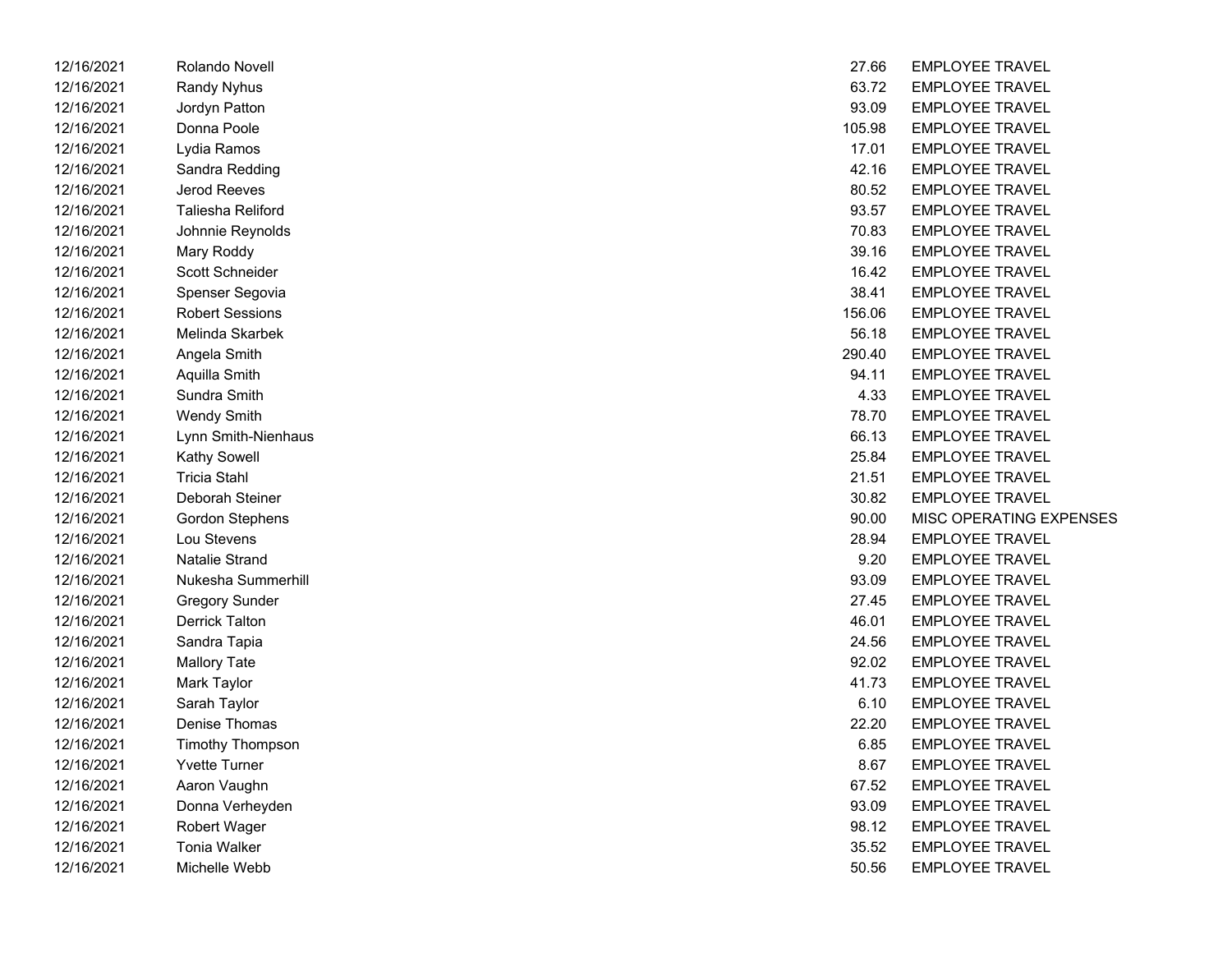| 12/16/2021 | Jennifer Wells                                   | 28.52      | <b>EMPLOYEE TRAVEL</b>               |
|------------|--------------------------------------------------|------------|--------------------------------------|
| 12/16/2021 | Sue Wilhide                                      | 33.81      | <b>EMPLOYEE TRAVEL</b>               |
| 12/16/2021 | <b>Heather Williams</b>                          | 93.09      | <b>EMPLOYEE TRAVEL</b>               |
| 12/16/2021 | Regina Williams                                  | 21.13      | <b>EMPLOYEE TRAVEL</b>               |
| 12/16/2021 | Sebastian Williams                               | 85.17      | <b>EMPLOYEE TRAVEL</b>               |
| 12/16/2021 | <b>Holly Willis</b>                              | 26.75      | <b>EMPLOYEE TRAVEL</b>               |
| 12/16/2021 | Nytasha Wilson                                   | 46.55      | <b>EMPLOYEE TRAVEL</b>               |
| 12/16/2021 | Annaliese Wink                                   | 35.20      | <b>EMPLOYEE TRAVEL</b>               |
| 12/16/2021 | <b>Charity Woods</b>                             | 36.17      | <b>EMPLOYEE TRAVEL</b>               |
| 12/16/2021 | Michael Woods                                    | 23.17      | <b>EMPLOYEE TRAVEL</b>               |
| 12/16/2021 | Jennifer Young                                   | 94.37      | <b>EMPLOYEE TRAVEL</b>               |
| 12/16/2021 | <b>Kimberly Young</b>                            | 2.51       | <b>EMPLOYEE TRAVEL</b>               |
| 12/16/2021 | Maria Zarate                                     | 68.69      | <b>EMPLOYEE TRAVEL</b>               |
| 12/16/2021 | <b>Texas Association Of School Boards</b>        | 225.00     | <b>EMPLOYEE TRAVEL</b>               |
| 12/16/2021 | Home Depot Pro                                   | 241.93     | <b>GENERAL SUPPLIES</b>              |
| 12/16/2021 |                                                  | 164.61     | M & O SUPPLIES                       |
| 12/16/2021 | <b>Texas School Public Relations Association</b> | 90.00      | <b>EMPLOYEE TRAVEL</b>               |
| 12/16/2021 | <b>B W I Companies Incorporated</b>              | 74.64      | M & O SUPPLIES                       |
| 12/16/2021 | <b>Texas Department Of Public Safety</b>         | 1,841.00   | MISC PURCH & CONTR SERV              |
| 12/16/2021 | <b>Elliott Electric Supply</b>                   | 1,063.68   | M & O SUPPLIES                       |
| 12/16/2021 | Barnes & Noble Booksellers, Inc                  | 160.59     | <b>GENERAL SUPPLIES</b>              |
| 12/16/2021 |                                                  | 323.70     | <b>READING MATERIALS</b>             |
| 12/16/2021 | D & J Sports Incorporated                        | 156.95     | <b>GENERAL SUPPLIES</b>              |
| 12/16/2021 | Jason's Deli                                     | 282.16     | MISC OPERATING EXPENSES              |
| 12/16/2021 | B & H Photo Video                                | 478.56     | <b>GENERAL SUPPLIES</b>              |
| 12/16/2021 | <b>CDW Government Incorporated</b>               | 750.55     | <b>GENERAL SUPPLIES</b>              |
| 12/16/2021 | 1 A Fire & Domestic Testing                      | 32.00      | <b>CONTRACTED MAINT &amp; REPAIR</b> |
| 12/16/2021 | Verizon Wireless Acct                            | 2,659.00   | <b>WATER</b>                         |
| 12/16/2021 | Renaissance Learning Incorporated                | 5,742.09   | <b>GENERAL SUPPLIES</b>              |
| 12/16/2021 | SHI Government Solutions Incorporated            | 85.24      | <b>GENERAL SUPPLIES</b>              |
| 12/16/2021 | <b>McKinney Office Supply</b>                    | 727,468.94 | <b>GENERAL SUPPLIES</b>              |
| 12/16/2021 | Phillips Welding Supply Incorporated - Id #Arisd | 3,469.23   | <b>GENERAL SUPPLIES</b>              |
| 12/16/2021 | J W Pepper & Son Incorporated                    | 55.99      | <b>GENERAL SUPPLIES</b>              |
| 12/16/2021 | Arlington Hardware Incorporated #53              | 37.18      | M & O SUPPLIES                       |
| 12/16/2021 | <b>Super Duper Publications</b>                  | 399.90     | <b>GENERAL SUPPLIES</b>              |
| 12/16/2021 |                                                  | 13.95      | <b>READING MATERIALS</b>             |
| 12/16/2021 | City Of Arlington                                | 75,371.45  | MISC PURCH & CONTR SERV              |
| 12/16/2021 | Welch John                                       | 440.00     | MISC PURCH & CONTR SERV              |
| 12/16/2021 | J P Morgan Chase Bank NA                         | 788.00     | <b>CONTRACTED MAINT &amp; REPAIR</b> |
| 12/16/2021 |                                                  | 270.00     | <b>EMPLOYEE TRAVEL</b>               |

| 28.52     | <b>EMPLOYEE TRAVEL</b>               |
|-----------|--------------------------------------|
| 33.81     | <b>EMPLOYEE TRAVEL</b>               |
| 93.09     | <b>EMPLOYEE TRAVEL</b>               |
| 21.13     | <b>EMPLOYEE TRAVEL</b>               |
| 85.17     | <b>EMPLOYEE TRAVEL</b>               |
| 26.75     | <b>EMPLOYEE TRAVEL</b>               |
| 46.55     | <b>EMPLOYEE TRAVEL</b>               |
| 35.20     | <b>EMPLOYEE TRAVEL</b>               |
| 36.17     | <b>EMPLOYEE TRAVEL</b>               |
| 23.17     | <b>EMPLOYEE TRAVEL</b>               |
| 94.37     | <b>EMPLOYEE TRAVEL</b>               |
| 2.51      | <b>EMPLOYEE TRAVEL</b>               |
| 68.69     | <b>EMPLOYEE TRAVEL</b>               |
| 225.00    | <b>EMPLOYEE TRAVEL</b>               |
| 241.93    | <b>GENERAL SUPPLIES</b>              |
| 164.61    | M & O SUPPLIES                       |
| 90.00     | <b>EMPLOYEE TRAVEL</b>               |
| 74.64     | <b>M &amp; O SUPPLIES</b>            |
| 1,841.00  | MISC PURCH & CONTR SERV              |
| 1,063.68  | M & O SUPPLIES                       |
| 160.59    | <b>GENERAL SUPPLIES</b>              |
|           | 323.70 READING MATERIALS             |
| 156.95    | <b>GENERAL SUPPLIES</b>              |
| 282.16    | <b>MISC OPERATING EXPENSES</b>       |
| 478.56    | <b>GENERAL SUPPLIES</b>              |
| 750.55    | <b>GENERAL SUPPLIES</b>              |
| 32.00     | <b>CONTRACTED MAINT &amp; REPAIR</b> |
| 2,659.00  | <b>WATER</b>                         |
| 5,742.09  | <b>GENERAL SUPPLIES</b>              |
| 85.24     | <b>GENERAL SUPPLIES</b>              |
| 27,468.94 | <b>GENERAL SUPPLIES</b>              |
| 3,469.23  | <b>GENERAL SUPPLIES</b>              |
| 55.99     | <b>GENERAL SUPPLIES</b>              |
| 37.18     | M & O SUPPLIES                       |
| 399.90    | <b>GENERAL SUPPLIES</b>              |
| 13.95     | <b>READING MATERIALS</b>             |
| 75,371.45 | MISC PURCH & CONTR SERV              |
| 440.00    | MISC PURCH & CONTR SERV              |
| 788.00    | CONTRACTED MAINT & REPAIR            |
| 270.00    | <b>EMPLOYEE TRAVEL</b>               |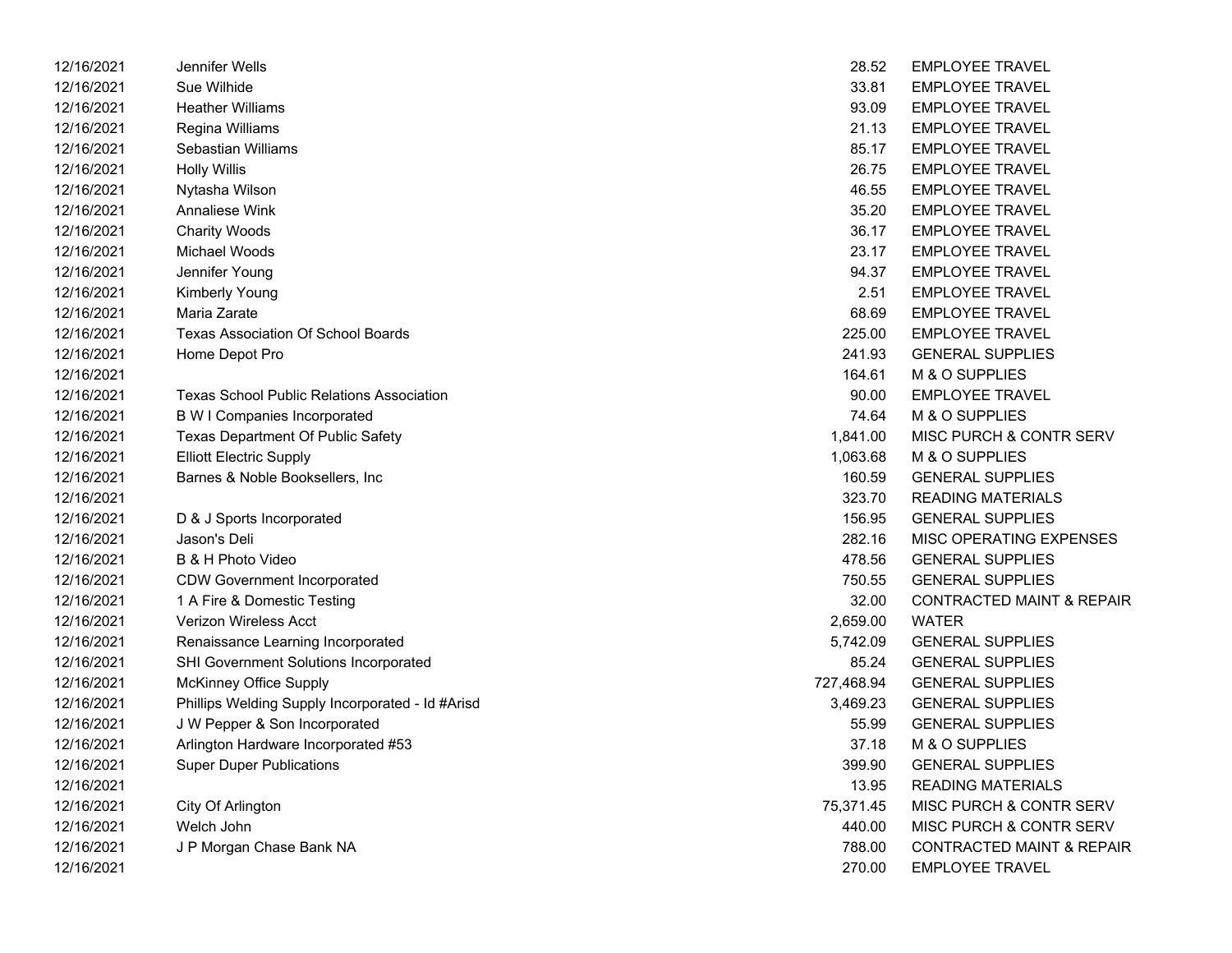| 12/16/2021 |                                              | 250.00    | <b>GENERAL SUPPLIES</b>              |
|------------|----------------------------------------------|-----------|--------------------------------------|
| 12/16/2021 |                                              | 4,401.22  | MISC OPERATING EXPENSES              |
| 12/16/2021 |                                              | 705.92    | <b>Travel Request Payable</b>        |
| 12/16/2021 | <b>UPS</b>                                   | 203.94    | <b>GENERAL SUPPLIES</b>              |
| 12/16/2021 | Gardner Kenneth                              | 165.00    | MISC PURCH & CONTR SERV              |
| 12/16/2021 | <b>Empowering Writers</b>                    | 7,143.75  | MISC PURCH & CONTR SERV              |
| 12/16/2021 | <b>Express Booksellers</b>                   | 575.02    | <b>READING MATERIALS</b>             |
| 12/16/2021 | Speech Corner LLC                            | 419.74    | <b>GENERAL SUPPLIES</b>              |
| 12/16/2021 | <b>DWR Fence</b>                             | 7,435.00  | <b>CONTRACTED MAINT &amp; REPAIR</b> |
| 12/16/2021 | CoreCourseGPA.com                            | 2,214.00  | MISC PURCH & CONTR SERV              |
| 12/16/2021 | <b>ESGILLC</b>                               | 639.00    | <b>GENERAL SUPPLIES</b>              |
| 12/16/2021 | Morrison Richard R                           | 165.00    | MISC PURCH & CONTR SERV              |
| 12/16/2021 | Oden Aaron R                                 | 330.00    | MISC PURCH & CONTR SERV              |
| 12/16/2021 | <b>Binswanger Glass</b>                      | 146.19    | M & O SUPPLIES                       |
| 12/16/2021 | <b>SC Fuels</b>                              | 18,801.40 | <b>GENERAL INVENTORY</b>             |
| 12/16/2021 | Eichelbaum Wardell Hansen Powell & Mehl P.C. | 91,343.96 | <b>LEGAL SERVICES</b>                |
| 12/16/2021 | UTA Bookstore #0812                          | 3,868.16  | <b>TEXTBOOKS</b>                     |
| 12/16/2021 | Arriaga Joshua Aaron                         | 195.00    | MISC PURCH & CONTR SERV              |
| 12/16/2021 | Lone Star Furnishings LLC                    | 245.88    | M & O SUPPLIES                       |
| 12/16/2021 | Taco Cabana                                  | 527.10    | MISC OPERATING EXPENSES              |
| 12/16/2021 | Crawford Electric Supply Company             | 1,421.64  | M & O SUPPLIES                       |
| 12/16/2021 | Tracey Lynn Dixon                            | 165.00    | MISC PURCH & CONTR SERV              |
| 12/16/2021 | <b>Miller</b> Lee                            | 50.00     | MISC PURCH & CONTR SERV              |
| 12/16/2021 | Chick-fil-A(Cooper/LittleRoad/CarrierPkwy)   | 62.00     | MISC OPERATING EXPENSES              |
| 12/16/2021 | ALL In Learning                              | 5,550.00  | <b>GENERAL SUPPLIES</b>              |
| 12/16/2021 | Earthtek, Inc                                | 25,135.00 | <b>CONTRACTED MAINT &amp; REPAIR</b> |
| 12/16/2021 | <b>US Games</b>                              | 53.19     | <b>GENERAL SUPPLIES</b>              |
| 12/16/2021 | Kleen-Air Filter Service & Sales             | 3,952.32  | <b>GENERAL INVENTORY</b>             |
| 12/16/2021 | On The Border Mexican Grill and Cantina      | 1,459.79  | MISC OPERATING EXPENSES              |
| 12/16/2021 | Lincoln Electric Company                     | 2,415.24  | <b>GENERAL SUPPLIES</b>              |
| 12/16/2021 | Mavich LLC                                   | 280.80    | <b>GENERAL INVENTORY</b>             |
| 12/16/2021 | Washing Equipment of Texas - WET Inc         | 1,804.95  | <b>CONTRACTED MAINT &amp; REPAIR</b> |
| 12/16/2021 | Nasco                                        | 9.48      | <b>GENERAL SUPPLIES</b>              |
| 12/16/2021 | Nicole Newton                                | 165.00    | MISC PURCH & CONTR SERV              |
| 12/16/2021 | <b>Sports Officials Unlimited</b>            | 810.00    | MISC PURCH & CONTR SERV              |
| 12/16/2021 | Staples Inc/Staples Business Advantage       | 75.97     | <b>GENERAL SUPPLIES</b>              |
| 12/16/2021 | AT&T Acct #817 164-0068 536 1                | 1,668.38  | <b>WATER</b>                         |
| 12/16/2021 | Alonti Catering                              | 1,556.83  | MISC OPERATING EXPENSES              |
| 12/16/2021 | Smith Sam M.                                 | 50.00     | MISC PURCH & CONTR SERV              |
| 12/16/2021 | ValueSure Agency Inc.                        | 71.00     | <b>MISC OPERATING EXPENSES</b>       |

| 250.00    | <b>GENERAL SUPPLIES</b>              |
|-----------|--------------------------------------|
| 4,401.22  | <b>MISC OPERATING EXPENSES</b>       |
| 705.92    | <b>Travel Request Payable</b>        |
| 203.94    | <b>GENERAL SUPPLIES</b>              |
| 165.00    | MISC PURCH & CONTR SERV              |
| 7,143.75  | MISC PURCH & CONTR SERV              |
| 575.02    | <b>READING MATERIALS</b>             |
| 419.74    | <b>GENERAL SUPPLIES</b>              |
| 7,435.00  | <b>CONTRACTED MAINT &amp; REPAIR</b> |
| 2,214.00  | <b>MISC PURCH &amp; CONTR SERV</b>   |
| 639.00    | <b>GENERAL SUPPLIES</b>              |
| 165.00    | <b>MISC PURCH &amp; CONTR SERV</b>   |
| 330.00    | MISC PURCH & CONTR SERV              |
| 146.19    | M & O SUPPLIES                       |
| 18,801.40 | <b>GENERAL INVENTORY</b>             |
| 91,343.96 | <b>LEGAL SERVICES</b>                |
| 3,868.16  | <b>TEXTBOOKS</b>                     |
| 195.00    | MISC PURCH & CONTR SERV              |
| 245.88    | M & O SUPPLIES                       |
| 527.10    | <b>MISC OPERATING EXPENSES</b>       |
| 1,421.64  | <b>M &amp; O SUPPLIES</b>            |
| 165.00    | <b>MISC PURCH &amp; CONTR SERV</b>   |
| 50.00     | MISC PURCH & CONTR SERV              |
| 62.00     | <b>MISC OPERATING EXPENSES</b>       |
| 5,550.00  | <b>GENERAL SUPPLIES</b>              |
| 25,135.00 | <b>CONTRACTED MAINT &amp; REPAIR</b> |
| 53.19     | <b>GENERAL SUPPLIES</b>              |
| 3,952.32  | <b>GENERAL INVENTORY</b>             |
| 1,459.79  | MISC OPERATING EXPENSES              |
| 2,415.24  | <b>GENERAL SUPPLIES</b>              |
| 280.80    | <b>GENERAL INVENTORY</b>             |
| 1,804.95  | <b>CONTRACTED MAINT &amp; REPAIR</b> |
| 9.48      | <b>GENERAL SUPPLIES</b>              |
| 165.00    | MISC PURCH & CONTR SERV              |
| 810.00    | MISC PURCH & CONTR SERV              |
| 75.97     | <b>GENERAL SUPPLIES</b>              |
| 1,668.38  | <b>WATER</b>                         |
| 1,556.83  | <b>MISC OPERATING EXPENSES</b>       |
| 50.00     | <b>MISC PURCH &amp; CONTR SERV</b>   |
| 71.00     | <b>MISC OPERATING EXPENSES</b>       |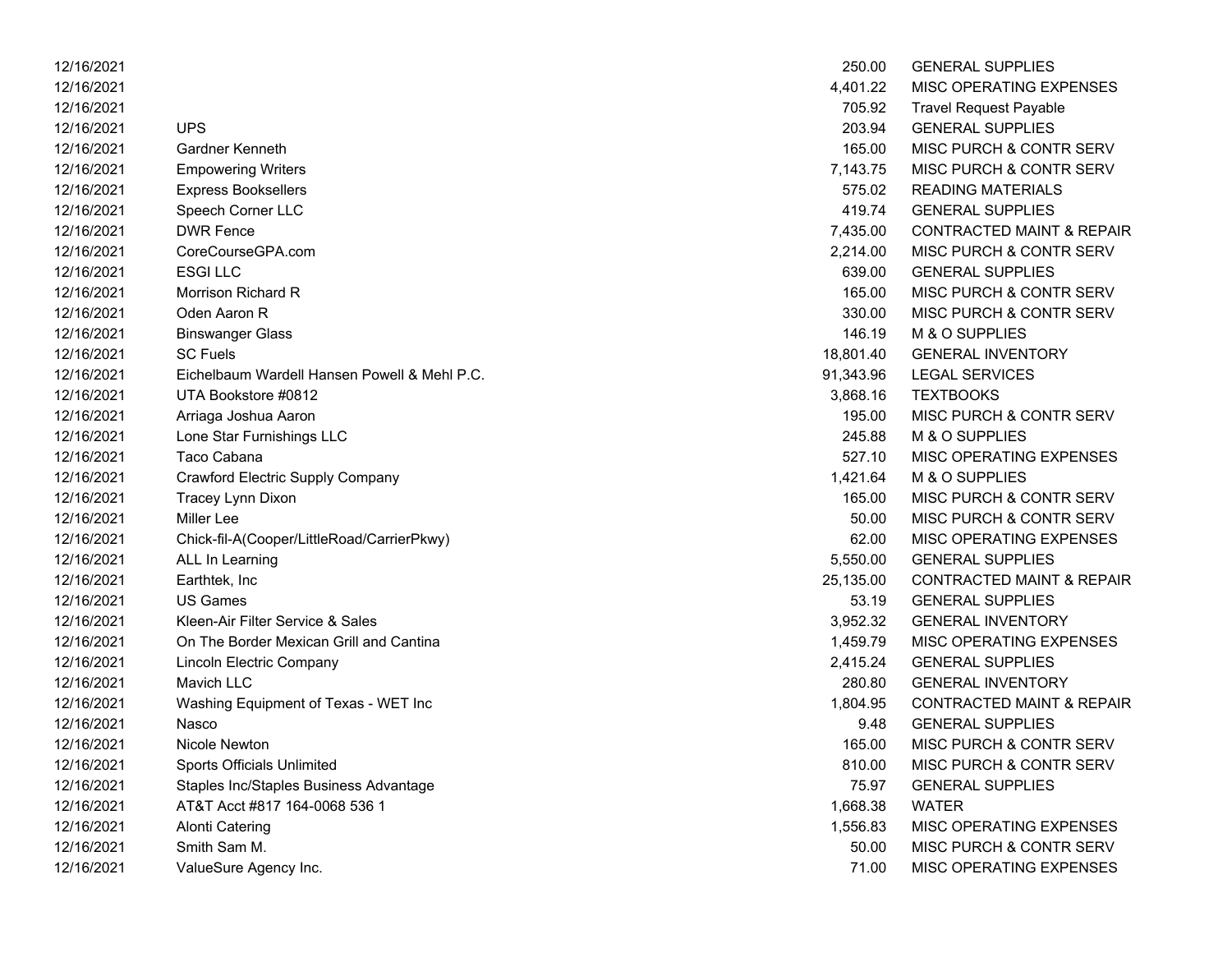| 12/16/2021 | Long Ivan                                                      | 115.00     | MISC PURCH & CONTR SERV       |
|------------|----------------------------------------------------------------|------------|-------------------------------|
| 12/16/2021 | Sciandra Sascha                                                | 195.00     | MISC PURCH & CONTR SERV       |
| 12/16/2021 | North Texas Swimming Inc                                       | 1,118.00   | <b>DUES</b>                   |
| 12/16/2021 | Snapdown Sportswear LLC                                        | 4,500.00   | <b>GENERAL SUPPLIES</b>       |
| 12/16/2021 | Upstage Center Incorporated                                    | 2,209.68   | NON ATHLETIC ACTIVITY REVENUE |
| 12/16/2021 | Visual Language Professionals LLC                              | 109,060.75 | MISC PURCH & CONTR SERV       |
| 12/16/2021 | D&L Entertainment Services Incorporated                        | 1,202.50   | NON ATHLETIC ACTIVITY REVENUE |
| 12/16/2021 | Translation and Interpretation Network LLC                     | 8,555.95   | MISC PURCH & CONTR SERV       |
| 12/16/2021 | Robja LC dba Servpro of Flower Mound                           | 2,000.00   | <b>GENERAL SUPPLIES</b>       |
| 12/16/2021 | Lakeshore Learning Materials                                   | 461.50     | <b>GENERAL SUPPLIES</b>       |
| 12/16/2021 | Office Depot, Inc                                              | 791.92     | <b>GENERAL SUPPLIES</b>       |
| 12/16/2021 | James Randall Baas                                             | 227.50     | <b>INVOICES RECEIVABLE</b>    |
| 12/16/2021 | <b>Taylor Wilkerson</b>                                        | 550.00     | MISC PURCH & CONTR SERV       |
| 12/16/2021 | <b>Brandon Owens</b>                                           | 1,402.50   | MISC PURCH & CONTR SERV       |
| 12/16/2021 | <b>Brenden Keany</b>                                           | 357.50     | MISC PURCH & CONTR SERV       |
| 12/16/2021 | Aeron Hill                                                     | 467.50     | MISC PURCH & CONTR SERV       |
| 12/16/2021 | Aeron Hill                                                     | 467.50     | MISC PURCH & CONTR SERV       |
| 12/16/2021 | United Performing Arts Guild                                   | 7,332.82   | NON ATHLETIC ACTIVITY REVENUE |
| 12/16/2021 | Complete Supply Incorporated                                   | 10,654.32  | <b>GENERAL INVENTORY</b>      |
| 12/16/2021 |                                                                | 1,718.13   | M & O SUPPLIES                |
| 12/16/2021 | <b>Drum Cafe Texas</b>                                         | 4,000.00   | MISC PURCH & CONTR SERV       |
| 12/16/2021 | <b>Compliance Consortium Corporation</b>                       | 1,077.00   | MISC PURCH & CONTR SERV       |
| 12/16/2021 | <b>Caldwell Country Chevrolet</b>                              | 74,895.00  | <b>VEHICLES</b>               |
| 12/16/2021 | <b>Bucks Wheel &amp; Equipment Company</b>                     | 1,441.70   | <b>GENERAL INVENTORY</b>      |
| 12/16/2021 |                                                                | 1,010.90   | M & O SUPPLIES                |
| 12/16/2021 | Southwest International Trucks                                 | 102.94     | M & O SUPPLIES                |
| 12/16/2021 | Arlington Independent School District Food & Nutrition Service | 150.00     | MISC OPERATING EXPENSES       |
| 12/16/2021 | <b>Texas Womans University Career Services</b>                 | 200.00     | MISC OPERATING EXPENSES       |
| 12/16/2021 | <b>GPHS Golf Booster Club</b>                                  | 300.00     | STUDENT TVL*NO AISD BUSES     |
| 12/16/2021 | <b>Trinity Photographic Promotion</b>                          | 3,665.15   | <b>INVOICES RECEIVABLE</b>    |
| 12/16/2021 | Quality Audio Visual Service Incorporated                      | 209.99     | <b>GENERAL SUPPLIES</b>       |
| 12/16/2021 | Olen Williams Sales & Service                                  | 155.00     | M & O SUPPLIES                |
| 12/16/2021 | Seguin High School                                             | 295.00     | STUDENT TVL*NO AISD BUSES     |
| 12/16/2021 | Marsha Fountain                                                | 250.00     | <b>CHANGE FUND</b>            |
| 12/16/2021 | Sarina Beaver                                                  | 344.30     | LIONS CLUB CONCESSIONS        |
| 12/16/2021 | <b>Candace Reese</b>                                           | 155.35     | LIONS CLUB CONCESSIONS        |
| 12/16/2021 | Maria Sandoval                                                 | 50.00      | LIONS CLUB CONCESSIONS        |
| 12/16/2021 | <b>Dell Marketing</b>                                          | 7,763.60   | <b>GENERAL SUPPLIES</b>       |
| 12/16/2021 | <b>CDW Government Incorporated</b>                             | 630,964.06 | <b>GENERAL SUPPLIES</b>       |
| 12/16/2021 | IdentiSys Incorporated                                         | 2,776.30   | M & O SUPPLIES                |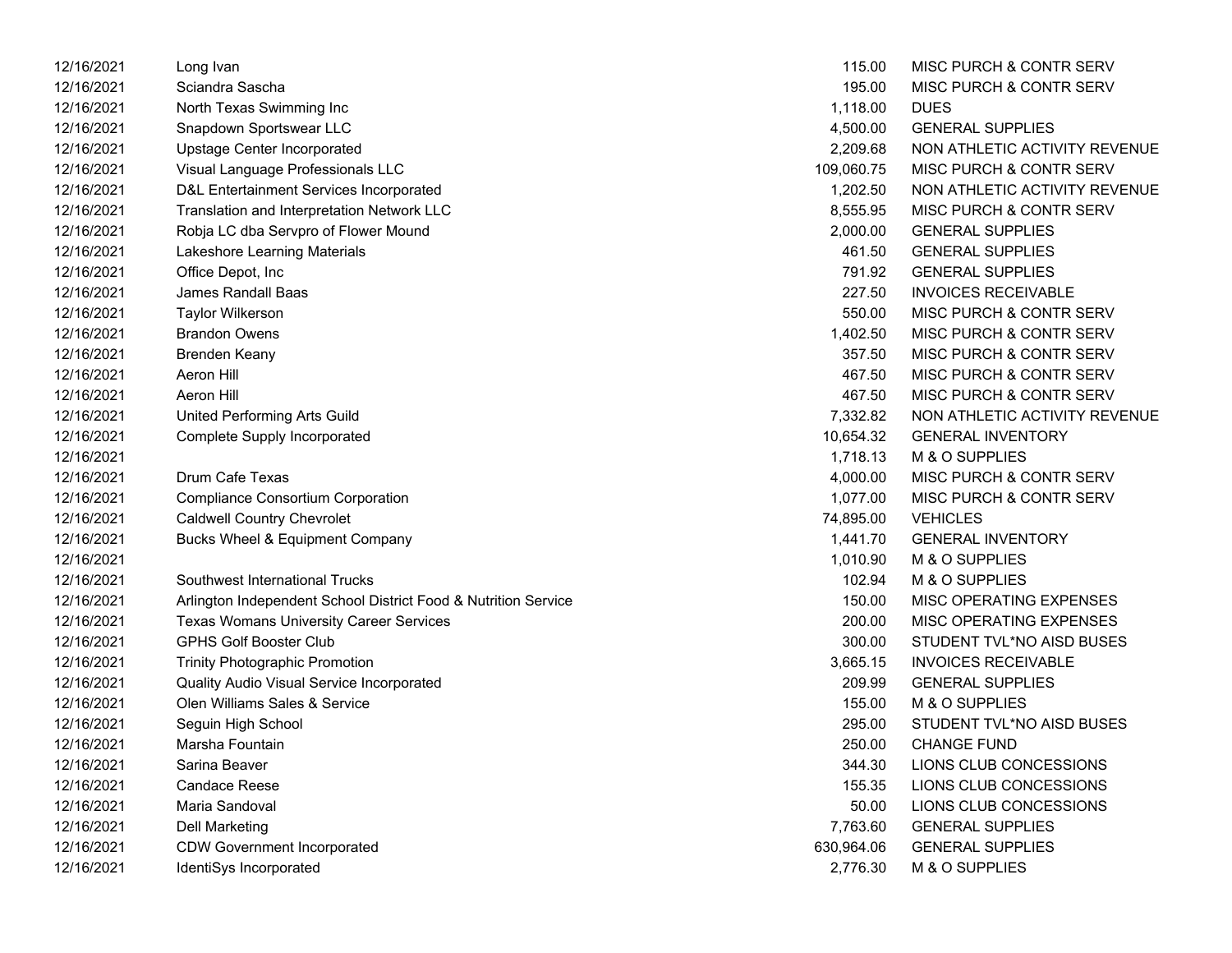| 12/16/2021 | Arriaga Joshua Aaron                        | 320.00    | MISC PURCH & CONTR SERV              |
|------------|---------------------------------------------|-----------|--------------------------------------|
| 12/16/2021 | AlphaGraphics                               | 37.50     | <b>GENERAL SUPPLIES</b>              |
| 12/16/2021 | Kleen-Air Filter Service & Sales            | 979.08    | <b>GENERAL INVENTORY</b>             |
| 12/16/2021 | <b>Pikes Peak of Dallas</b>                 | 906.00    | <b>GENERAL SUPPLIES</b>              |
| 12/16/2021 | Smith Sam M.                                | 50.00     | MISC PURCH & CONTR SERV              |
| 12/16/2021 | Kenneth Chung                               | 50.00     | MISC PURCH & CONTR SERV              |
| 12/16/2021 | Music & Arts                                | 296.96    | <b>GENERAL SUPPLIES</b>              |
| 12/16/2021 | Music & Arts                                | 73.32     | <b>GENERAL SUPPLIES</b>              |
| 12/16/2021 | Castro Roofing Of Texas L P                 | 8,920.00  | <b>CONTRACTED MAINT &amp; REPAIR</b> |
| 12/16/2021 | <b>Education Service Center Region XI</b>   | 50.00     | LIONS CLUB CONCESSIONS               |
| 01/04/2022 | Wright Express FSC                          | 89,275.64 | ACCOUNTS PAYABLE-ACCRUALS            |
| 01/05/2022 | Small Greg                                  | 210.00    | MISC PURCH & CONTR SERV              |
| 01/06/2022 | <b>Grainger Industrial Supply</b>           | 195.74    | M & O SUPPLIES                       |
| 01/06/2022 | Home Depot Pro                              | 61.90     | M & O SUPPLIES                       |
| 01/06/2022 | Apex Supply Company                         | 326.99    | M & O SUPPLIES                       |
| 01/06/2022 | Kroger                                      | 196.57    | MISC OPERATING EXPENSES              |
| 01/06/2022 | Dunbar High School Softball                 | 300.00    | STUDENT TVL*NO AISD BUSES            |
| 01/06/2022 | United Refrigeration Incorporated           | 156.33    | M & O SUPPLIES                       |
| 01/06/2022 | <b>Elliott Electric Supply</b>              | 2,735.44  | M & O SUPPLIES                       |
| 01/06/2022 | Interquest Detection Canines Of North Texas | 3,870.00  | MISC PURCH & CONTR SERV              |
| 01/06/2022 | <b>Masters Distribution Systems</b>         | 14,855.16 | <b>FOOD</b>                          |
| 01/06/2022 |                                             | 69,529.26 | <b>GENERAL INVENTORY</b>             |
| 01/06/2022 | Barnes & Noble Booksellers, Inc             | 1,988.11  | <b>READING MATERIALS</b>             |
| 01/06/2022 | Jason's Deli                                | 775.00    | MISC OPERATING EXPENSES              |
| 01/06/2022 | Lone Star Coaches Incorporated              | 5,400.00  | MISC OPERATING EXPENSES              |
| 01/06/2022 | Mansfield High School                       | 185.00    | STUDENT TVL*NO AISD BUSES            |
| 01/06/2022 | Visual Impact                               | 332.00    | <b>GENERAL SUPPLIES</b>              |
| 01/06/2022 | Mart Incorporated                           | 3,975.00  | <b>CONTRACTED MAINT &amp; REPAIR</b> |
| 01/06/2022 | Fastsigns                                   | 42.40     | <b>GENERAL SUPPLIES</b>              |
| 01/06/2022 |                                             | 602.49    | M & O SUPPLIES                       |
| 01/06/2022 | <b>Careys Sporting Goods</b>                | 1,497.60  | <b>GENERAL SUPPLIES</b>              |
| 01/06/2022 | Airgas Southwest Incorporated               | 532.93    | <b>RENTALS &amp; OPERATING LEASE</b> |
| 01/06/2022 | Franklin Covey Client Sales Incorporated    | 1,250.00  | <b>GENERAL SUPPLIES</b>              |
| 01/06/2022 |                                             | 625.00    | MISC PURCH & CONTR SERV              |
| 01/06/2022 | <b>Birdville High School</b>                | 375.00    | STUDENT TVL*NO AISD BUSES            |
| 01/06/2022 | Landtec Engineers Llc                       | 26,288.50 | <b>BLDG PURCH, CONSTR, IMPROVE</b>   |
| 01/06/2022 |                                             | 3,500.00  | LAND PURCH, IMPR, & FEES             |
| 01/06/2022 | SHI Government Solutions Incorporated       | 284.05    | <b>GENERAL SUPPLIES</b>              |
| 01/06/2022 | Cowboy Towing                               | 523.25    | <b>CONTRACTED MAINT &amp; REPAIR</b> |
| 01/06/2022 | CMJ Engineering Incorporated                | 5,713.13  | <b>BLDG PURCH, CONSTR, IMPROVE</b>   |

| 320.00         | MISC PURCH & CONTR SERV              |
|----------------|--------------------------------------|
| 37.50          | <b>GENERAL SUPPLIES</b>              |
| 979.08         | <b>GENERAL INVENTORY</b>             |
| 906.00         | <b>GENERAL SUPPLIES</b>              |
| 50.00          | MISC PURCH & CONTR SERV              |
| 50.00          | MISC PURCH & CONTR SERV              |
| 296.96         | <b>GENERAL SUPPLIES</b>              |
| 73.32          | <b>GENERAL SUPPLIES</b>              |
| 8,920.00       | <b>CONTRACTED MAINT &amp; REPAIR</b> |
| 50.00          | LIONS CLUB CONCESSIONS               |
| 89,275.64      | ACCOUNTS PAYABLE-ACCRUALS            |
| 210.00         | MISC PURCH & CONTR SERV              |
| 195.74         | M & O SUPPLIES                       |
| 61.90          | <b>M &amp; O SUPPLIES</b>            |
| 326.99         | M & O SUPPLIES                       |
|                | 196.57 MISC OPERATING EXPENSES       |
| 300.00         | STUDENT TVL*NO AISD BUSES            |
| 156.33         | M & O SUPPLIES                       |
| 2,735.44       | M & O SUPPLIES                       |
| 3,870.00       | MISC PURCH & CONTR SERV              |
| 14,855.16 FOOD |                                      |
|                | 69,529.26 GENERAL INVENTORY          |
| 1,988.11       | <b>READING MATERIALS</b>             |
| 775.00         | <b>MISC OPERATING EXPENSES</b>       |
|                | 5,400.00 MISC OPERATING EXPENSES     |
| 185.00         | STUDENT TVL*NO AISD BUSES            |
|                | 332.00 GENERAL SUPPLIES              |
| 3,975.00       | <b>CONTRACTED MAINT &amp; REPAIR</b> |
| 42.40          | <b>GENERAL SUPPLIES</b>              |
| 602.49         | M & O SUPPLIES                       |
| 1,497.60       | <b>GENERAL SUPPLIES</b>              |
| 532.93         | RENTALS & OPERATING LEASE            |
| 1,250.00       | <b>GENERAL SUPPLIES</b>              |
| 625.00         | <b>MISC PURCH &amp; CONTR SERV</b>   |
| 375.00         | STUDENT TVL*NO AISD BUSES            |
| 26,288.50      | BLDG PURCH, CONSTR, IMPROVE          |
| 3,500.00       | LAND PURCH, IMPR, & FEES             |
| 284.05         | <b>GENERAL SUPPLIES</b>              |
| 523.25         | <b>CONTRACTED MAINT &amp; REPAIR</b> |
| 5,713.13       | BLDG PURCH, CONSTR, IMPROVE          |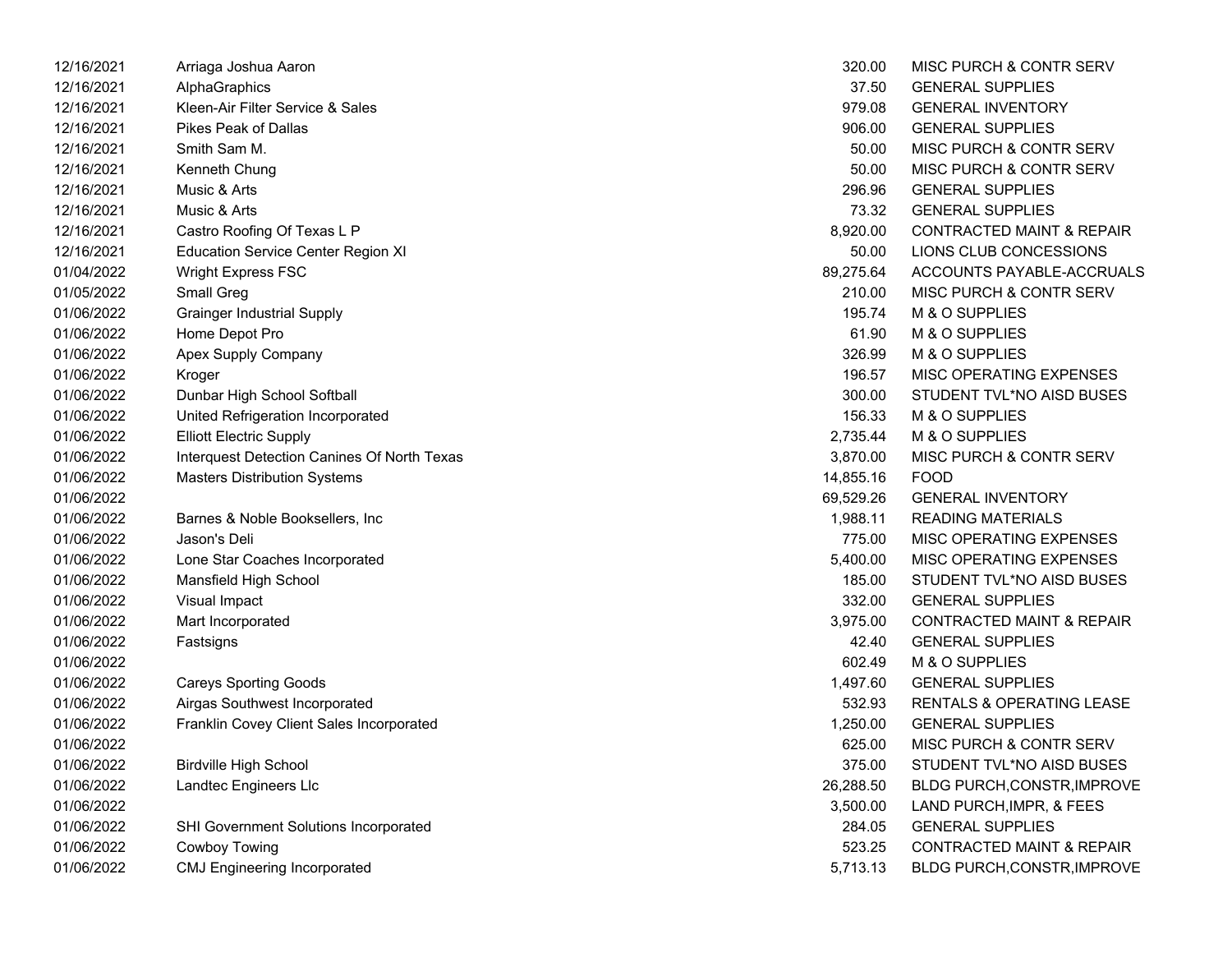| 01/06/2022 | Wawona Frozen Foods                          | 21,350.00 | <b>GENERAL INVENTORY</b>             |
|------------|----------------------------------------------|-----------|--------------------------------------|
| 01/06/2022 | Won Door Corporation                         | 8,492.63  | <b>CONTRACTED MAINT &amp; REPAIR</b> |
| 01/06/2022 | <b>New Readers Press</b>                     | 12,361.76 | <b>READING MATERIALS</b>             |
| 01/06/2022 | Lone Star Percussion                         | 158.78    | <b>GENERAL SUPPLIES</b>              |
| 01/06/2022 | <b>City Of Grand Prairie Water Utilities</b> | 30,769.50 | WATER                                |
| 01/06/2022 | Arlington Hardware Incorporated #53          | 130.57    | M & O SUPPLIES                       |
| 01/06/2022 | Mardel Incorporated                          | 194.86    | <b>GENERAL SUPPLIES</b>              |
| 01/06/2022 | Molina High School                           | 325.00    | STUDENT TVL*NO AISD BUSES            |
| 01/06/2022 | City Of Arlington                            | 9,479.17  | <b>MISC PURCH &amp; CONTR SERV</b>   |
| 01/06/2022 | National Educators Law Institute             | 260.00    | <b>EMPLOYEE TRAVEL</b>               |
| 01/06/2022 | Welch John                                   | 440.00    | <b>MISC PURCH &amp; CONTR SERV</b>   |
| 01/06/2022 | <b>Total Maintenance Solutions-South</b>     | 168.30    | M & O SUPPLIES                       |
| 01/06/2022 | <b>Smith Kendrick</b>                        | 2,200.00  | MISC PURCH & CONTR SERV              |
| 01/06/2022 | Henry John C                                 | 440.00    | <b>MISC PURCH &amp; CONTR SERV</b>   |
| 01/06/2022 | <b>Empowering Writers</b>                    | 510.00    | <b>EMPLOYEE TRAVEL</b>               |
| 01/06/2022 | J-8 Equipment Company                        | 1,022.94  | <b>CONTRACTED MAINT &amp; REPAIR</b> |
| 01/06/2022 |                                              | 320.04    | M & O SUPPLIES                       |
| 01/06/2022 | Speech Corner LLC                            | 214.89    | <b>GENERAL SUPPLIES</b>              |
| 01/06/2022 | Logisoft Computer Products LLC               | 70.32     | <b>GENERAL SUPPLIES</b>              |
| 01/06/2022 | Bilingual Dictionaries, Inc.                 | 3,496.72  | <b>READING MATERIALS</b>             |
| 01/06/2022 | <b>IXL Learning</b>                          | 839.00    | <b>GENERAL SUPPLIES</b>              |
| 01/06/2022 | Texas Department of Licensing & Regulation   | 40.00     | CONTRACTED MAINT & REPAIR            |
| 01/06/2022 | Ferrellgas, Incorporated                     | 39,731.28 | <b>GENERAL INVENTORY</b>             |
| 01/06/2022 | Bassham Foods                                | 23,780.00 | <b>GENERAL INVENTORY</b>             |
| 01/06/2022 | Phillips Lawn Sprinkler Co. Inc.             | 23,230.00 | BLDG PURCH, CONSTR, IMPROVE          |
| 01/06/2022 | Magazine Subscriptions PTP                   | 567.82    | <b>READING MATERIALS</b>             |
| 01/06/2022 | Dunlap Kirk D                                | 2,516.25  | <b>MISC PURCH &amp; CONTR SERV</b>   |
| 01/06/2022 | Morrison Richard R                           | 1,980.00  | <b>MISC PURCH &amp; CONTR SERV</b>   |
| 01/06/2022 | Duvall John                                  | 165.00    | <b>MISC PURCH &amp; CONTR SERV</b>   |
| 01/06/2022 | David Hinson                                 | 275.00    | <b>MISC PURCH &amp; CONTR SERV</b>   |
| 01/06/2022 | Camper Marcus                                | 550.00    | <b>MISC PURCH &amp; CONTR SERV</b>   |
| 01/06/2022 | Robert D. Lee                                | 440.00    | MISC PURCH & CONTR SERV              |
| 01/06/2022 | One Source Staffing Corporation              | 14,052.40 | <b>MISC PURCH &amp; CONTR SERV</b>   |
| 01/06/2022 | Grant-Brooks Jonathan Lee                    | 880.00    | MISC PURCH & CONTR SERV              |
| 01/06/2022 | Brown John                                   | 165.00    | <b>MISC PURCH &amp; CONTR SERV</b>   |
| 01/06/2022 | National Wholesale Supply                    | 69.00     | M & O SUPPLIES                       |
| 01/06/2022 | <b>Jakes Finer Foods</b>                     | 25,138.26 | <b>GENERAL INVENTORY</b>             |
| 01/06/2022 | 1st Choice Restaurant Equipment              | 2,994.32  | <b>GENERAL SUPPLIES</b>              |
| 01/06/2022 | Seal Tex, Incorporated                       | 397.00    | <b>CONTRACTED MAINT &amp; REPAIR</b> |
| 01/06/2022 | <b>Autonation Chevrolet</b>                  | 23.06     | M & O SUPPLIES                       |

| 21,350.00 | <b>GENERAL INVENTORY</b>             |
|-----------|--------------------------------------|
| 8,492.63  | <b>CONTRACTED MAINT &amp; REPAIR</b> |
| 12,361.76 | <b>READING MATERIALS</b>             |
| 158.78    | <b>GENERAL SUPPLIES</b>              |
| 30,769.50 | <b>WATER</b>                         |
| 130.57    | <b>M &amp; O SUPPLIES</b>            |
| 194.86    | <b>GENERAL SUPPLIES</b>              |
| 325.00    | STUDENT TVL*NO AISD BUSES            |
| 9,479.17  | <b>MISC PURCH &amp; CONTR SERV</b>   |
| 260.00    | <b>EMPLOYEE TRAVEL</b>               |
| 440.00    | MISC PURCH & CONTR SERV              |
| 168.30    | <b>M &amp; O SUPPLIES</b>            |
| 2,200.00  | <b>MISC PURCH &amp; CONTR SERV</b>   |
| 440.00    | <b>MISC PURCH &amp; CONTR SERV</b>   |
| 510.00    | <b>EMPLOYEE TRAVEL</b>               |
| 1,022.94  | <b>CONTRACTED MAINT &amp; REPAIR</b> |
| 320.04    | <b>M &amp; O SUPPLIES</b>            |
| 214.89    | <b>GENERAL SUPPLIES</b>              |
| 70.32     | <b>GENERAL SUPPLIES</b>              |
| 3,496.72  | <b>READING MATERIALS</b>             |
| 839.00    | <b>GENERAL SUPPLIES</b>              |
| 40.00     | <b>CONTRACTED MAINT &amp; REPAIR</b> |
| 39,731.28 | <b>GENERAL INVENTORY</b>             |
| 23,780.00 | <b>GENERAL INVENTORY</b>             |
| 23,230.00 | BLDG PURCH, CONSTR, IMPROVE          |
| 567.82    | <b>READING MATERIALS</b>             |
| 2,516.25  | <b>MISC PURCH &amp; CONTR SERV</b>   |
| 1,980.00  | <b>MISC PURCH &amp; CONTR SERV</b>   |
| 165.00    | <b>MISC PURCH &amp; CONTR SERV</b>   |
| 275.00    | <b>MISC PURCH &amp; CONTR SERV</b>   |
| 550.00    | <b>MISC PURCH &amp; CONTR SERV</b>   |
| 440.00    | MISC PURCH & CONTR SERV              |
| 14,052.40 | <b>MISC PURCH &amp; CONTR SERV</b>   |
| 880.00    | <b>MISC PURCH &amp; CONTR SERV</b>   |
| 165.00    | <b>MISC PURCH &amp; CONTR SERV</b>   |
| 69.00     | <b>M &amp; O SUPPLIES</b>            |
| 25,138.26 | <b>GENERAL INVENTORY</b>             |
| 2,994.32  | <b>GENERAL SUPPLIES</b>              |
| 397.00    | <b>CONTRACTED MAINT &amp; REPAIR</b> |
| 23.06     | M & O SUPPLIES                       |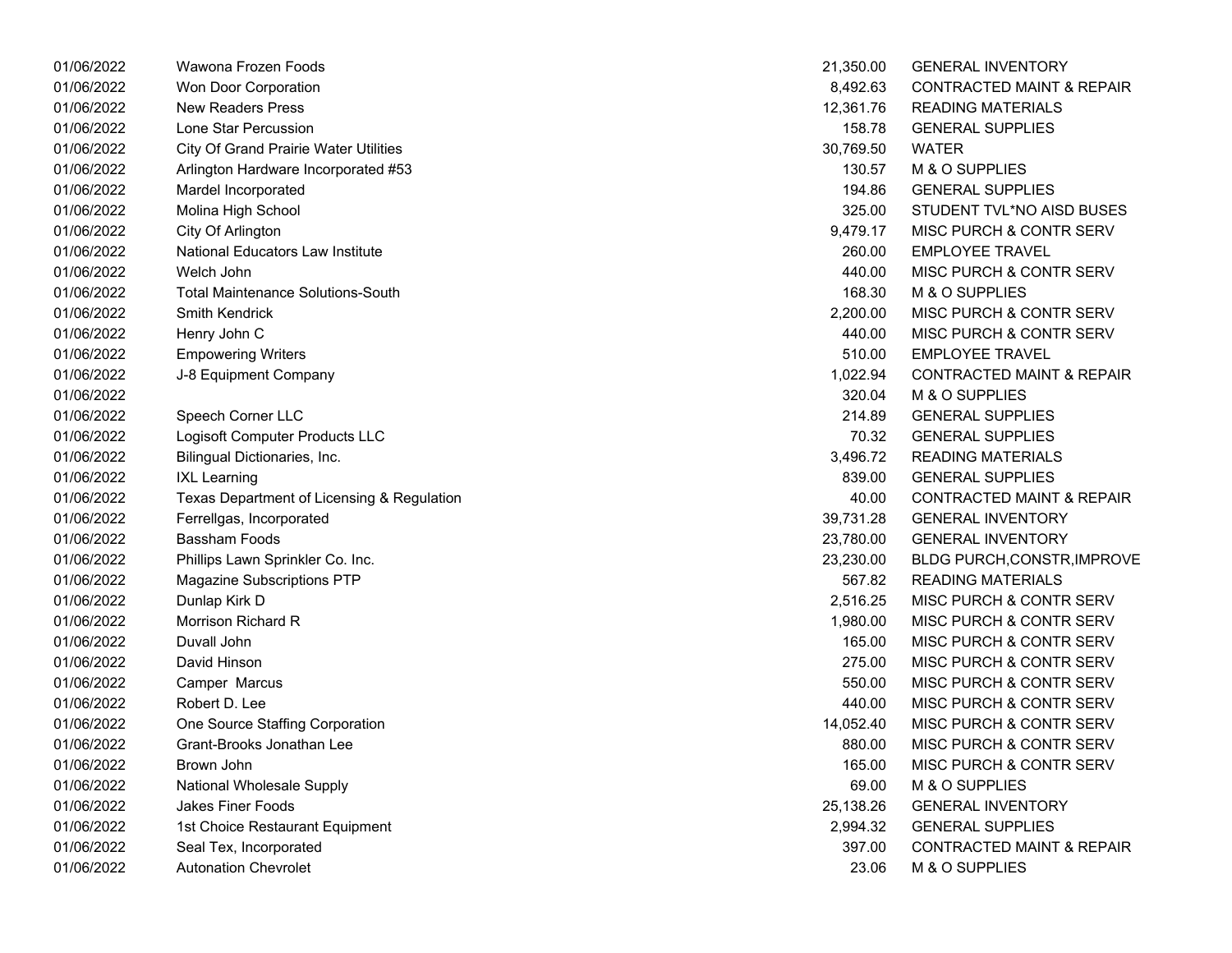| 01/06/2022 | Arlington Today                              | 3,600.00  | MISC OPERATING EXPENSES              |
|------------|----------------------------------------------|-----------|--------------------------------------|
| 01/06/2022 | <b>Crawford Electric Supply Company</b>      | 296.09    | M & O SUPPLIES                       |
| 01/06/2022 | Stantec Architecture, Inc. (SHW Group)       | 21,000.00 | <b>BLDG PURCH, CONSTR, IMPROVE</b>   |
| 01/06/2022 | Ahumada Jose Luis                            | 210.00    | MISC PURCH & CONTR SERV              |
| 01/06/2022 | <b>Tarrant County Tax Assessor-Collector</b> | 8.25      | MISC OPERATING EXPENSES              |
| 01/06/2022 | <b>Tarrant County Tax Assessor-Collector</b> | 16.75     | MISC OPERATING EXPENSES              |
| 01/06/2022 | <b>Tarrant County Tax Assessor-Collector</b> | 7.50      | MISC OPERATING EXPENSES              |
| 01/06/2022 | <b>Tyson Prepared Foods</b>                  | 21,454.78 | <b>GENERAL INVENTORY</b>             |
| 01/06/2022 | Cool Tech A/C Heat & Refrigeration           | 4,431.07  | CONTRACTED MAINT & REPAIR            |
| 01/06/2022 | Ferguson Enterprises, Inc.                   | 972.00    | <b>GENERAL INVENTORY</b>             |
| 01/06/2022 |                                              | 257.51    | M & O SUPPLIES                       |
| 01/06/2022 | <b>Education Galaxy LLC</b>                  | 4,750.00  | <b>GENERAL SUPPLIES</b>              |
| 01/06/2022 | Valley Speech Language and Learning Center   | 1,619.20  | <b>GENERAL SUPPLIES</b>              |
| 01/06/2022 | Texas Speech-Language-Hearing Association    | 2,250.00  | <b>EMPLOYEE TRAVEL</b>               |
| 01/06/2022 | iHeart Media & Entertainment, Inc.           | 15,904.22 | MISC OPERATING EXPENSES              |
| 01/06/2022 | Mansfield High School Athletic Booster Club  | 350.00    | STUDENT TVL*NO AISD BUSES            |
| 01/06/2022 | Ponder Company, Inc.                         | 49,924.00 | <b>BLDG PURCH, CONSTR, IMPROVE</b>   |
| 01/06/2022 | Klement Distribution, Inc.                   | 3,724.76  | <b>FOOD</b>                          |
| 01/06/2022 | Sysco North Texas                            | 5,790.00  | <b>GENERAL INVENTORY</b>             |
| 01/06/2022 | <b>CableLink Solutions</b>                   | 1,609.25  | <b>CONTRACTED MAINT &amp; REPAIR</b> |
| 01/06/2022 | OTC Brands, Inc                              | 25.97     | <b>GENERAL SUPPLIES</b>              |
| 01/06/2022 | Pastusek Jonathan                            | 165.00    | MISC PURCH & CONTR SERV              |
| 01/06/2022 | South Hills High School Softball Booster     | 250.00    | STUDENT TVL*NO AISD BUSES            |
| 01/06/2022 | Nearpod                                      | 2,600.00  | <b>GENERAL SUPPLIES</b>              |
| 01/06/2022 | Monogramming Mammas                          | 120.00    | <b>GENERAL SUPPLIES</b>              |
| 01/06/2022 | Ahumada Mauro                                | 210.00    | MISC PURCH & CONTR SERV              |
| 01/06/2022 | Nasco                                        | 884.70    | <b>GENERAL SUPPLIES</b>              |
| 01/06/2022 | Learning A-Z LLC                             | 14,798.37 | <b>GENERAL SUPPLIES</b>              |
| 01/06/2022 | Charles, Damiete                             | 275.00    | MISC PURCH & CONTR SERV              |
| 01/06/2022 | Weed Solutions Inc.                          | 1,670.00  | <b>CONTRACTED MAINT &amp; REPAIR</b> |
| 01/06/2022 | Flower Mound Golf Booster Club               | 550.00    | STUDENT TVL*NO AISD BUSES            |
| 01/06/2022 | Chu, Brian Wenyi                             | 275.00    | MISC PURCH & CONTR SERV              |
| 01/06/2022 | Bayes Achievement Center, Inc.               | 19,066.86 | <b>TUITION &amp; TRFR PMTS</b>       |
| 01/06/2022 | Taylor Smith Consulting LLC                  | 3,406.59  | MISC PURCH & CONTR SERV              |
| 01/06/2022 | <b>Battery Systems Inc</b>                   | 957.43    | <b>GENERAL INVENTORY</b>             |
| 01/06/2022 | <b>Battery Systems Inc</b>                   | 942.80    | <b>GENERAL INVENTORY</b>             |
| 01/06/2022 |                                              | (180.00)  | LIONS CLUB CONCESSIONS               |
| 01/06/2022 |                                              | 50.00     | M & O SUPPLIES                       |
| 01/06/2022 | The Lamar Companies                          | 6,994.00  | MISC OPERATING EXPENSES              |
| 01/06/2022 | <b>Lindenmeyr Munroe</b>                     | 4,368.80  | <b>GENERAL INVENTORY</b>             |
|            |                                              |           |                                      |

| 3,600.00  | <b>MISC OPERATING EXPENSES</b>       |
|-----------|--------------------------------------|
| 296.09    | <b>M &amp; O SUPPLIES</b>            |
| 21,000.00 | <b>BLDG PURCH, CONSTR, IMPROVE</b>   |
| 210.00    | <b>MISC PURCH &amp; CONTR SERV</b>   |
| 8.25      | <b>MISC OPERATING EXPENSES</b>       |
| 16.75     | <b>MISC OPERATING EXPENSES</b>       |
| 7.50      | <b>MISC OPERATING EXPENSES</b>       |
| 21,454.78 | <b>GENERAL INVENTORY</b>             |
| 4,431.07  | <b>CONTRACTED MAINT &amp; REPAIR</b> |
| 972.00    | <b>GENERAL INVENTORY</b>             |
| 257.51    | M & O SUPPLIES                       |
| 4,750.00  | <b>GENERAL SUPPLIES</b>              |
| 1,619.20  | <b>GENERAL SUPPLIES</b>              |
| 2,250.00  | <b>EMPLOYEE TRAVEL</b>               |
| 15,904.22 | <b>MISC OPERATING EXPENSES</b>       |
| 350.00    | STUDENT TVL*NO AISD BUSES            |
| 49,924.00 | BLDG PURCH, CONSTR, IMPROVE          |
| 3,724.76  | <b>FOOD</b>                          |
| 5,790.00  | <b>GENERAL INVENTORY</b>             |
| 1,609.25  | <b>CONTRACTED MAINT &amp; REPAIR</b> |
| 25.97     | <b>GENERAL SUPPLIES</b>              |
| 165.00    | <b>MISC PURCH &amp; CONTR SERV</b>   |
| 250.00    | STUDENT TVL*NO AISD BUSES            |
| 2,600.00  | <b>GENERAL SUPPLIES</b>              |
| 120.00    | <b>GENERAL SUPPLIES</b>              |
| 210.00    | <b>MISC PURCH &amp; CONTR SERV</b>   |
| 884.70    | <b>GENERAL SUPPLIES</b>              |
| 14,798.37 | <b>GENERAL SUPPLIES</b>              |
| 275.00    | <b>MISC PURCH &amp; CONTR SERV</b>   |
| 1,670.00  | <b>CONTRACTED MAINT &amp; REPAIR</b> |
| 550.00    | STUDENT TVL*NO AISD BUSES            |
| 275.00    | MISC PURCH & CONTR SERV              |
| 19,066.86 | <b>TUITION &amp; TRFR PMTS</b>       |
| 3,406.59  | <b>MISC PURCH &amp; CONTR SERV</b>   |
| 957.43    | <b>GENERAL INVENTORY</b>             |
| 942.80    | <b>GENERAL INVENTORY</b>             |
| (180.00)  | LIONS CLUB CONCESSIONS               |
| 50.00     | M & O SUPPLIES                       |
| 6,994.00  | MISC OPERATING EXPENSES              |
| 4,368.80  | <b>GENERAL INVENTORY</b>             |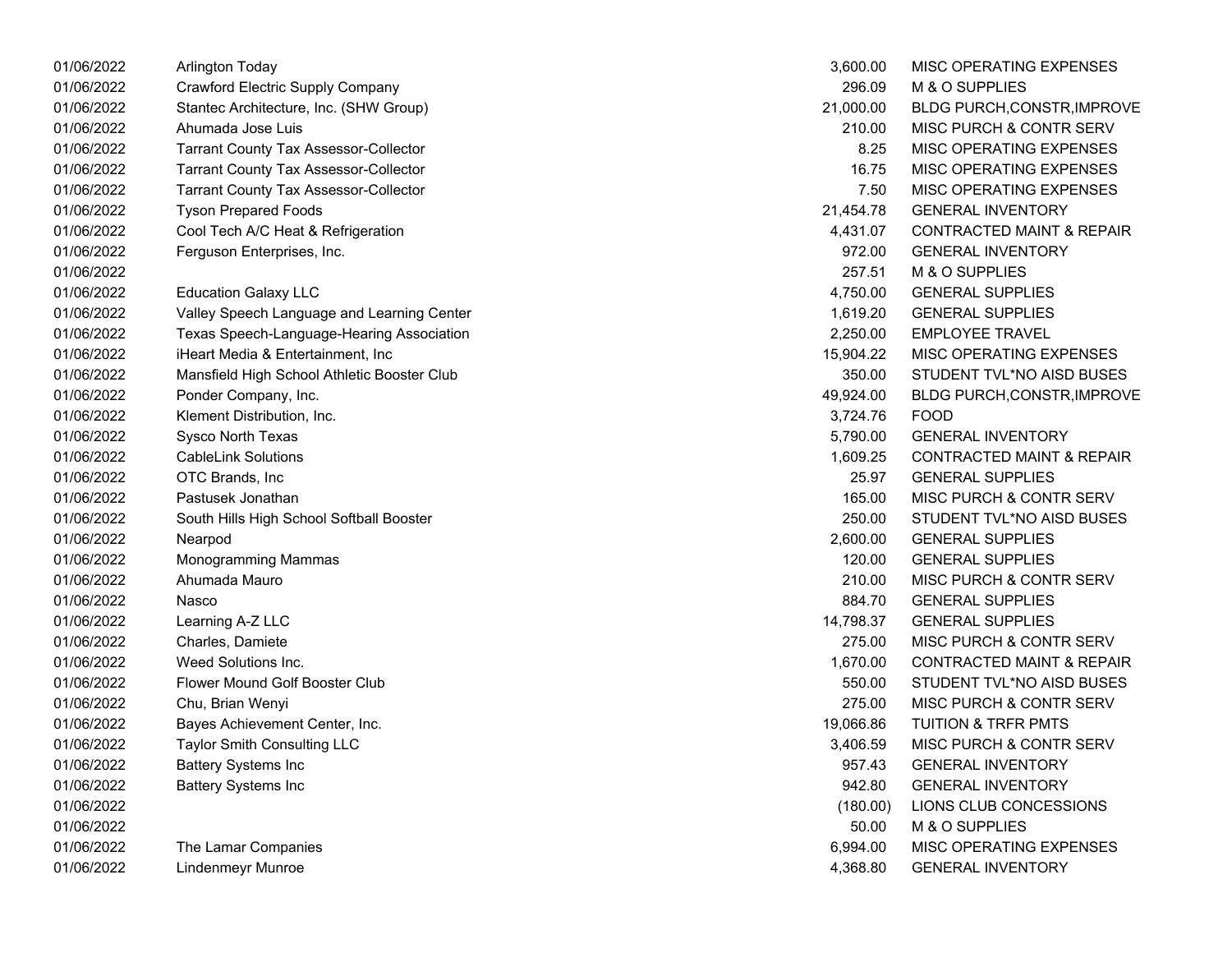| 01/06/2022 | <b>IDN ACME INCORPORATED</b>                                                   | 90.00     | <b>GENERAL INVENTORY</b>             |
|------------|--------------------------------------------------------------------------------|-----------|--------------------------------------|
| 01/06/2022 | <b>Blick Art Materials</b>                                                     | 45.31     | <b>GENERAL SUPPLIES</b>              |
| 01/06/2022 | Asian Food Solutions/ Comida Vida                                              | 16,875.00 | <b>GENERAL INVENTORY</b>             |
| 01/06/2022 | HPI International Inc                                                          | 101.04    | <b>GENERAL SUPPLIES</b>              |
| 01/06/2022 | KLNO-FM, KFZO-FM, KFLC-AM, KDXX-FM, KESS-FM                                    | 4,250.00  | MISC OPERATING EXPENSES              |
| 01/06/2022 | Moore Waste and Recycling Services                                             | 8,694.00  | <b>CONTRACTED MAINT &amp; REPAIR</b> |
| 01/06/2022 | Haas Tech Inc. dba Advanced Starter Service                                    | 397.38    | <b>GENERAL SUPPLIES</b>              |
| 01/06/2022 | Infinity Supply and Service Incorporated                                       | 2,114.25  | <b>GENERAL INVENTORY</b>             |
| 01/06/2022 | Antonio Young                                                                  | 300.00    | MISC PURCH & CONTR SERV              |
| 01/06/2022 | Texas Association of School Business Officials                                 | 135.00    | <b>DUES</b>                          |
| 01/06/2022 |                                                                                | 1,270.00  | <b>EMPLOYEE TRAVEL</b>               |
| 01/06/2022 | Parts Town LLC                                                                 | 778.69    | M & O SUPPLIES                       |
| 01/06/2022 | <b>Brendon Curt Thomas</b>                                                     | 65.00     | MISC PURCH & CONTR SERV              |
| 01/06/2022 | <b>VST Services LP</b>                                                         | 4,000.00  | <b>EDUCATION SERVICE CENTER</b>      |
| 01/06/2022 | Snapdown Sportswear LLC                                                        | 1,000.00  | <b>GENERAL SUPPLIES</b>              |
| 01/06/2022 | Mobile Modular Management Corporation dba Mobile Modular Portable Storage dba  | 28,676.00 | RENTALS & OPERATING LEASE            |
| 01/06/2022 | Competitive Choice Inc.                                                        | 895.20    | <b>GENERAL INVENTORY</b>             |
| 01/06/2022 | Bubba's, Babes Chicken Dinner House, Sweetie-Pie's Ribeyes, Antique Lumber Com | 99.27     | <b>INVOICES RECEIVABLE</b>           |
| 01/06/2022 |                                                                                | 827.25    | MISC OPERATING EXPENSES              |
| 01/06/2022 | Kirby Restaurant and Chemical Supply                                           | 462.88    | <b>GENERAL SUPPLIES</b>              |
| 01/06/2022 | Your Tees LLC                                                                  | 616.00    | <b>GENERAL SUPPLIES</b>              |
| 01/06/2022 | Lakeshore Learning Materials                                                   | 237.43    | <b>GENERAL SUPPLIES</b>              |
| 01/06/2022 | Office Depot, Inc                                                              | 1,452.18  | <b>GENERAL SUPPLIES</b>              |
| 01/06/2022 | <b>KDAA Network Solutions LLC</b>                                              | 6,277.50  | MISC PURCH & CONTR SERV              |
| 01/06/2022 | Summit Fire & Security                                                         | 16,603.40 | <b>CONTRACTED MAINT &amp; REPAIR</b> |
| 01/06/2022 | Lynze Schaefer                                                                 | 467.50    | MISC PURCH & CONTR SERV              |
| 01/06/2022 | Alan Pena                                                                      | 467.50    | MISC PURCH & CONTR SERV              |
| 01/06/2022 | Lamoine Cooper                                                                 | 165.00    | MISC PURCH & CONTR SERV              |
| 01/06/2022 | Castleberry High School Girls Soccer                                           | 350.00    | STUDENT TVL*NO AISD BUSES            |
| 01/06/2022 | <b>Evan Michael Williams</b>                                                   | 440.00    | MISC PURCH & CONTR SERV              |
| 01/06/2022 | Laura Hernandez                                                                | 467.50    | MISC PURCH & CONTR SERV              |
| 01/06/2022 | <b>Complete Supply Incorporated</b>                                            | 30,679.11 | <b>GENERAL INVENTORY</b>             |
| 01/06/2022 |                                                                                | 435.30    | M & O SUPPLIES                       |
| 01/06/2022 |                                                                                | 22,095.30 | NON-FOOD REQUISITIONS                |
| 01/06/2022 | <b>Braun Beef Company Incorporated</b>                                         | 3,438.72  | <b>GENERAL INVENTORY</b>             |
| 01/06/2022 | Hobby Lobby Store #175                                                         | 227.71    | <b>GENERAL SUPPLIES</b>              |
| 01/06/2022 | <b>Accredited Lock Supply Company</b>                                          | 1,620.00  | <b>GENERAL INVENTORY</b>             |
| 01/06/2022 | <b>Atmos Energy</b>                                                            | 7,694.56  | <b>WATER</b>                         |
| 01/06/2022 | Hagar Restaurant Service L L C                                                 | 488.76    | M & O SUPPLIES                       |
| 01/06/2022 | <b>Caldwell Country Chevrolet</b>                                              | 25,365.00 | <b>VEHICLES</b>                      |
|            |                                                                                |           |                                      |

| 90.00     | <b>GENERAL INVENTORY</b>             |
|-----------|--------------------------------------|
| 45.31     | <b>GENERAL SUPPLIES</b>              |
| 16,875.00 | <b>GENERAL INVENTORY</b>             |
| 101.04    | <b>GENERAL SUPPLIES</b>              |
| 4,250.00  | <b>MISC OPERATING EXPENSES</b>       |
| 8,694.00  | CONTRACTED MAINT & REPAIR            |
| 397.38    | <b>GENERAL SUPPLIES</b>              |
| 2,114.25  | <b>GENERAL INVENTORY</b>             |
| 300.00    | MISC PURCH & CONTR SERV              |
| 135.00    | <b>DUES</b>                          |
| 1,270.00  | <b>EMPLOYEE TRAVEL</b>               |
| 778.69    | <b>M &amp; O SUPPLIES</b>            |
| 65.00     | <b>MISC PURCH &amp; CONTR SERV</b>   |
| 4,000.00  | <b>EDUCATION SERVICE CENTER</b>      |
| 1,000.00  | <b>GENERAL SUPPLIES</b>              |
| 28.676.00 | <b>RENTALS &amp; OPERATING LEASE</b> |
| 895.20    | <b>GENERAL INVENTORY</b>             |
| 99.27     | <b>INVOICES RECEIVABLE</b>           |
| 827.25    | <b>MISC OPERATING EXPENSES</b>       |
| 462.88    | <b>GENERAL SUPPLIES</b>              |
| 616.00    | <b>GENERAL SUPPLIES</b>              |
| 237.43    | <b>GENERAL SUPPLIES</b>              |
| 1,452.18  | <b>GENERAL SUPPLIES</b>              |
| 6,277.50  | <b>MISC PURCH &amp; CONTR SERV</b>   |
| 16,603.40 | <b>CONTRACTED MAINT &amp; REPAIR</b> |
| 467.50    | <b>MISC PURCH &amp; CONTR SERV</b>   |
| 467.50    | <b>MISC PURCH &amp; CONTR SERV</b>   |
| 165.00    | MISC PURCH & CONTR SERV              |
| 350.00    | STUDENT TVL*NO AISD BUSES            |
| 440.00    | MISC PURCH & CONTR SERV              |
| 467.50    | <b>MISC PURCH &amp; CONTR SERV</b>   |
| 30,679.11 | <b>GENERAL INVENTORY</b>             |
| 435.30    | <b>M &amp; O SUPPLIES</b>            |
| 22,095.30 | NON-FOOD REQUISITIONS                |
| 3,438.72  | <b>GENERAL INVENTORY</b>             |
| 227.71    | <b>GENERAL SUPPLIES</b>              |
| 1,620.00  | <b>GENERAL INVENTORY</b>             |
| 7,694.56  | <b>WATER</b>                         |
| 488.76    | M & O SUPPLIES                       |
| 25,365.00 | <b>VEHICLES</b>                      |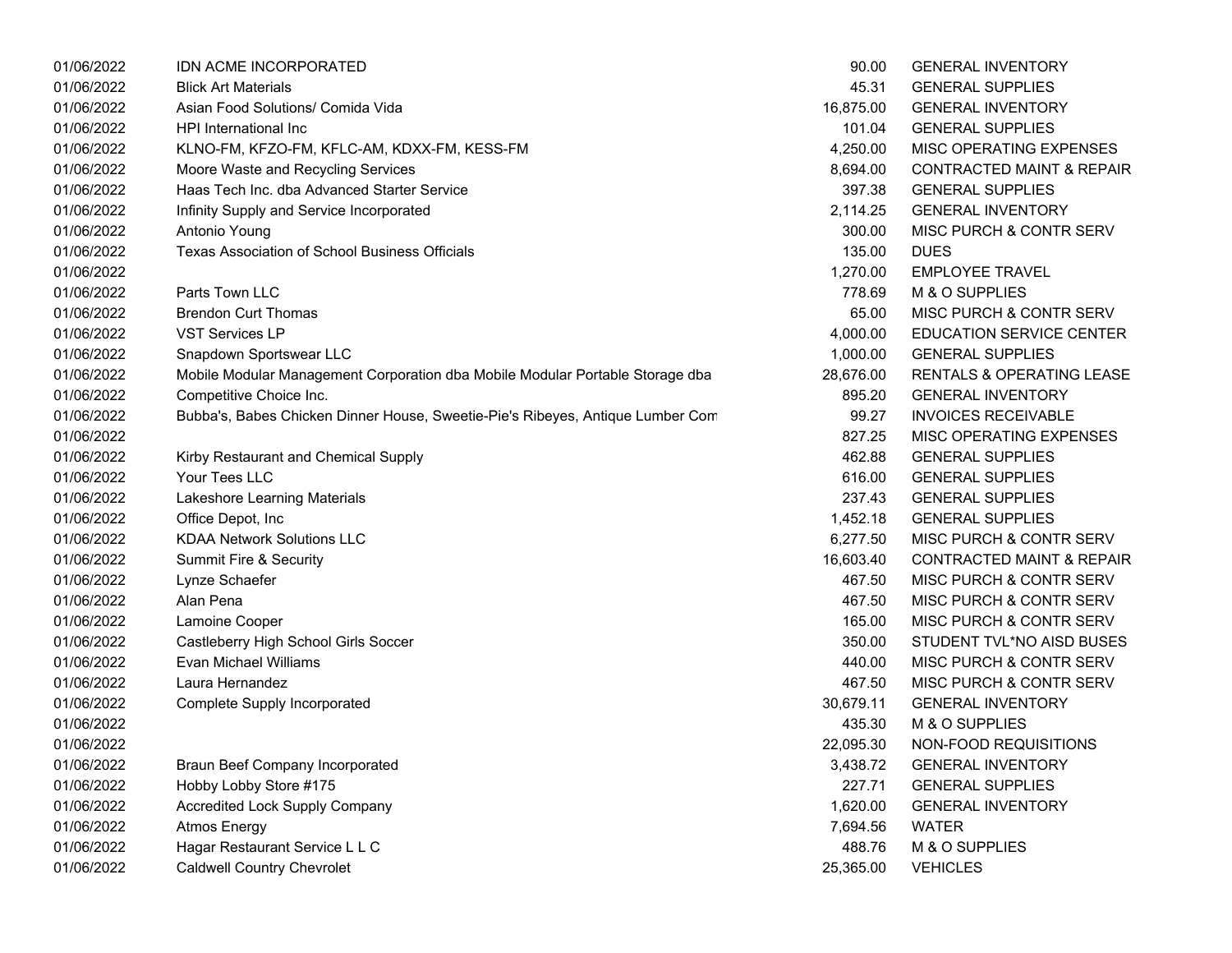| 01/06/2022 | Simba Industries                                  | 305.36    | <b>GENERAL INVENTORY</b>             |
|------------|---------------------------------------------------|-----------|--------------------------------------|
| 01/06/2022 | Nema 3 Electric Incorporated                      | 13,050.00 | BLDG PURCH, CONSTR, IMPROVE          |
| 01/06/2022 | Southwest International Trucks                    | 324.15    | M & O SUPPLIES                       |
| 01/06/2022 | American Medical Response                         | 2,244.69  | MISC PURCH & CONTR SERV              |
| 01/06/2022 | <b>Burmax Company Incorporated</b>                | 160.72    | <b>GENERAL SUPPLIES</b>              |
| 01/06/2022 | <b>Sprint Nextel Network</b>                      | 3,966.60  | <b>CONTRACTED MAINT &amp; REPAIR</b> |
| 01/06/2022 | Byrne Brothers Foods Incorporate                  | 5,333.40  | <b>GENERAL INVENTORY</b>             |
| 01/06/2022 | MathWarm-Ups.Com                                  | 1,585.00  | <b>GENERAL SUPPLIES</b>              |
| 01/06/2022 | <b>Pittsburgh Paints</b>                          | 138.39    | M & O SUPPLIES                       |
| 01/06/2022 | <b>Federal Express Corporation</b>                | 108.92    | <b>GENERAL SUPPLIES</b>              |
| 01/06/2022 | Summit Boys Basketball                            | 300.00    | STUDENT TVL*NO AISD BUSES            |
| 01/06/2022 | Mesquite ISD Athletics                            | 350.00    | STUDENT TVL*NO AISD BUSES            |
| 01/06/2022 | City Of Arlington Water Department                | 88,515.48 | WATER                                |
| 01/06/2022 | <b>City Of Dalworthington Gardens</b>             | 60.50     | <b>WATER</b>                         |
| 01/06/2022 | <b>Fisher Science Education</b>                   | 34.88     | <b>GENERAL SUPPLIES</b>              |
| 01/06/2022 | <b>Flinn Scientific</b>                           | 1,864.68  | <b>GENERAL SUPPLIES</b>              |
| 01/06/2022 | Gopher Sport Equipment                            | 182.94    | <b>GENERAL SUPPLIES</b>              |
| 01/06/2022 |                                                   | 214.76    | <b>INVOICES RECEIVABLE</b>           |
| 01/06/2022 | Kaplan Early Learning Company                     | 145.76    | <b>GENERAL SUPPLIES</b>              |
| 01/06/2022 | Lowery Sand & Gravel Co Inc                       | 2,100.00  | M & O SUPPLIES                       |
| 01/06/2022 | <b>Norton Metal Products</b>                      | 601.40    | M & O SUPPLIES                       |
| 01/06/2022 | Pasco Brokerage Incorporated                      | 332.28    | NON-FOOD REQUISITIONS                |
| 01/06/2022 | <b>Pyramid School Products</b>                    | 4,200.00  | <b>GENERAL INVENTORY</b>             |
| 01/06/2022 | Scholastic Incorporated                           | 114.44    | <b>GENERAL SUPPLIES</b>              |
| 01/06/2022 | Unifirst Holdings(A/R 01550)                      | 37.01     | <b>CONTRACTED MAINT &amp; REPAIR</b> |
| 01/06/2022 | Arlington High School 001                         | 350.00    | STUDENT TVL*NO AISD BUSES            |
| 01/06/2022 | Bowie High School<br>004                          | 200.00    | STUDENT TVL*NO AISD BUSES            |
| 01/06/2022 | Sam Houston High School 002                       | 300.00    | STUDENT TVL*NO AISD BUSES            |
| 01/06/2022 | Lamar High School 003                             | 750.00    | STUDENT TVL*NO AISD BUSES            |
| 01/06/2022 | City Of Arlington Ms 01 0241                      | 86,087.56 | BLDG PURCH, CONSTR, IMPROVE          |
| 01/06/2022 | City Of Arlington Ms 01 0241                      | 84,737.86 | BLDG PURCH, CONSTR, IMPROVE          |
| 01/06/2022 | United Educators Association                      | 1,179.64  | UNITED FUND                          |
| 01/06/2022 | Texas United School Employees Local 100           | 57.72     | UNITED FUND                          |
| 01/06/2022 | Arlington Education Foundation                    | 30.00     | AISD EDUCATION FOUNDATION            |
| 01/06/2022 | Truman Tim Chapter 13 Trustee                     | 542.31    | UNITED FUND                          |
| 01/06/2022 | Association Of Texas Professional Educators State | 75.41     | UNITED FUND                          |
| 01/06/2022 | Association Of Texas Professional Educators State | 20.00     | UNITED FUND                          |
| 01/06/2022 | Arlington ATPE                                    | 10.04     | UNITED FUND                          |
| 01/06/2022 | Educational Employees Credit Union - HSA          | 407.18    | <b>DENTAL INSURANCE</b>              |
| 01/06/2022 | Educational Employees Credit Union                | 4,690.00  | DUE TO CREDIT UNION                  |

| 305.36    | <b>GENERAL INVENTORY</b>             |
|-----------|--------------------------------------|
| 13,050.00 | <b>BLDG PURCH, CONSTR, IMPROVE</b>   |
| 324.15    | <b>M &amp; O SUPPLIES</b>            |
| 2,244.69  | MISC PURCH & CONTR SERV              |
| 160.72    | <b>GENERAL SUPPLIES</b>              |
| 3,966.60  | <b>CONTRACTED MAINT &amp; REPAIR</b> |
| 5,333.40  | <b>GENERAL INVENTORY</b>             |
| 1,585.00  | <b>GENERAL SUPPLIES</b>              |
| 138.39    | <b>M &amp; O SUPPLIES</b>            |
| 108.92    | <b>GENERAL SUPPLIES</b>              |
| 300.00    | STUDENT TVL*NO AISD BUSES            |
| 350.00    | STUDENT TVL*NO AISD BUSES            |
| 88,515.48 | WATER                                |
| 60.50     | <b>WATER</b>                         |
| 34.88     | <b>GENERAL SUPPLIES</b>              |
| 1,864.68  | <b>GENERAL SUPPLIES</b>              |
| 182.94    | <b>GENERAL SUPPLIES</b>              |
| 214.76    | <b>INVOICES RECEIVABLE</b>           |
| 145.76    | <b>GENERAL SUPPLIES</b>              |
| 2,100.00  | M & O SUPPLIES                       |
| 601.40    | <b>M &amp; O SUPPLIES</b>            |
| 332.28    | NON-FOOD REQUISITIONS                |
| 4,200.00  | <b>GENERAL INVENTORY</b>             |
| 114.44    | <b>GENERAL SUPPLIES</b>              |
| 37.01     | <b>CONTRACTED MAINT &amp; REPAIR</b> |
| 350.00    | STUDENT TVL*NO AISD BUSES            |
| 200.00    | STUDENT TVL*NO AISD BUSES            |
| 300.00    | STUDENT TVL*NO AISD BUSES            |
| 750.00    | STUDENT TVL*NO AISD BUSES            |
| 86,087.56 | <b>BLDG PURCH, CONSTR, IMPROVE</b>   |
| 84,737.86 | BLDG PURCH, CONSTR, IMPROVE          |
| 1,179.64  | UNITED FUND                          |
| 57.72     | UNITED FUND                          |
| 30.00     | AISD EDUCATION FOUNDATION            |
| 542.31    | UNITED FUND                          |
| 75.41     | UNITED FUND                          |
| 20.00     | UNITED FUND                          |
| 10.04     | UNITED FUND                          |
| 407.18    | <b>DENTAL INSURANCE</b>              |
| 4.690.00  | DUE TO CREDIT UNION                  |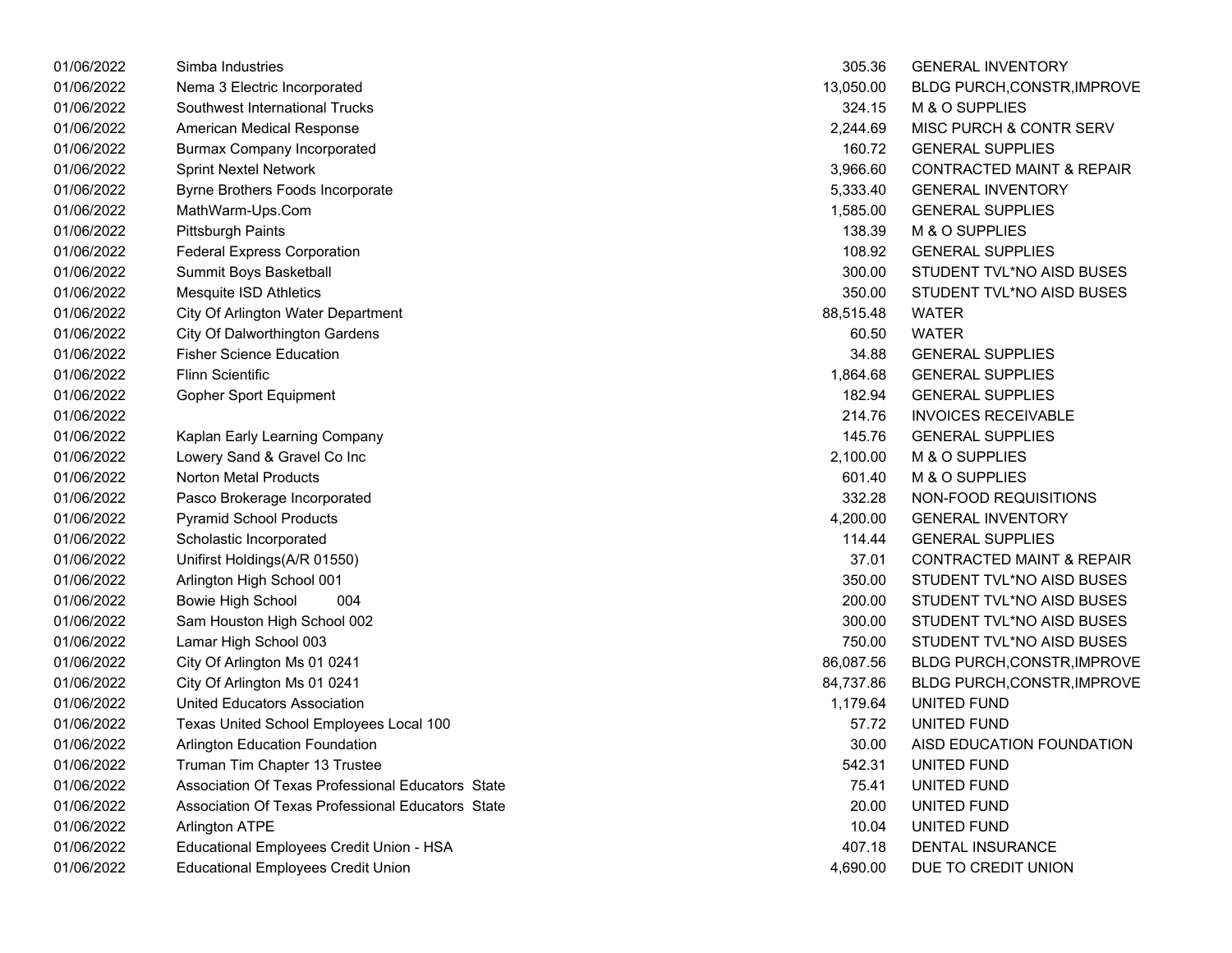| 01/06/2022 | <b>Texas State Teachers Association</b>           | 135.95    | UNITED FUND                          |
|------------|---------------------------------------------------|-----------|--------------------------------------|
| 01/06/2022 | <b>Deandrel Scott</b>                             | 605.00    | MISC PURCH & CONTR SERV              |
| 01/07/2022 | <b>Ryder Transportation Services</b>              | 9,839.06  | RENTALS & OPERATING LEASE            |
| 01/07/2022 | United Educators Association                      | 1,164.86  | UNITED FUND                          |
| 01/07/2022 | Texas United School Employees Local 100           | 26.67     | UNITED FUND                          |
| 01/07/2022 | Texas United School Employees Local 100           | 34.65     | UNITED FUND                          |
| 01/07/2022 | Truman Tim Chapter 13 Trustee                     | 542.31    | UNITED FUND                          |
| 01/07/2022 | Truman Tim Chapter 13 Trustee                     | 974.31    | UNITED FUND                          |
| 01/07/2022 | Association Of Texas Professional Educators State | 13.88     | UNITED FUND                          |
| 01/07/2022 | Association Of Texas Professional Educators State | 31.14     | UNITED FUND                          |
| 01/07/2022 | Administracion para el Sustento de Menores        | 257.69    | UNITED FUND                          |
| 01/07/2022 | <b>Arlington ATPE</b>                             | 2.90      | UNITED FUND                          |
| 01/07/2022 | Powers Tom Chapter 13 Trustee                     | 950.77    | UNITED FUND                          |
| 01/07/2022 | Educational Employees Credit Union - HSA          | 917.02    | DENTAL INSURANCE                     |
| 01/07/2022 | <b>Educational Employees Credit Union</b>         | 6,350.25  | DUE TO CREDIT UNION                  |
| 01/07/2022 | <b>Texas State Teachers Association</b>           | 104.53    | UNITED FUND                          |
| 01/07/2022 | Texas Womans University Askew Literacy Institute  | 125.00    | <b>EMPLOYEE TRAVEL</b>               |
| 01/07/2022 | Hoshizaki South Central Distribution Center       | 17.21     | M & O SUPPLIES                       |
| 01/07/2022 | Kroger                                            | 176.96    | <b>GENERAL SUPPLIES</b>              |
| 01/07/2022 | <b>Plank Road Publishing</b>                      | 38.40     | <b>GENERAL SUPPLIES</b>              |
| 01/07/2022 | United Refrigeration Incorporated                 | 707.03    | M & O SUPPLIES                       |
| 01/07/2022 | D & J Sports Incorporated                         | 457.95    | <b>GENERAL SUPPLIES</b>              |
| 01/07/2022 | Winston Water Cooler Limited                      | 2,317.02  | <b>GENERAL INVENTORY</b>             |
| 01/07/2022 | Trane Company Commercial Systems Group            | 463.05    | M & O SUPPLIES                       |
| 01/07/2022 | Capstone                                          | 1,330.94  | <b>READING MATERIALS</b>             |
| 01/07/2022 | Multi Health Systems Incorporated                 | 1,980.00  | <b>TESTING MATERIALS</b>             |
| 01/07/2022 | Truman Tim Chapter 13 Trustee                     | 165.00    | UNITED FUND                          |
| 01/07/2022 | <b>Marks Plumbing Parts</b>                       | 201.00    | <b>GENERAL INVENTORY</b>             |
| 01/07/2022 | United Worth Hydrochem Corporation                | 25,000.00 | M & O SUPPLIES                       |
| 01/07/2022 | Land O Lakes Incorporated                         | 4,237.59  | <b>GENERAL INVENTORY</b>             |
| 01/07/2022 | B & H Photo Video                                 | 1,542.41  | <b>GENERAL SUPPLIES</b>              |
| 01/07/2022 | <b>Mackin Educational Resources</b>               | 3,456.55  | <b>READING MATERIALS</b>             |
| 01/07/2022 | Govconnection Incorporated                        | 61.00     | <b>GENERAL SUPPLIES</b>              |
| 01/07/2022 | Junior Library Guild                              | 2,474.30  | <b>READING MATERIALS</b>             |
| 01/07/2022 | Advancement Via Individual Determination Center   | 7,824.50  | <b>EMPLOYEE TRAVEL</b>               |
| 01/07/2022 | <b>Equipment Depot LTD</b>                        | 810.88    | <b>CONTRACTED MAINT &amp; REPAIR</b> |
| 01/07/2022 | Won Door Corporation                              | 560.00    | <b>CONTRACTED MAINT &amp; REPAIR</b> |
| 01/07/2022 | McKinney Office Supply                            | 1,956.38  | <b>GENERAL SUPPLIES</b>              |
| 01/07/2022 | Arlington Hardware Incorporated #53               | 189.88    | M & O SUPPLIES                       |
| 01/07/2022 | City Of Arlington                                 | 9,325.20  | MISC PURCH & CONTR SERV              |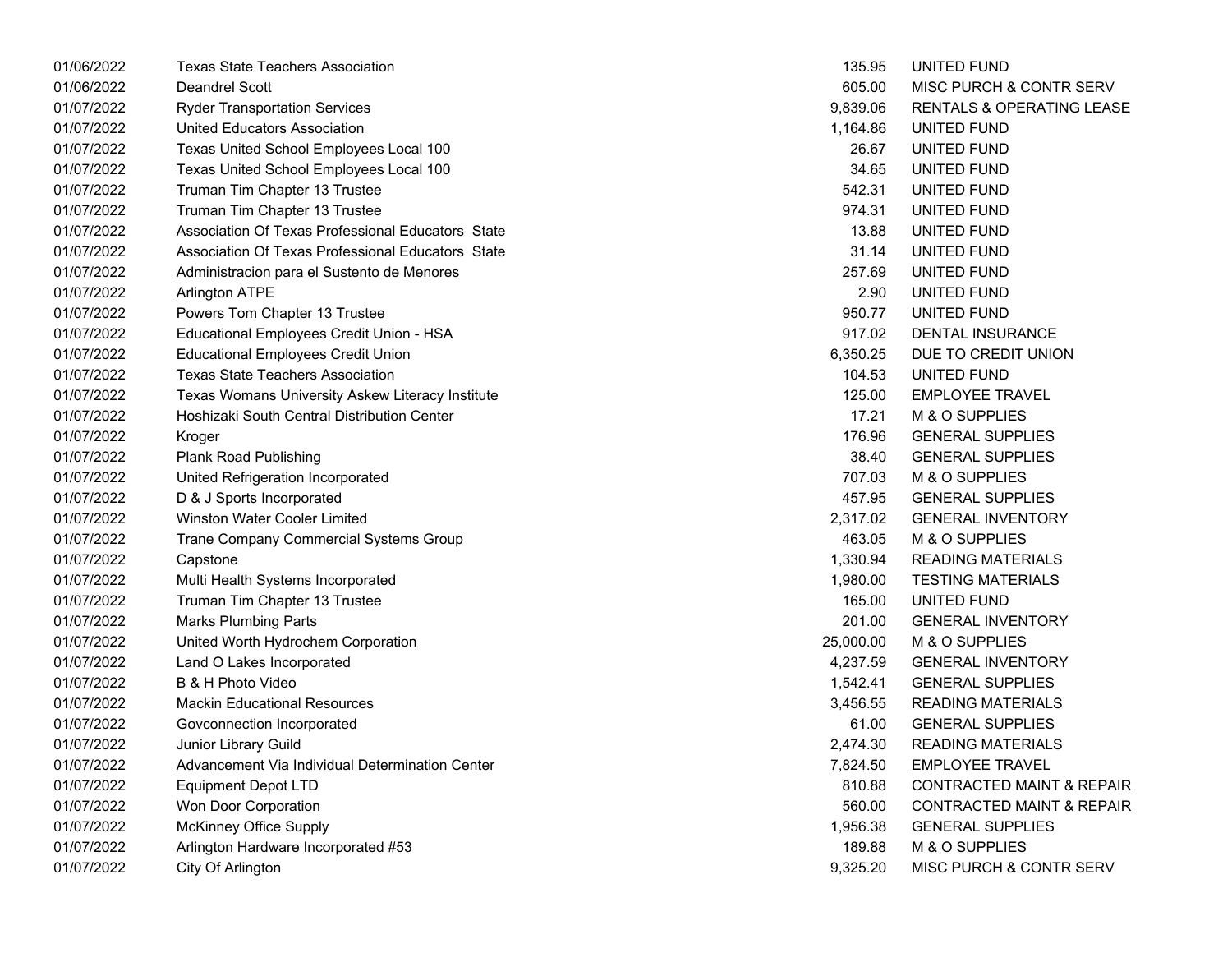| 01/07/2022 | <b>Express Booksellers</b>                        | 262.50    | READING MATERIALS                    |
|------------|---------------------------------------------------|-----------|--------------------------------------|
| 01/07/2022 | Monarch Trophy Studio                             | 150.15    | <b>GENERAL SUPPLIES</b>              |
| 01/07/2022 | <b>Heat Transfer Solutions</b>                    | 3,072.66  | M & O SUPPLIES                       |
| 01/07/2022 | Phillips Lawn Sprinkler Co. Inc.                  | 69,298.00 | <b>BLDG PURCH, CONSTR, IMPROVE</b>   |
| 01/07/2022 | Learning Forward                                  | 1,672.00  | <b>EMPLOYEE TRAVEL</b>               |
| 01/07/2022 | Daxwell LLC                                       | 1,518.66  | <b>GENERAL INVENTORY</b>             |
| 01/07/2022 | <b>Binswanger Glass</b>                           | 286.00    | <b>CONTRACTED MAINT &amp; REPAIR</b> |
| 01/07/2022 | Lake Ridge HS Golf Booster Club                   | 200.00    | STUDENT TVL*NO AISD BUSES            |
| 01/07/2022 | Jakes Finer Foods                                 | 5,439.00  | <b>GENERAL INVENTORY</b>             |
| 01/07/2022 | <b>Dallas Black Dance Theatre</b>                 | 812.00    | STUDENT TVL*NO AISD BUSES            |
| 01/07/2022 | Pam Bassel Chapter 13 Trustee                     | 1,400.00  | UNITED FUND                          |
| 01/07/2022 | Follett School Solutions, Inc.                    | 7,963.91  | <b>READING MATERIALS</b>             |
| 01/07/2022 | Finishing & Mailing Center LLC                    | 525.26    | <b>GENERAL SUPPLIES</b>              |
| 01/07/2022 | Elliott Staffing Services, Inc.                   | 1,328.26  | MISC PURCH & CONTR SERV              |
| 01/07/2022 | Lowe's Home Centers, LLC                          | 239.70    | M & O SUPPLIES                       |
| 01/07/2022 | Sysco North Texas                                 | 14,785.39 | <b>GENERAL INVENTORY</b>             |
| 01/07/2022 | OTC Brands, Inc                                   | 34.64     | <b>GENERAL SUPPLIES</b>              |
| 01/07/2022 | Irving ISD Athletics                              | 350.00    | STUDENT TVL*NO AISD BUSES            |
| 01/07/2022 | <b>Starfall Education Foundation</b>              | 270.00    | <b>GENERAL SUPPLIES</b>              |
| 01/07/2022 | Mavich LLC                                        | 739.88    | <b>GENERAL INVENTORY</b>             |
| 01/07/2022 | Nasco                                             | 210.82    | <b>GENERAL SUPPLIES</b>              |
| 01/07/2022 | Sports Officials Unlimited                        | 4,590.00  | MISC PURCH & CONTR SERV              |
| 01/07/2022 | Texas Irrigation Supply LLC                       | 1,644.57  | M & O SUPPLIES                       |
| 01/07/2022 | Staples Inc/Staples Business Advantage            | 3,019.34  | <b>GENERAL SUPPLIES</b>              |
| 01/07/2022 | Bayes Achievement Center, Inc.                    | 31.25     | <b>TUITION &amp; TRFR PMTS</b>       |
| 01/07/2022 | <b>Taylor Smith Consulting LLC</b>                | 1,879.97  | MISC PURCH & CONTR SERV              |
| 01/07/2022 | VERSADIAL CORPORATION DBA VERSADIAL SOLUTIONS     | 2,295.00  | <b>GENERAL SUPPLIES</b>              |
| 01/07/2022 | Zum Services, Inc.                                | 23,641.50 | MISC PURCH & CONTR SERV              |
| 01/07/2022 | DOT Medical and Drug Testing Services Inc         | 445.00    | MISC OPERATING EXPENSES              |
| 01/07/2022 | KLNO-FM, KFZO-FM, KFLC-AM, KDXX-FM, KESS-FM       | 800.00    | MISC OPERATING EXPENSES              |
| 01/07/2022 | Insight Public Sector Inc                         | 926.20    | <b>GENERAL SUPPLIES</b>              |
| 01/07/2022 | Chuys                                             | 213.18    | MISC OPERATING EXPENSES              |
| 01/07/2022 | <b>Amplify Education Incorporated</b>             | 6,713.40  | <b>GENERAL SUPPLIES</b>              |
| 01/07/2022 | Lakeshore Learning Materials                      | 2,888.96  | <b>GENERAL SUPPLIES</b>              |
| 01/07/2022 | Office Depot, Inc                                 | 362.05    | <b>GENERAL SUPPLIES</b>              |
| 01/07/2022 | Arlington High School Colt Baseball Booster Club  | 300.00    | STUDENT TVL*NO AISD BUSES            |
| 01/07/2022 | <b>CHHS Boys Soccer</b>                           | 900.00    | STUDENT TVL*NO AISD BUSES            |
| 01/07/2022 | The Center for Transformative Teaching & Learning | 258.00    | <b>EMPLOYEE TRAVEL</b>               |
| 01/07/2022 | Walker Tool Company Incorporated                  | 90.00     | M & O SUPPLIES                       |
| 01/07/2022 | Complete Supply Incorporated                      | 25,047.08 | <b>GENERAL INVENTORY</b>             |

| 262.50    | <b>READING MATERIALS</b>         |
|-----------|----------------------------------|
| 150.15    | <b>GENERAL SUPPLIES</b>          |
| 3,072.66  | M & O SUPPLIES                   |
| 69,298.00 | BLDG PURCH, CONSTR, IMPROVE      |
| 1,672.00  | <b>EMPLOYEE TRAVEL</b>           |
| 1,518.66  | <b>GENERAL INVENTORY</b>         |
|           | 286.00 CONTRACTED MAINT & REPAIR |
|           | 200.00 STUDENT TVL*NO AISD BUSES |
| 5,439.00  | <b>GENERAL INVENTORY</b>         |
| 812.00    | STUDENT TVL*NO AISD BUSES        |
| 1,400.00  | UNITED FUND                      |
| 7,963.91  | <b>READING MATERIALS</b>         |
| 525.26    | <b>GENERAL SUPPLIES</b>          |
| 1,328.26  | MISC PURCH & CONTR SERV          |
| 239.70    | M & O SUPPLIES                   |
| 14,785.39 | <b>GENERAL INVENTORY</b>         |
|           | 34.64 GENERAL SUPPLIES           |
|           | 350.00 STUDENT TVL*NO AISD BUSES |
| 270.00    | <b>GENERAL SUPPLIES</b>          |
| 739.88    | <b>GENERAL INVENTORY</b>         |
| 210.82    | <b>GENERAL SUPPLIES</b>          |
| 4,590.00  | MISC PURCH & CONTR SERV          |
| 1,644.57  | M & O SUPPLIES                   |
| 3,019.34  | <b>GENERAL SUPPLIES</b>          |
| 31.25     | <b>TUITION &amp; TRFR PMTS</b>   |
| 1,879.97  | MISC PURCH & CONTR SERV          |
| 2,295.00  | <b>GENERAL SUPPLIES</b>          |
| 23,641.50 | MISC PURCH & CONTR SERV          |
| 445.00    | <b>MISC OPERATING EXPENSES</b>   |
| 800.00    | <b>MISC OPERATING EXPENSES</b>   |
| 926.20    | <b>GENERAL SUPPLIES</b>          |
| 213.18    | MISC OPERATING EXPENSES          |
| 6,713.40  | <b>GENERAL SUPPLIES</b>          |
| 2,888.96  | <b>GENERAL SUPPLIES</b>          |
| 362.05    | <b>GENERAL SUPPLIES</b>          |
| 300.00    | STUDENT TVL*NO AISD BUSES        |
| 900.00    | STUDENT TVL*NO AISD BUSES        |
| 258.00    | <b>EMPLOYEE TRAVEL</b>           |
| 90.00     | M & O SUPPLIES                   |
| 25,047.08 | <b>GENERAL INVENTORY</b>         |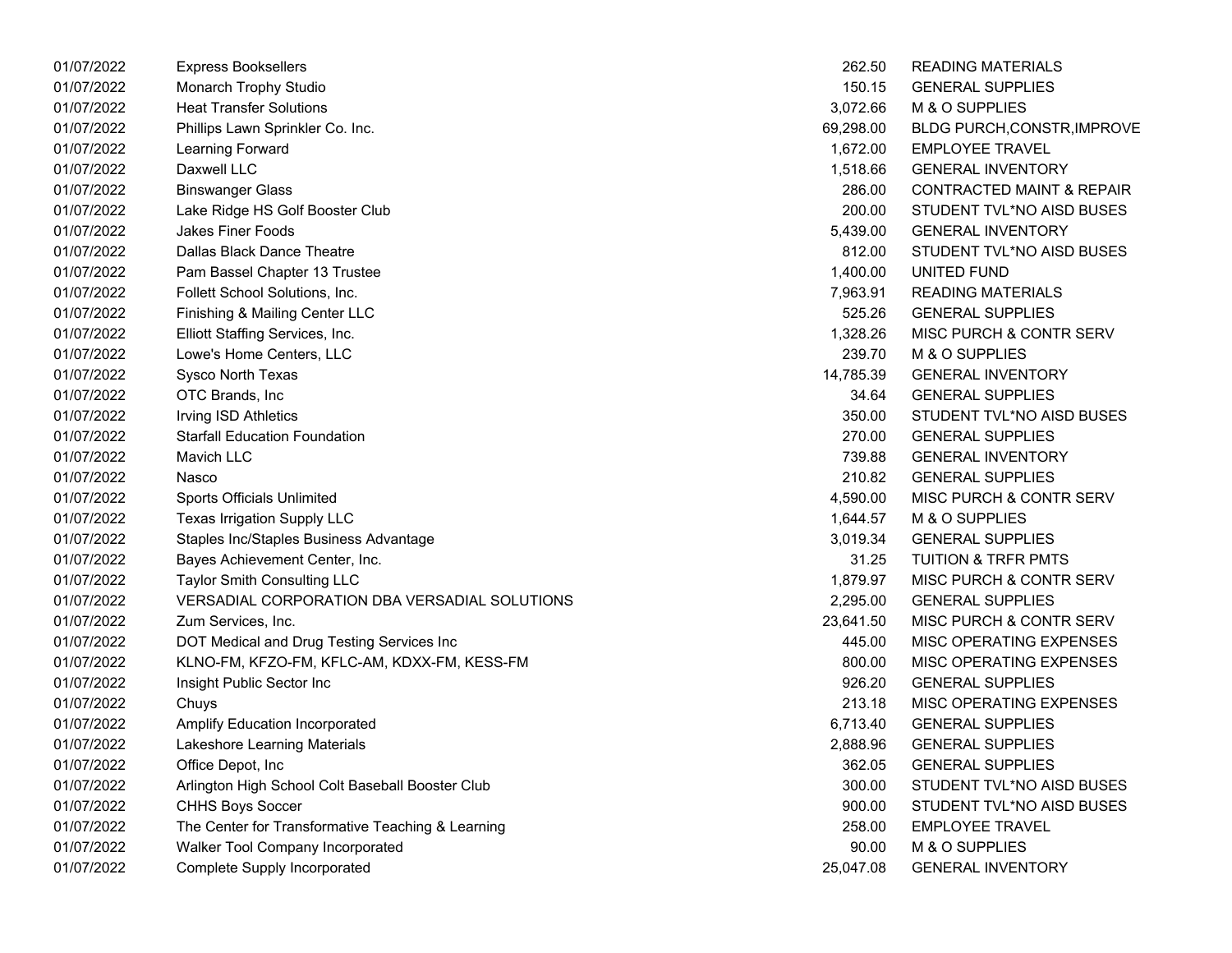| 01/07/2022 |                                                                | 180.66     | M & O SUPPLIES                             |
|------------|----------------------------------------------------------------|------------|--------------------------------------------|
| 01/07/2022 |                                                                | 7,579.20   | NON-FOOD REQUISITIONS                      |
| 01/07/2022 | <b>Austin Turf &amp; Tractor</b>                               | 131.82     | M & O SUPPLIES                             |
| 01/07/2022 | <b>Atmos Energy</b>                                            | 17,981.35  | <b>WATER</b>                               |
| 01/07/2022 | <b>Temperature Control Systems</b>                             | 1,643.10   | M & O SUPPLIES                             |
| 01/07/2022 | Sommer Associates L L C                                        | 863.75     | <b>READING MATERIALS</b>                   |
| 01/07/2022 | Hagar Restaurant Service L L C                                 | 141.26     | M & O SUPPLIES                             |
| 01/07/2022 | Hagar Restaurant Service L L C                                 | 1,454.16   | M & O SUPPLIES                             |
| 01/07/2022 | Bucks Wheel & Equipment Company                                | 791.77     | M & O SUPPLIES                             |
| 01/07/2022 | American Medical Response                                      | 5,002.50   | MISC PURCH & CONTR SERV                    |
| 01/07/2022 | Music & Arts                                                   | 920.45     | <b>GENERAL SUPPLIES</b>                    |
| 01/07/2022 | AT&T                                                           | 13,694.39  | <b>WATER</b>                               |
| 01/07/2022 | Arlington Independent School District Food & Nutrition Service | 117.05     | <b>GENERAL SUPPLIES</b>                    |
| 01/07/2022 | <b>Pittsburgh Paints</b>                                       | 75.58      | M & O SUPPLIES                             |
| 01/07/2022 | <b>Commercial Recorder</b>                                     | 436.80     | <b>Statutorily Required Public Notices</b> |
| 01/07/2022 | Kaplan Early Learning Company                                  | 68.88      | <b>GENERAL SUPPLIES</b>                    |
| 01/07/2022 | Lucks Music Library                                            | 808.68     | <b>GENERAL SUPPLIES</b>                    |
| 01/07/2022 | Perma Bound                                                    | 492.45     | <b>READING MATERIALS</b>                   |
| 01/07/2022 | 005<br>Martin High School                                      | 250.00     | STUDENT TVL*NO AISD BUSES                  |
| 01/07/2022 | <b>Tarrant County Tax Assessor-Collector</b>                   | 22.00      | MISC OPERATING EXPENSES                    |
| 01/07/2022 | <b>Tarrant County Tax Assessor-Collector</b>                   | 15.00      | MISC OPERATING EXPENSES                    |
| 01/10/2022 | MP2 Energy Texas LLC                                           | 630,541.34 | <b>WATER</b>                               |
| 01/13/2022 | United Educators Association                                   | 988.22     | UNITED FUND                                |
| 01/13/2022 | Texas United School Employees Local 100                        | 26.67      | UNITED FUND                                |
| 01/13/2022 | Truman Tim Chapter 13 Trustee                                  | 974.31     | UNITED FUND                                |
| 01/13/2022 | Association Of Texas Professional Educators State              | 31.14      | UNITED FUND                                |
| 01/13/2022 | Administracion para el Sustento de Menores                     | 257.69     | UNITED FUND                                |
| 01/13/2022 | <b>Arlington ATPE</b>                                          | 0.58       | UNITED FUND                                |
| 01/13/2022 | Powers Tom Chapter 13 Trustee                                  | 950.77     | UNITED FUND                                |
| 01/13/2022 | Educational Employees Credit Union - HSA                       | 870.86     | <b>DENTAL INSURANCE</b>                    |
| 01/13/2022 | <b>Educational Employees Credit Union</b>                      | 5,250.25   | DUE TO CREDIT UNION                        |
| 01/13/2022 | <b>Texas State Teachers Association</b>                        | 53.54      | UNITED FUND                                |
| 01/13/2022 | Janee Chandler                                                 | 250.00     | <b>CHANGE FUND</b>                         |
| 01/13/2022 | L R P Publications Incorporated                                | 428.10     | <b>READING MATERIALS</b>                   |
| 01/13/2022 | <b>Grainger Industrial Supply</b>                              | 27.70      | NON-FOOD REQUISITIONS                      |
| 01/13/2022 | Texas Association For Pupil Transportation                     | 380.00     | <b>EMPLOYEE TRAVEL</b>                     |
| 01/13/2022 | <b>Apex Supply Company</b>                                     | 40.25      | M & O SUPPLIES                             |
| 01/13/2022 | Kroger                                                         | 1,162.32   | <b>FOOD</b>                                |
| 01/13/2022 |                                                                | 860.70     | <b>GENERAL SUPPLIES</b>                    |
| 01/13/2022 |                                                                | 555.53     | MISC OPERATING EXPENSES                    |

| 180.66                  | M & O SUPPLIES                             |
|-------------------------|--------------------------------------------|
| 7,579.20                | NON-FOOD REQUISITIONS                      |
|                         | 131.82 M & O SUPPLIES                      |
| 17,981.35               | <b>WATER</b>                               |
|                         | 1,643.10 M & O SUPPLIES                    |
|                         | 863.75 READING MATERIALS                   |
|                         | 141.26 M & O SUPPLIES                      |
| 1,454.16                | M & O SUPPLIES                             |
| 791.77                  | <b>M &amp; O SUPPLIES</b>                  |
| 5,002.50                | <b>MISC PURCH &amp; CONTR SERV</b>         |
|                         | 920.45 GENERAL SUPPLIES                    |
| 13,694.39 WATER         |                                            |
|                         | 117.05 GENERAL SUPPLIES                    |
| 75.58                   | M & O SUPPLIES                             |
| 436.80                  | <b>Statutorily Required Public Notices</b> |
| 68.88                   | <b>GENERAL SUPPLIES</b>                    |
|                         | 808.68 GENERAL SUPPLIES                    |
|                         | 492.45 READING MATERIALS                   |
| 250.00                  | STUDENT TVL*NO AISD BUSES                  |
|                         | 22.00 MISC OPERATING EXPENSES              |
|                         | 15.00 MISC OPERATING EXPENSES              |
| i30,541.34        WATER |                                            |
| 988.22                  | UNITED FUND                                |
| 26.67                   | UNITED FUND                                |
| 974.31                  | UNITED FUND                                |
|                         | 31.14 UNITED FUND                          |
|                         | 257.69 UNITED FUND                         |
| 0.58                    | UNITED FUND                                |
| 950.77                  | UNITED FUND                                |
| 870.86                  | <b>DENTAL INSURANCE</b>                    |
|                         | 5,250.25 DUE TO CREDIT UNION               |
|                         | 53.54 UNITED FUND                          |
|                         | 250.00 CHANGE FUND                         |
| 428.10                  | <b>READING MATERIALS</b>                   |
| 27.70                   | NON-FOOD REQUISITIONS                      |
| 380.00                  | <b>EMPLOYEE TRAVEL</b>                     |
| 40.25                   | <b>M &amp; O SUPPLIES</b>                  |
| 1,162.32                | FOOD                                       |
| 860.70                  | <b>GENERAL SUPPLIES</b>                    |
| 555.53                  | <b>MISC OPERATING EXPENSES</b>             |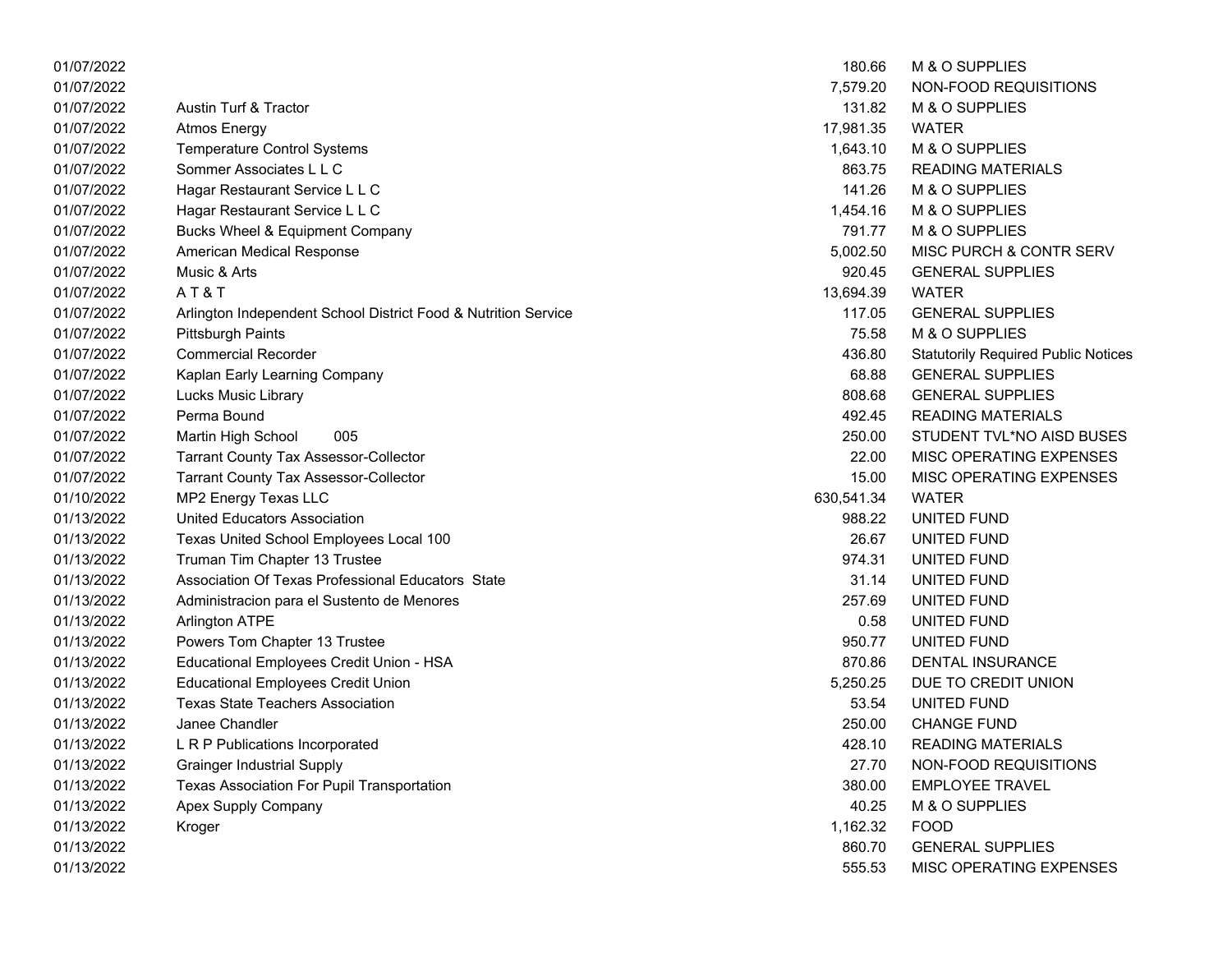| 01/13/2022 | <b>B W I Companies Incorporated</b>             | 344.80     | M & O SUPPLIES                       |
|------------|-------------------------------------------------|------------|--------------------------------------|
| 01/13/2022 | United Refrigeration Incorporated               | 1,685.11   | M & O SUPPLIES                       |
| 01/13/2022 | Really Good Stuff                               | 47.90      | <b>GENERAL SUPPLIES</b>              |
| 01/13/2022 | Ace Mart Restaurant Supply Company              | 594.99     | <b>GENERAL SUPPLIES</b>              |
| 01/13/2022 | Texas Furniture Source Incorporated             | 1,028.10   | <b>FURN &amp; EQUIP &gt; \$5,000</b> |
| 01/13/2022 |                                                 | 4,071.75   | <b>GENERAL SUPPLIES</b>              |
| 01/13/2022 | <b>Masters Distribution Systems</b>             | 5,640.41   | <b>FOOD</b>                          |
| 01/13/2022 | Lake Arlington Golf Course                      | 2,341.50   | <b>GENERAL SUPPLIES</b>              |
| 01/13/2022 | Texas Womans University Office Of The Bursar    | 110,368.49 | STAFF TUIT/ FEES-COLLEGES            |
| 01/13/2022 | Barnes & Noble Booksellers, Inc                 | 539.20     | <b>READING MATERIALS</b>             |
| 01/13/2022 | D & J Sports Incorporated                       | 733.95     | <b>GENERAL SUPPLIES</b>              |
| 01/13/2022 | School Mate                                     | 101.25     | <b>GENERAL SUPPLIES</b>              |
| 01/13/2022 | Visual Impact                                   | 600.00     | <b>GENERAL SUPPLIES</b>              |
| 01/13/2022 | Lone Star Communications Incorporated           | 405.00     | <b>CONTRACTED MAINT &amp; REPAIR</b> |
| 01/13/2022 | Trane Company Commercial Systems Group          | 1,499.00   | <b>CONTRACTED MAINT &amp; REPAIR</b> |
| 01/13/2022 |                                                 | 49.32      | M & O SUPPLIES                       |
| 01/13/2022 | Mart Incorporated                               | 89,400.00  | <b>CONTRACTED MAINT &amp; REPAIR</b> |
| 01/13/2022 |                                                 | 6,900.00   | MISC PURCH & CONTR SERV              |
| 01/13/2022 | Great Ideas For Teaching                        | 124.80     | <b>GENERAL SUPPLIES</b>              |
| 01/13/2022 | Wes Grable Company                              | 23,900.00  | <b>CONTRACTED MAINT &amp; REPAIR</b> |
| 01/13/2022 | <b>Careys Sporting Goods</b>                    | 5,871.57   | <b>GENERAL SUPPLIES</b>              |
| 01/13/2022 | Maxwell Medals & Awards                         | 352.00     | MISC OPERATING EXPENSES              |
| 01/13/2022 | Airgas Southwest Incorporated                   | 1,199.15   | <b>GENERAL SUPPLIES</b>              |
| 01/13/2022 | <b>Concentra Medical Centers</b>                | 1,865.50   | MISC OPERATING EXPENSES              |
| 01/13/2022 | Office Depot                                    | 15.11      | <b>GENERAL SUPPLIES</b>              |
| 01/13/2022 | <b>Bernd Mac</b>                                | 835.62     | MISC PURCH & CONTR SERV              |
| 01/13/2022 | Enterprise Rent A Car                           | 1,012.97   | <b>INVOICES RECEIVABLE</b>           |
| 01/13/2022 | B & H Photo Video                               | 12,231.94  | <b>GENERAL SUPPLIES</b>              |
| 01/13/2022 | <b>CDW Government Incorporated</b>              | 55,097.98  | <b>GENERAL SUPPLIES</b>              |
| 01/13/2022 | SHI Government Solutions Incorporated           | 288.92     | <b>GENERAL SUPPLIES</b>              |
| 01/13/2022 | <b>Mackin Educational Resources</b>             | 408.74     | <b>READING MATERIALS</b>             |
| 01/13/2022 | Cowboy Towing                                   | 486.75     | <b>CONTRACTED MAINT &amp; REPAIR</b> |
| 01/13/2022 | Aerowave Technologies                           | 80.00      | <b>CONTRACTED MAINT &amp; REPAIR</b> |
| 01/13/2022 |                                                 | 60.00      | M & O SUPPLIES                       |
| 01/13/2022 | Junior Library Guild                            | 2,024.42   | <b>INVOICES RECEIVABLE</b>           |
| 01/13/2022 |                                                 | 1,898.30   | <b>READING MATERIALS</b>             |
| 01/13/2022 | Advancement Via Individual Determination Center | 650.00     | <b>EMPLOYEE TRAVEL</b>               |
| 01/13/2022 | Advancement Via Individual Determination Center | 1,975.00   | <b>EMPLOYEE TRAVEL</b>               |
| 01/13/2022 | Advancement Via Individual Determination Center | 3,621.00   | <b>EMPLOYEE TRAVEL</b>               |
| 01/13/2022 | R & H Parts And Service                         | 796.42     | M & O SUPPLIES                       |
|            |                                                 |            |                                      |

| 344.80    | <b>M &amp; O SUPPLIES</b>            |
|-----------|--------------------------------------|
| 1,685.11  | <b>M &amp; O SUPPLIES</b>            |
| 47.90     | <b>GENERAL SUPPLIES</b>              |
| 594.99    | <b>GENERAL SUPPLIES</b>              |
| 1,028.10  | <b>FURN &amp; EQUIP &gt; \$5,000</b> |
| 4,071.75  | <b>GENERAL SUPPLIES</b>              |
| 5,640.41  | <b>FOOD</b>                          |
| 2,341.50  | <b>GENERAL SUPPLIES</b>              |
| 10,368.49 | <b>STAFF TUIT/ FEES-COLLEGES</b>     |
|           | 539.20 READING MATERIALS             |
| 733.95    | <b>GENERAL SUPPLIES</b>              |
| 101.25    | <b>GENERAL SUPPLIES</b>              |
| 600.00    | <b>GENERAL SUPPLIES</b>              |
| 405.00    | <b>CONTRACTED MAINT &amp; REPAIR</b> |
| 1,499.00  | <b>CONTRACTED MAINT &amp; REPAIR</b> |
| 49.32     | M & O SUPPLIES                       |
| 89,400.00 | <b>CONTRACTED MAINT &amp; REPAIR</b> |
| 6,900.00  | MISC PURCH & CONTR SERV              |
| 124.80    | <b>GENERAL SUPPLIES</b>              |
| 23,900.00 | <b>CONTRACTED MAINT &amp; REPAIR</b> |
| 5,871.57  | <b>GENERAL SUPPLIES</b>              |
| 352.00    | <b>MISC OPERATING EXPENSES</b>       |
| 1,199.15  | <b>GENERAL SUPPLIES</b>              |
| 1,865.50  | <b>MISC OPERATING EXPENSES</b>       |
| 15.11     | <b>GENERAL SUPPLIES</b>              |
| 835.62    | MISC PURCH & CONTR SERV              |
| 1,012.97  | <b>INVOICES RECEIVABLE</b>           |
| 12,231.94 | <b>GENERAL SUPPLIES</b>              |
| 55,097.98 | <b>GENERAL SUPPLIES</b>              |
| 288.92    | <b>GENERAL SUPPLIES</b>              |
| 408.74    | <b>READING MATERIALS</b>             |
| 486.75    | <b>CONTRACTED MAINT &amp; REPAIR</b> |
| 80.00     | <b>CONTRACTED MAINT &amp; REPAIR</b> |
| 60.00     | <b>M &amp; O SUPPLIES</b>            |
| 2,024.42  | <b>INVOICES RECEIVABLE</b>           |
| 1,898.30  | <b>READING MATERIALS</b>             |
| 650.00    | <b>EMPLOYEE TRAVEL</b>               |
| 1,975.00  | <b>EMPLOYEE TRAVEL</b>               |
| 3,621.00  | <b>EMPLOYEE TRAVEL</b>               |
| 796.42    | M & O SUPPLIES                       |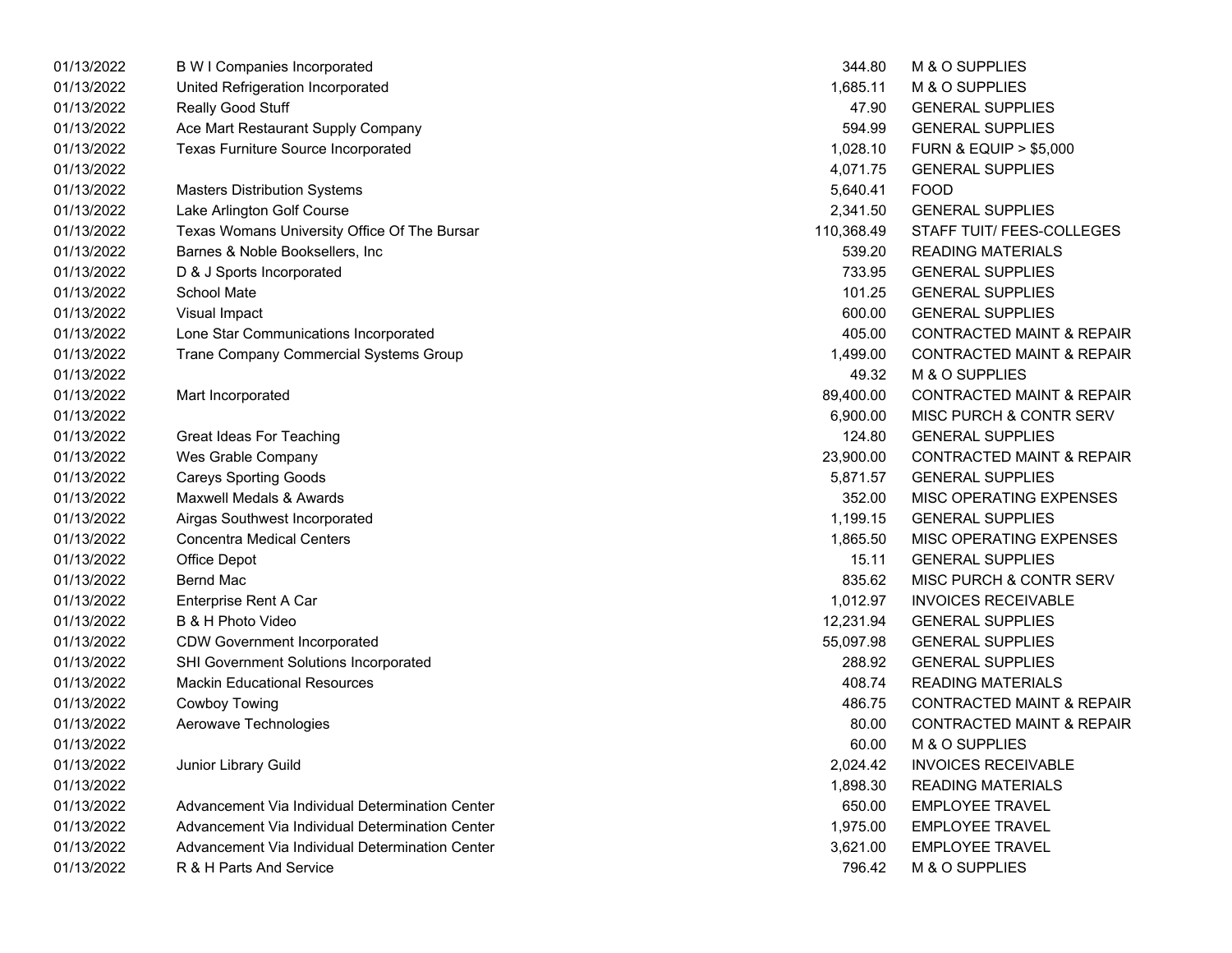| 01/13/2022 | <b>School Nurse Supply</b>                                    | 696.49    | <b>GENERAL SUPPLIES</b>              |
|------------|---------------------------------------------------------------|-----------|--------------------------------------|
| 01/13/2022 | National Center For Youth Issues                              | 140.01    | <b>READING MATERIALS</b>             |
| 01/13/2022 | J P Morgan Chase Bank                                         | 1,525.68  | NON-EMPLOYEE TRAVEL                  |
| 01/13/2022 |                                                               | 190.79    | <b>Travel Request Payable</b>        |
| 01/13/2022 | <b>Chase Bank Of Texas</b>                                    | 47.57     | <b>FOOD</b>                          |
| 01/13/2022 |                                                               | 351.73    | <b>GENERAL SUPPLIES</b>              |
| 01/13/2022 |                                                               | 18.18     | MISC OPERATING EXPENSES              |
| 01/13/2022 |                                                               | 25.09     | NON-FOOD REQUISITIONS                |
| 01/13/2022 | Apple Computer Incorporated                                   | 2,950.00  | <b>GENERAL SUPPLIES</b>              |
| 01/13/2022 | Health Occupations Students of America Texas Association Inc. | 95.00     | STUDENT TVL*NO AISD BUSES            |
| 01/13/2022 | Health Occupations Students of America Texas Association Inc. | 630.00    | STUDENT TVL*NO AISD BUSES            |
| 01/13/2022 | Texas Association Of Secondary School Principals              | 125.00    | MISC OPERATING EXPENSES              |
| 01/13/2022 | Arlington Hardware Incorporated #53                           | 309.80    | M & O SUPPLIES                       |
| 01/13/2022 | Arlington Heights High School                                 | 250.00    | STUDENT TVL*NO AISD BUSES            |
| 01/13/2022 | Frisco Independent School District                            | 250.00    | STUDENT TVL*NO AISD BUSES            |
| 01/13/2022 | <b>Super Duper Publications</b>                               | 105.50    | <b>GENERAL SUPPLIES</b>              |
| 01/13/2022 | Mardel Incorporated                                           | 25.94     | <b>GENERAL SUPPLIES</b>              |
| 01/13/2022 | Spirit Of Texas Cheer And Gymnastics                          | 4,615.00  | STUDENT TVL*NO AISD BUSES            |
| 01/13/2022 | Welch John                                                    | 880.00    | MISC PURCH & CONTR SERV              |
| 01/13/2022 | First Place Foods LLC                                         | 2,592.00  | <b>GENERAL INVENTORY</b>             |
| 01/13/2022 | <b>Total Maintenance Solutions-South</b>                      | 89.53     | M & O SUPPLIES                       |
| 01/13/2022 | Mesquite ISD Athletics Office                                 | 250.00    | STUDENT TVL*NO AISD BUSES            |
| 01/13/2022 | Vista Higher Learning, Inc.                                   | 14,897.90 | <b>READING MATERIALS</b>             |
| 01/13/2022 | Henry John C                                                  | 1,292.50  | MISC PURCH & CONTR SERV              |
| 01/13/2022 | <b>Gibson Cornelius</b>                                       | 192.50    | MISC PURCH & CONTR SERV              |
| 01/13/2022 | <b>Orchestrated Travel</b>                                    | 39,300.00 | <b>INVOICES RECEIVABLE</b>           |
| 01/13/2022 | Inspired Imaging                                              | 350.00    | <b>INVOICES RECEIVABLE</b>           |
| 01/13/2022 | Inspired Imaging                                              | 350.00    | <b>INVOICES RECEIVABLE</b>           |
| 01/13/2022 | Monarch Trophy Studio                                         | 63.70     | <b>GENERAL SUPPLIES</b>              |
| 01/13/2022 | <b>IXL Learning</b>                                           | 11,182.00 | <b>GENERAL SUPPLIES</b>              |
| 01/13/2022 | Texas Pottery Supply and Clay Company                         | 2,625.00  | <b>GENERAL INVENTORY</b>             |
| 01/13/2022 | <b>Bassham Foods</b>                                          | 47,560.00 | <b>GENERAL INVENTORY</b>             |
| 01/13/2022 | <b>Churchfield Trading Company</b>                            | 16,653.05 | <b>GENERAL INVENTORY</b>             |
| 01/13/2022 | Automatic Sprinkler of Texas Incorporated                     | 5,200.00  | <b>CONTRACTED MAINT &amp; REPAIR</b> |
| 01/13/2022 | Texas Interpreting Services, LLC                              | 416.00    | MISC PURCH & CONTR SERV              |
| 01/13/2022 | Swoope James Landry                                           | 192.50    | MISC PURCH & CONTR SERV              |
| 01/13/2022 | Morrison Richard R                                            | 206.25    | MISC PURCH & CONTR SERV              |
| 01/13/2022 | Dierke Michael                                                | 90.00     | MISC PURCH & CONTR SERV              |
| 01/13/2022 | David Hinson                                                  | 1,086.25  | MISC PURCH & CONTR SERV              |
| 01/13/2022 | <b>Stevens Learning Systems</b>                               | 5.00      | <b>CONTRACTED MAINT &amp; REPAIR</b> |

| 696.49    | <b>GENERAL SUPPLIES</b>              |
|-----------|--------------------------------------|
| 140.01    | READING MATERIALS                    |
| 1,525.68  | NON-EMPLOYEE TRAVEL                  |
| 190.79    | <b>Travel Request Payable</b>        |
| 47.57     | <b>FOOD</b>                          |
| 351.73    | <b>GENERAL SUPPLIES</b>              |
| 18.18     | <b>MISC OPERATING EXPENSES</b>       |
| 25.09     | NON-FOOD REQUISITIONS                |
| 2,950.00  | <b>GENERAL SUPPLIES</b>              |
| 95.00     | STUDENT TVL*NO AISD BUSES            |
| 630.00    | STUDENT TVL*NO AISD BUSES            |
| 125.00    | <b>MISC OPERATING EXPENSES</b>       |
| 309.80    | M & O SUPPLIES                       |
| 250.00    | STUDENT TVL*NO AISD BUSES            |
| 250.00    | STUDENT TVL*NO AISD BUSES            |
| 105.50    | <b>GENERAL SUPPLIES</b>              |
| 25.94     | <b>GENERAL SUPPLIES</b>              |
| 4,615.00  | STUDENT TVL*NO AISD BUSES            |
| 880.00    | MISC PURCH & CONTR SERV              |
| 2,592.00  | <b>GENERAL INVENTORY</b>             |
| 89.53     | <b>M &amp; O SUPPLIES</b>            |
| 250.00    | STUDENT TVL*NO AISD BUSES            |
| 14,897.90 | <b>READING MATERIALS</b>             |
| 1,292.50  | <b>MISC PURCH &amp; CONTR SERV</b>   |
| 192.50    | <b>MISC PURCH &amp; CONTR SERV</b>   |
| 39,300.00 | <b>INVOICES RECEIVABLE</b>           |
| 350.00    | <b>INVOICES RECEIVABLE</b>           |
| 350.00    | <b>INVOICES RECEIVABLE</b>           |
| 63.70     | <b>GENERAL SUPPLIES</b>              |
| 11,182.00 | <b>GENERAL SUPPLIES</b>              |
| 2,625.00  | <b>GENERAL INVENTORY</b>             |
| 47,560.00 | <b>GENERAL INVENTORY</b>             |
| 16,653.05 | <b>GENERAL INVENTORY</b>             |
| 5,200.00  | <b>CONTRACTED MAINT &amp; REPAIR</b> |
| 416.00    | MISC PURCH & CONTR SERV              |
| 192.50    | <b>MISC PURCH &amp; CONTR SERV</b>   |
| 206.25    | <b>MISC PURCH &amp; CONTR SERV</b>   |
| 90.00     | <b>MISC PURCH &amp; CONTR SERV</b>   |
| 1,086.25  | MISC PURCH & CONTR SERV              |
| 5.00      | <b>CONTRACTED MAINT &amp; REPAIR</b> |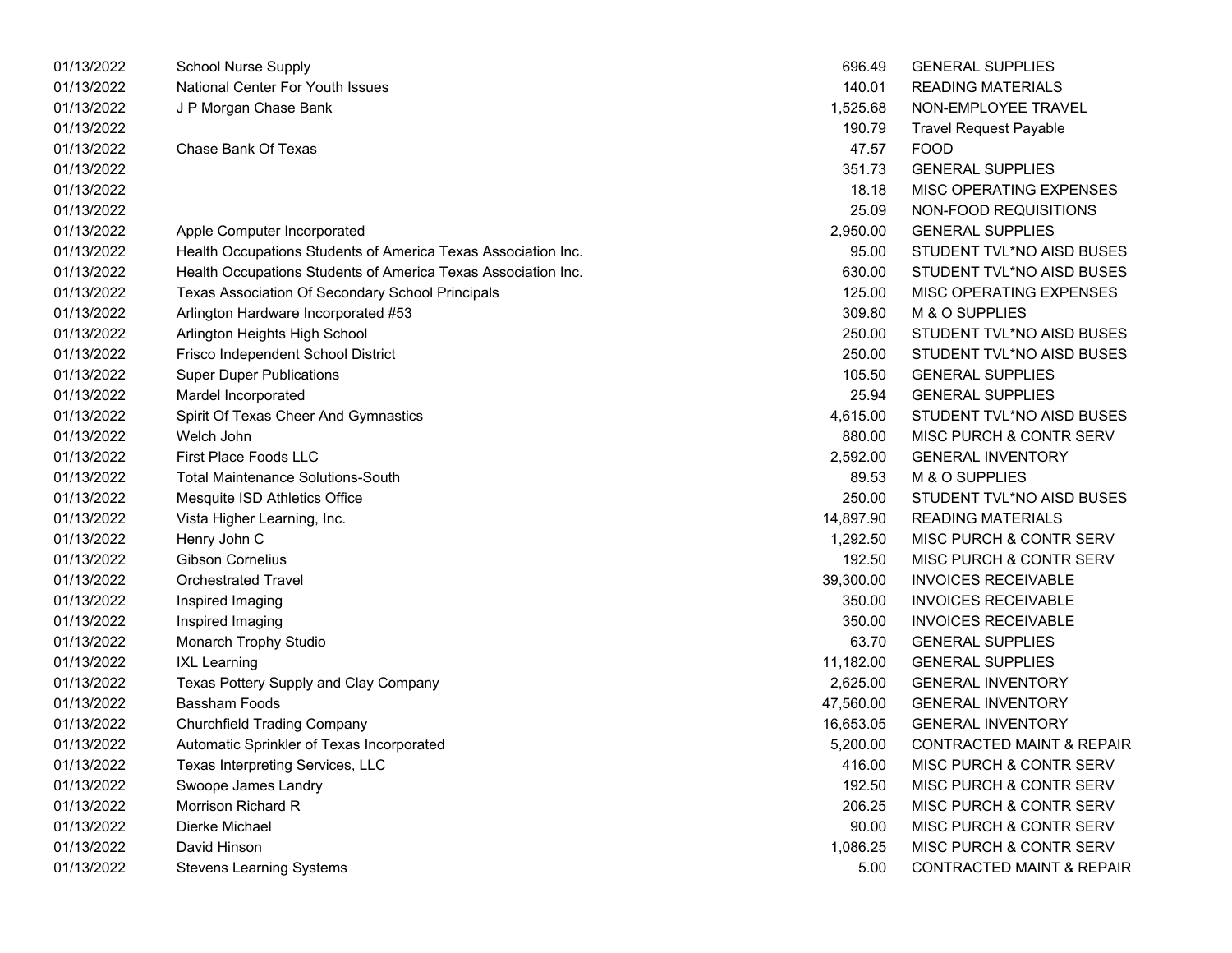| 01/13/2022 | Carroll Percy                                | 192.50     | MISC PURCH & CONTR SERV              |
|------------|----------------------------------------------|------------|--------------------------------------|
| 01/13/2022 | Washington Varandas                          | 2,241.25   | <b>MISC PURCH &amp; CONTR SERV</b>   |
| 01/13/2022 | Camper Marcus                                | 825.00     | MISC PURCH & CONTR SERV              |
| 01/13/2022 | Robert D. Lee                                | 1,320.00   | MISC PURCH & CONTR SERV              |
| 01/13/2022 | Durham Dustin J                              | 440.00     | MISC PURCH & CONTR SERV              |
| 01/13/2022 | <b>SC Fuels</b>                              | 18,247.09  | <b>GENERAL INVENTORY</b>             |
| 01/13/2022 |                                              | 0.03       | LIONS CLUB CONCESSIONS               |
| 01/13/2022 | Brown John                                   | 330.00     | <b>MISC PURCH &amp; CONTR SERV</b>   |
| 01/13/2022 | Dunn CPR                                     | 95.00      | M & O SUPPLIES                       |
| 01/13/2022 | Matera Paper Co., Inc.                       | 457.60     | <b>GENERAL INVENTORY</b>             |
| 01/13/2022 | <b>Jakes Finer Foods</b>                     | 49.00      | <b>GENERAL INVENTORY</b>             |
| 01/13/2022 | Gartner Incorporated                         | 47,798.00  | <b>CONTRACTED MAINT &amp; REPAIR</b> |
| 01/13/2022 | AlphaGraphics                                | 430.03     | <b>GENERAL SUPPLIES</b>              |
| 01/13/2022 | Follett School Solutions, Inc.               | 3,506.72   | <b>READING MATERIALS</b>             |
| 01/13/2022 | Crawford Electric Supply Company             | 3,398.34   | <b>GENERAL INVENTORY</b>             |
| 01/13/2022 |                                              | 75.00      | M & O SUPPLIES                       |
| 01/13/2022 | Engage2learn                                 | 780,200.00 | <b>MISC PURCH &amp; CONTR SERV</b>   |
| 01/13/2022 | Link, Michael R.                             | 200.00     | MISC PURCH & CONTR SERV              |
| 01/13/2022 | <b>Tarrant County Tax Assessor-Collector</b> | 8.25       | MISC OPERATING EXPENSES              |
| 01/13/2022 | <b>Tarrant County Tax Assessor-Collector</b> | 41.25      | MISC OPERATING EXPENSES              |
| 01/13/2022 | <b>Tarrant County Tax Assessor-Collector</b> | 66.00      | MISC OPERATING EXPENSES              |
| 01/13/2022 | <b>Tarrant County Tax Assessor-Collector</b> | 16.50      | MISC OPERATING EXPENSES              |
| 01/13/2022 | <b>Tarrant County Tax Assessor-Collector</b> | 81.00      | MISC OPERATING EXPENSES              |
| 01/13/2022 | <b>Tarrant County Tax Assessor-Collector</b> | 95.50      | MISC OPERATING EXPENSES              |
| 01/13/2022 | <b>Chick-fil-A North Collins Street</b>      | 233.35     | MISC OPERATING EXPENSES              |
| 01/13/2022 | Raptor Technologies, LLC                     | 5,940.00   | <b>GENERAL SUPPLIES</b>              |
| 01/13/2022 | ALL In Learning                              | 9,050.00   | <b>GENERAL SUPPLIES</b>              |
| 01/13/2022 | <b>Tyson Prepared Foods</b>                  | 5,894.07   | <b>GENERAL INVENTORY</b>             |
| 01/13/2022 | <b>Super Teacher Worksheets</b>              | 350.00     | <b>GENERAL SUPPLIES</b>              |
| 01/13/2022 | Kleen-Air Filter Service & Sales             | 522.00     | <b>GENERAL INVENTORY</b>             |
| 01/13/2022 | Mansfield ISD Aquatics                       | 1,046.00   | <b>DUES</b>                          |
| 01/13/2022 | iHeart Media & Entertainment, Inc            | 6,290.90   | MISC OPERATING EXPENSES              |
| 01/13/2022 | <b>Final Graphic</b>                         | 153.45     | <b>ELECTION COSTS</b>                |
| 01/13/2022 | M-F Athletic/Perform Better                  | 263.95     | <b>GENERAL SUPPLIES</b>              |
| 01/13/2022 | Klement Distribution, Inc.                   | 6,897.43   | <b>FOOD</b>                          |
| 01/13/2022 | <b>CableLink Solutions</b>                   | 36,098.15  | MISC PURCH & CONTR SERV              |
| 01/13/2022 | OTC Brands, Inc.                             | 235.05     | <b>GENERAL SUPPLIES</b>              |
| 01/13/2022 | Mighty Auto Parts of DFW                     | 2,692.80   | <b>GENERAL INVENTORY</b>             |
| 01/13/2022 | Nearpod                                      | 5,976.00   | <b>READING MATERIALS</b>             |
| 01/13/2022 | Parvin Jennifer                              | 200.00     | MISC PURCH & CONTR SERV              |

| 192.50     | MISC PURCH & CONTR SERV              |
|------------|--------------------------------------|
| 2,241.25   | <b>MISC PURCH &amp; CONTR SERV</b>   |
| 825.00     | MISC PURCH & CONTR SERV              |
| 1,320.00   | <b>MISC PURCH &amp; CONTR SERV</b>   |
| 440.00     | <b>MISC PURCH &amp; CONTR SERV</b>   |
| 18,247.09  | <b>GENERAL INVENTORY</b>             |
| 0.03       | LIONS CLUB CONCESSIONS               |
| 330.00     | <b>MISC PURCH &amp; CONTR SERV</b>   |
| 95.00      | M & O SUPPLIES                       |
| 457.60     | <b>GENERAL INVENTORY</b>             |
| 49.00      | <b>GENERAL INVENTORY</b>             |
| 47,798.00  | <b>CONTRACTED MAINT &amp; REPAIR</b> |
| 430.03     | <b>GENERAL SUPPLIES</b>              |
| 3,506.72   | <b>READING MATERIALS</b>             |
| 3,398.34   | <b>GENERAL INVENTORY</b>             |
| 75.00      | <b>M &amp; O SUPPLIES</b>            |
| 780,200.00 | <b>MISC PURCH &amp; CONTR SERV</b>   |
| 200.00     | <b>MISC PURCH &amp; CONTR SERV</b>   |
| 8.25       | <b>MISC OPERATING EXPENSES</b>       |
| 41.25      | <b>MISC OPERATING EXPENSES</b>       |
| 66.00      | <b>MISC OPERATING EXPENSES</b>       |
| 16.50      | <b>MISC OPERATING EXPENSES</b>       |
| 81.00      | <b>MISC OPERATING EXPENSES</b>       |
| 95.50      | <b>MISC OPERATING EXPENSES</b>       |
| 233.35     | <b>MISC OPERATING EXPENSES</b>       |
| 5,940.00   | <b>GENERAL SUPPLIES</b>              |
| 9,050.00   | <b>GENERAL SUPPLIES</b>              |
| 5,894.07   | <b>GENERAL INVENTORY</b>             |
| 350.00     | <b>GENERAL SUPPLIES</b>              |
| 522.00     | <b>GENERAL INVENTORY</b>             |
| 1,046.00   | <b>DUES</b>                          |
| 6,290.90   | <b>MISC OPERATING EXPENSES</b>       |
| 153.45     | <b>ELECTION COSTS</b>                |
| 263.95     | <b>GENERAL SUPPLIES</b>              |
| 6,897.43   | FOOD                                 |
| 36,098.15  | MISC PURCH & CONTR SERV              |
| 235.05     | <b>GENERAL SUPPLIES</b>              |
| 2,692.80   | <b>GENERAL INVENTORY</b>             |
| 5,976.00   | <b>READING MATERIALS</b>             |
| 200.00     | MISC PURCH & CONTR SERV              |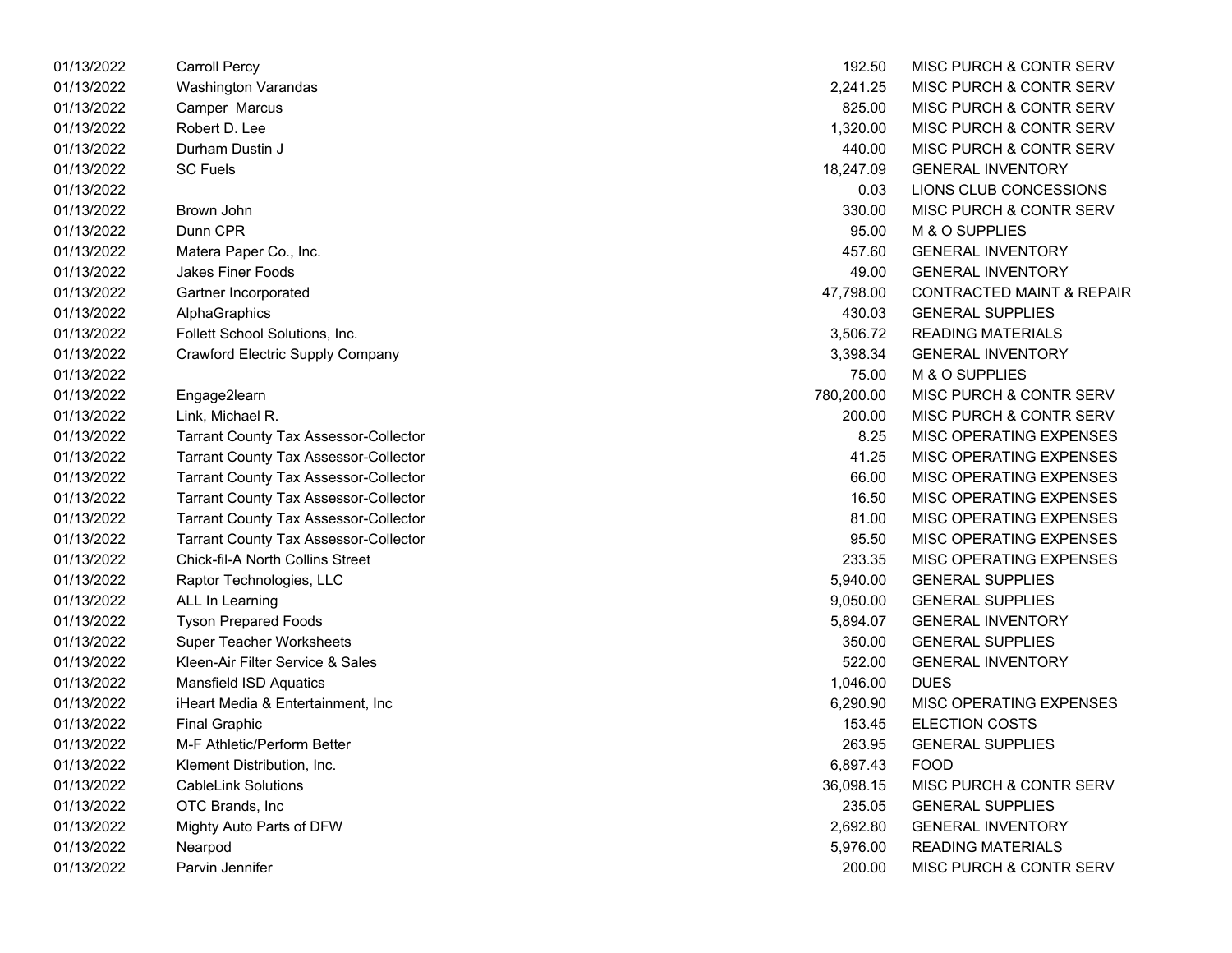| 01/13/2022 | TMEA Region 5 Mariachi                                  | 190.00    | STUDENT TVL*NO AISD BUSES            |
|------------|---------------------------------------------------------|-----------|--------------------------------------|
| 01/13/2022 | <b>Starfall Education Foundation</b>                    | 102.61    | <b>READING MATERIALS</b>             |
| 01/13/2022 | Mavich LLC                                              | 2,944.44  | <b>GENERAL INVENTORY</b>             |
| 01/13/2022 | Nasco                                                   | 721.90    | <b>GENERAL SUPPLIES</b>              |
| 01/13/2022 | Learning A-Z LLC                                        | 1,562.80  | <b>GENERAL SUPPLIES</b>              |
| 01/13/2022 | Charles, Damiete                                        | 440.00    | MISC PURCH & CONTR SERV              |
| 01/13/2022 | <b>Sports Officials Unlimited</b>                       | 11,280.00 | MISC PURCH & CONTR SERV              |
| 01/13/2022 | Texas Irrigation Supply LLC                             | 227.60    | M & O SUPPLIES                       |
| 01/13/2022 | Advanced Blending, Inc. DBA Last Group Enterprises Inc. | 13,312.70 | <b>GENERAL INVENTORY</b>             |
| 01/13/2022 | Chu, Brian Wenyi                                        | 440.00    | MISC PURCH & CONTR SERV              |
| 01/13/2022 | <b>Bright Morning Consulting</b>                        | 595.00    | <b>EMPLOYEE TRAVEL</b>               |
| 01/13/2022 | Staples Inc/Staples Business Advantage                  | 23,511.60 | <b>GENERAL INVENTORY</b>             |
| 01/13/2022 |                                                         | 3,531.98  | <b>GENERAL SUPPLIES</b>              |
| 01/13/2022 | <b>Arlington Strings</b>                                | 110.00    | <b>CONTRACTED MAINT &amp; REPAIR</b> |
| 01/13/2022 | <b>Frontline Education</b>                              | 613.63    | <b>CONTRACTED MAINT &amp; REPAIR</b> |
| 01/13/2022 | North Dallas A/C and Heating Company Incorporated       | 3,975.25  | <b>CONTRACTED MAINT &amp; REPAIR</b> |
| 01/13/2022 | <b>Educational Consulting and Evaluations LLC</b>       | 2,150.00  | MISC PURCH & CONTR SERV              |
| 01/13/2022 | <b>Alonti Catering</b>                                  | 1,018.33  | MISC OPERATING EXPENSES              |
| 01/13/2022 | Taylor Smith Consulting LLC                             | 2,160.06  | MISC PURCH & CONTR SERV              |
| 01/13/2022 | Audrey Bragg Consulting LLC                             | 3,600.00  | MISC PURCH & CONTR SERV              |
| 01/13/2022 | Marisa Reeves                                           | 206.25    | MISC PURCH & CONTR SERV              |
| 01/13/2022 | <b>BRBM Publishing dba Sweet Pipes</b>                  | 144.95    | <b>GENERAL SUPPLIES</b>              |
| 01/13/2022 | ETC Lite, LLC                                           | 16,943.52 | MISC PURCH & CONTR SERV              |
| 01/13/2022 | The Lamar Companies                                     | 506.00    | MISC OPERATING EXPENSES              |
| 01/13/2022 | <b>RackCoach</b>                                        | 2,500.00  | <b>GENERAL SUPPLIES</b>              |
| 01/13/2022 | Marta O. Ocampo                                         | 900.00    | MISC PURCH & CONTR SERV              |
| 01/13/2022 | DOT Medical and Drug Testing Services Inc               | 70.00     | MISC OPERATING EXPENSES              |
| 01/13/2022 | Spellbound Braille                                      | 88.00     | MISC PURCH & CONTR SERV              |
| 01/13/2022 | Marathon Staffing Group Inc                             | 1,044.00  | MISC PURCH & CONTR SERV              |
| 01/13/2022 | <b>Sideline Power LLC</b>                               | 10,324.00 | <b>FURN &amp; EQUIP &gt; \$5,000</b> |
| 01/13/2022 | Cortes Michael                                          | 247.50    | MISC PURCH & CONTR SERV              |
| 01/13/2022 | <b>MGM Printing Services Inc</b>                        | 225.00    | <b>GENERAL SUPPLIES</b>              |
| 01/13/2022 | Insight Public Sector Inc.                              | 353.54    | <b>GENERAL SUPPLIES</b>              |
| 01/13/2022 | Haas Tech Inc. dba Advanced Starter Service             | 205.00    | M & O SUPPLIES                       |
| 01/13/2022 | Ronda Cooper                                            | 225.00    | <b>INVOICES RECEIVABLE</b>           |
| 01/13/2022 | <b>Examity Incorporated</b>                             | 250.00    | <b>TESTING MATERIALS</b>             |
| 01/13/2022 | <b>Tasty Brands LLC</b>                                 | 13,804.80 | <b>GENERAL INVENTORY</b>             |
| 01/13/2022 | Language Line Translation Solutions                     | 1,001.42  | MISC PURCH & CONTR SERV              |
| 01/13/2022 | Hillco Partners L L C                                   | 5,600.00  | <b>LOBBYING</b>                      |
| 01/13/2022 | Spectrum Consulting                                     | 1,678.75  | MISC PURCH & CONTR SERV              |

| 190.00    | STUDENT TVL*NO AISD BUSES            |
|-----------|--------------------------------------|
| 102.61    | READING MATERIALS                    |
| 2.944.44  | <b>GENERAL INVENTORY</b>             |
| 721.90    | <b>GENERAL SUPPLIES</b>              |
| 1,562.80  | <b>GENERAL SUPPLIES</b>              |
| 440.00    | <b>MISC PURCH &amp; CONTR SERV</b>   |
| 11,280.00 | MISC PURCH & CONTR SERV              |
| 227.60    | M & O SUPPLIES                       |
| 13,312.70 | <b>GENERAL INVENTORY</b>             |
| 440.00    | MISC PURCH & CONTR SERV              |
| 595.00    | <b>EMPLOYEE TRAVEL</b>               |
| 23,511.60 | <b>GENERAL INVENTORY</b>             |
| 3,531.98  | <b>GENERAL SUPPLIES</b>              |
| 110.00    | <b>CONTRACTED MAINT &amp; REPAIR</b> |
| 613.63    | <b>CONTRACTED MAINT &amp; REPAIR</b> |
| 3,975.25  | <b>CONTRACTED MAINT &amp; REPAIR</b> |
| 2,150.00  | <b>MISC PURCH &amp; CONTR SERV</b>   |
| 1,018.33  | <b>MISC OPERATING EXPENSES</b>       |
| 2,160.06  | <b>MISC PURCH &amp; CONTR SERV</b>   |
| 3,600.00  | <b>MISC PURCH &amp; CONTR SERV</b>   |
| 206.25    | MISC PURCH & CONTR SERV              |
| 144.95    | <b>GENERAL SUPPLIES</b>              |
| 16,943.52 | <b>MISC PURCH &amp; CONTR SERV</b>   |
| 506.00    | <b>MISC OPERATING EXPENSES</b>       |
| 2,500.00  | <b>GENERAL SUPPLIES</b>              |
| 900.00    | <b>MISC PURCH &amp; CONTR SERV</b>   |
| 70.00     | <b>MISC OPERATING EXPENSES</b>       |
| 88.00     | <b>MISC PURCH &amp; CONTR SERV</b>   |
| 1,044.00  | MISC PURCH & CONTR SERV              |
| 10,324.00 | <b>FURN &amp; EQUIP &gt; \$5,000</b> |
| 247.50    | MISC PURCH & CONTR SERV              |
| 225.00    | <b>GENERAL SUPPLIES</b>              |
| 353.54    | <b>GENERAL SUPPLIES</b>              |
| 205.00    | <b>M &amp; O SUPPLIES</b>            |
| 225.00    | <b>INVOICES RECEIVABLE</b>           |
| 250.00    | <b>TESTING MATERIALS</b>             |
| 13,804.80 | <b>GENERAL INVENTORY</b>             |
| 1,001.42  | <b>MISC PURCH &amp; CONTR SERV</b>   |
| 5,600.00  | <b>LOBBYING</b>                      |
| 1,678.75  | MISC PURCH & CONTR SERV              |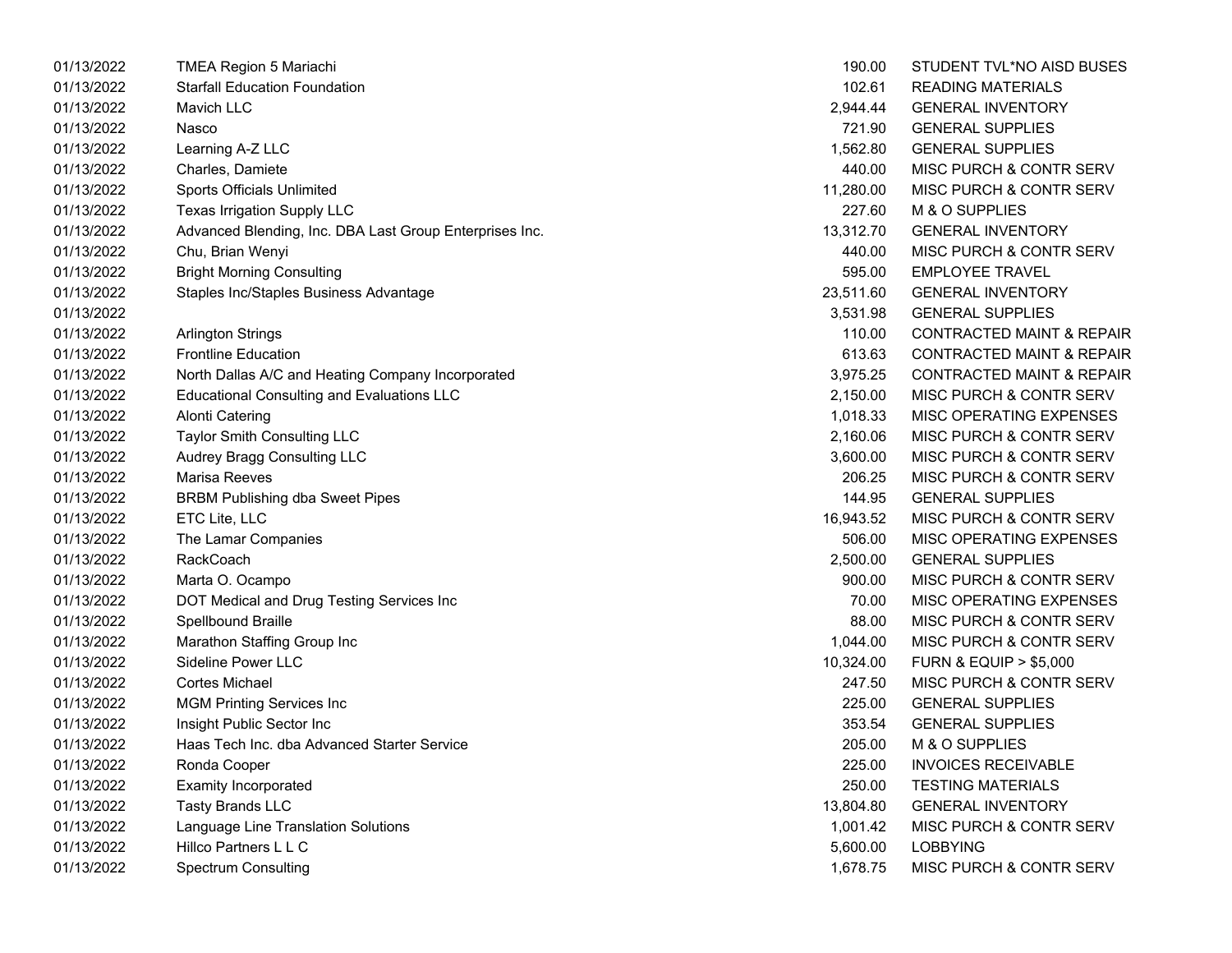| 01/13/2022 | Ally Energy Solutions LLC                               | 10,000.00  | <b>CONTRACTED MAINT &amp; REPAIR</b> |
|------------|---------------------------------------------------------|------------|--------------------------------------|
| 01/13/2022 | VanDoren Music LLC                                      | 3,000.00   | MISC PURCH & CONTR SERV              |
| 01/13/2022 | <b>REV Entertainment LLC</b>                            | 120,515.80 | <b>RENTALS &amp; OPERATING LEASE</b> |
| 01/13/2022 | TherapyNotes LLC                                        | 7,650.00   | MISC PURCH & CONTR SERV              |
| 01/13/2022 | Translation and Interpretation Network LLC              | 13,080.58  | MISC PURCH & CONTR SERV              |
| 01/13/2022 | <b>Gold Creek Foods LLC</b>                             | 8,565.44   | <b>GENERAL INVENTORY</b>             |
| 01/13/2022 | Lakeshore Learning Materials                            | 865.61     | <b>GENERAL SUPPLIES</b>              |
| 01/13/2022 | Office Depot, Inc                                       | 553.50     | <b>GENERAL SUPPLIES</b>              |
| 01/13/2022 | Reed Hunt Services Incorporated dba Reed's Services     | 311.13     | <b>CONTRACTED MAINT &amp; REPAIR</b> |
| 01/13/2022 | <b>Reginald Lewis</b>                                   | 187.50     | MISC PURCH & CONTR SERV              |
| 01/13/2022 | <b>Texas Educational Diagnosticians Association</b>     | 3,400.00   | <b>EMPLOYEE TRAVEL</b>               |
| 01/13/2022 | Kaleb Cameron                                           | 467.50     | MISC PURCH & CONTR SERV              |
| 01/13/2022 | Kristi Michele King                                     | 467.50     | MISC PURCH & CONTR SERV              |
| 01/13/2022 | <b>Brandon Owens</b>                                    | 1,045.00   | MISC PURCH & CONTR SERV              |
| 01/13/2022 | Aeron Hill                                              | 467.50     | MISC PURCH & CONTR SERV              |
| 01/13/2022 | <b>Aeron Hill</b>                                       | 632.50     | MISC PURCH & CONTR SERV              |
| 01/13/2022 | <b>Allison Allen</b>                                    | 440.00     | MISC PURCH & CONTR SERV              |
| 01/13/2022 | <b>CHHS Softball Booster Club</b>                       | 350.00     | STUDENT TVL*NO AISD BUSES            |
| 01/13/2022 | Alan Pena                                               | 467.50     | MISC PURCH & CONTR SERV              |
| 01/13/2022 | <b>Victor Foreman</b>                                   | 481.25     | MISC PURCH & CONTR SERV              |
| 01/13/2022 | Laura Hernandez                                         | 467.50     | MISC PURCH & CONTR SERV              |
| 01/13/2022 | <b>CFB - Athletics</b>                                  | 350.00     | STUDENT TVL*NO AISD BUSES            |
| 01/13/2022 | LD Bell Baseball                                        | 350.00     | STUDENT TVL*NO AISD BUSES            |
| 01/13/2022 | <b>ACTIVSTARS Outreach</b>                              | 349.00     | <b>RENT</b>                          |
| 01/13/2022 | <b>Complete Supply Incorporated</b>                     | 10,911.20  | <b>GENERAL INVENTORY</b>             |
| 01/13/2022 |                                                         | 13,559.40  | NON-FOOD REQUISITIONS                |
| 01/13/2022 | <b>Empire Paper Company</b>                             | 3,182.40   | <b>GENERAL INVENTORY</b>             |
| 01/13/2022 | Elevator Maintenance and Repair Incorporated            | 3,350.00   | <b>CONTRACTED MAINT &amp; REPAIR</b> |
| 01/13/2022 | Hobby Lobby Store #175                                  | 116.89     | <b>GENERAL SUPPLIES</b>              |
| 01/13/2022 |                                                         | 259.47     | MISC OPERATING EXPENSES              |
| 01/13/2022 | <b>Atmos Energy</b>                                     | 70,381.89  | <b>WATER</b>                         |
| 01/13/2022 | <b>Temperature Control Systems</b>                      | 791.42     | M & O SUPPLIES                       |
| 01/13/2022 | Nema 3 Electric Incorporated                            | 156,865.00 | <b>FURN &amp; EQUIP &gt; \$5,000</b> |
| 01/13/2022 |                                                         | 423.00     | M & O SUPPLIES                       |
| 01/13/2022 | Southwest International Trucks                          | 661.95     | M & O SUPPLIES                       |
| 01/13/2022 | Moses Palmer Howell Llp Attorneys At Law                | 632.00     | <b>LEGAL SERVICES</b>                |
| 01/13/2022 | <b>Best Plumbing Specialties Incorporated</b>           | 106.20     | <b>GENERAL INVENTORY</b>             |
| 01/13/2022 | Alpha Foods Company                                     | 29,087.10  | <b>GENERAL INVENTORY</b>             |
| 01/13/2022 | Rush Truck Centers Of Texas Limited Partnership         | 263.82     | M & O SUPPLIES                       |
| 01/13/2022 | Texas Association Of School Boards Risk Management Fund | 2,285.06   | INSURANCE/BOND PREMIUMS              |

| 10,000.00  | <b>CONTRACTED MAINT &amp; REPAIR</b> |
|------------|--------------------------------------|
| 3,000.00   | MISC PURCH & CONTR SERV              |
| 120,515.80 | <b>RENTALS &amp; OPERATING LEASE</b> |
| 7,650.00   | MISC PURCH & CONTR SERV              |
| 13,080.58  | MISC PURCH & CONTR SERV              |
| 8,565.44   | <b>GENERAL INVENTORY</b>             |
| 865.61     | <b>GENERAL SUPPLIES</b>              |
| 553.50     | <b>GENERAL SUPPLIES</b>              |
| 311.13     | <b>CONTRACTED MAINT &amp; REPAIR</b> |
| 187.50     | MISC PURCH & CONTR SERV              |
| 3,400.00   | <b>EMPLOYEE TRAVEL</b>               |
| 467.50     | MISC PURCH & CONTR SERV              |
| 467.50     | MISC PURCH & CONTR SERV              |
| 1,045.00   | MISC PURCH & CONTR SERV              |
| 467.50     | <b>MISC PURCH &amp; CONTR SERV</b>   |
| 632.50     | MISC PURCH & CONTR SERV              |
| 440.00     | <b>MISC PURCH &amp; CONTR SERV</b>   |
| 350.00     | STUDENT TVL*NO AISD BUSES            |
| 467.50     | <b>MISC PURCH &amp; CONTR SERV</b>   |
| 481.25     | MISC PURCH & CONTR SERV              |
| 467.50     | MISC PURCH & CONTR SERV              |
| 350.00     | STUDENT TVL*NO AISD BUSES            |
| 350.00     | STUDENT TVL*NO AISD BUSES            |
| 349.00     | <b>RENT</b>                          |
| 10,911.20  | <b>GENERAL INVENTORY</b>             |
| 13,559.40  | NON-FOOD REQUISITIONS                |
| 3,182.40   | <b>GENERAL INVENTORY</b>             |
| 3,350.00   | <b>CONTRACTED MAINT &amp; REPAIR</b> |
| 116.89     | <b>GENERAL SUPPLIES</b>              |
| 259.47     | MISC OPERATING EXPENSES              |
| 70,381.89  | <b>WATER</b>                         |
| 791.42     | M & O SUPPLIES                       |
|            | 156,865.00 FURN & EQUIP > \$5,000    |
| 423.00     | M & O SUPPLIES                       |
| 661.95     | M & O SUPPLIES                       |
| 632.00     | <b>LEGAL SERVICES</b>                |
| 106.20     | <b>GENERAL INVENTORY</b>             |
| 29,087.10  | <b>GENERAL INVENTORY</b>             |
| 263.82     | <b>M &amp; O SUPPLIES</b>            |
| 2,285.06   | INSURANCE/BOND PREMIUMS              |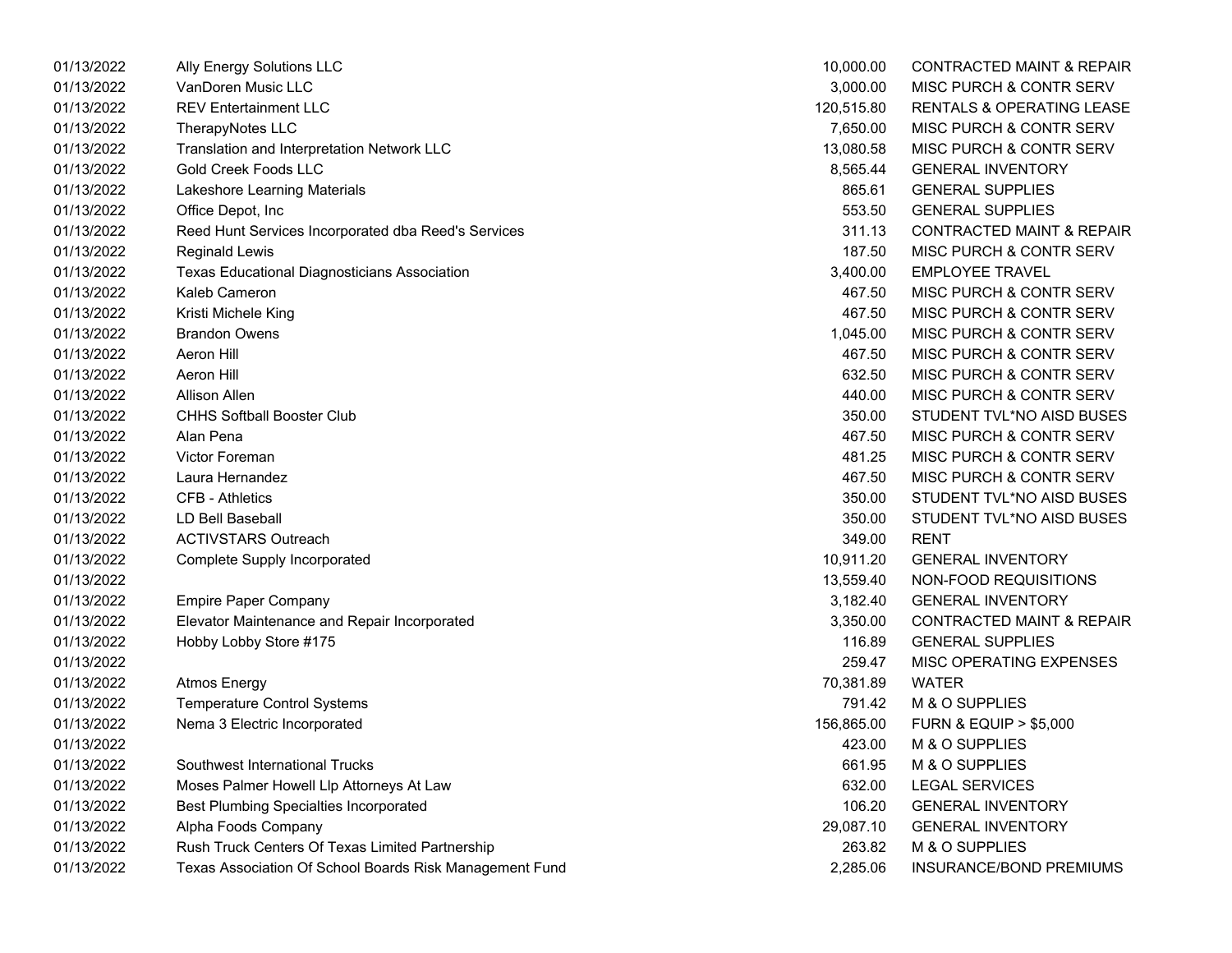| 01/13/2022 | Gordon Darby Incorporated                     | 5.28       | <b>WATER</b>                         |
|------------|-----------------------------------------------|------------|--------------------------------------|
| 01/13/2022 | <b>Timberview Golf Booster Club</b>           | 220.00     | STUDENT TVL*NO AISD BUSES            |
| 01/13/2022 | Mansfield Legacy High School                  | 300.00     | STUDENT TVL*NO AISD BUSES            |
| 01/13/2022 | Tmea Region 5 Band                            | 37.50      | STUDENT TVL*NO AISD BUSES            |
| 01/13/2022 | Tmea Region 5 Band                            | 237.50     | STUDENT TVL*NO AISD BUSES            |
| 01/13/2022 | Tmea Region 5 Band                            | 225.00     | STUDENT TVL*NO AISD BUSES            |
| 01/13/2022 | Tmea Region 5 Band                            | 12.50      | STUDENT TVL*NO AISD BUSES            |
| 01/13/2022 | <b>Bernd Shelley Burke</b>                    | 170.10     | MISC PURCH & CONTR SERV              |
| 01/13/2022 | <b>LEAF Engineers</b>                         | 4,400.00   | BLDG PURCH, CONSTR, IMPROVE          |
| 01/13/2022 | Legacy High School Golf Booster Club          | 195.00     | STUDENT TVL*NO AISD BUSES            |
| 01/13/2022 | SiteOne Landscape Supply Holding LLC          | 61.66      | M & O SUPPLIES                       |
| 01/13/2022 | City Of Arlington Finance Department          | 843,584.96 | MISC PURCH & CONTR SERV              |
| 01/13/2022 | <b>Education Service Center Region XI</b>     | 20.00      | <b>EDUCATION SERVICE CENTER</b>      |
| 01/13/2022 | <b>Flinn Scientific</b>                       | 2,764.52   | <b>GENERAL SUPPLIES</b>              |
| 01/13/2022 | Gopher Sport Equipment                        | 683.10     | <b>GENERAL SUPPLIES</b>              |
| 01/13/2022 | Lucks Music Library                           | 20.70      | <b>GENERAL SUPPLIES</b>              |
| 01/13/2022 | Midwest Technology Products Tx0025            | 768.40     | <b>GENERAL SUPPLIES</b>              |
| 01/13/2022 | Sargent Welch L L C                           | 616.40     | <b>GENERAL INVENTORY</b>             |
| 01/13/2022 |                                               | 211.00     | <b>GENERAL SUPPLIES</b>              |
| 01/13/2022 | Southwest High School                         | 250.00     | STUDENT TVL*NO AISD BUSES            |
| 01/13/2022 | Sports Imports Incorporated                   | 1,272.85   | <b>GENERAL SUPPLIES</b>              |
| 01/13/2022 | Unifirst Holdings(A/R 01550)                  | 148.04     | <b>CONTRACTED MAINT &amp; REPAIR</b> |
| 01/13/2022 |                                               | 358.74     | MISC PURCH & CONTR SERV              |
| 01/13/2022 | Trinity High School Track & Field             | 600.00     | STUDENT TVL*NO AISD BUSES            |
| 01/13/2022 | Arlington High School 001                     | 715.00     | STUDENT TVL*NO AISD BUSES            |
| 01/13/2022 | Bowie High School<br>004                      | 500.00     | STUDENT TVL*NO AISD BUSES            |
| 01/13/2022 | Sam Houston High School 002                   | 585.00     | STUDENT TVL*NO AISD BUSES            |
| 01/13/2022 | Lamar High School 003                         | 1,550.00   | STUDENT TVL*NO AISD BUSES            |
| 01/13/2022 | Seguin High School                            | 195.00     | STUDENT TVL*NO AISD BUSES            |
| 01/13/2022 | Seguin High School                            | 175.00     | STUDENT TVL*NO AISD BUSES            |
| 01/13/2022 | Seguin High School                            | 195.00     | STUDENT TVL*NO AISD BUSES            |
| 01/13/2022 | Lake Ridge High School Athletic Booster Club  | 300.00     | STUDENT TVL*NO AISD BUSES            |
| 01/14/2022 | Bound To Stay Bound Books Incorporated        | 217.34     | <b>READING MATERIALS</b>             |
| 01/14/2022 | <b>Teachers Discovery</b>                     | 46.99      | <b>GENERAL SUPPLIES</b>              |
| 01/14/2022 | Zep Manufacturing Company                     | 518.40     | <b>GENERAL INVENTORY</b>             |
| 01/14/2022 | Texas Association Of School Boards            | 900.00     | <b>EMPLOYEE TRAVEL</b>               |
| 01/14/2022 | Home Depot Pro                                | 75.09      | M & O SUPPLIES                       |
| 01/14/2022 | United Refrigeration Incorporated             | 5,977.39   | M & O SUPPLIES                       |
| 01/14/2022 | <b>Crisis Prevention Institute</b>            | 3,599.10   | <b>GENERAL SUPPLIES</b>              |
| 01/14/2022 | <b>Trane Company Commercial Systems Group</b> | 526.04     | M & O SUPPLIES                       |

|          | 5.28       | WATER                                |
|----------|------------|--------------------------------------|
|          | 220.00     | STUDENT TVL*NO AISD BUSES            |
|          | 300.00     | STUDENT TVL*NO AISD BUSES            |
|          | 37.50      | STUDENT TVL*NO AISD BUSES            |
|          | 237.50     | STUDENT TVL*NO AISD BUSES            |
|          | 225.00     | STUDENT TVL*NO AISD BUSES            |
|          | 12.50      | STUDENT TVL*NO AISD BUSES            |
|          | 170.10     | MISC PURCH & CONTR SERV              |
|          | 4,400.00   | BLDG PURCH, CONSTR, IMPROVI          |
|          | 195.00     | STUDENT TVL*NO AISD BUSES            |
| LC       | 61.66      | M & O SUPPLIES                       |
|          | 843,584.96 | MISC PURCH & CONTR SERV              |
|          | 20.00      | <b>EDUCATION SERVICE CENTER</b>      |
|          | 2,764.52   | <b>GENERAL SUPPLIES</b>              |
|          | 683.10     | <b>GENERAL SUPPLIES</b>              |
|          | 20.70      | <b>GENERAL SUPPLIES</b>              |
|          | 768.40     | <b>GENERAL SUPPLIES</b>              |
|          | 616.40     | <b>GENERAL INVENTORY</b>             |
|          | 211.00     | <b>GENERAL SUPPLIES</b>              |
|          | 250.00     | STUDENT TVL*NO AISD BUSES            |
|          | 1,272.85   | <b>GENERAL SUPPLIES</b>              |
|          | 148.04     | <b>CONTRACTED MAINT &amp; REPAIR</b> |
|          | 358.74     | MISC PURCH & CONTR SERV              |
|          | 600.00     | STUDENT TVL*NO AISD BUSES            |
|          | 715.00     | STUDENT TVL*NO AISD BUSES            |
|          | 500.00     | STUDENT TVL*NO AISD BUSES            |
|          | 585.00     | STUDENT TVL*NO AISD BUSES            |
|          | 1,550.00   | STUDENT TVL*NO AISD BUSES            |
|          | 195.00     | STUDENT TVL*NO AISD BUSES            |
|          | 175.00     | STUDENT TVL*NO AISD BUSES            |
|          | 195.00     | STUDENT TVL*NO AISD BUSES            |
| ter Club | 300.00     | STUDENT TVL*NO AISD BUSES            |
| ated     | 217.34     | <b>READING MATERIALS</b>             |
|          | 46.99      | <b>GENERAL SUPPLIES</b>              |
|          | 518.40     | <b>GENERAL INVENTORY</b>             |
|          | 900.00     | <b>EMPLOYEE TRAVEL</b>               |
|          | 75.09      | M & O SUPPLIES                       |
|          | 5,977.39   | M & O SUPPLIES                       |
|          | 3,599.10   | <b>GENERAL SUPPLIES</b>              |
| Group    | 526.04     | M & O SUPPLIES                       |
|          |            |                                      |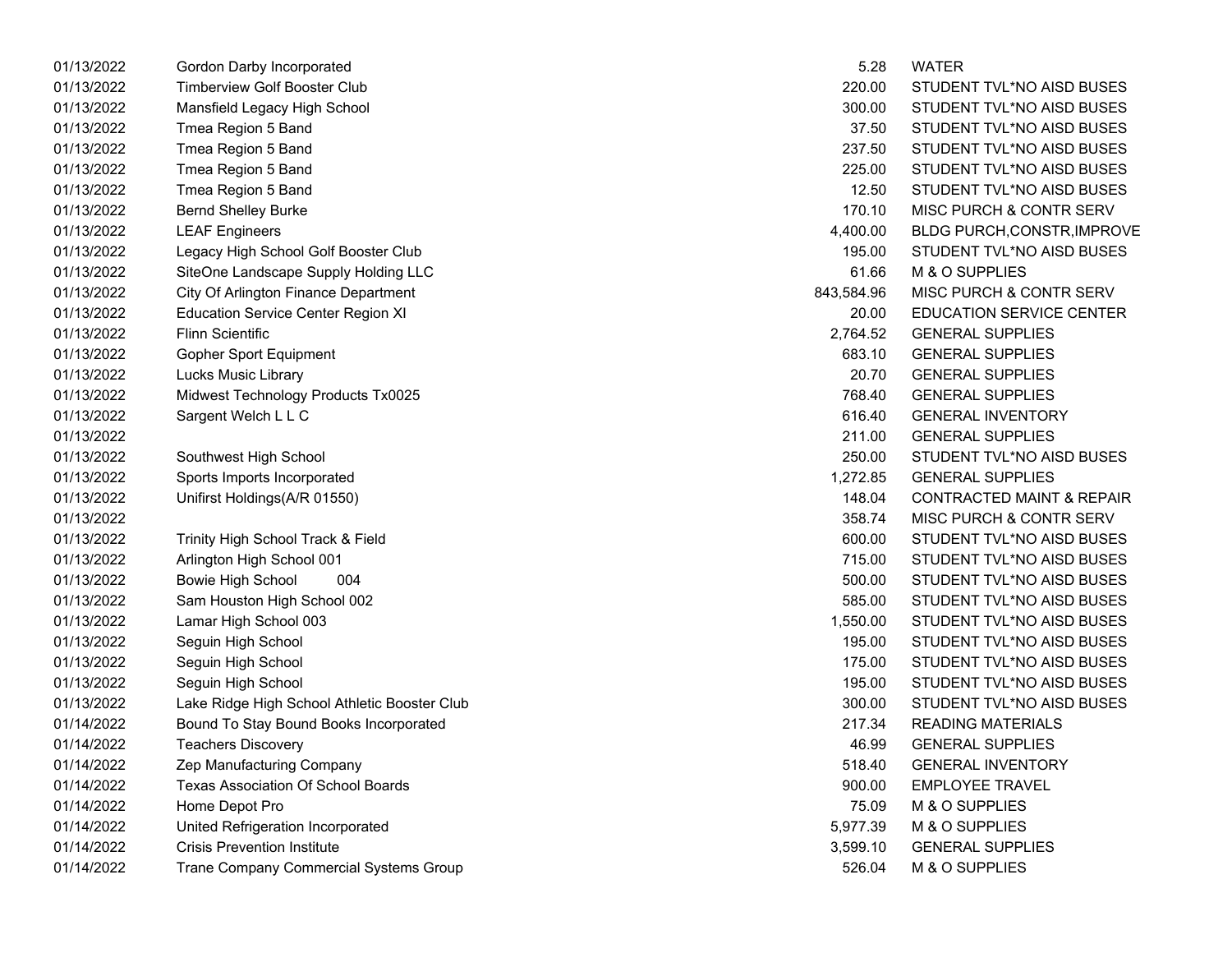| 01/14/2022 | Mart Incorporated                        | 3,600.00   | <b>CONTRACTED MAINT &amp; REPAIR</b> |
|------------|------------------------------------------|------------|--------------------------------------|
| 01/14/2022 | Top Cut Mower Sales And Service          | 42.10      | M & O SUPPLIES                       |
| 01/14/2022 | Land O Lakes Incorporated                | 7,089.31   | <b>GENERAL INVENTORY</b>             |
| 01/14/2022 | B & H Photo Video                        | 6,629.45   | <b>GENERAL SUPPLIES</b>              |
| 01/14/2022 | <b>CDW Government Incorporated</b>       | 407,208.80 | <b>GENERAL SUPPLIES</b>              |
| 01/14/2022 | <b>Tarrant County Juvenile Service</b>   | 4,128.00   | STDNT TUIT-NONPUBLIC SCHL            |
| 01/14/2022 | <b>Mackin Educational Resources</b>      | 60.34      | <b>READING MATERIALS</b>             |
| 01/14/2022 | C & P Pump Services Incorporated         | 1,129.00   | M & O SUPPLIES                       |
| 01/14/2022 | Wawona Frozen Foods                      | 40,325.88  | <b>GENERAL INVENTORY</b>             |
| 01/14/2022 | Read Naturally Incorporated              | 2,376.00   | <b>GENERAL SUPPLIES</b>              |
| 01/14/2022 | J W Pepper & Son Incorporated            | 245.00     | <b>GENERAL SUPPLIES</b>              |
| 01/14/2022 | <b>Super Duper Publications</b>          | 39.93      | <b>GENERAL SUPPLIES</b>              |
| 01/14/2022 | <b>Total Maintenance Solutions-South</b> | 158.73     | M & O SUPPLIES                       |
| 01/14/2022 | <b>Carrier Enterprise</b>                | 3,065.27   | M & O SUPPLIES                       |
| 01/14/2022 | <b>Luxor Staffing</b>                    | 12,662.33  | MISC PURCH & CONTR SERV              |
| 01/14/2022 | Speech Corner LLC                        | 32.94      | <b>GENERAL SUPPLIES</b>              |
| 01/14/2022 | Texas Interpreting Services, LLC         | 832.00     | MISC PURCH & CONTR SERV              |
| 01/14/2022 | One Source Staffing Corporation          | 9,727.35   | <b>MISC PURCH &amp; CONTR SERV</b>   |
| 01/14/2022 | <b>Binswanger Glass</b>                  | 225.33     | M & O SUPPLIES                       |
| 01/14/2022 | <b>Jacket Backers</b>                    | 200.00     | STUDENT TVL*NO AISD BUSES            |
| 01/14/2022 | Glen Rose ISD Golf                       | 500.00     | STUDENT TVL*NO AISD BUSES            |
| 01/14/2022 | <b>Autonation Chevrolet</b>              | 58.34      | M & O SUPPLIES                       |
| 01/14/2022 | <b>Tyson Prepared Foods</b>              | 56,131.50  | <b>GENERAL INVENTORY</b>             |
| 01/14/2022 | Boswell HS Sports Booster Club - Tennis  | 375.00     | STUDENT TVL*NO AISD BUSES            |
| 01/14/2022 | Cardinal's Sport Center Incorporated     | 67.00      | <b>GENERAL SUPPLIES</b>              |
| 01/14/2022 | Sphero, Inc.                             | 311.59     | <b>GENERAL SUPPLIES</b>              |
| 01/14/2022 | Lowe's Home Centers, LLC                 | 451.10     | <b>GENERAL SUPPLIES</b>              |
| 01/14/2022 |                                          | 2,584.36   | M & O SUPPLIES                       |
| 01/14/2022 | M-F Athletic/Perform Better              | 557.00     | <b>GENERAL SUPPLIES</b>              |
| 01/14/2022 | OTC Brands, Inc.                         | 196.88     | <b>GENERAL SUPPLIES</b>              |
| 01/14/2022 |                                          | 415.72     | <b>INVOICES RECEIVABLE</b>           |
| 01/14/2022 | OTC Brands, Inc                          | 95.95      | <b>GENERAL SUPPLIES</b>              |
| 01/14/2022 | <b>Sports Officials Unlimited</b>        | 750.00     | SAL & WAGES-SUPPORT PERS             |
| 01/14/2022 | Texas Irrigation Supply LLC              | 2,291.70   | M & O SUPPLIES                       |
| 01/14/2022 | Staples Inc/Staples Business Advantage   | 1,266.92   | <b>GENERAL SUPPLIES</b>              |
| 01/14/2022 | Staples Inc/Staples Business Advantage   | 23,511.60  | <b>GENERAL INVENTORY</b>             |
| 01/14/2022 | Jesus Pineda                             | 500.00     | MISC PURCH & CONTR SERV              |
| 01/14/2022 | Patterson Veterinary Supply Inc          | 1,390.00   | <b>GENERAL SUPPLIES</b>              |
| 01/14/2022 | HPI International Inc                    | 10,701.10  | <b>GENERAL SUPPLIES</b>              |
| 01/14/2022 | Bake Crafters Food Company               | 22,514.05  | <b>GENERAL INVENTORY</b>             |

| 3,600.00   | <b>CONTRACTED MAINT &amp; REPAIR</b> |
|------------|--------------------------------------|
| 42.10      | M & O SUPPLIES                       |
| 7.089.31   | <b>GENERAL INVENTORY</b>             |
| 6,629.45   | <b>GENERAL SUPPLIES</b>              |
| 407,208.80 | <b>GENERAL SUPPLIES</b>              |
| 4,128.00   | STDNT TUIT-NONPUBLIC SCHL            |
|            | 60.34 READING MATERIALS              |
|            | 1,129.00 M & O SUPPLIES              |
| 40,325.88  | <b>GENERAL INVENTORY</b>             |
| 2,376.00   | <b>GENERAL SUPPLIES</b>              |
| 245.00     | <b>GENERAL SUPPLIES</b>              |
| 39.93      | <b>GENERAL SUPPLIES</b>              |
| 158.73     | M & O SUPPLIES                       |
| 3,065.27   | M & O SUPPLIES                       |
| 12,662.33  | MISC PURCH & CONTR SERV              |
| 32.94      | <b>GENERAL SUPPLIES</b>              |
| 832.00     | MISC PURCH & CONTR SERV              |
| 9,727.35   | <b>MISC PURCH &amp; CONTR SERV</b>   |
| 225.33     | M & O SUPPLIES                       |
| 200.00     | STUDENT TVL*NO AISD BUSES            |
| 500.00     | STUDENT TVL*NO AISD BUSES            |
| 58.34      | M & O SUPPLIES                       |
| 56,131.50  | <b>GENERAL INVENTORY</b>             |
| 375.00     | STUDENT TVL*NO AISD BUSES            |
| 67.00      | <b>GENERAL SUPPLIES</b>              |
| 311.59     | <b>GENERAL SUPPLIES</b>              |
| 451.10     | <b>GENERAL SUPPLIES</b>              |
| 2,584.36   | M & O SUPPLIES                       |
| 557.00     | <b>GENERAL SUPPLIES</b>              |
| 196.88     | <b>GENERAL SUPPLIES</b>              |
| 415.72     | <b>INVOICES RECEIVABLE</b>           |
| 95.95      | <b>GENERAL SUPPLIES</b>              |
| 750.00     | SAL & WAGES-SUPPORT PERS             |
| 2,291.70   | M & O SUPPLIES                       |
| 1,266.92   | <b>GENERAL SUPPLIES</b>              |
| 23,511.60  | <b>GENERAL INVENTORY</b>             |
| 500.00     | <b>MISC PURCH &amp; CONTR SERV</b>   |
| 1,390.00   | <b>GENERAL SUPPLIES</b>              |
| 10,701.10  | <b>GENERAL SUPPLIES</b>              |
| 22,514.05  | <b>GENERAL INVENTORY</b>             |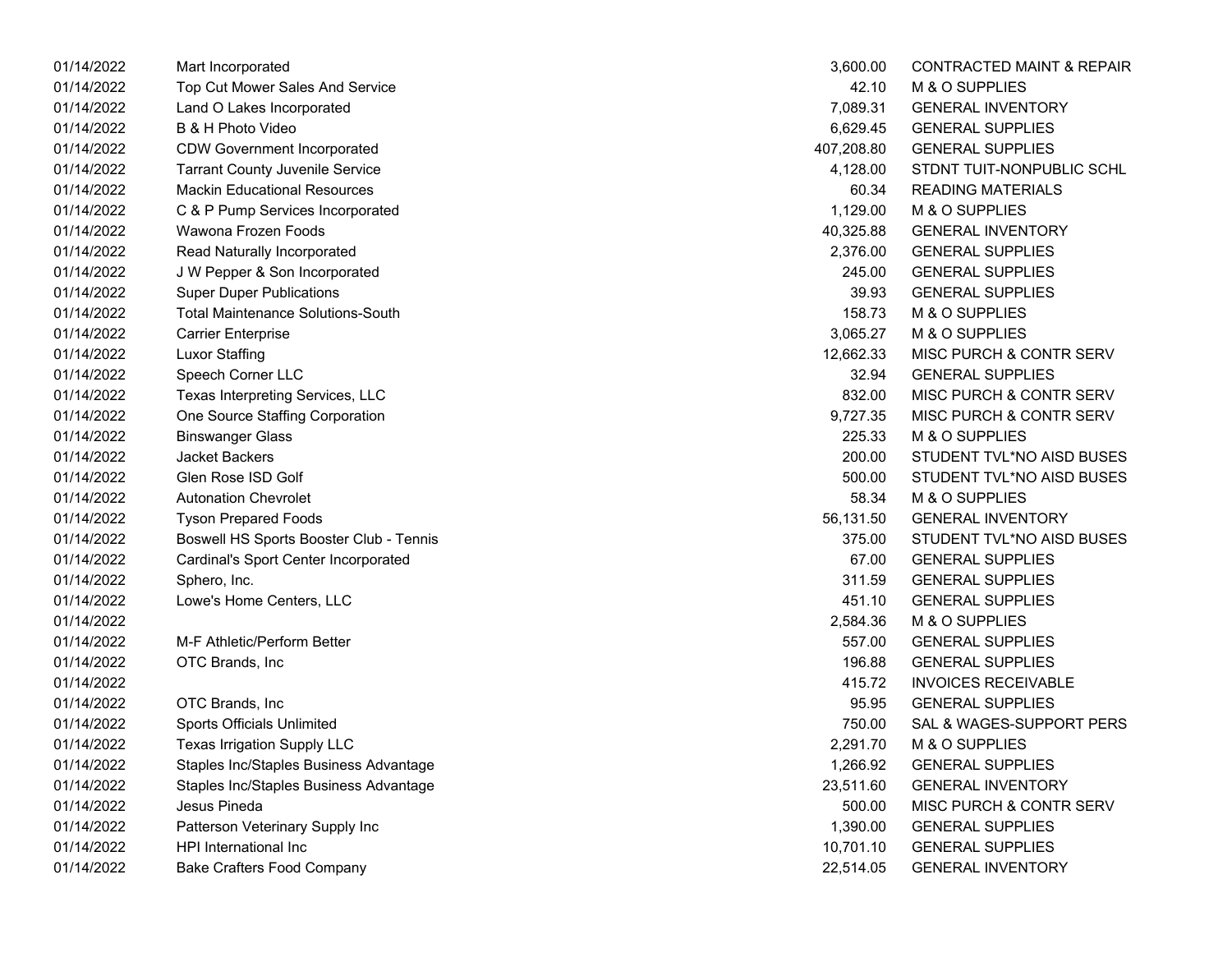| 01/14/2022 | Texas Music Educators Association Inc                 | 21.00     | STUDENT TVL*NO AISD BUSES            |
|------------|-------------------------------------------------------|-----------|--------------------------------------|
| 01/14/2022 | North Texas Swimming Inc                              | 1,653.00  | <b>DUES</b>                          |
| 01/14/2022 | New Dairy Opco LLC DBA Borden Dairy                   | 65,115.07 | <b>FOOD</b>                          |
| 01/14/2022 | Aspire Bakeries Holdco LLC                            | 75,335.70 | <b>GENERAL INVENTORY</b>             |
| 01/14/2022 | Michaels Stores INC & SUBS                            | 51.93     | <b>GENERAL SUPPLIES</b>              |
| 01/14/2022 | SustainED Leaders                                     | 12,000.00 | MISC PURCH & CONTR SERV              |
| 01/14/2022 | <b>Summit Fire &amp; Security</b>                     | 144.20    | <b>CONTRACTED MAINT &amp; REPAIR</b> |
| 01/14/2022 | <b>Fine Arts Travel</b>                               | 10,782.95 | <b>INVOICES RECEIVABLE</b>           |
| 01/14/2022 | Complete Supply Incorporated                          | 874.60    | <b>GENERAL INVENTORY</b>             |
| 01/14/2022 | Elevator Maintenance and Repair Incorporated          | 885.00    | <b>CONTRACTED MAINT &amp; REPAIR</b> |
| 01/14/2022 | Elevator Maintenance and Repair Incorporated          | 1,712.50  | <b>CONTRACTED MAINT &amp; REPAIR</b> |
| 01/14/2022 | Austin Turf & Tractor                                 | 6,270.50  | <b>FURN &amp; EQUIP &gt; \$5,000</b> |
| 01/14/2022 | <b>Compliance Consortium Corporation</b>              | 242.00    | MISC PURCH & CONTR SERV              |
| 01/14/2022 | Univ Of Texas @ Arlington Planetarium                 | 365.00    | STUDENT TVL*NO AISD BUSES            |
| 01/14/2022 | Nema 3 Electric Incorporated                          | 2,643.12  | M & O SUPPLIES                       |
| 01/14/2022 | Southwest International Trucks                        | 1,837.50  | <b>CONTRACTED MAINT &amp; REPAIR</b> |
| 01/14/2022 |                                                       | 646.00    | M & O SUPPLIES                       |
| 01/14/2022 | Byrne Brothers Foods Incorporate                      | 188.15    | <b>GENERAL INVENTORY</b>             |
| 01/14/2022 | Cargill Kitchen Solutions Incorporated                | 27,556.72 | <b>GENERAL INVENTORY</b>             |
| 01/14/2022 | <b>Diamond Crystal Brands</b>                         | 5,181.68  | <b>GENERAL INVENTORY</b>             |
| 01/14/2022 | <b>Pittsburgh Paints</b>                              | 2,718.60  | M & O SUPPLIES                       |
| 01/14/2022 | Texas Christian Univ-Karyn Purvis Institute Child Dev | 10,500.00 | <b>EMPLOYEE TRAVEL</b>               |
| 01/14/2022 | SiteOne Landscape Supply Holding LLC                  | 171.81    | M & O SUPPLIES                       |
| 01/14/2022 | <b>Education Service Center Region XI</b>             | 11,390.00 | <b>MISC PURCH &amp; CONTR SERV</b>   |
| 01/14/2022 | Flaghouse Incorporated                                | 3,297.80  | <b>GENERAL SUPPLIES</b>              |
| 01/14/2022 | Scholastic Incorporated                               | 1,821.11  | <b>READING MATERIALS</b>             |
| 01/14/2022 | Chas F Williams Company Incorporated                  | 1,536.00  | M & O SUPPLIES                       |
| 01/14/2022 | <b>Bowie High School</b><br>004                       | 300.00    | STUDENT TVL*NO AISD BUSES            |
| 01/19/2022 | Texas Air Systems Incorporated                        | 116.32    | M & O SUPPLIES                       |
| 01/19/2022 | <b>Grainger Industrial Supply</b>                     | 1,697.26  | M & O SUPPLIES                       |
| 01/19/2022 | Qep Incorporated                                      | 240.00    | <b>GENERAL SUPPLIES</b>              |
| 01/19/2022 |                                                       | 652.99    | <b>READING MATERIALS</b>             |
| 01/19/2022 | Home Depot Pro                                        | 189.68    | M & O SUPPLIES                       |
| 01/19/2022 | Apex Supply Company                                   | 2,672.92  | M & O SUPPLIES                       |
| 01/19/2022 | <b>Pitney Bowes</b>                                   | 180.00    | RENTALS & OPERATING LEASE            |
| 01/19/2022 | Really Good Stuff                                     | 203.99    | <b>GENERAL SUPPLIES</b>              |
| 01/19/2022 |                                                       | 97.93     | <b>READING MATERIALS</b>             |
| 01/19/2022 | Barnes & Noble Booksellers, Inc.                      | 837.60    | <b>READING MATERIALS</b>             |
| 01/19/2022 | D & J Sports Incorporated                             | 615.00    | <b>GENERAL SUPPLIES</b>              |
| 01/19/2022 | Winston Water Cooler Limited                          | 283.29    | M & O SUPPLIES                       |

| 21.00     | STUDENT TVL*NO AISD BUSES            |
|-----------|--------------------------------------|
| 1,653.00  | DUES                                 |
| 65,115.07 | <b>FOOD</b>                          |
| 75,335.70 | <b>GENERAL INVENTORY</b>             |
| 51.93     | <b>GENERAL SUPPLIES</b>              |
| 12,000.00 | <b>MISC PURCH &amp; CONTR SERV</b>   |
| 144.20    | <b>CONTRACTED MAINT &amp; REPAIR</b> |
| 10,782.95 | <b>INVOICES RECEIVABLE</b>           |
| 874.60    | <b>GENERAL INVENTORY</b>             |
| 885.00    | <b>CONTRACTED MAINT &amp; REPAIR</b> |
| 1,712.50  | <b>CONTRACTED MAINT &amp; REPAIR</b> |
| 6,270.50  | <b>FURN &amp; EQUIP &gt; \$5,000</b> |
| 242.00    | MISC PURCH & CONTR SERV              |
| 365.00    | STUDENT TVL*NO AISD BUSES            |
| 2,643.12  | M & O SUPPLIES                       |
| 1,837.50  | <b>CONTRACTED MAINT &amp; REPAIR</b> |
| 646.00    | M & O SUPPLIES                       |
| 188.15    | <b>GENERAL INVENTORY</b>             |
| 27,556.72 | <b>GENERAL INVENTORY</b>             |
| 5,181.68  | <b>GENERAL INVENTORY</b>             |
|           | 2,718.60 M & O SUPPLIES              |
|           | 10,500.00 EMPLOYEE TRAVEL            |
| 171.81    | M & O SUPPLIES                       |
| 11,390.00 | MISC PURCH & CONTR SERV              |
| 3,297.80  | <b>GENERAL SUPPLIES</b>              |
| 1,821.11  | <b>READING MATERIALS</b>             |
|           | 1,536.00 M & O SUPPLIES              |
| 300.00    | STUDENT TVL*NO AISD BUSES            |
| 116.32    | M & O SUPPLIES                       |
| 1,697.26  | M & O SUPPLIES                       |
| 240.00    | <b>GENERAL SUPPLIES</b>              |
| 652.99    | <b>READING MATERIALS</b>             |
| 189.68    | M & O SUPPLIES                       |
| 2,672.92  | M & O SUPPLIES                       |
| 180.00    | RENTALS & OPERATING LEASE            |
| 203.99    | <b>GENERAL SUPPLIES</b>              |
| 97.93     | <b>READING MATERIALS</b>             |
| 837.60    | <b>READING MATERIALS</b>             |
| 615.00    | <b>GENERAL SUPPLIES</b>              |
| 283.29    | M & O SUPPLIES                       |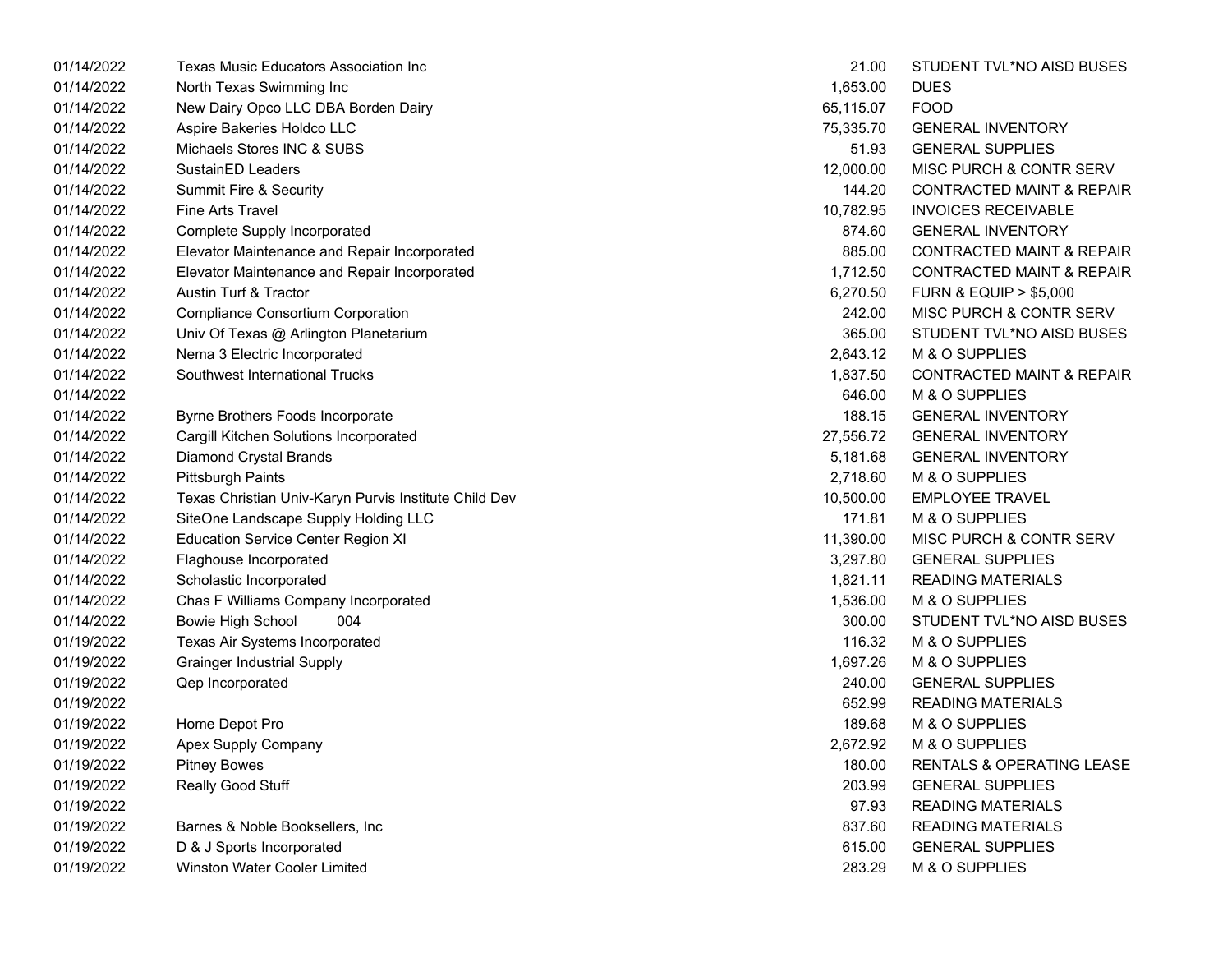| 01/19/2022 | Jason's Deli                              | 104.57     | MISC OPERATING EXPENSES              |
|------------|-------------------------------------------|------------|--------------------------------------|
| 01/19/2022 | Fastsigns                                 | 1,479.50   | MISC PURCH & CONTR SERV              |
| 01/19/2022 | <b>Teaching Systems Incorporated</b>      | 201.97     | <b>GENERAL SUPPLIES</b>              |
| 01/19/2022 | <b>Careys Sporting Goods</b>              | 792.50     | <b>GENERAL SUPPLIES</b>              |
| 01/19/2022 | Office Depot                              | 737.21     | <b>GENERAL SUPPLIES</b>              |
| 01/19/2022 | <b>CDW Government Incorporated</b>        | 77,991.50  | <b>GENERAL SUPPLIES</b>              |
| 01/19/2022 | Govconnection Incorporated                | 330.40     | <b>GENERAL SUPPLIES</b>              |
| 01/19/2022 | Exemplars                                 | 3,945.00   | <b>GENERAL SUPPLIES</b>              |
| 01/19/2022 | Apple Computer Incorporated               | 2,547.00   | <b>GENERAL SUPPLIES</b>              |
| 01/19/2022 | Arlington Hardware Incorporated #53       | 78.24      | M & O SUPPLIES                       |
| 01/19/2022 | <b>Lancaster Softball</b>                 | 350.00     | STUDENT TVL*NO AISD BUSES            |
| 01/19/2022 | Child Care Associates Incorporated        | 1,850.87   | MISC PURCH & CONTR SERV              |
| 01/19/2022 | <b>First Place Foods LLC</b>              | 2,592.00   | <b>GENERAL INVENTORY</b>             |
| 01/19/2022 | <b>Total Maintenance Solutions-South</b>  | 540.29     | M & O SUPPLIES                       |
| 01/19/2022 | Mesquite ISD Athletics Office             | 250.00     | STUDENT TVL*NO AISD BUSES            |
| 01/19/2022 | <b>Smith Kendrick</b>                     | 783.75     | MISC PURCH & CONTR SERV              |
| 01/19/2022 | Henry John C                              | 1,237.50   | MISC PURCH & CONTR SERV              |
| 01/19/2022 | <b>Reddehase Steve</b>                    | 245.00     | MISC PURCH & CONTR SERV              |
| 01/19/2022 | <b>Empowering Writers</b>                 | 3,143.75   | MISC PURCH & CONTR SERV              |
| 01/19/2022 | <b>Luxor Staffing</b>                     | 4,184.71   | MISC PURCH & CONTR SERV              |
| 01/19/2022 | Monarch Trophy Studio                     | 18.20      | <b>INVOICES RECEIVABLE</b>           |
| 01/19/2022 | Speech Corner LLC                         | 408.69     | <b>GENERAL SUPPLIES</b>              |
| 01/19/2022 |                                           | 61.49      | <b>READING MATERIALS</b>             |
| 01/19/2022 | Texas Pottery Supply and Clay Company     | 1,728.12   | <b>CONTRACTED MAINT &amp; REPAIR</b> |
| 01/19/2022 | <b>Digital Resources Inc</b>              | 337.50     | <b>CONTRACTED MAINT &amp; REPAIR</b> |
| 01/19/2022 | Automatic Sprinkler of Texas Incorporated | 1,950.00   | <b>CONTRACTED MAINT &amp; REPAIR</b> |
| 01/19/2022 | Texas Interpreting Services, LLC          | 1,248.00   | MISC PURCH & CONTR SERV              |
| 01/19/2022 | Spartan Athletic Club Golf                | 405.00     | STUDENT TVL*NO AISD BUSES            |
| 01/19/2022 | David Hinson                              | 880.00     | MISC PURCH & CONTR SERV              |
| 01/19/2022 | <b>Klapproth David</b>                    | 210.00     | MISC PURCH & CONTR SERV              |
| 01/19/2022 | Washington Varandas                       | 165.00     | MISC PURCH & CONTR SERV              |
| 01/19/2022 | Camper Marcus                             | 357.50     | MISC PURCH & CONTR SERV              |
| 01/19/2022 | Robert D. Lee                             | 880.00     | MISC PURCH & CONTR SERV              |
| 01/19/2022 | Gibson Michelle Denise                    | 150.00     | <b>INVOICES RECEIVABLE</b>           |
| 01/19/2022 | McLeod, Thomas E.                         | 165.00     | MISC PURCH & CONTR SERV              |
| 01/19/2022 | Matera Paper Co., Inc.                    | 3,970.40   | <b>GENERAL INVENTORY</b>             |
| 01/19/2022 | Seal Tex, Incorporated                    | 2,676.70   | <b>CONTRACTED MAINT &amp; REPAIR</b> |
| 01/19/2022 | Follett School Solutions, Inc.            | 423.00     | <b>READING MATERIALS</b>             |
| 01/19/2022 | Lone Star Furnishings LLC                 | 115,383.83 | <b>GENERAL SUPPLIES</b>              |
| 01/19/2022 | Simplot J R Company                       | 65,616.27  | <b>GENERAL INVENTORY</b>             |
|            |                                           |            |                                      |

| 104.57     | MISC OPERATING EXPENSES              |
|------------|--------------------------------------|
| 1,479.50   | <b>MISC PURCH &amp; CONTR SERV</b>   |
| 201.97     | <b>GENERAL SUPPLIES</b>              |
| 792.50     | <b>GENERAL SUPPLIES</b>              |
| 737.21     | <b>GENERAL SUPPLIES</b>              |
| 77,991.50  | <b>GENERAL SUPPLIES</b>              |
| 330.40     | <b>GENERAL SUPPLIES</b>              |
| 3,945.00   | <b>GENERAL SUPPLIES</b>              |
| 2,547.00   | <b>GENERAL SUPPLIES</b>              |
| 78.24      | M & O SUPPLIES                       |
| 350.00     | STUDENT TVL*NO AISD BUSES            |
| 1,850.87   | <b>MISC PURCH &amp; CONTR SERV</b>   |
| 2,592.00   | <b>GENERAL INVENTORY</b>             |
| 540.29     | M & O SUPPLIES                       |
| 250.00     | STUDENT TVL*NO AISD BUSES            |
| 783.75     | MISC PURCH & CONTR SERV              |
| 1,237.50   | <b>MISC PURCH &amp; CONTR SERV</b>   |
| 245.00     | MISC PURCH & CONTR SERV              |
| 3,143.75   | <b>MISC PURCH &amp; CONTR SERV</b>   |
| 4,184.71   | <b>MISC PURCH &amp; CONTR SERV</b>   |
| 18.20      | <b>INVOICES RECEIVABLE</b>           |
| 408.69     | <b>GENERAL SUPPLIES</b>              |
| 61.49      | READING MATERIALS                    |
| 1,728.12   | <b>CONTRACTED MAINT &amp; REPAIR</b> |
| 337.50     | <b>CONTRACTED MAINT &amp; REPAIR</b> |
| 1,950.00   | <b>CONTRACTED MAINT &amp; REPAIR</b> |
| 1,248.00   | <b>MISC PURCH &amp; CONTR SERV</b>   |
| 405.00     | STUDENT TVL*NO AISD BUSES            |
| 880.00     | MISC PURCH & CONTR SERV              |
| 210.00     | MISC PURCH & CONTR SERV              |
| 165.00     | <b>MISC PURCH &amp; CONTR SERV</b>   |
| 357.50     | <b>MISC PURCH &amp; CONTR SERV</b>   |
| 880.00     | MISC PURCH & CONTR SERV              |
| 150.00     | <b>INVOICES RECEIVABLE</b>           |
| 165.00     | MISC PURCH & CONTR SERV              |
| 3,970.40   | <b>GENERAL INVENTORY</b>             |
| 2,676.70   | <b>CONTRACTED MAINT &amp; REPAIR</b> |
| 423.00     | <b>READING MATERIALS</b>             |
| 115,383.83 | <b>GENERAL SUPPLIES</b>              |
| 65,616.27  | <b>GENERAL INVENTORY</b>             |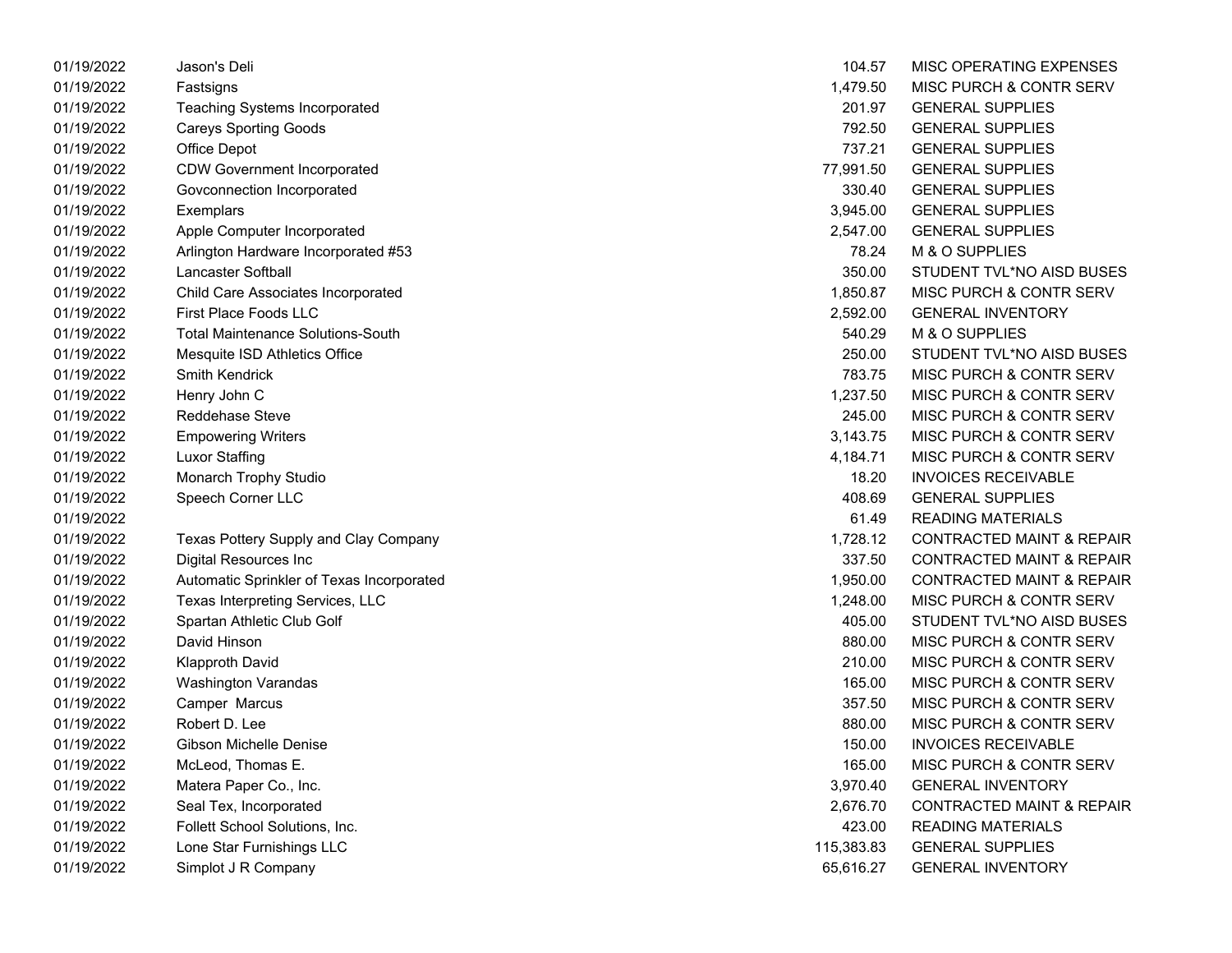| 01/19/2022 | Kenneth Vincent                                | 350.00     | <b>INVOICES RECEIVABLE</b>           |
|------------|------------------------------------------------|------------|--------------------------------------|
| 01/19/2022 | Safehaven Pest Control, LLC                    | 8,850.00   | <b>CONTRACTED MAINT &amp; REPAIR</b> |
| 01/19/2022 | ALL In Learning                                | 1,125.00   | <b>GENERAL SUPPLIES</b>              |
| 01/19/2022 | Lowe's Home Centers, LLC                       | 523.09     | M & O SUPPLIES                       |
| 01/19/2022 | Durham School Services LP                      | 340.00     | STUDENT TVL*NO AISD BUSES            |
| 01/19/2022 | OTC Brands, Inc.                               | 25.58      | <b>GENERAL SUPPLIES</b>              |
| 01/19/2022 | <b>Rudder Gymnastics</b>                       | 310.00     | STUDENT TVL*NO AISD BUSES            |
| 01/19/2022 | Nasco                                          | 154.89     | <b>GENERAL SUPPLIES</b>              |
| 01/19/2022 | N Tune Music & Sound, Inc.                     | 1,256.20   | <b>CONTRACTED MAINT &amp; REPAIR</b> |
| 01/19/2022 | Charles, Damiete                               | 440.00     | MISC PURCH & CONTR SERV              |
| 01/19/2022 | Sports Officials Unlimited                     | 2,200.00   | <b>MISC PURCH &amp; CONTR SERV</b>   |
| 01/19/2022 | Hatfield Jeffrey                               | 210.00     | MISC PURCH & CONTR SERV              |
| 01/19/2022 | Chu, Brian Wenyi                               | 440.00     | MISC PURCH & CONTR SERV              |
| 01/19/2022 | Staples Inc/Staples Business Advantage         | 290.60     | <b>GENERAL INVENTORY</b>             |
| 01/19/2022 |                                                | 1,764.64   | <b>GENERAL SUPPLIES</b>              |
| 01/19/2022 | Taylor Smith Consulting LLC                    | 663.04     | MISC PURCH & CONTR SERV              |
| 01/19/2022 | <b>BRBM Publishing dba Sweet Pipes</b>         | 168.85     | <b>GENERAL SUPPLIES</b>              |
| 01/19/2022 | <b>Burnett Scott</b>                           | 385.00     | MISC PURCH & CONTR SERV              |
| 01/19/2022 | <b>Lindenmeyr Munroe</b>                       | 729.60     | <b>GENERAL INVENTORY</b>             |
| 01/19/2022 | Xerox Business Solutions Southwest             | 86.06      | <b>GENERAL SUPPLIES</b>              |
| 01/19/2022 | Andrew T. Pruyn                                | 400.00     | MISC PURCH & CONTR SERV              |
| 01/19/2022 | <b>Blick Art Materials</b>                     | 153.70     | <b>GENERAL SUPPLIES</b>              |
| 01/19/2022 | Southwest Binding & Laminating                 | 261.28     | <b>GENERAL SUPPLIES</b>              |
| 01/19/2022 | Texas Health Sports Medicine                   | 3,323.15   | MISC PURCH & CONTR SERV              |
| 01/19/2022 | Lux Bakery Incorporated                        | 8,607.00   | <b>GENERAL INVENTORY</b>             |
| 01/19/2022 | Texas Association of School Business Officials | 405.00     | <b>DUES</b>                          |
| 01/19/2022 | <b>Hunter Hatfield</b>                         | 210.00     | MISC PURCH & CONTR SERV              |
| 01/19/2022 | Visual Language Professionals LLC              | 33,019.25  | MISC PURCH & CONTR SERV              |
| 01/19/2022 | Lloyd D Nabors Demolition LLC                  | 49,500.00  | <b>BLDG PURCH, CONSTR, IMPROVE</b>   |
| 01/19/2022 |                                                | (2,475.00) | <b>RETAINAGE</b>                     |
| 01/19/2022 | <b>REV Entertainment LLC</b>                   | 15,000.00  | MISC OPERATING EXPENSES              |
| 01/19/2022 |                                                | 2,623.00   | RENTALS & OPERATING LEASE            |
| 01/19/2022 | Lakeshore Learning Materials                   | 795.92     | <b>GENERAL SUPPLIES</b>              |
| 01/19/2022 |                                                | 248.77     | <b>INVOICES RECEIVABLE</b>           |
| 01/19/2022 | <b>Liberty Office Products</b>                 | 2,193.79   | <b>GENERAL SUPPLIES</b>              |
| 01/19/2022 | Office Depot, Inc                              | 350.37     | <b>GENERAL SUPPLIES</b>              |
| 01/19/2022 | Riverside Technologies Incorporated            | 360.00     | <b>GENERAL SUPPLIES</b>              |
| 01/19/2022 | James Randall Baas                             | 612.50     | <b>INVOICES RECEIVABLE</b>           |
| 01/19/2022 | <b>KDAA Network Solutions LLC</b>              | 2,531.25   | MISC PURCH & CONTR SERV              |
| 01/19/2022 | Kaleb Cameron                                  | 467.50     | MISC PURCH & CONTR SERV              |

| 350.00     | <b>INVOICES RECEIVABLE</b>           |
|------------|--------------------------------------|
| 8,850.00   | <b>CONTRACTED MAINT &amp; REPAIR</b> |
| 1,125.00   | <b>GENERAL SUPPLIES</b>              |
| 523.09     | <b>M &amp; O SUPPLIES</b>            |
| 340.00     | STUDENT TVL*NO AISD BUSES            |
| 25.58      | <b>GENERAL SUPPLIES</b>              |
| 310.00     | STUDENT TVL*NO AISD BUSES            |
| 154.89     | <b>GENERAL SUPPLIES</b>              |
| 1,256.20   | <b>CONTRACTED MAINT &amp; REPAIR</b> |
| 440.00     | <b>MISC PURCH &amp; CONTR SERV</b>   |
| 2,200.00   | <b>MISC PURCH &amp; CONTR SERV</b>   |
| 210.00     | <b>MISC PURCH &amp; CONTR SERV</b>   |
| 440.00     | <b>MISC PURCH &amp; CONTR SERV</b>   |
| 290.60     | <b>GENERAL INVENTORY</b>             |
| 1,764.64   | <b>GENERAL SUPPLIES</b>              |
| 663.04     | MISC PURCH & CONTR SERV              |
| 168.85     | <b>GENERAL SUPPLIES</b>              |
| 385.00     | <b>MISC PURCH &amp; CONTR SERV</b>   |
| 729.60     | <b>GENERAL INVENTORY</b>             |
| 86.06      | <b>GENERAL SUPPLIES</b>              |
| 400.00     | <b>MISC PURCH &amp; CONTR SERV</b>   |
| 153.70     | <b>GENERAL SUPPLIES</b>              |
| 261.28     | <b>GENERAL SUPPLIES</b>              |
| 3,323.15   | MISC PURCH & CONTR SERV              |
| 8,607.00   | <b>GENERAL INVENTORY</b>             |
| 405.00     | <b>DUES</b>                          |
| 210.00     | <b>MISC PURCH &amp; CONTR SERV</b>   |
| 33,019.25  | MISC PURCH & CONTR SERV              |
| 49,500.00  | <b>BLDG PURCH, CONSTR, IMPROVE</b>   |
| (2,475.00) | RETAINAGE                            |
| 15,000.00  | <b>MISC OPERATING EXPENSES</b>       |
| 2,623.00   | RENTALS & OPERATING LEASE            |
| 795.92     | <b>GENERAL SUPPLIES</b>              |
| 248.77     | <b>INVOICES RECEIVABLE</b>           |
| 2,193.79   | <b>GENERAL SUPPLIES</b>              |
| 350.37     | <b>GENERAL SUPPLIES</b>              |
| 360.00     | <b>GENERAL SUPPLIES</b>              |
| 612.50     | <b>INVOICES RECEIVABLE</b>           |
| 2.531.25   | MISC PURCH & CONTR SERV              |
| 467.50     | MISC PURCH & CONTR SERV              |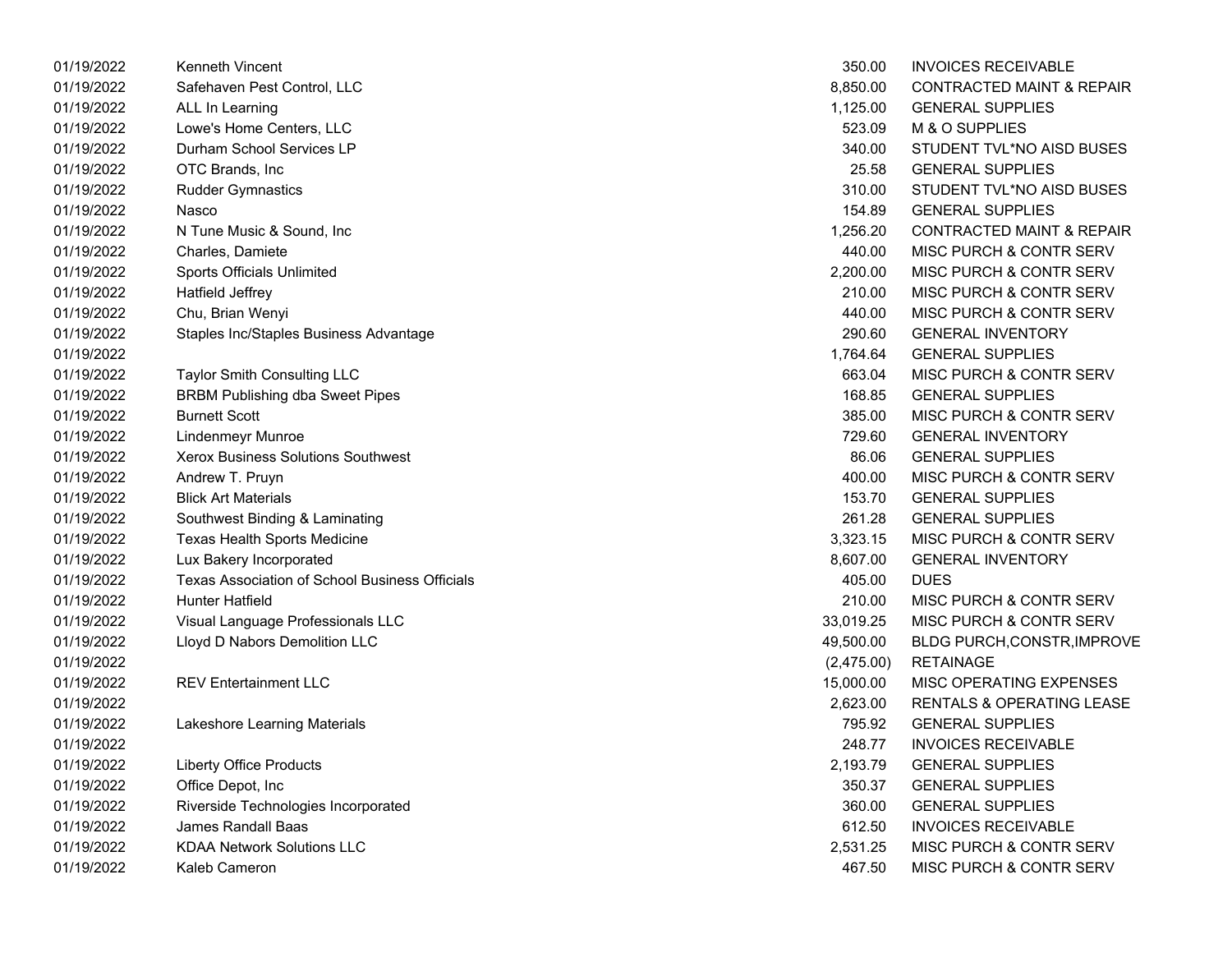| 01/19/2022 | Kristi Michele King                               | 467.50    | MISC PURCH & CONTR SERV              |
|------------|---------------------------------------------------|-----------|--------------------------------------|
| 01/19/2022 | Alan Pena                                         | 467.50    | <b>MISC PURCH &amp; CONTR SERV</b>   |
| 01/19/2022 | Joshua Ko                                         | 1,375.00  | MISC PURCH & CONTR SERV              |
| 01/19/2022 | Evan Michael Williams                             | 467.50    | MISC PURCH & CONTR SERV              |
| 01/19/2022 | <b>TC Falcon Tennis</b>                           | 375.00    | STUDENT TVL*NO AISD BUSES            |
| 01/19/2022 | Eaton High School Tennis                          | 375.00    | STUDENT TVL*NO AISD BUSES            |
| 01/19/2022 | Midlothian Heritage High School Golf Booster Inc  | 290.00    | STUDENT TVL*NO AISD BUSES            |
| 01/19/2022 | North Crowley Booster Club                        | 300.00    | STUDENT TVL*NO AISD BUSES            |
| 01/19/2022 | Victoria Taylor                                   | 110.00    | <b>INVOICES RECEIVABLE</b>           |
| 01/19/2022 | Michael Strange                                   | 335.00    | <b>MISC PURCH &amp; CONTR SERV</b>   |
| 01/19/2022 | Victory Cheer and Dance                           | 5,630.00  | STUDENT TVL*NO AISD BUSES            |
| 01/19/2022 | B & G Signs                                       | 312.18    | <b>GENERAL SUPPLIES</b>              |
| 01/19/2022 | <b>Temperature Control Systems</b>                | 66.51     | M & O SUPPLIES                       |
| 01/19/2022 | Soil Express                                      | 18,270.29 | <b>CONTRACTED MAINT &amp; REPAIR</b> |
| 01/19/2022 | <b>Dealers Electrical Supply Company</b>          | 1,910.90  | <b>GENERAL INVENTORY</b>             |
| 01/19/2022 | <b>Southwest International Trucks</b>             | 2,212.50  | <b>CONTRACTED MAINT &amp; REPAIR</b> |
| 01/19/2022 |                                                   | 715.00    | M & O SUPPLIES                       |
| 01/19/2022 | <b>Best Plumbing Specialties Incorporated</b>     | 501.75    | <b>GENERAL INVENTORY</b>             |
| 01/19/2022 | Romeo Music                                       | 8,222.85  | <b>GENERAL SUPPLIES</b>              |
| 01/19/2022 | Rush Truck Centers Of Texas Limited Partnership   | 3,967.90  | M & O SUPPLIES                       |
| 01/19/2022 | <b>Timberview Golf Booster Club</b>               | 165.00    | STUDENT TVL*NO AISD BUSES            |
| 01/19/2022 | Mansfield Summit High School Golf Booster Club    | 1,000.00  | STUDENT TVL*NO AISD BUSES            |
| 01/19/2022 | <b>GPHS Golf Booster Club</b>                     | 350.00    | STUDENT TVL*NO AISD BUSES            |
| 01/19/2022 | <b>Texas A&amp;M University</b>                   | 375.00    | <b>EMPLOYEE TRAVEL</b>               |
| 01/19/2022 | Demco Incorporated                                | 32.93     | <b>GENERAL SUPPLIES</b>              |
| 01/19/2022 | <b>Flinn Scientific</b>                           | 3,890.60  | <b>GENERAL SUPPLIES</b>              |
| 01/19/2022 | Perma Bound                                       | 1,583.64  | <b>READING MATERIALS</b>             |
| 01/19/2022 | Scholastic Incorporated                           | 2,456.25  | <b>GENERAL SUPPLIES</b>              |
| 01/19/2022 | Sam Houston High School 002                       | 630.00    | STUDENT TVL*NO AISD BUSES            |
| 01/19/2022 | Lamar High School 003                             | 60.00     | STUDENT TVL*NO AISD BUSES            |
| 01/19/2022 | Seguin High School                                | 195.00    | STUDENT TVL*NO AISD BUSES            |
| 01/19/2022 | Seguin High School                                | 195.00    | STUDENT TVL*NO AISD BUSES            |
| 01/19/2022 | Seguin High School                                | 390.00    | STUDENT TVL*NO AISD BUSES            |
| 01/19/2022 | United Educators Association                      | 1,177.49  | UNITED FUND                          |
| 01/19/2022 | Texas United School Employees Local 100           | 64.65     | UNITED FUND                          |
| 01/19/2022 | <b>Arlington Education Foundation</b>             | 5.00      | AISD EDUCATION FOUNDATION            |
| 01/19/2022 | Truman Tim Chapter 13 Trustee                     | 542.31    | UNITED FUND                          |
| 01/19/2022 | Association Of Texas Professional Educators State | 20.00     | UNITED FUND                          |
| 01/19/2022 | Association Of Texas Professional Educators State | 72.35     | UNITED FUND                          |
| 01/19/2022 | <b>Arlington ATPE</b>                             | 10.37     | UNITED FUND                          |

| 467.50    | MISC PURCH & CONTR SERV              |
|-----------|--------------------------------------|
| 467.50    | <b>MISC PURCH &amp; CONTR SERV</b>   |
| 1.375.00  | <b>MISC PURCH &amp; CONTR SERV</b>   |
| 467.50    | MISC PURCH & CONTR SERV              |
| 375.00    | STUDENT TVL*NO AISD BUSES            |
| 375.00    | STUDENT TVL*NO AISD BUSES            |
| 290.00    | STUDENT TVL*NO AISD BUSES            |
| 300.00    | STUDENT TVL*NO AISD BUSES            |
| 110.00    | <b>INVOICES RECEIVABLE</b>           |
| 335.00    | MISC PURCH & CONTR SERV              |
| 5,630.00  | STUDENT TVL*NO AISD BUSES            |
| 312.18    | <b>GENERAL SUPPLIES</b>              |
| 66.51     | M & O SUPPLIES                       |
| 18,270.29 | <b>CONTRACTED MAINT &amp; REPAIR</b> |
| 1,910.90  | <b>GENERAL INVENTORY</b>             |
| 2,212.50  | <b>CONTRACTED MAINT &amp; REPAIR</b> |
| 715.00    | M & O SUPPLIES                       |
| 501.75    | <b>GENERAL INVENTORY</b>             |
| 8,222.85  | <b>GENERAL SUPPLIES</b>              |
| 3,967.90  | M & O SUPPLIES                       |
| 165.00    | STUDENT TVL*NO AISD BUSES            |
| 1,000.00  | STUDENT TVL*NO AISD BUSES            |
| 350.00    | STUDENT TVL*NO AISD BUSES            |
| 375.00    | <b>EMPLOYEE TRAVEL</b>               |
| 32.93     | <b>GENERAL SUPPLIES</b>              |
| 3,890.60  | <b>GENERAL SUPPLIES</b>              |
| 1,583.64  | <b>READING MATERIALS</b>             |
| 2,456.25  | <b>GENERAL SUPPLIES</b>              |
| 630.00    | STUDENT TVL*NO AISD BUSES            |
| 60.00     | STUDENT TVL*NO AISD BUSES            |
| 195.00    | STUDENT TVL*NO AISD BUSES            |
| 195.00    | STUDENT TVL*NO AISD BUSES            |
| 390.00    | STUDENT TVL*NO AISD BUSES            |
| 1,177.49  | UNITED FUND                          |
| 64.65     | UNITED FUND                          |
| 5.00      | AISD EDUCATION FOUNDATION            |
| 542.31    | <b>UNITED FUND</b>                   |
| 20.00     | UNITED FUND                          |
| 72.35     | UNITED FUND                          |
| 10.37     | UNITED FUND                          |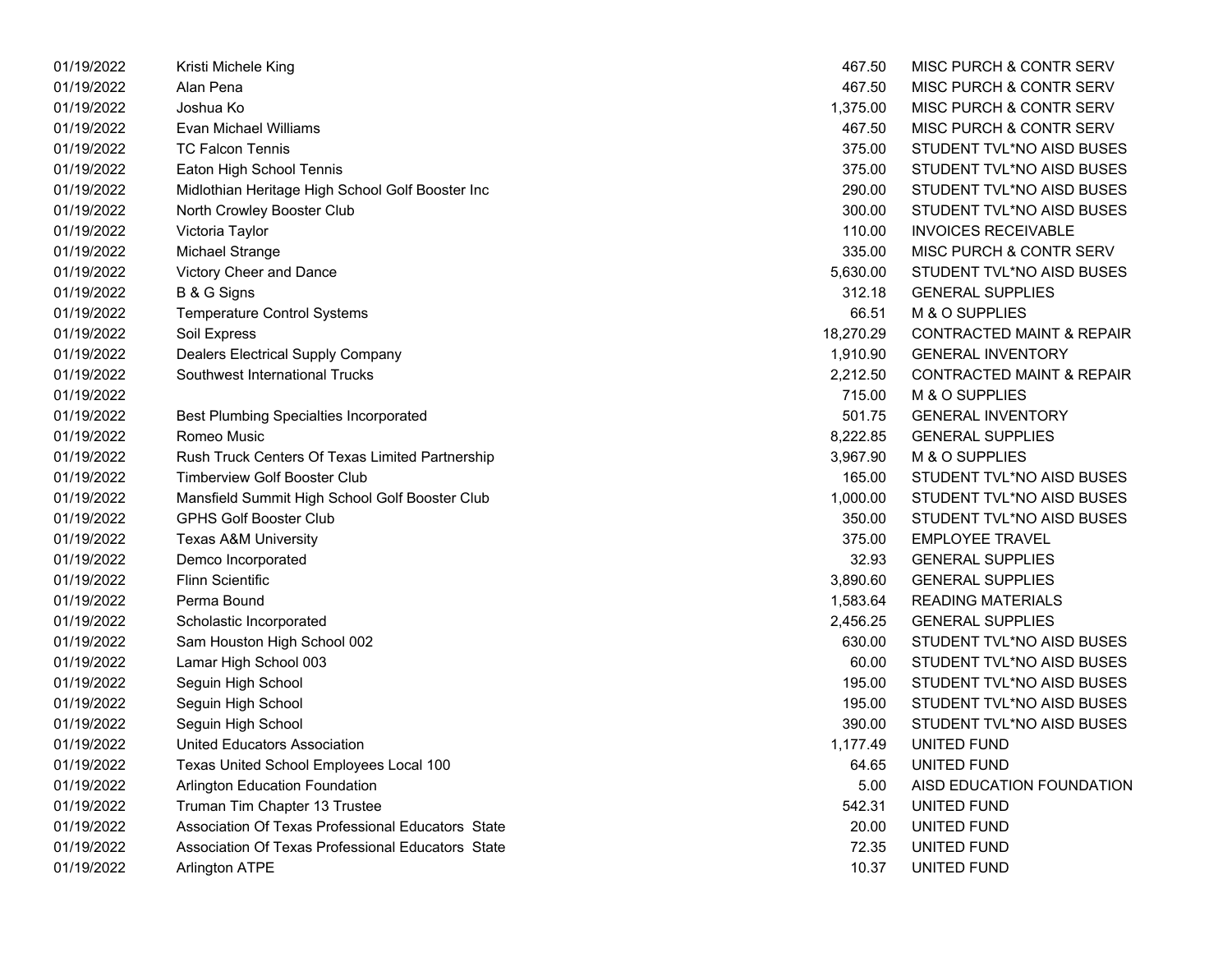| 01/19/2022 | Educational Employees Credit Union - HSA                        | 371.31     | <b>DENTAL INSURANCE</b>    |
|------------|-----------------------------------------------------------------|------------|----------------------------|
| 01/19/2022 | <b>Educational Employees Credit Union</b>                       | 3,490.00   | DUE TO CREDIT UNION        |
| 01/19/2022 | <b>Texas State Teachers Association</b>                         | 135.95     | UNITED FUND                |
| 01/20/2022 | <b>Texas Classroom Teachers Association</b>                     | 278.71     | UNITED FUND                |
| 01/20/2022 | United Educators Association                                    | 41,926.14  | UNITED FUND                |
| 01/20/2022 | Texas United School Employees Local 100                         | 14.99      | UNITED FUND                |
| 01/20/2022 | Arlington Education Foundation                                  | 387.00     | AISD EDUCATION FOUNDATION  |
| 01/20/2022 | Arlington Education Foundation                                  | 821.00     | AISD EDUCATION FOUNDATION  |
| 01/20/2022 | Truman Tim Chapter 13 Trustee                                   | 165.00     | UNITED FUND                |
| 01/20/2022 | Truman Tim Chapter 13 Trustee                                   | 13,423.00  | UNITED FUND                |
| 01/20/2022 | <b>United States Treasury</b>                                   | 635.00     | FED INC TAX WITHHOLDING    |
| 01/20/2022 | Family And Consumer Sciences Teachers Association Of Texas      | 12.50      | AISD EDUCATION FOUNDATION  |
| 01/20/2022 | Texas Association Of Secondary School Principals                | 129.58     | UNITED FUND                |
| 01/20/2022 | Association Of Texas Professional Educators State               | 230.00     | UNITED FUND                |
| 01/20/2022 | Association Of Texas Professional Educators State               | 5,324.82   | UNITED FUND                |
| 01/20/2022 | <b>Education Career Alternatives Program</b>                    | 4,680.00   | <b>INVOICES RECEIVABLE</b> |
| 01/20/2022 | California State Disbursement Unit                              | 350.00     | UNITED FUND                |
| 01/20/2022 | United States Department of Treasury - Debt Management Services | 584.48     | UNITED FUND                |
| 01/20/2022 | Pam Bassel Chapter 13 Trustee                                   | 4,128.00   | UNITED FUND                |
| 01/20/2022 | Pam Bassel Chapter 13 Trustee                                   | 1,400.00   | UNITED FUND                |
| 01/20/2022 | Department of Children and Family Services - Louisiana          | 943.72     | UNITED FUND                |
| 01/20/2022 | <b>Tennessee Child Support</b>                                  | 413.36     | UNITED FUND                |
| 01/20/2022 | <b>Support Payment Clearinghouse</b>                            | 864.00     | UNITED FUND                |
| 01/20/2022 | <b>Arlington ATPE</b>                                           | 347.00     | UNITED FUND                |
| 01/20/2022 | Transworld Systems, Inc                                         | 656.86     | UNITED FUND                |
| 01/20/2022 | Powers Tom Chapter 13 Trustee                                   | 2,958.00   | UNITED FUND                |
| 01/20/2022 | <b>ACT Houston At Dallas</b>                                    | 428.00     | <b>INVOICES RECEIVABLE</b> |
| 01/20/2022 | Texas Teachers Alternative Certification Program                | 870.00     | <b>INVOICES RECEIVABLE</b> |
| 01/20/2022 | <b>Texas American Federation Of Teachers</b>                    | 29.16      | UNITED FUND                |
| 01/20/2022 | Administration For Child Support Enforcement /Asume             | 361.40     | UNITED FUND                |
| 01/20/2022 | Educational Employees Credit Union - HSA                        | 107,365.06 | DENTAL INSURANCE           |
| 01/20/2022 | Transworld Systems, Inc                                         | 375.21     | UNITED FUND                |
| 01/20/2022 | <b>Educational Employees Credit Union</b>                       | 92,262.19  | DUE TO CREDIT UNION        |
| 01/20/2022 | <b>Texas State Teachers Association</b>                         | 3,236.58   | UNITED FUND                |
| 01/20/2022 | Texas Air Systems Incorporated                                  | 1,074.54   | M & O SUPPLIES             |
| 01/20/2022 | <b>Grainger Industrial Supply</b>                               | 281.01     | M & O SUPPLIES             |
| 01/20/2022 | Qep Incorporated                                                | 2,802.45   | <b>READING MATERIALS</b>   |
| 01/20/2022 | Casa Manana                                                     | 620.00     | STUDENT TVL*NO AISD BUSES  |
| 01/20/2022 | Casa Manana                                                     | 580.00     | STUDENT TVL*NO AISD BUSES  |
| 01/20/2022 | Home Depot Pro                                                  | 237.70     | M & O SUPPLIES             |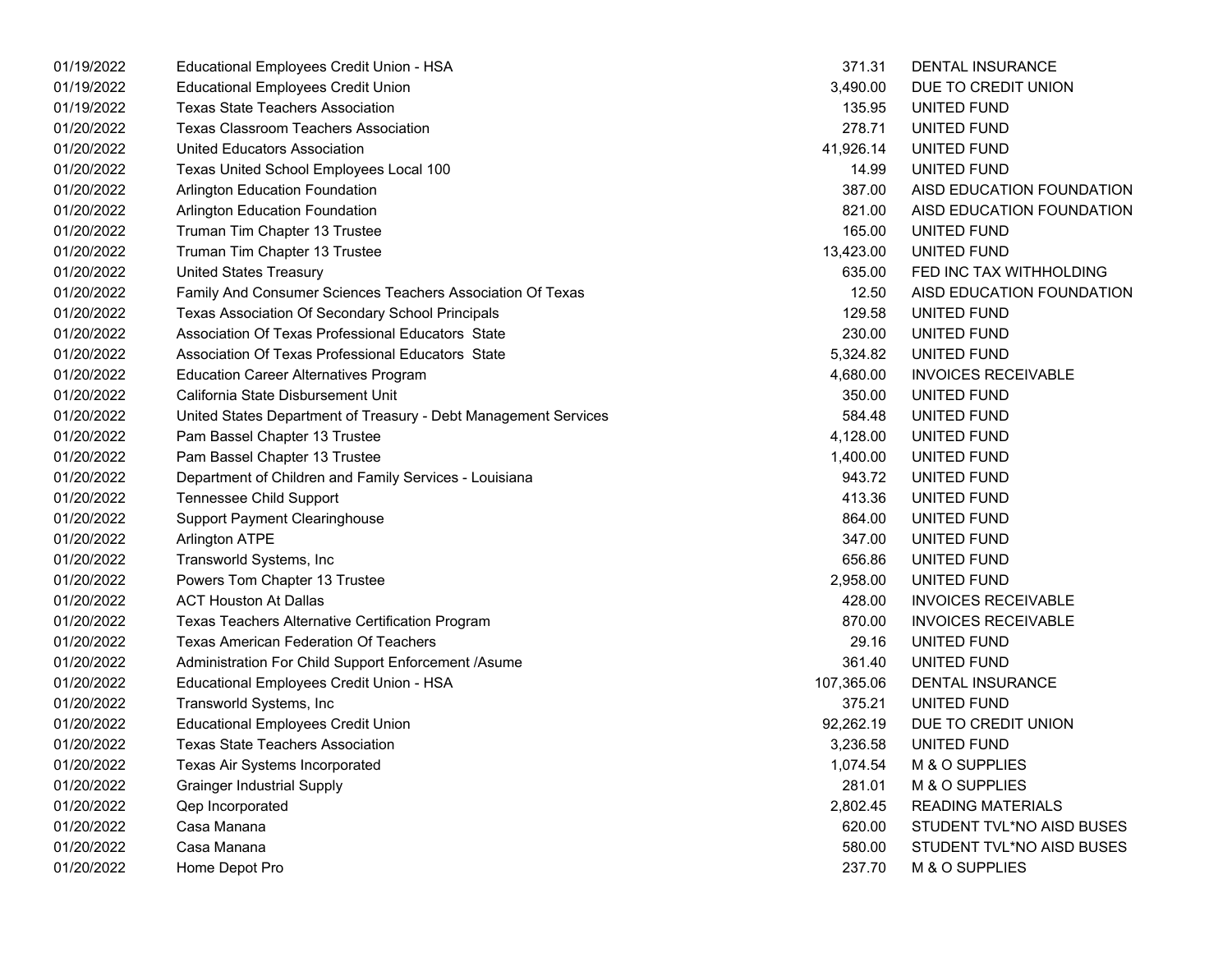| 01/20/2022 | Really Good Stuff                            | 313.62     | <b>GENERAL SUPPLIES</b>              |
|------------|----------------------------------------------|------------|--------------------------------------|
| 01/20/2022 | Fort Worth Zoo                               | 792.00     | STUDENT TVL*NO AISD BUSES            |
| 01/20/2022 | Fort Worth Zoo                               | 306.00     | STUDENT TVL*NO AISD BUSES            |
| 01/20/2022 | Lennox Industries Incorporated               | 2,989.51   | M & O SUPPLIES                       |
| 01/20/2022 | <b>Masters Distribution Systems</b>          | 466.83     | MISC OPERATING EXPENSES              |
| 01/20/2022 | Barnes & Noble Booksellers, Inc.             | 811.33     | <b>READING MATERIALS</b>             |
| 01/20/2022 | <b>Careys Sporting Goods</b>                 | 5,018.93   | <b>GENERAL SUPPLIES</b>              |
| 01/20/2022 | <b>Marks Plumbing Parts</b>                  | 171.20     | <b>GENERAL INVENTORY</b>             |
| 01/20/2022 | Landtec Engineers Llc                        | 3,421.00   | BLDG PURCH,CONSTR, IMPROVE           |
| 01/20/2022 | Renaissance Learning Incorporated            | 13,284.31  | <b>GENERAL SUPPLIES</b>              |
| 01/20/2022 | <b>Mackin Educational Resources</b>          | 1,140.34   | <b>READING MATERIALS</b>             |
| 01/20/2022 | Aerowave Technologies                        | 160,657.43 | <b>MISC PURCH &amp; CONTR SERV</b>   |
| 01/20/2022 | Govconnection Incorporated                   | 1,402.25   | <b>GENERAL SUPPLIES</b>              |
| 01/20/2022 | Junior Library Guild                         | 515.70     | <b>READING MATERIALS</b>             |
| 01/20/2022 | Delcom Group                                 | 35,138.00  | <b>GENERAL SUPPLIES</b>              |
| 01/20/2022 | Apple Computer Incorporated                  | 1,179.92   | <b>GENERAL SUPPLIES</b>              |
| 01/20/2022 | Ben E Keith                                  | 2,031.11   | <b>GENERAL SUPPLIES</b>              |
| 01/20/2022 | J W Pepper & Son Incorporated                | 130.88     | <b>GENERAL SUPPLIES</b>              |
| 01/20/2022 | <b>City Of Grand Prairie Water Utilities</b> | 2,086.91   | <b>WATER</b>                         |
| 01/20/2022 | <b>Super Duper Publications</b>              | 211.74     | <b>GENERAL SUPPLIES</b>              |
| 01/20/2022 | Johnson Controls Incorporate                 | 5,019.64   | <b>CONTRACTED MAINT &amp; REPAIR</b> |
| 01/20/2022 | Republic Services of Texas Limited           | 88,067.36  | <b>CONTRACTED MAINT &amp; REPAIR</b> |
| 01/20/2022 | Sportsgrafx Incorporated                     | 636.50     | <b>GENERAL SUPPLIES</b>              |
| 01/20/2022 |                                              | 404.50     | M & O SUPPLIES                       |
| 01/20/2022 | Lea Park & Play Incorporated                 | 1,935.72   | <b>INVOICES RECEIVABLE</b>           |
| 01/20/2022 | <b>ESGILLC</b>                               | 896.00     | <b>GENERAL SUPPLIES</b>              |
| 01/20/2022 | Piper Gregory N                              | 171.00     | <b>MISC PURCH &amp; CONTR SERV</b>   |
| 01/20/2022 | Woodman Tom                                  | 171.00     | <b>MISC PURCH &amp; CONTR SERV</b>   |
| 01/20/2022 | Dunlap Kirk D                                | 783.75     | <b>MISC PURCH &amp; CONTR SERV</b>   |
| 01/20/2022 | Camper Marcus                                | 316.25     | MISC PURCH & CONTR SERV              |
| 01/20/2022 | Lake Ridge HS Golf Booster Club              | 1,100.00   | STUDENT TVL*NO AISD BUSES            |
| 01/20/2022 | GF Educators, Inc.                           | 2,191.77   | <b>GENERAL SUPPLIES</b>              |
| 01/20/2022 | National Wholesale Supply                    | 157.12     | M & O SUPPLIES                       |
| 01/20/2022 | <b>Jakes Finer Foods</b>                     | 364.80     | <b>GENERAL INVENTORY</b>             |
| 01/20/2022 | Accent Awards & Trophies, LLC                | 1,620.00   | <b>GENERAL SUPPLIES</b>              |
| 01/20/2022 | <b>Enviromatic Systems Services</b>          | 902.08     | CONTRACTED MAINT & REPAIR            |
| 01/20/2022 | <b>Wallace Todd</b>                          | 190.00     | <b>MISC PURCH &amp; CONTR SERV</b>   |
| 01/20/2022 | Follett School Solutions, Inc.               | 4,182.94   | READING MATERIALS                    |
| 01/20/2022 | <b>Brown Reynolds Watford Architects</b>     | 5,347.38   | BLDG PURCH,CONSTR,IMPROVE            |
| 01/20/2022 | <b>Tyson Prepared Foods</b>                  | 38,594.50  | <b>GENERAL INVENTORY</b>             |

| 313.62         | <b>GENERAL SUPPLIES</b>              |
|----------------|--------------------------------------|
| 792.00         | STUDENT TVL*NO AISD BUSES            |
| 306.00         | STUDENT TVL*NO AISD BUSES            |
|                | 2,989.51 M & O SUPPLIES              |
| 466.83         | MISC OPERATING EXPENSES              |
| 811.33         | <b>READING MATERIALS</b>             |
| 5,018.93       | <b>GENERAL SUPPLIES</b>              |
| 171.20         | <b>GENERAL INVENTORY</b>             |
| 3,421.00       | <b>BLDG PURCH, CONSTR, IMPROVE</b>   |
| 13,284.31      | <b>GENERAL SUPPLIES</b>              |
|                | 1,140.34 READING MATERIALS           |
|                | 160,657.43 MISC PURCH & CONTR SERV   |
|                | 1,402.25 GENERAL SUPPLIES            |
|                | 515.70 READING MATERIALS             |
| 35,138.00      | <b>GENERAL SUPPLIES</b>              |
|                | 1,179.92 GENERAL SUPPLIES            |
|                | 2,031.11 GENERAL SUPPLIES            |
|                | 130.88 GENERAL SUPPLIES              |
| 2,086.91 WATER |                                      |
| 211.74         | <b>GENERAL SUPPLIES</b>              |
|                | 5,019.64 CONTRACTED MAINT & REPAIR   |
|                | 88,067.36 CONTRACTED MAINT & REPAIR  |
|                | 636.50 GENERAL SUPPLIES              |
| 404.50         | M & O SUPPLIES                       |
| 1,935.72       | <b>INVOICES RECEIVABLE</b>           |
| 896.00         | <b>GENERAL SUPPLIES</b>              |
| 171.00         | MISC PURCH & CONTR SERV              |
| 171.00         | MISC PURCH & CONTR SERV              |
| 783.75         | MISC PURCH & CONTR SERV              |
| 316.25         | MISC PURCH & CONTR SERV              |
| 1,100.00       | STUDENT TVL*NO AISD BUSES            |
|                | 2,191.77 GENERAL SUPPLIES            |
|                | 157.12 M & O SUPPLIES                |
| 364.80         | <b>GENERAL INVENTORY</b>             |
| 1,620.00       | <b>GENERAL SUPPLIES</b>              |
| 902.08         | <b>CONTRACTED MAINT &amp; REPAIR</b> |
| 190.00         | <b>MISC PURCH &amp; CONTR SERV</b>   |
| 4,182.94       | <b>READING MATERIALS</b>             |
| 5,347.38       | BLDG PURCH, CONSTR, IMPROVE          |
| 38,594.50      | <b>GENERAL INVENTORY</b>             |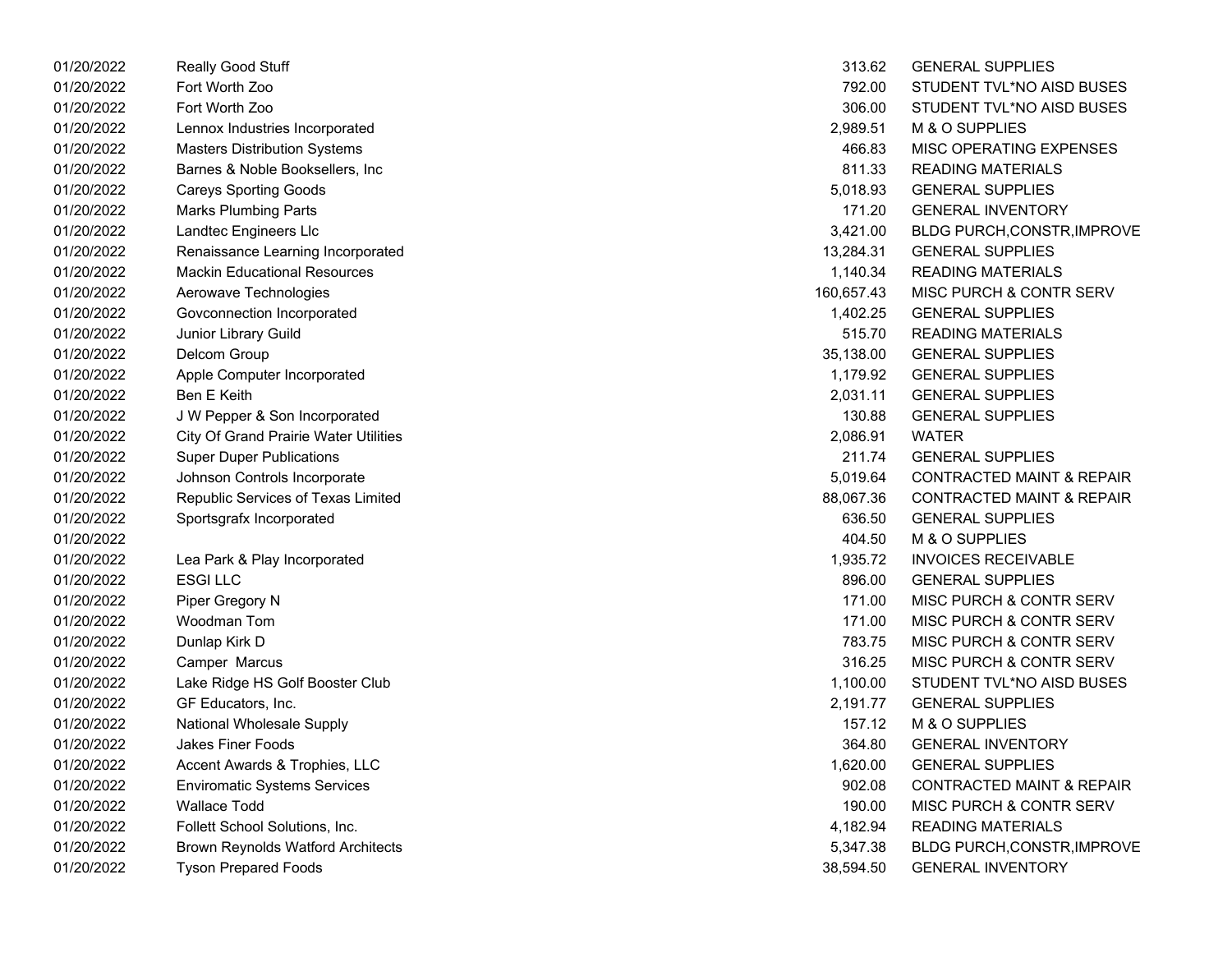| 01/20/2022 | Ferguson Enterprises, Inc.                       | 4,021.71   | M & O SUPPLIES                       |
|------------|--------------------------------------------------|------------|--------------------------------------|
| 01/20/2022 | HP Inc.                                          | 46.93      | <b>GENERAL SUPPLIES</b>              |
| 01/20/2022 | Timberview Track & Field Booster Club            | 300.00     | STUDENT TVL*NO AISD BUSES            |
| 01/20/2022 | Lowe's Home Centers, LLC                         | 171.23     | <b>GENERAL SUPPLIES</b>              |
| 01/20/2022 | <b>Teacher Direct</b>                            | 692.72     | <b>GENERAL SUPPLIES</b>              |
| 01/20/2022 | <b>Burleson Golf Booster Club</b>                | 220.00     | STUDENT TVL*NO AISD BUSES            |
| 01/20/2022 | Saginaw Athletic Booster Club                    | 350.00     | STUDENT TVL*NO AISD BUSES            |
| 01/20/2022 | DFW Ink, LLC                                     | 498.50     | <b>GENERAL SUPPLIES</b>              |
| 01/20/2022 | South Hills High School Softball Booster         | 250.00     | STUDENT TVL*NO AISD BUSES            |
| 01/20/2022 | Lincoln Electric Company                         | 3,638.81   | <b>GENERAL SUPPLIES</b>              |
| 01/20/2022 | Sports Officials Unlimited                       | 7,235.00   | MISC PURCH & CONTR SERV              |
| 01/20/2022 | Hatfield Jeffrey                                 | 170.00     | <b>MISC PURCH &amp; CONTR SERV</b>   |
| 01/20/2022 | SeaQuest Interactive Aquarium Fort Worth LLC     | 919.08     | STUDENT TVL*NO AISD BUSES            |
| 01/20/2022 | RJM Contractors Inc                              | 92,183.43  | BLDG PURCH, CONSTR, IMPROVE          |
| 01/20/2022 |                                                  | (4,609.17) | <b>RETAINAGE</b>                     |
| 01/20/2022 | <b>Fun and Function</b>                          | 1,960.47   | <b>GENERAL SUPPLIES</b>              |
| 01/20/2022 | <b>Blick Art Materials</b>                       | 499.65     | <b>GENERAL SUPPLIES</b>              |
| 01/20/2022 | Garda CL Southwest Incorporated                  | 360.32     | MISC PURCH & CONTR SERV              |
| 01/20/2022 | <b>Brock Archery Club</b>                        | 2,100.00   | STUDENT TVL*NO AISD BUSES            |
| 01/20/2022 | D&L Entertainment Services Incorporated          | 270.00     | <b>MISC PURCH &amp; CONTR SERV</b>   |
| 01/20/2022 | Translation and Interpretation Network LLC       | 12,500.57  | <b>MISC PURCH &amp; CONTR SERV</b>   |
| 01/20/2022 | Touchsource LLC                                  | 1,943.00   | <b>GENERAL SUPPLIES</b>              |
| 01/20/2022 | Lakeshore Learning Materials                     | 1,169.06   | <b>GENERAL SUPPLIES</b>              |
| 01/20/2022 | Hilltop Securities Asset Management, LLC         | 3,500.00   | OTH PROFESSIONAL SERVICES            |
| 01/20/2022 | Office Depot, Inc                                | 3,230.59   | <b>GENERAL SUPPLIES</b>              |
| 01/20/2022 | FINMO Group LLC                                  | 7,500.00   | <b>MISC PURCH &amp; CONTR SERV</b>   |
| 01/20/2022 | Literacy Resources, LLC                          | 172.78     | <b>GENERAL SUPPLIES</b>              |
| 01/20/2022 | Maneuvering the Middle LLC                       | 4,258.80   | <b>GENERAL SUPPLIES</b>              |
| 01/20/2022 | Arlington High School Colt Baseball Booster Club | 300.00     | STUDENT TVL*NO AISD BUSES            |
| 01/20/2022 | Clear Channel Outdoor Holdings Inc.              | 6,410.00   | <b>MISC OPERATING EXPENSES</b>       |
| 01/20/2022 | Attachment & Trauma Network, Inc.                | 885.00     | <b>EMPLOYEE TRAVEL</b>               |
| 01/20/2022 | George McCullum                                  | 20.00      | <b>MISC PURCH &amp; CONTR SERV</b>   |
| 01/20/2022 | Kelly Joe                                        | 137.50     | <b>MISC PURCH &amp; CONTR SERV</b>   |
| 01/20/2022 | Eric B Gustason                                  | 105.00     | <b>MISC PURCH &amp; CONTR SERV</b>   |
| 01/20/2022 | Realityworks                                     | 5,829.01   | <b>FURN &amp; EQUIP &gt; \$5,000</b> |
| 01/20/2022 | <b>Atmos Energy</b>                              | 650.66     | <b>WATER</b>                         |
| 01/20/2022 | <b>Temperature Control Systems</b>               | 1,643.10   | M & O SUPPLIES                       |
| 01/20/2022 | Jack Rasmussen (Luthier)                         | 882.00     | CONTRACTED MAINT & REPAIR            |
| 01/20/2022 | <b>Bucks Wheel &amp; Equipment Company</b>       | 891.14     | <b>GENERAL INVENTORY</b>             |
| 01/20/2022 |                                                  | 76.72      | M & O SUPPLIES                       |

| 4,021.71   | M & O SUPPLIES                       |
|------------|--------------------------------------|
| 46.93      | <b>GENERAL SUPPLIES</b>              |
| 300.00     | STUDENT TVL*NO AISD BUSES            |
| 171.23     | <b>GENERAL SUPPLIES</b>              |
| 692.72     | <b>GENERAL SUPPLIES</b>              |
| 220.00     | STUDENT TVL*NO AISD BUSES            |
| 350.00     | STUDENT TVL*NO AISD BUSES            |
| 498.50     | <b>GENERAL SUPPLIES</b>              |
| 250.00     | STUDENT TVL*NO AISD BUSES            |
| 3,638.81   | <b>GENERAL SUPPLIES</b>              |
| 7,235.00   | <b>MISC PURCH &amp; CONTR SERV</b>   |
| 170.00     | <b>MISC PURCH &amp; CONTR SERV</b>   |
| 919.08     | STUDENT TVL*NO AISD BUSES            |
| 92,183.43  | BLDG PURCH, CONSTR, IMPROVE          |
| (4,609.17) | <b>RETAINAGE</b>                     |
| 1,960.47   | <b>GENERAL SUPPLIES</b>              |
| 499.65     | <b>GENERAL SUPPLIES</b>              |
| 360.32     | <b>MISC PURCH &amp; CONTR SERV</b>   |
| 2,100.00   | STUDENT TVL*NO AISD BUSES            |
| 270.00     | <b>MISC PURCH &amp; CONTR SERV</b>   |
| 12,500.57  | <b>MISC PURCH &amp; CONTR SERV</b>   |
| 1,943.00   | <b>GENERAL SUPPLIES</b>              |
| 1,169.06   | <b>GENERAL SUPPLIES</b>              |
| 3,500.00   | OTH PROFESSIONAL SERVICES            |
| 3,230.59   | <b>GENERAL SUPPLIES</b>              |
| 7,500.00   | <b>MISC PURCH &amp; CONTR SERV</b>   |
| 172.78     | <b>GENERAL SUPPLIES</b>              |
| 4,258.80   | <b>GENERAL SUPPLIES</b>              |
| 300.00     | STUDENT TVL*NO AISD BUSES            |
| 6,410.00   | <b>MISC OPERATING EXPENSES</b>       |
| 885.00     | <b>EMPLOYEE TRAVEL</b>               |
| 20.00      | <b>MISC PURCH &amp; CONTR SERV</b>   |
| 137.50     | <b>MISC PURCH &amp; CONTR SERV</b>   |
| 105.00     | MISC PURCH & CONTR SERV              |
| 5,829.01   | <b>FURN &amp; EQUIP &gt; \$5,000</b> |
| 650.66     | <b>WATER</b>                         |
| 1,643.10   | M & O SUPPLIES                       |
| 882.00     | <b>CONTRACTED MAINT &amp; REPAIR</b> |
| 891.14     | <b>GENERAL INVENTORY</b>             |
| 76.72      | M & O SUPPLIES                       |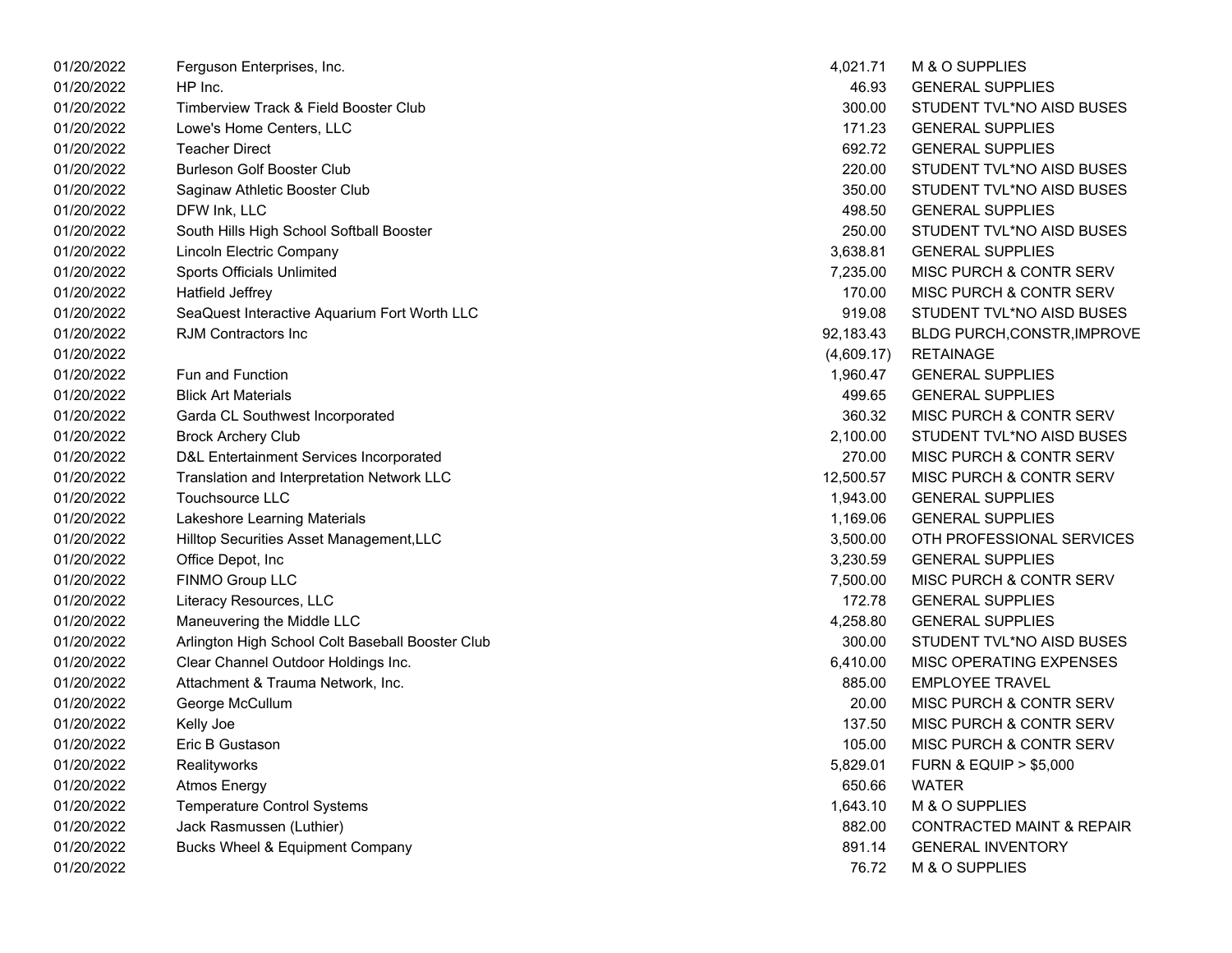| 01/20/2022 | <b>Texas Auto Painting</b>                       | 8,900.00     | <b>CONTRACTED MAINT &amp; REPAIR</b> |
|------------|--------------------------------------------------|--------------|--------------------------------------|
| 01/20/2022 | Rush Truck Centers Of Texas Limited Partnership  | 632.88       | <b>GENERAL INVENTORY</b>             |
| 01/20/2022 |                                                  | 109.69       | M & O SUPPLIES                       |
| 01/20/2022 | <b>Timberview Golf Booster Club</b>              | 385.00       | STUDENT TVL*NO AISD BUSES            |
| 01/20/2022 | <b>Diamond Crystal Brands</b>                    | 12,680.64    | <b>GENERAL INVENTORY</b>             |
| 01/20/2022 | College Park Center - University Texas Arlington | 990.00       | STUDENT TVL*NO AISD BUSES            |
| 01/20/2022 | <b>Adolfson &amp; Peterson Construction</b>      | 77,400.89    | <b>BLDG PURCH, CONSTR, IMPROVE</b>   |
| 01/20/2022 |                                                  | (3,870.04)   | <b>RETAINAGE</b>                     |
| 01/20/2022 | <b>GPHS Golf Booster Club</b>                    | 200.00       | STUDENT TVL*NO AISD BUSES            |
| 01/20/2022 | <b>Texas A&amp;M University</b>                  | 2,100.00     | <b>EMPLOYEE TRAVEL</b>               |
| 01/20/2022 | U S Toy/ Constructive Playthings                 | 50.71        | <b>GENERAL SUPPLIES</b>              |
| 01/20/2022 | Demco Incorporated                               | 13,928.20    | <b>GENERAL SUPPLIES</b>              |
| 01/20/2022 | <b>Education Service Center Region XI</b>        | 1,275.00     | <b>EDUCATION SERVICE CENTER</b>      |
| 01/20/2022 | Gopher Sport Equipment                           | 4,922.26     | <b>GENERAL SUPPLIES</b>              |
| 01/20/2022 | <b>Pyramid School Products</b>                   | 519.26       | <b>GENERAL SUPPLIES</b>              |
| 01/20/2022 | Unifirst Holdings(A/R 01550)                     | 37.01        | CONTRACTED MAINT & REPAIR            |
| 01/20/2022 | <b>Wenger Corp</b>                               | 99,523.73    | BLDG PURCH, CONSTR, IMPROVE          |
| 01/20/2022 | Arlington High School 001                        | 1,530.00     | STUDENT TVL*NO AISD BUSES            |
| 01/20/2022 | <b>Bowie High School</b><br>004                  | 300.00       | STUDENT TVL*NO AISD BUSES            |
| 01/20/2022 | Sam Houston High School 002                      | 450.00       | STUDENT TVL*NO AISD BUSES            |
| 01/20/2022 | Lamar High School 003                            | 2,025.00     | STUDENT TVL*NO AISD BUSES            |
| 01/20/2022 | Pogue Construction Co., LP                       | 925,132.11   | BLDG PURCH, CONSTR, IMPROVE          |
| 01/20/2022 |                                                  | (46, 256.61) | <b>RETAINAGE</b>                     |
| 01/21/2022 | Dawn Adams                                       | 14.77        | <b>EMPLOYEE TRAVEL</b>               |
| 01/21/2022 | <b>Tricia Alford</b>                             | 69.98        | <b>EMPLOYEE TRAVEL</b>               |
| 01/21/2022 | <b>Julia Alkire</b>                              | 29.05        | <b>EMPLOYEE TRAVEL</b>               |
| 01/21/2022 | Jennifer Allen                                   | 66.45        | <b>EMPLOYEE TRAVEL</b>               |
| 01/21/2022 | Shanna Allen                                     | 62.92        | <b>EMPLOYEE TRAVEL</b>               |
| 01/21/2022 | Cynthia Anderson                                 | 133.00       | <b>EMPLOYEE TRAVEL</b>               |
| 01/21/2022 |                                                  | 62.38        | SALARIES-TEACH & OTH PROF            |
| 01/21/2022 | Susan Anderson                                   | 11.82        | <b>EMPLOYEE TRAVEL</b>               |
| 01/21/2022 | Laura Andrade                                    | 70.67        | <b>EMPLOYEE TRAVEL</b>               |
| 01/21/2022 | <b>Anthony Andro</b>                             | 158.90       | <b>EMPLOYEE TRAVEL</b>               |
| 01/21/2022 | Stephanie Arceneaux                              | 30.92        | <b>EMPLOYEE TRAVEL</b>               |
| 01/21/2022 | Melissa Arvizu                                   | 25.95        | <b>EMPLOYEE TRAVEL</b>               |
| 01/21/2022 | Ronda August                                     | 85.97        | <b>EMPLOYEE TRAVEL</b>               |
| 01/21/2022 | Vera Bailey                                      | 31.68        | <b>EMPLOYEE TRAVEL</b>               |
| 01/21/2022 | Elvia Barrera                                    | 27.29        | <b>EMPLOYEE TRAVEL</b>               |
| 01/21/2022 | Marybell Barriga                                 | 91.00        | <b>EMPLOYEE TRAVEL</b>               |
| 01/21/2022 | Amber Bellew                                     | 117.54       | <b>EMPLOYEE TRAVEL</b>               |

| 8,900.00   | <b>CONTRACTED MAINT &amp; REPAIR</b> |
|------------|--------------------------------------|
| 632.88     | <b>GENERAL INVENTORY</b>             |
| 109.69     | M & O SUPPLIES                       |
| 385.00     | STUDENT TVL*NO AISD BUSES            |
| 12,680.64  | <b>GENERAL INVENTORY</b>             |
| 990.00     | STUDENT TVL*NO AISD BUSES            |
| 77,400.89  | BLDG PURCH, CONSTR, IMPROVE          |
| (3,870.04) | <b>RETAINAGE</b>                     |
| 200.00     | STUDENT TVL*NO AISD BUSES            |
| 2,100.00   | <b>EMPLOYEE TRAVEL</b>               |
| 50.71      | <b>GENERAL SUPPLIES</b>              |
|            | 13,928.20 GENERAL SUPPLIES           |
|            | 1,275.00 EDUCATION SERVICE CENTER    |
| 4,922.26   | <b>GENERAL SUPPLIES</b>              |
| 519.26     | <b>GENERAL SUPPLIES</b>              |
| 37.01      | <b>CONTRACTED MAINT &amp; REPAIR</b> |
| 99,523.73  | BLDG PURCH, CONSTR, IMPROVE          |
| 1,530.00   | STUDENT TVL*NO AISD BUSES            |
|            | 300.00 STUDENT TVL*NO AISD BUSES     |
| 450.00     | STUDENT TVL*NO AISD BUSES            |
| 2,025.00   | STUDENT TVL*NO AISD BUSES            |
| 925,132.11 | BLDG PURCH, CONSTR, IMPROVE          |
|            | (46,256.61) RETAINAGE                |
| 14.77      | <b>EMPLOYEE TRAVEL</b>               |
| 69.98      | <b>EMPLOYEE TRAVEL</b>               |
| 29.05      | <b>EMPLOYEE TRAVEL</b>               |
| 66.45      | <b>EMPLOYEE TRAVEL</b>               |
|            | 62.92 EMPLOYEE TRAVEL                |
|            | 133.00 EMPLOYEE TRAVEL               |
| 62.38      | SALARIES-TEACH & OTH PROF            |
| 11.82      | <b>FMPLOYFF TRAVEL</b>               |
| 70.67      | <b>EMPLOYEE TRAVEL</b>               |
|            | 158.90 EMPLOYEE TRAVEL               |
| 30.92      | <b>EMPLOYEE TRAVEL</b>               |
| 25.95      | <b>EMPLOYEE TRAVEL</b>               |
| 85.97      | <b>FMPLOYFF TRAVEL</b>               |
| 31.68      | <b>EMPLOYEE TRAVEL</b>               |
| 27.29      | <b>EMPLOYEE TRAVEL</b>               |
| 91.00      | <b>EMPLOYEE TRAVEL</b>               |
| 117.54     | <b>EMPLOYEE TRAVEL</b>               |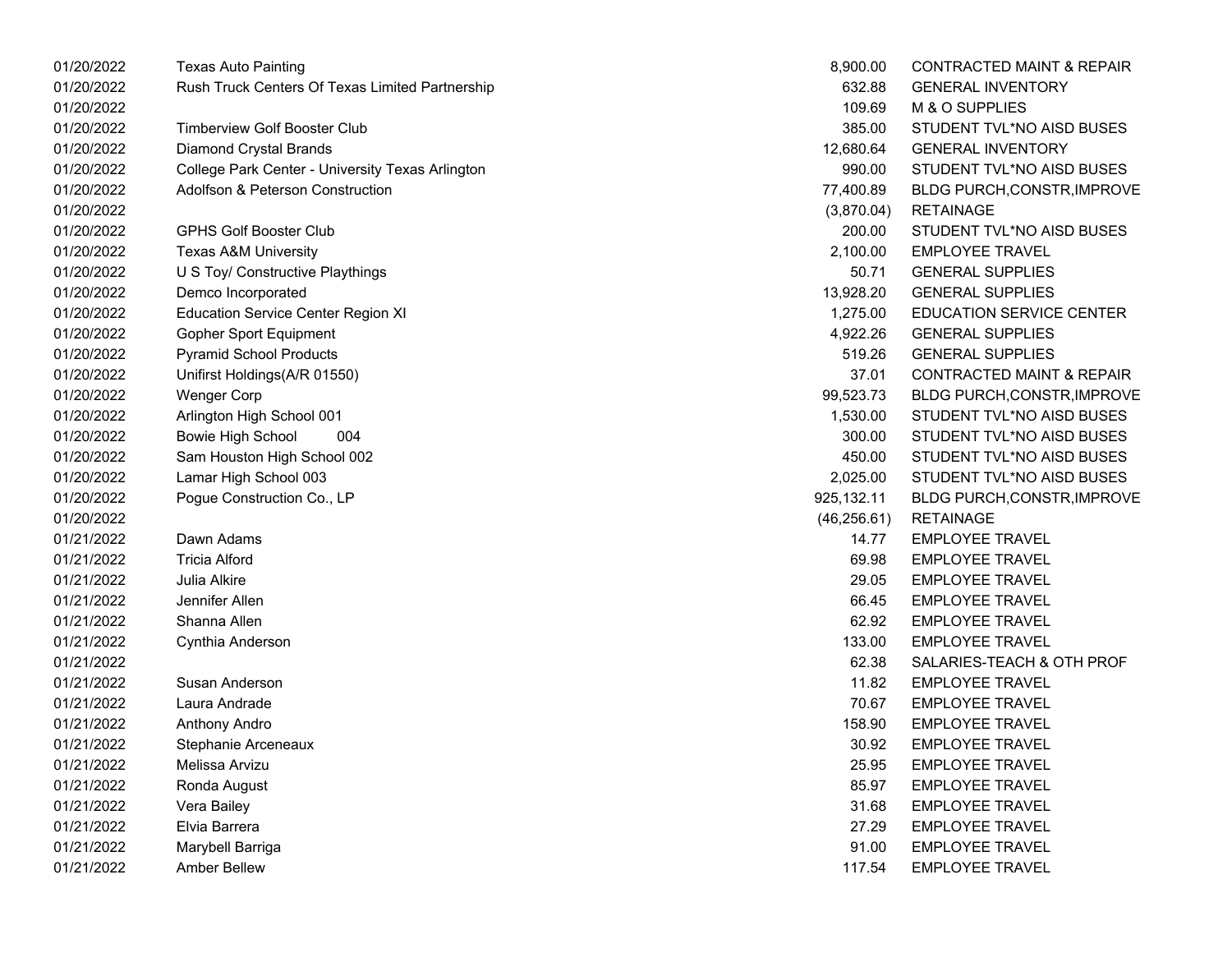| 01/21/2022 | Sherri Bielefeld          | 27.39    | <b>EMPLOYEE TRAVEL</b>    |
|------------|---------------------------|----------|---------------------------|
| 01/21/2022 | Kelli Billups             | 70.99    | <b>EMPLOYEE TRAVEL</b>    |
| 01/21/2022 | Deborah Blackner          | 42.85    | <b>EMPLOYEE TRAVEL</b>    |
| 01/21/2022 | <b>Wendy Bostick</b>      | 37.99    | <b>EMPLOYEE TRAVEL</b>    |
| 01/21/2022 | Amanda Boyd               | 66.07    | <b>EMPLOYEE TRAVEL</b>    |
| 01/21/2022 | Amiesha Brown             | 14.23    | <b>EMPLOYEE TRAVEL</b>    |
| 01/21/2022 | <b>Telisa Brown</b>       | 23.33    | <b>EMPLOYEE TRAVEL</b>    |
| 01/21/2022 | <b>Bettye Bruton</b>      | 12.73    | <b>EMPLOYEE TRAVEL</b>    |
| 01/21/2022 | Kevin Burgess             | 88.28    | <b>EMPLOYEE TRAVEL</b>    |
| 01/21/2022 | Rebecca Burton            | 83.35    | <b>EMPLOYEE TRAVEL</b>    |
| 01/21/2022 | Lydia Cagnolatti          | 11.29    | <b>EMPLOYEE TRAVEL</b>    |
| 01/21/2022 | <b>Travis Canon</b>       | 73.56    | <b>EMPLOYEE TRAVEL</b>    |
| 01/21/2022 |                           | 71.19    | <b>GENERAL SUPPLIES</b>   |
| 01/21/2022 |                           | 2,033.00 | <b>STAFF TUIT/ FEES-C</b> |
| 01/21/2022 | Graciela Cantu            | 28.36    | <b>EMPLOYEE TRAVEL</b>    |
| 01/21/2022 | Julio Castillo            | 37.02    | <b>EMPLOYEE TRAVEL</b>    |
| 01/21/2022 | <b>Rhonda Ceaser</b>      | 48.95    | <b>EMPLOYEE TRAVEL</b>    |
| 01/21/2022 | Elia Chavez               | 31.08    | <b>EMPLOYEE TRAVEL</b>    |
| 01/21/2022 | <b>Terri Cheek</b>        | 49.92    | <b>EMPLOYEE TRAVEL</b>    |
| 01/21/2022 | Marcy Chesebro            | 48.79    | <b>EMPLOYEE TRAVEL</b>    |
| 01/21/2022 | Stephanie Coffey          | 72.34    | <b>EMPLOYEE TRAVEL</b>    |
| 01/21/2022 | <b>Tanisha Collins</b>    | 27.29    | <b>EMPLOYEE TRAVEL</b>    |
| 01/21/2022 | Devin Craven              | 59.87    | <b>EMPLOYEE TRAVEL</b>    |
| 01/21/2022 | Karina Cruz               | 21.99    | <b>EMPLOYEE TRAVEL</b>    |
| 01/21/2022 | Minh Cu                   | 79.18    | <b>EMPLOYEE TRAVEL</b>    |
| 01/21/2022 | Kathy Cummings            | 40.29    | <b>EMPLOYEE TRAVEL</b>    |
| 01/21/2022 | Angela Davis Henry        | 17.44    | <b>EMPLOYEE TRAVEL</b>    |
| 01/21/2022 | Kendra Davis              | 26.38    | <b>EMPLOYEE TRAVEL</b>    |
| 01/21/2022 | Shahveer Dhalla           | 81.86    | <b>EMPLOYEE TRAVEL</b>    |
| 01/21/2022 | Hildelisa Diaz            | 32.90    | <b>EMPLOYEE TRAVEL</b>    |
| 01/21/2022 | TreiVontai Doggett        | 122.57   | <b>EMPLOYEE TRAVEL</b>    |
| 01/21/2022 | <b>Tracy Draper Lloyd</b> | 125.62   | <b>EMPLOYEE TRAVEL</b>    |
| 01/21/2022 | Elita Driskill            | 3.64     | <b>EMPLOYEE TRAVEL</b>    |
| 01/21/2022 | Russell Dvorak            | 59.76    | <b>EMPLOYEE TRAVEL</b>    |
| 01/21/2022 | Carla Egyed               | 71.74    | <b>EMPLOYEE TRAVEL</b>    |
| 01/21/2022 | Susie Feshold             | 94.49    | <b>EMPLOYEE TRAVEL</b>    |
| 01/21/2022 | Andrew Filewood           | 52.43    | <b>EMPLOYEE TRAVEL</b>    |
| 01/21/2022 | <b>Tracy Fiorito</b>      | 57.03    | <b>EMPLOYEE TRAVEL</b>    |
| 01/21/2022 | Sarah Fitzer              | 22.58    | <b>EMPLOYEE TRAVEL</b>    |
| 01/21/2022 | <b>Clara Flores</b>       | 39.64    | <b>EMPLOYEE TRAVEL</b>    |

| 01/21/2022 | Sherri Bielefeld          | 27.39    | <b>EMPLOYEE TRAVEL</b>    |
|------------|---------------------------|----------|---------------------------|
| 01/21/2022 | Kelli Billups             | 70.99    | <b>EMPLOYEE TRAVEL</b>    |
| 01/21/2022 | Deborah Blackner          | 42.85    | <b>EMPLOYEE TRAVEL</b>    |
| 01/21/2022 | <b>Wendy Bostick</b>      | 37.99    | <b>EMPLOYEE TRAVEL</b>    |
| 01/21/2022 | Amanda Boyd               | 66.07    | <b>EMPLOYEE TRAVEL</b>    |
| 01/21/2022 | Amiesha Brown             | 14.23    | <b>EMPLOYEE TRAVEL</b>    |
| 01/21/2022 | <b>Telisa Brown</b>       | 23.33    | <b>EMPLOYEE TRAVEL</b>    |
| 01/21/2022 | <b>Bettye Bruton</b>      | 12.73    | <b>EMPLOYEE TRAVEL</b>    |
| 01/21/2022 | Kevin Burgess             | 88.28    | <b>EMPLOYEE TRAVEL</b>    |
| 01/21/2022 | Rebecca Burton            | 83.35    | <b>EMPLOYEE TRAVEL</b>    |
| 01/21/2022 | Lydia Cagnolatti          | 11.29    | <b>EMPLOYEE TRAVEL</b>    |
| 01/21/2022 | <b>Travis Canon</b>       | 73.56    | <b>EMPLOYEE TRAVEL</b>    |
| 01/21/2022 |                           | 71.19    | <b>GENERAL SUPPLIES</b>   |
| 01/21/2022 |                           | 2,033.00 | STAFF TUIT/ FEES-COLLEGES |
| 01/21/2022 | Graciela Cantu            | 28.36    | <b>EMPLOYEE TRAVEL</b>    |
| 01/21/2022 | Julio Castillo            | 37.02    | <b>EMPLOYEE TRAVEL</b>    |
| 01/21/2022 | Rhonda Ceaser             | 48.95    | <b>EMPLOYEE TRAVEL</b>    |
| 01/21/2022 | Elia Chavez               | 31.08    | <b>EMPLOYEE TRAVEL</b>    |
| 01/21/2022 | <b>Terri Cheek</b>        | 49.92    | <b>EMPLOYEE TRAVEL</b>    |
| 01/21/2022 | Marcy Chesebro            | 48.79    | <b>EMPLOYEE TRAVEL</b>    |
| 01/21/2022 | Stephanie Coffey          | 72.34    | <b>EMPLOYEE TRAVEL</b>    |
| 01/21/2022 | Tanisha Collins           | 27.29    | <b>EMPLOYEE TRAVEL</b>    |
| 01/21/2022 | Devin Craven              | 59.87    | <b>EMPLOYEE TRAVEL</b>    |
| 01/21/2022 | Karina Cruz               | 21.99    | <b>EMPLOYEE TRAVEL</b>    |
| 01/21/2022 | Minh Cu                   | 79.18    | <b>EMPLOYEE TRAVEL</b>    |
| 01/21/2022 | Kathy Cummings            | 40.29    | <b>EMPLOYEE TRAVEL</b>    |
| 01/21/2022 | Angela Davis Henry        | 17.44    | <b>EMPLOYEE TRAVEL</b>    |
| 01/21/2022 | Kendra Davis              | 26.38    | <b>EMPLOYEE TRAVEL</b>    |
| 01/21/2022 | Shahveer Dhalla           | 81.86    | <b>EMPLOYEE TRAVEL</b>    |
| 01/21/2022 | Hildelisa Diaz            | 32.90    | <b>EMPLOYEE TRAVEL</b>    |
| 01/21/2022 | TreiVontai Doggett        | 122.57   | <b>EMPLOYEE TRAVEL</b>    |
| 01/21/2022 | <b>Tracy Draper Lloyd</b> | 125.62   | <b>EMPLOYEE TRAVEL</b>    |
| 01/21/2022 | Elita Driskill            | 3.64     | <b>EMPLOYEE TRAVEL</b>    |
| 01/21/2022 | <b>Russell Dvorak</b>     | 59.76    | <b>EMPLOYEE TRAVEL</b>    |
| 01/21/2022 | Carla Egyed               | 71.74    | <b>EMPLOYEE TRAVEL</b>    |
| 01/21/2022 | Susie Feshold             | 94.49    | <b>EMPLOYEE TRAVEL</b>    |
| 01/21/2022 | Andrew Filewood           | 52.43    | <b>EMPLOYEE TRAVEL</b>    |
| 01/21/2022 | <b>Tracy Fiorito</b>      | 57.03    | <b>EMPLOYEE TRAVEL</b>    |
| 01/21/2022 | Sarah Fitzer              | 22.58    | <b>EMPLOYEE TRAVEL</b>    |
| 01/21/2022 | Clara Flores              | 39.64    | <b>EMPLOYEE TRAVEL</b>    |
|            |                           |          |                           |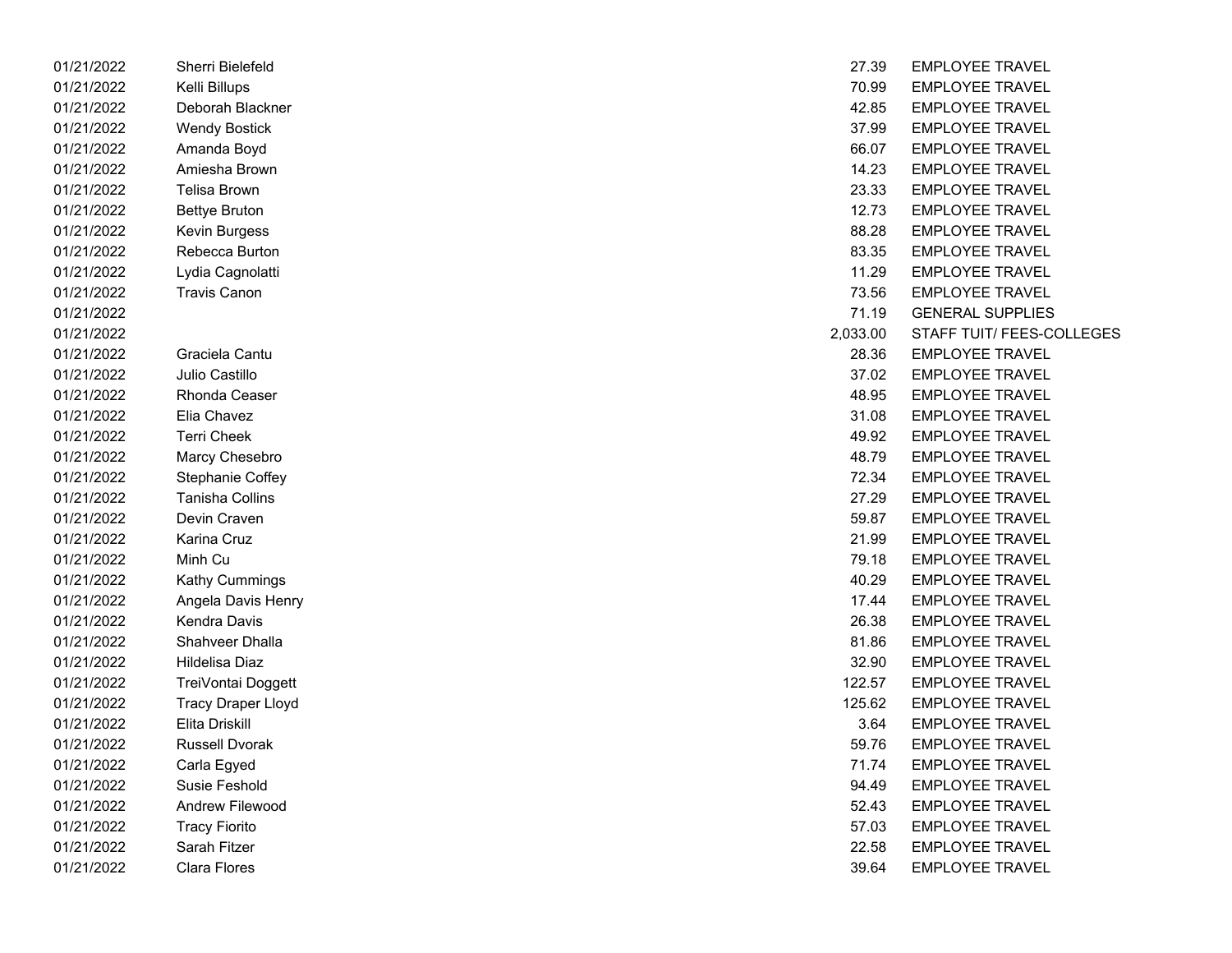| 01/21/2022 | Dianne Forsberg         | 21.94    | <b>EMPLOYEE TRAVEL</b> |
|------------|-------------------------|----------|------------------------|
| 01/21/2022 | Kirsten Foti            | 107.54   | <b>EMPLOYEE TRAVEL</b> |
| 01/21/2022 |                         | 2,011.99 | STAFF TUIT/ FEES-0     |
| 01/21/2022 | Eva Fraire              | 21.29    | <b>EMPLOYEE TRAVEL</b> |
| 01/21/2022 | Johnathane Gaffney      | 65.00    | <b>EMPLOYEE TRAVEL</b> |
| 01/21/2022 | Chelsea Galbraith       | 44.73    | <b>EMPLOYEE TRAVEL</b> |
| 01/21/2022 | <b>Marisol Garcia</b>   | 81.59    | <b>EMPLOYEE TRAVEL</b> |
| 01/21/2022 | Noemi Garcia            | 41.94    | <b>EMPLOYEE TRAVEL</b> |
| 01/21/2022 | Laura Garrett           | 56.23    | <b>EMPLOYEE TRAVEL</b> |
| 01/21/2022 | <b>Brittany Gibson</b>  | 24.61    | <b>EMPLOYEE TRAVEL</b> |
| 01/21/2022 | Larry Gibson            | 78.06    | <b>EMPLOYEE TRAVEL</b> |
| 01/21/2022 | <b>Sherrill Giddens</b> | 12.73    | <b>EMPLOYEE TRAVEL</b> |
| 01/21/2022 | <b>Gina Glidewell</b>   | 57.89    | <b>EMPLOYEE TRAVEL</b> |
| 01/21/2022 | Olivia Gomez            | 24.82    | <b>EMPLOYEE TRAVEL</b> |
| 01/21/2022 | <b>Blanca Gonzalez</b>  | 11.56    | <b>EMPLOYEE TRAVEL</b> |
| 01/21/2022 | Kim Greenberg           | 94.27    | <b>EMPLOYEE TRAVEL</b> |
| 01/21/2022 | <b>Brittany Gregory</b> | 82.55    | <b>EMPLOYEE TRAVEL</b> |
| 01/21/2022 | Amy Gresham             | 41.30    | <b>EMPLOYEE TRAVEL</b> |
| 01/21/2022 | <b>Sherry Hall</b>      | 17.07    | <b>EMPLOYEE TRAVEL</b> |
| 01/21/2022 | Lillyvette Hamner       | 108.34   | <b>EMPLOYEE TRAVEL</b> |
| 01/21/2022 | <b>Becky Hansbro</b>    | 59.81    | <b>EMPLOYEE TRAVEL</b> |
| 01/21/2022 | Alacia Harris           | 7.01     | <b>EMPLOYEE TRAVEL</b> |
| 01/21/2022 | <b>Wendy Harvey</b>     | 75.60    | <b>EMPLOYEE TRAVEL</b> |
| 01/21/2022 | Karin Havens            | 43.87    | <b>EMPLOYEE TRAVEL</b> |
| 01/21/2022 | Lori Heaton             | 44.24    | <b>EMPLOYEE TRAVEL</b> |
| 01/21/2022 | Paula Henderson Frost   | 57.25    | <b>EMPLOYEE TRAVEL</b> |
| 01/21/2022 | <b>Blanca Hernandez</b> | 209.25   | <b>EMPLOYEE TRAVEL</b> |
| 01/21/2022 | Sarah Heroman           | 65.11    | <b>EMPLOYEE TRAVEL</b> |
| 01/21/2022 | Nathan Hervey           | 32.26    | <b>EMPLOYEE TRAVEL</b> |
| 01/21/2022 | Steven Higgs            | 36.38    | <b>EMPLOYEE TRAVEL</b> |
| 01/21/2022 | Ashley High             | 55.64    | <b>EMPLOYEE TRAVEL</b> |
| 01/21/2022 | Michael Hill            | 52.59    | <b>EMPLOYEE TRAVEL</b> |
| 01/21/2022 | Carolyn Hinytzke        | 141.88   | <b>EMPLOYEE TRAVEL</b> |
| 01/21/2022 | Angela Holiday          | 61.42    | <b>EMPLOYEE TRAVEL</b> |
| 01/21/2022 | <b>Jim Holland</b>      | 36.43    | <b>EMPLOYEE TRAVEL</b> |
| 01/21/2022 | <b>William Horn</b>     | 102.51   | <b>EMPLOYEE TRAVEL</b> |
| 01/21/2022 | Heather Isbell          | 64.36    | <b>EMPLOYEE TRAVEL</b> |
| 01/21/2022 | Rachelle Ivanova        | 34.99    | <b>EMPLOYEE TRAVEL</b> |
| 01/21/2022 | John Jackson            | 105.93   | <b>EMPLOYEE TRAVEL</b> |
| 01/21/2022 | Kaitlvn Jacobson        | 51.47    | <b>EMPLOYEE TRAVEL</b> |

| 21.94    | <b>EMPLOYEE TRAVEL</b>    |
|----------|---------------------------|
| 107.54   | <b>EMPLOYEE TRAVEL</b>    |
| 2,011.99 | STAFF TUIT/ FEES-COLLEGES |
| 21.29    | <b>EMPLOYEE TRAVEL</b>    |
| 65.00    | <b>EMPLOYEE TRAVEL</b>    |
| 44.73    | <b>EMPLOYEE TRAVEL</b>    |
| 81.59    | <b>EMPLOYEE TRAVEL</b>    |
| 41.94    | <b>EMPLOYEE TRAVEL</b>    |
| 56.23    | <b>EMPLOYEE TRAVEL</b>    |
| 24.61    | <b>EMPLOYEE TRAVEL</b>    |
| 78.06    | <b>EMPLOYEE TRAVEL</b>    |
| 12.73    | <b>EMPLOYEE TRAVEL</b>    |
| 57.89    | <b>EMPLOYEE TRAVEL</b>    |
| 24.82    | <b>EMPLOYEE TRAVEL</b>    |
| 11.56    | <b>EMPLOYEE TRAVEL</b>    |
| 94.27    | <b>EMPLOYEE TRAVEL</b>    |
| 82.55    | <b>EMPLOYEE TRAVEL</b>    |
| 41.30    | <b>EMPLOYEE TRAVEL</b>    |
| 17.07    | <b>EMPLOYEE TRAVEL</b>    |
| 108.34   | <b>EMPLOYEE TRAVEL</b>    |
| 59.81    | <b>EMPLOYEE TRAVEL</b>    |
| 7.01     | <b>EMPLOYEE TRAVEL</b>    |
| 75.60    | <b>EMPLOYEE TRAVEL</b>    |
| 43.87    | <b>EMPLOYEE TRAVEL</b>    |
| 44.24    | <b>EMPLOYEE TRAVEL</b>    |
| 57.25    | <b>EMPLOYEE TRAVEL</b>    |
| 209.25   | <b>EMPLOYEE TRAVEL</b>    |
| 65.11    | <b>EMPLOYEE TRAVEL</b>    |
| 32.26    | <b>EMPLOYEE TRAVEL</b>    |
| 36.38    | <b>EMPLOYEE TRAVEL</b>    |
| 55.64    | <b>EMPLOYEE TRAVEL</b>    |
| 52.59    | <b>EMPLOYEE TRAVEL</b>    |
| 141.88   | <b>EMPLOYEE TRAVEL</b>    |
| 61.42    | <b>EMPLOYEE TRAVEL</b>    |
| 36.43    | <b>EMPLOYEE TRAVEL</b>    |
| 102.51   | <b>EMPLOYEE TRAVEL</b>    |
| 64.36    | <b>EMPLOYEE TRAVEL</b>    |
| 34.99    | <b>EMPLOYEE TRAVEL</b>    |
| 105.93   | <b>EMPLOYEE TRAVEL</b>    |
| 51.47    | <b>EMPLOYEE TRAVEL</b>    |
|          |                           |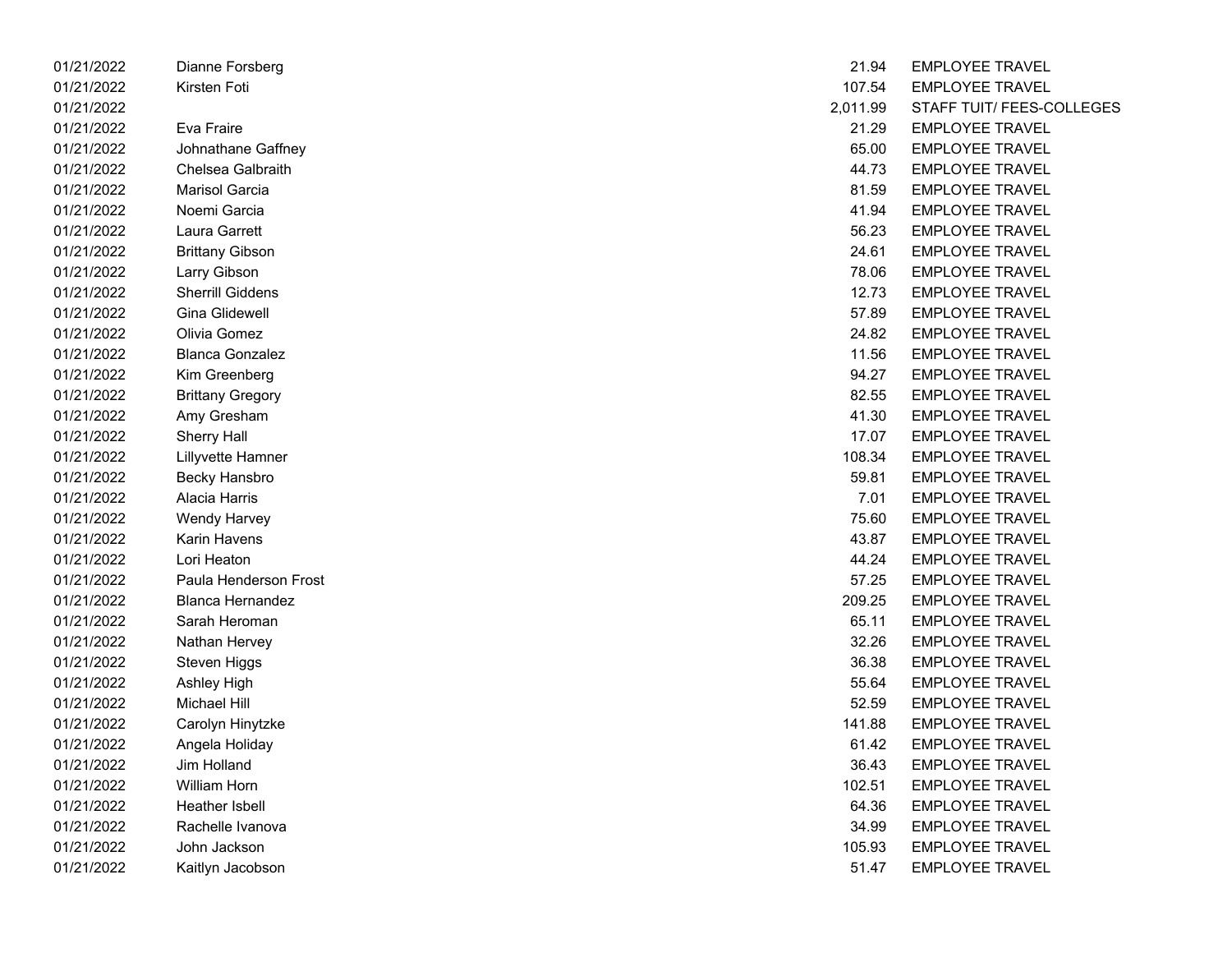| 01/21/2022 |                             | 85.28    | <b>GENERAL SUPPLIES</b>   |
|------------|-----------------------------|----------|---------------------------|
| 01/21/2022 |                             | 1,765.50 | <b>STAFF TUIT/ FEES-C</b> |
| 01/21/2022 | Theodore Jarchow            | 74.04    | <b>EMPLOYEE TRAVEL</b>    |
| 01/21/2022 | <b>Billy Jenkins</b>        | 143.54   | <b>EMPLOYEE TRAVEL</b>    |
| 01/21/2022 | Bryan Johnson               | 32.37    | <b>EMPLOYEE TRAVEL</b>    |
| 01/21/2022 | Stephanie Jurgens           | 21.03    | <b>EMPLOYEE TRAVEL</b>    |
| 01/21/2022 | Karin Kliemann              | 24.18    | <b>EMPLOYEE TRAVEL</b>    |
| 01/21/2022 | Debra Lantz                 | 25.63    | <b>EMPLOYEE TRAVEL</b>    |
| 01/21/2022 | Stephanie Lee               | 52.86    | <b>EMPLOYEE TRAVEL</b>    |
| 01/21/2022 | Regina Leffingwell          | 80.41    | <b>EMPLOYEE TRAVEL</b>    |
| 01/21/2022 | Erica Littlejohn            | 63.29    | <b>EMPLOYEE TRAVEL</b>    |
| 01/21/2022 | Trey Lohr                   | 82.12    | <b>EMPLOYEE TRAVEL</b>    |
| 01/21/2022 | Virginia Lowe               | 39.32    | <b>EMPLOYEE TRAVEL</b>    |
| 01/21/2022 | Jennifer Macgowan           | 13.05    | <b>EMPLOYEE TRAVEL</b>    |
| 01/21/2022 | Gretchen Maddox             | 20.33    | <b>EMPLOYEE TRAVEL</b>    |
| 01/21/2022 | Sara Mahoney                | 24.72    | <b>EMPLOYEE TRAVEL</b>    |
| 01/21/2022 | <b>Mary Manley</b>          | 11.02    | <b>EMPLOYEE TRAVEL</b>    |
| 01/21/2022 | Pamela Mann                 | 105.40   | <b>EMPLOYEE TRAVEL</b>    |
| 01/21/2022 | Jennifer Martin             | 10.38    | <b>EMPLOYEE TRAVEL</b>    |
| 01/21/2022 | Karen McCarthy              | 39.96    | <b>EMPLOYEE TRAVEL</b>    |
| 01/21/2022 | Laina McDonald              | 25.15    | <b>EMPLOYEE TRAVEL</b>    |
| 01/21/2022 | Myra McGlothen-Sutton       | 13.75    | <b>EMPLOYEE TRAVEL</b>    |
| 01/21/2022 | Kevin McKinney              | 52.01    | <b>EMPLOYEE TRAVEL</b>    |
| 01/21/2022 | Jane Meeks                  | 32.85    | <b>EMPLOYEE TRAVEL</b>    |
| 01/21/2022 | <b>Misty Mellor</b>         | 73.56    | <b>EMPLOYEE TRAVEL</b>    |
| 01/21/2022 |                             | 2,054.06 | <b>STAFF TUIT/ FEES-C</b> |
| 01/21/2022 | Consuelo Mendoza            | 35.52    | <b>EMPLOYEE TRAVEL</b>    |
| 01/21/2022 | Maria Mercado               | 16.26    | <b>EMPLOYEE TRAVEL</b>    |
| 01/21/2022 | <b>Heather Merritt</b>      | 117.59   | <b>EMPLOYEE TRAVEL</b>    |
| 01/21/2022 | Sandra Miller               | 55.85    | <b>EMPLOYEE TRAVEL</b>    |
| 01/21/2022 |                             | 223.37   | <b>GENERAL SUPPLIES</b>   |
| 01/21/2022 |                             | 2,092.77 | STAFF TUIT/ FEES-C        |
| 01/21/2022 | Rasheeda Mohammed           | 20.70    | <b>EMPLOYEE TRAVEL</b>    |
| 01/21/2022 | <b>Frederick Moore</b>      | 84.90    | <b>EMPLOYEE TRAVEL</b>    |
| 01/21/2022 | Giselle Morales             | 7.97     | <b>EMPLOYEE TRAVEL</b>    |
| 01/21/2022 | Claudia Morales Herrera     | 24.13    | <b>EMPLOYEE TRAVEL</b>    |
| 01/21/2022 | Hadina Mucino               | 6.69     | <b>EMPLOYEE TRAVEL</b>    |
| 01/21/2022 | Leah Mueller                | 8.83     | <b>EMPLOYEE TRAVEL</b>    |
| 01/21/2022 | Carla Mullen                | 8.72     | <b>EMPLOYEE TRAVEL</b>    |
| 01/21/2022 | Shahnaz Nasserfar Feldstein | 10.38    | EMPLOYEE TRAVEL           |

| 01/21/2022 |                             | 85.28    | <b>GENERAL SUPPLIES</b>   |
|------------|-----------------------------|----------|---------------------------|
| 01/21/2022 |                             | 1,765.50 | STAFF TUIT/ FEES-COLLEGES |
| 01/21/2022 | Theodore Jarchow            | 74.04    | <b>EMPLOYEE TRAVEL</b>    |
| 01/21/2022 | <b>Billy Jenkins</b>        | 143.54   | <b>EMPLOYEE TRAVEL</b>    |
| 01/21/2022 | Bryan Johnson               | 32.37    | <b>EMPLOYEE TRAVEL</b>    |
| 01/21/2022 | Stephanie Jurgens           | 21.03    | <b>EMPLOYEE TRAVEL</b>    |
| 01/21/2022 | Karin Kliemann              | 24.18    | <b>EMPLOYEE TRAVEL</b>    |
| 01/21/2022 | Debra Lantz                 | 25.63    | <b>EMPLOYEE TRAVEL</b>    |
| 01/21/2022 | Stephanie Lee               | 52.86    | <b>EMPLOYEE TRAVEL</b>    |
| 01/21/2022 | Regina Leffingwell          | 80.41    | <b>EMPLOYEE TRAVEL</b>    |
| 01/21/2022 | Erica Littlejohn            | 63.29    | <b>EMPLOYEE TRAVEL</b>    |
| 01/21/2022 | Trey Lohr                   | 82.12    | <b>EMPLOYEE TRAVEL</b>    |
| 01/21/2022 | Virginia Lowe               | 39.32    | <b>EMPLOYEE TRAVEL</b>    |
| 01/21/2022 | Jennifer Macgowan           | 13.05    | <b>EMPLOYEE TRAVEL</b>    |
| 01/21/2022 | Gretchen Maddox             | 20.33    | <b>EMPLOYEE TRAVEL</b>    |
| 01/21/2022 | Sara Mahoney                | 24.72    | <b>EMPLOYEE TRAVEL</b>    |
| 01/21/2022 | <b>Mary Manley</b>          | 11.02    | <b>EMPLOYEE TRAVEL</b>    |
| 01/21/2022 | Pamela Mann                 | 105.40   | <b>EMPLOYEE TRAVEL</b>    |
| 01/21/2022 | Jennifer Martin             | 10.38    | <b>EMPLOYEE TRAVEL</b>    |
| 01/21/2022 | Karen McCarthy              | 39.96    | <b>EMPLOYEE TRAVEL</b>    |
| 01/21/2022 | Laina McDonald              | 25.15    | <b>EMPLOYEE TRAVEL</b>    |
| 01/21/2022 | Myra McGlothen-Sutton       | 13.75    | <b>EMPLOYEE TRAVEL</b>    |
| 01/21/2022 | Kevin McKinney              | 52.01    | <b>EMPLOYEE TRAVEL</b>    |
| 01/21/2022 | <b>Jane Meeks</b>           | 32.85    | <b>EMPLOYEE TRAVEL</b>    |
| 01/21/2022 | <b>Misty Mellor</b>         | 73.56    | <b>EMPLOYEE TRAVEL</b>    |
| 01/21/2022 |                             | 2,054.06 | STAFF TUIT/ FEES-COLLEGES |
| 01/21/2022 | Consuelo Mendoza            | 35.52    | <b>EMPLOYEE TRAVEL</b>    |
| 01/21/2022 | Maria Mercado               | 16.26    | <b>EMPLOYEE TRAVEL</b>    |
| 01/21/2022 | <b>Heather Merritt</b>      | 117.59   | <b>EMPLOYEE TRAVEL</b>    |
| 01/21/2022 | Sandra Miller               | 55.85    | <b>EMPLOYEE TRAVEL</b>    |
| 01/21/2022 |                             | 223.37   | <b>GENERAL SUPPLIES</b>   |
| 01/21/2022 |                             | 2,092.77 | STAFF TUIT/ FEES-COLLEGES |
| 01/21/2022 | Rasheeda Mohammed           | 20.70    | <b>EMPLOYEE TRAVEL</b>    |
| 01/21/2022 | <b>Frederick Moore</b>      | 84.90    | <b>EMPLOYEE TRAVEL</b>    |
| 01/21/2022 | <b>Giselle Morales</b>      | 7.97     | <b>EMPLOYEE TRAVEL</b>    |
| 01/21/2022 | Claudia Morales Herrera     | 24.13    | <b>EMPLOYEE TRAVEL</b>    |
| 01/21/2022 | Hadina Mucino               | 6.69     | <b>EMPLOYEE TRAVEL</b>    |
| 01/21/2022 | Leah Mueller                | 8.83     | <b>EMPLOYEE TRAVEL</b>    |
| 01/21/2022 | Carla Mullen                | 8.72     | <b>EMPLOYEE TRAVEL</b>    |
| 01/21/2022 | Shahnaz Nasserfar Feldstein | 10.38    | <b>EMPLOYEE TRAVEL</b>    |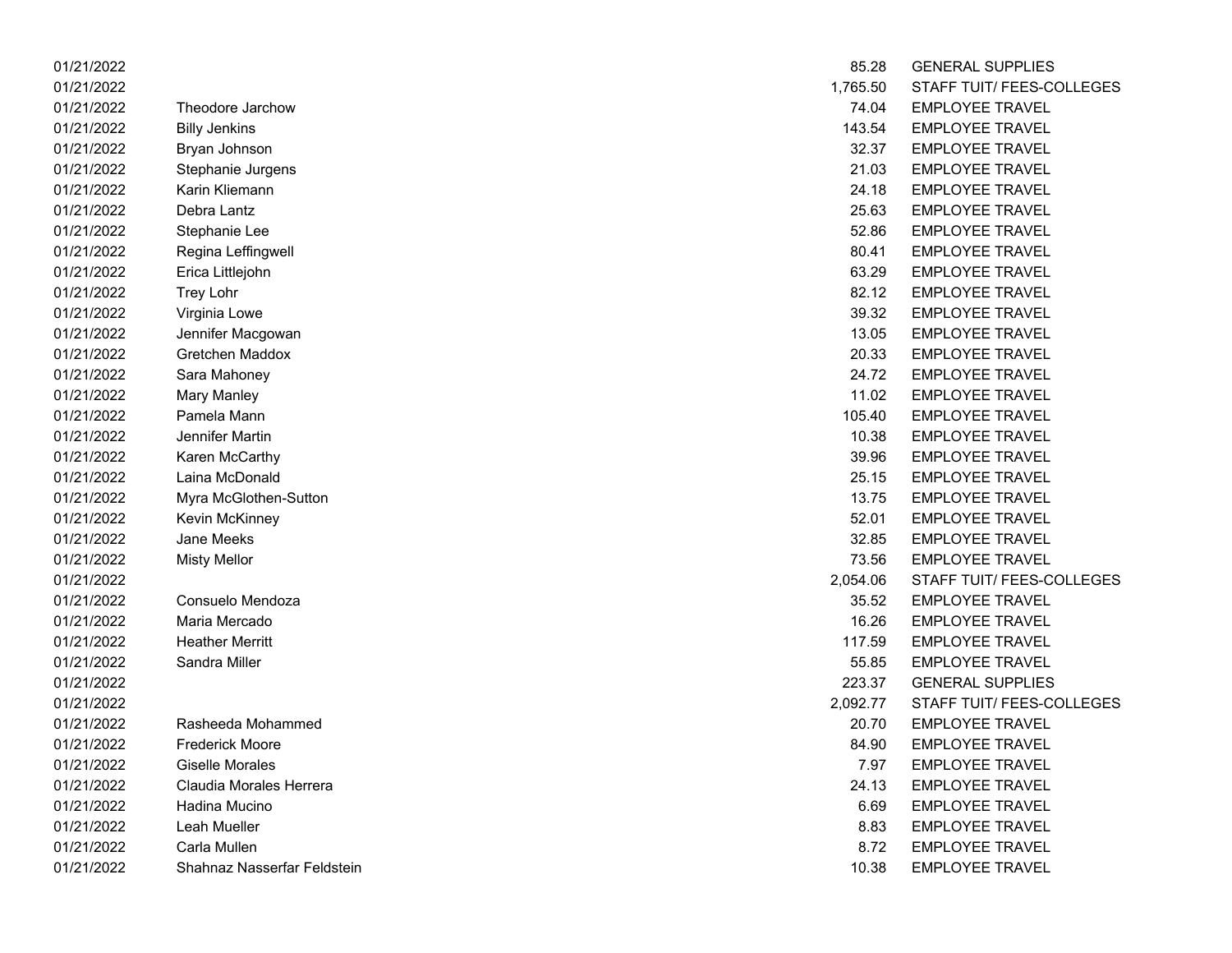| 01/21/2022 | Michelle Nedd            | 38.04  | <b>EMPLOYEE TRAVEL</b> |
|------------|--------------------------|--------|------------------------|
| 01/21/2022 | <b>Carol Neff</b>        | 138.30 | <b>EMPLOYEE TRAVEL</b> |
| 01/21/2022 | Kristina Neira           | 137.98 | <b>EMPLOYEE TRAVEL</b> |
| 01/21/2022 | <b>Chablif Nichols</b>   | 6.37   | <b>EMPLOYEE TRAVEL</b> |
| 01/21/2022 | Rolando Novell           | 27.77  | <b>EMPLOYEE TRAVEL</b> |
| 01/21/2022 | Miriam Osorio            | 16.74  | <b>EMPLOYEE TRAVEL</b> |
| 01/21/2022 | Shelly Osten             | 59.49  | <b>EMPLOYEE TRAVEL</b> |
| 01/21/2022 | Kristi Otto              | 25.79  | <b>EMPLOYEE TRAVEL</b> |
| 01/21/2022 | Jrefugio Palacio Rojas   | 12.20  | <b>EMPLOYEE TRAVEL</b> |
| 01/21/2022 | <b>Michael Parkos</b>    | 81.48  | <b>EMPLOYEE TRAVEL</b> |
| 01/21/2022 | Gloria Peralta           | 112.40 | <b>EMPLOYEE TRAVEL</b> |
| 01/21/2022 | <b>Steven Pettes</b>     | 47.35  | <b>EMPLOYEE TRAVEL</b> |
| 01/21/2022 | Geralyn Pichon-Medlin    | 38.57  | <b>EMPLOYEE TRAVEL</b> |
| 01/21/2022 | <b>Ryan Pierce</b>       | 71.74  | <b>EMPLOYEE TRAVEL</b> |
| 01/21/2022 | Heather Pina-McGhee      | 48.15  | <b>EMPLOYEE TRAVEL</b> |
| 01/21/2022 | Marla Pollan             | 21.40  | <b>EMPLOYEE TRAVEL</b> |
| 01/21/2022 | Kristin Pordash          | 33.65  | <b>EMPLOYEE TRAVEL</b> |
| 01/21/2022 | <b>Tamika Powell</b>     | 28.46  | <b>EMPLOYEE TRAVEL</b> |
| 01/21/2022 | Diana Quintanilla        | 24.61  | <b>EMPLOYEE TRAVEL</b> |
| 01/21/2022 | Lydia Ramos              | 43.98  | <b>EMPLOYEE TRAVEL</b> |
| 01/21/2022 | Laura Rhodes             | 33.65  | <b>EMPLOYEE TRAVEL</b> |
| 01/21/2022 | Princess Rockwell        | 56.39  | <b>EMPLOYEE TRAVEL</b> |
| 01/21/2022 | Patricia Ruhnke          | 6.79   | <b>EMPLOYEE TRAVEL</b> |
| 01/21/2022 | Carole Rule Gannaway     | 133.00 | <b>EMPLOYEE TRAVEL</b> |
| 01/21/2022 | <b>Thomas Rushing</b>    | 38.95  | <b>EMPLOYEE TRAVEL</b> |
| 01/21/2022 | Chris Salaam             | 13.16  | <b>EMPLOYEE TRAVEL</b> |
| 01/21/2022 | Madeline Saltzman        | 116.04 | <b>EMPLOYEE TRAVEL</b> |
| 01/21/2022 | Melinda Schweig          | 50.93  | <b>EMPLOYEE TRAVEL</b> |
| 01/21/2022 | <b>Colleen Scott</b>     | 27.12  | <b>EMPLOYEE TRAVEL</b> |
| 01/21/2022 | <b>Twila Scott</b>       | 41.94  | <b>EMPLOYEE TRAVEL</b> |
| 01/21/2022 | Felicia Scruggs          | 21.08  | <b>EMPLOYEE TRAVEL</b> |
| 01/21/2022 | <b>Robert Sessions</b>   | 133.70 | <b>EMPLOYEE TRAVEL</b> |
| 01/21/2022 | Katoya Shelby            | 10.49  | <b>EMPLOYEE TRAVEL</b> |
| 01/21/2022 | Donald Sibley            | 268.89 | <b>EMPLOYEE TRAVEL</b> |
| 01/21/2022 | Gay Sierra               | 9.95   | <b>EMPLOYEE TRAVEL</b> |
| 01/21/2022 | <b>Phillip Simoneaux</b> | 26.96  | <b>EMPLOYEE TRAVEL</b> |
| 01/21/2022 | Stephen Simpson          | 19.85  | <b>EMPLOYEE TRAVEL</b> |
| 01/21/2022 | <b>Wendy Smith</b>       | 48.04  | <b>EMPLOYEE TRAVEL</b> |
| 01/21/2022 | Kathy Sowell             | 27.87  | <b>EMPLOYEE TRAVEL</b> |
| 01/21/2022 | Jennifer Stein           | 38.63  | <b>EMPLOYEE TRAVEL</b> |

| 38.04  | <b>EMPLOYEE TRAVEL</b> |
|--------|------------------------|
| 138.30 | <b>EMPLOYEE TRAVEL</b> |
| 137.98 | EMPLOYEE TRAVEL        |
| 6.37   | EMPLOYEE TRAVEL        |
| 27.77  | <b>EMPLOYEE TRAVEL</b> |
| 16.74  | <b>EMPLOYEE TRAVEL</b> |
| 59.49  | <b>EMPLOYEE TRAVEL</b> |
| 25.79  | EMPLOYEE TRAVEL        |
| 12.20  | <b>EMPLOYEE TRAVEL</b> |
| 81.48  | <b>EMPLOYEE TRAVEL</b> |
| 112.40 | EMPLOYEE TRAVEL        |
| 47.35  | EMPLOYEE TRAVEL        |
| 38.57  | EMPLOYEE TRAVEL        |
| 71.74  | <b>EMPLOYEE TRAVEL</b> |
| 48.15  | <b>EMPLOYEE TRAVEL</b> |
| 21.40  | <b>EMPLOYEE TRAVEL</b> |
| 33.65  | <b>EMPLOYEE TRAVEL</b> |
| 28.46  | EMPLOYEE TRAVEL        |
| 24.61  | EMPLOYEE TRAVEL        |
| 43.98  | EMPLOYEE TRAVEL        |
| 33.65  | EMPLOYEE TRAVEL        |
| 56.39  | EMPLOYEE TRAVEL        |
| 6.79   | EMPLOYEE TRAVEL        |
| 133.00 | <b>EMPLOYEE TRAVEL</b> |
| 38.95  | <b>EMPLOYEE TRAVEL</b> |
| 13.16  | <b>EMPLOYEE TRAVEL</b> |
| 116.04 | <b>EMPLOYEE TRAVEL</b> |
| 50.93  | <b>EMPLOYEE TRAVEL</b> |
| 27.12  | EMPLOYEE TRAVEL        |
| 41.94  | <b>EMPLOYEE TRAVEL</b> |
| 21.08  | EMPLOYEE TRAVEL        |
| 133.70 | EMPLOYEE TRAVEL        |
| 10.49  | EMPLOYEE TRAVEL        |
| 268.89 | <b>EMPLOYEE TRAVEL</b> |
| 9.95   | <b>EMPLOYEE TRAVEL</b> |
| 26.96  | <b>EMPLOYEE TRAVEL</b> |
| 19.85  | <b>EMPLOYEE TRAVEL</b> |
| 48.04  | <b>EMPLOYEE TRAVEL</b> |
| 27.87  | <b>EMPLOYEE TRAVEL</b> |
| 38.63  | <b>EMPLOYEE TRAVEL</b> |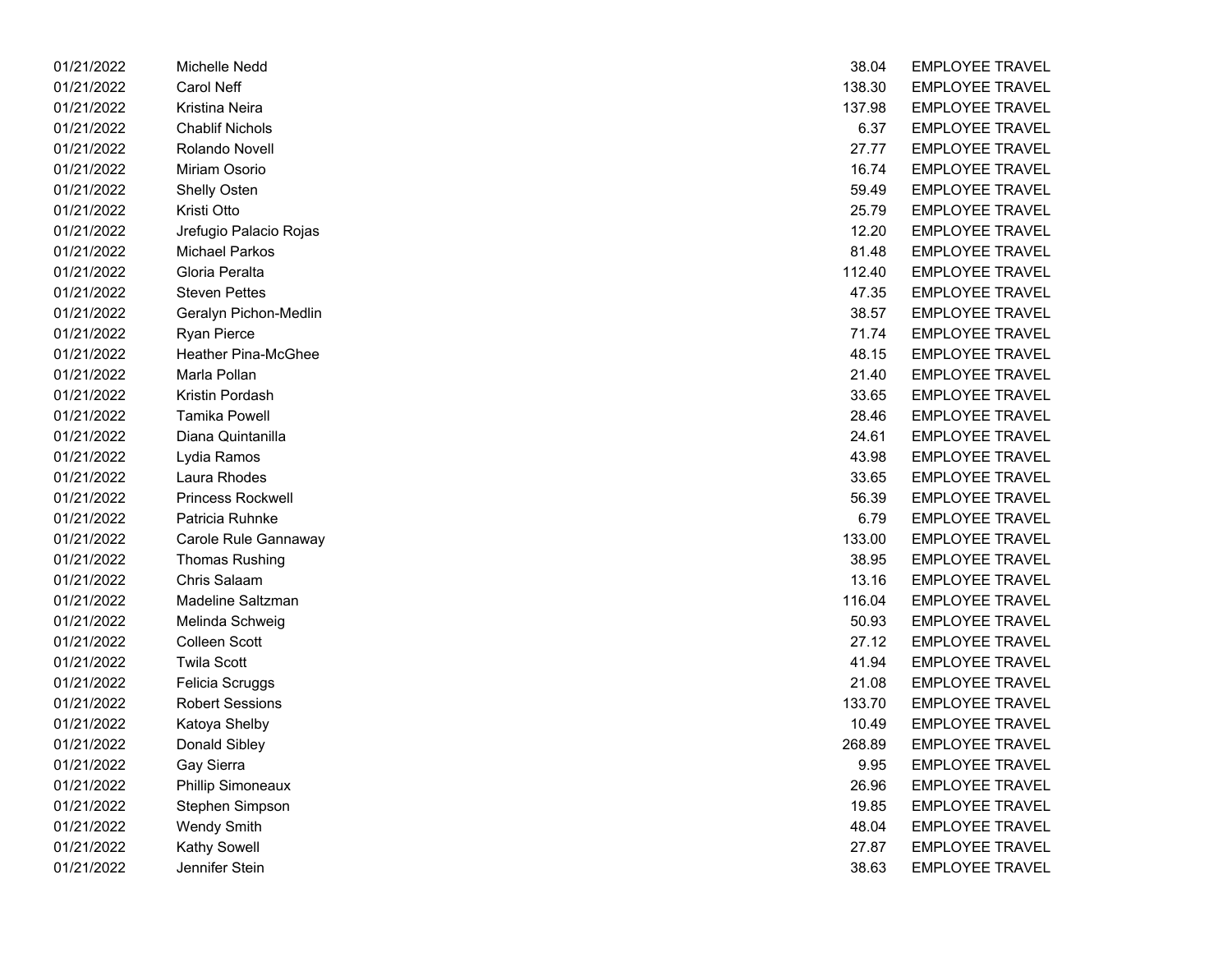| 01/21/2022 | Catherine Strawn                            | 47.03     | <b>EMPLOYEE TRAVEL</b>               |
|------------|---------------------------------------------|-----------|--------------------------------------|
| 01/21/2022 | Kendra Trevino                              | 43.34     | <b>EMPLOYEE TRAVEL</b>               |
| 01/21/2022 |                                             | 5,928.95  | STAFF TUIT/ FEES-COLLEGES            |
| 01/21/2022 | Ilona Wills                                 | 7.06      | <b>EMPLOYEE TRAVEL</b>               |
| 01/21/2022 | Christian Zaragoza                          | 77.15     | <b>EMPLOYEE TRAVEL</b>               |
| 01/21/2022 | <b>Grainger Industrial Supply</b>           | 86.63     | M & O SUPPLIES                       |
| 01/21/2022 | Qep Incorporated                            | 5,185.95  | <b>READING MATERIALS</b>             |
| 01/21/2022 | Hoshizaki South Central Distribution Center | 1,270.99  | M & O SUPPLIES                       |
| 01/21/2022 | Vehicle Maintenance Program                 | 1,974.40  | <b>GENERAL INVENTORY</b>             |
| 01/21/2022 | Jason's Deli                                | 202.95    | MISC OPERATING EXPENSES              |
| 01/21/2022 | Airgas Southwest Incorporated               | 1,548.16  | <b>GENERAL SUPPLIES</b>              |
| 01/21/2022 | <b>Tarrant County Juvenile Service</b>      | 4,386.00  | STDNT TUIT-NONPUBLIC SCHL            |
| 01/21/2022 | Govconnection Incorporated                  | 664.00    | <b>GENERAL SUPPLIES</b>              |
| 01/21/2022 | Apple Computer Incorporated                 | 348.00    | <b>GENERAL SUPPLIES</b>              |
| 01/21/2022 | J W Pepper & Son Incorporated               | 119.99    | <b>GENERAL SUPPLIES</b>              |
| 01/21/2022 | <b>Super Duper Publications</b>             | 210.78    | <b>GENERAL SUPPLIES</b>              |
| 01/21/2022 | Lake Ridge HS Golf Booster Club             | 400.00    | STUDENT TVL*NO AISD BUSES            |
| 01/21/2022 | GF Educators, Inc.                          | 877.91    | <b>READING MATERIALS</b>             |
| 01/21/2022 | IdentiSys Incorporated                      | 1,850.00  | M & O SUPPLIES                       |
| 01/21/2022 | <b>Thrasher Carlos M</b>                    | 145.00    | MISC PURCH & CONTR SERV              |
| 01/21/2022 | Kurz & Company                              | 7,645.85  | <b>FOOD</b>                          |
| 01/21/2022 | Estrada George                              | 105.00    | MISC PURCH & CONTR SERV              |
| 01/21/2022 | Diaz Juan                                   | 60.00     | MISC PURCH & CONTR SERV              |
| 01/21/2022 | Ahumada Jose Luis                           | 210.00    | MISC PURCH & CONTR SERV              |
| 01/21/2022 | Lowe's Home Centers, LLC                    | 22.78     | M & O SUPPLIES                       |
| 01/21/2022 | Western-BRW Paper Company Incorporated      | 1,228.00  | <b>GENERAL SUPPLIES</b>              |
| 01/21/2022 | Staples Inc/Staples Business Advantage      | 3,698.64  | <b>GENERAL SUPPLIES</b>              |
| 01/21/2022 | AT&T Acct #817 164-0068 536 1               | 1,668.38  | <b>WATER</b>                         |
| 01/21/2022 | IDN ACME INCORPORATED                       | 30.00     | <b>GENERAL INVENTORY</b>             |
| 01/21/2022 | <b>Blick Art Materials</b>                  | 1,095.64  | <b>GENERAL SUPPLIES</b>              |
| 01/21/2022 | New Dairy Opco LLC DBA Borden Dairy         | 83,670.02 | <b>FOOD</b>                          |
| 01/21/2022 | Translation and Interpretation Network LLC  | 7,216.42  | MISC PURCH & CONTR SERV              |
| 01/21/2022 | Lakeshore Learning Materials                | 828.06    | <b>GENERAL SUPPLIES</b>              |
| 01/21/2022 | Office Depot, Inc                           | 4,383.99  | <b>GENERAL SUPPLIES</b>              |
| 01/21/2022 | Dunvagen Music Publishers, Inc              | 600.00    | MISC PURCH & CONTR SERV              |
| 01/21/2022 | <b>Cindy Manley</b>                         | 175.00    | SAL & WAGES-SUPPORT PERS             |
| 01/21/2022 | <b>Braun Beef Company Incorporated</b>      | 12,062.40 | <b>GENERAL INVENTORY</b>             |
| 01/21/2022 | <b>Empire Paper Company</b>                 | 361.50    | <b>GENERAL INVENTORY</b>             |
| 01/21/2022 | Southwest International Trucks              | 296.00    | <b>CONTRACTED MAINT &amp; REPAIR</b> |
| 01/21/2022 | Romeo Music                                 | 4,995.00  | <b>GENERAL SUPPLIES</b>              |

| 47.03          | <b>EMPLOYEE TRAVEL</b>               |
|----------------|--------------------------------------|
| 43.34          | <b>EMPLOYEE TRAVEL</b>               |
| 5,928.95       | STAFF TUIT/ FEES-COLLEGES            |
| 7.06           | EMPLOYEE TRAVEL                      |
| 77.15          | <b>EMPLOYEE TRAVEL</b>               |
|                | 86.63 M & O SUPPLIES                 |
|                | 5,185.95 READING MATERIALS           |
|                | 1,270.99 M & O SUPPLIES              |
| 1,974.40       | <b>GENERAL INVENTORY</b>             |
| 202.95         | MISC OPERATING EXPENSES              |
|                | 1,548.16 GENERAL SUPPLIES            |
|                | 4,386.00 STDNT TUIT-NONPUBLIC SCHL   |
|                | 664.00 GENERAL SUPPLIES              |
| 348.00         | <b>GENERAL SUPPLIES</b>              |
| 119.99         | <b>GENERAL SUPPLIES</b>              |
|                | 210.78 GENERAL SUPPLIES              |
|                | 400.00 STUDENT TVL*NO AISD BUSES     |
|                | 877.91 READING MATERIALS             |
| 1,850.00       | M & O SUPPLIES                       |
| 145.00         | MISC PURCH & CONTR SERV              |
| 7,645.85 FOOD  |                                      |
|                | 105.00 MISC PURCH & CONTR SERV       |
|                | 60.00 MISC PURCH & CONTR SERV        |
| 210.00         | MISC PURCH & CONTR SERV              |
| 22.78          | M & O SUPPLIES                       |
| 1,228.00       | <b>GENERAL SUPPLIES</b>              |
|                | 3,698.64 GENERAL SUPPLIES            |
| 1,668.38 WATER |                                      |
|                | 30.00 GENERAL INVENTORY              |
| 1,095.64       | <b>GENERAL SUPPLIES</b>              |
| 83,670.02 FOOD |                                      |
|                | 7,216.42 MISC PURCH & CONTR SERV     |
|                | 828.06 GENERAL SUPPLIES              |
| 4,383.99       | <b>GENERAL SUPPLIES</b>              |
| 600.00         | MISC PURCH & CONTR SERV              |
| 175.00         | SAL & WAGES-SUPPORT PERS             |
| 12,062.40      | <b>GENERAL INVENTORY</b>             |
| 361.50         | <b>GENERAL INVENTORY</b>             |
| 296.00         | <b>CONTRACTED MAINT &amp; REPAIR</b> |
| 4,995.00       | <b>GENERAL SUPPLIES</b>              |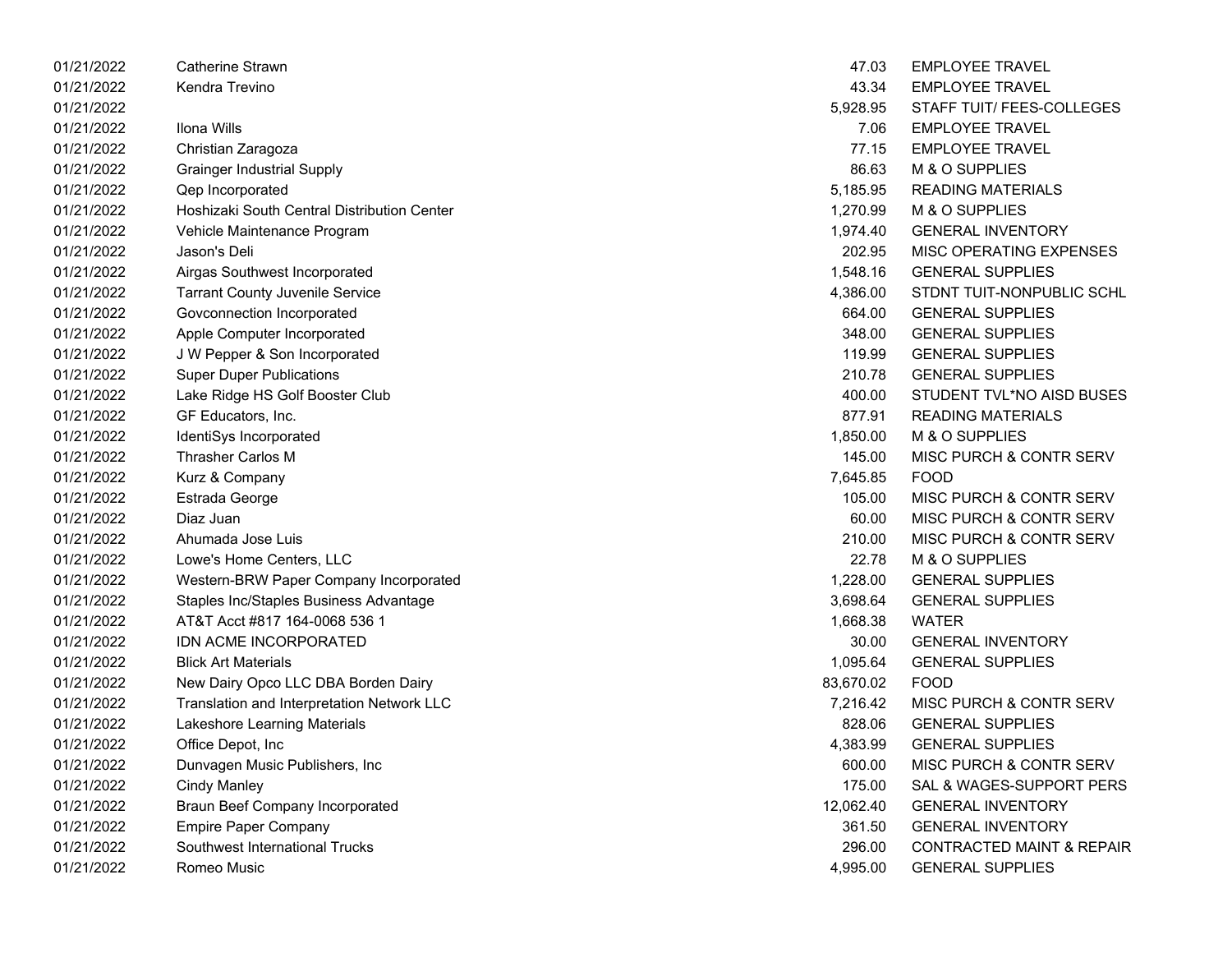| 01/21/2022 | Rush Truck Centers Of Texas Limited Partnership | 33.00     | M & O SUPPLIES                       |
|------------|-------------------------------------------------|-----------|--------------------------------------|
| 01/21/2022 | SiteOne Landscape Supply Holding LLC            | 590.66    | M & O SUPPLIES                       |
| 01/21/2022 | <b>Education Service Center Region XI</b>       | 70.00     | EDUCATION SERVICE CENTER             |
| 01/21/2022 | <b>Education Service Center Region XI</b>       | 50.00     | EDUCATION SERVICE CENTER             |
| 01/21/2022 | Quality Audio Visual Service Incorporated       | 1,488.34  | <b>CONTRACTED MAINT &amp; REPAIR</b> |
| 01/21/2022 | Lamar High School 003                           | 1,580.00  | STUDENT TVL*NO AISD BUSES            |
| 01/25/2022 | Texas Association Of School Boards              | 2,970.00  | MISC OPERATING EXPENSES              |
| 01/25/2022 | L R P Publications Incorporated                 | 214.50    | <b>READING MATERIALS</b>             |
| 01/25/2022 | Home Depot Pro                                  | 165.92    | <b>GENERAL SUPPLIES</b>              |
| 01/25/2022 |                                                 | 255.55    | M & O SUPPLIES                       |
| 01/25/2022 | Kroger                                          | 48.62     | <b>GENERAL SUPPLIES</b>              |
| 01/25/2022 |                                                 | 167.39    | <b>INVOICES RECEIVABLE</b>           |
| 01/25/2022 | Really Good Stuff                               | 214.59    | <b>GENERAL SUPPLIES</b>              |
| 01/25/2022 | <b>Elliott Electric Supply</b>                  | 4,996.73  | M & O SUPPLIES                       |
| 01/25/2022 | <b>Dell Marketing</b>                           | 1,197.09  | <b>CONTRACTED MAINT &amp; REPAIR</b> |
| 01/25/2022 | Lennox Industries Incorporated                  | 3,447.16  | <b>CONTRACTED MAINT &amp; REPAIR</b> |
| 01/25/2022 |                                                 | 44.82     | M & O SUPPLIES                       |
| 01/25/2022 | Texas Furniture Source Incorporated             | 7,050.00  | <b>GENERAL SUPPLIES</b>              |
| 01/25/2022 | Barnes & Noble Booksellers, Inc.                | 325.14    | <b>READING MATERIALS</b>             |
| 01/25/2022 | Jason's Deli                                    | 232.00    | MISC OPERATING EXPENSES              |
| 01/25/2022 | Lone Star Coaches Incorporated                  | 1,436.00  | STUDENT TVL*NO AISD BUSES            |
| 01/25/2022 | Schwans Food Service Incorporated               | 39,931.76 | <b>GENERAL INVENTORY</b>             |
| 01/25/2022 | Office Depot                                    | 32.21     | <b>GENERAL SUPPLIES</b>              |
| 01/25/2022 | Gilman Gear                                     | 1,495.00  | <b>GENERAL SUPPLIES</b>              |
| 01/25/2022 | Enterprise Rent A Car                           | 780.00    | <b>INVOICES RECEIVABLE</b>           |
| 01/25/2022 | Land O Lakes Incorporated                       | 1,350.58  | <b>GENERAL INVENTORY</b>             |
| 01/25/2022 | B & H Photo Video                               | 710.72    | <b>GENERAL SUPPLIES</b>              |
| 01/25/2022 | <b>CDW Government Incorporated</b>              | 3,160.56  | <b>GENERAL SUPPLIES</b>              |
| 01/25/2022 | SHI Government Solutions Incorporated           | 79,780.73 | <b>GENERAL SUPPLIES</b>              |
| 01/25/2022 | <b>Equipment Depot LTD</b>                      | 12.76     | <b>CONTRACTED MAINT &amp; REPAIR</b> |
| 01/25/2022 | <b>McKinney Office Supply</b>                   | 150.16    | <b>GENERAL SUPPLIES</b>              |
| 01/25/2022 | <b>McKinney Office Supply</b>                   | 5,943.04  | <b>CONTRACTED MAINT &amp; REPAIR</b> |
| 01/25/2022 | J W Pepper & Son Incorporated                   | 766.97    | <b>GENERAL SUPPLIES</b>              |
| 01/25/2022 | City Of Grand Prairie Water Utilities           | 4,200.16  | <b>WATER</b>                         |
| 01/25/2022 | <b>Super Duper Publications</b>                 | 153.75    | <b>GENERAL SUPPLIES</b>              |
| 01/25/2022 |                                                 | 51.90     | <b>READING MATERIALS</b>             |
| 01/25/2022 | <b>Constant Contact</b>                         | 1,080.00  | MISC PURCH & CONTR SERV              |
| 01/25/2022 | <b>Total Maintenance Solutions-South</b>        | 31.21     | M & O SUPPLIES                       |
| 01/25/2022 | <b>Smith Kendrick</b>                           | 550.00    | MISC PURCH & CONTR SERV              |
| 01/25/2022 | Spring Creek Barbeque                           | 1,037.60  | MISC OPERATING EXPENSES              |

| 33.00     | M & O SUPPLIES                       |
|-----------|--------------------------------------|
| 590.66    | M & O SUPPLIES                       |
| 70.00     | <b>EDUCATION SERVICE CENTER</b>      |
| 50.00     | <b>EDUCATION SERVICE CENTER</b>      |
| 1,488.34  | <b>CONTRACTED MAINT &amp; REPAIR</b> |
| 1,580.00  | STUDENT TVL*NO AISD BUSES            |
| 2,970.00  | <b>MISC OPERATING EXPENSES</b>       |
| 214.50    | <b>READING MATERIALS</b>             |
| 165.92    | <b>GENERAL SUPPLIES</b>              |
| 255.55    | <b>M &amp; O SUPPLIES</b>            |
| 48.62     | <b>GENERAL SUPPLIES</b>              |
| 167.39    | <b>INVOICES RECEIVABLE</b>           |
| 214.59    | <b>GENERAL SUPPLIES</b>              |
| 4,996.73  | <b>M &amp; O SUPPLIES</b>            |
| 1,197.09  | <b>CONTRACTED MAINT &amp; REPAIR</b> |
| 3,447.16  | <b>CONTRACTED MAINT &amp; REPAIR</b> |
| 44.82     | M & O SUPPLIES                       |
| 7,050.00  | <b>GENERAL SUPPLIES</b>              |
| 325.14    | <b>READING MATERIALS</b>             |
| 232.00    | <b>MISC OPERATING EXPENSES</b>       |
| 1.436.00  | STUDENT TVL*NO AISD BUSES            |
| 39,931.76 | <b>GENERAL INVENTORY</b>             |
| 32.21     | <b>GENERAL SUPPLIES</b>              |
| 1,495.00  | <b>GENERAL SUPPLIES</b>              |
| 780.00    | <b>INVOICES RECEIVABLE</b>           |
| 1,350.58  | <b>GENERAL INVENTORY</b>             |
| 710.72    | <b>GENERAL SUPPLIES</b>              |
| 3,160.56  | <b>GENERAL SUPPLIES</b>              |
| 79,780.73 | <b>GENERAL SUPPLIES</b>              |
| 12.76     | <b>CONTRACTED MAINT &amp; REPAIR</b> |
| 150.16    | <b>GENERAL SUPPLIES</b>              |
| 5,943.04  | <b>CONTRACTED MAINT &amp; REPAIR</b> |
| 766.97    | <b>GENERAL SUPPLIES</b>              |
| 4,200.16  | WATER                                |
| 153.75    | <b>GENERAL SUPPLIES</b>              |
| 51.90     | <b>READING MATERIALS</b>             |
| 1,080.00  | <b>MISC PURCH &amp; CONTR SERV</b>   |
| 31.21     | <b>M &amp; O SUPPLIES</b>            |
| 550.00    | <b>MISC PURCH &amp; CONTR SERV</b>   |
| 1,037.60  | MISC OPERATING EXPENSES              |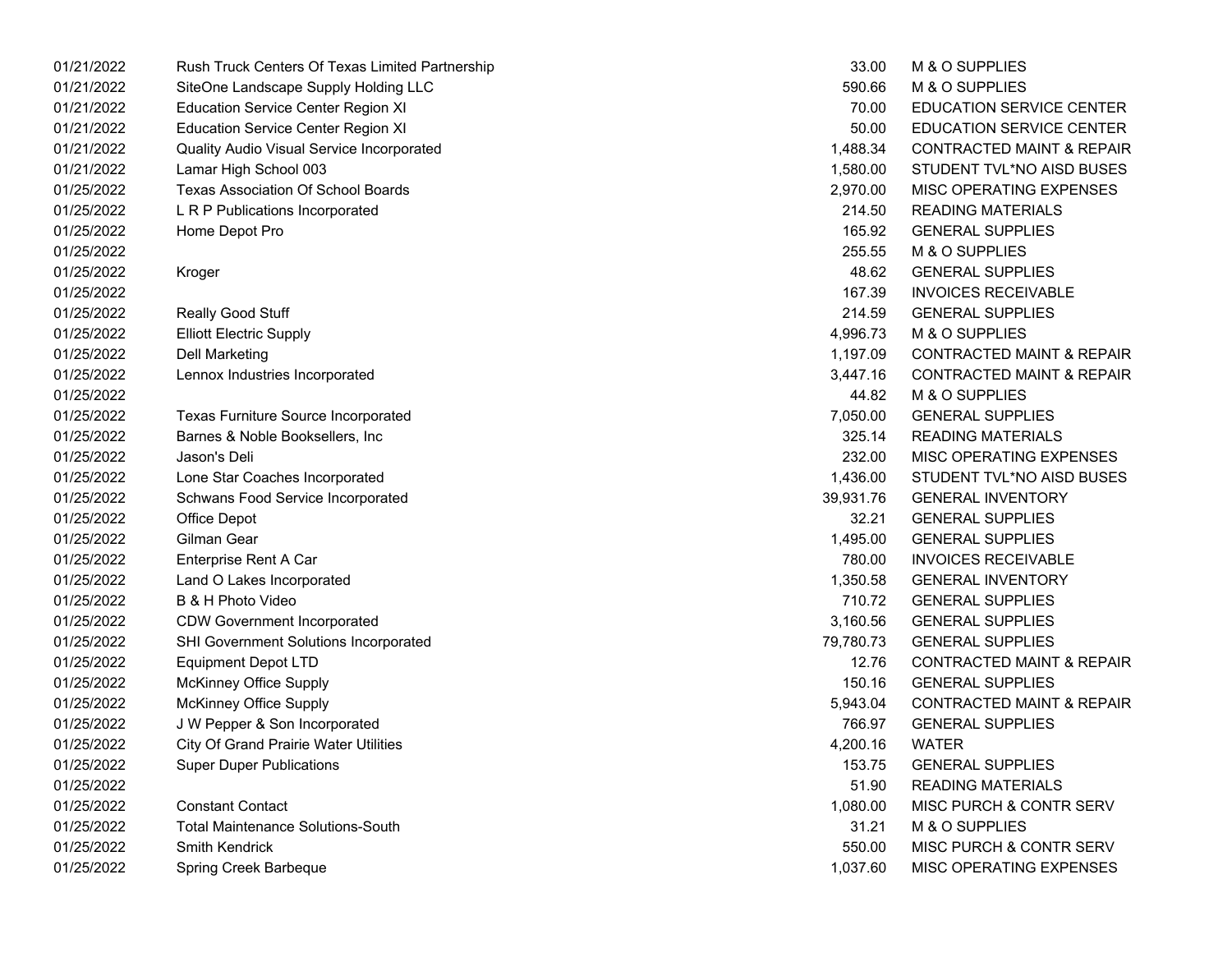| 01/25/2022 | Texas Association for Health, Physical Education, Recreation and Dance (TAHPERD | 820.00    | <b>EMPLOYEE TRAVEL</b>               |
|------------|---------------------------------------------------------------------------------|-----------|--------------------------------------|
| 01/25/2022 |                                                                                 | 20.00     | <b>GENERAL SUPPLIES</b>              |
| 01/25/2022 | Lea Park & Play Incorporated                                                    | 1,326.80  | M & O SUPPLIES                       |
| 01/25/2022 | Speed Stacks Incorporated                                                       | 676.96    | <b>GENERAL SUPPLIES</b>              |
| 01/25/2022 | <b>Bassham Foods</b>                                                            | 984.00    | <b>GENERAL INVENTORY</b>             |
| 01/25/2022 | Magazine Subscriptions PTP                                                      | 349.99    | <b>READING MATERIALS</b>             |
| 01/25/2022 | Texas Interpreting Services, LLC                                                | 416.00    | MISC PURCH & CONTR SERV              |
| 01/25/2022 | Woodman Tom                                                                     | 422.00    | <b>INVOICES RECEIVABLE</b>           |
| 01/25/2022 | <b>Ellenbecker Randall</b>                                                      | 422.00    | <b>INVOICES RECEIVABLE</b>           |
| 01/25/2022 | Ibrahim William                                                                 | 80.00     | MISC PURCH & CONTR SERV              |
| 01/25/2022 | <b>Washington Varandas</b>                                                      | 165.00    | MISC PURCH & CONTR SERV              |
| 01/25/2022 | Camper Marcus                                                                   | 385.00    | MISC PURCH & CONTR SERV              |
| 01/25/2022 | Robert D. Lee                                                                   | 178.75    | MISC PURCH & CONTR SERV              |
| 01/25/2022 | Rhythm Band Instruments LLC                                                     | 165.11    | <b>GENERAL SUPPLIES</b>              |
| 01/25/2022 | Brown John                                                                      | 192.00    | MISC PURCH & CONTR SERV              |
| 01/25/2022 | National Wholesale Supply                                                       | 36.00     | M & O SUPPLIES                       |
| 01/25/2022 | Davis Christopher                                                               | 110.00    | <b>INVOICES RECEIVABLE</b>           |
| 01/25/2022 | <b>Lindstrom William</b>                                                        | 165.00    | <b>INVOICES RECEIVABLE</b>           |
| 01/25/2022 | Kurz & Company                                                                  | 2,877.23  | <b>FOOD</b>                          |
| 01/25/2022 | <b>Best Buy for Business</b>                                                    | 233.57    | <b>GENERAL SUPPLIES</b>              |
| 01/25/2022 | Hollis Phillip R                                                                | 110.00    | <b>INVOICES RECEIVABLE</b>           |
| 01/25/2022 | <b>Wallace Todd</b>                                                             | 110.00    | <b>INVOICES RECEIVABLE</b>           |
| 01/25/2022 | Lewis Delando                                                                   | 220.00    | <b>INVOICES RECEIVABLE</b>           |
| 01/25/2022 | Follett School Solutions, Inc.                                                  | 79,376.68 | <b>GENERAL SUPPLIES</b>              |
| 01/25/2022 | Learning Forward Texas                                                          | 5,388.00  | <b>EMPLOYEE TRAVEL</b>               |
| 01/25/2022 | Simplot J R Company                                                             | 6,784.00  | <b>GENERAL INVENTORY</b>             |
| 01/25/2022 | Kennedy Kevin                                                                   | 220.00    | <b>INVOICES RECEIVABLE</b>           |
| 01/25/2022 | Karonka Mark S                                                                  | 422.00    | <b>INVOICES RECEIVABLE</b>           |
| 01/25/2022 | Davis, Regan                                                                    | 522.50    | MISC PURCH & CONTR SERV              |
| 01/25/2022 | <b>Taylor Mike</b>                                                              | 110.00    | <b>INVOICES RECEIVABLE</b>           |
| 01/25/2022 | Miller Lee                                                                      | 50.00     | MISC PURCH & CONTR SERV              |
| 01/25/2022 | FAYHA Management LLC                                                            | 11,039.00 | <b>RENTALS &amp; OPERATING LEASE</b> |
| 01/25/2022 | Raptor Technologies, LLC                                                        | 495.00    | <b>GENERAL SUPPLIES</b>              |
| 01/25/2022 | Ferguson Enterprises, Inc.                                                      | 9.89      | M & O SUPPLIES                       |
| 01/25/2022 | <b>MURRAY CHRIS</b>                                                             | 220.00    | <b>INVOICES RECEIVABLE</b>           |
| 01/25/2022 | Dr Pepper Snapple Group                                                         | 456.00    | MISC OPERATING EXPENSES              |
| 01/25/2022 | <b>Education Galaxy LLC</b>                                                     | 4,750.00  | <b>GENERAL SUPPLIES</b>              |
| 01/25/2022 | Gipson James                                                                    | 110.00    | <b>INVOICES RECEIVABLE</b>           |
| 01/25/2022 | Valley Speech Language and Learning Center                                      | 506.00    | <b>GENERAL SUPPLIES</b>              |
| 01/25/2022 | Lowe's Home Centers, LLC                                                        | 533.23    | <b>GENERAL SUPPLIES</b>              |

| :D | 820.00    | <b>EMPLOYEE TRAVEL</b>               |
|----|-----------|--------------------------------------|
|    | 20.00     | <b>GENERAL SUPPLIES</b>              |
|    | 1,326.80  | M & O SUPPLIES                       |
|    | 676.96    | <b>GENERAL SUPPLIES</b>              |
|    | 984.00    | <b>GENERAL INVENTORY</b>             |
|    | 349.99    | <b>READING MATERIALS</b>             |
|    | 416.00    | <b>MISC PURCH &amp; CONTR SERV</b>   |
|    | 422.00    | <b>INVOICES RECEIVABLE</b>           |
|    | 422.00    | <b>INVOICES RECEIVABLE</b>           |
|    | 80.00     | <b>MISC PURCH &amp; CONTR SERV</b>   |
|    | 165.00    | <b>MISC PURCH &amp; CONTR SERV</b>   |
|    | 385.00    | <b>MISC PURCH &amp; CONTR SERV</b>   |
|    | 178.75    | MISC PURCH & CONTR SERV              |
|    | 165.11    | <b>GENERAL SUPPLIES</b>              |
|    | 192.00    | <b>MISC PURCH &amp; CONTR SERV</b>   |
|    | 36.00     | M & O SUPPLIES                       |
|    | 110.00    | <b>INVOICES RECEIVABLE</b>           |
|    | 165.00    | <b>INVOICES RECEIVABLE</b>           |
|    | 2,877.23  | <b>FOOD</b>                          |
|    | 233.57    | <b>GENERAL SUPPLIES</b>              |
|    | 110.00    | <b>INVOICES RECEIVABLE</b>           |
|    | 110.00    | <b>INVOICES RECEIVABLE</b>           |
|    | 220.00    | <b>INVOICES RECEIVABLE</b>           |
|    | 79,376.68 | <b>GENERAL SUPPLIES</b>              |
|    | 5,388.00  | <b>EMPLOYEE TRAVEL</b>               |
|    | 6,784.00  | <b>GENERAL INVENTORY</b>             |
|    | 220.00    | <b>INVOICES RECEIVABLE</b>           |
|    | 422.00    | <b>INVOICES RECEIVABLE</b>           |
|    | 522.50    | <b>MISC PURCH &amp; CONTR SERV</b>   |
|    | 110.00    | <b>INVOICES RECEIVABLE</b>           |
|    | 50.00     | MISC PURCH & CONTR SERV              |
|    | 11,039.00 | <b>RENTALS &amp; OPERATING LEASE</b> |
|    | 495.00    | <b>GENERAL SUPPLIES</b>              |
|    | 9.89      | <b>M &amp; O SUPPLIES</b>            |
|    | 220.00    | <b>INVOICES RECEIVABLE</b>           |
|    | 456.00    | <b>MISC OPERATING EXPENSES</b>       |
|    | 4,750.00  | <b>GENERAL SUPPLIES</b>              |
|    | 110.00    | <b>INVOICES RECEIVABLE</b>           |
|    | 506.00    | <b>GENERAL SUPPLIES</b>              |
|    | 533.23    | <b>GENERAL SUPPLIES</b>              |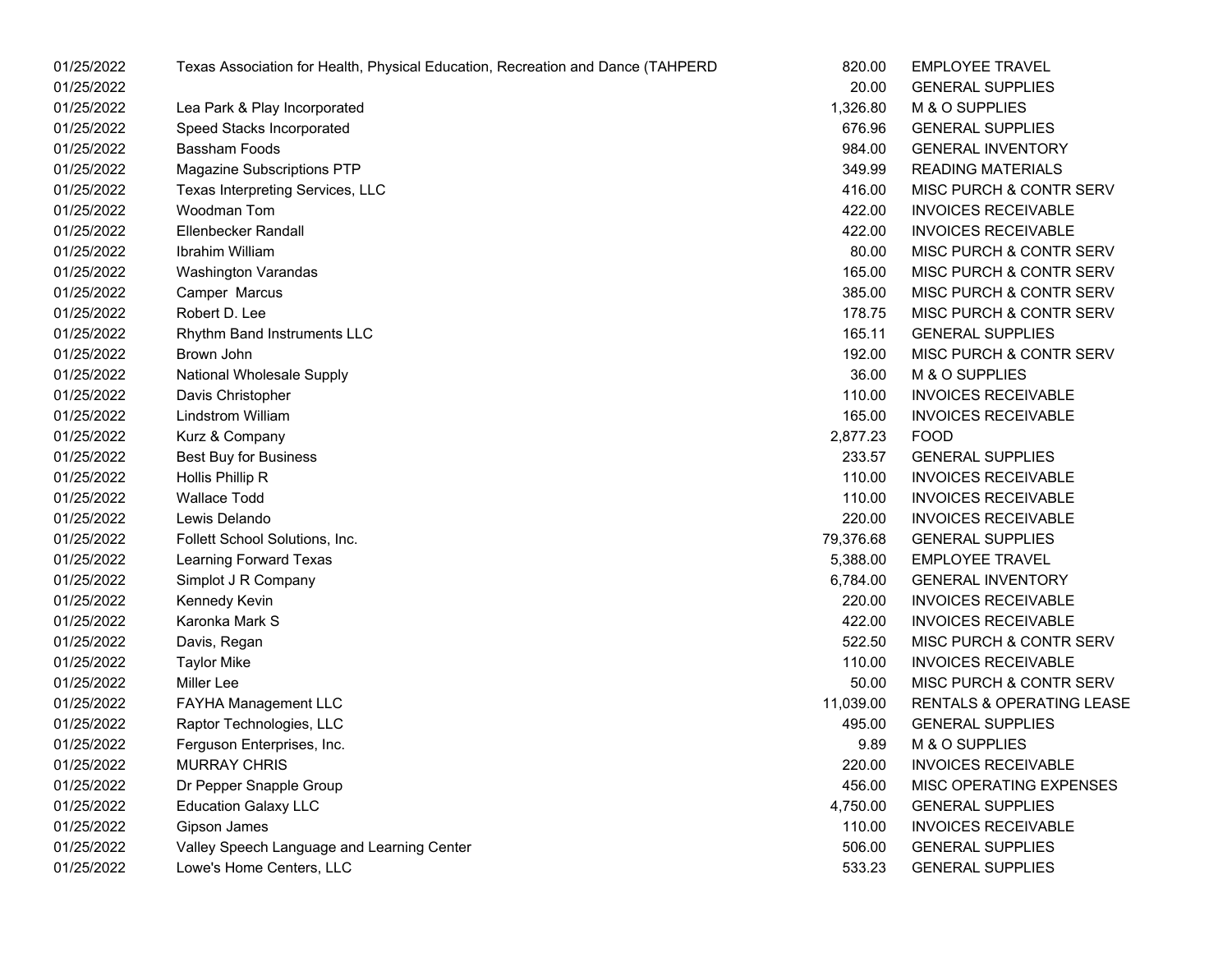| 01/25/2022 |                                                   | 357.06   | M & O SUPPLIES                       |
|------------|---------------------------------------------------|----------|--------------------------------------|
| 01/25/2022 | OTC Brands, Inc                                   | 468.56   | <b>GENERAL SUPPLIES</b>              |
| 01/25/2022 |                                                   | 244.11   | <b>INVOICES RECEIVABLE</b>           |
| 01/25/2022 |                                                   | 242.76   | MISC OPERATING EXPENSES              |
| 01/25/2022 | Dallas Danny Jr                                   | 220.00   | <b>INVOICES RECEIVABLE</b>           |
| 01/25/2022 | Crowley High School Baseball Booster Club         | 350.00   | STUDENT TVL*NO AISD BUSES            |
| 01/25/2022 | Priority Resources & Solutions LLC                | 387.00   | <b>CONTRACTED MAINT &amp; REPAIR</b> |
| 01/25/2022 |                                                   | 3,744.10 | <b>GENERAL SUPPLIES</b>              |
| 01/25/2022 | Soliz Rylan                                       | 170.00   | MISC PURCH & CONTR SERV              |
| 01/25/2022 | Nasco                                             | 677.68   | <b>GENERAL SUPPLIES</b>              |
| 01/25/2022 | Nicole Newton                                     | 192.50   | MISC PURCH & CONTR SERV              |
| 01/25/2022 | Owens Doug                                        | 165.00   | <b>INVOICES RECEIVABLE</b>           |
| 01/25/2022 | Martinez Juan                                     | 230.00   | MISC PURCH & CONTR SERV              |
| 01/25/2022 | <b>Maxfield Michael</b>                           | 110.00   | <b>INVOICES RECEIVABLE</b>           |
| 01/25/2022 | Jessica Carrion                                   | 247.50   | MISC PURCH & CONTR SERV              |
| 01/25/2022 | Staples Inc/Staples Business Advantage            | 3,233.73 | <b>GENERAL SUPPLIES</b>              |
| 01/25/2022 | Open Text Incorporated                            | 1,200.00 | <b>CONTRACTED MAINT &amp; REPAIR</b> |
| 01/25/2022 | Smith Sam M.                                      | 50.00    | MISC PURCH & CONTR SERV              |
| 01/25/2022 | Ogunbameru Courage                                | 220.00   | <b>INVOICES RECEIVABLE</b>           |
| 01/25/2022 | Damien Gary                                       | 192.50   | MISC PURCH & CONTR SERV              |
| 01/25/2022 | Gimkit Inc                                        | 1,000.00 | <b>GENERAL SUPPLIES</b>              |
| 01/25/2022 | Infinity Supply and Service Incorporated          | 2,022.50 | <b>GENERAL INVENTORY</b>             |
| 01/25/2022 | Savvas Learning Company LLC                       | 4,653.20 | <b>READING MATERIALS</b>             |
| 01/25/2022 | <b>Nelvin Hudgens</b>                             | 165.00   | <b>INVOICES RECEIVABLE</b>           |
| 01/25/2022 | New Dairy Opco LLC DBA Borden Dairy               | 2,065.91 | <b>FOOD</b>                          |
| 01/25/2022 | La Bonita Wash and Dry                            | 437.75   | M & O SUPPLIES                       |
| 01/25/2022 | Zone 4 Kids Daycare                               | 500.00   | <b>GENERAL SUPPLIES</b>              |
| 01/25/2022 | Andres Mendoza                                    | 60.00    | MISC PURCH & CONTR SERV              |
| 01/25/2022 | Lakeshore Learning Materials                      | 407.45   | <b>GENERAL SUPPLIES</b>              |
| 01/25/2022 |                                                   | 294.44   | <b>INVOICES RECEIVABLE</b>           |
| 01/25/2022 | Office Depot, Inc                                 | 3,483.33 | <b>GENERAL SUPPLIES</b>              |
| 01/25/2022 | Riverside Technologies Incorporated               | 34.28    | <b>GENERAL SUPPLIES</b>              |
| 01/25/2022 | Jerry Clayton                                     | 110.00   | <b>INVOICES RECEIVABLE</b>           |
| 01/25/2022 | <b>REV Robotics LLC</b>                           | 557.06   | <b>GENERAL SUPPLIES</b>              |
| 01/25/2022 | Hannah Mae Michel                                 | 192.50   | MISC PURCH & CONTR SERV              |
| 01/25/2022 | Kaleb Cameron                                     | 467.50   | MISC PURCH & CONTR SERV              |
| 01/25/2022 | Kristi Michele King                               | 467.50   | MISC PURCH & CONTR SERV              |
| 01/25/2022 | Yasmin Hernandez                                  | 178.15   | MISC PURCH & CONTR SERV              |
| 01/25/2022 | Alan Pena                                         | 467.50   | MISC PURCH & CONTR SERV              |
| 01/25/2022 | The Center for Transformative Teaching & Learning | 5,733.00 | MISC PURCH & CONTR SERV              |

| 357.06   | <b>M &amp; O SUPPLIES</b>            |
|----------|--------------------------------------|
| 468.56   | <b>GENERAL SUPPLIES</b>              |
| 244.11   | <b>INVOICES RECEIVABLE</b>           |
| 242.76   | <b>MISC OPERATING EXPENSES</b>       |
| 220.00   | <b>INVOICES RECEIVABLE</b>           |
| 350.00   | STUDENT TVL*NO AISD BUSES            |
| 387.00   | <b>CONTRACTED MAINT &amp; REPAIF</b> |
| 3,744.10 | <b>GENERAL SUPPLIES</b>              |
| 170.00   | MISC PURCH & CONTR SERV              |
| 677.68   | <b>GENERAL SUPPLIES</b>              |
| 192.50   | MISC PURCH & CONTR SERV              |
| 165.00   | <b>INVOICES RECEIVABLE</b>           |
| 230.00   | MISC PURCH & CONTR SERV              |
| 110.00   | <b>INVOICES RECEIVABLE</b>           |
| 247.50   | MISC PURCH & CONTR SERV              |
| 3.233.73 | <b>GENERAL SUPPLIES</b>              |
| 1,200.00 | <b>CONTRACTED MAINT &amp; REPAIF</b> |
| 50.00    | MISC PURCH & CONTR SERV              |
| 220.00   | <b>INVOICES RECEIVABLE</b>           |
| 192.50   | MISC PURCH & CONTR SERV              |
| 1,000.00 | <b>GENERAL SUPPLIES</b>              |
| 2,022.50 | <b>GENERAL INVENTORY</b>             |
| 4,653.20 | READING MATERIALS                    |
| 165.00   | <b>INVOICES RECEIVABLE</b>           |
| 2,065.91 | <b>FOOD</b>                          |
| 437.75   | M & O SUPPLIES                       |
| 500.00   | <b>GENERAL SUPPLIES</b>              |
| 60.00    | MISC PURCH & CONTR SERV              |
| 407.45   | <b>GENERAL SUPPLIES</b>              |
| 294.44   | <b>INVOICES RECEIVABLE</b>           |
| 3,483.33 | <b>GENERAL SUPPLIES</b>              |
| 34.28    | <b>GENERAL SUPPLIES</b>              |
|          | 110.00 INVOICES RECEIVABLE           |
| 557.06   | <b>GENERAL SUPPLIES</b>              |
| 192.50   | <b>MISC PURCH &amp; CONTR SERV</b>   |
| 467.50   | <b>MISC PURCH &amp; CONTR SERV</b>   |
| 467.50   | MISC PURCH & CONTR SERV              |
| 178.15   | <b>MISC PURCH &amp; CONTR SERV</b>   |
| 467.50   | <b>MISC PURCH &amp; CONTR SERV</b>   |
| 5,733.00 | <b>MISC PURCH &amp; CONTR SERV</b>   |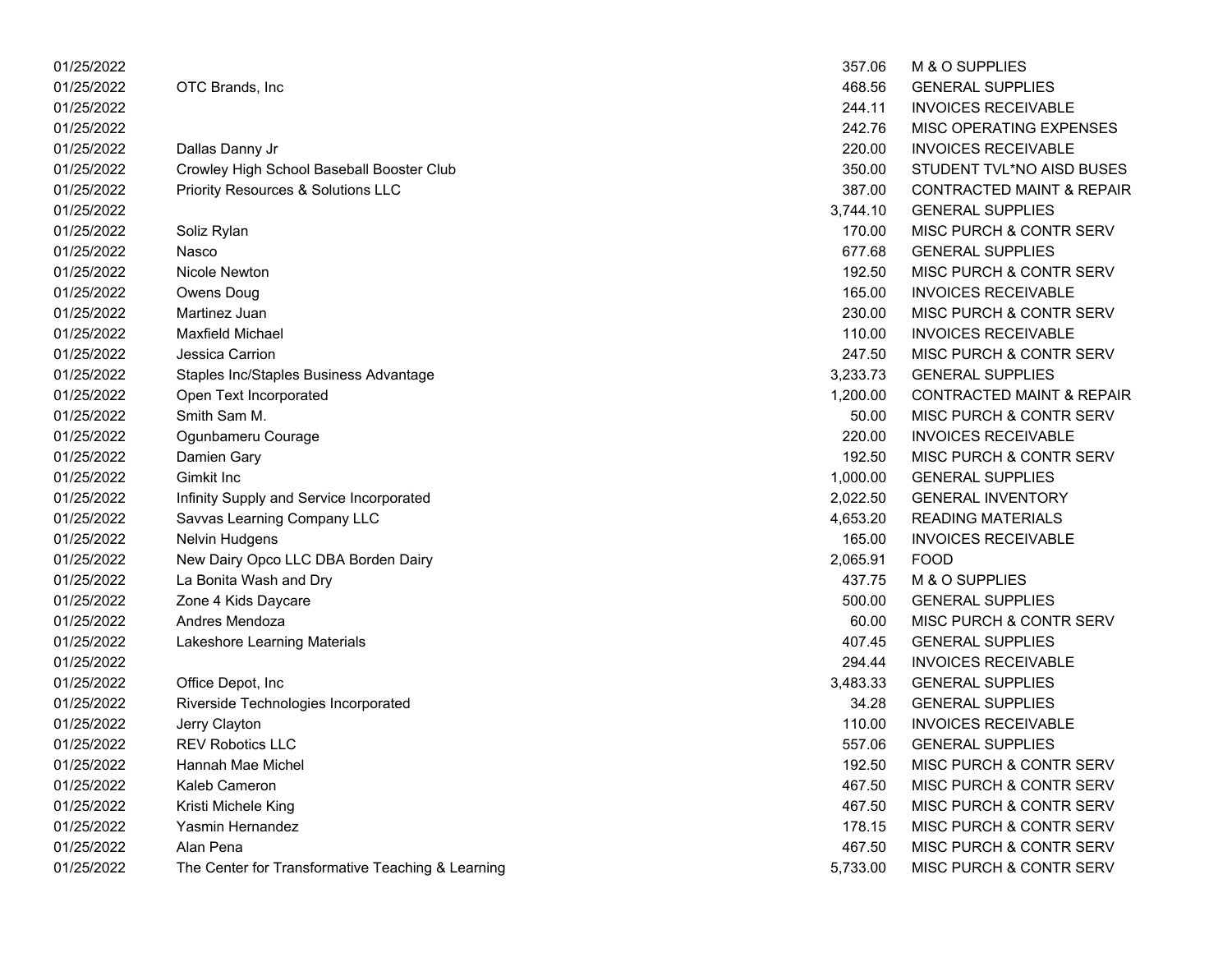| 01/25/2022 | Hayden B. Killebrew                                           | 467.50     | MISC PURCH & CONTR SERV              |
|------------|---------------------------------------------------------------|------------|--------------------------------------|
| 01/25/2022 | Rashad Jackson                                                | 330.00     | <b>INVOICES RECEIVABLE</b>           |
| 01/25/2022 | <b>Elliot Nourvle</b>                                         | 110.00     | <b>INVOICES RECEIVABLE</b>           |
| 01/25/2022 | Joseph Creal                                                  | 110.00     | <b>INVOICES RECEIVABLE</b>           |
| 01/25/2022 | Eric D Smith                                                  | 385.00     | <b>INVOICES RECEIVABLE</b>           |
| 01/25/2022 | Kelvin Crawford                                               | 110.00     | <b>INVOICES RECEIVABLE</b>           |
| 01/25/2022 | Kevin Booze                                                   | 110.00     | <b>INVOICES RECEIVABLE</b>           |
| 01/25/2022 | Kevin Booze                                                   | 110.00     | <b>INVOICES RECEIVABLE</b>           |
| 01/25/2022 | <b>Edward King</b>                                            | 110.00     | <b>INVOICES RECEIVABLE</b>           |
| 01/25/2022 | Andre Mulinax II                                              | 110.00     | <b>INVOICES RECEIVABLE</b>           |
| 01/25/2022 | Allen Tolley                                                  | 330.00     | <b>INVOICES RECEIVABLE</b>           |
| 01/25/2022 | Omar Elsoydy                                                  | 170.00     | <b>MISC PURCH &amp; CONTR SERV</b>   |
| 01/25/2022 | Complete Supply Incorporated                                  | 675.60     | M & O SUPPLIES                       |
| 01/25/2022 | Flippen Group The                                             | 550.00     | <b>EMPLOYEE TRAVEL</b>               |
| 01/25/2022 | Flippen Group The                                             | 5,500.00   | <b>EMPLOYEE TRAVEL</b>               |
| 01/25/2022 | Flippen Group The                                             | 1,475.00   | <b>EMPLOYEE TRAVEL</b>               |
| 01/25/2022 | Flippen Group The                                             | 16,500.00  | MISC PURCH & CONTR SERV              |
| 01/25/2022 | <b>Atmos Energy</b>                                           | 39,527.59  | <b>WATER</b>                         |
| 01/25/2022 | <b>Bucks Wheel &amp; Equipment Company</b>                    | 227.36     | M & O SUPPLIES                       |
| 01/25/2022 | Southwest International Trucks                                | 327.62     | M & O SUPPLIES                       |
| 01/25/2022 | <b>Texas Auto Painting</b>                                    | 1,606.75   | <b>CONTRACTED MAINT &amp; REPAIR</b> |
| 01/25/2022 | <b>Netsync Network Solutions</b>                              | 32,113.27  | <b>CONTRACTED MAINT &amp; REPAIR</b> |
| 01/25/2022 | Music & Arts                                                  | 42.45      | <b>GENERAL SUPPLIES</b>              |
| 01/25/2022 | <b>Burmax Company Incorporated</b>                            | 2,743.23   | <b>GENERAL SUPPLIES</b>              |
| 01/25/2022 | Rush Truck Centers Of Texas Limited Partnership               | 180.66     | M & O SUPPLIES                       |
| 01/25/2022 | Texas Association Of School Boards Risk Management Fund       | 31,162.50  | INSURANCE/BOND PREMIUMS              |
| 01/25/2022 | F & H Consulting L L C                                        | 83,750.00  | <b>INVOICES RECEIVABLE</b>           |
| 01/25/2022 | <b>Pittsburgh Paints</b>                                      | 276.45     | M & O SUPPLIES                       |
| 01/25/2022 | <b>Atmos Energy</b>                                           | 1,435.65   | WATER                                |
| 01/25/2022 | Nagim Ibrahim                                                 | 395.00     | MISC PURCH & CONTR SERV              |
| 01/25/2022 | City Of Dalworthington Gardens                                | 1,232.87   | <b>WATER</b>                         |
| 01/25/2022 | <b>Education Service Center Region XI</b>                     | 279.00     | MISC PURCH & CONTR SERV              |
| 01/25/2022 | <b>Education Service Center Region XI</b>                     | 73.00      | MISC PURCH & CONTR SERV              |
| 01/25/2022 | <b>Education Service Center Region XI</b>                     | 6,126.50   | <b>MISC PURCH &amp; CONTR SERV</b>   |
| 01/25/2022 | <b>Education Service Center Region XI</b>                     | 180.00     | <b>READING MATERIALS</b>             |
| 01/25/2022 | <b>Education Service Center Region XI</b>                     | 3,599.00   | <b>MISC PURCH &amp; CONTR SERV</b>   |
| 01/25/2022 | <b>Education Service Center Region XI</b>                     | 9,590.54   | MISC PURCH & CONTR SERV              |
| 01/25/2022 | <b>Flinn Scientific</b>                                       | 2,212.27   | <b>GENERAL SUPPLIES</b>              |
| 01/25/2022 | Hancock Sign Company                                          | 375.00     | <b>CONTRACTED MAINT &amp; REPAIR</b> |
| 01/25/2022 | Miracle Recreation Equipment Company/ Webuildfun Incorporated | 170,571.02 | <b>RETAINAGE</b>                     |

| 467.50    | MISC PURCH & CONTR SERV              |
|-----------|--------------------------------------|
| 330.00    | <b>INVOICES RECEIVABLE</b>           |
| 110.00    | <b>INVOICES RECEIVABLE</b>           |
| 110.00    | <b>INVOICES RECEIVABLE</b>           |
| 385.00    | <b>INVOICES RECEIVABLE</b>           |
| 110.00    | <b>INVOICES RECEIVABLE</b>           |
| 110.00    | <b>INVOICES RECEIVABLE</b>           |
| 110.00    | <b>INVOICES RECEIVABLE</b>           |
| 110.00    | <b>INVOICES RECEIVABLE</b>           |
| 110.00    | <b>INVOICES RECEIVABLE</b>           |
| 330.00    | <b>INVOICES RECEIVABLE</b>           |
| 170.00    | <b>MISC PURCH &amp; CONTR SERV</b>   |
| 675.60    | M & O SUPPLIES                       |
| 550.00    | <b>EMPLOYEE TRAVEL</b>               |
| 5,500.00  | <b>EMPLOYEE TRAVEL</b>               |
| 1,475.00  | <b>EMPLOYEE TRAVEL</b>               |
| 16,500.00 | <b>MISC PURCH &amp; CONTR SERV</b>   |
| 39,527.59 | <b>WATER</b>                         |
| 227.36    | M & O SUPPLIES                       |
| 327.62    | M & O SUPPLIES                       |
| 1,606.75  | <b>CONTRACTED MAINT &amp; REPAIR</b> |
| 32,113.27 | <b>CONTRACTED MAINT &amp; REPAIR</b> |
| 42.45     | <b>GENERAL SUPPLIES</b>              |
| 2,743.23  | <b>GENERAL SUPPLIES</b>              |
| 180.66    | M & O SUPPLIES                       |
| 31,162.50 | <b>INSURANCE/BOND PREMIUMS</b>       |
| 83,750.00 | <b>INVOICES RECEIVABLE</b>           |
| 276.45    | M & O SUPPLIES                       |
| 1,435.65  | WATER                                |
| 395.00    | <b>MISC PURCH &amp; CONTR SERV</b>   |
| 1,232.87  | WATER                                |
| 279.00    | <b>MISC PURCH &amp; CONTR SERV</b>   |
| 73.00     | <b>MISC PURCH &amp; CONTR SERV</b>   |
| 6,126.50  | <b>MISC PURCH &amp; CONTR SERV</b>   |
| 180.00    | <b>READING MATERIALS</b>             |
| 3,599.00  | <b>MISC PURCH &amp; CONTR SERV</b>   |
| 9,590.54  | <b>MISC PURCH &amp; CONTR SERV</b>   |
| 2,212.27  | <b>GENERAL SUPPLIES</b>              |
| 375.00    | <b>CONTRACTED MAINT &amp; REPAIR</b> |
| 70,571.02 | <b>RETAINAGE</b>                     |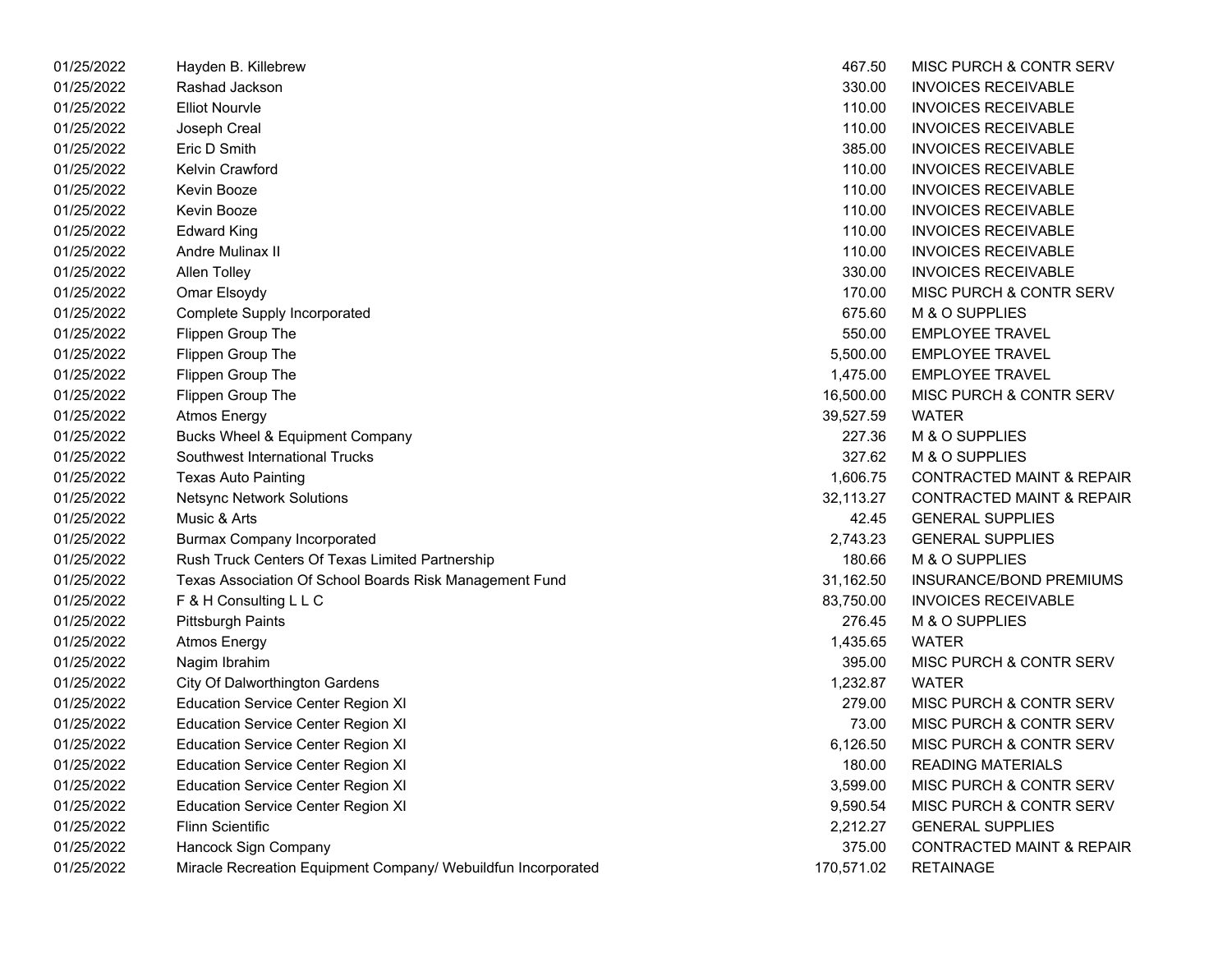| 01/25/2022 | <b>Norton Metal Products</b>                      | 16.72      | M & O SUPPLIES                |
|------------|---------------------------------------------------|------------|-------------------------------|
| 01/25/2022 | Park Row Ace Hardware                             | 360.00     | <b>INVOICES RECEIVABLE</b>    |
| 01/25/2022 | <b>Pollock Paper Distributors</b>                 | 34,546.28  | <b>GENERAL INVENTORY</b>      |
| 01/25/2022 |                                                   | 455.64     | M & O SUPPLIES                |
| 01/25/2022 | <b>Richland High School</b>                       | 300.00     | STUDENT TVL*NO AISD BUSES     |
| 01/25/2022 | Sargent Welch L L C                               | 80.00      | <b>GENERAL SUPPLIES</b>       |
| 01/25/2022 | Arlington High School 001                         | 159.47     | <b>REG DAY SCHOOL TUITION</b> |
| 01/25/2022 | Lamar High School 003                             | 102.08     | REG DAY SCHOOL TUITION        |
| 01/25/2022 |                                                   | 400.00     | STUDENT TVL*NO AISD BUSES     |
| 01/25/2022 | <b>Xochitl Brito Pena</b>                         | 16.80      | LIONS CLUB CONCESSIONS        |
| 01/25/2022 | Aaron Geer                                        | 62.60      | LIONS CLUB CONCESSIONS        |
| 01/25/2022 | Tamara Granados                                   | 5.10       | LIONS CLUB CONCESSIONS        |
| 01/25/2022 | Cory Lydens                                       | 917.95     | LIONS CLUB CONCESSIONS        |
| 01/25/2022 | Raquel Tenorio                                    | 22.20      | LIONS CLUB CONCESSIONS        |
| 01/26/2022 | United Educators Association                      | 994.04     | UNITED FUND                   |
| 01/26/2022 | Texas United School Employees Local 100           | 26.67      | UNITED FUND                   |
| 01/26/2022 | Truman Tim Chapter 13 Trustee                     | 974.31     | UNITED FUND                   |
| 01/26/2022 | Association Of Texas Professional Educators State | 31.14      | UNITED FUND                   |
| 01/26/2022 | Administracion para el Sustento de Menores        | 257.69     | UNITED FUND                   |
| 01/26/2022 | Arlington ATPE                                    | 0.58       | UNITED FUND                   |
| 01/26/2022 | Powers Tom Chapter 13 Trustee                     | 950.77     | UNITED FUND                   |
| 01/26/2022 | Educational Employees Credit Union - HSA          | 870.86     | <b>DENTAL INSURANCE</b>       |
| 01/26/2022 | Educational Employees Credit Union                | 5,250.25   | DUE TO CREDIT UNION           |
| 01/26/2022 | <b>Texas State Teachers Association</b>           | 53.54      | UNITED FUND                   |
| 01/26/2022 | Corgan Assoc Architects Incorporated              | 48,273.18  | BLDG PURCH, CONSTR, IMPROVE   |
| 01/26/2022 | Texas Air Systems Incorporated                    | 2,931.12   | M & O SUPPLIES                |
| 01/26/2022 | Home Depot Pro                                    | 1,319.23   | <b>GENERAL SUPPLIES</b>       |
| 01/26/2022 |                                                   | 1,280.76   | M & O SUPPLIES                |
| 01/26/2022 | College Board The                                 | 114,283.00 | <b>TESTING MATERIALS</b>      |
| 01/26/2022 | Kroger                                            | 299.63     | <b>GENERAL SUPPLIES</b>       |
| 01/26/2022 | <b>Elliott Electric Supply</b>                    | 317.42     | M & O SUPPLIES                |
| 01/26/2022 | Texas Furniture Source Incorporated               | 1,411.86   | <b>GENERAL INVENTORY</b>      |
| 01/26/2022 |                                                   | 1,286.50   | <b>GENERAL SUPPLIES</b>       |
| 01/26/2022 | Trane Company Commercial Systems Group            | 37.26      | M & O SUPPLIES                |
| 01/26/2022 | <b>Texas Computer Education Association</b>       | 1,436.00   | <b>EMPLOYEE TRAVEL</b>        |
| 01/26/2022 | <b>CDW Government Incorporated</b>                | 60,520.00  | <b>GENERAL SUPPLIES</b>       |
| 01/26/2022 | <b>Howard Technology Solutions</b>                | 60.00      | <b>GENERAL SUPPLIES</b>       |
| 01/26/2022 | <b>School Nurse Supply</b>                        | 240.98     | <b>GENERAL SUPPLIES</b>       |
| 01/26/2022 | Phillips Welding Supply Incorporated - Id #Arisd  | 3,593.70   | <b>GENERAL SUPPLIES</b>       |
| 01/26/2022 | Apple Computer Incorporated                       | 62.00      | <b>GENERAL SUPPLIES</b>       |

| 16.72     | <b>M &amp; O SUPPLIES</b>          |
|-----------|------------------------------------|
| 360.00    | <b>INVOICES RECEIVABLE</b>         |
| 34.546.28 | <b>GENERAL INVENTORY</b>           |
| 455.64    | M & O SUPPLIES                     |
| 300.00    | STUDENT TVL*NO AISD BUSES          |
|           | 80.00 GENERAL SUPPLIES             |
|           | 159.47 REG DAY SCHOOL TUITION      |
|           | 102.08 REG DAY SCHOOL TUITION      |
| 400.00    | STUDENT TVL*NO AISD BUSES          |
| 16.80     | LIONS CLUB CONCESSIONS             |
| 62.60     | LIONS CLUB CONCESSIONS             |
| 5.10      | LIONS CLUB CONCESSIONS             |
| 917.95    | LIONS CLUB CONCESSIONS             |
| 22.20     | LIONS CLUB CONCESSIONS             |
| 994.04    | UNITED FUND                        |
|           | 26.67 UNITED FUND                  |
|           | 974.31 UNITED FUND                 |
| 31.14     | UNITED FUND                        |
| 257.69    | <b>UNITED FUND</b>                 |
| 0.58      | UNITED FUND                        |
| 950.77    | <b>UNITED FUND</b>                 |
| 870.86    | <b>DENTAL INSURANCE</b>            |
| 5,250.25  | DUE TO CREDIT UNION                |
| 53.54     | UNITED FUND                        |
| 48,273.18 | <b>BLDG PURCH, CONSTR, IMPROVE</b> |
| 2,931.12  | M & O SUPPLIES                     |
| 1,319.23  | <b>GENERAL SUPPLIES</b>            |
| 1,280.76  | M & O SUPPLIES                     |
| 14,283.00 | <b>TESTING MATERIALS</b>           |
| 299.63    | <b>GENERAL SUPPLIES</b>            |
| 317.42    | M & O SUPPLIES                     |
| 1,411.86  | <b>GENERAL INVENTORY</b>           |
|           | 1,286.50 GENERAL SUPPLIES          |
| 37.26     | M & O SUPPLIES                     |
| 1,436.00  | <b>EMPLOYEE TRAVEL</b>             |
| 60,520.00 | <b>GENERAL SUPPLIES</b>            |
| 60.00     | <b>GENERAL SUPPLIES</b>            |
| 240.98    | <b>GENERAL SUPPLIES</b>            |
| 3,593.70  | <b>GENERAL SUPPLIES</b>            |
| 62.00     | <b>GENERAL SUPPLIES</b>            |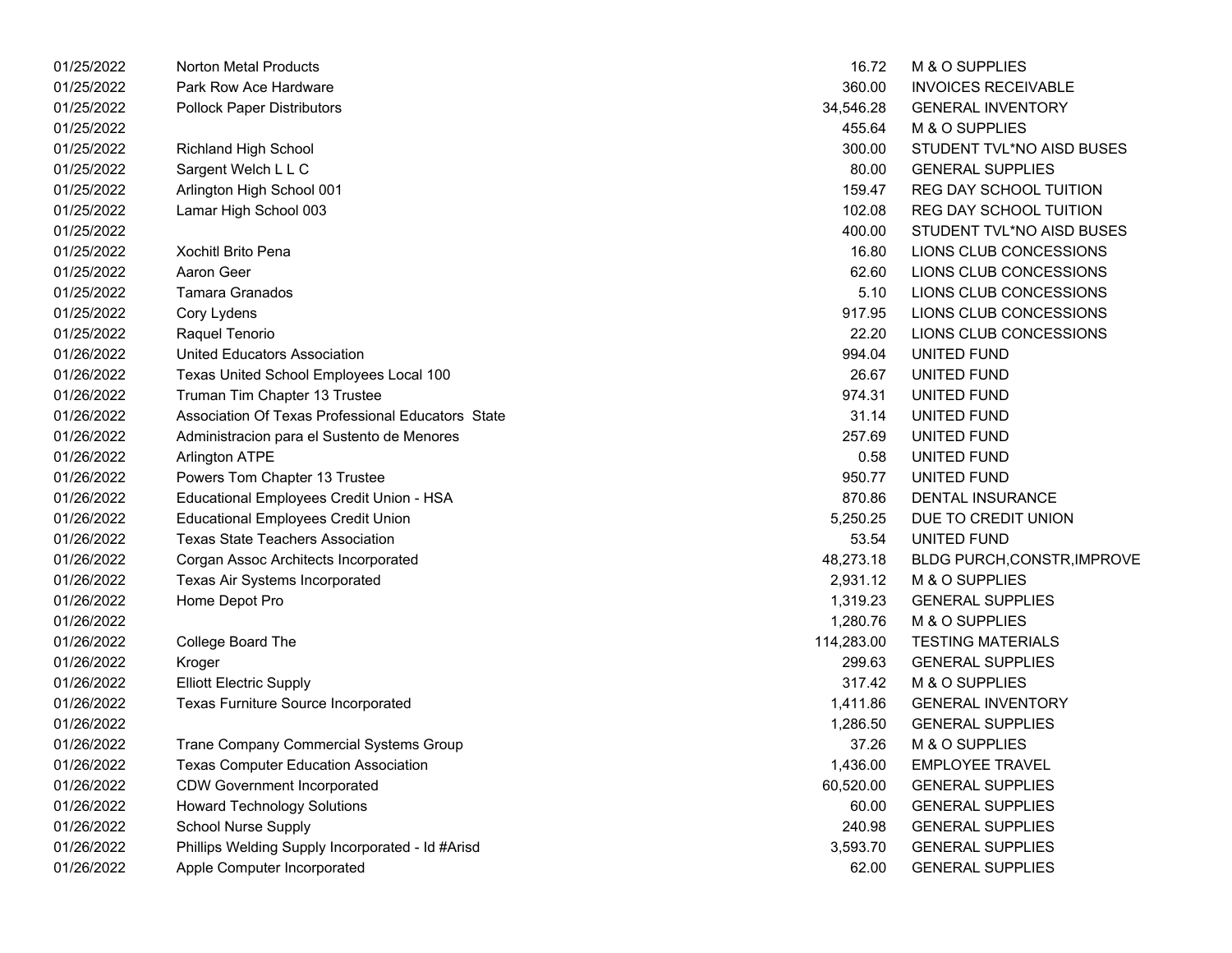| 01/26/2022 | Lakeshore Learning Materials                                                  | 142.35     | <b>GENERAL SUPPLIES</b>              |
|------------|-------------------------------------------------------------------------------|------------|--------------------------------------|
| 01/26/2022 | J W Pepper & Son Incorporated                                                 | 83.00      | <b>GENERAL SUPPLIES</b>              |
| 01/26/2022 | <b>Super Duper Publications</b>                                               | 55.98      | <b>GENERAL SUPPLIES</b>              |
| 01/26/2022 |                                                                               | 49.95      | <b>READING MATERIALS</b>             |
| 01/26/2022 | Welch John                                                                    | 440.00     | MISC PURCH & CONTR SERV              |
| 01/26/2022 | Henry John C                                                                  | 440.00     | <b>MISC PURCH &amp; CONTR SERV</b>   |
| 01/26/2022 | Spring Creek Barbeque                                                         | 1,300.50   | MISC OPERATING EXPENSES              |
| 01/26/2022 | Safe and Civil Schools                                                        | 6,000.00   | <b>MISC PURCH &amp; CONTR SERV</b>   |
| 01/26/2022 | <b>Brothers Jack</b>                                                          | 320.00     | <b>INVOICES RECEIVABLE</b>           |
| 01/26/2022 | Woodman Tom                                                                   | 320.00     | <b>INVOICES RECEIVABLE</b>           |
| 01/26/2022 | Morrison Richard R                                                            | 178.75     | MISC PURCH & CONTR SERV              |
| 01/26/2022 | David Hinson                                                                  | 880.00     | MISC PURCH & CONTR SERV              |
| 01/26/2022 | <b>Golden Graduation Services</b>                                             | 914.40     | MISC OPERATING EXPENSES              |
| 01/26/2022 | <b>Stevens Learning Systems</b>                                               | 864.80     | <b>CONTRACTED MAINT &amp; REPAIR</b> |
| 01/26/2022 | Robert D. Lee                                                                 | 1,760.00   | <b>MISC PURCH &amp; CONTR SERV</b>   |
| 01/26/2022 | <b>WRA Architects Incorporated</b>                                            | 55,467.40  | <b>BLDG PURCH, CONSTR, IMPROVE</b>   |
| 01/26/2022 | Lone Star Furnishings LLC                                                     | 132,253.57 | <b>GENERAL SUPPLIES</b>              |
| 01/26/2022 | <b>Textbook Warehouse</b>                                                     | 1,982.60   | <b>READING MATERIALS</b>             |
| 01/26/2022 | Lowe's Home Centers, LLC                                                      | 231.01     | <b>GENERAL SUPPLIES</b>              |
| 01/26/2022 |                                                                               | 661.58     | M & O SUPPLIES                       |
| 01/26/2022 | Southern Lock & Supply, Co                                                    | 1,670.40   | <b>GENERAL INVENTORY</b>             |
| 01/26/2022 | <b>Esposito Phil</b>                                                          | 320.00     | <b>INVOICES RECEIVABLE</b>           |
| 01/26/2022 | OTC Brands, Inc                                                               | 211.58     | <b>GENERAL SUPPLIES</b>              |
| 01/26/2022 | Mighty Auto Parts of DFW                                                      | 988.90     | M & O SUPPLIES                       |
| 01/26/2022 | Charles, Damiete                                                              | 880.00     | MISC PURCH & CONTR SERV              |
| 01/26/2022 | Texas Irrigation Supply LLC                                                   | 56.91      | M & O SUPPLIES                       |
| 01/26/2022 | Safeway Supply, Incorporated                                                  | 29,778.00  | <b>GENERAL INVENTORY</b>             |
| 01/26/2022 | Chu, Brian Wenyi                                                              | 440.00     | MISC PURCH & CONTR SERV              |
| 01/26/2022 | E Logic                                                                       | 961.55     | CONTRACTED MAINT & REPAIR            |
| 01/26/2022 | DFW Safety Consulting LLC                                                     | 9,620.00   | MISC OPERATING EXPENSES              |
| 01/26/2022 | <b>Burnett Scott</b>                                                          | 385.00     | MISC PURCH & CONTR SERV              |
| 01/26/2022 | <b>Blick Art Materials</b>                                                    | 172.50     | <b>GENERAL SUPPLIES</b>              |
| 01/26/2022 | Sciandra Sascha                                                               | 215.00     | <b>INVOICES RECEIVABLE</b>           |
| 01/26/2022 | Thermo King of Dallas LLC                                                     | 373.50     | <b>CONTRACTED MAINT &amp; REPAIR</b> |
| 01/26/2022 |                                                                               | 170.88     | M & O SUPPLIES                       |
| 01/26/2022 | Language Line Translation Solutions                                           | 1,313.20   | MISC PURCH & CONTR SERV              |
| 01/26/2022 | Texas Association of School Business Officials                                | 270.00     | <b>DUES</b>                          |
| 01/26/2022 | <b>AT&amp;T Mobility National Accounts LLC</b>                                | 1,911.59   | <b>GENERAL SUPPLIES</b>              |
| 01/26/2022 | Mobile Modular Management Corporation dba Mobile Modular Portable Storage dba | 14,338.00  | RENTALS & OPERATING LEASE            |
| 01/26/2022 | Efrain Adame                                                                  | 145.00     | MISC PURCH & CONTR SERV              |

| 142.35    | <b>GENERAL SUPPLIES</b>               |
|-----------|---------------------------------------|
| 83.00     | <b>GENERAL SUPPLIES</b>               |
| 55.98     | <b>GENERAL SUPPLIES</b>               |
| 49.95     | <b>READING MATERIALS</b>              |
| 440.00    | MISC PURCH & CONTR SERV               |
| 440.00    | MISC PURCH & CONTR SERV               |
|           | 1,300.50 MISC OPERATING EXPENSES      |
| 6,000.00  | MISC PURCH & CONTR SERV               |
| 320.00    | <b>INVOICES RECEIVABLE</b>            |
| 320.00    | <b>INVOICES RECEIVABLE</b>            |
| 178.75    | MISC PURCH & CONTR SERV               |
| 880.00    | MISC PURCH & CONTR SERV               |
| 914.40    | <b>MISC OPERATING EXPENSES</b>        |
| 864.80    | <b>CONTRACTED MAINT &amp; REPAIR</b>  |
| 1,760.00  | MISC PURCH & CONTR SERV               |
|           | 55,467.40 BLDG PURCH, CONSTR, IMPROVE |
|           | 32,253.57 GENERAL SUPPLIES            |
|           | 1,982.60 READING MATERIALS            |
| 231.01    | <b>GENERAL SUPPLIES</b>               |
| 661.58    | M & O SUPPLIES                        |
| 1,670.40  | <b>GENERAL INVENTORY</b>              |
| 320.00    | <b>INVOICES RECEIVABLE</b>            |
| 211.58    | <b>GENERAL SUPPLIES</b>               |
| 988.90    | M & O SUPPLIES                        |
| 880.00    | <b>MISC PURCH &amp; CONTR SERV</b>    |
| 56.91     | M & O SUPPLIES                        |
| 29,778.00 | <b>GENERAL INVENTORY</b>              |
| 440.00    | MISC PURCH & CONTR SERV               |
| 961.55    | <b>CONTRACTED MAINT &amp; REPAIR</b>  |
| 9,620.00  | <b>MISC OPERATING EXPENSES</b>        |
| 385.00    | MISC PURCH & CONTR SERV               |
| 172.50    | <b>GENERAL SUPPLIES</b>               |
| 215.00    | <b>INVOICES RECEIVABLE</b>            |
| 373.50    | <b>CONTRACTED MAINT &amp; REPAIR</b>  |
| 170.88    | M & O SUPPLIES                        |
| 1,313.20  | MISC PURCH & CONTR SERV               |
| 270.00    | <b>DUES</b>                           |
| 1,911.59  | <b>GENERAL SUPPLIES</b>               |
| 14,338.00 | <b>RENTALS &amp; OPERATING LEASE</b>  |
| 145.00    | MISC PURCH & CONTR SERV               |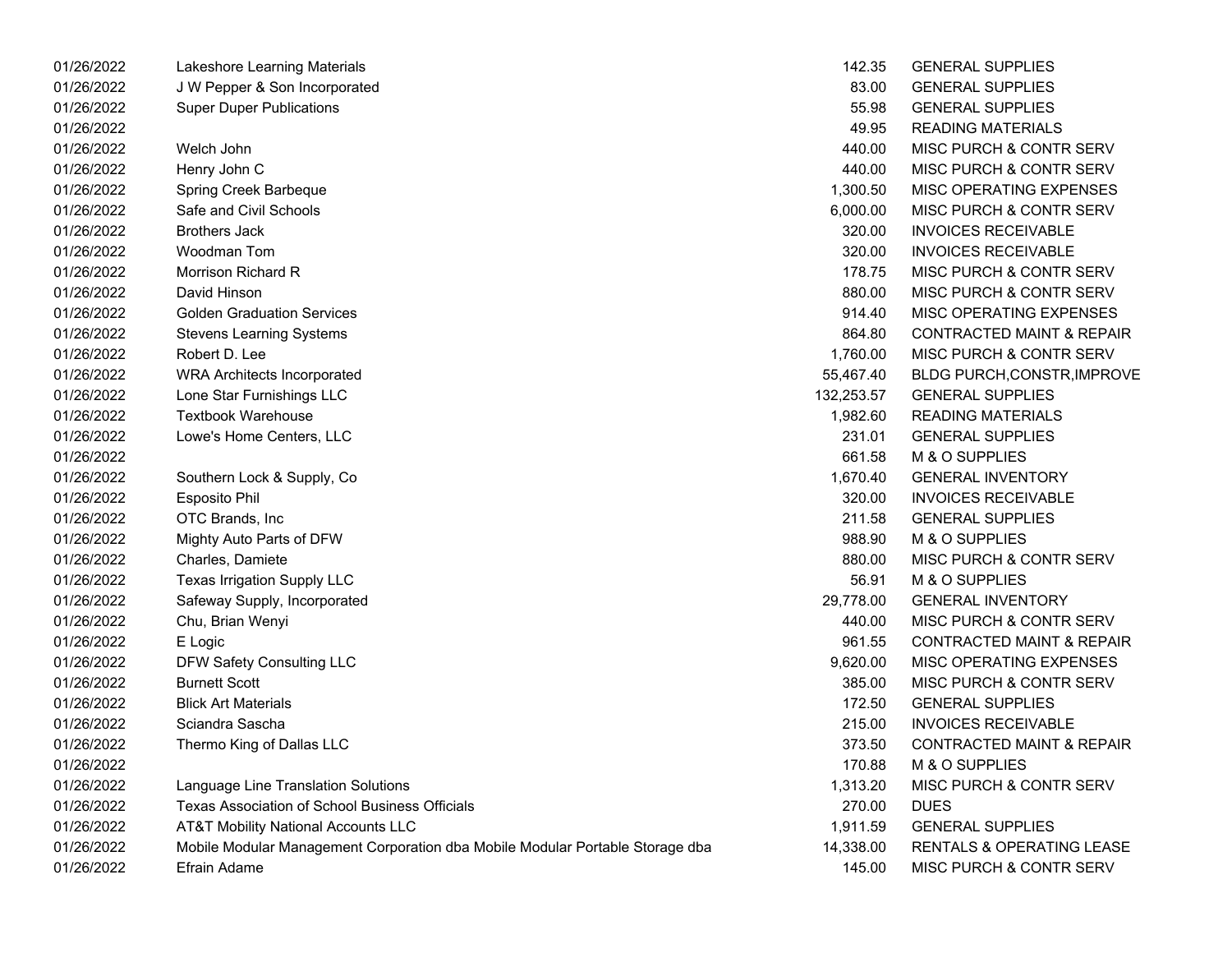| 01/26/2022 | Translation and Interpretation Network LLC              | 761.40     | MISC PURCH & CONTR SERV              |
|------------|---------------------------------------------------------|------------|--------------------------------------|
| 01/26/2022 | Lakeshore Learning Materials                            | 643.79     | <b>GENERAL SUPPLIES</b>              |
| 01/26/2022 | Office Depot, Inc                                       | 1,967.20   | <b>GENERAL SUPPLIES</b>              |
| 01/26/2022 | Aeron Hill                                              | 467.50     | MISC PURCH & CONTR SERV              |
| 01/26/2022 | <b>Aeron Hill</b>                                       | 440.00     | MISC PURCH & CONTR SERV              |
| 01/26/2022 | Hunter Hemontolor                                       | 215.00     | <b>INVOICES RECEIVABLE</b>           |
| 01/26/2022 | Kevin Finder                                            | 60.00      | MISC PURCH & CONTR SERV              |
| 01/26/2022 | <b>Drum Cafe Texas</b>                                  | 4,500.00   | MISC PURCH & CONTR SERV              |
| 01/26/2022 | <b>Atmos Energy</b>                                     | 54,062.81  | <b>WATER</b>                         |
| 01/26/2022 | <b>Atmos Energy</b>                                     | 60.76      | <b>WATER</b>                         |
| 01/26/2022 | Southwest International Trucks                          | 32.38      | M & O SUPPLIES                       |
| 01/26/2022 | Rush Truck Centers Of Texas Limited Partnership         | 315.96     | M & O SUPPLIES                       |
| 01/26/2022 | <b>Pittsburgh Paints</b>                                | 226.55     | M & O SUPPLIES                       |
| 01/26/2022 | University Of Texas High School                         | 35.00      | <b>TESTING MATERIALS</b>             |
| 01/26/2022 | International Baccalaureate                             | 11,967.00  | MISC OPERATING EXPENSES              |
| 01/26/2022 | <b>Education Service Center Region XI</b>               | 283,270.00 | <b>EDUCATION SERVICE CENTER</b>      |
| 01/26/2022 | <b>Pollock Paper Distributors</b>                       | 522.60     | <b>GENERAL INVENTORY</b>             |
| 01/26/2022 | Texas Department Of Licensing And Regulation            | 1,960.00   | M & O SUPPLIES                       |
| 01/26/2022 | Really Good Stuff                                       | 116.34     | <b>GENERAL SUPPLIES</b>              |
| 01/26/2022 | <b>Texas Furniture Source Incorporated</b>              | 2,475.00   | <b>GENERAL SUPPLIES</b>              |
| 01/26/2022 | Land O Lakes Incorporated                               | 27,237.80  | <b>GENERAL INVENTORY</b>             |
| 01/26/2022 | <b>Forde-Ferrier Educational Services</b>               | 3,622.50   | <b>READING MATERIALS</b>             |
| 01/26/2022 | Aadvantage Laundry Systems                              | 24,443.05  | <b>CONTRACTED MAINT &amp; REPAIR</b> |
| 01/26/2022 | J W Pepper & Son Incorporated                           | 66.99      | <b>GENERAL SUPPLIES</b>              |
| 01/26/2022 | Kurz & Company                                          | 4,720.21   | <b>FOOD</b>                          |
| 01/26/2022 | E Logic                                                 | 12,896.03  | BLDG PURCH, CONSTR, IMPROVE          |
| 01/26/2022 | Office Depot, Inc                                       | 50.81      | <b>GENERAL SUPPLIES</b>              |
| 01/26/2022 | <b>Atmos Energy</b>                                     | 53,900.67  | <b>WATER</b>                         |
| 01/26/2022 | <b>Atmos Energy</b>                                     | 4,089.82   | <b>WATER</b>                         |
| 01/26/2022 | AT&T                                                    | 32.29      | <b>WATER</b>                         |
| 01/26/2022 | Texas Association Of School Boards Risk Management Fund | 23,360.12  | INSURANCE/BOND PREMIUMS              |
| 01/26/2022 | City Of Arlington Water Department                      | 22,436.77  | <b>WATER</b>                         |
| 01/26/2022 | Hancock Sign Company                                    | 500.00     | <b>CONTRACTED MAINT &amp; REPAIR</b> |
| 01/27/2022 | Ronda August                                            | 309.28     | <b>EMPLOYEE TRAVEL</b>               |
| 01/27/2022 | Susan Borton                                            | 127.33     | <b>EMPLOYEE TRAVEL</b>               |
| 01/27/2022 | Sonya Cissoko                                           | 67.47      | <b>EMPLOYEE TRAVEL</b>               |
| 01/27/2022 | Mary Cliborn                                            | 30.07      | <b>EMPLOYEE TRAVEL</b>               |
| 01/27/2022 | Kristen Czudak                                          | 62.49      | <b>EMPLOYEE TRAVEL</b>               |
| 01/27/2022 | Jon Drury                                               | 19.15      | SALARIES-TEACH & OTH PROF            |
| 01/27/2022 | Jordan Ferguson                                         | 70.19      | <b>EMPLOYEE TRAVEL</b>               |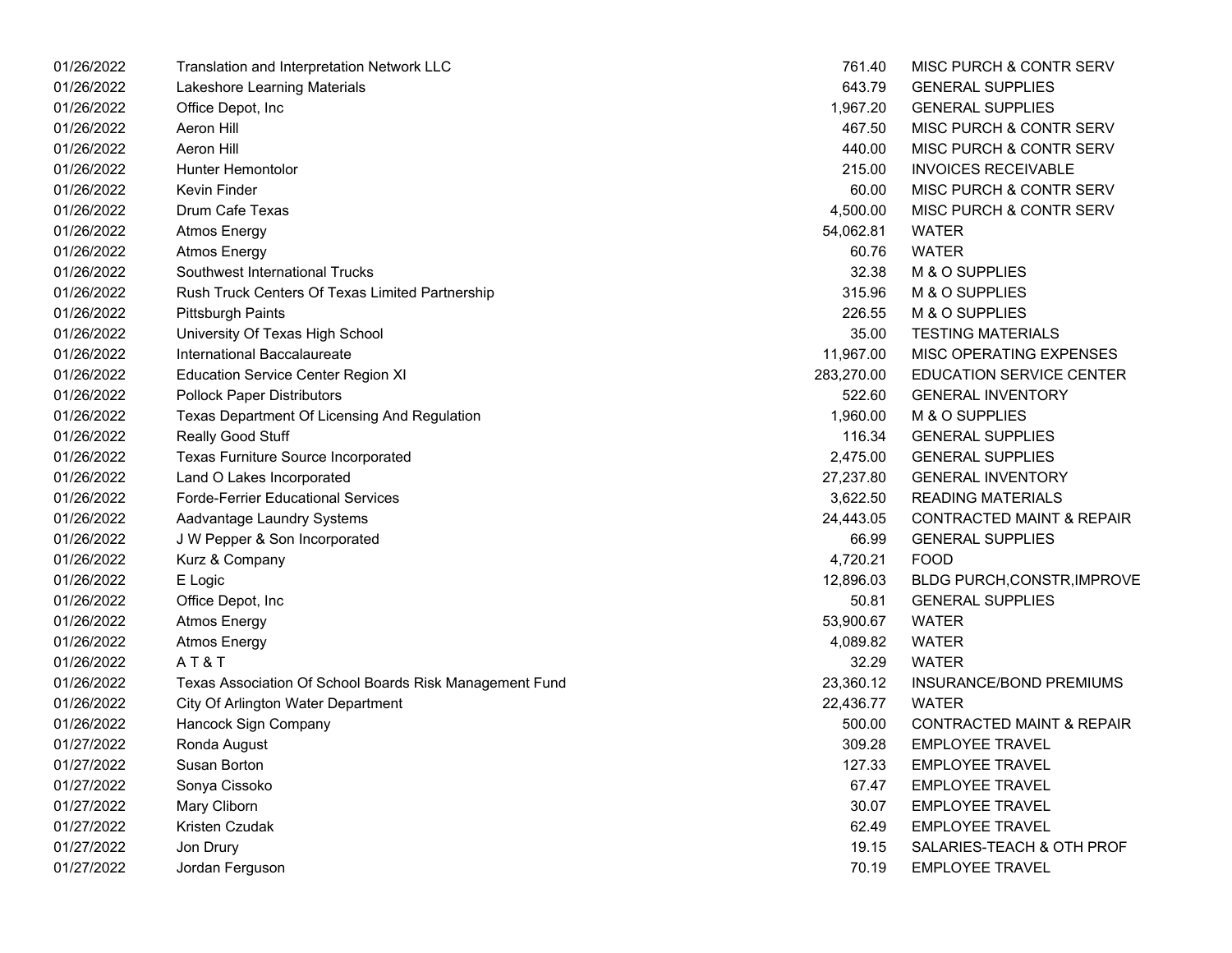| 01/27/2022 | Gretchen Foster                                | 119.31    | <b>EMPLOYEE TRAVEL</b>               |
|------------|------------------------------------------------|-----------|--------------------------------------|
| 01/27/2022 | <b>Chelsea Galbraith</b>                       | 33.92     | <b>EMPLOYEE TRAVEL</b>               |
| 01/27/2022 | Jennifer Girouard                              | 53.07     | <b>EMPLOYEE TRAVEL</b>               |
| 01/27/2022 | Claudia Gonzalez                               | 47.24     | <b>EMPLOYEE TRAVEL</b>               |
| 01/27/2022 | Paula Henderson Frost                          | 47.78     | <b>EMPLOYEE TRAVEL</b>               |
| 01/27/2022 | Stephanie Hudson                               | 128.83    | <b>EMPLOYEE TRAVEL</b>               |
| 01/27/2022 | Bibi Kadri                                     | 37.18     | <b>EMPLOYEE TRAVEL</b>               |
| 01/27/2022 | <b>Frederick Moore</b>                         | 47.51     | <b>EMPLOYEE TRAVEL</b>               |
| 01/27/2022 | Elizabeth NarvaezDeMier                        | 62.27     | <b>EMPLOYEE TRAVEL</b>               |
| 01/27/2022 | Taliesha Reliford                              | 61.26     | <b>EMPLOYEE TRAVEL</b>               |
| 01/27/2022 | Johnnie Reynolds                               | 84.96     | <b>EMPLOYEE TRAVEL</b>               |
| 01/27/2022 | <b>Thomas Rushing</b>                          | 35.74     | <b>EMPLOYEE TRAVEL</b>               |
| 01/27/2022 | Eleanor Sevilla                                | 10.11     | <b>EMPLOYEE TRAVEL</b>               |
| 01/27/2022 | Aquilla Smith                                  | 94.11     | <b>EMPLOYEE TRAVEL</b>               |
| 01/27/2022 | <b>Tricia Stahl</b>                            | 72.87     | <b>EMPLOYEE TRAVEL</b>               |
| 01/27/2022 | Lori Walsh                                     | 104.33    | <b>EMPLOYEE TRAVEL</b>               |
| 01/27/2022 | <b>Isabelle Williams</b>                       | 39.38     | <b>EMPLOYEE TRAVEL</b>               |
| 01/27/2022 | Sebastian Williams                             | 47.45     | <b>EMPLOYEE TRAVEL</b>               |
| 01/27/2022 | Maria Zarate                                   | 45.10     | <b>EMPLOYEE TRAVEL</b>               |
| 01/27/2022 | Texas Air Systems Incorporated                 | 2,139.76  | M & O SUPPLIES                       |
| 01/27/2022 | <b>Grainger Industrial Supply</b>              | 105.77    | M & O SUPPLIES                       |
| 01/27/2022 | Kroger                                         | 229.91    | <b>GENERAL SUPPLIES</b>              |
| 01/27/2022 | <b>Texas Furniture Source Incorporated</b>     | 1,864.15  | <b>GENERAL SUPPLIES</b>              |
| 01/27/2022 | Lake Arlington Golf Course                     | 880.00    | <b>GENERAL SUPPLIES</b>              |
| 01/27/2022 | Heinemann                                      | 17,772.30 | <b>GENERAL SUPPLIES</b>              |
| 01/27/2022 |                                                | 28,210.00 | <b>READING MATERIALS</b>             |
| 01/27/2022 | Jason's Deli                                   | 428.28    | MISC OPERATING EXPENSES              |
| 01/27/2022 | Visual Impact                                  | 672.00    | <b>GENERAL SUPPLIES</b>              |
| 01/27/2022 | <b>Careys Sporting Goods</b>                   | 17,940.79 | <b>GENERAL SUPPLIES</b>              |
| 01/27/2022 | <b>Careys Sporting Goods</b>                   | 1,699.20  | <b>GENERAL SUPPLIES</b>              |
| 01/27/2022 | Office Depot                                   | 58.25     | <b>GENERAL SUPPLIES</b>              |
| 01/27/2022 | <b>Super Duper Publications</b>                | 101.83    | <b>GENERAL SUPPLIES</b>              |
| 01/27/2022 | Kuehnhold William J                            | 320.00    | <b>INVOICES RECEIVABLE</b>           |
| 01/27/2022 | <b>Binswanger Glass</b>                        | 293.55    | M & O SUPPLIES                       |
| 01/27/2022 | IdentiSys Incorporated                         | 267.95    | <b>GENERAL SUPPLIES</b>              |
| 01/27/2022 | DFW Waste Oil Service, Incorporated            | 341.80    | <b>CONTRACTED MAINT &amp; REPAIR</b> |
| 01/27/2022 | AlphaGraphics                                  | 37.50     | <b>GENERAL SUPPLIES</b>              |
| 01/27/2022 | Ferguson Enterprises, Inc.                     | 66.76     | M & O SUPPLIES                       |
| 01/27/2022 | Chisholm Trail Sports Booster Club-CTHS Tennis | 550.00    | STUDENT TVL*NO AISD BUSES            |
| 01/27/2022 | Lowe's Home Centers, LLC                       | 1,180.18  | <b>GENERAL SUPPLIES</b>              |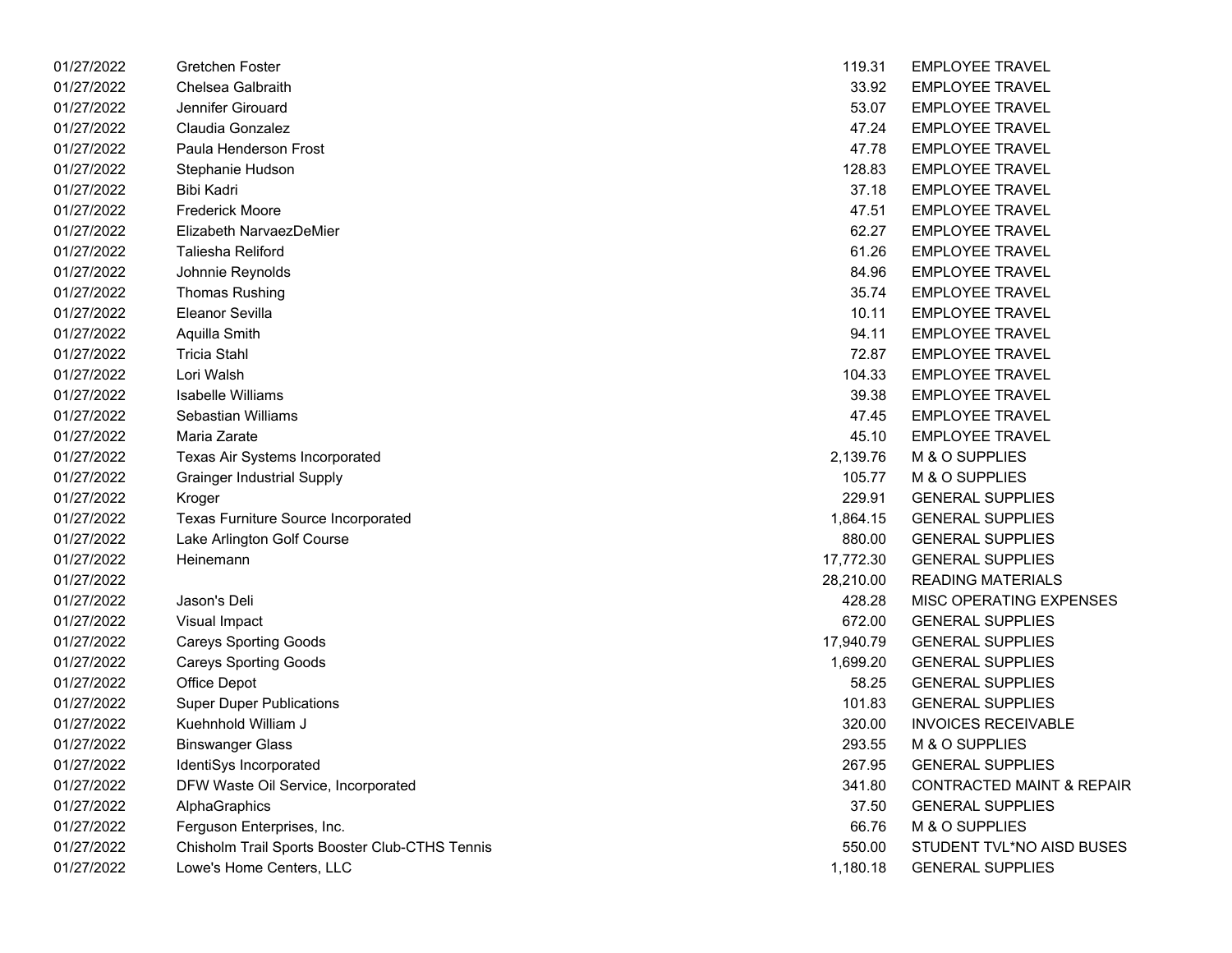| 01/27/2022 |                                                 | 151.99     | M & O SUPPLIES                |
|------------|-------------------------------------------------|------------|-------------------------------|
| 01/27/2022 | Durham School Services LP                       | 1,792.50   | STUDENT TVL*NO AISD BUSES     |
| 01/27/2022 | <b>Sysco North Texas</b>                        | 14,156.00  | <b>GENERAL INVENTORY</b>      |
| 01/27/2022 | DFW Ink, LLC                                    | 470.00     | <b>GENERAL SUPPLIES</b>       |
| 01/27/2022 | <b>CHHS Tennis Booster Club</b>                 | 350.00     | STUDENT TVL*NO AISD BUSES     |
| 01/27/2022 | Lakeshore Learning Materials                    | 924.79     | <b>GENERAL SUPPLIES</b>       |
| 01/27/2022 | Office Depot, Inc                               | 1,767.30   | <b>GENERAL SUPPLIES</b>       |
| 01/27/2022 | Stephanie Nava                                  | 215.00     | <b>INVOICES RECEIVABLE</b>    |
| 01/27/2022 | <b>Gomez Floor Covering</b>                     | 156.90     | M & O SUPPLIES                |
| 01/27/2022 | Romeo Music                                     | 309.59     | <b>READING MATERIALS</b>      |
| 01/27/2022 | Rush Truck Centers Of Texas Limited Partnership | 202.29     | M & O SUPPLIES                |
| 01/27/2022 | <b>Pittsburgh Paints</b>                        | 63.32      | M & O SUPPLIES                |
| 01/27/2022 | <b>Education Service Center Region XI</b>       | 420.00     | EDUCATION SERVICE CENTER      |
| 01/27/2022 | <b>Education Service Center Region XI</b>       | 840.00     | EDUCATION SERVICE CENTER      |
| 01/27/2022 | Arlington High School 001                       | 250.00     | STUDENT TVL*NO AISD BUSES     |
| 01/27/2022 | Martin High School<br>005                       | 250.00     | STUDENT TVL*NO AISD BUSES     |
| 01/27/2022 | Texas Air Systems Incorporated                  | 65.69      | M & O SUPPLIES                |
| 01/27/2022 | Home Depot Pro                                  | 225.96     | M & O SUPPLIES                |
| 01/27/2022 | Genesis II Incorporated                         | 172.60     | <b>GENERAL INVENTORY</b>      |
| 01/27/2022 | Junior Library Guild                            | 800.50     | <b>READING MATERIALS</b>      |
| 01/27/2022 | <b>Teachers Discovery</b>                       | 835.11     | <b>GENERAL SUPPLIES</b>       |
| 01/27/2022 | J W Pepper & Son Incorporated                   | 118.49     | <b>GENERAL SUPPLIES</b>       |
| 01/27/2022 | <b>Centerline Supply Limited</b>                | 6.23       | M & O SUPPLIES                |
| 01/27/2022 | <b>UPS</b>                                      | 210.18     | <b>GENERAL SUPPLIES</b>       |
| 01/27/2022 | Ferrellgas, Incorporated                        | 27,883.50  | <b>GENERAL INVENTORY</b>      |
| 01/27/2022 | Kurz & Company                                  | 2,181.88   | <b>FOOD</b>                   |
| 01/27/2022 | Lowe's Home Centers, LLC                        | 1,357.13   | <b>GENERAL SUPPLIES</b>       |
| 01/27/2022 |                                                 | 1,070.50   | M & O SUPPLIES                |
| 01/27/2022 | Learning Farm, LLC                              | 1,099.00   | <b>GENERAL SUPPLIES</b>       |
| 01/27/2022 | Garda CL Southwest Incorporated                 | 20,075.78  | MISC PURCH & CONTR SERV       |
| 01/27/2022 | Creative Influence                              | 3,500.00   | <b>GENERAL SUPPLIES</b>       |
| 01/27/2022 | UNIT SETS, LLC                                  | 12,200.00  | <b>GENERAL SUPPLIES</b>       |
| 01/27/2022 | Jose Moreno Jr                                  | 145.00     | MISC PURCH & CONTR SERV       |
| 01/27/2022 | <b>Tarrant County Tax Office</b>                | 299,721.24 | <b>TARRANT APPRAISAL DIST</b> |
| 01/27/2022 | <b>Atmos Energy</b>                             | 4,273.48   | <b>WATER</b>                  |
| 01/27/2022 | Southwest International Trucks                  |            | M & O SUPPLIES                |
| 01/27/2022 | Rush Truck Centers Of Texas Limited Partnership | 20.00      | M & O SUPPLIES                |
| 01/27/2022 | UIL Region V Music Contests Band                | 114.00     | <b>INVOICES RECEIVABLE</b>    |
| 01/27/2022 | Scholastic Incorporated                         | 71.93      | <b>GENERAL SUPPLIES</b>       |
| 01/28/2022 | <b>Grainger Industrial Supply</b>               | 658.11     | <b>GENERAL SUPPLIES</b>       |
|            |                                                 |            |                               |

| 151.99    | <b>M &amp; O SUPPLIES</b>          |
|-----------|------------------------------------|
| 1.792.50  | STUDENT TVL*NO AISD BUSES          |
| 14,156.00 | <b>GENERAL INVENTORY</b>           |
| 470.00    | <b>GENERAL SUPPLIES</b>            |
| 350.00    | STUDENT TVL*NO AISD BUSES          |
| 924.79    | <b>GENERAL SUPPLIES</b>            |
| 1,767.30  | <b>GENERAL SUPPLIES</b>            |
| 215.00    | <b>INVOICES RECEIVABLE</b>         |
| 156.90    | M & O SUPPLIES                     |
| 309.59    | <b>READING MATERIALS</b>           |
| 202.29    | M & O SUPPLIES                     |
| 63.32     | M & O SUPPLIES                     |
| 420.00    | <b>EDUCATION SERVICE CENTER</b>    |
| 840.00    | <b>EDUCATION SERVICE CENTER</b>    |
| 250.00    | STUDENT TVL*NO AISD BUSES          |
| 250.00    | STUDENT TVL*NO AISD BUSES          |
| 65.69     | M & O SUPPLIES                     |
| 225.96    | M & O SUPPLIES                     |
|           | 172.60 GENERAL INVENTORY           |
| 800.50    | <b>READING MATERIALS</b>           |
| 835.11    | <b>GENERAL SUPPLIES</b>            |
| 118.49    | <b>GENERAL SUPPLIES</b>            |
| 6.23      | M & O SUPPLIES                     |
| 210.18    | <b>GENERAL SUPPLIES</b>            |
| 27,883.50 | <b>GENERAL INVENTORY</b>           |
| 2,181.88  | <b>FOOD</b>                        |
|           | 1,357.13 GENERAL SUPPLIES          |
|           | 1,070.50 M & O SUPPLIES            |
|           | 1,099.00 GENERAL SUPPLIES          |
| 20,075.78 | <b>MISC PURCH &amp; CONTR SERV</b> |
|           | 3,500.00 GENERAL SUPPLIES          |
|           | 12,200.00 GENERAL SUPPLIES         |
|           | 145.00 MISC PURCH & CONTR SERV     |
|           | 299,721.24 TARRANT APPRAISAL DIST  |
| 4,273.48  | WATER                              |
|           | <b>M &amp; O SUPPLIES</b>          |
| 20.00     | <b>M &amp; O SUPPLIES</b>          |
| 114.00    | <b>INVOICES RECEIVABLE</b>         |
| 71.93     | <b>GENERAL SUPPLIES</b>            |
| 658.11    | <b>GENERAL SUPPLIES</b>            |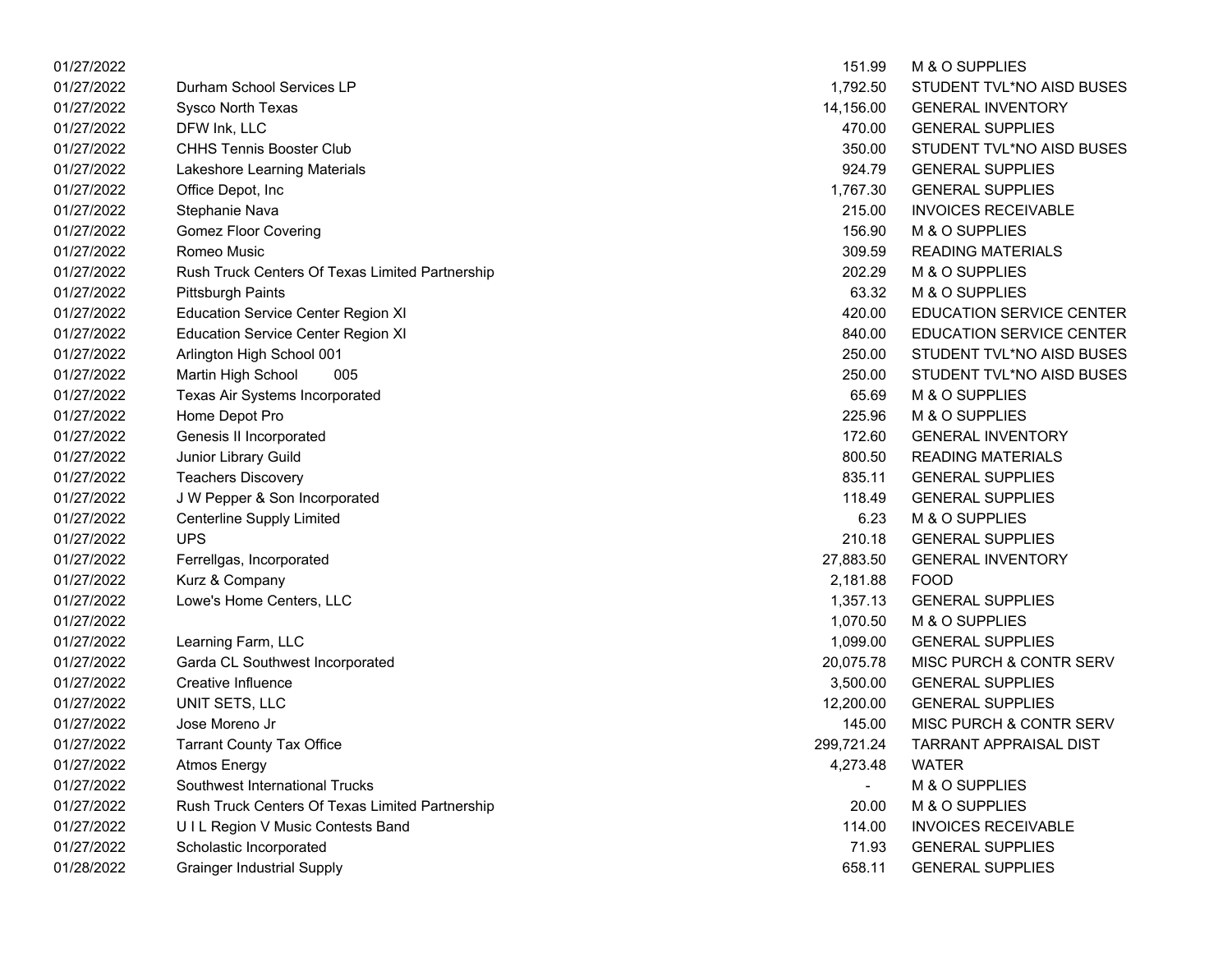| 01/28/2022 | Home Depot Pro                               | 289.98         | <b>GENERAL SUPPLIES</b>              |
|------------|----------------------------------------------|----------------|--------------------------------------|
| 01/28/2022 |                                              | (14.08)        | LIONS CLUB CONCESSIONS               |
| 01/28/2022 |                                              | 247.75         | M & O SUPPLIES                       |
| 01/28/2022 | <b>Really Good Stuff</b>                     | 86.38          | <b>GENERAL SUPPLIES</b>              |
| 01/28/2022 | <b>Elliott Electric Supply</b>               | 80.36          | M & O SUPPLIES                       |
| 01/28/2022 | Lone Star Communications Incorporated        | 324.00         | <b>CONTRACTED MAINT &amp; REPAIR</b> |
| 01/28/2022 | Trane Company Commercial Systems Group       | 770.00         | M & O SUPPLIES                       |
| 01/28/2022 | Johnson Controls Incorporate                 | 8,576.94       | <b>CONTRACTED MAINT &amp; REPAIR</b> |
| 01/28/2022 | J P Morgan Chase Bank NA                     | 159.78         | <b>INVOICES RECEIVABLE</b>           |
| 01/28/2022 |                                              | 850.00         | MISC OPERATING EXPENSES              |
| 01/28/2022 | <b>Carrier Enterprise</b>                    | 41.02          | MISC OPERATING EXPENSES              |
| 01/28/2022 | <b>Rick Trow Productions</b>                 | 4,303.32       | <b>GENERAL SUPPLIES</b>              |
| 01/28/2022 | Kurz & Company                               | 160.45         | <b>FOOD</b>                          |
| 01/28/2022 | <b>Enviromatic Systems Services</b>          | 1,548.39       | <b>CONTRACTED MAINT &amp; REPAIR</b> |
| 01/28/2022 | Finishing and Shredder Systems (FS Systems)  | 237.00         | M & O SUPPLIES                       |
| 01/28/2022 | Learning A-Z LLC                             | 909.30         | <b>GENERAL SUPPLIES</b>              |
| 01/28/2022 | Staples Inc/Staples Business Advantage       | 158.96         | <b>GENERAL SUPPLIES</b>              |
| 01/28/2022 | Lawrann Smith                                | 215.00         | <b>INVOICES RECEIVABLE</b>           |
| 01/28/2022 | <b>Pyramid School Products</b>               | 69.48          | <b>GENERAL INVENTORY</b>             |
| 01/30/2022 | J P Morgan Chase Bank - For SUA payments     | 429,769.54     | Credit Card Payable                  |
| 01/31/2022 | J P Morgan Chase Bank                        | 1,024.25       | MISC PURCH & CONTR SERV              |
| 01/31/2022 | International Baccalaureate America          | 450.00         | <b>EMPLOYEE TRAVEL</b>               |
| 01/31/2022 | International Baccalaureate America          | 450.00         | <b>EMPLOYEE TRAVEL</b>               |
| 01/31/2022 | International Baccalaureate America          | 450.00         | <b>EMPLOYEE TRAVEL</b>               |
| 01/31/2022 | Rice University School Of Continuing Studies | 825.00         | <b>EMPLOYEE TRAVEL</b>               |
| 01/31/2022 | Rice University School Of Continuing Studies | 825.00         | <b>EMPLOYEE TRAVEL</b>               |
| 01/31/2022 | <b>Imprint Resources</b>                     | 9,111.00       | MISC OPERATING EXPENSES              |
| 01/31/2022 | <b>Grainger Industrial Supply</b>            | 197.54         | <b>GENERAL SUPPLIES</b>              |
| 01/31/2022 |                                              | $\blacksquare$ | M & O SUPPLIES                       |
| 01/31/2022 | Home Depot Pro                               | 317.16         | M & O SUPPLIES                       |
| 01/31/2022 | Apex Supply Company                          | 231.08         | M & O SUPPLIES                       |
| 01/31/2022 | Kroger                                       | 218.01         | <b>GENERAL SUPPLIES</b>              |
| 01/31/2022 | United Refrigeration Incorporated            | 291.05         | M & O SUPPLIES                       |
| 01/31/2022 | Really Good Stuff                            | 93.98          | <b>GENERAL SUPPLIES</b>              |
| 01/31/2022 | <b>Elliott Electric Supply</b>               | 1,357.08       | M & O SUPPLIES                       |
| 01/31/2022 | Fort Worth Zoo                               | 369.00         | STUDENT TVL*NO AISD BUSES            |
| 01/31/2022 | Winston Water Cooler Limited                 | 424.88         | <b>GENERAL INVENTORY</b>             |
| 01/31/2022 |                                              | 224.75         | M & O SUPPLIES                       |
| 01/31/2022 | Jason's Deli                                 | 96.65          | STUDENT TVL*NO AISD BUSES            |
| 01/31/2022 | Trane Company Commercial Systems Group       | 918.55         | M & O SUPPLIES                       |
|            |                                              |                |                                      |

| 289.98      | <b>GENERAL SUPPLIES</b>              |
|-------------|--------------------------------------|
|             | (14.08) LIONS CLUB CONCESSIONS       |
| 247.75      | M & O SUPPLIES                       |
| 86.38       | <b>GENERAL SUPPLIES</b>              |
| 80.36       | M & O SUPPLIES                       |
| 324.00      | <b>CONTRACTED MAINT &amp; REPAIR</b> |
| 770.00      | M & O SUPPLIES                       |
| 8,576.94    | <b>CONTRACTED MAINT &amp; REPAIR</b> |
|             | 159.78 INVOICES RECEIVABLE           |
|             | 850.00 MISC OPERATING EXPENSES       |
|             | 41.02 MISC OPERATING EXPENSES        |
| 4,303.32    | <b>GENERAL SUPPLIES</b>              |
| 160.45 FOOD |                                      |
|             | 1,548.39 CONTRACTED MAINT & REPAIR   |
|             | 237.00 M & O SUPPLIES                |
| 909.30      | <b>GENERAL SUPPLIES</b>              |
| 158.96      | <b>GENERAL SUPPLIES</b>              |
|             | 215.00 INVOICES RECEIVABLE           |
|             | 69.48 GENERAL INVENTORY              |
|             | 9,769.54 Credit Card Payable         |
| 1,024.25    | <b>MISC PURCH &amp; CONTR SERV</b>   |
| 450.00      | <b>EMPLOYEE TRAVEL</b>               |
|             | 450.00 EMPLOYEE TRAVEL               |
|             | 450.00 EMPLOYEE TRAVEL               |
|             | 825.00 EMPLOYEE TRAVEL               |
| 825.00      | <b>EMPLOYEE TRAVEL</b>               |
| 9,111.00    | MISC OPERATING EXPENSES              |
| 197.54      | <b>GENERAL SUPPLIES</b>              |
|             | M & O SUPPLIES                       |
| 317.16      | M & O SUPPLIES                       |
| 231.08      | M & O SUPPLIES                       |
| 218.01      | <b>GENERAL SUPPLIES</b>              |
| 291.05      | M & O SUPPLIES                       |
| 93.98       | <b>GENERAL SUPPLIES</b>              |
| 1,357.08    | M & O SUPPLIES                       |
| 369.00      | STUDENT TVL*NO AISD BUSES            |
| 424.88      | <b>GENERAL INVENTORY</b>             |
| 224.75      | <b>M &amp; O SUPPLIES</b>            |
| 96.65       | STUDENT TVL*NO AISD BUSES            |
| 918.55      | M & O SUPPLIES                       |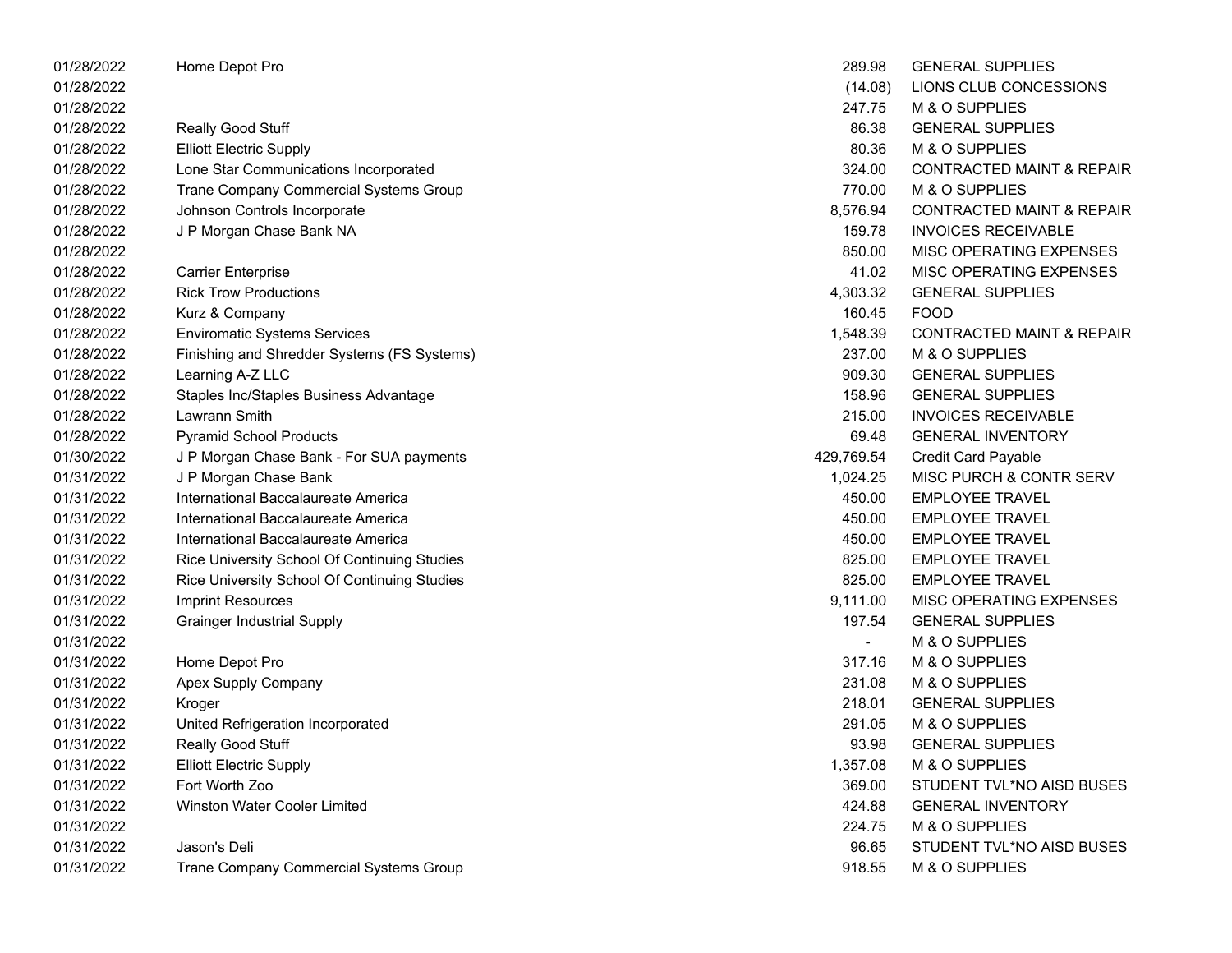| 01/31/2022 | Office Depot                                     | 786.33    | <b>GENERAL SUPPLIES</b>              |
|------------|--------------------------------------------------|-----------|--------------------------------------|
| 01/31/2022 | United Worth Hydrochem Corporation               | 70,652.20 | <b>CONTRACTED MAINT &amp; REPAIR</b> |
| 01/31/2022 | <b>Benchmark Education Company</b>               | 30,412.80 | <b>GENERAL SUPPLIES</b>              |
| 01/31/2022 | Renaissance Learning Incorporated                | 5,394.90  | <b>GENERAL SUPPLIES</b>              |
| 01/31/2022 | <b>Mackin Educational Resources</b>              | 286.29    | <b>READING MATERIALS</b>             |
| 01/31/2022 | Junior Library Guild                             | 1,400.70  | <b>READING MATERIALS</b>             |
| 01/31/2022 | Phillips Welding Supply Incorporated - Id #Arisd | 419.98    | <b>GENERAL SUPPLIES</b>              |
| 01/31/2022 | J W Pepper & Son Incorporated                    | 840.29    | <b>GENERAL SUPPLIES</b>              |
| 01/31/2022 | Arlington Hardware Incorporated #53              | 10.48     | M & O SUPPLIES                       |
| 01/31/2022 | <b>Super Duper Publications</b>                  | 68.85     | <b>GENERAL SUPPLIES</b>              |
| 01/31/2022 | Welch John                                       | 440.00    | MISC PURCH & CONTR SERV              |
| 01/31/2022 | Buena Vista Food Products, Inc.                  | 14,600.00 | <b>GENERAL INVENTORY</b>             |
| 01/31/2022 | <b>Total Maintenance Solutions-South</b>         | 25.97     | M & O SUPPLIES                       |
| 01/31/2022 | <b>Carrier Enterprise</b>                        | 45.24     | M & O SUPPLIES                       |
| 01/31/2022 | Castolenia Lowell                                | 125.00    | MISC PURCH & CONTR SERV              |
| 01/31/2022 | Spring Creek Barbeque                            | 1,146.25  | MISC OPERATING EXPENSES              |
| 01/31/2022 | Monarch Trophy Studio                            | 22.75     | <b>GENERAL SUPPLIES</b>              |
| 01/31/2022 | Speech Corner LLC                                | 176.00    | <b>GENERAL SUPPLIES</b>              |
| 01/31/2022 | Namil Abdelmoula                                 | 145.00    | MISC PURCH & CONTR SERV              |
| 01/31/2022 | Legoland Discovery Center DFW                    | 427.00    | STUDENT TVL*NO AISD BUSES            |
| 01/31/2022 | Phillips Lawn Sprinkler Co. Inc.                 | 12,342.00 | <b>CONTRACTED MAINT &amp; REPAIR</b> |
| 01/31/2022 | Texas Interpreting Services, LLC                 | 416.00    | MISC PURCH & CONTR SERV              |
| 01/31/2022 | <b>Brugh Kirk</b>                                | 105.00    | MISC PURCH & CONTR SERV              |
| 01/31/2022 | Ibrahim William                                  | 145.00    | MISC PURCH & CONTR SERV              |
| 01/31/2022 | David Hinson                                     | 440.00    | MISC PURCH & CONTR SERV              |
| 01/31/2022 | Robert D. Lee                                    | 880.00    | MISC PURCH & CONTR SERV              |
| 01/31/2022 | Eichelbaum Wardell Hansen Powell & Mehl P.C.     | 66,267.16 | <b>LEGAL SERVICES</b>                |
| 01/31/2022 | <b>National Wholesale Supply</b>                 | 75.90     | M & O SUPPLIES                       |
| 01/31/2022 | Kurz & Company                                   | 14,645.66 | <b>FOOD</b>                          |
| 01/31/2022 | Estrada George                                   | 270.00    | MISC PURCH & CONTR SERV              |
| 01/31/2022 | AlphaGraphics                                    | 40.00     | <b>GENERAL SUPPLIES</b>              |
| 01/31/2022 | Follett School Solutions, Inc.                   | 5,730.35  | <b>READING MATERIALS</b>             |
| 01/31/2022 | Learning Forward Texas                           | 449.00    | <b>EMPLOYEE TRAVEL</b>               |
| 01/31/2022 | <b>Crawford Electric Supply Company</b>          | 494.20    | M & O SUPPLIES                       |
| 01/31/2022 | <b>Stovall Robert</b>                            | 400.00    | <b>INVOICES RECEIVABLE</b>           |
| 01/31/2022 | Raptor Technologies, LLC                         | 47,150.00 | <b>GENERAL SUPPLIES</b>              |
| 01/31/2022 | CiCi's Pizza #32                                 | 83.88     | MISC OPERATING EXPENSES              |
| 01/31/2022 | Soland Hans                                      | 170.00    | MISC PURCH & CONTR SERV              |
| 01/31/2022 | Garcia Miguel                                    | 345.00    | MISC PURCH & CONTR SERV              |
| 01/31/2022 | Lowe's Home Centers, LLC                         | 625.91    | <b>GENERAL SUPPLIES</b>              |

| 786.33    | <b>GENERAL SUPPLIES</b>              |
|-----------|--------------------------------------|
| 70.652.20 | <b>CONTRACTED MAINT &amp; REPAIR</b> |
| 30,412.80 | <b>GENERAL SUPPLIES</b>              |
| 5,394.90  | <b>GENERAL SUPPLIES</b>              |
| 286.29    | <b>READING MATERIALS</b>             |
| 1,400.70  | <b>READING MATERIALS</b>             |
| 419.98    | <b>GENERAL SUPPLIES</b>              |
| 840.29    | <b>GENERAL SUPPLIES</b>              |
| 10.48     | <b>M &amp; O SUPPLIES</b>            |
| 68.85     | <b>GENERAL SUPPLIES</b>              |
| 440.00    | <b>MISC PURCH &amp; CONTR SERV</b>   |
| 14,600.00 | <b>GENERAL INVENTORY</b>             |
| 25.97     | M & O SUPPLIES                       |
| 45.24     | M & O SUPPLIES                       |
| 125.00    | MISC PURCH & CONTR SERV              |
| 1.146.25  | <b>MISC OPERATING EXPENSES</b>       |
| 22.75     | <b>GENERAL SUPPLIES</b>              |
| 176.00    | <b>GENERAL SUPPLIES</b>              |
| 145.00    | <b>MISC PURCH &amp; CONTR SERV</b>   |
| 427.00    | STUDENT TVL*NO AISD BUSES            |
| 12.342.00 | <b>CONTRACTED MAINT &amp; REPAIR</b> |
| 416.00    | <b>MISC PURCH &amp; CONTR SERV</b>   |
| 105.00    | <b>MISC PURCH &amp; CONTR SERV</b>   |
| 145.00    | <b>MISC PURCH &amp; CONTR SERV</b>   |
| 440.00    | <b>MISC PURCH &amp; CONTR SERV</b>   |
| 880.00    | <b>MISC PURCH &amp; CONTR SERV</b>   |
| 66,267.16 | <b>LEGAL SERVICES</b>                |
| 75.90     | <b>M &amp; O SUPPLIES</b>            |
| 14,645.66 | FOOD                                 |
| 270.00    | <b>MISC PURCH &amp; CONTR SERV</b>   |
| 40.00     | <b>GENERAL SUPPLIES</b>              |
| 5,730.35  | <b>READING MATERIALS</b>             |
| 449.00    | <b>EMPLOYEE TRAVEL</b>               |
| 494.20    | <b>M &amp; O SUPPLIES</b>            |
| 400.00    | <b>INVOICES RECEIVABLE</b>           |
| 47,150.00 | <b>GENERAL SUPPLIES</b>              |
| 83.88     | <b>MISC OPERATING EXPENSES</b>       |
| 170.00    | <b>MISC PURCH &amp; CONTR SERV</b>   |
| 345.00    | <b>MISC PURCH &amp; CONTR SERV</b>   |
| 625.91    | <b>GENERAL SUPPLIES</b>              |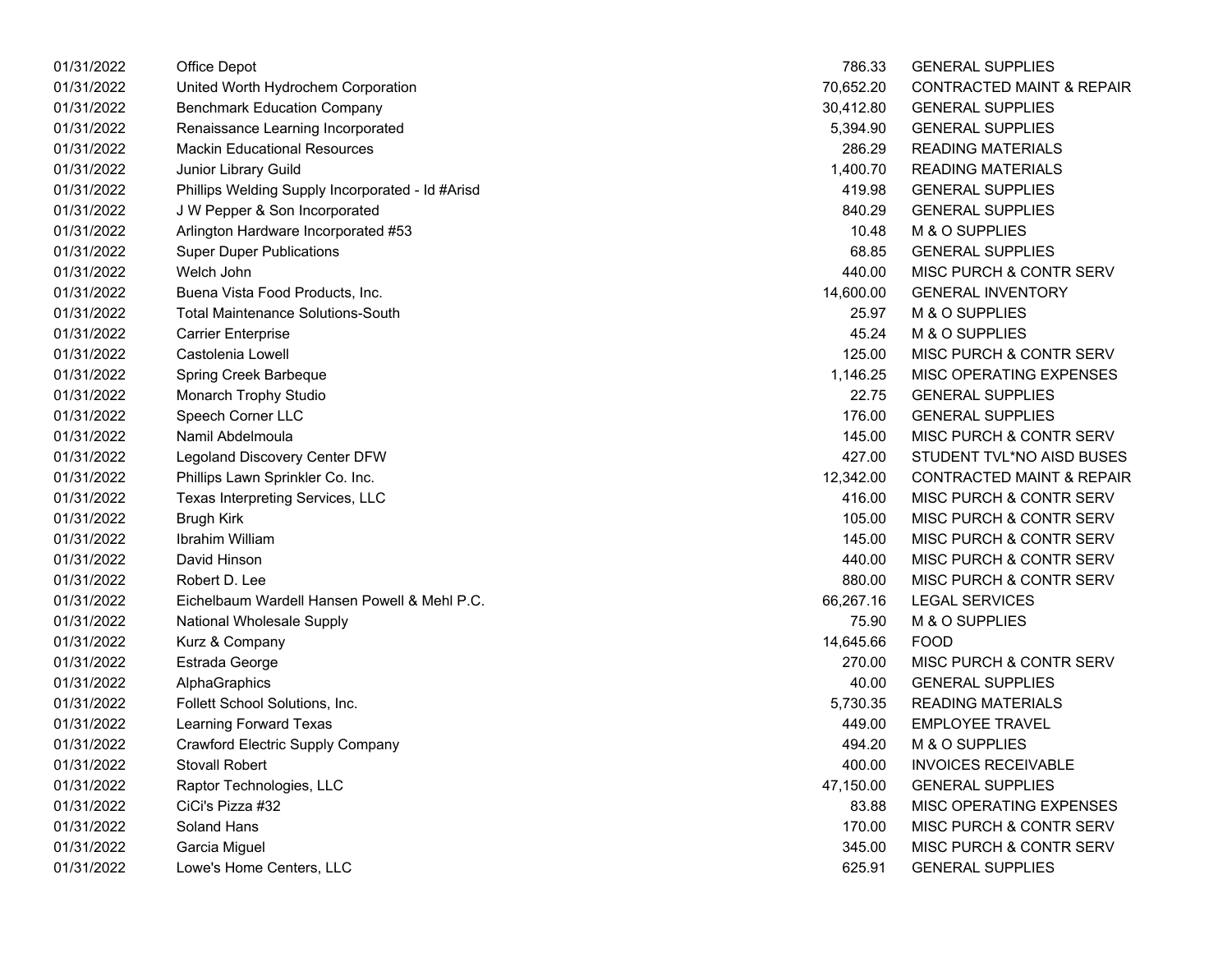| 01/31/2022 |                                                                | 204.85    | M & O SUPPLIES                       |
|------------|----------------------------------------------------------------|-----------|--------------------------------------|
| 01/31/2022 | Western-BRW Paper Company Incorporated                         | 1,214.00  | <b>GENERAL INVENTORY</b>             |
| 01/31/2022 | Minority Authority Uniform LLC                                 | 309.12    | M & O SUPPLIES                       |
| 01/31/2022 | J & S Equipment Co                                             | 53,843.00 | <b>GENERAL SUPPLIES</b>              |
| 01/31/2022 | Turnitin, LLC                                                  | 12,227.00 | <b>GENERAL SUPPLIES</b>              |
| 01/31/2022 | Nasco                                                          | 456.80    | <b>GENERAL SUPPLIES</b>              |
| 01/31/2022 | Charles, Damiete                                               | 440.00    | MISC PURCH & CONTR SERV              |
| 01/31/2022 | Martinez Juan                                                  | 400.00    | MISC PURCH & CONTR SERV              |
| 01/31/2022 | Rio Vista ISD                                                  | 400.00    | STUDENT TVL*NO AISD BUSES            |
| 01/31/2022 | <b>Gallegos Saul</b>                                           | 170.00    | MISC PURCH & CONTR SERV              |
| 01/31/2022 | <b>Target Specialty Products</b>                               | 698.62    | M & O SUPPLIES                       |
| 01/31/2022 | Price Right Professional Landscaping & Tree Service LLC        | 3,525.00  | <b>CONTRACTED MAINT &amp; REPAIR</b> |
| 01/31/2022 | <b>Alonti Catering</b>                                         | 66.43     | <b>GENERAL SUPPLIES</b>              |
| 01/31/2022 | Zimmerman Zachary                                              | 295.00    | MISC PURCH & CONTR SERV              |
| 01/31/2022 | ValueSure Agency Inc.                                          | 142.00    | MISC OPERATING EXPENSES              |
| 01/31/2022 | ValueSure Agency Inc.                                          | 71.00     | MISC OPERATING EXPENSES              |
| 01/31/2022 | Zane Darden                                                    | 200.00    | MISC PURCH & CONTR SERV              |
| 01/31/2022 | Muhammad Kaleia                                                | 145.00    | MISC PURCH & CONTR SERV              |
| 01/31/2022 | Samantha Jump                                                  | 125.00    | MISC PURCH & CONTR SERV              |
| 01/31/2022 | <b>Steven Davis</b>                                            | 125.00    | MISC PURCH & CONTR SERV              |
| 01/31/2022 | Amplify Education Incorporated                                 | 12,000.00 | MISC PURCH & CONTR SERV              |
| 01/31/2022 | Lakeshore Learning Materials                                   | 600.26    | <b>GENERAL SUPPLIES</b>              |
| 01/31/2022 | Office Depot, Inc                                              | 14,184.40 | <b>GENERAL SUPPLIES</b>              |
| 01/31/2022 |                                                                | 150.74    | MISC OPERATING EXPENSES              |
| 01/31/2022 | Cal Interpreting and Translations Incorporated                 | 763.20    | MISC PURCH & CONTR SERV              |
| 01/31/2022 | Adrian Abner                                                   | 440.00    | MISC PURCH & CONTR SERV              |
| 01/31/2022 | Omar Elsoydy                                                   | 210.00    | MISC PURCH & CONTR SERV              |
| 01/31/2022 | Rylon Joseph Guidry                                            | 900.00    | MISC PURCH & CONTR SERV              |
| 01/31/2022 | <b>Complete Supply Incorporated</b>                            | 12,845.14 | <b>FURN &amp; EQUIP &gt; \$5,000</b> |
| 01/31/2022 |                                                                | 5,597.28  | <b>GENERAL INVENTORY</b>             |
| 01/31/2022 | <b>Gomez Floor Covering</b>                                    | 237.74    | M & O SUPPLIES                       |
| 01/31/2022 | Elevator Maintenance and Repair Incorporated                   | 75.00     | <b>CONTRACTED MAINT &amp; REPAIR</b> |
| 01/31/2022 | Southwest International Trucks                                 | 1,651.20  | <b>CONTRACTED MAINT &amp; REPAIR</b> |
| 01/31/2022 |                                                                | 1,756.06  | M & O SUPPLIES                       |
| 01/31/2022 | Music & Arts                                                   | 5,590.16  | <b>GENERAL SUPPLIES</b>              |
| 01/31/2022 | Arlington Independent School District Food & Nutrition Service | 908.79    | MISC OPERATING EXPENSES              |
| 01/31/2022 | Rush Truck Centers Of Texas Limited Partnership                | 1,348.36  | M & O SUPPLIES                       |
| 01/31/2022 | F & H Consulting L L C                                         | 20,625.00 | STUDENT TVL*NO AISD BUSES            |
| 01/31/2022 | <b>Pittsburgh Paints</b>                                       | 125.92    | M & O SUPPLIES                       |
| 01/31/2022 | University Of Texas High School                                | 100.00    | <b>TESTING MATERIALS</b>             |

| 204.85    | <b>M &amp; O SUPPLIES</b>            |
|-----------|--------------------------------------|
| 1,214.00  | <b>GENERAL INVENTORY</b>             |
| 309.12    | M & O SUPPLIES                       |
| 53,843.00 | <b>GENERAL SUPPLIES</b>              |
| 12,227.00 | <b>GENERAL SUPPLIES</b>              |
| 456.80    | <b>GENERAL SUPPLIES</b>              |
| 440.00    | <b>MISC PURCH &amp; CONTR SERV</b>   |
| 400.00    | <b>MISC PURCH &amp; CONTR SERV</b>   |
| 400.00    | STUDENT TVL*NO AISD BUSES            |
| 170.00    | MISC PURCH & CONTR SERV              |
| 698.62    | M & O SUPPLIES                       |
| 3,525.00  | <b>CONTRACTED MAINT &amp; REPAIR</b> |
| 66.43     | <b>GENERAL SUPPLIES</b>              |
| 295.00    | <b>MISC PURCH &amp; CONTR SERV</b>   |
| 142.00    | <b>MISC OPERATING EXPENSES</b>       |
| 71.00     | <b>MISC OPERATING EXPENSES</b>       |
| 200.00    | <b>MISC PURCH &amp; CONTR SERV</b>   |
| 145.00    | MISC PURCH & CONTR SERV              |
| 125.00    | <b>MISC PURCH &amp; CONTR SERV</b>   |
| 125.00    | <b>MISC PURCH &amp; CONTR SERV</b>   |
| 12,000.00 | <b>MISC PURCH &amp; CONTR SERV</b>   |
| 600.26    | <b>GENERAL SUPPLIES</b>              |
| 14,184.40 | <b>GENERAL SUPPLIES</b>              |
| 150.74    | <b>MISC OPERATING EXPENSES</b>       |
| 763.20    | <b>MISC PURCH &amp; CONTR SERV</b>   |
| 440.00    | <b>MISC PURCH &amp; CONTR SERV</b>   |
| 210.00    | <b>MISC PURCH &amp; CONTR SERV</b>   |
| 900.00    | <b>MISC PURCH &amp; CONTR SERV</b>   |
| 12,845.14 | <b>FURN &amp; EQUIP &gt; \$5,000</b> |
| 5,597.28  | <b>GENERAL INVENTORY</b>             |
| 237.74    | M & O SUPPLIES                       |
| 75.00     | <b>CONTRACTED MAINT &amp; REPAIR</b> |
| 1,651.20  | <b>CONTRACTED MAINT &amp; REPAIR</b> |
| 1,756.06  | M & O SUPPLIES                       |
| 5,590.16  | <b>GENERAL SUPPLIES</b>              |
| 908.79    | <b>MISC OPERATING EXPENSES</b>       |
| 1,348.36  | <b>M &amp; O SUPPLIES</b>            |
| 20,625.00 | STUDENT TVL*NO AISD BUSES            |
| 125.92    | M & O SUPPLIES                       |
| 100.00    | <b>TESTING MATERIALS</b>             |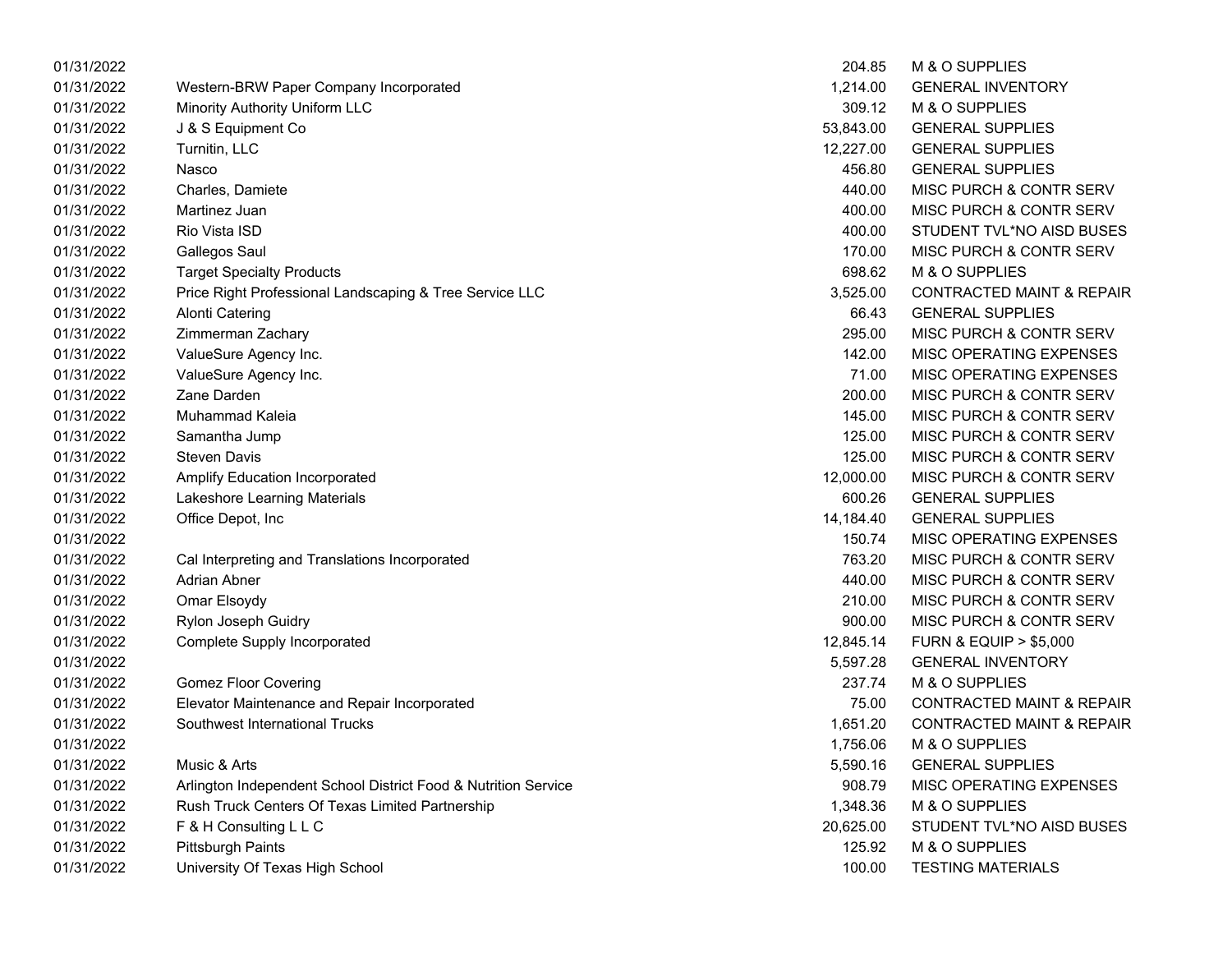| 01/31/2022 | Pearson                                   | 296.80     | <b>TESTING MATERIALS</b>             |
|------------|-------------------------------------------|------------|--------------------------------------|
| 01/31/2022 | SiteOne Landscape Supply Holding LLC      | 61.88      | M & O SUPPLIES                       |
| 01/31/2022 | Arlington Chamber Of Commerce             | 1,500.00   | MISC OPERATING EXPENSES              |
| 01/31/2022 | City Of Arlington Water Department        | 141,006.55 | <b>WATER</b>                         |
| 01/31/2022 | <b>Gopher Sport Equipment</b>             | 458.08     | <b>GENERAL SUPPLIES</b>              |
| 01/31/2022 | Industrial Power Isuzu Truck Incorporated | 2,683.20   | <b>CONTRACTED MAINT &amp; REPAIR</b> |
| 01/31/2022 |                                           | 3,249.67   | M & O SUPPLIES                       |
| 01/31/2022 | Paxton Patterson                          | 1,865.42   | <b>GENERAL SUPPLIES</b>              |
| 01/31/2022 | Sargent Welch L L C                       | 1,056.09   | <b>GENERAL SUPPLIES</b>              |
| 01/31/2022 | Unifirst Holdings(A/R 01550)              | 37.01      | <b>CONTRACTED MAINT &amp; REPAIR</b> |
| 01/31/2022 |                                           | 84.57      | MISC PURCH & CONTR SERV              |
| 01/31/2022 | Olen Williams Sales & Service             | 3,020.00   | <b>CONTRACTED MAINT &amp; REPAIR</b> |
| 01/31/2022 |                                           | 288.00     | M & O SUPPLIES                       |
| 01/31/2022 | City Of Arlington Water Department        | 28,941.94  | <b>WATER</b>                         |
| 02/01/2022 | Attainment Company Incorporated           | 16,578.85  | <b>GENERAL SUPPLIES</b>              |
| 02/01/2022 | Home Depot Pro                            | 725.34     | M & O SUPPLIES                       |
| 02/01/2022 | Kroger                                    | 761.61     | <b>GENERAL SUPPLIES</b>              |
| 02/01/2022 |                                           | 29.90      | <b>INVOICES RECEIVABLE</b>           |
| 02/01/2022 |                                           | 425.35     | MISC OPERATING EXPENSES              |
| 02/01/2022 | Jennie O Foods Incorporated               | 9,225.00   | <b>GENERAL INVENTORY</b>             |
| 02/01/2022 | Dominos Pizza                             | 41.96      | STUDENT TVL*NO AISD BUSES            |
| 02/01/2022 | United Refrigeration Incorporated         | 1,214.92   | M & O SUPPLIES                       |
| 02/01/2022 | Fort Worth Zoo                            | 309.00     | STUDENT TVL*NO AISD BUSES            |
| 02/01/2022 | <b>Dell Marketing</b>                     | 4,858.06   | <b>GENERAL SUPPLIES</b>              |
| 02/01/2022 | <b>Booksource</b>                         | 28,127.17  | <b>READING MATERIALS</b>             |
| 02/01/2022 | Texas Furniture Source Incorporated       | 482.50     | <b>GENERAL SUPPLIES</b>              |
| 02/01/2022 | <b>Masters Distribution Systems</b>       | 8,714.93   | <b>FOOD</b>                          |
| 02/01/2022 |                                           | 32,269.12  | <b>GENERAL INVENTORY</b>             |
| 02/01/2022 | Schwans Food Service Incorporated         | 24,364.80  | <b>GENERAL INVENTORY</b>             |
| 02/01/2022 | <b>Marks Plumbing Parts</b>               | 15.40      | <b>GENERAL INVENTORY</b>             |
| 02/01/2022 | Land O Lakes Incorporated                 | 16,700.04  | <b>GENERAL INVENTORY</b>             |
| 02/01/2022 | Oaktree Products                          | 35.60      | <b>GENERAL SUPPLIES</b>              |
| 02/01/2022 | Cowboy Towing                             | 210.50     | <b>CONTRACTED MAINT &amp; REPAIR</b> |
| 02/01/2022 | <b>Howard Technology Solutions</b>        | 600.00     | <b>GENERAL SUPPLIES</b>              |
| 02/01/2022 | Aerowave Technologies                     | 4,214.50   | <b>GENERAL SUPPLIES</b>              |
| 02/01/2022 |                                           | 6,591.40   | M & O SUPPLIES                       |
| 02/01/2022 | Govconnection Incorporated                | 560.00     | <b>GENERAL SUPPLIES</b>              |
| 02/01/2022 | Ben E Keith                               | 349.36     | <b>GENERAL SUPPLIES</b>              |
| 02/01/2022 | J W Pepper & Son Incorporated             | 15.00      | <b>GENERAL SUPPLIES</b>              |
| 02/01/2022 | Anixter Incorporated                      | 563.82     | <b>CONTRACTED MAINT &amp; REPAIR</b> |

| 296.80     | <b>TESTING MATERIALS</b>             |
|------------|--------------------------------------|
| 61.88      | <b>M &amp; O SUPPLIES</b>            |
| 1,500.00   | <b>MISC OPERATING EXPENSES</b>       |
| 141,006.55 | WATER                                |
| 458.08     | <b>GENERAL SUPPLIES</b>              |
| 2,683.20   | <b>CONTRACTED MAINT &amp; REPAIR</b> |
| 3,249.67   | <b>M &amp; O SUPPLIES</b>            |
| 1,865.42   | <b>GENERAL SUPPLIES</b>              |
| 1,056.09   | <b>GENERAL SUPPLIES</b>              |
| 37.01      | <b>CONTRACTED MAINT &amp; REPAIR</b> |
| 84.57      | <b>MISC PURCH &amp; CONTR SERV</b>   |
| 3,020.00   | <b>CONTRACTED MAINT &amp; REPAIR</b> |
| 288.00     | <b>M &amp; O SUPPLIES</b>            |
| 28,941.94  | <b>WATER</b>                         |
| 16,578.85  | <b>GENERAL SUPPLIES</b>              |
| 725.34     | M & O SUPPLIES                       |
| 761.61     | <b>GENERAL SUPPLIES</b>              |
| 29.90      | <b>INVOICES RECEIVABLE</b>           |
| 425.35     | <b>MISC OPERATING EXPENSES</b>       |
| 9,225.00   | <b>GENERAL INVENTORY</b>             |
| 41.96      | STUDENT TVL*NO AISD BUSES            |
| 1,214.92   | <b>M &amp; O SUPPLIES</b>            |
| 309.00     | STUDENT TVL*NO AISD BUSES            |
| 4,858.06   | <b>GENERAL SUPPLIES</b>              |
| 28,127.17  | <b>READING MATERIALS</b>             |
| 482.50     | <b>GENERAL SUPPLIES</b>              |
| 8,714.93   | FOOD                                 |
| 32,269.12  | <b>GENERAL INVENTORY</b>             |
| 24,364.80  | <b>GENERAL INVENTORY</b>             |
| 15.40      | <b>GENERAL INVENTORY</b>             |
| 16,700.04  | <b>GENERAL INVENTORY</b>             |
| 35.60      | <b>GENERAL SUPPLIES</b>              |
| 210.50     | CONTRACTED MAINT & REPAIR            |
| 600.00     | <b>GENERAL SUPPLIES</b>              |
| 4,214.50   | <b>GENERAL SUPPLIES</b>              |
| 6,591.40   | <b>M &amp; O SUPPLIES</b>            |
| 560.00     | <b>GENERAL SUPPLIES</b>              |
| 349.36     | <b>GENERAL SUPPLIES</b>              |
| 15.00      | <b>GENERAL SUPPLIES</b>              |
| 563.82     | <b>CONTRACTED MAINT &amp; REPAIR</b> |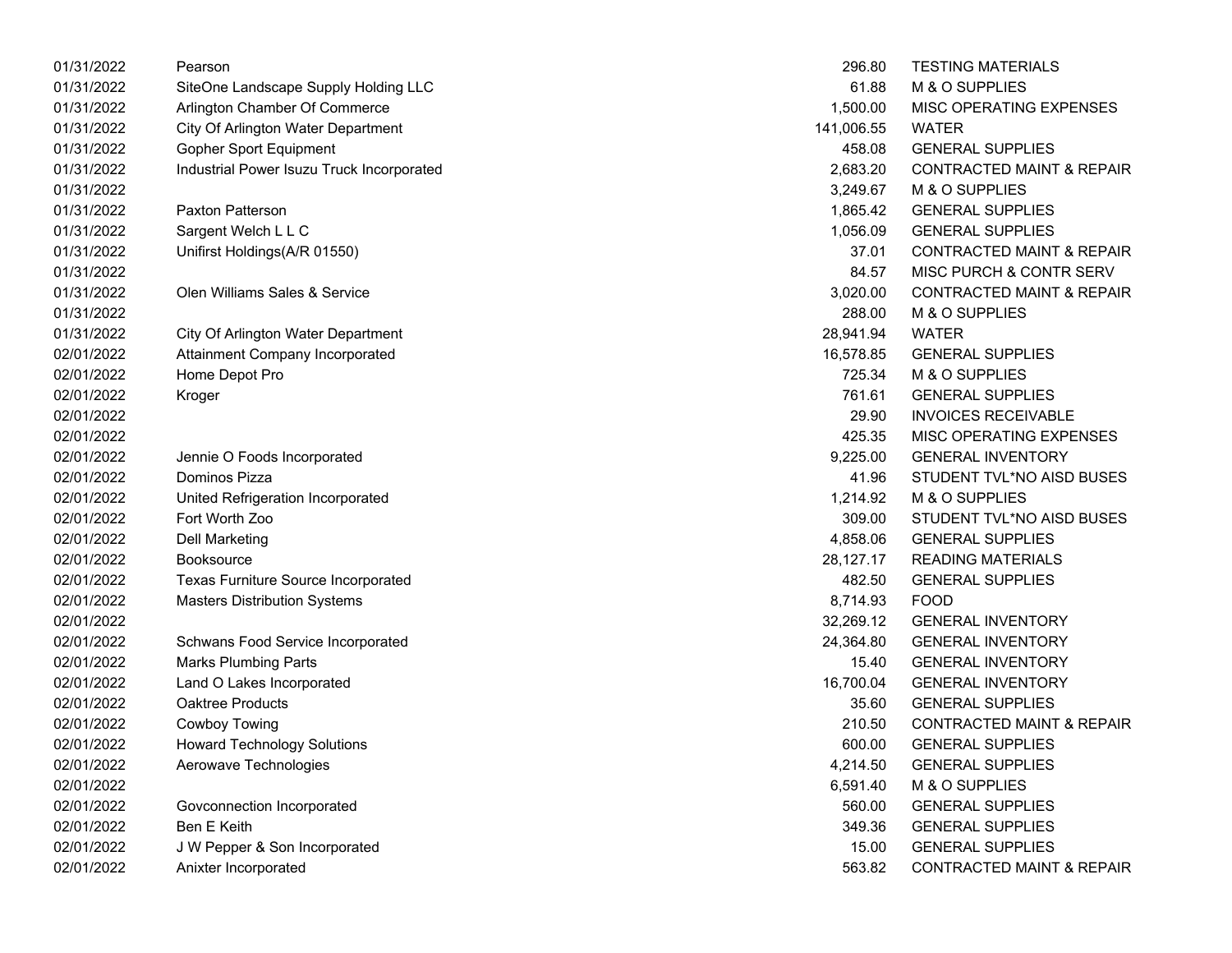| 02/01/2022 | Arlington Hardware Incorporated #53     | 188.49    | M & O SUPPLIES                       |
|------------|-----------------------------------------|-----------|--------------------------------------|
| 02/01/2022 | Asel Art Supply                         | 180.16    | <b>GENERAL SUPPLIES</b>              |
| 02/01/2022 | Centerline Supply Limited               | 135.00    | M & O SUPPLIES                       |
| 02/01/2022 | Par Way Tryson Company                  | 6,300.00  | <b>GENERAL INVENTORY</b>             |
| 02/01/2022 | <b>Vines Maurice</b>                    | 70.00     | MISC PURCH & CONTR SERV              |
| 02/01/2022 | Henry John C                            | 1,237.50  | MISC PURCH & CONTR SERV              |
| 02/01/2022 | McCain Foods USA Inc.                   | 8,064.66  | <b>GENERAL INVENTORY</b>             |
| 02/01/2022 | Phillips Lawn Sprinkler Co. Inc.        | 2,036.00  | <b>CONTRACTED MAINT &amp; REPAIR</b> |
| 02/01/2022 | Just Say Yes                            | 17,120.00 | MISC PURCH & CONTR SERV              |
| 02/01/2022 | America Team Sports                     | 1,500.00  | <b>GENERAL SUPPLIES</b>              |
| 02/01/2022 | <b>Washington Varandas</b>              | 371.25    | MISC PURCH & CONTR SERV              |
| 02/01/2022 | Camper Marcus                           | 371.25    | MISC PURCH & CONTR SERV              |
| 02/01/2022 | Daxwell LLC                             | 1,764.70  | <b>GENERAL INVENTORY</b>             |
| 02/01/2022 | <b>SC Fuels</b>                         | 20,762.82 | <b>GENERAL INVENTORY</b>             |
| 02/01/2022 | Kurz & Company                          | 10,101.13 | <b>FOOD</b>                          |
| 02/01/2022 | <b>Jakes Finer Foods</b>                | 5,455.60  | <b>GENERAL INVENTORY</b>             |
| 02/01/2022 | Arriaga Joshua Aaron                    | 80.00     | MISC PURCH & CONTR SERV              |
| 02/01/2022 | AlphaGraphics                           | 37.50     | <b>GENERAL SUPPLIES</b>              |
| 02/01/2022 | Follett School Solutions, Inc.          | 4,347.00  | <b>READING MATERIALS</b>             |
| 02/01/2022 | Crawford Electric Supply Company        | 141.20    | M & O SUPPLIES                       |
| 02/01/2022 | Simplot J R Company                     | 65,310.81 | <b>GENERAL INVENTORY</b>             |
| 02/01/2022 | Results Coaching Global LLC             | 3,994.00  | MISC PURCH & CONTR SERV              |
| 02/01/2022 | <b>Chick-fil-A North Collins Street</b> | 72.74     | STUDENT TVL*NO AISD BUSES            |
| 02/01/2022 | <b>Tyson Prepared Foods</b>             | 28,231.00 | <b>GENERAL INVENTORY</b>             |
| 02/01/2022 | Ferguson Enterprises, Inc.              | 27.64     | M & O SUPPLIES                       |
| 02/01/2022 | <b>Education Galaxy LLC</b>             | 9,500.00  | <b>GENERAL SUPPLIES</b>              |
| 02/01/2022 | Lowe's Home Centers, LLC                | 63.64     | <b>GENERAL SUPPLIES</b>              |
| 02/01/2022 | Jurado Oscar                            | 105.00    | MISC PURCH & CONTR SERV              |
| 02/01/2022 | Klement Distribution, Inc.              | 5,958.13  | <b>FOOD</b>                          |
| 02/01/2022 | Sysco North Texas                       | 584.00    | <b>GENERAL INVENTORY</b>             |
| 02/01/2022 | GradeCam LLC                            | 1,337.50  | <b>GENERAL SUPPLIES</b>              |
| 02/01/2022 | Mavich LLC                              | 1,612.00  | <b>GENERAL INVENTORY</b>             |
| 02/01/2022 | Learning A-Z LLC                        | 3,043.55  | <b>GENERAL SUPPLIES</b>              |
| 02/01/2022 | <b>Jessica Carrion</b>                  | 165.00    | MISC PURCH & CONTR SERV              |
| 02/01/2022 | Bayes Achievement Center, Inc.          | 19,066.86 | <b>TUITION &amp; TRFR PMTS</b>       |
| 02/01/2022 | <b>Alonti Catering</b>                  | 633.82    | MISC OPERATING EXPENSES              |
| 02/01/2022 | <b>Lindenmeyr Munroe</b>                | 2,511.72  | <b>GENERAL INVENTORY</b>             |
| 02/01/2022 | Tresona Multimedia, LLC                 | 430.00    | MISC PURCH & CONTR SERV              |
| 02/01/2022 | <b>Bake Crafters Food Company</b>       | 25,709.40 | <b>GENERAL INVENTORY</b>             |
| 02/01/2022 | Moore Waste and Recycling Services      | 9,533.70  | <b>CONTRACTED MAINT &amp; REPAIR</b> |
|            |                                         |           |                                      |

| 188.49    | <b>M &amp; O SUPPLIES</b>            |
|-----------|--------------------------------------|
| 180.16    | <b>GENERAL SUPPLIES</b>              |
| 135.00    | <b>M &amp; O SUPPLIES</b>            |
| 6,300.00  | <b>GENERAL INVENTORY</b>             |
| 70.00     | <b>MISC PURCH &amp; CONTR SERV</b>   |
| 1,237.50  | <b>MISC PURCH &amp; CONTR SERV</b>   |
| 8,064.66  | <b>GENERAL INVENTORY</b>             |
| 2,036.00  | <b>CONTRACTED MAINT &amp; REPAIR</b> |
| 17,120.00 | <b>MISC PURCH &amp; CONTR SERV</b>   |
| 1,500.00  | <b>GENERAL SUPPLIES</b>              |
| 371.25    | <b>MISC PURCH &amp; CONTR SERV</b>   |
| 371.25    | <b>MISC PURCH &amp; CONTR SERV</b>   |
| 1,764.70  | <b>GENERAL INVENTORY</b>             |
| 20,762.82 | <b>GENERAL INVENTORY</b>             |
| 10,101.13 | FOOD                                 |
| 5,455.60  | <b>GENERAL INVENTORY</b>             |
| 80.00     | <b>MISC PURCH &amp; CONTR SERV</b>   |
| 37.50     | <b>GENERAL SUPPLIES</b>              |
| 4,347.00  | <b>READING MATERIALS</b>             |
| 141.20    | <b>M &amp; O SUPPLIES</b>            |
| 65,310.81 | <b>GENERAL INVENTORY</b>             |
| 3,994.00  | <b>MISC PURCH &amp; CONTR SERV</b>   |
| 72.74     | STUDENT TVL*NO AISD BUSES            |
| 28,231.00 | <b>GENERAL INVENTORY</b>             |
| 27.64     | <b>M &amp; O SUPPLIES</b>            |
| 9,500.00  | <b>GENERAL SUPPLIES</b>              |
| 63.64     | <b>GENERAL SUPPLIES</b>              |
| 105.00    | <b>MISC PURCH &amp; CONTR SERV</b>   |
| 5,958.13  | FOOD                                 |
| 584.00    | <b>GENERAL INVENTORY</b>             |
| 1,337.50  | <b>GENERAL SUPPLIES</b>              |
| 1,612.00  | <b>GENERAL INVENTORY</b>             |
| 3,043.55  | <b>GENERAL SUPPLIES</b>              |
| 165.00    | <b>MISC PURCH &amp; CONTR SERV</b>   |
| 19,066.86 | <b>TUITION &amp; TRFR PMTS</b>       |
| 633.82    | <b>MISC OPERATING EXPENSES</b>       |
| 2,511.72  | <b>GENERAL INVENTORY</b>             |
| 430.00    | <b>MISC PURCH &amp; CONTR SERV</b>   |
| 25,709.40 | <b>GENERAL INVENTORY</b>             |
| 9,533.70  | <b>CONTRACTED MAINT &amp; REPAIR</b> |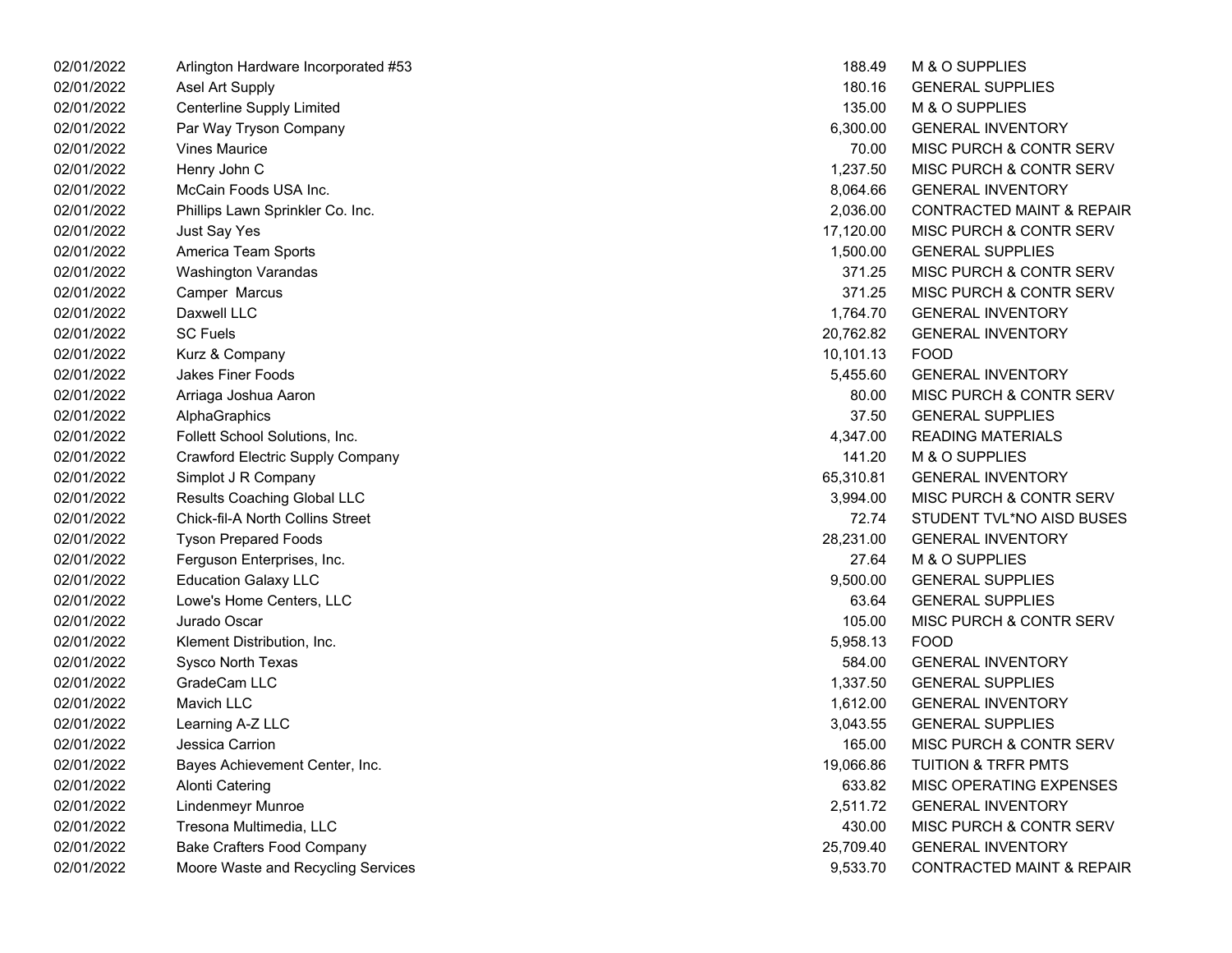| 02/01/2022 | Goodman Food Products dba Don Lee Farms                        | 12,055.50   | <b>GENERAL INVENTORY</b>             |
|------------|----------------------------------------------------------------|-------------|--------------------------------------|
| 02/01/2022 | <b>Tasty Brands LLC</b>                                        | 30,370.56   | <b>GENERAL INVENTORY</b>             |
| 02/01/2022 | Hillco Partners L L C                                          | 5,600.00    | <b>LOBBYING</b>                      |
| 02/01/2022 | New Dairy Opco LLC DBA Borden Dairy                            | 36,793.32   | <b>FOOD</b>                          |
| 02/01/2022 | <b>VST Services LP</b>                                         | 4,000.00    | <b>EDUCATION SERVICE CENTER</b>      |
| 02/01/2022 | <b>Eduthings LLC</b>                                           | 31,500.00   | <b>GENERAL SUPPLIES</b>              |
| 02/01/2022 | <b>Empowering Minds Counseling Services</b>                    | 1,560.00    | OTH PROFESSIONAL SERVICES            |
| 02/01/2022 | Lee Lewis Construction Incorporated                            | 330,792.06  | <b>BLDG PURCH, CONSTR, IMPROVE</b>   |
| 02/01/2022 |                                                                | (59,097.79) | <b>RETAINAGE</b>                     |
| 02/01/2022 | Yellowstone Landscape - Central Inc.                           | 3,619.34    | <b>CONTRACTED MAINT &amp; REPAIR</b> |
| 02/01/2022 | National Food Group Incorporated                               | 9,408.00    | <b>GENERAL INVENTORY</b>             |
| 02/01/2022 | Gold Creek Foods LLC                                           | 42,586.88   | <b>GENERAL INVENTORY</b>             |
| 02/01/2022 | UNIT SETS, LLC                                                 | 15,300.00   | <b>GENERAL SUPPLIES</b>              |
| 02/01/2022 | Lakeshore Learning Materials                                   | 2,063.30    | <b>GENERAL SUPPLIES</b>              |
| 02/01/2022 | Michaels Stores INC & SUBS                                     | 150.30      | <b>GENERAL SUPPLIES</b>              |
| 02/01/2022 | Office Depot, Inc                                              | 2,461.52    | <b>GENERAL SUPPLIES</b>              |
| 02/01/2022 | Cal Interpreting and Translations Incorporated                 | 842.10      | MISC PURCH & CONTR SERV              |
| 02/01/2022 | Evan Schwarzbach                                               | 192.50      | MISC PURCH & CONTR SERV              |
| 02/01/2022 | <b>Brandon Owens</b>                                           | 467.50      | MISC PURCH & CONTR SERV              |
| 02/01/2022 | Aeron Hill                                                     | 467.50      | MISC PURCH & CONTR SERV              |
| 02/01/2022 | Alan Pena                                                      | 467.50      | MISC PURCH & CONTR SERV              |
| 02/01/2022 | <b>Rachel Riley</b>                                            | 1,567.50    | MISC PURCH & CONTR SERV              |
| 02/01/2022 | Drew Shake                                                     | 145.00      | MISC PURCH & CONTR SERV              |
| 02/01/2022 | Complete Supply Incorporated                                   | 6,030.95    | <b>GENERAL INVENTORY</b>             |
| 02/01/2022 | <b>Wallace Packaging</b>                                       | 1,200.00    | <b>GENERAL INVENTORY</b>             |
| 02/01/2022 | <b>Braun Beef Company Incorporated</b>                         | 12,881.00   | <b>GENERAL INVENTORY</b>             |
| 02/01/2022 | Elevator Maintenance and Repair Incorporated                   | 6,305.38    | CONTRACTED MAINT & REPAIR            |
| 02/01/2022 | International Baccalaureate America                            | 10,756.00   | MISC OPERATING EXPENSES              |
| 02/01/2022 | Southwest International Trucks                                 | 3,457.50    | <b>CONTRACTED MAINT &amp; REPAIR</b> |
| 02/01/2022 |                                                                | 3,291.52    | M & O SUPPLIES                       |
| 02/01/2022 | <b>Carahsoft Technology Corporation</b>                        | 380.00      | <b>GENERAL SUPPLIES</b>              |
| 02/01/2022 | Byrne Brothers Foods Incorporate                               | 8,949.60    | <b>GENERAL INVENTORY</b>             |
| 02/01/2022 | Conagra Food Sales Incorporated                                | 7,358.28    | <b>GENERAL INVENTORY</b>             |
| 02/01/2022 | Arlington Independent School District Food & Nutrition Service | 150.00      | MISC OPERATING EXPENSES              |
| 02/01/2022 | Carl Hilmer Guenther & Sons Incorporated                       | 30,190.86   | <b>GENERAL INVENTORY</b>             |
| 02/01/2022 | Rush Truck Centers Of Texas Limited Partnership                | 7,462.29    | <b>CONTRACTED MAINT &amp; REPAIR</b> |
| 02/01/2022 |                                                                | 5,945.38    | M & O SUPPLIES                       |
| 02/01/2022 | Red Gold Llc                                                   | 35,474.88   | <b>GENERAL INVENTORY</b>             |
| 02/01/2022 | H2O Supply Incorporated                                        | 203.35      | <b>GENERAL INVENTORY</b>             |
| 02/01/2022 | <b>Cascade School Supplies</b>                                 | 216.80      | <b>GENERAL INVENTORY</b>             |

| 12,055.50   | <b>GENERAL INVENTORY</b>             |
|-------------|--------------------------------------|
| 30,370.56   | <b>GENERAL INVENTORY</b>             |
| 5,600.00    | LOBBYING                             |
| 36,793.32   | FOOD                                 |
| 4,000.00    | EDUCATION SERVICE CENTER             |
| 31,500.00   | <b>GENERAL SUPPLIES</b>              |
| 1,560.00    | OTH PROFESSIONAL SERVICES            |
| 330,792.06  | <b>BLDG PURCH, CONSTR, IMPROVE</b>   |
| (59,097.79) | RETAINAGE                            |
| 3,619.34    | <b>CONTRACTED MAINT &amp; REPAIR</b> |
| 9,408.00    | <b>GENERAL INVENTORY</b>             |
| 42,586.88   | <b>GENERAL INVENTORY</b>             |
| 15,300.00   | <b>GENERAL SUPPLIES</b>              |
| 2,063.30    | <b>GENERAL SUPPLIES</b>              |
| 150.30      | <b>GENERAL SUPPLIES</b>              |
| 2,461.52    | <b>GENERAL SUPPLIES</b>              |
| 842.10      | <b>MISC PURCH &amp; CONTR SERV</b>   |
| 192.50      | MISC PURCH & CONTR SERV              |
| 467.50      | <b>MISC PURCH &amp; CONTR SERV</b>   |
| 467.50      | <b>MISC PURCH &amp; CONTR SERV</b>   |
| 467.50      | MISC PURCH & CONTR SERV              |
| 1,567.50    | MISC PURCH & CONTR SERV              |
| 145.00      | MISC PURCH & CONTR SERV              |
| 6,030.95    | <b>GENERAL INVENTORY</b>             |
| 1,200.00    | <b>GENERAL INVENTORY</b>             |
| 12,881.00   | <b>GENERAL INVENTORY</b>             |
| 6,305.38    | <b>CONTRACTED MAINT &amp; REPAIR</b> |
| 10,756.00   | <b>MISC OPERATING EXPENSES</b>       |
| 3,457.50    | <b>CONTRACTED MAINT &amp; REPAIR</b> |
| 3,291.52    | <b>M &amp; O SUPPLIES</b>            |
| 380.00      | <b>GENERAL SUPPLIES</b>              |
| 8,949.60    | <b>GENERAL INVENTORY</b>             |
| 7,358.28    | <b>GENERAL INVENTORY</b>             |
| 150.00      | <b>MISC OPERATING EXPENSES</b>       |
| 30,190.86   | <b>GENERAL INVENTORY</b>             |
| 7,462.29    | <b>CONTRACTED MAINT &amp; REPAIR</b> |
| 5,945.38    | <b>M &amp; O SUPPLIES</b>            |
| 35,474.88   | <b>GENERAL INVENTORY</b>             |
| 203.35      | <b>GENERAL INVENTORY</b>             |
| 216.80      | <b>GENERAL INVENTORY</b>             |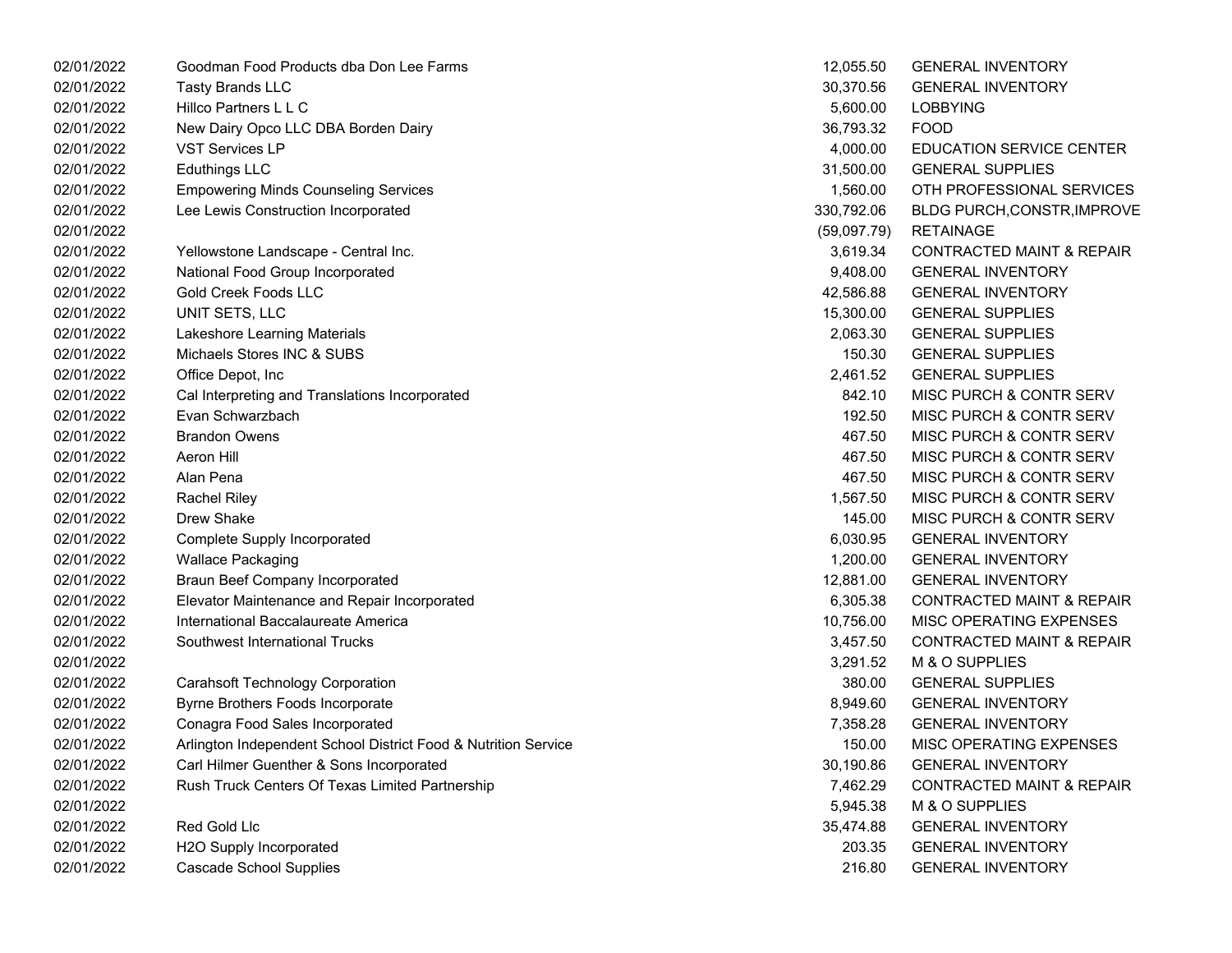| 02/01/2022 | Curriculum Associates Incorporated                | 978.88    | <b>GENERAL SUPPLIES</b>              |
|------------|---------------------------------------------------|-----------|--------------------------------------|
| 02/01/2022 | Lamar High School 003                             | 18.00     | <b>REG DAY SCHOOL TUITION</b>        |
| 02/02/2022 | United Educators Association                      | 1,170.48  | UNITED FUND                          |
| 02/02/2022 | Texas United School Employees Local 100           | 57.72     | UNITED FUND                          |
| 02/02/2022 | <b>Arlington Education Foundation</b>             | 5.00      | AISD EDUCATION FOUNDATION            |
| 02/02/2022 | Truman Tim Chapter 13 Trustee                     | 542.31    | UNITED FUND                          |
| 02/02/2022 | Association Of Texas Professional Educators State | 68.88     | UNITED FUND                          |
| 02/02/2022 | Association Of Texas Professional Educators State | 20.00     | UNITED FUND                          |
| 02/02/2022 | <b>Arlington ATPE</b>                             | 9.79      | UNITED FUND                          |
| 02/02/2022 | Educational Employees Credit Union - HSA          | 391.31    | <b>DENTAL INSURANCE</b>              |
| 02/02/2022 | <b>Educational Employees Credit Union</b>         | 4,190.00  | DUE TO CREDIT UNION                  |
| 02/02/2022 | <b>Texas State Teachers Association</b>           | 135.95    | UNITED FUND                          |
| 02/02/2022 | <b>Teachers Discovery</b>                         | 123.45    | <b>GENERAL SUPPLIES</b>              |
| 02/02/2022 | Zep Manufacturing Company                         | 403.50    | M & O SUPPLIES                       |
| 02/02/2022 | Corgan Assoc Architects Incorporated              | 77,577.70 | <b>BLDG PURCH, CONSTR, IMPROVE</b>   |
| 02/02/2022 | Apex Supply Company                               | 325.17    | M & O SUPPLIES                       |
| 02/02/2022 | <b>Texas School Public Relations Association</b>  | 90.00     | <b>EMPLOYEE TRAVEL</b>               |
| 02/02/2022 | Kroger                                            | 1,368.28  | <b>GENERAL SUPPLIES</b>              |
| 02/02/2022 |                                                   | 1,089.87  | MISC OPERATING EXPENSES              |
| 02/02/2022 | United Refrigeration Incorporated                 | 1,958.42  | M & O SUPPLIES                       |
| 02/02/2022 | Really Good Stuff                                 | 144.75    | <b>GENERAL SUPPLIES</b>              |
| 02/02/2022 | Rotary Club Of Arlington                          | 245.00    | <b>DUES</b>                          |
| 02/02/2022 | <b>Masters Distribution Systems</b>               | 6,731.39  | <b>FOOD</b>                          |
| 02/02/2022 | Abdo Publishing Company                           | 948.75    | <b>READING MATERIALS</b>             |
| 02/02/2022 | Mart Incorporated                                 | 89,875.00 | <b>CONTRACTED MAINT &amp; REPAIR</b> |
| 02/02/2022 | <b>Concentra Medical Centers</b>                  | 1,187.00  | MISC OPERATING EXPENSES              |
| 02/02/2022 | B & H Photo Video                                 | 385.14    | <b>GENERAL SUPPLIES</b>              |
| 02/02/2022 | 1 A Fire & Domestic Testing                       | 12,069.00 | <b>CONTRACTED MAINT &amp; REPAIR</b> |
| 02/02/2022 | <b>Cowboy Towing</b>                              | 218.50    | <b>CONTRACTED MAINT &amp; REPAIR</b> |
| 02/02/2022 | Aerowave Technologies                             | 100.00    | <b>GENERAL SUPPLIES</b>              |
| 02/02/2022 | Junior Library Guild                              | 881.20    | <b>READING MATERIALS</b>             |
| 02/02/2022 | R & H Parts And Service                           | 444.80    | M & O SUPPLIES                       |
| 02/02/2022 | Apple Computer Incorporated                       | 17.50     | <b>GENERAL SUPPLIES</b>              |
| 02/02/2022 | <b>City Of Grand Prairie Water Utilities</b>      | 1,995.26  | <b>WATER</b>                         |
| 02/02/2022 | Arlington Hardware Incorporated #53               | 281.09    | M & O SUPPLIES                       |
| 02/02/2022 | Zimmerer Kubota Incorporated                      | 1,495.05  | M & O SUPPLIES                       |
| 02/02/2022 | Child Care Associates Incorporated                | 238.80    | MISC PURCH & CONTR SERV              |
| 02/02/2022 | Kinloch Equipment and Supply Inc                  | 2,045.44  | <b>CONTRACTED MAINT &amp; REPAIR</b> |
| 02/02/2022 | ABC CLIO L L C                                    | 20,013.00 | <b>GENERAL SUPPLIES</b>              |
| 02/02/2022 | <b>Clay Ewell Educational Services</b>            | 460.00    | <b>GENERAL SUPPLIES</b>              |
|            |                                                   |           |                                      |

| 978.88        | <b>GENERAL SUPPLIES</b>              |
|---------------|--------------------------------------|
| 18.00         | <b>REG DAY SCHOOL TUITION</b>        |
|               | 1,170.48 UNITED FUND                 |
| 57.72         | UNITED FUND                          |
| 5.00          | AISD EDUCATION FOUNDATION            |
|               | 542.31 UNITED FUND                   |
|               | 68.88 UNITED FUND                    |
|               | 20.00 UNITED FUND                    |
| 9.79          | <b>UNITED FUND</b>                   |
| 391.31        | <b>DENTAL INSURANCE</b>              |
| 4,190.00      | DUE TO CREDIT UNION                  |
|               | 135.95 UNITED FUND                   |
| 123.45        | <b>GENERAL SUPPLIES</b>              |
| 403.50        | <b>M &amp; O SUPPLIES</b>            |
| 77,577.70     | BLDG PURCH, CONSTR, IMPROVE          |
| 325.17        | M & O SUPPLIES                       |
|               | 90.00 EMPLOYEE TRAVEL                |
|               | 1,368.28 GENERAL SUPPLIES            |
| 1,089.87      | MISC OPERATING EXPENSES              |
| 1,958.42      | <b>M &amp; O SUPPLIES</b>            |
| 144.75        | <b>GENERAL SUPPLIES</b>              |
| 245.00 DUES   |                                      |
| 6,731.39 FOOD |                                      |
| 948.75        | READING MATERIALS                    |
| 89,875.00     | <b>CONTRACTED MAINT &amp; REPAIR</b> |
|               | 1,187.00 MISC OPERATING EXPENSES     |
|               | 385.14 GENERAL SUPPLIES              |
| 12,069.00     | <b>CONTRACTED MAINT &amp; REPAIR</b> |
| 218.50        | <b>CONTRACTED MAINT &amp; REPAIR</b> |
| 100.00        | <b>GENERAL SUPPLIES</b>              |
| 881.20        | READING MATERIALS                    |
| 444.80        | <b>M &amp; O SUPPLIES</b>            |
|               | 17.50 GENERAL SUPPLIES               |
| 1,995.26      | <b>WATER</b>                         |
| 281.09        | <b>M &amp; O SUPPLIES</b>            |
| 1,495.05      | M & O SUPPLIES                       |
| 238.80        | MISC PURCH & CONTR SERV              |
| 2,045.44      | <b>CONTRACTED MAINT &amp; REPAIR</b> |
| 20,013.00     | <b>GENERAL SUPPLIES</b>              |
| 460.00        | <b>GENERAL SUPPLIES</b>              |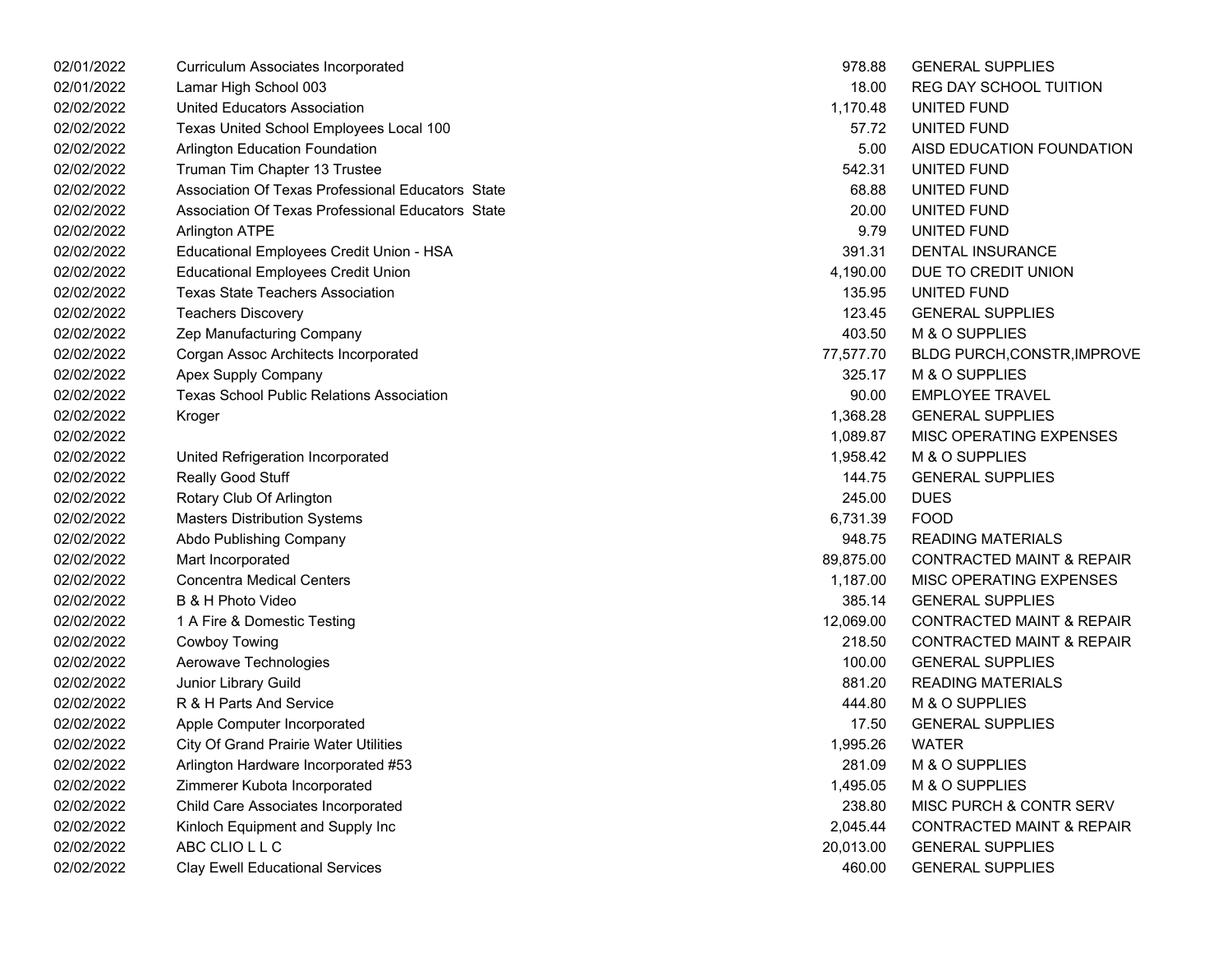| 02/02/2022 |                                           | 351.00     | STUDENT TVL*NO AISD BUSES            |
|------------|-------------------------------------------|------------|--------------------------------------|
| 02/02/2022 | Lea Park & Play Incorporated              | 2,254.14   | M & O SUPPLIES                       |
| 02/02/2022 | <b>IXL Learning</b>                       | 8,143.00   | <b>GENERAL SUPPLIES</b>              |
| 02/02/2022 | Musser Amanda                             | 240.00     | <b>MISC PURCH &amp; CONTR SERV</b>   |
| 02/02/2022 | Bassham Foods                             | 26,140.00  | <b>GENERAL INVENTORY</b>             |
| 02/02/2022 | Barilla America Inc.                      | 21,967.75  | <b>GENERAL INVENTORY</b>             |
| 02/02/2022 | Automatic Sprinkler of Texas Incorporated | 25,365.00  | <b>CONTRACTED MAINT &amp; REPAIR</b> |
| 02/02/2022 | <b>Auditory Systems</b>                   | 947.00     | <b>CONTRACTED MAINT &amp; REPAIR</b> |
| 02/02/2022 | Piper Gregory N                           | 117.00     | <b>MISC PURCH &amp; CONTR SERV</b>   |
| 02/02/2022 | <b>Carroll Percy</b>                      | 206.25     | <b>MISC PURCH &amp; CONTR SERV</b>   |
| 02/02/2022 | <b>Binswanger Glass</b>                   | 68.00      | <b>CONTRACTED MAINT &amp; REPAIR</b> |
| 02/02/2022 | Grant-Brooks Jonathan Lee                 | 783.75     | MISC PURCH & CONTR SERV              |
| 02/02/2022 | Lead4Ward LLC                             | 245.00     | <b>EMPLOYEE TRAVEL</b>               |
| 02/02/2022 | Lead4Ward LLC                             | 245.00     | <b>EMPLOYEE TRAVEL</b>               |
| 02/02/2022 | Lead4Ward LLC                             | 245.00     | <b>EMPLOYEE TRAVEL</b>               |
| 02/02/2022 | Kurz & Company                            | 8,214.94   | <b>FOOD</b>                          |
| 02/02/2022 | Accent Awards & Trophies, LLC             | 2,454.50   | <b>GENERAL SUPPLIES</b>              |
| 02/02/2022 | <b>Autonation Chevrolet</b>               | 370.47     | M & O SUPPLIES                       |
| 02/02/2022 | <b>Arlington Today</b>                    | 3,600.00   | MISC OPERATING EXPENSES              |
| 02/02/2022 | LBL Architects, Inc.                      | 114,183.64 | <b>BLDG PURCH, CONSTR, IMPROVE</b>   |
| 02/02/2022 | <b>Chick-fil-A North Collins Street</b>   | 396.30     | <b>MISC OPERATING EXPENSES</b>       |
| 02/02/2022 | <b>US Games</b>                           | 645.00     | <b>GENERAL SUPPLIES</b>              |
| 02/02/2022 | Data Recognition Corporation              | 16,886.25  | <b>TESTING MATERIALS</b>             |
| 02/02/2022 | Duncanville ISD Athletics - Track Entries | 750.00     | STUDENT TVL*NO AISD BUSES            |
| 02/02/2022 | <b>Bull Market Promotions, LLC</b>        | 736.65     | <b>GENERAL SUPPLIES</b>              |
| 02/02/2022 | iHeart Media & Entertainment, Inc.        | 5,709.10   | MISC OPERATING EXPENSES              |
| 02/02/2022 | DeSoto High School Track & Field          | 600.00     | STUDENT TVL*NO AISD BUSES            |
| 02/02/2022 | Keller ISD                                | 450.00     | STUDENT TVL*NO AISD BUSES            |
| 02/02/2022 | Lowe's Home Centers, LLC                  | 259.58     | M & O SUPPLIES                       |
| 02/02/2022 | Craftmaster Hardware, LLC                 | 1,274.00   | <b>GENERAL INVENTORY</b>             |
| 02/02/2022 | OTC Brands, Inc                           | 192.80     | <b>GENERAL SUPPLIES</b>              |
| 02/02/2022 | OTC Brands, Inc                           | 43.23      | <b>GENERAL SUPPLIES</b>              |
| 02/02/2022 | Lincoln Electric Company                  | 112.30     | <b>GENERAL SUPPLIES</b>              |
| 02/02/2022 | Mavich LLC                                | 4,772.40   | <b>GENERAL INVENTORY</b>             |
| 02/02/2022 | OverDrive, Inc.                           | 200.60     | <b>READING MATERIALS</b>             |
| 02/02/2022 | <b>Clever Items LLC</b>                   | 999.96     | <b>GENERAL SUPPLIES</b>              |
| 02/02/2022 | Nasco                                     | 1,955.00   | <b>GENERAL SUPPLIES</b>              |
| 02/02/2022 | Jesuit College Prep School                | 200.00     | STUDENT TVL*NO AISD BUSES            |
| 02/02/2022 | Midlothian High School Cross Country      | 600.00     | STUDENT TVL*NO AISD BUSES            |
| 02/02/2022 | PowerSchool Group LLC                     | 18.954.35  | <b>CONTRACTED MAINT &amp; REPAIR</b> |

| 351.00     | STUDENT TVL*NO AISD BUSES            |
|------------|--------------------------------------|
| 2,254.14   | M & O SUPPLIES                       |
| 8,143.00   | <b>GENERAL SUPPLIES</b>              |
| 240.00     | MISC PURCH & CONTR SERV              |
| 26,140.00  | <b>GENERAL INVENTORY</b>             |
| 21,967.75  | <b>GENERAL INVENTORY</b>             |
| 25,365.00  | <b>CONTRACTED MAINT &amp; REPAIR</b> |
| 947.00     | <b>CONTRACTED MAINT &amp; REPAIR</b> |
| 117.00     | <b>MISC PURCH &amp; CONTR SERV</b>   |
| 206.25     | MISC PURCH & CONTR SERV              |
| 68.00      | <b>CONTRACTED MAINT &amp; REPAIR</b> |
| 783.75     | MISC PURCH & CONTR SERV              |
| 245.00     | <b>EMPLOYEE TRAVEL</b>               |
| 245.00     | <b>EMPLOYEE TRAVEL</b>               |
| 245.00     | <b>EMPLOYEE TRAVEL</b>               |
| 8,214.94   | <b>FOOD</b>                          |
| 2,454.50   | <b>GENERAL SUPPLIES</b>              |
| 370.47     | M & O SUPPLIES                       |
| 3,600.00   | <b>MISC OPERATING EXPENSES</b>       |
| 114,183.64 | <b>BLDG PURCH, CONSTR, IMPROVE</b>   |
| 396.30     | <b>MISC OPERATING EXPENSES</b>       |
| 645.00     | <b>GENERAL SUPPLIES</b>              |
| 16,886.25  | <b>TESTING MATERIALS</b>             |
| 750.00     | STUDENT TVL*NO AISD BUSES            |
| 736.65     | <b>GENERAL SUPPLIES</b>              |
| 5,709.10   | <b>MISC OPERATING EXPENSES</b>       |
| 600.00     | STUDENT TVL*NO AISD BUSES            |
| 450.00     | STUDENT TVL*NO AISD BUSES            |
| 259.58     | M & O SUPPLIES                       |
| 1,274.00   | <b>GENERAL INVENTORY</b>             |
| 192.80     | <b>GENERAL SUPPLIES</b>              |
| 43.23      | <b>GENERAL SUPPLIES</b>              |
| 112.30     | <b>GENERAL SUPPLIES</b>              |
| 4,772.40   | <b>GENERAL INVENTORY</b>             |
| 200.60     | <b>READING MATERIALS</b>             |
| 999.96     | <b>GENERAL SUPPLIES</b>              |
| 1,955.00   | <b>GENERAL SUPPLIES</b>              |
| 200.00     | <b>STUDENT TVL*NO AISD BUSES</b>     |
| 600.00     | STUDENT TVL*NO AISD BUSES            |
| 18,954.35  | <b>CONTRACTED MAINT &amp; REPAIR</b> |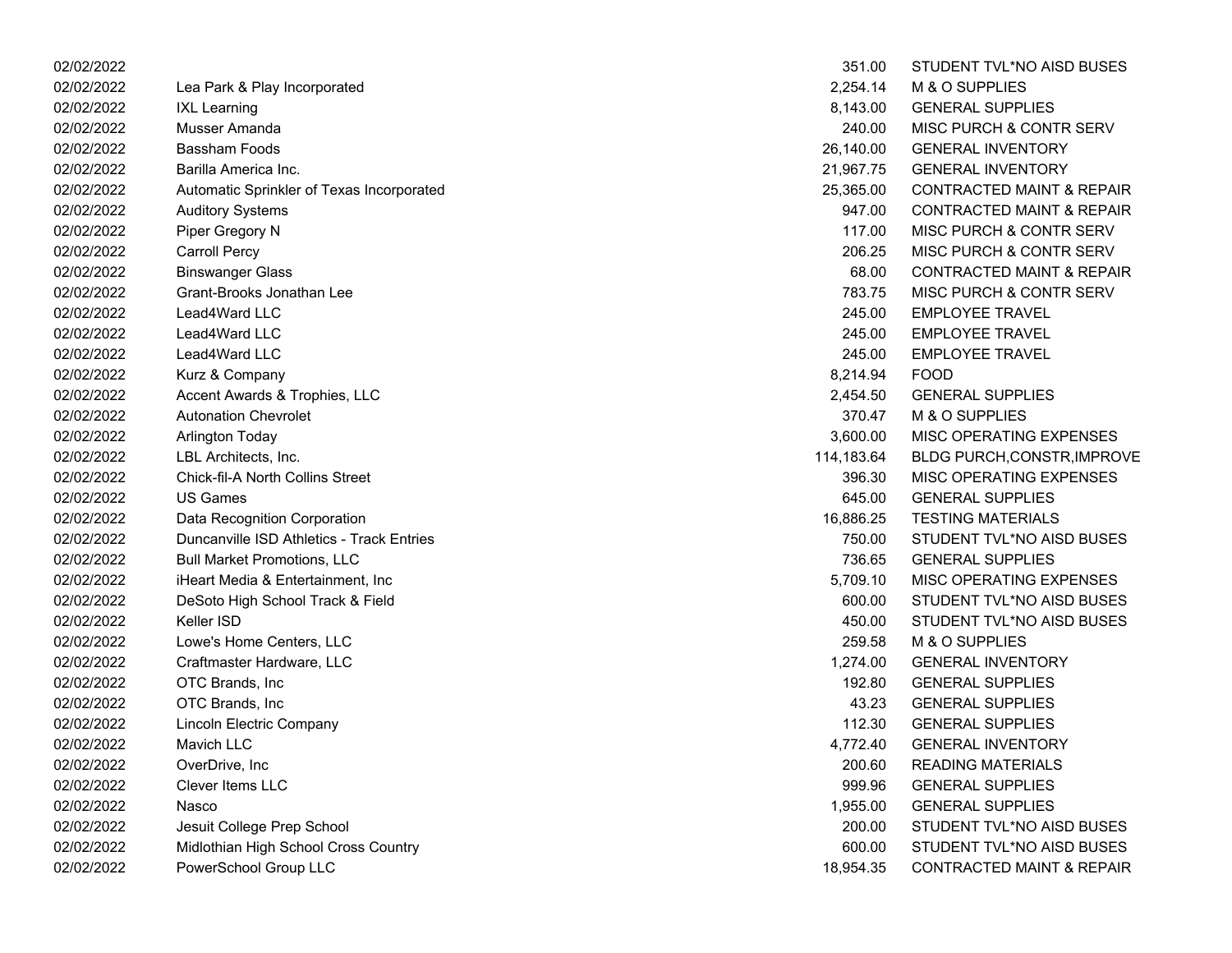| 02/02/2022 | <b>Alonti Catering</b>                                         | 296.57       | MISC OPERATING EXPENSES                    |
|------------|----------------------------------------------------------------|--------------|--------------------------------------------|
| 02/02/2022 | <b>Wright Express FSC</b>                                      | 41,872.81    | ACCOUNTS PAYABLE-ACCRUALS                  |
| 02/02/2022 | Riverside Insights                                             |              | LIONS CLUB CONCESSIONS                     |
| 02/02/2022 |                                                                | 43,643.62    | <b>TESTING MATERIALS</b>                   |
| 02/02/2022 | <b>Tim Shake</b>                                               | 145.00       | MISC PURCH & CONTR SERV                    |
| 02/02/2022 | Kristene Z Smith                                               | 1,020.00     | MISC PURCH & CONTR SERV                    |
| 02/02/2022 | KLNO-FM, KFZO-FM, KFLC-AM, KDXX-FM, KESS-FM                    | 1,500.00     | <b>MISC OPERATING EXPENSES</b>             |
| 02/02/2022 | Presagia Corp                                                  | 30,581.41    | MISC PURCH & CONTR SERV                    |
| 02/02/2022 | <b>Continental Battery Company</b>                             | 1,320.48     | M & O SUPPLIES                             |
| 02/02/2022 | Brady Industries of Texas LLC                                  | 277.40       | <b>GENERAL INVENTORY</b>                   |
| 02/02/2022 | Sam Houston Cross Country and Track Booster Club, Inc.         | 1,200.00     | STUDENT TVL*NO AISD BUSES                  |
| 02/02/2022 | Medsharps LLC                                                  | 335.00       | <b>GENERAL SUPPLIES</b>                    |
| 02/02/2022 | Lee Lewis Construction Incorporated                            | 901,940.07   | BLDG PURCH, CONSTR, IMPROVE                |
| 02/02/2022 |                                                                | (45,096.98)  | <b>RETAINAGE</b>                           |
| 02/02/2022 | <b>Arlington Valley Farms</b>                                  | 40,181.76    | <b>GENERAL INVENTORY</b>                   |
| 02/02/2022 | Lakeshore Learning Materials                                   | 107.92       | <b>GENERAL SUPPLIES</b>                    |
| 02/02/2022 | Office Depot, Inc                                              | 3,479.63     | <b>GENERAL SUPPLIES</b>                    |
| 02/02/2022 |                                                                | 109.70       | M & O SUPPLIES                             |
| 02/02/2022 | Cal Interpreting and Translations Incorporated                 | 1,003.20     | <b>MISC PURCH &amp; CONTR SERV</b>         |
| 02/02/2022 | MediaSpark Incorporated                                        | 7,270.00     | <b>GENERAL SUPPLIES</b>                    |
| 02/02/2022 | <b>KDAA Network Solutions LLC</b>                              | 1,473.75     | <b>MISC PURCH &amp; CONTR SERV</b>         |
| 02/02/2022 | Dunbar High School Girls Track & Field                         | 100.00       | STUDENT TVL*NO AISD BUSES                  |
| 02/02/2022 | <b>EDGE Leadership Solutions LLC</b>                           | 2,250.00     | MISC PURCH & CONTR SERV                    |
| 02/02/2022 | <b>Complete Supply Incorporated</b>                            | 30,021.50    | <b>GENERAL INVENTORY</b>                   |
| 02/02/2022 |                                                                | 8,702.51     | M & O SUPPLIES                             |
| 02/02/2022 | Elevator Maintenance and Repair Incorporated                   | 1,610.65     | <b>CONTRACTED MAINT &amp; REPAIR</b>       |
| 02/02/2022 | Elevator Maintenance and Repair Incorporated                   | 3,350.00     | <b>CONTRACTED MAINT &amp; REPAIR</b>       |
| 02/02/2022 | <b>VLK Architects</b>                                          | 549,280.45   | BLDG PURCH, CONSTR, IMPROVE                |
| 02/02/2022 | <b>Bucks Wheel &amp; Equipment Company</b>                     | 91.28        | M & O SUPPLIES                             |
| 02/02/2022 | Arlington Independent School District Food & Nutrition Service | 195.50       | MISC OPERATING EXPENSES                    |
| 02/02/2022 | 4imprint Incorporated                                          | 1,549.60     | <b>GENERAL SUPPLIES</b>                    |
| 02/02/2022 | <b>Pittsburgh Paints</b>                                       | 729.21       | M & O SUPPLIES                             |
| 02/02/2022 | <b>CORE Construction Services of Texas</b>                     | 1,104,358.23 | BLDG PURCH, CONSTR, IMPROVE                |
| 02/02/2022 |                                                                | (55, 217.91) | <b>RETAINAGE</b>                           |
| 02/02/2022 | Fed Ex Freight                                                 | 311.91       | <b>GENERAL SUPPLIES</b>                    |
| 02/02/2022 | H2O Supply Incorporated                                        | 26.75        | <b>GENERAL INVENTORY</b>                   |
| 02/02/2022 | Nagim Ibrahim                                                  | 395.00       | MISC PURCH & CONTR SERV                    |
| 02/02/2022 | <b>Curriculum Associates Incorporated</b>                      | 716.80       | <b>READING MATERIALS</b>                   |
| 02/02/2022 | <b>Commercial Recorder</b>                                     | 54.60        | <b>Statutorily Required Public Notices</b> |
| 02/02/2022 | Industrial Power Isuzu Truck Incorporated                      | 371.25       | <b>CONTRACTED MAINT &amp; REPAIR</b>       |

| 296.57       | MISC OPERATING EXPENSES                    |
|--------------|--------------------------------------------|
| 41,872.81    | ACCOUNTS PAYABLE-ACCRUALS                  |
| -            | LIONS CLUB CONCESSIONS                     |
| 43,643.62    | <b>TESTING MATERIALS</b>                   |
| 145.00       | <b>MISC PURCH &amp; CONTR SERV</b>         |
| 1,020.00     | <b>MISC PURCH &amp; CONTR SERV</b>         |
| 1,500.00     | <b>MISC OPERATING EXPENSES</b>             |
| 30,581.41    | <b>MISC PURCH &amp; CONTR SERV</b>         |
| 1,320.48     | M & O SUPPLIES                             |
| 277.40       | <b>GENERAL INVENTORY</b>                   |
| 1,200.00     | STUDENT TVL*NO AISD BUSES                  |
| 335.00       | <b>GENERAL SUPPLIES</b>                    |
| 901,940.07   | <b>BLDG PURCH,CONSTR,IMPROVE</b>           |
| (45,096.98)  | <b>RETAINAGE</b>                           |
| 40,181.76    | <b>GENERAL INVENTORY</b>                   |
| 107.92       | <b>GENERAL SUPPLIES</b>                    |
| 3,479.63     | <b>GENERAL SUPPLIES</b>                    |
| 109.70       | M & O SUPPLIES                             |
| 1,003.20     | <b>MISC PURCH &amp; CONTR SERV</b>         |
| 7,270.00     | <b>GENERAL SUPPLIES</b>                    |
| 1,473.75     | <b>MISC PURCH &amp; CONTR SERV</b>         |
| 100.00       | STUDENT TVL*NO AISD BUSES                  |
| 2,250.00     | <b>MISC PURCH &amp; CONTR SERV</b>         |
| 30,021.50    | <b>GENERAL INVENTORY</b>                   |
| 8,702.51     | <b>M &amp; O SUPPLIES</b>                  |
| 1,610.65     | <b>CONTRACTED MAINT &amp; REPAIR</b>       |
| 3,350.00     | <b>CONTRACTED MAINT &amp; REPAIR</b>       |
| 549,280.45   | BLDG PURCH, CONSTR, IMPROVE                |
| 91.28        | <b>M &amp; O SUPPLIES</b>                  |
| 195.50       | <b>MISC OPERATING EXPENSES</b>             |
| 1,549.60     | <b>GENERAL SUPPLIES</b>                    |
| 729.21       | M & O SUPPLIES                             |
| 104,358.23   | BLDG PURCH, CONSTR, IMPROVE                |
| (55, 217.91) | <b>RETAINAGE</b>                           |
| 311.91       | <b>GENERAL SUPPLIES</b>                    |
| 26.75        | <b>GENERAL INVENTORY</b>                   |
| 395.00       | <b>MISC PURCH &amp; CONTR SERV</b>         |
| 716.80       | <b>READING MATERIALS</b>                   |
| 54.60        | <b>Statutorily Required Public Notices</b> |
| 371.25       | CONTRACTED MAINT & REPAIR                  |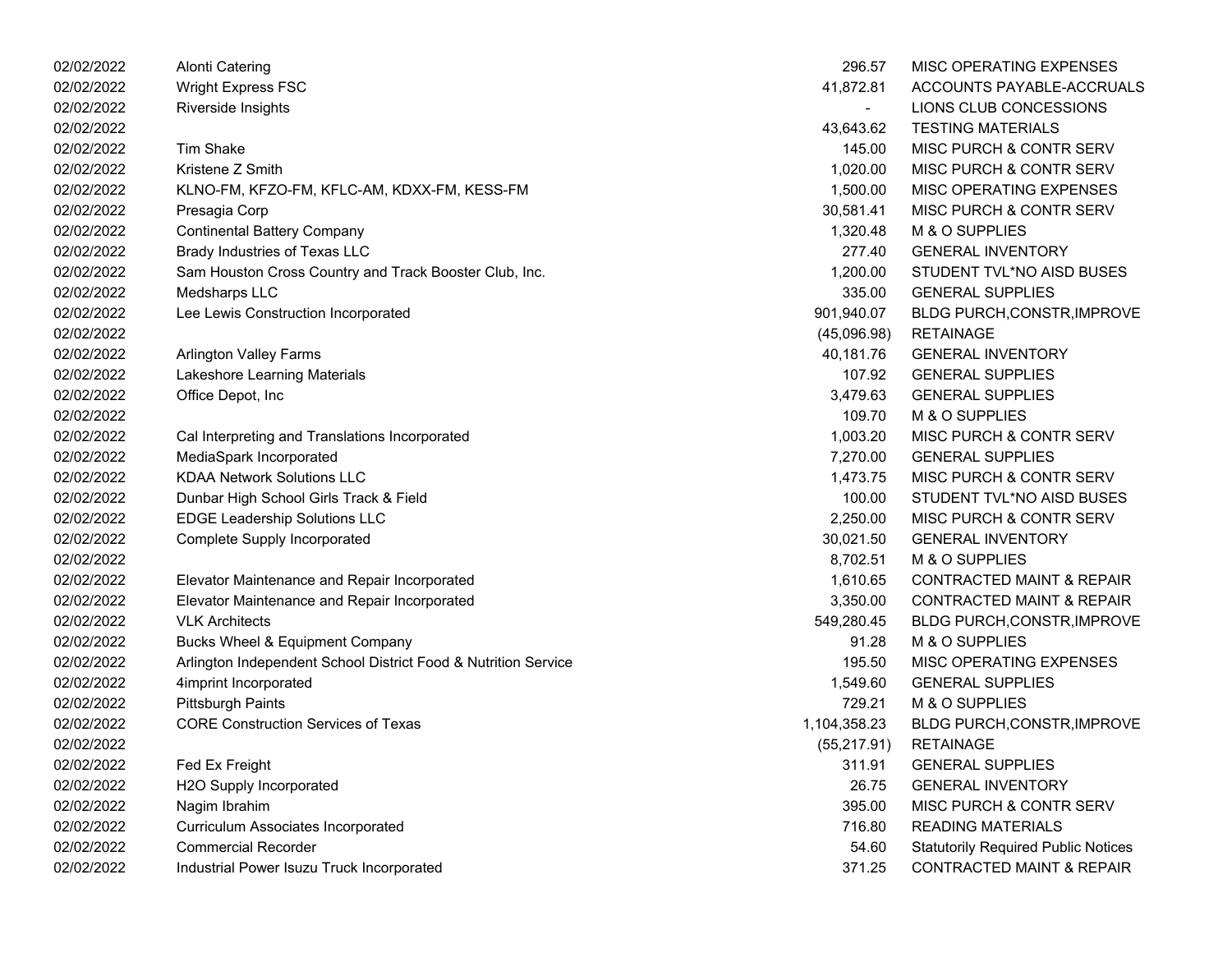| 02/02/2022 | Korney Board Aids Incorporated                  | 10,899.00  | <b>INVOICES RECEIVABLE</b>           |
|------------|-------------------------------------------------|------------|--------------------------------------|
| 02/02/2022 | Music In Motion Incorporated                    | 35.00      | <b>GENERAL SUPPLIES</b>              |
| 02/02/2022 | Perma Bound                                     | 470.35     | <b>READING MATERIALS</b>             |
| 02/02/2022 | <b>Pollock Paper Distributors</b>               | 74,681.12  | <b>GENERAL INVENTORY</b>             |
| 02/02/2022 | <b>Pyramid School Products</b>                  | 75.80      | <b>GENERAL SUPPLIES</b>              |
| 02/02/2022 | Texas Department Of Licensing And Regulation    | 20.00      | MISC OPERATING EXPENSES              |
| 02/02/2022 | Unifirst Holdings(A/R 01550)                    | 37.01      | <b>CONTRACTED MAINT &amp; REPAIR</b> |
| 02/02/2022 |                                                 | 243.22     | MISC PURCH & CONTR SERV              |
| 02/02/2022 | Vandergriff Chevrolet                           | 4,489.23   | <b>CONTRACTED MAINT &amp; REPAIR</b> |
| 02/02/2022 | 004<br><b>Bowie High School</b>                 | 500.00     | STUDENT TVL*NO AISD BUSES            |
| 02/02/2022 | <b>Grainger Industrial Supply</b>               | 450.27     | M & O SUPPLIES                       |
| 02/02/2022 | Texas A & M University Athletic Department      | 300.00     | STUDENT TVL*NO AISD BUSES            |
| 02/02/2022 | Mart Incorporated                               | 27,500.00  | <b>BLDG PURCH, CONSTR, IMPROVE</b>   |
| 02/02/2022 | Verizon Wireless Acct                           | 80.66      | MISC PURCH & CONTR SERV              |
| 02/02/2022 | SHI Government Solutions Incorporated           | 276.43     | <b>GENERAL SUPPLIES</b>              |
| 02/02/2022 | J P Morgan Chase Bank                           | 5,615.17   | M & O SUPPLIES                       |
| 02/02/2022 |                                                 | 1,486.00   | <b>MISC PURCH &amp; CONTR SERV</b>   |
| 02/02/2022 | J W Pepper & Son Incorporated                   | 51.99      | <b>GENERAL SUPPLIES</b>              |
| 02/02/2022 | Asel Art Supply                                 | 91.22      | <b>GENERAL SUPPLIES</b>              |
| 02/02/2022 | Centerline Supply Limited                       | 750.00     | M & O SUPPLIES                       |
| 02/02/2022 | J P Morgan Chase Bank NA                        | 539.79     | <b>Travel Request Payable</b>        |
| 02/02/2022 | <b>Total Maintenance Solutions-South</b>        | 465.41     | M & O SUPPLIES                       |
| 02/02/2022 | Monarch Trophy Studio                           | 223.95     | <b>GENERAL SUPPLIES</b>              |
| 02/02/2022 | Atlantic Beverage Company Inc                   | 65,605.12  | <b>GENERAL INVENTORY</b>             |
| 02/02/2022 | <b>Tyson Prepared Foods</b>                     | 13,015.80  | <b>GENERAL INVENTORY</b>             |
| 02/02/2022 | Ferguson Enterprises, Inc.                      | 1,576.37   | M & O SUPPLIES                       |
| 02/02/2022 | Kleen-Air Filter Service & Sales                | 1,499.40   | <b>GENERAL INVENTORY</b>             |
| 02/02/2022 | Staples Inc/Staples Business Advantage          | 23,511.60  | <b>GENERAL INVENTORY</b>             |
| 02/02/2022 | Staples Inc/Staples Business Advantage          | 23,511.60  | <b>GENERAL INVENTORY</b>             |
| 02/02/2022 |                                                 | (1,037.68) | <b>GENERAL SUPPLIES</b>              |
| 02/02/2022 | <b>Arlington Strings</b>                        | 99.97      | <b>GENERAL SUPPLIES</b>              |
| 02/02/2022 | <b>Tasty Brands LLC</b>                         | 2,571.36   | <b>GENERAL INVENTORY</b>             |
| 02/02/2022 | Lakeshore Learning Materials                    | 1,462.23   | <b>GENERAL SUPPLIES</b>              |
| 02/02/2022 | Office Depot, Inc                               | 119.54     | <b>GENERAL SUPPLIES</b>              |
| 02/02/2022 | <b>KDAA Network Solutions LLC</b>               | 200.00     | MISC PURCH & CONTR SERV              |
| 02/02/2022 | <b>Complete Supply Incorporated</b>             | 1,342.00   | <b>GENERAL INVENTORY</b>             |
| 02/02/2022 | <b>Best Plumbing Specialties Incorporated</b>   | 59.40      | <b>GENERAL INVENTORY</b>             |
| 02/02/2022 | Carl Hilmer Guenther & Sons Incorporated        | 30,102.84  | <b>GENERAL INVENTORY</b>             |
| 02/02/2022 | Rush Truck Centers Of Texas Limited Partnership | 529.96     | M & O SUPPLIES                       |
| 02/02/2022 | Red Gold Llc                                    | 2,463.30   | <b>GENERAL INVENTORY</b>             |

| 10,899.00  | <b>INVOICES RECEIVABLE</b>           |
|------------|--------------------------------------|
| 35.00      | <b>GENERAL SUPPLIES</b>              |
| 470.35     | <b>READING MATERIALS</b>             |
| 74,681.12  | <b>GENERAL INVENTORY</b>             |
| 75.80      | <b>GENERAL SUPPLIES</b>              |
| 20.00      | <b>MISC OPERATING EXPENSES</b>       |
| 37.01      | <b>CONTRACTED MAINT &amp; REPAIR</b> |
| 243.22     | <b>MISC PURCH &amp; CONTR SERV</b>   |
| 4,489.23   | <b>CONTRACTED MAINT &amp; REPAIR</b> |
| 500.00     | STUDENT TVL*NO AISD BUSES            |
| 450.27     | <b>M &amp; O SUPPLIES</b>            |
| 300.00     | STUDENT TVL*NO AISD BUSES            |
| 27,500.00  | <b>BLDG PURCH, CONSTR, IMPROVI</b>   |
| 80.66      | <b>MISC PURCH &amp; CONTR SERV</b>   |
| 276.43     | <b>GENERAL SUPPLIES</b>              |
| 5,615.17   | <b>M &amp; O SUPPLIES</b>            |
| 1,486.00   | <b>MISC PURCH &amp; CONTR SERV</b>   |
| 51.99      | <b>GENERAL SUPPLIES</b>              |
| 91.22      | <b>GENERAL SUPPLIES</b>              |
| 750.00     | M & O SUPPLIES                       |
| 539.79     | <b>Travel Request Payable</b>        |
| 465.41     | <b>M &amp; O SUPPLIES</b>            |
| 223.95     | <b>GENERAL SUPPLIES</b>              |
| 65,605.12  | <b>GENERAL INVENTORY</b>             |
| 13,015.80  | <b>GENERAL INVENTORY</b>             |
| 1,576.37   | M & O SUPPLIES                       |
| 1,499.40   | <b>GENERAL INVENTORY</b>             |
| 23,511.60  | <b>GENERAL INVENTORY</b>             |
| 23,511.60  | <b>GENERAL INVENTORY</b>             |
| (1,037.68) | <b>GENERAL SUPPLIES</b>              |
| 99.97      | <b>GENERAL SUPPLIES</b>              |
| 2,571.36   | <b>GENERAL INVENTORY</b>             |
| 1,462.23   | <b>GENERAL SUPPLIES</b>              |
| 119.54     | <b>GENERAL SUPPLIES</b>              |
| 200.00     | <b>MISC PURCH &amp; CONTR SERV</b>   |
| 1,342.00   | <b>GENERAL INVENTORY</b>             |
| 59.40      | <b>GENERAL INVENTORY</b>             |
| 30,102.84  | <b>GENERAL INVENTORY</b>             |
| 529.96     | <b>M &amp; O SUPPLIES</b>            |
| 2,463.30   | <b>GENERAL INVENTORY</b>             |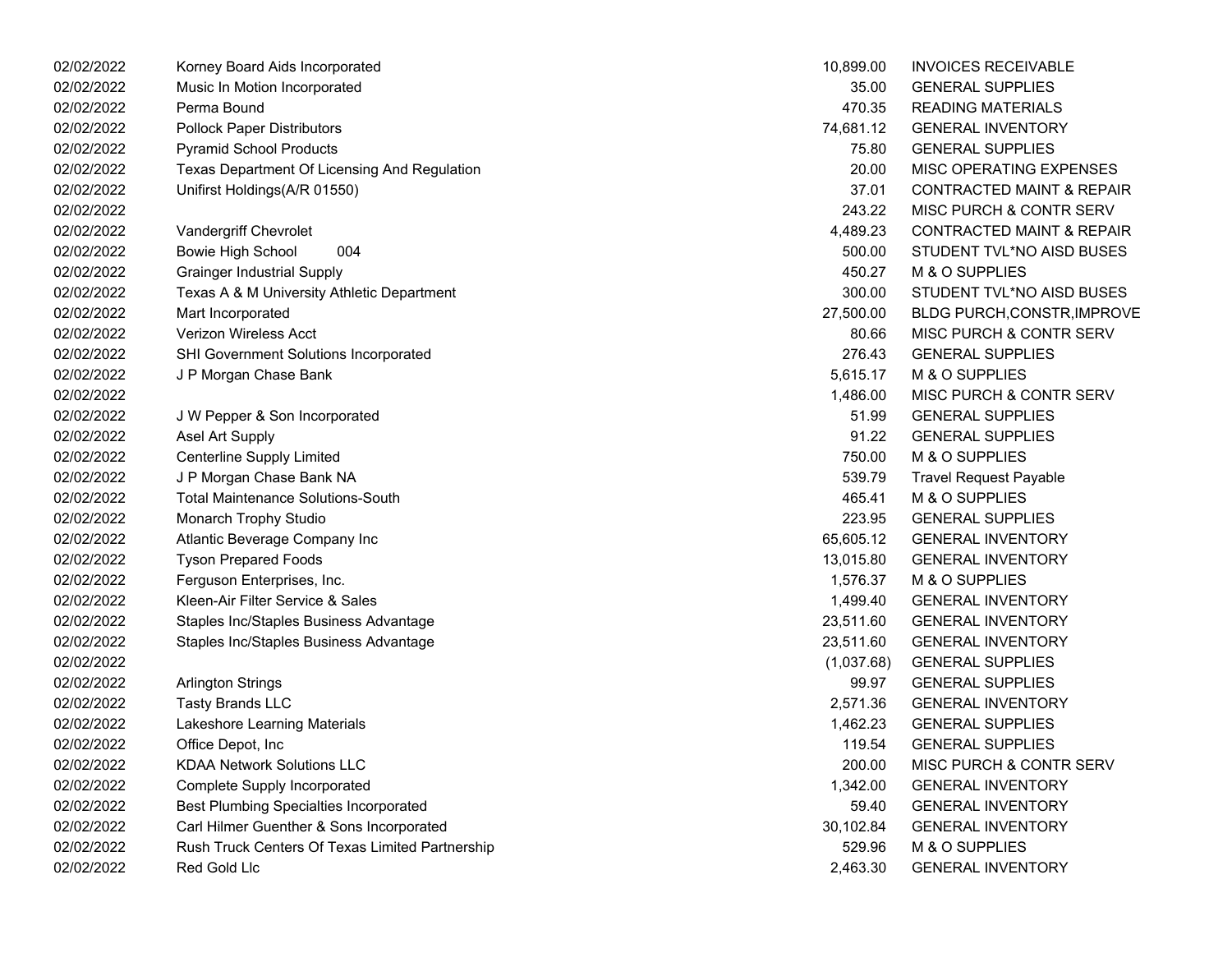| 02/02/2022 | University Of Texas High School                           | 25.00     | <b>TESTING MATERIALS</b>           |
|------------|-----------------------------------------------------------|-----------|------------------------------------|
| 02/02/2022 | SiteOne Landscape Supply Holding LLC                      | 1,107.05  | M & O SUPPLIES                     |
| 02/02/2022 | Moore Rental Service Incorporated                         | 49.50     | MISC OPERATING EXPENSES            |
| 02/02/2022 |                                                           | 169.00    | RENTALS & OPERATING LEASE          |
| 02/02/2022 | J P Morgan Chase Bank                                     | 1,108.68  | M & O SUPPLIES                     |
| 02/02/2022 | <b>Atmos Energy</b>                                       | 58,957.53 | <b>WATER</b>                       |
| 02/07/2022 | Home Depot Pro                                            | 90.88     | M & O SUPPLIES                     |
| 02/07/2022 | Really Good Stuff                                         | 1,698.48  | <b>GENERAL SUPPLIES</b>            |
| 02/07/2022 | <b>Dell Marketing</b>                                     | 116.00    | <b>GENERAL SUPPLIES</b>            |
| 02/07/2022 | <b>Booksource</b>                                         | 17,867.98 | <b>READING MATERIALS</b>           |
| 02/07/2022 | Delta T Ltd                                               | 4,432.50  | <b>BLDG PURCH, CONSTR, IMPROVE</b> |
| 02/07/2022 | Mart Incorporated                                         | 13,970.00 | <b>BLDG PURCH, CONSTR, IMPROVE</b> |
| 02/07/2022 | Pocket Nurse Enterprises Incorporated                     | 53.35     | <b>GENERAL SUPPLIES</b>            |
| 02/07/2022 | Chase Bank Of Texas                                       | 40.00     | <b>CHECKING ACCOUNT</b>            |
| 02/07/2022 | Highland Park Independent School District                 | 220.00    | STUDENT TVL*NO AISD BUSES          |
| 02/07/2022 | Dipert Coaches Incorporated                               | 1,953.00  | STUDENT TVL*NO AISD BUSES          |
| 02/07/2022 | Welch John                                                | 880.00    | MISC PURCH & CONTR SERV            |
| 02/07/2022 | <b>Total Maintenance Solutions-South</b>                  | 447.44    | M & O SUPPLIES                     |
| 02/07/2022 | <b>Orchestrated Travel</b>                                | 39,300.00 | <b>INVOICES RECEIVABLE</b>         |
| 02/07/2022 | Woodman Tom                                               | 553.00    | <b>INVOICES RECEIVABLE</b>         |
| 02/07/2022 | <b>Spears Stuart</b>                                      | 553.00    | <b>INVOICES RECEIVABLE</b>         |
| 02/07/2022 | Morrison Richard R                                        | 220.00    | MISC PURCH & CONTR SERV            |
| 02/07/2022 | University of Texas @ Arlington Intercollegiate Athletics | 332.00    | STUDENT TVL*NO AISD BUSES          |
| 02/07/2022 | <b>Klapproth David</b>                                    | 125.00    | MISC PURCH & CONTR SERV            |
| 02/07/2022 | Robert D. Lee                                             | 880.00    | MISC PURCH & CONTR SERV            |
| 02/07/2022 | Durham Dustin J                                           | 440.00    | MISC PURCH & CONTR SERV            |
| 02/07/2022 | <b>Binswanger Glass</b>                                   | 634.24    | M & O SUPPLIES                     |
| 02/07/2022 | Brown John                                                | 192.00    | MISC PURCH & CONTR SERV            |
| 02/07/2022 | Seidlitz Education, LLC                                   | 700.00    | <b>EMPLOYEE TRAVEL</b>             |
| 02/07/2022 | Estrellita Inc.                                           | 797.73    | <b>READING MATERIALS</b>           |
| 02/07/2022 | <b>Brown Margaret Annette</b>                             | 800.00    | MISC PURCH & CONTR SERV            |
| 02/07/2022 | Follett School Solutions, Inc.                            | 447.93    | <b>READING MATERIALS</b>           |
| 02/07/2022 | Ferguson Enterprises, Inc.                                | 533.96    | M & O SUPPLIES                     |
| 02/07/2022 | HP Inc.                                                   | 48.25     | <b>GENERAL SUPPLIES</b>            |
| 02/07/2022 | Lowe's Home Centers, LLC                                  | 22.20     | M & O SUPPLIES                     |
| 02/07/2022 | Ed311                                                     | 65.50     | <b>READING MATERIALS</b>           |
| 02/07/2022 | <b>Esposito Phil</b>                                      | 553.00    | <b>INVOICES RECEIVABLE</b>         |
| 02/07/2022 | OTC Brands, Inc                                           | 834.48    | <b>INVOICES RECEIVABLE</b>         |
| 02/07/2022 | Learning A-Z LLC                                          | 7,600.00  | <b>GENERAL SUPPLIES</b>            |
| 02/07/2022 | Charles, Damiete                                          | 440.00    | MISC PURCH & CONTR SERV            |

| 25.00     | <b>TESTING MATERIALS</b>           |
|-----------|------------------------------------|
| 1,107.05  | M & O SUPPLIES                     |
| 49.50     | MISC OPERATING EXPENSES            |
| 169.00    | RENTALS & OPERATING LEASE          |
| 1,108.68  | M & O SUPPLIES                     |
| 58,957.53 | <b>WATER</b>                       |
| 90.88     | M & O SUPPLIES                     |
| 1,698.48  | <b>GENERAL SUPPLIES</b>            |
| 116.00    | <b>GENERAL SUPPLIES</b>            |
| 17,867.98 | <b>READING MATERIALS</b>           |
| 4,432.50  | <b>BLDG PURCH, CONSTR, IMPROVE</b> |
| 13,970.00 | <b>BLDG PURCH, CONSTR, IMPROVE</b> |
| 53.35     | <b>GENERAL SUPPLIES</b>            |
| 40.00     | <b>CHECKING ACCOUNT</b>            |
| 220.00    | STUDENT TVL*NO AISD BUSES          |
| 1,953.00  | STUDENT TVL*NO AISD BUSES          |
| 880.00    | MISC PURCH & CONTR SERV            |
| 447.44    | M & O SUPPLIES                     |
| 39,300.00 | <b>INVOICES RECEIVABLE</b>         |
| 553.00    | <b>INVOICES RECEIVABLE</b>         |
| 553.00    | <b>INVOICES RECEIVABLE</b>         |
| 220.00    | MISC PURCH & CONTR SERV            |
| 332.00    | STUDENT TVL*NO AISD BUSES          |
| 125.00    | MISC PURCH & CONTR SERV            |
| 880.00    | MISC PURCH & CONTR SERV            |
| 440.00    | <b>MISC PURCH &amp; CONTR SERV</b> |
| 634.24    | M & O SUPPLIES                     |
| 192.00    | MISC PURCH & CONTR SERV            |
| 700.00    | <b>EMPLOYEE TRAVEL</b>             |
| 797.73    | <b>READING MATERIALS</b>           |
| 800.00    | <b>MISC PURCH &amp; CONTR SERV</b> |
| 447.93    | <b>READING MATERIALS</b>           |
| 533.96    | M & O SUPPLIES                     |
| 48.25     | <b>GENERAL SUPPLIES</b>            |
| 22.20     | M & O SUPPLIES                     |
| 65.50     | <b>READING MATERIALS</b>           |
| 553.00    | <b>INVOICES RECEIVABLE</b>         |
| 834.48    | <b>INVOICES RECEIVABLE</b>         |
| 7,600.00  | <b>GENERAL SUPPLIES</b>            |
| 440.00    | <b>MISC PURCH &amp; CONTR SERV</b> |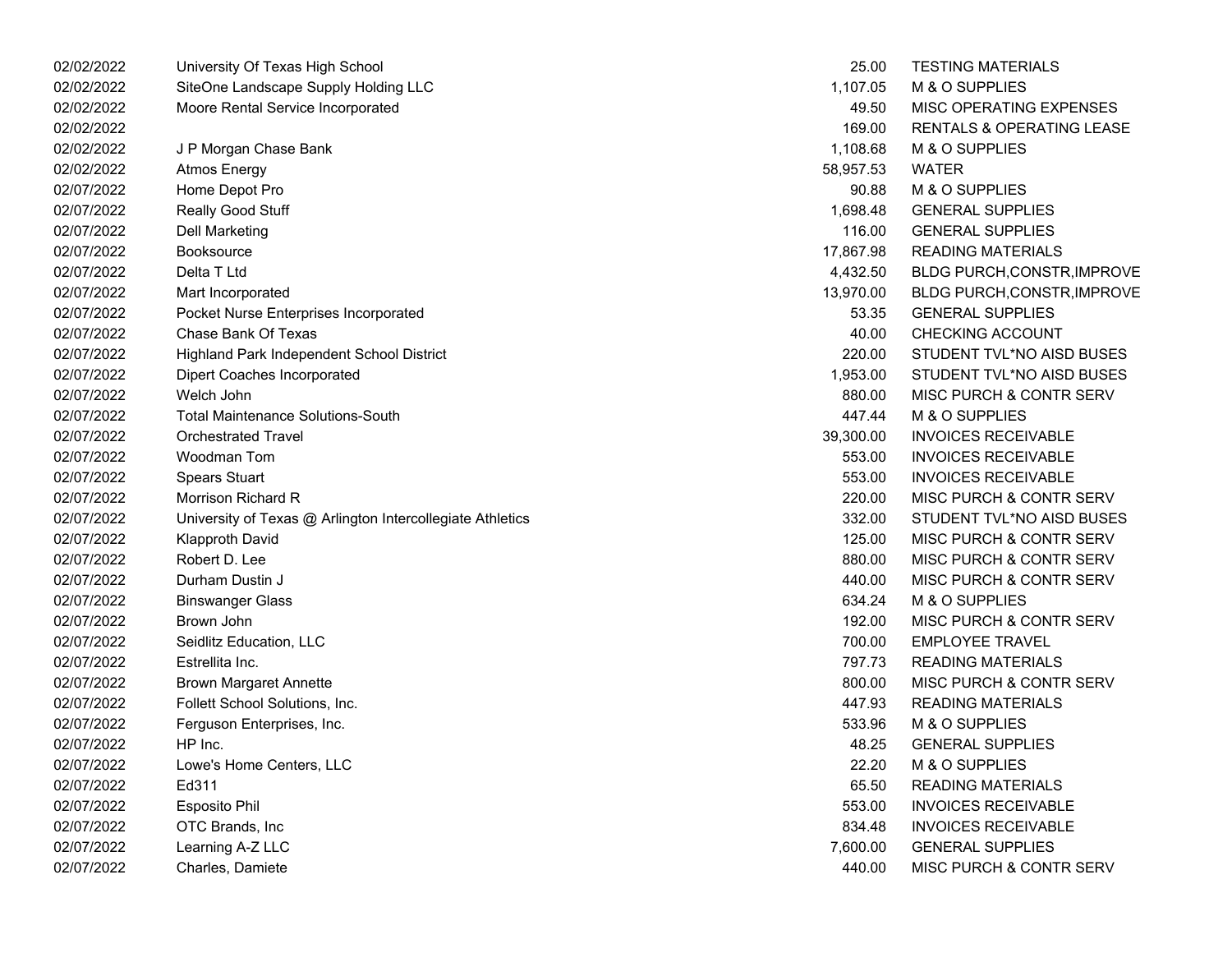| 02/07/2022 | MP2 Energy Texas LLC                                    | 503,128.56 | <b>WATER</b>                         |
|------------|---------------------------------------------------------|------------|--------------------------------------|
| 02/07/2022 | Megan Smallwood                                         | 660.00     | <b>INVOICES RECEIVABLE</b>           |
| 02/07/2022 | Advanced Blending, Inc. DBA Last Group Enterprises Inc. | 14,545.00  | <b>GENERAL INVENTORY</b>             |
| 02/07/2022 | Staples Inc/Staples Business Advantage                  | 35.59      | <b>GENERAL SUPPLIES</b>              |
| 02/07/2022 | <b>Hillcrest Cleaners</b>                               | 110.00     | MISC PURCH & CONTR SERV              |
| 02/07/2022 | <b>Burnett Scott</b>                                    | 220.00     | MISC PURCH & CONTR SERV              |
| 02/07/2022 | Larson Corey                                            | 553.00     | <b>INVOICES RECEIVABLE</b>           |
| 02/07/2022 | Zum Services, Inc.                                      | 18,275.50  | MISC PURCH & CONTR SERV              |
| 02/07/2022 | <b>IN2 Architecture</b>                                 | 29,972.08  | <b>BLDG PURCH, CONSTR, IMPROVE</b>   |
| 02/07/2022 | Project Lead The Way Incorporated                       | 70.00      | <b>GENERAL SUPPLIES</b>              |
| 02/07/2022 | <b>ACW Design</b>                                       | 350.00     | <b>INVOICES RECEIVABLE</b>           |
| 02/07/2022 | Texas Association of School Business Officials          | 1,535.00   | <b>EMPLOYEE TRAVEL</b>               |
| 02/07/2022 | Samantha Jump                                           | 105.00     | MISC PURCH & CONTR SERV              |
| 02/07/2022 | <b>Justin Werst</b>                                     | 80.00      | MISC PURCH & CONTR SERV              |
| 02/07/2022 | Victor Quijano                                          | 80.00      | MISC PURCH & CONTR SERV              |
| 02/07/2022 | <b>BDO USA LLP</b>                                      | 41,850.00  | <b>AUDIT SERVICES</b>                |
| 02/07/2022 | Lakeshore Learning Materials                            | 1,321.29   | <b>GENERAL SUPPLIES</b>              |
| 02/07/2022 | Office Depot, Inc                                       | 2,919.82   | <b>GENERAL SUPPLIES</b>              |
| 02/07/2022 | <b>Preferred Business Solutions</b>                     | 402.87     | <b>GENERAL SUPPLIES</b>              |
| 02/07/2022 | James Randall Baas                                      | 100.00     | <b>INVOICES RECEIVABLE</b>           |
| 02/07/2022 | Kaleb Cameron                                           | 467.50     | MISC PURCH & CONTR SERV              |
| 02/07/2022 | Kristi Michele King                                     | 467.50     | MISC PURCH & CONTR SERV              |
| 02/07/2022 | <b>Brandon Owens</b>                                    | 935.00     | MISC PURCH & CONTR SERV              |
| 02/07/2022 | Aeron Hill                                              | 440.00     | MISC PURCH & CONTR SERV              |
| 02/07/2022 | Aeron Hill                                              | 467.50     | MISC PURCH & CONTR SERV              |
| 02/07/2022 | <b>Fine Arts Travel</b>                                 | 10,655.00  | <b>INVOICES RECEIVABLE</b>           |
| 02/07/2022 | Ikpe Akemini                                            | 80.00      | MISC PURCH & CONTR SERV              |
| 02/07/2022 | Jace Mathis                                             | 210.00     | MISC PURCH & CONTR SERV              |
| 02/07/2022 | Jose G. Pizana Rojas                                    | 145.00     | MISC PURCH & CONTR SERV              |
| 02/07/2022 | Hobby Lobby Store #175                                  | 300.84     | MISC OPERATING EXPENSES              |
| 02/07/2022 | Jack Rasmussen (Luthier)                                | 647.00     | <b>GENERAL SUPPLIES</b>              |
| 02/07/2022 | Southwest International Trucks                          | 296.00     | <b>CONTRACTED MAINT &amp; REPAIR</b> |
| 02/07/2022 |                                                         | 1,448.85   | M & O SUPPLIES                       |
| 02/07/2022 | Rush Truck Centers Of Texas Limited Partnership         | 476.84     | M & O SUPPLIES                       |
| 02/07/2022 | Gordon Darby Incorporated                               | 9.57       | <b>WATER</b>                         |
| 02/07/2022 | <b>Federal Express Corporation</b>                      | 41.20      | <b>GENERAL SUPPLIES</b>              |
| 02/07/2022 | Nagim Ibrahim                                           | 80.00      | MISC PURCH & CONTR SERV              |
| 02/07/2022 | <b>Stenhouse Publishers</b>                             | 576.00     | <b>GENERAL SUPPLIES</b>              |
| 02/07/2022 | <b>Gopher Sport Equipment</b>                           | 312.20     | <b>GENERAL SUPPLIES</b>              |
| 02/07/2022 | Scholastic Incorporated                                 | 121.54     | <b>GENERAL SUPPLIES</b>              |

| 503,128.56 | WATER                                |
|------------|--------------------------------------|
| 660.00     | <b>INVOICES RECEIVABLE</b>           |
| 14,545.00  | <b>GENERAL INVENTORY</b>             |
| 35.59      | <b>GENERAL SUPPLIES</b>              |
| 110.00     | <b>MISC PURCH &amp; CONTR SERV</b>   |
| 220.00     | MISC PURCH & CONTR SERV              |
| 553.00     | <b>INVOICES RECEIVABLE</b>           |
| 18,275.50  | <b>MISC PURCH &amp; CONTR SERV</b>   |
| 29,972.08  | BLDG PURCH, CONSTR, IMPROVE          |
| 70.00      | <b>GENERAL SUPPLIES</b>              |
| 350.00     | <b>INVOICES RECEIVABLE</b>           |
|            | 1,535.00 EMPLOYEE TRAVEL             |
| 105.00     | MISC PURCH & CONTR SERV              |
| 80.00      | MISC PURCH & CONTR SERV              |
| 80.00      | MISC PURCH & CONTR SERV              |
| 41,850.00  | <b>AUDIT SERVICES</b>                |
| 1,321.29   | <b>GENERAL SUPPLIES</b>              |
| 2,919.82   | <b>GENERAL SUPPLIES</b>              |
| 402.87     | <b>GENERAL SUPPLIES</b>              |
| 100.00     | <b>INVOICES RECEIVABLE</b>           |
| 467.50     | MISC PURCH & CONTR SERV              |
| 467.50     | MISC PURCH & CONTR SERV              |
| 935.00     | <b>MISC PURCH &amp; CONTR SERV</b>   |
| 440.00     | MISC PURCH & CONTR SERV              |
| 467.50     | MISC PURCH & CONTR SERV              |
| 10,655.00  | <b>INVOICES RECEIVABLE</b>           |
| 80.00      | MISC PURCH & CONTR SERV              |
| 210.00     | <b>MISC PURCH &amp; CONTR SERV</b>   |
| 145.00     | MISC PURCH & CONTR SERV              |
| 300.84     | MISC OPERATING EXPENSES              |
| 647.00     | <b>GENERAL SUPPLIES</b>              |
| 296.00     | <b>CONTRACTED MAINT &amp; REPAIR</b> |
| 1,448.85   | M & O SUPPLIES                       |
| 476.84     | M & O SUPPLIES                       |
| 9.57       | <b>WATFR</b>                         |
| 41.20      | <b>GENERAL SUPPLIES</b>              |
| 80.00      | <b>MISC PURCH &amp; CONTR SERV</b>   |
| 576.00     | <b>GENERAL SUPPLIES</b>              |
| 312.20     | <b>GENERAL SUPPLIES</b>              |
| 121.54     | <b>GENERAL SUPPLIES</b>              |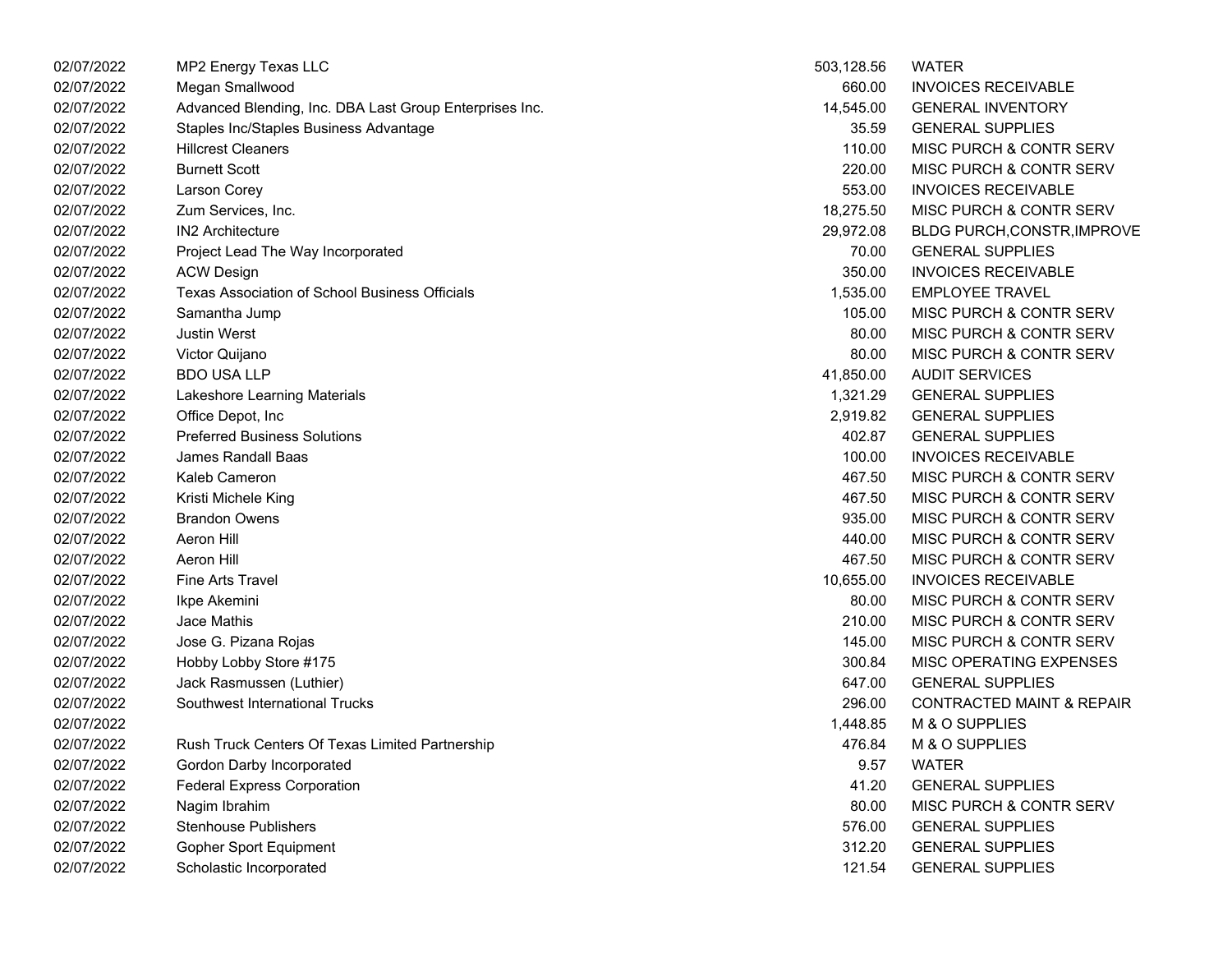| 02/07/2022 | J P Morgan Chase Bank                                 | 731.05    | M & O SUPPLIES                       |
|------------|-------------------------------------------------------|-----------|--------------------------------------|
| 02/07/2022 | Southwest International Trucks                        | 1,837.50  | <b>CONTRACTED MAINT &amp; REPAIR</b> |
| 02/07/2022 |                                                       | 666.54    | M & O SUPPLIES                       |
| 02/08/2022 | Bound To Stay Bound Books Incorporated                | 343.82    | <b>READING MATERIALS</b>             |
| 02/08/2022 | Home Depot Pro                                        | 27.98     | M & O SUPPLIES                       |
| 02/08/2022 | Apex Supply Company                                   | 353.04    | M & O SUPPLIES                       |
| 02/08/2022 | Kroger                                                | 2.38      | <b>FOOD</b>                          |
| 02/08/2022 |                                                       | 1,996.78  | <b>GENERAL SUPPLIES</b>              |
| 02/08/2022 |                                                       | 207.94    | MISC OPERATING EXPENSES              |
| 02/08/2022 | Dominos Pizza                                         | 88.80     | MISC OPERATING EXPENSES              |
| 02/08/2022 | United Refrigeration Incorporated                     | 91.61     | M & O SUPPLIES                       |
| 02/08/2022 | Booksource                                            | 369.33    | <b>READING MATERIALS</b>             |
| 02/08/2022 | <b>Masters Distribution Systems</b>                   | 18,506.71 | <b>FOOD</b>                          |
| 02/08/2022 | Barnes & Noble Booksellers, Inc.                      | 2,130.37  | <b>READING MATERIALS</b>             |
| 02/08/2022 | Mission Arlington/Mission Metroplex                   | 1,194.50  | MISC PURCH & CONTR SERV              |
| 02/08/2022 | Airgas Southwest Incorporated                         | 829.81    | <b>GENERAL SUPPLIES</b>              |
| 02/08/2022 | Office Depot                                          | 159.81    | <b>GENERAL SUPPLIES</b>              |
| 02/08/2022 | <b>Marks Plumbing Parts</b>                           | 77.00     | <b>GENERAL INVENTORY</b>             |
| 02/08/2022 | B & H Photo Video                                     | 308.78    | <b>GENERAL SUPPLIES</b>              |
| 02/08/2022 | <b>CDW Government Incorporated</b>                    | 14.50     | <b>GENERAL SUPPLIES</b>              |
| 02/08/2022 | <b>Mackin Educational Resources</b>                   | 2,131.26  | <b>READING MATERIALS</b>             |
| 02/08/2022 | Cowboy Towing                                         | 641.75    | <b>CONTRACTED MAINT &amp; REPAIR</b> |
| 02/08/2022 | Aerowave Technologies                                 | 3,420.00  | <b>GENERAL SUPPLIES</b>              |
| 02/08/2022 | <b>McKinney Office Supply</b>                         | 4,681.18  | <b>GENERAL SUPPLIES</b>              |
| 02/08/2022 | Apple Computer Incorporated                           | 1,694.00  | <b>GENERAL SUPPLIES</b>              |
| 02/08/2022 |                                                       | 90.00     | <b>INVOICES RECEIVABLE</b>           |
| 02/08/2022 | J W Pepper & Son Incorporated                         | 151.00    | <b>GENERAL SUPPLIES</b>              |
| 02/08/2022 | Arlington Hardware Incorporated #53                   | 252.91    | M & O SUPPLIES                       |
| 02/08/2022 | Psychological Assessment Resources Incorporated (Par) | 187.00    | <b>TESTING MATERIALS</b>             |
| 02/08/2022 | Asel Art Supply                                       | 445.72    | <b>GENERAL SUPPLIES</b>              |
| 02/08/2022 | Child Care Associates Incorporated                    | 4,394.03  | MISC PURCH & CONTR SERV              |
| 02/08/2022 | Mardel Incorporated                                   | 63.01     | <b>GENERAL SUPPLIES</b>              |
| 02/08/2022 | Spirit Of Texas Cheer And Gymnastics                  | 410.00    | STUDENT TVL*NO AISD BUSES            |
| 02/08/2022 | Mansfield Track Booster Club                          | 150.00    | STUDENT TVL*NO AISD BUSES            |
| 02/08/2022 | Mesquite ISD Athletics Office                         | 500.00    | STUDENT TVL*NO AISD BUSES            |
| 02/08/2022 | <b>Carrier Enterprise</b>                             | 325.69    | M & O SUPPLIES                       |
| 02/08/2022 | Monarch Trophy Studio                                 | 113.75    | <b>GENERAL SUPPLIES</b>              |
| 02/08/2022 | Logisoft Computer Products LLC                        | 35.16     | <b>GENERAL SUPPLIES</b>              |
| 02/08/2022 | <b>IXL Learning</b>                                   | 6,095.00  | <b>GENERAL SUPPLIES</b>              |
| 02/08/2022 | Independent Hardware Incorporated                     | 598.52    | <b>GENERAL INVENTORY</b>             |
|            |                                                       |           |                                      |

| 731.05    | M & O SUPPLIES                       |
|-----------|--------------------------------------|
| 1,837.50  | <b>CONTRACTED MAINT &amp; REPAIR</b> |
| 666.54    | <b>M &amp; O SUPPLIES</b>            |
| 343.82    | <b>READING MATERIALS</b>             |
| 27.98     | <b>M &amp; O SUPPLIES</b>            |
| 353.04    | <b>M &amp; O SUPPLIES</b>            |
| 2.38      | <b>FOOD</b>                          |
| 1,996.78  | <b>GENERAL SUPPLIES</b>              |
| 207.94    | <b>MISC OPERATING EXPENSES</b>       |
| 88.80     | <b>MISC OPERATING EXPENSES</b>       |
| 91.61     | <b>M &amp; O SUPPLIES</b>            |
| 369.33    | <b>READING MATERIALS</b>             |
| 18.506.71 | <b>FOOD</b>                          |
| 2,130.37  | <b>READING MATERIALS</b>             |
| 1,194.50  | MISC PURCH & CONTR SERV              |
| 829.81    | <b>GENERAL SUPPLIES</b>              |
| 159.81    | <b>GENERAL SUPPLIES</b>              |
| 77.00     | <b>GENERAL INVENTORY</b>             |
| 308.78    | <b>GENERAL SUPPLIES</b>              |
| 14.50     | <b>GENERAL SUPPLIES</b>              |
| 2,131.26  | READING MATERIALS                    |
| 641.75    | <b>CONTRACTED MAINT &amp; REPAIR</b> |
| 3,420.00  | <b>GENERAL SUPPLIES</b>              |
| 4,681.18  | <b>GENERAL SUPPLIES</b>              |
| 1,694.00  | <b>GENERAL SUPPLIES</b>              |
| 90.00     | <b>INVOICES RECEIVABLE</b>           |
| 151.00    | <b>GENERAL SUPPLIES</b>              |
| 252.91    | M & O SUPPLIES                       |
| 187.00    | <b>TESTING MATERIALS</b>             |
| 445.72    | <b>GENERAL SUPPLIES</b>              |
| 4.394.03  | <b>MISC PURCH &amp; CONTR SERV</b>   |
| 63.01     | <b>GENERAL SUPPLIES</b>              |
| 410.00    | STUDENT TVL*NO AISD BUSES            |
| 150.00    | STUDENT TVL*NO AISD BUSES            |
| 500.00    | STUDENT TVL*NO AISD BUSES            |
| 325.69    | <b>M &amp; O SUPPLIES</b>            |
| 113.75    | <b>GENERAL SUPPLIES</b>              |
| 35.16     | <b>GENERAL SUPPLIES</b>              |
| 6,095.00  | <b>GENERAL SUPPLIES</b>              |
| 598.52    | <b>GENERAL INVENTORY</b>             |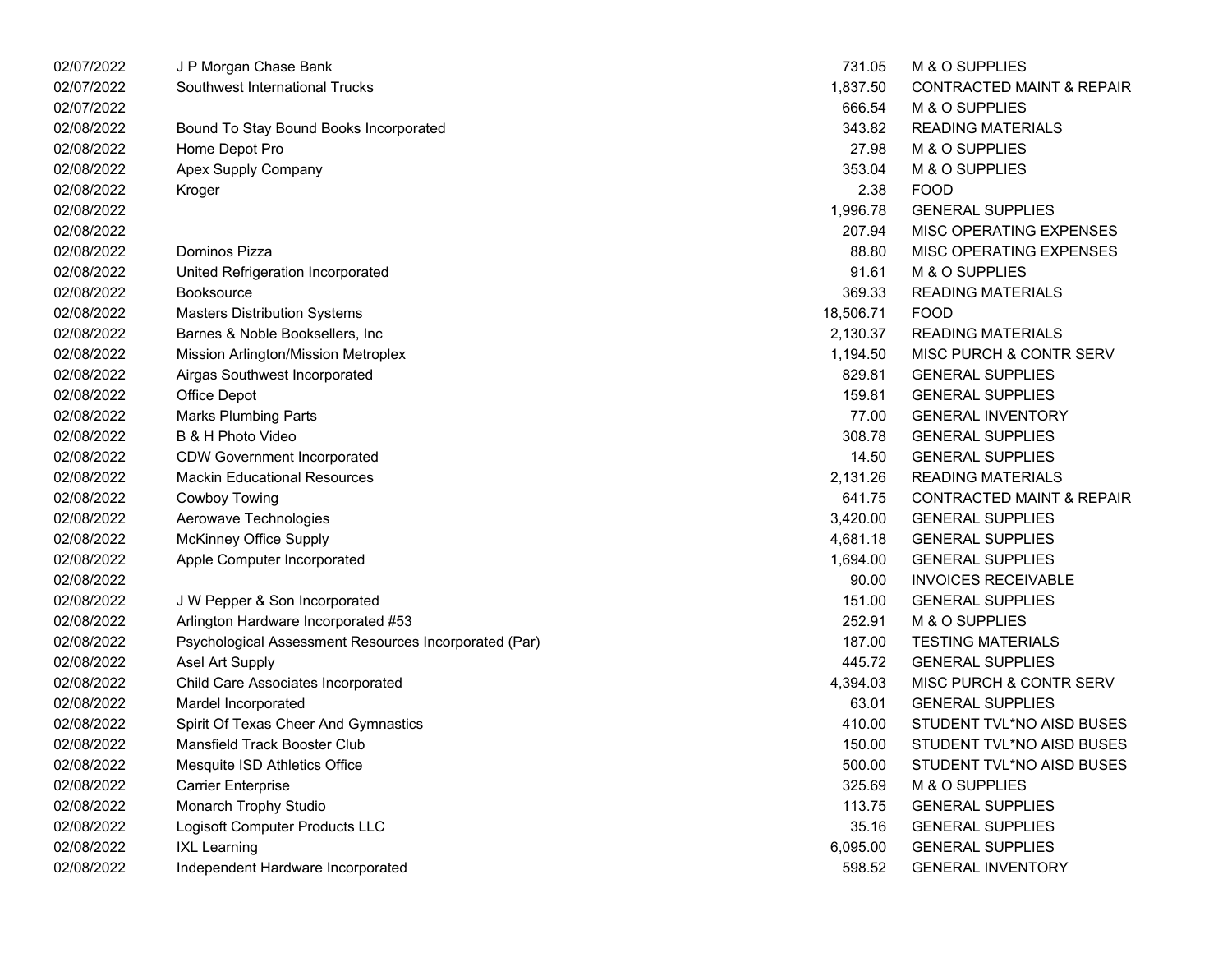| 02/08/2022 | Phillips Lawn Sprinkler Co. Inc.                  | 20,440.00  | BLDG PURCH, CONSTR, IMPROVE          |
|------------|---------------------------------------------------|------------|--------------------------------------|
| 02/08/2022 | <b>Golden Graduation Services</b>                 | 81.00      | <b>GENERAL SUPPLIES</b>              |
| 02/08/2022 | <b>Binswanger Glass</b>                           | 181.94     | M & O SUPPLIES                       |
| 02/08/2022 | Lead4Ward LLC                                     | 2,205.00   | <b>EMPLOYEE TRAVEL</b>               |
| 02/08/2022 | Kurz & Company                                    | 6,609.17   | <b>FOOD</b>                          |
| 02/08/2022 | Accent Awards & Trophies, LLC                     | 217.00     | <b>GENERAL SUPPLIES</b>              |
| 02/08/2022 | AlphaGraphics                                     | 90.08      | <b>GENERAL SUPPLIES</b>              |
| 02/08/2022 |                                                   | 37.50      | <b>INVOICES RECEIVABLE</b>           |
| 02/08/2022 | <b>Crawford Electric Supply Company</b>           | 504.00     | M & O SUPPLIES                       |
| 02/08/2022 | Engage2learn                                      | 538,900.00 | MISC PURCH & CONTR SERV              |
| 02/08/2022 | <b>MCI Foods</b>                                  | 19,049.85  | <b>GENERAL INVENTORY</b>             |
| 02/08/2022 | Ferguson Enterprises, Inc.                        | 138.00     | <b>GENERAL INVENTORY</b>             |
| 02/08/2022 | <b>Education Galaxy LLC</b>                       | 4,750.00   | <b>GENERAL SUPPLIES</b>              |
| 02/08/2022 | <b>Class A Products</b>                           | 365.72     | <b>GENERAL SUPPLIES</b>              |
| 02/08/2022 | Keller ISD                                        | 225.00     | STUDENT TVL*NO AISD BUSES            |
| 02/08/2022 | Hydrotemp LLC                                     | 73.00      | <b>CONTRACTED MAINT &amp; REPAIR</b> |
| 02/08/2022 | Lowe's Home Centers, LLC                          | 32.93      | M & O SUPPLIES                       |
| 02/08/2022 | <b>Walsworth Yearbook</b>                         | 2,101.48   | MISC PURCH & CONTR SERV              |
| 02/08/2022 | <b>BrainPOP LLC</b>                               | 405.00     | <b>GENERAL SUPPLIES</b>              |
| 02/08/2022 | <b>CableLink Solutions</b>                        | 28,376.05  | <b>MISC PURCH &amp; CONTR SERV</b>   |
| 02/08/2022 | OTC Brands, Inc.                                  | 714.64     | <b>GENERAL SUPPLIES</b>              |
| 02/08/2022 | Nearpod                                           | 3,683.33   | <b>GENERAL SUPPLIES</b>              |
| 02/08/2022 | Nasco                                             | 508.54     | <b>GENERAL SUPPLIES</b>              |
| 02/08/2022 | Anatomage, Inc.                                   | 9,360.00   | <b>CONTRACTED MAINT &amp; REPAIR</b> |
| 02/08/2022 | <b>Educational Consulting and Evaluations LLC</b> | 2,912.50   | MISC PURCH & CONTR SERV              |
| 02/08/2022 | <b>Alonti Catering</b>                            | 303.61     | <b>MISC OPERATING EXPENSES</b>       |
| 02/08/2022 | <b>Battery Systems Inc</b>                        | 1,514.24   | <b>GENERAL INVENTORY</b>             |
| 02/08/2022 |                                                   | 1,226.04   | <b>GENERAL SUPPLIES</b>              |
| 02/08/2022 | Kristene Z Smith                                  | 800.00     | <b>MISC PURCH &amp; CONTR SERV</b>   |
| 02/08/2022 | PopSmart Technologies, LLC                        | 1,360.25   | <b>CONTRACTED MAINT &amp; REPAIR</b> |
| 02/08/2022 | Marathon Staffing Group Inc                       | 657.00     | <b>MISC PURCH &amp; CONTR SERV</b>   |
| 02/08/2022 | DanzGear LLC                                      | 2,160.00   | <b>GENERAL SUPPLIES</b>              |
| 02/08/2022 | Texas Health Sports Medicine                      | 7,718.76   | <b>MISC PURCH &amp; CONTR SERV</b>   |
| 02/08/2022 | Brady Industries of Texas LLC                     | 756.30     | <b>GENERAL INVENTORY</b>             |
| 02/08/2022 | Parts Town LLC                                    | 526.40     | M & O SUPPLIES                       |
| 02/08/2022 | Upstage Center Incorporated                       | 10,288.74  | <b>MISC PURCH &amp; CONTR SERV</b>   |
| 02/08/2022 | Kirby Restaurant and Chemical Supply              | 411.72     | <b>GENERAL SUPPLIES</b>              |
| 02/08/2022 | Your Tees LLC                                     | 180.00     | MISC OPERATING EXPENSES              |
| 02/08/2022 | Translation and Interpretation Network LLC        | 11,423.57  | MISC PURCH & CONTR SERV              |
| 02/08/2022 | Bongards Premium Cheese                           | 15,468.75  | <b>GENERAL INVENTORY</b>             |

| 20,440.00  | <b>BLDG PURCH, CONSTR, IMPROVE</b>   |
|------------|--------------------------------------|
| 81.00      | <b>GENERAL SUPPLIES</b>              |
| 181.94     | M & O SUPPLIES                       |
| 2,205.00   | <b>EMPLOYEE TRAVEL</b>               |
| 6,609.17   | <b>FOOD</b>                          |
| 217.00     | <b>GENERAL SUPPLIES</b>              |
| 90.08      | <b>GENERAL SUPPLIES</b>              |
| 37.50      | <b>INVOICES RECEIVABLE</b>           |
| 504.00     | M & O SUPPLIES                       |
| 538,900.00 | <b>MISC PURCH &amp; CONTR SERV</b>   |
| 19,049.85  | <b>GENERAL INVENTORY</b>             |
| 138.00     | <b>GENERAL INVENTORY</b>             |
| 4,750.00   | <b>GENERAL SUPPLIES</b>              |
| 365.72     | <b>GENERAL SUPPLIES</b>              |
| 225.00     | STUDENT TVL*NO AISD BUSES            |
| 73.00      | <b>CONTRACTED MAINT &amp; REPAIR</b> |
| 32.93      | M & O SUPPLIES                       |
| 2,101.48   | MISC PURCH & CONTR SERV              |
| 405.00     | <b>GENERAL SUPPLIES</b>              |
| 28,376.05  | MISC PURCH & CONTR SERV              |
| 714.64     | <b>GENERAL SUPPLIES</b>              |
| 3,683.33   | <b>GENERAL SUPPLIES</b>              |
| 508.54     | <b>GENERAL SUPPLIES</b>              |
| 9,360.00   | <b>CONTRACTED MAINT &amp; REPAIR</b> |
| 2,912.50   | <b>MISC PURCH &amp; CONTR SERV</b>   |
| 303.61     | <b>MISC OPERATING EXPENSES</b>       |
| 1,514.24   | <b>GENERAL INVENTORY</b>             |
| 1,226.04   | <b>GENERAL SUPPLIES</b>              |
| 800.00     | MISC PURCH & CONTR SERV              |
| 1,360.25   | <b>CONTRACTED MAINT &amp; REPAIR</b> |
| 657.00     | <b>MISC PURCH &amp; CONTR SERV</b>   |
| 2,160.00   | <b>GENERAL SUPPLIES</b>              |
| 7,718.76   | MISC PURCH & CONTR SERV              |
| 756.30     | <b>GENERAL INVENTORY</b>             |
| 526.40     | M & O SUPPLIES                       |
| 10,288.74  | <b>MISC PURCH &amp; CONTR SERV</b>   |
| 411.72     | <b>GENERAL SUPPLIES</b>              |
| 180.00     | <b>MISC OPERATING EXPENSES</b>       |
| 11,423.57  | <b>MISC PURCH &amp; CONTR SERV</b>   |
| 15,468.75  | <b>GENERAL INVENTORY</b>             |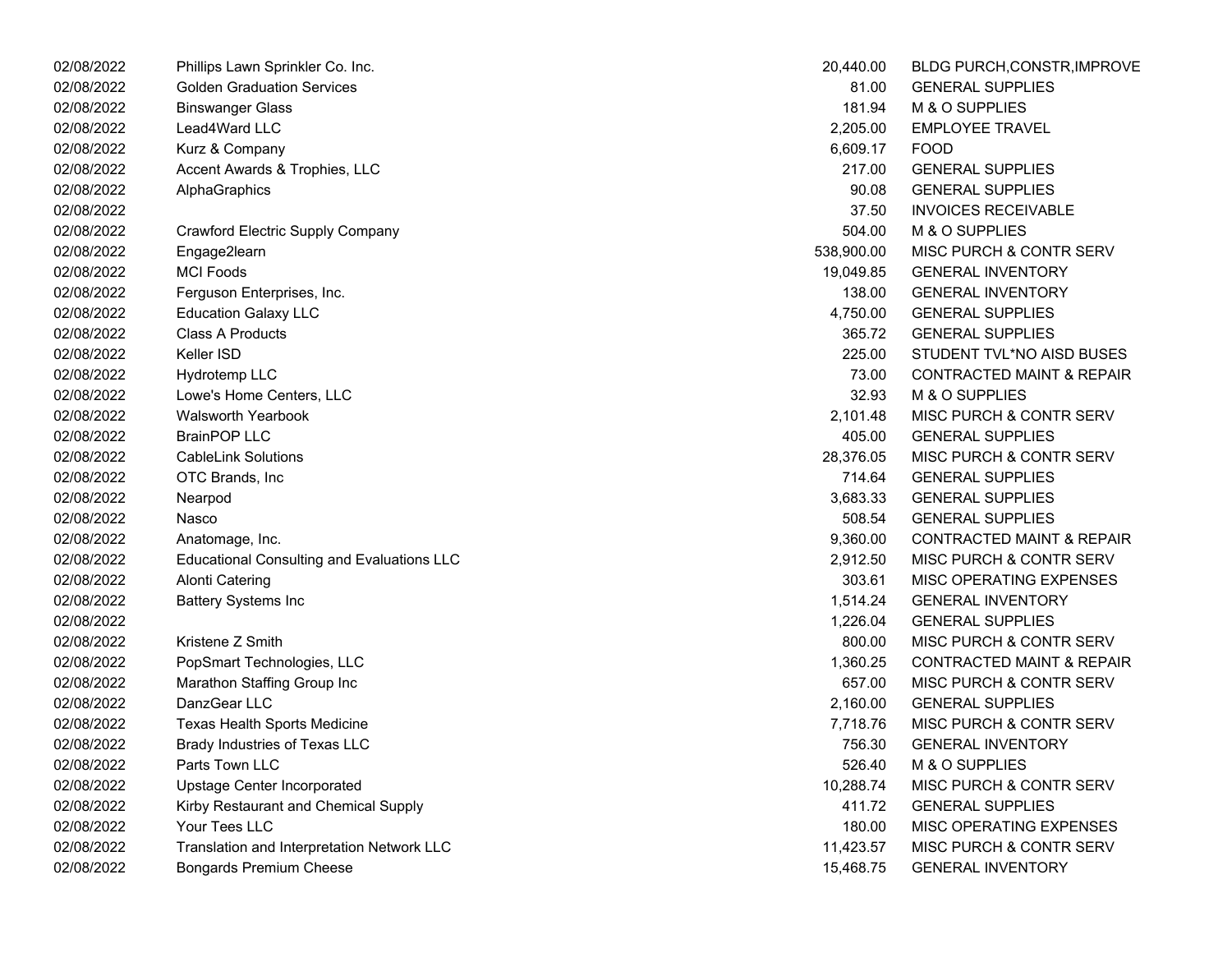| 02/08/2022 | Lakeshore Learning Materials                             | 853.43     | <b>GENERAL SUPPLIES</b>              |
|------------|----------------------------------------------------------|------------|--------------------------------------|
| 02/08/2022 | Office Depot, Inc                                        | 2,522.36   | <b>GENERAL SUPPLIES</b>              |
| 02/08/2022 | American Classic Tours & Music Festivals LLC             | 1,000.00   | STUDENT TVL*NO AISD BUSES            |
| 02/08/2022 | Summit Fire & Security                                   | 6,892.88   | <b>CONTRACTED MAINT &amp; REPAIR</b> |
| 02/08/2022 | <b>Worthy Promotional Products LLC</b>                   | 37,926.00  | <b>GENERAL INVENTORY</b>             |
| 02/08/2022 | <b>Complete Supply Incorporated</b>                      | 20,986.74  | <b>GENERAL INVENTORY</b>             |
| 02/08/2022 |                                                          | 69,633.90  | NON-FOOD REQUISITIONS                |
| 02/08/2022 | <b>Atmos Energy</b>                                      | 106.55     | <b>WATER</b>                         |
| 02/08/2022 | <b>Compliance Consortium Corporation</b>                 | 885.00     | MISC PURCH & CONTR SERV              |
| 02/08/2022 | Jack Rasmussen (Luthier)                                 | 71.00      | <b>CONTRACTED MAINT &amp; REPAIR</b> |
| 02/08/2022 | <b>Newcomers Center</b><br>#008                          | 1,022.25   | <b>INVOICES RECEIVABLE</b>           |
| 02/08/2022 | Hagar Restaurant Service L L C                           | 644.40     | M & O SUPPLIES                       |
| 02/08/2022 | <b>Dealers Electrical Supply Company</b>                 | 91.81      | M & O SUPPLIES                       |
| 02/08/2022 | Southwest International Trucks                           | 3,152.00   | <b>CONTRACTED MAINT &amp; REPAIR</b> |
| 02/08/2022 |                                                          | 1,674.44   | M & O SUPPLIES                       |
| 02/08/2022 | MathWarm-Ups.Com                                         | 2,160.00   | <b>GENERAL SUPPLIES</b>              |
| 02/08/2022 | Rush Truck Centers Of Texas Limited Partnership          | 291.54     | M & O SUPPLIES                       |
| 02/08/2022 | R R Donnelley                                            | 161.98     | <b>GENERAL SUPPLIES</b>              |
| 02/08/2022 | Texas Association For Literacy And Adult Education       | 568.00     | <b>GENERAL SUPPLIES</b>              |
| 02/08/2022 | 4imprint Incorporated                                    | 942.56     | <b>GENERAL SUPPLIES</b>              |
| 02/08/2022 | Mansfield Summit Track Booster Club                      | 450.00     | STUDENT TVL*NO AISD BUSES            |
| 02/08/2022 | <b>Diamond Crystal Brands</b>                            | 11,158.96  | <b>GENERAL INVENTORY</b>             |
| 02/08/2022 | Texas Association Of Student Council-District 3          | 160.00     | <b>INVOICES RECEIVABLE</b>           |
| 02/08/2022 | SiteOne Landscape Supply Holding LLC                     | 287.23     | M & O SUPPLIES                       |
| 02/08/2022 | City Of Arlington Finance Department                     | 210,919.44 | MISC PURCH & CONTR SERV              |
| 02/08/2022 | <b>Gopher Sport Equipment</b>                            | 649.90     | <b>GENERAL SUPPLIES</b>              |
| 02/08/2022 | Grand Prairie Independent School District                | 500.00     | STUDENT TVL*NO AISD BUSES            |
| 02/08/2022 | <b>National School Products</b>                          | 13.49      | <b>READING MATERIALS</b>             |
| 02/08/2022 | <b>Pollock Paper Distributors</b>                        | 885.60     | <b>GENERAL INVENTORY</b>             |
| 02/08/2022 | Texas Department Of Licensing And Regulation Cosmetology | 175.00     | MISC OPERATING EXPENSES              |
| 02/08/2022 | Unifirst Holdings(A/R 01550)                             | 37.01      | <b>CONTRACTED MAINT &amp; REPAIR</b> |
| 02/08/2022 |                                                          | 85.61      | MISC PURCH & CONTR SERV              |
| 02/09/2022 | Dawn Adams                                               | 6.21       | <b>EMPLOYEE TRAVEL</b>               |
| 02/09/2022 | Julia Alkire                                             | 6.37       | <b>EMPLOYEE TRAVEL</b>               |
| 02/09/2022 | Jennifer Allen                                           | 92.29      | <b>EMPLOYEE TRAVEL</b>               |
| 02/09/2022 | Ravonne Allmon-Smith                                     | 17.01      | <b>EMPLOYEE TRAVEL</b>               |
| 02/09/2022 | Rudy Alvarado                                            | 124.87     | <b>EMPLOYEE TRAVEL</b>               |
| 02/09/2022 | Benjamin Anderson                                        | 134.60     | <b>EMPLOYEE TRAVEL</b>               |
| 02/09/2022 | Anthony Andro                                            | 68.11      | <b>EMPLOYEE TRAVEL</b>               |
| 02/09/2022 | Vera Bailey                                              | 70.41      | <b>EMPLOYEE TRAVEL</b>               |
|            |                                                          |            |                                      |

| 853.43    | <b>GENERAL SUPPLIES</b>              |
|-----------|--------------------------------------|
| 2,522.36  | <b>GENERAL SUPPLIES</b>              |
| 1,000.00  | STUDENT TVL*NO AISD BUSES            |
|           | 6,892.88 CONTRACTED MAINT & REPAIR   |
| 37,926.00 | <b>GENERAL INVENTORY</b>             |
| 20,986.74 | <b>GENERAL INVENTORY</b>             |
| 69,633.90 | NON-FOOD REQUISITIONS                |
|           | 106.55 WATER                         |
| 885.00    | MISC PURCH & CONTR SERV              |
| 71.00     | <b>CONTRACTED MAINT &amp; REPAIR</b> |
| 1,022.25  | <b>INVOICES RECEIVABLE</b>           |
| 644.40    | M & O SUPPLIES                       |
| 91.81     | M & O SUPPLIES                       |
| 3,152.00  | <b>CONTRACTED MAINT &amp; REPAIR</b> |
| 1,674.44  | M & O SUPPLIES                       |
| 2,160.00  | <b>GENERAL SUPPLIES</b>              |
| 291.54    | M & O SUPPLIES                       |
| 161.98    | <b>GENERAL SUPPLIES</b>              |
| 568.00    | <b>GENERAL SUPPLIES</b>              |
| 942.56    | <b>GENERAL SUPPLIES</b>              |
| 450.00    | STUDENT TVL*NO AISD BUSES            |
| 11.158.96 | <b>GENERAL INVENTORY</b>             |
| 160.00    | <b>INVOICES RECEIVABLE</b>           |
| 287.23    | M & O SUPPLIES                       |
| 10,919.44 | <b>MISC PURCH &amp; CONTR SERV</b>   |
| 649.90    | <b>GENERAL SUPPLIES</b>              |
| 500.00    | STUDENT TVL*NO AISD BUSES            |
| 13.49     | <b>READING MATERIALS</b>             |
| 885.60    | <b>GENERAL INVENTORY</b>             |
| 175.00    | <b>MISC OPERATING EXPENSES</b>       |
| 37.01     | <b>CONTRACTED MAINT &amp; REPAIR</b> |
| 85.61     | MISC PURCH & CONTR SERV              |
|           | 6.21 EMPLOYEE TRAVEL                 |
| 6.37      | <b>EMPLOYEE TRAVEL</b>               |
| 92.29     | <b>EMPLOYEE TRAVEL</b>               |
| 17.01     | <b>FMPLOYFF TRAVEL</b>               |
| 124.87    | <b>EMPLOYEE TRAVEL</b>               |
| 134.60    | <b>EMPLOYEE TRAVEL</b>               |
| 68.11     | <b>EMPLOYEE TRAVEL</b>               |
| 70.41     | <b>EMPLOYEE TRAVEL</b>               |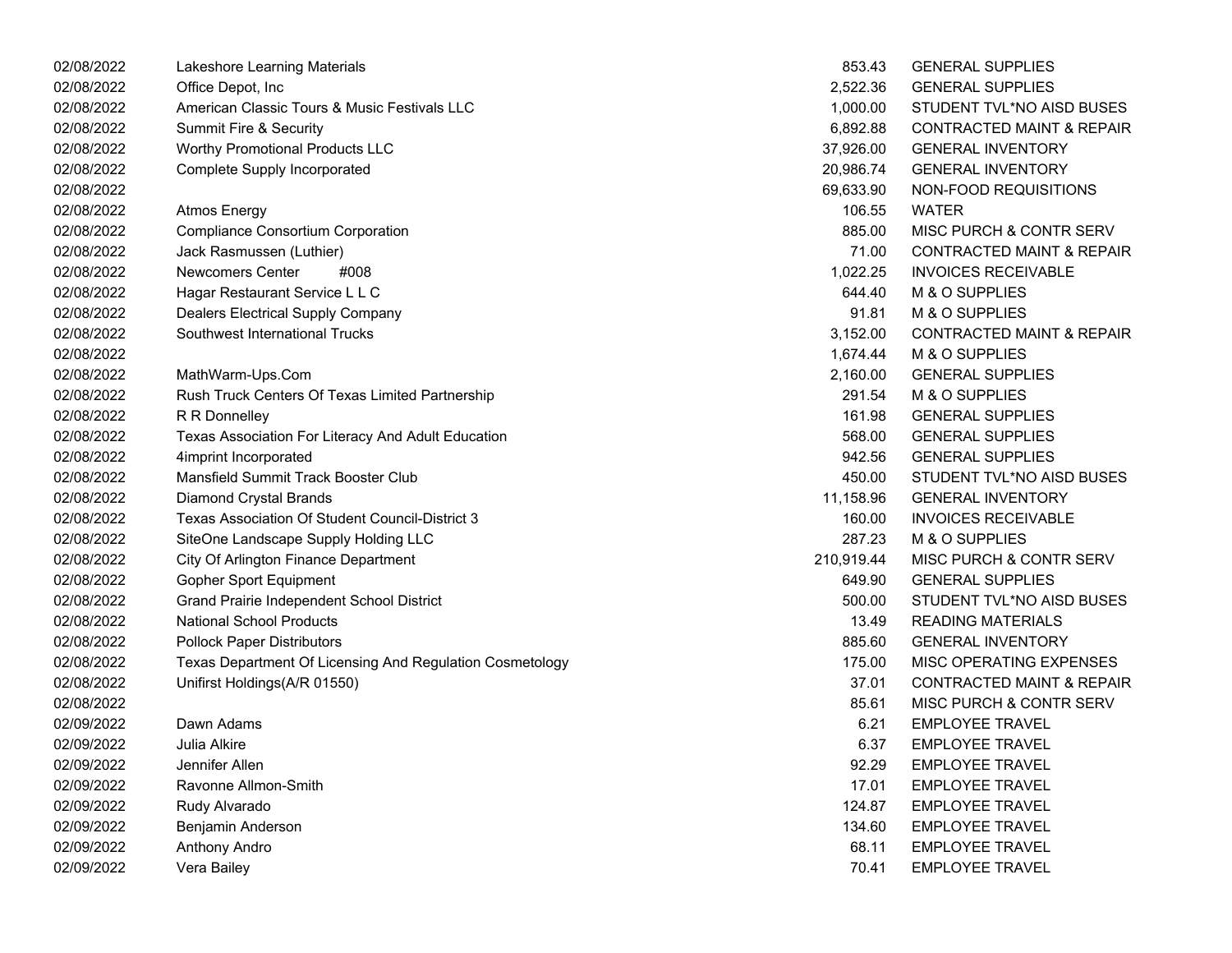| 02/09/2022 | Lorena Ballou          | 13.32  | <b>EMPLOYEE IRAVEL</b> |
|------------|------------------------|--------|------------------------|
| 02/09/2022 | Julie Barganier        | 132.74 | <b>EMPLOYEE TRAVEL</b> |
| 02/09/2022 | Marybell Barriga       | 60.67  | <b>EMPLOYEE TRAVEL</b> |
| 02/09/2022 | Sherri Bielefeld       | 38.20  | <b>EMPLOYEE TRAVEL</b> |
| 02/09/2022 | Susan Borton           | 153.66 | <b>EMPLOYEE TRAVEL</b> |
| 02/09/2022 | Amiesha Brown          | 6.58   | <b>EMPLOYEE TRAVEL</b> |
| 02/09/2022 | Telisa Brown           | 106.42 | <b>EMPLOYEE TRAVEL</b> |
| 02/09/2022 | Christi Buell          | 43.39  | <b>EMPLOYEE TRAVEL</b> |
| 02/09/2022 | Nathan Burum           | 149.96 | <b>EMPLOYEE TRAVEL</b> |
| 02/09/2022 | Lana Cairns            | 78.76  | <b>EMPLOYEE TRAVEL</b> |
| 02/09/2022 | Moises Carmona-Morales | 39.75  | <b>EMPLOYEE TRAVEL</b> |
| 02/09/2022 | Zoe Carvajal           | 116.68 | <b>EMPLOYEE TRAVEL</b> |
| 02/09/2022 | Julio Castillo         | 25.68  | <b>EMPLOYEE TRAVEL</b> |
| 02/09/2022 | Jose Cavazos           | 212.93 | <b>EMPLOYEE TRAVEL</b> |
| 02/09/2022 | Terri Chapa            | 232.51 | <b>EMPLOYEE TRAVEL</b> |
| 02/09/2022 | Elia Chavez            | 14.93  | <b>EMPLOYEE TRAVEL</b> |
| 02/09/2022 | Mireya Chavez          | 21.51  | <b>EMPLOYEE TRAVEL</b> |
| 02/09/2022 | Marcy Chesebro         | 46.65  | <b>EMPLOYEE TRAVEL</b> |
| 02/09/2022 | Stephanie Coffey       | 120.33 | <b>EMPLOYEE TRAVEL</b> |
| 02/09/2022 | Sonia Collins          | 43.87  | <b>EMPLOYEE TRAVEL</b> |
| 02/09/2022 | Vedrana Conan          | 43.13  | <b>EMPLOYEE TRAVEL</b> |
| 02/09/2022 | Sandra Correa          | 39.00  | <b>EMPLOYEE TRAVEL</b> |
| 02/09/2022 | Devin Craven           | 57.14  | <b>EMPLOYEE TRAVEL</b> |
| 02/09/2022 | Minh Cu                | 49.22  | <b>EMPLOYEE TRAVEL</b> |
| 02/09/2022 | Devin Cummings         | 13.22  | <b>EMPLOYEE TRAVEL</b> |
| 02/09/2022 | <b>Kathy Cummings</b>  | 42.69  | <b>EMPLOYEE TRAVEL</b> |
| 02/09/2022 | Kristen Czudak         | 60.94  | <b>EMPLOYEE TRAVEL</b> |
| 02/09/2022 | Kendra Davis           | 30.82  | <b>EMPLOYEE TRAVEL</b> |
| 02/09/2022 | <b>Thomas Davis</b>    | 131.45 | <b>EMPLOYEE TRAVEL</b> |
| 02/09/2022 | Eli Delgado Perez      | 155.63 | <b>EMPLOYEE TRAVEL</b> |
| 02/09/2022 | Shahveer Dhalla        | 197.95 | <b>EMPLOYEE TRAVEL</b> |
| 02/09/2022 | Stephen Dillard        | 57.94  | <b>EMPLOYEE TRAVEL</b> |
| 02/09/2022 | TreiVontai Doggett     | 167.72 | <b>EMPLOYEE TRAVEL</b> |
| 02/09/2022 | <b>Russell Dvorak</b>  | 208.28 | <b>EMPLOYEE TRAVEL</b> |
| 02/09/2022 | <b>Tammy Edwards</b>   | 90.04  | <b>EMPLOYEE TRAVEL</b> |
| 02/09/2022 | Carla Egyed            | 40.93  | <b>EMPLOYEE TRAVEL</b> |
| 02/09/2022 | Jessica Estillette     | 38.68  | <b>EMPLOYEE TRAVEL</b> |
| 02/09/2022 | <b>Linda Fetters</b>   | 32.42  | <b>EMPLOYEE TRAVEL</b> |
| 02/09/2022 | Andrew Filewood        | 134.07 | <b>EMPLOYEE TRAVEL</b> |
| 02/09/2022 | Clara Flores           | 16.42  | EMPLOYEE TRAVEL        |

| 02/09/2022 | Lorena Ballou          | 13.32  | <b>EMPLOYEE TRAVEL</b> |
|------------|------------------------|--------|------------------------|
| 02/09/2022 | Julie Barganier        | 132.74 | <b>EMPLOYEE TRAVEL</b> |
| 02/09/2022 | Marybell Barriga       | 60.67  | <b>EMPLOYEE TRAVEL</b> |
| 02/09/2022 | Sherri Bielefeld       | 38.20  | <b>EMPLOYEE TRAVEL</b> |
| 02/09/2022 | Susan Borton           | 153.66 | <b>EMPLOYEE TRAVEL</b> |
| 02/09/2022 | Amiesha Brown          | 6.58   | <b>EMPLOYEE TRAVEL</b> |
| 02/09/2022 | <b>Telisa Brown</b>    | 106.42 | <b>EMPLOYEE TRAVEL</b> |
| 02/09/2022 | Christi Buell          | 43.39  | <b>EMPLOYEE TRAVEL</b> |
| 02/09/2022 | Nathan Burum           | 149.96 | <b>EMPLOYEE TRAVEL</b> |
| 02/09/2022 | Lana Cairns            | 78.76  | <b>EMPLOYEE TRAVEL</b> |
| 02/09/2022 | Moises Carmona-Morales | 39.75  | <b>EMPLOYEE TRAVEL</b> |
| 02/09/2022 | Zoe Carvajal           | 116.68 | <b>EMPLOYEE TRAVEL</b> |
| 02/09/2022 | Julio Castillo         | 25.68  | <b>EMPLOYEE TRAVEL</b> |
| 02/09/2022 | Jose Cavazos           | 212.93 | <b>EMPLOYEE TRAVEL</b> |
| 02/09/2022 | Terri Chapa            | 232.51 | <b>EMPLOYEE TRAVEL</b> |
| 02/09/2022 | Elia Chavez            | 14.93  | <b>EMPLOYEE TRAVEL</b> |
| 02/09/2022 | Mireya Chavez          | 21.51  | <b>EMPLOYEE TRAVEL</b> |
| 02/09/2022 | Marcy Chesebro         | 46.65  | <b>EMPLOYEE TRAVEL</b> |
| 02/09/2022 | Stephanie Coffey       | 120.33 | <b>EMPLOYEE TRAVEL</b> |
| 02/09/2022 | Sonia Collins          | 43.87  | <b>EMPLOYEE TRAVEL</b> |
| 02/09/2022 | Vedrana Conan          | 43.13  | <b>EMPLOYEE TRAVEL</b> |
| 02/09/2022 | Sandra Correa          | 39.00  | <b>EMPLOYEE TRAVEL</b> |
| 02/09/2022 | Devin Craven           | 57.14  | <b>EMPLOYEE TRAVEL</b> |
| 02/09/2022 | Minh Cu                | 49.22  | <b>EMPLOYEE TRAVEL</b> |
| 02/09/2022 | Devin Cummings         | 13.22  | <b>EMPLOYEE TRAVEL</b> |
| 02/09/2022 | Kathy Cummings         | 42.69  | <b>EMPLOYEE TRAVEL</b> |
| 02/09/2022 | Kristen Czudak         | 60.94  | <b>EMPLOYEE TRAVEL</b> |
| 02/09/2022 | Kendra Davis           | 30.82  | <b>EMPLOYEE TRAVEL</b> |
| 02/09/2022 | <b>Thomas Davis</b>    | 131.45 | <b>EMPLOYEE TRAVEL</b> |
| 02/09/2022 | Eli Delgado Perez      | 155.63 | <b>EMPLOYEE TRAVEL</b> |
| 02/09/2022 | Shahveer Dhalla        | 197.95 | <b>EMPLOYEE TRAVEL</b> |
| 02/09/2022 | Stephen Dillard        | 57.94  | <b>EMPLOYEE TRAVEL</b> |
| 02/09/2022 | TreiVontai Doggett     | 167.72 | <b>EMPLOYEE TRAVEL</b> |
| 02/09/2022 | <b>Russell Dvorak</b>  | 208.28 | <b>EMPLOYEE TRAVEL</b> |
| 02/09/2022 | <b>Tammy Edwards</b>   | 90.04  | <b>EMPLOYEE TRAVEL</b> |
| 02/09/2022 | Carla Egyed            | 40.93  | <b>EMPLOYEE TRAVEL</b> |
| 02/09/2022 | Jessica Estillette     | 38.68  | <b>EMPLOYEE TRAVEL</b> |
| 02/09/2022 | <b>Linda Fetters</b>   | 32.42  | <b>EMPLOYEE TRAVEL</b> |
| 02/09/2022 | Andrew Filewood        | 134.07 | <b>EMPLOYEE TRAVEL</b> |
| 02/09/2022 | Clara Flores           | 16.42  | <b>EMPLOYEE TRAVEL</b> |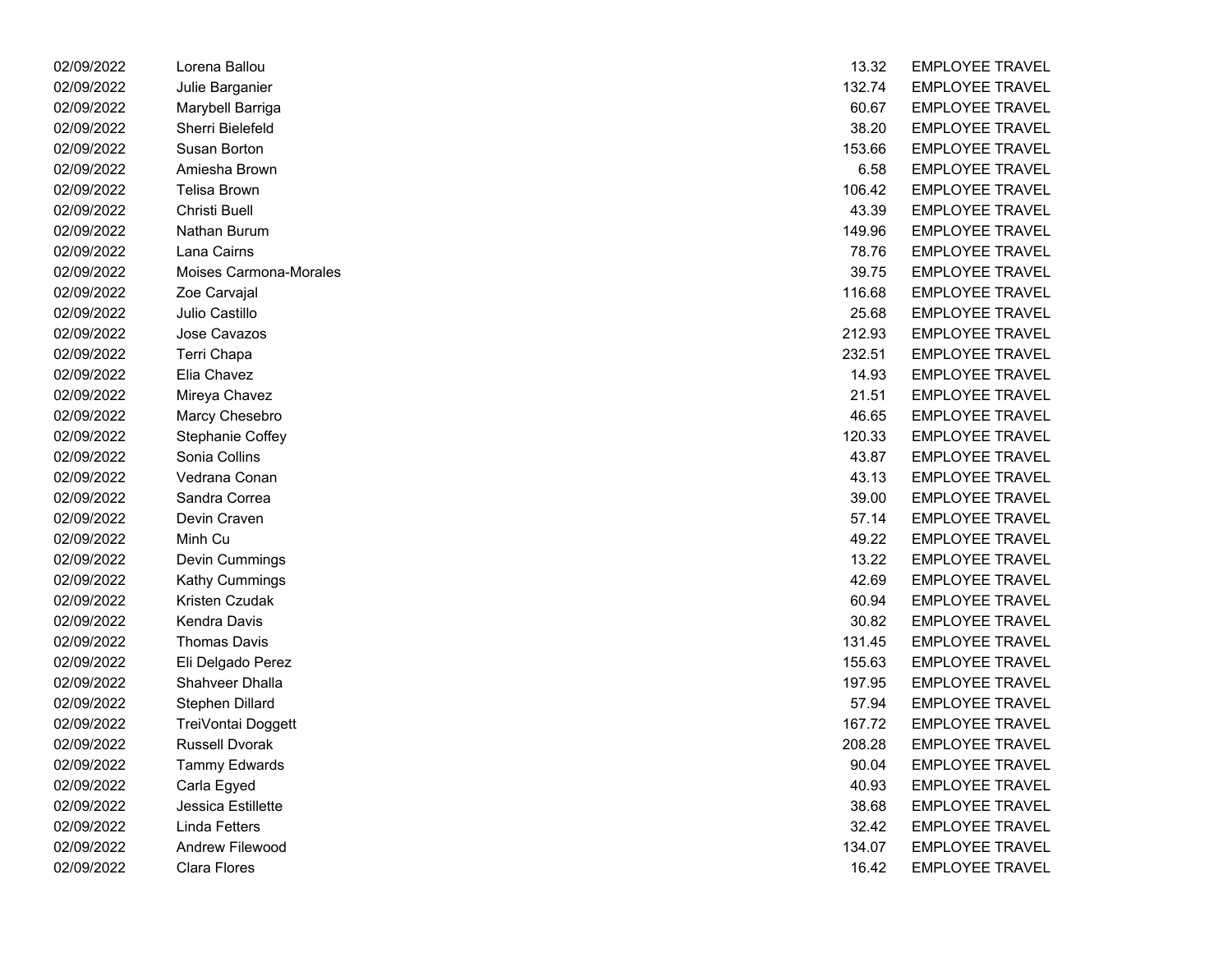| 02/09/2022 | Gretchen Foster      | 285.21 | EMPLOYEE IRAVEL        |
|------------|----------------------|--------|------------------------|
| 02/09/2022 | <b>Philip Friend</b> | 17.73  | <b>EMPLOYEE TRAVEL</b> |
| 02/09/2022 | Jennifer Fuller      | 36.54  | <b>EMPLOYEE TRAVEL</b> |
| 02/09/2022 | Johnathane Gaffney   | 77.68  | <b>EMPLOYEE TRAVEL</b> |
| 02/09/2022 | Odnam Gallardo       | 180.57 | <b>EMPLOYEE TRAVEL</b> |
| 02/09/2022 | Noemi Garcia         | 121.39 | <b>EMPLOYEE TRAVEL</b> |
| 02/09/2022 | Claudia Gonzalez     | 68.96  | <b>EMPLOYEE TRAVEL</b> |
| 02/09/2022 | Kim Greenberg        | 83.09  | <b>EMPLOYEE TRAVEL</b> |
| 02/09/2022 | Jamie Grimaldo       | 22.04  | <b>EMPLOYEE TRAVEL</b> |
| 02/09/2022 | Karin Haesemeyer     | 101.65 | <b>EMPLOYEE TRAVEL</b> |
| 02/09/2022 | Lance Hamilton       | 53.98  | <b>EMPLOYEE TRAVEL</b> |
| 02/09/2022 | Sally Hansen         | 22.36  | <b>EMPLOYEE TRAVEL</b> |
| 02/09/2022 | Dean Hardin          | 32.15  | <b>EMPLOYEE TRAVEL</b> |
| 02/09/2022 | <b>Wendy Harvey</b>  | 43.60  | <b>EMPLOYEE TRAVEL</b> |
| 02/09/2022 | Petra Herrera        | 35.36  | <b>EMPLOYEE TRAVEL</b> |
| 02/09/2022 | <b>Tiahesha Hill</b> | 7.33   | <b>EMPLOYEE TRAVEL</b> |
| 02/09/2022 | Carolyn Hinytzke     | 189.50 | <b>EMPLOYEE TRAVEL</b> |
| 02/09/2022 | Sandra Hitt          | 32.05  | <b>EMPLOYEE TRAVEL</b> |
| 02/09/2022 | Angela Holiday       | 87.63  | <b>EMPLOYEE TRAVEL</b> |
| 02/09/2022 | Stephanie Hudson     | 132.41 | <b>EMPLOYEE TRAVEL</b> |
| 02/09/2022 | Zachary Huntsinger   | 136.00 | <b>EMPLOYEE TRAVEL</b> |
| 02/09/2022 | Rachelle Ivanova     | 12.14  | <b>EMPLOYEE TRAVEL</b> |
| 02/09/2022 | John Jackson         | 168.42 | <b>EMPLOYEE TRAVEL</b> |
| 02/09/2022 | Keijuanna Jackson    | 45.64  | <b>EMPLOYEE TRAVEL</b> |
| 02/09/2022 | Erika Jamison        | 43.87  | <b>EMPLOYEE TRAVEL</b> |
| 02/09/2022 | Theodore Jarchow     | 94.16  | <b>EMPLOYEE TRAVEL</b> |
| 02/09/2022 | <b>Billy Jenkins</b> | 117.06 | <b>EMPLOYEE TRAVEL</b> |
| 02/09/2022 | Jorge Justiniano     | 57.35  | <b>EMPLOYEE TRAVEL</b> |
| 02/09/2022 | Bronwyn Kaminski     | 390.07 | <b>EMPLOYEE TRAVEL</b> |
| 02/09/2022 | Miral Kawasmi        | 98.98  | <b>EMPLOYEE TRAVEL</b> |
| 02/09/2022 | Karin Kliemann       | 39.06  | <b>EMPLOYEE TRAVEL</b> |
| 02/09/2022 | Alison Larance       | 50.29  | <b>EMPLOYEE TRAVEL</b> |
| 02/09/2022 | Hunter Leonard       | 52.59  | <b>EMPLOYEE TRAVEL</b> |
| 02/09/2022 | Erica Littlejohn     | 11.24  | <b>EMPLOYEE TRAVEL</b> |
| 02/09/2022 | Trey Lohr            | 208.60 | <b>EMPLOYEE TRAVEL</b> |
| 02/09/2022 | Adriana Lopez        | 19.69  | <b>EMPLOYEE TRAVEL</b> |
| 02/09/2022 | Sharon Lyman         | 29.26  | <b>EMPLOYEE TRAVEL</b> |
| 02/09/2022 | Jennifer Macgowan    | 7.28   | <b>EMPLOYEE TRAVEL</b> |
| 02/09/2022 | Pamela Mann          | 192.38 | <b>EMPLOYEE TRAVEL</b> |
| 02/09/2022 | Jennifer Martin      | 23.54  | <b>EMPLOYEE TRAVEL</b> |

| 02/09/2022 | Gretchen Foster      | 285.21 | <b>EMPLOYEE TRAVEL</b> |
|------------|----------------------|--------|------------------------|
| 02/09/2022 | <b>Philip Friend</b> | 17.73  | <b>EMPLOYEE TRAVEL</b> |
| 02/09/2022 | Jennifer Fuller      | 36.54  | <b>EMPLOYEE TRAVEL</b> |
| 02/09/2022 | Johnathane Gaffney   | 77.68  | <b>EMPLOYEE TRAVEL</b> |
| 02/09/2022 | Odnam Gallardo       | 180.57 | <b>EMPLOYEE TRAVEL</b> |
| 02/09/2022 | Noemi Garcia         | 121.39 | <b>EMPLOYEE TRAVEL</b> |
| 02/09/2022 | Claudia Gonzalez     | 68.96  | <b>EMPLOYEE TRAVEL</b> |
| 02/09/2022 | Kim Greenberg        | 83.09  | <b>EMPLOYEE TRAVEL</b> |
| 02/09/2022 | Jamie Grimaldo       | 22.04  | <b>EMPLOYEE TRAVEL</b> |
| 02/09/2022 | Karin Haesemeyer     | 101.65 | <b>EMPLOYEE TRAVEL</b> |
| 02/09/2022 | Lance Hamilton       | 53.98  | <b>EMPLOYEE TRAVEL</b> |
| 02/09/2022 | Sally Hansen         | 22.36  | <b>EMPLOYEE TRAVEL</b> |
| 02/09/2022 | Dean Hardin          | 32.15  | <b>EMPLOYEE TRAVEL</b> |
| 02/09/2022 | <b>Wendy Harvey</b>  | 43.60  | <b>EMPLOYEE TRAVEL</b> |
| 02/09/2022 | Petra Herrera        | 35.36  | <b>EMPLOYEE TRAVEL</b> |
| 02/09/2022 | Tiahesha Hill        | 7.33   | <b>EMPLOYEE TRAVEL</b> |
| 02/09/2022 | Carolyn Hinytzke     | 189.50 | <b>EMPLOYEE TRAVEL</b> |
| 02/09/2022 | Sandra Hitt          | 32.05  | <b>EMPLOYEE TRAVEL</b> |
| 02/09/2022 | Angela Holiday       | 87.63  | <b>EMPLOYEE TRAVEL</b> |
| 02/09/2022 | Stephanie Hudson     | 132.41 | <b>EMPLOYEE TRAVEL</b> |
| 02/09/2022 | Zachary Huntsinger   | 136.00 | <b>EMPLOYEE TRAVEL</b> |
| 02/09/2022 | Rachelle Ivanova     | 12.14  | <b>EMPLOYEE TRAVEL</b> |
| 02/09/2022 | John Jackson         | 168.42 | <b>EMPLOYEE TRAVEL</b> |
| 02/09/2022 | Keijuanna Jackson    | 45.64  | <b>EMPLOYEE TRAVEL</b> |
| 02/09/2022 | Erika Jamison        | 43.87  | <b>EMPLOYEE TRAVEL</b> |
| 02/09/2022 | Theodore Jarchow     | 94.16  | <b>EMPLOYEE TRAVEL</b> |
| 02/09/2022 | <b>Billy Jenkins</b> | 117.06 | <b>EMPLOYEE TRAVEL</b> |
| 02/09/2022 | Jorge Justiniano     | 57.35  | <b>EMPLOYEE TRAVEL</b> |
| 02/09/2022 | Bronwyn Kaminski     | 390.07 | <b>EMPLOYEE TRAVEL</b> |
| 02/09/2022 | Miral Kawasmi        | 98.98  | <b>EMPLOYEE TRAVEL</b> |
| 02/09/2022 | Karin Kliemann       | 39.06  | <b>EMPLOYEE TRAVEL</b> |
| 02/09/2022 | Alison Larance       | 50.29  | <b>EMPLOYEE TRAVEL</b> |
| 02/09/2022 | Hunter Leonard       | 52.59  | <b>EMPLOYEE TRAVEL</b> |
| 02/09/2022 | Erica Littlejohn     | 11.24  | <b>EMPLOYEE TRAVEL</b> |
| 02/09/2022 | Trey Lohr            | 208.60 | <b>EMPLOYEE TRAVEL</b> |
| 02/09/2022 | Adriana Lopez        | 19.69  | <b>EMPLOYEE TRAVEL</b> |
| 02/09/2022 | Sharon Lyman         | 29.26  | <b>EMPLOYEE TRAVEL</b> |
| 02/09/2022 | Jennifer Macgowan    | 7.28   | <b>EMPLOYEE TRAVEL</b> |
| 02/09/2022 | Pamela Mann          | 192.38 | <b>EMPLOYEE TRAVEL</b> |
| 02/09/2022 | Jennifer Martin      | 23.54  | <b>EMPLOYEE TRAVEL</b> |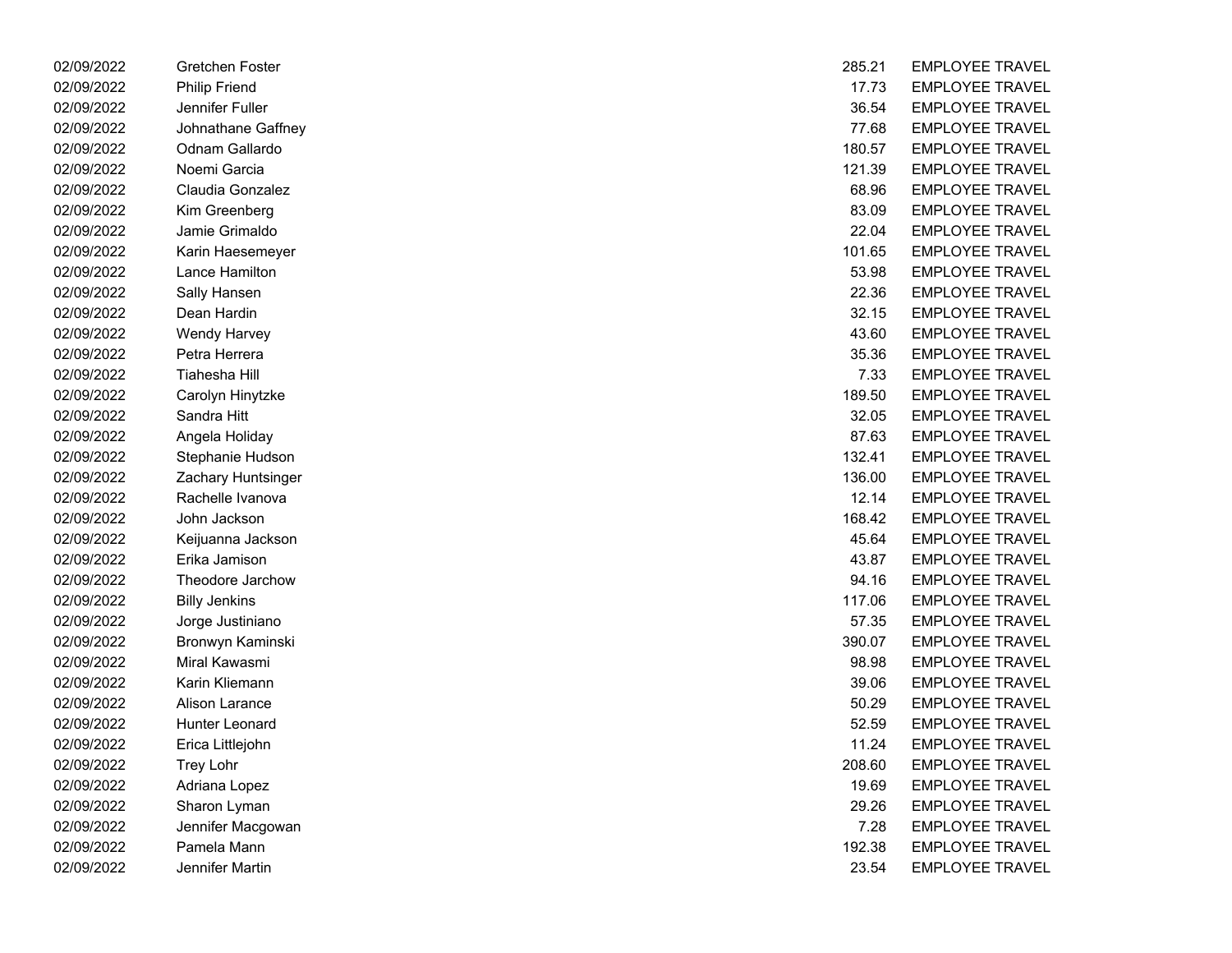| 02/09/2022 | Stephen McCarthy         | 146.49 | <b>EMPLOYEE TRAVEL</b>  |
|------------|--------------------------|--------|-------------------------|
| 02/09/2022 | Laina McDonald           | 59.60  | <b>EMPLOYEE TRAVEL</b>  |
| 02/09/2022 | Myra McGlothen-Sutton    | 17.92  | <b>EMPLOYEE TRAVEL</b>  |
| 02/09/2022 | Danna McWilliams         | 120.59 | <b>EMPLOYEE TRAVEL</b>  |
| 02/09/2022 | Consuelo Mendoza         | 47.67  | <b>EMPLOYEE TRAVEL</b>  |
| 02/09/2022 | Darrine Molina           | 31.20  | <b>EMPLOYEE TRAVEL</b>  |
| 02/09/2022 | Giselle Morales          | 17.01  | <b>EMPLOYEE TRAVEL</b>  |
| 02/09/2022 | Claudia Morales Herrera  | 66.50  | <b>EMPLOYEE TRAVEL</b>  |
| 02/09/2022 | Paula Morone             | 83.89  | <b>EMPLOYEE TRAVEL</b>  |
| 02/09/2022 | Lori Mosley              | 90.15  | <b>EMPLOYEE TRAVEL</b>  |
| 02/09/2022 | Michelle Nedd            | 36.22  | <b>EMPLOYEE TRAVEL</b>  |
| 02/09/2022 | <b>Carol Neff</b>        | 38.95  | <b>EMPLOYEE TRAVEL</b>  |
| 02/09/2022 | Heidi Newcomb            | 24.34  | <b>EMPLOYEE TRAVEL</b>  |
| 02/09/2022 | <b>Randy Nyhus</b>       | 88.97  | <b>EMPLOYEE TRAVEL</b>  |
| 02/09/2022 | Flor Orona               | 13.70  | <b>EMPLOYEE TRAVEL</b>  |
| 02/09/2022 | <b>Walter Ortega</b>     | 100.90 | <b>EMPLOYEE TRAVEL</b>  |
| 02/09/2022 | Shelly Osten             | 109.03 | <b>EMPLOYEE TRAVEL</b>  |
| 02/09/2022 | Sandra Palmer            | 196.61 | <b>EMPLOYEE TRAVEL</b>  |
| 02/09/2022 | Susan Patterson          | 26.05  | <b>EMPLOYEE TRAVEL</b>  |
| 02/09/2022 | Gloria Peralta           | 109.09 | <b>EMPLOYEE TRAVEL</b>  |
| 02/09/2022 | Marla Pollan             | 5.67   | <b>EMPLOYEE TRAVEL</b>  |
| 02/09/2022 | Donna Poole              | 326.03 | <b>EMPLOYEE TRAVEL</b>  |
| 02/09/2022 | Diana Quintanilla        | 10.33  | <b>EMPLOYEE TRAVEL</b>  |
| 02/09/2022 | Ana Ramirez              | 27.71  | <b>EMPLOYEE TRAVEL</b>  |
| 02/09/2022 | Taliesha Reliford        | 122.35 | <b>EMPLOYEE TRAVEL</b>  |
| 02/09/2022 | Corey Robinson           | 231.50 | <b>EMPLOYEE TRAVEL</b>  |
| 02/09/2022 | <b>Princess Rockwell</b> | 30.82  | <b>EMPLOYEE TRAVEL</b>  |
| 02/09/2022 | Eric Rodriguez           | 30.12  | <b>EMPLOYEE TRAVEL</b>  |
| 02/09/2022 | Carole Rule Gannaway     | 43.76  | <b>EMPLOYEE TRAVEL</b>  |
| 02/09/2022 | <b>Thomas Rushing</b>    | 115.46 | <b>EMPLOYEE TRAVEL</b>  |
| 02/09/2022 | <b>Frank Sack</b>        | 27.39  | <b>EMPLOYEE TRAVEL</b>  |
| 02/09/2022 | Madeline Saltzman        | 47.67  | <b>EMPLOYEE TRAVEL</b>  |
| 02/09/2022 | <b>Scott Schneider</b>   | 59.22  | <b>EMPLOYEE TRAVEL</b>  |
| 02/09/2022 | Melinda Schweig          | 54.94  | <b>EMPLOYEE TRAVEL</b>  |
| 02/09/2022 | <b>Twila Scott</b>       | 45.42  | <b>EMPLOYEE TRAVEL</b>  |
| 02/09/2022 | Felicia Scruggs          | 51.20  | <b>EMPLOYEE TRAVEL</b>  |
| 02/09/2022 | Spenser Segovia          | 57.51  | <b>EMPLOYEE TRAVEL</b>  |
| 02/09/2022 | <b>Robert Sessions</b>   | 321.06 | <b>EMPLOYEE TRAVEL</b>  |
| 02/09/2022 | <b>Phillip Simoneaux</b> | 102.67 | <b>EMPLOYEE TRAVEL</b>  |
| 02/09/2022 | Stephen Simpson          | 36.65  | <b>FMPI OYFF TRAVEL</b> |

| 02/09/2022 | Stephen McCarthy         | 146.49 | <b>EMPLOYEE TRAVEL</b> |
|------------|--------------------------|--------|------------------------|
| 02/09/2022 | Laina McDonald           | 59.60  | <b>EMPLOYEE TRAVEL</b> |
| 02/09/2022 | Myra McGlothen-Sutton    | 17.92  | <b>EMPLOYEE TRAVEL</b> |
| 02/09/2022 | Danna McWilliams         | 120.59 | <b>EMPLOYEE TRAVEL</b> |
| 02/09/2022 | Consuelo Mendoza         | 47.67  | <b>EMPLOYEE TRAVEL</b> |
| 02/09/2022 | Darrine Molina           | 31.20  | <b>EMPLOYEE TRAVEL</b> |
| 02/09/2022 | <b>Giselle Morales</b>   | 17.01  | <b>EMPLOYEE TRAVEL</b> |
| 02/09/2022 | Claudia Morales Herrera  | 66.50  | <b>EMPLOYEE TRAVEL</b> |
| 02/09/2022 | Paula Morone             | 83.89  | <b>EMPLOYEE TRAVEL</b> |
| 02/09/2022 | Lori Mosley              | 90.15  | <b>EMPLOYEE TRAVEL</b> |
| 02/09/2022 | Michelle Nedd            | 36.22  | <b>EMPLOYEE TRAVEL</b> |
| 02/09/2022 | <b>Carol Neff</b>        | 38.95  | <b>EMPLOYEE TRAVEL</b> |
| 02/09/2022 | Heidi Newcomb            | 24.34  | <b>EMPLOYEE TRAVEL</b> |
| 02/09/2022 | <b>Randy Nyhus</b>       | 88.97  | <b>EMPLOYEE TRAVEL</b> |
| 02/09/2022 | Flor Orona               | 13.70  | <b>EMPLOYEE TRAVEL</b> |
| 02/09/2022 | Walter Ortega            | 100.90 | <b>EMPLOYEE TRAVEL</b> |
| 02/09/2022 | Shelly Osten             | 109.03 | <b>EMPLOYEE TRAVEL</b> |
| 02/09/2022 | Sandra Palmer            | 196.61 | <b>EMPLOYEE TRAVEL</b> |
| 02/09/2022 | Susan Patterson          | 26.05  | <b>EMPLOYEE TRAVEL</b> |
| 02/09/2022 | Gloria Peralta           | 109.09 | <b>EMPLOYEE TRAVEL</b> |
| 02/09/2022 | Marla Pollan             | 5.67   | <b>EMPLOYEE TRAVEL</b> |
| 02/09/2022 | Donna Poole              | 326.03 | <b>EMPLOYEE TRAVEL</b> |
| 02/09/2022 | Diana Quintanilla        | 10.33  | <b>EMPLOYEE TRAVEL</b> |
| 02/09/2022 | Ana Ramirez              | 27.71  | <b>EMPLOYEE TRAVEL</b> |
| 02/09/2022 | Taliesha Reliford        | 122.35 | <b>EMPLOYEE TRAVEL</b> |
| 02/09/2022 | Corey Robinson           | 231.50 | <b>EMPLOYEE TRAVEL</b> |
| 02/09/2022 | <b>Princess Rockwell</b> | 30.82  | <b>EMPLOYEE TRAVEL</b> |
| 02/09/2022 | Eric Rodriguez           | 30.12  | <b>EMPLOYEE TRAVEL</b> |
| 02/09/2022 | Carole Rule Gannaway     | 43.76  | <b>EMPLOYEE TRAVEL</b> |
| 02/09/2022 | <b>Thomas Rushing</b>    | 115.46 | <b>EMPLOYEE TRAVEL</b> |
| 02/09/2022 | <b>Frank Sack</b>        | 27.39  | <b>EMPLOYEE TRAVEL</b> |
| 02/09/2022 | Madeline Saltzman        | 47.67  | <b>EMPLOYEE TRAVEL</b> |
| 02/09/2022 | Scott Schneider          | 59.22  | <b>EMPLOYEE TRAVEL</b> |
| 02/09/2022 | Melinda Schweig          | 54.94  | <b>EMPLOYEE TRAVEL</b> |
| 02/09/2022 | <b>Twila Scott</b>       | 45.42  | <b>EMPLOYEE TRAVEL</b> |
| 02/09/2022 | Felicia Scruggs          | 51.20  | <b>EMPLOYEE TRAVEL</b> |
| 02/09/2022 | Spenser Segovia          | 57.51  | <b>EMPLOYEE TRAVEL</b> |
| 02/09/2022 | <b>Robert Sessions</b>   | 321.06 | <b>EMPLOYEE TRAVEL</b> |
| 02/09/2022 | <b>Phillip Simoneaux</b> | 102.67 | <b>EMPLOYEE TRAVEL</b> |
| 02/09/2022 | Stephen Simpson          | 36.65  | EMPLOYEE TRAVEL        |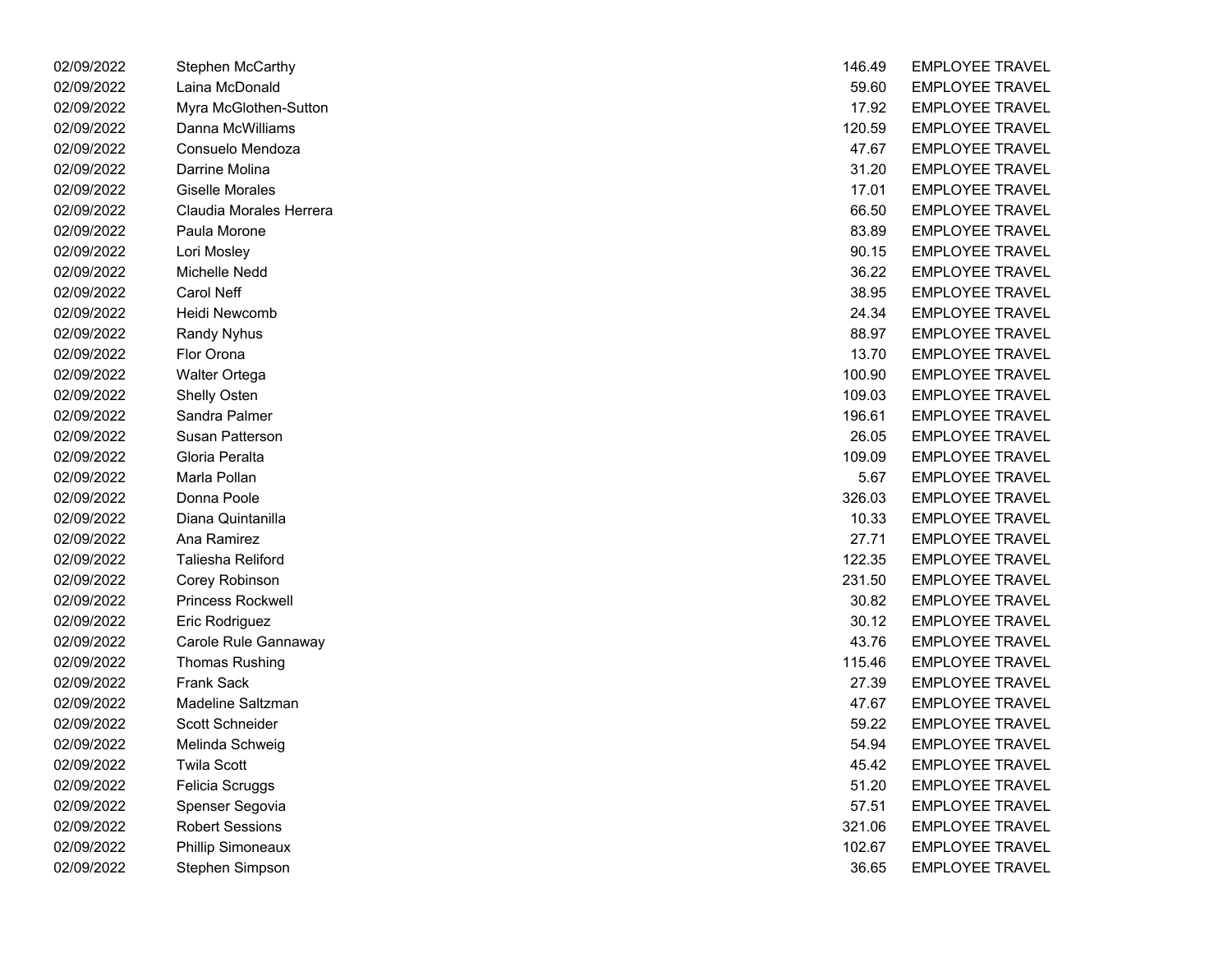| 02/09/2022 | <b>Cherish Smith</b>     | 28.94     | <b>EMPLOYEE TRAVEL</b> |
|------------|--------------------------|-----------|------------------------|
| 02/09/2022 | Kyle Smith               | 293.19    | <b>EMPLOYEE TRAVEL</b> |
| 02/09/2022 | Sundra Smith             | 21.67     | <b>EMPLOYEE TRAVEL</b> |
| 02/09/2022 | <b>Brandie Sparks</b>    | 261.61    | <b>EMPLOYEE TRAVEL</b> |
| 02/09/2022 | Jennifer Stein           | 41.03     | <b>EMPLOYEE TRAVEL</b> |
| 02/09/2022 | Lou Stevens              | 5.25      | <b>EMPLOYEE TRAVEL</b> |
| 02/09/2022 | Suzanne Stevenson        | 56.49     | <b>EMPLOYEE TRAVEL</b> |
| 02/09/2022 | <b>Natalie Strand</b>    | 47.29     | <b>EMPLOYEE TRAVEL</b> |
| 02/09/2022 | Shane Strawderman        | 49.87     | <b>EMPLOYEE TRAVEL</b> |
| 02/09/2022 | Nukesha Summerhill       | 56.93     | <b>EMPLOYEE TRAVEL</b> |
| 02/09/2022 | <b>Tammy Thain</b>       | 43.82     | <b>EMPLOYEE TRAVEL</b> |
| 02/09/2022 | Denise Thomas            | 9.21      | <b>EMPLOYEE TRAVEL</b> |
| 02/09/2022 | <b>Ileene Thomas</b>     | 32.53     | <b>EMPLOYEE TRAVEL</b> |
| 02/09/2022 | Marcie Thomas            | 19.37     | <b>EMPLOYEE TRAVEL</b> |
| 02/09/2022 | Nina Thomas              | 17.28     | <b>EMPLOYEE TRAVEL</b> |
| 02/09/2022 | Deann Thompson           | 60.24     | <b>EMPLOYEE TRAVEL</b> |
| 02/09/2022 | <b>Timothy Thompson</b>  | 82.40     | <b>EMPLOYEE TRAVEL</b> |
| 02/09/2022 | Grayson Toperzer         | 47.03     | <b>EMPLOYEE TRAVEL</b> |
| 02/09/2022 | <b>Mandine Trousil</b>   | 39.11     | <b>EMPLOYEE TRAVEL</b> |
| 02/09/2022 | <b>Clifford Trussell</b> | 306.02    | <b>EMPLOYEE TRAVEL</b> |
| 02/09/2022 | <b>Yvette Turner</b>     | 20.70     | <b>EMPLOYEE TRAVEL</b> |
| 02/09/2022 | Vanessa Valadez          | 54.52     | <b>EMPLOYEE TRAVEL</b> |
| 02/09/2022 | Lydia Vasquez            | 11.82     | <b>EMPLOYEE TRAVEL</b> |
| 02/09/2022 | Aaron Vaughn             | 138.62    | <b>EMPLOYEE TRAVEL</b> |
| 02/09/2022 | <b>Ashley Walker</b>     | 26.38     | <b>EMPLOYEE TRAVEL</b> |
| 02/09/2022 | Lori Walsh               | 191.74    | <b>EMPLOYEE TRAVEL</b> |
| 02/09/2022 | Eniko Walter-Howard      | 100.32    | <b>EMPLOYEE TRAVEL</b> |
| 02/09/2022 | Jennifer Wells           | 18.62     | <b>EMPLOYEE TRAVEL</b> |
| 02/09/2022 | Shawon White             | 20.92     | <b>EMPLOYEE TRAVEL</b> |
| 02/09/2022 | Christopher Whitten      | 88.60     | <b>EMPLOYEE TRAVEL</b> |
| 02/09/2022 | Sue Wilhide              | 10,434.84 | <b>EMPLOYEE TRAVEL</b> |
| 02/09/2022 | James Wilkes             | 246.26    | <b>EMPLOYEE TRAVEL</b> |
| 02/09/2022 | Isabelle Williams        | 18.89     | <b>EMPLOYEE TRAVEL</b> |
| 02/09/2022 | Sebastian Williams       | 20.81     | <b>EMPLOYEE TRAVEL</b> |
| 02/09/2022 | <b>Holly Willis</b>      | 110.96    | <b>EMPLOYEE TRAVEL</b> |
| 02/09/2022 | <b>Tracey Wittmayer</b>  | 23.91     | <b>EMPLOYEE TRAVEL</b> |
| 02/09/2022 | <b>Charity Woods</b>     | 58.43     | <b>EMPLOYEE TRAVEL</b> |
| 02/09/2022 | Patricia Wright          | 31.35     | <b>EMPLOYEE TRAVEL</b> |
| 02/09/2022 | Steven Wurtz             | 39.49     | <b>EMPLOYEE TRAVEL</b> |
| 02/09/2022 | Lisa Young               | 86.70     | EMPLOYEE TRAVEL        |

| 02/09/2022 | <b>Cherish Smith</b>     | 28.94     | <b>EMPLOYEE TRAVEL</b> |
|------------|--------------------------|-----------|------------------------|
| 02/09/2022 | Kyle Smith               | 293.19    | <b>EMPLOYEE TRAVEL</b> |
| 02/09/2022 | Sundra Smith             | 21.67     | <b>EMPLOYEE TRAVEL</b> |
| 02/09/2022 | <b>Brandie Sparks</b>    | 261.61    | <b>EMPLOYEE TRAVEL</b> |
| 02/09/2022 | Jennifer Stein           | 41.03     | <b>EMPLOYEE TRAVEL</b> |
| 02/09/2022 | Lou Stevens              | 5.25      | <b>EMPLOYEE TRAVEL</b> |
| 02/09/2022 | Suzanne Stevenson        | 56.49     | <b>EMPLOYEE TRAVEL</b> |
| 02/09/2022 | <b>Natalie Strand</b>    | 47.29     | <b>EMPLOYEE TRAVEL</b> |
| 02/09/2022 | Shane Strawderman        | 49.87     | <b>EMPLOYEE TRAVEL</b> |
| 02/09/2022 | Nukesha Summerhill       | 56.93     | <b>EMPLOYEE TRAVEL</b> |
| 02/09/2022 | <b>Tammy Thain</b>       | 43.82     | <b>EMPLOYEE TRAVEL</b> |
| 02/09/2022 | Denise Thomas            | 9.21      | <b>EMPLOYEE TRAVEL</b> |
| 02/09/2022 | <b>Ileene Thomas</b>     | 32.53     | <b>EMPLOYEE TRAVEL</b> |
| 02/09/2022 | Marcie Thomas            | 19.37     | <b>EMPLOYEE TRAVEL</b> |
| 02/09/2022 | Nina Thomas              | 17.28     | <b>EMPLOYEE TRAVEL</b> |
| 02/09/2022 | Deann Thompson           | 60.24     | <b>EMPLOYEE TRAVEL</b> |
| 02/09/2022 | <b>Timothy Thompson</b>  | 82.40     | <b>EMPLOYEE TRAVEL</b> |
| 02/09/2022 | Grayson Toperzer         | 47.03     | <b>EMPLOYEE TRAVEL</b> |
| 02/09/2022 | <b>Mandine Trousil</b>   | 39.11     | <b>EMPLOYEE TRAVEL</b> |
| 02/09/2022 | <b>Clifford Trussell</b> | 306.02    | <b>EMPLOYEE TRAVEL</b> |
| 02/09/2022 | <b>Yvette Turner</b>     | 20.70     | <b>EMPLOYEE TRAVEL</b> |
| 02/09/2022 | Vanessa Valadez          | 54.52     | <b>EMPLOYEE TRAVEL</b> |
| 02/09/2022 | Lydia Vasquez            | 11.82     | <b>EMPLOYEE TRAVEL</b> |
| 02/09/2022 | Aaron Vaughn             | 138.62    | <b>EMPLOYEE TRAVEL</b> |
| 02/09/2022 | Ashley Walker            | 26.38     | <b>EMPLOYEE TRAVEL</b> |
| 02/09/2022 | Lori Walsh               | 191.74    | <b>EMPLOYEE TRAVEL</b> |
| 02/09/2022 | Eniko Walter-Howard      | 100.32    | <b>EMPLOYEE TRAVEL</b> |
| 02/09/2022 | Jennifer Wells           | 18.62     | <b>EMPLOYEE TRAVEL</b> |
| 02/09/2022 | Shawon White             | 20.92     | <b>EMPLOYEE TRAVEL</b> |
| 02/09/2022 | Christopher Whitten      | 88.60     | <b>EMPLOYEE TRAVEL</b> |
| 02/09/2022 | Sue Wilhide              | 10,434.84 | <b>EMPLOYEE TRAVEL</b> |
| 02/09/2022 | <b>James Wilkes</b>      | 246.26    | <b>EMPLOYEE TRAVEL</b> |
| 02/09/2022 | Isabelle Williams        | 18.89     | <b>EMPLOYEE TRAVEL</b> |
| 02/09/2022 | Sebastian Williams       | 20.81     | <b>EMPLOYEE TRAVEL</b> |
| 02/09/2022 | <b>Holly Willis</b>      | 110.96    | <b>EMPLOYEE TRAVEL</b> |
| 02/09/2022 | <b>Tracey Wittmayer</b>  | 23.91     | <b>EMPLOYEE TRAVEL</b> |
| 02/09/2022 | <b>Charity Woods</b>     | 58.43     | <b>EMPLOYEE TRAVEL</b> |
| 02/09/2022 | Patricia Wright          | 31.35     | <b>EMPLOYEE TRAVEL</b> |
| 02/09/2022 | Steven Wurtz             | 39.49     | <b>EMPLOYEE TRAVEL</b> |
| 02/09/2022 | Lisa Young               | 86.70     | <b>EMPLOYEE TRAVEL</b> |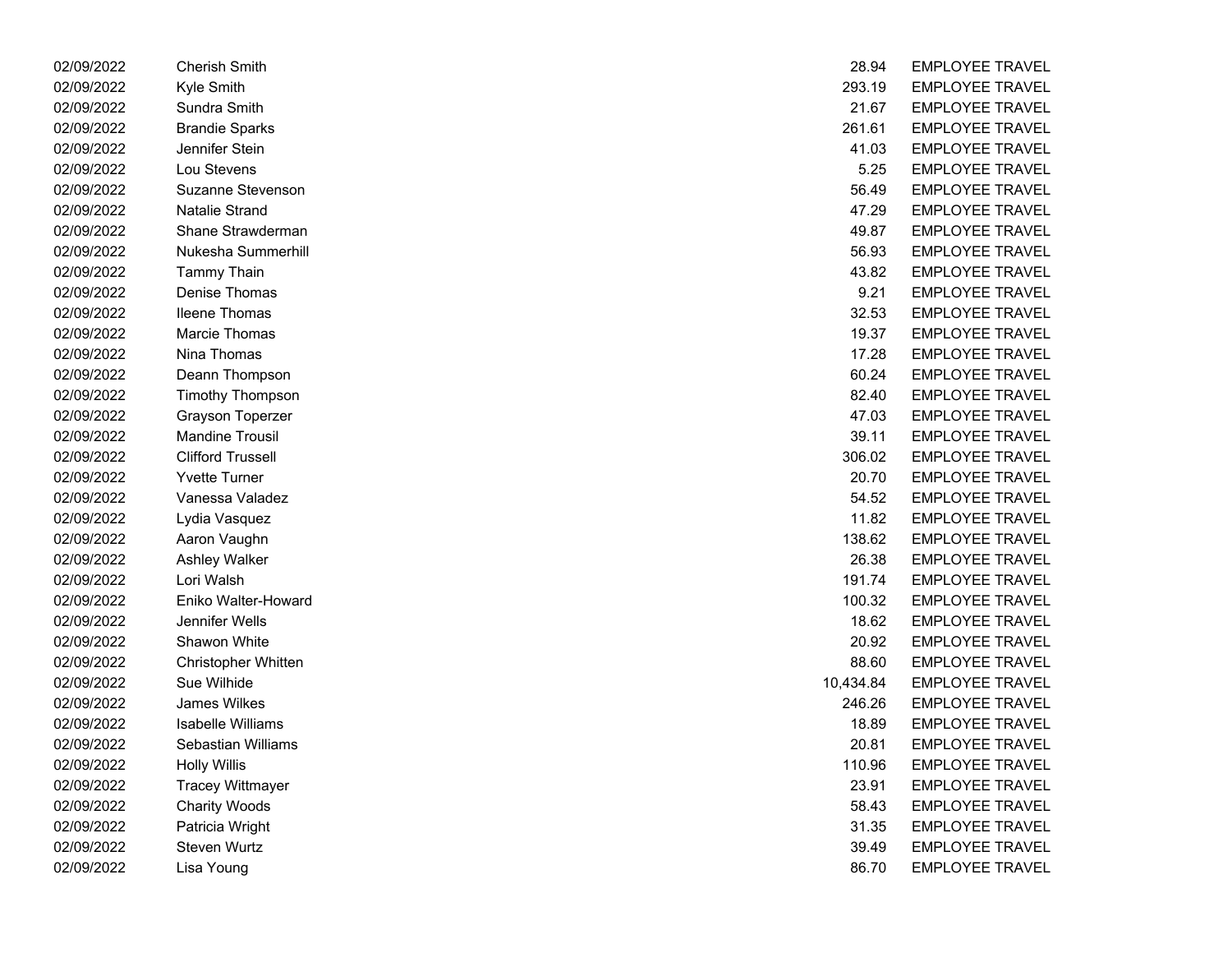| 02/09/2022 | Jerod Zahn                                          | 65.06    | <b>EMPLOYEE TRAVEL</b>               |
|------------|-----------------------------------------------------|----------|--------------------------------------|
| 02/09/2022 | Christian Zaragoza                                  | 263.38   | <b>EMPLOYEE TRAVEL</b>               |
| 02/09/2022 | Karen Zeske                                         | 110.00   | <b>EMPLOYEE TRAVEL</b>               |
| 02/09/2022 | Moises Carmona-Morales                              | 75.76    | <b>EMPLOYEE TRAVEL</b>               |
| 02/09/2022 | Vedrana Conan                                       | 35.26    | <b>EMPLOYEE TRAVEL</b>               |
| 02/09/2022 | Misti Green                                         | 17.76    | <b>EMPLOYEE TRAVEL</b>               |
| 02/09/2022 | Jamie Grimaldo                                      | 17.55    | <b>EMPLOYEE TRAVEL</b>               |
| 02/09/2022 | <b>Sherry Hall</b>                                  | 15.57    | <b>EMPLOYEE TRAVEL</b>               |
| 02/09/2022 | Rabah Hamad                                         | 202.23   | <b>EMPLOYEE TRAVEL</b>               |
| 02/09/2022 | Nathan Hervey                                       | 70.62    | <b>EMPLOYEE TRAVEL</b>               |
| 02/09/2022 | <b>Michael Hill</b>                                 | 36.12    | <b>EMPLOYEE TRAVEL</b>               |
| 02/09/2022 | Heather Isbell                                      | 42.64    | <b>EMPLOYEE TRAVEL</b>               |
| 02/09/2022 | Debra Lantz                                         | 23.38    | <b>EMPLOYEE TRAVEL</b>               |
| 02/09/2022 | <b>Heather Merritt</b>                              | 90.04    | <b>EMPLOYEE TRAVEL</b>               |
| 02/09/2022 | Kristina Neira                                      | 21.83    | <b>EMPLOYEE TRAVEL</b>               |
| 02/09/2022 | Laura Rhodes                                        | 7.81     | <b>EMPLOYEE TRAVEL</b>               |
| 02/09/2022 | <b>Stacy Shannon</b>                                | 41.14    | <b>EMPLOYEE TRAVEL</b>               |
| 02/09/2022 | <b>Brandie Sparks</b>                               | 48.15    | <b>EMPLOYEE TRAVEL</b>               |
| 02/09/2022 | <b>Tracey Wittmayer</b>                             | 88.65    | <b>EMPLOYEE TRAVEL</b>               |
| 02/09/2022 | Maria Zarate                                        | 74.15    | <b>EMPLOYEE TRAVEL</b>               |
| 02/09/2022 | Unclaimed Freight Company & Liquidation Sales, Inc. | 6,274.60 | <b>GENERAL SUPPLIES</b>              |
| 02/09/2022 | <b>Grainger Industrial Supply</b>                   | 82.24    | M & O SUPPLIES                       |
| 02/09/2022 | Kroger                                              | 675.46   | <b>GENERAL SUPPLIES</b>              |
| 02/09/2022 | United Refrigeration Incorporated                   | 578.96   | M & O SUPPLIES                       |
| 02/09/2022 | Really Good Stuff                                   | 37.82    | <b>GENERAL SUPPLIES</b>              |
| 02/09/2022 | Ace Mart Restaurant Supply Company                  | 39.28    | <b>GENERAL SUPPLIES</b>              |
| 02/09/2022 | <b>Winston Water Cooler Limited</b>                 | 800.00   | <b>GENERAL INVENTORY</b>             |
| 02/09/2022 | World Book Incorporated                             | 1,648.50 | <b>GENERAL SUPPLIES</b>              |
| 02/09/2022 | <b>Arlington Education Foundation</b>               | 600.00   | MISC OPERATING EXPENSES              |
| 02/09/2022 | <b>Texas Art Education Association</b>              | 4,522.00 | STUDENT TVL*NO AISD BUSES            |
| 02/09/2022 | Multi Health Systems Incorporated                   | 9,700.00 | <b>TESTING MATERIALS</b>             |
| 02/09/2022 | <b>Marks Plumbing Parts</b>                         | 617.42   | <b>GENERAL INVENTORY</b>             |
| 02/09/2022 | B & H Photo Video                                   | 1,088.87 | <b>GENERAL SUPPLIES</b>              |
| 02/09/2022 |                                                     | 89.99    | <b>INVOICES RECEIVABLE</b>           |
| 02/09/2022 | <b>CDW Government Incorporated</b>                  | 115.01   | <b>GENERAL SUPPLIES</b>              |
| 02/09/2022 | C & P Pump Services Incorporated                    | 411.00   | M & O SUPPLIES                       |
| 02/09/2022 | Aerowave Technologies                               | 136.60   | <b>GENERAL SUPPLIES</b>              |
| 02/09/2022 | Washington Music Center                             | 102.00   | <b>GENERAL SUPPLIES</b>              |
| 02/09/2022 | <b>McKinney Office Supply</b>                       | 5,042.64 | <b>FURN &amp; EQUIP &gt; \$5,000</b> |
| 02/09/2022 | Apple Computer Incorporated                         | 35.00    | <b>GENERAL SUPPLIES</b>              |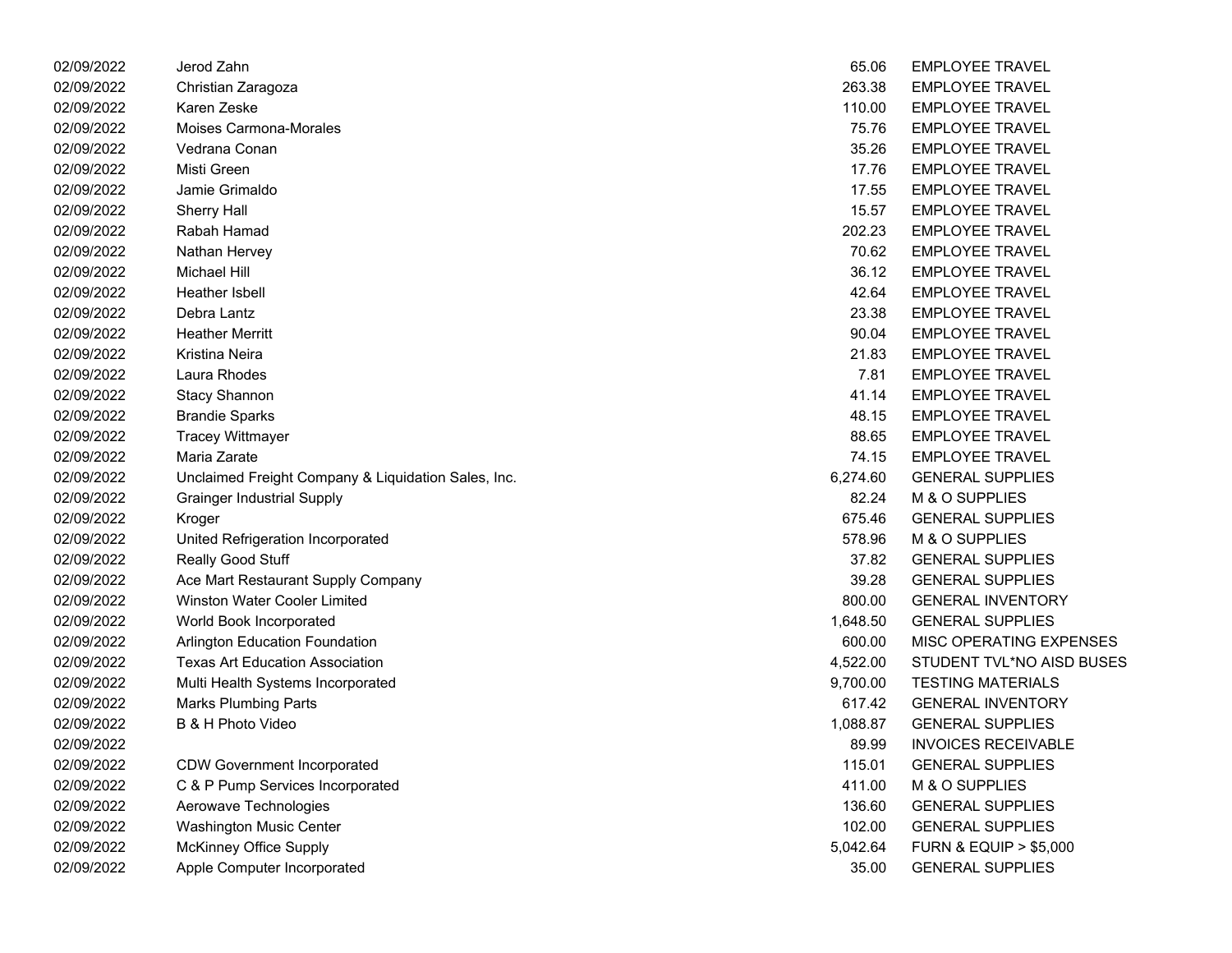| 02/09/2022 | J W Pepper & Son Incorporated            | 55.99        | <b>GENERAL SUPPLIES</b>            |
|------------|------------------------------------------|--------------|------------------------------------|
| 02/09/2022 | Arlington ISD Council Of PTA             | 160.00       | MISC OPERATING EXPENSES            |
| 02/09/2022 | Arlington Hardware Incorporated #53      | 19.58        | M & O SUPPLIES                     |
| 02/09/2022 | Arlington Hardware Incorporated #53      | 360.00       | <b>INVOICES RECEIVABLE</b>         |
| 02/09/2022 | Asel Art Supply                          | 126.91       | <b>GENERAL SUPPLIES</b>            |
| 02/09/2022 | <b>Total Maintenance Solutions-South</b> | 39.51        | M & O SUPPLIES                     |
| 02/09/2022 | Complete Book & Media Supply Inc.        | 1,446.75     | <b>READING MATERIALS</b>           |
| 02/09/2022 | <b>Carrier Enterprise</b>                | 121.86       | M & O SUPPLIES                     |
| 02/09/2022 | Monarch Trophy Studio                    | 31.85        | <b>GENERAL SUPPLIES</b>            |
| 02/09/2022 | Bilingual Dictionaries, Inc.             | 860.00       | <b>READING MATERIALS</b>           |
| 02/09/2022 | Instructional Coaching Group             | 5,990.00     | <b>EMPLOYEE TRAVEL</b>             |
| 02/09/2022 | Texas Interpreting Services, LLC         | 208.00       | MISC PURCH & CONTR SERV            |
| 02/09/2022 | Guitar Center/Arlington                  | 60.94        | <b>GENERAL SUPPLIES</b>            |
| 02/09/2022 | Accent Awards & Trophies, LLC            | 49.75        | MISC OPERATING EXPENSES            |
| 02/09/2022 | <b>Ward's Science</b>                    | 171.36       | <b>GENERAL INVENTORY</b>           |
| 02/09/2022 | Marenem Inc.                             | 671.00       | <b>GENERAL SUPPLIES</b>            |
| 02/09/2022 | Follett School Solutions, Inc.           | 4,067.50     | <b>READING MATERIALS</b>           |
| 02/09/2022 | Pogue Construction Co., LP               | 627,862.59   | <b>BLDG PURCH, CONSTR, IMPROVE</b> |
| 02/09/2022 |                                          | (31, 393.13) | <b>RETAINAGE</b>                   |
| 02/09/2022 | Senor Wooly LLC                          | 150.00       | <b>GENERAL SUPPLIES</b>            |
| 02/09/2022 | <b>Garrett Matthew R</b>                 | 5,000.00     | MISC PURCH & CONTR SERV            |
| 02/09/2022 | <b>Bull Market Promotions, LLC</b>       | 985.00       | <b>GENERAL SUPPLIES</b>            |
| 02/09/2022 | Lowe's Home Centers, LLC                 | 1,607.46     | M & O SUPPLIES                     |
| 02/09/2022 | Panera Bread Company                     | 200.94       | <b>MISC OPERATING EXPENSES</b>     |
| 02/09/2022 | <b>BrainPOP LLC</b>                      | 5,606.25     | <b>GENERAL SUPPLIES</b>            |
| 02/09/2022 | DFW Ink, LLC                             | 376.00       | MISC OPERATING EXPENSES            |
| 02/09/2022 | OTC Brands, Inc.                         | 67.08        | <b>GENERAL SUPPLIES</b>            |
| 02/09/2022 |                                          | 220.60       | <b>INVOICES RECEIVABLE</b>         |
| 02/09/2022 | Priority Resources & Solutions LLC       | 3,041.50     | <b>GENERAL SUPPLIES</b>            |
| 02/09/2022 | Nasco                                    | 45.60        | <b>GENERAL SUPPLIES</b>            |
| 02/09/2022 | Sonova USA Inc.                          | 6,000.00     | <b>GENERAL SUPPLIES</b>            |
| 02/09/2022 | <b>Bright Morning Consulting</b>         | 650.00       | <b>EMPLOYEE TRAVEL</b>             |
| 02/09/2022 | UIL Region 5 Music                       | 10,140.00    | STUDENT TVL*NO AISD BUSES          |
| 02/09/2022 | AT&T Acct #817 164-0068 536 1            | 1,668.38     | <b>WATER</b>                       |
| 02/09/2022 | <b>BRBM Publishing dba Sweet Pipes</b>   | 35.92        | <b>GENERAL SUPPLIES</b>            |
| 02/09/2022 | Zum Services, Inc.                       | 41,032.50    | MISC PURCH & CONTR SERV            |
| 02/09/2022 | <b>Blick Art Materials</b>               | 2,718.62     | <b>GENERAL SUPPLIES</b>            |
| 02/09/2022 | <b>Texas Wholesale Plumbing</b>          | 635.00       | <b>GENERAL INVENTORY</b>           |
| 02/09/2022 | <b>Holland Voigt</b>                     | 125.00       | MISC PURCH & CONTR SERV            |
| 02/09/2022 | Infinity Supply and Service Incorporated | 739.50       | <b>GENERAL INVENTORY</b>           |
|            |                                          |              |                                    |

| 55.99        | <b>GENERAL SUPPLIES</b>            |
|--------------|------------------------------------|
| 160.00       | MISC OPERATING EXPENSES            |
| 19.58        | M & O SUPPLIES                     |
| 360.00       | <b>INVOICES RECEIVABLE</b>         |
| 126.91       | <b>GENERAL SUPPLIES</b>            |
|              | 39.51 M & O SUPPLIES               |
| 1,446.75     | <b>READING MATERIALS</b>           |
| 121.86       | M & O SUPPLIES                     |
| 31.85        | <b>GENERAL SUPPLIES</b>            |
| 860.00       | <b>READING MATERIALS</b>           |
|              | 5,990.00 EMPLOYEE TRAVEL           |
|              | 208.00 MISC PURCH & CONTR SERV     |
| 60.94        | <b>GENERAL SUPPLIES</b>            |
| 49.75        | MISC OPERATING EXPENSES            |
|              | 171.36 GENERAL INVENTORY           |
|              | 671.00 GENERAL SUPPLIES            |
|              | 4,067.50 READING MATERIALS         |
| 627,862.59   | <b>BLDG PURCH, CONSTR, IMPROVE</b> |
| (31, 393.13) | <b>RETAINAGE</b>                   |
| 150.00       | <b>GENERAL SUPPLIES</b>            |
|              | 5,000.00 MISC PURCH & CONTR SERV   |
|              | 985.00 GENERAL SUPPLIES            |
| 1,607.46     | M & O SUPPLIES                     |
| 200.94       | <b>MISC OPERATING EXPENSES</b>     |
| 5,606.25     | <b>GENERAL SUPPLIES</b>            |
|              | 376.00 MISC OPERATING EXPENSES     |
| 67.08        | <b>GENERAL SUPPLIES</b>            |
| 220.60       | <b>INVOICES RECEIVABLE</b>         |
| 3,041.50     | <b>GENERAL SUPPLIES</b>            |
| 45.60        | <b>GENERAL SUPPLIES</b>            |
|              | 6,000.00 GENERAL SUPPLIES          |
|              | 650.00 EMPLOYEE TRAVEL             |
| 10,140.00    | STUDENT TVL*NO AISD BUSES          |
| 1,668.38     | WATER                              |
| 35.92        | <b>GENERAL SUPPLIES</b>            |
| 41,032.50    | <b>MISC PURCH &amp; CONTR SERV</b> |
| 2,718.62     | <b>GENERAL SUPPLIES</b>            |
| 635.00       | <b>GENERAL INVENTORY</b>           |
| 125.00       | <b>MISC PURCH &amp; CONTR SERV</b> |
| 739.50       | <b>GENERAL INVENTORY</b>           |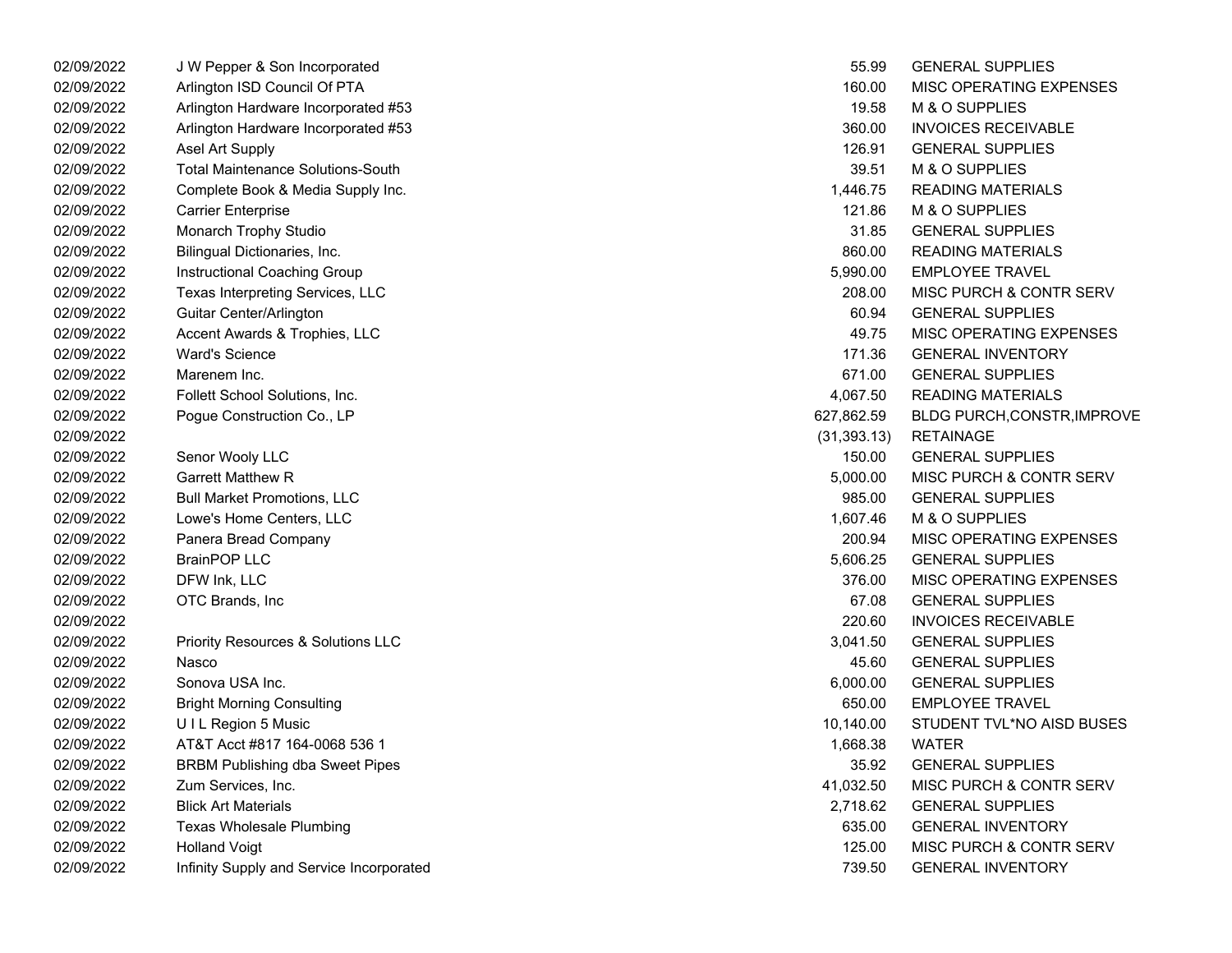| 02/09/2022 | <b>VST Services LP</b>                          | 4,000.00  | <b>EDUCATION SERVICE CENTER</b>      |
|------------|-------------------------------------------------|-----------|--------------------------------------|
| 02/09/2022 | Dream Ranch Office Supplies                     | 42.20     | <b>GENERAL SUPPLIES</b>              |
| 02/09/2022 | Translation and Interpretation Network LLC      | 284.55    | MISC PURCH & CONTR SERV              |
| 02/09/2022 | CharacterStrong LLC                             | 16,000.00 | MISC PURCH & CONTR SERV              |
| 02/09/2022 | Cal Interpreting and Translations Incorporated  | 381.50    | MISC PURCH & CONTR SERV              |
| 02/09/2022 | <b>KDAA Network Solutions LLC</b>               | 400.00    | MISC PURCH & CONTR SERV              |
| 02/09/2022 | Complete Supply Incorporated                    | 3,562.53  | M & O SUPPLIES                       |
| 02/09/2022 | <b>Gomez Floor Covering</b>                     | 31,133.80 | <b>CONTRACTED MAINT &amp; REPAIR</b> |
| 02/09/2022 |                                                 | 31,845.00 | M & O SUPPLIES                       |
| 02/09/2022 | Rush Truck Centers Of Texas Limited Partnership | 3,232.00  | M & O SUPPLIES                       |
| 02/09/2022 | 4imprint Incorporated                           | 827.50    | <b>GENERAL SUPPLIES</b>              |
| 02/09/2022 | <b>Pittsburgh Paints</b>                        | 280.74    | M & O SUPPLIES                       |
| 02/09/2022 | Arlington Chamber Of Commerce                   | 23,750.00 | MISC PURCH & CONTR SERV              |
| 02/09/2022 | <b>Pollock Paper Distributors</b>               | 36,376.40 | <b>GENERAL INVENTORY</b>             |
| 02/09/2022 | Safety-Kleen Corporation                        | 516.42    | <b>CONTRACTED MAINT &amp; REPAIR</b> |
| 02/09/2022 | Kroger                                          | 340.69    | <b>GENERAL SUPPLIES</b>              |
| 02/09/2022 | <b>Masters Distribution Systems</b>             | 3,580.35  | <b>FOOD</b>                          |
| 02/09/2022 |                                                 | 43,822.57 | <b>GENERAL INVENTORY</b>             |
| 02/09/2022 | Barnes & Noble Booksellers, Inc                 | 1,037.70  | <b>GENERAL SUPPLIES</b>              |
| 02/09/2022 |                                                 | 269.08    | <b>READING MATERIALS</b>             |
| 02/09/2022 | <b>Winston Water Cooler Limited</b>             | 173.11    | <b>GENERAL INVENTORY</b>             |
| 02/09/2022 | <b>Bernd Mac</b>                                | 835.62    | MISC PURCH & CONTR SERV              |
| 02/09/2022 | B & H Photo Video                               | 1,916.11  | <b>GENERAL SUPPLIES</b>              |
| 02/09/2022 | Verizon Wireless Acct                           | 40.30     | MISC PURCH & CONTR SERV              |
| 02/09/2022 | Aerowave Technologies                           | 1,754.75  | <b>GENERAL SUPPLIES</b>              |
| 02/09/2022 | J P Morgan Chase Bank NA                        | 14,740.85 | LIONS CLUB CONCESSIONS               |
| 02/09/2022 | <b>UPS</b>                                      | 72.96     | <b>GENERAL SUPPLIES</b>              |
| 02/09/2022 | Smith Kendrick                                  | 522.50    | MISC PURCH & CONTR SERV              |
| 02/09/2022 | <b>Carrier Enterprise</b>                       | 1,283.74  | M & O SUPPLIES                       |
| 02/09/2022 | Bassham Foods                                   | 13,940.00 | <b>GENERAL INVENTORY</b>             |
| 02/09/2022 | <b>Brothers Jack</b>                            | 129.00    | MISC PURCH & CONTR SERV              |
| 02/09/2022 | Piper Gregory N                                 | 320.00    | MISC PURCH & CONTR SERV              |
| 02/09/2022 | Kuehnhold William J                             | 320.00    | MISC PURCH & CONTR SERV              |
| 02/09/2022 | Dunlap Kirk D                                   | 838.75    | <b>MISC PURCH &amp; CONTR SERV</b>   |
| 02/09/2022 | Ellenbecker Randall                             | 553.00    | <b>INVOICES RECEIVABLE</b>           |
| 02/09/2022 |                                                 | 320.00    | MISC PURCH & CONTR SERV              |
| 02/09/2022 | <b>Cramer Tony</b>                              | 553.00    | <b>INVOICES RECEIVABLE</b>           |
| 02/09/2022 |                                                 | 320.00    | MISC PURCH & CONTR SERV              |
| 02/09/2022 | <b>Richardson Kerry</b>                         | 190.00    | MISC PURCH & CONTR SERV              |
| 02/09/2022 | <b>Bell Andrew</b>                              | 145.00    | MISC PURCH & CONTR SERV              |
|            |                                                 |           |                                      |

| 4,000.00  | <b>EDUCATION SERVICE CENTER</b>      |
|-----------|--------------------------------------|
| 42.20     | <b>GENERAL SUPPLIES</b>              |
| 284.55    | <b>MISC PURCH &amp; CONTR SERV</b>   |
| 16,000.00 | <b>MISC PURCH &amp; CONTR SERV</b>   |
| 381.50    | MISC PURCH & CONTR SERV              |
| 400.00    | <b>MISC PURCH &amp; CONTR SERV</b>   |
| 3,562.53  | <b>M &amp; O SUPPLIES</b>            |
| 31,133.80 | <b>CONTRACTED MAINT &amp; REPAIR</b> |
| 31,845.00 | <b>M &amp; O SUPPLIES</b>            |
| 3,232.00  | <b>M &amp; O SUPPLIES</b>            |
| 827.50    | <b>GENERAL SUPPLIES</b>              |
| 280.74    | M & O SUPPLIES                       |
| 23,750.00 | <b>MISC PURCH &amp; CONTR SERV</b>   |
| 36,376.40 | <b>GENERAL INVENTORY</b>             |
| 516.42    | <b>CONTRACTED MAINT &amp; REPAIR</b> |
| 340.69    | <b>GENERAL SUPPLIES</b>              |
| 3,580.35  | FOOD                                 |
| 43,822.57 | <b>GENERAL INVENTORY</b>             |
| 1,037.70  | <b>GENERAL SUPPLIES</b>              |
| 269.08    | <b>READING MATERIALS</b>             |
| 173.11    | <b>GENERAL INVENTORY</b>             |
| 835.62    | <b>MISC PURCH &amp; CONTR SERV</b>   |
| 1,916.11  | <b>GENERAL SUPPLIES</b>              |
| 40.30     | <b>MISC PURCH &amp; CONTR SERV</b>   |
| 1,754.75  | <b>GENERAL SUPPLIES</b>              |
| 14,740.85 | LIONS CLUB CONCESSIONS               |
| 72.96     | <b>GENERAL SUPPLIES</b>              |
| 522.50    | <b>MISC PURCH &amp; CONTR SERV</b>   |
| 1,283.74  | <b>M &amp; O SUPPLIES</b>            |
| 13,940.00 | <b>GENERAL INVENTORY</b>             |
| 129.00    | <b>MISC PURCH &amp; CONTR SERV</b>   |
| 320.00    | <b>MISC PURCH &amp; CONTR SERV</b>   |
| 320.00    | <b>MISC PURCH &amp; CONTR SERV</b>   |
| 838.75    | <b>MISC PURCH &amp; CONTR SERV</b>   |
| 553.00    | <b>INVOICES RECEIVABLE</b>           |
| 320.00    | <b>MISC PURCH &amp; CONTR SERV</b>   |
| 553.00    | <b>INVOICES RECEIVABLE</b>           |
| 320.00    | <b>MISC PURCH &amp; CONTR SERV</b>   |
| 190.00    | <b>MISC PURCH &amp; CONTR SERV</b>   |
| 145.00    | MISC PURCH & CONTR SERV              |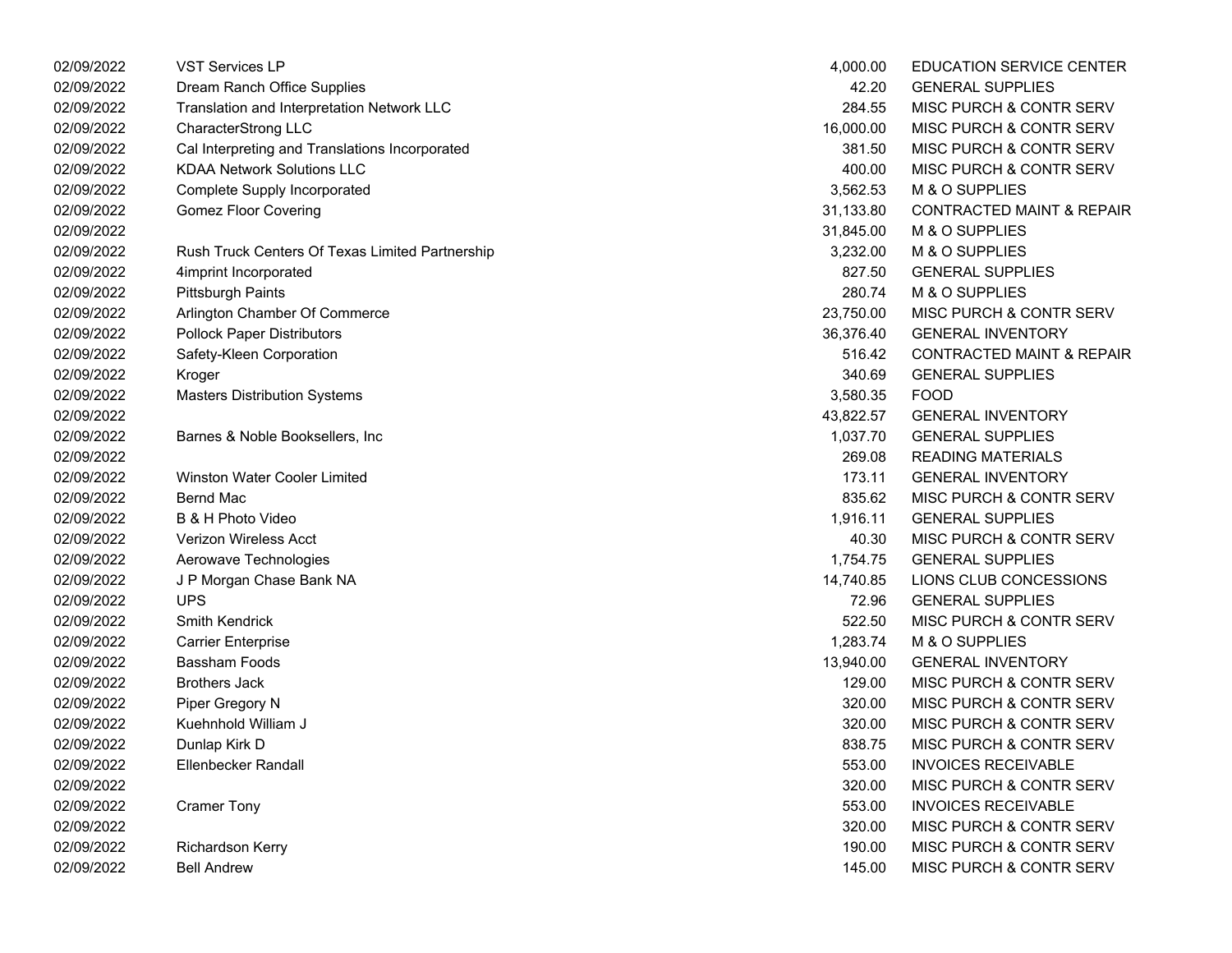| 02/09/2022 | Klapproth David                              | 190.00    | MISC PURCH & CONTR SERV              |
|------------|----------------------------------------------|-----------|--------------------------------------|
| 02/09/2022 | <b>Carroll Percy</b>                         | 178.75    | <b>MISC PURCH &amp; CONTR SERV</b>   |
| 02/09/2022 | Camper Marcus                                | 357.50    | <b>MISC PURCH &amp; CONTR SERV</b>   |
| 02/09/2022 | Brown John                                   | 178.75    | <b>MISC PURCH &amp; CONTR SERV</b>   |
| 02/09/2022 | <b>Thrasher Carlos M</b>                     | 170.00    | <b>MISC PURCH &amp; CONTR SERV</b>   |
| 02/09/2022 | Gardner Brendon                              | 210.00    | <b>MISC PURCH &amp; CONTR SERV</b>   |
| 02/09/2022 | <b>Ward's Science</b>                        | 86.42     | <b>GENERAL SUPPLIES</b>              |
| 02/09/2022 | Soliz Javier                                 | 210.00    | MISC PURCH & CONTR SERV              |
| 02/09/2022 | Karonka Mark S                               | 553.00    | <b>INVOICES RECEIVABLE</b>           |
| 02/09/2022 | <b>Tarrant County Tax Assessor-Collector</b> | 24.75     | MISC OPERATING EXPENSES              |
| 02/09/2022 | <b>Tarrant County Tax Assessor-Collector</b> | 8.25      | MISC OPERATING EXPENSES              |
| 02/09/2022 | <b>Tarrant County Tax Assessor-Collector</b> | 82.50     | <b>MISC OPERATING EXPENSES</b>       |
| 02/09/2022 | <b>Tarrant County Tax Assessor-Collector</b> | 62.50     | MISC OPERATING EXPENSES              |
| 02/09/2022 | Huante Joshua                                | 170.00    | MISC PURCH & CONTR SERV              |
| 02/09/2022 | Soland Hans                                  | 210.00    | <b>MISC PURCH &amp; CONTR SERV</b>   |
| 02/09/2022 | OTC Brands, Inc                              | 242.35    | <b>GENERAL SUPPLIES</b>              |
| 02/09/2022 |                                              | 107.91    | <b>INVOICES RECEIVABLE</b>           |
| 02/09/2022 | Washing Equipment of Texas - WET Inc         | 1,968.10  | <b>CONTRACTED MAINT &amp; REPAIR</b> |
| 02/09/2022 |                                              | 1,246.23  | <b>M &amp; O SUPPLIES</b>            |
| 02/09/2022 | Sports Officials Unlimited                   | 15,325.00 | MISC PURCH & CONTR SERV              |
| 02/09/2022 | <b>Hatfield Jeffrey</b>                      | 170.00    | <b>MISC PURCH &amp; CONTR SERV</b>   |
| 02/09/2022 | <b>Alonti Catering</b>                       | 556.05    | MISC OPERATING EXPENSES              |
| 02/09/2022 | Quijano Victor III                           | 125.00    | MISC PURCH & CONTR SERV              |
| 02/09/2022 | Patterson Veterinary Supply Inc              | 78.00     | <b>GENERAL SUPPLIES</b>              |
| 02/09/2022 | Kornegay Jermaine                            | 60.00     | <b>MISC PURCH &amp; CONTR SERV</b>   |
| 02/09/2022 | <b>Holland Voigt</b>                         | 190.00    | <b>MISC PURCH &amp; CONTR SERV</b>   |
| 02/09/2022 | Donniell Rankin                              | 165.00    | <b>MISC PURCH &amp; CONTR SERV</b>   |
| 02/09/2022 | New Dairy Opco LLC DBA Borden Dairy          | 68,310.28 | <b>FOOD</b>                          |
| 02/09/2022 | <b>KLC Video Security</b>                    | 958.75    | <b>CONTRACTED MAINT &amp; REPAIR</b> |
| 02/09/2022 | Torie Soland                                 | 170.00    | <b>MISC PURCH &amp; CONTR SERV</b>   |
| 02/09/2022 | Samantha Jump                                | 170.00    | <b>MISC PURCH &amp; CONTR SERV</b>   |
| 02/09/2022 | Jordan Tittsworth                            | 105.00    | MISC PURCH & CONTR SERV              |
| 02/09/2022 | Javier Byron Soliz                           | 210.00    | MISC PURCH & CONTR SERV              |
| 02/09/2022 | C and R Services                             | 2,644.90  | <b>CONTRACTED MAINT &amp; REPAIR</b> |
| 02/09/2022 | Victor Quijano                               | 125.00    | <b>MISC PURCH &amp; CONTR SERV</b>   |
| 02/09/2022 | Office Depot, Inc                            | 2,004.27  | <b>GENERAL SUPPLIES</b>              |
| 02/09/2022 | Hannah Mae Michel                            | 178.75    | <b>MISC PURCH &amp; CONTR SERV</b>   |
| 02/09/2022 | Kristi Michele King                          | 467.50    | MISC PURCH & CONTR SERV              |
| 02/09/2022 | Aeron Hill                                   | 467.50    | <b>MISC PURCH &amp; CONTR SERV</b>   |
| 02/09/2022 | Aeron Hill                                   | 467.50    | MISC PURCH & CONTR SERV              |

| 190.00    | MISC PURCH & CONTR SERV              |
|-----------|--------------------------------------|
| 178.75    | MISC PURCH & CONTR SERV              |
| 357.50    | <b>MISC PURCH &amp; CONTR SERV</b>   |
| 178.75    | <b>MISC PURCH &amp; CONTR SERV</b>   |
| 170.00    | <b>MISC PURCH &amp; CONTR SERV</b>   |
| 210.00    | <b>MISC PURCH &amp; CONTR SERV</b>   |
| 86.42     | <b>GENERAL SUPPLIES</b>              |
| 210.00    | <b>MISC PURCH &amp; CONTR SERV</b>   |
| 553.00    | <b>INVOICES RECEIVABLE</b>           |
| 24.75     | <b>MISC OPERATING EXPENSES</b>       |
| 8.25      | <b>MISC OPERATING EXPENSES</b>       |
| 82.50     | <b>MISC OPERATING EXPENSES</b>       |
| 62.50     | <b>MISC OPERATING EXPENSES</b>       |
| 170.00    | MISC PURCH & CONTR SERV              |
| 210.00    | <b>MISC PURCH &amp; CONTR SERV</b>   |
| 242.35    | <b>GENERAL SUPPLIES</b>              |
| 107.91    | <b>INVOICES RECEIVABLE</b>           |
| 1,968.10  | <b>CONTRACTED MAINT &amp; REPAIR</b> |
| 1,246.23  | M & O SUPPLIES                       |
| 15,325.00 | <b>MISC PURCH &amp; CONTR SERV</b>   |
| 170.00    | <b>MISC PURCH &amp; CONTR SERV</b>   |
| 556.05    | <b>MISC OPERATING EXPENSES</b>       |
| 125.00    | MISC PURCH & CONTR SERV              |
| 78.00     | <b>GENERAL SUPPLIES</b>              |
| 60.00     | <b>MISC PURCH &amp; CONTR SERV</b>   |
| 190.00    | <b>MISC PURCH &amp; CONTR SERV</b>   |
| 165.00    | <b>MISC PURCH &amp; CONTR SERV</b>   |
| 68,310.28 | FOOD                                 |
| 958.75    | <b>CONTRACTED MAINT &amp; REPAIR</b> |
| 170.00    | <b>MISC PURCH &amp; CONTR SERV</b>   |
| 170.00    | <b>MISC PURCH &amp; CONTR SERV</b>   |
| 105.00    | <b>MISC PURCH &amp; CONTR SERV</b>   |
| 210.00    | MISC PURCH & CONTR SERV              |
| 2,644.90  | <b>CONTRACTED MAINT &amp; REPAIR</b> |
| 125.00    | <b>MISC PURCH &amp; CONTR SERV</b>   |
| 2,004.27  | <b>GENERAL SUPPLIES</b>              |
| 178.75    | <b>MISC PURCH &amp; CONTR SERV</b>   |
| 467.50    | <b>MISC PURCH &amp; CONTR SERV</b>   |
| 467.50    | <b>MISC PURCH &amp; CONTR SERV</b>   |
| 467.50    | <b>MISC PURCH &amp; CONTR SERV</b>   |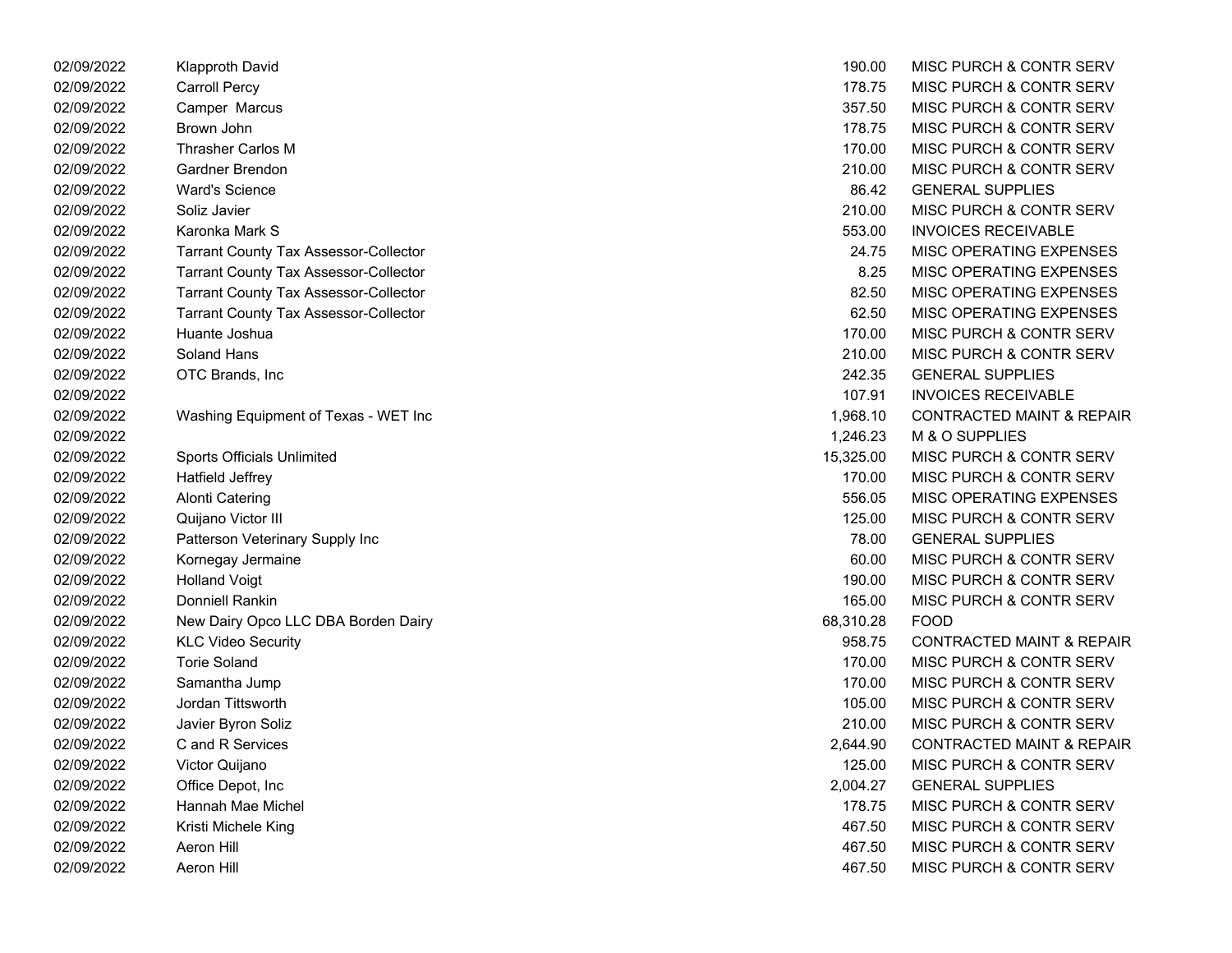| 02/09/2022 | Alan Pena                                                     | 467.50    | MISC PURCH & CONTR SERV              |
|------------|---------------------------------------------------------------|-----------|--------------------------------------|
| 02/09/2022 | <b>CEC Facilities Group</b>                                   | 28,813.00 | <b>CONTRACTED MAINT &amp; REPAIR</b> |
| 02/09/2022 | Michael Valentine                                             | 250.00    | <b>INVOICES RECEIVABLE</b>           |
| 02/09/2022 | Omar Elsoydy                                                  | 275.00    | MISC PURCH & CONTR SERV              |
| 02/09/2022 | Kevin Finder                                                  | 170.00    | MISC PURCH & CONTR SERV              |
| 02/09/2022 | Ikpe Akemini                                                  | 170.00    | MISC PURCH & CONTR SERV              |
| 02/09/2022 | Juan Cardenas                                                 | 190.00    | MISC PURCH & CONTR SERV              |
| 02/09/2022 | Juan Garza                                                    | 170.00    | MISC PURCH & CONTR SERV              |
| 02/09/2022 | <b>Temperature Control Systems</b>                            | 2,191.18  | M & O SUPPLIES                       |
| 02/09/2022 | <b>Federal Express Corporation</b>                            | 73.25     | <b>GENERAL SUPPLIES</b>              |
| 02/09/2022 | <b>Bernd Shelley Burke</b>                                    | 170.10    | MISC PURCH & CONTR SERV              |
| 02/09/2022 | North Texas Tollway Authority                                 | 44.25     | MISC OPERATING EXPENSES              |
| 02/09/2022 | Miracle Recreation Equipment Company/ Webuildfun Incorporated | 24,860.25 | <b>RETAINAGE</b>                     |
| 02/09/2022 | Vandergriff Chevrolet                                         | 541.50    | <b>CONTRACTED MAINT &amp; REPAIR</b> |
| 02/09/2022 |                                                               | 868.00    | M & O SUPPLIES                       |
| 02/09/2022 | <b>United Educators Association</b>                           | 994.04    | UNITED FUND                          |
| 02/09/2022 | Texas United School Employees Local 100                       | 26.67     | UNITED FUND                          |
| 02/09/2022 | Truman Tim Chapter 13 Trustee                                 | 974.31    | UNITED FUND                          |
| 02/09/2022 | Association Of Texas Professional Educators State             | 34.60     | UNITED FUND                          |
| 02/09/2022 | Administracion para el Sustento de Menores                    | 257.69    | UNITED FUND                          |
| 02/09/2022 | <b>Arlington ATPE</b>                                         | 1.16      | UNITED FUND                          |
| 02/09/2022 | Powers Tom Chapter 13 Trustee                                 | 950.77    | UNITED FUND                          |
| 02/09/2022 | Educational Employees Credit Union - HSA                      | 870.86    | DENTAL INSURANCE                     |
| 02/09/2022 | <b>Educational Employees Credit Union</b>                     | 5,250.25  | DUE TO CREDIT UNION                  |
| 02/09/2022 | <b>Texas State Teachers Association</b>                       | 53.54     | UNITED FUND                          |
| 02/10/2022 | Jessica Carrion                                               | 165.00    | MISC PURCH & CONTR SERV              |
| 02/10/2022 | <b>City Of Dalworthington Gardens</b>                         | 2,304.24  | <b>WATER</b>                         |
| 02/10/2022 | <b>Teachers Discovery</b>                                     | 208.77    | <b>GENERAL SUPPLIES</b>              |
| 02/10/2022 | <b>Grainger Industrial Supply</b>                             | 1,165.03  | M & O SUPPLIES                       |
| 02/10/2022 | Showtime International                                        | 2,690.00  | <b>INVOICES RECEIVABLE</b>           |
| 02/10/2022 | Home Depot Pro                                                | 49.97     | <b>GENERAL SUPPLIES</b>              |
| 02/10/2022 | Apex Supply Company                                           | 101.51    | M & O SUPPLIES                       |
| 02/10/2022 | Kroger                                                        | 355.73    | <b>GENERAL SUPPLIES</b>              |
| 02/10/2022 | Frog Publications Incorporated                                | 1,681.90  | <b>GENERAL SUPPLIES</b>              |
| 02/10/2022 | Fort Worth Zoo                                                | 588.00    | STUDENT TVL*NO AISD BUSES            |
| 02/10/2022 | Barnes & Noble Booksellers, Inc                               | 35.95     | <b>READING MATERIALS</b>             |
| 02/10/2022 | <b>CDW Government Incorporated</b>                            | 290.32    | <b>GENERAL SUPPLIES</b>              |
| 02/10/2022 | Lone Star Learning                                            | 950.00    | <b>GENERAL SUPPLIES</b>              |
| 02/10/2022 | <b>Mackin Educational Resources</b>                           | 1,090.53  | <b>READING MATERIALS</b>             |
| 02/10/2022 | <b>Oaktree Products</b>                                       | 300.10    | <b>GENERAL SUPPLIES</b>              |

| 467.50    | MISC PURCH & CONTR SERV              |
|-----------|--------------------------------------|
| 28,813.00 | <b>CONTRACTED MAINT &amp; REPAIR</b> |
| 250.00    | <b>INVOICES RECEIVABLE</b>           |
| 275.00    | MISC PURCH & CONTR SERV              |
| 170.00    | MISC PURCH & CONTR SERV              |
| 170.00    | MISC PURCH & CONTR SERV              |
| 190.00    | MISC PURCH & CONTR SERV              |
| 170.00    | MISC PURCH & CONTR SERV              |
| 2,191.18  | M & O SUPPLIES                       |
| 73.25     | <b>GENERAL SUPPLIES</b>              |
| 170.10    | MISC PURCH & CONTR SERV              |
| 44.25     | MISC OPERATING EXPENSES              |
| 24,860.25 | <b>RETAINAGE</b>                     |
| 541.50    | <b>CONTRACTED MAINT &amp; REPAIR</b> |
| 868.00    | M & O SUPPLIES                       |
| 994.04    | UNITED FUND                          |
| 26.67     | UNITED FUND                          |
| 974.31    | UNITED FUND                          |
| 34.60     | UNITED FUND                          |
| 257.69    | UNITED FUND                          |
| 1.16      | UNITED FUND                          |
| 950.77    | <b>UNITED FUND</b>                   |
| 870.86    | <b>DENTAL INSURANCE</b>              |
| 5,250.25  | DUE TO CREDIT UNION                  |
| 53.54     | UNITED FUND                          |
| 165.00    | MISC PURCH & CONTR SERV              |
| 2,304.24  | <b>WATER</b>                         |
| 208.77    | <b>GENERAL SUPPLIES</b>              |
| 1,165.03  | M & O SUPPLIES                       |
| 2,690.00  | <b>INVOICES RECEIVABLE</b>           |
| 49.97     | <b>GENERAL SUPPLIES</b>              |
| 101.51    | M & O SUPPLIES                       |
| 355.73    | <b>GENERAL SUPPLIES</b>              |
| 1,681.90  | <b>GENERAL SUPPLIES</b>              |
| 588.00    | STUDENT TVL*NO AISD BUSES            |
| 35.95     | <b>READING MATERIALS</b>             |
| 290.32    | <b>GENERAL SUPPLIES</b>              |
| 950.00    | <b>GENERAL SUPPLIES</b>              |
| 1,090.53  | <b>READING MATERIALS</b>             |
| 300.10    | <b>GENERAL SUPPLIES</b>              |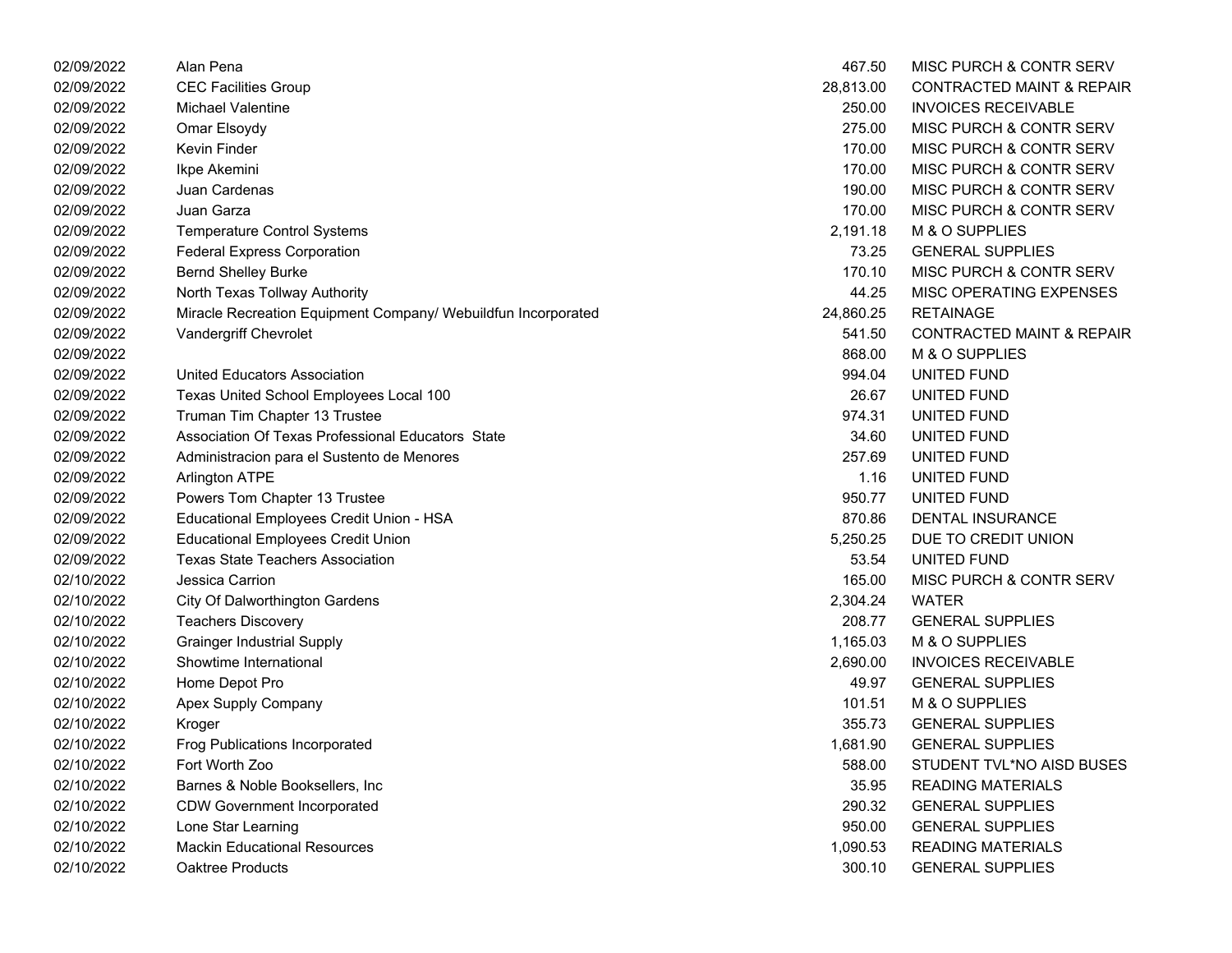| 02/10/2022 | Aerowave Technologies                          | 432,733.74 | M & O SUPPLIES                       |
|------------|------------------------------------------------|------------|--------------------------------------|
| 02/10/2022 | R & H Parts And Service                        | 151.68     | M & O SUPPLIES                       |
| 02/10/2022 | <b>McKinney Office Supply</b>                  | 1,243.05   | <b>GENERAL SUPPLIES</b>              |
| 02/10/2022 | Lee's School Supplies                          | 96.78      | <b>INVOICES RECEIVABLE</b>           |
| 02/10/2022 | Vista Higher Learning, Inc.                    | 2,851.60   | <b>READING MATERIALS</b>             |
| 02/10/2022 | Monarch Trophy Studio                          | 81.90      | <b>GENERAL SUPPLIES</b>              |
| 02/10/2022 | Logisoft Computer Products LLC                 | 23.44      | <b>GENERAL SUPPLIES</b>              |
| 02/10/2022 | Ferrellgas, Incorporated                       | 28,068.00  | <b>GENERAL INVENTORY</b>             |
| 02/10/2022 | Imagine Learning Incorporated                  | 1,800.00   | <b>GENERAL SUPPLIES</b>              |
| 02/10/2022 | Phillips Lawn Sprinkler Co. Inc.               | 3,051.00   | <b>CONTRACTED MAINT &amp; REPAIR</b> |
| 02/10/2022 | DreamBox Learning                              | 1,375.00   | MISC PURCH & CONTR SERV              |
| 02/10/2022 | <b>Binswanger Glass</b>                        | 771.44     | M & O SUPPLIES                       |
| 02/10/2022 | Accent Awards & Trophies, LLC                  | 44.00      | <b>GENERAL SUPPLIES</b>              |
| 02/10/2022 |                                                | 50.85      | MISC OPERATING EXPENSES              |
| 02/10/2022 | Follett School Solutions, Inc.                 | 5,464.64   | <b>READING MATERIALS</b>             |
| 02/10/2022 | Arlington Today                                | 8,500.00   | MISC OPERATING EXPENSES              |
| 02/10/2022 | Pogue Construction Co., LP                     | 137,399.21 | <b>BLDG PURCH, CONSTR, IMPROVE</b>   |
| 02/10/2022 |                                                | (6,869.96) | <b>RETAINAGE</b>                     |
| 02/10/2022 | ALL In Learning                                | 7,100.00   | <b>GENERAL SUPPLIES</b>              |
| 02/10/2022 | Ferguson Enterprises, Inc.                     | 599.10     | <b>GENERAL INVENTORY</b>             |
| 02/10/2022 |                                                | 13,047.05  | M & O SUPPLIES                       |
| 02/10/2022 | Lowe's Home Centers, LLC                       | 379.05     | <b>GENERAL SUPPLIES</b>              |
| 02/10/2022 | OTC Brands, Inc                                | 296.16     | <b>GENERAL SUPPLIES</b>              |
| 02/10/2022 | Clever Items LLC                               | 4,485.70   | <b>GENERAL SUPPLIES</b>              |
| 02/10/2022 | Learning A-Z LLC                               | 1,463.72   | <b>GENERAL SUPPLIES</b>              |
| 02/10/2022 | Charles, Damiete                               | 440.00     | MISC PURCH & CONTR SERV              |
| 02/10/2022 | MP2 Energy Texas LLC                           | 381.69     | <b>WATER</b>                         |
| 02/10/2022 | Chu, Brian Wenyi                               | 440.00     | MISC PURCH & CONTR SERV              |
| 02/10/2022 | Staples Inc/Staples Business Advantage         | 1,804.67   | <b>GENERAL SUPPLIES</b>              |
| 02/10/2022 | <b>Alonti Catering</b>                         | 221.98     | MISC OPERATING EXPENSES              |
| 02/10/2022 | <b>Continental Battery Company</b>             | 1,264.64   | M & O SUPPLIES                       |
| 02/10/2022 | Texas Association of School Business Officials | 810.00     | <b>DUES</b>                          |
| 02/10/2022 |                                                | 75.00      | <b>EMPLOYEE TRAVEL</b>               |
| 02/10/2022 | New Dairy Opco LLC DBA Borden Dairy            | 25,657.73  | <b>FOOD</b>                          |
| 02/10/2022 | Texas Multi-Chem Ltd                           | 7,608.02   | M & O SUPPLIES                       |
| 02/10/2022 | <b>Starks Janitorial Services</b>              | 498.40     | <b>GENERAL INVENTORY</b>             |
| 02/10/2022 | Estrella Media, Inc.                           | 7,425.00   | MISC OPERATING EXPENSES              |
| 02/10/2022 | Lakeshore Learning Materials                   | 130.10     | <b>GENERAL SUPPLIES</b>              |
| 02/10/2022 | Office Depot, Inc                              | 302.66     | <b>GENERAL SUPPLIES</b>              |
| 02/10/2022 | Complete Supply Incorporated                   | 5,711.60   | <b>GENERAL INVENTORY</b>             |

| 432,733.74 | <b>M &amp; O SUPPLIES</b>            |
|------------|--------------------------------------|
| 151.68     | <b>M &amp; O SUPPLIES</b>            |
| 1,243.05   | <b>GENERAL SUPPLIES</b>              |
| 96.78      | <b>INVOICES RECEIVABLE</b>           |
| 2,851.60   | <b>READING MATERIALS</b>             |
| 81.90      | <b>GENERAL SUPPLIES</b>              |
| 23.44      | <b>GENERAL SUPPLIES</b>              |
| 28,068.00  | <b>GENERAL INVENTORY</b>             |
| 1,800.00   | <b>GENERAL SUPPLIES</b>              |
| 3,051.00   | <b>CONTRACTED MAINT &amp; REPAIR</b> |
| 1,375.00   | MISC PURCH & CONTR SERV              |
| 771.44     | <b>M &amp; O SUPPLIES</b>            |
| 44.00      | <b>GENERAL SUPPLIES</b>              |
| 50.85      | <b>MISC OPERATING EXPENSES</b>       |
| 5,464.64   | <b>READING MATERIALS</b>             |
| 8,500.00   | MISC OPERATING EXPENSES              |
| 137,399.21 | <b>BLDG PURCH, CONSTR, IMPROVE</b>   |
| (6,869.96) | <b>RETAINAGE</b>                     |
| 7,100.00   | <b>GENERAL SUPPLIES</b>              |
| 599.10     | <b>GENERAL INVENTORY</b>             |
| 13,047.05  | M & O SUPPLIES                       |
| 379.05     | <b>GENERAL SUPPLIES</b>              |
| 296.16     | <b>GENERAL SUPPLIES</b>              |
| 4,485.70   | <b>GENERAL SUPPLIES</b>              |
| 1,463.72   | <b>GENERAL SUPPLIES</b>              |
| 440.00     | <b>MISC PURCH &amp; CONTR SERV</b>   |
| 381.69     | WATER                                |
| 440.00     | <b>MISC PURCH &amp; CONTR SERV</b>   |
| 1,804.67   | <b>GENERAL SUPPLIES</b>              |
| 221.98     | <b>MISC OPERATING EXPENSES</b>       |
| 1,264.64   | <b>M &amp; O SUPPLIES</b>            |
| 810.00     | DUES                                 |
| 75.00      | <b>EMPLOYEE TRAVEL</b>               |
| 25,657.73  | <b>FOOD</b>                          |
| 7,608.02   | <b>M &amp; O SUPPLIES</b>            |
| 498.40     | <b>GENERAL INVENTORY</b>             |
| 7,425.00   | <b>MISC OPERATING EXPENSES</b>       |
| 130.10     | <b>GENERAL SUPPLIES</b>              |
| 302.66     | <b>GENERAL SUPPLIES</b>              |
| 5.711.60   | <b>GENERAL INVENTORY</b>             |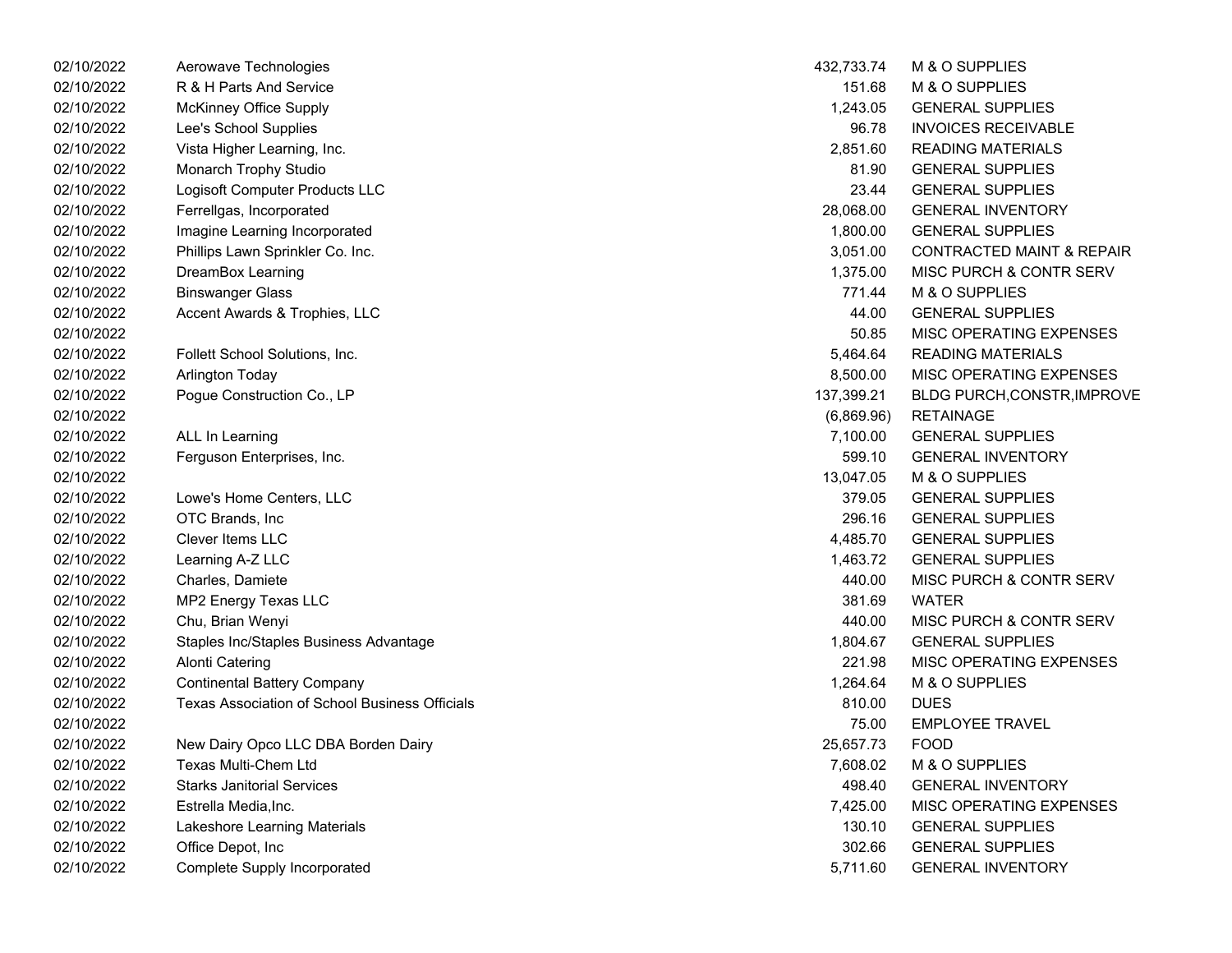| 02/10/2022 | Hobby Lobby Store #175                                        | 244.32     | <b>GENERAL SUPPLIES</b>              |
|------------|---------------------------------------------------------------|------------|--------------------------------------|
| 02/10/2022 | Htedance & Spirit Group Incorporated                          | 1,660.00   | STUDENT TVL*NO AISD BUSES            |
| 02/10/2022 | <b>Texas Auto Painting</b>                                    | 2,138.00   | <b>CONTRACTED MAINT &amp; REPAIR</b> |
| 02/10/2022 | <b>Danceline Productions</b>                                  | 2,100.00   | <b>INVOICES RECEIVABLE</b>           |
| 02/10/2022 | Rush Truck Centers Of Texas Limited Partnership               | 1,165.00   | <b>CONTRACTED MAINT &amp; REPAIR</b> |
| 02/10/2022 |                                                               | 3,739.31   | M & O SUPPLIES                       |
| 02/10/2022 | Gordon Darby Incorporated                                     | 10.23      | <b>WATER</b>                         |
| 02/10/2022 | <b>Pittsburgh Paints</b>                                      | 36.49      | M & O SUPPLIES                       |
| 02/10/2022 | North Texas Tollway Authority                                 | 130.86     | MISC OPERATING EXPENSES              |
| 02/10/2022 | <b>Flinn Scientific</b>                                       | 705.48     | <b>GENERAL SUPPLIES</b>              |
| 02/10/2022 | <b>Gopher Sport Equipment</b>                                 | 1,001.70   | <b>GENERAL SUPPLIES</b>              |
| 02/10/2022 | Miracle Recreation Equipment Company/ Webuildfun Incorporated | 27,544.19  | <b>CONTRACTED MAINT &amp; REPAIR</b> |
| 02/10/2022 |                                                               | (1,377.21) | <b>RETAINAGE</b>                     |
| 02/10/2022 | Norcostco Texas Costume Incorporated                          | 712.42     | <b>INVOICES RECEIVABLE</b>           |
| 02/10/2022 | Vandergriff Chevrolet                                         | 483.11     | <b>CONTRACTED MAINT &amp; REPAIR</b> |
| 02/10/2022 | Moses Palmer Howell Llp Attorneys At Law                      | 2,232.50   | <b>LEGAL SERVICES</b>                |
| 02/11/2022 | <b>Grainger Industrial Supply</b>                             | 250.31     | M & O SUPPLIES                       |
| 02/11/2022 | Kroger                                                        | 290.81     | <b>GENERAL SUPPLIES</b>              |
| 02/11/2022 |                                                               | 282.32     | MISC OPERATING EXPENSES              |
| 02/11/2022 | United Refrigeration Incorporated                             | 77.31      | M & O SUPPLIES                       |
| 02/11/2022 | Lone Star Communications Incorporated                         | 297.00     | <b>CONTRACTED MAINT &amp; REPAIR</b> |
| 02/11/2022 | Office Depot                                                  | 149.21     | <b>GENERAL SUPPLIES</b>              |
| 02/11/2022 | <b>Marks Plumbing Parts</b>                                   | 1,980.30   | <b>GENERAL INVENTORY</b>             |
| 02/11/2022 | <b>CDW Government Incorporated</b>                            | 47,444.34  | <b>CONTRACTED MAINT &amp; REPAIR</b> |
| 02/11/2022 |                                                               | (14.50)    | <b>GENERAL SUPPLIES</b>              |
| 02/11/2022 | <b>Cowboy Towing</b>                                          | 534.75     | <b>CONTRACTED MAINT &amp; REPAIR</b> |
| 02/11/2022 | Aerowave Technologies                                         | 1,904.81   | <b>GENERAL SUPPLIES</b>              |
| 02/11/2022 | Genesis II Incorporated                                       | 3,883.50   | <b>GENERAL INVENTORY</b>             |
| 02/11/2022 | <b>ProComputing Corporation</b>                               | 165.00     | <b>GENERAL SUPPLIES</b>              |
| 02/11/2022 | Apple Computer Incorporated                                   | 2,950.00   | <b>GENERAL SUPPLIES</b>              |
| 02/11/2022 | J W Pepper & Son Incorporated                                 | 48.00      | <b>GENERAL SUPPLIES</b>              |
| 02/11/2022 | Lee's School Supplies                                         | 610.00     | MISC OPERATING EXPENSES              |
| 02/11/2022 | <b>City Of Grand Prairie Water Utilities</b>                  | 1,221.98   | <b>WATER</b>                         |
| 02/11/2022 | Arlington Hardware Incorporated #53                           | 548.43     | M & O SUPPLIES                       |
| 02/11/2022 | Child Care Associates Incorporated                            | 1,127.64   | MISC PURCH & CONTR SERV              |
| 02/11/2022 | <b>Total Maintenance Solutions-South</b>                      | 25.48      | M & O SUPPLIES                       |
| 02/11/2022 | Vista Higher Learning, Inc.                                   | 2,129.75   | <b>READING MATERIALS</b>             |
| 02/11/2022 | <b>Carrier Enterprise</b>                                     | 256.41     | M & O SUPPLIES                       |
| 02/11/2022 | Gibson Cornelius                                              | 247.50     | MISC PURCH & CONTR SERV              |
| 02/11/2022 | Logisoft Computer Products LLC                                | 2,400.00   | <b>CONTRACTED MAINT &amp; REPAIR</b> |
|            |                                                               |            |                                      |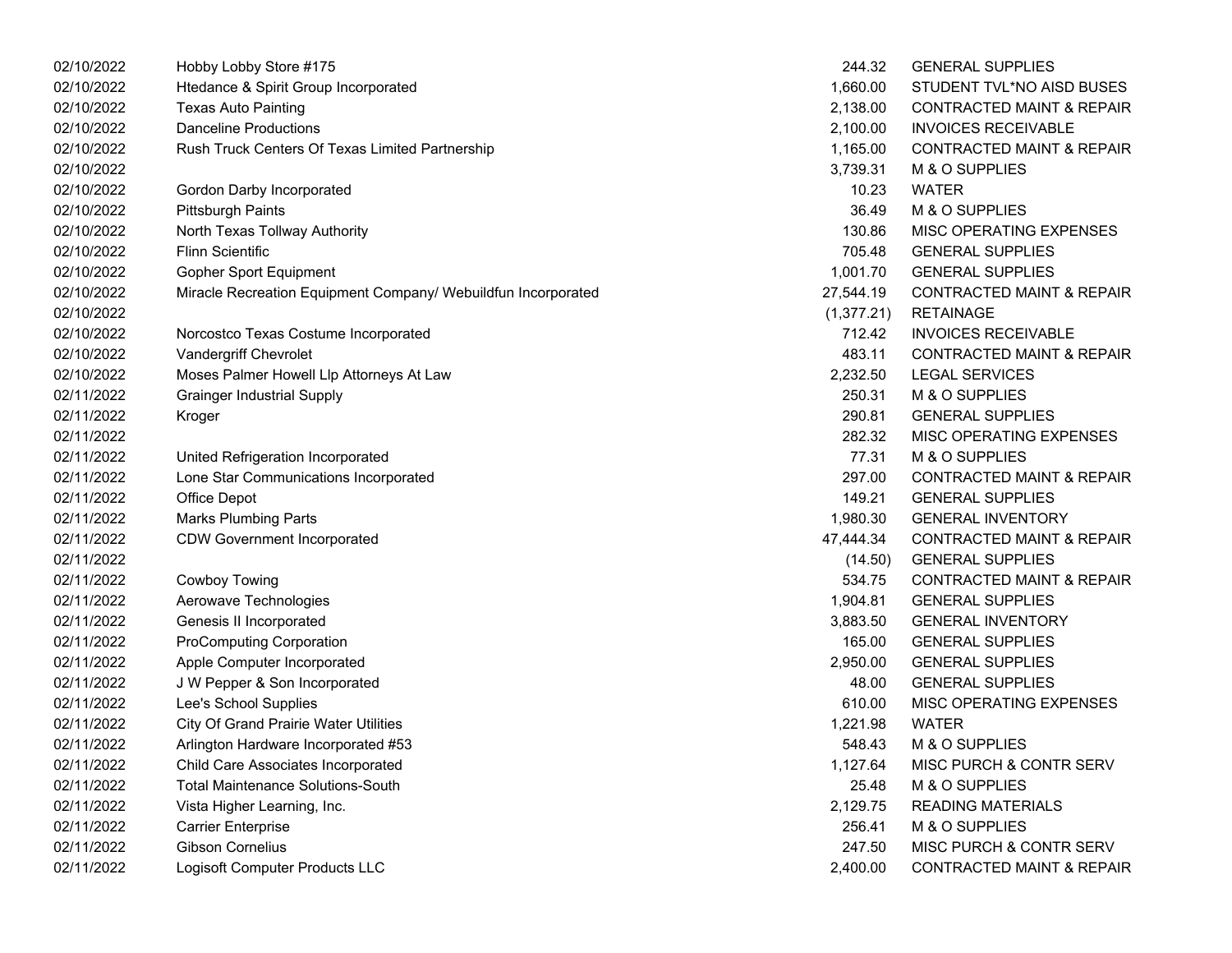| 02/11/2022 | Washington Varandas                                            | 247.50    | MISC PURCH & CONTR SERV    |
|------------|----------------------------------------------------------------|-----------|----------------------------|
| 02/11/2022 | National Wholesale Supply                                      | 135.52    | M & O SUPPLIES             |
| 02/11/2022 | Crawford Electric Supply Company                               | 59.20     | M & O SUPPLIES             |
| 02/11/2022 | Engage2learn                                                   | 95,161.00 | MISC PURCH & CONTR SERV    |
| 02/11/2022 | Chick-fil-A North Collins Street                               | 2,014.21  | MISC OPERATING EXPENSES    |
| 02/11/2022 | CiCi's Pizza #32                                               | 41.94     | MISC OPERATING EXPENSES    |
| 02/11/2022 | Ferguson Enterprises, Inc.                                     | 670.30    | M & O SUPPLIES             |
| 02/11/2022 | HP Inc.                                                        | 157.34    | <b>GENERAL SUPPLIES</b>    |
| 02/11/2022 | <b>Education Galaxy LLC</b>                                    | 5,950.00  | <b>GENERAL SUPPLIES</b>    |
| 02/11/2022 | Huff William B                                                 | 250.00    | MISC PURCH & CONTR SERV    |
| 02/11/2022 | iHeart Media & Entertainment, Inc                              | 13,929.24 | MISC OPERATING EXPENSES    |
| 02/11/2022 | OTC Brands, Inc                                                | 131.10    | <b>GENERAL SUPPLIES</b>    |
| 02/11/2022 | Nasco                                                          | 245.04    | <b>GENERAL SUPPLIES</b>    |
| 02/11/2022 | Learning A-Z LLC                                               | 1,039.05  | <b>GENERAL SUPPLIES</b>    |
| 02/11/2022 | Foremost Telecommunications Corporation                        | 6,309.23  | <b>WATER</b>               |
| 02/11/2022 | <b>Sports Officials Unlimited</b>                              | 3,540.00  | MISC PURCH & CONTR SERV    |
| 02/11/2022 | Mowry Advertising and Design                                   | 150.00    | MISC PURCH & CONTR SERV    |
| 02/11/2022 | Audrey Bragg Consulting LLC                                    | 3,600.00  | MISC PURCH & CONTR SERV    |
| 02/11/2022 | New Dairy Opco LLC DBA Borden Dairy                            | 46,245.57 | <b>FOOD</b>                |
| 02/11/2022 | Lakeshore Learning Materials                                   | 196.58    | <b>GENERAL SUPPLIES</b>    |
| 02/11/2022 | Office Depot, Inc                                              | 1,592.87  | <b>GENERAL SUPPLIES</b>    |
| 02/11/2022 |                                                                | 34.99     | M & O SUPPLIES             |
| 02/11/2022 | Waco Winnelson Co.                                             | 920.00    | <b>GENERAL INVENTORY</b>   |
| 02/11/2022 | Cal Interpreting and Translations Incorporated                 | 1,304.80  | MISC PURCH & CONTR SERV    |
| 02/11/2022 | Command Performance Language Institute                         | 302.63    | <b>READING MATERIALS</b>   |
| 02/11/2022 | <b>Atmos Energy</b>                                            | 6,503.73  | <b>WATER</b>               |
| 02/11/2022 | Dealers Electrical Supply Company                              | 5,732.71  | <b>GENERAL INVENTORY</b>   |
| 02/11/2022 | AT&T                                                           | 13,652.63 | <b>WATER</b>               |
| 02/11/2022 | <b>Danceline Productions</b>                                   | 1,110.00  | STUDENT TVL*NO AISD BUSES  |
| 02/11/2022 | Arlington Independent School District Food & Nutrition Service | 207.00    | MISC OPERATING EXPENSES    |
| 02/11/2022 | Pearson                                                        | 6,365.00  | <b>TESTING MATERIALS</b>   |
| 02/11/2022 | <b>Gopher Sport Equipment</b>                                  | 491.57    | <b>GENERAL SUPPLIES</b>    |
| 02/11/2022 | Midwest Technology Products Tx0025                             | 39.61     | <b>GENERAL SUPPLIES</b>    |
| 02/11/2022 | <b>Gibson Cornelius</b>                                        | 316.25    | MISC PURCH & CONTR SERV    |
| 02/14/2022 | <b>Grainger Industrial Supply</b>                              | 1,310.96  | M & O SUPPLIES             |
| 02/14/2022 | Home Depot Pro                                                 | 211.05    | M & O SUPPLIES             |
| 02/14/2022 | Kroger                                                         | 94.23     | <b>FOOD</b>                |
| 02/14/2022 |                                                                | 252.35    | <b>GENERAL SUPPLIES</b>    |
| 02/14/2022 |                                                                | 298.97    | <b>INVOICES RECEIVABLE</b> |
| 02/14/2022 |                                                                | 186.16    | MISC OPERATING EXPENSES    |

| 247.50         | <b>MISC PURCH &amp; CONTR SERV</b> |
|----------------|------------------------------------|
| 135.52         | <b>M &amp; O SUPPLIES</b>          |
| 59.20          | M & O SUPPLIES                     |
| 95,161.00      | MISC PURCH & CONTR SERV            |
| 2,014.21       | MISC OPERATING EXPENSES            |
| 41.94          | <b>MISC OPERATING EXPENSES</b>     |
| 670.30         | M & O SUPPLIES                     |
| 157.34         | <b>GENERAL SUPPLIES</b>            |
| 5,950.00       | <b>GENERAL SUPPLIES</b>            |
| 250.00         | MISC PURCH & CONTR SERV            |
| 13.929.24      | <b>MISC OPERATING EXPENSES</b>     |
| 131.10         | <b>GENERAL SUPPLIES</b>            |
| 245.04         | <b>GENERAL SUPPLIES</b>            |
|                | 1,039.05 GENERAL SUPPLIES          |
| 6,309.23       | WATER                              |
|                | 3,540.00 MISC PURCH & CONTR SERV   |
|                | 150.00 MISC PURCH & CONTR SERV     |
| 3,600.00       | MISC PURCH & CONTR SERV            |
| 46,245.57 FOOD |                                    |
| 196.58         | <b>GENERAL SUPPLIES</b>            |
| 1.592.87       | <b>GENERAL SUPPLIES</b>            |
| 34.99          | <b>M &amp; O SUPPLIES</b>          |
| 920.00         | <b>GENERAL INVENTORY</b>           |
| 1,304.80       | <b>MISC PURCH &amp; CONTR SERV</b> |
| 302.63         | <b>READING MATERIALS</b>           |
| 6,503.73       | WATER                              |
| 5,732.71       | <b>GENERAL INVENTORY</b>           |
| 13,652.63      | <b>WATER</b>                       |
| 1,110.00       | STUDENT TVL*NO AISD BUSES          |
| 207.00         | <b>MISC OPERATING EXPENSES</b>     |
| 6.365.00       | <b>TESTING MATERIALS</b>           |
| 491.57         | <b>GENERAL SUPPLIES</b>            |
| 39.61          | <b>GENERAL SUPPLIES</b>            |
| 316.25         | <b>MISC PURCH &amp; CONTR SERV</b> |
| 1,310.96       | M & O SUPPLIES                     |
| 211.05         | <b>M &amp; O SUPPLIES</b>          |
| 94.23          | <b>FOOD</b>                        |
| 252.35         | <b>GENERAL SUPPLIES</b>            |
| 298.97         | <b>INVOICES RECEIVABLE</b>         |
| 186.16         | <b>MISC OPERATING EXPENSES</b>     |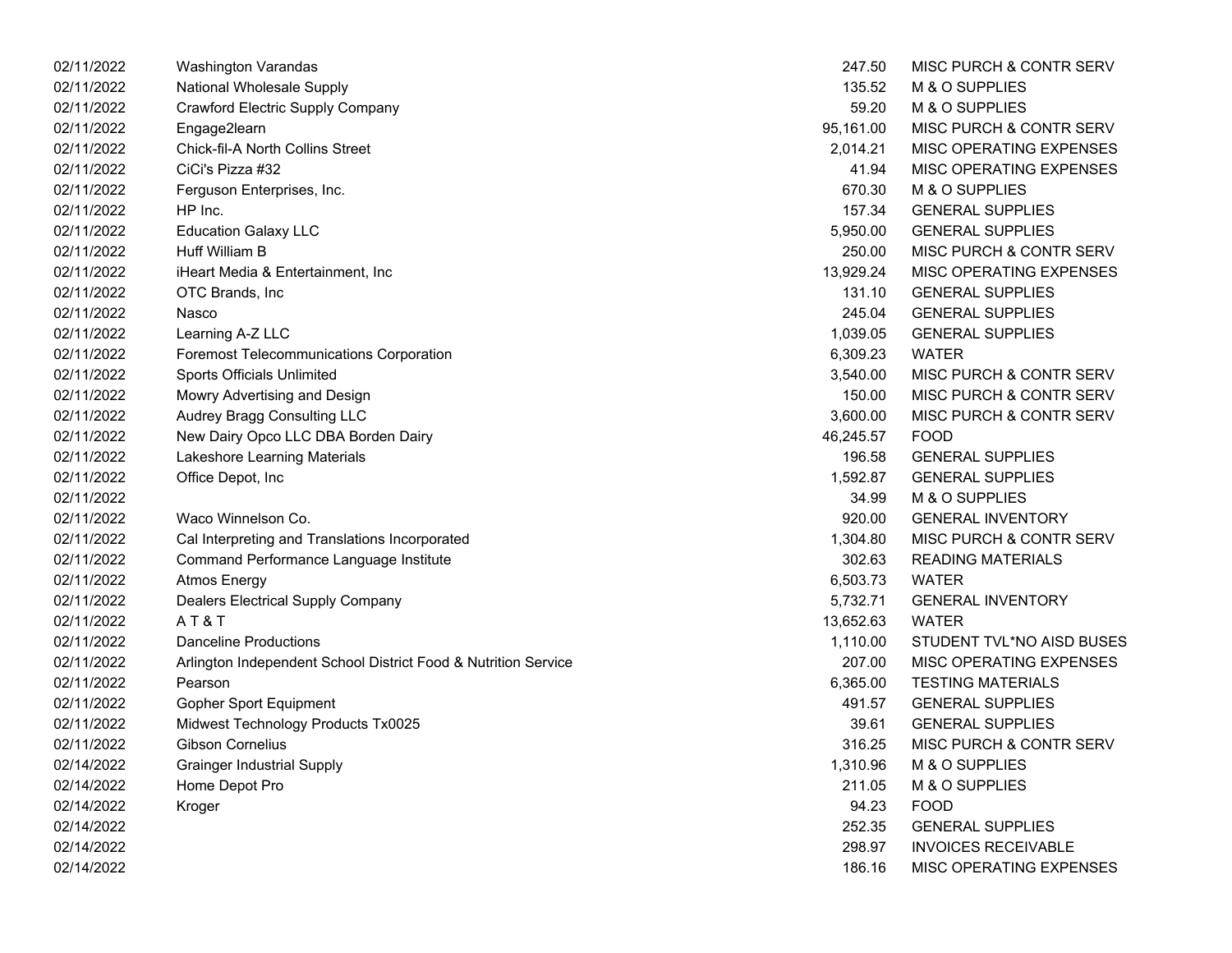| 02/14/2022 | United Refrigeration Incorporated                      | 111.90       | M & O SUPPLIES                       |
|------------|--------------------------------------------------------|--------------|--------------------------------------|
| 02/14/2022 | <b>Masters Distribution Systems</b>                    | 478.03       | <b>FOOD</b>                          |
| 02/14/2022 | <b>Winston Water Cooler Limited</b>                    | 187.50       | <b>GENERAL INVENTORY</b>             |
| 02/14/2022 | Jason's Deli                                           | 189.00       | MISC OPERATING EXPENSES              |
| 02/14/2022 | Capstone                                               | 833.48       | <b>READING MATERIALS</b>             |
| 02/14/2022 | Office Depot                                           | 59.69        | <b>GENERAL SUPPLIES</b>              |
| 02/14/2022 | North Crowley High School Track & Field                | 550.00       | STUDENT TVL*NO AISD BUSES            |
| 02/14/2022 | <b>CDW Government Incorporated</b>                     | 2,372,087.64 | <b>GENERAL SUPPLIES</b>              |
| 02/14/2022 | MSC Industrial Supply Company Incorporated             | 104.40       | <b>GENERAL SUPPLIES</b>              |
| 02/14/2022 | Govconnection Incorporated                             | 183.00       | <b>GENERAL SUPPLIES</b>              |
| 02/14/2022 | McKinney Office Supply                                 | 4,952.82     | <b>GENERAL SUPPLIES</b>              |
| 02/14/2022 | J W Pepper & Son Incorporated                          | 81.90        | <b>GENERAL SUPPLIES</b>              |
| 02/14/2022 | Samuell High School                                    | 500.00       | STUDENT TVL*NO AISD BUSES            |
| 02/14/2022 | Mansfield Track Booster Club                           | 700.00       | STUDENT TVL*NO AISD BUSES            |
| 02/14/2022 | Republic Services of Texas Limited                     | 87,152.94    | <b>CONTRACTED MAINT &amp; REPAIR</b> |
| 02/14/2022 | <b>Auditory Systems</b>                                | 995.00       | <b>CONTRACTED MAINT &amp; REPAIR</b> |
| 02/14/2022 | IdentiSys Incorporated                                 | 516.00       | <b>GENERAL SUPPLIES</b>              |
| 02/14/2022 | National Wholesale Supply                              | 38.89        | M & O SUPPLIES                       |
| 02/14/2022 | Kurz & Company                                         | 11,682.89    | <b>FOOD</b>                          |
| 02/14/2022 | Raptor Technologies, LLC                               | 495.00       | <b>GENERAL SUPPLIES</b>              |
| 02/14/2022 | Specialty Bulb Company Inc                             | 2,040.00     | <b>GENERAL SUPPLIES</b>              |
| 02/14/2022 | HP Inc.                                                | 149.70       | <b>GENERAL SUPPLIES</b>              |
| 02/14/2022 | Kleen-Air Filter Service & Sales                       | 3,693.96     | <b>GENERAL INVENTORY</b>             |
| 02/14/2022 | Sphero, Inc.                                           | 2,799.98     | <b>GENERAL SUPPLIES</b>              |
| 02/14/2022 | Lowe's Home Centers, LLC                               | 31.48        | M & O SUPPLIES                       |
| 02/14/2022 | OTC Brands, Inc.                                       | 649.19       | <b>GENERAL SUPPLIES</b>              |
| 02/14/2022 | McAlister's Deli                                       | 273.32       | MISC OPERATING EXPENSES              |
| 02/14/2022 | Nasco                                                  | 1,015.92     | <b>GENERAL SUPPLIES</b>              |
| 02/14/2022 | Steve Weiss Music, Inc.                                | 129.80       | <b>GENERAL SUPPLIES</b>              |
| 02/14/2022 | Arlington CTE Floral                                   | 125.00       | <b>GENERAL SUPPLIES</b>              |
| 02/14/2022 | Martinez Juan                                          | 80.00        | MISC PURCH & CONTR SERV              |
| 02/14/2022 | UIL Region 5 Music                                     | 400.00       | STUDENT TVL*NO AISD BUSES            |
| 02/14/2022 | <b>Alonti Catering</b>                                 | 179.01       | MISC OPERATING EXPENSES              |
| 02/14/2022 | <b>BRBM Publishing dba Sweet Pipes</b>                 | 45.66        | <b>GENERAL SUPPLIES</b>              |
| 02/14/2022 |                                                        | 321.00       | <b>INVOICES RECEIVABLE</b>           |
| 02/14/2022 | Mancinas Braulio Jr                                    | 125.00       | MISC PURCH & CONTR SERV              |
| 02/14/2022 | <b>Blick Art Materials</b>                             | 449.69       | <b>GENERAL SUPPLIES</b>              |
| 02/14/2022 | ValueSure Agency Inc.                                  | 71.00        | MISC OPERATING EXPENSES              |
| 02/14/2022 | Muhammad Kaleia                                        | 125.00       | MISC PURCH & CONTR SERV              |
| 02/14/2022 | Sam Houston Cross Country and Track Booster Club, Inc. | 200.00       | STUDENT TVL*NO AISD BUSES            |

| 111.90       | <b>M &amp; O SUPPLIES</b>            |
|--------------|--------------------------------------|
| 478.03       | FOOD                                 |
| 187.50       | <b>GENERAL INVENTORY</b>             |
| 189.00       | MISC OPERATING EXPENSES              |
| 833.48       | <b>READING MATERIALS</b>             |
| 59.69        | <b>GENERAL SUPPLIES</b>              |
| 550.00       | STUDENT TVL*NO AISD BUSES            |
| 2,372,087.64 | <b>GENERAL SUPPLIES</b>              |
| 104.40       | <b>GENERAL SUPPLIES</b>              |
| 183.00       | <b>GENERAL SUPPLIES</b>              |
| 4.952.82     | <b>GENERAL SUPPLIES</b>              |
| 81.90        | <b>GENERAL SUPPLIES</b>              |
| 500.00       | STUDENT TVL*NO AISD BUSES            |
| 700.00       | STUDENT TVL*NO AISD BUSES            |
| 87.152.94    | <b>CONTRACTED MAINT &amp; REPAIR</b> |
| 995.00       | CONTRACTED MAINT & REPAIR            |
| 516.00       | <b>GENERAL SUPPLIES</b>              |
| 38.89        | <b>M &amp; O SUPPLIES</b>            |
| 11,682.89    | FOOD                                 |
| 495.00       | <b>GENERAL SUPPLIES</b>              |
| 2,040.00     | <b>GENERAL SUPPLIES</b>              |
| 149.70       | <b>GENERAL SUPPLIES</b>              |
| 3,693.96     | <b>GENERAL INVENTORY</b>             |
| 2,799.98     | <b>GENERAL SUPPLIES</b>              |
| 31.48        | M & O SUPPLIES                       |
| 649.19       | <b>GENERAL SUPPLIES</b>              |
| 273.32       | MISC OPERATING EXPENSES              |
| 1,015.92     | <b>GENERAL SUPPLIES</b>              |
| 129.80       | <b>GENERAL SUPPLIES</b>              |
| 125.00       | <b>GENERAL SUPPLIES</b>              |
| 80.00        | <b>MISC PURCH &amp; CONTR SERV</b>   |
| 400.00       | STUDENT TVL*NO AISD BUSES            |
| 179.01       | MISC OPERATING EXPENSES              |
| 45.66        | <b>GENERAL SUPPLIES</b>              |
| 321.00       | <b>INVOICES RECEIVABLE</b>           |
| 125.00       | MISC PURCH & CONTR SERV              |
| 449.69       | <b>GENERAL SUPPLIES</b>              |
| 71.00        | MISC OPERATING EXPENSES              |
| 125.00       | <b>MISC PURCH &amp; CONTR SERV</b>   |
| 200.00       | STUDENT TVL*NO AISD BUSES            |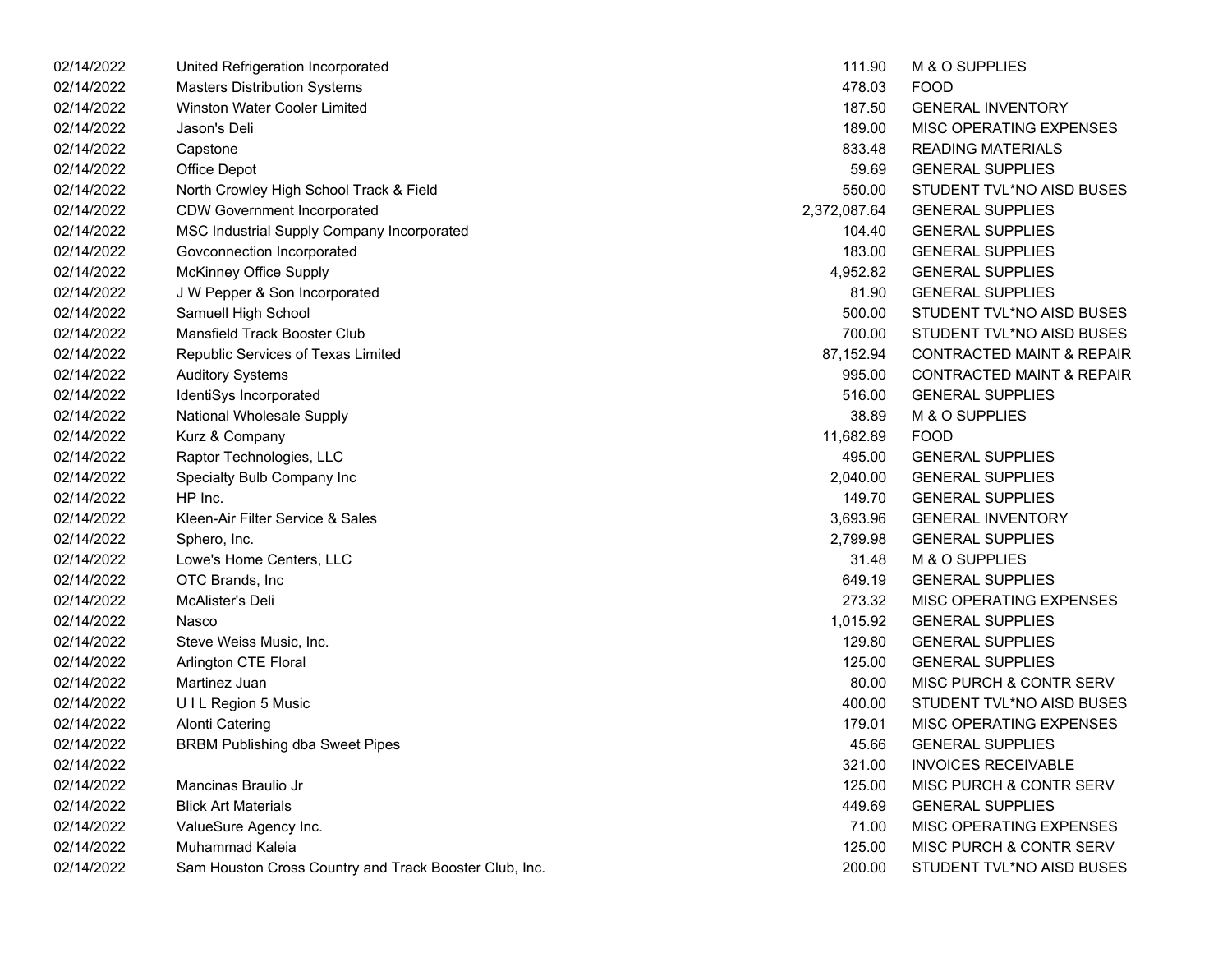| 02/14/2022 | New Dairy Opco LLC DBA Borden Dairy             | 79,309.72 | <b>FOOD</b>                          |
|------------|-------------------------------------------------|-----------|--------------------------------------|
| 02/14/2022 | Aaron Mannke                                    | 125.00    | MISC PURCH & CONTR SERV              |
| 02/14/2022 | Lakeshore Learning Materials                    | 184.29    | <b>GENERAL SUPPLIES</b>              |
| 02/14/2022 | Office Depot, Inc                               | 3,357.79  | <b>GENERAL SUPPLIES</b>              |
| 02/14/2022 | <b>Preferred Business Solutions</b>             | 119.97    | <b>GENERAL SUPPLIES</b>              |
| 02/14/2022 | <b>ORIGO Education</b>                          | 6,504.30  | <b>GENERAL SUPPLIES</b>              |
| 02/14/2022 | Summit Fire & Security                          | 3,386.20  | <b>CONTRACTED MAINT &amp; REPAIR</b> |
| 02/14/2022 | Dunbar High School Girls Track & Field          | 275.00    | STUDENT TVL*NO AISD BUSES            |
| 02/14/2022 | Eric B Gustason                                 | 80.00     | MISC PURCH & CONTR SERV              |
| 02/14/2022 | Omar Elsoydy                                    | 105.00    | MISC PURCH & CONTR SERV              |
| 02/14/2022 | Kennedale Outdoor Education Booster Club        | 660.00    | STUDENT TVL*NO AISD BUSES            |
| 02/14/2022 | Cedar Hill Track & Field                        | 800.00    | STUDENT TVL*NO AISD BUSES            |
| 02/14/2022 | Bucks Wheel & Equipment Company                 | 308.63    | M & O SUPPLIES                       |
| 02/14/2022 | Southwest International Trucks                  | $\sim$    | LIONS CLUB CONCESSIONS               |
| 02/14/2022 |                                                 | 297.90    | M & O SUPPLIES                       |
| 02/14/2022 | Arlington Kid To Kid                            | 79.97     | <b>GENERAL SUPPLIES</b>              |
| 02/14/2022 | Rush Truck Centers Of Texas Limited Partnership | 185.50    | <b>CONTRACTED MAINT &amp; REPAIR</b> |
| 02/14/2022 |                                                 | 331.22    | M & O SUPPLIES                       |
| 02/14/2022 | Pearson                                         | 4,772.50  | <b>TESTING MATERIALS</b>             |
| 02/14/2022 | City Of Arlington Water Department              | 3,079.25  | <b>WATER</b>                         |
| 02/14/2022 | <b>Pollock Paper Distributors</b>               | 14.40     | <b>GENERAL INVENTORY</b>             |
| 02/14/2022 | Trinity High School Track & Field               | 600.00    | STUDENT TVL*NO AISD BUSES            |
| 02/14/2022 | Seguin High School                              | 195.00    | STUDENT TVL*NO AISD BUSES            |
| 02/15/2022 | Corgan Assoc Architects Incorporated            | 7,060.71  | BLDG PURCH, CONSTR, IMPROVE          |
| 02/15/2022 |                                                 | 1,592.40  | <b>CONTRACTED MAINT &amp; REPAIR</b> |
| 02/15/2022 | <b>Grainger Industrial Supply</b>               | 201.84    | M & O SUPPLIES                       |
| 02/15/2022 | Home Depot Pro                                  | 51.89     | M & O SUPPLIES                       |
| 02/15/2022 | Apex Supply Company                             | 153.36    | M & O SUPPLIES                       |
| 02/15/2022 | College Board The                               | 4,608.00  | <b>TESTING MATERIALS</b>             |
| 02/15/2022 | Kroger                                          | 762.46    | <b>GENERAL SUPPLIES</b>              |
| 02/15/2022 |                                                 | 199.30    | <b>INVOICES RECEIVABLE</b>           |
| 02/15/2022 |                                                 | 400.87    | MISC OPERATING EXPENSES              |
| 02/15/2022 | Jennie O Foods Incorporated                     | 26,935.25 | <b>GENERAL INVENTORY</b>             |
| 02/15/2022 | <b>Pitney Bowes</b>                             | 297.00    | <b>RENTALS &amp; OPERATING LEASE</b> |
| 02/15/2022 | <b>Pitney Bowes</b>                             | 1,857.84  | <b>RENTALS &amp; OPERATING LEASE</b> |
| 02/15/2022 | United Refrigeration Incorporated               | 1,058.56  | M & O SUPPLIES                       |
| 02/15/2022 | Interquest Detection Canines Of North Texas     | 6,665.00  | MISC PURCH & CONTR SERV              |
| 02/15/2022 | <b>Prestwick House</b>                          | 756.53    | <b>READING MATERIALS</b>             |
| 02/15/2022 | Lennox Industries Incorporated                  | 11.08     | M & O SUPPLIES                       |
| 02/15/2022 | <b>Masters Distribution Systems</b>             | 11,124.56 | <b>FOOD</b>                          |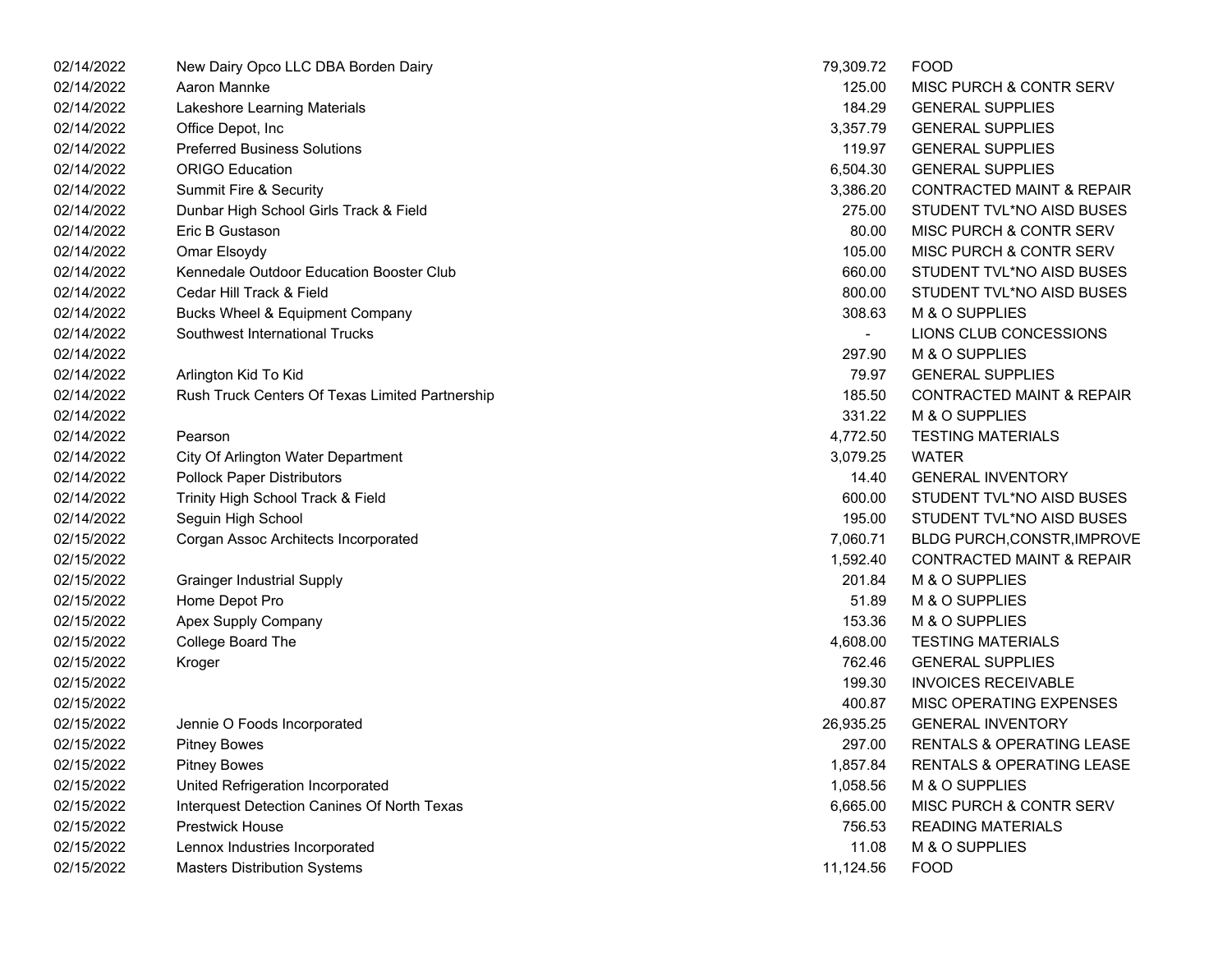| 02/15/2022 | Visual Impact                              | 463.00     | <b>GENERAL SUPPLIES</b>              |
|------------|--------------------------------------------|------------|--------------------------------------|
| 02/15/2022 | Fossil Ridge High School                   | 200.00     | STUDENT TVL*NO AISD BUSES            |
| 02/15/2022 | Sign A Rama                                | 1,750.00   | M & O SUPPLIES                       |
| 02/15/2022 | Betsy Ross Flag Girl Incorporated          | 722.61     | <b>GENERAL SUPPLIES</b>              |
| 02/15/2022 | Airgas Southwest Incorporated              | 330.92     | <b>GENERAL SUPPLIES</b>              |
| 02/15/2022 | <b>Benchmark Education Company</b>         | 1,688.40   | <b>READING MATERIALS</b>             |
| 02/15/2022 | <b>CDW Government Incorporated</b>         | 169,754.54 | <b>GENERAL SUPPLIES</b>              |
| 02/15/2022 | <b>Forde-Ferrier Educational Services</b>  | 1,552.50   | <b>READING MATERIALS</b>             |
| 02/15/2022 | SHI Government Solutions Incorporated      | 2,101.79   | <b>CONTRACTED MAINT &amp; REPAIR</b> |
| 02/15/2022 | <b>Mackin Educational Resources</b>        | 621.63     | <b>READING MATERIALS</b>             |
| 02/15/2022 | Pearson Education Inc                      | 145.00     | <b>GENERAL SUPPLIES</b>              |
| 02/15/2022 | Aadvantage Laundry Systems                 | 257.50     | M & O SUPPLIES                       |
| 02/15/2022 | <b>Oaktree Products</b>                    | 305.35     | <b>GENERAL SUPPLIES</b>              |
| 02/15/2022 | Aerowave Technologies                      | 483,750.32 | <b>MISC PURCH &amp; CONTR SERV</b>   |
| 02/15/2022 | Genesis II Incorporated                    | 172.60     | <b>GENERAL INVENTORY</b>             |
| 02/15/2022 | <b>ProComputing Corporation</b>            | 644.95     | <b>GENERAL SUPPLIES</b>              |
| 02/15/2022 | Read Naturally Incorporated                | 114.90     | <b>GENERAL SUPPLIES</b>              |
| 02/15/2022 | <b>McKinney Office Supply</b>              | 13,696.40  | <b>GENERAL SUPPLIES</b>              |
| 02/15/2022 | ETA hand2mind                              | 445.83     | <b>GENERAL SUPPLIES</b>              |
| 02/15/2022 | J W Pepper & Son Incorporated              | 61.99      | <b>GENERAL SUPPLIES</b>              |
| 02/15/2022 | Arlington Hardware Incorporated #53        | 306.16     | M & O SUPPLIES                       |
| 02/15/2022 | <b>Super Duper Publications</b>            | 180.66     | <b>GENERAL SUPPLIES</b>              |
| 02/15/2022 |                                            | 12.56      | <b>READING MATERIALS</b>             |
| 02/15/2022 | City Of Arlington                          | 18,804.37  | <b>MISC PURCH &amp; CONTR SERV</b>   |
| 02/15/2022 | Welch John                                 | 880.00     | <b>MISC PURCH &amp; CONTR SERV</b>   |
| 02/15/2022 | Henry John C                               | 825.00     | <b>MISC PURCH &amp; CONTR SERV</b>   |
| 02/15/2022 | Byron Nelson High School Booster Club Inc. | 250.00     | STUDENT TVL*NO AISD BUSES            |
| 02/15/2022 | Luxor Staffing                             | 7,931.95   | MISC PURCH & CONTR SERV              |
| 02/15/2022 | Monarch Trophy Studio                      | 18.20      | <b>GENERAL SUPPLIES</b>              |
| 02/15/2022 | Speech Corner LLC                          | 93.99      | <b>GENERAL SUPPLIES</b>              |
| 02/15/2022 | <b>Clay Ewell Educational Services</b>     | 50.00      | STUDENT TVL*NO AISD BUSES            |
| 02/15/2022 | Bilingual Dictionaries, Inc.               | 4,300.00   | <b>READING MATERIALS</b>             |
| 02/15/2022 | <b>IXL Learning</b>                        | 359.00     | <b>GENERAL SUPPLIES</b>              |
| 02/15/2022 | Ferrellgas, Incorporated                   | 14,631.60  | <b>GENERAL INVENTORY</b>             |
| 02/15/2022 | Texas Pottery Supply and Clay Company      | 190.00     | CONTRACTED MAINT & REPAIR            |
| 02/15/2022 | Phillips Lawn Sprinkler Co. Inc.           | 42,444.00  | BLDG PURCH, CONSTR, IMPROVE          |
| 02/15/2022 | Texas Interpreting Services, LLC           | 1,248.00   | <b>MISC PURCH &amp; CONTR SERV</b>   |
| 02/15/2022 | <b>Auditory Systems</b>                    | 237.00     | <b>CONTRACTED MAINT &amp; REPAIR</b> |
| 02/15/2022 | Piper Gregory N                            | 215.00     | <b>MISC PURCH &amp; CONTR SERV</b>   |
| 02/15/2022 | Ball Eric                                  | 1.072.50   | MISC PURCH & CONTR SERV              |

| 463.00     | <b>GENERAL SUPPLIES</b>              |
|------------|--------------------------------------|
| 200.00     | STUDENT TVL*NO AISD BUSES            |
| 1,750.00   | <b>M &amp; O SUPPLIES</b>            |
| 722.61     | <b>GENERAL SUPPLIES</b>              |
| 330.92     | <b>GENERAL SUPPLIES</b>              |
| 1,688.40   | <b>READING MATERIALS</b>             |
| 169,754.54 | <b>GENERAL SUPPLIES</b>              |
| 1,552.50   | <b>READING MATERIALS</b>             |
| 2,101.79   | <b>CONTRACTED MAINT &amp; REPAIR</b> |
| 621.63     | <b>READING MATERIALS</b>             |
| 145.00     | <b>GENERAL SUPPLIES</b>              |
| 257.50     | M & O SUPPLIES                       |
| 305.35     | <b>GENERAL SUPPLIES</b>              |
| 483,750.32 | MISC PURCH & CONTR SERV              |
| 172.60     | <b>GENERAL INVENTORY</b>             |
| 644.95     | <b>GENERAL SUPPLIES</b>              |
| 114.90     | <b>GENERAL SUPPLIES</b>              |
| 13,696.40  | <b>GENERAL SUPPLIES</b>              |
| 445.83     | <b>GENERAL SUPPLIES</b>              |
| 61.99      | <b>GENERAL SUPPLIES</b>              |
| 306.16     | <b>M &amp; O SUPPLIES</b>            |
| 180.66     | <b>GENERAL SUPPLIES</b>              |
| 12.56      | <b>READING MATERIALS</b>             |
| 18,804.37  | MISC PURCH & CONTR SERV              |
| 880.00     | <b>MISC PURCH &amp; CONTR SERV</b>   |
| 825.00     | MISC PURCH & CONTR SERV              |
| 250.00     | STUDENT TVL*NO AISD BUSES            |
| 7,931.95   | MISC PURCH & CONTR SERV              |
| 18.20      | <b>GENERAL SUPPLIES</b>              |
| 93.99      | <b>GENERAL SUPPLIES</b>              |
| 50.00      | STUDENT TVL*NO AISD BUSES            |
| 4,300.00   | <b>READING MATERIALS</b>             |
| 359.00     | <b>GENERAL SUPPLIES</b>              |
| 14,631.60  | <b>GENERAL INVENTORY</b>             |
| 190.00     | <b>CONTRACTED MAINT &amp; REPAIR</b> |
| 42,444.00  | BLDG PURCH,CONSTR,IMPROVE            |
| 1,248.00   | MISC PURCH & CONTR SERV              |
| 237.00     | <b>CONTRACTED MAINT &amp; REPAIR</b> |
| 215.00     | MISC PURCH & CONTR SERV              |
| 1,072.50   | MISC PURCH & CONTR SERV              |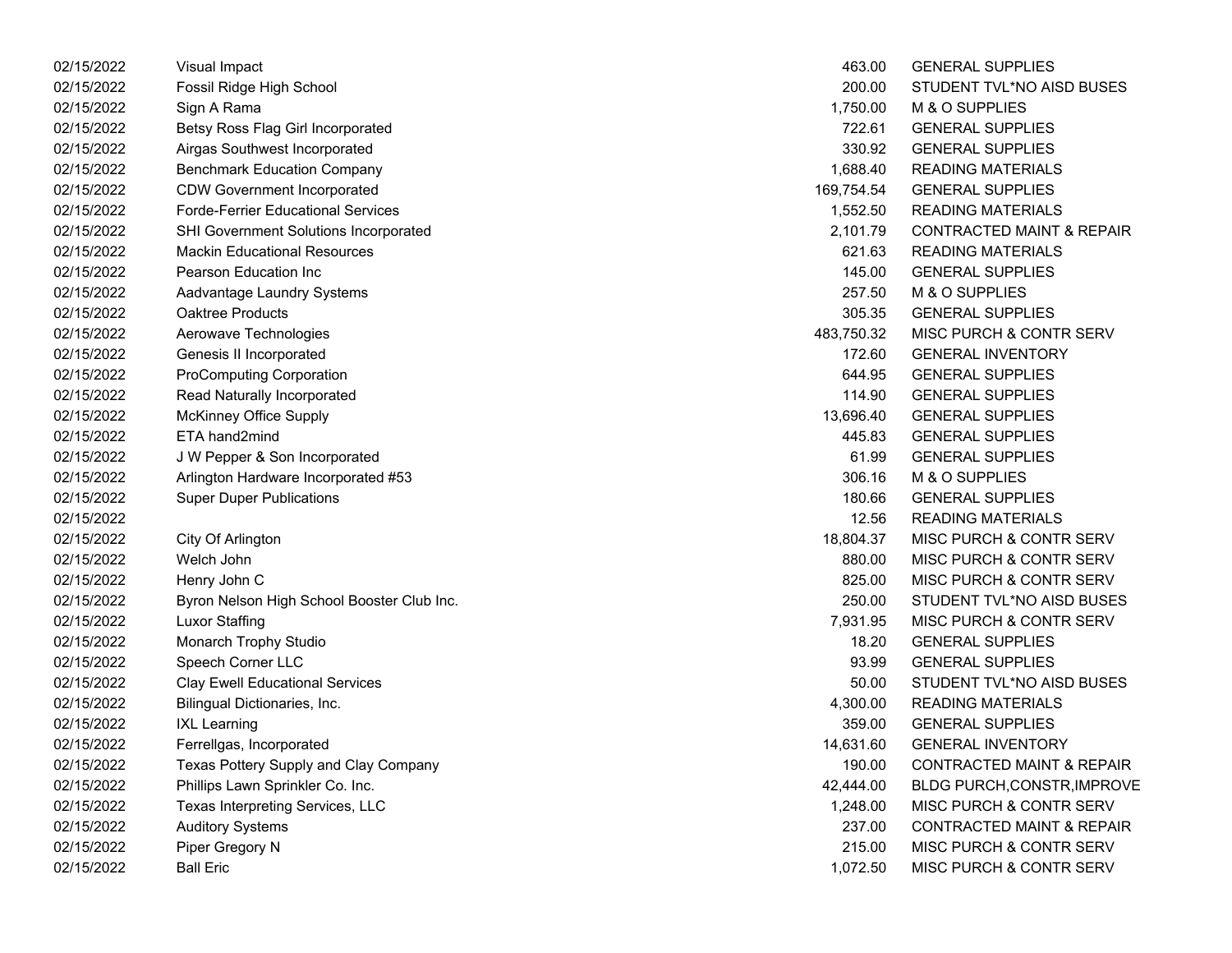| 02/15/2022 | Swoope James Landry                                  | 192.50    | MISC PURCH & CONTR SERV              |
|------------|------------------------------------------------------|-----------|--------------------------------------|
| 02/15/2022 | Morrison Richard R                                   | 206.25    | <b>MISC PURCH &amp; CONTR SERV</b>   |
| 02/15/2022 | <b>Bell Andrew</b>                                   | 125.00    | MISC PURCH & CONTR SERV              |
| 02/15/2022 | David Hinson                                         | 1,058.75  | MISC PURCH & CONTR SERV              |
| 02/15/2022 | <b>Washington Varandas</b>                           | 165.00    | MISC PURCH & CONTR SERV              |
| 02/15/2022 | Robert D. Lee                                        | 1,320.00  | <b>MISC PURCH &amp; CONTR SERV</b>   |
| 02/15/2022 | Durham Dustin J                                      | 440.00    | MISC PURCH & CONTR SERV              |
| 02/15/2022 | <b>Binswanger Glass</b>                              | 553.71    | M & O SUPPLIES                       |
| 02/15/2022 | <b>WRA Architects Incorporated</b>                   | 12,274.00 | BLDG PURCH, CONSTR, IMPROVE          |
| 02/15/2022 | Mann Robert W                                        | 1,800.00  | OTH PROFESSIONAL SERVICES            |
| 02/15/2022 | Kurz & Company                                       | 1,195.51  | <b>FOOD</b>                          |
| 02/15/2022 | Jakes Finer Foods                                    | 29,725.66 | <b>GENERAL INVENTORY</b>             |
| 02/15/2022 | <b>Ward's Science</b>                                | 123.64    | <b>GENERAL SUPPLIES</b>              |
| 02/15/2022 | Arrey William                                        | 80.00     | <b>MISC PURCH &amp; CONTR SERV</b>   |
| 02/15/2022 | Follett School Solutions, Inc.                       | 6,619.99  | <b>READING MATERIALS</b>             |
| 02/15/2022 | Med El Corporation                                   | 6,700.00  | <b>GENERAL SUPPLIES</b>              |
| 02/15/2022 | Davis, Regan                                         | 536.25    | MISC PURCH & CONTR SERV              |
| 02/15/2022 | de Groot Rinke                                       | 170.00    | MISC PURCH & CONTR SERV              |
| 02/15/2022 | Ferguson Enterprises, Inc.                           | 23.57     | M & O SUPPLIES                       |
| 02/15/2022 | Timberview Track & Field Booster Club                | 300.00    | STUDENT TVL*NO AISD BUSES            |
| 02/15/2022 | Lewisville Cross Country and Track Booster Club Inc. | 1,000.00  | STUDENT TVL*NO AISD BUSES            |
| 02/15/2022 | Lowe's Home Centers, LLC                             | 862.39    | <b>GENERAL SUPPLIES</b>              |
| 02/15/2022 |                                                      | 519.42    | M & O SUPPLIES                       |
| 02/15/2022 | Klement Distribution, Inc.                           | 3,440.00  | <b>FOOD</b>                          |
| 02/15/2022 | OTC Brands, Inc.                                     | 44.43     | <b>GENERAL SUPPLIES</b>              |
| 02/15/2022 | CICI's Pizza #99 @ Little Road & I-20                | 320.00    | MISC OPERATING EXPENSES              |
| 02/15/2022 | <b>Clever Items LLC</b>                              | 766.80    | <b>GENERAL SUPPLIES</b>              |
| 02/15/2022 | Nasco                                                | 9,378.34  | <b>GENERAL SUPPLIES</b>              |
| 02/15/2022 | Nicole Newton                                        | 206.25    | <b>MISC PURCH &amp; CONTR SERV</b>   |
| 02/15/2022 | Charles, Damiete                                     | 632.50    | <b>MISC PURCH &amp; CONTR SERV</b>   |
| 02/15/2022 | Martinez Juan                                        | 170.00    | MISC PURCH & CONTR SERV              |
| 02/15/2022 | Perkins+Will, Inc.                                   | 89,641.64 | BLDG PURCH, CONSTR, IMPROVE          |
| 02/15/2022 | Chu, Brian Wenyi                                     | 440.00    | MISC PURCH & CONTR SERV              |
| 02/15/2022 | Gallegos Saul                                        | 95.00     | MISC PURCH & CONTR SERV              |
| 02/15/2022 | <b>Nothing Bundt Cakes</b>                           | 110.00    | MISC OPERATING EXPENSES              |
| 02/15/2022 | Kristene Z Smith                                     | 340.00    | MISC PURCH & CONTR SERV              |
| 02/15/2022 | PopSmart Technologies, LLC                           | 252.03    | <b>CONTRACTED MAINT &amp; REPAIR</b> |
| 02/15/2022 | <b>CID Solution LLC</b>                              | 592.00    | M & O SUPPLIES                       |
| 02/15/2022 | <b>IDN ACME INCORPORATED</b>                         | 425.00    | <b>GENERAL INVENTORY</b>             |
| 02/15/2022 | Asian Food Solutions/ Comida Vida                    | 14,375.00 | <b>GENERAL INVENTORY</b>             |

| 192.50    | <b>MISC PURCH &amp; CONTR SERV</b>   |
|-----------|--------------------------------------|
| 206.25    | <b>MISC PURCH &amp; CONTR SERV</b>   |
| 125.00    | <b>MISC PURCH &amp; CONTR SERV</b>   |
| 1,058.75  | <b>MISC PURCH &amp; CONTR SERV</b>   |
| 165.00    | <b>MISC PURCH &amp; CONTR SERV</b>   |
| 1,320.00  | <b>MISC PURCH &amp; CONTR SERV</b>   |
| 440.00    | <b>MISC PURCH &amp; CONTR SERV</b>   |
| 553.71    | M & O SUPPLIES                       |
| 12,274.00 | <b>BLDG PURCH, CONSTR, IMPROVE</b>   |
| 1.800.00  | OTH PROFESSIONAL SERVICES            |
| 1,195.51  | <b>FOOD</b>                          |
| 29,725.66 | <b>GENERAL INVENTORY</b>             |
| 123.64    | <b>GENERAL SUPPLIES</b>              |
| 80.00     | MISC PURCH & CONTR SERV              |
| 6,619.99  | <b>READING MATERIALS</b>             |
| 6,700.00  | <b>GENERAL SUPPLIES</b>              |
| 536.25    | MISC PURCH & CONTR SERV              |
| 170.00    | MISC PURCH & CONTR SERV              |
| 23.57     | <b>M &amp; O SUPPLIES</b>            |
| 300.00    | STUDENT TVL*NO AISD BUSES            |
| 1,000.00  | STUDENT TVL*NO AISD BUSES            |
| 862.39    | <b>GENERAL SUPPLIES</b>              |
| 519.42    | M & O SUPPLIES                       |
| 3,440.00  | <b>FOOD</b>                          |
| 44.43     | <b>GENERAL SUPPLIES</b>              |
| 320.00    | <b>MISC OPERATING EXPENSES</b>       |
| 766.80    | <b>GENERAL SUPPLIES</b>              |
| 9,378.34  | <b>GENERAL SUPPLIES</b>              |
| 206.25    | <b>MISC PURCH &amp; CONTR SERV</b>   |
| 632.50    | <b>MISC PURCH &amp; CONTR SERV</b>   |
| 170.00    | <b>MISC PURCH &amp; CONTR SERV</b>   |
| 89,641.64 | BLDG PURCH, CONSTR, IMPROVE          |
| 440.00    | MISC PURCH & CONTR SERV              |
| 95.00     | <b>MISC PURCH &amp; CONTR SERV</b>   |
| 110.00    | MISC OPERATING EXPENSES              |
| 340.00    | <b>MISC PURCH &amp; CONTR SERV</b>   |
| 252.03    | <b>CONTRACTED MAINT &amp; REPAIR</b> |
| 592.00    | M & O SUPPLIES                       |
| 425.00    | <b>GENERAL INVENTORY</b>             |
| 14,375.00 | <b>GENERAL INVENTORY</b>             |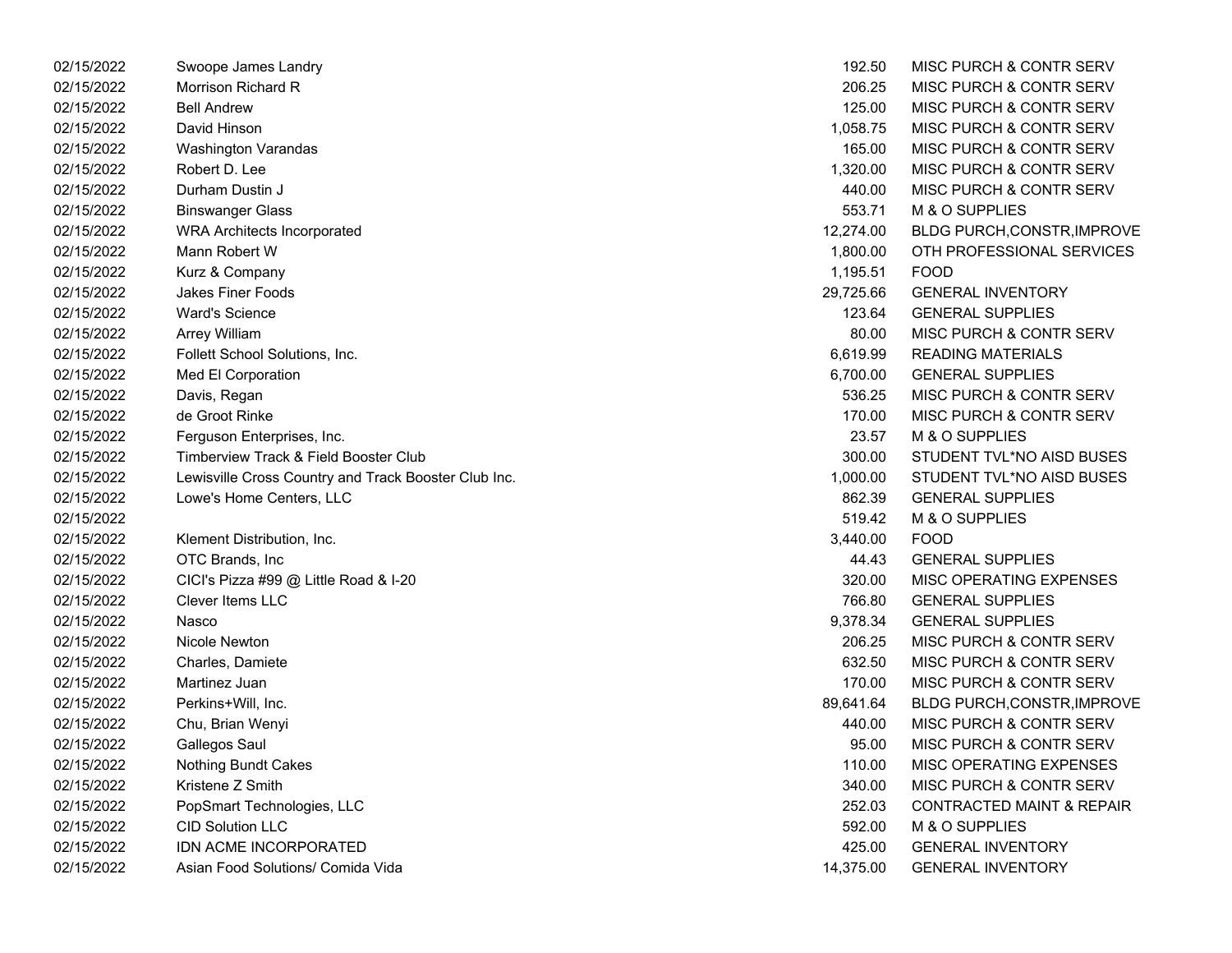| 02/15/2022 | Kornegay Jermaine                                   | 170.00     | MISC PURCH & CONTR SERV              |
|------------|-----------------------------------------------------|------------|--------------------------------------|
| 02/15/2022 | <b>Lightfoot Bernard</b>                            | 125.00     | MISC PURCH & CONTR SERV              |
| 02/15/2022 | <b>Holland Voigt</b>                                | 190.00     | MISC PURCH & CONTR SERV              |
| 02/15/2022 | Savvas Learning Company LLC                         | 1,510.11   | <b>GENERAL SUPPLIES</b>              |
| 02/15/2022 | Brady Industries of Texas LLC                       | 87.60      | <b>GENERAL INVENTORY</b>             |
| 02/15/2022 | Michael Molinar                                     | 115.00     | MISC PURCH & CONTR SERV              |
| 02/15/2022 | Kevin Patrick McDonald                              | 550.00     | MISC PURCH & CONTR SERV              |
| 02/15/2022 | Efrain Adame                                        | 170.00     | MISC PURCH & CONTR SERV              |
| 02/15/2022 | Michelle Anne Iskra                                 | 550.00     | MISC PURCH & CONTR SERV              |
| 02/15/2022 | Dylan Fedor                                         | 75.00      | MISC PURCH & CONTR SERV              |
| 02/15/2022 | Lakeshore Learning Materials                        | 891.55     | <b>GENERAL SUPPLIES</b>              |
| 02/15/2022 | PayK12                                              | 799.00     | <b>GENERAL SUPPLIES</b>              |
| 02/15/2022 | Office Depot, Inc                                   | 10,523.27  | <b>GENERAL SUPPLIES</b>              |
| 02/15/2022 |                                                     | 100.86     | <b>INVOICES RECEIVABLE</b>           |
| 02/15/2022 |                                                     | 201.90     | MISC OPERATING EXPENSES              |
| 02/15/2022 | Reed Hunt Services Incorporated dba Reed's Services | 216.00     | <b>CONTRACTED MAINT &amp; REPAIR</b> |
| 02/15/2022 | Literacy Resources, LLC                             | 660.21     | <b>GENERAL SUPPLIES</b>              |
| 02/15/2022 | Kaleb Cameron                                       | 467.50     | MISC PURCH & CONTR SERV              |
| 02/15/2022 | <b>CEC Facilities Group</b>                         | 25,425.29  | <b>CONTRACTED MAINT &amp; REPAIR</b> |
| 02/15/2022 | Kelly Joe                                           | 125.00     | MISC PURCH & CONTR SERV              |
| 02/15/2022 | Marian Jacobs                                       | 250.00     | MISC PURCH & CONTR SERV              |
| 02/15/2022 | <b>Christine Custred</b>                            | 550.00     | MISC PURCH & CONTR SERV              |
| 02/15/2022 | <b>Cleburne Track</b>                               | 700.00     | STUDENT TVL*NO AISD BUSES            |
| 02/15/2022 | <b>Thomas Callahan</b>                              | 467.50     | MISC PURCH & CONTR SERV              |
| 02/15/2022 | <b>Passion Hollins</b>                              | 215.00     | MISC PURCH & CONTR SERV              |
| 02/15/2022 | <b>Marcus Sursa</b>                                 | 215.00     | MISC PURCH & CONTR SERV              |
| 02/15/2022 | <b>Maria Vidales</b>                                | 125.00     | MISC PURCH & CONTR SERV              |
| 02/15/2022 | Complete Supply Incorporated                        | 6,506.38   | <b>GENERAL INVENTORY</b>             |
| 02/15/2022 |                                                     | (1,072.34) | M & O SUPPLIES                       |
| 02/15/2022 | <b>Wallace Packaging</b>                            | 25,500.00  | <b>GENERAL INVENTORY</b>             |
| 02/15/2022 | Flippen Group The                                   | 7,500.00   | MISC PURCH & CONTR SERV              |
| 02/15/2022 | <b>Tarrant County Public Health</b>                 | 900.00     | MISC PURCH & CONTR SERV              |
| 02/15/2022 | <b>Sally Beauty Supply</b>                          | 1,386.84   | <b>GENERAL SUPPLIES</b>              |
| 02/15/2022 | <b>Star Roofing And Sheet Metal</b>                 | 1,315.00   | <b>CONTRACTED MAINT &amp; REPAIR</b> |
| 02/15/2022 | Bucks Wheel & Equipment Company                     | 69.37      | M & O SUPPLIES                       |
| 02/15/2022 | Martin & Sons Locksmith Incorporated                | 1,650.00   | <b>GENERAL SUPPLIES</b>              |
| 02/15/2022 | Carl Hilmer Guenther & Sons Incorporated            | 21,392.38  | <b>GENERAL INVENTORY</b>             |
| 02/15/2022 | Cengage Learning                                    | 300.00     | <b>GENERAL SUPPLIES</b>              |
| 02/15/2022 | Rush Truck Centers Of Texas Limited Partnership     | 1,418.68   | M & O SUPPLIES                       |
| 02/15/2022 | Pearson                                             | 3,600.00   | <b>TESTING MATERIALS</b>             |

| 170.00     | MISC PURCH & CONTR SERV              |
|------------|--------------------------------------|
| 125.00     | <b>MISC PURCH &amp; CONTR SERV</b>   |
| 190.00     | <b>MISC PURCH &amp; CONTR SERV</b>   |
| 1,510.11   | <b>GENERAL SUPPLIES</b>              |
| 87.60      | <b>GENERAL INVENTORY</b>             |
| 115.00     | <b>MISC PURCH &amp; CONTR SERV</b>   |
| 550.00     | <b>MISC PURCH &amp; CONTR SERV</b>   |
| 170.00     | MISC PURCH & CONTR SERV              |
| 550.00     | <b>MISC PURCH &amp; CONTR SERV</b>   |
| 75.00      | <b>MISC PURCH &amp; CONTR SERV</b>   |
| 891.55     | <b>GENERAL SUPPLIES</b>              |
| 799.00     | <b>GENERAL SUPPLIES</b>              |
| 10,523.27  | <b>GENERAL SUPPLIES</b>              |
| 100.86     | INVOICES RECEIVABLE                  |
| 201.90     | <b>MISC OPERATING EXPENSES</b>       |
| 216.00     | <b>CONTRACTED MAINT &amp; REPAIR</b> |
| 660.21     | <b>GENERAL SUPPLIES</b>              |
| 467.50     | MISC PURCH & CONTR SERV              |
| 25,425.29  | <b>CONTRACTED MAINT &amp; REPAIR</b> |
| 125.00     | <b>MISC PURCH &amp; CONTR SERV</b>   |
| 250.00     | <b>MISC PURCH &amp; CONTR SERV</b>   |
| 550.00     | <b>MISC PURCH &amp; CONTR SERV</b>   |
| 700.00     | STUDENT TVL*NO AISD BUSES            |
| 467.50     | <b>MISC PURCH &amp; CONTR SERV</b>   |
| 215.00     | <b>MISC PURCH &amp; CONTR SERV</b>   |
| 215.00     | <b>MISC PURCH &amp; CONTR SERV</b>   |
| 125.00     | <b>MISC PURCH &amp; CONTR SERV</b>   |
| 6,506.38   | <b>GENERAL INVENTORY</b>             |
| (1,072.34) | <b>M &amp; O SUPPLIES</b>            |
| 25,500.00  | <b>GENERAL INVENTORY</b>             |
| 7,500.00   | <b>MISC PURCH &amp; CONTR SERV</b>   |
| 900.00     | MISC PURCH & CONTR SERV              |
| 1,386.84   | <b>GENERAL SUPPLIES</b>              |
| 1,315.00   | <b>CONTRACTED MAINT &amp; REPAIR</b> |
| 69.37      | M & O SUPPLIES                       |
| 1,650.00   | <b>GENERAL SUPPLIES</b>              |
| 21,392.38  | <b>GENERAL INVENTORY</b>             |
| 300.00     | <b>GENERAL SUPPLIES</b>              |
| 1,418.68   | M & O SUPPLIES                       |
| 3,600.00   | <b>TESTING MATERIALS</b>             |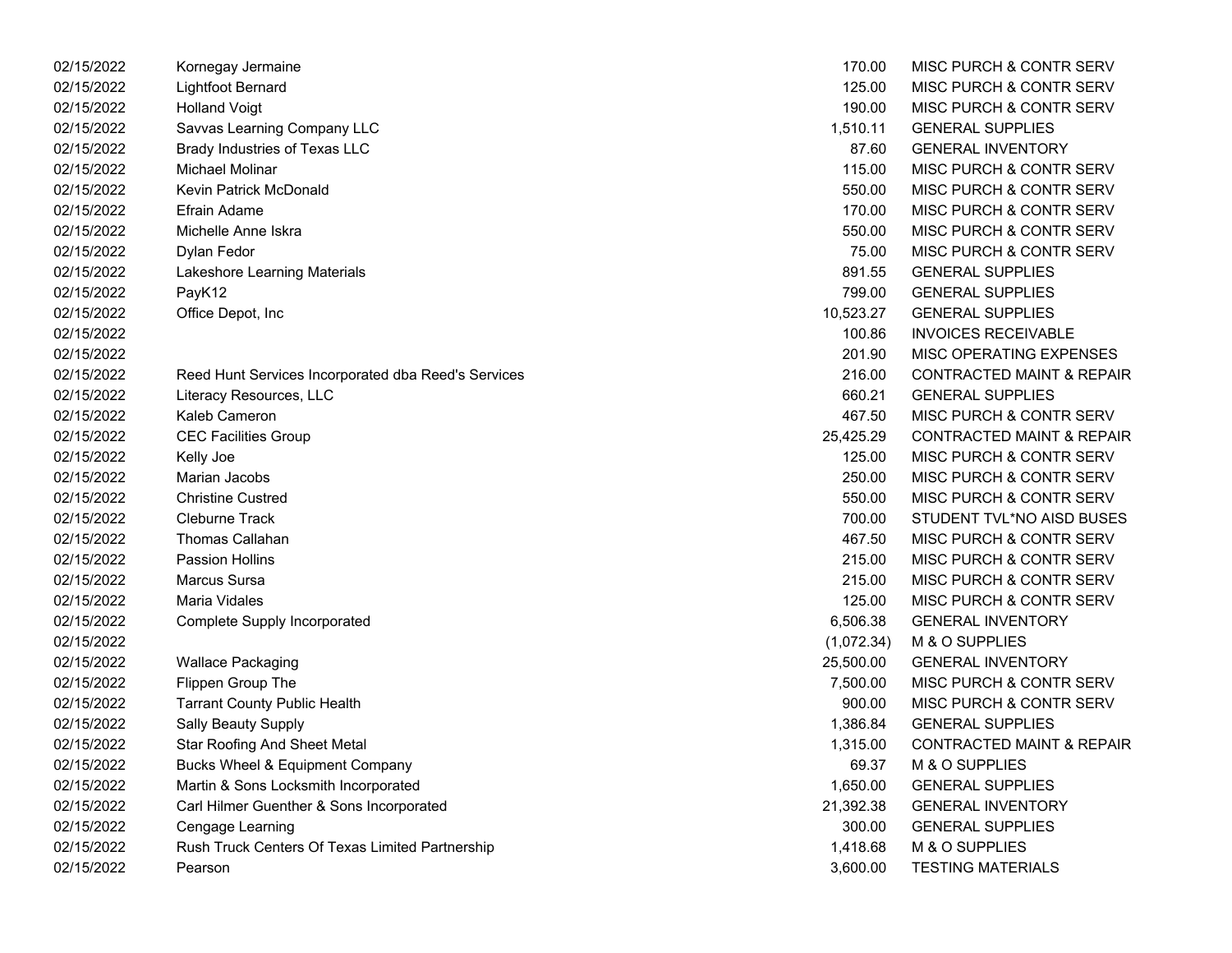02/15/2022 Legacy High School Golf Booster Club 02/15/2022 Dramatists Play Service Acct 02/15/2022 Education Service Center Region XI 02/15/2022 Education Service Center Region XI 02/15/2022 Education Service Center Region XI 02/15/2022 Education Service Center Region XI 02/15/2022 Education Service Center Region XI 02/15/2022 Education Service Center Region XI 02/15/2022 Education Service Center Region XI 02/15/2022 Education Service Center Region XI 02/15/2022 Education Service Center Region XI 02/15/2022 Education Service Center Region XI 02/15/2022 Flinn Scientific GENERAL SUPPLIES02/15/2022 Lucks Music Library 02/15/2022 Pollock Paper Distributors 02/15/2022 Quality Audio Visual Service Incorporated 02/15/2022 Bowie High School 004 250.00 STUDENT TVL\*NO AISD BUSES 02/16/2022 Bound To Stay Bound Books Incorporated 02/16/2022 Casa Manana STUDENT TVL\*NO AISD BUSES02/16/2022 Home Depot Pro 02/16/2022 Kroger GENERAL SUPPLIES 363.43 02/16/2022 MISC OPERATING EXPENSES02/16/2022 Plank Road Publishing 02/16/2022 Abdo Publishing Company 02/16/2022 Artex Overhead Door 02/16/2022 B & H Photo Video 02/16/2022 SHI Government Solutions Incorporated 02/16/2022 ProComputing Corporation 02/16/2022 School Nurse Supply 02/16/2022 Children's Plus Incorporated 02/16/2022 Pocket Nurse Enterprises Incorporated 02/16/2022 McKinney Office Supply 02/16/2022 Apple Computer Incorporated 02/16/2022 Lakeshore Learning Materials 02/16/2022 Arlington Hardware Incorporated #53 02/16/2022 Super Duper Publications 02/16/2022 READING MATERIALS02/16/2022 Think Social Publishing 02/16/2022 READING MATERIALS02/16/2022 National Restaurant Association

| 390.00     | STUDENT TVL*NO AISD BUSES            |
|------------|--------------------------------------|
| 200.00     | <b>MISC OPERATING EXPENSES</b>       |
| 7,840.00   | <b>MISC PURCH &amp; CONTR SERV</b>   |
| 10.00      | <b>EDUCATION SERVICE CENTER</b>      |
| 4,553.05   | <b>MISC PURCH &amp; CONTR SERV</b>   |
| 1,840.06   | <b>MISC PURCH &amp; CONTR SERV</b>   |
| 35.00      | <b>EMPLOYEE TRAVEL</b>               |
| 7,840.00   | <b>MISC PURCH &amp; CONTR SERV</b>   |
| 12,150.00  | <b>MISC PURCH &amp; CONTR SERV</b>   |
| 7,390.00   | <b>MISC PURCH &amp; CONTR SERV</b>   |
| 33,518.00  | <b>MISC PURCH &amp; CONTR SERV</b>   |
| 2,400.00   | <b>MISC PURCH &amp; CONTR SERV</b>   |
| 52.32      | <b>GENERAL SUPPLIES</b>              |
| 91.60      | <b>GENERAL SUPPLIES</b>              |
| 68,300.00  | <b>GENERAL INVENTORY</b>             |
| 874.79     | <b>CONTRACTED MAINT &amp; REPAIR</b> |
| 250.00     | STUDENT TVL*NO AISD BUSES            |
| 51.25      | <b>READING MATERIALS</b>             |
| 860.00     | STUDENT TVL*NO AISD BUSES            |
| 799.73     | <b>M &amp; O SUPPLIES</b>            |
| 363.43     | <b>GENERAL SUPPLIES</b>              |
| 479.34     | <b>MISC OPERATING EXPENSES</b>       |
| 132.45     | <b>GENERAL SUPPLIES</b>              |
| 1,518.05   | <b>READING MATERIALS</b>             |
| 275.00     | <b>CONTRACTED MAINT &amp; REPAIR</b> |
| 853.56     | <b>GENERAL SUPPLIES</b>              |
| 340.96     | <b>GENERAL SUPPLIES</b>              |
| 450.00     | <b>GENERAL SUPPLIES</b>              |
| 218.10     | <b>GENERAL SUPPLIES</b>              |
| 536.03     | <b>READING MATERIALS</b>             |
| 1,807.96   | <b>GENERAL SUPPLIES</b>              |
| 370.32     | <b>GENERAL SUPPLIES</b>              |
| 178,572.00 | <b>GENERAL SUPPLIES</b>              |
| 167.13     | <b>GENERAL SUPPLIES</b>              |
| 165.09     | <b>M &amp; O SUPPLIES</b>            |
| 426.78     | <b>GENERAL SUPPLIES</b>              |
| 80.90      | <b>READING MATERIALS</b>             |
| 57.98      | <b>GENERAL SUPPLIES</b>              |
| 361.66     | <b>READING MATERIALS</b>             |
| 1,152.00   | <b>MISC OPERATING EXPENSES</b>       |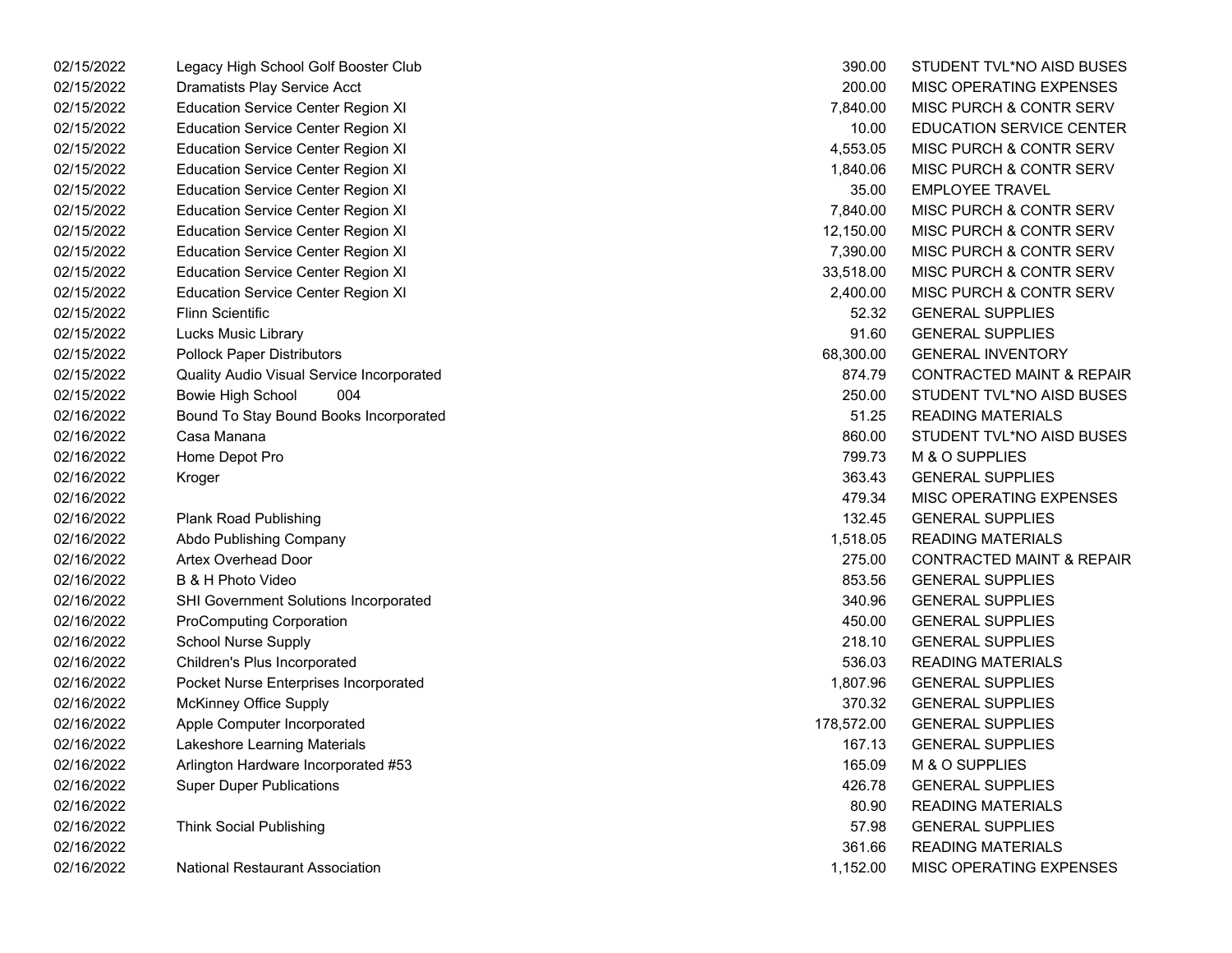| 02/16/2022 | Luxor Staffing                                            | 4,295.21  | MISC PURCH & CONTR SERV              |
|------------|-----------------------------------------------------------|-----------|--------------------------------------|
| 02/16/2022 | Monarch Trophy Studio                                     | 27.30     | <b>GENERAL SUPPLIES</b>              |
| 02/16/2022 | Speech Corner LLC                                         | 262.86    | <b>GENERAL SUPPLIES</b>              |
| 02/16/2022 | Boxes 4U                                                  | 1,108.80  | <b>GENERAL INVENTORY</b>             |
| 02/16/2022 | Speed Stacks Incorporated                                 | 550.00    | <b>GENERAL SUPPLIES</b>              |
| 02/16/2022 | Texas Pottery Supply and Clay Company                     | 114.20    | <b>CONTRACTED MAINT &amp; REPAIR</b> |
| 02/16/2022 | Eichelbaum Wardell Hansen Powell & Mehl P.C.              | 100.00    | MISC OPERATING EXPENSES              |
| 02/16/2022 | Lead4Ward LLC                                             | 245.00    | <b>EMPLOYEE TRAVEL</b>               |
| 02/16/2022 | Batts Audio Video & Lighting, Incorporated                | 1,070.80  | <b>GENERAL SUPPLIES</b>              |
| 02/16/2022 | Follett School Solutions, Inc.                            | 2,763.30  | <b>READING MATERIALS</b>             |
| 02/16/2022 | Crawford Electric Supply Company                          | 52.89     | M & O SUPPLIES                       |
| 02/16/2022 | <b>Marshall Memo LLC</b>                                  | 110.00    | <b>READING MATERIALS</b>             |
| 02/16/2022 | Simplot J R Company                                       | 24,461.80 | <b>GENERAL INVENTORY</b>             |
| 02/16/2022 | North Texas Football Coaches Association                  | 1,500.00  | <b>EMPLOYEE TRAVEL</b>               |
| 02/16/2022 | <b>Chick-fil-A North Collins Street</b>                   | 182.48    | MISC OPERATING EXPENSES              |
| 02/16/2022 | Cool Tech A/C Heat & Refrigeration                        | 2,821.00  | <b>CONTRACTED MAINT &amp; REPAIR</b> |
| 02/16/2022 | Dr Pepper Snapple Group                                   | 86.00     | MISC OPERATING EXPENSES              |
| 02/16/2022 | Lowe's Home Centers, LLC                                  | 1,072.63  | M & O SUPPLIES                       |
| 02/16/2022 | <b>Teacher Direct</b>                                     | 39.64     | <b>GENERAL SUPPLIES</b>              |
| 02/16/2022 | <b>Williamson Music 1st</b>                               | 1,413.90  | <b>CONTRACTED MAINT &amp; REPAIR</b> |
| 02/16/2022 | OTC Brands, Inc                                           | 76.08     | <b>GENERAL SUPPLIES</b>              |
| 02/16/2022 | OverDrive, Inc                                            | 8,601.60  | <b>READING MATERIALS</b>             |
| 02/16/2022 | MP2 Energy Texas LLC                                      | 288.47    | <b>WATER</b>                         |
| 02/16/2022 | <b>Foremost Telecommunications Corporation</b>            | 6,314.57  | <b>WATER</b>                         |
| 02/16/2022 | Price Right Professional Landscaping & Tree Service LLC   | 3,480.00  | <b>CONTRACTED MAINT &amp; REPAIR</b> |
| 02/16/2022 | Staples Inc/Staples Business Advantage                    | 1,097.63  | <b>GENERAL SUPPLIES</b>              |
| 02/16/2022 | UIL Region 5 Music                                        | 612.50    | STUDENT TVL*NO AISD BUSES            |
| 02/16/2022 | PopSmart Technologies, LLC                                | 685.12    | <b>CONTRACTED MAINT &amp; REPAIR</b> |
| 02/16/2022 | Marathon Staffing Group Inc                               | 3,654.00  | MISC PURCH & CONTR SERV              |
| 02/16/2022 | Project Lead The Way Incorporated                         | 750.00    | <b>EMPLOYEE TRAVEL</b>               |
| 02/16/2022 | KLNO-FM, KFZO-FM, KFLC-AM, KDXX-FM, KESS-FM               | 1,500.00  | MISC OPERATING EXPENSES              |
| 02/16/2022 | Gimkit Inc                                                | 1,000.00  | <b>GENERAL SUPPLIES</b>              |
| 02/16/2022 | Intermountain Lock & Security Supply Co. dba IML Security | 37.80     | <b>GENERAL INVENTORY</b>             |
| 02/16/2022 | Matt Hartwell Design                                      | 1,500.00  | MISC PURCH & CONTR SERV              |
| 02/16/2022 | Dixie Ross                                                | 550.00    | MISC PURCH & CONTR SERV              |
| 02/16/2022 | Dream Ranch Office Supplies                               | 192.50    | <b>GENERAL SUPPLIES</b>              |
| 02/16/2022 | <b>Kenneth Perkins</b>                                    | 412.50    | MISC PURCH & CONTR SERV              |
| 02/16/2022 | UNIT SETS, LLC                                            | 15,300.00 | <b>GENERAL SUPPLIES</b>              |
| 02/16/2022 | Lakeshore Learning Materials                              | 1,541.17  | <b>GENERAL SUPPLIES</b>              |
| 02/16/2022 | Community Coffee Company, LLC                             | 1,110.00  | MISC OPERATING EXPENSES              |
|            |                                                           |           |                                      |

| 4,295.21  | MISC PURCH & CONTR SERV              |
|-----------|--------------------------------------|
| 27.30     | <b>GENERAL SUPPLIES</b>              |
| 262.86    | <b>GENERAL SUPPLIES</b>              |
| 1,108.80  | <b>GENERAL INVENTORY</b>             |
| 550.00    | <b>GENERAL SUPPLIES</b>              |
| 114.20    | <b>CONTRACTED MAINT &amp; REPAIR</b> |
| 100.00    | <b>MISC OPERATING EXPENSES</b>       |
| 245.00    | <b>EMPLOYEE TRAVEL</b>               |
| 1.070.80  | <b>GENERAL SUPPLIES</b>              |
| 2,763.30  | <b>READING MATERIALS</b>             |
| 52.89     | <b>M &amp; O SUPPLIES</b>            |
| 110.00    | <b>READING MATERIALS</b>             |
| 24,461.80 | <b>GENERAL INVENTORY</b>             |
| 1,500.00  | <b>EMPLOYEE TRAVEL</b>               |
| 182.48    | <b>MISC OPERATING EXPENSES</b>       |
| 2,821.00  | <b>CONTRACTED MAINT &amp; REPAIR</b> |
| 86.00     | <b>MISC OPERATING EXPENSES</b>       |
| 1,072.63  | <b>M &amp; O SUPPLIES</b>            |
| 39.64     | <b>GENERAL SUPPLIES</b>              |
| 1,413.90  | <b>CONTRACTED MAINT &amp; REPAIR</b> |
| 76.08     | <b>GENERAL SUPPLIES</b>              |
| 8,601.60  | <b>READING MATERIALS</b>             |
| 288.47    | <b>WATER</b>                         |
| 6,314.57  | WATER                                |
| 3,480.00  | <b>CONTRACTED MAINT &amp; REPAIR</b> |
| 1,097.63  | <b>GENERAL SUPPLIES</b>              |
| 612.50    | STUDENT TVL*NO AISD BUSES            |
| 685.12    | <b>CONTRACTED MAINT &amp; REPAIR</b> |
| 3,654.00  | <b>MISC PURCH &amp; CONTR SERV</b>   |
| 750.00    | <b>EMPLOYEE TRAVEL</b>               |
| 1,500.00  | <b>MISC OPERATING EXPENSES</b>       |
| 1,000.00  | <b>GENERAL SUPPLIES</b>              |
| 37.80     | <b>GENERAL INVENTORY</b>             |
| 1,500.00  | <b>MISC PURCH &amp; CONTR SERV</b>   |
| 550.00    | <b>MISC PURCH &amp; CONTR SERV</b>   |
| 192.50    | <b>GENERAL SUPPLIES</b>              |
| 412.50    | <b>MISC PURCH &amp; CONTR SERV</b>   |
| 15,300.00 | <b>GENERAL SUPPLIES</b>              |
| 1,541.17  | <b>GENERAL SUPPLIES</b>              |
| 1,110.00  | MISC OPERATING EXPENSES              |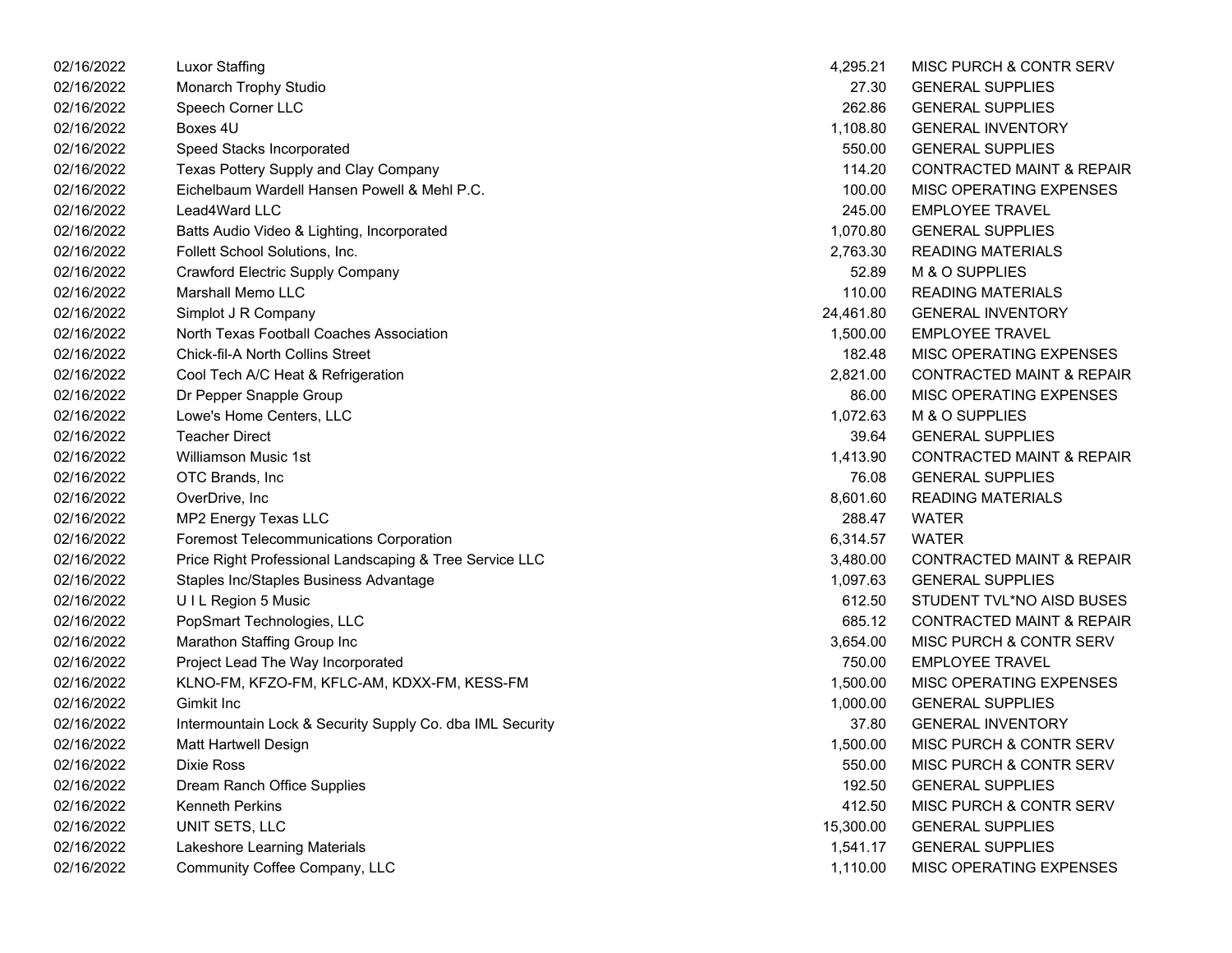| 02/16/2022 | Reliable Parts Incorporated                       | 37.74     | MISC OPERATING EXPENSES              |
|------------|---------------------------------------------------|-----------|--------------------------------------|
| 02/16/2022 | Candor Consulting & Diagnostics, LLC              | 2,662.50  | MISC PURCH & CONTR SERV              |
| 02/16/2022 | MindWorks Innovations, Inc.                       | 6,800.00  | <b>GENERAL SUPPLIES</b>              |
| 02/16/2022 | <b>Complete Supply Incorporated</b>               | 2,925.00  | <b>GENERAL INVENTORY</b>             |
| 02/16/2022 |                                                   | 17,053.20 | NON-FOOD REQUISITIONS                |
| 02/16/2022 | Hagar Restaurant Service L L C                    | 1,092.29  | M & O SUPPLIES                       |
| 02/16/2022 | Rush Truck Centers Of Texas Limited Partnership   | 184.05    | M & O SUPPLIES                       |
| 02/16/2022 | <b>Bilingual Planet</b>                           | 35.99     | <b>READING MATERIALS</b>             |
| 02/16/2022 | <b>Pittsburgh Paints</b>                          | 872.41    | M & O SUPPLIES                       |
| 02/16/2022 | Pearson                                           | 4,120.48  | <b>TESTING MATERIALS</b>             |
| 02/16/2022 | <b>Education Service Center Region XI</b>         | 50.00     | <b>EMPLOYEE TRAVEL</b>               |
| 02/16/2022 | <b>Education Service Center Region XI</b>         | 50.00     | <b>EMPLOYEE TRAVEL</b>               |
| 02/16/2022 | <b>Education Service Center Region XI</b>         | 1,275.00  | <b>EDUCATION SERVICE CENTER</b>      |
| 02/16/2022 | <b>Education Service Center Region XI</b>         | 50.00     | <b>EMPLOYEE TRAVEL</b>               |
| 02/16/2022 | <b>Education Service Center Region XI</b>         | 150.00    | <b>EMPLOYEE TRAVEL</b>               |
| 02/16/2022 | <b>Education Service Center Region XI</b>         | 140.00    | <b>EDUCATION SERVICE CENTER</b>      |
| 02/16/2022 | <b>Education Service Center Region XI</b>         | 50.00     | <b>EMPLOYEE TRAVEL</b>               |
| 02/16/2022 | Music In Motion Incorporated                      | 189.28    | <b>GENERAL SUPPLIES</b>              |
| 02/16/2022 | <b>Pollock Paper Distributors</b>                 | 3,663.36  | <b>GENERAL INVENTORY</b>             |
| 02/16/2022 | Unifirst Holdings(A/R 01550)                      | 132.63    | <b>MISC PURCH &amp; CONTR SERV</b>   |
| 02/16/2022 | Prisciliana Barrera                               | 81.15     | LIONS CLUB CONCESSIONS               |
| 02/16/2022 | Natalie Dao                                       | 86.50     | LIONS CLUB CONCESSIONS               |
| 02/16/2022 | <b>Blanca Gallegos Espinoza</b>                   | 50.00     | LIONS CLUB CONCESSIONS               |
| 02/16/2022 | Nancy Studer                                      | 0.80      | LIONS CLUB CONCESSIONS               |
| 02/16/2022 | Jennifer Trego                                    | 145.55    | LIONS CLUB CONCESSIONS               |
| 02/16/2022 | United Educators Association                      | 1,165.29  | UNITED FUND                          |
| 02/16/2022 | Texas United School Employees Local 100           | 57.72     | UNITED FUND                          |
| 02/16/2022 | <b>Arlington Education Foundation</b>             | 5.00      | AISD EDUCATION FOUNDATION            |
| 02/16/2022 | Truman Tim Chapter 13 Trustee                     | 542.31    | UNITED FUND                          |
| 02/16/2022 | Association Of Texas Professional Educators State | 20.00     | UNITED FUND                          |
| 02/16/2022 | Association Of Texas Professional Educators State | 68.88     | UNITED FUND                          |
| 02/16/2022 | <b>Arlington ATPE</b>                             | 9.79      | UNITED FUND                          |
| 02/16/2022 | Educational Employees Credit Union - HSA          | 391.31    | <b>DENTAL INSURANCE</b>              |
| 02/16/2022 | <b>Educational Employees Credit Union</b>         | 4,190.00  | DUE TO CREDIT UNION                  |
| 02/16/2022 | <b>Texas State Teachers Association</b>           | 124.20    | UNITED FUND                          |
| 02/17/2022 | <b>Grainger Industrial Supply</b>                 | 727.40    | <b>CONTRACTED MAINT &amp; REPAIR</b> |
| 02/17/2022 |                                                   | (4.35)    | M & O SUPPLIES                       |
| 02/17/2022 | Texas Association For Pupil Transportation        | 585.00    | <b>EMPLOYEE TRAVEL</b>               |
| 02/17/2022 | Home Depot Pro                                    | 1,096.97  | M & O SUPPLIES                       |
| 02/17/2022 | Apex Supply Company                               | 47.74     | M & O SUPPLIES                       |

| 37.74     | MISC OPERATING EXPENSES              |
|-----------|--------------------------------------|
| 2,662.50  | <b>MISC PURCH &amp; CONTR SERV</b>   |
|           | 6,800.00 GENERAL SUPPLIES            |
|           | 2,925.00 GENERAL INVENTORY           |
| 17,053.20 | NON-FOOD REQUISITIONS                |
| 1,092.29  | M & O SUPPLIES                       |
| 184.05    | M & O SUPPLIES                       |
|           | 35.99 READING MATERIALS              |
| 872.41    | M & O SUPPLIES                       |
| 4,120.48  | <b>TESTING MATERIALS</b>             |
| 50.00     | <b>EMPLOYEE TRAVEL</b>               |
| 50.00     | <b>EMPLOYEE TRAVEL</b>               |
|           | 1,275.00 EDUCATION SERVICE CENTER    |
| 50.00     | <b>EMPLOYEE TRAVEL</b>               |
| 150.00    | <b>EMPLOYEE TRAVEL</b>               |
| 140.00    | <b>EDUCATION SERVICE CENTER</b>      |
|           | 50.00 EMPLOYEE TRAVEL                |
|           | 189.28 GENERAL SUPPLIES              |
| 3,663.36  | GENERAL INVENTORY                    |
| 132.63    | MISC PURCH & CONTR SERV              |
| 81.15     | LIONS CLUB CONCESSIONS               |
| 86.50     | <b>LIONS CLUB CONCESSIONS</b>        |
| 50.00     | LIONS CLUB CONCESSIONS               |
| 0.80      | LIONS CLUB CONCESSIONS               |
| 145.55    | LIONS CLUB CONCESSIONS               |
| 1,165.29  | UNITED FUND                          |
| 57.72     | UNITED FUND                          |
| 5.00      | AISD EDUCATION FOUNDATION            |
| 542.31    | UNITED FUND                          |
| 20.00     | UNITED FUND                          |
| 68.88     | UNITED FUND                          |
| 9.79      | UNITED FUND                          |
| 391.31    | <b>DENTAL INSURANCE</b>              |
| 4,190.00  | DUE TO CREDIT UNION                  |
| 124.20    | UNITED FUND                          |
| 727.40    | <b>CONTRACTED MAINT &amp; REPAIR</b> |
| (4.35)    | M & O SUPPLIES                       |
| 585.00    | <b>EMPLOYEE TRAVEL</b>               |
| 1,096.97  | M & O SUPPLIES                       |
| 47.74     | M & O SUPPLIES                       |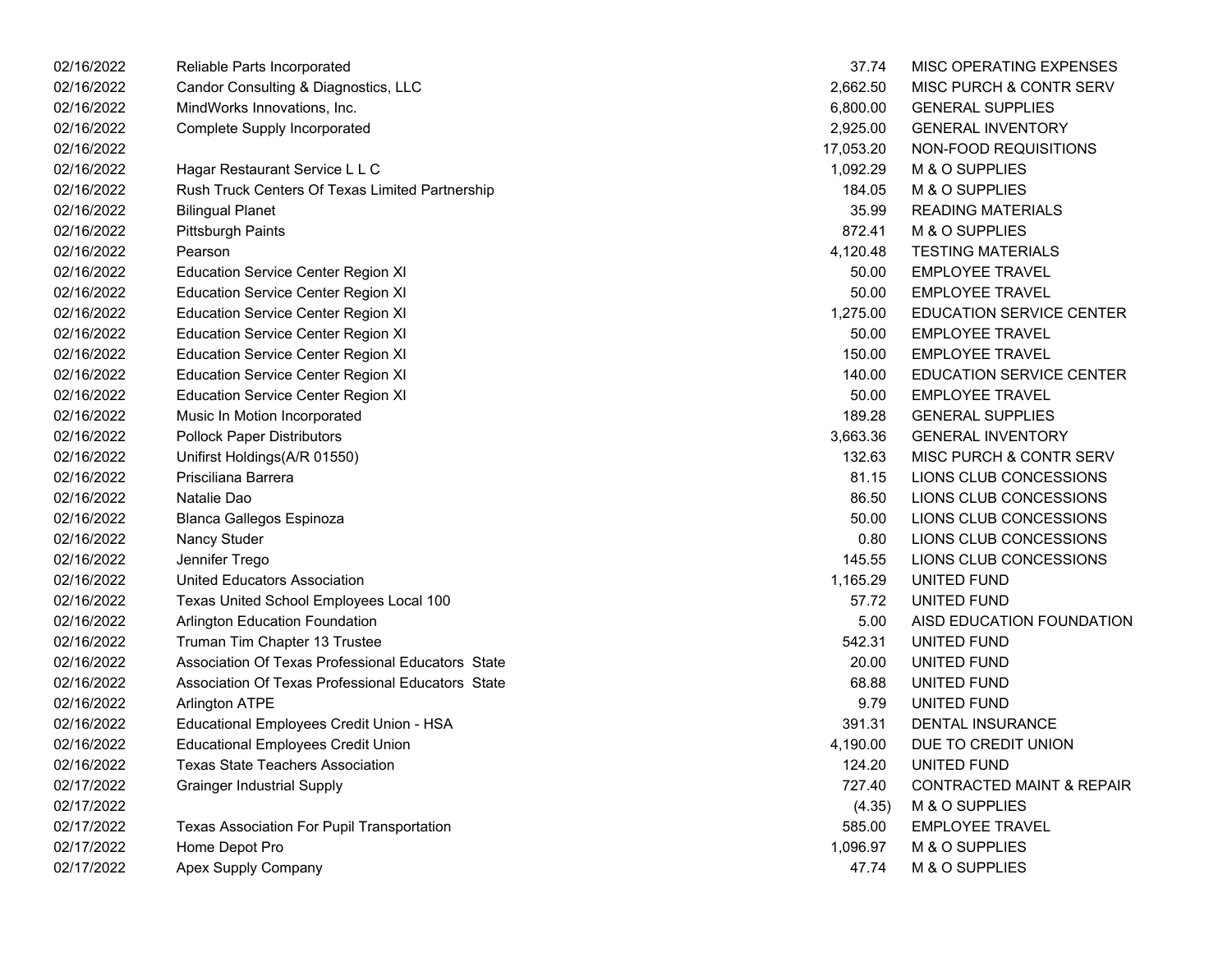| 02/17/2022 | Kapco Library Products Kent Adhesive Products          | 114.00     | <b>GENERAL SUPPLIES</b>              |
|------------|--------------------------------------------------------|------------|--------------------------------------|
| 02/17/2022 |                                                        | (16.51)    | <b>INVOICES RECEIVABLE</b>           |
| 02/17/2022 | Kroger                                                 | 226.51     | <b>GENERAL SUPPLIES</b>              |
| 02/17/2022 |                                                        | 220.08     | MISC OPERATING EXPENSES              |
| 02/17/2022 | <b>Elliott Electric Supply</b>                         | 292.00     | <b>GENERAL INVENTORY</b>             |
| 02/17/2022 |                                                        | 427.20     | M & O SUPPLIES                       |
| 02/17/2022 | <b>Masters Distribution Systems</b>                    | 11,197.01  | <b>FOOD</b>                          |
| 02/17/2022 | Capstone                                               | 1,066.51   | <b>READING MATERIALS</b>             |
| 02/17/2022 | <b>Careys Sporting Goods</b>                           | 772.40     | <b>GENERAL SUPPLIES</b>              |
| 02/17/2022 | Airgas Southwest Incorporated                          | 115.28     | <b>RENTALS &amp; OPERATING LEASE</b> |
| 02/17/2022 | Oticon Incorporated                                    | 199.00     | <b>GENERAL SUPPLIES</b>              |
| 02/17/2022 | <b>Brookes Publishing Company</b>                      | 6,378.85   | <b>GENERAL SUPPLIES</b>              |
| 02/17/2022 | Enterprise Rent A Car                                  | 657.06     | <b>INVOICES RECEIVABLE</b>           |
| 02/17/2022 | Orion Park Shady Valley West Property Owners Assoc Inc | 23,757.02  | MISC OPERATING EXPENSES              |
| 02/17/2022 | <b>CDW Government Incorporated</b>                     | 109,363.20 | <b>GENERAL SUPPLIES</b>              |
| 02/17/2022 | <b>ProComputing Corporation</b>                        | 3,508.99   | <b>CONTRACTED MAINT &amp; REPAIR</b> |
| 02/17/2022 |                                                        | 578.75     | <b>GENERAL SUPPLIES</b>              |
| 02/17/2022 | <b>McKinney Office Supply</b>                          | 3,960.18   | <b>FURN &amp; EQUIP &gt; \$5,000</b> |
| 02/17/2022 |                                                        | 287.93     | <b>GENERAL SUPPLIES</b>              |
| 02/17/2022 | Association Of School Business Officials               | 240.00     | <b>DUES</b>                          |
| 02/17/2022 | J W Pepper & Son Incorporated                          | 90.00      | <b>GENERAL SUPPLIES</b>              |
| 02/17/2022 | <b>City Of Grand Prairie Water Utilities</b>           | 2,447.17   | <b>WATER</b>                         |
| 02/17/2022 | Arlington Hardware Incorporated #53                    | 10.38      | M & O SUPPLIES                       |
| 02/17/2022 | <b>ACT</b>                                             | 106,164.00 | <b>TESTING MATERIALS</b>             |
| 02/17/2022 | Vista Higher Learning, Inc.                            | 3,495.00   | <b>GENERAL SUPPLIES</b>              |
| 02/17/2022 | Smith Kendrick                                         | 178.75     | MISC PURCH & CONTR SERV              |
| 02/17/2022 | Castolenia Lowell                                      | 80.00      | MISC PURCH & CONTR SERV              |
| 02/17/2022 | <b>Luxor Staffing</b>                                  | 3,851.25   | MISC PURCH & CONTR SERV              |
| 02/17/2022 | Logisoft Computer Products LLC                         | 35.16      | <b>GENERAL SUPPLIES</b>              |
| 02/17/2022 | <b>White Roderick</b>                                  | 125.00     | MISC PURCH & CONTR SERV              |
| 02/17/2022 | <b>Bassham Foods</b>                                   | 12,200.00  | <b>GENERAL INVENTORY</b>             |
| 02/17/2022 | <b>Ball Eric</b>                                       | 192.50     | MISC PURCH & CONTR SERV              |
| 02/17/2022 | Crawford Bonnie B                                      | 86.50      | MISC PURCH & CONTR SERV              |
| 02/17/2022 | <b>Klapproth David</b>                                 | 190.00     | <b>MISC PURCH &amp; CONTR SERV</b>   |
| 02/17/2022 | Rogers Athletic Company                                | 12,324.00  | <b>GENERAL SUPPLIES</b>              |
| 02/17/2022 | <b>Blilie Marilyn T</b>                                | 100.00     | MISC PURCH & CONTR SERV              |
| 02/17/2022 | Camper Marcus                                          | 536.25     | MISC PURCH & CONTR SERV              |
| 02/17/2022 | One Source Staffing Corporation                        | 11,309.00  | MISC PURCH & CONTR SERV              |
| 02/17/2022 | <b>SC Fuels</b>                                        | 21,928.21  | <b>GENERAL INVENTORY</b>             |
| 02/17/2022 | Brown John                                             | 178.75     | MISC PURCH & CONTR SERV              |

| 114.00     | GENERAL SUPPLIES                     |
|------------|--------------------------------------|
| (16.51)    | <b>INVOICES RECEIVABLE</b>           |
| 226.51     | <b>GENERAL SUPPLIES</b>              |
| 220.08     | <b>MISC OPERATING EXPENSES</b>       |
| 292.00     | <b>GENERAL INVENTORY</b>             |
| 427.20     | <b>M &amp; O SUPPLIES</b>            |
| 11,197.01  | <b>FOOD</b>                          |
| 1,066.51   | <b>READING MATERIALS</b>             |
| 772.40     | <b>GENERAL SUPPLIES</b>              |
| 115.28     | <b>RENTALS &amp; OPERATING LEASE</b> |
| 199.00     | <b>GENERAL SUPPLIES</b>              |
| 6.378.85   | <b>GENERAL SUPPLIES</b>              |
| 657.06     | <b>INVOICES RECEIVABLE</b>           |
| 23,757.02  | <b>MISC OPERATING EXPENSES</b>       |
| 109,363.20 | <b>GENERAL SUPPLIES</b>              |
| 3,508.99   | <b>CONTRACTED MAINT &amp; REPAIR</b> |
| 578.75     | <b>GENERAL SUPPLIES</b>              |
| 3,960.18   | <b>FURN &amp; EQUIP &gt; \$5,000</b> |
| 287.93     | <b>GENERAL SUPPLIES</b>              |
| 240.00     | <b>DUES</b>                          |
| 90.00      | <b>GENERAL SUPPLIES</b>              |
| 2,447.17   | <b>WATER</b>                         |
| 10.38      | <b>M &amp; O SUPPLIES</b>            |
| 106,164.00 | <b>TESTING MATERIALS</b>             |
| 3,495.00   | <b>GENERAL SUPPLIES</b>              |
| 178.75     | <b>MISC PURCH &amp; CONTR SERV</b>   |
| 80.00      | <b>MISC PURCH &amp; CONTR SERV</b>   |
| 3,851.25   | MISC PURCH & CONTR SERV              |
| 35.16      | <b>GENERAL SUPPLIES</b>              |
| 125.00     | <b>MISC PURCH &amp; CONTR SERV</b>   |
| 12,200.00  | <b>GENERAL INVENTORY</b>             |
| 192.50     | <b>MISC PURCH &amp; CONTR SERV</b>   |
| 86.50      | <b>MISC PURCH &amp; CONTR SERV</b>   |
| 190.00     | MISC PURCH & CONTR SERV              |
| 12,324.00  | <b>GENERAL SUPPLIES</b>              |
| 100.00     | MISC PURCH & CONTR SERV              |
| 536.25     | <b>MISC PURCH &amp; CONTR SERV</b>   |
| 11,309.00  | <b>MISC PURCH &amp; CONTR SERV</b>   |
| 21,928.21  | <b>GENERAL INVENTORY</b>             |
| 178.75     | MISC PURCH & CONTR SERV              |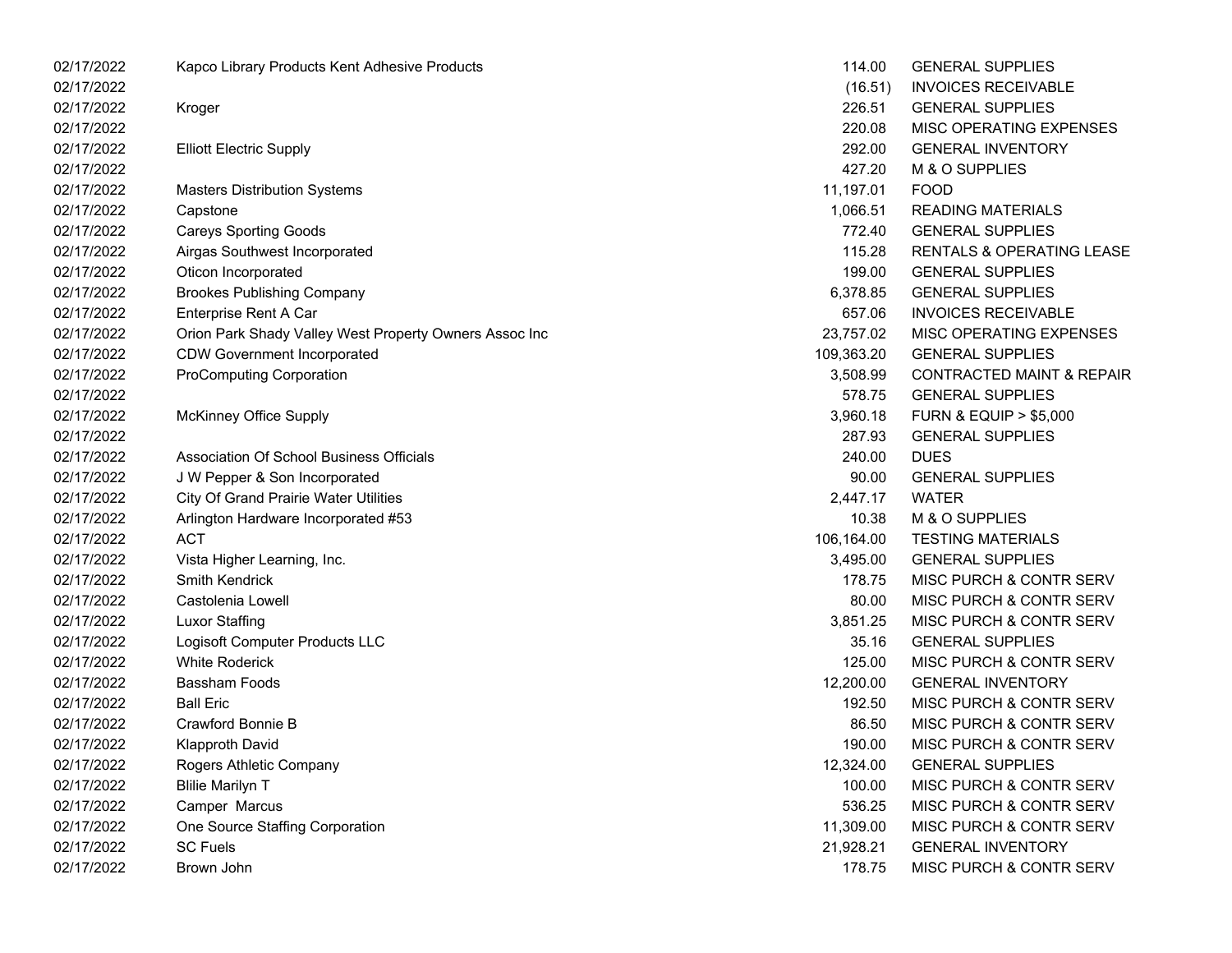| 02/17/2022 | Wilson Kylon                                            | 125.00    | MISC PURCH & CONTR SERV              |
|------------|---------------------------------------------------------|-----------|--------------------------------------|
| 02/17/2022 | <b>Jakes Finer Foods</b>                                | 7,530.00  | <b>GENERAL INVENTORY</b>             |
| 02/17/2022 | Seal Tex, Incorporated                                  | 794.35    | <b>CONTRACTED MAINT &amp; REPAIR</b> |
| 02/17/2022 | <b>Wallace Todd</b>                                     | 210.00    | MISC PURCH & CONTR SERV              |
| 02/17/2022 | Estrada George                                          | 210.00    | MISC PURCH & CONTR SERV              |
| 02/17/2022 | Follett School Solutions, Inc.                          | 1,707.36  | <b>READING MATERIALS</b>             |
| 02/17/2022 | <b>Cochlear Americas</b>                                | 2,318.00  | <b>GENERAL SUPPLIES</b>              |
| 02/17/2022 | Miller Lee                                              | 70.00     | <b>MISC PURCH &amp; CONTR SERV</b>   |
| 02/17/2022 | Diaz Juan                                               | 340.00    | MISC PURCH & CONTR SERV              |
| 02/17/2022 | Ahumada Jose Luis                                       | 125.00    | MISC PURCH & CONTR SERV              |
| 02/17/2022 | <b>Chick-fil-A North Collins Street</b>                 | 179.76    | <b>MISC OPERATING EXPENSES</b>       |
| 02/17/2022 | The Breakthrough Coach                                  | 695.00    | <b>EMPLOYEE TRAVEL</b>               |
| 02/17/2022 | Elliott Staffing Services, Inc.                         | 1,859.56  | MISC PURCH & CONTR SERV              |
| 02/17/2022 | Huante Joshua                                           | 270.00    | MISC PURCH & CONTR SERV              |
| 02/17/2022 | iHeart Media & Entertainment, Inc                       | 25,000.00 | <b>MISC OPERATING EXPENSES</b>       |
| 02/17/2022 | Identity Automation, LP                                 | 85,216.00 | <b>CONTRACTED MAINT &amp; REPAIR</b> |
| 02/17/2022 | Klement Distribution, Inc.                              | 6,367.08  | <b>FOOD</b>                          |
| 02/17/2022 | Panera Bread Company                                    | 819.23    | <b>MISC OPERATING EXPENSES</b>       |
| 02/17/2022 | Lincoln Electric Company                                | 1,251.75  | <b>GENERAL SUPPLIES</b>              |
| 02/17/2022 | <b>Sports Officials Unlimited</b>                       | 1,030.00  | MISC PURCH & CONTR SERV              |
| 02/17/2022 | <b>Texas Irrigation Supply LLC</b>                      | 94.05     | M & O SUPPLIES                       |
| 02/17/2022 | Dallas/Fort Worth Minority Supplier Development Council | 630.00    | <b>EMPLOYEE TRAVEL</b>               |
| 02/17/2022 | EDpuzzle, Incorporated                                  | 1,728.00  | <b>GENERAL SUPPLIES</b>              |
| 02/17/2022 | Hatfield Jeffrey                                        | 210.00    | MISC PURCH & CONTR SERV              |
| 02/17/2022 | <b>Mattingly Stephen</b>                                | 170.00    | MISC PURCH & CONTR SERV              |
| 02/17/2022 | Staples Inc/Staples Business Advantage                  | 1,848.08  | <b>GENERAL SUPPLIES</b>              |
| 02/17/2022 | Alonti Catering                                         | 248.99    | <b>MISC OPERATING EXPENSES</b>       |
| 02/17/2022 | Smith Sam M.                                            | 70.00     | MISC PURCH & CONTR SERV              |
| 02/17/2022 | <b>Battery Systems Inc</b>                              | 1,703.04  | <b>GENERAL INVENTORY</b>             |
| 02/17/2022 | <b>MTS Publications</b>                                 | 3,221.64  | <b>GENERAL SUPPLIES</b>              |
| 02/17/2022 | Lindenmeyr Munroe                                       | 4,716.18  | <b>GENERAL SUPPLIES</b>              |
| 02/17/2022 | <b>Blick Art Materials</b>                              | 11.57     | <b>GENERAL SUPPLIES</b>              |
| 02/17/2022 | Kornegay Jermaine                                       | 175.00    | MISC PURCH & CONTR SERV              |
| 02/17/2022 | <b>Bradford Tommy</b>                                   | 70.00     | MISC PURCH & CONTR SERV              |
| 02/17/2022 | <b>Holland Voigt</b>                                    | 250.00    | MISC PURCH & CONTR SERV              |
| 02/17/2022 | Brady Industries of Texas LLC                           | 642.40    | <b>GENERAL INVENTORY</b>             |
| 02/17/2022 | <b>Texas Association of School Business Officials</b>   | 1,055.00  | <b>EMPLOYEE TRAVEL</b>               |
| 02/17/2022 | Kenneth Chung                                           | 80.00     | MISC PURCH & CONTR SERV              |
| 02/17/2022 | New Dairy Opco LLC DBA Borden Dairy                     | 57,219.26 | <b>FOOD</b>                          |
| 02/17/2022 | Samantha Jump                                           | 170.00    | MISC PURCH & CONTR SERV              |

| 125.00    | MISC PURCH & CONTR SERV              |
|-----------|--------------------------------------|
| 7,530.00  | <b>GENERAL INVENTORY</b>             |
| 794.35    | <b>CONTRACTED MAINT &amp; REPAIR</b> |
| 210.00    | MISC PURCH & CONTR SERV              |
| 210.00    | <b>MISC PURCH &amp; CONTR SERV</b>   |
| 1,707.36  | <b>READING MATERIALS</b>             |
| 2,318.00  | <b>GENERAL SUPPLIES</b>              |
| 70.00     | MISC PURCH & CONTR SERV              |
| 340.00    | <b>MISC PURCH &amp; CONTR SERV</b>   |
| 125.00    | <b>MISC PURCH &amp; CONTR SERV</b>   |
| 179.76    | <b>MISC OPERATING EXPENSES</b>       |
| 695.00    | <b>EMPLOYEE TRAVEL</b>               |
| 1,859.56  | <b>MISC PURCH &amp; CONTR SERV</b>   |
| 270.00    | <b>MISC PURCH &amp; CONTR SERV</b>   |
| 25,000.00 | MISC OPERATING EXPENSES              |
| 85,216.00 | <b>CONTRACTED MAINT &amp; REPAIR</b> |
| 6,367.08  | <b>FOOD</b>                          |
|           | 819.23 MISC OPERATING EXPENSES       |
| 1.251.75  | <b>GENERAL SUPPLIES</b>              |
| 1.030.00  | MISC PURCH & CONTR SERV              |
| 94.05     | M & O SUPPLIES                       |
| 630.00    | <b>EMPLOYEE TRAVEL</b>               |
| 1,728.00  | <b>GENERAL SUPPLIES</b>              |
| 210.00    | MISC PURCH & CONTR SERV              |
| 170.00    | <b>MISC PURCH &amp; CONTR SERV</b>   |
| 1,848.08  | <b>GENERAL SUPPLIES</b>              |
| 248.99    | <b>MISC OPERATING EXPENSES</b>       |
| 70.00     | MISC PURCH & CONTR SERV              |
| 1,703.04  | <b>GENERAL INVENTORY</b>             |
| 3,221.64  | <b>GENERAL SUPPLIES</b>              |
| 4,716.18  | <b>GENERAL SUPPLIES</b>              |
| 11.57     | <b>GENERAL SUPPLIES</b>              |
| 175.00    | MISC PURCH & CONTR SERV              |
| 70.00     | MISC PURCH & CONTR SERV              |
| 250.00    | <b>MISC PURCH &amp; CONTR SERV</b>   |
| 642.40    | <b>GENERAL INVENTORY</b>             |
| 1,055.00  | <b>EMPLOYEE TRAVEL</b>               |
| 80.00     | <b>MISC PURCH &amp; CONTR SERV</b>   |
| 57,219.26 | <b>FOOD</b>                          |
| 170.00    | MISC PURCH & CONTR SERV              |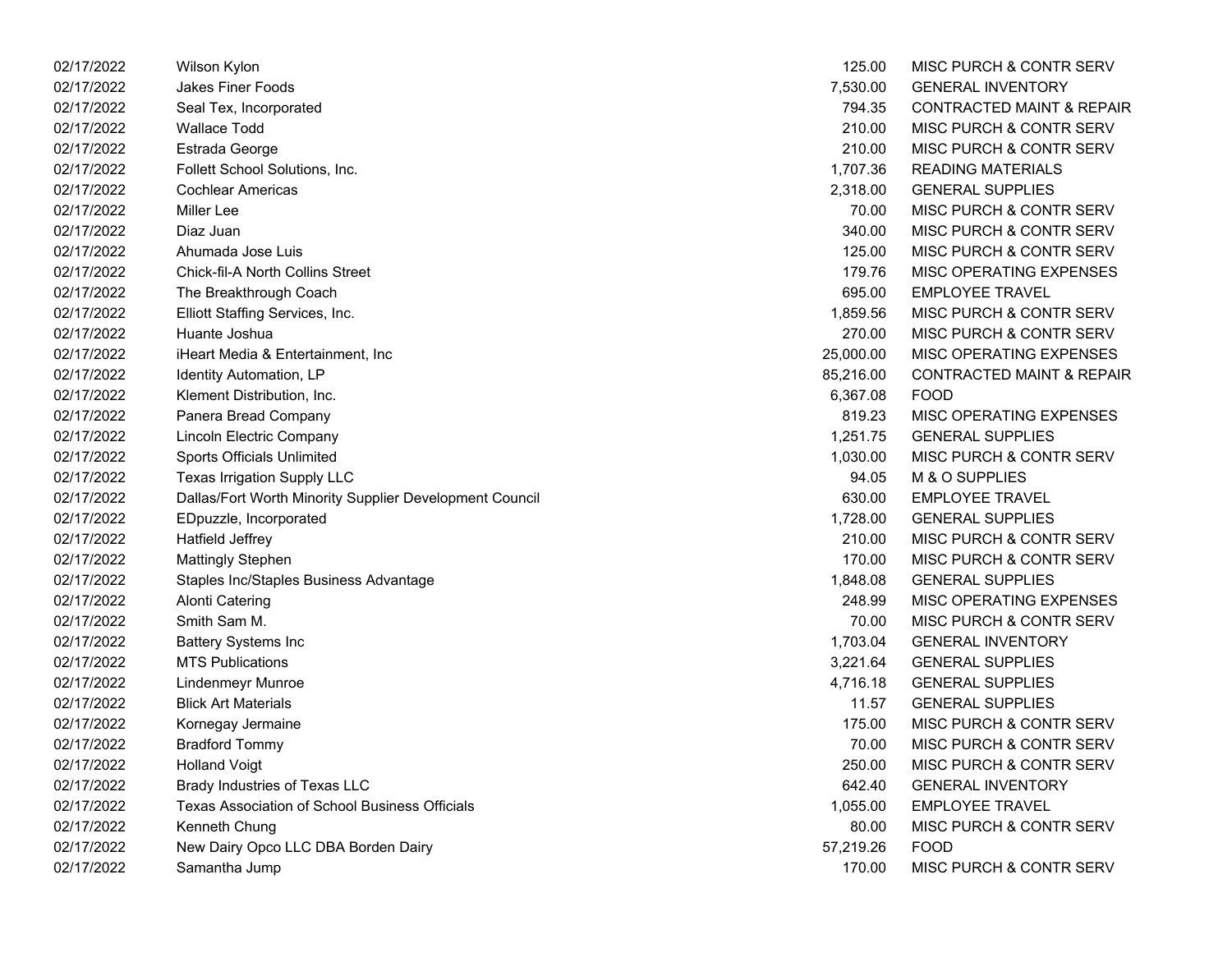| 02/17/2022 | <b>Justin Werst</b>                                  | 190.00    | <b>MISC PURCH &amp; CONTR SERV</b>   |
|------------|------------------------------------------------------|-----------|--------------------------------------|
| 02/17/2022 | Jordan Tittsworth                                    | 145.00    | MISC PURCH & CONTR SERV              |
| 02/17/2022 | Dream Ranch Office Supplies                          | 282.00    | <b>GENERAL SUPPLIES</b>              |
| 02/17/2022 | Kirby Restaurant and Chemical Supply                 | 957.48    | <b>GENERAL SUPPLIES</b>              |
| 02/17/2022 | Humana Wellness                                      | 20,732.40 | MISC PURCH & CONTR SERV              |
| 02/17/2022 | Lakeshore Learning Materials                         | 85.48     | <b>GENERAL SUPPLIES</b>              |
| 02/17/2022 | Office Depot, Inc                                    | 11,026.42 | <b>GENERAL SUPPLIES</b>              |
| 02/17/2022 | <b>Preferred Business Solutions</b>                  | 861.51    | <b>GENERAL SUPPLIES</b>              |
| 02/17/2022 | <b>Enhanced Laser Products</b>                       | 63.39     | <b>GENERAL SUPPLIES</b>              |
| 02/17/2022 | FINMO Group LLC                                      | 7,500.00  | <b>MISC PURCH &amp; CONTR SERV</b>   |
| 02/17/2022 | Hannah Mae Michel                                    | 165.00    | <b>MISC PURCH &amp; CONTR SERV</b>   |
| 02/17/2022 | <b>Brandon Owens</b>                                 | 935.00    | <b>MISC PURCH &amp; CONTR SERV</b>   |
| 02/17/2022 | Aeron Hill                                           | 467.50    | MISC PURCH & CONTR SERV              |
| 02/17/2022 | Aeron Hill                                           | 467.50    | <b>MISC PURCH &amp; CONTR SERV</b>   |
| 02/17/2022 | Joshua Ko                                            | 880.00    | <b>MISC PURCH &amp; CONTR SERV</b>   |
| 02/17/2022 | Eric B Gustason                                      | 270.00    | <b>MISC PURCH &amp; CONTR SERV</b>   |
| 02/17/2022 | Omar Elsoydy                                         | 380.00    | MISC PURCH & CONTR SERV              |
| 02/17/2022 | Texas Council of Administrators of Special Education | 615.00    | <b>EMPLOYEE TRAVEL</b>               |
| 02/17/2022 | Drew Shake                                           | 145.00    | <b>MISC PURCH &amp; CONTR SERV</b>   |
| 02/17/2022 | Cohen Jacob                                          | 80.00     | <b>MISC PURCH &amp; CONTR SERV</b>   |
| 02/17/2022 | Palacios Mariano                                     | 170.00    | MISC PURCH & CONTR SERV              |
| 02/17/2022 | Argyle Athletic Booster Club                         | 412.50    | STUDENT TVL*NO AISD BUSES            |
| 02/17/2022 | Yannick Adiang-Etape                                 | 210.00    | MISC PURCH & CONTR SERV              |
| 02/17/2022 | Allison Balla                                        | 190.00    | MISC PURCH & CONTR SERV              |
| 02/17/2022 | Jeremy Browder                                       | 80.00     | MISC PURCH & CONTR SERV              |
| 02/17/2022 | Joseph Norbeck                                       | 170.00    | MISC PURCH & CONTR SERV              |
| 02/17/2022 | Crescencio Castro                                    | 80.00     | MISC PURCH & CONTR SERV              |
| 02/17/2022 | <b>Proctor Aaron</b>                                 | 145.00    | MISC PURCH & CONTR SERV              |
| 02/17/2022 | <b>Vick Holden</b>                                   | 210.00    | MISC PURCH & CONTR SERV              |
| 02/17/2022 | David Wilson                                         | 75.00     | MISC PURCH & CONTR SERV              |
| 02/17/2022 | Weatherford High School Track                        | 200.00    | STUDENT TVL*NO AISD BUSES            |
| 02/17/2022 | <b>Braun Beef Company Incorporated</b>               | 19,609.32 | <b>GENERAL INVENTORY</b>             |
| 02/17/2022 | <b>Atmos Energy</b>                                  | 24,024.18 | <b>WATER</b>                         |
| 02/17/2022 | Jack Rasmussen (Luthier)                             | 958.00    | <b>CONTRACTED MAINT &amp; REPAIR</b> |
| 02/17/2022 | Southwest International Trucks                       | 89.45     | M & O SUPPLIES                       |
| 02/17/2022 | Music & Arts                                         | 4,645.20  | <b>CONTRACTED MAINT &amp; REPAIR</b> |
| 02/17/2022 | Southern Oaks Golf Club                              | 480.00    | STUDENT TVL*NO AISD BUSES            |
| 02/17/2022 | Rush Truck Centers Of Texas Limited Partnership      | 5,054.95  | M & O SUPPLIES                       |
| 02/17/2022 | Armko Industries, Inc.                               | 3,120.00  | <b>BLDG PURCH, CONSTR, IMPROVE</b>   |
| 02/17/2022 | Nagim Ibrahim                                        | 190.00    | <b>MISC PURCH &amp; CONTR SERV</b>   |

| 190.00    | <b>MISC PURCH &amp; CONTR SERV</b>   |
|-----------|--------------------------------------|
| 145.00    | <b>MISC PURCH &amp; CONTR SERV</b>   |
| 282.00    | <b>GENERAL SUPPLIES</b>              |
| 957.48    | <b>GENERAL SUPPLIES</b>              |
| 20,732.40 | MISC PURCH & CONTR SERV              |
| 85.48     | <b>GENERAL SUPPLIES</b>              |
| 11,026.42 | <b>GENERAL SUPPLIES</b>              |
| 861.51    | <b>GENERAL SUPPLIES</b>              |
| 63.39     | <b>GENERAL SUPPLIES</b>              |
| 7.500.00  | MISC PURCH & CONTR SERV              |
| 165.00    | <b>MISC PURCH &amp; CONTR SERV</b>   |
| 935.00    | <b>MISC PURCH &amp; CONTR SERV</b>   |
| 467.50    | MISC PURCH & CONTR SERV              |
| 467.50    | MISC PURCH & CONTR SERV              |
| 880.00    | <b>MISC PURCH &amp; CONTR SERV</b>   |
| 270.00    | <b>MISC PURCH &amp; CONTR SERV</b>   |
| 380.00    | <b>MISC PURCH &amp; CONTR SERV</b>   |
| 615.00    | <b>EMPLOYEE TRAVEL</b>               |
| 145.00    | MISC PURCH & CONTR SERV              |
| 80.00     | MISC PURCH & CONTR SERV              |
| 170.00    | <b>MISC PURCH &amp; CONTR SERV</b>   |
| 412.50    | STUDENT TVL*NO AISD BUSES            |
| 210.00    | MISC PURCH & CONTR SERV              |
| 190.00    | MISC PURCH & CONTR SERV              |
| 80.00     | MISC PURCH & CONTR SERV              |
| 170.00    | <b>MISC PURCH &amp; CONTR SERV</b>   |
| 80.00     | <b>MISC PURCH &amp; CONTR SERV</b>   |
| 145.00    | MISC PURCH & CONTR SERV              |
| 210.00    | MISC PURCH & CONTR SERV              |
| 75.00     | MISC PURCH & CONTR SERV              |
| 200.00    | STUDENT TVL*NO AISD BUSES            |
| 19,609.32 | <b>GENERAL INVENTORY</b>             |
| 24,024.18 | WATER                                |
| 958.00    | CONTRACTED MAINT & REPAIR            |
| 89.45     | M & O SUPPLIES                       |
| 4.645.20  | <b>CONTRACTED MAINT &amp; REPAIR</b> |
| 480.00    | STUDENT TVL*NO AISD BUSES            |
| 5.054.95  | <b>M &amp; O SUPPLIES</b>            |
| 3.120.00  | <b>BLDG PURCH, CONSTR, IMPROVE</b>   |
| 190.00    | MISC PURCH & CONTR SERV              |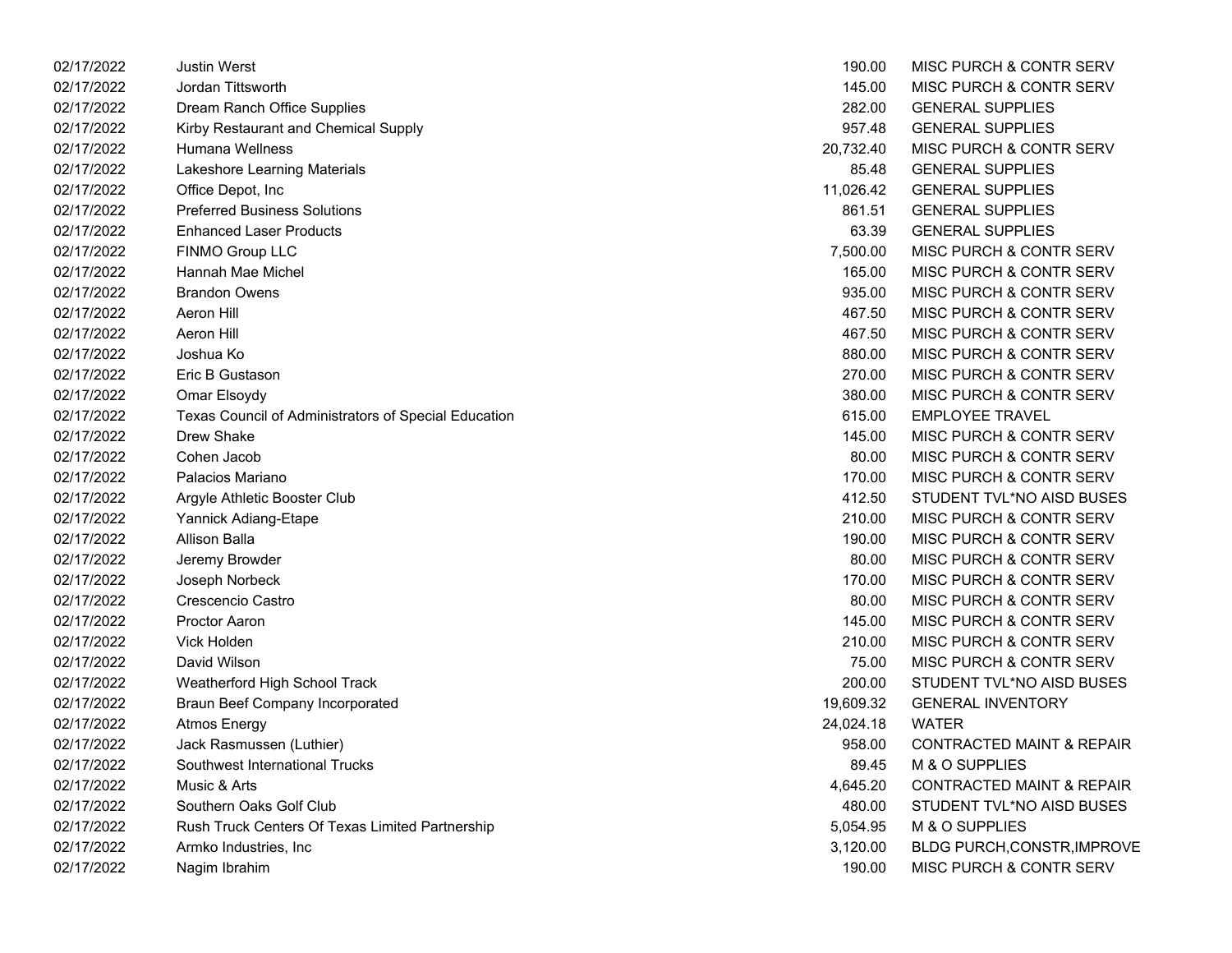| 02/17/2022 | Southern Methodist University - Simmons School of Education             | 33,240.00    | STAFF TUIT/ FEES-COLLEGES            |
|------------|-------------------------------------------------------------------------|--------------|--------------------------------------|
| 02/17/2022 | Texas Christian University-Center for Career & Professional Development | 150.00       | <b>EMPLOYEE TRAVEL</b>               |
| 02/17/2022 | Curriculum Associates Incorporated                                      | 111.72       | <b>GENERAL SUPPLIES</b>              |
| 02/17/2022 | <b>Education Service Center Region XI</b>                               | 7,725.00     | MISC PURCH & CONTR SERV              |
| 02/17/2022 | Korney Board Aids Incorporated                                          | 273.90       | <b>GENERAL SUPPLIES</b>              |
| 02/17/2022 | Vandergriff Chevrolet                                                   | 1,621.71     | M & O SUPPLIES                       |
| 02/17/2022 | <b>Patrick Garland</b>                                                  | 30.85        | LIONS CLUB CONCESSIONS               |
| 02/17/2022 | Christi Moore                                                           | 86.20        | LIONS CLUB CONCESSIONS               |
| 02/17/2022 | Adolfson & Peterson Construction                                        | 1,840,454.83 | <b>RETAINAGE</b>                     |
| 02/17/2022 | Adolfson & Peterson Construction                                        | 1,939,567.44 | <b>RETAINAGE</b>                     |
| 02/17/2022 | Lee Lewis Construction Incorporated                                     | 1,196,123.29 | <b>BLDG PURCH, CONSTR, IMPROVE</b>   |
| 02/17/2022 |                                                                         | (59,806.19)  | <b>RETAINAGE</b>                     |
| 02/18/2022 | Casa Manana                                                             | 1,000.00     | STUDENT TVL*NO AISD BUSES            |
| 02/18/2022 | United Refrigeration Incorporated                                       | 149.42       | M & O SUPPLIES                       |
| 02/18/2022 | Really Good Stuff                                                       | 159.06       | <b>GENERAL SUPPLIES</b>              |
| 02/18/2022 | <b>Elliott Electric Supply</b>                                          | 438.72       | M & O SUPPLIES                       |
| 02/18/2022 | <b>VERITIV</b>                                                          | 14,592.00    | <b>GENERAL INVENTORY</b>             |
| 02/18/2022 | Winston Water Cooler Limited                                            | 173.04       | <b>GENERAL INVENTORY</b>             |
| 02/18/2022 | <b>Tarleton State University</b>                                        | 200.00       | <b>EMPLOYEE TRAVEL</b>               |
| 02/18/2022 | University Of Texas @ Dallas                                            | 200.00       | <b>EMPLOYEE TRAVEL</b>               |
| 02/18/2022 | University Of North Texas Career Center                                 | 200.00       | <b>EMPLOYEE TRAVEL</b>               |
| 02/18/2022 | <b>Marks Plumbing Parts</b>                                             | 677.50       | <b>GENERAL INVENTORY</b>             |
| 02/18/2022 | <b>Dallas Baptist University</b>                                        | 60.00        | <b>EMPLOYEE TRAVEL</b>               |
| 02/18/2022 | Cowboy Towing                                                           | 242.00       | <b>CONTRACTED MAINT &amp; REPAIR</b> |
| 02/18/2022 | Aerowave Technologies                                                   | 62.55        | <b>CONTRACTED MAINT &amp; REPAIR</b> |
| 02/18/2022 |                                                                         | 1,115.00     | <b>GENERAL SUPPLIES</b>              |
| 02/18/2022 |                                                                         | 326.24       | M & O SUPPLIES                       |
| 02/18/2022 |                                                                         | 212,209.99   | MISC PURCH & CONTR SERV              |
| 02/18/2022 | Junior Library Guild                                                    | 3,077.40     | <b>READING MATERIALS</b>             |
| 02/18/2022 | R & H Parts And Service                                                 | 166.86       | M & O SUPPLIES                       |
| 02/18/2022 | Children's Plus Incorporated                                            | 576.60       | <b>READING MATERIALS</b>             |
| 02/18/2022 | University Of Texas At Arlington Jazz Festival                          | 350.00       | <b>INVOICES RECEIVABLE</b>           |
| 02/18/2022 | Arlington Hardware Incorporated #53                                     | 100.83       | M & O SUPPLIES                       |
| 02/18/2022 | <b>Child Care Associates Incorporated</b>                               | 1,171.97     | MISC PURCH & CONTR SERV              |
| 02/18/2022 | Welch John                                                              | 880.00       | MISC PURCH & CONTR SERV              |
| 02/18/2022 | National Restaurant Association                                         | 1,979.16     | <b>READING MATERIALS</b>             |
| 02/18/2022 | <b>Empowering Writers</b>                                               | 3,143.75     | MISC PURCH & CONTR SERV              |
| 02/18/2022 | Stephen F Austin                                                        | 153.00       | <b>EMPLOYEE TRAVEL</b>               |
| 02/18/2022 | Monarch Trophy Studio                                                   | 9.10         | <b>GENERAL SUPPLIES</b>              |
| 02/18/2022 | <b>Bassham Foods</b>                                                    | 47,560.00    | <b>GENERAL INVENTORY</b>             |

| 33,240.00  | STAFF TUIT/ FEES-COLLEGES            |
|------------|--------------------------------------|
| 150.00     | <b>EMPLOYEE TRAVEL</b>               |
| 111.72     | <b>GENERAL SUPPLIES</b>              |
| 7,725.00   | MISC PURCH & CONTR SERV              |
| 273.90     | <b>GENERAL SUPPLIES</b>              |
| 1,621.71   | M & O SUPPLIES                       |
| 30.85      | LIONS CLUB CONCESSIONS               |
| 86.20      | LIONS CLUB CONCESSIONS               |
| 840,454.83 | <b>RETAINAGE</b>                     |
| 939,567.44 | <b>RETAINAGE</b>                     |
| 196,123.29 | BLDG PURCH, CONSTR, IMPROVE          |
|            | (59,806.19) RETAINAGE                |
|            | 1,000.00 STUDENT TVL*NO AISD BUSES   |
| 149.42     | M & O SUPPLIES                       |
| 159.06     | <b>GENERAL SUPPLIES</b>              |
| 438.72     | M & O SUPPLIES                       |
| 14,592.00  | <b>GENERAL INVENTORY</b>             |
| 173.04     | <b>GENERAL INVENTORY</b>             |
| 200.00     | <b>EMPLOYEE TRAVEL</b>               |
| 200.00     | <b>EMPLOYEE TRAVEL</b>               |
| 200.00     | <b>EMPLOYEE TRAVEL</b>               |
| 677.50     | <b>GENERAL INVENTORY</b>             |
| 60.00      | <b>EMPLOYEE TRAVEL</b>               |
| 242.00     | <b>CONTRACTED MAINT &amp; REPAIR</b> |
| 62.55      | <b>CONTRACTED MAINT &amp; REPAIR</b> |
| 1,115.00   | <b>GENERAL SUPPLIES</b>              |
| 326.24     | M & O SUPPLIES                       |
| 212,209.99 | <b>MISC PURCH &amp; CONTR SERV</b>   |
| 3,077.40   | <b>READING MATERIALS</b>             |
| 166.86     | M & O SUPPLIES                       |
| 576.60     | <b>READING MATERIALS</b>             |
| 350.00     | <b>INVOICES RECEIVABLE</b>           |
| 100.83     | M & O SUPPLIES                       |
| 1,171.97   | <b>MISC PURCH &amp; CONTR SERV</b>   |
| 880.00     | <b>MISC PURCH &amp; CONTR SERV</b>   |
| 1,979.16   | <b>READING MATERIALS</b>             |
| 3,143.75   | <b>MISC PURCH &amp; CONTR SERV</b>   |
| 153.00     | <b>EMPLOYEE TRAVEL</b>               |
| 9.10       | <b>GENERAL SUPPLIES</b>              |
| 47,560.00  | <b>GENERAL INVENTORY</b>             |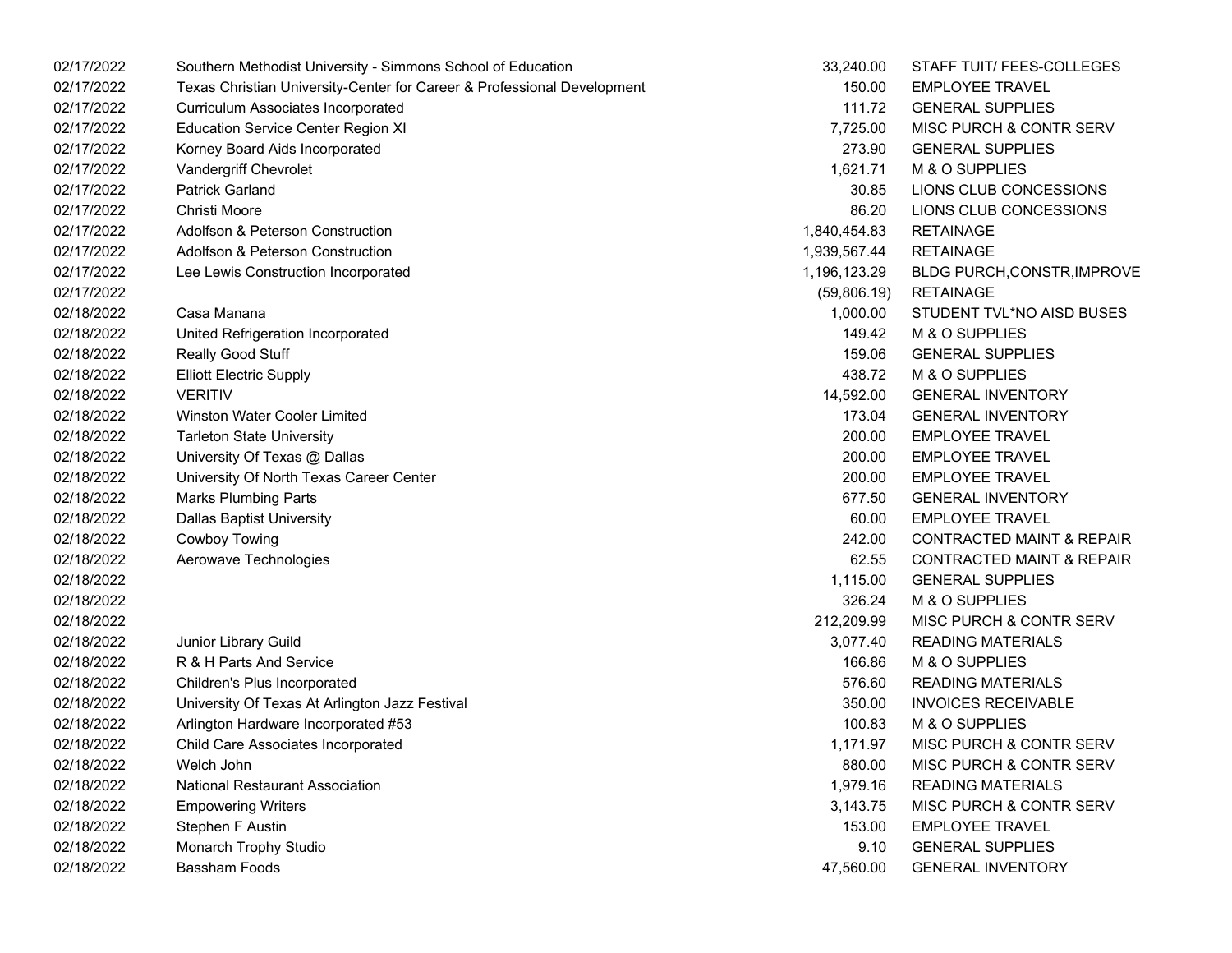| 02/18/2022 | Texas Interpreting Services, LLC    | 104.00    | MISC PURCH & CONTR SERV              |
|------------|-------------------------------------|-----------|--------------------------------------|
| 02/18/2022 | Robert D. Lee                       | 1,320.00  | MISC PURCH & CONTR SERV              |
| 02/18/2022 | <b>Discount School Supply</b>       | 22.10     | <b>GENERAL SUPPLIES</b>              |
| 02/18/2022 | Accent Awards & Trophies, LLC       | 1,287.50  | <b>INVOICES RECEIVABLE</b>           |
| 02/18/2022 |                                     | 1,278.40  | MISC OPERATING EXPENSES              |
| 02/18/2022 | Seal Tex, Incorporated              | 870.90    | <b>CONTRACTED MAINT &amp; REPAIR</b> |
| 02/18/2022 | <b>Autonation Chevrolet</b>         | 313.41    | M & O SUPPLIES                       |
| 02/18/2022 | Follett School Solutions, Inc.      | 488.46    | <b>READING MATERIALS</b>             |
| 02/18/2022 | Follett School Solutions, Inc.      | 15,800.89 | <b>READING MATERIALS</b>             |
| 02/18/2022 | Engage2learn                        | 34,500.00 | MISC PURCH & CONTR SERV              |
| 02/18/2022 | <b>LEGO Education</b>               | 69.95     | <b>GENERAL SUPPLIES</b>              |
| 02/18/2022 | Peyco Southwest Realty, Inc.        | 6,000.00  | OTH PROFESSIONAL SERVICES            |
| 02/18/2022 | ALL In Learning                     | 18,200.00 | <b>GENERAL SUPPLIES</b>              |
| 02/18/2022 | Ferguson Enterprises, Inc.          | 330.00    | <b>GENERAL INVENTORY</b>             |
| 02/18/2022 | <b>PTP Entertainment LLC</b>        | 2,500.00  | <b>INVOICES RECEIVABLE</b>           |
| 02/18/2022 | Lowe's Home Centers, LLC            | 869.74    | <b>GENERAL SUPPLIES</b>              |
| 02/18/2022 |                                     | 287.35    | M & O SUPPLIES                       |
| 02/18/2022 | <b>Teacher Direct</b>               | 93.16     | <b>GENERAL SUPPLIES</b>              |
| 02/18/2022 | Sysco North Texas                   | 5,744.00  | <b>GENERAL INVENTORY</b>             |
| 02/18/2022 | Mavich LLC                          | 1,627.00  | <b>GENERAL INVENTORY</b>             |
| 02/18/2022 | Soliz Rylan                         | 210.00    | MISC PURCH & CONTR SERV              |
| 02/18/2022 | N Tune Music & Sound, Inc.          | 152.50    | <b>CONTRACTED MAINT &amp; REPAIR</b> |
| 02/18/2022 | Learning A-Z LLC                    | 2,490.60  | <b>GENERAL SUPPLIES</b>              |
| 02/18/2022 | YourMembership.com, Inc.            | 599.00    | MISC OPERATING EXPENSES              |
| 02/18/2022 | Charles, Damiete                    | 440.00    | MISC PURCH & CONTR SERV              |
| 02/18/2022 | Auto Plus Auto Parts                | 19.22     | M & O SUPPLIES                       |
| 02/18/2022 | Chu, Brian Wenyi                    | 440.00    | MISC PURCH & CONTR SERV              |
| 02/18/2022 | <b>Frontline Education</b>          | 400.00    | MISC PURCH & CONTR SERV              |
| 02/18/2022 | UIL Region 5 Music                  | 12.50     | STUDENT TVL*NO AISD BUSES            |
| 02/18/2022 | PowerSchool Group LLC               | 2,520.00  | MISC PURCH & CONTR SERV              |
| 02/18/2022 | ETC Lite, LLC                       | 23,380.00 | MISC PURCH & CONTR SERV              |
| 02/18/2022 | New Dairy Opco LLC DBA Borden Dairy | 504.58    | <b>FOOD</b>                          |
| 02/18/2022 | <b>Merakey Allos</b>                | 29,100.00 | <b>TUITION &amp; TRFR PMTS</b>       |
| 02/18/2022 | C and R Services                    | 15,709.68 | <b>CONTRACTED MAINT &amp; REPAIR</b> |
| 02/18/2022 | Humana Wellness                     | 21,225.60 | MISC PURCH & CONTR SERV              |
| 02/18/2022 | Office Depot, Inc                   | 2,159.15  | <b>GENERAL SUPPLIES</b>              |
| 02/18/2022 | Recruit Military, LLC               | 995.00    | <b>EMPLOYEE TRAVEL</b>               |
| 02/18/2022 | University of Incarnate Word        | 500.00    | <b>EMPLOYEE TRAVEL</b>               |
| 02/18/2022 | <b>Complete Supply Incorporated</b> | 70.66     | <b>GENERAL INVENTORY</b>             |
| 02/18/2022 | Flippen Group The                   | 20,000.00 | MISC PURCH & CONTR SERV              |
|            |                                     |           |                                      |

| 104.00    | <b>MISC PURCH &amp; CONTR SERV</b>   |
|-----------|--------------------------------------|
| 1,320.00  | <b>MISC PURCH &amp; CONTR SERV</b>   |
| 22.10     | <b>GENERAL SUPPLIES</b>              |
| 1,287.50  | <b>INVOICES RECEIVABLE</b>           |
| 1,278.40  | <b>MISC OPERATING EXPENSES</b>       |
| 870.90    | <b>CONTRACTED MAINT &amp; REPAIR</b> |
| 313.41    | <b>M &amp; O SUPPLIES</b>            |
| 488.46    | <b>READING MATERIALS</b>             |
| 15,800.89 | <b>READING MATERIALS</b>             |
| 34,500.00 | <b>MISC PURCH &amp; CONTR SERV</b>   |
| 69.95     | <b>GENERAL SUPPLIES</b>              |
| 6,000.00  | OTH PROFESSIONAL SERVICES            |
| 18,200.00 | <b>GENERAL SUPPLIES</b>              |
| 330.00    | <b>GENERAL INVENTORY</b>             |
| 2,500.00  | <b>INVOICES RECEIVABLE</b>           |
| 869.74    | <b>GENERAL SUPPLIES</b>              |
| 287.35    | M & O SUPPLIES                       |
| 93.16     | <b>GENERAL SUPPLIES</b>              |
| 5,744.00  | <b>GENERAL INVENTORY</b>             |
| 1,627.00  | <b>GENERAL INVENTORY</b>             |
| 210.00    | <b>MISC PURCH &amp; CONTR SERV</b>   |
| 152.50    | <b>CONTRACTED MAINT &amp; REPAIR</b> |
| 2,490.60  | <b>GENERAL SUPPLIES</b>              |
| 599.00    | <b>MISC OPERATING EXPENSES</b>       |
| 440.00    | <b>MISC PURCH &amp; CONTR SERV</b>   |
| 19.22     | <b>M &amp; O SUPPLIES</b>            |
| 440.00    | <b>MISC PURCH &amp; CONTR SERV</b>   |
| 400.00    | <b>MISC PURCH &amp; CONTR SERV</b>   |
| 12.50     | STUDENT TVL*NO AISD BUSES            |
| 2,520.00  | <b>MISC PURCH &amp; CONTR SERV</b>   |
| 23,380.00 | <b>MISC PURCH &amp; CONTR SERV</b>   |
| 504.58    | <b>FOOD</b>                          |
| 29,100.00 | <b>TUITION &amp; TRFR PMTS</b>       |
| 15,709.68 | <b>CONTRACTED MAINT &amp; REPAIR</b> |
| 21,225.60 | <b>MISC PURCH &amp; CONTR SERV</b>   |
| 2,159.15  | <b>GENERAL SUPPLIES</b>              |
| 995.00    | <b>EMPLOYEE TRAVEL</b>               |
| 500.00    | <b>EMPLOYEE TRAVEL</b>               |
| 70.66     | <b>GENERAL INVENTORY</b>             |
| 20.000.00 | <b>MISC PURCH &amp; CONTR SERV</b>   |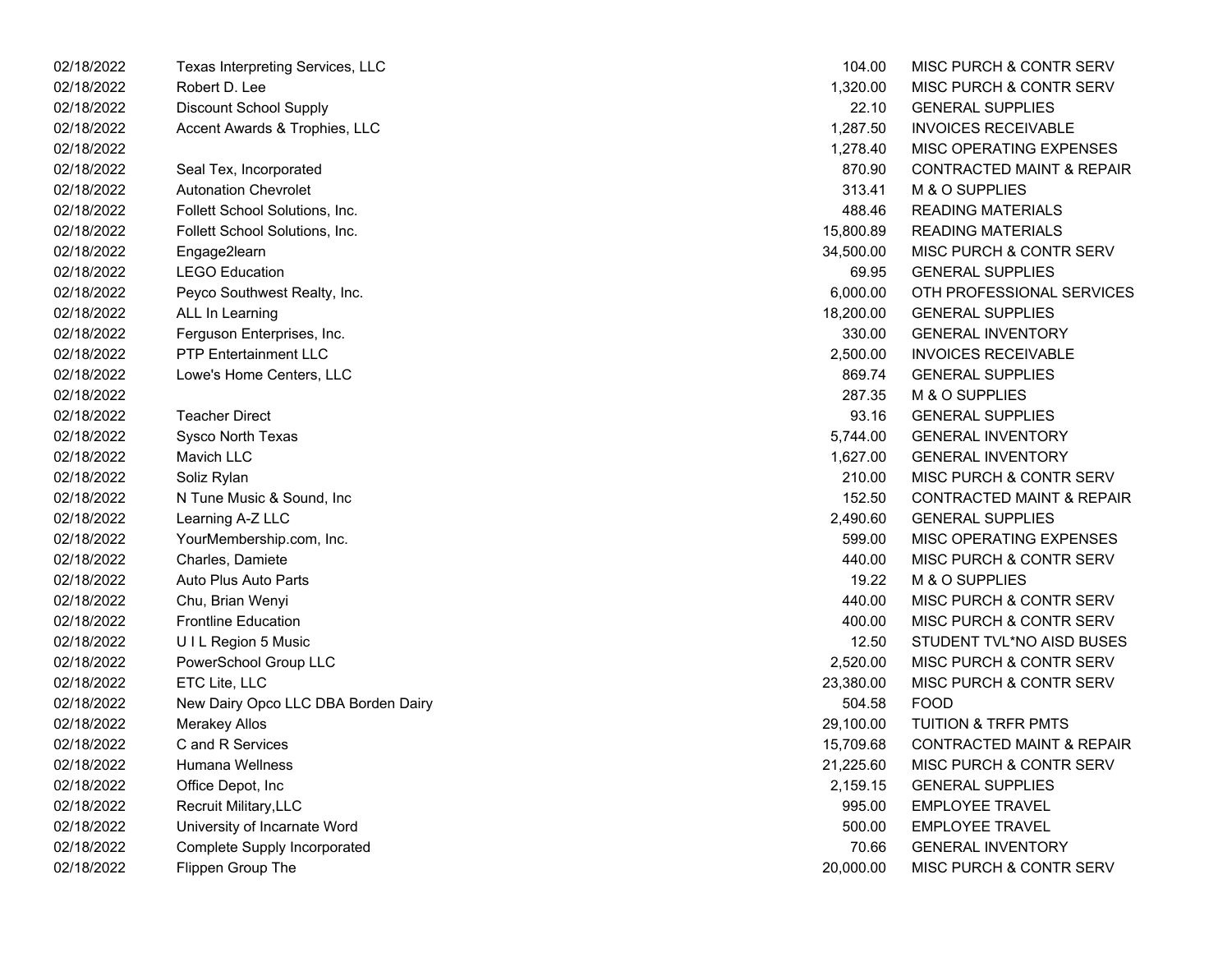| 02/18/2022 | Southwest International Trucks                                          | 1,987.50  | <b>CONTRACTED MAINT &amp; REPAIR</b> |
|------------|-------------------------------------------------------------------------|-----------|--------------------------------------|
| 02/18/2022 |                                                                         | 715.00    | M & O SUPPLIES                       |
| 02/18/2022 | Music & Arts                                                            | 584.05    | <b>CONTRACTED MAINT &amp; REPAIR</b> |
| 02/18/2022 | <b>Taylor Music Incorporated</b>                                        | 877.00    | <b>GENERAL SUPPLIES</b>              |
| 02/18/2022 | Rush Truck Centers Of Texas Limited Partnership                         | 201.34    | M & O SUPPLIES                       |
| 02/18/2022 | F & H Consulting L L C                                                  | 27,560.00 | <b>INVOICES RECEIVABLE</b>           |
| 02/18/2022 | H2O Supply Incorporated                                                 | 62.70     | <b>GENERAL INVENTORY</b>             |
| 02/18/2022 | Texas Christian University-Center for Career & Professional Development | 200.00    | <b>EMPLOYEE TRAVEL</b>               |
| 02/18/2022 | <b>Gopher Sport Equipment</b>                                           | 1,020.21  | <b>INVOICES RECEIVABLE</b>           |
| 02/18/2022 | Quality Audio Visual Service Incorporated                               | 535.00    | <b>CONTRACTED MAINT &amp; REPAIR</b> |
| 02/18/2022 | Sargent Welch L L C                                                     | 28.71     | <b>GENERAL SUPPLIES</b>              |
| 02/18/2022 | Texas Department Of Licensing And Regulation                            | 20.00     | MISC OPERATING EXPENSES              |
| 02/18/2022 | Texas Department Of Licensing And Regulation                            | 20.00     | MISC OPERATING EXPENSES              |
| 02/18/2022 | Texas Department Of Licensing And Regulation                            | 180.00    | MISC OPERATING EXPENSES              |
| 02/18/2022 | Texas Department Of Licensing And Regulation                            | 20.00     | MISC OPERATING EXPENSES              |
| 02/22/2022 | Bryan Johnson                                                           | 25.00     | MISC OPERATING EXPENSES              |
| 02/22/2022 | <b>Teachers Discovery</b>                                               | 35.79     | <b>GENERAL SUPPLIES</b>              |
| 02/22/2022 |                                                                         | 171.00    | <b>READING MATERIALS</b>             |
| 02/22/2022 | Texas Air Systems Incorporated                                          | 3,303.04  | M & O SUPPLIES                       |
| 02/22/2022 | <b>Grainger Industrial Supply</b>                                       | 2,267.63  | M & O SUPPLIES                       |
| 02/22/2022 | University Of Texas At Arlington Finance And Admn                       | 240.00    | <b>EMPLOYEE TRAVEL</b>               |
| 02/22/2022 | Apex Supply Company                                                     | 224.96    | M & O SUPPLIES                       |
| 02/22/2022 | Kroger                                                                  | 345.12    | <b>FOOD</b>                          |
| 02/22/2022 |                                                                         | 1,876.81  | <b>GENERAL SUPPLIES</b>              |
| 02/22/2022 |                                                                         | 604.26    | <b>INVOICES RECEIVABLE</b>           |
| 02/22/2022 |                                                                         | 1,107.69  | MISC OPERATING EXPENSES              |
| 02/22/2022 | Really Good Stuff                                                       | 458.81    | <b>GENERAL SUPPLIES</b>              |
| 02/22/2022 | <b>Elliott Electric Supply</b>                                          | 460.90    | M & O SUPPLIES                       |
| 02/22/2022 | Winston Water Cooler Limited                                            | 3,557.90  | <b>BLDG PURCH, CONSTR, IMPROVE</b>   |
| 02/22/2022 |                                                                         | 1,134.10  | M & O SUPPLIES                       |
| 02/22/2022 | Jason's Deli                                                            | 1,000.43  | MISC OPERATING EXPENSES              |
| 02/22/2022 | Trane Company Commercial Systems Group                                  | 1,903.95  | M & O SUPPLIES                       |
| 02/22/2022 | Fastsigns                                                               | 400.00    | M & O SUPPLIES                       |
| 02/22/2022 | Hosa - Ta                                                               | 210.00    | STUDENT TVL*NO AISD BUSES            |
| 02/22/2022 | Capstone                                                                | 38.98     | <b>READING MATERIALS</b>             |
| 02/22/2022 | Airgas Southwest Incorporated                                           | 2,375.59  | <b>GENERAL SUPPLIES</b>              |
| 02/22/2022 | Office Depot                                                            | 501.50    | <b>GENERAL INVENTORY</b>             |
| 02/22/2022 |                                                                         | 492.23    | <b>GENERAL SUPPLIES</b>              |
| 02/22/2022 | B & H Photo Video                                                       | 120.16    | <b>GENERAL SUPPLIES</b>              |
| 02/22/2022 | Landtec Engineers Llc                                                   | 12,255.50 | BLDG PURCH, CONSTR, IMPROVE          |

| 1,987.50  | <b>CONTRACTED MAINT &amp; REPAIR</b> |
|-----------|--------------------------------------|
| 715.00    | <b>M &amp; O SUPPLIES</b>            |
| 584.05    | <b>CONTRACTED MAINT &amp; REPAIR</b> |
| 877.00    | <b>GENERAL SUPPLIES</b>              |
| 201.34    | M & O SUPPLIES                       |
| 27,560.00 | <b>INVOICES RECEIVABLE</b>           |
| 62.70     | <b>GENERAL INVENTORY</b>             |
| 200.00    | <b>EMPLOYEE TRAVEL</b>               |
| 1,020.21  | <b>INVOICES RECEIVABLE</b>           |
| 535.00    | <b>CONTRACTED MAINT &amp; REPAIR</b> |
| 28.71     | <b>GENERAL SUPPLIES</b>              |
| 20.00     | <b>MISC OPERATING EXPENSES</b>       |
| 20.00     | <b>MISC OPERATING EXPENSES</b>       |
| 180.00    | <b>MISC OPERATING EXPENSES</b>       |
| 20.00     | <b>MISC OPERATING EXPENSES</b>       |
| 25.00     | <b>MISC OPERATING EXPENSES</b>       |
| 35.79     | <b>GENERAL SUPPLIES</b>              |
| 171.00    | <b>READING MATERIALS</b>             |
| 3,303.04  | M & O SUPPLIES                       |
| 2,267.63  | M & O SUPPLIES                       |
| 240.00    | <b>EMPLOYEE TRAVEL</b>               |
| 224.96    | M & O SUPPLIES                       |
| 345.12    | <b>FOOD</b>                          |
| 1,876.81  | <b>GENERAL SUPPLIES</b>              |
| 604.26    | <b>INVOICES RECEIVABLE</b>           |
| 1,107.69  | <b>MISC OPERATING EXPENSES</b>       |
| 458.81    | <b>GENERAL SUPPLIES</b>              |
| 460.90    | M & O SUPPLIES                       |
| 3,557.90  | BLDG PURCH, CONSTR, IMPROVE          |
| 1,134.10  | M & O SUPPLIES                       |
| 1,000.43  | MISC OPERATING EXPENSES              |
| 1,903.95  | M & O SUPPLIES                       |
| 400.00    | M & O SUPPLIES                       |
| 210.00    | STUDENT TVL*NO AISD BUSES            |
| 38.98     | <b>READING MATERIALS</b>             |
| 2,375.59  | <b>GENERAL SUPPLIES</b>              |
| 501.50    | <b>GENERAL INVENTORY</b>             |
| 492.23    | <b>GENERAL SUPPLIES</b>              |
| 120.16    | <b>GENERAL SUPPLIES</b>              |
| 12.255.50 | BLDG PURCH, CONSTR, IMPROVE          |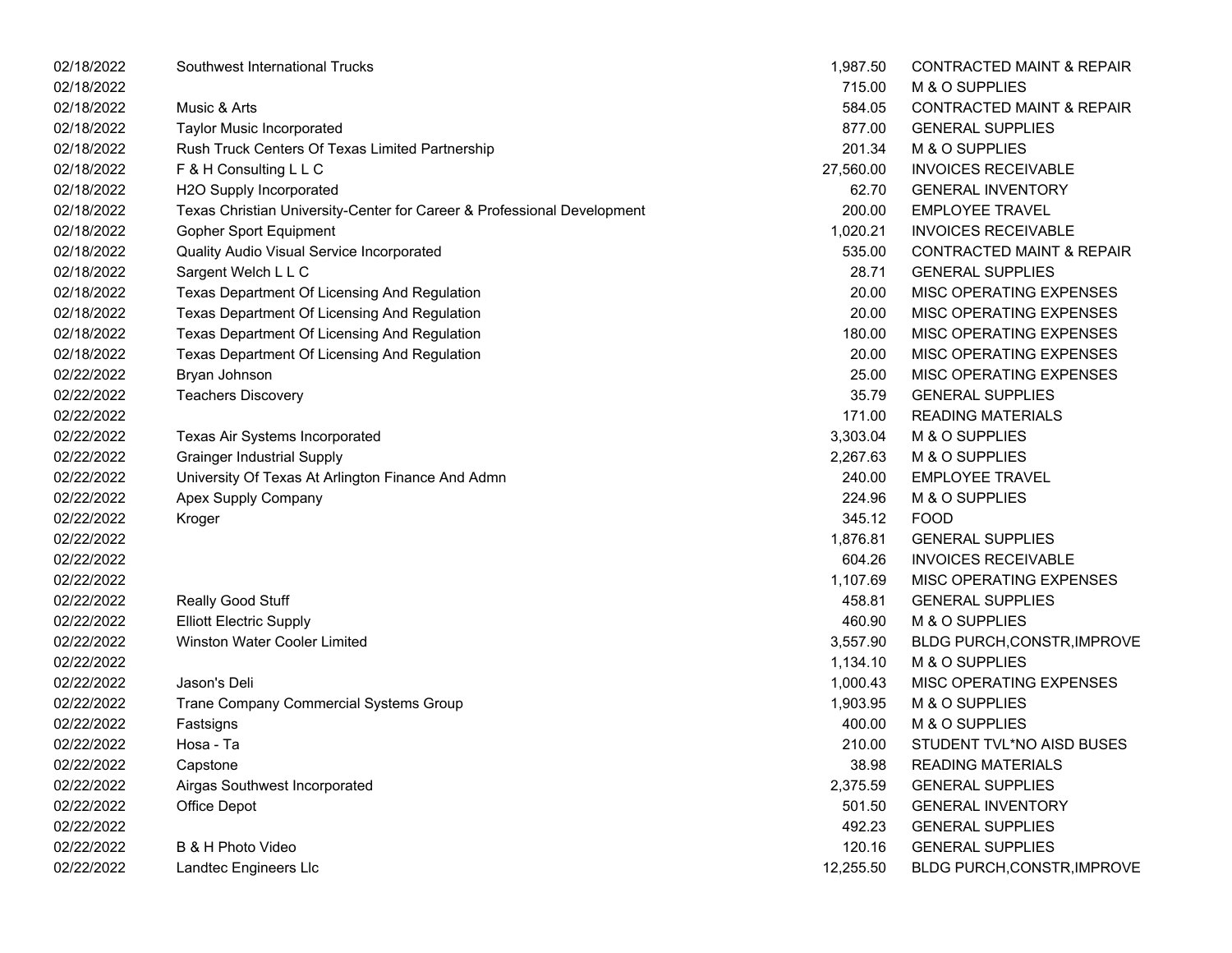02/22/2022 1 A Fire & Domestic Testing 02/22/2022 C & P Pump Services Incorporated 02/22/2022 Junior Library Guild 02/22/2022 Children's Plus Incorporated 02/22/2022 Apple Computer Incorporated 02/22/2022 All American Awards & Gifts 02/22/2022 City Of Grand Prairie Water Utilities 02/22/2022 Arlington Hardware Incorporated #53 02/22/2022 Johnson Controls Incorporate 02/22/2022 J P Morgan Chase Bank NA 02/22/2022 Travel Request Payable 466.79 02/22/2022 Carrier Enterprise 02/22/2022 Gibson Cornelius 02/22/2022 Monarch Trophy Studio 02/22/2022 Acco Brands USA LLC (GBC) 02/22/2022 Burleson ISD Athletics 02/22/2022 Phillips Lawn Sprinkler Co. Inc. 02/22/2022 Automatic Sprinkler of Texas Incorporated 02/22/2022 Texas Interpreting Services, LLC 02/22/2022 Brugh Kirk MISC PURCH & CONTR SERV 105.00 02/22/2022 David Hinson MISC PURCH & CONTR SERV02/22/2022 Camper Marcus MISC PURCH & CONTR SERV 275.00 02/22/2022 Durham Dustin J 02/22/2022 Binswanger Glass 02/22/2022 M & O SUPPLIES02/22/2022 IdentiSys Incorporated 02/22/2022 Accent Awards & Trophies, LLC 02/22/2022 Best Buy for Business 02/22/2022 Autonation Chevrolet 02/22/2022 Follett School Solutions, Inc. 02/22/2022 Crawford Electric Supply Company 02/22/2022 Engage2learn 169,279.24 MISC PURCH & CONTR SERV 02/22/2022 FAYHA Management LLC 02/22/2022 ALL In Learning 4,600.00 GENERAL SUPPLIES 02/22/2022 MISC PURCH & CONTR SERV02/22/2022 Ferguson Enterprises, Inc. 02/22/2022 Dr Pepper Snapple Group 02/22/2022 Ion Wave Technologies, Inc. 02/22/2022 Texas State University 02/22/2022 Lowe's Home Centers, LLC

| 1,914.00   | <b>CONTRACTED MAINT &amp; REPAIR</b> |
|------------|--------------------------------------|
| 956.00     | M & O SUPPLIES                       |
| 2,686.10   | <b>READING MATERIALS</b>             |
| 489.41     | <b>READING MATERIALS</b>             |
| 3,112.00   | <b>GENERAL SUPPLIES</b>              |
| 27.00      | <b>MISC OPERATING EXPENSES</b>       |
| 2,073.25   | WATER                                |
|            | 47.90 M & O SUPPLIES                 |
| 8,700.00   | <b>CONTRACTED MAINT &amp; REPAIR</b> |
| 965.25     | <b>EMPLOYEE TRAVEL</b>               |
| 466.79     | <b>Travel Request Payable</b>        |
| 935.05     | M & O SUPPLIES                       |
| 275.00     | <b>MISC PURCH &amp; CONTR SERV</b>   |
| 4.55       | <b>GENERAL SUPPLIES</b>              |
| 52.32      | <b>GENERAL SUPPLIES</b>              |
| 200.00     | STUDENT TVL*NO AISD BUSES            |
| 7,000.00   | <b>CONTRACTED MAINT &amp; REPAIR</b> |
| 745.00     | <b>CONTRACTED MAINT &amp; REPAIR</b> |
| 4,108.00   | MISC PURCH & CONTR SERV              |
| 105.00     | MISC PURCH & CONTR SERV              |
| 880.00     | MISC PURCH & CONTR SERV              |
| 275.00     | MISC PURCH & CONTR SERV              |
| 440.00     | <b>MISC PURCH &amp; CONTR SERV</b>   |
| 136.00     | <b>CONTRACTED MAINT &amp; REPAIR</b> |
| 135.66     | M & O SUPPLIES                       |
| 372.00     | <b>GENERAL SUPPLIES</b>              |
| 48.95      | <b>MISC OPERATING EXPENSES</b>       |
| 219.99     | <b>GENERAL SUPPLIES</b>              |
| 30.16      | M & O SUPPLIES                       |
| 529.92     | <b>READING MATERIALS</b>             |
| 3,360.00   | M & O SUPPLIES                       |
| 169,279.24 | MISC PURCH & CONTR SERV              |
| 11,039.00  | RENTALS & OPERATING LEASE            |
| 4,600.00   | <b>GENERAL SUPPLIES</b>              |
| 7,500.00   | <b>MISC PURCH &amp; CONTR SERV</b>   |
| 2,839.36   | M & O SUPPLIES                       |
| 159.60     | <b>MISC OPERATING EXPENSES</b>       |
| 2,000.00   | <b>CONTRACTED MAINT &amp; REPAIR</b> |
| 300.00     | <b>EMPLOYEE TRAVEL</b>               |
| 141.11     | M & O SUPPLIES                       |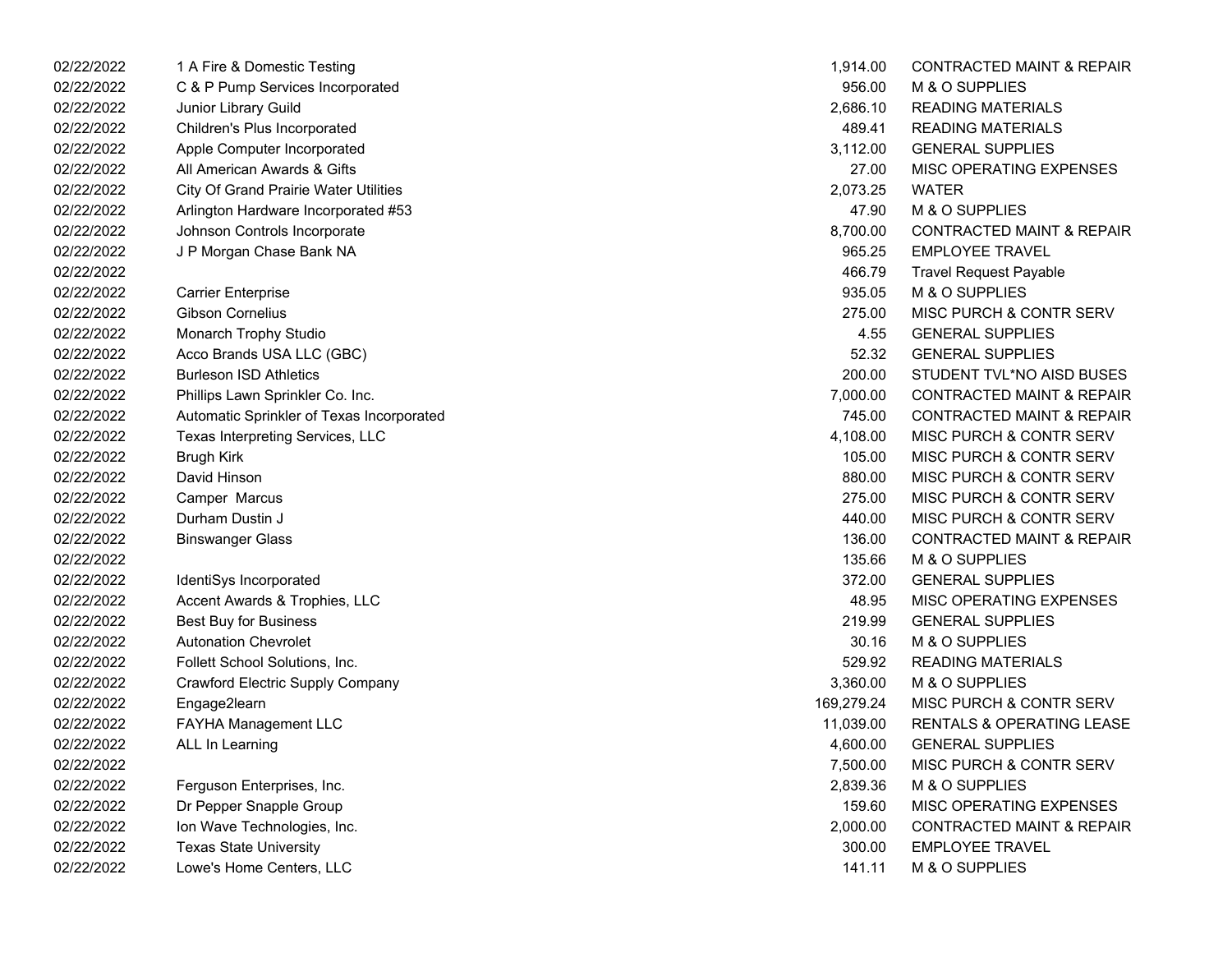| 02/22/2022 | Dr. Michael Varner                                    | 160.00    | <b>GENERAL SUPPLIES</b>              |
|------------|-------------------------------------------------------|-----------|--------------------------------------|
| 02/22/2022 | OTC Brands, Inc.                                      | 367.43    | MISC OPERATING EXPENSES              |
| 02/22/2022 | McAlister's Deli                                      | 434.86    | MISC OPERATING EXPENSES              |
| 02/22/2022 | Nasco                                                 | 246.79    | <b>GENERAL SUPPLIES</b>              |
| 02/22/2022 | N Tune Music & Sound, Inc                             | 1,115.00  | <b>CONTRACTED MAINT &amp; REPAIR</b> |
| 02/22/2022 | Barnes & Noble College Booksellers LLC                | 146.03    | <b>GENERAL SUPPLIES</b>              |
| 02/22/2022 |                                                       | 556.59    | <b>READING MATERIALS</b>             |
| 02/22/2022 |                                                       | 3,342.49  | <b>TEXTBOOKS</b>                     |
| 02/22/2022 | Arlington ISD Dan Dipert Career + Technical Center    | 113.25    | MISC OPERATING EXPENSES              |
| 02/22/2022 | Martinez Juan                                         | 210.00    | MISC PURCH & CONTR SERV              |
| 02/22/2022 | EDpuzzle, Incorporated                                | 1,566.00  | <b>GENERAL SUPPLIES</b>              |
| 02/22/2022 | <b>Alonti Catering</b>                                | 307.77    | MISC OPERATING EXPENSES              |
| 02/22/2022 | Andrade Francisco                                     | 125.00    | MISC PURCH & CONTR SERV              |
| 02/22/2022 | WBAP-KSCS Assets LLC DBA WBAP-AM, KSCS-FM             | 3,950.00  | MISC OPERATING EXPENSES              |
| 02/22/2022 | Lindenmeyr Munroe                                     | 852.00    | <b>GENERAL SUPPLIES</b>              |
| 02/22/2022 | ValueSure Agency Inc.                                 | 142.00    | MISC OPERATING EXPENSES              |
| 02/22/2022 | <b>HPI</b> International Inc                          | 2,701.62  | <b>GENERAL SUPPLIES</b>              |
| 02/22/2022 | KLNO-FM, KFZO-FM, KFLC-AM, KDXX-FM, KESS-FM           | 4,500.00  | MISC OPERATING EXPENSES              |
| 02/22/2022 | <b>Texas Association of School Business Officials</b> | 795.00    | <b>EMPLOYEE TRAVEL</b>               |
| 02/22/2022 | Thriving Leaders Collaborative LLC                    | 2,500.00  | MISC PURCH & CONTR SERV              |
| 02/22/2022 | Samantha Jump                                         | 190.00    | MISC PURCH & CONTR SERV              |
| 02/22/2022 | Visual Language Professionals LLC                     | 267.00    | MISC PURCH & CONTR SERV              |
| 02/22/2022 | Visual Language Professionals LLC                     | 47,522.25 | MISC PURCH & CONTR SERV              |
| 02/22/2022 | Dream Ranch Office Supplies                           | 1,159.40  | <b>GENERAL SUPPLIES</b>              |
| 02/22/2022 | <b>Teofilo Smith</b>                                  | 190.00    | MISC PURCH & CONTR SERV              |
| 02/22/2022 | Translation and Interpretation Network LLC            | 11,925.14 | MISC PURCH & CONTR SERV              |
| 02/22/2022 | UNIT SETS, LLC                                        | 15,300.00 | <b>GENERAL SUPPLIES</b>              |
| 02/22/2022 | Lakeshore Learning Materials                          | 765.74    | <b>GENERAL SUPPLIES</b>              |
| 02/22/2022 |                                                       | 121.12    | <b>READING MATERIALS</b>             |
| 02/22/2022 | Office Depot, Inc                                     | 234.01    | <b>CONTRACTED MAINT &amp; REPAIR</b> |
| 02/22/2022 |                                                       | 4,817.66  | <b>GENERAL SUPPLIES</b>              |
| 02/22/2022 |                                                       | 128.55    | <b>INVOICES RECEIVABLE</b>           |
| 02/22/2022 | <b>Preferred Business Solutions</b>                   | 168.99    | <b>GENERAL SUPPLIES</b>              |
| 02/22/2022 | The IRIS Companies                                    | 104.00    | <b>GENERAL SUPPLIES</b>              |
| 02/22/2022 | Cal Interpreting and Translations Incorporated        | 2,558.30  | MISC PURCH & CONTR SERV              |
| 02/22/2022 | <b>Taylor Wilkerson</b>                               | 550.00    | MISC PURCH & CONTR SERV              |
| 02/22/2022 | University of California, San Diego                   | 990.00    | <b>EMPLOYEE TRAVEL</b>               |
| 02/22/2022 | EqualLevel Inc                                        | 23,610.00 | <b>CONTRACTED MAINT &amp; REPAIR</b> |
| 02/22/2022 | Morris Zabraya                                        | 100.00    | MISC PURCH & CONTR SERV              |
| 02/22/2022 | Harlan Jeffry Troy                                    | 190.00    | MISC PURCH & CONTR SERV              |

| 160.00    | <b>GENERAL SUPPLIES</b>              |
|-----------|--------------------------------------|
| 367.43    | <b>MISC OPERATING EXPENSES</b>       |
| 434.86    | <b>MISC OPERATING EXPENSES</b>       |
| 246.79    | <b>GENERAL SUPPLIES</b>              |
| 1,115.00  | <b>CONTRACTED MAINT &amp; REPAIR</b> |
| 146.03    | <b>GENERAL SUPPLIES</b>              |
| 556.59    | <b>READING MATERIALS</b>             |
| 3,342.49  | <b>TEXTBOOKS</b>                     |
| 113.25    | MISC OPERATING EXPENSES              |
| 210.00    | MISC PURCH & CONTR SERV              |
| 1,566.00  | <b>GENERAL SUPPLIES</b>              |
| 307.77    | <b>MISC OPERATING EXPENSES</b>       |
| 125.00    | <b>MISC PURCH &amp; CONTR SERV</b>   |
| 3,950.00  | <b>MISC OPERATING EXPENSES</b>       |
| 852.00    | <b>GENERAL SUPPLIES</b>              |
| 142.00    | MISC OPERATING EXPENSES              |
| 2,701.62  | <b>GENERAL SUPPLIES</b>              |
| 4,500.00  | MISC OPERATING EXPENSES              |
| 795.00    | <b>EMPLOYEE TRAVEL</b>               |
| 2,500.00  | <b>MISC PURCH &amp; CONTR SERV</b>   |
| 190.00    | <b>MISC PURCH &amp; CONTR SERV</b>   |
| 267.00    | MISC PURCH & CONTR SERV              |
| 47,522.25 | <b>MISC PURCH &amp; CONTR SERV</b>   |
| 1,159.40  | <b>GENERAL SUPPLIES</b>              |
| 190.00    | MISC PURCH & CONTR SERV              |
| 11,925.14 | MISC PURCH & CONTR SERV              |
| 15,300.00 | <b>GENERAL SUPPLIES</b>              |
| 765.74    | <b>GENERAL SUPPLIES</b>              |
| 121.12    | <b>READING MATERIALS</b>             |
| 234.01    | <b>CONTRACTED MAINT &amp; REPAIR</b> |
| 4,817.66  | <b>GENERAL SUPPLIES</b>              |
| 128.55    | <b>INVOICES RECEIVABLE</b>           |
| 168.99    | <b>GENERAL SUPPLIES</b>              |
| 104.00    | <b>GENERAL SUPPLIES</b>              |
| 2,558.30  | MISC PURCH & CONTR SERV              |
| 550.00    | <b>MISC PURCH &amp; CONTR SERV</b>   |
| 990.00    | <b>EMPLOYEE TRAVEL</b>               |
| 23,610.00 | <b>CONTRACTED MAINT &amp; REPAIR</b> |
| 100.00    | <b>MISC PURCH &amp; CONTR SERV</b>   |
| 190.00    | <b>MISC PURCH &amp; CONTR SERV</b>   |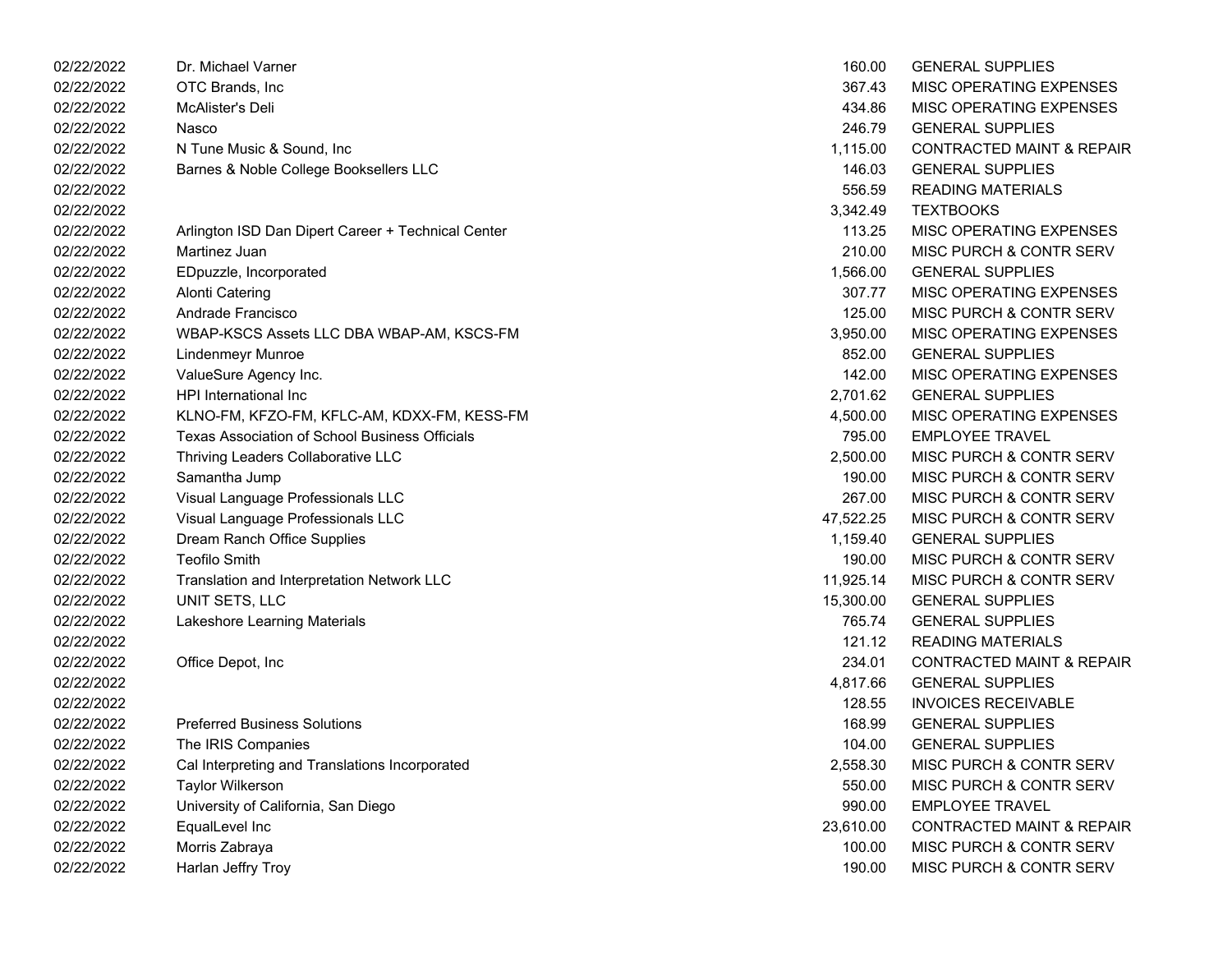| 02/22/2022 | <b>Complete Supply Incorporated</b>          | 12,845.14  | <b>FURN &amp; EQUIP &gt; \$5,000</b>       |
|------------|----------------------------------------------|------------|--------------------------------------------|
| 02/22/2022 |                                              | 12,462.52  | <b>GENERAL INVENTORY</b>                   |
| 02/22/2022 |                                              | 10,264.60  | M & O SUPPLIES                             |
| 02/22/2022 | <b>Gomez Floor Covering</b>                  | 4,694.95   | <b>CONTRACTED MAINT &amp; REPAIR</b>       |
| 02/22/2022 |                                              | 2,246.85   | M & O SUPPLIES                             |
| 02/22/2022 | Hobby Lobby Store #175                       | 652.15     | <b>GENERAL SUPPLIES</b>                    |
| 02/22/2022 |                                              | 70.08      | MISC OPERATING EXPENSES                    |
| 02/22/2022 | University Of Texas At Arlington             | 4,725.00   | MISC PURCH & CONTR SERV                    |
| 02/22/2022 | <b>Atmos Energy</b>                          | 22,073.49  | <b>WATER</b>                               |
| 02/22/2022 | <b>Star Roofing And Sheet Metal</b>          | 1,786.10   | <b>CONTRACTED MAINT &amp; REPAIR</b>       |
| 02/22/2022 | <b>Bucks Wheel &amp; Equipment Company</b>   | 88.02      | M & O SUPPLIES                             |
| 02/22/2022 | Texas Comptroller of Public Accounts         | 11,459.76  | INTEREST ON DEBT (LOAN)                    |
| 02/22/2022 |                                              | 135,830.97 | LONG-TERM DEBT PRINCIPAL                   |
| 02/22/2022 | 4imprint Incorporated                        | 801.12     | <b>GENERAL SUPPLIES</b>                    |
| 02/22/2022 | <b>Pittsburgh Paints</b>                     | 959.16     | M & O SUPPLIES                             |
| 02/22/2022 | <b>Hicks Andrew</b>                          | 60.00      | MISC PURCH & CONTR SERV                    |
| 02/22/2022 | North Texas Tollway Authority                | 3.84       | MISC OPERATING EXPENSES                    |
| 02/22/2022 | Curriculum Associates Incorporated           | 6,800.00   | <b>GENERAL SUPPLIES</b>                    |
| 02/22/2022 | <b>Commercial Recorder</b>                   | 104.00     | <b>Statutorily Required Public Notices</b> |
| 02/22/2022 | Gopher Sport Equipment                       | 1,379.28   | <b>GENERAL SUPPLIES</b>                    |
| 02/22/2022 |                                              | 927.36     | <b>INVOICES RECEIVABLE</b>                 |
| 02/22/2022 | Perma Bound                                  | 3,841.99   | <b>READING MATERIALS</b>                   |
| 02/22/2022 | Texas Department Of Licensing And Regulation | 20.00      | MISC OPERATING EXPENSES                    |
| 02/22/2022 | Texas Department Of Licensing And Regulation | 20.00      | MISC OPERATING EXPENSES                    |
| 02/22/2022 | Texas Department Of Licensing And Regulation | 20.00      | MISC OPERATING EXPENSES                    |
| 02/22/2022 | Texas Department Of Licensing And Regulation | 20.00      | MISC OPERATING EXPENSES                    |
| 02/22/2022 | Texas Department Of Licensing And Regulation | 20.00      | MISC OPERATING EXPENSES                    |
| 02/22/2022 | Texas Department Of Licensing And Regulation | 20.00      | MISC OPERATING EXPENSES                    |
| 02/22/2022 | Texas Department Of Licensing And Regulation | 380.00     | MISC OPERATING EXPENSES                    |
| 02/22/2022 | Texas Department Of Licensing And Regulation | 20.00      | MISC OPERATING EXPENSES                    |
| 02/22/2022 | Texas Department Of Licensing And Regulation | 20.00      | MISC OPERATING EXPENSES                    |
| 02/22/2022 | Texas Department Of Licensing And Regulation | 20.00      | MISC OPERATING EXPENSES                    |
| 02/22/2022 | Texas Department Of Licensing And Regulation | 20.00      | MISC OPERATING EXPENSES                    |
| 02/22/2022 | Texas Department Of Licensing And Regulation | 20.00      | <b>MISC OPERATING EXPENSES</b>             |
| 02/22/2022 | Texas Department Of Licensing And Regulation | 20.00      | MISC OPERATING EXPENSES                    |
| 02/22/2022 | Texas Department Of Licensing And Regulation | 20.00      | MISC OPERATING EXPENSES                    |
| 02/22/2022 | Texas Department Of Licensing And Regulation | 20.00      | MISC OPERATING EXPENSES                    |
| 02/22/2022 | Olen Williams Sales & Service                | 337.50     | M & O SUPPLIES                             |
| 02/22/2022 | Asha Dismuke                                 | 20.29      | LIONS CLUB CONCESSIONS                     |
| 02/23/2022 | <b>United Educators Association</b>          | 988.85     | UNITED FUND                                |

| 12,845.14  | <b>FURN &amp; EQUIP &gt; \$5,000</b>       |
|------------|--------------------------------------------|
| 12,462.52  | <b>GENERAL INVENTORY</b>                   |
| 10,264.60  | <b>M &amp; O SUPPLIES</b>                  |
| 4,694.95   | <b>CONTRACTED MAINT &amp; REPAIR</b>       |
| 2,246.85   | M & O SUPPLIES                             |
| 652.15     | <b>GENERAL SUPPLIES</b>                    |
| 70.08      | <b>MISC OPERATING EXPENSES</b>             |
| 4,725.00   | <b>MISC PURCH &amp; CONTR SERV</b>         |
| 22,073.49  | WATER                                      |
| 1,786.10   | <b>CONTRACTED MAINT &amp; REPAIR</b>       |
| 88.02      | M & O SUPPLIES                             |
| 11,459.76  | INTEREST ON DEBT (LOAN)                    |
| 135,830.97 | LONG-TERM DEBT PRINCIPAL                   |
| 801.12     | <b>GENERAL SUPPLIES</b>                    |
| 959.16     | M & O SUPPLIES                             |
| 60.00      | <b>MISC PURCH &amp; CONTR SERV</b>         |
| 3.84       | <b>MISC OPERATING EXPENSES</b>             |
| 6,800.00   | <b>GENERAL SUPPLIES</b>                    |
| 104.00     | <b>Statutorily Required Public Notices</b> |
| 1,379.28   | <b>GENERAL SUPPLIES</b>                    |
| 927.36     | <b>INVOICES RECEIVABLE</b>                 |
| 3,841.99   | <b>READING MATERIALS</b>                   |
| 20.00      | <b>MISC OPERATING EXPENSES</b>             |
| 20.00      | <b>MISC OPERATING EXPENSES</b>             |
| 20.00      | <b>MISC OPERATING EXPENSES</b>             |
| 20.00      | <b>MISC OPERATING EXPENSES</b>             |
| 20.00      | <b>MISC OPERATING EXPENSES</b>             |
| 20.00      | <b>MISC OPERATING EXPENSES</b>             |
| 380.00     | <b>MISC OPERATING EXPENSES</b>             |
| 20.00      | <b>MISC OPERATING EXPENSES</b>             |
| 20.00      | <b>MISC OPERATING EXPENSES</b>             |
| 20.00      | <b>MISC OPERATING EXPENSES</b>             |
| 20.00      | <b>MISC OPERATING EXPENSES</b>             |
| 20.00      | <b>MISC OPERATING EXPENSES</b>             |
| 20.00      | MISC OPERATING EXPENSES                    |
| 20.00      | <b>MISC OPERATING EXPENSES</b>             |
| 20.00      | <b>MISC OPERATING EXPENSES</b>             |
| 337.50     | M & O SUPPLIES                             |
| 20.29      | LIONS CLUB CONCESSIONS                     |
| 988.85     | UNITED FUND                                |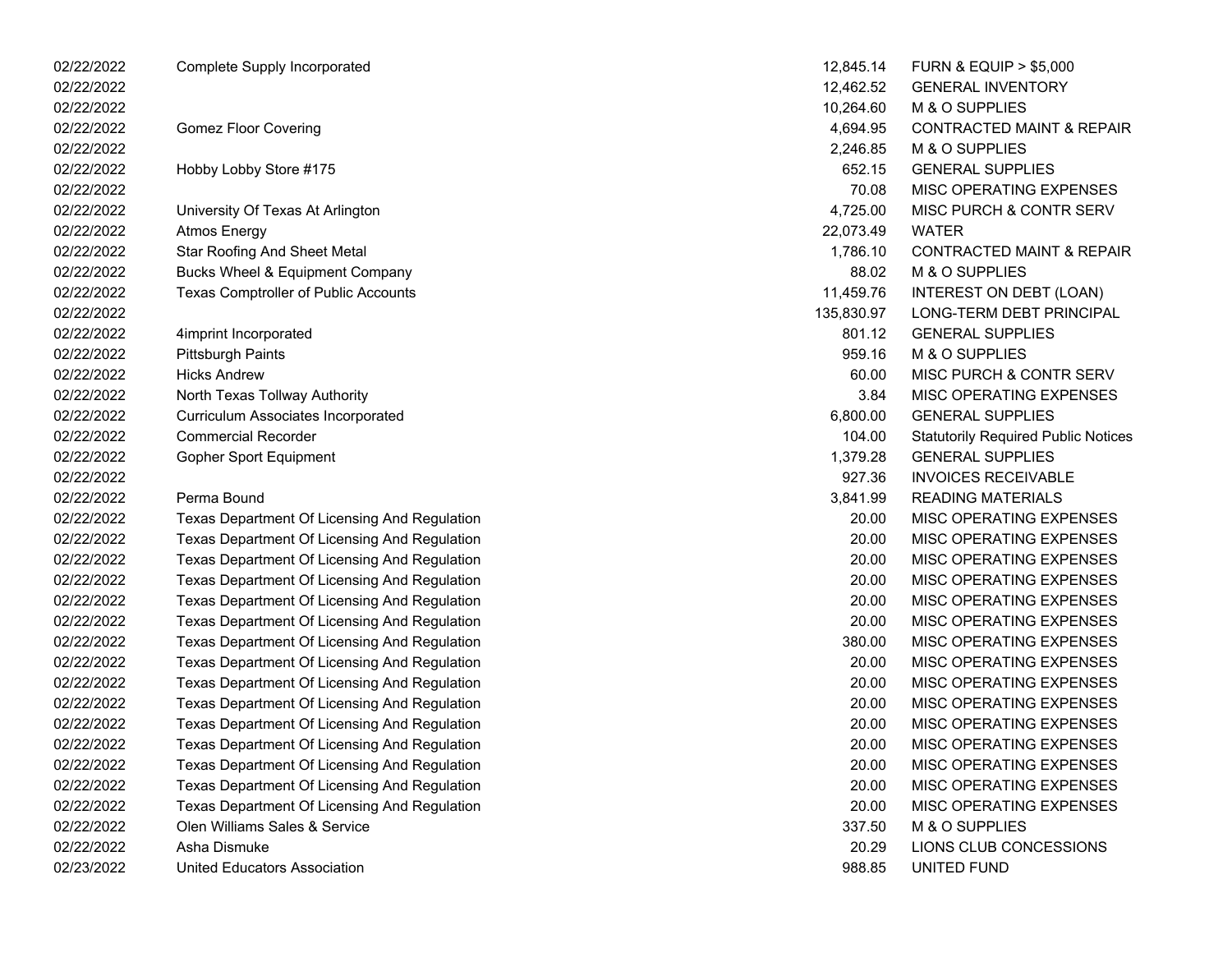| 02/23/2022 | Texas United School Employees Local 100           | 26.67     | UNITED FUND                          |
|------------|---------------------------------------------------|-----------|--------------------------------------|
| 02/23/2022 | Truman Tim Chapter 13 Trustee                     | 974.31    | UNITED FUND                          |
| 02/23/2022 | Association Of Texas Professional Educators State | 31.14     | UNITED FUND                          |
| 02/23/2022 | Administracion para el Sustento de Menores        | 257.69    | UNITED FUND                          |
| 02/23/2022 | <b>Arlington ATPE</b>                             | 0.58      | UNITED FUND                          |
| 02/23/2022 | Powers Tom Chapter 13 Trustee                     | 950.77    | UNITED FUND                          |
| 02/23/2022 | Educational Employees Credit Union - HSA          | 859.32    | <b>DENTAL INSURANCE</b>              |
| 02/23/2022 | <b>Educational Employees Credit Union</b>         | 5,325.25  | DUE TO CREDIT UNION                  |
| 02/23/2022 | <b>Texas State Teachers Association</b>           | 53.54     | UNITED FUND                          |
| 02/23/2022 | Home Depot Pro                                    | 585.93    | <b>GENERAL SUPPLIES</b>              |
| 02/23/2022 | Apex Supply Company                               | 63.40     | M & O SUPPLIES                       |
| 02/23/2022 | Kroger                                            | 171.09    | <b>FOOD</b>                          |
| 02/23/2022 |                                                   | 683.75    | <b>GENERAL SUPPLIES</b>              |
| 02/23/2022 |                                                   | 85.47     | MISC OPERATING EXPENSES              |
| 02/23/2022 | United Refrigeration Incorporated                 | 284.38    | M & O SUPPLIES                       |
| 02/23/2022 | Ace Mart Restaurant Supply Company                | 46.68     | <b>INVOICES RECEIVABLE</b>           |
| 02/23/2022 | Lennox Industries Incorporated                    | 44.66     | M & O SUPPLIES                       |
| 02/23/2022 | <b>Winston Water Cooler Limited</b>               | 635.25    | <b>GENERAL INVENTORY</b>             |
| 02/23/2022 | <b>Careys Sporting Goods</b>                      | 1,742.00  | <b>GENERAL SUPPLIES</b>              |
| 02/23/2022 | B & H Photo Video                                 | 555.20    | <b>GENERAL SUPPLIES</b>              |
| 02/23/2022 | Key Poulan Music                                  | 1,200.00  | MISC PURCH & CONTR SERV              |
| 02/23/2022 | J W Pepper & Son Incorporated                     | 209.00    | <b>GENERAL SUPPLIES</b>              |
| 02/23/2022 | Arlington Hardware Incorporated #53               | 9.03      | M & O SUPPLIES                       |
| 02/23/2022 | J P Morgan Chase Bank NA                          | 1,088.52  | <b>INVOICES RECEIVABLE</b>           |
| 02/23/2022 | <b>Total Maintenance Solutions-South</b>          | 133.18    | M & O SUPPLIES                       |
| 02/23/2022 | Monarch Trophy Studio                             | 18.20     | <b>GENERAL SUPPLIES</b>              |
| 02/23/2022 | Ferrellgas, Incorporated                          | 14,844.30 | <b>GENERAL INVENTORY</b>             |
| 02/23/2022 | Coatney Brian                                     | 250.00    | MISC PURCH & CONTR SERV              |
| 02/23/2022 | David Hinson                                      | 618.75    | MISC PURCH & CONTR SERV              |
| 02/23/2022 | <b>Washington Varandas</b>                        | 233.75    | MISC PURCH & CONTR SERV              |
| 02/23/2022 | Guitar Center/Arlington                           | 349.99    | <b>GENERAL SUPPLIES</b>              |
| 02/23/2022 | Accent Awards & Trophies, LLC                     | 607.00    | MISC OPERATING EXPENSES              |
| 02/23/2022 | Brown Joel                                        | 935.00    | <b>MISC PURCH &amp; CONTR SERV</b>   |
| 02/23/2022 | Keefer Linda L                                    | 250.00    | <b>MISC PURCH &amp; CONTR SERV</b>   |
| 02/23/2022 | Follett School Solutions, Inc.                    | 2,891.76  | <b>READING MATERIALS</b>             |
| 02/23/2022 | Davis, Regan                                      | 605.00    | MISC PURCH & CONTR SERV              |
| 02/23/2022 | Safehaven Pest Control, LLC                       | 2,950.00  | <b>CONTRACTED MAINT &amp; REPAIR</b> |
| 02/23/2022 | <b>US Games</b>                                   | 169.98    | <b>GENERAL SUPPLIES</b>              |
| 02/23/2022 | <b>Education Galaxy LLC</b>                       | 4,750.00  | <b>GENERAL SUPPLIES</b>              |
| 02/23/2022 | Felton, Abraham                                   | 206.25    | MISC PURCH & CONTR SERV              |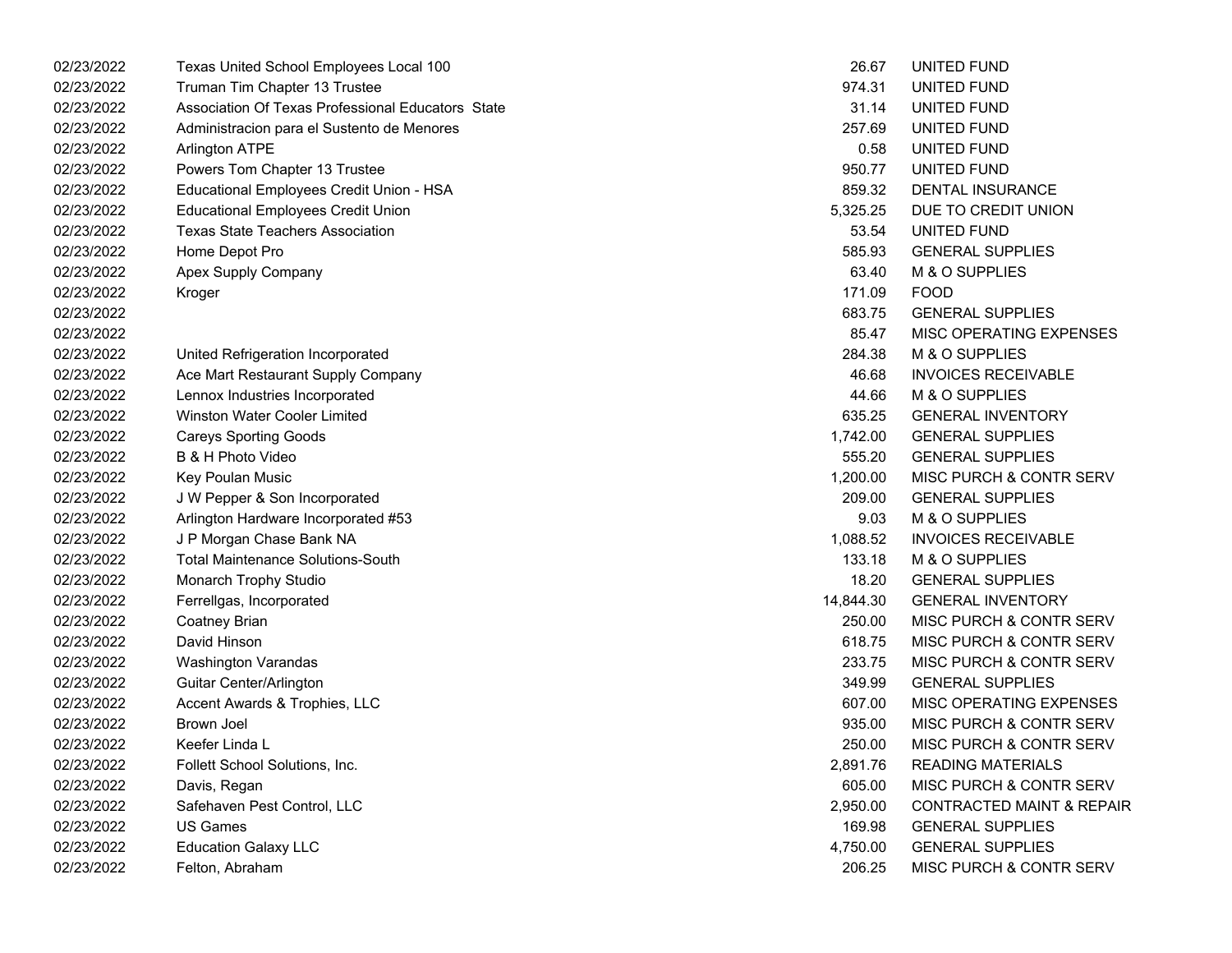| 02/23/2022 | Lowe's Home Centers, LLC                       | 18.97     | M & O SUPPLIES             |
|------------|------------------------------------------------|-----------|----------------------------|
| 02/23/2022 | Western-BRW Paper Company Incorporated         | 2,737.50  | <b>GENERAL SUPPLIES</b>    |
| 02/23/2022 | Moore Supply Co                                | 34.20     | M & O SUPPLIES             |
| 02/23/2022 | OTC Brands, Inc                                | 61.74     | <b>GENERAL SUPPLIES</b>    |
| 02/23/2022 | Nasco                                          | 355.50    | <b>GENERAL SUPPLIES</b>    |
| 02/23/2022 | Sports Officials Unlimited                     | 735.00    | MISC PURCH & CONTR SERV    |
| 02/23/2022 | Staples Inc/Staples Business Advantage         | 630.89    | <b>GENERAL SUPPLIES</b>    |
| 02/23/2022 |                                                | 128.70    | <b>INVOICES RECEIVABLE</b> |
| 02/23/2022 | <b>Battery Systems Inc</b>                     | 1,891.67  | <b>GENERAL INVENTORY</b>   |
| 02/23/2022 | X-Grain Sportswear                             | 456.00    | <b>GENERAL SUPPLIES</b>    |
| 02/23/2022 | Damien Gary                                    | 783.75    | MISC PURCH & CONTR SERV    |
| 02/23/2022 | Brady Industries of Texas LLC                  | 1,011.41  | <b>GENERAL INVENTORY</b>   |
| 02/23/2022 | <b>AT&amp;T Mobility National Accounts LLC</b> | 3,423.59  | <b>GENERAL SUPPLIES</b>    |
| 02/23/2022 | KJ Stafford Music Inc.                         | 2,000.00  | MISC PURCH & CONTR SERV    |
| 02/23/2022 | Lakeshore Learning Materials                   | 590.64    | <b>GENERAL SUPPLIES</b>    |
| 02/23/2022 | Office Depot, Inc                              | 874.10    | <b>GENERAL SUPPLIES</b>    |
| 02/23/2022 | Kaleb Cameron                                  | 467.50    | MISC PURCH & CONTR SERV    |
| 02/23/2022 | Kristi Michele King                            | 467.50    | MISC PURCH & CONTR SERV    |
| 02/23/2022 | Yasmin Hernandez                               | 165.00    | MISC PURCH & CONTR SERV    |
| 02/23/2022 | Alan Pena                                      | 467.50    | MISC PURCH & CONTR SERV    |
| 02/23/2022 | Joshua Ko                                      | 907.50    | MISC PURCH & CONTR SERV    |
| 02/23/2022 | <b>Rachel Riley</b>                            | 935.00    | MISC PURCH & CONTR SERV    |
| 02/23/2022 | Hobby Lobby Store #175                         | 704.47    | <b>GENERAL SUPPLIES</b>    |
| 02/23/2022 | <b>Atmos Energy</b>                            | 38,181.59 | <b>WATER</b>               |
| 02/23/2022 | Southwest International Trucks                 | 396.72    | M & O SUPPLIES             |
| 02/23/2022 | <b>Burmax Company Incorporated</b>             | 1,558.22  | <b>GENERAL SUPPLIES</b>    |
| 02/23/2022 | <b>Pittsburgh Paints</b>                       | 54.97     | M & O SUPPLIES             |
| 02/23/2022 | Curriculum Associates Incorporated             | 804.40    | <b>GENERAL SUPPLIES</b>    |
| 02/23/2022 | <b>Education Service Center Region XI</b>      | 330.00    | MISC PURCH & CONTR SERV    |
| 02/23/2022 | <b>Education Service Center Region XI</b>      | 9,913.09  | MISC PURCH & CONTR SERV    |
| 02/23/2022 | <b>Flinn Scientific</b>                        | 1,867.59  | <b>GENERAL SUPPLIES</b>    |
| 02/23/2022 | <b>National School Products</b>                | 664.60    | <b>GENERAL SUPPLIES</b>    |
| 02/23/2022 | <b>Norton Metal Products</b>                   | 8,807.20  | <b>GENERAL SUPPLIES</b>    |
| 02/23/2022 | Texas Department Of Licensing And Regulation   | 20.00     | MISC OPERATING EXPENSES    |
| 02/23/2022 | Shackelford Jr High School 048                 | 24.00     | REG DAY SCHOOL TUITION     |
| 02/25/2022 | Bound To Stay Bound Books Incorporated         | 514.51    | <b>READING MATERIALS</b>   |
| 02/25/2022 | <b>Grainger Industrial Supply</b>              | 301.06    | M & O SUPPLIES             |
| 02/25/2022 | Home Depot Pro                                 | 137.98    | M & O SUPPLIES             |
| 02/25/2022 | Kroger                                         | 5.00      | <b>GENERAL SUPPLIES</b>    |
| 02/25/2022 | <b>B W I Companies Incorporated</b>            | 15,318.00 | M & O SUPPLIES             |

| 18.97     | <b>M &amp; O SUPPLIES</b>          |
|-----------|------------------------------------|
| 2,737.50  | <b>GENERAL SUPPLIES</b>            |
| 34.20     | <b>M &amp; O SUPPLIES</b>          |
| 61.74     | <b>GENERAL SUPPLIES</b>            |
| 355.50    | <b>GENERAL SUPPLIES</b>            |
| 735.00    | MISC PURCH & CONTR SERV            |
| 630.89    | <b>GENERAL SUPPLIES</b>            |
| 128.70    | <b>INVOICES RECEIVABLE</b>         |
| 1,891.67  | <b>GENERAL INVENTORY</b>           |
| 456.00    | <b>GENERAL SUPPLIES</b>            |
| 783.75    | <b>MISC PURCH &amp; CONTR SERV</b> |
| 1,011.41  | <b>GENERAL INVENTORY</b>           |
| 3,423.59  | <b>GENERAL SUPPLIES</b>            |
| 2,000.00  | <b>MISC PURCH &amp; CONTR SERV</b> |
| 590.64    | <b>GENERAL SUPPLIES</b>            |
| 874.10    | <b>GENERAL SUPPLIES</b>            |
| 467.50    | <b>MISC PURCH &amp; CONTR SERV</b> |
| 467.50    | <b>MISC PURCH &amp; CONTR SERV</b> |
| 165.00    | <b>MISC PURCH &amp; CONTR SERV</b> |
| 467.50    | <b>MISC PURCH &amp; CONTR SERV</b> |
| 907.50    | MISC PURCH & CONTR SERV            |
| 935.00    | <b>MISC PURCH &amp; CONTR SERV</b> |
| 704.47    | <b>GENERAL SUPPLIES</b>            |
| 38,181.59 | <b>WATER</b>                       |
| 396.72    | M & O SUPPLIES                     |
| 1,558.22  | <b>GENERAL SUPPLIES</b>            |
| 54.97     | M & O SUPPLIES                     |
| 804.40    | <b>GENERAL SUPPLIES</b>            |
| 330.00    | <b>MISC PURCH &amp; CONTR SERV</b> |
| 9,913.09  | <b>MISC PURCH &amp; CONTR SERV</b> |
| 1,867.59  | <b>GENERAL SUPPLIES</b>            |
| 664.60    | <b>GENERAL SUPPLIES</b>            |
| 8,807.20  | <b>GENERAL SUPPLIES</b>            |
| 20.00     | <b>MISC OPERATING EXPENSES</b>     |
| 24.00     | <b>REG DAY SCHOOL TUITION</b>      |
| 514.51    | <b>READING MATERIALS</b>           |
| 301.06    | <b>M &amp; O SUPPLIES</b>          |
| 137.98    | M & O SUPPLIES                     |
| 5.00      | <b>GENERAL SUPPLIES</b>            |
| 15 318 00 | M & O SUPPLIES                     |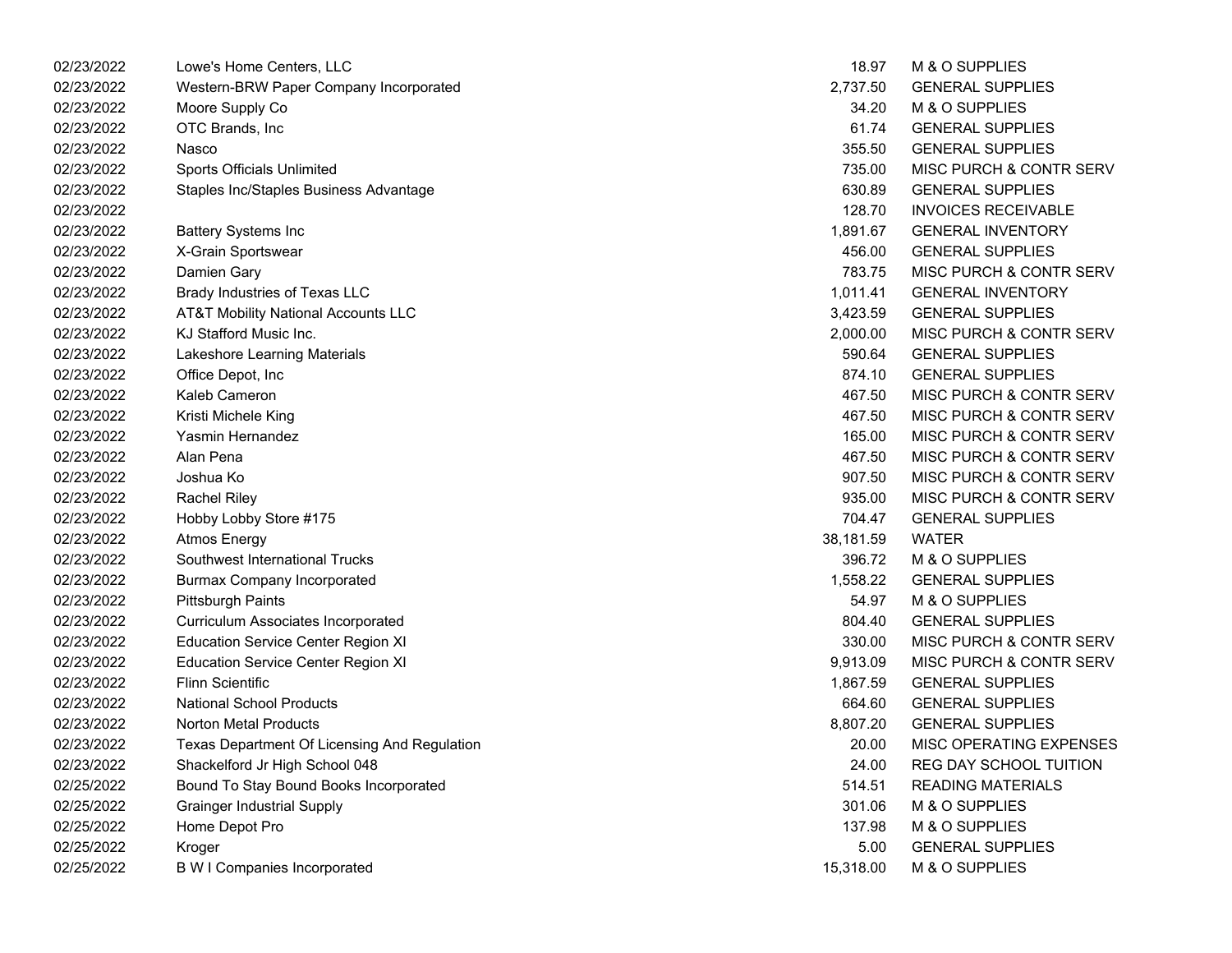| 02/25/2022 | <b>Pitney Bowes</b>                                   | 249.00    | <b>RENTALS &amp; OPERATING LEASE</b> |
|------------|-------------------------------------------------------|-----------|--------------------------------------|
| 02/25/2022 | Riddell All American                                  | 232.70    | <b>GENERAL SUPPLIES</b>              |
| 02/25/2022 | Visual Impact                                         | 1,254.00  | <b>GENERAL SUPPLIES</b>              |
| 02/25/2022 | Medco Sports Medicine                                 | 17.74     | <b>GENERAL SUPPLIES</b>              |
| 02/25/2022 | <b>Texas Computer Education Association</b>           | 179.00    | <b>EMPLOYEE TRAVEL</b>               |
| 02/25/2022 | B & H Photo Video                                     | 33.48     | <b>GENERAL SUPPLIES</b>              |
| 02/25/2022 | Dallas Zoo                                            | 400.00    | <b>GENERAL SUPPLIES</b>              |
| 02/25/2022 | Junior Library Guild                                  | 825.00    | <b>READING MATERIALS</b>             |
| 02/25/2022 | <b>School Nurse Supply</b>                            | 24.03     | <b>GENERAL SUPPLIES</b>              |
| 02/25/2022 | Skyline High School Track & Field Booster Club        | 500.00    | STUDENT TVL*NO AISD BUSES            |
| 02/25/2022 | Arlington Hardware Incorporated #53                   | 35.15     | M & O SUPPLIES                       |
| 02/25/2022 | Psychological Assessment Resources Incorporated (Par) | 8,040.00  | <b>TESTING MATERIALS</b>             |
| 02/25/2022 | J P Morgan Chase Bank NA                              | 397.63    | <b>INVOICES RECEIVABLE</b>           |
| 02/25/2022 |                                                       | 1,874.00  | MISC OPERATING EXPENSES              |
| 02/25/2022 | Monarch Trophy Studio                                 | 195.65    | <b>GENERAL SUPPLIES</b>              |
| 02/25/2022 | Guitar Center/Arlington                               | 529.86    | <b>GENERAL SUPPLIES</b>              |
| 02/25/2022 | National Wholesale Supply                             | 863.38    | M & O SUPPLIES                       |
| 02/25/2022 | Follett School Solutions, Inc.                        | 1,034.26  | <b>READING MATERIALS</b>             |
| 02/25/2022 | Cardinal's Sport Center Incorporated                  | 5,836.60  | <b>GENERAL SUPPLIES</b>              |
| 02/25/2022 | <b>Teacher Direct</b>                                 | 158.58    | <b>GENERAL SUPPLIES</b>              |
| 02/25/2022 | <b>ExploreLearning LLC</b>                            | 375.00    | <b>GENERAL SUPPLIES</b>              |
| 02/25/2022 | OTC Brands, Inc.                                      | 151.88    | <b>GENERAL SUPPLIES</b>              |
| 02/25/2022 |                                                       | 180.85    | MISC OPERATING EXPENSES              |
| 02/25/2022 | Lincoln Electric Company                              | 113.16    | <b>GENERAL SUPPLIES</b>              |
| 02/25/2022 | <b>Clever Items LLC</b>                               | 3,486.50  | <b>GENERAL SUPPLIES</b>              |
| 02/25/2022 | Nasco                                                 | 1,254.95  | <b>GENERAL SUPPLIES</b>              |
| 02/25/2022 | N Tune Music & Sound, Inc                             | 632.50    | <b>CONTRACTED MAINT &amp; REPAIR</b> |
| 02/25/2022 | UIL Region 5 Music                                    | 1,460.00  | STUDENT TVL*NO AISD BUSES            |
| 02/25/2022 | <b>Hillcrest Cleaners</b>                             | 154.00    | MISC PURCH & CONTR SERV              |
| 02/25/2022 | Frost Insurance Agency Inc.                           | 2,749.00  | <b>INSURANCE/BOND PREMIUMS</b>       |
| 02/25/2022 | Larry W Cure                                          | 300.00    | <b>INVOICES RECEIVABLE</b>           |
| 02/25/2022 | Delegard Tool of Texas                                | 1,338.66  | <b>GENERAL SUPPLIES</b>              |
| 02/25/2022 | IDN ACME INCORPORATED                                 |           | <b>GENERAL INVENTORY</b>             |
| 02/25/2022 | New Dairy Opco LLC DBA Borden Dairy                   | 49,826.28 | <b>FOOD</b>                          |
| 02/25/2022 | New Dairy Opco LLC DBA Borden Dairy                   | 1,004.28  | <b>FOOD</b>                          |
| 02/25/2022 | Office Depot, Inc                                     | 422.42    | <b>GENERAL SUPPLIES</b>              |
| 02/25/2022 | Walker Tool Company Incorporated                      | 1,545.80  | M & O SUPPLIES                       |
| 02/25/2022 | Complete Supply Incorporated                          | 1,470.00  | <b>GENERAL INVENTORY</b>             |
| 02/25/2022 | Hobby Lobby Store #175                                | 88.74     | <b>GENERAL SUPPLIES</b>              |
| 02/25/2022 | <b>Atmos Energy</b>                                   | 22,640.92 | <b>WATER</b>                         |

| 249.00    | <b>RENTALS &amp; OPERATING LEASE</b> |
|-----------|--------------------------------------|
| 232.70    | <b>GENERAL SUPPLIES</b>              |
| 1.254.00  | <b>GENERAL SUPPLIES</b>              |
| 17.74     | <b>GENERAL SUPPLIES</b>              |
| 179.00    | <b>EMPLOYEE TRAVEL</b>               |
| 33.48     | <b>GENERAL SUPPLIES</b>              |
| 400.00    | <b>GENERAL SUPPLIES</b>              |
| 825.00    | <b>READING MATERIALS</b>             |
| 24.03     | <b>GENERAL SUPPLIES</b>              |
| 500.00    | STUDENT TVL*NO AISD BUSES            |
| 35.15     | M & O SUPPLIES                       |
| 8,040.00  | <b>TESTING MATERIALS</b>             |
| 397.63    | <b>INVOICES RECEIVABLE</b>           |
| 1,874.00  | <b>MISC OPERATING EXPENSES</b>       |
| 195.65    | <b>GENERAL SUPPLIES</b>              |
| 529.86    | <b>GENERAL SUPPLIES</b>              |
| 863.38    | M & O SUPPLIES                       |
| 1,034.26  | <b>READING MATERIALS</b>             |
| 5,836.60  | <b>GENERAL SUPPLIES</b>              |
| 158.58    | <b>GENERAL SUPPLIES</b>              |
| 375.00    | <b>GENERAL SUPPLIES</b>              |
| 151.88    | <b>GENERAL SUPPLIES</b>              |
| 180.85    | <b>MISC OPERATING EXPENSES</b>       |
| 113.16    | <b>GENERAL SUPPLIES</b>              |
| 3,486.50  | <b>GENERAL SUPPLIES</b>              |
| 1,254.95  | <b>GENERAL SUPPLIES</b>              |
| 632.50    | <b>CONTRACTED MAINT &amp; REPAIR</b> |
| 1,460.00  | STUDENT TVL*NO AISD BUSES            |
| 154.00    | <b>MISC PURCH &amp; CONTR SERV</b>   |
| 2.749.00  | <b>INSURANCE/BOND PREMIUMS</b>       |
| 300.00    | <b>INVOICES RECEIVABLE</b>           |
| 1,338.66  | <b>GENERAL SUPPLIES</b>              |
|           | <b>GENERAL INVENTORY</b>             |
| 49,826.28 | <b>FOOD</b>                          |
| 1,004.28  | FOOD                                 |
| 422.42    | <b>GENERAL SUPPLIES</b>              |
| 1,545.80  | M & O SUPPLIES                       |
| 1,470.00  | <b>GENERAL INVENTORY</b>             |
| 88.74     | <b>GENERAL SUPPLIES</b>              |
| 22,640.92 | WATER                                |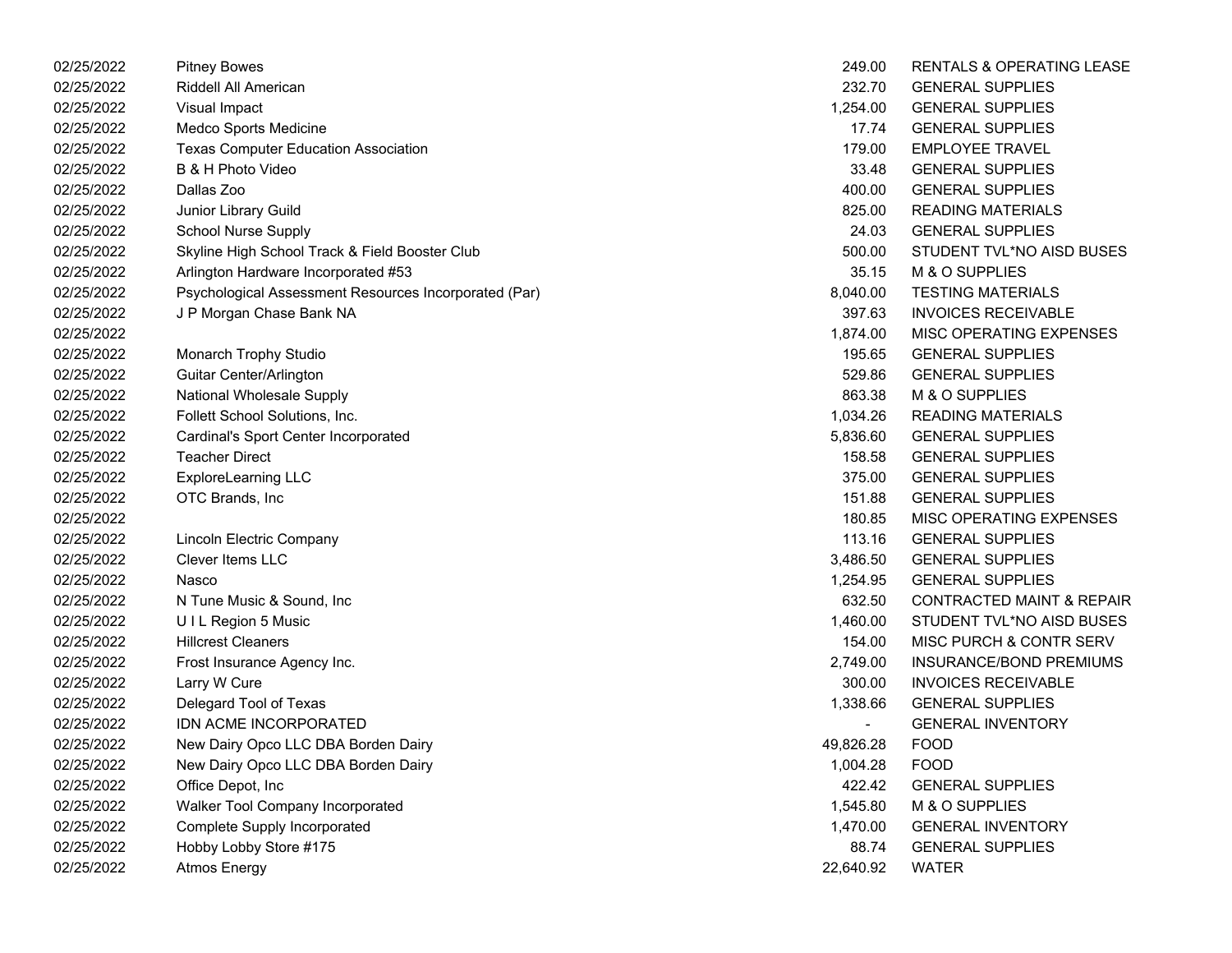| 02/25/2022 | H2O Supply Incorporated                                         | 77.24      | <b>GENERAL INVENTORY</b>             |
|------------|-----------------------------------------------------------------|------------|--------------------------------------|
| 02/25/2022 | <b>Paxton Patterson</b>                                         | 231.63     | <b>GENERAL SUPPLIES</b>              |
| 02/25/2022 | <b>Wendy Harvey</b>                                             | 400.00     | STUDENT TVL*NO AISD BUSES            |
| 02/25/2022 | <b>Ginger Miller</b>                                            | 191.55     | LIONS CLUB CONCESSIONS               |
| 02/28/2022 | <b>Texas Classroom Teachers Association</b>                     | 278.71     | UNITED FUND                          |
| 02/28/2022 | <b>United Educators Association</b>                             | 41,696.51  | UNITED FUND                          |
| 02/28/2022 | Texas United School Employees Local 100                         | 14.99      | UNITED FUND                          |
| 02/28/2022 | Arlington Education Foundation                                  | 821.00     | AISD EDUCATION FOUNDATION            |
| 02/28/2022 | Arlington Education Foundation                                  | 41.00      | AISD EDUCATION FOUNDATION            |
| 02/28/2022 | Truman Tim Chapter 13 Trustee                                   | 165.00     | UNITED FUND                          |
| 02/28/2022 | Truman Tim Chapter 13 Trustee                                   | 13,423.00  | UNITED FUND                          |
| 02/28/2022 | <b>United States Treasury</b>                                   | 635.00     | FED INC TAX WITHHOLDING              |
| 02/28/2022 | Family And Consumer Sciences Teachers Association Of Texas      | 12.50      | AISD EDUCATION FOUNDATION            |
| 02/28/2022 | Texas Association Of Secondary School Principals                | 129.58     | UNITED FUND                          |
| 02/28/2022 | Association Of Texas Professional Educators State               | 230.00     | UNITED FUND                          |
| 02/28/2022 | Association Of Texas Professional Educators State               | 5,324.82   | UNITED FUND                          |
| 02/28/2022 | <b>Education Career Alternatives Program</b>                    | 4,770.00   | <b>INVOICES RECEIVABLE</b>           |
| 02/28/2022 | California State Disbursement Unit                              | 350.00     | UNITED FUND                          |
| 02/28/2022 | United States Department of Treasury - Debt Management Services | 1,212.64   | UNITED FUND                          |
| 02/28/2022 | Pam Bassel Chapter 13 Trustee                                   | 4,128.00   | UNITED FUND                          |
| 02/28/2022 | Pam Bassel Chapter 13 Trustee                                   | 1,600.00   | UNITED FUND                          |
| 02/28/2022 | Department of Children and Family Services - Louisiana          | 943.72     | UNITED FUND                          |
| 02/28/2022 | Tennessee Child Support                                         | 413.36     | UNITED FUND                          |
| 02/28/2022 | <b>Support Payment Clearinghouse</b>                            | 864.00     | UNITED FUND                          |
| 02/28/2022 | <b>Arlington ATPE</b>                                           | 347.00     | UNITED FUND                          |
| 02/28/2022 | Transworld Systems, Inc                                         | 665.43     | UNITED FUND                          |
| 02/28/2022 | Powers Tom Chapter 13 Trustee                                   | 2,958.00   | UNITED FUND                          |
| 02/28/2022 | <b>ACT Houston At Dallas</b>                                    | 428.00     | <b>INVOICES RECEIVABLE</b>           |
| 02/28/2022 | <b>Texas American Federation Of Teachers</b>                    | 29.16      | UNITED FUND                          |
| 02/28/2022 | Administration For Child Support Enforcement /Asume             | 361.40     | UNITED FUND                          |
| 02/28/2022 | Educational Employees Credit Union - HSA                        | 106,940.06 | DENTAL INSURANCE                     |
| 02/28/2022 | Transworld Systems, Inc                                         | 351.67     | UNITED FUND                          |
| 02/28/2022 | <b>Educational Employees Credit Union</b>                       | 92,337.19  | DUE TO CREDIT UNION                  |
| 02/28/2022 | <b>Texas State Teachers Association</b>                         | 3,236.58   | UNITED FUND                          |
| 02/28/2022 | Qep Incorporated                                                | 49.80      | <b>GENERAL SUPPLIES</b>              |
| 02/28/2022 | Home Depot Pro                                                  | 2,213.21   | <b>GENERAL SUPPLIES</b>              |
| 02/28/2022 |                                                                 | 2,943.98   | M & O SUPPLIES                       |
| 02/28/2022 | Apex Supply Company                                             | 91.59      | M & O SUPPLIES                       |
| 02/28/2022 | Dominos Pizza                                                   | 94.92      | MISC OPERATING EXPENSES              |
| 02/28/2022 | Precision Business Machines Incorporated                        | 750.00     | <b>CONTRACTED MAINT &amp; REPAIR</b> |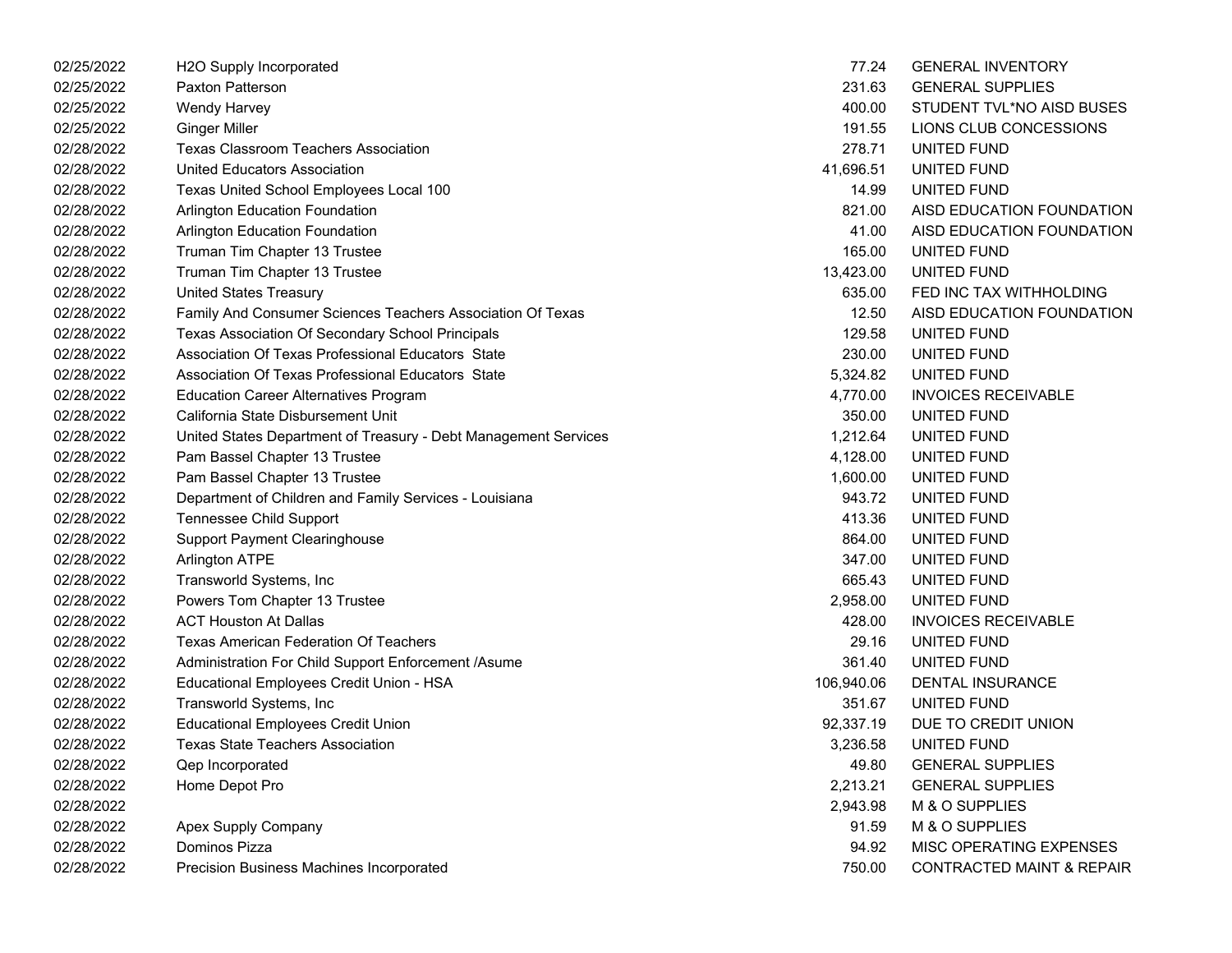| 02/28/2022 | United Refrigeration Incorporated        | 2,616.58  | M & O SUPPLIES                       |
|------------|------------------------------------------|-----------|--------------------------------------|
| 02/28/2022 | Lennox Industries Incorporated           | 2,465.18  | <b>M &amp; O SUPPLIES</b>            |
| 02/28/2022 | <b>Masters Distribution Systems</b>      | 11,784.03 | <b>FOOD</b>                          |
| 02/28/2022 | Barnes & Noble Booksellers, Inc.         | 485.60    | <b>INVOICES RECEIVABLE</b>           |
| 02/28/2022 |                                          | 4,810.14  | <b>READING MATERIALS</b>             |
| 02/28/2022 | <b>Crisis Prevention Institute</b>       | 2,000.00  | <b>GENERAL SUPPLIES</b>              |
| 02/28/2022 | Multi Health Systems Incorporated        | 2,076.37  | <b>TESTING MATERIALS</b>             |
| 02/28/2022 | Airgas Southwest Incorporated            | 859.23    | <b>GENERAL SUPPLIES</b>              |
| 02/28/2022 | Franklin Covey Client Sales Incorporated | 3,750.00  | <b>GENERAL SUPPLIES</b>              |
| 02/28/2022 |                                          | 1,875.00  | <b>MISC PURCH &amp; CONTR SERV</b>   |
| 02/28/2022 | <b>CDW Government Incorporated</b>       | 542.76    | M & O SUPPLIES                       |
| 02/28/2022 | SHI Government Solutions Incorporated    | 1,278.60  | <b>GENERAL SUPPLIES</b>              |
| 02/28/2022 | <b>Howard Technology Solutions</b>       | 396.00    | <b>GENERAL SUPPLIES</b>              |
| 02/28/2022 | Genesis II Incorporated                  | 3,883.50  | <b>GENERAL INVENTORY</b>             |
| 02/28/2022 | South Hills High School Tennis           | 450.00    | STUDENT TVL*NO AISD BUSES            |
| 02/28/2022 | R & H Parts And Service                  | 322.17    | M & O SUPPLIES                       |
| 02/28/2022 | <b>School Nurse Supply</b>               | 656.83    | <b>GENERAL SUPPLIES</b>              |
| 02/28/2022 | Children's Plus Incorporated             | 950.50    | <b>READING MATERIALS</b>             |
| 02/28/2022 | Apple Computer Incorporated              | 99.00     | <b>GENERAL SUPPLIES</b>              |
| 02/28/2022 | J W Pepper & Son Incorporated            | 512.49    | <b>GENERAL SUPPLIES</b>              |
| 02/28/2022 | St Marks School Of Texas                 | 300.00    | STUDENT TVL*NO AISD BUSES            |
| 02/28/2022 | <b>Super Duper Publications</b>          | 195.79    | <b>GENERAL SUPPLIES</b>              |
| 02/28/2022 | Mardel Incorporated                      | 49.43     | <b>GENERAL SUPPLIES</b>              |
| 02/28/2022 | Northside High School                    | 225.00    | STUDENT TVL*NO AISD BUSES            |
| 02/28/2022 | <b>UPS</b>                               | 42.00     | <b>GENERAL SUPPLIES</b>              |
| 02/28/2022 | <b>Total Maintenance Solutions-South</b> | 205.61    | <b>M &amp; O SUPPLIES</b>            |
| 02/28/2022 | Kid's Community Preschool                | 1,050.00  | <b>GENERAL SUPPLIES</b>              |
| 02/28/2022 |                                          | 12.00     | MISC OPERATING EXPENSES              |
| 02/28/2022 | <b>Alford Allen</b>                      | 220.00    | <b>MISC PURCH &amp; CONTR SERV</b>   |
| 02/28/2022 | <b>Smith Kendrick</b>                    | 701.25    | <b>MISC PURCH &amp; CONTR SERV</b>   |
| 02/28/2022 | Monarch Trophy Studio                    | 45.50     | <b>GENERAL SUPPLIES</b>              |
| 02/28/2022 | Mansfield High School Tennis Boosters    | 200.00    | STUDENT TVL*NO AISD BUSES            |
| 02/28/2022 | Mansfield High School Tennis Boosters    | 150.00    | STUDENT TVL*NO AISD BUSES            |
| 02/28/2022 | <b>DWR Fence</b>                         | 1,395.00  | <b>CONTRACTED MAINT &amp; REPAIR</b> |
| 02/28/2022 | Just Say Yes                             | 10,500.00 | MISC PURCH & CONTR SERV              |
| 02/28/2022 | Stringer John M                          | 190.00    | MISC PURCH & CONTR SERV              |
| 02/28/2022 | Brugh Kirk                               | 105.00    | <b>MISC PURCH &amp; CONTR SERV</b>   |
| 02/28/2022 | <b>Villarreal Marie E</b>                | 170.00    | MISC PURCH & CONTR SERV              |
| 02/28/2022 | Borne Kyle                               | 210.00    | <b>MISC PURCH &amp; CONTR SERV</b>   |
| 02/28/2022 | David Hinson                             | 797.50    | MISC PURCH & CONTR SERV              |

| 2,616.58       | <b>M &amp; O SUPPLIES</b>            |
|----------------|--------------------------------------|
| 2,465.18       | <b>M &amp; O SUPPLIES</b>            |
| 11,784.03 FOOD |                                      |
|                | 485.60 INVOICES RECEIVABLE           |
| 4,810.14       | <b>READING MATERIALS</b>             |
| 2,000.00       | <b>GENERAL SUPPLIES</b>              |
| 2,076.37       | <b>TESTING MATERIALS</b>             |
|                | 859.23 GENERAL SUPPLIES              |
|                | 3,750.00 GENERAL SUPPLIES            |
| 1,875.00       | MISC PURCH & CONTR SERV              |
| 542.76         | <b>M &amp; O SUPPLIES</b>            |
| 1,278.60       | <b>GENERAL SUPPLIES</b>              |
| 396.00         | <b>GENERAL SUPPLIES</b>              |
| 3,883.50       | <b>GENERAL INVENTORY</b>             |
| 450.00         | STUDENT TVL*NO AISD BUSES            |
| 322.17         | <b>M &amp; O SUPPLIES</b>            |
| 656.83         | <b>GENERAL SUPPLIES</b>              |
| 950.50         | <b>READING MATERIALS</b>             |
|                | 99.00 GENERAL SUPPLIES               |
| 512.49         | <b>GENERAL SUPPLIES</b>              |
| 300.00         | STUDENT TVL*NO AISD BUSES            |
| 195.79         | <b>GENERAL SUPPLIES</b>              |
| 49.43          | <b>GENERAL SUPPLIES</b>              |
| 225.00         | STUDENT TVL*NO AISD BUSES            |
| 42.00          | <b>GENERAL SUPPLIES</b>              |
| 205.61         | M & O SUPPLIES                       |
| 1,050.00       | <b>GENERAL SUPPLIES</b>              |
| 12.00          | <b>MISC OPERATING EXPENSES</b>       |
| 220.00         | MISC PURCH & CONTR SERV              |
| 701.25         | <b>MISC PURCH &amp; CONTR SERV</b>   |
| 45.50          | <b>GENERAL SUPPLIES</b>              |
| 200.00         | STUDENT TVL*NO AISD BUSES            |
| 150.00         | STUDENT TVL*NO AISD BUSES            |
| 1,395.00       | <b>CONTRACTED MAINT &amp; REPAIR</b> |
| 10,500.00      | MISC PURCH & CONTR SERV              |
| 190.00         | <b>MISC PURCH &amp; CONTR SERV</b>   |
| 105.00         | <b>MISC PURCH &amp; CONTR SERV</b>   |
| 170.00         | <b>MISC PURCH &amp; CONTR SERV</b>   |
| 210.00         | <b>MISC PURCH &amp; CONTR SERV</b>   |
| 797.50         | MISC PURCH & CONTR SERV              |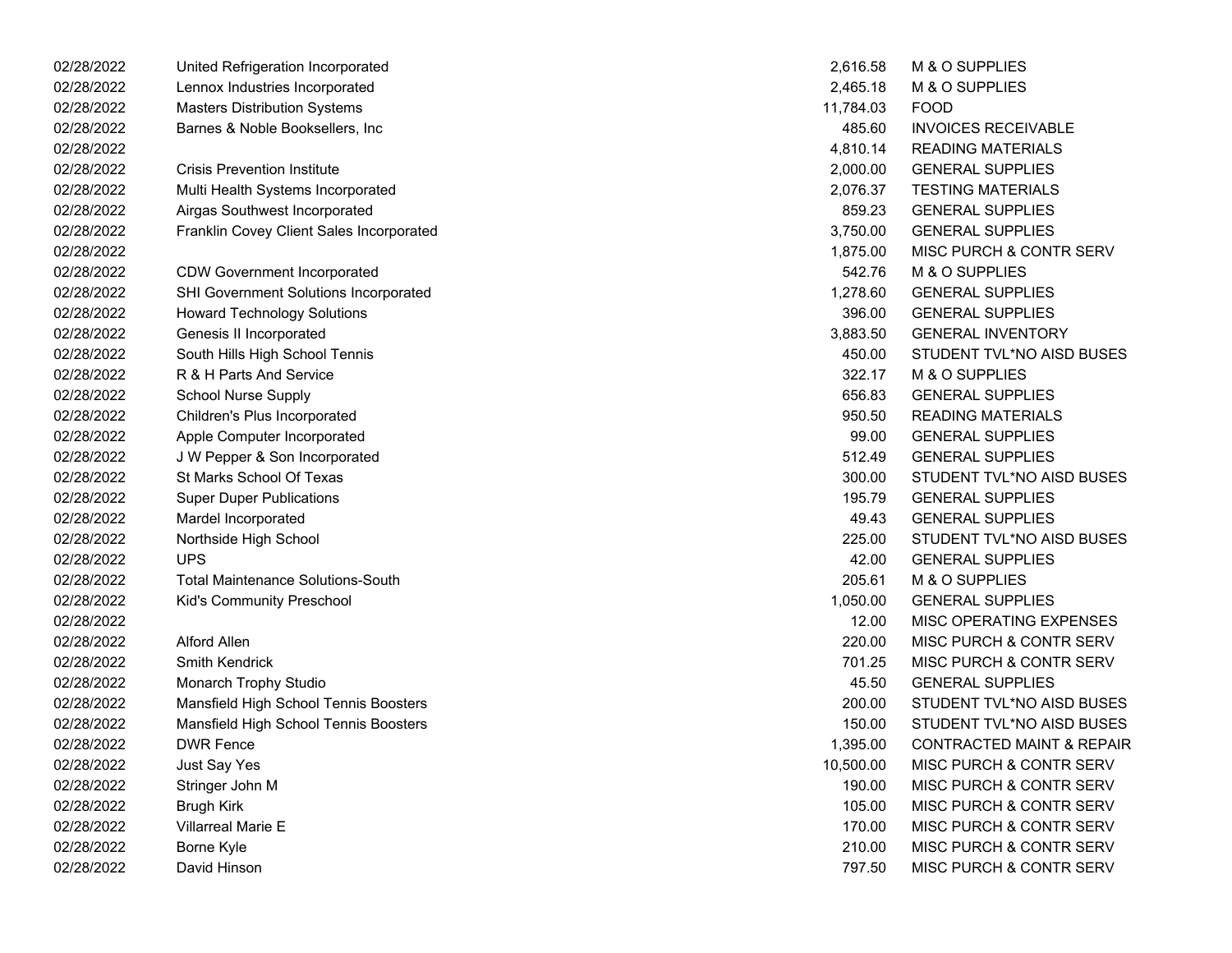| 02/28/2022 | Robert D. Lee                          | 880.00    | MISC PURCH & CONTR SERV            |
|------------|----------------------------------------|-----------|------------------------------------|
| 02/28/2022 | Durham Dustin J                        | 357.50    | <b>MISC PURCH &amp; CONTR SERV</b> |
| 02/28/2022 | <b>Aquatic Solutions</b>               | 514.00    | <b>INVOICES RECEIVABLE</b>         |
| 02/28/2022 | <b>Binswanger Glass</b>                | 56.91     | M & O SUPPLIES                     |
| 02/28/2022 | Brown John                             | 233.75    | MISC PURCH & CONTR SERV            |
| 02/28/2022 | IdentiSys Incorporated                 | 1,890.00  | M & O SUPPLIES                     |
| 02/28/2022 | National Wholesale Supply              | 36.17     | M & O SUPPLIES                     |
| 02/28/2022 | Jacket Backers                         | 250.00    | STUDENT TVL*NO AISD BUSES          |
| 02/28/2022 | <b>Burleson Centennial High School</b> | 420.00    | STUDENT TVL*NO AISD BUSES          |
| 02/28/2022 | Taco Cabana                            | 119.96    | MISC OPERATING EXPENSES            |
| 02/28/2022 | Simplot J R Company                    | 27,507.83 | <b>GENERAL INVENTORY</b>           |
| 02/28/2022 | Diaz Juan                              | 210.00    | <b>MISC PURCH &amp; CONTR SERV</b> |
| 02/28/2022 | Ferguson Enterprises, Inc.             | 315.52    | <b>GENERAL INVENTORY</b>           |
| 02/28/2022 | Dr Pepper Snapple Group                | 196.80    | <b>MISC OPERATING EXPENSES</b>     |
| 02/28/2022 | Cardinal's Sport Center Incorporated   | 306.00    | <b>GENERAL SUPPLIES</b>            |
| 02/28/2022 | Lowe's Home Centers, LLC               | 947.71    | <b>GENERAL SUPPLIES</b>            |
| 02/28/2022 |                                        | 1,298.97  | M & O SUPPLIES                     |
| 02/28/2022 | <b>Teacher Direct</b>                  | 62.56     | <b>GENERAL SUPPLIES</b>            |
| 02/28/2022 | OTC Brands, Inc.                       | 190.95    | <b>MISC OPERATING EXPENSES</b>     |
| 02/28/2022 | Clever Items LLC                       | 986.62    | <b>GENERAL SUPPLIES</b>            |
| 02/28/2022 | <b>Auto Plus Auto Parts</b>            | 107.28    | M & O SUPPLIES                     |
| 02/28/2022 | Drew Medford Memorial Tournament       | 400.00    | STUDENT TVL*NO AISD BUSES          |
| 02/28/2022 | Staples Inc/Staples Business Advantage | 5,652.81  | <b>GENERAL SUPPLIES</b>            |
| 02/28/2022 |                                        | 41.11     | MISC OPERATING EXPENSES            |
| 02/28/2022 | Staples Inc/Staples Business Advantage | 47,023.20 | <b>GENERAL INVENTORY</b>           |
| 02/28/2022 | <b>Nothing Bundt Cakes</b>             | 315.00    | <b>MISC OPERATING EXPENSES</b>     |
| 02/28/2022 | <b>Lindenmeyr Munroe</b>               | 2,184.76  | <b>GENERAL SUPPLIES</b>            |
| 02/28/2022 | <b>Mancinas Braulio III</b>            | 190.00    | MISC PURCH & CONTR SERV            |
| 02/28/2022 | Mancinas Braulio Jr                    | 210.00    | MISC PURCH & CONTR SERV            |
| 02/28/2022 | High School BBQ, Inc.                  | 400.00    | STUDENT TVL*NO AISD BUSES          |
| 02/28/2022 | High School BBQ, Inc.                  | 400.00    | STUDENT TVL*NO AISD BUSES          |
| 02/28/2022 | <b>Blick Art Materials</b>             | 394.60    | <b>GENERAL SUPPLIES</b>            |
| 02/28/2022 | Project Lead The Way Incorporated      | 625.50    | <b>GENERAL SUPPLIES</b>            |
| 02/28/2022 | Gimkit Inc                             | 1,000.00  | <b>GENERAL SUPPLIES</b>            |
| 02/28/2022 | Upstage Center Incorporated            | 8,339.76  | MISC PURCH & CONTR SERV            |
| 02/28/2022 | Thriving Leaders Collaborative LLC     | 2,500.00  | MISC PURCH & CONTR SERV            |
| 02/28/2022 | Jordan Tittsworth                      | 105.00    | MISC PURCH & CONTR SERV            |
| 02/28/2022 | Your Tees LLC                          | 373.00    | <b>GENERAL SUPPLIES</b>            |
| 02/28/2022 | Dylan Fedor                            | 5.00      | MISC PURCH & CONTR SERV            |
| 02/28/2022 | RICH PRODUCTS CORPORATION              |           | LIONS CLUB CONCESSIONS             |

| 880.00    | MISC PURCH & CONTR SERV            |
|-----------|------------------------------------|
| 357.50    | MISC PURCH & CONTR SERV            |
| 514.00    | INVOICES RECEIVABLE                |
| 56.91     | <b>M &amp; O SUPPLIES</b>          |
| 233.75    | <b>MISC PURCH &amp; CONTR SERV</b> |
| 1,890.00  | <b>M &amp; O SUPPLIES</b>          |
| 36.17     | M & O SUPPLIES                     |
| 250.00    | STUDENT TVL*NO AISD BUSES          |
| 420.00    | STUDENT TVL*NO AISD BUSES          |
| 119.96    | <b>MISC OPERATING EXPENSES</b>     |
| 27,507.83 | <b>GENERAL INVENTORY</b>           |
| 210.00    | <b>MISC PURCH &amp; CONTR SERV</b> |
| 315.52    | <b>GENERAL INVENTORY</b>           |
| 196.80    | MISC OPERATING EXPENSES            |
| 306.00    | <b>GENERAL SUPPLIES</b>            |
| 947.71    | <b>GENERAL SUPPLIES</b>            |
| 1.298.97  | M & O SUPPLIES                     |
| 62.56     | <b>GENERAL SUPPLIES</b>            |
| 190.95    | <b>MISC OPERATING EXPENSES</b>     |
| 986.62    | <b>GENERAL SUPPLIES</b>            |
| 107.28    | M & O SUPPLIES                     |
| 400.00    | STUDENT TVL*NO AISD BUSES          |
| 5,652.81  | <b>GENERAL SUPPLIES</b>            |
| 41.11     | <b>MISC OPERATING EXPENSES</b>     |
| 47,023.20 | <b>GENERAL INVENTORY</b>           |
| 315.00    | <b>MISC OPERATING EXPENSES</b>     |
| 2,184.76  | <b>GENERAL SUPPLIES</b>            |
| 190.00    | <b>MISC PURCH &amp; CONTR SERV</b> |
| 210.00    | <b>MISC PURCH &amp; CONTR SERV</b> |
| 400.00    | STUDENT TVL*NO AISD BUSES          |
| 400.00    | STUDENT TVL*NO AISD BUSES          |
| 394.60    | <b>GENERAL SUPPLIES</b>            |
| 625.50    | <b>GENERAL SUPPLIES</b>            |
| 1,000.00  | <b>GENERAL SUPPLIES</b>            |
| 8,339.76  | <b>MISC PURCH &amp; CONTR SERV</b> |
| 2,500.00  | <b>MISC PURCH &amp; CONTR SERV</b> |
| 105.00    | <b>MISC PURCH &amp; CONTR SERV</b> |
| 373.00    | <b>GENERAL SUPPLIES</b>            |
| 5.00      | <b>MISC PURCH &amp; CONTR SERV</b> |
|           | LIONS CLUB CONCESSIONS             |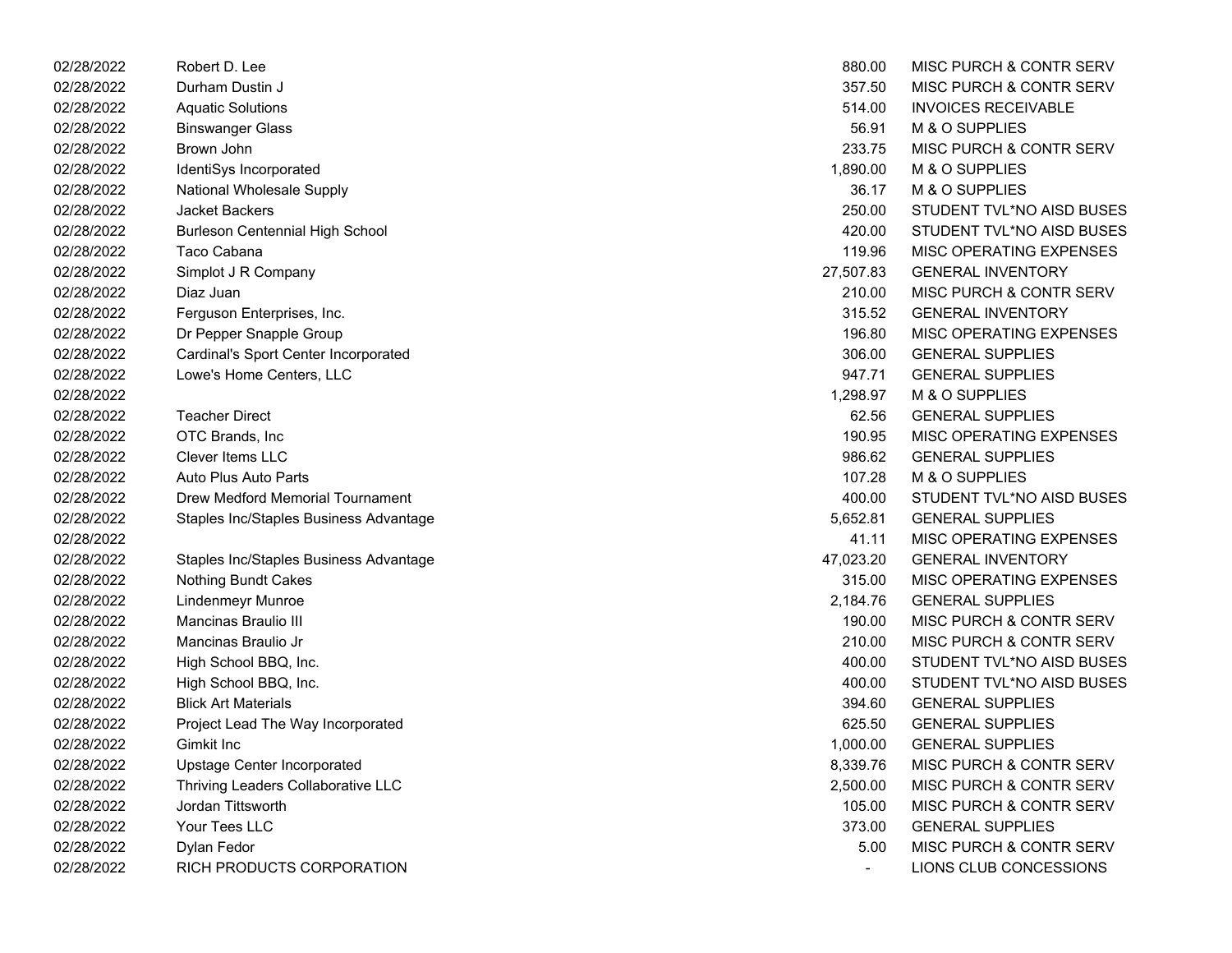| 02/28/2022 | Office Depot, Inc                                       | 3,211.65  | <b>GENERAL SUPPLIES</b>              |
|------------|---------------------------------------------------------|-----------|--------------------------------------|
| 02/28/2022 |                                                         | 59.31     | <b>INVOICES RECEIVABLE</b>           |
| 02/28/2022 | <b>Premier Transportation Services LLC</b>              | 5,650.00  | MISC OPERATING EXPENSES              |
| 02/28/2022 | Riverside Technologies Incorporated                     | 54.18     | <b>GENERAL SUPPLIES</b>              |
| 02/28/2022 | Community Coffee Company, LLC                           | 37.95     | MISC OPERATING EXPENSES              |
| 02/28/2022 | <b>Summit Fire &amp; Security</b>                       | 7,708.94  | <b>CONTRACTED MAINT &amp; REPAIR</b> |
| 02/28/2022 | <b>Tiffany Hearsley</b>                                 | 75.00     | MISC PURCH & CONTR SERV              |
| 02/28/2022 | <b>Adrian Abner</b>                                     | 440.00    | MISC PURCH & CONTR SERV              |
| 02/28/2022 | <b>Michael Valentine</b>                                | 250.00    | <b>INVOICES RECEIVABLE</b>           |
| 02/28/2022 | Kelly Joe                                               | 75.00     | MISC PURCH & CONTR SERV              |
| 02/28/2022 | Guadarrama Gabriela                                     | 33.00     | SAL & WAGES-SUPPORT PERS             |
| 02/28/2022 | Palacios Mariano                                        | 210.00    | MISC PURCH & CONTR SERV              |
| 02/28/2022 | Moss Flower, a California Corporation                   | 6,000.00  | MISC OPERATING EXPENSES              |
| 02/28/2022 |                                                         | 2,000.00  | MISC PURCH & CONTR SERV              |
| 02/28/2022 | Autmow, LLC                                             | 950.00    | <b>CONTRACTED MAINT &amp; REPAIR</b> |
| 02/28/2022 | <b>Charlotte Chambliss</b>                              | 350.00    | MISC PURCH & CONTR SERV              |
| 02/28/2022 | <b>Complete Supply Incorporated</b>                     | 2,148.05  | M & O SUPPLIES                       |
| 02/28/2022 | Austin Turf & Tractor                                   | 340.25    | <b>CONTRACTED MAINT &amp; REPAIR</b> |
| 02/28/2022 | <b>Atmos Energy</b>                                     | 12,584.74 | <b>WATER</b>                         |
| 02/28/2022 | <b>Temperature Control Systems</b>                      | 240.00    | M & O SUPPLIES                       |
| 02/28/2022 | Southwest International Trucks                          | 825.00    | <b>CONTRACTED MAINT &amp; REPAIR</b> |
| 02/28/2022 |                                                         | 3,934.89  | M & O SUPPLIES                       |
| 02/28/2022 | Romeo Music                                             | 470.90    | <b>GENERAL SUPPLIES</b>              |
| 02/28/2022 | <b>Burmax Company Incorporated</b>                      | 355.47    | <b>GENERAL SUPPLIES</b>              |
| 02/28/2022 | <b>Danceline Productions</b>                            | 225.00    | <b>INVOICES RECEIVABLE</b>           |
| 02/28/2022 |                                                         | 1,365.00  | STUDENT TVL*NO AISD BUSES            |
| 02/28/2022 | Texas Association Of School Boards Risk Management Fund | 11,907.39 | INSURANCE/BOND PREMIUMS              |
| 02/28/2022 | Tmea Region 5 Band                                      | 62.50     | STUDENT TVL*NO AISD BUSES            |
| 02/28/2022 | <b>Pittsburgh Paints</b>                                | 27.73     | M & O SUPPLIES                       |
| 02/28/2022 | Arlington Camera Incorporated                           | 417.55    | <b>GENERAL SUPPLIES</b>              |
| 02/28/2022 | Haltom High School                                      | 400.00    | STUDENT TVL*NO AISD BUSES            |
| 02/28/2022 | <b>Pollock Paper Distributors</b>                       | 30,735.00 | <b>GENERAL INVENTORY</b>             |
| 02/28/2022 | Vandergriff Chevrolet                                   | 473.00    | <b>CONTRACTED MAINT &amp; REPAIR</b> |
| 02/28/2022 |                                                         | 227.50    | M & O SUPPLIES                       |
| 02/28/2022 | Olen Williams Sales & Service                           | 291.41    | <b>CONTRACTED MAINT &amp; REPAIR</b> |
| 02/28/2022 | Arlington High School 001                               | 335.00    | STUDENT TVL*NO AISD BUSES            |
| 02/28/2022 | <b>Bowie High School</b><br>004                         | 350.00    | STUDENT TVL*NO AISD BUSES            |
| 02/28/2022 | Sam Houston High School 002                             | 125.00    | STUDENT TVL*NO AISD BUSES            |
| 02/28/2022 | Lamar High School 003                                   | 570.00    | STUDENT TVL*NO AISD BUSES            |
| 02/28/2022 | Seguin High School                                      | 175.00    | STUDENT TVL*NO AISD BUSES            |
|            |                                                         |           |                                      |

| 3,211.65  | <b>GENERAL SUPPLIES</b>              |
|-----------|--------------------------------------|
| 59.31     | <b>INVOICES RECEIVABLE</b>           |
| 5,650.00  | MISC OPERATING EXPENSES              |
| 54.18     | <b>GENERAL SUPPLIES</b>              |
| 37.95     | <b>MISC OPERATING EXPENSES</b>       |
| 7,708.94  | <b>CONTRACTED MAINT &amp; REPAIR</b> |
| 75.00     | <b>MISC PURCH &amp; CONTR SERV</b>   |
| 440.00    | MISC PURCH & CONTR SERV              |
| 250.00    | <b>INVOICES RECEIVABLE</b>           |
| 75.00     | <b>MISC PURCH &amp; CONTR SERV</b>   |
| 33.00     | SAL & WAGES-SUPPORT PERS             |
| 210.00    | <b>MISC PURCH &amp; CONTR SERV</b>   |
| 6,000.00  | MISC OPERATING EXPENSES              |
| 2,000.00  | <b>MISC PURCH &amp; CONTR SERV</b>   |
| 950.00    | <b>CONTRACTED MAINT &amp; REPAIR</b> |
| 350.00    | <b>MISC PURCH &amp; CONTR SERV</b>   |
| 2,148.05  | <b>M &amp; O SUPPLIES</b>            |
| 340.25    | <b>CONTRACTED MAINT &amp; REPAIR</b> |
| 12,584.74 | WATFR                                |
| 240.00    | <b>M &amp; O SUPPLIES</b>            |
| 825.00    | <b>CONTRACTED MAINT &amp; REPAIR</b> |
| 3,934.89  | <b>M &amp; O SUPPLIES</b>            |
| 470.90    | <b>GENERAL SUPPLIES</b>              |
| 355.47    | <b>GENERAL SUPPLIES</b>              |
| 225.00    | <b>INVOICES RECEIVABLE</b>           |
| 1,365.00  | STUDENT TVL*NO AISD BUSES            |
| 11,907.39 | INSURANCE/BOND PREMIUMS              |
| 62.50     | STUDENT TVL*NO AISD BUSES            |
| 27.73     | <b>M &amp; O SUPPLIES</b>            |
| 417.55    | <b>GENERAL SUPPLIES</b>              |
| 400.00    | STUDENT TVL*NO AISD BUSES            |
| 30,735.00 | <b>GENERAL INVENTORY</b>             |
| 473.00    | <b>CONTRACTED MAINT &amp; REPAIR</b> |
| 227.50    | <b>M &amp; O SUPPLIES</b>            |
| 291.41    | CONTRACTED MAINT & REPAIR            |
| 335.00    | STUDENT TVL*NO AISD BUSES            |
| 350.00    | STUDENT TVL*NO AISD BUSES            |
| 125.00    | STUDENT TVL*NO AISD BUSES            |
| 570.00    | STUDENT TVL*NO AISD BUSES            |
| 175.00    | STUDENT TVL*NO AISD BUSES            |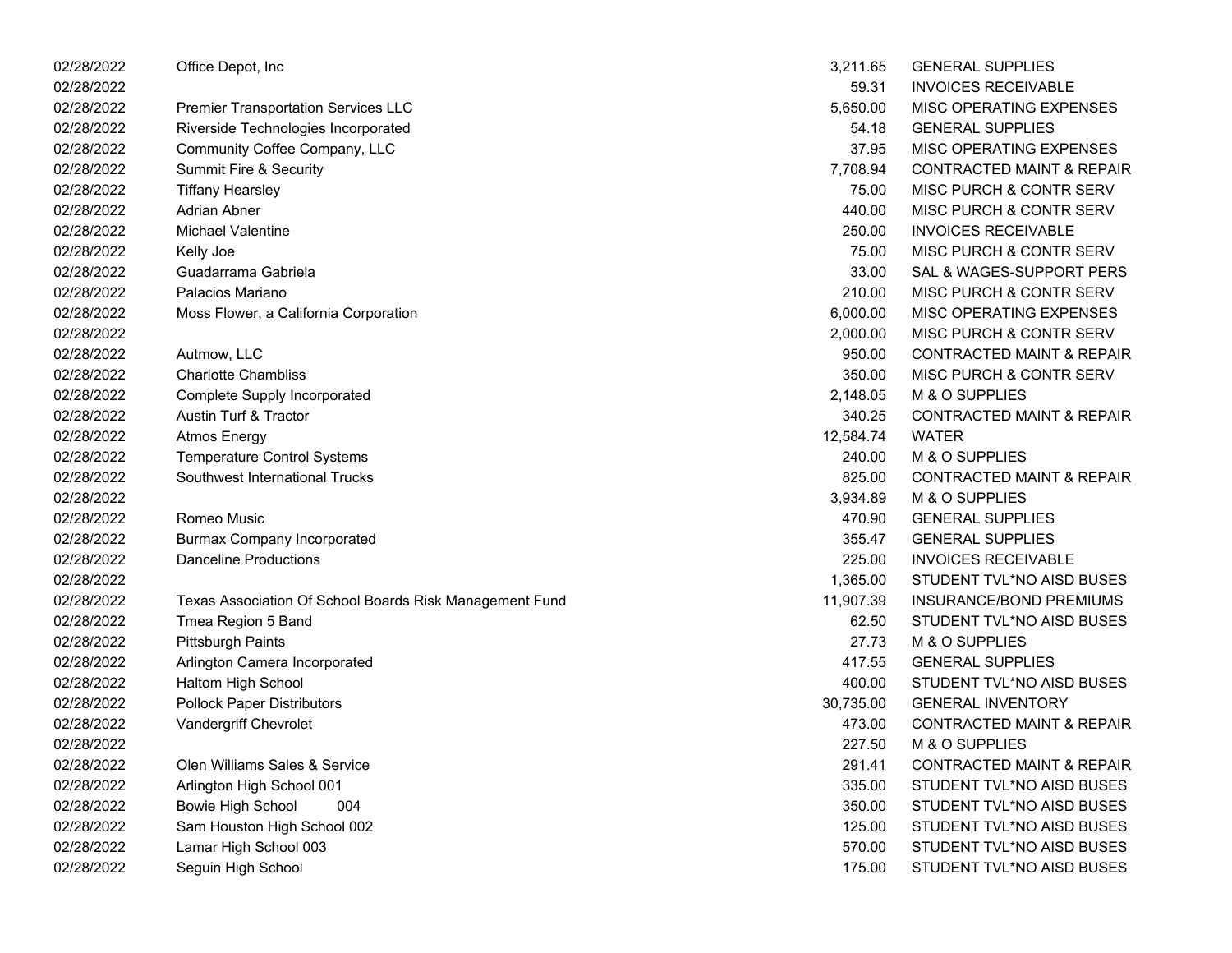| 02/28/2022 | Sarah McMurrough                                   | 150.00    | NON-EMPLOYEE TRAVEL                |
|------------|----------------------------------------------------|-----------|------------------------------------|
| 02/28/2022 | Aaron Reich                                        | 30.00     | NON-EMPLOYEE TRAVEL                |
| 02/28/2022 | New Dairy Opco LLC DBA Borden Dairy                | 442.38    | <b>FOOD</b>                        |
| 03/01/2022 | Sandra Sanchez                                     | 458.00    | LIONS CLUB CONCESSIONS             |
| 03/01/2022 | McKinney Kenneth                                   | 220.00    | <b>MISC PURCH &amp; CONTR SERV</b> |
| 03/01/2022 | McKinney Kenneth                                   | 205.00    | <b>MISC PURCH &amp; CONTR SERV</b> |
| 03/01/2022 | Office Depot, Inc                                  | 13,712.85 | <b>GENERAL SUPPLIES</b>            |
| 03/01/2022 |                                                    | 106.00    | <b>INVOICES RECEIVABLE</b>         |
| 03/01/2022 | <b>Teachers Discovery</b>                          | 54.94     | <b>GENERAL SUPPLIES</b>            |
| 03/01/2022 | Corgan Assoc Architects Incorporated               | 10,713.59 | BLDG PURCH, CONSTR, IMPROVE        |
| 03/01/2022 | Nassp                                              | 667.50    | <b>GENERAL SUPPLIES</b>            |
| 03/01/2022 | <b>Labatt Food Service</b>                         | 33,041.40 | <b>GENERAL INVENTORY</b>           |
| 03/01/2022 | <b>Grainger Industrial Supply</b>                  | 320.81    | M & O SUPPLIES                     |
| 03/01/2022 | Duncanville Athletics                              | 250.00    | STUDENT TVL*NO AISD BUSES          |
| 03/01/2022 | University Of Texas At Arlington Athletics         | 750.00    | MISC OPERATING EXPENSES            |
| 03/01/2022 | Home Depot Pro                                     | 275.02    | <b>GENERAL SUPPLIES</b>            |
| 03/01/2022 | Apex Supply Company                                | 328.36    | M & O SUPPLIES                     |
| 03/01/2022 | Kroger                                             | 610.95    | <b>GENERAL SUPPLIES</b>            |
| 03/01/2022 |                                                    | 397.13    | MISC OPERATING EXPENSES            |
| 03/01/2022 | <b>B W I Companies Incorporated</b>                | 171.12    | <b>GENERAL SUPPLIES</b>            |
| 03/01/2022 | <b>Precision Business Machines Incorporated</b>    | 1,643.80  | <b>GENERAL SUPPLIES</b>            |
| 03/01/2022 | Really Good Stuff                                  | 141.07    | <b>GENERAL SUPPLIES</b>            |
| 03/01/2022 | <b>Elliott Electric Supply</b>                     | 12,520.65 | M & O SUPPLIES                     |
| 03/01/2022 | Lennox Industries Incorporated                     | 143.78    | M & O SUPPLIES                     |
| 03/01/2022 | Barnes & Noble Booksellers, Inc.                   | 522.37    | <b>READING MATERIALS</b>           |
| 03/01/2022 | <b>Country Critters</b>                            | 306.00    | STUDENT TVL*NO AISD BUSES          |
| 03/01/2022 | Landtec Engineers Llc                              | 62,675.00 | BLDG PURCH, CONSTR, IMPROVE        |
| 03/01/2022 | Lone Star Learning                                 | 520.00    | <b>GENERAL SUPPLIES</b>            |
| 03/01/2022 | <b>Td Industries Limited</b>                       | 80,573.00 | BLDG PURCH, CONSTR, IMPROVE        |
| 03/01/2022 | Aerowave Technologies                              | 695.25    | <b>GENERAL SUPPLIES</b>            |
| 03/01/2022 | South Hills High School Tennis                     | 150.00    | STUDENT TVL*NO AISD BUSES          |
| 03/01/2022 | Library Store Incorporated The                     | 380.25    | <b>GENERAL SUPPLIES</b>            |
| 03/01/2022 | Hornet Wrestling Booster Club                      | 200.00    | STUDENT TVL*NO AISD BUSES          |
| 03/01/2022 | Barrow Electrical & Lighting Supply Incorporated   | 3,311.58  | <b>GENERAL SUPPLIES</b>            |
| 03/01/2022 | <b>City Of Grand Prairie Water Utilities</b>       | 13.00     | <b>WATER</b>                       |
| 03/01/2022 | Lewisville Independent School District             | 768.30    | MISC OPERATING EXPENSES            |
| 03/01/2022 | Arlington Hardware Incorporated #53                | 15.58     | M & O SUPPLIES                     |
| 03/01/2022 | Cleburne High School                               | 375.00    | STUDENT TVL*NO AISD BUSES          |
| 03/01/2022 | University Of Texas @ Austin School Of Social Work | 200.00    | MISC OPERATING EXPENSES            |
| 03/01/2022 | Child Care Associates Incorporated                 | 1.818.24  | MISC PURCH & CONTR SERV            |

|                                | 150.00    | NON-EMPLOYEE TRAVEL                |
|--------------------------------|-----------|------------------------------------|
|                                | 30.00     | NON-EMPLOYEE TRAVEL                |
| <b>DBA Borden Dairy</b>        | 442.38    | <b>FOOD</b>                        |
|                                | 458.00    | LIONS CLUB CONCESSIONS             |
|                                | 220.00    | MISC PURCH & CONTR SERV            |
|                                | 205.00    | <b>MISC PURCH &amp; CONTR SERV</b> |
|                                | 13,712.85 | <b>GENERAL SUPPLIES</b>            |
|                                | 106.00    | <b>INVOICES RECEIVABLE</b>         |
|                                | 54.94     | <b>GENERAL SUPPLIES</b>            |
| cts Incorporated               | 10,713.59 | BLDG PURCH, CONSTR, IMPROVE        |
|                                | 667.50    | <b>GENERAL SUPPLIES</b>            |
|                                | 33,041.40 | <b>GENERAL INVENTORY</b>           |
| pply                           | 320.81    | M & O SUPPLIES                     |
|                                | 250.00    | STUDENT TVL*NO AISD BUSES          |
| t Arlington Athletics          | 750.00    | MISC OPERATING EXPENSES            |
|                                | 275.02    | <b>GENERAL SUPPLIES</b>            |
| у                              | 328.36    | M & O SUPPLIES                     |
|                                | 610.95    | <b>GENERAL SUPPLIES</b>            |
|                                | 397.13    | MISC OPERATING EXPENSES            |
| prporated                      | 171.12    | <b>GENERAL SUPPLIES</b>            |
| achines Incorporated           | 1,643.80  | <b>GENERAL SUPPLIES</b>            |
|                                | 141.07    | <b>GENERAL SUPPLIES</b>            |
|                                | 12,520.65 | M & O SUPPLIES                     |
| orporated                      | 143.78    | M & O SUPPLIES                     |
| sellers, Inc                   | 522.37    | <b>READING MATERIALS</b>           |
|                                | 306.00    | STUDENT TVL*NO AISD BUSES          |
|                                | 62,675.00 | BLDG PURCH, CONSTR, IMPROVE        |
|                                | 520.00    | <b>GENERAL SUPPLIES</b>            |
|                                | 80,573.00 | <b>BLDG PURCH, CONSTR, IMPROVE</b> |
| es                             | 695.25    | <b>GENERAL SUPPLIES</b>            |
| ol Tennis                      | 150.00    | STUDENT TVL*NO AISD BUSES          |
| ated The                       | 380.25    | <b>GENERAL SUPPLIES</b>            |
| ster Club                      | 200.00    | STUDENT TVL*NO AISD BUSES          |
| ghting Supply Incorporated     | 3,311.58  | <b>GENERAL SUPPLIES</b>            |
| Water Utilities                | 13.00     | <b>WATER</b>                       |
| it School District             | 768.30    | MISC OPERATING EXPENSES            |
| corporated #53                 | 15.58     | M & O SUPPLIES                     |
|                                | 375.00    | STUDENT TVL*NO AISD BUSES          |
| ) Austin School Of Social Work | 200.00    | MISC OPERATING EXPENSES            |
| Incorporated<br>ś              | 1,818.24  | <b>MISC PURCH &amp; CONTR SERV</b> |
|                                |           |                                    |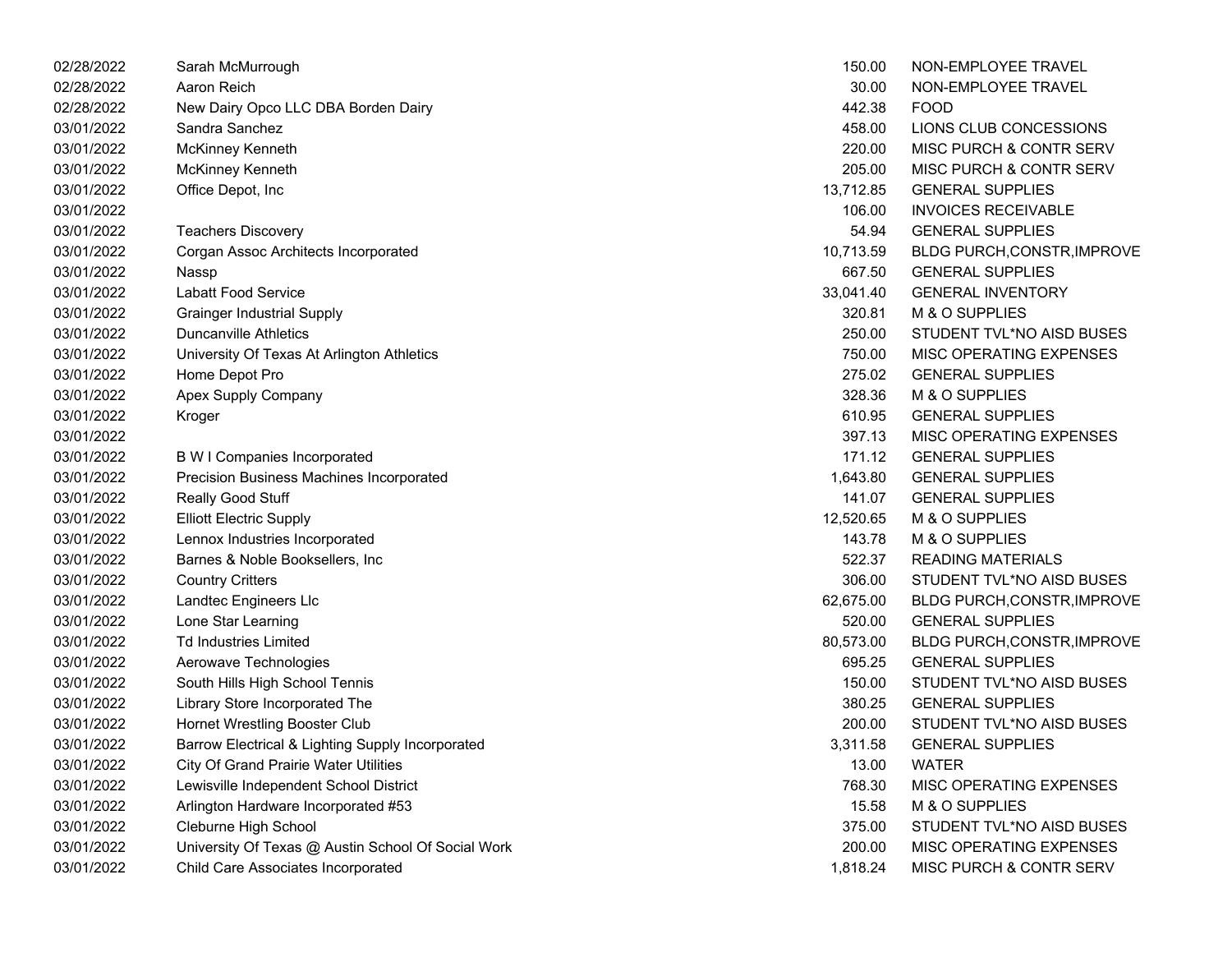| 03/01/2022 | Mardel Incorporated                      | 165.89      | <b>GENERAL SUPPLIES</b>            |
|------------|------------------------------------------|-------------|------------------------------------|
| 03/01/2022 | Mid-Cities Arlington Swimming            | 1,386.00    | <b>DUES</b>                        |
| 03/01/2022 | <b>UPS</b>                               | 71.97       | <b>GENERAL SUPPLIES</b>            |
| 03/01/2022 | <b>Total Maintenance Solutions-South</b> | 15.52       | M & O SUPPLIES                     |
| 03/01/2022 | Henry John C                             | 742.50      | MISC PURCH & CONTR SERV            |
| 03/01/2022 | <b>Brumley Brandon</b>                   | 95.00       | <b>MISC OPERATING EXPENSES</b>     |
| 03/01/2022 | Logisoft Computer Products LLC           | 1,791.36    | <b>GENERAL SUPPLIES</b>            |
| 03/01/2022 | <b>White Roderick</b>                    | 125.00      | <b>MISC PURCH &amp; CONTR SERV</b> |
| 03/01/2022 | Musser Amanda                            | 315.00      | <b>MISC PURCH &amp; CONTR SERV</b> |
| 03/01/2022 | Musser Amanda                            | 250.00      | <b>INVOICES RECEIVABLE</b>         |
| 03/01/2022 | <b>Burleson ISD Athletics</b>            | 181.30      | <b>MISC OPERATING EXPENSES</b>     |
| 03/01/2022 | Mansfield ISD Athletics                  | 346.42      | <b>MISC OPERATING EXPENSES</b>     |
| 03/01/2022 | Ferrellgas, Incorporated                 | 15,054.60   | <b>GENERAL INVENTORY</b>           |
| 03/01/2022 | <b>Griffin Ricky</b>                     | 115.00      | MISC OPERATING EXPENSES            |
| 03/01/2022 | <b>Opper Darrell</b>                     | 220.00      | <b>MISC OPERATING EXPENSES</b>     |
| 03/01/2022 | <b>Ball Eric</b>                         | 770.00      | <b>MISC PURCH &amp; CONTR SERV</b> |
| 03/01/2022 | Nickols Eric                             | 105.00      | <b>MISC OPERATING EXPENSES</b>     |
| 03/01/2022 | McDougal Alan                            | 105.00      | <b>MISC OPERATING EXPENSES</b>     |
| 03/01/2022 | Richardson Kerry                         | 190.00      | MISC PURCH & CONTR SERV            |
| 03/01/2022 | Dunsworth Matthew                        | 170.00      | <b>MISC PURCH &amp; CONTR SERV</b> |
| 03/01/2022 | Washington Varandas                      | 178.75      | <b>MISC PURCH &amp; CONTR SERV</b> |
| 03/01/2022 | Camper Marcus                            | 563.75      | <b>MISC PURCH &amp; CONTR SERV</b> |
| 03/01/2022 | <b>Binswanger Glass</b>                  | 372.61      | M & O SUPPLIES                     |
| 03/01/2022 | Grant-Brooks Jonathan Lee                | 398.75      | MISC PURCH & CONTR SERV            |
| 03/01/2022 | DeSoto Independent School District       | 30.44       | MISC OPERATING EXPENSES            |
| 03/01/2022 | Dixon Glen                               | 115.00      | MISC OPERATING EXPENSES            |
| 03/01/2022 | IdentiSys Incorporated                   | 320.00      | M & O SUPPLIES                     |
| 03/01/2022 |                                          | 7,955.00    | <b>MISC PURCH &amp; CONTR SERV</b> |
| 03/01/2022 | National Wholesale Supply                | 1,054.91    | M & O SUPPLIES                     |
| 03/01/2022 | <b>WRA Architects Incorporated</b>       | 43,193.40   | <b>BLDG PURCH,CONSTR,IMPROVE</b>   |
| 03/01/2022 | <b>Woodard Michael</b>                   | 200.00      | MISC OPERATING EXPENSES            |
| 03/01/2022 | Matera Paper Co., Inc.                   | 391.68      | <b>GENERAL INVENTORY</b>           |
| 03/01/2022 | <b>Ward's Science</b>                    | 60.46       | <b>GENERAL SUPPLIES</b>            |
| 03/01/2022 | Seidlitz Education, LLC                  | 700.00      | <b>EMPLOYEE TRAVEL</b>             |
| 03/01/2022 | AlphaGraphics                            | 37.50       | <b>GENERAL SUPPLIES</b>            |
| 03/01/2022 | <b>Brown Reynolds Watford Architects</b> | 34,137.59   | <b>BLDG PURCH, CONSTR, IMPROVE</b> |
| 03/01/2022 | e-Builder, Inc.                          | 94,500.00   | <b>GENERAL SUPPLIES</b>            |
| 03/01/2022 | Joeris General Contractors, Ltd.         | 754,003.46  | BLDG PURCH, CONSTR, IMPROVE        |
| 03/01/2022 |                                          | (37,700.17) | <b>RETAINAGE</b>                   |
| 03/01/2022 | Diaz Juan                                | 190.00      | MISC PURCH & CONTR SERV            |

| 165.89      | <b>GENERAL SUPPLIES</b>            |
|-------------|------------------------------------|
| 1,386.00    | <b>DUES</b>                        |
| 71.97       | <b>GENERAL SUPPLIES</b>            |
| 15.52       | M & O SUPPLIES                     |
| 742.50      | MISC PURCH & CONTR SERV            |
| 95.00       | <b>MISC OPERATING EXPENSES</b>     |
| 1,791.36    | <b>GENERAL SUPPLIES</b>            |
| 125.00      | MISC PURCH & CONTR SERV            |
| 315.00      | MISC PURCH & CONTR SERV            |
| 250.00      | <b>INVOICES RECEIVABLE</b>         |
| 181.30      | <b>MISC OPERATING EXPENSES</b>     |
| 346.42      | MISC OPERATING EXPENSES            |
| 15,054.60   | <b>GENERAL INVENTORY</b>           |
| 115.00      | <b>MISC OPERATING EXPENSES</b>     |
| 220.00      | <b>MISC OPERATING EXPENSES</b>     |
| 770.00      | MISC PURCH & CONTR SERV            |
| 105.00      | <b>MISC OPERATING EXPENSES</b>     |
| 105.00      | <b>MISC OPERATING EXPENSES</b>     |
| 190.00      | MISC PURCH & CONTR SERV            |
| 170.00      | MISC PURCH & CONTR SERV            |
| 178.75      | MISC PURCH & CONTR SERV            |
| 563.75      | MISC PURCH & CONTR SERV            |
| 372.61      | M & O SUPPLIES                     |
| 398.75      | MISC PURCH & CONTR SERV            |
| 30.44       | <b>MISC OPERATING EXPENSES</b>     |
| 115.00      | <b>MISC OPERATING EXPENSES</b>     |
| 320.00      | M & O SUPPLIES                     |
| 7,955.00    | <b>MISC PURCH &amp; CONTR SERV</b> |
| 1,054.91    | M & O SUPPLIES                     |
| 43,193.40   | <b>BLDG PURCH, CONSTR, IMPROVE</b> |
| 200.00      | <b>MISC OPERATING EXPENSES</b>     |
| 391.68      | <b>GENERAL INVENTORY</b>           |
| 60.46       | <b>GENERAL SUPPLIES</b>            |
| 700.00      | <b>EMPLOYEE TRAVEL</b>             |
| 37.50       | <b>GENERAL SUPPLIES</b>            |
| 34,137.59   | <b>BLDG PURCH, CONSTR, IMPROVE</b> |
| 94,500.00   | <b>GENERAL SUPPLIES</b>            |
| 754,003.46  | BLDG PURCH, CONSTR, IMPROVE        |
| (37,700.17) | <b>RETAINAGE</b>                   |
| 190.00      | MISC PURCH & CONTR SERV            |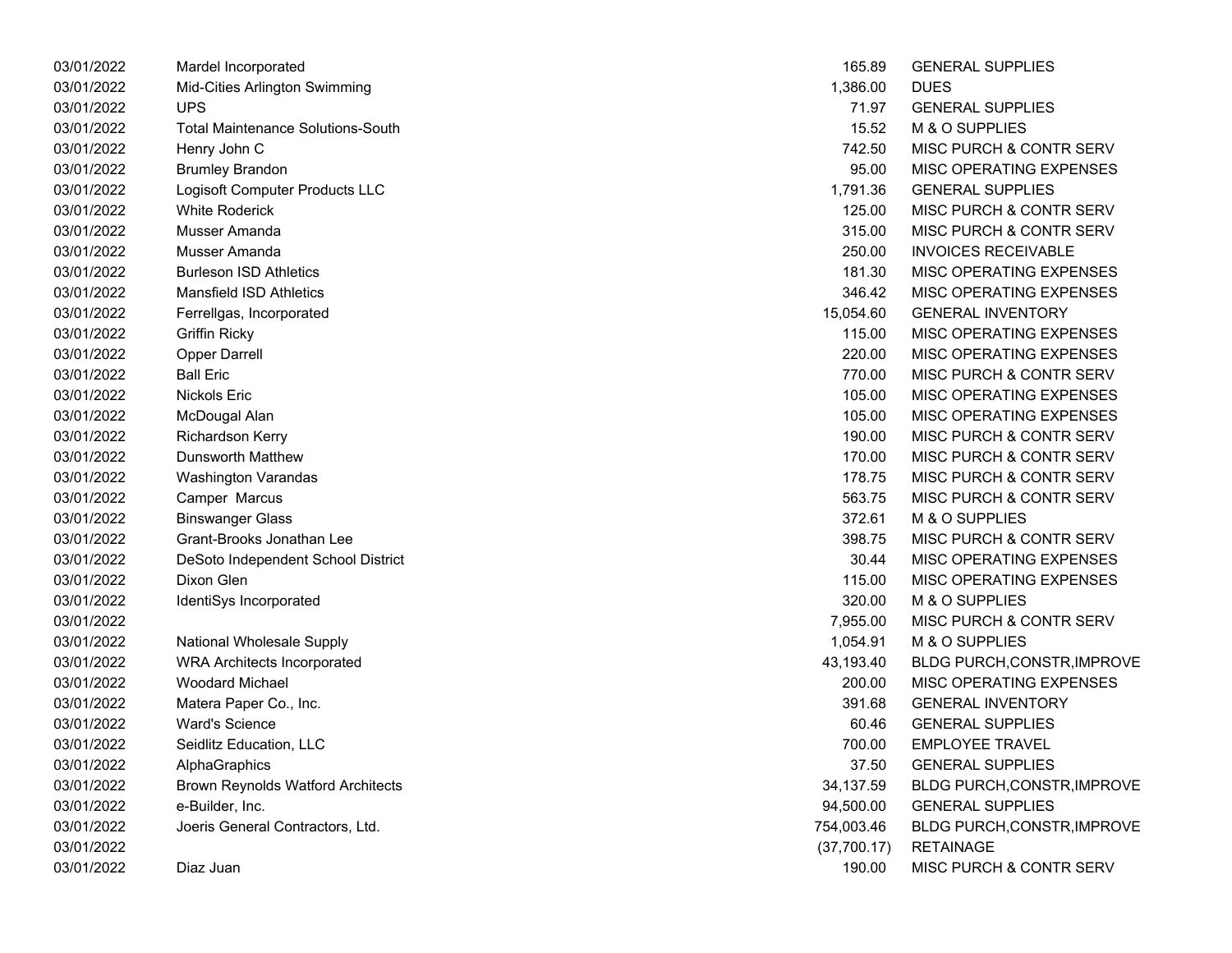| 03/01/2022 | Senor Wooly LLC                                                               | 150.00     | <b>GENERAL SUPPLIES</b>            |
|------------|-------------------------------------------------------------------------------|------------|------------------------------------|
| 03/01/2022 | <b>Elkins Paul</b>                                                            | 95.00      | MISC OPERATING EXPENSES            |
| 03/01/2022 | Levels Marcus                                                                 | 105.00     | MISC OPERATING EXPENSES            |
| 03/01/2022 | Cardinal's Sport Center Incorporated                                          | 153.00     | <b>INVOICES RECEIVABLE</b>         |
| 03/01/2022 | Lowe's Home Centers, LLC                                                      | 104.46     | M & O SUPPLIES                     |
| 03/01/2022 | Glenn Engineering Corp.                                                       | 249,151.64 | BLDG PURCH, CONSTR, IMPROVE        |
| 03/01/2022 | Minority Authority Uniform LLC                                                | 85.50      | <b>GENERAL SUPPLIES</b>            |
| 03/01/2022 | <b>Final Graphic</b>                                                          | 378.70     | MISC PURCH & CONTR SERV            |
| 03/01/2022 | Moore Supply Co                                                               | 1,892.30   | M & O SUPPLIES                     |
| 03/01/2022 | Engineered Air Balance Co, Inc                                                | 7,740.00   | BLDG PURCH, CONSTR, IMPROVE        |
| 03/01/2022 | <b>Lincoln Electric Company</b>                                               | 1,270.50   | <b>GENERAL SUPPLIES</b>            |
| 03/01/2022 | <b>Mavich LLC</b>                                                             | 6,395.04   | <b>GENERAL INVENTORY</b>           |
| 03/01/2022 | Nasco                                                                         | 512.14     | <b>GENERAL SUPPLIES</b>            |
| 03/01/2022 | Staples Inc/Staples Business Advantage                                        | 1,106.82   | <b>GENERAL SUPPLIES</b>            |
| 03/01/2022 | UIL Region 5 Music                                                            | 487.50     | STUDENT TVL*NO AISD BUSES          |
| 03/01/2022 | Bayes Achievement Center, Inc.                                                | 17,221.68  | <b>TUITION &amp; TRFR PMTS</b>     |
| 03/01/2022 | Alonti Catering                                                               | 156.04     | MISC OPERATING EXPENSES            |
| 03/01/2022 | AT&T Acct #831-000-7848 935                                                   | 194.38     | WATER                              |
| 03/01/2022 | Greer Joe                                                                     | 110.00     | <b>MISC OPERATING EXPENSES</b>     |
| 03/01/2022 | <b>Blick Art Materials</b>                                                    | 466.58     | <b>GENERAL SUPPLIES</b>            |
| 03/01/2022 | <b>IN2 Architecture</b>                                                       | 11,236.11  | <b>BLDG PURCH, CONSTR, IMPROVE</b> |
| 03/01/2022 | Patterson Veterinary Supply Inc                                               | 16.50      | <b>GENERAL SUPPLIES</b>            |
| 03/01/2022 | KLNO-FM, KFZO-FM, KFLC-AM, KDXX-FM, KESS-FM                                   | 5,750.00   | MISC OPERATING EXPENSES            |
| 03/01/2022 | Key Construction Texas LLC                                                    | 5,837.20   | BLDG PURCH, CONSTR, IMPROVE        |
| 03/01/2022 | Hillco Partners L L C                                                         | 5,600.00   | <b>LOBBYING</b>                    |
| 03/01/2022 | New Dairy Opco LLC DBA Borden Dairy                                           | 68,308.30  | <b>FOOD</b>                        |
| 03/01/2022 | <b>KLC Video Security</b>                                                     | 75,175.65  | MISC PURCH & CONTR SERV            |
| 03/01/2022 | <b>Merakey Allos</b>                                                          | 7,888.00   | <b>TUITION &amp; TRFR PMTS</b>     |
| 03/01/2022 | Mobile Modular Management Corporation dba Mobile Modular Portable Storage dba | 14,338.00  | RENTALS & OPERATING LEASE          |
| 03/01/2022 | <b>Amplify Education Incorporated</b>                                         | 900.00     | MISC OPERATING EXPENSES            |
| 03/01/2022 | Donna L. Simpson                                                              | 110.00     | MISC OPERATING EXPENSES            |
| 03/01/2022 | Medsharps LLC                                                                 | 155.00     | <b>GENERAL SUPPLIES</b>            |
| 03/01/2022 | <b>Empowering Minds Counseling Services</b>                                   | 840.00     | OTH PROFESSIONAL SERVICES          |
| 03/01/2022 | Lloyd D Nabors Demolition LLC                                                 | 10,600.00  | <b>RETAINAGE</b>                   |
| 03/01/2022 | Your Tees LLC                                                                 | 198.00     | <b>GENERAL SUPPLIES</b>            |
| 03/01/2022 | <b>Kenneth Perkins</b>                                                        | 187.50     | MISC PURCH & CONTR SERV            |
| 03/01/2022 | Lakeshore Learning Materials                                                  | 828.11     | <b>GENERAL SUPPLIES</b>            |
| 03/01/2022 | Office Depot, Inc                                                             | 1,144.25   | <b>GENERAL SUPPLIES</b>            |
| 03/01/2022 | <b>Garrett Demolition Incorporated</b>                                        | 181,003.40 | <b>BLDG PURCH, CONSTR, IMPROVE</b> |
| 03/01/2022 |                                                                               | (9,050.17) | <b>RETAINAGE</b>                   |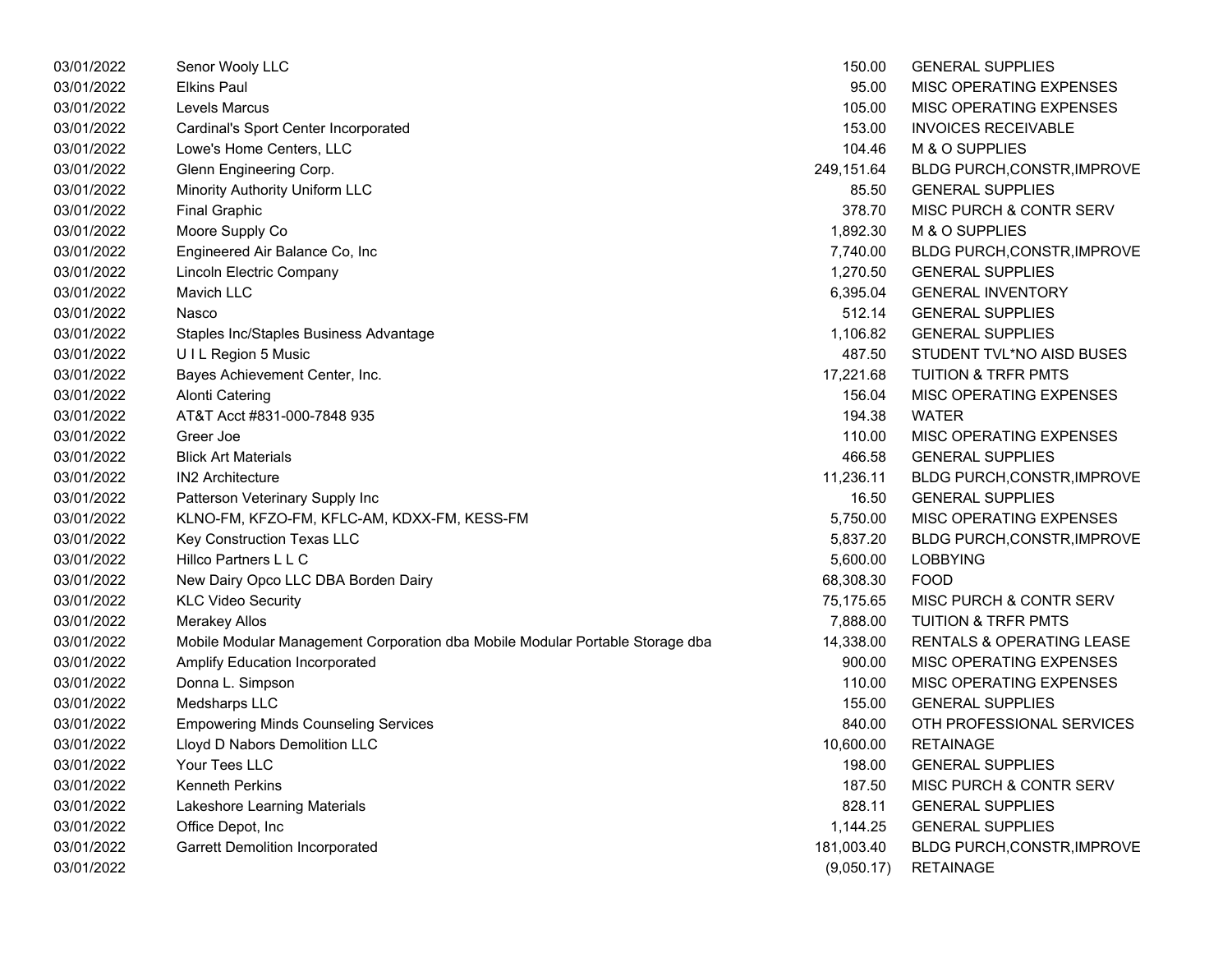| 03/01/2022 | American Classic Tours & Music Festivals LLC     | 100.00     | STUDENT TVL*NO AISD BUSES            |
|------------|--------------------------------------------------|------------|--------------------------------------|
| 03/01/2022 | Evan Schwarzbach                                 | 178.75     | <b>MISC PURCH &amp; CONTR SERV</b>   |
| 03/01/2022 | <b>KDAA Network Solutions LLC</b>                | 1,048.90   | MISC PURCH & CONTR SERV              |
| 03/01/2022 | Arlington High School Colt Baseball Booster Club | 300.00     | STUDENT TVL*NO AISD BUSES            |
| 03/01/2022 | Deandrel Scott                                   | 165.00     | MISC PURCH & CONTR SERV              |
| 03/01/2022 | Aeron Hill                                       | 467.50     | MISC PURCH & CONTR SERV              |
| 03/01/2022 | <b>CEC Facilities Group</b>                      | 594.00     | CONTRACTED MAINT & REPAIR            |
| 03/01/2022 | Brian Woods                                      | 105.00     | MISC OPERATING EXPENSES              |
| 03/01/2022 | Sarah Elizabeth Vander Meulen                    | 75.00      | MISC PURCH & CONTR SERV              |
| 03/01/2022 | James Max Adams                                  | 75.00      | MISC PURCH & CONTR SERV              |
| 03/01/2022 | Vick Holden                                      | 150.00     | MISC PURCH & CONTR SERV              |
| 03/01/2022 | DFW Behavioral Health Symposium                  | 199.00     | <b>EMPLOYEE TRAVEL</b>               |
| 03/01/2022 | <b>Trinity High School</b>                       | 270.00     | STUDENT TVL*NO AISD BUSES            |
| 03/01/2022 | Klarquist John                                   | 130.00     | MISC OPERATING EXPENSES              |
| 03/01/2022 | <b>Sturns Chris</b>                              | 304.80     | MISC OPERATING EXPENSES              |
| 03/01/2022 | <b>Complete Supply Incorporated</b>              | 6,105.00   | <b>GENERAL INVENTORY</b>             |
| 03/01/2022 | Elevator Maintenance and Repair Incorporated     | 1,495.21   | <b>CONTRACTED MAINT &amp; REPAIR</b> |
| 03/01/2022 | Hobby Lobby Store #175                           | 299.30     | <b>GENERAL SUPPLIES</b>              |
| 03/01/2022 | <b>Atmos Energy</b>                              | 55,165.93  | <b>WATER</b>                         |
| 03/01/2022 | <b>Temperature Control Systems</b>               | 1,563.50   | M & O SUPPLIES                       |
| 03/01/2022 | Sam Pack's Five Star Ford                        | 78,744.00  | <b>VEHICLES</b>                      |
| 03/01/2022 | University Of Texas @ Austin                     | 125.28     | MISC OPERATING EXPENSES              |
| 03/01/2022 | Music & Arts                                     | 23.60      | <b>GENERAL SUPPLIES</b>              |
| 03/01/2022 | Rush Truck Centers Of Texas Limited Partnership  | 2,965.21   | M & O SUPPLIES                       |
| 03/01/2022 | <b>CORE Construction Services of Texas</b>       | 70,672.60  | BLDG PURCH, CONSTR, IMPROVE          |
| 03/01/2022 |                                                  | (3,533.63) | <b>RETAINAGE</b>                     |
| 03/01/2022 | Nagim Ibrahim                                    | 210.00     | MISC PURCH & CONTR SERV              |
| 03/01/2022 | Curriculum Associates Incorporated               | 5,002.80   | <b>GENERAL SUPPLIES</b>              |
| 03/01/2022 | Duncanville High School                          | 375.00     | STUDENT TVL*NO AISD BUSES            |
| 03/01/2022 | <b>Flinn Scientific</b>                          | 45.00      | <b>GENERAL SUPPLIES</b>              |
| 03/01/2022 | Paxton Patterson                                 | 214.57     | <b>GENERAL SUPPLIES</b>              |
| 03/01/2022 | Quality Audio Visual Service Incorporated        | 460.00     | CONTRACTED MAINT & REPAIR            |
| 03/01/2022 | Unifirst Holdings(A/R 01550)                     | 74.02      | <b>CONTRACTED MAINT &amp; REPAIR</b> |
| 03/01/2022 |                                                  | 201.22     | MISC PURCH & CONTR SERV              |
| 03/01/2022 | Sam Houston High School 002                      | 125.00     | STUDENT TVL*NO AISD BUSES            |
| 03/01/2022 | Seguin High School                               | 250.00     | STUDENT TVL*NO AISD BUSES            |
| 03/02/2022 | Kristi Cecil                                     | 56.89      | MISC PURCH & CONTR SERV              |
| 03/02/2022 | Wafa Ihweil                                      | 350.00     | <b>EMPLOYEE TRAVEL</b>               |
| 03/02/2022 | <b>United Educators Association</b>              | 561.57     | UNITED FUND                          |
| 03/02/2022 | United Educators Association                     | 586.41     | UNITED FUND                          |

| 100.00     | STUDENT TVL*NO AISD BUSES            |
|------------|--------------------------------------|
| 178.75     | <b>MISC PURCH &amp; CONTR SERV</b>   |
| 1,048.90   | <b>MISC PURCH &amp; CONTR SERV</b>   |
| 300.00     | STUDENT TVL*NO AISD BUSES            |
| 165.00     | <b>MISC PURCH &amp; CONTR SERV</b>   |
| 467.50     | <b>MISC PURCH &amp; CONTR SERV</b>   |
| 594.00     | <b>CONTRACTED MAINT &amp; REPAIR</b> |
| 105.00     | <b>MISC OPERATING EXPENSES</b>       |
| 75.00      | <b>MISC PURCH &amp; CONTR SERV</b>   |
| 75.00      | <b>MISC PURCH &amp; CONTR SERV</b>   |
| 150.00     | <b>MISC PURCH &amp; CONTR SERV</b>   |
| 199.00     | <b>EMPLOYEE TRAVEL</b>               |
| 270.00     | STUDENT TVL*NO AISD BUSES            |
| 130.00     | <b>MISC OPERATING EXPENSES</b>       |
| 304.80     | <b>MISC OPERATING EXPENSES</b>       |
| 6,105.00   | <b>GENERAL INVENTORY</b>             |
| 1,495.21   | <b>CONTRACTED MAINT &amp; REPAIR</b> |
|            | 299.30 GENERAL SUPPLIES              |
| 55,165.93  | WATER                                |
| 1,563.50   | M & O SUPPLIES                       |
| 78,744.00  | <b>VEHICLES</b>                      |
| 125.28     | <b>MISC OPERATING EXPENSES</b>       |
|            | 23.60 GENERAL SUPPLIES               |
| 2,965.21   | M & O SUPPLIES                       |
| 70,672.60  | BLDG PURCH, CONSTR, IMPROVE          |
| (3,533.63) | <b>RETAINAGE</b>                     |
| 210.00     | MISC PURCH & CONTR SERV              |
|            | 5,002.80 GENERAL SUPPLIES            |
| 375.00     | STUDENT TVL*NO AISD BUSES            |
| 45.00      | <b>GENERAL SUPPLIES</b>              |
| 214.57     | <b>GENERAL SUPPLIES</b>              |
| 460.00     | <b>CONTRACTED MAINT &amp; REPAIR</b> |
| 74.02      | <b>CONTRACTED MAINT &amp; REPAIR</b> |
| 201.22     | MISC PURCH & CONTR SERV              |
| 125.00     | STUDENT TVL*NO AISD BUSES            |
| 250.00     | STUDENT TVL*NO AISD BUSES            |
| 56.89      | <b>MISC PURCH &amp; CONTR SERV</b>   |
| 350.00     | <b>EMPLOYEE TRAVEL</b>               |
| 561.57     | UNITED FUND                          |
| 586.41     | UNITED FUND                          |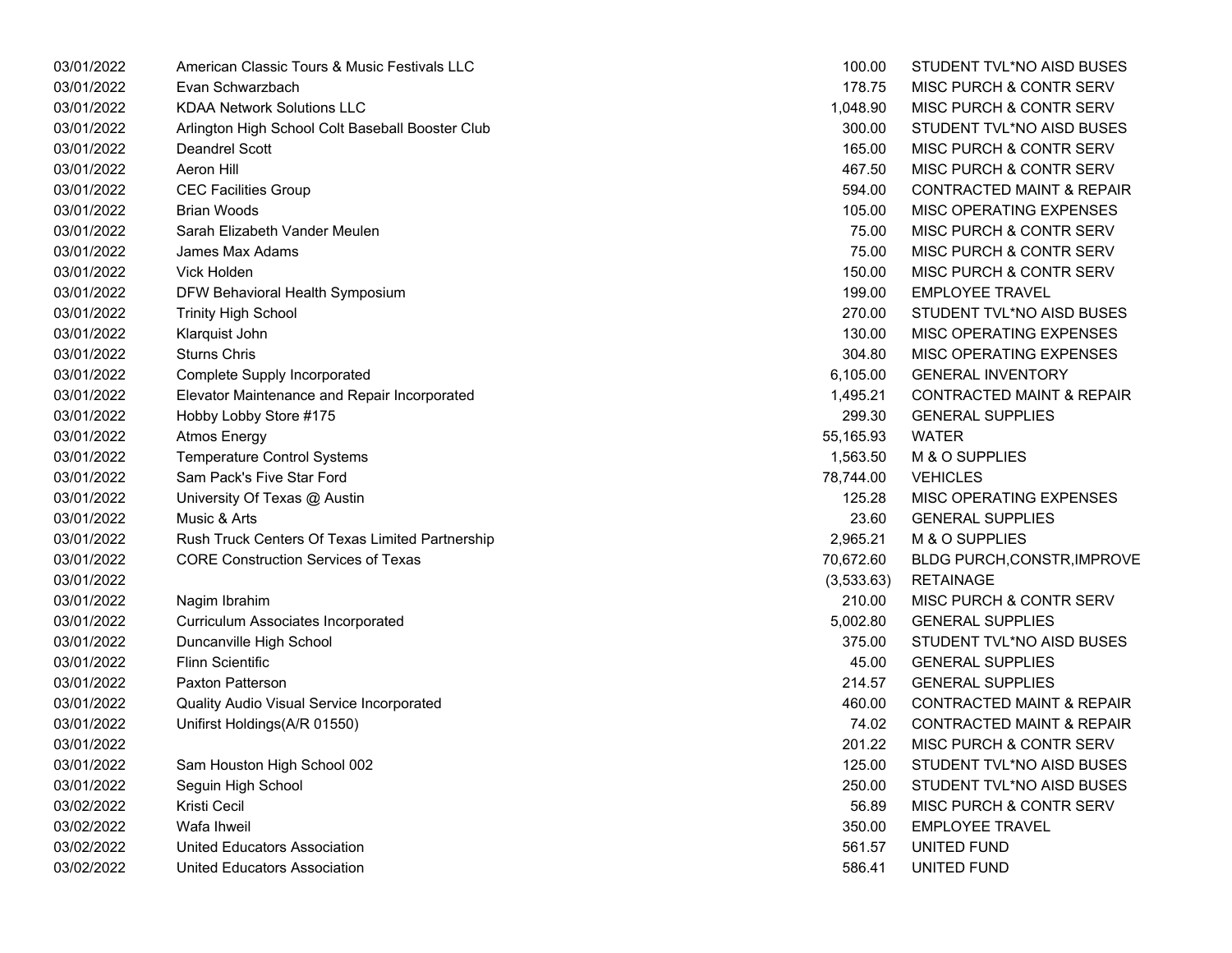| 5.00<br>542.31 | AISD EDUCATION FOUNDATION<br>UNITED FUND |
|----------------|------------------------------------------|
|                |                                          |
|                |                                          |
|                | UNITED FUND                              |
| 63.88          | UNITED FUND                              |
| 8.96           | UNITED FUND                              |
| 313.10         | <b>DENTAL INSURANCE</b>                  |
| 4,215.00       | DUE TO CREDIT UNION                      |
| 124.20         | UNITED FUND                              |
| 11,837.16      | BLDG PURCH, CONSTR, IMPROVE              |
| 65.00          | <b>READING MATERIALS</b>                 |
| 236.60         | M & O SUPPLIES                           |
| 379.94         | <b>GENERAL SUPPLIES</b>                  |
| 100.00         | <b>EMPLOYEE TRAVEL</b>                   |
| 295.24         | M & O SUPPLIES                           |
| 498.48         | <b>GENERAL SUPPLIES</b>                  |
| 95.25          | MISC OPERATING EXPENSES                  |
| 457.66         | <b>GENERAL SUPPLIES</b>                  |
| 1,418.40       | <b>READING MATERIALS</b>                 |
| 466.00         | <b>GENERAL SUPPLIES</b>                  |
| 2,560.54       | <b>GENERAL SUPPLIES</b>                  |
| 234.95         | <b>GENERAL SUPPLIES</b>                  |
| 70.74          | <b>GENERAL SUPPLIES</b>                  |
| 232.92         | <b>CONTRACTED MAINT &amp; REPAIR</b>     |
| 180.00         | <b>GENERAL SUPPLIES</b>                  |
| 144.40         | <b>GENERAL SUPPLIES</b>                  |
| 1,811.95       | <b>GENERAL SUPPLIES</b>                  |
| 354.93         | <b>GENERAL SUPPLIES</b>                  |
| 28.48          | M & O SUPPLIES                           |
| 30,370.55      | <b>GENERAL SUPPLIES</b>                  |
| 68.25          | <b>GENERAL SUPPLIES</b>                  |
| 1,155.00       | <b>GENERAL INVENTORY</b>                 |
| 936.00         | MISC PURCH & CONTR SERV                  |
| 43,608.50      | <b>LEGAL SERVICES</b>                    |
| 38.00          | <b>GENERAL SUPPLIES</b>                  |
| 245.00         | <b>EMPLOYEE TRAVEL</b>                   |
| 245.00         | <b>EMPLOYEE TRAVEL</b>                   |
| 245.00         | <b>EMPLOYEE TRAVEL</b>                   |
| 54.50          | <b>GENERAL SUPPLIES</b>                  |
| 758.84         | <b>GENERAL SUPPLIES</b>                  |
|                | 20.00                                    |

| 57.72     | UNITED FUND                          |
|-----------|--------------------------------------|
| 5.00      | AISD EDUCATION FOUNDATION            |
| 542.31    | UNITED FUND                          |
| 20.00     | UNITED FUND                          |
| 63.88     | UNITED FUND                          |
| 8.96      | UNITED FUND                          |
| 313.10    | <b>DENTAL INSURANCE</b>              |
| 4,215.00  | DUE TO CREDIT UNION                  |
| 124.20    | UNITED FUND                          |
| 11,837.16 | BLDG PURCH, CONSTR, IMPROVE          |
| 65.00     | <b>READING MATERIALS</b>             |
| 236.60    | M & O SUPPLIES                       |
| 379.94    | <b>GENERAL SUPPLIES</b>              |
| 100.00    | <b>EMPLOYEE TRAVEL</b>               |
| 295.24    | M & O SUPPLIES                       |
| 498.48    | <b>GENERAL SUPPLIES</b>              |
| 95.25     | MISC OPERATING EXPENSES              |
| 457.66    | <b>GENERAL SUPPLIES</b>              |
| 1,418.40  | <b>READING MATERIALS</b>             |
| 466.00    | <b>GENERAL SUPPLIES</b>              |
| 2,560.54  | <b>GENERAL SUPPLIES</b>              |
| 234.95    | <b>GENERAL SUPPLIES</b>              |
| 70.74     | <b>GENERAL SUPPLIES</b>              |
| 232.92    | <b>CONTRACTED MAINT &amp; REPAIR</b> |
| 180.00    | <b>GENERAL SUPPLIES</b>              |
| 144.40    | <b>GENERAL SUPPLIES</b>              |
| 1,811.95  | <b>GENERAL SUPPLIES</b>              |
| 354.93    | <b>GENERAL SUPPLIES</b>              |
| 28.48     | <b>M &amp; O SUPPLIES</b>            |
| 30,370.55 | <b>GENERAL SUPPLIES</b>              |
| 68.25     | <b>GENERAL SUPPLIES</b>              |
| 1,155.00  | <b>GENERAL INVENTORY</b>             |
| 936.00    | <b>MISC PURCH &amp; CONTR SERV</b>   |
| 43,608.50 | <b>LEGAL SERVICES</b>                |
| 38.00     | <b>GENERAL SUPPLIES</b>              |
| 245.00    | <b>EMPLOYEE TRAVEL</b>               |
| 245.00    | <b>EMPLOYEE TRAVEL</b>               |
| 245.00    | <b>EMPLOYEE TRAVEL</b>               |
| 54.50     | <b>GENERAL SUPPLIES</b>              |
| 758.84    | <b>GENERAL SUPPLIES</b>              |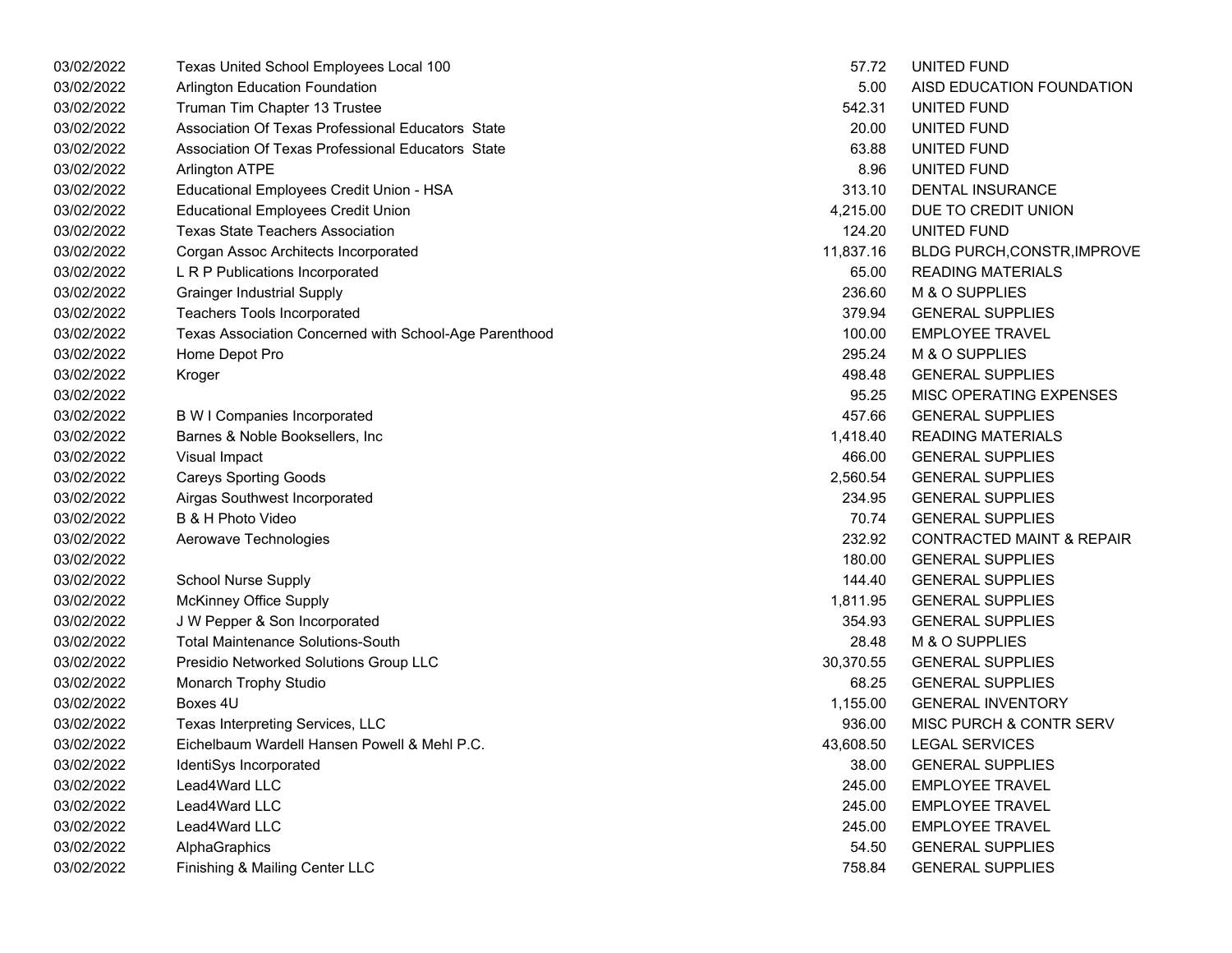| 03/02/2022 | Ferguson Enterprises, Inc.                      | 115.50    | <b>GENERAL INVENTORY</b>             |
|------------|-------------------------------------------------|-----------|--------------------------------------|
| 03/02/2022 | <b>NEDRP LLC</b>                                | 10,050.00 | <b>MISC PURCH &amp; CONTR SERV</b>   |
| 03/02/2022 | Lowe's Home Centers, LLC                        | 913.18    | M & O SUPPLIES                       |
| 03/02/2022 | <b>Teacher Direct</b>                           | 318.25    | <b>GENERAL SUPPLIES</b>              |
| 03/02/2022 | Lincoln Electric Company                        | 2,841.30  | <b>GENERAL SUPPLIES</b>              |
| 03/02/2022 | Nasco                                           | 377.37    | <b>GENERAL SUPPLIES</b>              |
| 03/02/2022 | Learning Center of North Texas, Inc.            | 1,200.00  | MISC PURCH & CONTR SERV              |
| 03/02/2022 | Staples Inc/Staples Business Advantage          | 367.30    | <b>GENERAL SUPPLIES</b>              |
| 03/02/2022 | Midlothian High School Cross Country            | 300.00    | STUDENT TVL*NO AISD BUSES            |
| 03/02/2022 | Alonti Catering                                 | 965.75    | MISC OPERATING EXPENSES              |
| 03/02/2022 | <b>Blick Art Materials</b>                      | 82.74     | <b>GENERAL SUPPLIES</b>              |
| 03/02/2022 | Moore Waste and Recycling Services              | 9,560.70  | <b>CONTRACTED MAINT &amp; REPAIR</b> |
| 03/02/2022 | <b>Full House Sound Productions</b>             | 900.00    | <b>INVOICES RECEIVABLE</b>           |
| 03/02/2022 | Texas Health Sports Medicine                    | 3,453.13  | <b>MISC PURCH &amp; CONTR SERV</b>   |
| 03/02/2022 | Brady Industries of Texas LLC                   | 1,155.90  | <b>GENERAL INVENTORY</b>             |
| 03/02/2022 | North Texas Swimming Inc                        | 172.00    | STUDENT TVL*NO AISD BUSES            |
| 03/02/2022 | Thriving Leaders Collaborative LLC              | 5,000.00  | <b>MISC PURCH &amp; CONTR SERV</b>   |
| 03/02/2022 | Fornine Music LLC                               | 4,500.00  | <b>INVOICES RECEIVABLE</b>           |
| 03/02/2022 | The Certified Welding and Testing Co. Inc.      | 440.00    | <b>MISC OPERATING EXPENSES</b>       |
| 03/02/2022 | Lakeshore Learning Materials                    | 1,835.24  | <b>GENERAL SUPPLIES</b>              |
| 03/02/2022 | Office Depot, Inc                               | 11,783.68 | <b>GENERAL SUPPLIES</b>              |
| 03/02/2022 |                                                 | 24.44     | <b>MISC OPERATING EXPENSES</b>       |
| 03/02/2022 | <b>Garrett Demolition Incorporated</b>          | 20,359.00 | BLDG PURCH,CONSTR, IMPROVE           |
| 03/02/2022 | Riverside Technologies Incorporated             | 69.28     | <b>GENERAL SUPPLIES</b>              |
| 03/02/2022 | Cal Interpreting and Translations Incorporated  | 605.95    | <b>MISC PURCH &amp; CONTR SERV</b>   |
| 03/02/2022 | <b>Brandon Owens</b>                            | 935.00    | <b>MISC PURCH &amp; CONTR SERV</b>   |
| 03/02/2022 | <b>Aeron Hill</b>                               | 467.50    | MISC PURCH & CONTR SERV              |
| 03/02/2022 | <b>Aeron Hill</b>                               | 467.50    | MISC PURCH & CONTR SERV              |
| 03/02/2022 | Candor Consulting & Diagnostics, LLC            | 6,262.50  | <b>MISC PURCH &amp; CONTR SERV</b>   |
| 03/02/2022 | Atmos Energy                                    | 4,050.49  | <b>WATER</b>                         |
| 03/02/2022 | Music & Arts                                    | 5,804.65  | <b>CONTRACTED MAINT &amp; REPAIR</b> |
| 03/02/2022 | Rush Truck Centers Of Texas Limited Partnership | 540.44    | M & O SUPPLIES                       |
| 03/02/2022 | 4imprint Incorporated                           | 1,463.51  | <b>GENERAL SUPPLIES</b>              |
| 03/02/2022 | Pittsburgh Paints                               | 665.53    | M & O SUPPLIES                       |
| 03/02/2022 | <b>Gopher Sport Equipment</b>                   | 824.10    | <b>GENERAL SUPPLIES</b>              |
| 03/02/2022 | <b>Pyramid School Products</b>                  | 630.72    | <b>GENERAL INVENTORY</b>             |
| 03/03/2022 | <b>Barrett Weaver</b>                           | 304.87    | <b>GENERAL SUPPLIES</b>              |
| 03/03/2022 | Home Depot Pro                                  | 238.88    | M & O SUPPLIES                       |
| 03/03/2022 | Kapco Library Products Kent Adhesive Products   | 184.91    | <b>GENERAL SUPPLIES</b>              |
| 03/03/2022 | Kroger                                          | 528.32    | <b>GENERAL SUPPLIES</b>              |

| 115.50    | <b>GENERAL INVENTORY</b>             |
|-----------|--------------------------------------|
| 10,050.00 | <b>MISC PURCH &amp; CONTR SERV</b>   |
| 913.18    | M & O SUPPLIES                       |
| 318.25    | <b>GENERAL SUPPLIES</b>              |
| 2,841.30  | <b>GENERAL SUPPLIES</b>              |
| 377.37    | <b>GENERAL SUPPLIES</b>              |
| 1,200.00  | <b>MISC PURCH &amp; CONTR SERV</b>   |
| 367.30    | <b>GENERAL SUPPLIES</b>              |
| 300.00    | STUDENT TVL*NO AISD BUSES            |
| 965.75    | <b>MISC OPERATING EXPENSES</b>       |
| 82.74     | <b>GENERAL SUPPLIES</b>              |
| 9,560.70  | <b>CONTRACTED MAINT &amp; REPAIR</b> |
| 900.00    | <b>INVOICES RECEIVABLE</b>           |
| 3,453.13  | <b>MISC PURCH &amp; CONTR SERV</b>   |
| 1,155.90  | <b>GENERAL INVENTORY</b>             |
| 172.00    | <b>STUDENT TVL*NO AISD BUSES</b>     |
| 5,000.00  | <b>MISC PURCH &amp; CONTR SERV</b>   |
| 4,500.00  | <b>INVOICES RECEIVABLE</b>           |
| 440.00    | <b>MISC OPERATING EXPENSES</b>       |
| 1,835.24  | <b>GENERAL SUPPLIES</b>              |
| 11,783.68 | <b>GENERAL SUPPLIES</b>              |
| 24.44     | <b>MISC OPERATING EXPENSES</b>       |
| 20,359.00 | <b>BLDG PURCH, CONSTR, IMPROVE</b>   |
| 69.28     | <b>GENERAL SUPPLIES</b>              |
| 605.95    | <b>MISC PURCH &amp; CONTR SERV</b>   |
| 935.00    | <b>MISC PURCH &amp; CONTR SERV</b>   |
| 467.50    | <b>MISC PURCH &amp; CONTR SERV</b>   |
| 467.50    | <b>MISC PURCH &amp; CONTR SERV</b>   |
| 6,262.50  | <b>MISC PURCH &amp; CONTR SERV</b>   |
| 4,050.49  | WATER                                |
| 5,804.65  | <b>CONTRACTED MAINT &amp; REPAIR</b> |
| 540.44    | M & O SUPPLIES                       |
| 1,463.51  | <b>GENERAL SUPPLIES</b>              |
| 665.53    | M & O SUPPLIES                       |
| 824.10    | <b>GENERAL SUPPLIES</b>              |
| 630.72    | <b>GENERAL INVENTORY</b>             |
| 304.87    | <b>GENERAL SUPPLIES</b>              |
| 238.88    | M & O SUPPLIES                       |
| 184.91    | <b>GENERAL SUPPLIES</b>              |
| 528.32    | <b>GENERAL SUPPLIES</b>              |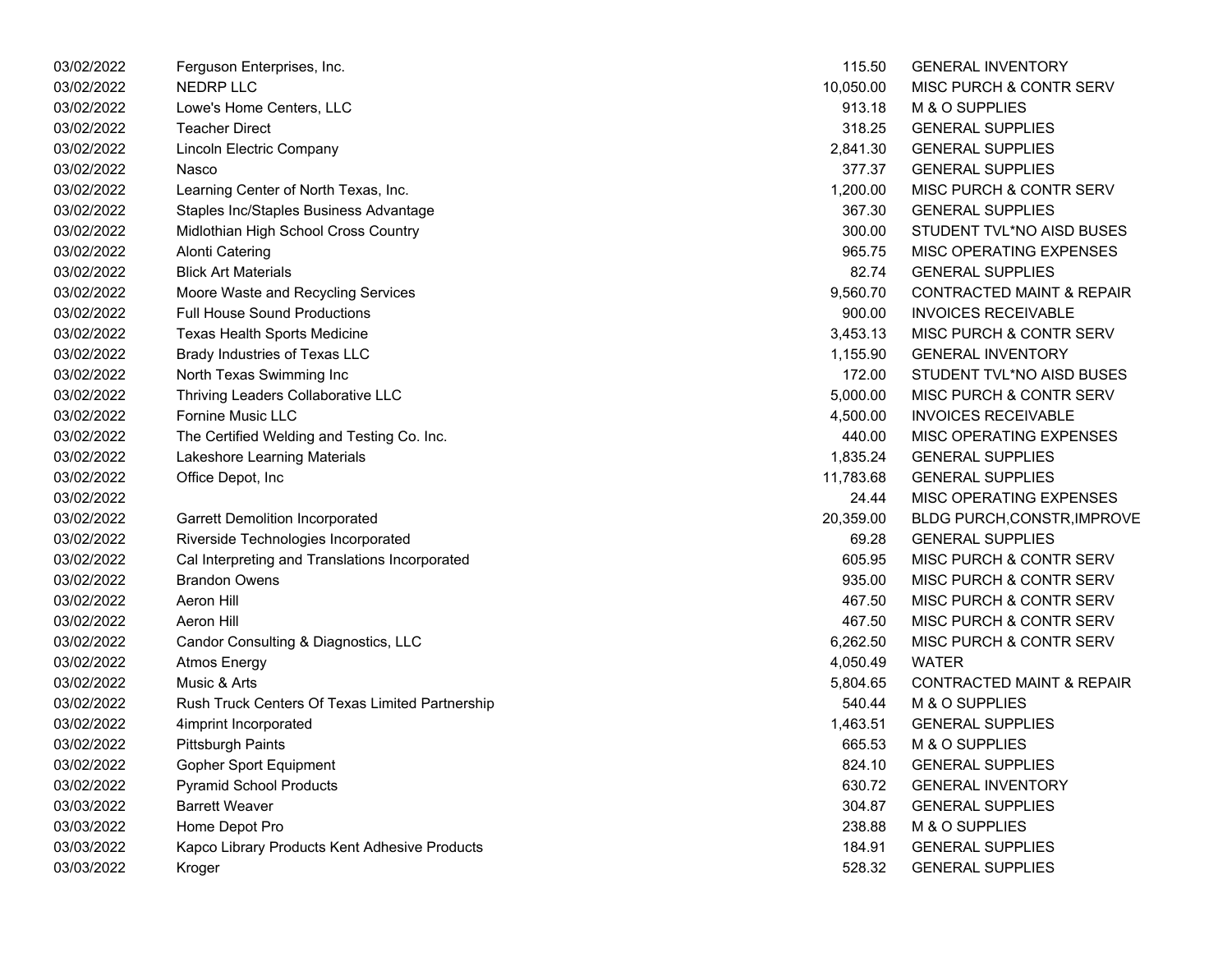| 03/03/2022 | Alternator Service, Inc.                 | 1,050.00   | <b>GENERAL INVENTORY</b>             |
|------------|------------------------------------------|------------|--------------------------------------|
| 03/03/2022 | United Refrigeration Incorporated        | 1,276.83   | M & O SUPPLIES                       |
| 03/03/2022 | <b>Elliott Electric Supply</b>           | 164.55     | M & O SUPPLIES                       |
| 03/03/2022 | Mission Arlington/Mission Metroplex      | 1,626.50   | MISC PURCH & CONTR SERV              |
| 03/03/2022 | Airgas Southwest Incorporated            | 412.31     | <b>RENTALS &amp; OPERATING LEASE</b> |
| 03/03/2022 | Learning Without Tears                   | 93.50      | <b>GENERAL SUPPLIES</b>              |
| 03/03/2022 | Office Depot                             | 160.56     | <b>GENERAL SUPPLIES</b>              |
| 03/03/2022 | <b>B &amp; H Photo Video</b>             | 121.41     | <b>GENERAL SUPPLIES</b>              |
| 03/03/2022 | Verizon Wireless Acct                    | 40.30      | <b>MISC PURCH &amp; CONTR SERV</b>   |
| 03/03/2022 |                                          | 237,373.24 | <b>WATER</b>                         |
| 03/03/2022 | Oaktree Products                         | 301.05     | <b>GENERAL SUPPLIES</b>              |
| 03/03/2022 | <b>Cowboy Towing</b>                     | 836.50     | <b>CONTRACTED MAINT &amp; REPAIR</b> |
| 03/03/2022 | <b>Life Fitness</b>                      | 86.58      | <b>CONTRACTED MAINT &amp; REPAIR</b> |
| 03/03/2022 | R & H Parts And Service                  | 944.01     | M & O SUPPLIES                       |
| 03/03/2022 | School Nurse Supply                      | 102.71     | <b>GENERAL SUPPLIES</b>              |
| 03/03/2022 | J W Pepper & Son Incorporated            | 151.99     | <b>GENERAL SUPPLIES</b>              |
| 03/03/2022 | <b>Super Duper Publications</b>          | 39.90      | <b>READING MATERIALS</b>             |
| 03/03/2022 | Child Care Associates Incorporated       | 7,939.45   | <b>MISC PURCH &amp; CONTR SERV</b>   |
| 03/03/2022 | <b>Total Maintenance Solutions-South</b> | 324.03     | M & O SUPPLIES                       |
| 03/03/2022 | <b>Brumley Brandon</b>                   | 105.00     | MISC OPERATING EXPENSES              |
| 03/03/2022 | Grapevine/Colleyville ISD                | 377.60     | MISC OPERATING EXPENSES              |
| 03/03/2022 | <b>Mansfield ISD Athletics</b>           | 377.60     | MISC OPERATING EXPENSES              |
| 03/03/2022 | <b>Ryder Transportation Services</b>     | 9,236.61   | <b>RENTALS &amp; OPERATING LEASE</b> |
| 03/03/2022 | Brugh Kirk                               | 230.00     | MISC PURCH & CONTR SERV              |
| 03/03/2022 | <b>Birdville ISD Athletics</b>           | 157.50     | MISC OPERATING EXPENSES              |
| 03/03/2022 | <b>Ibrahim William</b>                   | 170.00     | MISC PURCH & CONTR SERV              |
| 03/03/2022 | Rogers Athletic Company                  | 2,292.00   | <b>GENERAL SUPPLIES</b>              |
| 03/03/2022 | <b>Binswanger Glass</b>                  | 343.44     | M & O SUPPLIES                       |
| 03/03/2022 | Jones John Allen                         | 80.00      | MISC PURCH & CONTR SERV              |
| 03/03/2022 | Wilson Kylon                             | 80.00      | MISC PURCH & CONTR SERV              |
| 03/03/2022 | <b>Schindler Elevator Corporation</b>    | 1,206.03   | <b>CONTRACTED MAINT &amp; REPAIR</b> |
| 03/03/2022 | Ahumada Jose Luis                        | 210.00     | MISC PURCH & CONTR SERV              |
| 03/03/2022 | <b>Equal Opportunity Schools</b>         | 40,350.00  | MISC PURCH & CONTR SERV              |
| 03/03/2022 | Kleen-Air Filter Service & Sales         | 2,953.20   | <b>GENERAL INVENTORY</b>             |
| 03/03/2022 | <b>Class A Products</b>                  | 930.85     | <b>GENERAL SUPPLIES</b>              |
| 03/03/2022 | <b>Soland Hans</b>                       | 190.00     | MISC PURCH & CONTR SERV              |
| 03/03/2022 | Panera Bread Company                     | 65.70      | MISC OPERATING EXPENSES              |
| 03/03/2022 | OTC Brands, Inc                          | 113.96     | <b>GENERAL SUPPLIES</b>              |
| 03/03/2022 | Pastusek Jonathan                        | 105.00     | MISC OPERATING EXPENSES              |
| 03/03/2022 | Mavich LLC                               | 1.352.40   | <b>GENERAL INVENTORY</b>             |

| 1,050.00   | <b>GENERAL INVENTORY</b>             |
|------------|--------------------------------------|
| 1,276.83   | M & O SUPPLIES                       |
| 164.55     | <b>M &amp; O SUPPLIES</b>            |
| 1,626.50   | <b>MISC PURCH &amp; CONTR SERV</b>   |
| 412.31     | <b>RENTALS &amp; OPERATING LEASE</b> |
| 93.50      | <b>GENERAL SUPPLIES</b>              |
| 160.56     | <b>GENERAL SUPPLIES</b>              |
| 121.41     | <b>GENERAL SUPPLIES</b>              |
| 40.30      | <b>MISC PURCH &amp; CONTR SERV</b>   |
| 237,373.24 | WATER                                |
| 301.05     | <b>GENERAL SUPPLIES</b>              |
| 836.50     | <b>CONTRACTED MAINT &amp; REPAIR</b> |
| 86.58      | <b>CONTRACTED MAINT &amp; REPAIR</b> |
| 944.01     | <b>M &amp; O SUPPLIES</b>            |
| 102.71     | <b>GENERAL SUPPLIES</b>              |
| 151.99     | <b>GENERAL SUPPLIES</b>              |
| 39.90      | <b>READING MATERIALS</b>             |
| 7,939.45   | <b>MISC PURCH &amp; CONTR SERV</b>   |
| 324.03     | <b>M &amp; O SUPPLIES</b>            |
| 105.00     | <b>MISC OPERATING EXPENSES</b>       |
| 377.60     | <b>MISC OPERATING EXPENSES</b>       |
| 377.60     | <b>MISC OPERATING EXPENSES</b>       |
| 9,236.61   | <b>RENTALS &amp; OPERATING LEASE</b> |
| 230.00     | MISC PURCH & CONTR SERV              |
| 157.50     | <b>MISC OPERATING EXPENSES</b>       |
| 170.00     | <b>MISC PURCH &amp; CONTR SERV</b>   |
| 2,292.00   | <b>GENERAL SUPPLIES</b>              |
| 343.44     | <b>M &amp; O SUPPLIES</b>            |
| 80.00      | <b>MISC PURCH &amp; CONTR SERV</b>   |
| 80.00      | <b>MISC PURCH &amp; CONTR SERV</b>   |
| 1.206.03   | <b>CONTRACTED MAINT &amp; REPAIR</b> |
| 210.00     | <b>MISC PURCH &amp; CONTR SERV</b>   |
| 40,350.00  | <b>MISC PURCH &amp; CONTR SERV</b>   |
| 2,953.20   | <b>GENERAL INVENTORY</b>             |
| 930.85     | <b>GENERAL SUPPLIES</b>              |
| 190.00     | <b>MISC PURCH &amp; CONTR SERV</b>   |
| 65.70      | <b>MISC OPERATING EXPENSES</b>       |
| 113.96     | <b>GENERAL SUPPLIES</b>              |
| 105.00     | <b>MISC OPERATING EXPENSES</b>       |
| 1,352.40   | <b>GENERAL INVENTORY</b>             |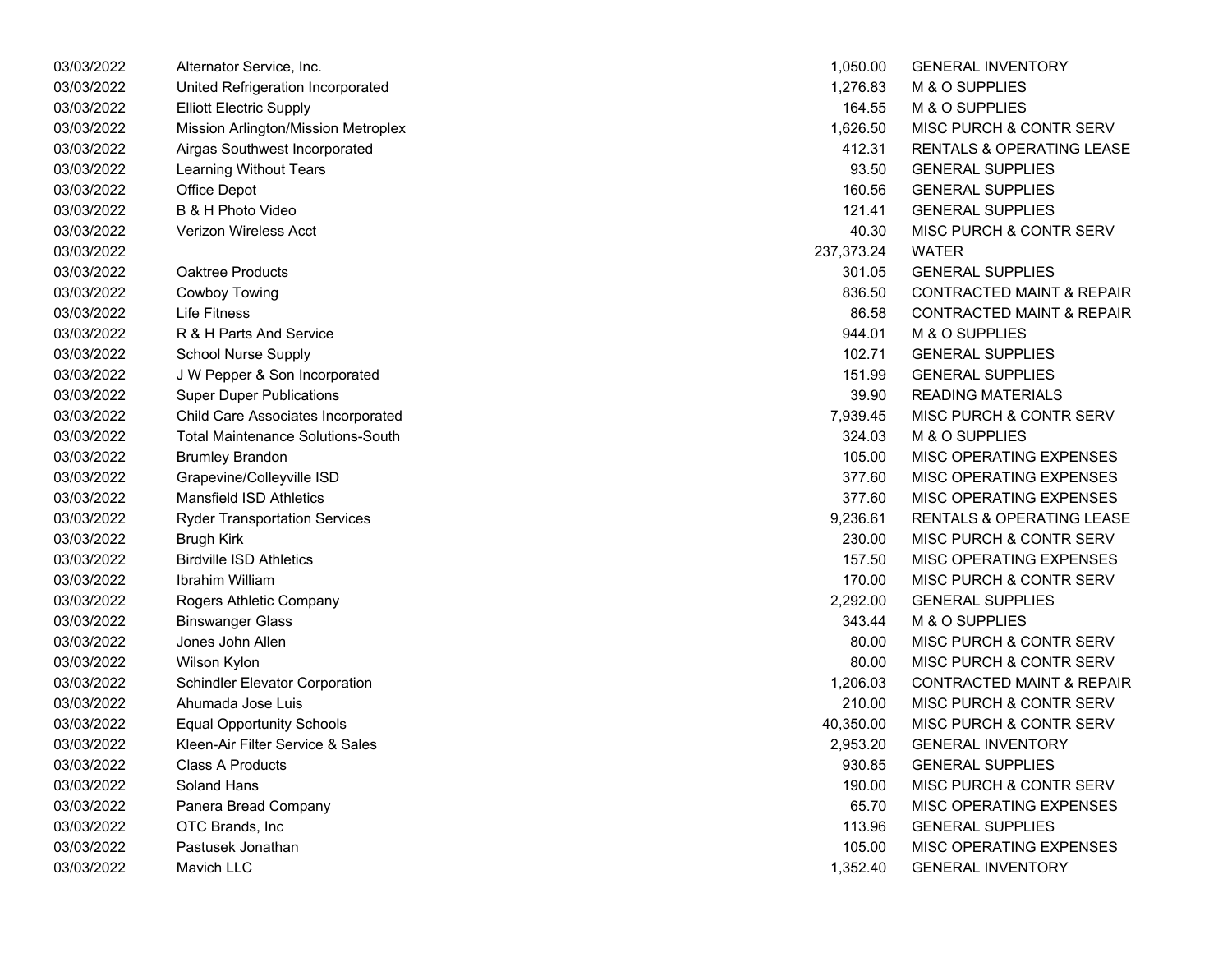| 03/03/2022 | Perez Angelo                                       | 125.00     | <b>MISC PURCH &amp; CONTR SERV</b>   |
|------------|----------------------------------------------------|------------|--------------------------------------|
| 03/03/2022 | Ahumada Mauro                                      | 210.00     | MISC PURCH & CONTR SERV              |
| 03/03/2022 | Association For Learning Environments (A4LE)       | 475.00     | <b>EMPLOYEE TRAVEL</b>               |
| 03/03/2022 | MP2 Energy Texas LLC                               | 518,076.06 | <b>WATER</b>                         |
| 03/03/2022 | Arlington ISD Dan Dipert Career + Technical Center | 661.00     | MISC OPERATING EXPENSES              |
| 03/03/2022 | Lovejoy Bennie                                     | 105.00     | MISC OPERATING EXPENSES              |
| 03/03/2022 | EDpuzzle, Incorporated                             | 1,728.00   | <b>GENERAL SUPPLIES</b>              |
| 03/03/2022 | Staples Inc/Staples Business Advantage             | 40.78      | <b>GENERAL SUPPLIES</b>              |
| 03/03/2022 | Audrey Bragg Consulting LLC                        | 5,400.00   | <b>MISC PURCH &amp; CONTR SERV</b>   |
| 03/03/2022 | Haveman Austin                                     | 125.00     | MISC PURCH & CONTR SERV              |
| 03/03/2022 | Causey Amy                                         | 170.00     | MISC PURCH & CONTR SERV              |
| 03/03/2022 | <b>Texas Wholesale Plumbing</b>                    | 755.00     | <b>GENERAL INVENTORY</b>             |
| 03/03/2022 | Thermo King of Dallas LLC                          | 353.60     | <b>CONTRACTED MAINT &amp; REPAIR</b> |
| 03/03/2022 |                                                    | 620.42     | M & O SUPPLIES                       |
| 03/03/2022 | Muhammad Kaleia                                    | 210.00     | MISC PURCH & CONTR SERV              |
| 03/03/2022 | <b>Holland Voigt</b>                               | 380.00     | MISC PURCH & CONTR SERV              |
| 03/03/2022 | Gandy Ink                                          | 30.50      | <b>GENERAL SUPPLIES</b>              |
| 03/03/2022 | American Heart Association, Inc.                   | 683.30     | M & O SUPPLIES                       |
| 03/03/2022 | Workplace Resource Group                           | 720.64     | <b>GENERAL SUPPLIES</b>              |
| 03/03/2022 | Samantha Jump                                      | 170.00     | MISC PURCH & CONTR SERV              |
| 03/03/2022 | <b>Efrain Adame</b>                                | 170.00     | MISC PURCH & CONTR SERV              |
| 03/03/2022 | Lakeshore Learning Materials                       | 634.47     | <b>GENERAL SUPPLIES</b>              |
| 03/03/2022 | Office Depot, Inc.                                 | 6,767.76   | <b>GENERAL SUPPLIES</b>              |
| 03/03/2022 | Cal Interpreting and Translations Incorporated     | 320.00     | MISC PURCH & CONTR SERV              |
| 03/03/2022 | <b>KDAA Network Solutions LLC</b>                  | 241.84     | MISC PURCH & CONTR SERV              |
| 03/03/2022 | Summit Fire & Security                             | 242.38     | <b>CONTRACTED MAINT &amp; REPAIR</b> |
| 03/03/2022 | <b>Brandon Owens</b>                               | 467.50     | MISC PURCH & CONTR SERV              |
| 03/03/2022 | <b>EDGE Leadership Solutions LLC</b>               | 4,995.00   | MISC PURCH & CONTR SERV              |
| 03/03/2022 | Ataram                                             | 2,438.50   | <b>GENERAL INVENTORY</b>             |
| 03/03/2022 | Juan Cardenas                                      | 190.00     | MISC PURCH & CONTR SERV              |
| 03/03/2022 | Juan Garza                                         | 210.00     | MISC PURCH & CONTR SERV              |
| 03/03/2022 | Allison Balla                                      | 170.00     | MISC PURCH & CONTR SERV              |
| 03/03/2022 | Crescencio Castro                                  | 170.00     | MISC PURCH & CONTR SERV              |
| 03/03/2022 | Kastner Kristen                                    | 130.00     | MISC OPERATING EXPENSES              |
| 03/03/2022 | <b>Ryder Eric</b>                                  | 125.00     | MISC OPERATING EXPENSES              |
| 03/03/2022 | Melanie D Dunn                                     | 110.00     | MISC OPERATING EXPENSES              |
| 03/03/2022 | <b>Marcus Williams</b>                             | 130.00     | MISC OPERATING EXPENSES              |
| 03/03/2022 | <b>Richard Brown</b>                               | 284.20     | MISC OPERATING EXPENSES              |
| 03/03/2022 | <b>Bates Emily</b>                                 | 210.00     | MISC PURCH & CONTR SERV              |
| 03/03/2022 | Rosas-Cerda Alberto                                | 190.00     | MISC PURCH & CONTR SERV              |

| 125.00    | MISC PURCH & CONTR SERV              |
|-----------|--------------------------------------|
| 210.00    | MISC PURCH & CONTR SERV              |
| 475.00    | <b>EMPLOYEE TRAVEL</b>               |
| 18,076.06 | <b>WATER</b>                         |
| 661.00    | MISC OPERATING EXPENSES              |
| 105.00    | <b>MISC OPERATING EXPENSES</b>       |
| 1,728.00  | <b>GENERAL SUPPLIES</b>              |
| 40.78     | <b>GENERAL SUPPLIES</b>              |
| 5,400.00  | MISC PURCH & CONTR SERV              |
| 125.00    | MISC PURCH & CONTR SERV              |
| 170.00    | <b>MISC PURCH &amp; CONTR SERV</b>   |
| 755.00    | <b>GENERAL INVENTORY</b>             |
| 353.60    | <b>CONTRACTED MAINT &amp; REPAIR</b> |
| 620.42    | M & O SUPPLIES                       |
| 210.00    | <b>MISC PURCH &amp; CONTR SERV</b>   |
| 380.00    | <b>MISC PURCH &amp; CONTR SERV</b>   |
| 30.50     | <b>GENERAL SUPPLIES</b>              |
| 683.30    | M & O SUPPLIES                       |
| 720.64    | <b>GENERAL SUPPLIES</b>              |
| 170.00    | <b>MISC PURCH &amp; CONTR SERV</b>   |
| 170.00    | <b>MISC PURCH &amp; CONTR SERV</b>   |
| 634.47    | <b>GENERAL SUPPLIES</b>              |
| 6,767.76  | <b>GENERAL SUPPLIES</b>              |
| 320.00    | MISC PURCH & CONTR SERV              |
| 241.84    | <b>MISC PURCH &amp; CONTR SERV</b>   |
| 242.38    | <b>CONTRACTED MAINT &amp; REPAIR</b> |
| 467.50    | <b>MISC PURCH &amp; CONTR SERV</b>   |
| 4,995.00  | <b>MISC PURCH &amp; CONTR SERV</b>   |
| 2,438.50  | <b>GENERAL INVENTORY</b>             |
| 190.00    | MISC PURCH & CONTR SERV              |
| 210.00    | MISC PURCH & CONTR SERV              |
| 170.00    | <b>MISC PURCH &amp; CONTR SERV</b>   |
| 170.00    | <b>MISC PURCH &amp; CONTR SERV</b>   |
| 130.00    | <b>MISC OPERATING EXPENSES</b>       |
| 125.00    | MISC OPERATING EXPENSES              |
| 110.00    | <b>MISC OPERATING EXPENSES</b>       |
| 130.00    | <b>MISC OPERATING EXPENSES</b>       |
| 284.20    | <b>MISC OPERATING EXPENSES</b>       |
| 210.00    | <b>MISC PURCH &amp; CONTR SERV</b>   |
| 190.00    | MISC PURCH & CONTR SERV              |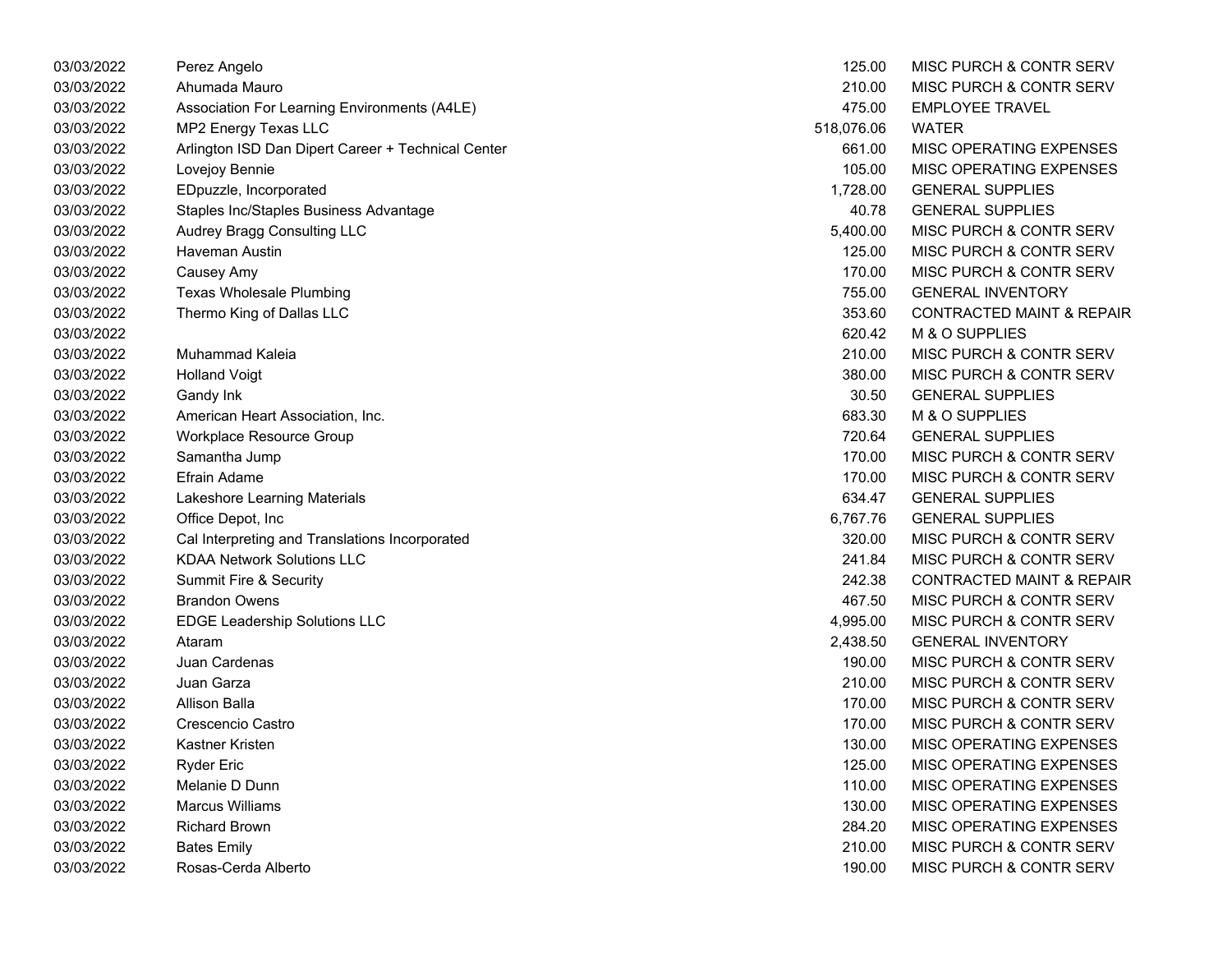| 03/03/2022 | Fleischer, III Charles William                                 | 170.00     | MISC PURCH & CONTR SERV              |
|------------|----------------------------------------------------------------|------------|--------------------------------------|
| 03/03/2022 | <b>Complete Supply Incorporated</b>                            | 16,322.50  | <b>GENERAL INVENTORY</b>             |
| 03/03/2022 | <b>EAI Education</b>                                           | 108.64     | <b>GENERAL SUPPLIES</b>              |
| 03/03/2022 | University Of Texas @ Austin                                   | 1,287.36   | MISC OPERATING EXPENSES              |
| 03/03/2022 | Music & Arts                                                   | 3,209.35   | <b>CONTRACTED MAINT &amp; REPAIR</b> |
| 03/03/2022 |                                                                | 199.00     | <b>GENERAL SUPPLIES</b>              |
| 03/03/2022 | Arlington Independent School District Food & Nutrition Service | 671.25     | MISC OPERATING EXPENSES              |
| 03/03/2022 | Armko Industries, Inc                                          | 6,311.57   | <b>BLDG PURCH, CONSTR, IMPROVE</b>   |
| 03/03/2022 | <b>CORE Construction Services of Texas</b>                     | 77,318.05  | <b>BLDG PURCH, CONSTR, IMPROVE</b>   |
| 03/03/2022 |                                                                | (3,865.90) | <b>RETAINAGE</b>                     |
| 03/03/2022 | University Of Texas High School                                | 510.00     | <b>TESTING MATERIALS</b>             |
| 03/03/2022 | City Of Arlington MS 63-0800                                   | 700.00     | MISC PURCH & CONTR SERV              |
| 03/03/2022 | Hancock Sign Company                                           | 50,000.00  | <b>BLDG PURCH, CONSTR, IMPROVE</b>   |
| 03/03/2022 | <b>Stewart And Stevenson</b>                                   | 685.00     | <b>CONTRACTED MAINT &amp; REPAIR</b> |
| 03/03/2022 |                                                                | 575.26     | M & O SUPPLIES                       |
| 03/03/2022 | Unifirst Holdings(A/R 01550)                                   | 38.98      | MISC PURCH & CONTR SERV              |
| 03/03/2022 | <b>Bowie High School</b><br>004                                | 250.00     | STUDENT TVL*NO AISD BUSES            |
| 03/03/2022 | Lamar High School 003                                          | 75.00      | STUDENT TVL*NO AISD BUSES            |
| 03/04/2022 | Ashley High                                                    | 3,901.00   | STAFF TUIT/ FEES-COLLEGES            |
| 03/04/2022 | Language Line Translation Solutions                            | 3,823.19   | MISC PURCH & CONTR SERV              |
| 03/04/2022 | Language Line Translation Solutions                            | 2,155.40   | MISC PURCH & CONTR SERV              |
| 03/04/2022 | Kroger                                                         | 428.50     | <b>GENERAL SUPPLIES</b>              |
| 03/04/2022 |                                                                | 378.98     | MISC OPERATING EXPENSES              |
| 03/04/2022 | Really Good Stuff                                              | 660.98     | <b>GENERAL SUPPLIES</b>              |
| 03/04/2022 | <b>Elliott Electric Supply</b>                                 | 892.20     | M & O SUPPLIES                       |
| 03/04/2022 | City Of Arlington                                              | 24,095.00  | BLDG PURCH, CONSTR, IMPROVE          |
| 03/04/2022 | City Of Arlington                                              | 5,888.00   | <b>BLDG PURCH, CONSTR, IMPROVE</b>   |
| 03/04/2022 | City Of Arlington                                              | 6,899.50   | <b>BLDG PURCH, CONSTR, IMPROVE</b>   |
| 03/04/2022 | Abdo Publishing Company                                        | 1,000.00   | <b>READING MATERIALS</b>             |
| 03/04/2022 | Jason's Deli                                                   | 178.66     | MISC OPERATING EXPENSES              |
| 03/04/2022 | Lone Star Communications Incorporated                          | 969.63     | MISC PURCH & CONTR SERV              |
| 03/04/2022 | <b>Careys Sporting Goods</b>                                   | 300.00     | <b>GENERAL SUPPLIES</b>              |
| 03/04/2022 | Airgas Southwest Incorporated                                  | 707.07     | <b>RENTALS &amp; OPERATING LEASE</b> |
| 03/04/2022 | B & H Photo Video                                              | 812.94     | <b>GENERAL SUPPLIES</b>              |
| 03/04/2022 | <b>CDW Government Incorporated</b>                             | 25.00      | <b>CONTRACTED MAINT &amp; REPAIR</b> |
| 03/04/2022 | <b>Td Industries Limited</b>                                   | 84,438.14  | <b>CONTRACTED MAINT &amp; REPAIR</b> |
| 03/04/2022 | <b>String Connection Donald Lee Simpson</b>                    | 465.00     | <b>CONTRACTED MAINT &amp; REPAIR</b> |
| 03/04/2022 | Delcom Group                                                   | 250.00     | <b>GENERAL SUPPLIES</b>              |
| 03/04/2022 | Apple Computer Incorporated                                    | 150.20     | <b>GENERAL SUPPLIES</b>              |
| 03/04/2022 | Accurate Tune                                                  | 198.00     | <b>CONTRACTED MAINT &amp; REPAIR</b> |
|            |                                                                |            |                                      |

| 170.00     | <b>MISC PURCH &amp; CONTR SERV</b>   |
|------------|--------------------------------------|
| 16,322.50  | <b>GENERAL INVENTORY</b>             |
| 108.64     | <b>GENERAL SUPPLIES</b>              |
| 1,287.36   | <b>MISC OPERATING EXPENSES</b>       |
| 3.209.35   | <b>CONTRACTED MAINT &amp; REPAIR</b> |
| 199.00     | <b>GENERAL SUPPLIES</b>              |
| 671.25     | <b>MISC OPERATING EXPENSES</b>       |
| 6,311.57   | BLDG PURCH, CONSTR, IMPROVE          |
| 77,318.05  | BLDG PURCH, CONSTR, IMPROVE          |
| (3,865.90) | <b>RETAINAGE</b>                     |
| 510.00     | <b>TESTING MATERIALS</b>             |
| 700.00     | <b>MISC PURCH &amp; CONTR SERV</b>   |
| 50,000.00  | <b>BLDG PURCH, CONSTR, IMPROVE</b>   |
| 685.00     | <b>CONTRACTED MAINT &amp; REPAIR</b> |
| 575.26     | <b>M &amp; O SUPPLIES</b>            |
| 38.98      | <b>MISC PURCH &amp; CONTR SERV</b>   |
| 250.00     | STUDENT TVL*NO AISD BUSES            |
| 75.00      | STUDENT TVL*NO AISD BUSES            |
| 3,901.00   | <b>STAFF TUIT/ FEES-COLLEGES</b>     |
| 3,823.19   | <b>MISC PURCH &amp; CONTR SERV</b>   |
| 2,155.40   | <b>MISC PURCH &amp; CONTR SERV</b>   |
| 428.50     | <b>GENERAL SUPPLIES</b>              |
| 378.98     | <b>MISC OPERATING EXPENSES</b>       |
| 660.98     | <b>GENERAL SUPPLIES</b>              |
| 892.20     | M & O SUPPLIES                       |
| 24,095.00  | BLDG PURCH, CONSTR, IMPROVE          |
| 5,888.00   | BLDG PURCH, CONSTR, IMPROVE          |
| 6,899.50   | BLDG PURCH, CONSTR, IMPROVE          |
| 1,000.00   | <b>READING MATERIALS</b>             |
| 178.66     | <b>MISC OPERATING EXPENSES</b>       |
| 969.63     | MISC PURCH & CONTR SERV              |
| 300.00     | <b>GENERAL SUPPLIES</b>              |
| 707.07     | <b>RENTALS &amp; OPERATING LEASE</b> |
| 812.94     | <b>GENERAL SUPPLIES</b>              |
| 25.00      | <b>CONTRACTED MAINT &amp; REPAIR</b> |
| 84,438.14  | <b>CONTRACTED MAINT &amp; REPAIR</b> |
| 465.00     | <b>CONTRACTED MAINT &amp; REPAIR</b> |
| 250.00     | <b>GENERAL SUPPLIES</b>              |
| 150.20     | <b>GENERAL SUPPLIES</b>              |
| 198.00     | <b>CONTRACTED MAINT &amp; REPAIR</b> |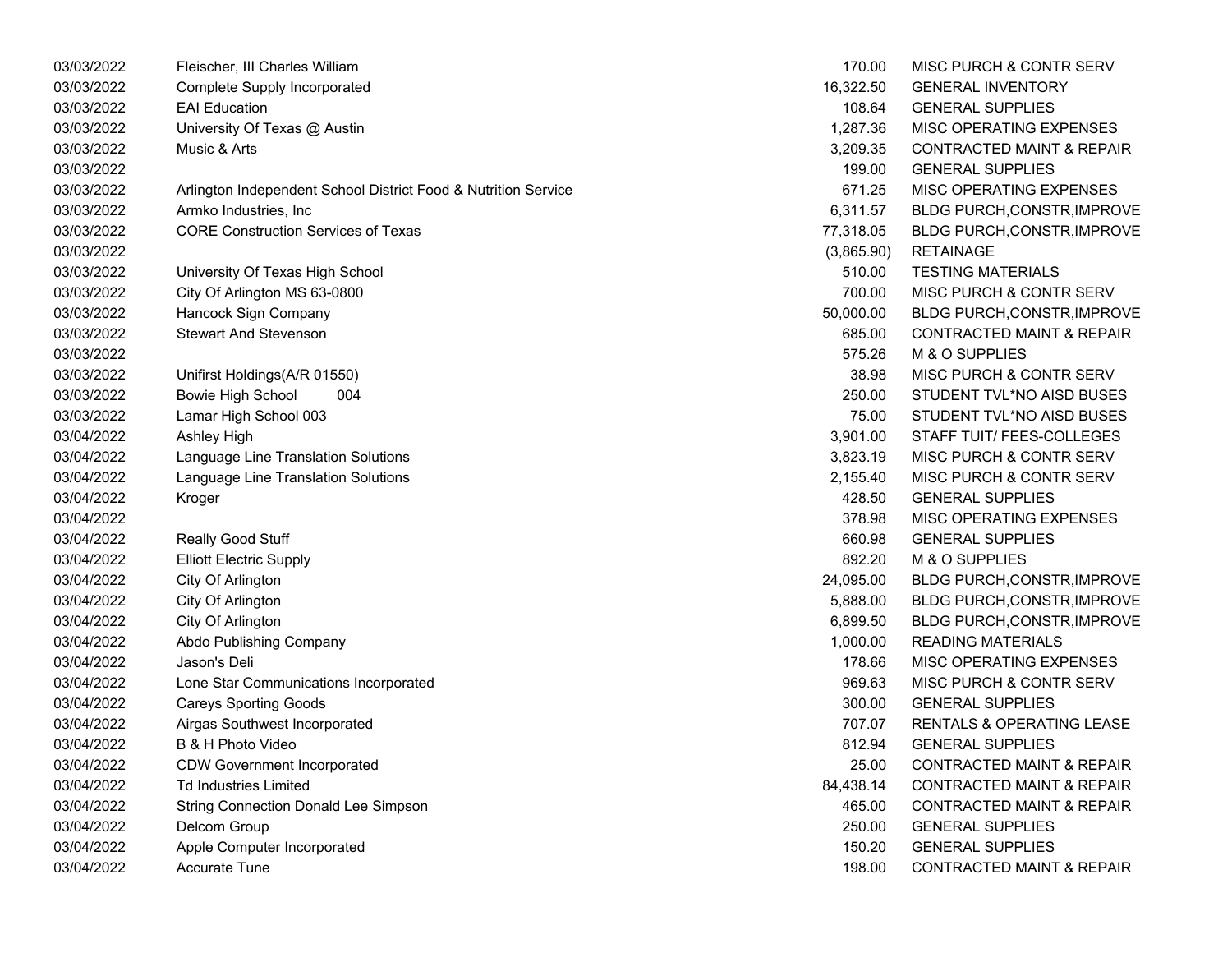| 03/04/2022 | <b>City Of Grand Prairie Water Utilities</b>   | 1,297.39  | WATER                                      |
|------------|------------------------------------------------|-----------|--------------------------------------------|
| 03/04/2022 | Johnson Controls Incorporate                   | 689.85    | <b>CONTRACTED MAINT &amp; REPAIR</b>       |
| 03/04/2022 | Welch John                                     | 880.00    | MISC PURCH & CONTR SERV                    |
| 03/04/2022 | <b>Reddehase Steve</b>                         | 155.00    | MISC PURCH & CONTR SERV                    |
| 03/04/2022 | Spring Creek Barbeque                          | 832.50    | MISC OPERATING EXPENSES                    |
| 03/04/2022 | McDaniel Kenneth A                             | 90.00     | MISC PURCH & CONTR SERV                    |
| 03/04/2022 | <b>Express Booksellers</b>                     | 37.95     | <b>READING MATERIALS</b>                   |
| 03/04/2022 | Monarch Trophy Studio                          | 63.70     | <b>GENERAL SUPPLIES</b>                    |
| 03/04/2022 | Acco Brands USA LLC (GBC)                      | 11,228.40 | <b>GENERAL INVENTORY</b>                   |
| 03/04/2022 | Logisoft Computer Products LLC                 | 351.60    | <b>GENERAL SUPPLIES</b>                    |
| 03/04/2022 | Watson Bryan T                                 | 155.00    | MISC PURCH & CONTR SERV                    |
| 03/04/2022 | David Hinson                                   | 440.00    | MISC PURCH & CONTR SERV                    |
| 03/04/2022 | Robert D. Lee                                  | 1,320.00  | MISC PURCH & CONTR SERV                    |
| 03/04/2022 | Matera Paper Co., Inc.                         | 514.20    | <b>GENERAL INVENTORY</b>                   |
| 03/04/2022 | Kurz & Company                                 | 1,316.89  | <b>FOOD</b>                                |
| 03/04/2022 | Accent Awards & Trophies, LLC                  | 16.50     | <b>GENERAL SUPPLIES</b>                    |
| 03/04/2022 | <b>Wagler Keith</b>                            | 155.00    | MISC PURCH & CONTR SERV                    |
| 03/04/2022 | Cardinal's Sport Center Incorporated           | 6,000.00  | <b>GENERAL SUPPLIES</b>                    |
| 03/04/2022 | <b>Final Graphic</b>                           | 141.04    | <b>Statutorily Required Public Notices</b> |
| 03/04/2022 | Nasco                                          | 99.91     | <b>GENERAL SUPPLIES</b>                    |
| 03/04/2022 | Sports Officials Unlimited                     | 2,690.00  | MISC PURCH & CONTR SERV                    |
| 03/04/2022 | Davranoglu Emre                                | 210.00    | MISC PURCH & CONTR SERV                    |
| 03/04/2022 | Chu, Brian Wenyi                               | 440.00    | MISC PURCH & CONTR SERV                    |
| 03/04/2022 | <b>Wright Express FSC</b>                      | 43,210.34 | ACCOUNTS PAYABLE-ACCRUALS                  |
| 03/04/2022 | <b>STEMconnector LLC</b>                       | 25,000.00 | <b>MISC PURCH &amp; CONTR SERV</b>         |
| 03/04/2022 | Lindenmeyr Munroe                              | 321.64    | <b>GENERAL SUPPLIES</b>                    |
| 03/04/2022 | Texas Association of School Business Officials | 135.00    | <b>DUES</b>                                |
| 03/04/2022 | Sunbelt Pools, Inc.                            | 13,800.00 | <b>CONTRACTED MAINT &amp; REPAIR</b>       |
| 03/04/2022 | <b>Amber Miller</b>                            | 80.00     | MISC PURCH & CONTR SERV                    |
| 03/04/2022 | Humana Wellness                                | 67,551.16 | MISC PURCH & CONTR SERV                    |
| 03/04/2022 | Lakeshore Learning Materials                   | 2,792.26  | <b>GENERAL SUPPLIES</b>                    |
| 03/04/2022 | Office Depot, Inc.                             | 2,704.22  | <b>GENERAL SUPPLIES</b>                    |
| 03/04/2022 | Mansfield High School Tiger Band Boosters      | 300.00    | STUDENT TVL*NO AISD BUSES                  |
| 03/04/2022 | Summit Fire & Security                         | 1,715.92  | <b>CONTRACTED MAINT &amp; REPAIR</b>       |
| 03/04/2022 | Adrian Abner                                   | 440.00    | MISC PURCH & CONTR SERV                    |
| 03/04/2022 | Sandra Dianne Campbell                         | 500.00    | MISC PURCH & CONTR SERV                    |
| 03/04/2022 | Allison Balla                                  | 105.00    | MISC PURCH & CONTR SERV                    |
| 03/04/2022 | Lake Dallas Independent School District        | 495.06    | MISC OPERATING EXPENSES                    |
| 03/04/2022 | T Mobile                                       | 159.05    | <b>GENERAL SUPPLIES</b>                    |
| 03/04/2022 | Soccer Corner The                              | 213.00    | <b>GENERAL SUPPLIES</b>                    |

| 1,297.39  | WATER                                      |
|-----------|--------------------------------------------|
| 689.85    | <b>CONTRACTED MAINT &amp; REPAIR</b>       |
| 880.00    | <b>MISC PURCH &amp; CONTR SERV</b>         |
| 155.00    | <b>MISC PURCH &amp; CONTR SERV</b>         |
| 832.50    | <b>MISC OPERATING EXPENSES</b>             |
| 90.00     | <b>MISC PURCH &amp; CONTR SERV</b>         |
| 37.95     | <b>READING MATERIALS</b>                   |
| 63.70     | <b>GENERAL SUPPLIES</b>                    |
| 11,228.40 | <b>GENERAL INVENTORY</b>                   |
| 351.60    | <b>GENERAL SUPPLIES</b>                    |
| 155.00    | <b>MISC PURCH &amp; CONTR SERV</b>         |
| 440.00    | <b>MISC PURCH &amp; CONTR SERV</b>         |
| 1,320.00  | <b>MISC PURCH &amp; CONTR SERV</b>         |
| 514.20    | <b>GENERAL INVENTORY</b>                   |
| 1,316.89  | <b>FOOD</b>                                |
| 16.50     | <b>GENERAL SUPPLIES</b>                    |
| 155.00    | MISC PURCH & CONTR SERV                    |
| 6,000.00  | <b>GENERAL SUPPLIES</b>                    |
| 141.04    | <b>Statutorily Required Public Notices</b> |
| 99.91     | <b>GENERAL SUPPLIES</b>                    |
| 2,690.00  | <b>MISC PURCH &amp; CONTR SERV</b>         |
| 210.00    | <b>MISC PURCH &amp; CONTR SERV</b>         |
| 440.00    | <b>MISC PURCH &amp; CONTR SERV</b>         |
| 43,210.34 | ACCOUNTS PAYABLE-ACCRUALS                  |
| 25,000.00 | <b>MISC PURCH &amp; CONTR SERV</b>         |
| 321.64    | <b>GENERAL SUPPLIES</b>                    |
| 135.00    | <b>DUES</b>                                |
| 13,800.00 | <b>CONTRACTED MAINT &amp; REPAIR</b>       |
| 80.00     | <b>MISC PURCH &amp; CONTR SERV</b>         |
| 67.551.16 | <b>MISC PURCH &amp; CONTR SERV</b>         |
| 2.792.26  | <b>GENERAL SUPPLIES</b>                    |
| 2,704.22  | <b>GENERAL SUPPLIES</b>                    |
| 300.00    | STUDENT TVL*NO AISD BUSES                  |
| 1,715.92  | <b>CONTRACTED MAINT &amp; REPAIR</b>       |
| 440.00    | MISC PURCH & CONTR SERV                    |
| 500.00    | <b>MISC PURCH &amp; CONTR SERV</b>         |
| 105.00    | <b>MISC PURCH &amp; CONTR SERV</b>         |
| 495.06    | <b>MISC OPERATING EXPENSES</b>             |
| 159.05    | <b>GENERAL SUPPLIES</b>                    |
| 213.00    | <b>GENERAL SUPPLIES</b>                    |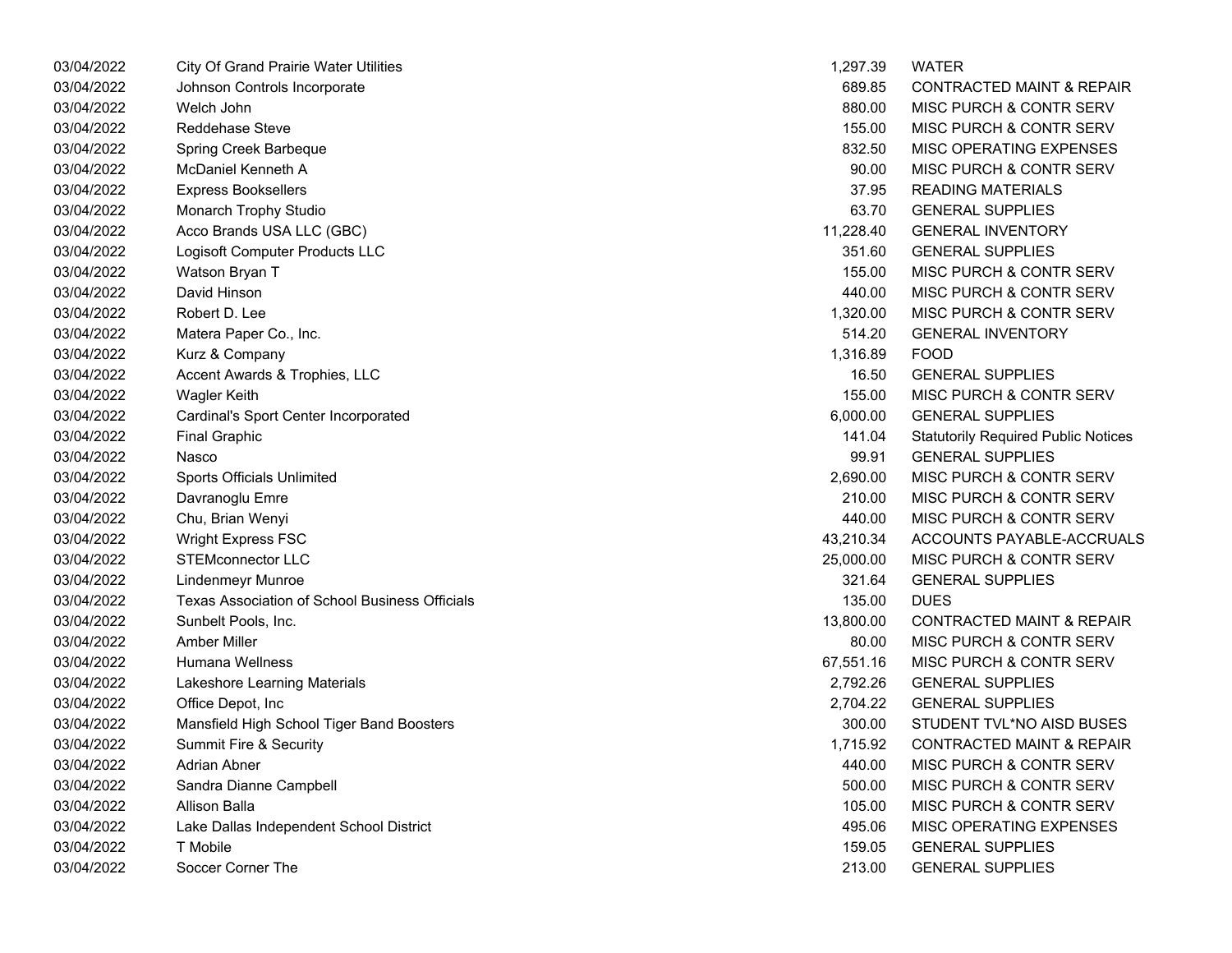| 03/04/2022 | <b>Atmos Energy</b>                              | 22,183.60  | <b>WATER</b>                               |
|------------|--------------------------------------------------|------------|--------------------------------------------|
| 03/04/2022 | <b>Star Roofing And Sheet Metal</b>              | 1,915.00   | <b>CONTRACTED MAINT &amp; REPAIR</b>       |
| 03/04/2022 | Southwest International Trucks                   | 1,038.20   | <b>CONTRACTED MAINT &amp; REPAIR</b>       |
| 03/04/2022 |                                                  | 257.86     | M & O SUPPLIES                             |
| 03/04/2022 | AT&T                                             | 13,667.19  | <b>WATER</b>                               |
| 03/04/2022 | Arlington Kid To Kid                             | 1,990.29   | <b>GENERAL SUPPLIES</b>                    |
| 03/04/2022 | Rush Truck Centers Of Texas Limited Partnership  | 15.77      | M & O SUPPLIES                             |
| 03/04/2022 | Sewing World Incorporated                        | 240.00     | <b>CONTRACTED MAINT &amp; REPAIR</b>       |
| 03/04/2022 | <b>Mid Cities Creativity</b>                     | 1,100.00   | STUDENT TVL*NO AISD BUSES                  |
| 03/04/2022 | <b>Commercial Recorder</b>                       | 182.00     | <b>Statutorily Required Public Notices</b> |
| 03/04/2022 | <b>Gopher Sport Equipment</b>                    | 111.00     | <b>GENERAL SUPPLIES</b>                    |
| 03/04/2022 | Quality Audio Visual Service Incorporated        | 81.92      | <b>CONTRACTED MAINT &amp; REPAIR</b>       |
| 03/04/2022 | Lamar High School 003                            | 50.00      | STUDENT TVL*NO AISD BUSES                  |
| 03/07/2022 | <b>Grainger Industrial Supply</b>                | 73.67      | M & O SUPPLIES                             |
| 03/07/2022 | Qep Incorporated                                 | 60.90      | <b>READING MATERIALS</b>                   |
| 03/07/2022 | Home Depot Pro                                   | 143.60     | M & O SUPPLIES                             |
| 03/07/2022 | Kroger                                           | 498.06     | <b>GENERAL SUPPLIES</b>                    |
| 03/07/2022 |                                                  | 117.08     | MISC OPERATING EXPENSES                    |
| 03/07/2022 | Precision Business Machines Incorporated         | 2,824.58   | <b>GENERAL SUPPLIES</b>                    |
| 03/07/2022 | United Refrigeration Incorporated                | 53.57      | M & O SUPPLIES                             |
| 03/07/2022 | Really Good Stuff                                | 46.97      | <b>GENERAL SUPPLIES</b>                    |
| 03/07/2022 | <b>Elliott Electric Supply</b>                   | 530.98     | M & O SUPPLIES                             |
| 03/07/2022 | <b>Creative Mathematics Kimberly Sutton</b>      | 63.00      | <b>GENERAL SUPPLIES</b>                    |
| 03/07/2022 | Texas A & M University Athletic Department       | 150.00     | <b>INVOICES RECEIVABLE</b>                 |
| 03/07/2022 | <b>Texas Education Agency Msc</b>                | 350.00     | STDNT TUIT-NONPUBLIC SCHL                  |
| 03/07/2022 | Walsh, Anderson, Gallegos, Green & Trevino, P.C. | 225.00     | <b>EMPLOYEE TRAVEL</b>                     |
| 03/07/2022 | Lake Arlington Golf Course                       | 818.00     | <b>GENERAL SUPPLIES</b>                    |
| 03/07/2022 | <b>Country Critters</b>                          | 320.00     | STUDENT TVL*NO AISD BUSES                  |
| 03/07/2022 | Jason's Deli                                     | 504.69     | MISC OPERATING EXPENSES                    |
| 03/07/2022 | <b>Careys Sporting Goods</b>                     | 39.00      | <b>GENERAL SUPPLIES</b>                    |
| 03/07/2022 |                                                  | 539.95     | M & O SUPPLIES                             |
| 03/07/2022 | Enterprise Rent A Car                            | 615.75     | STUDENT TVL*NO AISD BUSES                  |
| 03/07/2022 | Landtec Engineers Llc                            | 51,814.28  | <b>BLDG PURCH, CONSTR, IMPROVE</b>         |
| 03/07/2022 | <b>Forde-Ferrier Educational Services</b>        | 7,058.70   | <b>GENERAL SUPPLIES</b>                    |
| 03/07/2022 | SHI Government Solutions Incorporated            | 824.74     | <b>GENERAL SUPPLIES</b>                    |
| 03/07/2022 | <b>Td Industries Limited</b>                     | 5,637.41   | <b>CONTRACTED MAINT &amp; REPAIR</b>       |
| 03/07/2022 | Govconnection Incorporated                       | 37.60      | <b>GENERAL SUPPLIES</b>                    |
| 03/07/2022 | <b>String Connection Donald Lee Simpson</b>      | 330.00     | <b>CONTRACTED MAINT &amp; REPAIR</b>       |
| 03/07/2022 | <b>McKinney Office Supply</b>                    | 119,747.13 | <b>GENERAL SUPPLIES</b>                    |
| 03/07/2022 | Lakeshore Learning Materials                     | 6,480.90   | <b>GENERAL SUPPLIES</b>                    |

| 22,183.60 | WATER                                      |
|-----------|--------------------------------------------|
| 1,915.00  | <b>CONTRACTED MAINT &amp; REPAIR</b>       |
| 1,038.20  | <b>CONTRACTED MAINT &amp; REPAIR</b>       |
| 257.86    | <b>M &amp; O SUPPLIES</b>                  |
| 13,667.19 | <b>WATER</b>                               |
| 1,990.29  | <b>GENERAL SUPPLIES</b>                    |
| 15.77     | <b>M &amp; O SUPPLIES</b>                  |
| 240.00    | <b>CONTRACTED MAINT &amp; REPAIR</b>       |
| 1,100.00  | STUDENT TVL*NO AISD BUSES                  |
| 182.00    | <b>Statutorily Required Public Notices</b> |
| 111.00    | <b>GENERAL SUPPLIES</b>                    |
| 81.92     | <b>CONTRACTED MAINT &amp; REPAIR</b>       |
| 50.00     | STUDENT TVL*NO AISD BUSES                  |
| 73.67     | <b>M &amp; O SUPPLIES</b>                  |
| 60.90     | <b>READING MATERIALS</b>                   |
| 143.60    | M & O SUPPLIES                             |
| 498.06    | <b>GENERAL SUPPLIES</b>                    |
| 117.08    | <b>MISC OPERATING EXPENSES</b>             |
| 2,824.58  | <b>GENERAL SUPPLIES</b>                    |
| 53.57     | M & O SUPPLIES                             |
| 46.97     | <b>GENERAL SUPPLIES</b>                    |
| 530.98    | <b>M &amp; O SUPPLIES</b>                  |
| 63.00     | <b>GENERAL SUPPLIES</b>                    |
| 150.00    | <b>INVOICES RECEIVABLE</b>                 |
| 350.00    | STDNT TUIT-NONPUBLIC SCHL                  |
| 225.00    | <b>EMPLOYEE TRAVEL</b>                     |
| 818.00    | <b>GENERAL SUPPLIES</b>                    |
| 320.00    | STUDENT TVL*NO AISD BUSES                  |
| 504.69    | <b>MISC OPERATING EXPENSES</b>             |
| 39.00     | <b>GENERAL SUPPLIES</b>                    |
| 539.95    | <b>M &amp; O SUPPLIES</b>                  |
| 615.75    | STUDENT TVL*NO AISD BUSES                  |
| 51,814.28 | BLDG PURCH, CONSTR, IMPROVE                |
| 7,058.70  | <b>GENERAL SUPPLIES</b>                    |
| 824.74    | <b>GENERAL SUPPLIES</b>                    |
| 5,637.41  | <b>CONTRACTED MAINT &amp; REPAIR</b>       |
| 37.60     | <b>GENERAL SUPPLIES</b>                    |
| 330.00    | <b>CONTRACTED MAINT &amp; REPAIR</b>       |
| 19,747.13 | <b>GENERAL SUPPLIES</b>                    |
| 6,480.90  | <b>GENERAL SUPPLIES</b>                    |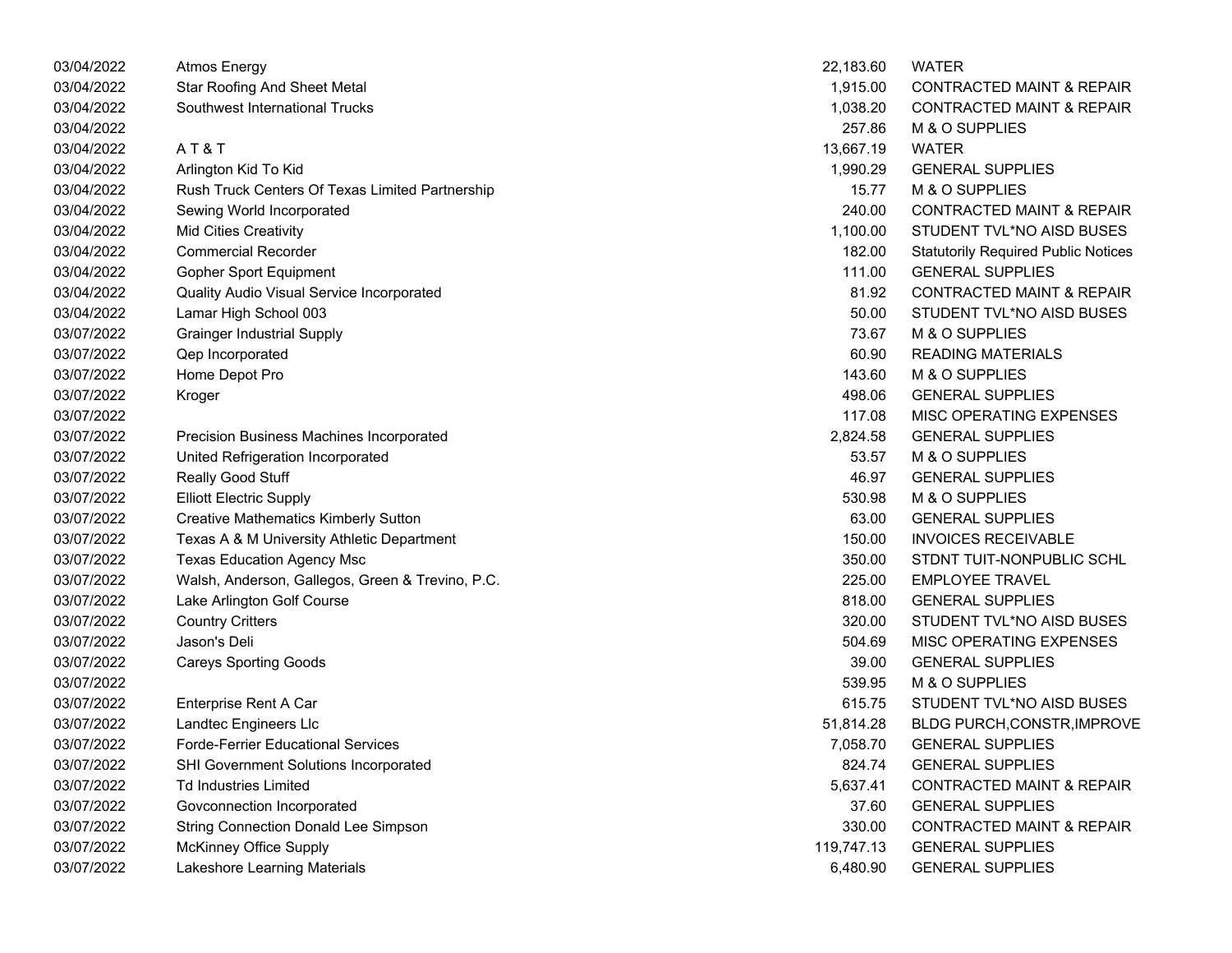| 03/07/2022 | J W Pepper & Son Incorporated           | 577.82     | <b>GENERAL SUPPLIES</b>              |
|------------|-----------------------------------------|------------|--------------------------------------|
| 03/07/2022 | Arlington Hardware Incorporated #53     | 15.99      | <b>M &amp; O SUPPLIES</b>            |
| 03/07/2022 | Mardel Incorporated                     | 97.25      | <b>INVOICES RECEIVABLE</b>           |
| 03/07/2022 | <b>Avant Assessment</b>                 | 8,450.00   | <b>TESTING MATERIALS</b>             |
| 03/07/2022 | Texas Pottery Supply and Clay Company   | 137.10     | <b>CONTRACTED MAINT &amp; REPAIR</b> |
| 03/07/2022 | Texas Interpreting Services, LLC        | 104.00     | <b>MISC PURCH &amp; CONTR SERV</b>   |
| 03/07/2022 | <b>Golden Graduation Services</b>       | 168.75     | <b>GENERAL SUPPLIES</b>              |
| 03/07/2022 | <b>Discount School Supply</b>           | 93.99      | <b>GENERAL SUPPLIES</b>              |
| 03/07/2022 | Resendiz Gloria Martinez                | 195.00     | <b>MISC PURCH &amp; CONTR SERV</b>   |
| 03/07/2022 | <b>Watson Donald</b>                    | 90.00      | <b>MISC PURCH &amp; CONTR SERV</b>   |
| 03/07/2022 | Kurz & Company                          | 8,811.61   | <b>FOOD</b>                          |
| 03/07/2022 | Brown Joel                              | 467.50     | <b>MISC PURCH &amp; CONTR SERV</b>   |
| 03/07/2022 | Soliz Javier                            | 170.00     | <b>MISC PURCH &amp; CONTR SERV</b>   |
| 03/07/2022 | <b>Crawford Electric Supply Company</b> | 126.00     | M & O SUPPLIES                       |
| 03/07/2022 | A1 Locksmith Security & Safes           | 485.00     | CONTRACTED MAINT & REPAIR            |
| 03/07/2022 | <b>Bailey Justin</b>                    | 190.00     | <b>MISC PURCH &amp; CONTR SERV</b>   |
| 03/07/2022 | Lowe's Home Centers, LLC                | 18.02      | M & O SUPPLIES                       |
| 03/07/2022 | Klement Distribution, Inc.              | 3,269.68   | <b>FOOD</b>                          |
| 03/07/2022 | Staples Inc/Staples Business Advantage  | 929.71     | <b>GENERAL SUPPLIES</b>              |
| 03/07/2022 | UIL Region 5 Music                      | 11,400.00  | STUDENT TVL*NO AISD BUSES            |
| 03/07/2022 | Tri-Lam Roofing & Waterproofing Inc     | 186,180.00 | BLDG PURCH,CONSTR, IMPROVE           |
| 03/07/2022 |                                         | (9,309.00) | <b>RETAINAGE</b>                     |
| 03/07/2022 | <b>Holland Voigt</b>                    | 170.00     | <b>MISC PURCH &amp; CONTR SERV</b>   |
| 03/07/2022 | Language Line Translation Solutions     | 3,607.81   | <b>MISC PURCH &amp; CONTR SERV</b>   |
| 03/07/2022 | Romero Arthur                           | 145.00     | <b>MISC PURCH &amp; CONTR SERV</b>   |
| 03/07/2022 | Javier Byron Soliz                      | 170.00     | <b>MISC PURCH &amp; CONTR SERV</b>   |
| 03/07/2022 | <b>Bells Music Shop Incorporated</b>    | 14,052.50  | <b>CONTRACTED MAINT &amp; REPAIR</b> |
| 03/07/2022 | Lakeshore Learning Materials            | 688.48     | <b>GENERAL SUPPLIES</b>              |
| 03/07/2022 | Office Depot, Inc                       | 1,570.97   | <b>GENERAL SUPPLIES</b>              |
| 03/07/2022 | <b>Liberty Office Products</b>          | 327.52     | <b>GENERAL SUPPLIES</b>              |
| 03/07/2022 | Kaleb Cameron                           | 770.00     | MISC PURCH & CONTR SERV              |
| 03/07/2022 | Alan Pena                               | 467.50     | <b>MISC PURCH &amp; CONTR SERV</b>   |
| 03/07/2022 | <b>Thomas Callahan</b>                  | 467.50     | <b>MISC PURCH &amp; CONTR SERV</b>   |
| 03/07/2022 | Vick Holden                             | 195.00     | <b>MISC PURCH &amp; CONTR SERV</b>   |
| 03/07/2022 | <b>Turpin Tiffini</b>                   | 55.00      | <b>MISC PURCH &amp; CONTR SERV</b>   |
| 03/07/2022 | Redfern Glenn                           | 170.00     | <b>MISC PURCH &amp; CONTR SERV</b>   |
| 03/07/2022 | Abdallah Ziyad                          | 145.00     | <b>MISC PURCH &amp; CONTR SERV</b>   |
| 03/07/2022 | Complete Supply Incorporated            | 706.60     | <b>GENERAL INVENTORY</b>             |
| 03/07/2022 |                                         | 420.30     | M & O SUPPLIES                       |
| 03/07/2022 | Soccer Corner The                       | 5,363.50   | <b>GENERAL SUPPLIES</b>              |

| 577.82     | <b>GENERAL SUPPLIES</b>              |
|------------|--------------------------------------|
| 15.99      | M & O SUPPLIES                       |
| 97.25      | <b>INVOICES RECEIVABLE</b>           |
| 8,450.00   | <b>TESTING MATERIALS</b>             |
| 137.10     | <b>CONTRACTED MAINT &amp; REPAIR</b> |
| 104.00     | <b>MISC PURCH &amp; CONTR SERV</b>   |
| 168.75     | <b>GENERAL SUPPLIES</b>              |
| 93.99      | <b>GENERAL SUPPLIES</b>              |
| 195.00     | <b>MISC PURCH &amp; CONTR SERV</b>   |
| 90.00      | <b>MISC PURCH &amp; CONTR SERV</b>   |
| 8,811.61   | FOOD                                 |
| 467.50     | <b>MISC PURCH &amp; CONTR SERV</b>   |
| 170.00     | <b>MISC PURCH &amp; CONTR SERV</b>   |
| 126.00     | M & O SUPPLIES                       |
| 485.00     | <b>CONTRACTED MAINT &amp; REPAIR</b> |
| 190.00     | <b>MISC PURCH &amp; CONTR SERV</b>   |
| 18.02      | <b>M &amp; O SUPPLIES</b>            |
| 3,269.68   | FOOD                                 |
| 929.71     | <b>GENERAL SUPPLIES</b>              |
| 1,400.00   | STUDENT TVL*NO AISD BUSES            |
| 86,180.00  | <b>BLDG PURCH, CONSTR, IMPROVE</b>   |
| (9,309.00) | <b>RETAINAGE</b>                     |
| 170.00     | MISC PURCH & CONTR SERV              |
| 3,607.81   | <b>MISC PURCH &amp; CONTR SERV</b>   |
| 145.00     | <b>MISC PURCH &amp; CONTR SERV</b>   |
| 170.00     | <b>MISC PURCH &amp; CONTR SERV</b>   |
| 4,052.50   | <b>CONTRACTED MAINT &amp; REPAIR</b> |
| 688.48     | <b>GENERAL SUPPLIES</b>              |
| 1,570.97   | <b>GENERAL SUPPLIES</b>              |
| 327.52     | <b>GENERAL SUPPLIES</b>              |
| 770.00     | <b>MISC PURCH &amp; CONTR SERV</b>   |
| 467.50     | MISC PURCH & CONTR SERV              |
| 467.50     | MISC PURCH & CONTR SERV              |
| 195.00     | <b>MISC PURCH &amp; CONTR SERV</b>   |
| 55.00      | <b>MISC PURCH &amp; CONTR SERV</b>   |
| 170.00     | <b>MISC PURCH &amp; CONTR SERV</b>   |
| 145.00     | <b>MISC PURCH &amp; CONTR SERV</b>   |
| 706.60     | <b>GENERAL INVENTORY</b>             |
| 420.30     | M & O SUPPLIES                       |
| 5,363.50   | <b>GENERAL SUPPLIES</b>              |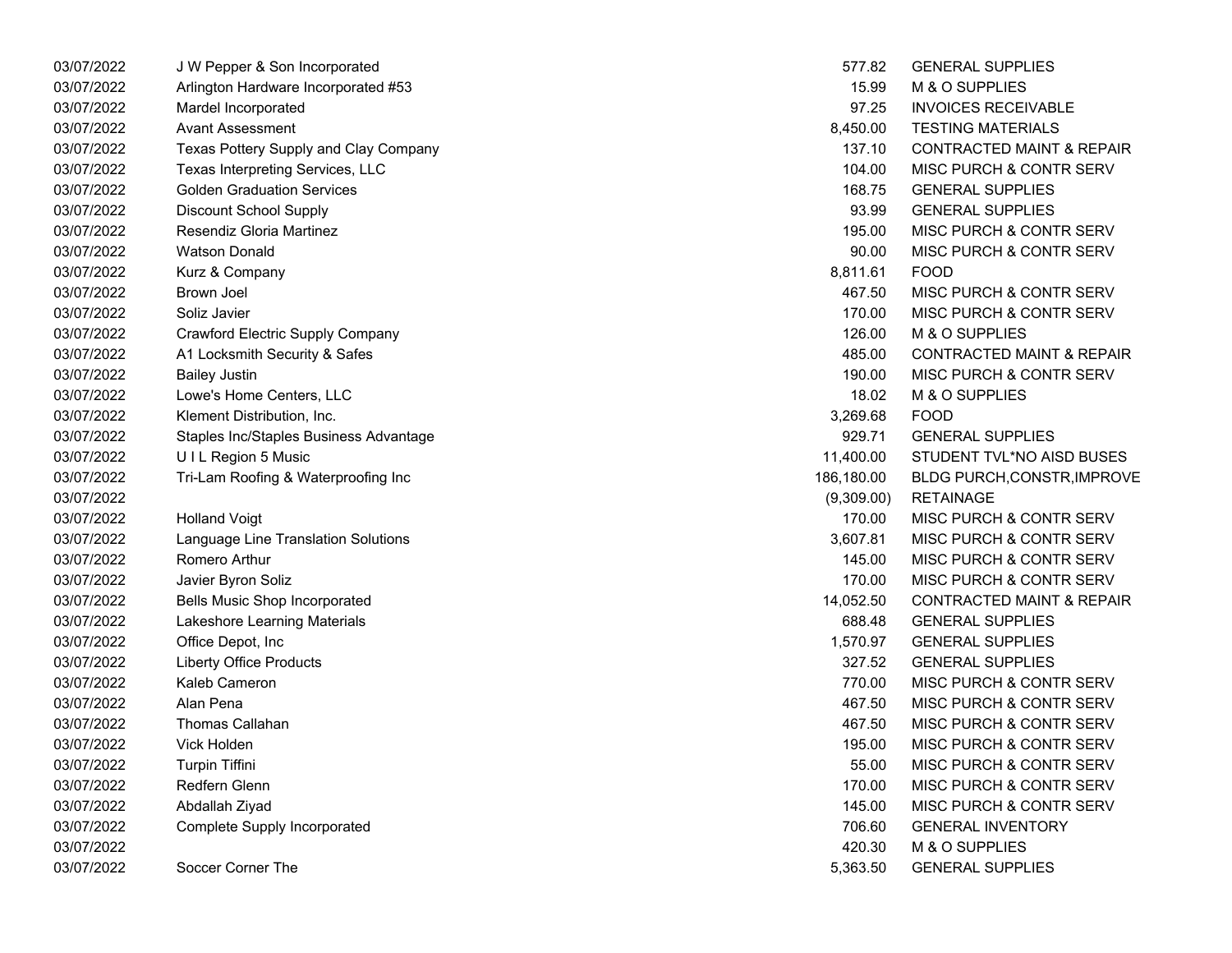| 03/07/2022 | Drum Cafe Texas                                 | 4,500.00   | MISC PURCH & CONTR SERV              |
|------------|-------------------------------------------------|------------|--------------------------------------|
| 03/07/2022 | <b>Atmos Energy</b>                             | 3,654.21   | <b>WATER</b>                         |
| 03/07/2022 | Mastery Education (Peoples Education)           | 221,690.75 | <b>GENERAL SUPPLIES</b>              |
| 03/07/2022 | MathWarm-Ups.Com                                | 4,730.00   | <b>GENERAL SUPPLIES</b>              |
| 03/07/2022 | Rush Truck Centers Of Texas Limited Partnership | 89.25      | <b>CONTRACTED MAINT &amp; REPAIR</b> |
| 03/07/2022 | H2O Supply Incorporated                         | 781.00     | <b>GENERAL INVENTORY</b>             |
| 03/07/2022 | Pearson                                         | 3,611.90   | <b>TESTING MATERIALS</b>             |
| 03/07/2022 | Arlington Chamber Of Commerce                   | 1,200.00   | MISC OPERATING EXPENSES              |
| 03/07/2022 | Unifirst Holdings(A/R 01550)                    | 37.01      | <b>CONTRACTED MAINT &amp; REPAIR</b> |
| 03/07/2022 |                                                 | 49.88      | MISC PURCH & CONTR SERV              |
| 03/07/2022 | LaTonya Cobb                                    | 25.00      | LIONS CLUB CONCESSIONS               |
| 03/07/2022 | Janice Craighton                                | 22.65      | LIONS CLUB CONCESSIONS               |
| 03/08/2022 | Shanna Allen                                    | 90.79      | <b>EMPLOYEE TRAVEL</b>               |
| 03/08/2022 | Ravonne Allmon-Smith                            | 16.37      | <b>EMPLOYEE TRAVEL</b>               |
| 03/08/2022 | Rudy Alvarado                                   | 44.89      | <b>EMPLOYEE TRAVEL</b>               |
| 03/08/2022 | Benjamin Anderson                               | 122.68     | <b>EMPLOYEE TRAVEL</b>               |
| 03/08/2022 | Cynthia Anderson                                | 115.99     | <b>EMPLOYEE TRAVEL</b>               |
| 03/08/2022 | Laura Andrade                                   | 97.47      | <b>EMPLOYEE TRAVEL</b>               |
| 03/08/2022 | Norma Arce                                      | 25.00      | MISC OPERATING EXPENSES              |
| 03/08/2022 | Stephanie Arceneaux                             | 20.87      | <b>EMPLOYEE TRAVEL</b>               |
| 03/08/2022 | Ronda August                                    | 52.16      | <b>EMPLOYEE TRAVEL</b>               |
| 03/08/2022 | Vera Bailey                                     | 42.85      | <b>EMPLOYEE TRAVEL</b>               |
| 03/08/2022 | Lorena Ballou                                   | 5.62       | <b>EMPLOYEE TRAVEL</b>               |
| 03/08/2022 | Julie Barganier                                 | 77.26      | <b>EMPLOYEE TRAVEL</b>               |
| 03/08/2022 | Martha Beasley                                  | 153.71     | <b>EMPLOYEE TRAVEL</b>               |
| 03/08/2022 | <b>Amber Bellew</b>                             | 137.66     | <b>EMPLOYEE TRAVEL</b>               |
| 03/08/2022 | Sherri Bielefeld                                | 26.22      | <b>EMPLOYEE TRAVEL</b>               |
| 03/08/2022 | Kelli Billups                                   | 98.17      | <b>EMPLOYEE TRAVEL</b>               |
| 03/08/2022 | Heather Blanco                                  | 27.25      | <b>EMPLOYEE TRAVEL</b>               |
| 03/08/2022 | Amanda Boyd                                     | 105.77     | <b>EMPLOYEE TRAVEL</b>               |
| 03/08/2022 | <b>Bettye Bruton</b>                            | 10.00      | <b>EMPLOYEE TRAVEL</b>               |
| 03/08/2022 | Kevin Burgess                                   | 209.35     | <b>EMPLOYEE TRAVEL</b>               |
| 03/08/2022 | Rebecca Burton                                  | 51.57      | <b>EMPLOYEE TRAVEL</b>               |
| 03/08/2022 | Lana Cairns                                     | 29.43      | <b>EMPLOYEE TRAVEL</b>               |
| 03/08/2022 | Micaela Canas                                   | 31.94      | <b>EMPLOYEE TRAVEL</b>               |
| 03/08/2022 | Graciela Cantu                                  | 60.19      | <b>EMPLOYEE TRAVEL</b>               |
| 03/08/2022 | Moises Carmona-Morales                          | 53.98      | <b>EMPLOYEE TRAVEL</b>               |
| 03/08/2022 | <b>Kelly Carruthers</b>                         | 99.00      | <b>EMPLOYEE TRAVEL</b>               |
| 03/08/2022 | Zoe Carvajal                                    | 175.06     | <b>EMPLOYEE TRAVEL</b>               |
| 03/08/2022 | Elia Chavez                                     | 13.91      | <b>EMPLOYEE TRAVEL</b>               |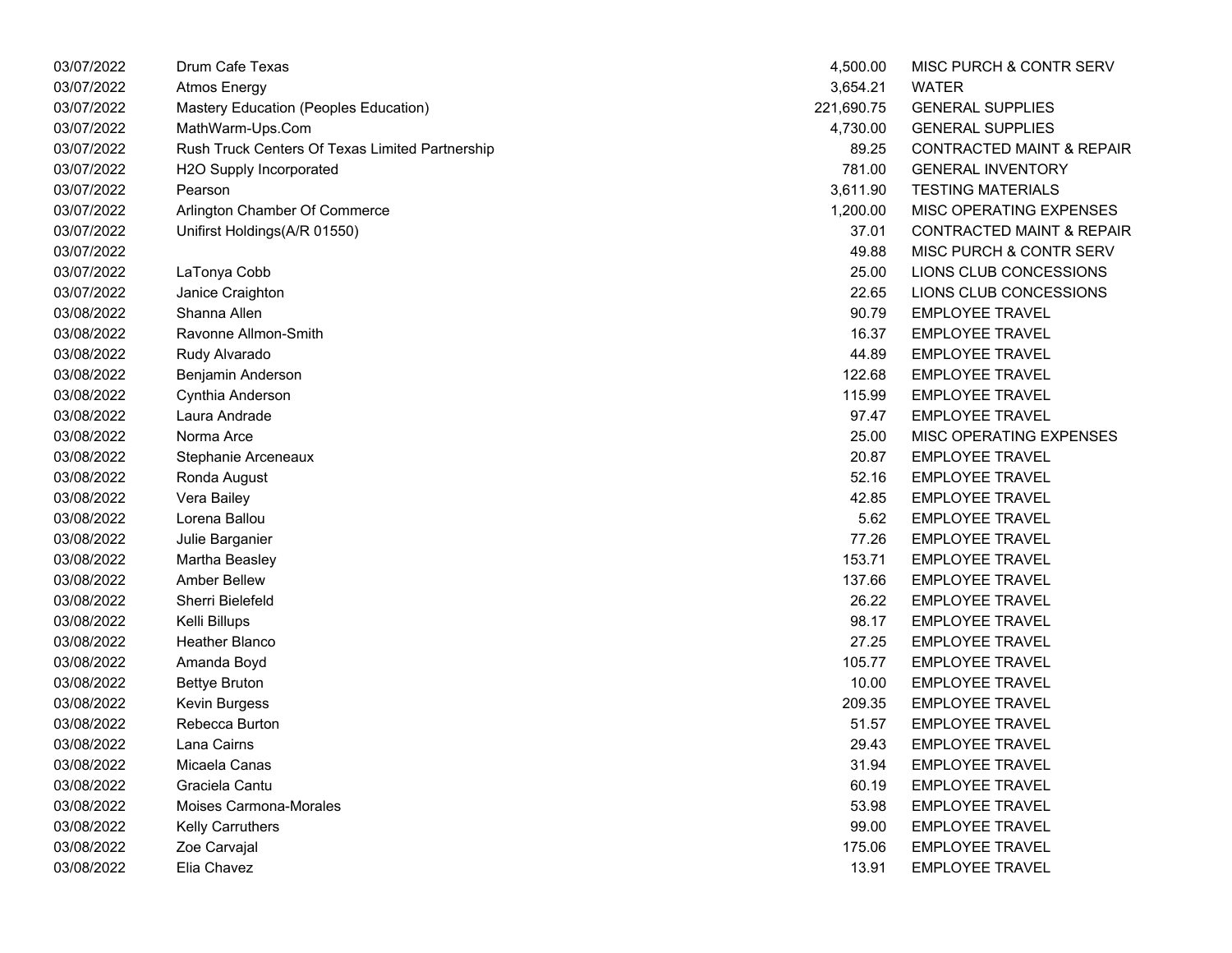| 03/08/2022 | Stephanie Coffey       | 59.12  | <b>EMPLOYEE TRAVEL</b>  |
|------------|------------------------|--------|-------------------------|
| 03/08/2022 | Devin Craven           | 131.88 | <b>EMPLOYEE TRAVEL</b>  |
| 03/08/2022 | Karina Cruz            | 24.82  | <b>EMPLOYEE TRAVEL</b>  |
| 03/08/2022 | Minh Cu                | 42.43  | <b>EMPLOYEE TRAVEL</b>  |
| 03/08/2022 | Devin Cummings         | 5.03   | <b>EMPLOYEE TRAVEL</b>  |
| 03/08/2022 | Kathy Cummings         | 49.22  | <b>EMPLOYEE TRAVEL</b>  |
| 03/08/2022 | Kristen Czudak         | 73.50  | <b>EMPLOYEE TRAVEL</b>  |
| 03/08/2022 | Suzanne Dangelmaier    | 82.25  | <b>MISC OPERATING E</b> |
| 03/08/2022 | Kendra Davis           | 9.36   | <b>EMPLOYEE TRAVEL</b>  |
| 03/08/2022 | <b>Thomas Davis</b>    | 54.30  | <b>EMPLOYEE TRAVEL</b>  |
| 03/08/2022 | Eli Delgado Perez      | 57.83  | <b>EMPLOYEE TRAVEL</b>  |
| 03/08/2022 | <b>Bettina Dixon</b>   | 3.16   | <b>EMPLOYEE TRAVEL</b>  |
| 03/08/2022 | TreiVontai Doggett     | 128.46 | <b>EMPLOYEE TRAVEL</b>  |
| 03/08/2022 | Tracy Draper Lloyd     | 41.20  | <b>EMPLOYEE TRAVEL</b>  |
| 03/08/2022 | Carla Egyed            | 49.86  | <b>EMPLOYEE TRAVEL</b>  |
| 03/08/2022 | Jordan Ferguson        | 18.19  | <b>EMPLOYEE TRAVEL</b>  |
| 03/08/2022 | Andrew Filewood        | 92.45  | <b>EMPLOYEE TRAVEL</b>  |
| 03/08/2022 | Sarah Fitzer           | 15.46  | <b>EMPLOYEE TRAVEL</b>  |
| 03/08/2022 | <b>Clara Flores</b>    | 47.99  | <b>EMPLOYEE TRAVEL</b>  |
| 03/08/2022 | Eva Fraire             | 20.28  | <b>EMPLOYEE TRAVEL</b>  |
| 03/08/2022 | <b>Philip Friend</b>   | 14.55  | <b>EMPLOYEE TRAVEL</b>  |
| 03/08/2022 | Chelsea Galbraith      | 72.17  | <b>EMPLOYEE TRAVEL</b>  |
| 03/08/2022 | Odnam Gallardo         | 55.11  | <b>EMPLOYEE TRAVEL</b>  |
| 03/08/2022 | Geovany Garcia         | 214.00 | <b>EMPLOYEE TRAVEL</b>  |
| 03/08/2022 | Jaime Garcia           | 171.26 | <b>EMPLOYEE TRAVEL</b>  |
| 03/08/2022 | Marisol Garcia         | 134.39 | <b>EMPLOYEE TRAVEL</b>  |
| 03/08/2022 | Noemi Garcia           | 35.90  | <b>EMPLOYEE TRAVEL</b>  |
| 03/08/2022 | Alicia Garza           | 81.27  | <b>EMPLOYEE TRAVEL</b>  |
| 03/08/2022 | <b>Blanca Garza</b>    | 15.94  | <b>EMPLOYEE TRAVEL</b>  |
| 03/08/2022 | <b>Brittany Gibson</b> | 60.73  | <b>EMPLOYEE TRAVEL</b>  |
| 03/08/2022 | Larry Gibson           | 57.57  | <b>EMPLOYEE TRAVEL</b>  |
| 03/08/2022 | Jennifer Girouard      | 19.32  | <b>EMPLOYEE TRAVEL</b>  |
| 03/08/2022 | Gina Glidewell         | 83.57  | <b>EMPLOYEE TRAVEL</b>  |
| 03/08/2022 | Claudia Gonzalez       | 68.85  | <b>EMPLOYEE TRAVEL</b>  |
| 03/08/2022 | <b>Allen Gratts</b>    | 99.00  | <b>EMPLOYEE TRAVEL</b>  |
| 03/08/2022 | <b>Sherry Hall</b>     | 40.61  | <b>EMPLOYEE TRAVEL</b>  |
| 03/08/2022 | <b>Becky Hansbro</b>   | 38.04  | <b>EMPLOYEE TRAVEL</b>  |
| 03/08/2022 | <b>Wendy Harvey</b>    | 55.32  | <b>EMPLOYEE TRAVEL</b>  |
| 03/08/2022 | Stephen Hayes          | 16.48  | <b>EMPLOYEE TRAVEL</b>  |
| 03/08/2022 | Lori Heaton            | 7.92   | <b>EMPLOYEE TRAVEL</b>  |

| 03/08/2022 | Stephanie Coffey       | 59.12  | <b>EMPLOYEE TRAVEL</b>  |
|------------|------------------------|--------|-------------------------|
| 03/08/2022 | Devin Craven           | 131.88 | <b>EMPLOYEE TRAVEL</b>  |
| 03/08/2022 | Karina Cruz            | 24.82  | <b>EMPLOYEE TRAVEL</b>  |
| 03/08/2022 | Minh Cu                | 42.43  | <b>EMPLOYEE TRAVEL</b>  |
| 03/08/2022 | Devin Cummings         | 5.03   | <b>EMPLOYEE TRAVEL</b>  |
| 03/08/2022 | Kathy Cummings         | 49.22  | <b>EMPLOYEE TRAVEL</b>  |
| 03/08/2022 | Kristen Czudak         | 73.50  | <b>EMPLOYEE TRAVEL</b>  |
| 03/08/2022 | Suzanne Dangelmaier    | 82.25  | MISC OPERATING EXPENSES |
| 03/08/2022 | Kendra Davis           | 9.36   | <b>EMPLOYEE TRAVEL</b>  |
| 03/08/2022 | Thomas Davis           | 54.30  | <b>EMPLOYEE TRAVEL</b>  |
| 03/08/2022 | Eli Delgado Perez      | 57.83  | <b>EMPLOYEE TRAVEL</b>  |
| 03/08/2022 | <b>Bettina Dixon</b>   | 3.16   | <b>EMPLOYEE TRAVEL</b>  |
| 03/08/2022 | TreiVontai Doggett     | 128.46 | <b>EMPLOYEE TRAVEL</b>  |
| 03/08/2022 | Tracy Draper Lloyd     | 41.20  | <b>EMPLOYEE TRAVEL</b>  |
| 03/08/2022 | Carla Egyed            | 49.86  | <b>EMPLOYEE TRAVEL</b>  |
| 03/08/2022 | Jordan Ferguson        | 18.19  | <b>EMPLOYEE TRAVEL</b>  |
| 03/08/2022 | Andrew Filewood        | 92.45  | <b>EMPLOYEE TRAVEL</b>  |
| 03/08/2022 | Sarah Fitzer           | 15.46  | <b>EMPLOYEE TRAVEL</b>  |
| 03/08/2022 | Clara Flores           | 47.99  | <b>EMPLOYEE TRAVEL</b>  |
| 03/08/2022 | Eva Fraire             | 20.28  | <b>EMPLOYEE TRAVEL</b>  |
| 03/08/2022 | <b>Philip Friend</b>   | 14.55  | <b>EMPLOYEE TRAVEL</b>  |
| 03/08/2022 | Chelsea Galbraith      | 72.17  | <b>EMPLOYEE TRAVEL</b>  |
| 03/08/2022 | Odnam Gallardo         | 55.11  | <b>EMPLOYEE TRAVEL</b>  |
| 03/08/2022 | Geovany Garcia         | 214.00 | <b>EMPLOYEE TRAVEL</b>  |
| 03/08/2022 | Jaime Garcia           | 171.26 | <b>EMPLOYEE TRAVEL</b>  |
| 03/08/2022 | <b>Marisol Garcia</b>  | 134.39 | <b>EMPLOYEE TRAVEL</b>  |
| 03/08/2022 | Noemi Garcia           | 35.90  | <b>EMPLOYEE TRAVEL</b>  |
| 03/08/2022 | Alicia Garza           | 81.27  | <b>EMPLOYEE TRAVEL</b>  |
| 03/08/2022 | <b>Blanca Garza</b>    | 15.94  | <b>EMPLOYEE TRAVEL</b>  |
| 03/08/2022 | <b>Brittany Gibson</b> | 60.73  | <b>EMPLOYEE TRAVEL</b>  |
| 03/08/2022 | Larry Gibson           | 57.57  | <b>EMPLOYEE TRAVEL</b>  |
| 03/08/2022 | Jennifer Girouard      | 19.32  | <b>EMPLOYEE TRAVEL</b>  |
| 03/08/2022 | <b>Gina Glidewell</b>  | 83.57  | <b>EMPLOYEE TRAVEL</b>  |
| 03/08/2022 | Claudia Gonzalez       | 68.85  | <b>EMPLOYEE TRAVEL</b>  |
| 03/08/2022 | <b>Allen Gratts</b>    | 99.00  | <b>EMPLOYEE TRAVEL</b>  |
| 03/08/2022 | Sherry Hall            | 40.61  | <b>EMPLOYEE TRAVEL</b>  |
| 03/08/2022 | <b>Becky Hansbro</b>   | 38.04  | <b>EMPLOYEE TRAVEL</b>  |
| 03/08/2022 | <b>Wendy Harvey</b>    | 55.32  | <b>EMPLOYEE TRAVEL</b>  |
| 03/08/2022 | <b>Stephen Hayes</b>   | 16.48  | <b>EMPLOYEE TRAVEL</b>  |
| 03/08/2022 | Lori Heaton            | 7.92   | <b>EMPLOYEE TRAVEL</b>  |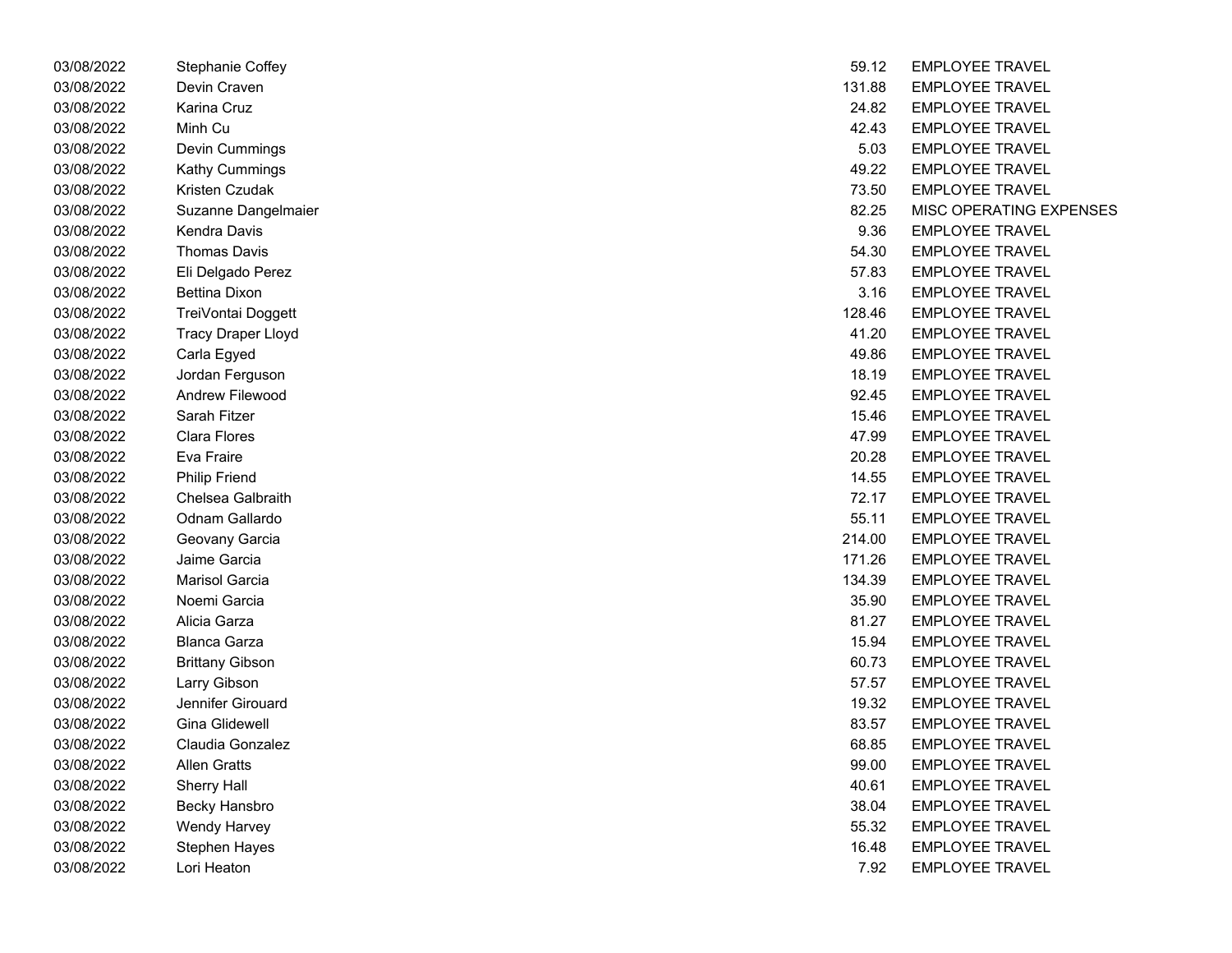| 03/08/2022 | David Herbst          | 361.18 | <b>EMPLOYEE TRAVEL</b>  |
|------------|-----------------------|--------|-------------------------|
| 03/08/2022 | Nathan Hervey         | 46.87  | <b>EMPLOYEE TRAVEL</b>  |
| 03/08/2022 | Hannah Hightower      | 58.85  | <b>EMPLOYEE TRAVEL</b>  |
| 03/08/2022 | Tiahesha Hill         | 3.64   | <b>EMPLOYEE TRAVEL</b>  |
| 03/08/2022 | Carolyn Hinytzke      | 155.74 | <b>EMPLOYEE TRAVEL</b>  |
| 03/08/2022 | Sandra Hitt           | 48.36  | <b>EMPLOYEE TRAVEL</b>  |
| 03/08/2022 | Angela Holiday        | 93.20  | <b>EMPLOYEE TRAVEL</b>  |
| 03/08/2022 | Karen Hooper          | 66.94  | <b>EMPLOYEE TRAVEL</b>  |
| 03/08/2022 | Maria Hortelano       | 50.00  | MISC OPERATING E        |
| 03/08/2022 | Zachary Huntsinger    | 72.28  | <b>EMPLOYEE TRAVEL</b>  |
| 03/08/2022 | Omeko Irigo           | 27.61  | <b>EMPLOYEE TRAVEL</b>  |
| 03/08/2022 | John Jackson          | 77.36  | <b>EMPLOYEE TRAVEL</b>  |
| 03/08/2022 | Carolyn Jefferson     | 85.00  | MISC OPERATING E        |
| 03/08/2022 | <b>Billy Jenkins</b>  | 56.28  | <b>EMPLOYEE TRAVEL</b>  |
| 03/08/2022 | Bryan Johnson         | 14.12  | <b>EMPLOYEE TRAVEL</b>  |
| 03/08/2022 | Bronwyn Kaminski      | 189.18 | <b>EMPLOYEE TRAVEL</b>  |
| 03/08/2022 | Manjit Kaur           | 25.00  | <b>EMPLOYEE TRAVEL</b>  |
| 03/08/2022 | Miral Kawasmi         | 79.13  | <b>EMPLOYEE TRAVEL</b>  |
| 03/08/2022 | Karin Kliemann        | 67.84  | <b>EMPLOYEE TRAVEL</b>  |
| 03/08/2022 | Phyllis Lanier        | 116.90 | <b>EMPLOYEE TRAVEL</b>  |
| 03/08/2022 | Alison Larance        | 33.81  | <b>EMPLOYEE TRAVEL</b>  |
| 03/08/2022 | Regina Leffingwell    | 52.64  | <b>EMPLOYEE TRAVEL</b>  |
| 03/08/2022 | Hunter Leonard        | 47.35  | <b>EMPLOYEE TRAVEL</b>  |
| 03/08/2022 | Laurie Lewis          | 55.16  | <b>EMPLOYEE TRAVEL</b>  |
| 03/08/2022 | Trey Lohr             | 162.32 | <b>EMPLOYEE TRAVEL</b>  |
| 03/08/2022 | Adriana Lopez         | 20.17  | <b>EMPLOYEE TRAVEL</b>  |
| 03/08/2022 | Heaven Lopez          | 116.00 | <b>MISC OPERATING E</b> |
| 03/08/2022 | Sharon Lyman          | 44.19  | <b>EMPLOYEE TRAVEL</b>  |
| 03/08/2022 | <b>Charles Mann</b>   | 105.07 | <b>EMPLOYEE TRAVEL</b>  |
| 03/08/2022 | Pamela Mann           | 61.95  | <b>EMPLOYEE TRAVEL</b>  |
| 03/08/2022 | Michelle Mann-Clemmer | 214.00 | <b>EMPLOYEE TRAVEL</b>  |
| 03/08/2022 | Karen McCarthy        | 104.96 | <b>EMPLOYEE TRAVEL</b>  |
| 03/08/2022 | Stephen McCarthy      | 93.79  | <b>EMPLOYEE TRAVEL</b>  |
| 03/08/2022 | Kelly McCollough      | 214.00 | <b>EMPLOYEE TRAVEL</b>  |
| 03/08/2022 | Myra McGlothen-Sutton | 39.48  | <b>EMPLOYEE TRAVEL</b>  |
| 03/08/2022 | Kevin McKinney        | 63.72  | <b>EMPLOYEE TRAVEL</b>  |
| 03/08/2022 | Danna McWilliams      | 89.02  | <b>EMPLOYEE TRAVEL</b>  |
| 03/08/2022 | <b>Jane Meeks</b>     | 49.43  | <b>EMPLOYEE TRAVEL</b>  |
| 03/08/2022 | Consuelo Mendoza      | 63.24  | <b>EMPLOYEE TRAVEL</b>  |
| 03/08/2022 | Maria Mercado.        | 16.05  | <b>FMPI OVEF TRAVEL</b> |

| 03/08/2022 | David Herbst          | 361.18 | <b>EMPLOYEE TRAVEL</b>         |
|------------|-----------------------|--------|--------------------------------|
| 03/08/2022 | Nathan Hervey         | 46.87  | <b>EMPLOYEE TRAVEL</b>         |
| 03/08/2022 | Hannah Hightower      | 58.85  | <b>EMPLOYEE TRAVEL</b>         |
| 03/08/2022 | Tiahesha Hill         | 3.64   | <b>EMPLOYEE TRAVEL</b>         |
| 03/08/2022 | Carolyn Hinytzke      | 155.74 | <b>EMPLOYEE TRAVEL</b>         |
| 03/08/2022 | Sandra Hitt           | 48.36  | <b>EMPLOYEE TRAVEL</b>         |
| 03/08/2022 | Angela Holiday        | 93.20  | <b>EMPLOYEE TRAVEL</b>         |
| 03/08/2022 | Karen Hooper          | 66.94  | <b>EMPLOYEE TRAVEL</b>         |
| 03/08/2022 | Maria Hortelano       | 50.00  | MISC OPERATING EXPENSES        |
| 03/08/2022 | Zachary Huntsinger    | 72.28  | <b>EMPLOYEE TRAVEL</b>         |
| 03/08/2022 | Omeko Irigo           | 27.61  | <b>EMPLOYEE TRAVEL</b>         |
| 03/08/2022 | John Jackson          | 77.36  | <b>EMPLOYEE TRAVEL</b>         |
| 03/08/2022 | Carolyn Jefferson     | 85.00  | <b>MISC OPERATING EXPENSES</b> |
| 03/08/2022 | <b>Billy Jenkins</b>  | 56.28  | <b>EMPLOYEE TRAVEL</b>         |
| 03/08/2022 | Bryan Johnson         | 14.12  | <b>EMPLOYEE TRAVEL</b>         |
| 03/08/2022 | Bronwyn Kaminski      | 189.18 | <b>EMPLOYEE TRAVEL</b>         |
| 03/08/2022 | Manjit Kaur           | 25.00  | <b>EMPLOYEE TRAVEL</b>         |
| 03/08/2022 | Miral Kawasmi         | 79.13  | <b>EMPLOYEE TRAVEL</b>         |
| 03/08/2022 | Karin Kliemann        | 67.84  | <b>EMPLOYEE TRAVEL</b>         |
| 03/08/2022 | <b>Phyllis Lanier</b> | 116.90 | <b>EMPLOYEE TRAVEL</b>         |
| 03/08/2022 | Alison Larance        | 33.81  | <b>EMPLOYEE TRAVEL</b>         |
| 03/08/2022 | Regina Leffingwell    | 52.64  | <b>EMPLOYEE TRAVEL</b>         |
| 03/08/2022 | <b>Hunter Leonard</b> | 47.35  | <b>EMPLOYEE TRAVEL</b>         |
| 03/08/2022 | Laurie Lewis          | 55.16  | <b>EMPLOYEE TRAVEL</b>         |
| 03/08/2022 | Trey Lohr             | 162.32 | <b>EMPLOYEE TRAVEL</b>         |
| 03/08/2022 | Adriana Lopez         | 20.17  | <b>EMPLOYEE TRAVEL</b>         |
| 03/08/2022 | Heaven Lopez          | 116.00 | <b>MISC OPERATING EXPENSES</b> |
| 03/08/2022 | Sharon Lyman          | 44.19  | <b>EMPLOYEE TRAVEL</b>         |
| 03/08/2022 | <b>Charles Mann</b>   | 105.07 | <b>EMPLOYEE TRAVEL</b>         |
| 03/08/2022 | Pamela Mann           | 61.95  | <b>EMPLOYEE TRAVEL</b>         |
| 03/08/2022 | Michelle Mann-Clemmer | 214.00 | <b>EMPLOYEE TRAVEL</b>         |
| 03/08/2022 | Karen McCarthy        | 104.96 | <b>EMPLOYEE TRAVEL</b>         |
| 03/08/2022 | Stephen McCarthy      | 93.79  | <b>EMPLOYEE TRAVEL</b>         |
| 03/08/2022 | Kelly McCollough      | 214.00 | <b>EMPLOYEE TRAVEL</b>         |
| 03/08/2022 | Myra McGlothen-Sutton | 39.48  | <b>EMPLOYEE TRAVEL</b>         |
| 03/08/2022 | Kevin McKinney        | 63.72  | <b>EMPLOYEE TRAVEL</b>         |
| 03/08/2022 | Danna McWilliams      | 89.02  | <b>EMPLOYEE TRAVEL</b>         |
| 03/08/2022 | Jane Meeks            | 49.43  | <b>EMPLOYEE TRAVEL</b>         |
| 03/08/2022 | Consuelo Mendoza      | 63.24  | <b>EMPLOYEE TRAVEL</b>         |
| 03/08/2022 | Maria Mercado         | 16.05  | <b>EMPLOYEE TRAVEL</b>         |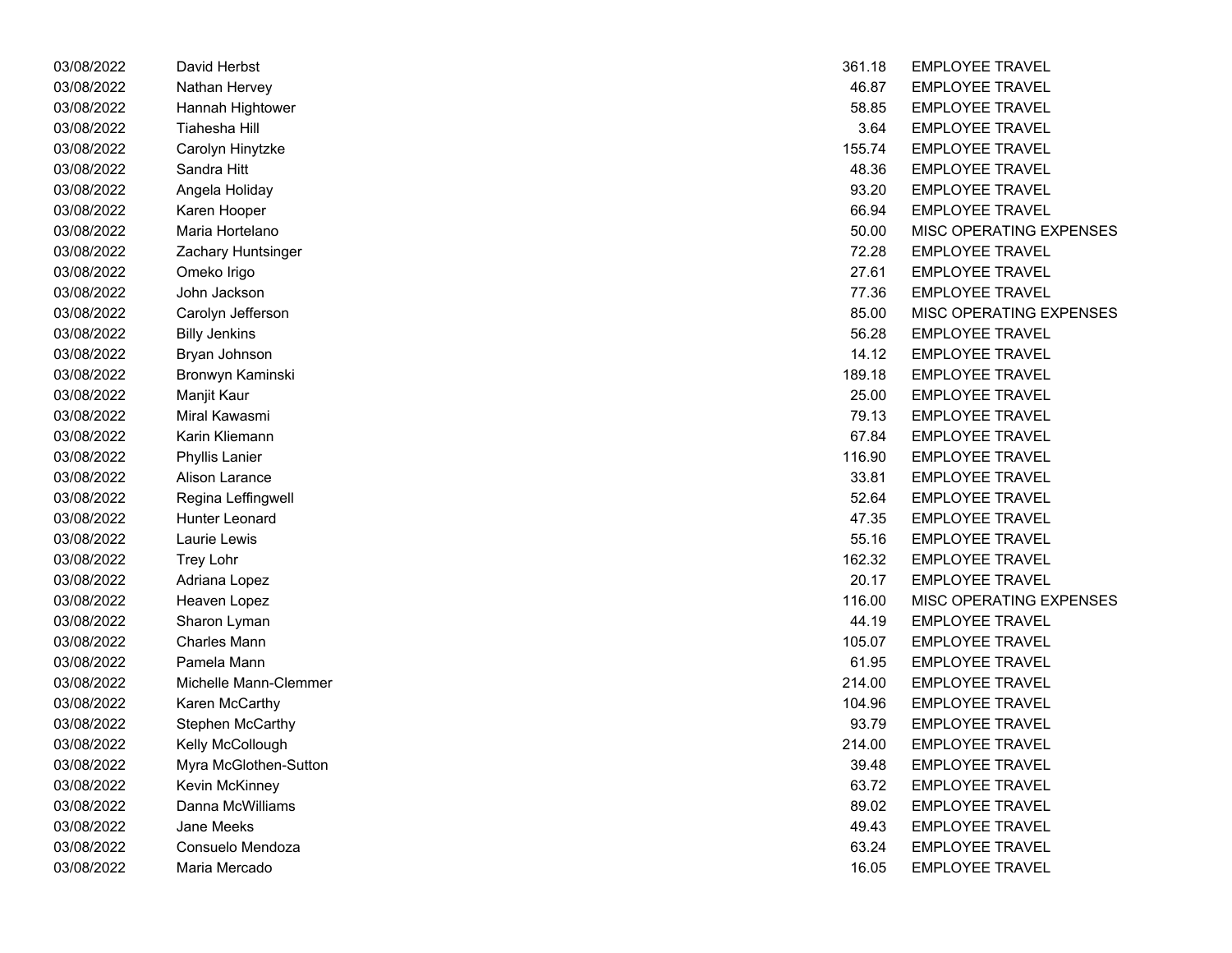| 03/08/2022 | <b>Heather Merritt</b>      | 44.83  | <b>EMPLOYEE IRAVEL</b>  |
|------------|-----------------------------|--------|-------------------------|
| 03/08/2022 | Cynthia Minter              | 25.00  | <b>MISC OPERATING E</b> |
| 03/08/2022 | Rasheeda Mohammed           | 53.18  | <b>EMPLOYEE TRAVEL</b>  |
| 03/08/2022 | Darrine Molina              | 77.31  | <b>EMPLOYEE TRAVEL</b>  |
| 03/08/2022 | <b>Candice Moore</b>        | 51.52  | <b>EMPLOYEE TRAVEL</b>  |
| 03/08/2022 | <b>Frederick Moore</b>      | 149.21 | <b>EMPLOYEE TRAVEL</b>  |
| 03/08/2022 | <b>Giselle Morales</b>      | 15.68  | <b>EMPLOYEE TRAVEL</b>  |
| 03/08/2022 | Lori Mosley                 | 52.16  | <b>EMPLOYEE TRAVEL</b>  |
| 03/08/2022 | Leah Mueller                | 15.94  | <b>EMPLOYEE TRAVEL</b>  |
| 03/08/2022 | Amanda Murry                | 214.00 | <b>EMPLOYEE TRAVEL</b>  |
| 03/08/2022 | Shahnaz Nasserfar Feldstein | 5.24   | <b>EMPLOYEE TRAVEL</b>  |
| 03/08/2022 | <b>Carol Neff</b>           | 194.58 | <b>EMPLOYEE TRAVEL</b>  |
| 03/08/2022 | Heidi Newcomb               | 40.45  | <b>EMPLOYEE TRAVEL</b>  |
| 03/08/2022 | <b>Chablif Nichols</b>      | 8.24   | <b>EMPLOYEE TRAVEL</b>  |
| 03/08/2022 | <b>Tammy Norberg</b>        | 35.00  | MISC OPERATING E        |
| 03/08/2022 | Rolando Novell              | 29.80  | <b>EMPLOYEE TRAVEL</b>  |
| 03/08/2022 | Dekisha Ojo                 | 18.67  | <b>EMPLOYEE TRAVEL</b>  |
| 03/08/2022 | <b>Walter Ortega</b>        | 45.26  | <b>EMPLOYEE TRAVEL</b>  |
| 03/08/2022 | Kristi Otto                 | 54.89  | <b>EMPLOYEE TRAVEL</b>  |
| 03/08/2022 | Barbara Ozimica             | 129.63 | <b>EMPLOYEE TRAVEL</b>  |
| 03/08/2022 | Jrefugio Palacio Rojas      | 25.00  | MISC OPERATING E        |
| 03/08/2022 | Sandra Palmer               | 71.80  | <b>EMPLOYEE TRAVEL</b>  |
| 03/08/2022 | Gloria Peralta              | 104.00 | <b>EMPLOYEE TRAVEL</b>  |
| 03/08/2022 | <b>Steven Pettes</b>        | 54.35  | <b>EMPLOYEE TRAVEL</b>  |
| 03/08/2022 | <b>Ryan Pierce</b>          | 68.75  | <b>EMPLOYEE TRAVEL</b>  |
| 03/08/2022 | Aubrey Pippen               | 214.00 | <b>EMPLOYEE TRAVEL</b>  |
| 03/08/2022 | Marla Pollan                | 5.67   | <b>EMPLOYEE TRAVEL</b>  |
| 03/08/2022 | Donna Poole                 | 144.88 | <b>EMPLOYEE TRAVEL</b>  |
| 03/08/2022 | Kristin Pordash             | 34.24  | <b>EMPLOYEE TRAVEL</b>  |
| 03/08/2022 | <b>Ryan Porter</b>          | 64.63  | <b>EMPLOYEE TRAVEL</b>  |
| 03/08/2022 | <b>Tamika Powell</b>        | 26.43  | <b>EMPLOYEE TRAVEL</b>  |
| 03/08/2022 | Diana Quintanilla           | 17.28  | <b>EMPLOYEE TRAVEL</b>  |
| 03/08/2022 | Lydia Ramos                 | 27.29  | <b>EMPLOYEE TRAVEL</b>  |
| 03/08/2022 | Sandra Redding              | 13.32  | <b>EMPLOYEE TRAVEL</b>  |
| 03/08/2022 | Taliesha Reliford           | 116.52 | <b>EMPLOYEE TRAVEL</b>  |
| 03/08/2022 | Johnnie Reynolds            | 161.79 | <b>EMPLOYEE TRAVEL</b>  |
| 03/08/2022 | Jessica Rodriguez           | 25.00  | MISC OPERATING E        |
| 03/08/2022 | Mayte Rojo                  | 35.00  | <b>EMPLOYEE TRAVEL</b>  |
| 03/08/2022 |                             | 50.00  | MISC OPERATING E        |
| 03/08/2022 | Twila Scott                 | 34.99  | <b>EMPLOYEE TRAVEL</b>  |

| 03/08/2022 | <b>Heather Merritt</b>      | 44.83  | <b>EMPLOYEE TRAVEL</b>  |
|------------|-----------------------------|--------|-------------------------|
| 03/08/2022 | Cynthia Minter              | 25.00  | MISC OPERATING EXPENSES |
| 03/08/2022 | Rasheeda Mohammed           | 53.18  | <b>EMPLOYEE TRAVEL</b>  |
| 03/08/2022 | Darrine Molina              | 77.31  | <b>EMPLOYEE TRAVEL</b>  |
| 03/08/2022 | <b>Candice Moore</b>        | 51.52  | <b>EMPLOYEE TRAVEL</b>  |
| 03/08/2022 | <b>Frederick Moore</b>      | 149.21 | <b>EMPLOYEE TRAVEL</b>  |
| 03/08/2022 | <b>Giselle Morales</b>      | 15.68  | <b>EMPLOYEE TRAVEL</b>  |
| 03/08/2022 | Lori Mosley                 | 52.16  | <b>EMPLOYEE TRAVEL</b>  |
| 03/08/2022 | Leah Mueller                | 15.94  | <b>EMPLOYEE TRAVEL</b>  |
| 03/08/2022 | Amanda Murry                | 214.00 | <b>EMPLOYEE TRAVEL</b>  |
| 03/08/2022 | Shahnaz Nasserfar Feldstein | 5.24   | <b>EMPLOYEE TRAVEL</b>  |
| 03/08/2022 | Carol Neff                  | 194.58 | <b>EMPLOYEE TRAVEL</b>  |
| 03/08/2022 | Heidi Newcomb               | 40.45  | <b>EMPLOYEE TRAVEL</b>  |
| 03/08/2022 | <b>Chablif Nichols</b>      | 8.24   | <b>EMPLOYEE TRAVEL</b>  |
| 03/08/2022 | <b>Tammy Norberg</b>        | 35.00  | MISC OPERATING EXPENSES |
| 03/08/2022 | Rolando Novell              | 29.80  | <b>EMPLOYEE TRAVEL</b>  |
| 03/08/2022 | Dekisha Ojo                 | 18.67  | <b>EMPLOYEE TRAVEL</b>  |
| 03/08/2022 | <b>Walter Ortega</b>        | 45.26  | <b>EMPLOYEE TRAVEL</b>  |
| 03/08/2022 | Kristi Otto                 | 54.89  | <b>EMPLOYEE TRAVEL</b>  |
| 03/08/2022 | Barbara Ozimica             | 129.63 | <b>EMPLOYEE TRAVEL</b>  |
| 03/08/2022 | Jrefugio Palacio Rojas      | 25.00  | MISC OPERATING EXPENSES |
| 03/08/2022 | Sandra Palmer               | 71.80  | <b>EMPLOYEE TRAVEL</b>  |
| 03/08/2022 | Gloria Peralta              | 104.00 | <b>EMPLOYEE TRAVEL</b>  |
| 03/08/2022 | <b>Steven Pettes</b>        | 54.35  | <b>EMPLOYEE TRAVEL</b>  |
| 03/08/2022 | <b>Ryan Pierce</b>          | 68.75  | <b>EMPLOYEE TRAVEL</b>  |
| 03/08/2022 | Aubrey Pippen               | 214.00 | <b>EMPLOYEE TRAVEL</b>  |
| 03/08/2022 | Marla Pollan                | 5.67   | <b>EMPLOYEE TRAVEL</b>  |
| 03/08/2022 | Donna Poole                 | 144.88 | <b>EMPLOYEE TRAVEL</b>  |
| 03/08/2022 | Kristin Pordash             | 34.24  | <b>EMPLOYEE TRAVEL</b>  |
| 03/08/2022 | <b>Ryan Porter</b>          | 64.63  | <b>EMPLOYEE TRAVEL</b>  |
| 03/08/2022 | <b>Tamika Powell</b>        | 26.43  | <b>EMPLOYEE TRAVEL</b>  |
| 03/08/2022 | Diana Quintanilla           | 17.28  | <b>EMPLOYEE TRAVEL</b>  |
| 03/08/2022 | Lydia Ramos                 | 27.29  | <b>EMPLOYEE TRAVEL</b>  |
| 03/08/2022 | Sandra Redding              | 13.32  | <b>EMPLOYEE TRAVEL</b>  |
| 03/08/2022 | Taliesha Reliford           | 116.52 | <b>EMPLOYEE TRAVEL</b>  |
| 03/08/2022 | Johnnie Reynolds            | 161.79 | <b>EMPLOYEE TRAVEL</b>  |
| 03/08/2022 | Jessica Rodriguez           | 25.00  | MISC OPERATING EXPENSES |
| 03/08/2022 | Mayte Rojo                  | 35.00  | <b>EMPLOYEE TRAVEL</b>  |
| 03/08/2022 |                             | 50.00  | MISC OPERATING EXPENSES |
| 03/08/2022 | <b>Twila Scott</b>          | 34.99  | <b>EMPLOYEE TRAVEL</b>  |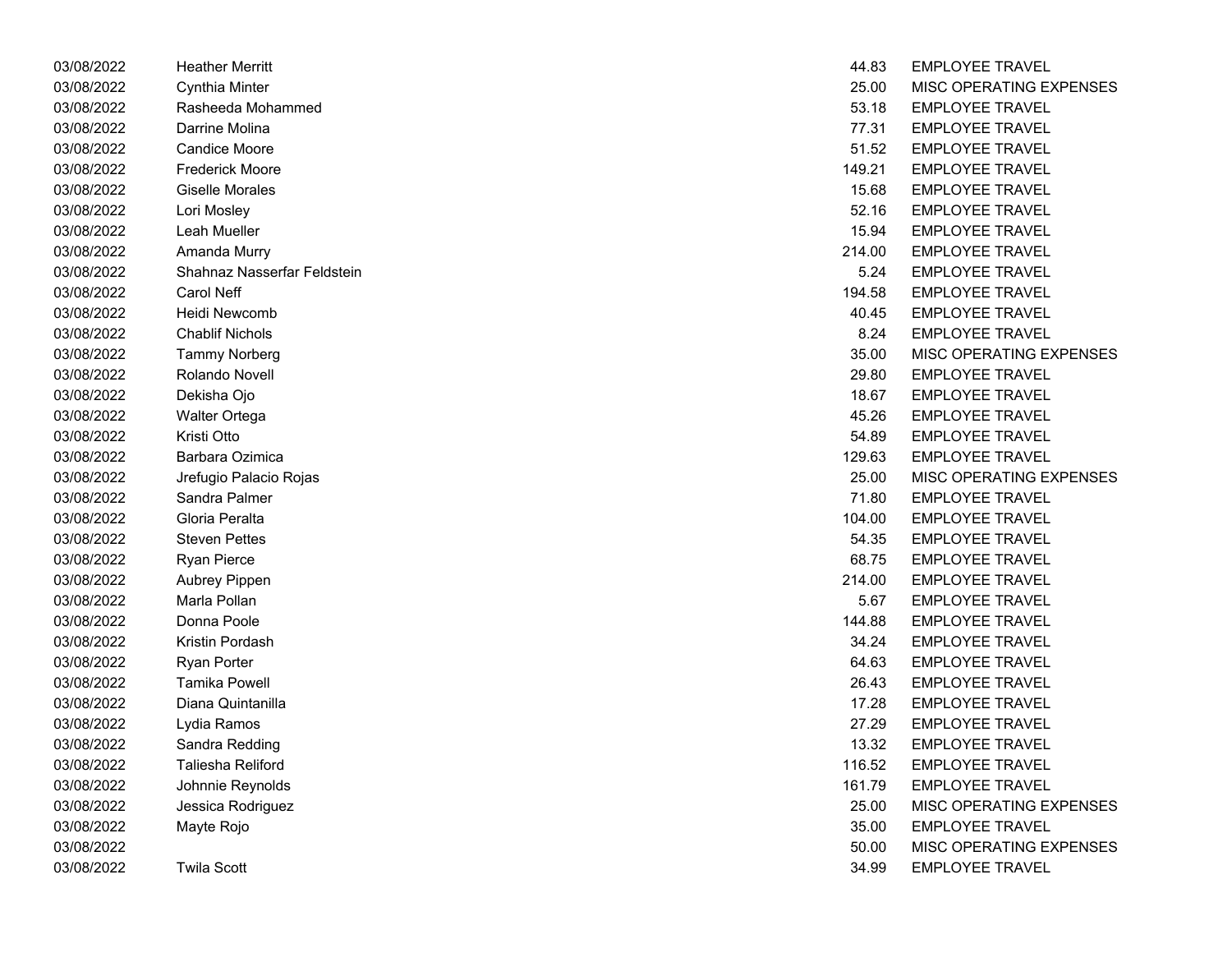| 03/08/2022 | Felicia Scruggs                   | 36.38     | <b>EMPLOYEE TRAVEL</b>   |
|------------|-----------------------------------|-----------|--------------------------|
| 03/08/2022 | <b>Robert Sessions</b>            | 128.13    | <b>EMPLOYEE TRAVEL</b>   |
| 03/08/2022 | Katoya Shelby                     | 13.48     | <b>EMPLOYEE TRAVEL</b>   |
| 03/08/2022 | Donald Sibley                     | 114.70    | <b>EMPLOYEE TRAVEL</b>   |
| 03/08/2022 | <b>Laurie Sikes</b>               | 80.36     | <b>EMPLOYEE TRAVEL</b>   |
| 03/08/2022 | Phillip Simoneaux                 | 58.58     | <b>EMPLOYEE TRAVEL</b>   |
| 03/08/2022 | Tori Sisk                         | 24.02     | <b>EMPLOYEE TRAVEL</b>   |
| 03/08/2022 | Angela Smith                      | 8.56      | <b>EMPLOYEE TRAVEL</b>   |
| 03/08/2022 |                                   | 25.00     | MISC OPERATING EXPENSES  |
| 03/08/2022 | <b>Cherish Smith</b>              | 24.50     | <b>EMPLOYEE TRAVEL</b>   |
| 03/08/2022 | <b>Wendy Smith</b>                | 29.91     | <b>EMPLOYEE TRAVEL</b>   |
| 03/08/2022 | Lynn Smith-Nienhaus               | 181.10    | <b>EMPLOYEE TRAVEL</b>   |
| 03/08/2022 | Kathy Sowell                      | 62.97     | <b>EMPLOYEE TRAVEL</b>   |
| 03/08/2022 | <b>Brandie Sparks</b>             | 75.17     | <b>EMPLOYEE TRAVEL</b>   |
| 03/08/2022 | Jennifer Stein                    | 39.75     | <b>EMPLOYEE TRAVEL</b>   |
| 03/08/2022 | Suzanne Stevenson                 | 11.29     | <b>EMPLOYEE TRAVEL</b>   |
| 03/08/2022 | <b>Natalie Strand</b>             | 14.61     | <b>EMPLOYEE TRAVEL</b>   |
| 03/08/2022 | Catherine Strawn                  | 65.11     | <b>EMPLOYEE TRAVEL</b>   |
| 03/08/2022 | <b>Derrick Talton</b>             | 51.90     | <b>EMPLOYEE TRAVEL</b>   |
| 03/08/2022 | Nina Thomas                       | 6.47      | <b>EMPLOYEE TRAVEL</b>   |
| 03/08/2022 | Deann Thompson                    | 27.66     | <b>EMPLOYEE TRAVEL</b>   |
| 03/08/2022 | Timothy Thompson                  | 24.24     | <b>EMPLOYEE TRAVEL</b>   |
| 03/08/2022 | <b>Matthew Varnell</b>            | 214.00    | <b>EMPLOYEE TRAVEL</b>   |
| 03/08/2022 | <b>Hollie Visage</b>              | 116.00    | MISC OPERATING EXPENSES  |
| 03/08/2022 | Robert Wager                      | 334.86    | <b>EMPLOYEE TRAVEL</b>   |
| 03/08/2022 | Ashley Walker                     | 52.59     | <b>EMPLOYEE TRAVEL</b>   |
| 03/08/2022 | Lori Walsh                        | 322.01    | <b>EMPLOYEE TRAVEL</b>   |
| 03/08/2022 | Eniko Walter-Howard               | 62.06     | <b>EMPLOYEE TRAVEL</b>   |
| 03/08/2022 | <b>Shawon White</b>               | 6.05      | <b>EMPLOYEE TRAVEL</b>   |
| 03/08/2022 | Sue Wilhide                       | 3.80      | <b>EMPLOYEE TRAVEL</b>   |
| 03/08/2022 | <b>Holly Willis</b>               | 5.19      | <b>EMPLOYEE TRAVEL</b>   |
| 03/08/2022 | Aerin Wilson                      | 116.00    | MISC OPERATING EXPENSES  |
| 03/08/2022 | Annaliese Wink                    | 14.23     | <b>EMPLOYEE TRAVEL</b>   |
| 03/08/2022 | <b>Tracey Wittmayer</b>           | 22.15     | <b>EMPLOYEE TRAVEL</b>   |
| 03/08/2022 | <b>Teachers Discovery</b>         | 95.97     | <b>GENERAL SUPPLIES</b>  |
| 03/08/2022 | Texas Air Systems Incorporated    | 1,215.71  | M & O SUPPLIES           |
| 03/08/2022 | <b>Grainger Industrial Supply</b> | 3,794.78  | M & O SUPPLIES           |
| 03/08/2022 | <b>Qep Incorporated</b>           | 512.00    | <b>READING MATERIALS</b> |
| 03/08/2022 | Kroger                            | 48.94     | MISC OPERATING EXPENSES  |
| 03/08/2022 | Jennie O Foods Incorporated       | 13,059.38 | <b>GENERAL INVENTORY</b> |

| 36.38    | <b>EMPLOYEE TRAVEL</b>         |
|----------|--------------------------------|
| 128.13   | <b>EMPLOYEE TRAVEL</b>         |
| 13.48    | <b>EMPLOYEE TRAVEL</b>         |
| 114.70   | <b>EMPLOYEE TRAVEL</b>         |
| 80.36    | <b>EMPLOYEE TRAVEL</b>         |
| 58.58    | <b>EMPLOYEE TRAVEL</b>         |
| 24.02    | <b>EMPLOYEE TRAVEL</b>         |
| 8.56     | <b>EMPLOYEE TRAVEL</b>         |
| 25.00    | MISC OPERATING EXPENSES        |
| 24.50    | <b>EMPLOYEE TRAVEL</b>         |
| 29.91    | <b>EMPLOYEE TRAVEL</b>         |
| 181.10   | <b>EMPLOYEE TRAVEL</b>         |
| 62.97    | <b>EMPLOYEE TRAVEL</b>         |
| 75.17    | <b>EMPLOYEE TRAVEL</b>         |
| 39.75    | <b>EMPLOYEE TRAVEL</b>         |
| 11.29    | <b>EMPLOYEE TRAVEL</b>         |
| 14.61    | <b>EMPLOYEE TRAVEL</b>         |
| 65.11    | <b>EMPLOYEE TRAVEL</b>         |
| 51.90    | <b>EMPLOYEE TRAVEL</b>         |
| 6.47     | <b>EMPLOYEE TRAVEL</b>         |
| 27.66    | <b>EMPLOYEE TRAVEL</b>         |
| 24.24    | <b>EMPLOYEE TRAVEL</b>         |
| 214.00   | <b>EMPLOYEE TRAVEL</b>         |
| 116.00   | <b>MISC OPERATING EXPENSES</b> |
| 334.86   | <b>EMPLOYEE TRAVEL</b>         |
| 52.59    | <b>EMPLOYEE TRAVEL</b>         |
| 322.01   | <b>EMPLOYEE TRAVEL</b>         |
| 62.06    | <b>EMPLOYEE TRAVEL</b>         |
| 6.05     | <b>EMPLOYEE TRAVEL</b>         |
| 3.80     | <b>EMPLOYEE TRAVEL</b>         |
| 5.19     | <b>EMPLOYEE TRAVEL</b>         |
| 116.00   | <b>MISC OPERATING EXPENSES</b> |
| 14.23    | <b>EMPLOYEE TRAVEL</b>         |
| 22.15    | <b>FMPLOYFF TRAVEL</b>         |
| 95.97    | <b>GENERAL SUPPLIES</b>        |
| 1,215.71 | M & O SUPPLIES                 |
| 3,794.78 | M & O SUPPLIES                 |
| 512.00   | <b>READING MATERIALS</b>       |
| 48.94    | MISC OPERATING EXPENSES        |
| 3.059.38 | <b>GENERAL INVENTORY</b>       |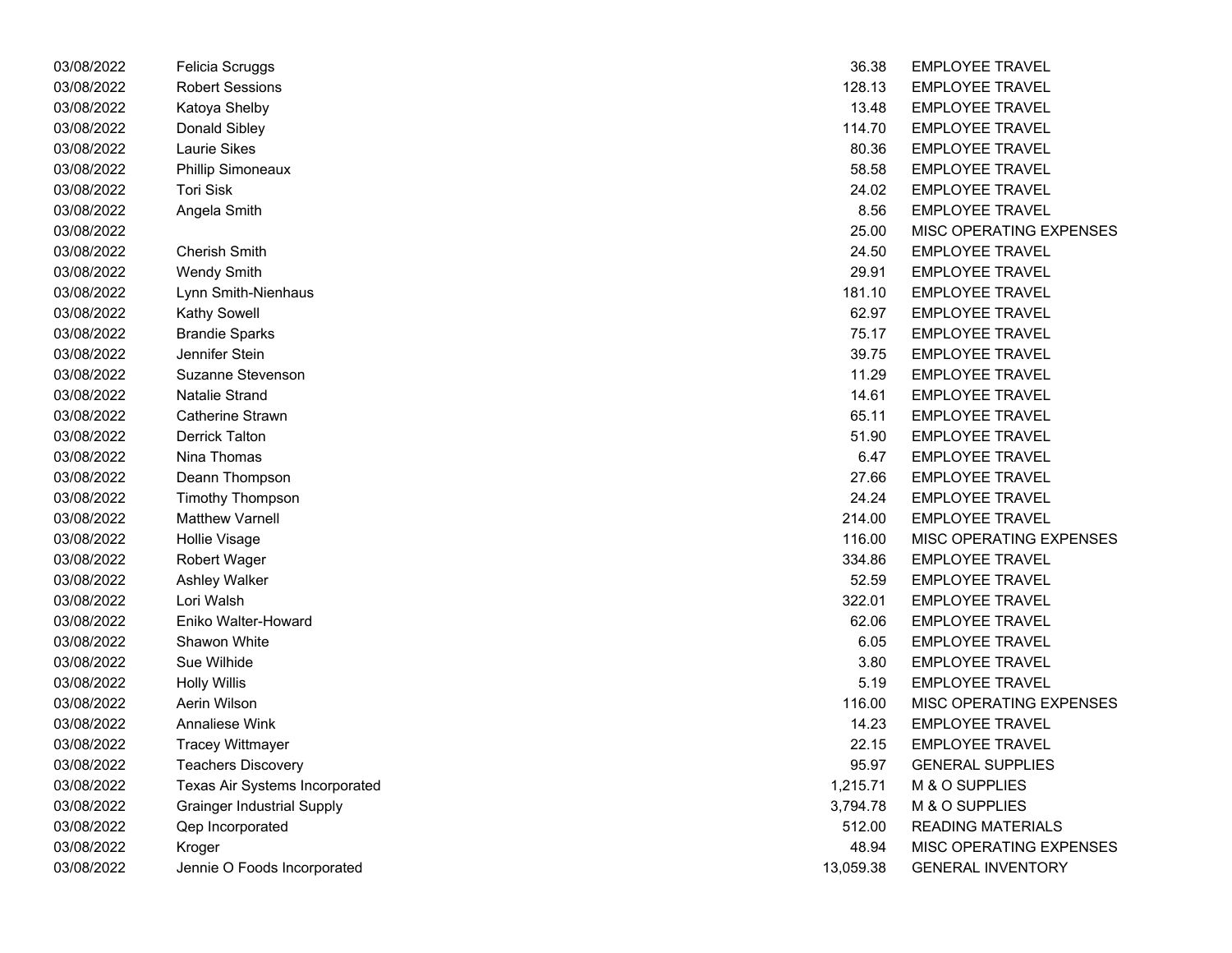| 03/08/2022 | United Refrigeration Incorporated               | 907.19    | M & O SUPPLIES                       |
|------------|-------------------------------------------------|-----------|--------------------------------------|
| 03/08/2022 | <b>Elliott Electric Supply</b>                  | 675.00    | MISC PURCH & CONTR SERV              |
| 03/08/2022 | Ace Mart Restaurant Supply Company              | 11,401.60 | <b>GENERAL INVENTORY</b>             |
| 03/08/2022 | <b>Masters Distribution Systems</b>             | 20.94     | <b>GENERAL INVENTORY</b>             |
| 03/08/2022 | Lake Arlington Golf Course                      | 3,293.40  | <b>GENERAL SUPPLIES</b>              |
| 03/08/2022 | Barnes & Noble Booksellers, Inc                 | 144.00    | <b>READING MATERIALS</b>             |
| 03/08/2022 | Trane Company Commercial Systems Group          | 9,003.73  | M & O SUPPLIES                       |
| 03/08/2022 | Schwans Food Service Incorporated               | 50,783.28 | <b>GENERAL INVENTORY</b>             |
| 03/08/2022 | <b>Tarrant County Juvenile Service</b>          | 5,805.00  | STDNT TUIT-NONPUBLIC SCHL            |
| 03/08/2022 | Lone Star Learning                              | 2,100.00  | <b>GENERAL SUPPLIES</b>              |
| 03/08/2022 | <b>Forde-Ferrier Educational Services</b>       | 1,863.00  | <b>READING MATERIALS</b>             |
| 03/08/2022 | SHI Government Solutions Incorporated           |           | <b>GENERAL SUPPLIES</b>              |
| 03/08/2022 | C & P Pump Services Incorporated                | 9,495.00  | M & O SUPPLIES                       |
| 03/08/2022 | <b>Td Industries Limited</b>                    | 58,443.68 | <b>CONTRACTED MAINT &amp; REPAIR</b> |
| 03/08/2022 | Aerowave Technologies                           | 1,071.68  | <b>CONTRACTED MAINT &amp; REPAIR</b> |
| 03/08/2022 | Govconnection Incorporated                      | 260.00    | <b>GENERAL SUPPLIES</b>              |
| 03/08/2022 | Advancement Via Individual Determination Center | 875.00    | <b>GENERAL SUPPLIES</b>              |
| 03/08/2022 | Advancement Via Individual Determination Center | 875.00    | <b>GENERAL SUPPLIES</b>              |
| 03/08/2022 | Advancement Via Individual Determination Center | 875.00    | <b>GENERAL SUPPLIES</b>              |
| 03/08/2022 | Advancement Via Individual Determination Center | 875.00    | <b>GENERAL SUPPLIES</b>              |
| 03/08/2022 | Advancement Via Individual Determination Center | 875.00    | <b>GENERAL SUPPLIES</b>              |
| 03/08/2022 | Advancement Via Individual Determination Center | 875.00    | <b>GENERAL SUPPLIES</b>              |
| 03/08/2022 | Children's Plus Incorporated                    | 5,885.30  | <b>READING MATERIALS</b>             |
| 03/08/2022 | J W Pepper & Son Incorporated                   |           | <b>GENERAL SUPPLIES</b>              |
| 03/08/2022 | <b>City Of Grand Prairie Water Utilities</b>    | 13.00     | <b>WATER</b>                         |
| 03/08/2022 | Arlington Hardware Incorporated #53             | 23.75     | M & O SUPPLIES                       |
| 03/08/2022 | Zimmerer Kubota Incorporated                    | 1,591.37  | M & O SUPPLIES                       |
| 03/08/2022 | First Place Foods LLC                           | 2,592.00  | <b>GENERAL INVENTORY</b>             |
| 03/08/2022 | <b>Carrier Enterprise</b>                       | 2,793.00  | M & O SUPPLIES                       |
| 03/08/2022 | Henry John C                                    | 770.00    | MISC PURCH & CONTR SERV              |
| 03/08/2022 | Vicari Augustine                                | 80.00     | MISC PURCH & CONTR SERV              |
| 03/08/2022 | Monarch Trophy Studio                           | 81.90     | <b>GENERAL SUPPLIES</b>              |
| 03/08/2022 | Logisoft Computer Products LLC                  | 34.76     | <b>GENERAL SUPPLIES</b>              |
| 03/08/2022 | U S Bank                                        | 1,000.00  | OTHER DEBT FEES                      |
| 03/08/2022 | <b>Churchfield Trading Company</b>              | 43,896.72 | <b>GENERAL INVENTORY</b>             |
| 03/08/2022 | <b>Ryder Transportation Services</b>            | 978.27    | STUDENT TVL*NO AISD BUSES            |
| 03/08/2022 | <b>Ryder Transportation Services</b>            | 169.85    | STUDENT TVL*NO AISD BUSES            |
| 03/08/2022 | <b>Klapproth David</b>                          | 80.00     | MISC PURCH & CONTR SERV              |
| 03/08/2022 | Camper Marcus                                   | 165.00    | MISC PURCH & CONTR SERV              |
| 03/08/2022 | Keller High School Wrestling                    | 200.00    | STUDENT TVL*NO AISD BUSES            |

| 907.19    | <b>M &amp; O SUPPLIES</b>            |
|-----------|--------------------------------------|
| 675.00    | <b>MISC PURCH &amp; CONTR SERV</b>   |
| 11,401.60 | <b>GENERAL INVENTORY</b>             |
| 20.94     | <b>GENERAL INVENTORY</b>             |
| 3,293.40  | <b>GENERAL SUPPLIES</b>              |
| 144.00    | <b>READING MATERIALS</b>             |
| 9,003.73  | M & O SUPPLIES                       |
| 50,783.28 | <b>GENERAL INVENTORY</b>             |
| 5,805.00  | STDNT TUIT-NONPUBLIC SCHL            |
| 2,100.00  | <b>GENERAL SUPPLIES</b>              |
| 1,863.00  | <b>READING MATERIALS</b>             |
|           | <b>GENERAL SUPPLIES</b>              |
| 9,495.00  | M & O SUPPLIES                       |
| 58,443.68 | <b>CONTRACTED MAINT &amp; REPAIR</b> |
| 1,071.68  | <b>CONTRACTED MAINT &amp; REPAIR</b> |
| 260.00    | <b>GENERAL SUPPLIES</b>              |
| 875.00    | <b>GENERAL SUPPLIES</b>              |
| 875.00    | <b>GENERAL SUPPLIES</b>              |
| 875.00    | <b>GENERAL SUPPLIES</b>              |
| 875.00    | <b>GENERAL SUPPLIES</b>              |
| 875.00    | <b>GENERAL SUPPLIES</b>              |
| 875.00    | <b>GENERAL SUPPLIES</b>              |
| 5,885.30  | <b>READING MATERIALS</b>             |
| -         | <b>GENERAL SUPPLIES</b>              |
| 13.00     | <b>WATER</b>                         |
| 23.75     | M & O SUPPLIES                       |
| 1,591.37  | M & O SUPPLIES                       |
| 2,592.00  | <b>GENERAL INVENTORY</b>             |
| 2,793.00  | M & O SUPPLIES                       |
| 770.00    | <b>MISC PURCH &amp; CONTR SERV</b>   |
| 80.00     | <b>MISC PURCH &amp; CONTR SERV</b>   |
| 81.90     | <b>GENERAL SUPPLIES</b>              |
| 34.76     | <b>GENERAL SUPPLIES</b>              |
| 1,000.00  | <b>OTHER DEBT FEES</b>               |
| 43,896.72 | <b>GENERAL INVENTORY</b>             |
| 978.27    | STUDENT TVL*NO AISD BUSES            |
| 169.85    | STUDENT TVL*NO AISD BUSES            |
| 80.00     | <b>MISC PURCH &amp; CONTR SERV</b>   |
| 165.00    | <b>MISC PURCH &amp; CONTR SERV</b>   |
| 200.00    | STUDENT TVL*NO AISD BUSES            |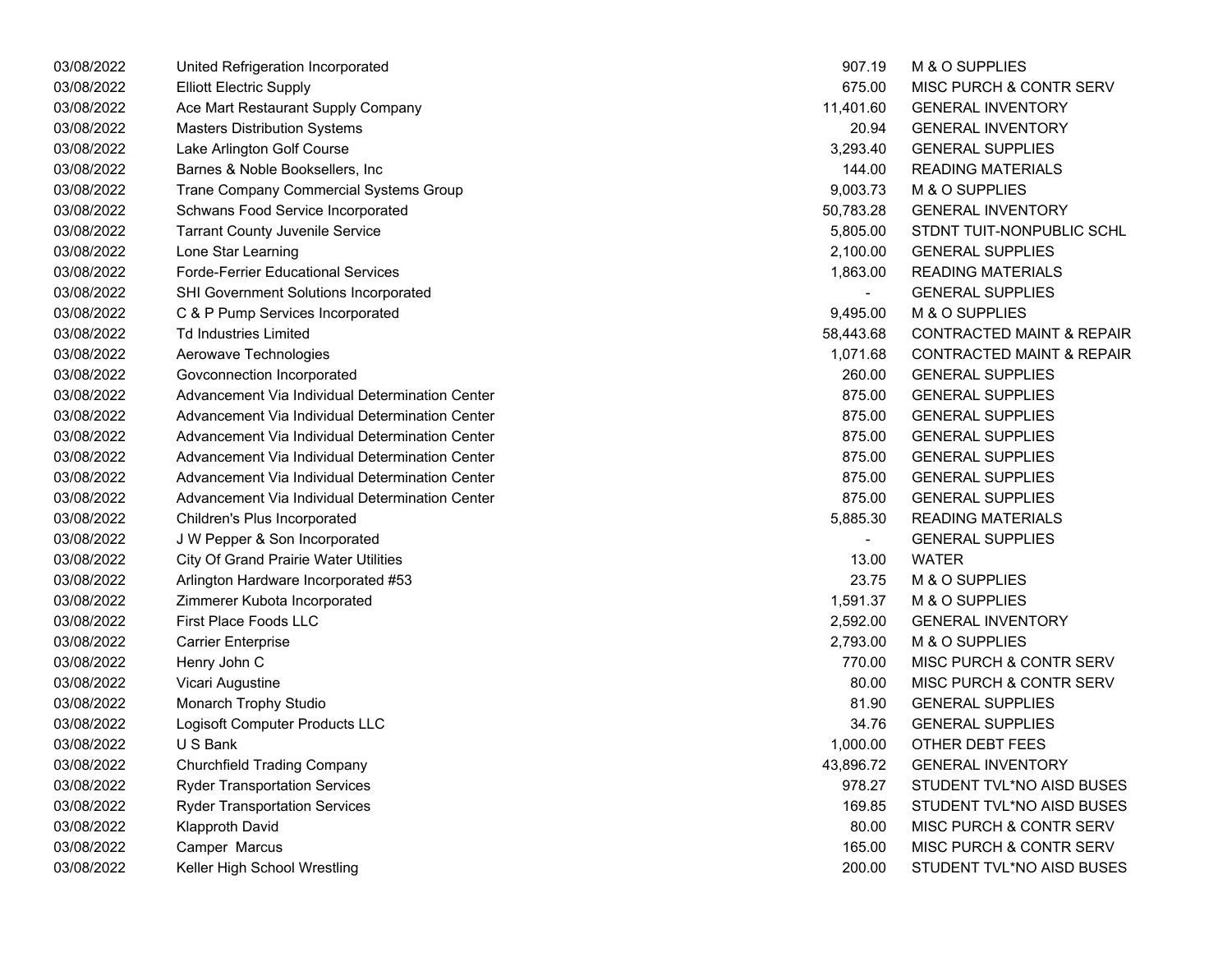| 03/08/2022 | Canon Solutions America (formerly Oce V#8259)     | 514.28    | <b>CONTRACTED MAINT &amp; REPAIR</b> |
|------------|---------------------------------------------------|-----------|--------------------------------------|
| 03/08/2022 | Jones John Allen                                  | 80.00     | MISC PURCH & CONTR SERV              |
| 03/08/2022 | Cincinnati Life Insurance Company The             | 2,000.00  | MISC PURCH & CONTR SERV              |
| 03/08/2022 | Kurz & Company                                    | 470.73    | <b>FOOD</b>                          |
| 03/08/2022 | <b>Jakes Finer Foods</b>                          | 21,075.24 | <b>GENERAL INVENTORY</b>             |
| 03/08/2022 | <b>Best Buy for Business</b>                      | 225.99    | <b>GENERAL SUPPLIES</b>              |
| 03/08/2022 | <b>Enviromatic Systems Services</b>               | 1,699.17  | <b>CONTRACTED MAINT &amp; REPAIR</b> |
| 03/08/2022 | Enid High School Wrestling                        | 285.00    | STUDENT TVL*NO AISD BUSES            |
| 03/08/2022 | <b>Autonation Chevrolet</b>                       | 238.80    | M & O SUPPLIES                       |
| 03/08/2022 | Follett School Solutions, Inc.                    | 864.59    | <b>INVOICES RECEIVABLE</b>           |
| 03/08/2022 |                                                   | 576.87    | <b>READING MATERIALS</b>             |
| 03/08/2022 | <b>Textbook Warehouse</b>                         | 3,879.00  | <b>READING MATERIALS</b>             |
| 03/08/2022 | Gallup, Inc.                                      | 6,223.60  | <b>READING MATERIALS</b>             |
| 03/08/2022 | Felton, Abraham                                   | 220.00    | MISC PURCH & CONTR SERV              |
| 03/08/2022 | <b>Red Oak Tennis</b>                             | 275.00    | STUDENT TVL*NO AISD BUSES            |
| 03/08/2022 | Lowe's Home Centers, LLC                          | 215.80    | M & O SUPPLIES                       |
| 03/08/2022 | Durham School Services LP                         | 4,686.00  | STUDENT TVL*NO AISD BUSES            |
| 03/08/2022 | Klement Distribution, Inc.                        | 4,159.42  | <b>FOOD</b>                          |
| 03/08/2022 | Sysco North Texas                                 | 17,695.00 | <b>GENERAL INVENTORY</b>             |
| 03/08/2022 | <b>CableLink Solutions</b>                        | 6,213.25  | <b>CONTRACTED MAINT &amp; REPAIR</b> |
| 03/08/2022 | Steve Weiss Music, Inc.                           | 215.95    | <b>GENERAL SUPPLIES</b>              |
| 03/08/2022 | <b>Grapevine Wrestling</b>                        | 250.00    | STUDENT TVL*NO AISD BUSES            |
| 03/08/2022 | Staples Inc/Staples Business Advantage            | 46.41     | <b>GENERAL SUPPLIES</b>              |
| 03/08/2022 | <b>Educational Consulting and Evaluations LLC</b> | 3,737.50  | MISC PURCH & CONTR SERV              |
| 03/08/2022 | <b>Alonti Catering</b>                            | 104.39    | MISC OPERATING EXPENSES              |
| 03/08/2022 | Arlington ISD Swimming                            | 750.00    | STUDENT TVL*NO AISD BUSES            |
| 03/08/2022 | Colleyville Heritage Wrestling Booster Club       | 165.00    | STUDENT TVL*NO AISD BUSES            |
| 03/08/2022 | Audrey Bragg Consulting LLC                       | 7,200.00  | MISC PURCH & CONTR SERV              |
| 03/08/2022 | Jesus Adame                                       | 220.00    | MISC PURCH & CONTR SERV              |
| 03/08/2022 | Gimkit Inc                                        | 650.00    | <b>GENERAL SUPPLIES</b>              |
| 03/08/2022 | <b>Tasty Brands LLC</b>                           | 31,548.16 | <b>GENERAL INVENTORY</b>             |
| 03/08/2022 | Lux Bakery Incorporated                           | 23,556.00 | <b>GENERAL INVENTORY</b>             |
| 03/08/2022 | Texas Association of School Business Officials    | 270.00    | <b>DUES</b>                          |
| 03/08/2022 | Parts Town LLC                                    | 398.94    | M & O SUPPLIES                       |
| 03/08/2022 | New Dairy Opco LLC DBA Borden Dairy               | 81,105.88 | <b>FOOD</b>                          |
| 03/08/2022 | <b>Teachers First LLC</b>                         | 1,043.00  | <b>EMPLOYEE TRAVEL</b>               |
| 03/08/2022 | The Certified Welding and Testing Co. Inc.        | 520.00    | MISC OPERATING EXPENSES              |
| 03/08/2022 | Translation and Interpretation Network LLC        | 59.40     | MISC PURCH & CONTR SERV              |
| 03/08/2022 | Lakeshore Learning Materials                      | 1,107.47  | <b>GENERAL SUPPLIES</b>              |
| 03/08/2022 | Office Depot, Inc                                 | 13,271.03 | <b>GENERAL SUPPLIES</b>              |
|            |                                                   |           |                                      |

| 514.28    | CONTRACTED MAINT & REPAIR            |
|-----------|--------------------------------------|
| 80.00     | MISC PURCH & CONTR SERV              |
| 2,000.00  | <b>MISC PURCH &amp; CONTR SERV</b>   |
| 470.73    | FOOD                                 |
| 21,075.24 | <b>GENERAL INVENTORY</b>             |
| 225.99    | <b>GENERAL SUPPLIES</b>              |
| 1,699.17  | <b>CONTRACTED MAINT &amp; REPAIR</b> |
| 285.00    | STUDENT TVL*NO AISD BUSES            |
| 238.80    | <b>M &amp; O SUPPLIES</b>            |
| 864.59    | <b>INVOICES RECEIVABLE</b>           |
| 576.87    | READING MATERIALS                    |
| 3,879.00  | <b>READING MATERIALS</b>             |
| 6,223.60  | <b>READING MATERIALS</b>             |
| 220.00    | <b>MISC PURCH &amp; CONTR SERV</b>   |
| 275.00    | STUDENT TVL*NO AISD BUSES            |
| 215.80    | <b>M &amp; O SUPPLIES</b>            |
| 4,686.00  | STUDENT TVL*NO AISD BUSES            |
| 4,159.42  | <b>FOOD</b>                          |
| 17,695.00 | <b>GENERAL INVENTORY</b>             |
| 6,213.25  | <b>CONTRACTED MAINT &amp; REPAIR</b> |
| 215.95    | <b>GENERAL SUPPLIES</b>              |
| 250.00    | STUDENT TVL*NO AISD BUSES            |
| 46.41     | <b>GENERAL SUPPLIES</b>              |
| 3,737.50  | MISC PURCH & CONTR SERV              |
| 104.39    | <b>MISC OPERATING EXPENSES</b>       |
| 750.00    | STUDENT TVL*NO AISD BUSES            |
| 165.00    | STUDENT TVL*NO AISD BUSES            |
| 7,200.00  | <b>MISC PURCH &amp; CONTR SERV</b>   |
| 220.00    | MISC PURCH & CONTR SERV              |
| 650.00    | <b>GENERAL SUPPLIES</b>              |
| 31,548.16 | <b>GENERAL INVENTORY</b>             |
| 23,556.00 | <b>GENERAL INVENTORY</b>             |
| 270.00    | DUES                                 |
| 398.94    | <b>M &amp; O SUPPLIES</b>            |
| 81,105.88 | <b>FOOD</b>                          |
| 1,043.00  | EMPLOYEE TRAVEL                      |
| 520.00    | <b>MISC OPERATING EXPENSES</b>       |
| 59.40     | MISC PURCH & CONTR SERV              |
| 1,107.47  | <b>GENERAL SUPPLIES</b>              |
| 13,271.03 | <b>GENERAL SUPPLIES</b>              |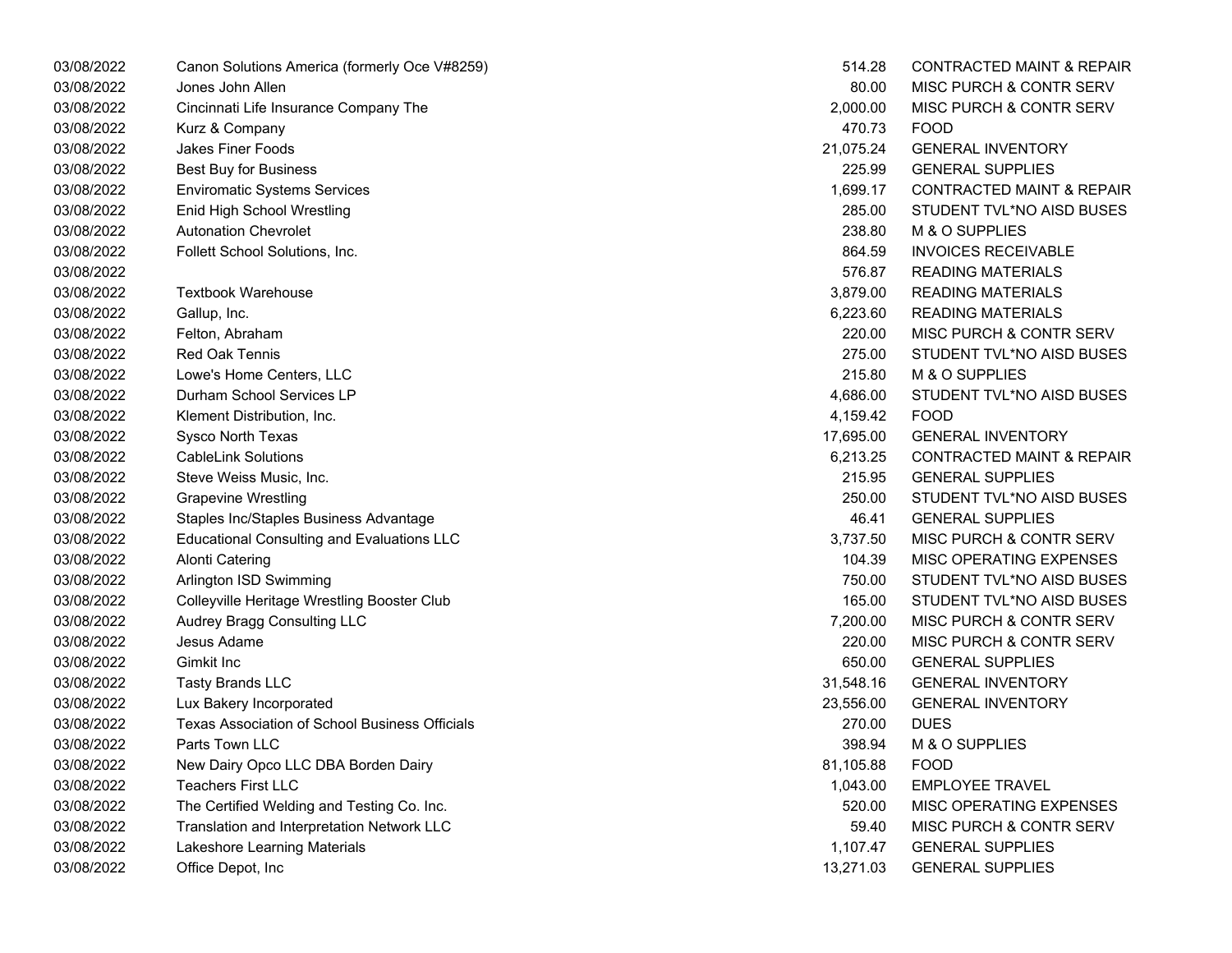| 03/08/2022 | <b>Liberty Office Products</b>                  | 65.86      | <b>GENERAL SUPPLIES</b>              |
|------------|-------------------------------------------------|------------|--------------------------------------|
| 03/08/2022 | Kristi Michele King                             | 467.50     | MISC PURCH & CONTR SERV              |
| 03/08/2022 | Michael Strange                                 | 60.00      | MISC PURCH & CONTR SERV              |
| 03/08/2022 | Broken Arrow Wrestling Girls Booster Club       | 140.00     | STUDENT TVL*NO AISD BUSES            |
| 03/08/2022 | <b>Complete Supply Incorporated</b>             | 9,474.00   | NON-FOOD REQUISITIONS                |
| 03/08/2022 | Mainstay Farm                                   | 670.00     | STUDENT TVL*NO AISD BUSES            |
| 03/08/2022 | Southwest International Trucks                  | 443.00     | <b>CONTRACTED MAINT &amp; REPAIR</b> |
| 03/08/2022 |                                                 | 100.43     | M & O SUPPLIES                       |
| 03/08/2022 | Moses Palmer Howell Llp Attorneys At Law        | 1,194.00   | <b>LEGAL SERVICES</b>                |
| 03/08/2022 | <b>Sprint Nextel Network</b>                    | 15,869.80  | <b>CONTRACTED MAINT &amp; REPAIR</b> |
| 03/08/2022 |                                                 | 471.12     | <b>WATER</b>                         |
| 03/08/2022 | First Advantage Background Services             | 258.42     | MISC PURCH & CONTR SERV              |
| 03/08/2022 | Conagra Food Sales Incorporated                 | 74,707.25  | <b>GENERAL INVENTORY</b>             |
| 03/08/2022 | Rush Truck Centers Of Texas Limited Partnership | 1,850.00   | <b>GENERAL SUPPLIES</b>              |
| 03/08/2022 |                                                 | 443.51     | M & O SUPPLIES                       |
| 03/08/2022 | 4imprint Incorporated                           | 891.61     | <b>GENERAL SUPPLIES</b>              |
| 03/08/2022 | Metal Supermarkets-Ft Worth                     | 1,369.76   | <b>GENERAL SUPPLIES</b>              |
| 03/08/2022 | SiteOne Landscape Supply Holding LLC            | 164.80     | M & O SUPPLIES                       |
| 03/08/2022 | City Of Arlington Water Department              | 190,341.74 | <b>WATER</b>                         |
| 03/08/2022 | <b>Education Service Center Region XI</b>       | 243,318.00 | MISC PURCH & CONTR SERV              |
| 03/08/2022 | <b>Education Service Center Region XI</b>       | 650.00     | MISC PURCH & CONTR SERV              |
| 03/08/2022 | <b>Flinn Scientific</b>                         | 473.21     | <b>GENERAL SUPPLIES</b>              |
| 03/08/2022 | Midwest Technology Products Tx0025              | 542.45     | <b>GENERAL SUPPLIES</b>              |
| 03/08/2022 | Perma Bound                                     | 100.46     | <b>READING MATERIALS</b>             |
| 03/08/2022 | <b>Pyramid School Products</b>                  | 4,734.45   | <b>GENERAL INVENTORY</b>             |
| 03/08/2022 | Quality Audio Visual Service Incorporated       | 75.00      | <b>CONTRACTED MAINT &amp; REPAIR</b> |
| 03/08/2022 | Sam Houston High School 002                     | 250.00     | STUDENT TVL*NO AISD BUSES            |
| 03/09/2022 | Jennifer Allen                                  | 61.15      | <b>EMPLOYEE TRAVEL</b>               |
| 03/09/2022 | Susan Anderson                                  | 49.97      | <b>EMPLOYEE TRAVEL</b>               |
| 03/09/2022 | Griselda Antu                                   | 10.06      | <b>EMPLOYEE TRAVEL</b>               |
| 03/09/2022 | Marybell Barriga                                | 67.41      | <b>EMPLOYEE TRAVEL</b>               |
| 03/09/2022 | Martha Beasley                                  | 150.60     | <b>EMPLOYEE TRAVEL</b>               |
| 03/09/2022 | <b>Terri Cheek</b>                              | 5.56       | <b>EMPLOYEE TRAVEL</b>               |
| 03/09/2022 | <b>Terry Childress</b>                          | 13.16      | <b>EMPLOYEE TRAVEL</b>               |
| 03/09/2022 | <b>Tracy Draper Lloyd</b>                       | 35.26      | <b>EMPLOYEE TRAVEL</b>               |
| 03/09/2022 | <b>Marisol Garcia</b>                           | 14.93      | <b>EMPLOYEE TRAVEL</b>               |
| 03/09/2022 | Amy Gresham                                     | 15.03      | <b>EMPLOYEE TRAVEL</b>               |
| 03/09/2022 | David Herbst                                    | 124.60     | <b>EMPLOYEE TRAVEL</b>               |
| 03/09/2022 | <b>Jim Holland</b>                              | 30.66      | <b>EMPLOYEE TRAVEL</b>               |
| 03/09/2022 | Kevin McKinney                                  | 38.85      | <b>EMPLOYEE TRAVEL</b>               |

| 65.86     | <b>GENERAL SUPPLIES</b>              |
|-----------|--------------------------------------|
| 467.50    | MISC PURCH & CONTR SERV              |
| 60.00     | MISC PURCH & CONTR SERV              |
| 140.00    | STUDENT TVL*NO AISD BUSES            |
| 9,474.00  | NON-FOOD REQUISITIONS                |
|           | 670.00 STUDENT TVL*NO AISD BUSES     |
|           | 443.00 CONTRACTED MAINT & REPAIR     |
|           | 100.43 M & O SUPPLIES                |
| 1,194.00  | <b>LEGAL SERVICES</b>                |
| 5,869.80  | <b>CONTRACTED MAINT &amp; REPAIR</b> |
| 471.12    | <b>WATER</b>                         |
|           | 258.42 MISC PURCH & CONTR SERV       |
|           | 74,707.25 GENERAL INVENTORY          |
| 1,850.00  | <b>GENERAL SUPPLIES</b>              |
| 443.51    | M & O SUPPLIES                       |
|           | 891.61 GENERAL SUPPLIES              |
|           | 1,369.76 GENERAL SUPPLIES            |
|           | 164.80 M & O SUPPLIES                |
| 90,341.74 | <b>WATER</b>                         |
|           | 13,318.00 MISC PURCH & CONTR SERV    |
|           | 650.00 MISC PURCH & CONTR SERV       |
|           | 473.21 GENERAL SUPPLIES              |
|           | 542.45 GENERAL SUPPLIES              |
| 100.46    | READING MATERIALS                    |
| 4,734.45  | <b>GENERAL INVENTORY</b>             |
|           | 75.00 CONTRACTED MAINT & REPAIR      |
|           | 250.00 STUDENT TVL*NO AISD BUSES     |
|           | 61.15 EMPLOYEE TRAVEL                |
| 49.97     | <b>EMPLOYEE TRAVEL</b>               |
| 10.06     | <b>EMPLOYEE TRAVEL</b>               |
| 67.41     | EMPLOYEE TRAVEL                      |
|           | 150.60 EMPLOYEE TRAVEL               |
|           | 5.56 EMPLOYEE TRAVEL                 |
| 13.16     | <b>EMPLOYEE TRAVEL</b>               |
| 35.26     | <b>EMPLOYEE TRAVEL</b>               |
| 14.93     | <b>EMPLOYEE TRAVEL</b>               |
| 15.03     | <b>EMPLOYEE TRAVEL</b>               |
| 124.60    | <b>EMPLOYEE TRAVEL</b>               |
| 30.66     | <b>EMPLOYEE TRAVEL</b>               |
| 38.85     | <b>EMPLOYEE TRAVEL</b>               |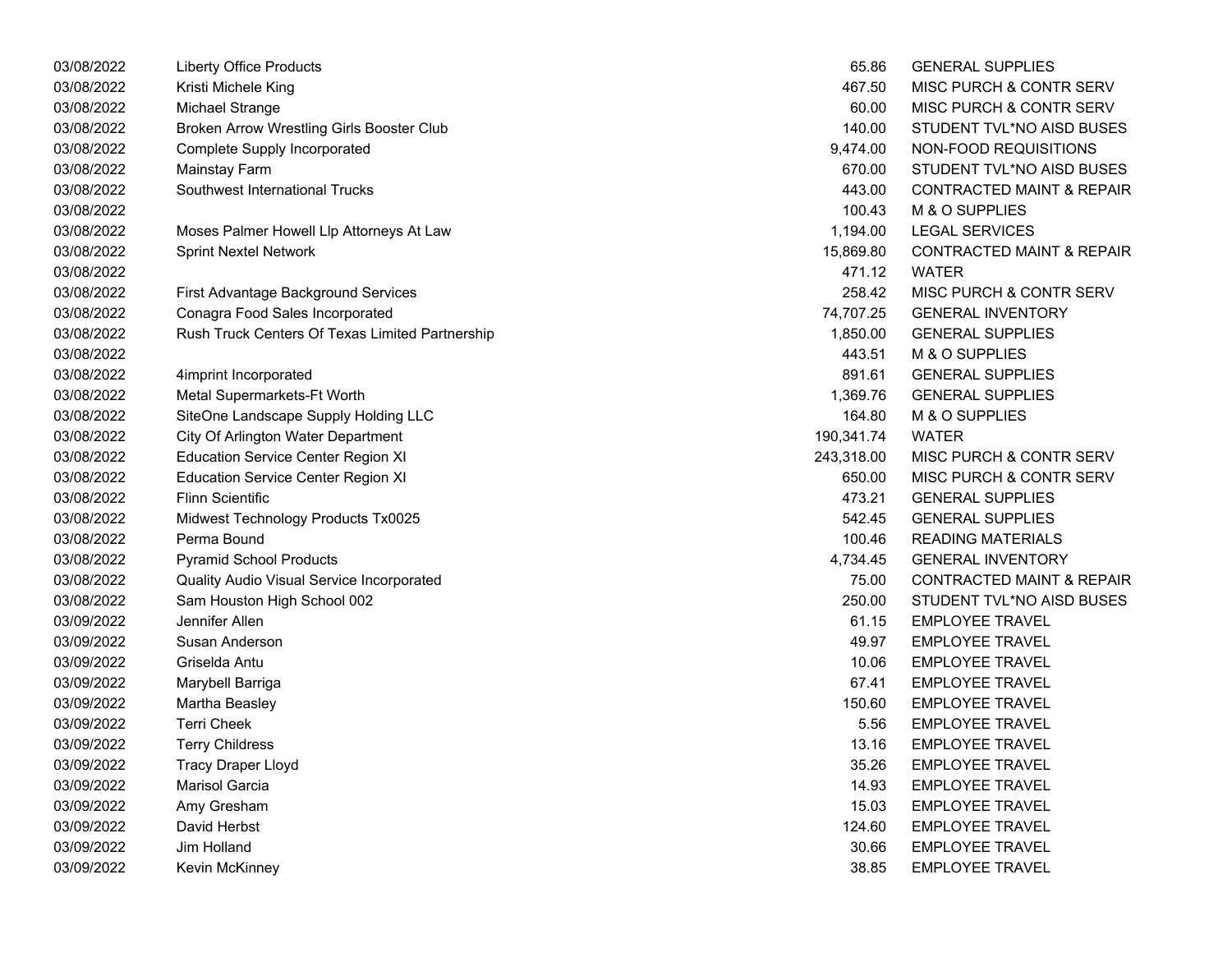| 03/09/2022 | Kristi Otto                                       | 48.58     | <b>EMPLOYEE TRAVEL</b>               |
|------------|---------------------------------------------------|-----------|--------------------------------------|
| 03/09/2022 | Mary Roddy                                        | 20.92     | <b>EMPLOYEE TRAVEL</b>               |
| 03/09/2022 | <b>Thomas Rushing</b>                             | 65.64     | <b>EMPLOYEE TRAVEL</b>               |
| 03/09/2022 | Spenser Segovia                                   | 21.03     | <b>EMPLOYEE TRAVEL</b>               |
| 03/09/2022 | <b>Robert Sessions</b>                            | 128.13    | <b>EMPLOYEE TRAVEL</b>               |
| 03/09/2022 | <b>Wendy Sexton</b>                               | 10.49     | <b>EMPLOYEE TRAVEL</b>               |
| 03/09/2022 | <b>Stacy Shannon</b>                              | 21.83     | <b>EMPLOYEE TRAVEL</b>               |
| 03/09/2022 | Donald Sibley                                     | 91.11     | <b>EMPLOYEE TRAVEL</b>               |
| 03/09/2022 | Kyle Smith                                        | 101.81    | <b>EMPLOYEE TRAVEL</b>               |
| 03/09/2022 | Shane Strawderman                                 | 101.60    | <b>EMPLOYEE TRAVEL</b>               |
| 03/09/2022 | Catherine Strawn                                  | 22.04     | <b>EMPLOYEE TRAVEL</b>               |
| 03/09/2022 | <b>Yvette Turner</b>                              | 27.34     | <b>EMPLOYEE TRAVEL</b>               |
| 03/09/2022 | Aaron Vaughn                                      | 47.56     | <b>EMPLOYEE TRAVEL</b>               |
| 03/09/2022 | Nadine Walk                                       | 5.08      | <b>EMPLOYEE TRAVEL</b>               |
| 03/09/2022 | Peter Weydeck                                     | 61.53     | <b>EMPLOYEE TRAVEL</b>               |
| 03/09/2022 | Sue Wilhide                                       | 20.70     | <b>EMPLOYEE TRAVEL</b>               |
| 03/09/2022 | James Wilkes                                      | 191.05    | <b>EMPLOYEE TRAVEL</b>               |
| 03/09/2022 | Regina Williams                                   | 15.73     | <b>EMPLOYEE TRAVEL</b>               |
| 03/09/2022 | Sebastian Williams                                | 37.88     | <b>EMPLOYEE TRAVEL</b>               |
| 03/09/2022 | <b>Charity Woods</b>                              | 30.92     | <b>EMPLOYEE TRAVEL</b>               |
| 03/09/2022 | Steven Wurtz                                      | 24.98     | <b>EMPLOYEE TRAVEL</b>               |
| 03/09/2022 | Christian Zaragoza                                | 124.17    | <b>EMPLOYEE TRAVEL</b>               |
| 03/09/2022 | <b>United Educators Association</b>               | 983.66    | UNITED FUND                          |
| 03/09/2022 | Texas United School Employees Local 100           | 26.67     | UNITED FUND                          |
| 03/09/2022 | Truman Tim Chapter 13 Trustee                     | 974.31    | UNITED FUND                          |
| 03/09/2022 | Association Of Texas Professional Educators State | 31.14     | UNITED FUND                          |
| 03/09/2022 | Administracion para el Sustento de Menores        | 257.69    | UNITED FUND                          |
| 03/09/2022 | <b>Arlington ATPE</b>                             | 0.58      | UNITED FUND                          |
| 03/09/2022 | Powers Tom Chapter 13 Trustee                     | 950.77    | UNITED FUND                          |
| 03/09/2022 | Educational Employees Credit Union - HSA          | 859.32    | DENTAL INSURANCE                     |
| 03/09/2022 | <b>Educational Employees Credit Union</b>         | 5,400.25  | DUE TO CREDIT UNION                  |
| 03/09/2022 | <b>Texas State Teachers Association</b>           | 53.54     | UNITED FUND                          |
| 03/09/2022 | Bells Bernina Incorporated                        | 1,295.00  | <b>CONTRACTED MAINT &amp; REPAIR</b> |
| 03/09/2022 | Home Depot Pro                                    | 454.46    | M & O SUPPLIES                       |
| 03/09/2022 | Kroger                                            | 727.14    | <b>GENERAL SUPPLIES</b>              |
| 03/09/2022 | United Refrigeration Incorporated                 | 199.10    | M & O SUPPLIES                       |
| 03/09/2022 | Really Good Stuff                                 | 24.24     | <b>GENERAL SUPPLIES</b>              |
| 03/09/2022 | <b>Elliott Electric Supply</b>                    | 3,308.88  | M & O SUPPLIES                       |
| 03/09/2022 | City Of Arlington                                 | 18,026.00 | BLDG PURCH, CONSTR, IMPROVE          |
| 03/09/2022 | <b>Masters Distribution Systems</b>               | 93,157.96 | <b>GENERAL INVENTORY</b>             |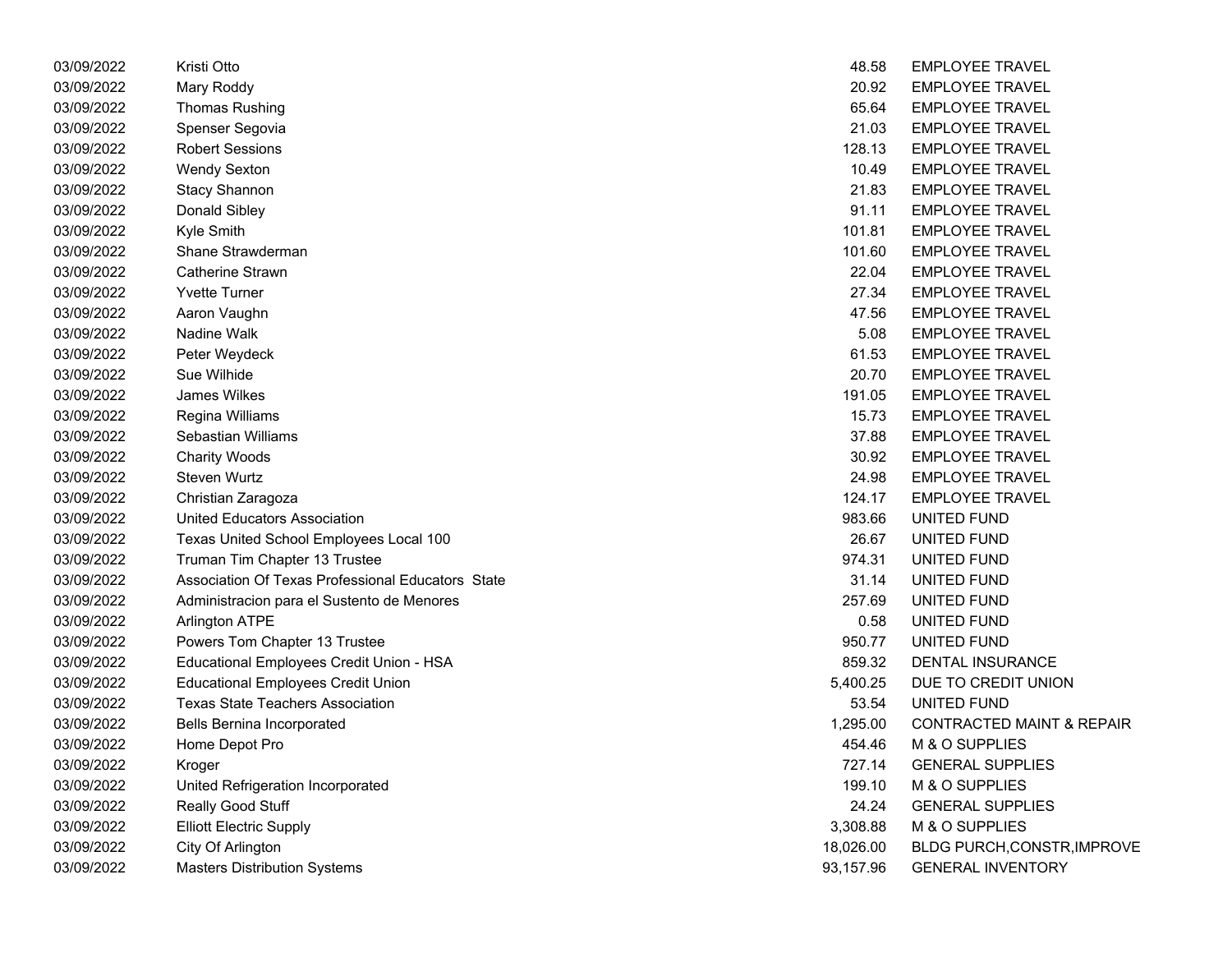| 03/09/2022 | Betsy Ross Flag Girl Incorporated              | 725.50       | BLDG PURCH, CONSTR, IMPROVE          |
|------------|------------------------------------------------|--------------|--------------------------------------|
| 03/09/2022 | <b>Careys Sporting Goods</b>                   | 777.05       | <b>GENERAL SUPPLIES</b>              |
| 03/09/2022 | Land O Lakes Incorporated                      | 18,688.44    | <b>GENERAL INVENTORY</b>             |
| 03/09/2022 | <b>CDW Government Incorporated</b>             | 119,939.20   | <b>GENERAL SUPPLIES</b>              |
| 03/09/2022 | Aerowave Technologies                          | 2,789.60     | <b>GENERAL SUPPLIES</b>              |
| 03/09/2022 | Govconnection Incorporated                     | 61.00        | <b>GENERAL SUPPLIES</b>              |
| 03/09/2022 | Wawona Frozen Foods                            | 20,106.12    | <b>GENERAL INVENTORY</b>             |
| 03/09/2022 | J P Morgan Chase Bank                          | 1,602.62     | M & O SUPPLIES                       |
| 03/09/2022 | Pocket Nurse Enterprises Incorporated          | 1,552.26     | <b>GENERAL SUPPLIES</b>              |
| 03/09/2022 | ETA hand2mind                                  | 3,496.88     | <b>GENERAL SUPPLIES</b>              |
| 03/09/2022 | Texas Academic Decathlon                       | 80.00        | <b>GENERAL SUPPLIES</b>              |
| 03/09/2022 | Arlington Hardware Incorporated #53            | 66.02        | M & O SUPPLIES                       |
| 03/09/2022 | National Educators Law Institute               | 555.00       | <b>EMPLOYEE TRAVEL</b>               |
| 03/09/2022 | <b>Digital Press</b>                           | 336.00       | <b>GENERAL SUPPLIES</b>              |
| 03/09/2022 | <b>Luxor Staffing</b>                          | 17,043.67    | <b>MISC PURCH &amp; CONTR SERV</b>   |
| 03/09/2022 | Dunlap Kirk D                                  | 770.00       | MISC PURCH & CONTR SERV              |
| 03/09/2022 | <b>Autonation Chevrolet</b>                    | 246.82       | M & O SUPPLIES                       |
| 03/09/2022 | Pogue Construction Co., LP                     | 924,940.92   | BLDG PURCH, CONSTR, IMPROVE          |
| 03/09/2022 |                                                | (46, 247.04) | <b>RETAINAGE</b>                     |
| 03/09/2022 | Cool Tech A/C Heat & Refrigeration             | 3,445.00     | <b>CONTRACTED MAINT &amp; REPAIR</b> |
| 03/09/2022 | <b>BrainPOP LLC</b>                            | 3,250.00     | <b>GENERAL SUPPLIES</b>              |
| 03/09/2022 | Monogramming Mammas                            | 991.00       | <b>INVOICES RECEIVABLE</b>           |
| 03/09/2022 | <b>C&amp;S Trailers</b>                        | 170.71       | M & O SUPPLIES                       |
| 03/09/2022 | Auto Plus Auto Parts                           | 23.82        | M & O SUPPLIES                       |
| 03/09/2022 | Staples Inc/Staples Business Advantage         | 546.80       | <b>GENERAL SUPPLIES</b>              |
| 03/09/2022 | UIL Region 5 Music                             | 9,750.00     | STUDENT TVL*NO AISD BUSES            |
| 03/09/2022 | <b>Lindenmeyr Munroe</b>                       | 10,240.00    | <b>GENERAL INVENTORY</b>             |
| 03/09/2022 |                                                | (1,021.00)   | <b>GENERAL SUPPLIES</b>              |
| 03/09/2022 | Marathon Staffing Group Inc                    | 8,329.50     | <b>MISC PURCH &amp; CONTR SERV</b>   |
| 03/09/2022 | Texas Association of School Business Officials | 75.00        | <b>EMPLOYEE TRAVEL</b>               |
| 03/09/2022 | New Dairy Opco LLC DBA Borden Dairy            | 69,540.18    | FOOD                                 |
| 03/09/2022 | New Dairy Opco LLC DBA Borden Dairy            | 2,039.45     | <b>FOOD</b>                          |
| 03/09/2022 | <b>VST Services LP</b>                         | 4,000.00     | <b>EDUCATION SERVICE CENTER</b>      |
| 03/09/2022 | Dream Ranch Office Supplies                    | 1,029.50     | <b>GENERAL SUPPLIES</b>              |
| 03/09/2022 | Alan Chrzanowski                               | 3,970.00     | <b>MISC PURCH &amp; CONTR SERV</b>   |
| 03/09/2022 | Michaels Stores INC & SUBS                     | 160.99       | <b>GENERAL SUPPLIES</b>              |
| 03/09/2022 | Kristi Michele King                            | 467.50       | MISC PURCH & CONTR SERV              |
| 03/09/2022 | Aeron Hill                                     | 467.50       | <b>MISC PURCH &amp; CONTR SERV</b>   |
| 03/09/2022 | Aeron Hill                                     | 467.50       | <b>MISC PURCH &amp; CONTR SERV</b>   |
| 03/09/2022 | Joshua Ko                                      | 921.25       | MISC PURCH & CONTR SERV              |

| 725.50       | BLDG PURCH, CONSTR, IMPROVE          |
|--------------|--------------------------------------|
| 777.05       | <b>GENERAL SUPPLIES</b>              |
| 18,688.44    | <b>GENERAL INVENTORY</b>             |
| 119,939.20   | <b>GENERAL SUPPLIES</b>              |
| 2,789.60     | <b>GENERAL SUPPLIES</b>              |
| 61.00        | <b>GENERAL SUPPLIES</b>              |
| 20,106.12    | <b>GENERAL INVENTORY</b>             |
| 1,602.62     | M & O SUPPLIES                       |
| 1,552.26     | <b>GENERAL SUPPLIES</b>              |
| 3,496.88     | <b>GENERAL SUPPLIES</b>              |
| 80.00        | <b>GENERAL SUPPLIES</b>              |
| 66.02        | M & O SUPPLIES                       |
| 555.00       | <b>EMPLOYEE TRAVEL</b>               |
| 336.00       | <b>GENERAL SUPPLIES</b>              |
| 17,043.67    | <b>MISC PURCH &amp; CONTR SERV</b>   |
| 770.00       | <b>MISC PURCH &amp; CONTR SERV</b>   |
| 246.82       | <b>M &amp; O SUPPLIES</b>            |
| 924,940.92   | BLDG PURCH, CONSTR, IMPROVE          |
| (46, 247.04) | <b>RETAINAGE</b>                     |
| 3,445.00     | <b>CONTRACTED MAINT &amp; REPAIR</b> |
| 3,250.00     | <b>GENERAL SUPPLIES</b>              |
| 991.00       | <b>INVOICES RECEIVABLE</b>           |
| 170.71       | <b>M &amp; O SUPPLIES</b>            |
| 23.82        | M & O SUPPLIES                       |
| 546.80       | <b>GENERAL SUPPLIES</b>              |
| 9,750.00     | STUDENT TVL*NO AISD BUSES            |
| 10,240.00    | <b>GENERAL INVENTORY</b>             |
| (1,021.00)   | <b>GENERAL SUPPLIES</b>              |
| 8,329.50     | <b>MISC PURCH &amp; CONTR SERV</b>   |
| 75.00        | <b>EMPLOYEE TRAVEL</b>               |
| 69,540.18    | <b>FOOD</b>                          |
| 2,039.45     | <b>FOOD</b>                          |
| 4,000.00     | <b>EDUCATION SERVICE CENTER</b>      |
| 1,029.50     | <b>GENERAL SUPPLIES</b>              |
| 3,970.00     | <b>MISC PURCH &amp; CONTR SERV</b>   |
| 160.99       | <b>GENERAL SUPPLIES</b>              |
| 467.50       | MISC PURCH & CONTR SERV              |
| 467.50       | <b>MISC PURCH &amp; CONTR SERV</b>   |
| 467.50       | <b>MISC PURCH &amp; CONTR SERV</b>   |
| 921.25       | MISC PURCH & CONTR SERV              |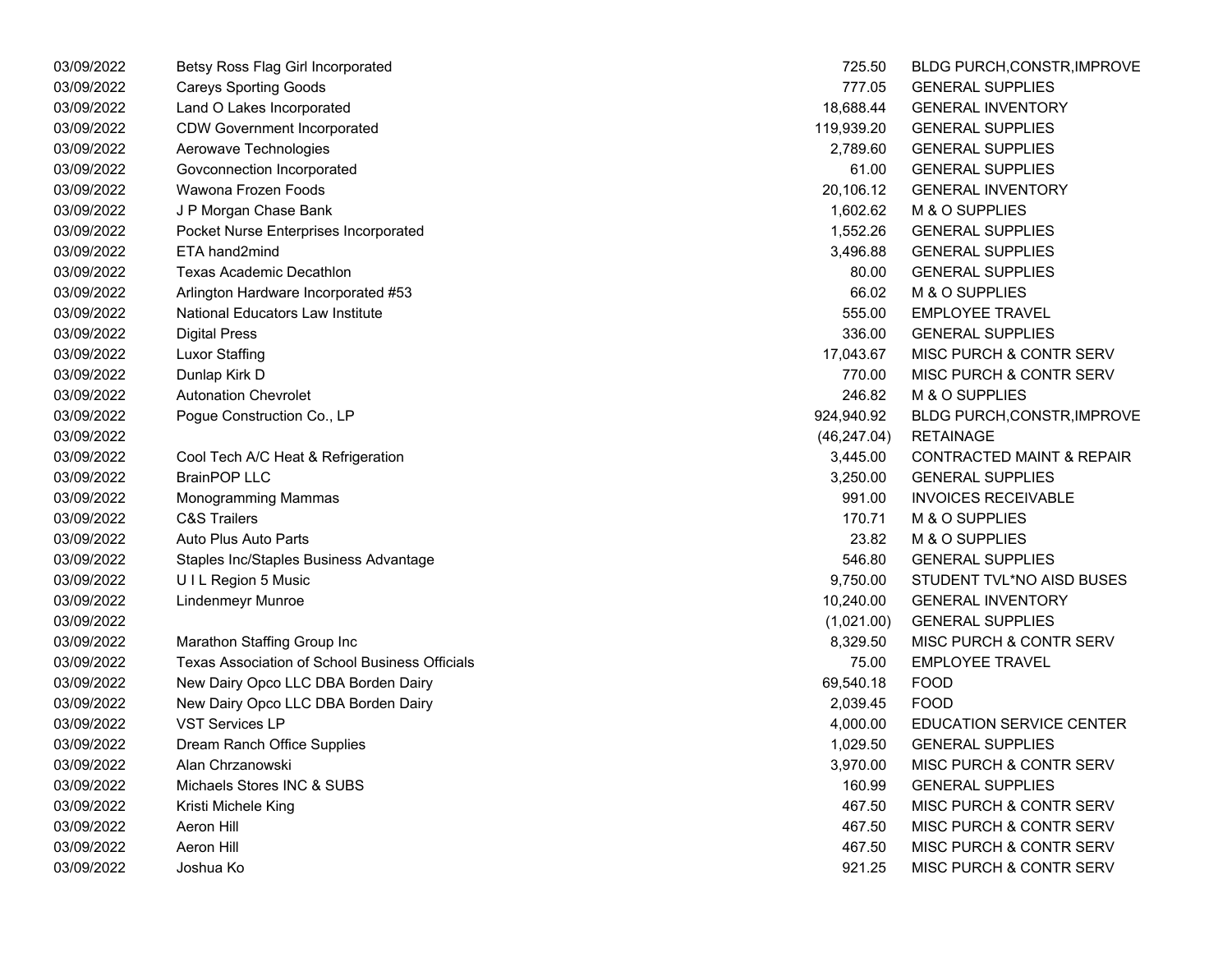| 03/09/2022 | Complete Supply Incorporated                    | 10,140.00  | <b>GENERAL INVENTORY</b>             |
|------------|-------------------------------------------------|------------|--------------------------------------|
| 03/09/2022 | Elevator Maintenance and Repair Incorporated    | 2,355.00   | <b>CONTRACTED MAINT &amp; REPAIR</b> |
| 03/09/2022 | International Baccalaureate America             | 450.00     | <b>EMPLOYEE TRAVEL</b>               |
| 03/09/2022 | International Baccalaureate America             | 550.00     | <b>EMPLOYEE TRAVEL</b>               |
| 03/09/2022 | International Baccalaureate America             | 550.00     | <b>EMPLOYEE TRAVEL</b>               |
| 03/09/2022 | International Baccalaureate America             | 450.00     | <b>EMPLOYEE TRAVEL</b>               |
| 03/09/2022 | Hobby Lobby Store #175                          | 321.26     | <b>GENERAL SUPPLIES</b>              |
| 03/09/2022 | <b>Atmos Energy</b>                             | 23,666.20  | <b>WATER</b>                         |
| 03/09/2022 | <b>Temperature Control Systems</b>              | 4,525.71   | M & O SUPPLIES                       |
| 03/09/2022 | Hagar Restaurant Service L L C                  | 4,111.31   | M & O SUPPLIES                       |
| 03/09/2022 | <b>Bucks Wheel &amp; Equipment Company</b>      | 1,361.29   | M & O SUPPLIES                       |
| 03/09/2022 | <b>Burmax Company Incorporated</b>              | 784.92     | <b>GENERAL SUPPLIES</b>              |
| 03/09/2022 | Rush Truck Centers Of Texas Limited Partnership | 71.51      | M & O SUPPLIES                       |
| 03/09/2022 | J P Morgan Chase Bank - For SUA payments        | 908,630.93 | <b>Credit Card Payable</b>           |
| 03/09/2022 | <b>Pittsburgh Paints</b>                        | 16.85      | M & O SUPPLIES                       |
| 03/09/2022 | University Of Texas High School                 | 50.00      | <b>TESTING MATERIALS</b>             |
| 03/09/2022 | Mansfield High School                           | 408.00     | STUDENT TVL*NO AISD BUSES            |
| 03/09/2022 | City Of Arlington Water Department              | 117,062.37 | <b>WATER</b>                         |
| 03/10/2022 | Julie Barganier                                 | 78.59      | <b>EMPLOYEE TRAVEL</b>               |
| 03/10/2022 | Susan Borton                                    | 149.48     | <b>EMPLOYEE TRAVEL</b>               |
| 03/10/2022 | Amiesha Brown                                   | 27.02      | <b>EMPLOYEE TRAVEL</b>               |
| 03/10/2022 | Christi Buell                                   | 27.87      | <b>EMPLOYEE TRAVEL</b>               |
| 03/10/2022 | Julio Castillo                                  | 27.12      | <b>EMPLOYEE TRAVEL</b>               |
| 03/10/2022 | Terri Chapa                                     | 96.03      | <b>EMPLOYEE TRAVEL</b>               |
| 03/10/2022 | Marcy Chesebro                                  | 39.91      | <b>EMPLOYEE TRAVEL</b>               |
| 03/10/2022 | Sonya Cissoko                                   | 116.47     | <b>EMPLOYEE TRAVEL</b>               |
| 03/10/2022 | Sandra Correa                                   | 18.40      | <b>EMPLOYEE TRAVEL</b>               |
| 03/10/2022 | Shahveer Dhalla                                 | 146.59     | <b>EMPLOYEE TRAVEL</b>               |
| 03/10/2022 | <b>Tammy Edwards</b>                            | 43.87      | <b>EMPLOYEE TRAVEL</b>               |
| 03/10/2022 | Carla Egyed                                     | 19.80      | <b>EMPLOYEE TRAVEL</b>               |
| 03/10/2022 | Jessica Estillette                              | 1.56       | <b>EMPLOYEE TRAVEL</b>               |
| 03/10/2022 | Steven Higgs                                    | 49.97      | <b>EMPLOYEE TRAVEL</b>               |
| 03/10/2022 | Omeko Irigo                                     | 10.22      | <b>EMPLOYEE TRAVEL</b>               |
| 03/10/2022 | Theodore Jarchow                                | 85.28      | <b>EMPLOYEE TRAVEL</b>               |
| 03/10/2022 | Stephanie Lee                                   | 85.71      | <b>EMPLOYEE TRAVEL</b>               |
| 03/10/2022 | Regina Leffingwell                              | 51.84      | <b>EMPLOYEE TRAVEL</b>               |
| 03/10/2022 | Erica Littlejohn                                | 57.03      | <b>EMPLOYEE TRAVEL</b>               |
| 03/10/2022 | Sara Mahoney                                    | 68.34      | <b>EMPLOYEE TRAVEL</b>               |
| 03/10/2022 | <b>Charles Mann</b>                             | 106.47     | <b>EMPLOYEE TRAVEL</b>               |
| 03/10/2022 | Laina McDonald                                  | 56.34      | <b>EMPLOYEE TRAVEL</b>               |

| 10,140.00       | <b>GENERAL INVENTORY</b>            |
|-----------------|-------------------------------------|
| 2,355.00        | <b>CONTRACTED MAINT &amp; REPAI</b> |
| 450.00          | <b>EMPLOYEE TRAVEL</b>              |
| 550.00          | <b>EMPLOYEE TRAVEL</b>              |
| 550.00          | <b>EMPLOYEE TRAVEL</b>              |
| 450.00          | <b>EMPLOYEE TRAVEL</b>              |
| 321.26          | <b>GENERAL SUPPLIES</b>             |
| 23,666.20 WATER |                                     |
|                 | 4,525.71 M & O SUPPLIES             |
| 4,111.31        | M & O SUPPLIES                      |
| 1,361.29        | M & O SUPPLIES                      |
| 784.92          | <b>GENERAL SUPPLIES</b>             |
| 71.51           | M & O SUPPLIES                      |
| 08,630.93       | <b>Credit Card Payable</b>          |
| 16.85           | M & O SUPPLIES                      |
| 50.00           | <b>TESTING MATERIALS</b>            |
| 408.00          | STUDENT TVL*NO AISD BUSES           |
| 17,062.37 WATER |                                     |
|                 | 78.59 EMPLOYEE TRAVEL               |
| 149.48          | <b>EMPLOYEE TRAVEL</b>              |
| 27.02           | <b>EMPLOYEE TRAVEL</b>              |
| 27.87           | <b>EMPLOYEE TRAVEL</b>              |
| 27.12           | <b>EMPLOYEE TRAVEL</b>              |
| 96.03           | <b>EMPLOYEE TRAVEL</b>              |
| 39.91           | <b>EMPLOYEE TRAVEL</b>              |
| 116.47          | <b>EMPLOYEE TRAVEL</b>              |
| 18.40           | <b>EMPLOYEE TRAVEL</b>              |
| 146.59          | <b>EMPLOYEE TRAVEL</b>              |
| 43.87           | <b>EMPLOYEE TRAVEL</b>              |
| 19.80           | <b>EMPLOYEE TRAVEL</b>              |
| 1.56            | <b>EMPLOYEE TRAVEL</b>              |
| 49.97           | <b>EMPLOYEE TRAVEL</b>              |
|                 | 10.22 EMPLOYEE TRAVEL               |
|                 | 85.28 EMPLOYEE TRAVEL               |
| 85.71           | <b>EMPLOYEE TRAVEL</b>              |
| 51.84           | <b>EMPLOYEE TRAVEL</b>              |
| 57.03           | <b>EMPLOYEE TRAVEL</b>              |
| 68.34           | <b>EMPLOYEE TRAVEL</b>              |
| 106.47          | <b>EMPLOYEE TRAVEL</b>              |
| 56.34           | <b>EMPLOYEE TRAVEL</b>              |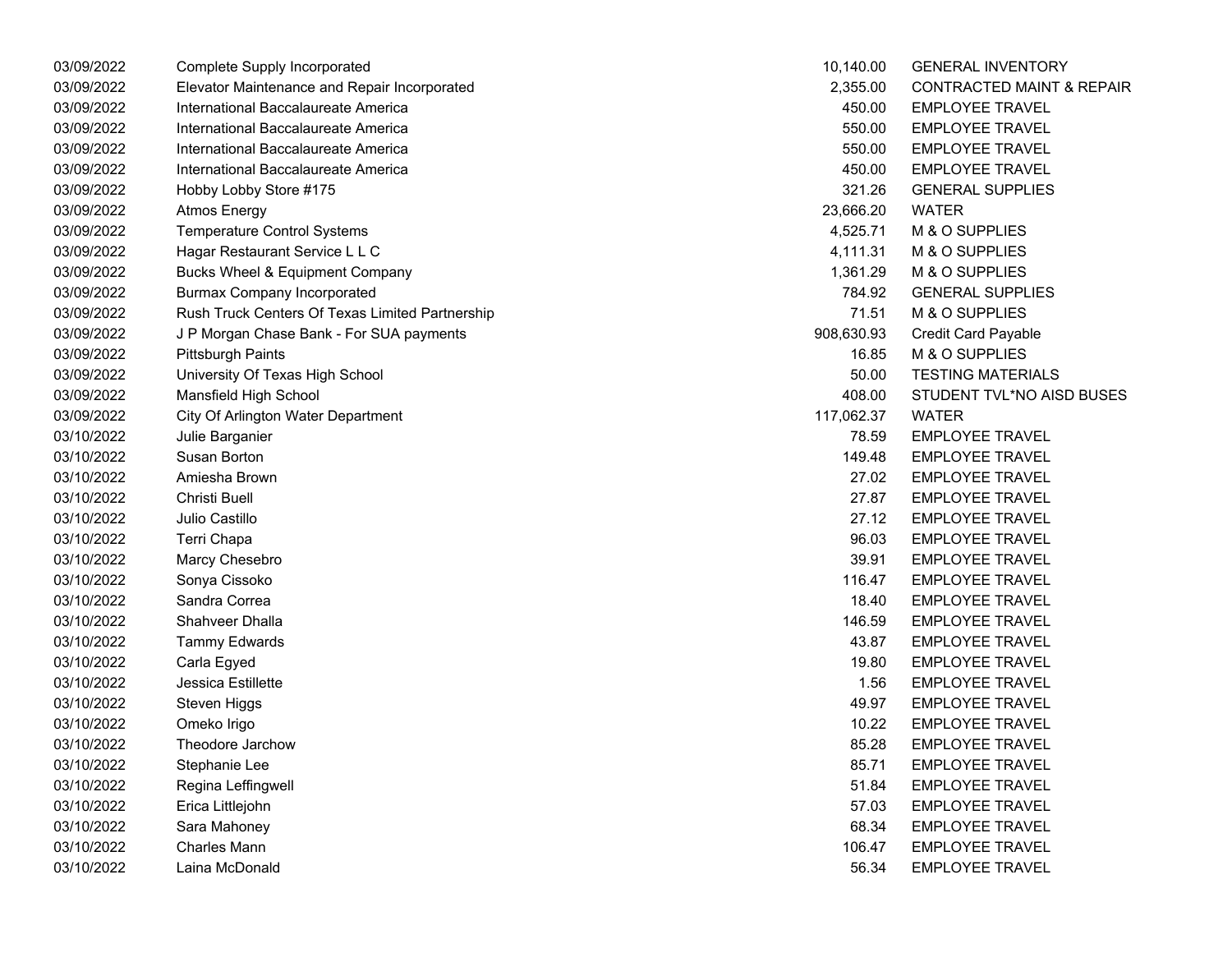| 03/10/2022 | Claudia Morales Herrera               | 54.68     | <b>EMPLOYEE TRAVEL</b>               |
|------------|---------------------------------------|-----------|--------------------------------------|
| 03/10/2022 | Michele Newton                        | 5.30      | <b>EMPLOYEE TRAVEL</b>               |
| 03/10/2022 | Shelly Osten                          | 83.89     | <b>EMPLOYEE TRAVEL</b>               |
| 03/10/2022 | Jrefugio Palacio Rojas                | 20.87     | <b>EMPLOYEE TRAVEL</b>               |
| 03/10/2022 | Scott Schneider                       | 33.12     | <b>EMPLOYEE TRAVEL</b>               |
| 03/10/2022 | Melinda Schweig                       | 72.44     | <b>EMPLOYEE TRAVEL</b>               |
| 03/10/2022 | Stephen Simpson                       | 71.16     | <b>EMPLOYEE TRAVEL</b>               |
| 03/10/2022 | <b>Tammy Thain</b>                    | 27.71     | <b>EMPLOYEE TRAVEL</b>               |
| 03/10/2022 | <b>Grayson Toperzer</b>               | 229.57    | <b>EMPLOYEE TRAVEL</b>               |
| 03/10/2022 | <b>Teachers Discovery</b>             | 332.88    | <b>GENERAL SUPPLIES</b>              |
| 03/10/2022 | Corgan Assoc Architects Incorporated  | 45,554.55 | <b>BLDG PURCH, CONSTR, IMPROVE</b>   |
| 03/10/2022 | <b>Grainger Industrial Supply</b>     | 509.36    | M & O SUPPLIES                       |
| 03/10/2022 | Home Depot Pro                        | 120.35    | M & O SUPPLIES                       |
| 03/10/2022 | Apex Supply Company                   | 723.62    | M & O SUPPLIES                       |
| 03/10/2022 | Kroger                                | 269.27    | <b>FOOD</b>                          |
| 03/10/2022 |                                       | 352.22    | <b>GENERAL SUPPLIES</b>              |
| 03/10/2022 |                                       | 248.84    | <b>INVOICES RECEIVABLE</b>           |
| 03/10/2022 |                                       | 120.85    | MISC OPERATING EXPENSES              |
| 03/10/2022 | Jennie O Foods Incorporated           | 22,080.00 | <b>GENERAL INVENTORY</b>             |
| 03/10/2022 | Alternator Service, Inc.              | 525.00    | <b>GENERAL INVENTORY</b>             |
| 03/10/2022 | Really Good Stuff                     | 747.17    | <b>GENERAL SUPPLIES</b>              |
| 03/10/2022 | <b>Elliott Electric Supply</b>        | 407.64    | M & O SUPPLIES                       |
| 03/10/2022 | Ace Mart Restaurant Supply Company    | 903.08    | <b>GENERAL SUPPLIES</b>              |
| 03/10/2022 | <b>Booksource</b>                     | 22,432.20 | <b>READING MATERIALS</b>             |
| 03/10/2022 | <b>Masters Distribution Systems</b>   | 17,148.15 | <b>FOOD</b>                          |
| 03/10/2022 | Jason's Deli                          | 188.75    | <b>MISC OPERATING EXPENSES</b>       |
| 03/10/2022 | Lone Star Communications Incorporated | 324.00    | MISC PURCH & CONTR SERV              |
| 03/10/2022 | <b>Artex Overhead Door</b>            | 515.00    | <b>CONTRACTED MAINT &amp; REPAIR</b> |
| 03/10/2022 | <b>Marks Plumbing Parts</b>           | 294.17    | M & O SUPPLIES                       |
| 03/10/2022 | Bernd Mac                             | 835.62    | <b>MISC PURCH &amp; CONTR SERV</b>   |
| 03/10/2022 | <b>CDW Government Incorporated</b>    | 17,040.00 | <b>GENERAL SUPPLIES</b>              |
| 03/10/2022 | <b>Td Industries Limited</b>          | 1,235.07  | M & O SUPPLIES                       |
| 03/10/2022 | Govconnection Incorporated            | 406.25    | <b>GENERAL SUPPLIES</b>              |
| 03/10/2022 | <b>McKinney Office Supply</b>         | 2,123.32  | <b>CONTRACTED MAINT &amp; REPAIR</b> |
| 03/10/2022 | <b>Texas Library Association</b>      | 5,700.00  | <b>EMPLOYEE TRAVEL</b>               |
| 03/10/2022 | J W Pepper & Son Incorporated         | 327.38    | <b>GENERAL SUPPLIES</b>              |
| 03/10/2022 | Arlington Hardware Incorporated #53   | 82.94     | M & O SUPPLIES                       |
| 03/10/2022 | Zimmerer Kubota Incorporated          | 2,883.10  | M & O SUPPLIES                       |
| 03/10/2022 | <b>Super Duper Publications</b>       | 42.85     | <b>GENERAL SUPPLIES</b>              |
| 03/10/2022 | Mardel Incorporated                   | 795.59    | <b>GENERAL SUPPLIES</b>              |

| 54.68     | <b>EMPLOYEE TRAVEL</b>               |
|-----------|--------------------------------------|
| 5.30      | <b>EMPLOYEE TRAVEL</b>               |
| 83.89     | <b>EMPLOYEE TRAVEL</b>               |
| 20.87     | <b>EMPLOYEE TRAVEL</b>               |
| 33.12     | <b>EMPLOYEE TRAVEL</b>               |
|           | 72.44 EMPLOYEE TRAVEL                |
|           | 71.16 EMPLOYEE TRAVEL                |
| 27.71     | <b>EMPLOYEE TRAVEL</b>               |
| 229.57    | <b>EMPLOYEE TRAVEL</b>               |
| 332.88    | <b>GENERAL SUPPLIES</b>              |
| 45,554.55 | <b>BLDG PURCH, CONSTR, IMPROVE</b>   |
| 509.36    | M & O SUPPLIES                       |
| 120.35    | M & O SUPPLIES                       |
| 723.62    | M & O SUPPLIES                       |
| 269.27    | <b>FOOD</b>                          |
|           | 352.22 GENERAL SUPPLIES              |
| 248.84    | <b>INVOICES RECEIVABLE</b>           |
| 120.85    | <b>MISC OPERATING EXPENSES</b>       |
| 22,080.00 | <b>GENERAL INVENTORY</b>             |
| 525.00    | <b>GENERAL INVENTORY</b>             |
| 747.17    | <b>GENERAL SUPPLIES</b>              |
| 407.64    | M & O SUPPLIES                       |
| 903.08    | <b>GENERAL SUPPLIES</b>              |
| 22,432.20 | <b>READING MATERIALS</b>             |
| 17,148.15 | <b>FOOD</b>                          |
| 188.75    | MISC OPERATING EXPENSES              |
| 324.00    | MISC PURCH & CONTR SERV              |
| 515.00    | <b>CONTRACTED MAINT &amp; REPAIR</b> |
| 294.17    | M & O SUPPLIES                       |
| 835.62    | MISC PURCH & CONTR SERV              |
| 17,040.00 | <b>GENERAL SUPPLIES</b>              |
| 1,235.07  | M & O SUPPLIES                       |
|           | 406.25 GENERAL SUPPLIES              |
| 2,123.32  | <b>CONTRACTED MAINT &amp; REPAIR</b> |
| 5,700.00  | <b>EMPLOYEE TRAVEL</b>               |
| 327.38    | <b>GENERAL SUPPLIES</b>              |
| 82.94     | M & O SUPPLIES                       |
| 2.883.10  | <b>M &amp; O SUPPLIES</b>            |
| 42.85     | <b>GENERAL SUPPLIES</b>              |
| 795.59    | <b>GENERAL SUPPLIES</b>              |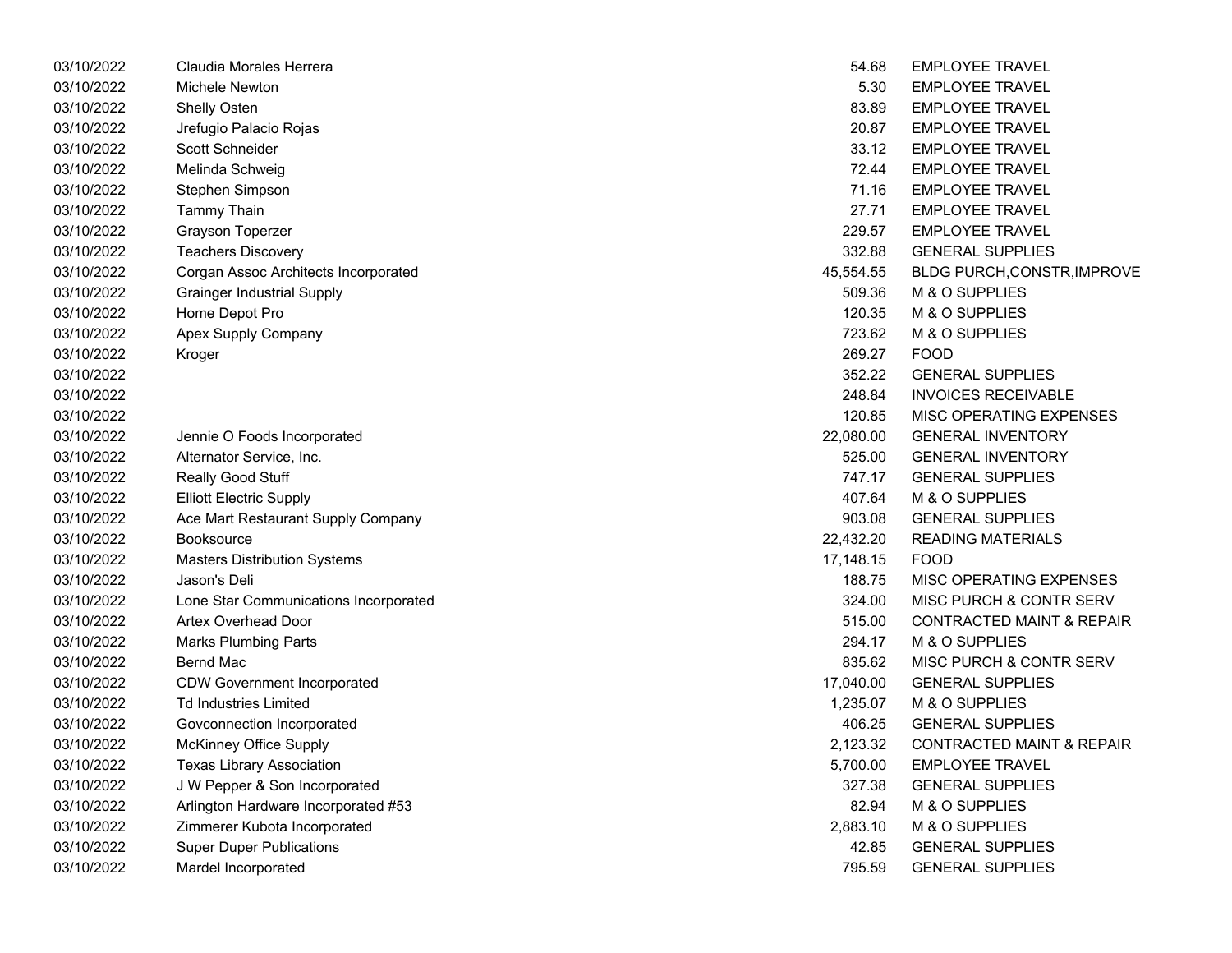| 03/10/2022 | <b>Total Maintenance Solutions-South</b>   | 510.29     | M & O SUPPLIES                       |
|------------|--------------------------------------------|------------|--------------------------------------|
| 03/10/2022 | <b>Foster Poultry Farms</b>                | 9,535.32   | <b>GENERAL INVENTORY</b>             |
| 03/10/2022 | <b>Orchestrated Travel</b>                 | 20,000.00  | <b>INVOICES RECEIVABLE</b>           |
| 03/10/2022 | Ferrellgas, Incorporated                   | 15,828.79  | <b>GENERAL INVENTORY</b>             |
| 03/10/2022 | Phillips Lawn Sprinkler Co. Inc.           | 57,313.00  | BLDG PURCH, CONSTR, IMPROVE          |
| 03/10/2022 | Texas Interpreting Services, LLC           | 1,053.00   | <b>MISC PURCH &amp; CONTR SERV</b>   |
| 03/10/2022 | <b>Binswanger Glass</b>                    | 169.11     | M & O SUPPLIES                       |
| 03/10/2022 | National Wholesale Supply                  | 2,204.44   | M & O SUPPLIES                       |
| 03/10/2022 | Accent Awards & Trophies, LLC              | 75.00      | <b>INVOICES RECEIVABLE</b>           |
| 03/10/2022 | Seal Tex, Incorporated                     | 9,735.00   | <b>CONTRACTED MAINT &amp; REPAIR</b> |
| 03/10/2022 | AlphaGraphics                              | 409.00     | <b>GENERAL SUPPLIES</b>              |
| 03/10/2022 | Shea Eunice                                | 1,100.00   | <b>INVOICES RECEIVABLE</b>           |
| 03/10/2022 | Engage2learn                               | 27,800.00  | MISC PURCH & CONTR SERV              |
| 03/10/2022 | <b>LEGO Education</b>                      | 279.80     | <b>GENERAL SUPPLIES</b>              |
| 03/10/2022 | Simplot J R Company                        | 11,593.68  | <b>GENERAL INVENTORY</b>             |
| 03/10/2022 | Chick-fil-A North Collins Street           | 443.80     | MISC OPERATING EXPENSES              |
| 03/10/2022 | <b>Tyson Prepared Foods</b>                | 176,667.10 | <b>GENERAL INVENTORY</b>             |
| 03/10/2022 | Elliott Staffing Services, Inc.            | 3,271.94   | MISC PURCH & CONTR SERV              |
| 03/10/2022 | <b>Sirius Education Solutions LLC</b>      | 4,500.00   | <b>GENERAL SUPPLIES</b>              |
| 03/10/2022 | Dr Pepper Snapple Group                    | 507.40     | MISC OPERATING EXPENSES              |
| 03/10/2022 | Mansfield ISD Aquatics                     | 1,022.00   | <b>DUES</b>                          |
| 03/10/2022 | Valley Speech Language and Learning Center | 1,034.00   | <b>GENERAL SUPPLIES</b>              |
| 03/10/2022 | Lowe's Home Centers, LLC                   | 731.88     | <b>GENERAL SUPPLIES</b>              |
| 03/10/2022 | Sysco North Texas                          | 688.75     | <b>GENERAL INVENTORY</b>             |
| 03/10/2022 | <b>CableLink Solutions</b>                 | 116,630.47 | MISC PURCH & CONTR SERV              |
| 03/10/2022 | OTC Brands, Inc                            | 342.82     | <b>GENERAL SUPPLIES</b>              |
| 03/10/2022 | Tangible Play Inc                          | 736.00     | <b>GENERAL SUPPLIES</b>              |
| 03/10/2022 | Priority Resources & Solutions LLC         | 19,267.80  | <b>FURN &amp; EQUIP &gt; \$5,000</b> |
| 03/10/2022 |                                            | 5,667.12   | <b>GENERAL SUPPLIES</b>              |
| 03/10/2022 | The Bandwagon Music Store & Repair         | 263.40     | <b>GENERAL SUPPLIES</b>              |
| 03/10/2022 | MP2 Energy Texas LLC                       | 388.48     | <b>WATER</b>                         |
| 03/10/2022 | Master Teacher The                         | 198.90     | <b>GENERAL SUPPLIES</b>              |
| 03/10/2022 | PowerSchool Group LLC                      | 1,050.00   | MISC OPERATING EXPENSES              |
| 03/10/2022 | Alonti Catering                            | 189.85     | MISC OPERATING EXPENSES              |
| 03/10/2022 | Taylor Smith Consulting LLC                | 3,249.34   | MISC PURCH & CONTR SERV              |
| 03/10/2022 | <b>Texas Destination Imagination</b>       | 1,050.00   | STUDENT TVL*NO AISD BUSES            |
| 03/10/2022 | <b>MTS Publications</b>                    | 2,382.37   | <b>GENERAL SUPPLIES</b>              |
| 03/10/2022 | <b>Bake Crafters Food Company</b>          | 15,390.90  | <b>GENERAL INVENTORY</b>             |
| 03/10/2022 | <b>Examity Incorporated</b>                | 100.00     | <b>TESTING MATERIALS</b>             |
| 03/10/2022 | Thriving Leaders Collaborative LLC         | 2,500.00   | MISC PURCH & CONTR SERV              |

| 510.29     | <b>M &amp; O SUPPLIES</b>            |
|------------|--------------------------------------|
| 9,535.32   | <b>GENERAL INVENTORY</b>             |
| 20,000.00  | <b>INVOICES RECEIVABLE</b>           |
| 15,828.79  | <b>GENERAL INVENTORY</b>             |
| 57,313.00  | <b>BLDG PURCH, CONSTR, IMPROVE</b>   |
| 1,053.00   | <b>MISC PURCH &amp; CONTR SERV</b>   |
| 169.11     | M & O SUPPLIES                       |
| 2,204.44   | <b>M &amp; O SUPPLIES</b>            |
| 75.00      | <b>INVOICES RECEIVABLE</b>           |
| 9,735.00   | <b>CONTRACTED MAINT &amp; REPAIR</b> |
| 409.00     | <b>GENERAL SUPPLIES</b>              |
| 1,100.00   | <b>INVOICES RECEIVABLE</b>           |
| 27,800.00  | <b>MISC PURCH &amp; CONTR SERV</b>   |
| 279.80     | <b>GENERAL SUPPLIES</b>              |
| 11,593.68  | <b>GENERAL INVENTORY</b>             |
| 443.80     | <b>MISC OPERATING EXPENSES</b>       |
| 176,667.10 | <b>GENERAL INVENTORY</b>             |
| 3,271.94   | MISC PURCH & CONTR SERV              |
| 4,500.00   | <b>GENERAL SUPPLIES</b>              |
| 507.40     | <b>MISC OPERATING EXPENSES</b>       |
| 1,022.00   | DUES                                 |
| 1,034.00   | <b>GENERAL SUPPLIES</b>              |
| 731.88     | <b>GENERAL SUPPLIES</b>              |
| 688.75     | <b>GENERAL INVENTORY</b>             |
| 116,630.47 | <b>MISC PURCH &amp; CONTR SERV</b>   |
| 342.82     | <b>GENERAL SUPPLIES</b>              |
| 736.00     | <b>GENERAL SUPPLIES</b>              |
| 19,267.80  | <b>FURN &amp; EQUIP &gt; \$5,000</b> |
| 5,667.12   | <b>GENERAL SUPPLIES</b>              |
| 263.40     | <b>GENERAL SUPPLIES</b>              |
| 388.48     | WATFR                                |
| 198.90     | <b>GENERAL SUPPLIES</b>              |
| 1,050.00   | <b>MISC OPERATING EXPENSES</b>       |
| 189.85     | <b>MISC OPERATING EXPENSES</b>       |
| 3,249.34   | MISC PURCH & CONTR SERV              |
| 1,050.00   | STUDENT TVL*NO AISD BUSES            |
| 2,382.37   | <b>GENERAL SUPPLIES</b>              |
| 15,390.90  | <b>GENERAL INVENTORY</b>             |
| 100.00     | <b>TESTING MATERIALS</b>             |
| 2,500.00   | MISC PURCH & CONTR SERV              |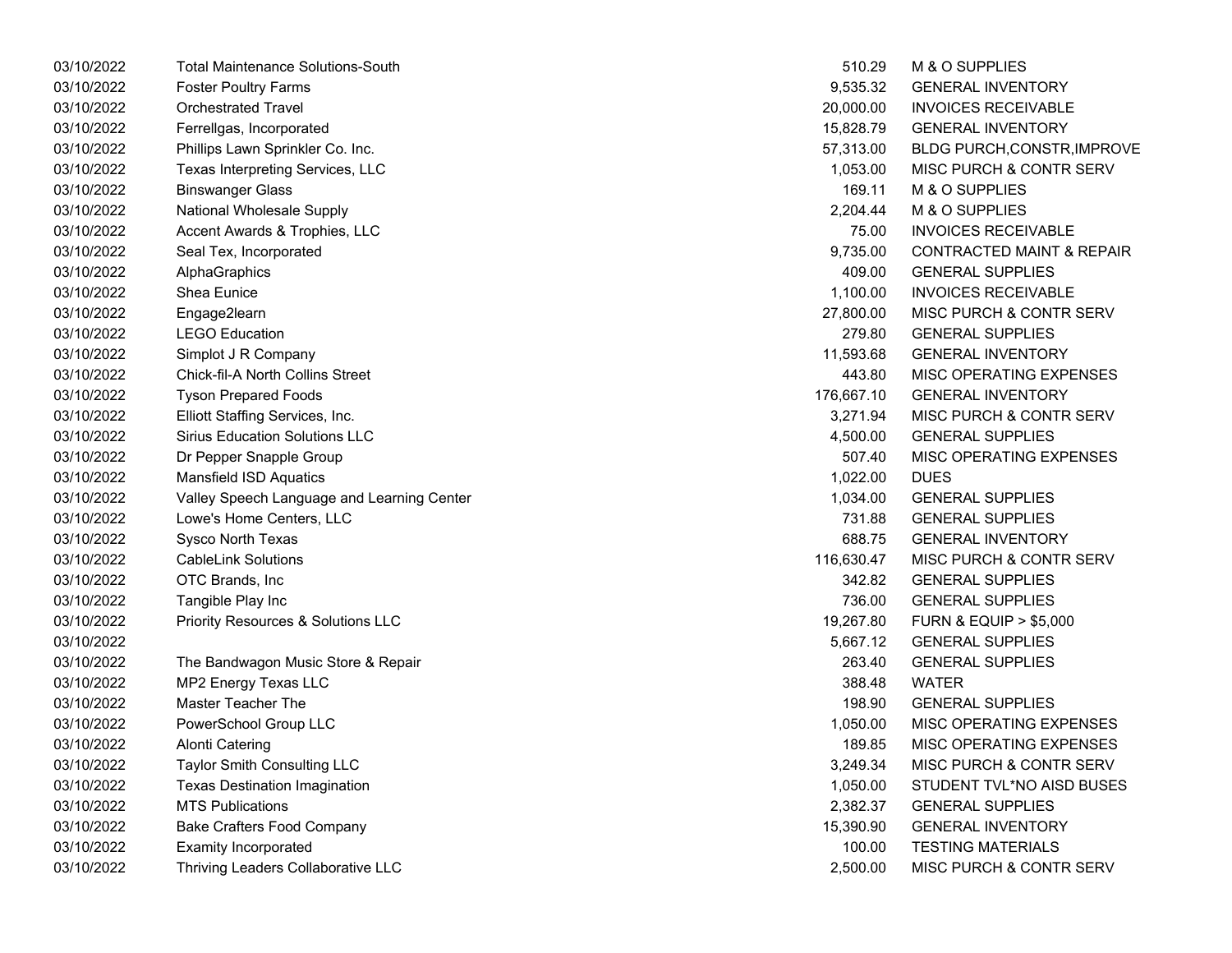| 03/10/2022 | D&L Entertainment Services Incorporated         | 262.50         | MISC PURCH & CONTR SERV                    |
|------------|-------------------------------------------------|----------------|--------------------------------------------|
| 03/10/2022 | Sign Champ Incorporated                         | 6,060.00       | <b>GENERAL SUPPLIES</b>                    |
| 03/10/2022 | Star Autism Support Incorporated                | 3,500.00       | <b>GENERAL SUPPLIES</b>                    |
| 03/10/2022 | <b>Arlington Valley Farms</b>                   | 27,624.96      | <b>GENERAL INVENTORY</b>                   |
| 03/10/2022 | <b>Gold Creek Foods LLC</b>                     | 23,645.44      | <b>GENERAL INVENTORY</b>                   |
| 03/10/2022 | <b>Chris Overhoff</b>                           | 3,124.90       | MISC OPERATING EXPENSES                    |
| 03/10/2022 | Lakeshore Learning Materials                    | 1,724.06       | <b>GENERAL SUPPLIES</b>                    |
| 03/10/2022 | Cal Interpreting and Translations Incorporated  | 1,417.40       | MISC PURCH & CONTR SERV                    |
| 03/10/2022 | Community Coffee Company, LLC                   | 359.20         | MISC OPERATING EXPENSES                    |
| 03/10/2022 | Reliable Parts Incorporated                     | 30.38          | M & O SUPPLIES                             |
| 03/10/2022 | Autmow, LLC                                     | 900.00         | <b>CONTRACTED MAINT &amp; REPAIR</b>       |
| 03/10/2022 | Chelsea Casner                                  | 400.00         | <b>INVOICES RECEIVABLE</b>                 |
| 03/10/2022 | <b>Braun Beef Company Incorporated</b>          | 6,300.00       | <b>GENERAL INVENTORY</b>                   |
| 03/10/2022 | Elevator Maintenance and Repair Incorporated    | 90.00          | <b>CONTRACTED MAINT &amp; REPAIR</b>       |
| 03/10/2022 | Elevator Maintenance and Repair Incorporated    | 1,340.00       | <b>CONTRACTED MAINT &amp; REPAIR</b>       |
| 03/10/2022 | University Of Texas At Arlington                | 3,295.00       | <b>EMPLOYEE TRAVEL</b>                     |
| 03/10/2022 | <b>Atmos Energy</b>                             | 7,083.98       | <b>WATER</b>                               |
| 03/10/2022 | <b>EAI</b> Education                            | 63.64          | <b>GENERAL SUPPLIES</b>                    |
| 03/10/2022 | <b>Bucks Wheel &amp; Equipment Company</b>      | 357.92         | M & O SUPPLIES                             |
| 03/10/2022 | AT&T                                            | 63.93          | <b>WATER</b>                               |
| 03/10/2022 | Music & Arts                                    | 2,018.50       | <b>CONTRACTED MAINT &amp; REPAIR</b>       |
| 03/10/2022 | Rush Truck Centers Of Texas Limited Partnership | 862.90         | M & O SUPPLIES                             |
| 03/10/2022 | <b>Pittsburgh Paints</b>                        | $\blacksquare$ | M & O SUPPLIES                             |
| 03/10/2022 | University Of Texas @ Austin - College of Educ  | 125.00         | MISC OPERATING EXPENSES                    |
| 03/10/2022 | <b>Bernd Shelley Burke</b>                      | 170.10         | MISC PURCH & CONTR SERV                    |
| 03/10/2022 | <b>Trinity Photographic Promotion</b>           | 3,630.35       | <b>INVOICES RECEIVABLE</b>                 |
| 03/10/2022 | Arlington Chamber Of Commerce                   | 500.00         | MISC OPERATING EXPENSES                    |
| 03/10/2022 | <b>Dramatic Publishing Company</b>              | 195.60         | MISC OPERATING EXPENSES                    |
| 03/10/2022 | <b>Fisher Science Education</b>                 | 320.00         | <b>GENERAL SUPPLIES</b>                    |
| 03/10/2022 | <b>Flinn Scientific</b>                         | 87.12          | <b>GENERAL SUPPLIES</b>                    |
| 03/10/2022 | <b>Commercial Recorder</b>                      | 428.00         | <b>Statutorily Required Public Notices</b> |
| 03/10/2022 | Hancock Sign Company                            | 3,508.00       | BLDG PURCH, CONSTR, IMPROVE                |
| 03/10/2022 | Industrial Power Isuzu Truck Incorporated       | 235.40         | M & O SUPPLIES                             |
| 03/10/2022 | Music In Motion Incorporated                    | 119.99         | <b>GENERAL SUPPLIES</b>                    |
| 03/10/2022 | Perma Bound                                     | 1,008.00       | <b>READING MATERIALS</b>                   |
| 03/10/2022 | <b>Pollock Paper Distributors</b>               | 23,103.60      | <b>GENERAL INVENTORY</b>                   |
| 03/10/2022 | <b>Pollock Paper Distributors</b>               | 3,554.40       | <b>GENERAL INVENTORY</b>                   |
| 03/10/2022 | <b>Pollock Paper Distributors</b>               | 4,860.00       | <b>GENERAL INVENTORY</b>                   |
| 03/11/2022 | Kroger                                          | 835.83         | <b>GENERAL SUPPLIES</b>                    |
| 03/11/2022 | <b>Breaker Broker Company</b>                   | 48.90          | M & O SUPPLIES                             |
|            |                                                 |                |                                            |

| 262.50    | MISC PURCH & CONTR SERV                    |
|-----------|--------------------------------------------|
| 6,060.00  | <b>GENERAL SUPPLIES</b>                    |
| 3,500.00  | <b>GENERAL SUPPLIES</b>                    |
| 27,624.96 | <b>GENERAL INVENTORY</b>                   |
| 23,645.44 | <b>GENERAL INVENTORY</b>                   |
| 3,124.90  | <b>MISC OPERATING EXPENSES</b>             |
| 1,724.06  | <b>GENERAL SUPPLIES</b>                    |
| 1,417.40  | <b>MISC PURCH &amp; CONTR SERV</b>         |
| 359.20    | MISC OPERATING EXPENSES                    |
| 30.38     | M & O SUPPLIES                             |
| 900.00    | <b>CONTRACTED MAINT &amp; REPAIR</b>       |
| 400.00    | <b>INVOICES RECEIVABLE</b>                 |
| 6,300.00  | <b>GENERAL INVENTORY</b>                   |
| 90.00     | <b>CONTRACTED MAINT &amp; REPAIR</b>       |
| 1,340.00  | <b>CONTRACTED MAINT &amp; REPAIR</b>       |
| 3,295.00  | <b>EMPLOYEE TRAVEL</b>                     |
| 7,083.98  | <b>WATER</b>                               |
|           | 63.64 GENERAL SUPPLIES                     |
| 357.92    | M & O SUPPLIES                             |
| 63.93     | <b>WATER</b>                               |
| 2,018.50  | <b>CONTRACTED MAINT &amp; REPAIR</b>       |
| 862.90    | <b>M &amp; O SUPPLIES</b>                  |
|           | <b>M &amp; O SUPPLIES</b>                  |
| 125.00    | <b>MISC OPERATING EXPENSES</b>             |
| 170.10    | <b>MISC PURCH &amp; CONTR SERV</b>         |
| 3,630.35  | <b>INVOICES RECEIVABLE</b>                 |
| 500.00    | <b>MISC OPERATING EXPENSES</b>             |
| 195.60    | MISC OPERATING EXPENSES                    |
| 320.00    | <b>GENERAL SUPPLIES</b>                    |
| 87.12     | <b>GENERAL SUPPLIES</b>                    |
| 428.00    | <b>Statutorily Required Public Notices</b> |
| 3,508.00  | <b>BLDG PURCH, CONSTR, IMPROVE</b>         |
| 235.40    | <b>M &amp; O SUPPLIES</b>                  |
| 119.99    | <b>GENERAL SUPPLIES</b>                    |
| 1,008.00  | <b>READING MATERIALS</b>                   |
| 23,103.60 | <b>GENERAL INVENTORY</b>                   |
| 3,554.40  | <b>GENERAL INVENTORY</b>                   |
| 4,860.00  | <b>GENERAL INVENTORY</b>                   |
| 835.83    | <b>GENERAL SUPPLIES</b>                    |
| 48.90     | M & O SUPPLIES                             |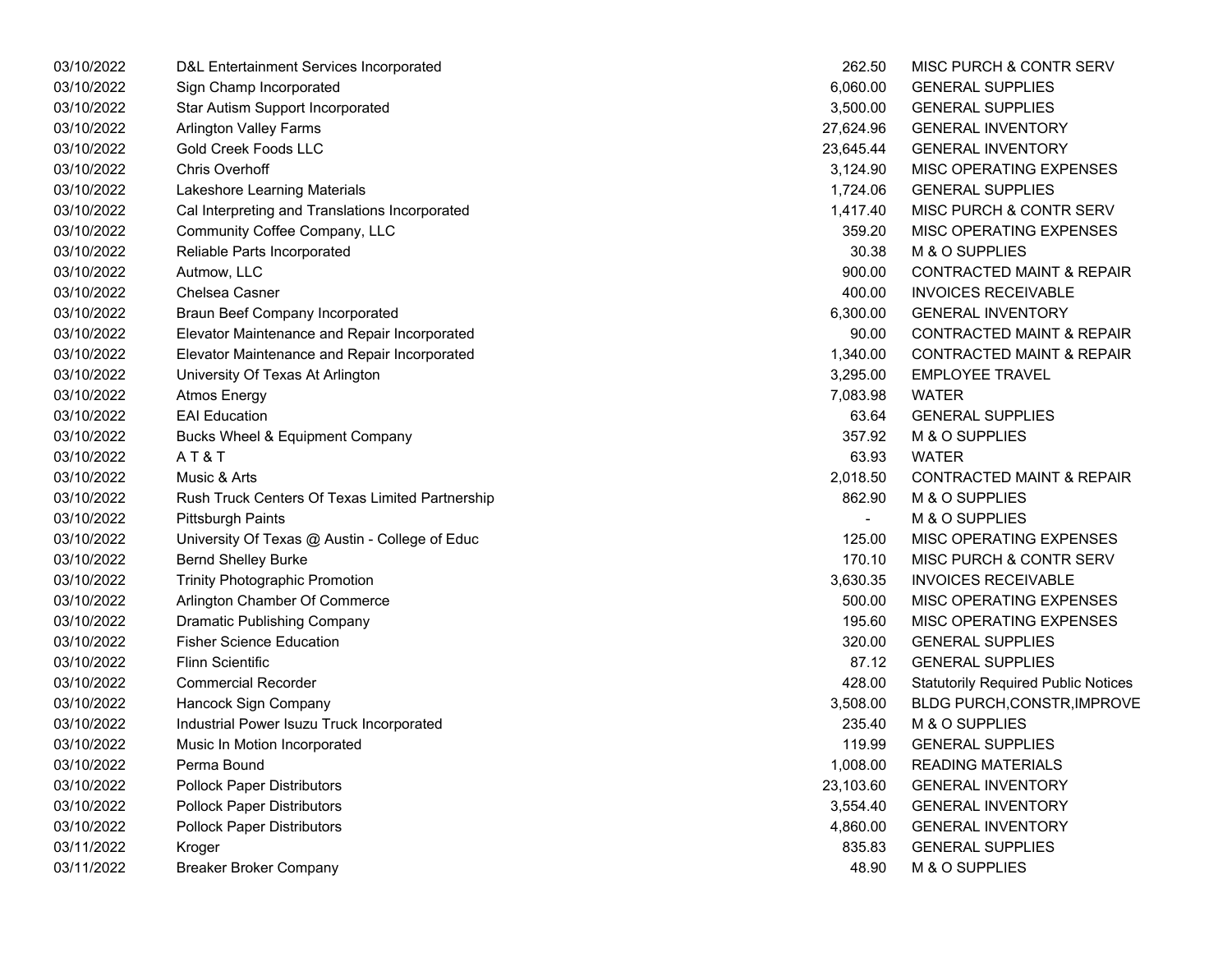| 03/11/2022 | <b>Elliott Electric Supply</b>                | 550.00    | M & O SUPPLIES                       |
|------------|-----------------------------------------------|-----------|--------------------------------------|
| 03/11/2022 | Ace Mart Restaurant Supply Company            | 499.91    | <b>GENERAL SUPPLIES</b>              |
| 03/11/2022 | Jason's Deli                                  | 244.47    | <b>INVOICES RECEIVABLE</b>           |
| 03/11/2022 | Wayside Publishing Company                    | 246.48    | <b>READING MATERIALS</b>             |
| 03/11/2022 | Artex Overhead Door                           | 1,050.00  | CONTRACTED MAINT & REPAIR            |
| 03/11/2022 | <b>CDW Government Incorporated</b>            | 5,970.60  | <b>GENERAL SUPPLIES</b>              |
| 03/11/2022 | SHI Government Solutions Incorporated         | 5,684.20  | <b>CONTRACTED MAINT &amp; REPAIR</b> |
| 03/11/2022 | Govconnection Incorporated                    | 2,380.00  | <b>GENERAL SUPPLIES</b>              |
| 03/11/2022 | Washington Music Center                       | 14,812.00 | <b>GENERAL SUPPLIES</b>              |
| 03/11/2022 | <b>CMJ Engineering Incorporated</b>           | 701.50    | <b>BLDG PURCH, CONSTR, IMPROVE</b>   |
| 03/11/2022 | R & H Parts And Service                       | 1,908.90  | M & O SUPPLIES                       |
| 03/11/2022 | National Center For Youth Issues              | 4,250.00  | <b>EMPLOYEE TRAVEL</b>               |
| 03/11/2022 | Apple Computer Incorporated                   | 31,796.12 | <b>GENERAL SUPPLIES</b>              |
| 03/11/2022 | Arlington Hardware Incorporated #53           | 17.18     | M & O SUPPLIES                       |
| 03/11/2022 | Child Care Associates Incorporated            | 1,940.97  | MISC PURCH & CONTR SERV              |
| 03/11/2022 | Mardel Incorporated                           | 47.78     | <b>GENERAL SUPPLIES</b>              |
| 03/11/2022 | Welch John                                    | 880.00    | MISC PURCH & CONTR SERV              |
| 03/11/2022 | Monarch Trophy Studio                         | 81.90     | <b>GENERAL SUPPLIES</b>              |
| 03/11/2022 | Independent Hardware Incorporated             | 1,390.74  | <b>GENERAL INVENTORY</b>             |
| 03/11/2022 | Ferrellgas, Incorporated                      | 14,534.07 | <b>GENERAL INVENTORY</b>             |
| 03/11/2022 | <b>Bassham Foods</b>                          | 50,852.00 | <b>GENERAL INVENTORY</b>             |
| 03/11/2022 | Barilla America Inc.                          | 5,043.06  | <b>GENERAL INVENTORY</b>             |
| 03/11/2022 | Automatic Sprinkler of Texas Incorporated     | 2,245.00  | <b>CONTRACTED MAINT &amp; REPAIR</b> |
| 03/11/2022 | David Hinson                                  | 880.00    | <b>MISC PURCH &amp; CONTR SERV</b>   |
| 03/11/2022 | <b>Obrien Mickey</b>                          | 210.00    | <b>MISC PURCH &amp; CONTR SERV</b>   |
| 03/11/2022 | Robert D. Lee                                 | 1,320.00  | MISC PURCH & CONTR SERV              |
| 03/11/2022 | Durham Dustin J                               | 440.00    | MISC PURCH & CONTR SERV              |
| 03/11/2022 | One Source Staffing Corporation               | 16,644.10 | MISC PURCH & CONTR SERV              |
| 03/11/2022 | <b>Binswanger Glass</b>                       | 136.00    | <b>CONTRACTED MAINT &amp; REPAIR</b> |
| 03/11/2022 |                                               | 1,501.79  | M & O SUPPLIES                       |
| 03/11/2022 | National Wholesale Supply                     | 273.28    | M & O SUPPLIES                       |
| 03/11/2022 | <b>Discount School Supply</b>                 | 67.29     | <b>GENERAL SUPPLIES</b>              |
| 03/11/2022 | Canon Solutions America (formerly Oce V#8259) | 1,607.64  | <b>CONTRACTED MAINT &amp; REPAIR</b> |
| 03/11/2022 | Kurz & Company                                | 5,493.71  | <b>FOOD</b>                          |
| 03/11/2022 | Crawford Electric Supply Company              | 2,466.00  | M & O SUPPLIES                       |
| 03/11/2022 | <b>LEGO Education</b>                         | 1,678.80  | <b>GENERAL SUPPLIES</b>              |
| 03/11/2022 | Chick-fil-A(Cooper/LittleRoad/CarrierPkwy)    | 933.00    | MISC OPERATING EXPENSES              |
| 03/11/2022 | <b>Tyson Prepared Foods</b>                   | 59,752.80 | <b>GENERAL INVENTORY</b>             |
| 03/11/2022 | Tracy R. Jordan                               | 619.72    | <b>INVOICES RECEIVABLE</b>           |
| 03/11/2022 | Varsity Spirit LLC                            | 2,957.70  | <b>INVOICES RECEIVABLE</b>           |
|            |                                               |           |                                      |

| 550.00    | M & O SUPPLIES                       |
|-----------|--------------------------------------|
| 499.91    | <b>GENERAL SUPPLIES</b>              |
| 244.47    | <b>INVOICES RECEIVABLE</b>           |
| 246.48    | <b>READING MATERIALS</b>             |
| 1,050.00  | <b>CONTRACTED MAINT &amp; REPAIR</b> |
| 5,970.60  | <b>GENERAL SUPPLIES</b>              |
| 5,684.20  | <b>CONTRACTED MAINT &amp; REPAIR</b> |
| 2,380.00  | <b>GENERAL SUPPLIES</b>              |
| 14,812.00 | <b>GENERAL SUPPLIES</b>              |
| 701.50    | BLDG PURCH, CONSTR, IMPROVE          |
| 1.908.90  | M & O SUPPLIES                       |
| 4,250.00  | <b>EMPLOYEE TRAVEL</b>               |
| 31,796.12 | <b>GENERAL SUPPLIES</b>              |
| 17.18     | M & O SUPPLIES                       |
| 1,940.97  | MISC PURCH & CONTR SERV              |
| 47.78     | <b>GENERAL SUPPLIES</b>              |
| 880.00    | MISC PURCH & CONTR SERV              |
| 81.90     | <b>GENERAL SUPPLIES</b>              |
| 1,390.74  | <b>GENERAL INVENTORY</b>             |
| 14,534.07 | <b>GENERAL INVENTORY</b>             |
| 50,852.00 | <b>GENERAL INVENTORY</b>             |
| 5,043.06  | <b>GENERAL INVENTORY</b>             |
| 2,245.00  | <b>CONTRACTED MAINT &amp; REPAIR</b> |
| 880.00    | MISC PURCH & CONTR SERV              |
| 210.00    | MISC PURCH & CONTR SERV              |
| 1,320.00  | MISC PURCH & CONTR SERV              |
| 440.00    | MISC PURCH & CONTR SERV              |
| 16,644.10 | MISC PURCH & CONTR SERV              |
| 136.00    | <b>CONTRACTED MAINT &amp; REPAIR</b> |
| 1,501.79  | M & O SUPPLIES                       |
| 273.28    | <b>M &amp; O SUPPLIES</b>            |
| 67.29     | <b>GENERAL SUPPLIES</b>              |
| 1,607.64  | CONTRACTED MAINT & REPAIR            |
| 5,493.71  | <b>FOOD</b>                          |
| 2,466.00  | M & O SUPPLIES                       |
| 1,678.80  | <b>GENERAL SUPPLIES</b>              |
| 933.00    | <b>MISC OPERATING EXPENSES</b>       |
| 59,752.80 | <b>GENERAL INVENTORY</b>             |
| 619.72    | <b>INVOICES RECEIVABLE</b>           |
| 2.957.70  | <b>INVOICES RECEIVABLE</b>           |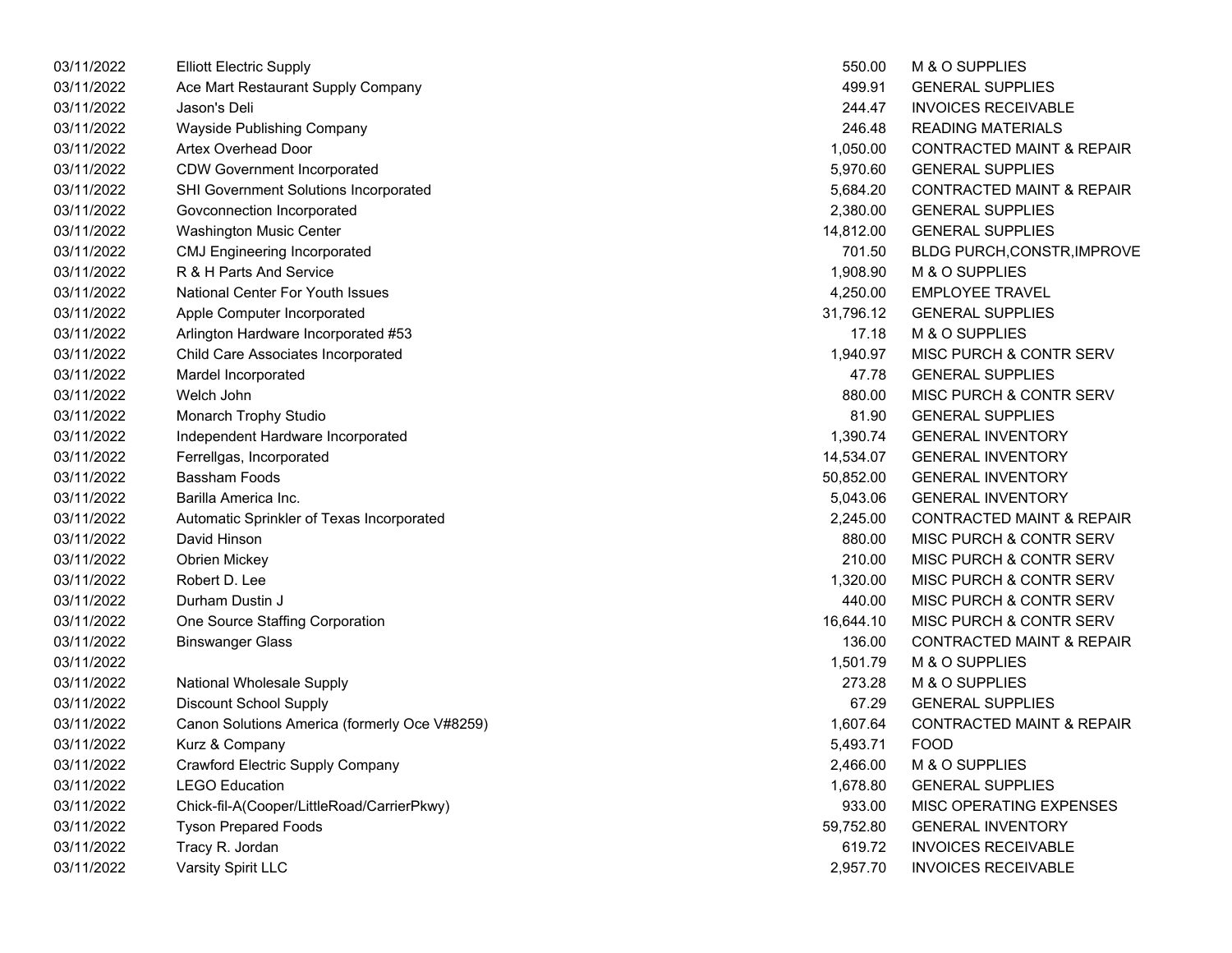| 03/11/2022 | Lowe's Home Centers, LLC                                 | 911.36    | <b>GENERAL INVENTORY</b>             |
|------------|----------------------------------------------------------|-----------|--------------------------------------|
| 03/11/2022 |                                                          | 7,580.15  | <b>GENERAL SUPPLIES</b>              |
| 03/11/2022 |                                                          | 1,049.19  | M & O SUPPLIES                       |
| 03/11/2022 | <b>BrainPOP LLC</b>                                      | 1,020.23  | <b>GENERAL SUPPLIES</b>              |
| 03/11/2022 | Bill's Upholstery & Glass Shop Inc                       | 225.00    | <b>CONTRACTED MAINT &amp; REPAIR</b> |
| 03/11/2022 | OTC Brands, Inc.                                         | 544.07    | <b>GENERAL SUPPLIES</b>              |
| 03/11/2022 |                                                          | 209.83    | MISC OPERATING EXPENSES              |
| 03/11/2022 | McAlister's Deli                                         | 486.67    | MISC OPERATING EXPENSES              |
| 03/11/2022 | Charles, Damiete                                         | 440.00    | MISC PURCH & CONTR SERV              |
| 03/11/2022 | Chu, Brian Wenyi                                         | 440.00    | MISC PURCH & CONTR SERV              |
| 03/11/2022 | Taylor Smith Consulting LLC                              | 1,280.94  | MISC PURCH & CONTR SERV              |
| 03/11/2022 | Audrey Bragg Consulting LLC                              | 3,600.00  | MISC PURCH & CONTR SERV              |
| 03/11/2022 | <b>Battery Systems Inc</b>                               | 2,262.72  | <b>GENERAL INVENTORY</b>             |
| 03/11/2022 | Project Lead The Way Incorporated                        | 250.25    | <b>GENERAL SUPPLIES</b>              |
| 03/11/2022 | Ramirez Javier Adilmar                                   | 210.00    | MISC PURCH & CONTR SERV              |
| 03/11/2022 | <b>Holland Voigt</b>                                     | 190.00    | MISC PURCH & CONTR SERV              |
| 03/11/2022 | Parts Town LLC                                           | $\sim$    | M & O SUPPLIES                       |
| 03/11/2022 | <b>Classcraft Studios Inc.</b>                           | 8,170.00  | <b>GENERAL SUPPLIES</b>              |
| 03/11/2022 | <b>KLC Video Security</b>                                | 537.50    | <b>CONTRACTED MAINT &amp; REPAIR</b> |
| 03/11/2022 | Upstage Center Incorporated                              | 760.32    | NON ATHLETIC ACTIVITY REVENUE        |
| 03/11/2022 | Visual Language Professionals LLC                        | 45,418.25 | MISC PURCH & CONTR SERV              |
| 03/11/2022 | Medsharps LLC                                            | 155.00    | <b>GENERAL SUPPLIES</b>              |
| 03/11/2022 | D&L Entertainment Services Incorporated                  | 385.11    | NON ATHLETIC ACTIVITY REVENUE        |
| 03/11/2022 | Dream Ranch Office Supplies                              | 192.50    | <b>GENERAL SUPPLIES</b>              |
| 03/11/2022 | Victor Quijano                                           | 210.00    | MISC PURCH & CONTR SERV              |
| 03/11/2022 | <b>Rich Chicks LLC</b>                                   | 28,792.40 | <b>GENERAL INVENTORY</b>             |
| 03/11/2022 | Lakeshore Learning Materials                             | 667.32    | <b>GENERAL SUPPLIES</b>              |
| 03/11/2022 | <b>Transformation Leaders Network</b>                    | 3,200.00  | MISC PURCH & CONTR SERV              |
| 03/11/2022 | Michaels Stores INC & SUBS                               | 190.30    | <b>GENERAL SUPPLIES</b>              |
| 03/11/2022 | Office Depot, Inc.                                       | 6,334.83  | <b>GENERAL SUPPLIES</b>              |
| 03/11/2022 | John Lane Media                                          | 700.00    | MISC PURCH & CONTR SERV              |
| 03/11/2022 | Audacy Operations, Inc. (f/k/a Entercom Operations, Inc. | 23,240.16 | MISC OPERATING EXPENSES              |
| 03/11/2022 | <b>Vick Holden</b>                                       | 210.00    | MISC PURCH & CONTR SERV              |
| 03/11/2022 | Stacie Martinsen                                         | 622.04    | <b>INVOICES RECEIVABLE</b>           |
| 03/11/2022 | Mary Ann White                                           | 1,094.54  | <b>INVOICES RECEIVABLE</b>           |
| 03/11/2022 | Roald Martinsen                                          | 625.52    | <b>INVOICES RECEIVABLE</b>           |
| 03/11/2022 | Christopher Tran                                         | 60.00     | MISC PURCH & CONTR SERV              |
| 03/11/2022 | Emiljano Bullari                                         | 60.00     | MISC PURCH & CONTR SERV              |
| 03/11/2022 | Janet Cochran                                            | 79.36     | MISC PURCH & CONTR SERV              |
| 03/11/2022 | <b>JAM Pageant Productions</b>                           | 8,238.00  | NON ATHLETIC ACTIVITY REVENUE        |
|            |                                                          |           |                                      |

| 911.36    | <b>GENERAL INVENTORY</b>             |
|-----------|--------------------------------------|
| 7,580.15  | <b>GENERAL SUPPLIES</b>              |
| 1,049.19  | M & O SUPPLIES                       |
| 1,020.23  | <b>GENERAL SUPPLIES</b>              |
| 225.00    | <b>CONTRACTED MAINT &amp; REPAIR</b> |
| 544.07    | <b>GENERAL SUPPLIES</b>              |
| 209.83    | <b>MISC OPERATING EXPENSES</b>       |
| 486.67    | <b>MISC OPERATING EXPENSES</b>       |
| 440.00    | MISC PURCH & CONTR SERV              |
| 440.00    | MISC PURCH & CONTR SERV              |
| 1.280.94  | <b>MISC PURCH &amp; CONTR SERV</b>   |
| 3,600.00  | <b>MISC PURCH &amp; CONTR SERV</b>   |
| 2,262.72  | <b>GENERAL INVENTORY</b>             |
| 250.25    | <b>GENERAL SUPPLIES</b>              |
| 210.00    | MISC PURCH & CONTR SERV              |
| 190.00    | MISC PURCH & CONTR SERV              |
|           | M & O SUPPLIES                       |
| 8,170.00  | <b>GENERAL SUPPLIES</b>              |
| 537.50    | <b>CONTRACTED MAINT &amp; REPAIR</b> |
| 760.32    | NON ATHLETIC ACTIVITY REVENUE        |
| 45,418.25 | <b>MISC PURCH &amp; CONTR SERV</b>   |
| 155.00    | <b>GENERAL SUPPLIES</b>              |
| 385.11    | NON ATHLETIC ACTIVITY REVENUE        |
| 192.50    | <b>GENERAL SUPPLIES</b>              |
| 210.00    | MISC PURCH & CONTR SERV              |
| 28,792.40 | <b>GENERAL INVENTORY</b>             |
| 667.32    | <b>GENERAL SUPPLIES</b>              |
| 3,200.00  | <b>MISC PURCH &amp; CONTR SERV</b>   |
| 190.30    | <b>GENERAL SUPPLIES</b>              |
| 6,334.83  | <b>GENERAL SUPPLIES</b>              |
| 700.00    | MISC PURCH & CONTR SERV              |
| 23,240.16 | <b>MISC OPERATING EXPENSES</b>       |
| 210.00    | <b>MISC PURCH &amp; CONTR SERV</b>   |
| 622.04    | <b>INVOICES RECEIVABLE</b>           |
| 1,094.54  | <b>INVOICES RECEIVABLE</b>           |
| 625.52    | <b>INVOICES RECEIVABLE</b>           |
| 60.00     | <b>MISC PURCH &amp; CONTR SERV</b>   |
| 60.00     | <b>MISC PURCH &amp; CONTR SERV</b>   |
| 79.36     | <b>MISC PURCH &amp; CONTR SERV</b>   |
| 8.238.00  | NON ATHLETIC ACTIVITY REVENUE        |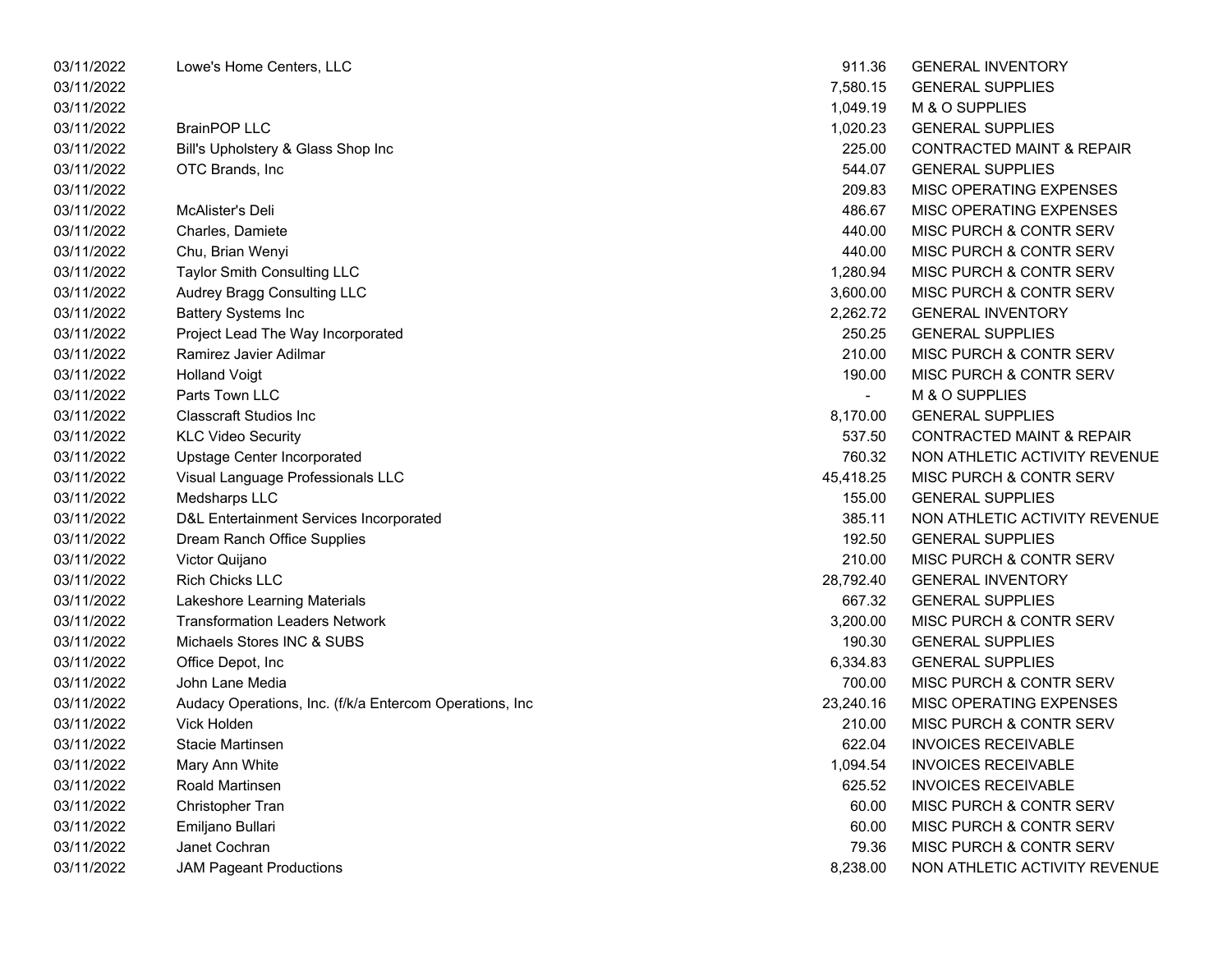| 03/11/2022 | Braun Beef Company Incorporated                 | 32,402.50  | <b>GENERAL INVENTORY</b>             |
|------------|-------------------------------------------------|------------|--------------------------------------|
| 03/11/2022 | Austin Turf & Tractor                           | 1,929.10   | M & O SUPPLIES                       |
| 03/11/2022 | Hobby Lobby Store #175                          | 334.74     | <b>GENERAL SUPPLIES</b>              |
| 03/11/2022 | Atmos Energy                                    | 2,214.09   | <b>WATER</b>                         |
| 03/11/2022 | <b>Newcomers Center</b><br>#008                 | 1,670.00   | <b>INVOICES RECEIVABLE</b>           |
| 03/11/2022 | Southwest International Trucks                  | 2,849.25   | <b>CONTRACTED MAINT &amp; REPAIR</b> |
| 03/11/2022 |                                                 | 2,931.93   | M & O SUPPLIES                       |
| 03/11/2022 | <b>Sprint Nextel Network</b>                    | 413.71     | <b>WATER</b>                         |
| 03/11/2022 | Rush Truck Centers Of Texas Limited Partnership | 503.84     | M & O SUPPLIES                       |
| 03/11/2022 | 4imprint Incorporated                           | 280.13     | <b>GENERAL SUPPLIES</b>              |
| 03/11/2022 | <b>Pittsburgh Paints</b>                        | 31.93      | M & O SUPPLIES                       |
| 03/11/2022 | <b>Curriculum Associates Incorporated</b>       | 1,408.00   | <b>GENERAL SUPPLIES</b>              |
| 03/11/2022 | <b>Gopher Sport Equipment</b>                   |            | <b>GENERAL SUPPLIES</b>              |
| 03/11/2022 | Sam Houston High School 002                     | 250.00     | STUDENT TVL*NO AISD BUSES            |
| 03/11/2022 | Verizon Wireless Acct                           | 221,590.80 | <b>WATER</b>                         |
| 03/11/2022 | J P Morgan Chase Bank NA                        | 10,500.61  | ACCOUNTS PAYABLE-ACCRUALS            |
| 03/11/2022 |                                                 | 4,535.96   | MISC OPERATING EXPENSES              |
| 03/11/2022 |                                                 | 2,564.24   | <b>Travel Request Payable</b>        |
| 03/11/2022 | <b>Wallace Todd</b>                             | 210.00     | MISC PURCH & CONTR SERV              |
| 03/11/2022 | Panera Bread Company                            | 227.73     | <b>MISC OPERATING EXPENSES</b>       |
| 03/11/2022 | Poston Stevie                                   | 210.00     | <b>MISC PURCH &amp; CONTR SERV</b>   |
| 03/11/2022 | The Bandwagon Music Store & Repair              | 7,390.50   | <b>CONTRACTED MAINT &amp; REPAIR</b> |
| 03/11/2022 | Nasco                                           | 539.90     | <b>GENERAL SUPPLIES</b>              |
| 03/11/2022 | Mancinas Braulio III                            | 105.00     | MISC PURCH & CONTR SERV              |
| 03/11/2022 | Mancinas Braulio Jr                             | 190.00     | <b>MISC PURCH &amp; CONTR SERV</b>   |
| 03/11/2022 | Project Lead The Way Incorporated               | 5,527.00   | <b>GENERAL SUPPLIES</b>              |
| 03/11/2022 | Samantha Jump                                   | 190.00     | <b>MISC PURCH &amp; CONTR SERV</b>   |
| 03/11/2022 | Jordan Tittsworth                               | 145.00     | <b>MISC PURCH &amp; CONTR SERV</b>   |
| 03/11/2022 | Andres Mendoza                                  | 60.00      | <b>MISC PURCH &amp; CONTR SERV</b>   |
| 03/11/2022 | Lakeshore Learning Materials                    | 172.75     | <b>GENERAL SUPPLIES</b>              |
| 03/11/2022 | Office Depot, Inc                               | 33.39      | <b>GENERAL SUPPLIES</b>              |
| 03/11/2022 | <b>Pitsco Education LLC</b>                     | 829.92     | <b>GENERAL SUPPLIES</b>              |
| 03/11/2022 | Rosas-Cerda Alberto                             | 210.00     | <b>MISC PURCH &amp; CONTR SERV</b>   |
| 03/11/2022 | Christopher Tran                                | 190.00     | <b>MISC PURCH &amp; CONTR SERV</b>   |
| 03/11/2022 | <b>Atmos Energy</b>                             | 23,281.29  | <b>WATER</b>                         |
| 03/11/2022 | Music & Arts                                    | 133.45     | <b>CONTRACTED MAINT &amp; REPAIR</b> |
| 03/21/2022 | Misti Green                                     | 40.82      | <b>EMPLOYEE TRAVEL</b>               |
| 03/21/2022 | Lauren Heimburger                               | 34.13      | <b>EMPLOYEE TRAVEL</b>               |
| 03/21/2022 | Stephanie Hudson                                | 100.47     | <b>EMPLOYEE TRAVEL</b>               |
| 03/21/2022 | Heather Isbell                                  | 25.52      | <b>EMPLOYEE TRAVEL</b>               |

| 32,402.50  | <b>GENERAL INVENTORY</b>             |
|------------|--------------------------------------|
| 1,929.10   | <b>M &amp; O SUPPLIES</b>            |
| 334.74     | <b>GENERAL SUPPLIES</b>              |
| 2,214.09   | WATER                                |
| 1,670.00   | <b>INVOICES RECEIVABLE</b>           |
| 2,849.25   | <b>CONTRACTED MAINT &amp; REPAIR</b> |
| 2,931.93   | M & O SUPPLIES                       |
| 413.71     | <b>WATER</b>                         |
| 503.84     | M & O SUPPLIES                       |
| 280.13     | <b>GENERAL SUPPLIES</b>              |
| 31.93      | M & O SUPPLIES                       |
| 1,408.00   | <b>GENERAL SUPPLIES</b>              |
|            | <b>GENERAL SUPPLIES</b>              |
| 250.00     | STUDENT TVL*NO AISD BUSES            |
| 221,590.80 | <b>WATER</b>                         |
| 10,500.61  | ACCOUNTS PAYABLE-ACCRUALS            |
| 4,535.96   | <b>MISC OPERATING EXPENSES</b>       |
| 2,564.24   | <b>Travel Request Payable</b>        |
| 210.00     | <b>MISC PURCH &amp; CONTR SERV</b>   |
| 227.73     | <b>MISC OPERATING EXPENSES</b>       |
| 210.00     | <b>MISC PURCH &amp; CONTR SERV</b>   |
| 7,390.50   | <b>CONTRACTED MAINT &amp; REPAIR</b> |
| 539.90     | <b>GENERAL SUPPLIES</b>              |
| 105.00     | <b>MISC PURCH &amp; CONTR SERV</b>   |
| 190.00     | <b>MISC PURCH &amp; CONTR SERV</b>   |
| 5,527.00   | <b>GENERAL SUPPLIES</b>              |
| 190.00     | <b>MISC PURCH &amp; CONTR SERV</b>   |
| 145.00     | <b>MISC PURCH &amp; CONTR SERV</b>   |
| 60.00      | <b>MISC PURCH &amp; CONTR SERV</b>   |
| 172.75     | <b>GENERAL SUPPLIES</b>              |
| 33.39      | <b>GENERAL SUPPLIES</b>              |
| 829.92     | <b>GENERAL SUPPLIES</b>              |
| 210.00     | MISC PURCH & CONTR SERV              |
| 190.00     | MISC PURCH & CONTR SERV              |
| 23,281.29  | <b>WATER</b>                         |
| 133.45     | <b>CONTRACTED MAINT &amp; REPAIR</b> |
| 40.82      | <b>EMPLOYEE TRAVEL</b>               |
| 34.13      | <b>EMPLOYEE TRAVEL</b>               |
| 100.47     | <b>EMPLOYEE TRAVEL</b>               |
| 25.52      | <b>EMPLOYEE TRAVEL</b>               |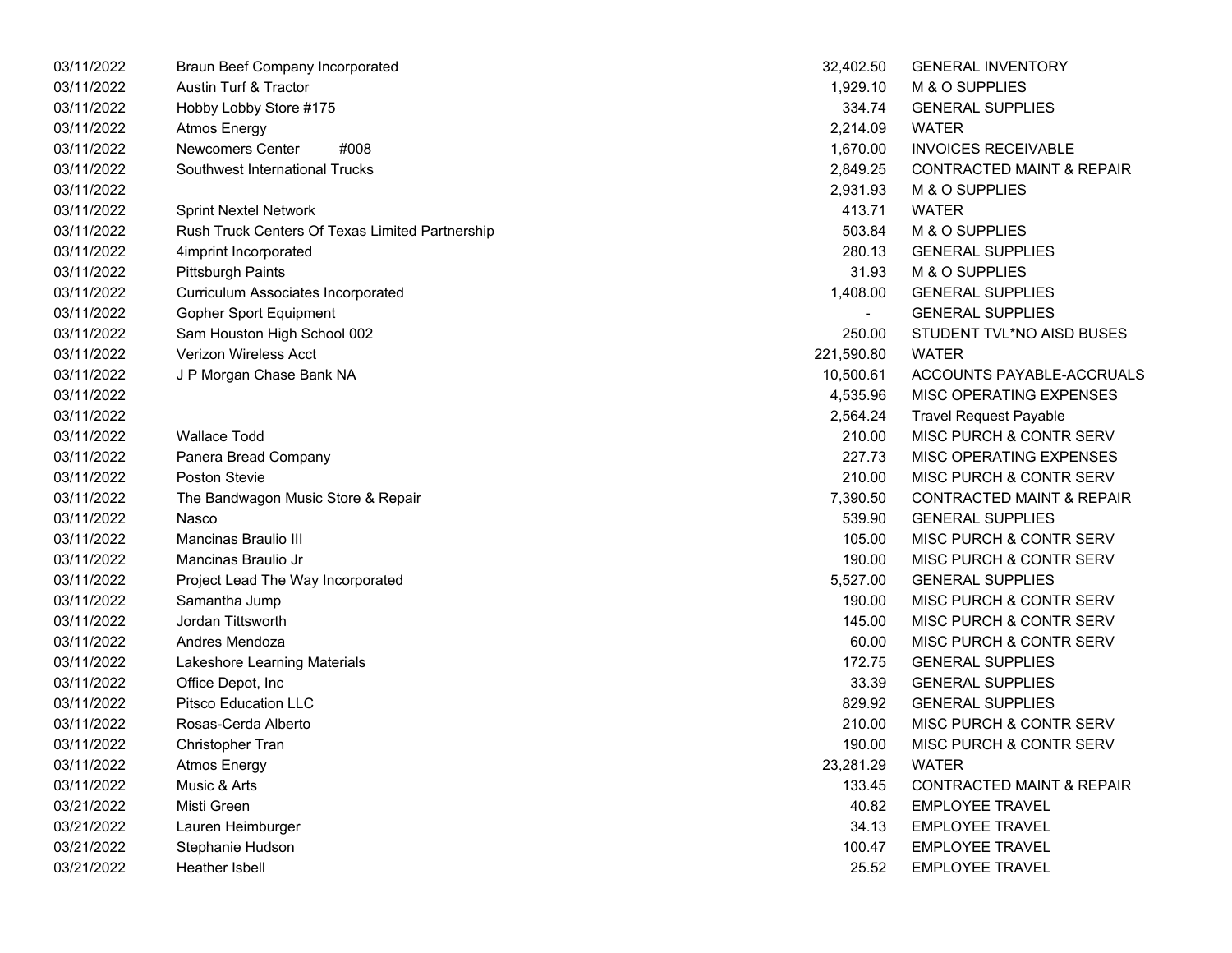| 03/21/2022 | Virginia Lowe                                     | 50.83     | <b>EMPLOYEE TRAVEL</b>               |
|------------|---------------------------------------------------|-----------|--------------------------------------|
| 03/21/2022 | Michelle Nedd                                     | 34.45     | <b>EMPLOYEE TRAVEL</b>               |
| 03/21/2022 | Maria Zarate                                      | 74.37     | <b>EMPLOYEE TRAVEL</b>               |
| 03/21/2022 | United Educators Association                      | 598.04    | UNITED FUND                          |
| 03/21/2022 | <b>United Educators Association</b>               | 556.38    | UNITED FUND                          |
| 03/21/2022 | Texas United School Employees Local 100           | 57.72     | UNITED FUND                          |
| 03/21/2022 | Arlington Education Foundation                    | 5.00      | AISD EDUCATION FOUNDATION            |
| 03/21/2022 | Truman Tim Chapter 13 Trustee                     | 542.31    | UNITED FUND                          |
| 03/21/2022 | Association Of Texas Professional Educators State | 65.41     | UNITED FUND                          |
| 03/21/2022 | Association Of Texas Professional Educators State | 20.00     | UNITED FUND                          |
| 03/21/2022 | <b>Arlington ATPE</b>                             | 9.21      | UNITED FUND                          |
| 03/21/2022 | Educational Employees Credit Union - HSA          | 399.77    | <b>DENTAL INSURANCE</b>              |
| 03/21/2022 | <b>Educational Employees Credit Union</b>         | 4,190.00  | DUE TO CREDIT UNION                  |
| 03/21/2022 | <b>Texas State Teachers Association</b>           | 135.95    | UNITED FUND                          |
| 03/21/2022 | Bound To Stay Bound Books Incorporated            | 62.84     | <b>READING MATERIALS</b>             |
| 03/21/2022 | <b>Grainger Industrial Supply</b>                 | 652.67    | M & O SUPPLIES                       |
| 03/21/2022 | Apex Supply Company                               | 347.83    | M & O SUPPLIES                       |
| 03/21/2022 | Kroger                                            | 183.24    | <b>GENERAL SUPPLIES</b>              |
| 03/21/2022 |                                                   | 372.11    | MISC OPERATING EXPENSES              |
| 03/21/2022 | <b>Pitney Bowes</b>                               | 477.00    | <b>RENTALS &amp; OPERATING LEASE</b> |
| 03/21/2022 | <b>Pitney Bowes</b>                               | 1,857.84  | RENTALS & OPERATING LEASE            |
| 03/21/2022 | <b>Breaker Broker Company</b>                     | 481.00    | M & O SUPPLIES                       |
| 03/21/2022 | Really Good Stuff                                 | 256.17    | <b>GENERAL SUPPLIES</b>              |
| 03/21/2022 | Ace Mart Restaurant Supply Company                | 491.67    | <b>GENERAL SUPPLIES</b>              |
| 03/21/2022 | <b>Booksource</b>                                 | 17,171.32 | <b>READING MATERIALS</b>             |
| 03/21/2022 | Jason's Deli                                      | 456.75    | MISC OPERATING EXPENSES              |
| 03/21/2022 | Office Depot                                      | 1,003.00  | <b>GENERAL INVENTORY</b>             |
| 03/21/2022 |                                                   | (86.36)   | <b>GENERAL SUPPLIES</b>              |
| 03/21/2022 | S & S Worldwide                                   | 125.90    | <b>GENERAL SUPPLIES</b>              |
| 03/21/2022 | Danner Sidney I                                   | 315.00    | <b>MISC PURCH &amp; CONTR SERV</b>   |
| 03/21/2022 | B & H Photo Video                                 | 80.40     | <b>GENERAL SUPPLIES</b>              |
| 03/21/2022 | 1 A Fire & Domestic Testing                       | 448.00    | <b>CONTRACTED MAINT &amp; REPAIR</b> |
| 03/21/2022 | <b>Tarrant County Juvenile Service</b>            | 5,160.00  | STDNT TUIT-NONPUBLIC SCHL            |
| 03/21/2022 | Aerowave Technologies                             | 375.00    | M & O SUPPLIES                       |
| 03/21/2022 | Govconnection Incorporated                        | 1,120.00  | <b>GENERAL SUPPLIES</b>              |
| 03/21/2022 | Awards By Wilson                                  | 542.10    | MISC OPERATING EXPENSES              |
| 03/21/2022 | R & H Parts And Service                           | 629.88    | M & O SUPPLIES                       |
| 03/21/2022 | <b>School Nurse Supply</b>                        | 388.00    | <b>GENERAL SUPPLIES</b>              |
| 03/21/2022 | Children's Plus Incorporated                      | 1,653.77  | <b>READING MATERIALS</b>             |
| 03/21/2022 | J W Pepper & Son Incorporated                     | 126.89    | <b>GENERAL SUPPLIES</b>              |
|            |                                                   |           |                                      |

| 50.83    | <b>EMPLOYEE TRAVEL</b>             |
|----------|------------------------------------|
|          | 34.45 EMPLOYEE TRAVEL              |
| 74.37    | <b>EMPLOYEE TRAVEL</b>             |
| 598.04   | UNITED FUND                        |
|          | 556.38 UNITED FUND                 |
|          | 57.72 UNITED FUND                  |
| 5.00     | AISD EDUCATION FOUNDATION          |
| 542.31   | UNITED FUND                        |
| 65.41    | UNITED FUND                        |
| 20.00    | UNITED FUND                        |
|          | 9.21 UNITED FUND                   |
|          | 399.77 DENTAL INSURANCE            |
| 4,190.00 | DUE TO CREDIT UNION                |
| 135.95   | UNITED FUND                        |
|          | 62.84 READING MATERIALS            |
|          | 652.67 M & O SUPPLIES              |
|          | 347.83 M & O SUPPLIES              |
| 183.24   | <b>GENERAL SUPPLIES</b>            |
| 372.11   | <b>MISC OPERATING EXPENSES</b>     |
|          | 477.00 RENTALS & OPERATING LEASE   |
|          | 1,857.84 RENTALS & OPERATING LEASE |
|          | 481.00 M & O SUPPLIES              |
| 256.17   | <b>GENERAL SUPPLIES</b>            |
| 491.67   | <b>GENERAL SUPPLIES</b>            |
|          | 17,171.32 READING MATERIALS        |
|          | 456.75 MISC OPERATING EXPENSES     |
|          | 1,003.00 GENERAL INVENTORY         |
| (86.36)  | <b>GENERAL SUPPLIES</b>            |
| 125.90   | <b>GENERAL SUPPLIES</b>            |
|          | 315.00 MISC PURCH & CONTR SERV     |
|          | 80.40 GENERAL SUPPLIES             |
|          | 448.00 CONTRACTED MAINT & REPAIR   |
| 5,160.00 | STDNT TUIT-NONPUBLIC SCHL          |
| 375.00   | M & O SUPPLIES                     |
| 1,120.00 | <b>GENERAL SUPPLIES</b>            |
| 542.10   | <b>MISC OPERATING EXPENSES</b>     |
| 629.88   | M & O SUPPLIES                     |
| 388.00   | <b>GENERAL SUPPLIES</b>            |
| 1,653.77 | <b>READING MATERIALS</b>           |
| 126.89   | <b>GENERAL SUPPLIES</b>            |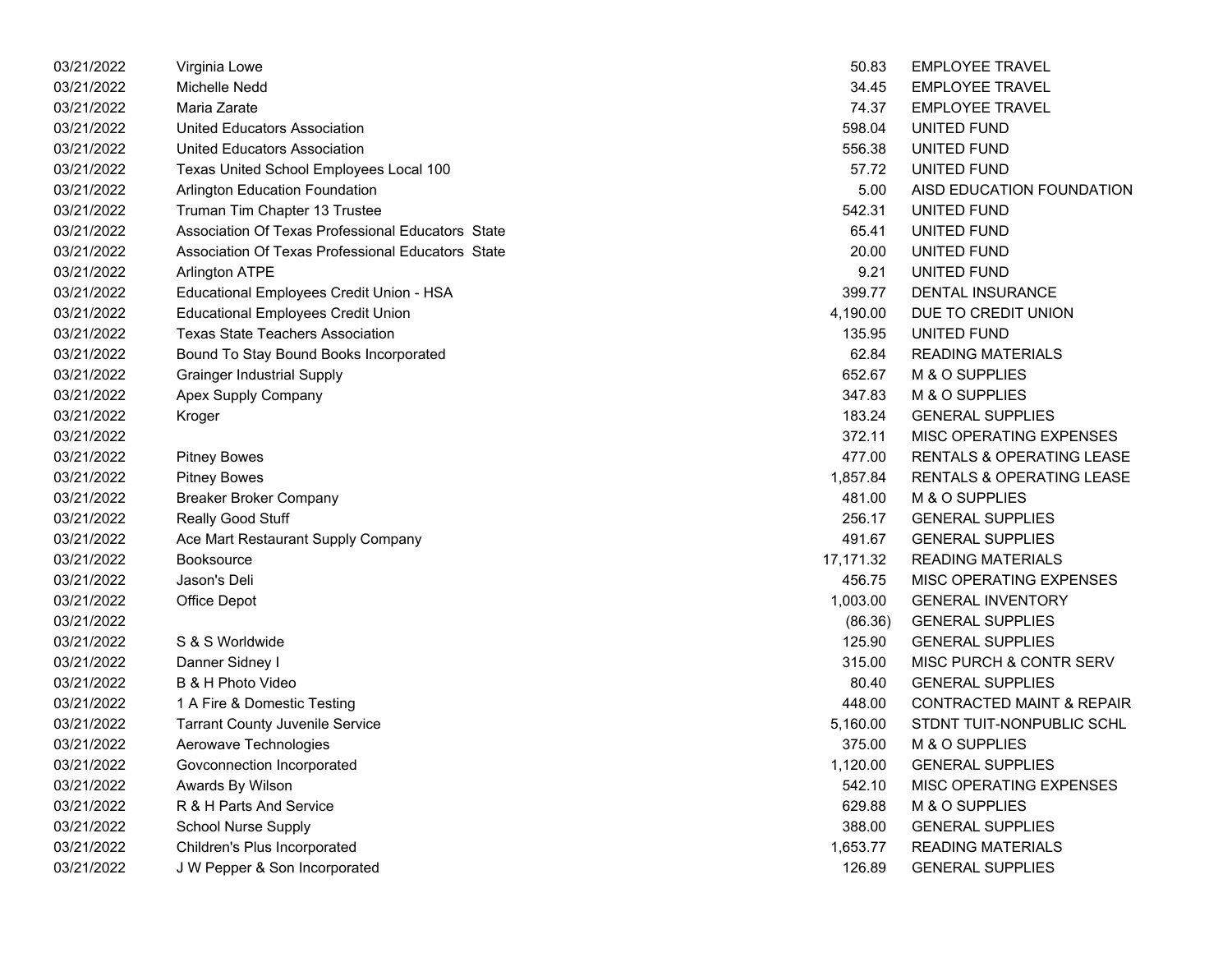| 03/21/2022 | Dipert Coaches Incorporated                     | 6,475.00  | STUDENT TVL*NO AISD BUSES            |
|------------|-------------------------------------------------|-----------|--------------------------------------|
| 03/21/2022 | Saddleback Educational Publishing, Incorporated | 1,545.49  | <b>GENERAL SUPPLIES</b>              |
| 03/21/2022 | Child Care Associates Incorporated              | 3,382.31  | <b>MISC PURCH &amp; CONTR SERV</b>   |
| 03/21/2022 | <b>Total Maintenance Solutions-South</b>        | 240.60    | M & O SUPPLIES                       |
| 03/21/2022 | <b>Reddehase Steve</b>                          | 310.00    | <b>MISC PURCH &amp; CONTR SERV</b>   |
| 03/21/2022 | <b>Express Booksellers</b>                      | 31.45     | <b>READING MATERIALS</b>             |
| 03/21/2022 | Automatic Sprinkler of Texas Incorporated       | 17,175.00 | <b>MISC PURCH &amp; CONTR SERV</b>   |
| 03/21/2022 | Texas Interpreting Services, LLC                | 104.00    | MISC PURCH & CONTR SERV              |
| 03/21/2022 | Wilson Kenneth Earl                             | 245.00    | MISC PURCH & CONTR SERV              |
| 03/21/2022 | David Hinson                                    | 440.00    | MISC PURCH & CONTR SERV              |
| 03/21/2022 | Huie Jennifer                                   | 210.00    | <b>MISC PURCH &amp; CONTR SERV</b>   |
| 03/21/2022 | <b>Walker Jarvis</b>                            | 155.00    | MISC PURCH & CONTR SERV              |
| 03/21/2022 | <b>SC Fuels</b>                                 | 22,049.90 | <b>GENERAL INVENTORY</b>             |
| 03/21/2022 | National Wholesale Supply                       | 367.02    | M & O SUPPLIES                       |
| 03/21/2022 | Kurz & Company                                  | 6,687.08  | <b>FOOD</b>                          |
| 03/21/2022 | Accent Awards & Trophies, LLC                   | 190.00    | <b>INVOICES RECEIVABLE</b>           |
| 03/21/2022 | Accent Awards & Trophies, LLC                   | 209.00    | <b>GENERAL SUPPLIES</b>              |
| 03/21/2022 |                                                 | 1,423.50  | <b>MISC OPERATING EXPENSES</b>       |
| 03/21/2022 | Wagler Keith                                    | 310.00    | MISC PURCH & CONTR SERV              |
| 03/21/2022 | <b>Autonation Chevrolet</b>                     | 160.52    | M & O SUPPLIES                       |
| 03/21/2022 | AlphaGraphics                                   | 852.74    | <b>GENERAL SUPPLIES</b>              |
| 03/21/2022 | Crawford Electric Supply Company                | 1,374.00  | <b>GENERAL INVENTORY</b>             |
| 03/21/2022 | RD Lawns LLC                                    | 9,293.00  | <b>CONTRACTED MAINT &amp; REPAIR</b> |
| 03/21/2022 | <b>FAYHA Management LLC</b>                     | 11,039.00 | <b>RENTALS &amp; OPERATING LEASE</b> |
| 03/21/2022 | <b>MURRAY CHRIS</b>                             | 75.00     | <b>MISC PURCH &amp; CONTR SERV</b>   |
| 03/21/2022 | Accelerate Learning Inc.                        | 3,888.00  | <b>GENERAL SUPPLIES</b>              |
| 03/21/2022 | Pressley De Ryan                                | 142.50    | MISC PURCH & CONTR SERV              |
| 03/21/2022 | <b>NEDRP LLC</b>                                | 6,000.00  | MISC PURCH & CONTR SERV              |
| 03/21/2022 | <b>Sumcizk Thomas</b>                           | 145.00    | MISC PURCH & CONTR SERV              |
| 03/21/2022 | Sphero, Inc.                                    | 11,018.17 | <b>GENERAL SUPPLIES</b>              |
| 03/21/2022 | CICI's Pizza #99 @ Little Road & I-20           | 220.00    | MISC OPERATING EXPENSES              |
| 03/21/2022 | Nearpod                                         | 2,600.00  | <b>GENERAL SUPPLIES</b>              |
| 03/21/2022 | <b>Mavich LLC</b>                               | 2.90      | <b>GENERAL INVENTORY</b>             |
| 03/21/2022 | <b>Clever Items LLC</b>                         | 487.55    | <b>GENERAL SUPPLIES</b>              |
| 03/21/2022 | Nasco                                           | 347.80    | <b>GENERAL SUPPLIES</b>              |
| 03/21/2022 | Association For Learning Environments (A4LE)    | 300.00    | <b>EMPLOYEE TRAVEL</b>               |
| 03/21/2022 | <b>Foremost Telecommunications Corporation</b>  | 6,304.99  | <b>WATER</b>                         |
| 03/21/2022 | Weed Solutions Inc.                             | 26,329.60 | <b>CONTRACTED MAINT &amp; REPAIR</b> |
| 03/21/2022 | Staples Inc/Staples Business Advantage          | 966.53    | <b>GENERAL SUPPLIES</b>              |
| 03/21/2022 | Arlington Strings                               | 225.45    | <b>GENERAL SUPPLIES</b>              |

| 6,475.00  | STUDENT TVL*NO AISD BUSES            |
|-----------|--------------------------------------|
| 1,545.49  | <b>GENERAL SUPPLIES</b>              |
| 3,382.31  | <b>MISC PURCH &amp; CONTR SERV</b>   |
| 240.60    | M & O SUPPLIES                       |
| 310.00    | MISC PURCH & CONTR SERV              |
| 31.45     | <b>READING MATERIALS</b>             |
| 17,175.00 | <b>MISC PURCH &amp; CONTR SERV</b>   |
| 104.00    | <b>MISC PURCH &amp; CONTR SERV</b>   |
| 245.00    | <b>MISC PURCH &amp; CONTR SERV</b>   |
| 440.00    | <b>MISC PURCH &amp; CONTR SERV</b>   |
| 210.00    | MISC PURCH & CONTR SERV              |
| 155.00    | <b>MISC PURCH &amp; CONTR SERV</b>   |
| 22,049.90 | <b>GENERAL INVENTORY</b>             |
| 367.02    | M & O SUPPLIES                       |
| 6,687.08  | <b>FOOD</b>                          |
| 190.00    | <b>INVOICES RECEIVABLE</b>           |
| 209.00    | <b>GENERAL SUPPLIES</b>              |
| 1,423.50  | <b>MISC OPERATING EXPENSES</b>       |
| 310.00    | <b>MISC PURCH &amp; CONTR SERV</b>   |
| 160.52    | M & O SUPPLIES                       |
| 852.74    | <b>GENERAL SUPPLIES</b>              |
| 1.374.00  | <b>GENERAL INVENTORY</b>             |
| 9,293.00  | <b>CONTRACTED MAINT &amp; REPAIR</b> |
| 11,039.00 | <b>RENTALS &amp; OPERATING LEASE</b> |
| 75.00     | <b>MISC PURCH &amp; CONTR SERV</b>   |
| 3,888.00  | <b>GENERAL SUPPLIES</b>              |
| 142.50    | <b>MISC PURCH &amp; CONTR SERV</b>   |
| 6,000.00  | <b>MISC PURCH &amp; CONTR SERV</b>   |
| 145.00    | <b>MISC PURCH &amp; CONTR SERV</b>   |
| 11,018.17 | <b>GENERAL SUPPLIES</b>              |
| 220.00    | <b>MISC OPERATING EXPENSES</b>       |
| 2,600.00  | <b>GENERAL SUPPLIES</b>              |
| 2.90      | <b>GENERAL INVENTORY</b>             |
| 487.55    | <b>GENERAL SUPPLIES</b>              |
| 347.80    | <b>GENERAL SUPPLIES</b>              |
| 300.00    | <b>EMPLOYEE TRAVEL</b>               |
| 6,304.99  | <b>WATER</b>                         |
| 26,329.60 | <b>CONTRACTED MAINT &amp; REPAIR</b> |
| 966.53    | <b>GENERAL SUPPLIES</b>              |
| 225.45    | <b>GENERAL SUPPLIES</b>              |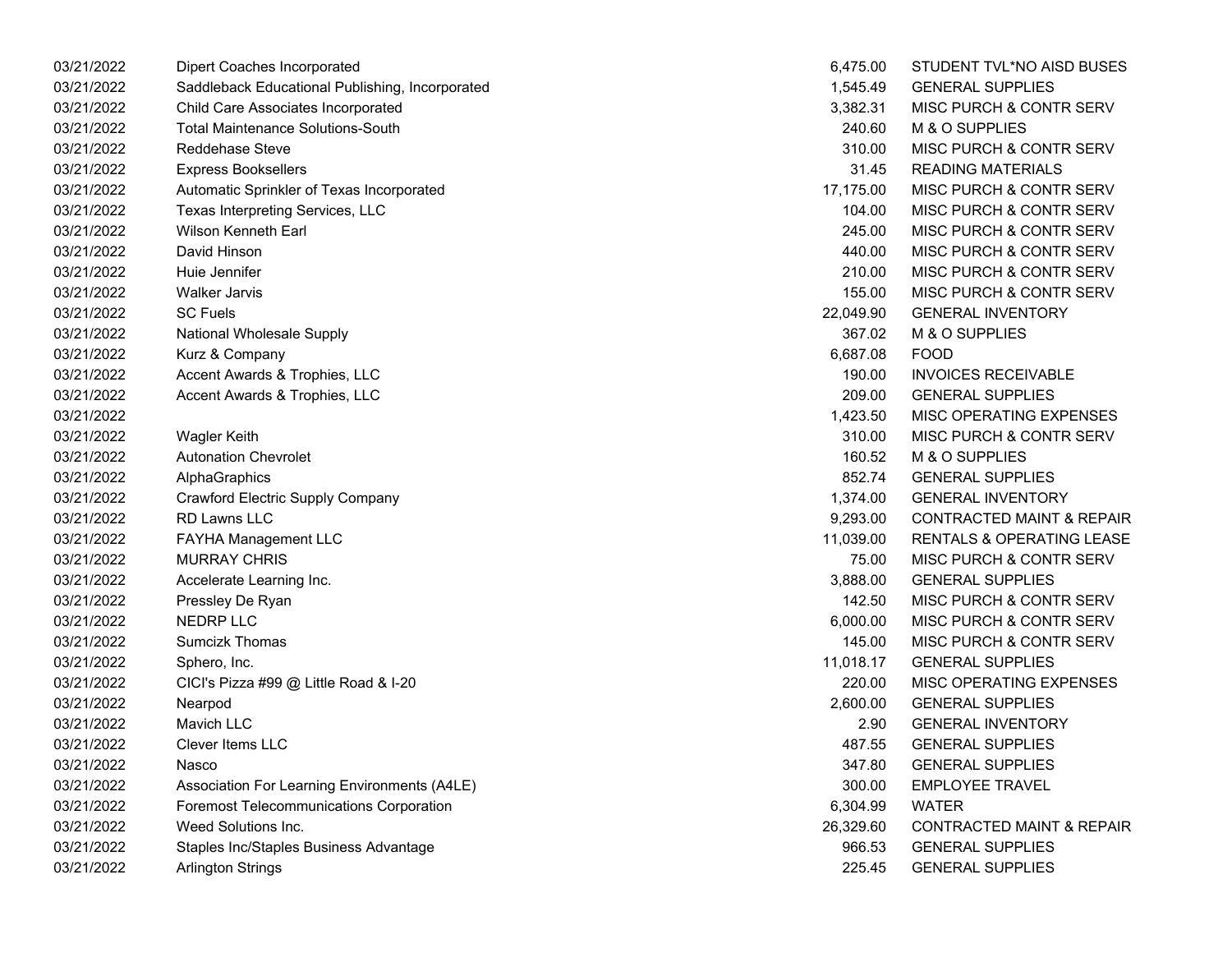| 03/21/2022 | Alonti Catering                                                | 136.57     | MISC OPERATING EXPENSES              |
|------------|----------------------------------------------------------------|------------|--------------------------------------|
| 03/21/2022 | AT&T Acct #831-000-7848 935                                    | 46,513.91  | <b>WATER</b>                         |
| 03/21/2022 | WBAP-KSCS Assets LLC DBA WBAP-AM, KSCS-FM                      | 330.00     | MISC OPERATING EXPENSES              |
| 03/21/2022 | <b>Honors Graduation LLC</b>                                   | 69.00      | <b>INVOICES RECEIVABLE</b>           |
| 03/21/2022 | Lindenmeyr Munroe                                              | 4,784.09   | <b>GENERAL SUPPLIES</b>              |
| 03/21/2022 | Exam Now                                                       | 550.00     | MISC OPERATING EXPENSES              |
| 03/21/2022 | <b>Gail McInnis Productions</b>                                | 4,622.00   | <b>INVOICES RECEIVABLE</b>           |
| 03/21/2022 | <b>Athletic Services</b>                                       | 1,142.00   | <b>INVOICES RECEIVABLE</b>           |
| 03/21/2022 | Texas Association of School Business Officials                 | 135.00     | <b>DUES</b>                          |
| 03/21/2022 | <b>KLC Video Security</b>                                      | 475.00     | <b>CONTRACTED MAINT &amp; REPAIR</b> |
| 03/21/2022 |                                                                | 44,601.90  | MISC PURCH & CONTR SERV              |
| 03/21/2022 | <b>Torie Soland</b>                                            | 210.00     | MISC PURCH & CONTR SERV              |
| 03/21/2022 | Jamie Alvarado                                                 | 155.00     | MISC PURCH & CONTR SERV              |
| 03/21/2022 | Your Tees LLC                                                  | 257.00     | <b>INVOICES RECEIVABLE</b>           |
| 03/21/2022 | Lakeshore Learning Materials                                   | 249.75     | <b>GENERAL SUPPLIES</b>              |
| 03/21/2022 | Office Depot, Inc                                              | 4,666.54   | <b>GENERAL SUPPLIES</b>              |
| 03/21/2022 |                                                                | 25.79      | <b>INVOICES RECEIVABLE</b>           |
| 03/21/2022 | TEZ JONES Training Solutions LLC                               | 375.00     | MISC PURCH & CONTR SERV              |
| 03/21/2022 | Riverside Technologies Incorporated                            | 45.04      | <b>GENERAL SUPPLIES</b>              |
| 03/21/2022 | Summit Fire & Security                                         | 291.56     | <b>CONTRACTED MAINT &amp; REPAIR</b> |
| 03/21/2022 | Cohen Jacob                                                    | 109.00     | MISC PURCH & CONTR SERV              |
| 03/21/2022 | Rosas-Cerda Alberto                                            | 145.00     | MISC PURCH & CONTR SERV              |
| 03/21/2022 | Albert Jimenez                                                 | 155.00     | MISC PURCH & CONTR SERV              |
| 03/21/2022 | Patrick Lynn Mays III                                          | 155.00     | MISC PURCH & CONTR SERV              |
| 03/21/2022 | <b>Todd Marr</b>                                               | 155.00     | MISC PURCH & CONTR SERV              |
| 03/21/2022 | <b>Complete Supply Incorporated</b>                            | 565.76     | <b>GENERAL INVENTORY</b>             |
| 03/21/2022 | <b>Accredited Lock Supply Company</b>                          | 1,679.00   | <b>GENERAL INVENTORY</b>             |
| 03/21/2022 | Simba Industries                                               | 237.12     | <b>GENERAL INVENTORY</b>             |
| 03/21/2022 | Romeo Music                                                    | 3,468.00   | <b>GENERAL SUPPLIES</b>              |
| 03/21/2022 | Music & Arts                                                   | 296.75     | <b>CONTRACTED MAINT &amp; REPAIR</b> |
| 03/21/2022 |                                                                | 1,055.97   | <b>GENERAL SUPPLIES</b>              |
| 03/21/2022 | MathWarm-Ups.Com                                               | 4,995.00   | <b>GENERAL SUPPLIES</b>              |
| 03/21/2022 | Arlington Independent School District Food & Nutrition Service | 1,620.94   | MISC OPERATING EXPENSES              |
| 03/21/2022 | Rush Truck Centers Of Texas Limited Partnership                | 42.64      | M & O SUPPLIES                       |
| 03/21/2022 | <b>Curriculum Associates Incorporated</b>                      | 91.84      | <b>GENERAL SUPPLIES</b>              |
| 03/21/2022 | <b>Education Service Center Region XI</b>                      | 140.00     | <b>EDUCATION SERVICE CENTER</b>      |
| 03/21/2022 | Gopher Sport Equipment                                         | 156.28     | <b>GENERAL SUPPLIES</b>              |
| 03/21/2022 | Norcostco Texas Costume Incorporated                           | 62.06      | <b>INVOICES RECEIVABLE</b>           |
| 03/21/2022 | <b>Pollock Paper Distributors</b>                              | 873.60     | <b>GENERAL INVENTORY</b>             |
| 03/21/2022 | Tarrant Appraisal District                                     | 530,271.06 | TARRANT APPRAISAL DIST               |

| 136.57    | MISC OPERATING EXPENSES              |
|-----------|--------------------------------------|
| 46.513.91 | WATER                                |
| 330.00    | <b>MISC OPERATING EXPENSES</b>       |
| 69.00     | <b>INVOICES RECEIVABLE</b>           |
| 4,784.09  | <b>GENERAL SUPPLIES</b>              |
| 550.00    | MISC OPERATING EXPENSES              |
| 4,622.00  | <b>INVOICES RECEIVABLE</b>           |
| 1,142.00  | <b>INVOICES RECEIVABLE</b>           |
| 135.00    | <b>DUES</b>                          |
| 475.00    | <b>CONTRACTED MAINT &amp; REPAIR</b> |
| 44,601.90 | <b>MISC PURCH &amp; CONTR SERV</b>   |
| 210.00    | MISC PURCH & CONTR SERV              |
| 155.00    | <b>MISC PURCH &amp; CONTR SERV</b>   |
| 257.00    | <b>INVOICES RECEIVABLE</b>           |
| 249.75    | <b>GENERAL SUPPLIES</b>              |
| 4,666.54  | <b>GENERAL SUPPLIES</b>              |
| 25.79     | <b>INVOICES RECEIVABLE</b>           |
| 375.00    | MISC PURCH & CONTR SERV              |
| 45.04     | <b>GENERAL SUPPLIES</b>              |
| 291.56    | <b>CONTRACTED MAINT &amp; REPAIR</b> |
| 109.00    | <b>MISC PURCH &amp; CONTR SERV</b>   |
| 145.00    | MISC PURCH & CONTR SERV              |
| 155.00    | MISC PURCH & CONTR SERV              |
| 155.00    | <b>MISC PURCH &amp; CONTR SERV</b>   |
| 155.00    | <b>MISC PURCH &amp; CONTR SERV</b>   |
| 565.76    | <b>GENERAL INVENTORY</b>             |
| 1,679.00  | <b>GENERAL INVENTORY</b>             |
| 237.12    | <b>GENERAL INVENTORY</b>             |
| 3,468.00  | <b>GENERAL SUPPLIES</b>              |
| 296.75    | <b>CONTRACTED MAINT &amp; REPAIR</b> |
| 1,055.97  | <b>GENERAL SUPPLIES</b>              |
| 4,995.00  | <b>GENERAL SUPPLIES</b>              |
| 1,620.94  | MISC OPERATING EXPENSES              |
| 42.64     | <b>M &amp; O SUPPLIES</b>            |
| 91.84     | <b>GENERAL SUPPLIES</b>              |
| 140.00    | <b>EDUCATION SERVICE CENTER</b>      |
| 156.28    | <b>GENERAL SUPPLIES</b>              |
| 62.06     | <b>INVOICES RECEIVABLE</b>           |
| 873.60    | <b>GENERAL INVENTORY</b>             |
| 30,271.06 | <b>TARRANT APPRAISAL DIST</b>        |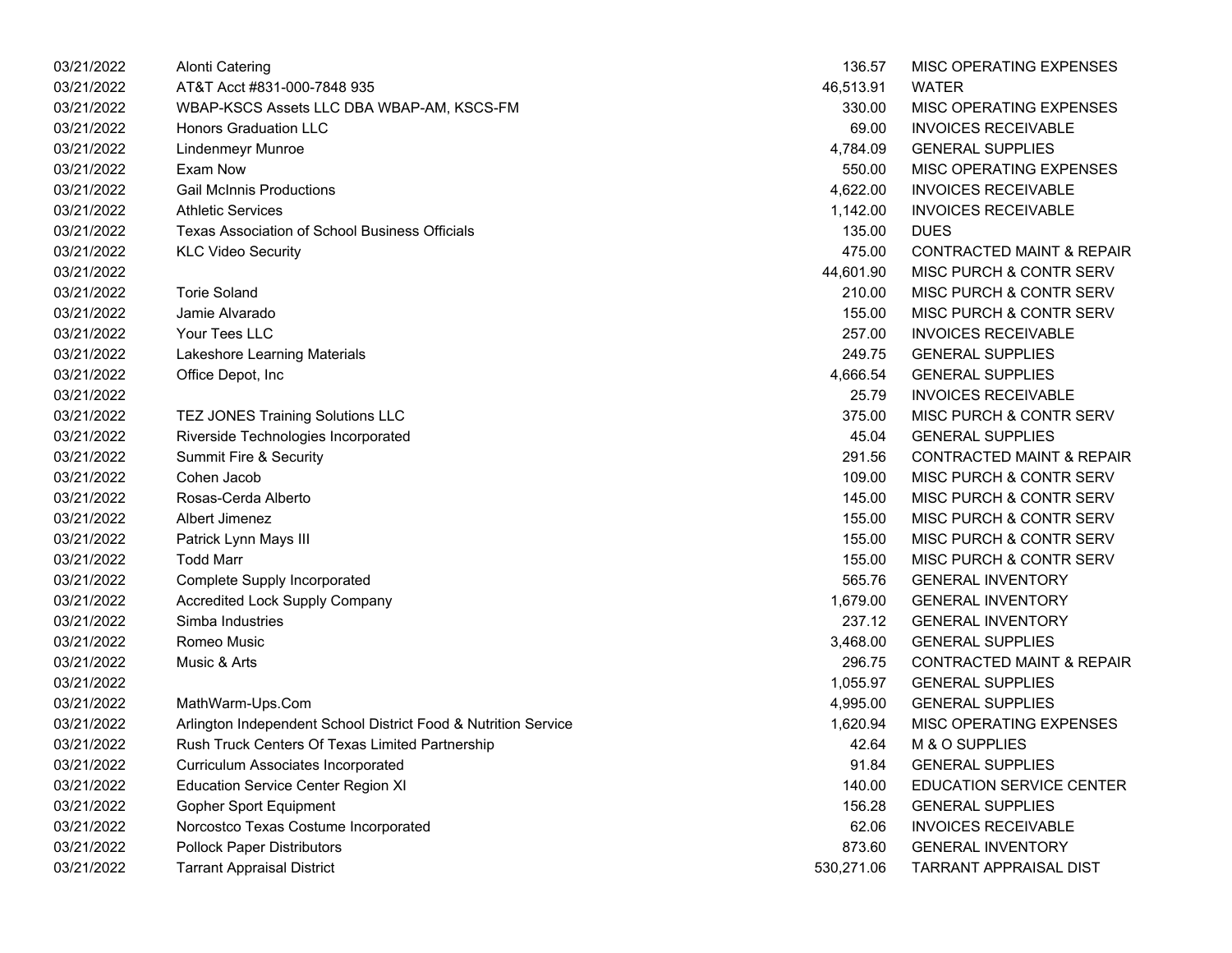| 03/21/2022 | Unifirst Holdings(A/R 01550)                         | 37.57      | <b>CONTRACTED MAINT &amp; REPAIR</b> |
|------------|------------------------------------------------------|------------|--------------------------------------|
| 03/21/2022 |                                                      | 85.61      | MISC PURCH & CONTR SERV              |
| 03/21/2022 | Chas F Williams Company Incorporated                 | 392.00     | M & O SUPPLIES                       |
| 03/22/2022 | Anthony Andro                                        | 52.22      | <b>EMPLOYEE TRAVEL</b>               |
| 03/22/2022 | Rhonda Ceaser                                        | 91.65      | <b>EMPLOYEE TRAVEL</b>               |
| 03/22/2022 | Jennifer Girouard                                    | 9.90       | <b>EMPLOYEE TRAVEL</b>               |
| 03/22/2022 | Lenatra Gray                                         | 54.84      | <b>EMPLOYEE TRAVEL</b>               |
| 03/22/2022 | <b>William Horn</b>                                  | 87.42      | <b>EMPLOYEE TRAVEL</b>               |
| 03/22/2022 | Jennifer Martin                                      | 10.43      | <b>EMPLOYEE TRAVEL</b>               |
| 03/22/2022 | Jane Meeks                                           | 40.18      | <b>EMPLOYEE TRAVEL</b>               |
| 03/22/2022 | <b>Princess Rockwell</b>                             | 36.38      | <b>EMPLOYEE TRAVEL</b>               |
| 03/22/2022 | Angela Smith                                         | 20.28      | <b>EMPLOYEE TRAVEL</b>               |
| 03/22/2022 | <b>Gregory Sunder</b>                                | 14.55      | <b>EMPLOYEE TRAVEL</b>               |
| 03/22/2022 | Aisd Activity Fund                                   | 1,400.00   | STUDENT TVL*NO AISD BUSES            |
| 03/22/2022 | <b>Teachers Discovery</b>                            | 46.94      | <b>GENERAL SUPPLIES</b>              |
| 03/22/2022 | Kroger                                               | 652.47     | <b>GENERAL SUPPLIES</b>              |
| 03/22/2022 |                                                      | 528.49     | MISC OPERATING EXPENSES              |
| 03/22/2022 | Precision Business Machines Incorporated             | 989.97     | <b>GENERAL SUPPLIES</b>              |
| 03/22/2022 | <b>Texas Department Of Public Safety</b>             | 496.00     | MISC PURCH & CONTR SERV              |
| 03/22/2022 | <b>Texas Department Of Public Safety</b>             | 414.00     | MISC PURCH & CONTR SERV              |
| 03/22/2022 | Really Good Stuff                                    | 627.06     | <b>GENERAL SUPPLIES</b>              |
| 03/22/2022 | <b>Elliott Electric Supply</b>                       | 357.63     | <b>GENERAL INVENTORY</b>             |
| 03/22/2022 |                                                      | 2,637.17   | M & O SUPPLIES                       |
| 03/22/2022 | University Of Texas At Arlington School Of Education | 55.00      | MISC OPERATING EXPENSES              |
| 03/22/2022 | Interquest Detection Canines Of North Texas          | 3,870.00   | MISC PURCH & CONTR SERV              |
| 03/22/2022 | <b>Arbor Scientific</b>                              | 386.98     | <b>GENERAL SUPPLIES</b>              |
| 03/22/2022 | Winston Water Cooler Limited                         | 85.61      | <b>GENERAL INVENTORY</b>             |
| 03/22/2022 | <b>Country Critters</b>                              | 950.00     | MISC PURCH & CONTR SERV              |
| 03/22/2022 | Jason's Deli                                         | 119.56     | MISC OPERATING EXPENSES              |
| 03/22/2022 | <b>Texas Art Education Association</b>               | 320.00     | STUDENT TVL*NO AISD BUSES            |
| 03/22/2022 | Texas A & M University Commerce Career Services      | 179.00     | MISC OPERATING EXPENSES              |
| 03/22/2022 | Youthlight Incorporated                              | 379.95     | <b>READING MATERIALS</b>             |
| 03/22/2022 | University Of North Texas Career Center              | 50.00      | MISC OPERATING EXPENSES              |
| 03/22/2022 | <b>Marks Plumbing Parts</b>                          | 611.50     | <b>GENERAL INVENTORY</b>             |
| 03/22/2022 | B & H Photo Video                                    | 847.87     | <b>GENERAL SUPPLIES</b>              |
| 03/22/2022 | <b>CDW Government Incorporated</b>                   | 220,298.00 | <b>GENERAL SUPPLIES</b>              |
| 03/22/2022 | Dallas Zoo                                           | 630.00     | <b>GENERAL SUPPLIES</b>              |
| 03/22/2022 | 1 A Fire & Domestic Testing                          | 202.00     | <b>CONTRACTED MAINT &amp; REPAIR</b> |
| 03/22/2022 | <b>Mackin Educational Resources</b>                  | 77.14      | <b>READING MATERIALS</b>             |
| 03/22/2022 | <b>School Nurse Supply</b>                           | 306.67     | <b>GENERAL SUPPLIES</b>              |
|            |                                                      |            |                                      |

| 37.57    | CONTRACTED MAINT & REPAIR            |
|----------|--------------------------------------|
| 85.61    | MISC PURCH & CONTR SERV              |
| 392.00   | M & O SUPPLIES                       |
| 52.22    | <b>EMPLOYEE TRAVEL</b>               |
| 91.65    | <b>EMPLOYEE TRAVEL</b>               |
| 9.90     | <b>EMPLOYEE TRAVEL</b>               |
| 54.84    | <b>EMPLOYEE TRAVEL</b>               |
| 87.42    | <b>EMPLOYEE TRAVEL</b>               |
| 10.43    | <b>EMPLOYEE TRAVEL</b>               |
| 40.18    | <b>EMPLOYEE TRAVEL</b>               |
| 36.38    | <b>EMPLOYEE TRAVEL</b>               |
| 20.28    | <b>EMPLOYEE TRAVEL</b>               |
| 14.55    | <b>EMPLOYEE TRAVEL</b>               |
| 1.400.00 | STUDENT TVL*NO AISD BUSES            |
| 46.94    | <b>GENERAL SUPPLIES</b>              |
| 652.47   | <b>GENERAL SUPPLIES</b>              |
| 528.49   | MISC OPERATING EXPENSES              |
| 989.97   | <b>GENERAL SUPPLIES</b>              |
| 496.00   | MISC PURCH & CONTR SERV              |
| 414.00   | MISC PURCH & CONTR SERV              |
| 627.06   | <b>GENERAL SUPPLIES</b>              |
| 357.63   | <b>GENERAL INVENTORY</b>             |
| 2.637.17 | M & O SUPPLIES                       |
| 55.00    | MISC OPERATING EXPENSES              |
| 3,870.00 | MISC PURCH & CONTR SERV              |
| 386.98   | <b>GENERAL SUPPLIES</b>              |
| 85.61    | <b>GENERAL INVENTORY</b>             |
| 950.00   | MISC PURCH & CONTR SERV              |
| 119.56   | MISC OPERATING EXPENSES              |
| 320.00   | STUDENT TVL*NO AISD BUSES            |
| 179.00   | <b>MISC OPERATING EXPENSES</b>       |
| 379.95   | <b>READING MATERIALS</b>             |
| 50.00    | MISC OPERATING EXPENSES              |
| 611.50   | <b>GENERAL INVENTORY</b>             |
| 847.87   | <b>GENERAL SUPPLIES</b>              |
| 0.298.00 | <b>GENERAL SUPPLIES</b>              |
| 630.00   | <b>GENERAL SUPPLIES</b>              |
| 202.00   | <b>CONTRACTED MAINT &amp; REPAIR</b> |
| 77.14    | <b>READING MATERIALS</b>             |
| 306.67   | <b>GENERAL SUPPLIES</b>              |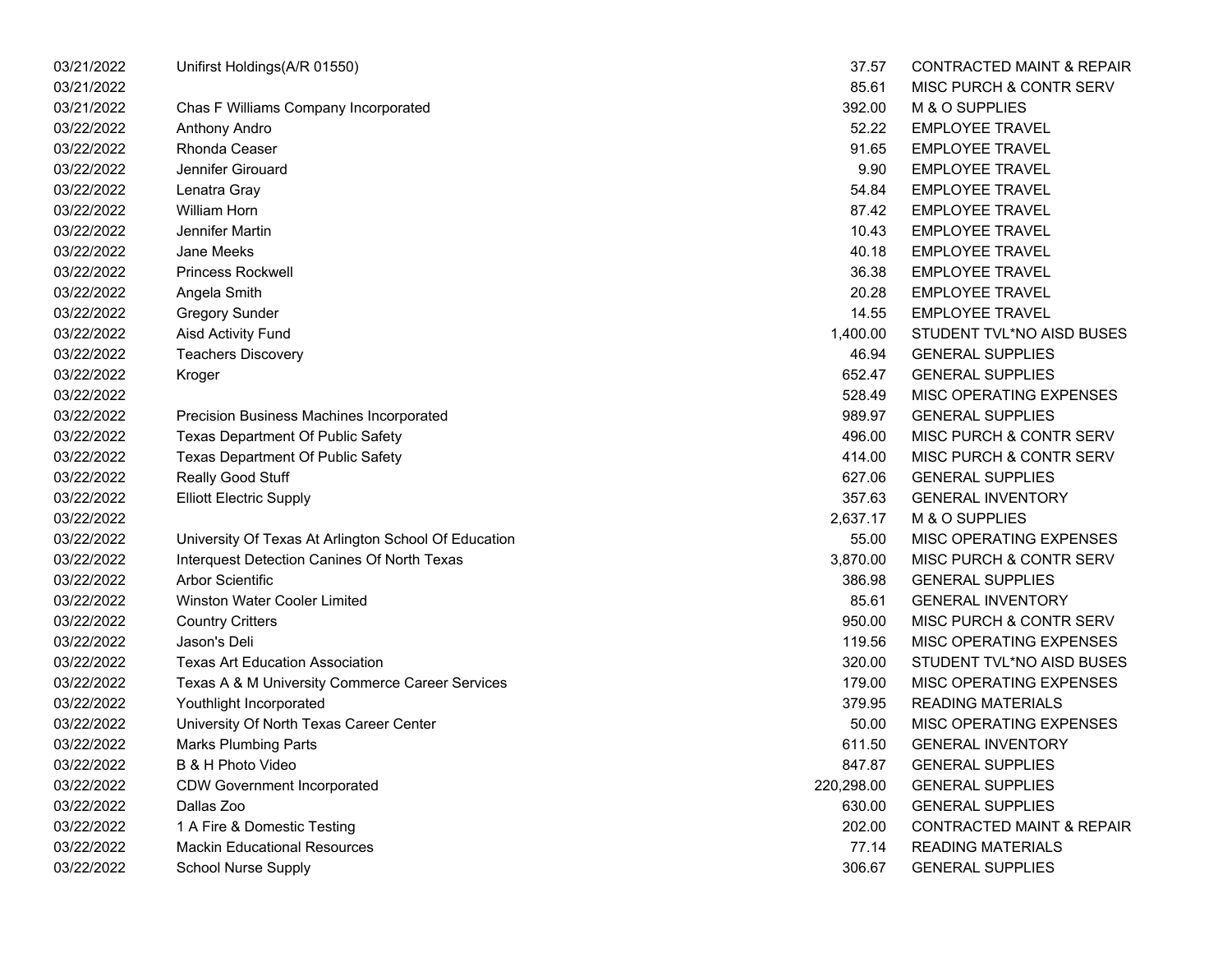| 03/22/2022 | <b>National Center For Youth Issues</b>      | 170.00    | <b>EMPLOYEE TRAVEL</b>               |
|------------|----------------------------------------------|-----------|--------------------------------------|
| 03/22/2022 | <b>McKinney Office Supply</b>                | 11,288.78 | <b>GENERAL SUPPLIES</b>              |
| 03/22/2022 | Anixter Incorporated                         | 113.76    | <b>CONTRACTED MAINT &amp; REPAIR</b> |
| 03/22/2022 | <b>City Of Grand Prairie Water Utilities</b> | 2,656.61  | <b>WATER</b>                         |
| 03/22/2022 | Arlington Hardware Incorporated #53          | 688.61    | M & O SUPPLIES                       |
| 03/22/2022 | Utpa                                         | 1,786.00  | MISC OPERATING EXPENSES              |
| 03/22/2022 | <b>Total Maintenance Solutions-South</b>     | 362.31    | M & O SUPPLIES                       |
| 03/22/2022 | <b>Smith Kendrick</b>                        | 357.50    | MISC PURCH & CONTR SERV              |
| 03/22/2022 | Henry John C                                 | 330.00    | MISC PURCH & CONTR SERV              |
| 03/22/2022 | Henry John C                                 | 330.00    | MISC PURCH & CONTR SERV              |
| 03/22/2022 | VEX Robotics Inc.                            | 66.50     | <b>GENERAL SUPPLIES</b>              |
| 03/22/2022 | Ferrellgas, Incorporated                     | 15,706.46 | <b>GENERAL INVENTORY</b>             |
| 03/22/2022 | David Hinson                                 | 275.00    | MISC PURCH & CONTR SERV              |
| 03/22/2022 | <b>Golden Graduation Services</b>            | 378.00    | <b>GENERAL SUPPLIES</b>              |
| 03/22/2022 | Camper Marcus                                | 275.00    | MISC PURCH & CONTR SERV              |
| 03/22/2022 | <b>Binswanger Glass</b>                      | 66.42     | M & O SUPPLIES                       |
| 03/22/2022 | Woodwind & Brasswind Inc.                    | 83.50     | <b>GENERAL SUPPLIES</b>              |
| 03/22/2022 | Woodwind & Brasswind Inc                     | 359.51    | <b>GENERAL SUPPLIES</b>              |
| 03/22/2022 |                                              | 24.99     | <b>INVOICES RECEIVABLE</b>           |
| 03/22/2022 | IdentiSys Incorporated                       | 140.00    | <b>GENERAL SUPPLIES</b>              |
| 03/22/2022 | National Wholesale Supply                    | 1,256.90  | M & O SUPPLIES                       |
| 03/22/2022 | <b>Discount School Supply</b>                | 45.13     | <b>GENERAL SUPPLIES</b>              |
| 03/22/2022 |                                              | 46.50     | <b>READING MATERIALS</b>             |
| 03/22/2022 | <b>Best Buy for Business</b>                 | 359.98    | <b>GENERAL SUPPLIES</b>              |
| 03/22/2022 | Brown Joel                                   | 467.50    | MISC PURCH & CONTR SERV              |
| 03/22/2022 | Stantec Architecture, Inc. (SHW Group)       | 42,000.00 | <b>BLDG PURCH, CONSTR, IMPROVE</b>   |
| 03/22/2022 | Davis, Regan                                 | 330.00    | <b>MISC PURCH &amp; CONTR SERV</b>   |
| 03/22/2022 | <b>US Games</b>                              | 245.59    | <b>GENERAL SUPPLIES</b>              |
| 03/22/2022 | <b>Education Galaxy LLC</b>                  | 4,750.00  | <b>GENERAL SUPPLIES</b>              |
| 03/22/2022 | <b>SkillPath NST Training</b>                | 199.00    | <b>EMPLOYEE TRAVEL</b>               |
| 03/22/2022 | <b>Teacher Direct</b>                        | 102.72    | <b>GENERAL SUPPLIES</b>              |
| 03/22/2022 | Fixi Shop The                                | 1,192.00  | <b>CONTRACTED MAINT &amp; REPAIR</b> |
| 03/22/2022 | On The Border Mexican Grill and Cantina      | 702.43    | MISC OPERATING EXPENSES              |
| 03/22/2022 | OTC Brands, Inc                              | 358.07    | <b>GENERAL SUPPLIES</b>              |
| 03/22/2022 |                                              | 94.98     | <b>INVOICES RECEIVABLE</b>           |
| 03/22/2022 |                                              | 28.10     | MISC OPERATING EXPENSES              |
| 03/22/2022 | Accessibyte LLC                              | 1,264.96  | <b>GENERAL SUPPLIES</b>              |
| 03/22/2022 | EDU Business Solutions, Inc                  | 9,775.00  | <b>CONTRACTED MAINT &amp; REPAIR</b> |
| 03/22/2022 | Engineered Air Balance Co, Inc               | 2,140.00  | <b>BLDG PURCH, CONSTR, IMPROVE</b>   |
| 03/22/2022 | Washing Equipment of Texas - WET Inc         | 53.58     | <b>CONTRACTED MAINT &amp; REPAIR</b> |
|            |                                              |           |                                      |

| 170.00    | <b>EMPLOYEE TRAVEL</b>               |
|-----------|--------------------------------------|
| 11.288.78 | <b>GENERAL SUPPLIES</b>              |
| 113.76    | <b>CONTRACTED MAINT &amp; REPAIR</b> |
| 2,656.61  | <b>WATER</b>                         |
| 688.61    | M & O SUPPLIES                       |
| 1,786.00  | <b>MISC OPERATING EXPENSES</b>       |
| 362.31    | <b>M &amp; O SUPPLIES</b>            |
| 357.50    | <b>MISC PURCH &amp; CONTR SERV</b>   |
| 330.00    | <b>MISC PURCH &amp; CONTR SERV</b>   |
| 330.00    | <b>MISC PURCH &amp; CONTR SERV</b>   |
| 66.50     | <b>GENERAL SUPPLIES</b>              |
| 15,706.46 | <b>GENERAL INVENTORY</b>             |
| 275.00    | MISC PURCH & CONTR SERV              |
| 378.00    | <b>GENERAL SUPPLIES</b>              |
| 275.00    | MISC PURCH & CONTR SERV              |
| 66.42     | <b>M &amp; O SUPPLIES</b>            |
| 83.50     | <b>GENERAL SUPPLIES</b>              |
| 359.51    | <b>GENERAL SUPPLIES</b>              |
| 24.99     | <b>INVOICES RECEIVABLE</b>           |
| 140.00    | <b>GENERAL SUPPLIES</b>              |
| 1,256.90  | M & O SUPPLIES                       |
| 45.13     | <b>GENERAL SUPPLIES</b>              |
| 46.50     | <b>READING MATERIALS</b>             |
| 359.98    | <b>GENERAL SUPPLIES</b>              |
| 467.50    | MISC PURCH & CONTR SERV              |
| 42,000.00 | BLDG PURCH, CONSTR, IMPROVE          |
| 330.00    | <b>MISC PURCH &amp; CONTR SERV</b>   |
| 245.59    | <b>GENERAL SUPPLIES</b>              |
| 4,750.00  | <b>GENERAL SUPPLIES</b>              |
| 199.00    | <b>EMPLOYEE TRAVEL</b>               |
| 102.72    | <b>GENERAL SUPPLIES</b>              |
| 1,192.00  | <b>CONTRACTED MAINT &amp; REPAIR</b> |
| 702.43    | <b>MISC OPERATING EXPENSES</b>       |
| 358.07    | <b>GENERAL SUPPLIES</b>              |
| 94.98     | <b>INVOICES RECEIVABLE</b>           |
| 28.10     | <b>MISC OPERATING EXPENSES</b>       |
| 1,264.96  | <b>GENERAL SUPPLIES</b>              |
| 9,775.00  | <b>CONTRACTED MAINT &amp; REPAIR</b> |
| 2,140.00  | <b>BLDG PURCH, CONSTR, IMPROVE</b>   |
| 53.58     | CONTRACTED MAINT & REPAIR            |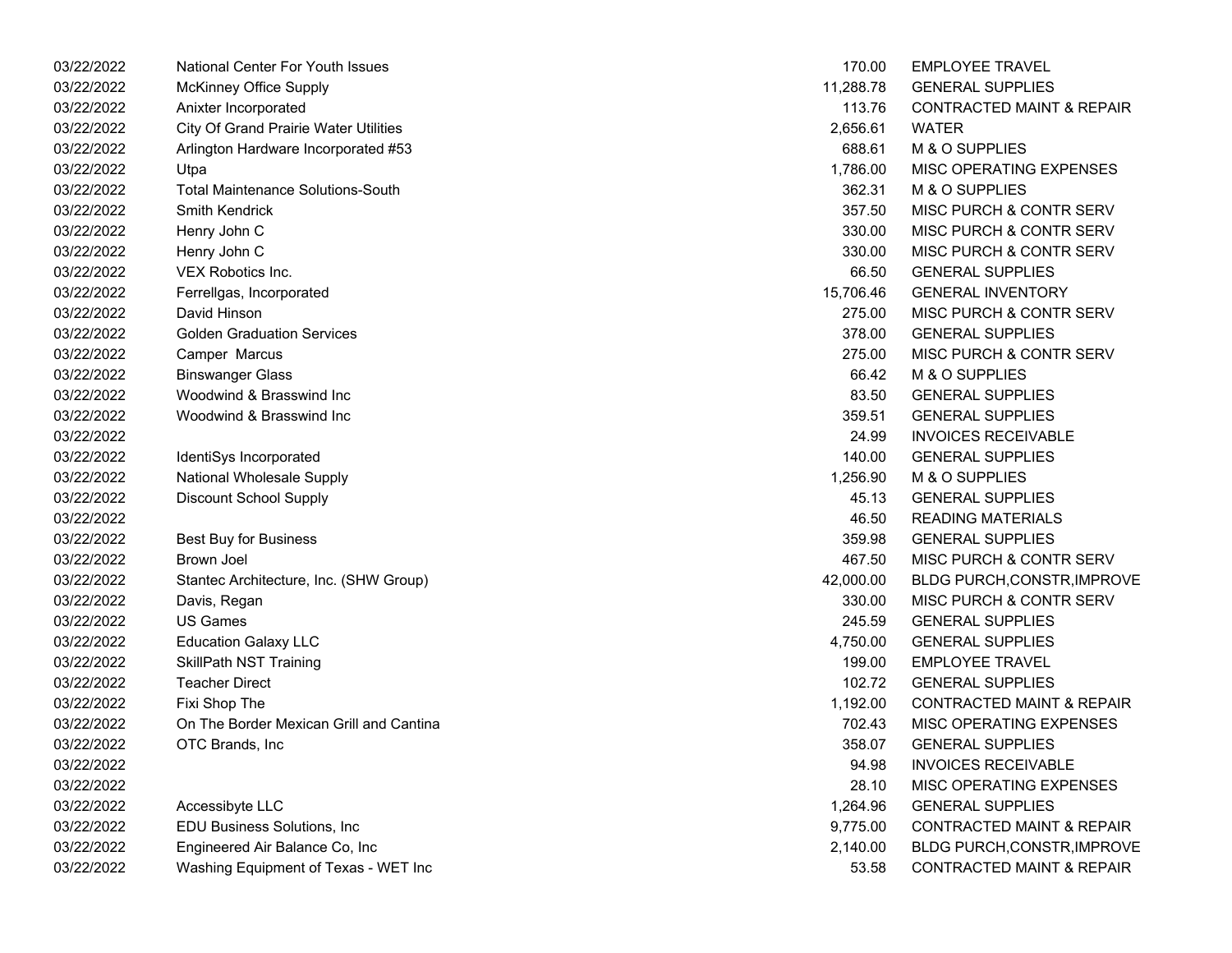| 03/22/2022 | Nasco                                                 | 176.20     | <b>GENERAL SUPPLIES</b>              |
|------------|-------------------------------------------------------|------------|--------------------------------------|
| 03/22/2022 | Bright Star Children's Theatre, LLC                   | 1,145.00   | MISC PURCH & CONTR SERV              |
| 03/22/2022 | Sonova USA Inc.                                       | 100.00     | <b>GENERAL SUPPLIES</b>              |
| 03/22/2022 | Bayes Achievement Center, Inc.                        | 62.50      | <b>TUITION &amp; TRFR PMTS</b>       |
| 03/22/2022 | <b>Blick Art Materials</b>                            | 282.08     | <b>GENERAL SUPPLIES</b>              |
| 03/22/2022 | Project Lead The Way Incorporated                     | 2,122.75   | <b>GENERAL SUPPLIES</b>              |
| 03/22/2022 | Got You Covered Work Wear & Uniforms                  | 561.20     | M & O SUPPLIES                       |
| 03/22/2022 | <b>K&amp;D Designs</b>                                | 351.00     | <b>GENERAL SUPPLIES</b>              |
| 03/22/2022 | <b>Ace Educational Supplies</b>                       | 77.04      | <b>GENERAL SUPPLIES</b>              |
| 03/22/2022 | Infinity Supply and Service Incorporated              | 23,923.78  | <b>GENERAL INVENTORY</b>             |
| 03/22/2022 | Language Line Translation Solutions                   | 1,110.70   | MISC PURCH & CONTR SERV              |
| 03/22/2022 | <b>Texas Association of School Business Officials</b> | 980.00     | <b>EMPLOYEE TRAVEL</b>               |
| 03/22/2022 | <b>KLC Video Security</b>                             | 380.00     | <b>CONTRACTED MAINT &amp; REPAIR</b> |
| 03/22/2022 |                                                       | 327,140.00 | <b>GENERAL SUPPLIES</b>              |
| 03/22/2022 | Translation and Interpretation Network LLC            | 12,121.17  | MISC PURCH & CONTR SERV              |
| 03/22/2022 | <b>Liberty Office Products</b>                        | 554.83     | <b>GENERAL SUPPLIES</b>              |
| 03/22/2022 | Office Depot, Inc                                     | 7,856.98   | <b>GENERAL SUPPLIES</b>              |
| 03/22/2022 | The IRIS Companies                                    | 54.00      | <b>GENERAL SUPPLIES</b>              |
| 03/22/2022 | Riverside Technologies Incorporated                   | 844.50     | <b>GENERAL SUPPLIES</b>              |
| 03/22/2022 | Hannah Mae Michel                                     | 440.00     | MISC PURCH & CONTR SERV              |
| 03/22/2022 | American Classic Tours & Music Festivals LLC          | 543.20     | STUDENT TVL*NO AISD BUSES            |
| 03/22/2022 | Aeron Hill                                            | 467.50     | MISC PURCH & CONTR SERV              |
| 03/22/2022 | Alan Pena                                             | 467.50     | MISC PURCH & CONTR SERV              |
| 03/22/2022 | <b>Rachel Riley</b>                                   | 467.50     | MISC PURCH & CONTR SERV              |
| 03/22/2022 | <b>Bryan Herring</b>                                  | 385.00     | MISC PURCH & CONTR SERV              |
| 03/22/2022 | Kennedale ISD Athletics - Track Entries               | 150.00     | STUDENT TVL*NO AISD BUSES            |
| 03/22/2022 | <b>Leonard Moon</b>                                   | 440.00     | MISC PURCH & CONTR SERV              |
| 03/22/2022 | Complete Supply Incorporated                          | 2,339.20   | <b>GENERAL INVENTORY</b>             |
| 03/22/2022 | International Baccalaureate America                   | 4,400.00   | MISC OPERATING EXPENSES              |
| 03/22/2022 | <b>Atmos Energy</b>                                   | 36,125.21  | <b>WATER</b>                         |
| 03/22/2022 | <b>Star Roofing And Sheet Metal</b>                   | 585.00     | <b>CONTRACTED MAINT &amp; REPAIR</b> |
| 03/22/2022 | Bucks Wheel & Equipment Company                       | 296.33     | M & O SUPPLIES                       |
| 03/22/2022 | Southwest International Trucks                        | 1,672.50   | <b>CONTRACTED MAINT &amp; REPAIR</b> |
| 03/22/2022 |                                                       | 2,113.24   | M & O SUPPLIES                       |
| 03/22/2022 | Music & Arts                                          | 31.94      | <b>GENERAL SUPPLIES</b>              |
| 03/22/2022 | <b>Burmax Company Incorporated</b>                    | 226.72     | <b>GENERAL SUPPLIES</b>              |
| 03/22/2022 | Rush Truck Centers Of Texas Limited Partnership       | 2,213.54   | M & O SUPPLIES                       |
| 03/22/2022 | 4imprint Incorporated                                 | 563.86     | <b>GENERAL SUPPLIES</b>              |
| 03/22/2022 | Gordon Darby Incorporated                             | 7.09       | <b>WATER</b>                         |
| 03/22/2022 | <b>Pittsburgh Paints</b>                              | 1,655.74   | M & O SUPPLIES                       |

| 176.20     | <b>GENERAL SUPPLIES</b>              |
|------------|--------------------------------------|
| 1,145.00   | <b>MISC PURCH &amp; CONTR SERV</b>   |
| 100.00     | <b>GENERAL SUPPLIES</b>              |
| 62.50      | <b>TUITION &amp; TRFR PMTS</b>       |
| 282.08     | <b>GENERAL SUPPLIES</b>              |
| 2,122.75   | <b>GENERAL SUPPLIES</b>              |
| 561.20     | <b>M &amp; O SUPPLIES</b>            |
| 351.00     | <b>GENERAL SUPPLIES</b>              |
| 77.04      | <b>GENERAL SUPPLIES</b>              |
| 23,923.78  | <b>GENERAL INVENTORY</b>             |
| 1,110.70   | <b>MISC PURCH &amp; CONTR SERV</b>   |
| 980.00     | <b>EMPLOYEE TRAVEL</b>               |
| 380.00     | <b>CONTRACTED MAINT &amp; REPAIR</b> |
| 327,140.00 | <b>GENERAL SUPPLIES</b>              |
| 12,121.17  | MISC PURCH & CONTR SERV              |
| 554.83     | <b>GENERAL SUPPLIES</b>              |
| 7,856.98   | <b>GENERAL SUPPLIES</b>              |
| 54.00      | <b>GENERAL SUPPLIES</b>              |
| 844.50     | <b>GENERAL SUPPLIES</b>              |
| 440.00     | MISC PURCH & CONTR SERV              |
| 543.20     | STUDENT TVL*NO AISD BUSES            |
| 467.50     | <b>MISC PURCH &amp; CONTR SERV</b>   |
| 467.50     | <b>MISC PURCH &amp; CONTR SERV</b>   |
| 467.50     | MISC PURCH & CONTR SERV              |
| 385.00     | MISC PURCH & CONTR SERV              |
| 150.00     | STUDENT TVL*NO AISD BUSES            |
| 440.00     | <b>MISC PURCH &amp; CONTR SERV</b>   |
| 2,339.20   | <b>GENERAL INVENTORY</b>             |
| 4,400.00   | MISC OPERATING EXPENSES              |
| 36,125.21  | <b>WATER</b>                         |
| 585.00     | <b>CONTRACTED MAINT &amp; REPAIR</b> |
| 296.33     | M & O SUPPLIES                       |
| 1,672.50   | <b>CONTRACTED MAINT &amp; REPAIR</b> |
| 2,113.24   | <b>M &amp; O SUPPLIES</b>            |
| 31.94      | <b>GENERAL SUPPLIES</b>              |
| 226.72     | <b>GENERAL SUPPLIES</b>              |
| 2,213.54   | <b>M &amp; O SUPPLIES</b>            |
| 563.86     | <b>GENERAL SUPPLIES</b>              |
| 7.09       | <b>WATER</b>                         |
| 1,655.74   | M & O SUPPLIES                       |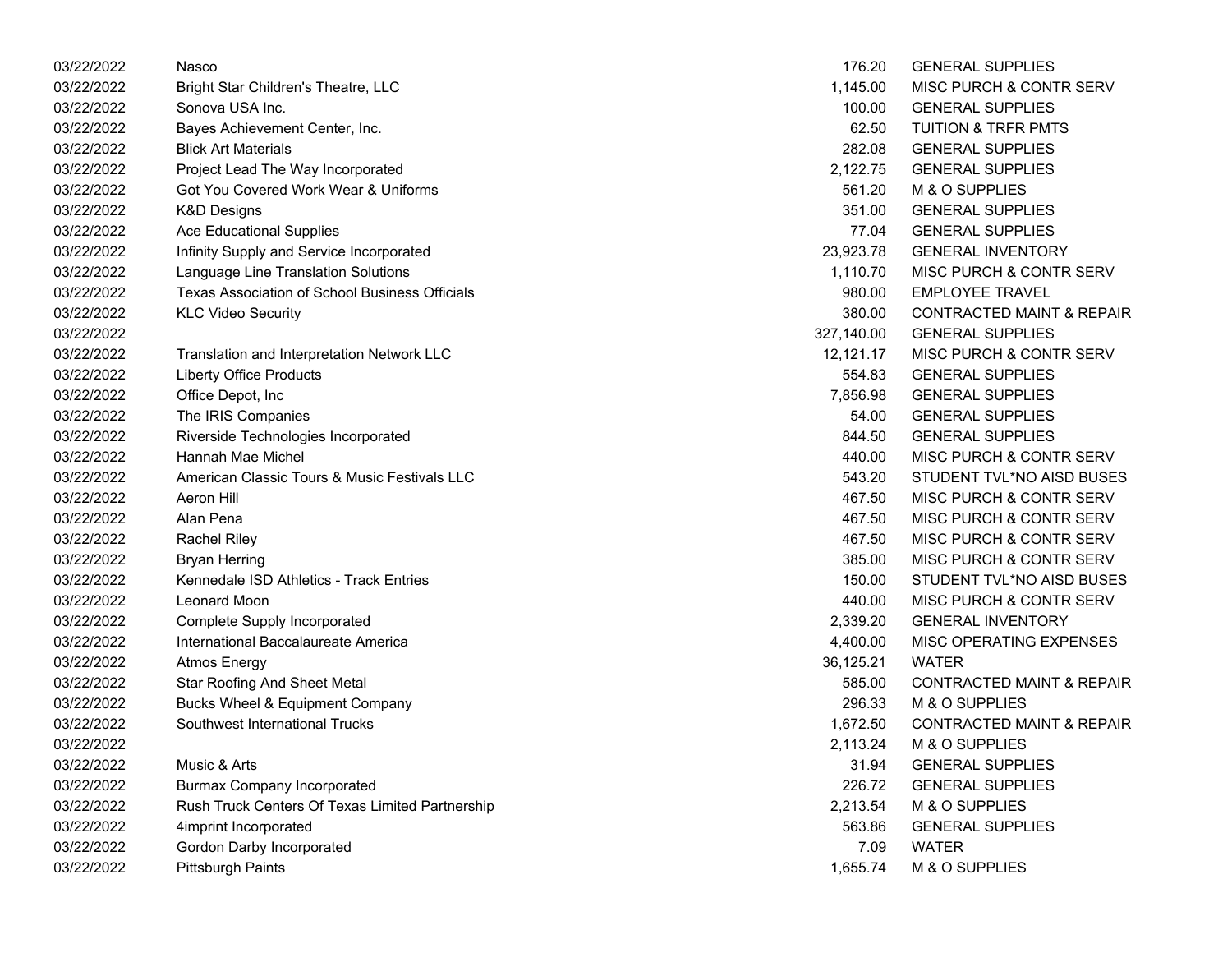| 03/22/2022 | <b>Federal Express Corporation</b>            | 19.96    | <b>GENERAL SUPPLIES</b>                    |
|------------|-----------------------------------------------|----------|--------------------------------------------|
| 03/22/2022 | University Of Texas High School               | 50.00    | <b>TESTING MATERIALS</b>                   |
| 03/22/2022 | <b>City Of Dalworthington Gardens</b>         | 2,762.83 | <b>WATER</b>                               |
| 03/22/2022 | <b>Commercial Recorder</b>                    | 156.00   | <b>Statutorily Required Public Notices</b> |
| 03/22/2022 | <b>Gopher Sport Equipment</b>                 | 716.35   | <b>GENERAL SUPPLIES</b>                    |
| 03/22/2022 | Perma Bound                                   | 154.63   | <b>READING MATERIALS</b>                   |
| 03/22/2022 | <b>Pyramid School Products</b>                | 6,121.60 | <b>GENERAL INVENTORY</b>                   |
| 03/22/2022 | Quality Audio Visual Service Incorporated     | 307.12   | <b>CONTRACTED MAINT &amp; REPAIR</b>       |
| 03/22/2022 | Sargent Welch L L C                           | 939.60   | <b>GENERAL INVENTORY</b>                   |
| 03/22/2022 |                                               | 961.75   | <b>GENERAL SUPPLIES</b>                    |
| 03/22/2022 | Scholastic Incorporated                       | 15.39    | <b>GENERAL SUPPLIES</b>                    |
| 03/22/2022 |                                               | 145.79   | <b>READING MATERIALS</b>                   |
| 03/22/2022 | Vandergriff Chevrolet                         | 1,465.00 | <b>CONTRACTED MAINT &amp; REPAIR</b>       |
| 03/22/2022 |                                               | 660.50   | M & O SUPPLIES                             |
| 03/22/2022 | Angela Richard                                | 21.75    | LIONS CLUB CONCESSIONS                     |
| 03/22/2022 | Danielle Rogers                               | 52.31    | LIONS CLUB CONCESSIONS                     |
| 03/22/2022 | Laurie Streeb                                 | 1.40     | LIONS CLUB CONCESSIONS                     |
| 03/22/2022 | Revonna Stuart                                | 48.80    | LIONS CLUB CONCESSIONS                     |
| 03/23/2022 | <b>Grainger Industrial Supply</b>             | 69.10    | M & O SUPPLIES                             |
| 03/23/2022 | Qep Incorporated                              | 212.20   | <b>READING MATERIALS</b>                   |
| 03/23/2022 | Coppell Independent School District           | 101.87   | MISC OPERATING EXPENSES                    |
| 03/23/2022 | Home Depot Pro                                | 488.14   | M & O SUPPLIES                             |
| 03/23/2022 | Kroger                                        | 271.19   | <b>GENERAL SUPPLIES</b>                    |
| 03/23/2022 | <b>B W I Companies Incorporated</b>           | 231.69   | M & O SUPPLIES                             |
| 03/23/2022 | Precision Business Machines Incorporated      | 131.95   | <b>GENERAL SUPPLIES</b>                    |
| 03/23/2022 | Ace Mart Restaurant Supply Company            | 299.14   | <b>GENERAL SUPPLIES</b>                    |
| 03/23/2022 | <b>Masters Distribution Systems</b>           | 7,097.58 | <b>FOOD</b>                                |
| 03/23/2022 | Fossil Ridge High School                      | 200.00   | STUDENT TVL*NO AISD BUSES                  |
| 03/23/2022 | <b>Careys Sporting Goods</b>                  | 6,889.00 | <b>GENERAL SUPPLIES</b>                    |
| 03/23/2022 | Airgas Southwest Incorporated                 | 329.80   | <b>GENERAL SUPPLIES</b>                    |
| 03/23/2022 | <b>Texas Computer Education Association</b>   | 359.00   | <b>EMPLOYEE TRAVEL</b>                     |
| 03/23/2022 | <b>CDW Government Incorporated</b>            | 852.48   | M & O SUPPLIES                             |
| 03/23/2022 | Wedge Supply Incorporated                     | 1,209.60 | <b>GENERAL INVENTORY</b>                   |
| 03/23/2022 | North Texas Area Association Of School Boards | 150.00   | <b>DUES</b>                                |
| 03/23/2022 | <b>City Of Grand Prairie Water Utilities</b>  | 2,140.21 | <b>WATER</b>                               |
| 03/23/2022 | Child Care Associates Incorporated            | 2,272.20 | <b>MISC PURCH &amp; CONTR SERV</b>         |
| 03/23/2022 | Mardel Incorporated                           | 48.36    | <b>GENERAL SUPPLIES</b>                    |
| 03/23/2022 | Byron Nelson High School Booster Club Inc.    | 250.00   | STUDENT TVL*NO AISD BUSES                  |
| 03/23/2022 | Monarch Trophy Studio                         | 9.10     | <b>GENERAL SUPPLIES</b>                    |
| 03/23/2022 | Logisoft Computer Products LLC                | 9.85     | <b>GENERAL SUPPLIES</b>                    |

| 19.96          | <b>GENERAL SUPPLIES</b>                    |
|----------------|--------------------------------------------|
| 50.00          | <b>TESTING MATERIALS</b>                   |
| 2,762.83 WATER |                                            |
| 156.00         | <b>Statutorily Required Public Notices</b> |
| 716.35         | <b>GENERAL SUPPLIES</b>                    |
| 154.63         | <b>READING MATERIALS</b>                   |
|                | 6,121.60 GENERAL INVENTORY                 |
|                | 307.12 CONTRACTED MAINT & REPAIR           |
|                | 939.60 GENERAL INVENTORY                   |
| 961.75         | <b>GENERAL SUPPLIES</b>                    |
| 15.39          | <b>GENERAL SUPPLIES</b>                    |
| 145.79         | <b>READING MATERIALS</b>                   |
|                | 1,465.00 CONTRACTED MAINT & REPAIR         |
|                | 660.50 M & O SUPPLIES                      |
| 21.75          | LIONS CLUB CONCESSIONS                     |
| 52.31          | LIONS CLUB CONCESSIONS                     |
| 1.40           | LIONS CLUB CONCESSIONS                     |
|                | 48.80 LIONS CLUB CONCESSIONS               |
|                | 69.10 M & O SUPPLIES                       |
| 212.20         | READING MATERIALS                          |
| 101.87         | <b>MISC OPERATING EXPENSES</b>             |
| 488.14         | M & O SUPPLIES                             |
| 271.19         | <b>GENERAL SUPPLIES</b>                    |
| 231.69         | M & O SUPPLIES                             |
| 131.95         | <b>GENERAL SUPPLIES</b>                    |
| 299.14         | <b>GENERAL SUPPLIES</b>                    |
| 7,097.58       | FOOD                                       |
| 200.00         | STUDENT TVL*NO AISD BUSES                  |
|                | 6,889.00 GENERAL SUPPLIES                  |
|                | 329.80 GENERAL SUPPLIES                    |
| 359.00         | <b>EMPLOYEE TRAVEL</b>                     |
| 852.48         | M & O SUPPLIES                             |
|                | 1,209.60 GENERAL INVENTORY                 |
| 150.00 DUES    |                                            |
| 2,140.21       | <b>WATER</b>                               |
| 2,272.20       | <b>MISC PURCH &amp; CONTR SERV</b>         |
| 48.36          | <b>GENERAL SUPPLIES</b>                    |
| 250.00         | STUDENT TVL*NO AISD BUSES                  |
| 9.10           | <b>GENERAL SUPPLIES</b>                    |
| 9.85           | <b>GENERAL SUPPLIES</b>                    |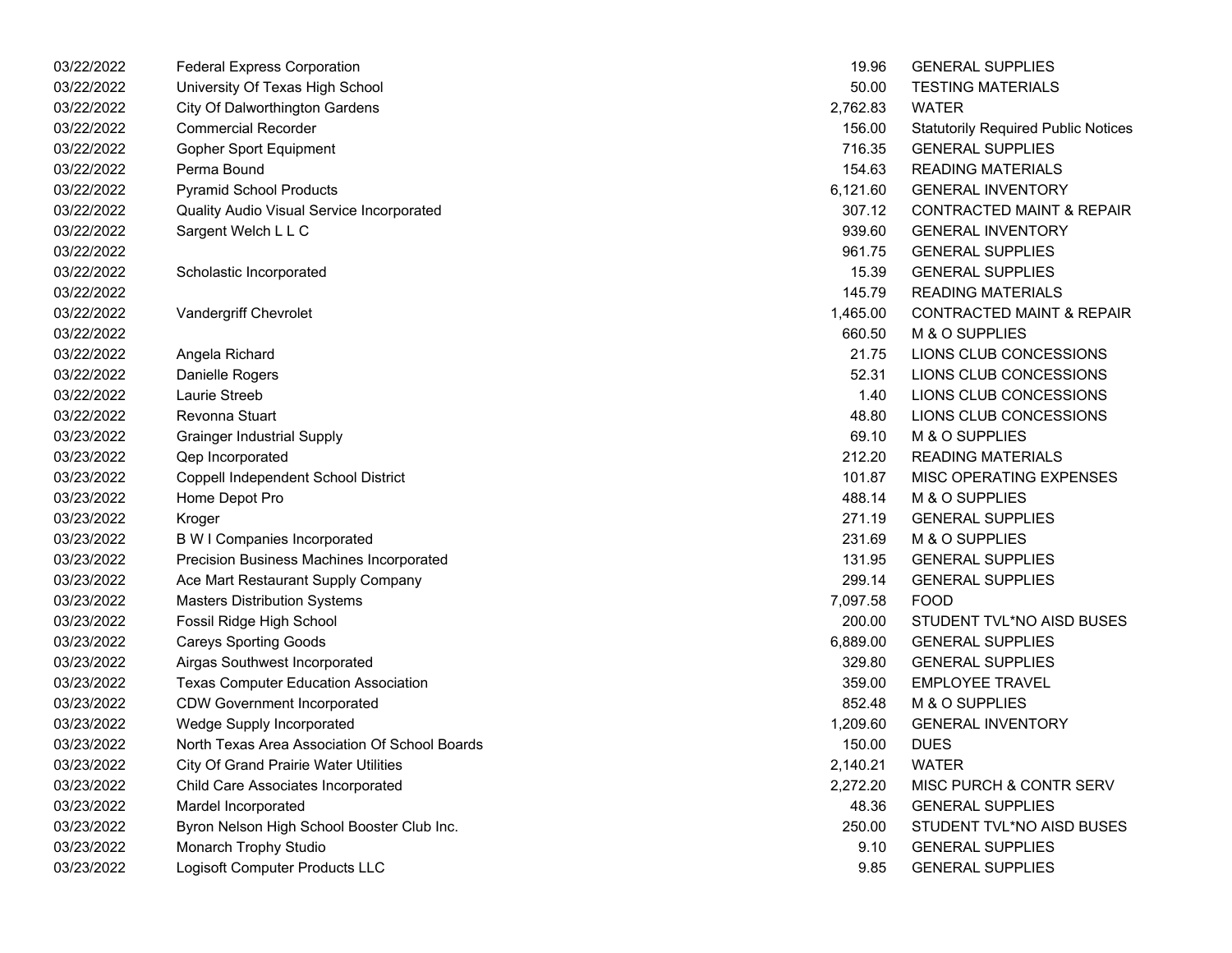| 03/23/2022 | Durham Dustin J                                 | 440.00    | MISC PURCH & CONTR SERV              |
|------------|-------------------------------------------------|-----------|--------------------------------------|
| 03/23/2022 | BrandEra, Inc.                                  | 16,936.72 | MISC OPERATING EXPENSES              |
| 03/23/2022 | <b>Binswanger Glass</b>                         | 460.64    | <b>CONTRACTED MAINT &amp; REPAIR</b> |
| 03/23/2022 | GF Educators, Inc.                              | 17,999.45 | <b>GENERAL SUPPLIES</b>              |
| 03/23/2022 | Accent Awards & Trophies, LLC                   | 311.45    | <b>INVOICES RECEIVABLE</b>           |
| 03/23/2022 | Follett School Solutions, Inc.                  | 378.90    | <b>READING MATERIALS</b>             |
| 03/23/2022 | Arlington Today                                 | 3,600.00  | MISC OPERATING EXPENSES              |
| 03/23/2022 | <b>Textbook Warehouse</b>                       | 3,879.00  | <b>READING MATERIALS</b>             |
| 03/23/2022 | ALL In Learning                                 | 3,375.00  | <b>GENERAL SUPPLIES</b>              |
| 03/23/2022 | Dr Pepper Snapple Group                         | 86.00     | MISC OPERATING EXPENSES              |
| 03/23/2022 | <b>Bull Market Promotions, LLC</b>              | 46.00     | <b>GENERAL SUPPLIES</b>              |
| 03/23/2022 | <b>Williamson Music 1st</b>                     | 6,535.18  | <b>CONTRACTED MAINT &amp; REPAIR</b> |
| 03/23/2022 | Klement Distribution, Inc.                      | 2,936.08  | <b>FOOD</b>                          |
| 03/23/2022 | Fixi Shop The                                   | 834.40    | <b>CONTRACTED MAINT &amp; REPAIR</b> |
| 03/23/2022 | OTC Brands, Inc                                 | 617.49    | <b>GENERAL SUPPLIES</b>              |
| 03/23/2022 | <b>Auto Plus Auto Parts</b>                     | 33.92     | M & O SUPPLIES                       |
| 03/23/2022 | Drew Consulting Services Incorporated           | 2,150.00  | OTH PROFESSIONAL SERVICES            |
| 03/23/2022 | <b>Arlington Strings</b>                        | 12.00     | <b>CONTRACTED MAINT &amp; REPAIR</b> |
| 03/23/2022 | EZ Flex, LLC                                    | 310.00    | <b>GENERAL SUPPLIES</b>              |
| 03/23/2022 | Delegard Tool of Texas                          | 1,053.16  | <b>GENERAL SUPPLIES</b>              |
| 03/23/2022 | X-Grain Sportswear                              | 912.00    | <b>GENERAL SUPPLIES</b>              |
| 03/23/2022 | Project Lead The Way Incorporated               | 840.00    | <b>GENERAL SUPPLIES</b>              |
| 03/23/2022 | Texas Health Sports Medicine                    | 5,435.65  | <b>MISC PURCH &amp; CONTR SERV</b>   |
| 03/23/2022 | <b>Continental Battery Company</b>              | 2,678.16  | M & O SUPPLIES                       |
| 03/23/2022 | Phoenix Tree Publishing Incorporated            | 485.33    | <b>READING MATERIALS</b>             |
| 03/23/2022 | Dream Ranch Office Supplies                     | 423.90    | <b>GENERAL SUPPLIES</b>              |
| 03/23/2022 | <b>Kenneth Perkins</b>                          | 187.50    | MISC PURCH & CONTR SERV              |
| 03/23/2022 | <b>Liberty Office Products</b>                  | 117.92    | <b>GENERAL SUPPLIES</b>              |
| 03/23/2022 | Office Depot, Inc                               | 821.45    | <b>GENERAL SUPPLIES</b>              |
| 03/23/2022 | <b>Preferred Business Solutions</b>             | 34.52     | <b>GENERAL SUPPLIES</b>              |
| 03/23/2022 | Summit Fire & Security                          | 3,181.22  | <b>CONTRACTED MAINT &amp; REPAIR</b> |
| 03/23/2022 | <b>Complete Supply Incorporated</b>             | 19,792.41 | <b>GENERAL INVENTORY</b>             |
| 03/23/2022 |                                                 | 11,544.15 | M & O SUPPLIES                       |
| 03/23/2022 | <b>Atmos Energy</b>                             | 29,487.56 | <b>WATER</b>                         |
| 03/23/2022 | University Of Texas @ Austin                    | 60.96     | MISC OPERATING EXPENSES              |
| 03/23/2022 | Htedance & Spirit Group Incorporated            | 6,750.00  | MISC PURCH & CONTR SERV              |
| 03/23/2022 | <b>Dealers Electrical Supply Company</b>        | 43.03     | M & O SUPPLIES                       |
| 03/23/2022 | Bucks Wheel & Equipment Company                 | 626.39    | M & O SUPPLIES                       |
| 03/23/2022 | Music & Arts                                    | 33.99     | <b>GENERAL SUPPLIES</b>              |
| 03/23/2022 | Rush Truck Centers Of Texas Limited Partnership | 189.86    | <b>M &amp; O SUPPLIES</b>            |

| 440.00    | <b>MISC PURCH &amp; CONTR SERV</b>   |
|-----------|--------------------------------------|
| 16,936.72 | MISC OPERATING EXPENSES              |
| 460.64    | <b>CONTRACTED MAINT &amp; REPAIR</b> |
| 17,999.45 | <b>GENERAL SUPPLIES</b>              |
| 311.45    | <b>INVOICES RECEIVABLE</b>           |
| 378.90    | <b>READING MATERIALS</b>             |
| 3,600.00  | <b>MISC OPERATING EXPENSES</b>       |
| 3,879.00  | <b>READING MATERIALS</b>             |
| 3,375.00  | <b>GENERAL SUPPLIES</b>              |
| 86.00     | <b>MISC OPERATING EXPENSES</b>       |
| 46.00     | <b>GENERAL SUPPLIES</b>              |
| 6,535.18  | <b>CONTRACTED MAINT &amp; REPAIR</b> |
| 2,936.08  | FOOD                                 |
| 834.40    | <b>CONTRACTED MAINT &amp; REPAIR</b> |
| 617.49    | <b>GENERAL SUPPLIES</b>              |
| 33.92     | M & O SUPPLIES                       |
| 2,150.00  | OTH PROFESSIONAL SERVICES            |
| 12.00     | <b>CONTRACTED MAINT &amp; REPAIR</b> |
| 310.00    | <b>GENERAL SUPPLIES</b>              |
| 1,053.16  | <b>GENERAL SUPPLIES</b>              |
| 912.00    | <b>GENERAL SUPPLIES</b>              |
| 840.00    | <b>GENERAL SUPPLIES</b>              |
| 5,435.65  | <b>MISC PURCH &amp; CONTR SERV</b>   |
| 2,678.16  | <b>M &amp; O SUPPLIES</b>            |
| 485.33    | <b>READING MATERIALS</b>             |
| 423.90    | <b>GENERAL SUPPLIES</b>              |
| 187.50    | MISC PURCH & CONTR SERV              |
| 117.92    | <b>GENERAL SUPPLIES</b>              |
| 821.45    | <b>GENERAL SUPPLIES</b>              |
| 34.52     | <b>GENERAL SUPPLIES</b>              |
| 3,181.22  | <b>CONTRACTED MAINT &amp; REPAIR</b> |
| 19,792.41 | <b>GENERAL INVENTORY</b>             |
| 11,544.15 | M & O SUPPLIES                       |
| 29,487.56 | <b>WATER</b>                         |
| 60.96     | <b>MISC OPERATING EXPENSES</b>       |
| 6,750.00  | <b>MISC PURCH &amp; CONTR SERV</b>   |
| 43.03     | M & O SUPPLIES                       |
| 626.39    | M & O SUPPLIES                       |
| 33.99     | <b>GENERAL SUPPLIES</b>              |
| 189.86    | M & O SUPPLIES                       |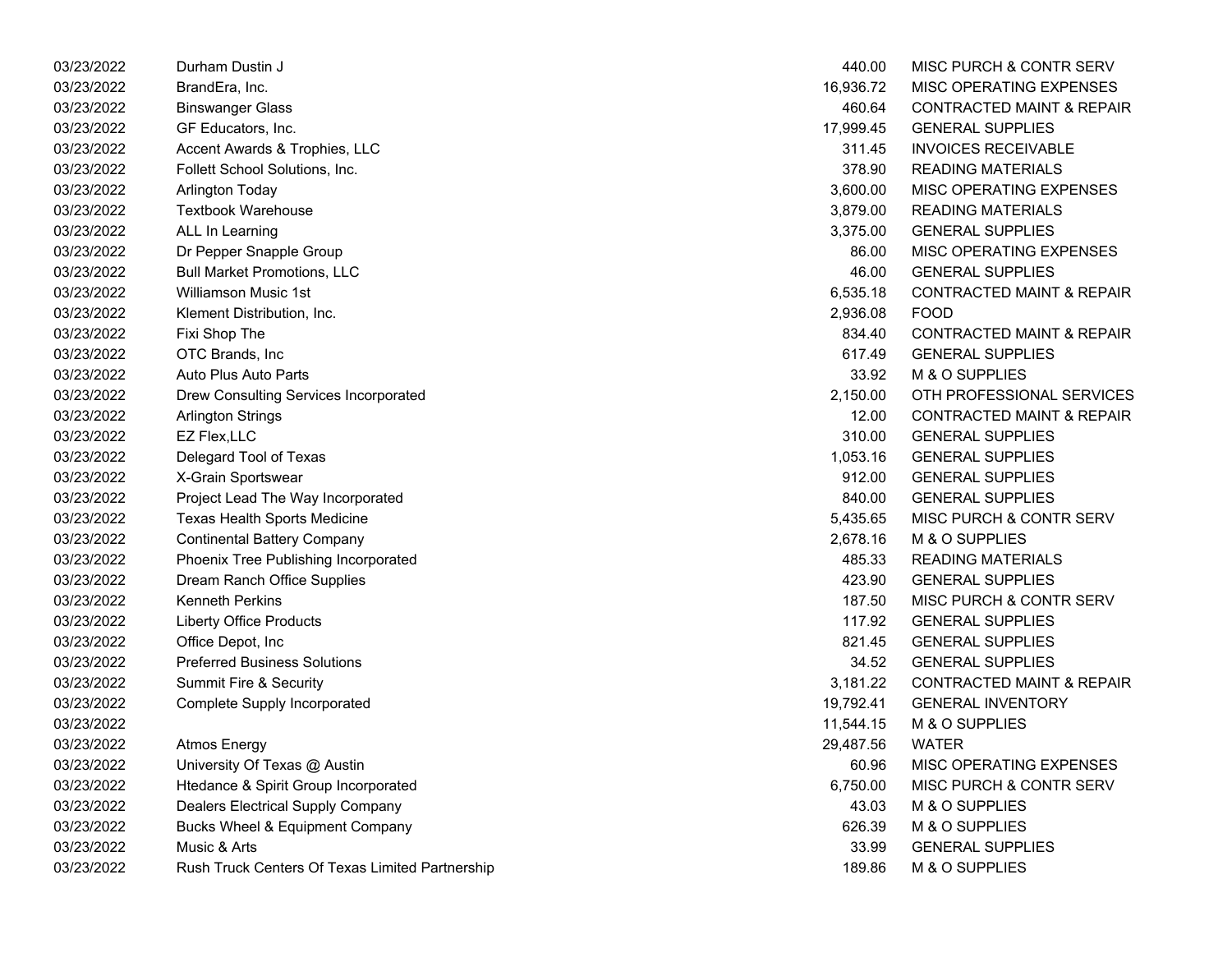| <b>Pittsburgh Paints</b>                          | 192.25    | M & O SUPPLIES                       |
|---------------------------------------------------|-----------|--------------------------------------|
| SiteOne Landscape Supply Holding LLC              | 2,203.00  | M & O SUPPLIES                       |
| Flaghouse Incorporated                            | 786.12    | <b>GENERAL SUPPLIES</b>              |
| Gopher Sport Equipment                            | 207.96    | <b>GENERAL SUPPLIES</b>              |
| <b>Pollock Paper Distributors</b>                 | 1,254.24  | <b>GENERAL INVENTORY</b>             |
| <b>Pyramid School Products</b>                    | 14,203.99 | <b>GENERAL INVENTORY</b>             |
| Sargent Welch L L C                               | 2,058.48  | <b>GENERAL SUPPLIES</b>              |
| Olen Williams Sales & Service                     | 782.50    | M & O SUPPLIES                       |
| <b>Francisco Cruz</b>                             | 16.05     | <b>EMPLOYEE TRAVEL</b>               |
| Laura Ebanks                                      | 280.34    | <b>EMPLOYEE TRAVEL</b>               |
| Chelsea Galbraith                                 | 71.16     | <b>EMPLOYEE TRAVEL</b>               |
| Wendy Harvey                                      | 85.55     | <b>EMPLOYEE TRAVEL</b>               |
| Heidi Newcomb                                     | 40.93     | <b>EMPLOYEE TRAVEL</b>               |
| <b>United Educators Association</b>               | 973.28    | UNITED FUND                          |
| Texas United School Employees Local 100           | 26.67     | UNITED FUND                          |
| Truman Tim Chapter 13 Trustee                     | 974.31    | UNITED FUND                          |
| Association Of Texas Professional Educators State | 27.68     | UNITED FUND                          |
| Administracion para el Sustento de Menores        | 27.69     | UNITED FUND                          |
| <b>Arlington ATPE</b>                             | 0.58      | UNITED FUND                          |
| Powers Tom Chapter 13 Trustee                     | 950.77    | UNITED FUND                          |
| Educational Employees Credit Union - HSA          | 859.32    | DENTAL INSURANCE                     |
| <b>Educational Employees Credit Union</b>         | 5,400.25  | DUE TO CREDIT UNION                  |
| <b>Texas State Teachers Association</b>           | 53.54     | UNITED FUND                          |
| <b>Grainger Industrial Supply</b>                 | 165.10    | M & O SUPPLIES                       |
| Home Depot Pro                                    | 854.06    | <b>GENERAL SUPPLIES</b>              |
|                                                   | 104.72    | M & O SUPPLIES                       |
| United Refrigeration Incorporated                 | 2,228.84  | M & O SUPPLIES                       |
| Lennox Industries Incorporated                    | 40.18     | M & O SUPPLIES                       |
| Booksource                                        | 1,352.34  | <b>READING MATERIALS</b>             |
| Office Depot                                      | 142.60    | <b>GENERAL SUPPLIES</b>              |
| B & H Photo Video                                 | 870.17    | <b>GENERAL SUPPLIES</b>              |
| <b>ProComputing Corporation</b>                   | 732.00    | <b>INVOICES RECEIVABLE</b>           |
|                                                   | 775.00    | MISC PURCH & CONTR SERV              |
| <b>McKinney Office Supply</b>                     | 3,798.40  | <b>FURN &amp; EQUIP &gt; \$5,000</b> |
|                                                   | 11,307.79 | <b>GENERAL SUPPLIES</b>              |
| Apple Computer Incorporated                       | 3,579.90  | <b>GENERAL SUPPLIES</b>              |
| Zimmerer Kubota Incorporated                      | 548.12    | M & O SUPPLIES                       |
| Child Care Associates Incorporated                | 1,547.28  | MISC PURCH & CONTR SERV              |
| <b>National Educators Law Institute</b>           | 555.00    | <b>EMPLOYEE TRAVEL</b>               |
| Monarch Trophy Studio                             | 9.10      | <b>GENERAL SUPPLIES</b>              |
|                                                   |           |                                      |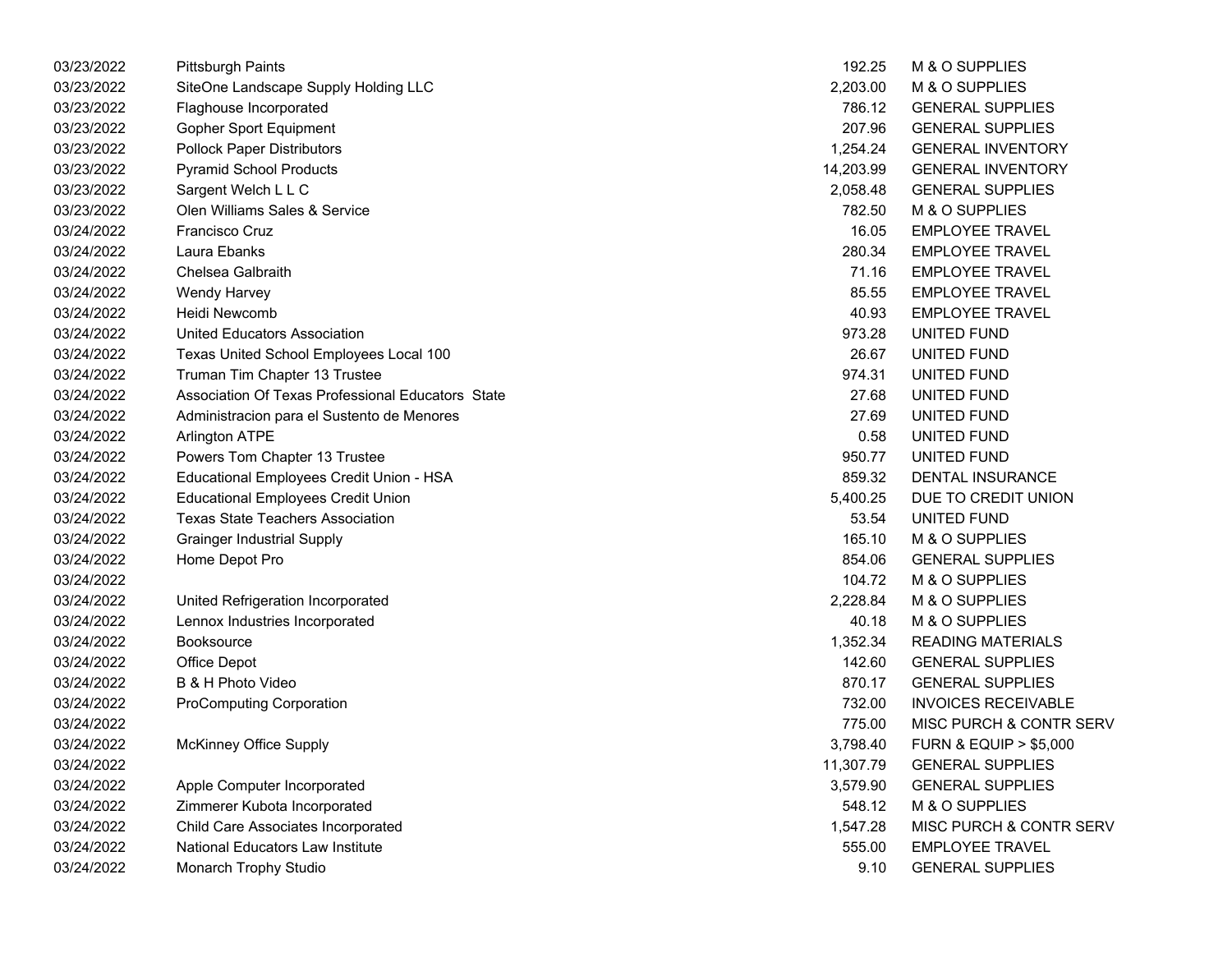| 03/24/2022 | Just Say Yes                                    | 6,750.00  | MISC PURCH & CONTR SERV              |
|------------|-------------------------------------------------|-----------|--------------------------------------|
| 03/24/2022 | Follett School Solutions, Inc.                  | 103.45    | <b>READING MATERIALS</b>             |
| 03/24/2022 | <b>LEGO Education</b>                           | 69.95     | <b>GENERAL SUPPLIES</b>              |
| 03/24/2022 | <b>Textbook Warehouse</b>                       | 2,586.00  | <b>READING MATERIALS</b>             |
| 03/24/2022 | Lowe's Home Centers, LLC                        | (30.42)   | <b>GENERAL SUPPLIES</b>              |
| 03/24/2022 |                                                 | 264.07    | M & O SUPPLIES                       |
| 03/24/2022 | Fixi Shop The                                   | 953.60    | <b>CONTRACTED MAINT &amp; REPAIR</b> |
| 03/24/2022 | Lincoln Electric Company                        | 707.88    | <b>GENERAL SUPPLIES</b>              |
| 03/24/2022 | Mavich LLC                                      | 1,183.80  | <b>GENERAL INVENTORY</b>             |
| 03/24/2022 | Nasco                                           | 72.25     | <b>GENERAL SUPPLIES</b>              |
| 03/24/2022 | Sonova USA Inc.                                 | 636.00    | <b>CONTRACTED MAINT &amp; REPAIR</b> |
| 03/24/2022 |                                                 | 266.00    | <b>GENERAL SUPPLIES</b>              |
| 03/24/2022 | Chu, Brian Wenyi                                | 467.50    | MISC PURCH & CONTR SERV              |
| 03/24/2022 | <b>Hillcrest Cleaners</b>                       | 33.00     | MISC OPERATING EXPENSES              |
| 03/24/2022 | <b>MTS Publications</b>                         | 2,846.38  | <b>GENERAL SUPPLIES</b>              |
| 03/24/2022 | <b>Lindenmeyr Munroe</b>                        | 242.12    | <b>GENERAL SUPPLIES</b>              |
| 03/24/2022 | <b>Brainstorm Learning</b>                      | 271.60    | MISC PURCH & CONTR SERV              |
| 03/24/2022 | Project Lead The Way Incorporated               | 2,565.75  | <b>GENERAL SUPPLIES</b>              |
| 03/24/2022 | Texas Association of School Business Officials  | 60.00     | MISC OPERATING EXPENSES              |
| 03/24/2022 | New Dairy Opco LLC DBA Borden Dairy             | 3,197.69  | <b>FOOD</b>                          |
| 03/24/2022 | <b>Merakey Allos</b>                            | 9,664.00  | <b>TUITION &amp; TRFR PMTS</b>       |
| 03/24/2022 | Thriving Leaders Collaborative LLC              | 10,000.00 | MISC PURCH & CONTR SERV              |
| 03/24/2022 | <b>Starks Janitorial Services</b>               | 2,072.73  | <b>GENERAL INVENTORY</b>             |
| 03/24/2022 | Dream Ranch Office Supplies                     | 39.50     | <b>GENERAL SUPPLIES</b>              |
| 03/24/2022 | Quill.org                                       | 1,800.00  | <b>GENERAL SUPPLIES</b>              |
| 03/24/2022 | Lakeshore Learning Materials                    | 2,347.98  | <b>GENERAL SUPPLIES</b>              |
| 03/24/2022 | Office Depot, Inc                               | 17,070.47 | <b>GENERAL SUPPLIES</b>              |
| 03/24/2022 |                                                 | 159.12    | <b>READING MATERIALS</b>             |
| 03/24/2022 | Literacy Resources, LLC                         | 2,856.90  | <b>GENERAL SUPPLIES</b>              |
| 03/24/2022 | <b>Flyleaf Publishing</b>                       | 4,477.39  | <b>READING MATERIALS</b>             |
| 03/24/2022 | Ricardo Oroczo Perez                            | 1,402.50  | MISC PURCH & CONTR SERV              |
| 03/24/2022 | <b>Empire Paper Company</b>                     | 361.50    | <b>GENERAL INVENTORY</b>             |
| 03/24/2022 | Soccer Corner The                               | 5,504.55  | <b>GENERAL SUPPLIES</b>              |
| 03/24/2022 | <b>Atmos Energy</b>                             | 96,005.72 | <b>WATER</b>                         |
| 03/24/2022 | <b>Business Interiors</b>                       | 12,773.72 | <b>GENERAL SUPPLIES</b>              |
| 03/24/2022 | Rush Truck Centers Of Texas Limited Partnership | 351.40    | M & O SUPPLIES                       |
| 03/24/2022 | <b>Pittsburgh Paints</b>                        | 141.73    | M & O SUPPLIES                       |
| 03/24/2022 | <b>Curriculum Associates Incorporated</b>       | 978.88    | <b>GENERAL SUPPLIES</b>              |
| 03/24/2022 | Gopher Sport Equipment                          |           | <b>GENERAL SUPPLIES</b>              |
| 03/24/2022 | Hancock Sign Company                            | 38,670.68 | LAND PURCH, IMPR, & FEES             |
|            |                                                 |           |                                      |

| 6,750.00  | MISC PURCH & CONTR SERV              |
|-----------|--------------------------------------|
| 103.45    | <b>READING MATERIALS</b>             |
| 69.95     | <b>GENERAL SUPPLIES</b>              |
| 2,586.00  | <b>READING MATERIALS</b>             |
| (30.42)   | <b>GENERAL SUPPLIES</b>              |
| 264.07    | <b>M &amp; O SUPPLIES</b>            |
| 953.60    | <b>CONTRACTED MAINT &amp; REPAIF</b> |
| 707.88    | <b>GENERAL SUPPLIES</b>              |
| 1,183.80  | <b>GENERAL INVENTORY</b>             |
| 72.25     | <b>GENERAL SUPPLIES</b>              |
| 636.00    | <b>CONTRACTED MAINT &amp; REPAIF</b> |
| 266.00    | <b>GENERAL SUPPLIES</b>              |
| 467.50    | <b>MISC PURCH &amp; CONTR SERV</b>   |
| 33.00     | MISC OPERATING EXPENSES              |
| 2,846.38  | <b>GENERAL SUPPLIES</b>              |
| 242.12    | <b>GENERAL SUPPLIES</b>              |
| 271.60    | MISC PURCH & CONTR SERV              |
| 2.565.75  | <b>GENERAL SUPPLIES</b>              |
| 60.00     | <b>MISC OPERATING EXPENSES</b>       |
| 3,197.69  | FOOD                                 |
| 9,664.00  | <b>TUITION &amp; TRFR PMTS</b>       |
| 10,000.00 | <b>MISC PURCH &amp; CONTR SERV</b>   |
| 2,072.73  | <b>GENERAL INVENTORY</b>             |
| 39.50     | <b>GENERAL SUPPLIES</b>              |
| 1,800.00  | <b>GENERAL SUPPLIES</b>              |
| 2,347.98  | <b>GENERAL SUPPLIES</b>              |
| 17,070.47 | <b>GENERAL SUPPLIES</b>              |
| 159.12    | <b>READING MATERIALS</b>             |
| 2,856.90  | <b>GENERAL SUPPLIES</b>              |
| 4,477.39  | <b>READING MATERIALS</b>             |
| 1,402.50  | <b>MISC PURCH &amp; CONTR SERV</b>   |
| 361.50    | <b>GENERAL INVENTORY</b>             |
| 5,504.55  | <b>GENERAL SUPPLIES</b>              |
| 96,005.72 | WATER                                |
| 12,773.72 | <b>GENERAL SUPPLIES</b>              |
| 351.40    | <b>M &amp; O SUPPLIES</b>            |
| 141.73    | <b>M &amp; O SUPPLIES</b>            |
| 978.88    | <b>GENERAL SUPPLIES</b>              |
|           | <b>GENERAL SUPPLIES</b>              |
| 38 670 68 | LAND PHRCH IMPR & FFFS               |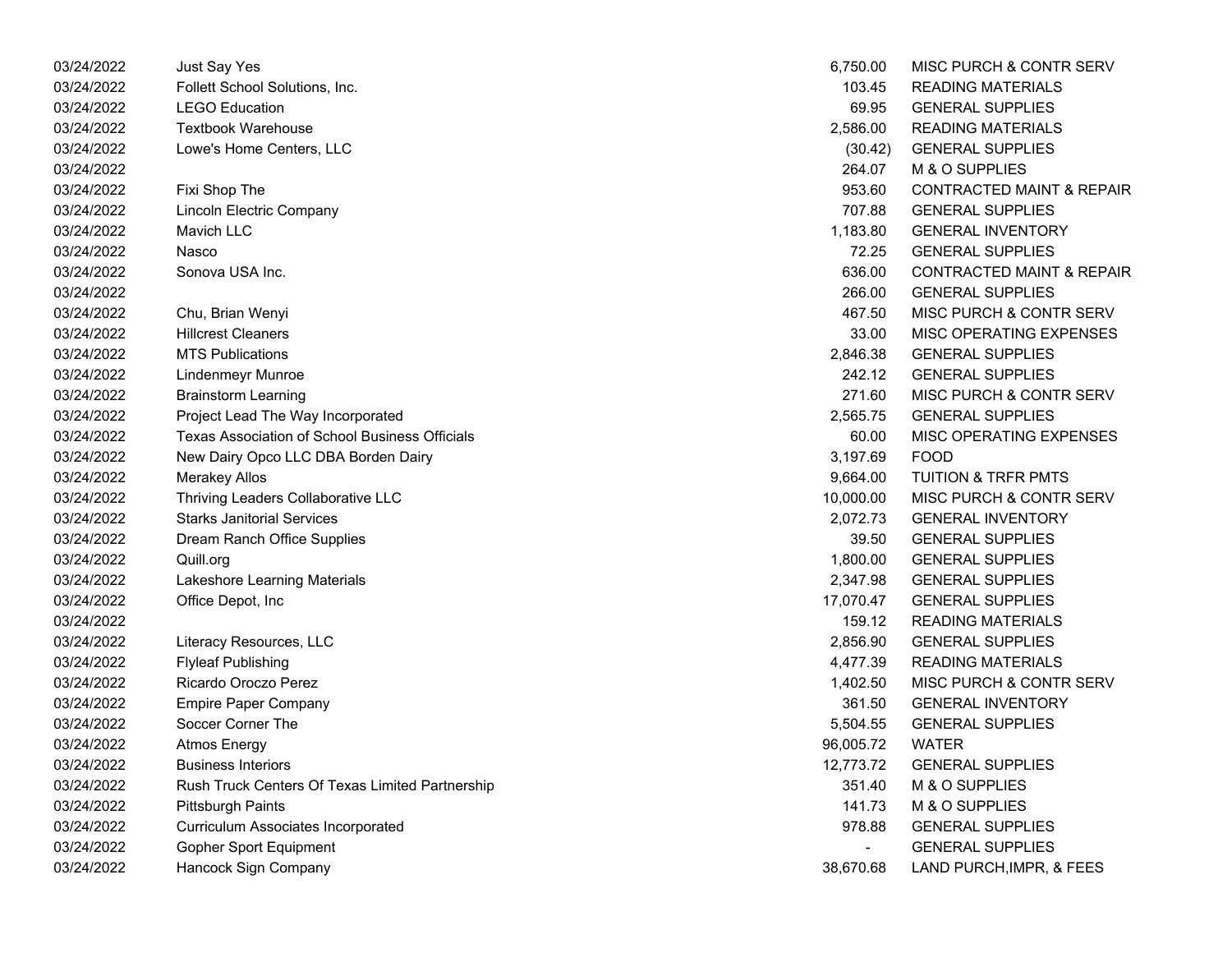| 03/24/2022 | Perfection Learning Corporation                         | 375.75    | <b>READING MATERIALS</b>             |
|------------|---------------------------------------------------------|-----------|--------------------------------------|
| 03/24/2022 | Perma Bound                                             | 1,521.29  | <b>READING MATERIALS</b>             |
| 03/24/2022 | Texas Tech University Curriculum Center                 | 550.00    | MISC OPERATING EXPENSES              |
| 03/24/2022 | Vandergriff Chevrolet                                   | 1,636.00  | <b>CONTRACTED MAINT &amp; REPAIR</b> |
| 03/24/2022 |                                                         | 3,012.76  | M & O SUPPLIES                       |
| 03/25/2022 | <b>Natalie Parks</b>                                    | 100.00    | STUDENT TVL*NO AISD BUSES            |
| 03/25/2022 | Rocio Vargas                                            | 100.00    | STUDENT TVL*NO AISD BUSES            |
| 03/25/2022 | <b>Elliott Electric Supply</b>                          | 192.96    | M & O SUPPLIES                       |
| 03/25/2022 | Fort Worth Zoo                                          | 350.00    | STUDENT TVL*NO AISD BUSES            |
| 03/25/2022 | Ace Mart Restaurant Supply Company                      | 221.07    | <b>GENERAL SUPPLIES</b>              |
| 03/25/2022 | Lennox Industries Incorporated                          | 786.00    | M & O SUPPLIES                       |
| 03/25/2022 | <b>Booksource</b>                                       | 7,485.93  | <b>READING MATERIALS</b>             |
| 03/25/2022 | SHI Government Solutions Incorporated                   | 20.81     | <b>GENERAL SUPPLIES</b>              |
| 03/25/2022 | Govconnection Incorporated                              | 278.00    | <b>GENERAL SUPPLIES</b>              |
| 03/25/2022 | Lee's School Supplies                                   | 163.75    | <b>GENERAL SUPPLIES</b>              |
| 03/25/2022 | Texas Pottery Supply and Clay Company                   | 2,045.00  | <b>GENERAL INVENTORY</b>             |
| 03/25/2022 | <b>Discount School Supply</b>                           | 68.80     | <b>GENERAL SUPPLIES</b>              |
| 03/25/2022 | Lone Star Furnishings LLC                               | 27,014.09 | <b>GENERAL SUPPLIES</b>              |
| 03/25/2022 | <b>LEGO Education</b>                                   | 1,329.05  | <b>GENERAL SUPPLIES</b>              |
| 03/25/2022 | Ferguson Enterprises, Inc.                              | 214.50    | <b>GENERAL INVENTORY</b>             |
| 03/25/2022 | Lowe's Home Centers, LLC                                | 409.15    | M & O SUPPLIES                       |
| 03/25/2022 | OTC Brands, Inc                                         | 566.63    | <b>GENERAL SUPPLIES</b>              |
| 03/25/2022 | Priority Resources & Solutions LLC                      | 225.10    | <b>GENERAL SUPPLIES</b>              |
| 03/25/2022 | Arlington ISD Dan Dipert Career + Technical Center      | 186.00    | MISC OPERATING EXPENSES              |
| 03/25/2022 | Price Right Professional Landscaping & Tree Service LLC | 1,500.00  | MISC PURCH & CONTR SERV              |
| 03/25/2022 | DH Pace Company Incorporated                            | 1,363.38  | <b>GENERAL INVENTORY</b>             |
| 03/25/2022 | Foodservice Design Professionals                        | 625.00    | MISC PURCH & CONTR SERV              |
| 03/25/2022 | Bayes Achievement Center, Inc.                          | 19,066.86 | TUITION & TRFR PMTS                  |
| 03/25/2022 | Thriving Leaders Collaborative LLC                      | 3,000.00  | MISC PURCH & CONTR SERV              |
| 03/25/2022 | Lakeshore Learning Materials                            | 6,427.03  | <b>GENERAL SUPPLIES</b>              |
| 03/25/2022 |                                                         | 164.35    | <b>READING MATERIALS</b>             |
| 03/25/2022 | Michaels Stores INC & SUBS                              | 463.22    | <b>GENERAL SUPPLIES</b>              |
| 03/25/2022 | Office Depot, Inc                                       | 3,254.11  | <b>GENERAL SUPPLIES</b>              |
| 03/25/2022 |                                                         | 25.79     | <b>INVOICES RECEIVABLE</b>           |
| 03/25/2022 | FINMO Group LLC                                         | 7,500.00  | MISC PURCH & CONTR SERV              |
| 03/25/2022 | Hobby Lobby Store #175                                  | 1,536.27  | <b>GENERAL SUPPLIES</b>              |
| 03/25/2022 | <b>Atmos Energy</b>                                     | 36,207.67 | <b>WATER</b>                         |
| 03/25/2022 | <b>Netsync Network Solutions</b>                        | 113.31    | <b>GENERAL SUPPLIES</b>              |
| 03/25/2022 | Music & Arts                                            | 31.15     | <b>GENERAL SUPPLIES</b>              |
| 03/25/2022 | SiteOne Landscape Supply Holding LLC                    | 131.07    | M & O SUPPLIES                       |

| 375.75    | <b>READING MATERIALS</b>             |
|-----------|--------------------------------------|
| 1,521.29  | <b>READING MATERIALS</b>             |
| 550.00    | MISC OPERATING EXPENSES              |
| 1,636.00  | <b>CONTRACTED MAINT &amp; REPAIR</b> |
| 3,012.76  | <b>M &amp; O SUPPLIES</b>            |
| 100.00    | STUDENT TVL*NO AISD BUSES            |
| 100.00    | STUDENT TVL*NO AISD BUSES            |
| 192.96    | <b>M &amp; O SUPPLIES</b>            |
| 350.00    | STUDENT TVL*NO AISD BUSES            |
| 221.07    | <b>GENERAL SUPPLIES</b>              |
| 786.00    | <b>M &amp; O SUPPLIES</b>            |
| 7,485.93  | <b>READING MATERIALS</b>             |
| 20.81     | <b>GENERAL SUPPLIES</b>              |
| 278.00    | <b>GENERAL SUPPLIES</b>              |
| 163.75    | <b>GENERAL SUPPLIES</b>              |
| 2,045.00  | <b>GENERAL INVENTORY</b>             |
| 68.80     | <b>GENERAL SUPPLIES</b>              |
| 27,014.09 | <b>GENERAL SUPPLIES</b>              |
| 1,329.05  | <b>GENERAL SUPPLIES</b>              |
| 214.50    | <b>GENERAL INVENTORY</b>             |
| 409.15    | <b>M &amp; O SUPPLIES</b>            |
| 566.63    | <b>GENERAL SUPPLIES</b>              |
| 225.10    | <b>GENERAL SUPPLIES</b>              |
| 186.00    | MISC OPERATING EXPENSES              |
| 1,500.00  | MISC PURCH & CONTR SERV              |
| 1,363.38  | <b>GENERAL INVENTORY</b>             |
| 625.00    | <b>MISC PURCH &amp; CONTR SERV</b>   |
| 19,066.86 | <b>TUITION &amp; TRFR PMTS</b>       |
| 3,000.00  | MISC PURCH & CONTR SERV              |
| 6,427.03  | <b>GENERAL SUPPLIES</b>              |
| 164.35    | <b>READING MATERIALS</b>             |
| 463.22    | <b>GENERAL SUPPLIES</b>              |
| 3,254.11  | <b>GENERAL SUPPLIES</b>              |
| 25.79     | <b>INVOICES RECEIVABLE</b>           |
| 7,500.00  | <b>MISC PURCH &amp; CONTR SERV</b>   |
| 1,536.27  | <b>GENERAL SUPPLIES</b>              |
| 36,207.67 | <b>WATER</b>                         |
| 113.31    | <b>GENERAL SUPPLIES</b>              |
| 31.15     | <b>GENERAL SUPPLIES</b>              |
| 131.07    | M & O SUPPLIES                       |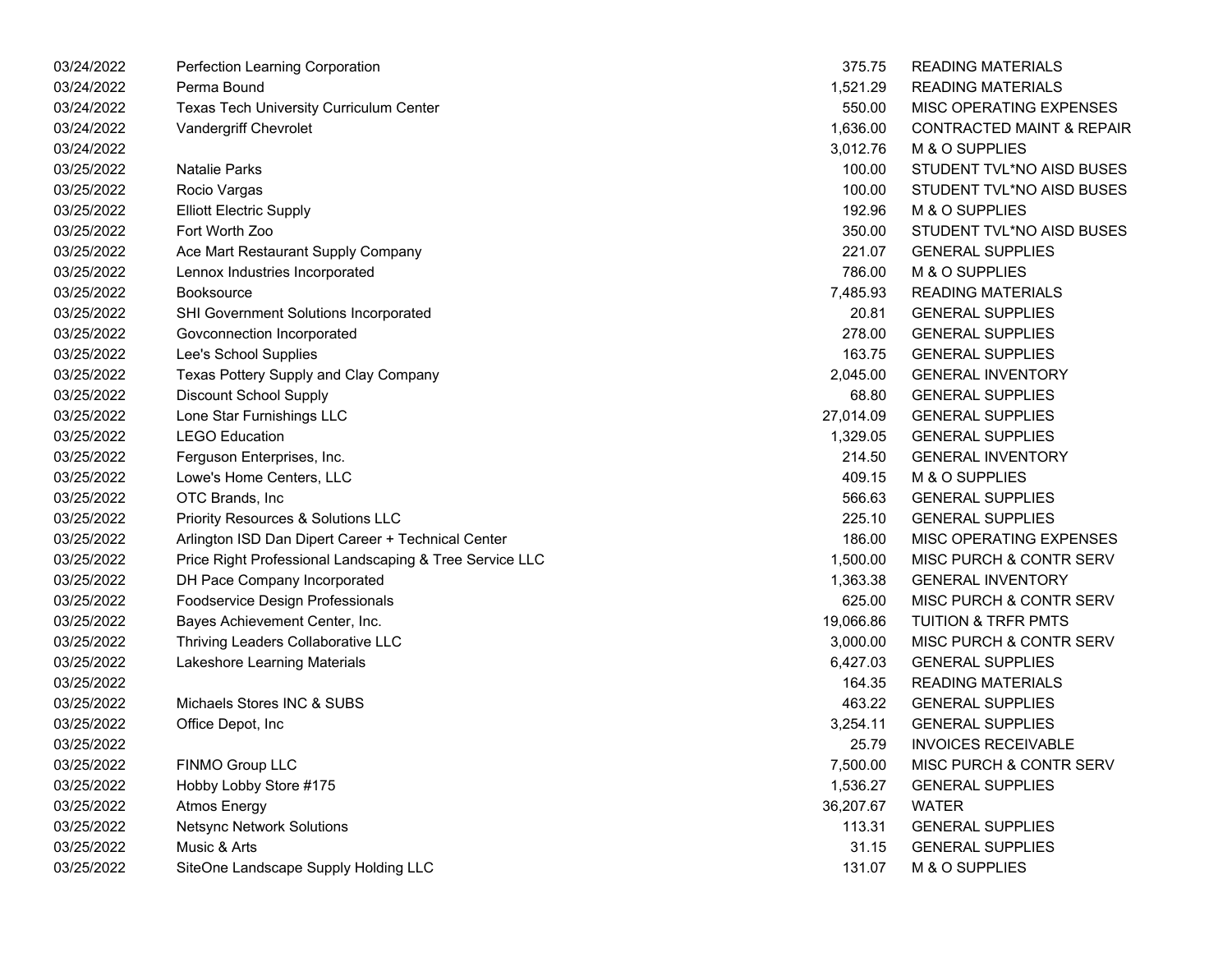| 03/25/2022 | <b>Education Service Center Region XI</b>  | 7,503.49   | MISC PURCH & CONTR SERV              |
|------------|--------------------------------------------|------------|--------------------------------------|
| 03/25/2022 | <b>Education Service Center Region XI</b>  | 1,270.00   | MISC PURCH & CONTR SERV              |
| 03/25/2022 | <b>Education Service Center Region XI</b>  | 322.00     | MISC PURCH & CONTR SERV              |
| 03/25/2022 | Midwest Technology Products Tx0025         | 887.80     | <b>GENERAL SUPPLIES</b>              |
| 03/25/2022 | Scholastic Incorporated                    | 20.22      | <b>GENERAL SUPPLIES</b>              |
| 03/25/2022 |                                            | 224.70     | <b>READING MATERIALS</b>             |
| 03/25/2022 | Ceara Mapes                                | 75.00      | LIONS CLUB CONCESSIONS               |
| 03/28/2022 | <b>Grainger Industrial Supply</b>          | 222.35     | M & O SUPPLIES                       |
| 03/28/2022 | Home Depot Pro                             | 9.24       | <b>GENERAL SUPPLIES</b>              |
| 03/28/2022 |                                            | 386.91     | M & O SUPPLIES                       |
| 03/28/2022 | Apex Supply Company                        | 74.65      | M & O SUPPLIES                       |
| 03/28/2022 | Kroger                                     | 1,071.94   | <b>GENERAL SUPPLIES</b>              |
| 03/28/2022 |                                            | 66.62      | MISC OPERATING EXPENSES              |
| 03/28/2022 | United Refrigeration Incorporated          | 90.43      | M & O SUPPLIES                       |
| 03/28/2022 | Fort Worth Zoo                             | 384.00     | STUDENT TVL*NO AISD BUSES            |
| 03/28/2022 | Lennox Industries Incorporated             | 305.00     | M & O SUPPLIES                       |
| 03/28/2022 | <b>Texas Furniture Source Incorporated</b> | 12,331.00  | <b>GENERAL SUPPLIES</b>              |
| 03/28/2022 |                                            | 753.80     | M & O SUPPLIES                       |
| 03/28/2022 | Mission Arlington/Mission Metroplex        | 1,508.00   | MISC PURCH & CONTR SERV              |
| 03/28/2022 | Lone Star Communications Incorporated      | 433.75     | <b>CONTRACTED MAINT &amp; REPAIR</b> |
| 03/28/2022 | <b>Artex Overhead Door</b>                 | 325.00     | <b>CONTRACTED MAINT &amp; REPAIR</b> |
| 03/28/2022 | Enterprise Rent A Car                      | 312.00     | <b>INVOICES RECEIVABLE</b>           |
| 03/28/2022 | B & H Photo Video                          | 403.54     | <b>GENERAL SUPPLIES</b>              |
| 03/28/2022 | Aerowave Technologies                      | 356.00     | <b>GENERAL SUPPLIES</b>              |
| 03/28/2022 | Delcom Group                               | 7,141.48   | <b>CONTRACTED MAINT &amp; REPAIR</b> |
| 03/28/2022 |                                            | 5,468.00   | <b>GENERAL SUPPLIES</b>              |
| 03/28/2022 | <b>ProComputing Corporation</b>            | 2,264.84   | <b>CONTRACTED MAINT &amp; REPAIR</b> |
| 03/28/2022 |                                            | 1,670.00   | <b>GENERAL SUPPLIES</b>              |
| 03/28/2022 | <b>McKinney Office Supply</b>              | 23,168.19  | <b>GENERAL SUPPLIES</b>              |
| 03/28/2022 | Apple Computer Incorporated                | 956,469.00 | <b>GENERAL SUPPLIES</b>              |
| 03/28/2022 | ETA hand2mind                              | 4,529.65   | <b>GENERAL SUPPLIES</b>              |
| 03/28/2022 | All American Awards & Gifts                | 31.32      | <b>GENERAL SUPPLIES</b>              |
| 03/28/2022 | J W Pepper & Son Incorporated              | 469.45     | <b>GENERAL SUPPLIES</b>              |
| 03/28/2022 | <b>Texas Scottish Rite Hospital</b>        | 105.00     | <b>EMPLOYEE TRAVEL</b>               |
| 03/28/2022 | Arlington Hardware Incorporated #53        | 30.77      | M & O SUPPLIES                       |
| 03/28/2022 | Centerline Supply Limited                  | 161.87     | M & O SUPPLIES                       |
| 03/28/2022 | City Of Arlington                          | 18,804.37  | MISC PURCH & CONTR SERV              |
| 03/28/2022 | Jennings Terrence L                        | 250.00     | <b>INVOICES RECEIVABLE</b>           |
| 03/28/2022 | <b>Orchestrated Travel</b>                 | 21,600.00  | <b>INVOICES RECEIVABLE</b>           |
| 03/28/2022 | <b>Clay Ewell Educational Services</b>     | 1,109.00   | STUDENT TVL*NO AISD BUSES            |

| 7,503.49  | MISC PURCH & CONTR SERV              |
|-----------|--------------------------------------|
| 1,270.00  | <b>MISC PURCH &amp; CONTR SERV</b>   |
| 322.00    | <b>MISC PURCH &amp; CONTR SERV</b>   |
| 887.80    | <b>GENERAL SUPPLIES</b>              |
| 20.22     | <b>GENERAL SUPPLIES</b>              |
| 224.70    | <b>READING MATERIALS</b>             |
| 75.00     | LIONS CLUB CONCESSIONS               |
| 222.35    | <b>M &amp; O SUPPLIES</b>            |
| 9.24      | <b>GENERAL SUPPLIES</b>              |
| 386.91    | <b>M &amp; O SUPPLIES</b>            |
| 74.65     | <b>M &amp; O SUPPLIES</b>            |
| 1,071.94  | <b>GENERAL SUPPLIES</b>              |
| 66.62     | <b>MISC OPERATING EXPENSES</b>       |
| 90.43     | M & O SUPPLIES                       |
| 384.00    | STUDENT TVL*NO AISD BUSES            |
| 305.00    | <b>M &amp; O SUPPLIES</b>            |
| 12,331.00 | <b>GENERAL SUPPLIES</b>              |
| 753.80    | <b>M &amp; O SUPPLIES</b>            |
| 1,508.00  | MISC PURCH & CONTR SERV              |
| 433.75    | <b>CONTRACTED MAINT &amp; REPAIR</b> |
| 325.00    | <b>CONTRACTED MAINT &amp; REPAIR</b> |
| 312.00    | <b>INVOICES RECEIVABLE</b>           |
| 403.54    | <b>GENERAL SUPPLIES</b>              |
| 356.00    | <b>GENERAL SUPPLIES</b>              |
| 7,141.48  | <b>CONTRACTED MAINT &amp; REPAIR</b> |
| 5,468.00  | <b>GENERAL SUPPLIES</b>              |
| 2,264.84  | <b>CONTRACTED MAINT &amp; REPAIR</b> |
| 1,670.00  | <b>GENERAL SUPPLIES</b>              |
| 23,168.19 | <b>GENERAL SUPPLIES</b>              |
| 56,469.00 | <b>GENERAL SUPPLIES</b>              |
| 4,529.65  | <b>GENERAL SUPPLIES</b>              |
| 31.32     | <b>GENERAL SUPPLIES</b>              |
| 469.45    | <b>GENERAL SUPPLIES</b>              |
| 105.00    | <b>EMPLOYEE TRAVEL</b>               |
| 30.77     | <b>M &amp; O SUPPLIES</b>            |
| 161.87    | <b>M &amp; O SUPPLIES</b>            |
| 18.804.37 | MISC PURCH & CONTR SERV              |
| 250.00    | <b>INVOICES RECEIVABLE</b>           |
| 21,600.00 | <b>INVOICES RECEIVABLE</b>           |
| 1.109.00  | STUDENT TVL*NO AISD BUSES            |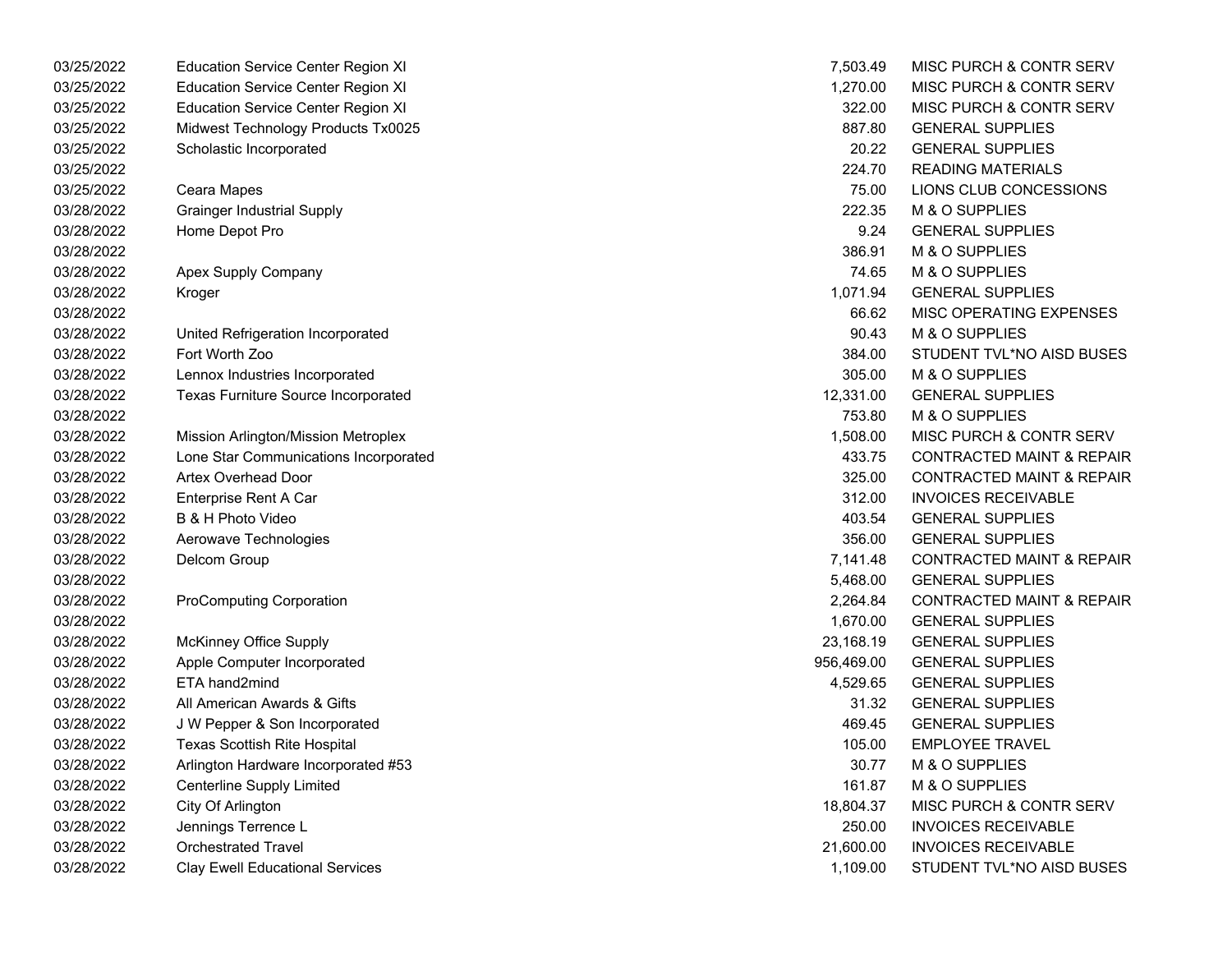| 03/28/2022 | Musser Amanda                           | 250.00    | MISC PURCH & CONTR SERV            |
|------------|-----------------------------------------|-----------|------------------------------------|
| 03/28/2022 | Ferrellgas, Incorporated                | 35,269.94 | <b>GENERAL INVENTORY</b>           |
| 03/28/2022 | Sea Life Grapevine Aquarium             | 679.00    | STUDENT TVL*NO AISD BUSES          |
| 03/28/2022 | Crawford Bonnie B                       | 193.00    | MISC PURCH & CONTR SERV            |
| 03/28/2022 | <b>Hicks Ann</b>                        | 145.00    | MISC PURCH & CONTR SERV            |
| 03/28/2022 | Perez John J                            | 80.00     | MISC PURCH & CONTR SERV            |
| 03/28/2022 | Villarreal Marie E                      | 80.00     | MISC PURCH & CONTR SERV            |
| 03/28/2022 | Borne Kyle                              | 80.00     | MISC PURCH & CONTR SERV            |
| 03/28/2022 | Ray Dustin                              | 95.00     | MISC OPERATING EXPENSES            |
| 03/28/2022 | Huie Jennifer                           | 80.00     | MISC PURCH & CONTR SERV            |
| 03/28/2022 | Obrien Mickey                           | 80.00     | MISC PURCH & CONTR SERV            |
| 03/28/2022 | Lopez Joe                               | 90.00     | MISC PURCH & CONTR SERV            |
| 03/28/2022 | Dykstra Chris                           | 90.00     | MISC PURCH & CONTR SERV            |
| 03/28/2022 | Jones Gary                              | 165.00    | MISC PURCH & CONTR SERV            |
| 03/28/2022 | IdentiSys Incorporated                  | 7,050.00  | <b>GENERAL SUPPLIES</b>            |
| 03/28/2022 | <b>National Wholesale Supply</b>        | 136.00    | M & O SUPPLIES                     |
| 03/28/2022 | Matera Paper Co., Inc.                  | 979.20    | <b>GENERAL INVENTORY</b>           |
| 03/28/2022 | Thrasher Carlos M                       | 80.00     | MISC PURCH & CONTR SERV            |
| 03/28/2022 | <b>Autonation Chevrolet</b>             | 108.97    | M & O SUPPLIES                     |
| 03/28/2022 | <b>Crawford Electric Supply Company</b> | 147.74    | M & O SUPPLIES                     |
| 03/28/2022 | Diaz Juan                               | 60.00     | MISC PURCH & CONTR SERV            |
| 03/28/2022 | YOSTEN LANI                             | 213.82    | MISC PURCH & CONTR SERV            |
| 03/28/2022 | <b>Hudson Steven</b>                    | 90.00     | MISC PURCH & CONTR SERV            |
| 03/28/2022 | <b>Chick-fil-A North Collins Street</b> | 209.60    | MISC OPERATING EXPENSES            |
| 03/28/2022 | <b>Tyson Prepared Foods</b>             | 40,423.50 | <b>GENERAL INVENTORY</b>           |
| 03/28/2022 | <b>Sirius Education Solutions LLC</b>   | 2,150.00  | <b>GENERAL SUPPLIES</b>            |
| 03/28/2022 | Pressley De Ryan                        | 285.00    | MISC PURCH & CONTR SERV            |
| 03/28/2022 | Lowe's Home Centers, LLC                | 1,573.50  | <b>GENERAL SUPPLIES</b>            |
| 03/28/2022 |                                         | 1,700.66  | M & O SUPPLIES                     |
| 03/28/2022 | Dobbs Glenn                             | 90.00     | <b>MISC PURCH &amp; CONTR SERV</b> |
| 03/28/2022 | Tennis Outlet Inc.                      | 4,500.00  | <b>GENERAL SUPPLIES</b>            |
| 03/28/2022 | <b>McKinney James</b>                   | 200.00    | MISC PURCH & CONTR SERV            |
| 03/28/2022 | <b>Skelton Laurie</b>                   | 218.50    | MISC PURCH & CONTR SERV            |
| 03/28/2022 | OTC Brands, Inc                         | 118.30    | <b>GENERAL SUPPLIES</b>            |
| 03/28/2022 |                                         | 198.95    | MISC OPERATING EXPENSES            |
| 03/28/2022 | Nipper Trevlyn                          | 250.00    | <b>INVOICES RECEIVABLE</b>         |
| 03/28/2022 | Wayman John                             | 250.00    | <b>INVOICES RECEIVABLE</b>         |
| 03/28/2022 | Spirit Event Coordinators LLC           | 3,000.00  | <b>MISC PURCH &amp; CONTR SERV</b> |
| 03/28/2022 | Mavich LLC                              | 2,524.89  | <b>GENERAL INVENTORY</b>           |
| 03/28/2022 | Perez Angelo                            | 170.00    | MISC PURCH & CONTR SERV            |

| 250.00    | MISC PURCH & CONTR SERV            |
|-----------|------------------------------------|
| 35,269.94 | <b>GENERAL INVENTORY</b>           |
| 679.00    | STUDENT TVL*NO AISD BUSES          |
| 193.00    | <b>MISC PURCH &amp; CONTR SERV</b> |
| 145.00    | <b>MISC PURCH &amp; CONTR SERV</b> |
| 80.00     | MISC PURCH & CONTR SERV            |
| 80.00     | <b>MISC PURCH &amp; CONTR SERV</b> |
| 80.00     | <b>MISC PURCH &amp; CONTR SERV</b> |
| 95.00     | <b>MISC OPERATING EXPENSES</b>     |
| 80.00     | <b>MISC PURCH &amp; CONTR SERV</b> |
| 80.00     | <b>MISC PURCH &amp; CONTR SERV</b> |
| 90.00     | <b>MISC PURCH &amp; CONTR SERV</b> |
| 90.00     | <b>MISC PURCH &amp; CONTR SERV</b> |
| 165.00    | <b>MISC PURCH &amp; CONTR SERV</b> |
| 7,050.00  | <b>GENERAL SUPPLIES</b>            |
| 136.00    | <b>M &amp; O SUPPLIES</b>          |
| 979.20    | <b>GENERAL INVENTORY</b>           |
| 80.00     | MISC PURCH & CONTR SERV            |
| 108.97    | M & O SUPPLIES                     |
| 147.74    | <b>M &amp; O SUPPLIES</b>          |
| 60.00     | MISC PURCH & CONTR SERV            |
| 213.82    | <b>MISC PURCH &amp; CONTR SERV</b> |
| 90.00     | <b>MISC PURCH &amp; CONTR SERV</b> |
| 209.60    | MISC OPERATING EXPENSES            |
| 40,423.50 | <b>GENERAL INVENTORY</b>           |
| 2,150.00  | <b>GENERAL SUPPLIES</b>            |
| 285.00    | <b>MISC PURCH &amp; CONTR SERV</b> |
| 1,573.50  | <b>GENERAL SUPPLIES</b>            |
| 1,700.66  | <b>M &amp; O SUPPLIES</b>          |
| 90.00     | <b>MISC PURCH &amp; CONTR SERV</b> |
| 4,500.00  | <b>GENERAL SUPPLIES</b>            |
| 200.00    | <b>MISC PURCH &amp; CONTR SERV</b> |
| 218.50    | <b>MISC PURCH &amp; CONTR SERV</b> |
| 118.30    | <b>GENERAL SUPPLIES</b>            |
| 198.95    | MISC OPERATING EXPENSES            |
| 250.00    | <b>INVOICES RECEIVABLE</b>         |
| 250.00    | <b>INVOICES RECEIVABLE</b>         |
| 3,000.00  | MISC PURCH & CONTR SERV            |
| 2,524.89  | <b>GENERAL INVENTORY</b>           |
| 170.00    | MISC PURCH & CONTR SERV            |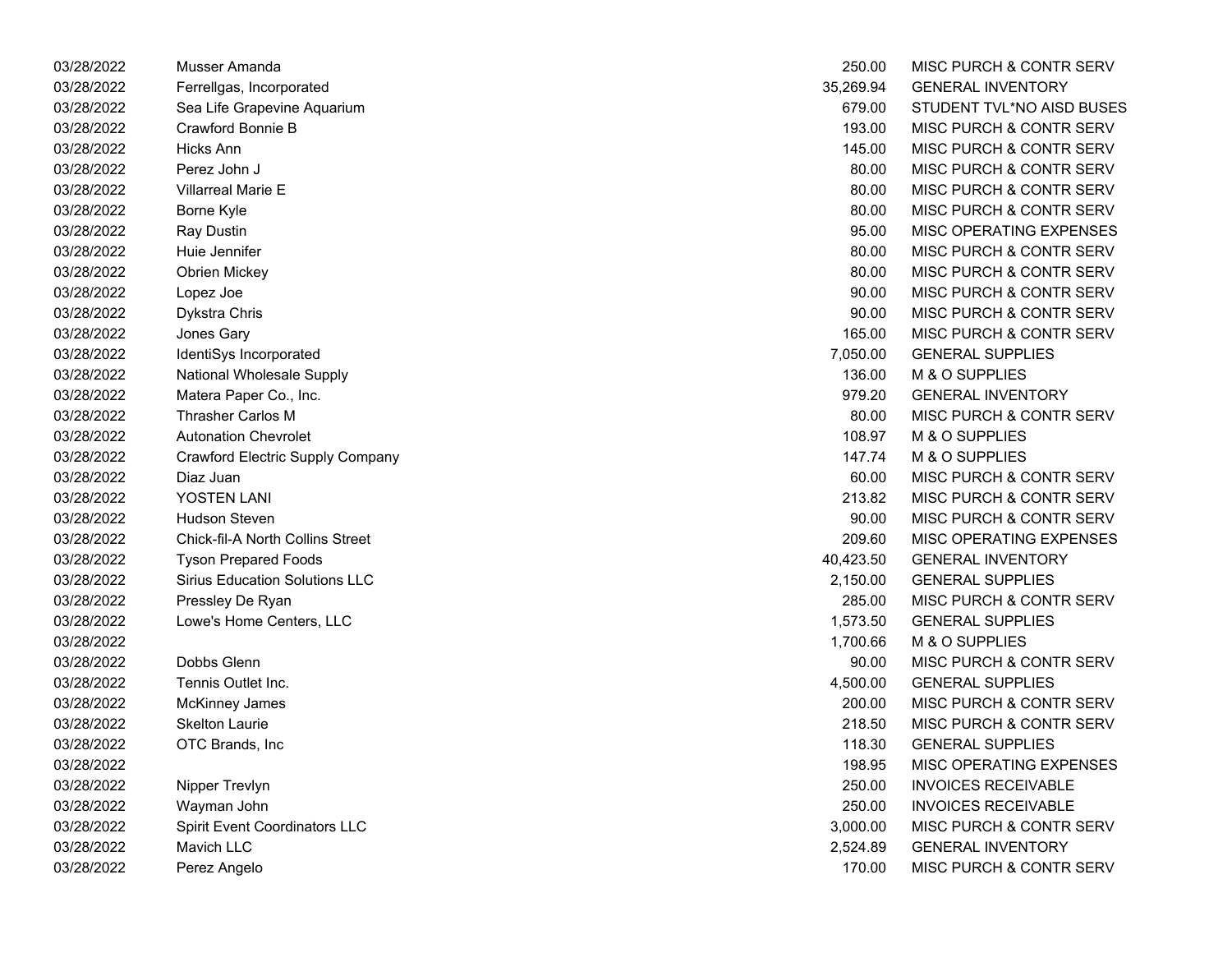| 03/28/2022 | Barnes & Noble College Booksellers LLC      | 307.60    | <b>GENERAL SUPPLIES</b>              |
|------------|---------------------------------------------|-----------|--------------------------------------|
| 03/28/2022 |                                             | 54,544.61 | <b>TEXTBOOKS</b>                     |
| 03/28/2022 | Foreman Jace                                | 95.00     | MISC OPERATING EXPENSES              |
| 03/28/2022 | Auto Plus Auto Parts                        | 323.58    | M & O SUPPLIES                       |
| 03/28/2022 | Sonova USA Inc.                             | 380.00    | <b>GENERAL SUPPLIES</b>              |
| 03/28/2022 | Hatfield Jeffrey                            | 170.00    | MISC PURCH & CONTR SERV              |
| 03/28/2022 | Staples Inc/Staples Business Advantage      | 41.06     | <b>GENERAL SUPPLIES</b>              |
| 03/28/2022 | <b>Arlington Strings</b>                    | 135.00    | <b>CONTRACTED MAINT &amp; REPAIR</b> |
| 03/28/2022 | <b>Alonti Catering</b>                      | 207.90    | MISC OPERATING EXPENSES              |
| 03/28/2022 | <b>Gustafson Matthew</b>                    | 60.00     | MISC PURCH & CONTR SERV              |
| 03/28/2022 | Audrey Bragg Consulting LLC                 | 3,600.00  | MISC PURCH & CONTR SERV              |
| 03/28/2022 | Caliendo Thomas                             | 210.00    | MISC PURCH & CONTR SERV              |
| 03/28/2022 | <b>MTS Publications</b>                     | 16,923.79 | <b>GENERAL SUPPLIES</b>              |
| 03/28/2022 | <b>CID Solution LLC</b>                     | 477.62    | M & O SUPPLIES                       |
| 03/28/2022 | <b>Blick Art Materials</b>                  | 743.73    | <b>GENERAL SUPPLIES</b>              |
| 03/28/2022 | ValueSure Agency Inc.                       | 71.00     | MISC OPERATING EXPENSES              |
| 03/28/2022 | KLNO-FM, KFZO-FM, KFLC-AM, KDXX-FM, KESS-FM | 3,250.00  | MISC OPERATING EXPENSES              |
| 03/28/2022 | <b>ACW Design</b>                           | 50.00     | <b>INVOICES RECEIVABLE</b>           |
| 03/28/2022 | Ramirez Javier Adilmar                      | 230.00    | MISC PURCH & CONTR SERV              |
| 03/28/2022 | <b>Full House Sound Productions</b>         | 1,000.00  | <b>INVOICES RECEIVABLE</b>           |
| 03/28/2022 | Garda CL Southwest Incorporated             | 397.97    | MISC PURCH & CONTR SERV              |
| 03/28/2022 | Romero Arthur                               | 145.00    | MISC PURCH & CONTR SERV              |
| 03/28/2022 | <b>Justin Werst</b>                         | 80.00     | MISC PURCH & CONTR SERV              |
| 03/28/2022 | Efrain Adame                                | 60.00     | MISC PURCH & CONTR SERV              |
| 03/28/2022 | <b>Todd Vesely</b>                          | 175.84    | MISC PURCH & CONTR SERV              |
| 03/28/2022 | Medsharps LLC                               | 155.00    | <b>GENERAL SUPPLIES</b>              |
| 03/28/2022 | Mitchell Weverka                            | 210.00    | MISC PURCH & CONTR SERV              |
| 03/28/2022 | Catherine Morgan                            | 145.00    | MISC PURCH & CONTR SERV              |
| 03/28/2022 | Lauren Lafferty                             | 250.00    | <b>INVOICES RECEIVABLE</b>           |
| 03/28/2022 | Lakeshore Learning Materials                | 1,030.47  | <b>GENERAL SUPPLIES</b>              |
| 03/28/2022 | Michaels Stores INC & SUBS                  | 86.86     | <b>GENERAL SUPPLIES</b>              |
| 03/28/2022 | Office Depot, Inc                           | 3,864.09  | <b>GENERAL SUPPLIES</b>              |
| 03/28/2022 | Riverside Technologies Incorporated         | 1,345.57  | <b>GENERAL SUPPLIES</b>              |
| 03/28/2022 | WIII Gee                                    | 290.00    | <b>MISC PURCH &amp; CONTR SERV</b>   |
| 03/28/2022 | <b>KDAA Network Solutions LLC</b>           | 204.20    | MISC PURCH & CONTR SERV              |
| 03/28/2022 | <b>EDGE Leadership Solutions LLC</b>        | 2,995.00  | MISC PURCH & CONTR SERV              |
| 03/28/2022 | <b>Brian Woods</b>                          | 95.00     | MISC OPERATING EXPENSES              |
| 03/28/2022 | Jose Moreno Jr                              | 230.00    | MISC PURCH & CONTR SERV              |
| 03/28/2022 | Juan Cardenas                               | 190.00    | MISC PURCH & CONTR SERV              |
| 03/28/2022 | Yannick Adiang-Etape                        | 210.00    | MISC PURCH & CONTR SERV              |

| 307.60    | <b>GENERAL SUPPLIES</b>              |
|-----------|--------------------------------------|
| 54.544.61 | TEXTBOOKS                            |
| 95.00     | <b>MISC OPERATING EXPENSES</b>       |
| 323.58    | M & O SUPPLIES                       |
| 380.00    | <b>GENERAL SUPPLIES</b>              |
| 170.00    | <b>MISC PURCH &amp; CONTR SERV</b>   |
| 41.06     | <b>GENERAL SUPPLIES</b>              |
| 135.00    | <b>CONTRACTED MAINT &amp; REPAIF</b> |
| 207.90    | <b>MISC OPERATING EXPENSES</b>       |
| 60.00     | <b>MISC PURCH &amp; CONTR SERV</b>   |
| 3.600.00  | <b>MISC PURCH &amp; CONTR SERV</b>   |
| 210.00    | MISC PURCH & CONTR SERV              |
| 16,923.79 | <b>GENERAL SUPPLIES</b>              |
| 477.62    | M & O SUPPLIES                       |
| 743.73    | <b>GENERAL SUPPLIES</b>              |
| 71.00     | <b>MISC OPERATING EXPENSES</b>       |
| 3,250.00  | <b>MISC OPERATING EXPENSES</b>       |
| 50.00     | <b>INVOICES RECEIVABLE</b>           |
| 230.00    | MISC PURCH & CONTR SERV              |
| 1,000.00  | <b>INVOICES RECEIVABLE</b>           |
| 397.97    | <b>MISC PURCH &amp; CONTR SERV</b>   |
| 145.00    | MISC PURCH & CONTR SERV              |
| 80.00     | MISC PURCH & CONTR SERV              |
| 60.00     | MISC PURCH & CONTR SERV              |
| 175.84    | MISC PURCH & CONTR SERV              |
| 155.00    | <b>GENERAL SUPPLIES</b>              |
| 210.00    | MISC PURCH & CONTR SERV              |
| 145.00    | MISC PURCH & CONTR SERV              |
| 250.00    | INVOICES RECEIVABLE                  |
| 1,030.47  | <b>GENERAL SUPPLIES</b>              |
| 86.86     | <b>GENERAL SUPPLIES</b>              |
| 3,864.09  | <b>GENERAL SUPPLIES</b>              |
| 1,345.57  | <b>GENERAL SUPPLIES</b>              |
| 290.00    | MISC PURCH & CONTR SERV              |
| 204.20    | <b>MISC PURCH &amp; CONTR SERV</b>   |
| 2.995.00  | MISC PURCH & CONTR SERV              |
| 95.00     | <b>MISC OPERATING EXPENSES</b>       |
| 230.00    | <b>MISC PURCH &amp; CONTR SERV</b>   |
| 190.00    | <b>MISC PURCH &amp; CONTR SERV</b>   |
| 210.00    | MISC PURCH & CONTR SERV              |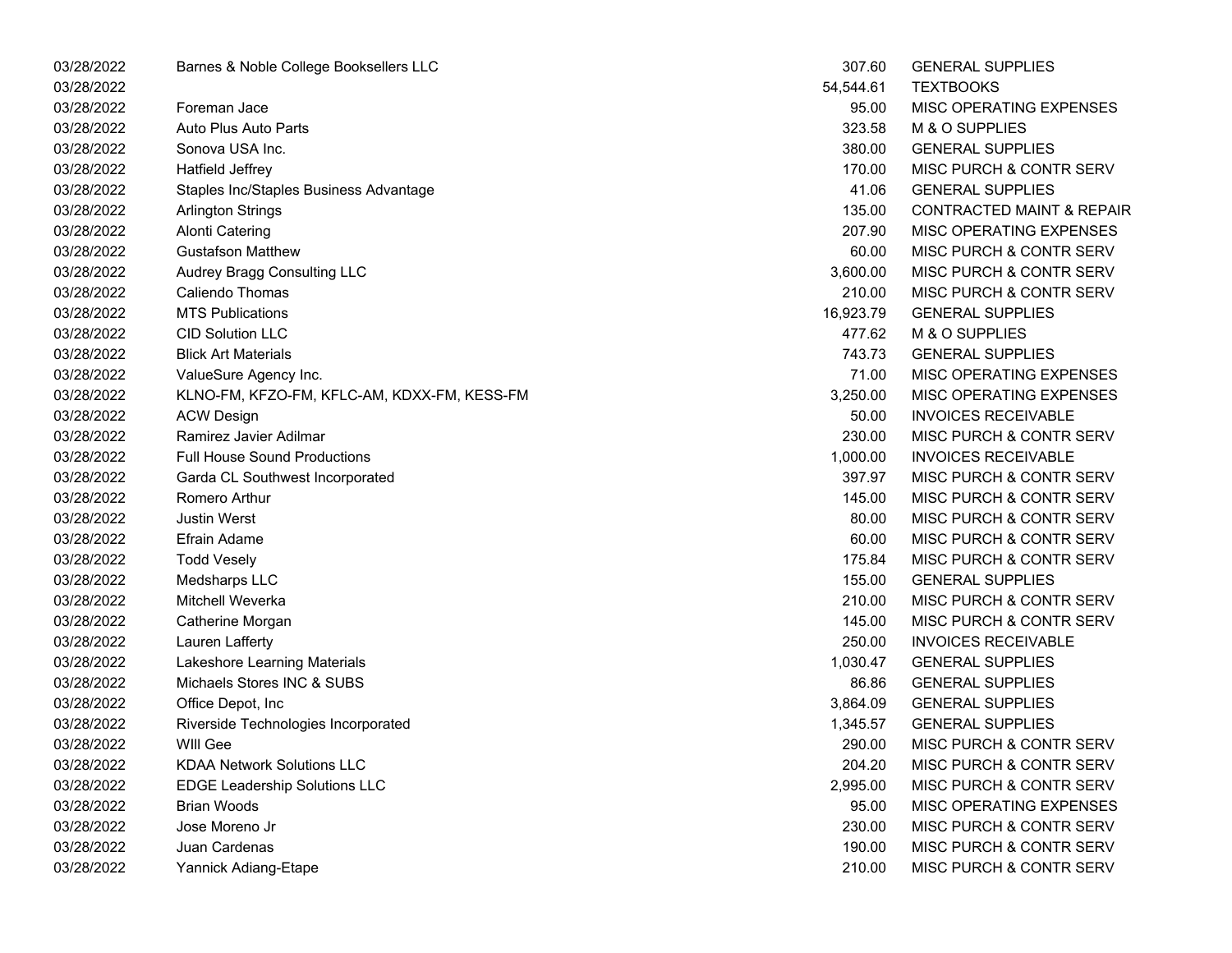| 03/28/2022 | AMA, American Management Association          | 2,545.00     | <b>EMPLOYEE TRAVEL</b>             |
|------------|-----------------------------------------------|--------------|------------------------------------|
| 03/28/2022 | Nathan Benavides                              | 250.00       | <b>INVOICES RECEIVABLE</b>         |
| 03/28/2022 | <b>Brent Brad</b>                             | 90.00        | <b>MISC PURCH &amp; CONTR SERV</b> |
| 03/28/2022 | <b>McWilliams Quinn</b>                       | 90.00        | <b>MISC PURCH &amp; CONTR SERV</b> |
| 03/28/2022 | Nahidi Ethan                                  | 125.00       | <b>MISC PURCH &amp; CONTR SERV</b> |
| 03/28/2022 | Murray Kathryn                                | 160.00       | <b>MISC PURCH &amp; CONTR SERV</b> |
| 03/28/2022 | Shamon Washington                             | 80.00        | <b>MISC PURCH &amp; CONTR SERV</b> |
| 03/28/2022 | Rutledge John                                 | 90.00        | <b>MISC PURCH &amp; CONTR SERV</b> |
| 03/28/2022 | <b>Complete Supply Incorporated</b>           | 217.98       | <b>GENERAL INVENTORY</b>           |
| 03/28/2022 | <b>Atmos Energy</b>                           | 12,276.77    | <b>WATER</b>                       |
| 03/28/2022 | AT&T                                          | 13,667.19    | <b>WATER</b>                       |
| 03/28/2022 | College Board - College Bound Seniors Reports | 52,418.00    | <b>TESTING MATERIALS</b>           |
| 03/28/2022 | J P Morgan Chase Bank - For SUA payments      | 521,078.34   | Credit Card Payable                |
| 03/28/2022 | Pittsburgh Paints                             | 82.15        | M & O SUPPLIES                     |
| 03/28/2022 | <b>Hicks Andrew</b>                           | 120.00       | <b>MISC PURCH &amp; CONTR SERV</b> |
| 03/28/2022 | Nagim Ibrahim                                 | 210.00       | <b>MISC PURCH &amp; CONTR SERV</b> |
| 03/28/2022 | Sam Houston High School 002                   | 225.00       | STUDENT TVL*NO AISD BUSES          |
| 03/28/2022 | Castolenia Elizabeth                          | 80.00        | <b>MISC PURCH &amp; CONTR SERV</b> |
| 03/28/2022 | B & H Photo Video                             | 326.18       | <b>GENERAL SUPPLIES</b>            |
| 03/28/2022 | UIL Region 5 Music                            | 10,640.00    | STUDENT TVL*NO AISD BUSES          |
| 03/28/2022 | <b>Alonti Catering</b>                        | 81.20        | MISC OPERATING EXPENSES            |
| 03/28/2022 | Michaels Stores INC & SUBS                    | 133.53       | <b>GENERAL SUPPLIES</b>            |
| 03/28/2022 | Kroger                                        | 299.31       | <b>GENERAL SUPPLIES</b>            |
| 03/28/2022 | United Refrigeration Incorporated             | 368.89       | M & O SUPPLIES                     |
| 03/28/2022 | Pogue Construction Co., LP                    | 1,280,398.02 | BLDG PURCH, CONSTR, IMPROVE        |
| 03/28/2022 |                                               | (64, 019.90) | <b>RETAINAGE</b>                   |
| 03/28/2022 | <b>Chick-fil-A North Collins Street</b>       | 89.88        | <b>MISC OPERATING EXPENSES</b>     |
| 03/29/2022 | <b>Labatt Food Service</b>                    | 6,293.60     | <b>GENERAL INVENTORY</b>           |
| 03/29/2022 | <b>Grainger Industrial Supply</b>             | 103.20       | <b>GENERAL SUPPLIES</b>            |
| 03/29/2022 | Home Depot Pro                                | 5,859.77     | <b>GENERAL SUPPLIES</b>            |
| 03/29/2022 |                                               | 2,925.44     | M & O SUPPLIES                     |
| 03/29/2022 | Really Good Stuff                             | 306.51       | <b>GENERAL SUPPLIES</b>            |
| 03/29/2022 | Trane Company Commercial Systems Group        | 1,346.39     | M & O SUPPLIES                     |
| 03/29/2022 | Sign A Rama                                   | 1,880.00     | <b>MISC PURCH &amp; CONTR SERV</b> |
| 03/29/2022 | Dallas World Aquarium                         | 871.70       | STUDENT TVL*NO AISD BUSES          |
| 03/29/2022 | S & S Worldwide                               | 4.40         | <b>GENERAL SUPPLIES</b>            |
| 03/29/2022 | SHI Government Solutions Incorporated         | 3,752.00     | <b>GENERAL SUPPLIES</b>            |
| 03/29/2022 | R & H Parts And Service                       | 1,091.73     | M & O SUPPLIES                     |
| 03/29/2022 | Shiffler Equipment Sales Incorporated         | 7,081.24     | <b>GENERAL INVENTORY</b>           |
| 03/29/2022 | J W Pepper & Son Incorporated                 | 748.99       | <b>GENERAL SUPPLIES</b>            |

| 2,545.00     | <b>EMPLOYEE TRAVEL</b>             |
|--------------|------------------------------------|
| 250.00       | <b>INVOICES RECEIVABLE</b>         |
| 90.00        | <b>MISC PURCH &amp; CONTR SERV</b> |
| 90.00        | <b>MISC PURCH &amp; CONTR SERV</b> |
| 125.00       | <b>MISC PURCH &amp; CONTR SERV</b> |
| 160.00       | <b>MISC PURCH &amp; CONTR SERV</b> |
| 80.00        | <b>MISC PURCH &amp; CONTR SERV</b> |
| 90.00        | <b>MISC PURCH &amp; CONTR SERV</b> |
| 217.98       | <b>GENERAL INVENTORY</b>           |
| 12,276.77    | <b>WATER</b>                       |
| 13,667.19    | <b>WATER</b>                       |
| 52,418.00    | <b>TESTING MATERIALS</b>           |
| 521,078.34   | <b>Credit Card Payable</b>         |
| 82.15        | M & O SUPPLIES                     |
| 120.00       | MISC PURCH & CONTR SERV            |
| 210.00       | MISC PURCH & CONTR SERV            |
| 225.00       | STUDENT TVL*NO AISD BUSES          |
| 80.00        | <b>MISC PURCH &amp; CONTR SERV</b> |
| 326.18       | <b>GENERAL SUPPLIES</b>            |
| 10,640.00    | STUDENT TVL*NO AISD BUSES          |
| 81.20        | <b>MISC OPERATING EXPENSES</b>     |
| 133.53       | <b>GENERAL SUPPLIES</b>            |
| 299.31       | <b>GENERAL SUPPLIES</b>            |
| 368.89       | M & O SUPPLIES                     |
| 1,280,398.02 | <b>BLDG PURCH, CONSTR, IMPROVE</b> |
| (64, 019.90) | <b>RETAINAGE</b>                   |
| 89.88        | MISC OPERATING EXPENSES            |
| 6,293.60     | <b>GENERAL INVENTORY</b>           |
| 103.20       | <b>GENERAL SUPPLIES</b>            |
| 5,859.77     | <b>GENERAL SUPPLIES</b>            |
| 2,925.44     | M & O SUPPLIES                     |
| 306.51       | <b>GENERAL SUPPLIES</b>            |
| 1,346.39     | M & O SUPPLIES                     |
| 1,880.00     | <b>MISC PURCH &amp; CONTR SERV</b> |
| 871.70       | STUDENT TVL*NO AISD BUSES          |
| 4.40         | <b>GENERAL SUPPLIES</b>            |
| 3,752.00     | <b>GENERAL SUPPLIES</b>            |
| 1,091.73     | M & O SUPPLIES                     |
| 7,081.24     | <b>GENERAL INVENTORY</b>           |
| 748.99       | <b>GENERAL SUPPLIES</b>            |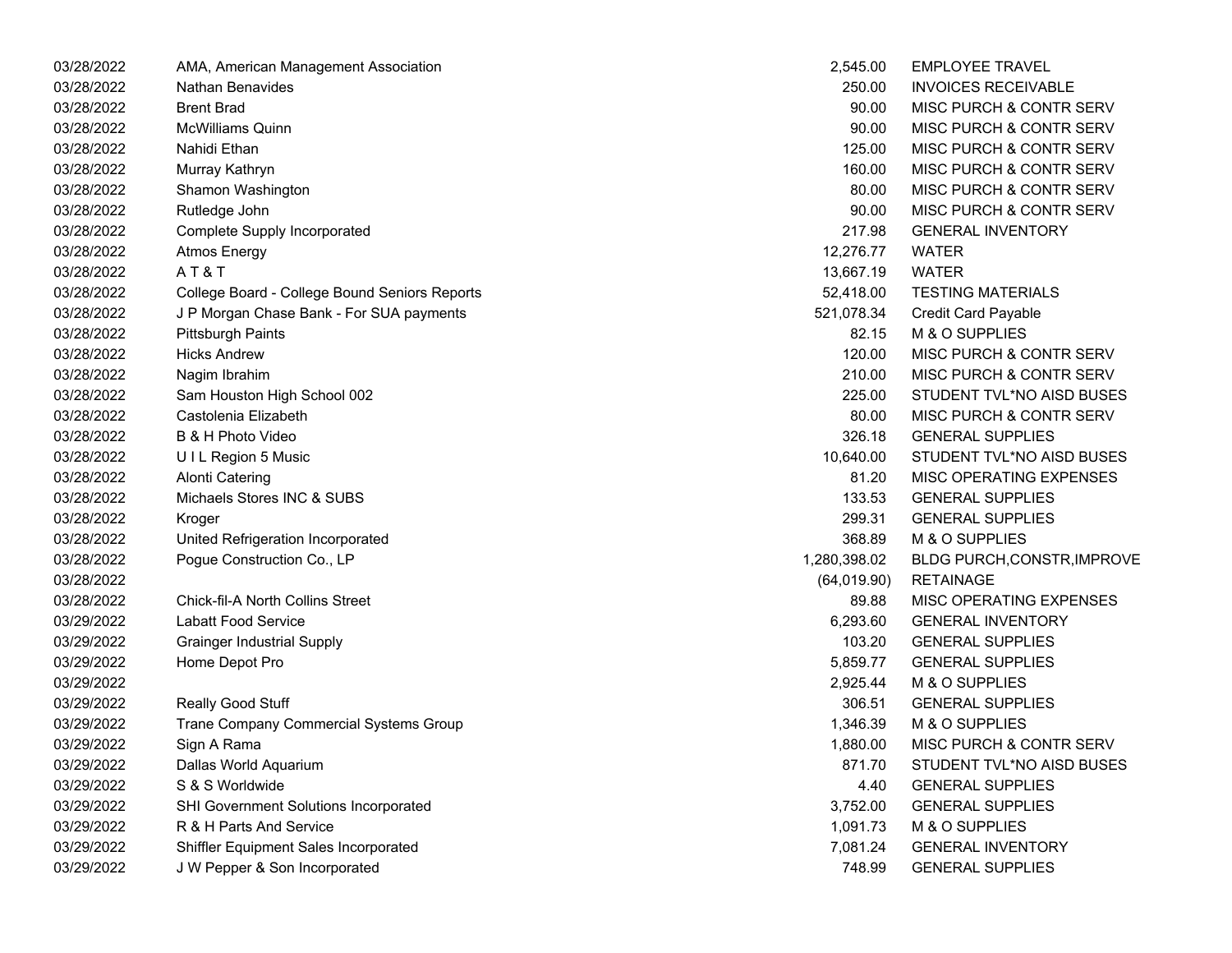| 03/29/2022 | Musser Amanda                                                   | 250.00    | MISC PURCH & CONTR SERV              |
|------------|-----------------------------------------------------------------|-----------|--------------------------------------|
| 03/29/2022 | <b>RD Lawns LLC</b>                                             | 9,293.00  | <b>CONTRACTED MAINT &amp; REPAIR</b> |
| 03/29/2022 | Elliott Staffing Services, Inc.                                 | 1,195.43  | MISC PURCH & CONTR SERV              |
| 03/29/2022 | Data Recognition Corporation                                    | 954.75    | <b>TESTING MATERIALS</b>             |
| 03/29/2022 | <b>Teacher Direct</b>                                           | 89.56     | <b>GENERAL SUPPLIES</b>              |
| 03/29/2022 | <b>Clever Items LLC</b>                                         | 499.89    | <b>GENERAL SUPPLIES</b>              |
| 03/29/2022 | Nasco                                                           | 54.86     | <b>GENERAL SUPPLIES</b>              |
| 03/29/2022 | <b>Pikes Peak of Dallas</b>                                     | 642.65    | <b>GENERAL SUPPLIES</b>              |
| 03/29/2022 | Staples Inc/Staples Business Advantage                          | 5,996.17  | <b>GENERAL SUPPLIES</b>              |
| 03/29/2022 | <b>Hillcrest Cleaners</b>                                       | 488.00    | MISC PURCH & CONTR SERV              |
| 03/29/2022 | <b>Blick Art Materials</b>                                      | 245.66    | <b>GENERAL SUPPLIES</b>              |
| 03/29/2022 | Got You Covered Work Wear & Uniforms                            | 3,822.90  | M & O SUPPLIES                       |
| 03/29/2022 | Garda CL Southwest Incorporated                                 | 12,856.48 | MISC PURCH & CONTR SERV              |
| 03/29/2022 | Teaching and Learning Connections                               | 10,000.00 | MISC PURCH & CONTR SERV              |
| 03/29/2022 | <b>Texas Association of School Business Officials</b>           | 325.00    | <b>EMPLOYEE TRAVEL</b>               |
| 03/29/2022 | Thriving Leaders Collaborative LLC                              | 2,500.00  | MISC PURCH & CONTR SERV              |
| 03/29/2022 | Michaels Stores INC & SUBS                                      | 61.59     | <b>GENERAL SUPPLIES</b>              |
| 03/29/2022 | Office Depot, Inc                                               | 253.06    | <b>GENERAL SUPPLIES</b>              |
| 03/29/2022 | Summit Fire & Security                                          | 235.70    | <b>CONTRACTED MAINT &amp; REPAIR</b> |
| 03/29/2022 | Elevator Maintenance and Repair Incorporated                    | 400.00    | <b>CONTRACTED MAINT &amp; REPAIR</b> |
| 03/29/2022 | <b>Temperature Control Systems</b>                              | 1,189.58  | M & O SUPPLIES                       |
| 03/29/2022 | <b>Curriculum Associates Incorporated</b>                       | 896.00    | <b>GENERAL SUPPLIES</b>              |
| 03/29/2022 | <b>Education Service Center Region XI</b>                       | 50.00     | <b>GENERAL SUPPLIES</b>              |
| 03/29/2022 | Moore Rental Service Incorporated                               | 473.50    | MISC PURCH & CONTR SERV              |
| 03/29/2022 | <b>Texas Classroom Teachers Association</b>                     | 254.55    | UNITED FUND                          |
| 03/29/2022 | United Educators Association                                    | 41,605.69 | UNITED FUND                          |
| 03/29/2022 | Texas United School Employees Local 100                         | 14.99     | UNITED FUND                          |
| 03/29/2022 | Arlington Education Foundation                                  | 821.00    | AISD EDUCATION FOUNDATION            |
| 03/29/2022 | Arlington Education Foundation                                  | 41.00     | AISD EDUCATION FOUNDATION            |
| 03/29/2022 | Truman Tim Chapter 13 Trustee                                   | 165.00    | UNITED FUND                          |
| 03/29/2022 | Truman Tim Chapter 13 Trustee                                   | 12,918.00 | UNITED FUND                          |
| 03/29/2022 | <b>United States Treasury</b>                                   | 635.00    | FED INC TAX WITHHOLDING              |
| 03/29/2022 | Family And Consumer Sciences Teachers Association Of Texas      | 12.50     | AISD EDUCATION FOUNDATION            |
| 03/29/2022 | Texas Association Of Secondary School Principals                | 129.58    | UNITED FUND                          |
| 03/29/2022 | Association Of Texas Professional Educators State               | 230.00    | UNITED FUND                          |
| 03/29/2022 | Association Of Texas Professional Educators State               | 5,310.24  | UNITED FUND                          |
| 03/29/2022 | <b>Education Career Alternatives Program</b>                    | 5,070.00  | <b>INVOICES RECEIVABLE</b>           |
| 03/29/2022 | California State Disbursement Unit                              | 350.00    | UNITED FUND                          |
| 03/29/2022 | United States Department of Treasury - Debt Management Services | 1,238.60  | UNITED FUND                          |
| 03/29/2022 | Pam Bassel Chapter 13 Trustee                                   | 4,128.00  | UNITED FUND                          |
|            |                                                                 |           |                                      |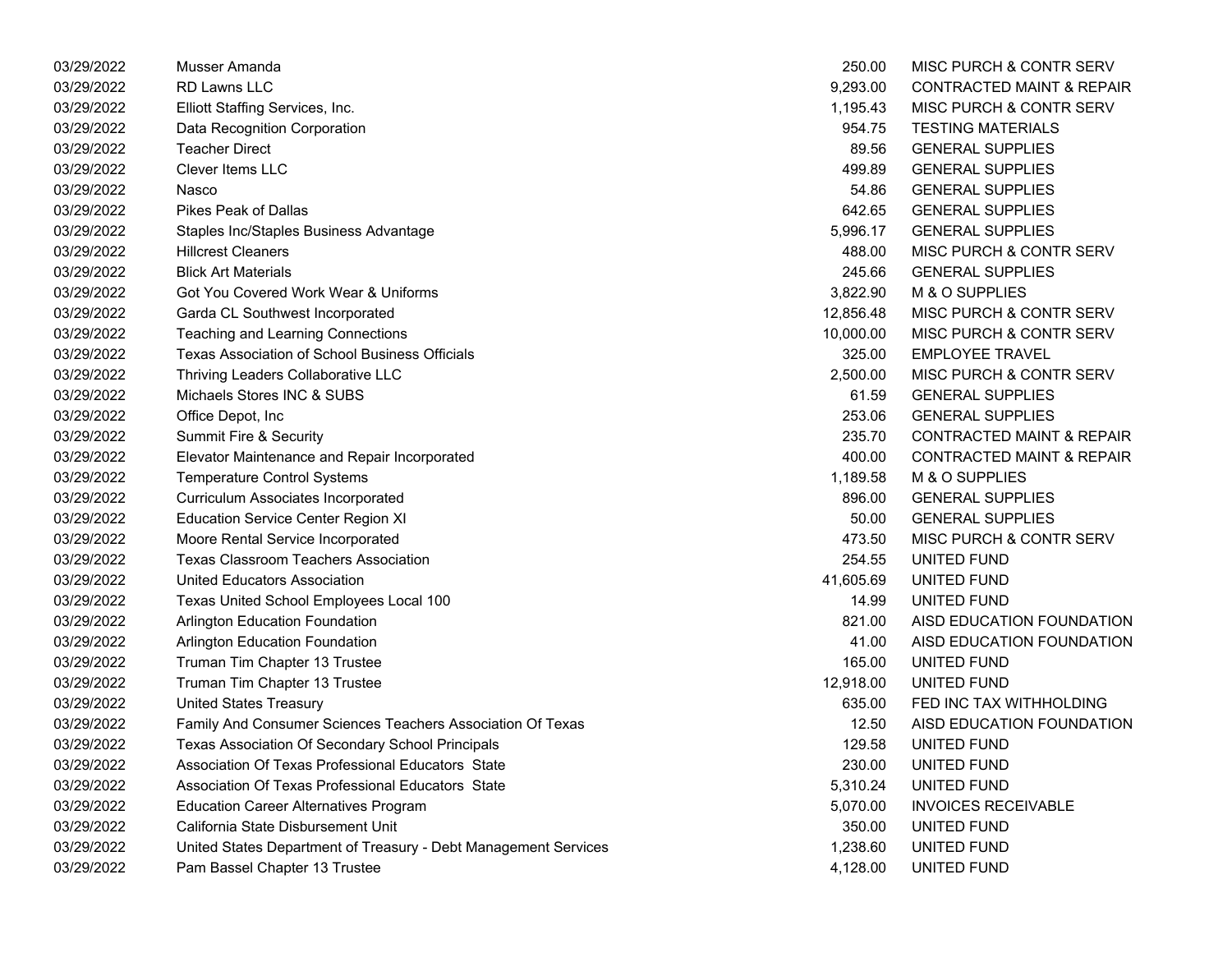| Pam Bassel Chapter 13 Trustee                          | 1,600.00                                                 | UNITED FUND                          |
|--------------------------------------------------------|----------------------------------------------------------|--------------------------------------|
| Department of Children and Family Services - Louisiana | 943.72                                                   | UNITED FUND                          |
| <b>Tennessee Child Support</b>                         | 413.36                                                   | UNITED FUND                          |
| <b>Support Payment Clearinghouse</b>                   | 864.00                                                   | UNITED FUND                          |
| <b>Arlington ATPE</b>                                  | 345.75                                                   | UNITED FUND                          |
| Transworld Systems, Inc                                | 593.03                                                   | UNITED FUND                          |
| Powers Tom Chapter 13 Trustee                          | 2,958.00                                                 | UNITED FUND                          |
| <b>ACT Houston At Dallas</b>                           | 428.00                                                   | <b>INVOICES RECEIVABLE</b>           |
| <b>Texas American Federation Of Teachers</b>           | 14.58                                                    | UNITED FUND                          |
| Administration For Child Support Enforcement /Asume    | 278.00                                                   | UNITED FUND                          |
| Educational Employees Credit Union - HSA               | 106,431.73                                               | DENTAL INSURANCE                     |
| Transworld Systems, Inc                                | 363.38                                                   | UNITED FUND                          |
| <b>Educational Employees Credit Union</b>              | 94,837.19                                                | DUE TO CREDIT UNION                  |
| <b>Texas State Teachers Association</b>                | 3,236.58                                                 | UNITED FUND                          |
| <b>Teachers Discovery</b>                              | 698.67                                                   | <b>GENERAL SUPPLIES</b>              |
| <b>Labatt Food Service</b>                             | 1,573.40                                                 | <b>GENERAL INVENTORY</b>             |
| <b>Grainger Industrial Supply</b>                      | 3,357.13                                                 | <b>GENERAL SUPPLIES</b>              |
| Home Depot Pro                                         | 3,253.29                                                 | <b>GENERAL SUPPLIES</b>              |
|                                                        | 900.25                                                   | M & O SUPPLIES                       |
|                                                        | 3,273.16                                                 | M & O SUPPLIES                       |
|                                                        | 1,144.54                                                 | M & O SUPPLIES                       |
| Really Good Stuff                                      | 224.31                                                   | <b>GENERAL SUPPLIES</b>              |
| B & H Photo Video                                      | 1,312.58                                                 | <b>GENERAL SUPPLIES</b>              |
| <b>Technical Laboratory Sys Inc</b>                    | 25,360.00                                                | <b>GENERAL SUPPLIES</b>              |
|                                                        | 1,850.00                                                 | MISC PURCH & CONTR SERV              |
| J W Pepper & Son Incorporated                          | 707.44                                                   | <b>GENERAL SUPPLIES</b>              |
| Arlington Hardware Incorporated #53                    | 241.13                                                   | M & O SUPPLIES                       |
| Johnson Controls Incorporate                           | 21,335.53                                                | <b>CONTRACTED MAINT &amp; REPAIR</b> |
| <b>Total Maintenance Solutions-South</b>               | 97.68                                                    | M & O SUPPLIES                       |
| Monarch Trophy Studio                                  | 91.00                                                    | <b>GENERAL SUPPLIES</b>              |
| National Archery in the Schools Program                | 294.00                                                   | <b>GENERAL SUPPLIES</b>              |
| <b>SC Fuels</b>                                        | 25,682.45                                                | <b>GENERAL INVENTORY</b>             |
| National Wholesale Supply                              | 367.98                                                   | M & O SUPPLIES                       |
| <b>Best Buy for Business</b>                           | 199.99                                                   | <b>GENERAL SUPPLIES</b>              |
| OTC Brands, Inc                                        | 1,516.99                                                 | <b>GENERAL SUPPLIES</b>              |
| Texas Irrigation Supply LLC                            | 1,349.99                                                 | M & O SUPPLIES                       |
| <b>Blick Art Materials</b>                             | 150.56                                                   | <b>GENERAL SUPPLIES</b>              |
| Project Lead The Way Incorporated                      | 8,058.25                                                 | <b>GENERAL SUPPLIES</b>              |
| Your Tees LLC                                          | 628.00                                                   | MISC OPERATING EXPENSES              |
| Office Depot, Inc                                      | 5,684.10                                                 | <b>GENERAL SUPPLIES</b>              |
|                                                        | Apex Supply Company<br>United Refrigeration Incorporated |                                      |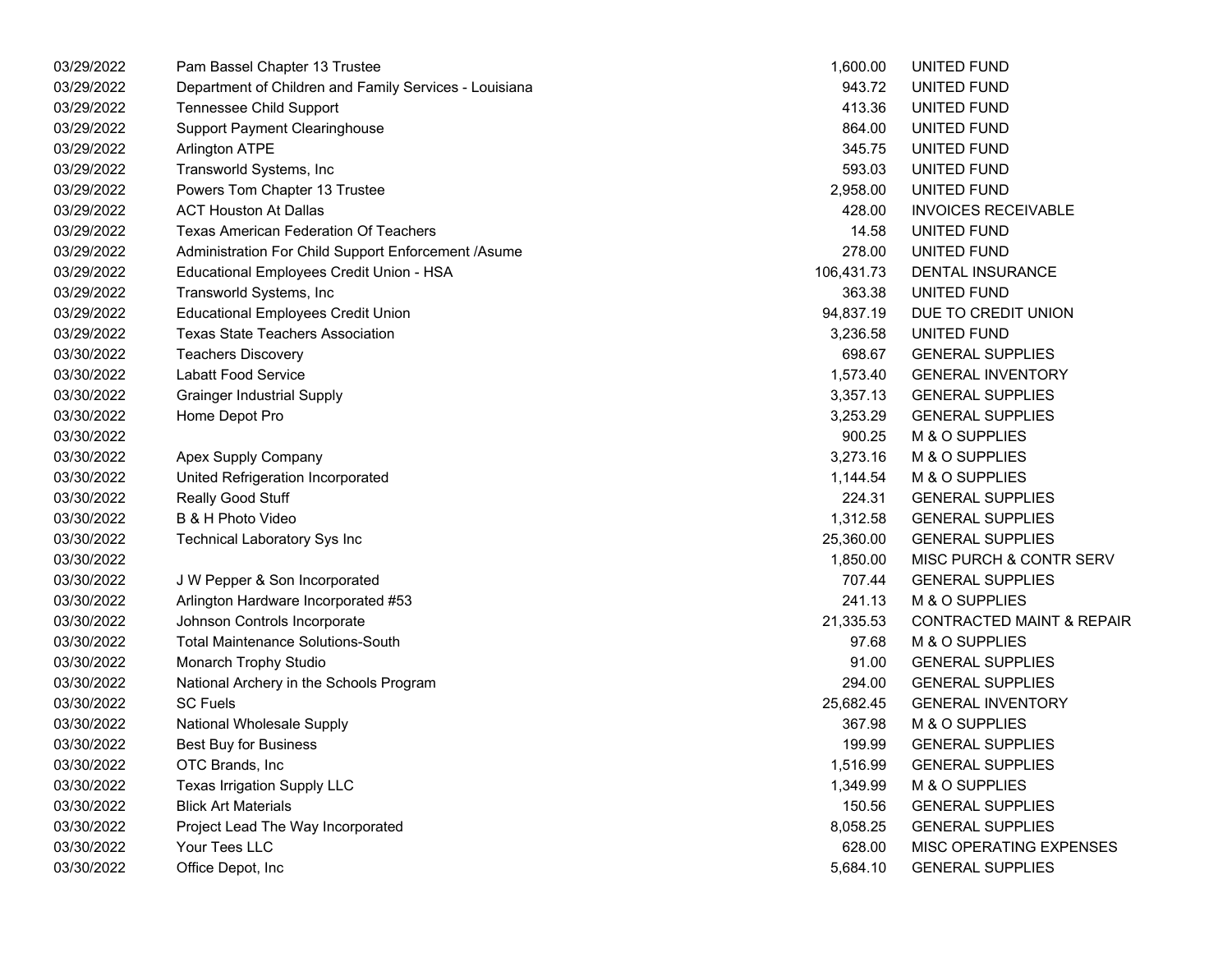| 03/30/2022 |                                                          | 24.79     | MISC OPERATING EXPENSES              |
|------------|----------------------------------------------------------|-----------|--------------------------------------|
| 03/30/2022 | Riverside Technologies Incorporated                      | 56.40     | <b>GENERAL SUPPLIES</b>              |
| 03/30/2022 | Summit Fire & Security                                   | 1,766.34  | <b>CONTRACTED MAINT &amp; REPAIR</b> |
| 03/30/2022 | <b>Pitsco Education LLC</b>                              | 260.88    | <b>GENERAL SUPPLIES</b>              |
| 03/30/2022 | GlobaLingo Education Consulting, LLC                     | 14,090.00 | MISC PURCH & CONTR SERV              |
| 03/30/2022 | Atmos Energy                                             | 59,196.87 | <b>WATER</b>                         |
| 03/30/2022 | <b>Best Plumbing Specialties Incorporated</b>            | 17.70     | <b>GENERAL INVENTORY</b>             |
| 03/30/2022 | Rush Truck Centers Of Texas Limited Partnership          | 185.50    | <b>CONTRACTED MAINT &amp; REPAIR</b> |
| 03/30/2022 |                                                          | 109.16    | M & O SUPPLIES                       |
| 03/31/2022 | Eugenia Blasingame                                       | 60.00     | STUDENT TVL*NO AISD BUSES            |
| 03/31/2022 | Heaven Lopez                                             | 116.00    | MISC OPERATING EXPENSES              |
| 03/31/2022 | <b>Marisol Monsivais</b>                                 | 8.77      | <b>EMPLOYEE TRAVEL</b>               |
| 03/31/2022 | <b>Robert Sessions</b>                                   | 77.84     | <b>EMPLOYEE TRAVEL</b>               |
| 03/31/2022 | Shane Strawderman                                        | 101.69    | <b>EMPLOYEE TRAVEL</b>               |
| 03/31/2022 | Hollie Visage                                            | 116.00    | MISC OPERATING EXPENSES              |
| 03/31/2022 | China Williams                                           | 39.85     | <b>EMPLOYEE TRAVEL</b>               |
| 03/31/2022 | Aerin Wilson                                             | 116.00    | MISC OPERATING EXPENSES              |
| 03/31/2022 | <b>United Educators Association</b>                      | 181.51    | UNITED FUND                          |
| 03/31/2022 | Texas United School Employees Local 100                  | 27.72     | UNITED FUND                          |
| 03/31/2022 | Truman Tim Chapter 13 Trustee                            | 542.31    | UNITED FUND                          |
| 03/31/2022 | Association Of Texas Professional Educators State        | 13.88     | UNITED FUND                          |
| 03/31/2022 | <b>Arlington ATPE</b>                                    | 2.32      | UNITED FUND                          |
| 03/31/2022 | Educational Employees Credit Union - HSA                 | 23.08     | DENTAL INSURANCE                     |
| 03/31/2022 | <b>Educational Employees Credit Union</b>                | 1,200.00  | DUE TO CREDIT UNION                  |
| 03/31/2022 | <b>Texas State Teachers Association</b>                  | 50.99     | UNITED FUND                          |
| 03/31/2022 | Marcus High School                                       | 1,400.00  | STUDENT TVL*NO AISD BUSES            |
| 03/31/2022 | Home Depot Pro                                           | 190.60    | M & O SUPPLIES                       |
| 03/31/2022 | Kroger                                                   | 170.38    | <b>GENERAL SUPPLIES</b>              |
| 03/31/2022 |                                                          | 54.21     | <b>INVOICES RECEIVABLE</b>           |
| 03/31/2022 |                                                          | 269.63    | MISC OPERATING EXPENSES              |
| 03/31/2022 | Vernier Software And Technology                          | 1,267.53  | <b>GENERAL SUPPLIES</b>              |
| 03/31/2022 | Really Good Stuff                                        | 181.63    | <b>GENERAL SUPPLIES</b>              |
| 03/31/2022 | Ace Mart Restaurant Supply Company                       | 9,899.04  | <b>GENERAL SUPPLIES</b>              |
| 03/31/2022 | <b>Masters Distribution Systems</b>                      | 8,611.64  | <b>GENERAL INVENTORY</b>             |
| 03/31/2022 | Lake Arlington Golf Course                               | 545.00    | <b>GENERAL SUPPLIES</b>              |
| 03/31/2022 | Mission Arlington/Mission Metroplex                      | 92.00     | STUDENT TVL*NO AISD BUSES            |
| 03/31/2022 | Lone Star Coaches Incorporated                           | 3,429.00  | MISC OPERATING EXPENSES              |
| 03/31/2022 | <b>Visual Impact</b>                                     | 585.00    | <b>GENERAL SUPPLIES</b>              |
| 03/31/2022 | City Of Arlington Parks And Recreation Mail Stop 05-0150 | 487.50    | <b>INVOICES RECEIVABLE</b>           |
| 03/31/2022 | Top Cut Mower Sales And Service                          | 150.74    | M & O SUPPLIES                       |

| 24.79     | <b>MISC OPERATING EXPENSES</b>       |
|-----------|--------------------------------------|
| 56.40     | <b>GENERAL SUPPLIES</b>              |
| 1,766.34  | <b>CONTRACTED MAINT &amp; REPAIR</b> |
| 260.88    | <b>GENERAL SUPPLIES</b>              |
| 14,090.00 | MISC PURCH & CONTR SERV              |
| 59,196.87 | <b>WATFR</b>                         |
| 17.70     | <b>GENERAL INVENTORY</b>             |
| 185.50    | <b>CONTRACTED MAINT &amp; REPAIR</b> |
| 109.16    | <b>M &amp; O SUPPLIES</b>            |
| 60.00     | STUDENT TVL*NO AISD BUSES            |
| 116.00    | <b>MISC OPERATING EXPENSES</b>       |
| 8.77      | <b>EMPLOYEE TRAVEL</b>               |
| 77.84     | <b>EMPLOYEE TRAVEL</b>               |
| 101.69    | <b>EMPLOYEE TRAVEL</b>               |
| 116.00    | <b>MISC OPERATING EXPENSES</b>       |
| 39.85     | <b>EMPLOYEE TRAVEL</b>               |
| 116.00    | <b>MISC OPERATING EXPENSES</b>       |
| 181.51    | UNITED FUND                          |
| 27.72     | UNITED FUND                          |
| 542.31    | UNITED FUND                          |
| 13.88     | <b>UNITED FUND</b>                   |
| 2.32      | UNITED FUND                          |
| 23.08     | <b>DENTAL INSURANCE</b>              |
| 1,200.00  | DUE TO CREDIT UNION                  |
| 50.99     | UNITED FUND                          |
| 1,400.00  | STUDENT TVL*NO AISD BUSES            |
| 190.60    | <b>M &amp; O SUPPLIES</b>            |
| 170.38    | <b>GENERAL SUPPLIES</b>              |
| 54.21     | <b>INVOICES RECEIVABLE</b>           |
| 269.63    | <b>MISC OPERATING EXPENSES</b>       |
| 1,267.53  | <b>GENERAL SUPPLIES</b>              |
| 181.63    | <b>GENERAL SUPPLIES</b>              |
|           | 9,899.04 GENERAL SUPPLIES            |
| 8,611.64  | <b>GENERAL INVENTORY</b>             |
| 545.00    | <b>GENERAL SUPPLIES</b>              |
| 92.00     | STUDENT TVL*NO AISD BUSES            |
| 3,429.00  | <b>MISC OPERATING EXPENSES</b>       |
| 585.00    | <b>GENERAL SUPPLIES</b>              |
| 487.50    | <b>INVOICES RECEIVABLE</b>           |
| 150.74    | M & O SUPPLIES                       |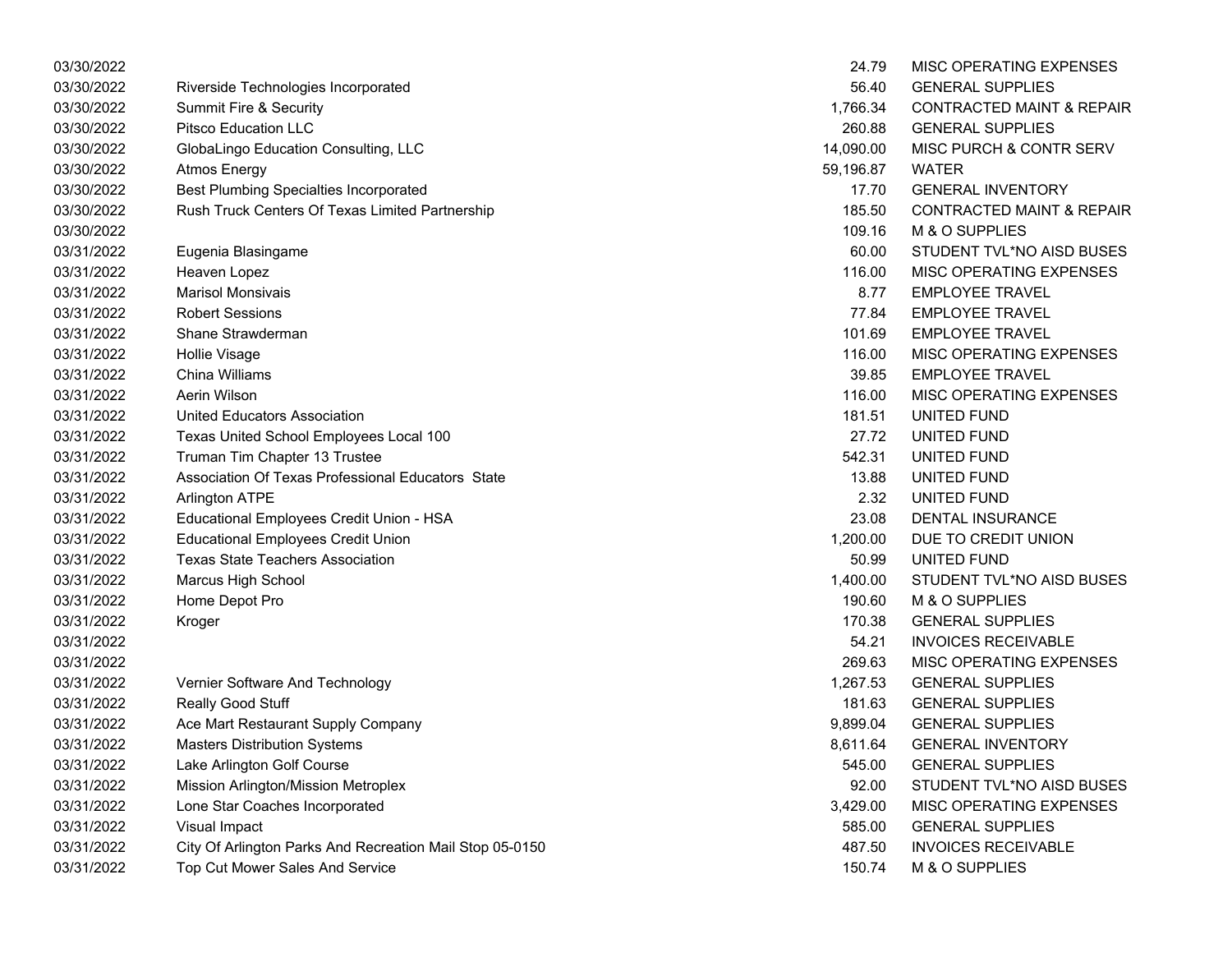| 03/31/2022 | Wes Grable Company                                  | 1,300.00   | M & O SUPPLIES                       |
|------------|-----------------------------------------------------|------------|--------------------------------------|
| 03/31/2022 | Sign A Rama                                         | 70.00      | MISC PURCH & CONTR SERV              |
| 03/31/2022 | <b>Texas Computer Education Association</b>         | 358.00     | MISC OPERATING EXPENSES              |
| 03/31/2022 | Enterprise Rent A Car                               | 199.96     | STUDENT TVL*NO AISD BUSES            |
| 03/31/2022 | Land O Lakes Incorporated                           | 1,413.76   | <b>GENERAL INVENTORY</b>             |
| 03/31/2022 | <b>CDW Government Incorporated</b>                  | 1,270.68   | <b>GENERAL SUPPLIES</b>              |
| 03/31/2022 | <b>Verizon Wireless Acct</b>                        | 50.30      | <b>MISC PURCH &amp; CONTR SERV</b>   |
| 03/31/2022 | SHI Government Solutions Incorporated               | 25.13      | <b>GENERAL SUPPLIES</b>              |
| 03/31/2022 | Aerowave Technologies                               | 40.00      | CONTRACTED MAINT & REPAIR            |
| 03/31/2022 | Genesis II Incorporated                             | 7,211.40   | <b>GENERAL INVENTORY</b>             |
| 03/31/2022 | <b>CMJ Engineering Incorporated</b>                 | 2,198.50   | <b>BLDG PURCH, CONSTR, IMPROVE</b>   |
| 03/31/2022 | Apple Computer Incorporated                         | 52.50      | <b>GENERAL SUPPLIES</b>              |
| 03/31/2022 | Lakeshore Learning Materials                        | 94.01      | <b>GENERAL SUPPLIES</b>              |
| 03/31/2022 | North Central Texas Assoc Of School Personnel Admin | 300.00     | MISC OPERATING EXPENSES              |
| 03/31/2022 | Welch John                                          | 880.00     | MISC PURCH & CONTR SERV              |
| 03/31/2022 | <b>UPS</b>                                          | 86.97      | <b>GENERAL SUPPLIES</b>              |
| 03/31/2022 | Gardner Kenneth                                     | 145.00     | <b>MISC PURCH &amp; CONTR SERV</b>   |
| 03/31/2022 | Alford Allen                                        | 357.50     | MISC PURCH & CONTR SERV              |
| 03/31/2022 | Henry John C                                        | 990.00     | MISC PURCH & CONTR SERV              |
| 03/31/2022 | Reddehase Steve                                     | 245.00     | MISC PURCH & CONTR SERV              |
| 03/31/2022 | Spring Creek Barbeque                               | 623.00     | MISC OPERATING EXPENSES              |
| 03/31/2022 | <b>McDaniel Kenneth A</b>                           | 155.00     | <b>MISC PURCH &amp; CONTR SERV</b>   |
| 03/31/2022 | Logisoft Computer Products LLC                      | 3,433.44   | <b>GENERAL SUPPLIES</b>              |
| 03/31/2022 | <b>ESGILLC</b>                                      | 1,120.00   | <b>GENERAL SUPPLIES</b>              |
| 03/31/2022 | Bassham Foods                                       | 45,264.00  | <b>GENERAL INVENTORY</b>             |
| 03/31/2022 | Texas Interpreting Services, LLC                    | 104.00     | MISC PURCH & CONTR SERV              |
| 03/31/2022 | Dunlap Kirk D                                       | 1,540.00   | <b>MISC PURCH &amp; CONTR SERV</b>   |
| 03/31/2022 | David Hinson                                        | 880.00     | MISC PURCH & CONTR SERV              |
| 03/31/2022 | Jones Gary                                          | 90.00      | MISC PURCH & CONTR SERV              |
| 03/31/2022 | Robert D. Lee                                       | 1,320.00   | MISC PURCH & CONTR SERV              |
| 03/31/2022 | Eichelbaum Wardell Hansen Powell & Mehl P.C.        | 600.00     | <b>EMPLOYEE TRAVEL</b>               |
| 03/31/2022 | Canon Solutions America (formerly Oce V#8259)       | 613.96     | <b>CONTRACTED MAINT &amp; REPAIR</b> |
| 03/31/2022 | <b>JEN RANDALL</b>                                  | 400.00     | MISC PURCH & CONTR SERV              |
| 03/31/2022 | <b>Wagler Keith</b>                                 | 310.00     | <b>MISC PURCH &amp; CONTR SERV</b>   |
| 03/31/2022 | Follett School Solutions, Inc.                      | 913.10     | <b>READING MATERIALS</b>             |
| 03/31/2022 | Worbington Thomas M                                 | 90.00      | MISC PURCH & CONTR SERV              |
| 03/31/2022 | HKS, Inc.                                           | 112,571.31 | <b>BLDG PURCH, CONSTR, IMPROVE</b>   |
| 03/31/2022 | OTC Brands, Inc                                     | 119.47     | <b>GENERAL SUPPLIES</b>              |
| 03/31/2022 | Garza Franklin                                      | 350.00     | MISC PURCH & CONTR SERV              |
| 03/31/2022 | YourMembership.com, Inc.                            | 309.00     | MISC OPERATING EXPENSES              |
|            |                                                     |            |                                      |

| 1.300.00   | <b>M &amp; O SUPPLIES</b>            |
|------------|--------------------------------------|
| 70.00      | <b>MISC PURCH &amp; CONTR SERV</b>   |
| 358.00     | MISC OPERATING EXPENSES              |
| 199.96     | STUDENT TVL*NO AISD BUSES            |
| 1,413.76   | <b>GENERAL INVENTORY</b>             |
| 1,270.68   | <b>GENERAL SUPPLIES</b>              |
|            | 50.30 MISC PURCH & CONTR SERV        |
| 25.13      | <b>GENERAL SUPPLIES</b>              |
| 40.00      | <b>CONTRACTED MAINT &amp; REPAIR</b> |
| 7,211.40   | <b>GENERAL INVENTORY</b>             |
| 2,198.50   | BLDG PURCH, CONSTR, IMPROVE          |
| 52.50      | <b>GENERAL SUPPLIES</b>              |
| 94.01      | <b>GENERAL SUPPLIES</b>              |
| 300.00     | MISC OPERATING EXPENSES              |
| 880.00     | MISC PURCH & CONTR SERV              |
| 86.97      | <b>GENERAL SUPPLIES</b>              |
| 145.00     | MISC PURCH & CONTR SERV              |
| 357.50     | <b>MISC PURCH &amp; CONTR SERV</b>   |
| 990.00     | MISC PURCH & CONTR SERV              |
| 245.00     | <b>MISC PURCH &amp; CONTR SERV</b>   |
| 623.00     | <b>MISC OPERATING EXPENSES</b>       |
| 155.00     | MISC PURCH & CONTR SERV              |
| 3,433.44   | <b>GENERAL SUPPLIES</b>              |
| 1,120.00   | <b>GENERAL SUPPLIES</b>              |
| 45,264.00  | <b>GENERAL INVENTORY</b>             |
| 104.00     | MISC PURCH & CONTR SERV              |
| 1,540.00   | MISC PURCH & CONTR SERV              |
| 880.00     | <b>MISC PURCH &amp; CONTR SERV</b>   |
| 90.00      | <b>MISC PURCH &amp; CONTR SERV</b>   |
| 1,320.00   | <b>MISC PURCH &amp; CONTR SERV</b>   |
| 600.00     | <b>EMPLOYEE TRAVEL</b>               |
| 613.96     | <b>CONTRACTED MAINT &amp; REPAIR</b> |
| 400.00     | MISC PURCH & CONTR SERV              |
| 310.00     | MISC PURCH & CONTR SERV              |
| 913.10     | <b>READING MATERIALS</b>             |
| 90.00      | <b>MISC PURCH &amp; CONTR SERV</b>   |
| 112,571.31 | BLDG PURCH, CONSTR, IMPROVE          |
| 119.47     | <b>GENERAL SUPPLIES</b>              |
| 350.00     | <b>MISC PURCH &amp; CONTR SERV</b>   |
| 309.00     | MISC OPERATING EXPENSES              |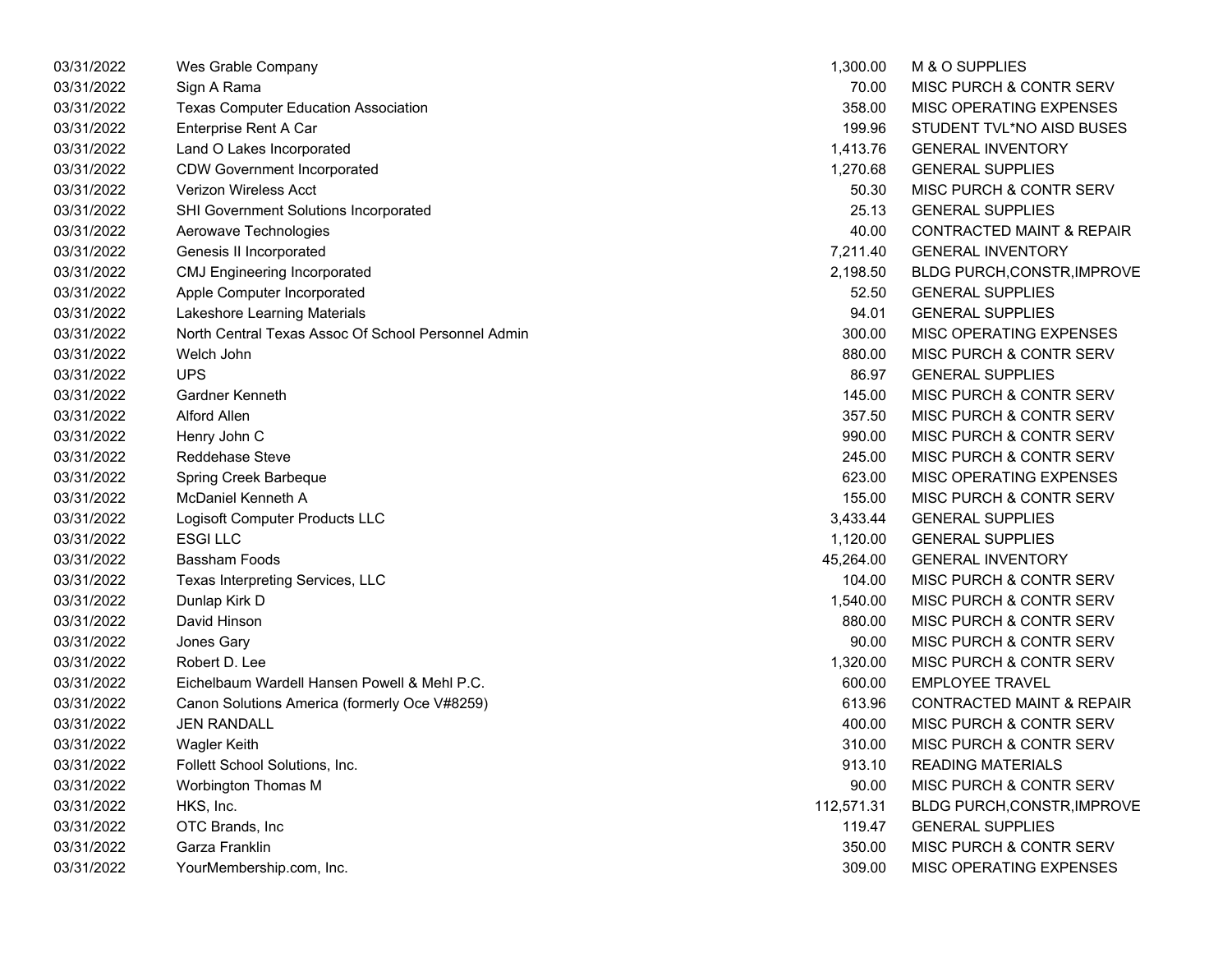| 03/31/2022 | Charles, Damiete                                                              | 440.00    | MISC PURCH & CONTR SERV              |
|------------|-------------------------------------------------------------------------------|-----------|--------------------------------------|
| 03/31/2022 | Sonova USA Inc.                                                               | 1,153.00  | <b>CONTRACTED MAINT &amp; REPAIR</b> |
| 03/31/2022 | Advanced Blending, Inc. DBA Last Group Enterprises Inc.                       | 24,334.60 | <b>GENERAL INVENTORY</b>             |
| 03/31/2022 | Perkins+Will, Inc.                                                            | 89,641.66 | <b>BLDG PURCH, CONSTR, IMPROVE</b>   |
| 03/31/2022 | Chu, Brian Wenyi                                                              | 440.00    | MISC PURCH & CONTR SERV              |
| 03/31/2022 | <b>PicFlips</b>                                                               | 1,100.00  | <b>INVOICES RECEIVABLE</b>           |
| 03/31/2022 | <b>Hill David</b>                                                             | 80.00     | MISC PURCH & CONTR SERV              |
| 03/31/2022 | Lynch Lawrence                                                                | 155.00    | MISC PURCH & CONTR SERV              |
| 03/31/2022 | <b>Frederick Cameron</b>                                                      | 80.00     | MISC PURCH & CONTR SERV              |
| 03/31/2022 | Garda CL Southwest Incorporated                                               | 502.51    | MISC PURCH & CONTR SERV              |
| 03/31/2022 | Texas Association of School Business Officials                                | 135.00    | <b>DUES</b>                          |
| 03/31/2022 |                                                                               | 325.00    | <b>EMPLOYEE TRAVEL</b>               |
| 03/31/2022 | <b>Spectrum Consulting</b>                                                    | 6,332.50  | MISC PURCH & CONTR SERV              |
| 03/31/2022 | Joel Seay                                                                     | 90.00     | MISC PURCH & CONTR SERV              |
| 03/31/2022 | Four C's Trophies                                                             | 427.50    | <b>GENERAL SUPPLIES</b>              |
| 03/31/2022 | Mobile Modular Management Corporation dba Mobile Modular Portable Storage dba | 14,338.00 | <b>RENTALS &amp; OPERATING LEASE</b> |
| 03/31/2022 | Mark Rickabaugh                                                               | 80.00     | MISC PURCH & CONTR SERV              |
| 03/31/2022 | Jamie Alvarado                                                                | 90.00     | <b>MISC PURCH &amp; CONTR SERV</b>   |
| 03/31/2022 | <b>Arlington Valley Farms</b>                                                 | 37,670.40 | <b>GENERAL INVENTORY</b>             |
| 03/31/2022 | Lakeshore Learning Materials                                                  | 2,172.37  | <b>GENERAL SUPPLIES</b>              |
| 03/31/2022 |                                                                               | 37.99     | <b>READING MATERIALS</b>             |
| 03/31/2022 | <b>Liberty Office Products</b>                                                | 23.90     | <b>GENERAL SUPPLIES</b>              |
| 03/31/2022 | Kevin Korges II                                                               | 90.00     | MISC PURCH & CONTR SERV              |
| 03/31/2022 | WIII Gee                                                                      | 90.00     | MISC PURCH & CONTR SERV              |
| 03/31/2022 | Summit Fire & Security                                                        | 140.80    | <b>CONTRACTED MAINT &amp; REPAIR</b> |
| 03/31/2022 | <b>Pitsco Education LLC</b>                                                   | 316.76    | <b>GENERAL SUPPLIES</b>              |
| 03/31/2022 | Kaleb Cameron                                                                 | 467.50    | MISC PURCH & CONTR SERV              |
| 03/31/2022 | Kristi Michele King                                                           | 935.00    | MISC PURCH & CONTR SERV              |
| 03/31/2022 | Aeron Hill                                                                    | 467.50    | MISC PURCH & CONTR SERV              |
| 03/31/2022 | Aeron Hill                                                                    | 467.50    | MISC PURCH & CONTR SERV              |
| 03/31/2022 | Alan Pena                                                                     | 467.50    | MISC PURCH & CONTR SERV              |
| 03/31/2022 | <b>Adrian Abner</b>                                                           | 440.00    | MISC PURCH & CONTR SERV              |
| 03/31/2022 | <b>Rachel Riley</b>                                                           | 467.50    | MISC PURCH & CONTR SERV              |
| 03/31/2022 | <b>Thomas Callahan</b>                                                        | 907.50    | MISC PURCH & CONTR SERV              |
| 03/31/2022 | Molly Kathryn Favret                                                          | 208.00    | MISC PURCH & CONTR SERV              |
| 03/31/2022 | Redfern Glenn                                                                 | 155.00    | MISC PURCH & CONTR SERV              |
| 03/31/2022 | AMA, American Management Association                                          | 2,445.00  | <b>EMPLOYEE TRAVEL</b>               |
| 03/31/2022 | Ricardo Oroczo Perez                                                          | 921.25    | MISC PURCH & CONTR SERV              |
| 03/31/2022 | Rutledge John                                                                 | 145.00    | MISC PURCH & CONTR SERV              |
| 03/31/2022 | Elevator Maintenance and Repair Incorporated                                  | 262.50    | <b>CONTRACTED MAINT &amp; REPAIR</b> |

|   | 440.00    | MISC PURCH & CONTR SERV              |
|---|-----------|--------------------------------------|
|   | 1,153.00  | <b>CONTRACTED MAINT &amp; REPAIR</b> |
|   | 24,334.60 | <b>GENERAL INVENTORY</b>             |
|   | 89,641.66 | BLDG PURCH, CONSTR, IMPROVE          |
|   | 440.00    | <b>MISC PURCH &amp; CONTR SERV</b>   |
|   | 1,100.00  | <b>INVOICES RECEIVABLE</b>           |
|   | 80.00     | <b>MISC PURCH &amp; CONTR SERV</b>   |
|   | 155.00    | MISC PURCH & CONTR SERV              |
|   | 80.00     | <b>MISC PURCH &amp; CONTR SERV</b>   |
|   | 502.51    | <b>MISC PURCH &amp; CONTR SERV</b>   |
|   | 135.00    | <b>DUES</b>                          |
|   | 325.00    | <b>EMPLOYEE TRAVEL</b>               |
|   | 6,332.50  | MISC PURCH & CONTR SERV              |
|   | 90.00     | <b>MISC PURCH &amp; CONTR SERV</b>   |
|   | 427.50    | <b>GENERAL SUPPLIES</b>              |
| а | 14,338.00 | <b>RENTALS &amp; OPERATING LEASE</b> |
|   | 80.00     | MISC PURCH & CONTR SERV              |
|   | 90.00     | MISC PURCH & CONTR SERV              |
|   | 37,670.40 | <b>GENERAL INVENTORY</b>             |
|   | 2,172.37  | <b>GENERAL SUPPLIES</b>              |
|   | 37.99     | <b>READING MATERIALS</b>             |
|   | 23.90     | <b>GENERAL SUPPLIES</b>              |
|   | 90.00     | MISC PURCH & CONTR SERV              |
|   | 90.00     | <b>MISC PURCH &amp; CONTR SERV</b>   |
|   | 140.80    | <b>CONTRACTED MAINT &amp; REPAIR</b> |
|   | 316.76    | <b>GENERAL SUPPLIES</b>              |
|   | 467.50    | <b>MISC PURCH &amp; CONTR SERV</b>   |
|   | 935.00    | MISC PURCH & CONTR SERV              |
|   | 467.50    | <b>MISC PURCH &amp; CONTR SERV</b>   |
|   | 467.50    | <b>MISC PURCH &amp; CONTR SERV</b>   |
|   | 467.50    | MISC PURCH & CONTR SERV              |
|   | 440.00    | <b>MISC PURCH &amp; CONTR SERV</b>   |
|   | 467.50    | <b>MISC PURCH &amp; CONTR SERV</b>   |
|   | 907.50    | <b>MISC PURCH &amp; CONTR SERV</b>   |
|   | 208.00    | <b>MISC PURCH &amp; CONTR SERV</b>   |
|   | 155.00    | <b>MISC PURCH &amp; CONTR SERV</b>   |
|   | 2,445.00  | <b>EMPLOYEE TRAVEL</b>               |
|   | 921.25    | <b>MISC PURCH &amp; CONTR SERV</b>   |
|   | 145.00    | <b>MISC PURCH &amp; CONTR SERV</b>   |
|   | 262.50    | CONTRACTED MAINT & REPAIR            |